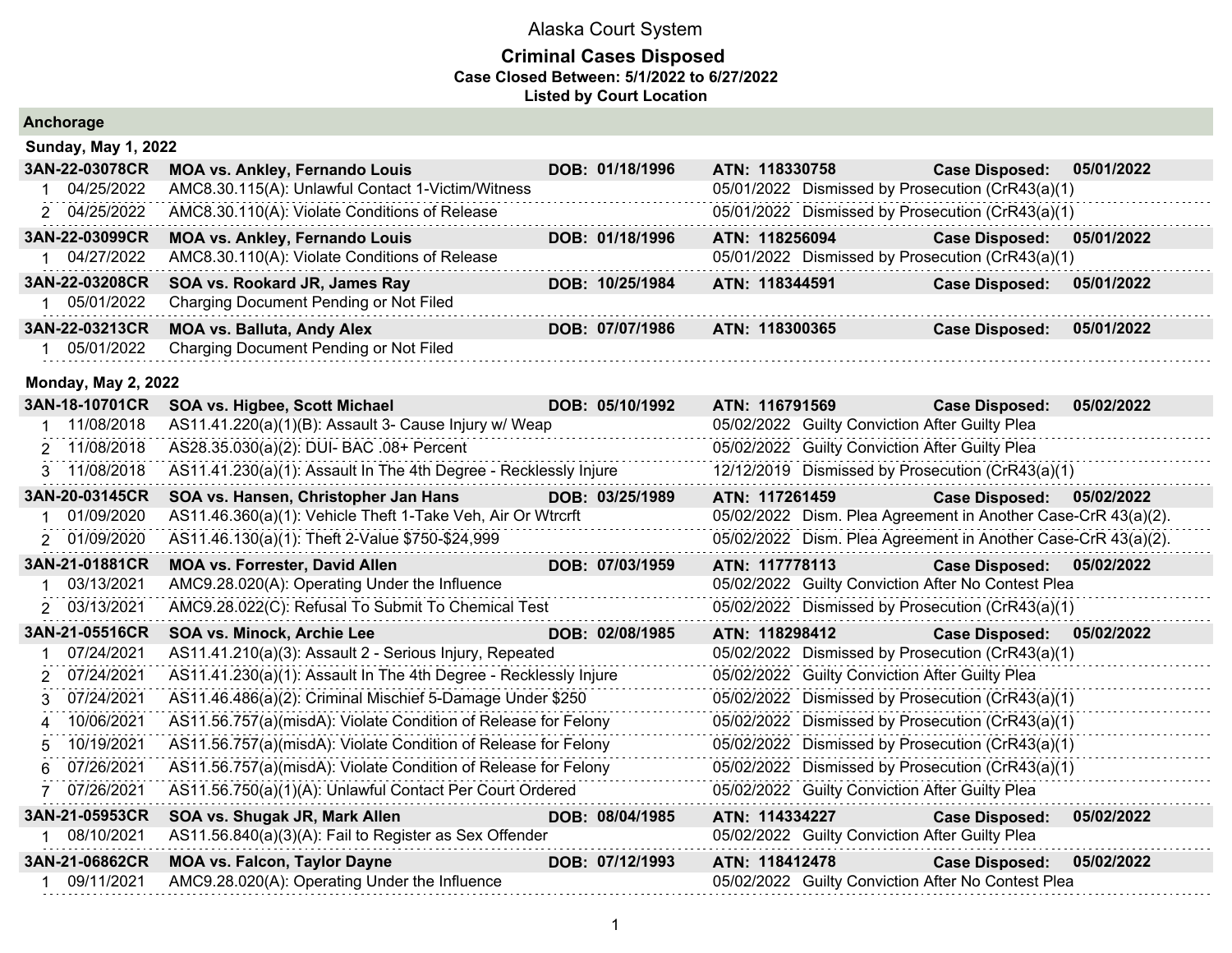#### **Criminal Cases Disposed Case Closed Between: 5/1/2022 to 6/27/2022 Listed by Court Location**

| <b>Monday, May 2, 2022</b>  |                                                                      |                 |                                                    |                                     |  |
|-----------------------------|----------------------------------------------------------------------|-----------------|----------------------------------------------------|-------------------------------------|--|
| 3AN-21-07768CR              | MOA vs. Vega, Gabriel Jordan                                         | DOB: 05/19/1998 | ATN: 118223775                                     | 05/02/2022<br><b>Case Disposed:</b> |  |
| 1 10/17/2021                | AMC9.28.020(A): Operating Under the Influence                        |                 | 05/02/2022 Guilty Conviction After No Contest Plea |                                     |  |
| 3AN-21-08719CR              | <b>MOA vs. Pierre, Shawn Anthony</b>                                 | DOB: 02/03/1958 | ATN: 118260369                                     | 05/02/2022<br><b>Case Disposed:</b> |  |
| 1 11/20/2021                | AMC9.28.020(A): Operating Under the Influence                        |                 | 05/02/2022 Dismissed by Prosecution (CrR43(a)(1)   |                                     |  |
| 3AN-21-08859CR              | <b>MOA vs. Falcon, Taylor Dayne</b>                                  | DOB: 07/12/1993 | ATN: 118410615                                     | 05/02/2022<br><b>Case Disposed:</b> |  |
| 1 11/27/2021                | AMC9.28.020(A): Operating Under the Influence                        |                 | 05/02/2022 Guilty Conviction After No Contest Plea |                                     |  |
| 3AN-21-09705CR              | <b>MOA vs. Kingeak, Maggie Alice</b>                                 | DOB: 01/18/1977 | ATN: 118234035                                     | <b>Case Disposed:</b><br>05/02/2022 |  |
| 1 12/27/2021                | AMC8.15.020(A)(misdA): Theft of Lost/Mislaid Property \$50+          |                 | 05/02/2022 Guilty Conviction After No Contest Plea |                                     |  |
| 3AN-22-00004CR              | <b>MOA vs. Billuk, Sidney Jesse</b>                                  | DOB: 03/19/1975 | ATN: 118418508                                     | <b>Case Disposed:</b><br>05/02/2022 |  |
| 01/01/2022                  | AMC8.10.010(B)(1): Assault-Recklessly Cause Injury                   |                 | 05/02/2022 Guilty Conviction After No Contest Plea |                                     |  |
| 01/01/2022<br>2             | AMC8.20.010(A)(1): Crim Mischief-Damage Property \$50+               |                 | 05/02/2022 Dismissed by Prosecution (CrR43(a)(1)   |                                     |  |
| 01/01/2022<br>3             | AMC8.10.050(B): Family Violence-Asslt in Presence Child              |                 | 05/02/2022 Dismissed by Prosecution (CrR43(a)(1)   |                                     |  |
| 3AN-22-00664CR              | <b>MOA vs. Merculief, Emanual Lee</b>                                | DOB: 10/22/1986 | ATN: 118310103                                     | Case Disposed: 05/02/2022           |  |
| 01/24/2022                  | AMC8.10.010(B)(3): Assault-Words/Conduct Create Fear of Inj          |                 | 06/02/2022 Guilty Conviction After No Contest Plea |                                     |  |
| 01/24/2022<br>$\mathcal{P}$ | AMC8.30.020(A)(1)(b)(i): False ID Arrest/Detention/Investigation     |                 | 06/02/2022 Dismissed by Prosecution (CrR43(a)(1)   |                                     |  |
| 3AN-22-00944CR              | SOA vs. Arnett, Gloria Flora                                         | DOB: 11/04/1988 | ATN: 118340955                                     | <b>Case Disposed:</b><br>05/02/2022 |  |
| 02/06/2022                  | AS11.46.484(a)(1): Crim Mischief 4-Prop Dam \$250-\$749              |                 | 05/02/2022 Guilty Conviction After Guilty Plea     |                                     |  |
| 02/06/2022                  | AS11.71.050(a)(4): MICS5 Possess Any Amt IA, IIA, IIIA, IVA, VA      |                 | 05/02/2022 Guilty Conviction After Guilty Plea     |                                     |  |
| 02/22/2022<br>3             | AS11.56.757(a)(misdA): Violate Condition of Release for Felony       |                 | 05/02/2022 Dismissed by Prosecution (CrR43(a)(1)   |                                     |  |
| 03/11/2022<br>4             | AS11.56.757(a)(misdB): Violate Conditions of Release for Misd        |                 |                                                    |                                     |  |
|                             |                                                                      |                 | 05/02/2022 Dismissed by Prosecution (CrR43(a)(1)   |                                     |  |
| 3AN-22-01521CR              | <b>MOA vs. Falcon, Taylor Dayne</b>                                  | DOB: 07/12/1993 | ATN: 118240758                                     | <b>Case Disposed:</b><br>05/02/2022 |  |
| 02/27/2022                  | AMC9.28.020(A): Operating Under the Influence                        |                 | 05/02/2022 Guilty Conviction After No Contest Plea |                                     |  |
| 02/27/2022<br>2             | AMC8.30.110(A): Violate Conditions of Release                        |                 | 05/02/2022 Dismissed by Prosecution (CrR43(a)(1)   |                                     |  |
| 02/27/2022<br>3             | AMC8.30.110(A): Violate Conditions of Release                        |                 | 05/02/2022 Dismissed by Prosecution (CrR43(a)(1)   |                                     |  |
| 02/27/2022<br>4             | AMC9.28.022(C): Refusal To Submit To Chemical Test                   |                 | 05/02/2022 Dismissed by Prosecution (CrR43(a)(1)   |                                     |  |
| 3AN-22-01689CR              | SOA vs. Vidovic, Katarina                                            | DOB: 05/05/1995 | ATN: 118286145                                     | <b>Case Disposed:</b><br>05/02/2022 |  |
| 01/22/2022<br>1             | AS11.46.120: Theft 1- Value \$25,000+                                |                 | 05/02/2022 Dismissed by Prosecution (CrR43(a)(1)   |                                     |  |
| 01/22/2022<br>2             | AS11.46.505(a)(1): Forgery 2-Legal Documents                         |                 | 05/02/2022 Dismissed by Prosecution (CrR43(a)(1)   |                                     |  |
| 3AN-22-01848CR              | SOA vs. Browning, Jerome Eugene                                      | DOB: 03/14/1981 | ATN: 118332765                                     | <b>Case Disposed:</b><br>05/02/2022 |  |
| 1 03/14/2022                | Attempted: AS11.56.810(a)(1)(A): Terror Threat 2-Fear Serious Injury |                 | 05/02/2022 Guilty Conviction After Guilty Plea     |                                     |  |
| 3AN-22-01888CR              | MOA vs. Edwards, Dain Leo                                            | DOB: 05/22/1977 | ATN: 118341423                                     | 05/02/2022<br><b>Case Disposed:</b> |  |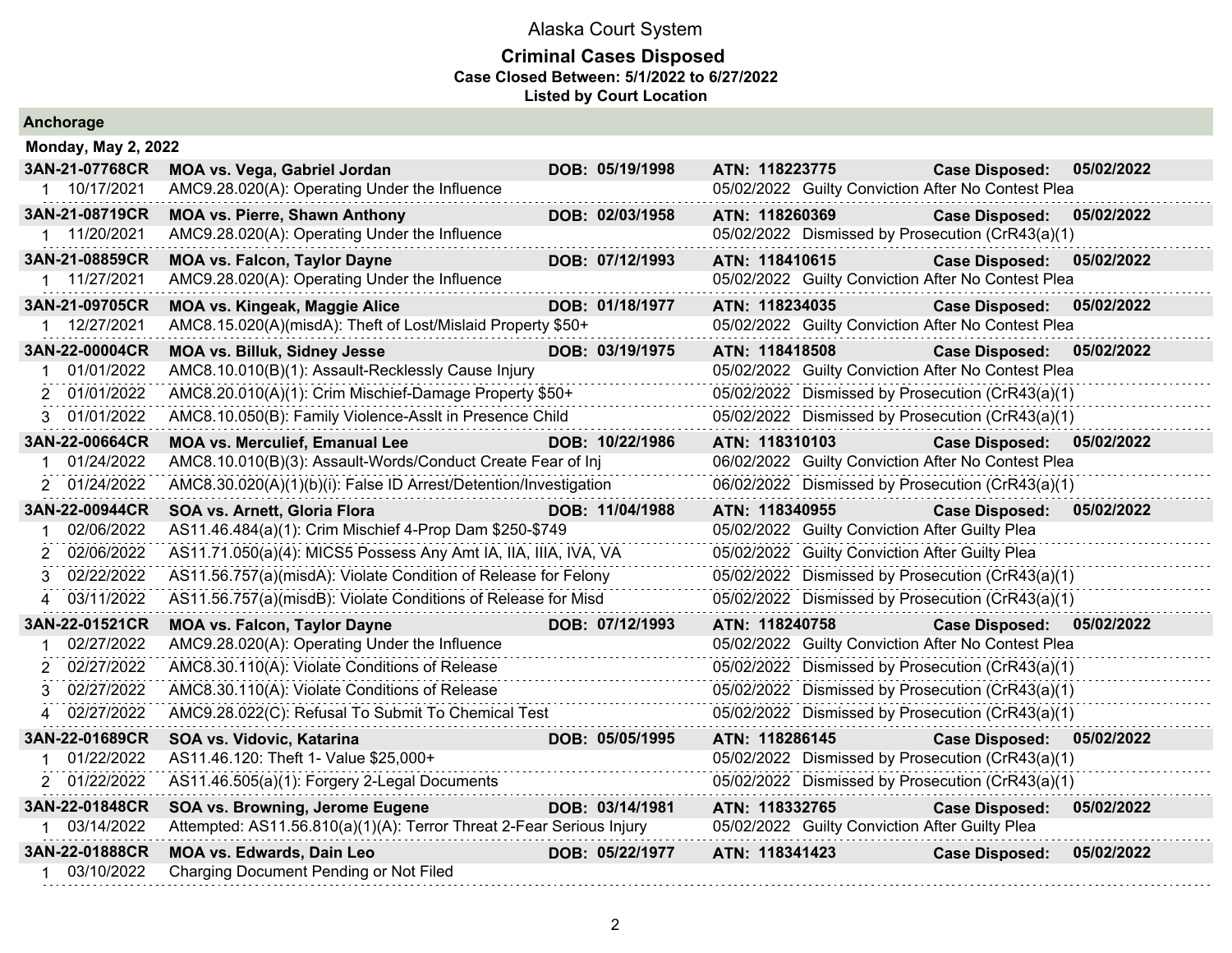| Anchorage                  |                                                                  |                 |                                       |                                                               |            |
|----------------------------|------------------------------------------------------------------|-----------------|---------------------------------------|---------------------------------------------------------------|------------|
| <b>Monday, May 2, 2022</b> |                                                                  |                 |                                       |                                                               |            |
| 3AN-22-01895CR             | <b>MOA vs. Constantine JR, Keith Paul</b>                        | DOB: 03/05/1994 | ATN: 118344681                        | <b>Case Disposed:</b>                                         | 05/02/2022 |
| 1 03/13/2022               | Charging Document Pending or Not Filed                           |                 |                                       |                                                               |            |
| 3AN-22-01975CR             | <b>MOA vs. Toorak, Mickey Richard</b>                            | DOB: 07/10/1970 | ATN: 118257831                        | <b>Case Disposed:</b>                                         | 05/02/2022 |
| 1 03/17/2022               | Charging Document Pending or Not Filed                           |                 |                                       |                                                               |            |
| 3AN-22-02144CR             | SOA vs. Miller, Lamont Timmel                                    | DOB: 09/09/1999 | ATN: 118335996                        | <b>Case Disposed:</b>                                         | 05/02/2022 |
| 03/22/2022                 | AS11.41.220(a)(1)(B): Assault 3- Cause Injury w/ Weap            |                 |                                       | 05/02/2022 Dismissed by Prosecution (CrR43(a)(1)              |            |
| 2 03/22/2022               | AS11.41.230(a)(2): Assault 4- Negligently Injure w/ Weapon       |                 |                                       | 05/02/2022 Guilty Conviction After Guilty Plea                |            |
| 3 03/22/2022               | AS11.41.230(a)(1): Assault In The 4th Degree - Recklessly Injure |                 |                                       | 05/02/2022 Dismissed by Prosecution (CrR43(a)(1)              |            |
| 3AN-22-02173CR             | SOA vs. Arnett, Gloria Flora                                     | DOB: 11/04/1998 | ATN: 118266075                        | <b>Case Disposed:</b>                                         | 05/02/2022 |
| 1 03/23/2022               | AS11.41.230(a)(3): Assault 4-Cause Fear Of Injury                |                 |                                       | 05/02/2022 Guilty Conviction After Guilty Plea                |            |
| 2 03/23/2022               | AS11.56.757(a)(misdA): Violate Condition of Release for Felony   |                 |                                       | 05/02/2022 Dism. Plea Agreement in Another Case-CrR 43(a)(2). |            |
| 3AN-22-02196CR             | MOA vs. Moto, Brenda Lynn                                        | DOB: 10/06/1972 | ATN: 118344843                        | <b>Case Disposed:</b>                                         | 05/02/2022 |
| 1 03/25/2022               | AMC8.10.010(B)(1): Assault-Recklessly Cause Injury               |                 |                                       | 05/02/2022 Guilty Conviction After No Contest Plea            |            |
| 3AN-22-03231CR             | SOA vs. Johnson, Isaiah Skylar                                   | DOB: 09/17/1989 | ATN: 118337958                        | <b>Case Disposed:</b>                                         | 05/02/2022 |
| 05/02/2022                 | Charging Document Pending or Not Filed                           |                 |                                       |                                                               |            |
| 3AN-22-03232CR             | SOA vs. Weber JR, Richard Alred                                  | DOB: 08/14/1989 | ATN: 118263753                        | <b>Case Disposed:</b>                                         | 05/02/2022 |
| 1 05/02/2022               | Charging Document Pending or Not Filed                           |                 | 05/02/2022 Dismissed. Duplicate Case. |                                                               |            |
| 3AN-22-03233CR             | <b>MOA vs. Smith, Richard Joseph</b>                             | DOB: 01/15/1961 | ATN: 118333422                        | <b>Case Disposed:</b>                                         | 05/02/2022 |
| 1 05/02/2022               | Charging Document Pending or Not Filed                           |                 |                                       |                                                               |            |
| 3AN-22-03236CR             | SOA vs. Ibarra, Haily Elise                                      | DOB: 08/08/1993 | ATN: 111111111                        | <b>Case Disposed:</b>                                         | 05/02/2022 |
| 1 05/02/2022               | Charging Document Pending or Not Filed                           |                 |                                       |                                                               |            |
| Tuesday, May 3, 2022       |                                                                  |                 |                                       |                                                               |            |
| 3AN-19-04038CR             | MOA vs. Lupie, Eva Elena lynn                                    | DOB: 10/07/1996 | ATN: 117276714                        | <b>Case Disposed:</b>                                         | 05/03/2022 |
| 04/22/2019                 | AMC8.10.010(B)(1): Assault-Recklessly Cause Injury               |                 |                                       | 05/03/2022 Dismissed by Prosecution (CrR43(a)(1)              |            |
| 2 04/22/2019               | AMC8.20.010(A)(7): Crim Mischief-Damage Property under \$50      |                 |                                       | 05/03/2022 Dismissed by Prosecution (CrR43(a)(1)              |            |
| 3AN-19-09114CR             | <b>MOA vs. Jenkins, Lloyd Allen</b>                              | DOB: 06/22/1981 | ATN: 117225747                        | <b>Case Disposed:</b>                                         | 05/03/2022 |
| 09/13/2019                 | AMC8.30.120(A)(5): Disorderly Conduct-Refuse to Disperse         |                 |                                       | 05/03/2022 Dismissed by Prosecution (CrR43(a)(1)              |            |
| 3AN-20-02470CR             | MOA vs. Whittingham, Theovani Timoi                              | DOB: 04/24/1993 | ATN: 116794647                        | <b>Case Disposed:</b>                                         | 05/03/2022 |
| 03/21/2020                 | AMC8.20.010(A)(1): Crim Mischief-Damage Property \$50+           |                 |                                       | 05/03/2022 Dismissed by Prosecution (CrR43(a)(1)              |            |
| 3AN-20-04100CR             | <b>MOA vs. Green, Robert Luis</b>                                | DOB: 03/17/1990 | ATN: 117760419                        | <b>Case Disposed:</b>                                         | 05/03/2022 |
| 1 05/17/2020               | AMC9.28.011: Eluding A Police Officer                            |                 |                                       | 05/03/2022 Guilty Conviction After Guilty Plea                |            |
| 2 05/17/2020               | AMC8.30.110(A): Violate Conditions of Release                    |                 |                                       | 05/03/2022 Dismissed by Prosecution (CrR43(a)(1)              |            |
|                            |                                                                  |                 |                                       |                                                               |            |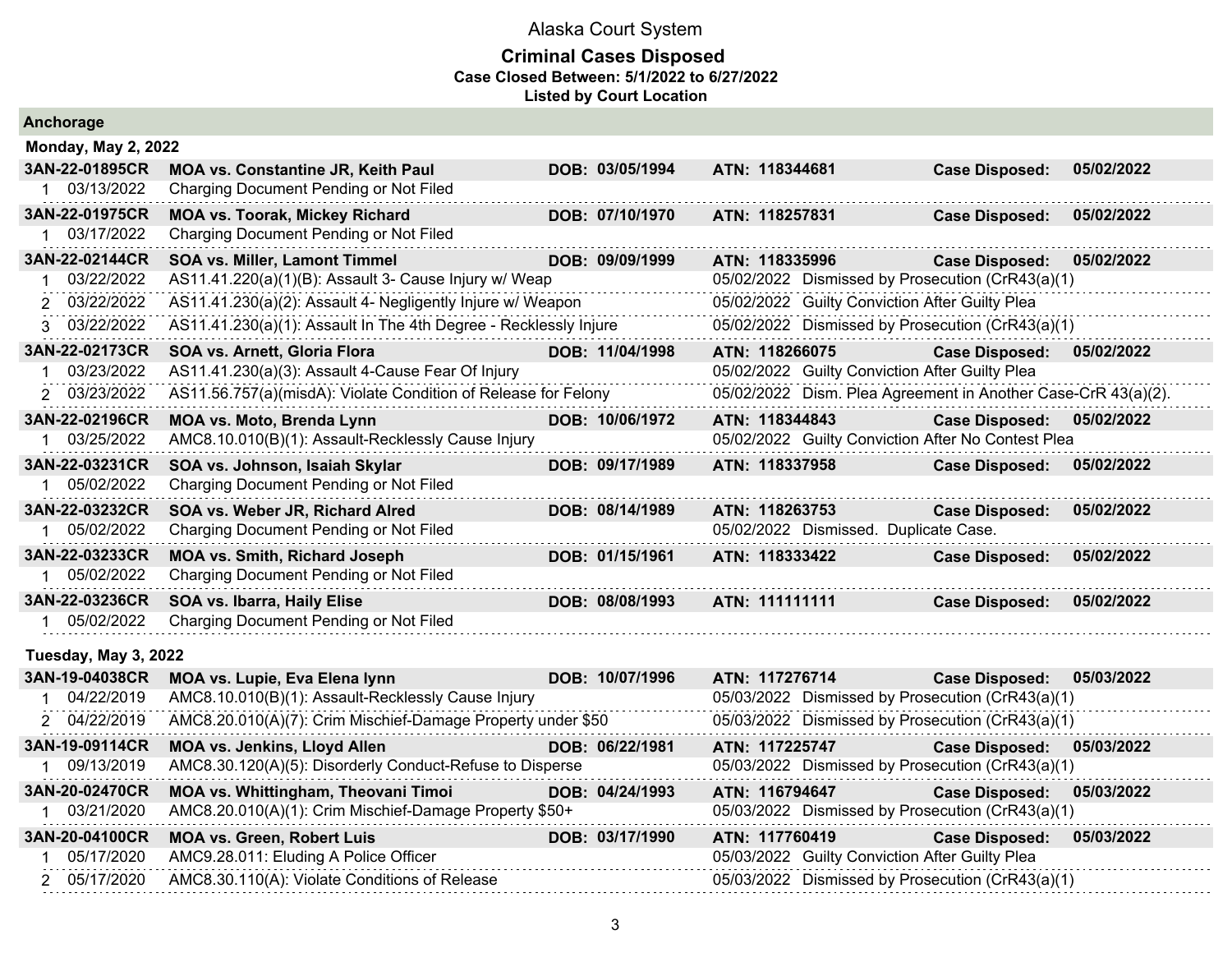### **Criminal Cases Disposed Case Closed Between: 5/1/2022 to 6/27/2022 Listed by Court Location**

| Tuesday, May 3, 2022 |                                                                |                 |                |                                                               |            |
|----------------------|----------------------------------------------------------------|-----------------|----------------|---------------------------------------------------------------|------------|
| 3AN-21-01356CR       | <b>MOA vs. Demings, Jason Lamar</b>                            | DOB: 11/15/1977 | ATN: 117143334 | <b>Case Disposed:</b>                                         | 05/03/2022 |
| 12/08/2020           | AMC8.15.010(A)(1)(misdA): Theft \$50+/Prior Convictions        |                 |                | 05/03/2022 Guilty Conviction After No Contest Plea            |            |
| 12/08/2020<br>2      | AMC8.30.110(A): Violate Conditions of Release                  |                 |                | 05/03/2022 Guilty Conviction After No Contest Plea            |            |
| 12/08/2020<br>3      | AMC8.30.110(A): Violate Conditions of Release                  |                 |                | 05/03/2022 Guilty Conviction After No Contest Plea            |            |
| 12/08/2020           | AMC8.30.110(A): Violate Conditions of Release                  |                 |                | 05/03/2022 Dismissed by Prosecution (CrR43(a)(1)              |            |
| 12/08/2020<br>5      | AMC8.30.110(A): Violate Conditions of Release                  |                 |                | 05/03/2022 Dismissed by Prosecution (CrR43(a)(1)              |            |
| 12/08/2020<br>6      | AMC8.30.110(A): Violate Conditions of Release                  |                 |                | 05/03/2022 Dismissed by Prosecution (CrR43(a)(1)              |            |
| 12/08/2020           | AMC8.30.110(A): Violate Conditions of Release                  |                 |                | 05/03/2022 Guilty Conviction After No Contest Plea            |            |
| 3AN-21-01866CR       | <b>MOA vs. Jenkins, Lloyd Allen</b>                            | DOB: 06/22/1981 | ATN: 117797418 | <b>Case Disposed:</b>                                         | 05/03/2022 |
| 03/14/2021<br>1      | AMC8.10.010(B)(1): Assault-Recklessly Cause Injury             |                 |                | 05/03/2022 Dismissed by Prosecution (CrR43(a)(1)              |            |
| 2 03/14/2021         | AMC8.30.110(A): Violate Conditions of Release                  |                 |                | 05/03/2022 Dismissed by Prosecution (CrR43(a)(1)              |            |
| 3AN-21-02675CR       | <b>MOA vs. Nicoli Jr, Paul</b>                                 | DOB: 07/06/1966 | ATN: 117803232 | <b>Case Disposed:</b>                                         | 05/03/2022 |
| 1 04/12/2021         | AMC9.28.022(C): Refusal To Submit To Chemical Test             |                 |                | 05/03/2022 Guilty Conviction After No Contest Plea            |            |
| 3AN-21-03006CR       | <b>MOA vs. Hinzman, Cheyenne Alice</b>                         | DOB: 07/02/1996 | ATN: 117201204 | <b>Case Disposed:</b>                                         | 05/03/2022 |
| 1 04/25/2021         | AMC8.20.010(A)(1): Crim Mischief-Damage Property \$50+         |                 |                | 05/03/2022 Dismissed by Prosecution (CrR43(a)(1)              |            |
| 3AN-21-03732CR       | MOA vs. Livengood, Danielle Marie                              | DOB: 02/02/1996 | ATN: 118230831 | <b>Case Disposed:</b>                                         | 05/03/2022 |
| 05/10/2021           | AMC8.20.010(A)(1): Crim Mischief-Damage Property \$50+         |                 |                | 05/03/2022 Guilty Conviction After No Contest Plea            |            |
| 05/10/2021<br>2      | AMC8.30.110(A): Violate Conditions of Release                  |                 |                | 05/03/2022 Dismissed by Prosecution (CrR43(a)(1)              |            |
| 11/11/2021<br>3      | AMC8.30.110(A): Violate Conditions of Release                  |                 |                | 05/03/2022 Dismissed by Prosecution (CrR43(a)(1)              |            |
| 12/07/2021<br>4      | AMC8.30.110(A): Violate Conditions of Release                  |                 |                | 05/03/2022 Dismissed by Prosecution (CrR43(a)(1)              |            |
| 3AN-21-06801CR       | <b>MOA vs. Pardee, Dianna</b>                                  | DOB: 06/25/1988 | ATN: 118283769 | Case Disposed: 05/03/2022                                     |            |
| 09/12/2021           | AMC9.28.020(A): Operating Under the Influence                  |                 |                | 05/03/2022 Guilty Conviction After No Contest Plea            |            |
| 09/12/2021<br>2      | AMC8.10.010(B)(1): Assault-Recklessly Cause Injury             |                 |                | 05/03/2022 Guilty Conviction After No Contest Plea            |            |
| 09/12/2021<br>3      | AMC8.30.010(A)(1): Resist Own Arrest by Use of Force           |                 |                | 05/03/2022 Dismissed by Prosecution (CrR43(a)(1)              |            |
| 11/18/2021<br>4      | AMC8.30.110(A): Violate Conditions of Release                  |                 |                | 05/03/2022 Guilty Conviction After No Contest Plea            |            |
| 12/06/2021<br>5      | AMC8.30.110(A): Violate Conditions of Release                  |                 |                | 05/03/2022 Dismissed by Prosecution (CrR43(a)(1)              |            |
| 12/14/2021<br>6      | AMC8.30.110(A): Violate Conditions of Release                  |                 |                | 05/03/2022 Guilty Conviction After No Contest Plea            |            |
| 3AN-21-07221CR       | <b>MOA vs. Evans, Christopher Daniel</b>                       | DOB: 05/17/1990 | ATN: 117632709 | <b>Case Disposed:</b>                                         | 05/03/2022 |
| 09/27/2021           | AMC9.28.020(A): Operating Under the Influence                  |                 |                | 05/03/2022 Guilty Conviction After No Contest Plea            |            |
| 2 01/07/2022         | AMC8.30.110(A): Violate Conditions of Release                  |                 |                | 05/03/2022 Dismissed by Prosecution (CrR43(a)(1)              |            |
| 3AN-21-08543CR       | <b>MOA vs. Froyd, Michael Kenneth</b>                          | DOB: 01/17/1990 | ATN: 118298943 | <b>Case Disposed:</b>                                         | 05/03/2022 |
| 1 11/11/2021         | AMC8.45.010(A)(2)(d): Enter/Remain Bus Property, Told to Leave |                 |                | 05/03/2022 Dism. Plea Agreement in Another Case-CrR 43(a)(2). |            |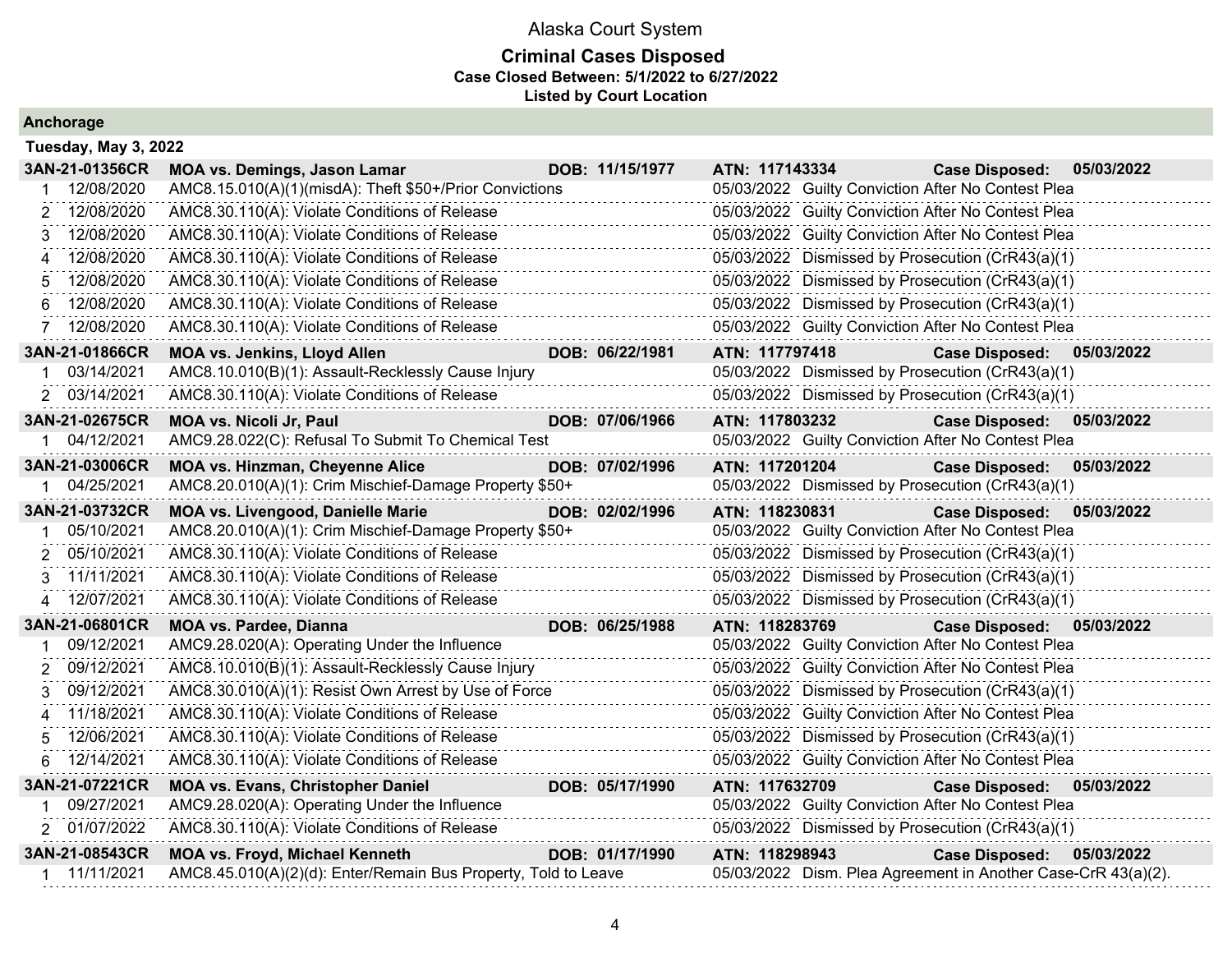|  |  | Anchorage |  |
|--|--|-----------|--|
|  |  |           |  |

| Tuesday, May 3, 2022         |                                                                                      |                 |                |                                                |                                                                             |            |
|------------------------------|--------------------------------------------------------------------------------------|-----------------|----------------|------------------------------------------------|-----------------------------------------------------------------------------|------------|
| 3AN-21-08801CR               | <b>MOA vs. Mccord JR, Virgil Dasius</b>                                              | DOB: 10/21/1976 | ATN: 118260567 |                                                | <b>Case Disposed:</b>                                                       | 05/03/2022 |
| 1 11/26/2021                 | AMC8.10.010(B)(1): Assault-Recklessly Cause Injury                                   |                 |                |                                                | 05/03/2022 Guilty Conviction After No Contest Plea                          |            |
| 3AN-21-09210CR               | SOA vs. Martin, Levon Terrence                                                       | DOB: 03/29/1992 | ATN: 118293696 |                                                | <b>Case Disposed:</b>                                                       | 05/03/2022 |
| 12/13/2021                   | AS11.41.230(a)(3): Assault 4-Cause Fear Of Injury                                    |                 |                | 05/03/2022 Guilty Conviction After Guilty Plea |                                                                             |            |
| 12/13/2021                   | AS11.46.484(a)(1): Crim Mischief 4-Prop Dam \$250-\$749                              |                 |                | 05/03/2022 Guilty Conviction After Guilty Plea |                                                                             |            |
| 3 12/13/2021                 | AS11.41.250: Reckless Endangerment                                                   |                 |                |                                                | 05/03/2022 Dismissed by Prosecution (CrR43(a)(1)                            |            |
| 4 12/13/2021                 | AS11.41.250: Reckless Endangerment                                                   |                 |                |                                                | 05/03/2022 Dismissed by Prosecution (CrR43(a)(1)                            |            |
| 3AN-21-09481CR               | <b>MOA vs. Froyd, Michael Kenneth</b>                                                | DOB: 01/17/1990 | ATN: 117819072 |                                                | <b>Case Disposed:</b>                                                       | 05/03/2022 |
| 12/18/2021                   | AMC8.10.010(B)(1): Assault-Recklessly Cause Injury                                   |                 |                | 05/03/2022 Guilty Conviction After Guilty Plea |                                                                             |            |
| 2 12/18/2021                 | AMC8.45.010(A)(2)(a): Enter/Remain Business Property Not Open                        |                 |                |                                                | 05/03/2022 Dismissed by Prosecution (CrR43(a)(1)                            |            |
| 12/18/2021<br>3              | AMC8.30.110(A): Violate Conditions of Release                                        |                 |                |                                                | 05/03/2022 Dismissed by Prosecution (CrR43(a)(1)                            |            |
| 3AN-22-00310CR               | <b>MOA vs. Uttereyuk, Zachery Ross Alonzo</b>                                        | DOB: 06/30/2001 | ATN: 118234494 |                                                | Case Disposed: 05/03/2022                                                   |            |
| 01/11/2022                   | AMC8.10.010(B)(1): Assault-Recklessly Cause Injury                                   |                 |                |                                                | 05/03/2022 Guilty Conviction After No Contest Plea                          |            |
| 2 01/11/2022                 | AMC8.10.010(B)(1): Assault-Recklessly Cause Injury                                   |                 |                |                                                | 05/03/2022 Dismissed by Prosecution (CrR43(a)(1)                            |            |
| 3 01/11/2022                 | AMC8.30.110(A): Violate Conditions of Release                                        |                 |                |                                                | 05/03/2022 Dismissed by Prosecution (CrR43(a)(1)                            |            |
| 4 01/11/2022                 | AMC8.30.115(A): Unlawful Contact 1-Victim/Witness                                    |                 |                |                                                | 05/03/2022 Guilty Conviction After No Contest Plea                          |            |
| 3AN-22-00591CR               | <b>MOA vs. Strauss, Bryan Allen</b>                                                  | DOB: 12/23/1985 | ATN: 118241811 |                                                | <b>Case Disposed:</b>                                                       | 05/03/2022 |
| 01/24/2022                   | AMC8.20.010(A)(1): Crim Mischief-Damage Property \$50+                               |                 |                | 05/03/2022 Guilty Conviction After Guilty Plea |                                                                             |            |
| 3AN-22-00599CR               | <b>MOA vs. Casey, Jay Edward</b>                                                     | DOB: 10/05/1975 | ATN: 118416078 |                                                | <b>Case Disposed:</b>                                                       | 05/03/2022 |
| 12/02/2021                   | AMC9.28.020(A): Operating Under the Influence                                        |                 |                |                                                | 05/03/2022 Guilty Conviction After No Contest Plea                          |            |
| 3AN-22-01022CR               | <b>MOA vs. Mikaele, Kenneth Christopher</b>                                          | DOB: 10/05/1997 | ATN: 117633303 |                                                | <b>Case Disposed:</b>                                                       | 05/03/2022 |
| 02/08/2022                   | AMC8.10.010(B)(1): Assault-Recklessly Cause Injury                                   |                 |                |                                                | 05/03/2022 Guilty Conviction After No Contest Plea                          |            |
| 3AN-22-01222CR               | <b>MOA vs. Uttereyuk, Zachery Ross Alonzo</b>                                        | DOB: 06/03/2001 | ATN: 118241946 |                                                | <b>Case Disposed:</b>                                                       | 05/03/2022 |
| 02/17/2022                   | AMC8.30.115(B): Unlawful Contact 2-Cond of Crim Case                                 |                 |                |                                                | 05/03/2022 Guilty Conviction After No Contest Plea                          |            |
| 2 02/17/2022                 | AMC8.30.110(A): Violate Conditions of Release                                        |                 |                |                                                | 05/03/2022 Guilty Conviction After No Contest Plea                          |            |
| 3AN-22-01287CR               | SOA vs. Segevan, Cyrus Norman                                                        | DOB: 07/03/1987 | ATN: 118340694 |                                                | <b>Case Disposed:</b>                                                       | 05/03/2022 |
| 02/20/2022                   | AS11.41.230(a)(3): Assault 4-Cause Fear Of Injury                                    |                 |                | 05/03/2022 Guilty Conviction After Guilty Plea |                                                                             |            |
| 02/20/2022<br>2              | AS11.41.230(a)(3): Assault 4-Cause Fear Of Injury                                    |                 |                | 05/03/2022 Guilty Conviction After Guilty Plea |                                                                             |            |
| 3 03/11/2022                 | AS11.56.757(a)(misdA): Violate Condition of Release for Felony                       |                 |                |                                                | 05/03/2022 Dismissed by Prosecution (CrR43(a)(1)                            |            |
| 04/14/2022<br>4              | AS11.56.757(a)(misdA): Violate Condition of Release for Felony                       |                 |                |                                                | 05/03/2022 Dismissed by Prosecution (CrR43(a)(1)                            |            |
|                              |                                                                                      |                 |                |                                                |                                                                             |            |
| 3AN-22-01413CR<br>02/26/2022 | <b>MOA vs. Nicoli JR, Paul</b><br>AMC8.10.010(B)(1): Assault-Recklessly Cause Injury | DOB: 07/06/1966 | ATN: 118307646 |                                                | <b>Case Disposed:</b><br>05/03/2022 Guilty Conviction After No Contest Plea | 05/03/2022 |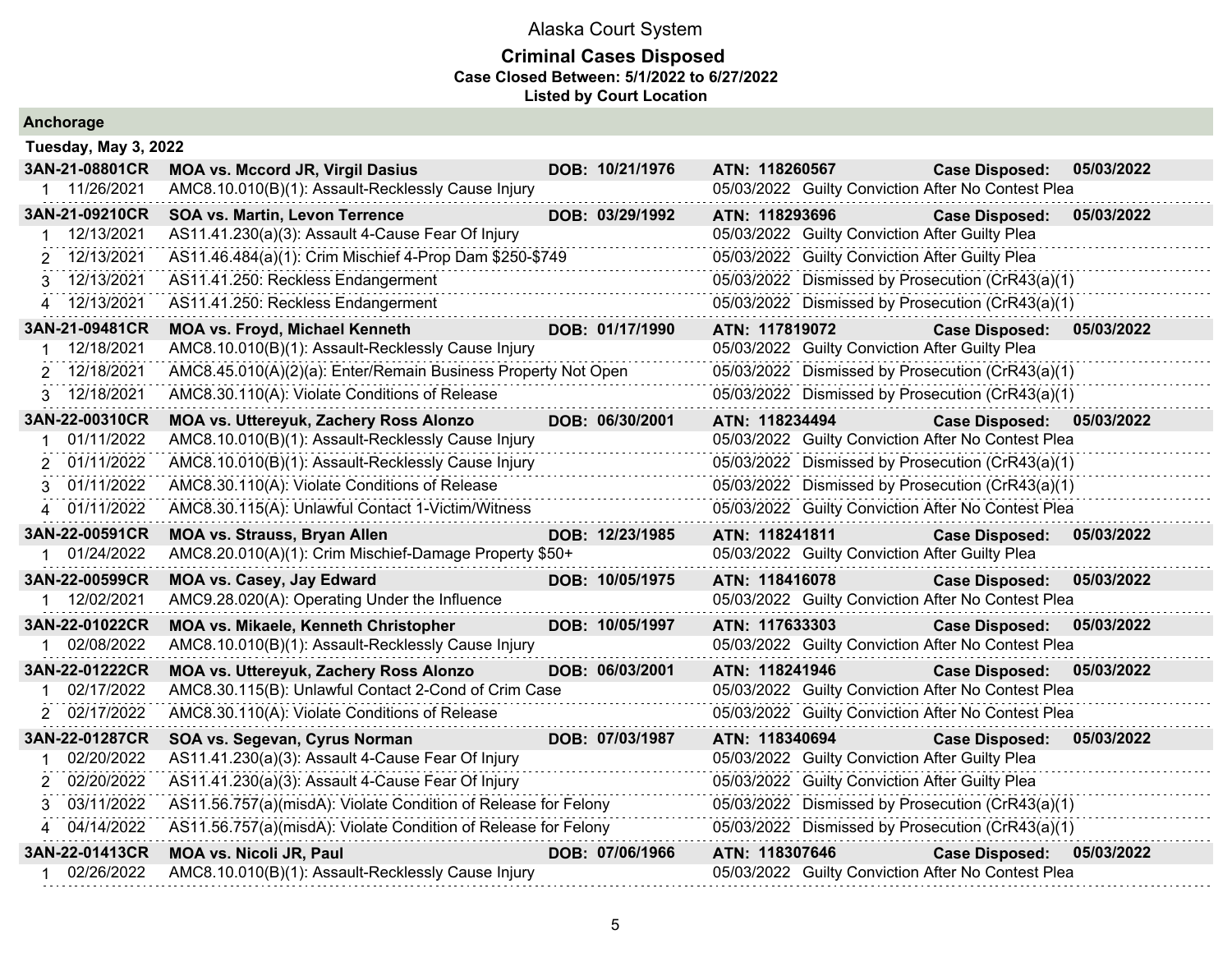| Anchorage |
|-----------|
|-----------|

| Tuesday, May 3, 2022   |                                                             |                 |                |                                                               |            |
|------------------------|-------------------------------------------------------------|-----------------|----------------|---------------------------------------------------------------|------------|
| 3AN-22-01816CR         | <b>MOA vs. Borjuong, Nyajal Gatwech</b>                     | DOB: 08/20/1998 | ATN: 118241604 | <b>Case Disposed:</b>                                         | 05/03/2022 |
| 03/13/2022             | AMC8.10.010(B)(1): Assault-Recklessly Cause Injury          |                 |                | 05/03/2022 Dismissed by Prosecution (CrR43(a)(1)              |            |
| 2 03/13/2022           | AMC8.10.110(A)(5): Harassment-Offensive Contact Body Fluids |                 |                | 05/03/2022 Dismissed by Prosecution (CrR43(a)(1)              |            |
| 3AN-22-01824CR         | <b>MOA vs. Hutson, Heather Nicole</b>                       | DOB: 04/27/1998 | ATN: 118285488 | <b>Case Disposed:</b>                                         | 05/03/2022 |
| 03/09/2022             | Charging Document Pending or Not Filed                      |                 |                |                                                               |            |
| 3AN-22-01913CR         | <b>MOA vs. Howard, Carla Louise</b>                         | DOB: 08/15/1988 | ATN: 118255815 | <b>Case Disposed:</b>                                         | 05/03/2022 |
| 03/09/2022             | Charging Document Pending or Not Filed                      |                 |                |                                                               |            |
| 3AN-22-01938CR         | <b>MOA vs. Galliher, Mona N</b>                             | DOB: 02/23/1994 | ATN: 118255824 | <b>Case Disposed:</b>                                         | 05/03/2022 |
| 03/10/2022             | Charging Document Pending or Not Filed                      |                 |                |                                                               |            |
| 3AN-22-01950CR         | <b>MOA vs. Hennings, Thomas Alan</b>                        | DOB: 02/20/1993 | ATN: 118332882 | <b>Case Disposed:</b>                                         | 05/03/2022 |
| 1 03/10/2022           | Charging Document Pending or Not Filed                      |                 |                |                                                               |            |
| 3AN-22-02369CR         | MOA vs. Uttereyuk, Zachery Ross Alonzo                      | DOB: 06/30/2001 | ATN: 118241964 | <b>Case Disposed:</b>                                         | 05/03/2022 |
| 03/31/2022             | AMC8.30.110(A): Violate Conditions of Release               |                 |                | 05/03/2022 Dism. Plea Agreement in Another Case-CrR 43(a)(2). |            |
| 2 03/31/2022           | AMC8.30.115(B): Unlawful Contact 2-Cond of Crim Case        |                 |                | 05/03/2022 Dism. Plea Agreement in Another Case-CrR 43(a)(2). |            |
| 3AN-22-02469CR         | <b>MOA vs. Strauss, Bryan Allen</b>                         | DOB: 12/23/1985 | ATN: 118295334 | <b>Case Disposed:</b>                                         | 05/03/2022 |
| 04/04/2022             | AMC8.30.110(A): Violate Conditions of Release               |                 |                | 05/03/2022 Guilty Conviction After Guilty Plea                |            |
| 2 04/04/2022           | AMC8.30.115(A): Unlawful Contact 1-Victim/Witness           |                 |                | 05/03/2022 Guilty Conviction After Guilty Plea                |            |
| 3AN-22-02881CR         | <b>MOA vs. Evenson, Steven David</b>                        | DOB: 04/25/1972 | ATN: 118348533 | <b>Case Disposed:</b>                                         | 05/03/2022 |
| 04/17/2022             | Charging Document Pending or Not Filed                      |                 |                |                                                               |            |
| 3AN-22-03274CR         | SOA vs. Lemoine, Bobby Allen                                | DOB: 05/14/1989 | ATN: 118308735 | <b>Case Disposed:</b>                                         | 05/03/2022 |
| 05/03/2022             | Charging Document Pending or Not Filed                      |                 |                |                                                               |            |
| 3AN-22-03277CR         | <b>MOA vs. Darien, Robert Neil</b>                          | DOB: 10/12/1969 | ATN: 118278432 | <b>Case Disposed:</b>                                         | 05/03/2022 |
| 05/03/2022             | Charging Document Pending or Not Filed                      |                 |                |                                                               |            |
| Wednesday, May 4, 2022 |                                                             |                 |                |                                                               |            |
| 3AN-17-04692CR         | SOA vs. Plummer, Daniel Lee                                 | DOB: 09/08/1971 | ATN: 114521454 | <b>Case Disposed:</b>                                         | 05/04/2022 |
| 11/01/2016             | AS11.41.434(a)(3)(A): Sex Abuse Minor 1-Penetr Undr 16      |                 |                | 05/04/2022 Dismissed by Prosecution (CrR43(a)(1)              |            |

|              | THOTIZUTO ASTT.41.434(8)(3)(A): SEX ADUSE MINOIT-PENELI UNOITO                                                                            | 03/04/2022 DISITIISSED by Prosecution (CTR43(a)(T) |
|--------------|-------------------------------------------------------------------------------------------------------------------------------------------|----------------------------------------------------|
| 2 12/01/2016 | AS11.41.434(a)(3)(A): Sex Abuse Minor 1-Penetr Undr 16                                                                                    | 05/04/2022 Dismissed by Prosecution (CrR43(a)(1)   |
| 3 01/15/2017 | AS11.41.436(a)(5)(A): Sex Abuse Minor 2-Contact Undr 16                                                                                   | 05/04/2022 Dismissed by Prosecution (CrR43(a)(1)   |
| 4 11/01/2016 | AS11.41.436(a)(1): Sex Abuse Minor 2- Penetrate, Vic 13-15                                                                                | 05/04/2022 Dismissed by Prosecution (CrR43(a)(1)   |
|              | 5 12/01/2016 AS11.41.436(a)(1): Sex Abuse Minor 2- Penetrate, Vic 13-15                                                                   | 05/04/2022 Dismissed by Prosecution (CrR43(a)(1)   |
|              | 6 01/15/2017 AS11.41.438(a): Sexual Abuse of Minor 3-Contact 13-15, Deft-17 or older + 4 05/04/2022 Dismissed by Prosecution (CrR43(a)(1) |                                                    |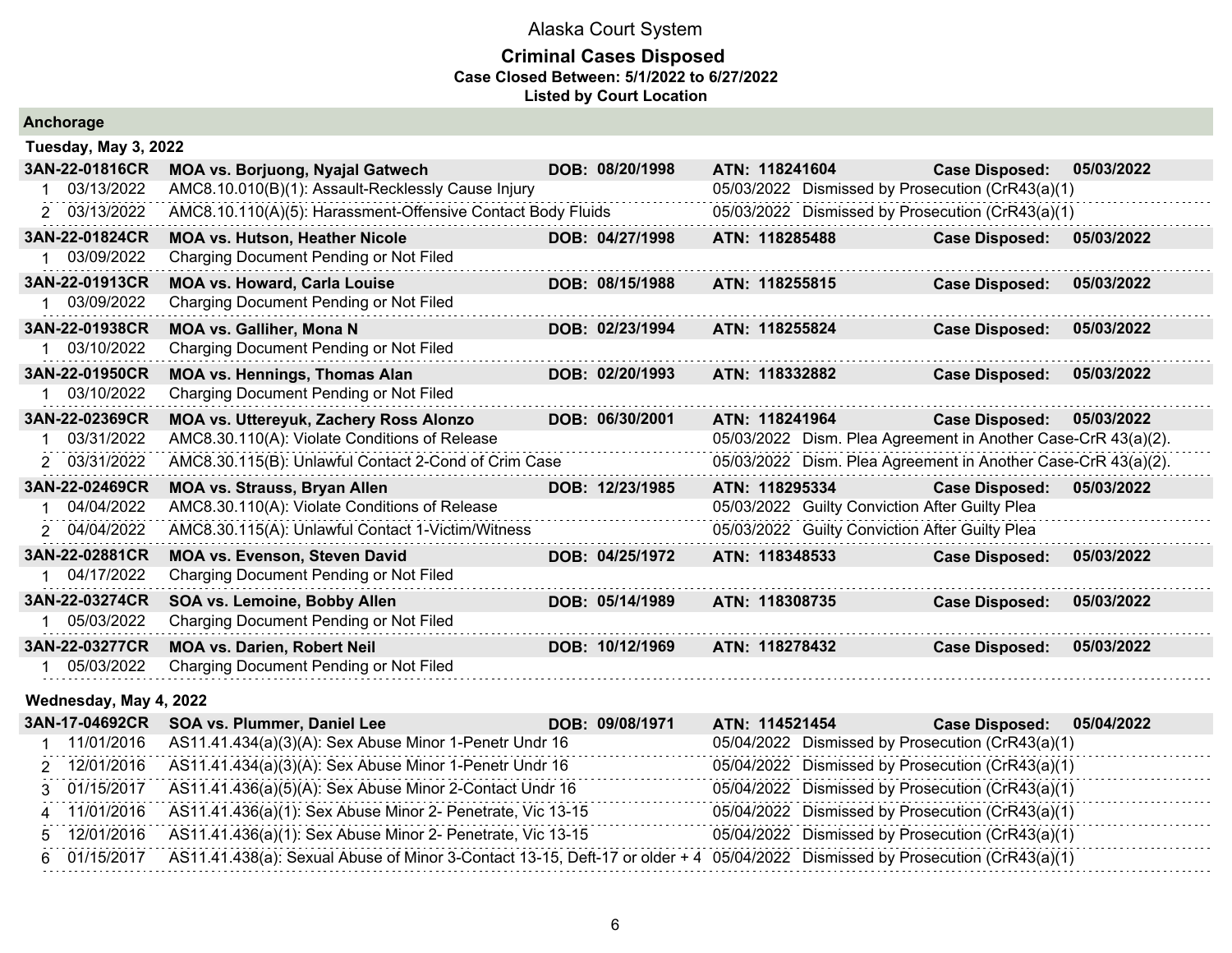| Anchorage                      |                                                                               |                 |                |                                                                           |            |
|--------------------------------|-------------------------------------------------------------------------------|-----------------|----------------|---------------------------------------------------------------------------|------------|
| Wednesday, May 4, 2022         |                                                                               |                 |                |                                                                           |            |
| 3AN-19-04464CR                 | SOA vs. Williams, Reuben T Suemai                                             | DOB: 01/07/1998 | ATN: 117248319 | <b>Case Disposed:</b>                                                     | 05/04/2022 |
| 05/03/2019                     | AS11.41.220(a)(1)(A): Assault 3- Cause Fear Of Injury w/ Weap                 |                 |                | 05/04/2022 Dismissed by Prosecution (CrR43(a)(1)                          |            |
| 2 05/03/2019                   | AS11.46.484(a)(1): Crim Mischief 4-Prop Dam \$250-\$749                       |                 |                | 05/04/2022 Guilty Conviction After Guilty Plea                            |            |
| 3AN-19-05221CR<br>1 05/25/2019 | SOA vs. Larrabee, Joseph Knut<br>AS11.46.130(a)(2): Theft 2-Firearm/Explosive | DOB: 12/01/1990 | ATN: 117242109 | <b>Case Disposed:</b><br>05/04/2022 Dismissed by Prosecution (CrR43(a)(1) | 05/04/2022 |
| 3AN-19-05518CR                 | <b>MOA vs. Lee, Jason Donald</b>                                              | DOB: 06/05/1985 | ATN: 115750818 | Case Disposed: 05/04/2022                                                 |            |
| 1 06/02/2019                   | AMC8.30.105(A)(1): Violate DV Protective Order                                |                 |                | 05/04/2022 Guilty Conviction After No Contest Plea                        |            |
| 3AN-19-06039CR                 | <b>MOA vs. Struna, Trinity Schilo</b>                                         | DOB: 07/31/1977 | ATN: 117245115 | <b>Case Disposed:</b>                                                     | 05/04/2022 |
| 06/15/2019                     | AMC9.28.020(A): Operating Under the Influence                                 |                 |                | 05/04/2022 Dismissed by Prosecution (CrR43(a)(1)                          |            |
| 2 04/29/2022                   | AMC8.30.110(A): Violate Conditions of Release                                 |                 |                | 05/04/2022 Dismissed by Prosecution (CrR43(a)(1)                          |            |
| 3AN-19-07223CR                 | <b>MOA vs. Chamblin, Denese Eva</b>                                           | DOB: 02/28/1973 | ATN: 117241803 | <b>Case Disposed:</b>                                                     | 05/04/2022 |
| 1 07/19/2019                   | AMC8.10.010(B)(1): Assault-Recklessly Cause Injury                            |                 |                | 05/04/2022 Dismissed by Prosecution (CrR43(a)(1)                          |            |
| 3AN-19-08072CR                 | <b>MOA vs. Sizemore, Maggie Lauren</b>                                        | DOB: 10/24/1989 | ATN: 117145854 | <b>Case Disposed:</b>                                                     | 05/04/2022 |
| 1 08/04/2019                   | AMC8.15.010(A)(1)(misdA): Theft \$50+/Prior Convictions                       |                 |                | 05/04/2022 Dismissed by Prosecution (CrR43(a)(1)                          |            |
| 3AN-19-08359CR                 | <b>MOA vs. Velez, Evette</b>                                                  | DOB: 10/21/1967 |                | ATN: 117284958 Case Disposed: 05/04/2022                                  |            |
| 08/21/2019                     | AMC8.10.010(B)(1): Assault-Recklessly Cause Injury                            |                 |                | 05/04/2022 Dismissed by Prosecution (CrR43(a)(1)                          |            |
| 2 08/21/2019                   | AMC8.10.010(B)(3): Assault-Words/Conduct Create Fear of Inj                   |                 |                | 05/04/2022 Dismissed by Prosecution (CrR43(a)(1)                          |            |
| 3AN-20-01412CR                 | <b>MOA vs. Eningowuk, Judith Lynette</b>                                      | DOB: 05/14/1974 | ATN: 116794602 | Case Disposed: 05/04/2022                                                 |            |
| 1 02/08/2020                   | AMC8.15.030(A)(misdA): Theft by Deception \$50+                               |                 |                | 05/04/2022 Guilty Conviction After No Contest Plea                        |            |
| 3AN-20-01414CR                 | <b>MOA vs. Eningowuk, Judith Lynette</b>                                      | DOB: 05/14/1974 | ATN: 116794593 | Case Disposed: 05/04/2022                                                 |            |
| 1 07/08/2019                   | AMC8.15.030(A)(misdA): Theft by Deception \$50+                               |                 |                | 05/04/2022 Guilty Conviction After No Contest Plea                        |            |
| 3AN-20-04120CR                 | <b>MOA vs. Lane, Douglas Nolan</b>                                            | DOB: 09/12/1983 |                | ATN: 117637623 Case Disposed:                                             | 05/04/2022 |
| 05/22/2020                     | AMC8.30.010(A)(3): Resist Arrest by Hiding/Barricading                        |                 |                | 05/04/2022 Dismissed by Prosecution (CrR43(a)(1)                          |            |
| 3AN-20-04373CR                 | <b>MOA vs. Eningowuk, Judith Lynette</b>                                      | DOB: 05/14/1974 | ATN: 117755595 | <b>Case Disposed:</b>                                                     | 05/04/2022 |
| 1 05/21/2020                   | AMC8.15.050(A)(misdA): Removal of Merchandise \$50+                           |                 |                | 05/04/2022 Guilty Conviction After No Contest Plea                        |            |
| 3AN-20-04938CR                 | <b>MOA vs. Robinson, Ramey Jens</b>                                           | DOB: 04/21/1998 | ATN: 117709668 | <b>Case Disposed:</b>                                                     | 05/04/2022 |
| 1 06/06/2020                   | AMC9.28.020(A): Operating Under the Influence                                 |                 |                | 05/04/2022 Dismissed by Prosecution (CrR43(a)(1)                          |            |
| 3AN-20-05797CR                 | <b>MOA vs. Brown, Clifford Benjemin</b>                                       | DOB: 03/29/1990 | ATN: 117751563 | <b>Case Disposed:</b>                                                     | 05/04/2022 |
| 1 07/07/2020                   | AMC8.15.050(A)(misdA): Removal of Merchandise \$50+                           |                 |                | 05/04/2022 Dism. Plea Agreement in Another Case-CrR 43(a)(2).             |            |
| 3AN-20-06254CR                 | MOA vs. Petersen, Rebecca Ann                                                 | DOB: 02/01/1999 | ATN: 116253918 | <b>Case Disposed:</b>                                                     | 05/04/2022 |
| 1 07/23/2020                   | AMC8.45.020(A): Unauthorized Entry                                            |                 |                | 05/04/2022 Dismissed by Prosecution (CrR43(a)(1)                          |            |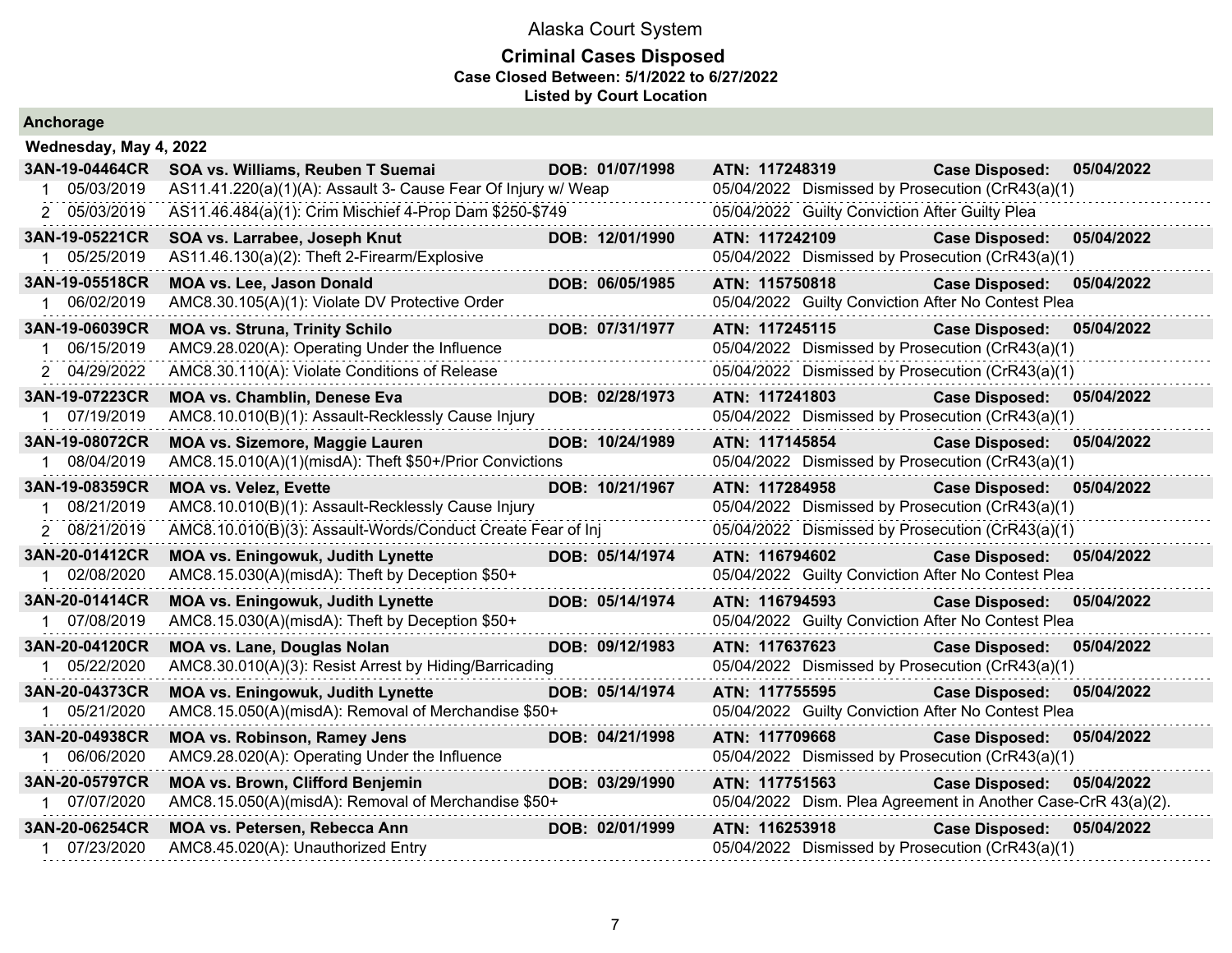#### **Criminal Cases Disposed Case Closed Between: 5/1/2022 to 6/27/2022 Listed by Court Location**

| Ancnorage              |                                                                  |                 |                |                                                            |            |
|------------------------|------------------------------------------------------------------|-----------------|----------------|------------------------------------------------------------|------------|
| Wednesday, May 4, 2022 |                                                                  |                 |                |                                                            |            |
| 3AN-20-06461CR         | <b>MOA vs. Clay, Ralph Timothy</b>                               | DOB: 04/02/1958 | ATN: 117755667 | <b>Case Disposed:</b>                                      | 05/04/2022 |
| 08/16/2020             | AMC9.10.020(B): Leaving Scene of Crash-Veh/Prop Damage           |                 |                | 05/04/2022 Dismissed by Prosecution (CrR43(a)(1)           |            |
| 3AN-20-08108CR         | MOA vs. Bowen, Jennifer Ann                                      | DOB: 03/25/1983 | ATN: 117832338 | <b>Case Disposed:</b>                                      | 05/04/2022 |
| 10/09/2020             | AMC8.15.050(B)(misdA): Concealment of Merchandise \$50           |                 |                | 05/04/2022 Guilty Conviction After No Contest Plea         |            |
| 3AN-20-09915CR         | <b>SOA vs. Thomas, Ernest Frank</b>                              | DOB: 03/08/1949 | ATN: 117801135 | <b>Case Disposed:</b>                                      | 05/04/2022 |
| 1 12/22/2020           | AS11.41.230(a)(1): Assault In The 4th Degree - Recklessly Injure |                 |                | 05/04/2022 Dismissed by Prosecution (CrR43(a)(1)           |            |
| 3AN-21-00285CR         | MOA vs. Frazee, Melinda Beth                                     | DOB: 12/06/1976 | ATN: 117779382 | <b>Case Disposed:</b>                                      | 05/04/2022 |
| 01/11/2021             | AMC8.25.030(A)(1): Shoot/Discharge/Flourish Firearms             |                 |                | 05/04/2022 Guilty Conviction After No Contest Plea         |            |
| 3AN-21-00564CR         | <b>MOA vs. Tuimalealiifano, Jeremy</b>                           | DOB: 09/27/1989 | ATN: 117798993 | <b>Case Disposed:</b>                                      | 05/04/2022 |
| 01/18/2021             | AMC9.28.011: Eluding A Police Officer                            |                 |                | 05/04/2022 Guilty Conviction After Guilty Plea             |            |
| 2 01/18/2021           | AMC8.30.110(A): Violate Conditions of Release                    |                 |                | 05/04/2022 Guilty Conviction After Guilty Plea             |            |
| 3 01/18/2021           | AMC8.30.110(A): Violate Conditions of Release                    |                 |                | 05/04/2022 Dismissed by Prosecution (CrR43(a)(1)           |            |
| 3AN-21-03413CR         | <b>MOA vs. Brown, Clifford Benjemin</b>                          | DOB: 03/29/1990 | ATN: 117631926 | <b>Case Disposed:</b>                                      | 05/04/2022 |
| 05/05/2021<br>1        | AMC8.15.050(A)(misdA): Removal of Merchandise \$50+              |                 |                | 05/04/2022 Dismissed by Prosecution (CrR43(a)(1)           |            |
| 05/05/2021<br>2        | AMC8.45.010(A)(3)(a): Trespass-Public Prop/Vehicle Not Open      |                 |                | 05/04/2022 Guilty Conviction After Guilty Plea             |            |
| 05/05/2021<br>3        | AMC8.30.110(A): Violate Conditions of Release                    |                 |                | 05/04/2022 Dismissed by Prosecution (CrR43(a)(1)           |            |
| 3AN-21-03572CR         | <b>MOA vs. Lee, Jason Donald</b>                                 | DOB: 06/05/1985 | ATN: 117641502 | <b>Case Disposed:</b>                                      | 05/04/2022 |
| 05/15/2021<br>1        | AMC9.28.020(A): Operating Under the Influence                    |                 |                | 05/04/2022 Guilty Conviction After No Contest Plea         |            |
| 05/15/2021<br>2        | AMC8.25.020(A)(1)(a): Concealed Wpn-Fail to Disclose/Secure      |                 |                | 05/04/2022 Guilty Conviction After No Contest Plea         |            |
| 05/15/2021             | AMC8.25.030(A)(2): Possess Firearm when Intoxicated              |                 |                | 05/04/2022 Dismissed by Prosecution (CrR43(a)(1)           |            |
| 05/15/2021             | AMC8.30.110(A): Violate Conditions of Release                    |                 |                | 05/04/2022 Dismissed by Prosecution (CrR43(a)(1)           |            |
| 07/07/2021<br>5.       | AMC8.30.110(A): Violate Conditions of Release                    |                 |                | 05/04/2022 Guilty Conviction After No Contest Plea         |            |
| 3AN-21-03798CR         | SOA vs. Thomas, Ernest Frank                                     | DOB: 03/08/1949 | ATN: 117635265 | <b>Case Disposed:</b>                                      | 05/04/2022 |
| 05/23/2021             | AS11.41.220(a)(1)(A): Assault 3- Cause Fear Of Injury w/ Weap    |                 |                | 01/05/2022 Dismiss-Delay in SupCt Transfer CrR5(e)43(b)(1) |            |
| 2 05/23/2021           | AS11.56.757(a)(misdA): Violate Condition of Release for Felony   |                 |                | 05/04/2022 Dismissed by Prosecution (CrR43(a)(1)           |            |
| 3AN-21-04668CR         | <b>MOA vs. Sanford, Peter Bruce</b>                              | DOB: 03/15/1958 | ATN: 117631179 | <b>Case Disposed:</b>                                      | 05/04/2022 |
| 06/17/2021             | AMC9.28.010(A): Reckless Driving                                 |                 |                | 05/04/2022 Guilty Conviction After No Contest Plea         |            |
| 3AN-21-04865CR         | <b>MOA vs. Oliva, David Rosas</b>                                | DOB: 09/20/1996 | ATN: 117634725 | <b>Case Disposed:</b>                                      | 05/04/2022 |
| 06/24/2021             | AMC9.28.020(A): Operating Under the Influence                    |                 |                | 05/04/2022 Guilty Conviction After No Contest Plea         |            |
| 2 06/24/2021           | AMC9.10.020(A): Leaving Scene of Crash w/ Death/Injury           |                 |                | 05/04/2022 Guilty Conviction After No Contest Plea         |            |
| 3AN-21-06269CR         | MOA vs. Phillip, Willeth Jacklyn                                 | DOB: 05/24/1994 | ATN: 118298259 | <b>Case Disposed:</b>                                      | 05/04/2022 |
| 08/20/2021             | AMC9.28.010: Reckless Driving                                    |                 |                | 05/04/2022 Guilty Conviction After No Contest Plea         |            |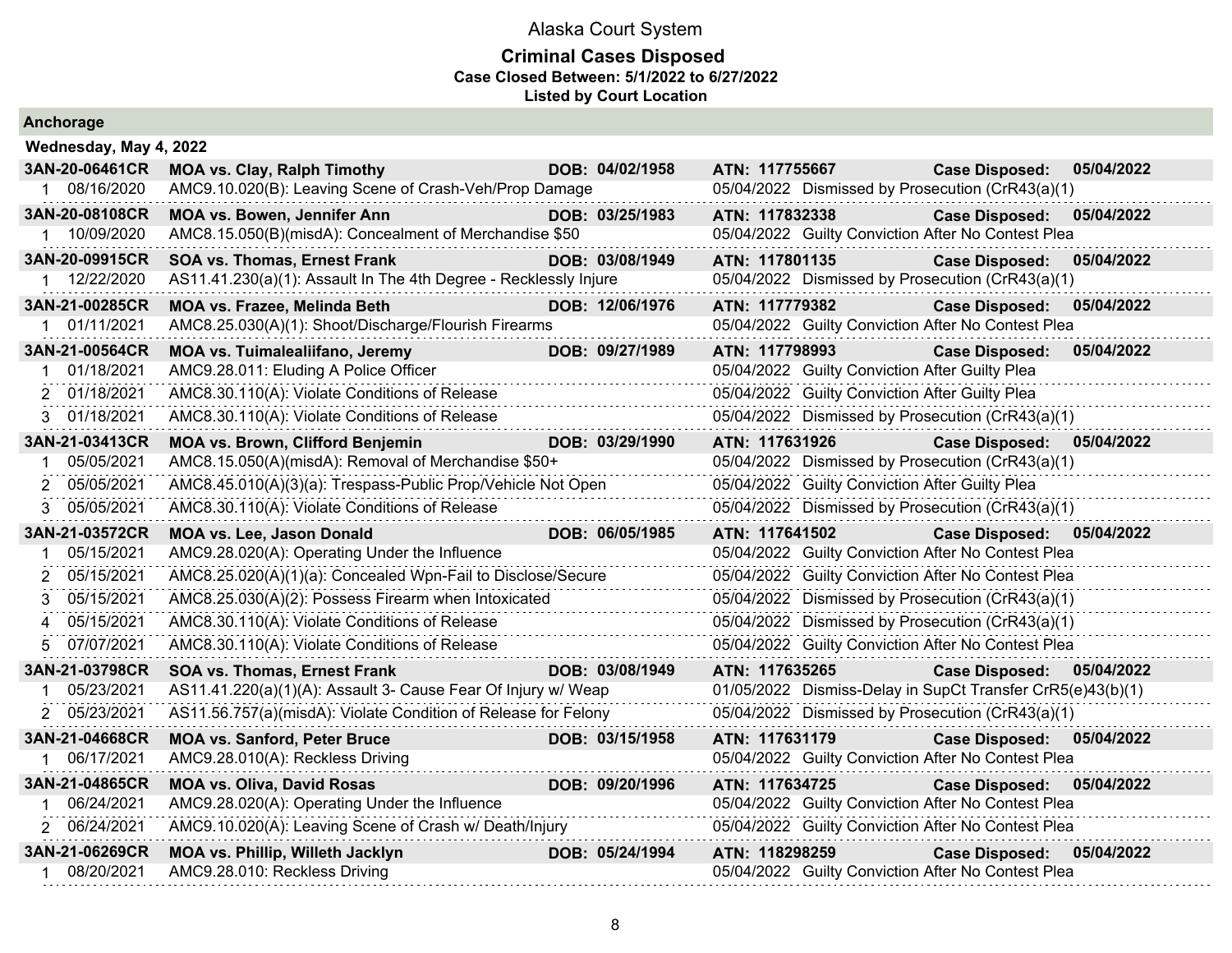| Anchorage       |                                                                  |                 |                                                |                                                    |            |  |  |  |  |
|-----------------|------------------------------------------------------------------|-----------------|------------------------------------------------|----------------------------------------------------|------------|--|--|--|--|
|                 | Wednesday, May 4, 2022                                           |                 |                                                |                                                    |            |  |  |  |  |
| 3AN-21-06428CR  | <b>MOA vs. Williams, Nial Sherwood</b>                           | DOB: 03/13/1986 | ATN: 117737622                                 | <b>Case Disposed:</b>                              | 05/04/2022 |  |  |  |  |
| 08/04/2021      | AMC8.45.010(A)(3)(b): Trespass-Public Prop/Veh Told to Leav      |                 |                                                | 05/04/2022 Dismissed by Prosecution (CrR43(a)(1)   |            |  |  |  |  |
| 2 08/04/2021    | AMC8.30.110(A): Violate Conditions of Release                    |                 |                                                | 05/04/2022 Dismissed by Prosecution (CrR43(a)(1)   |            |  |  |  |  |
| 3AN-21-06633CR  | <b>MOA vs. Ruk, Emil Julian</b>                                  | DOB: 05/27/1974 | ATN: 118219653                                 | <b>Case Disposed:</b>                              | 05/04/2022 |  |  |  |  |
| 09/05/2021      | AMC8.30.020(A)(1)(b)(i): False ID Arrest/Detention/Investigation |                 | 05/04/2022 Guilty Conviction After Guilty Plea |                                                    |            |  |  |  |  |
| 3AN-21-07162CR  | SOA vs. Roberts, Casey Lauren                                    | DOB: 05/12/1991 | ATN: 117629676                                 | <b>Case Disposed:</b>                              | 05/04/2022 |  |  |  |  |
| 1 09/24/2021    | AS11.56.320(a)(4)(A): Escape 3-Rels Misd Electronic Monitor      |                 |                                                | 05/04/2022 Dismissed by Prosecution (CrR43(a)(1)   |            |  |  |  |  |
| 3AN-21-07365CR  | MOA vs. Andino-Salgado, Jorge Alberto                            | DOB: 01/13/1998 | ATN: 118259901                                 | <b>Case Disposed:</b>                              | 05/04/2022 |  |  |  |  |
| 10/02/2021      | AMC9.28.020(A): Operating Under the Influence                    |                 |                                                | 05/04/2022 Guilty Conviction After No Contest Plea |            |  |  |  |  |
| 3AN-21-08176CR  | <b>MOA vs. Severns, Sarah Marie Chokwak</b>                      | DOB: 06/05/2002 | ATN: 118309329                                 | <b>Case Disposed:</b>                              | 05/04/2022 |  |  |  |  |
| 10/28/2021      | AMC8.10.010(B)(1): Assault-Recklessly Cause Injury               |                 |                                                | 05/04/2022 Dismissed by Prosecution (CrR43(a)(1)   |            |  |  |  |  |
| 3AN-21-08935CR  | <b>MOA vs. Brown, Clifford Benjemin</b>                          | DOB: 03/29/1990 | ATN: 118230984                                 | <b>Case Disposed:</b>                              | 05/04/2022 |  |  |  |  |
| 12/02/2021      | AMC9.28.020(A): Operating Under the Influence                    |                 | 05/04/2022 Guilty Conviction After Guilty Plea |                                                    |            |  |  |  |  |
| 2 12/02/2021    | AMC8.35.010(B)(1): Misconduct-Controlled Substance 5             |                 |                                                | 05/04/2022 Dismissed by Prosecution (CrR43(a)(1)   |            |  |  |  |  |
| 3AN-21-09020CR  | <b>MOA vs. Ortiz, Olivia Nicole</b>                              | DOB: 04/27/1994 | ATN: 118334385                                 | <b>Case Disposed:</b>                              | 05/04/2022 |  |  |  |  |
| 12/06/2021      | AMC8.30.010(A)(1): Resist Own Arrest by Use of Force             |                 |                                                | 05/04/2022 Guilty Conviction After No Contest Plea |            |  |  |  |  |
| 3AN-21-09065CR  | <b>MOA vs. Kruger, Roseanne Monica</b>                           | DOB: 08/25/1988 | ATN: 118329057                                 | <b>Case Disposed:</b>                              | 05/04/2022 |  |  |  |  |
| 12/07/2021      | AMC8.10.010(B)(1): Assault-Recklessly Cause Injury               |                 |                                                | 05/04/2022 Guilty Conviction After No Contest Plea |            |  |  |  |  |
| 2 12/07/2021    | AMC9.28.020(A): Operating Under the Influence                    |                 |                                                | 05/04/2022 Guilty Conviction After No Contest Plea |            |  |  |  |  |
| 3AN-21-09691CR  | <b>MOA vs. Brown, Clifford Benjemin</b>                          | DOB: 03/29/1990 | ATN: 118337607                                 | <b>Case Disposed:</b>                              | 05/04/2022 |  |  |  |  |
| 12/26/2021      | AMC8.15.050(B)(misdA): Concealment of Merchandise \$50           |                 | 05/04/2022 Guilty Conviction After Guilty Plea |                                                    |            |  |  |  |  |
| 12/26/2021<br>2 | AMC8.45.010(A)(2)(c): Enter/Remain Bus Property in Viol Notice   |                 | 05/04/2022 Guilty Conviction After Guilty Plea |                                                    |            |  |  |  |  |
| 12/26/2021      | AMC8.30.110(A): Violate Conditions of Release                    |                 | 05/04/2022 Guilty Conviction After Guilty Plea |                                                    |            |  |  |  |  |
| 12/26/2021<br>4 | AMC8.30.110(A): Violate Conditions of Release                    |                 | 05/04/2022 Guilty Conviction After Guilty Plea |                                                    |            |  |  |  |  |
| 12/26/2021      | AMC8.30.110(A): Violate Conditions of Release                    |                 |                                                | 05/04/2022 Dismissed by Prosecution (CrR43(a)(1)   |            |  |  |  |  |
| 12/26/2021<br>6 | AMC8.30.110(A): Violate Conditions of Release                    |                 |                                                | 05/04/2022 Dismissed by Prosecution (CrR43(a)(1)   |            |  |  |  |  |
| 3AN-22-00173CR  | <b>MOA vs. Williams, Kiahna Cobarruvias</b>                      | DOB: 03/30/1995 | ATN: 118305783                                 | <b>Case Disposed:</b>                              | 05/04/2022 |  |  |  |  |
| 01/06/2022      | AMC9.28.020(A): Operating Under the Influence                    |                 |                                                | 05/04/2022 Guilty Conviction After No Contest Plea |            |  |  |  |  |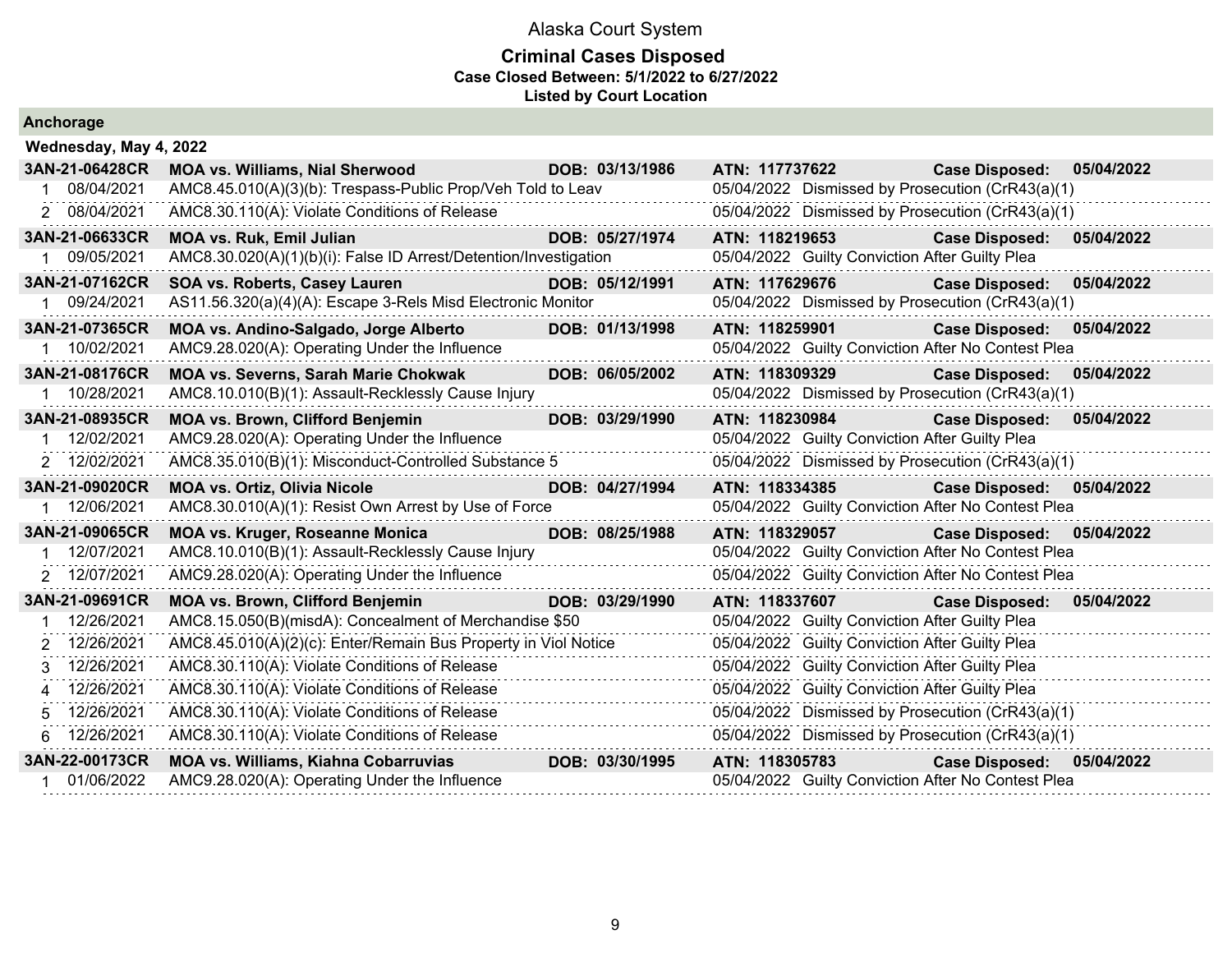### **Criminal Cases Disposed Case Closed Between: 5/1/2022 to 6/27/2022 Listed by Court Location**

|             | Wednesday, May 4, 2022 |                                                                |                 |                                                  |                       |            |
|-------------|------------------------|----------------------------------------------------------------|-----------------|--------------------------------------------------|-----------------------|------------|
|             | 3AN-22-01064CR         | <b>MOA vs. Brown, Clifford Benjemin</b>                        | DOB: 03/29/1990 | ATN: 118330335                                   | <b>Case Disposed:</b> | 05/04/2022 |
|             | 02/08/2022             | AMC8.15.050(A)(misdA): Removal of Merchandise \$50+            |                 | 05/04/2022 Dismissed by Prosecution (CrR43(a)(1) |                       |            |
| 2           | 02/08/2022             | AMC8.30.110(A): Violate Conditions of Release                  |                 | 05/04/2022 Guilty Conviction After Guilty Plea   |                       |            |
| 3           | 02/08/2022             | AMC8.30.110(A): Violate Conditions of Release                  |                 | 05/04/2022 Guilty Conviction After Guilty Plea   |                       |            |
| 4           | 02/08/2022             | AMC8.30.110(A): Violate Conditions of Release                  |                 | 05/04/2022 Dismissed by Prosecution (CrR43(a)(1) |                       |            |
| 5           | 02/08/2022             | AMC8.30.110(A): Violate Conditions of Release                  |                 | 05/04/2022 Dismissed by Prosecution (CrR43(a)(1) |                       |            |
| 6           | 02/08/2022             | AMC8.45.010(A)(1): Trespass-Private Residential/Vehicle        |                 | 05/04/2022 Guilty Conviction After Guilty Plea   |                       |            |
|             | 3AN-22-01071CR         | <b>MOA vs. Brown, Clifford Benjemin</b>                        | DOB: 03/29/1990 | ATN: 118283463                                   | <b>Case Disposed:</b> | 05/04/2022 |
|             | 01/31/2022             | AMC8.45.010(A)(2)(c): Enter/Remain Bus Property in Viol Notice |                 | 05/04/2022 Guilty Conviction After Guilty Plea   |                       |            |
| 2.          | 01/31/2022             | AMC8.15.050(A)(misdA): Removal of Merchandise \$50+            |                 | 05/04/2022 Dismissed by Prosecution (CrR43(a)(1) |                       |            |
| 3           | 01/31/2022             | AMC8.30.110(A): Violate Conditions of Release                  |                 | 05/04/2022 Guilty Conviction After Guilty Plea   |                       |            |
| $\mathbf 4$ | 01/31/2022             | AMC8.30.110(A): Violate Conditions of Release                  |                 | 05/04/2022 Dismissed by Prosecution (CrR43(a)(1) |                       |            |
|             | 5 01/31/2022           | AMC8.30.110(A): Violate Conditions of Release                  |                 | 05/04/2022 Dismissed by Prosecution (CrR43(a)(1) |                       |            |
| 6           | 01/31/2022             | AMC8.30.110(A): Violate Conditions of Release                  |                 | 05/04/2022 Dismissed by Prosecution (CrR43(a)(1) |                       |            |
|             | 01/31/2022             | AMC8.30.110(A): Violate Conditions of Release                  |                 | 05/04/2022 Dismissed by Prosecution (CrR43(a)(1) |                       |            |
|             | 3AN-22-01072CR         | <b>MOA vs. Brown, Clifford Benjemin</b>                        | DOB: 03/29/1990 | ATN: 118283472                                   | <b>Case Disposed:</b> | 05/04/2022 |
|             | 02/07/2022             | AMC8.45.010(A)(2)(c): Enter/Remain Bus Property in Viol Notice |                 | 05/04/2022 Guilty Conviction After Guilty Plea   |                       |            |
| 2           | 02/07/2022             | AMC8.15.050(A)(misdA): Removal of Merchandise \$50+            |                 | 05/04/2022 Dismissed by Prosecution (CrR43(a)(1) |                       |            |
| 3           | 02/07/2022             | AMC8.30.110(A): Violate Conditions of Release                  |                 | 05/04/2022 Guilty Conviction After Guilty Plea   |                       |            |
| 4           | 02/07/2022             | AMC8.30.110(A): Violate Conditions of Release                  |                 | 05/04/2022 Dismissed by Prosecution (CrR43(a)(1) |                       |            |
| 5.          | 02/07/2022             | AMC8.30.110(A): Violate Conditions of Release                  |                 | 05/04/2022 Dismissed by Prosecution (CrR43(a)(1) |                       |            |
| 6           | 02/07/2022             | AMC8.30.110(A): Violate Conditions of Release                  |                 | 05/04/2022 Dismissed by Prosecution (CrR43(a)(1) |                       |            |
|             | 02/07/2022             | AMC8.30.110(A): Violate Conditions of Release                  |                 | 05/04/2022 Dismissed by Prosecution (CrR43(a)(1) |                       |            |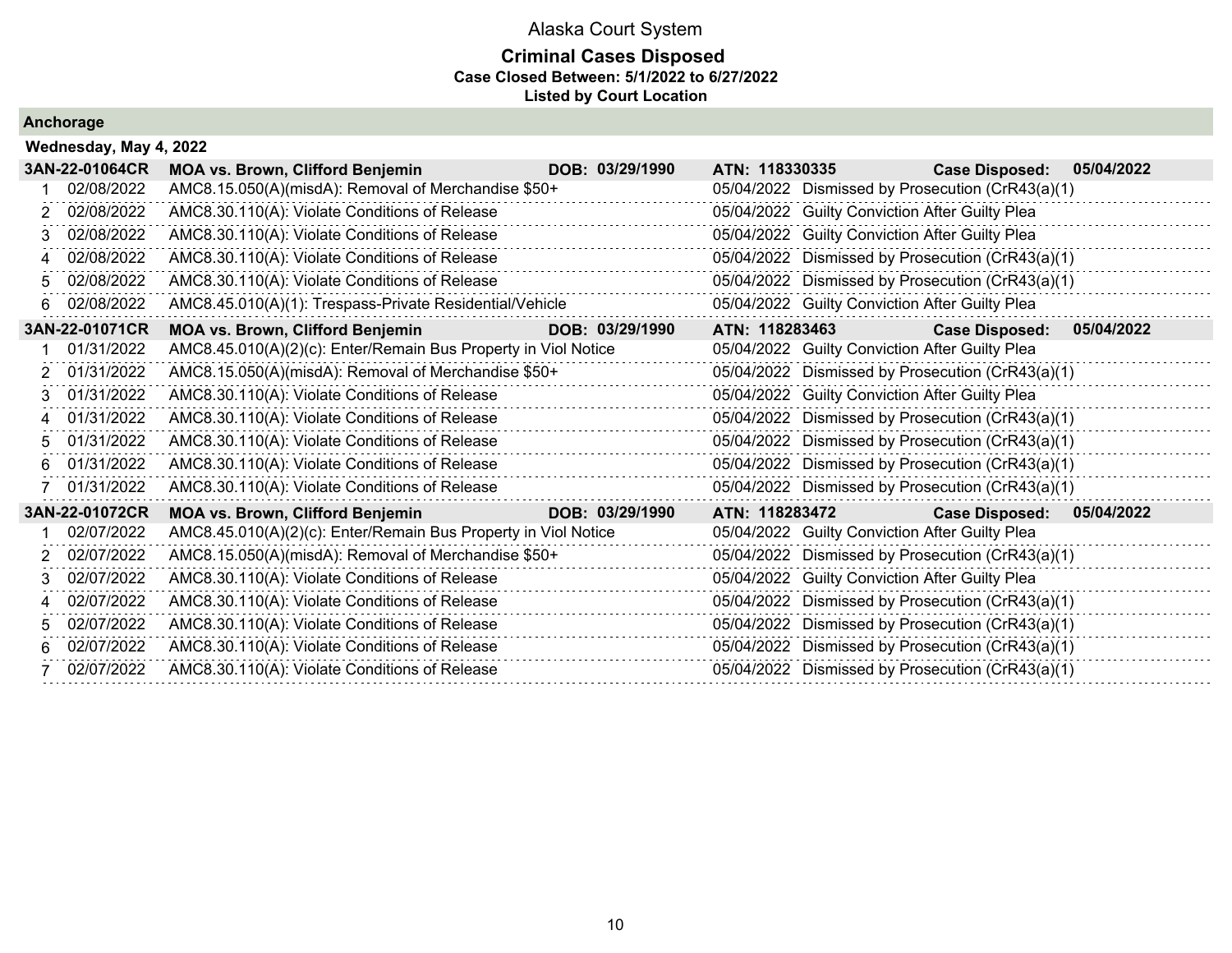### **Criminal Cases Disposed Case Closed Between: 5/1/2022 to 6/27/2022 Listed by Court Location**

|     | Wednesday, May 4, 2022 |                                                                |                 |                |                                                    |            |
|-----|------------------------|----------------------------------------------------------------|-----------------|----------------|----------------------------------------------------|------------|
|     | 3AN-22-01196CR         | <b>MOA vs. Brown, Clifford Benjemin</b>                        | DOB: 03/29/1990 | ATN: 118241172 | <b>Case Disposed:</b>                              | 05/04/2022 |
|     | 02/15/2022             | AMC8.45.010(A)(2)(c): Enter/Remain Bus Property in Viol Notice |                 |                | 05/04/2022 Guilty Conviction After Guilty Plea     |            |
| 2   | 02/15/2022             | AMC8.30.110(A): Violate Conditions of Release                  |                 |                | 05/04/2022 Guilty Conviction After Guilty Plea     |            |
| 3   | 02/15/2022             | AMC8.30.110(A): Violate Conditions of Release                  |                 |                | 05/04/2022 Guilty Conviction After Guilty Plea     |            |
| 4   | 02/15/2022             | AMC8.30.110(A): Violate Conditions of Release                  |                 |                | 05/04/2022 Guilty Conviction After Guilty Plea     |            |
| 5.  | 02/15/2022             | AMC8.30.110(A): Violate Conditions of Release                  |                 |                | 05/04/2022 Dismissed by Prosecution (CrR43(a)(1)   |            |
| 6   | 02/15/2022             | AMC8.30.110(A): Violate Conditions of Release                  |                 |                | 05/04/2022 Dismissed by Prosecution (CrR43(a)(1)   |            |
|     | 02/15/2022             | AMC8.30.110(A): Violate Conditions of Release                  |                 |                | 05/04/2022 Dismissed by Prosecution (CrR43(a)(1)   |            |
| 8.  | 02/15/2022             | AMC8.30.110(A): Violate Conditions of Release                  |                 |                | 05/04/2022 Dismissed by Prosecution (CrR43(a)(1)   |            |
| 9   | 02/15/2022             | AMC8.30.110(A): Violate Conditions of Release                  |                 |                | 05/04/2022 Dismissed by Prosecution (CrR43(a)(1)   |            |
| 10  | 02/15/2022             | AMC8.30.110(A): Violate Conditions of Release                  |                 |                | 05/04/2022 Dismissed by Prosecution (CrR43(a)(1)   |            |
|     | 3AN-22-01232CR         | <b>MOA vs. Jonsson, Lynette Mica</b>                           | DOB: 06/07/1976 | ATN: 118419732 | <b>Case Disposed:</b>                              | 05/04/2022 |
|     | 02/09/2022             | AMC9.28.020(A): Operating Under the Influence                  |                 |                | 05/04/2022 Guilty Conviction After No Contest Plea |            |
|     | 3AN-22-01282CR         | <b>MOA vs. Brown, Clifford Benjemin</b>                        | DOB: 03/29/1990 | ATN: 118241334 | <b>Case Disposed:</b>                              | 05/04/2022 |
|     | 02/16/2022             | AMC8.15.050(A)(misdA): Removal of Merchandise \$50+            |                 |                | 05/04/2022 Dismissed by Prosecution (CrR43(a)(1)   |            |
| 2   | 02/16/2022             | AMC8.45.010(A)(2)(c): Enter/Remain Bus Property in Viol Notice |                 |                | 05/04/2022 Guilty Conviction After Guilty Plea     |            |
| 3   | 02/16/2022             | AMC8.30.110(A): Violate Conditions of Release                  |                 |                | 05/04/2022 Guilty Conviction After Guilty Plea     |            |
| 4   | 02/16/2022             | AMC8.30.110(A): Violate Conditions of Release                  |                 |                | 05/04/2022 Guilty Conviction After Guilty Plea     |            |
| 5   | 02/16/2022             | AMC8.30.110(A): Violate Conditions of Release                  |                 |                | 05/04/2022 Guilty Conviction After Guilty Plea     |            |
| 6   | 02/16/2022             | AMC8.30.110(A): Violate Conditions of Release                  |                 |                | 05/04/2022 Dismissed by Prosecution (CrR43(a)(1)   |            |
|     | 02/16/2022             | AMC8.30.110(A): Violate Conditions of Release                  |                 |                | 05/04/2022 Dismissed by Prosecution (CrR43(a)(1)   |            |
| 8   | 02/16/2022             | AMC8.30.110(A): Violate Conditions of Release                  |                 |                | 05/04/2022 Dismissed by Prosecution (CrR43(a)(1)   |            |
| 9   | 02/16/2022             | AMC8.30.110(A): Violate Conditions of Release                  |                 |                | 05/04/2022 Dismissed by Prosecution (CrR43(a)(1)   |            |
| 10. | 02/16/2022             | AMC8.30.110(A): Violate Conditions of Release                  |                 |                | 05/04/2022 Dismissed by Prosecution (CrR43(a)(1)   |            |
| 11  | 02/16/2022             | AMC8.30.110(A): Violate Conditions of Release                  |                 |                | 05/04/2022 Dismissed by Prosecution (CrR43(a)(1)   |            |
| 12. | 02/16/2022             | AMC8.30.110(A): Violate Conditions of Release                  |                 |                | 05/04/2022 Dismissed by Prosecution (CrR43(a)(1)   |            |
|     |                        |                                                                |                 |                |                                                    |            |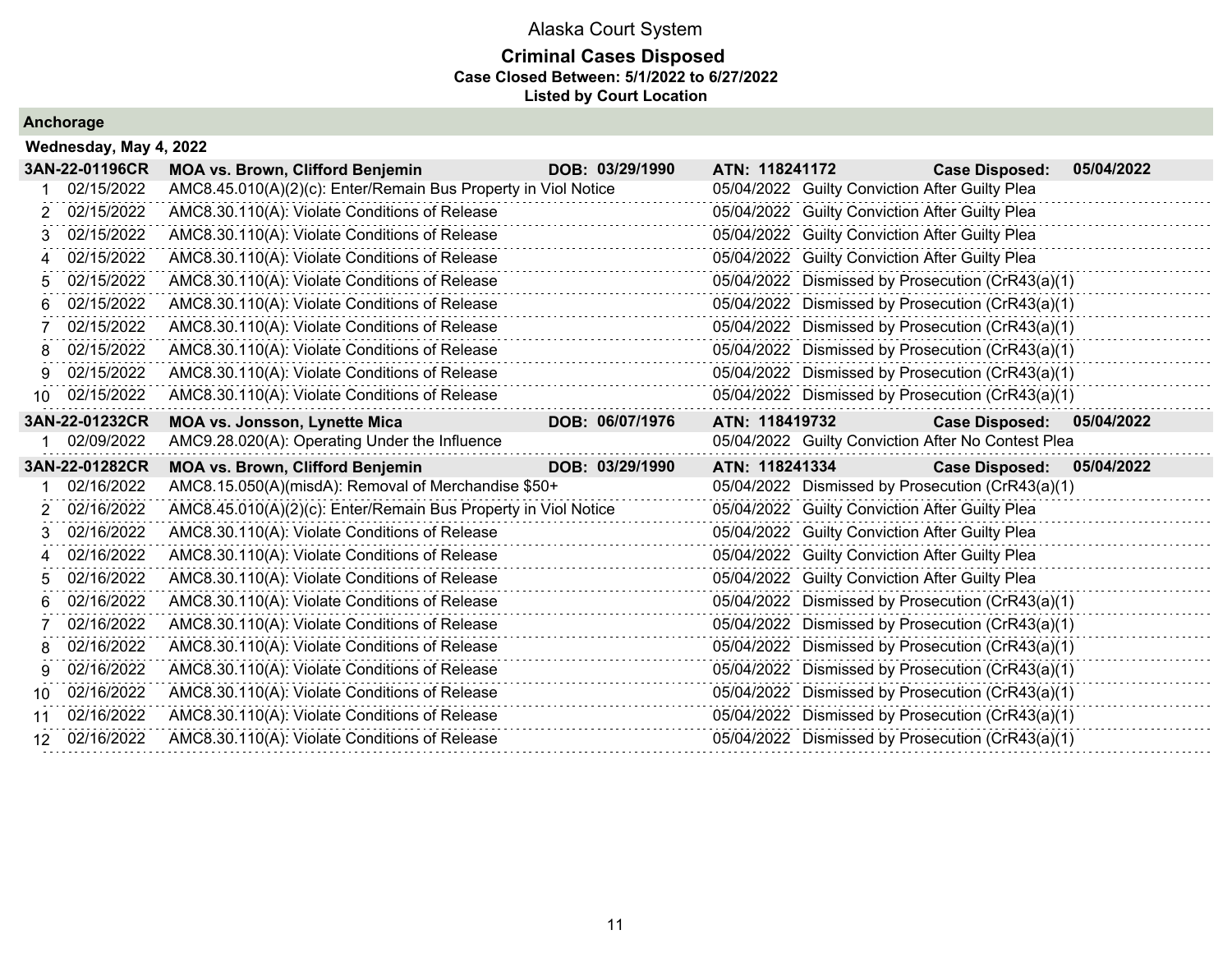### **Criminal Cases Disposed Case Closed Between: 5/1/2022 to 6/27/2022 Listed by Court Location**

|                 | Wednesday, May 4, 2022 |                                                                |                 |                |                                                               |
|-----------------|------------------------|----------------------------------------------------------------|-----------------|----------------|---------------------------------------------------------------|
|                 | 3AN-22-01320CR         | <b>MOA vs. Brown, Clifford</b>                                 | DOB: 03/29/1990 | ATN: 118340361 | <b>Case Disposed:</b><br>05/04/2022                           |
|                 | 02/22/2022             | AMC8.45.010(A)(2)(c): Enter/Remain Bus Property in Viol Notice |                 |                | 05/04/2022 Dism. Plea Agreement in Another Case-CrR 43(a)(2). |
|                 | 02/22/2022             | AMC8.30.110(A): Violate Conditions of Release                  |                 |                | 05/04/2022 Dism. Plea Agreement in Another Case-CrR 43(a)(2). |
|                 | 02/22/2022             | AMC8.30.110(A): Violate Conditions of Release                  |                 |                | 05/04/2022 Dism. Plea Agreement in Another Case-CrR 43(a)(2). |
| 4               | 02/22/2022             | AMC8.30.110(A): Violate Conditions of Release                  |                 |                | 05/04/2022 Dism. Plea Agreement in Another Case-CrR 43(a)(2). |
| 5.              | 02/22/2022             | AMC8.30.110(A): Violate Conditions of Release                  |                 |                | 05/04/2022 Dism. Plea Agreement in Another Case-CrR 43(a)(2). |
| 6               | 02/22/2022             | AMC8.30.110(A): Violate Conditions of Release                  |                 |                | 05/04/2022 Dism. Plea Agreement in Another Case-CrR 43(a)(2). |
|                 | 02/22/2022             | AMC8.30.110(A): Violate Conditions of Release                  |                 |                | 05/04/2022 Dism. Plea Agreement in Another Case-CrR 43(a)(2). |
| 8               | 02/22/2022             | AMC8.30.110(A): Violate Conditions of Release                  |                 |                | 05/04/2022 Dism. Plea Agreement in Another Case-CrR 43(a)(2). |
| 9               | 02/22/2022             | AMC8.30.110(A): Violate Conditions of Release                  |                 |                | 05/04/2022 Dism. Plea Agreement in Another Case-CrR 43(a)(2). |
|                 | 3AN-22-01322CR         | <b>MOA vs. Brown, Clifford Benjemin</b>                        | DOB: 03/29/1990 | ATN: 118241217 | <b>Case Disposed:</b><br>05/04/2022                           |
|                 | 02/22/2022             | AMC8.15.050(A)(misdA): Removal of Merchandise \$50+            |                 |                | 05/04/2022 Dismissed by Prosecution (CrR43(a)(1)              |
| 2               | 02/22/2022             | AMC8.45.010(A)(2)(c): Enter/Remain Bus Property in Viol Notice |                 |                | 05/04/2022 Guilty Conviction After Guilty Plea                |
|                 | 02/22/2022             | AMC8.30.110(A): Violate Conditions of Release                  |                 |                | 05/04/2022 Guilty Conviction After Guilty Plea                |
| 4               | 02/22/2022             | AMC8.30.110(A): Violate Conditions of Release                  |                 |                | 05/04/2022 Guilty Conviction After Guilty Plea                |
| 5               | 02/22/2022             | AMC8.30.110(A): Violate Conditions of Release                  |                 |                | 05/04/2022 Guilty Conviction After Guilty Plea                |
| 6               | 02/22/2022             | AMC8.30.110(A): Violate Conditions of Release                  |                 |                | 05/04/2022 Dismissed by Prosecution (CrR43(a)(1)              |
|                 | 02/22/2022             | AMC8.30.110(A): Violate Conditions of Release                  |                 |                | 05/04/2022 Dismissed by Prosecution (CrR43(a)(1)              |
| 8               | 02/22/2022             | AMC8.30.110(A): Violate Conditions of Release                  |                 |                | 05/04/2022 Dismissed by Prosecution (CrR43(a)(1)              |
| 9               | 02/22/2022             | AMC8.30.110(A): Violate Conditions of Release                  |                 |                | 05/04/2022 Dismissed by Prosecution (CrR43(a)(1)              |
| 10 <sup>1</sup> | 02/22/2022             | AMC8.30.110(A): Violate Conditions of Release                  |                 |                | 05/04/2022 Dismissed by Prosecution (CrR43(a)(1)              |
| 11              | 02/22/2022             | AMC8.30.110(A): Violate Conditions of Release                  |                 |                | 05/04/2022 Dismissed by Prosecution (CrR43(a)(1)              |
| 12              | 02/22/2022             | AMC8.30.110(A): Violate Conditions of Release                  |                 |                | 05/04/2022 Dismissed by Prosecution (CrR43(a)(1)              |
| 13              | 02/22/2022             | AMC8.30.110(A): Violate Conditions of Release                  |                 |                | 05/04/2022 Dismissed by Prosecution (CrR43(a)(1)              |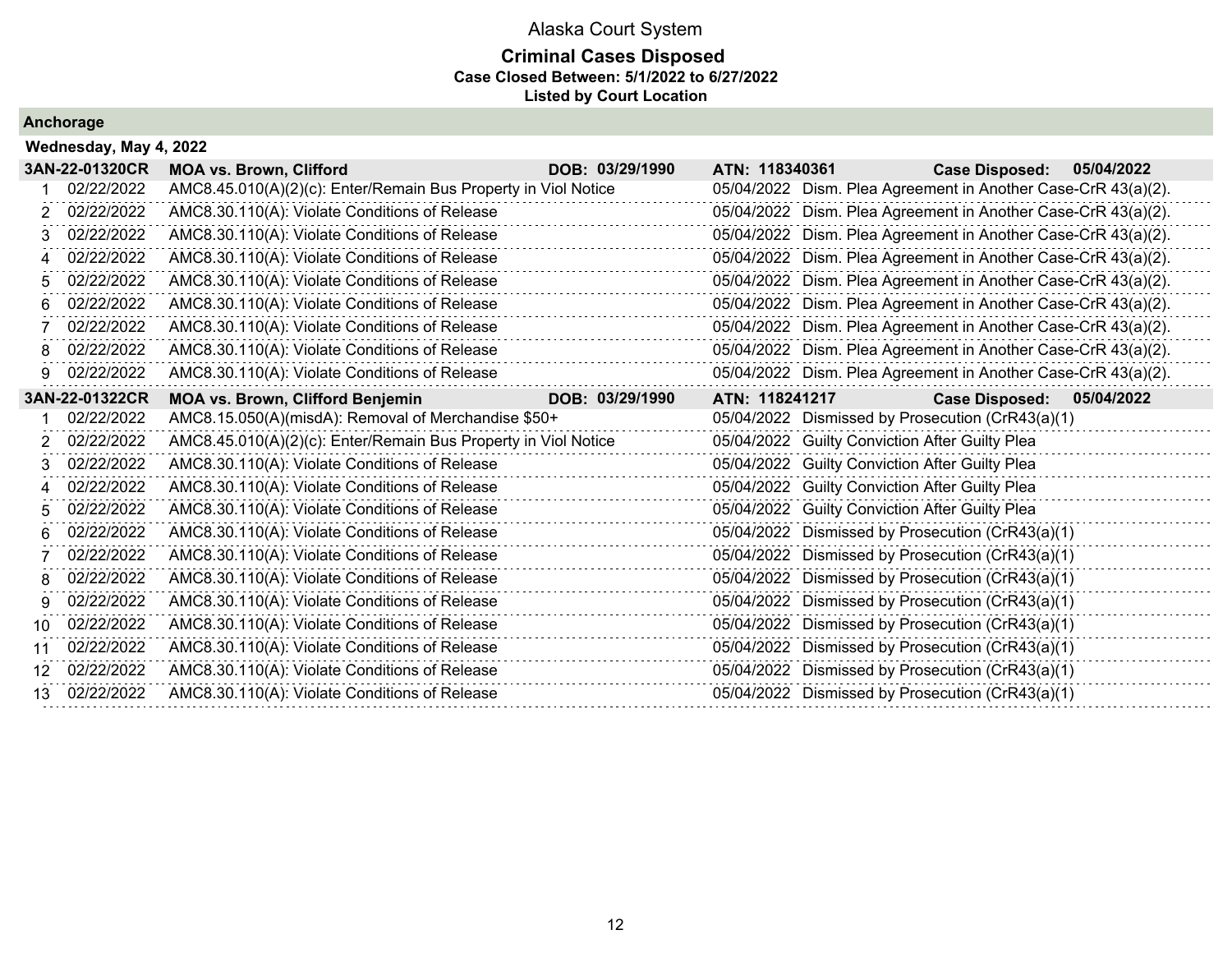### **Criminal Cases Disposed Case Closed Between: 5/1/2022 to 6/27/2022 Listed by Court Location**

|                 | Wednesday, May 4, 2022 |                                                                |                 |                                                    |                       |            |
|-----------------|------------------------|----------------------------------------------------------------|-----------------|----------------------------------------------------|-----------------------|------------|
|                 | 3AN-22-01323CR         | <b>MOA vs. Brown, Clifford Benjemin</b>                        | DOB: 03/29/1990 | ATN: 118241181                                     | <b>Case Disposed:</b> | 05/04/2022 |
|                 | 02/22/2022             | AMC8.15.050(B)(misdA): Concealment of Merchandise \$50         |                 | 05/04/2022 Dismissed by Prosecution (CrR43(a)(1)   |                       |            |
| 2.              | 02/22/2022             | AMC8.45.010(A)(2)(c): Enter/Remain Bus Property in Viol Notice |                 | 05/04/2022 Guilty Conviction After Guilty Plea     |                       |            |
| 3               | 02/22/2022             | AMC8.30.110(A): Violate Conditions of Release                  |                 | 05/04/2022 Guilty Conviction After Guilty Plea     |                       |            |
| 4               | 02/22/2022             | AMC8.30.110(A): Violate Conditions of Release                  |                 | 05/04/2022 Guilty Conviction After Guilty Plea     |                       |            |
| 5.              | 02/22/2022             | AMC8.30.110(A): Violate Conditions of Release                  |                 | 05/04/2022 Guilty Conviction After Guilty Plea     |                       |            |
| 6               | 02/22/2022             | AMC8.30.110(A): Violate Conditions of Release                  |                 | 05/04/2022 Dismissed by Prosecution (CrR43(a)(1)   |                       |            |
|                 | 02/22/2022             | AMC8.30.110(A): Violate Conditions of Release                  |                 | 05/04/2022 Dismissed by Prosecution (CrR43(a)(1)   |                       |            |
| 8.              | 02/22/2022             | AMC8.30.110(A): Violate Conditions of Release                  |                 | 05/04/2022 Dismissed by Prosecution (CrR43(a)(1)   |                       |            |
| 9.              | 02/22/2022             | AMC8.30.110(A): Violate Conditions of Release                  |                 | 05/04/2022 Dismissed by Prosecution (CrR43(a)(1)   |                       |            |
| 10 <sup>1</sup> | 02/22/2022             | AMC8.30.110(A): Violate Conditions of Release                  |                 | 05/04/2022 Dismissed by Prosecution (CrR43(a)(1)   |                       |            |
| 11              | 02/22/2022             | AMC8.30.110(A): Violate Conditions of Release                  |                 | 05/04/2022 Dismissed by Prosecution (CrR43(a)(1)   |                       |            |
| 12.             | 02/22/2022             | AMC8.30.110(A): Violate Conditions of Release                  |                 | 05/04/2022 Dismissed by Prosecution (CrR43(a)(1)   |                       |            |
| 13 <sup>1</sup> | 02/22/2022             | AMC8.30.110(A): Violate Conditions of Release                  |                 | 05/04/2022 Dismissed by Prosecution (CrR43(a)(1)   |                       |            |
|                 | 3AN-22-01654CR         | <b>MOA vs. Castillo, Hector</b>                                | DOB: 07/21/1998 | ATN: 118347741                                     | <b>Case Disposed:</b> | 05/04/2022 |
|                 | 03/05/2022             | AMC9.28.020(A): Operating Under the Influence                  |                 | 05/04/2022 Guilty Conviction After No Contest Plea |                       |            |
|                 | 2 03/05/2022           | AMC9.10.020(B): Leaving Scene of Crash-Veh/Prop Damage         |                 | 05/04/2022 Dismissed by Prosecution (CrR43(a)(1)   |                       |            |
|                 | 3AN-22-01786CR         | MOA vs. Henderson, Franklin Robert                             | DOB: 03/19/1985 | ATN: 118298565                                     | <b>Case Disposed:</b> | 05/04/2022 |
|                 | 02/25/2022             | AMC8.15.010(A)(1)(misdB): Theft \$5-\$50                       |                 | 05/04/2022 Dismissed by Prosecution (CrR43(a)(1)   |                       |            |
|                 | 2 02/25/2022           | AMC8.45.010(A)(2)(c): Enter/Remain Bus Property in Viol Notice |                 | 05/04/2022 Dismissed by Prosecution (CrR43(a)(1)   |                       |            |
|                 | 02/25/2022             | AMC8.30.110(A): Violate Conditions of Release                  |                 | 05/04/2022 Dismissed by Prosecution (CrR43(a)(1)   |                       |            |
|                 | 3AN-22-01787CR         | <b>MOA vs. Henderson, Franklin Robert</b>                      | DOB: 03/19/1985 | ATN: 118297764                                     | <b>Case Disposed:</b> | 05/04/2022 |
|                 | 02/25/2022             | AMC8.45.010(A)(2)(c): Enter/Remain Bus Property in Viol Notice |                 | 05/04/2022 Dismissed by Prosecution (CrR43(a)(1)   |                       |            |
|                 | 2 02/25/2022           | AMC8.30.110(A): Violate Conditions of Release                  |                 | 05/04/2022 Dismissed by Prosecution (CrR43(a)(1)   |                       |            |
|                 | 3AN-22-01830CR         | <b>MOA vs. Kienitz, Richard</b>                                | DOB: 07/06/1956 | ATN: 118263699                                     | <b>Case Disposed:</b> | 05/04/2022 |
|                 | 03/08/2022             | Charging Document Pending or Not Filed                         |                 |                                                    |                       |            |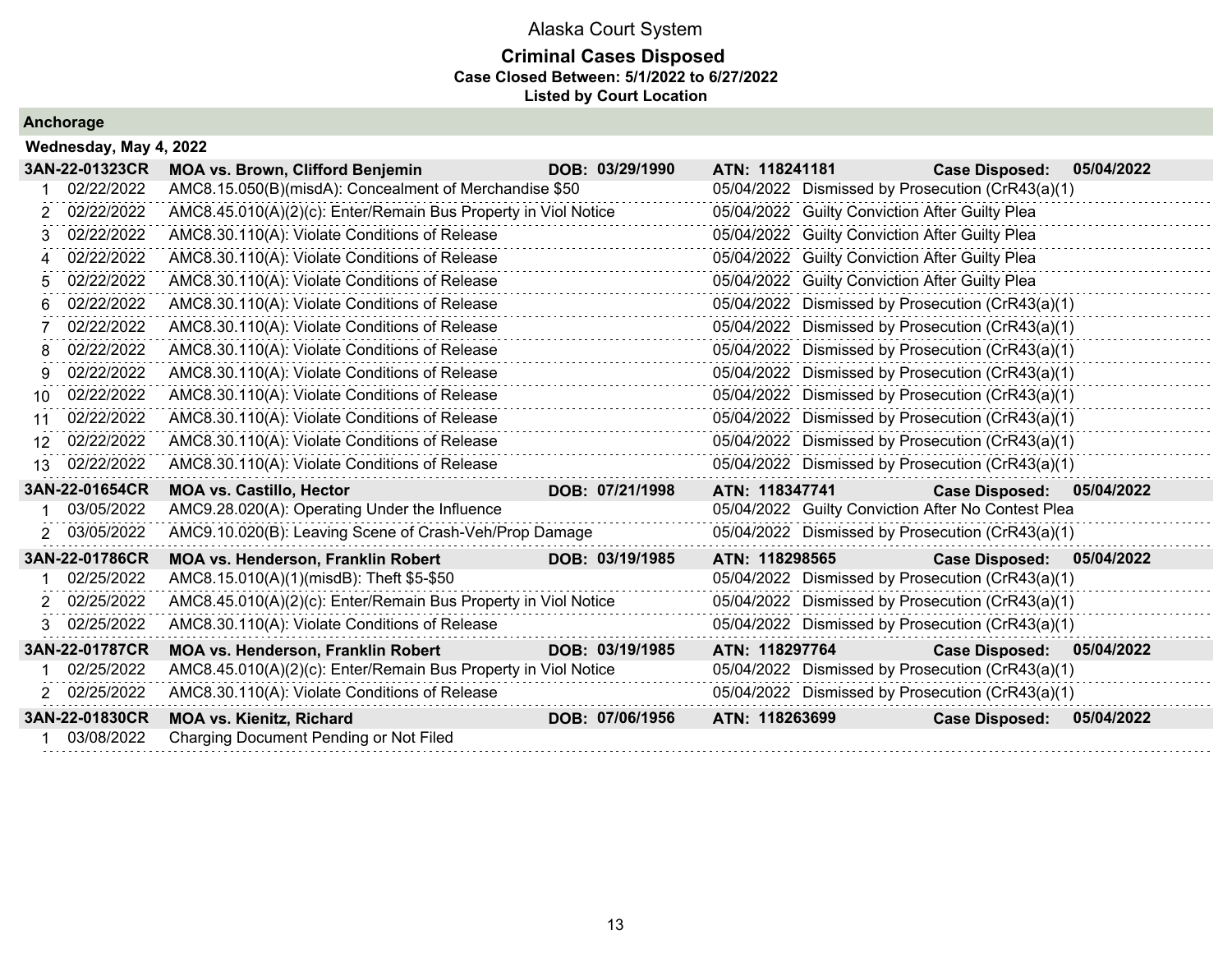### **Criminal Cases Disposed Case Closed Between: 5/1/2022 to 6/27/2022 Listed by Court Location**

| Wednesday, May 4, 2022 |                                                                |                 |                                                  |                       |            |
|------------------------|----------------------------------------------------------------|-----------------|--------------------------------------------------|-----------------------|------------|
| 3AN-22-01868CR         | <b>MOA vs. Brown, Clifford Benjemin</b>                        | DOB: 03/29/1990 | ATN: 118303803                                   | <b>Case Disposed:</b> | 05/04/2022 |
| 12/27/2021             | AMC8.15.050(B)(misdA): Concealment of Merchandise \$50         |                 | 05/04/2022 Dismissed by Prosecution (CrR43(a)(1) |                       |            |
| 12/27/2021<br>2        | AMC8.30.110(A): Violate Conditions of Release                  |                 | 05/04/2022 Guilty Conviction After Guilty Plea   |                       |            |
| 12/27/2021<br>3        | AMC8.30.110(A): Violate Conditions of Release                  |                 | 05/04/2022 Guilty Conviction After Guilty Plea   |                       |            |
| 12/27/2021             | AMC8.30.110(A): Violate Conditions of Release                  |                 | 05/04/2022 Guilty Conviction After Guilty Plea   |                       |            |
| 12/27/2021<br>5        | AMC8.30.110(A): Violate Conditions of Release                  |                 | 05/04/2022 Dismissed by Prosecution (CrR43(a)(1) |                       |            |
| 12/27/2021<br>6        | AMC8.30.110(A): Violate Conditions of Release                  |                 | 05/04/2022 Dismissed by Prosecution (CrR43(a)(1) |                       |            |
| 12/27/2021             | AMC8.30.110(A): Violate Conditions of Release                  |                 | 05/04/2022 Dismissed by Prosecution (CrR43(a)(1) |                       |            |
| 8 12/27/2021           | AMC8.45.010(A)(2)(c): Enter/Remain Bus Property in Viol Notice |                 | 05/04/2022 Guilty Conviction After Guilty Plea   |                       |            |
| 3AN-22-01884CR         | MOA vs. Jones JR, Danny Mark Lewis                             | DOB: 06/21/1973 | ATN: 118344726                                   | <b>Case Disposed:</b> | 05/04/2022 |
| 03/11/2022             | Charging Document Pending or Not Filed                         |                 |                                                  |                       |            |
| 3AN-22-01889CR         | <b>MOA vs. Joe, Daniel Patrick</b>                             | DOB: 11/01/1976 | ATN: 118410192                                   | <b>Case Disposed:</b> | 05/04/2022 |
| 03/10/2022             | Charging Document Pending or Not Filed                         |                 |                                                  |                       |            |
| 3AN-22-01939CR         | MOA vs. Johnson-Taylor, Edward D                               | DOB: 01/08/1967 | ATN: 118232316                                   | <b>Case Disposed:</b> | 05/04/2022 |
| 03/10/2022             | Charging Document Pending or Not Filed                         |                 |                                                  |                       |            |
| 3AN-22-01946CR         | <b>MOA vs. Lacy, Brandy Renee</b>                              | DOB: 10/31/1977 | ATN: 118227339                                   | <b>Case Disposed:</b> | 05/04/2022 |
| 1 03/10/2022           | Charging Document Pending or Not Filed                         |                 |                                                  |                       |            |
| 3AN-22-01947CR         | MOA vs. Idzinski, Angela                                       | DOB: 05/13/1993 | ATN: 118232325                                   | <b>Case Disposed:</b> | 05/04/2022 |
| 03/10/2022             | Charging Document Pending or Not Filed                         |                 |                                                  |                       |            |
| 3AN-22-01954CR         | <b>MOA vs. Larsen, Adam Joshua</b>                             | DOB: 08/17/1984 | ATN: 118332873                                   | <b>Case Disposed:</b> | 05/04/2022 |
| 03/10/2022             | Charging Document Pending or Not Filed                         |                 |                                                  |                       |            |
| 3AN-22-01963CR         | <b>MOA vs. Beebe, Justin Albert</b>                            | DOB: 05/28/1991 | ATN: 118398303                                   | <b>Case Disposed:</b> | 05/04/2022 |
| 03/17/2022             | AMC8.10.110(A)(1): Harassment-Likely to Provoke Violence       |                 | 05/04/2022 Dismissed by Prosecution (CrR43(a)(1) |                       |            |
| 2 03/17/2022           | AMC8.10.110(A)(1): Harassment-Likely to Provoke Violence       |                 | 05/04/2022 Dismissed by Prosecution (CrR43(a)(1) |                       |            |
| 3AN-22-03164CR         | SOA vs. Okpowruk JR, Wilson                                    | DOB: 08/02/1966 | ATN: 110155338                                   | <b>Case Disposed:</b> | 05/04/2022 |
| 04/28/2022             | AS11.56.835(a)(1): Fail To Reg As Sex Ofndr 1- Repeatedly      |                 | 05/04/2022 Dismissed by Prosecution (CrR43(a)(1) |                       |            |
| 3AN-22-03186CR         | SOA vs. Reekie, Arthur Michael                                 | DOB: 10/21/1977 | ATN: 118343853                                   | <b>Case Disposed:</b> | 05/04/2022 |
| 04/29/2022             | AS11.46.360(a)(1): Vehicle Theft 1-Take Veh, Air Or Wtrcrft    |                 | 05/04/2022 Dismissed by Prosecution (CrR43(a)(1) |                       |            |
| 3AN-22-03227CR         | <b>MOA vs. Ulak, Peter G</b>                                   | DOB: 09/09/1978 | ATN: 114571152                                   | <b>Case Disposed:</b> | 05/04/2022 |
| 05/02/2022             | AMC8.10.010(B)(1): Assault-Recklessly Cause Injury             |                 | 05/04/2022 Dismissed by Prosecution (CrR43(a)(1) |                       |            |
| 3AN-22-03298CR         | SOA vs. Jesus, Yomar Abner Hernandez De                        | DOB: 09/07/1982 | ATN: 118278459                                   | <b>Case Disposed:</b> | 05/04/2022 |
| 05/04/2022             | Charging Document Pending or Not Filed                         |                 |                                                  |                       |            |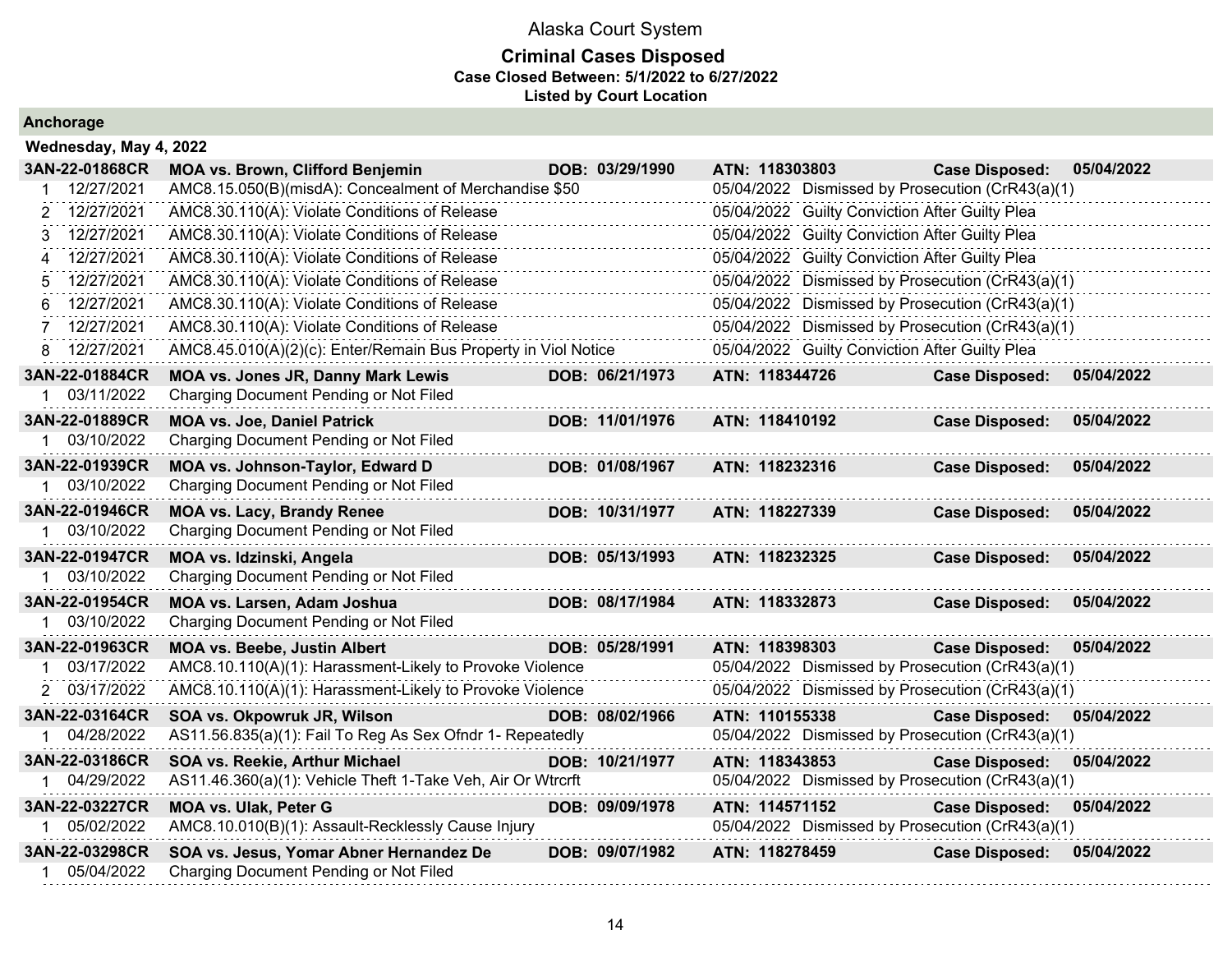|  |  | Anchorage |  |  |
|--|--|-----------|--|--|
|  |  |           |  |  |

| Thursday, May 5, 2022 |                                                                  |                 |                                                    |                       |            |
|-----------------------|------------------------------------------------------------------|-----------------|----------------------------------------------------|-----------------------|------------|
| 3AN-19-00408CR        | <b>MOA vs. Woodworth, Todd Raymond</b>                           | DOB: 06/09/1994 | ATN: 116792406                                     | <b>Case Disposed:</b> | 05/05/2022 |
| 01/09/2019            | AMC9.28.020(A): Operating Under the Influence                    |                 | 05/05/2022 Guilty Conviction After No Contest Plea |                       |            |
| 01/09/2019<br>2.      | AMC9.10.020(C): Leaving Scene of Crash-Unattended Veh/Prop       |                 | 08/23/2021 Charge Refiled                          |                       |            |
| 01/09/2019<br>3.      | AMC8.30.110(A): Violate Conditions of Release                    |                 | 08/23/2021 Charge Refiled                          |                       |            |
| 3AN-19-03206CR        | SOA vs. Petersen, Jared Ronald                                   | DOB: 07/19/1977 | ATN: 114516954                                     | <b>Case Disposed:</b> | 05/05/2022 |
| 03/29/2019            | AS11.41.210(a)(1): Assault 2 - Injury w/ Weapon, Intent          |                 | 05/05/2022 Dismissed by Prosecution (CrR43(a)(1)   |                       |            |
| 03/29/2019            | AS11.41.220(a)(1)(A): Assault 3- Cause Fear Of Injury w/ Weap    |                 | 05/05/2022 Dismissed by Prosecution (CrR43(a)(1)   |                       |            |
| 03/29/2019<br>3.      | AS11.41.230(a)(1): Assault In The 4th Degree - Recklessly Injure |                 | 05/05/2022 Guilty Conviction After Guilty Plea     |                       |            |
| 3AN-20-03785CR        | SOA vs. Kaluhiwa, Nainoa Ka Ho'okele                             | DOB: 04/22/1991 | ATN: 117741555                                     | <b>Case Disposed:</b> | 05/05/2022 |
| 05/10/2020            | AS11.41.230(a)(1): Assault In The 4th Degree - Recklessly Injure |                 | 05/05/2022 Guilty Conviction After Guilty Plea     |                       |            |
| 3AN-20-04052CR        | SOA vs. Zackar, Edwin Andrew                                     | DOB: 07/24/1978 | ATN: 117751734                                     | <b>Case Disposed:</b> | 05/05/2022 |
| 05/20/2020            | AS11.56.840(a)(3)(A): Fail to Register as Sex Offender           |                 | 05/05/2022 Guilty Conviction After Guilty Plea     |                       |            |
| 3AN-20-06214CR        | SOA vs. Pallones, Amanda Lynn                                    | DOB: 02/29/1984 | ATN: 117318537                                     | <b>Case Disposed:</b> | 05/05/2022 |
| 08/09/2020            | AS11.41.510(a)(1): Robbery 2- Use Force To Prevent Resistnc      |                 | 05/05/2022 Dismissed by Prosecution (CrR43(a)(1)   |                       |            |
| 08/09/2020            | AS11.46.140(a)(1): Theft 3-Value \$250-\$749                     |                 | 05/05/2022 Guilty Conviction After Guilty Plea     |                       |            |
| 08/09/2020<br>3       | AS11.41.230(a)(1): Assault In The 4th Degree - Recklessly Injure |                 | 05/05/2022 Guilty Conviction After Guilty Plea     |                       |            |
| 08/09/2020            | AS11.41.230(a)(1): Assault In The 4th Degree - Recklessly Injure |                 | 05/05/2022 Dismissed by Prosecution (CrR43(a)(1)   |                       |            |
| 3AN-21-00437CR        | <b>MOA vs. Phillips, Michael Stanley</b>                         | DOB: 02/07/1988 | ATN: 117830151                                     | <b>Case Disposed:</b> | 05/05/2022 |
| 01/18/2021            | AMC8.10.010(B)(1): Assault-Recklessly Cause Injury               |                 | 05/05/2022 Guilty Conviction After Guilty Plea     |                       |            |
| 2 01/18/2021          | AMC8.10.050(B): Family Violence-Asslt in Presence Child          |                 | 05/05/2022 Dismissed by Prosecution (CrR43(a)(1)   |                       |            |
| 3AN-21-00606CR        | <b>MOA vs. Echols, Sonia Lashon</b>                              | DOB: 04/24/1965 | ATN: 117800181                                     | <b>Case Disposed:</b> | 05/05/2022 |
| 01/21/2021            | AMC8.30.105(A)(1): Violate DV Protective Order                   |                 | 05/05/2022 Dismissed by Prosecution (CrR43(a)(1)   |                       |            |
| 3AN-21-01660CR        | <b>MOA vs. Phillips, Michael Stanley</b>                         | DOB: 02/07/1988 | ATN: 117319005                                     | <b>Case Disposed:</b> | 05/05/2022 |
| 03/05/2021            | AMC8.30.110(A): Violate Conditions of Release                    |                 | 05/05/2022 Dismissed by Prosecution (CrR43(a)(1)   |                       |            |
| 03/05/2021<br>2       | AMC8.30.115(A): Unlawful Contact 1-Victim/Witness                |                 | 05/05/2022 Guilty Conviction After Guilty Plea     |                       |            |
| 3AN-21-02644CR        | <b>MOA vs. Dahl, Allan Olson</b>                                 | DOB: 06/04/1992 | ATN: 117169011                                     | <b>Case Disposed:</b> | 05/05/2022 |
| 04/13/2021            | AMC8.10.010(B)(1): Assault-Recklessly Cause Injury               |                 | 05/05/2022 Guilty Conviction After Guilty Plea     |                       |            |
| 04/13/2021<br>2       | AMC8.30.110(A): Violate Conditions of Release                    |                 | 05/05/2022 Dismissed by Prosecution (CrR43(a)(1)   |                       |            |
| 06/18/2021            | AMC8.30.110(A): Violate Conditions of Release                    |                 | 05/05/2022 Dismissed by Prosecution (CrR43(a)(1)   |                       |            |
| 06/23/2021<br>4       | AMC8.30.110(A): Violate Conditions of Release                    |                 | 05/05/2022 Dismissed by Prosecution (CrR43(a)(1)   |                       |            |
| 10/17/2021            | AMC8.30.110(A): Violate Conditions of Release                    |                 | 05/05/2022 Guilty Conviction After Guilty Plea     |                       |            |
|                       |                                                                  |                 |                                                    |                       |            |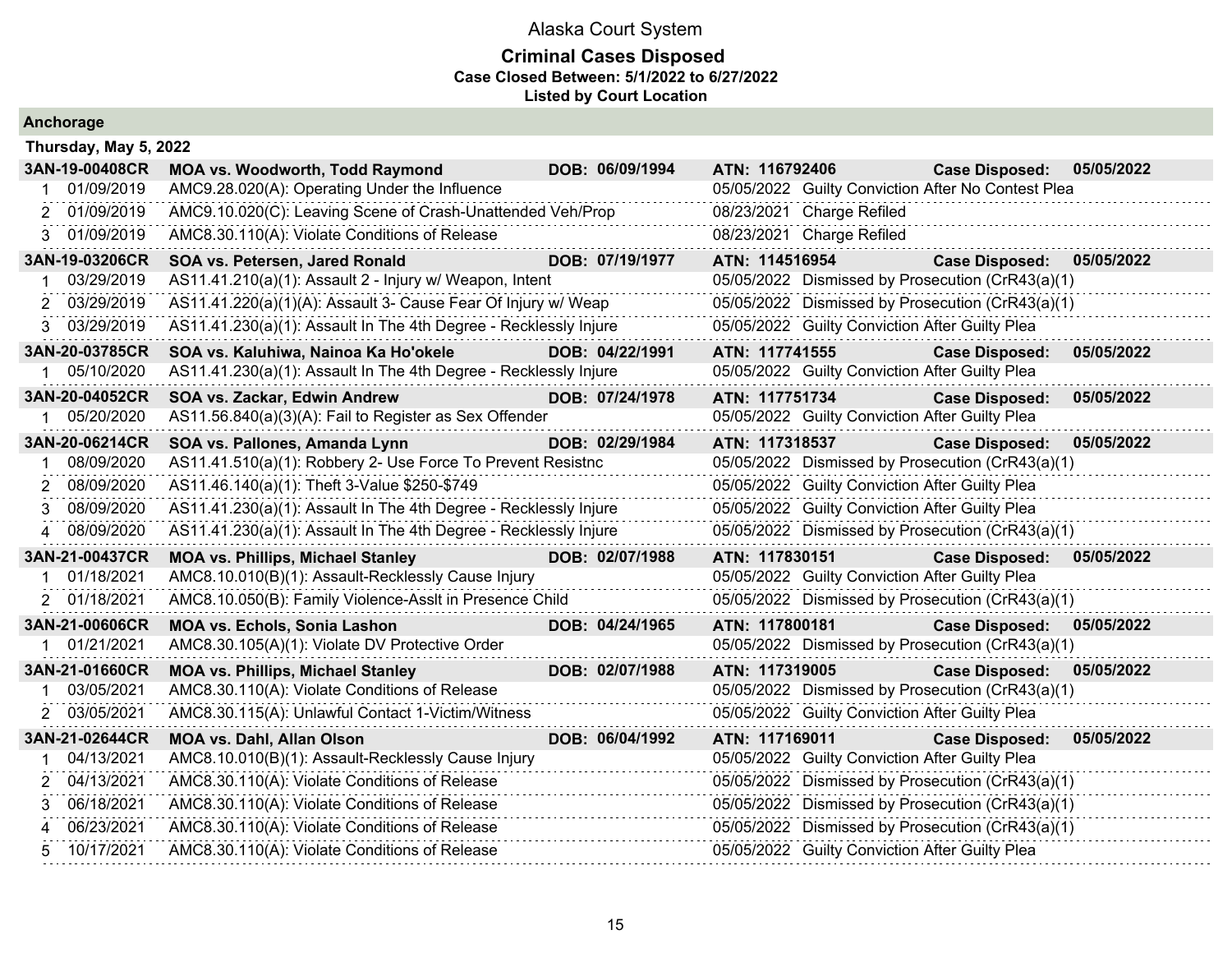| Anchorage                    |                                                                                                                    |                                                                                                         |
|------------------------------|--------------------------------------------------------------------------------------------------------------------|---------------------------------------------------------------------------------------------------------|
| Thursday, May 5, 2022        |                                                                                                                    |                                                                                                         |
| 3AN-21-02804CR               | DOB: 10/30/1985<br>SOA vs. Vedrode, Ashley Joy                                                                     | ATN: 117755784<br>05/05/2022<br><b>Case Disposed:</b>                                                   |
| 04/17/2021                   | AS11.41.230(a)(1): Assault In The 4th Degree - Recklessly Injure                                                   | 05/05/2022 Dismissed by Prosecution (CrR43(a)(1)                                                        |
| 04/17/2021<br>$\overline{2}$ | AS11.41.230(a)(1): Assault In The 4th Degree - Recklessly Injure                                                   | 05/05/2022 Dismissed by Prosecution (CrR43(a)(1)                                                        |
| 3 04/17/2021                 | AS11.46.330(a)(1): Crim Trespass 2- Upon Premises                                                                  | 05/05/2022 Guilty Conviction After Guilty Plea                                                          |
| 3AN-21-03399CR               | DOB: 04/28/1995<br><b>MOA vs. John, Megan Anna</b>                                                                 | ATN: 117168795<br>05/05/2022<br><b>Case Disposed:</b>                                                   |
| 09/21/2020                   | AMC9.28.020(A): Operating Under the Influence                                                                      | 05/05/2022 Guilty Conviction After No Contest Plea                                                      |
| 03/24/2022<br>2              | AMC8.30.110(A): Violate Conditions of Release                                                                      | 05/05/2022 Dismissed by Prosecution (CrR43(a)(1)                                                        |
| 3AN-21-05757CR               | <b>MOA vs. Ross, Sky Levelle</b><br>DOB: 12/14/1987                                                                | ATN: 118260054<br>05/05/2022<br><b>Case Disposed:</b>                                                   |
| 07/30/2021                   | AMC9.28.020(A): Operating Under the Influence                                                                      | 05/05/2022 Guilty Conviction After Guilty Plea                                                          |
| 3AN-21-06181CR               | <b>MOA vs. Sevetasimale, Eti</b><br>DOB: 07/10/1986                                                                | ATN: 118414125<br><b>Case Disposed:</b><br>05/05/2022                                                   |
| 08/20/2021                   | AMC8.10.010(B)(1): Assault-Recklessly Cause Injury                                                                 | 05/05/2022 Guilty Conviction After No Contest Plea                                                      |
| 08/20/2021<br>2              | AMC8.20.010(A)(1): Crim Mischief-Damage Property \$50+                                                             | 05/05/2022 Dismissed by Prosecution (CrR43(a)(1)                                                        |
| 11/11/2021<br>3              | AMC8.30.110(A): Violate Conditions of Release                                                                      | 05/05/2022 Guilty Conviction After No Contest Plea                                                      |
| 11/11/2021<br>4              | AMC8.30.115(A): Unlawful Contact 1-Victim/Witness                                                                  | 05/05/2022 Dismissed by Prosecution (CrR43(a)(1)                                                        |
| 11/11/2021<br>5              | AMC8.30.110(A): Violate Conditions of Release                                                                      | 05/05/2022 Guilty Conviction After No Contest Plea                                                      |
| 11/11/2021<br>6              | AMC8.30.115(A): Unlawful Contact 1-Victim/Witness                                                                  | 05/05/2022 Guilty Conviction After No Contest Plea                                                      |
| 11/11/2021                   | AMC8.30.110(A): Violate Conditions of Release                                                                      | 05/05/2022 Dismissed by Prosecution (CrR43(a)(1)                                                        |
| 11/11/2021<br>8              | AMC8.30.115(A): Unlawful Contact 1-Victim/Witness                                                                  | 05/05/2022 Dismissed by Prosecution (CrR43(a)(1)                                                        |
| 3AN-21-06280CR               | DOB: 01/28/1961<br><b>SOA vs. McMorris, Lionel A</b>                                                               | 05/05/2022<br>ATN: 118411893<br><b>Case Disposed:</b>                                                   |
| 08/23/2021                   | AS11.41.230(a)(1): Assault In The 4th Degree - Recklessly Injure                                                   | 05/05/2022 Guilty Conviction After Guilty Plea                                                          |
| 3AN-21-07531CR<br>10/08/2021 | SOA vs. Katchatag, Crystal Alexandria<br>DOB: 09/28/1999<br>AS28.35.182(b): Fail To Stop At Direction Of Officer 2 | ATN: 118299816<br><b>Case Disposed:</b><br>05/05/2022<br>05/05/2022 Guilty Conviction After Guilty Plea |
| 10/08/2021<br>2              | AS28.35.030(a): DUI - Operate Vehic Under Infl Alc/Drug                                                            | 05/05/2022 Guilty Conviction After Guilty Plea                                                          |
| 10/08/2021<br>3              | AS28.35.400: Reckless Driving                                                                                      | 05/05/2022 Dismissed by Prosecution (CrR43(a)(1)                                                        |
| 03/30/2022                   | AS11.56.757(a)(misdA): Violate Condition of Release for Felony                                                     | 05/16/2022 Dism. Plea Agreement in Another Case-CrR 43(a)(2).                                           |
| 3AN-21-08681CR               | DOB: 03/11/1996<br>MOA vs. Bahr, Fred William Joseph                                                               | ATN: 118305531<br><b>Case Disposed:</b><br>05/05/2022                                                   |
| 11/21/2021                   | AMC8.20.010(A)(7): Crim Mischief-Damage Property under \$50                                                        | 05/05/2022 Dism. Plea Agreement in Another Case-CrR 43(a)(2).                                           |
| 11/21/2021<br>2              | AMC8.10.010(B)(3): Assault-Words/Conduct Create Fear of Inj                                                        | 05/05/2022 Dism. Plea Agreement in Another Case-CrR 43(a)(2).                                           |
| 11/21/2021<br>3              | AMC8.10.050(B): Family Violence-Asslt in Presence Child                                                            | 05/05/2022 Dism. Plea Agreement in Another Case-CrR 43(a)(2).                                           |
| 01/20/2022                   | AMC8.30.110(A): Violate Conditions of Release                                                                      | 05/05/2022 Dism. Plea Agreement in Another Case-CrR 43(a)(2).                                           |
| 03/09/2022<br>5.             | AMC8.30.110(A): Violate Conditions of Release                                                                      | 05/05/2022 Dism. Plea Agreement in Another Case-CrR 43(a)(2).                                           |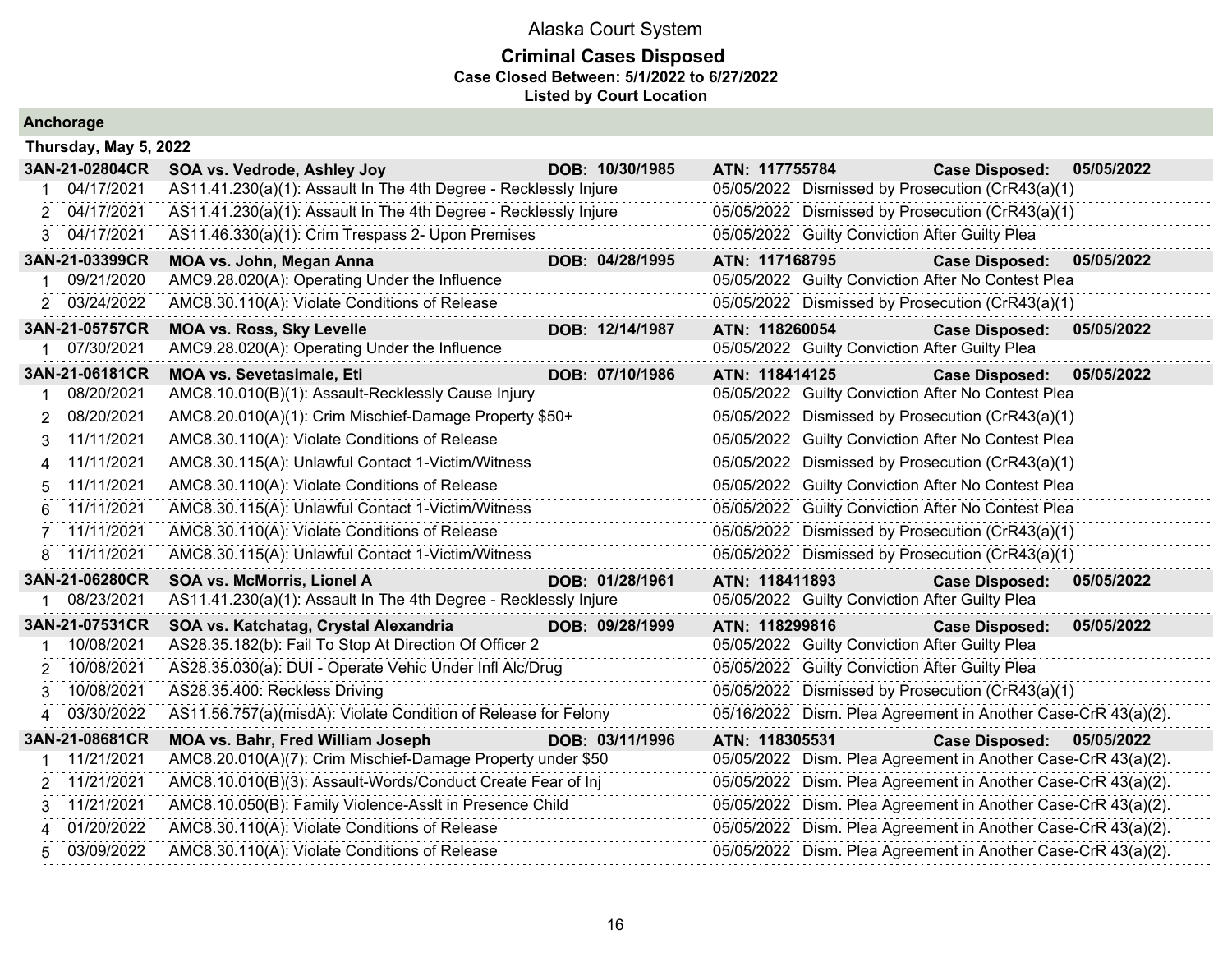### **Criminal Cases Disposed Case Closed Between: 5/1/2022 to 6/27/2022 Listed by Court Location**

| Thursday, May 5, 2022 |                                                                |                 |                                                    |                       |            |
|-----------------------|----------------------------------------------------------------|-----------------|----------------------------------------------------|-----------------------|------------|
| 3AN-21-09157CR        | MOA vs. Bahr III, Fred William Joseph                          | DOB: 03/11/1996 | ATN: 118330092                                     | <b>Case Disposed:</b> | 05/05/2022 |
| 12/11/2021            | AMC8.30.110(A): Violate Conditions of Release                  |                 | 05/05/2022 Guilty Conviction After Guilty Plea     |                       |            |
| 2 12/11/2021          | AMC8.20.010(A)(7): Crim Mischief-Damage Property under \$50    |                 | 05/05/2022 Guilty Conviction After Guilty Plea     |                       |            |
| 12/11/2021<br>3       | AMC8.30.115(A): Unlawful Contact 1-Victim/Witness              |                 | 05/05/2022 Guilty Conviction After Guilty Plea     |                       |            |
| 12/11/2021            | AMC8.30.110(A): Violate Conditions of Release                  |                 | 05/05/2022 Dismissed by Prosecution (CrR43(a)(1)   |                       |            |
| 03/09/2022<br>5       | AMC8.30.110(A): Violate Conditions of Release                  |                 | 05/05/2022 Dismissed by Prosecution (CrR43(a)(1)   |                       |            |
| 04/05/2022<br>6       | AMC8.30.110(A): Violate Conditions of Release                  |                 | 05/05/2022 Guilty Conviction After Guilty Plea     |                       |            |
| 3AN-21-09373CR        | <b>MOA vs. John, Megan Anna</b>                                | DOB: 04/28/1995 | ATN: 118305729                                     | <b>Case Disposed:</b> | 05/05/2022 |
| 12/15/2021            | AMC9.28.020(A): Operating Under the Influence                  |                 | 05/05/2022 Guilty Conviction After No Contest Plea |                       |            |
| 2 03/24/2022          | AMC8.30.110(A): Violate Conditions of Release                  |                 | 05/05/2022 Dismissed by Prosecution (CrR43(a)(1)   |                       |            |
| 3AN-21-09658CR        | <b>MOA vs. Echols, Sonia Lashon</b>                            | DOB: 04/24/1965 | ATN: 118336554                                     | <b>Case Disposed:</b> | 05/05/2022 |
| 12/29/2021            | AMC8.45.010(A)(3)(b): Trespass-Public Prop/Veh Told to Leav    |                 | 05/05/2022 Dismissed by Prosecution (CrR43(a)(1)   |                       |            |
| 2 12/29/2021          | AMC8.10.010(B)(3): Assault-Words/Conduct Create Fear of Inj    |                 | 05/05/2022 Dismissed by Prosecution (CrR43(a)(1)   |                       |            |
| 3 12/29/2021          | AMC8.30.110(A): Violate Conditions of Release                  |                 | 05/05/2022 Dismissed by Prosecution (CrR43(a)(1)   |                       |            |
| 4 12/29/2021          | AMC8.30.010(A)(1): Resist Own Arrest by Use of Force           |                 | 05/05/2022 Dismissed by Prosecution (CrR43(a)(1)   |                       |            |
| 3AN-22-00492CR        | <b>MOA vs. Hiborik, Steven Michael</b>                         | DOB: 10/04/1966 | ATN: 116702883                                     | <b>Case Disposed:</b> | 05/05/2022 |
| 1 01/15/2022          | AMC8.45.010(A)(2)(c): Enter/Remain Bus Property in Viol Notice |                 | 05/05/2022 Guilty Conviction After Guilty Plea     |                       |            |
| 3AN-22-01502CR        | SOA vs. Hardy, Kevin Earl                                      | DOB: 06/19/1968 | ATN: 118347111                                     | <b>Case Disposed:</b> | 05/05/2022 |
| 1 03/01/2022          | AS11.56.835(a)(1): Fail To Reg As Sex Ofndr 1- Repeatedly      |                 | 05/05/2022 Dismissed by Prosecution (CrR43(a)(1)   |                       |            |
| 3AN-22-01646CR        | <b>MOA vs. Robbins, Perry John</b>                             | DOB: 10/02/1969 | ATN: 118284543                                     | <b>Case Disposed:</b> | 05/05/2022 |
| 1 03/04/2022          | AMC9.28.020(A): Operating Under the Influence                  |                 | 05/05/2022 Guilty Conviction After No Contest Plea |                       |            |
| 3AN-22-01664CR        | MOA vs. John, Megan Anna                                       | DOB: 04/28/1995 | ATN: 118282428                                     | <b>Case Disposed:</b> | 05/05/2022 |
| 03/01/2022            | AMC9.28.019(B)(1): Driving With Lic Revoked/Suspended          |                 | 05/05/2022 Dismissed by Prosecution (CrR43(a)(1)   |                       |            |
| 2 03/01/2022          | AMC8.30.110(A): Violate Conditions of Release                  |                 | 05/05/2022 Guilty Conviction After No Contest Plea |                       |            |
| 3AN-22-01721CR        | <b>MOA vs. Martinez, Roman Daniel</b>                          | DOB: 09/23/2000 | ATN: 118347588                                     | <b>Case Disposed:</b> | 05/05/2022 |
| 03/08/2022            | AMC8.10.010(B)(1): Assault-Recklessly Cause Injury             |                 | 05/05/2022 Guilty Conviction After Guilty Plea     |                       |            |
| 3AN-22-01903CR        | <b>MOA vs. Orloff, Falina Jade</b>                             | DOB: 10/07/1995 | ATN: 118284354                                     | <b>Case Disposed:</b> | 05/05/2022 |
| 03/12/2022            | Charging Document Pending or Not Filed                         |                 |                                                    |                       |            |
| 3AN-22-01951CR        | MOA vs. Onalik, Oktallik D E                                   | DOB: 01/03/1993 | ATN: 118283697                                     | <b>Case Disposed:</b> | 05/05/2022 |
| 1 03/10/2022          | Charging Document Pending or Not Filed                         |                 |                                                    |                       |            |
| 3AN-22-02063CR        | <b>MOA vs. Quirk, Spencer Perry</b>                            | DOB: 04/11/1985 | ATN: 117293274                                     | <b>Case Disposed:</b> | 05/05/2022 |
| 1 03/15/2022          | Charging Document Pending or Not Filed                         |                 |                                                    |                       |            |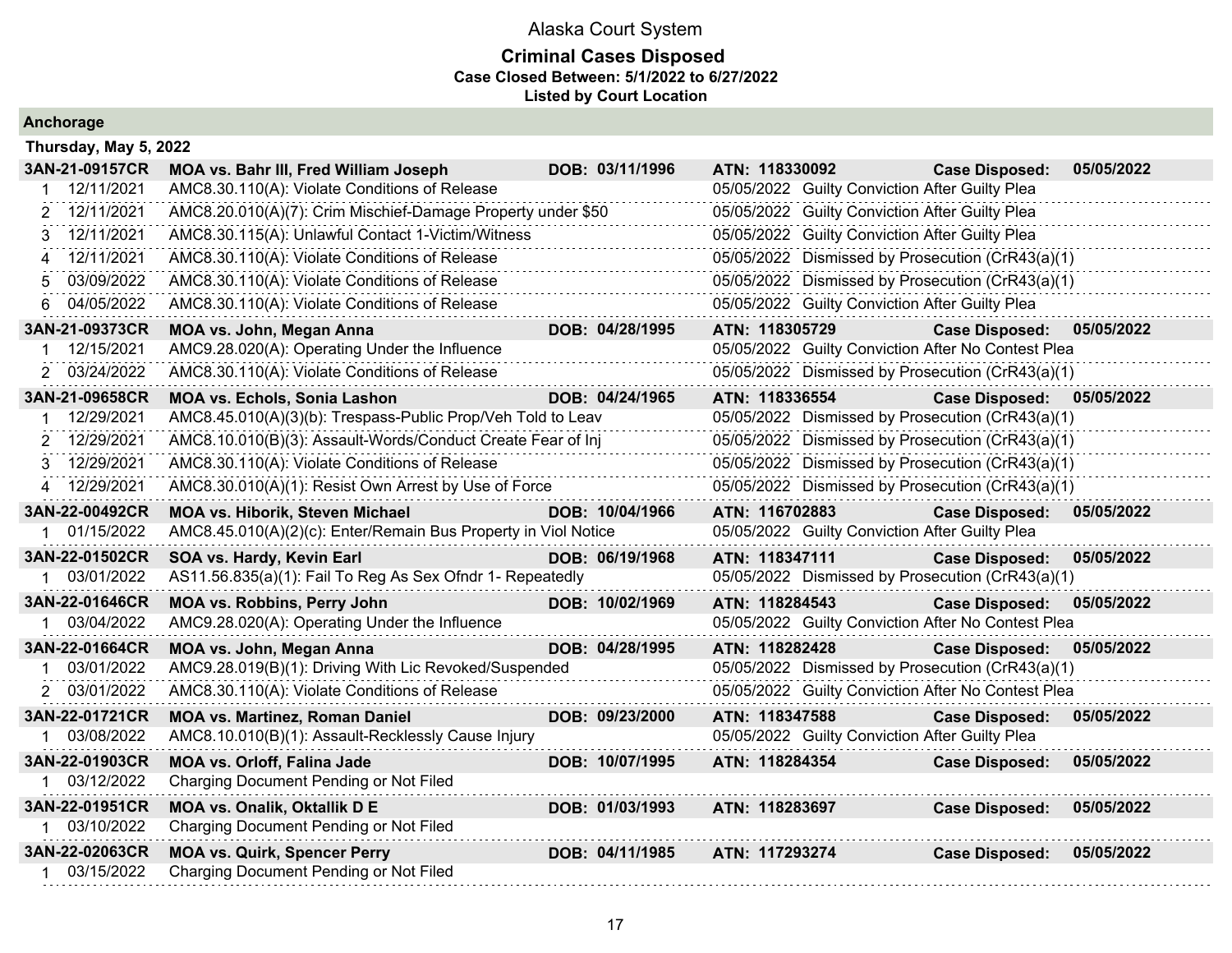| Anchorage             |                                          |                 |                |                       |            |
|-----------------------|------------------------------------------|-----------------|----------------|-----------------------|------------|
| Thursday, May 5, 2022 |                                          |                 |                |                       |            |
| 3AN-22-02074CR        | <b>MOA vs. Boyer, Anthony James</b>      | DOB: 08/07/2000 | ATN: 117631449 | <b>Case Disposed:</b> | 05/05/2022 |
| 1 03/16/2022          | Charging Document Pending or Not Filed   |                 |                |                       |            |
| 3AN-22-02099CR        | <b>MOA vs. Cruikshank, Gunar Lowell</b>  | DOB: 08/03/1996 | ATN: 118285803 | <b>Case Disposed:</b> | 05/05/2022 |
| 03/20/2022            | Charging Document Pending or Not Filed   |                 |                |                       |            |
| 3AN-22-02124CR        | MOA vs. Batiste, Kenyatta Kenneth        | DOB: 10/05/1967 | ATN: 118264671 | <b>Case Disposed:</b> | 05/05/2022 |
| 03/21/2022<br>1       | Charging Document Pending or Not Filed   |                 |                |                       |            |
| 3AN-22-02128CR        | <b>MOA vs. Boyscout, Michael</b>         | DOB: 10/14/1981 | ATN: 118344834 | <b>Case Disposed:</b> | 05/05/2022 |
| 03/21/2022            | Charging Document Pending or Not Filed   |                 |                |                       |            |
| 3AN-22-02130CR        | <b>MOA vs. Brown, Heather</b>            | DOB: 02/10/1991 | ATN: 118343565 | <b>Case Disposed:</b> | 05/05/2022 |
| 03/21/2022            | Charging Document Pending or Not Filed   |                 |                |                       |            |
| 3AN-22-02181CR        | MOA vs. Brooks, Gwendalyn Gail           | DOB: 10/17/1987 | ATN: 117310887 | <b>Case Disposed:</b> | 05/05/2022 |
| 1 03/22/2022          | Charging Document Pending or Not Filed   |                 |                |                       |            |
| 3AN-22-02204CR        | <b>MOA vs. Ayek, Brittany Marie</b>      | DOB: 08/09/1985 | ATN: 118259847 | <b>Case Disposed:</b> | 05/05/2022 |
| 03/23/2022            | Charging Document Pending or Not Filed   |                 |                |                       |            |
| 3AN-22-02277CR        | MOA vs. Beltz, Carl Van Allen            | DOB: 01/24/1990 | ATN: 118339371 | <b>Case Disposed:</b> | 05/05/2022 |
| 03/28/2022<br>1       | Charging Document Pending or Not Filed   |                 |                |                       |            |
| 3AN-22-02306CR        | <b>MOA vs. Coulombe, William Marc</b>    | DOB: 04/05/1992 | ATN: 118348146 | <b>Case Disposed:</b> | 05/05/2022 |
| 03/25/2022            | Charging Document Pending or Not Filed   |                 |                |                       |            |
| 3AN-22-02316CR        | MOA vs. Renfro-papineau, Timothy Michael | DOB: 12/17/1990 | ATN: 118343808 | <b>Case Disposed:</b> | 05/05/2022 |
| 03/29/2022            | Charging Document Pending or Not Filed   |                 |                |                       |            |
| 3AN-22-02349CR        | <b>MOA vs. Clay, Diane Margaret</b>      | DOB: 12/30/1951 | ATN: 118227726 | <b>Case Disposed:</b> | 05/05/2022 |
| 03/30/2022            | Charging Document Pending or Not Filed   |                 |                |                       |            |
| 3AN-22-02350CR        | <b>MOA vs. Crutchfield, Todd Duane</b>   | DOB: 01/31/1973 | ATN: 118398312 | <b>Case Disposed:</b> | 05/05/2022 |
| 03/30/2022            | Charging Document Pending or Not Filed   |                 |                |                       |            |
| 3AN-22-02398CR        | <b>MOA vs. Clark, Lawrence Wayne</b>     | DOB: 02/01/1968 | ATN: 118348443 | <b>Case Disposed:</b> | 05/05/2022 |
| 04/01/2022            | Charging Document Pending or Not Filed   |                 |                |                       |            |
| 3AN-22-02400CR        | <b>MOA vs. Avessuk, Jeremiah</b>         | DOB: 10/02/1992 | ATN: 118399032 | <b>Case Disposed:</b> | 05/05/2022 |
| 04/01/2022            | Charging Document Pending or Not Filed   |                 |                |                       |            |
| 3AN-22-02493CR        | <b>MOA vs. Angaiak, Gregory</b>          | DOB: 10/30/1983 | ATN: 118309527 | <b>Case Disposed:</b> | 05/05/2022 |
| 03/30/2022            | Charging Document Pending or Not Filed   |                 |                |                       |            |
| 3AN-22-02498CR        | <b>MOA vs. Crutchfield, Hazel</b>        | DOB: 09/16/1974 | ATN: 117631701 | <b>Case Disposed:</b> | 05/05/2022 |
| 03/29/2022            | Charging Document Pending or Not Filed   |                 |                |                       |            |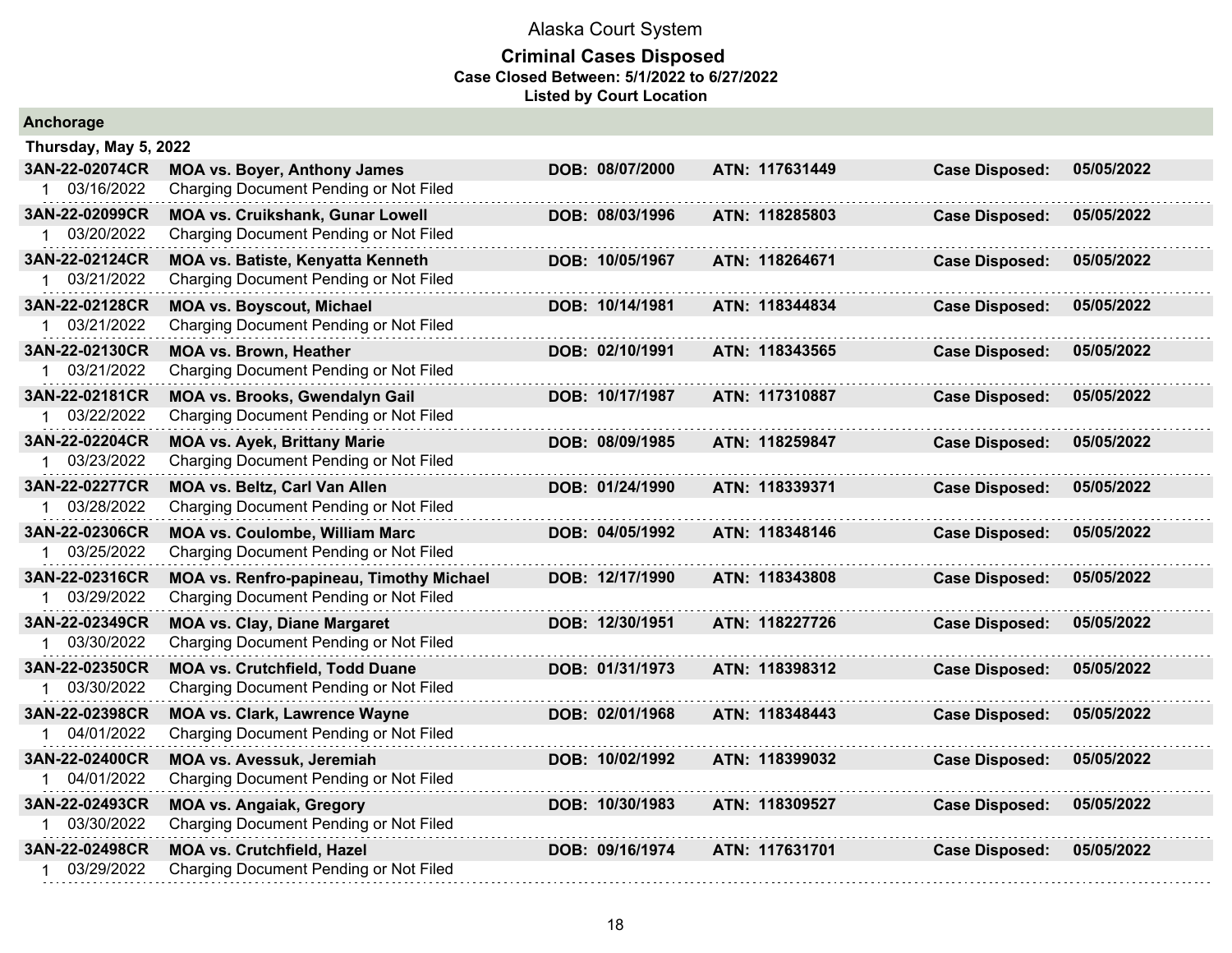| Anchorage             |                                                             |                 |                                                   |                       |            |
|-----------------------|-------------------------------------------------------------|-----------------|---------------------------------------------------|-----------------------|------------|
| Thursday, May 5, 2022 |                                                             |                 |                                                   |                       |            |
| 3AN-22-02545CR        | MOA vs. Brito, Iran                                         | DOB: 07/22/1976 | ATN: 110155662                                    | <b>Case Disposed:</b> | 05/05/2022 |
| 1 04/05/2022          | Charging Document Pending or Not Filed                      |                 |                                                   |                       |            |
| 3AN-22-02568CR        | <b>MOA vs. Abbott, Tyler</b>                                | DOB: 11/12/1996 | ATN: 118414152                                    | <b>Case Disposed:</b> | 05/05/2022 |
| 1 04/07/2022          | Charging Document Pending or Not Filed                      |                 |                                                   |                       |            |
| 3AN-22-02668CR        | MOA vs. Bourque, Rebecca Anne                               | DOB: 07/10/1983 | ATN: 118349181                                    | <b>Case Disposed:</b> | 05/05/2022 |
| 1 04/09/2022          | Charging Document Pending or Not Filed                      |                 |                                                   |                       |            |
| 3AN-22-02669CR        | <b>MOA vs. Canales, Robert</b>                              | DOB: 08/16/1996 | ATN: 118233504                                    | <b>Case Disposed:</b> | 05/05/2022 |
| 1 04/09/2022          | Charging Document Pending or Not Filed                      |                 |                                                   |                       |            |
| 3AN-22-02699CR        | <b>MOA vs. Bom, Hala</b>                                    | DOB: 08/31/1998 | ATN: 118349352                                    | <b>Case Disposed:</b> | 05/05/2022 |
| 1 04/12/2022          | Charging Document Pending or Not Filed                      |                 |                                                   |                       |            |
| 3AN-22-02723CR        | <b>MOA vs. Claye JR, Conrad</b>                             | DOB: 08/26/1985 | ATN: 118344861                                    | <b>Case Disposed:</b> | 05/05/2022 |
| 1 04/10/2022          | Charging Document Pending or Not Filed                      |                 |                                                   |                       |            |
| 3AN-22-02731CR        | <b>MOA vs. Baker, Crystal</b>                               | DOB: 10/17/1967 | ATN: 118240794                                    | <b>Case Disposed:</b> | 05/05/2022 |
| 1 04/10/2022          | Charging Document Pending or Not Filed                      |                 |                                                   |                       |            |
| 3AN-22-02873CR        | MOA vs. Criswell, Derek Lee Ray                             | DOB: 07/02/1989 | ATN: 118311993                                    | <b>Case Disposed:</b> | 05/05/2022 |
| 1 04/15/2022          | Charging Document Pending or Not Filed                      |                 |                                                   |                       |            |
| 3AN-22-02907CR        | <b>MOA vs. Ates, Kory M</b>                                 | DOB: 05/31/1986 | ATN: 118241712                                    | <b>Case Disposed:</b> | 05/05/2022 |
| 1 04/15/2022          | Charging Document Pending or Not Filed                      |                 |                                                   |                       |            |
| 3AN-22-02947CR        | <b>MOA vs. Anderson, Elijah N</b>                           | DOB: 01/12/2000 | ATN: 110155509                                    | <b>Case Disposed:</b> | 05/05/2022 |
| 1 04/06/2022          | Charging Document Pending or Not Filed                      |                 |                                                   |                       |            |
| 3AN-22-03050CR        | <b>MOA vs. Brown, Ronald</b>                                | DOB: 04/18/1983 | ATN: 118348227                                    | <b>Case Disposed:</b> | 05/05/2022 |
| 1 04/19/2022          | Charging Document Pending or Not Filed                      |                 |                                                   |                       |            |
| 3AN-22-03104CR        | <b>MOA vs. Berry, Albert Preaston</b>                       | DOB: 01/20/1991 | ATN: 118278378                                    | <b>Case Disposed:</b> | 05/05/2022 |
| 04/24/2022            | Charging Document Pending or Not Filed                      |                 |                                                   |                       |            |
| 3AN-22-03125CR        | <b>MOA vs. Corbett, Kameron Bernard</b>                     | DOB: 04/12/2000 | ATN: 118344609                                    | <b>Case Disposed:</b> | 05/05/2022 |
| 1 04/24/2022          | Charging Document Pending or Not Filed                      |                 |                                                   |                       |            |
| 3AN-22-03205CR        | <b>MOA vs. Tinker, Symeon James</b>                         | DOB: 04/02/1982 | ATN: 118342179                                    | <b>Case Disposed:</b> | 05/05/2022 |
| 1 05/01/2022          | AMC8.45.010(A)(3)(a): Trespass-Public Prop/Vehicle Not Open |                 | 05/05/2022 Dismissed. Defendant Found Incompetent |                       |            |
| 3AN-22-03241CR        | <b>MOA vs. Andrews, Stephen E</b>                           | DOB: 07/28/1983 | ATN: 118311174                                    | <b>Case Disposed:</b> | 05/05/2022 |
| 1 04/27/2022          | Charging Document Pending or Not Filed                      |                 |                                                   |                       |            |
| 3AN-22-03243CR        | MOA vs. Boskofsky, Katrina Joyce                            | DOB: 08/02/1990 | ATN: 118343466                                    | <b>Case Disposed:</b> | 05/05/2022 |
| 1 04/26/2022          | Charging Document Pending or Not Filed                      |                 |                                                   |                       |            |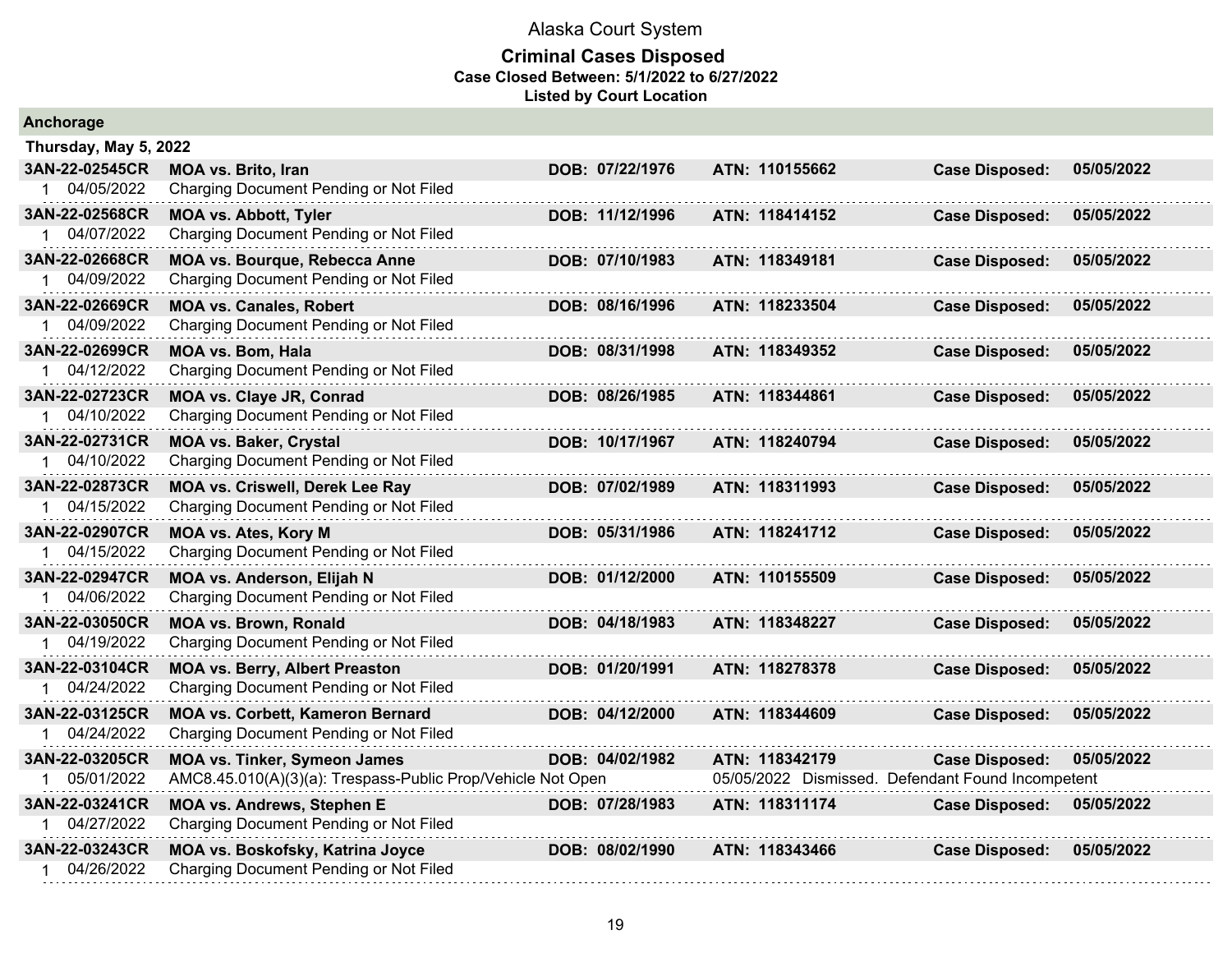|  | Anchorage |  |  |  |
|--|-----------|--|--|--|
|--|-----------|--|--|--|

| Thursday, May 5, 2022      |                                                                     |                 |                                                  |                                     |
|----------------------------|---------------------------------------------------------------------|-----------------|--------------------------------------------------|-------------------------------------|
| 3AN-22-03288CR             | <b>SOA vs. Nelson, Austin S</b>                                     | DOB: 10/29/1991 | ATN: 118307808                                   | <b>Case Disposed:</b><br>05/05/2022 |
| 04/12/2022                 | AS11.46.150(a): Theft 4-Less than \$250                             |                 | 05/05/2022 Dismissed by Prosecution (CrR43(a)(1) |                                     |
| 2 04/12/2022               | AS11.46.310: Burglary 2                                             |                 | 05/05/2022 Dismissed by Prosecution (CrR43(a)(1) |                                     |
| 3 04/12/2022               | AS11.46.484(a)(1): Crim Mischief 4-Prop Dam \$250-\$749             |                 | 05/05/2022 Dismissed by Prosecution (CrR43(a)(1) |                                     |
| 3AN-22-03312CR             | <b>MOA vs. Lockwood, Rolland</b>                                    | DOB: 04/24/1990 | ATN: 118293642                                   | <b>Case Disposed:</b><br>05/05/2022 |
| 05/04/2022                 | Charging Document Pending or Not Filed                              |                 |                                                  |                                     |
| 3AN-22-03316CR             | <b>MOA vs. Tritt, Raydan</b>                                        | DOB: 10/12/2000 | ATN: 118342035                                   | <b>Case Disposed:</b><br>05/05/2022 |
| 1 05/05/2022               | Charging Document Pending or Not Filed                              |                 |                                                  |                                     |
| 3AN-22-03317CR             | <b>MOA vs. Ortiz, Olivia Nicole</b>                                 | DOB: 04/27/1994 | ATN: 115724673                                   | 05/05/2022<br><b>Case Disposed:</b> |
| 05/05/2022                 | Charging Document Pending or Not Filed                              |                 |                                                  |                                     |
| <b>Friday, May 6, 2022</b> |                                                                     |                 |                                                  |                                     |
| 3AN-19-07862CR             | SOA vs. Octuk, Shannon Glen                                         | DOB: 07/10/1972 | ATN: 116709174                                   | 05/06/2022<br><b>Case Disposed:</b> |
| 08/08/2019                 | AS11.41.210(a)(2): Assault 2 - Serious Injury, Reckless             |                 | 05/06/2022 Dismissed by Prosecution (CrR43(a)(1) |                                     |
| 08/08/2019<br>2            | AS11.41.230(a)(1): Assault In The 4th Degree - Recklessly Injure    |                 | 05/06/2022 Guilty Conviction After Guilty Plea   |                                     |
| 3 08/08/2019               | AS11.56.745: Interfere w/ Report of DV Crime                        |                 | 05/06/2022 Dismissed by Prosecution (CrR43(a)(1) |                                     |
| 3AN-19-08452CR             | SOA vs. Paschall, Tyler Ward                                        | DOB: 09/20/1993 | ATN: 117149175                                   | <b>Case Disposed:</b><br>05/06/2022 |
| 08/23/2019                 | AS11.46.360(a)(1): Vehicle Theft 1-Take Veh, Air Or Wtrcrft         |                 | 11/03/2020 Dismissed by Prosecution (CrR43(a)(1) |                                     |
| 08/23/2019<br>2            | AS28.35.182(a): Fail To Stop At Direction Of Officer 1              |                 | 05/06/2022 Guilty Conviction After Guilty Plea   |                                     |
| 08/23/2019<br>3            | AS11.46.482(a)(1): Criminal Mischief 3-Damage \$750+                |                 | 05/06/2022 Dismissed by Prosecution (CrR43(a)(1) |                                     |
| 05/12/2021                 | AS11.56.757(a)(misdB): Violate Conditions of Release for Misd       |                 | 05/06/2022 Guilty Conviction After Guilty Plea   |                                     |
| 3AN-20-00523CR             | SOA vs. Paschall, Tyler Ward                                        | DOB: 09/20/1993 | ATN: 116722197                                   | <b>Case Disposed:</b><br>05/06/2022 |
| 01/10/2020                 | AS11.46.300(a)(1): Burglary 1- In A Dwelling                        |                 | 05/06/2022 Dismissed by Prosecution (CrR43(a)(1) |                                     |
| 01/10/2020<br>2            | AS11.46.484(a)(1): Crim Mischief 4-Prop Dam \$250-\$749             |                 | 05/06/2022 Dismissed by Prosecution (CrR43(a)(1) |                                     |
| 01/10/2020<br>3            | AS11.46.285(a)(1)(felC): Fraud Use Stolen Accss Dev/ID \$75-\$24999 |                 | 05/06/2022 Dismissed by Prosecution (CrR43(a)(1) |                                     |
| 01/10/2020                 | AS11.46.130(a)(7): Theft 2 - Access Device or ID Document           |                 | 05/06/2022 Dismissed by Prosecution (CrR43(a)(1) |                                     |
| 01/10/2020                 | AS11.46.130(a)(1): Theft 2-Value \$750-\$24,999                     |                 |                                                  |                                     |
| 05/12/2021<br>6.           | AS11.56.757(a)(misdB): Violate Conditions of Release for Misd       |                 | 05/06/2022 Dismissed by Prosecution (CrR43(a)(1) |                                     |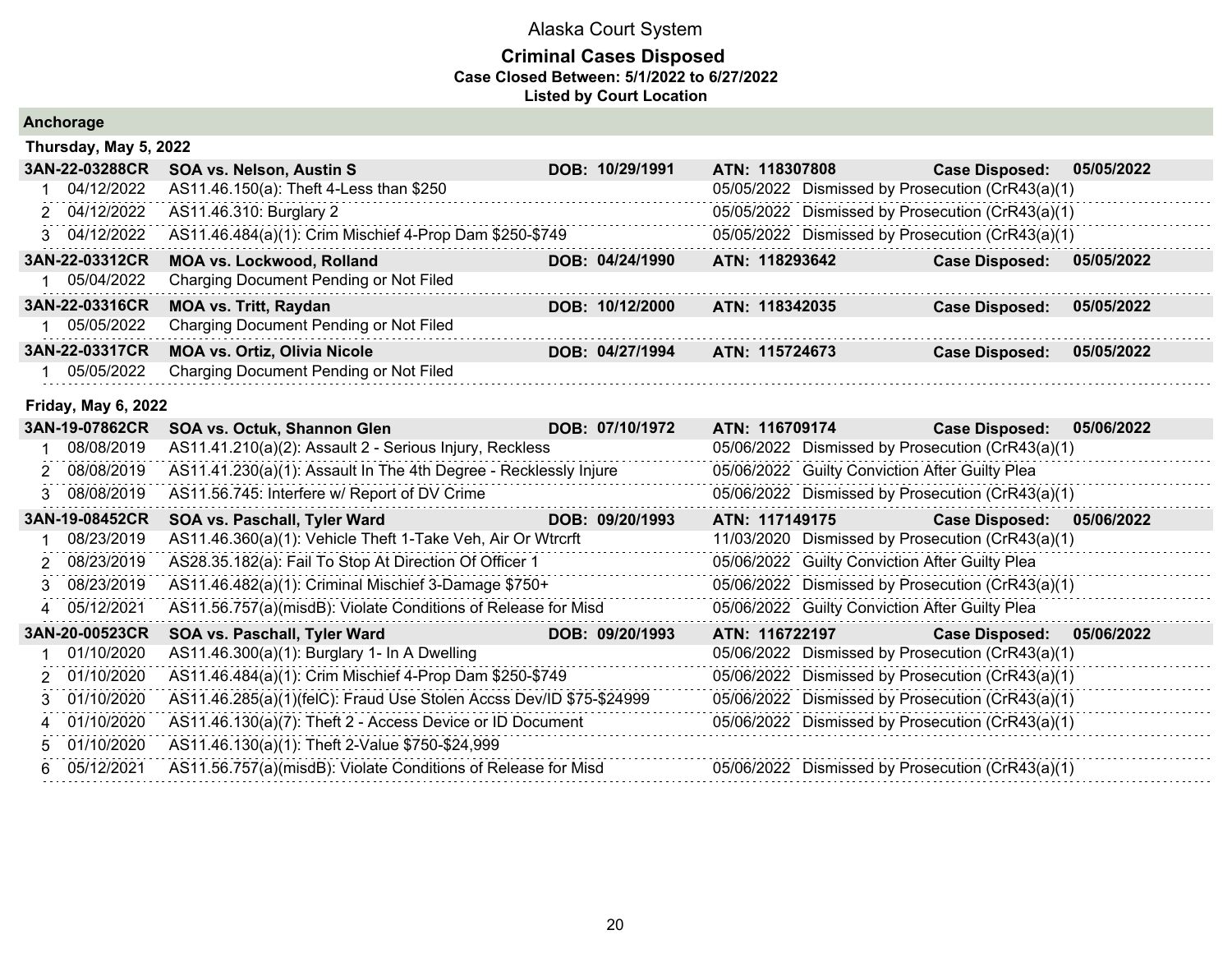### **Criminal Cases Disposed Case Closed Between: 5/1/2022 to 6/27/2022 Listed by Court Location**

|    | <b>Friday, May 6, 2022</b> |                                                                     |                 |                |                                                |                                                               |            |
|----|----------------------------|---------------------------------------------------------------------|-----------------|----------------|------------------------------------------------|---------------------------------------------------------------|------------|
|    | 3AN-20-02437CR             | SOA vs. Paschall, Tyler Ward                                        | DOB: 09/20/1993 | ATN: 114430356 |                                                | <b>Case Disposed:</b>                                         | 05/06/2022 |
|    | 03/16/2020                 | AS11.41.210(a)(1): Assault 2 - Injury w/ Weapon, Intent             |                 |                |                                                | 05/06/2022 Dism. Plea Agreement in Another Case-CrR 43(a)(2). |            |
| 2  | 03/16/2020                 | AS11.46.140(a)(1): Theft 3-Value \$250-\$749                        |                 |                |                                                | 05/06/2022 Dism. Plea Agreement in Another Case-CrR 43(a)(2). |            |
| 3  | 03/16/2020                 | AS11.41.220(a)(1)(B): Assault 3- Cause Injury w/ Weap               |                 |                |                                                | 05/06/2022 Dism. Plea Agreement in Another Case-CrR 43(a)(2). |            |
|    | 03/16/2020                 | AS11.46.285(a)(1)(felC): Fraud Use Stolen Accss Dev/ID \$75-\$24999 |                 |                |                                                | 05/06/2022 Dism. Plea Agreement in Another Case-CrR 43(a)(2). |            |
| 5. | 05/12/2021                 | AS11.56.757(a)(misdB): Violate Conditions of Release for Misd       |                 |                |                                                | 05/06/2022 Dism. Plea Agreement in Another Case-CrR 43(a)(2). |            |
|    | 3AN-20-02994CR             | SOA vs. Sechlee, Suddcliff Ethai                                    | DOB: 07/28/1989 | ATN: 117739269 |                                                | <b>Case Disposed:</b>                                         | 05/06/2022 |
|    | 04/11/2020                 | AS11.56.800(a)(1)(B)(i): False Info/Rpt- ID At Arrst/Invst/Incarc   |                 |                |                                                | 05/06/2022 Dismissed by Prosecution (CrR43(a)(1)              |            |
| 2  | 04/11/2020                 | AS11.46.510(a)(2): Forgery 3-Possess False Written Instrmnt         |                 |                | 05/06/2022 Guilty Conviction After Guilty Plea |                                                               |            |
| 3  | 04/20/2020                 | AS11.56.757(a)(misdA): Violate Condition of Release for Felony      |                 |                |                                                | 05/06/2022 Dismissed by Prosecution (CrR43(a)(1)              |            |
| 4  | 07/14/2020                 | AS11.56.757(a)(misdA): Violate Condition of Release for Felony      |                 |                |                                                | 05/06/2022 Dismissed by Prosecution (CrR43(a)(1)              |            |
| 5  | 04/08/2021                 | AS11.56.757(a)(misdA): Violate Condition of Release for Felony      |                 |                |                                                | 05/06/2022 Dismissed by Prosecution (CrR43(a)(1)              |            |
| 6  | 04/08/2021                 | AS11.56.757(a)(misdA): Violate Condition of Release for Felony      |                 |                |                                                | 05/06/2022 Dismissed by Prosecution (CrR43(a)(1)              |            |
|    | 3AN-20-07387CR             | SOA vs. Dahl, Allan Olson                                           | DOB: 06/04/1992 | ATN: 117743868 |                                                | <b>Case Disposed:</b>                                         | 05/06/2022 |
|    | 09/22/2020                 | AS11.46.484(a)(1): Crim Mischief 4-Prop Dam \$250-\$749             |                 |                |                                                | 05/06/2022 Dismissed by Prosecution (CrR43(a)(1)              |            |
| 2  | 06/18/2021                 | AS11.56.757(a)(misdA): Violate Condition of Release for Felony      |                 |                | 05/06/2022 Guilty Conviction After Guilty Plea |                                                               |            |
| 3  | 06/23/2021                 | AS11.56.320(a)(4)(A): Escape 3-Rels Misd Electronic Monitor         |                 |                |                                                | 05/06/2022 Dismissed by Prosecution (CrR43(a)(1)              |            |
| 4  | 10/16/2021                 | AS11.56.757(a)(misdA): Violate Condition of Release for Felony      |                 |                | 05/06/2022 Guilty Conviction After Guilty Plea |                                                               |            |
|    | 3AN-20-07822CR             | SOA vs. Ballot, Peter Emil                                          | DOB: 04/08/1974 | ATN: 117829773 |                                                | <b>Case Disposed:</b>                                         | 05/06/2022 |
|    | 02/01/2021                 | AS11.56.835(a)(1): Fail To Reg As Sex Ofndr 1- Repeatedly           |                 |                |                                                | 05/06/2022 Dism. Plea Agreement in Another Case-CrR 43(a)(2). |            |
|    | 3AN-20-09445CR             | SOA vs. Leviege, Richard James                                      | DOB: 06/30/1995 | ATN: 116775936 |                                                | <b>Case Disposed:</b>                                         | 05/06/2022 |
|    | 12/06/2020                 | Attempted: AS11.41.210(a)(1): Assault 2 - Injury w/ Weapon, Intent  |                 |                | 05/06/2022 Guilty Conviction After Guilty Plea |                                                               |            |
| 2  | 12/06/2020                 | AS11.41.220(a)(5): Assault 3 - Committ Assault 4, 2+ Convictions    |                 |                |                                                | 05/06/2022 Dismissed by Prosecution (CrR43(a)(1)              |            |
| 3  | 12/06/2020                 | AS11.41.230(a)(1): Assault In The 4th Degree - Recklessly Injure    |                 |                |                                                | 02/19/2021 Dismissed by Prosecution (CrR43(a)(1)              |            |
|    | 3AN-21-01436CR             | SOA vs. Hernandez, Rogelio Orlando                                  | DOB: 07/29/1990 | ATN: 117777285 |                                                | <b>Case Disposed:</b>                                         | 05/06/2022 |
|    | 02/24/2021                 | AS28.35.030(n): Felony DUI - 2+ Priors                              |                 |                | 05/06/2022 Guilty Conviction After Guilty Plea |                                                               |            |
|    | 04/21/2021                 | AS11.56.757(a)(misdA): Violate Condition of Release for Felony      |                 |                |                                                | 05/06/2022 Dismissed by Prosecution (CrR43(a)(1)              |            |
| 3  | 06/02/2021                 | AS11.56.757(a)(misdA): Violate Condition of Release for Felony      |                 |                |                                                | 05/06/2022 Dismissed by Prosecution (CrR43(a)(1)              |            |
| 4  | 06/10/2021                 | AS11.56.757(a)(misdA): Violate Condition of Release for Felony      |                 |                |                                                | 05/06/2022 Dismissed by Prosecution (CrR43(a)(1)              |            |
| 5  | 09/12/2021                 | AS11.56.757(a)(misdA): Violate Condition of Release for Felony      |                 |                |                                                | 05/06/2022 Dismissed by Prosecution (CrR43(a)(1)              |            |
| 6  | 12/28/2021                 | AS11.56.757(a)(misdA): Violate Condition of Release for Felony      |                 |                |                                                | 05/06/2022 Dismissed by Prosecution (CrR43(a)(1)              |            |
|    | 06/08/2022                 | PTRP Technical Violation - Filed in Anchorage                       |                 |                |                                                |                                                               |            |
|    |                            |                                                                     |                 |                |                                                |                                                               |            |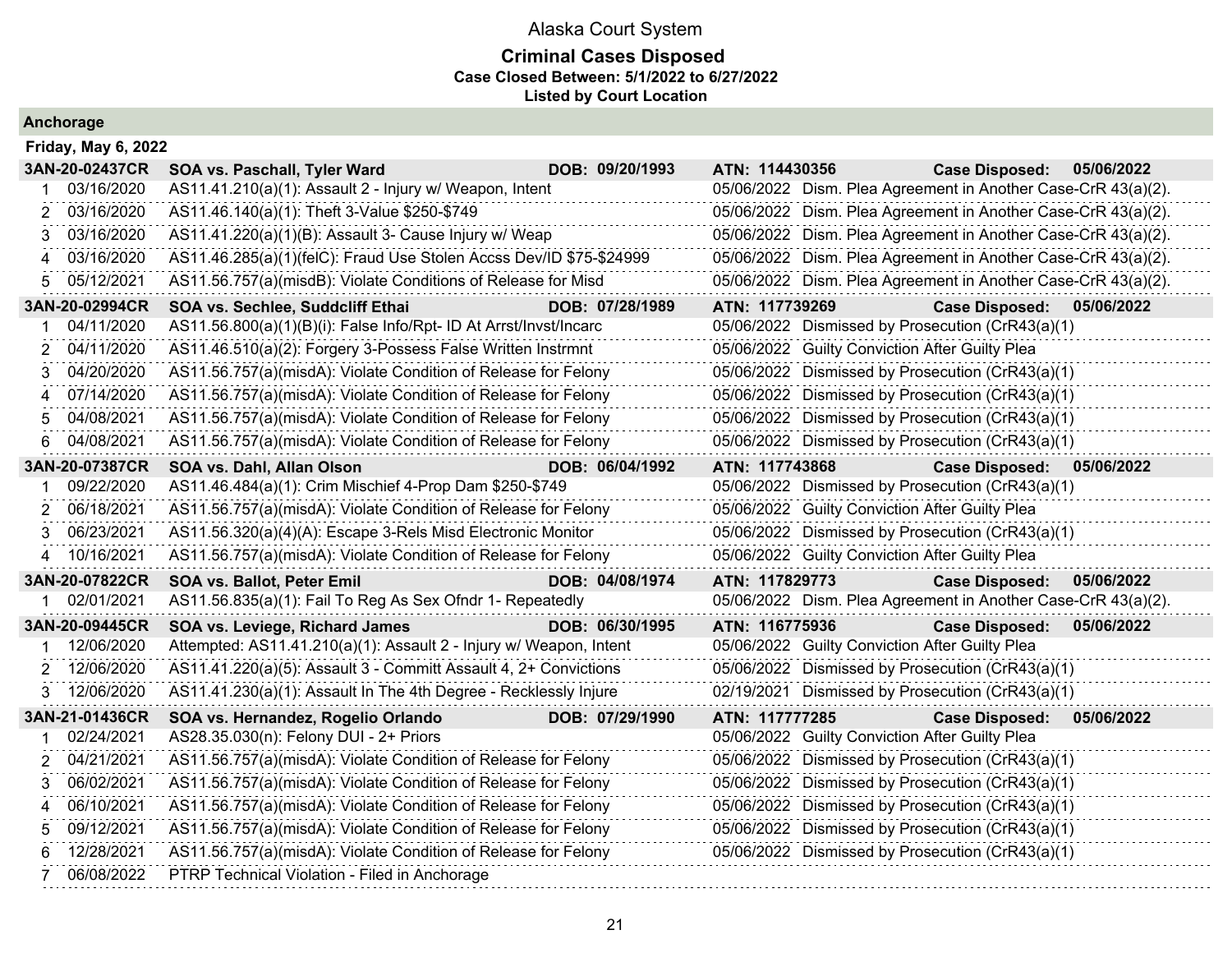#### **Criminal Cases Disposed Case Closed Between: 5/1/2022 to 6/27/2022 Listed by Court Location**

|     | <b>Friday, May 6, 2022</b> |                                                                        |                 |                |                                                |                                                            |            |
|-----|----------------------------|------------------------------------------------------------------------|-----------------|----------------|------------------------------------------------|------------------------------------------------------------|------------|
|     | 3AN-21-03281CR             | SOA vs. Hawk, Robert John                                              | DOB: 03/29/1993 | ATN: 117629721 |                                                | <b>Case Disposed:</b>                                      | 05/06/2022 |
|     | 05/06/2021                 | AS11.41.210(a)(1): Assault 2 - Injury w/ Weapon, Intent                |                 |                |                                                | 12/13/2021 Dismiss-Delay in SupCt Transfer CrR5(e)43(b)(1) |            |
|     | 05/06/2021                 | AS11.41.230(a)(1): Assault In The 4th Degree - Recklessly Injure       |                 |                | 05/06/2022 Guilty Conviction After Guilty Plea |                                                            |            |
| 3.  | 05/06/2021                 | AS11.46.486(a)(2): Criminal Mischief 5-Damage Under \$250              |                 |                | 05/06/2022 Guilty Conviction After Guilty Plea |                                                            |            |
|     | 3AN-21-03507CR             | SOA vs. Paschall, Tyler Ward                                           | DOB: 09/20/1993 | ATN: 118223514 |                                                | <b>Case Disposed:</b>                                      | 05/06/2022 |
|     | 05/12/2021                 | Attempted: AS11.56.320(a)(4)(A): Escape 3-Rels Misd Electronic Monitor |                 |                | 05/06/2022 Guilty Conviction After Guilty Plea |                                                            |            |
|     | 3AN-21-04153CR             | <b>MOA vs. Taylor, Zachary D</b>                                       | DOB: 10/15/1961 | ATN: 117778482 |                                                | <b>Case Disposed:</b>                                      | 05/06/2022 |
|     | 05/09/2021                 | AMC8.15.050(A)(misdA): Removal of Merchandise \$50+                    |                 |                | 05/06/2022 Guilty Conviction After Guilty Plea |                                                            |            |
|     | 05/09/2021                 | AMC8.45.010(A)(2)(c): Enter/Remain Bus Property in Viol Notice         |                 |                | 05/06/2022 Guilty Conviction After Guilty Plea |                                                            |            |
|     | 05/09/2021                 | AMC8.45.010(A)(2)(c): Enter/Remain Bus Property in Viol Notice         |                 |                | 05/06/2022 Guilty Conviction After Guilty Plea |                                                            |            |
|     | 05/09/2021                 | AMC8.45.010(A)(2)(c): Enter/Remain Bus Property in Viol Notice         |                 |                |                                                | 05/06/2022 Dismissed by Prosecution (CrR43(a)(1)           |            |
|     | 05/09/2021                 | AMC8.30.110(A): Violate Conditions of Release                          |                 |                |                                                | 05/06/2022 Dismissed by Prosecution (CrR43(a)(1)           |            |
|     | 02/23/2022                 | AMC8.30.110(A): Violate Conditions of Release                          |                 |                | 05/06/2022 Guilty Conviction After Guilty Plea |                                                            |            |
|     | 3AN-21-04659CR             | SOA vs. Jones, Kyle Kelly                                              | DOB: 07/21/1993 | ATN: 117631503 |                                                | <b>Case Disposed:</b>                                      | 05/06/2022 |
|     | 06/22/2021                 | AS11.41.230(a)(1): Assault In The 4th Degree - Recklessly Injure       |                 |                | 05/06/2022 Guilty Conviction After Guilty Plea |                                                            |            |
|     | 06/22/2021                 | AS11.56.745: Interfere w/ Report of DV Crime                           |                 |                |                                                | 05/06/2022 Dismissed by Prosecution (CrR43(a)(1)           |            |
|     | 06/22/2021                 | AS11.56.750(a)(1)(A): Unlawful Contact Per Court Ordered               |                 |                | 05/06/2022 Guilty Conviction After Guilty Plea |                                                            |            |
|     | 12/06/2021                 | AS11.56.750(a)(1)(A): Unlawful Contact Per Court Ordered               |                 |                | 05/06/2022 Guilty Conviction After Guilty Plea |                                                            |            |
|     | 12/06/2021                 | AS11.56.750(a)(1)(A): Unlawful Contact Per Court Ordered               |                 |                |                                                | 05/06/2022 Dismissed by Prosecution (CrR43(a)(1)           |            |
|     | 12/06/2021                 | AS11.56.750(a)(1)(A): Unlawful Contact Per Court Ordered               |                 |                |                                                | 05/06/2022 Dismissed by Prosecution (CrR43(a)(1)           |            |
|     | 12/07/2021                 | AS11.56.750(a)(1)(A): Unlawful Contact Per Court Ordered               |                 |                |                                                | 05/06/2022 Dismissed by Prosecution (CrR43(a)(1)           |            |
|     | 12/07/2021                 | AS11.56.750(a)(1)(A): Unlawful Contact Per Court Ordered               |                 |                |                                                | 05/06/2022 Dismissed by Prosecution (CrR43(a)(1)           |            |
| 9   | 12/08/2021                 | AS11.56.750(a)(1)(A): Unlawful Contact Per Court Ordered               |                 |                |                                                | 05/06/2022 Dismissed by Prosecution (CrR43(a)(1)           |            |
| 10. | 12/08/2021                 | AS11.56.750(a)(1)(A): Unlawful Contact Per Court Ordered               |                 |                |                                                | 05/06/2022 Dismissed by Prosecution (CrR43(a)(1)           |            |
| 11  | 12/10/2021                 | AS11.56.750(a)(1)(A): Unlawful Contact Per Court Ordered               |                 |                |                                                | 05/06/2022 Dismissed by Prosecution (CrR43(a)(1)           |            |
| 12  | 12/10/2021                 | AS11.56.750(a)(1)(A): Unlawful Contact Per Court Ordered               |                 |                |                                                | 05/06/2022 Dismissed by Prosecution (CrR43(a)(1)           |            |
| 13  | 12/10/2021                 | AS11.56.750(a)(1)(A): Unlawful Contact Per Court Ordered               |                 |                |                                                | 05/06/2022 Dismissed by Prosecution (CrR43(a)(1)           |            |
|     | 3AN-21-04693CR             | SOA vs. Dahl, Allan Olson                                              | DOB: 06/04/1992 | ATN: 118257003 |                                                | <b>Case Disposed:</b>                                      | 05/06/2022 |
|     | 06/23/2021                 | AS11.41.230(a)(1): Assault In The 4th Degree - Recklessly Injure       |                 |                | 05/06/2022 Guilty Conviction After Guilty Plea |                                                            |            |
|     | 2 06/23/2021               | AS11.56.757(a)(misdA): Violate Condition of Release for Felony         |                 |                |                                                | 05/06/2022 Dismissed by Prosecution (CrR43(a)(1)           |            |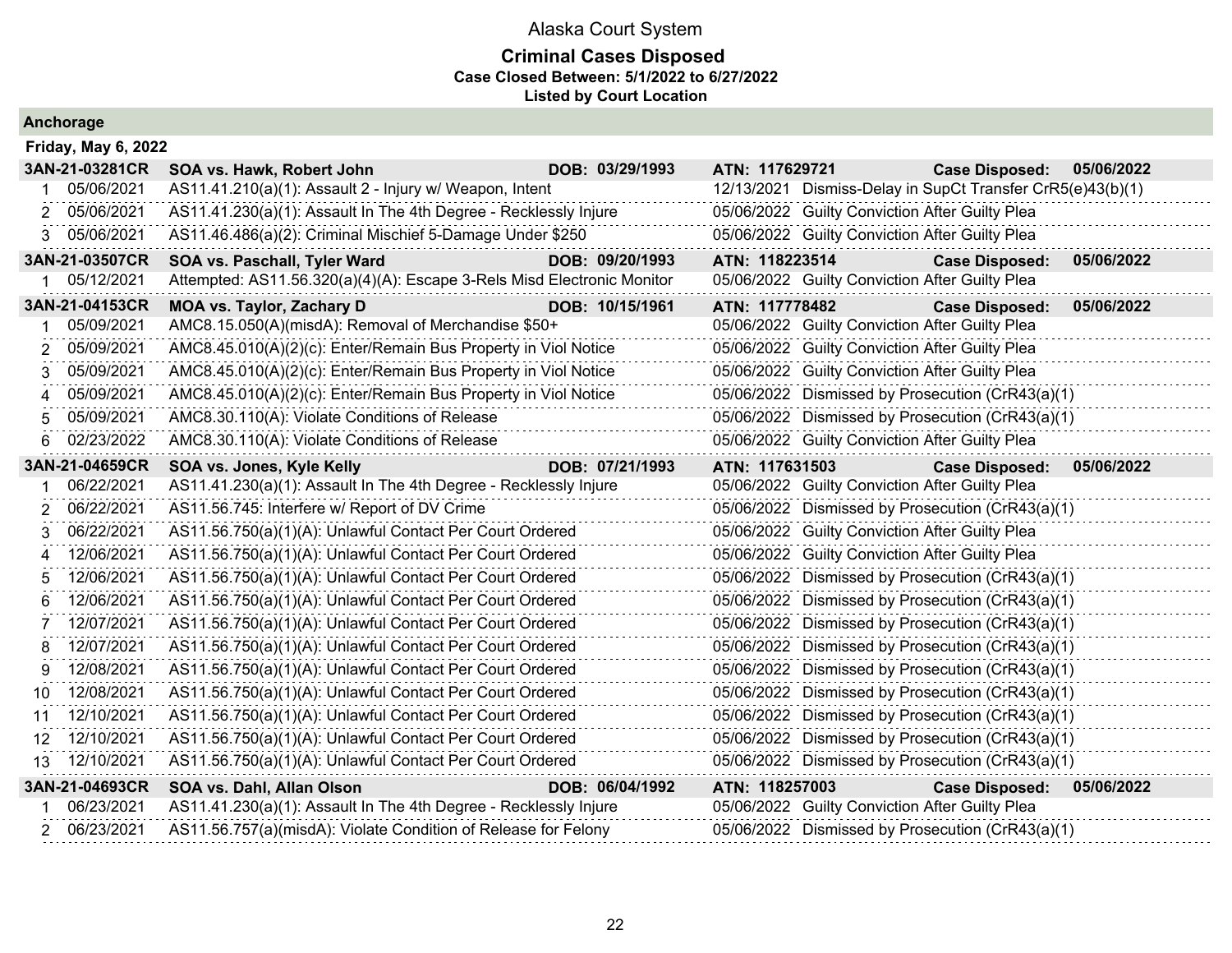|  | Anchorage |  |
|--|-----------|--|
|  |           |  |

| <b>Friday, May 6, 2022</b> |                                                                                                                                          |                 |                                                               |                           |            |
|----------------------------|------------------------------------------------------------------------------------------------------------------------------------------|-----------------|---------------------------------------------------------------|---------------------------|------------|
| 3AN-21-04966CR             | SOA vs. Mccutcheon, Damien Cade                                                                                                          | DOB: 02/05/1999 | ATN: 117628794                                                | <b>Case Disposed:</b>     | 05/06/2022 |
| 07/05/2021                 | AS11.71.050(a)(4): MICS5 Possess Any Amt IA, IIA, IIIA, IVA, VA                                                                          |                 | 05/06/2022 Dism. Plea Agreement in Another Case-CrR 43(a)(2). |                           |            |
| 2 07/05/2021               | AS11.56.757(a)(misdA): Violate Condition of Release for Felony                                                                           |                 | 05/06/2022 Dism. Plea Agreement in Another Case-CrR 43(a)(2). |                           |            |
| 3AN-21-05206CR             | <b>MOA vs. Taylor, Zachary D</b>                                                                                                         | DOB: 10/15/1961 | ATN: 118297098                                                | Case Disposed: 05/06/2022 |            |
| 07/07/2021<br>1            | AMC8.15.010(A)(1)(misdA): Theft \$50+/Prior Convictions                                                                                  |                 | 05/06/2022 Dism. Plea Agreement in Another Case-CrR 43(a)(2). |                           |            |
| 3AN-21-06491CR             | SOA vs. Sonnentag, Shelby Dean                                                                                                           | DOB: 01/29/1984 | ATN: 118283382                                                | <b>Case Disposed:</b>     | 05/06/2022 |
| 08/30/2021                 | AS11.41.220(a)(1)(A): Assault 3- Cause Fear Of Injury w/ Weap                                                                            |                 | 05/06/2022 Dismissed by Prosecution (CrR43(a)(1)              |                           |            |
| 03/09/2022<br>2            | AS11.56.757(a)(misdA): Violate Condition of Release for Felony                                                                           |                 | 05/06/2022 Dismissed by Prosecution (CrR43(a)(1)              |                           |            |
| 02/24/2022<br>3            | AS11.56.750(a)(1)(A): Unlawful Contact Per Court Ordered                                                                                 |                 | 05/06/2022 Dismissed by Prosecution (CrR43(a)(1)              |                           |            |
| 02/24/2022                 | AS11.56.757(a)(misdA): Violate Condition of Release for Felony                                                                           |                 | 05/06/2022 Dismissed by Prosecution (CrR43(a)(1)              |                           |            |
| 5 04/21/2022               | AS11.56.757(a)(misdA): Violate Condition of Release for Felony                                                                           |                 | 05/06/2022 Dismissed by Prosecution (CrR43(a)(1)              |                           |            |
| 3AN-21-07717CR             | MOA vs. Waters, Jesse James                                                                                                              | DOB: 10/26/1994 | ATN: 118221408                                                | <b>Case Disposed:</b>     | 05/06/2022 |
| 10/14/2021                 | AMC8.15.010(A)(1)(misdA): Theft \$50+/Prior Convictions                                                                                  |                 | 05/06/2022 Guilty Conviction After Guilty Plea                |                           |            |
| 10/14/2021<br>2            | AMC8.30.010(A)(1): Resist Own Arrest by Use of Force                                                                                     |                 | 05/06/2022 Dismissed by Prosecution (CrR43(a)(1)              |                           |            |
| 3 11/22/2021               | AMC8.30.110(A): Violate Conditions of Release                                                                                            |                 | 05/06/2022 Guilty Conviction After Guilty Plea                |                           |            |
| 02/22/2022<br>4            | AMC8.30.110(A): Violate Conditions of Release                                                                                            |                 | 05/06/2022 Dismissed by Prosecution (CrR43(a)(1)              |                           |            |
|                            |                                                                                                                                          |                 |                                                               |                           |            |
| 3AN-21-08502CR             | <b>SOA vs. Ballot, Peter Emil</b>                                                                                                        | DOB: 04/08/1974 | ATN: 118306152                                                | <b>Case Disposed:</b>     | 05/06/2022 |
| 1 02/01/2021               | AS11.56.840(a)(3)(A): Fail to Register as Sex Offender                                                                                   |                 | 05/06/2022 Guilty Conviction After Guilty Plea                |                           |            |
| 3AN-21-08941CR             | SOA vs. Parker, Terry                                                                                                                    | DOB: 07/11/2001 | ATN: 118237581                                                | <b>Case Disposed:</b>     | 05/06/2022 |
| 12/02/2021                 | AS11.41.230(a)(1): Assault In The 4th Degree - Recklessly Injure                                                                         |                 | 05/06/2022 Guilty Conviction After Guilty Plea                |                           |            |
| 2 12/02/2021               | AS11.41.250: Reckless Endangerment                                                                                                       |                 | 05/06/2022 Dismissed by Prosecution (CrR43(a)(1)              |                           |            |
| 3AN-21-09052CR             | <b>MOA vs. Fausia, Daniel Ricardo</b>                                                                                                    | DOB: 08/11/2000 | ATN: 118420857                                                | <b>Case Disposed:</b>     | 05/06/2022 |
| 1 12/06/2021               | AMC8.10.010(B)(1): Assault-Recklessly Cause Injury                                                                                       |                 | 05/06/2022 Guilty Conviction After Guilty Plea                |                           |            |
| 3AN-21-09165CR             | SOA vs. Jones, Kyle Kelly                                                                                                                | DOB: 07/21/1993 | ATN: 117753048                                                | <b>Case Disposed:</b>     | 05/06/2022 |
| 1 12/08/2021               | AS11.56.750(a)(1)(A): Unlawful Contact Per Court Ordered                                                                                 |                 | 05/06/2022 Dism. Plea Agreement in Another Case-CrR 43(a)(2). |                           |            |
| 3AN-22-00533CR             | <b>MOA vs. Lincoln, Sophia Monique</b><br>and the company of the company                                                                 | DOB: 06/22/1992 | ATN: 118255959                                                | <b>Case Disposed:</b>     | 05/06/2022 |
| 01/20/2022                 | AMC8.10.010(B)(1): Assault-Recklessly Cause Injury                                                                                       |                 | 05/06/2022 Dismissed by Prosecution (CrR43(a)(1)              |                           |            |
| 2 01/20/2022               | AMC8.10.050(A): Family Violence                                                                                                          |                 | 05/06/2022 Dismissed by Prosecution (CrR43(a)(1)              |                           |            |
| 3 01/20/2022               | AMC8.20.010(A)(1): Crim Mischief-Damage Property \$50+                                                                                   |                 | 05/06/2022 Dismissed by Prosecution (CrR43(a)(1)              |                           |            |
| 3AN-22-00687CR             | SOA vs. Foley, Maranda Marie                                                                                                             | DOB: 02/06/1991 | ATN: 118251765                                                | <b>Case Disposed:</b>     | 05/06/2022 |
| 01/21/2022                 | Attempted: AS11.56.320(a)(4)(A): Escape 3-Rels Misd Electronic Monitor<br>AS11.56.757(a)(misdA): Violate Condition of Release for Felony |                 | 05/06/2022 Guilty Conviction After Guilty Plea                |                           |            |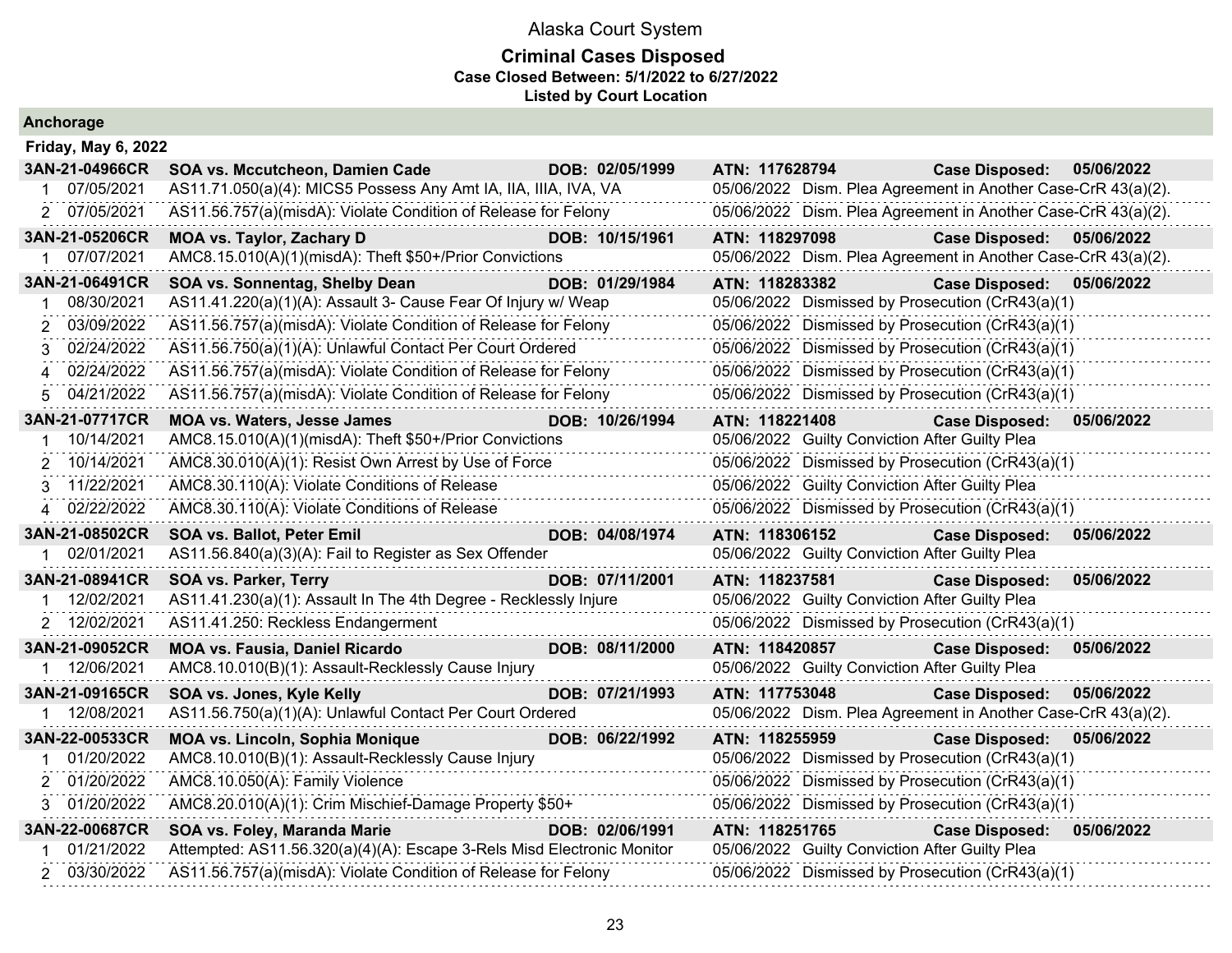#### **Criminal Cases Disposed Case Closed Between: 5/1/2022 to 6/27/2022 Listed by Court Location**

| <b>Friday, May 6, 2022</b> |                                                                |                 |                |                                                |                                                               |            |
|----------------------------|----------------------------------------------------------------|-----------------|----------------|------------------------------------------------|---------------------------------------------------------------|------------|
| 3AN-22-00902CR             | SOA vs. McCutcheon, Damien Cade                                | DOB: 02/05/1999 | ATN: 118419741 |                                                | <b>Case Disposed:</b>                                         | 05/06/2022 |
| 02/04/2022                 | AS28.35.182(a)(1): Fail to Stp/Dir Officer-Reck Driving        |                 |                |                                                | 05/06/2022 Dismissed by Prosecution (CrR43(a)(1)              |            |
| 02/04/2022<br>2            | AS11.56.757(a)(misdA): Violate Condition of Release for Felony |                 |                |                                                | 05/06/2022 Dismissed by Prosecution (CrR43(a)(1)              |            |
| 02/04/2022<br>3            | AS11.56.757(a)(misdA): Violate Condition of Release for Felony |                 |                |                                                | 05/06/2022 Dismissed by Prosecution (CrR43(a)(1)              |            |
| 02/04/2022                 | AS28.35.400: Reckless Driving                                  |                 |                |                                                | 05/06/2022 Dismissed by Prosecution (CrR43(a)(1)              |            |
| 3AN-22-01474CR             | <b>MOA vs. Scott, David Jason</b>                              | DOB: 12/23/1978 | ATN: 118342665 |                                                | <b>Case Disposed:</b>                                         | 05/06/2022 |
| 02/22/2022                 | AMC8.10.010(B)(3): Assault-Words/Conduct Create Fear of Inj    |                 |                |                                                | 05/06/2022 Dismissed by Prosecution (CrR43(a)(1)              |            |
| 02/22/2022                 | AMC8.45.010(A)(2)(d): Enter/Remain Bus Property, Told to Leave |                 |                | 05/06/2022 Guilty Conviction After Guilty Plea |                                                               |            |
| 02/22/2022<br>3            | AMC8.10.080(A)(2): Indecent Expose to Over 16 Year Old         |                 |                | 05/06/2022 Guilty Conviction After Guilty Plea |                                                               |            |
| 02/22/2022                 | AMC8.30.110(A): Violate Conditions of Release                  |                 |                | 05/06/2022 Guilty Conviction After Guilty Plea |                                                               |            |
| 3AN-22-01528CR             | SOA vs. O'Dell, Jacob                                          | DOB: 08/13/2000 | ATN: 118348713 |                                                | <b>Case Disposed:</b>                                         | 05/06/2022 |
| 02/13/2022                 | Charging Document Pending or Not Filed                         |                 |                |                                                |                                                               |            |
| 3AN-22-01590CR             | SOA vs. Brown, Nicholas Casey                                  | DOB: 06/26/1984 | ATN: 118330263 |                                                | <b>Case Disposed:</b>                                         | 05/06/2022 |
| 02/24/2022                 | AS11.41.220(a)(1)(B): Assault 3- Cause Injury w/ Weap          |                 |                |                                                | 05/06/2022 Dismissed by Prosecution (CrR43(a)(1)              |            |
| 02/24/2022<br>2            | AS11.41.220(a)(1)(B): Assault 3- Cause Injury w/ Weap          |                 |                |                                                | 05/06/2022 Dismissed by Prosecution (CrR43(a)(1)              |            |
| 3AN-22-01728CR             | MOA vs. Bettridge, Christopher James                           | DOB: 06/24/1986 | ATN: 118259046 |                                                | <b>Case Disposed:</b>                                         | 05/06/2022 |
| 03/09/2022                 | AMC8.30.105(A)(1): Violate DV Protective Order                 |                 |                | 05/06/2022 Guilty Conviction After Guilty Plea |                                                               |            |
| 04/26/2022<br>2            | AMC8.30.110(A): Violate Conditions of Release                  |                 |                | 05/06/2022 Guilty Conviction After Guilty Plea |                                                               |            |
| 3AN-22-01796CR             | MOA vs. Bettridge, Christopher James                           | DOB: 06/24/1986 | ATN: 118342512 |                                                | <b>Case Disposed:</b>                                         | 05/06/2022 |
| 03/12/2022                 | AMC8.30.105(A)(1): Violate DV Protective Order                 |                 |                |                                                | 05/06/2022 Dism. Plea Agreement in Another Case-CrR 43(a)(2). |            |
| 04/26/2022<br>2            | AMC8.30.110(A): Violate Conditions of Release                  |                 |                |                                                | 05/06/2022 Dism. Plea Agreement in Another Case-CrR 43(a)(2). |            |
| 3AN-22-01872CR             | SOA vs. Brewer, Chase Lynn                                     | DOB: 09/21/1982 | ATN: 118346373 |                                                | <b>Case Disposed:</b>                                         | 05/06/2022 |
| 1 03/10/2022               | Charging Document Pending or Not Filed                         |                 |                |                                                |                                                               |            |
| 3AN-22-01883CR             | MOA vs. Shuravloff, Sheldon W                                  | DOB: 08/31/1993 | ATN: 118232334 |                                                | <b>Case Disposed:</b>                                         | 05/06/2022 |
| 03/10/2022                 | Charging Document Pending or Not Filed                         |                 |                |                                                |                                                               |            |
| 3AN-22-01900CR             | <b>MOA vs. Valle, Yadier</b>                                   | DOB: 11/01/2000 | ATN: 118419822 |                                                | <b>Case Disposed:</b>                                         | 05/06/2022 |
| 03/13/2022                 | Charging Document Pending or Not Filed                         |                 |                |                                                |                                                               |            |
| 3AN-22-01904CR             | SOA vs. Poindexter II, James Clinton                           | DOB: 07/05/1982 | ATN: 118346391 |                                                | <b>Case Disposed:</b>                                         | 05/06/2022 |
| 1 03/12/2022               | Charging Document Pending or Not Filed                         |                 |                |                                                |                                                               |            |
| 3AN-22-01911CR             | SOA vs. Ollice, James Theodore                                 | DOB: 03/20/1989 | ATN: 118328742 |                                                | <b>Case Disposed:</b>                                         | 05/06/2022 |
| 03/15/2022                 | Charging Document Pending or Not Filed                         |                 |                |                                                |                                                               |            |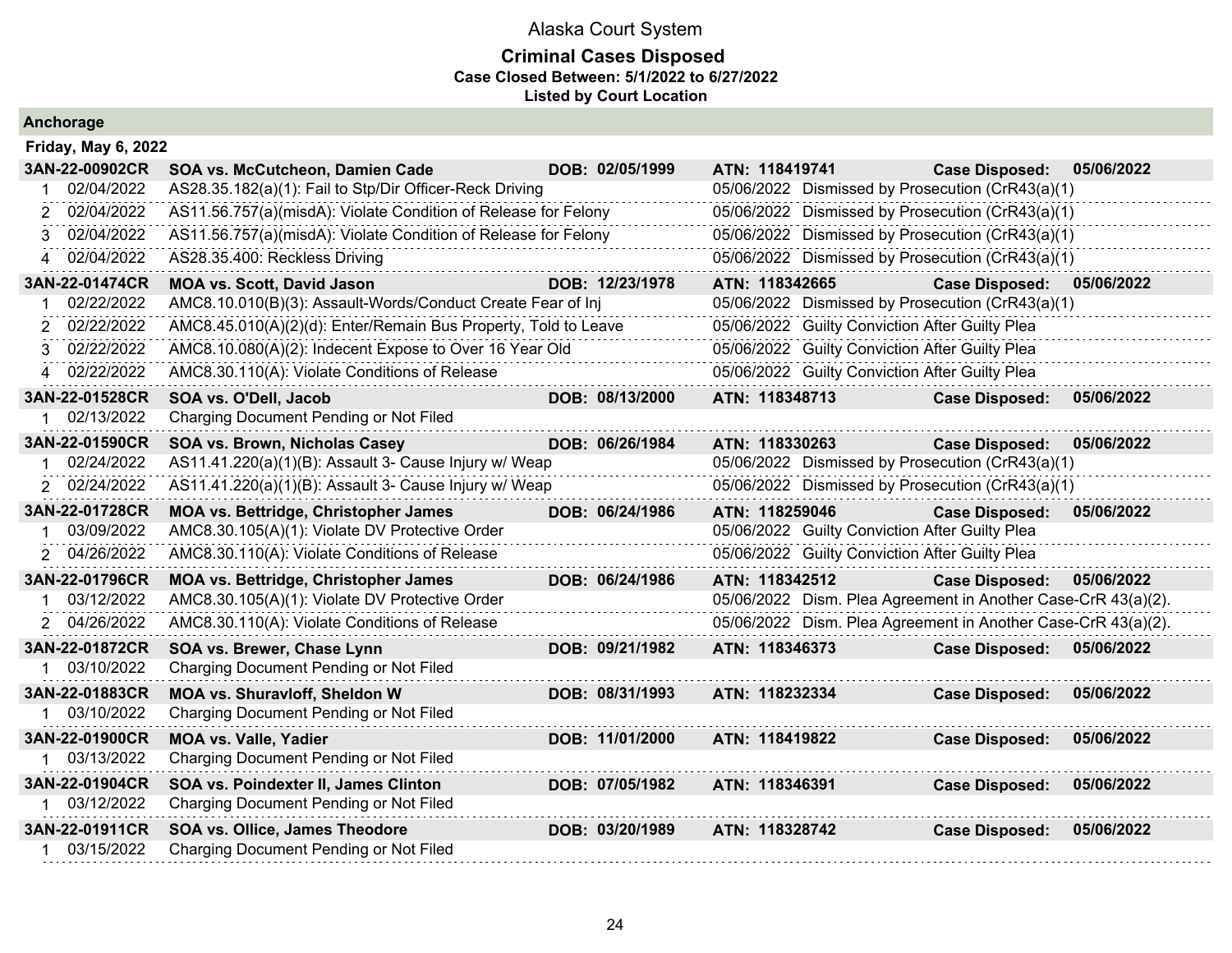#### **Criminal Cases Disposed Case Closed Between: 5/1/2022 to 6/27/2022 Listed by Court Location**

| Anchorage                                                                                                                            |                                                                                                                                                                                                                                                                                                                                                                                                                                                                                  |                 |                 |                |                                                                                                                                                                                                                                                                                                                                                                                                       |            |
|--------------------------------------------------------------------------------------------------------------------------------------|----------------------------------------------------------------------------------------------------------------------------------------------------------------------------------------------------------------------------------------------------------------------------------------------------------------------------------------------------------------------------------------------------------------------------------------------------------------------------------|-----------------|-----------------|----------------|-------------------------------------------------------------------------------------------------------------------------------------------------------------------------------------------------------------------------------------------------------------------------------------------------------------------------------------------------------------------------------------------------------|------------|
| Friday, May 6, 2022                                                                                                                  |                                                                                                                                                                                                                                                                                                                                                                                                                                                                                  |                 |                 |                |                                                                                                                                                                                                                                                                                                                                                                                                       |            |
| 3AN-22-01952CR<br>1 03/10/2022                                                                                                       | <b>SOA vs. Folgers, Misty Marie</b><br>Charging Document Pending or Not Filed                                                                                                                                                                                                                                                                                                                                                                                                    |                 | DOB: 09/30/1994 | ATN: 118291338 | <b>Case Disposed:</b>                                                                                                                                                                                                                                                                                                                                                                                 | 05/06/2022 |
| 3AN-22-01982CR<br>1 03/17/2022                                                                                                       | SOA vs. Mobley, Daryl Jerome<br>AS11.41.510(a)(1): Robbery 2- Use Force To Prevent Resistnc                                                                                                                                                                                                                                                                                                                                                                                      |                 | DOB: 10/28/1992 | ATN: 117627723 | <b>Case Disposed:</b><br>05/06/2022 Dism. Plea Agreement in Another Case-CrR 43(a)(2).                                                                                                                                                                                                                                                                                                                | 05/06/2022 |
| 3AN-22-02325CR<br>03/29/2022                                                                                                         | SOA vs. Holdren, Travis Leroy<br>Charging Document Pending or Not Filed                                                                                                                                                                                                                                                                                                                                                                                                          |                 | DOB: 10/28/1981 | ATN: 118284345 | Case Disposed: 05/06/2022                                                                                                                                                                                                                                                                                                                                                                             |            |
| 3AN-22-02368CR<br>03/23/2022<br>04/25/2022<br>2                                                                                      | SOA vs. Sonnentag, Shelby Dean<br>AS11.56.750(a)(1)(A): Unlawful Contact Per Court Ordered<br>AS11.56.757(a)(misdB): Violate Conditions of Release for Misd                                                                                                                                                                                                                                                                                                                      |                 | DOB: 01/29/1984 | ATN: 116293806 | <b>Case Disposed:</b><br>05/06/2022 Dismissed by Prosecution (CrR43(a)(1)<br>05/06/2022 Dismissed by Prosecution (CrR43(a)(1)                                                                                                                                                                                                                                                                         | 05/06/2022 |
| 3AN-22-02454CR<br>04/03/2022<br>04/03/2022<br>2<br>04/03/2022<br>3<br>04/03/2022<br>4                                                | <b>MOA vs. Rexford, Grady Ryan</b><br>AMC8.10.010(B)(1): Assault-Recklessly Cause Injury<br>AMC8.30.010(A)(1): Resist Own Arrest by Use of Force<br>AMC8.30.120(A)(6): Disorderly Conduct-Challenge to Fight<br>AMC8.30.110(A): Violate Conditions of Release                                                                                                                                                                                                                    |                 | DOB: 07/21/1997 | ATN: 118226997 | Case Disposed: 05/06/2022<br>05/06/2022 Guilty Conviction After No Contest Plea<br>05/06/2022 Guilty Conviction After No Contest Plea<br>05/06/2022 Dismissed by Prosecution (CrR43(a)(1)<br>05/06/2022 Guilty Conviction After No Contest Plea                                                                                                                                                       |            |
| 3AN-22-02978CR<br>04/22/2022<br>04/22/2022<br>04/22/2022<br>3                                                                        | SOA vs. Phillips, Steven Andrew<br>AS11.41.210(a)(2): Assault 2 - Serious Injury, Reckless<br>AS11.41.230(a)(1): Assault In The 4th Degree - Recklessly Injure<br>AS11.41.230(a)(3): Assault 4-Cause Fear Of Injury                                                                                                                                                                                                                                                              |                 | DOB: 10/12/1985 | ATN: 118343322 | <b>Case Disposed:</b><br>05/06/2022 Dismissed by Prosecution (CrR43(a)(1)<br>05/06/2022 Dismissed by Prosecution (CrR43(a)(1)<br>05/06/2022 Dismissed by Prosecution (CrR43(a)(1)                                                                                                                                                                                                                     | 05/06/2022 |
| 3AN-22-03207CR<br>05/01/2022<br>05/01/2022<br>2<br>05/01/2022<br>3<br>05/01/2022<br>4<br>05/01/2022<br>5<br>05/01/2022<br>05/01/2022 | SOA vs. Newsom, Charles Edwin<br>AS11.46.130(a)(7): Theft 2 - Access Device or ID Document<br>AS11.46.130(a)(7): Theft 2 - Access Device or ID Document<br>AS11.46.130(a)(7): Theft 2 - Access Device or ID Document<br>AS11.46.130(a)(7): Theft 2 - Access Device or ID Document<br>AS11.46.130(a)(7): Theft 2 - Access Device or ID Document<br>AS11.46.130(a)(7): Theft 2 - Access Device or ID Document<br>AS11.56.800(a)(1)(B)(i): False Info/Rpt- ID At Arrst/Invst/Incarc | DOB: 09/17/1973 |                 | ATN: 116649783 | Case Disposed: 05/06/2022<br>05/06/2022 Dismissed by Prosecution (CrR43(a)(1)<br>05/06/2022 Dismissed by Prosecution (CrR43(a)(1)<br>05/06/2022 Dismissed by Prosecution (CrR43(a)(1)<br>05/06/2022 Dismissed by Prosecution (CrR43(a)(1)<br>05/06/2022 Dismissed by Prosecution (CrR43(a)(1)<br>05/06/2022 Dismissed by Prosecution (CrR43(a)(1)<br>05/06/2022 Dismissed by Prosecution (CrR43(a)(1) |            |
| Saturday, May 7, 2022<br>3AN-22-03368CR<br>1 05/07/2022                                                                              | <b>MOA vs. Tumama, Mose</b><br>Charging Document Pending or Not Filed                                                                                                                                                                                                                                                                                                                                                                                                            |                 | DOB: 10/14/1989 | ATN: 118225701 | <b>Case Disposed:</b>                                                                                                                                                                                                                                                                                                                                                                                 | 05/07/2022 |
| 3AN-22-03374CR                                                                                                                       | <b>MOA vs. Raymond, Melissa Rose</b>                                                                                                                                                                                                                                                                                                                                                                                                                                             |                 | DOB: 04/28/1984 | ATN: 118176309 | <b>Case Disposed:</b>                                                                                                                                                                                                                                                                                                                                                                                 | 05/07/2022 |

1 05/07/2022 Charging Document Pending or Not Filed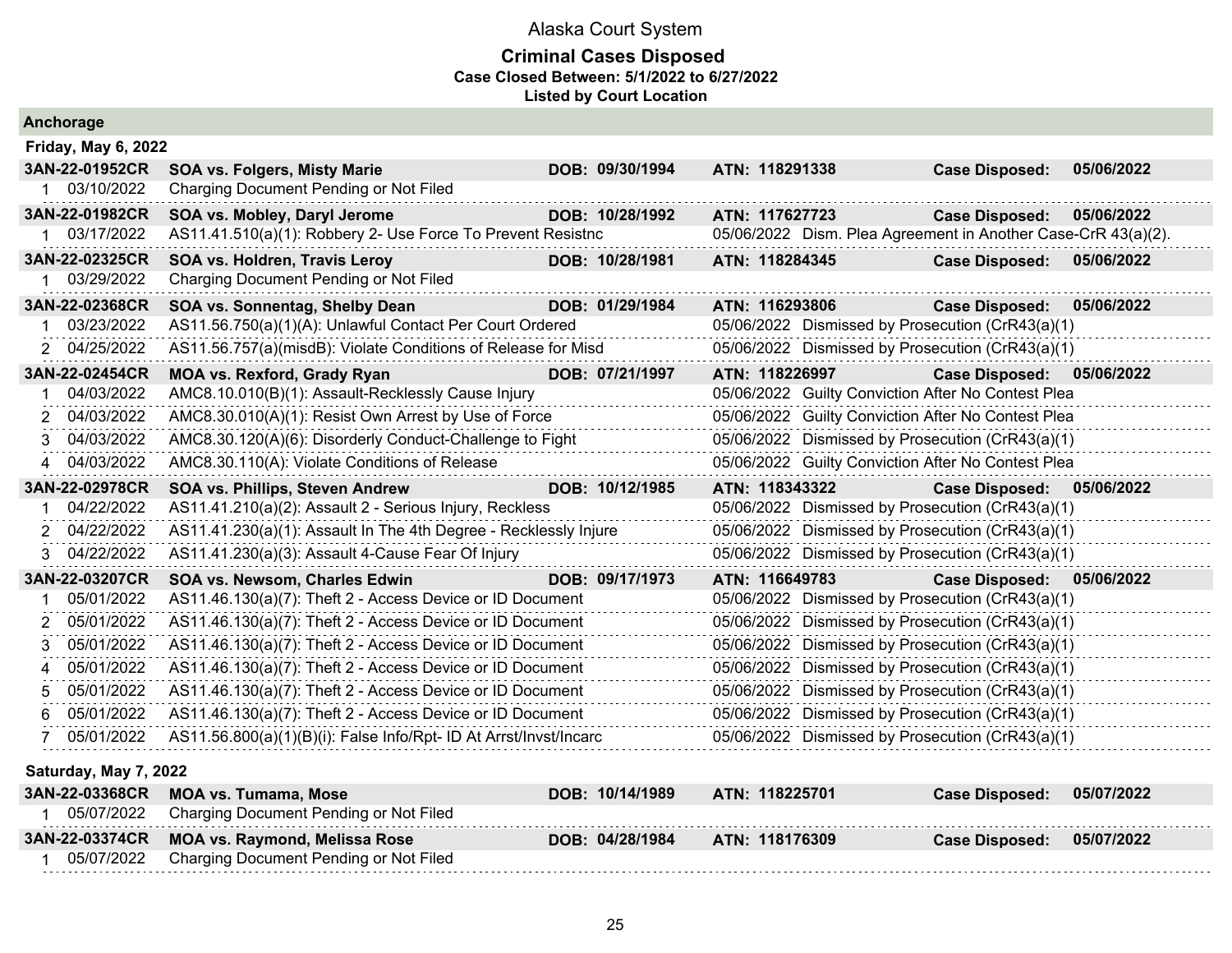| Anchorage                  |                                                                 |                 |                                                    |                       |            |
|----------------------------|-----------------------------------------------------------------|-----------------|----------------------------------------------------|-----------------------|------------|
| Saturday, May 7, 2022      |                                                                 |                 |                                                    |                       |            |
| 3AN-22-03378CR             | SOA vs. Soifua, Faasoosoo                                       | DOB: 07/31/1981 | ATN: 117159831                                     | <b>Case Disposed:</b> | 05/07/2022 |
| 1 05/07/2022               | Charging Document Pending or Not Filed                          |                 |                                                    |                       |            |
| <b>Sunday, May 8, 2022</b> |                                                                 |                 |                                                    |                       |            |
| 3AN-22-03381CR             | SOA vs. Pritchard, David                                        | DOB: 08/04/1980 | ATN: 118176669                                     | <b>Case Disposed:</b> | 05/08/2022 |
| 1 05/07/2022               | Charging Document Pending or Not Filed                          |                 |                                                    |                       |            |
| 3AN-22-03385CR             | <b>MOA vs. Olson-Oaks III, Bosco</b>                            | DOB: 04/09/1999 | ATN: 110155761                                     | <b>Case Disposed:</b> | 05/08/2022 |
| 1 05/08/2022               | Charging Document Pending or Not Filed                          |                 |                                                    |                       |            |
| 3AN-22-03387CR             | <b>MOA vs. Feilding, Casper James</b>                           | DOB: 02/21/1999 | ATN: 115030719                                     | <b>Case Disposed:</b> | 05/08/2022 |
| 1 05/07/2022               | Charging Document Pending or Not Filed                          |                 |                                                    |                       |            |
| 3AN-22-03388CR             | <b>MOA vs. Jolly, Michael Robert</b>                            | DOB: 03/01/1989 | ATN: 118177299                                     | <b>Case Disposed:</b> | 05/08/2022 |
| 1 05/07/2022               | Charging Document Pending or Not Filed                          |                 |                                                    |                       |            |
| 3AN-22-03390CR             | SOA vs. Gooden, Tiffany Barbara                                 | DOB: 11/13/1992 | ATN: 118341882                                     | <b>Case Disposed:</b> | 05/08/2022 |
| 1 05/08/2022               | Charging Document Pending or Not Filed                          |                 |                                                    |                       |            |
| <b>Monday, May 9, 2022</b> |                                                                 |                 |                                                    |                       |            |
| 3AN-18-03374CR             | SOA vs. Louangrath, Benjamin                                    | DOB: 05/05/1984 | ATN: 116256645                                     | <b>Case Disposed:</b> | 05/09/2022 |
| 03/23/2018                 | AS11.71.040(a)(11)(D): MICS3 Make/Deliver <50 Doses IIA or IIIA |                 | 05/09/2022 Dismissed by Prosecution (CrR43(a)(1)   |                       |            |
| 2 03/23/2018               | AS11.71.030(a)(1)(D): MICS2 Make/Deliver 50+ Gram IIA or IIIA   |                 | 05/09/2022 Guilty Conviction After Guilty Plea     |                       |            |
| 3AN-18-07620CR             | SOA vs. Nix II, Jeffery Dale                                    | DOB: 04/04/1991 | ATN: 115741674                                     | <b>Case Disposed:</b> | 05/09/2022 |
| 06/01/2018<br>1            | AS11.46.505(a)(1): Forgery 2-Legal Documents                    |                 | 05/09/2022 Dismissed by Prosecution (CrR43(a)(1)   |                       |            |
| 2 06/01/2018               | AS11.46.130(a)(1): Theft 2-Value \$750-\$24,999                 |                 | 05/09/2022 Dismissed by Prosecution (CrR43(a)(1)   |                       |            |
| 3 06/01/2018               | Attempted: AS11.46.600(a)(2): Scheme To Defraud - \$10,000+     |                 | 05/09/2022 Guilty Conviction After Guilty Plea     |                       |            |
| 3AN-18-08313CR             | SOA vs. Taylor, Jarrod Leon                                     | DOB: 12/22/1970 | ATN: 116662635                                     | <b>Case Disposed:</b> | 05/09/2022 |
| 09/03/2018<br>1.           | AS11.41.500(a)(1): Robbery 1- Armed w/ Deadly Weapon            |                 | 05/09/2022 Dismissed by Prosecution (CrR43(a)(1)   |                       |            |
| 09/04/2018                 | AS11.41.220(a)(1)(A): Assault 3- Cause Fear Of Injury w/ Weap   |                 | 05/09/2022 Guilty Conviction After Guilty Plea     |                       |            |
| 09/04/2018<br>3.           | AS11.41.220(a)(1)(A): Assault 3- Cause Fear Of Injury w/ Weap   |                 | 05/09/2022 Dismissed by Prosecution (CrR43(a)(1)   |                       |            |
| 3AN-19-05107CR             | <b>MOA vs. Johnson, Charles Wesley</b>                          | DOB: 12/04/1954 | ATN: 117283401                                     | <b>Case Disposed:</b> | 05/09/2022 |
| 1 05/13/2019               | AMC8.35.010(B)(2): Misconduct-Controlled Substance 6            |                 | 05/09/2022 Dismissed by Prosecution (CrR43(a)(1)   |                       |            |
| 3AN-19-12426CR             | <b>MOA vs. Hinzman, Cheyenne Alice</b>                          | DOB: 07/02/1996 | ATN: 117655164                                     | <b>Case Disposed:</b> | 05/09/2022 |
| 1 11/05/2019               | AMC8.15.050(A)(misdA): Removal of Merchandise \$50+             |                 | 05/09/2022 Dismissed by Prosecution (CrR43(a)(1)   |                       |            |
| 3AN-20-02151CR             | <b>MOA vs. Baker, Hunter Morgan</b>                             | DOB: 02/03/2000 | ATN: 117290628                                     | <b>Case Disposed:</b> | 05/09/2022 |
| 1 03/11/2020               | AMC8.10.010(B)(1): Assault-Recklessly Cause Injury              |                 | 05/09/2022 Guilty Conviction After No Contest Plea |                       |            |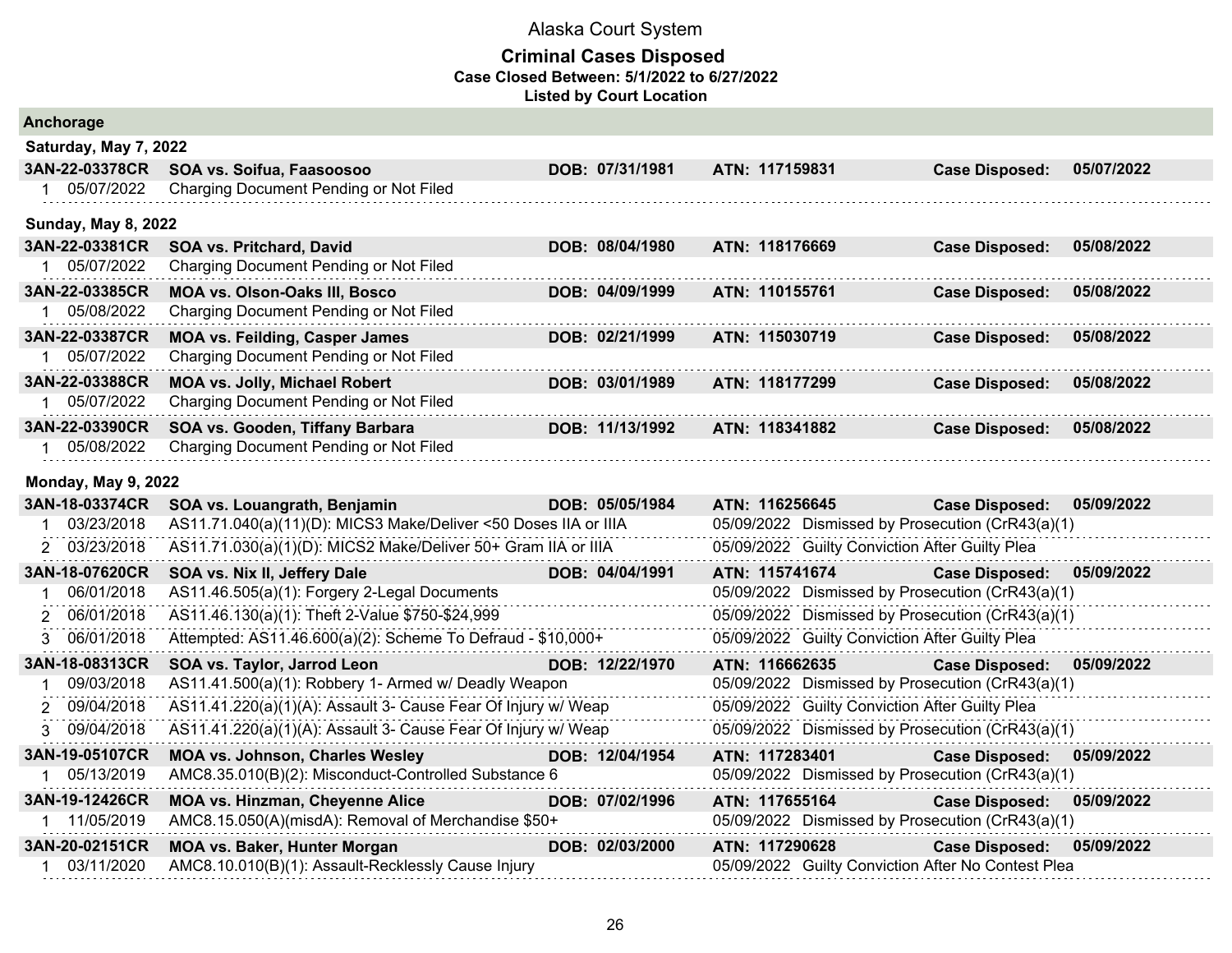#### **Criminal Cases Disposed Case Closed Between: 5/1/2022 to 6/27/2022 Listed by Court Location**

| Alicilorage                |                                                                   |                |                                                               |            |
|----------------------------|-------------------------------------------------------------------|----------------|---------------------------------------------------------------|------------|
| <b>Monday, May 9, 2022</b> |                                                                   |                |                                                               |            |
| 3AN-20-03611CR             | SOA vs. Lesemann, Nickolis James<br>DOB: 01/15/1990               | ATN: 117652851 | <b>Case Disposed:</b>                                         | 05/09/2022 |
| 05/03/2020<br>1            | AS11.41.220(a)(5): Assault 3 - Committ Assault 4, 2+ Convictions  |                | 05/09/2022 Guilty Conviction After Guilty Plea                |            |
| 3AN-20-07572CR             | DOB: 09/20/2003<br><b>MOA vs. Kelley, Sydney Maryjane</b>         | ATN: 117766647 | <b>Case Disposed:</b>                                         | 05/09/2022 |
| 08/30/2020                 | AMC9.28.010: Reckless Driving                                     |                | 05/09/2022 Guilty Conviction After No Contest Plea            |            |
| 3AN-20-07669CR             | SOA vs. Lesemann, Nickolis James<br>DOB: 01/15/1990               | ATN: 117754209 | <b>Case Disposed:</b>                                         | 05/09/2022 |
| 10/03/2020<br>-1           | AS11.56.700(a)(1): Resist/Interfere Arrest-By Force               |                | 05/09/2022 Dism. Plea Agreement in Another Case-CrR 43(a)(2). |            |
| 10/03/2020<br>2            | AS11.56.800(a)(1)(B)(i): False Info/Rpt- ID At Arrst/Invst/Incarc |                | 05/09/2022 Dism. Plea Agreement in Another Case-CrR 43(a)(2). |            |
| 3AN-20-08134CR             | SOA vs. Reynolds, Kyle James<br>DOB: 03/16/1997                   | ATN: 117740583 | <b>Case Disposed:</b>                                         | 05/09/2022 |
| 10/17/2020                 | AS11.41.220(a)(1)(B): Assault 3- Cause Injury w/ Weap             |                | 05/09/2022 Dismissed by Prosecution (CrR43(a)(1)              |            |
| 10/17/2020<br>2            | AS11.41.230(a)(1): Assault In The 4th Degree - Recklessly Injure  |                | 05/09/2022 Guilty Conviction After Guilty Plea                |            |
| 10/17/2020<br>3            | AS11.41.230(a)(3): Assault 4-Cause Fear Of Injury                 |                | 05/09/2022 Dismissed by Prosecution (CrR43(a)(1)              |            |
| 10/17/2020<br>4            | AS11.56.757(a)(misdB): Violate Conditions of Release for Misd     |                | 05/09/2022 Dismissed by Prosecution (CrR43(a)(1)              |            |
| 10/17/2020<br>5            | AS11.56.757(a)(misdB): Violate Conditions of Release for Misd     |                | 05/09/2022 Dismissed by Prosecution (CrR43(a)(1)              |            |
| 3AN-20-09190CR             | DOB: 11/02/1972<br>SOA vs. Scott, Mardelle Rose                   | ATN: 117769851 | <b>Case Disposed:</b>                                         | 05/09/2022 |
| 11/27/2020                 | AS11.46.130(a)(1): Theft 2-Value \$750-\$24,999                   |                | 05/09/2022 Dismissed by Prosecution (CrR43(a)(1)              |            |
| 11/27/2020<br>2            | Attempted: AS11.46.310: Burglary 2                                |                | 05/09/2022 Guilty Conviction After Guilty Plea                |            |
| 01/19/2021<br>3            | AS11.56.330(a)(1): Escape 4-Off Deten For Misdemeanor             |                | 05/09/2022 Guilty Conviction After Guilty Plea                |            |
| 3AN-21-00801CR             | DOB: 01/15/1990<br>SOA vs. Lesemann, Nickolis James               | ATN: 117724536 | <b>Case Disposed:</b>                                         | 05/09/2022 |
| 01/29/2021                 | AS11.41.210(a)(1): Assault 2 - Injury w/ Weapon, Intent           |                | 04/11/2022 Dismissed by Prosecution (CrR43(a)(1)              |            |
| 01/29/2021<br>2            | AS11.56.757(a)(misdA): Violate Condition of Release for Felony    |                | 04/11/2022 Dismissed by Prosecution (CrR43(a)(1)              |            |
| 01/29/2021<br>3            | AS11.56.750(a)(1)(A): Unlawful Contact Per Court Ordered          |                | 05/09/2022 Guilty Conviction After Guilty Plea                |            |
| 01/29/2021<br>4            | AS11.56.757(a)(misdB): Violate Conditions of Release for Misd     |                | 05/09/2022 Guilty Conviction After Guilty Plea                |            |
| 01/29/2021<br>5            | AS11.41.220(a)(1)(A): Assault 3- Cause Fear Of Injury w/ Weap     |                | 04/11/2022 Dismissed by Prosecution (CrR43(a)(1)              |            |
| 01/29/2021<br>6            | AS11.41.220(a)(5): Assault 3 - Committ Assault 4, 2+ Convictions  |                | 05/09/2022 Guilty Conviction After Guilty Plea                |            |
| 3AN-21-01065CR             | <b>MOA vs. Baker, Hunter Morgan</b><br>DOB: 02/03/2000            | ATN: 117802152 | <b>Case Disposed:</b>                                         | 05/09/2022 |
| 02/08/2021                 | AMC9.28.020(A): Operating Under the Influence                     |                | 05/09/2022 Guilty Conviction After No Contest Plea            |            |
| 02/08/2021<br>2            | AMC8.30.110(A): Violate Conditions of Release                     |                | 05/09/2022 Dismissed by Prosecution (CrR43(a)(1)              |            |
| 06/08/2021<br>3            | AMC8.30.110(A): Violate Conditions of Release                     |                | 05/09/2022 Dismissed by Prosecution (CrR43(a)(1)              |            |
| 3AN-21-02685CR             | <b>MOA vs. Ramert, Kelly Mae</b><br>DOB: 05/02/1960               | ATN: 117649395 | <b>Case Disposed:</b>                                         | 05/09/2022 |
| 04/08/2021<br>$1 \quad$    | AMC9.28.020(A): Operating Under the Influence                     |                | 05/09/2022 Dismissed by Prosecution (CrR43(a)(1))             |            |
| 3AN-21-05940CR             | <b>MOA vs. Yang, Kong Meng</b><br>DOB: 03/23/1999                 | ATN: 118256499 | <b>Case Disposed:</b>                                         | 05/09/2022 |
| 08/07/2021                 | AMC8.30.120(A)(3): Disorderly Conduct-Loud Noise, Private         |                | 05/09/2022 Dismissed by Prosecution (CrR43(a)(1)              |            |
|                            |                                                                   |                |                                                               |            |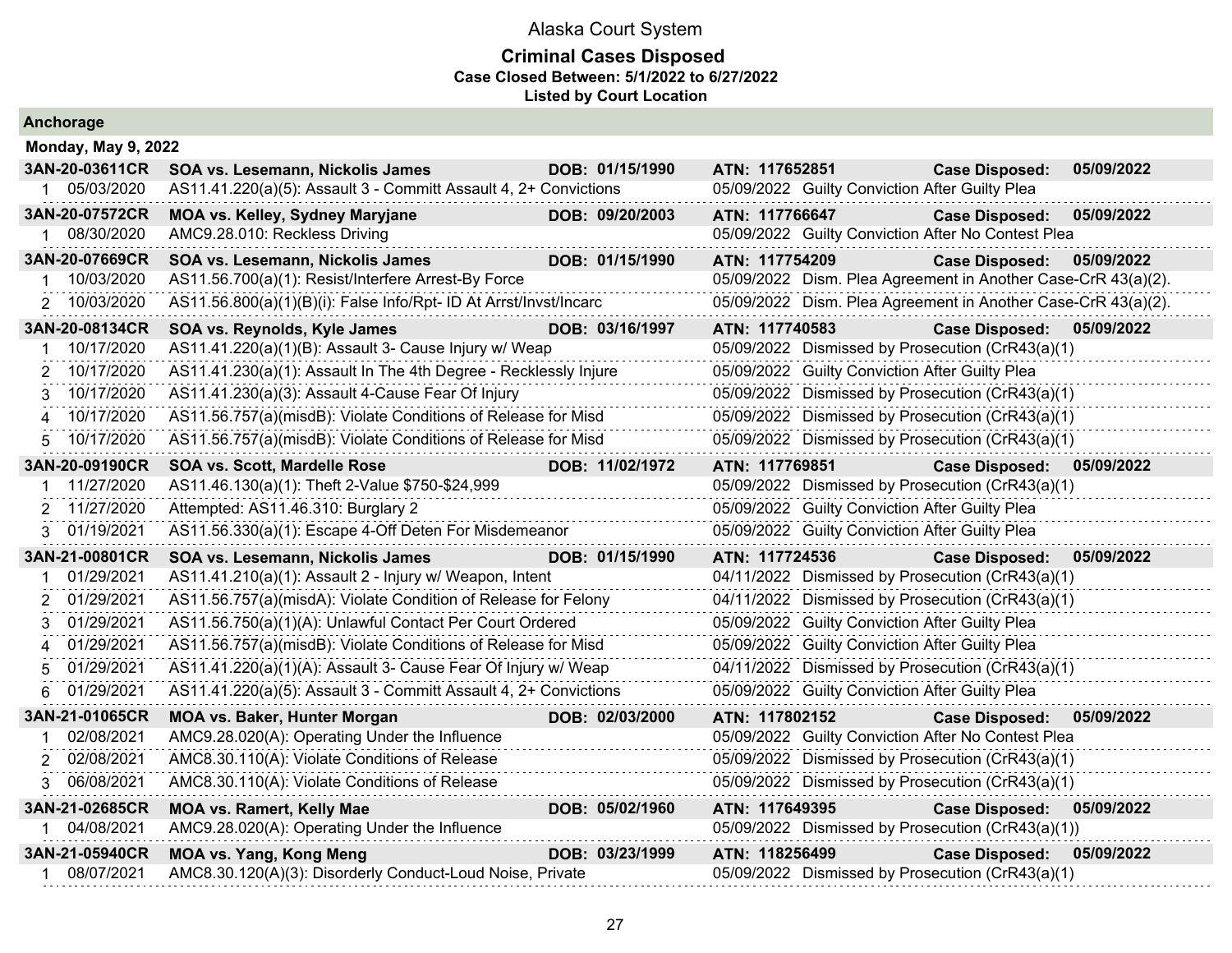| <b>Anchorage</b> |  |  |
|------------------|--|--|
|                  |  |  |

| <b>Monday, May 9, 2022</b> |                                                                  |                 |                                                    |                           |            |
|----------------------------|------------------------------------------------------------------|-----------------|----------------------------------------------------|---------------------------|------------|
| 3AN-21-08006CR             | <b>MOA vs. Moorman, Michael William</b>                          | DOB: 11/17/1964 | ATN: 118290402                                     | <b>Case Disposed:</b>     | 05/09/2022 |
| 1 10/25/2021               | AMC8.10.010(B)(1): Assault-Recklessly Cause Injury               |                 | 05/09/2022 Guilty Conviction After Guilty Plea     |                           |            |
| 3AN-21-08414CR             | <b>MOA vs. McCormick, Jantz Aaron</b>                            | DOB: 05/01/1992 | ATN: 118219968                                     | <b>Case Disposed:</b>     | 05/09/2022 |
| 11/11/2021                 | AMC9.28.020(A): Operating Under the Influence                    |                 | 05/09/2022 Guilty Conviction After No Contest Plea |                           |            |
| 2 11/11/2021               | AMC8.10.010(D): AssaultOn Police/Other Officer                   |                 | 05/09/2022 Guilty Conviction After No Contest Plea |                           |            |
| 3 11/11/2021               | AMC8.10.010(D): AssaultOn Police/Other Officer                   |                 | 05/09/2022 Dismissed by Prosecution (CrR43(a)(1)   |                           |            |
| 4 11/11/2021               | AMC8.20.010(A)(1): Crim Mischief-Damage Property \$50+           |                 | 05/09/2022 Dismissed by Prosecution (CrR43(a)(1)   |                           |            |
| 3AN-22-00088CR             | <b>MOA vs. Parra-Chavez, MaClobio</b>                            | DOB: 05/12/1982 | ATN: 118418679                                     | <b>Case Disposed:</b>     | 05/09/2022 |
| 01/01/2022                 | AMC9.28.020(A): Operating Under the Influence                    |                 | 05/09/2022 Guilty Conviction After Guilty Plea     |                           |            |
| 3AN-22-00222CR             | <b>MOA vs. Spencer III, Samuel M</b>                             | DOB: 10/23/1968 | ATN: 118422081                                     | <b>Case Disposed:</b>     | 05/09/2022 |
| 01/07/2022                 | AMC8.10.010(B)(1): Assault-Recklessly Cause Injury               |                 | 05/09/2022 Dismissed by Prosecution (CrR43(a)(1)   |                           |            |
| 3AN-22-00307CR             | MOA vs. Eakon, Jordan Edward                                     | DOB: 08/05/1999 | ATN: 117805095                                     | <b>Case Disposed:</b>     | 05/09/2022 |
| 1 01/12/2022               | AMC8.30.105(A)(1): Violate DV Protective Order                   |                 | 05/09/2022 Guilty Conviction After No Contest Plea |                           |            |
| 3AN-22-00555CR             | <b>MOA vs. Lind, Noland Wilson</b>                               | DOB: 10/21/1990 | ATN: 116807517                                     | <b>Case Disposed:</b>     | 05/09/2022 |
| 01/21/2022<br>1            | AMC9.28.020(A): Operating Under the Influence                    |                 | 05/09/2022 Guilty Conviction After No Contest Plea |                           |            |
| 2 01/21/2022               | AMC8.30.110(A): Violate Conditions of Release                    |                 | 05/09/2022 Guilty Conviction After No Contest Plea |                           |            |
| 3AN-22-00831CR             | <b>MOA vs. Asbury, Aaron Kristofer</b>                           | DOB: 01/22/1984 | ATN: 118339614                                     | Case Disposed: 05/09/2022 |            |
| 01/29/2022                 | AMC9.28.020(A): Operating Under the Influence                    |                 | 05/09/2022 Guilty Conviction After No Contest Plea |                           |            |
| 3AN-22-01344CR             | SOA vs. Naylor, Jason Allen                                      | DOB: 05/09/1980 | ATN: 118243674                                     | <b>Case Disposed:</b>     | 05/09/2022 |
| 12/23/2021                 | AS11.46.330(a)(2): Crim Trespass 2- Vehicle                      |                 | 05/09/2022 Dismissed by Prosecution (CrR43(a)(1)   |                           |            |
| 2 12/23/2021               | AS11.46.370(a): Possession of Motor Vehicle Theft Tools          |                 | 05/09/2022 Dismissed by Prosecution (CrR43(a)(1)   |                           |            |
| 3AN-22-01358CR             | <b>MOA vs. Barlow, Ontrion Everett</b>                           | DOB: 03/20/2000 | ATN: 118288017                                     | <b>Case Disposed:</b>     | 05/09/2022 |
| 02/24/2022                 | AMC8.30.020(A)(1)(b)(ii): False ID Being Served Warrant/Citation |                 | 05/09/2022 Dismissed by Prosecution (CrR43(a)(1)   |                           |            |
| 2 02/24/2022               | AMC8.30.010(A)(3): Resist Arrest by Hiding/Barricading           |                 | 05/09/2022 Dismissed by Prosecution (CrR43(a)(1)   |                           |            |
| 3 02/24/2022               | AMC8.10.040(B)(6): Neglect-Abandoned                             |                 | 05/09/2022 Dismissed by Prosecution (CrR43(a)(1)   |                           |            |
| 3AN-22-01864CR             | <b>MOA vs. Hughes, Michael Patrick</b>                           | DOB: 02/13/1955 | ATN: 118416114                                     | Case Disposed: 05/09/2022 |            |
| 01/21/2022                 | AMC9.28.020(A): Operating Under the Influence                    |                 | 05/09/2022 Guilty Conviction After No Contest Plea |                           |            |
| 2 01/21/2022               | AMC8.25.030(A)(2): Possess Firearm when Intoxicated              |                 | 05/09/2022 Dismissed by Prosecution (CrR43(a)(1)   |                           |            |
| 3AN-22-01983CR             | SOA vs. Salazar, Cliford Mario                                   | DOB: 03/07/1965 | ATN: 118344825                                     | <b>Case Disposed:</b>     | 05/09/2022 |
| 03/18/2022                 | AS11.46.130(a)(7): Theft 2 - Access Device or ID Document        |                 | 05/09/2022 Dismissed by Prosecution (CrR43(a)(1)   |                           |            |
| 2 03/18/2022               | AS11.56.740(a)(1): Violate DV Protective Order                   |                 | 05/09/2022 Dismissed by Prosecution (CrR43(a)(1)   |                           |            |
|                            |                                                                  |                 |                                                    |                           |            |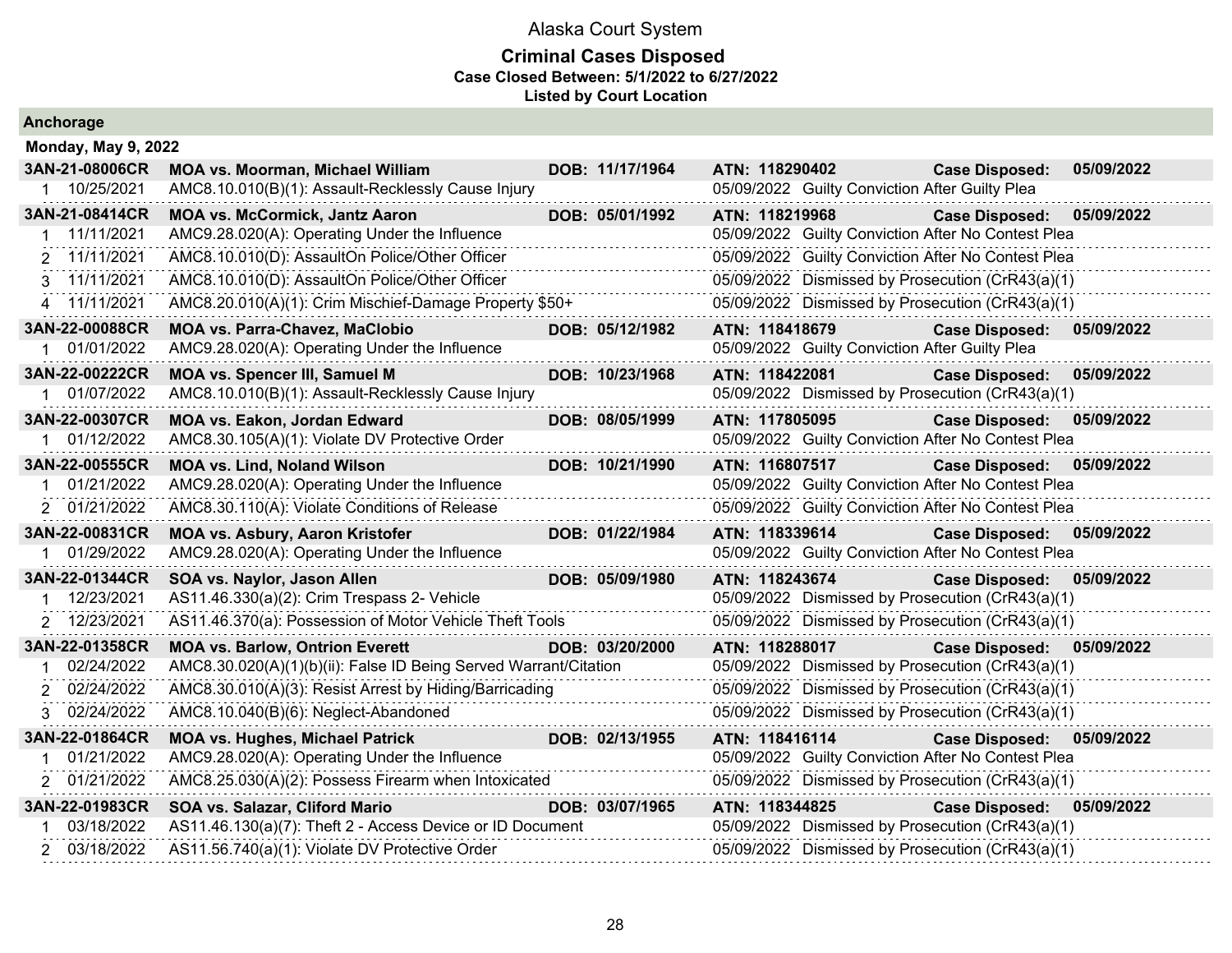### **Criminal Cases Disposed Case Closed Between: 5/1/2022 to 6/27/2022 Listed by Court Location**

| Anchorage                    |                                                                                        |                 |                                                                      |                                     |
|------------------------------|----------------------------------------------------------------------------------------|-----------------|----------------------------------------------------------------------|-------------------------------------|
| <b>Monday, May 9, 2022</b>   |                                                                                        |                 |                                                                      |                                     |
| 3AN-22-02057CR<br>03/17/2022 | <b>MOA vs. Anderson, Evan Patrick</b><br>AMC9.28.020(A): Operating Under the Influence | DOB: 02/08/1989 | ATN: 118347768<br>05/09/2022 Guilty Conviction After No Contest Plea | <b>Case Disposed:</b><br>05/09/2022 |
| 3AN-22-02142CR               | SOA vs. Dueno, Arturo Dante                                                            | DOB: 05/10/1985 | ATN: 118343997                                                       | <b>Case Disposed:</b><br>05/09/2022 |
| 03/22/2022                   | AS11.41.230(a)(3): Assault 4-Cause Fear Of Injury                                      |                 | 05/09/2022 Dismissed by Prosecution (CrR43(a)(1)                     |                                     |
| 03/22/2022<br>2              | AS11.56.757(a)(misdA): Violate Condition of Release for Felony                         |                 | 05/09/2022 Dismissed by Prosecution (CrR43(a)(1)                     |                                     |
| 3AN-22-02461CR               | SOA vs. Meyer-Fortner, Joshua Gabriel                                                  | DOB: 08/11/1999 | ATN: 117838467                                                       | <b>Case Disposed:</b><br>05/09/2022 |
| 04/04/2022                   | AS12.70.120: Arrest Prior To Requisition (Fugitive from Justice)                       |                 | 05/09/2022 Dismissed by Prosecution (CrR43(a)(1)                     |                                     |
| 3AN-22-03156CR               | <b>MOA vs. Peltola, Jared Ronald</b>                                                   | DOB: 02/17/1996 | ATN: 115725006                                                       | <b>Case Disposed:</b><br>05/09/2022 |
| 04/28/2022                   | AMC8.30.105(A)(1): Violate DV Protective Order                                         |                 | 05/09/2022 Dismissed by Prosecution (CrR43(a)(1)                     |                                     |
| 3AN-22-03239CR               | <b>MOA vs. Foley, Maranda Marie</b>                                                    | DOB: 02/06/1991 | ATN: 118226376                                                       | <b>Case Disposed:</b><br>05/09/2022 |
| 05/02/2022                   | AMC8.30.115(A): Unlawful Contact 1-Victim/Witness                                      |                 | 05/09/2022 Dismissed by Prosecution (CrR43(a)(1)                     |                                     |
| 3AN-22-03406CR               | SOA vs. Sullivan, Jon-Tomas Wayne                                                      | DOB: 02/04/1987 | ATN: 118261971                                                       | <b>Case Disposed:</b><br>05/09/2022 |
| 05/09/2022                   | Charging Document Pending or Not Filed                                                 |                 |                                                                      |                                     |
| 3AN-22-03407CR               | SOA vs. Mayes, Charles Lee                                                             | DOB: 10/04/1962 | ATN: 118342359                                                       | 05/09/2022<br><b>Case Disposed:</b> |
| 05/09/2022                   | Charging Document Pending or Not Filed                                                 |                 |                                                                      |                                     |
| 3AN-22-03408CR               | SOA vs. Barr JR, Adrian Edward                                                         | DOB: 05/25/1996 | ATN: 118226871                                                       | 05/09/2022<br><b>Case Disposed:</b> |
| 05/09/2022                   | Charging Document Pending or Not Filed                                                 |                 |                                                                      |                                     |
| 3AN-22-03411CR               | <b>MOA vs. Constantine, Keith Paul</b>                                                 | DOB: 07/23/1973 | ATN: 118177182                                                       | 05/09/2022<br><b>Case Disposed:</b> |
| 05/09/2022                   | Charging Document Pending or Not Filed                                                 |                 |                                                                      |                                     |
| 3AN-22-03414CR               | <b>MOA vs. Lamont, Liam Bryce</b>                                                      | DOB: 02/01/2001 | ATN: 118338597                                                       | 05/09/2022<br><b>Case Disposed:</b> |
| 05/09/2022                   | Charging Document Pending or Not Filed                                                 |                 |                                                                      |                                     |

### **Tuesday, May 10, 2022**

| 3AN-18-10825CR | MOA vs. Kehl, Corina Ann                                          | DOB: 10/21/1994 | ATN: 116729586 | <b>Case Disposed:</b>                              | 05/10/2022 |
|----------------|-------------------------------------------------------------------|-----------------|----------------|----------------------------------------------------|------------|
| 11/08/2018     | AMC8.25.030(A)(2): Possess Firearm when Intoxicated               |                 |                | 05/10/2022 Guilty Conviction After No Contest Plea |            |
| 2 11/08/2018   | AMC8.25.030(A)(1): Shoot/Discharge/Flourish Firearms              |                 |                | 05/10/2021 Dismissed by Prosecution (CrR43(a)(1)   |            |
| 3AN-19-04825CR | <b>MOA vs. Donn, Danielle Marie</b>                               | DOB: 12/27/1994 | ATN: 117169902 | <b>Case Disposed:</b>                              | 05/10/2022 |
| 05/14/2019     | AMC8.30.125(B): Obstruct Pedestrian/Vehicular Traffic             |                 |                | 05/10/2022 Dismissed by Prosecution (CrR43(a)(1)   |            |
| 2 05/14/2019   | AMC8.30.010(A)(3): Resist Arrest by Hiding/Barricading            |                 |                | 05/10/2022 Dismissed by Prosecution (CrR43(a)(1)   |            |
|                | 3 05/14/2019 AMC8.30.010(A)(1): Resist Own Arrest by Use of Force |                 |                | 05/10/2022 Dismissed by Prosecution (CrR43(a)(1)   |            |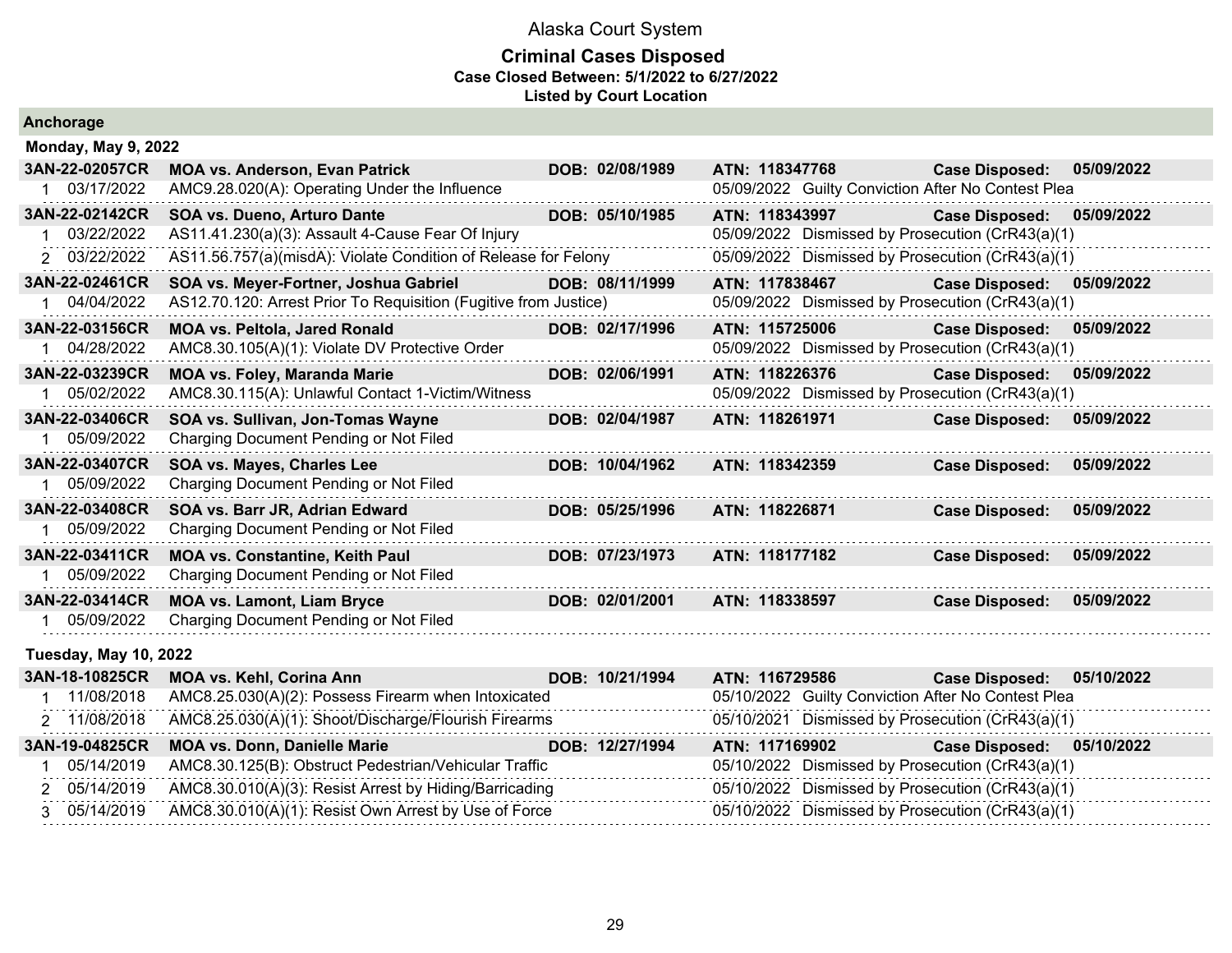### **Criminal Cases Disposed Case Closed Between: 5/1/2022 to 6/27/2022 Listed by Court Location**

|    | <b>Tuesday, May 10, 2022</b> |                                                                  |                 |                                                    |                       |            |
|----|------------------------------|------------------------------------------------------------------|-----------------|----------------------------------------------------|-----------------------|------------|
|    | 3AN-19-05420CR               | SOA vs. Hester, Gordon John                                      | DOB: 03/18/1990 | ATN: 117279216                                     | <b>Case Disposed:</b> | 05/10/2022 |
|    | 05/30/2019                   | Attempted: AS11.46.310: Burglary 2                               |                 | 05/10/2022 Guilty Conviction After Guilty Plea     |                       |            |
| 2  | 06/03/2019                   | AS11.56.757(a): Violate Condition Of Release                     |                 | 05/10/2022 Guilty Conviction After Guilty Plea     |                       |            |
| 3  | 10/14/2019                   | AS11.56.757(a)(misdA): Violate Condition of Release for Felony   |                 | 05/10/2022 Guilty Conviction After Guilty Plea     |                       |            |
| 4  | 02/18/2020                   | AS11.56.757(a)(misdA): Violate Condition of Release for Felony   |                 | 05/10/2022 Guilty Conviction After Guilty Plea     |                       |            |
| 5  | 11/09/2020                   | AS11.56.757(a)(misdA): Violate Condition of Release for Felony   |                 | 05/10/2022 Guilty Conviction After Guilty Plea     |                       |            |
| 6  | 05/30/2019                   | Attempted: AS11.46.130(a)(2): Theft 2-Firearm/Explosive          |                 | 05/10/2022 Guilty Conviction After Guilty Plea     |                       |            |
| 7  | 06/13/2019                   | AS11.56.730(d)(2)(A): FTA on Misd- No Contact w/in 30 Days       |                 | 05/10/2022 Guilty Conviction After Guilty Plea     |                       |            |
| 8  | 06/19/2020                   | AS11.56.730(a)(misd): Failure to Appear On Misd Charge/Conv      |                 | 05/10/2022 Guilty Conviction After Guilty Plea     |                       |            |
| 9  | 11/13/2020                   | AS11.56.730(a)(misd): Failure to Appear On Misd Charge/Conv      |                 | 05/10/2022 Guilty Conviction After Guilty Plea     |                       |            |
| 10 | 09/16/2021                   | AS11.56.730(a)(misd): Failure to Appear On Misd Charge/Conv      |                 | 05/10/2022 Guilty Conviction After Guilty Plea     |                       |            |
|    | 3AN-19-08595CR               | SOA vs. Duggins, Toriano A                                       | DOB: 08/04/1998 | ATN: 114676425                                     | <b>Case Disposed:</b> | 05/10/2022 |
|    | 09/10/2018                   | AS11.46.130(a)(1): Theft 2-Value \$750-\$24,999                  |                 | 11/01/2019 Dismissed by Prosecution (CrR43(a)(1)   |                       |            |
| 2  | 09/10/2018                   | AS11.46.140(a)(1): Theft 3-Value \$250-\$749                     |                 | 05/10/2022 Guilty Conviction After Guilty Plea     |                       |            |
|    | 3AN-19-11867CR               | MOA vs. Ramirez - Lopez, Esperanza                               | DOB: 08/01/1975 | ATN: 117656667                                     | <b>Case Disposed:</b> | 05/10/2022 |
|    | 1 11/30/2019                 | AMC9.10.020(C): Leaving Scene of Crash-Unattended Veh/Prop       |                 | 05/10/2022 Dismissed by Prosecution (CrR43(a)(1)   |                       |            |
|    | 3AN-19-12085CR               | MOA vs. Jimenez, Antonio Fernando                                | DOB: 03/08/1990 | ATN: 117153792                                     | <b>Case Disposed:</b> | 05/10/2022 |
|    | 12/11/2019                   | AMC8.30.120(A)(3): Disorderly Conduct-Loud Noise, Private        |                 | 05/10/2022 Dismissed by Prosecution (CrR43(a)(1)   |                       |            |
|    | 2 12/11/2019                 | AMC8.30.010(A)(1): Resist Own Arrest by Use of Force             |                 | 05/10/2022 Guilty Conviction After No Contest Plea |                       |            |
|    | 3AN-20-02035CR               | <b>MOA vs. Kehl, Corina Ann</b>                                  | DOB: 10/21/1994 | ATN: 117640998                                     | <b>Case Disposed:</b> | 05/10/2022 |
|    | 03/07/2020                   | AMC8.30.020(A)(1)(b)(i): False ID Arrest/Detention/Investigation |                 | 05/10/2022 Guilty Conviction After No Contest Plea |                       |            |
|    | 3AN-20-02138CR               | <b>MOA vs. Stoffa, Jayde Dorothy</b>                             | DOB: 10/26/1998 | ATN: 117810792                                     | <b>Case Disposed:</b> | 05/10/2022 |
|    | 03/11/2020                   | AMC8.10.010(B)(1): Assault-Recklessly Cause Injury               |                 | 05/10/2022 Guilty Conviction After No Contest Plea |                       |            |
| 2  | 03/11/2020                   | AMC8.20.010(A)(6): Crim Mischief-Tamper w/ Property              |                 | 05/10/2022 Dismissed by Prosecution (CrR43(a)(1)   |                       |            |
| 3  | 03/11/2020                   | AMC8.10.010(B)(1): Assault-Recklessly Cause Injury               |                 | 05/10/2022 Dismissed by Prosecution (CrR43(a)(1)   |                       |            |
| 4  | 06/17/2021                   | AMC8.30.110(A): Violate Conditions of Release                    |                 | 05/10/2022 Dismissed by Prosecution (CrR43(a)(1)   |                       |            |
| 5  | 07/24/2021                   | AMC8.30.110(A): Violate Conditions of Release                    |                 | 05/10/2022 Dismissed by Prosecution (CrR43(a)(1)   |                       |            |
| 6  | 08/21/2021                   | AMC8.30.110(A): Violate Conditions of Release                    |                 | 05/10/2022 Guilty Conviction After No Contest Plea |                       |            |
| 7  | 09/25/2021                   | AMC8.30.110(A): Violate Conditions of Release                    |                 | 05/10/2022 Guilty Conviction After No Contest Plea |                       |            |
| 8  | 01/16/2022                   | AMC8.30.110(A): Violate Conditions of Release                    |                 | 05/10/2022 Guilty Conviction After No Contest Plea |                       |            |
| q  | 02/14/2022                   | AMC8.30.110(A): Violate Conditions of Release                    |                 | 05/10/2022 Guilty Conviction After No Contest Plea |                       |            |
| 10 | 03/18/2022                   | AMC8.30.110(A): Violate Conditions of Release                    |                 | 05/10/2022 Dismissed by Prosecution (CrR43(a)(1)   |                       |            |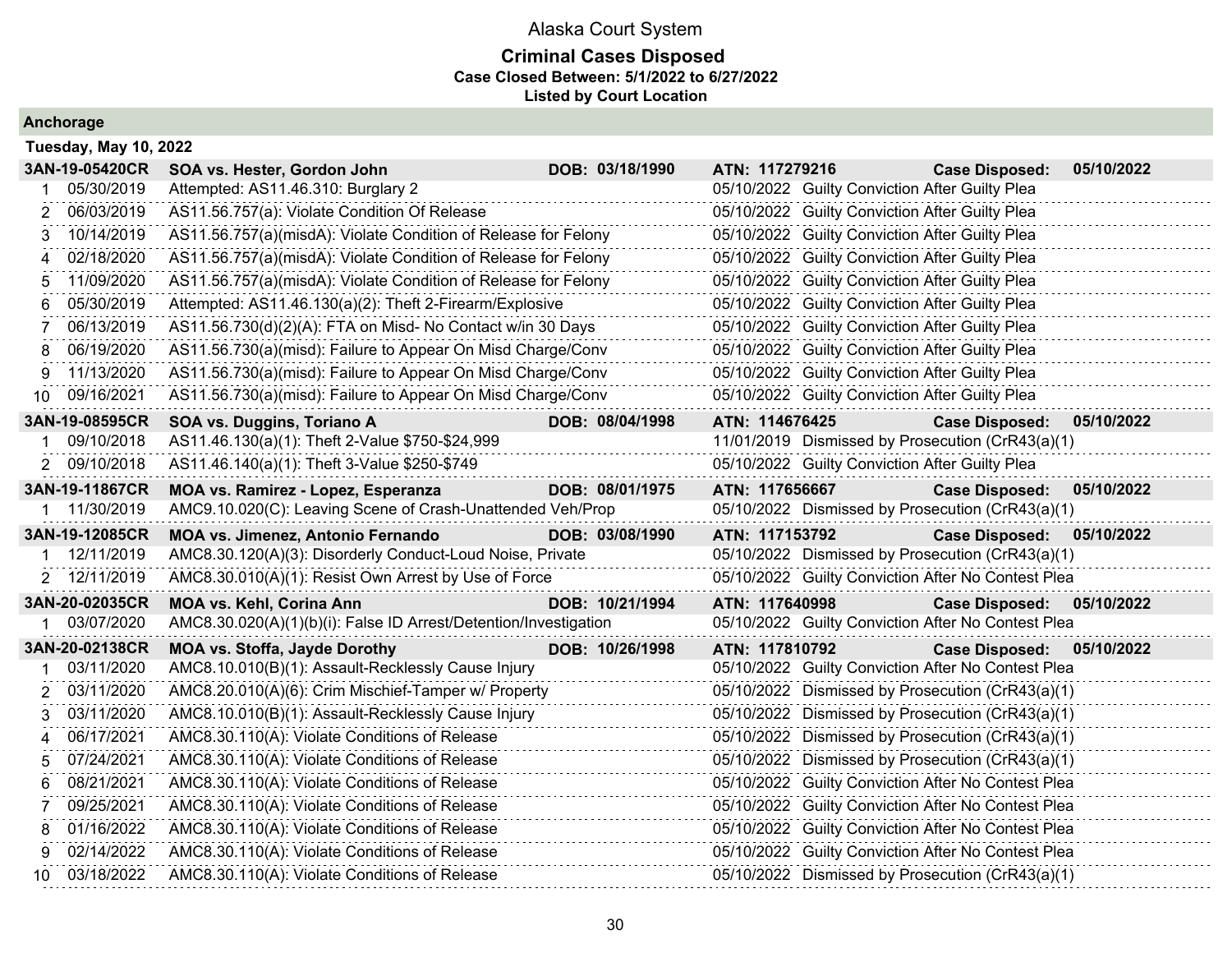| Anchorage             |                                                                        |                 |                |                                                               |            |
|-----------------------|------------------------------------------------------------------------|-----------------|----------------|---------------------------------------------------------------|------------|
| Tuesday, May 10, 2022 |                                                                        |                 |                |                                                               |            |
| 3AN-20-03171CR        | MOA vs. Francis, Felicia Shauna Kay                                    | DOB: 11/03/1990 | ATN: 117740565 | <b>Case Disposed:</b>                                         | 05/10/2022 |
| 1 04/13/2020          | AMC8.20.020(A)(2): Vehicle Tampering-Climb Into/Upon                   |                 |                | 05/10/2022 Guilty Conviction After No Contest Plea            |            |
| 3AN-20-04574CR        | <b>MOA vs. Rodriguez, Amber Raquel</b>                                 | DOB: 08/27/2001 | ATN: 117757485 | <b>Case Disposed:</b>                                         | 05/10/2022 |
| 06/09/2020<br>1.      | AMC8.10.010(B)(1): Assault-Recklessly Cause Injury                     |                 |                | 05/10/2022 Guilty Conviction After No Contest Plea            |            |
| 3AN-20-06744CR        | MOA vs. Gerton, Jon Peyenna                                            | DOB: 10/31/1970 | ATN: 117238932 | <b>Case Disposed:</b>                                         | 05/10/2022 |
| 07/24/2020<br>1       | AMC9.28.020(A): Operating Under the Influence                          |                 |                | 05/10/2022 Guilty Conviction After No Contest Plea            |            |
| 2 09/24/2020          | AMC8.30.110(A): Violate Conditions of Release                          |                 |                | 05/10/2022 Dismissed by Prosecution (CrR43(a)(1)              |            |
| 3AN-20-07678CR        | SOA vs. Roberts, Casey Lauren                                          | DOB: 05/12/1991 | ATN: 117836433 | <b>Case Disposed:</b>                                         | 05/10/2022 |
| 09/20/2021            | AS11.71.021(a)(1): MICS 2-Mfr/Deliver IA                               |                 |                | 05/04/2022 Dism. Plea Agreement in Another Case-CrR 43(a)(2). |            |
| 09/25/2020<br>2       | AS11.71.030(a)(9): MICS3-Mfr/Deliver Any IIA Or IIIA                   |                 |                | 05/04/2022 Dism. Plea Agreement in Another Case-CrR 43(a)(2). |            |
| 09/25/2020<br>3       | AS11.71.040(a)(12): MICS4-Prev Convic MICS5 Preceding 10 yrs           |                 |                | 05/04/2022 Dism. Plea Agreement in Another Case-CrR 43(a)(2). |            |
| 09/25/2020<br>4       | AS11.71.040(a)(12): MICS4-Prev Convic MICS5 Preceding 10 yrs           |                 |                | 05/04/2022 Dism. Plea Agreement in Another Case-CrR 43(a)(2). |            |
| 06/01/2021<br>5       | AS11.56.757(a)(misdA): Violate Condition of Release for Felony         |                 |                | 05/10/2022 Guilty Conviction After Guilty Plea                |            |
| 07/08/2021<br>6       | AS11.56.757(a)(misdA): Violate Condition of Release for Felony         |                 |                | 05/04/2022 Dism. Plea Agreement in Another Case-CrR 43(a)(2). |            |
| 08/20/2021            | AS11.56.757(a)(misdA): Violate Condition of Release for Felony         |                 |                | 05/04/2022 Dism. Plea Agreement in Another Case-CrR 43(a)(2). |            |
| 09/25/2021<br>8       | Attempted: AS11.56.320(a)(4)(A): Escape 3-Rels Misd Electronic Monitor |                 |                | 05/10/2022 Guilty Conviction After Guilty Plea                |            |
| 3AN-20-08925CR        | <b>MOA vs. Schmoke, Kelly Ann</b>                                      | DOB: 03/26/1978 | ATN: 117720639 | <b>Case Disposed:</b>                                         | 05/10/2022 |
| 11/06/2020            | AMC8.15.050(B)(misdA): Concealment of Merchandise \$50                 |                 |                | 05/10/2022 Dismissed by Prosecution (CrR43(a)(1)              |            |
| 3AN-20-09618CR        | <b>MOA vs. Rodriguez, Amber Raquel</b>                                 | DOB: 08/27/2001 | ATN: 116712954 | <b>Case Disposed:</b>                                         | 05/10/2022 |
| 12/12/2020            | AMC8.30.110(A): Violate Conditions of Release                          |                 |                | 08/19/2021 Guilty Conviction After No Contest Plea            |            |
| 12/12/2020            | AMC8.10.010(B)(1): Assault-Recklessly Cause Injury                     |                 |                | 05/10/2022 Guilty Conviction After No Contest Plea            |            |
| 12/12/2020<br>3       | AMC8.30.115(A): Unlawful Contact 1-Victim/Witness                      |                 |                | 08/19/2021 Dismissed by Prosecution (CrR43(a)(1)              |            |
| 3AN-20-10052CR        | <b>MOA vs. Rodriguez, Amber Raquel</b>                                 | DOB: 08/27/2001 | ATN: 117807453 | <b>Case Disposed:</b>                                         | 05/10/2022 |
| 12/23/2020            | AMC9.28.020(A): Operating Under the Influence                          |                 |                | 05/10/2022 Guilty Conviction After No Contest Plea            |            |
| 2 12/23/2020          | AMC8.30.110(A): Violate Conditions of Release                          |                 |                | 05/10/2022 Dismissed by Prosecution (CrR43(a)(1)              |            |
| 3AN-21-01043CR        | <b>MOA vs. Rodriguez, Amber Raquel</b>                                 | DOB: 08/27/2001 | ATN: 117739377 | <b>Case Disposed:</b>                                         | 05/10/2022 |
| 02/08/2021            | AMC8.30.115(B): Unlawful Contact 2-Cond of Crim Case                   |                 |                | 05/10/2022 Dismissed by Prosecution (CrR43(a)(1)              |            |
| 2 02/08/2021          | AMC8.30.110(A): Violate Conditions of Release                          |                 |                | 05/10/2022 Guilty Conviction After No Contest Plea            |            |
| 3AN-21-02688CR        | <b>MOA vs. Cooley, Michael Aaron</b>                                   | DOB: 02/28/1984 | ATN: 117723231 | <b>Case Disposed:</b>                                         | 05/10/2022 |
| 04/08/2021            | AMC9.28.020(A): Operating Under the Influence                          |                 |                | 05/10/2022 Guilty Conviction After No Contest Plea            |            |
| 3AN-21-03244CR        | <b>MOA vs. Frei, John Dustin</b>                                       | DOB: 05/06/1966 | ATN: 117143001 | <b>Case Disposed:</b>                                         | 05/10/2022 |
| 05/03/2021            | AMC8.10.010(B)(1): Assault-Recklessly Cause Injury                     |                 |                | 05/10/2022 Guilty Conviction After No Contest Plea            |            |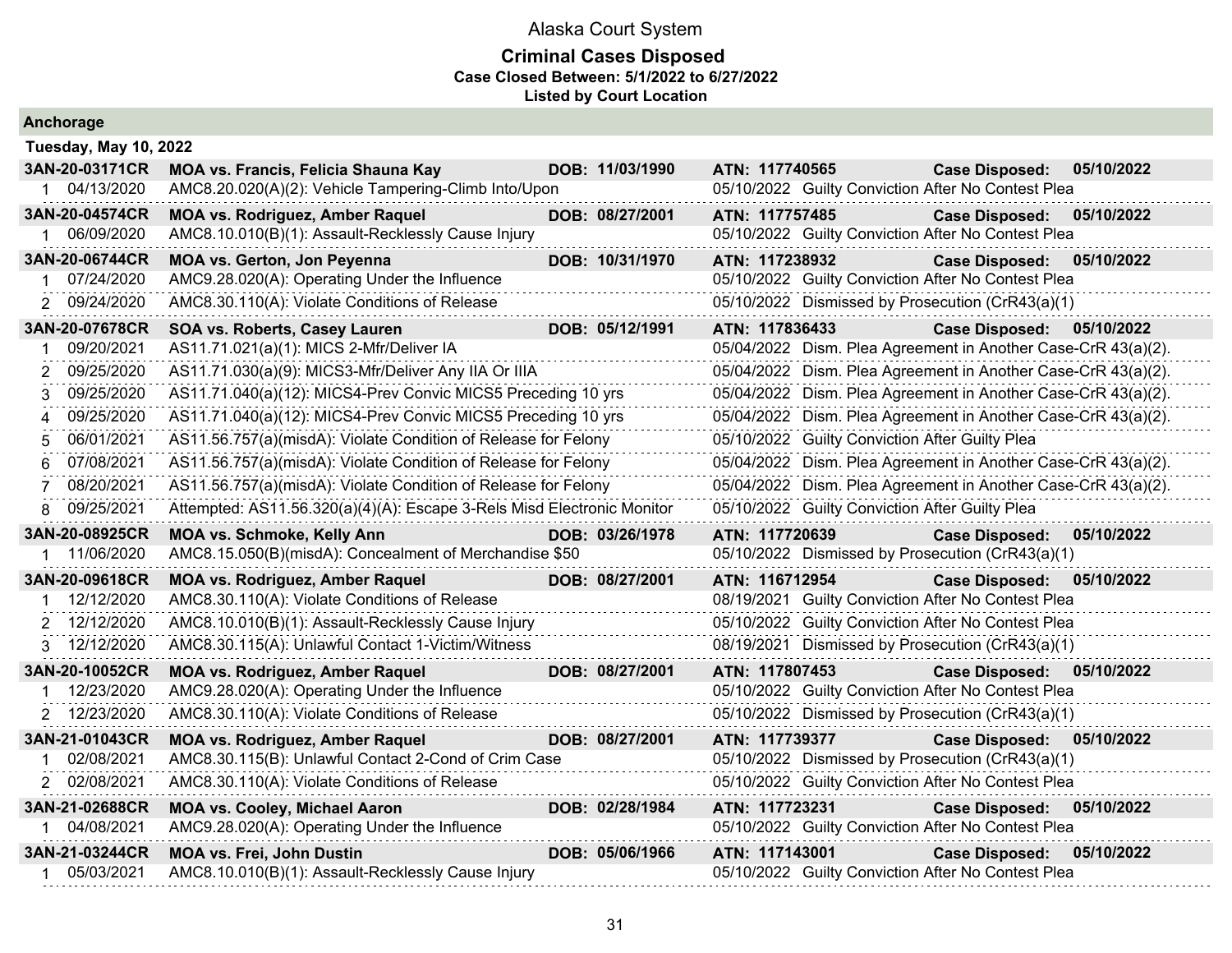| Anchorage                    |                                                                                                                            |                 |                                                                                                  |                           |            |
|------------------------------|----------------------------------------------------------------------------------------------------------------------------|-----------------|--------------------------------------------------------------------------------------------------|---------------------------|------------|
| <b>Tuesday, May 10, 2022</b> |                                                                                                                            |                 |                                                                                                  |                           |            |
| 3AN-21-04308CR               | <b>MOA vs. Cooley, Michael Aaron</b>                                                                                       | DOB: 02/28/1984 | ATN: 117152883                                                                                   | <b>Case Disposed:</b>     | 05/10/2022 |
| 1 04/12/2021                 | AMC9.28.020(A): Operating Under the Influence                                                                              |                 | 05/10/2022 Guilty Conviction After No Contest Plea                                               |                           |            |
| 3AN-21-04592CR               | SOA vs. Ferguson, Kalaya I                                                                                                 | DOB: 06/15/2003 | ATN: 118219059                                                                                   | <b>Case Disposed:</b>     | 05/10/2022 |
| 06/10/2021                   | AS28.35.280: Minor Operating Vehicle After Consuming Alcohol                                                               |                 | 05/10/2022 Guilty Conviction After Guilty Plea                                                   |                           |            |
| 2 06/10/2021                 | AS28.35.400: Reckless Driving                                                                                              |                 | 05/10/2022 Guilty Conviction After Guilty Plea                                                   |                           |            |
| 3AN-21-05732CR               | SOA vs. Robinson, Samuel Lee                                                                                               | DOB: 08/23/1983 | ATN: 118296954                                                                                   | <b>Case Disposed:</b>     | 05/10/2022 |
| 08/03/2021                   | Attempted: AS11.41.220(a)(1)(B): Assault 3- Cause Injury w/ Weap                                                           |                 | 05/10/2022 Dism. Plea Agreement in Another Case-CrR 43(a)(2).                                    |                           |            |
| 08/03/2021<br>2              | Attempted: AS11.41.220(a)(1)(B): Assault 3- Cause Injury w/ Weap                                                           |                 | 05/10/2022 Dism. Plea Agreement in Another Case-CrR 43(a)(2).                                    |                           |            |
| 08/03/2021<br>3              | AS11.41.230(a)(1): Assault In The 4th Degree - Recklessly Injure                                                           |                 | 05/10/2022 Dism. Plea Agreement in Another Case-CrR 43(a)(2).                                    |                           |            |
| 3AN-21-05843CR               | <b>MOA vs. Walker, Lionel Charles</b>                                                                                      | DOB: 01/07/1982 | ATN: 118220148                                                                                   | Case Disposed: 05/10/2022 |            |
| 08/06/2021                   | AMC8.20.010(A)(1): Crim Mischief-Damage Property \$50+                                                                     |                 | 05/10/2022 Guilty Conviction After No Contest Plea                                               |                           |            |
| 11/02/2021                   | AMC8.30.110(A): Violate Conditions of Release                                                                              |                 | 05/10/2022 Guilty Conviction After No Contest Plea                                               |                           |            |
| 03/03/2021<br>3              | AMC8.30.110(A): Violate Conditions of Release                                                                              |                 | 05/10/2022 Guilty Conviction After No Contest Plea                                               |                           |            |
| 03/26/2022<br>4              | AMC8.30.110(A): Violate Conditions of Release                                                                              |                 | 05/10/2022 Guilty Conviction After No Contest Plea                                               |                           |            |
| 04/23/2022                   | AMC8.30.110(A): Violate Conditions of Release                                                                              |                 | 05/10/2022 Dismissed by Prosecution (CrR43(a)(1)                                                 |                           |            |
| 08/16/2021<br>6              | AMC8.30.110(A): Violate Conditions of Release                                                                              |                 | 05/10/2022 Dismissed by Prosecution (CrR43(a)(1)                                                 |                           |            |
| 08/16/2021                   | AMC8.30.110(A): Violate Conditions of Release                                                                              |                 | 05/10/2022 Dismissed by Prosecution (CrR43(a)(1)                                                 |                           |            |
| 3AN-21-06482CR               | <b>MOA vs. Spurlin, Nathan Andrew</b>                                                                                      | DOB: 03/18/1977 | ATN: 118417194                                                                                   | <b>Case Disposed:</b>     | 05/10/2022 |
| 08/28/2021                   | AMC8.15.010(A)(1)(misdA): Theft \$50+/Prior Convictions                                                                    |                 | 05/10/2022 Guilty Conviction After No Contest Plea                                               |                           |            |
| 3AN-21-06614CR<br>09/04/2021 | SOA vs. Robinson, Samuel Lee                                                                                               | DOB: 08/23/1993 | ATN: 118413918                                                                                   | <b>Case Disposed:</b>     | 05/10/2022 |
| 09/04/2021                   | AS11.56.757(a)(misdA): Violate Condition of Release for Felony<br>AS11.56.750(a)(1)(A): Unlawful Contact Per Court Ordered |                 | 05/10/2022 Guilty Conviction After Guilty Plea<br>05/10/2022 Guilty Conviction After Guilty Plea |                           |            |
| 08/18/2021                   | AS11.56.750(a)(1)(A): Unlawful Contact Per Court Ordered                                                                   |                 | 05/10/2022 Dismissed by Prosecution (CrR43(a)(1)                                                 |                           |            |
| 08/22/2021<br>4              | AS11.56.750(a)(1)(A): Unlawful Contact Per Court Ordered                                                                   |                 | 05/10/2022 Dismissed by Prosecution (CrR43(a)(1)                                                 |                           |            |
| 08/24/2021<br>5              | AS11.56.750(a)(1)(A): Unlawful Contact Per Court Ordered                                                                   |                 | 05/10/2022 Dismissed by Prosecution (CrR43(a)(1)                                                 |                           |            |
| 08/26/2021<br>6              | AS11.56.750(a)(1)(A): Unlawful Contact Per Court Ordered                                                                   |                 | 05/10/2022 Dismissed by Prosecution (CrR43(a)(1)                                                 |                           |            |
| 08/27/2021                   | AS11.56.750(a)(1)(A): Unlawful Contact Per Court Ordered                                                                   |                 | 05/10/2022 Dismissed by Prosecution (CrR43(a)(1)                                                 |                           |            |
| 08/28/2021<br>8              | AS11.56.750(a)(1)(A): Unlawful Contact Per Court Ordered                                                                   |                 | 05/10/2022 Dismissed by Prosecution (CrR43(a)(1)                                                 |                           |            |
| 08/31/2021<br>9              | AS11.56.750(a)(1)(A): Unlawful Contact Per Court Ordered                                                                   |                 | 05/10/2022 Dismissed by Prosecution (CrR43(a)(1)                                                 |                           |            |
| 08/31/2021<br>10             | AS11.56.750(a)(1)(A): Unlawful Contact Per Court Ordered                                                                   |                 | 05/10/2022 Dismissed by Prosecution (CrR43(a)(1)                                                 |                           |            |
| 09/01/2021<br>11             | AS11.56.750(a)(1)(A): Unlawful Contact Per Court Ordered                                                                   |                 | 05/10/2022 Dismissed by Prosecution (CrR43(a)(1)                                                 |                           |            |
| 09/08/2021<br>12.            | AS11.56.750(a)(1)(A): Unlawful Contact Per Court Ordered                                                                   |                 | 05/10/2022 Dismissed by Prosecution (CrR43(a)(1)                                                 |                           |            |
|                              |                                                                                                                            |                 |                                                                                                  |                           |            |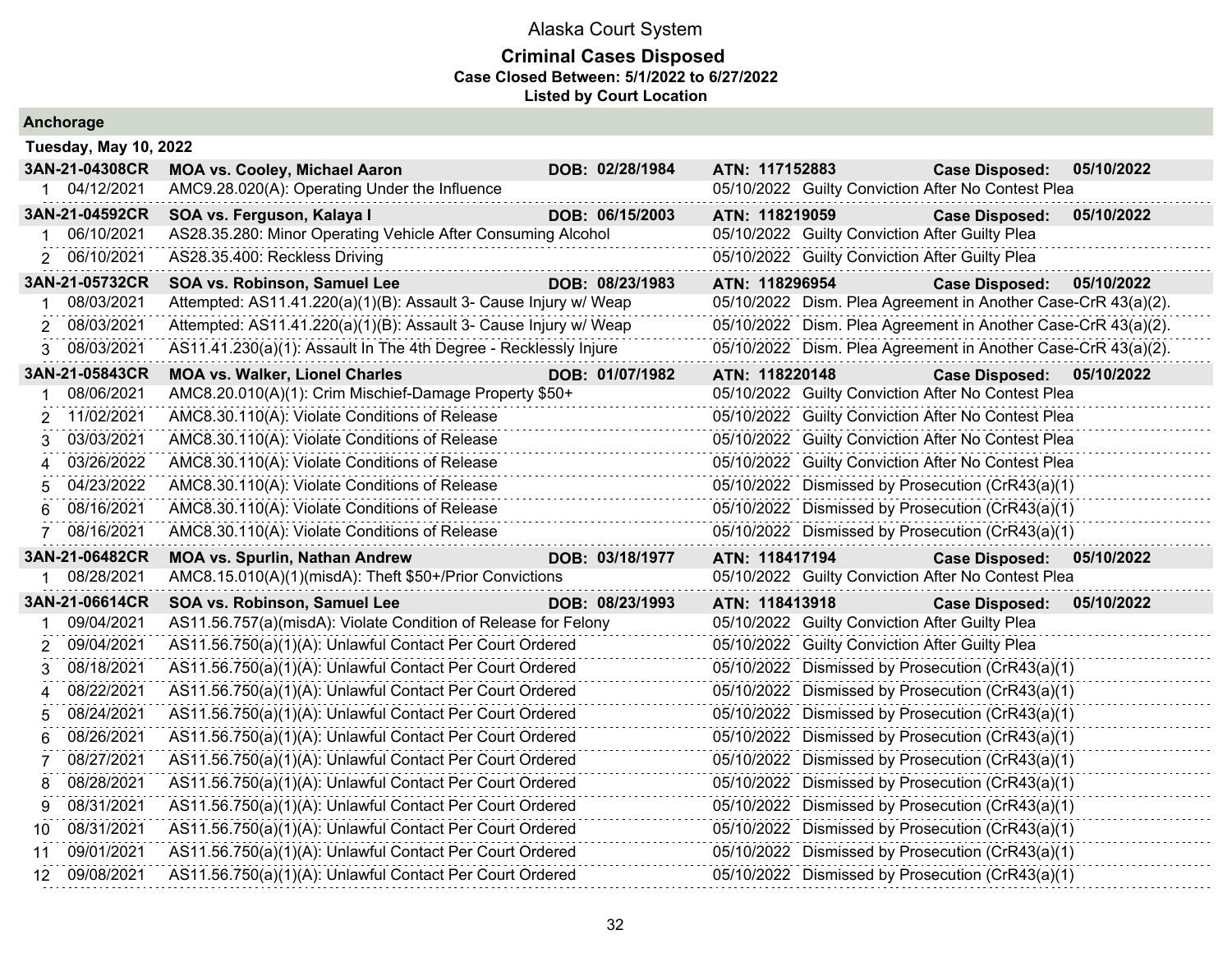| Anchorage                      |                                                                                                 |                 |                                                                  |                                                    |            |
|--------------------------------|-------------------------------------------------------------------------------------------------|-----------------|------------------------------------------------------------------|----------------------------------------------------|------------|
| <b>Tuesday, May 10, 2022</b>   |                                                                                                 |                 |                                                                  |                                                    |            |
| 3AN-21-07312CR                 | MOA vs. Walker JR, Lionel Charles                                                               | DOB: 01/07/1982 | ATN: 118287576                                                   | <b>Case Disposed:</b>                              | 05/10/2022 |
| 1 09/29/2021                   | AMC8.30.010(A)(1): Resist Own Arrest by Use of Force                                            |                 |                                                                  | 05/10/2022 Guilty Conviction After No Contest Plea |            |
| 3AN-21-08139CR                 | <b>MOA vs. Graves, Gaythel Warren</b>                                                           | DOB: 04/11/1991 | ATN: 118415673                                                   | <b>Case Disposed:</b>                              | 05/10/2022 |
| 1 10/27/2021                   | AMC9.28.010: Reckless Driving                                                                   |                 |                                                                  | 05/10/2022 Guilty Conviction After No Contest Plea |            |
| 3AN-21-08979CR                 | <b>MOA vs. John, Brevin James</b>                                                               | DOB: 07/23/1998 | ATN: 118422018                                                   | <b>Case Disposed:</b>                              | 05/10/2022 |
| 1 12/02/2021                   | AMC9.28.020(A): Operating Under the Influence                                                   |                 |                                                                  | 05/10/2022 Guilty Conviction After No Contest Plea |            |
| 3AN-21-09723CR<br>1 12/30/2021 | SOA vs. Richter JR, Kenneth Ervin<br>AS11.41.230(a)(2): Assault 4- Negligently Injure w/ Weapon | DOB: 10/12/1966 | ATN: 118240182<br>05/10/2022 Guilty Conviction After Guilty Plea | <b>Case Disposed:</b>                              | 05/10/2022 |
| 3AN-22-00694CR                 | MOA vs. Falwell, Lee Edward                                                                     | DOB: 12/23/1981 | ATN: 118222596                                                   | <b>Case Disposed:</b>                              | 05/10/2022 |
| 01/25/2022<br>$1 \quad$        | AMC9.28.010: Reckless Driving                                                                   |                 |                                                                  | 05/10/2022 Guilty Conviction After No Contest Plea |            |
| 3AN-22-02000CR                 | <b>MOA vs. Henderson, Frank</b>                                                                 | DOB: 03/19/1985 | ATN: 118345986                                                   | <b>Case Disposed:</b>                              | 05/10/2022 |
| 1 03/18/2022                   | Charging Document Pending or Not Filed                                                          |                 |                                                                  |                                                    |            |
| 3AN-22-02084CR                 | <b>MOA vs. Halligan, Paul John</b>                                                              | DOB: 03/02/1967 | ATN: 118282275                                                   | <b>Case Disposed:</b>                              | 05/10/2022 |
| 03/16/2022                     | Charging Document Pending or Not Filed                                                          |                 |                                                                  |                                                    |            |
| 3AN-22-02193CR                 | <b>MOA vs. Cantamessa, Gage Anthony Stephe</b>                                                  | DOB: 01/28/1996 | ATN: 118326654                                                   | <b>Case Disposed:</b>                              | 05/10/2022 |
| 1 03/24/2022                   | AMC8.20.010(A)(1): Crim Mischief-Damage Property \$50+                                          |                 |                                                                  | 05/10/2022 Guilty Conviction After No Contest Plea |            |
| 3AN-22-02635CR                 | <b>MOA vs. Post, Peter Joe</b>                                                                  | DOB: 09/09/1988 | ATN: 110155734                                                   | Case Disposed: 05/10/2022                          |            |
| 04/11/2022                     | AMC8.20.010(A)(1): Crim Mischief-Damage Property \$50+                                          |                 |                                                                  | 05/10/2022 Guilty Conviction After No Contest Plea |            |
| 2 04/11/2022                   | AMC8.30.115(A): Unlawful Contact 1-Victim/Witness                                               |                 |                                                                  | 05/10/2022 Guilty Conviction After No Contest Plea |            |
| 3AN-22-03066CR                 | SOA vs. Quilausing, Kaikala Ronnie                                                              | DOB: 11/15/1999 | ATN: 118309257                                                   | <b>Case Disposed:</b>                              | 05/10/2022 |
| 1 04/24/2022                   | AS11.61.220(a)(2): Misc/Weapons 5 - Loaded Firearm In Bar                                       |                 |                                                                  | 05/10/2022 Dismissed by Prosecution (CrR43(a)(1)   |            |
| 3AN-22-03427CR                 | SOA vs. Hemingway, Jared Michael                                                                | DOB: 12/12/1981 | ATN: 118177191                                                   | <b>Case Disposed:</b>                              | 05/10/2022 |
| 1 05/10/2022                   | Charging Document Pending or Not Filed                                                          |                 |                                                                  |                                                    |            |
| 3AN-22-03428CR                 | SOA vs. Yeager, Nicholas Andrew                                                                 | DOB: 03/15/1981 | ATN: 118309545                                                   | <b>Case Disposed:</b>                              | 05/10/2022 |
| 1 05/10/2022                   | Charging Document Pending or Not Filed                                                          |                 |                                                                  |                                                    |            |
| Wednesday, May 11, 2022        |                                                                                                 |                 |                                                                  |                                                    |            |
| 3AN-18-02971CR                 | <b>MOA vs. Walsh, John Raeney</b>                                                               | DOB: 11/21/1957 | ATN: 116226018                                                   | <b>Case Disposed:</b>                              | 05/11/2022 |
| 03/31/2018                     | AMC8.10.010(B)(1): Assault-Recklessly Cause Injury                                              |                 |                                                                  | 05/11/2022 Dismissed by Prosecution (CrR43(a)(1)   |            |
| 2 03/31/2018                   | AMC8.30.110(A): Violate Conditions of Release                                                   |                 |                                                                  | 05/11/2022 Dismissed by Prosecution (CrR43(a)(1)   |            |
| 3AN-18-10219CR                 | <b>MOA vs. Ebert, Courtney Jane</b>                                                             | DOB: 01/08/1987 | ATN: 116744409                                                   | <b>Case Disposed:</b>                              | 05/11/2022 |
| 10/27/2018                     | AMC9.28.020(A): Operating Under the Influence                                                   |                 |                                                                  | 05/11/2022 Guilty Conviction After No Contest Plea |            |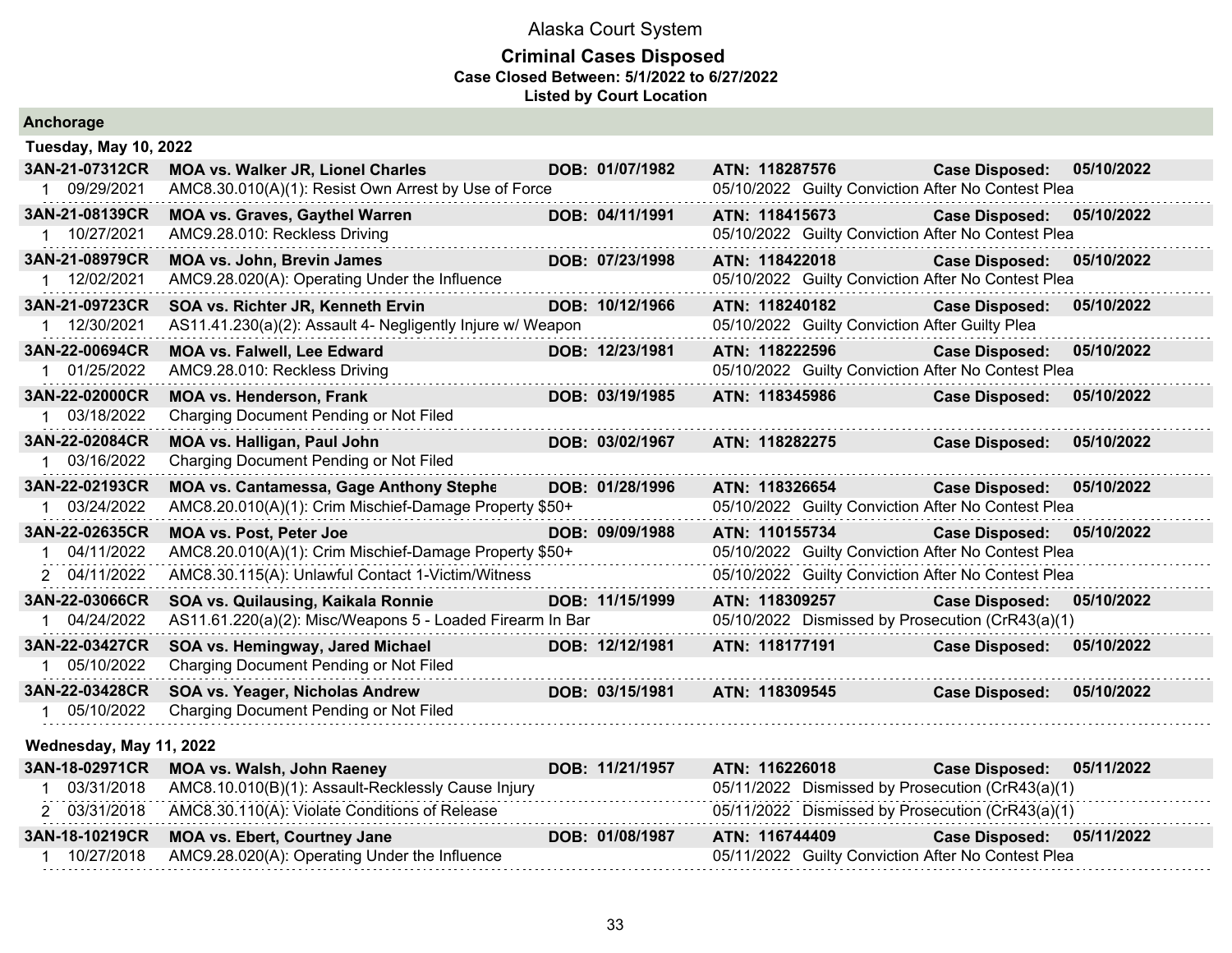| Anchorage |                         |  |
|-----------|-------------------------|--|
|           | Wednesday, May 11, 2022 |  |
|           |                         |  |

| 3AN-19-00838CR | <b>MOA vs. Clark, Dean Eric</b>                                       | DOB: 10/21/1988 | ATN: 117229842 |                                                | <b>Case Disposed:</b>                                         | 05/11/2022 |
|----------------|-----------------------------------------------------------------------|-----------------|----------------|------------------------------------------------|---------------------------------------------------------------|------------|
| 01/25/2019     | AMC8.15.040(A)(2)(misdA): Divert Services \$50+                       |                 |                |                                                | 05/11/2022 Guilty Conviction After No Contest Plea            |            |
| 2 01/25/2019   | AMC8.10.010(B)(3): Assault-Words/Conduct Create Fear of Inj           |                 |                |                                                | 05/11/2022 Dismissed by Prosecution (CrR43(a)(1)              |            |
| 3AN-19-05376CR | MOA vs. Herrera, Ruben Ivan Tena                                      | DOB: 03/08/1999 | ATN: 117151308 |                                                | <b>Case Disposed:</b>                                         | 05/11/2022 |
| 1 05/22/2019   | AMC9.28.020(A): Operating Under the Influence                         |                 |                |                                                | 05/11/2022 Dismissed by Prosecution (CrR43(a)(1)              |            |
| 3AN-19-05609CR | MOA vs. Hinzman, Cheyenne A                                           | DOB: 07/02/1996 | ATN: 115703199 |                                                | <b>Case Disposed:</b>                                         | 05/11/2022 |
| 06/04/2019     | AMC8.15.050(A)(misdA): Removal of Merchandise \$50+                   |                 |                |                                                | 05/11/2022 Dismissed by Prosecution (CrR43(a)(1)              |            |
| 3AN-19-08393CR | SOA vs. Baty, Maximillian McCloud                                     | DOB: 02/25/1999 | ATN: 116793774 |                                                | <b>Case Disposed:</b>                                         | 05/11/2022 |
| 08/22/2019     | AS11.41.230(a)(1): Assault In The 4th Degree - Recklessly Injure      |                 |                |                                                | 05/11/2022 Dism. After Suspend Entry of Judgment-CrR 43(b)(2) |            |
| 2 08/22/2019   | AS11.41.230(a)(1): Assault In The 4th Degree - Recklessly Injure      |                 |                |                                                | 05/11/2021 Dismissed by Prosecution (CrR43(a)(1)              |            |
| 3AN-19-08644CR | <b>MOA vs. Clark, Lorie Ruth</b>                                      | DOB: 04/13/1973 | ATN: 116705214 |                                                | <b>Case Disposed:</b>                                         | 05/11/2022 |
| 08/29/2019     | AMC8.10.010(B)(1): Assault-Recklessly Cause Injury                    |                 |                |                                                | 05/11/2022 Dismissed by Prosecution (CrR43(a)(1)              |            |
| 3AN-19-10148CR | <b>MOA vs. Robison, Jeremiah Michael</b>                              | DOB: 08/10/1986 |                |                                                | ATN: 117247995 Case Disposed:                                 | 05/11/2022 |
| 09/13/2019     | AMC9.28.019(B)(1): Driving With Lic Revoked/Suspended                 |                 |                |                                                | 05/11/2022 Guilty Conviction After No Contest Plea            |            |
| 3AN-19-12658CR | <b>MOA vs. Ogle, Hoyt Allan</b>                                       | DOB: 02/11/1990 | ATN: 117237987 |                                                | <b>Case Disposed:</b>                                         | 05/11/2022 |
| 1 12/29/2019   | AMC9.28.020(A): Operating Under the Influence                         |                 |                |                                                | 05/11/2022 Dismissed by Prosecution (CrR43(a)(1)              |            |
| 2 09/13/2021   | AMC8.30.110(A): Violate Conditions of Release                         |                 |                |                                                | 05/11/2022 Dismissed by Prosecution (CrR43(a)(1)              |            |
| 3AN-20-01890CR | MOA vs. Archuleta, Reigna Angelita                                    | DOB: 10/04/1985 | ATN: 117656388 |                                                | <b>Case Disposed:</b>                                         | 05/11/2022 |
| 1 02/27/2020   | AMC8.45.020(A): Unauthorized Entry                                    |                 |                |                                                | 05/11/2022 Dismissed by Prosecution (CrR43(a)(1)              |            |
| 3AN-20-08258CR | <b>MOA vs. Raymond, Michael P</b><br><u> 1999 - Johann Barbara, m</u> | DOB: 08/26/1968 |                |                                                | ATN: 117780768 Case Disposed:                                 | 05/11/2022 |
| 10/15/2020     | AMC8.10.010(B)(3): Assault-Words/Conduct Create Fear of Inj           |                 |                |                                                | 05/11/2022 Dismissed by Prosecution (CrR43(a)(1)              |            |
| 3AN-21-05075CR | MOA vs. Virden IV, Donald Wayne                                       | DOB: 06/23/1994 | ATN: 118295154 |                                                | <b>Case Disposed:</b>                                         | 05/11/2022 |
| 07/08/2021     | AMC8.45.010(A)(1): Trespass-Private Residential/Vehicle               |                 |                |                                                | 05/11/2022 Dismissed by Prosecution (CrR43(a)(1)              |            |
| 2 07/08/2021   | AMC8.10.010(B)(3): Assault-Words/Conduct Create Fear of Inj           |                 |                | 05/11/2022 Guilty Conviction After Guilty Plea |                                                               |            |
| 3 07/08/2021   | AMC8.30.020(A)(1)(b)(i): False ID Arrest/Detention/Investigation      |                 |                |                                                | 05/11/2022 Guilty Conviction After No Contest Plea            |            |
| 4 07/08/2021   | AMC8.20.010(A)(1): Crim Mischief-Damage Property \$50+                |                 |                |                                                | 05/11/2022 Guilty Conviction After No Contest Plea            |            |
| 3AN-21-05610CR | <b>MOA vs. Dawson, Katelyn</b>                                        | DOB: 10/05/2000 | ATN: 118412118 |                                                | Case Disposed: 05/11/2022                                     |            |
| 07/24/2021     | AMC9.28.020(A): Operating Under the Influence                         |                 |                |                                                | 05/11/2022 Guilty Conviction After No Contest Plea            |            |
| 2 07/24/2021   | AMC8.35.416.060(D): Minor on Licensed Premises-False ID               |                 |                |                                                | 05/11/2022 Dismissed by Prosecution (CrR43(a)(1)              |            |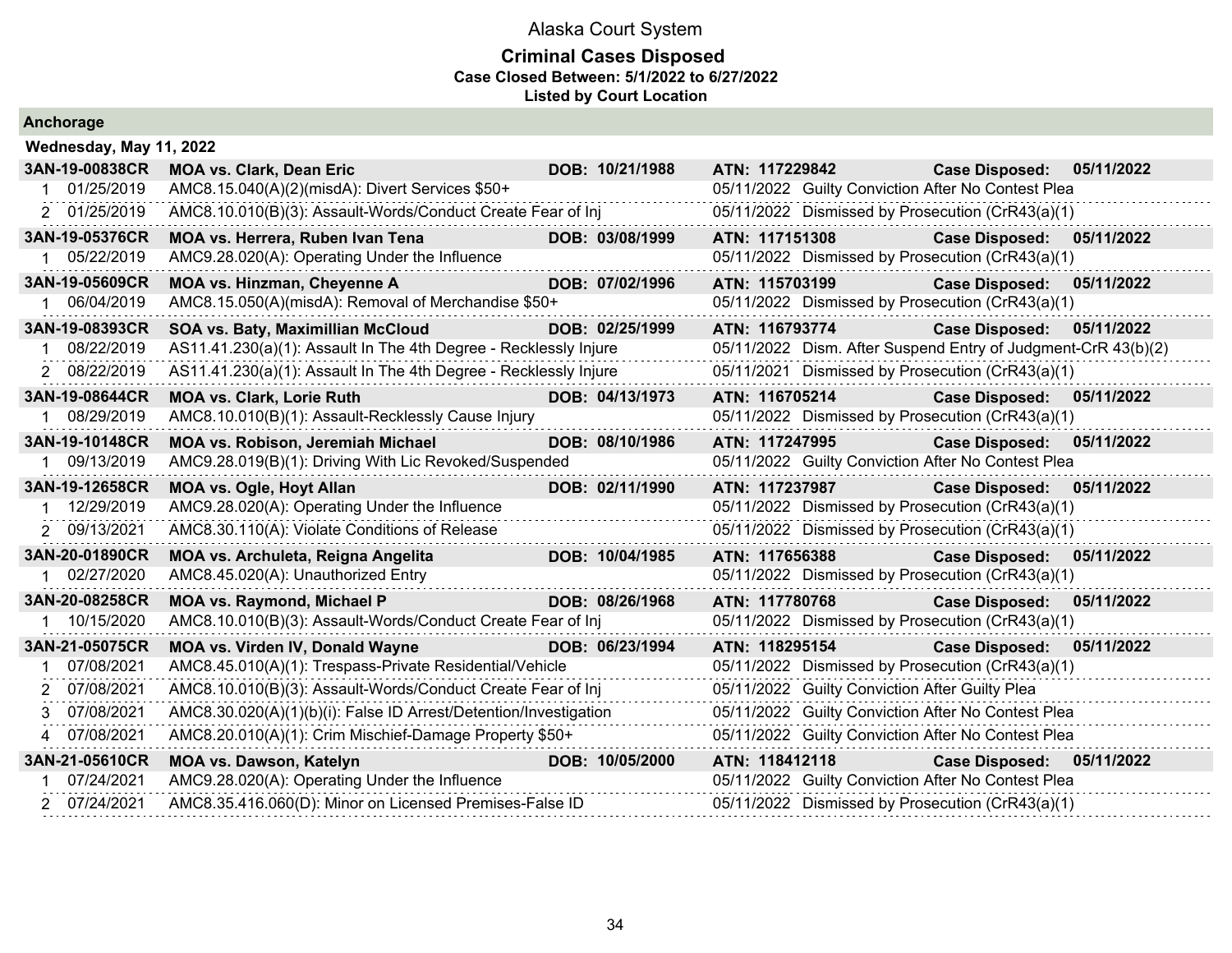### **Criminal Cases Disposed Case Closed Between: 5/1/2022 to 6/27/2022 Listed by Court Location**

| Wednesday, May 11, 2022 |                                                                  |                 |                                                               |                       |            |
|-------------------------|------------------------------------------------------------------|-----------------|---------------------------------------------------------------|-----------------------|------------|
| 3AN-21-05702CR          | SOA vs. Webb, Benjamin Ellsworth                                 | DOB: 02/01/1985 | ATN: 118301859                                                | <b>Case Disposed:</b> | 05/11/2022 |
| 07/31/2021              | AS28.35.030(a)(1): DUI- Alcohol Or Contr Subst                   |                 | 05/11/2022 Guilty Conviction After Guilty Plea                |                       |            |
| 07/31/2021<br>2         | AS11.71.050(a)(4): MICS5 Possess Any Amt IA, IIA, IIIA, IVA, VA  |                 | 05/11/2022 Guilty Conviction After Guilty Plea                |                       |            |
| 07/31/2021<br>3         | AS11.56.757(a)(misdB): Violate Conditions of Release for Misd    |                 | 05/11/2022 Dism. Plea Agreement in Another Case-CrR 43(a)(2). |                       |            |
| 09/02/2021<br>$\Delta$  | AS11.56.757(a)(misdA): Violate Condition of Release for Felony   |                 | 05/11/2022 Dism. Plea Agreement in Another Case-CrR 43(a)(2). |                       |            |
| 10/27/2021<br>5         | AS11.56.757(a)(misdA): Violate Condition of Release for Felony   |                 | 05/11/2022 Dism. Plea Agreement in Another Case-CrR 43(a)(2). |                       |            |
| 04/18/2021<br>6         | AS11.56.757(a)(misdA): Violate Condition of Release for Felony   |                 | 05/11/2022 Dism. Plea Agreement in Another Case-CrR 43(a)(2). |                       |            |
| 3AN-21-08933CR          | MOA vs. Aguchak, Rita V K                                        | DOB: 11/20/2003 | ATN: 117228555                                                | <b>Case Disposed:</b> | 05/11/2022 |
| 12/01/2021              | AMC8.10.010(B)(1): Assault-Recklessly Cause Injury               |                 | 05/11/2022 Dismissed. Defendant Found Incompetent             |                       |            |
| 3AN-21-08989CR          | SOA vs. Xiong, Chao                                              | DOB: 12/30/1982 | ATN: 118332711                                                | <b>Case Disposed:</b> | 05/11/2022 |
| 12/04/2021              | AS11.41.230(a)(1): Assault In The 4th Degree - Recklessly Injure |                 | 05/11/2022 Guilty Conviction After Guilty Plea                |                       |            |
| 2 12/04/2021            | AS11.41.220(a)(1)(B): Assault 3- Cause Injury w/ Weap            |                 | 05/11/2022 Dismissed by Prosecution (CrR43(a)(1)              |                       |            |
| 3AN-21-09324CR          | <b>MOA vs. Gallagher, Jonathan David</b>                         | DOB: 07/18/1986 | ATN: 118305756                                                | <b>Case Disposed:</b> | 05/11/2022 |
| 12/18/2021              | AMC9.28.020(A): Operating Under the Influence                    |                 | 05/11/2022 Guilty Conviction After Guilty Plea                |                       |            |
| 3AN-21-09692CR          | <b>MOA vs. Estes, Darrell Wade</b>                               | DOB: 05/16/1963 | ATN: 118220085                                                | <b>Case Disposed:</b> | 05/11/2022 |
| 12/26/2021              | AMC9.28.020(A): Operating Under the Influence                    |                 | 05/11/2022 Guilty Conviction After No Contest Plea            |                       |            |
| 2 02/23/2022            | AMC8.30.110(A): Violate Conditions of Release                    |                 | 05/11/2022 Dismissed by Prosecution (CrR43(a)(1)              |                       |            |
| 3AN-22-00118CR          | <b>SOA vs. Meyer, Soren Bryce</b>                                | DOB: 09/30/1998 | ATN: 118289817                                                | <b>Case Disposed:</b> | 05/11/2022 |
| 01/04/2022              | AS11.61.200(a)(1): Misc/Weapons 3 - Felon In Possession          |                 | 05/11/2022 Dismissed by Prosecution (CrR43(a)(1)              |                       |            |
| 2 01/04/2022            | AS11.71.040(a)(3): MICS4-Possess Any Amount IA                   |                 | 05/11/2022 Dismissed by Prosecution (CrR43(a)(1)              |                       |            |
| 3AN-22-00248CR          | SOA vs. Seawood, Jerusha Velika                                  | DOB: 12/15/1982 | ATN: 118286343                                                | <b>Case Disposed:</b> | 05/11/2022 |
| 01/10/2022              | AS11.46.300(a)(1): Burglary 1- In A Dwelling                     |                 | 03/14/2022 Dismiss-Delay in SupCt Transfer CrR5(e)43(b)(1)    |                       |            |
| 01/10/2022              | AS11.46.140(a)(1): Theft 3-Value \$250-\$749                     |                 | 05/11/2022 Guilty Conviction After Guilty Plea                |                       |            |
| 01/10/2022<br>3         | AS11.46.330(a)(1): Crim Trespass 2- Upon Premises                |                 | 05/11/2022 Guilty Conviction After Guilty Plea                |                       |            |
| 3AN-22-00636CR          | MOA vs. Myres-Jackson, Carlirose Marie                           | DOB: 03/28/2002 | ATN: 118225746                                                | <b>Case Disposed:</b> | 05/11/2022 |
| 01/22/2022              | AMC9.28.020(A): Operating Under the Influence                    |                 | 05/11/2022 Guilty Conviction After No Contest Plea            |                       |            |
| 3AN-22-01525CR          | <b>MOA vs. Amundson, Robert Paul</b>                             | DOB: 11/01/1981 | ATN: 118335807                                                | <b>Case Disposed:</b> | 05/11/2022 |
| 02/25/2022              | AMC9.28.020(A): Operating Under the Influence                    |                 | 05/11/2022 Dismissed by Prosecution (CrR43(a)(1)              |                       |            |
| 3AN-22-01710CR          | <b>MOA vs. Motis, Jeneva Nashoank</b>                            | DOB: 05/07/2002 | ATN: 118239858                                                | <b>Case Disposed:</b> | 05/11/2022 |
| 03/08/2022              | Charging Document Pending or Not Filed                           |                 |                                                               |                       |            |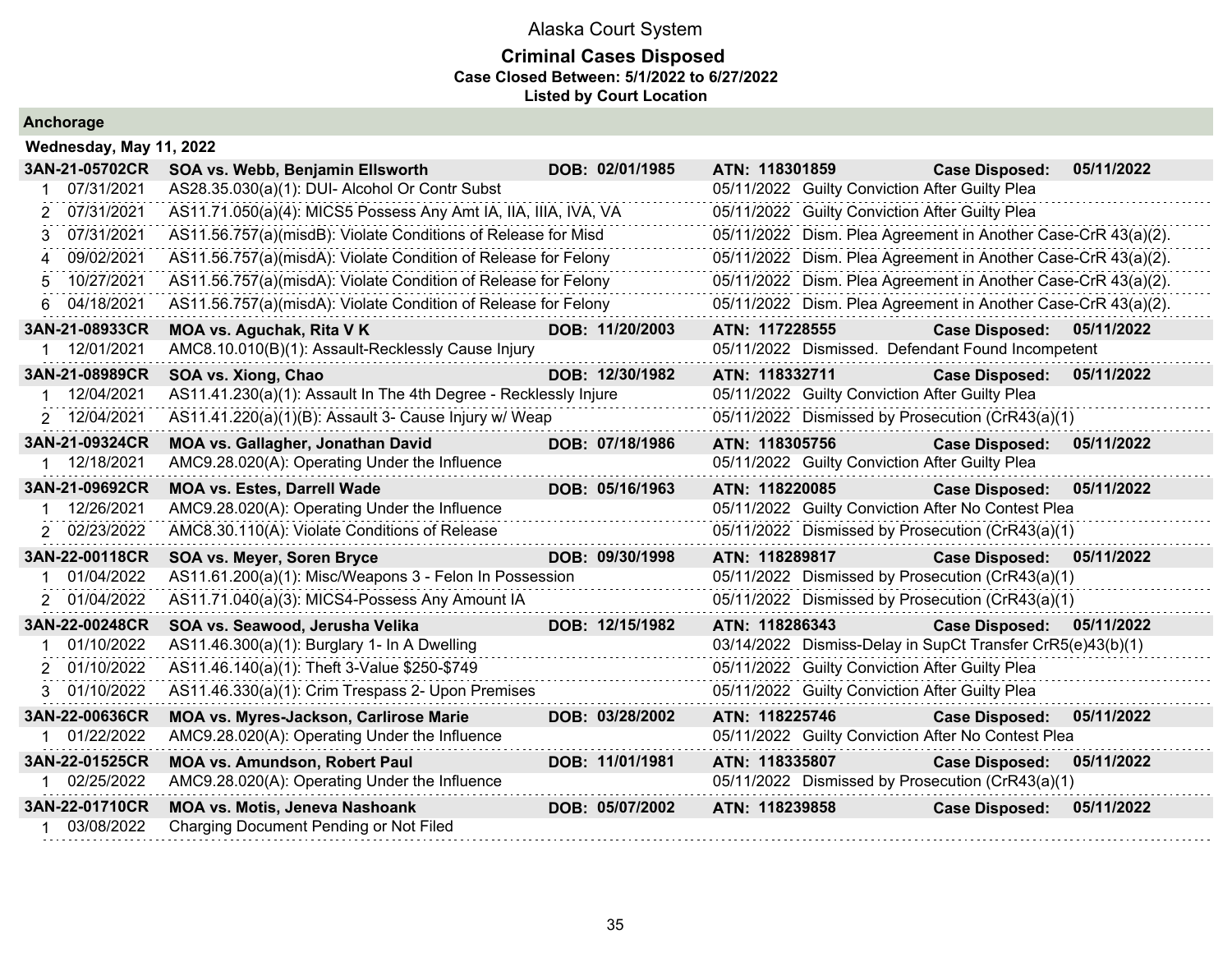### **Criminal Cases Disposed Case Closed Between: 5/1/2022 to 6/27/2022 Listed by Court Location**

|  |  | Anchorage |  |  |
|--|--|-----------|--|--|
|  |  |           |  |  |

| Wednesday, May 11, 2022 |                                                           |                 |                                                    |                       |            |
|-------------------------|-----------------------------------------------------------|-----------------|----------------------------------------------------|-----------------------|------------|
| 3AN-22-01791CR          | SOA vs. Lee, Amber Celine                                 | DOB: 12/01/1993 | ATN: 117293247                                     | <b>Case Disposed:</b> | 05/11/2022 |
| 03/12/2022              | AS11.46.482(a)(1): Criminal Mischief 3-Damage \$750+      |                 | 05/11/2022 Dismissed. Defendant Found Incompetent  |                       |            |
| 2 03/12/2022            | AS11.46.484(a)(2): Crim Mischief 4-Tamper Fire Protec Dev |                 | 05/11/2022 Dismissed. Defendant Found Incompetent  |                       |            |
| 3AN-22-01843CR          | <b>MOA vs. Iyapana, Charlene Blanch</b>                   | DOB: 03/18/1980 | ATN: 118343979                                     | <b>Case Disposed:</b> | 05/11/2022 |
| 03/14/2022              | AMC8.10.010(B)(1): Assault-Recklessly Cause Injury        |                 | 05/11/2022 Dismissed by Prosecution (CrR43(a)(1)   |                       |            |
| 2 03/14/2022            | AMC8.20.010(A)(6): Crim Mischief-Tamper w/ Property       |                 | 05/11/2022 Dismissed by Prosecution (CrR43(a)(1)   |                       |            |
| 3AN-22-01879CR          | <b>MOA vs. Jones JR, Danny Lewis</b>                      | DOB: 06/21/1973 | ATN: 118302741                                     | <b>Case Disposed:</b> | 05/11/2022 |
| 1 03/14/2022            | Charging Document Pending or Not Filed                    |                 |                                                    |                       |            |
| 3AN-22-01968CR          | MOA vs. Modeste, Nickquan                                 | DOB: 12/08/1987 | ATN: 118347399                                     | <b>Case Disposed:</b> | 05/11/2022 |
| 03/14/2022              | Charging Document Pending or Not Filed                    |                 |                                                    |                       |            |
| 3AN-22-02030CR          | <b>MOA vs. Mike, Martha Patricia</b>                      | DOB: 04/27/1995 | ATN: 118286739                                     | <b>Case Disposed:</b> | 05/11/2022 |
| 1 03/19/2022            | AMC8.10.040(B)(7): Neglect-Inadequate Supervision         |                 | 05/11/2022 Guilty Conviction After No Contest Plea |                       |            |
| 3AN-22-02034CR          | <b>MOA vs. Opetaia, Ane Anitelea</b>                      | DOB: 02/16/1985 | ATN: 118260882                                     | <b>Case Disposed:</b> | 05/11/2022 |
| 1 03/20/2022            | AMC8.20.010(A)(1): Crim Mischief-Damage Property \$50+    |                 | 05/11/2022 Guilty Conviction After No Contest Plea |                       |            |
| 3AN-22-02060CR          | <b>MOA vs. Moto, Jessie</b>                               | DOB: 12/11/1989 | ATN: 118347543                                     | <b>Case Disposed:</b> | 05/11/2022 |
| 1 03/15/2022            | Charging Document Pending or Not Filed                    |                 |                                                    |                       |            |
| 3AN-22-02087CR          | MOA vs. Kelila, Shalyn Agnes Julia                        | DOB: 02/20/1999 | ATN: 117160047                                     | <b>Case Disposed:</b> | 05/11/2022 |
| 03/18/2022              | Charging Document Pending or Not Filed                    |                 |                                                    |                       |            |
| 3AN-22-02159CR          | MOA vs. Vea, Talanoa Samisoni                             | DOB: 11/12/1993 | ATN: 118344447                                     | <b>Case Disposed:</b> | 05/11/2022 |
| 03/22/2022              | Charging Document Pending or Not Filed                    |                 |                                                    |                       |            |
| 3AN-22-02229CR          | <b>MOA vs. Dupree II, Andrew Clay</b>                     | DOB: 03/07/1994 | ATN: 118307691                                     | <b>Case Disposed:</b> | 05/11/2022 |
| 1 03/26/2022            | AMC8.30.105(A)(1): Violate DV Protective Order            |                 | 05/11/2022 Guilty Conviction After No Contest Plea |                       |            |
| 3AN-22-02641CR          | <b>MOA vs. Tibbe, Cody Pyle</b>                           | DOB: 04/12/1988 | ATN: 118285758                                     | <b>Case Disposed:</b> | 05/11/2022 |
| 04/06/2022              | Charging Document Pending or Not Filed                    |                 |                                                    |                       |            |
| 3AN-22-02645CR          | <b>MOA vs. Urena, Jessica</b>                             | DOB: 05/13/1968 | ATN: 118349766                                     | <b>Case Disposed:</b> | 05/11/2022 |
| 1 04/07/2022            | Charging Document Pending or Not Filed                    |                 |                                                    |                       |            |
| 3AN-22-03472CR          | SOA vs. McKinney, Jesse Michael                           | DOB: 03/10/1994 | ATN: 118177929                                     | <b>Case Disposed:</b> | 05/11/2022 |
| 05/11/2022              | Charging Document Pending or Not Filed                    |                 |                                                    |                       |            |
| 3AN-22-03475CR          | <b>MOA vs. Gould, Matthew Harry</b>                       | DOB: 11/09/1982 | ATN: 118178937                                     | <b>Case Disposed:</b> | 05/11/2022 |
| 05/11/2022<br>1         | Charging Document Pending or Not Filed                    |                 |                                                    |                       |            |
|                         |                                                           |                 |                                                    |                       |            |

**Thursday, May 12, 2022**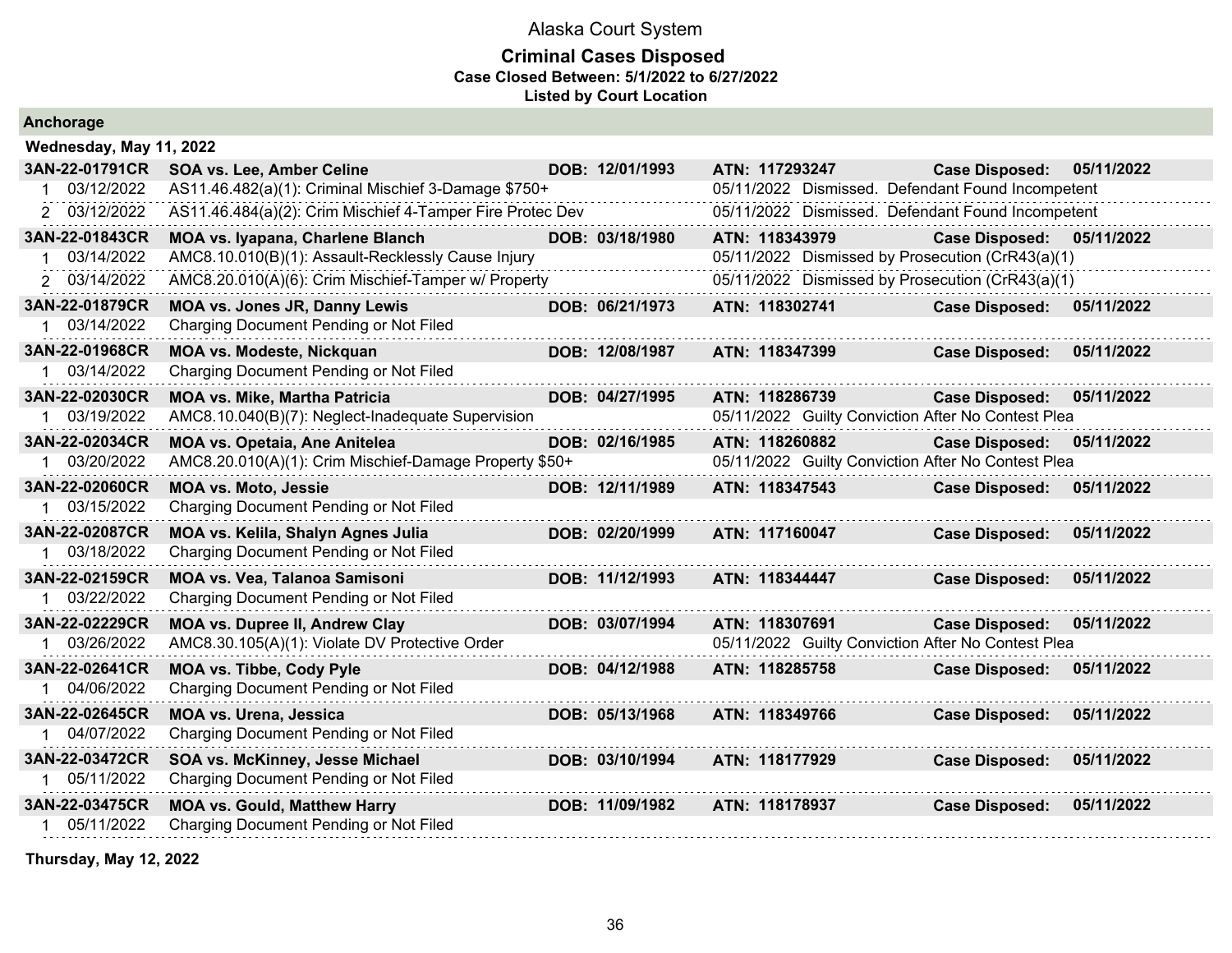#### **Criminal Cases Disposed Case Closed Between: 5/1/2022 to 6/27/2022 Listed by Court Location**

|                 | Thursday, May 12, 2022 |                                                                  |  |                 |                |                                                |                                                               |            |
|-----------------|------------------------|------------------------------------------------------------------|--|-----------------|----------------|------------------------------------------------|---------------------------------------------------------------|------------|
|                 | 3AN-19-00604CR         | <b>MOA vs. Severson, Sarah Mckenzie</b>                          |  | DOB: 02/18/1994 | ATN: 116798535 |                                                | <b>Case Disposed:</b>                                         | 05/12/2022 |
| 1.              | 01/17/2019             | AMC8.10.100(A): Reckless Endangerment                            |  |                 |                |                                                | 05/12/2022 Guilty Conviction After No Contest Plea            |            |
|                 | 3AN-19-04504CR         | <b>MOA vs. Severson, Sarah McKenzie</b>                          |  | DOB: 02/18/1994 | ATN: 116714808 |                                                | <b>Case Disposed:</b>                                         | 05/12/2022 |
| 1.              | 05/06/2019             | AMC8.30.020(A)(1)(b)(ii): False ID Being Served Warrant/Citation |  |                 |                |                                                | 05/12/2022 Dism. Plea Agreement in Another Case-CrR 43(a)(2). |            |
|                 | 3AN-19-09705CR         | <b>MOA vs. Severson, Sarah Mckenzie</b>                          |  | DOB: 02/18/1994 | ATN: 117141084 |                                                | <b>Case Disposed:</b>                                         | 05/12/2022 |
|                 | 09/30/2019             | AMC8.15.050(B)(misdA): Concealment of Merchandise \$50           |  |                 |                | 05/12/2022 Guilty Conviction After Guilty Plea |                                                               |            |
| 2               | 09/30/2019             | AMC8.30.020(A)(1)(b)(i): False ID Arrest/Detention/Investigation |  |                 |                |                                                | 05/12/2022 Dismissed by Prosecution (CrR43(a)(1)              |            |
| 3               | 09/30/2019             | AMC8.30.020(A)(1)(b)(i): False ID Arrest/Detention/Investigation |  |                 |                |                                                | 05/12/2022 Dismissed by Prosecution (CrR43(a)(1)              |            |
| 4               | 09/30/2019             | AMC8.30.110(A): Violate Conditions of Release                    |  |                 |                | 05/12/2022 Guilty Conviction After Guilty Plea |                                                               |            |
| 5.              | 09/30/2019             | AMC8.30.110(A): Violate Conditions of Release                    |  |                 |                |                                                | 05/12/2022 Dismissed by Prosecution (CrR43(a)(1)              |            |
| 6.              | 11/29/2019             | AMC8.30.110(A): Violate Conditions of Release                    |  |                 |                |                                                | 05/12/2022 Dismissed by Prosecution (CrR43(a)(1)              |            |
|                 | 03/16/2020             | AMC8.30.110(A): Violate Conditions of Release                    |  |                 |                |                                                | 05/12/2022 Dismissed by Prosecution (CrR43(a)(1)              |            |
| 8               | 09/12/2020             | AMC8.30.110(A): Violate Conditions of Release                    |  |                 |                |                                                | 05/12/2022 Dismissed by Prosecution (CrR43(a)(1)              |            |
| 9               | 10/01/2020             | AMC8.30.110(A): Violate Conditions of Release                    |  |                 |                |                                                | 05/12/2022 Dismissed by Prosecution (CrR43(a)(1)              |            |
| 10.             | 11/23/2020             | AMC8.30.110(A): Violate Conditions of Release                    |  |                 |                |                                                | 05/12/2022 Dismissed by Prosecution (CrR43(a)(1)              |            |
| 11              | 12/20/2020             | AMC8.30.110(A): Violate Conditions of Release                    |  |                 |                |                                                | 05/12/2022 Dismissed by Prosecution (CrR43(a)(1)              |            |
|                 | 3AN-19-10149CR         | <b>MOA vs. Luafulu, Umusaga</b>                                  |  | DOB: 03/07/1980 | ATN: 116144568 |                                                | <b>Case Disposed:</b>                                         | 05/12/2022 |
|                 | 10/15/2019             | AMC8.10.010(B)(1): Assault-Recklessly Cause Injury               |  |                 |                |                                                | 05/12/2022 Dism. Plea Agreement in Another Case-CrR 43(a)(2). |            |
| 2               | 10/15/2019             | AMC8.10.010(B)(1): Assault-Recklessly Cause Injury               |  |                 |                |                                                | 05/12/2022 Dism. Plea Agreement in Another Case-CrR 43(a)(2). |            |
| 3               | 10/15/2019             | AMC8.30.107(A): Interfere w/ Report of DV Crime                  |  |                 |                |                                                | 05/12/2022 Dism. Plea Agreement in Another Case-CrR 43(a)(2). |            |
| 4               | 12/18/2019             | AMC8.30.115(A): Unlawful Contact 1-Victim/Witness                |  |                 |                |                                                | 05/12/2022 Dism. Plea Agreement in Another Case-CrR 43(a)(2). |            |
| 5               | 12/18/2019             | AMC8.30.115(A): Unlawful Contact 1-Victim/Witness                |  |                 |                |                                                | 05/12/2022 Dism. Plea Agreement in Another Case-CrR 43(a)(2). |            |
| 6               | 12/18/2019             | AMC8.30.115(A): Unlawful Contact 1-Victim/Witness                |  |                 |                |                                                | 05/12/2022 Dism. Plea Agreement in Another Case-CrR 43(a)(2). |            |
|                 | 12/18/2019             | AMC8.30.115(A): Unlawful Contact 1-Victim/Witness                |  |                 |                |                                                | 05/12/2022 Dism. Plea Agreement in Another Case-CrR 43(a)(2). |            |
| 8               | 12/18/2019             | AMC8.30.115(A): Unlawful Contact 1-Victim/Witness                |  |                 |                |                                                | 05/12/2022 Dism. Plea Agreement in Another Case-CrR 43(a)(2). |            |
| 9               | 12/18/2019             | AMC8.30.115(A): Unlawful Contact 1-Victim/Witness                |  |                 |                |                                                | 05/12/2022 Dism. Plea Agreement in Another Case-CrR 43(a)(2). |            |
| 10.             | 12/18/2019             | AMC8.30.115(A): Unlawful Contact 1-Victim/Witness                |  |                 |                |                                                | 05/12/2022 Dism. Plea Agreement in Another Case-CrR 43(a)(2). |            |
| 11              | 12/18/2019             | AMC8.30.115(A): Unlawful Contact 1-Victim/Witness                |  |                 |                |                                                | 05/12/2022 Dism. Plea Agreement in Another Case-CrR 43(a)(2). |            |
| 12.             | 12/18/2019             | AMC8.30.115(A): Unlawful Contact 1-Victim/Witness                |  |                 |                |                                                | 05/12/2022 Dism. Plea Agreement in Another Case-CrR 43(a)(2). |            |
| 13 <sup>°</sup> | 12/18/2019             | AMC8.30.115(A): Unlawful Contact 1-Victim/Witness                |  |                 |                |                                                | 05/12/2022 Dism. Plea Agreement in Another Case-CrR 43(a)(2). |            |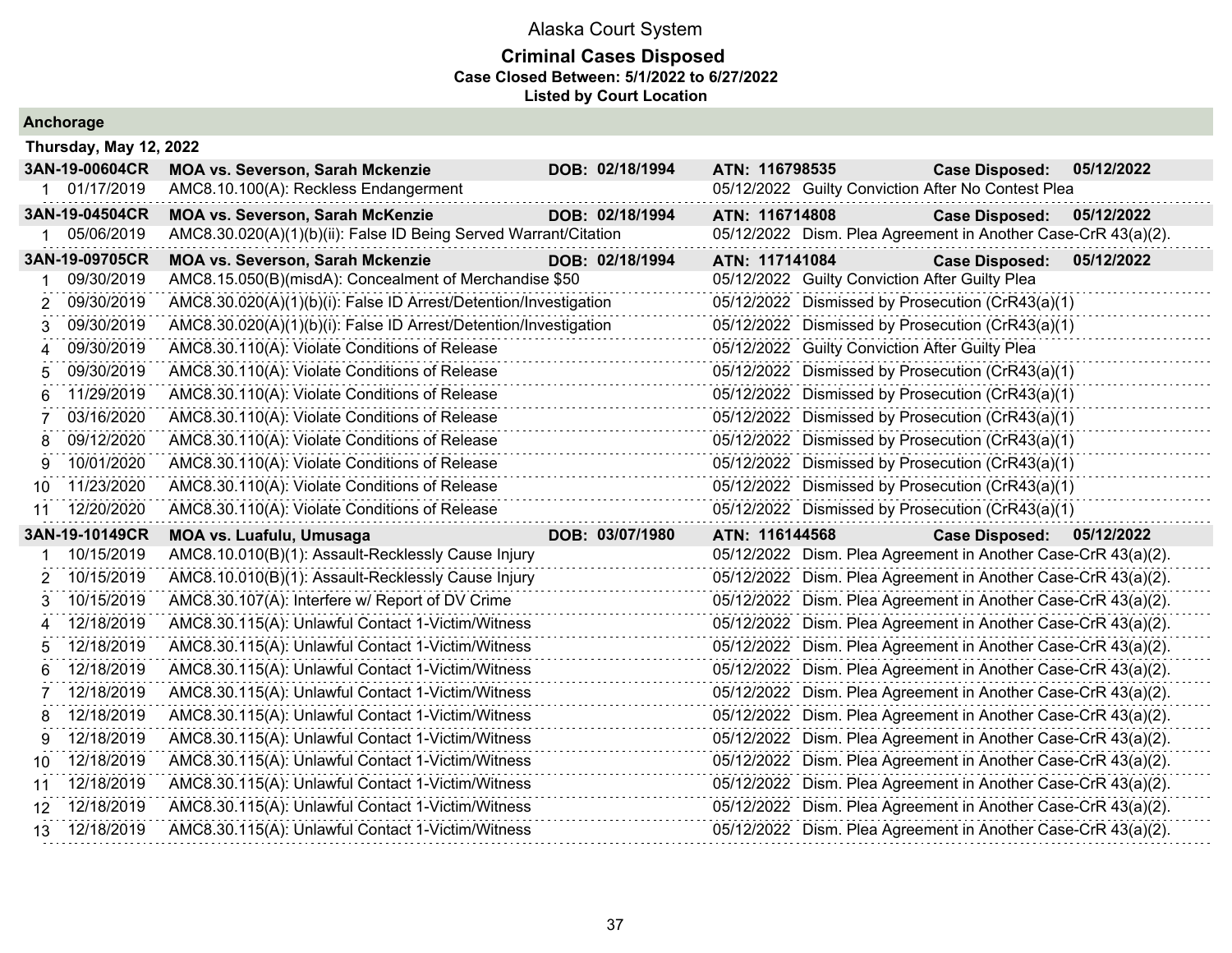| Anchorage |  |  |
|-----------|--|--|
|           |  |  |

|                       | Thursday, May 12, 2022 |                                                                  |                 |                                                    |                           |            |  |  |
|-----------------------|------------------------|------------------------------------------------------------------|-----------------|----------------------------------------------------|---------------------------|------------|--|--|
|                       | 3AN-19-11423CR         | SOA vs. Baker, Edward Neil                                       | DOB: 03/23/1974 | ATN: 117156555                                     | <b>Case Disposed:</b>     | 05/12/2022 |  |  |
|                       | 11/21/2019             | AS11.41.230(a)(1): Assault In The 4th Degree - Recklessly Injure |                 | 05/12/2022 Guilty Conviction After Guilty Plea     |                           |            |  |  |
|                       | 11/21/2019             | AS11.41.230(a)(1): Assault In The 4th Degree - Recklessly Injure |                 | 05/12/2022 Dismissed by Prosecution (CrR43(a)(1)   |                           |            |  |  |
|                       | 11/21/2019             | AS11.46.300(a)(1): Burglary 1- In A Dwelling                     |                 | 05/12/2022 Dismissed by Prosecution (CrR43(a)(1)   |                           |            |  |  |
| 4                     | 11/21/2019             | AS11.46.484(a)(1): Crim Mischief 4-Prop Dam \$250-\$749          |                 | 05/12/2022 Guilty Conviction After Guilty Plea     |                           |            |  |  |
|                       | 3AN-19-11709CR         | MOA vs. Luafulu, Umusaga Gasologa                                | DOB: 03/07/1980 | ATN: 117276201                                     | <b>Case Disposed:</b>     | 05/12/2022 |  |  |
|                       | 11/30/2019             | AMC8.10.010(B)(1): Assault-Recklessly Cause Injury               |                 | 05/12/2022 Dismissed by Prosecution (CrR43(a)(1)   |                           |            |  |  |
|                       | 11/30/2019             | AMC8.30.107(A): Interfere w/ Report of DV Crime                  |                 | 05/12/2022 Dismissed by Prosecution (CrR43(a)(1)   |                           |            |  |  |
|                       | 12/23/2019             | AMC8.30.115(A): Unlawful Contact 1-Victim/Witness                |                 | 05/12/2022 Guilty Conviction After No Contest Plea |                           |            |  |  |
| $\boldsymbol{\Delta}$ | 12/23/2019             | AMC8.30.115(A): Unlawful Contact 1-Victim/Witness                |                 | 05/12/2022 Dismissed by Prosecution (CrR43(a)(1)   |                           |            |  |  |
|                       | 12/23/2019             | AMC8.30.115(A): Unlawful Contact 1-Victim/Witness                |                 | 05/12/2022 Dismissed by Prosecution (CrR43(a)(1)   |                           |            |  |  |
| 6                     | 12/23/2019             | AMC8.30.115(A): Unlawful Contact 1-Victim/Witness                |                 | 05/12/2022 Dismissed by Prosecution (CrR43(a)(1)   |                           |            |  |  |
| 7                     | 12/23/2019             | AMC8.30.115(A): Unlawful Contact 1-Victim/Witness                |                 | 05/12/2022 Dismissed by Prosecution (CrR43(a)(1)   |                           |            |  |  |
| 8                     | 12/23/2019             | AMC8.30.115(A): Unlawful Contact 1-Victim/Witness                |                 | 05/12/2022 Dismissed by Prosecution (CrR43(a)(1)   |                           |            |  |  |
| 9                     | 12/23/2019             | AMC8.30.115(A): Unlawful Contact 1-Victim/Witness                |                 | 05/12/2022 Dismissed by Prosecution (CrR43(a)(1)   |                           |            |  |  |
| 10                    | 12/23/2019             | AMC8.30.115(A): Unlawful Contact 1-Victim/Witness                |                 | 05/12/2022 Dismissed by Prosecution (CrR43(a)(1)   |                           |            |  |  |
| 11                    | 12/23/2019             | AMC8.30.115(A): Unlawful Contact 1-Victim/Witness                |                 | 05/12/2022 Dismissed by Prosecution (CrR43(a)(1)   |                           |            |  |  |
| 12                    | 12/23/2019             | AMC8.30.115(A): Unlawful Contact 1-Victim/Witness                |                 | 05/12/2022 Dismissed by Prosecution (CrR43(a)(1)   |                           |            |  |  |
|                       | 3AN-19-11870CR         | <b>MOA vs. Luafulu, Umusaga</b>                                  | DOB: 03/07/1980 | ATN: 117222615                                     | Case Disposed: 05/12/2022 |            |  |  |
|                       | 12/05/2019             | AMC8.10.010(B)(1): Assault-Recklessly Cause Injury               |                 | 05/12/2022 Guilty Conviction After No Contest Plea |                           |            |  |  |
| 2                     | 02/23/2020             | AMC8.30.115(A): Unlawful Contact 1-Victim/Witness                |                 | 05/12/2022 Guilty Conviction After No Contest Plea |                           |            |  |  |
| 3                     | 02/23/2020             | AMC8.30.115(A): Unlawful Contact 1-Victim/Witness                |                 | 05/12/2022 Dismissed by Prosecution (CrR43(a)(1)   |                           |            |  |  |
| 4                     | 02/23/2020             | AMC8.30.115(A): Unlawful Contact 1-Victim/Witness                |                 | 05/12/2022 Dismissed by Prosecution (CrR43(a)(1)   |                           |            |  |  |
| 5                     | 02/23/2020             | AMC8.30.115(A): Unlawful Contact 1-Victim/Witness                |                 | 05/12/2022 Dismissed by Prosecution (CrR43(a)(1)   |                           |            |  |  |
| 6                     | 02/23/2020             | AMC8.30.115(A): Unlawful Contact 1-Victim/Witness                |                 | 05/12/2022 Dismissed by Prosecution (CrR43(a)(1)   |                           |            |  |  |
|                       | 02/23/2020             | AMC8.30.115(A): Unlawful Contact 1-Victim/Witness                |                 | 05/12/2022 Dismissed by Prosecution (CrR43(a)(1)   |                           |            |  |  |
| 8                     | 02/23/2020             | AMC8.30.115(A): Unlawful Contact 1-Victim/Witness                |                 | 05/12/2022 Dismissed by Prosecution (CrR43(a)(1)   |                           |            |  |  |
|                       | 02/23/2020             | AMC8.30.115(A): Unlawful Contact 1-Victim/Witness                |                 | 05/12/2022 Dismissed by Prosecution (CrR43(a)(1)   |                           |            |  |  |
| 10.                   | 02/23/2020             | AMC8.30.115(A): Unlawful Contact 1-Victim/Witness                |                 | 05/12/2022 Dismissed by Prosecution (CrR43(a)(1)   |                           |            |  |  |
| 11                    | 02/23/2020             | AMC8.30.115(A): Unlawful Contact 1-Victim/Witness                |                 | 05/12/2022 Dismissed by Prosecution (CrR43(a)(1)   |                           |            |  |  |
|                       |                        |                                                                  |                 |                                                    |                           |            |  |  |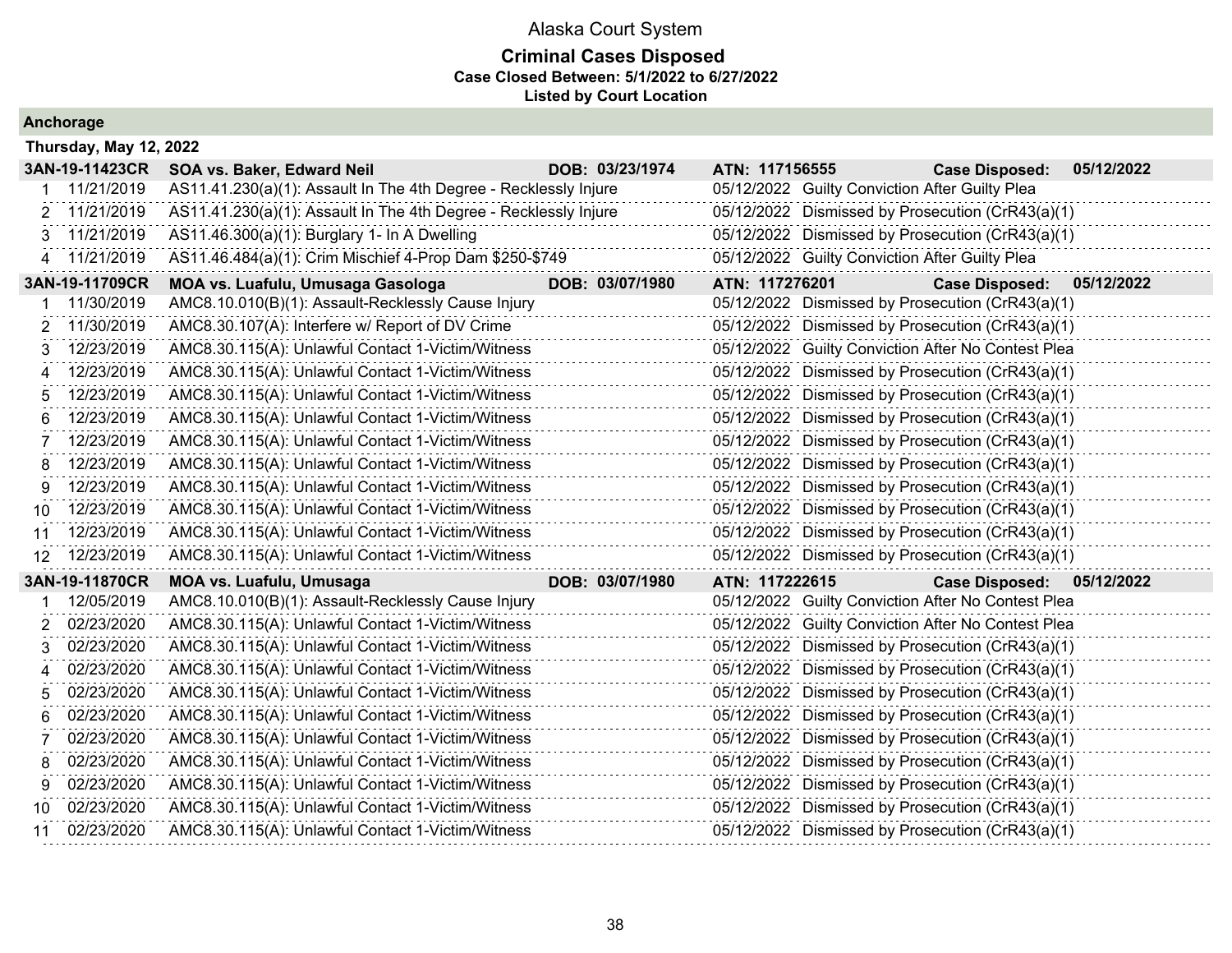### **Criminal Cases Disposed Case Closed Between: 5/1/2022 to 6/27/2022 Listed by Court Location**

| Thursday, May 12, 2022              |                                                                                                                            |                 |                |                                                               |            |
|-------------------------------------|----------------------------------------------------------------------------------------------------------------------------|-----------------|----------------|---------------------------------------------------------------|------------|
| 3AN-19-12111CR                      | <b>MOA vs. Luafulu, Umusaga</b>                                                                                            | DOB: 03/07/1980 | ATN: 117278028 | <b>Case Disposed:</b>                                         | 05/12/2022 |
| 12/11/2019                          | AMC8.10.010(B)(1): Assault-Recklessly Cause Injury                                                                         |                 |                | 05/12/2022 Guilty Conviction After No Contest Plea            |            |
| 02/29/2020                          | AMC8.30.115(A): Unlawful Contact 1-Victim/Witness                                                                          |                 |                | 05/12/2022 Guilty Conviction After No Contest Plea            |            |
| 02/29/2020                          | AMC8.30.115(A): Unlawful Contact 1-Victim/Witness                                                                          |                 |                | 05/12/2022 Dismissed by Prosecution (CrR43(a)(1)              |            |
| 02/29/2020                          | AMC8.30.115(A): Unlawful Contact 1-Victim/Witness                                                                          |                 |                | 05/12/2022 Dismissed by Prosecution (CrR43(a)(1)              |            |
| 02/29/2020                          | AMC8.30.115(A): Unlawful Contact 1-Victim/Witness                                                                          |                 |                | 05/12/2022 Dismissed by Prosecution (CrR43(a)(1)              |            |
| 02/29/2020<br>6                     | AMC8.30.115(A): Unlawful Contact 1-Victim/Witness                                                                          |                 |                | 05/12/2022 Dismissed by Prosecution (CrR43(a)(1)              |            |
| 02/29/2020                          | AMC8.30.115(A): Unlawful Contact 1-Victim/Witness                                                                          |                 |                | 05/12/2022 Dismissed by Prosecution (CrR43(a)(1)              |            |
| 02/29/2020                          | AMC8.30.115(A): Unlawful Contact 1-Victim/Witness                                                                          |                 |                | 05/12/2022 Dismissed by Prosecution (CrR43(a)(1)              |            |
| 02/29/2020<br>9                     | AMC8.30.115(A): Unlawful Contact 1-Victim/Witness                                                                          |                 |                | 05/12/2022 Dismissed by Prosecution (CrR43(a)(1)              |            |
| 02/29/2020<br>10                    | AMC8.30.115(A): Unlawful Contact 1-Victim/Witness                                                                          |                 |                | 05/12/2022 Dismissed by Prosecution (CrR43(a)(1)              |            |
| 02/29/2020<br>11                    | AMC8.30.115(A): Unlawful Contact 1-Victim/Witness                                                                          |                 |                | 05/12/2022 Dismissed by Prosecution (CrR43(a)(1)              |            |
| 3AN-19-12255CR                      | <b>MOA vs. Lane, Hunter Ryan</b>                                                                                           | DOB: 05/07/1999 | ATN: 117258417 | <b>Case Disposed:</b>                                         | 05/12/2022 |
| 12/12/2019                          | AMC9.28.020(A): Operating Under the Influence                                                                              |                 |                | 05/12/2022 Dismissed by Prosecution (CrR43(a)(1)              |            |
| 2 12/12/2019                        | AMC9.28.060(A): Minor Operating Vehicle after Consuming Alcohol/Marijuan: 05/12/2022 Dismissed by Prosecution (CrR43(a)(1) |                 |                |                                                               |            |
| 3AN-20-04415CR                      | SOA vs. Tuzroyluk, Theodora Minnie                                                                                         | DOB: 03/13/1989 | ATN: 117833805 | <b>Case Disposed:</b>                                         | 05/12/2022 |
| 06/04/2020                          | AS11.56.320(a)(4)(A): Escape 3-Rels Misd Electronic Monitor                                                                |                 |                | 05/12/2022 Dism. Plea Agreement in Another Case-CrR 43(a)(2). |            |
| 3AN-20-04758CR                      | <b>MOA vs. Afcan, Frank Thomas</b>                                                                                         | DOB: 03/01/2000 | ATN: 117750807 | <b>Case Disposed:</b>                                         | 05/12/2022 |
| 05/28/2020                          | AMC9.28.020(A): Operating Under the Influence                                                                              |                 |                | 05/12/2022 Guilty Conviction After No Contest Plea            |            |
| 2 05/28/2020                        | AMC9.28.022(C): Refusal To Submit To Chemical Test                                                                         |                 |                | 05/12/2022 Dismissed by Prosecution (CrR43(a)(1)              |            |
| 3AN-20-05078CR                      | MOA vs. Wagner, Jacob Kyle                                                                                                 | DOB: 06/15/1990 | ATN: 117751455 | <b>Case Disposed:</b>                                         | 05/12/2022 |
| 06/18/2020                          | AMC8.15.050(A)(misdA): Removal of Merchandise \$50+                                                                        |                 |                | 05/12/2022 Guilty Conviction After No Contest Plea            |            |
| 3AN-20-05653CR                      | <b>MOA vs. Maestre, Stephanie Nicole</b>                                                                                   | DOB: 11/30/1998 | ATN: 117701244 | <b>Case Disposed:</b>                                         | 05/12/2022 |
| 1 07/16/2020                        | AMC8.20.010(A)(1): Crim Mischief-Damage Property \$50+                                                                     |                 |                | 05/12/2022 Dismissed by Prosecution (CrR43(a)(1)              |            |
| 3AN-20-06257CR                      | MOA vs. Wagner, Jacob Kyle                                                                                                 | DOB: 06/15/1990 | ATN: 117216954 | <b>Case Disposed:</b>                                         | 05/12/2022 |
| 07/29/2020                          | AMC8.15.050(A)(misdA): Removal of Merchandise \$50+                                                                        |                 |                | 05/12/2022 Guilty Conviction After No Contest Plea            |            |
| 3AN-20-06390CR                      | <b>MOA vs. Ritt, Ashley Miranda</b>                                                                                        | DOB: 05/15/1991 | ATN: 117769473 | <b>Case Disposed:</b>                                         | 05/12/2022 |
| 08/17/2020                          | AMC8.30.010(A)(3): Resist Arrest by Hiding/Barricading                                                                     |                 |                | 05/12/2022 Guilty Conviction After No Contest Plea            |            |
| 08/17/2020<br>$\mathbf{2}^{\prime}$ | AMC8.10.010(B)(1): Assault-Recklessly Cause Injury                                                                         |                 |                | 05/12/2022 Guilty Conviction After No Contest Plea            |            |
| 08/17/2020<br>3                     | AMC8.10.010(D): AssaultOn Police/Other Officer                                                                             |                 |                | 05/12/2022 Dismissed by Prosecution (CrR43(a)(1)              |            |
| 08/17/2020                          | AMC8.10.050(B): Family Violence-Asslt in Presence Child                                                                    |                 |                | 05/12/2022 Dismissed by Prosecution (CrR43(a)(1)              |            |
| 08/17/2020<br>5.                    | AMC8.10.050(B): Family Violence-Asslt in Presence Child                                                                    |                 |                | 05/12/2022 Dismissed by Prosecution (CrR43(a)(1)              |            |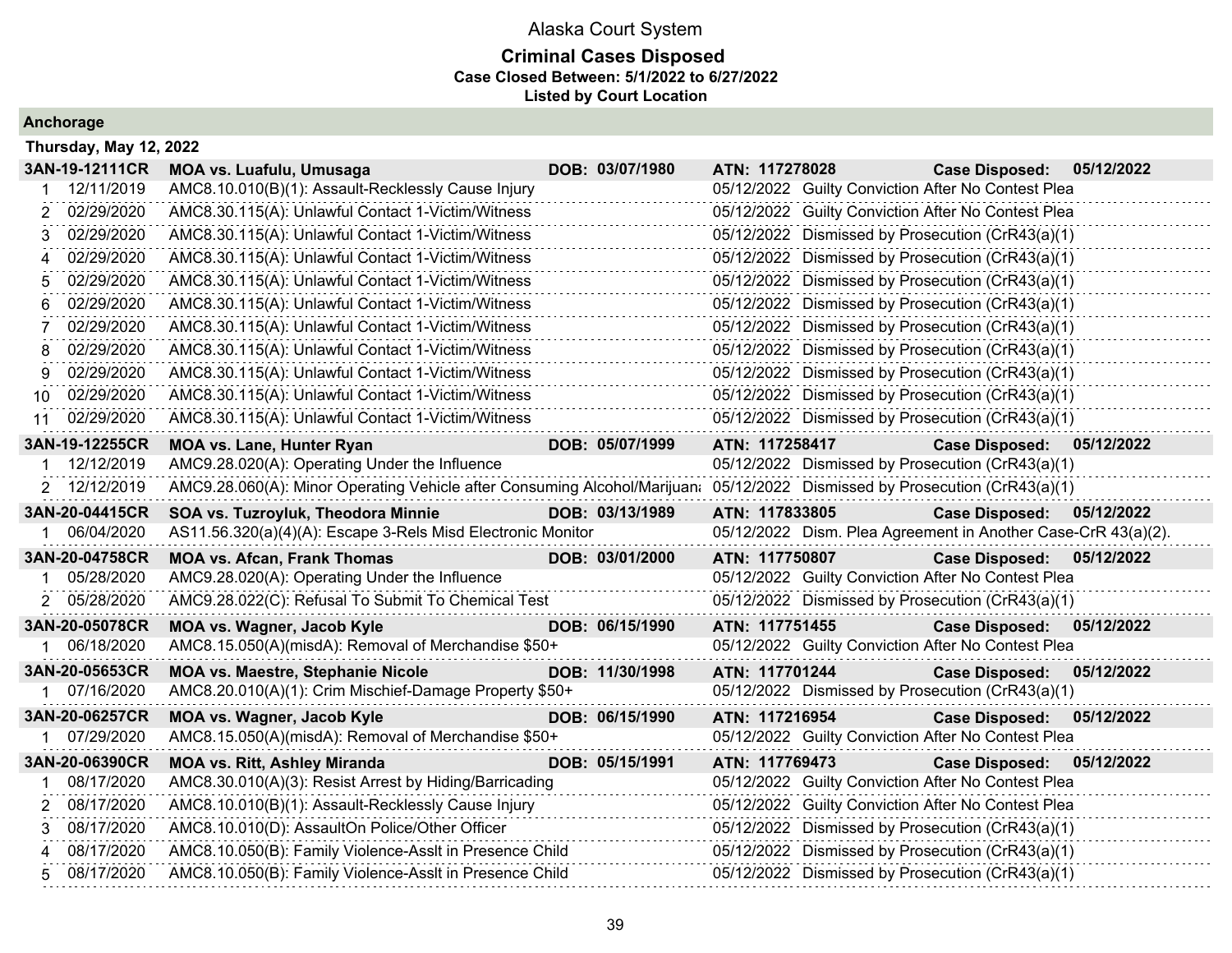| Anchorage                    |                                                                     |                 |                |                                                |                                                    |            |
|------------------------------|---------------------------------------------------------------------|-----------------|----------------|------------------------------------------------|----------------------------------------------------|------------|
| Thursday, May 12, 2022       |                                                                     |                 |                |                                                |                                                    |            |
| 3AN-20-06960CR               | MOA vs. Yunak, Mackenzie Rita                                       | DOB: 09/05/1992 | ATN: 117769104 |                                                | <b>Case Disposed:</b>                              | 05/12/2022 |
| 08/08/2020<br>$\mathbf 1$    | AMC8.15.040(A)(1)(misdB): Theft of Svcs Deception/Force/Thrt \$5-50 |                 |                | 05/12/2022 Guilty Conviction After Guilty Plea |                                                    |            |
| 3AN-20-08843CR               | <b>MOA vs. Andrews, Amanda Marie</b>                                | DOB: 05/07/1991 | ATN: 117703368 |                                                | <b>Case Disposed:</b>                              | 05/12/2022 |
| 1 11/14/2020                 | AMC8.35.010(B)(1): Misconduct-Controlled Substance 5                |                 |                |                                                | 05/12/2022 Guilty Conviction After No Contest Plea |            |
| 3AN-21-01193CR               | <b>MOA vs. Yunak, Mackenzie Rita</b>                                | DOB: 09/05/1992 | ATN: 117152757 |                                                | <b>Case Disposed:</b>                              | 05/12/2022 |
| 02/15/2021                   | AMC8.20.010(A)(1): Crim Mischief-Damage Property \$50+              |                 |                | 05/12/2022 Guilty Conviction After Guilty Plea |                                                    |            |
| 3AN-21-01789CR               | SOA vs. Joseph, Allen Matthew                                       | DOB: 09/06/1958 | ATN: 117795627 |                                                | <b>Case Disposed:</b>                              | 05/12/2022 |
| 03/11/2021                   | AS11.41.230(a)(1): Assault In The 4th Degree - Recklessly Injure    |                 |                | 05/12/2022 Guilty Conviction After Guilty Plea |                                                    |            |
| 03/05/2022                   | AS11.56.757(a)(misdB): Violate Conditions of Release for Misd       |                 |                | 05/12/2022 Guilty Conviction After Guilty Plea |                                                    |            |
| 3 04/20/2022                 | AS11.56.757(a)(misdB): Violate Conditions of Release for Misd       |                 |                |                                                | 05/12/2022 Dismissed by Prosecution (CrR43(a)(1)   |            |
| 3AN-21-02002CR               | <b>MOA vs. Benner, Justin Edward</b>                                | DOB: 08/30/1993 | ATN: 116648577 |                                                | <b>Case Disposed:</b>                              | 05/12/2022 |
| 03/18/2021<br>$\mathbf 1$    | AMC8.10.010(B)(3): Assault-Words/Conduct Create Fear of Inj         |                 |                |                                                | 05/12/2022 Dismissed by Prosecution (CrR43(a)(1)   |            |
| 03/18/2021<br>2              | AMC8.10.050(B): Family Violence-Asslt in Presence Child             |                 |                |                                                | 05/12/2022 Dismissed by Prosecution (CrR43(a)(1)   |            |
| 03/18/2021<br>3.             | AMC8.20.010(A)(1): Crim Mischief-Damage Property \$50+              |                 |                |                                                | 05/12/2022 Dismissed by Prosecution (CrR43(a)(1)   |            |
| 3AN-21-02288CR               | <b>MOA vs. White, Jeffrey Michael</b>                               | DOB: 02/16/1990 | ATN: 116649009 |                                                | <b>Case Disposed:</b>                              | 05/12/2022 |
| 03/27/2021                   | AMC9.28.011(A): Eluding A Police Officer                            |                 |                |                                                | 05/12/2022 Guilty Conviction After No Contest Plea |            |
| 3AN-21-05154CR               | <b>MOA vs. Elliott, Prince Jaheim</b>                               | DOB: 08/16/2001 | ATN: 118292436 |                                                | Case Disposed: 05/12/2022                          |            |
| 05/25/2021                   | AMC9.28.020(A): Operating Under the Influence<br>.                  |                 |                |                                                | 05/12/2022 Guilty Conviction After No Contest Plea |            |
| 3AN-21-05741CR               | <b>MOA vs. Osgood, Maria Elaine</b>                                 | DOB: 10/10/1970 | ATN: 117702873 |                                                | <b>Case Disposed:</b>                              | 05/12/2022 |
| 07/29/2021                   | AMC9.28.015: Careless Driving                                       |                 |                |                                                | 05/12/2022 Guilty Conviction After No Contest Plea |            |
| 3AN-21-06620CR               | MOA vs. Waghiyi-Mayac, Ernestine Helen                              | DOB: 11/29/1971 | ATN: 117631224 |                                                | Case Disposed: 05/12/2022                          |            |
| 09/04/2021                   | AMC8.10.010(B)(1): Assault-Recklessly Cause Injury                  |                 |                |                                                | 05/12/2022 Guilty Conviction After No Contest Plea |            |
| 09/04/2021<br>$\overline{2}$ | AMC8.30.110(A): Violate Conditions of Release                       |                 |                |                                                | 05/12/2022 Guilty Conviction After No Contest Plea |            |
| 09/04/2021<br>3              | AMC8.30.115(A): Unlawful Contact 1-Victim/Witness                   |                 |                |                                                | 05/12/2022 Dismissed by Prosecution (CrR43(a)(1)   |            |
| 3AN-21-06640CR               | MOA vs. Yunak, Mackenzie Rita                                       | DOB: 09/05/1992 | ATN: 118415853 |                                                | <b>Case Disposed:</b>                              | 05/12/2022 |
| 09/06/2021                   | AMC8.10.010(B)(1): Assault-Recklessly Cause Injury                  |                 |                | 05/12/2022 Guilty Conviction After Guilty Plea |                                                    |            |
| 09/06/2021<br>2              | AMC8.20.010(A)(6): Crim Mischief-Tamper w/ Property                 |                 |                |                                                | 05/12/2022 Dismissed by Prosecution (CrR43(a)(1)   |            |
| 09/06/2021<br>3              | AMC8.30.110(A): Violate Conditions of Release                       |                 |                |                                                | 05/12/2022 Guilty Conviction After No Contest Plea |            |
| 3AN-21-06679CR               | <b>MOA vs. Leal, Austin Joe</b>                                     | DOB: 05/23/1998 | ATN: 117642051 |                                                | <b>Case Disposed:</b>                              | 05/12/2022 |
| 09/05/2021                   | AMC9.28.020(A): Operating Under the Influence                       |                 |                |                                                | 05/12/2022 Guilty Conviction After No Contest Plea |            |
| 3AN-21-07964CR               | <b>MOA vs. Andrew, Gertrude Edna Lola</b>                           | DOB: 03/31/1985 | ATN: 118330965 |                                                | <b>Case Disposed:</b>                              | 05/12/2022 |
| 10/22/2021<br>1              | AMC9.28.020(A): Operating Under the Influence                       |                 |                |                                                | 05/12/2022 Guilty Conviction After No Contest Plea |            |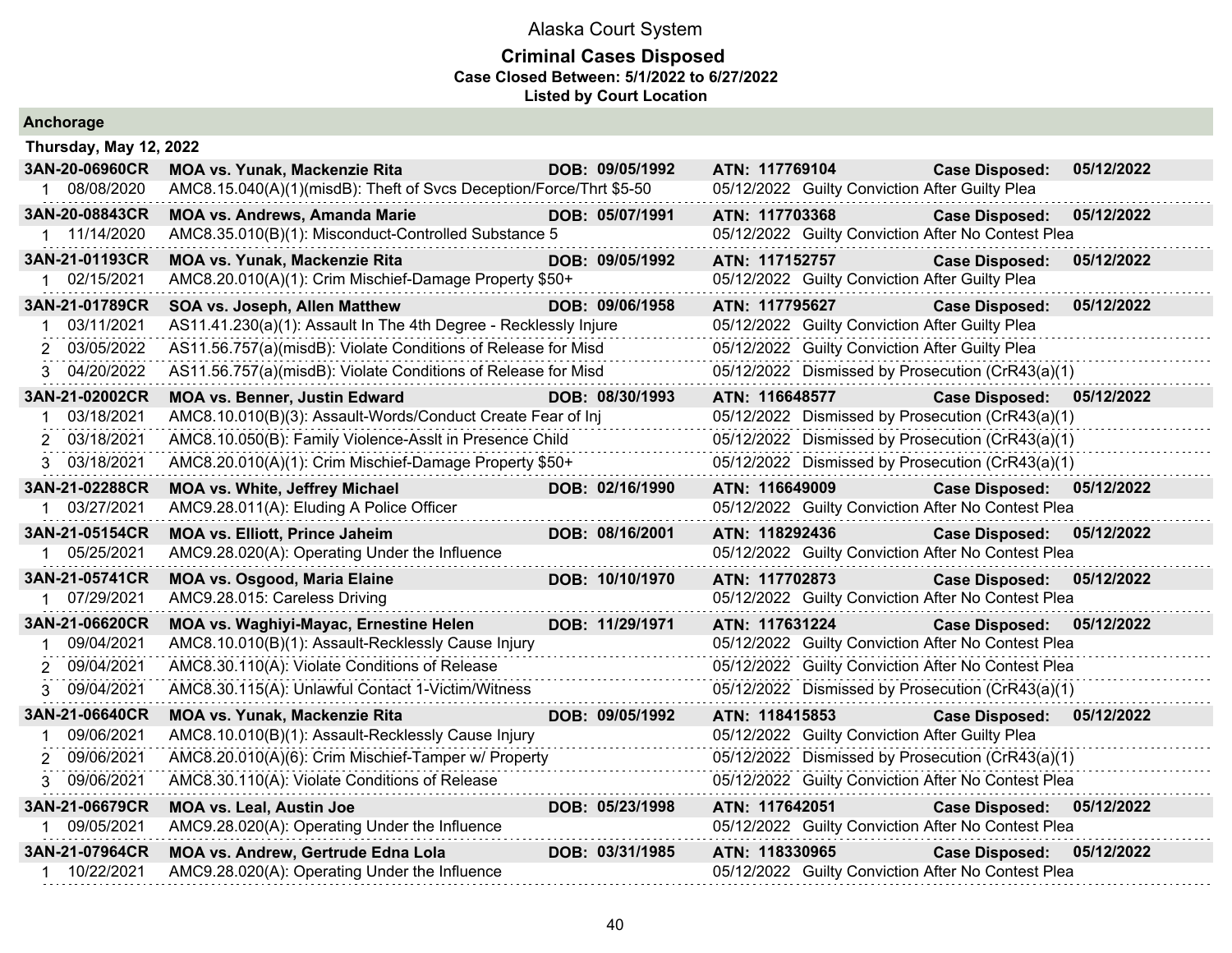| Anchorage              |                                                                  |  |                 |                |                |                                                               |            |
|------------------------|------------------------------------------------------------------|--|-----------------|----------------|----------------|---------------------------------------------------------------|------------|
| Thursday, May 12, 2022 |                                                                  |  |                 |                |                |                                                               |            |
| 3AN-21-08162CR         | <b>MOA vs. Funches, Timothy JC</b>                               |  | DOB: 03/12/1995 | ATN: 117807102 |                | <b>Case Disposed:</b>                                         | 05/12/2022 |
| 1 10/31/2021           | AMC9.28.020(A): Operating Under the Influence                    |  |                 |                |                | 05/12/2022 Guilty Conviction After No Contest Plea            |            |
| 3AN-21-08264CR         | MOA vs. Andrew, Gertrude Edna Lola                               |  | DOB: 03/31/1985 | ATN: 118312596 |                | <b>Case Disposed:</b>                                         | 05/12/2022 |
| 1 11/03/2021           | AMC9.28.020(A): Operating Under the Influence                    |  |                 |                |                | 05/12/2022 Guilty Conviction After No Contest Plea            |            |
| 2 11/03/2021           | AMC8.30.110(A): Violate Conditions of Release                    |  |                 |                |                | 05/12/2022 Guilty Conviction After No Contest Plea            |            |
| 3AN-21-08514CR         | <b>MOA vs. Norris, Andrew Stewart</b>                            |  | DOB: 05/24/1996 | ATN: 118308825 |                | Case Disposed: 05/12/2022                                     |            |
| 1 11/10/2021           | AMC8.45.010(A)(2)(d): Enter/Remain Bus Property, Told to Leave   |  |                 |                |                | 05/12/2022 Dism. Plea Agreement in Another Case-CrR 43(a)(2). |            |
| 3AN-21-08638CR         | <b>MOA vs. Norris, Andrew Stewart</b>                            |  | DOB: 05/24/1996 | ATN: 118332801 |                | <b>Case Disposed:</b>                                         | 05/12/2022 |
| 1 11/19/2021           | AMC8.45.010(A)(2)(c): Enter/Remain Bus Property in Viol Notice   |  |                 |                |                | 05/12/2022 Dism. Plea Agreement in Another Case-CrR 43(a)(2). |            |
| 2 11/19/2021           | AMC8.30.110(A): Violate Conditions of Release                    |  |                 |                |                | 05/12/2022 Dism. Plea Agreement in Another Case-CrR 43(a)(2). |            |
| 3AN-21-08659CR         | <b>MOA vs. Norris, Andrew Stewart</b>                            |  | DOB: 05/24/1996 | ATN: 118332819 |                | <b>Case Disposed:</b>                                         | 05/12/2022 |
| 1 11/19/2021           | AMC8.45.010(A)(2)(c): Enter/Remain Bus Property in Viol Notice   |  |                 |                |                | 05/12/2022 Guilty Conviction After No Contest Plea            |            |
| 3AN-21-08876CR         | SOA vs. Eastham, Dakota Chakoytay Tyle                           |  | DOB: 06/25/1998 | ATN: 118337562 |                | <b>Case Disposed:</b>                                         | 05/12/2022 |
| 1 11/29/2021           | AS11.41.230(a)(1): Assault In The 4th Degree - Recklessly Injure |  |                 |                |                | 05/12/2022 Dismissed by Prosecution (CrR43(a)(1)              |            |
| 3AN-21-09295CR         | <b>MOA vs. Norris, Andrew Stewart</b>                            |  | DOB: 05/24/1996 | ATN: 118240857 |                | <b>Case Disposed:</b>                                         | 05/12/2022 |
| 1 12/13/2021           | AMC8.45.010(A)(1): Trespass-Private Residential/Vehicle          |  |                 |                |                | 05/12/2022 Guilty Conviction After No Contest Plea            |            |
| 3AN-22-00200CR         | MOA vs. Shangin, Jacob Johann Louis                              |  | DOB: 06/23/1994 | ATN: 118303956 |                | <b>Case Disposed:</b>                                         | 05/12/2022 |
| 1 01/07/2022           | AMC9.28.020(A): Operating Under the Influence                    |  |                 |                |                | 05/12/2022 Guilty Conviction After No Contest Plea            |            |
| 2 01/07/2022           | AMC8.25.030(A)(2): Possess Firearm when Intoxicated              |  |                 |                |                | 05/12/2022 Dismissed by Prosecution (CrR43(a)(1)              |            |
| 3AN-22-00225CR         | <b>MOA vs. Nicholi, Felicia Faye</b>                             |  | DOB: 04/23/1992 | ATN: 118278675 |                | <b>Case Disposed:</b>                                         | 05/12/2022 |
| 1 01/01/2022           | AMC9.28.020(A): Operating Under the Influence                    |  |                 |                |                | 05/12/2022 Guilty Conviction After No Contest Plea            |            |
| 3AN-22-00850CR         | <b>MOA vs. Nicholai, Alexie Johnson</b>                          |  | DOB: 10/14/1994 | ATN: 118328724 |                | <b>Case Disposed:</b>                                         | 05/12/2022 |
| 1 01/27/2022           | AMC8.20.010(A)(1): Crim Mischief-Damage Property \$50+           |  |                 |                |                | 05/12/2022 Guilty Conviction After No Contest Plea            |            |
| 3AN-22-01700CR         | <b>MOA vs. Netherton III, Johnnie Arther</b>                     |  | DOB: 05/28/1984 | ATN: 117205578 |                | <b>Case Disposed:</b>                                         | 05/12/2022 |
| 1 03/07/2022           | AMC8.30.105(A)(1): Violate DV Protective Order                   |  |                 |                |                | 05/12/2022 Guilty Conviction After No Contest Plea            |            |
| 3AN-22-01723CR         | <b>MOA vs. Flynn, Tina Lisa</b>                                  |  | DOB: 04/08/1981 | ATN: 118278792 |                | <b>Case Disposed:</b>                                         | 05/12/2022 |
| 1 03/08/2022           | AMC8.10.010(B)(1): Assault-Recklessly Cause Injury               |  |                 |                |                | 05/12/2022 Guilty Conviction After No Contest Plea            |            |
| 3AN-22-01806CR         | SOA vs. Alvarado, Sarah Dawn                                     |  | DOB: 05/30/1978 | ATN: 118241289 |                | <b>Case Disposed:</b>                                         | 05/12/2022 |
| 1 03/06/2022           | AS11.46.130(a)(6): Theft 2-\$250-\$749, Prior Convictions        |  |                 |                |                | 05/12/2022 Dismissed by Prosecution (CrR43(a)(1)              |            |
| 3AN-22-01876CR         | <b>MOA vs. Okakok, Matt</b>                                      |  | DOB: 12/09/1975 |                | ATN: 118349064 | <b>Case Disposed:</b>                                         | 05/12/2022 |
| 1 03/14/2022           | Charging Document Pending or Not Filed                           |  |                 |                |                |                                                               |            |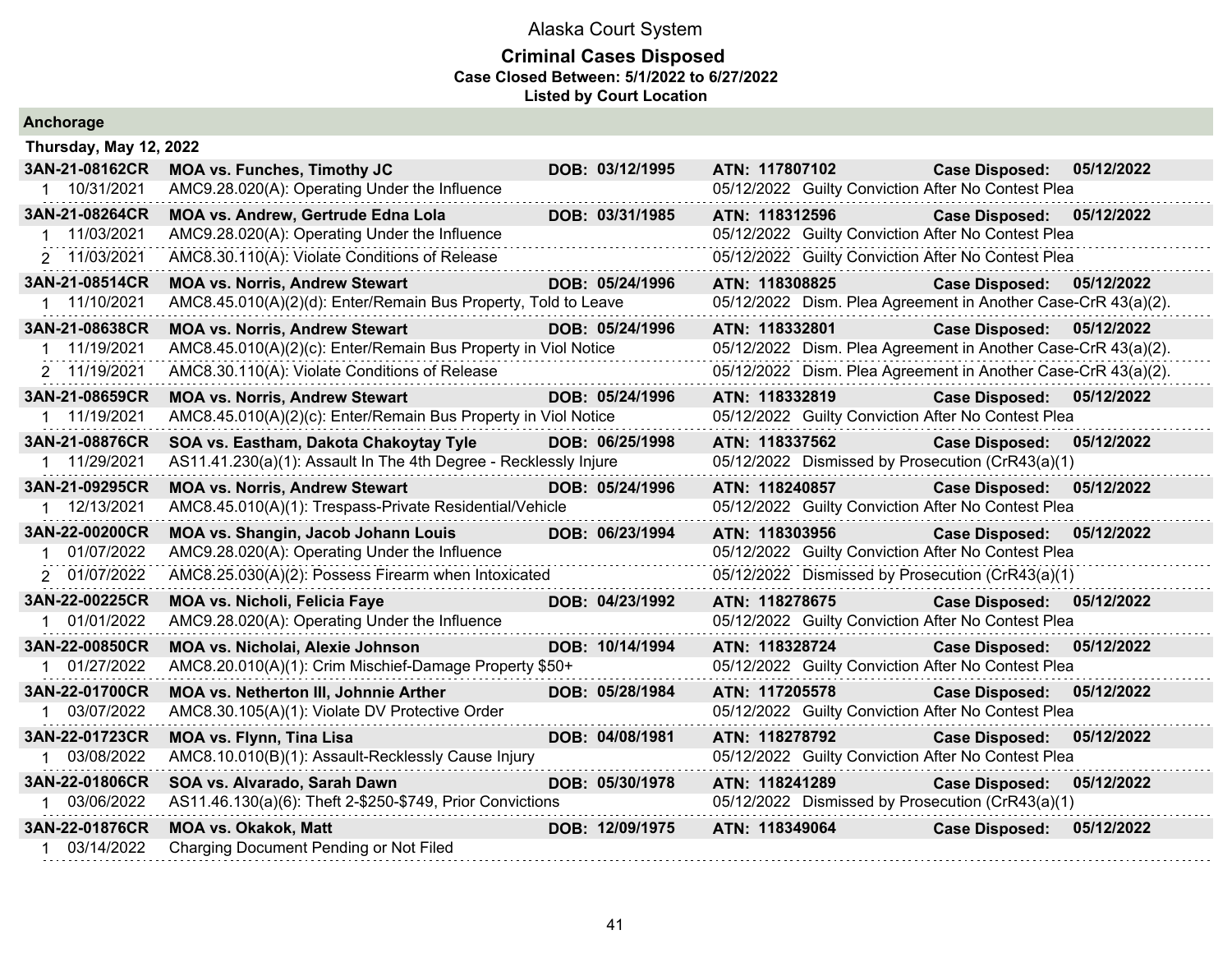| Anchorage                      |                                                                            |                 |                                                    |                                     |  |
|--------------------------------|----------------------------------------------------------------------------|-----------------|----------------------------------------------------|-------------------------------------|--|
| Thursday, May 12, 2022         |                                                                            |                 |                                                    |                                     |  |
| 3AN-22-01891CR                 | <b>MOA vs. Paul JR, Gary Ray</b>                                           | DOB: 09/11/1989 | ATN: 118349307                                     | <b>Case Disposed:</b><br>05/12/2022 |  |
| 1 03/15/2022                   | Charging Document Pending or Not Filed                                     |                 |                                                    |                                     |  |
| 3AN-22-01998CR                 | <b>MOA vs. Pungalik, Walter</b>                                            | DOB: 04/10/1982 | ATN: 118343781                                     | 05/12/2022<br><b>Case Disposed:</b> |  |
| 1 03/18/2022                   | Charging Document Pending or Not Filed                                     |                 |                                                    |                                     |  |
| 3AN-22-02071CR                 | <b>MOA vs. Norton, Brennen Tyrone Toni</b>                                 | DOB: 06/15/2001 | ATN: 118347138                                     | 05/12/2022<br><b>Case Disposed:</b> |  |
| 03/18/2022                     | Charging Document Pending or Not Filed                                     |                 |                                                    |                                     |  |
| 3AN-22-02088CR<br>1 03/19/2022 | <b>MOA vs. Nick, Darrel Paul</b><br>Charging Document Pending or Not Filed | DOB: 10/14/1975 | ATN: 118345149                                     | <b>Case Disposed:</b><br>05/12/2022 |  |
| 3AN-22-02153CR                 | <b>MOA vs. Matson, Jillian Nadine</b>                                      | DOB: 05/19/2000 | ATN: 117634887                                     | <b>Case Disposed:</b><br>05/12/2022 |  |
| 03/23/2022                     | AMC8.10.110(A)(5): Harassment-Offensive Contact Body Fluids                |                 | 05/12/2022 Guilty Conviction After No Contest Plea |                                     |  |
| 03/23/2022                     | AMC8.20.010(A)(7): Crim Mischief-Damage Property under \$50                |                 | 05/12/2022 Dismissed by Prosecution (CrR43(a)(1)   |                                     |  |
| 3 03/23/2022                   | AMC8.10.110(A)(5): Harassment-Offensive Contact Body Fluids                |                 | 05/12/2022 Guilty Conviction After No Contest Plea |                                     |  |
| 3AN-22-02226CR                 | <b>MOA vs. Orloff, Falina Jade</b>                                         | DOB: 10/07/1995 | ATN: 118326663                                     | Case Disposed: 05/12/2022           |  |
| 03/25/2022                     | AMC8.15.050(A)(misdA): Removal of Merchandise \$50+                        |                 | 05/12/2022 Dismissed by Prosecution (CrR43(a)(1)   |                                     |  |
| 3AN-22-02241CR                 | <b>MOA vs. McCauley, Josiah Liam</b>                                       | DOB: 02/13/2004 | ATN: 118341693                                     | <b>Case Disposed:</b><br>05/12/2022 |  |
| 03/26/2022                     | AMC8.10.100(A): Reckless Endangerment                                      |                 | 05/12/2022 Dismissed by Prosecution (CrR43(a)(1)   |                                     |  |
| 03/26/2022<br>2                | AMC8.30.020(A)(1)(b)(i): False ID Arrest/Detention/Investigation           |                 | 05/12/2022 Guilty Conviction After No Contest Plea |                                     |  |
| 03/26/2022<br>3                | AMC8.30.010(A)(1): Resist Own Arrest by Use of Force                       |                 | 05/12/2022 Guilty Conviction After No Contest Plea |                                     |  |
| 3AN-22-02611CR                 | MOA vs. Saelee, Kao Fung                                                   | DOB: 08/03/1987 | ATN: 118418229                                     | Case Disposed: 05/12/2022           |  |
| 04/09/2022                     | AMC8.20.010(A)(1): Crim Mischief-Damage Property \$50+                     |                 | 05/12/2022 Dismissed by Prosecution (CrR43(a)(1)   |                                     |  |
| 04/09/2022<br>2                | AMC8.10.010(B)(3): Assault-Words/Conduct Create Fear of Inj                |                 | 05/12/2022 Guilty Conviction After No Contest Plea |                                     |  |
| 3 04/11/2022                   | AMC8.30.110(A): Violate Conditions of Release                              |                 | 05/12/2022 Guilty Conviction After No Contest Plea |                                     |  |
| 3AN-22-02862CR                 | <b>MOA vs. Matson, Jillian Nadine</b>                                      | DOB: 05/19/2000 | ATN: 118348182                                     | Case Disposed: 05/12/2022           |  |
| 04/18/2022                     | AMC8.10.010(B)(1): Assault-Recklessly Cause Injury                         |                 | 05/12/2022 Guilty Conviction After No Contest Plea |                                     |  |
| 04/18/2022                     | AMC8.20.010(A)(7): Crim Mischief-Damage Property under \$50                |                 | 05/12/2022 Dismissed by Prosecution (CrR43(a)(1)   |                                     |  |
| 04/18/2022<br>3                | AMC8.30.115(A): Unlawful Contact 1-Victim/Witness                          |                 | 05/12/2022 Guilty Conviction After No Contest Plea |                                     |  |
| 04/18/2022<br>$\overline{4}$   | AMC8.30.110(A): Violate Conditions of Release                              |                 | 05/12/2022 Guilty Conviction After No Contest Plea |                                     |  |
| 3AN-22-03077CR                 | SOA vs. Downey, Michelle Delia                                             | DOB: 05/08/1992 | ATN: 117758295                                     | 05/12/2022<br><b>Case Disposed:</b> |  |
| 10/01/2020                     | AS11.46.130(a)(1): Theft 2-Value \$750-\$24,999                            |                 | 05/12/2022 Dismissed by Prosecution (CrR43(a)(1)   |                                     |  |
| 3AN-22-03500CR                 | <b>MOA vs. Lykins, Chasly Drew</b>                                         | DOB: 06/16/1987 | ATN: 118342314                                     | <b>Case Disposed:</b><br>05/12/2022 |  |
| 05/12/2022                     | Charging Document Pending or Not Filed                                     |                 |                                                    |                                     |  |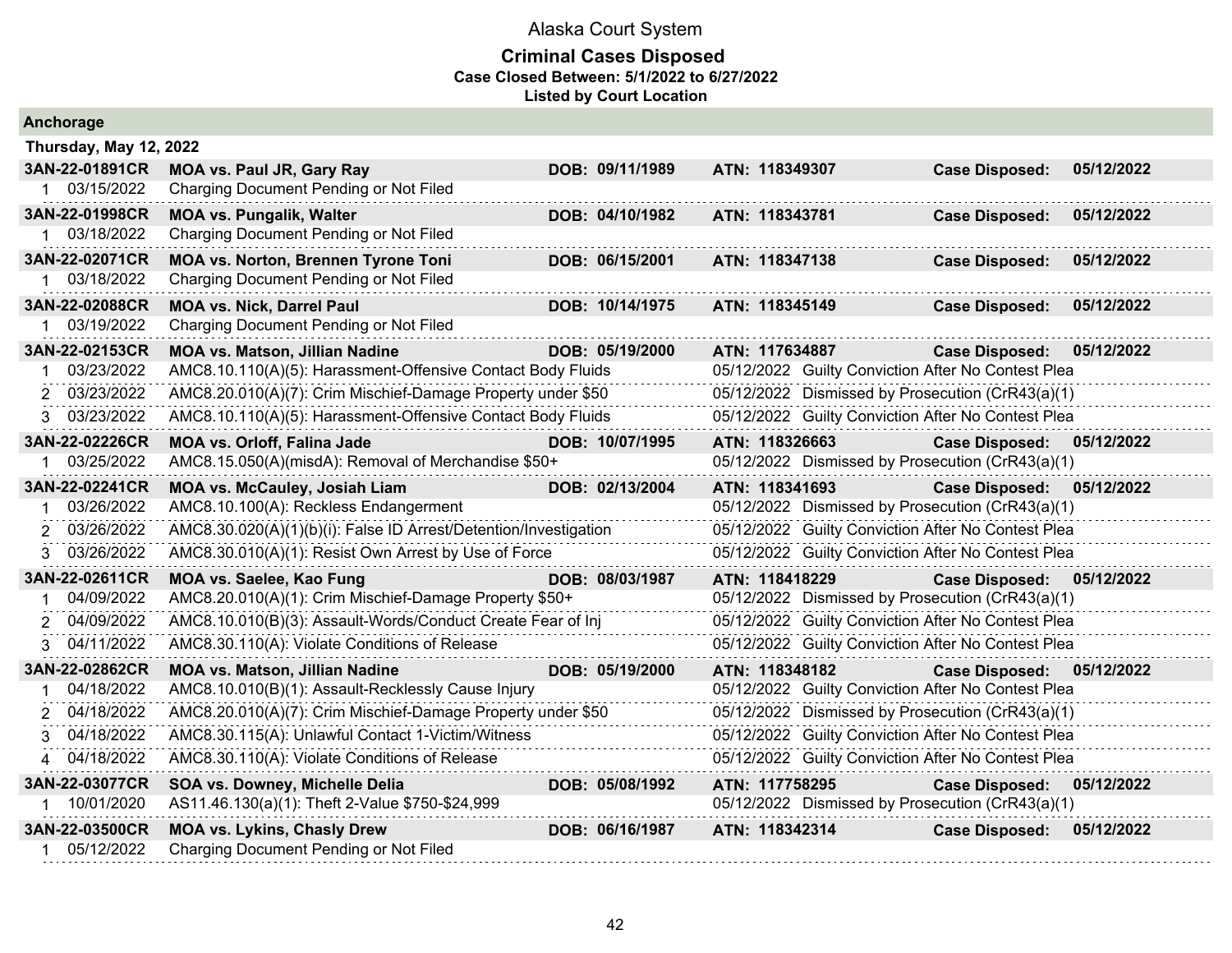| Anchorage |                             |                                                                        |                 |                                                               |                       |            |  |  |
|-----------|-----------------------------|------------------------------------------------------------------------|-----------------|---------------------------------------------------------------|-----------------------|------------|--|--|
|           | Thursday, May 12, 2022      |                                                                        |                 |                                                               |                       |            |  |  |
|           | 3AN-22-03501CR              | SOA vs. Joseph, Suriah Mariah                                          | DOB: 09/13/1997 | ATN: 118180233                                                | <b>Case Disposed:</b> | 05/12/2022 |  |  |
|           | 1 05/12/2022                | Charging Document Pending or Not Filed                                 |                 |                                                               |                       |            |  |  |
|           | 3AN-22-03502CR              | SOA vs. Brooks, Antionette Trishann                                    | DOB: 10/30/1991 | ATN: 118225323                                                | <b>Case Disposed:</b> | 05/12/2022 |  |  |
| 1         | 05/12/2022                  | Charging Document Pending or Not Filed                                 |                 |                                                               |                       |            |  |  |
|           | <b>Friday, May 13, 2022</b> |                                                                        |                 |                                                               |                       |            |  |  |
|           | 3AN-20-03457CR              | SOA vs. McCullough, Dwight Junior                                      | DOB: 04/16/1984 | ATN: 109748718                                                | <b>Case Disposed:</b> | 05/13/2022 |  |  |
|           | 04/10/2020                  | Attempted: AS11.46.600(a)(2): Scheme To Defraud - \$10,000+            |                 | 05/13/2022 Guilty Conviction After Guilty Plea                |                       |            |  |  |
| 2         | 04/10/2020                  | AS11.46.120: Theft 1- Value \$25,000+                                  |                 | 05/13/2022 Dismissed by Prosecution (CrR43(a)(1)              |                       |            |  |  |
| 3         | 04/16/2020                  | AS11.46.505(a)(1): Forgery 2-Legal Documents                           |                 | 05/13/2022 Dismissed by Prosecution (CrR43(a)(1)              |                       |            |  |  |
| 4         | 03/21/2020                  | AS11.46.130(a)(7): Theft 2 - Access Device or ID Document              |                 | 05/13/2022 Dismissed by Prosecution (CrR43(a)(1)              |                       |            |  |  |
| 5         | 03/21/2020                  | AS11.46.290(a)(2): Access Device/ ID Fraud- Intend Defraud             |                 | 05/13/2022 Dismissed by Prosecution (CrR43(a)(1)              |                       |            |  |  |
| 6         | 03/21/2020                  | AS11.46.285(a)(1)(felC): Fraud Use Stolen Accss Dev/ID \$75-\$24999    |                 | 05/13/2022 Dismissed by Prosecution (CrR43(a)(1)              |                       |            |  |  |
|           | 03/21/2020                  | Attempted: AS11.46.130(a)(1): Theft 2-Value \$750-\$24,999             |                 | 05/13/2022 Dismissed by Prosecution (CrR43(a)(1)              |                       |            |  |  |
| 8         | 03/29/2022                  | AS11.56.757(a)(misdA): Violate Condition of Release for Felony         |                 | 05/13/2022 Dismissed by Prosecution (CrR43(a)(1)              |                       |            |  |  |
|           | 3AN-20-03799CR              | SOA vs. Jenkins, Saderian Jade                                         | DOB: 06/28/1996 | ATN: 117815022                                                | <b>Case Disposed:</b> | 05/13/2022 |  |  |
|           | 05/10/2020                  | AS11.56.310(a)(1)(B): Escape 2-Off Detention For Felony/Extrad         |                 | 05/13/2022 Dism. Plea Agreement in Another Case-CrR 43(a)(2). |                       |            |  |  |
| 2         | 04/03/2021                  | Attempted: AS11.56.320(a)(4)(A): Escape 3-Rels Misd Electronic Monitor |                 | 05/13/2022 Guilty Conviction After Guilty Plea                |                       |            |  |  |
|           | 3AN-20-10007CR              | <b>SOA vs. Price, Christopher Matthew</b>                              | DOB: 08/06/1990 | ATN: 117808425                                                | <b>Case Disposed:</b> | 05/13/2022 |  |  |
|           | 12/26/2020                  | AS11.46.300(a)(1): Burglary 1- In A Dwelling                           |                 | 05/13/2022 Dism. Plea Agreement in Another Case-CrR 43(a)(2). |                       |            |  |  |
| 2         | 12/26/2020                  | AS11.56.757(a)(misdA): Violate Condition of Release for Felony         |                 | 05/13/2022 Dism. Plea Agreement in Another Case-CrR 43(a)(2). |                       |            |  |  |
| 3         | 12/26/2020                  | AS11.56.757(a)(misdA): Violate Condition of Release for Felony         |                 | 05/13/2022 Dism. Plea Agreement in Another Case-CrR 43(a)(2). |                       |            |  |  |
| 4         | 01/31/2021                  | AS11.56.757(a)(misdA): Violate Condition of Release for Felony         |                 | 05/13/2022 Dism. Plea Agreement in Another Case-CrR 43(a)(2). |                       |            |  |  |
| 5         | 02/16/2021                  | AS11.56.757(a)(misdA): Violate Condition of Release for Felony         |                 | 05/13/2022 Dism. Plea Agreement in Another Case-CrR 43(a)(2). |                       |            |  |  |
| 6         | 06/10/2021                  | AS11.56.757(a)(misdA): Violate Condition of Release for Felony         |                 | 05/13/2022 Dism. Plea Agreement in Another Case-CrR 43(a)(2). |                       |            |  |  |
|           | 06/10/2021                  | AS11.56.757(a)(misdA): Violate Condition of Release for Felony         |                 | 05/13/2022 Dism. Plea Agreement in Another Case-CrR 43(a)(2). |                       |            |  |  |
| 8         | 06/16/2021                  | AS11.56.320(a)(3)(A): Escape 3-Detn Misd Electronic Monitor            |                 | 05/13/2022 Dism. Plea Agreement in Another Case-CrR 43(a)(2). |                       |            |  |  |
| 9         | 08/11/2021                  | AS11.56.757(a)(misdA): Violate Condition of Release for Felony         |                 | 05/13/2022 Dism. Plea Agreement in Another Case-CrR 43(a)(2). |                       |            |  |  |
| 10        | 08/17/2021                  | AS11.56.320(a)(4)(A): Escape 3-Rels Misd Electronic Monitor            |                 | 05/13/2022 Dism. Plea Agreement in Another Case-CrR 43(a)(2). |                       |            |  |  |
|           | 3AN-21-00156CR              | <b>MOA vs. Mileham, Timothy Scott</b>                                  | DOB: 01/23/1970 | ATN: 117804672                                                | <b>Case Disposed:</b> | 05/13/2022 |  |  |
|           | 01/06/2021                  | AMC8.10.010(B)(1): Assault-Recklessly Cause Injury                     |                 | 05/13/2022 Dismissed by Prosecution (CrR43(a)(1)              |                       |            |  |  |
|           | 2 01/06/2021                | AMC8.10.010(B)(3): Assault-Words/Conduct Create Fear of Inj            |                 | 05/13/2022 Dismissed by Prosecution (CrR43(a)(1)              |                       |            |  |  |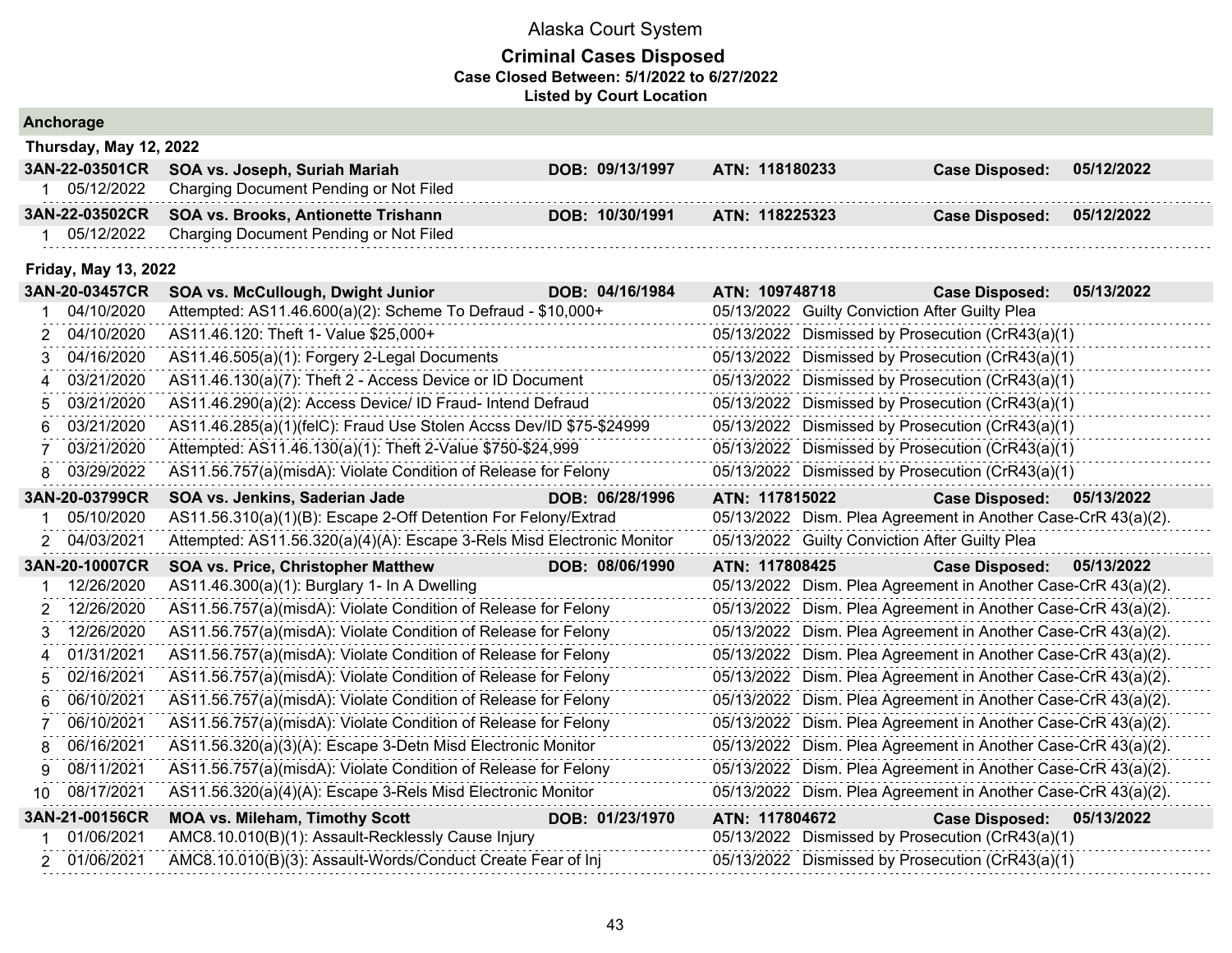### **Criminal Cases Disposed Case Closed Between: 5/1/2022 to 6/27/2022 Listed by Court Location**

| Friday, May 13, 2022 |                                                                  |                                                               |
|----------------------|------------------------------------------------------------------|---------------------------------------------------------------|
| 3AN-21-03132CR       | <b>SOA vs. Price, Christopher Matthew</b><br>DOB: 08/06/1990     | ATN: 117261819<br><b>Case Disposed:</b><br>05/13/2022         |
| 04/29/2021           | AS11.46.130(a)(2): Theft 2-Firearm/Explosive                     | 05/13/2022 Dism. Plea Agreement in Another Case-CrR 43(a)(2). |
| 04/29/2021           | AS11.61.210(a)(1): Misc/Weapons 4- Possess While Intox           | 05/13/2022 Guilty Conviction After Guilty Plea                |
| 04/29/2021           | AS11.41.230(a)(1): Assault In The 4th Degree - Recklessly Injure | 05/13/2022 Guilty Conviction After Guilty Plea                |
| 04/29/2021<br>4      | AS11.46.330(a)(1): Crim Trespass 2- Upon Premises                | 05/13/2022 Dism. Plea Agreement in Another Case-CrR 43(a)(2). |
| 04/29/2021<br>5      | AS11.56.757(a)(misdA): Violate Condition of Release for Felony   | 05/13/2022 Guilty Conviction After Guilty Plea                |
| 06/10/2021<br>6      | AS11.56.757(a)(misdA): Violate Condition of Release for Felony   | 05/13/2022 Dism. Plea Agreement in Another Case-CrR 43(a)(2). |
| 08/11/2021           | AS11.56.757(a)(misdB): Violate Conditions of Release for Misd    | 05/13/2022 Dism. Plea Agreement in Another Case-CrR 43(a)(2). |
| 08/17/2021<br>8      | AS11.56.320(a)(4)(A): Escape 3-Rels Misd Electronic Monitor      | 05/13/2022 Dism. Plea Agreement in Another Case-CrR 43(a)(2). |
| 02/14/2022<br>g      | AS11.56.757(a)(misdA): Violate Condition of Release for Felony   | 05/13/2022 Dism. Plea Agreement in Another Case-CrR 43(a)(2). |
| 3AN-21-06385CR       | <b>MOA vs. Miller, Lia Sundance</b><br>DOB: 09/03/1998           | ATN: 118279413<br>Case Disposed: 05/13/2022                   |
| 08/21/2021           | AMC9.28.020(A): Operating Under the Influence                    | 05/13/2022 Guilty Conviction After No Contest Plea            |
| 3AN-21-06847CR       | <b>MOA vs. Wong-Sin, George Frank</b><br>DOB: 11/04/1992         | ATN: 118421199<br><b>Case Disposed:</b><br>05/13/2022         |
| 09/09/2021           | AMC8.30.020(A)(1)(b)(i): False ID Arrest/Detention/Investigation | 05/13/2022 Guilty Conviction After No Contest Plea            |
| 3AN-21-08038CR       | SOA vs. Sauta, Paul Mapuifagalele<br>DOB: 09/22/1984             | ATN: 117704583<br><b>Case Disposed:</b><br>05/13/2022         |
| 10/27/2021           | AS11.41.230(a)(2): Assault 4- Negligently Injure w/ Weapon       | 05/13/2022 Guilty Conviction After Guilty Plea                |
| 2 10/27/2021         | AS11.41.230(a)(1): Assault In The 4th Degree - Recklessly Injure | 05/13/2022 Dismissed by Prosecution (CrR43(a)(1)              |
| 3AN-21-08257CR       | MOA vs. Noriega, Jenna Lauren<br>DOB: 07/23/1985                 | ATN: 118309149<br><b>Case Disposed:</b><br>05/13/2022         |
| 11/03/2021           | AMC8.30.010(A)(3): Resist Arrest by Hiding/Barricading           | 05/13/2022 Guilty Conviction After No Contest Plea            |
| 3AN-21-08781CR       | SOA vs. Damato, Christopher<br>DOB: 04/23/1969                   | ATN: 118307151<br><b>Case Disposed:</b><br>05/13/2022         |
| 11/25/2021           | AS11.41.230(a)(1): Assault In The 4th Degree - Recklessly Injure | 05/13/2022 Guilty Conviction After Guilty Plea                |
| 2 11/25/2021         | AS28.35.030(a)(2): DUI- BAC .08+ Percent                         | 05/13/2022 Guilty Conviction After Guilty Plea                |
| 3 11/25/2021         | AS28.35.050(a): Lv Scene Of Accid - Involve Injury/Death         | 05/13/2022 Dismissed by Prosecution (CrR43(a)(1)              |
| 3AN-22-00788CR       | <b>MOA vs. Shooshanian, Ahrgone</b><br>DOB: 01/06/1973           | ATN: 117704475<br><b>Case Disposed:</b><br>05/13/2022         |
| 06/16/2021           | AMC8.20.010(A)(1): Crim Mischief-Damage Property \$50+           | 05/13/2022 Dismissed. Defendant Found Incompetent             |
| 2 06/16/2021         | AMC8.10.010(B)(1): Assault-Recklessly Cause Injury               | 05/13/2022 Dismissed. Defendant Found Incompetent             |
| 3AN-22-00965CR       | <b>MOA vs. Shooshanian, Ahrgone</b><br>DOB: 01/06/1973           | ATN: 118345536<br><b>Case Disposed:</b><br>05/13/2022         |
| 02/02/2022           | AMC8.20.010(A)(1): Crim Mischief-Damage Property \$50+           | 05/13/2022 Dismissed. Defendant Found Incompetent             |
| 3AN-22-01235CR       | <b>MOA vs. Shooshanian, Ahrgone</b><br>DOB: 01/06/1974           | ATN: 118340019<br><b>Case Disposed:</b><br>05/13/2022         |
| 02/15/2022           | AMC8.45.010(A)(3)(a): Trespass-Public Prop/Vehicle Not Open      | 05/13/2022 Dismissed. Defendant Found Incompetent             |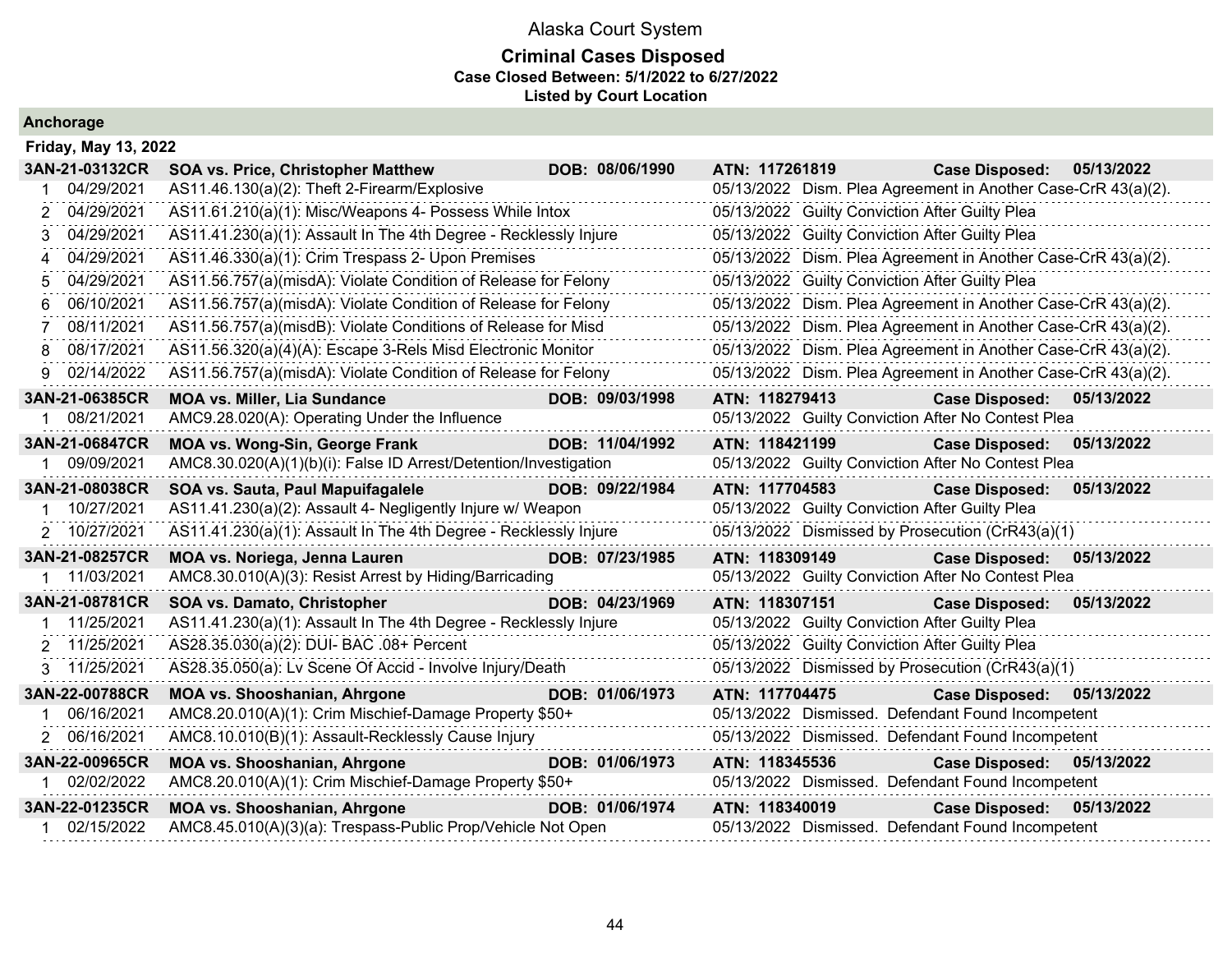| <b>Anchorage</b> |  |  |  |
|------------------|--|--|--|
|                  |  |  |  |

|                             | <b>Friday, May 13, 2022</b>                                      |                 |                                                               |                       |            |  |  |  |
|-----------------------------|------------------------------------------------------------------|-----------------|---------------------------------------------------------------|-----------------------|------------|--|--|--|
| 3AN-22-01364CR              | <b>MOA vs. Shooshanian, Ahrgone</b>                              | DOB: 01/06/1973 | ATN: 118242081                                                | <b>Case Disposed:</b> | 05/13/2022 |  |  |  |
| 02/23/2022                  | AMC8.10.090(A)(3): Illegal Use of Phone-Abusive/Offensive        |                 | 05/13/2022 Dismissed. Defendant Found Incompetent             |                       |            |  |  |  |
| 02/23/2022                  | AMC8.30.110(A): Violate Conditions of Release                    |                 | 05/13/2022 Dismissed. Defendant Found Incompetent             |                       |            |  |  |  |
| 3AN-22-01436CR              | SOA vs. Koenig, Heather Kari Shelbe                              | DOB: 12/14/1989 | ATN: 117160002                                                | <b>Case Disposed:</b> | 05/13/2022 |  |  |  |
| 02/26/2022                  | AS11.41.220(a)(1)(A): Assault 3- Cause Fear Of Injury w/ Weap    |                 | 05/13/2022 Dismissed by Prosecution (CrR43(a)(1)              |                       |            |  |  |  |
| 02/26/2022<br>2             | AS11.41.220(a)(1)(A): Assault 3- Cause Fear Of Injury w/ Weap    |                 | 05/13/2022 Dismissed by Prosecution (CrR43(a)(1)              |                       |            |  |  |  |
| 02/26/2022<br>3             | AS11.46.486(a)(2): Criminal Mischief 5-Damage Under \$250        |                 | 05/13/2022 Dismissed by Prosecution (CrR43(a)(1)              |                       |            |  |  |  |
| 02/26/2022<br>4             | AS11.41.230(a)(1): Assault In The 4th Degree - Recklessly Injure |                 | 05/13/2022 Dismissed by Prosecution (CrR43(a)(1)              |                       |            |  |  |  |
| 02/26/2022<br>5             | AS11.56.757(a)(misdA): Violate Condition of Release for Felony   |                 | 05/13/2022 Dismissed by Prosecution (CrR43(a)(1)              |                       |            |  |  |  |
| 3AN-22-01616CR              | <b>MOA vs. Thomas, Steven Duane</b>                              | DOB: 01/12/1981 | ATN: 118303011                                                | <b>Case Disposed:</b> | 05/13/2022 |  |  |  |
| 03/05/2022                  | AMC8.30.020(A)(1)(b)(i): False ID Arrest/Detention/Investigation |                 | 05/13/2022 Guilty Conviction After No Contest Plea            |                       |            |  |  |  |
| 03/05/2022                  | AMC8.30.010(A)(1): Resist Own Arrest by Use of Force             |                 | 05/13/2022 Guilty Conviction After No Contest Plea            |                       |            |  |  |  |
| 03/05/2022<br>3             | AMC8.10.100(A): Reckless Endangerment                            |                 | 05/13/2022 Dismissed by Prosecution (CrR43(a)(1)              |                       |            |  |  |  |
| 3AN-22-01852CR              | SOA vs. Segla, Cameron Michael                                   | DOB: 07/10/1983 | ATN: 118241622                                                | <b>Case Disposed:</b> | 05/13/2022 |  |  |  |
| 03/14/2022                  | AS11.41.220(a)(1)(A): Assault 3- Cause Fear Of Injury w/ Weap    |                 | 05/13/2022 Dismissed. Defendant Found Incompetent             |                       |            |  |  |  |
| 2 03/14/2022                | AS11.46.484(a)(1): Crim Mischief 4-Prop Dam \$250-\$749          |                 | 05/13/2022 Dismissed. Defendant Found Incompetent             |                       |            |  |  |  |
| 3AN-22-02062CR              | <b>SOA vs. Wilmarth, Austin</b>                                  | DOB: 06/28/1998 | ATN: 118328247                                                | <b>Case Disposed:</b> | 05/13/2022 |  |  |  |
| 03/15/2022<br>1             | Charging Document Pending or Not Filed                           |                 |                                                               |                       |            |  |  |  |
| 3AN-22-02068CR              | <b>MOA vs. Tofaeono, Tausaga</b>                                 | DOB: 07/13/1993 | ATN: 118339326                                                | <b>Case Disposed:</b> | 05/13/2022 |  |  |  |
| 03/18/2022                  | Charging Document Pending or Not Filed                           |                 |                                                               |                       |            |  |  |  |
| 3AN-22-02077CR              | SOA vs. Cooper, Michael James                                    | DOB: 09/16/1968 | ATN: 118222965                                                | <b>Case Disposed:</b> | 05/13/2022 |  |  |  |
| 03/17/2022                  | Charging Document Pending or Not Filed                           |                 |                                                               |                       |            |  |  |  |
| <b>3AN-22-02086CR</b>       | SOA vs. Severson, Sarah McKenzie                                 | DOB: 02/18/1994 | ATN: 118227321                                                | <b>Case Disposed:</b> | 05/13/2022 |  |  |  |
| 1 03/17/2022                | Charging Document Pending or Not Filed                           |                 |                                                               |                       |            |  |  |  |
| 3AN-22-02126CR              | <b>MOA vs. Ulak, Jaye</b>                                        | DOB: 08/06/1985 | ATN: 118223901                                                | <b>Case Disposed:</b> | 05/13/2022 |  |  |  |
| 03/21/2022<br>$\mathbf{1}$  | Charging Document Pending or Not Filed                           |                 |                                                               |                       |            |  |  |  |
| 3AN-22-02286CR              | SOA vs. Dark, Michael Jerome                                     | DOB: 05/06/1986 | ATN: 118345599                                                | <b>Case Disposed:</b> | 05/13/2022 |  |  |  |
| 03/28/2022                  | AS11.71.050(a)(4): MICS5 Possess Any Amt IA, IIA, IIIA, IVA, VA  |                 | 05/13/2022 Guilty Conviction After Guilty Plea                |                       |            |  |  |  |
| 3AN-22-02808CR              | SOA vs. McCullough, Dwight Junior                                | DOB: 04/16/1984 | ATN: 118336041                                                | <b>Case Disposed:</b> | 05/13/2022 |  |  |  |
| 04/16/2022<br>1             | AS11.46.360(a)(1): Vehicle Theft 1-Take Veh, Air Or Wtrcrft      |                 | 05/13/2022 Dism. Plea Agreement in Another Case-CrR 43(a)(2). |                       |            |  |  |  |
| 04/16/2022<br>$\mathcal{P}$ | AS11.46.120: Theft 1- Value \$25,000+                            |                 | 05/13/2022 Dism. Plea Agreement in Another Case-CrR 43(a)(2). |                       |            |  |  |  |
| 3 04/16/2022                | AS11.56.757(a)(misdA): Violate Condition of Release for Felony   |                 | 05/13/2022 Guilty Conviction After Guilty Plea                |                       |            |  |  |  |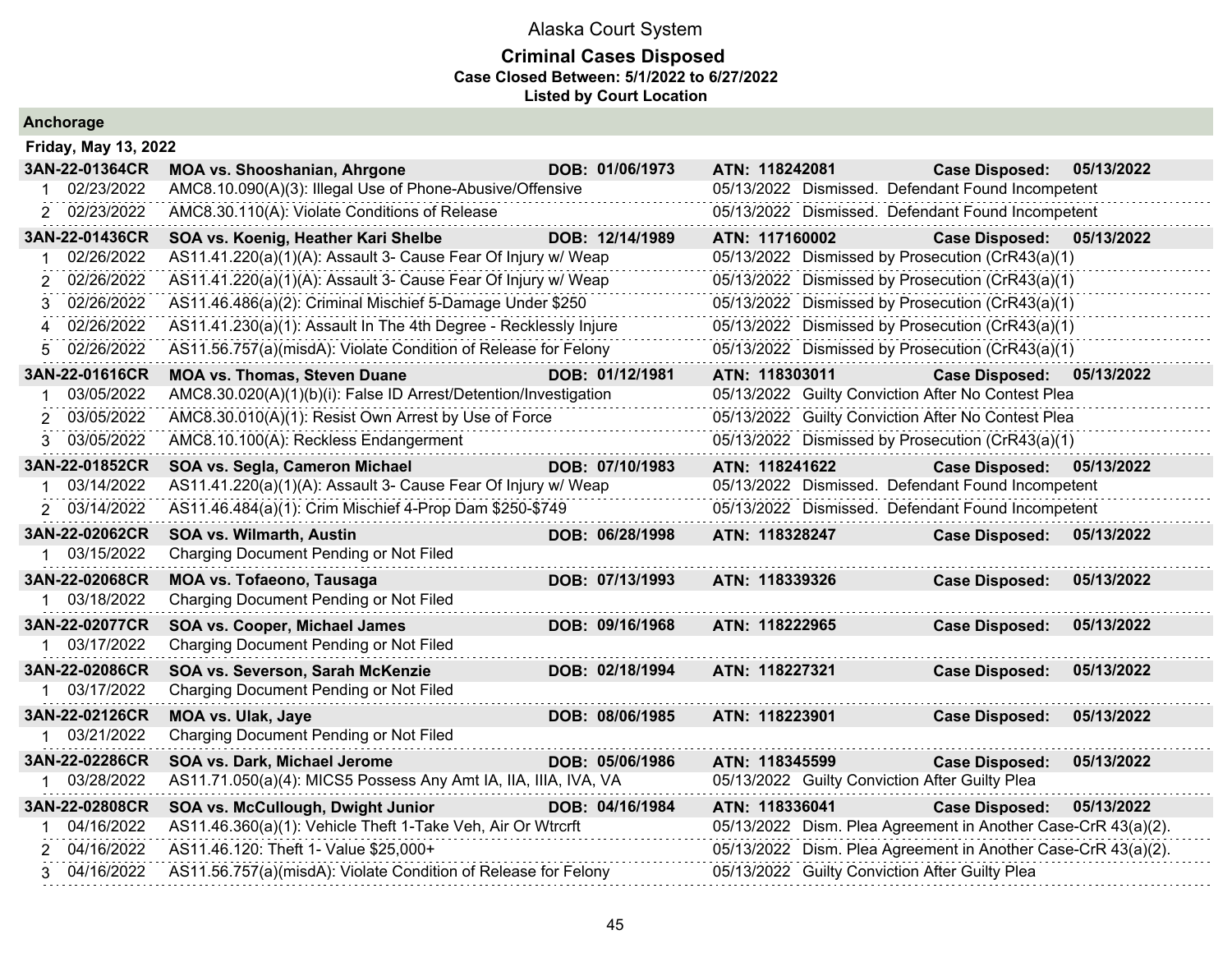| Anchorage                   |                                                        |  |                 |  |                |  |                                                   |            |
|-----------------------------|--------------------------------------------------------|--|-----------------|--|----------------|--|---------------------------------------------------|------------|
| <b>Friday, May 13, 2022</b> |                                                        |  |                 |  |                |  |                                                   |            |
| 3AN-22-02884CR              | <b>MOA vs. Shooshanian, Ahrgone</b>                    |  | DOB: 01/06/1973 |  | ATN: 117636219 |  | <b>Case Disposed:</b>                             | 05/13/2022 |
| 04/13/2022<br>1             | AMC8.20.010(A)(1): Crim Mischief-Damage Property \$50+ |  |                 |  |                |  | 05/13/2022 Dismissed. Defendant Found Incompetent |            |
| 2 04/13/2022                | AMC8.30.110(A): Violate Conditions of Release          |  |                 |  |                |  | 05/13/2022 Dismissed. Defendant Found Incompetent |            |
| 3AN-22-03516CR              | <b>MOA vs. Batt, Crystal Rene</b>                      |  | DOB: 12/07/1975 |  | ATN: 110863746 |  | <b>Case Disposed:</b>                             | 05/13/2022 |
| 1 05/13/2022                | Charging Document Pending or Not Filed                 |  |                 |  |                |  |                                                   |            |
| 3AN-22-03517CR              | <b>MOA vs. Olson, Mary Thomasina</b>                   |  | DOB: 08/04/1992 |  | ATN: 118179072 |  | <b>Case Disposed:</b>                             | 05/13/2022 |
| 05/13/2022                  | Charging Document Pending or Not Filed                 |  |                 |  |                |  |                                                   |            |
| 3AN-22-03518CR              | <b>MOA vs. Pedro, Carol Marie</b>                      |  | DOB: 08/05/1964 |  | ATN: 118417374 |  | <b>Case Disposed:</b>                             | 05/13/2022 |
| 1 05/13/2022                | Charging Document Pending or Not Filed                 |  |                 |  |                |  |                                                   |            |
| 3AN-22-03519CR              | <b>MOA vs. Tomaganuk, Kaylene</b>                      |  | DOB: 11/23/1993 |  | ATN: 118176093 |  | <b>Case Disposed:</b>                             | 05/13/2022 |
| 1 05/13/2022                | Charging Document Pending or Not Filed                 |  |                 |  |                |  |                                                   |            |
| Saturday, May 14, 2022      |                                                        |  |                 |  |                |  |                                                   |            |
| 3AN-22-02490CR              | <b>SOA vs. Houtz, Tristen</b>                          |  | DOB: 04/13/1998 |  | ATN: 118307349 |  | <b>Case Disposed:</b>                             | 05/14/2022 |
| 1 03/29/2022                | Charging Document Pending or Not Filed                 |  |                 |  |                |  |                                                   |            |
| 3AN-22-03038CR              | SOA vs. Luke, Lawrence Ruldolph                        |  | DOB: 07/13/1968 |  | ATN: 118243107 |  | <b>Case Disposed:</b>                             | 05/14/2022 |
| 1 04/08/2022                | Charging Document Pending or Not Filed                 |  |                 |  |                |  |                                                   |            |
| 3AN-22-03524CR              | <b>MOA vs. Sims, Brian</b>                             |  | DOB: 08/19/1979 |  | ATN: 111111111 |  | <b>Case Disposed:</b>                             | 05/14/2022 |
| 1 05/14/2022                | Charging Document Pending or Not Filed                 |  |                 |  |                |  |                                                   |            |
| 3AN-22-03530CR              | SOA vs. Kelsall, Angelisa Poima                        |  | DOB: 01/10/1999 |  | ATN: 118176003 |  | <b>Case Disposed:</b>                             | 05/14/2022 |
| 1 05/14/2022                | Charging Document Pending or Not Filed                 |  |                 |  |                |  |                                                   |            |
| 3AN-22-03538CR              | SOA vs. Rexford, Burton Atkaan Inunuluk                |  | DOB: 12/17/2000 |  | ATN: 118304325 |  | <b>Case Disposed:</b>                             | 05/14/2022 |
| 1 05/13/2022                | Charging Document Pending or Not Filed                 |  |                 |  |                |  |                                                   |            |
| 3AN-22-03540CR              | SOA vs. Reinan, Elizabeth Blanche Marie                |  | DOB: 02/29/2000 |  | ATN: 118180593 |  | <b>Case Disposed:</b>                             | 05/14/2022 |
| 1 05/14/2022                | Charging Document Pending or Not Filed                 |  |                 |  |                |  |                                                   |            |
| <b>Sunday, May 15, 2022</b> |                                                        |  |                 |  |                |  |                                                   |            |
| 3AN-22-03539CR              | MOA vs. Ropati, Eroni Malie Aliimau                    |  | DOB: 08/28/1983 |  | ATN: 118180269 |  | <b>Case Disposed:</b>                             | 05/15/2022 |
| 1 05/14/2022                | Charging Document Pending or Not Filed                 |  |                 |  |                |  |                                                   |            |
| 3AN-22-03549CR              | <b>MOA vs. Flood, Helena Louise</b>                    |  | DOB: 12/12/1997 |  | ATN: 118177137 |  | <b>Case Disposed:</b>                             | 05/15/2022 |
| 1 05/14/2022                | Charging Document Pending or Not Filed                 |  |                 |  |                |  |                                                   |            |
| 3AN-22-03557CR              | SOA vs. Smith, Michael Decarvid                        |  | DOB: 12/01/1991 |  | ATN: 118180629 |  | <b>Case Disposed:</b>                             | 05/15/2022 |
| 05/13/2022<br>$1 \quad$     | Charging Document Pending or Not Filed                 |  |                 |  |                |  |                                                   |            |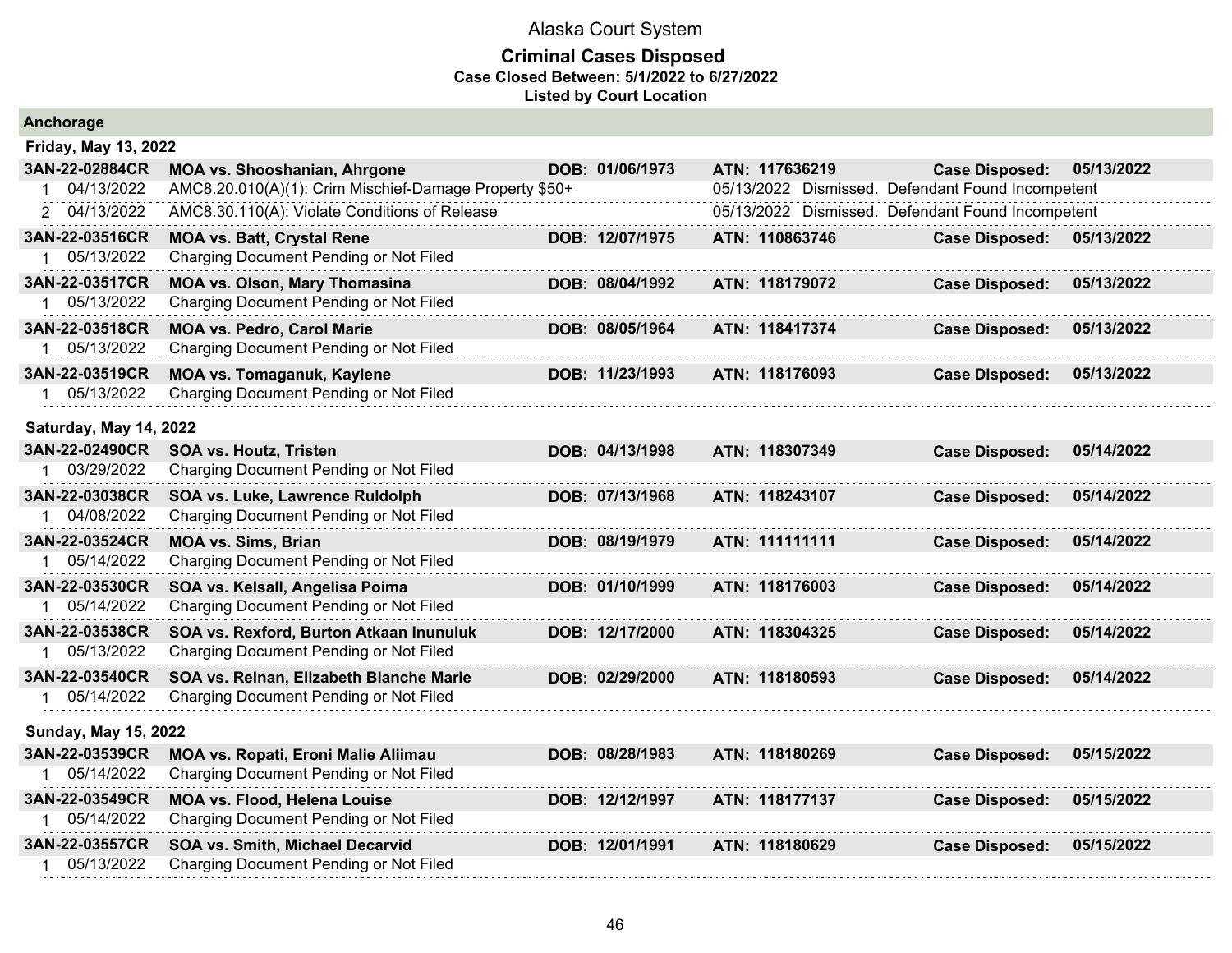|   | Anchorage                   |                                                                    |                 |                                                  |                                                               |  |                       |            |
|---|-----------------------------|--------------------------------------------------------------------|-----------------|--------------------------------------------------|---------------------------------------------------------------|--|-----------------------|------------|
|   | <b>Sunday, May 15, 2022</b> |                                                                    |                 |                                                  |                                                               |  |                       |            |
|   | 3AN-22-03558CR              | SOA vs. Duenas, Jacob A                                            | DOB: 06/04/2000 | ATN: 111111111                                   |                                                               |  | <b>Case Disposed:</b> | 05/15/2022 |
|   | 1 05/14/2022                | Charging Document Pending or Not Filed                             |                 |                                                  |                                                               |  |                       |            |
|   | <b>Monday, May 16, 2022</b> |                                                                    |                 |                                                  |                                                               |  |                       |            |
|   | 3AN-15-08426CR              | <b>SOA vs. Crites, Michael Patrick</b>                             | DOB: 07/07/1974 | ATN: 113373405                                   |                                                               |  | <b>Case Disposed:</b> | 05/16/2022 |
| 2 | 05/26/2015                  | AS11.71.040(a)(2): Cntrld Subs 4- Deliv 1+ Oz VIA                  |                 |                                                  | 05/16/2022 Dismissed by Prosecution (CrR43(a)(1)              |  |                       |            |
| 3 | 07/15/2015                  | AS11.71.040(a)(2): Cntrld Subs 4- Deliv 1+ Oz VIA                  |                 |                                                  | 05/16/2022 Dismissed by Prosecution (CrR43(a)(1)              |  |                       |            |
| 4 | 07/29/2015                  | AS11.71.040(a)(2): Cntrld Subs 4- Deliv 1+ Oz VIA                  |                 |                                                  | 05/16/2022 Dismissed by Prosecution (CrR43(a)(1)              |  |                       |            |
| 5 | 08/04/2015                  | AS11.71.040(a)(2): Cntrld Subs 4- Deliv 1+ Oz VIA                  |                 |                                                  | 05/16/2022 Dismissed by Prosecution (CrR43(a)(1)              |  |                       |            |
| 6 | 08/06/2015                  | AS11.71.040(a)(2): Cntrld Subs 4- Deliv 1+ Oz VIA                  |                 |                                                  | 05/16/2022 Dismissed by Prosecution (CrR43(a)(1)              |  |                       |            |
| 7 | 07/21/2015                  | AS11.71.050(a)(1): Cntrld Subs 5-Deliv/Poss < 1 OZ VIA             |                 |                                                  | 05/16/2022 Dismissed by Prosecution (CrR43(a)(1)              |  |                       |            |
| 8 | 05/26/2015                  | AS11.61.195(a)(1): Misconduct w/ Weapons 2 - Re Drug Crime         |                 |                                                  | 05/16/2022 Dismissed by Prosecution (CrR43(a)(1)              |  |                       |            |
| 9 | 05/01/2015                  | AS11.71.010(a)(3): Cntrld Substc 1-Crim Enterprise                 |                 |                                                  | 05/16/2022 Dismissed by Prosecution (CrR43(a)(1)              |  |                       |            |
|   | 3AN-18-02266CR              | MOA vs. Christiansen, Miranda Lynn                                 | DOB: 06/11/1978 | ATN: 116734572                                   |                                                               |  | <b>Case Disposed:</b> | 05/16/2022 |
|   | 03/09/2018                  | AMC8.10.010(B)(1): Assault-Recklessly Cause Injury                 |                 |                                                  | 05/16/2022 Dismissed by Prosecution (CrR43(a)(1)              |  |                       |            |
|   | 2 07/08/2020                | AMC8.30.110(A): Violate Conditions of Release                      |                 |                                                  | 05/16/2022 Guilty Conviction After No Contest Plea            |  |                       |            |
|   | 3AN-18-08878CR              | SOA vs. Evon JR, Paul                                              | DOB: 07/21/1978 | ATN: 114516234                                   |                                                               |  | <b>Case Disposed:</b> | 05/16/2022 |
|   | 12/19/2017                  | Attempted: AS11.41.450(a)(2): Incest                               |                 |                                                  | 05/16/2022 Guilty Conviction After Guilty Plea                |  |                       |            |
| 2 | 12/19/2017                  | Attempted: AS11.41.410(a)(1): Sex Assault 1- Penetrate w/o Consent |                 |                                                  | 05/16/2022 Dismissed by Prosecution (CrR43(a)(1)              |  |                       |            |
| 3 | 12/19/2017                  | AS11.41.420(a)(1): Sex Assault 2- Contact w/o Consent              |                 |                                                  | 05/16/2022 Dismissed by Prosecution (CrR43(a)(1)              |  |                       |            |
| 4 | 12/19/2017                  | AS11.41.420(a)(1): Sex Assault 2- Contact w/o Consent              |                 | 05/16/2022 Dismissed by Prosecution (CrR43(a)(1) |                                                               |  |                       |            |
| 5 | 12/19/2017                  | AS11.41.200(a)(1): Assault 1- Serious Injury, Weapon               |                 |                                                  | 05/16/2022 Dismissed by Prosecution (CrR43(a)(1)              |  |                       |            |
| 6 | 12/19/2017                  | AS11.41.210(a)(1): Assault 2 - Injury w/ Weapon, Intent            |                 | 05/16/2022 Dismissed by Prosecution (CrR43(a)(1) |                                                               |  |                       |            |
| 7 | 12/19/2017                  | AS11.41.230(a)(3): Assault 4-Cause Fear Of Injury                  |                 | 05/16/2022 Guilty Conviction After Guilty Plea   |                                                               |  |                       |            |
| 8 | 12/19/2017                  | AS11.41.220(a)(1)(A): Assault 3- Cause Fear Of Injury w/ Weap      |                 |                                                  | 05/16/2022 Dismissed by Prosecution (CrR43(a)(1)              |  |                       |            |
| 9 | 12/19/2017                  | AS11.41.220(a)(1)(A): Assault 3- Cause Fear Of Injury w/ Weap      |                 |                                                  | 05/16/2022 Dismissed by Prosecution (CrR43(a)(1)              |  |                       |            |
|   | 10 12/19/2017               | AS11.41.230(a)(1): Assault In The 4th Degree - Recklessly Injure   |                 |                                                  | 02/19/2020 Dismissed by Prosecution (CrR43(a)(1)              |  |                       |            |
|   | 3AN-18-10505CR              | SOA vs. Montenegro, Eduardo V                                      | DOB: 03/13/1964 | ATN: 117162342                                   |                                                               |  | <b>Case Disposed:</b> | 05/16/2022 |
|   | 11/03/2018                  | AS11.41.210(a)(1): Assault 2 - Injury w/ Weapon, Intent            |                 |                                                  | 05/16/2022 Dismissed by Prosecution (CrR43(a)(1)              |  |                       |            |
|   | 2 11/03/2018                | AS11.41.230(a)(1): Assault In The 4th Degree - Recklessly Injure   |                 |                                                  | 05/16/2022 Dismissed by Prosecution (CrR43(a)(1)              |  |                       |            |
|   | 3AN-18-12479CR              | <b>MOA vs. Christiansen, Miranda</b>                               | DOB: 06/11/1978 | ATN: 117262404                                   |                                                               |  | <b>Case Disposed:</b> | 05/16/2022 |
|   | 11/30/2018                  | AMC8.30.110(A): Violate Conditions of Release                      |                 |                                                  | 05/16/2022 Dism. Plea Agreement in Another Case-CrR 43(a)(2). |  |                       |            |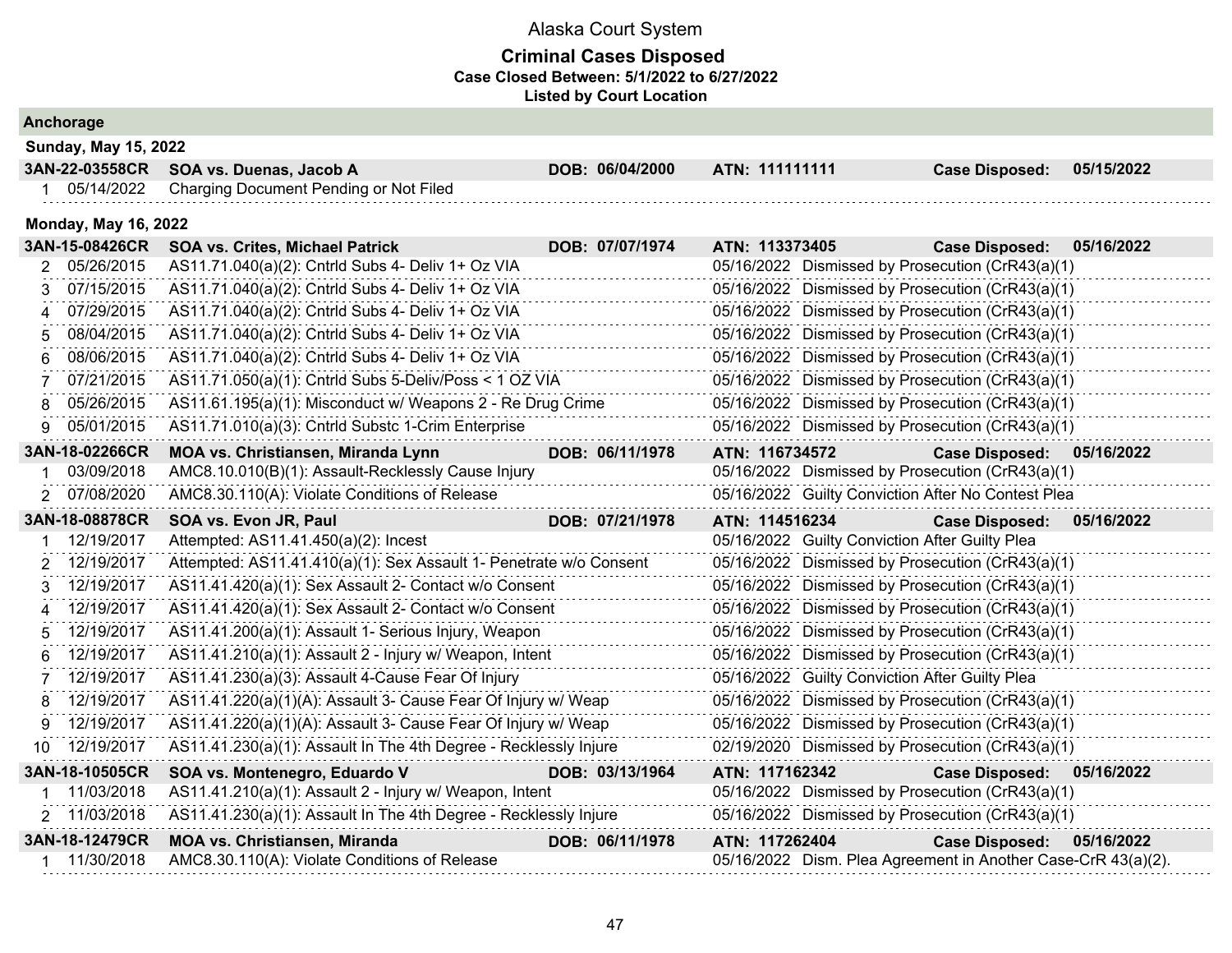|  |  | Anchorage |  |
|--|--|-----------|--|
|  |  |           |  |

| <b>Monday, May 16, 2022</b> |                                                               |                 |                |                                                               |            |
|-----------------------------|---------------------------------------------------------------|-----------------|----------------|---------------------------------------------------------------|------------|
| 3AN-19-01749CR              | <b>MOA vs. Quick-Bradley, Sean Michael</b>                    | DOB: 09/15/1979 | ATN: 116196804 | <b>Case Disposed:</b>                                         | 05/16/2022 |
| 02/16/2019                  | AMC8.10.010(B)(1): Assault-Recklessly Cause Injury            |                 |                | 05/16/2022 Dismissed by Prosecution (CrR43(a)(1)              |            |
| 2 02/16/2019                | AMC8.10.010(B)(3): Assault-Words/Conduct Create Fear of Inj   |                 |                | 12/14/2021 Dismissed by Prosecution (CrR43(a)(1)              |            |
| 3 02/16/2019                | AMC8.10.050(B): Family Violence-Asslt in Presence Child       |                 |                | 05/16/2022 Dismissed by Prosecution (CrR43(a)(1)              |            |
| 3AN-19-02282CR              | <b>MOA vs. Christiansen, Miranda</b>                          | DOB: 06/11/1978 | ATN: 117198756 | <b>Case Disposed:</b>                                         | 05/16/2022 |
| 03/05/2019                  | AMC8.30.110(A): Violate Conditions of Release                 |                 |                | 05/16/2022 Dism. Plea Agreement in Another Case-CrR 43(a)(2). |            |
| 3AN-20-00333CR              | <b>MOA vs. Muese, Allen Taulafona</b>                         | DOB: 04/07/1985 | ATN: 116804088 | Case Disposed: 05/16/2022                                     |            |
| 01/12/2020                  | AMC9.28.010: Reckless Driving                                 |                 |                | 05/16/2022 Guilty Conviction After No Contest Plea            |            |
| 3AN-20-03459CR              | <b>MOA vs. Furber, Aaron Lyn</b>                              | DOB: 05/21/1985 | ATN: 117222462 | <b>Case Disposed:</b>                                         | 05/16/2022 |
| 1 04/19/2020                | AMC8.10.010(B)(1): Assault-Recklessly Cause Injury            |                 |                | 05/16/2022 Dismissed by Prosecution (CrR43(a)(1)              |            |
| 3AN-20-06814CR              | SOA vs. Cachola, Johnny Eugene                                | DOB: 11/09/1988 | ATN: 115454529 | <b>Case Disposed:</b>                                         | 05/16/2022 |
| 09/03/2020                  | AS11.41.220(a)(1)(A): Assault 3- Cause Fear Of Injury w/ Weap |                 |                | 05/16/2022 Dismissed by Prosecution (CrR43(a)(1)              |            |
| 2 09/03/2020                | AS28.35.050(c): Lv Scene Of Accid - Unattended Vehic Dmg      |                 |                | 05/16/2022 Dismissed by Prosecution (CrR43(a)(1)              |            |
| 3AN-21-05225CR              | MOA vs. Rees, Joshua David                                    | DOB: 12/22/1982 | ATN: 118294722 | <b>Case Disposed:</b>                                         | 05/16/2022 |
| 1 07/11/2021                | AMC9.28.020(A): Operating Under the Influence                 |                 |                | 05/16/2022 Guilty Conviction After No Contest Plea            |            |
| 3AN-21-07452CR              | <b>SOA vs. Meunier, Roman Marcus</b>                          | DOB: 10/28/1997 | ATN: 117759753 | <b>Case Disposed:</b>                                         | 05/16/2022 |
| 06/08/2019                  | AS11.46.320(a)(2): Crim Trespass 1- In A Dwelling             |                 |                | 05/16/2022 Dismissed by Prosecution (CrR43(a)(1)              |            |
| 06/08/2019<br>2             | AS11.46.140(a)(1): Theft 3-Value \$250-\$749                  |                 |                | 05/16/2022 Guilty Conviction After Guilty Plea                |            |
| 3 10/06/2021                | AS11.46.130(a)(7): Theft 2 - Access Device or ID Document     |                 |                | 05/16/2022 Dismissed by Prosecution (CrR43(a)(1)              |            |
| 3AN-21-08383CR              | <b>MOA vs. Shanagin JR, Dennis Allen</b>                      | DOB: 05/07/1992 | ATN: 118280781 | <b>Case Disposed:</b>                                         | 05/16/2022 |
| 11/08/2021                  | AMC8.30.120(A)(3): Disorderly Conduct-Loud Noise, Private     |                 |                | 05/16/2022 Dismissed by Prosecution (CrR43(a)(1)              |            |
| 03/02/2022<br>2.            | AMC8.30.110(A): Violate Conditions of Release                 |                 |                | 05/16/2022 Guilty Conviction After No Contest Plea            |            |
| 03/23/2022<br>3.            | AMC8.30.110(A): Violate Conditions of Release                 |                 |                | 05/16/2022 Dismissed by Prosecution (CrR43(a)(1)              |            |
| 3AN-21-08789CR              | <b>MOA vs. Rivera, Michelle Enid</b>                          | DOB: 02/07/1986 | ATN: 116262945 | <b>Case Disposed:</b>                                         | 05/16/2022 |
| 1 11/25/2021                | AMC8.10.010(B)(1): Assault-Recklessly Cause Injury            |                 |                | 05/16/2022 Guilty Conviction After Guilty Plea                |            |
| 3AN-22-00270CR              | <b>MOA vs. Buchanan, Scott Lee</b>                            | DOB: 04/25/1971 | ATN: 118419498 | <b>Case Disposed:</b>                                         | 05/16/2022 |
| 01/10/2022                  | AMC9.28.020(A): Operating Under the Influence                 |                 |                | 05/16/2022 Guilty Conviction After No Contest Plea            |            |
| 2 01/10/2022                | AMC9.28.022(C): Refusal To Submit To Chemical Test            |                 |                | 05/16/2022 Dismissed by Prosecution (CrR43(a)(1)              |            |
| 3AN-22-02182CR              | <b>MOA vs. Smith, Keen</b>                                    | DOB: 08/10/1991 | ATN: 118292904 | <b>Case Disposed:</b>                                         | 05/16/2022 |
| 03/24/2022                  | Charging Document Pending or Not Filed                        |                 |                |                                                               |            |
|                             |                                                               |                 |                |                                                               |            |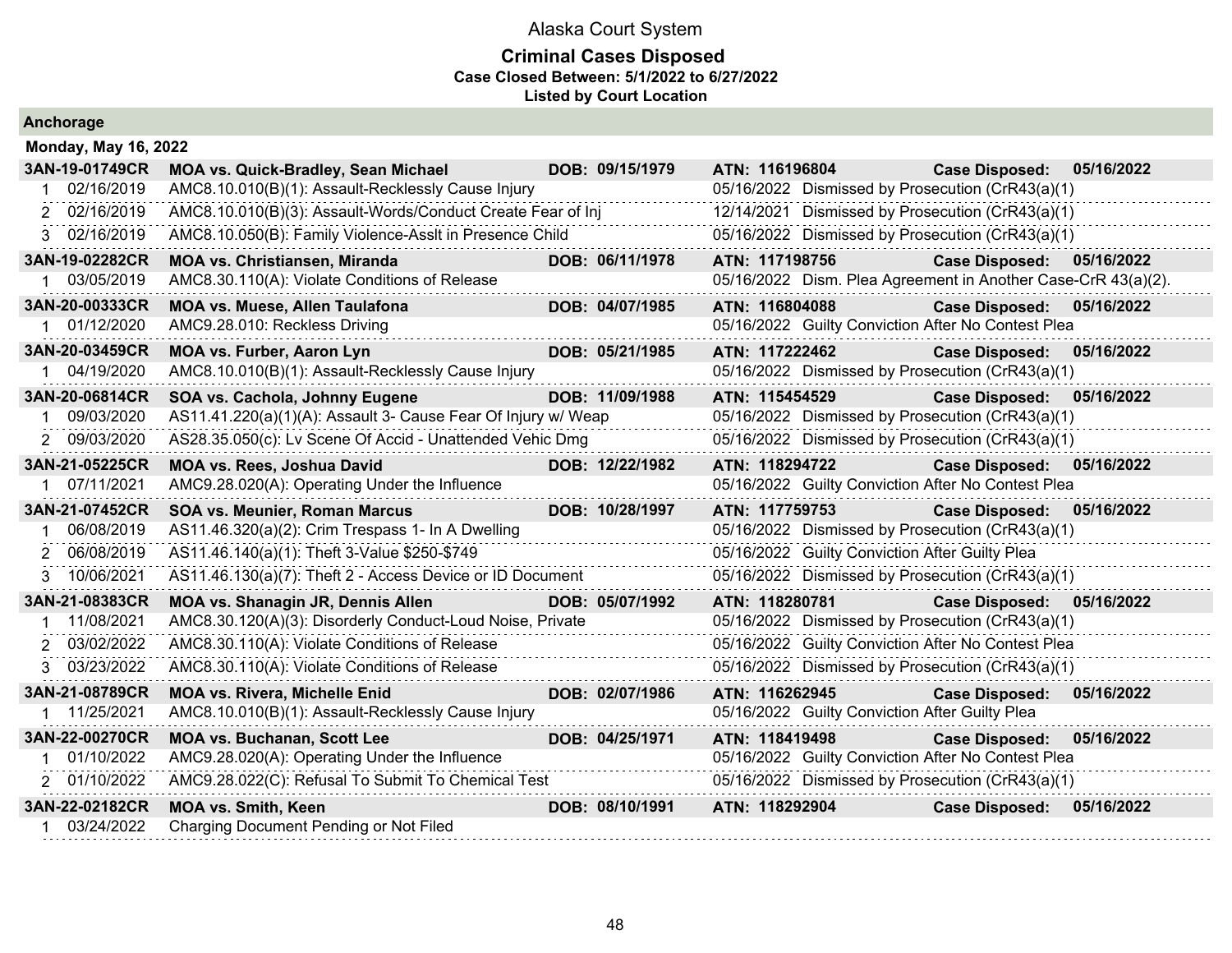### **Criminal Cases Disposed Case Closed Between: 5/1/2022 to 6/27/2022 Listed by Court Location**

**Anchorage**

| <b>Monday, May 16, 2022</b> |                                                                        |                 |                                                               |                       |            |
|-----------------------------|------------------------------------------------------------------------|-----------------|---------------------------------------------------------------|-----------------------|------------|
| 3AN-22-02217CR              | SOA vs. Ulroan, Warren Thomas                                          | DOB: 03/05/1991 | ATN: 118421631                                                | <b>Case Disposed:</b> | 05/16/2022 |
| 03/25/2022                  | AS11.41.230(a)(3): Assault 4-Cause Fear Of Injury                      |                 | 05/16/2022 Guilty Conviction After Guilty Plea                |                       |            |
| 03/25/2022<br>2             | AS11.41.220(a)(1)(A): Assault 3- Cause Fear Of Injury w/ Weap          |                 | 05/16/2022 Dismissed by Prosecution (CrR43(a)(1)              |                       |            |
| 03/25/2022<br>3             | AS11.56.700(a)(3): Resist/Interfere Arrest- Risk Of Injury             |                 | 05/16/2022 Dismissed by Prosecution (CrR43(a)(1)              |                       |            |
| 3AN-22-02289CR              | SOA vs. Newman, Trey Anthony                                           | DOB: 01/18/1995 | ATN: 118420839                                                | <b>Case Disposed:</b> | 05/16/2022 |
| 03/28/2022                  | Attempted: AS11.46.360(a)(1): Vehicle Theft 1-Take Veh, Air Or Wtrcrft |                 | 05/16/2022 Guilty Conviction After Guilty Plea                |                       |            |
| 03/28/2022<br>2             | AS11.46.130(a)(1): Theft 2-Value \$750-\$24,999                        |                 | 05/16/2022 Dismissed by Prosecution (CrR43(a)(1)              |                       |            |
| 03/28/2022                  | AS11.46.482(a)(1): Criminal Mischief 3-Damage \$750+                   |                 | 03/29/2022 Dismissed.No Probable Cause.CrR5(d)&4(a)(1);MO4(e) |                       |            |
| 03/28/2022<br>4             | AS11.46.482(a)(1): Criminal Mischief 3-Damage \$750+                   |                 | 03/29/2022 Dismissed.No Probable Cause.CrR5(d)&4(a)(1);MO4(e) |                       |            |
| 03/28/2022<br>5             | AS28.35.182(a)(1): Fail to Stp/Dir Officer-Reck Driving                |                 | 05/16/2022 Dismissed by Prosecution (CrR43(a)(1)              |                       |            |
| 03/28/2022                  | AS11.56.757(a)(misdA): Violate Condition of Release for Felony         |                 | 05/16/2022 Guilty Conviction After Guilty Plea                |                       |            |
| 03/28/2022<br>7             | AS11.46.150(a): Theft 4-Less than \$250                                |                 | 05/16/2022 Dismissed by Prosecution (CrR43(a)(1)              |                       |            |
| 3AN-22-02513CR              | <b>MOA vs. Spain, Caylen Lee</b>                                       | DOB: 11/23/1997 | ATN: 118347723                                                | <b>Case Disposed:</b> | 05/16/2022 |
| 04/01/2022                  | Charging Document Pending or Not Filed                                 |                 |                                                               |                       |            |
| 3AN-22-02516CR              | <b>MOA vs. Starkloff, Lawrence</b>                                     | DOB: 01/09/1965 | ATN: 118411119                                                | <b>Case Disposed:</b> | 05/16/2022 |
| 1 04/01/2022                | Charging Document Pending or Not Filed                                 |                 |                                                               |                       |            |
| 3AN-22-03561CR              | SOA vs. Harrington, Jason David                                        | DOB: 10/24/1977 | ATN: 118218717                                                | <b>Case Disposed:</b> | 05/16/2022 |
| 05/16/2022                  | Charging Document Pending or Not Filed                                 |                 |                                                               |                       |            |
| 3AN-22-03564CR              | SOA vs. Apulu, Pologa Timoteo                                          | DOB: 07/06/1995 | ATN: 118293732                                                | <b>Case Disposed:</b> | 05/16/2022 |
| 05/16/2022                  | Charging Document Pending or Not Filed                                 |                 |                                                               |                       |            |
| 3AN-22-03566CR              | SOA vs. Huru, Alex Dean                                                | DOB: 01/07/1971 | ATN: 118180953                                                | <b>Case Disposed:</b> | 05/16/2022 |
| 05/16/2022                  | Charging Document Pending or Not Filed                                 |                 |                                                               |                       |            |
| 3AN-22-03567CR              | <b>SOA vs. Wright, Gregory Charles</b>                                 | DOB: 06/28/1993 | ATN: 111111111                                                | <b>Case Disposed:</b> | 05/16/2022 |
| 05/16/2022                  | Charging Document Pending or Not Filed                                 |                 |                                                               |                       |            |
| 3AN-22-03568CR              | MOA vs. Andrews, Stephen Evan                                          | DOB: 07/28/1983 | ATN: 118180926                                                | <b>Case Disposed:</b> | 05/16/2022 |
| 1 05/16/2022                | Charging Document Pending or Not Filed                                 |                 |                                                               |                       |            |
| 3AN-22-03570CR              | <b>MOA vs. Nielsen, Jeffrey Roy</b>                                    | DOB: 04/22/1990 | ATN: 118174824                                                | <b>Case Disposed:</b> | 05/16/2022 |
| 05/16/2022                  | Charging Document Pending or Not Filed                                 |                 |                                                               |                       |            |
| 3AN-22-03573CR              | SOA vs. Standifer, Paulina Rene                                        | DOB: 10/31/1991 | ATN: 118338588                                                | <b>Case Disposed:</b> | 05/16/2022 |
| 05/16/2022                  | Charging Document Pending or Not Filed                                 |                 |                                                               |                       |            |
|                             |                                                                        |                 |                                                               |                       |            |

**Tuesday, May 17, 2022**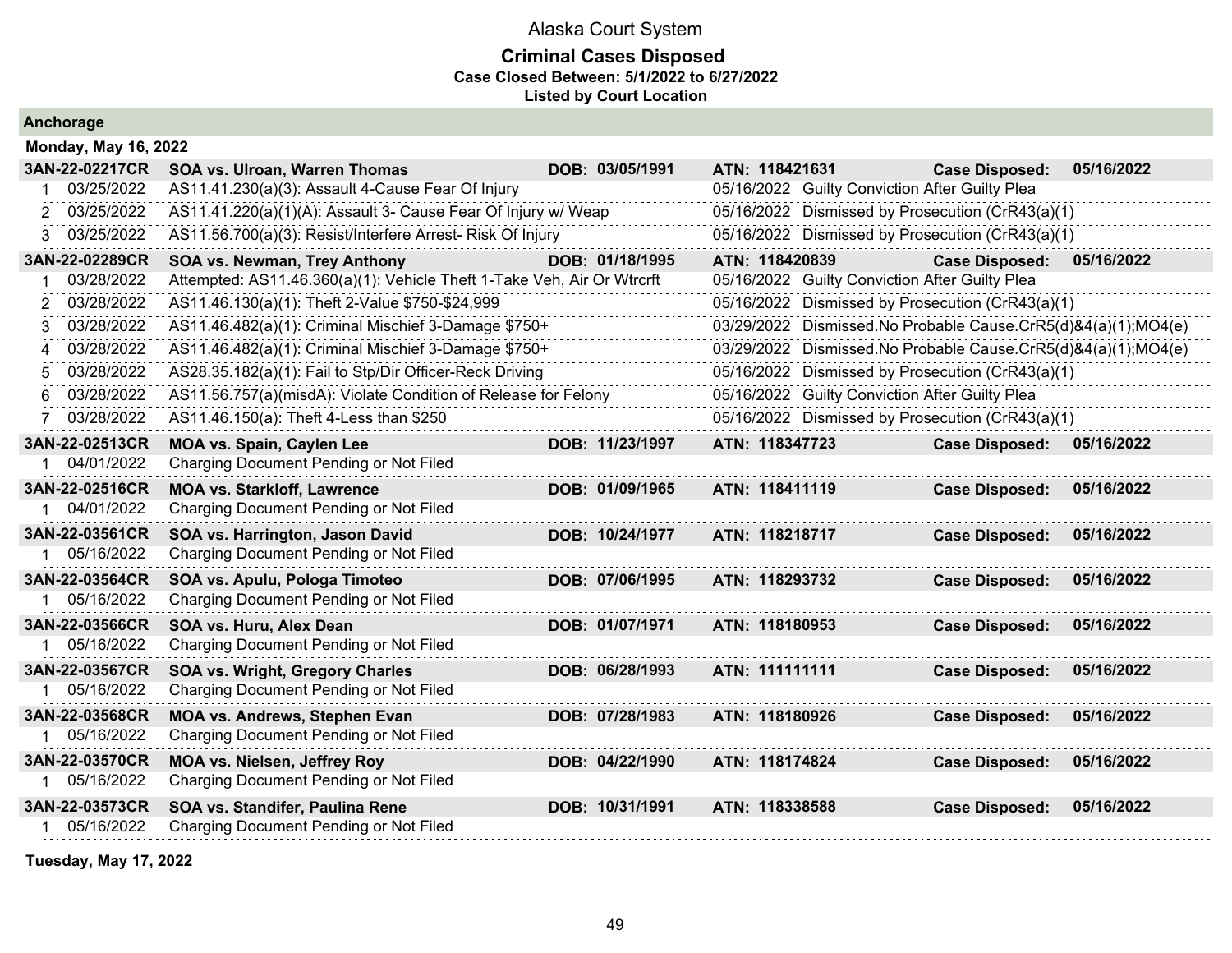| Anchorage                      |                                                                                                                                        |                 |                                                |                                                                                                      |  |
|--------------------------------|----------------------------------------------------------------------------------------------------------------------------------------|-----------------|------------------------------------------------|------------------------------------------------------------------------------------------------------|--|
| <b>Tuesday, May 17, 2022</b>   |                                                                                                                                        |                 |                                                |                                                                                                      |  |
| 3AN-17-00241CR<br>12/13/2016   | MOA vs. Welch, Bernard John<br>AMC9.28.019(B)(1): Driving With Lic Revoked/Suspended                                                   | DOB: 01/11/1974 | ATN: 115485678                                 | 05/17/2022<br><b>Case Disposed:</b><br>05/17/2022 Guilty Conviction After No Contest Plea            |  |
| 3AN-17-09916CR<br>1 11/11/2017 | MOA vs. Welch, Bernard John<br>AMC9.28.019(B)(1): Driving With Lic Revoked/Suspended                                                   | DOB: 01/11/1974 | ATN: 116252622                                 | <b>Case Disposed:</b><br>05/17/2022<br>05/17/2022 Dism. Plea Agreement in Another Case-CrR 43(a)(2). |  |
| 3AN-20-01165CR<br>02/08/2020   | <b>MOA vs. Olrun, Shelly Blair</b><br>AMC8.10.040(B)(5): Neglect-Left w/o Adequate Care                                                | DOB: 10/05/1990 | ATN: 117217575                                 | <b>Case Disposed:</b><br>05/17/2022<br>05/17/2022 Guilty Conviction After No Contest Plea            |  |
| 3AN-20-01218CR                 | MOA vs. Shearrod, Mandallo Dahvid                                                                                                      | DOB: 01/24/1988 | ATN: 117815697                                 | Case Disposed: 05/17/2022                                                                            |  |
| 02/09/2020                     | AMC8.45.010(A)(3)(a): Trespass-Public Prop/Vehicle Not Open                                                                            |                 |                                                | 05/17/2022 Dismissed by Prosecution (CrR43(a)(1)                                                     |  |
| 02/09/2020<br>2                | AMC8.30.010(A)(1): Resist Own Arrest by Use of Force                                                                                   |                 |                                                | 05/17/2022 Dismissed by Prosecution (CrR43(a)(1)                                                     |  |
| 02/09/2020<br>3                | AMC8.10.010(D): AssaultOn Police/Other Officer                                                                                         |                 |                                                | 05/17/2022 Guilty Conviction After No Contest Plea                                                   |  |
| 02/09/2020<br>4                | AMC8.10.010(D): AssaultOn Police/Other Officer                                                                                         |                 |                                                | 05/17/2022 Dismissed by Prosecution (CrR43(a)(1)                                                     |  |
| 02/09/2020<br>5                | AMC8.10.010(D): AssaultOn Police/Other Officer                                                                                         | .               |                                                | 05/17/2022 Dismissed by Prosecution (CrR43(a)(1)                                                     |  |
| 02/09/2020<br>6                | AMC8.30.110(A): Violate Conditions of Release                                                                                          |                 |                                                | 05/17/2022 Dismissed by Prosecution (CrR43(a)(1)                                                     |  |
| 03/28/2020                     | AMC8.30.110(A): Violate Conditions of Release                                                                                          |                 |                                                | 05/17/2022 Dismissed by Prosecution (CrR43(a)(1)                                                     |  |
| 05/03/2020<br>8                | AMC8.30.110(A): Violate Conditions of Release                                                                                          |                 |                                                | 05/17/2022 Dismissed by Prosecution (CrR43(a)(1)                                                     |  |
| 3AN-20-01436CR                 | <b>MOA vs. Barnes, Brandy Ann</b>                                                                                                      | DOB: 05/29/1972 | ATN: 117820512                                 | Case Disposed: 05/17/2022                                                                            |  |
| 02/13/2020                     | AMC9.28.020(A): Operating Under the Influence                                                                                          |                 |                                                | 05/17/2022 Guilty Conviction After No Contest Plea                                                   |  |
| 3AN-20-02159CR                 | SOA vs. Layton, Andrew Caleb                                                                                                           | DOB: 08/05/1989 | ATN: 117739413                                 | <b>Case Disposed:</b><br>05/17/2022                                                                  |  |
| 03/13/2020                     | AS28.35.400: Reckless Driving                                                                                                          |                 | 05/17/2022 Guilty Conviction After Guilty Plea |                                                                                                      |  |
| 05/16/2020<br>2                | AS11.56.757(a)(misdA): Violate Condition of Release for Felony                                                                         |                 | 05/17/2022 Guilty Conviction After Guilty Plea |                                                                                                      |  |
| 05/23/2020<br>3                | AS11.56.757(a)(misdB): Violate Conditions of Release for Misd                                                                          |                 |                                                | 05/17/2022 Dismissed by Prosecution (CrR43(a)(1)                                                     |  |
| 3AN-20-03599CR                 | <b>MOA vs. Slater, Robert Lewis</b>                                                                                                    | DOB: 05/21/1941 |                                                |                                                                                                      |  |
|                                |                                                                                                                                        |                 | ATN: 117755487                                 | <b>Case Disposed:</b><br>05/17/2022                                                                  |  |
| 04/24/2020                     | AMC9.28.020(A): Operating Under the Influence                                                                                          |                 |                                                | 05/17/2022 Guilty Conviction After No Contest Plea                                                   |  |
| 3AN-20-07844CR                 | SOA vs. Athens, Maureen O'Rourke                                                                                                       | DOB: 01/22/1979 | ATN: 117771912                                 | <b>Case Disposed:</b><br>05/17/2022                                                                  |  |
| 10/09/2020                     | AS11.41.230(a)(1): Assault In The 4th Degree - Recklessly Injure                                                                       |                 |                                                | 05/17/2022 Dismissed by Prosecution (CrR43(a)(1)                                                     |  |
| 10/09/2020<br>2                | AS11.46.486(a)(2): Criminal Mischief 5-Damage Under \$250                                                                              |                 | 05/17/2022 Guilty Conviction After Guilty Plea |                                                                                                      |  |
| 3 10/09/2020                   | AS11.61.110(a)(2): Disord Conduct-Loud Noise, Publ/Priv                                                                                |                 |                                                | 05/17/2022 Dismissed by Prosecution (CrR43(a)(1)                                                     |  |
| 4 11/10/2020                   | AS11.56.757(a)(misdB): Violate Conditions of Release for Misd                                                                          |                 |                                                | 05/17/2022 Dismissed by Prosecution (CrR43(a)(1)                                                     |  |
| 3AN-20-08262CR                 | SOA vs. Dolechek, Brittany Rae                                                                                                         | DOB: 05/06/1984 | ATN: 117716985                                 | <b>Case Disposed:</b><br>05/17/2022                                                                  |  |
| 10/20/2020<br>2 01/03/2021     | Attempted: AS11.56.335(a)(2): Unlawful Evasion 1 - furlough, fail retrn<br>AS11.56.320(a)(4)(A): Escape 3-Rels Misd Electronic Monitor |                 | 05/17/2022 Guilty Conviction After Guilty Plea | 05/17/2022 Dismissed by Prosecution (CrR43(a)(1)                                                     |  |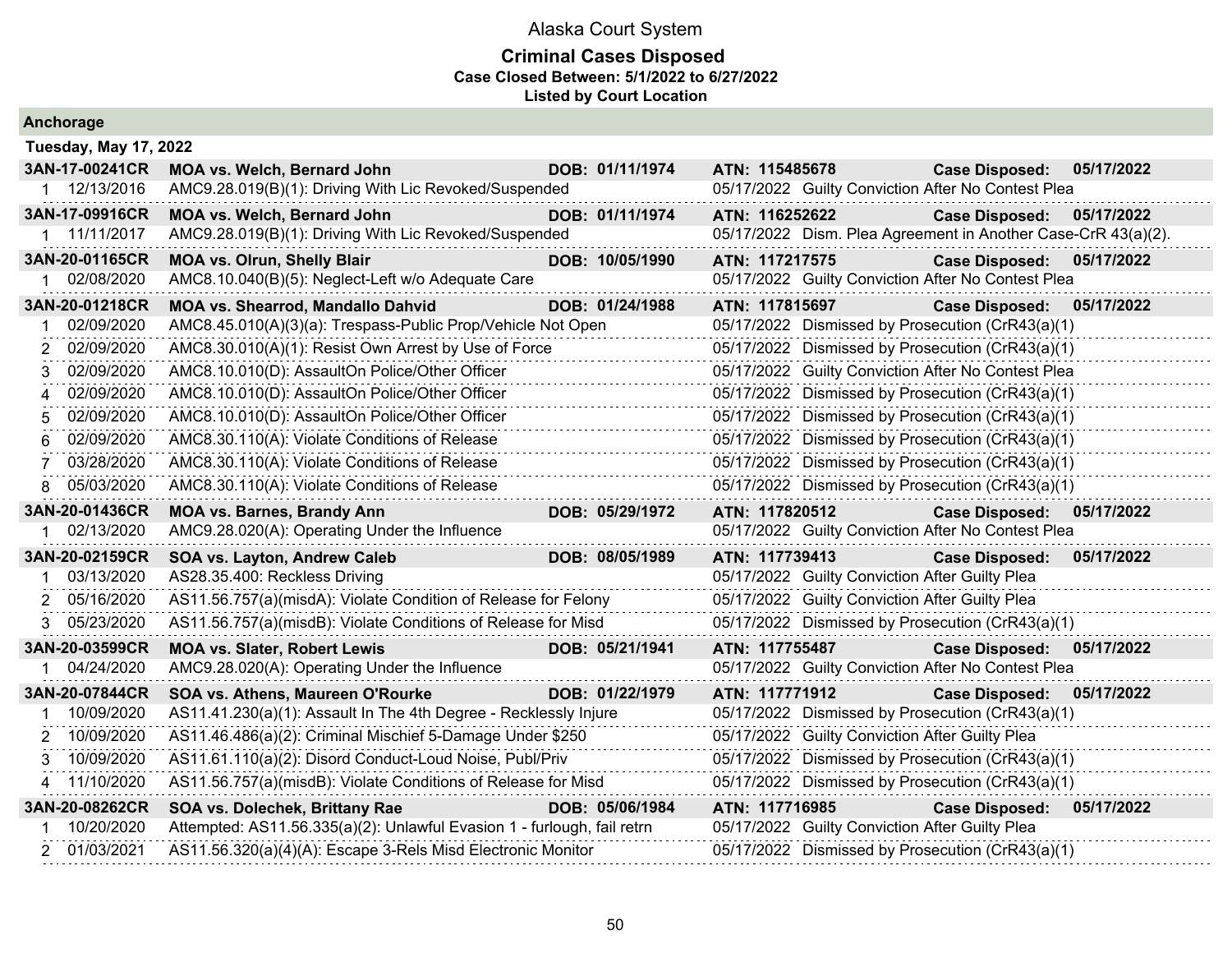| Anchorage |  |  |
|-----------|--|--|
|           |  |  |

| <b>Tuesday, May 17, 2022</b>                       |                                                                                                                                                                                                                                                                                          |                                                                                                                                                                                                                                                                                                                                                                                                                                                                                         |                                                                                                                                                                                                    |                                                                                                                                                                                                                                                                                                                                                                                                                                                                                                                                                                                                                                                                                                                                                                                                                                                                                                                                                                                                                                                                                                                                              |
|----------------------------------------------------|------------------------------------------------------------------------------------------------------------------------------------------------------------------------------------------------------------------------------------------------------------------------------------------|-----------------------------------------------------------------------------------------------------------------------------------------------------------------------------------------------------------------------------------------------------------------------------------------------------------------------------------------------------------------------------------------------------------------------------------------------------------------------------------------|----------------------------------------------------------------------------------------------------------------------------------------------------------------------------------------------------|----------------------------------------------------------------------------------------------------------------------------------------------------------------------------------------------------------------------------------------------------------------------------------------------------------------------------------------------------------------------------------------------------------------------------------------------------------------------------------------------------------------------------------------------------------------------------------------------------------------------------------------------------------------------------------------------------------------------------------------------------------------------------------------------------------------------------------------------------------------------------------------------------------------------------------------------------------------------------------------------------------------------------------------------------------------------------------------------------------------------------------------------|
| SOA vs. Kendall, Kaylee Adea                       |                                                                                                                                                                                                                                                                                          |                                                                                                                                                                                                                                                                                                                                                                                                                                                                                         | <b>Case Disposed:</b>                                                                                                                                                                              | 05/17/2022                                                                                                                                                                                                                                                                                                                                                                                                                                                                                                                                                                                                                                                                                                                                                                                                                                                                                                                                                                                                                                                                                                                                   |
|                                                    |                                                                                                                                                                                                                                                                                          |                                                                                                                                                                                                                                                                                                                                                                                                                                                                                         |                                                                                                                                                                                                    |                                                                                                                                                                                                                                                                                                                                                                                                                                                                                                                                                                                                                                                                                                                                                                                                                                                                                                                                                                                                                                                                                                                                              |
|                                                    |                                                                                                                                                                                                                                                                                          |                                                                                                                                                                                                                                                                                                                                                                                                                                                                                         |                                                                                                                                                                                                    |                                                                                                                                                                                                                                                                                                                                                                                                                                                                                                                                                                                                                                                                                                                                                                                                                                                                                                                                                                                                                                                                                                                                              |
|                                                    |                                                                                                                                                                                                                                                                                          |                                                                                                                                                                                                                                                                                                                                                                                                                                                                                         |                                                                                                                                                                                                    |                                                                                                                                                                                                                                                                                                                                                                                                                                                                                                                                                                                                                                                                                                                                                                                                                                                                                                                                                                                                                                                                                                                                              |
|                                                    |                                                                                                                                                                                                                                                                                          |                                                                                                                                                                                                                                                                                                                                                                                                                                                                                         |                                                                                                                                                                                                    |                                                                                                                                                                                                                                                                                                                                                                                                                                                                                                                                                                                                                                                                                                                                                                                                                                                                                                                                                                                                                                                                                                                                              |
| SOA vs. Athens, Maureen O'Rourke                   |                                                                                                                                                                                                                                                                                          |                                                                                                                                                                                                                                                                                                                                                                                                                                                                                         | <b>Case Disposed:</b>                                                                                                                                                                              | 05/17/2022                                                                                                                                                                                                                                                                                                                                                                                                                                                                                                                                                                                                                                                                                                                                                                                                                                                                                                                                                                                                                                                                                                                                   |
| AS28.35.030(a)(2): DUI- BAC .08+ Percent           |                                                                                                                                                                                                                                                                                          |                                                                                                                                                                                                                                                                                                                                                                                                                                                                                         |                                                                                                                                                                                                    |                                                                                                                                                                                                                                                                                                                                                                                                                                                                                                                                                                                                                                                                                                                                                                                                                                                                                                                                                                                                                                                                                                                                              |
| <b>MOA vs. Smith, Ebony Larain</b>                 |                                                                                                                                                                                                                                                                                          |                                                                                                                                                                                                                                                                                                                                                                                                                                                                                         | <b>Case Disposed:</b>                                                                                                                                                                              | 05/17/2022                                                                                                                                                                                                                                                                                                                                                                                                                                                                                                                                                                                                                                                                                                                                                                                                                                                                                                                                                                                                                                                                                                                                   |
|                                                    |                                                                                                                                                                                                                                                                                          |                                                                                                                                                                                                                                                                                                                                                                                                                                                                                         |                                                                                                                                                                                                    |                                                                                                                                                                                                                                                                                                                                                                                                                                                                                                                                                                                                                                                                                                                                                                                                                                                                                                                                                                                                                                                                                                                                              |
| <b>MOA vs. Brown, Cortni Jade</b>                  |                                                                                                                                                                                                                                                                                          |                                                                                                                                                                                                                                                                                                                                                                                                                                                                                         | <b>Case Disposed:</b>                                                                                                                                                                              | 05/17/2022                                                                                                                                                                                                                                                                                                                                                                                                                                                                                                                                                                                                                                                                                                                                                                                                                                                                                                                                                                                                                                                                                                                                   |
| AMC9.28.020(A): Operating Under the Influence      |                                                                                                                                                                                                                                                                                          |                                                                                                                                                                                                                                                                                                                                                                                                                                                                                         |                                                                                                                                                                                                    |                                                                                                                                                                                                                                                                                                                                                                                                                                                                                                                                                                                                                                                                                                                                                                                                                                                                                                                                                                                                                                                                                                                                              |
|                                                    |                                                                                                                                                                                                                                                                                          |                                                                                                                                                                                                                                                                                                                                                                                                                                                                                         |                                                                                                                                                                                                    |                                                                                                                                                                                                                                                                                                                                                                                                                                                                                                                                                                                                                                                                                                                                                                                                                                                                                                                                                                                                                                                                                                                                              |
| <b>MOA vs. Captain, Melvin Eugene</b>              |                                                                                                                                                                                                                                                                                          |                                                                                                                                                                                                                                                                                                                                                                                                                                                                                         | <b>Case Disposed:</b>                                                                                                                                                                              | 05/17/2022                                                                                                                                                                                                                                                                                                                                                                                                                                                                                                                                                                                                                                                                                                                                                                                                                                                                                                                                                                                                                                                                                                                                   |
| AMC8.10.010(B)(1): Assault-Recklessly Cause Injury |                                                                                                                                                                                                                                                                                          |                                                                                                                                                                                                                                                                                                                                                                                                                                                                                         |                                                                                                                                                                                                    |                                                                                                                                                                                                                                                                                                                                                                                                                                                                                                                                                                                                                                                                                                                                                                                                                                                                                                                                                                                                                                                                                                                                              |
| <b>MOA vs. Smith, Ebony Larain</b>                 |                                                                                                                                                                                                                                                                                          |                                                                                                                                                                                                                                                                                                                                                                                                                                                                                         | <b>Case Disposed:</b>                                                                                                                                                                              | 05/17/2022                                                                                                                                                                                                                                                                                                                                                                                                                                                                                                                                                                                                                                                                                                                                                                                                                                                                                                                                                                                                                                                                                                                                   |
|                                                    |                                                                                                                                                                                                                                                                                          |                                                                                                                                                                                                                                                                                                                                                                                                                                                                                         |                                                                                                                                                                                                    |                                                                                                                                                                                                                                                                                                                                                                                                                                                                                                                                                                                                                                                                                                                                                                                                                                                                                                                                                                                                                                                                                                                                              |
| AMC8.30.110(A): Violate Conditions of Release      |                                                                                                                                                                                                                                                                                          |                                                                                                                                                                                                                                                                                                                                                                                                                                                                                         |                                                                                                                                                                                                    |                                                                                                                                                                                                                                                                                                                                                                                                                                                                                                                                                                                                                                                                                                                                                                                                                                                                                                                                                                                                                                                                                                                                              |
| <b>MOA vs. Davies, Tabitha Lynn</b>                |                                                                                                                                                                                                                                                                                          |                                                                                                                                                                                                                                                                                                                                                                                                                                                                                         | <b>Case Disposed:</b>                                                                                                                                                                              | 05/17/2022                                                                                                                                                                                                                                                                                                                                                                                                                                                                                                                                                                                                                                                                                                                                                                                                                                                                                                                                                                                                                                                                                                                                   |
| AMC9.28.020(A): Operating Under the Influence      |                                                                                                                                                                                                                                                                                          |                                                                                                                                                                                                                                                                                                                                                                                                                                                                                         |                                                                                                                                                                                                    |                                                                                                                                                                                                                                                                                                                                                                                                                                                                                                                                                                                                                                                                                                                                                                                                                                                                                                                                                                                                                                                                                                                                              |
| <b>MOA vs. Fly JR, Wascca</b>                      |                                                                                                                                                                                                                                                                                          |                                                                                                                                                                                                                                                                                                                                                                                                                                                                                         | <b>Case Disposed:</b>                                                                                                                                                                              | 05/17/2022                                                                                                                                                                                                                                                                                                                                                                                                                                                                                                                                                                                                                                                                                                                                                                                                                                                                                                                                                                                                                                                                                                                                   |
| AMC8.10.010(B)(1): Assault-Recklessly Cause Injury |                                                                                                                                                                                                                                                                                          |                                                                                                                                                                                                                                                                                                                                                                                                                                                                                         |                                                                                                                                                                                                    |                                                                                                                                                                                                                                                                                                                                                                                                                                                                                                                                                                                                                                                                                                                                                                                                                                                                                                                                                                                                                                                                                                                                              |
| AMC8.10.010(B)(1): Assault-Recklessly Cause Injury |                                                                                                                                                                                                                                                                                          |                                                                                                                                                                                                                                                                                                                                                                                                                                                                                         |                                                                                                                                                                                                    |                                                                                                                                                                                                                                                                                                                                                                                                                                                                                                                                                                                                                                                                                                                                                                                                                                                                                                                                                                                                                                                                                                                                              |
|                                                    |                                                                                                                                                                                                                                                                                          |                                                                                                                                                                                                                                                                                                                                                                                                                                                                                         |                                                                                                                                                                                                    |                                                                                                                                                                                                                                                                                                                                                                                                                                                                                                                                                                                                                                                                                                                                                                                                                                                                                                                                                                                                                                                                                                                                              |
| AMC8.30.110(A): Violate Conditions of Release      |                                                                                                                                                                                                                                                                                          |                                                                                                                                                                                                                                                                                                                                                                                                                                                                                         |                                                                                                                                                                                                    |                                                                                                                                                                                                                                                                                                                                                                                                                                                                                                                                                                                                                                                                                                                                                                                                                                                                                                                                                                                                                                                                                                                                              |
| AMC8.30.110(A): Violate Conditions of Release      |                                                                                                                                                                                                                                                                                          |                                                                                                                                                                                                                                                                                                                                                                                                                                                                                         |                                                                                                                                                                                                    |                                                                                                                                                                                                                                                                                                                                                                                                                                                                                                                                                                                                                                                                                                                                                                                                                                                                                                                                                                                                                                                                                                                                              |
| AMC8.30.115(A): Unlawful Contact 1-Victim/Witness  |                                                                                                                                                                                                                                                                                          |                                                                                                                                                                                                                                                                                                                                                                                                                                                                                         |                                                                                                                                                                                                    |                                                                                                                                                                                                                                                                                                                                                                                                                                                                                                                                                                                                                                                                                                                                                                                                                                                                                                                                                                                                                                                                                                                                              |
| <b>MOA vs. Cox, Charles Malcolm Xavier</b>         |                                                                                                                                                                                                                                                                                          |                                                                                                                                                                                                                                                                                                                                                                                                                                                                                         | <b>Case Disposed:</b>                                                                                                                                                                              | 05/17/2022                                                                                                                                                                                                                                                                                                                                                                                                                                                                                                                                                                                                                                                                                                                                                                                                                                                                                                                                                                                                                                                                                                                                   |
| AMC9.28.020(A): Operating Under the Influence      |                                                                                                                                                                                                                                                                                          |                                                                                                                                                                                                                                                                                                                                                                                                                                                                                         |                                                                                                                                                                                                    |                                                                                                                                                                                                                                                                                                                                                                                                                                                                                                                                                                                                                                                                                                                                                                                                                                                                                                                                                                                                                                                                                                                                              |
| <b>MOA vs. Erickson, Austen Steele</b>             |                                                                                                                                                                                                                                                                                          |                                                                                                                                                                                                                                                                                                                                                                                                                                                                                         | <b>Case Disposed:</b>                                                                                                                                                                              | 05/17/2022                                                                                                                                                                                                                                                                                                                                                                                                                                                                                                                                                                                                                                                                                                                                                                                                                                                                                                                                                                                                                                                                                                                                   |
| AMC9.28.020(A): Operating Under the Influence      |                                                                                                                                                                                                                                                                                          |                                                                                                                                                                                                                                                                                                                                                                                                                                                                                         |                                                                                                                                                                                                    |                                                                                                                                                                                                                                                                                                                                                                                                                                                                                                                                                                                                                                                                                                                                                                                                                                                                                                                                                                                                                                                                                                                                              |
| <b>MOA vs. Taveras, Anuuar Abdiel Pena</b>         |                                                                                                                                                                                                                                                                                          |                                                                                                                                                                                                                                                                                                                                                                                                                                                                                         | <b>Case Disposed:</b>                                                                                                                                                                              | 05/17/2022                                                                                                                                                                                                                                                                                                                                                                                                                                                                                                                                                                                                                                                                                                                                                                                                                                                                                                                                                                                                                                                                                                                                   |
|                                                    |                                                                                                                                                                                                                                                                                          |                                                                                                                                                                                                                                                                                                                                                                                                                                                                                         |                                                                                                                                                                                                    |                                                                                                                                                                                                                                                                                                                                                                                                                                                                                                                                                                                                                                                                                                                                                                                                                                                                                                                                                                                                                                                                                                                                              |
| 3AN-20-08346CR                                     | AMC8.30.120(A)(6): Disorderly Conduct-Challenge to Fight<br>AMC8.25.030(A)(2): Possess Firearm when Intoxicated<br>AMC8.15.050(A)(misdA): Removal of Merchandise \$50+<br>AMC8.10.050(B): Family Violence-Asslt in Presence Child<br>AMC8.15.050(A)(misdA): Removal of Merchandise \$50+ | DOB: 08/06/1992<br>AS11.41.220(a)(1)(A): Assault 3- Cause Fear Of Injury w/ Weap<br>AS11.41.220(a)(1)(A): Assault 3- Cause Fear Of Injury w/ Weap<br>AS11.41.230(a)(1): Assault In The 4th Degree - Recklessly Injure<br>AS11.41.230(a)(1): Assault In The 4th Degree - Recklessly Injure<br>DOB: 01/22/1979<br>DOB: 03/15/1975<br>DOB: 04/19/1987<br>DOB: 03/16/1997<br>DOB: 03/15/1975<br>DOB: 04/30/1971<br>DOB: 12/20/1994<br>DOB: 09/30/1996<br>DOB: 02/15/1991<br>DOB: 08/31/2002 | ATN: 117719586<br>ATN: 117779247<br>ATN: 117796734<br>ATN: 117724599<br>ATN: 117752742<br>ATN: 115703775<br>ATN: 118410948<br>ATN: 117805059<br>ATN: 118219437<br>ATN: 118264239<br>ATN: 118412424 | 05/17/2022 Dismissed by Prosecution (CrR43(a)(1)<br>05/17/2022 Dismissed by Prosecution (CrR43(a)(1)<br>05/17/2022 Guilty Conviction After Guilty Plea<br>05/17/2022 Guilty Conviction After Guilty Plea<br>05/17/2022 Guilty Conviction After Guilty Plea<br>05/17/2022 Guilty Conviction After No Contest Plea<br>05/17/2022 Guilty Conviction After No Contest Plea<br>05/17/2022 Dismissed by Prosecution (CrR43(a)(1)<br>05/17/2022 Dismissed by Prosecution (CrR43(a)(1)<br>05/17/2022 Guilty Conviction After No Contest Plea<br>05/17/2022 Dismissed by Prosecution (CrR43(a)(1)<br>05/17/2022 Guilty Conviction After No Contest Plea<br>05/17/2022 Guilty Conviction After No Contest Plea<br>05/17/2022 Dismissed by Prosecution (CrR43(a)(1)<br>05/17/2022 Dismissed by Prosecution (CrR43(a)(1)<br>05/17/2022 Guilty Conviction After No Contest Plea<br>05/17/2022 Dismissed by Prosecution (CrR43(a)(1)<br>05/17/2022 Guilty Conviction After No Contest Plea<br>05/17/2022 Guilty Conviction After No Contest Plea<br>05/17/2022 Guilty Conviction After No Contest Plea<br>05/17/2022 Dismissed by Prosecution (CrR43(a)(1) |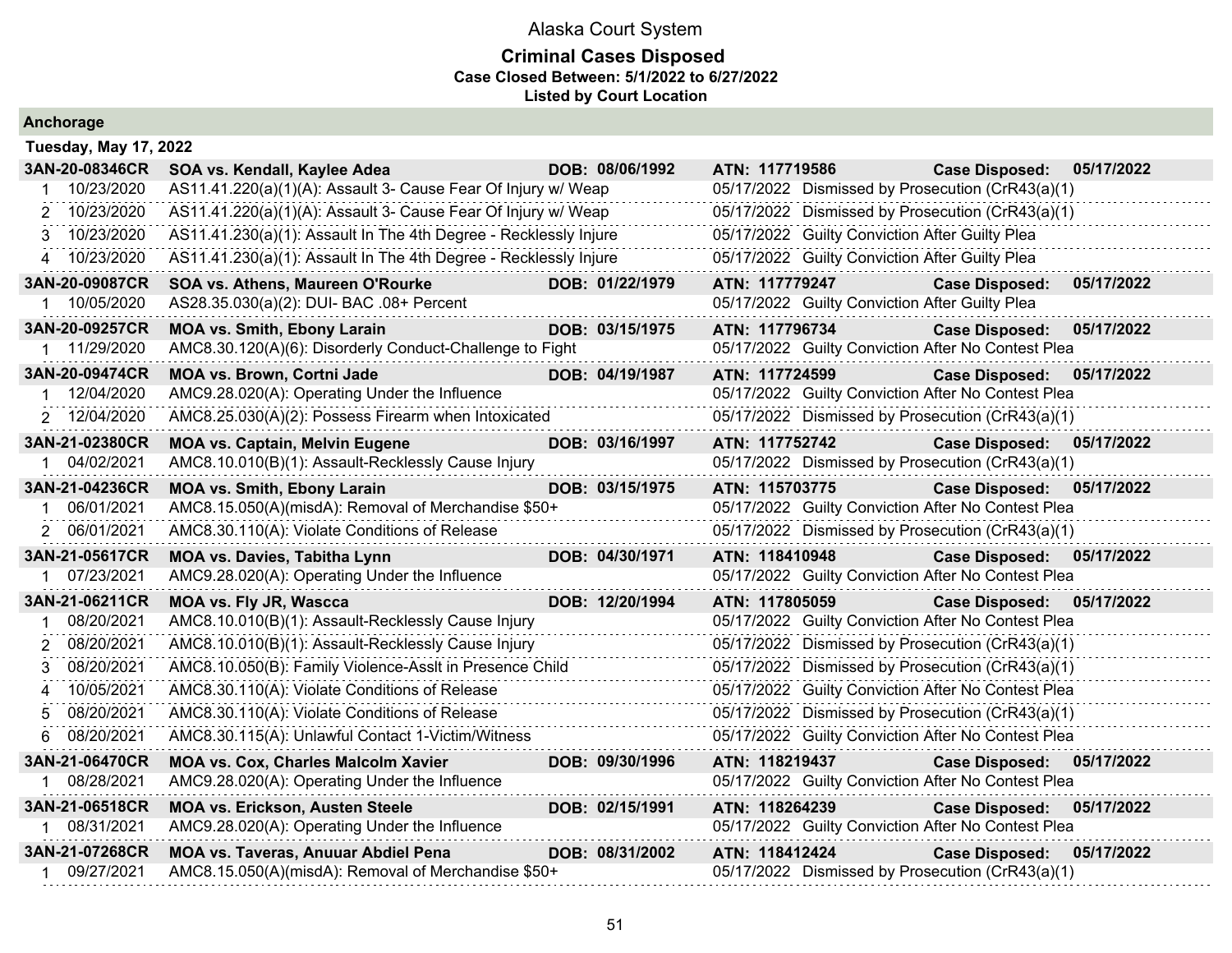#### **Criminal Cases Disposed Case Closed Between: 5/1/2022 to 6/27/2022 Listed by Court Location**

| Anchorage                    |                                                             |                 |                                                               |                           |            |
|------------------------------|-------------------------------------------------------------|-----------------|---------------------------------------------------------------|---------------------------|------------|
| <b>Tuesday, May 17, 2022</b> |                                                             |                 |                                                               |                           |            |
| 3AN-21-08173CR               | <b>MOA vs. Meyers, Corey Adam</b>                           | DOB: 07/24/1994 | ATN: 118287864                                                | <b>Case Disposed:</b>     | 05/17/2022 |
| 1 10/31/2021                 | AMC9.28.020(A): Operating Under the Influence               |                 | 05/17/2022 Guilty Conviction After No Contest Plea            |                           |            |
| 3AN-21-08875CR               | <b>SOA vs. Munro, Mollie</b>                                | DOB: 06/25/1990 | ATN: 118291248                                                | <b>Case Disposed:</b>     | 05/17/2022 |
| 1 10/13/2021                 | AS11.46.130(a)(1): Theft 2-Value \$750-\$24,999             |                 | 05/17/2022 Dismissed by Prosecution (CrR43(a)(1)              |                           |            |
| 3AN-21-09054CR               | SOA vs. Gibson, Haynes O                                    | DOB: 09/26/2000 | ATN: 116691687                                                | <b>Case Disposed:</b>     | 05/17/2022 |
| 1 12/07/2021                 | AS11.71.030(a)(9): MICS3-Mfr/Deliver Any IIA Or IIIA        |                 | 05/17/2022 Dismissed by Prosecution (CrR43(a)(1)              |                           |            |
| 3AN-21-09441CR               | <b>MOA vs. Daugherty, Alexandria Marie</b>                  | DOB: 08/07/1976 | ATN: 117230805                                                | <b>Case Disposed:</b>     | 05/17/2022 |
| 12/21/2021<br>1              | AMC8.10.010(B)(1): Assault-Recklessly Cause Injury          |                 | 05/17/2022 Guilty Conviction After No Contest Plea            |                           |            |
| 3AN-22-00451CR               | SOA vs. Pungowiyi, Kyle Travis                              | DOB: 11/03/1984 | ATN: 118328625                                                | <b>Case Disposed:</b>     | 05/17/2022 |
| 01/18/2022<br>1              | AS28.35.030(a): DUI - Operate Vehic Under Infl Alc/Drug     |                 | 05/17/2022 Guilty Conviction After Guilty Plea                |                           |            |
| 2 01/18/2022                 | AS28.35.032(a): Refuse To Submit To Chemical Test           |                 | 05/17/2022 Dismissed by Prosecution (CrR43(a)(1)              |                           |            |
| 3 01/18/2022                 | AS28.15.291(a)(1): Drive w/Lic Canc/Rev/Sus For Crim Offens |                 | 05/17/2022 Guilty Conviction After Guilty Plea                |                           |            |
| 3AN-22-00457CR               | <b>MOA vs. Tomaganuk, Gilbert Gus</b>                       | DOB: 04/13/1985 | ATN: 118302813                                                | <b>Case Disposed:</b>     | 05/17/2022 |
| 01/12/2022                   | AMC8.10.110(A)(3): Harassment-Offensive Physical Contact    |                 | 05/17/2022 Guilty Conviction After Guilty Plea                |                           |            |
| 3AN-22-00531CR               | MOA vs. Tanape, Ethan John                                  | DOB: 11/16/1999 | ATN: 118312173                                                | <b>Case Disposed:</b>     | 05/17/2022 |
| 1 01/18/2022                 | AMC9.28.020(A): Operating Under the Influence               |                 | 05/17/2022 Guilty Conviction After No Contest Plea            |                           |            |
| 3AN-22-01355CR               | <b>MOA vs. Ziegler, Ryan Zachary</b>                        | DOB: 05/19/1979 | ATN: 118278288                                                | Case Disposed: 05/17/2022 |            |
| 02/23/2022<br>1              | AMC8.30.115(A): Unlawful Contact 1-Victim/Witness           |                 | 05/17/2022 Guilty Conviction After No Contest Plea            |                           |            |
| 2 02/23/2022                 | AMC8.30.110(A): Violate Conditions of Release               |                 | 05/17/2022 Guilty Conviction After No Contest Plea            |                           |            |
| 3AN-22-02095CR               | MOA vs. Daney, Daniel Nasiryuaq                             | DOB: 12/29/1992 | ATN: 111111111                                                | <b>Case Disposed:</b>     | 05/17/2022 |
| 1 03/19/2022                 | Charging Document Pending or Not Filed                      |                 |                                                               |                           |            |
| 3AN-22-02137CR               | <b>MOA vs. Adams, Krystal Stella</b>                        | DOB: 04/04/1987 | ATN: 118225485                                                | <b>Case Disposed:</b>     | 05/17/2022 |
| 1 03/22/2022                 | AMC8.30.105(A)(1): Violate DV Protective Order              |                 | 05/17/2022 Guilty Conviction After Guilty Plea                |                           |            |
| 3AN-22-02161CR               | <b>MOA vs. Hammond, Kimberly Sarai</b>                      | DOB: 12/12/1979 | ATN: 118417896                                                | <b>Case Disposed:</b>     | 05/17/2022 |
| 03/22/2022                   | Charging Document Pending or Not Filed                      |                 |                                                               |                           |            |
| 3AN-22-02859CR               | <b>MOA vs. Adams, Krystal Stella</b>                        | DOB: 04/04/1987 | ATN: 118347579                                                | <b>Case Disposed:</b>     | 05/17/2022 |
| 04/18/2022                   | AMC8.30.105(A)(1): Violate DV Protective Order              |                 | 05/17/2022 Dism. Plea Agreement in Another Case-CrR 43(a)(2). |                           |            |
| 2 04/18/2022                 | AMC8.30.115(A): Unlawful Contact 1-Victim/Witness           |                 | 05/17/2022 Dism. Plea Agreement in Another Case-CrR 43(a)(2). |                           |            |
| 3 04/18/2022                 | AMC8.30.110(A): Violate Conditions of Release               |                 | 05/17/2022 Dism. Plea Agreement in Another Case-CrR 43(a)(2). |                           |            |
| 3AN-22-03044CR               | <b>MOA vs. Tobler, Cody Shane</b>                           | DOB: 03/03/1998 | ATN: 118232748                                                | <b>Case Disposed:</b>     | 05/17/2022 |
| 04/24/2022<br>1              | AMC8.10.010(B)(1): Assault-Recklessly Cause Injury          |                 | 05/17/2022 Guilty Conviction After Guilty Plea                |                           |            |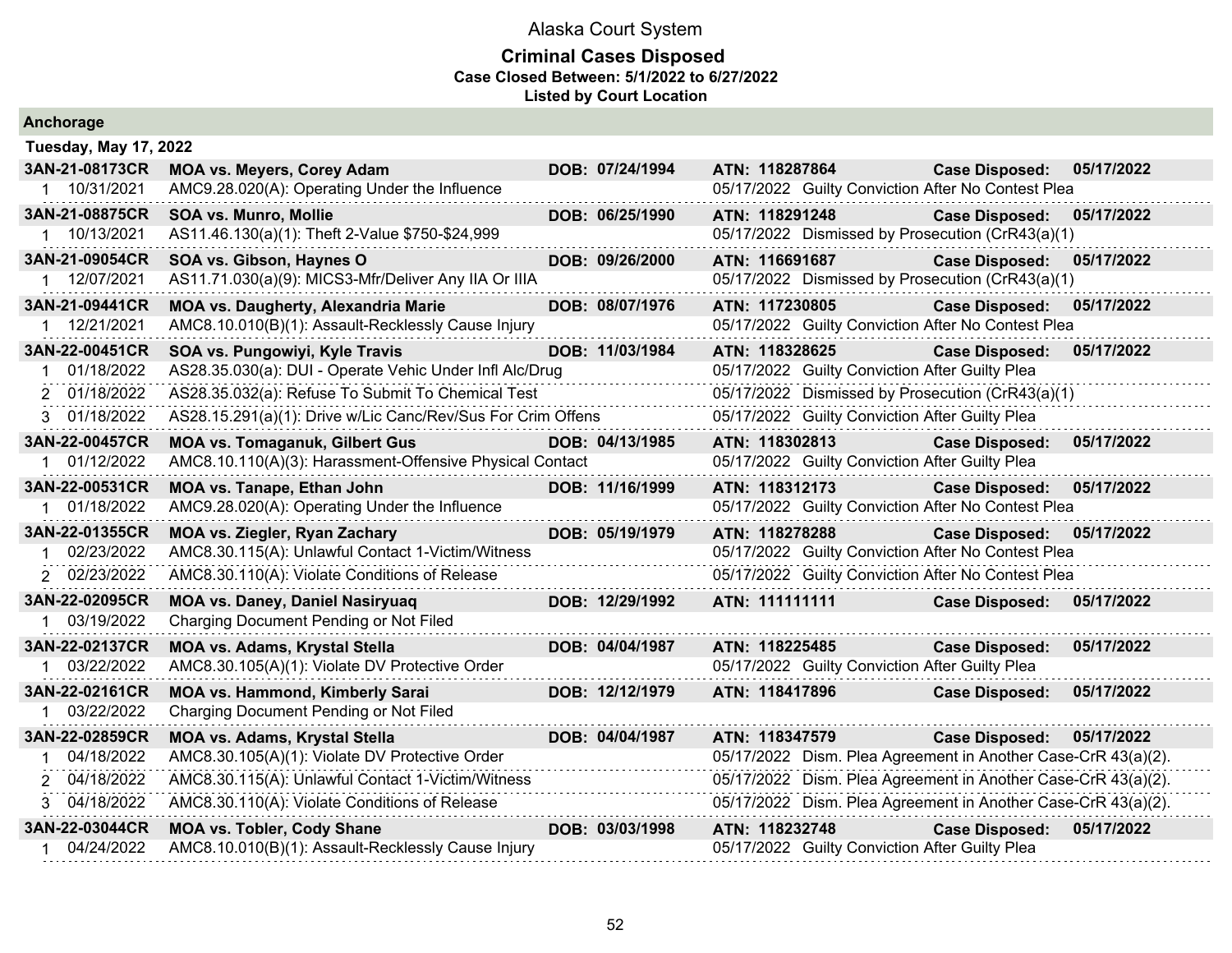|   | Anchorage                    |                                                                  |                 |                |                                  |                                                               |            |
|---|------------------------------|------------------------------------------------------------------|-----------------|----------------|----------------------------------|---------------------------------------------------------------|------------|
|   | <b>Tuesday, May 17, 2022</b> |                                                                  |                 |                |                                  |                                                               |            |
|   | 3AN-22-03598CR               | SOA vs. Kensinger, Deion Michael                                 | DOB: 11/14/1999 | ATN: 116649819 |                                  | <b>Case Disposed:</b>                                         | 05/17/2022 |
|   | 05/17/2022                   | Charging Document Pending or Not Filed                           |                 |                |                                  |                                                               |            |
|   | 3AN-22-03602CR               | SOA vs. Lima, Nicole Carol                                       | DOB: 08/11/1992 | ATN: 117634905 |                                  | <b>Case Disposed:</b>                                         | 05/17/2022 |
|   | 05/17/2022                   | Charging Document Pending or Not Filed                           |                 |                |                                  |                                                               |            |
|   | Wednesday, May 18, 2022      |                                                                  |                 |                |                                  |                                                               |            |
|   | 3AN-18-06391CR               | <b>MOA vs. Douthit-Mattfield, Rebecca Nicole</b>                 | DOB: 04/02/1991 | ATN: 116718399 |                                  | <b>Case Disposed:</b>                                         | 05/18/2022 |
|   | 07/11/2018                   | AMC9.28.020(A): Operating Under the Influence                    |                 |                |                                  | 05/18/2022 Dismissed by Prosecution (CrR43(a)(1)              |            |
|   | 2 07/11/2018                 | AMC9.28.022(C): Refusal To Submit To Chemical Test               |                 |                |                                  | 05/18/2022 Dismissed by Prosecution (CrR43(a)(1)              |            |
|   | 3AN-18-12260CR               | MOA vs. Tinker, Mikayla Ana                                      | DOB: 12/15/1996 | ATN: 116233218 |                                  | <b>Case Disposed:</b>                                         | 05/18/2022 |
|   | 03/25/2018                   | AMC9.28.020(A): Operating Under the Influence                    |                 |                |                                  | 05/18/2022 Guilty Conviction After No Contest Plea            |            |
|   | 2 03/25/2018                 | AMC9.28.011(A): Eluding A Police Officer                         |                 |                |                                  | 05/18/2022 Dismissed by Prosecution (CrR43(a)(1)              |            |
|   | 3AN-20-00971CR               | <b>MOA vs. Pushruk, Shawn Patrick</b>                            | DOB: 12/01/1986 | ATN: 117649098 |                                  | <b>Case Disposed:</b>                                         | 05/18/2022 |
|   | 01/31/2020                   | AMC8.30.020(A)(1)(b)(i): False ID Arrest/Detention/Investigation |                 |                |                                  | 05/18/2022 Dismissed by Prosecution (CrR43(a)(1)              |            |
| 2 | 01/31/2020                   | AMC8.10.110(A)(3): Harassment-Offensive Physical Contact         |                 |                |                                  | 05/18/2022 Guilty Conviction After No Contest Plea            |            |
| 3 | 01/31/2020                   | AMC8.20.010(A)(6): Crim Mischief-Tamper w/ Property              |                 |                |                                  | 05/18/2022 Guilty Conviction After No Contest Plea            |            |
| 4 | 01/31/2020                   | AMC8.30.120(A)(2): Disorderly Conduct-Loud Noise, Public         |                 |                |                                  | 05/18/2022 Dismissed by Prosecution (CrR43(a)(1)              |            |
|   | 3AN-20-02517CR               | <b>MOA vs. Demientieff, Mike</b>                                 | DOB: 10/10/1957 | ATN: 117748269 |                                  | <b>Case Disposed:</b>                                         | 05/18/2022 |
|   | 03/23/2020                   | AMC9.28.020(A): Operating Under the Influence                    |                 |                |                                  | 05/18/2022 Dismissed by Prosecution (CrR43(a)(1)              |            |
|   | 3AN-20-05465CR               | SOA vs. Brown, Craig Gerard                                      | DOB: 11/11/1957 | ATN: 115703532 |                                  | <b>Case Disposed:</b>                                         | 05/18/2022 |
|   | 07/08/2020                   | AS11.61.195(a)(3)(A): Misc/Weapons 2- Fire Gun At Building       |                 |                |                                  | 04/11/2022 Dismissed by Prosecution (CrR43(a)(1)              |            |
|   | 2 07/08/2020                 | AS11.61.200(a)(1): Misc/Weapons 3 - Felon In Possession          |                 |                | 05/06/2022 Acquitted After Trial |                                                               |            |
|   | 3AN-20-06458CR               | MOA vs. Davenport-Rajewski, Shauna Mae                           | DOB: 02/18/1992 | ATN: 117832356 |                                  | <b>Case Disposed:</b>                                         | 05/18/2022 |
|   | 1 07/29/2020                 | AMC8.45.010(A)(1): Trespass-Private Residential/Vehicle          |                 |                |                                  | 05/18/2022 Dismissed by Prosecution (CrR43(a)(1)              |            |
|   | 3AN-20-06680CR               | MOA vs. Hansen, Ludwig Ole                                       | DOB: 12/27/1968 | ATN: 117771012 |                                  | Case Disposed: 05/18/2022                                     |            |
|   | 08/28/2020                   | AMC8.10.010(B)(1): Assault-Recklessly Cause Injury               |                 |                |                                  | 05/18/2022 Dism. Plea Agreement in Another Case-CrR 43(a)(2). |            |
|   | 2 04/19/2022                 | AMC8.30.110(A): Violate Conditions of Release                    |                 |                |                                  | 05/18/2022 Dism. Plea Agreement in Another Case-CrR 43(a)(2). |            |
| 3 | 05/09/2022                   | AMC8.30.110(A): Violate Conditions of Release                    |                 |                |                                  | 05/18/2022 Dism. Plea Agreement in Another Case-CrR 43(a)(2). |            |
|   | 3AN-20-06793CR               | <b>MOA vs. Pushruk, Shawn Patrick</b>                            | DOB: 12/01/1986 | ATN: 116724096 |                                  | <b>Case Disposed:</b>                                         | 05/18/2022 |
| 1 | 07/13/2020                   | AMC8.10.010(B)(1): Assault-Recklessly Cause Injury               |                 |                |                                  | 05/18/2022 Guilty Conviction After No Contest Plea            |            |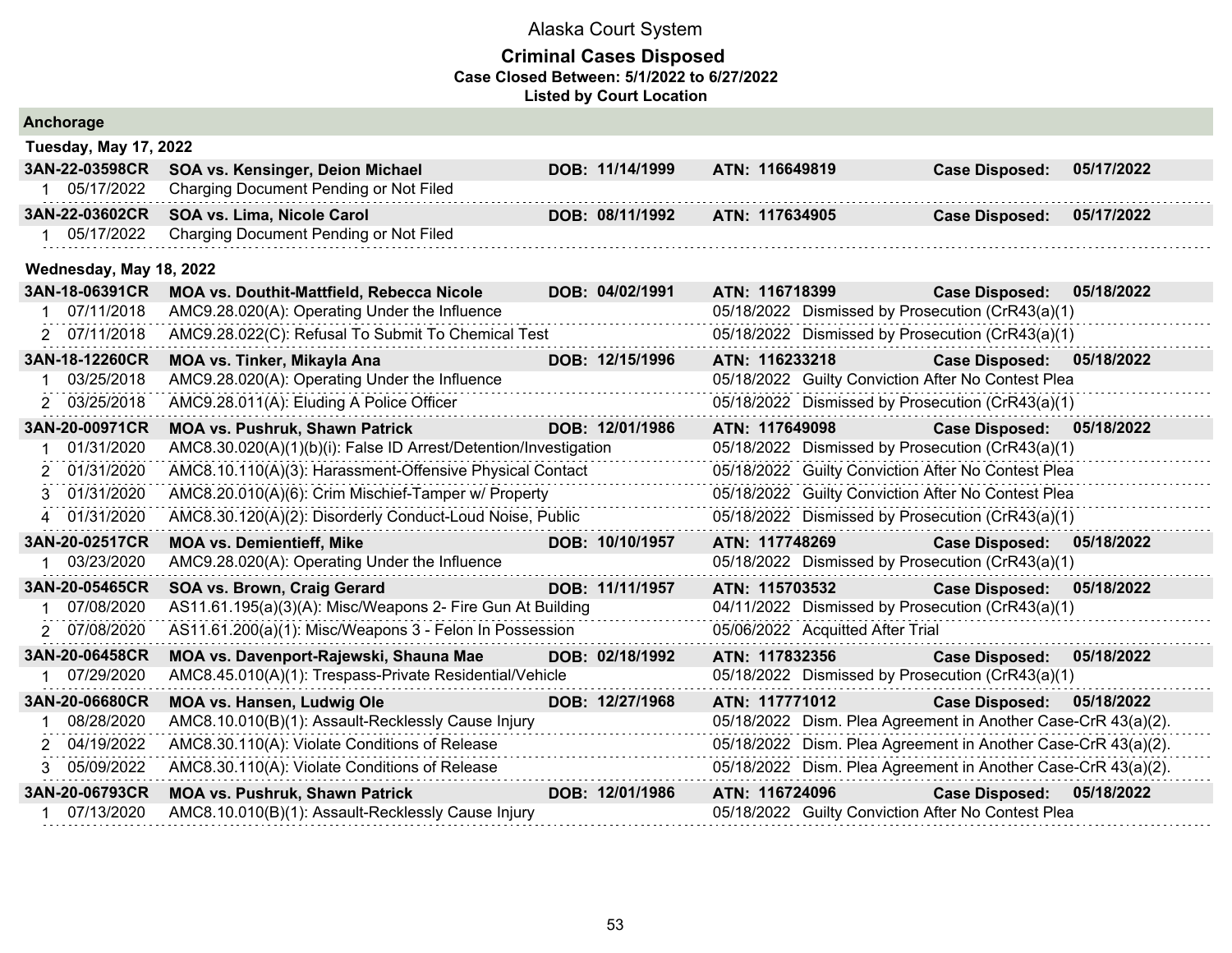|  |  | Anchorage |  |  |
|--|--|-----------|--|--|
|  |  |           |  |  |

|    | Wednesday, May 18, 2022 |                                                                  |                 |                |                                                               |            |
|----|-------------------------|------------------------------------------------------------------|-----------------|----------------|---------------------------------------------------------------|------------|
|    | 3AN-20-06873CR          | MOA vs. Tinker, Mikayla Ana                                      | DOB: 12/15/1996 | ATN: 117766755 | <b>Case Disposed:</b>                                         | 05/18/2022 |
|    | 09/06/2020              | AMC8.30.010(A)(1): Resist Own Arrest by Use of Force             |                 |                | 05/18/2022 Guilty Conviction After No Contest Plea            |            |
|    | 2 09/06/2020            | AMC8.30.120(A)(2): Disorderly Conduct-Loud Noise, Public         |                 |                | 05/18/2022 Dismissed by Prosecution (CrR43(a)(1)              |            |
| 3. | 09/06/2020              | AMC8.30.020(A)(1)(b)(ii): False ID Being Served Warrant/Citation |                 |                | 05/18/2022 Guilty Conviction After No Contest Plea            |            |
|    | 3AN-20-07636CR          | SOA vs. Archambault, Douglas Don                                 | DOB: 03/25/1981 | ATN: 114305292 | <b>Case Disposed:</b>                                         | 05/18/2022 |
|    | 07/10/2019              | AS11.71.021(a)(1): MICS 2-Mfr/Deliver IA                         | .               |                | 05/18/2022 Dismissed by Prosecution (CrR43(a)(1)              |            |
|    | 2 07/10/2019            | AS11.71.030(a)(9): MICS3-Mfr/Deliver Any IIA Or IIIA             |                 |                | 05/18/2022 Dismissed by Prosecution (CrR43(a)(1)              |            |
|    | 3AN-20-08077CR          | <b>MOA vs. Enyart, Evan Arlen</b>                                | DOB: 11/25/1998 | ATN: 117716715 | <b>Case Disposed:</b>                                         | 05/18/2022 |
|    | 10/09/2020              | AMC9.28.020(A): Operating Under the Influence                    |                 |                | 05/18/2022 Dismissed by Prosecution (CrR43(a)(1)              |            |
|    | 3AN-20-08676CR          | <b>MOA vs. Sophasath, Tommy</b>                                  | DOB: 04/06/1998 | ATN: 117714501 | Case Disposed: 05/18/2022                                     |            |
|    | 1 11/08/2020            | AMC9.28.020(A): Operating Under the Influence                    |                 |                | 05/18/2022 Guilty Conviction After No Contest Plea            |            |
|    | 3AN-20-09305CR          | <b>MOA vs. Pushruk, Shawn Patrick</b>                            | DOB: 12/01/1986 | ATN: 117724221 | <b>Case Disposed:</b>                                         | 05/18/2022 |
|    | 1 11/30/2020            | AMC8.15.050(A)(misdB): Removal of Merchandise \$5-\$50           |                 |                | 05/18/2022 Guilty Conviction After No Contest Plea            |            |
|    | 2 11/30/2020            | AMC8.30.110(A): Violate Conditions of Release                    |                 |                | 05/18/2022 Dismissed by Prosecution (CrR43(a)(1)              |            |
| 3  | 11/30/2020              | AMC8.30.110(A): Violate Conditions of Release                    |                 |                | 05/18/2022 Dismissed by Prosecution (CrR43(a)(1)              |            |
| 4  | 04/05/2021              | AMC8.30.110(A): Violate Conditions of Release                    |                 |                | 05/18/2022 Dismissed by Prosecution (CrR43(a)(1)              |            |
| 5. | 06/07/2021              | AMC8.30.110(A): Violate Conditions of Release                    |                 |                | 05/18/2022 Dismissed by Prosecution (CrR43(a)(1)              |            |
| 6. | 08/08/2021              | AMC8.30.110(A): Violate Conditions of Release                    |                 |                | 05/18/2022 Dismissed by Prosecution (CrR43(a)(1)              |            |
|    | 08/31/2021              | AMC8.30.110(A): Violate Conditions of Release                    |                 |                | 05/18/2022 Dismissed by Prosecution (CrR43(a)(1)              |            |
|    | 3AN-20-09499CR          | <b>MOA vs. Watson, Kyon Darell</b>                               | DOB: 07/14/1989 | ATN: 117232533 | <b>Case Disposed:</b>                                         | 05/18/2022 |
|    | 1 11/28/2020            | AMC9.28.020(A): Operating Under the Influence                    |                 |                | 05/18/2022 Dismissed by Prosecution (CrR43(a)(1)              |            |
|    | 3AN-20-09576CR          | <b>MOA vs. Lopez, Micah Marie</b>                                | DOB: 05/31/1986 | ATN: 117713628 | <b>Case Disposed:</b>                                         | 05/18/2022 |
|    | 10/27/2020              | AMC9.28.020(A): Operating Under the Influence                    |                 |                | 05/18/2022 Guilty Conviction After No Contest Plea            |            |
|    | 3AN-20-09830CR          | MOA vs. Hansen II, Ludwig Ole                                    | DOB: 12/27/1968 | ATN: 117798444 | <b>Case Disposed:</b>                                         | 05/18/2022 |
|    | 12/17/2020              | AMC8.15.050(A)(misdA): Removal of Merchandise \$50+              |                 |                | 05/18/2022 Dism. Plea Agreement in Another Case-CrR 43(a)(2). |            |
|    | 2 12/17/2020            | AMC8.30.110(A): Violate Conditions of Release                    |                 |                | 05/18/2022 Dism. Plea Agreement in Another Case-CrR 43(a)(2). |            |
|    | 3 05/10/2022            | AMC8.30.110(A): Violate Conditions of Release                    |                 |                | 05/18/2022 Dism. Plea Agreement in Another Case-CrR 43(a)(2). |            |
|    |                         |                                                                  |                 |                |                                                               |            |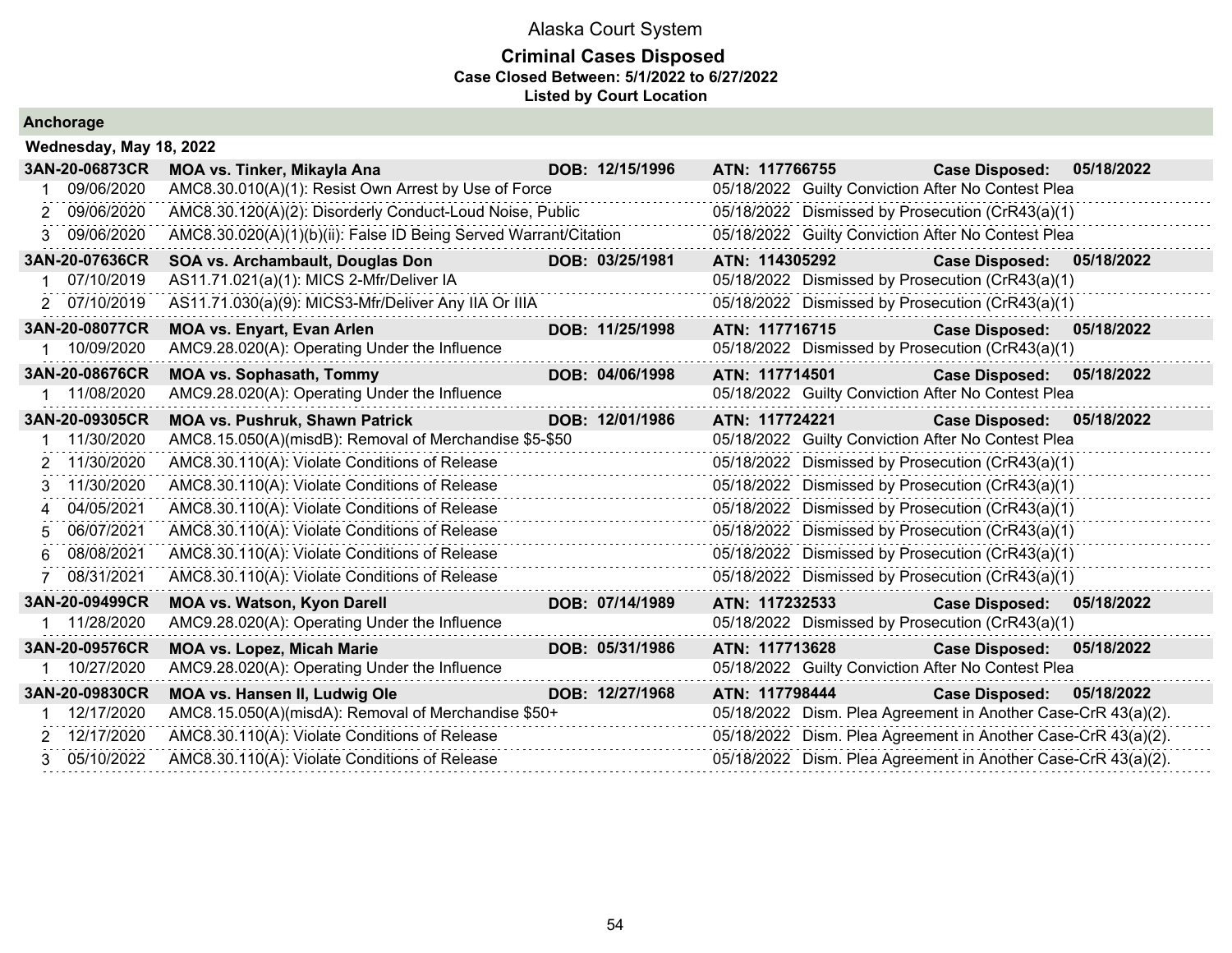### **Criminal Cases Disposed Case Closed Between: 5/1/2022 to 6/27/2022 Listed by Court Location**

|  | Wednesday, May 18, 2022 |  |  |
|--|-------------------------|--|--|
|--|-------------------------|--|--|

|     | 3AN-21-00703CR | <b>MOA vs. Pushruk, Shawn Patrick</b>                            | DOB: 12/01/1986 | ATN: 117782766                                 | Case Disposed: 05/18/2022                          |            |
|-----|----------------|------------------------------------------------------------------|-----------------|------------------------------------------------|----------------------------------------------------|------------|
|     | 01/26/2021     | AMC8.10.010(B)(3): Assault-Words/Conduct Create Fear of Inj      |                 |                                                | 05/18/2022 Guilty Conviction After No Contest Plea |            |
|     | 01/26/2021     | AMC8.30.110(A): Violate Conditions of Release                    |                 |                                                | 05/18/2022 Dismissed by Prosecution (CrR43(a)(1)   |            |
|     | 01/26/2021     | AMC8.30.110(A): Violate Conditions of Release                    |                 |                                                | 05/18/2022 Guilty Conviction After No Contest Plea |            |
|     | 04/05/2021     | AMC8.30.110(A): Violate Conditions of Release                    |                 |                                                | 05/18/2022 Dismissed by Prosecution (CrR43(a)(1)   |            |
| 5   | 06/07/2021     | AMC8.30.110(A): Violate Conditions of Release                    |                 |                                                | 05/18/2022 Dismissed by Prosecution (CrR43(a)(1)   |            |
|     | 08/08/2021     | AMC8.30.110(A): Violate Conditions of Release                    |                 |                                                | 05/18/2022 Dismissed by Prosecution (CrR43(a)(1)   |            |
| 8   | 08/31/2021     | AMC8.30.110(A): Violate Conditions of Release                    |                 |                                                | 05/18/2022 Dismissed by Prosecution (CrR43(a)(1)   |            |
| 9   | 10/21/2021     | AMC8.30.110(A): Violate Conditions of Release                    |                 |                                                | 05/18/2022 Dismissed by Prosecution (CrR43(a)(1)   |            |
| 10. | 04/27/2022     | AMC8.30.110(A): Violate Conditions of Release                    |                 |                                                | 05/18/2022 Dismissed by Prosecution (CrR43(a)(1)   |            |
|     | 3AN-21-01729CR | <b>MOA vs. Evan, Herman Charles William</b>                      | DOB: 11/29/2000 | ATN: 117830268                                 | Case Disposed: 05/18/2022                          |            |
|     | 03/07/2021     | AMC8.30.010(A)(1): Resist Own Arrest by Use of Force             |                 |                                                | 05/18/2022 Dismissed. Defendant Found Incompetent  |            |
|     | 2 03/07/2021   | AMC8.30.110(A): Violate Conditions of Release                    |                 |                                                | 05/18/2022 Dismissed. Defendant Found Incompetent  |            |
|     | 3AN-21-02744CR | <b>MOA vs. Wentz, Henry Max</b>                                  | DOB: 04/14/1961 | ATN: 117152892                                 | Case Disposed: 05/18/2022                          |            |
|     | 04/13/2021     | AMC8.10.010(B)(1): Assault-Recklessly Cause Injury               |                 |                                                | 05/18/2022 Dismissed by Prosecution (CrR43(a)(1)   |            |
|     | 3AN-21-04040CR | <b>MOA vs. Uini, Malaefou Alisa</b>                              | DOB: 12/23/1992 | ATN: 118224288                                 | Case Disposed: 05/18/2022                          |            |
|     | 05/31/2021     | AMC9.28.020(A): Operating Under the Influence                    |                 |                                                | 05/18/2022 Guilty Conviction After No Contest Plea |            |
|     | 3AN-21-04156CR | SOA vs. Davis, Shane Michael                                     | DOB: 09/28/1996 | ATN: 117261189                                 | <b>Case Disposed:</b>                              | 05/18/2022 |
|     | 06/04/2021     | AS11.46.365(a)(2): Vehicle Theft 2-Fail To Return Vehicle        |                 | 05/18/2022 Guilty Conviction After Guilty Plea |                                                    |            |
|     | 3AN-21-04341CR | SOA vs. Chiklak, Neil Allen                                      | DOB: 06/25/1970 | ATN: 117153036                                 | Case Disposed: 05/18/2022                          |            |
|     | 06/11/2021     | AS11.41.210(a)(1): Assault 2 - Injury w/ Weapon, Intent          |                 |                                                | 05/18/2022 Dismissed by Prosecution (CrR43(a)(1))  |            |
|     | 06/11/2021     | AS11.41.230(a)(1): Assault In The 4th Degree - Recklessly Injure |                 | 05/18/2022 Guilty Conviction After Guilty Plea |                                                    |            |
| 3   | 06/11/2021     | AS11.46.486(a)(2): Criminal Mischief 5-Damage Under \$250        |                 |                                                | 05/18/2022 Dismissed by Prosecution (CrR43(a)(1)   |            |
|     | 12/30/2021     | AS11.56.757(a)(misdA): Violate Condition of Release for Felony   |                 | 05/18/2022 Guilty Conviction After Guilty Plea |                                                    |            |
|     | 06/11/2021     | AS11.41.220(a)(1)(B): Assault 3- Cause Injury w/ Weap            |                 |                                                | 05/18/2022 Dismissed by Prosecution (CrR43(a)(1)   |            |
| 6   | 06/11/2021     | AS11.41.220(a)(1)(A): Assault 3- Cause Fear Of Injury w/ Weap    |                 |                                                | 05/18/2022 Dismissed by Prosecution (CrR43(a)(1)   |            |
|     | 06/01/2022     | PTRP - Alcohol Consumption                                       |                 |                                                |                                                    |            |
|     |                |                                                                  |                 |                                                |                                                    |            |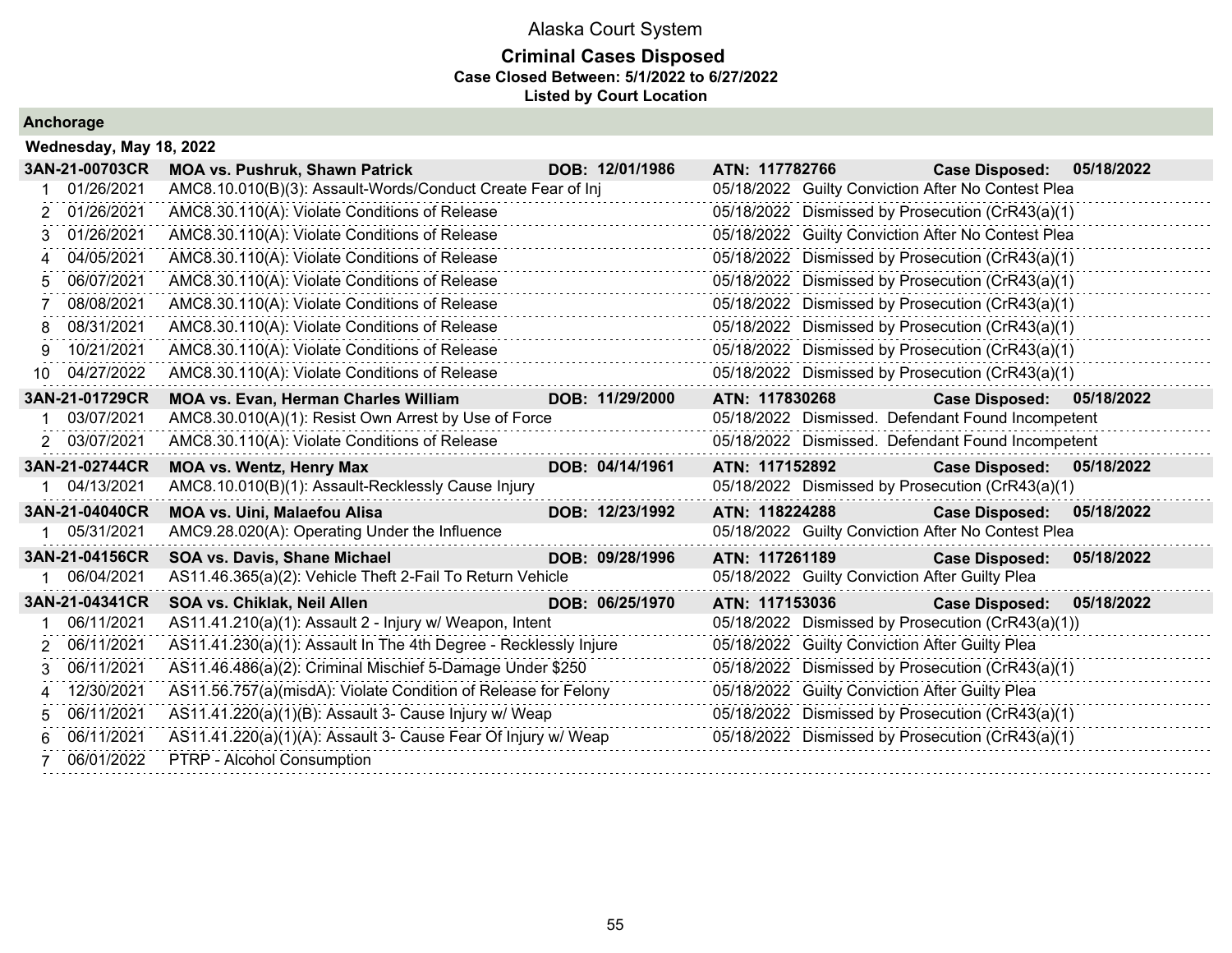### **Criminal Cases Disposed Case Closed Between: 5/1/2022 to 6/27/2022 Listed by Court Location**

| Wednesday, May 18, 2022           |                                                                                                   |                 |                                                                      |                           |            |
|-----------------------------------|---------------------------------------------------------------------------------------------------|-----------------|----------------------------------------------------------------------|---------------------------|------------|
| 3AN-21-05536CR                    | SOA vs. Davis, Shane Michael                                                                      | DOB: 09/28/1996 | ATN: 117780039                                                       | <b>Case Disposed:</b>     | 05/18/2022 |
| 07/25/2021                        | AS11.41.220(a)(1)(A): Assault 3- Cause Fear Of Injury w/ Weap                                     |                 | 10/04/2021 Dismiss-Delay in SupCt Transfer CrR5(e)43(b)(1)           |                           |            |
| 2 07/25/2021                      | AS11.41.230(a)(1): Assault In The 4th Degree - Recklessly Injure                                  |                 | 05/19/2022 Dismissed by Prosecution (CrR43(a)(1)                     |                           |            |
| 07/25/2021<br>3                   | Attempted: AS11.41.220(a)(1)(B): Assault 3- Cause Injury w/ Weap                                  |                 | 05/19/2022 Dismissed by Prosecution (CrR43(a)(1)                     |                           |            |
| 07/25/2021<br>4                   | AS11.56.757(a)(misdA): Violate Condition of Release for Felony                                    |                 | 05/19/2022 Dismissed by Prosecution (CrR43(a)(1)                     |                           |            |
| 5 01/14/2022                      | AS11.56.750(a)(1)(A): Unlawful Contact Per Court Ordered                                          |                 | 05/19/2022 Dismissed by Prosecution (CrR43(a)(1)                     |                           |            |
| 3AN-21-05939CR                    | <b>MOA vs. Rendon JR, Johnny Cayne</b>                                                            | DOB: 11/20/1994 | ATN: 118290204                                                       | Case Disposed: 05/18/2022 |            |
| 08/07/2021<br>1                   | AMC9.28.020(A): Operating Under the Influence                                                     |                 | 05/18/2022 Guilty Conviction After No Contest Plea                   |                           |            |
| 3AN-21-06457CR<br>06/15/2021<br>1 | <b>MOA vs. Thompson JR, Ronald Evi</b><br>AMC8.45.010(A)(1): Trespass-Private Residential/Vehicle | DOB: 08/14/1992 | ATN: 118230399<br>05/18/2022 Guilty Conviction After No Contest Plea | Case Disposed: 05/18/2022 |            |
| 06/15/2021<br>2                   | AMC8.30.010(A)(1): Resist Own Arrest by Use of Force                                              |                 | 05/18/2022 Dismissed by Prosecution (CrR43(a)(1)                     |                           |            |
| 3AN-21-06855CR                    | <b>MOA vs. Wilson, Sheriene Estelle</b>                                                           | DOB: 02/19/2000 | ATN: 117805347                                                       | <b>Case Disposed:</b>     | 05/18/2022 |
| 09/11/2021                        | AMC9.28.020(A): Operating Under the Influence                                                     |                 | 05/18/2022 Guilty Conviction After No Contest Plea                   |                           |            |
| 3AN-21-07376CR                    | SOA vs. Abell JR, Fred Daniel                                                                     | DOB: 01/24/1962 | ATN: 118279566                                                       | <b>Case Disposed:</b>     | 05/18/2022 |
| 10/02/2021                        | AS11.41.210(a)(1): Assault 2 - Injury w/ Weapon, Intent                                           |                 | 03/07/2022 Dismiss-Delay in SupCt Transfer CrR5(e)43(b)(1)           |                           |            |
| 10/02/2021<br>2                   | AS11.41.230(a)(1): Assault In The 4th Degree - Recklessly Injure                                  |                 | 05/18/2022 Dismissed by Prosecution (CrR43(a)(1)                     |                           |            |
| 3 10/02/2021                      | AS11.41.230(a)(3): Assault 4-Cause Fear Of Injury                                                 |                 | 05/18/2022 Dismissed by Prosecution (CrR43(a)(1)                     |                           |            |
| 3AN-21-07583CR                    | <b>MOA vs. Evan, Herman Charles William</b>                                                       | DOB: 11/29/2000 | ATN: 118330551                                                       | Case Disposed: 05/18/2022 |            |
| 10/09/2021                        | AMC8.20.010(A)(1): Crim Mischief-Damage Property \$50+                                            |                 | 05/18/2022 Dismissed. Defendant Found Incompetent                    |                           |            |
| 10/09/2021<br>2                   | AMC8.30.110(A): Violate Conditions of Release                                                     |                 | 05/18/2022 Dismissed. Defendant Found Incompetent                    |                           |            |
| 3AN-21-07733CR                    | <b>MOA vs. Evan, Herman Charles William</b>                                                       | DOB: 11/29/2000 | ATN: 118413747                                                       | Case Disposed: 05/18/2022 |            |
| 10/16/2021                        | AMC8.30.110(A): Violate Conditions of Release                                                     |                 | 05/18/2022 Dismissed. Defendant Found Incompetent                    |                           |            |
| 2 10/16/2021                      | AMC8.30.010(A)(1): Resist Own Arrest by Use of Force                                              |                 | 05/18/2022 Dismissed. Defendant Found Incompetent                    |                           |            |
| 3AN-21-08809CR                    | <b>MOA vs. Bean, Evander Micah</b>                                                                | DOB: 08/27/1990 | ATN: 118291599                                                       | <b>Case Disposed:</b>     | 05/18/2022 |
| 1 11/26/2021                      | AMC9.28.020(A): Operating Under the Influence                                                     |                 | 05/18/2022 Guilty Conviction After No Contest Plea                   |                           |            |
| 3AN-21-09015CR                    | SOA vs. Evan, Herman Charles William                                                              | DOB: 11/29/2000 | ATN: 118297557                                                       | <b>Case Disposed:</b>     | 05/18/2022 |
| 12/06/2021                        | AS11.46.482(a)(1): Criminal Mischief 3-Damage \$750+                                              |                 | 05/18/2022 Dismissed. Defendant Found Incompetent                    |                           |            |
| 12/06/2021<br>2                   | AS11.56.757(a)(misdB): Violate Conditions of Release for Misd                                     |                 | 05/18/2022 Dismissed. Defendant Found Incompetent                    |                           |            |
| 12/06/2021<br>3                   | AS11.56.757(a)(misdB): Violate Conditions of Release for Misd                                     |                 | 05/18/2022 Dismissed. Defendant Found Incompetent                    |                           |            |
| 12/06/2021<br>4                   | AS11.56.757(a)(misdB): Violate Conditions of Release for Misd                                     |                 | 05/18/2022 Dismissed. Defendant Found Incompetent                    |                           |            |
| 3AN-21-09318CR                    | <b>MOA vs. Alick, Ronald Ray</b>                                                                  | DOB: 03/25/1991 | ATN: 118328553                                                       | Case Disposed: 05/18/2022 |            |
| 1 12/18/2021                      | AMC8.10.040(B)(7): Neglect-Inadequate Supervision                                                 |                 | 05/18/2022 Guilty Conviction After No Contest Plea                   |                           |            |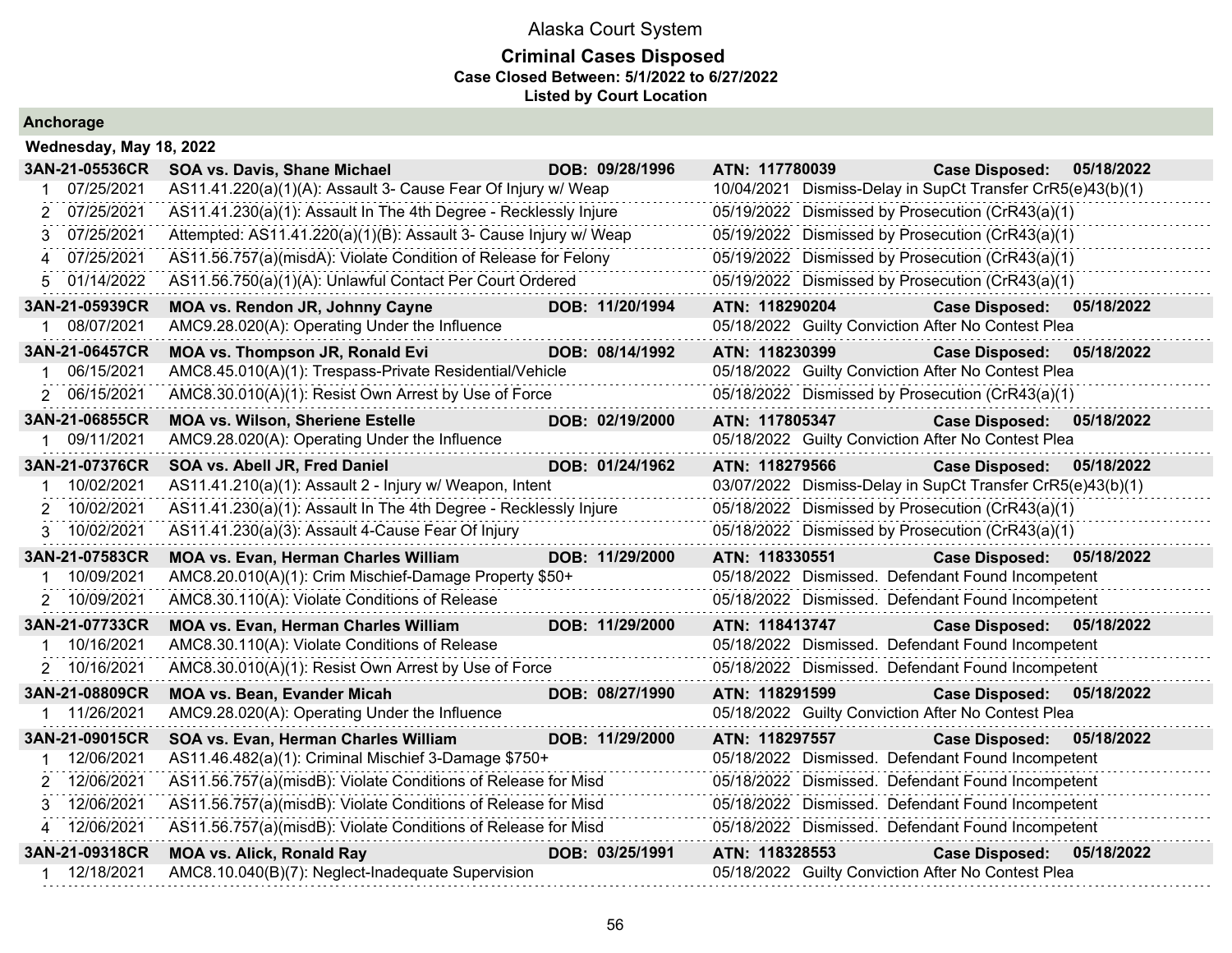| Anchorage               |                                                           |                 |                                                    |                       |            |
|-------------------------|-----------------------------------------------------------|-----------------|----------------------------------------------------|-----------------------|------------|
| Wednesday, May 18, 2022 |                                                           |                 |                                                    |                       |            |
| 3AN-22-00501CR          | MOA vs. Melgar-Castro, Joel Byron                         | DOB: 05/22/1999 | ATN: 118303965                                     | <b>Case Disposed:</b> | 05/18/2022 |
| 01/15/2022              | AMC9.28.020(A): Operating Under the Influence             |                 | 05/18/2022 Guilty Conviction After No Contest Plea |                       |            |
| 3AN-22-00505CR          | <b>MOA vs. Lauiliu, Michael</b>                           | DOB: 08/30/1996 | ATN: 118240929                                     | <b>Case Disposed:</b> | 05/18/2022 |
| 01/18/2022              | AMC8.10.010(B)(1): Assault-Recklessly Cause Injury        |                 | 05/18/2022 Guilty Conviction After Guilty Plea     |                       |            |
| 3AN-22-00511CR          | MOA vs. Hansen II, Ludwig Ole                             | DOB: 12/27/1968 | ATN: 118311597                                     | <b>Case Disposed:</b> | 05/18/2022 |
| 01/20/2022              | AMC8.10.010(B)(1): Assault-Recklessly Cause Injury        |                 | 05/18/2022 Guilty Conviction After No Contest Plea |                       |            |
| 01/20/2022<br>2         | AMC8.30.115(A): Unlawful Contact 1-Victim/Witness         |                 | 05/18/2022 Dismissed by Prosecution (CrR43(a)(1)   |                       |            |
| 01/20/2022              | AMC8.30.110(A): Violate Conditions of Release             |                 | 05/18/2022 Dismissed by Prosecution (CrR43(a)(1)   |                       |            |
| 04/19/2022<br>4         | AMC8.30.110(A): Violate Conditions of Release             |                 | 05/18/2022 Dismissed by Prosecution (CrR43(a)(1)   |                       |            |
| 05/09/2022              | AMC8.30.110(A): Violate Conditions of Release             |                 | 05/18/2022 Guilty Conviction After No Contest Plea |                       |            |
| 3AN-22-00748CR          | <b>MOA vs. Shaughnessy, Colin Patrick</b>                 | DOB: 09/24/1994 | ATN: 118312731                                     | <b>Case Disposed:</b> | 05/18/2022 |
| 01/29/2022              | AMC9.28.020(A): Operating Under the Influence             |                 | 05/18/2022 Dismissed by Prosecution (CrR43(a)(1)   |                       |            |
| 01/29/2022<br>2         | AMC9.28.022(C): Refusal To Submit To Chemical Test        |                 | 05/18/2022 Guilty Conviction After No Contest Plea |                       |            |
| 3AN-22-01446CR          | <b>MOA vs. Bean, Evander Micah</b>                        | DOB: 08/27/1990 | ATN: 118338804                                     | <b>Case Disposed:</b> | 05/18/2022 |
| 02/27/2022              | AMC9.28.020(A): Operating Under the Influence             |                 | 05/18/2022 Guilty Conviction After No Contest Plea |                       |            |
| 3AN-22-02160CR          | <b>MOA vs. Jutton, Jace Wayne</b>                         | DOB: 07/29/1973 | ATN: 118309491                                     | <b>Case Disposed:</b> | 05/18/2022 |
| 03/21/2022              | Charging Document Pending or Not Filed                    |                 |                                                    |                       |            |
| 3AN-22-02258CR          | <b>MOA vs. Jacobsson, Ernest</b>                          | DOB: 05/09/1980 | ATN: 118233477                                     | <b>Case Disposed:</b> | 05/18/2022 |
| 1 03/27/2022            | Charging Document Pending or Not Filed                    |                 |                                                    |                       |            |
| 3AN-22-02263CR          | <b>MOA vs. Moses, Corey Scott</b>                         | DOB: 06/16/1988 | ATN: 118307079                                     | <b>Case Disposed:</b> | 05/18/2022 |
| 03/26/2022              | AMC9.28.020(A): Operating Under the Influence             |                 | 05/18/2022 Guilty Conviction After No Contest Plea |                       |            |
| 3AN-22-02301CR          | <b>MOA vs. Kienitz, Richard Eugene</b>                    | DOB: 07/06/1956 | ATN: 118398753                                     | <b>Case Disposed:</b> | 05/18/2022 |
| 1 03/25/2022            | Charging Document Pending or Not Filed                    |                 |                                                    |                       |            |
| 3AN-22-02315CR          | MOA vs. Joseph, Stephan                                   | DOB: 02/07/1986 | ATN: 118348434                                     | <b>Case Disposed:</b> | 05/18/2022 |
| 03/29/2022              | Charging Document Pending or Not Filed                    |                 |                                                    |                       |            |
| 3AN-22-02492CR          | <b>MOA vs. Bookings, Alexzander</b>                       | DOB: 12/13/1993 | ATN: 118229256                                     | <b>Case Disposed:</b> | 05/18/2022 |
| 04/01/2022              | Charging Document Pending or Not Filed                    |                 |                                                    |                       |            |
| 3AN-22-03224CR          | SOA vs. Randazzo, Sheila Nadine                           | DOB: 01/09/1966 | ATN: 118327005                                     | <b>Case Disposed:</b> | 05/18/2022 |
| 05/01/2022              | AS11.56.780(a)(1): Hinder Prosecution 2- Var Acts Re Misd |                 | 05/18/2022 Dismissed by Prosecution (CrR43(a)(1)   |                       |            |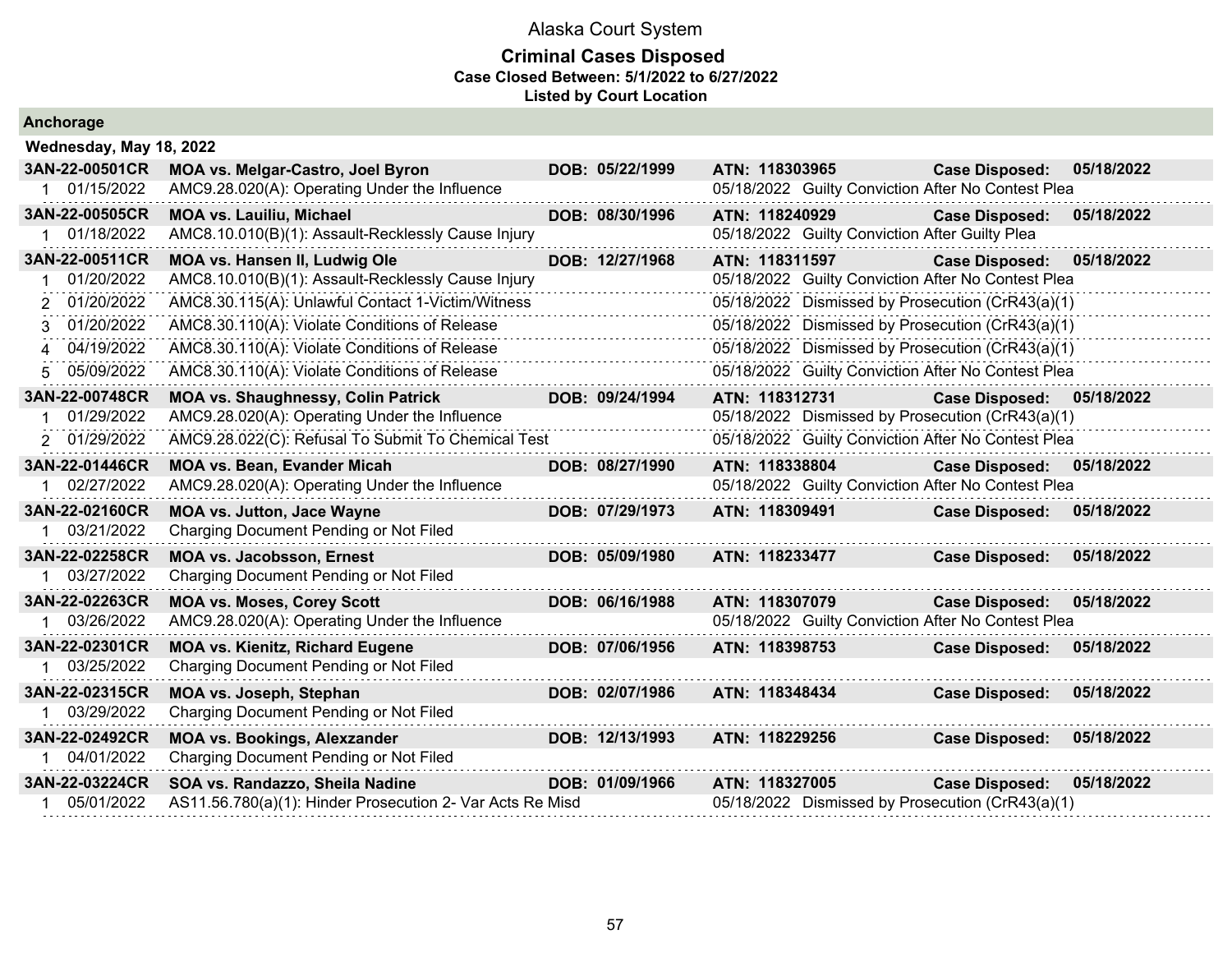### **Criminal Cases Disposed Case Closed Between: 5/1/2022 to 6/27/2022 Listed by Court Location**

| Wednesday, May 18, 2022 |  |  |
|-------------------------|--|--|
|-------------------------|--|--|

|             | 3AN-22-03280CR         | <b>MOA vs. Pushruk, Shawn Patrick</b>                      | DOB: 12/01/1986 | ATN: 118342188                                     | <b>Case Disposed:</b> | 05/18/2022 |
|-------------|------------------------|------------------------------------------------------------|-----------------|----------------------------------------------------|-----------------------|------------|
|             | 05/02/2022             | AMC8.20.010(A)(1): Crim Mischief-Damage Property \$50+     |                 | 05/18/2022 Guilty Conviction After Guilty Plea     |                       |            |
|             | 05/02/2022             | AMC8.30.110(A): Violate Conditions of Release              |                 | 05/18/2022 Guilty Conviction After No Contest Plea |                       |            |
|             | 05/02/2022             | AMC8.30.110(A): Violate Conditions of Release              |                 | 05/18/2022 Dismissed by Prosecution (CrR43(a)(1)   |                       |            |
| $\mathbf 4$ | 05/02/2022             | AMC8.30.110(A): Violate Conditions of Release              |                 | 05/18/2022 Dismissed by Prosecution (CrR43(a)(1)   |                       |            |
| 5.          | 05/02/2022             | AMC8.30.110(A): Violate Conditions of Release              |                 | 05/18/2022 Dismissed by Prosecution (CrR43(a)(1)   |                       |            |
| 6.          | 05/02/2022             | AMC8.30.110(A): Violate Conditions of Release              |                 | 05/18/2022 Dismissed by Prosecution (CrR43(a)(1)   |                       |            |
|             | 3AN-22-03358CR         | MOA vs. Kalistook, Salena Kaagyugaq                        | DOB: 07/14/1995 | ATN: 118345644                                     | <b>Case Disposed:</b> | 05/18/2022 |
|             | 05/06/2022             | AMC8.30.110(A): Violate Conditions of Release              |                 | 05/18/2022 Dismissed by Prosecution (CrR43(a)(1)   |                       |            |
|             | 3AN-22-03359CR         | MOA vs. Kalistook, Salena Kaagyugaq                        | DOB: 07/14/1995 | ATN: 118345635                                     | <b>Case Disposed:</b> | 05/18/2022 |
|             | 05/06/2022             | AMC8.10.090(A)(4): Illegal Use of Phone-Place in Fear      |                 | 05/18/2022 Dismissed by Prosecution (CrR43(a)(1)   |                       |            |
|             | 3AN-22-03643CR         | SOA vs. Poole, Bertrell Elyska                             | DOB: 04/12/1988 | ATN: 118338615                                     | <b>Case Disposed:</b> | 05/18/2022 |
|             | 05/18/2022             | Charging Document Pending or Not Filed                     |                 |                                                    |                       |            |
|             | 3AN-22-03645CR         | SOA vs. Kalistook, Salena Kaagyugaq                        | DOB: 07/14/1995 | ATN: 118179117                                     | <b>Case Disposed:</b> | 05/18/2022 |
|             | 05/18/2022             | Charging Document Pending or Not Filed                     |                 |                                                    |                       |            |
|             | 3AN-22-03646CR         | <b>MOA vs. Perez-Henriquez, Dalinersy</b>                  | DOB: 01/06/1996 | ATN: 118178865                                     | <b>Case Disposed:</b> | 05/18/2022 |
|             | 05/18/2022             | Charging Document Pending or Not Filed                     |                 |                                                    |                       |            |
|             | 3AN-22-03667CR         | MOA vs. Stickle-Frizzell, Milo M                           | DOB: 10/11/1995 | ATN: 118229409                                     | <b>Case Disposed:</b> | 05/18/2022 |
|             | 05/18/2022             | AMC8.10.010(B)(2): Assault-Cause Injury w/ Dangerous Instr |                 | 05/18/2022 Dismissed. Duplicate Case.              |                       |            |
|             | Thursday, May 19, 2022 |                                                            |                 |                                                    |                       |            |
|             | 3AN-20-01762CR         | <b>MOA vs. Stickman, Michael John</b>                      | DOB: 08/09/1997 | ATN: 110863602                                     | <b>Case Disposed:</b> | 05/19/2022 |
|             | 1 02/29/2020           | AMC8.10.010(D): AssaultOn Police/Other Officer             |                 | 05/19/2021 Dismissed by Prosecution (CrR43(a)(1)   |                       |            |

| 02/29/2020     | AMC8.10.010(D): AssaultOn Police/Other Officer                 |                 | 05/19/2021 Dismissed by Prosecution (CrR43(a)(1)   |                       |            |
|----------------|----------------------------------------------------------------|-----------------|----------------------------------------------------|-----------------------|------------|
| 2 02/29/2020   | AMC8.30.010(A)(1): Resist Own Arrest by Use of Force           |                 | 05/19/2022 Dismissed by Prosecution (CrR43(a)(1)   |                       |            |
| 3 02/29/2020   | AMC8.30.010(A)(6): Disobey Lawful Order of Public Officer      |                 | 05/19/2021 Dismissed by Prosecution (CrR43(a)(1)   |                       |            |
| 3AN-20-07227CR | <b>MOA vs. Davis, Arthur Edward</b>                            | DOB: 01/09/1963 | ATN: 117764703                                     | <b>Case Disposed:</b> | 05/19/2022 |
| 09/04/2020     | AMC8.10.110(A)(4): Harassment-Offensive/Unwanted Touch         |                 | 05/19/2022 Guilty Conviction After No Contest Plea |                       |            |
| 3AN-20-08128CR | <b>MOA vs. Kesselring, Chalice Andrea</b>                      | DOB: 01/15/1989 | ATN: 117771201                                     | <b>Case Disposed:</b> | 05/19/2022 |
| 10/16/2020     | AMC8.30.105(A)(2): Violate Stalking or Sex Asslt Protec Ord    |                 | 05/19/2022 Guilty Conviction After No Contest Plea |                       |            |
| 3AN-20-08523CR | <b>MOA vs. Hood-Eakon, Michael Thomas</b>                      | DOB: 08/05/1990 | ATN: 117281592                                     | <b>Case Disposed:</b> | 05/19/2022 |
| 10/21/2020     | AMC8.45.010(A)(2)(c): Enter/Remain Bus Property in Viol Notice |                 | 05/19/2022 Guilty Conviction After No Contest Plea |                       |            |
| 3AN-20-08980CR | <b>MOA vs. Greenough, Kaide Everett</b>                        | DOB: 05/07/2001 | ATN: 117292617                                     | <b>Case Disposed:</b> | 05/19/2022 |
| 1 11/19/2020   | AMC8.10.010(B)(1): Assault-Recklessly Cause Injury             |                 | 05/19/2022 Guilty Conviction After No Contest Plea |                       |            |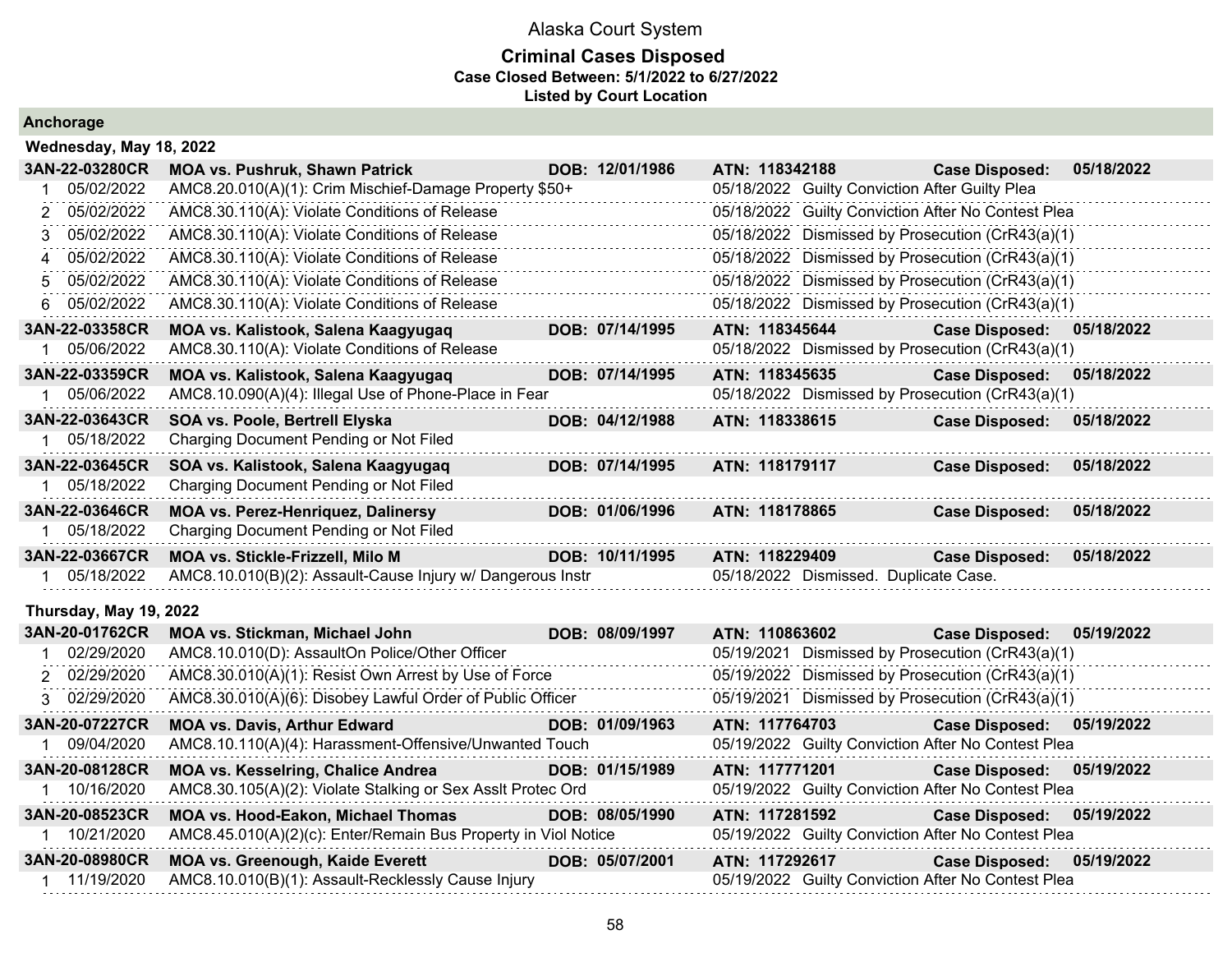| Anchorage                    |                                                                                                                       |                 |                                                                                                      |                           |            |
|------------------------------|-----------------------------------------------------------------------------------------------------------------------|-----------------|------------------------------------------------------------------------------------------------------|---------------------------|------------|
| Thursday, May 19, 2022       |                                                                                                                       |                 |                                                                                                      |                           |            |
| 3AN-21-01376CR               | <b>MOA vs. Greenough, Kaide Everett</b>                                                                               | DOB: 05/07/2001 | ATN: 117716652                                                                                       | <b>Case Disposed:</b>     | 05/19/2022 |
| 1 02/21/2021                 | AMC8.10.010(B)(1): Assault-Recklessly Cause Injury                                                                    |                 | 05/19/2022 Dism. Plea Agreement in Another Case-CrR 43(a)(2).                                        |                           |            |
| 3AN-21-01840CR               | <b>MOA vs. Wassillie, Labova Katherine</b>                                                                            | DOB: 02/03/1977 | ATN: 117797904                                                                                       | <b>Case Disposed:</b>     | 05/19/2022 |
| 1 03/13/2021                 | AMC9.28.020(A): Operating Under the Influence                                                                         |                 | 05/19/2022 Guilty Conviction After No Contest Plea                                                   |                           |            |
| 3AN-21-05019CR               | <b>MOA vs. Zaudrin, Penny Lea</b>                                                                                     | DOB: 11/17/1938 | ATN: 118416483                                                                                       | <b>Case Disposed:</b>     | 05/19/2022 |
| 1 07/03/2021                 | AMC9.10.020(C): Leaving Scene of Crash-Unattended Veh/Prop                                                            |                 | 05/19/2022 Dismissed by Prosecution (CrR43(a)(1)                                                     |                           |            |
| 3AN-21-05347CR               | <b>MOA vs. Kruwell, Sarah Michelle</b>                                                                                | DOB: 05/13/1982 | ATN: 118294659                                                                                       | <b>Case Disposed:</b>     | 05/19/2022 |
| 1 07/18/2021                 | AMC8.10.010(B)(1): Assault-Recklessly Cause Injury                                                                    |                 | 05/19/2022 Dismissed by Prosecution (CrR43(a)(1)                                                     |                           |            |
| 3AN-21-05433CR               | MOA vs. Linenko, Nicole Star                                                                                          | DOB: 08/26/1984 | ATN: 118412091                                                                                       | <b>Case Disposed:</b>     | 05/19/2022 |
| 07/18/2021                   | AMC9.28.020(A): Operating Under the Influence                                                                         |                 | 05/19/2022 Guilty Conviction After No Contest Plea                                                   |                           |            |
| 3AN-21-05715CR<br>08/01/2021 | SOA vs. Abdul-Haqq, Taha Bin Muhammad                                                                                 | DOB: 02/11/1974 | ATN: 118300239                                                                                       | <b>Case Disposed:</b>     | 05/19/2022 |
| 2 08/01/2021                 | AS11.41.220(a)(1)(A): Assault 3- Cause Fear Of Injury w/ Weap                                                         |                 | 05/19/2022 Dismissed by Prosecution (CrR43(a)(1)<br>05/19/2022 Dismissed by Prosecution (CrR43(a)(1) |                           |            |
|                              | AS11.46.484(a)(1): Crim Mischief 4-Prop Dam \$250-\$749                                                               |                 |                                                                                                      |                           |            |
| 3 08/01/2021                 | AS11.41.220(a)(1)(B): Assault 3- Cause Injury w/ Weap                                                                 |                 | 05/19/2022 Dismissed by Prosecution (CrR43(a)(1)                                                     |                           |            |
| 3AN-21-06415CR               | SOA vs. Cockrell, John Robert                                                                                         | DOB: 04/17/1957 | ATN: 116200404                                                                                       | <b>Case Disposed:</b>     | 05/19/2022 |
| 08/28/2021<br>08/28/2021     | AS11.41.230(a)(1): Assault In The 4th Degree - Recklessly Injure                                                      |                 | 05/19/2022 Guilty Conviction After Guilty Plea<br>05/19/2022 Dismissed by Prosecution (CrR43(a)(1)   |                           |            |
| 2<br>08/28/2021              | AS11.41.220(a)(1)(A): Assault 3- Cause Fear Of Injury w/ Weap                                                         |                 |                                                                                                      |                           |            |
| 3.<br>09/10/2021             | AS11.56.700(a)(1): Resist/Interfere Arrest-By Force<br>AS11.56.757(a)(misdA): Violate Condition of Release for Felony |                 | 05/19/2022 Dismissed by Prosecution (CrR43(a)(1)<br>05/19/2022 Dismissed by Prosecution (CrR43(a)(1) |                           |            |
| 4                            |                                                                                                                       |                 |                                                                                                      |                           |            |
| 3AN-21-09730CR<br>12/26/2021 | <b>MOA vs. Tweet, Jessica Irene</b><br>AMC9.28.020(A): Operating Under the Influence                                  | DOB: 11/16/1982 | ATN: 118416042<br>05/19/2022 Guilty Conviction After No Contest Plea                                 | Case Disposed: 05/19/2022 |            |
|                              | .                                                                                                                     |                 |                                                                                                      |                           |            |
| 3AN-22-00770CR<br>01/30/2022 | SOA vs. Waghiyi-Mayac, Ernestine Helen<br>AS11.41.230(a)(1): Assault In The 4th Degree - Recklessly Injure            | DOB: 11/29/1971 | ATN: 118414323<br>05/19/2022 Guilty Conviction After Guilty Plea                                     | <b>Case Disposed:</b>     | 05/19/2022 |
| 2 01/30/2022                 | AS11.56.757(a)(misdB): Violate Conditions of Release for Misd                                                         |                 | 02/02/2022 Dismissed by Prosecution (CrR43(a)(1)                                                     |                           |            |
| 01/30/2022<br>3              | AS11.56.757(a)(misdB): Violate Conditions of Release for Misd                                                         |                 | 02/02/2022 Dismissed by Prosecution (CrR43(a)(1)                                                     |                           |            |
| 01/30/2022                   | AS11.56.750(a)(1)(A): Unlawful Contact Per Court Ordered                                                              |                 | 02/02/2022 Dismissed by Prosecution (CrR43(a)(1)                                                     |                           |            |
| 3AN-22-00933CR               | SOA vs. Martin, Clarence Ronald                                                                                       | DOB: 03/20/1963 | ATN: 118312371                                                                                       | <b>Case Disposed:</b>     | 05/19/2022 |
| 02/03/2022                   | AS11.41.230(a)(1): Assault In The 4th Degree - Recklessly Injure                                                      |                 | 05/19/2022 Guilty Conviction After Guilty Plea                                                       |                           |            |
| 2 02/03/2022                 | AS11.41.220(a)(5): Assault 3 - Committ Assault 4, 2+ Convictions                                                      |                 | 05/19/2022 Dismissed by Prosecution (CrR43(a)(1)                                                     |                           |            |
| 02/03/2022<br>3              | AS11.41.220(a)(5): Assault 3 - Committ Assault 4, 2+ Convictions                                                      |                 | 05/19/2022 Dismissed by Prosecution (CrR43(a)(1)                                                     |                           |            |
| 4 03/24/2022                 | AS11.56.757(a)(misdA): Violate Condition of Release for Felony                                                        |                 | 05/19/2022 Dismissed by Prosecution (CrR43(a)(1)                                                     |                           |            |
|                              |                                                                                                                       |                 |                                                                                                      |                           |            |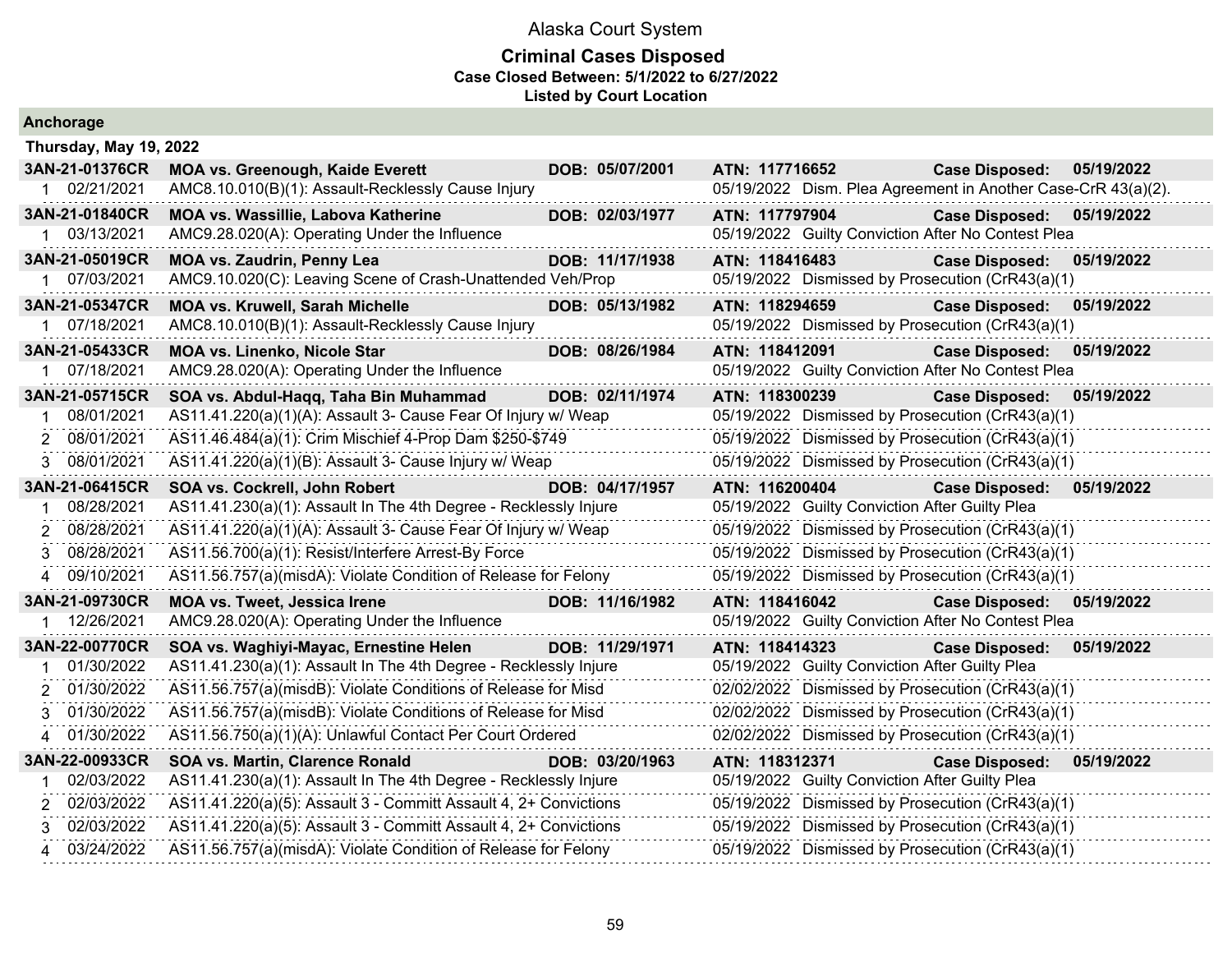#### **Criminal Cases Disposed Case Closed Between: 5/1/2022 to 6/27/2022 Listed by Court Location**

|  |  | Anchorage |  |
|--|--|-----------|--|
|  |  |           |  |

| Thursday, May 19, 2022 |                                                                |                 |                                                    |                                     |
|------------------------|----------------------------------------------------------------|-----------------|----------------------------------------------------|-------------------------------------|
| 3AN-22-01877CR         | <b>MOA vs. Reisner, Mikel Sean</b>                             | DOB: 12/31/1989 | ATN: 118289133                                     | <b>Case Disposed:</b><br>05/19/2022 |
| 03/03/2022             | AMC8.15.050(A)(misdA): Removal of Merchandise \$50+            |                 | 05/19/2022 Guilty Conviction After No Contest Plea |                                     |
| 03/26/2022             | AMC8.30.110(A): Violate Conditions of Release                  |                 | 05/19/2022 Guilty Conviction After No Contest Plea |                                     |
| 3AN-22-02012CR         | <b>MOA vs. Reisner, Mikel Sean</b>                             | DOB: 12/31/1989 | ATN: 118255932                                     | <b>Case Disposed:</b><br>05/19/2022 |
| 03/18/2022             | AMC8.45.010(A)(2)(c): Enter/Remain Bus Property in Viol Notice |                 | 05/19/2022 Guilty Conviction After No Contest Plea |                                     |
| 03/18/2022             | AMC8.30.110(A): Violate Conditions of Release                  |                 | 05/19/2022 Guilty Conviction After No Contest Plea |                                     |
| 03/18/2022<br>3        | AMC8.30.110(A): Violate Conditions of Release                  |                 | 05/19/2022 Dismissed by Prosecution (CrR43(a)(1)   |                                     |
| 03/26/2022<br>4        | AMC8.30.110(A): Violate Conditions of Release                  |                 | 05/19/2022 Dismissed by Prosecution (CrR43(a)(1)   |                                     |
| 3AN-22-02053CR         | <b>MOA vs. Kruwell, Sarah Michelle</b>                         | DOB: 05/13/1982 | ATN: 118261746                                     | <b>Case Disposed:</b><br>05/19/2022 |
| 03/20/2022             | AMC8.30.110(A): Violate Conditions of Release                  |                 | 05/19/2022 Dismissed by Prosecution (CrR43(a)(1)   |                                     |
| 03/20/2022             | AMC8.30.115(A): Unlawful Contact 1-Victim/Witness              |                 | 05/19/2022 Dismissed by Prosecution (CrR43(a)(1)   |                                     |
| 3AN-22-02055CR         | SOA vs. Jackson, Sharnell                                      | DOB: 01/23/1979 | ATN: 118335051                                     | <b>Case Disposed:</b><br>05/19/2022 |
| 01/10/2022             | AS11.46.130(a)(1): Theft 2-Value \$750-\$24,999                |                 | 05/19/2022 Dismissed by Prosecution (CrR43(a)(1)   |                                     |
| 3AN-22-02059CR         | MOA vs. Petruska, Christopher Orion                            | DOB: 03/16/1999 | ATN: 111111111                                     | <b>Case Disposed:</b><br>05/19/2022 |
| 03/15/2022             | Charging Document Pending or Not Filed                         |                 |                                                    |                                     |
| 3AN-22-02164CR         | <b>MOA vs. Robinson, Cindy Puletapuai</b>                      | DOB: 10/31/1970 | ATN: 118293624                                     | <b>Case Disposed:</b><br>05/19/2022 |
| 03/22/2022             | Charging Document Pending or Not Filed                         |                 |                                                    |                                     |
| 3AN-22-02303CR         | <b>MOA vs. Proulx, Lindsey Rae</b>                             | DOB: 11/27/1984 | ATN: 118348137                                     | <b>Case Disposed:</b><br>05/19/2022 |
| 1 03/25/2022           | Charging Document Pending or Not Filed                         |                 |                                                    |                                     |
| 3AN-22-02326CR         | <b>MOA vs. Piner, Joseph Heath</b>                             | DOB: 02/18/1983 | ATN: 118307709                                     | <b>Case Disposed:</b><br>05/19/2022 |
| 03/29/2022             | Charging Document Pending or Not Filed                         |                 |                                                    |                                     |
| 3AN-22-02799CR         | SOA vs. Jensen, Jillion Jaimie                                 | DOB: 06/23/1986 | ATN: 115724979                                     | 05/19/2022<br><b>Case Disposed:</b> |
| 04/14/2022             | AS11.46.130(a)(1): Theft 2-Value \$750-\$24,999                |                 | 05/19/2022 Dismissed by Prosecution (CrR43(a)(1)   |                                     |
| 3AN-22-02833CR         | MOA vs. Prokopiof-Tallepalek, Margaret Sop                     | DOB: 07/24/2001 | ATN: 118330749                                     | <b>Case Disposed:</b><br>05/19/2022 |
| 04/18/2022             | Charging Document Pending or Not Filed                         |                 |                                                    |                                     |
| 3AN-22-03671CR         | SOA vs. Ifill, Troy Jeff                                       | DOB: 11/22/1983 | ATN: 118252026                                     | <b>Case Disposed:</b><br>05/19/2022 |
| 05/02/2022             | AS11.56.757(a)(misdA): Violate Condition of Release for Felony |                 | 05/19/2022 Dismissed by Prosecution (CrR43(a)(1)   |                                     |
| 3AN-22-03673CR         | <b>MOA vs. Hunt, Mollie Carol</b>                              | DOB: 04/02/1982 | ATN: 118181115                                     | <b>Case Disposed:</b><br>05/19/2022 |
| 05/19/2022             | Charging Document Pending or Not Filed                         |                 |                                                    |                                     |
| 3AN-22-03676CR         | SOA vs. Overway, Alexandra Marie                               | DOB: 03/21/1996 | ATN: 117629838                                     | 05/19/2022<br><b>Case Disposed:</b> |
| 05/19/2022             | Charging Document Pending or Not Filed                         |                 |                                                    |                                     |

**Friday, May 20, 2022**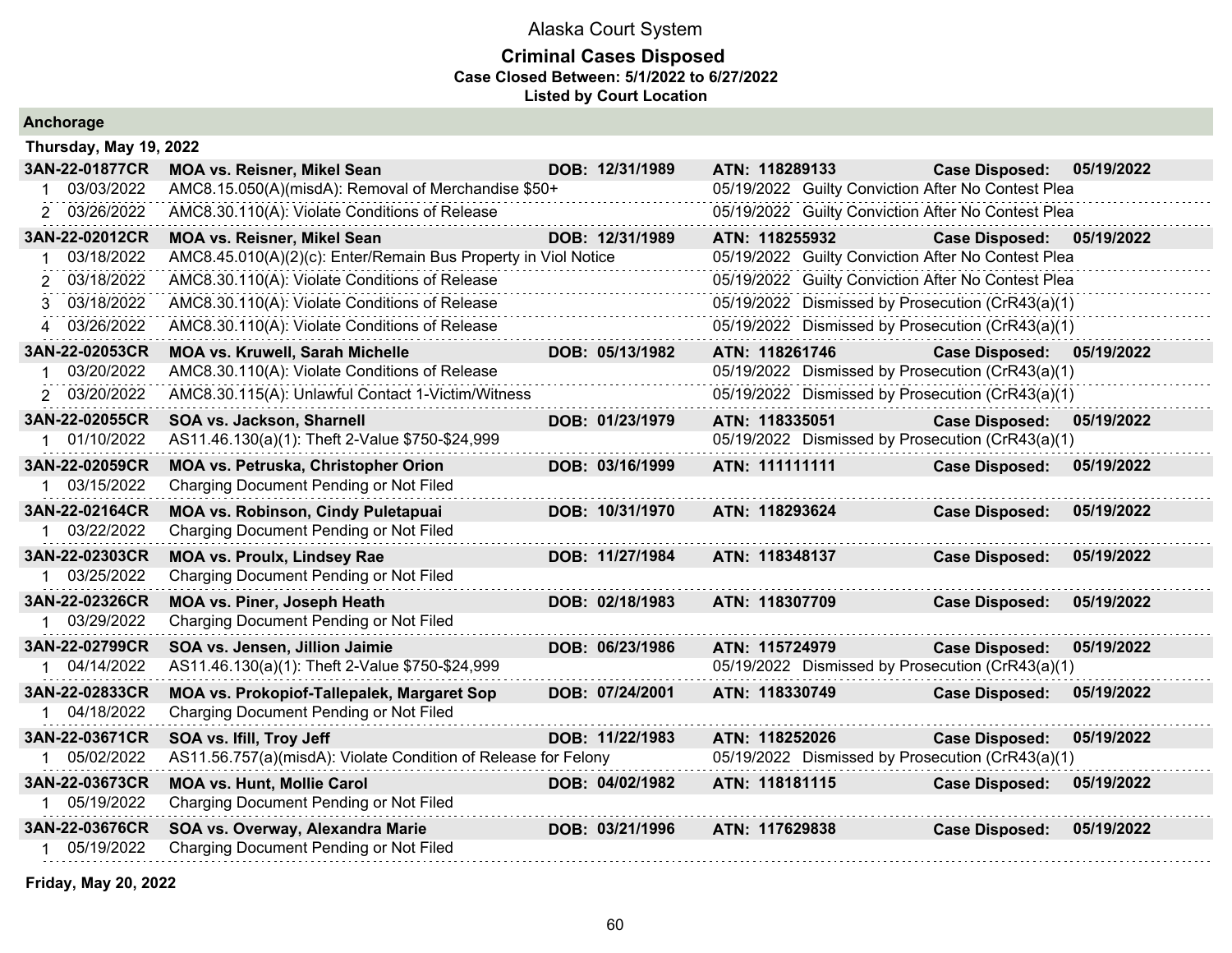| Anchorage                   |                                                                  |                 |                                                               |                           |            |
|-----------------------------|------------------------------------------------------------------|-----------------|---------------------------------------------------------------|---------------------------|------------|
| <b>Friday, May 20, 2022</b> |                                                                  |                 |                                                               |                           |            |
| 3AN-20-00204CR              | <b>SOA vs. Ahvik, Robert Jones</b>                               | DOB: 08/08/1963 | ATN: 117637128                                                | <b>Case Disposed:</b>     | 05/20/2022 |
| 1 11/01/2019                | AS11.56.835(a)(1): Fail To Reg As Sex Ofndr 1- Repeatedly        |                 | 05/20/2022 Guilty Conviction After Guilty Plea                |                           |            |
| 3AN-20-01710CR              | SOA vs. Lindholm, Michael Dwayne                                 | DOB: 11/15/1963 | ATN: 117833166                                                | <b>Case Disposed:</b>     | 05/20/2022 |
| 1 02/12/2020                | AS28.35.400: Reckless Driving                                    |                 | 05/20/2022 Guilty Conviction After Guilty Plea                |                           |            |
| 3AN-20-06839CR              | <b>MOA vs. Sagapolutele, Chris Mafoe</b>                         | DOB: 06/07/1994 | ATN: 117770571                                                | <b>Case Disposed:</b>     | 05/20/2022 |
| 09/04/2020                  | AMC8.10.010(B)(1): Assault-Recklessly Cause Injury               |                 | 05/20/2022 Guilty Conviction After Guilty Plea                |                           |            |
| 09/04/2020                  | AMC8.30.110(A): Violate Conditions of Release                    |                 | 05/20/2022 Guilty Conviction After Guilty Plea                |                           |            |
| 3AN-20-07700CR              | <b>MOA vs. Donald, David</b>                                     | DOB:            | ATN: 117288486                                                | <b>Case Disposed:</b>     | 05/20/2022 |
| 10/04/2020                  | AMC8.30.010(A)(1): Resist Own Arrest by Use of Force             |                 | 05/20/2022 Guilty Conviction After No Contest Plea            |                           |            |
| 2 10/04/2020                | AMC8.30.020(A)(1)(b)(i): False ID Arrest/Detention/Investigation |                 | 05/20/2022 Guilty Conviction After No Contest Plea            |                           |            |
| 3AN-20-09721CR              | SOA vs. Rhoades, Adrian Allan                                    | DOB: 09/13/1978 | ATN: 116203536                                                | <b>Case Disposed:</b>     | 05/20/2022 |
| 01/11/2020                  | AS11.56.810(a)(1)(A): Terror Threat 2-Fear Serious Injury        |                 | 05/20/2022 Dism. Plea Agreement in Another Case-CrR 43(a)(2). |                           |            |
| 01/11/2020<br>$\mathcal{P}$ | AS11.41.230(a)(3): Assault 4-Cause Fear Of Injury                |                 | 05/20/2022 Guilty Conviction After Guilty Plea                |                           |            |
| 3 01/11/2020                | AS11.46.330(a)(1): Crim Trespass 2- Upon Premises                |                 | 05/20/2022 Dism. Plea Agreement in Another Case-CrR 43(a)(2). |                           |            |
| 02/10/2022<br>4             | AS11.56.757(a)(misdA): Violate Condition of Release for Felony   |                 | 05/20/2022 Guilty Conviction After Guilty Plea                |                           |            |
| 3AN-21-00496CR              | MOA vs. Sheldon, Gene Neal                                       | DOB: 08/05/1989 | ATN: 117816363                                                | <b>Case Disposed:</b>     | 05/20/2022 |
| 01/17/2021                  | AMC8.45.010(A)(2)(d): Enter/Remain Bus Property, Told to Leave   |                 | 05/20/2022 Guilty Conviction After No Contest Plea            |                           |            |
| 3AN-21-00725CR              | SOA vs. Campbell, Jordan James                                   | DOB: 02/06/1994 | ATN: 117767268                                                | <b>Case Disposed:</b>     | 05/20/2022 |
| 01/22/2021                  | AS11.71.050(a)(4): MICS5 Possess Any Amt IA, IIA, IIIA, IVA, VA  |                 | 05/20/2022 Dism. Plea Agreement in Another Case-CrR 43(a)(2). |                           |            |
| 3AN-21-04550CR              | SOA vs. Rhoades, Adrian Allan                                    | DOB: 09/13/1978 | ATN: 118230714                                                | <b>Case Disposed:</b>     | 05/20/2022 |
| 06/19/2021                  | AS11.41.220(a)(1)(A): Assault 3- Cause Fear Of Injury w/ Weap    |                 | 05/20/2022 Guilty Conviction After Guilty Plea                |                           |            |
| 02/10/2022                  | AS11.56.757(a)(misdA): Violate Condition of Release for Felony   |                 | 05/20/2022 Dism. Plea Agreement in Another Case-CrR 43(a)(2). |                           |            |
| 3AN-21-04557CR              | SOA vs. James, Leonard Harlan                                    | DOB: 07/25/1979 | ATN: 117643221                                                | <b>Case Disposed:</b>     | 05/20/2022 |
| 06/19/2021                  | AS28.35.182(a)(1): Fail to Stp/Dir Officer-Reck Driving          |                 | 05/20/2022 Guilty Conviction After Guilty Plea                |                           |            |
| 06/19/2021<br>$\mathcal{P}$ | AS11.71.050(a)(4): MICS5 Possess Any Amt IA, IIA, IIIA, IVA, VA  |                 | 05/20/2022 Dism. Plea Agreement in Another Case-CrR 43(a)(2). |                           |            |
| 09/06/2021<br>3             | AS11.56.757(a)(misdA): Violate Condition of Release for Felony   |                 | 05/20/2022 Guilty Conviction After Guilty Plea                |                           |            |
| 3AN-21-06992CR              | <b>MOA vs. Welliver, Billy M</b>                                 | DOB: 06/16/1956 | ATN: 118233954                                                | Case Disposed: 05/20/2022 |            |
| 09/18/2021                  | AMC8.10.010(B)(3): Assault-Words/Conduct Create Fear of Inj      |                 | 05/20/2022 Guilty Conviction After No Contest Plea            |                           |            |
| 2 09/18/2021                | AMC8.30.120(A)(6): Disorderly Conduct-Challenge to Fight         |                 | 05/20/2022 Dismissed by Prosecution (CrR43(a)(1)              |                           |            |
|                             |                                                                  |                 |                                                               |                           |            |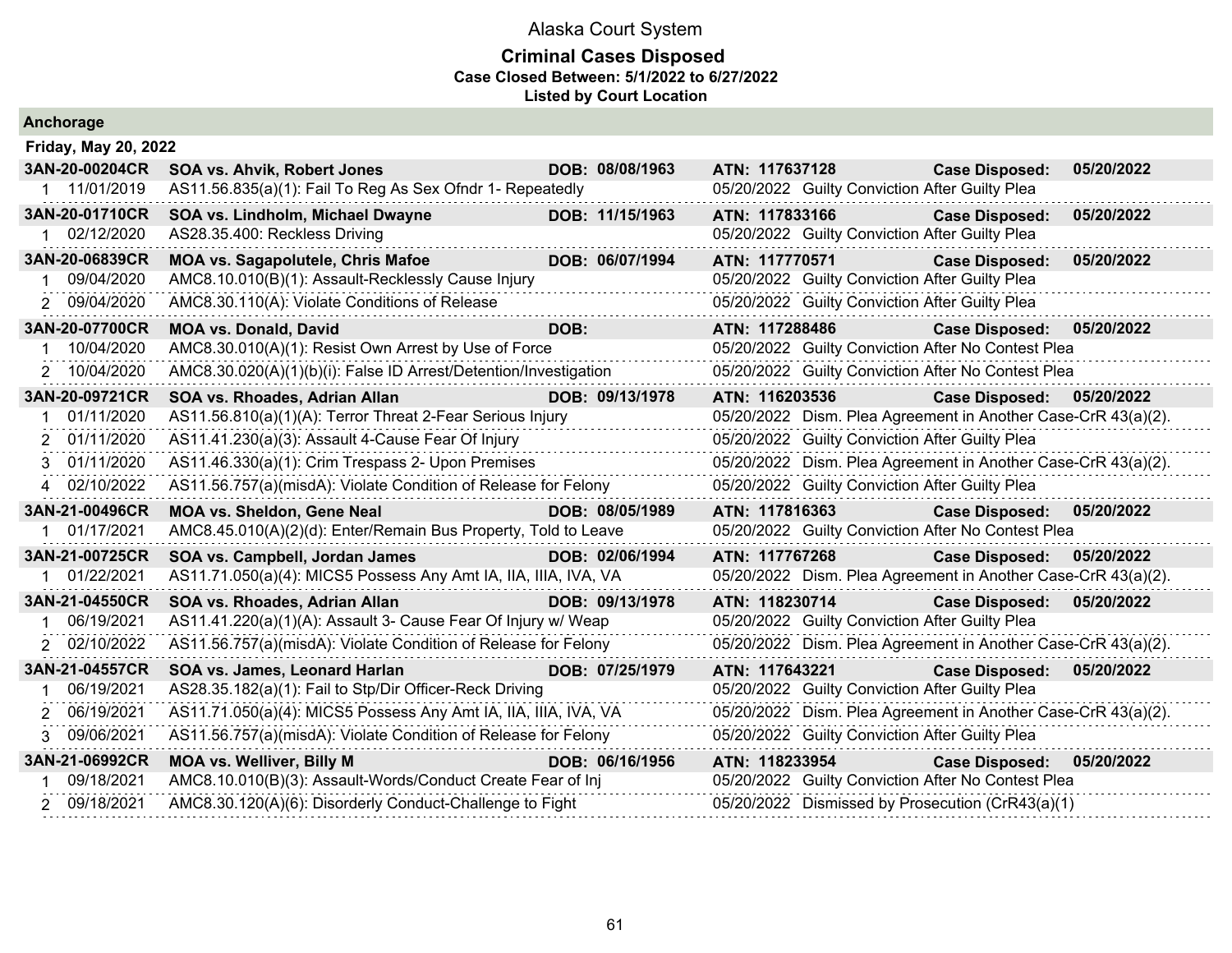|  |  | Anchorage |  |  |
|--|--|-----------|--|--|
|  |  |           |  |  |

|               | <b>Friday, May 20, 2022</b> |                                                                  |                 |                                                    |                                                               |  |
|---------------|-----------------------------|------------------------------------------------------------------|-----------------|----------------------------------------------------|---------------------------------------------------------------|--|
|               | 3AN-21-07846CR              | <b>MOA vs. Donald, David</b>                                     | DOB: 04/09/2000 | ATN: 118411434                                     | <b>Case Disposed:</b><br>05/20/2022                           |  |
|               | 10/20/2021                  | AMC8.30.020(A)(1)(b)(i): False ID Arrest/Detention/Investigation |                 | 05/20/2022 Guilty Conviction After No Contest Plea |                                                               |  |
|               | 2 10/20/2021                | AMC8.30.115(A): Unlawful Contact 1-Victim/Witness                |                 | 05/20/2022 Guilty Conviction After No Contest Plea |                                                               |  |
|               | 3 10/20/2021                | AMC8.30.110(A): Violate Conditions of Release                    |                 | 05/20/2022 Guilty Conviction After No Contest Plea |                                                               |  |
|               | 3AN-21-08220CR              | SOA vs. Knight, Michael Allen                                    | DOB: 04/24/1988 | ATN: 118231398                                     | 05/20/2022<br><b>Case Disposed:</b>                           |  |
|               | 11/01/2021                  | Attempted: AS11.46.130(a)(1): Theft 2-Value \$750-\$24,999       |                 | 05/20/2022 Guilty Conviction After Guilty Plea     |                                                               |  |
|               | 2 11/01/2021                | AS11.56.757(a)(misdB): Violate Conditions of Release for Misd    |                 | 05/20/2022 Guilty Conviction After Guilty Plea     |                                                               |  |
|               | 3AN-21-08376CR              | SOA vs. Knight, Michael Allen                                    | DOB: 04/24/1988 | ATN: 115410591                                     | 05/20/2022<br><b>Case Disposed:</b>                           |  |
|               | 11/03/2021                  | Attempted: AS11.46.300(a)(1): Burglary 1- In A Dwelling          |                 | 05/20/2022 Guilty Conviction After Guilty Plea     |                                                               |  |
|               | 2 11/01/2021                | AS11.46.320(a)(2): Crim Trespass 1- In A Dwelling                |                 |                                                    | 05/20/2022 Dism. Plea Agreement in Another Case-CrR 43(a)(2). |  |
| 3             | 11/01/2021                  | AS11.46.130(a)(1): Theft 2-Value \$750-\$24,999                  |                 |                                                    | 05/20/2022 Dism. Plea Agreement in Another Case-CrR 43(a)(2). |  |
|               | 3AN-21-08740CR              | <b>MOA vs. Welliver, Billy M</b>                                 | DOB: 06/16/1956 | ATN: 118309158                                     | <b>Case Disposed:</b><br>05/20/2022                           |  |
|               | 11/24/2021                  | AMC8.10.010(B)(3): Assault-Words/Conduct Create Fear of Inj      |                 | 05/20/2022 Guilty Conviction After No Contest Plea |                                                               |  |
| 2             | 11/24/2021                  | AMC8.30.110(A): Violate Conditions of Release                    |                 | 05/20/2022 Guilty Conviction After No Contest Plea |                                                               |  |
|               | 3 11/24/2021                | AMC8.30.110(A): Violate Conditions of Release                    |                 | 05/20/2022 Guilty Conviction After No Contest Plea |                                                               |  |
|               | 4 11/24/2021                | AMC8.30.110(A): Violate Conditions of Release                    |                 | 05/20/2022 Dismissed by Prosecution (CrR43(a)(1)   |                                                               |  |
|               |                             |                                                                  |                 |                                                    |                                                               |  |
|               | 3AN-22-00675CR              | <b>MOA vs. Whitten, Andrew Fabian</b>                            | DOB: 06/01/1979 | ATN: 118264626                                     | <b>Case Disposed:</b><br>05/20/2022                           |  |
|               | 01/26/2022                  | AMC8.35.010(B)(1): Misconduct-Controlled Substance 5             |                 | 05/20/2022 Dismissed by Prosecution (CrR43(a)(1)   |                                                               |  |
|               | 3AN-22-00708CR              | SOA vs. Knight, Michael Allen                                    | DOB: 04/24/1986 | ATN: 117635121                                     | <b>Case Disposed:</b><br>05/20/2022                           |  |
|               | 01/27/2022                  | AS11.46.300(a)(1): Burglary 1- In A Dwelling                     |                 |                                                    | 05/20/2022 Dism. Plea Agreement in Another Case-CrR 43(a)(2). |  |
| $\mathcal{P}$ | 01/27/2022                  | AS11.46.130(a)(7): Theft 2 - Access Device or ID Document        |                 |                                                    | 05/20/2022 Dism. Plea Agreement in Another Case-CrR 43(a)(2). |  |
| 3             | 01/27/2022                  | AS11.46.130(a)(7): Theft 2 - Access Device or ID Document        |                 |                                                    | 05/20/2022 Dism. Plea Agreement in Another Case-CrR 43(a)(2). |  |
| 4             | 01/27/2022                  | AS11.46.130(a)(1): Theft 2-Value \$750-\$24,999                  |                 |                                                    | 05/20/2022 Dism. Plea Agreement in Another Case-CrR 43(a)(2). |  |
| 5             | 01/27/2022                  | AS11.46.360(a)(1): Vehicle Theft 1-Take Veh, Air Or Wtrcrft      |                 |                                                    | 05/20/2022 Dism. Plea Agreement in Another Case-CrR 43(a)(2). |  |
| 6             | 01/27/2022                  | AS11.56.757(a)(misdA): Violate Condition of Release for Felony   |                 |                                                    | 05/20/2022 Dism. Plea Agreement in Another Case-CrR 43(a)(2). |  |
|               | 01/27/2022                  | AS11.56.757(a)(misdA): Violate Condition of Release for Felony   |                 |                                                    | 05/20/2022 Dism. Plea Agreement in Another Case-CrR 43(a)(2). |  |
|               | 3AN-22-01004CR              | <b>MOA vs. Willie, Dorcas Marie</b>                              | DOB: 08/04/1980 | ATN: 118227312                                     | Case Disposed: 05/20/2022                                     |  |
|               | 02/04/2022                  | AMC8.20.020(A)(1): Vehicle Tampering-Break/Remove Parts          |                 | 05/20/2022 Guilty Conviction After No Contest Plea |                                                               |  |
|               | 02/04/2022                  | AMC8.20.010(A)(1): Crim Mischief-Damage Property \$50+           |                 | 05/20/2022 Guilty Conviction After No Contest Plea |                                                               |  |
| 3             | 02/04/2022                  | AMC8.30.110(A): Violate Conditions of Release                    |                 | 05/20/2022 Dismissed by Prosecution (CrR43(a)(1)   |                                                               |  |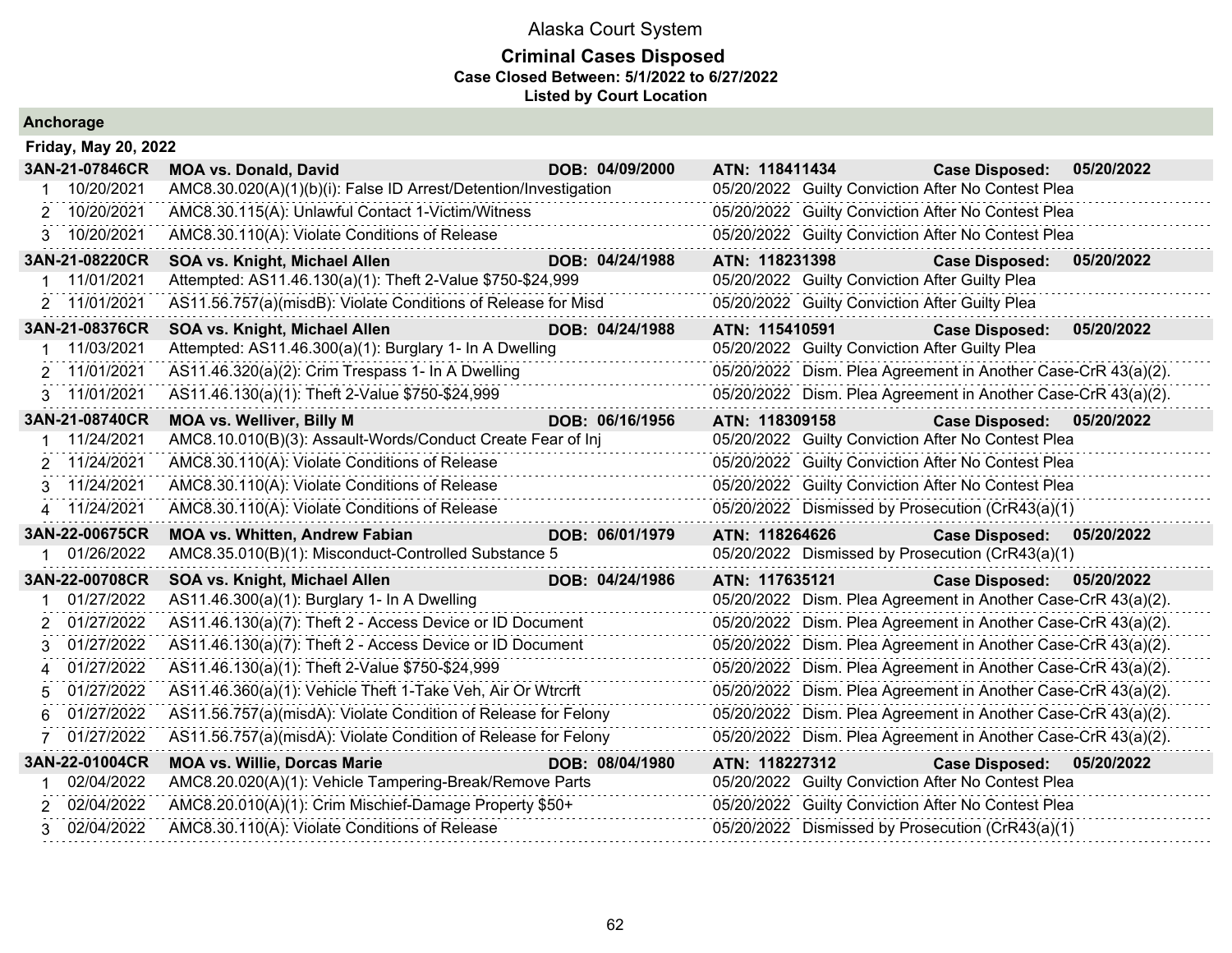| Anchorage |  |  |
|-----------|--|--|
|           |  |  |

|    | <b>Friday, May 20, 2022</b> |                                                                |  |                 |                |                                                |                                                               |            |  |  |  |
|----|-----------------------------|----------------------------------------------------------------|--|-----------------|----------------|------------------------------------------------|---------------------------------------------------------------|------------|--|--|--|
|    | 3AN-22-01042CR              | SOA vs. Knight, Michael A                                      |  | DOB: 04/24/1988 | ATN: 118349541 |                                                | <b>Case Disposed:</b>                                         | 05/20/2022 |  |  |  |
|    | 01/24/2022                  | AS11.46.150(a): Theft 4-Less than \$250                        |  |                 |                |                                                | 05/20/2022 Dismissed by Prosecution (CrR43(a)(1)              |            |  |  |  |
| 2  | 01/24/2022                  | AS11.46.310: Burglary 2                                        |  |                 |                | 05/20/2022 Guilty Conviction After Guilty Plea |                                                               |            |  |  |  |
| 3  | 01/24/2022                  | AS11.56.757(a)(misdA): Violate Condition of Release for Felony |  |                 |                | 05/20/2022 Guilty Conviction After Guilty Plea |                                                               |            |  |  |  |
| 4  | 01/24/2022                  | AS11.56.757(a)(misdA): Violate Condition of Release for Felony |  |                 |                |                                                | 05/20/2022 Dismissed by Prosecution (CrR43(a)(1)              |            |  |  |  |
| 5  | 01/24/2022                  | AS11.56.757(a)(misdA): Violate Condition of Release for Felony |  |                 |                |                                                | 05/20/2022 Dismissed by Prosecution (CrR43(a)(1)              |            |  |  |  |
|    | 3AN-22-01131CR              | SOA vs. Zaremba JR, Gary Hillary                               |  | DOB: 10/23/1984 | ATN: 118226763 |                                                | <b>Case Disposed:</b>                                         | 05/20/2022 |  |  |  |
| 1  | 02/14/2022                  | AS11.46.300(a)(1): Burglary 1- In A Dwelling                   |  |                 |                |                                                | 05/20/2022 Dismissed by Prosecution (CrR43(a)(1)              |            |  |  |  |
| 2  | 02/13/2022                  | AS11.46.300(a)(1): Burglary 1- In A Dwelling                   |  |                 |                |                                                | 05/20/2022 Dismissed by Prosecution (CrR43(a)(1)              |            |  |  |  |
| 3  | 02/14/2022                  | AS11.46.150(a): Theft 4-Less than \$250                        |  |                 |                |                                                | 05/20/2022 Dismissed by Prosecution (CrR43(a)(1)              |            |  |  |  |
| 4  | 02/14/2022                  | AS11.46.486(a)(2): Criminal Mischief 5-Damage Under \$250      |  |                 |                | 05/20/2022 Guilty Conviction After Guilty Plea |                                                               |            |  |  |  |
| 5  | 02/13/2022                  | AS11.46.140(a)(1): Theft 3-Value \$250-\$749                   |  |                 |                | 05/20/2022 Guilty Conviction After Guilty Plea |                                                               |            |  |  |  |
| 6  | 02/26/2022                  | AS11.56.757(a)(misdA): Violate Condition of Release for Felony |  |                 |                |                                                | 05/20/2022 Dismissed by Prosecution (CrR43(a)(1)              |            |  |  |  |
|    | 3AN-22-01225CR              | <b>MOA vs. Willie, Dorcas Marie</b>                            |  | DOB: 08/04/1980 | ATN: 118340811 |                                                | <b>Case Disposed:</b>                                         | 05/20/2022 |  |  |  |
|    | 02/18/2022                  | AMC8.20.010(A)(1): Crim Mischief-Damage Property \$50+         |  |                 |                |                                                | 05/20/2022 Guilty Conviction After No Contest Plea            |            |  |  |  |
| 2. | 02/18/2022                  | AMC8.30.110(A): Violate Conditions of Release                  |  |                 |                |                                                | 05/20/2022 Guilty Conviction After No Contest Plea            |            |  |  |  |
| 3  | 02/18/2022                  | AMC8.30.110(A): Violate Conditions of Release                  |  |                 |                |                                                | 05/20/2022 Dismissed by Prosecution (CrR43(a)(1)              |            |  |  |  |
|    | 3AN-22-01591CR              | <b>MOA vs. Ooka, Thomas Nelson</b>                             |  | DOB: 05/11/2003 | ATN: 118348974 |                                                | <b>Case Disposed:</b>                                         | 05/20/2022 |  |  |  |
|    | 03/04/2022                  | AMC8.10.010(D): AssaultOn Police/Other Officer                 |  |                 |                |                                                | 05/20/2022 Dismissed by Prosecution (CrR43(a)(1)              |            |  |  |  |
| 2  | 03/04/2022                  | AMC8.30.010(A)(6): Disobey Lawful Order of Public Officer      |  |                 |                |                                                | 05/20/2022 Guilty Conviction After No Contest Plea            |            |  |  |  |
| 3. | 03/04/2022                  | AMC8.20.010(A)(1): Crim Mischief-Damage Property \$50+         |  |                 |                |                                                | 05/20/2022 Guilty Conviction After No Contest Plea            |            |  |  |  |
|    | 3AN-22-01613CR              | <b>MOA vs. Koonuk, Justin Damon</b>                            |  | DOB: 05/27/1997 | ATN: 118339398 |                                                | Case Disposed: 05/20/2022                                     |            |  |  |  |
|    | 03/05/2022                  | AMC8.10.010(B)(1): Assault-Recklessly Cause Injury             |  |                 |                |                                                | 05/20/2022 Guilty Conviction After No Contest Plea            |            |  |  |  |
|    | 3AN-22-02184CR              | <b>MOA vs. Ooka, Thomas Nelson</b>                             |  | DOB: 05/11/2003 | ATN: 118348452 |                                                | Case Disposed: 05/20/2022                                     |            |  |  |  |
|    | 02/24/2022                  | AMC8.10.010(B)(1): Assault-Recklessly Cause Injury             |  |                 |                |                                                | 05/20/2022 Dism. Plea Agreement in Another Case-CrR 43(a)(2). |            |  |  |  |
|    | 2 02/24/2022                | AMC8.30.110(A): Violate Conditions of Release                  |  |                 |                |                                                | 05/20/2022 Dism. Plea Agreement in Another Case-CrR 43(a)(2). |            |  |  |  |
|    | 3AN-22-02186CR              | <b>MOA vs. Ooka, Thomas Nelson</b>                             |  | DOB: 05/11/2003 | ATN: 118348461 |                                                | <b>Case Disposed:</b>                                         | 05/20/2022 |  |  |  |
|    | 03/24/2022                  | AMC8.10.010(B)(3): Assault-Words/Conduct Create Fear of Inj    |  |                 |                |                                                | 05/20/2022 Guilty Conviction After No Contest Plea            |            |  |  |  |
|    | 2 03/24/2022                | AMC8.30.110(A): Violate Conditions of Release                  |  |                 |                |                                                | 05/20/2022 Guilty Conviction After No Contest Plea            |            |  |  |  |
|    | 3AN-22-02308CR              | SOA vs. Harris, Eric Steven                                    |  | DOB: 11/13/1956 | ATN: 118239732 |                                                | <b>Case Disposed:</b>                                         | 05/20/2022 |  |  |  |
|    | 1 03/25/2022                | Charging Document Pending or Not Filed                         |  |                 |                |                                                |                                                               |            |  |  |  |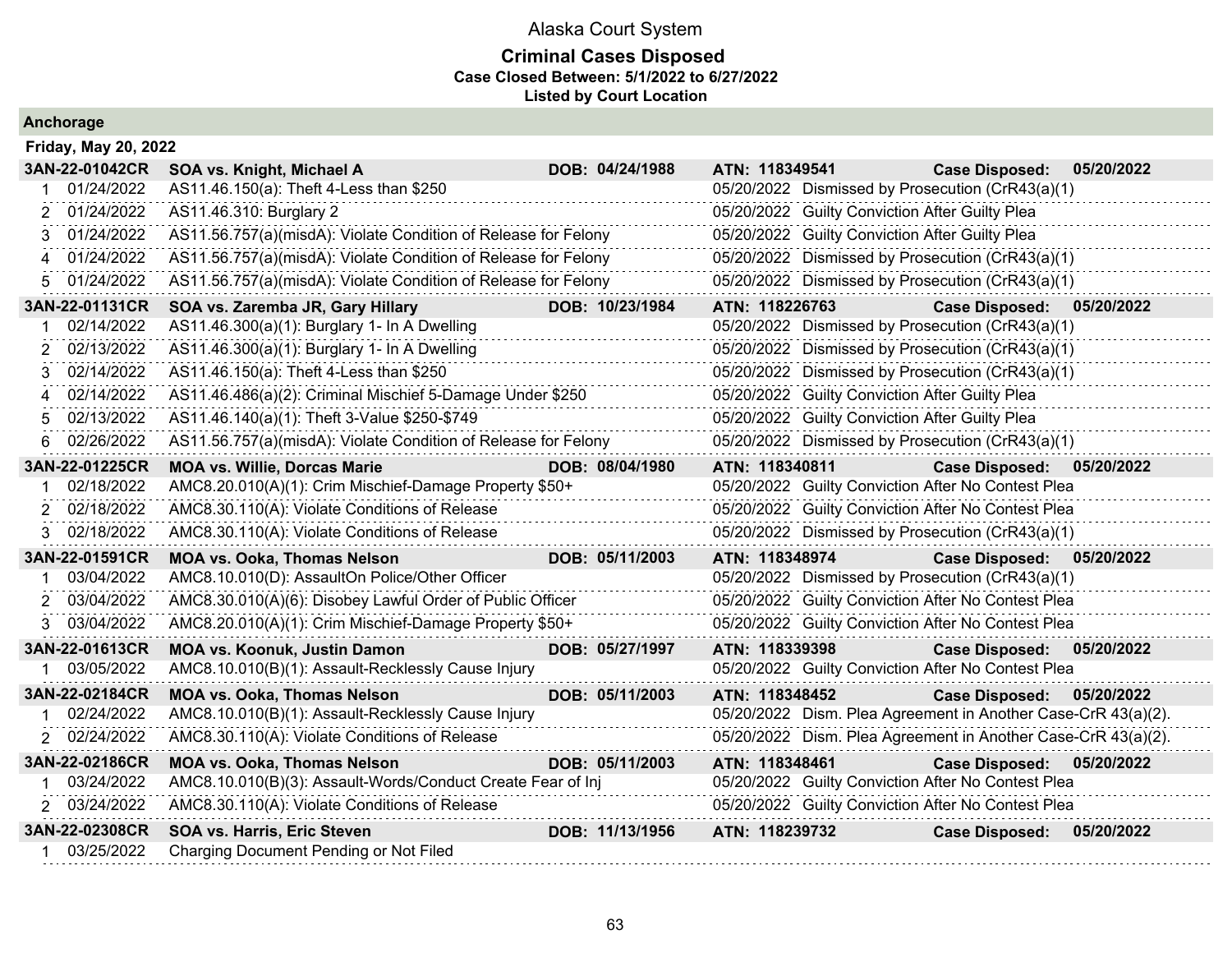| Anchorage                   |                                                             |                 |                                                               |                           |            |
|-----------------------------|-------------------------------------------------------------|-----------------|---------------------------------------------------------------|---------------------------|------------|
| <b>Friday, May 20, 2022</b> |                                                             |                 |                                                               |                           |            |
| 3AN-22-02512CR              | SOA vs. Lundy, William                                      | DOB: 08/15/1990 | ATN: 118348731                                                | <b>Case Disposed:</b>     | 05/20/2022 |
| 1 04/04/2022                | Charging Document Pending or Not Filed                      |                 |                                                               |                           |            |
| 3AN-22-02550CR              | <b>SOA vs. DeJesus, Diomeris Almonte</b>                    | DOB: 09/23/1983 | ATN: 118227717                                                | <b>Case Disposed:</b>     | 05/20/2022 |
| 03/27/2022                  | Charging Document Pending or Not Filed                      |                 |                                                               |                           |            |
| 3AN-22-02750CR              | MOA vs. Agimuk, Jocelyne Sophie Mae                         | DOB: 10/17/1993 | ATN: 118341864                                                | <b>Case Disposed:</b>     | 05/20/2022 |
| 04/14/2022                  | AMC8.10.010(B)(1): Assault-Recklessly Cause Injury          |                 | 05/20/2022 Dismissed by Prosecution (CrR43(a)(1)              |                           |            |
| 2 04/16/2022                | AMC8.30.110(A): Violate Conditions of Release               |                 | 05/20/2022 Dismissed by Prosecution (CrR43(a)(1)              |                           |            |
| 3AN-22-02764CR              | <b>MOA vs. Seifert, Nickolas Adrian</b>                     | DOB: 10/17/1980 | ATN: 118226718                                                | <b>Case Disposed:</b>     | 05/20/2022 |
| 1 04/11/2022                | Charging Document Pending or Not Filed                      |                 |                                                               |                           |            |
| 3AN-22-02776CR              | MOA vs. Dyasuk, Brandon Lee Krause                          | DOB: 03/16/1998 | ATN: 118348506                                                | <b>Case Disposed:</b>     | 05/20/2022 |
| 04/14/2022                  | AMC8.10.010(B)(1): Assault-Recklessly Cause Injury          |                 | 05/20/2022 Dismissed by Prosecution (CrR43(a)(1)              |                           |            |
| 2 04/14/2022                | AMC8.20.010(A)(1): Crim Mischief-Damage Property \$50+      |                 | 05/20/2022 Dismissed by Prosecution (CrR43(a)(1)              |                           |            |
| 3AN-22-02905CR              | MOA vs. Torre, Joseph Michael                               | DOB: 10/22/1988 | ATN: 117160074                                                | <b>Case Disposed:</b>     | 05/20/2022 |
| 04/14/2022                  | Charging Document Pending or Not Filed                      |                 |                                                               |                           |            |
| 3AN-22-03137CR              | <b>MOA vs. Donald, David</b>                                | DOB: 04/09/2000 | ATN: 118306809                                                | <b>Case Disposed:</b>     | 05/20/2022 |
| 04/27/2022                  | AMC8.30.115(A): Unlawful Contact 1-Victim/Witness           |                 | 05/20/2022 Guilty Conviction After No Contest Plea            |                           |            |
| 04/27/2022                  | AMC8.30.110(A): Violate Conditions of Release               |                 | 05/20/2022 Dismissed by Prosecution (CrR43(a)(1)              |                           |            |
| 04/27/2022<br>3             | AMC8.30.115(A): Unlawful Contact 1-Victim/Witness           |                 | 05/20/2022 Guilty Conviction After No Contest Plea            |                           |            |
| 04/27/2022<br>4             | AMC8.30.110(A): Violate Conditions of Release               |                 | 05/20/2022 Guilty Conviction After No Contest Plea            |                           |            |
| 3AN-22-03230CR              | <b>MOA vs. Outwater JR, Harold Curtis</b>                   | DOB: 07/28/1996 | ATN: 118347561                                                | Case Disposed: 05/20/2022 |            |
| 05/01/2022<br>-1            | AMC8.35.010(B)(1): Misconduct-Controlled Substance 5        |                 | 05/20/2022 Guilty Conviction After No Contest Plea            |                           |            |
| 05/01/2022<br>2             | AMC8.30.010(A)(3): Resist Arrest by Hiding/Barricading      |                 | 05/20/2022 Guilty Conviction After No Contest Plea            |                           |            |
| 05/01/2022<br>3             | AMC8.20.010(A)(7): Crim Mischief-Damage Property under \$50 |                 | 05/20/2022 Guilty Conviction After No Contest Plea            |                           |            |
| 3AN-22-03424CR              | <b>MOA vs. Outwater JR, Harold Curtis</b>                   | DOB: 07/28/1996 | ATN: 118240218                                                | <b>Case Disposed:</b>     | 05/20/2022 |
| 04/18/2022                  | AMC8.35.010(B)(1): Misconduct-Controlled Substance 5        |                 | 05/20/2022 Dism. Plea Agreement in Another Case-CrR 43(a)(2). |                           |            |
| 3AN-22-03426CR              | <b>MOA vs. Dutkiewicz, Meslissa</b>                         | DOB: 12/21/1970 | ATN: 116649576                                                | <b>Case Disposed:</b>     | 05/20/2022 |
| 05/10/2022                  | AMC8.30.110(A): Violate Conditions of Release               |                 | 05/20/2022 Dismissed by Prosecution (CrR43(a)(1)              |                           |            |
| 05/10/2022<br>2             | AMC8.30.110(A): Violate Conditions of Release               |                 | 05/20/2022 Dismissed by Prosecution (CrR43(a)(1)              |                           |            |
| 05/10/2022<br>3             | AMC8.30.110(A): Violate Conditions of Release               |                 | 05/20/2022 Dismissed by Prosecution (CrR43(a)(1)              |                           |            |
| 05/10/2022<br>4             | AMC8.30.110(A): Violate Conditions of Release               |                 | 05/20/2022 Dismissed by Prosecution (CrR43(a)(1)              |                           |            |
| 05/10/2022<br>5.            | AMC8.30.110(A): Violate Conditions of Release               |                 | 05/20/2022 Dismissed by Prosecution (CrR43(a)(1)              |                           |            |
|                             |                                                             |                 |                                                               |                           |            |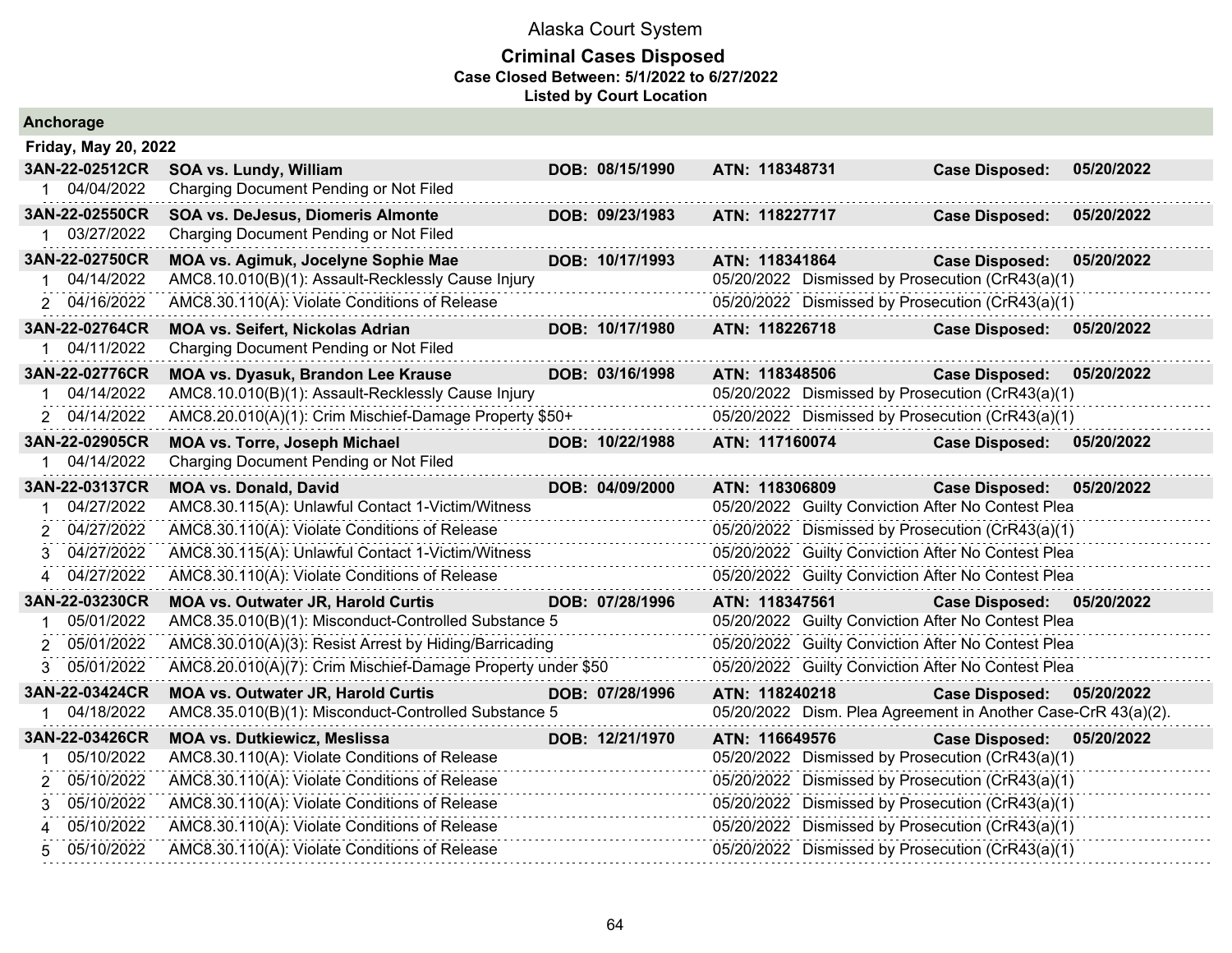#### **Criminal Cases Disposed Case Closed Between: 5/1/2022 to 6/27/2022 Listed by Court Location**

| Anchorage                   |                                                             |                 |                                                  |                       |            |
|-----------------------------|-------------------------------------------------------------|-----------------|--------------------------------------------------|-----------------------|------------|
| <b>Friday, May 20, 2022</b> |                                                             |                 |                                                  |                       |            |
| 3AN-22-03467CR              | <b>MOA vs. Dutkiewicz, Melissa Lee</b>                      | DOB: 12/21/1970 | ATN: 118178622                                   | <b>Case Disposed:</b> | 05/20/2022 |
| 05/09/2022<br>1             | AMC8.10.110(A)(5): Harassment-Offensive Contact Body Fluids |                 | 05/20/2022 Dismissed by Prosecution (CrR43(a)(1) |                       |            |
| 3AN-22-03686CR              | SOA vs. Remmie, Ian Martin                                  | DOB: 02/14/1990 | ATN: 117159858                                   | <b>Case Disposed:</b> | 05/20/2022 |
| 05/20/2022<br>1.            | Charging Document Pending or Not Filed                      |                 |                                                  |                       |            |
| 3AN-22-03690CR              | SOA vs. Whitaker, Sarah Jean                                | DOB: 11/11/1993 | ATN: 118174275                                   | <b>Case Disposed:</b> | 05/20/2022 |
| 05/20/2022                  | Charging Document Pending or Not Filed                      |                 |                                                  |                       |            |
| Saturday, May 21, 2022      |                                                             |                 |                                                  |                       |            |
| 3AN-22-02913CR              | <b>MOA vs. Stephens, Mia</b>                                | DOB: 03/31/1997 | ATN: 118348857                                   | <b>Case Disposed:</b> | 05/21/2022 |
| 04/15/2022                  | Charging Document Pending or Not Filed                      |                 |                                                  |                       |            |
| 3AN-22-03696CR              | MOA vs. Mills, Sherikaa                                     | DOB: 03/27/1981 | ATN: 111111111                                   | <b>Case Disposed:</b> | 05/21/2022 |
| 1 05/20/2022                | Charging Document Pending or Not Filed                      |                 |                                                  |                       |            |
| 3AN-22-03699CR              | MOA vs. Locantore-Lane, Jacklynn Tiara                      | DOB: 12/01/2002 | ATN: 118177569                                   | <b>Case Disposed:</b> | 05/21/2022 |
| 05/21/2022<br>1             | Charging Document Pending or Not Filed                      |                 |                                                  |                       |            |
| 3AN-22-03701CR              | <b>MOA vs. Green, Terri Angel</b>                           | DOB: 02/08/1996 | ATN: 118344537                                   | <b>Case Disposed:</b> | 05/21/2022 |
| 05/21/2022                  | Charging Document Pending or Not Filed                      |                 |                                                  |                       |            |
| <b>Sunday, May 22, 2022</b> |                                                             |                 |                                                  |                       |            |
| 3AN-22-03718CR              | <b>MOA vs. Gregory, Halee Avalon</b>                        | DOB: 07/18/1997 | ATN: 118177155                                   | <b>Case Disposed:</b> | 05/22/2022 |
| 05/21/2022                  | AMC8.10.010(B)(3): Assault-Words/Conduct Create Fear of Inj |                 | 05/22/2022 Dismissed by Prosecution (CrR43(a)(1) |                       |            |
| 3AN-22-03721CR              | <b>MOA vs. Brannon, Rance</b>                               | DOB: 07/23/1974 | ATN: 111111111                                   | <b>Case Disposed:</b> | 05/22/2022 |
| 05/21/2022                  | Charging Document Pending or Not Filed                      |                 |                                                  |                       |            |
| 3AN-22-03725CR              | SOA vs. Weston, Ben Gunlik                                  | DOB: 06/11/1986 | ATN: 118237104                                   | <b>Case Disposed:</b> | 05/22/2022 |
| 1 05/21/2022                | Charging Document Pending or Not Filed                      |                 |                                                  |                       |            |
| 3AN-22-03732CR              | MOA vs. Anvil, Roman Kenny Dean                             | DOB: 02/01/1994 | ATN: 118417518                                   | <b>Case Disposed:</b> | 05/22/2022 |
| 05/21/2022<br>1             | Charging Document Pending or Not Filed                      |                 |                                                  |                       |            |
| 3AN-22-03738CR              | SOA vs. Gooden, Tiffany Barbara                             | DOB: 11/13/1992 | ATN: 118343637                                   | <b>Case Disposed:</b> | 05/22/2022 |
| 05/21/2022                  | Charging Document Pending or Not Filed                      |                 |                                                  |                       |            |
| 3AN-22-03739CR              | SOA vs. Johnson, Kathleen R                                 | DOB: 11/20/1975 | ATN: 117406305                                   | <b>Case Disposed:</b> | 05/22/2022 |
| 05/21/2022                  | Charging Document Pending or Not Filed                      |                 |                                                  |                       |            |
| 3AN-22-03742CR              | <b>MOA vs. Melovidov, Katrina Marie</b>                     | DOB: 09/24/1997 | ATN: 118342368                                   | <b>Case Disposed:</b> | 05/22/2022 |
| 05/22/2022                  | Charging Document Pending or Not Filed                      |                 |                                                  |                       |            |

**Monday, May 23, 2022**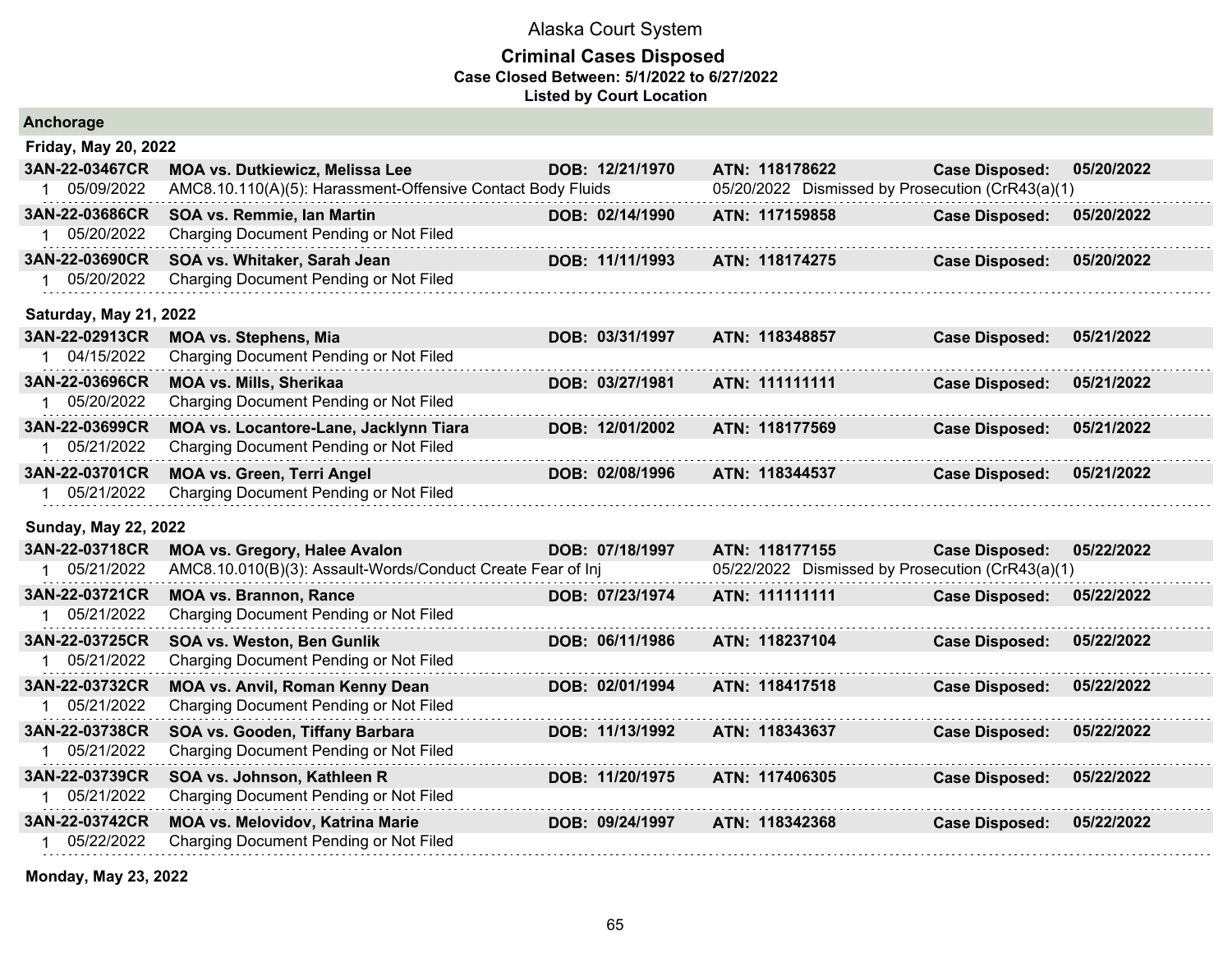### **Criminal Cases Disposed Case Closed Between: 5/1/2022 to 6/27/2022 Listed by Court Location**

|   | <b>Monday, May 23, 2022</b> |                                                                  |  |                 |                |                           |                                                               |            |  |  |  |
|---|-----------------------------|------------------------------------------------------------------|--|-----------------|----------------|---------------------------|---------------------------------------------------------------|------------|--|--|--|
|   | 3AN-17-01993CR              | <b>MOA vs. Evon, Thomas Daniel Fritz</b>                         |  | DOB: 03/23/1998 | ATN: 114520158 |                           | <b>Case Disposed:</b>                                         | 05/23/2022 |  |  |  |
|   | 1 03/09/2017                | AMC8.15.050(B)(misdB): Concealment of Merchandise \$5-\$50       |  |                 |                |                           | 05/23/2022 Dismissed by Prosecution (CrR43(a)(1)              |            |  |  |  |
|   | 3AN-17-06342CR              | SOA vs. Jones JR, Bert Allen                                     |  | DOB: 05/15/1985 | ATN: 116140464 |                           | <b>Case Disposed:</b>                                         | 05/23/2022 |  |  |  |
|   | 08/09/2017                  | AS11.41.100(a)(1)(A): Murder 1-Intent To Cause Death             |  |                 |                |                           | 05/23/2022 Guilty Conviction After Guilty Plea                |            |  |  |  |
|   | 2 08/09/2017                | AS11.41.110(a)(1): Murder 2-Intend Serious Injury                |  |                 |                |                           | 12/20/2021 Dismissed by Prosecution (CrR43(a)(1)              |            |  |  |  |
|   | 3 08/09/2017                | AS11.41.110(a)(2): Murder 2-Extreme Indifference                 |  |                 |                |                           | 12/20/2021 Dismissed by Prosecution (CrR43(a)(1)              |            |  |  |  |
|   | 4 08/09/2017                | AS11.56.610(a)(1): Tamper Phys Evid-Destroy/Alter/Suppress       |  |                 |                |                           | 12/20/2021 Dismissed by Prosecution (CrR43(a)(1)              |            |  |  |  |
|   | 3AN-19-06540CR              | <b>MOA vs. Spoerhase, Brandon James</b>                          |  | DOB: 07/07/1982 | ATN: 117253395 |                           | <b>Case Disposed:</b>                                         | 05/23/2022 |  |  |  |
|   | 06/07/2019                  | AMC8.20.010(A)(1): Crim Mischief-Damage Property \$50+           |  |                 |                |                           | 05/23/2022 Guilty Conviction After No Contest Plea            |            |  |  |  |
|   | 06/07/2019                  | AMC8.10.010(B)(3): Assault-Words/Conduct Create Fear of Inj      |  |                 |                |                           | 05/23/2022 Dismissed by Prosecution (CrR43(a)(1)              |            |  |  |  |
|   | 3AN-19-07415CR              | <b>MOA vs. Spoerhase, Brandon James</b>                          |  | DOB: 07/07/1982 | ATN: 117154413 |                           | Case Disposed: 05/23/2022                                     |            |  |  |  |
|   | 07/25/2019                  | AMC8.30.105(A)(1): Violate DV Protective Order                   |  |                 |                |                           | 05/23/2022 Guilty Conviction After No Contest Plea            |            |  |  |  |
| 2 | 07/25/2019                  | AMC8.30.110(A): Violate Conditions of Release                    |  |                 |                |                           | 05/23/2022 Dismissed by Prosecution (CrR43(a)(1)              |            |  |  |  |
| 3 | 07/25/2019                  | AMC8.30.115(A): Unlawful Contact 1-Victim/Witness                |  |                 |                |                           | 05/23/2022 Dismissed by Prosecution (CrR43(a)(1)              |            |  |  |  |
|   | 4 07/25/2019                | AMC8.10.020(B): Stalking-Conduct Place Fear of Death/Inj         |  |                 |                |                           | 05/23/2022 Dismissed by Prosecution (CrR43(a)(1)              |            |  |  |  |
|   | 3AN-19-09351CR              | SOA vs. Held, Todd                                               |  | DOB: 02/21/1970 | ATN: 116792559 |                           | <b>Case Disposed:</b>                                         | 05/23/2022 |  |  |  |
|   | 09/20/2019                  | AS11.41.230(a)(1): Assault In The 4th Degree - Recklessly Injure |  |                 |                |                           | 05/23/2022 Guilty Conviction After Guilty Plea                |            |  |  |  |
|   | 2 09/20/2019                | AS11.46.486(a)(2): Criminal Mischief 5-Damage Under \$250        |  |                 |                | 01/11/2021 Charge Refiled |                                                               |            |  |  |  |
|   | 3AN-20-03228CR              | <b>MOA vs. Thao, Nhia Thai</b>                                   |  | DOB: 02/04/1975 | ATN: 117753579 |                           | <b>Case Disposed:</b>                                         | 05/23/2022 |  |  |  |
|   | 04/19/2020                  | AMC9.28.020(A): Operating Under the Influence                    |  |                 |                |                           | 05/23/2022 Guilty Conviction After Guilty Plea                |            |  |  |  |
|   | 04/19/2020                  | AMC9.28.011(A): Eluding A Police Officer                         |  |                 |                |                           | 05/23/2022 Guilty Conviction After Guilty Plea                |            |  |  |  |
| 3 | 04/19/2020                  | AMC8.30.010(A)(1): Resist Own Arrest by Use of Force             |  |                 |                |                           | 05/23/2022 Guilty Conviction After Guilty Plea                |            |  |  |  |
| 4 | 04/19/2020                  | AMC8.30.010(A)(3): Resist Arrest by Hiding/Barricading           |  |                 |                |                           | 05/23/2022 Dismissed by Prosecution (CrR43(a)(1)              |            |  |  |  |
|   | 5 12/01/2020                | AMC8.30.110(A): Violate Conditions of Release                    |  |                 |                |                           | 05/23/2022 Guilty Conviction After Guilty Plea                |            |  |  |  |
| 6 | 07/30/2021                  | AMC8.30.110(A): Violate Conditions of Release                    |  |                 |                |                           | 05/23/2022 Dismissed by Prosecution (CrR43(a)(1)              |            |  |  |  |
|   | 3AN-21-04905CR              | SOA vs. Nicklie, Robert Dee                                      |  | DOB: 03/29/1971 | ATN: 115363476 |                           | <b>Case Disposed:</b>                                         | 05/23/2022 |  |  |  |
|   | 07/02/2021                  | AS11.71.030(a)(9): MICS3-Mfr/Deliver Any IIA Or IIIA             |  | .               |                |                           | 05/23/2022 Dism. Plea Agreement in Another Case-CrR 43(a)(2). |            |  |  |  |
|   |                             |                                                                  |  |                 |                |                           |                                                               |            |  |  |  |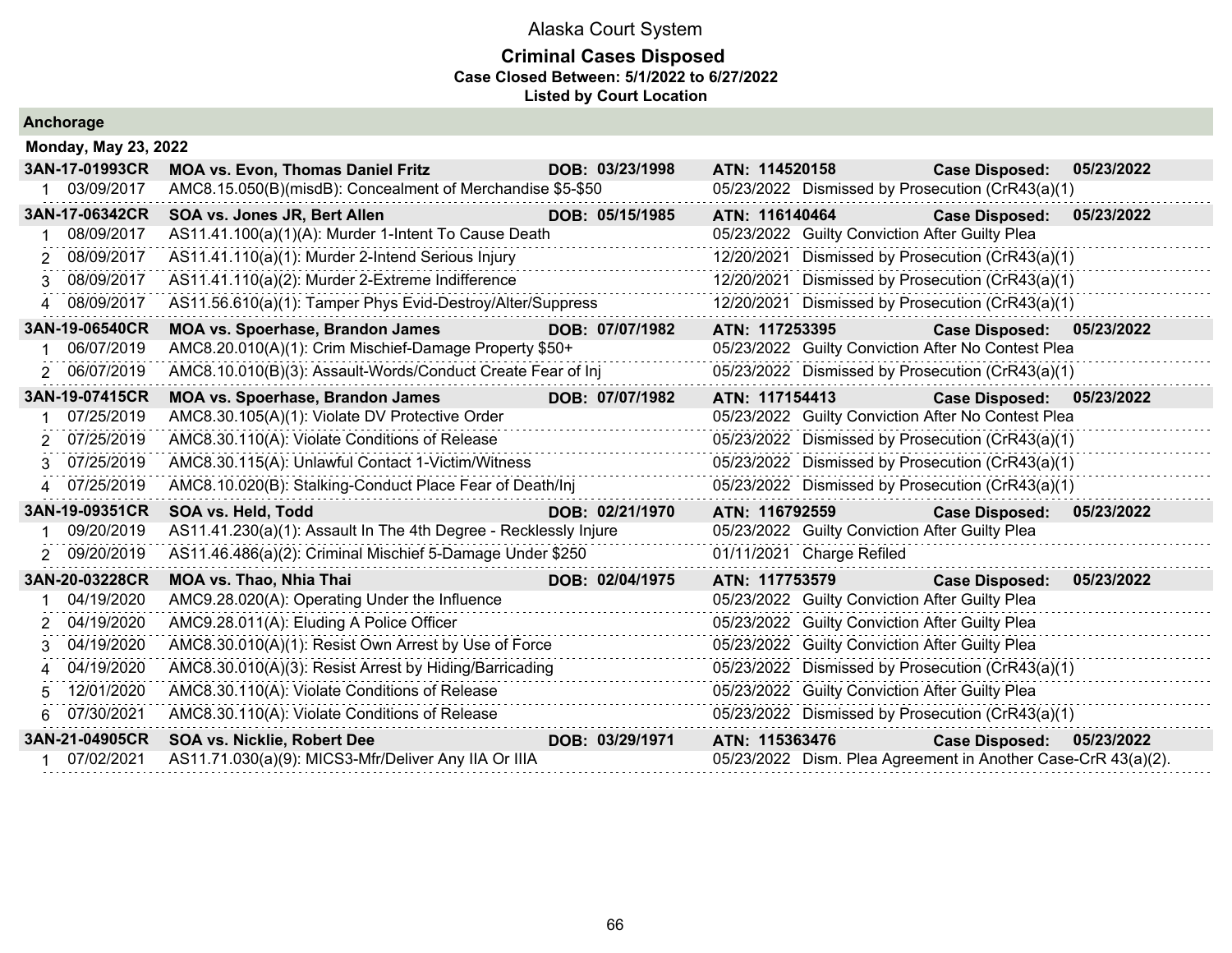### **Criminal Cases Disposed Case Closed Between: 5/1/2022 to 6/27/2022 Listed by Court Location**

|                  | <b>Monday, May 23, 2022</b>                                          |                 |                                                    |                       |            |  |  |  |  |  |  |
|------------------|----------------------------------------------------------------------|-----------------|----------------------------------------------------|-----------------------|------------|--|--|--|--|--|--|
| 3AN-21-06151CR   | MOA vs. Moore, Teresa Ann                                            | DOB: 01/28/1988 | ATN: 118293543                                     | <b>Case Disposed:</b> | 05/23/2022 |  |  |  |  |  |  |
| 08/17/2021       | AMC8.10.100(A): Reckless Endangerment                                |                 | 05/23/2022 Guilty Conviction After No Contest Plea |                       |            |  |  |  |  |  |  |
| 08/17/2021<br>2  | AMC8.10.050(B): Family Violence-Asslt in Presence Child              |                 | 05/23/2022 Dismissed by Prosecution (CrR43(a)(1)   |                       |            |  |  |  |  |  |  |
| 08/17/2021<br>3  | AMC8.10.050(B): Family Violence-Asslt in Presence Child              |                 | 05/23/2022 Dismissed by Prosecution (CrR43(a)(1)   |                       |            |  |  |  |  |  |  |
| 08/17/2021       | AMC8.10.050(B): Family Violence-Asslt in Presence Child              |                 | 05/23/2022 Dismissed by Prosecution (CrR43(a)(1)   |                       |            |  |  |  |  |  |  |
| 08/17/2021<br>5  | AMC8.10.050(B): Family Violence-Asslt in Presence Child              |                 | 05/23/2022 Dismissed by Prosecution (CrR43(a)(1)   |                       |            |  |  |  |  |  |  |
| 08/17/2021<br>6  | AMC8.30.110(A): Violate Conditions of Release                        |                 | 05/23/2022 Dismissed by Prosecution (CrR43(a)(1)   |                       |            |  |  |  |  |  |  |
| 3AN-22-00283CR   | SOA vs. Beasley, Ronnie James                                        | DOB: 01/22/1989 | ATN: 118306359                                     | <b>Case Disposed:</b> | 05/23/2022 |  |  |  |  |  |  |
| 1 01/11/2022     | AS11.56.840(a)(3)(A): Fail to Register as Sex Offender               |                 | 05/23/2022 Guilty Conviction After Guilty Plea     |                       |            |  |  |  |  |  |  |
| 3AN-22-00447CR   | SOA vs. Wyse, Robyn Kay                                              | DOB: 09/02/1982 | ATN: 118227699                                     | <b>Case Disposed:</b> | 05/23/2022 |  |  |  |  |  |  |
| 01/17/2022       | AS11.41.230(a)(1): Assault In The 4th Degree - Recklessly Injure     |                 | 05/23/2022 Guilty Conviction After Guilty Plea     |                       |            |  |  |  |  |  |  |
| 01/24/2022<br>2  | AS11.56.757(a)(misdB): Violate Conditions of Release for Misd        |                 | 05/23/2022 Dismissed by Prosecution (CrR43(a)(1)   |                       |            |  |  |  |  |  |  |
| 02/23/2022<br>3. | AS11.56.757(a)(misdB): Violate Conditions of Release for Misd        |                 | 05/23/2022 Dismissed by Prosecution (CrR43(a)(1)   |                       |            |  |  |  |  |  |  |
| 3AN-22-01567CR   | MOA vs. Price-Hofeldt, Afton Elizabeth                               | DOB: 07/01/1988 | ATN: 116293734                                     | <b>Case Disposed:</b> | 05/23/2022 |  |  |  |  |  |  |
| 02/13/2022<br>1. | AMC8.30.115(A): Unlawful Contact 1-Victim/Witness                    |                 | 05/23/2022 Guilty Conviction After Guilty Plea     |                       |            |  |  |  |  |  |  |
| 3AN-22-01990CR   | SOA vs. Williams JR, Scott Fitzgerald                                | DOB: 01/11/1986 | ATN: 118344672                                     | <b>Case Disposed:</b> | 05/23/2022 |  |  |  |  |  |  |
| 03/17/2022       | Attempted: AS11.56.835(a)(1): Fail To Reg As Sex Ofndr 1- Repeatedly |                 | 04/29/2022 Dismissed by Prosecution (CrR43(a)(1)   |                       |            |  |  |  |  |  |  |
| 03/17/2022<br>2  | Attempted: AS11.61.200(a)(1): Misc/Weapons 3 - Felon In Possession   |                 | 05/23/2022 Dismissed by Prosecution (CrR43(a)(1)   |                       |            |  |  |  |  |  |  |
| 03/17/2022<br>3  | AS11.56.757(a)(misdA): Violate Condition of Release for Felony       |                 | 05/23/2022 Dismissed by Prosecution (CrR43(a)(1)   |                       |            |  |  |  |  |  |  |
| 03/17/2022       | AS11.56.757(a)(misdA): Violate Condition of Release for Felony       |                 | 05/23/2022 Dismissed by Prosecution (CrR43(a)(1)   |                       |            |  |  |  |  |  |  |
| 3AN-22-02029CR   | SOA vs. Itta, Ellen Jane                                             | DOB: 11/15/1982 | ATN: 118343556                                     | <b>Case Disposed:</b> | 05/23/2022 |  |  |  |  |  |  |
| 03/19/2022       | AS11.41.230(a)(3): Assault 4-Cause Fear Of Injury                    |                 | 05/23/2022 Guilty Conviction After Guilty Plea     |                       |            |  |  |  |  |  |  |
| 03/20/2022<br>2  | AS11.41.220(a)(1)(A): Assault 3- Cause Fear Of Injury w/ Weap        |                 | 05/23/2022 Dismissed by Prosecution (CrR43(a)(1)   |                       |            |  |  |  |  |  |  |
| 03/23/2022<br>3  | AS11.56.757(a)(misdA): Violate Condition of Release for Felony       |                 | 05/23/2022 Dismissed by Prosecution (CrR43(a)(1)   |                       |            |  |  |  |  |  |  |
| 3AN-22-02514CR   | <b>MOA vs. Contreras, Erika Karina</b>                               | DOB: 06/18/1993 | ATN: 118307043                                     | <b>Case Disposed:</b> | 05/23/2022 |  |  |  |  |  |  |
| 04/02/2022       | AMC9.28.020(A): Operating Under the Influence                        |                 | 05/23/2022 Guilty Conviction After Guilty Plea     |                       |            |  |  |  |  |  |  |
| 3AN-22-03293CR   | <b>MOA vs. Williams, Ronald</b>                                      | DOB: 09/21/1945 | ATN: 118348254                                     | <b>Case Disposed:</b> | 05/23/2022 |  |  |  |  |  |  |
| 04/28/2022       | Charging Document Pending or Not Filed                               |                 |                                                    |                       |            |  |  |  |  |  |  |
| 3AN-22-03373CR   | MOA vs. Locatore-Lane, Jacklynn Tiara                                | DOB: 12/01/2002 | ATN: 118345725                                     | <b>Case Disposed:</b> | 05/23/2022 |  |  |  |  |  |  |
| 05/06/2022       | AMC8.10.010(B)(1): Assault-Recklessly Cause Injury                   |                 | 05/23/2022 Dismissed by Prosecution (CrR43(a)(1)   |                       |            |  |  |  |  |  |  |
| 05/06/2022<br>2  | AMC8.10.010(B)(1): Assault-Recklessly Cause Injury                   |                 | 05/23/2022 Dismissed by Prosecution (CrR43(a)(1)   |                       |            |  |  |  |  |  |  |
| 05/06/2022<br>3  | AMC8.10.010(B)(1): Assault-Recklessly Cause Injury                   |                 | 05/23/2022 Dismissed by Prosecution (CrR43(a)(1)   |                       |            |  |  |  |  |  |  |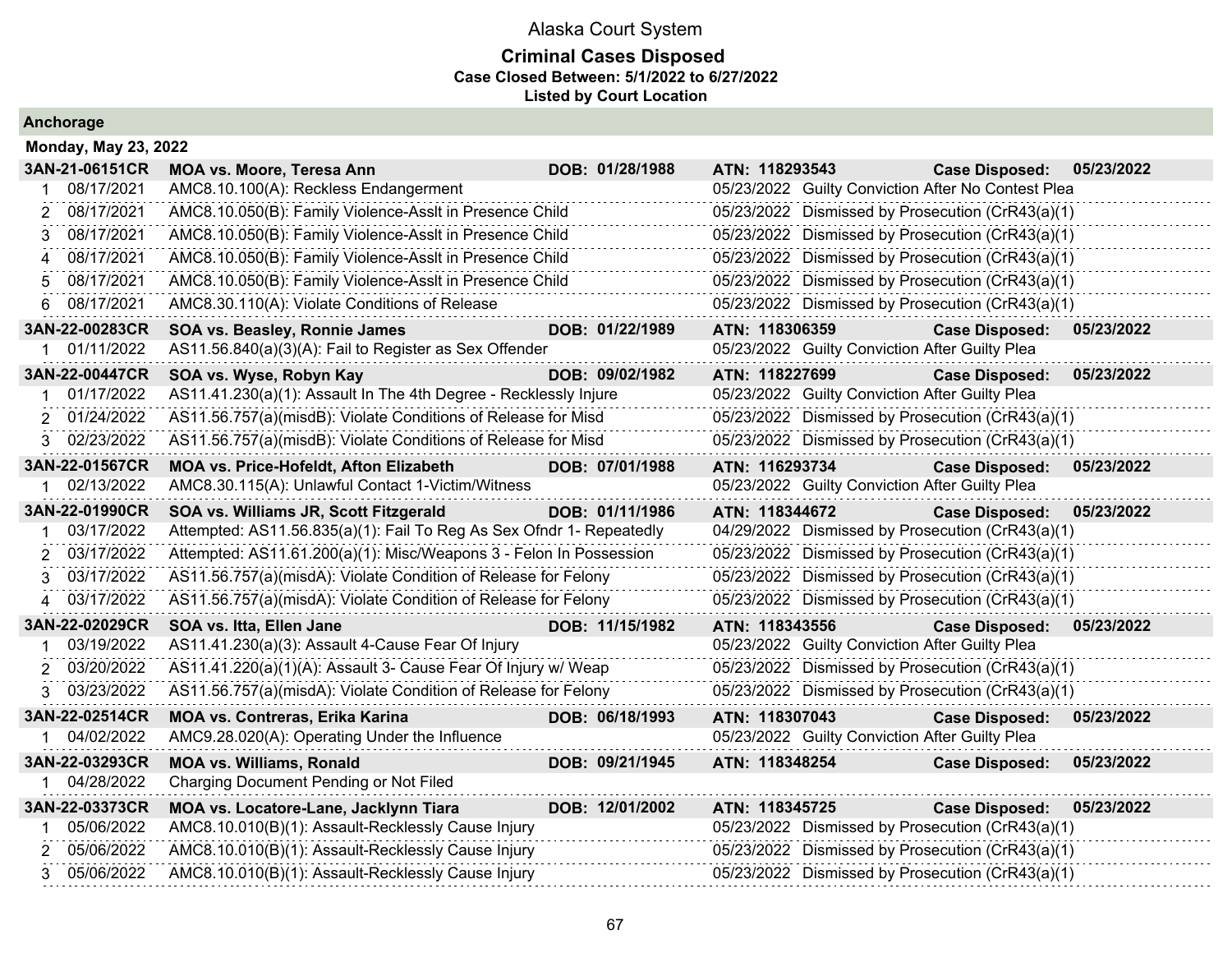| Anchorage                        |                                                                                               |                 |                |                                                                           |            |
|----------------------------------|-----------------------------------------------------------------------------------------------|-----------------|----------------|---------------------------------------------------------------------------|------------|
| <b>Monday, May 23, 2022</b>      |                                                                                               |                 |                |                                                                           |            |
| 3AN-22-03754CR                   | <b>SOA vs. McClain, Trace Martin</b>                                                          | DOB: 09/14/1989 | ATN: 118300482 | <b>Case Disposed:</b>                                                     | 05/23/2022 |
| 1 05/23/2022                     | Charging Document Pending or Not Filed                                                        |                 |                |                                                                           |            |
| 3AN-22-03759CR<br>05/23/2022     | <b>MOA vs. Sirilo, Ryan Tyrell</b><br>Charging Document Pending or Not Filed                  | DOB: 04/19/1997 | ATN: 118176453 | <b>Case Disposed:</b>                                                     | 05/23/2022 |
| 3AN-22-03760CR                   | <b>MOA vs. Stanbro, Matthew Alan</b>                                                          | DOB: 09/23/1986 | ATN: 118301526 | <b>Case Disposed:</b>                                                     | 05/23/2022 |
| 05/23/2022                       | Charging Document Pending or Not Filed                                                        |                 |                |                                                                           |            |
| 3AN-22-03761CR                   | SOA vs. Harless, Nadia April Lee                                                              | DOB: 04/02/1984 | ATN: 118342818 | <b>Case Disposed:</b>                                                     | 05/23/2022 |
| 05/23/2022                       | Charging Document Pending or Not Filed                                                        |                 |                |                                                                           |            |
| <b>Tuesday, May 24, 2022</b>     |                                                                                               |                 |                |                                                                           |            |
| 3AN-20-03437CR                   | MOA vs. Hensley, Lena Zoe                                                                     | DOB: 10/21/1987 | ATN: 117149319 | <b>Case Disposed:</b>                                                     | 05/24/2022 |
| 04/24/2020                       | AMC9.28.020(A): Operating Under the Influence                                                 |                 |                | 05/24/2022 Guilty Conviction After No Contest Plea                        |            |
| 3AN-20-08231CR<br>1 10/17/2020   | <b>MOA vs. Ventura, Nicole Stephanie</b><br>AMC8.10.040(B)(7): Neglect-Inadequate Supervision | DOB: 07/18/1994 | ATN: 117641295 | <b>Case Disposed:</b><br>05/24/2022 Dismissed by Prosecution (CrR43(a)(1) | 05/24/2022 |
| 2 10/17/2020                     | AMC8.10.040(B)(7): Neglect-Inadequate Supervision                                             |                 |                | 05/24/2021 Dismissed by Prosecution (CrR43(a)(1)                          |            |
| 3AN-20-10019CR                   | MOA vs. Lesi'i, Taunu'uga                                                                     | DOB: 01/02/1985 | ATN: 117722232 | <b>Case Disposed:</b>                                                     | 05/24/2022 |
| 1 12/26/2020                     | AMC9.28.020(A): Operating Under the Influence                                                 |                 |                | 05/24/2022 Guilty Conviction After No Contest Plea                        |            |
| 3AN-21-00839CR                   | MOA vs. Riekena, Foster Evan                                                                  | DOB: 09/04/1999 | ATN: 117771687 | <b>Case Disposed:</b>                                                     | 05/24/2022 |
| 01/29/2021                       | AMC9.28.010(A): Reckless Driving                                                              |                 |                | 05/24/2022 Guilty Conviction After No Contest Plea                        |            |
| 3AN-21-03050CR                   | <b>MOA vs. Danner, Dylan Drake</b>                                                            | DOB: 11/01/1996 | ATN: 116649153 | <b>Case Disposed:</b>                                                     | 05/24/2022 |
| 04/24/2021<br>1                  | AMC9.28.020(A): Operating Under the Influence                                                 |                 |                | 05/24/2022 Guilty Conviction After No Contest Plea                        |            |
| 3AN-21-03275CR                   | <b>MOA vs. Mowrer, Chadwick Reese</b>                                                         | DOB: 08/04/1976 | ATN: 117147366 | <b>Case Disposed:</b>                                                     | 05/24/2022 |
| 1 05/04/2021                     | AMC8.20.010(A)(1): Crim Mischief-Damage Property \$50+                                        |                 |                | 05/24/2022 Dismissed by Prosecution (CrR43(a)(1)                          |            |
| 3AN-21-04757CR                   | MOA vs. Markham, Kyle Ray                                                                     | DOB: 09/10/1982 | ATN: 118226529 | <b>Case Disposed:</b>                                                     | 05/24/2022 |
| 06/25/2021<br>1                  | AMC8.15.050(A)(misdA): Removal of Merchandise \$50+                                           |                 |                | 05/24/2022 Guilty Conviction After No Contest Plea                        |            |
| 3AN-21-08707CR                   | <b>MOA vs. Beltz, Amy Lynn</b>                                                                | DOB: 07/09/1987 | ATN: 118285371 | <b>Case Disposed:</b>                                                     | 05/24/2022 |
| 1 11/23/2021                     | AMC8.30.105(A)(1): Violate DV Protective Order                                                |                 |                | 05/24/2022 Guilty Conviction After No Contest Plea                        |            |
| 3AN-21-09046CR                   | <b>MOA vs. Thomas, Lucy Jane</b>                                                              | DOB: 10/02/2000 | ATN: 118334538 | <b>Case Disposed:</b>                                                     | 05/24/2022 |
| 12/07/2021<br>1.<br>2 12/07/2021 | AMC8.10.010(B)(1): Assault-Recklessly Cause Injury                                            |                 |                | 05/24/2022 Guilty Conviction After No Contest Plea                        |            |
|                                  | AMC8.30.110(A): Violate Conditions of Release                                                 |                 |                | 05/24/2022 Dismissed by Prosecution (CrR43(a)(1)                          |            |
| 3 12/07/2021<br>03/07/2022       | AMC8.30.115(B): Unlawful Contact 2-Cond of Crim Case                                          |                 |                | 05/24/2022 Dismissed by Prosecution (CrR43(a)(1)                          |            |
| 4                                | AMC8.30.110(A): Violate Conditions of Release                                                 |                 |                | 05/24/2022 Dismissed by Prosecution (CrR43(a)(1)                          |            |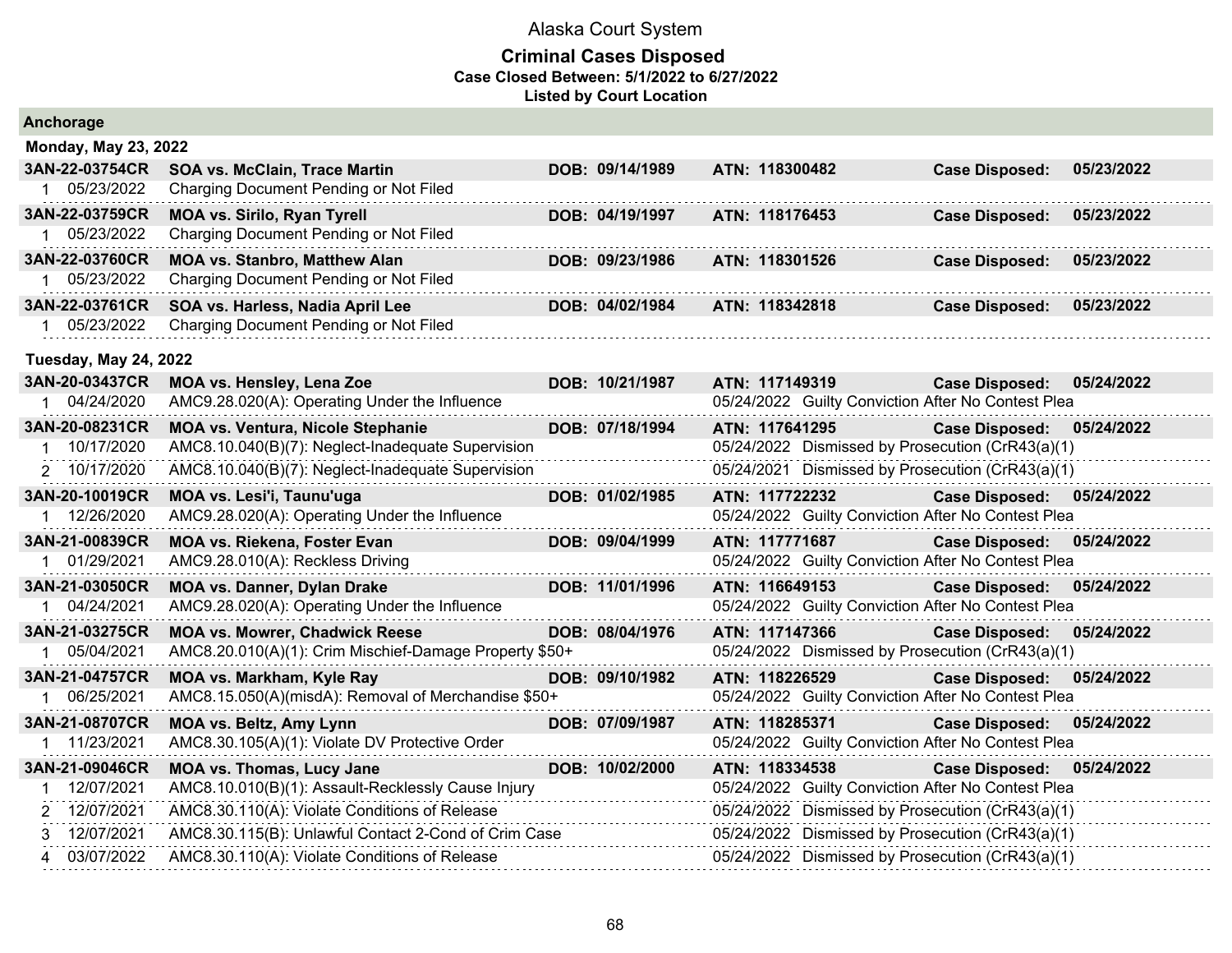| Anchorage                    |                                                               |                 |                |                                                    |            |
|------------------------------|---------------------------------------------------------------|-----------------|----------------|----------------------------------------------------|------------|
| <b>Tuesday, May 24, 2022</b> |                                                               |                 |                |                                                    |            |
| 3AN-21-09563CR               | <b>MOA vs. Prince, James David</b>                            | DOB: 09/24/1987 | ATN: 118308618 | <b>Case Disposed:</b>                              | 05/24/2022 |
| 12/25/2021                   | AMC8.10.010(B)(1): Assault-Recklessly Cause Injury            |                 |                | 05/24/2022 Guilty Conviction After No Contest Plea |            |
| 2 12/28/2021                 | AMC8.30.110(A): Violate Conditions of Release                 |                 |                | 05/24/2022 Guilty Conviction After No Contest Plea |            |
| 3 04/21/2022                 | AMC8.30.110(A): Violate Conditions of Release                 |                 |                | 05/24/2022 Dismissed by Prosecution (CrR43(a)(1)   |            |
| 3AN-22-00633CR               | <b>MOA vs. Martino, Andrea Elizabeth</b>                      | DOB: 10/05/1983 | ATN: 118302912 | <b>Case Disposed:</b>                              | 05/24/2022 |
| 1 01/22/2022                 | AMC9.28.020(A): Operating Under the Influence                 |                 |                | 05/24/2022 Guilty Conviction After No Contest Plea |            |
| 3AN-22-01272CR               | MOA vs. Johnson, Maydeen Reiko                                | DOB: 05/18/1962 | ATN: 118346319 | <b>Case Disposed:</b>                              | 05/24/2022 |
| 1 02/17/2022                 | AMC9.28.020(A): Operating Under the Influence                 |                 |                | 05/24/2022 Dismissed by Prosecution (CrR43(a)(1)   |            |
| 3AN-22-02348CR               | <b>MOA vs. Dibble, Anthony Michael</b>                        | DOB: 11/23/1982 | ATN: 118288917 | <b>Case Disposed:</b>                              | 05/24/2022 |
| 1 03/30/2022                 | Charging Document Pending or Not Filed                        |                 |                |                                                    |            |
| 3AN-22-02520CR               | <b>MOA vs. DeWilde, Patrick</b>                               | DOB: 03/22/1994 | ATN: 118254141 | <b>Case Disposed:</b>                              | 05/24/2022 |
| 04/02/2022                   | Charging Document Pending or Not Filed                        |                 |                |                                                    |            |
| 3AN-22-02522CR               | <b>MOA vs. Henderson, Frank</b>                               | DOB: 03/19/1985 | ATN: 118346481 | <b>Case Disposed:</b>                              | 05/24/2022 |
| 04/02/2022                   | Charging Document Pending or Not Filed                        |                 |                |                                                    |            |
| 3AN-22-02554CR               | MOA vs. Abeita JR, Richard Joseph                             | DOB: 05/29/1972 | ATN: 118340478 | <b>Case Disposed:</b>                              | 05/24/2022 |
| 04/07/2022                   | AMC8.10.010(B)(1): Assault-Recklessly Cause Injury            |                 |                | 05/24/2022 Guilty Conviction After No Contest Plea |            |
| 3AN-22-02783CR               | MOA vs. Andrew, Shannon Lee David                             | DOB: 04/10/1979 | ATN: 118341873 | <b>Case Disposed:</b>                              | 05/24/2022 |
| 04/15/2022                   | AMC8.10.010(B)(1): Assault-Recklessly Cause Injury            |                 |                | 05/24/2022 Dismissed by Prosecution (CrR43(a)(1)   |            |
| 2 04/15/2022                 | AMC8.10.010(B)(1): Assault-Recklessly Cause Injury            |                 |                | 05/24/2022 Dismissed by Prosecution (CrR43(a)(1)   |            |
| 3AN-22-03763CR               | SOA vs. Haynes, Jetta Nicole                                  | DOB: 11/13/1993 | ATN: 118224945 | <b>Case Disposed:</b>                              | 05/24/2022 |
| 1 05/23/2022                 | Charging Document Pending or Not Filed                        |                 |                |                                                    |            |
| 3AN-22-03788CR               | SOA vs. Piggott, Kenneth Scott                                | DOB: 07/16/1984 | ATN: 118178127 | <b>Case Disposed:</b>                              | 05/24/2022 |
| 05/23/2022                   | AS11.41.220(a)(1)(A): Assault 3- Cause Fear Of Injury w/ Weap |                 |                | 05/24/2022 Dismissed by Prosecution (CrR43(a)(1)   |            |
| 2 05/23/2022                 | AS11.41.220(a)(1)(B): Assault 3- Cause Injury w/ Weap         |                 |                | 05/24/2022 Dismissed by Prosecution (CrR43(a)(1)   |            |
| 3AN-22-03791CR               | SOA vs. Lambert, Jeremy William                               | DOB: 06/29/1984 | ATN: 117637065 | <b>Case Disposed:</b>                              | 05/24/2022 |
| 05/24/2022                   | Charging Document Pending or Not Filed                        |                 |                |                                                    |            |
| 3AN-22-03795CR               | MOA vs. Blackmon, Brandon Levar                               | DOB: 11/02/1987 | ATN: 118293741 | <b>Case Disposed:</b>                              | 05/24/2022 |
| 1 05/24/2022                 | Charging Document Pending or Not Filed                        |                 |                |                                                    |            |
| 3AN-22-03796CR               | <b>MOA vs. Chanda, Bap</b>                                    | DOB: 10/28/1999 | ATN: 118179612 | <b>Case Disposed:</b>                              | 05/24/2022 |
| 1 05/24/2022                 | Charging Document Pending or Not Filed                        |                 |                |                                                    |            |
| 3AN-22-03797CR               | SOA vs. Cruikshank, Sophie Rose                               | DOB: 09/12/1987 | ATN: 118177596 | <b>Case Disposed:</b>                              | 05/24/2022 |
| 05/24/2022                   | Charging Document Pending or Not Filed                        |                 |                |                                                    |            |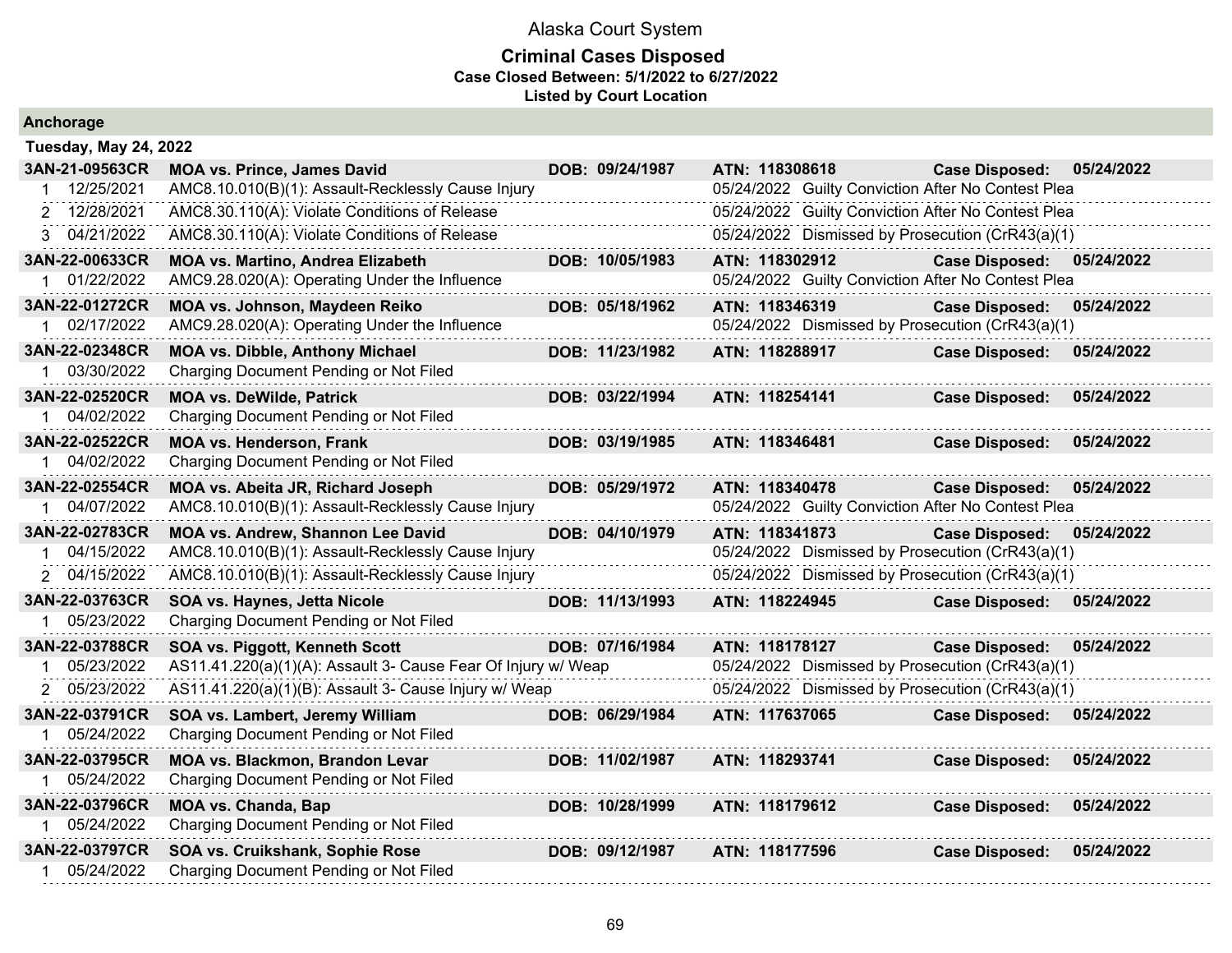|    | Anchorage                    |                                                                        |  |                 |  |            |                |                                                               |            |  |  |
|----|------------------------------|------------------------------------------------------------------------|--|-----------------|--|------------|----------------|---------------------------------------------------------------|------------|--|--|
|    | <b>Tuesday, May 24, 2022</b> |                                                                        |  |                 |  |            |                |                                                               |            |  |  |
|    | 3AN-22-03798CR               | SOA vs. Young, Kuryetta T                                              |  | DOB: 04/22/1976 |  |            | ATN: 118179333 | <b>Case Disposed:</b>                                         | 05/24/2022 |  |  |
|    | 05/24/2022                   | Charging Document Pending or Not Filed                                 |  |                 |  |            |                |                                                               |            |  |  |
|    | 3AN-22-03799CR               | SOA vs. Mills, Wilhelmina Ricarda                                      |  | DOB: 05/23/1988 |  |            | ATN: 118177245 | <b>Case Disposed:</b>                                         | 05/24/2022 |  |  |
|    | 05/24/2022                   | Charging Document Pending or Not Filed                                 |  |                 |  |            |                |                                                               |            |  |  |
|    | Wednesday, May 25, 2022      |                                                                        |  |                 |  |            |                |                                                               |            |  |  |
|    | 3AN-18-10291CR               | MOA vs. Lawhorne, Sabrina Winona                                       |  | DOB: 08/10/1966 |  |            | ATN: 116658153 | <b>Case Disposed:</b>                                         | 05/25/2022 |  |  |
|    | 10/25/2018                   | AMC9.28.020(A): Operating Under the Influence                          |  |                 |  |            |                | 05/25/2022 Dism. Plea Agreement in Another Case-CrR 43(a)(2). |            |  |  |
|    | 2 10/25/2018                 | AMC9.28.010(A): Reckless Driving                                       |  |                 |  |            |                | 05/25/2022 Dism. Plea Agreement in Another Case-CrR 43(a)(2). |            |  |  |
|    | 3AN-18-11579CR               | SOA vs. Wagner, Jacob Kyle                                             |  | DOB: 06/15/1990 |  |            | ATN: 116733699 | <b>Case Disposed:</b>                                         | 05/25/2022 |  |  |
|    | 12/02/2018                   | AS11.46.310: Burglary 2                                                |  |                 |  |            |                | 05/25/2022 Guilty Conviction After Guilty Plea                |            |  |  |
| 2  | 12/02/2018                   | AS11.46.130(a)(1): Theft 2-Value \$750-\$24,999                        |  |                 |  |            |                | 05/25/2022 Dism. Plea Agreement in Another Case-CrR 43(a)(2). |            |  |  |
| 3  | 01/23/2020                   | AS11.56.757(a)(misdA): Violate Condition of Release for Felony         |  |                 |  |            |                | 05/25/2022 Dism. Plea Agreement in Another Case-CrR 43(a)(2). |            |  |  |
| 4  | 07/20/2020                   | AS11.56.757(a)(misdA): Violate Condition of Release for Felony         |  |                 |  | 08/05/2021 |                | Dismissed by Prosecution (CrR43(a)(1)                         |            |  |  |
| 5  | 07/20/2020                   | AS11.56.757(a)(misdA): Violate Condition of Release for Felony         |  |                 |  |            |                | 05/25/2022 Dism. Plea Agreement in Another Case-CrR 43(a)(2). |            |  |  |
| 6  | 09/08/2020                   | AS11.56.757(a)(misdA): Violate Condition of Release for Felony         |  |                 |  |            |                | 05/25/2022 Dism. Plea Agreement in Another Case-CrR 43(a)(2). |            |  |  |
|    | 03/11/2021                   | AS11.56.757(a)(misdB): Violate Conditions of Release for Misd          |  |                 |  |            |                | 05/25/2022 Dism. Plea Agreement in Another Case-CrR 43(a)(2). |            |  |  |
| 8  | 06/17/2021                   | AS11.56.757(a)(misdA): Violate Condition of Release for Felony         |  |                 |  |            |                | 05/25/2022 Dism. Plea Agreement in Another Case-CrR 43(a)(2). |            |  |  |
| g  | 08/16/2021                   | AS11.56.757(a)(misdA): Violate Condition of Release for Felony         |  |                 |  |            |                | 05/25/2022 Dism. Plea Agreement in Another Case-CrR 43(a)(2). |            |  |  |
| 10 | 12/23/2021                   | AS11.56.757(a)(misdA): Violate Condition of Release for Felony         |  |                 |  |            |                | 05/25/2022 Dism. Plea Agreement in Another Case-CrR 43(a)(2). |            |  |  |
| 11 | 12/29/2021                   | Attempted: AS11.56.320(a)(4)(A): Escape 3-Rels Misd Electronic Monitor |  |                 |  |            |                | 05/25/2022 Guilty Conviction After Guilty Plea                |            |  |  |
| 12 | 12/28/2021                   | AS11.56.320(a)(4)(B): Escape 3-Rels Misd Elc Mnitr w/Out Auth          |  |                 |  |            |                | 05/25/2022 Dism. Plea Agreement in Another Case-CrR 43(a)(2). |            |  |  |
|    | 3AN-19-06290CR               | <b>MOA vs. Rodriguez, Robinson Alberto</b>                             |  | DOB: 02/29/1976 |  |            | ATN: 117233442 | <b>Case Disposed:</b>                                         | 05/25/2022 |  |  |
|    | 06/23/2019                   | AMC8.10.010(B)(1): Assault-Recklessly Cause Injury                     |  |                 |  |            |                | 05/25/2022 Dismissed by Prosecution (CrR43(a)(1)              |            |  |  |
| 2  | 05/02/2020                   | AMC8.30.110(A): Violate Conditions of Release                          |  |                 |  |            |                | 05/25/2022 Dismissed by Prosecution (CrR43(a)(1)              |            |  |  |
|    | 3AN-19-12216CR               | SOA vs. Wagner, Jacob Kyle                                             |  | DOB: 06/15/1990 |  |            | ATN: 117654264 | <b>Case Disposed:</b>                                         | 05/25/2022 |  |  |
|    | 12/14/2019                   | AS11.46.140(a)(1): Theft 3-Value \$250-\$749                           |  |                 |  |            |                | 05/25/2022 Dism. Plea Agreement in Another Case-CrR 43(a)(2). |            |  |  |
|    | 2 12/14/2019                 | AS11.56.800(a)(1)(B): False Info/Report-At Arrest/Cit/Incarc           |  |                 |  |            |                | 05/25/2022 Dism. Plea Agreement in Another Case-CrR 43(a)(2). |            |  |  |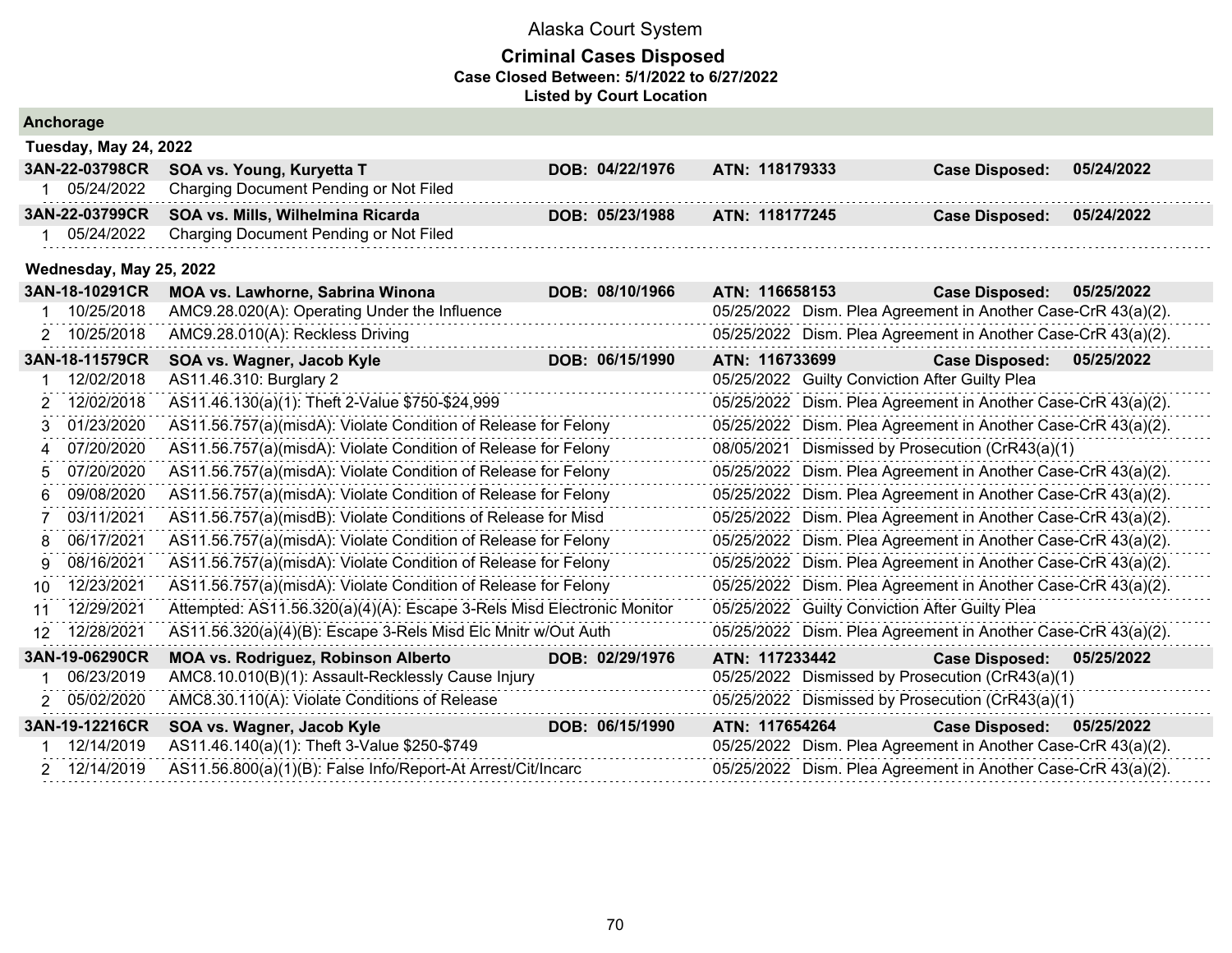### **Criminal Cases Disposed Case Closed Between: 5/1/2022 to 6/27/2022 Listed by Court Location**

|              | Wednesday, May 25, 2022 |                                                                |  |                 |                |                |                                                    |            |  |  |  |
|--------------|-------------------------|----------------------------------------------------------------|--|-----------------|----------------|----------------|----------------------------------------------------|------------|--|--|--|
|              | 3AN-20-03991CR          | MOA vs. Joe, Hannah Ruth                                       |  | DOB: 03/25/1992 | ATN: 117750384 |                | <b>Case Disposed:</b>                              | 05/25/2022 |  |  |  |
|              | 05/17/2020              | AMC9.28.020(A): Operating Under the Influence                  |  |                 |                |                | 05/25/2022 Guilty Conviction After No Contest Plea |            |  |  |  |
| 2            | 05/17/2020              | AMC8.10.040(B)(3): Neglect-Substantial Risk of Injury          |  |                 |                |                | 05/25/2022 Dismissed by Prosecution (CrR43(a)(1)   |            |  |  |  |
| 3            | 05/17/2020              | AMC8.10.040(B)(3): Neglect-Substantial Risk of Injury          |  | .               |                |                | 05/25/2022 Dismissed by Prosecution (CrR43(a)(1)   |            |  |  |  |
| 4            | 05/17/2020              | AMC8.10.040(B)(3): Neglect-Substantial Risk of Injury          |  |                 |                |                | 05/25/2022 Dismissed by Prosecution (CrR43(a)(1)   |            |  |  |  |
| 5            | 05/17/2020              | AMC8.10.100(A): Reckless Endangerment                          |  |                 |                |                | 05/25/2022 Guilty Conviction After No Contest Plea |            |  |  |  |
| 6.           | 05/17/2020              | AMC8.10.100(A): Reckless Endangerment                          |  |                 |                |                | 05/25/2022 Dismissed by Prosecution (CrR43(a)(1)   |            |  |  |  |
|              | 05/17/2020              | AMC8.10.100(A): Reckless Endangerment                          |  |                 |                |                | 05/25/2022 Dismissed by Prosecution (CrR43(a)(1)   |            |  |  |  |
|              | 3AN-20-05355CR          | <b>MOA vs. Alaniz III, Manuel Roman</b>                        |  | DOB: 10/19/1994 | ATN: 117652545 |                | <b>Case Disposed:</b>                              | 05/25/2022 |  |  |  |
|              | 06/27/2020              | AMC8.10.010(B)(1): Assault-Recklessly Cause Injury             |  |                 |                |                | 05/25/2022 Dismissed by Prosecution (CrR43(a)(1)   |            |  |  |  |
|              | 3AN-20-07199CR          | <b>MOA vs. Registe, Andre Tayan</b>                            |  | DOB: 04/20/1989 | ATN: 117764136 |                | <b>Case Disposed:</b>                              | 05/25/2022 |  |  |  |
|              | 09/12/2020              | AMC9.28.020(A): Operating Under the Influence                  |  |                 |                |                | 05/25/2022 Guilty Conviction After No Contest Plea |            |  |  |  |
|              | 3AN-20-08373CR          | <b>MOA vs. Williams, Heather D</b>                             |  | DOB: 10/02/1969 | ATN: 117768483 |                | <b>Case Disposed:</b>                              | 05/25/2022 |  |  |  |
|              | 1 10/19/2020            | AMC8.15.050(B)(misdB): Concealment of Merchandise \$5-\$50     |  |                 |                |                | 05/25/2022 Guilty Conviction After No Contest Plea |            |  |  |  |
|              | 3AN-21-01754CR          | <b>MOA vs. Altukhov, Aleksandr Olegovich</b>                   |  | DOB: 09/25/1994 | ATN: 116286984 |                | <b>Case Disposed:</b>                              | 05/25/2022 |  |  |  |
|              | 03/07/2021              | AMC8.25.030(A)(1): Shoot/Discharge/Flourish Firearms           |  |                 |                |                | 05/25/2022 Dismissed by Prosecution (CrR43(a)(1)   |            |  |  |  |
|              | 3AN-21-01758CR          | SOA vs. Fisher, Adrian Elliot                                  |  | DOB: 05/29/1993 |                | ATN: 116645913 | <b>Case Disposed:</b>                              | 05/25/2022 |  |  |  |
|              | 03/08/2021              | AS11.41.220(a)(1)(A): Assault 3- Cause Fear Of Injury w/ Weap  |  |                 |                |                | 05/25/2022 Dismissed by Prosecution (CrR43(a)(1)   |            |  |  |  |
|              | 3AN-21-02190CR          | <b>MOA vs. Starr, Dusty Dawn</b>                               |  | DOB: 10/20/1978 |                | ATN: 116774649 | <b>Case Disposed:</b>                              | 05/25/2022 |  |  |  |
|              | 03/26/2021              | AMC9.10.020(B): Leaving Scene of Crash-Veh/Prop Damage         |  |                 |                |                | 05/25/2022 Guilty Conviction After No Contest Plea |            |  |  |  |
|              | 3AN-21-02289CR          | <b>MOA vs. Abdi, Fartun Dalmar</b>                             |  | DOB: 01/01/2000 | ATN: 117829539 |                | <b>Case Disposed:</b>                              | 05/25/2022 |  |  |  |
|              | 1 03/27/2021            | AMC9.10.020(B): Leaving Scene of Crash-Veh/Prop Damage         |  |                 |                |                | 05/25/2022 Dismissed by Prosecution (CrR43(a)(1)   |            |  |  |  |
|              | 3AN-21-02557CR          | SOA vs. Klein, Seth Imaqsaghhaq                                |  | DOB: 05/09/1982 | ATN: 116650539 |                | <b>Case Disposed:</b>                              | 05/25/2022 |  |  |  |
| $\mathbf{1}$ | 04/09/2021              | AS11.56.757(a)(misdA): Violate Condition of Release for Felony |  |                 |                |                | 05/25/2022 Dismissed by Prosecution (CrR43(a)(1)   |            |  |  |  |
|              | 3AN-21-02764CR          | MOA vs. Polly, James Walker Ray                                |  | DOB: 10/29/1972 |                | ATN: 117702918 | <b>Case Disposed:</b>                              | 05/25/2022 |  |  |  |
|              | 04/15/2021              | AMC8.10.010(B)(1): Assault-Recklessly Cause Injury             |  |                 |                |                | 05/25/2022 Dismissed by Prosecution (CrR43(a)(1)   |            |  |  |  |
|              | 2 04/15/2021            | AMC8.10.050(B): Family Violence-Asslt in Presence Child        |  |                 |                |                | 05/25/2022 Dismissed by Prosecution (CrR43(a)(1)   |            |  |  |  |
|              | 3 11/25/2021            | AMC8.30.110(A): Violate Conditions of Release                  |  |                 |                |                | 02/10/2022 Guilty Conviction After No Contest Plea |            |  |  |  |
|              | 3AN-21-03990CR          | <b>MOA vs. Hernandez, Omar Dario</b>                           |  | DOB: 06/15/1978 | ATN: 118219356 |                | <b>Case Disposed:</b>                              | 05/25/2022 |  |  |  |
|              | 1 05/30/2021            | AMC9.28.020(A): Operating Under the Influence                  |  |                 |                |                | 05/25/2022 Guilty Conviction After No Contest Plea |            |  |  |  |
|              | 3AN-21-04596CR          | MOA vs. Lawhorne, Sabrina Winona                               |  | DOB: 08/10/1966 | ATN: 117629073 |                | <b>Case Disposed:</b>                              | 05/25/2022 |  |  |  |
|              | 06/17/2021              | AMC9.10.020(B): Leaving Scene of Crash-Veh/Prop Damage         |  |                 |                |                | 05/25/2022 Guilty Conviction After No Contest Plea |            |  |  |  |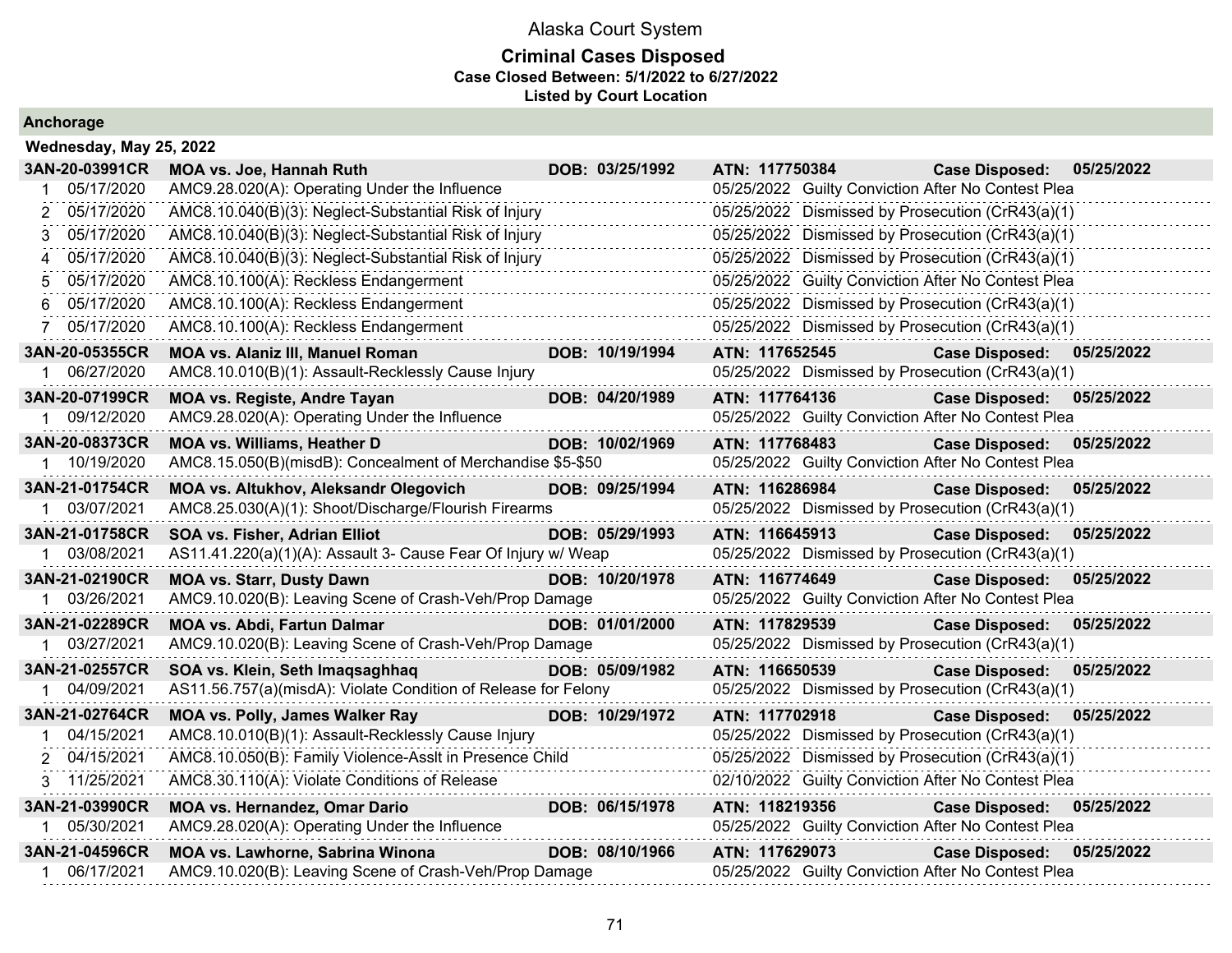| Anchorage                   |                                                    |                 |                                                    |                           |            |
|-----------------------------|----------------------------------------------------|-----------------|----------------------------------------------------|---------------------------|------------|
| Wednesday, May 25, 2022     |                                                    |                 |                                                    |                           |            |
| 3AN-21-04600CR              | <b>MOA vs. Davis, Avion Laray</b>                  | DOB: 12/04/1988 | ATN: 117810315                                     | <b>Case Disposed:</b>     | 05/25/2022 |
| 1 06/20/2021                | AMC9.28.020(A): Operating Under the Influence      |                 | 05/25/2022 Guilty Conviction After No Contest Plea |                           |            |
| 3AN-21-06572CR              | <b>MOA vs. Reat, Gatdor Thayiel</b>                | DOB: 02/15/1994 | ATN: 118283121                                     | <b>Case Disposed:</b>     | 05/25/2022 |
| 1 08/18/2021                | AMC9.28.020(A): Operating Under the Influence      |                 | 05/25/2022 Guilty Conviction After No Contest Plea |                           |            |
| 3AN-21-09527CR              | <b>MOA vs. Shields, Stanley Seth</b>               | DOB: 04/14/1999 | ATN: 118331019                                     | <b>Case Disposed:</b>     | 05/25/2022 |
| 1 12/21/2021                | AMC9.28.020(A): Operating Under the Influence      |                 | 05/25/2022 Guilty Conviction After No Contest Plea |                           |            |
| 2 12/21/2021                | AMC8.30.110(A): Violate Conditions of Release      |                 | 05/25/2022 Dismissed by Prosecution (CrR43(a)(1)   |                           |            |
| 3AN-22-00365CR              | MOA vs. Nolen, Kevin Lee                           | DOB: 07/11/1956 | ATN: 118222623                                     | <b>Case Disposed:</b>     | 05/25/2022 |
| 01/12/2022                  | AMC9.28.015: Careless Driving                      |                 | 05/25/2022 Guilty Conviction After No Contest Plea |                           |            |
| 3AN-22-00429CR              | <b>MOA vs. Lebaron, Josiah</b>                     | DOB: 08/30/2000 | ATN: 118239678                                     | <b>Case Disposed:</b>     | 05/25/2022 |
| 1 01/17/2022                | AMC8.30.105(A)(1): Violate DV Protective Order     |                 | 05/25/2022 Dismissed by Prosecution (CrR43(a)(1)   |                           |            |
| 3AN-22-00725CR              | <b>MOA vs. Sambo, Tamara Cherise</b>               | DOB: 11/27/1989 | ATN: 118340271                                     | <b>Case Disposed:</b>     | 05/25/2022 |
| 1 01/26/2022                | AMC9.28.020(A): Operating Under the Influence      |                 | 05/25/2022 Guilty Conviction After No Contest Plea |                           |            |
| 3AN-22-02089CR              | <b>MOA vs. Shields, Stanley Seth</b>               | DOB: 04/14/1999 | ATN: 118261566                                     | <b>Case Disposed:</b>     | 05/25/2022 |
| 03/20/2022                  | AMC8.10.010(B)(1): Assault-Recklessly Cause Injury |                 | 05/25/2022 Guilty Conviction After No Contest Plea |                           |            |
| 2 03/20/2022                | AMC8.30.110(A): Violate Conditions of Release      |                 | 05/25/2022 Guilty Conviction After No Contest Plea |                           |            |
| 3AN-22-02244CR              | <b>MOA vs. Norell III, Ronnie Darold</b>           | DOB: 09/11/2001 | ATN: 118346004                                     | Case Disposed: 05/25/2022 |            |
| 03/27/2022                  | AMC9.28.020(A): Operating Under the Influence      |                 | 05/25/2022 Guilty Conviction After No Contest Plea |                           |            |
| 03/27/2022<br>$\mathcal{P}$ | AMC9.28.010(A): Reckless Driving                   |                 | 05/25/2022 Dismissed by Prosecution (CrR43(a)(1)   |                           |            |
| 03/27/2022<br>3             | AMC8.30.110(A): Violate Conditions of Release      |                 | 05/25/2022 Guilty Conviction After No Contest Plea |                           |            |
| 03/27/2022<br>4             | AMC8.30.110(A): Violate Conditions of Release      |                 | 05/25/2022 Dismissed by Prosecution (CrR43(a)(1)   |                           |            |
| 05/19/2022<br>5.            | AMC8.30.110(A): Violate Conditions of Release      |                 | 05/25/2022 Dismissed by Prosecution (CrR43(a)(1)   |                           |            |
| 3AN-22-02351CR              | <b>MOA vs. Martinez, Monica</b>                    | DOB: 01/06/1972 | ATN: 118399041                                     | <b>Case Disposed:</b>     | 05/25/2022 |
| 03/30/2022                  | Charging Document Pending or Not Filed             |                 |                                                    |                           |            |
| 3AN-22-02399CR              | <b>MOA vs. Lawrence, Jereth</b>                    | DOB: 12/26/1996 | ATN: 118304676                                     | <b>Case Disposed:</b>     | 05/25/2022 |
| 04/01/2022                  | Charging Document Pending or Not Filed             |                 |                                                    |                           |            |
| 3AN-22-02494CR              | <b>MOA vs. Kitchen, Lexavier</b>                   | DOB: 01/22/1991 | ATN: 118340127                                     | <b>Case Disposed:</b>     | 05/25/2022 |
| 1 03/30/2022                | Charging Document Pending or Not Filed             |                 |                                                    |                           |            |
| 3AN-22-02497CR              | <b>MOA vs. Rivera, Linda</b>                       | DOB: 05/27/1960 | ATN: 117627741                                     | <b>Case Disposed:</b>     | 05/25/2022 |
| 1 03/30/2022                | Charging Document Pending or Not Filed             |                 |                                                    |                           |            |
| 3AN-22-02517CR              | <b>MOA vs. King, Marvin A</b>                      | DOB: 03/16/1993 | ATN: 118232343                                     | <b>Case Disposed:</b>     | 05/25/2022 |
| 1 04/01/2022                | Charging Document Pending or Not Filed             |                 |                                                    |                           |            |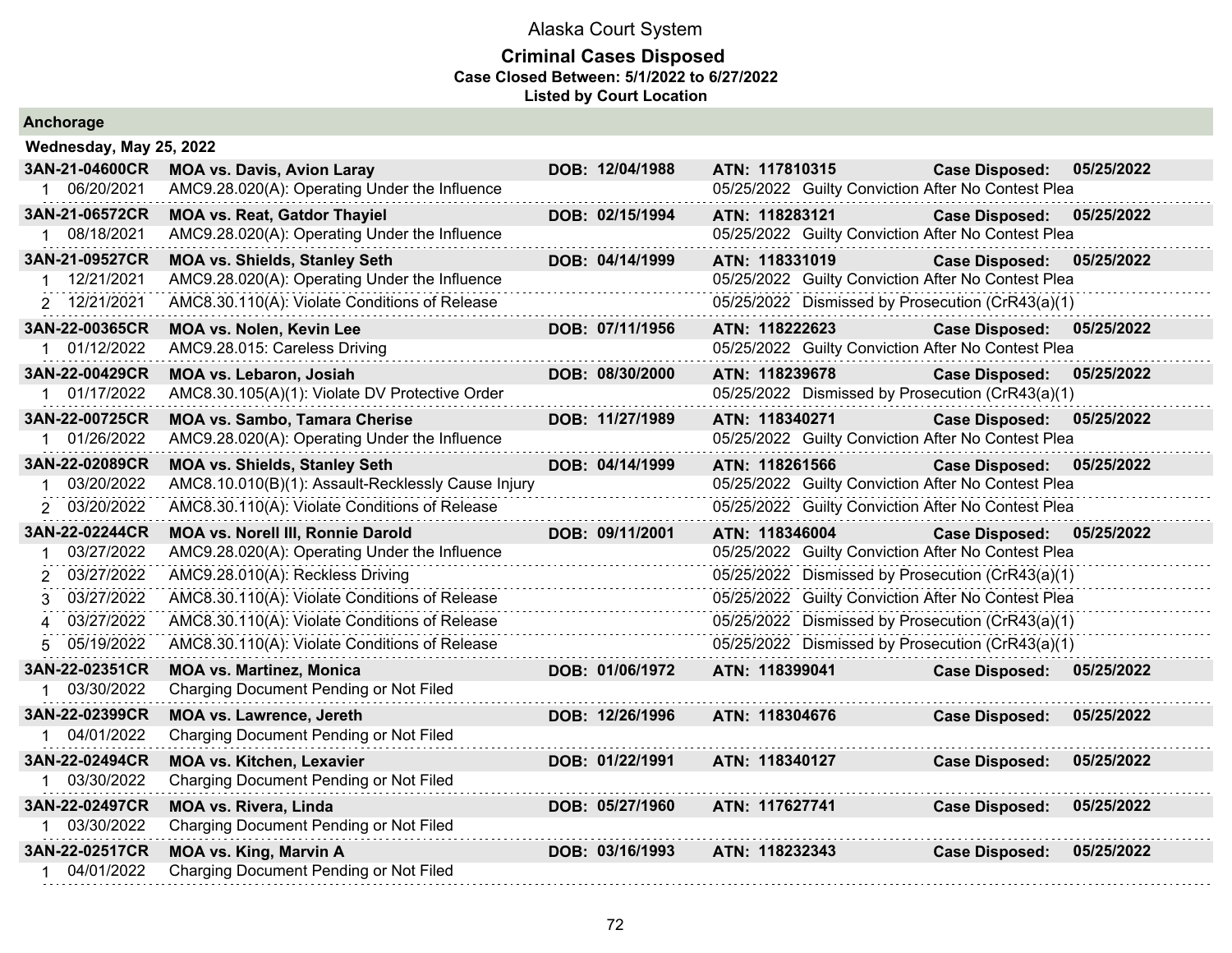| Anchorage                      |                                                                       |                 |                                                               |                       |            |
|--------------------------------|-----------------------------------------------------------------------|-----------------|---------------------------------------------------------------|-----------------------|------------|
| Wednesday, May 25, 2022        |                                                                       |                 |                                                               |                       |            |
| 3AN-22-02676CR                 | <b>MOA vs. Smith, Justin Paul</b>                                     | DOB: 03/04/1984 | ATN: 118288944                                                | <b>Case Disposed:</b> | 05/25/2022 |
| 1 03/14/2022                   | AMC8.15.020(A)(misdA): Theft of Lost/Mislaid Property \$50+           |                 | 05/25/2022 Dismissed by Prosecution (CrR43(a)(1)              |                       |            |
| 3AN-22-02725CR                 | MOA vs. Ruiz-Rodriguez, Jose Antonio                                  | DOB: 04/20/1984 | ATN: 118298007                                                | <b>Case Disposed:</b> | 05/25/2022 |
| 1 04/09/2022                   | Charging Document Pending or Not Filed                                |                 |                                                               |                       |            |
| 3AN-22-02922CR                 | <b>MOA vs. Keintz, Richard Eugene</b>                                 | DOB: 07/06/1956 | ATN: 117627327                                                | <b>Case Disposed:</b> | 05/25/2022 |
| 1 04/16/2022                   | Charging Document Pending or Not Filed                                |                 |                                                               |                       |            |
| 3AN-22-03155CR                 | SOA vs. Lang, Kasey Stuart Gilruth                                    | DOB: 12/29/1984 | ATN: 118332891                                                | <b>Case Disposed:</b> | 05/25/2022 |
| 04/27/2022                     | AS11.41.510(a)(2): Robbery 2- Use Force To Compel Delivery            |                 | 05/25/2022 Dismissed by Prosecution (CrR43(a)(1)              |                       |            |
| 2 04/27/2022                   | AS11.46.140(a)(1): Theft 3-Value \$250-\$749                          |                 | 05/25/2022 Dismissed by Prosecution (CrR43(a)(1)              |                       |            |
| 3AN-22-03301CR                 | <b>MOA vs. Mckinney, Thomas Gordon</b>                                | DOB: 07/19/1959 | ATN: 118255743                                                | <b>Case Disposed:</b> | 05/25/2022 |
| 1 05/03/2022                   | AMC9.28.020(A): Operating Under the Influence                         |                 | 05/25/2022 Guilty Conviction After Guilty Plea                |                       |            |
| 3AN-22-03448CR                 | SOA vs. Lund, Emily Jane                                              | DOB: 04/30/1982 | ATN: 118297629                                                | <b>Case Disposed:</b> | 05/25/2022 |
| 1 01/03/2022                   | AS11.41.330: Custodial Interference 2 - In State                      |                 | 05/25/2022 Dismissed.No Probable Cause.CrR5(d)&4(a)(1);MO4(e) |                       |            |
| 3AN-22-03510CR                 | SOA vs. Littles, Gabriel Deshun                                       | DOB: 02/29/1988 | ATN: 118341891                                                | <b>Case Disposed:</b> | 05/25/2022 |
| 1 05/12/2022                   | AS11.41.220(a)(1)(A): Assault 3- Cause Fear Of Injury w/ Weap         |                 | 05/25/2022 Dismissed by Prosecution (CrR43(a)(1)              |                       |            |
| 3AN-22-03814CR<br>1 05/23/2022 | MOA vs. Quinn, Joseph David<br>Charging Document Pending or Not Filed | DOB: 01/30/1972 | ATN: 118177011                                                | <b>Case Disposed:</b> | 05/25/2022 |
| 3AN-22-03840CR                 | SOA vs. Ambacher, Russell Wayne                                       | DOB: 07/23/1993 | ATN: 118178766                                                | <b>Case Disposed:</b> | 05/25/2022 |
| 1 05/25/2022                   | Charging Document Pending or Not Filed                                |                 |                                                               |                       |            |
| 3AN-22-03844CR                 | SOA vs. Kang, Jin                                                     | DOB: 12/27/1989 | ATN: 118242234                                                | <b>Case Disposed:</b> | 05/25/2022 |
| 1 05/25/2022                   | Charging Document Pending or Not Filed                                |                 |                                                               |                       |            |
| 3AN-22-03845CR                 | SOA vs. Kassaiuli, Jermaine                                           | DOB: 05/18/1992 | ATN: 118304352                                                | <b>Case Disposed:</b> | 05/25/2022 |
| 1 05/25/2022                   | Charging Document Pending or Not Filed                                |                 |                                                               |                       |            |
| 3AN-22-03846CR                 | SOA vs. Kienitz, Richard Eugene                                       | DOB: 07/06/1956 | ATN: 118312389                                                | <b>Case Disposed:</b> | 05/25/2022 |
| 1 05/25/2022                   | Charging Document Pending or Not Filed                                |                 |                                                               |                       |            |
| 3AN-22-03853CR                 | SOA vs. Samson, Willis Henry                                          | DOB: 03/03/1990 | ATN: 118282293                                                | <b>Case Disposed:</b> | 05/25/2022 |
| 1 05/25/2022                   | Charging Document Pending or Not Filed                                |                 |                                                               |                       |            |
| Thursday, May 26, 2022         |                                                                       |                 |                                                               |                       |            |
| 3AN-18-02861CR                 | SOA vs. Starr, Angelique                                              | DOB: 07/26/1996 | ATN: 116812422                                                | <b>Case Disposed:</b> | 05/26/2022 |
| 1 12/24/2017                   | AS11.46.140(a)(1): Theft 3-Value \$250-\$749                          |                 | 05/26/2022 Dismissed by Prosecution (CrR43(a)(1)              |                       |            |
| 3AN-19-02061CR                 | <b>MOA vs. McHenry, Marlon</b>                                        | DOB: 01/31/1996 | ATN: 117218763                                                | <b>Case Disposed:</b> | 05/26/2022 |
| 1 02/24/2019                   | AMC9.28.020(A): Operating Under the Influence                         |                 | 05/26/2022 Guilty Conviction After No Contest Plea            |                       |            |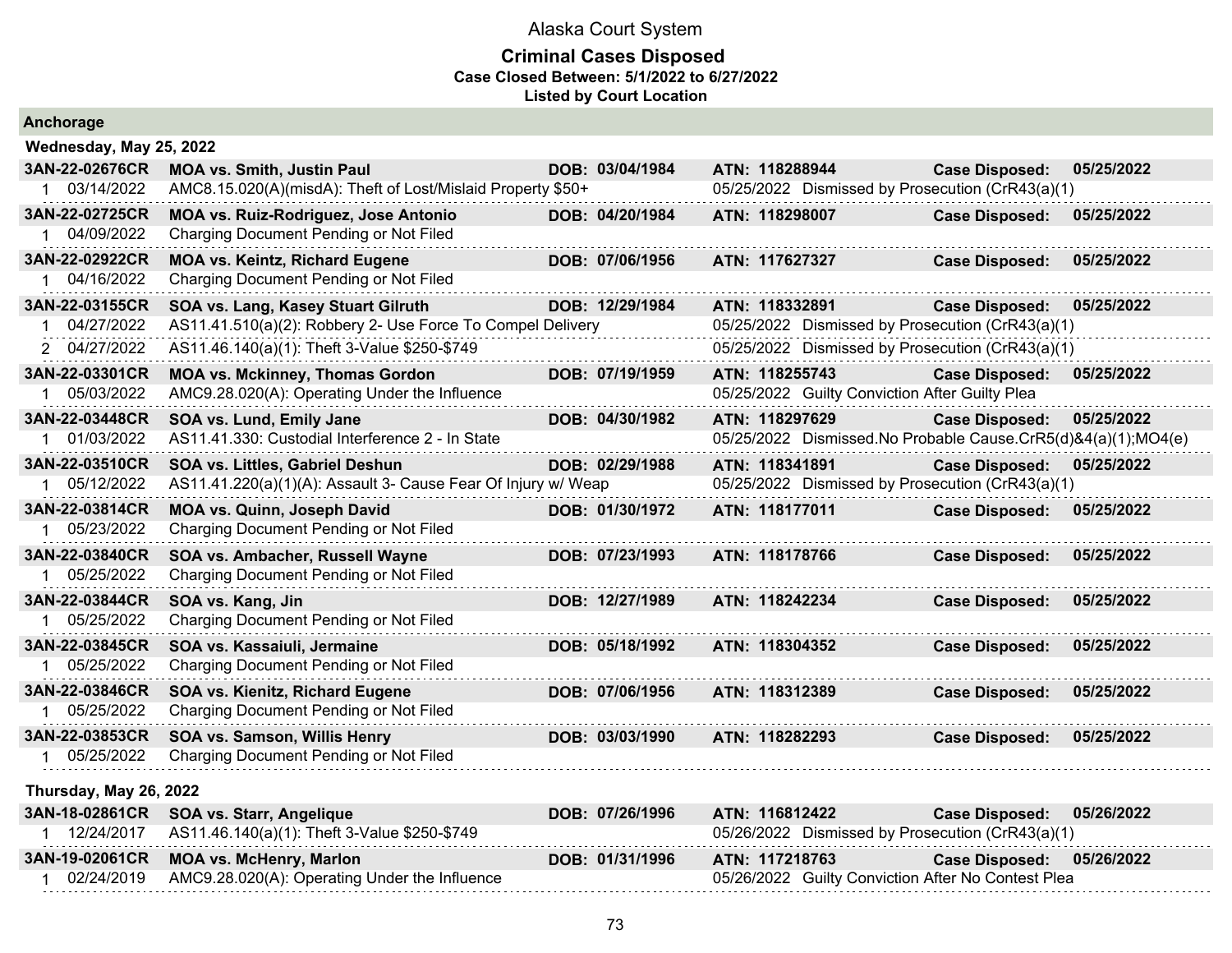|   | Anchorage              |                                                                 |                 |                |                                                |                                                    |            |
|---|------------------------|-----------------------------------------------------------------|-----------------|----------------|------------------------------------------------|----------------------------------------------------|------------|
|   | Thursday, May 26, 2022 |                                                                 |                 |                |                                                |                                                    |            |
|   | 3AN-19-12492CR         | <b>MOA vs. Gleason-Pritts, Dylan Erik</b>                       | DOB: 12/26/1996 | ATN: 117639234 |                                                | <b>Case Disposed:</b>                              | 05/26/2022 |
|   | 1 12/22/2019           | AMC9.28.020(A): Operating Under the Influence                   |                 |                |                                                | 05/26/2022 Guilty Conviction After No Contest Plea |            |
|   | 3AN-20-00018CR         | SOA vs. Damasig, Sir Kenneth                                    | DOB: 10/10/1990 | ATN: 117644121 |                                                | <b>Case Disposed:</b>                              | 05/26/2022 |
|   | 12/30/2019             | AS11.71.040(a)(1): MICS4-Mfr/Deliver/Poss IVA Or VA             |                 |                |                                                | 05/26/2022 Dismissed by Prosecution (CrR43(a)(1)   |            |
|   | 2 12/30/2019           | AS11.61.195(a)(1): Misconduct w/ Weapons 2 - Re Drug Crime      |                 |                |                                                | 05/26/2022 Dismissed by Prosecution (CrR43(a)(1)   |            |
|   | 3AN-20-01427CR         | MOA vs. Williams JR, Joshua Michael                             | DOB: 11/04/1999 | ATN: 117831249 |                                                | <b>Case Disposed:</b>                              | 05/26/2022 |
|   | 02/18/2020             | AMC8.20.010(A)(1): Crim Mischief-Damage Property \$50+          |                 |                |                                                | 05/26/2022 Guilty Conviction After No Contest Plea |            |
|   | 2 03/12/2020           | AMC8.30.110(A): Violate Conditions of Release                   |                 |                |                                                | 05/26/2022 Guilty Conviction After No Contest Plea |            |
|   | 3AN-20-03076CR         | <b>MOA vs. Duffy, Erica Jean</b>                                | DOB: 09/16/1997 | ATN: 116807769 |                                                | Case Disposed: 05/26/2022                          |            |
| 1 | 04/10/2020             | AMC8.10.100(A): Reckless Endangerment                           |                 |                |                                                | 05/26/2022 Guilty Conviction After No Contest Plea |            |
| 2 | 04/10/2020             | AMC8.10.010(B)(2): Assault-Cause Injury w/ Dangerous Instr      |                 |                |                                                | 05/26/2022 Dismissed by Prosecution (CrR43(a)(1)   |            |
| 3 | 04/10/2020             | AMC8.10.050(B): Family Violence-Asslt in Presence Child         |                 |                |                                                | 05/26/2022 Dismissed by Prosecution (CrR43(a)(1)   |            |
| 4 | 04/10/2020             | AMC8.10.030(B): Commit Abuse Childe/Vulnerable Adult            |                 |                |                                                | 05/26/2022 Dismissed by Prosecution (CrR43(a)(1)   |            |
|   | 3AN-20-03116CR         | SOA vs. Welch, Victoria Diane                                   | DOB: 10/22/1997 | ATN: 117270522 |                                                | <b>Case Disposed:</b>                              | 05/26/2022 |
|   | 10/15/2019             | AS11.71.050(a)(4): MICS5 Possess Any Amt IA, IIA, IIIA, IVA, VA |                 |                | 05/26/2022 Guilty Conviction After Guilty Plea |                                                    |            |
| 2 | 10/05/2020             | AS11.56.757(a)(misdB): Violate Conditions of Release for Misd   |                 |                |                                                | 05/26/2022 Dismissed by Prosecution (CrR43(a)(1)   |            |
| 3 | 01/07/2021             | AS11.56.757(a)(misdB): Violate Conditions of Release for Misd   |                 |                |                                                | 05/26/2022 Dismissed by Prosecution (CrR43(a)(1)   |            |
| 4 | 06/16/2021             | AS11.56.757(a)(misdB): Violate Conditions of Release for Misd   |                 |                |                                                | 05/26/2022 Dismissed by Prosecution (CrR43(a)(1)   |            |
| 5 | 11/29/2021             | AS11.56.757(a)(misdB): Violate Conditions of Release for Misd   |                 |                |                                                | 05/26/2022 Dismissed by Prosecution (CrR43(a)(1)   |            |
| 6 | 12/24/2021             | AS11.56.757(a)(misdB): Violate Conditions of Release for Misd   |                 |                |                                                | 05/26/2022 Dismissed by Prosecution (CrR43(a)(1)   |            |
| 7 | 12/14/2021             | AS11.56.757(a)(misdB): Violate Conditions of Release for Misd   |                 |                |                                                | 05/26/2022 Dismissed by Prosecution (CrR43(a)(1)   |            |
| 8 | 12/15/2021             | AS11.56.757(a)(misdB): Violate Conditions of Release for Misd   |                 |                |                                                | 05/26/2022 Dismissed by Prosecution (CrR43(a)(1)   |            |
|   | 3AN-20-05440CR         | <b>MOA vs. Robinson, Laura Sue</b>                              | DOB: 05/03/1968 | ATN: 117651555 |                                                | <b>Case Disposed:</b>                              | 05/26/2022 |
| 1 | 07/02/2020             | AMC8.55.010(A)(2): Cruelty to Animal-Inj, Torment, Provoke      |                 |                |                                                | 05/26/2022 Dismissed by Prosecution (CrR43(a)(1)   |            |
| 2 | 07/02/2020             | AMC8.55.010(A)(2): Cruelty to Animal-Inj, Torment, Provoke      |                 |                |                                                | 05/26/2022 Dismissed by Prosecution (CrR43(a)(1)   |            |
| 3 | 07/02/2020             | AMC8.55.010(A)(2): Cruelty to Animal-Inj, Torment, Provoke      |                 |                |                                                | 05/26/2021 Dismissed by Prosecution (CrR43(a)(1)   |            |
|   | 3AN-20-05564CR         | SOA vs. Mccord, Jovante Devon                                   | DOB: 09/30/1995 | ATN: 117252783 |                                                | <b>Case Disposed:</b>                              | 05/26/2022 |
| 1 | 07/13/2020             | AS11.41.500(a)(1): Robbery 1- Armed w/ Deadly Weapon            |                 |                |                                                | 05/26/2022 Dismissed by Prosecution (CrR43(a)(1)   |            |
|   | 2 07/13/2020           | AS11.46.150(a): Theft 4-Less than \$250                         |                 |                |                                                | 05/26/2022 Dismissed by Prosecution (CrR43(a)(1)   |            |
|   | 3AN-20-07969CR         | <b>MOA vs. Matthews, Tiatameka Kianna</b>                       | DOB: 06/23/1984 | ATN: 117784224 |                                                | <b>Case Disposed:</b>                              | 05/26/2022 |
|   | 09/29/2020             | AMC8.15.050(A)(misdA): Removal of Merchandise \$50+             |                 |                |                                                | 05/26/2022 Guilty Conviction After No Contest Plea |            |
|   |                        |                                                                 |                 |                |                                                |                                                    |            |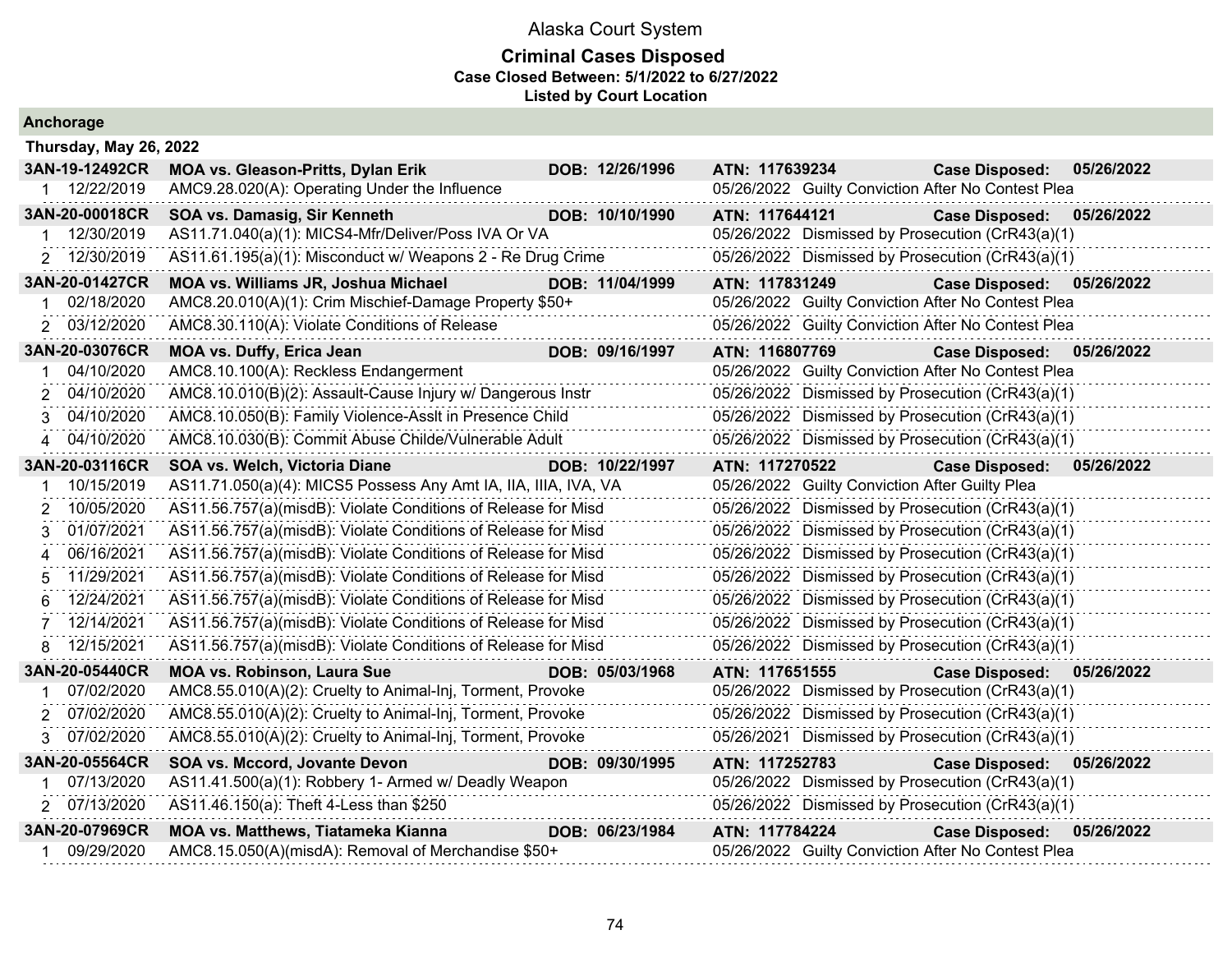#### **Criminal Cases Disposed Case Closed Between: 5/1/2022 to 6/27/2022 Listed by Court Location**

|   | 3AN-20-09766CR | SOA vs. Anderson, Blake Aaron                                          | DOB: 10/16/1991 | ATN: 117720963                                                | <b>Case Disposed:</b> | 05/26/2022 |
|---|----------------|------------------------------------------------------------------------|-----------------|---------------------------------------------------------------|-----------------------|------------|
|   | 12/10/2020     | AS11.46.140(a)(1): Theft 3-Value \$250-\$749                           |                 | 05/26/2022 Guilty Conviction After Guilty Plea                |                       |            |
| 2 | 12/10/2020     | AS11.46.310: Burglary 2                                                |                 | 05/26/2022 Dism. Plea Agreement in Another Case-CrR 43(a)(2). |                       |            |
| 3 | 12/10/2020     | AS11.46.330(a)(1): Crim Trespass 2- Upon Premises                      |                 | 05/26/2022 Dism. Plea Agreement in Another Case-CrR 43(a)(2). |                       |            |
|   | 3AN-20-09790CR | SOA vs. Anderson, Blake Aaron                                          | DOB: 10/16/1991 | ATN: 117780669                                                | <b>Case Disposed:</b> | 05/26/2022 |
|   | 12/18/2020     | AS11.41.510(a)(1): Robbery 2- Use Force To Prevent Resistnc            |                 | 05/26/2022 Dismissed by Prosecution (CrR43(a)(1)              |                       |            |
|   | 2 12/18/2020   | AS11.46.150(a): Theft 4-Less than \$250                                |                 | 05/26/2022 Guilty Conviction After Guilty Plea                |                       |            |
|   | 3AN-21-00411CR | SOA vs. Anderson, Blake Aaron                                          | DOB: 10/16/1991 | ATN: 117800361                                                | <b>Case Disposed:</b> | 05/26/2022 |
|   | 01/16/2021     | AS11.46.150(a): Theft 4-Less than \$250                                |                 | 05/26/2022 Dism. Plea Agreement in Another Case-CrR 43(a)(2). |                       |            |
| 2 | 01/16/2021     | AS11.56.740(a)(2): Violate Stalking or Sex Assault Protective Order    |                 | 05/26/2022 Guilty Conviction After Guilty Plea                |                       |            |
|   | 01/16/2021     | AS11.46.330(a)(1): Crim Trespass 2- Upon Premises                      |                 | 05/26/2022 Dism. Plea Agreement in Another Case-CrR 43(a)(2). |                       |            |
|   | 4 04/02/2021   | AS11.56.757(a)(misdB): Violate Conditions of Release for Misd          |                 | 05/26/2022 Dism. Plea Agreement in Another Case-CrR 43(a)(2). |                       |            |
|   | 3AN-21-01003CR | <b>SOA vs. Welch, Victoria Diane</b>                                   | DOB: 10/22/1997 | ATN: 117784386                                                | <b>Case Disposed:</b> | 05/26/2022 |
|   | 01/07/2021     | Attempted: AS11.46.360(a)(1): Vehicle Theft 1-Take Veh, Air Or Wtrcrft |                 | 05/26/2022 Guilty Conviction After Guilty Plea                |                       |            |
| 2 | 01/07/2021     | AS11.46.130(a)(1): Theft 2-Value \$750-\$24,999                        |                 | 05/26/2022 Dismissed by Prosecution (CrR43(a)(1)              |                       |            |
| 3 | 01/07/2021     | AS11.56.757(a)(misdB): Violate Conditions of Release for Misd          |                 | 05/26/2022 Guilty Conviction After Guilty Plea                |                       |            |
|   | 4 01/07/2021   | AS11.56.757(a)(misdB): Violate Conditions of Release for Misd          |                 | 05/26/2022 Dismissed by Prosecution (CrR43(a)(1)              |                       |            |
|   | 3AN-21-01253CR | <b>MOA vs. Gambrell, Rebecca M</b>                                     | DOB: 06/27/1982 | ATN: 117703701                                                | <b>Case Disposed:</b> | 05/26/2022 |
|   | 02/16/2021     | AMC8.10.010(B)(3): Assault-Words/Conduct Create Fear of Inj            |                 | 05/26/2022 Dismissed by Prosecution (CrR43(a)(1)              |                       |            |
|   | 2 02/16/2021   | AMC8.10.010(B)(3): Assault-Words/Conduct Create Fear of Inj            |                 | 04/06/2021 Dismissed by Prosecution (CrR43(a)(1)              |                       |            |
|   | 3AN-21-01295CR | SOA vs. Anderson, Blake Aaron                                          | DOB: 10/16/1991 | ATN: 115698888                                                | <b>Case Disposed:</b> | 05/26/2022 |
|   | 12/28/2019     | AS11.46.150(a): Theft 4-Less than \$250                                |                 | 05/26/2022 Dism. Plea Agreement in Another Case-CrR 43(a)(2). |                       |            |
|   | 3AN-21-01302CR | SOA vs. Anderson, Blake Aaron                                          | DOB: 10/16/1991 | ATN: 115698897                                                | <b>Case Disposed:</b> | 05/26/2022 |
|   | 09/12/2020     | AS11.46.140(a)(1): Theft 3-Value \$250-\$749                           |                 | 05/26/2022 Guilty Conviction After Guilty Plea                |                       |            |
|   | 3AN-21-01379CR | SOA vs. Anderson, Blake Aaron                                          | DOB: 10/16/1991 | ATN: 115698915                                                | <b>Case Disposed:</b> | 05/26/2022 |
|   | 09/12/2020     | AS11.46.140(a)(1): Theft 3-Value \$250-\$749                           |                 | 05/26/2022 Dism. Plea Agreement in Another Case-CrR 43(a)(2). |                       |            |
|   | 3AN-21-01418CR | SOA vs. Anderson, Blake Aaron                                          | DOB: 10/16/1991 | ATN: 115698924                                                | <b>Case Disposed:</b> | 05/26/2022 |

**Anchorage**

**Thursday, May 26, 2022**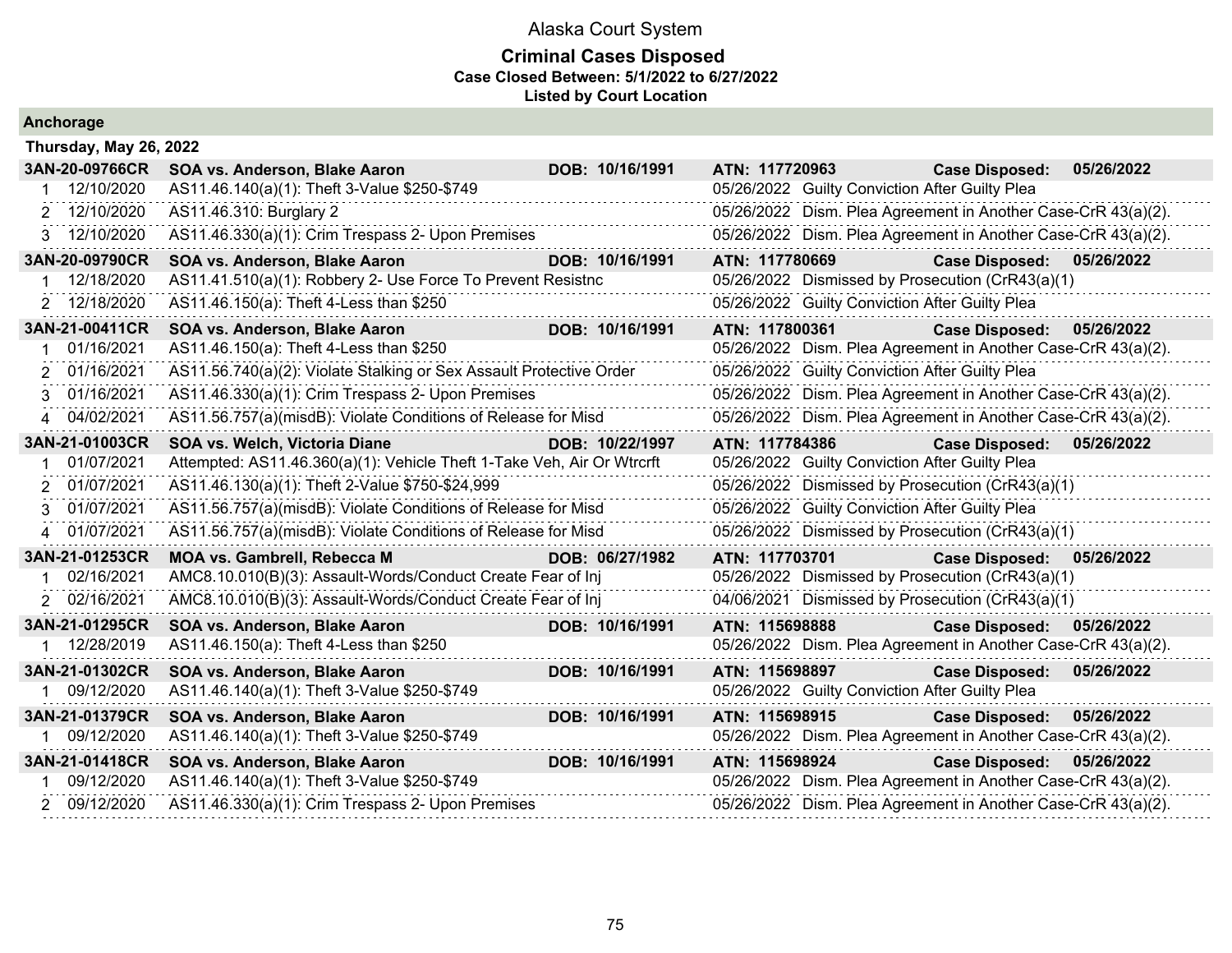| Anchorage              |                                                         |                 |                                                    |                           |            |
|------------------------|---------------------------------------------------------|-----------------|----------------------------------------------------|---------------------------|------------|
| Thursday, May 26, 2022 |                                                         |                 |                                                    |                           |            |
| 3AN-21-02833CR         | <b>MOA vs. Lopesi, Laumahina</b>                        | DOB: 06/15/1979 | ATN: 117798732                                     | <b>Case Disposed:</b>     | 05/26/2022 |
| 02/28/2021             | AMC9.28.020(A): Operating Under the Influence           |                 | 05/26/2022 Guilty Conviction After No Contest Plea |                           |            |
| 2 01/16/2022           | AMC8.30.110(A): Violate Conditions of Release           |                 | 05/26/2022 Guilty Conviction After No Contest Plea |                           |            |
| 3 04/02/2022           | AMC8.30.110(A): Violate Conditions of Release           |                 | 05/26/2022 Dismissed by Prosecution (CrR43(a)(1)   |                           |            |
| 3AN-21-03226CR         | <b>MOA vs. Matthews, Tiatameka Kianna</b>               | DOB: 06/23/1984 | ATN: 116229735                                     | Case Disposed: 05/26/2022 |            |
| 04/29/2021             | AMC9.28.020(A): Operating Under the Influence           |                 | 05/26/2022 Guilty Conviction After No Contest Plea |                           |            |
| 2 04/26/2022           | AMC8.30.110(A): Violate Conditions of Release           |                 | 05/26/2022 Guilty Conviction After No Contest Plea |                           |            |
| 3AN-21-03947CR         | SOA vs. Campbell, Jordan James                          | DOB: 02/06/1994 | ATN: 117758592                                     | <b>Case Disposed:</b>     | 05/26/2022 |
| 07/05/2020             | Attempted: AS11.46.300(a)(1): Burglary 1- In A Dwelling |                 | 05/26/2022 Guilty Conviction After Guilty Plea     |                           |            |
| 2 07/05/2020           | AS11.46.482(a)(1): Criminal Mischief 3-Damage \$750+    |                 | 09/07/2021 No True Bill                            |                           |            |
| 3 07/05/2020           | AS11.46.130(a)(1): Theft 2-Value \$750-\$24,999         |                 | 05/20/2022 Dismissed by Prosecution (CrR43(a)(1)   |                           |            |
| 3AN-21-06551CR         | <b>MOA vs. Watson, Andrew N</b>                         | DOB: 12/08/2003 | ATN: 118279206                                     | <b>Case Disposed:</b>     | 05/26/2022 |
| 08/31/2021             | AMC9.10.020(B): Leaving Scene of Crash-Veh/Prop Damage  |                 | 05/26/2022 Dismissed by Prosecution (CrR43(a)(1)   |                           |            |
| 3AN-21-06719CR         | MOA vs. Gilder, Andrew John Van                         | DOB: 08/15/1978 | ATN: 118260648                                     | <b>Case Disposed:</b>     | 05/26/2022 |
| 09/06/2021             | AMC9.28.020(A): Operating Under the Influence           |                 | 05/26/2022 Guilty Conviction After No Contest Plea |                           |            |
| 2 04/23/2022           | AMC8.30.110(A): Violate Conditions of Release           |                 | 05/26/2022 Dismissed by Prosecution (CrR43(a)(1)   |                           |            |
| 3AN-21-07425CR         | <b>MOA vs. Carey, Lauren Annadele</b>                   | DOB: 10/09/1993 | ATN: 118219824                                     | <b>Case Disposed:</b>     | 05/26/2022 |
| 1 10/01/2021           | AMC9.28.020(A): Operating Under the Influence           |                 | 05/26/2022 Guilty Conviction After No Contest Plea |                           |            |
| 3AN-21-07582CR         | MOA vs. Lopesi, Laumahina                               | DOB: 06/15/1979 | ATN: 118291293                                     | Case Disposed: 05/26/2022 |            |
| 10/10/2021             | AMC9.28.020(A): Operating Under the Influence           |                 | 05/26/2022 Guilty Conviction After No Contest Plea |                           |            |
| 2 01/16/2022           | AMC8.30.110(A): Violate Conditions of Release           |                 | 05/26/2022 Guilty Conviction After No Contest Plea |                           |            |
| 3 04/02/2022           | AMC8.30.110(A): Violate Conditions of Release           |                 | 05/26/2022 Dismissed by Prosecution (CrR43(a)(1)   |                           |            |
| 3AN-21-08057CR         | MOA vs. Gilder, Andrew John Van                         | DOB: 08/15/1978 | ATN: 118219446                                     | Case Disposed: 05/26/2022 |            |
| 10/27/2021             | AMC9.28.020(A): Operating Under the Influence           |                 | 05/26/2022 Guilty Conviction After No Contest Plea |                           |            |
| 2 10/27/2021           | AMC8.30.110(A): Violate Conditions of Release           |                 | 05/26/2022 Guilty Conviction After No Contest Plea |                           |            |
| 03/14/2022<br>3        | AMC8.30.110(A): Violate Conditions of Release           |                 | 05/26/2022 Guilty Conviction After No Contest Plea |                           |            |
| 4 04/23/2022           | AMC8.30.110(A): Violate Conditions of Release           |                 | 05/26/2022 Dismissed by Prosecution (CrR43(a)(1)   |                           |            |
| 3AN-21-08153CR         | <b>MOA vs. Matthews, Tiatameka Kianna</b>               | DOB: 06/23/1984 | ATN: 118287855                                     | Case Disposed: 05/26/2022 |            |
| 10/29/2021             | AMC9.28.020(A): Operating Under the Influence           |                 | 05/26/2022 Guilty Conviction After No Contest Plea |                           |            |
| 10/29/2021<br>2        | AMC8.30.110(A): Violate Conditions of Release           |                 | 05/26/2022 Dismissed by Prosecution (CrR43(a)(1)   |                           |            |
| 02/03/2022<br>3        | AMC8.30.110(A): Violate Conditions of Release           |                 | 05/26/2022 Guilty Conviction After No Contest Plea |                           |            |
| 04/26/2022<br>4        | AMC8.30.110(A): Violate Conditions of Release           |                 | 05/26/2022 Guilty Conviction After No Contest Plea |                           |            |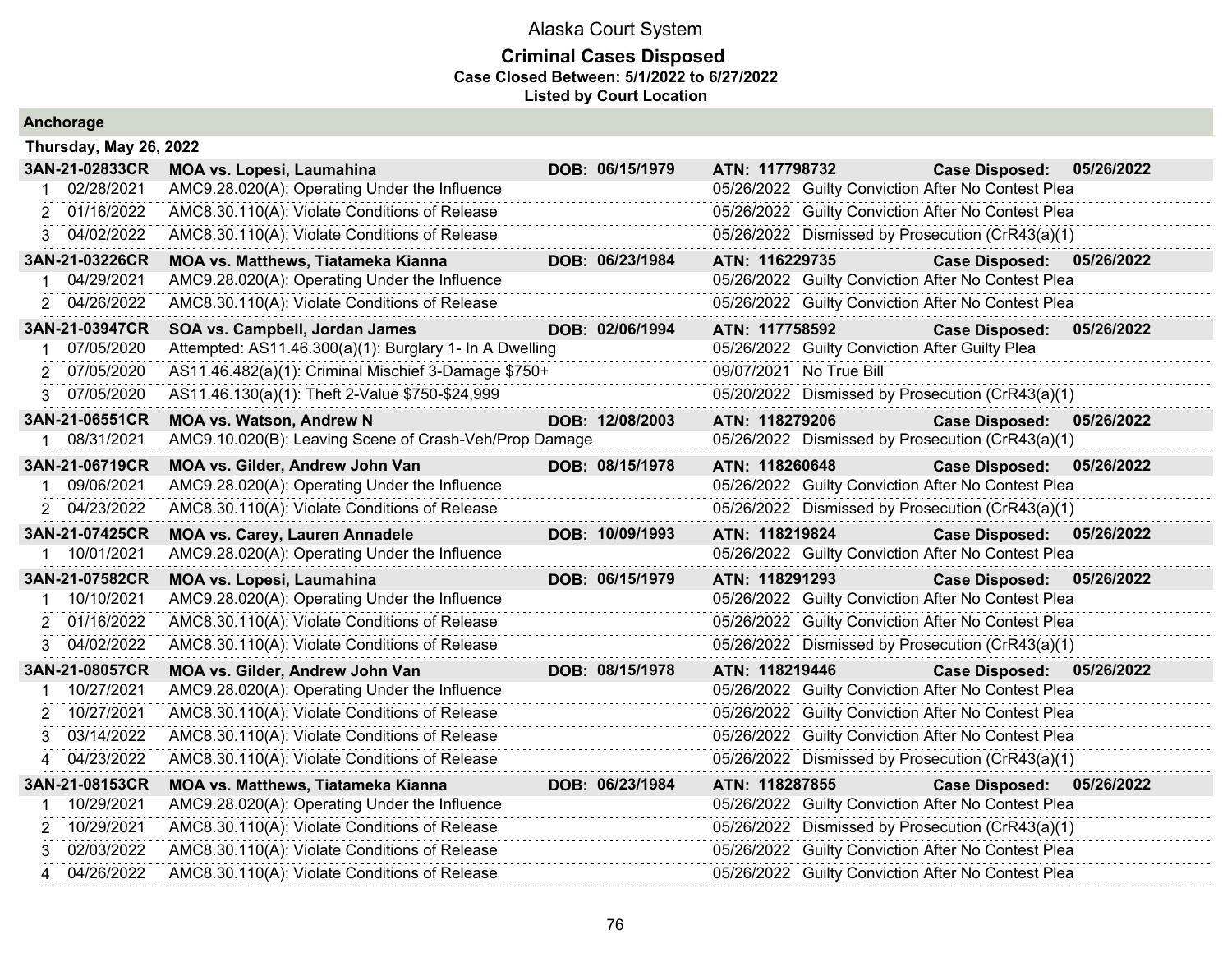|  | Anchorage |  |
|--|-----------|--|
|  |           |  |

| Thursday, May 26, 2022 |                                                                        |                 |                |                                                |                                                    |            |
|------------------------|------------------------------------------------------------------------|-----------------|----------------|------------------------------------------------|----------------------------------------------------|------------|
| 3AN-21-09359CR         | SOA vs. Robertson, Colin J                                             | DOB: 02/08/1994 | ATN: 118303164 |                                                | <b>Case Disposed:</b>                              | 05/26/2022 |
| 1 12/19/2021           | AS11.46.484(a)(1): Crim Mischief 4-Prop Dam \$250-\$749                |                 |                |                                                | 05/26/2022 Dismissed. Defendant Found Incompetent  |            |
| 3AN-22-00991CR         | <b>MOA vs. Hill, Ailey Makena Rose</b>                                 | DOB: 09/23/2002 | ATN: 118287945 |                                                | <b>Case Disposed:</b>                              | 05/26/2022 |
| 1 02/05/2022           | AMC9.28.020(A): Operating Under the Influence                          |                 |                |                                                | 05/26/2022 Guilty Conviction After No Contest Plea |            |
| 3AN-22-01154CR         | <b>MOA vs. Hagenbuch, Brian</b>                                        | DOB: 09/17/1972 | ATN: 118284516 |                                                | <b>Case Disposed:</b>                              | 05/26/2022 |
| 02/10/2022             | AMC9.28.020(A): Operating Under the Influence                          |                 |                |                                                | 05/26/2022 Guilty Conviction After No Contest Plea |            |
| 3AN-22-01164CR         | <b>MOA vs. Guy, Joshua Matthew</b>                                     | DOB: 11/30/1992 | ATN: 118295289 |                                                | <b>Case Disposed:</b>                              | 05/26/2022 |
| 02/12/2022             | AMC9.10.020(C): Leaving Scene of Crash-Unattended Veh/Prop             |                 |                |                                                | 05/26/2022 Guilty Conviction After No Contest Plea |            |
| 3AN-22-01296CR         | <b>MOA vs. Holdren, Travis Leroy</b>                                   | DOB: 10/28/1981 | ATN: 118265535 |                                                | <b>Case Disposed:</b>                              | 05/26/2022 |
| 02/21/2022             | AMC8.10.010(B)(1): Assault-Recklessly Cause Injury                     |                 |                |                                                | 05/26/2022 Dismissed by Prosecution (CrR43(a)(1)   |            |
| 2 02/21/2022           | AMC8.30.115(A): Unlawful Contact 1-Victim/Witness                      |                 |                |                                                | 05/26/2022 Dismissed by Prosecution (CrR43(a)(1)   |            |
| 3 02/21/2022           | AMC8.30.115(A): Unlawful Contact 1-Victim/Witness                      |                 |                |                                                | 05/26/2022 Dismissed by Prosecution (CrR43(a)(1)   |            |
| 3AN-22-01815CR         | MOA vs. Matthews, Tiatameka Kianna                                     | DOB: 06/23/1984 |                |                                                | ATN: 118241478 Case Disposed:                      | 05/26/2022 |
| 03/13/2022             | AMC8.30.010(A)(3): Resist Arrest by Hiding/Barricading                 |                 |                |                                                | 05/26/2022 Guilty Conviction After No Contest Plea |            |
| 2 04/26/2022           | AMC8.30.110(A): Violate Conditions of Release                          |                 |                |                                                | 05/26/2022 Dismissed by Prosecution (CrR43(a)(1)   |            |
| 3AN-22-02101CR         | <b>MOA vs. Satterlee, Pranee</b>                                       | DOB: 05/30/1951 | ATN: 118342701 |                                                | <b>Case Disposed:</b>                              | 05/26/2022 |
| 03/10/2022             | AMC9.10.020(B): Leaving Scene of Crash-Veh/Prop Damage                 |                 |                |                                                | 05/26/2022 Dismissed by Prosecution (CrR43(a)(1)   |            |
| 3AN-22-02628CR         | SOA vs. Jackson, Connor Samuel-Thurston                                | DOB: 10/27/1992 | ATN: 118308411 |                                                | <b>Case Disposed:</b>                              | 05/26/2022 |
| 04/10/2022             | Attempted: AS11.46.360(a)(1): Vehicle Theft 1-Take Veh, Air Or Wtrcrft |                 |                | 05/26/2022 Guilty Conviction After Guilty Plea |                                                    |            |
| 3AN-22-02662CR         | <b>MOA vs. Crowell, Justin Charless</b>                                | DOB: 02/10/1989 | ATN: 110156031 |                                                | <b>Case Disposed:</b>                              | 05/26/2022 |
| 04/07/2022             | Charging Document Pending or Not Filed                                 |                 |                |                                                |                                                    |            |
| 3AN-22-02663CR         | <b>MOA vs. Isaak, Scott Alan</b>                                       | DOB: 08/24/1971 | ATN: 118330326 |                                                | <b>Case Disposed:</b>                              | 05/26/2022 |
| 04/07/2022             | Charging Document Pending or Not Filed                                 |                 |                |                                                |                                                    |            |
| 3AN-22-02724CR         | <b>MOA vs. Solomon, Tamberlyn</b>                                      | DOB: 01/28/1998 | ATN: 114571125 |                                                | <b>Case Disposed:</b>                              | 05/26/2022 |
| 04/10/2022             | Charging Document Pending or Not Filed                                 |                 |                |                                                |                                                    |            |
| 3AN-22-03130CR         | <b>SOA vs. Morris, Brittney Nicole</b>                                 | DOB: 05/07/1996 | ATN: 116649567 |                                                | <b>Case Disposed:</b>                              | 05/26/2022 |
| 04/28/2022             | AS11.41.220(a)(5): Assault 3 - Committ Assault 4, 2+ Convictions       |                 |                |                                                | 05/26/2022 Dismissed. Defendant Found Incompetent  |            |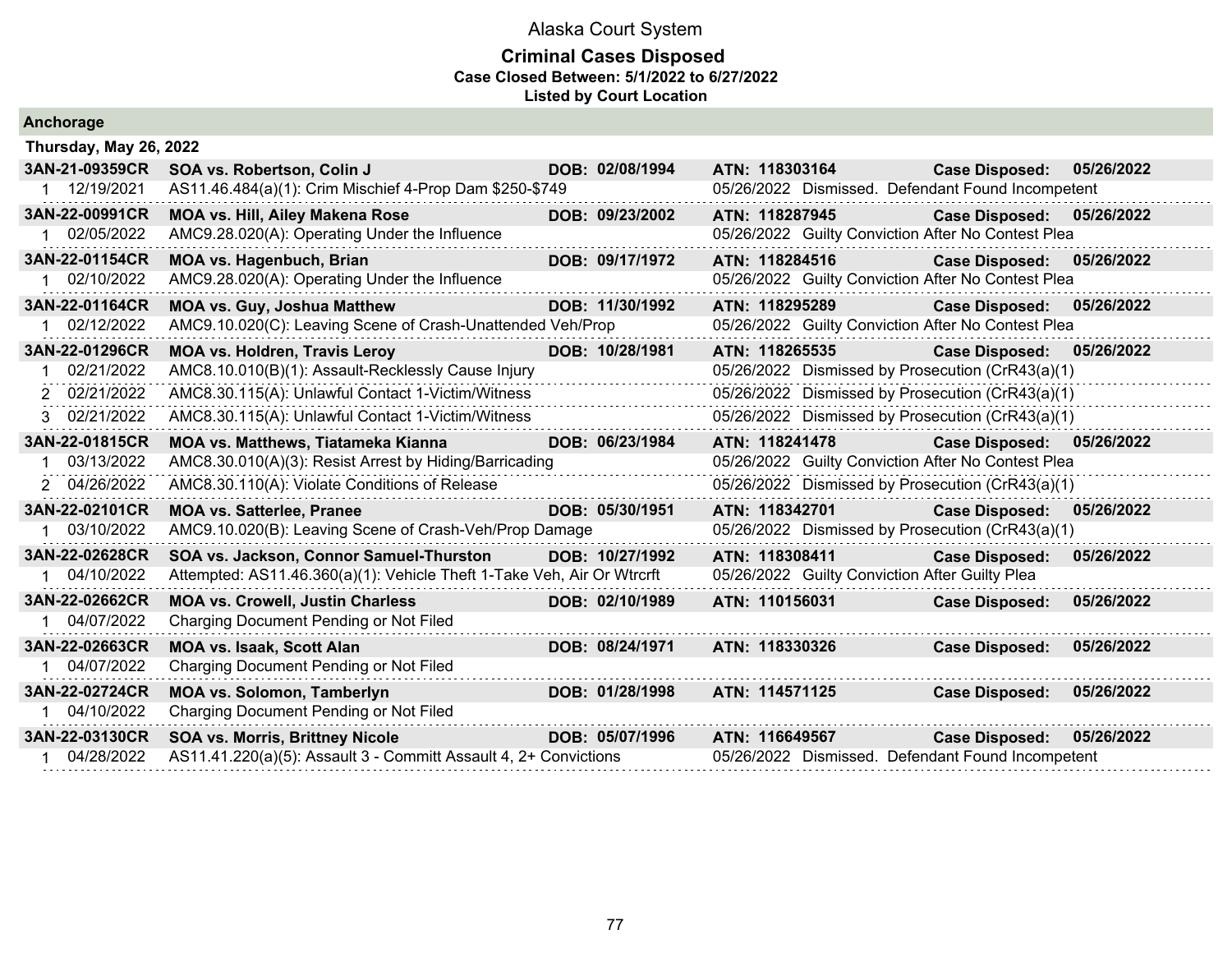### **Criminal Cases Disposed Case Closed Between: 5/1/2022 to 6/27/2022 Listed by Court Location**

### **Anchorage**

|               | Thursday, May 26, 2022 |                                                                  |  |                 |                                                  |                                                |                                                    |            |  |  |  |
|---------------|------------------------|------------------------------------------------------------------|--|-----------------|--------------------------------------------------|------------------------------------------------|----------------------------------------------------|------------|--|--|--|
|               | 3AN-22-03159CR         | <b>MOA vs. Matthews, Tiatameka Kianna</b>                        |  | DOB: 06/23/1984 | ATN: 118348524                                   |                                                | <b>Case Disposed:</b>                              | 05/26/2022 |  |  |  |
|               | 04/29/2022             | AMC9.28.011: Eluding A Police Officer                            |  |                 | 05/26/2022 Dismissed by Prosecution (CrR43(a)(1) |                                                |                                                    |            |  |  |  |
|               | 04/29/2022             | AMC8.30.020(A)(1)(b)(i): False ID Arrest/Detention/Investigation |  |                 |                                                  |                                                | 05/26/2022 Guilty Conviction After No Contest Plea |            |  |  |  |
|               | 04/29/2022             | AMC8.30.110(A): Violate Conditions of Release                    |  |                 |                                                  |                                                | 05/26/2022 Guilty Conviction After No Contest Plea |            |  |  |  |
|               | 04/29/2022             | AMC8.30.110(A): Violate Conditions of Release                    |  |                 |                                                  |                                                | 05/26/2022 Guilty Conviction After No Contest Plea |            |  |  |  |
|               | 5 04/29/2022           | AMC8.30.110(A): Violate Conditions of Release                    |  |                 |                                                  |                                                | 05/26/2022 Guilty Conviction After No Contest Plea |            |  |  |  |
| 6.            | 04/29/2022             | AMC8.30.110(A): Violate Conditions of Release                    |  |                 |                                                  |                                                | 05/26/2022 Dismissed by Prosecution (CrR43(a)(1)   |            |  |  |  |
|               | 04/29/2022             | AMC8.30.110(A): Violate Conditions of Release                    |  |                 |                                                  |                                                | 05/26/2022 Dismissed by Prosecution (CrR43(a)(1)   |            |  |  |  |
| 8             | 04/29/2022             | AMC8.30.110(A): Violate Conditions of Release                    |  |                 |                                                  |                                                | 05/26/2022 Dismissed by Prosecution (CrR43(a)(1)   |            |  |  |  |
|               | 3AN-22-03216CR         | MOA vs. Rotzler-Martus, Jodi Natashalee                          |  | DOB: 04/26/1988 | ATN: 116263872                                   |                                                | <b>Case Disposed:</b>                              | 05/26/2022 |  |  |  |
|               | 05/01/2022             | AMC8.45.010(A)(1): Trespass-Private Residential/Vehicle          |  |                 |                                                  |                                                | 05/26/2022 Guilty Conviction After No Contest Plea |            |  |  |  |
| $\mathcal{P}$ | 05/01/2022             | AMC8.10.010(B)(1): Assault-Recklessly Cause Injury               |  |                 |                                                  |                                                | 05/26/2022 Guilty Conviction After No Contest Plea |            |  |  |  |
| 3.            | 05/01/2022             | AMC8.10.010(B)(3): Assault-Words/Conduct Create Fear of Inj      |  |                 |                                                  |                                                | 05/26/2022 Dismissed by Prosecution (CrR43(a)(1)   |            |  |  |  |
| $\Delta$      | 05/01/2022             | AMC8.30.110(A): Violate Conditions of Release                    |  |                 |                                                  |                                                | 05/26/2022 Guilty Conviction After No Contest Plea |            |  |  |  |
|               | 3AN-22-03834CR         | SOA vs. Foster, Edgar Amaktooli                                  |  | DOB: 11/11/1981 | ATN: 118179621                                   |                                                | <b>Case Disposed:</b>                              | 05/26/2022 |  |  |  |
|               | 05/24/2022             | AS11.46.484(a)(1): Crim Mischief 4-Prop Dam \$250-\$749          |  |                 |                                                  | 05/26/2022 Guilty Conviction After Guilty Plea |                                                    |            |  |  |  |
|               | 3AN-22-03878CR         | <b>MOA vs. Kosbruk, Johnathan Steve</b>                          |  | DOB: 11/28/1986 | ATN: 118175895                                   |                                                | <b>Case Disposed:</b>                              | 05/26/2022 |  |  |  |
|               | 05/26/2022             | Charging Document Pending or Not Filed                           |  |                 |                                                  |                                                |                                                    |            |  |  |  |

#### **Friday, May 27, 2022**

| 3AN-19-04730CR | <b>MOA vs. Rotzler-Martus, Jake Sundog</b>                       | DOB: 03/28/1986 | ATN: 116187705                                                | <b>Case Disposed:</b> | 05/27/2022 |
|----------------|------------------------------------------------------------------|-----------------|---------------------------------------------------------------|-----------------------|------------|
| 05/12/2019     | AMC8.20.010(A)(1): Crim Mischief-Damage Property \$50+           |                 | 05/27/2022 Dismissed by Prosecution (CrR43(a)(1)              |                       |            |
| 2 05/12/2019   | AMC8.10.010(B)(3): Assault-Words/Conduct Create Fear of Inj      |                 | 05/27/2022 Dismissed by Prosecution (CrR43(a)(1)              |                       |            |
| 3 05/12/2019   | AMC8.30.115(A): Unlawful Contact 1-Victim/Witness                |                 | 05/27/2022 Guilty Conviction After No Contest Plea            |                       |            |
| 4 05/12/2019   | AMC8.30.115(A): Unlawful Contact 1-Victim/Witness                |                 | 05/27/2022 Guilty Conviction After No Contest Plea            |                       |            |
| 5 05/12/2019   | AMC8.30.115(A): Unlawful Contact 1-Victim/Witness                |                 | 05/27/2022 Guilty Conviction After No Contest Plea            |                       |            |
| 6 05/12/2019   | AMC8.30.115(A): Unlawful Contact 1-Victim/Witness                |                 | 05/27/2022 Guilty Conviction After No Contest Plea            |                       |            |
| 7 05/12/2019   | AMC8.30.115(A): Unlawful Contact 1-Victim/Witness                |                 | 05/27/2022 Dismissed by Prosecution (CrR43(a)(1)              |                       |            |
| 3AN-19-11786CR | <b>MOA vs. Kirton, Connor Riley</b>                              | DOB: 09/06/1999 | ATN: 116807499                                                | <b>Case Disposed:</b> | 05/27/2022 |
| 11/30/2019     | AMC9.28.020(A): Operating Under the Influence                    |                 | 05/27/2022 Dismissed by Prosecution (CrR43(a)(1)              |                       |            |
| 3AN-20-07781CR | <b>MOA vs. Welch, Victoria Diane</b>                             | DOB: 10/22/1997 | ATN: 117706563                                                | <b>Case Disposed:</b> | 05/27/2022 |
| 10/03/2020     | AMC8.30.020(A)(1)(b)(i): False ID Arrest/Detention/Investigation |                 | 05/27/2022 Dism. Plea Agreement in Another Case-CrR 43(a)(2). |                       |            |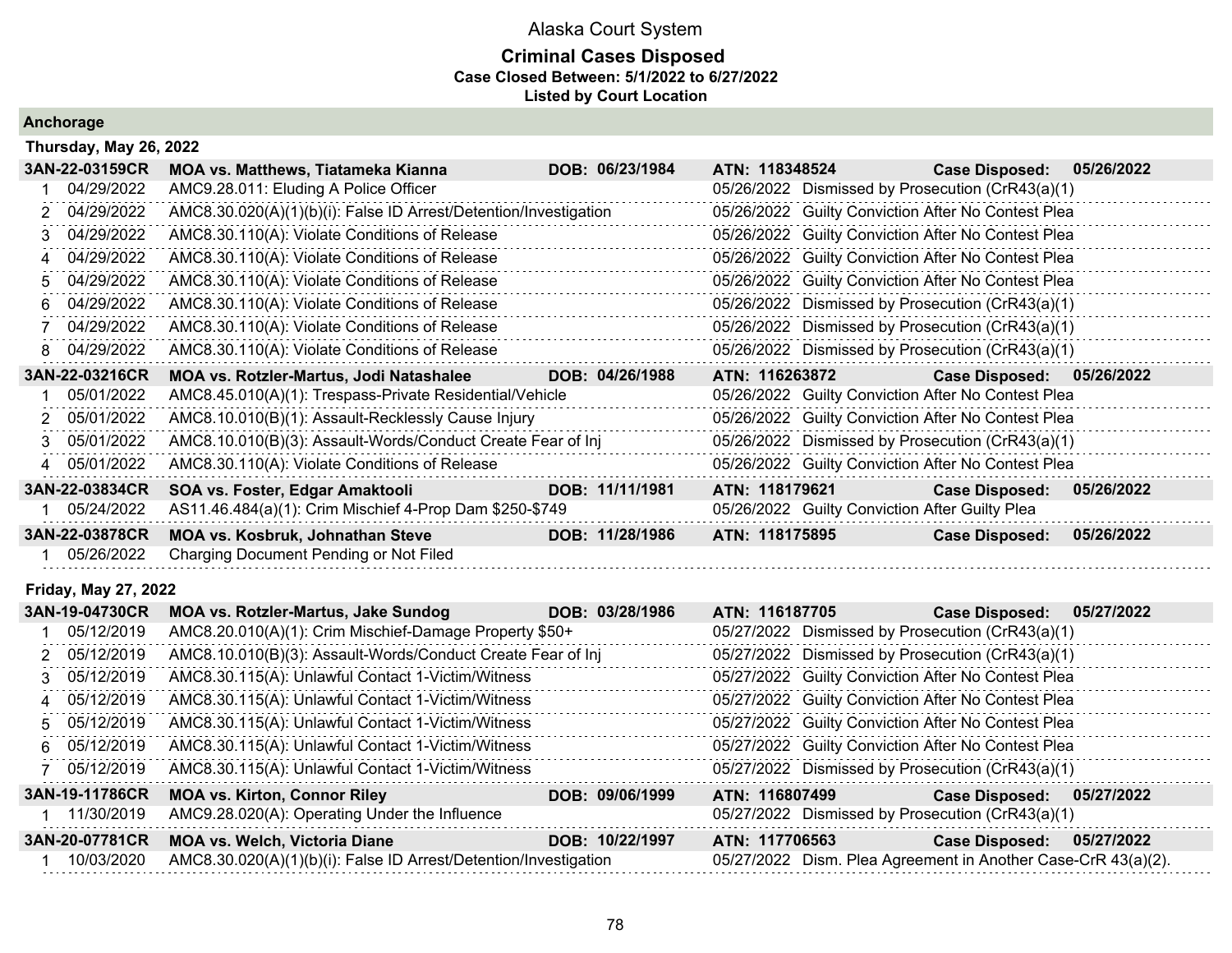| <b>Anchorage</b>             |                                                                                         |                 |                |                                                                             |            |
|------------------------------|-----------------------------------------------------------------------------------------|-----------------|----------------|-----------------------------------------------------------------------------|------------|
| Friday, May 27, 2022         |                                                                                         |                 |                |                                                                             |            |
| 3AN-20-09347CR               | MOA vs. Welch, Victoria Diane                                                           | DOB: 10/22/1997 | ATN: 117747225 | <b>Case Disposed:</b>                                                       | 05/27/2022 |
| 1 12/01/2020                 | AMC8.45.010(A)(1): Trespass-Private Residential/Vehicle                                 |                 |                | 05/27/2022 Guilty Conviction After No Contest Plea                          |            |
| 3AN-21-01233CR               | MOA vs. Anvil, Crystal Ann Qavarliaq                                                    | DOB: 06/20/1986 | ATN: 116648451 | <b>Case Disposed:</b>                                                       | 05/27/2022 |
| 1 02/14/2021                 | AMC8.15.010(A)(1)(misdA): Theft \$50+/Prior Convictions                                 |                 |                | 05/27/2022 Guilty Conviction After No Contest Plea                          |            |
| 3AN-21-05191CR               | MOA vs. Fau, Faalelava Elizabeth Leaso                                                  | DOB: 10/04/1994 | ATN: 118234179 | <b>Case Disposed:</b>                                                       | 05/27/2022 |
| 07/10/2021                   | AMC8.15.050(B)(misdB): Concealment of Merchandise \$5-\$50                              |                 |                | 05/27/2022 Dism. Plea Agreement in Another Case-CrR 43(a)(2).               |            |
| 3AN-21-06565CR<br>09/02/2021 | MOA vs. Fau, Faalelava Elizabeth Leaso<br>AMC8.30.110(A): Violate Conditions of Release | DOB: 10/04/1994 | ATN: 118293849 | <b>Case Disposed:</b><br>05/27/2022 Guilty Conviction After No Contest Plea | 05/27/2022 |
| 2 09/02/2021                 | AMC8.15.050(A)(misdA): Removal of Merchandise \$50+                                     |                 |                | 05/27/2022 Guilty Conviction After No Contest Plea                          |            |
| 3AN-21-07169CR               | SOA vs. Murphy, Jason Patrick                                                           | DOB: 03/04/1977 | ATN: 118233963 | <b>Case Disposed:</b>                                                       | 05/27/2022 |
| 09/25/2021<br>1              | AS11.61.118(a)(2): Harassment 1 - Touch Genitals / Butx / Breast                        |                 |                | 05/27/2022 Guilty Conviction After Guilty Plea                              |            |
| 2 09/25/2021                 | AS11.46.320(a)(2): Crim Trespass 1- In A Dwelling                                       |                 |                | 05/27/2022 Dismissed by Prosecution (CrR43(a)(1)                            |            |
| 3AN-21-09336CR               | <b>MOA vs. Welch, Victoria Diane</b>                                                    | DOB: 10/22/1997 | ATN: 118261287 | <b>Case Disposed:</b>                                                       | 05/27/2022 |
| 1 12/18/2021                 | AMC9.10.020(B): Leaving Scene of Crash-Veh/Prop Damage                                  |                 |                | 05/27/2022 Guilty Conviction After No Contest Plea                          |            |
| 3AN-22-00401CR               | <b>MOA vs. Nielsen, Jeffrey Roy</b>                                                     | DOB: 04/22/1990 | ATN: 118240713 | Case Disposed: 05/27/2022                                                   |            |
| 01/16/2022<br>1.             | AMC8.10.010(B)(1): Assault-Recklessly Cause Injury                                      |                 |                | 05/27/2022 Guilty Conviction After No Contest Plea                          |            |
| 04/10/2022<br>$\mathcal{P}$  | AMC8.30.110(A): Violate Conditions of Release                                           |                 |                | 05/27/2022 Dismissed by Prosecution (CrR43(a)(1)                            |            |
| 05/15/2022<br>3              | AMC8.30.110(A): Violate Conditions of Release                                           |                 |                | 05/27/2022 Guilty Conviction After No Contest Plea                          |            |
| 3AN-22-01401CR               | <b>MOA vs. Delong, Dustin Lee William</b>                                               | DOB: 03/27/1987 | ATN: 118350063 | Case Disposed: 05/27/2022                                                   |            |
| 02/17/2022<br>1              | AMC8.15.010(A)(1)(misdB): Theft \$5-\$50                                                |                 |                | 05/27/2022 Guilty Conviction After No Contest Plea                          |            |
| 3AN-22-01747CR               | SOA vs. Rose, Aaron Michael                                                             | DOB: 06/15/1979 | ATN: 117758844 | <b>Case Disposed:</b>                                                       | 05/27/2022 |
| 03/10/2022                   | AS11.46.130(a)(1): Theft 2-Value \$750-\$24,999                                         |                 |                | 05/27/2022 Dismissed by Prosecution (CrR43(a)(1)                            |            |
| 2 03/10/2022                 | AS11.46.140(a)(1): Theft 3-Value \$250-\$749                                            |                 |                | 05/27/2022 Dismissed by Prosecution (CrR43(a)(1)                            |            |
| 3AN-22-02310CR               | <b>MOA vs. Sayavong, Kathy</b>                                                          | DOB: 10/31/1999 | ATN: 118344987 | <b>Case Disposed:</b>                                                       | 05/27/2022 |
| 1 03/28/2022                 | AMC9.28.020(A): Operating Under the Influence                                           |                 |                | 05/27/2022 Guilty Conviction After No Contest Plea                          |            |
| 3AN-22-02324CR               | <b>MOA vs. Hunt, Ryan Allan</b>                                                         | DOB: 12/16/1986 | ATN: 118418184 | <b>Case Disposed:</b>                                                       | 05/27/2022 |
| 1 03/29/2022                 | Charging Document Pending or Not Filed                                                  |                 |                |                                                                             |            |
| 3AN-22-02393CR               | SOA vs. Noel, Kareem Walter                                                             | DOB: 12/09/1990 | ATN: 118340469 | <b>Case Disposed:</b>                                                       | 05/27/2022 |
| 1 04/01/2022                 | Charging Document Pending or Not Filed                                                  |                 |                |                                                                             |            |
| 3AN-22-02402CR               | SOA vs. Piaskowski, Michael                                                             | DOB: 07/23/1986 | ATN: 117629829 | <b>Case Disposed:</b>                                                       | 05/27/2022 |
| 1 04/01/2022                 | Charging Document Pending or Not Filed                                                  |                 |                |                                                                             |            |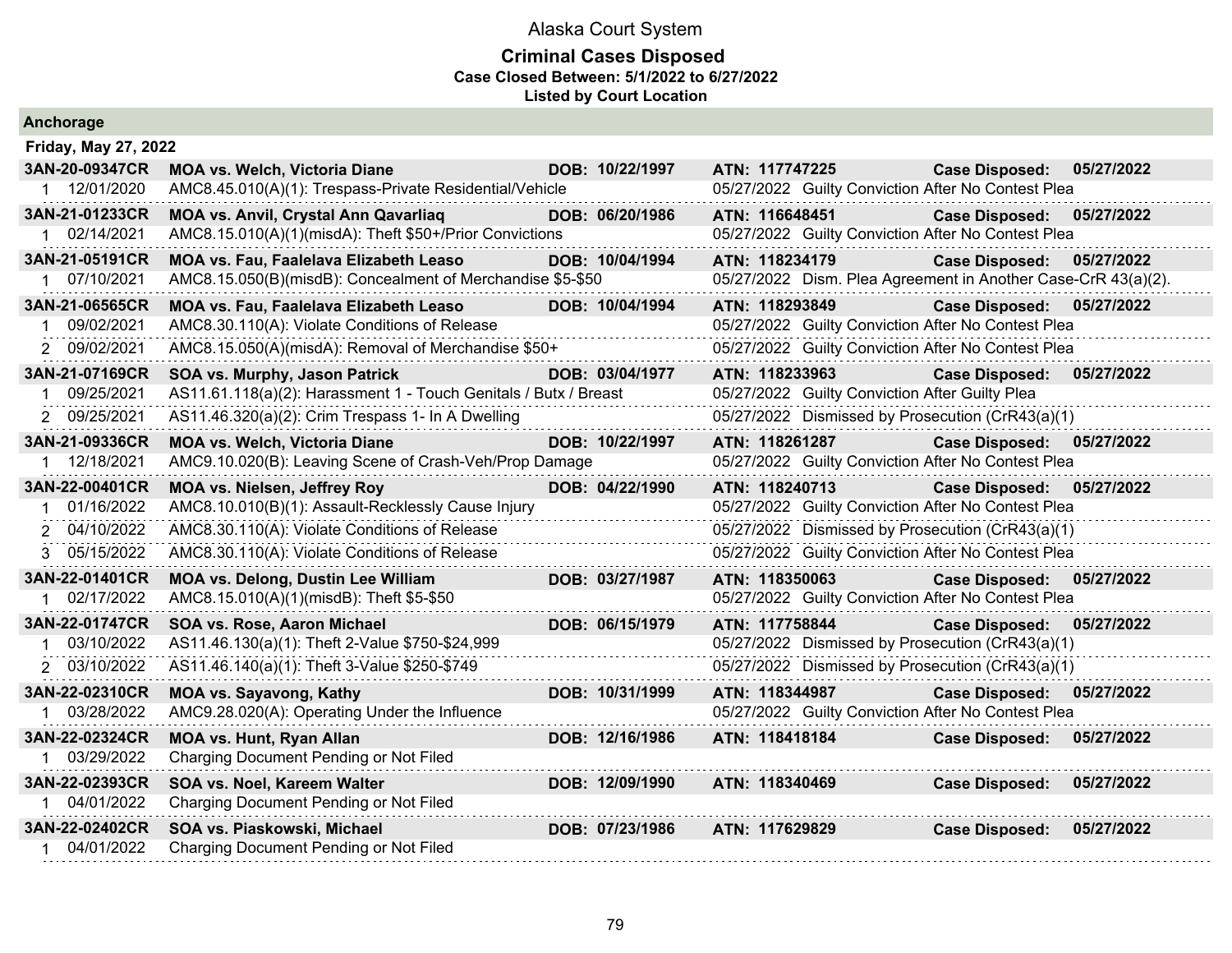| Anchorage                   |                                                            |                 |                                                    |                       |            |
|-----------------------------|------------------------------------------------------------|-----------------|----------------------------------------------------|-----------------------|------------|
| <b>Friday, May 27, 2022</b> |                                                            |                 |                                                    |                       |            |
| 3AN-22-02403CR              | <b>SOA vs. Perry, Denzle</b>                               | DOB: 10/07/1992 | ATN: 118344663                                     | <b>Case Disposed:</b> | 05/27/2022 |
| 1 04/01/2022                | Charging Document Pending or Not Filed                     |                 |                                                    |                       |            |
| 3AN-22-02518CR              | <b>MOA vs. Yang, Scott</b>                                 | DOB: 07/08/1997 | ATN: 118304685                                     | <b>Case Disposed:</b> | 05/27/2022 |
| 1 04/01/2022                | AMC9.28.020(A): Operating Under the Influence              |                 | 05/27/2022 Guilty Conviction After No Contest Plea |                       |            |
| 3AN-22-02521CR              | SOA vs. Travis, Daq                                        | DOB: 01/28/1987 | ATN: 116649729                                     | <b>Case Disposed:</b> | 05/27/2022 |
| 04/03/2022                  | Charging Document Pending or Not Filed                     |                 |                                                    |                       |            |
| 3AN-22-02657CR              | SOA vs. Godsy, John Paul                                   | DOB: 09/01/1995 | ATN: 118344996                                     | <b>Case Disposed:</b> | 05/27/2022 |
| 03/29/2022                  | Charging Document Pending or Not Filed                     |                 |                                                    |                       |            |
| 3AN-22-03042CR              | SOA vs. Allen, Antonio Izaha                               | DOB: 01/11/2004 | ATN: 114518511                                     | <b>Case Disposed:</b> | 05/27/2022 |
| 04/25/2022                  | AS11.41.230(a)(3): Assault 4-Cause Fear Of Injury          |                 | 05/27/2022 Dismissed. Defendant Found Incompetent  |                       |            |
| 2 04/25/2022                | AS11.46.482(a)(1): Criminal Mischief 3-Damage \$750+       |                 | 05/27/2022 Dismissed. Defendant Found Incompetent  |                       |            |
| 3AN-22-03666CR              | MOA vs. Stickle-Frizzell, Milo M                           | DOB: 10/11/1995 | ATN: 118229409                                     | <b>Case Disposed:</b> | 05/27/2022 |
| 1 05/18/2022                | AMC8.10.010(B)(2): Assault-Cause Injury w/ Dangerous Instr |                 | 05/27/2022 Dismissed by Prosecution (CrR43(a)(1)   |                       |            |
| 3AN-22-03897CR              | SOA vs. Shugak III, Senafont                               | DOB: 03/10/1982 | ATN: 115743735                                     | <b>Case Disposed:</b> | 05/27/2022 |
| 05/27/2022                  | Charging Document Pending or Not Filed                     |                 |                                                    |                       |            |
| 3AN-22-03900CR              | SOA vs. Drake, Aaron Guy Arthur                            | DOB: 07/16/1992 | ATN: 116717949                                     | <b>Case Disposed:</b> | 05/27/2022 |
| 05/27/2022<br>1             | Charging Document Pending or Not Filed                     |                 |                                                    |                       |            |
| 3AN-22-03901CR              | SOA vs. Galaktionoff, David Wayne                          | DOB: 11/11/1976 | ATN: 118180404                                     | <b>Case Disposed:</b> | 05/27/2022 |
| 05/27/2022                  | Charging Document Pending or Not Filed                     |                 |                                                    |                       |            |
| 3AN-22-03903CR              | MOA vs. Beilke, Eron A                                     | DOB: 09/07/1981 | ATN: 116223795                                     | <b>Case Disposed:</b> | 05/27/2022 |
| 05/27/2022                  | Charging Document Pending or Not Filed                     |                 |                                                    |                       |            |
| 3AN-22-03904CR              | <b>MOA vs. Andrews, Jaden Phillip</b>                      | DOB: 04/15/1991 | ATN: 118176462                                     | <b>Case Disposed:</b> | 05/27/2022 |
| 1 05/27/2022                | Charging Document Pending or Not Filed                     |                 |                                                    |                       |            |
| 3AN-22-03906CR              | <b>MOA vs. Hunt, Mollie Carol</b>                          | DOB: 04/02/1962 | ATN: 118220247                                     | <b>Case Disposed:</b> | 05/27/2022 |
| 05/27/2022<br>1.            | Charging Document Pending or Not Filed                     |                 |                                                    |                       |            |
| 3AN-22-03907CR              | <b>MOA vs. Nick, Antoinette</b>                            | DOB: 03/22/1982 | ATN: 118280619                                     | <b>Case Disposed:</b> | 05/27/2022 |
| 05/27/2022                  | Charging Document Pending or Not Filed                     |                 |                                                    |                       |            |
| 3AN-22-03911CR              | <b>MOA vs. Ince, Kyler Wilson</b>                          | DOB: 01/26/2001 | ATN: 118312569                                     | <b>Case Disposed:</b> | 05/27/2022 |
| 1 05/27/2022                | Charging Document Pending or Not Filed                     |                 |                                                    |                       |            |
| Saturday, May 28, 2022      |                                                            |                 |                                                    |                       |            |
| 3AN-22-03912CR              | SOA vs. Hansen JR, Scott Edward                            | DOB: 09/07/1986 | ATN: 118174833                                     | <b>Case Disposed:</b> | 05/28/2022 |
| 05/27/2022                  |                                                            |                 |                                                    |                       |            |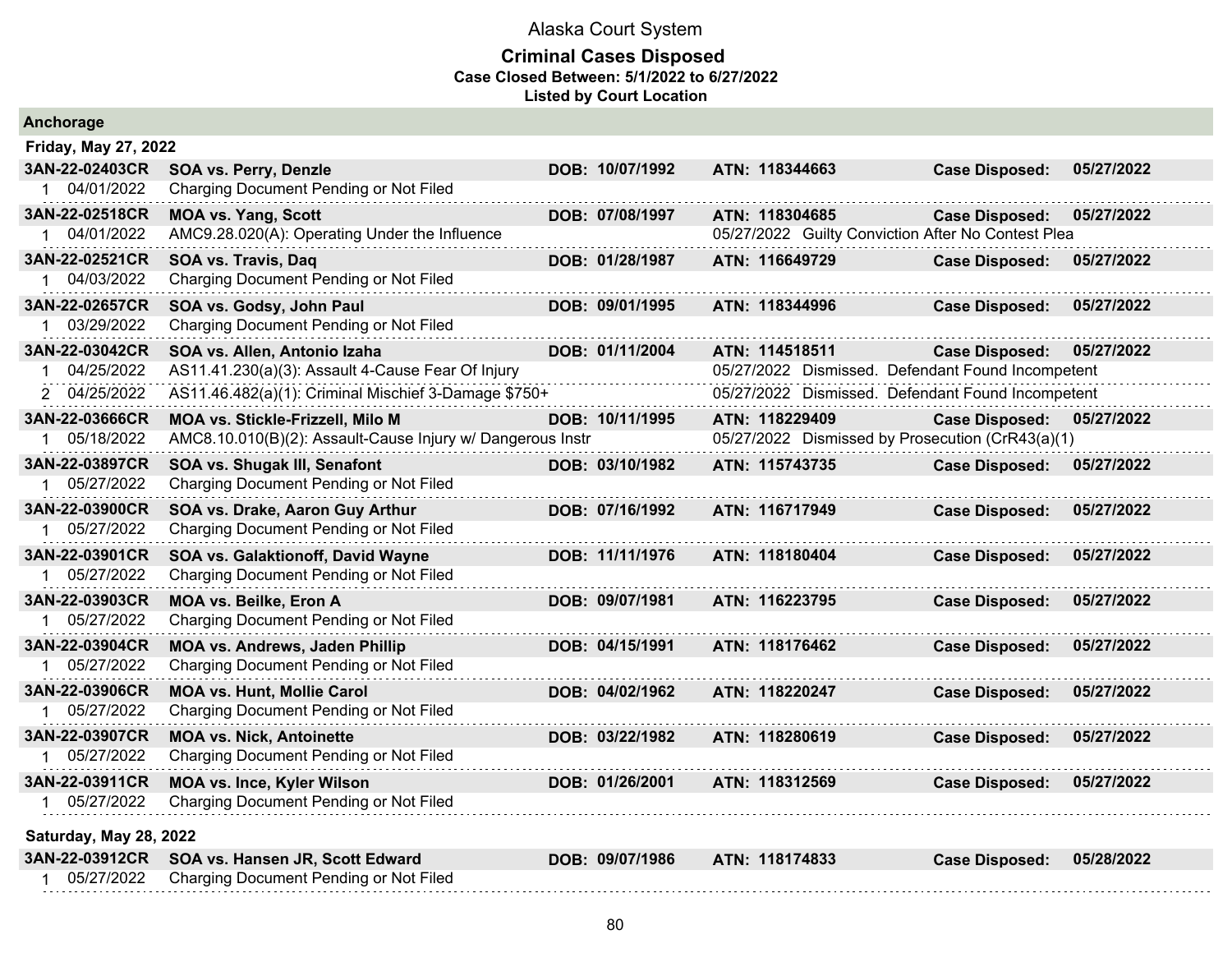| Anchorage                     |                                                             |                 |                                                    |                       |            |
|-------------------------------|-------------------------------------------------------------|-----------------|----------------------------------------------------|-----------------------|------------|
| <b>Saturday, May 28, 2022</b> |                                                             |                 |                                                    |                       |            |
| 3AN-22-03926CR                | SOA vs. Hall, Blaise Lanier                                 | DOB: 03/27/1998 | ATN: 118338876                                     | <b>Case Disposed:</b> | 05/28/2022 |
| 05/28/2022<br>$1 \quad$       | Charging Document Pending or Not Filed                      |                 |                                                    |                       |            |
| <b>Sunday, May 29, 2022</b>   |                                                             |                 |                                                    |                       |            |
| 3AN-22-03941CR                | SOA vs. Larson JR, Evan Kalila                              | DOB: 11/15/1971 | ATN: 118177038                                     | <b>Case Disposed:</b> | 05/29/2022 |
| 1 05/28/2022                  | Charging Document Pending or Not Filed                      |                 |                                                    |                       |            |
| 3AN-22-03946CR                | SOA vs. Ivanoff, Jacqueline                                 | DOB: 04/04/1989 | ATN: 118338885                                     | <b>Case Disposed:</b> | 05/29/2022 |
| 05/29/2022                    | Charging Document Pending or Not Filed                      |                 |                                                    |                       |            |
| 3AN-22-03948CR                | SOA vs. Samuelson, Susan Marie                              | DOB: 06/20/1982 | ATN: 118174257                                     | <b>Case Disposed:</b> | 05/29/2022 |
| 05/28/2022                    | Charging Document Pending or Not Filed                      |                 |                                                    |                       |            |
| 3AN-22-03949CR                | SOA vs. Bisconer, Kyree Raylee                              | DOB: 06/21/1995 | ATN: 118177353                                     | <b>Case Disposed:</b> | 05/29/2022 |
| 1 05/29/2022                  | Charging Document Pending or Not Filed                      |                 |                                                    |                       |            |
| <b>Monday, May 30, 2022</b>   |                                                             |                 |                                                    |                       |            |
| 3AN-22-03957CR                | <b>MOA vs. Camille, Dominic</b>                             | DOB: 07/31/1995 | ATN: 111111111                                     | <b>Case Disposed:</b> | 05/30/2022 |
| 05/29/2022                    | Charging Document Pending or Not Filed                      |                 |                                                    |                       |            |
| 3AN-22-03965CR                | SOA vs. Yohann, Phillip                                     | DOB: 01/05/1979 | ATN: 118179963                                     | <b>Case Disposed:</b> | 05/30/2022 |
| 05/30/2022                    | Charging Document Pending or Not Filed                      |                 |                                                    |                       |            |
| 3AN-22-03973CR                | SOA vs. Reekie, Arthur Michael                              | DOB: 10/21/1977 | ATN: 118304361                                     | <b>Case Disposed:</b> | 05/30/2022 |
| 1 05/30/2022                  | Charging Document Pending or Not Filed                      |                 |                                                    |                       |            |
| 3AN-22-03974CR                | SOA vs. Lawrence, Eric Rico                                 | DOB: 04/13/1955 | ATN: 118304505                                     | <b>Case Disposed:</b> | 05/30/2022 |
| 05/30/2022                    | Charging Document Pending or Not Filed                      |                 |                                                    |                       |            |
| <b>Tuesday, May 31, 2022</b>  |                                                             |                 |                                                    |                       |            |
| 3AN-19-08921CR                | <b>MOA vs. Miranda, Raul</b>                                | DOB: 02/13/1993 | ATN: 117233217                                     | <b>Case Disposed:</b> | 05/31/2022 |
| 09/08/2019                    | AMC8.10.010(B)(3): Assault-Words/Conduct Create Fear of Inj |                 | 05/31/2022 Dismissed by Prosecution (CrR43(a)(1)   |                       |            |
| 2 09/08/2019                  | AMC8.30.110(A): Violate Conditions of Release               |                 | 05/06/2021 Guilty Conviction After No Contest Plea |                       |            |
| 3AN-19-09235CR                | MOA vs. Lemaster, William Shawn                             | DOB: 02/01/1971 | ATN: 117302931                                     | <b>Case Disposed:</b> | 05/31/2022 |
| 09/18/2019                    | AMC8.10.010(B)(1): Assault-Recklessly Cause Injury          |                 | 05/31/2022 Guilty Conviction After Guilty Plea     |                       |            |
| 3AN-20-00051CR                | MOA vs. Nelson, Chad E                                      | DOB: 03/22/1976 | ATN: 117639846                                     | <b>Case Disposed:</b> | 05/31/2022 |
| 01/02/2020                    | AMC9.28.020(A): Operating Under the Influence               |                 | 05/31/2022 Guilty Conviction After No Contest Plea |                       |            |
| 3AN-20-02775CR                | SOA vs. Boney JR, George Frank                              | DOB: 10/30/1958 | ATN: 117233946                                     | <b>Case Disposed:</b> | 05/31/2022 |
| 1 04/04/2020                  | AS11.41.230(a)(3): Assault 4-Cause Fear Of Injury           |                 | 05/31/2022 Dismissed by Prosecution (CrR43(a)(1)   |                       |            |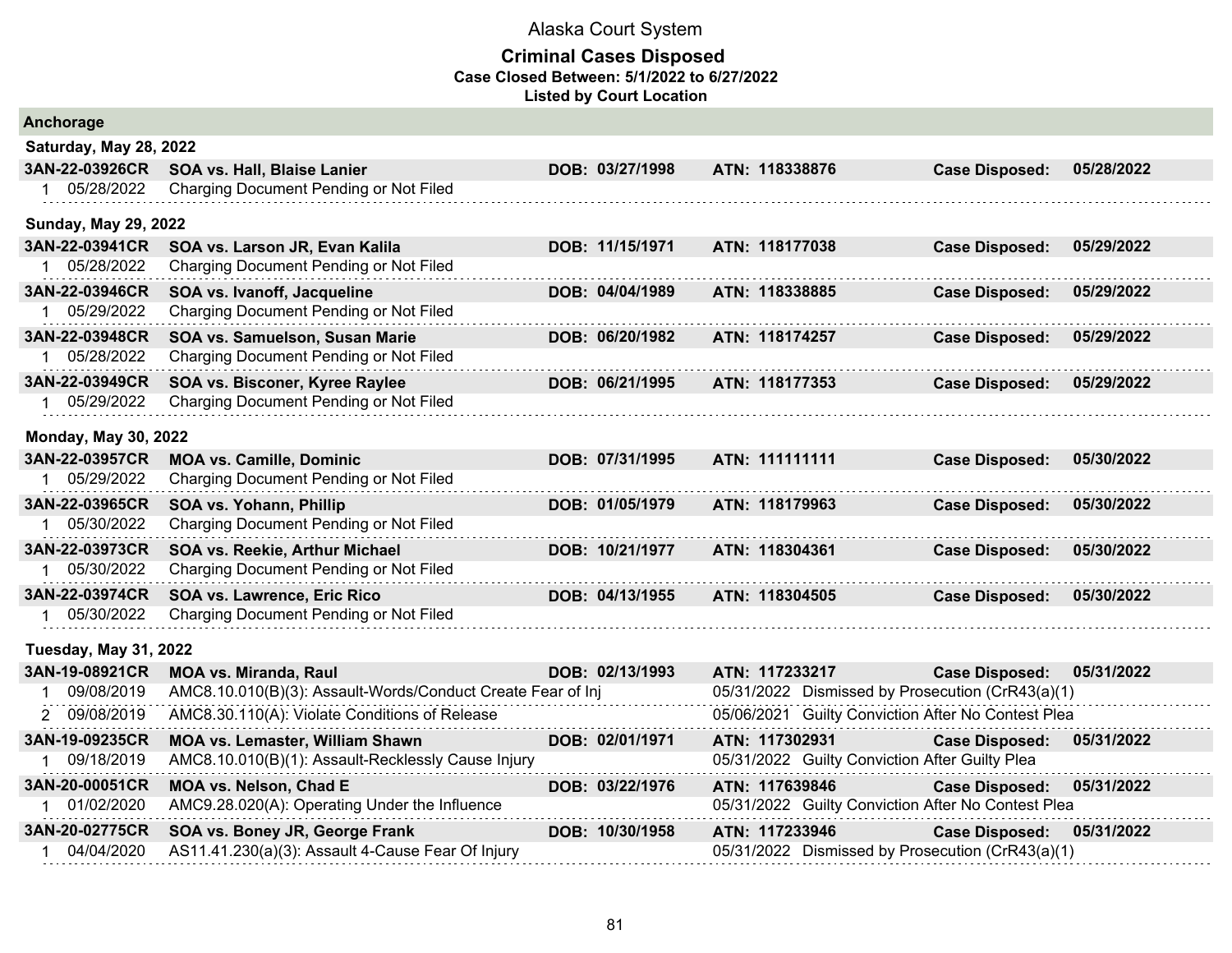| Anchorage                    |                                                                  |  |                                                  |                                                  |                                                               |            |
|------------------------------|------------------------------------------------------------------|--|--------------------------------------------------|--------------------------------------------------|---------------------------------------------------------------|------------|
| <b>Tuesday, May 31, 2022</b> |                                                                  |  |                                                  |                                                  |                                                               |            |
| 3AN-20-03167CR               | <b>MOA vs. Girardin, Michael Perry</b>                           |  | DOB: 12/30/1972                                  | ATN: 116785026                                   | <b>Case Disposed:</b>                                         | 05/31/2022 |
| 04/12/2020                   | AMC8.15.050(A)(misdB): Removal of Merchandise \$5-\$50           |  |                                                  |                                                  | 05/31/2022 Dismissed by Prosecution (CrR43(a)(1)              |            |
| 2 04/12/2020                 | AMC8.30.110(A): Violate Conditions of Release                    |  |                                                  |                                                  | 02/05/2021 Dismissed by Prosecution (CrR43(a)(1)              |            |
| 3AN-20-06062CR               | <b>MOA vs. Satterlee, Pranee</b>                                 |  | DOB: 05/30/1951                                  | ATN: 117210528                                   | <b>Case Disposed:</b>                                         | 05/31/2022 |
| 1 07/11/2020                 | AMC9.10.020(B): Leaving Scene of Crash-Veh/Prop Damage           |  |                                                  |                                                  | 05/31/2022 Dismissed by Prosecution (CrR43(a)(1)              |            |
| 3AN-20-08127CR               | MOA vs. Herrejon JR, Juan Carlos                                 |  | DOB: 02/06/1989                                  | ATN: 117749745                                   | <b>Case Disposed:</b>                                         | 05/31/2022 |
| 10/16/2020<br>1              | AMC9.28.020(A): Operating Under the Influence                    |  |                                                  |                                                  | 05/31/2022 Dismissed by Prosecution (CrR43(a)(1)              |            |
| 3AN-21-00935CR               | SOA vs. Pfeifer, Joanna Rae                                      |  | DOB: 07/16/1983                                  | ATN: 116645202                                   | <b>Case Disposed:</b>                                         | 05/31/2022 |
| 02/04/2021                   | AS11.46.360(a)(1): Vehicle Theft 1-Take Veh, Air Or Wtrcrft      |  |                                                  |                                                  | 05/31/2022 Dismissed by Prosecution (CrR43(a)(1)              |            |
| 02/04/2021<br>2              | AS11.46.360(a)(1): Vehicle Theft 1-Take Veh, Air Or Wtrcrft      |  |                                                  |                                                  | 05/31/2022 Dismissed by Prosecution (CrR43(a)(1)              |            |
| 02/02/2021<br>3              | AS11.46.130(a)(1): Theft 2-Value \$750-\$24,999                  |  |                                                  |                                                  | 05/31/2022 Dismissed by Prosecution (CrR43(a)(1)              |            |
| 02/04/2021<br>4              | AS11.56.757(a)(misdA): Violate Condition of Release for Felony   |  | 05/31/2022 Dismissed by Prosecution (CrR43(a)(1) |                                                  |                                                               |            |
| 04/22/2021<br>5              | AS11.56.757(a)(misdA): Violate Condition of Release for Felony   |  |                                                  |                                                  | 05/31/2022 Dismissed by Prosecution (CrR43(a)(1)              |            |
| 10/28/2021<br>6              | AS11.56.757(a)(misdA): Violate Condition of Release for Felony   |  |                                                  | 05/31/2022 Dismissed by Prosecution (CrR43(a)(1) |                                                               |            |
| 3AN-21-01297CR               | <b>MOA vs. Hammer, Michael Arthur</b>                            |  | DOB: 05/08/1967                                  | ATN: 113460165                                   | <b>Case Disposed:</b>                                         | 05/31/2022 |
| 02/17/2021                   | AMC8.15.050(A)(misdB): Removal of Merchandise \$5-\$50           |  |                                                  |                                                  | 05/31/2022 Dism. Plea Agreement in Another Case-CrR 43(a)(2). |            |
| 3AN-21-02502CR               | <b>MOA vs. Hammer, Michael Arthur</b>                            |  | DOB: 05/08/1967                                  | ATN: 117795753                                   | <b>Case Disposed:</b>                                         | 05/31/2022 |
| 04/07/2021                   | AMC8.30.125(B): Obstruct Pedestrian/Vehicular Traffic            |  |                                                  |                                                  | 05/31/2022 Dism. Plea Agreement in Another Case-CrR 43(a)(2). |            |
| 04/07/2021<br>2              | AMC8.30.010(A)(1): Resist Own Arrest by Use of Force             |  |                                                  |                                                  | 05/31/2022 Dism. Plea Agreement in Another Case-CrR 43(a)(2). |            |
| 04/07/2021<br>3              | AMC8.30.110(A): Violate Conditions of Release                    |  |                                                  |                                                  | 05/31/2022 Dism. Plea Agreement in Another Case-CrR 43(a)(2). |            |
| 3AN-21-02707CR               | <b>MOA vs. Kocean, Summer Faith</b>                              |  | DOB: 08/26/1987                                  | ATN: 117802377                                   | <b>Case Disposed:</b>                                         | 05/31/2022 |
| 04/12/2021<br>1.             | AMC9.28.020(A): Operating Under the Influence                    |  |                                                  |                                                  | 05/31/2022 Guilty Conviction After No Contest Plea            |            |
| 2 01/19/2022                 | AMC8.30.110(A): Violate Conditions of Release                    |  |                                                  |                                                  | 05/31/2022 Dismissed by Prosecution (CrR43(a)(1)              |            |
| 3AN-21-03988CR               | <b>MOA vs. Douglas, Peter Billy</b>                              |  | DOB: 04/02/1954                                  | ATN: 118231848                                   | <b>Case Disposed:</b>                                         | 05/31/2022 |
| 05/30/2021                   | AMC8.30.120(A)(6): Disorderly Conduct-Challenge to Fight         |  |                                                  |                                                  | 05/31/2022 Guilty Conviction After No Contest Plea            |            |
| 3AN-21-05231CR               | <b>MOA vs. Hall, Erik Christopher</b>                            |  | DOB: 02/13/1970                                  | ATN: 118294587                                   | <b>Case Disposed:</b>                                         | 05/31/2022 |
| 07/12/2021                   | AMC8.10.010(D): AssaultOn Police/Other Officer                   |  |                                                  |                                                  | 05/31/2022 Dismissed by Prosecution (CrR43(a)(1)              |            |
| 07/12/2021<br>2              | AMC8.10.010(D): AssaultOn Police/Other Officer                   |  |                                                  |                                                  | 05/31/2022 Dismissed by Prosecution (CrR43(a)(1)              |            |
| 07/12/2021<br>3              | AMC8.30.010(A)(1): Resist Own Arrest by Use of Force             |  |                                                  |                                                  | 05/31/2022 Dismissed by Prosecution (CrR43(a)(1)              |            |
| 07/12/2021                   | AMC8.30.020(A)(1)(b)(i): False ID Arrest/Detention/Investigation |  |                                                  |                                                  | 05/31/2022 Dismissed by Prosecution (CrR43(a)(1)              |            |
| 07/12/2021                   | AMC8.30.110(A): Violate Conditions of Release                    |  |                                                  |                                                  | 05/31/2022 Dismissed by Prosecution (CrR43(a)(1)              |            |
| 07/12/2021<br>6              | AMC8.30.110(A): Violate Conditions of Release                    |  |                                                  |                                                  | 05/31/2022 Dismissed by Prosecution (CrR43(a)(1)              |            |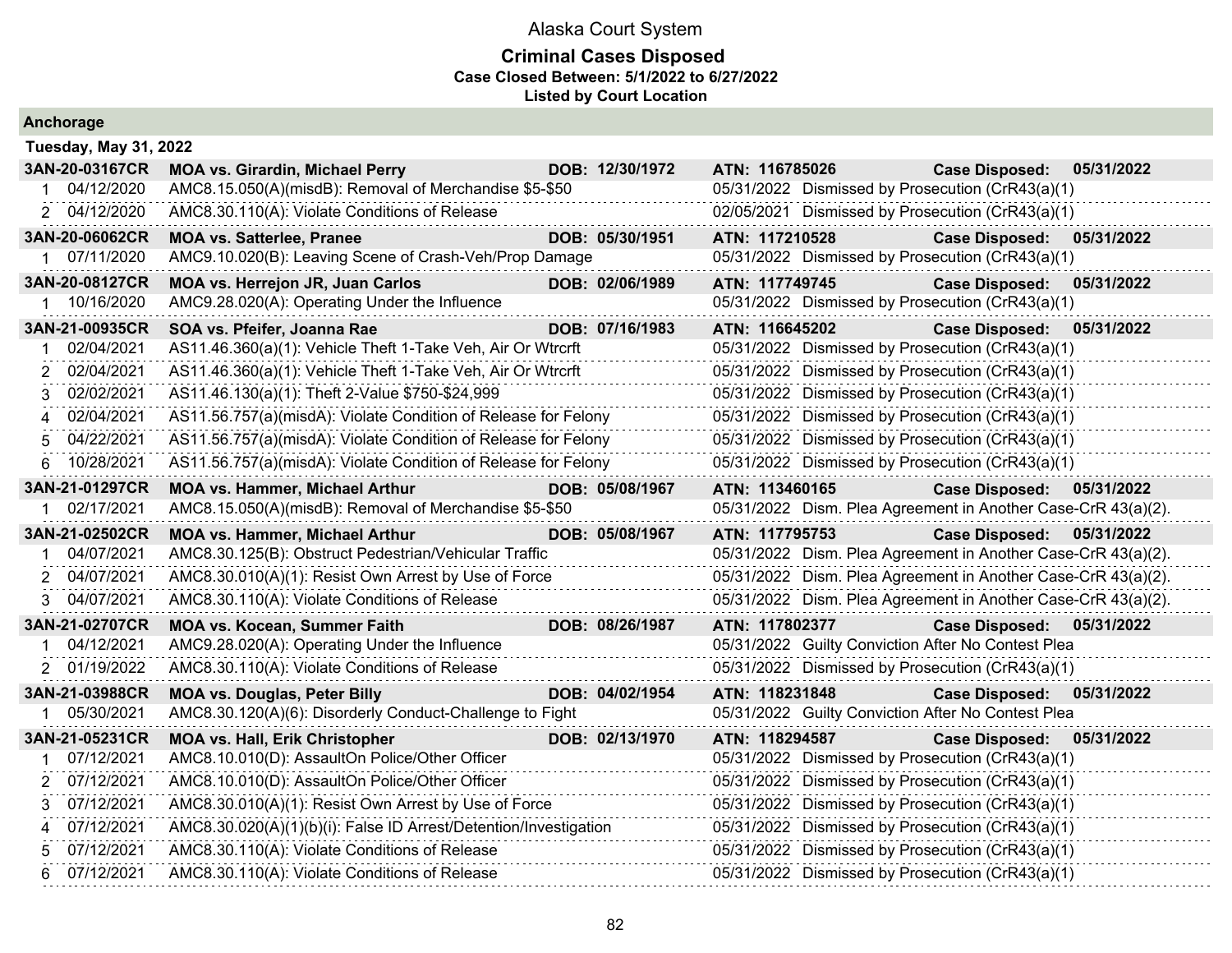#### **Criminal Cases Disposed Case Closed Between: 5/1/2022 to 6/27/2022 Listed by Court Location**

|    | Ancnorage                    |                                                                |                 |                |                |                                                    |            |
|----|------------------------------|----------------------------------------------------------------|-----------------|----------------|----------------|----------------------------------------------------|------------|
|    | <b>Tuesday, May 31, 2022</b> |                                                                |                 |                |                |                                                    |            |
|    | 3AN-21-05904CR               | <b>MOA vs. Gregory, Lawrence V</b>                             | DOB: 05/12/1956 | ATN: 117703485 |                | <b>Case Disposed:</b>                              | 05/31/2022 |
|    | 1 08/08/2021                 | AMC8.20.010(A)(1): Crim Mischief-Damage Property \$50+         |                 |                |                | 05/31/2022 Guilty Conviction After No Contest Plea |            |
|    | 3AN-21-06143CR               | SOA vs. Johnson, Gordon Ray                                    | DOB: 08/23/1960 | ATN: 115410501 |                | <b>Case Disposed:</b>                              | 05/31/2022 |
| 1. | 05/04/2021                   | AS11.46.140(a)(1): Theft 3-Value \$250-\$749                   |                 |                |                | 05/31/2022 Guilty Conviction After Guilty Plea     |            |
|    | 3AN-21-06330CR               | <b>MOA vs. Hammer, Michael Arthur</b>                          | DOB: 05/08/1967 | ATN: 117169065 |                | <b>Case Disposed:</b>                              | 05/31/2022 |
|    | 08/23/2021                   | AMC8.10.010(B)(1): Assault-Recklessly Cause Injury             |                 |                |                | 05/31/2022 Guilty Conviction After No Contest Plea |            |
|    | 2 08/23/2021                 | AMC8.30.110(A): Violate Conditions of Release                  |                 |                |                | 05/31/2022 Guilty Conviction After No Contest Plea |            |
|    | 3 08/23/2021                 | AMC8.30.110(A): Violate Conditions of Release                  |                 |                |                | 05/31/2022 Guilty Conviction After No Contest Plea |            |
|    | 4 08/23/2021                 | AMC8.45.010(A)(2)(d): Enter/Remain Bus Property, Told to Leave |                 |                |                | 05/31/2022 Dismissed by Prosecution (CrR43(a)(1)   |            |
|    | 5 11/14/2021                 | AMC8.30.110(A): Violate Conditions of Release                  |                 |                |                | 05/31/2022 Guilty Conviction After No Contest Plea |            |
|    | 3AN-21-06346CR               | <b>MOA vs. Hammer, Michael Arthur</b>                          | DOB: 05/08/1967 |                | ATN: 118297926 | <b>Case Disposed:</b>                              | 05/31/2022 |
|    | 08/24/2021                   | AMC8.10.010(B)(1): Assault-Recklessly Cause Injury             |                 |                |                | 05/31/2022 Guilty Conviction After No Contest Plea |            |
|    |                              |                                                                |                 |                |                |                                                    |            |
|    | 2 11/14/2021                 | AMC8.30.110(A): Violate Conditions of Release                  |                 |                |                | 05/31/2022 Guilty Conviction After No Contest Plea |            |
|    | 3AN-21-06465CR               | <b>MOA vs. Beal, Sara Yvonne</b>                               | DOB: 12/14/1961 |                |                | ATN: 117288819 Case Disposed:                      | 05/31/2022 |
|    | 08/26/2021                   | AMC8.15.050(A)(misdA): Removal of Merchandise \$50+            |                 |                |                | 05/31/2022 Guilty Conviction After Guilty Plea     |            |
|    | 3AN-21-07178CR               | <b>MOA vs. Hammer, Michael Arthur</b>                          | DOB: 05/08/1967 | ATN: 118298385 |                | <b>Case Disposed:</b>                              | 05/31/2022 |
|    | 09/25/2021                   | AMC8.15.050(B)(misdA): Concealment of Merchandise \$50         |                 |                |                | 05/31/2022 Guilty Conviction After No Contest Plea |            |
|    | 2 09/25/2021                 | AMC8.30.110(A): Violate Conditions of Release                  |                 |                |                | 05/31/2022 Guilty Conviction After No Contest Plea |            |
|    | 3 09/25/2021                 | AMC8.30.110(A): Violate Conditions of Release                  |                 |                |                | 05/31/2022 Guilty Conviction After No Contest Plea |            |
|    | 4 09/25/2021                 | AMC8.30.110(A): Violate Conditions of Release                  |                 |                |                | 05/31/2022 Guilty Conviction After No Contest Plea |            |
|    | 5 09/25/2021                 | AMC8.30.110(A): Violate Conditions of Release                  | .               |                |                | 05/31/2022 Guilty Conviction After No Contest Plea |            |
|    | 3AN-21-07557CR               | <b>MOA vs. Robertson, Dmitri Zane</b>                          | DOB: 12/23/1999 | ATN: 116650512 |                | Case Disposed: 05/31/2022                          |            |
| 1. | 10/09/2021                   | AMC9.28.020(A): Operating Under the Influence                  |                 |                |                | 05/31/2022 Guilty Conviction After No Contest Plea |            |
|    | 3AN-21-08342CR               | MOA vs. Henson, Bobbie Skye                                    | DOB: 03/09/1994 |                | ATN: 118265094 | <b>Case Disposed:</b>                              | 05/31/2022 |
|    | 11/05/2021                   | AMC8.10.010(B)(1): Assault-Recklessly Cause Injury             |                 |                |                | 05/31/2022 Dismissed by Prosecution (CrR43(a)(1)   |            |
|    | 2 11/05/2021                 | AMC8.45.010(A)(3)(a): Trespass-Public Prop/Vehicle Not Open    |                 |                |                | 05/31/2022 Dismissed by Prosecution (CrR43(a)(1)   |            |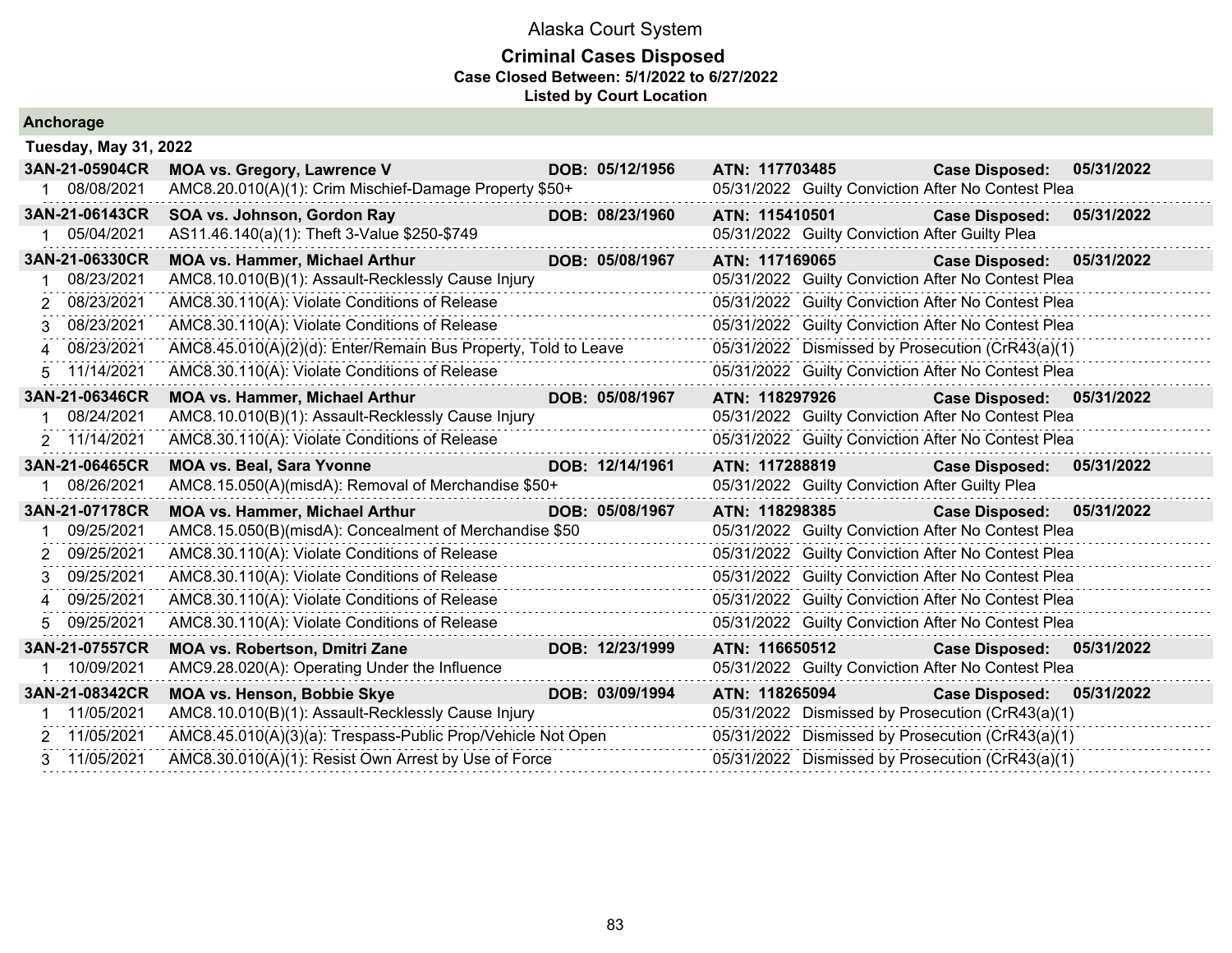### **Criminal Cases Disposed Case Closed Between: 5/1/2022 to 6/27/2022 Listed by Court Location**

**Anchorage**

|    | <b>Tuesday, May 31, 2022</b>   |                                                                                                |                 |                |                |                                                                             |            |
|----|--------------------------------|------------------------------------------------------------------------------------------------|-----------------|----------------|----------------|-----------------------------------------------------------------------------|------------|
|    | 3AN-21-08487CR                 | <b>MOA vs. Bobby, Evan George</b>                                                              | DOB: 12/14/1982 | ATN: 118305342 |                | <b>Case Disposed:</b>                                                       | 05/31/2022 |
| 1  | 08/20/2021                     | AMC8.10.010(B)(1): Assault-Recklessly Cause Injury                                             |                 |                |                | 05/31/2022 Guilty Conviction After No Contest Plea                          |            |
| 2  | 08/20/2021                     | AMC8.10.010(B)(3): Assault-Words/Conduct Create Fear of Inj                                    |                 |                |                | 05/31/2022 Guilty Conviction After No Contest Plea                          |            |
| 3. | 08/20/2021                     | AMC8.10.100(A): Reckless Endangerment                                                          |                 |                |                | 05/31/2022 Dismissed by Prosecution (CrR43(a)(1)                            |            |
|    | 4 08/20/2021                   | AMC8.10.050(B): Family Violence-Asslt in Presence Child                                        |                 |                |                | 05/31/2022 Dismissed by Prosecution (CrR43(a)(1)                            |            |
| 5. | 08/20/2021                     | AMC8.10.010(B)(1): Assault-Recklessly Cause Injury                                             |                 |                |                | 05/31/2022 Dismissed by Prosecution (CrR43(a)(1)                            |            |
|    | 3AN-21-09326CR<br>1 12/18/2021 | <b>MOA vs. Kashevarof, Andrew Christopher</b><br>AMC9.28.020(A): Operating Under the Influence | DOB: 02/16/1998 | ATN: 118327689 |                | <b>Case Disposed:</b><br>05/31/2022 Guilty Conviction After No Contest Plea | 05/31/2022 |
|    | 3AN-21-09617CR                 | MOA vs. Ozenna, Angela Marie                                                                   | DOB: 03/16/1983 | ATN: 118240911 |                | <b>Case Disposed:</b>                                                       | 05/31/2022 |
|    | 1 11/23/2021                   | AMC9.28.020(A): Operating Under the Influence                                                  |                 |                |                | 05/31/2022 Guilty Conviction After No Contest Plea                          |            |
|    | 3AN-22-01201CR                 | <b>MOA vs. Adkins, Dylan Cadell</b>                                                            | DOB: 12/14/1988 | ATN: 118297647 |                | <b>Case Disposed:</b>                                                       | 05/31/2022 |
|    | 1 02/16/2022                   | AMC8.10.040(B)(4): Neglect-Exposed to Controlled Substance                                     |                 |                |                | 05/31/2022 Guilty Conviction After No Contest Plea                          |            |
|    | 3AN-22-01471CR                 | MOA vs. Sansee, Buakheua Maokhamphew                                                           | DOB: 04/10/1985 | ATN: 118288485 |                | <b>Case Disposed:</b>                                                       | 05/31/2022 |
|    | 1 02/22/2022                   | AMC9.28.011(A): Eluding A Police Officer                                                       |                 |                |                | 05/31/2022 Dismissed by Prosecution (CrR43(a)(1)                            |            |
|    | 3AN-22-02222CR                 | <b>MOA vs. Evans, Brandon Chad</b>                                                             | DOB: 05/27/1998 | ATN: 115724628 |                | <b>Case Disposed:</b>                                                       | 05/31/2022 |
|    | 03/26/2022                     | AMC8.20.010(A)(1): Crim Mischief-Damage Property \$50+                                         |                 |                |                | 05/31/2022 Guilty Conviction After No Contest Plea                          |            |
|    | 2 03/26/2022                   | AMC8.10.010(B)(3): Assault-Words/Conduct Create Fear of Inj                                    |                 |                |                | 05/31/2022 Guilty Conviction After No Contest Plea                          |            |
|    | 3 03/26/2022                   | AMC8.10.050(B): Family Violence-Asslt in Presence Child                                        |                 |                |                | 05/31/2022 Dismissed by Prosecution (CrR43(a)(1)                            |            |
|    | 4 05/11/2022                   | AMC8.30.110(A): Violate Conditions of Release                                                  |                 |                |                | 05/31/2022 Dismissed by Prosecution (CrR43(a)(1)                            |            |
|    | 3AN-22-02729CR                 | <b>MOA vs. Davis JR, Reginald</b>                                                              | DOB: 01/19/1990 |                | ATN: 118265346 | <b>Case Disposed:</b>                                                       | 05/31/2022 |
|    | 04/09/2022                     | Charging Document Pending or Not Filed                                                         |                 |                |                |                                                                             |            |
|    | 3AN-22-03960CR                 | SOA vs. Hurley Williams, Annie Sarah                                                           | DOB: 03/01/1991 | ATN: 118218726 |                | <b>Case Disposed:</b>                                                       | 05/31/2022 |
| 1. | 05/29/2022                     | Charging Document Pending or Not Filed                                                         |                 |                |                |                                                                             |            |
|    | 3AN-22-03972CR                 | <b>MOA vs. Moore, Gary</b>                                                                     | DOB: 04/28/1989 | ATN: 116223804 |                | <b>Case Disposed:</b>                                                       | 05/31/2022 |
|    | 1 05/30/2022                   | Charging Document Pending or Not Filed                                                         |                 |                |                |                                                                             |            |
|    | 3AN-22-03978CR                 | <b>MOA vs. Shannon, Russell</b>                                                                | DOB: 06/30/1993 | ATN: 118179648 |                | <b>Case Disposed:</b>                                                       | 05/31/2022 |
|    | 05/30/2022                     | Charging Document Pending or Not Filed                                                         |                 |                |                |                                                                             |            |
|    | 3AN-22-03987CR                 | SOA vs. Osooso, Malo                                                                           | DOB: 07/03/2002 | ATN: 116205714 |                | <b>Case Disposed:</b>                                                       | 05/31/2022 |
|    | 1 05/31/2022                   | Charging Document Pending or Not Filed                                                         |                 |                |                |                                                                             |            |
|    | 3AN-22-03996CR                 | SOA vs. Jenkins, Rachel Tadina Ann                                                             | DOB: 06/28/1975 | ATN: 117293355 |                | <b>Case Disposed:</b>                                                       | 05/31/2022 |
|    | 1 05/31/2022                   | Charging Document Pending or Not Filed                                                         |                 |                |                |                                                                             |            |

**Wednesday, June 1, 2022**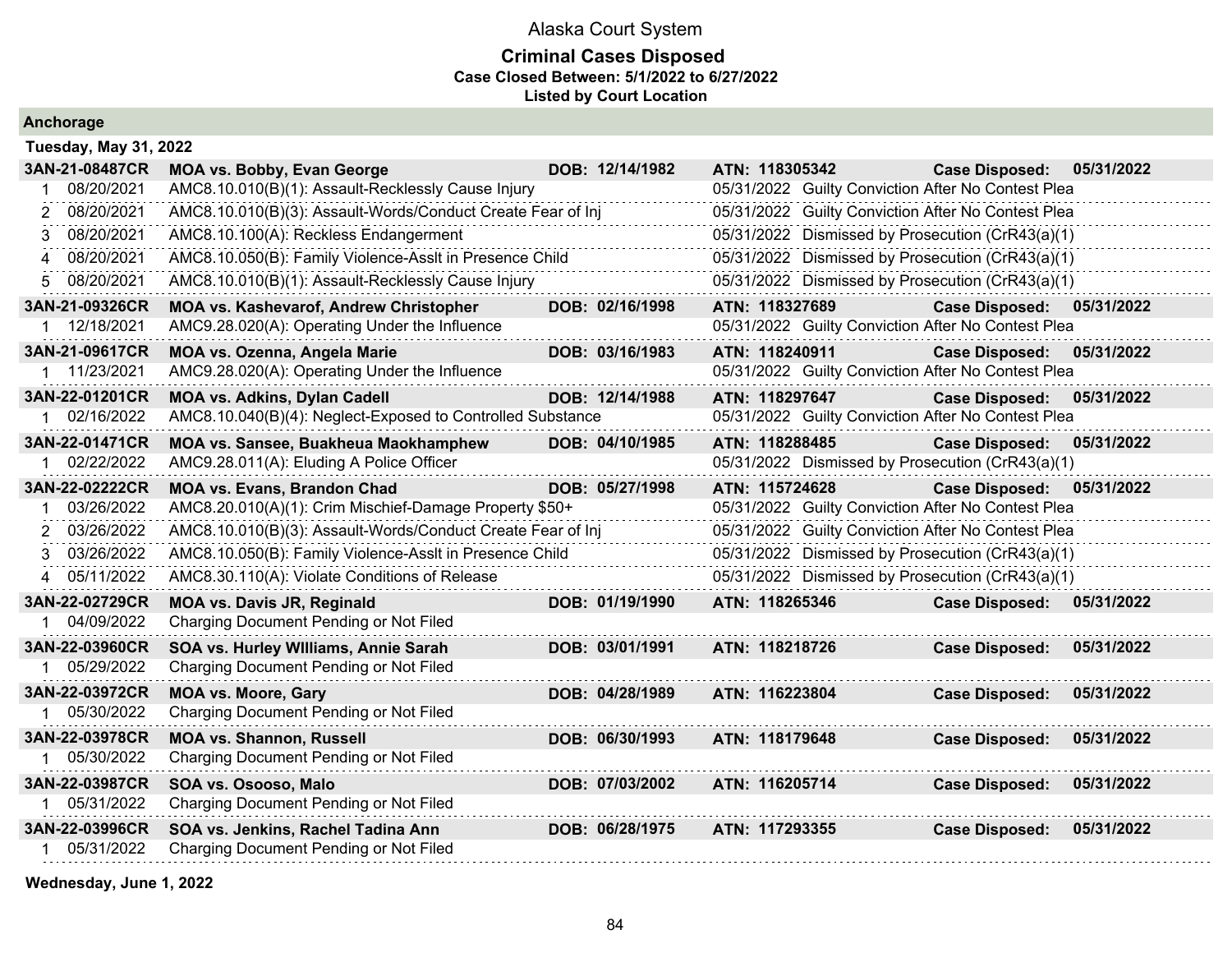|  |  | Anchorage |  |  |
|--|--|-----------|--|--|
|  |  |           |  |  |

| Wednesday, June 1, 2022 |                                                                |                 |                                                       |                       |            |
|-------------------------|----------------------------------------------------------------|-----------------|-------------------------------------------------------|-----------------------|------------|
| 3AN-19-01673CR          | SOA vs. Boyer, Melissa                                         | DOB: 11/10/1984 | ATN: 116197632                                        | <b>Case Disposed:</b> | 06/01/2022 |
| 1 01/25/2019            | AS11.46.280(d)(2): Issuing Bad Check-Value \$750-\$24,999      |                 | 06/01/2022 Dismissed by Prosecution (CrR43(a)(1)      |                       |            |
| 3AN-19-06198CR          | <b>MOA vs. Hopper, Timothy William</b>                         | DOB: 03/10/1988 | ATN: 117155034                                        | <b>Case Disposed:</b> | 06/01/2022 |
| 05/30/2019              | AMC9.28.019(B)(1): Driving With Lic Revoked/Suspended          |                 | 06/01/2022 Guilty Conviction After No Contest Plea    |                       |            |
| 3AN-19-12221CR          | SOA vs. Joy, Christopher Douglas                               | DOB: 12/06/1966 | ATN: 117270414                                        | <b>Case Disposed:</b> | 06/01/2022 |
| 1 12/15/2019            | AS28.35.182(b): Fail To Stop At Direction Of Officer 2         |                 | 06/01/2022 Guilty Conviction After Guilty Plea        |                       |            |
| 3AN-20-02915CR          | <b>MOA vs. Cobb, Robert Hardin</b>                             | DOB: 08/16/1959 | ATN: 117739917                                        | <b>Case Disposed:</b> | 06/01/2022 |
| 04/01/2020              | AMC9.28.020(A): Operating Under the Influence                  |                 | 06/01/2022 Guilty Conviction After No Contest Plea    |                       |            |
| 2 04/01/2020            | AMC9.28.022(C): Refusal To Submit To Chemical Test             |                 | 06/01/2022 Dismissed by Prosecution (CrR43(a)(1)      |                       |            |
| 3AN-20-06119CR          | <b>MOA vs. Clark, Lyla Marie</b>                               | DOB: 06/17/1988 | <b>ATN: 117814617</b>                                 | <b>Case Disposed:</b> | 06/01/2022 |
| 1 08/05/2020            | AMC8.10.010(B)(1): Assault-Recklessly Cause Injury             |                 | 06/01/2022 Dismissed-Furtherance of Justice CrR 43(c) |                       |            |
| 3AN-20-06676CR          | SOA vs. Teayoumeak, Matthew Arnold                             | DOB: 09/16/1989 | ATN: 117760599                                        | <b>Case Disposed:</b> | 06/01/2022 |
| 08/29/2020              | AS11.41.410(a)(1): Sex Assault 1- Penetrate w/o Consent        |                 | 02/11/2022 Dismissed by Prosecution (CrR43(a)(1)      |                       |            |
| 2 08/29/2020            | AS11.41.420(a)(3): Sex Assault 2- Penetrate Incap Victim       |                 | 06/01/2022 Guilty Conviction After Guilty Plea        |                       |            |
| 3AN-20-10067CR          | SOA vs. Alto, Michael Vincent                                  | DOB: 09/15/1992 | ATN: 117724248                                        | <b>Case Disposed:</b> | 06/01/2022 |
| 12/28/2020              | AS11.41.220(a)(1)(A): Assault 3- Cause Fear Of Injury w/ Weap  |                 | 06/01/2022 Dismissed by Prosecution (CrR43(a)(1)      |                       |            |
| 2 12/28/2020            | AS11.46.484(a)(1): Crim Mischief 4-Prop Dam \$250-\$749        |                 | 06/01/2022 Dismissed by Prosecution (CrR43(a)(1)      |                       |            |
| 3 03/31/2021            | AS11.56.757(a)(misdA): Violate Condition of Release for Felony |                 | 06/01/2022 Dismissed by Prosecution (CrR43(a)(1)      |                       |            |
| 3AN-21-02276CR          | <b>MOA vs. Foster, Edgar Amaktoolik</b>                        | DOB: 11/11/1981 | ATN: 117814527                                        | <b>Case Disposed:</b> | 06/01/2022 |
| 03/17/2021              | AMC8.45.010(A)(2)(d): Enter/Remain Bus Property, Told to Leave |                 | 06/01/2022 Guilty Conviction After No Contest Plea    |                       |            |
| 2 03/17/2021            | AMC8.30.120(A)(6): Disorderly Conduct-Challenge to Fight       |                 | 06/01/2022 Dismissed by Prosecution (CrR43(a)(1)      |                       |            |
| 3AN-21-03484CR          | <b>MOA vs. Crim, Bryan Douglas</b>                             | DOB: 01/29/2003 | ATN: 117802404                                        | <b>Case Disposed:</b> | 06/01/2022 |
| 05/10/2021              | AMC9.28.020(A): Operating Under the Influence                  |                 | 06/01/2022 Guilty Conviction After Guilty Plea        |                       |            |
| 2 05/10/2021            | AMC8.25.030(A)(2): Possess Firearm when Intoxicated            |                 | 06/01/2022 Dismissed by Prosecution (CrR43(a)(1)      |                       |            |
| 3 05/10/2021            | AMC8.25.020(A)(1)(a): Concealed Wpn-Fail to Disclose/Secure    |                 | 06/01/2022 Dismissed by Prosecution (CrR43(a)(1)      |                       |            |
| 3AN-21-04045CR          | <b>MOA vs. Farrer, Matthew Jon</b>                             | DOB: 05/09/1978 | ATN: 118218303                                        | <b>Case Disposed:</b> | 06/01/2022 |
| 05/31/2021              | AMC9.28.020(A): Operating Under the Influence                  |                 | 06/01/2022 Guilty Conviction After No Contest Plea    |                       |            |
| 2 12/29/2021            | AMC8.30.110(A): Violate Conditions of Release                  |                 | 06/01/2022 Dismissed by Prosecution (CrR43(a)(1)      |                       |            |
| 3AN-21-04617CR          | SOA vs. Ross, Kara Lynn                                        | DOB: 12/13/1971 | ATN: 118027809                                        | <b>Case Disposed:</b> | 06/01/2022 |
| 06/19/2021              | AS28.35.030(a)(1): DUI- Alcohol Or Contr Subst                 |                 | 06/01/2022 Guilty Conviction After Guilty Plea        |                       |            |
|                         |                                                                |                 |                                                       |                       |            |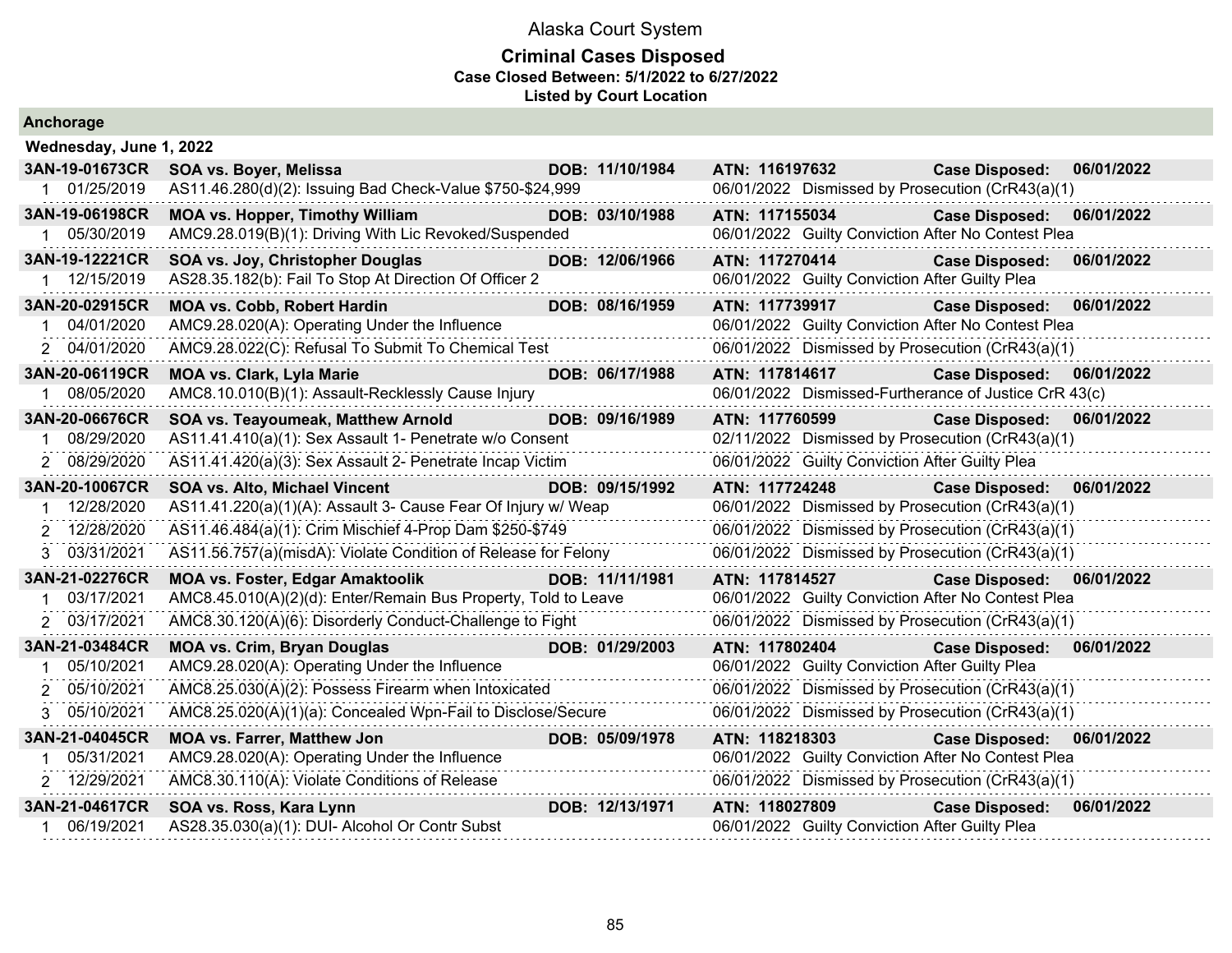### **Criminal Cases Disposed Case Closed Between: 5/1/2022 to 6/27/2022 Listed by Court Location**

| Wednesday, June 1, 2022 |                                                                |                 |                |                                                |                                                    |            |
|-------------------------|----------------------------------------------------------------|-----------------|----------------|------------------------------------------------|----------------------------------------------------|------------|
| 3AN-21-04900CR          | <b>MOA vs. Blue, Clifton Blue</b>                              | DOB: 10/12/1981 | ATN: 118415466 |                                                | <b>Case Disposed:</b>                              | 06/01/2022 |
| 06/27/2021              | AMC8.30.105(A)(3): Violate Financial Abuse Protective Order    |                 |                |                                                | 06/01/2022 Guilty Conviction After No Contest Plea |            |
| 06/27/2021              | AMC8.30.115(A): Unlawful Contact 1-Victim/Witness              |                 |                |                                                | 06/01/2022 Guilty Conviction After No Contest Plea |            |
| 3 04/18/2022            | AMC8.30.110(A): Violate Conditions of Release                  |                 |                |                                                | 06/01/2022 Dismissed by Prosecution (CrR43(a)(1)   |            |
| 3AN-21-04938CR          | <b>MOA vs. Blue, Clifton Richard</b>                           | DOB: 10/12/1981 | ATN: 118415475 |                                                | <b>Case Disposed:</b>                              | 06/01/2022 |
| 07/03/2021              | AMC8.30.105(A)(3): Violate Financial Abuse Protective Order    |                 |                |                                                | 06/01/2022 Guilty Conviction After No Contest Plea |            |
| 07/03/2021              | AMC8.30.115(A): Unlawful Contact 1-Victim/Witness              |                 |                |                                                | 06/01/2022 Guilty Conviction After No Contest Plea |            |
| 3 04/18/2022            | AMC8.30.110(A): Violate Conditions of Release                  |                 |                |                                                | 06/01/2022 Dismissed by Prosecution (CrR43(a)(1)   |            |
| 3AN-21-07210CR          | <b>SOA vs. Manuel, Mario T</b>                                 | DOB: 02/13/1969 | ATN: 117835533 |                                                | <b>Case Disposed:</b>                              | 06/01/2022 |
| 09/22/2021              | AS28.35.030(a): DUI - Operate Vehic Under Infl Alc/Drug        |                 |                | 06/01/2022 Guilty Conviction After Guilty Plea |                                                    |            |
| 3AN-21-07565CR          | <b>MOA vs. Debilt, Zane Timothy</b>                            | DOB: 11/08/1992 | ATN: 118292769 |                                                | <b>Case Disposed:</b>                              | 06/01/2022 |
| 1 10/07/2021            | AMC9.28.020(A): Operating Under the Influence                  |                 |                |                                                | 06/01/2022 Guilty Conviction After No Contest Plea |            |
| 3AN-21-07773CR          | SOA vs. Brockman, Kavontrae James                              | DOB: 11/15/1997 | ATN: 118331325 |                                                | <b>Case Disposed:</b>                              | 06/01/2022 |
| 10/17/2021              | AS11.46.365(a)(1): Vehicle Theft 2-Take Propelled Vehicle      |                 |                | 06/01/2022 Guilty Conviction After Guilty Plea |                                                    |            |
| 2 10/17/2021            | AS11.46.130(a)(1): Theft 2-Value \$750-\$24,999                |                 |                |                                                | 06/01/2022 Dismissed by Prosecution (CrR43(a)(1)   |            |
| 3 01/04/2022            | AS11.56.757(a)(misdA): Violate Condition of Release for Felony |                 |                |                                                | 06/01/2022 Dismissed by Prosecution (CrR43(a)(1)   |            |
| 3AN-21-08604CR          | <b>MOA vs. Leopold, James</b>                                  | DOB: 06/27/1994 | ATN: 117702504 |                                                | <b>Case Disposed:</b>                              | 06/01/2022 |
| 11/17/2021              | AMC8.10.040(B)(7): Neglect-Inadequate Supervision              |                 |                |                                                | 06/01/2022 Guilty Conviction After No Contest Plea |            |
| 2 11/17/2021            | AMC8.10.010(B)(1): Assault-Recklessly Cause Injury             |                 |                |                                                | 06/01/2022 Dismissed by Prosecution (CrR43(a)(1)   |            |
| 3 11/17/2021            | AMC8.10.040(B)(1): Neglect-Unsanitary Environment              |                 |                |                                                | 06/01/2022 Dismissed by Prosecution (CrR43(a)(1)   |            |
| 3AN-21-08856CR          | <b>MOA vs. Patterson, Amy Renee</b>                            | DOB: 05/21/1981 | ATN: 118305198 |                                                | <b>Case Disposed:</b>                              | 06/01/2022 |
| 11/26/2021              | AMC8.35.010(B)(1): Misconduct-Controlled Substance 5           |                 |                |                                                | 06/01/2022 Guilty Conviction After No Contest Plea |            |
| 3AN-22-00685CR          | <b>MOA vs. Outten, Justin Alexander</b>                        | DOB: 09/03/1993 | ATN: 118419912 |                                                | <b>Case Disposed:</b>                              | 06/01/2022 |
| 01/10/2022              | AMC9.28.020(A): Operating Under the Influence                  |                 |                |                                                | 06/01/2022 Guilty Conviction After No Contest Plea |            |
| 01/10/2022              | AMC9.10.020(B): Leaving Scene of Crash-Veh/Prop Damage         |                 |                |                                                | 06/01/2022 Guilty Conviction After No Contest Plea |            |
| 05/12/2022<br>3         | AMC8.30.110(A): Violate Conditions of Release                  |                 |                |                                                | 06/01/2022 Dismissed by Prosecution (CrR43(a)(1)   |            |
| 3AN-22-00918CR          | <b>MOA vs. Erickson, Karl Erik</b>                             | DOB: 08/08/1982 | ATN: 118302939 |                                                | <b>Case Disposed:</b>                              | 06/01/2022 |
| 02/04/2022              | AMC9.28.020(A): Operating Under the Influence                  |                 |                |                                                | 06/01/2022 Dismissed by Prosecution (CrR43(a)(1)   |            |
| 2 02/04/2022            | AMC8.35.010(B)(1): Misconduct-Controlled Substance 5           |                 |                |                                                | 06/01/2022 Dismissed by Prosecution (CrR43(a)(1)   |            |
| 3AN-22-00955CR          | <b>MOA vs. Winkler, Kyle Mikolas</b>                           | DOB: 05/19/1999 | ATN: 118349136 |                                                | <b>Case Disposed:</b>                              | 06/01/2022 |
| 02/06/2022              | AMC9.28.020(A): Operating Under the Influence                  |                 |                |                                                | 06/01/2022 Guilty Conviction After No Contest Plea |            |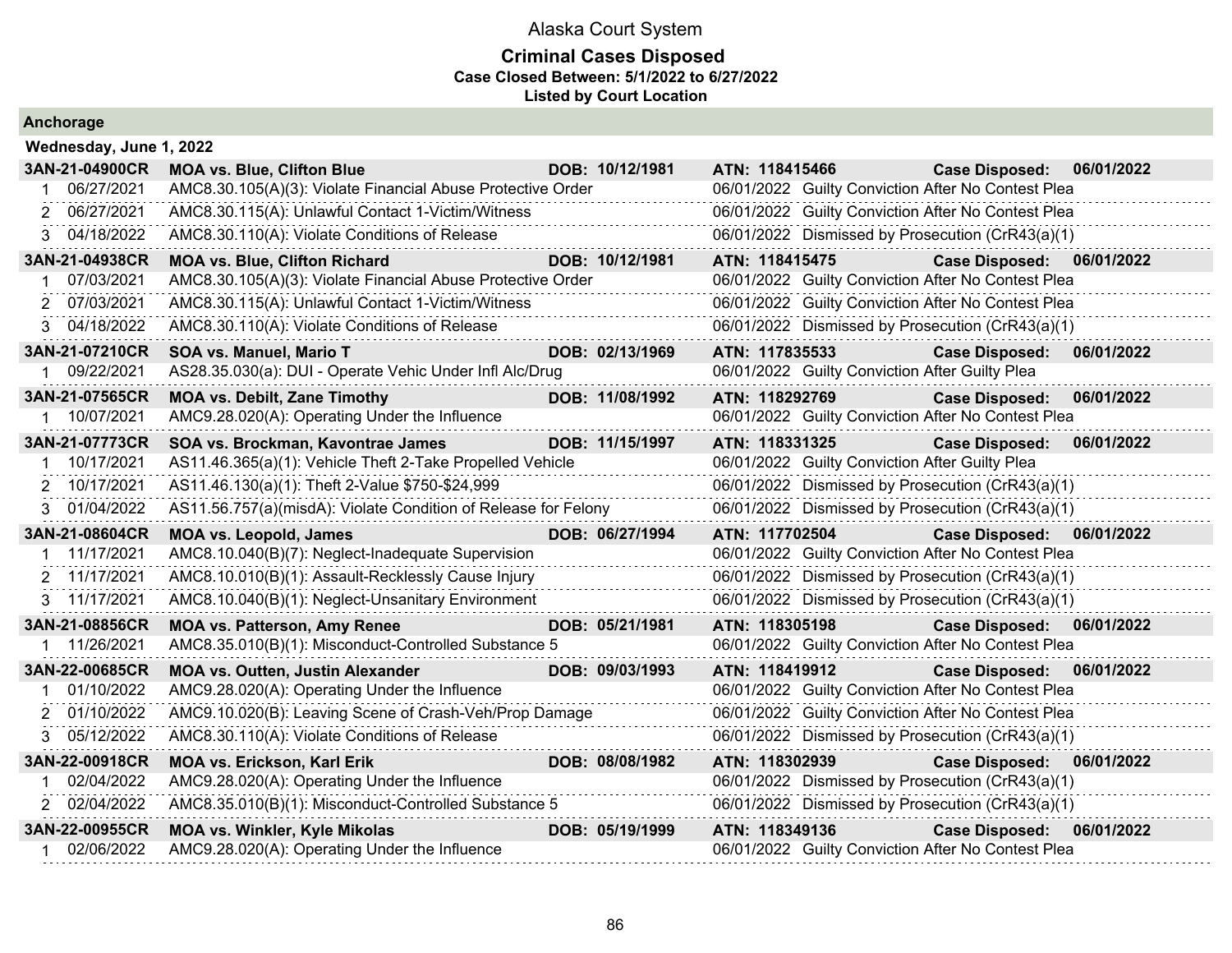### **Criminal Cases Disposed Case Closed Between: 5/1/2022 to 6/27/2022 Listed by Court Location**

| Wednesday, June 1, 2022 |  |  |  |
|-------------------------|--|--|--|

| 3AN-22-01027CR  | SOA vs. Inman, Kadeem Deon                                       | DOB: 07/15/1994 | ATN: 118299312 | <b>Case Disposed:</b>                                         | 06/01/2022 |
|-----------------|------------------------------------------------------------------|-----------------|----------------|---------------------------------------------------------------|------------|
| 02/08/2022      | AS11.61.190(a)(2): Misc/Weapons 1- From Vehicle                  |                 |                | 02/25/2022 Dismiss-Delay in SupCt Transfer CrR5(e)43(b)(1)    |            |
| 02/08/2022      | AS11.41.230(a)(1): Assault In The 4th Degree - Recklessly Injure |                 |                | 06/01/2022 Dismissed by Prosecution (CrR43(a)(1)              |            |
| 02/08/2022      | AS11.41.250: Reckless Endangerment                               |                 |                | 06/01/2022 Dismissed by Prosecution (CrR43(a)(1)              |            |
| 02/08/2022      | AS11.46.484(a)(1): Crim Mischief 4-Prop Dam \$250-\$749          |                 |                | 06/01/2022 Dismissed by Prosecution (CrR43(a)(1)              |            |
| 02/08/2022      | AS11.71.050(a)(4): MICS5 Possess Any Amt IA, IIA, IIIA, IVA, VA  |                 |                | 06/01/2022 Dismissed by Prosecution (CrR43(a)(1)              |            |
| 02/08/2022<br>6 | AS11.56.757(a)(misdA): Violate Condition of Release for Felony   |                 |                | 06/01/2022 Dismissed by Prosecution (CrR43(a)(1)              |            |
| 3AN-22-01134CR  | SOA vs. Rhode, Johnny                                            | DOB: 05/24/1984 | ATN: 118334808 | <b>Case Disposed:</b>                                         | 06/01/2022 |
| 02/15/2022      | AS11.46.365(a)(1): Vehicle Theft 2-Take Propelled Vehicle        |                 |                | 06/01/2022 Guilty Conviction After Guilty Plea                |            |
| 02/15/2022      | AS11.46.130(a)(1): Theft 2-Value \$750-\$24,999                  |                 |                | 06/01/2022 Dism. Plea Agreement in Another Case-CrR 43(a)(2). |            |
| 02/15/2022<br>3 | AS28.35.300: Tamper With Or Damage Vehicle                       |                 |                | 06/01/2022 Dism. Plea Agreement in Another Case-CrR 43(a)(2). |            |
| 3AN-22-01181CR  | SOA vs. Fitka, Jordan Drake                                      | DOB: 07/20/1992 | ATN: 118347291 | <b>Case Disposed:</b>                                         | 06/01/2022 |
| 02/15/2022      | AS11.41.210(a)(1): Assault 2 - Injury w/ Weapon, Intent          |                 |                | 06/01/2022 Dismissed by Prosecution (CrR43(a)(1)              |            |
| 2 02/15/2022    | AS11.41.220(a)(5): Assault 3 - Committ Assault 4, 2+ Convictions |                 |                | 06/01/2022 Dismissed by Prosecution (CrR43(a)(1)              |            |
| 3AN-22-01960CR  | <b>MOA vs. Akpik, Darlene Mary</b>                               | DOB: 08/21/1983 | ATN: 117210636 | <b>Case Disposed:</b>                                         | 06/01/2022 |
| 03/16/2022      | AMC8.10.010(B)(1): Assault-Recklessly Cause Injury               |                 |                | 06/01/2022 Dismissed by Prosecution (CrR43(a)(1)              |            |
| 2 03/16/2022    | AMC8.10.050(A): Family Violence                                  |                 |                | 06/01/2022 Dismissed by Prosecution (CrR43(a)(1)              |            |
| 3AN-22-02394CR  | <b>MOA vs. Liskey, David</b>                                     | DOB: 01/18/1999 | ATN: 118261593 | <b>Case Disposed:</b>                                         | 06/01/2022 |
| 1 04/01/2022    | Charging Document Pending or Not Filed                           |                 |                |                                                               |            |
| 3AN-22-02547CR  | MOA vs. Leavitt, Anthony J                                       | DOB: 12/04/1980 | ATN: 118309518 | <b>Case Disposed:</b>                                         | 06/01/2022 |
| 04/04/2022      | Charging Document Pending or Not Filed                           |                 |                |                                                               |            |
| 3AN-22-02647CR  | <b>MOA vs. Marinay JR, Cesar Sapalo</b>                          | DOB: 03/04/1998 | ATN: 118329948 | <b>Case Disposed:</b>                                         | 06/01/2022 |
| 04/06/2022      | Charging Document Pending or Not Filed                           |                 |                |                                                               |            |
| 3AN-22-02649CR  | MOA vs. Joe, Kimberly Mae                                        | DOB: 04/22/1985 | ATN: 116650701 | <b>Case Disposed:</b>                                         | 06/01/2022 |
| 1 04/05/2022    | Charging Document Pending or Not Filed                           |                 |                |                                                               |            |
| 3AN-22-02670CR  | <b>MOA vs. Imlach, Kaleab Marcus Stewart</b>                     | DOB: 06/26/2000 | ATN: 118348812 | <b>Case Disposed:</b>                                         | 06/01/2022 |
| 04/08/2022      | Charging Document Pending or Not Filed                           |                 |                |                                                               |            |
| 3AN-22-03371CR  | SOA vs. Okpik, Kelsey Anne                                       | DOB: 10/01/1992 | ATN: 118177281 | <b>Case Disposed:</b>                                         | 06/01/2022 |
| 05/06/2022      | AS11.46.482(a)(1): Criminal Mischief 3-Damage \$750+             |                 |                | 06/01/2022 Dismissed by Prosecution (CrR43(a)(1)              |            |
| 05/06/2022<br>2 | AS11.56.740(a)(1): Violate DV Protective Order                   |                 |                | 06/01/2022 Dismissed by Prosecution (CrR43(a)(1)              |            |
| 05/06/2022<br>3 | AS11.56.757(a)(misdB): Violate Conditions of Release for Misd    |                 |                | 06/01/2022 Dismissed by Prosecution (CrR43(a)(1)              |            |
| 05/06/2022<br>4 | AS11.56.757(a)(misdB): Violate Conditions of Release for Misd    |                 |                | 06/01/2022 Dismissed by Prosecution (CrR43(a)(1)              |            |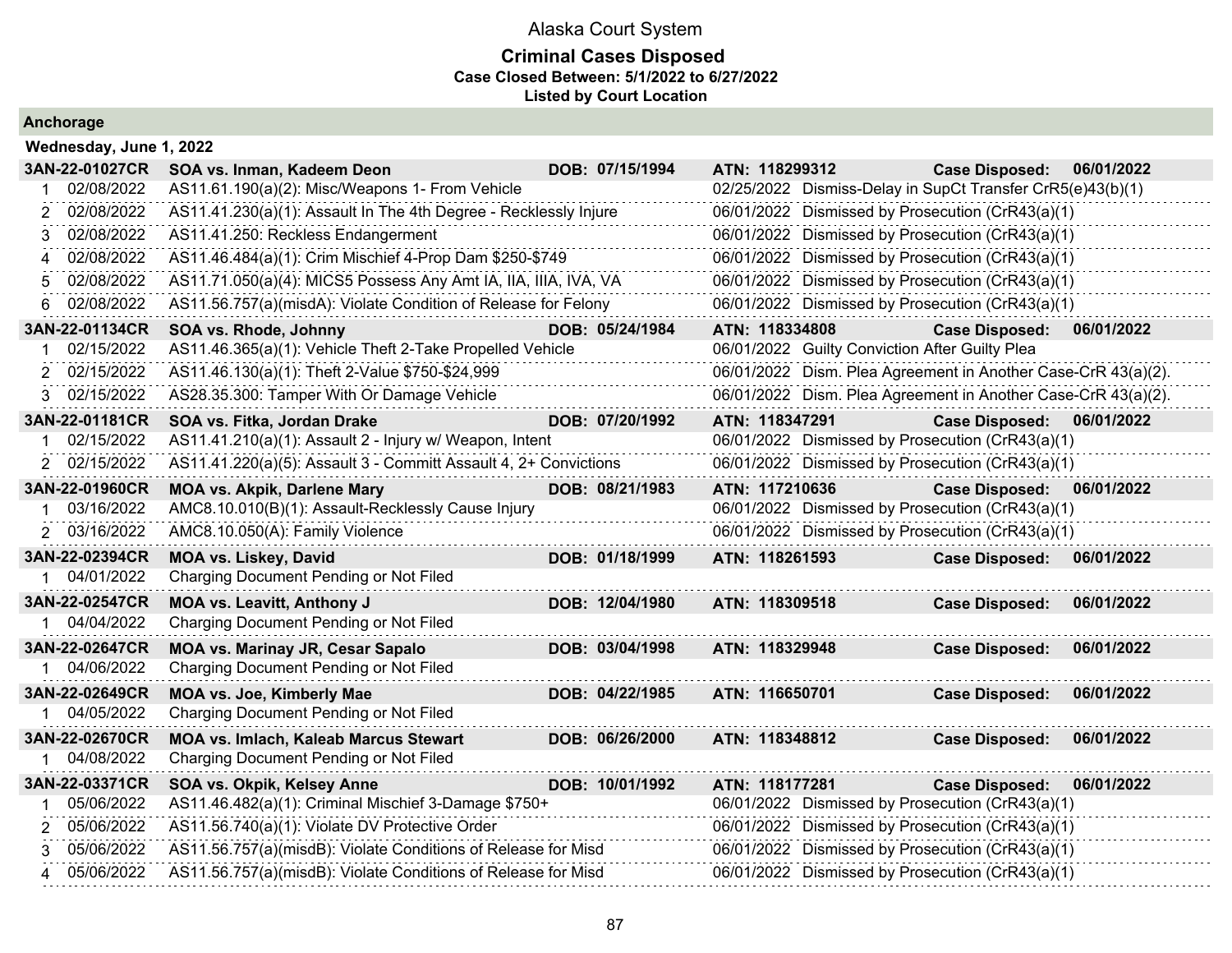### **Criminal Cases Disposed Case Closed Between: 5/1/2022 to 6/27/2022 Listed by Court Location**

|  |  | Anchorage |  |
|--|--|-----------|--|
|  |  |           |  |

|                | Wednesday, June 1, 2022                                          |  |                 |  |                                                  |                       |            |  |  |  |  |  |
|----------------|------------------------------------------------------------------|--|-----------------|--|--------------------------------------------------|-----------------------|------------|--|--|--|--|--|
| 3AN-22-03631CR | <b>MOA vs. Trigg, Boyd</b>                                       |  | DOB: 02/29/1964 |  | ATN: 118176012                                   | <b>Case Disposed:</b> | 06/01/2022 |  |  |  |  |  |
| 05/16/2022     | Charging Document Pending or Not Filed                           |  |                 |  |                                                  |                       |            |  |  |  |  |  |
| 3AN-22-03687CR | SOA vs. Taylor, Jordan Nigel                                     |  | DOB: 11/26/2001 |  | ATN: 118226079                                   | <b>Case Disposed:</b> | 06/01/2022 |  |  |  |  |  |
| 05/20/2022     | AS12.70.120: Arrest Prior To Requisition (Fugitive from Justice) |  |                 |  | 06/01/2022 Dismissed by Prosecution (CrR43(a)(1) |                       |            |  |  |  |  |  |
| 3AN-22-03947CR | SOA vs. Pederson, Evelyn K.                                      |  | DOB: 03/21/1955 |  | ATN: 118280043                                   | <b>Case Disposed:</b> | 06/01/2022 |  |  |  |  |  |
| 05/28/2022     | AS12.70.120: Arrest Prior To Requisition (Fugitive from Justice) |  |                 |  | 06/01/2022 Dismissed by Prosecution (CrR43(a)(1) |                       |            |  |  |  |  |  |
| 3AN-22-04026CR | SOA vs. Chiklak, Neil Allen                                      |  | DOB: 06/25/1970 |  | ATN: 118310139                                   | <b>Case Disposed:</b> | 06/01/2022 |  |  |  |  |  |
| 06/01/2022     | Charging Document Pending or Not Filed                           |  |                 |  |                                                  |                       |            |  |  |  |  |  |
| 3AN-22-04032CR | SOA vs. Sizemore, Maggie Lauren                                  |  | DOB: 10/24/1989 |  | ATN: 116774928                                   | <b>Case Disposed:</b> | 06/01/2022 |  |  |  |  |  |
| 06/01/2022     | Charging Document Pending or Not Filed                           |  |                 |  |                                                  |                       |            |  |  |  |  |  |

#### **Thursday, June 2, 2022**

| 3AN-16-00478CR | SOA vs. Parker, Tamara                                                 | DOB: 09/03/1987 | ATN: 113380389 |                                                | <b>Case Disposed:</b>                                | 06/02/2022 |
|----------------|------------------------------------------------------------------------|-----------------|----------------|------------------------------------------------|------------------------------------------------------|------------|
| 10/01/2014     | AS11.46.130(a)(1): Theft 2-Value \$750-\$24,999                        |                 |                |                                                | 06/02/2022 Dismissed by Prosecution (CrR43(a)(1)     |            |
| 10/01/2014     | AS11.56.210(a)(1): Unsworn Falsific 2 - Apply For Benefit              |                 |                |                                                | 11/18/2016 Dismissed by Prosecution (CrR43(a)(1)     |            |
| 01/05/2015     | AS11.56.210(a)(1): Unsworn Falsific 2 - Apply For Benefit              |                 |                |                                                | 11/18/2016 Dismissed by Prosecution (CrR43(a)(1)     |            |
| 06/17/2015     | AS11.56.210(a)(1): Unsworn Falsific 2 - Apply For Benefit              |                 |                |                                                | 11/18/2016 Dismissed by Prosecution (CrR43(a)(1)     |            |
| 06/05/2017     | PTRP - Petition to Revoke Probation                                    |                 |                |                                                | 08/15/2018 PTRP: Probation Modified/Continued        |            |
| 12/03/2020     | <b>PTRP - Restitution</b>                                              |                 |                |                                                | 01/13/2021 PTRP: Probation Modified/Continued        |            |
| 01/06/2022     | <b>PTRP - Restitution</b>                                              |                 |                |                                                | 06/02/2022 PTRP: Dismissed or Declined by Prosecutor |            |
| 3AN-19-07129CR | SOA vs. Jeffers-Haskins, Jesse Taylor                                  | DOB: 08/21/1991 | ATN: 117205785 |                                                | <b>Case Disposed:</b>                                | 06/02/2022 |
| 07/18/2019     | AS11.41.210(a)(1): Assault 2 - Injury w/ Weapon, Intent                |                 |                |                                                | 06/02/2022 Dismissed by Prosecution (CrR43(a)(1)     |            |
| 2 07/18/2019   | AS11.41.230(a)(1): Assault In The 4th Degree - Recklessly Injure       |                 |                | 06/02/2022 Guilty Conviction After Guilty Plea |                                                      |            |
| 3 07/18/2019   | AS11.41.220(a)(1)(A): Assault 3- Cause Fear Of Injury w/ Weap          |                 |                |                                                | 06/02/2022 Dismissed by Prosecution (CrR43(a)(1)     |            |
| 12/05/2019     | Attempted: AS11.56.320(a)(4)(A): Escape 3-Rels Misd Electronic Monitor |                 |                | 06/02/2022 Guilty Conviction After Guilty Plea |                                                      |            |
| 3AN-19-09876CR | <b>MOA vs. Favela, Hector Hugo</b>                                     | DOB: 12/03/1982 | ATN: 117230508 |                                                | <b>Case Disposed:</b>                                | 06/02/2022 |
| 10/05/2019     | AMC9.28.020(A): Operating Under the Influence                          |                 |                |                                                | 06/02/2022 Guilty Conviction After No Contest Plea   |            |
| 3AN-20-05199CR | MOA vs. Pikonganna JR, Rapheal Ray                                     | DOB: 05/07/1998 | ATN: 117710748 |                                                | <b>Case Disposed:</b>                                | 06/02/2022 |
| 06/22/2020     | AMC8.30.125(B): Obstruct Pedestrian/Vehicular Traffic                  |                 |                |                                                | 06/02/2022 Guilty Conviction After No Contest Plea   |            |
| 2 06/22/2020   | AMC8.30.010(A)(6): Disobey Lawful Order of Public Officer              |                 |                |                                                | 06/02/2022 Dismissed by Prosecution (CrR43(a)(1)     |            |
| 3 06/22/2020   | AMC8.30.010(A)(3): Resist Arrest by Hiding/Barricading                 |                 |                |                                                | 06/02/2022 Guilty Conviction After No Contest Plea   |            |
| 3AN-20-05302CR | SOA vs. Bond, Timothy Leo                                              | DOB: 12/28/1971 |                | ATN: 117704331                                 | <b>Case Disposed:</b>                                | 06/02/2022 |
| 07/04/2020     | AS11.56.330(a)(2): Escape 4-Remove From Police Restraint               |                 |                | 06/02/2022 Guilty Conviction After Guilty Plea |                                                      |            |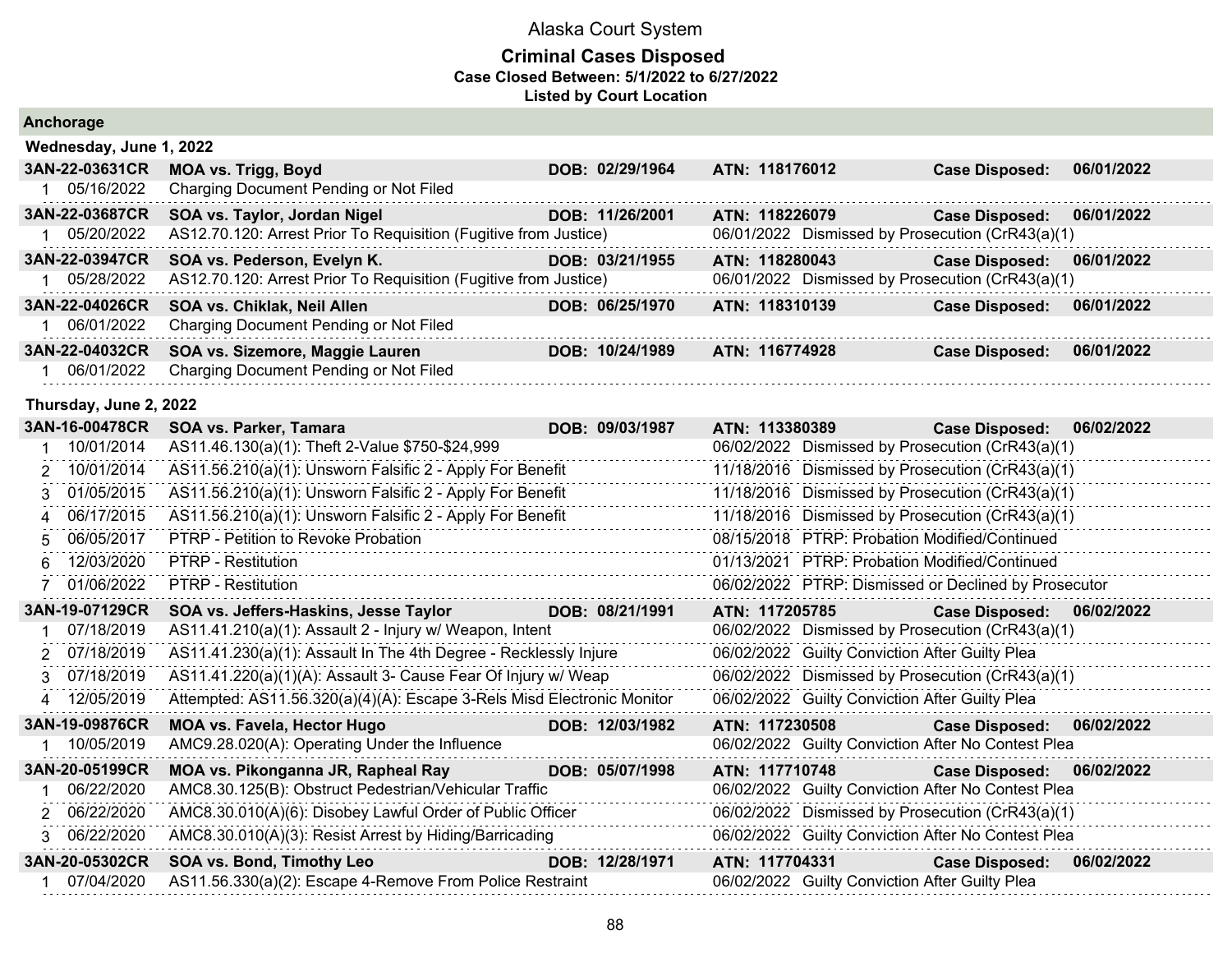|  |  | Anchorage |  |  |
|--|--|-----------|--|--|
|  |  |           |  |  |

| Thursday, June 2, 2022 |                                                                  |                 |                |                                                               |                           |            |
|------------------------|------------------------------------------------------------------|-----------------|----------------|---------------------------------------------------------------|---------------------------|------------|
| 3AN-20-08363CR         | SOA vs. Gomez, Juan Mario                                        | DOB: 10/16/1970 | ATN: 117724122 |                                                               | <b>Case Disposed:</b>     | 06/02/2022 |
| 10/24/2020             | AS11.41.230(a)(1): Assault In The 4th Degree - Recklessly Injure |                 |                | 06/01/2022 Guilty Conviction After Guilty Plea                |                           |            |
| 2 10/24/2020           | AS11.56.700(a)(1): Resist/Interfere Arrest-By Force              |                 |                | 06/01/2022 Dismissed by Prosecution (CrR43(a)(1)              |                           |            |
| 01/05/2022<br>3.       | AS11.56.757(a)(misdB): Violate Conditions of Release for Misd    |                 |                | 06/01/2022 Dismissed by Prosecution (CrR43(a)(1)              |                           |            |
| 4 03/11/2022           | AS11.56.757(a)(misdB): Violate Conditions of Release for Misd    |                 |                | 06/01/2022 Guilty Conviction After Guilty Plea                |                           |            |
| 3AN-21-01554CR         | <b>MOA vs. Johnson, Gordon Ray</b>                               | DOB: 08/23/1960 | ATN: 117707562 |                                                               | <b>Case Disposed:</b>     | 06/02/2022 |
| 1 02/27/2021           | AMC8.15.050(A)(misdA): Removal of Merchandise \$50+              |                 |                | 06/02/2022 Guilty Conviction After No Contest Plea            |                           |            |
| 3AN-21-01721CR         | <b>MOA vs. Johnson, Gordon Ray</b>                               | DOB: 08/23/1960 | ATN: 117707571 |                                                               | <b>Case Disposed:</b>     | 06/02/2022 |
| 01/16/2021             | AMC8.15.050(A)(misdA): Removal of Merchandise \$50+              |                 |                | 06/02/2022 Guilty Conviction After No Contest Plea            |                           |            |
| 05/20/2021<br>2        | AMC8.30.110(A): Violate Conditions of Release                    |                 |                | 06/02/2022 Dismissed by Prosecution (CrR43(a)(1)              |                           |            |
| 3 11/04/2021           | AMC8.30.110(A): Violate Conditions of Release                    |                 |                | 06/02/2022 Dismissed by Prosecution (CrR43(a)(1)              |                           |            |
| 3AN-21-03574CR         | <b>MOA vs. Yordy, John Stuart</b>                                | DOB: 02/17/1969 | ATN: 117641493 |                                                               | Case Disposed: 06/02/2022 |            |
| 05/14/2021             | AMC9.28.020(A): Operating Under the Influence                    |                 |                | 06/02/2022 Guilty Conviction After No Contest Plea            |                           |            |
| 3AN-21-03896CR         | SOA vs. Mahoney-Ardenia, Adam Daniel                             | DOB: 04/15/1995 | ATN: 117271476 |                                                               | <b>Case Disposed:</b>     | 06/02/2022 |
| 05/26/2021             | AS28.35.030(a)(1): DUI- Alcohol Or Contr Subst                   |                 |                | 06/02/2022 Guilty Conviction After Guilty Plea                |                           |            |
| 05/26/2021<br>2        | AS11.61.210(a)(1): Misc/Weapons 4- Possess While Intox           |                 |                | 06/02/2022 Guilty Conviction After Guilty Plea                |                           |            |
| 3 05/26/2021           | AS11.61.210(a)(1): Misc/Weapons 4- Possess While Intox           |                 |                | 06/02/2022 Dismissed by Prosecution (CrR43(a)(1)              |                           |            |
| 3AN-21-03934CR         | SOA vs. Clark, Carl Joseph                                       | DOB: 08/06/1977 | ATN: 117630801 |                                                               | <b>Case Disposed:</b>     | 06/02/2022 |
| 05/28/2021             | AS28.35.182(b): Fail To Stop At Direction Of Officer 2           |                 |                | 06/02/2022 Guilty Conviction After Guilty Plea                |                           |            |
| 3AN-21-03935CR         | MOA vs. Pikonganna, Rapheal Ray                                  | DOB: 05/07/1998 | ATN: 117634311 |                                                               | <b>Case Disposed:</b>     | 06/02/2022 |
| 04/24/2021             | AMC8.20.010(A)(6): Crim Mischief-Tamper w/ Property              |                 |                | 06/02/2022 Dismissed by Prosecution (CrR43(a)(1)              |                           |            |
| 2 04/24/2021           | AMC8.10.010(B)(1): Assault-Recklessly Cause Injury               |                 |                | 06/02/2022 Guilty Conviction After No Contest Plea            |                           |            |
| 3AN-21-05083CR         | MOA vs. Pikonganna JR, Rapheal Ray                               | DOB: 05/07/1998 | ATN: 117829935 |                                                               | <b>Case Disposed:</b>     | 06/02/2022 |
| 07/06/2021             | AMC8.30.020(A)(1)(b)(i): False ID Arrest/Detention/Investigation |                 |                | 06/02/2022 Dism. Plea Agreement in Another Case-CrR 43(a)(2). |                           |            |
| 3AN-21-05456CR         | <b>MOA vs. Otero, Claymonte Ramon</b>                            | DOB: 02/12/2000 | ATN: 117628038 |                                                               | <b>Case Disposed:</b>     | 06/02/2022 |
| 1 07/20/2021           | AMC8.30.020(A)(1)(b)(i): False ID Arrest/Detention/Investigation |                 |                | 06/02/2022 Guilty Conviction After No Contest Plea            |                           |            |
| 3AN-21-07625CR         | MOA vs. Nidoy, Jefferson Tagarion                                | DOB: 05/23/1987 |                | ATN: 118224585                                                | <b>Case Disposed:</b>     | 06/02/2022 |
| 10/09/2021             | AMC8.25.020(A)(1)(a): Concealed Wpn-Fail to Disclose/Secure      |                 |                | 06/02/2022 Dismissed by Prosecution (CrR43(a)(1)              |                           |            |
| 3AN-21-07983CR         | <b>MOA vs. Backlin, Leeana Serine</b>                            | DOB: 02/12/1997 | ATN: 118279503 |                                                               | Case Disposed: 06/02/2022 |            |
| 1 10/23/2021           | AMC9.28.010: Reckless Driving                                    |                 |                | 06/02/2022 Guilty Conviction After No Contest Plea            |                           |            |
|                        |                                                                  |                 |                |                                                               |                           |            |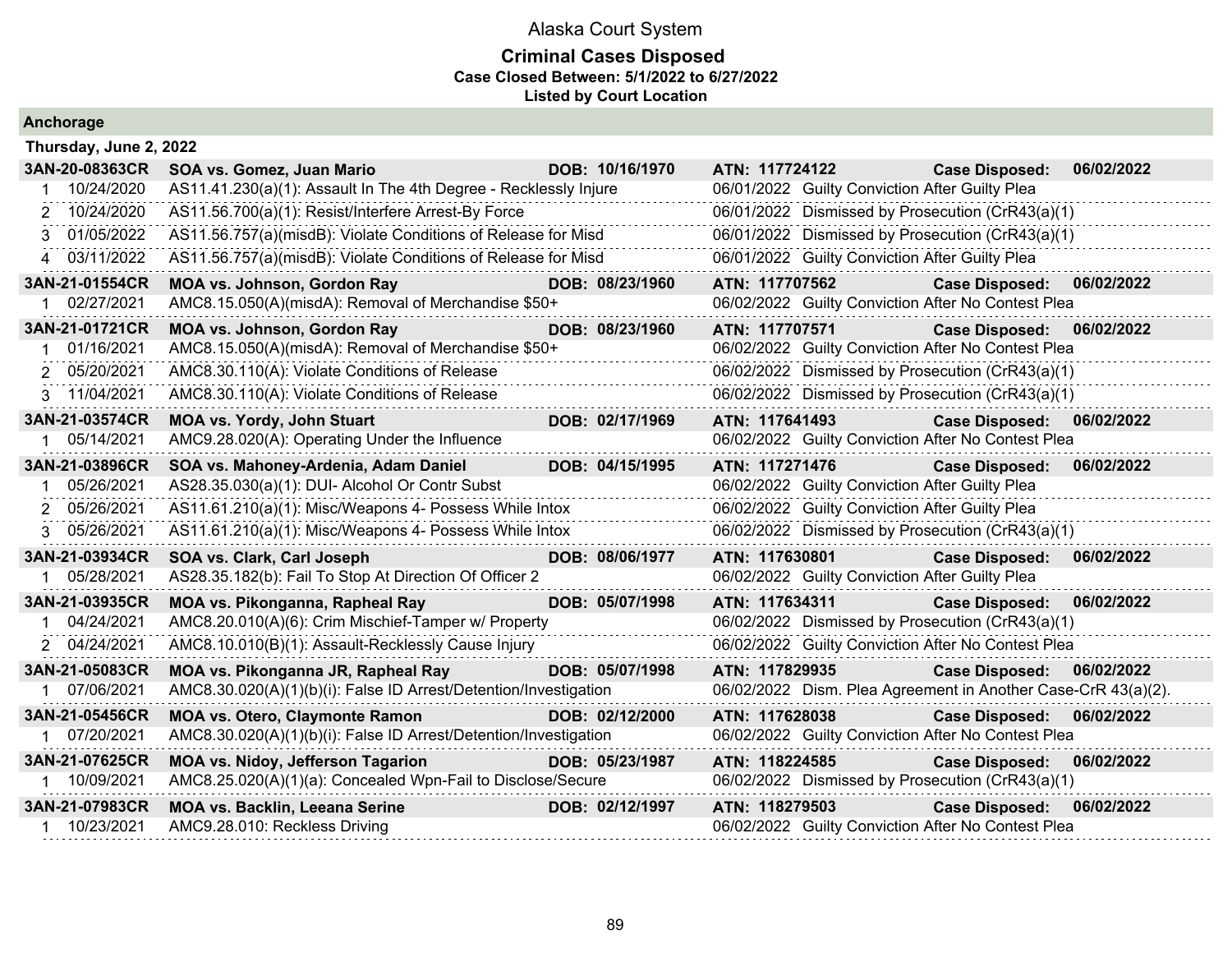#### **Criminal Cases Disposed Case Closed Between: 5/1/2022 to 6/27/2022 Listed by Court Location**

|             | Thursday, June 2, 2022 |                                                                |                 |                                                    |                           |            |
|-------------|------------------------|----------------------------------------------------------------|-----------------|----------------------------------------------------|---------------------------|------------|
|             | 3AN-21-08958CR         | MOA vs. Joe, Jennifer Ann                                      | DOB: 08/20/1993 | ATN: 118327788                                     | Case Disposed: 06/02/2022 |            |
|             | 12/02/2021             | AMC8.10.010(B)(1): Assault-Recklessly Cause Injury             |                 | 06/02/2022 Guilty Conviction After No Contest Plea |                           |            |
|             | 2 12/02/2021           | AMC8.10.010(B)(1): Assault-Recklessly Cause Injury             |                 | 06/02/2022 Dismissed by Prosecution (CrR43(a)(1)   |                           |            |
|             | 3 12/02/2021           | AMC8.10.050(B): Family Violence-Asslt in Presence Child        |                 | 06/02/2022 Dismissed by Prosecution (CrR43(a)(1)   |                           |            |
|             | 3AN-22-01420CR         | SOA vs. Okpik, Kelsey Anne                                     | DOB: 10/01/1992 | ATN: 118283661                                     | Case Disposed: 06/02/2022 |            |
|             | 02/25/2022             | AS11.46.484(a)(1): Crim Mischief 4-Prop Dam \$250-\$749        |                 | 06/02/2022 Dismissed. Defendant Found Incompetent  |                           |            |
|             | 2 02/25/2022           | AS11.46.500(a)(1): Forgery 1-Government Instruments            |                 | 06/02/2022 Dismissed. Defendant Found Incompetent  |                           |            |
|             | 3AN-22-01635CR         | <b>MOA vs. Poloa, Shawn</b>                                    | DOB: 10/19/1993 | ATN: 118280574                                     | <b>Case Disposed:</b>     | 06/02/2022 |
|             | 10/02/2021             | AMC9.28.020(A): Operating Under the Influence                  |                 | 06/02/2022 Guilty Conviction After No Contest Plea |                           |            |
|             | 3AN-22-01742CR         | SOA vs. Okpik, Kelsey Anne                                     | DOB: 10/01/1992 | ATN: 118347867                                     | Case Disposed: 06/02/2022 |            |
|             | 03/10/2022             | AS11.56.757(a)(misdA): Violate Condition of Release for Felony |                 | 06/02/2022 Dismissed. Defendant Found Incompetent  |                           |            |
|             | 2 03/10/2022           | AS11.56.740(a)(1): Violate DV Protective Order                 |                 | 06/02/2022 Dismissed. Defendant Found Incompetent  |                           |            |
|             | 3AN-22-02112CR         | MOA vs. Lopez, Ismael Delgado                                  | DOB: 08/25/1979 | ATN: 118259064                                     | <b>Case Disposed:</b>     | 06/02/2022 |
|             | 1 03/21/2022           | AMC8.20.010(A)(1): Crim Mischief-Damage Property \$50+         |                 | 06/02/2022 Guilty Conviction After No Contest Plea |                           |            |
|             | 3AN-22-02122CR         | SOA vs. Sellers, Erik Bryan                                    | DOB: 02/11/1983 | ATN: 118264653                                     | <b>Case Disposed:</b>     | 06/02/2022 |
| 1.          | 03/12/2022             | AS11.56.760(a)(1): Violate Order To Submit To DNA Testing      |                 | 06/02/2022 Dismissed by Prosecution (CrR43(a)(1)   |                           |            |
|             | 3AN-22-02549CR         | <b>MOA vs. Raphael, Paul</b>                                   | DOB: 07/30/1966 | ATN: 118218663                                     | <b>Case Disposed:</b>     | 06/02/2022 |
|             | 04/04/2022             | Charging Document Pending or Not Filed                         |                 |                                                    |                           |            |
|             | 3AN-22-02626CR         | <b>MOA vs. Demming, Kyle</b>                                   | DOB: 04/29/1999 | ATN: 118260711                                     | <b>Case Disposed:</b>     | 06/02/2022 |
|             | 04/11/2022             | AMC8.10.010(B)(3): Assault-Words/Conduct Create Fear of Inj    |                 | 06/02/2022 Dismissed. Defendant Found Incompetent  |                           |            |
|             | 2 04/11/2022           | AMC8.10.010(B)(3): Assault-Words/Conduct Create Fear of Inj    |                 | 06/02/2022 Dismissed. Defendant Found Incompetent  |                           |            |
|             | 3AN-22-02661CR         | <b>MOA vs. Paul, Jessica</b>                                   | DOB: 04/07/1985 | ATN: 118343601                                     | <b>Case Disposed:</b>     | 06/02/2022 |
|             | 1 04/10/2022           | Charging Document Pending or Not Filed                         |                 |                                                    |                           |            |
|             | 3AN-22-02685CR         | <b>MOA vs. Graves, Stephen Anthony</b>                         | DOB: 10/23/1982 | ATN: 110156049                                     | <b>Case Disposed:</b>     | 06/02/2022 |
| 1           | 04/11/2022             | AMC8.10.090(A)(2): Illegal Use of Phone-for Harrassment        |                 | 06/02/2022 Guilty Conviction After No Contest Plea |                           |            |
|             | 2 04/11/2022           | AMC8.30.010(A)(1): Resist Own Arrest by Use of Force           |                 | 06/02/2022 Dismissed by Prosecution (CrR43(a)(1)   |                           |            |
|             | 3AN-22-02772CR         | MOA vs. Pikonganna JR, Rapheal Ray                             | DOB: 05/07/1998 | ATN: 118257849                                     | Case Disposed: 06/02/2022 |            |
| $\mathbf 1$ | 04/14/2022             | AMC8.20.010(A)(1): Crim Mischief-Damage Property \$50+         |                 | 06/02/2022 Guilty Conviction After No Contest Plea |                           |            |
|             | 2 04/14/2022           | AMC8.30.110(A): Violate Conditions of Release                  |                 | 06/02/2022 Guilty Conviction After No Contest Plea |                           |            |
|             | 3 04/14/2022           | AMC8.30.110(A): Violate Conditions of Release                  |                 | 06/02/2022 Dismissed by Prosecution (CrR43(a)(1)   |                           |            |
|             | 4 04/14/2022           | AMC8.30.110(A): Violate Conditions of Release                  |                 | 06/02/2022 Dismissed by Prosecution (CrR43(a)(1)   |                           |            |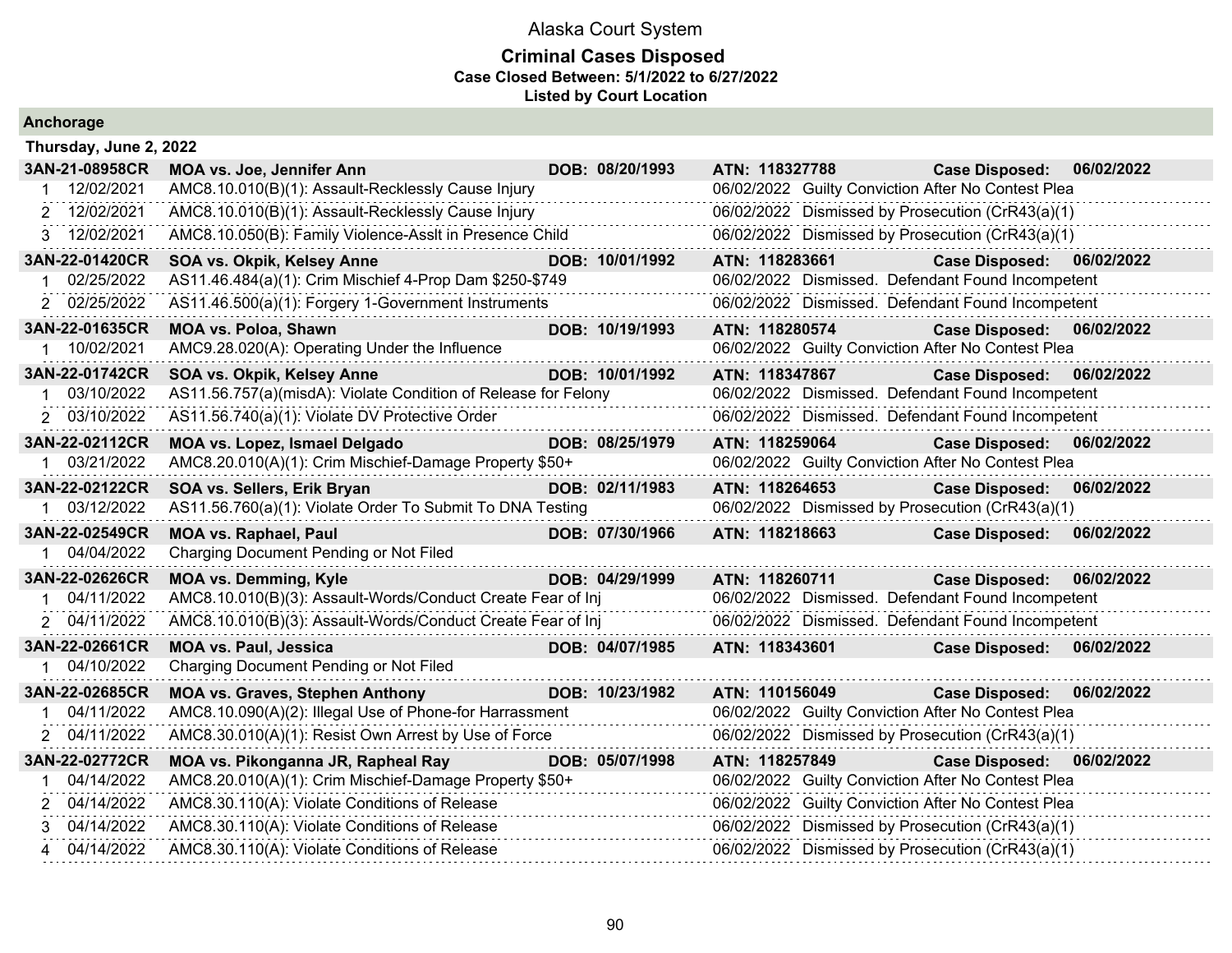| Anchorage              |                                                                    |  |                 |                |  |  |                                                  |            |
|------------------------|--------------------------------------------------------------------|--|-----------------|----------------|--|--|--------------------------------------------------|------------|
| Thursday, June 2, 2022 |                                                                    |  |                 |                |  |  |                                                  |            |
| 3AN-22-03313CR         | <b>MOA vs. Bowler, Sean Elliott</b>                                |  | DOB: 04/16/1983 | ATN: 118420929 |  |  | <b>Case Disposed:</b>                            | 06/02/2022 |
| 1 05/04/2022           | AMC8.10.010(B)(3): Assault-Words/Conduct Create Fear of Inj        |  |                 |                |  |  | 06/02/2022 Dismissed by Prosecution (CrR43(a)(1) |            |
| 3AN-22-03682CR         | SOA vs. Sweetland, Kathryn Irene                                   |  | DOB: 11/05/1962 | ATN: 116764587 |  |  | <b>Case Disposed:</b>                            | 06/02/2022 |
| 1 05/18/2022           | AS11.56.757(a)(misdA): Violate Condition of Release for Felony     |  |                 |                |  |  | 06/02/2022 Dismissed by Prosecution (CrR43(a)(1) |            |
| 3AN-22-04036CR         | <b>SOA vs. Quirk, Spencer Perry</b>                                |  | DOB: 04/11/1985 | ATN: 118307907 |  |  | <b>Case Disposed:</b>                            | 06/02/2022 |
| 06/01/2022             | AS11.46.300(a)(1): Burglary 1- In A Dwelling                       |  |                 |                |  |  | 06/02/2022 Dismissed by Prosecution (CrR43(a)(1) |            |
| 06/01/2022<br>2        | AS11.46.300(a)(1): Burglary 1- In A Dwelling                       |  |                 |                |  |  | 06/02/2022 Dismissed by Prosecution (CrR43(a)(1) |            |
| 06/01/2022<br>3        | AS11.46.130(a)(2): Theft 2-Firearm/Explosive                       |  |                 |                |  |  | 06/02/2022 Dismissed by Prosecution (CrR43(a)(1) |            |
| 06/01/2022<br>4        | AS11.46.130(a)(1): Theft 2-Value \$750-\$24,999                    |  |                 |                |  |  | 06/02/2022 Dismissed by Prosecution (CrR43(a)(1) |            |
| 06/01/2022<br>5        | Attempted: AS11.46.300(a)(1): Burglary 1- In A Dwelling            |  |                 |                |  |  | 06/02/2022 Dismissed by Prosecution (CrR43(a)(1) |            |
| 06/01/2022<br>6.       | AS11.46.320(a)(2): Crim Trespass 1- In A Dwelling                  |  |                 |                |  |  | 06/02/2022 Dismissed by Prosecution (CrR43(a)(1) |            |
| 06/01/2022<br>7        | AS11.46.320(a)(2): Crim Trespass 1- In A Dwelling                  |  |                 |                |  |  | 06/02/2022 Dismissed by Prosecution (CrR43(a)(1) |            |
| 8 06/01/2022           | AS11.46.330(a)(1): Crim Trespass 2- Upon Premises                  |  |                 |                |  |  | 06/02/2022 Dismissed by Prosecution (CrR43(a)(1) |            |
| 3AN-22-04052CR         | <b>MOA vs. Whittaker, Lance Lenar</b>                              |  | DOB: 02/08/1986 | ATN: 117748089 |  |  | <b>Case Disposed:</b>                            | 06/02/2022 |
| 1 06/02/2022           | Charging Document Pending or Not Filed                             |  |                 |                |  |  |                                                  |            |
| 3AN-22-04053CR         | SOA vs. Klimkiv, Miroslav                                          |  | DOB: 02/21/1968 | ATN: 110155851 |  |  | <b>Case Disposed:</b>                            | 06/02/2022 |
| 06/02/2022             | Charging Document Pending or Not Filed                             |  |                 |                |  |  |                                                  |            |
| 3AN-22-04054CR         | <b>MOA vs. Sharpe, Brian Kelly</b>                                 |  | DOB: 03/27/1968 | ATN: 118225647 |  |  | <b>Case Disposed:</b>                            | 06/02/2022 |
| 1 06/02/2022           | Charging Document Pending or Not Filed                             |  |                 |                |  |  |                                                  |            |
| 3AN-22-04059CR         | <b>SOA vs. Morris, Brittney Nicole</b>                             |  | DOB: 05/07/1996 | ATN: 111111111 |  |  | <b>Case Disposed:</b>                            | 06/02/2022 |
| 1 06/02/2022           | Charging Document Pending or Not Filed                             |  |                 |                |  |  |                                                  |            |
| 3AN-22-04062CR         | <b>MOA vs. Green, Rian Dorothy</b>                                 |  | DOB: 07/20/1989 | ATN: 118417536 |  |  | <b>Case Disposed:</b>                            | 06/02/2022 |
| 1 06/02/2022           | Charging Document Pending or Not Filed                             |  |                 |                |  |  |                                                  |            |
| 3AN-22-04063CR         | SOA vs. Hurley-Williams, Annie Sarah                               |  | DOB: 03/01/1991 | ATN: 118218726 |  |  | <b>Case Disposed:</b>                            | 06/02/2022 |
| 1 06/02/2022           | Charging Document Pending or Not Filed                             |  |                 |                |  |  |                                                  |            |
| 3AN-22-04064CR         | SOA vs. Whitmore, Charles Danniel                                  |  | DOB: 09/04/1995 | ATN: 118310355 |  |  | <b>Case Disposed:</b>                            | 06/02/2022 |
| 1 06/02/2022           | Charging Document Pending or Not Filed                             |  |                 |                |  |  |                                                  |            |
| 3AN-22-04065CR         | SOA vs. Sternberg, Sara Jean                                       |  | DOB: 10/15/1993 | ATN: 118310364 |  |  | <b>Case Disposed:</b>                            | 06/02/2022 |
| 1 06/02/2022           | Charging Document Pending or Not Filed                             |  |                 |                |  |  |                                                  |            |
| Friday, June 3, 2022   |                                                                    |  |                 |                |  |  |                                                  |            |
| 3AN-18-01302CR         | SOA vs. West, Ryan William                                         |  | DOB: 02/11/1986 | ATN: 115756929 |  |  | <b>Case Disposed:</b>                            | 06/03/2022 |
| 1 02/06/2018           | Attempted: AS28.35.182(a)(1): Fail to Stp/Dir Officer-Reck Driving |  |                 |                |  |  | 06/03/2022 Guilty Conviction After Guilty Plea   |            |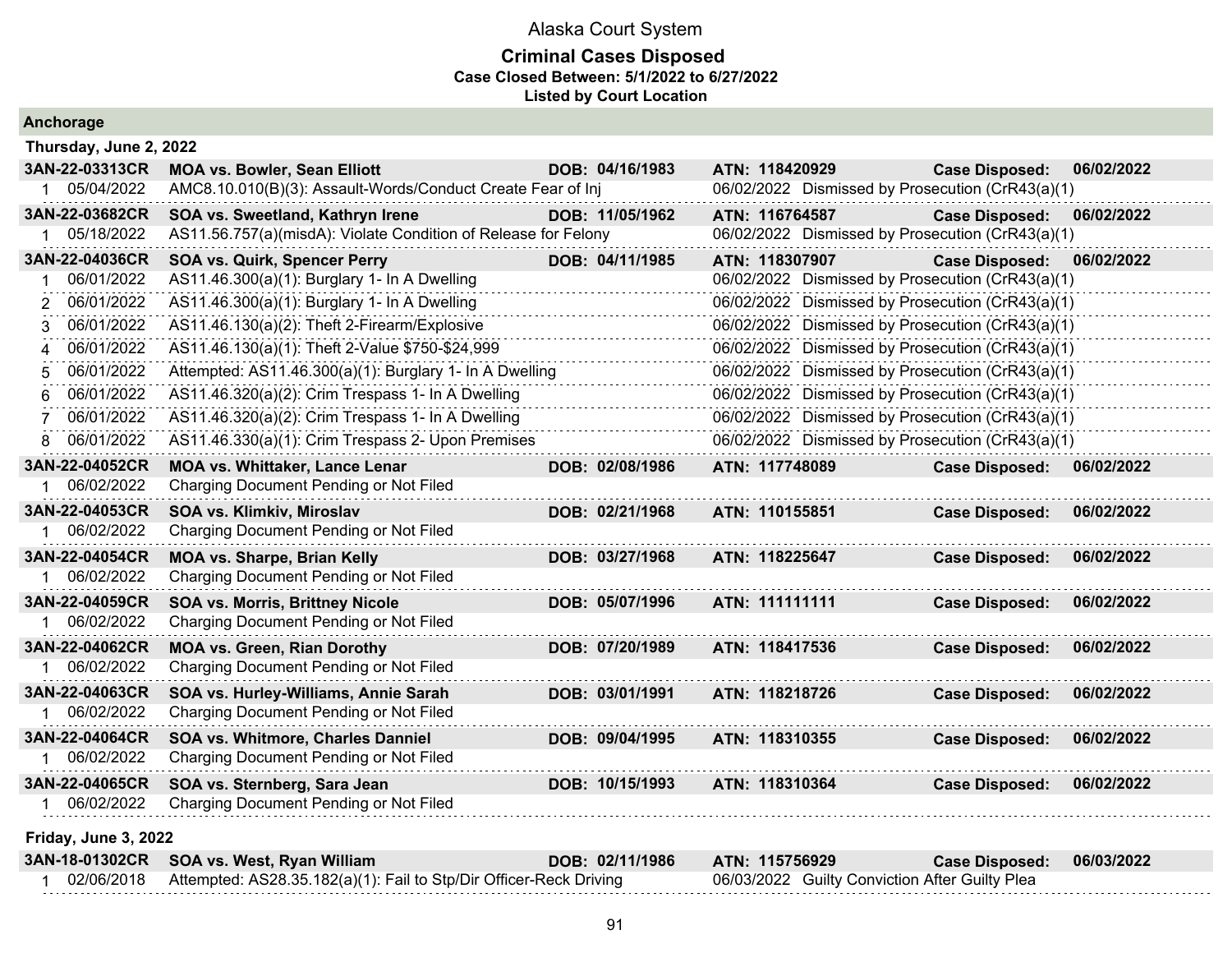| Anchorage                                                                                                                                                                                                                          |                                                                                                                                                                                                                                                                                                                                                                                                                                                                                                                                                                                                                                                                                                                  |                                    |                                                                                                                                                                                        |                                                                                                                                                                                                                                                                                                                                                                                                                            |                          |
|------------------------------------------------------------------------------------------------------------------------------------------------------------------------------------------------------------------------------------|------------------------------------------------------------------------------------------------------------------------------------------------------------------------------------------------------------------------------------------------------------------------------------------------------------------------------------------------------------------------------------------------------------------------------------------------------------------------------------------------------------------------------------------------------------------------------------------------------------------------------------------------------------------------------------------------------------------|------------------------------------|----------------------------------------------------------------------------------------------------------------------------------------------------------------------------------------|----------------------------------------------------------------------------------------------------------------------------------------------------------------------------------------------------------------------------------------------------------------------------------------------------------------------------------------------------------------------------------------------------------------------------|--------------------------|
| Friday, June 3, 2022                                                                                                                                                                                                               |                                                                                                                                                                                                                                                                                                                                                                                                                                                                                                                                                                                                                                                                                                                  |                                    |                                                                                                                                                                                        |                                                                                                                                                                                                                                                                                                                                                                                                                            |                          |
| 3AN-18-01329CR<br>02/09/2018                                                                                                                                                                                                       | SOA vs. West, Ryan William<br>AS11.46.140(a)(1): Theft 3-Value \$250-\$749                                                                                                                                                                                                                                                                                                                                                                                                                                                                                                                                                                                                                                       | DOB: 02/11/1986                    | ATN: 112165398                                                                                                                                                                         | <b>Case Disposed:</b><br>06/03/2022 Dism. Plea Agreement in Another Case-CrR 43(a)(2).                                                                                                                                                                                                                                                                                                                                     | 06/03/2022               |
| 3AN-20-03538CR<br>05/02/2020<br>05/02/2020<br>2                                                                                                                                                                                    | <b>MOA vs. Demings, Jason Lamar</b><br>AMC8.30.110(A): Violate Conditions of Release<br>AMC8.30.020(A)(1)(b)(i): False ID Arrest/Detention/Investigation                                                                                                                                                                                                                                                                                                                                                                                                                                                                                                                                                         | DOB: 11/15/1977                    | ATN: 117743355                                                                                                                                                                         | <b>Case Disposed:</b><br>06/03/2022 Guilty Conviction After No Contest Plea<br>06/03/2022 Guilty Conviction After No Contest Plea                                                                                                                                                                                                                                                                                          | 06/03/2022               |
|                                                                                                                                                                                                                                    |                                                                                                                                                                                                                                                                                                                                                                                                                                                                                                                                                                                                                                                                                                                  |                                    |                                                                                                                                                                                        |                                                                                                                                                                                                                                                                                                                                                                                                                            |                          |
| 3AN-20-06530CR<br>08/23/2020<br>09/21/2020<br>09/21/2020<br>3 <sup>1</sup>                                                                                                                                                         | SOA vs. Scott, Nathan Michael<br>AS11.41.230(a)(1): Assault In The 4th Degree - Recklessly Injure<br>AS11.56.750(a)(1)(A): Unlawful Contact Per Court Ordered<br>AS11.56.757(a)(misdA): Violate Condition of Release for Felony                                                                                                                                                                                                                                                                                                                                                                                                                                                                                  | DOB: 10/08/2000                    | ATN: 117283347                                                                                                                                                                         | <b>Case Disposed:</b><br>06/03/2022 Dism. Plea Agreement in Another Case-CrR 43(a)(2).<br>06/03/2022 Dism. Plea Agreement in Another Case-CrR 43(a)(2).<br>06/03/2022 Dism. Plea Agreement in Another Case-CrR 43(a)(2).                                                                                                                                                                                                   | 06/03/2022               |
| 3AN-20-07375CR<br>09/21/2020                                                                                                                                                                                                       | <b>MOA vs. Posala, Posala</b><br>AMC8.15.050(A)(misdA): Removal of Merchandise \$50+                                                                                                                                                                                                                                                                                                                                                                                                                                                                                                                                                                                                                             | DOB: 01/12/1980                    | ATN: 117755739<br>06/03/2022 Guilty Conviction After Guilty Plea                                                                                                                       | <b>Case Disposed:</b>                                                                                                                                                                                                                                                                                                                                                                                                      | 06/03/2022               |
| 3AN-20-08905CR<br>11/17/2020<br>2 11/17/2020<br>11/17/2020<br>3<br>4 11/17/2020<br>3AN-21-03511CR<br>05/05/2021<br>05/05/2021<br>2<br>05/05/2021<br>3<br>05/05/2021<br>$\boldsymbol{\Delta}$<br>05/05/2021<br>5<br>05/05/2021<br>6 | SOA vs. Roland, Erin Alonzo<br>Attempted: AS11.56.320(a)(4)(A): Escape 3-Rels Misd Electronic Monitor<br>AS11.56.700(a)(1): Resist/Interfere Arrest-By Force<br>AS11.41.230(a)(1): Assault In The 4th Degree - Recklessly Injure<br>AS11.56.757(a)(misdA): Violate Condition of Release for Felony<br>SOA vs. Scott, Nathen Michael<br>AS11.41.210(a)(1): Assault 2 - Injury w/ Weapon, Intent<br>AS11.41.220(a)(1)(A): Assault 3- Cause Fear Of Injury w/ Weap<br>AS11.41.230(a)(1): Assault In The 4th Degree - Recklessly Injure<br>AS11.56.745: Interfere w/ Report of DV Crime<br>AS11.56.750(a)(1)(A): Unlawful Contact Per Court Ordered<br>AS11.56.757(a)(misdB): Violate Conditions of Release for Misd | DOB: 12/01/1984<br>DOB: 10/08/2000 | ATN: 111447324<br>06/03/2022 Guilty Conviction After Guilty Plea<br>06/03/2022 Guilty Conviction After Guilty Plea<br>ATN: 117715005<br>06/03/2022 Guilty Conviction After Guilty Plea | <b>Case Disposed:</b><br>06/03/2022 Dismissed by Prosecution (CrR43(a)(1)<br>06/03/2022 Dismissed by Prosecution (CrR43(a)(1)<br><b>Case Disposed:</b><br>06/03/2022 Dismissed by Prosecution (CrR43(a)(1)<br>06/03/2022 Dismissed by Prosecution (CrR43(a)(1)<br>06/03/2022 Dismissed by Prosecution (CrR43(a)(1)<br>06/03/2022 Dismissed by Prosecution (CrR43(a)(1)<br>06/03/2022 Dismissed by Prosecution (CrR43(a)(1) | 06/03/2022<br>06/03/2022 |
| 05/05/2021                                                                                                                                                                                                                         | AS11.41.220(a)(1)(B): Assault 3- Cause Injury w/ Weap                                                                                                                                                                                                                                                                                                                                                                                                                                                                                                                                                                                                                                                            |                                    |                                                                                                                                                                                        | 06/03/2022 Dismissed by Prosecution (CrR43(a)(1)                                                                                                                                                                                                                                                                                                                                                                           |                          |
| 3AN-21-03867CR<br>05/24/2021<br>05/24/2021<br>05/24/2021<br>3                                                                                                                                                                      | SOA vs. Loon, Brandon Jon<br>AS11.41.220(a)(5): Assault 3 - Committ Assault 4, 2+ Convictions<br>AS11.46.330(a)(1): Crim Trespass 2- Upon Premises<br>AS11.56.757(a)(misdB): Violate Conditions of Release for Misd                                                                                                                                                                                                                                                                                                                                                                                                                                                                                              | DOB: 11/10/1998                    | ATN: 118221093<br>06/03/2022 Guilty Conviction After Guilty Plea<br>06/03/2022 Guilty Conviction After Guilty Plea                                                                     | <b>Case Disposed:</b><br>06/03/2022 Dismissed by Prosecution (CrR43(a)(1)                                                                                                                                                                                                                                                                                                                                                  | 06/03/2022               |
| 3AN-21-07729CR<br>10/15/2021<br>2 10/15/2021                                                                                                                                                                                       | SOA vs. Hall, Jason Alexander<br>AS11.46.320(a)(1): Crim Trespass 1- On Land, Intend Crime<br>AS11.46.486(a)(2): Criminal Mischief 5-Damage Under \$250                                                                                                                                                                                                                                                                                                                                                                                                                                                                                                                                                          | DOB: 05/20/1995                    | ATN: 118298898<br>06/03/2022 Guilty Conviction After Guilty Plea                                                                                                                       | <b>Case Disposed:</b><br>06/03/2022 Dismissed by Prosecution (CrR43(a)(1)                                                                                                                                                                                                                                                                                                                                                  | 06/03/2022               |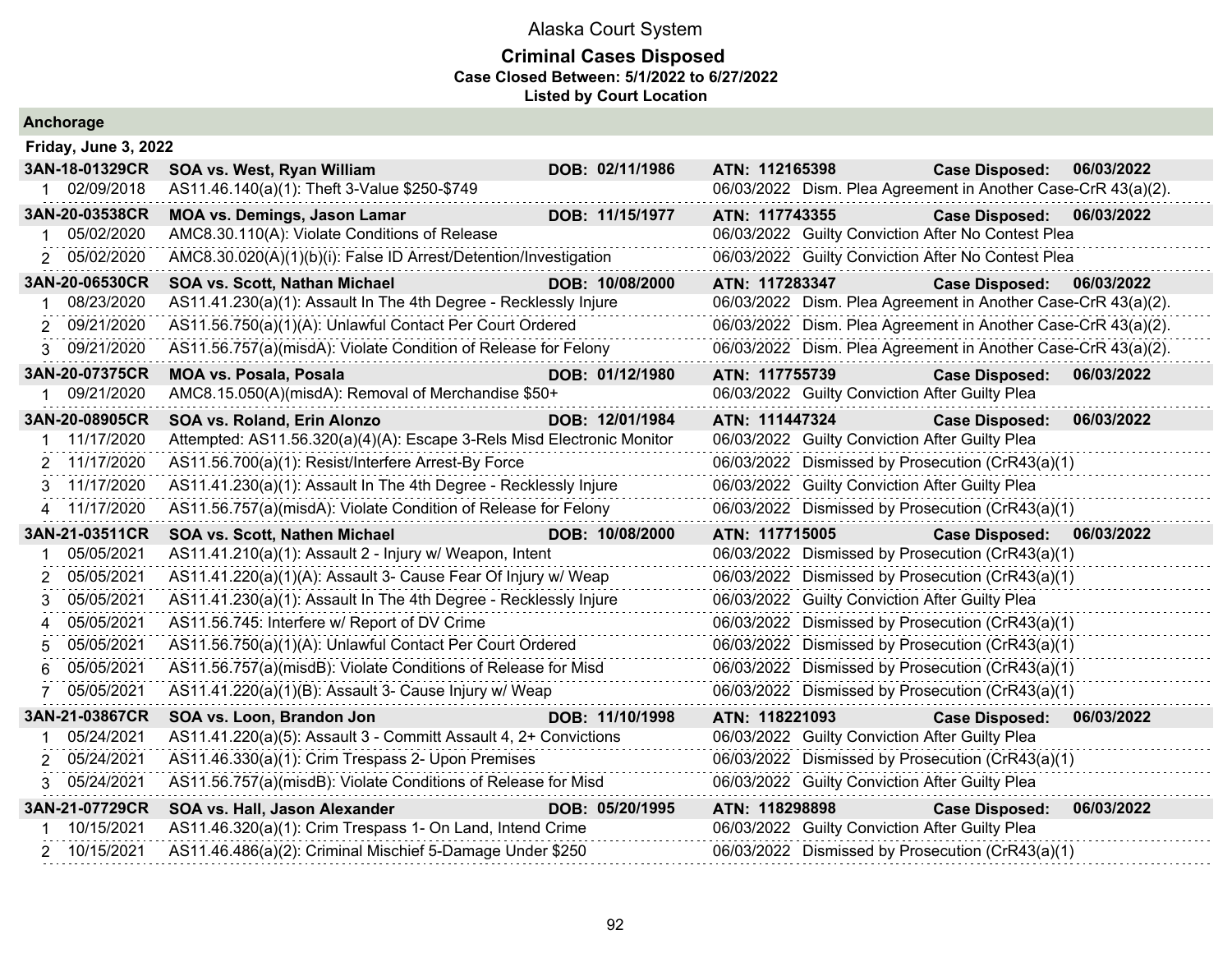### **Criminal Cases Disposed Case Closed Between: 5/1/2022 to 6/27/2022 Listed by Court Location**

| Anchorage            |                                                                   |                 |                |                                                               |            |
|----------------------|-------------------------------------------------------------------|-----------------|----------------|---------------------------------------------------------------|------------|
| Friday, June 3, 2022 |                                                                   |                 |                |                                                               |            |
| 3AN-22-00453CR       | <b>MOA vs. Haynes, Melissa Krystal</b>                            | DOB: 12/16/1986 | ATN: 118303938 | <b>Case Disposed:</b>                                         | 06/03/2022 |
| 1 01/14/2022         | AMC9.28.020(A): Operating Under the Influence                     |                 |                | 06/03/2022 Guilty Conviction After No Contest Plea            |            |
| 3AN-22-00502CR       | <b>MOA vs. Kendall, Wayne B</b>                                   | DOB: 01/13/1964 | ATN: 118329084 | <b>Case Disposed:</b>                                         | 06/03/2022 |
| 1 01/01/2022         | AMC9.28.020(A): Operating Under the Influence                     |                 |                | 06/03/2022 Guilty Conviction After No Contest Plea            |            |
| 3AN-22-00510CR       | SOA vs. Loon, Brandon Jon                                         | DOB: 11/10/1998 | ATN: 118241928 | <b>Case Disposed:</b>                                         | 06/03/2022 |
| 1 01/19/2022         | AS11.41.230(a)(1): Assault In The 4th Degree - Recklessly Injure  |                 |                | 06/03/2022 Dism. Plea Agreement in Another Case-CrR 43(a)(2). |            |
| 3AN-22-00670CR       | SOA vs. Nanalook, James Roy                                       | DOB: 01/03/1989 | ATN: 118306386 | <b>Case Disposed:</b>                                         | 06/03/2022 |
| 1 01/25/2022         | AS11.56.840(a)(3)(A): Fail to Register as Sex Offender            |                 |                | 06/03/2022 Dismissed by Prosecution (CrR43(a)(1)              |            |
| 3AN-22-01277CR       | MOA vs. Bordeaux Jr., Richard Henry                               | DOB: 10/28/1992 | ATN: 118338948 | <b>Case Disposed:</b>                                         | 06/03/2022 |
| 02/18/2022           | AMC8.30.010(A)(1): Resist Own Arrest by Use of Force              |                 |                | 06/03/2022 Guilty Conviction After No Contest Plea            |            |
| 3AN-22-02659CR       | <b>SOA vs. Nook, Nick</b>                                         | DOB: 05/09/1974 | ATN: 117293175 | <b>Case Disposed:</b>                                         | 06/03/2022 |
| 1 04/10/2022         | Charging Document Pending or Not Filed                            |                 |                |                                                               |            |
| 3AN-22-02700CR       | SOA vs. Larson, Aaron Kyle                                        | DOB: 05/29/1980 | ATN: 118341144 | <b>Case Disposed:</b>                                         | 06/03/2022 |
| 1 04/12/2022         | Charging Document Pending or Not Filed                            |                 |                |                                                               |            |
| 3AN-22-02941CR       | <b>MOA vs. Williams, Delano Andre</b>                             | DOB: 11/12/1964 | ATN: 118226241 | <b>Case Disposed:</b>                                         | 06/03/2022 |
| 03/04/2022           | AMC9.28.020(A): Operating Under the Influence                     |                 |                | 06/03/2022 Guilty Conviction After No Contest Plea            |            |
| 3AN-22-03882CR       | SOA vs. Dau, Christina Ruth                                       | DOB: 10/25/1981 | ATN: 118254168 | <b>Case Disposed:</b>                                         | 06/03/2022 |
| 05/25/2022           | AS11.46.484(a)(1): Crim Mischief 4-Prop Dam \$250-\$749           |                 |                | 06/03/2022 Guilty Conviction After Guilty Plea                |            |
| 2 05/25/2022         | AS11.56.800(a)(1)(B)(i): False Info/Rpt- ID At Arrst/Invst/Incarc |                 |                | 06/03/2022 Dismissed by Prosecution (CrR43(a)(1)              |            |
| 3 05/25/2022         | AS11.56.757(a)(misdA): Violate Condition of Release for Felony    |                 |                | 06/03/2022 Guilty Conviction After Guilty Plea                |            |
| 3AN-22-04083CR       | SOA vs. Heavenz, Alexander Kerynthian Dio                         | DOB: 06/19/1985 | ATN: 115704036 | <b>Case Disposed:</b>                                         | 06/03/2022 |
| 06/03/2022           | Charging Document Pending or Not Filed                            |                 |                |                                                               |            |
| 3AN-22-04084CR       | SOA vs. Druley, Robert Eldon                                      | DOB: 07/05/1987 | ATN: 118312578 | <b>Case Disposed:</b>                                         | 06/03/2022 |
| 1 06/03/2022         | Charging Document Pending or Not Filed                            |                 |                |                                                               |            |
| 3AN-22-04091CR       | <b>MOA vs. Lastilla, Nick</b>                                     | DOB: 03/19/1969 | ATN: 110155896 | <b>Case Disposed:</b>                                         | 06/03/2022 |
| 06/03/2022           | Charging Document Pending or Not Filed                            |                 |                |                                                               |            |
| 3AN-22-04095CR       | MOA vs. Johnson, Kayle Helen                                      | DOB: 06/19/2002 | ATN: 116703099 | <b>Case Disposed:</b>                                         | 06/03/2022 |
| 06/03/2022           | Charging Document Pending or Not Filed                            |                 |                |                                                               |            |
| 3AN-22-04098CR       | SOA vs. Grace, James                                              | DOB: 04/23/1996 | ATN: 118242252 | <b>Case Disposed:</b>                                         | 06/03/2022 |
| 1 06/03/2022         | Charging Document Pending or Not Filed                            |                 |                |                                                               |            |
|                      |                                                                   |                 |                |                                                               |            |

**Saturday, June 4, 2022**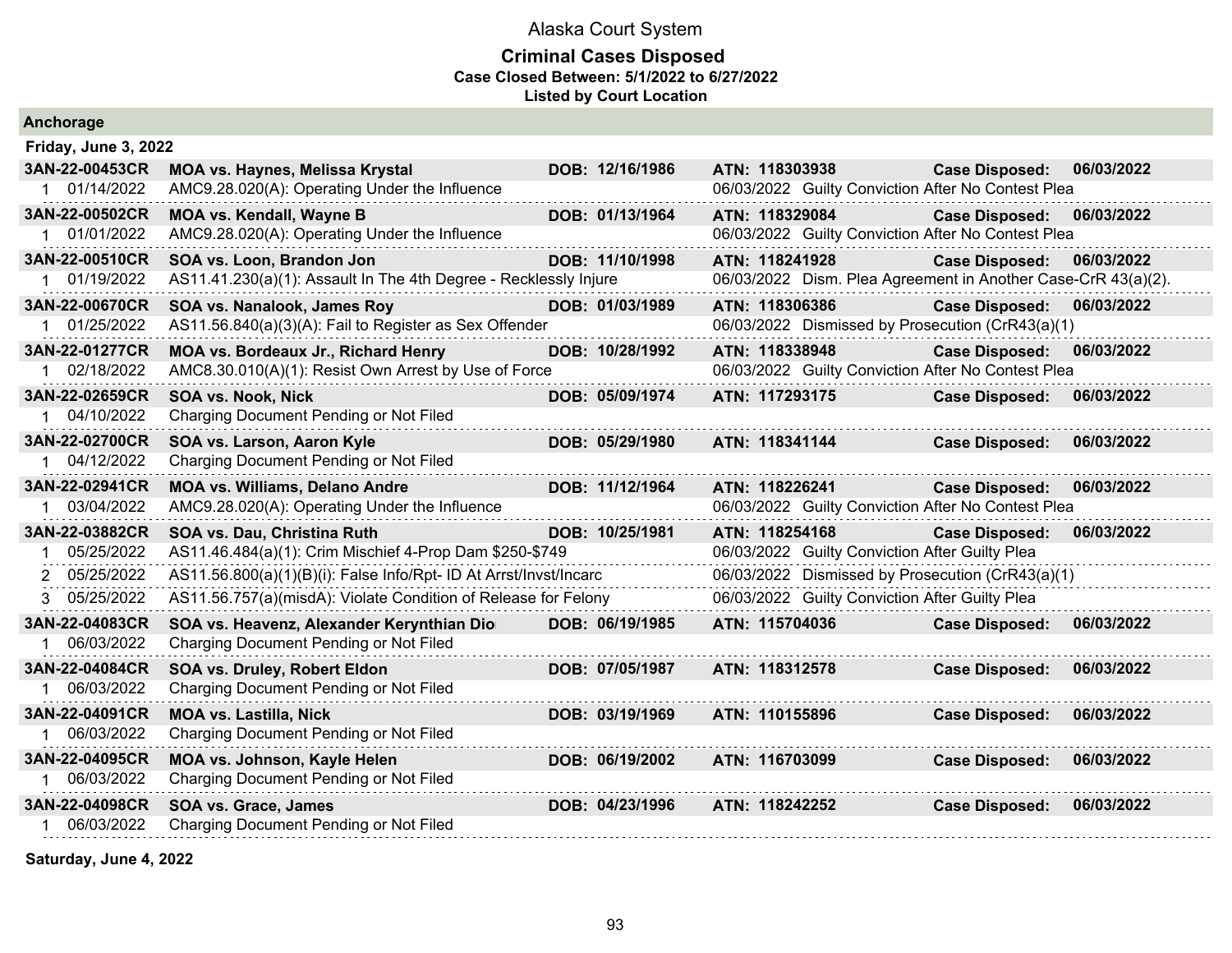| Anchorage                   |                                                                  |                 |                                                    |                       |            |  |  |  |  |
|-----------------------------|------------------------------------------------------------------|-----------------|----------------------------------------------------|-----------------------|------------|--|--|--|--|
|                             | Saturday, June 4, 2022                                           |                 |                                                    |                       |            |  |  |  |  |
| 3AN-22-04110CR              | SOA vs. Chief, Ole Joseph                                        | DOB: 12/14/2000 | ATN: 118312101                                     | <b>Case Disposed:</b> | 06/04/2022 |  |  |  |  |
| 1 06/04/2022                | Charging Document Pending or Not Filed                           |                 |                                                    |                       |            |  |  |  |  |
| <b>Sunday, June 5, 2022</b> |                                                                  |                 |                                                    |                       |            |  |  |  |  |
| 3AN-22-04111CR              | SOA vs. Afasene, Faofua                                          | DOB: 05/26/1990 | ATN: 118339695                                     | <b>Case Disposed:</b> | 06/05/2022 |  |  |  |  |
| 06/04/2022                  | Charging Document Pending or Not Filed                           |                 |                                                    |                       |            |  |  |  |  |
| 3AN-22-04115CR              | SOA vs. Deacon, Douglas Aaron                                    | DOB: 03/03/1992 | ATN: 118177722                                     | <b>Case Disposed:</b> | 06/05/2022 |  |  |  |  |
| 06/04/2022                  | AS11.41.230(a)(1): Assault In The 4th Degree - Recklessly Injure |                 | 06/05/2022 Dismissed by Prosecution (CrR43(a)(1)   |                       |            |  |  |  |  |
| 06/04/2022<br>2             | AS11.46.482(a)(1): Criminal Mischief 3-Damage \$750+             |                 | 06/05/2022 Dismissed by Prosecution (CrR43(a)(1)   |                       |            |  |  |  |  |
| 3AN-22-04119CR              | SOA vs. Alex, Nathaniel Lee                                      | DOB: 02/19/1980 | ATN: 118343394                                     | <b>Case Disposed:</b> | 06/05/2022 |  |  |  |  |
| 06/05/2022                  | Charging Document Pending or Not Filed                           |                 |                                                    |                       |            |  |  |  |  |
| 3AN-22-04122CR              | SOA vs. Heath, Chandler lan                                      | DOB: 04/25/2002 | ATN: 118310391                                     | <b>Case Disposed:</b> | 06/05/2022 |  |  |  |  |
| 06/05/2022                  | Charging Document Pending or Not Filed                           |                 |                                                    |                       |            |  |  |  |  |
| 3AN-22-04127CR              | <b>MOA vs. Scott, Sean</b>                                       | DOB: 09/05/1973 | ATN: 118342575                                     | <b>Case Disposed:</b> | 06/05/2022 |  |  |  |  |
| 06/05/2022                  | Charging Document Pending or Not Filed                           |                 |                                                    |                       |            |  |  |  |  |
| 3AN-22-04133CR              | SOA vs. James, Steven Ray                                        | DOB: 08/02/1992 | ATN: 110155878                                     | <b>Case Disposed:</b> | 06/05/2022 |  |  |  |  |
| 1 06/05/2022                | Charging Document Pending or Not Filed                           |                 |                                                    |                       |            |  |  |  |  |
| Monday, June 6, 2022        |                                                                  |                 |                                                    |                       |            |  |  |  |  |
| 3AN-19-10035CR              | MOA vs. Lounmala, Phonevilai                                     | DOB: 01/16/1981 | ATN: 117259002                                     | <b>Case Disposed:</b> | 06/06/2022 |  |  |  |  |
| 1 10/09/2019                | AMC9.28.020(A): Operating Under the Influence                    |                 | 06/06/2022 Guilty Conviction After No Contest Plea |                       |            |  |  |  |  |
| 3AN-20-03193CR              | SOA vs. Echevarria, Jacqueline Nicole                            | DOB: 10/16/1987 | ATN: 117743139                                     | <b>Case Disposed:</b> | 06/06/2022 |  |  |  |  |
| 02/24/2020                  | AS28.35.030(n): Felony DUI - 2+ Priors                           |                 | 06/06/2022 Guilty Conviction After Guilty Plea     |                       |            |  |  |  |  |
| 2 02/24/2020                | AS28.15.291(a)(1): Drive w/Lic Canc/Rev/Sus For Crim Offens      |                 | 12/14/2020 Dismissed by Prosecution (CrR43(a)(1)   |                       |            |  |  |  |  |
| 3AN-20-05788CR              | <b>MOA vs. Bagwell, Brett Lee</b>                                | DOB: 02/04/1981 | ATN: 117302544                                     | <b>Case Disposed:</b> | 06/06/2022 |  |  |  |  |
| 07/08/2020                  | AMC8.15.050(B)(misdA): Concealment of Merchandise \$50           |                 | 06/06/2022 Dismissed by Prosecution (CrR43(a)(1)   |                       |            |  |  |  |  |
| 07/08/2020<br>2             | AMC8.45.010(A)(2)(d): Enter/Remain Bus Property, Told to Leave   |                 | 06/06/2022 Dismissed by Prosecution (CrR43(a)(1)   |                       |            |  |  |  |  |
| 3 07/08/2020                | AMC8.35.010(B)(1): Misconduct-Controlled Substance 5             |                 | 06/06/2022 Dismissed by Prosecution (CrR43(a)(1)   |                       |            |  |  |  |  |
| 3AN-21-02837CR              | <b>MOA vs. McDowell, Kevin D</b>                                 | DOB: 02/10/1960 | ATN: 117797445                                     | <b>Case Disposed:</b> | 06/06/2022 |  |  |  |  |
| 04/16/2021                  | AMC9.28.020(A): Operating Under the Influence                    |                 | 06/06/2022 Dismissed by Prosecution (CrR43(a)(1)   |                       |            |  |  |  |  |
| 3AN-21-02981CR              | <b>MOA vs. Alick, Gary Clint</b>                                 | DOB: 01/08/1990 | ATN: 117807264                                     | <b>Case Disposed:</b> | 06/06/2022 |  |  |  |  |
| 04/23/2021                  | AMC8.10.010(B)(3): Assault-Words/Conduct Create Fear of Inj      |                 | 06/06/2022 Dismissed by Prosecution (CrR43(a)(1)   |                       |            |  |  |  |  |
| 2 04/23/2021                | AMC8.10.110(A)(3): Harassment-Offensive Physical Contact         |                 | 06/06/2022 Dismissed by Prosecution (CrR43(a)(1)   |                       |            |  |  |  |  |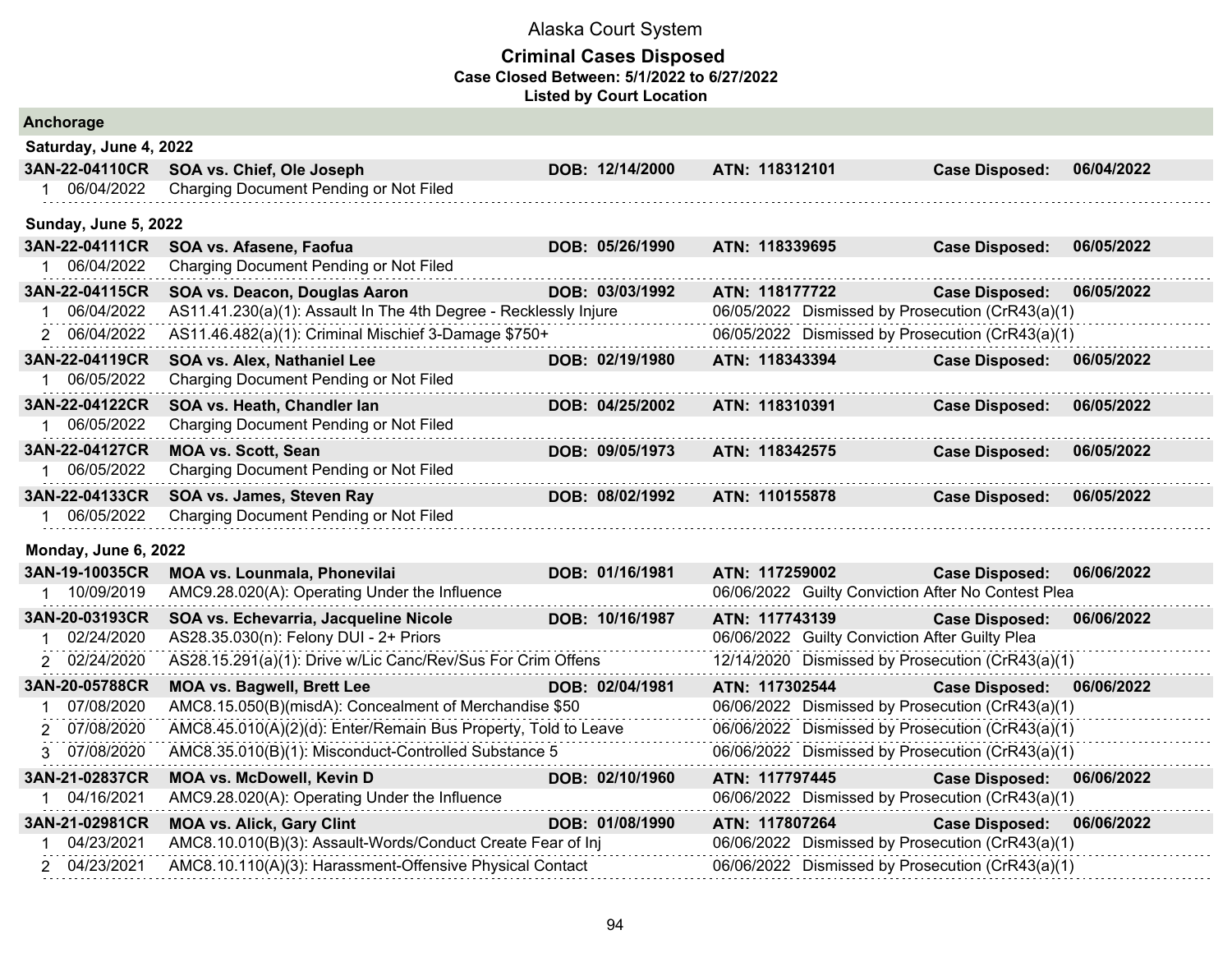#### **Criminal Cases Disposed Case Closed Between: 5/1/2022 to 6/27/2022 Listed by Court Location**

| Ancnorage            |                                                             |                 |                                                    |                           |            |
|----------------------|-------------------------------------------------------------|-----------------|----------------------------------------------------|---------------------------|------------|
| Monday, June 6, 2022 |                                                             |                 |                                                    |                           |            |
| 3AN-21-05053CR       | <b>MOA vs. Cruz, Robert Unpingco</b>                        | DOB: 07/12/1983 | ATN: 118224378                                     | <b>Case Disposed:</b>     | 06/06/2022 |
| 1 07/03/2021         | AMC9.28.020(A): Operating Under the Influence               |                 | 06/06/2022 Guilty Conviction After No Contest Plea |                           |            |
| 3AN-21-07909CR       | <b>MOA vs. Poplar, Bernard Devone</b>                       | DOB: 08/15/1987 | ATN: 118299834                                     | <b>Case Disposed:</b>     | 06/06/2022 |
| 1 10/23/2021         | AMC9.28.020(A): Operating Under the Influence               |                 | 06/06/2022 Guilty Conviction After Guilty Plea     |                           |            |
| 3AN-21-08115CR       | <b>MOA vs. Macleod, Paris Ruth</b>                          | DOB: 09/02/1996 | ATN: 118333764                                     | <b>Case Disposed:</b>     | 06/06/2022 |
| 1 10/31/2021         | AMC8.10.100(A): Reckless Endangerment                       |                 | 06/06/2022 Guilty Conviction After No Contest Plea |                           |            |
| 3AN-21-08154CR       | <b>MOA vs. Phillips, Nicole Renee</b>                       | DOB: 03/22/1972 | ATN: 118281087                                     | <b>Case Disposed:</b>     | 06/06/2022 |
| 10/26/2021           | AMC9.28.020(A): Operating Under the Influence               |                 | 06/06/2022 Dismissed by Prosecution (CrR43(a)(1)   |                           |            |
| 2 10/26/2021         | AMC9.28.022(C): Refusal To Submit To Chemical Test          |                 | 06/06/2022 Dismissed by Prosecution (CrR43(a)(1)   |                           |            |
| 3AN-21-08316CR       | <b>MOA vs. Cruz, Jose Cear</b>                              | DOB: 07/16/1986 | ATN: 118262619                                     | <b>Case Disposed:</b>     | 06/06/2022 |
| 1 11/06/2021         | AMC9.28.020(A): Operating Under the Influence               |                 | 06/06/2022 Guilty Conviction After Guilty Plea     |                           |            |
| 3AN-21-08960CR       | <b>MOA vs. Legans, Timothy Wayne</b>                        | DOB: 03/01/1999 | ATN: 118329174                                     | <b>Case Disposed:</b>     | 06/06/2022 |
| 12/03/2021           | AMC8.30.115(A): Unlawful Contact 1-Victim/Witness           |                 | 06/06/2022 Dismissed by Prosecution (CrR43(a)(1)   |                           |            |
| 2 12/03/2021         | AMC8.30.110(A): Violate Conditions of Release               |                 | 06/06/2022 Dismissed by Prosecution (CrR43(a)(1)   |                           |            |
| 3AN-22-00250CR       | <b>SOA vs. Faulkner, Claire Nicole</b>                      | DOB: 05/26/1999 | ATN: 118243314                                     | <b>Case Disposed:</b>     | 06/06/2022 |
| 1 01/10/2022         | AS11.61.110(a)(1): Disord Conduct-Loud Noise Disturb Neighb |                 | 06/06/2022 Guilty Conviction After Guilty Plea     |                           |            |
| 3AN-22-00686CR       | <b>MOA vs. Long, Nathan Edward</b>                          | DOB: 12/21/1998 | ATN: 118262952                                     | Case Disposed: 06/06/2022 |            |
| 01/01/2022           | AMC9.28.020(A): Operating Under the Influence               |                 | 06/06/2022 Guilty Conviction After No Contest Plea |                           |            |
| 3AN-22-01419CR       | <b>MOA vs. Ewan, Reina Denay</b>                            | DOB: 12/28/1995 | ATN: 118420821                                     | <b>Case Disposed:</b>     | 06/06/2022 |
| 02/24/2022           | AMC8.20.010(A)(1): Crim Mischief-Damage Property \$50+      |                 | 06/06/2022 Guilty Conviction After No Contest Plea |                           |            |
| 2 02/24/2022         | AMC8.30.010(A)(3): Resist Arrest by Hiding/Barricading      |                 | 06/06/2022 Dismissed by Prosecution (CrR43(a)(1)   |                           |            |
| 3 02/24/2022         | AMC8.45.020(A): Unauthorized Entry                          |                 | 06/06/2022 Guilty Conviction After No Contest Plea |                           |            |
| 3AN-22-01573CR       | <b>MOA vs. Poplar, Bernard Devone</b>                       | DOB: 08/15/1987 | ATN: 118398609                                     | <b>Case Disposed:</b>     | 06/06/2022 |
| 03/03/2022           | AMC9.28.020(A): Operating Under the Influence               |                 | 06/06/2022 Guilty Conviction After Guilty Plea     |                           |            |
| 2 03/03/2022         | AMC8.30.110(A): Violate Conditions of Release               |                 | 06/06/2022 Guilty Conviction After Guilty Plea     |                           |            |
| 3AN-22-01669CR       | <b>MOA vs. Mata'u, Lauititi</b>                             | DOB: 05/17/1985 | ATN: 118261458                                     | <b>Case Disposed:</b>     | 06/06/2022 |
| 03/02/2022           | AMC8.10.010(B)(1): Assault-Recklessly Cause Injury          |                 | 06/06/2022 Dismissed by Prosecution (CrR43(a)(1)   |                           |            |
| 3AN-22-02727CR       | <b>MOA vs. Cox, Sean Gregory</b>                            | DOB: 01/25/1972 | ATN: 118398681                                     | <b>Case Disposed:</b>     | 06/06/2022 |
| 1 04/10/2022         | Charging Document Pending or Not Filed                      |                 |                                                    |                           |            |
| 3AN-22-02760CR       | <b>MOA vs. Breen, Kyle Christopher</b>                      | DOB: 01/07/1987 | ATN: 117635139                                     | <b>Case Disposed:</b>     | 06/06/2022 |
| 04/12/2022           | Charging Document Pending or Not Filed                      |                 |                                                    |                           |            |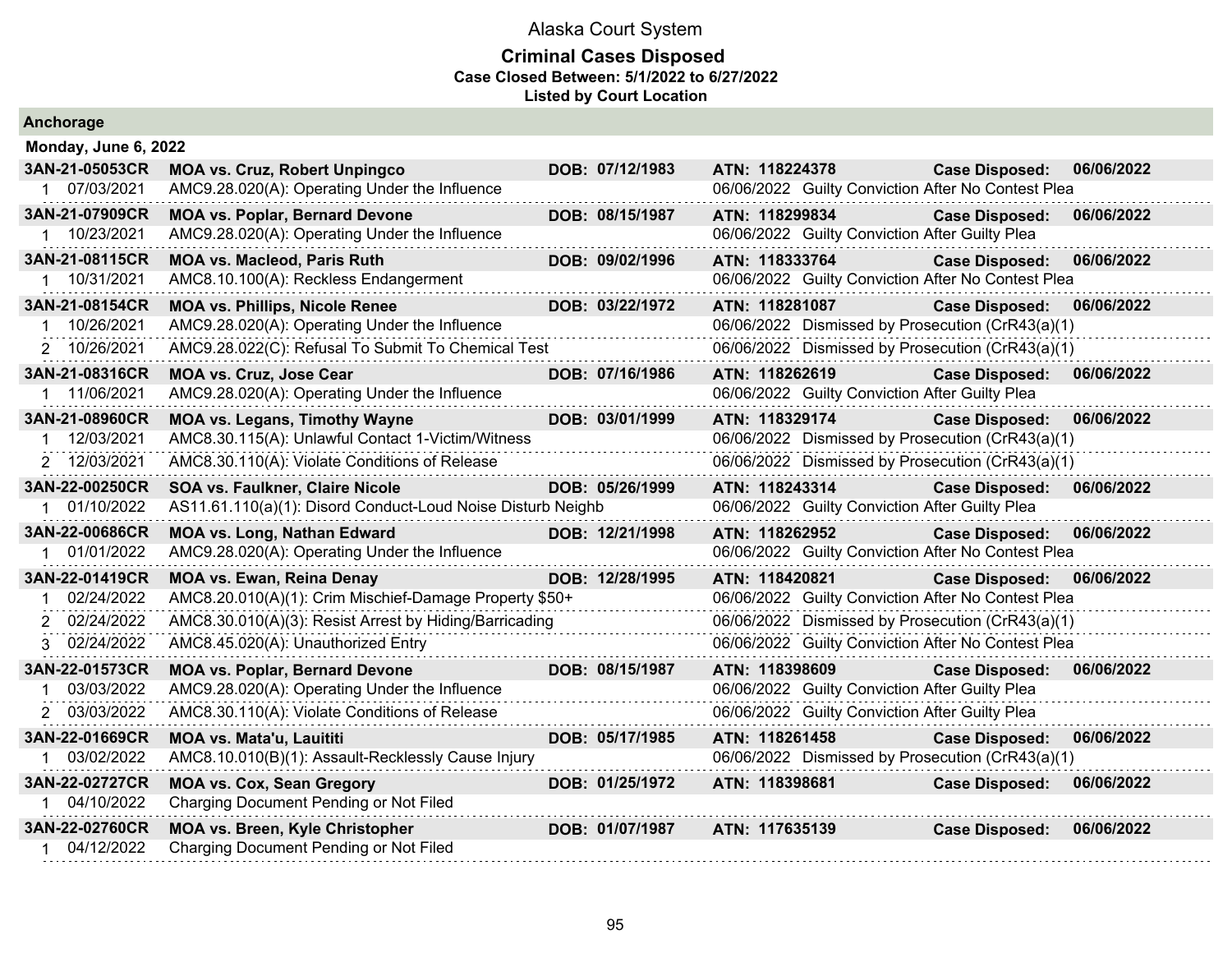| Anchorage             |                                                                |                 |                                                               |                       |            |
|-----------------------|----------------------------------------------------------------|-----------------|---------------------------------------------------------------|-----------------------|------------|
| Monday, June 6, 2022  |                                                                |                 |                                                               |                       |            |
| 3AN-22-02879CR        | MOA vs. Boskofsky, Harry L                                     | DOB: 05/07/1982 | ATN: 118333377                                                | <b>Case Disposed:</b> | 06/06/2022 |
| 1 04/17/2022          | Charging Document Pending or Not Filed                         |                 |                                                               |                       |            |
| 3AN-22-02883CR        | MOA vs. Adams, Kevin Noah                                      | DOB: 01/26/2006 | ATN: 114571215                                                | <b>Case Disposed:</b> | 06/06/2022 |
| 04/13/2022            | Charging Document Pending or Not Filed                         |                 |                                                               |                       |            |
| 3AN-22-02916CR        | <b>MOA vs. Conge, James</b>                                    | DOB: 06/01/1976 | ATN: 118304118                                                | Case Disposed:        | 06/06/2022 |
| 04/16/2022            | Charging Document Pending or Not Filed                         |                 |                                                               |                       |            |
| 3AN-22-03177CR        | SOA vs. Pikonganna JR, Rapheal Ray                             | DOB: 05/07/1998 | ATN: 117159813                                                | <b>Case Disposed:</b> | 06/06/2022 |
| 04/29/2022            | AS11.46.320(a)(2): Crim Trespass 1- In A Dwelling              |                 | 06/06/2022 Guilty Conviction After Guilty Plea                |                       |            |
| 2 04/29/2022          | AS11.41.230(a)(3): Assault 4-Cause Fear Of Injury              |                 | 06/06/2022 Guilty Conviction After Guilty Plea                |                       |            |
| 3 04/29/2022          | AS11.46.484(a)(1): Crim Mischief 4-Prop Dam \$250-\$749        |                 | 06/06/2022 Dismissed by Prosecution (CrR43(a)(1)              |                       |            |
| 3AN-22-03357CR        | SOA vs. Pau, Luisa Faapoi                                      | DOB: 07/29/1975 | ATN: 118251972                                                | <b>Case Disposed:</b> | 06/06/2022 |
| 04/27/2022            | AS11.56.757(a)(misdA): Violate Condition of Release for Felony |                 | 06/06/2022 Dismissed by Prosecution (CrR43(a)(1)              |                       |            |
| 3AN-22-03418CR        | SOA vs. Parker, Joseph M                                       | DOB: 04/27/2001 | ATN: 116772984                                                | <b>Case Disposed:</b> | 06/06/2022 |
| 05/05/2022            | AS11.46.130(a)(1): Theft 2-Value \$750-\$24,999                |                 | 06/06/2022 Dismissed by Prosecution (CrR43(a)(1)              |                       |            |
| 3AN-22-03541CR        | <b>MOA vs. Burroughs, Nathan Patrick</b>                       | DOB: 01/11/2002 | ATN: 117626211                                                | <b>Case Disposed:</b> | 06/06/2022 |
| 1 05/14/2022          | AMC9.28.011: Eluding A Police Officer                          |                 | 06/06/2022 Dismissed by Prosecution (CrR43(a)(1)              |                       |            |
| 3AN-22-03623CR        | <b>MOA vs. Balluta, Robert Joseph</b>                          | DOB: 04/05/1998 | ATN: 117753102                                                | <b>Case Disposed:</b> | 06/06/2022 |
| 05/16/2022            | Charging Document Pending or Not Filed                         |                 |                                                               |                       |            |
| 3AN-22-04144CR        | <b>MOA vs. Thoman, Frederick</b>                               | DOB: 08/23/1946 | ATN: 118342386                                                | <b>Case Disposed:</b> | 06/06/2022 |
| 06/06/2022            | Charging Document Pending or Not Filed                         |                 |                                                               |                       |            |
| 3AN-22-04147CR        | SOA vs. Walker, Reshawn Deangelo                               | DOB: 02/17/1989 | ATN: 118226988                                                | <b>Case Disposed:</b> | 06/06/2022 |
| 06/06/2022            | Charging Document Pending or Not Filed                         |                 |                                                               |                       |            |
| 3AN-22-04149CR        | <b>MOA vs. Lupie, Dustin Seth</b>                              | DOB: 05/14/1994 | ATN: 118343655                                                | <b>Case Disposed:</b> | 06/06/2022 |
| 1 06/06/2022          | Charging Document Pending or Not Filed                         |                 |                                                               |                       |            |
| 3AN-22-04150CR        | <b>MOA vs. Garrity, Schyler Thomas</b>                         | DOB: 12/01/2001 | ATN: 118295388                                                | <b>Case Disposed:</b> | 06/06/2022 |
| 06/06/2022<br>1.      | Charging Document Pending or Not Filed                         |                 |                                                               |                       |            |
| Tuesday, June 7, 2022 |                                                                |                 |                                                               |                       |            |
| 3AN-18-10130CR        | <b>MOA vs. Weiss, Amberly Rose</b>                             | DOB: 10/17/1984 | ATN: 115422714                                                | <b>Case Disposed:</b> | 06/07/2022 |
| 1 10/11/2018          | AMC8.15.050(B)(misdA): Concealment of Merchandise \$50         |                 | 06/07/2022 Dism. Plea Agreement in Another Case-CrR 43(a)(2). |                       |            |
| 3AN-18-12211CR        | MOA vs. Dixon, Taisha La'shawn                                 | DOB: 01/03/1982 | ATN: 116187876                                                | <b>Case Disposed:</b> | 06/07/2022 |
| 01/19/2018            | AMC9.28.010: Reckless Driving                                  |                 | 06/07/2022 Guilty Conviction After No Contest Plea            |                       |            |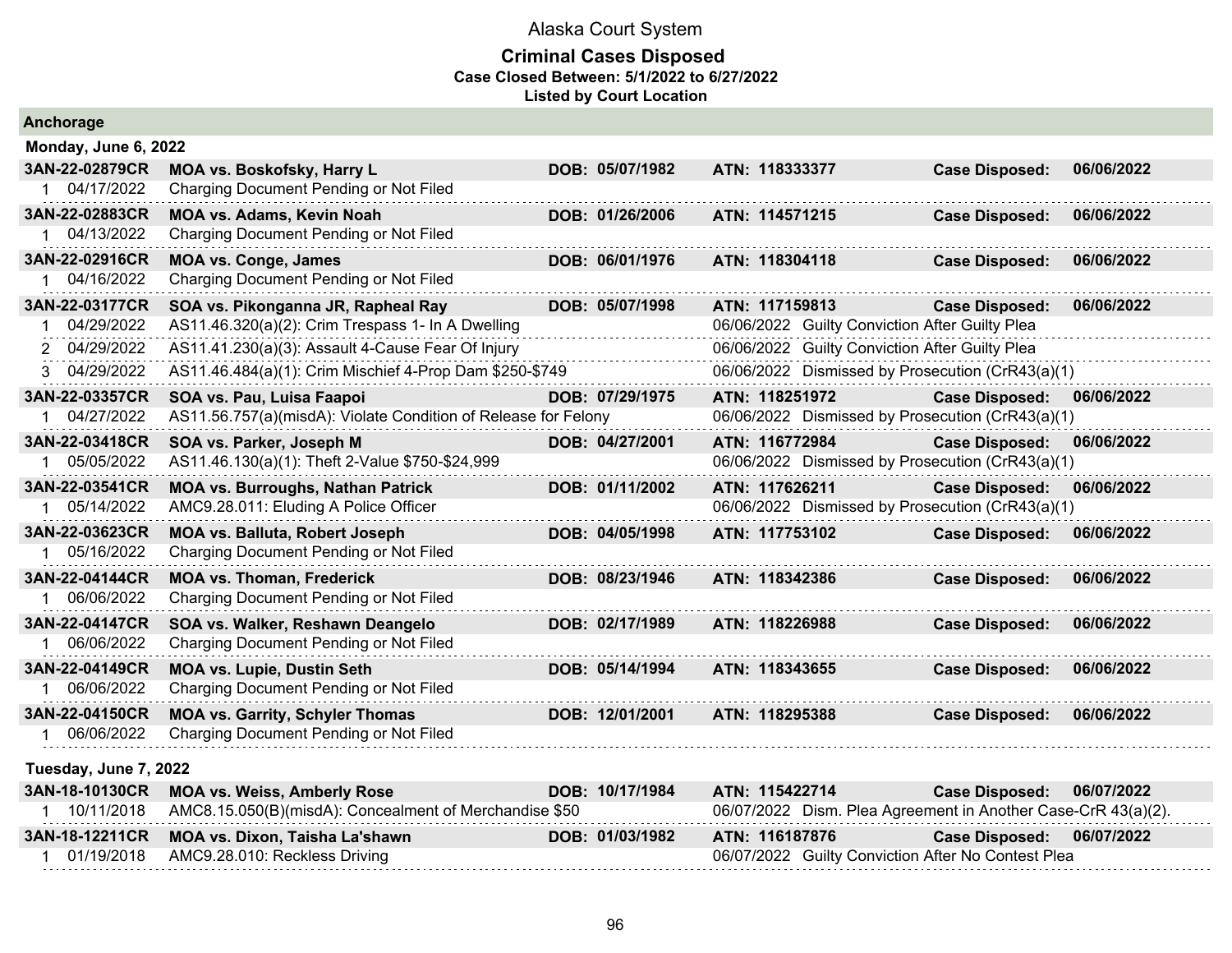### **Criminal Cases Disposed Case Closed Between: 5/1/2022 to 6/27/2022 Listed by Court Location**

|    | Tuesday, June 7, 2022 |                                                                  |  |                 |                                                  |                                                |                                                    |            |  |
|----|-----------------------|------------------------------------------------------------------|--|-----------------|--------------------------------------------------|------------------------------------------------|----------------------------------------------------|------------|--|
|    | 3AN-18-12710CR        | <b>MOA vs. Weiss, Amberly Rose</b>                               |  | DOB: 10/17/1984 | ATN: 117276048                                   |                                                | <b>Case Disposed:</b>                              | 06/07/2022 |  |
|    | 12/31/2018            | AMC8.15.050(B)(misdA): Concealment of Merchandise \$50           |  |                 |                                                  |                                                | 06/07/2022 Guilty Conviction After No Contest Plea |            |  |
|    | 2 12/31/2018          | AMC8.45.010(A)(2)(c): Enter/Remain Bus Property in Viol Notice   |  |                 |                                                  |                                                | 06/07/2022 Dismissed by Prosecution (CrR43(a)(1)   |            |  |
|    | 3 12/31/2018          | AMC8.30.110(A): Violate Conditions of Release                    |  |                 |                                                  |                                                | 06/07/2022 Guilty Conviction After No Contest Plea |            |  |
|    | 3AN-19-07330CR        | SOA vs. Carlson, Zachary William                                 |  | DOB: 05/04/1993 | ATN: 116661726                                   |                                                | <b>Case Disposed:</b>                              | 06/07/2022 |  |
|    | 09/26/2018            | AS11.41.220(a)(1)(B): Assault 3- Cause Injury w/ Weap            |  |                 |                                                  |                                                | 06/07/2022 Dismissed by Prosecution (CrR43(a)(1)   |            |  |
|    | 2 09/26/2018          | AS28.35.030(a): DUI - Operate Vehic Under Infl Alc/Drug          |  |                 |                                                  | 09/29/2020 Guilty Conviction After Guilty Plea |                                                    |            |  |
|    | 3AN-19-12382CR        | SOA vs. Treadway, Jonathon Edward                                |  | DOB: 04/19/1983 | ATN: 117654066                                   |                                                | <b>Case Disposed:</b>                              | 06/07/2022 |  |
|    | 12/20/2019            | AS11.46.400: Arson 1- Danger Of Serious Injury                   |  |                 |                                                  |                                                | 12/26/2019 Dismissed by Prosecution (CrR43(a)(1)   |            |  |
|    | 2 12/20/2019          | AS11.41.220(a)(1)(A): Assault 3- Cause Fear Of Injury w/ Weap    |  |                 |                                                  |                                                | 06/07/2022 Dismissed by Prosecution (CrR43(a)(1)   |            |  |
| 3  | 12/20/2019            | AS11.41.220(a)(1)(A): Assault 3- Cause Fear Of Injury w/ Weap    |  |                 |                                                  |                                                | 06/07/2022 Dismissed by Prosecution (CrR43(a)(1)   |            |  |
|    | 4 12/20/2019          | AS11.41.220(a)(1)(A): Assault 3- Cause Fear Of Injury w/ Weap    |  |                 | 06/07/2022 Dismissed by Prosecution (CrR43(a)(1) |                                                |                                                    |            |  |
| 5. | 12/20/2019            | AS11.41.230(a)(1): Assault In The 4th Degree - Recklessly Injure |  |                 | 06/07/2022 Dismissed by Prosecution (CrR43(a)(1) |                                                |                                                    |            |  |
| 6. | 12/20/2019            | AS11.56.700(a)(1): Resist/Interfere Arrest-By Force              |  |                 |                                                  |                                                | 06/07/2022 Dismissed by Prosecution (CrR43(a)(1)   |            |  |
|    | 3AN-20-01581CR        | <b>MOA vs. Charlie, Bertha Mae</b>                               |  | DOB: 01/11/1991 | ATN: 117646605                                   |                                                | <b>Case Disposed:</b>                              | 06/07/2022 |  |
| 1. | 02/23/2020            | AMC9.28.020(A): Operating Under the Influence                    |  |                 |                                                  |                                                | 06/07/2022 Guilty Conviction After No Contest Plea |            |  |
|    | 3AN-20-01914CR        | SOA vs. Blix III, Leroy Herbert                                  |  | DOB: 03/09/1987 | ATN: 117139554                                   |                                                | <b>Case Disposed:</b>                              | 06/07/2022 |  |
|    | 03/04/2020            | AS11.41.230(a)(3): Assault 4-Cause Fear Of Injury                |  |                 |                                                  | 06/07/2022 Guilty Conviction After Guilty Plea |                                                    |            |  |
|    | 3AN-20-04130CR        | SOA vs. Kinoch, Jem                                              |  | DOB: 09/06/1982 | ATN: 117817713                                   |                                                | <b>Case Disposed:</b>                              | 06/07/2022 |  |
|    | 05/24/2020            | AS11.41.230(a)(2): Assault 4- Negligently Injure w/ Weapon       |  |                 |                                                  | 06/07/2022 Guilty Conviction After Guilty Plea |                                                    |            |  |
|    | 2 05/24/2020          | AS11.41.220(a)(1)(B): Assault 3- Cause Injury w/ Weap            |  |                 |                                                  |                                                | 06/07/2022 Dismissed by Prosecution (CrR43(a)(1)   |            |  |
| 3  | 05/24/2020            | AS11.41.230(a)(1): Assault In The 4th Degree - Recklessly Injure |  |                 |                                                  |                                                | 06/07/2022 Dismissed by Prosecution (CrR43(a)(1)   |            |  |
| 4  | 06/04/2020            | AS11.56.757(a)(misdA): Violate Condition of Release for Felony   |  |                 |                                                  | 06/07/2022 Guilty Conviction After Guilty Plea |                                                    |            |  |
| 5  | 07/12/2021            | AS11.56.757(a)(misdA): Violate Condition of Release for Felony   |  |                 |                                                  | 06/07/2022 Guilty Conviction After Guilty Plea |                                                    |            |  |
|    | 3AN-20-04889CR        | <b>MOA vs. Rajavong, Roger</b>                                   |  | DOB: 03/26/1982 | ATN: 117712395                                   |                                                | <b>Case Disposed:</b>                              | 06/07/2022 |  |
|    | 06/21/2020            | AMC8.20.010(A)(1): Crim Mischief-Damage Property \$50+           |  |                 |                                                  |                                                | 06/07/2022 Guilty Conviction After No Contest Plea |            |  |
|    | 3AN-20-07410CR        | SOA vs. Heinrichs, Jeremy Andrew Lee                             |  | DOB: 01/27/1981 | ATN: 114484617                                   |                                                | <b>Case Disposed:</b>                              | 06/07/2022 |  |
|    | 09/23/2020            | AS11.71.050(a)(4): MICS5 Possess Any Amt IA, IIA, IIIA, IVA, VA  |  |                 |                                                  | 06/07/2022 Guilty Conviction After Guilty Plea |                                                    |            |  |
|    | 2 09/23/2020          | AS11.71.050(a)(4): MICS5 Possess Any Amt IA, IIA, IIIA, IVA, VA  |  |                 |                                                  |                                                | 06/07/2022 Dismissed by Prosecution (CrR43(a)(1)   |            |  |
|    | 3 01/05/2022          | AS11.56.757(a)(misdB): Violate Conditions of Release for Misd    |  |                 |                                                  |                                                | 06/07/2022 Dismissed by Prosecution (CrR43(a)(1)   |            |  |
|    | 3AN-20-10064CR        | MOA vs. Vinuya, Julia Ann Marie                                  |  | DOB: 08/05/1977 | ATN: 117803169                                   |                                                | <b>Case Disposed:</b>                              | 06/07/2022 |  |
|    | 1 12/24/2020          | AMC8.45.010(A)(2)(a): Enter/Remain Business Property Not Open    |  |                 |                                                  |                                                | 06/07/2022 Guilty Conviction After No Contest Plea |            |  |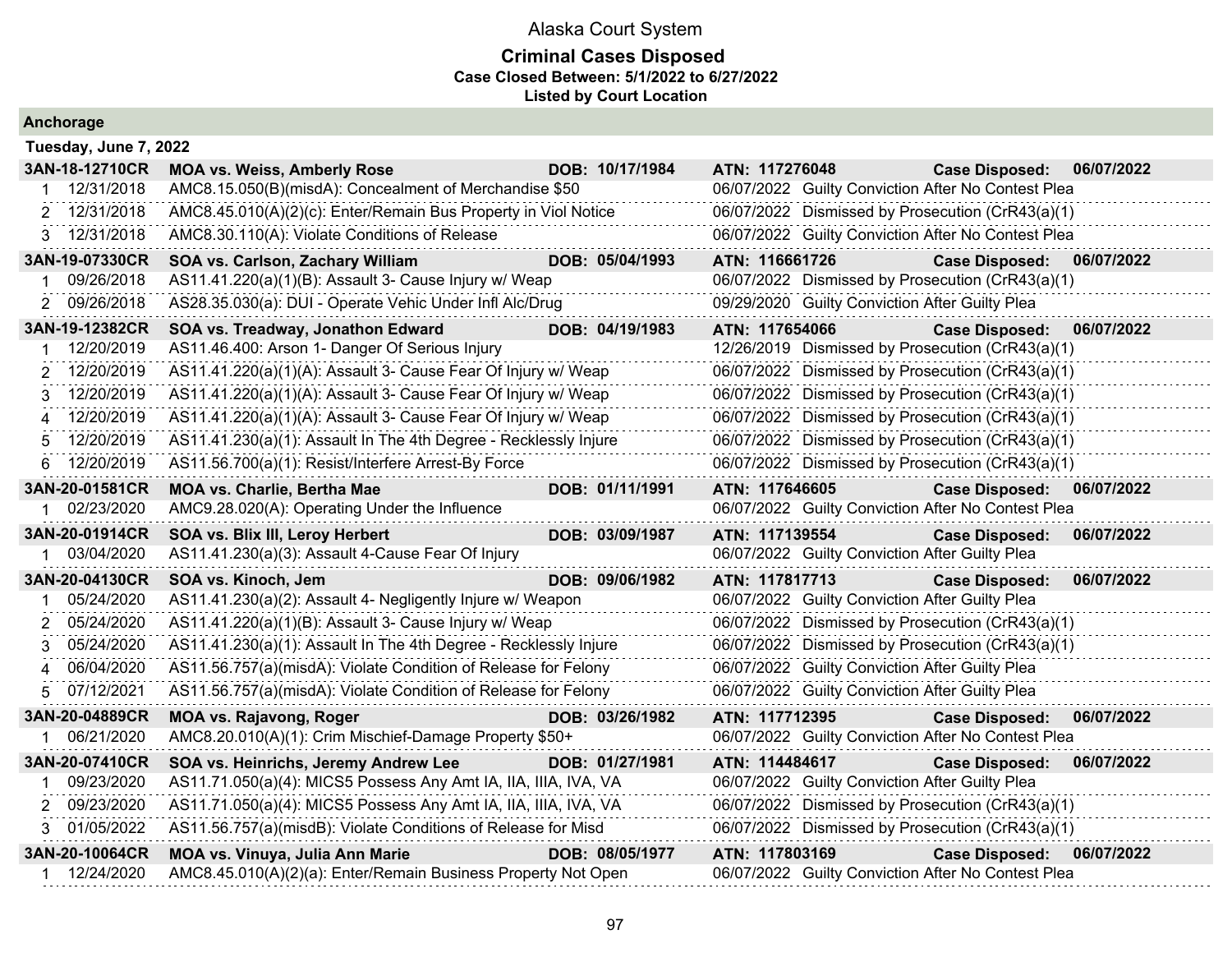| Anchorage                 |                                                                  |                 |                                                    |                                     |  |  |  |
|---------------------------|------------------------------------------------------------------|-----------------|----------------------------------------------------|-------------------------------------|--|--|--|
| Tuesday, June 7, 2022     |                                                                  |                 |                                                    |                                     |  |  |  |
| 3AN-21-02228CR            | <b>MOA vs. Stankiewicz, Amos Joseph</b>                          | DOB: 07/14/1990 | ATN: 117808632                                     | 06/07/2022<br><b>Case Disposed:</b> |  |  |  |
| 1 03/28/2021              | AMC9.28.020(A): Operating Under the Influence                    |                 | 06/07/2022 Guilty Conviction After No Contest Plea |                                     |  |  |  |
| 3AN-21-02866CR            | <b>MOA vs. Charter, Angelo Damonte</b>                           | DOB: 05/30/1989 | ATN: 117256023                                     | 06/07/2022<br><b>Case Disposed:</b> |  |  |  |
| 04/20/2021<br>$\mathbf 1$ | AMC8.10.010(B)(3): Assault-Words/Conduct Create Fear of Inj      |                 | 06/07/2022 Dismissed by Prosecution (CrR43(a)(1)   |                                     |  |  |  |
| 2 04/20/2021              | AMC8.20.010(A)(1): Crim Mischief-Damage Property \$50+           |                 | 06/07/2022 Guilty Conviction After No Contest Plea |                                     |  |  |  |
| 3AN-21-05802CR            | MOA vs. Paepule, Dayna Tauaefa                                   | DOB: 03/25/1992 | ATN: 117288756                                     | <b>Case Disposed:</b><br>06/07/2022 |  |  |  |
| 07/30/2021                | AMC8.10.010(B)(1): Assault-Recklessly Cause Injury               |                 | 06/07/2022 Guilty Conviction After No Contest Plea |                                     |  |  |  |
| 2 07/30/2021              | AMC8.20.010(A)(6): Crim Mischief-Tamper w/ Property              |                 | 06/07/2022 Dismissed by Prosecution (CrR43(a)(1)   |                                     |  |  |  |
| 3AN-21-06894CR            | MOA vs. Vinuya, Julia Ann Marie                                  | DOB: 08/05/1977 | ATN: 118293858                                     | 06/07/2022<br><b>Case Disposed:</b> |  |  |  |
| 09/12/2021                | AMC8.10.010(B)(3): Assault-Words/Conduct Create Fear of Inj      |                 | 06/07/2022 Guilty Conviction After No Contest Plea |                                     |  |  |  |
| 2 09/12/2021              | AMC8.30.010(A)(1): Resist Own Arrest by Use of Force             |                 | 06/07/2022 Dismissed by Prosecution (CrR43(a)(1)   |                                     |  |  |  |
| 3AN-21-07124CR            | <b>MOA vs. Mitchell, Tanisha Marie</b>                           | DOB: 04/24/1995 | ATN: 118234251                                     | <b>Case Disposed:</b><br>06/07/2022 |  |  |  |
| 09/24/2021<br>1           | AMC8.20.010(A)(1): Crim Mischief-Damage Property \$50+           |                 | 06/07/2022 Dismissed by Prosecution (CrR43(a)(1)   |                                     |  |  |  |
| 3AN-21-07570CR            | SOA vs. Naneng, Walter H.                                        | DOB: 01/07/1992 | ATN: 118234278                                     | <b>Case Disposed:</b><br>06/07/2022 |  |  |  |
| 10/10/2021                | AS11.41.230(a)(1): Assault In The 4th Degree - Recklessly Injure |                 | 06/07/2022 Guilty Conviction After Guilty Plea     |                                     |  |  |  |
| 2 10/10/2021              | AS11.56.757(a)(misdA): Violate Condition of Release for Felony   |                 | 06/07/2022 Guilty Conviction After Guilty Plea     |                                     |  |  |  |
| 3 11/06/2021              | AS11.56.757(a)(misdA): Violate Condition of Release for Felony   |                 | 06/07/2022 Dismissed by Prosecution (CrR43(a)(1)   |                                     |  |  |  |
| 4 11/06/2021              | AS11.56.750(a)(1)(A): Unlawful Contact Per Court Ordered         |                 | 06/07/2022 Dismissed by Prosecution (CrR43(a)(1)   |                                     |  |  |  |
| 3AN-21-09451CR            | <b>MOA vs. Moore, Allyson Melissa</b>                            | DOB: 08/22/1997 | ATN: 118262736                                     | <b>Case Disposed:</b><br>06/07/2022 |  |  |  |
| 1 12/18/2021              | AMC9.28.020(A): Operating Under the Influence                    |                 | 06/07/2022 Guilty Conviction After No Contest Plea |                                     |  |  |  |
| 3AN-22-00898CR            | SOA vs. Aragon, Albert Anthony                                   | DOB: 01/29/1987 | ATN: 118293903                                     | <b>Case Disposed:</b><br>06/07/2022 |  |  |  |
| 02/04/2022                | AS11.41.230(a)(3): Assault 4-Cause Fear Of Injury                |                 | 06/07/2022 Dismissed by Prosecution (CrR43(a)(1)   |                                     |  |  |  |
| 2 02/04/2022              | AS11.41.230(a)(2): Assault 4- Negligently Injure w/ Weapon       |                 | 06/07/2022 Dismissed by Prosecution (CrR43(a)(1)   |                                     |  |  |  |
| 3AN-22-01078CR            | <b>MOA vs. Lake, Contessa Mary</b>                               | DOB: 12/26/1975 | ATN: 118301634                                     | <b>Case Disposed:</b><br>06/07/2022 |  |  |  |
| 1 02/10/2022              | AMC8.10.100(A): Reckless Endangerment                            |                 | 06/07/2022 Guilty Conviction After No Contest Plea |                                     |  |  |  |
| 3AN-22-01093CR            | <b>MOA vs. Faitoga, Bernard</b>                                  | DOB: 02/06/2000 | ATN: 118235097                                     | 06/07/2022<br><b>Case Disposed:</b> |  |  |  |
| 02/12/2022<br>1           | AMC9.28.020(A): Operating Under the Influence                    |                 | 06/07/2022 Guilty Conviction After No Contest Plea |                                     |  |  |  |
| 2 02/12/2022              | AMC8.25.030(A)(2): Possess Firearm when Intoxicated              |                 | 06/07/2022 Dismissed by Prosecution (CrR43(a)(1)   |                                     |  |  |  |
| 3AN-22-01269CR            | <b>SOA vs. Egnaty, Stacy Marie</b>                               | DOB: 04/12/1993 | ATN: 117724014                                     | <b>Case Disposed:</b><br>06/07/2022 |  |  |  |
| 02/20/2022                | Attempted: AS11.41.220(a)(1)(B): Assault 3- Cause Injury w/ Weap |                 | 06/07/2022 Dismissed by Prosecution (CrR43(a)(1)   |                                     |  |  |  |
| 2 02/20/2022              | AS11.56.757(a)(misdB): Violate Conditions of Release for Misd    |                 | 06/07/2022 Dismissed by Prosecution (CrR43(a)(1)   |                                     |  |  |  |
| 3 02/20/2022              | AS11.41.230(a)(1): Assault In The 4th Degree - Recklessly Injure |                 | 06/07/2022 Dismissed by Prosecution (CrR43(a)(1)   |                                     |  |  |  |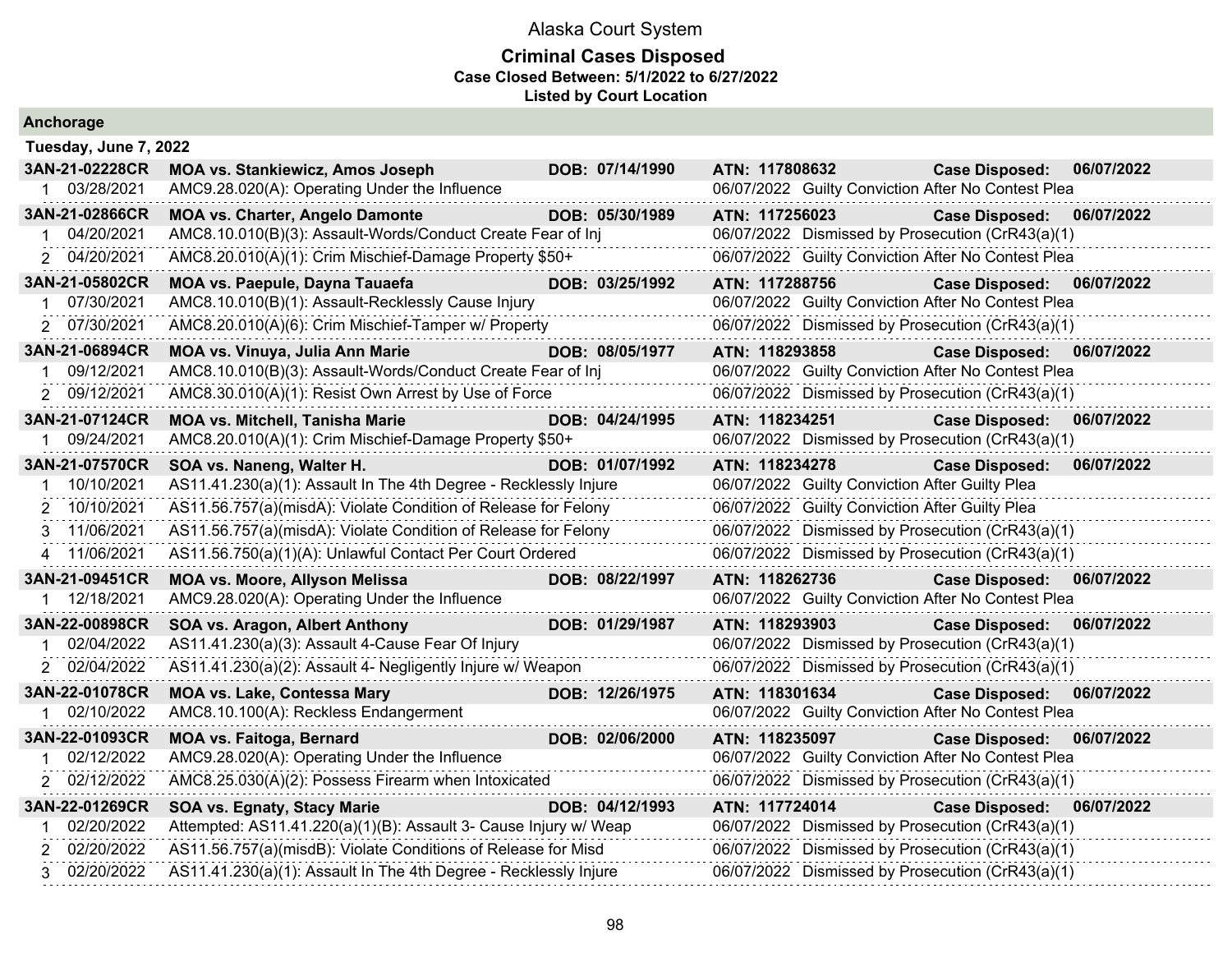#### **Criminal Cases Disposed Case Closed Between: 5/1/2022 to 6/27/2022 Listed by Court Location**

| Anchorage                    |                                                                  |                 |                                                |                                                    |            |
|------------------------------|------------------------------------------------------------------|-----------------|------------------------------------------------|----------------------------------------------------|------------|
| Tuesday, June 7, 2022        |                                                                  |                 |                                                |                                                    |            |
| 3AN-22-01309CR               | SOA vs. Matthews, Tiatameka Kianna                               | DOB: 06/23/1984 | ATN: 118334844                                 | <b>Case Disposed:</b>                              | 06/07/2022 |
| 1 10/20/2021                 | AS11.46.140(a)(1): Theft 3-Value \$250-\$749                     |                 | 06/07/2022 Guilty Conviction After Guilty Plea |                                                    |            |
| 3AN-22-02559CR               | SOA vs. Manley, Alex Joseph                                      | DOB: 11/30/2003 | ATN: 118296819                                 | <b>Case Disposed:</b>                              | 06/07/2022 |
| 04/07/2022                   | AS11.41.210(a)(1): Assault 2 - Injury w/ Weapon, Intent          |                 |                                                | 06/07/2022 Dismissed by Prosecution (CrR43(a)(1)   |            |
| 04/07/2022<br>$\overline{2}$ | AS11.41.220(a)(1)(A): Assault 3- Cause Fear Of Injury w/ Weap    |                 |                                                | 06/07/2022 Dismissed by Prosecution (CrR43(a)(1)   |            |
| 3 04/07/2022                 | AS11.41.230(a)(1): Assault In The 4th Degree - Recklessly Injure |                 | 06/07/2022 Guilty Conviction After Guilty Plea |                                                    |            |
| 4 04/07/2022                 | AS11.46.484(a)(1): Crim Mischief 4-Prop Dam \$250-\$749          |                 |                                                | 06/07/2022 Dismissed by Prosecution (CrR43(a)(1)   |            |
| 3AN-22-02694CR               | MOA vs. Hunt, Joseph Jacob                                       | DOB: 11/30/1992 | ATN: 117627768                                 | <b>Case Disposed:</b>                              | 06/07/2022 |
| 04/11/2022                   | AMC8.15.010(A)(1)(misdA): Theft \$50+/Prior Convictions          |                 |                                                | 06/07/2022 Guilty Conviction After No Contest Plea |            |
| 2 04/11/2022                 | AMC8.30.110(A): Violate Conditions of Release                    |                 |                                                | 06/07/2022 Guilty Conviction After No Contest Plea |            |
| 3AN-22-02766CR               | <b>MOA vs. Galaktionoff, David Wayne</b>                         | DOB: 11/11/1976 | ATN: 115724655                                 | <b>Case Disposed:</b>                              | 06/07/2022 |
| 1 04/12/2022                 | Charging Document Pending or Not Filed                           |                 |                                                |                                                    |            |
| 3AN-22-02824CR               | <b>MOA vs. Blix, Sandra Marie</b>                                | DOB: 05/15/1994 | ATN: 110155815                                 | <b>Case Disposed:</b>                              | 06/07/2022 |
| 04/15/2022                   | AMC8.45.010(A)(3)(a): Trespass-Public Prop/Vehicle Not Open      |                 |                                                | 06/07/2022 Guilty Conviction After No Contest Plea |            |
| 2 04/15/2022                 | AMC8.30.120(A)(6): Disorderly Conduct-Challenge to Fight         |                 |                                                | 06/07/2022 Dismissed by Prosecution (CrR43(a)(1)   |            |
| 3 04/22/2022                 | AMC8.30.110(A): Violate Conditions of Release                    |                 |                                                | 06/07/2022 Dismissed by Prosecution (CrR43(a)(1)   |            |
| 3AN-22-04049CR               | MOA vs. Whittaker, Angela Jane                                   | DOB: 01/19/1990 | ATN: 118265679                                 | <b>Case Disposed:</b>                              | 06/07/2022 |
| 1 05/30/2022                 | AMC8.10.010(B)(1): Assault-Recklessly Cause Injury               |                 |                                                | 06/07/2022 Dismissed by Prosecution (CrR43(a)(1)   |            |
| 3AN-22-04174CR               | SOA vs. Bennett, Tresean Malik                                   | DOB: 08/06/1995 | ATN: 118299429                                 | <b>Case Disposed:</b>                              | 06/07/2022 |
| 06/07/2022                   | Charging Document Pending or Not Filed                           |                 |                                                |                                                    |            |
| 3AN-22-04176CR               | <b>MOA vs. Mike, Memory Lynn</b>                                 | DOB: 10/27/1990 | ATN: 117628641                                 | <b>Case Disposed:</b>                              | 06/07/2022 |
| 06/07/2022                   | Charging Document Pending or Not Filed                           |                 |                                                |                                                    |            |
| 3AN-22-04181CR               | MOA vs. Kalmakoff, Shawn Joseph                                  | DOB: 03/27/2002 | ATN: 118176345                                 | <b>Case Disposed:</b>                              | 06/07/2022 |
| 1 06/07/2022                 | AMC8.10.010(B)(1): Assault-Recklessly Cause Injury               |                 | 06/07/2022 Dismissed. Duplicate Case.          |                                                    |            |
| Wednesday, June 8, 2022      |                                                                  |                 |                                                |                                                    |            |
| 3AN-17-03552CR               | MOA vs. Tretikoff, Norman John                                   | DOB: 02/23/1972 | ATN: 114523893                                 | <b>Case Disposed:</b>                              | 06/08/2022 |
| 05/03/2017                   | AMC8.10.040(B)(6): Neglect-Abandoned                             |                 |                                                | 06/08/2022 Guilty Conviction After No Contest Plea |            |
| 2 05/03/2017                 | AMC8.10.040(B)(6): Neglect-Abandoned                             |                 |                                                | 06/08/2022 Dismissed by Prosecution (CrR43(a)(1)   |            |
| 3AN-17-09765CR               | MOA vs. Bennett, Jessica Joline                                  | DOB: 12/15/1984 | ATN: 110865186                                 | <b>Case Disposed:</b>                              | 06/08/2022 |
| 11/29/2017                   | AMC9.28.020(A): Operating Under the Influence                    |                 |                                                | 06/08/2022 Guilty Conviction After No Contest Plea |            |

2 11/29/2017 AMC8.35.010(B)(1): Misconduct-Controlled Substance 5 06/08/2022 Dismissed by Prosecution (CrR43(a)(1)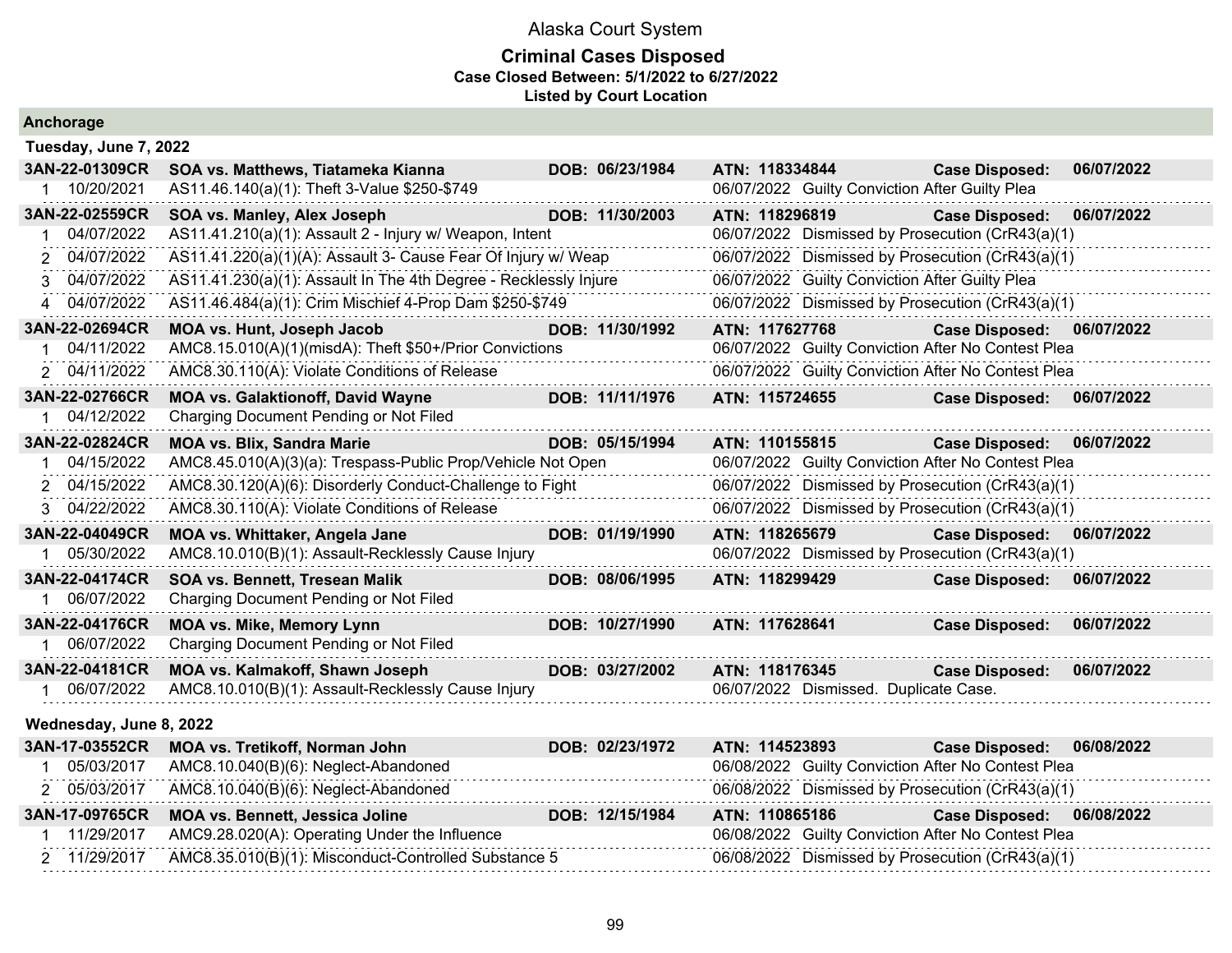### **Criminal Cases Disposed Case Closed Between: 5/1/2022 to 6/27/2022 Listed by Court Location**

|    | Wednesday, June 8, 2022 |                                                                 |  |                 |                |                                                |                                                               |            |  |
|----|-------------------------|-----------------------------------------------------------------|--|-----------------|----------------|------------------------------------------------|---------------------------------------------------------------|------------|--|
|    | 3AN-18-01177CR          | SOA vs. Wolf, Windy Ann                                         |  | DOB: 03/13/1970 |                | ATN: 116252172                                 | <b>Case Disposed:</b>                                         | 06/08/2022 |  |
|    | 02/04/2018              | Attempted: AS11.46.310: Burglary 2                              |  |                 |                | 06/08/2022 Guilty Conviction After Guilty Plea |                                                               |            |  |
|    | 2 02/04/2018            | AS11.46.500(a)(1): Forgery 1-Government Instruments             |  |                 |                |                                                | 05/31/2018 Dismissed by Prosecution (CrR43(a)(1)              |            |  |
|    | 3 02/04/2018            | AS11.46.482(a)(1): Criminal Mischief 3-Damage \$750+            |  |                 |                |                                                | 06/08/2022 Dismissed by Prosecution (CrR43(a)(1)              |            |  |
|    | 4 05/03/2022            | AS11.56.757(a)(misdA): Violate Condition of Release for Felony  |  |                 |                |                                                | 06/08/2022 Dismissed by Prosecution (CrR43(a)(1)              |            |  |
|    | 3AN-18-12116CR          | <b>MOA vs. Bennett, Jessica Joline</b>                          |  | DOB: 12/15/1984 | ATN: 116234676 |                                                | <b>Case Disposed:</b>                                         | 06/08/2022 |  |
|    | 11/26/2018              | AMC8.15.010(A)(1)(misdA): Theft \$50+/Prior Convictions         |  |                 |                |                                                | 06/08/2022 Guilty Conviction After No Contest Plea            |            |  |
|    | 3AN-19-09580CR          | SOA vs. Galovin, Arlin Peter                                    |  | DOB: 01/26/1981 | ATN: 114305013 |                                                | <b>Case Disposed:</b>                                         | 06/08/2022 |  |
|    | 09/26/2019              | AS11.71.050(a)(4): MICS5 Possess Any Amt IA, IIA, IIIA, IVA, VA |  |                 |                | 06/08/2022 Guilty Conviction After Guilty Plea |                                                               |            |  |
|    | 2 09/26/2019            | AS11.71.050(a)(4): MICS5 Possess Any Amt IA, IIA, IIIA, IVA, VA |  |                 |                |                                                | 06/08/2022 Dismissed by Prosecution (CrR43(a)(1)              |            |  |
|    | 3 09/26/2019            | AS11.71.050(a)(4): MICS5 Possess Any Amt IA, IIA, IIIA, IVA, VA |  |                 |                |                                                | 06/08/2022 Dismissed by Prosecution (CrR43(a)(1)              |            |  |
|    | 4 06/01/2021            | AS11.56.757(a)(misdB): Violate Conditions of Release for Misd   |  |                 |                | 06/08/2022 Guilty Conviction After Guilty Plea |                                                               |            |  |
|    | 3AN-19-10701CR          | <b>MOA vs. Halladay, Grant Lewis</b>                            |  | DOB: 05/28/1993 | ATN: 117168399 |                                                | <b>Case Disposed:</b>                                         | 06/08/2022 |  |
|    | 10/31/2019              | AMC8.30.120(A)(3): Disorderly Conduct-Loud Noise, Private       |  |                 |                |                                                | 06/08/2022 Dism. Plea Agreement in Another Case-CrR 43(a)(2). |            |  |
|    | 2 05/28/2021            | AMC8.30.110(A): Violate Conditions of Release                   |  |                 |                |                                                | 06/08/2022 Dism. Plea Agreement in Another Case-CrR 43(a)(2). |            |  |
| 3. | 07/06/2021              | AMC8.30.110(A): Violate Conditions of Release                   |  |                 |                |                                                | 06/08/2022 Dism. Plea Agreement in Another Case-CrR 43(a)(2). |            |  |
|    | 4 08/26/2021            | AMC8.30.110(A): Violate Conditions of Release                   |  |                 |                |                                                | 06/08/2022 Dism. Plea Agreement in Another Case-CrR 43(a)(2). |            |  |
|    | 5 08/29/2021            | AMC8.30.110(A): Violate Conditions of Release                   |  |                 |                |                                                | 06/08/2022 Dism. Plea Agreement in Another Case-CrR 43(a)(2). |            |  |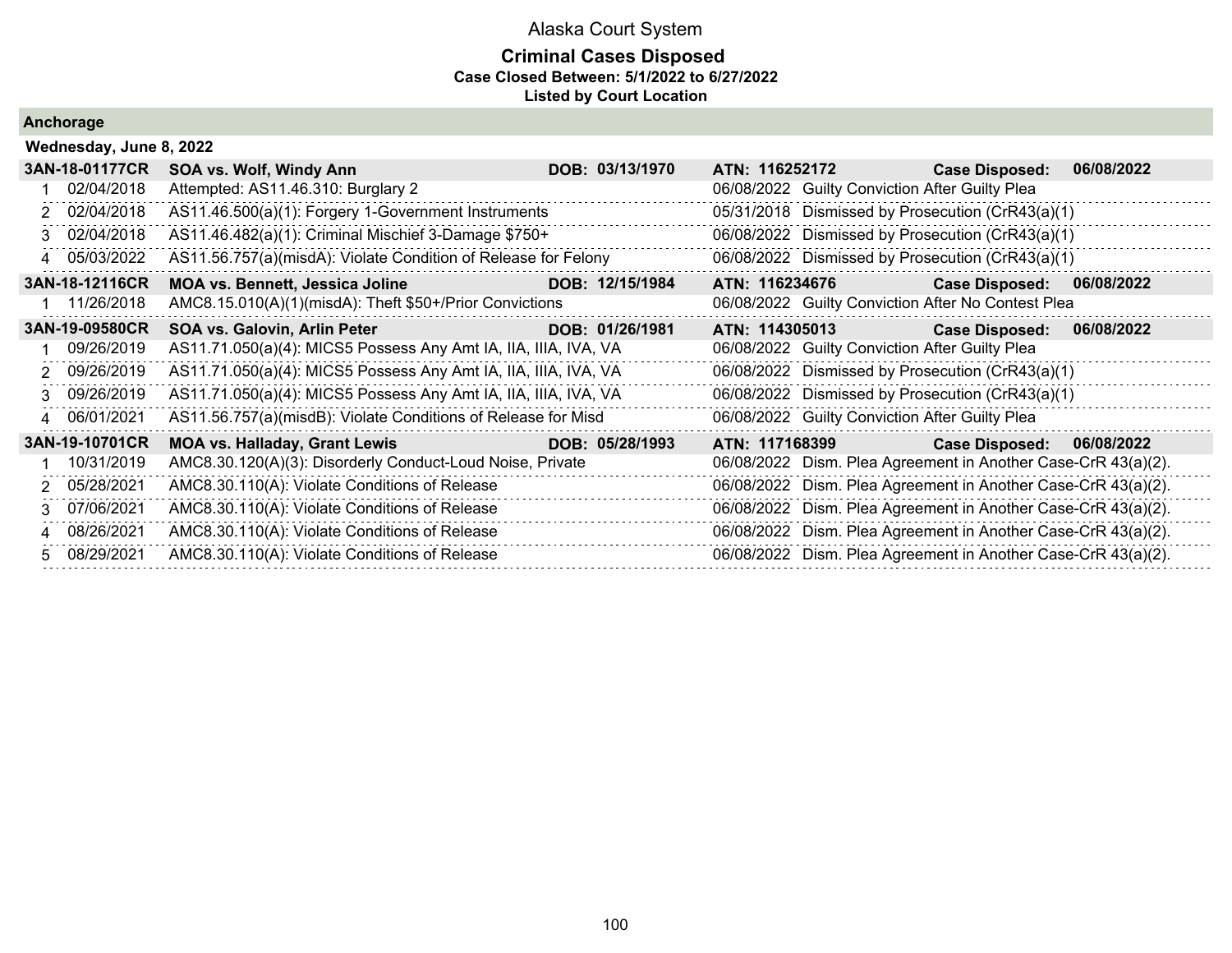### **Criminal Cases Disposed Case Closed Between: 5/1/2022 to 6/27/2022 Listed by Court Location**

|    | 3AN-20-00453CR | <b>MOA vs. Halladay, Grant Lewis</b>                      | DOB: 05/28/1993 | ATN: 117168489 | <b>Case Disposed:</b>                              | 06/08/2022 |
|----|----------------|-----------------------------------------------------------|-----------------|----------------|----------------------------------------------------|------------|
|    | 11/21/2019     | AMC8.30.120(A)(3): Disorderly Conduct-Loud Noise, Private |                 |                | 06/08/2022 Dismissed by Prosecution (CrR43(a)(1)   |            |
| 2  | 11/21/2019     | AMC8.30.110(A): Violate Conditions of Release             |                 |                | 06/08/2022 Guilty Conviction After No Contest Plea |            |
| 3  | 11/21/2019     | AMC8.30.120(A)(3): Disorderly Conduct-Loud Noise, Private |                 |                | 06/08/2022 Dismissed by Prosecution (CrR43(a)(1)   |            |
| 4  | 11/21/2019     | AMC8.30.110(A): Violate Conditions of Release             |                 |                | 06/08/2022 Dismissed by Prosecution (CrR43(a)(1)   |            |
| 5  | 11/21/2019     | AMC8.30.120(A)(3): Disorderly Conduct-Loud Noise, Private |                 |                | 06/08/2022 Dismissed by Prosecution (CrR43(a)(1)   |            |
| 6  | 11/21/2019     | AMC8.30.110(A): Violate Conditions of Release             |                 |                | 06/08/2022 Dismissed by Prosecution (CrR43(a)(1)   |            |
| 7  | 11/21/2019     | AMC8.30.120(A)(3): Disorderly Conduct-Loud Noise, Private |                 |                | 06/08/2022 Dismissed by Prosecution (CrR43(a)(1)   |            |
| 8  | 11/21/2019     | AMC8.30.110(A): Violate Conditions of Release             |                 |                | 06/08/2022 Dismissed by Prosecution (CrR43(a)(1)   |            |
| 9  | 11/21/2019     | AMC8.30.120(A)(3): Disorderly Conduct-Loud Noise, Private |                 |                | 06/08/2022 Dismissed by Prosecution (CrR43(a)(1)   |            |
| 10 | 11/21/2019     | AMC8.30.110(A): Violate Conditions of Release             |                 |                | 06/08/2022 Dismissed by Prosecution (CrR43(a)(1)   |            |
| 11 | 11/21/2019     | AMC8.30.120(A)(3): Disorderly Conduct-Loud Noise, Private |                 |                | 06/08/2022 Dismissed by Prosecution (CrR43(a)(1)   |            |
| 12 | 11/21/2019     | AMC8.30.110(A): Violate Conditions of Release             |                 |                | 06/08/2022 Dismissed by Prosecution (CrR43(a)(1)   |            |
| 13 | 05/28/2021     | AMC8.30.110(A): Violate Conditions of Release             |                 |                | 06/08/2022 Dismissed by Prosecution (CrR43(a)(1)   |            |
| 14 | 07/06/2021     | AMC8.30.110(A): Violate Conditions of Release             |                 |                | 06/08/2022 Dismissed by Prosecution (CrR43(a)(1)   |            |
|    |                |                                                           |                 |                |                                                    |            |
| 15 | 08/26/2021     | AMC8.30.110(A): Violate Conditions of Release             |                 |                | 06/08/2022 Dismissed by Prosecution (CrR43(a)(1)   |            |
| 16 | 08/29/2021     | AMC8.30.110(A): Violate Conditions of Release             |                 |                | 06/08/2022 Dismissed by Prosecution (CrR43(a)(1)   |            |
|    | 3AN-20-00616CR | <b>MOA vs. Moore, Kevin Andrew</b>                        | DOB: 01/05/1977 | ATN: 117214659 | Case Disposed: 06/08/2022                          |            |
|    | 01/21/2020     | AMC8.10.010(B)(1): Assault-Recklessly Cause Injury        |                 |                | 06/08/2022 Dismissed by Prosecution (CrR43(a)(1)   |            |
|    | 3AN-20-03992CR | <b>MOA vs. Halladay, Grant Lewis</b>                      | DOB: 05/28/1993 | ATN: 117168579 | <b>Case Disposed:</b>                              | 06/08/2022 |
|    | 05/15/2020     | AMC9.28.020(A): Operating Under the Influence             |                 |                | 06/08/2022 Guilty Conviction After No Contest Plea |            |
| 2  | 05/15/2020     | AMC8.30.120(A)(2): Disorderly Conduct-Loud Noise, Public  |                 |                | 06/08/2022 Dismissed by Prosecution (CrR43(a)(1)   |            |
| 3  | 05/15/2020     | AMC8.30.110(A): Violate Conditions of Release             |                 |                | 06/08/2022 Guilty Conviction After No Contest Plea |            |
| 4  | 05/15/2020     | AMC8.30.110(A): Violate Conditions of Release             |                 |                | 06/08/2022 Guilty Conviction After No Contest Plea |            |
| 5  | 05/15/2020     | AMC8.30.110(A): Violate Conditions of Release             |                 |                | 06/08/2022 Guilty Conviction After No Contest Plea |            |
| 6  | 05/28/2021     | AMC8.30.110(A): Violate Conditions of Release             |                 |                | 06/08/2022 Guilty Conviction After No Contest Plea |            |
|    | 07/06/2021     | AMC8.30.110(A): Violate Conditions of Release             |                 |                | 06/08/2022 Dismissed by Prosecution (CrR43(a)(1)   |            |
| 8  | 08/26/2021     | AMC8.30.110(A): Violate Conditions of Release             |                 |                | 06/08/2022 Dismissed by Prosecution (CrR43(a)(1)   |            |
| 9  | 08/26/2021     | AMC8.30.110(A): Violate Conditions of Release             |                 |                | 06/08/2022 Dismissed by Prosecution (CrR43(a)(1)   |            |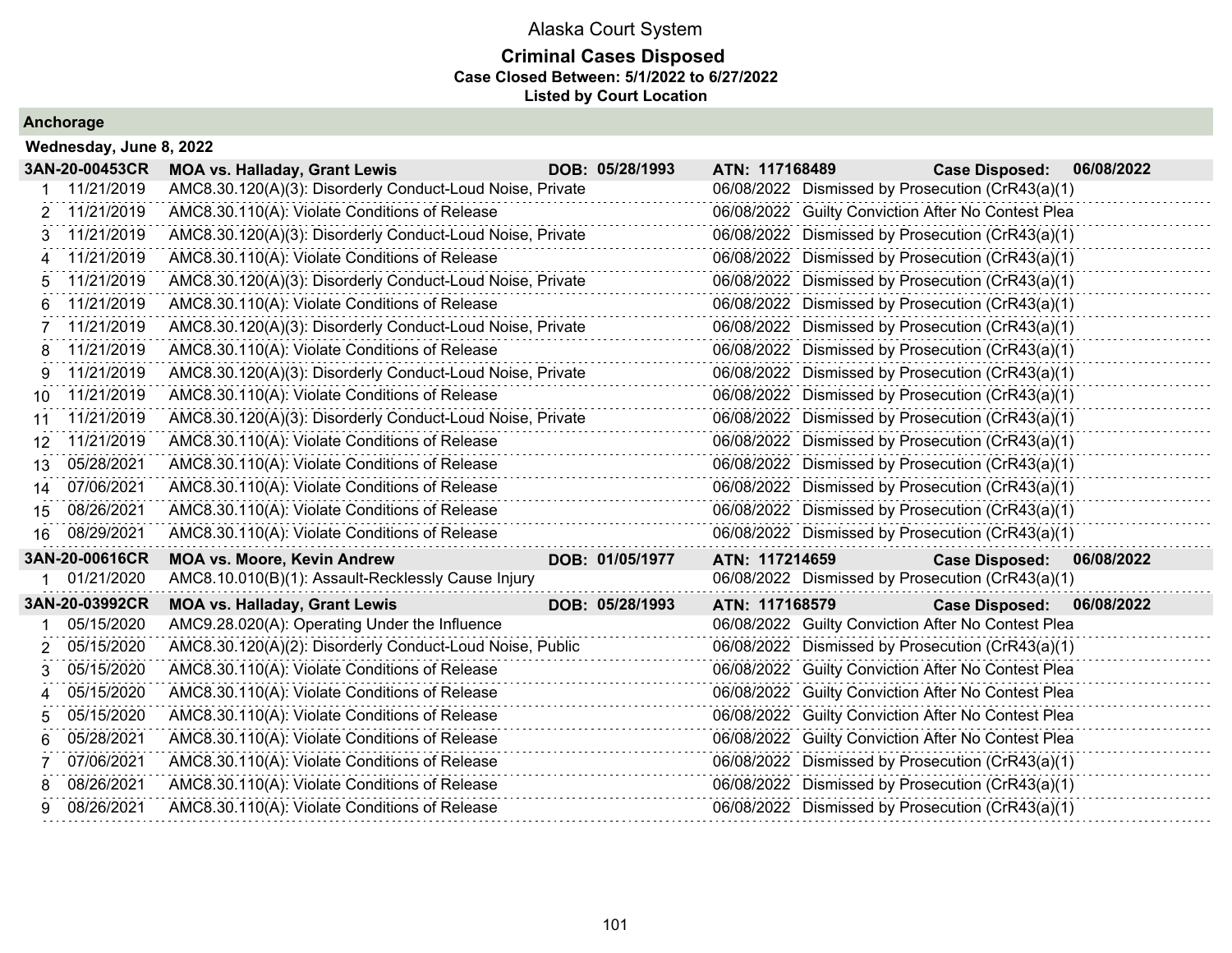### **Criminal Cases Disposed Case Closed Between: 5/1/2022 to 6/27/2022 Listed by Court Location**

| 3AN-20-04555CR   | <b>MOA vs. Halladay, Grant Lewis</b>                           | DOB: 05/28/1993 | ATN: 117815814                                                | <b>Case Disposed:</b> | 06/08/2022 |
|------------------|----------------------------------------------------------------|-----------------|---------------------------------------------------------------|-----------------------|------------|
| 06/01/2020       | AMC8.30.120(A)(3): Disorderly Conduct-Loud Noise, Private      |                 | 06/08/2022 Dism. Plea Agreement in Another Case-CrR 43(a)(2). |                       |            |
| 06/01/2020       | AMC8.30.110(A): Violate Conditions of Release                  |                 | 06/08/2022 Dism. Plea Agreement in Another Case-CrR 43(a)(2). |                       |            |
| 06/01/2020       | AMC8.30.110(A): Violate Conditions of Release                  |                 | 06/08/2022 Dism. Plea Agreement in Another Case-CrR 43(a)(2). |                       |            |
| 06/01/2020       | AMC8.30.110(A): Violate Conditions of Release                  |                 | 06/08/2022 Dism. Plea Agreement in Another Case-CrR 43(a)(2). |                       |            |
| 05/28/2021       | AMC8.30.110(A): Violate Conditions of Release                  |                 | 06/08/2022 Dism. Plea Agreement in Another Case-CrR 43(a)(2). |                       |            |
| 07/06/2021       | AMC8.30.110(A): Violate Conditions of Release                  |                 | 06/08/2022 Dism. Plea Agreement in Another Case-CrR 43(a)(2). |                       |            |
| 08/26/2021       | AMC8.30.110(A): Violate Conditions of Release                  |                 | 06/08/2022 Dism. Plea Agreement in Another Case-CrR 43(a)(2). |                       |            |
| 08/29/2021<br>8  | AMC8.30.110(A): Violate Conditions of Release                  |                 | 06/08/2022 Dism. Plea Agreement in Another Case-CrR 43(a)(2). |                       |            |
| 3AN-20-05947CR   | <b>MOA vs. Zackar, Edwin Andrew</b>                            | DOB: 07/24/1978 | ATN: 117772506                                                | <b>Case Disposed:</b> | 06/08/2022 |
| 07/21/2020       | AMC8.45.010(A)(3)(a): Trespass-Public Prop/Vehicle Not Open    |                 | 06/08/2022 Guilty Conviction After No Contest Plea            |                       |            |
| 3AN-20-07137CR   | MOA vs. Bennett, Jessica Joline                                | DOB: 12/15/1984 | ATN: 117708057                                                | <b>Case Disposed:</b> | 06/08/2022 |
| 08/21/2020       | AMC8.15.050(A)(misdA): Removal of Merchandise \$50+            |                 | 06/08/2022 Guilty Conviction After No Contest Plea            |                       |            |
| 2 08/21/2020     | AMC8.45.010(A)(2)(c): Enter/Remain Bus Property in Viol Notice |                 | 06/08/2022 Guilty Conviction After No Contest Plea            |                       |            |
| 3AN-21-00117CR   | <b>MOA vs. Nolberto, Christopher Andrew</b>                    | DOB: 07/20/1998 | ATN: 117800145                                                | <b>Case Disposed:</b> | 06/08/2022 |
| 1 12/31/2020     | AMC8.20.010(A)(1): Crim Mischief-Damage Property \$50+         |                 | 06/08/2022 Dismissed by Prosecution (CrR43(a)(1)              |                       |            |
| 3AN-21-01879CR   | <b>MOA vs. Fautanu, Ruth Lottie</b>                            | DOB: 08/10/1973 | ATN: 117722547                                                | <b>Case Disposed:</b> | 06/08/2022 |
| 03/14/2021<br>1. | AMC9.28.020(A): Operating Under the Influence                  |                 | 06/08/2022 Guilty Conviction After No Contest Plea            |                       |            |
| 2 03/14/2021     | AMC9.28.022(C): Refusal To Submit To Chemical Test             |                 | 06/08/2022 Dismissed by Prosecution (CrR43(a)(1)              |                       |            |
| 3AN-21-03526CR   | <b>MOA vs. Ferrari, Tyler Neo</b>                              | DOB: 08/28/1992 | ATN: 111447387                                                | <b>Case Disposed:</b> | 06/08/2022 |
| 1 05/11/2021     | AMC9.28.020(A): Operating Under the Influence                  |                 | 06/08/2022 Guilty Conviction After No Contest Plea            |                       |            |
| 3AN-21-05011CR   | <b>MOA vs. Bruce, Austin Dale</b>                              | DOB: 04/12/1999 | ATN: 117641538                                                | <b>Case Disposed:</b> | 06/08/2022 |
| 1 07/02/2021     | AMC9.28.020(A): Operating Under the Influence                  |                 | 06/08/2022 Guilty Conviction After No Contest Plea            |                       |            |
| 3AN-21-05370CR   | <b>MOA vs. Robinson, Jesse Nolan</b>                           | DOB: 12/29/1982 | ATN: 118295514                                                | <b>Case Disposed:</b> | 06/08/2022 |
| 1 07/14/2021     | AMC8.10.010(B)(1): Assault-Recklessly Cause Injury             |                 | 06/08/2022 Guilty Conviction After No Contest Plea            |                       |            |
| 3AN-21-05416CR   | MOA vs. Martinez, Alfredo Orlando                              | DOB: 09/12/1986 | ATN: 118416591                                                | <b>Case Disposed:</b> | 06/08/2022 |
| 07/20/2021       | AMC9.28.020(A): Operating Under the Influence                  |                 |                                                               |                       |            |
| 2 03/16/2022     | AMC8.30.110(A): Violate Conditions of Release                  |                 |                                                               |                       |            |
| 04/06/2022<br>3  | AMC8.30.110(A): Violate Conditions of Release                  |                 |                                                               |                       |            |
| 3AN-21-06404CR   | SOA vs. Knudsen, Robert James                                  | DOB: 04/20/1987 | ATN: 116034741                                                | <b>Case Disposed:</b> | 06/08/2022 |
| 1 08/22/2021     | AS11.61.210(a)(1): Misc/Weapons 4- Possess While Intox         |                 | 06/08/2022 Dismissed by Prosecution (CrR43(a)(1)              |                       |            |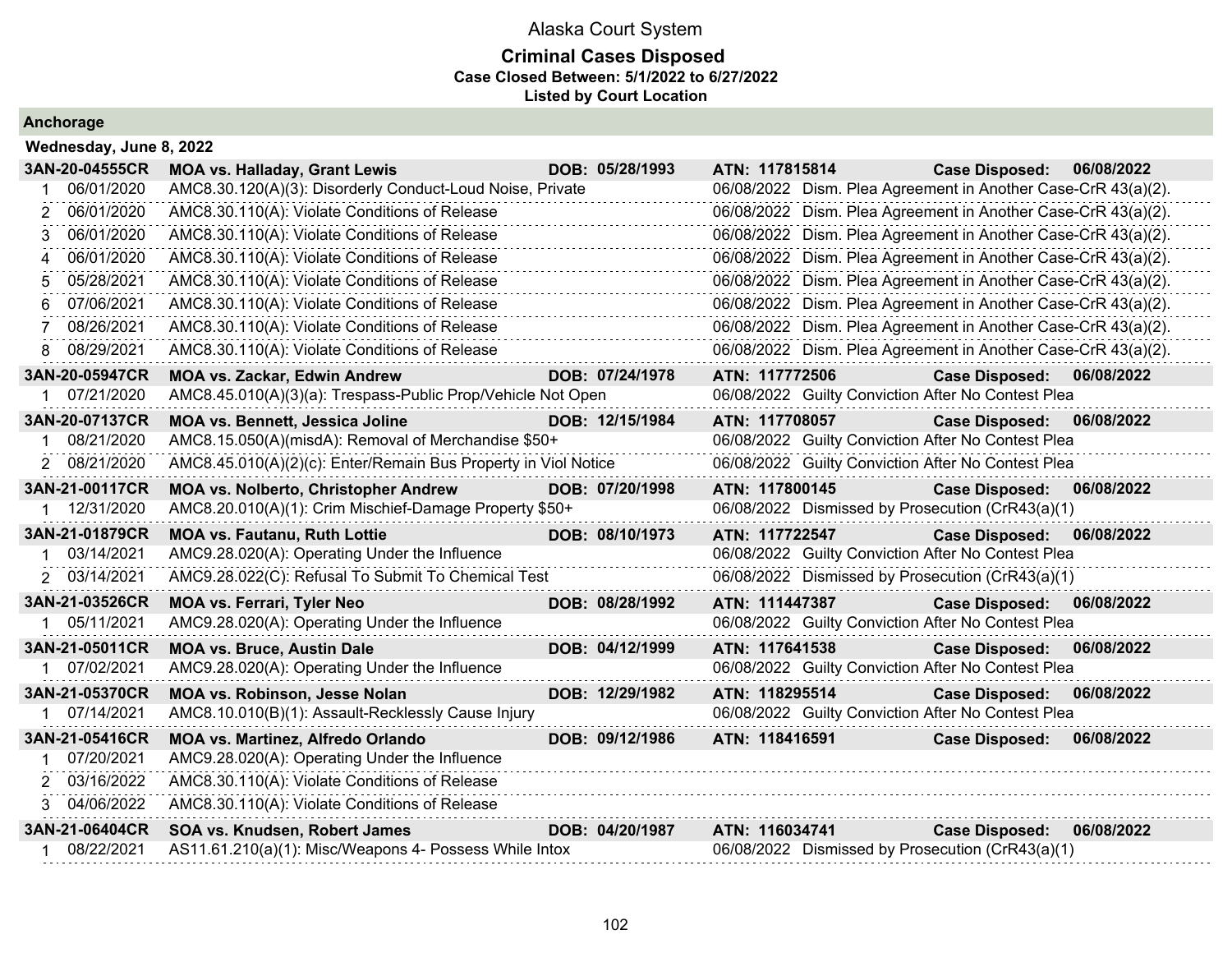| Anchorage               |                                                                |  |                 |                |                                                               |            |  |  |
|-------------------------|----------------------------------------------------------------|--|-----------------|----------------|---------------------------------------------------------------|------------|--|--|
| Wednesday, June 8, 2022 |                                                                |  |                 |                |                                                               |            |  |  |
| 3AN-21-07230CR          | <b>MOA vs. Rivers, Agnes Angela</b>                            |  | DOB: 12/31/1985 | ATN: 118264293 | <b>Case Disposed:</b>                                         | 06/08/2022 |  |  |
| 1 09/27/2021            | AMC9.28.020(A): Operating Under the Influence                  |  |                 |                | 06/08/2022 Guilty Conviction After No Contest Plea            |            |  |  |
| 3AN-21-07496CR          | <b>MOA vs. Simangan, Kendra Renee</b>                          |  | DOB: 04/18/1990 | ATN: 117318609 | <b>Case Disposed:</b>                                         | 06/08/2022 |  |  |
| 10/05/2021              | AMC9.28.020(A): Operating Under the Influence                  |  |                 |                | 06/08/2022 Dismissed by Prosecution (CrR43(a)(1)              |            |  |  |
| 2 10/05/2021            | AMC9.28.022(C): Refusal To Submit To Chemical Test             |  |                 |                | 06/08/2022 Guilty Conviction After No Contest Plea            |            |  |  |
| 3AN-21-09544CR          | <b>MOA vs. Brown, Eric Wayne</b>                               |  | DOB: 04/22/1958 | ATN: 118285704 | <b>Case Disposed:</b>                                         | 06/08/2022 |  |  |
| 12/25/2021              | AMC8.10.010(B)(1): Assault-Recklessly Cause Injury             |  |                 |                | 06/08/2022 Dismissed. Defendant Found Incompetent             |            |  |  |
| 3AN-21-09732CR          | <b>MOA vs. Brown, Eric Wayne</b>                               |  | DOB: 04/22/1958 | ATN: 118222983 | <b>Case Disposed:</b>                                         | 06/08/2022 |  |  |
| 12/31/2021              | AMC8.15.010(A)(1)(misdA): Theft \$50+/Prior Convictions        |  |                 |                | 06/08/2022 Dismissed. Defendant Found Incompetent             |            |  |  |
| 12/31/2021<br>2         | AMC8.30.110(A): Violate Conditions of Release                  |  |                 |                | 06/08/2022 Dismissed. Defendant Found Incompetent             |            |  |  |
| 12/31/2021<br>3.        | AMC8.30.110(A): Violate Conditions of Release                  |  |                 |                | 06/08/2022 Dismissed. Defendant Found Incompetent             |            |  |  |
| 3AN-22-00240CR          | <b>MOA vs. Pangonis, Tyler Alexander</b>                       |  | DOB: 11/17/1994 | ATN: 118302885 | <b>Case Disposed:</b>                                         | 06/08/2022 |  |  |
| 01/08/2022              | AMC9.28.020(A): Operating Under the Influence                  |  |                 |                | 06/08/2022 Guilty Conviction After No Contest Plea            |            |  |  |
| 3AN-22-00571CR          | SOA vs. Brown, Eric Wayne                                      |  | DOB: 04/22/1958 | ATN: 117830997 | <b>Case Disposed:</b>                                         | 06/08/2022 |  |  |
| 01/23/2022              | AS11.46.300(a)(1): Burglary 1- In A Dwelling                   |  |                 |                | 06/08/2022 Dismissed. Defendant Found Incompetent             |            |  |  |
| 2 01/23/2022            | AS11.46.482(a)(1): Criminal Mischief 3-Damage \$750+           |  |                 |                | 06/08/2022 Dismissed. Defendant Found Incompetent             |            |  |  |
| 01/27/2022<br>3.        | AS11.56.757(a)(misdA): Violate Condition of Release for Felony |  |                 |                | 06/08/2022 Dismissed. Defendant Found Incompetent             |            |  |  |
| 3AN-22-00634CR          | <b>MOA vs. Alonso, Chad Huell</b>                              |  | DOB: 06/20/1981 | ATN: 118306692 | <b>Case Disposed:</b>                                         | 06/08/2022 |  |  |
| 01/22/2022              | AMC9.28.020(A): Operating Under the Influence                  |  |                 |                | 06/08/2022 Guilty Conviction After No Contest Plea            |            |  |  |
| 2 01/22/2022            | AMC8.25.030(A)(2): Possess Firearm when Intoxicated            |  |                 |                | 06/08/2022 Dismissed by Prosecution (CrR43(a)(1)              |            |  |  |
| 3AN-22-01107CR          | <b>MOA vs. Williams, Peter Troy</b>                            |  | DOB: 04/05/1983 | ATN: 118339236 | <b>Case Disposed:</b>                                         | 06/08/2022 |  |  |
| 1 02/13/2022            | AMC8.20.010(A)(7): Crim Mischief-Damage Property under \$50    |  |                 |                | 06/08/2022 Guilty Conviction After No Contest Plea            |            |  |  |
| 3AN-22-01205CR          | <b>MOA vs. Williams, Peter Troy Iligvak</b>                    |  | DOB: 04/05/1983 | ATN: 118311795 | <b>Case Disposed:</b>                                         | 06/08/2022 |  |  |
| 02/17/2022              | AMC8.30.105(A)(1): Violate DV Protective Order                 |  |                 |                | 06/08/2022 Guilty Conviction After No Contest Plea            |            |  |  |
| 02/17/2022              | AMC8.30.010(A)(1): Resist Own Arrest by Use of Force           |  |                 |                | 06/08/2022 Dismissed by Prosecution (CrR43(a)(1)              |            |  |  |
| 3AN-22-01790CR          | <b>MOA vs. Williams, Peter Troy</b>                            |  | DOB: 04/05/1983 | ATN: 118421613 | <b>Case Disposed:</b>                                         | 06/08/2022 |  |  |
| 03/12/2022              | AMC8.30.110(A): Violate Conditions of Release                  |  |                 |                | 06/08/2022 Dism. Plea Agreement in Another Case-CrR 43(a)(2). |            |  |  |
| 03/12/2022<br>2         | AMC8.45.020(A): Unauthorized Entry                             |  |                 |                | 06/08/2022 Dism. Plea Agreement in Another Case-CrR 43(a)(2). |            |  |  |
| 3 03/12/2022            | AMC8.45.010(A)(1): Trespass-Private Residential/Vehicle        |  |                 |                | 06/08/2022 Dism. Plea Agreement in Another Case-CrR 43(a)(2). |            |  |  |
| 3AN-22-02167CR          | <b>MOA vs. Williams, Peter Troy</b>                            |  | DOB: 01/05/1983 | ATN: 118327905 | <b>Case Disposed:</b>                                         | 06/08/2022 |  |  |
| 03/23/2022              | AMC8.45.010(A)(1): Trespass-Private Residential/Vehicle        |  |                 |                | 06/08/2022 Guilty Conviction After No Contest Plea            |            |  |  |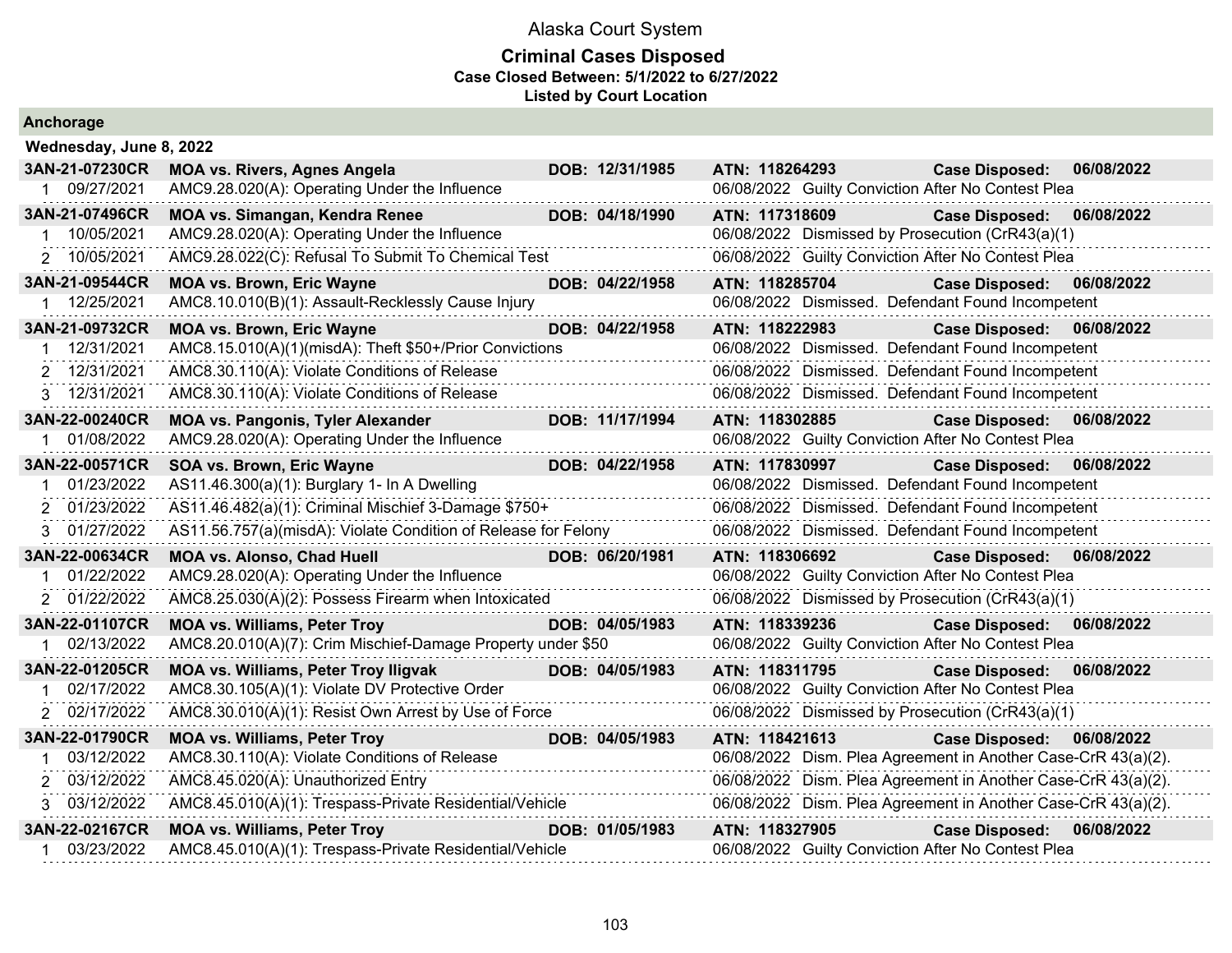| <b>Anchorage</b> |                                                                    |  |                 |                                                    |                       |            |  |  |  |  |
|------------------|--------------------------------------------------------------------|--|-----------------|----------------------------------------------------|-----------------------|------------|--|--|--|--|
|                  | Wednesday, June 8, 2022                                            |  |                 |                                                    |                       |            |  |  |  |  |
| 3AN-22-02278CR   | <b>MOA vs. Williams, Peter Troy Iligvak</b>                        |  | DOB: 04/05/1983 | ATN: 118332513                                     | <b>Case Disposed:</b> | 06/08/2022 |  |  |  |  |
| 03/28/2022       | AMC8.10.010(D): AssaultOn Police/Other Officer                     |  |                 | 06/08/2022 Guilty Conviction After No Contest Plea |                       |            |  |  |  |  |
| 03/28/2022<br>2  | AMC8.30.010(A)(1): Resist Own Arrest by Use of Force               |  |                 | 06/08/2022 Dismissed by Prosecution (CrR43(a)(1)   |                       |            |  |  |  |  |
| 3 03/28/2022     | AMC8.30.110(A): Violate Conditions of Release                      |  |                 | 06/08/2022 Guilty Conviction After No Contest Plea |                       |            |  |  |  |  |
| 3AN-22-02909CR   | <b>MOA vs. Kobuk, Lyle B</b>                                       |  | DOB: 10/04/1985 | ATN: 118301733                                     | <b>Case Disposed:</b> | 06/08/2022 |  |  |  |  |
| 04/14/2022<br>1  | Charging Document Pending or Not Filed                             |  |                 |                                                    |                       |            |  |  |  |  |
| 3AN-22-02915CR   | <b>MOA vs. Lea, Brian Shaun</b>                                    |  | DOB: 10/11/1994 | ATN: 118306908                                     | <b>Case Disposed:</b> | 06/08/2022 |  |  |  |  |
| 04/16/2022       | AMC9.28.020(A): Operating Under the Influence                      |  |                 | 06/08/2022 Guilty Conviction After Guilty Plea     |                       |            |  |  |  |  |
| 3AN-22-03021CR   | <b>MOA vs. Polly, Job</b>                                          |  | DOB: 11/26/1981 | ATN: 118233324                                     | <b>Case Disposed:</b> | 06/08/2022 |  |  |  |  |
| 04/23/2022       | AMC8.10.010(B)(1): Assault-Recklessly Cause Injury                 |  |                 | 06/08/2022 Dismissed by Prosecution (CrR43(a)(1)   |                       |            |  |  |  |  |
| 04/23/2022       | AMC8.20.010(A)(1): Crim Mischief-Damage Property \$50+             |  |                 | 06/08/2022 Guilty Conviction After No Contest Plea |                       |            |  |  |  |  |
| 04/23/2022<br>3. | AMC8.30.110(A): Violate Conditions of Release                      |  |                 | 06/08/2022 Guilty Conviction After No Contest Plea |                       |            |  |  |  |  |
| 4 04/23/2022     | AMC8.30.110(A): Violate Conditions of Release                      |  |                 | 06/08/2022 Dismissed by Prosecution (CrR43(a)(1)   |                       |            |  |  |  |  |
| 3AN-22-03087CR   | MOA vs. Stewart, Jasper Irvingdaniel                               |  | DOB: 07/17/1990 | ATN: 118342161                                     | <b>Case Disposed:</b> | 06/08/2022 |  |  |  |  |
| 04/27/2022       | AMC8.10.010(B)(1): Assault-Recklessly Cause Injury                 |  |                 | 06/08/2022 Guilty Conviction After No Contest Plea |                       |            |  |  |  |  |
| 04/27/2022       | AMC8.30.110(A): Violate Conditions of Release                      |  |                 | 06/08/2022 Guilty Conviction After No Contest Plea |                       |            |  |  |  |  |
| 3AN-22-03489CR   | MOA vs. Joe, John                                                  |  | DOB: 01/29/1985 | ATN: 118341468                                     | <b>Case Disposed:</b> | 06/08/2022 |  |  |  |  |
| 05/11/2022       | Charging Document Pending or Not Filed                             |  |                 |                                                    |                       |            |  |  |  |  |
| 3AN-22-03776CR   | <b>MOA vs. Andrews, Gerald Jason</b>                               |  | DOB: 02/09/1989 | ATN: 116232336                                     | <b>Case Disposed:</b> | 06/08/2022 |  |  |  |  |
| 05/19/2022       | Charging Document Pending or Not Filed                             |  |                 |                                                    |                       |            |  |  |  |  |
| 3AN-22-04070CR   | SOA vs. Stamper, Kerri Lee                                         |  | DOB: 09/16/1985 | ATN: 118307862                                     | <b>Case Disposed:</b> | 06/08/2022 |  |  |  |  |
| 12/27/2021       | AS11.46.130(a)(7): Theft 2 - Access Device or ID Document          |  |                 | 06/08/2022 Dismissed by Prosecution (CrR43(a)(1)   |                       |            |  |  |  |  |
| 2 12/27/2021     | AS11.46.285(a)(1)(misdA): Fraud Use Stolen Accss Dev/ID under \$75 |  |                 | 06/08/2022 Dismissed by Prosecution (CrR43(a)(1)   |                       |            |  |  |  |  |
| 12/27/2021<br>З. | AS11.46.285(a)(1)(misdA): Fraud Use Stolen Accss Dev/ID under \$75 |  |                 | 06/08/2022 Dismissed by Prosecution (CrR43(a)(1)   |                       |            |  |  |  |  |
| 4 12/27/2021     | AS11.46.150(a): Theft 4-Less than \$250                            |  |                 | 06/08/2022 Dismissed by Prosecution (CrR43(a)(1)   |                       |            |  |  |  |  |
| 3AN-22-04193CR   | SOA vs. Sellers, Erik                                              |  | DOB: 02/11/1983 | ATN: 118264653                                     | <b>Case Disposed:</b> | 06/08/2022 |  |  |  |  |
| 05/25/2022       | Charging Document Pending or Not Filed                             |  |                 |                                                    |                       |            |  |  |  |  |
| 3AN-22-04221CR   | SOA vs. Anaruk, Tobi Ethan                                         |  | DOB: 06/29/2003 | ATN: 118295379                                     | <b>Case Disposed:</b> | 06/08/2022 |  |  |  |  |
| 06/08/2022       | Charging Document Pending or Not Filed                             |  |                 |                                                    |                       |            |  |  |  |  |
| 3AN-22-04223CR   | SOA vs. Luther, Henry Melvin                                       |  | DOB: 05/28/1988 | ATN: 118229418                                     | <b>Case Disposed:</b> | 06/08/2022 |  |  |  |  |
| 06/08/2022       | Charging Document Pending or Not Filed                             |  |                 |                                                    |                       |            |  |  |  |  |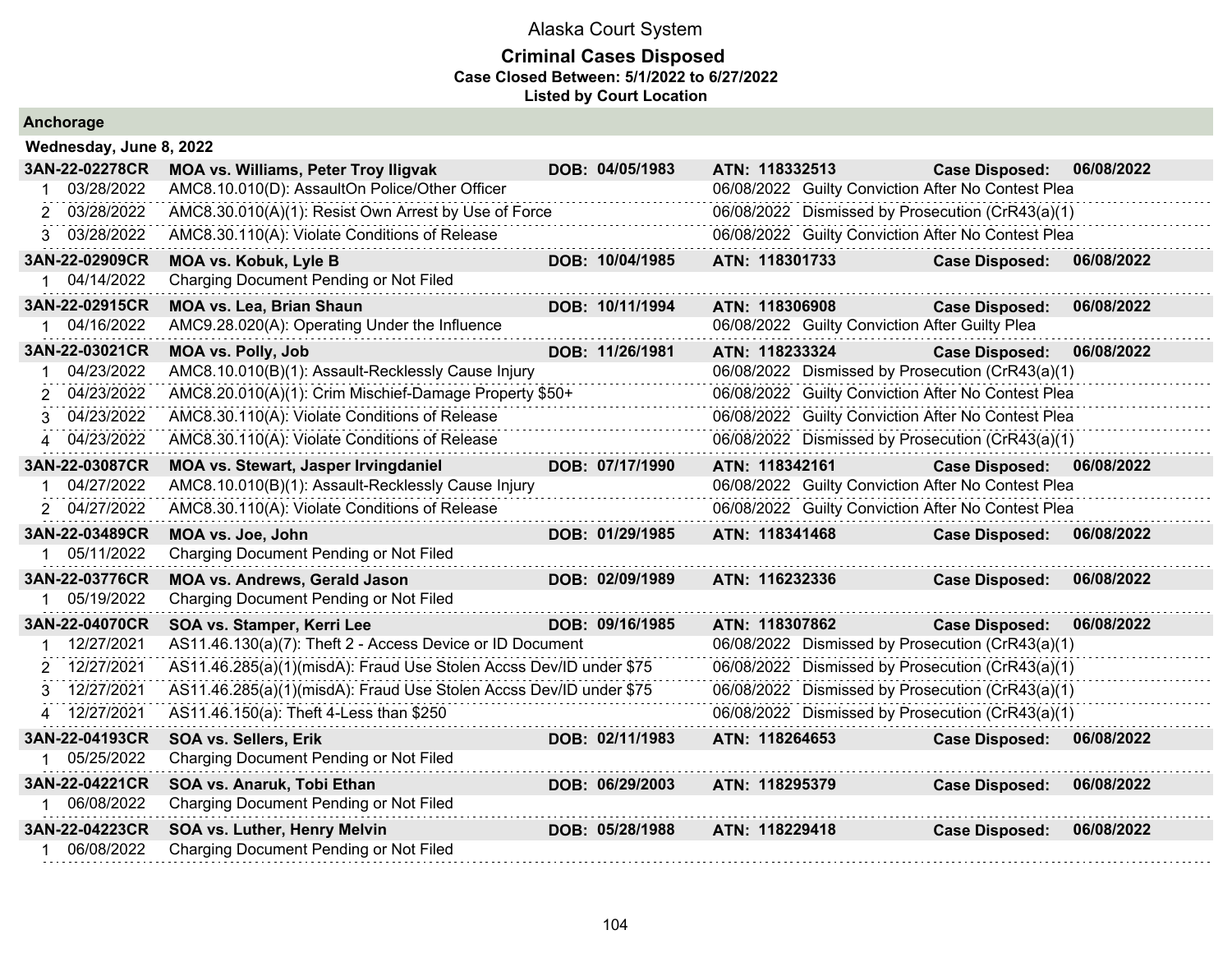| Anchorage               |                                                             |  |                 |                                                    |                       |            |  |  |  |  |
|-------------------------|-------------------------------------------------------------|--|-----------------|----------------------------------------------------|-----------------------|------------|--|--|--|--|
| Wednesday, June 8, 2022 |                                                             |  |                 |                                                    |                       |            |  |  |  |  |
| 3AN-22-04227CR          | <b>MOA vs. Steward, Korbyn Bruce</b>                        |  | DOB: 04/16/1999 | ATN: 117721233                                     | <b>Case Disposed:</b> | 06/08/2022 |  |  |  |  |
| 06/08/2022              | Charging Document Pending or Not Filed                      |  |                 |                                                    |                       |            |  |  |  |  |
| 3AN-22-04232CR          | <b>MOA vs. Tommy, Mary Julia Magdaline</b>                  |  | DOB: 05/09/1997 | ATN: 118328319                                     | <b>Case Disposed:</b> | 06/08/2022 |  |  |  |  |
| 06/08/2022              | Charging Document Pending or Not Filed                      |  |                 |                                                    |                       |            |  |  |  |  |
|                         | Thursday, June 9, 2022                                      |  |                 |                                                    |                       |            |  |  |  |  |
| 3AN-19-01982CR          | SOA vs. Ahquin, Nina Kaleialoha                             |  | DOB: 09/29/1989 | ATN: 116714691                                     | <b>Case Disposed:</b> | 06/09/2022 |  |  |  |  |
| 10/18/2018              | AS11.46.130(a)(1): Theft 2-Value \$750-\$24,999             |  |                 | 04/24/2019 Dismissed by Prosecution (CrR43(a)(1)   |                       |            |  |  |  |  |
| 2 10/18/2018            | AS11.46.280(d)(3): Issuing Bad Check-Value \$250-\$749      |  |                 | 06/09/2022 Guilty Conviction After Guilty Plea     |                       |            |  |  |  |  |
| 3AN-19-03656CR          | SOA vs. Winters, Wayne Albert                               |  | DOB: 08/29/1968 | ATN: 117203031                                     | <b>Case Disposed:</b> | 06/09/2022 |  |  |  |  |
| 04/04/2019              | AS11.61.110(a)(2): Disord Conduct-Loud Noise, Publ/Priv     |  |                 | 06/09/2022 Guilty Conviction After Guilty Plea     |                       |            |  |  |  |  |
| 3AN-19-11273CR          | MOA vs. Hedgspeth, Marla Lynette                            |  | DOB: 08/02/1969 | ATN: 117299979                                     | <b>Case Disposed:</b> | 06/09/2022 |  |  |  |  |
| 11/13/2019              | AMC9.28.020(A): Operating Under the Influence               |  |                 | 06/09/2022 Guilty Conviction After No Contest Plea |                       |            |  |  |  |  |
| 2 11/13/2019            | AMC8.55.015(A)(3): Animal Cruelty-Endanger in/on Vehicle    |  |                 | 06/09/2022 Dismissed by Prosecution (CrR43(a)(1)   |                       |            |  |  |  |  |
| 3 11/13/2019            | AMC8.55.015(A)(3): Animal Cruelty-Endanger in/on Vehicle    |  |                 | 06/09/2022 Dismissed by Prosecution (CrR43(a)(1)   |                       |            |  |  |  |  |
| 3AN-19-11659CR          | <b>MOA vs. George, Charlotte Lamae</b>                      |  | DOB: 10/08/1969 | ATN: 116303094                                     | <b>Case Disposed:</b> | 06/09/2022 |  |  |  |  |
| 11/27/2019              | AMC9.28.020(A): Operating Under the Influence               |  |                 | 06/09/2022 Guilty Conviction After No Contest Plea |                       |            |  |  |  |  |
| 3AN-20-03446CR          | SOA vs. Vasquez, Aleksai                                    |  | DOB: 04/17/2002 | ATN: 117759159                                     | <b>Case Disposed:</b> | 06/09/2022 |  |  |  |  |
| 04/27/2020              | AS11.46.140(a)(1): Theft 3-Value \$250-\$749                |  |                 | 06/09/2022 Guilty Conviction After Guilty Plea     |                       |            |  |  |  |  |
| 04/27/2020              | AS11.46.486(a)(1): Criminal Mischief 5 - Tamper w/ Property |  |                 | 06/09/2022 Dismissed by Prosecution (CrR43(a)(1)   |                       |            |  |  |  |  |
| 04/27/2020<br>3         | AS11.46.330(a)(2): Crim Trespass 2- Vehicle<br>.            |  |                 | 06/09/2022 Dismissed by Prosecution (CrR43(a)(1)   |                       |            |  |  |  |  |
| 3AN-20-03473CR          | <b>MOA vs. Koenig, Heather Kari Shelbe</b>                  |  | DOB: 12/14/1989 | ATN: 117820089                                     | <b>Case Disposed:</b> | 06/09/2022 |  |  |  |  |
| 04/15/2020              | AMC8.30.105(A)(2): Violate Stalking or Sex Asslt Protec Ord |  |                 | 06/09/2022 Dismissed. Defendant Found Incompetent  |                       |            |  |  |  |  |
| 04/15/2020<br>2         | AMC8.30.105(A)(2): Violate Stalking or Sex Asslt Protec Ord |  |                 | 06/09/2022 Dismissed. Defendant Found Incompetent  |                       |            |  |  |  |  |
| 04/15/2020              | AMC8.30.105(A)(2): Violate Stalking or Sex Asslt Protec Ord |  |                 | 06/09/2022 Dismissed. Defendant Found Incompetent  |                       |            |  |  |  |  |
| 04/15/2020<br>4         | AMC8.30.105(A)(2): Violate Stalking or Sex Asslt Protec Ord |  |                 | 06/09/2022 Dismissed. Defendant Found Incompetent  |                       |            |  |  |  |  |
| 3AN-20-04669CR          | <b>MOA vs. Koenig, Heather Kari</b>                         |  | DOB: 12/14/1989 | ATN: 117833004                                     | <b>Case Disposed:</b> | 06/09/2022 |  |  |  |  |
| 06/13/2020              | AMC8.30.105(A)(2): Violate Stalking or Sex Asslt Protec Ord |  |                 | 06/09/2022 Dismissed. Defendant Found Incompetent  |                       |            |  |  |  |  |
| 2 06/13/2020            | AMC8.30.110(A): Violate Conditions of Release               |  |                 | 06/09/2022 Dismissed. Defendant Found Incompetent  |                       |            |  |  |  |  |
| 3AN-20-07015CR          | <b>MOA vs. Boyle, Amanda Marie</b>                          |  | DOB: 09/10/1985 | ATN: 117710199                                     | <b>Case Disposed:</b> | 06/09/2022 |  |  |  |  |
| 09/09/2020              | AMC8.15.050(A)(misdA): Removal of Merchandise \$50+         |  |                 | 06/09/2022 Guilty Conviction After No Contest Plea |                       |            |  |  |  |  |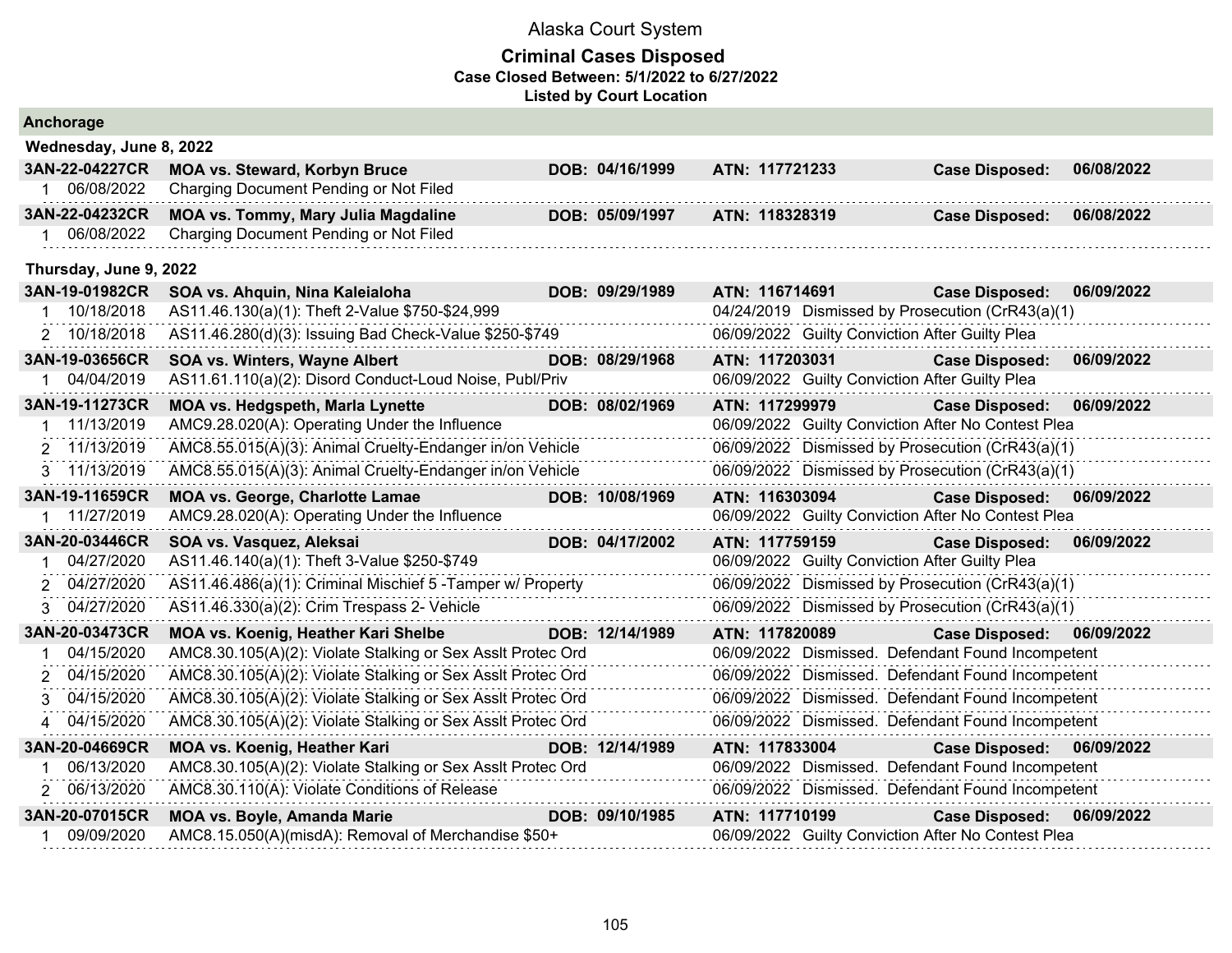| Anchorage              |                                                                |                 |                |                                                |                                                    |            |
|------------------------|----------------------------------------------------------------|-----------------|----------------|------------------------------------------------|----------------------------------------------------|------------|
| Thursday, June 9, 2022 |                                                                |                 |                |                                                |                                                    |            |
| 3AN-20-07275CR         | MOA vs. Koenig, Heather Kari                                   | DOB: 12/14/1989 | ATN: 117651789 |                                                | <b>Case Disposed:</b>                              | 06/09/2022 |
| 09/16/2020<br>-1       | AMC8.30.110(A): Violate Conditions of Release                  |                 |                |                                                | 06/09/2022 Dismissed. Defendant Found Incompetent  |            |
| 2 09/16/2020           | AMC8.30.105(A)(2): Violate Stalking or Sex AssIt Protec Ord    |                 |                |                                                | 06/09/2022 Dismissed. Defendant Found Incompetent  |            |
| 3AN-20-08827CR         | <b>MOA vs. Mcgowan, Waheed Houston</b>                         | DOB: 08/31/1996 | ATN: 117778158 |                                                | <b>Case Disposed:</b>                              | 06/09/2022 |
| 11/10/2020             | AMC9.10.020(B): Leaving Scene of Crash-Veh/Prop Damage         |                 |                |                                                | 06/09/2022 Dismissed by Prosecution (CrR43(a)(1)   |            |
| 3AN-21-00726CR         | <b>MOA vs. Boyle, Amanda Marie</b>                             | DOB: 09/10/1985 |                | ATN: 117275157                                 | <b>Case Disposed:</b>                              | 06/09/2022 |
| 01/23/2021             | AMC8.15.050(B)(misdA): Concealment of Merchandise \$50         |                 |                |                                                | 06/09/2022 Guilty Conviction After No Contest Plea |            |
| 3AN-21-01775CR         | <b>MOA vs. Boyle, Amanda Marie</b>                             | DOB: 09/10/1985 | ATN: 116648802 |                                                | Case Disposed: 06/09/2022                          |            |
| 03/09/2021             | AMC8.15.050(B)(misdA): Concealment of Merchandise \$50         |                 |                |                                                | 06/09/2022 Guilty Conviction After No Contest Plea |            |
| 2 04/21/2021           | AMC8.45.010(A)(2)(c): Enter/Remain Bus Property in Viol Notice |                 |                |                                                | 06/09/2022 Guilty Conviction After No Contest Plea |            |
| 3 03/09/2021           | AMC8.30.110(A): Violate Conditions of Release                  |                 |                |                                                | 06/09/2022 Guilty Conviction After No Contest Plea |            |
| 3AN-21-01834CR         | <b>MOA vs. Tomaganuk, Beauty Deborah Rose</b>                  | DOB: 06/29/2002 |                | ATN: 117764262                                 | Case Disposed: 06/09/2022                          |            |
| 03/12/2021             | AMC8.10.010(B)(1): Assault-Recklessly Cause Injury             |                 |                |                                                | 06/09/2022 Guilty Conviction After No Contest Plea |            |
| 3AN-21-07037CR         | MOA vs. O'Neill, Lauren Elizabeth                              | DOB: 05/22/1993 | ATN: 118278855 |                                                | <b>Case Disposed:</b>                              | 06/09/2022 |
| 09/19/2021             | AMC9.28.020(A): Operating Under the Influence                  |                 |                | 06/09/2022 Guilty Conviction After Guilty Plea |                                                    |            |
| 3AN-21-07060CR         | <b>MOA vs. King, Julissia Marlyne</b>                          | DOB: 08/05/2006 |                | ATN: 118410993 <b>ATN:</b> 118410993           | <b>Case Disposed:</b>                              | 06/09/2022 |
| 08/16/2021             | AMC9.10.020(C): Leaving Scene of Crash-Unattended Veh/Prop     |                 |                |                                                | 06/09/2022 Dismissed by Prosecution (CrR43(a)(1)   |            |
| 3AN-21-07923CR         | <b>MOA vs. Wilkins, Tina Renee</b>                             | DOB: 01/19/1983 | ATN: 118332198 |                                                | Case Disposed: 06/09/2022                          |            |
| 10/23/2021             | AMC8.30.105(A)(1): Violate DV Protective Order                 |                 |                |                                                | 06/09/2022 Dismissed. Defendant Found Incompetent  |            |
| 2 10/23/2021           | AMC8.30.105(A)(1): Violate DV Protective Order                 |                 |                |                                                | 06/09/2022 Dismissed. Defendant Found Incompetent  |            |
| 3 10/23/2021           | AMC8.30.105(A)(1): Violate DV Protective Order                 |                 |                |                                                | 06/09/2022 Dismissed. Defendant Found Incompetent  |            |
| 4 02/07/2022           | AMC8.30.110(A): Violate Conditions of Release                  |                 |                |                                                | 06/09/2022 Dismissed. Defendant Found Incompetent  |            |
| 3AN-21-08852CR         | MOA vs. Wooden, Jeffrey Alan                                   | DOB: 05/28/1961 | ATN: 117784323 |                                                | <b>Case Disposed:</b>                              | 06/09/2022 |
| 1 11/25/2021           | AMC9.28.020(A): Operating Under the Influence                  |                 |                |                                                | 06/09/2022 Guilty Conviction After No Contest Plea |            |
| 3AN-21-09229CR         | MOA vs. Wooden, Jeffrey Alan                                   | DOB: 05/28/1961 | ATN: 118284156 |                                                | <b>Case Disposed:</b>                              | 06/09/2022 |
| 09/01/2021             | AMC8.10.110(A)(4): Harassment-Offensive/Unwanted Touch         |                 |                |                                                | 06/09/2022 Guilty Conviction After No Contest Plea |            |
| 3AN-21-09566CR         | <b>MOA vs. Andrews, Drexler Rodman</b>                         | DOB: 05/03/1995 | ATN: 118328436 |                                                | <b>Case Disposed:</b>                              | 06/09/2022 |
| 12/24/2021             | AMC8.10.010(B)(1): Assault-Recklessly Cause Injury             |                 |                |                                                | 06/09/2022 Guilty Conviction After No Contest Plea |            |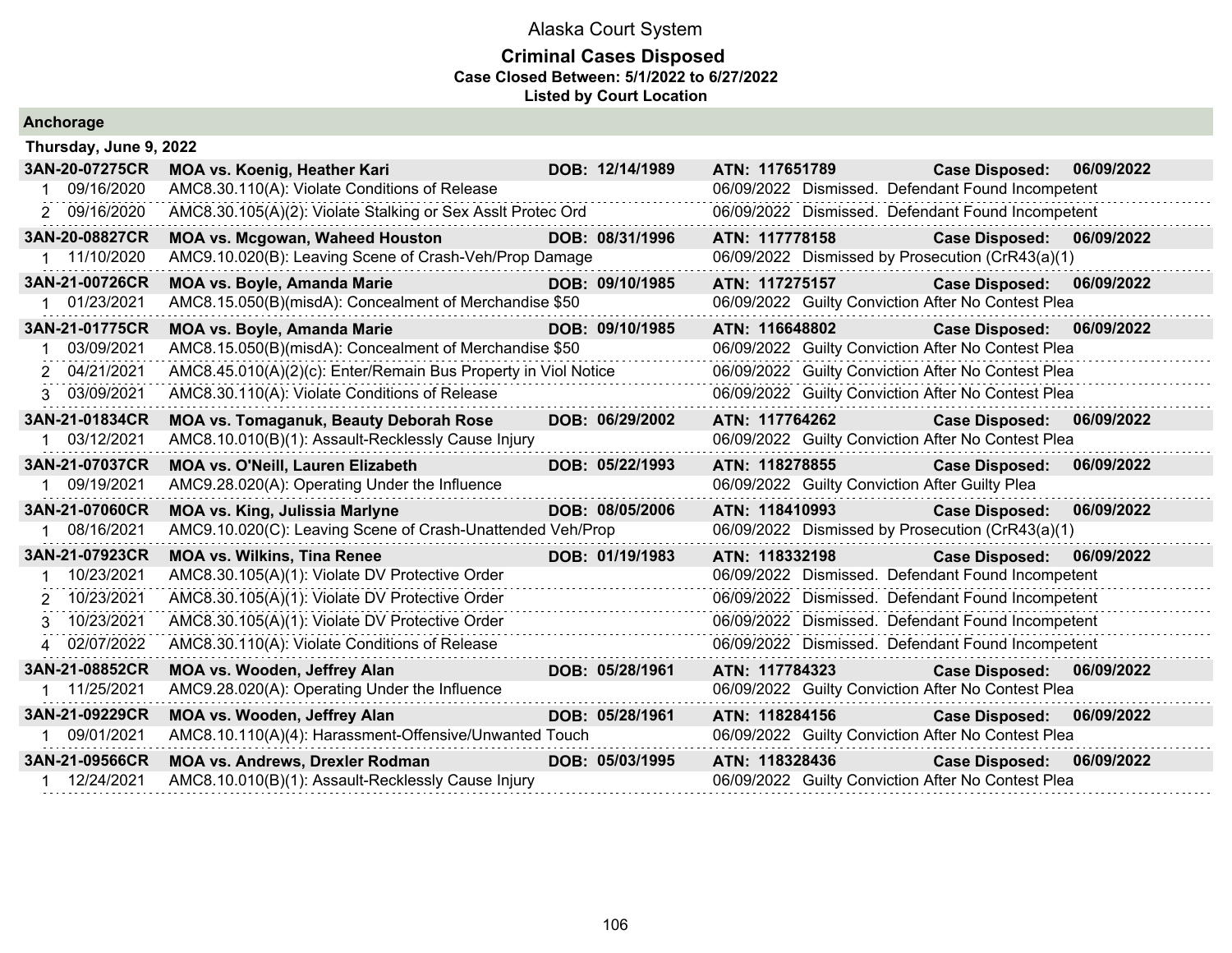#### **Criminal Cases Disposed Case Closed Between: 5/1/2022 to 6/27/2022 Listed by Court Location**

| Thursday, June 9, 2022 |                                                             |                 |                                                               |                           |            |
|------------------------|-------------------------------------------------------------|-----------------|---------------------------------------------------------------|---------------------------|------------|
| 3AN-22-00097CR         | <b>MOA vs. Wilkins, Tina Renee</b>                          | DOB: 01/19/1983 | ATN: 118302444                                                | <b>Case Disposed:</b>     | 06/09/2022 |
| 01/03/2022             | AMC8.30.115(A): Unlawful Contact 1-Victim/Witness           |                 | 06/09/2022 Dismissed. Defendant Found Incompetent             |                           |            |
| 2 01/03/2022           | AMC8.30.105(A)(1): Violate DV Protective Order              |                 | 06/09/2022 Dismissed. Defendant Found Incompetent             |                           |            |
| 3 01/03/2022           | AMC8.30.110(A): Violate Conditions of Release               |                 | 06/09/2022 Dismissed. Defendant Found Incompetent             |                           |            |
| 4 02/07/2022           | AMC8.30.110(A): Violate Conditions of Release               |                 | 06/09/2022 Dismissed. Defendant Found Incompetent             |                           |            |
| 3AN-22-00358CR         | <b>MOA vs. Collvins, Allen Michael</b>                      | DOB: 03/26/1990 | ATN: 118332162                                                | <b>Case Disposed:</b>     | 06/09/2022 |
| 01/11/2022             | AMC9.28.020(A): Operating Under the Influence               |                 | 06/09/2022 Guilty Conviction After No Contest Plea            |                           |            |
| 3AN-22-00982CR         | <b>MOA vs. Gillion, Marcus Lapez</b>                        | DOB: 05/16/1974 | ATN: 118339173                                                | Case Disposed: 06/09/2022 |            |
| 02/07/2022             | AMC8.10.010(B)(1): Assault-Recklessly Cause Injury          |                 | 06/09/2022 Dismissed. Defendant Found Incompetent             |                           |            |
| 3AN-22-01062CR         | MOA vs. Karpinska, Ewelina Julita                           | DOB: 07/28/1989 | ATN: 118288998                                                | <b>Case Disposed:</b>     | 06/09/2022 |
| 1 12/16/2021           | AMC8.10.010(B)(1): Assault-Recklessly Cause Injury          |                 | 06/09/2022 Dismissed. Defendant Found Incompetent             |                           |            |
| 3AN-22-01340CR         | <b>MOA vs. Gillion, Marcus Lapez</b>                        | DOB: 05/16/1974 | ATN: 118279116                                                | Case Disposed: 06/09/2022 |            |
| 02/22/2022             | AMC8.30.105(A)(1): Violate DV Protective Order              |                 | 06/09/2022 Dismissed. Defendant Found Incompetent             |                           |            |
| 2 02/22/2022           | AMC8.30.115(A): Unlawful Contact 1-Victim/Witness           |                 | 06/09/2022 Dismissed. Defendant Found Incompetent             |                           |            |
| 3 02/22/2022           | AMC8.30.110(A): Violate Conditions of Release               |                 | 06/09/2022 Dismissed. Defendant Found Incompetent             |                           |            |
| 3AN-22-01873CR         | SOA vs. Fathke, Kristy Kae                                  | DOB: 06/22/1985 | ATN: 117757242                                                | <b>Case Disposed:</b>     | 06/09/2022 |
| 1 03/14/2022           | AS11.46.486(a)(3): Criminal Mischief 5 - Ride In Stolen Veh |                 | 06/09/2022 Dismissed by Prosecution (CrR43(a)(1)              |                           |            |
| 3AN-22-02282CR         | MOA vs. Fox, John Michael                                   | DOB: 12/10/1970 | ATN: 116691669                                                | <b>Case Disposed:</b>     | 06/09/2022 |
| 03/29/2022             | AMC8.30.110(A): Violate Conditions of Release               |                 | 06/09/2022 Dismissed by Prosecution (CrR43(a)(1)              |                           |            |
| 3AN-22-02765CR         | <b>MOA vs. Odomin, Melissa Lena</b>                         | DOB: 07/11/1983 | ATN: 117626166                                                | <b>Case Disposed:</b>     | 06/09/2022 |
| 04/12/2022             | Charging Document Pending or Not Filed                      |                 |                                                               |                           |            |
| 3AN-22-03139CR         | MOA vs. Whallon JR, Charles Lee                             | DOB: 12/04/1984 | ATN: 118328301                                                | <b>Case Disposed:</b>     | 06/09/2022 |
| 1 04/27/2022           | AMC8.30.105(A)(1): Violate DV Protective Order              |                 | 06/09/2022 Guilty Conviction After No Contest Plea            |                           |            |
| 3AN-22-03762CR         | SOA vs. Waska, Tami Lee                                     | DOB: 09/13/1990 | ATN: 117626238                                                | <b>Case Disposed:</b>     | 06/09/2022 |
| 05/22/2022             | AS11.41.230(a)(3): Assault 4-Cause Fear Of Injury           |                 | 06/09/2022 Guilty Conviction After Guilty Plea                |                           |            |
| 2 05/22/2022           | AS11.46.484(a)(1): Crim Mischief 4-Prop Dam \$250-\$749     |                 | 06/09/2022 Dismissed by Prosecution (CrR43(a)(1)              |                           |            |
| 3 05/25/2022           | AS11.56.750(a)(1)(A): Unlawful Contact Per Court Ordered    |                 | 06/09/2022 Dismissed by Prosecution (CrR43(a)(1)              |                           |            |
| 3AN-22-03793CR         | <b>MOA vs. Hillyer III, Robert James</b>                    | DOB: 10/02/1981 | ATN: 118282221                                                | <b>Case Disposed:</b>     | 06/09/2022 |
| 05/23/2022             | AMC8.45.010(A)(1): Trespass-Private Residential/Vehicle     |                 | 06/09/2022 Dism. Plea Agreement in Another Case-CrR 43(a)(2). |                           |            |
| 2 05/23/2022           | AMC8.30.110(A): Violate Conditions of Release               |                 | 06/09/2022 Dism. Plea Agreement in Another Case-CrR 43(a)(2). |                           |            |
| 3 05/23/2022           | AMC8.30.110(A): Violate Conditions of Release               |                 | 06/09/2022 Dism. Plea Agreement in Another Case-CrR 43(a)(2). |                           |            |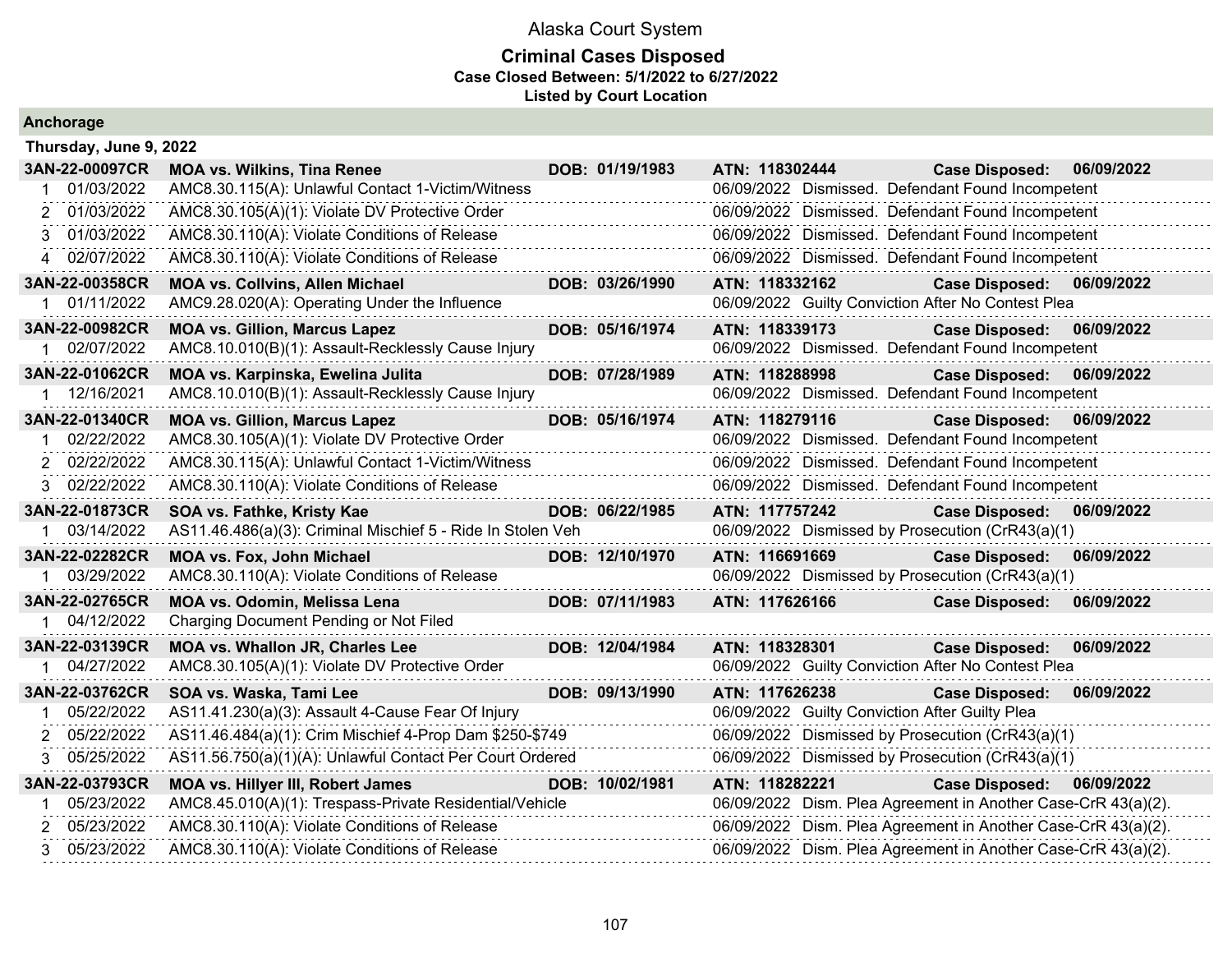| Anchorage                    |                                                                |                 |                |                                                |                                                    |            |
|------------------------------|----------------------------------------------------------------|-----------------|----------------|------------------------------------------------|----------------------------------------------------|------------|
| Thursday, June 9, 2022       |                                                                |                 |                |                                                |                                                    |            |
| 3AN-22-03971CR               | <b>MOA vs. Robertson, Colin J</b>                              | DOB: 02/08/1994 | ATN: 118175454 |                                                | <b>Case Disposed:</b>                              | 06/09/2022 |
| 1 05/30/2022                 | AMC8.20.010(A)(1): Crim Mischief-Damage Property \$50+         |                 |                |                                                | 06/09/2022 Dismissed. Defendant Found Incompetent  |            |
| 3AN-22-04009CR               | SOA vs. Haley JR, Jerry Dale                                   | DOB: 03/12/1994 | ATN: 117316422 |                                                | <b>Case Disposed:</b>                              | 06/09/2022 |
| 1 05/27/2022                 | AS11.56.757(a)(misdA): Violate Condition of Release for Felony |                 |                |                                                | 06/09/2022 Dismissed by Prosecution (CrR43(a)(1)   |            |
| 3AN-22-04255CR               | <b>SOA vs. Taufa, Peter Toutai</b>                             | DOB: 10/22/1995 | ATN: 118227537 |                                                | <b>Case Disposed:</b>                              | 06/09/2022 |
| 06/09/2022                   | Charging Document Pending or Not Filed                         |                 |                |                                                |                                                    |            |
| 3AN-22-04261CR               | SOA vs. Johanson, Brittany Rene                                | DOB: 07/07/1990 | ATN: 117627777 |                                                | <b>Case Disposed:</b>                              | 06/09/2022 |
| 06/09/2022                   | Charging Document Pending or Not Filed                         |                 |                |                                                |                                                    |            |
| 3AN-22-04262CR               | MOA vs. Chagluak, Amy Sherri Lee                               | DOB: 08/13/1990 | ATN: 118180512 |                                                | <b>Case Disposed:</b>                              | 06/09/2022 |
| 1 06/09/2022                 | Charging Document Pending or Not Filed                         |                 |                |                                                |                                                    |            |
| 3AN-22-04264CR               | SOA vs. Taufa, Peter Toutai                                    | DOB: 10/22/1995 | ATN: 117316431 |                                                | <b>Case Disposed:</b>                              | 06/09/2022 |
| 06/05/2022                   | AS11.56.757(a)(misdA): Violate Condition of Release for Felony |                 |                |                                                | 06/09/2022 Dismissed by Prosecution (CrR43(a)(1)   |            |
| <b>Friday, June 10, 2022</b> |                                                                |                 |                |                                                |                                                    |            |
| 3AN-19-05437CR               | SOA vs. Harford-Lee, Deavonnie Wayne                           | DOB: 04/30/1998 | ATN: 111463812 |                                                | <b>Case Disposed:</b>                              | 06/10/2022 |
| 05/30/2019                   | AS11.41.120(a)(1): Manslaughter -Death Not Murder 1 Or 2       |                 |                |                                                | 06/10/2022 Dismissed by Prosecution (CrR43(a)(1)   |            |
| 03/31/2019<br>2              | AS11.41.500(a)(1): Robbery 1- Armed w/ Deadly Weapon           |                 |                | 06/10/2022 Guilty Conviction After Guilty Plea |                                                    |            |
| 05/30/2019<br>3              | AS11.46.300(a)(1): Burglary 1- In A Dwelling                   |                 |                |                                                | 06/10/2022 Dismissed by Prosecution (CrR43(a)(1)   |            |
| 05/30/2019<br>4              | AS11.46.300(a)(2)(A): Burglary 1- Armed With Firearm           |                 |                |                                                | 06/10/2022 Dismissed by Prosecution (CrR43(a)(1)   |            |
| 05/30/2019<br>5              | AS11.41.200(a)(1): Assault 1- Serious Injury, Weapon           |                 |                |                                                | 06/10/2022 Dismissed by Prosecution (CrR43(a)(1)   |            |
| 05/30/2019<br>6              | AS11.41.210(a)(1): Assault 2 - Injury w/ Weapon, Intent        |                 |                |                                                | 06/10/2022 Dismissed by Prosecution (CrR43(a)(1)   |            |
| 3AN-19-10837CR               | <b>MOA vs. Demings, Jason Lamar</b>                            | DOB: 11/15/1977 | ATN: 110863458 |                                                | <b>Case Disposed:</b>                              | 06/10/2022 |
| 11/03/2019                   | AMC8.30.010(A)(3): Resist Arrest by Hiding/Barricading         |                 |                |                                                | 06/10/2022 Guilty Conviction After No Contest Plea |            |
| 11/03/2019<br>2              | AMC8.30.110(A): Violate Conditions of Release                  |                 |                |                                                | 06/10/2022 Dismissed by Prosecution (CrR43(a)(1)   |            |
| 3AN-20-00892CR               | <b>MOA vs. Stevens, Gregory Allen</b>                          | DOB: 01/17/1968 | ATN: 117642501 |                                                | <b>Case Disposed:</b>                              | 06/10/2022 |
| 01/26/2020                   | AMC8.15.050(A)(misdA): Removal of Merchandise \$50+            |                 |                |                                                | 06/10/2022 Guilty Conviction After No Contest Plea |            |
| 3AN-20-03001CR               | MOA vs. Demings, Jason Lamar                                   | DOB: 11/15/1977 | ATN: 117832482 |                                                | <b>Case Disposed:</b>                              | 06/10/2022 |
| 04/11/2020                   | AMC8.30.115(A): Unlawful Contact 1-Victim/Witness              |                 |                |                                                | 06/10/2022 Guilty Conviction After No Contest Plea |            |
| 2 04/11/2020                 | AMC8.30.110(A): Violate Conditions of Release                  |                 |                |                                                | 06/10/2022 Dismissed by Prosecution (CrR43(a)(1)   |            |
| 3 04/11/2020                 | AMC8.20.010(A)(1): Crim Mischief-Damage Property \$50+         |                 |                |                                                | 06/10/2022 Dismissed by Prosecution (CrR43(a)(1)   |            |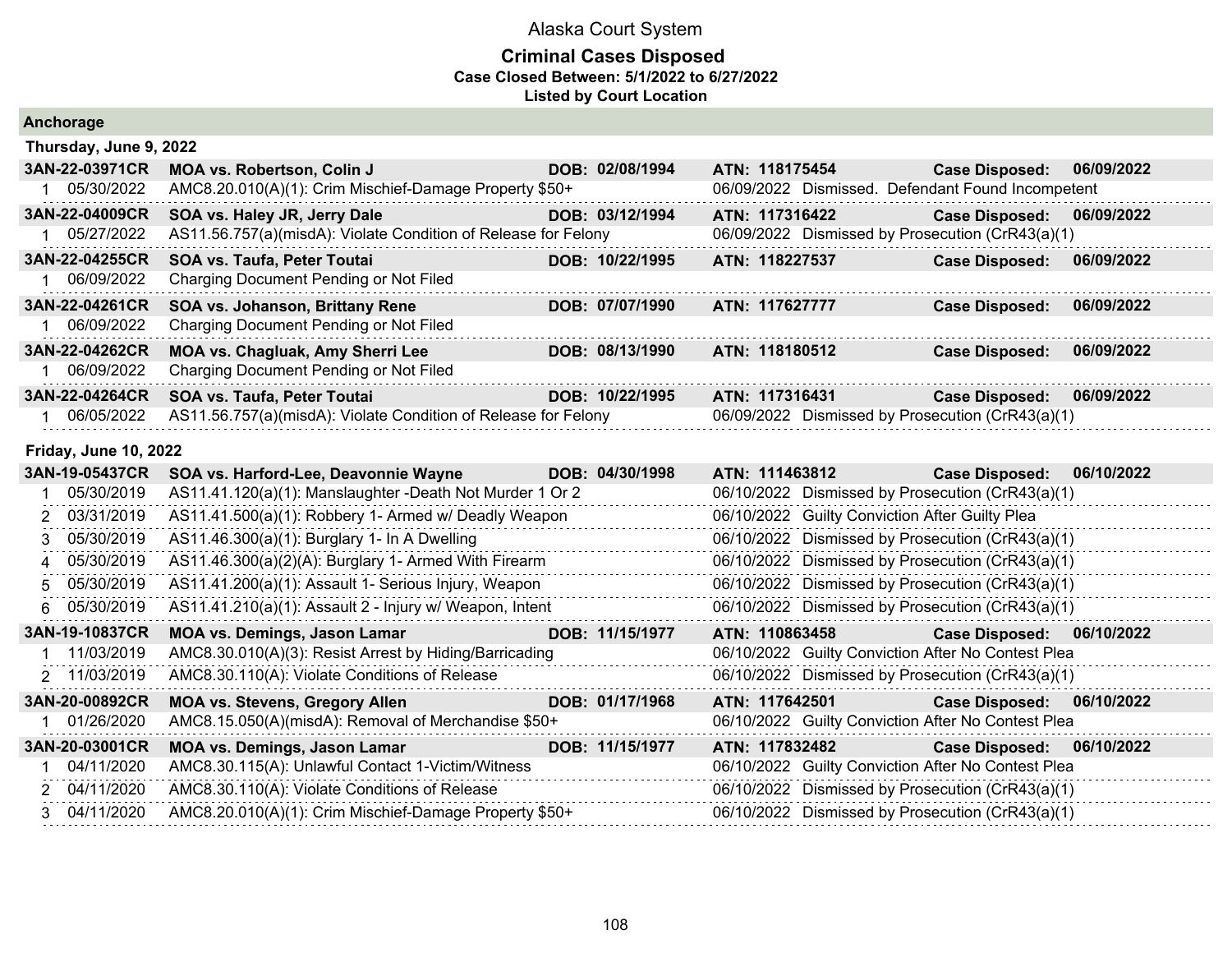### **Criminal Cases Disposed Case Closed Between: 5/1/2022 to 6/27/2022 Listed by Court Location**

|   | <b>Friday, June 10, 2022</b> |                                                                        |                 |                |                                                               |            |
|---|------------------------------|------------------------------------------------------------------------|-----------------|----------------|---------------------------------------------------------------|------------|
|   | 3AN-20-04211CR               | SOA vs. MacPherson, Shannelle Marie                                    | DOB: 03/18/1986 | ATN: 117705852 | <b>Case Disposed:</b>                                         | 06/10/2022 |
|   | 05/28/2020                   | Attempted: AS11.46.360(a)(1): Vehicle Theft 1-Take Veh, Air Or Wtrcrft |                 |                | 06/10/2022 Guilty Conviction After Guilty Plea                |            |
| 2 | 05/28/2020                   | AS11.46.130(a)(1): Theft 2-Value \$750-\$24,999                        |                 |                | 06/10/2022 Dism. Plea Agreement in Another Case-CrR 43(a)(2). |            |
| 3 | 05/28/2020                   | AS11.46.130(a)(7): Theft 2 - Access Device or ID Document              |                 |                | 06/10/2022 Dism. Plea Agreement in Another Case-CrR 43(a)(2). |            |
| Δ | 05/28/2020                   | AS11.46.130(a)(7): Theft 2 - Access Device or ID Document              |                 |                | 06/10/2022 Dism. Plea Agreement in Another Case-CrR 43(a)(2). |            |
| 5 | 07/17/2020                   | AS11.56.320(a)(4)(A): Escape 3-Rels Misd Electronic Monitor            |                 |                | 06/10/2022 Dism. Plea Agreement in Another Case-CrR 43(a)(2). |            |
|   | 3AN-20-04592CR               | SOA vs. Gamble, Butch Lee                                              | DOB: 11/08/2001 | ATN: 116189586 | <b>Case Disposed:</b>                                         | 06/10/2022 |
|   | 06/10/2020                   | AS11.46.300(a)(2)(A): Burglary 1- Armed With Firearm                   |                 |                | 06/10/2022 Guilty Conviction After Guilty Plea                |            |
| 2 | 06/10/2020                   | AS11.46.130(a)(2): Theft 2-Firearm/Explosive                           |                 |                | 06/10/2022 Dism. Plea Agreement in Another Case-CrR 43(a)(2). |            |
| 3 | 06/10/2020                   | AS11.46.130(a)(2): Theft 2-Firearm/Explosive                           |                 |                | 06/10/2022 Dism. Plea Agreement in Another Case-CrR 43(a)(2). |            |
| 4 | 06/10/2020                   | AS11.46.130(a)(2): Theft 2-Firearm/Explosive                           |                 |                | 06/10/2022 Dism. Plea Agreement in Another Case-CrR 43(a)(2). |            |
| 5 | 06/10/2020                   | Attempted: AS11.56.320(a)(4)(A): Escape 3-Rels Misd Electronic Monitor |                 |                | 06/10/2022 Dism. Plea Agreement in Another Case-CrR 43(a)(2). |            |
| 6 | 06/10/2020                   | AS11.46.130(a)(1): Theft 2-Value \$750-\$24,999                        |                 |                | 06/10/2022 Dism. Plea Agreement in Another Case-CrR 43(a)(2). |            |
|   | 3AN-20-09865CR               | <b>MOA vs. Tracy, Brett Eagle</b>                                      | DOB: 01/23/1985 | ATN: 117803124 | <b>Case Disposed:</b>                                         | 06/10/2022 |
|   | 12/17/2020                   | AMC8.10.110(A)(5): Harassment-Offensive Contact Body Fluids            |                 |                | 06/10/2022 Guilty Conviction After No Contest Plea            |            |
| 2 | 12/17/2020                   | AMC8.10.010(B)(1): Assault-Recklessly Cause Injury                     |                 |                | 06/10/2022 Guilty Conviction After No Contest Plea            |            |
|   | 3AN-21-00874CR               | SOA vs. Gamble, Butch Lee                                              | DOB: 11/08/2001 | ATN: 117804735 | <b>Case Disposed:</b>                                         | 06/10/2022 |
|   | 02/02/2021                   | Attempted: AS11.46.310: Burglary 2                                     |                 |                | 06/10/2022 Guilty Conviction After Guilty Plea                |            |
| 2 | 02/02/2021                   | AS11.46.484(a)(1): Crim Mischief 4-Prop Dam \$250-\$749                |                 |                | 06/10/2022 Dism. Plea Agreement in Another Case-CrR 43(a)(2). |            |
| 3 | 02/02/2021                   | AS11.46.140(a)(1): Theft 3-Value \$250-\$749                           |                 |                | 06/10/2022 Dism. Plea Agreement in Another Case-CrR 43(a)(2). |            |
|   | 3AN-21-04270CR               | SOA vs. Allen, Craig                                                   | DOB: 05/21/1970 | ATN: 112167828 | <b>Case Disposed:</b>                                         | 06/10/2022 |
|   | 05/28/2021                   | Attempted: AS11.46.130(a)(7): Theft 2 - Access Device or ID Document   |                 |                | 06/10/2022 Guilty Conviction After Guilty Plea                |            |
|   | 3AN-21-04345CR               | SOA vs. Hill, Ethan Bailey                                             | DOB: 11/18/1986 | ATN: 117806805 | <b>Case Disposed:</b>                                         | 06/10/2022 |
|   | 06/12/2021                   | AS28.35.030(n): Felony DUI - 2+ Priors                                 |                 |                | 06/10/2022 Guilty Conviction After Guilty Plea                |            |
| 2 | 07/17/2021                   | AS11.56.757(a)(misdA): Violate Condition of Release for Felony         |                 |                | 06/10/2022 Dismissed by Prosecution (CrR43(a)(1)              |            |
| 3 | 10/10/2021                   | AS11.56.757(a)(misdA): Violate Condition of Release for Felony         |                 |                | 06/10/2022 Dismissed by Prosecution (CrR43(a)(1)              |            |
| 4 | 10/18/2021                   | AS11.56.757(a)(misdA): Violate Condition of Release for Felony         |                 |                | 06/10/2022 Guilty Conviction After Guilty Plea                |            |
| 5 | 11/19/2021                   | AS11.56.757(a)(misdA): Violate Condition of Release for Felony         |                 |                | 06/10/2022 Dismissed by Prosecution (CrR43(a)(1)              |            |
|   | 03/29/2022                   | AS11.56.757(a)(misdA): Violate Condition of Release for Felony         |                 |                | 06/10/2022 Dismissed by Prosecution (CrR43(a)(1)              |            |
|   |                              |                                                                        |                 |                |                                                               |            |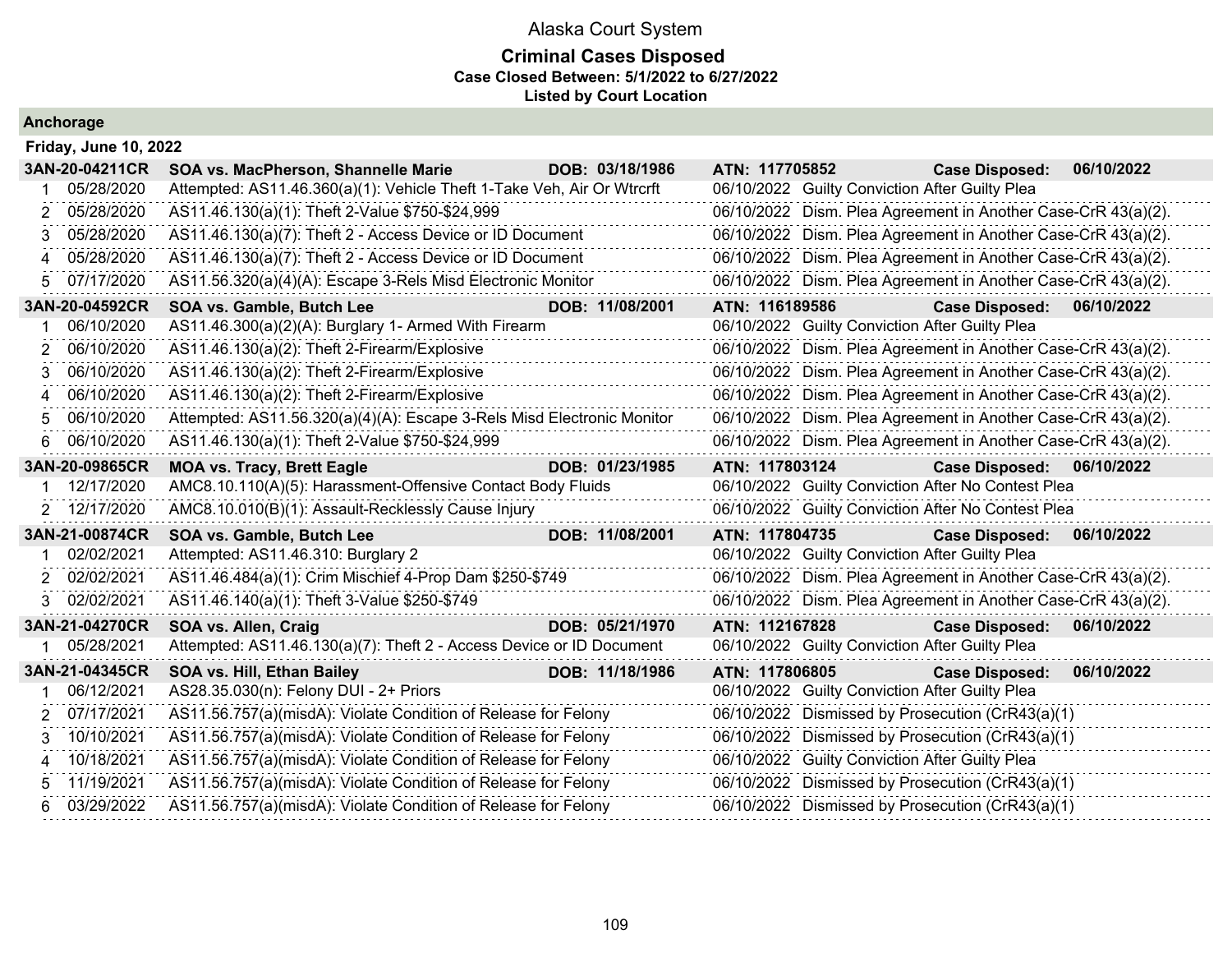#### **Criminal Cases Disposed Case Closed Between: 5/1/2022 to 6/27/2022 Listed by Court Location**

|    | <b>Friday, June 10, 2022</b> |                                                                        |                 |                |                                                |                                                               |            |
|----|------------------------------|------------------------------------------------------------------------|-----------------|----------------|------------------------------------------------|---------------------------------------------------------------|------------|
|    | 3AN-21-04635CR               | <b>MOA vs. Tracy, Brett Eagle</b>                                      | DOB: 01/23/1985 | ATN: 117701928 |                                                | <b>Case Disposed:</b>                                         | 06/10/2022 |
|    | 06/22/2021                   | AMC8.10.010(B)(1): Assault-Recklessly Cause Injury                     |                 |                |                                                | 06/10/2022 Guilty Conviction After No Contest Plea            |            |
| 2  | 06/22/2021                   | AMC8.30.110(A): Violate Conditions of Release                          |                 |                |                                                | 06/10/2022 Guilty Conviction After No Contest Plea            |            |
| 3  | 06/22/2021                   | AMC8.30.110(A): Violate Conditions of Release                          |                 |                |                                                | 06/10/2022 Guilty Conviction After No Contest Plea            |            |
|    | 4 06/22/2021                 | AMC8.10.110(A)(5): Harassment-Offensive Contact Body Fluids            |                 |                |                                                | 06/10/2022 Dismissed by Prosecution (CrR43(a)(1)              |            |
|    | 3AN-21-04653CR               | <b>MOA vs. Hillyer, Robert James</b>                                   | DOB: 10/02/1981 | ATN: 116763309 |                                                | <b>Case Disposed:</b>                                         | 06/10/2022 |
|    | 06/23/2021                   | AMC8.10.100(A): Reckless Endangerment                                  |                 |                |                                                | 06/09/2022 Guilty Conviction After No Contest Plea            |            |
|    | 3AN-21-04703CR               | SOA vs. Durfee, Joshua James                                           | DOB: 12/27/1992 | ATN: 118237842 |                                                | <b>Case Disposed:</b>                                         | 06/10/2022 |
| 1  | 06/17/2021                   | AS11.46.482(a)(1): Criminal Mischief 3-Damage \$750+                   |                 |                |                                                | 06/10/2022 Dismissed by Prosecution (CrR43(a)(1)              |            |
|    | 3AN-21-05212CR               | MOA vs. Jaworski-Foy, Andrew Michael                                   | DOB: 12/16/1995 | ATN: 118300347 |                                                | <b>Case Disposed:</b>                                         | 06/10/2022 |
|    | 07/11/2021                   | AMC8.10.010(B)(1): Assault-Recklessly Cause Injury                     |                 |                |                                                | 06/09/2022 Guilty Conviction After No Contest Plea            |            |
|    | 2 07/11/2021                 | AMC8.10.050(B): Family Violence-Asslt in Presence Child                |                 |                |                                                | 06/09/2022 Dismissed by Prosecution (CrR43(a)(1)              |            |
| 3. | 04/24/2022                   | AMC8.30.110(A): Violate Conditions of Release                          |                 |                |                                                | 06/09/2022 Guilty Conviction After No Contest Plea            |            |
| 4  | 05/10/2022                   | AMC8.30.110(A): Violate Conditions of Release                          |                 |                |                                                | 06/09/2022 Dismissed by Prosecution (CrR43(a)(1)              |            |
| 5. | 05/28/2022                   | AMC8.30.110(A): Violate Conditions of Release                          |                 |                |                                                | 06/09/2022 Guilty Conviction After No Contest Plea            |            |
|    | 3AN-21-08077CR               | <b>MOA vs. Eppenger, Termalle Eppenger</b>                             | DOB: 01/20/1982 | ATN: 117803763 |                                                | <b>Case Disposed:</b>                                         | 06/10/2022 |
|    | 10/29/2021                   | AMC8.30.105(A)(1): Violate DV Protective Order                         |                 |                |                                                | 06/10/2022 Guilty Conviction After No Contest Plea            |            |
|    | 3AN-21-08085CR               | <b>MOA vs. Eppenger, Armond Termalle</b>                               | DOB: 01/20/1982 | ATN: 118421604 |                                                | <b>Case Disposed:</b>                                         | 06/10/2022 |
|    | 10/29/2021                   | AMC8.30.010(A)(3): Resist Arrest by Hiding/Barricading                 |                 |                |                                                | 06/10/2022 Dism. Plea Agreement in Another Case-CrR 43(a)(2). |            |
|    | 3AN-21-08276CR               | SOA vs. Matthew, Michael Kiante                                        | DOB: 11/18/1994 | ATN: 118305135 |                                                | <b>Case Disposed:</b>                                         | 06/10/2022 |
|    | 11/05/2021                   | AS11.41.230(a)(3): Assault 4-Cause Fear Of Injury                      |                 |                | 06/10/2022 Guilty Conviction After Guilty Plea |                                                               |            |
|    | 2 11/05/2021                 | AS11.46.484(a)(1): Crim Mischief 4-Prop Dam \$250-\$749                |                 |                |                                                | 06/10/2022 Dismissed by Prosecution (CrR43(a)(1)              |            |
|    | 3 11/14/2021                 | AS11.56.757(a)(misdA): Violate Condition of Release for Felony         |                 |                |                                                | 06/10/2022 Dismissed by Prosecution (CrR43(a)(1)              |            |
|    | 4 11/14/2021                 | Attempted: AS11.56.320(a)(4)(A): Escape 3-Rels Misd Electronic Monitor |                 |                | 06/10/2022 Guilty Conviction After Guilty Plea |                                                               |            |
|    | 02/07/2022                   | AS11.56.320(a)(4)(A): Escape 3-Rels Misd Electronic Monitor            |                 |                |                                                | 06/10/2022 Dismissed by Prosecution (CrR43(a)(1)              |            |
| 6. | 11/08/2021                   | AS11.56.750(a)(1)(A): Unlawful Contact Per Court Ordered               |                 |                |                                                | 06/10/2022 Dismissed by Prosecution (CrR43(a)(1)              |            |
|    | 3AN-22-01639CR               | <b>MOA vs. Kameroff, Michael Steven</b>                                | DOB: 10/12/1985 | ATN: 118343493 |                                                | <b>Case Disposed:</b>                                         | 06/10/2022 |
|    | 03/04/2022                   | AMC8.45.010(A)(2)(d): Enter/Remain Bus Property, Told to Leave         |                 |                |                                                | 06/10/2022 Guilty Conviction After No Contest Plea            |            |
|    | 3AN-22-02702CR               | SOA vs. Halligan, Paul John                                            | DOB: 03/02/1967 | ATN: 111111111 |                                                | <b>Case Disposed:</b>                                         | 06/10/2022 |
| 1. | 04/12/2022                   | Charging Document Pending or Not Filed                                 |                 |                |                                                |                                                               |            |
|    | 3AN-22-02704CR               | <b>MOA vs. Tinker, Symeon</b>                                          | DOB: 04/02/1982 | ATN: 111111111 |                                                | <b>Case Disposed:</b>                                         | 06/10/2022 |
| 1  | 04/12/2022                   | Charging Document Pending or Not Filed                                 |                 |                |                                                |                                                               |            |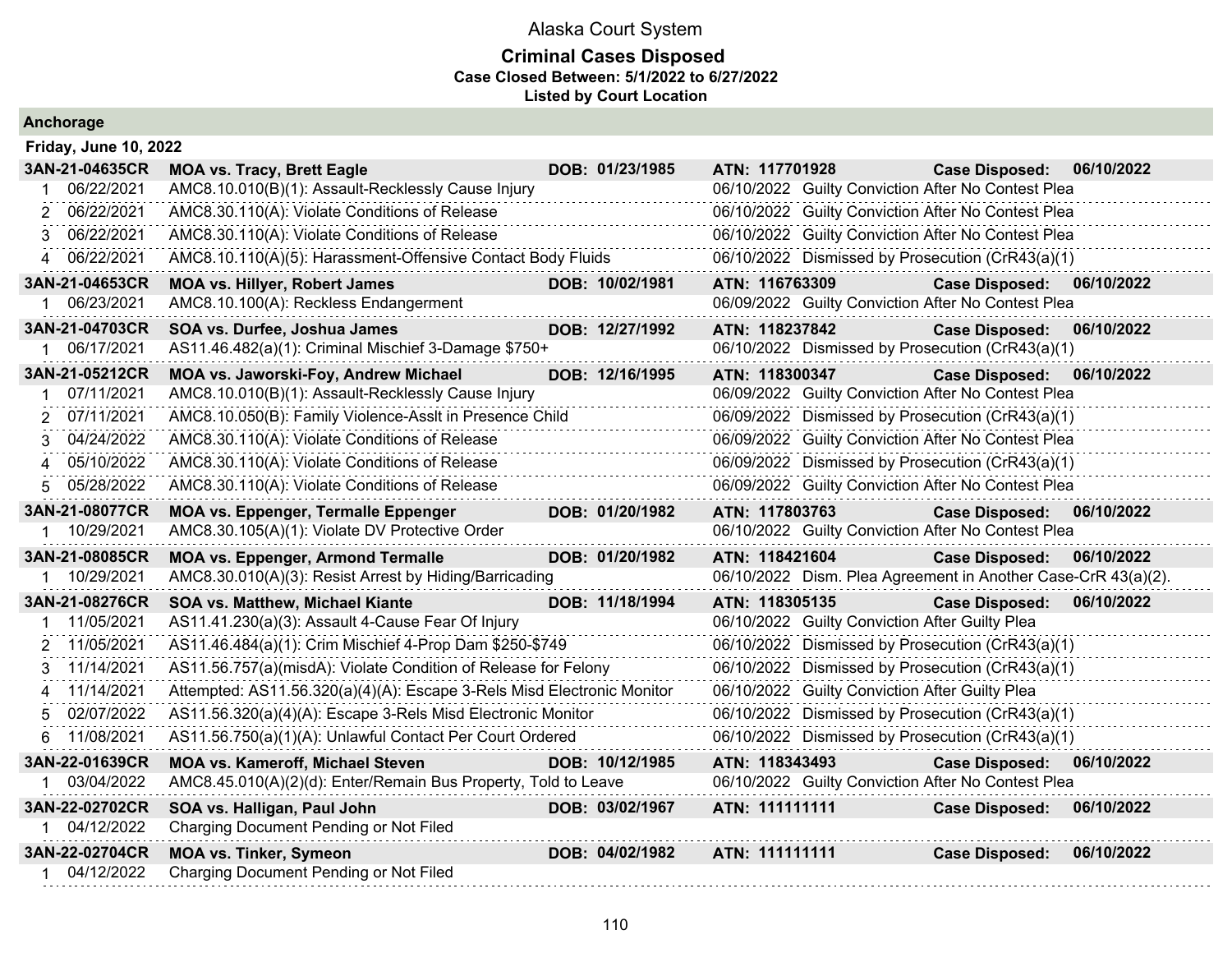| Anchorage                    |                                                                 |                 |                                                               |                                                               |            |
|------------------------------|-----------------------------------------------------------------|-----------------|---------------------------------------------------------------|---------------------------------------------------------------|------------|
| <b>Friday, June 10, 2022</b> |                                                                 |                 |                                                               |                                                               |            |
| 3AN-22-02754CR               | <b>MOA vs. Shelikoff, Diana Dae</b>                             | DOB: 08/28/1994 | ATN: 117753093                                                | <b>Case Disposed:</b>                                         | 06/10/2022 |
| 1 04/14/2022                 | AMC8.30.120(A)(2): Disorderly Conduct-Loud Noise, Public        |                 | 06/10/2022 Dismissed by Prosecution (CrR43(a)(1)              |                                                               |            |
| 3AN-22-02910CR               | SOA vs. Philemonoff, Nicholas Terenty                           | DOB: 01/03/1979 | ATN: 118341369                                                | <b>Case Disposed:</b>                                         | 06/10/2022 |
| 04/14/2022                   | Charging Document Pending or Not Filed                          |                 |                                                               |                                                               |            |
| 3AN-22-03109CR               | <b>MOA vs. Smith, Kyle Zachery</b>                              | DOB: 09/12/1993 | ATN: 117160092                                                | <b>Case Disposed:</b>                                         | 06/10/2022 |
| 04/21/2022<br>1              | Charging Document Pending or Not Filed                          |                 |                                                               |                                                               |            |
| 3AN-22-03499CR               | <b>MOA vs. Eppenger, Armond Termalle</b>                        | DOB: 01/20/1982 | ATN: 118175787                                                | <b>Case Disposed:</b>                                         | 06/10/2022 |
| 05/11/2022<br>1              | AMC8.30.105(A)(1): Violate DV Protective Order                  |                 | 06/10/2022 Dismissed by Prosecution (CrR43(a)(1)              |                                                               |            |
| 05/11/2022<br>$\mathcal{P}$  | AMC8.30.110(A): Violate Conditions of Release                   |                 | 06/10/2022 Guilty Conviction After No Contest Plea            |                                                               |            |
| 05/11/2022<br>3.             | AMC8.30.115(A): Unlawful Contact 1-Victim/Witness               |                 | 06/10/2022 Guilty Conviction After No Contest Plea            |                                                               |            |
| 3AN-22-03848CR               | <b>MOA vs. Eppenger, Armond Termalle</b>                        | DOB: 01/20/1982 | ATN: 118177794                                                | <b>Case Disposed:</b>                                         | 06/10/2022 |
| 05/24/2022                   | AMC8.30.105(A)(1): Violate DV Protective Order                  |                 |                                                               | 06/10/2022 Dism. Plea Agreement in Another Case-CrR 43(a)(2). |            |
| 05/24/2022                   | AMC8.30.115(A): Unlawful Contact 1-Victim/Witness               |                 |                                                               | 06/10/2022 Dism. Plea Agreement in Another Case-CrR 43(a)(2). |            |
| 05/24/2022<br>3              | AMC8.30.110(A): Violate Conditions of Release                   |                 | 06/10/2022 Dism. Plea Agreement in Another Case-CrR 43(a)(2). |                                                               |            |
| 05/24/2022<br>4              | AMC8.30.110(A): Violate Conditions of Release                   |                 | 06/10/2022 Dism. Plea Agreement in Another Case-CrR 43(a)(2). |                                                               |            |
| 3AN-22-03910CR               | <b>SOA vs. Wexler, Demion</b>                                   | DOB: 03/30/1970 | ATN: 117203166                                                | <b>Case Disposed:</b>                                         | 06/10/2022 |
|                              | Charging Document Pending or Not Filed                          |                 |                                                               |                                                               |            |
| 05/24/2022                   |                                                                 |                 |                                                               |                                                               |            |
| 3AN-22-04079CR               | SOA vs. Salazar, Megan Kay                                      | DOB: 11/25/1990 | ATN: 118343385                                                | <b>Case Disposed:</b>                                         | 06/10/2022 |
| 04/24/2022<br>1              | AS11.71.050(a)(4): MICS5 Possess Any Amt IA, IIA, IIIA, IVA, VA |                 | 06/10/2022 Dismissed by Prosecution (CrR43(a)(1)              |                                                               |            |
| 3AN-22-04129CR               | SOA vs. Ferrao, Genesis Hope                                    | DOB: 06/27/1976 | ATN: 118227546                                                | <b>Case Disposed:</b>                                         | 06/10/2022 |
| 06/04/2022                   | AS11.56.770(b)(1): Hinder Prosecution 1-Conceal Offender        |                 | 06/10/2022 Dismissed by Prosecution (CrR43(a)(1)              |                                                               |            |
| Saturday, June 11, 2022      |                                                                 |                 |                                                               |                                                               |            |
| 3AN-22-03195CR               | <b>MOA vs. Constantine, Justin Nicholas</b>                     | DOB: 04/06/1992 | ATN: 117159822                                                | <b>Case Disposed:</b>                                         | 06/11/2022 |
| 04/29/2022                   | AMC8.30.110(A): Violate Conditions of Release                   |                 |                                                               | 06/13/2022 Dismissed.No Probable Cause.CrR5(d)&4(a)(1);MO4(e) |            |
| 3AN-22-04256CR               | SOA vs. Lochmann, Grant Alexander                               | DOB: 07/16/1981 | ATN: 118310418                                                | <b>Case Disposed:</b>                                         | 06/11/2022 |
| 06/09/2022                   | Charging Document Pending or Not Filed                          |                 |                                                               |                                                               |            |
| 3AN-22-04285CR               | SOA vs. Burkett, Kevin Elia Samuel                              | DOB: 11/03/1981 | ATN: 118335483                                                | <b>Case Disposed:</b>                                         | 06/11/2022 |
| 1 06/10/2022                 | Charging Document Pending or Not Filed                          |                 |                                                               |                                                               |            |
| 3AN-22-04297CR               | <b>MOA vs. Maria, Mark Anthony</b>                              | DOB: 03/22/2000 | ATN: 118346616                                                | <b>Case Disposed:</b>                                         | 06/11/2022 |
| 06/11/2022                   | Charging Document Pending or Not Filed                          |                 |                                                               |                                                               |            |
| 3AN-22-04299CR               | SOA vs. Greist, Earl D                                          | DOB: 09/30/1993 | ATN: 118242261                                                | <b>Case Disposed:</b>                                         | 06/11/2022 |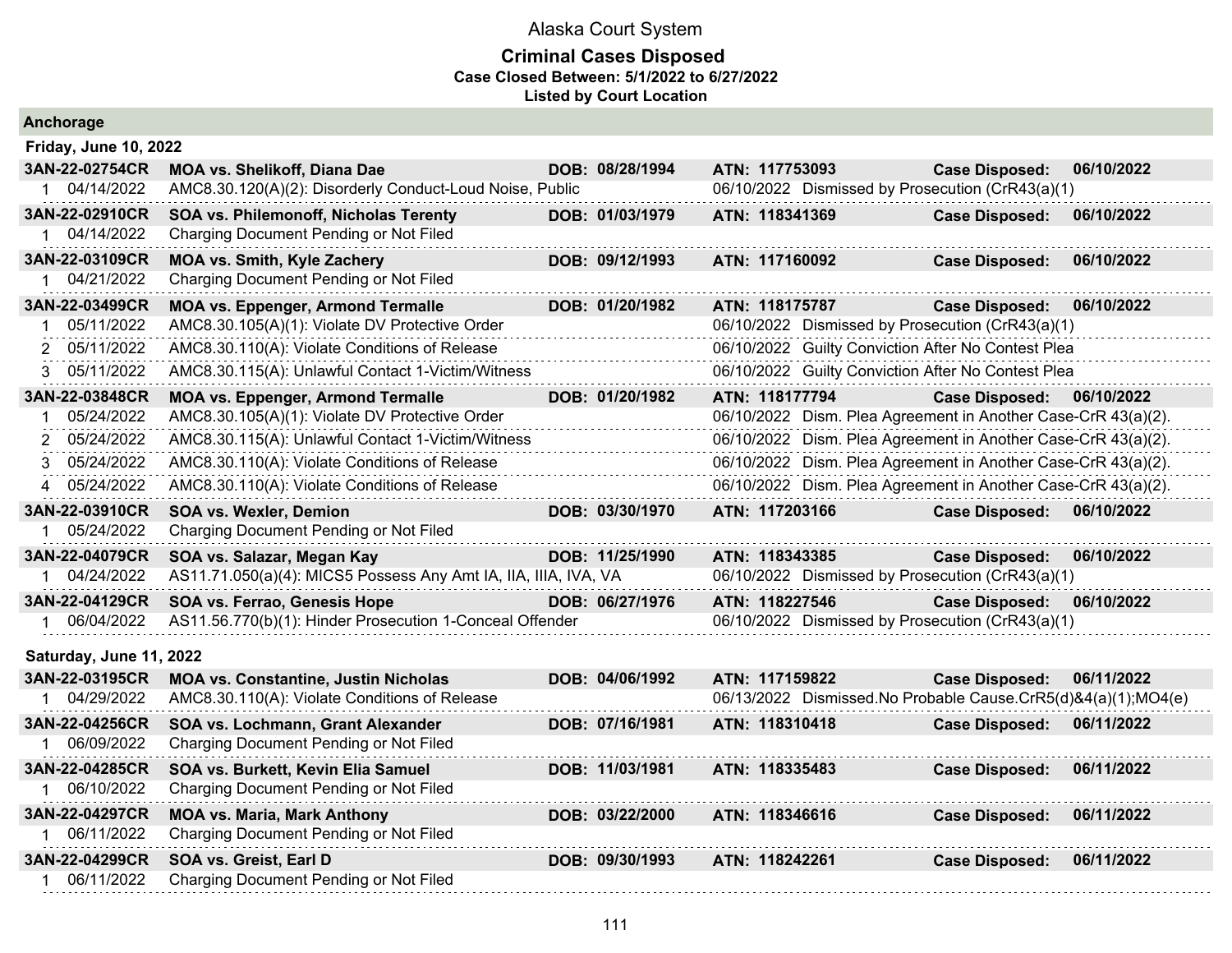| Anchorage                    |                                                   |                 |                                                               |                       |            |
|------------------------------|---------------------------------------------------|-----------------|---------------------------------------------------------------|-----------------------|------------|
| Saturday, June 11, 2022      |                                                   |                 |                                                               |                       |            |
| 3AN-22-04304CR               | SOA vs. Oneill, Crystal                           | DOB: 07/10/1988 | ATN: 117627471                                                | <b>Case Disposed:</b> | 06/11/2022 |
| 06/11/2022                   | Charging Document Pending or Not Filed            |                 |                                                               |                       |            |
| 3AN-22-04305CR               | SOA vs. Drayton, Toni Lynette                     | DOB: 07/17/1969 | ATN: 118329768                                                | <b>Case Disposed:</b> | 06/11/2022 |
| 06/11/2022                   | Charging Document Pending or Not Filed            |                 |                                                               |                       |            |
| <b>Sunday, June 12, 2022</b> |                                                   |                 |                                                               |                       |            |
| 3AN-22-04216CR               | SOA vs. Mantor, Virginia Ann                      | DOB: 05/07/1962 | ATN: 118175463                                                | <b>Case Disposed:</b> | 06/12/2022 |
| 05/07/2022                   | AS11.46.310: Burglary 2                           |                 | 06/12/2022 Dismissed.No Probable Cause.CrR5(d)&4(a)(1);MO4(e) |                       |            |
| 05/07/2022<br>$\overline{2}$ | AS11.46.130(a)(1): Theft 2-Value \$750-\$24,999   |                 | 06/12/2022 Dismissed.No Probable Cause.CrR5(d)&4(a)(1);MO4(e) |                       |            |
| 3AN-22-04316CR               | SOA vs. Nash, Michael                             | DOB: 06/17/1974 | ATN: 118242288                                                | <b>Case Disposed:</b> | 06/12/2022 |
| 06/11/2022                   | Charging Document Pending or Not Filed            |                 |                                                               |                       |            |
| 3AN-22-04325CR               | SOA vs. Arden, Donald Walter                      | DOB: 11/14/1981 | ATN: 118336833                                                | <b>Case Disposed:</b> | 06/12/2022 |
| 06/12/2022                   | Charging Document Pending or Not Filed            |                 |                                                               |                       |            |
| 3AN-22-04329CR               | SOA vs. Lavivong, Khonephet                       | DOB: 04/18/1972 | ATN: 118310445                                                | <b>Case Disposed:</b> | 06/12/2022 |
| 06/12/2022                   | Charging Document Pending or Not Filed            |                 |                                                               |                       |            |
| 3AN-22-04332CR               | <b>MOA vs. Bom, Jaqeline Alfons</b>               | DOB: 12/27/1994 | ATN: 117277983                                                | <b>Case Disposed:</b> | 06/12/2022 |
| 06/12/2022                   | Charging Document Pending or Not Filed            |                 |                                                               |                       |            |
| 3AN-22-04333CR               | <b>MOA vs. Hawley, Samantha Frances</b>           | DOB: 03/10/1976 | ATN: 117293346                                                | <b>Case Disposed:</b> | 06/12/2022 |
| 06/12/2022                   | Charging Document Pending or Not Filed            |                 |                                                               |                       |            |
| <b>Monday, June 13, 2022</b> |                                                   |                 |                                                               |                       |            |
| 3AN-19-03022CR               | <b>MOA vs. Savo, Tanner Fox</b>                   | DOB: 11/24/1998 | ATN: 117274257                                                | <b>Case Disposed:</b> | 06/13/2022 |
| 03/23/2019                   | AMC8.10.040(B)(7): Neglect-Inadequate Supervision |                 | 06/13/2022 Dismissed by Prosecution (CrR43(a)(1)              |                       |            |
| 2 03/23/2019                 | AMC8.30.110(A): Violate Conditions of Release     |                 | 06/13/2022 Dismissed by Prosecution (CrR43(a)(1)              |                       |            |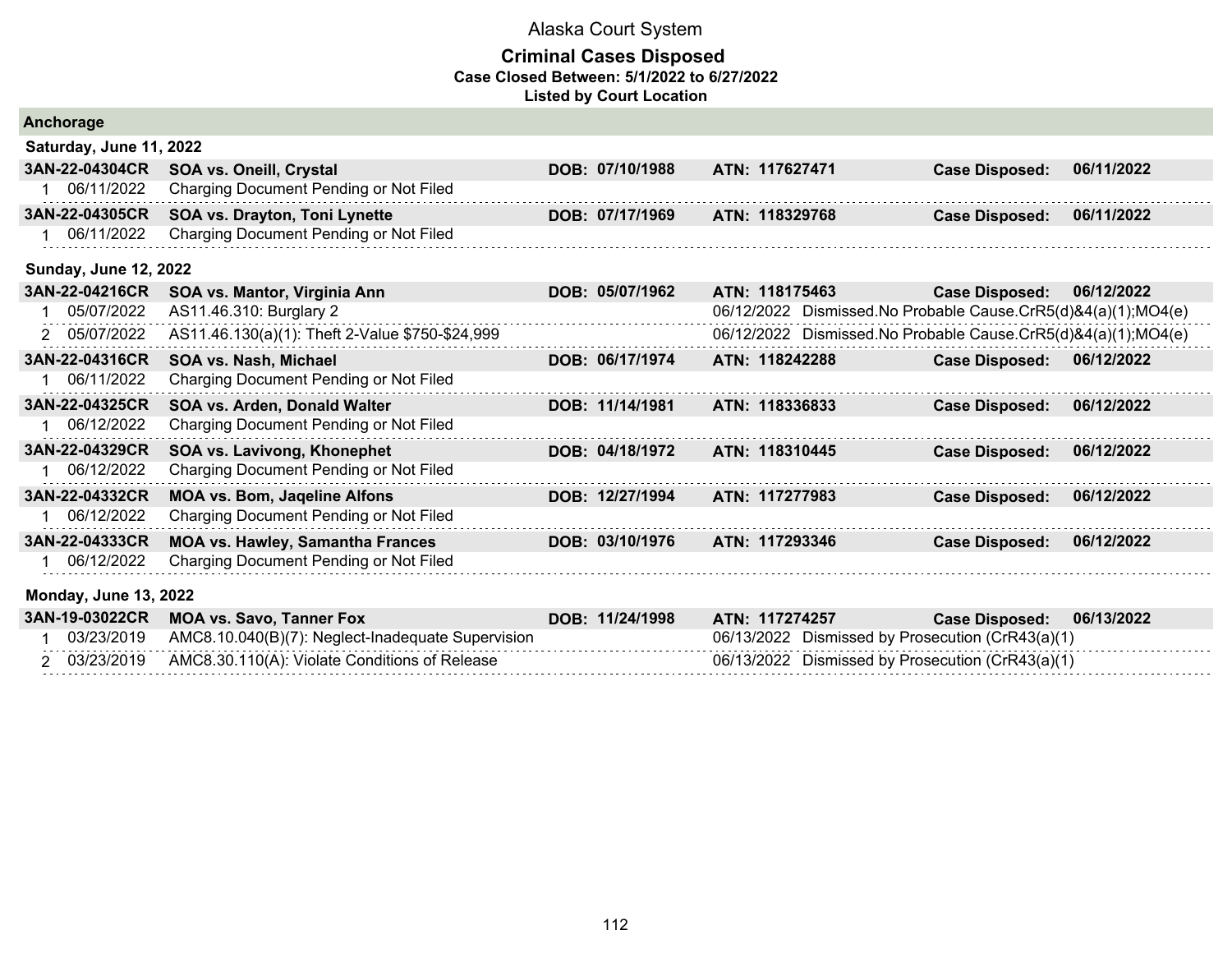#### **Criminal Cases Disposed Case Closed Between: 5/1/2022 to 6/27/2022 Listed by Court Location**

. . . . . . . . . . . . . . . .

. . . . . . . .

 $\mathbb{Z}^2$  . The set of the  $\mathbb{Z}^2$ 11111111

. . . . . . .

 $\mathbb{Z}^2$  . The mass of  $\mathbb{Z}^2$ . . . . . . . .

. . . . . . . .

**Anchorage**

|    | <b>Monday, June 13, 2022</b> |                                                                        |                 |                                                               |                       |            |
|----|------------------------------|------------------------------------------------------------------------|-----------------|---------------------------------------------------------------|-----------------------|------------|
|    | 3AN-19-07181CR               | SOA vs. Tali, Kennedy Fonoti                                           | DOB: 02/16/1984 | ATN: 116715096                                                | <b>Case Disposed:</b> | 06/13/2022 |
|    | 07/18/2019                   | AS11.46.360(a)(1): Vehicle Theft 1-Take Veh, Air Or Wtrcrft            |                 | 06/13/2022 Guilty Conviction After Guilty Plea                |                       |            |
|    | 07/18/2019                   | AS11.46.130(a)(1): Theft 2-Value \$750-\$24,999                        |                 | 07/29/2019 Dismiss-Delay in SupCt Transfer CrR5(e)43(b)(1)    |                       |            |
| 3  | 07/18/2019                   | AS11.46.130(a)(7): Theft 2 - Access Device                             |                 | 06/13/2022 Dism. Plea Agreement in Another Case-CrR 43(a)(2). |                       |            |
| 4  | 07/18/2019                   | AS11.46.130(a)(7): Theft 2 - Access Device                             | .               | 06/13/2022 Dism. Plea Agreement in Another Case-CrR 43(a)(2). |                       |            |
| 5. | 07/18/2019                   | AS11.46.370(a): Possession of Motor Vehicle Theft Tools                |                 | 06/13/2022 Dism. Plea Agreement in Another Case-CrR 43(a)(2). |                       |            |
| 6  | 07/18/2019                   | AS11.56.800(a)(1)(B)(i): False Info/Rpt- ID At Arrst/Invst/Incarc      |                 | 06/13/2022 Guilty Conviction After Guilty Plea                |                       |            |
|    | 10/30/2019                   | AS11.56.730(a)(fel): Failure to Appear On Felony Charge/Conv           |                 | 06/13/2022 Dism. Plea Agreement in Another Case-CrR 43(a)(2). |                       |            |
| 8  | 10/09/2019                   | Attempted: AS11.56.320(a)(4)(A): Escape 3-Rels Misd Electronic Monitor |                 | 06/13/2022 Guilty Conviction After Guilty Plea                |                       |            |
| 9  | 10/09/2019                   | AS11.56.320(a)(4)(B): Escape 3-Rels Misd Elc Mnitr w/Out Auth          |                 | 09/27/2021 Dismissed by Prosecution (CrR43(a)(1)              |                       |            |
| 10 | 05/16/2021                   | AS11.56.757(a)(misdA): Violate Condition of Release for Felony         |                 | 06/13/2022 Dism. Plea Agreement in Another Case-CrR 43(a)(2). |                       |            |
|    |                              |                                                                        |                 |                                                               |                       |            |
|    | 3AN-19-09372CR               | <b>MOA vs. Tinker, Eva Joan</b>                                        | DOB: 07/06/1984 | ATN: 117160776                                                | <b>Case Disposed:</b> | 06/13/2022 |
|    | 09/21/2019                   | AMC8.10.040(B)(7): Neglect-Inadequate Supervision                      |                 | 06/13/2022 Dismissed by Prosecution (CrR43(a)(1)              |                       |            |
|    | 3AN-19-09917CR               | <b>MOA vs. Converse, Christopher Justin</b>                            | DOB: 02/24/1990 | ATN: 117217593                                                | <b>Case Disposed:</b> | 06/13/2022 |
|    | 10/05/2019                   | AMC9.28.020(A): Operating Under the Influence                          |                 | 06/13/2022 Guilty Conviction After Guilty Plea                |                       |            |
|    | 2 10/05/2019                 | AMC9.28.019(B)(2): Driving with License Suspended, Canceled or Revoked |                 | 06/13/2022 Dismissed by Prosecution (CrR43(a)(1)              |                       |            |
|    | 3AN-19-10531CR               | <b>MOA vs. Yale, Patricia Jean</b>                                     | DOB: 07/21/1946 | ATN: 117292752                                                | <b>Case Disposed:</b> | 06/13/2022 |
|    | 10/26/2019                   | AMC9.28.020(A): Operating Under the Influence                          |                 | 06/13/2022 Guilty Conviction After No Contest Plea            |                       |            |
|    | 2 10/26/2019                 | AMC9.28.022(C): Refusal To Submit To Chemical Test                     | .               | 06/13/2022 Dismissed by Prosecution (CrR43(a)(1)              |                       |            |
|    | 3AN-19-10952CR               | SOA vs. Tali, Kennedy Fonoti                                           | DOB: 02/16/1984 | ATN: 117222318                                                | <b>Case Disposed:</b> | 06/13/2022 |
|    | 1 11/08/2019                 | AS11.46.360(a)(1): Vehicle Theft 1-Take Veh, Air Or Wtrcrft            |                 | 06/13/2022 Dism. Plea Agreement in Another Case-CrR 43(a)(2). |                       |            |
|    | 2 11/08/2019                 | AS11.46.130(a)(1): Theft 2-Value \$750-\$24,999                        |                 | 06/13/2022 Dism. Plea Agreement in Another Case-CrR 43(a)(2). |                       |            |

 1 12/02/2019 AS11.46.510(a)(2): Forgery 3-Possess False Written Instrmnt 06/13/2022 Guilty Conviction After Guilty Plea 2 12/02/2019 AS11.46.130(a)(1): Theft 2-Value \$750-\$24,999 06/13/2022 Dismissed by Prosecution (CrR43(a)(1)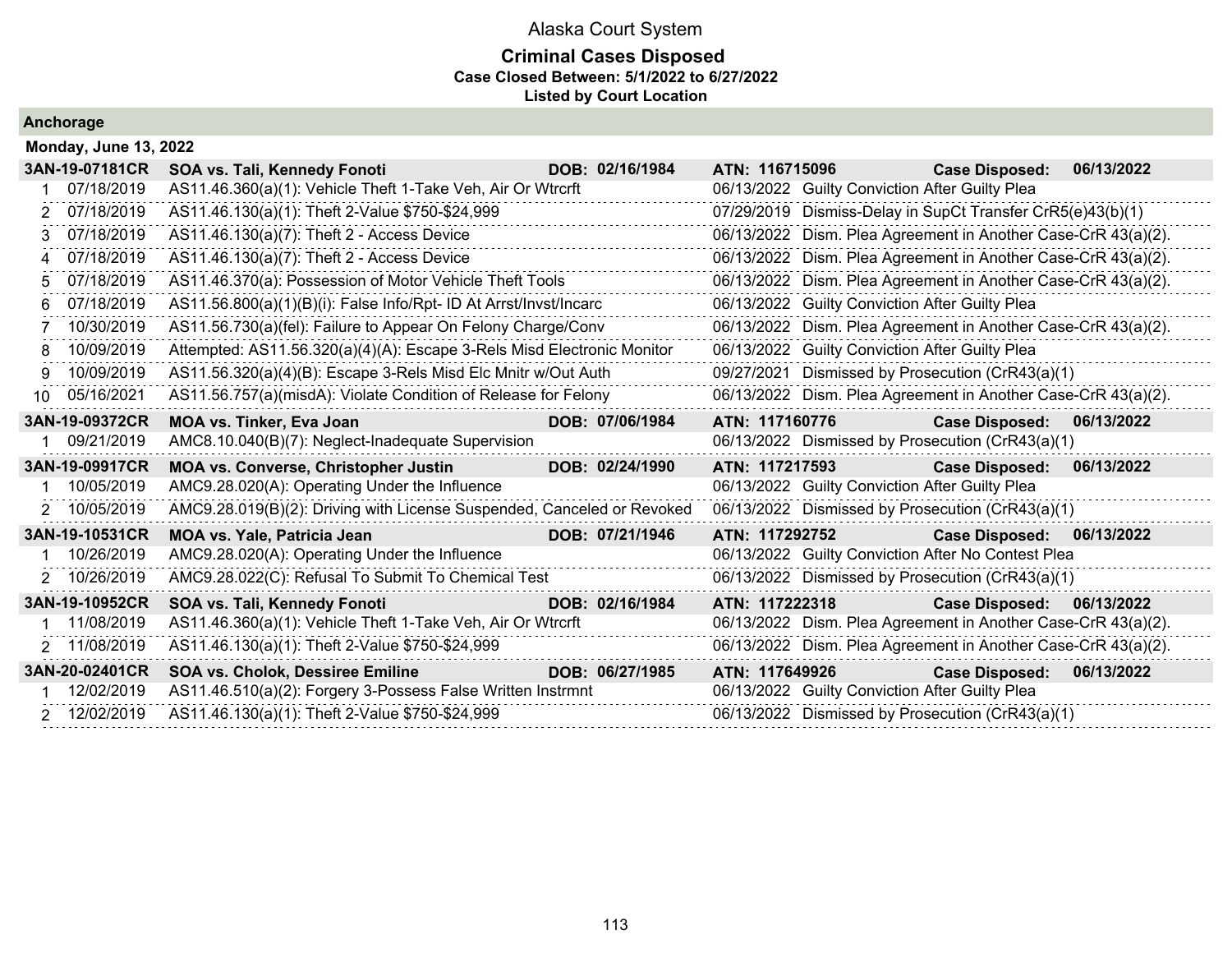#### **Criminal Cases Disposed Case Closed Between: 5/1/2022 to 6/27/2022 Listed by Court Location**

|    | <b>Monday, June 13, 2022</b> |                                                                 |  |                 |                |                                                               |            |  |  |  |  |
|----|------------------------------|-----------------------------------------------------------------|--|-----------------|----------------|---------------------------------------------------------------|------------|--|--|--|--|
|    | 3AN-20-02524CR               | SOA vs. Tali, Kennedy Fonoti                                    |  | DOB: 02/16/1984 | ATN: 117649818 | <b>Case Disposed:</b>                                         | 06/13/2022 |  |  |  |  |
|    | 10/10/2019                   | AS11.46.565: Criminal Impersonation 1                           |  |                 |                | 09/16/2020 Dismissed by Prosecution (CrR43(a)(1)              |            |  |  |  |  |
| 2  | 10/10/2019                   | AS11.46.505(a)(1): Forgery 2-Legal Documents                    |  |                 |                | 09/16/2020 Dismissed by Prosecution (CrR43(a)(1)              |            |  |  |  |  |
| 3  | 10/10/2019                   | AS11.46.130(a)(1): Theft 2-Value \$750-\$24,999                 |  |                 |                | 06/13/2022 Dism. Plea Agreement in Another Case-CrR 43(a)(2). |            |  |  |  |  |
|    | 10/10/2019                   | AS11.46.565: Criminal Impersonation 1                           |  |                 |                | 09/16/2020 Dismissed by Prosecution (CrR43(a)(1)              |            |  |  |  |  |
| 5  | 10/10/2019                   | AS11.46.505(a)(1): Forgery 2-Legal Documents                    |  |                 |                | 06/13/2022 Guilty Conviction After Guilty Plea                |            |  |  |  |  |
| 6  | 10/11/2019                   | AS11.46.505(a)(1): Forgery 2-Legal Documents                    |  |                 |                | 06/13/2022 Dism. Plea Agreement in Another Case-CrR 43(a)(2). |            |  |  |  |  |
|    | 10/10/2019                   | AS11.46.505(a)(1): Forgery 2-Legal Documents                    |  |                 |                | 09/16/2020 Dismissed by Prosecution (CrR43(a)(1)              |            |  |  |  |  |
| 8  | 10/10/2019                   | AS11.46.505(a)(1): Forgery 2-Legal Documents                    |  |                 |                | 09/16/2020 Dismissed by Prosecution (CrR43(a)(1)              |            |  |  |  |  |
| 9  | 10/10/2019                   | AS11.46.510(a)(3): Forgery 3- Utter Forged Instrument           |  |                 |                | 09/16/2020 Dismissed by Prosecution (CrR43(a)(1)              |            |  |  |  |  |
|    | 10 10/10/2019                | AS11.46.510(a)(3): Forgery 3- Utter Forged Instrument           |  |                 |                | 09/16/2020 Dismissed by Prosecution (CrR43(a)(1)              |            |  |  |  |  |
|    | 3AN-20-03312CR               | <b>MOA vs. Hunter-Teegarden, Billy</b>                          |  | DOB: 06/27/1987 | ATN: 116273754 | Case Disposed: 06/13/2022                                     |            |  |  |  |  |
|    | 04/22/2020                   | AMC8.15.050(A)(misdB): Removal of Merchandise \$5-\$50          |  |                 |                | 06/13/2022 Guilty Conviction After No Contest Plea            |            |  |  |  |  |
|    | 3AN-20-03508CR               | SOA vs. Santonino, Rostyslav                                    |  | DOB: 11/08/2003 | ATN: 112164291 | Case Disposed: 06/13/2022                                     |            |  |  |  |  |
|    | 04/03/2020                   | AS11.41.500(a)(1): Robbery 1- Armed w/ Deadly Weapon            |  |                 |                | 06/13/2022 Dismissed by Prosecution (CrR43(a)(1)              |            |  |  |  |  |
| 2  | 04/03/2020                   | AS11.46.130(a)(1): Theft 2-Value \$750-\$24,999                 |  |                 |                | 06/13/2022 Dismissed by Prosecution (CrR43(a)(1)              |            |  |  |  |  |
|    | 04/03/2020                   | AS11.46.360(a)(1): Vehicle Theft 1-Take Veh, Air Or Wtrcrft     |  |                 |                | 06/13/2022 Guilty Conviction After Guilty Plea                |            |  |  |  |  |
| 4  | 04/03/2020                   | AS11.46.130(a)(1): Theft 2-Value \$750-\$24,999                 |  |                 |                | 06/13/2022 Dismissed by Prosecution (CrR43(a)(1)              |            |  |  |  |  |
| 5. | 04/03/2020                   | AS11.46.360(a)(1): Vehicle Theft 1-Take Veh, Air Or Wtrcrft     |  |                 |                | 06/13/2022 Dismissed by Prosecution (CrR43(a)(1)              |            |  |  |  |  |
|    | 3AN-20-04877CR               | SOA vs. Avessuk, Christopher Ron                                |  | DOB: 07/22/1987 | ATN: 117833706 | Case Disposed: 06/13/2022                                     |            |  |  |  |  |
|    | 06/21/2020                   | AS28.35.182(a)(1): Fail to Stp/Dir Officer-Reck Driving         |  |                 |                | 06/13/2022 Dismissed by Prosecution (CrR43(a)(1)              |            |  |  |  |  |
|    | 2 06/21/2020                 | AS28.35.030(a)(2): DUI- BAC .08+ Percent                        |  |                 |                | 06/13/2022 Guilty Conviction After Guilty Plea                |            |  |  |  |  |
|    | 06/21/2020                   | AS11.71.050(a)(4): MICS5 Possess Any Amt IA, IIA, IIIA, IVA, VA |  |                 |                | 06/13/2022 Dismissed by Prosecution (CrR43(a)(1)              |            |  |  |  |  |
|    | 3AN-20-06841CR               | MOA vs. Brown, Hursel Carl                                      |  | DOB: 12/10/1970 | ATN: 117701388 | Case Disposed: 06/13/2022                                     |            |  |  |  |  |
|    | 09/04/2020                   | AMC8.10.010(B)(1): Assault-Recklessly Cause Injury              |  |                 |                | 06/13/2022 Dismissed by Prosecution (CrR43(a)(1)              |            |  |  |  |  |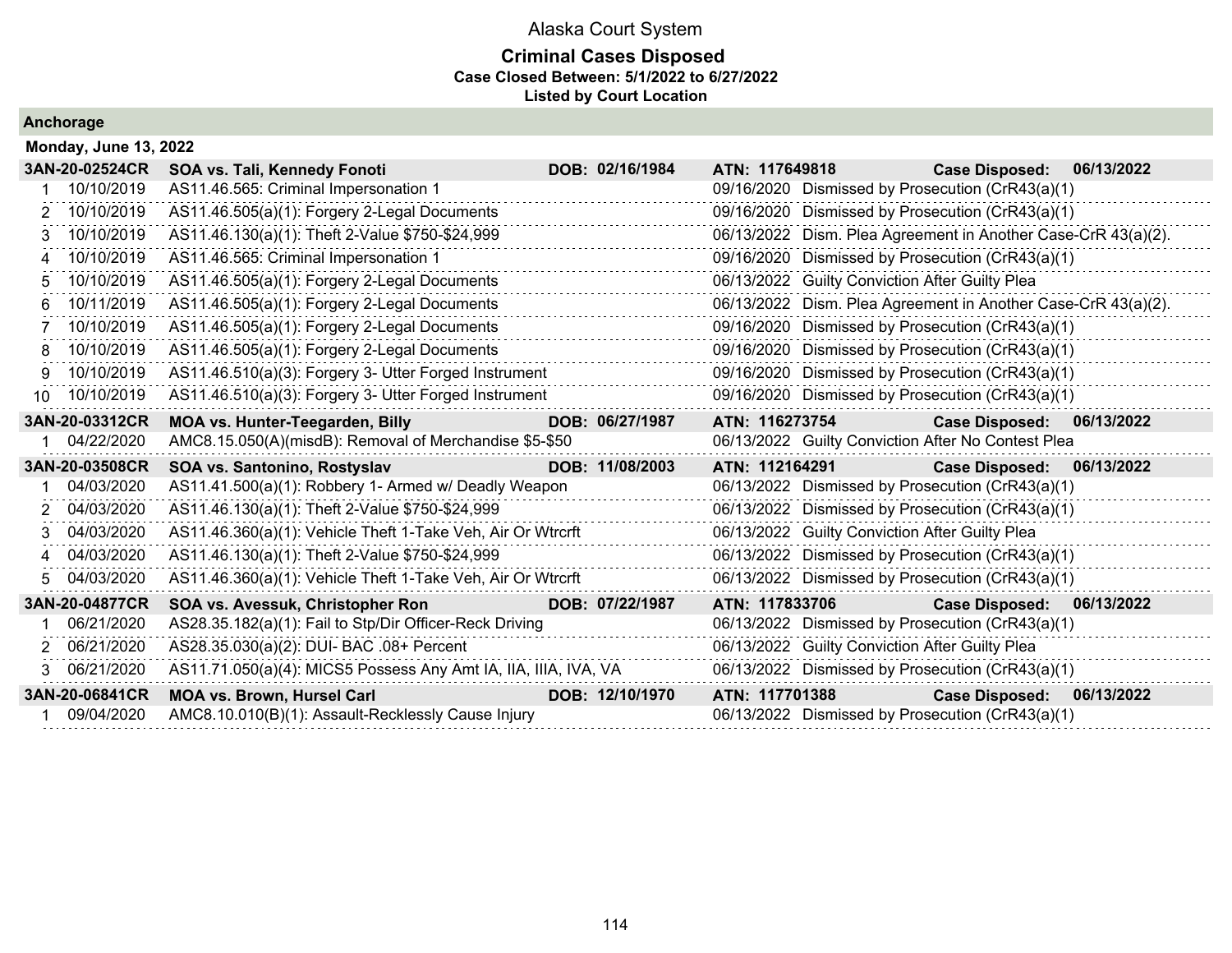### **Criminal Cases Disposed Case Closed Between: 5/1/2022 to 6/27/2022 Listed by Court Location**

|             | <b>Monday, June 13, 2022</b> |                                                                  |                 |                                                               |                       |            |
|-------------|------------------------------|------------------------------------------------------------------|-----------------|---------------------------------------------------------------|-----------------------|------------|
|             | 3AN-20-08699CR               | SOA vs. Cosgrove, Jeffrey Norman                                 | DOB: 10/03/1982 | ATN: 117723843                                                | <b>Case Disposed:</b> | 06/13/2022 |
|             | 09/15/2020                   | AS11.61.195(a)(1): Misconduct w/ Weapons 2 - Re Drug Crime       |                 | 06/13/2022 Dismissed by Prosecution (CrR43(a)(1)              |                       |            |
| 2           | 09/15/2020                   | AS11.61.200(a)(1): Misc/Weapons 3 - Felon In Possession          |                 | 06/13/2022 Dismissed by Prosecution (CrR43(a)(1)              |                       |            |
| 3           | 09/15/2020                   | AS11.71.050(a)(4): MICS5 Possess Any Amt IA, IIA, IIIA, IVA, VA  |                 | 06/13/2022 Dismissed by Prosecution (CrR43(a)(1)              |                       |            |
|             | 09/15/2020                   | AS11.61.200(a)(1): Misc/Weapons 3 - Felon In Possession          |                 | 06/13/2022 Dismissed by Prosecution (CrR43(a)(1)              |                       |            |
| 5           | 09/15/2020                   | AS11.71.050(a)(4): MICS5 Possess Any Amt IA, IIA, IIIA, IVA, VA  |                 | 06/13/2022 Dismissed by Prosecution (CrR43(a)(1)              |                       |            |
| 6           | 04/06/2021                   | AS11.56.757(a)(misdA): Violate Condition of Release for Felony   |                 | 06/13/2022 Dismissed by Prosecution (CrR43(a)(1)              |                       |            |
|             | 03/11/2022                   | AS11.56.757(a)(misdA): Violate Condition of Release for Felony   |                 | 06/13/2022 Dismissed by Prosecution (CrR43(a)(1)              |                       |            |
|             | 3AN-21-01704CR               | SOA vs. Sandstol, Norman Wayne                                   | DOB: 05/26/1969 | ATN: 114334938                                                | <b>Case Disposed:</b> | 06/13/2022 |
|             | 08/01/2020                   | AS11.56.840(a)(3)(A): Fail to Register as Sex Offender           |                 | 06/13/2022 Dismissed by Prosecution (CrR43(a)(1)              |                       |            |
| 2           | 08/01/2021                   | AS11.56.840(a)(3)(A): Fail to Register as Sex Offender           |                 | 06/13/2022 Dismissed by Prosecution (CrR43(a)(1)              |                       |            |
|             | 3AN-21-02063CR               | SOA vs. Malyk, Roman                                             | DOB: 07/24/1989 | ATN: 117757215                                                | <b>Case Disposed:</b> | 06/13/2022 |
|             | 03/17/2021                   | AS11.46.130(a)(1): Theft 2-Value \$750-\$24,999                  |                 | 06/13/2022 Dism. Plea Agreement in Another Case-CrR 43(a)(2). |                       |            |
| 2           | 04/22/2021                   | AS11.56.757(a)(misdA): Violate Condition of Release for Felony   |                 | 06/13/2022 Dism. Plea Agreement in Another Case-CrR 43(a)(2). |                       |            |
| 3           | 05/28/2021                   | AS11.56.757(a)(misdB): Violate Conditions of Release for Misd    |                 | 06/13/2022 Dism. Plea Agreement in Another Case-CrR 43(a)(2). |                       |            |
| 4           | 09/09/2021                   | AS11.56.757(a)(misdA): Violate Condition of Release for Felony   |                 | 06/13/2022 Dism. Plea Agreement in Another Case-CrR 43(a)(2). |                       |            |
|             | 3AN-21-02196CR               | SOA vs. Liu, Vaimagalo                                           | DOB: 06/17/1979 | ATN: 117720756                                                | <b>Case Disposed:</b> | 06/13/2022 |
|             | 03/26/2021                   | AS11.46.484(a)(1): Crim Mischief 4-Prop Dam \$250-\$749          |                 | 06/13/2022 Guilty Conviction After Guilty Plea                |                       |            |
| 2           | 03/27/2021                   | AS11.41.230(a)(1): Assault In The 4th Degree - Recklessly Injure |                 | 06/13/2022 Dismissed by Prosecution (CrR43(a)(1)              |                       |            |
| 3           | 03/29/2021                   | AS11.56.757(a)(misdA): Violate Condition of Release for Felony   |                 | 06/13/2022 Guilty Conviction After Guilty Plea                |                       |            |
|             | 06/21/2021                   | AS11.56.757(a)(misdA): Violate Condition of Release for Felony   |                 | 06/13/2022 Guilty Conviction After Guilty Plea                |                       |            |
| 5           | 08/27/2021                   | AS11.56.757(a)(misdA): Violate Condition of Release for Felony   |                 | 06/13/2022 Dismissed by Prosecution (CrR43(a)(1)              |                       |            |
| 6.          | 04/05/2022                   | AS11.56.757(a)(misdA): Violate Condition of Release for Felony   |                 | 06/13/2022 Dismissed by Prosecution (CrR43(a)(1)              |                       |            |
|             | 3AN-21-03476CR               | SOA vs. Jones, Katie Jacqueline                                  | DOB: 09/05/1985 | ATN: 117630792                                                | <b>Case Disposed:</b> | 06/13/2022 |
|             | 05/12/2021                   | AS11.46.320(a)(1): Crim Trespass 1- On Land, Intend Crime        |                 | 06/13/2022 Guilty Conviction After Guilty Plea                |                       |            |
| 2           | 05/12/2021                   | AS11.46.140(a)(1): Theft 3-Value \$250-\$749                     |                 | 06/13/2022 Dism. Plea Agreement in Another Case-CrR 43(a)(2). |                       |            |
| 3           | 05/12/2021                   | AS28.35.300: Tamper With Or Damage Vehicle                       |                 | 06/13/2022 Dism. Plea Agreement in Another Case-CrR 43(a)(2). |                       |            |
| $\mathbf 4$ | 05/12/2021                   | AS11.56.757(a)(misdA): Violate Condition of Release for Felony   |                 | 06/13/2022 Dism. Plea Agreement in Another Case-CrR 43(a)(2). |                       |            |
| 5.          | 05/12/2021                   | AS11.56.757(a)(misdA): Violate Condition of Release for Felony   |                 | 06/13/2022 Dism. Plea Agreement in Another Case-CrR 43(a)(2). |                       |            |
|             |                              |                                                                  |                 |                                                               |                       |            |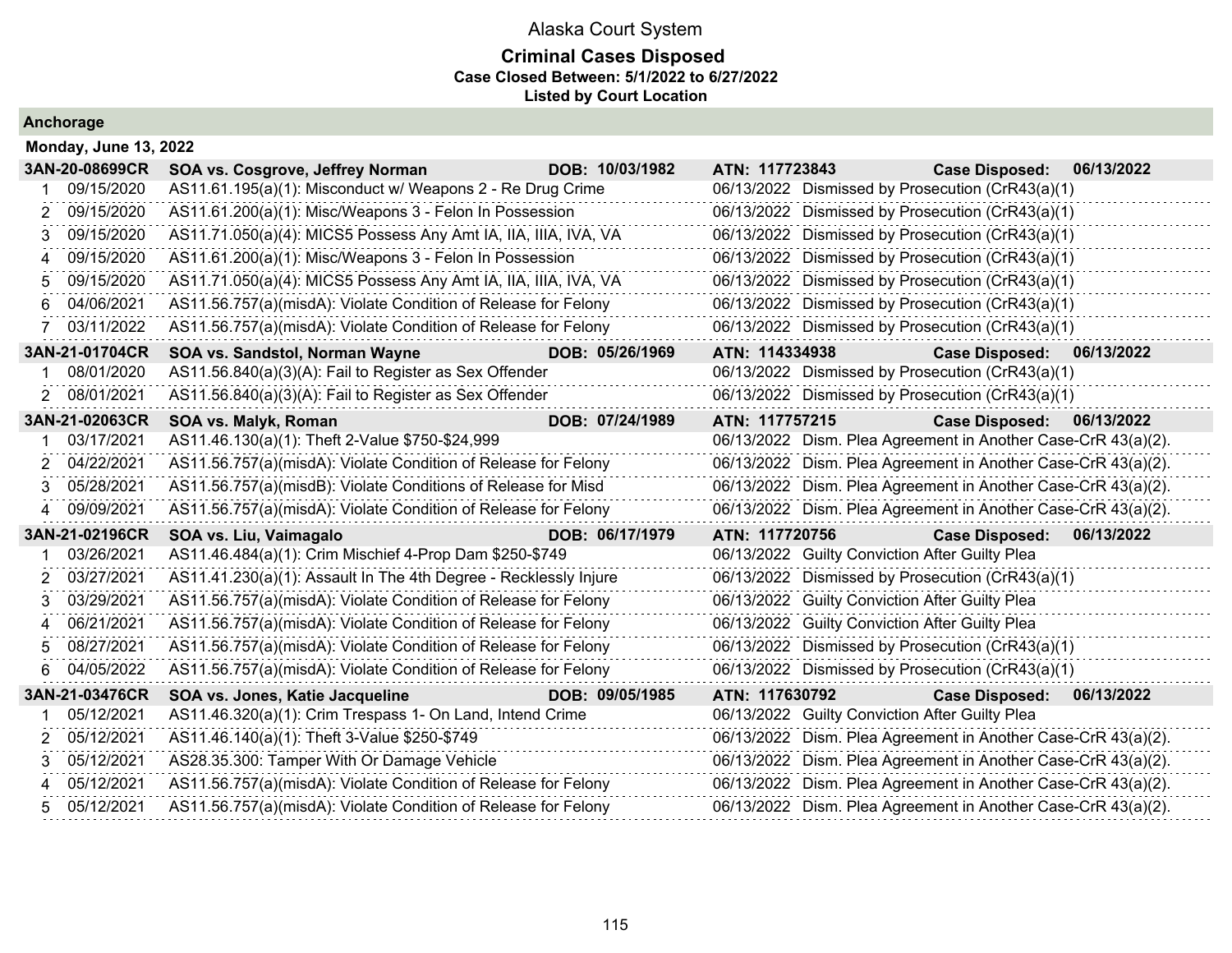### **Criminal Cases Disposed Case Closed Between: 5/1/2022 to 6/27/2022 Listed by Court Location**

|     | <b>Monday, June 13, 2022</b> |                                                                |                 |                |                                                |                                                               |            |  |  |  |  |
|-----|------------------------------|----------------------------------------------------------------|-----------------|----------------|------------------------------------------------|---------------------------------------------------------------|------------|--|--|--|--|
|     | 3AN-21-03643CR               | SOA vs. Jacoy, Angela Zeigh                                    | DOB: 02/19/1988 | ATN: 117632997 |                                                | <b>Case Disposed:</b>                                         | 06/13/2022 |  |  |  |  |
|     | 05/14/2021                   | AS11.46.310: Burglary 2                                        |                 |                | 06/13/2022 Guilty Conviction After Guilty Plea |                                                               |            |  |  |  |  |
| 2   | 05/17/2021                   | AS11.46.360(a)(1): Vehicle Theft 1-Take Veh, Air Or Wtrcrft    |                 |                |                                                | 06/13/2022 Dismissed by Prosecution (CrR43(a)(1)              |            |  |  |  |  |
| 3   | 05/17/2021                   | AS11.46.130(a)(1): Theft 2-Value \$750-\$24,999                |                 |                |                                                | 06/13/2022 Dismissed by Prosecution (CrR43(a)(1)              |            |  |  |  |  |
| 4   | 09/25/2021                   | AS11.56.320(a)(4)(A): Escape 3-Rels Misd Electronic Monitor    |                 |                |                                                | 06/13/2022 Dismissed by Prosecution (CrR43(a)(1)              |            |  |  |  |  |
| 5   | 02/16/2022                   | AS11.56.757(a)(misdA): Violate Condition of Release for Felony |                 |                | 06/13/2022 Guilty Conviction After Guilty Plea |                                                               |            |  |  |  |  |
|     | 3AN-21-04979CR               | SOA vs. Malyk, Roman                                           | DOB: 07/24/1989 | ATN: 110888352 |                                                | <b>Case Disposed:</b>                                         | 06/13/2022 |  |  |  |  |
| 1   | 01/24/2021                   | AS11.46.130(a)(1): Theft 2-Value \$750-\$24,999                |                 |                | 06/13/2022 Guilty Conviction After Guilty Plea |                                                               |            |  |  |  |  |
| 2   | 06/02/2021                   | AS11.46.130: Theft 2                                           |                 |                |                                                | 06/13/2022 Dism. Plea Agreement in Another Case-CrR 43(a)(2). |            |  |  |  |  |
| 3   | 01/21/2021                   | AS11.46.140: Theft 3                                           |                 |                |                                                | 06/13/2022 Dism. Plea Agreement in Another Case-CrR 43(a)(2). |            |  |  |  |  |
| 4   | 05/18/2021                   | AS11.56.757(a)(misdA): Violate Condition of Release for Felony |                 |                | 06/13/2022 Guilty Conviction After Guilty Plea |                                                               |            |  |  |  |  |
| 5   | 01/24/2021                   | AS11.56.757(a)(misdB): Violate Conditions of Release for Misd  |                 |                |                                                | 06/13/2022 Dism. Plea Agreement in Another Case-CrR 43(a)(2). |            |  |  |  |  |
| 6   | 01/24/2021                   | AS11.56.757(a)(misdB): Violate Conditions of Release for Misd  |                 |                |                                                | 06/13/2022 Dism. Plea Agreement in Another Case-CrR 43(a)(2). |            |  |  |  |  |
| 7   | 06/02/2021                   | AS11.56.757(a)(misdA): Violate Condition of Release for Felony |                 |                |                                                | 06/13/2022 Dism. Plea Agreement in Another Case-CrR 43(a)(2). |            |  |  |  |  |
| 8   | 06/02/2021                   | AS11.56.757(a)(misdB): Violate Conditions of Release for Misd  |                 |                |                                                | 06/13/2022 Dism. Plea Agreement in Another Case-CrR 43(a)(2). |            |  |  |  |  |
| 9   | 06/02/2021                   | AS11.56.757(a)(misdB): Violate Conditions of Release for Misd  |                 |                |                                                | 06/13/2022 Dism. Plea Agreement in Another Case-CrR 43(a)(2). |            |  |  |  |  |
| 10  | 06/02/2021                   | AS11.56.757(a)(misdB): Violate Conditions of Release for Misd  |                 |                |                                                | 06/13/2022 Dism. Plea Agreement in Another Case-CrR 43(a)(2). |            |  |  |  |  |
| 11  | 06/02/2021                   | AS11.56.757(a)(misdB): Violate Conditions of Release for Misd  |                 |                |                                                | 06/13/2022 Dism. Plea Agreement in Another Case-CrR 43(a)(2). |            |  |  |  |  |
| 12  | 01/21/2021                   | AS11.56.757(a)(misdB): Violate Conditions of Release for Misd  |                 |                |                                                | 06/13/2022 Dism. Plea Agreement in Another Case-CrR 43(a)(2). |            |  |  |  |  |
| 13  | 01/21/2021                   | AS11.56.757(a)(misdB): Violate Conditions of Release for Misd  |                 |                |                                                | 06/13/2022 Dism. Plea Agreement in Another Case-CrR 43(a)(2). |            |  |  |  |  |
| 14  | 05/18/2021                   | AS11.56.757(a)(misdA): Violate Condition of Release for Felony |                 |                |                                                | 06/13/2022 Dism. Plea Agreement in Another Case-CrR 43(a)(2). |            |  |  |  |  |
| 15  | 05/18/2021                   | AS11.56.757(a)(misdB): Violate Conditions of Release for Misd  |                 |                |                                                | 06/13/2022 Dism. Plea Agreement in Another Case-CrR 43(a)(2). |            |  |  |  |  |
| 16. | 05/18/2021                   | AS11.56.757(a)(misdB): Violate Conditions of Release for Misd  |                 |                |                                                | 06/13/2022 Dism. Plea Agreement in Another Case-CrR 43(a)(2). |            |  |  |  |  |
| 17  | 06/02/2021                   | AS11.56.757(a)(misdB): Violate Conditions of Release for Misd  |                 |                |                                                | 06/13/2022 Dism. Plea Agreement in Another Case-CrR 43(a)(2). |            |  |  |  |  |
|     | 3AN-21-06276CR               | <b>MOA vs. Morgan, Kalen Scott</b>                             | DOB: 09/30/1999 | ATN: 116720928 |                                                | <b>Case Disposed:</b>                                         | 06/13/2022 |  |  |  |  |
|     | 06/19/2021                   | AMC8.25.020(A)(1)(a): Concealed Wpn-Fail to Disclose/Secure    |                 |                |                                                | 06/13/2022 Guilty Conviction After No Contest Plea            |            |  |  |  |  |
|     | 3AN-21-07053CR               | <b>MOA vs. Gallahorn, Willie Vincent</b>                       | DOB: 04/15/1978 | ATN: 118411947 |                                                | <b>Case Disposed:</b>                                         | 06/13/2022 |  |  |  |  |
|     | 09/21/2021                   | AMC8.10.010(A): Assault                                        |                 |                |                                                | 06/13/2022 Dismissed by Prosecution (CrR43(a)(1)              |            |  |  |  |  |
|     | 2 09/21/2021                 | AMC8.10.050(A): Family Violence                                |                 |                |                                                | 06/13/2022 Dismissed by Prosecution (CrR43(a)(1)              |            |  |  |  |  |
|     |                              |                                                                |                 |                |                                                |                                                               |            |  |  |  |  |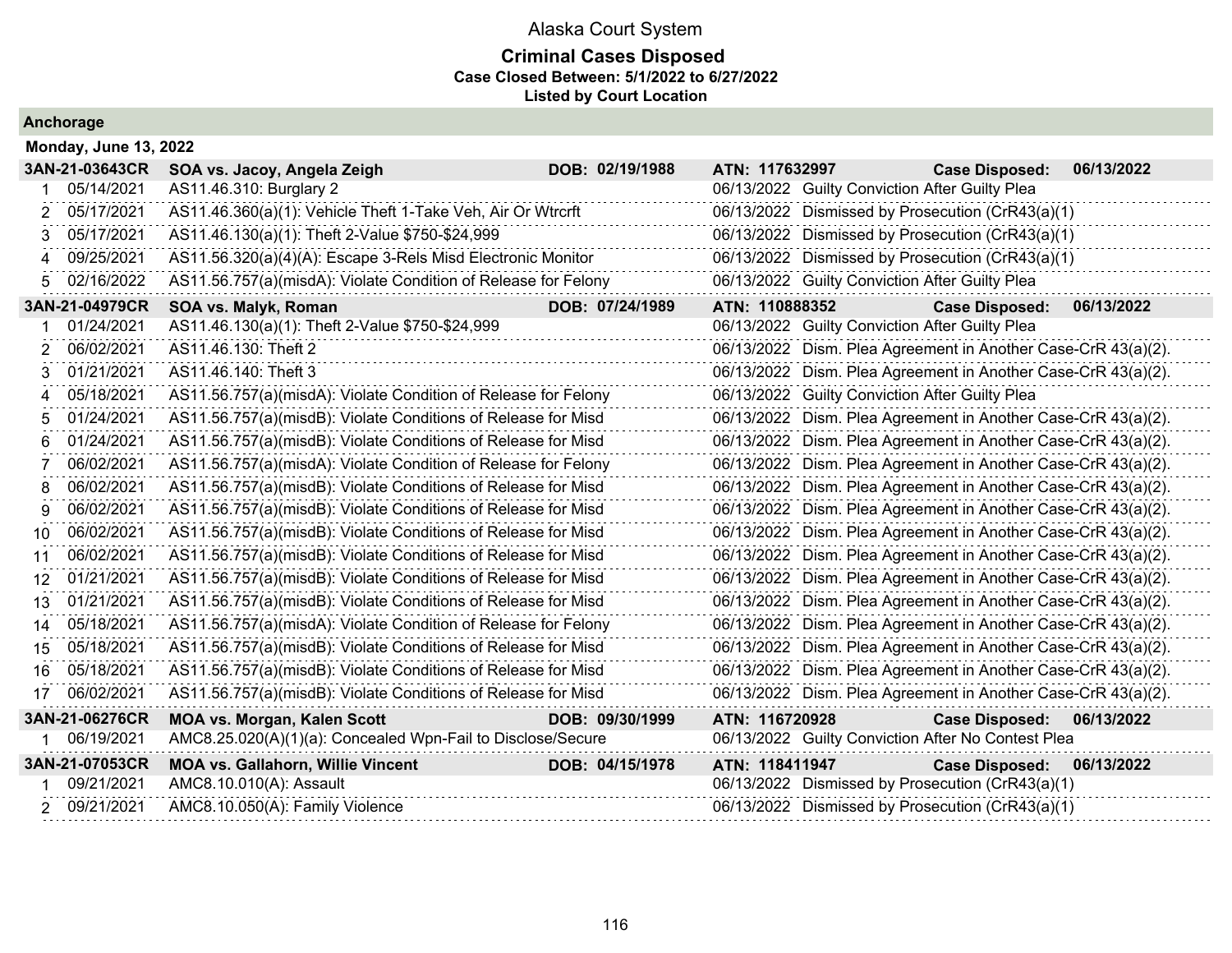### **Criminal Cases Disposed Case Closed Between: 5/1/2022 to 6/27/2022 Listed by Court Location**

|                | <b>Monday, June 13, 2022</b> |                                                                   |                 |                                                               |                       |            |  |  |  |  |
|----------------|------------------------------|-------------------------------------------------------------------|-----------------|---------------------------------------------------------------|-----------------------|------------|--|--|--|--|
|                | 3AN-21-07054CR               | SOA vs. Jones, Katie Jacqueline                                   | DOB: 09/05/1985 | ATN: 118294029                                                | <b>Case Disposed:</b> | 06/13/2022 |  |  |  |  |
|                | 09/20/2021                   | AS11.46.360(a)(1): Vehicle Theft 1-Take Veh, Air Or Wtrcrft       |                 | 06/13/2022 Dism. Plea Agreement in Another Case-CrR 43(a)(2). |                       |            |  |  |  |  |
| 2              | 09/20/2021                   | AS28.35.182(a)(2): Fail to Stp/Dir Officer-Vehicle Theft          |                 | 06/13/2022 Guilty Conviction After Guilty Plea                |                       |            |  |  |  |  |
| 3              | 09/20/2021                   | AS28.35.182(a)(1): Fail to Stp/Dir Officer-Reck Driving           |                 | 06/13/2022 Dism. Plea Agreement in Another Case-CrR 43(a)(2). |                       |            |  |  |  |  |
| 4              | 09/20/2021                   | AS11.56.800(a)(1)(B)(i): False Info/Rpt- ID At Arrst/Invst/Incarc |                 | 06/13/2022 Dism. Plea Agreement in Another Case-CrR 43(a)(2). |                       |            |  |  |  |  |
| 5              | 09/20/2021                   | AS11.56.757(a)(misdA): Violate Condition of Release for Felony    |                 | 06/13/2022 Guilty Conviction After Guilty Plea                |                       |            |  |  |  |  |
| 6              | 09/20/2021                   | AS11.56.757(a)(misdA): Violate Condition of Release for Felony    |                 | 06/13/2022 Dism. Plea Agreement in Another Case-CrR 43(a)(2). |                       |            |  |  |  |  |
| 7              | 09/20/2021                   | AS11.56.757(a)(misdA): Violate Condition of Release for Felony    |                 | 06/13/2022 Dism. Plea Agreement in Another Case-CrR 43(a)(2). |                       |            |  |  |  |  |
| 8              | 09/20/2021                   | AS11.56.757(a)(misdA): Violate Condition of Release for Felony    |                 | 06/13/2022 Dism. Plea Agreement in Another Case-CrR 43(a)(2). |                       |            |  |  |  |  |
|                | 3AN-21-08999CR               | MOA vs. Burgholzer-Schwochert, Alexander                          | DOB: 03/29/1991 | ATN: 118289331                                                | <b>Case Disposed:</b> | 06/13/2022 |  |  |  |  |
|                | 12/05/2021                   | AMC9.28.020(A): Operating Under the Influence                     |                 | 06/13/2022 Guilty Conviction After No Contest Plea            |                       |            |  |  |  |  |
|                | 3AN-21-09068CR               | SOA vs. Malyk, Roman                                              | DOB: 07/24/1989 | ATN: 118308258                                                | <b>Case Disposed:</b> | 06/13/2022 |  |  |  |  |
|                | 12/08/2021                   | AS11.56.375(a)(3): Promote Contraband 1- Contrid Substance        |                 | 06/13/2022 Guilty Conviction After Guilty Plea                |                       |            |  |  |  |  |
| 2              | 12/08/2021                   | AS11.71.040(a)(12): MICS4-Prev Convic MICS5 Preceding 10 yrs      |                 | 06/13/2022 Dism. Plea Agreement in Another Case-CrR 43(a)(2). |                       |            |  |  |  |  |
| 3              | 12/08/2021                   | AS11.56.800(a)(1)(B)(i): False Info/Rpt- ID At Arrst/Invst/Incarc |                 | 06/13/2022 Dism. Plea Agreement in Another Case-CrR 43(a)(2). |                       |            |  |  |  |  |
| $\overline{4}$ | 12/08/2021                   | AS11.56.757(a)(misdA): Violate Condition of Release for Felony    |                 | 06/13/2022 Guilty Conviction After Guilty Plea                |                       |            |  |  |  |  |
| 5              | 12/08/2021                   | AS11.56.757(a)(misdA): Violate Condition of Release for Felony    |                 | 06/13/2022 Dism. Plea Agreement in Another Case-CrR 43(a)(2). |                       |            |  |  |  |  |
| 6              | 12/08/2021                   | AS11.56.757(a)(misdA): Violate Condition of Release for Felony    |                 | 06/13/2022 Dism. Plea Agreement in Another Case-CrR 43(a)(2). |                       |            |  |  |  |  |
|                | 3AN-22-00336CR               | <b>MOA vs. Stubbs, Brett Allen</b>                                | DOB: 10/09/1977 | ATN: 118331037                                                | <b>Case Disposed:</b> | 06/13/2022 |  |  |  |  |
|                | 01/13/2022                   | AMC9.28.020(A): Operating Under the Influence                     |                 | 06/13/2022 Dismissed by Prosecution (CrR43(a)(1)              |                       |            |  |  |  |  |
| 2              | 01/13/2022                   | AMC9.28.022(C): Refusal To Submit To Chemical Test                |                 | 06/13/2022 Guilty Conviction After No Contest Plea            |                       |            |  |  |  |  |
|                | 3AN-22-00780CR               | SOA vs. Webber, Kyle Jonathan                                     | DOB: 08/12/2002 | ATN: 118223883                                                | <b>Case Disposed:</b> | 06/13/2022 |  |  |  |  |
|                | 01/31/2022                   | AS11.41.230(a)(1): Assault In The 4th Degree - Recklessly Injure  |                 | 06/13/2022 Guilty Conviction After Guilty Plea                |                       |            |  |  |  |  |
|                | 3AN-22-01111CR               | SOA vs. Ahkivgak, Corey Leif                                      | DOB: 05/28/1989 | ATN: 113948289                                                | <b>Case Disposed:</b> | 06/13/2022 |  |  |  |  |
|                | 02/13/2022                   | AS11.41.200(a)(1): Assault 1- Serious Injury, Weapon              |                 | 06/13/2022 Dismissed. Defendant Found Incompetent             |                       |            |  |  |  |  |
|                | 2 02/13/2022                 | AS11.46.486(a)(2): Criminal Mischief 5-Damage Under \$250         |                 | 06/13/2022 Dismissed. Defendant Found Incompetent             |                       |            |  |  |  |  |
|                | 3 02/13/2022                 | AS11.56.757(a)(misdB): Violate Conditions of Release for Misd     |                 | 06/13/2022 Dismissed. Defendant Found Incompetent             |                       |            |  |  |  |  |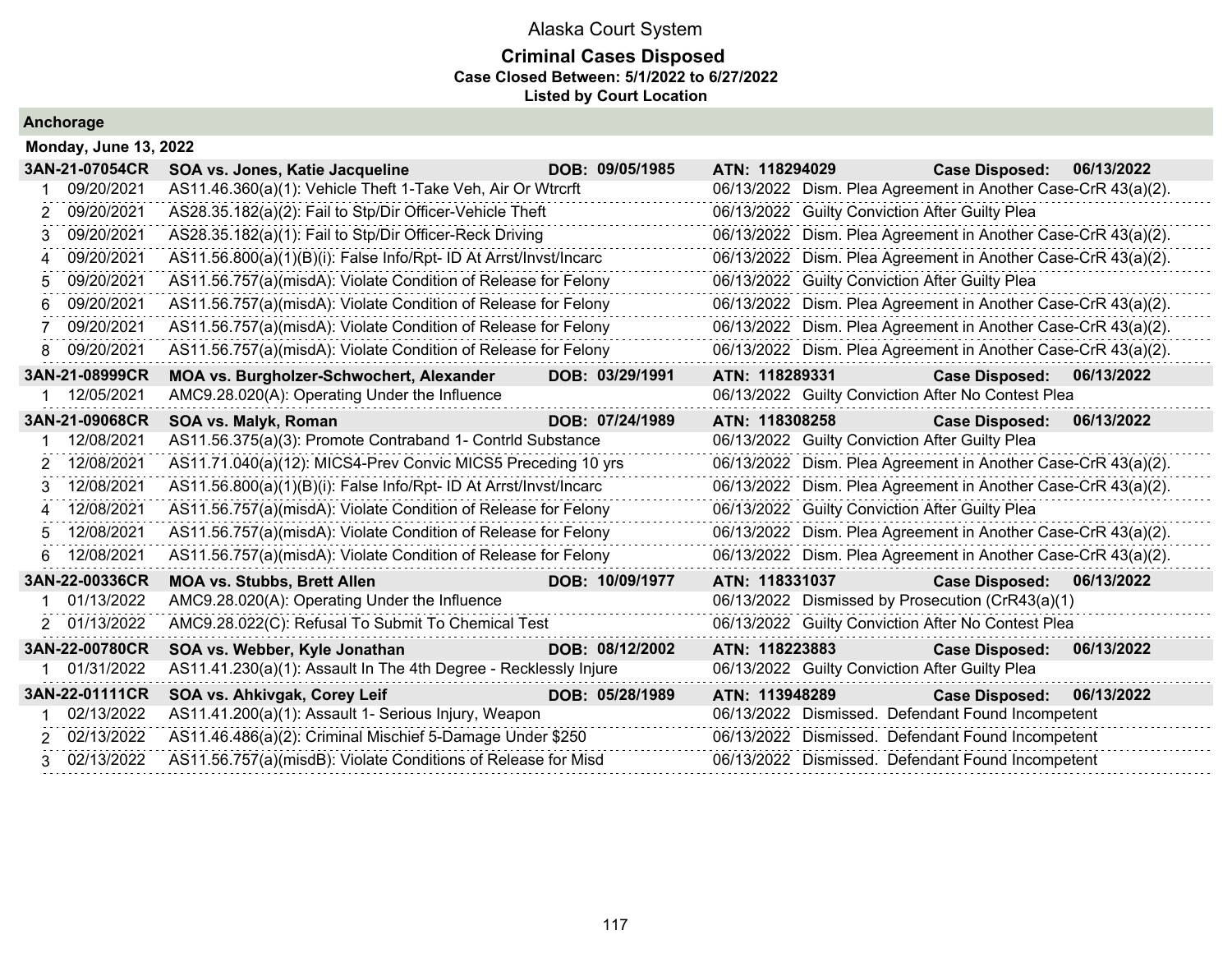|  |  | Anchorage |  |  |
|--|--|-----------|--|--|
|  |  |           |  |  |

| <b>Monday, June 13, 2022</b> |                                                                           |                 |                |                                                |                                                  |            |
|------------------------------|---------------------------------------------------------------------------|-----------------|----------------|------------------------------------------------|--------------------------------------------------|------------|
| 3AN-22-04335CR               | SOA vs. Nash, Michael Gale                                                | DOB: 06/17/1974 | ATN: 118242288 |                                                | <b>Case Disposed:</b>                            | 06/13/2022 |
| 06/11/2022                   | AS11.41.230(a)(3): Assault 4-Cause Fear Of Injury                         |                 |                |                                                | 06/13/2022 Dismissed by Prosecution (CrR43(a)(1) |            |
| 06/11/2022                   | AS11.46.330(a)(1): Crim Trespass 2- Upon Premises                         |                 |                |                                                | 06/13/2022 Dismissed by Prosecution (CrR43(a)(1) |            |
| 06/11/2022<br>3              | AS11.61.110(a)(2): Disord Conduct-Loud Noise, Publ/Priv                   |                 |                |                                                | 06/13/2022 Dismissed by Prosecution (CrR43(a)(1) |            |
| 06/11/2022<br>Δ              | AS11.41.230(a)(3): Assault 4-Cause Fear Of Injury                         |                 |                |                                                | 06/13/2022 Dismissed by Prosecution (CrR43(a)(1) |            |
| 06/11/2022<br>5              | AS11.41.230(a)(3): Assault 4-Cause Fear Of Injury                         |                 |                |                                                | 06/13/2022 Dismissed by Prosecution (CrR43(a)(1) |            |
| 3AN-22-04343CR               | SOA vs. Edwards JR, Daryl Clyde                                           | DOB: 06/14/2000 | ATN: 118328355 |                                                | <b>Case Disposed:</b>                            | 06/13/2022 |
| 06/13/2022                   | Charging Document Pending or Not Filed                                    |                 |                |                                                |                                                  |            |
| 3AN-22-04344CR               | SOA vs. Vega, Artemio Ricardo                                             | DOB: 07/27/1974 | ATN: 118175265 |                                                | <b>Case Disposed:</b>                            | 06/13/2022 |
| 06/13/2022                   | Charging Document Pending or Not Filed                                    |                 |                |                                                |                                                  |            |
| 3AN-22-04345CR               | SOA vs. Bjornstad, Albert Paul                                            | DOB: 01/02/1974 | ATN: 118288503 |                                                | <b>Case Disposed:</b>                            | 06/13/2022 |
| 06/13/2022                   | Charging Document Pending or Not Filed                                    |                 |                |                                                |                                                  |            |
| 3AN-22-04348CR               | SOA vs. Benson, Faith M                                                   | DOB: 10/24/2001 | ATN: 118242162 |                                                | <b>Case Disposed:</b>                            | 06/13/2022 |
| 06/13/2022                   | Charging Document Pending or Not Filed                                    |                 |                |                                                |                                                  |            |
| 3AN-22-04350CR               | SOA vs. Harper, Elena Mary Belle                                          | DOB: 06/03/1980 | ATN: 118343673 |                                                | <b>Case Disposed:</b>                            | 06/13/2022 |
| 06/13/2022                   | Charging Document Pending or Not Filed                                    |                 |                |                                                |                                                  |            |
| Tuesday, June 14, 2022       |                                                                           |                 |                |                                                |                                                  |            |
| 3AN-16-07664CR               | MOA vs. Paraoan, Benjamin Enguito                                         | DOB: 02/28/1956 | ATN: 115707348 |                                                | <b>Case Disposed:</b>                            | 06/14/2022 |
| 08/26/2016                   | AMC8.15.050(A)(misdB): Removal of Merchandise \$5-\$50                    |                 |                |                                                | 06/14/2022 Dismissed by Prosecution (CrR43(a)(1) |            |
| 3AN-18-04168CR               | SOA vs. Lincoln, Rhonda Lee                                               | DOB: 02/25/1981 | ATN: 114673815 |                                                | <b>Case Disposed:</b>                            | 06/14/2022 |
| 01/01/2015                   | AS11.51.120(d)(1): Criminal Nonsupport \$20,000 or More                   |                 |                |                                                | 06/14/2022 Dismissed by Prosecution (CrR43(a)(1) |            |
| 02/17/2021<br>2              | AS11.56.757(a)(misdA): Violate Condition of Release for Felony            |                 |                |                                                | 06/14/2022 Dismissed by Prosecution (CrR43(a)(1) |            |
| 08/19/2021<br>3              | AS11.56.757(a)(misdA): Violate Condition of Release for Felony            |                 |                |                                                | 06/14/2022 Dismissed by Prosecution (CrR43(a)(1) |            |
| 09/17/2021<br>4              | AS11.56.757(a)(misdA): Violate Condition of Release for Felony            |                 |                |                                                | 06/14/2022 Dismissed by Prosecution (CrR43(a)(1) |            |
| 01/27/2022<br>5              | AS11.56.757(a)(misdA): Violate Condition of Release for Felony            |                 |                |                                                | 06/14/2022 Dismissed by Prosecution (CrR43(a)(1) |            |
| 3AN-18-07623CR               | SOA vs. Smith, Brandi Nikole                                              | DOB: 09/23/1989 | ATN: 116811981 |                                                | <b>Case Disposed:</b>                            | 06/14/2022 |
| 08/14/2018                   | AS11.46.150(a): Theft 4-Less than \$250                                   |                 |                | 06/14/2022 Guilty Conviction After Guilty Plea |                                                  |            |
| 3AN-18-11310CR               | <b>MOA vs. Batts, Jraezon Alexander</b>                                   | DOB: 07/01/2000 | ATN: 116291286 |                                                | <b>Case Disposed:</b>                            | 06/14/2022 |
| 11/17/2018                   | AMC9.28.060(A): Minor Operating Vehicle after Consuming Alcohol/Marijuana |                 |                |                                                | 06/14/2022 Dismissed by Prosecution (CrR43(a)(1) |            |
| 2 11/17/2018                 | AMC9.28.015: Careless Driving                                             |                 |                | 06/14/2022 Guilty Conviction After Guilty Plea |                                                  |            |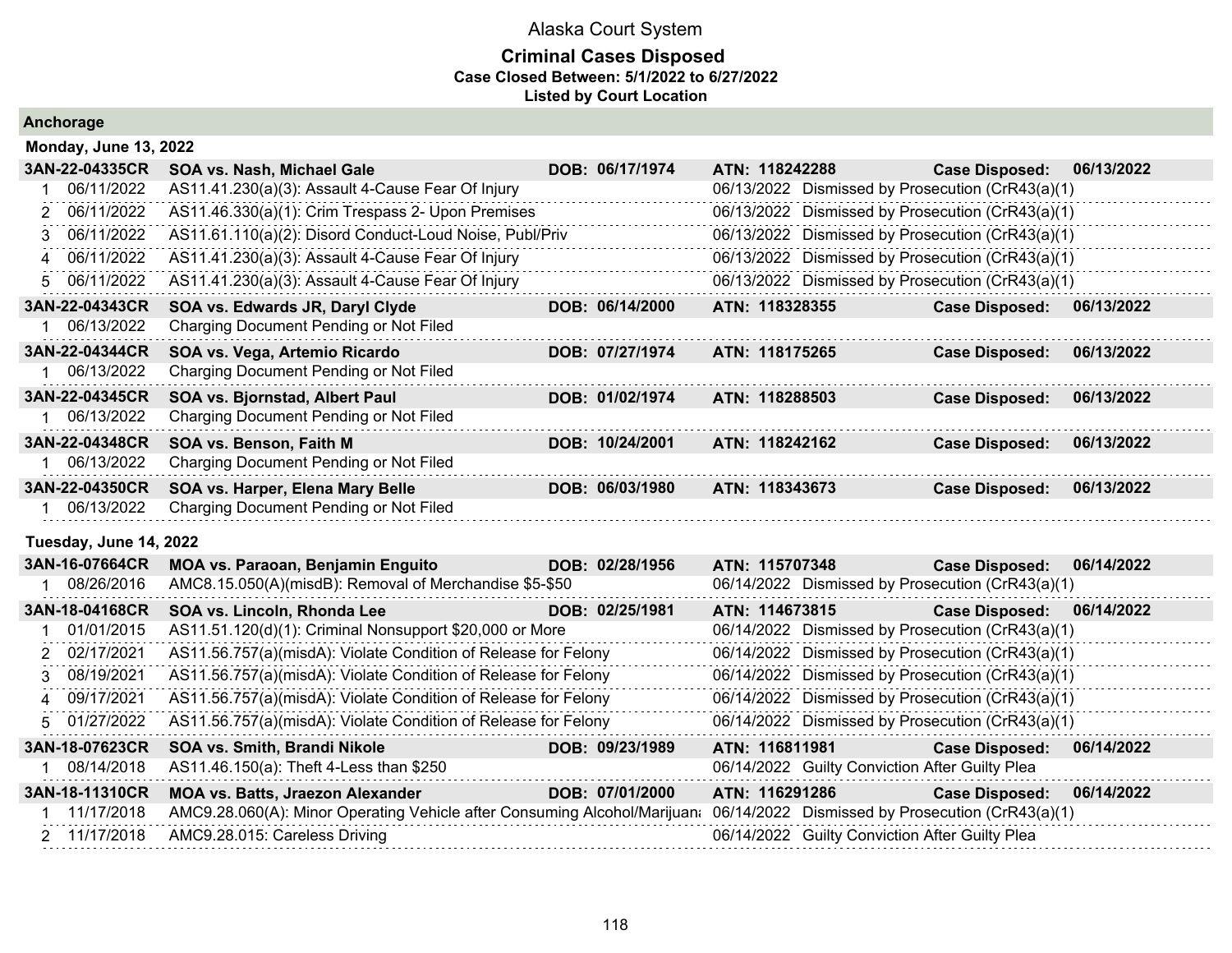#### **Criminal Cases Disposed Case Closed Between: 5/1/2022 to 6/27/2022 Listed by Court Location**

| Tuesday, June 14, 2022 |                                                                  |  |                 |                |  |                                                    |            |  |  |  |
|------------------------|------------------------------------------------------------------|--|-----------------|----------------|--|----------------------------------------------------|------------|--|--|--|
| 3AN-19-04264CR         | <b>MOA vs. Talbot, Michael John</b>                              |  | DOB: 04/24/1954 | ATN: 117249642 |  | <b>Case Disposed:</b>                              | 06/14/2022 |  |  |  |
| 04/18/2019             | AMC8.10.010(B)(1): Assault-Recklessly Cause Injury               |  |                 |                |  | 06/14/2022 Dismissed by Prosecution (CrR43(a)(1)   |            |  |  |  |
| 2 04/18/2019           | AMC8.45.010(A)(3)(b): Trespass-Public Prop/Veh Told to Leav      |  |                 |                |  | 06/14/2022 Dismissed by Prosecution (CrR43(a)(1)   |            |  |  |  |
| 3AN-19-06474CR         | <b>MOA vs. Dushkin, Mitchell Thomas</b>                          |  | DOB: 01/01/1996 | ATN: 117153225 |  | Case Disposed: 06/14/2022                          |            |  |  |  |
| 06/28/2019             | AMC8.10.010(B)(1): Assault-Recklessly Cause Injury               |  |                 |                |  | 06/14/2022 Guilty Conviction After No Contest Plea |            |  |  |  |
| 3AN-19-10060CR         | <b>MOA vs. Bovard, Kim Raja</b>                                  |  | DOB: 10/17/1966 | ATN: 117144387 |  | <b>Case Disposed:</b>                              | 06/14/2022 |  |  |  |
| 1 10/12/2019           | AMC9.28.010: Reckless Driving                                    |  |                 |                |  | 06/14/2022 Guilty Conviction After No Contest Plea |            |  |  |  |
| 2 10/12/2019           | AMC9.28.022(C): Refusal To Submit To Chemical Test               |  |                 |                |  | 06/14/2022 Dismissed by Prosecution (CrR43(a)(1)   |            |  |  |  |
| 3 01/06/2021           | AMC8.30.110(A): Violate Conditions of Release                    |  |                 |                |  | 06/14/2022 Dismissed by Prosecution (CrR43(a)(1)   |            |  |  |  |
| 3AN-20-02145CR         | MOA vs. Cook, Ryan Kalen                                         |  | DOB: 07/03/1986 | ATN: 116794809 |  | Case Disposed: 06/14/2022                          |            |  |  |  |
| 03/11/2020             | AMC8.15.050(A)(misdA): Removal of Merchandise \$50+              |  |                 |                |  | 06/14/2022 Guilty Conviction After No Contest Plea |            |  |  |  |
| 2 03/11/2020           | AMC8.30.020(A)(1)(b)(i): False ID Arrest/Detention/Investigation |  |                 |                |  | 06/14/2022 Dismissed by Prosecution (CrR43(a)(1)   |            |  |  |  |
| 03/11/2020<br>3        | AMC8.30.110(A): Violate Conditions of Release                    |  |                 |                |  | 06/14/2022 Guilty Conviction After No Contest Plea |            |  |  |  |
| 3AN-20-03669CR         | <b>MOA vs. Lee, Lana Toni</b>                                    |  | DOB: 11/09/1979 | ATN: 117816507 |  | Case Disposed: 06/14/2022                          |            |  |  |  |
| 04/26/2020             | AMC8.15.050(A)(misdA): Removal of Merchandise \$50+              |  |                 |                |  | 06/14/2022 Guilty Conviction After No Contest Plea |            |  |  |  |
| 2 04/26/2020           | AMC8.30.110(A): Violate Conditions of Release                    |  |                 |                |  | 06/14/2022 Dismissed by Prosecution (CrR43(a)(1)   |            |  |  |  |
| 3AN-21-00722CR         | <b>MOA vs. Turner, Raelinda Raven</b>                            |  | DOB: 09/04/1991 | ATN: 117721062 |  | <b>Case Disposed:</b>                              | 06/14/2022 |  |  |  |
| 01/22/2021             | AMC9.28.010: Reckless Driving                                    |  |                 |                |  | 06/14/2022 Guilty Conviction After No Contest Plea |            |  |  |  |
| 3AN-21-02818CR         | SOA vs. Pavil, Eric Joseph                                       |  | DOB: 04/18/1967 | ATN: 113308767 |  | Case Disposed: 06/14/2022                          |            |  |  |  |
| 04/18/2021             | AS11.41.210(a)(1): Assault 2 - Injury w/ Weapon, Intent          |  |                 |                |  | 06/14/2022 Dismissed by Prosecution (CrR43(a)(1)   |            |  |  |  |
| 2 04/18/2021           | AS11.41.220(a)(1)(A): Assault 3- Cause Fear Of Injury w/ Weap    |  |                 |                |  | 06/14/2022 Dismissed by Prosecution (CrR43(a)(1)   |            |  |  |  |
| 3 04/19/2021           | AS11.41.230(a)(1): Assault In The 4th Degree - Recklessly Injure |  |                 |                |  | 09/14/2021 Dismissed by Prosecution (CrR43(a)(1)   |            |  |  |  |
| 3AN-21-03185CR         | <b>MOA vs. Balluta, Andy Alex</b>                                |  | DOB: 07/07/1986 | ATN: 117777717 |  | Case Disposed: 06/14/2022                          |            |  |  |  |
| 05/02/2021             | AMC8.20.010(A)(1): Crim Mischief-Damage Property \$50+           |  |                 |                |  | 06/14/2022 Guilty Conviction After No Contest Plea |            |  |  |  |
| 2 05/02/2021           | AMC8.20.010(A)(1): Crim Mischief-Damage Property \$50+           |  |                 |                |  | 06/14/2022 Dismissed by Prosecution (CrR43(a)(1)   |            |  |  |  |
| 3 04/30/2022           | AMC8.30.110(A): Violate Conditions of Release                    |  |                 |                |  | 06/14/2022 Dismissed by Prosecution (CrR43(a)(1)   |            |  |  |  |
| 3AN-21-03500CR         | <b>MOA vs. Brooks, Eugene Alvin</b>                              |  | DOB: 03/16/1946 | ATN: 117757071 |  | <b>Case Disposed:</b>                              | 06/14/2022 |  |  |  |
| 1 05/08/2021           | AMC9.10.020(B): Leaving Scene of Crash-Veh/Prop Damage           |  |                 |                |  | 06/14/2022 Dismissed by Prosecution (CrR43(a)(1)   |            |  |  |  |
| 3AN-21-05428CR         | <b>MOA vs. Mitchell, Maurice Dean</b>                            |  | DOB: 03/21/1960 | ATN: 117806922 |  | <b>Case Disposed:</b>                              | 06/14/2022 |  |  |  |
| 1 07/16/2021           | AMC9.28.010: Reckless Driving                                    |  |                 |                |  | 06/14/2022 Guilty Conviction After No Contest Plea |            |  |  |  |
| 3AN-21-05822CR         | MOA vs. Coe, Gregory John                                        |  | DOB: 08/02/1960 | ATN: 118300851 |  | <b>Case Disposed:</b>                              | 06/14/2022 |  |  |  |
| 1 08/04/2021           | AMC9.28.020(A): Operating Under the Influence                    |  |                 |                |  | 06/14/2022 Guilty Conviction After No Contest Plea |            |  |  |  |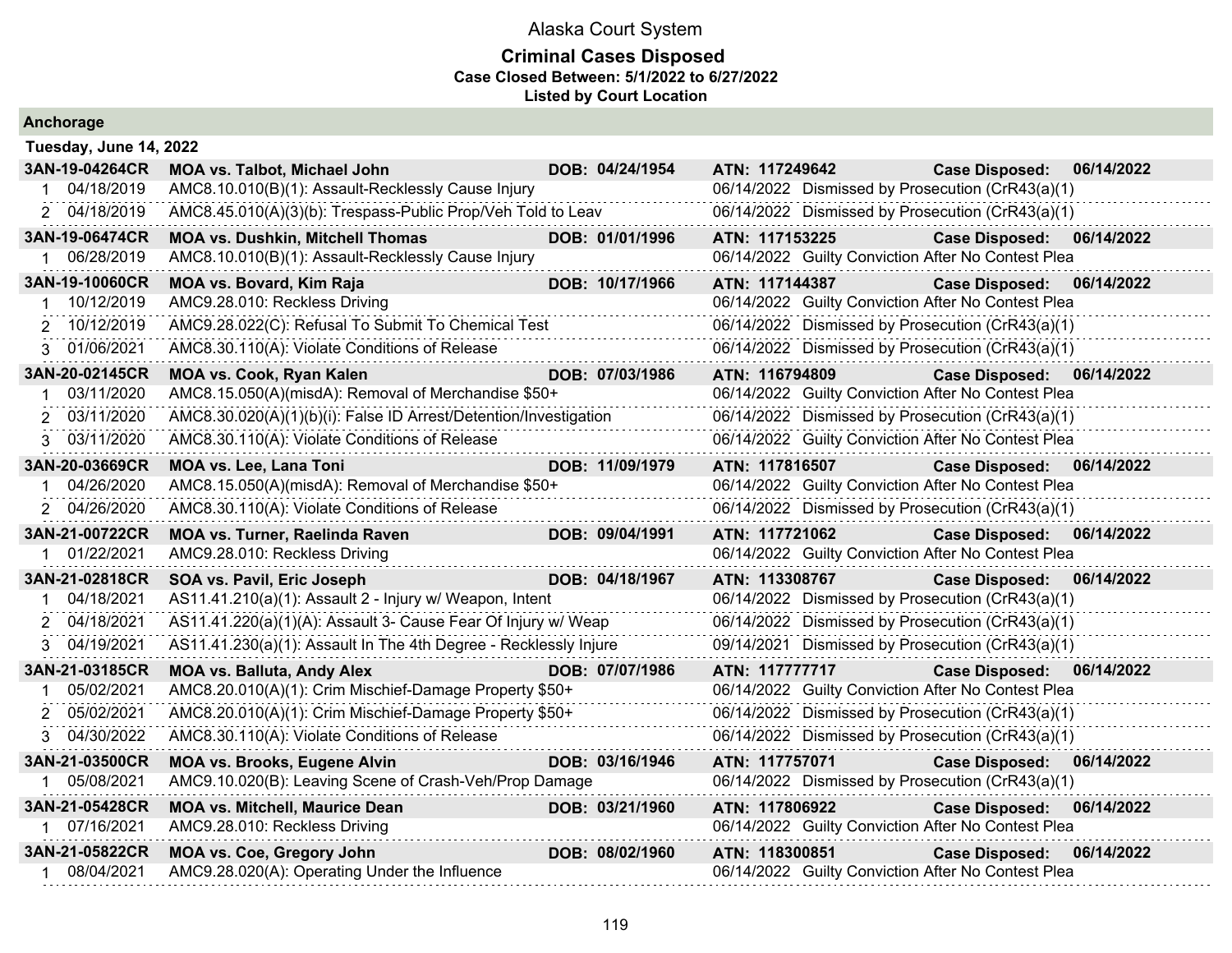|              | Anchorage              |                                                                  |                 |                |  |                                                               |            |
|--------------|------------------------|------------------------------------------------------------------|-----------------|----------------|--|---------------------------------------------------------------|------------|
|              | Tuesday, June 14, 2022 |                                                                  |                 |                |  |                                                               |            |
|              | 3AN-21-07731CR         | SOA vs. Lozano, Jonathan                                         | DOB: 04/13/1994 | ATN: 114303645 |  | <b>Case Disposed:</b>                                         | 06/14/2022 |
| 1            | 07/20/2021             | AS11.41.230(a)(1): Assault In The 4th Degree - Recklessly Injure |                 |                |  | 06/14/2022 Guilty Conviction After Guilty Plea                |            |
|              | 3AN-21-08400CR         | <b>MOA vs. Lee, Lana Toni</b>                                    | DOB: 11/09/1979 | ATN: 117830808 |  | <b>Case Disposed:</b>                                         | 06/14/2022 |
|              | 1 11/10/2021           | AMC8.30.020(A)(1)(b)(i): False ID Arrest/Detention/Investigation |                 |                |  | 06/14/2022 Guilty Conviction After No Contest Plea            |            |
|              | 3AN-21-08720CR         | <b>MOA vs. Mann, John Charles</b>                                | DOB: 08/03/1967 | ATN: 118305522 |  | <b>Case Disposed:</b>                                         | 06/14/2022 |
|              | 11/20/2021             | AMC9.28.010: Reckless Driving                                    |                 |                |  | 06/14/2022 Guilty Conviction After No Contest Plea            |            |
|              | 3AN-21-09136CR         | <b>MOA vs. Raymond, Charles David</b>                            | DOB: 10/10/1986 | ATN: 118299015 |  | <b>Case Disposed:</b>                                         | 06/14/2022 |
|              | 12/09/2021             | AMC8.10.010(B)(1): Assault-Recklessly Cause Injury               |                 |                |  | 06/14/2022 Guilty Conviction After No Contest Plea            |            |
|              | 2 12/09/2021           | AMC8.10.050(B): Family Violence-Asslt in Presence Child          |                 |                |  | 06/14/2022 Guilty Conviction After No Contest Plea            |            |
| 3.           | 12/09/2021             | AMC8.10.050(B): Family Violence-Asslt in Presence Child          |                 |                |  | 06/14/2022 Dismissed by Prosecution (CrR43(a)(1)              |            |
|              | 4 12/09/2021           | AMC8.10.050(B): Family Violence-Asslt in Presence Child          |                 |                |  | 06/14/2022 Dismissed by Prosecution (CrR43(a)(1)              |            |
|              | 5 12/09/2021           | AMC8.10.050(B): Family Violence-Asslt in Presence Child          |                 |                |  | 06/14/2022 Dismissed by Prosecution (CrR43(a)(1)              |            |
|              | 3AN-22-00197CR         | MOA vs. Vongxay, Vena Mou                                        | DOB: 10/23/1993 | ATN: 115729083 |  | <b>Case Disposed:</b>                                         | 06/14/2022 |
|              | 01/06/2022             | AMC9.28.020(A): Operating Under the Influence                    |                 |                |  | 06/14/2022 Guilty Conviction After No Contest Plea            |            |
|              | 3AN-22-01091CR         | MOA vs. Ivan, Cynthia Martha Timi                                | DOB: 07/02/1986 | ATN: 117795258 |  | <b>Case Disposed:</b>                                         | 06/14/2022 |
|              | 02/12/2022             | AMC8.20.010(A)(1): Crim Mischief-Damage Property \$50+           |                 |                |  | 06/14/2022 Guilty Conviction After No Contest Plea            |            |
| $\mathbf{2}$ | 02/12/2022             | AMC8.10.010(B)(1): Assault-Recklessly Cause Injury               |                 |                |  | 06/14/2022 Dismissed by Prosecution (CrR43(a)(1)              |            |
| 3.           | 02/12/2022             | AMC8.30.107(A): Interfere w/ Report of DV Crime                  |                 |                |  | 06/14/2022 Dismissed by Prosecution (CrR43(a)(1)              |            |
| 4            | 02/12/2022             | AMC8.10.050(B): Family Violence-Asslt in Presence Child          |                 |                |  | 06/14/2022 Dismissed by Prosecution (CrR43(a)(1)              |            |
| 5.           | 03/17/2022             | AMC8.30.110(A): Violate Conditions of Release                    |                 |                |  | 06/14/2022 Dismissed by Prosecution (CrR43(a)(1)              |            |
|              | 3AN-22-01534CR         | <b>MOA vs. Pete JR, Gregory Robert</b>                           | DOB: 11/27/1998 | ATN: 118346328 |  | Case Disposed: 06/14/2022                                     |            |
|              | 02/27/2022             | AMC8.45.010(A)(2)(d): Enter/Remain Bus Property, Told to Leave   |                 |                |  | 06/14/2022 Guilty Conviction After No Contest Plea            |            |
|              | 2 02/27/2022           | AMC8.30.010(A)(1): Resist Own Arrest by Use of Force             |                 |                |  | 06/14/2022 Guilty Conviction After No Contest Plea            |            |
|              | 3 02/27/2022           | AMC8.30.010(A)(8): Injure/Destroy/Take Property in Custody       |                 |                |  | 06/14/2022 Dismissed by Prosecution (CrR43(a)(1)              |            |
|              | 4 04/29/2022           | AMC8.30.110(A): Violate Conditions of Release                    |                 |                |  | 06/14/2022 Guilty Conviction After No Contest Plea            |            |
|              | 3AN-22-01801CR         | <b>MOA vs. Ivan, Cynthia Martha Timi</b>                         | DOB: 07/02/1986 | ATN: 118414341 |  | <b>Case Disposed:</b>                                         | 06/14/2022 |
|              | 03/13/2022             | AMC8.30.115(B): Unlawful Contact 2-Cond of Crim Case             |                 |                |  | 06/14/2022 Dism. Plea Agreement in Another Case-CrR 43(a)(2). |            |
|              | 2 03/13/2022           | AMC8.30.110(A): Violate Conditions of Release                    |                 |                |  | 06/14/2022 Dism. Plea Agreement in Another Case-CrR 43(a)(2). |            |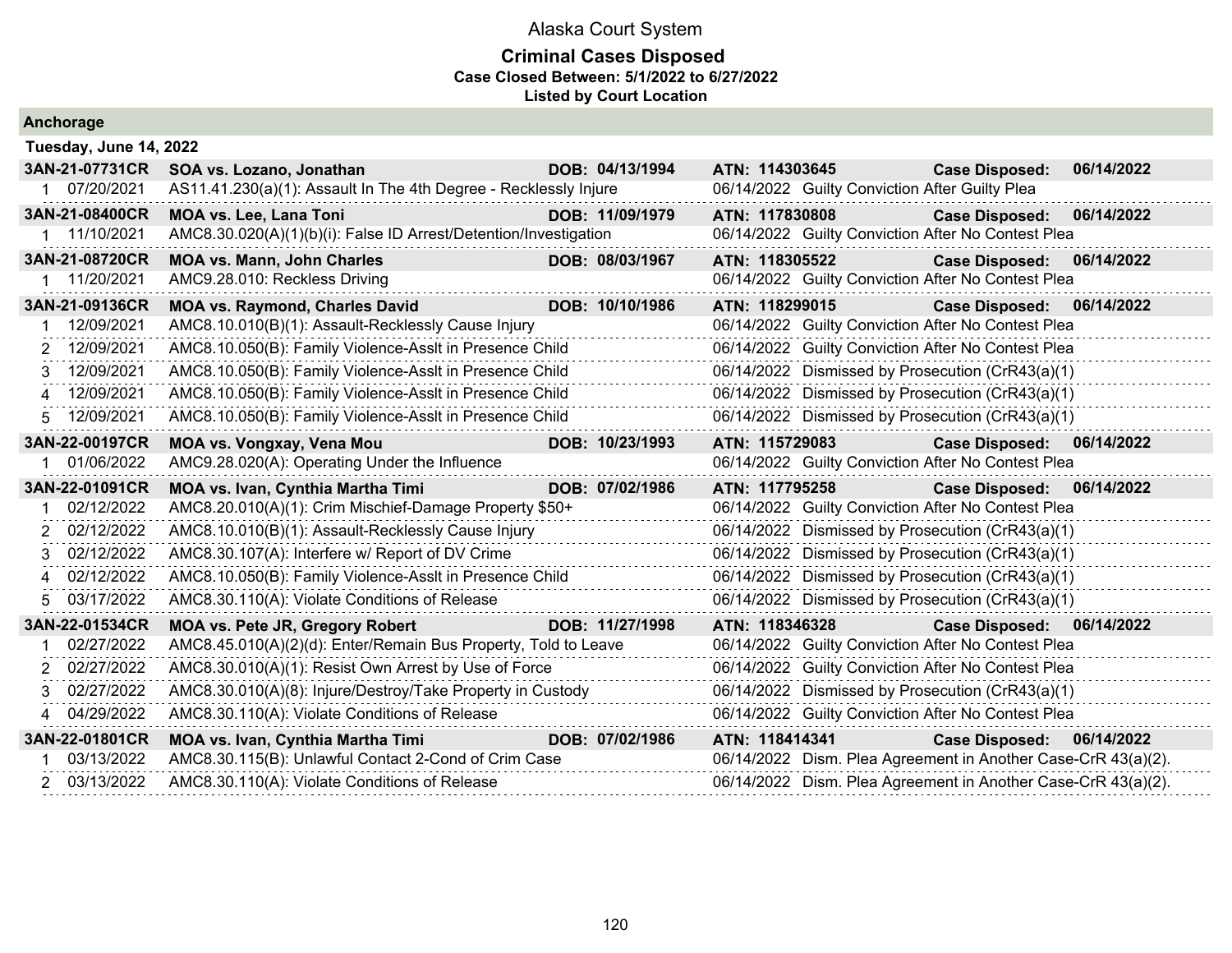|  |  | Anchorage |  |  |
|--|--|-----------|--|--|
|  |  |           |  |  |

| Tuesday, June 14, 2022 |                                                                  |                 |                                                            |                       |            |
|------------------------|------------------------------------------------------------------|-----------------|------------------------------------------------------------|-----------------------|------------|
| 3AN-22-01997CR         | <b>SOA vs. Starr, Dusty Dawn</b>                                 | DOB: 10/20/1978 | ATN: 117712845                                             | <b>Case Disposed:</b> | 06/14/2022 |
| 02/01/2021             | AS11.46.130: Theft 2                                             |                 | 05/16/2022 Dismiss-Delay in SupCt Transfer CrR5(e)43(b)(1) |                       |            |
| 02/01/2021             | AS11.46.565: Criminal Impersonation 1                            |                 | 05/16/2022 Dismiss-Delay in SupCt Transfer CrR5(e)43(b)(1) |                       |            |
| 02/01/2021<br>3        | AS11.46.505(a)(1): Forgery 2-Legal Documents                     |                 | 05/16/2022 Dismiss-Delay in SupCt Transfer CrR5(e)43(b)(1) |                       |            |
| 04/11/2022             | AS11.56.757(a)(misdA): Violate Condition of Release for Felony   |                 | 06/14/2022 Dismissed by Prosecution (CrR43(a)(1)           |                       |            |
| 3AN-22-02408CR         | <b>MOA vs. Orr, Jeffrey William</b>                              | DOB: 09/16/1986 | ATN: 118341549                                             | <b>Case Disposed:</b> | 06/14/2022 |
| 04/02/2022             | AMC8.45.010(A)(1): Trespass-Private Residential/Vehicle          |                 | 06/14/2022 Dismissed by Prosecution (CrR43(a)(1)           |                       |            |
| 3AN-22-02428CR         | SOA vs. Minnette, William Phillip                                | DOB: 12/19/1977 | ATN: 118226322                                             | <b>Case Disposed:</b> | 06/14/2022 |
| 04/02/2022             | AS11.61.210(a)(3): Misc/Weapons 4- Firing Recklessly             |                 | 06/14/2022 Guilty Conviction After Guilty Plea             |                       |            |
| 04/02/2022             | AS11.61.210(a)(1): Misc/Weapons 4- Possess While Intox           |                 | 06/14/2022 Dismissed by Prosecution (CrR43(a)(1)           |                       |            |
| 04/02/2022             | AS11.41.230(a)(1): Assault In The 4th Degree - Recklessly Injure |                 | 06/14/2022 Guilty Conviction After Guilty Plea             |                       |            |
| 04/02/2022             | AS11.41.220(a)(1)(A): Assault 3- Cause Fear Of Injury w/ Weap    |                 | 06/14/2022 Dismissed by Prosecution (CrR43(a)(1)           |                       |            |
| 04/02/2022             | AS11.41.220(a)(1)(A): Assault 3- Cause Fear Of Injury w/ Weap    |                 | 06/14/2022 Dismissed by Prosecution (CrR43(a)(1)           |                       |            |
| 04/02/2022             | AS11.41.220(a)(1)(A): Assault 3- Cause Fear Of Injury w/ Weap    |                 | 06/14/2022 Dismissed by Prosecution (CrR43(a)(1)           |                       |            |
| 3AN-22-02523CR         | <b>MOA vs. Orr, Jeffrey William</b>                              | DOB: 09/16/1986 | ATN: 118257948                                             | <b>Case Disposed:</b> | 06/14/2022 |
| 04/01/2022             | AMC8.45.010(A)(3)(a): Trespass-Public Prop/Vehicle Not Open      |                 | 06/14/2022 Dismissed by Prosecution (CrR43(a)(1)           |                       |            |
| 3AN-22-02895CR         | MOA vs. Paraoan, Benjamin Enguito                                | DOB: 02/28/1956 | ATN: 118399059                                             | <b>Case Disposed:</b> | 06/14/2022 |
| 04/19/2022             | AMC8.10.010(B)(3): Assault-Words/Conduct Create Fear of Inj      |                 | 06/14/2022 Guilty Conviction After No Contest Plea         |                       |            |
| 04/19/2022             | AMC8.30.110(A): Violate Conditions of Release                    |                 | 06/14/2022 Dismissed by Prosecution (CrR43(a)(1)           |                       |            |
| 04/19/2022             | AMC8.30.110(A): Violate Conditions of Release                    |                 | 06/14/2022 Guilty Conviction After No Contest Plea         |                       |            |
| 04/19/2022<br>4        | AMC8.30.115(A): Unlawful Contact 1-Victim/Witness                |                 | 06/14/2022 Guilty Conviction After No Contest Plea         |                       |            |
| 05/17/2022<br>5.       | AMC8.30.110(A): Violate Conditions of Release                    |                 | 06/14/2022 Guilty Conviction After No Contest Plea         |                       |            |
| 3AN-22-02951CR         | <b>MOA vs. Hamburg, Alexis</b>                                   | DOB: 03/12/2001 | ATN: 118229481                                             | <b>Case Disposed:</b> | 06/14/2022 |
| 1 04/21/2022           | Charging Document Pending or Not Filed                           |                 |                                                            |                       |            |
| 3AN-22-03076CR         | MOA vs. Ivan, Cynthia Martha Timi                                | DOB: 07/02/1986 | ATN: 118337931                                             | <b>Case Disposed:</b> | 06/14/2022 |
| 04/26/2022             | AMC8.30.115(A): Unlawful Contact 1-Victim/Witness                |                 | 06/14/2022 Guilty Conviction After No Contest Plea         |                       |            |
| 3AN-22-03543CR         | <b>MOA vs. Pete JR, Gregory Robert</b>                           | DOB: 11/27/1998 | ATN: 118177209                                             | <b>Case Disposed:</b> | 06/14/2022 |
| 05/14/2022             | AMC8.15.010(A)(1)(misdA): Theft \$50+/Prior Convictions          |                 | 06/14/2022 Guilty Conviction After No Contest Plea         |                       |            |
| 2 05/14/2022           | AMC8.30.110(A): Violate Conditions of Release                    |                 | 06/14/2022 Dismissed by Prosecution (CrR43(a)(1)           |                       |            |
| 3AN-22-03589CR         | <b>MOA vs. Calilung JR, Jose</b>                                 | DOB: 03/25/1970 | ATN: 118179585                                             | <b>Case Disposed:</b> | 06/14/2022 |
| 05/16/2022             | Charging Document Pending or Not Filed                           |                 |                                                            |                       |            |
|                        |                                                                  |                 |                                                            |                       |            |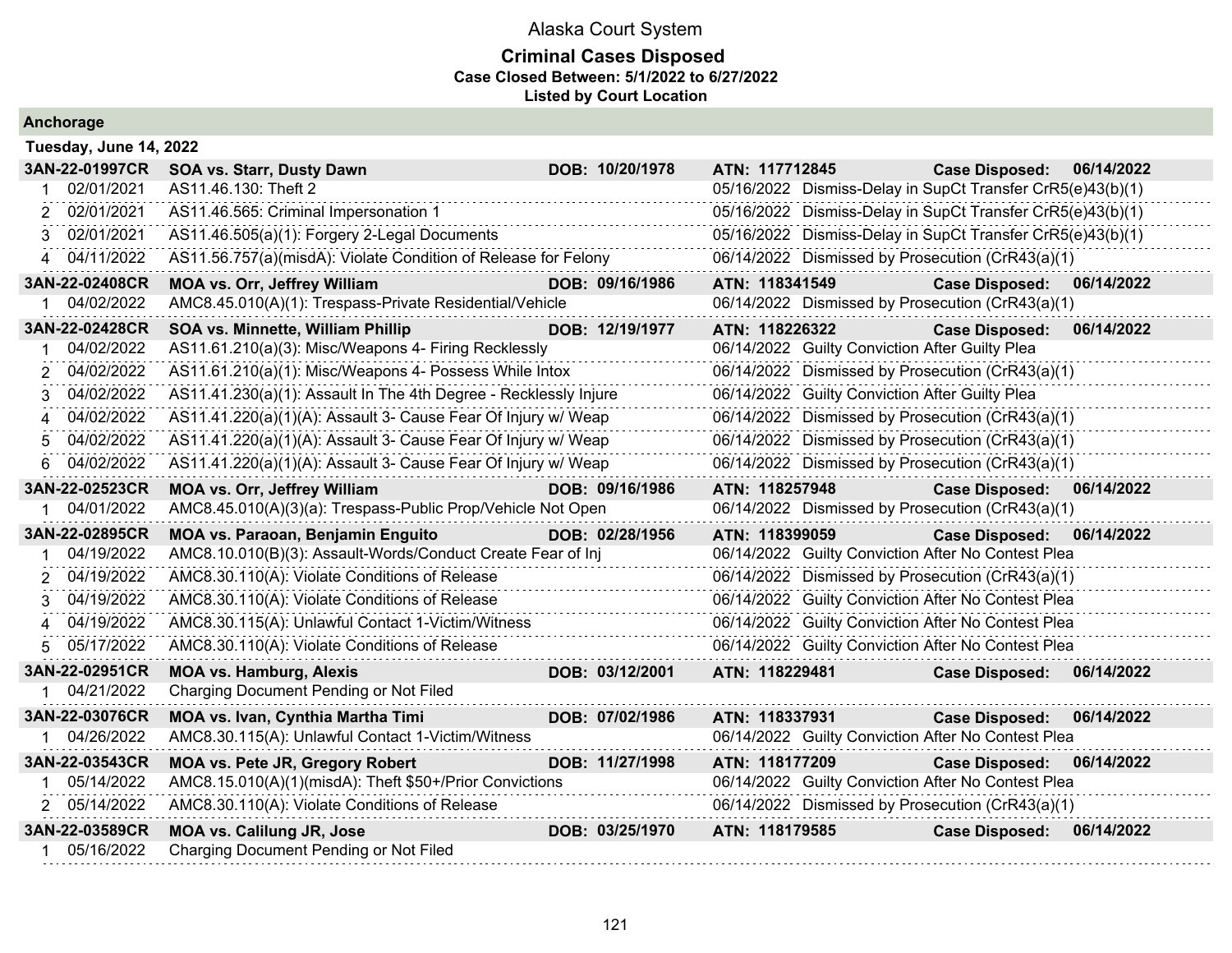| Anchorage                                    |                                                                                                                                  |                 |                                                                                                                        |                       |            |
|----------------------------------------------|----------------------------------------------------------------------------------------------------------------------------------|-----------------|------------------------------------------------------------------------------------------------------------------------|-----------------------|------------|
| Tuesday, June 14, 2022                       |                                                                                                                                  |                 |                                                                                                                        |                       |            |
| 3AN-22-04293CR<br>06/10/2022                 | MOA vs. Logoleo, Derrek Leo<br>AMC8.20.010(A)(1): Crim Mischief-Damage Property \$50+                                            | DOB: 11/30/2002 | ATN: 118338894<br>06/14/2022 Dismissed by Prosecution (CrR43(a)(1)                                                     | <b>Case Disposed:</b> | 06/14/2022 |
| 3AN-22-04371CR<br>06/13/2022<br>2 06/13/2022 | SOA vs. Gonzalez, Carlos R.<br>AS11.46.300(a)(1): Burglary 1- In A Dwelling<br>AS11.46.320(a)(2): Crim Trespass 1- In A Dwelling | DOB: 12/05/1978 | ATN: 118175274<br>06/14/2022 Dismissed by Prosecution (CrR43(a)(1)<br>06/14/2022 Dismissed by Prosecution (CrR43(a)(1) | <b>Case Disposed:</b> | 06/14/2022 |
| 3AN-22-04375CR<br>06/14/2022                 | SOA vs. Gonzalez, Armando Rolando<br>Charging Document Pending or Not Filed                                                      | DOB: 09/22/1980 | ATN: 118329777                                                                                                         | <b>Case Disposed:</b> | 06/14/2022 |
| 3AN-22-04376CR<br>06/14/2022                 | SOA vs. Lane, Oliver Jacob<br>Charging Document Pending or Not Filed                                                             | DOB: 07/14/1987 | ATN: 118310166                                                                                                         | <b>Case Disposed:</b> | 06/14/2022 |
| 3AN-22-04379CR<br>06/14/2022                 | SOA vs. Gonzalez, Marco Antonio<br>Charging Document Pending or Not Filed                                                        | DOB: 12/06/1976 | ATN: 117627507                                                                                                         | <b>Case Disposed:</b> | 06/14/2022 |
| 3AN-22-04380CR<br>06/14/2022                 | SOA vs. Cleveland, Juanita Lorraine<br>Charging Document Pending or Not Filed                                                    | DOB: 04/10/1993 | ATN: 118177659                                                                                                         | <b>Case Disposed:</b> | 06/14/2022 |
| 3AN-22-04382CR<br>1 06/14/2022               | <b>MOA vs. Newhall, Andrews Kaitlin</b><br>Charging Document Pending or Not Filed                                                | DOB: 07/11/1998 | ATN: 118177749                                                                                                         | <b>Case Disposed:</b> | 06/14/2022 |
| 3AN-22-04384CR<br>06/14/2022                 | <b>MOA vs. Cleveland, Juanita Lorraine</b><br>Charging Document Pending or Not Filed                                             | DOB: 04/10/1993 | ATN: 118177641                                                                                                         | <b>Case Disposed:</b> | 06/14/2022 |
| Wednesday, June 15, 2022                     |                                                                                                                                  |                 |                                                                                                                        |                       |            |
| 3AN-19-04262CR<br>04/20/2019                 | MOA vs. Jnolewis, Roxanne Louisa<br>AMC9.28.020(A): Operating Under the Influence                                                | DOB: 06/19/1976 | ATN: 116801559<br>06/15/2022 Dismissed by Prosecution (CrR43(a)(1)                                                     | <b>Case Disposed:</b> | 06/15/2022 |
| 3AN-19-08974CR<br>09/09/2019                 | <b>MOA vs. Stith, Michael James</b><br>AMC8.10.010(B)(1): Assault-Recklessly Cause Injury                                        | DOB: 06/03/1994 | ATN: 117246069<br>06/15/2022 Dismissed by Prosecution (CrR43(a)(1)                                                     | <b>Case Disposed:</b> | 06/15/2022 |
| 3AN-19-10124CR<br>10/13/2019                 | <b>MOA vs. Young, Stephen Michael</b><br>AMC9.28.020(A): Operating Under the Influence                                           | DOB: 01/12/1993 | ATN: 117259047<br>06/15/2022 Guilty Conviction After No Contest Plea                                                   | <b>Case Disposed:</b> | 06/15/2022 |
| 3AN-20-02661CR<br>03/29/2020                 | <b>MOA vs. Stepanoff, Randy Joe</b><br>AMC8.10.010(B)(1): Assault-Recklessly Cause Injury                                        | DOB: 03/16/1972 | ATN: 117222471<br>06/15/2022 Dismissed by Prosecution (CrR43(a)(1)                                                     | <b>Case Disposed:</b> | 06/15/2022 |
| 2 03/29/2020                                 | AMC8.20.010(A)(1): Crim Mischief-Damage Property \$50+                                                                           |                 | 06/15/2022 Dismissed by Prosecution (CrR43(a)(1)                                                                       |                       |            |
| 3AN-20-06620CR<br>08/17/2020                 | <b>MOA vs. Gatlin, Issac Demetri</b><br>AMC8.10.010(B)(1): Assault-Recklessly Cause Injury                                       | DOB: 06/19/1998 | ATN: 117256104<br>06/15/2022 Guilty Conviction After No Contest Plea                                                   | <b>Case Disposed:</b> | 06/15/2022 |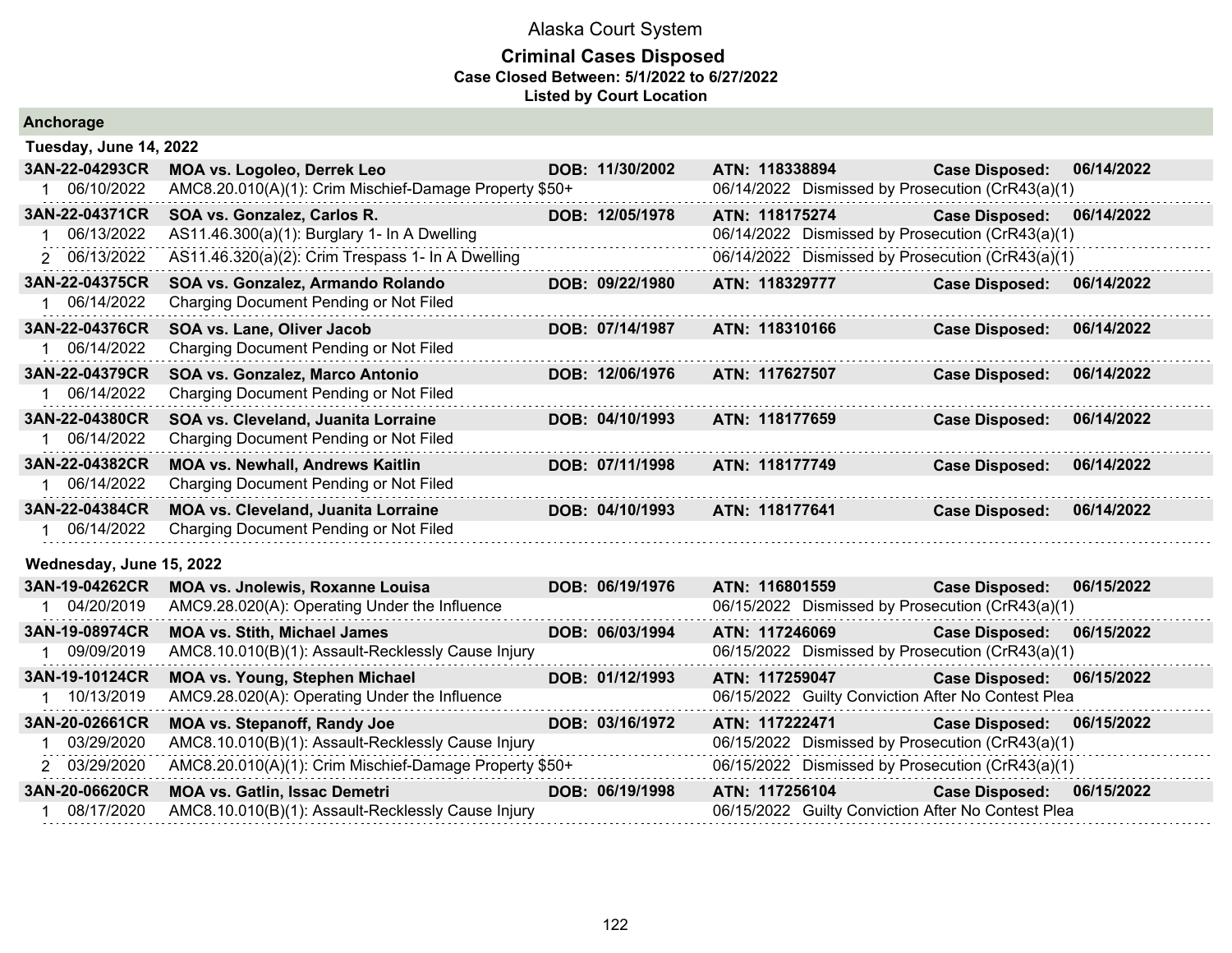| Anchorage |  |  |  |  |  |  |  |  |  |
|-----------|--|--|--|--|--|--|--|--|--|
|-----------|--|--|--|--|--|--|--|--|--|

|                           | Wednesday, June 15, 2022                                         |                 |                                                            |                                                  |            |  |  |  |  |  |  |
|---------------------------|------------------------------------------------------------------|-----------------|------------------------------------------------------------|--------------------------------------------------|------------|--|--|--|--|--|--|
| 3AN-20-06870CR            | <b>MOA vs. Stuart-Corbett, Tiree Shantel</b>                     | DOB: 06/10/1988 | ATN: 117705771                                             | <b>Case Disposed:</b>                            | 06/15/2022 |  |  |  |  |  |  |
| 09/05/2020                | AMC8.30.110(A): Violate Conditions of Release                    |                 | 06/15/2022 Dismissed by Prosecution (CrR43(a)(1)           |                                                  |            |  |  |  |  |  |  |
| 2 09/05/2020              | AMC8.30.115(B): Unlawful Contact 2-Cond of Crim Case             |                 | 06/15/2022 Dismissed by Prosecution (CrR43(a)(1)           |                                                  |            |  |  |  |  |  |  |
| 3 10/21/2020              | AMC8.30.110(A): Violate Conditions of Release                    |                 | 06/15/2022 Dismissed by Prosecution (CrR43(a)(1)           |                                                  |            |  |  |  |  |  |  |
| 3AN-20-08722CR            | <b>MOA vs. Sterling, Whitney Tyree</b>                           | DOB: 10/30/1994 | ATN: 117829854                                             | <b>Case Disposed:</b>                            | 06/15/2022 |  |  |  |  |  |  |
| 11/12/2020                | AMC8.30.010(A)(1): Resist Own Arrest by Use of Force             |                 | 06/15/2022 Dismissed by Prosecution (CrR43(a)(1)           |                                                  |            |  |  |  |  |  |  |
| 2 11/12/2020              | AMC8.30.120(A)(7): Disorderly Conduct-Create Hazard              |                 | 06/15/2022 Dismissed by Prosecution (CrR43(a)(1)           |                                                  |            |  |  |  |  |  |  |
| 3AN-21-01811CR            | SOA vs. Bush, Robert Jamal                                       | DOB: 12/07/1980 | ATN: 117752634                                             | <b>Case Disposed:</b>                            | 06/15/2022 |  |  |  |  |  |  |
| 03/08/2021                | AS11.41.210(a)(2): Assault 2 - Serious Injury, Reckless          |                 | 02/22/2022 Dismiss-Delay in SupCt Transfer CrR5(e)43(b)(1) |                                                  |            |  |  |  |  |  |  |
| 03/08/2021<br>2           | AS11.41.220(a)(1)(B): Assault 3- Cause Injury w/ Weap            |                 | 02/22/2022 Dismiss-Delay in SupCt Transfer CrR5(e)43(b)(1) |                                                  |            |  |  |  |  |  |  |
| 03/08/2021<br>3           | AS11.41.220(a)(1)(A): Assault 3- Cause Fear Of Injury w/ Weap    |                 | 02/22/2022 Dismiss-Delay in SupCt Transfer CrR5(e)43(b)(1) |                                                  |            |  |  |  |  |  |  |
| 03/08/2021<br>$\mathbf 4$ | AS11.41.230(a)(1): Assault In The 4th Degree - Recklessly Injure |                 |                                                            | 06/15/2022 Dismissed by Prosecution (CrR43(a)(1) |            |  |  |  |  |  |  |
| 03/08/2021<br>5           | AS11.41.230(a)(1): Assault In The 4th Degree - Recklessly Injure |                 | 06/15/2022 Dismissed by Prosecution (CrR43(a)(1)           |                                                  |            |  |  |  |  |  |  |
| 03/08/2021<br>6           | AS11.41.230(a)(1): Assault In The 4th Degree - Recklessly Injure |                 |                                                            | 06/15/2022 Dismissed by Prosecution (CrR43(a)(1) |            |  |  |  |  |  |  |
| 08/19/2021                | AS11.56.757(a)(misdA): Violate Condition of Release for Felony   |                 | 06/15/2022 Guilty Conviction After Guilty Plea             |                                                  |            |  |  |  |  |  |  |
| 3AN-21-02736CR            | <b>MOA vs. Etheridge, Rodney Kordale</b>                         | DOB: 10/09/1989 | ATN: 117641349                                             | <b>Case Disposed:</b>                            | 06/15/2022 |  |  |  |  |  |  |
| 04/15/2021                | AMC9.28.020(A): Operating Under the Influence                    |                 | 06/15/2022 Guilty Conviction After No Contest Plea         |                                                  |            |  |  |  |  |  |  |
| 3AN-21-02830CR            | <b>MOA vs. Mortiboy, Cary R</b>                                  | DOB: 12/19/1962 | ATN: 117652887                                             | <b>Case Disposed:</b>                            | 06/15/2022 |  |  |  |  |  |  |
| 04/15/2021                | AMC8.15.050(B)(misdB): Concealment of Merchandise \$5-\$50       |                 | 06/15/2022 Dismissed by Prosecution (CrR43(a)(1)           |                                                  |            |  |  |  |  |  |  |
| 3AN-21-03201CR            | <b>MOA vs. Frese, George Christopher</b>                         | DOB: 01/17/1977 | ATN: 117748008                                             | <b>Case Disposed:</b>                            | 06/15/2022 |  |  |  |  |  |  |
| 05/03/2021                | AMC8.30.120(A)(6): Disorderly Conduct-Challenge to Fight         |                 | 06/15/2022 Dismissed by Prosecution (CrR43(a)(1)           |                                                  |            |  |  |  |  |  |  |
| 2 05/03/2021              | AMC8.20.030(A): Criminally Negligent Burning                     |                 | 06/15/2022 Dismissed by Prosecution (CrR43(a)(1)           |                                                  |            |  |  |  |  |  |  |
| 3AN-22-01122CR            | SOA vs. Banks II, Willie                                         | DOB: 06/08/1982 | ATN: 117835569                                             | <b>Case Disposed:</b>                            | 06/15/2022 |  |  |  |  |  |  |
| 02/14/2022                | AS28.35.030(a): DUI - Operate Vehic Under Infl Alc/Drug          |                 | 06/15/2022 Guilty Conviction After Guilty Plea             |                                                  |            |  |  |  |  |  |  |
| 2 02/14/2022              | AS11.41.230(a)(1): Assault In The 4th Degree - Recklessly Injure |                 | 06/15/2022 Guilty Conviction After Guilty Plea             |                                                  |            |  |  |  |  |  |  |
| 02/14/2022                | AS11.41.230(a)(1): Assault In The 4th Degree - Recklessly Injure |                 |                                                            | 06/15/2022 Dismissed by Prosecution (CrR43(a)(1) |            |  |  |  |  |  |  |
| 02/14/2022<br>4           | AS11.41.230(a)(1): Assault In The 4th Degree - Recklessly Injure |                 | 06/15/2022 Dismissed by Prosecution (CrR43(a)(1)           |                                                  |            |  |  |  |  |  |  |
| 5 02/14/2022              | AS11.41.230(a)(1): Assault In The 4th Degree - Recklessly Injure |                 | 06/15/2022 Dismissed by Prosecution (CrR43(a)(1)           |                                                  |            |  |  |  |  |  |  |
|                           |                                                                  |                 |                                                            |                                                  |            |  |  |  |  |  |  |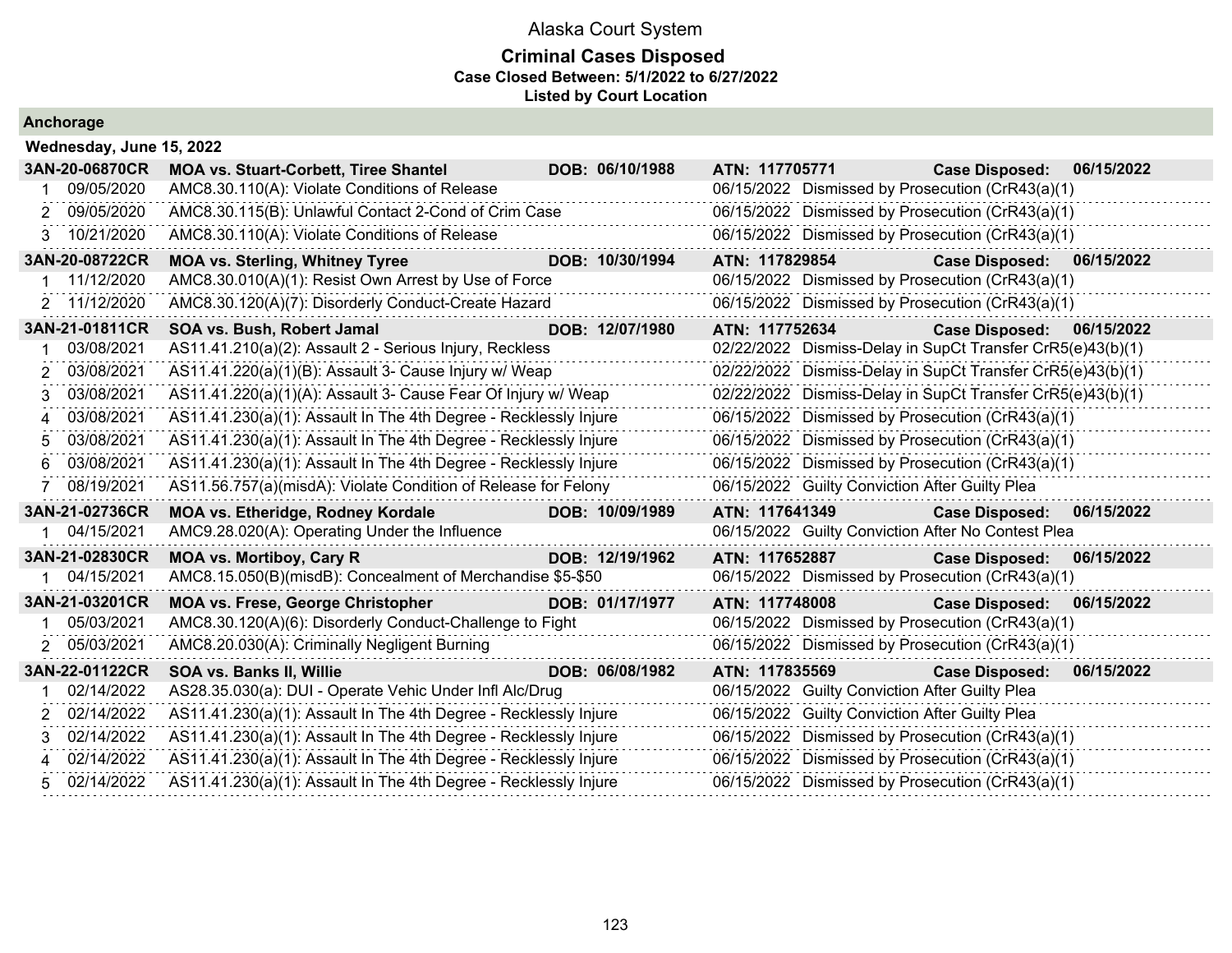### **Criminal Cases Disposed Case Closed Between: 5/1/2022 to 6/27/2022 Listed by Court Location**

### **Anchorage**

**Wednesday, June 15, 2022**

| 3AN-22-01264CR               | <b>MOA vs. Villa, Jacob</b>                                         | DOB: 06/26/1993 | ATN: 118349028 | <b>Case Disposed:</b>                                                       | 06/15/2022 |
|------------------------------|---------------------------------------------------------------------|-----------------|----------------|-----------------------------------------------------------------------------|------------|
| 02/19/2022                   | AMC8.15.050(A)(misdA): Removal of Merchandise \$50+                 |                 |                | 06/15/2022 Guilty Conviction After No Contest Plea                          |            |
| 02/19/2022                   | AMC8.30.010(A)(1): Resist Own Arrest by Use of Force                |                 |                | 06/15/2022 Guilty Conviction After No Contest Plea                          |            |
| 02/19/2022<br>3              | AMC8.45.010(A)(1): Trespass-Private Residential/Vehicle             |                 |                | 06/15/2022 Dismissed by Prosecution (CrR43(a)(1)                            |            |
| 02/19/2022                   | AMC8.10.010(B)(1): Assault-Recklessly Cause Injury                  |                 |                | 06/15/2022 Dismissed by Prosecution (CrR43(a)(1)                            |            |
| 3AN-22-01642CR               | MOA vs. Novosad III, John Joseph                                    | DOB: 04/03/1983 | ATN: 116232111 | <b>Case Disposed:</b>                                                       | 06/15/2022 |
| 03/04/2022                   | AMC9.28.020(A): Operating Under the Influence                       |                 |                | 06/15/2022 Guilty Conviction After No Contest Plea                          |            |
| 3AN-22-01671CR               | <b>MOA vs. Moore, Lee Roy</b>                                       | DOB: 02/20/1954 | ATN: 118304595 | Case Disposed: 06/15/2022                                                   |            |
| 03/03/2022                   | AMC9.28.020(A): Operating Under the Influence                       |                 |                | 06/15/2022 Guilty Conviction After No Contest Plea                          |            |
| 03/03/2022<br>2              | AMC9.10.020(C): Leaving Scene of Crash-Unattended Veh/Prop          |                 |                | 06/15/2022 Guilty Conviction After No Contest Plea                          |            |
| 03/03/2022<br>3              | AMC9.10.020(C): Leaving Scene of Crash-Unattended Veh/Prop          |                 |                | 06/15/2022 Guilty Conviction After No Contest Plea                          |            |
| 05/16/2022<br>4              | AMC8.30.110(A): Violate Conditions of Release                       |                 |                | 06/15/2022 Dismissed by Prosecution (CrR43(a)(1)                            |            |
| 3AN-22-02830CR               | <b>MOA vs. Villa, Jacob</b>                                         | DOB: 06/26/1993 | ATN: 118263717 | <b>Case Disposed:</b>                                                       | 06/15/2022 |
| 04/17/2022                   | AMC8.15.050(A)(misdA): Removal of Merchandise \$50+                 |                 |                | 06/15/2022 Guilty Conviction After No Contest Plea                          |            |
| 04/17/2022<br>2              | AMC8.30.020(A)(1)(b)(i): False ID Arrest/Detention/Investigation    |                 |                | 06/15/2022 Guilty Conviction After No Contest Plea                          |            |
| 3 04/17/2022                 | AMC8.30.010(A)(1): Resist Own Arrest by Use of Force                |                 |                | 06/15/2022 Guilty Conviction After No Contest Plea                          |            |
|                              |                                                                     |                 |                |                                                                             |            |
| 3AN-22-02869CR               | <b>MOA vs. Motgin, Terrence James</b>                               | DOB: 09/05/1989 | ATN: 118226826 | <b>Case Disposed:</b>                                                       | 06/15/2022 |
| 04/19/2022                   | AMC8.10.010(B)(1): Assault-Recklessly Cause Injury                  |                 |                | 06/15/2022 Guilty Conviction After No Contest Plea                          |            |
| 2 04/19/2022                 | AMC8.10.050(B): Family Violence-Asslt in Presence Child             |                 |                | 06/15/2022 Guilty Conviction After No Contest Plea                          |            |
| 3AN-22-02949CR               | <b>MOA vs. Mason, Eric James</b>                                    | DOB: 01/02/1987 | ATN: 117704718 | <b>Case Disposed:</b>                                                       | 06/15/2022 |
| 04/18/2022                   | Charging Document Pending or Not Filed                              |                 |                |                                                                             |            |
| 3AN-22-02963CR               | <b>MOA vs. Motgin, Terence James</b>                                | DOB: 09/05/1989 | ATN: 118241973 | <b>Case Disposed:</b>                                                       | 06/15/2022 |
| 04/21/2022                   | AMC8.30.020(A)(1)(b)(i): False ID Arrest/Detention/Investigation    |                 |                | 06/15/2022 Dism. Plea Agreement in Another Case-CrR 43(a)(2).               |            |
| 3AN-22-02982CR               | <b>MOA vs. Motgin, Terence James</b>                                | DOB: 09/05/1989 | ATN: 118417068 | Case Disposed: 06/15/2022                                                   |            |
| 04/19/2022                   | AMC8.10.010(B)(1): Assault-Recklessly Cause Injury                  |                 |                | 06/15/2022 Guilty Conviction After No Contest Plea                          |            |
| 2 04/19/2022                 | AMC8.10.050(B): Family Violence-Asslt in Presence Child             |                 |                | 06/15/2022 Guilty Conviction After No Contest Plea                          |            |
| 3AN-22-03061CR               | MOA vs. Kiana JR, Christopher J                                     | DOB: 09/26/1976 | ATN: 118339488 | <b>Case Disposed:</b>                                                       | 06/15/2022 |
| 04/22/2022                   | Charging Document Pending or Not Filed                              |                 |                |                                                                             |            |
| 3AN-22-03353CR               | MOA vs. Ivan, Breanna Helen Rose                                    | DOB: 10/10/1996 | ATN: 117293319 | <b>Case Disposed:</b>                                                       | 06/15/2022 |
| 04/25/2022                   | Charging Document Pending or Not Filed                              |                 |                |                                                                             |            |
| 3AN-22-03384CR<br>05/07/2022 | <b>MOA vs. Slwooko, Scott</b><br>AMC8.45.020(A): Unauthorized Entry | DOB: 08/10/1989 | ATN: 118345095 | <b>Case Disposed:</b><br>06/15/2022 Guilty Conviction After No Contest Plea | 06/15/2022 |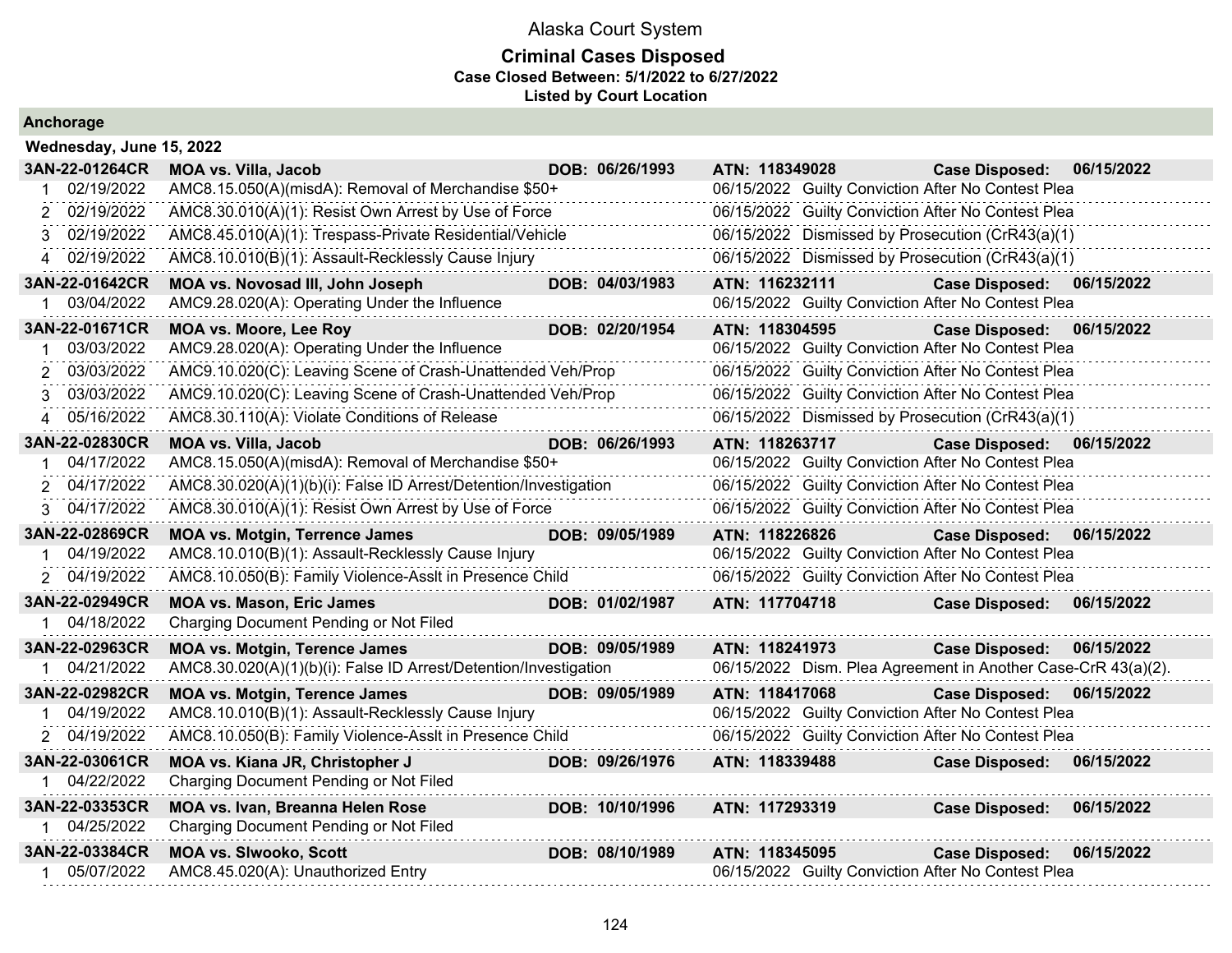| Anchorage                |                                                                 |  |                 |                                                    |                       |            |  |  |  |  |  |
|--------------------------|-----------------------------------------------------------------|--|-----------------|----------------------------------------------------|-----------------------|------------|--|--|--|--|--|
| Wednesday, June 15, 2022 |                                                                 |  |                 |                                                    |                       |            |  |  |  |  |  |
| 3AN-22-03484CR           | <b>MOA vs. Haymans, Branch</b>                                  |  | DOB: 09/03/1960 | ATN: 118255716                                     | <b>Case Disposed:</b> | 06/15/2022 |  |  |  |  |  |
| 1 05/11/2022             | Charging Document Pending or Not Filed                          |  |                 |                                                    |                       |            |  |  |  |  |  |
| 3AN-22-03504CR           | MOA vs. Sherman, Kelsi Mae Gussie Doro                          |  | DOB: 11/06/1997 | ATN: 118174797                                     | <b>Case Disposed:</b> | 06/15/2022 |  |  |  |  |  |
| 1 05/11/2022             | AMC8.10.010(B)(1): Assault-Recklessly Cause Injury              |  |                 | 06/15/2022 Dismissed by Prosecution (CrR43(a)(1)   |                       |            |  |  |  |  |  |
| 3AN-22-03514CR           | SOA vs. Foster, Stephen Michael                                 |  | DOB: 02/07/1985 | ATN: 115725069                                     | <b>Case Disposed:</b> | 06/15/2022 |  |  |  |  |  |
| 05/12/2022               | AS11.41.500(a)(1): Robbery 1- Armed w/ Deadly Weapon            |  |                 | 06/15/2022 Dismissed by Prosecution (CrR43(a)(1)   |                       |            |  |  |  |  |  |
| 2 05/12/2022             | AS11.41.220(a)(1)(A): Assault 3- Cause Fear Of Injury w/ Weap   |  |                 | 06/15/2022 Dismissed by Prosecution (CrR43(a)(1)   |                       |            |  |  |  |  |  |
| 3 05/12/2022             | AS11.46.150(a): Theft 4-Less than \$250                         |  |                 | 06/15/2022 Dismissed by Prosecution (CrR43(a)(1)   |                       |            |  |  |  |  |  |
| 3AN-22-03556CR           | <b>MOA vs. Slwooko, Scott</b>                                   |  | DOB: 08/10/1989 | ATN: 118180944                                     | <b>Case Disposed:</b> | 06/15/2022 |  |  |  |  |  |
| 05/14/2022               | AMC8.20.010(A)(1): Crim Mischief-Damage Property \$50+          |  |                 | 06/15/2022 Guilty Conviction After No Contest Plea |                       |            |  |  |  |  |  |
| 2 05/14/2022             | AMC8.15.010(A)(1)(misdA): Theft \$50+/Prior Convictions         |  |                 | 06/15/2022 Guilty Conviction After No Contest Plea |                       |            |  |  |  |  |  |
| 3 05/14/2022             | AMC8.30.110(A): Violate Conditions of Release                   |  |                 | 06/15/2022 Dismissed by Prosecution (CrR43(a)(1)   |                       |            |  |  |  |  |  |
| 3AN-22-04321CR           | SOA vs. Weston, Donny Henry                                     |  | DOB: 07/31/1975 | ATN: 118293435                                     | <b>Case Disposed:</b> | 06/15/2022 |  |  |  |  |  |
| 06/11/2022               | AS11.56.835(a)(1): Fail To Reg As Sex Ofndr 1- Repeatedly       |  |                 | 06/15/2022 Dismissed by Prosecution (CrR43(a)(1)   |                       |            |  |  |  |  |  |
| 3AN-22-04399CR           | MOA vs. Taleak, Kate Joan                                       |  | DOB: 10/28/1991 | ATN: 118417671                                     | <b>Case Disposed:</b> | 06/15/2022 |  |  |  |  |  |
| 1 06/15/2022             | Charging Document Pending or Not Filed                          |  |                 |                                                    |                       |            |  |  |  |  |  |
| Thursday, June 16, 2022  |                                                                 |  |                 |                                                    |                       |            |  |  |  |  |  |
| 3AN-19-04494CR           | <b>MOA vs. Burton, Richard Michael</b>                          |  | DOB: 11/08/1973 | ATN: 117243108                                     | <b>Case Disposed:</b> | 06/16/2022 |  |  |  |  |  |
| 1 05/05/2019             | AMC8.10.010(B)(1): Assault-Recklessly Cause Injury              |  |                 | 06/16/2022 Dismissed by Prosecution (CrR43(a)(1)   |                       |            |  |  |  |  |  |
| 3AN-19-05392CR           | <b>MOA vs. Hamburg, Adam James</b>                              |  | DOB: 08/09/1998 | ATN: 116746452                                     | <b>Case Disposed:</b> | 06/16/2022 |  |  |  |  |  |
| 1 05/29/2019             | AMC8.10.110(A)(5): Harassment-Offensive Contact Body Fluids     |  |                 | 06/16/2022 Guilty Conviction After No Contest Plea |                       |            |  |  |  |  |  |
| 2 05/29/2019             | AMC8.30.120(A)(6): Disorderly Conduct-Challenge to Fight        |  |                 | 06/16/2022 Dismissed by Prosecution (CrR43(a)(1)   |                       |            |  |  |  |  |  |
| 3AN-19-08904CR           | <b>MOA vs. Stuart-Corbett, Tiree Shantel</b>                    |  | DOB: 06/10/1988 | ATN: 117225738                                     | <b>Case Disposed:</b> | 06/16/2022 |  |  |  |  |  |
| 09/07/2019               | AMC8.10.010(B)(1): Assault-Recklessly Cause Injury              |  |                 | 06/16/2022 Dismissed by Prosecution (CrR43(a)(1)   |                       |            |  |  |  |  |  |
| 2 09/07/2019             | AMC8.10.050(B): Family Violence-Asslt in Presence Child         |  |                 | 06/16/2022 Dismissed by Prosecution (CrR43(a)(1)   |                       |            |  |  |  |  |  |
| 3AN-19-09579CR           | SOA vs. Galovin, Erin Rosanne                                   |  | DOB: 07/20/1983 | ATN: 114305022                                     | <b>Case Disposed:</b> | 06/16/2022 |  |  |  |  |  |
| 1 09/26/2019             | AS11.71.050(a)(4): MICS5 Possess Any Amt IA, IIA, IIIA, IVA, VA |  |                 | 06/16/2022 Guilty Conviction After Guilty Plea     |                       |            |  |  |  |  |  |
| 3AN-20-05855CR           | <b>MOA vs. Buren, Melissa Michelle</b>                          |  | DOB: 07/04/1980 | ATN: 117769797                                     | <b>Case Disposed:</b> | 06/16/2022 |  |  |  |  |  |
| 1 07/12/2020             | AMC8.15.050(B)(misdA): Concealment of Merchandise \$50          |  |                 | 06/16/2022 Guilty Conviction After No Contest Plea |                       |            |  |  |  |  |  |
| 3AN-20-07654CR           | <b>MOA vs. Skebong, Julius</b>                                  |  | DOB: 01/20/1974 | ATN: 117795591                                     | <b>Case Disposed:</b> | 06/16/2022 |  |  |  |  |  |
| 1 10/02/2020             | AMC9.28.020(A): Operating Under the Influence                   |  |                 | 06/16/2022 Guilty Conviction After Guilty Plea     |                       |            |  |  |  |  |  |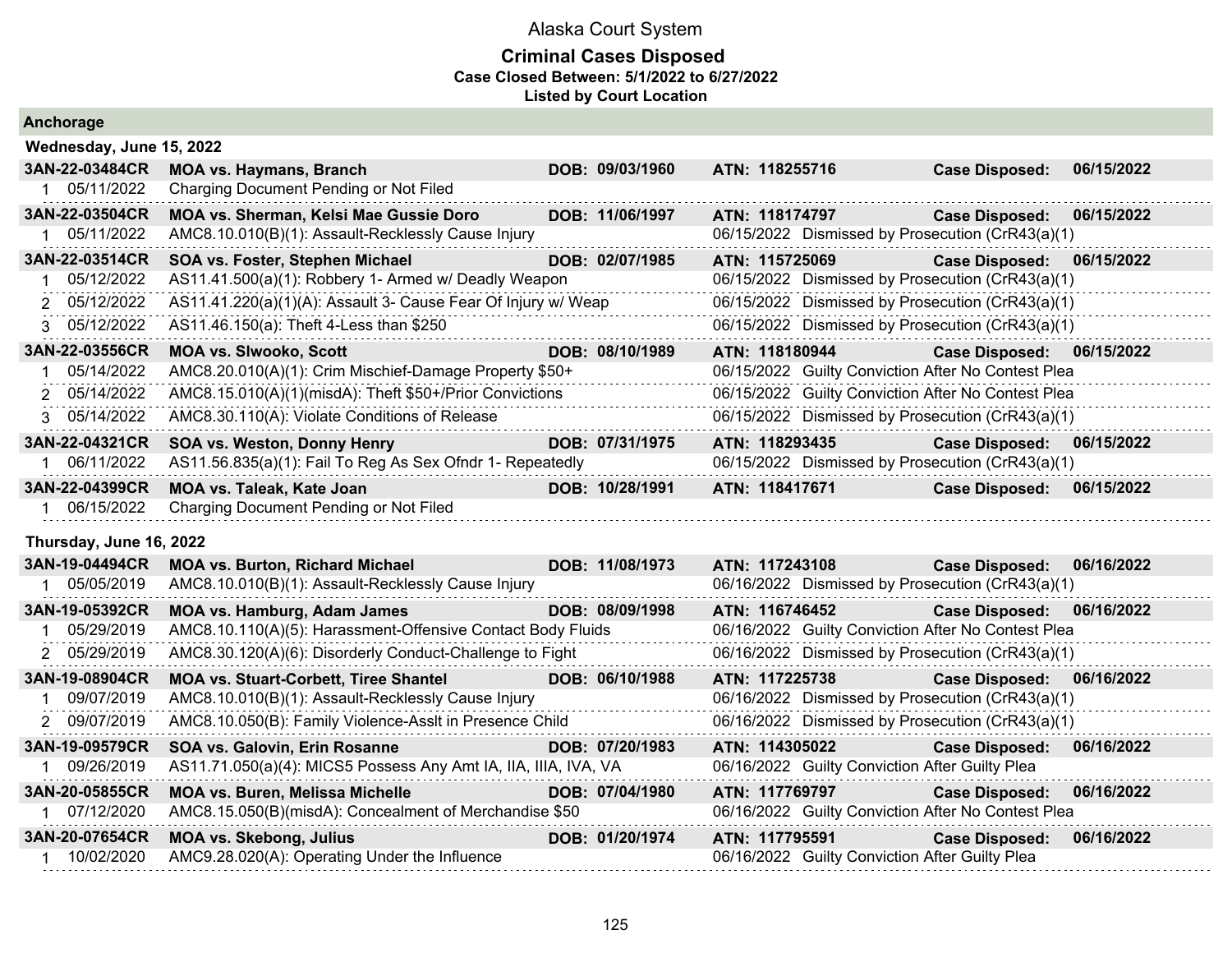### **Criminal Cases Disposed Case Closed Between: 5/1/2022 to 6/27/2022 Listed by Court Location**

|     | 3AN-21-03116CR | <b>MOA vs. Alirkar, Joshua</b>                                   |                                                  | DOB: 09/21/1987                                | ATN: 117216504                                   |                                                  | <b>Case Disposed:</b>                                         | 06/16/2022 |  |  |
|-----|----------------|------------------------------------------------------------------|--------------------------------------------------|------------------------------------------------|--------------------------------------------------|--------------------------------------------------|---------------------------------------------------------------|------------|--|--|
|     | 04/28/2021     | AMC8.10.040(B)(7): Neglect-Inadequate Supervision                |                                                  |                                                |                                                  |                                                  | 06/16/2022 Dismissed by Prosecution (CrR43(a)(1)              |            |  |  |
|     | 3AN-21-08455CR | SOA vs. Casey, Kaenan Sage Stanley                               |                                                  | DOB: 04/09/2000                                | ATN: 118417914                                   |                                                  | <b>Case Disposed:</b>                                         | 06/16/2022 |  |  |
|     | 11/13/2021     | AS11.46.484(a)(1): Crim Mischief 4-Prop Dam \$250-\$749          |                                                  |                                                |                                                  | 06/16/2022 Guilty Conviction After Guilty Plea   |                                                               |            |  |  |
| 2   | 11/13/2021     | AS11.41.230(a)(1): Assault In The 4th Degree - Recklessly Injure |                                                  |                                                |                                                  |                                                  | 06/16/2022 Dismissed by Prosecution (CrR43(a)(1)              |            |  |  |
| 3   | 11/13/2021     | AS11.41.230(a)(1): Assault In The 4th Degree - Recklessly Injure |                                                  |                                                |                                                  |                                                  | 06/16/2022 Dismissed by Prosecution (CrR43(a)(1)              |            |  |  |
|     | 11/13/2021     | AS11.41.230(a)(1): Assault In The 4th Degree - Recklessly Injure |                                                  |                                                |                                                  | 06/16/2022 Guilty Conviction After Guilty Plea   |                                                               |            |  |  |
| 5   | 11/13/2021     | AS11.61.118(a)(1): Harassment 1 - Offensive Contact w/ Fluids    |                                                  |                                                |                                                  | 06/16/2022 Dismissed by Prosecution (CrR43(a)(1) |                                                               |            |  |  |
|     | 11/13/2021     | AS11.56.700(a)(1): Resist/Interfere Arrest-By Force              | 06/16/2022 Dismissed by Prosecution (CrR43(a)(1) |                                                |                                                  |                                                  |                                                               |            |  |  |
|     | 11/13/2021     | AS11.61.110(a)(5): Disord Conduct-Challenge To Fight             | 06/16/2022 Dismissed by Prosecution (CrR43(a)(1) |                                                |                                                  |                                                  |                                                               |            |  |  |
| 8   | 11/20/2021     | AS11.56.757(a)(misdA): Violate Condition of Release for Felony   |                                                  | 06/16/2022 Guilty Conviction After Guilty Plea |                                                  |                                                  |                                                               |            |  |  |
| 9   | 12/04/2021     | AS11.56.757(a)(misdA): Violate Condition of Release for Felony   | 06/16/2022 Dismissed by Prosecution (CrR43(a)(1) |                                                |                                                  |                                                  |                                                               |            |  |  |
| 10  | 11/15/2021     | AS11.56.750(a)(1)(A): Unlawful Contact Per Court Ordered         |                                                  |                                                | 06/16/2022 Dismissed by Prosecution (CrR43(a)(1) |                                                  |                                                               |            |  |  |
| 11  | 03/05/2022     | AS11.56.757(a)(misdA): Violate Condition of Release for Felony   |                                                  |                                                | 06/16/2022 Dismissed by Prosecution (CrR43(a)(1) |                                                  |                                                               |            |  |  |
| 12  | 03/20/2022     | AS11.56.757(a)(misdA): Violate Condition of Release for Felony   |                                                  |                                                | 06/16/2022 Dismissed by Prosecution (CrR43(a)(1) |                                                  |                                                               |            |  |  |
| 13. | 04/02/2022     | AS11.56.757(a)(misdA): Violate Condition of Release for Felony   |                                                  |                                                | 06/16/2022 Dismissed by Prosecution (CrR43(a)(1) |                                                  |                                                               |            |  |  |
| 14  | 05/07/2022     | AS11.56.757(a)(misdA): Violate Condition of Release for Felony   |                                                  |                                                |                                                  |                                                  | 06/16/2022 Dismissed by Prosecution (CrR43(a)(1)              |            |  |  |
| 15  | 05/20/2022     | AS11.56.757(a)(misdA): Violate Condition of Release for Felony   |                                                  |                                                |                                                  |                                                  | 06/16/2022 Dismissed by Prosecution (CrR43(a)(1)              |            |  |  |
|     | 3AN-21-09050CR | <b>MOA vs. Dowling, Michael Patrick</b>                          |                                                  | DOB: 04/26/1961                                | ATN: 118420659                                   |                                                  | <b>Case Disposed:</b>                                         | 06/16/2022 |  |  |
|     | 12/06/2021     | AMC9.28.010: Reckless Driving                                    |                                                  |                                                |                                                  |                                                  | 06/16/2022 Guilty Conviction After No Contest Plea            |            |  |  |
|     | 3AN-22-00261CR | MOA vs. Grace, James Joseph                                      |                                                  | DOB: 04/23/1996                                | ATN: 118420146                                   |                                                  | Case Disposed: 06/16/2022                                     |            |  |  |
|     | 01/08/2022     | AMC8.45.010(A)(2)(d): Enter/Remain Bus Property, Told to Leave   |                                                  |                                                |                                                  |                                                  | 06/16/2022 Guilty Conviction After No Contest Plea            |            |  |  |
| 2   | 01/08/2022     | AMC8.30.010(A)(1): Resist Own Arrest by Use of Force             |                                                  |                                                |                                                  |                                                  | 06/16/2022 Guilty Conviction After No Contest Plea            |            |  |  |
|     | 3AN-22-00449CR | MOA vs. Swope, Kayana Joy                                        |                                                  | DOB: 09/11/1994                                | ATN: 118241757                                   |                                                  | Case Disposed: 06/16/2022                                     |            |  |  |
|     | 01/18/2022     | AMC8.30.115(A): Unlawful Contact 1-Victim/Witness                |                                                  |                                                |                                                  |                                                  | 06/16/2022 Guilty Conviction After No Contest Plea            |            |  |  |
|     | 01/18/2022     | AMC8.30.110(A): Violate Conditions of Release                    |                                                  |                                                |                                                  |                                                  | 06/16/2022 Guilty Conviction After No Contest Plea            |            |  |  |
|     | 3AN-22-00783CR | <b>MOA vs. Grace, James Joseph</b>                               |                                                  | DOB: 04/23/1996                                | ATN: 118344969                                   |                                                  | <b>Case Disposed:</b>                                         | 06/16/2022 |  |  |
|     | 01/30/2022     | AMC8.45.010(A)(2)(d): Enter/Remain Bus Property, Told to Leave   |                                                  |                                                |                                                  |                                                  | 06/16/2022 Dism. Plea Agreement in Another Case-CrR 43(a)(2). |            |  |  |
|     | 2 01/30/2022   | AMC8.30.110(A): Violate Conditions of Release                    |                                                  |                                                |                                                  |                                                  | 06/16/2022 Dism. Plea Agreement in Another Case-CrR 43(a)(2). |            |  |  |
|     |                |                                                                  |                                                  |                                                |                                                  |                                                  |                                                               |            |  |  |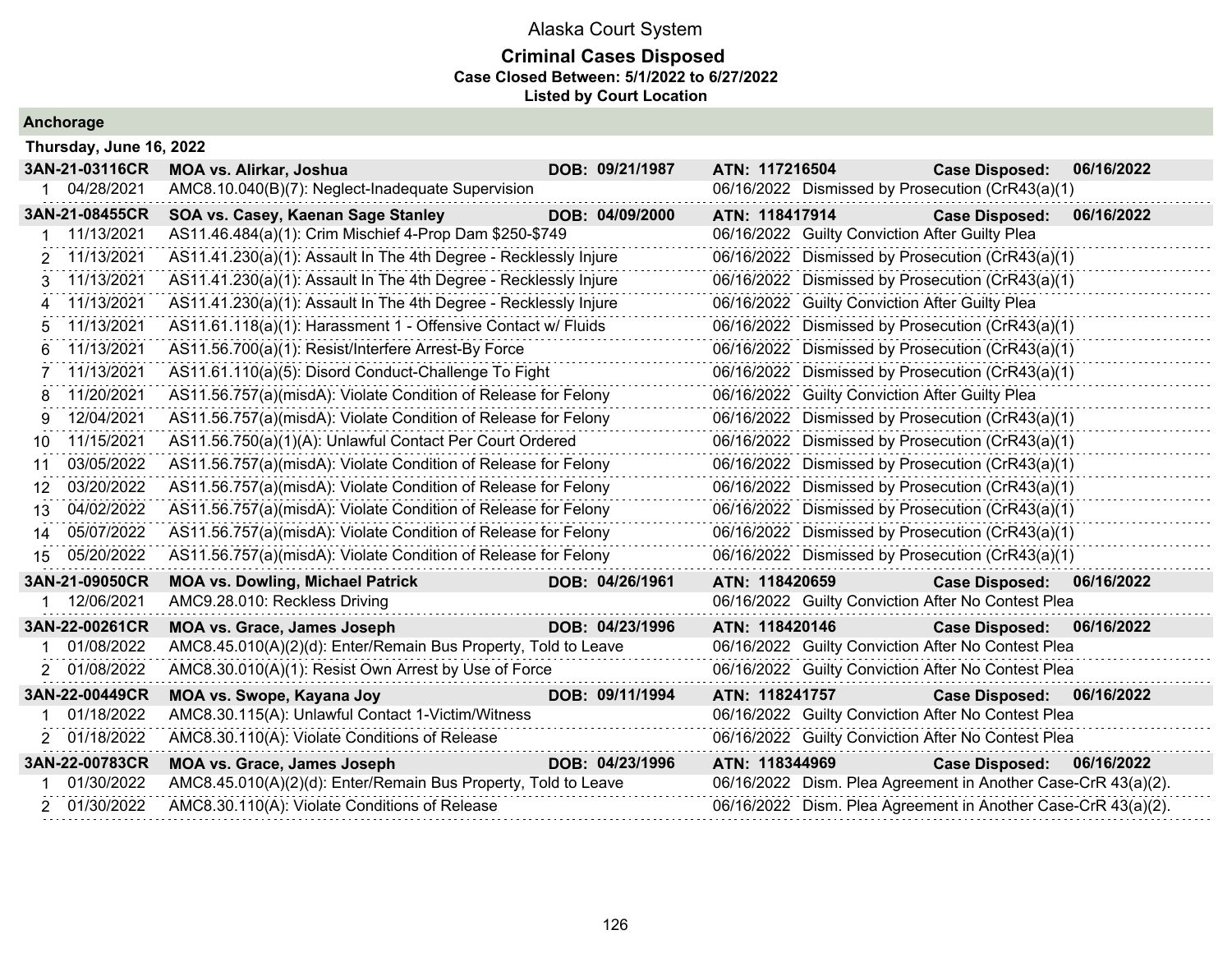### **Criminal Cases Disposed Case Closed Between: 5/1/2022 to 6/27/2022 Listed by Court Location**

| Thursday, June 16, 2022 |                                                                  |                 |                                                |                                                               |            |
|-------------------------|------------------------------------------------------------------|-----------------|------------------------------------------------|---------------------------------------------------------------|------------|
| 3AN-22-00946CR          | <b>MOA vs. Goodman, Ciara M</b>                                  | DOB: 10/16/1991 | ATN: 118241136                                 | <b>Case Disposed:</b>                                         | 06/16/2022 |
| 02/06/2022              | AMC8.10.010(B)(1): Assault-Recklessly Cause Injury               |                 |                                                | 06/16/2022 Dism. Plea Agreement in Another Case-CrR 43(a)(2). |            |
| 02/06/2022              | AMC8.10.010(B)(1): Assault-Recklessly Cause Injury               |                 |                                                | 06/16/2022 Dism. Plea Agreement in Another Case-CrR 43(a)(2). |            |
| 02/06/2022<br>3         | AMC8.10.010(B)(1): Assault-Recklessly Cause Injury               |                 |                                                | 06/16/2022 Dism. Plea Agreement in Another Case-CrR 43(a)(2). |            |
| 02/06/2022<br>4         | AMC8.10.010(B)(1): Assault-Recklessly Cause Injury               |                 |                                                | 06/16/2022 Dism. Plea Agreement in Another Case-CrR 43(a)(2). |            |
| 02/06/2022<br>5         | AMC8.20.010(A)(1): Crim Mischief-Damage Property \$50+           |                 |                                                | 06/16/2022 Dism. Plea Agreement in Another Case-CrR 43(a)(2). |            |
| 02/06/2022<br>6         | AMC8.10.050(B): Family Violence-Asslt in Presence Child          |                 |                                                | 06/16/2022 Dism. Plea Agreement in Another Case-CrR 43(a)(2). |            |
| 3AN-22-01090CR          | <b>MOA vs. Goodman, Ciara M</b>                                  | DOB: 10/16/1991 | ATN: 118343439                                 | <b>Case Disposed:</b>                                         | 06/16/2022 |
| 02/11/2022              | AMC8.30.110(A): Violate Conditions of Release                    |                 |                                                | 06/16/2022 Dismissed by Prosecution (CrR43(a)(1)              |            |
| 02/11/2022              | AMC8.30.115(A): Unlawful Contact 1-Victim/Witness                |                 |                                                | 06/16/2022 Guilty Conviction After No Contest Plea            |            |
| 02/11/2022<br>3.        | AMC8.10.090(A)(2): Illegal Use of Phone-for Harrassment          |                 |                                                | 06/16/2022 Dismissed by Prosecution (CrR43(a)(1)              |            |
| 3AN-22-01101CR          | <b>MOA vs. Aldaz, Isidro Paul</b>                                | DOB: 08/05/1990 | ATN: 118344177                                 | <b>Case Disposed:</b>                                         | 06/16/2022 |
| 02/12/2022              | AMC8.10.010(B)(1): Assault-Recklessly Cause Injury               |                 |                                                | 06/16/2022 Guilty Conviction After No Contest Plea            |            |
| 2 02/12/2022            | AMC8.20.010(A)(7): Crim Mischief-Damage Property under \$50      |                 |                                                | 06/16/2022 Dismissed by Prosecution (CrR43(a)(1)              |            |
| 3AN-22-01143CR          | <b>MOA vs. Helmic, Caitlin Grace</b>                             | DOB: 09/13/1995 | ATN: 118349154                                 | <b>Case Disposed:</b>                                         | 06/16/2022 |
| 02/11/2022              | AMC9.28.020(A): Operating Under the Influence                    |                 |                                                | 06/16/2022 Guilty Conviction After No Contest Plea            |            |
| 02/11/2022              | AMC8.10.100(A): Reckless Endangerment                            |                 |                                                | 06/16/2022 Dismissed by Prosecution (CrR43(a)(1)              |            |
| 02/11/2022<br>3         | AMC8.10.100(A): Reckless Endangerment                            |                 |                                                | 06/16/2022 Dismissed by Prosecution (CrR43(a)(1)              |            |
| 3AN-22-01408CR          | MOA vs. Hastie, Shawn Valarian                                   | DOB: 11/18/1993 | ATN: 118349289                                 | <b>Case Disposed:</b>                                         | 06/16/2022 |
| 02/12/2022              | AMC8.25.030(A)(2): Possess Firearm when Intoxicated              |                 |                                                | 06/16/2022 Guilty Conviction After No Contest Plea            |            |
| 3AN-22-01557CR          | SOA vs. Lauiliu, Michael                                         | DOB: 08/30/1996 | ATN: 118226799                                 | <b>Case Disposed:</b>                                         | 06/16/2022 |
| 03/02/2022              | AS11.41.220(a)(1)(B): Assault 3- Cause Injury w/ Weap            |                 |                                                | 06/16/2022 Dismissed. Defendant Found Incompetent             |            |
| 3AN-22-01683CR          | <b>MOA vs. Willis, Joshua Edward</b>                             | DOB: 10/15/1976 | ATN: 118265958                                 | <b>Case Disposed:</b>                                         | 06/16/2022 |
| 1 03/06/2022            | AMC8.15.050(A)(misdA): Removal of Merchandise \$50+              |                 | 06/16/2022 Guilty Conviction After Guilty Plea |                                                               |            |
| 3AN-22-01886CR          | <b>MOA vs. Nanalook, James Roy</b>                               | DOB: 01/03/1989 | ATN: 118311858                                 | <b>Case Disposed:</b>                                         | 06/16/2022 |
| 03/10/2022              | AMC8.30.020(A)(1)(b)(i): False ID Arrest/Detention/Investigation |                 |                                                | 06/16/2022 Guilty Conviction After No Contest Plea            |            |
| 3AN-22-02574CR          | <b>MOA vs. Wohltmann, Tell Carsten</b>                           | DOB: 05/12/1976 | ATN: 118233486                                 | <b>Case Disposed:</b>                                         | 06/16/2022 |
| 04/08/2022              | AMC8.30.010(A)(1): Resist Own Arrest by Use of Force             |                 |                                                | 06/16/2022 Dismissed. Defendant Found Incompetent             |            |
| 2 04/08/2022            | AMC8.30.120(A)(6): Disorderly Conduct-Challenge to Fight         |                 |                                                | 06/16/2022 Dismissed. Defendant Found Incompetent             |            |
| 05/05/2022<br>3         | AMC8.30.110(A): Violate Conditions of Release                    |                 |                                                | 06/16/2022 Dismissed. Defendant Found Incompetent             |            |
| 3AN-22-02609CR          | SOA vs. Keller, Dahrnelle Tyree                                  | DOB: 03/19/1997 | ATN: 118414107                                 | <b>Case Disposed:</b>                                         | 06/16/2022 |
| 04/10/2022              | AS11.56.320(a)(4)(A): Escape 3-Rels Misd Electronic Monitor      |                 |                                                | 06/16/2022 Dismissed by Prosecution (CrR43(a)(1)              |            |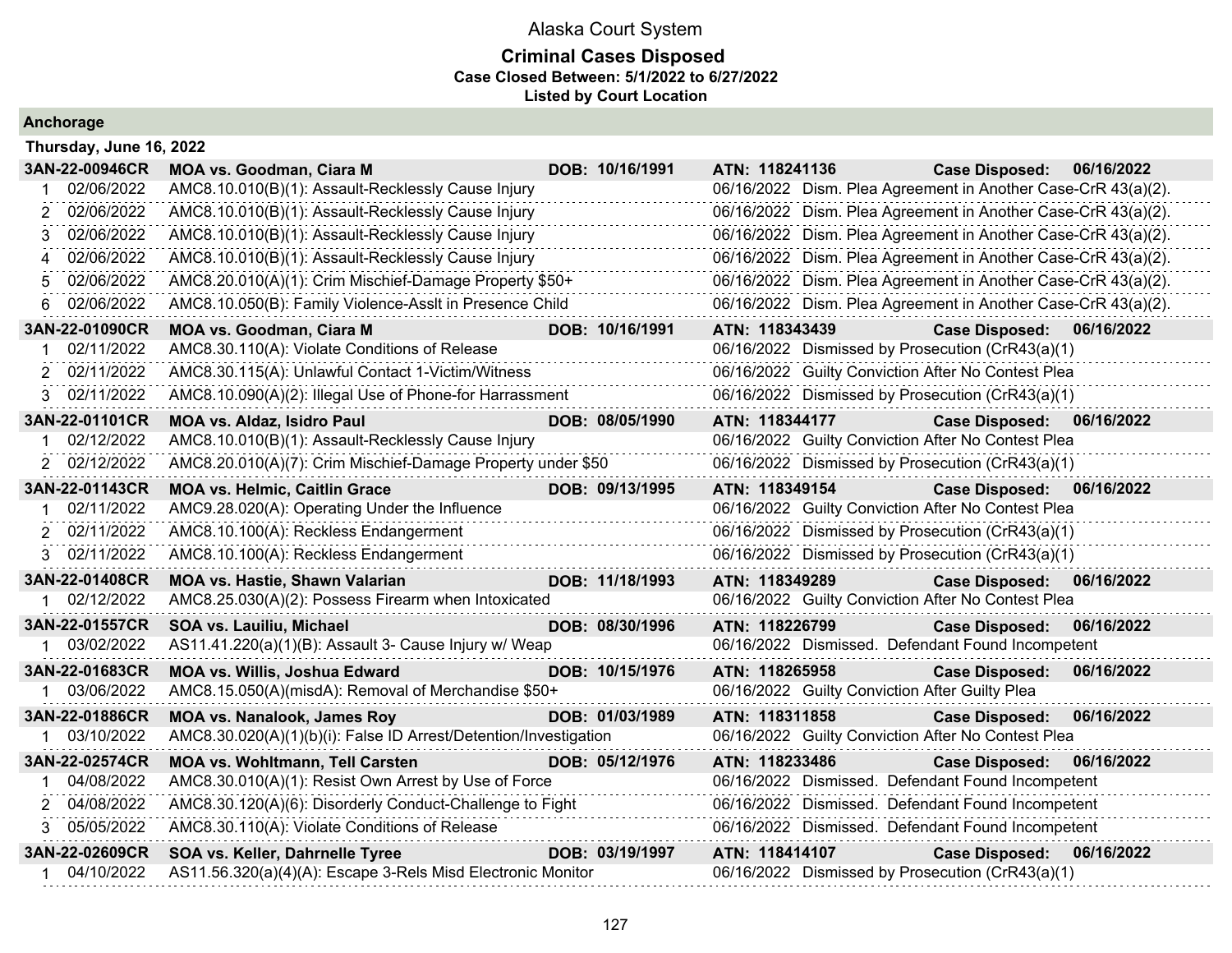| Anchorage               |                                                                 |  |                 |                |  |                                                               |            |  |  |  |
|-------------------------|-----------------------------------------------------------------|--|-----------------|----------------|--|---------------------------------------------------------------|------------|--|--|--|
| Thursday, June 16, 2022 |                                                                 |  |                 |                |  |                                                               |            |  |  |  |
| 3AN-22-02667CR          | <b>MOA vs. Bell, Shirley Sarah</b>                              |  | DOB: 10/27/1988 | ATN: 118398663 |  | <b>Case Disposed:</b>                                         | 06/16/2022 |  |  |  |
| 04/09/2022              | AMC9.28.020(A): Operating Under the Influence                   |  |                 |                |  | 06/16/2022 Guilty Conviction After No Contest Plea            |            |  |  |  |
| 3AN-22-02705CR          | <b>MOA vs. Smith, Charlie Michael</b>                           |  | DOB: 04/14/1985 | ATN: 117293301 |  | <b>Case Disposed:</b>                                         | 06/16/2022 |  |  |  |
| 04/12/2022              | AMC8.30.105(A)(3): Violate Financial Abuse Protective Order     |  |                 |                |  | 06/16/2022 Guilty Conviction After No Contest Plea            |            |  |  |  |
| 2 04/12/2022            | AMC8.30.105(A)(3): Violate Financial Abuse Protective Order     |  |                 |                |  | 06/16/2022 Dismissed by Prosecution (CrR43(a)(1)              |            |  |  |  |
| 3AN-22-02762CR          | SOA vs. Keller, Dahrnelle Tyree                                 |  | DOB: 03/19/1997 | ATN: 118251927 |  | <b>Case Disposed:</b>                                         | 06/16/2022 |  |  |  |
| 04/10/2022              | AS11.56.757(a)(misdA): Violate Condition of Release for Felony  |  |                 |                |  | 06/16/2022 Dismissed by Prosecution (CrR43(a)(1)              |            |  |  |  |
| 3AN-22-02930CR          | <b>MOA vs. Peter, Davida</b>                                    |  | DOB: 06/23/1982 | ATN: 111111111 |  | <b>Case Disposed:</b>                                         | 06/16/2022 |  |  |  |
| 04/21/2022              | Charging Document Pending or Not Filed                          |  |                 |                |  |                                                               |            |  |  |  |
| 3AN-22-03393CR          | MOA vs. Baskerville, Mikayla Raquel Annette                     |  | DOB: 08/23/2003 | ATN: 118304487 |  | <b>Case Disposed:</b>                                         | 06/16/2022 |  |  |  |
| 05/08/2022              | AMC8.10.010(B)(1): Assault-Recklessly Cause Injury              |  |                 |                |  | 06/16/2022 Dismissed by Prosecution (CrR43(a)(1)              |            |  |  |  |
| 2 05/08/2022            | AMC8.30.107(A): Interfere w/ Report of DV Crime                 |  |                 |                |  | 06/16/2022 Dismissed by Prosecution (CrR43(a)(1)              |            |  |  |  |
| 3AN-22-03562CR          | MOA vs. Barcenas, Abdul-Aziz Carlito                            |  | DOB: 01/17/1995 | ATN: 118180647 |  | <b>Case Disposed:</b>                                         | 06/16/2022 |  |  |  |
| 05/15/2022              | AMC8.10.010(B)(1): Assault-Recklessly Cause Injury              |  |                 |                |  | 06/16/2022 Dismissed. Defendant Found Incompetent             |            |  |  |  |
| 2 05/15/2022            | AMC8.20.010(A)(1): Crim Mischief-Damage Property \$50+          |  |                 |                |  | 06/16/2022 Dismissed. Defendant Found Incompetent             |            |  |  |  |
| 3AN-22-03668CR          | <b>MOA vs. Wohltmann, Tell Carsten</b>                          |  | DOB: 05/12/1976 | ATN: 118417509 |  | <b>Case Disposed:</b>                                         | 06/16/2022 |  |  |  |
| 05/18/2022              | AMC8.30.110(A): Violate Conditions of Release                   |  |                 |                |  | 06/16/2022 Dismissed. Defendant Found Incompetent             |            |  |  |  |
| 2 05/18/2022            | AMC8.45.010(A)(3)(a): Trespass-Public Prop/Vehicle Not Open     |  |                 |                |  | 06/16/2022 Dismissed. Defendant Found Incompetent             |            |  |  |  |
| 3AN-22-04103CR          | <b>MOA vs. Reekie, Arthur Michael</b>                           |  | DOB: 10/21/1977 | ATN: 116269929 |  | <b>Case Disposed:</b>                                         | 06/16/2022 |  |  |  |
| 06/03/2022              | AMC8.45.010(A)(1): Trespass-Private Residential/Vehicle         |  |                 |                |  | 06/16/2022 Dismissed. Defendant Found Incompetent             |            |  |  |  |
| 3AN-22-04112CR          | MOA vs. Worrell, Chelsea                                        |  | DOB: 09/08/1987 | ATN: 118342566 |  | <b>Case Disposed:</b>                                         | 06/16/2022 |  |  |  |
| 06/04/2022              | Charging Document Pending or Not Filed                          |  |                 |                |  |                                                               |            |  |  |  |
| 3AN-22-04191CR          | SOA vs. Casey, Kaenan Sage Stanley                              |  | DOB: 04/09/2000 | ATN: 116772993 |  | <b>Case Disposed:</b>                                         | 06/16/2022 |  |  |  |
| 05/20/2022              | AS11.71.050(a)(4): MICS5 Possess Any Amt IA, IIA, IIIA, IVA, VA |  |                 |                |  | 06/16/2022 Dism. Plea Agreement in Another Case-CrR 43(a)(2). |            |  |  |  |
| 3AN-22-04437CR          | SOA vs. Howard, Steven James                                    |  | DOB: 03/05/1992 | ATN: 118259721 |  | <b>Case Disposed:</b>                                         | 06/16/2022 |  |  |  |
| 06/15/2022              | AS11.61.120(a)(6): Harassment 2 - Publish/Distrib Picture       |  |                 |                |  | 06/16/2022 Dismissed. Duplicate Case.                         |            |  |  |  |
| 06/15/2022<br>2         | AS11.61.123(a)(1): Indecent View Pic Brst/Anus/Gntls Adult      |  |                 |                |  | 06/16/2022 Dismissed. Duplicate Case.                         |            |  |  |  |
| 06/15/2022<br>3         | AS11.56.757(a)(misdB): Violate Conditions of Release for Misd   |  |                 |                |  | 06/16/2022 Dismissed. Duplicate Case.                         |            |  |  |  |
| 06/15/2022<br>4         | AS11.56.540(a)(1): Tamper Witness 1- Influence Testimony        |  |                 |                |  | 06/16/2022 Dismissed. Duplicate Case.                         |            |  |  |  |
| 3AN-22-04438CR          | SOA vs. Reedy, Michael John                                     |  | DOB: 12/17/1989 | ATN: 112752324 |  | <b>Case Disposed:</b>                                         | 06/16/2022 |  |  |  |
| 06/16/2022              | Charging Document Pending or Not Filed                          |  |                 |                |  |                                                               |            |  |  |  |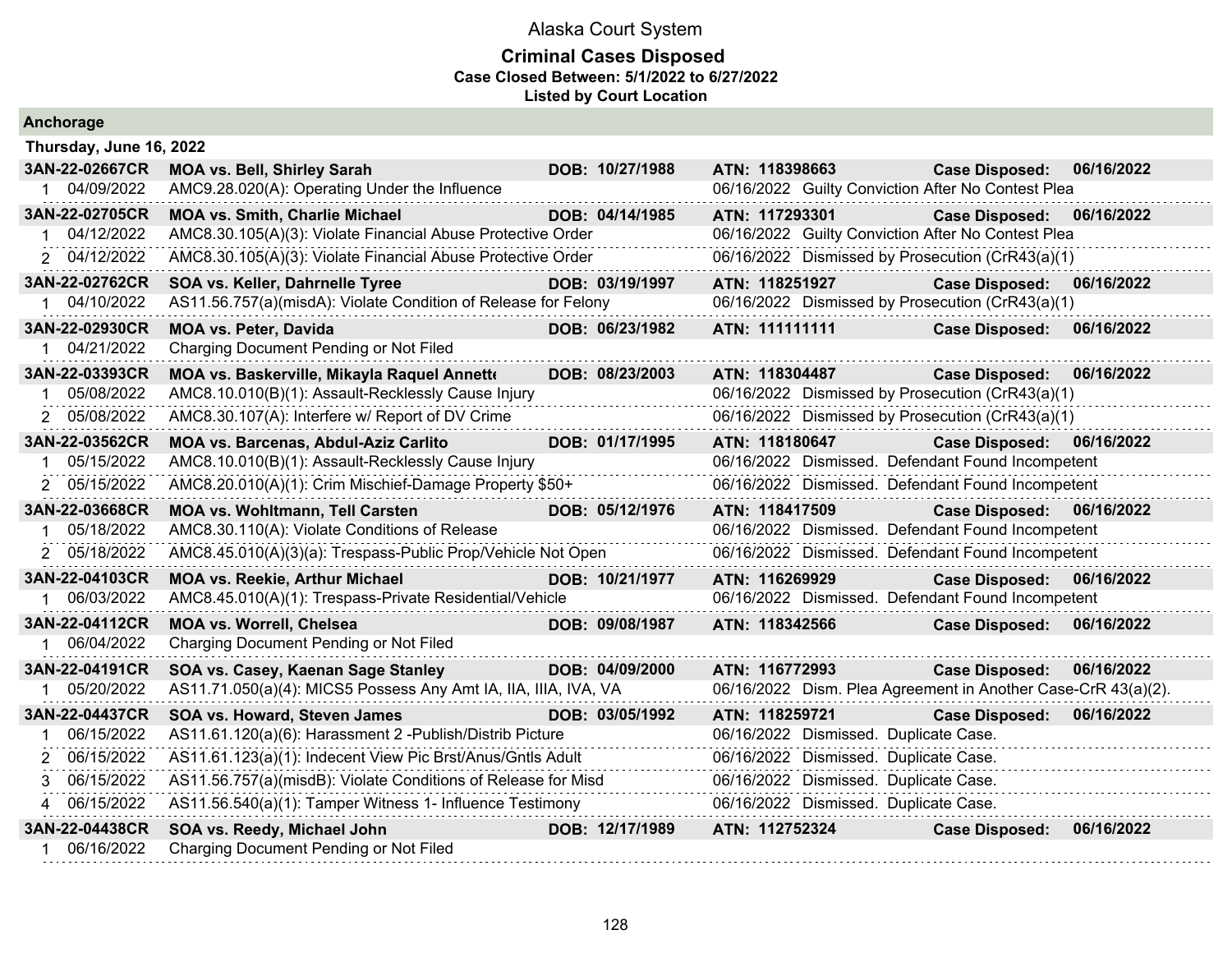| Anchorage                           |                                                                 |  |                                                               |                                                               |  |                |                                                               |            |
|-------------------------------------|-----------------------------------------------------------------|--|---------------------------------------------------------------|---------------------------------------------------------------|--|----------------|---------------------------------------------------------------|------------|
| Thursday, June 16, 2022             |                                                                 |  |                                                               |                                                               |  |                |                                                               |            |
| 3AN-22-04444CR                      | <b>MOA vs. Swenson, Jeffery Paul</b>                            |  | DOB: 05/30/1986                                               |                                                               |  | ATN: 116650458 | <b>Case Disposed:</b>                                         | 06/16/2022 |
| 1 06/16/2022                        | Charging Document Pending or Not Filed                          |  |                                                               |                                                               |  |                |                                                               |            |
| <b>Friday, June 17, 2022</b>        |                                                                 |  |                                                               |                                                               |  |                |                                                               |            |
| 3AN-20-05105CR                      | MOA vs. Hood, Elizabeth A                                       |  | DOB: 07/28/1988                                               |                                                               |  | ATN: 117740736 | <b>Case Disposed:</b>                                         | 06/17/2022 |
| 06/30/2020                          | AMC9.28.020(A): Operating Under the Influence                   |  |                                                               |                                                               |  |                | 06/17/2022 Dismissed by Prosecution (CrR43(a)(1)              |            |
| 3AN-20-07071CR                      | SOA vs. Balamoutoff, Orson Gene                                 |  | DOB: 02/10/1968                                               |                                                               |  | ATN: 117760284 | <b>Case Disposed:</b>                                         | 06/17/2022 |
| 09/12/2020                          | AS11.71.050(a)(4): MICS5 Possess Any Amt IA, IIA, IIIA, IVA, VA |  |                                                               |                                                               |  |                | 06/17/2022 Dism. Plea Agreement in Another Case-CrR 43(a)(2). |            |
| 09/12/2020                          | AS11.71.050(a)(4): MICS5 Possess Any Amt IA, IIA, IIIA, IVA, VA |  |                                                               |                                                               |  |                | 06/17/2022 Dism. Plea Agreement in Another Case-CrR 43(a)(2). |            |
| 10/27/2020<br>3                     | AS11.56.757(a)(misdA): Violate Condition of Release for Felony  |  |                                                               | 06/17/2022 Dism. Plea Agreement in Another Case-CrR 43(a)(2). |  |                |                                                               |            |
| 12/09/2020<br>$\boldsymbol{\Delta}$ | AS11.56.757(a)(misdB): Violate Conditions of Release for Misd   |  |                                                               |                                                               |  |                | 06/17/2022 Dism. Plea Agreement in Another Case-CrR 43(a)(2). |            |
| 07/20/2021                          | AS11.56.757(a)(misdB): Violate Conditions of Release for Misd   |  | 06/17/2022 Dism. Plea Agreement in Another Case-CrR 43(a)(2). |                                                               |  |                |                                                               |            |
| 08/20/2021<br>6                     | AS11.56.757(a)(misdB): Violate Conditions of Release for Misd   |  |                                                               |                                                               |  |                | 06/17/2022 Dism. Plea Agreement in Another Case-CrR 43(a)(2). |            |
| 3AN-20-08326CR                      | <b>MOA vs. Hunt, Mollie Carol</b>                               |  | DOB: 04/02/1962                                               |                                                               |  | ATN: 117719595 | <b>Case Disposed:</b>                                         | 06/17/2022 |
| 10/22/2020                          | AMC8.30.105(A)(1): Violate DV Protective Order                  |  |                                                               |                                                               |  |                | 06/17/2022 Guilty Conviction After No Contest Plea            |            |
| 05/18/2022<br>2                     | AMC8.30.110(A): Violate Conditions of Release                   |  |                                                               |                                                               |  |                | 06/17/2022 Dismissed by Prosecution (CrR43(a)(1)              |            |
| 05/26/2022<br>3                     | AMC8.30.110(A): Violate Conditions of Release                   |  |                                                               |                                                               |  |                | 06/17/2022 Dismissed by Prosecution (CrR43(a)(1)              |            |
| 05/26/2022<br>4                     | AMC8.30.115(A): Unlawful Contact 1-Victim/Witness               |  |                                                               |                                                               |  |                | 06/17/2022 Dismissed by Prosecution (CrR43(a)(1)              |            |
| 3AN-21-03525CR                      | SOA vs. Ipalook, Maryhelen Adina Makpii                         |  | DOB: 12/24/1995                                               |                                                               |  | ATN: 117266067 | <b>Case Disposed:</b>                                         | 06/17/2022 |
| 05/01/2021                          | AS11.56.320(a)(3)(A): Escape 3-Detn Misd Electronic Monitor     |  |                                                               |                                                               |  |                | 06/17/2022 Dism. Plea Agreement in Another Case-CrR 43(a)(2). |            |
| 3AN-21-03660CR                      | SOA vs. Ipalook, Maryhelen Adina Makpii                         |  | DOB: 12/24/1995                                               |                                                               |  | ATN: 111496635 | <b>Case Disposed:</b>                                         | 06/17/2022 |
| 12/10/2020                          | AS11.61.118(a)(1): Harassment 1 - Offensive Contact w/ Fluids   |  |                                                               |                                                               |  |                | 06/17/2022 Dism. Plea Agreement in Another Case-CrR 43(a)(2). |            |
| 3AN-21-04573CR                      | <b>SOA vs. Hill, Michael Elliot</b>                             |  | DOB: 03/08/1966                                               |                                                               |  | ATN: 116739315 | <b>Case Disposed:</b>                                         | 06/17/2022 |
| 06/20/2021<br>1                     | AS11.46.130(a)(1): Theft 2-Value \$750-\$24,999                 |  |                                                               |                                                               |  |                | 06/17/2022 Guilty Conviction After Guilty Plea                |            |
| 06/20/2021<br>2                     | AS11.46.360(a)(1): Vehicle Theft 1-Take Veh, Air Or Wtrcrft     |  |                                                               |                                                               |  |                | 06/17/2022 Dismissed by Prosecution (CrR43(a)(1)              |            |
| 3 06/20/2021                        | AS11.56.757(a): Violate Condition Of Release                    |  |                                                               |                                                               |  |                | 06/17/2022 Dismissed by Prosecution (CrR43(a)(1)              |            |
| 3AN-21-07586CR                      | <b>MOA vs. Newell, Travis Centail</b>                           |  | DOB: 11/21/1983                                               |                                                               |  | ATN: 118293174 | <b>Case Disposed:</b>                                         | 06/17/2022 |
| 10/10/2021                          | AMC8.10.010(B)(1): Assault-Recklessly Cause Injury              |  |                                                               |                                                               |  |                | 06/17/2022 Guilty Conviction After No Contest Plea            |            |
| 3AN-21-07919CR                      | <b>MOA vs. Jenkins, Myron Jerry</b>                             |  | DOB: 12/20/1978                                               |                                                               |  | ATN: 118327437 | <b>Case Disposed:</b>                                         | 06/17/2022 |
| 10/22/2021                          | AMC8.10.010(B)(1): Assault-Recklessly Cause Injury              |  |                                                               |                                                               |  |                | 06/17/2022 Dismissed by Prosecution (CrR43(a)(1)              |            |
| 3AN-21-09268CR                      | SOA vs. Tovio, Makiu Justin                                     |  | DOB: 03/03/1999                                               |                                                               |  | ATN: 118305747 | <b>Case Disposed:</b>                                         | 06/17/2022 |
| 12/16/2021                          | AS28.35.030(n): Felony DUI - 2+ Priors                          |  |                                                               |                                                               |  |                | 06/17/2022 Guilty Conviction After Guilty Plea                |            |
| 2 12/16/2021                        | AS28.35.032(p): Felony Refusal Of Chem Test 2+ Priors           |  |                                                               |                                                               |  |                | 06/17/2022 Dismissed by Prosecution (CrR43(a)(1)              |            |
|                                     |                                                                 |  |                                                               |                                                               |  |                |                                                               |            |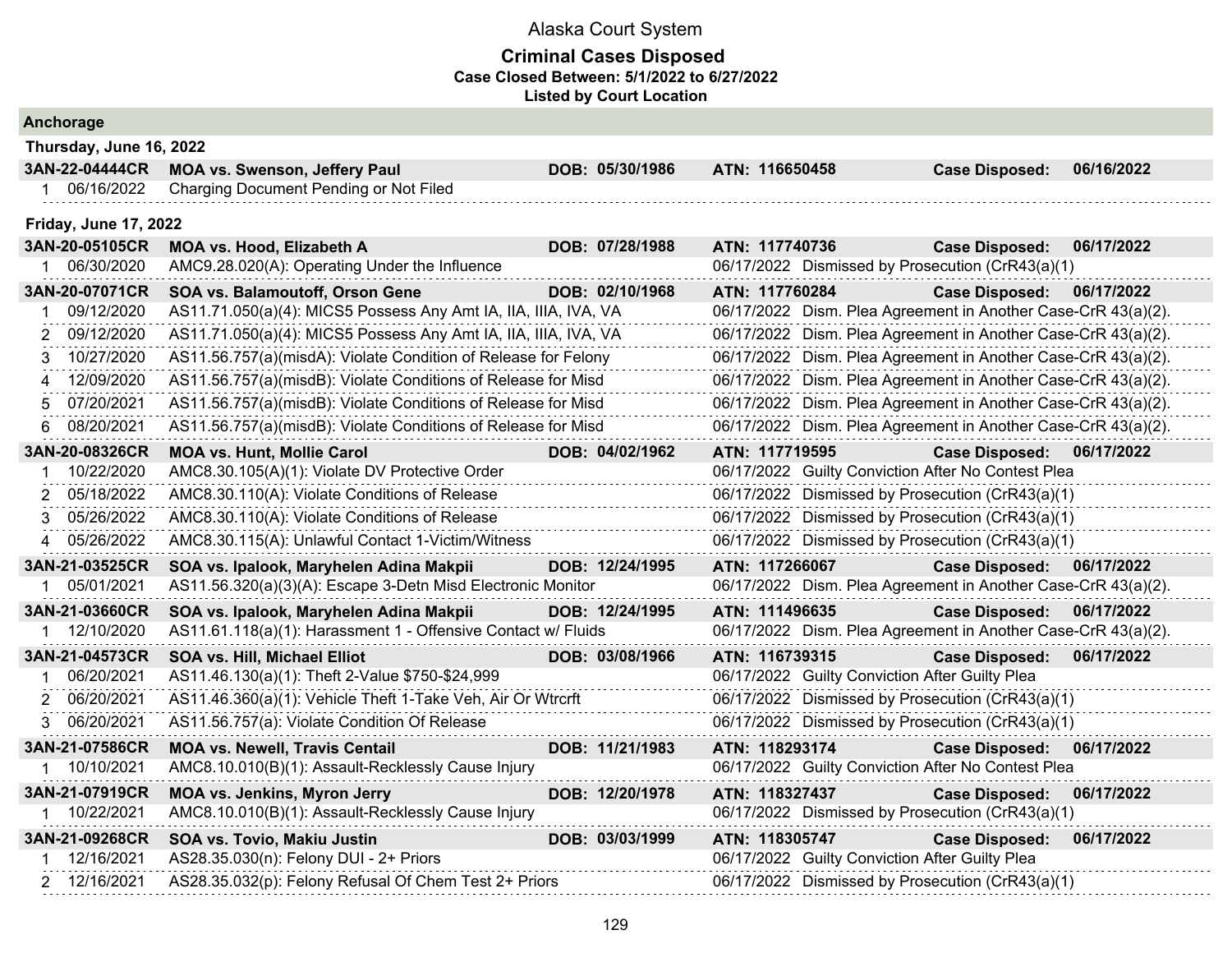| Anchorage                                    |                                                                                                                 |                 |                |                                                |                                                                                        |            |
|----------------------------------------------|-----------------------------------------------------------------------------------------------------------------|-----------------|----------------|------------------------------------------------|----------------------------------------------------------------------------------------|------------|
| <b>Friday, June 17, 2022</b>                 |                                                                                                                 |                 |                |                                                |                                                                                        |            |
| 3AN-22-01476CR<br>02/22/2022                 | <b>MOA vs. Weber JR, Ned Anthony</b><br>AMC8.15.050(B)(misdA): Concealment of Merchandise \$50                  | DOB: 02/07/1993 | ATN: 118411533 | 06/17/2022 Guilty Conviction After Guilty Plea | <b>Case Disposed:</b>                                                                  | 06/17/2022 |
| 2 02/22/2022                                 | AMC8.30.020(A)(1)(b)(i): False ID Arrest/Detention/Investigation                                                |                 |                | 06/17/2022 Guilty Conviction After Guilty Plea |                                                                                        |            |
| 3AN-22-02876CR<br>04/18/2022                 | SOA vs. Walker, Danielle Mae<br>Charging Document Pending or Not Filed                                          | DOB: 06/15/2001 | ATN: 118297836 |                                                | <b>Case Disposed:</b>                                                                  | 06/17/2022 |
| 3AN-22-02948CR<br>04/19/2022                 | SOA vs. Nunnery, Charles E<br>Charging Document Pending or Not Filed                                            | DOB: 11/24/1981 | ATN: 117803727 |                                                | <b>Case Disposed:</b>                                                                  | 06/17/2022 |
| 3AN-22-03055CR<br>1 04/20/2022               | SOA vs. Nook, Nick<br>Charging Document Pending or Not Filed                                                    | DOB: 05/09/1974 | ATN: 118343304 |                                                | <b>Case Disposed:</b>                                                                  | 06/17/2022 |
| 3AN-22-03058CR<br>04/21/2022                 | SOA vs. Reed, Beau Douglas<br>Charging Document Pending or Not Filed                                            | DOB: 04/01/1986 | ATN: 117811782 |                                                | <b>Case Disposed:</b>                                                                  | 06/17/2022 |
| 3AN-22-03059CR<br>04/23/2022<br>1.           | SOA vs. Vagao, Jean<br>Charging Document Pending or Not Filed                                                   | DOB: 09/07/1996 | ATN: 116649747 |                                                | <b>Case Disposed:</b>                                                                  | 06/17/2022 |
| 3AN-22-03172CR<br>04/28/2022                 | <b>MOA vs. Townsend, Sandra</b><br>AMC8.45.020(A): Unauthorized Entry                                           | DOB: 11/26/1968 | ATN: 118419714 |                                                | <b>Case Disposed:</b><br>06/17/2022 Guilty Conviction After No Contest Plea            | 06/17/2022 |
| 3AN-22-03483CR<br>1 04/21/2022               | <b>MOA vs. Wyrick, Alyssa Marie</b><br>AMC8.15.050(B)(misdA): Concealment of Merchandise \$50                   | DOB: 09/07/1995 | ATN: 118255194 |                                                | <b>Case Disposed:</b><br>06/17/2022 Dismissed.No Probable Cause.CrR5(d)&4(a)(1);MO4(e) | 06/17/2022 |
| 3AN-22-03825CR<br>05/24/2022                 | SOA vs. Etter, John Wilbur<br>Charging Document Pending or Not Filed                                            | DOB: 10/18/2000 | ATN: 117838215 |                                                | <b>Case Disposed:</b>                                                                  | 06/17/2022 |
| 3AN-22-03826CR<br>05/24/2022                 | SOA vs. Nash, Michael Gale<br>Charging Document Pending or Not Filed                                            | DOB: 06/17/1974 | ATN: 118243098 |                                                | <b>Case Disposed:</b>                                                                  | 06/17/2022 |
| 3AN-22-03893CR<br>05/26/2022                 | MOA vs. Byrd, Waylon Lee<br>AMC9.28.010: Reckless Driving                                                       | DOB: 09/16/1987 | ATN: 118232289 |                                                | <b>Case Disposed:</b><br>06/17/2022 Dismissed by Prosecution (CrR43(a)(1)              | 06/17/2022 |
| 2 05/26/2022<br>3AN-22-04470CR<br>06/17/2022 | AMC9.28.011: Eluding A Police Officer<br>SOA vs. Muna, Mikeylee Borja<br>Charging Document Pending or Not Filed | DOB: 02/11/1984 | ATN: 118218861 |                                                | 06/17/2022 Dismissed by Prosecution (CrR43(a)(1)<br><b>Case Disposed:</b>              | 06/17/2022 |
| 3AN-22-04474CR<br>06/17/2022                 | <b>SOA vs. Fanene, Masae</b><br>Charging Document Pending or Not Filed                                          | DOB: 09/28/1979 | ATN: 118335474 |                                                | <b>Case Disposed:</b>                                                                  | 06/17/2022 |
| Saturday, June 18, 2022                      |                                                                                                                 |                 |                |                                                |                                                                                        |            |
| 3AN-22-04483CR<br>06/18/2022                 | SOA vs. Hanson, Keith Allen<br>Charging Document Pending or Not Filed                                           | DOB: 12/09/1990 | ATN: 116650485 |                                                | <b>Case Disposed:</b>                                                                  | 06/18/2022 |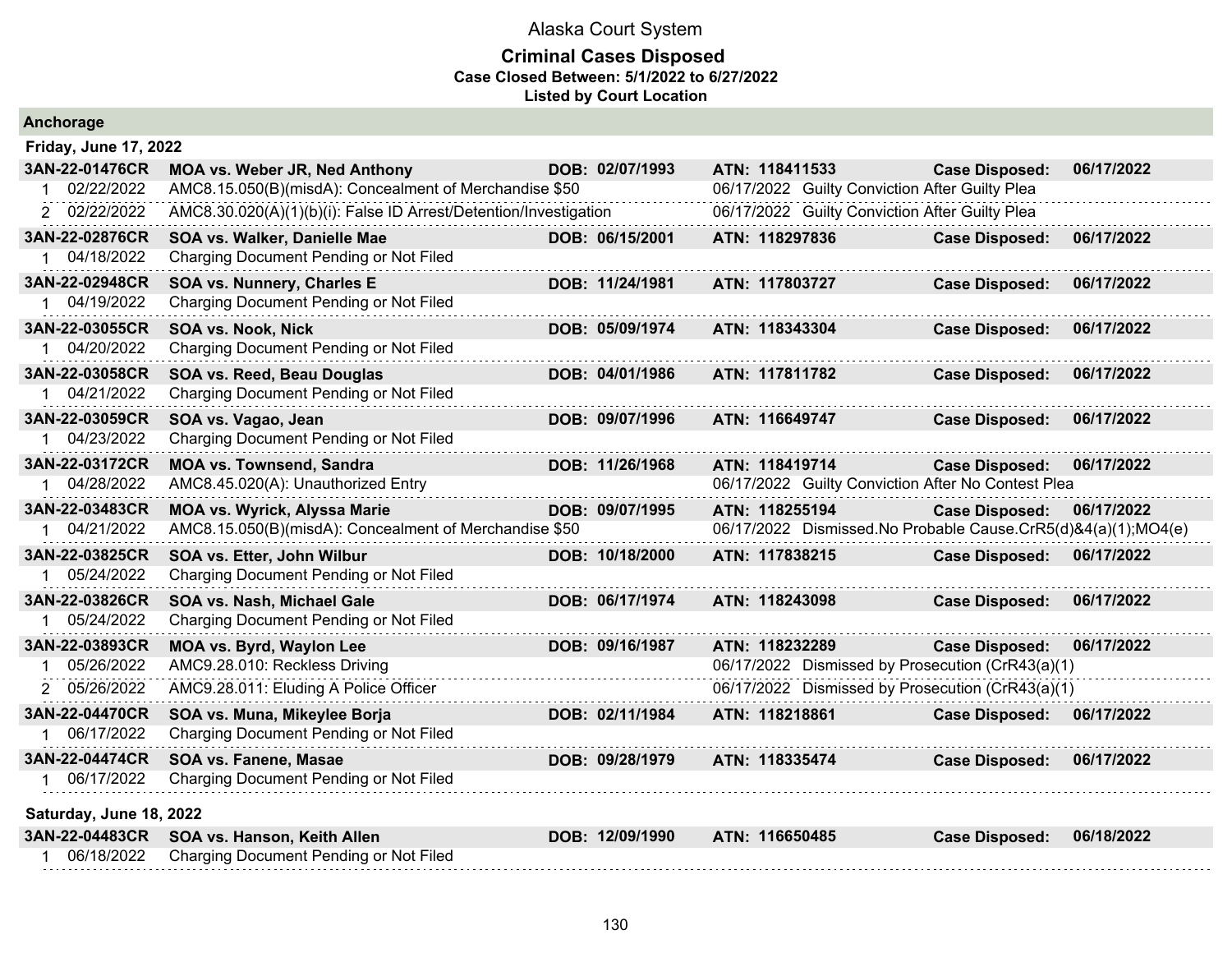| Anchorage                      |                                                                              |                 |                |                |                                                            |            |
|--------------------------------|------------------------------------------------------------------------------|-----------------|----------------|----------------|------------------------------------------------------------|------------|
| Saturday, June 18, 2022        |                                                                              |                 |                |                |                                                            |            |
| 3AN-22-04484CR                 | SOA vs. Kaganak, Garner Ole                                                  | DOB: 11/20/1994 |                | ATN: 118439784 | <b>Case Disposed:</b>                                      | 06/18/2022 |
| 06/18/2022                     | Charging Document Pending or Not Filed                                       |                 |                |                |                                                            |            |
| 3AN-22-04485CR                 | SOA vs. Ulak, Peter George                                                   | DOB: 09/09/1978 |                | ATN: 118438542 | <b>Case Disposed:</b>                                      | 06/18/2022 |
| 06/18/2022                     | Charging Document Pending or Not Filed                                       |                 |                |                |                                                            |            |
| 3AN-22-04486CR                 | SOA vs. Henry, Patrick Shawn                                                 | DOB: 11/06/1978 | ATN: 118439217 |                | <b>Case Disposed:</b>                                      | 06/18/2022 |
| 06/18/2022                     | Charging Document Pending or Not Filed                                       |                 |                |                |                                                            |            |
| 3AN-22-04490CR<br>1 06/18/2022 | <b>MOA vs. Nevzoroff, Ross Max</b><br>Charging Document Pending or Not Filed | DOB: 03/16/1999 |                | ATN: 118417644 | <b>Case Disposed:</b>                                      | 06/18/2022 |
| 3AN-22-04494CR                 | SOA vs. Holmes-Hooper, Samantha Jordan I                                     | DOB: 10/30/1990 | ATN: 118305954 |                | <b>Case Disposed:</b>                                      | 06/18/2022 |
| 1 06/18/2022                   | Charging Document Pending or Not Filed                                       |                 |                |                |                                                            |            |
| <b>Sunday, June 19, 2022</b>   |                                                                              |                 |                |                |                                                            |            |
| 3AN-22-03362CR                 | SOA vs. Butler, Jeffery Michael                                              | DOB: 09/14/1989 |                | ATN: 118331937 | <b>Case Disposed:</b>                                      | 06/19/2022 |
| 05/01/2022<br>1.               | AS11.46.360(a)(1): Vehicle Theft 1-Take Veh, Air Or Wtrcrft                  |                 |                |                | 06/19/2022 Dismissed by Prosecution (CrR43(a)(1)           |            |
| 2 05/01/2022                   | AS11.46.130(a)(1): Theft 2-Value \$750-\$24,999                              |                 |                |                | 06/19/2022 Dismissed by Prosecution (CrR43(a)(1)           |            |
| 3AN-22-04503CR                 | SOA vs. Sitagata, Lauifi                                                     | DOB: 01/09/1990 |                | ATN: 118342584 | <b>Case Disposed:</b>                                      | 06/19/2022 |
| 06/19/2022                     | Charging Document Pending or Not Filed                                       |                 |                |                |                                                            |            |
| 3AN-22-04516CR                 | <b>MOA vs. Feliz Suarez, Ely</b>                                             | DOB: 03/10/1988 |                | ATN: 117636192 | <b>Case Disposed:</b>                                      | 06/19/2022 |
| 06/19/2022                     | Charging Document Pending or Not Filed                                       |                 |                |                |                                                            |            |
| <b>Monday, June 20, 2022</b>   |                                                                              |                 |                |                |                                                            |            |
| 3AN-18-06981CR                 | SOA vs. Burton, Richard Michael                                              | DOB: 11/08/1973 |                | ATN: 116806806 | <b>Case Disposed:</b>                                      | 06/20/2022 |
| 07/28/2018                     | AS11.41.230(a)(3): Assault 4-Cause Fear Of Injury                            |                 |                |                | 06/20/2022 Guilty Conviction After Guilty Plea             |            |
| 2 07/28/2018                   | AS11.61.210(a)(1): Misc/Weapons 4- Possess While Intox                       |                 |                |                | 04/10/2019 Dismissed by Prosecution (CrR43(a)(1)           |            |
| 3AN-19-07040CR                 | <b>MOA vs. Marx, John Michael</b>                                            | DOB: 05/04/1989 |                | ATN: 115738911 | <b>Case Disposed:</b>                                      | 06/20/2022 |
| 07/13/2019                     | AMC9.28.020(A): Operating Under the Influence                                |                 |                |                | 06/20/2022 Guilty Conviction After No Contest Plea         |            |
| 3AN-19-10569CR                 | SOA vs. Schmidlkofer, Jason Donald                                           | DOB: 02/07/1982 |                | ATN: 117199917 | <b>Case Disposed:</b>                                      | 06/20/2022 |
| 10/27/2019                     | AS11.41.230(a)(1): Assault In The 4th Degree - Recklessly Injure             |                 |                |                | 06/20/2022 Guilty Conviction After Guilty Plea             |            |
| 10/27/2019<br>2                | AS11.41.230(a)(1): Assault In The 4th Degree - Recklessly Injure             |                 |                |                | 06/20/2022 Dismissed by Prosecution (CrR43(a)(1)           |            |
| 10/27/2019<br>3                | AS11.46.482(a)(1): Criminal Mischief 3-Damage \$750+                         |                 |                |                | 02/03/2020 Dismiss-Delay in SupCt Transfer CrR5(e)43(b)(1) |            |
| 10/27/2019<br>4                | AS11.56.745: Interfere w/ Report of DV Crime                                 |                 |                |                | 06/20/2022 Dismissed by Prosecution (CrR43(a)(1)           |            |
| 10/27/2019<br>5                | AS11.41.220(a)(1)(B): Assault 3- Cause Injury w/ Weap                        |                 |                |                | 06/20/2022 Dismissed by Prosecution (CrR43(a)(1)           |            |
| 10/27/2019<br>6                | AS11.41.220(a)(1)(A): Assault 3- Cause Fear Of Injury w/ Weap                |                 |                |                | 06/20/2022 Dismissed by Prosecution (CrR43(a)(1)           |            |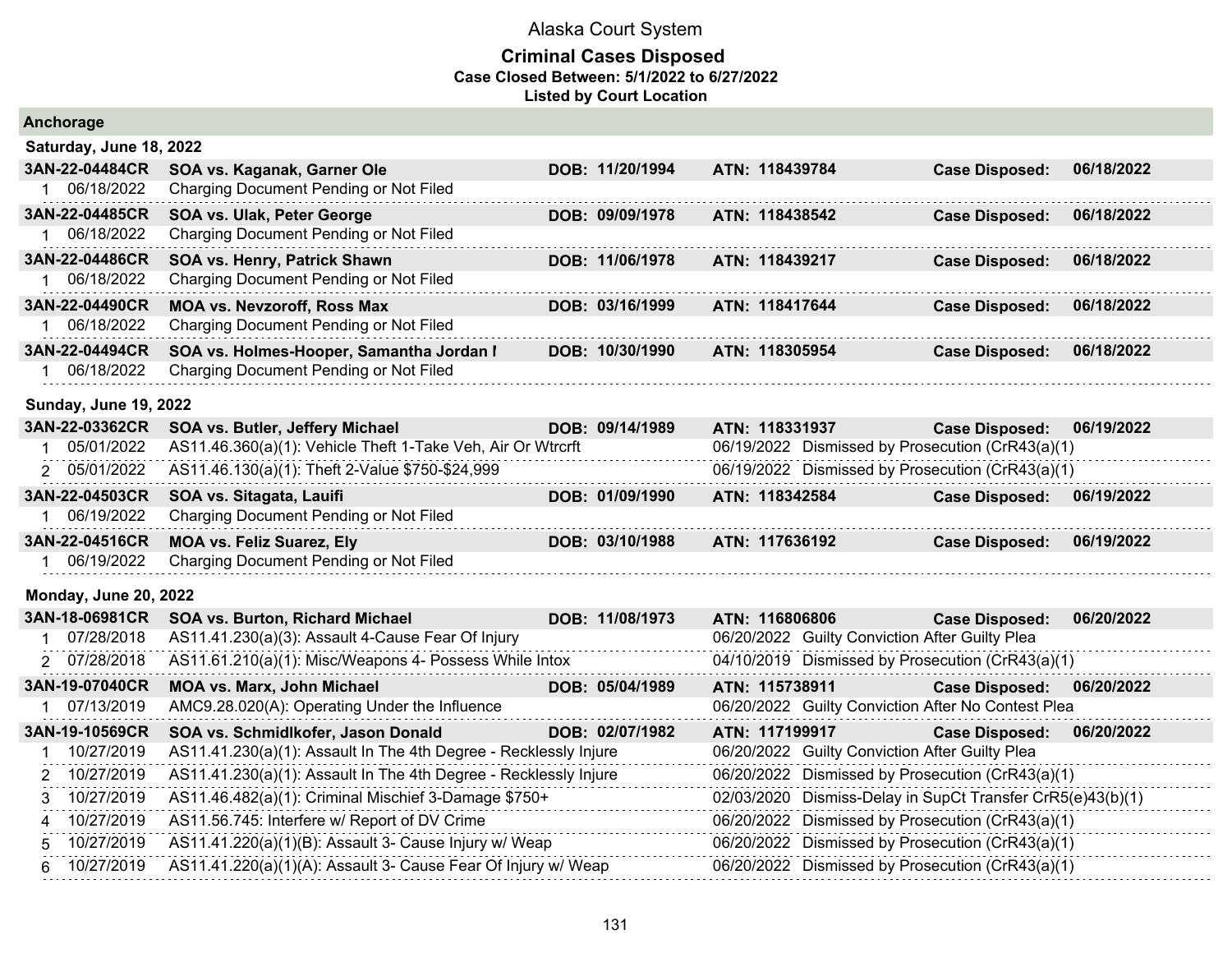| Anchorage                    |                                                                                                    |                 |                                                    |                                                                                                                                |
|------------------------------|----------------------------------------------------------------------------------------------------|-----------------|----------------------------------------------------|--------------------------------------------------------------------------------------------------------------------------------|
| Monday, June 20, 2022        |                                                                                                    |                 |                                                    |                                                                                                                                |
| 3AN-19-12267CR               | <b>MOA vs. Marcisak, Robert Joseph</b>                                                             | DOB: 02/15/1948 | ATN: 110247273                                     | <b>Case Disposed:</b><br>06/20/2022                                                                                            |
| 1 12/15/2019                 | AMC9.28.020(A): Operating Under the Influence                                                      |                 | 06/20/2022 Guilty Conviction After No Contest Plea |                                                                                                                                |
| 3AN-20-07037CR               | SOA vs. Logan, Kimberly Ann                                                                        | DOB: 02/22/1987 | ATN: 116200701                                     | 06/20/2022<br><b>Case Disposed:</b>                                                                                            |
| 1 09/10/2020                 | Attempted: AS11.41.220(a)(1)(A): Assault 3- Cause Fear Of Injury w/ Weap                           |                 | 06/20/2022 Guilty Conviction After Guilty Plea     |                                                                                                                                |
| 3AN-20-07565CR               | <b>MOA vs. Virden, Dylan Timothy</b>                                                               | DOB: 03/19/1991 | ATN: 117766521                                     | 06/20/2022<br><b>Case Disposed:</b>                                                                                            |
| 1 08/26/2020                 | AMC8.30.020(A)(1)(b)(i): False ID Arrest/Detention/Investigation                                   |                 | 06/20/2022 Guilty Conviction After No Contest Plea |                                                                                                                                |
| 3AN-21-00956CR               | <b>MOA vs. Ward, Damian Skye</b>                                                                   | DOB: 11/19/1998 | ATN: 115218531                                     | 06/20/2022<br><b>Case Disposed:</b>                                                                                            |
| 02/05/2021                   | AMC8.20.010(A)(1): Crim Mischief-Damage Property \$50+                                             |                 | 06/20/2022 Guilty Conviction After Guilty Plea     |                                                                                                                                |
| 2 02/25/2021                 | AMC8.30.110(A): Violate Conditions of Release                                                      |                 | 06/20/2022 Guilty Conviction After Guilty Plea     |                                                                                                                                |
| 3 02/25/2021                 | AMC8.30.110(A): Violate Conditions of Release                                                      |                 | 06/20/2022 Dismissed by Prosecution (CrR43(a)(1)   |                                                                                                                                |
| 3AN-21-02326CR               | <b>MOA vs. Virden, Dylan Timothy</b>                                                               | DOB: 03/19/1991 | ATN: 117142902                                     | 06/20/2022<br><b>Case Disposed:</b>                                                                                            |
| 03/31/2021<br>1              | AMC8.15.010(A)(1)(misdB): Theft \$5-\$50                                                           |                 | 06/20/2022 Guilty Conviction After No Contest Plea |                                                                                                                                |
| 2 03/31/2021                 | AMC8.45.010(A)(2)(d): Enter/Remain Bus Property, Told to Leave                                     |                 | 06/20/2022 Guilty Conviction After No Contest Plea |                                                                                                                                |
| 03/31/2021<br>3              | AMC8.30.110(A): Violate Conditions of Release                                                      |                 | 06/20/2022 Dismissed by Prosecution (CrR43(a)(1)   |                                                                                                                                |
| 3AN-21-02848CR               | <b>MOA vs. Wallace, Dylan Ray</b>                                                                  | DOB: 05/10/1994 | ATN: 117797787                                     | Case Disposed: 06/20/2022                                                                                                      |
| 1 04/16/2021                 | AMC9.28.020(A): Operating Under the Influence                                                      |                 | 06/20/2022 Guilty Conviction After No Contest Plea |                                                                                                                                |
| 2 04/16/2021                 | AMC8.30.110(A): Violate Conditions of Release                                                      |                 | 06/20/2022 Dismissed by Prosecution (CrR43(a)(1)   |                                                                                                                                |
| 3AN-21-06379CR               | SOA vs. Burch, Joshua Lee                                                                          | DOB: 01/22/1990 | ATN: 117414162                                     | <b>Case Disposed:</b><br>06/20/2022                                                                                            |
| 1 02/17/2021                 | AS11.41.230(a)(1): Assault In The 4th Degree - Recklessly Injure                                   |                 | 06/20/2022 Guilty Conviction After Guilty Plea     |                                                                                                                                |
| 3AN-21-07323CR               | <b>MOA vs. Reeves, Mallory Lorraine</b>                                                            | DOB: 05/27/1996 |                                                    |                                                                                                                                |
|                              |                                                                                                    |                 | ATN: 118219797                                     | <b>Case Disposed:</b><br>06/20/2022                                                                                            |
| 1 09/30/2021                 | AMC9.28.010: Reckless Driving                                                                      |                 | 06/20/2022 Guilty Conviction After No Contest Plea |                                                                                                                                |
| 3AN-21-09291CR               | <b>MOA vs. Ward, Damien Skye</b>                                                                   | DOB: 11/19/1998 | ATN: 117719361                                     | 06/20/2022<br><b>Case Disposed:</b>                                                                                            |
| 1 12/16/2021                 | AMC8.30.110(A): Violate Conditions of Release                                                      |                 | 06/20/2022 Guilty Conviction After No Contest Plea |                                                                                                                                |
| 2 12/16/2021                 | AMC8.30.115(A): Unlawful Contact 1-Victim/Witness                                                  |                 | 06/20/2022 Guilty Conviction After No Contest Plea |                                                                                                                                |
| 3AN-21-09428CR               | SOA vs. Kignak III, Paul                                                                           | DOB: 11/05/1978 | ATN: 117839133                                     | 06/20/2022<br><b>Case Disposed:</b>                                                                                            |
| 1 07/27/2021                 | AS11.56.757(a)(misdB): Violate Conditions of Release for Misd                                      |                 | 06/20/2022 Dismissed by Prosecution (CrR43(a)(1)   |                                                                                                                                |
| 3AN-21-09479CR               | <b>MOA vs. Ward, Damian Skye</b>                                                                   | DOB: 11/19/1998 | ATN: 117631215                                     | Case Disposed: 06/20/2022                                                                                                      |
| 1 07/21/2021                 | AMC8.30.110(A): Violate Conditions of Release                                                      |                 |                                                    | 06/20/2022 Dism. Plea Agreement in Another Case-CrR 43(a)(2).                                                                  |
| 2 07/21/2021<br>3 04/01/2022 | AMC8.30.115(A): Unlawful Contact 1-Victim/Witness<br>AMC8.30.110(A): Violate Conditions of Release |                 |                                                    | 06/20/2022 Dism. Plea Agreement in Another Case-CrR 43(a)(2).<br>06/20/2022 Dism. Plea Agreement in Another Case-CrR 43(a)(2). |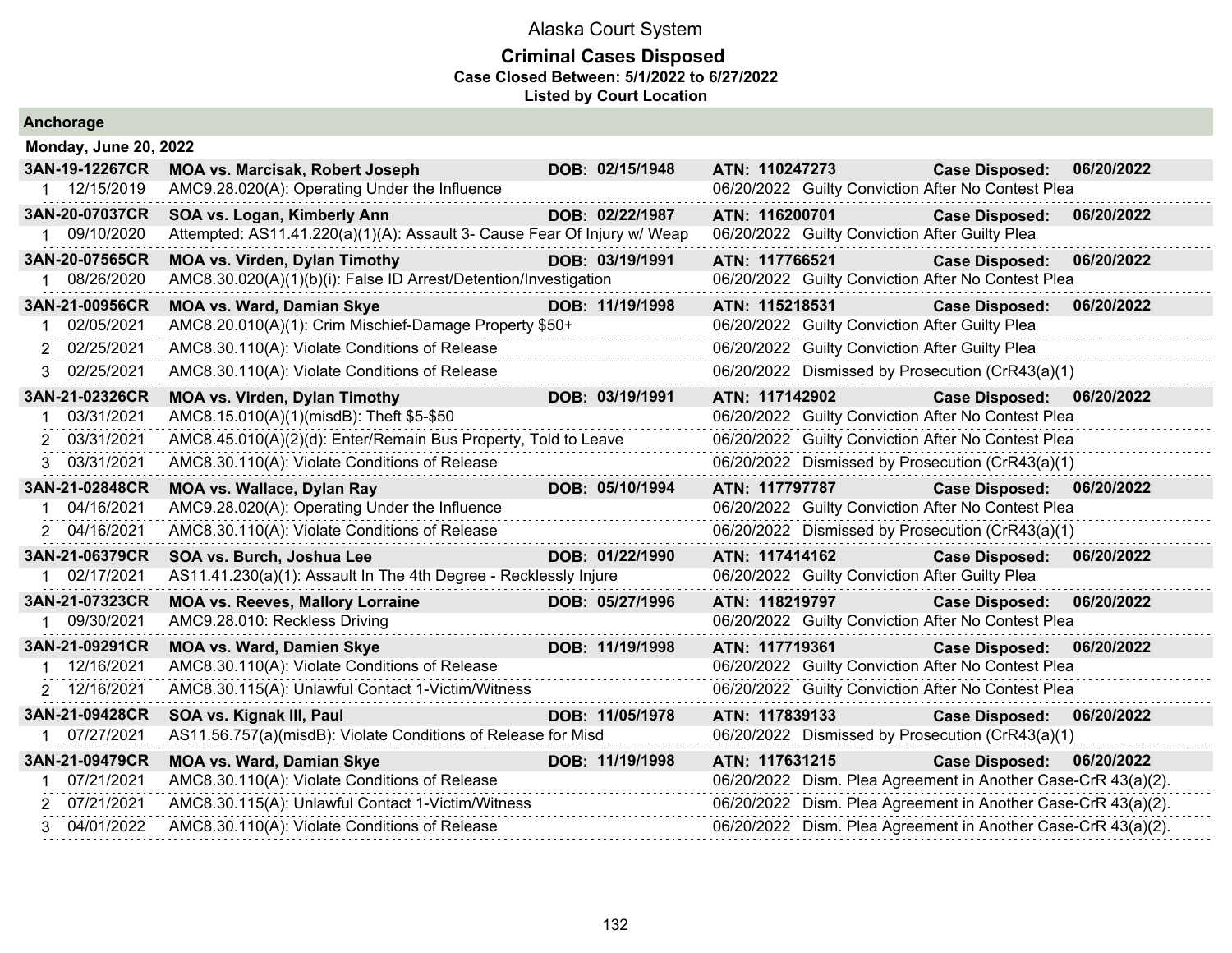### **Criminal Cases Disposed Case Closed Between: 5/1/2022 to 6/27/2022 Listed by Court Location**

| Anchorage                    |                                                               |      |                 |                |                                                    |                       |            |
|------------------------------|---------------------------------------------------------------|------|-----------------|----------------|----------------------------------------------------|-----------------------|------------|
| <b>Monday, June 20, 2022</b> |                                                               |      |                 |                |                                                    |                       |            |
| 3AN-22-02615CR               | MOA vs. Jenkins, Wassiliane Nicole                            |      | DOB: 11/09/1986 | ATN: 115724754 |                                                    | <b>Case Disposed:</b> | 06/20/2022 |
| 04/09/2022                   | AMC8.10.010(B)(1): Assault-Recklessly Cause Injury            |      |                 |                | 06/20/2022 Guilty Conviction After No Contest Plea |                       |            |
| 04/11/2022<br>2              | AMC8.30.110(A): Violate Conditions of Release                 |      |                 |                | 06/20/2022 Guilty Conviction After No Contest Plea |                       |            |
| 3AN-22-03255CR               | <b>MOA vs. Chan, Teathloch J</b>                              |      | DOB: 01/05/2003 | ATN: 118278414 |                                                    | <b>Case Disposed:</b> | 06/20/2022 |
| 04/30/2022                   | Charging Document Pending or Not Filed                        |      |                 |                |                                                    |                       |            |
| 3AN-22-03914CR               | SOA vs. Baker, Hunter Morgan                                  |      | DOB: 02/03/2000 | ATN: 118310121 |                                                    | <b>Case Disposed:</b> | 06/20/2022 |
| 05/27/2022                   | AS11.41.220(a)(1)(A): Assault 3- Cause Fear Of Injury w/ Weap |      |                 |                | 06/20/2022 Dismissed by Prosecution (CrR43(a)(1)   |                       |            |
| 2 05/27/2022                 | AS11.41.220(a)(1)(A): Assault 3- Cause Fear Of Injury w/ Weap |      |                 |                | 06/20/2022 Dismissed by Prosecution (CrR43(a)(1)   |                       |            |
| 3AN-22-04498CR               | SOA vs. Darien, Edward                                        |      | DOB: 10/23/1990 | ATN: 111111111 |                                                    | <b>Case Disposed:</b> | 06/20/2022 |
| 06/12/2022                   | Charging Document Pending or Not Filed                        |      |                 |                |                                                    |                       |            |
| 3AN-22-04508CR               | SOA vs. Reuse,                                                | DOB: |                 | ATN: 111111111 |                                                    | <b>Case Disposed:</b> | 06/20/2022 |
| 06/19/2022                   | Charging Document Pending or Not Filed                        |      |                 |                |                                                    |                       |            |
| 3AN-22-04513CR               | SOA vs. Reuse,                                                | DOB: |                 | ATN: 111111111 |                                                    | <b>Case Disposed:</b> | 06/20/2022 |
| 06/19/2022                   | Charging Document Pending or Not Filed                        |      |                 |                |                                                    |                       |            |
| 3AN-22-04514CR               | SOA vs. Reft, Susan                                           |      | DOB: 07/09/1975 | ATN: 118562787 |                                                    | <b>Case Disposed:</b> | 06/20/2022 |
| 06/19/2022                   | Charging Document Pending or Not Filed                        |      |                 |                |                                                    |                       |            |
| 3AN-22-04523CR               | <b>SOA vs. Franz, Scott Steven</b>                            |      | DOB: 02/11/1990 | ATN: 118436508 |                                                    | <b>Case Disposed:</b> | 06/20/2022 |
| 06/20/2022                   | Charging Document Pending or Not Filed                        |      |                 |                |                                                    |                       |            |
| 3AN-22-04524CR               | SOA vs. Anderson, John Daniel                                 |      | DOB: 12/16/1960 | ATN: 118179378 |                                                    | <b>Case Disposed:</b> | 06/20/2022 |
| 06/20/2022                   | Charging Document Pending or Not Filed                        |      |                 |                |                                                    |                       |            |
| 3AN-22-04527CR               | SOA vs. Williams, Alfonso P                                   |      | DOB: 01/13/1977 | ATN: 118353816 |                                                    | <b>Case Disposed:</b> | 06/20/2022 |
| 06/20/2022                   | Charging Document Pending or Not Filed                        |      |                 |                |                                                    |                       |            |
| 3AN-22-04528CR               | SOA vs. Moore II, Gary Allen                                  |      | DOB: 04/28/1989 | ATN: 118441827 |                                                    | <b>Case Disposed:</b> | 06/20/2022 |
| 06/20/2022                   | Charging Document Pending or Not Filed                        |      |                 |                |                                                    |                       |            |
| 3AN-22-04531CR               | <b>MOA vs. Bekoalok, Richard Darrel</b>                       |      | DOB: 11/12/1976 | ATN: 110155572 |                                                    | <b>Case Disposed:</b> | 06/20/2022 |
| 06/20/2022                   | Charging Document Pending or Not Filed                        |      |                 |                |                                                    |                       |            |
| 3AN-22-04532CR               | <b>MOA vs. Prince, Charles Kaligtuk</b>                       |      | DOB: 03/11/1989 | ATN: 118441737 |                                                    | <b>Case Disposed:</b> | 06/20/2022 |
| 06/20/2022                   | Charging Document Pending or Not Filed                        |      |                 |                |                                                    |                       |            |
|                              |                                                               |      |                 |                |                                                    |                       |            |

**Tuesday, June 21, 2022**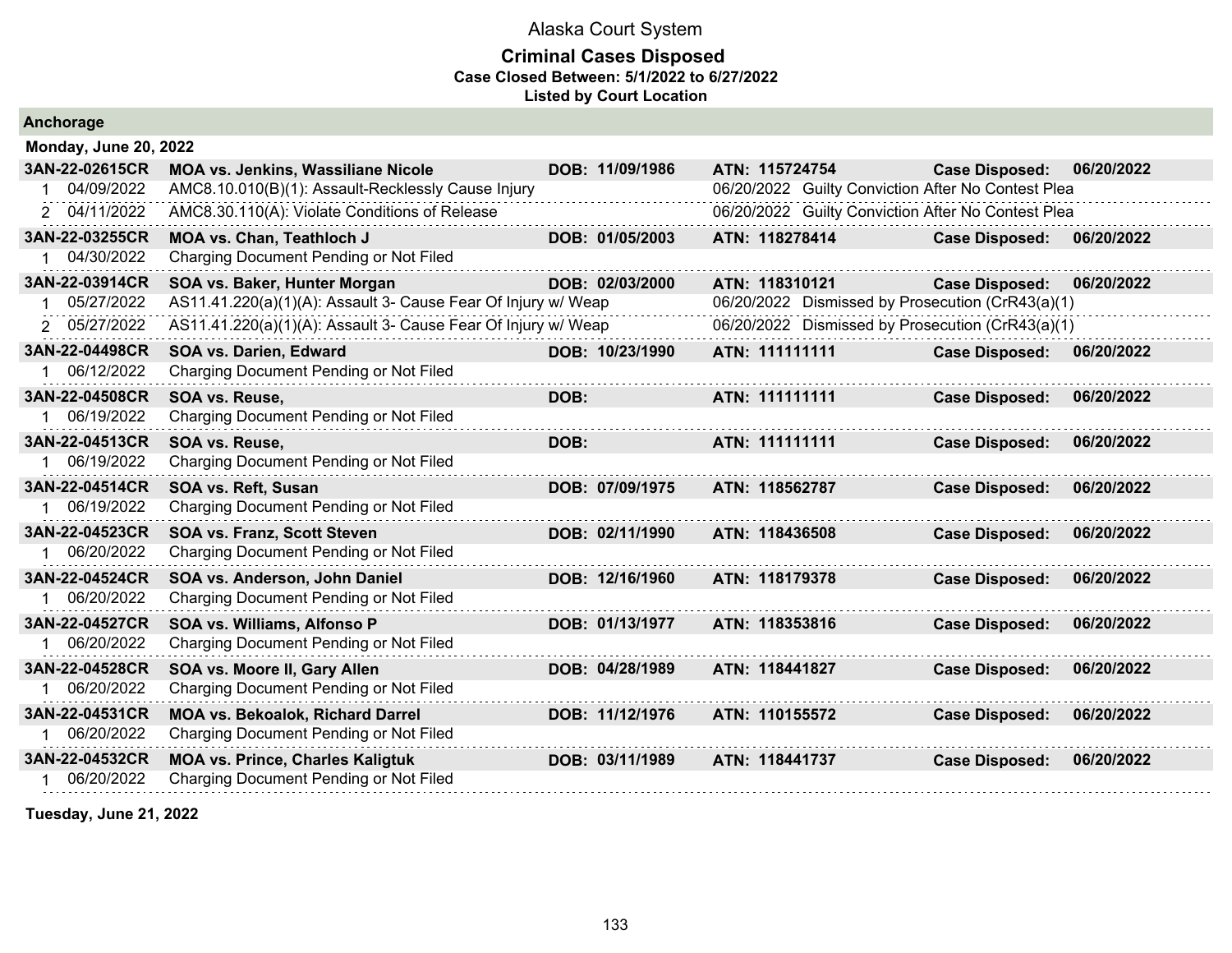| Anchorage              |                                                                        |                 |                                                |                                                    |            |
|------------------------|------------------------------------------------------------------------|-----------------|------------------------------------------------|----------------------------------------------------|------------|
| Tuesday, June 21, 2022 |                                                                        |                 |                                                |                                                    |            |
| 3AN-16-02344CR         | <b>MOA vs. Eddy, Stacey Lynette</b>                                    | DOB: 09/02/1966 | ATN: 115332903                                 | <b>Case Disposed:</b>                              | 06/21/2022 |
| 03/13/2016             | AMC9.28.010: Reckless Driving                                          |                 |                                                | 06/21/2022 Guilty Conviction After No Contest Plea |            |
| 03/13/2016             | AMC8.10.040(B)(3): Neglect-Substantial Risk of Injury                  |                 |                                                | 06/21/2022 Dismissed by Prosecution (CrR43(a)(1)   |            |
| 03/13/2016<br>З.       | AMC8.10.010(B)(3): Assault-Words/Conduct Create Fear of Inj            |                 |                                                | 06/21/2022 Dismissed by Prosecution (CrR43(a)(1)   |            |
| 4 03/13/2016           | AMC8.10.100(A): Reckless Endangerment                                  |                 |                                                | 06/21/2022 Dismissed by Prosecution (CrR43(a)(1)   |            |
| 3AN-20-01992CR         | <b>MOA vs. Hinojosa, Joeray</b>                                        | DOB: 08/18/1997 | ATN: 117651285                                 | <b>Case Disposed:</b>                              | 06/21/2022 |
| 03/07/2020             | AMC8.15.050(A)(misdA): Removal of Merchandise \$50+                    |                 |                                                | 06/21/2022 Dismissed by Prosecution (CrR43(a)(1)   |            |
| 2 03/07/2020           | AMC8.20.010(A)(6): Crim Mischief-Tamper w/ Property                    |                 |                                                | 03/16/2021 Dismissed by Prosecution (CrR43(a)(1)   |            |
| 3AN-20-04707CR         | SOA vs. Inman, Kadeem Deon                                             | DOB: 07/15/1994 | ATN: 112381848                                 | <b>Case Disposed:</b>                              | 06/21/2022 |
| 06/15/2020             | Attempted: AS11.56.320(a)(4)(A): Escape 3-Rels Misd Electronic Monitor |                 | 06/21/2022 Guilty Conviction After Guilty Plea |                                                    |            |
| 06/02/2020<br>2        | AS11.56.757(a)(misdA): Violate Condition of Release for Felony         |                 |                                                | 09/22/2021 Dismissed by Prosecution (CrR43(a)(1)   |            |
| 3 04/21/2021           | Attempted: AS11.56.320(a)(4)(A): Escape 3-Rels Misd Electronic Monitor |                 | 06/21/2022 Guilty Conviction After Guilty Plea |                                                    |            |
| 3AN-21-04829CR         | <b>MOA vs. Schwab, Richard Mikael</b>                                  | DOB: 12/06/1993 | ATN: 118410768                                 | <b>Case Disposed:</b>                              | 06/21/2022 |
| 1 06/27/2021           | AMC9.28.020(A): Operating Under the Influence                          |                 |                                                | 06/21/2022 Guilty Conviction After No Contest Plea |            |
| 3AN-21-06319CR         | MOA vs. Ahpaluk Ahkivgak, Elizabeth Gloria                             | DOB: 08/25/1991 | ATN: 117802845                                 | <b>Case Disposed:</b>                              | 06/21/2022 |
| 08/25/2021             | AMC8.10.010(B)(1): Assault-Recklessly Cause Injury                     |                 |                                                | 06/21/2022 Dismissed by Prosecution (CrR43(a)(1)   |            |
| 3AN-21-07849CR         | MOA vs. Wassillie, Tyra Magdalene                                      | DOB: 09/09/1984 | ATN: 118257543                                 | <b>Case Disposed:</b>                              | 06/21/2022 |
| 10/20/2021             | AMC8.10.040(B)(7): Neglect-Inadequate Supervision                      |                 |                                                | 06/21/2022 Guilty Conviction After No Contest Plea |            |
| 10/20/2021             | AMC8.30.020(A)(1)(b)(i): False ID Arrest/Detention/Investigation       |                 |                                                | 06/21/2022 Guilty Conviction After No Contest Plea |            |
| 10/20/2021             | AMC8.30.110(A): Violate Conditions of Release                          |                 |                                                | 06/21/2022 Guilty Conviction After No Contest Plea |            |
| 02/18/2022<br>4        | AMC8.30.110(A): Violate Conditions of Release                          |                 |                                                | 06/21/2022 Dismissed by Prosecution (CrR43(a)(1)   |            |
| 03/03/2022             | AMC8.30.110(A): Violate Conditions of Release                          |                 |                                                | 06/21/2022 Guilty Conviction After No Contest Plea |            |
| 03/25/2022             | AMC8.30.110(A): Violate Conditions of Release                          |                 |                                                | 06/21/2022 Guilty Conviction After No Contest Plea |            |
| 04/14/2022             | AMC8.30.110(A): Violate Conditions of Release                          |                 |                                                | 06/21/2022 Dismissed by Prosecution (CrR43(a)(1)   |            |
| 05/14/2022             | AMC8.30.110(A): Violate Conditions of Release                          |                 |                                                | 06/21/2022 Dismissed by Prosecution (CrR43(a)(1)   |            |
| 05/24/2022<br>9        | AMC8.30.110(A): Violate Conditions of Release                          |                 |                                                | 06/21/2022 Dismissed by Prosecution (CrR43(a)(1)   |            |
| 3AN-21-09016CR         | <b>MOA vs. Buster, Ozzy</b>                                            | DOB: 03/12/1993 | ATN: 118297017                                 | <b>Case Disposed:</b>                              | 06/21/2022 |
| 12/06/2021             | AMC8.10.010(B)(1): Assault-Recklessly Cause Injury                     |                 |                                                | 06/21/2022 Guilty Conviction After No Contest Plea |            |
| 2 12/06/2021           | AMC8.30.110(A): Violate Conditions of Release                          |                 |                                                | 06/21/2022 Dismissed by Prosecution (CrR43(a)(1)   |            |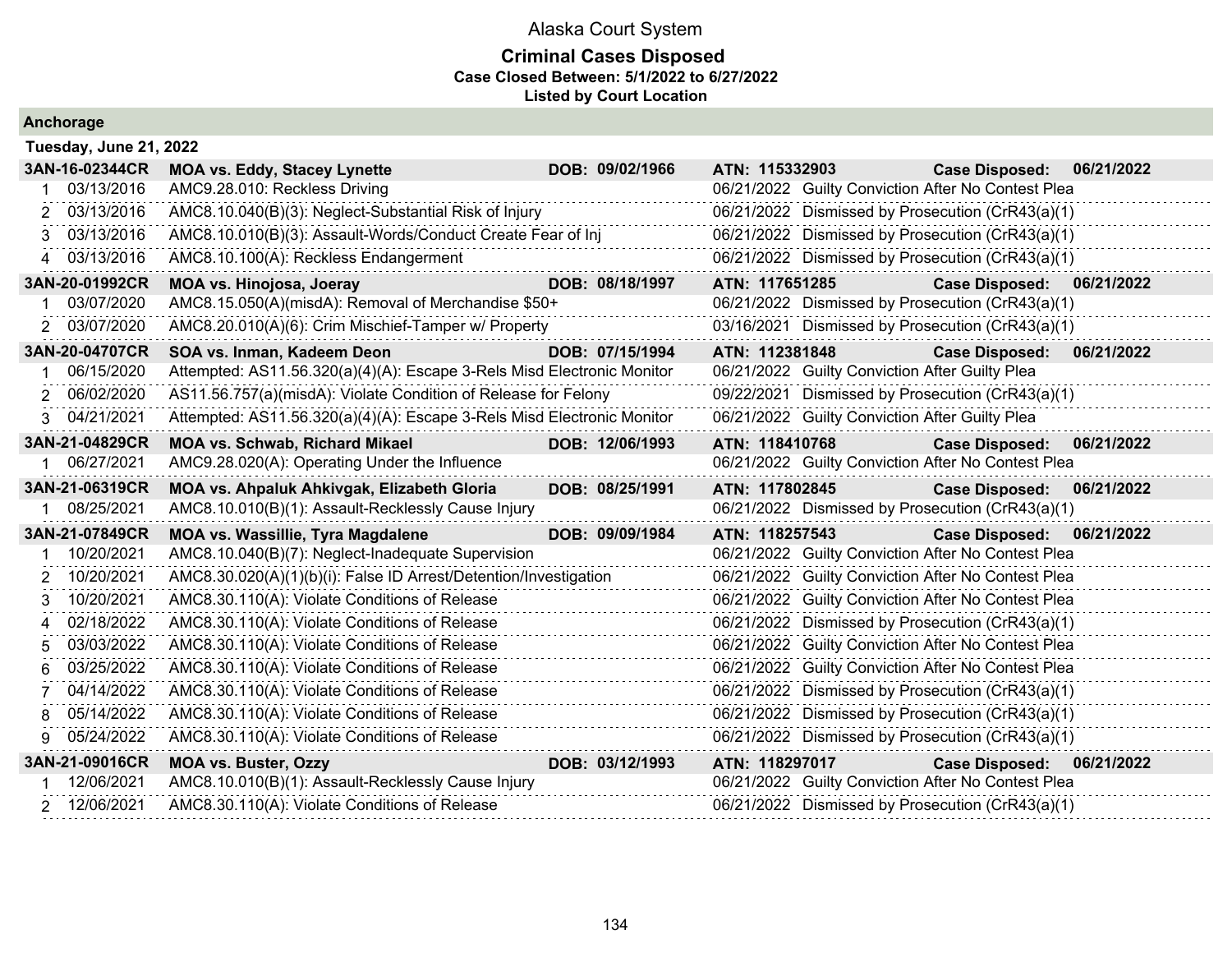| Anchorage                                                                                      |                                                                                                                                                                                                                                                                        |                 |                                                                                                                                                                                                                                  |                           |            |
|------------------------------------------------------------------------------------------------|------------------------------------------------------------------------------------------------------------------------------------------------------------------------------------------------------------------------------------------------------------------------|-----------------|----------------------------------------------------------------------------------------------------------------------------------------------------------------------------------------------------------------------------------|---------------------------|------------|
| Tuesday, June 21, 2022                                                                         |                                                                                                                                                                                                                                                                        |                 |                                                                                                                                                                                                                                  |                           |            |
| 3AN-21-09562CR<br>12/26/2021<br>2 01/22/2022                                                   | MOA vs. Savaiinaea, Lepeti K<br>AMC9.28.020(A): Operating Under the Influence<br>AMC8.30.110(A): Violate Conditions of Release                                                                                                                                         | DOB: 07/30/1997 | ATN: 118418661<br>06/21/2022 Guilty Conviction After No Contest Plea<br>06/21/2022 Dismissed by Prosecution (CrR43(a)(1)                                                                                                         | <b>Case Disposed:</b>     | 06/21/2022 |
| 3 03/16/2022                                                                                   | AMC8.30.110(A): Violate Conditions of Release                                                                                                                                                                                                                          |                 | 06/21/2022 Dismissed by Prosecution (CrR43(a)(1)                                                                                                                                                                                 |                           |            |
| 3AN-22-00642CR<br>01/21/2022                                                                   | <b>MOA vs. Hines, Octavia Lorese</b><br>AMC9.28.020(A): Operating Under the Influence                                                                                                                                                                                  | DOB: 11/30/1998 | ATN: 118306683<br>06/21/2022 Guilty Conviction After No Contest Plea                                                                                                                                                             | Case Disposed: 06/21/2022 |            |
| 3AN-22-01999CR<br>03/18/2022                                                                   | <b>MOA vs. Brisbane, Patrick James</b><br>AMC9.28.020(A): Operating Under the Influence                                                                                                                                                                                | DOB: 10/28/1980 | ATN: 118345986<br>06/21/2022 Guilty Conviction After No Contest Plea                                                                                                                                                             | <b>Case Disposed:</b>     | 06/21/2022 |
| 3AN-22-02228CR<br>03/26/2022<br>$\mathbf 1$<br>03/26/2022<br>2<br>3 03/26/2022<br>4 04/06/2022 | MOA vs. Akelkok, Phyllis Catherine<br>AMC8.45.010(A)(3)(a): Trespass-Public Prop/Vehicle Not Open<br>AMC8.30.120(A)(2): Disorderly Conduct-Loud Noise, Public<br>AMC8.30.010(A)(1): Resist Own Arrest by Use of Force<br>AMC8.30.110(A): Violate Conditions of Release | DOB: 09/09/1987 | ATN: 118311327<br>06/21/2022 Guilty Conviction After No Contest Plea<br>06/21/2022 Dismissed by Prosecution (CrR43(a)(1)<br>06/21/2022 Dismissed by Prosecution (CrR43(a)(1)<br>06/21/2022 Dismissed by Prosecution (CrR43(a)(1) | <b>Case Disposed:</b>     | 06/21/2022 |
| 3AN-22-03106CR<br>1 04/27/2022                                                                 | <b>MOA vs. Geary, Evans</b><br>Charging Document Pending or Not Filed                                                                                                                                                                                                  | DOB: 02/04/1976 | ATN: 118295955                                                                                                                                                                                                                   | <b>Case Disposed:</b>     | 06/21/2022 |
| 3AN-22-03256CR<br>04/30/2022                                                                   | MOA vs. Ferguson, Keith<br>Charging Document Pending or Not Filed                                                                                                                                                                                                      | DOB: 01/25/1988 | ATN: 118342251                                                                                                                                                                                                                   | <b>Case Disposed:</b>     | 06/21/2022 |
| 3AN-22-03447CR<br>04/21/2022                                                                   | SOA vs. Johnson, Guieskai Caurice<br>AS11.56.760(a)(1): Violate Order To Submit To DNA Testing                                                                                                                                                                         | DOB: 10/02/1972 | ATN: 118293669<br>06/21/2022 Dismissed by Prosecution (CrR43(a)(1)                                                                                                                                                               | <b>Case Disposed:</b>     | 06/21/2022 |
| 3AN-22-03490CR<br>05/11/2022                                                                   | MOA vs. Feliz, Jose Enrique De La Cruz<br>Charging Document Pending or Not Filed                                                                                                                                                                                       | DOB: 09/11/1979 | ATN: 118309248                                                                                                                                                                                                                   | <b>Case Disposed:</b>     | 06/21/2022 |
| 3AN-22-04051CR<br>1 06/01/2022                                                                 | <b>MOA vs. Graham, Delrico Jacques</b><br>AMC8.35.010(B)(1): Misconduct-Controlled Substance 5                                                                                                                                                                         | DOB: 08/24/1997 | ATN: 118265868<br>06/21/2022 Dismissed by Prosecution (CrR43(a)(1)                                                                                                                                                               | <b>Case Disposed:</b>     | 06/21/2022 |
| 3AN-22-04590CR<br>1 06/21/2022                                                                 | MOA vs. Renfroe, Laverna Christie<br>Charging Document Pending or Not Filed                                                                                                                                                                                            | DOB: 03/19/1970 | ATN: 118437228                                                                                                                                                                                                                   | <b>Case Disposed:</b>     | 06/21/2022 |
| Wednesday, June 22, 2022                                                                       |                                                                                                                                                                                                                                                                        |                 |                                                                                                                                                                                                                                  |                           |            |
| 3AN-19-03024CR<br>03/24/2019<br>2 03/24/2019                                                   | <b>MOA vs. Sergeev, Alexander Dimitriyevich</b><br>AMC9.28.020(A): Operating Under the Influence<br>AMC9.28.022(C): Refusal To Submit To Chemical Test                                                                                                                 | DOB: 08/25/1984 | ATN: 117240183<br>06/22/2022 Dismissed by Prosecution (CrR43(a)(1)<br>06/22/2022 Guilty Conviction After No Contest Plea                                                                                                         | <b>Case Disposed:</b>     | 06/22/2022 |
| 3AN-19-09228CR<br>09/16/2019<br>2 09/16/2019                                                   | <b>MOA vs. Brooks, Antionette Trishann</b><br>AMC8.10.010(B)(1): Assault-Recklessly Cause Injury<br>AMC8.20.010(A)(1): Crim Mischief-Damage Property \$50+                                                                                                             | DOB: 10/30/1991 | ATN: 117292743<br>06/22/2022 Guilty Conviction After Guilty Plea<br>06/22/2022 Dismissed by Prosecution (CrR43(a)(1)                                                                                                             | <b>Case Disposed:</b>     | 06/22/2022 |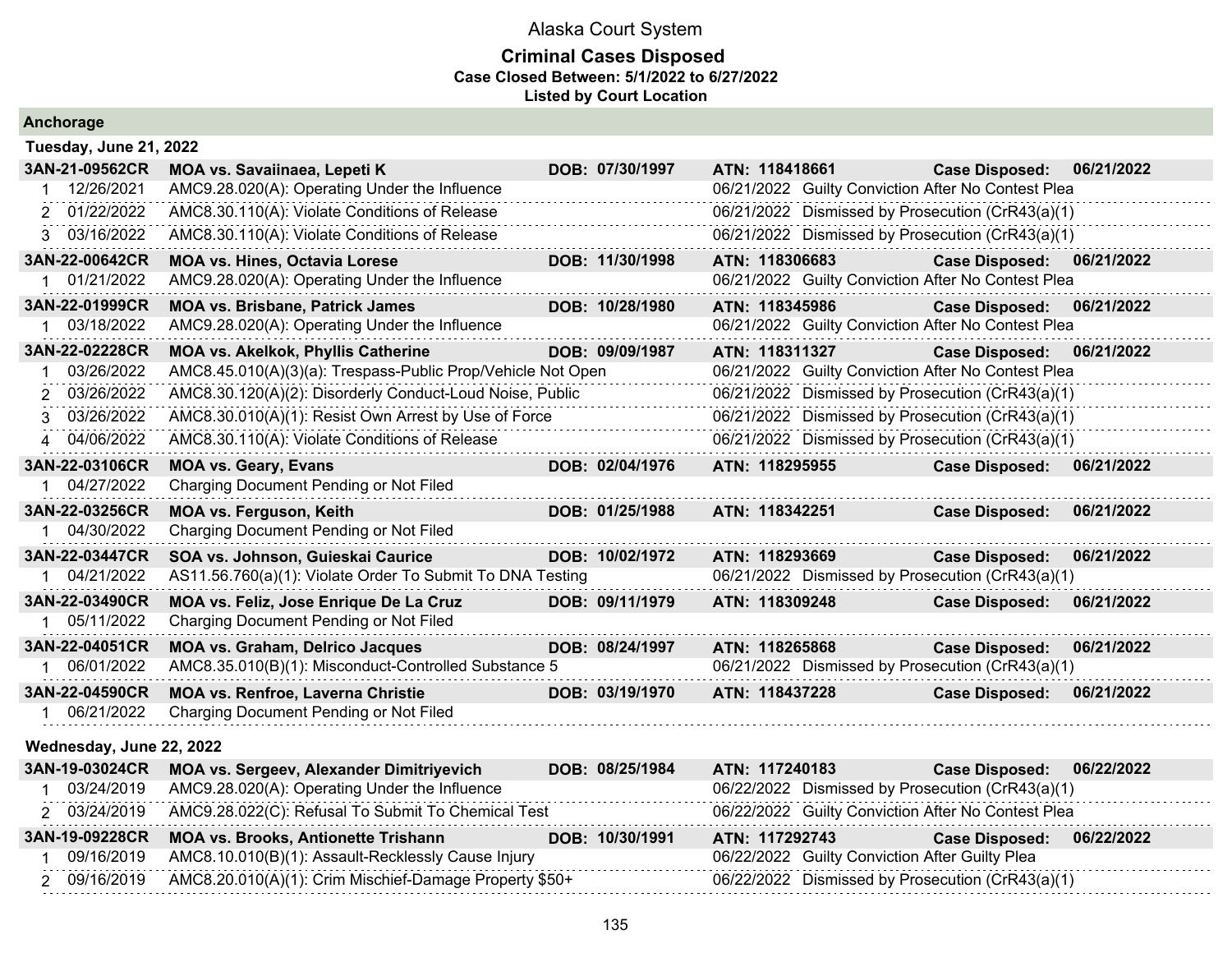| Anchorage |  |  |  |  |  |
|-----------|--|--|--|--|--|
|-----------|--|--|--|--|--|

| 3AN-20-05103CR   | <b>MOA vs. Jones, Christopher William</b>                                                                                                                              |                                                                                                                                            |                                                                                                                                                                                                                                                                                                                                                                                                                                                                                                                                                                                                                                                                                                                           |                                                                                                                                                                                                                              | <b>Case Disposed:</b>                                                                                                      | 06/22/2022                                                                                                                                                                                                                                                                                                                                                                                                                                                                                                                                                                                                                                                                                                                                                                                                                                                                                                                                                                                                                                                                                                                                                                                                                                                       |
|------------------|------------------------------------------------------------------------------------------------------------------------------------------------------------------------|--------------------------------------------------------------------------------------------------------------------------------------------|---------------------------------------------------------------------------------------------------------------------------------------------------------------------------------------------------------------------------------------------------------------------------------------------------------------------------------------------------------------------------------------------------------------------------------------------------------------------------------------------------------------------------------------------------------------------------------------------------------------------------------------------------------------------------------------------------------------------------|------------------------------------------------------------------------------------------------------------------------------------------------------------------------------------------------------------------------------|----------------------------------------------------------------------------------------------------------------------------|------------------------------------------------------------------------------------------------------------------------------------------------------------------------------------------------------------------------------------------------------------------------------------------------------------------------------------------------------------------------------------------------------------------------------------------------------------------------------------------------------------------------------------------------------------------------------------------------------------------------------------------------------------------------------------------------------------------------------------------------------------------------------------------------------------------------------------------------------------------------------------------------------------------------------------------------------------------------------------------------------------------------------------------------------------------------------------------------------------------------------------------------------------------------------------------------------------------------------------------------------------------|
|                  |                                                                                                                                                                        |                                                                                                                                            |                                                                                                                                                                                                                                                                                                                                                                                                                                                                                                                                                                                                                                                                                                                           |                                                                                                                                                                                                                              |                                                                                                                            |                                                                                                                                                                                                                                                                                                                                                                                                                                                                                                                                                                                                                                                                                                                                                                                                                                                                                                                                                                                                                                                                                                                                                                                                                                                                  |
| 2 08/25/2020     | AMC8.30.110(A): Violate Conditions of Release                                                                                                                          |                                                                                                                                            |                                                                                                                                                                                                                                                                                                                                                                                                                                                                                                                                                                                                                                                                                                                           |                                                                                                                                                                                                                              |                                                                                                                            |                                                                                                                                                                                                                                                                                                                                                                                                                                                                                                                                                                                                                                                                                                                                                                                                                                                                                                                                                                                                                                                                                                                                                                                                                                                                  |
| 3AN-20-06093CR   | <b>MOA vs. Nesbit, Sonya Renee</b>                                                                                                                                     |                                                                                                                                            |                                                                                                                                                                                                                                                                                                                                                                                                                                                                                                                                                                                                                                                                                                                           |                                                                                                                                                                                                                              | <b>Case Disposed:</b>                                                                                                      | 06/22/2022                                                                                                                                                                                                                                                                                                                                                                                                                                                                                                                                                                                                                                                                                                                                                                                                                                                                                                                                                                                                                                                                                                                                                                                                                                                       |
|                  |                                                                                                                                                                        |                                                                                                                                            |                                                                                                                                                                                                                                                                                                                                                                                                                                                                                                                                                                                                                                                                                                                           |                                                                                                                                                                                                                              |                                                                                                                            |                                                                                                                                                                                                                                                                                                                                                                                                                                                                                                                                                                                                                                                                                                                                                                                                                                                                                                                                                                                                                                                                                                                                                                                                                                                                  |
| 3AN-20-06343CR   | <b>MOA vs. Joy, Christopher Douglas</b>                                                                                                                                |                                                                                                                                            |                                                                                                                                                                                                                                                                                                                                                                                                                                                                                                                                                                                                                                                                                                                           |                                                                                                                                                                                                                              | <b>Case Disposed:</b>                                                                                                      | 06/22/2022                                                                                                                                                                                                                                                                                                                                                                                                                                                                                                                                                                                                                                                                                                                                                                                                                                                                                                                                                                                                                                                                                                                                                                                                                                                       |
|                  |                                                                                                                                                                        |                                                                                                                                            |                                                                                                                                                                                                                                                                                                                                                                                                                                                                                                                                                                                                                                                                                                                           |                                                                                                                                                                                                                              |                                                                                                                            |                                                                                                                                                                                                                                                                                                                                                                                                                                                                                                                                                                                                                                                                                                                                                                                                                                                                                                                                                                                                                                                                                                                                                                                                                                                                  |
|                  |                                                                                                                                                                        |                                                                                                                                            |                                                                                                                                                                                                                                                                                                                                                                                                                                                                                                                                                                                                                                                                                                                           |                                                                                                                                                                                                                              |                                                                                                                            |                                                                                                                                                                                                                                                                                                                                                                                                                                                                                                                                                                                                                                                                                                                                                                                                                                                                                                                                                                                                                                                                                                                                                                                                                                                                  |
|                  |                                                                                                                                                                        |                                                                                                                                            |                                                                                                                                                                                                                                                                                                                                                                                                                                                                                                                                                                                                                                                                                                                           |                                                                                                                                                                                                                              |                                                                                                                            |                                                                                                                                                                                                                                                                                                                                                                                                                                                                                                                                                                                                                                                                                                                                                                                                                                                                                                                                                                                                                                                                                                                                                                                                                                                                  |
| 3AN-20-07224CR   | SOA vs. Butler, Ernest William                                                                                                                                         |                                                                                                                                            |                                                                                                                                                                                                                                                                                                                                                                                                                                                                                                                                                                                                                                                                                                                           |                                                                                                                                                                                                                              | <b>Case Disposed:</b>                                                                                                      | 06/22/2022                                                                                                                                                                                                                                                                                                                                                                                                                                                                                                                                                                                                                                                                                                                                                                                                                                                                                                                                                                                                                                                                                                                                                                                                                                                       |
|                  |                                                                                                                                                                        |                                                                                                                                            |                                                                                                                                                                                                                                                                                                                                                                                                                                                                                                                                                                                                                                                                                                                           |                                                                                                                                                                                                                              |                                                                                                                            |                                                                                                                                                                                                                                                                                                                                                                                                                                                                                                                                                                                                                                                                                                                                                                                                                                                                                                                                                                                                                                                                                                                                                                                                                                                                  |
| 2                |                                                                                                                                                                        |                                                                                                                                            |                                                                                                                                                                                                                                                                                                                                                                                                                                                                                                                                                                                                                                                                                                                           |                                                                                                                                                                                                                              |                                                                                                                            |                                                                                                                                                                                                                                                                                                                                                                                                                                                                                                                                                                                                                                                                                                                                                                                                                                                                                                                                                                                                                                                                                                                                                                                                                                                                  |
|                  |                                                                                                                                                                        |                                                                                                                                            |                                                                                                                                                                                                                                                                                                                                                                                                                                                                                                                                                                                                                                                                                                                           |                                                                                                                                                                                                                              |                                                                                                                            |                                                                                                                                                                                                                                                                                                                                                                                                                                                                                                                                                                                                                                                                                                                                                                                                                                                                                                                                                                                                                                                                                                                                                                                                                                                                  |
|                  |                                                                                                                                                                        |                                                                                                                                            |                                                                                                                                                                                                                                                                                                                                                                                                                                                                                                                                                                                                                                                                                                                           |                                                                                                                                                                                                                              |                                                                                                                            |                                                                                                                                                                                                                                                                                                                                                                                                                                                                                                                                                                                                                                                                                                                                                                                                                                                                                                                                                                                                                                                                                                                                                                                                                                                                  |
|                  |                                                                                                                                                                        |                                                                                                                                            |                                                                                                                                                                                                                                                                                                                                                                                                                                                                                                                                                                                                                                                                                                                           |                                                                                                                                                                                                                              |                                                                                                                            |                                                                                                                                                                                                                                                                                                                                                                                                                                                                                                                                                                                                                                                                                                                                                                                                                                                                                                                                                                                                                                                                                                                                                                                                                                                                  |
|                  |                                                                                                                                                                        |                                                                                                                                            |                                                                                                                                                                                                                                                                                                                                                                                                                                                                                                                                                                                                                                                                                                                           |                                                                                                                                                                                                                              |                                                                                                                            |                                                                                                                                                                                                                                                                                                                                                                                                                                                                                                                                                                                                                                                                                                                                                                                                                                                                                                                                                                                                                                                                                                                                                                                                                                                                  |
| 08/10/2020       |                                                                                                                                                                        |                                                                                                                                            |                                                                                                                                                                                                                                                                                                                                                                                                                                                                                                                                                                                                                                                                                                                           |                                                                                                                                                                                                                              |                                                                                                                            |                                                                                                                                                                                                                                                                                                                                                                                                                                                                                                                                                                                                                                                                                                                                                                                                                                                                                                                                                                                                                                                                                                                                                                                                                                                                  |
| 3AN-20-07741CR   | <b>MOA vs. Brooks, Antionette Trishann</b>                                                                                                                             |                                                                                                                                            |                                                                                                                                                                                                                                                                                                                                                                                                                                                                                                                                                                                                                                                                                                                           |                                                                                                                                                                                                                              | <b>Case Disposed:</b>                                                                                                      | 06/22/2022                                                                                                                                                                                                                                                                                                                                                                                                                                                                                                                                                                                                                                                                                                                                                                                                                                                                                                                                                                                                                                                                                                                                                                                                                                                       |
| 10/06/2020       |                                                                                                                                                                        |                                                                                                                                            |                                                                                                                                                                                                                                                                                                                                                                                                                                                                                                                                                                                                                                                                                                                           |                                                                                                                                                                                                                              |                                                                                                                            |                                                                                                                                                                                                                                                                                                                                                                                                                                                                                                                                                                                                                                                                                                                                                                                                                                                                                                                                                                                                                                                                                                                                                                                                                                                                  |
|                  | AMC8.30.110(A): Violate Conditions of Release                                                                                                                          |                                                                                                                                            |                                                                                                                                                                                                                                                                                                                                                                                                                                                                                                                                                                                                                                                                                                                           |                                                                                                                                                                                                                              |                                                                                                                            |                                                                                                                                                                                                                                                                                                                                                                                                                                                                                                                                                                                                                                                                                                                                                                                                                                                                                                                                                                                                                                                                                                                                                                                                                                                                  |
| 3AN-21-00824CR   | <b>MOA vs. McMillan, Myckel Anthonie</b>                                                                                                                               |                                                                                                                                            |                                                                                                                                                                                                                                                                                                                                                                                                                                                                                                                                                                                                                                                                                                                           |                                                                                                                                                                                                                              | <b>Case Disposed:</b>                                                                                                      | 06/22/2022                                                                                                                                                                                                                                                                                                                                                                                                                                                                                                                                                                                                                                                                                                                                                                                                                                                                                                                                                                                                                                                                                                                                                                                                                                                       |
| 01/31/2021       |                                                                                                                                                                        |                                                                                                                                            |                                                                                                                                                                                                                                                                                                                                                                                                                                                                                                                                                                                                                                                                                                                           |                                                                                                                                                                                                                              |                                                                                                                            |                                                                                                                                                                                                                                                                                                                                                                                                                                                                                                                                                                                                                                                                                                                                                                                                                                                                                                                                                                                                                                                                                                                                                                                                                                                                  |
| 3AN-21-01072CR   | <b>MOA vs. Brooks, Antionette Trishann</b>                                                                                                                             |                                                                                                                                            |                                                                                                                                                                                                                                                                                                                                                                                                                                                                                                                                                                                                                                                                                                                           |                                                                                                                                                                                                                              | <b>Case Disposed:</b>                                                                                                      | 06/22/2022                                                                                                                                                                                                                                                                                                                                                                                                                                                                                                                                                                                                                                                                                                                                                                                                                                                                                                                                                                                                                                                                                                                                                                                                                                                       |
| 02/10/2021       |                                                                                                                                                                        |                                                                                                                                            |                                                                                                                                                                                                                                                                                                                                                                                                                                                                                                                                                                                                                                                                                                                           |                                                                                                                                                                                                                              |                                                                                                                            |                                                                                                                                                                                                                                                                                                                                                                                                                                                                                                                                                                                                                                                                                                                                                                                                                                                                                                                                                                                                                                                                                                                                                                                                                                                                  |
| 02/10/2021<br>2  |                                                                                                                                                                        |                                                                                                                                            |                                                                                                                                                                                                                                                                                                                                                                                                                                                                                                                                                                                                                                                                                                                           |                                                                                                                                                                                                                              |                                                                                                                            |                                                                                                                                                                                                                                                                                                                                                                                                                                                                                                                                                                                                                                                                                                                                                                                                                                                                                                                                                                                                                                                                                                                                                                                                                                                                  |
| 02/10/2021<br>3. | AMC8.30.110(A): Violate Conditions of Release                                                                                                                          |                                                                                                                                            |                                                                                                                                                                                                                                                                                                                                                                                                                                                                                                                                                                                                                                                                                                                           |                                                                                                                                                                                                                              |                                                                                                                            |                                                                                                                                                                                                                                                                                                                                                                                                                                                                                                                                                                                                                                                                                                                                                                                                                                                                                                                                                                                                                                                                                                                                                                                                                                                                  |
| 03/02/2021       | AMC8.30.110(A): Violate Conditions of Release                                                                                                                          |                                                                                                                                            |                                                                                                                                                                                                                                                                                                                                                                                                                                                                                                                                                                                                                                                                                                                           |                                                                                                                                                                                                                              |                                                                                                                            |                                                                                                                                                                                                                                                                                                                                                                                                                                                                                                                                                                                                                                                                                                                                                                                                                                                                                                                                                                                                                                                                                                                                                                                                                                                                  |
| 10/01/2021<br>5  | AMC8.30.110(A): Violate Conditions of Release                                                                                                                          |                                                                                                                                            |                                                                                                                                                                                                                                                                                                                                                                                                                                                                                                                                                                                                                                                                                                                           |                                                                                                                                                                                                                              |                                                                                                                            |                                                                                                                                                                                                                                                                                                                                                                                                                                                                                                                                                                                                                                                                                                                                                                                                                                                                                                                                                                                                                                                                                                                                                                                                                                                                  |
| 10/29/2021       | AMC8.30.110(A): Violate Conditions of Release                                                                                                                          |                                                                                                                                            |                                                                                                                                                                                                                                                                                                                                                                                                                                                                                                                                                                                                                                                                                                                           |                                                                                                                                                                                                                              |                                                                                                                            |                                                                                                                                                                                                                                                                                                                                                                                                                                                                                                                                                                                                                                                                                                                                                                                                                                                                                                                                                                                                                                                                                                                                                                                                                                                                  |
| 04/11/2022       | AMC8.30.110(A): Violate Conditions of Release                                                                                                                          |                                                                                                                                            |                                                                                                                                                                                                                                                                                                                                                                                                                                                                                                                                                                                                                                                                                                                           |                                                                                                                                                                                                                              |                                                                                                                            |                                                                                                                                                                                                                                                                                                                                                                                                                                                                                                                                                                                                                                                                                                                                                                                                                                                                                                                                                                                                                                                                                                                                                                                                                                                                  |
|                  | 06/30/2020<br>07/18/2020<br>08/16/2020<br>08/16/2020<br>08/16/2020<br>04/09/2020<br>04/09/2020<br>04/09/2020<br>04/09/2020<br>08/07/2020<br>08/07/2020<br>2 10/06/2020 | AMC8.30.105(A)(1): Violate DV Protective Order<br>AMC8.10.010(B)(1): Assault-Recklessly Cause Injury<br>AMC8.45.020(A): Unauthorized Entry | AMC8.10.010(B)(1): Assault-Recklessly Cause Injury<br>AMC8.10.050(B): Family Violence-Asslt in Presence Child<br>AMC8.10.030(B): Commit Abuse Childe/Vulnerable Adult<br>AS11.56.750(a)(1)(A): Unlawful Contact Per Court Ordered<br>AS11.56.750(a)(1)(A): Unlawful Contact Per Court Ordered<br>AS11.56.750(a)(1)(A): Unlawful Contact Per Court Ordered<br>AS11.56.750(a)(1)(A): Unlawful Contact Per Court Ordered<br>AS11.56.750(a)(1)(A): Unlawful Contact Per Court Ordered<br>AS11.56.750(a)(1)(A): Unlawful Contact Per Court Ordered<br>AS11.56.750(a)(1)(A): Unlawful Contact Per Court Ordered<br>AMC8.10.010(B)(1): Assault-Recklessly Cause Injury<br>AMC8.20.010(A)(1): Crim Mischief-Damage Property \$50+ | Wednesday, June 22, 2022<br>DOB: 09/12/1982<br>DOB: 04/29/1987<br>DOB: 12/06/1966<br>DOB: 04/03/1982<br>DOB: 10/30/1991<br>DOB: 06/27/1995<br>AMC8.20.010(A)(7): Crim Mischief-Damage Property under \$50<br>DOB: 10/30/1991 | ATN: 117705195<br>ATN: 117702171<br>ATN: 117761805<br>ATN: 116767134<br>ATN: 117754263<br>ATN: 117798687<br>ATN: 116806068 | 06/22/2022 Guilty Conviction After No Contest Plea<br>06/22/2022 Dismissed by Prosecution (CrR43(a)(1)<br>06/22/2022 Dismissed by Prosecution (CrR43(a)(1)<br>06/22/2022 Dismissed by Prosecution (CrR43(a)(1)<br>06/22/2022 Dismissed by Prosecution (CrR43(a)(1)<br>06/22/2022 Dismissed by Prosecution (CrR43(a)(1)<br>06/22/2022 Guilty Conviction After Guilty Plea<br>06/22/2022 Dismissed by Prosecution (CrR43(a)(1)<br>06/22/2022 Dismissed by Prosecution (CrR43(a)(1)<br>06/22/2022 Dismissed by Prosecution (CrR43(a)(1)<br>06/22/2022 Dismissed by Prosecution (CrR43(a)(1)<br>06/22/2022 Dismissed by Prosecution (CrR43(a)(1)<br>06/22/2022 Dismissed by Prosecution (CrR43(a)(1)<br>06/22/2022 Dism. Plea Agreement in Another Case-CrR 43(a)(2).<br>06/22/2022 Dism. Plea Agreement in Another Case-CrR 43(a)(2).<br>06/22/2022 Dismissed by Prosecution (CrR43(a)(1)<br>06/22/2022 Guilty Conviction After Guilty Plea<br>06/22/2022 Dismissed by Prosecution (CrR43(a)(1)<br>06/22/2022 Dismissed by Prosecution (CrR43(a)(1)<br>06/22/2022 Dismissed by Prosecution (CrR43(a)(1)<br>06/22/2022 Dismissed by Prosecution (CrR43(a)(1)<br>06/22/2022 Dismissed by Prosecution (CrR43(a)(1)<br>06/22/2022 Dismissed by Prosecution (CrR43(a)(1) |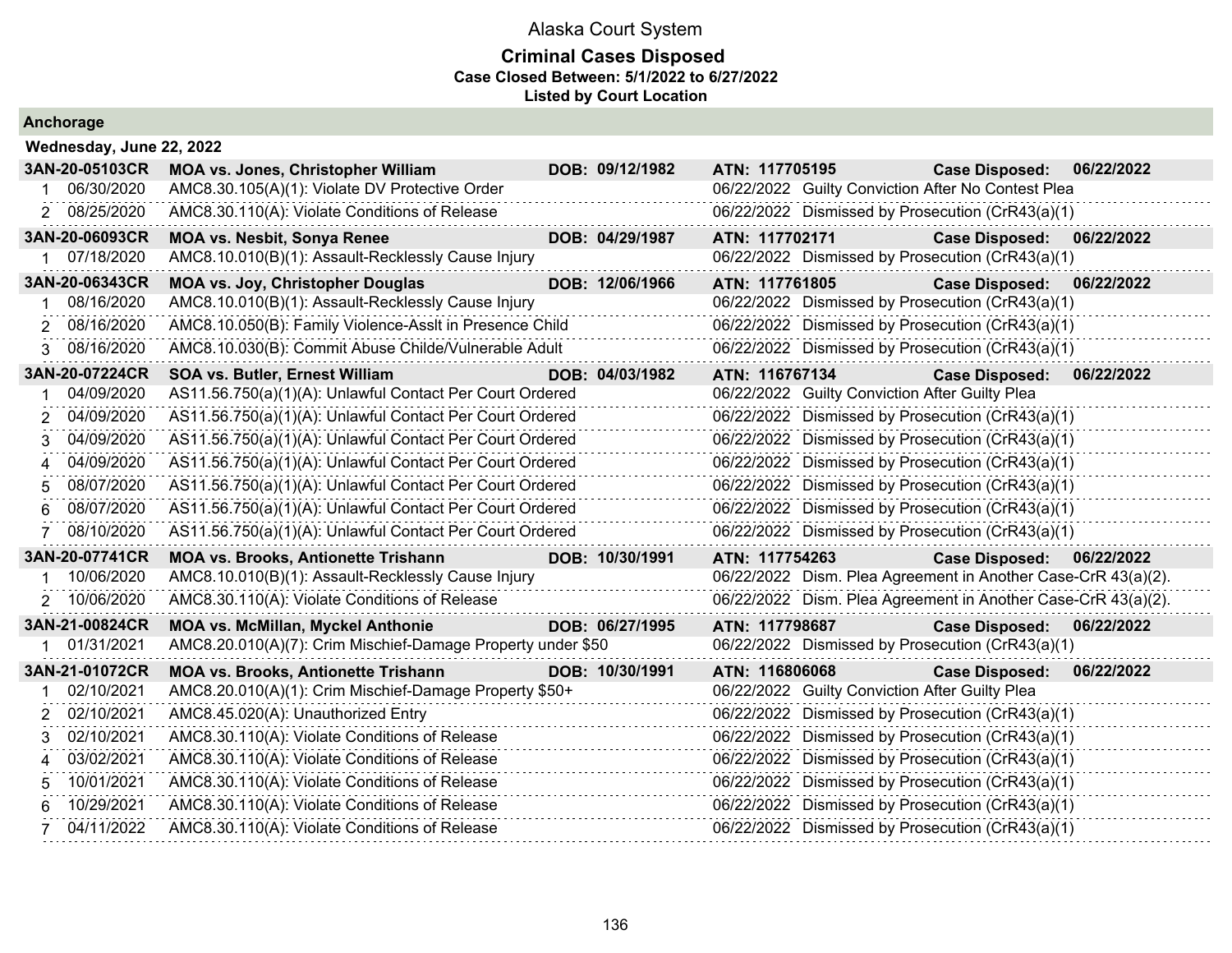#### **Criminal Cases Disposed Case Closed Between: 5/1/2022 to 6/27/2022 Listed by Court Location**

|  |  | Anchorage |  |
|--|--|-----------|--|
|  |  |           |  |

| Wednesday, June 22, 2022  |                                                                |                 |                |                                                               |            |
|---------------------------|----------------------------------------------------------------|-----------------|----------------|---------------------------------------------------------------|------------|
| 3AN-21-01234CR            | <b>MOA vs. Takak, Carrie Ann</b>                               | DOB: 11/13/1965 | ATN: 117778239 | <b>Case Disposed:</b>                                         | 06/22/2022 |
| 02/13/2021                | AMC8.45.010(A)(2)(c): Enter/Remain Bus Property in Viol Notice |                 |                | 06/23/2022 Dism. Plea Agreement in Another Case-CrR 43(a)(2). |            |
| 2 02/13/2021              | AMC8.30.110(A): Violate Conditions of Release                  |                 |                | 06/23/2022 Dism. Plea Agreement in Another Case-CrR 43(a)(2). |            |
| 3AN-21-01984CR            | MOA vs. Kowalski, Kenley Ann                                   | DOB: 07/30/1998 | ATN: 117802215 | <b>Case Disposed:</b>                                         | 06/22/2022 |
| 03/18/2021<br>$\mathbf 1$ | AMC9.28.020(A): Operating Under the Influence                  |                 |                | 06/22/2022 Guilty Conviction After No Contest Plea            |            |
| 3AN-21-06721CR            | <b>MOA vs. Brooks, Antionette Trishann</b>                     | DOB: 10/30/1991 | ATN: 117632052 | <b>Case Disposed:</b>                                         | 06/22/2022 |
| 09/02/2021                | AMC8.15.050(A)(misdA): Removal of Merchandise \$50+            |                 |                | 06/22/2022 Dism. Plea Agreement in Another Case-CrR 43(a)(2). |            |
| 09/02/2021<br>2           | AMC8.30.110(A): Violate Conditions of Release                  |                 |                | 06/22/2022 Dism. Plea Agreement in Another Case-CrR 43(a)(2). |            |
| 09/02/2021<br>3           | AMC8.30.110(A): Violate Conditions of Release                  |                 |                | 06/22/2022 Dism. Plea Agreement in Another Case-CrR 43(a)(2). |            |
| 09/02/2021<br>4           | AMC8.30.110(A): Violate Conditions of Release                  |                 |                | 06/22/2022 Dism. Plea Agreement in Another Case-CrR 43(a)(2). |            |
| 09/02/2021<br>5           | AMC8.30.110(A): Violate Conditions of Release                  |                 |                | 06/22/2022 Dism. Plea Agreement in Another Case-CrR 43(a)(2). |            |
| 3AN-21-07336CR            | <b>MOA vs. Sio, Shirley Ivana Rosa</b>                         | DOB: 03/26/1998 | ATN: 118332783 | Case Disposed: 06/22/2022                                     |            |
| 09/30/2021                | AMC8.10.010(B)(1): Assault-Recklessly Cause Injury             |                 |                | 06/22/2022 Guilty Conviction After No Contest Plea            |            |
| 2 09/30/2021              | AMC8.10.010(B)(3): Assault-Words/Conduct Create Fear of Inj    |                 |                | 06/22/2022 Guilty Conviction After No Contest Plea            |            |
| 09/30/2021<br>3           | AMC8.10.010(B)(3): Assault-Words/Conduct Create Fear of Inj    |                 |                | 06/22/2022 Dismissed by Prosecution (CrR43(a)(1)              |            |
| 4 09/30/2021              | AMC8.10.050(B): Family Violence-Asslt in Presence Child        |                 |                | 06/22/2022 Dismissed by Prosecution (CrR43(a)(1)              |            |
| 3AN-21-07561CR            | <b>MOA vs. Larson, Timothy J</b>                               | DOB: 10/15/1965 | ATN: 118262412 | <b>Case Disposed:</b>                                         | 06/22/2022 |
| 10/09/2021                | AMC9.28.020(A): Operating Under the Influence                  |                 |                | 06/22/2022 Guilty Conviction After No Contest Plea            |            |
| 3AN-21-08141CR            | MOA vs. Kluesner, Michael John                                 | DOB: 11/21/1964 | ATN: 118333953 | <b>Case Disposed:</b>                                         | 06/22/2022 |
| 1 10/27/2021              | AMC9.28.020(A): Operating Under the Influence                  |                 |                | 06/22/2022 Guilty Conviction After No Contest Plea            |            |
| 3AN-21-09704CR            | <b>MOA vs. Zeedar, Leonard Dale</b>                            | DOB: 05/30/1961 | ATN: 118419435 | <b>Case Disposed:</b>                                         | 06/22/2022 |
| 1 12/27/2021              | AMC9.28.019(B)(1): Driving With Lic Revoked/Suspended          |                 |                | 06/22/2022 Guilty Conviction After No Contest Plea            |            |
| 3AN-22-00970CR            | MOA vs. Overholser, Zeek Allen                                 | DOB: 11/08/1975 | ATN: 118305891 | <b>Case Disposed:</b>                                         | 06/22/2022 |
| 1 02/04/2022              | AMC9.28.020(A): Operating Under the Influence                  |                 |                | 06/22/2022 Guilty Conviction After No Contest Plea            |            |
| 3AN-22-01153CR            | <b>MOA vs. Seton, Angela Florence</b>                          | DOB: 10/23/1983 | ATN: 118341774 | <b>Case Disposed:</b>                                         | 06/22/2022 |
| 02/10/2022<br>1           | AMC8.30.120(A)(6): Disorderly Conduct-Challenge to Fight       |                 |                | 06/22/2022 Dism. Plea Agreement in Another Case-CrR 43(a)(2). |            |
| 3AN-22-01773CR            | <b>MOA vs. McCoy, Jacob Scott</b>                              | DOB: 08/30/1998 | ATN: 118347957 | <b>Case Disposed:</b>                                         | 06/22/2022 |
| 03/12/2022<br>1           | AMC9.28.020(A): Operating Under the Influence                  |                 |                | 06/22/2022 Guilty Conviction After No Contest Plea            |            |
| 3AN-22-02341CR            | MOA vs. Napoka, Coreen Brandi Coleen                           | DOB: 01/26/2001 | ATN: 118311336 | <b>Case Disposed:</b>                                         | 06/22/2022 |
| 03/29/2022<br>1           | AMC8.10.040(B)(7): Neglect-Inadequate Supervision              |                 |                | 06/22/2022 Guilty Conviction After No Contest Plea            |            |
| 2 03/29/2022              | AMC8.30.110(A): Violate Conditions of Release                  |                 |                | 06/22/2022 Dismissed by Prosecution (CrR43(a)(1)              |            |
| 3 04/04/2022              | AMC8.30.110(A): Violate Conditions of Release                  |                 |                | 06/22/2022 Guilty Conviction After No Contest Plea            |            |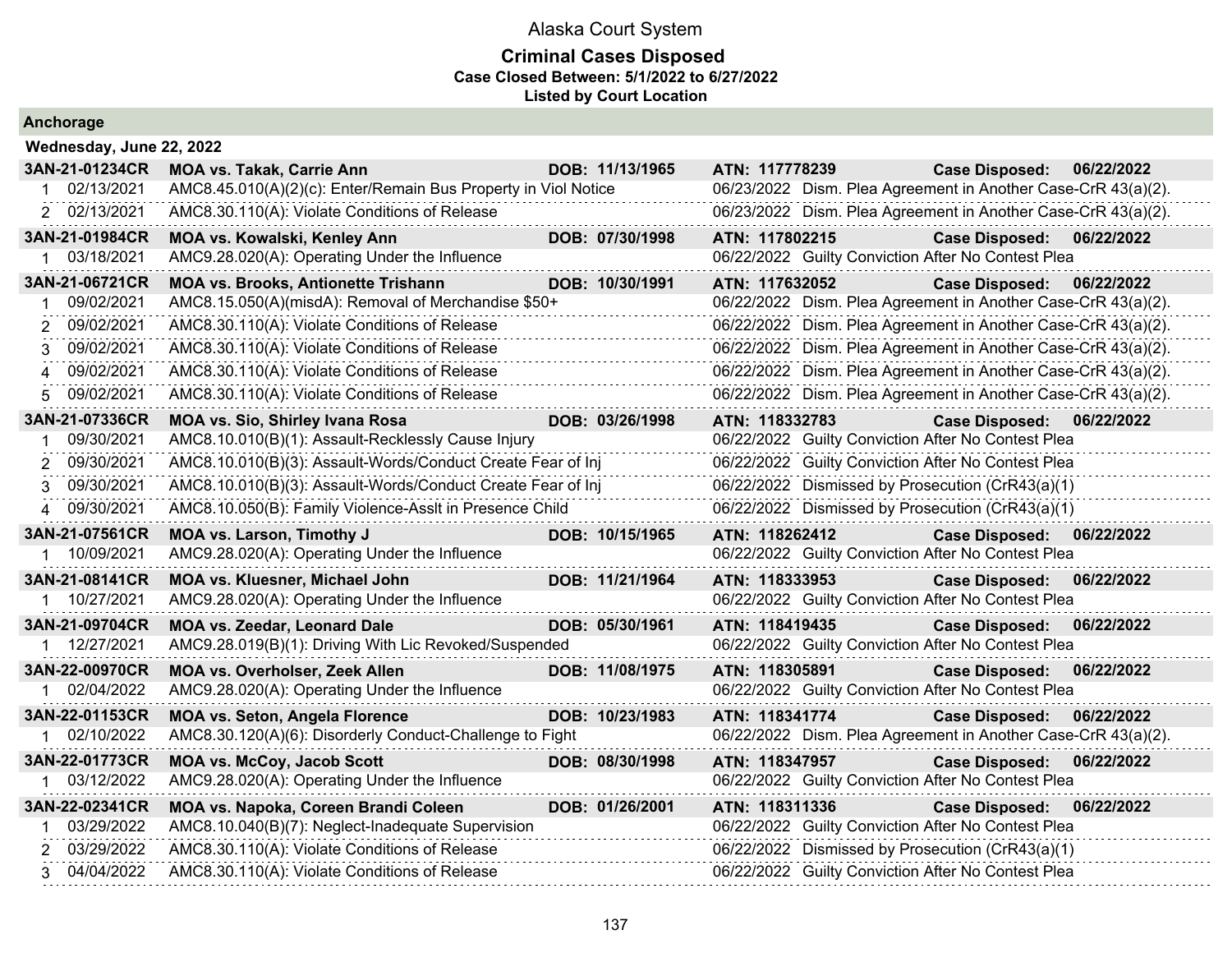| Anchorage                    |                                                                                                               |                 |                                                                                                        |                       |            |
|------------------------------|---------------------------------------------------------------------------------------------------------------|-----------------|--------------------------------------------------------------------------------------------------------|-----------------------|------------|
| Wednesday, June 22, 2022     |                                                                                                               |                 |                                                                                                        |                       |            |
| 3AN-22-02395CR               | <b>MOA vs. Morales-Dejesus, Miguel Angel</b>                                                                  | DOB: 02/10/1996 | ATN: 118349406                                                                                         | <b>Case Disposed:</b> | 06/22/2022 |
| 03/30/2022                   | AMC9.28.020(A): Operating Under the Influence                                                                 |                 | 06/22/2022 Guilty Conviction After No Contest Plea                                                     |                       |            |
| 2 03/30/2022                 | AMC9.10.020(B): Leaving Scene of Crash-Veh/Prop Damage                                                        |                 | 06/22/2022 Dismissed by Prosecution (CrR43(a)(1)                                                       |                       |            |
| 3AN-22-02597CR               | <b>MOA vs. Morales-Dejesus, Miguel Angel</b>                                                                  | DOB: 02/10/1996 | ATN: 118260891                                                                                         | <b>Case Disposed:</b> | 06/22/2022 |
| 04/08/2022                   | AMC8.20.010(A)(1): Crim Mischief-Damage Property \$50+                                                        |                 | 06/22/2022 Guilty Conviction After Guilty Plea                                                         |                       |            |
| 2 04/08/2022                 | AMC8.20.010(A)(1): Crim Mischief-Damage Property \$50+                                                        |                 | 06/22/2022 Dismissed by Prosecution (CrR43(a)(1)                                                       |                       |            |
| 3 04/20/2022                 | AMC8.30.110(A): Violate Conditions of Release                                                                 |                 | 06/22/2022 Guilty Conviction After Guilty Plea                                                         |                       |            |
| 3AN-22-03115CR               | MOA vs. Kozevnikoff, Jessie                                                                                   | DOB: 05/05/1968 | ATN: 118294812                                                                                         | <b>Case Disposed:</b> | 06/22/2022 |
| 04/26/2022                   | Charging Document Pending or Not Filed                                                                        |                 |                                                                                                        |                       |            |
| 3AN-22-03245CR               | MOA vs. Herman, Melissa Martha                                                                                | DOB: 10/30/1980 | ATN: 118329957                                                                                         | <b>Case Disposed:</b> | 06/22/2022 |
| 04/28/2022                   | Charging Document Pending or Not Filed                                                                        |                 |                                                                                                        |                       |            |
| 3AN-22-03254CR               | <b>MOA vs. Christoffers, Erica Elaine</b>                                                                     | DOB: 04/30/1985 | ATN: 118349415                                                                                         | <b>Case Disposed:</b> | 06/22/2022 |
| 04/28/2022                   | AMC8.15.050(A)(misdA): Removal of Merchandise \$50+                                                           |                 | 06/22/2022 Guilty Conviction After No Contest Plea                                                     |                       |            |
| 2 04/28/2022                 | AMC8.30.110(A): Violate Conditions of Release                                                                 |                 | 06/22/2022 Guilty Conviction After No Contest Plea                                                     |                       |            |
| 3AN-22-03291CR               | MOA vs. Lee, Robert J                                                                                         | DOB: 07/31/1981 | ATN: 118256157                                                                                         | <b>Case Disposed:</b> | 06/22/2022 |
| 04/29/2022                   | Charging Document Pending or Not Filed                                                                        |                 |                                                                                                        |                       |            |
| 3AN-22-03486CR               | <b>MOA vs. Jones, Edwin</b>                                                                                   | DOB: 04/15/1980 | ATN: 115724943                                                                                         | <b>Case Disposed:</b> | 06/22/2022 |
| 05/11/2022                   | Charging Document Pending or Not Filed                                                                        |                 |                                                                                                        |                       |            |
| 3AN-22-03532CR<br>05/14/2022 | <b>MOA vs. Seton, Angela Florence</b>                                                                         | DOB: 10/23/1983 | ATN: 118340928                                                                                         | <b>Case Disposed:</b> | 06/22/2022 |
| 05/14/2022                   | AMC8.10.010(B)(1): Assault-Recklessly Cause Injury<br>AMC8.10.050(B): Family Violence-Asslt in Presence Child |                 | 06/22/2022 Guilty Conviction After No Contest Plea<br>06/22/2022 Dismissed by Prosecution (CrR43(a)(1) |                       |            |
| 05/14/2022                   | AMC8.10.010(B)(1): Assault-Recklessly Cause Injury                                                            |                 | 06/22/2022 Dismissed by Prosecution (CrR43(a)(1)                                                       |                       |            |
| 06/02/2022<br>4              | AMC8.30.110(A): Violate Conditions of Release                                                                 |                 | 06/22/2022 Guilty Conviction After No Contest Plea                                                     |                       |            |
|                              |                                                                                                               |                 |                                                                                                        |                       |            |
| 3AN-22-03669CR<br>05/18/2022 | <b>MOA vs. Childers, Keith Michael</b><br>AMC8.10.010(B)(1): Assault-Recklessly Cause Injury                  | DOB: 11/07/1985 | ATN: 118175814<br>06/22/2022 Dismissed by Prosecution (CrR43(a)(1)                                     | <b>Case Disposed:</b> | 06/22/2022 |
| 3AN-22-04131CR               |                                                                                                               |                 |                                                                                                        |                       |            |
| 06/04/2022                   | <b>MOA vs. Seton, Angela Florence</b><br>AMC8.10.010(B)(1): Assault-Recklessly Cause Injury                   | DOB: 10/23/1983 | ATN: 118177263<br>06/22/2022 Guilty Conviction After No Contest Plea                                   | <b>Case Disposed:</b> | 06/22/2022 |
| 06/04/2022<br>2.             | AMC8.30.115(A): Unlawful Contact 1-Victim/Witness                                                             |                 | 06/22/2022 Guilty Conviction After No Contest Plea                                                     |                       |            |
| 3 06/04/2022                 | AMC8.30.110(A): Violate Conditions of Release                                                                 |                 | 06/22/2022 Dismissed by Prosecution (CrR43(a)(1)                                                       |                       |            |
| 3AN-22-04152CR               |                                                                                                               | DOB: 12/20/2001 | ATN: 117159786                                                                                         | <b>Case Disposed:</b> | 06/22/2022 |
| 06/05/2022                   | SOA vs. Douglas, Kitty Doralea Estella<br>AS11.46.482(a)(1): Criminal Mischief 3-Damage \$750+                |                 | 06/22/2022 Dismissed by Prosecution (CrR43(a)(1)                                                       |                       |            |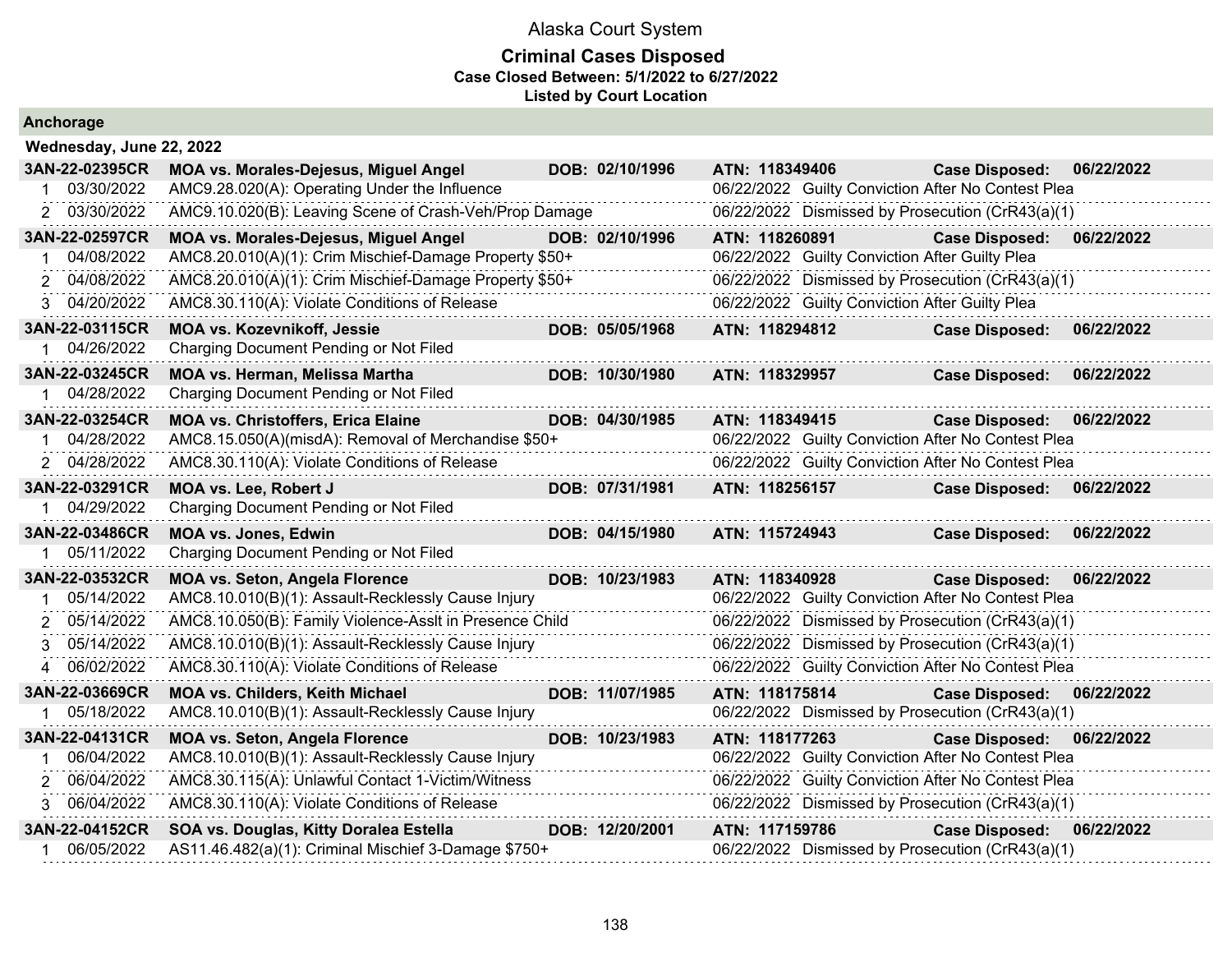| Anchorage                |                                                                |                 |                                       |                                                               |            |
|--------------------------|----------------------------------------------------------------|-----------------|---------------------------------------|---------------------------------------------------------------|------------|
| Wednesday, June 22, 2022 |                                                                |                 |                                       |                                                               |            |
| 3AN-22-04504CR           | SOA vs. Loza, Hector A                                         | DOB: 03/07/1977 | ATN: 118436202                        | <b>Case Disposed:</b>                                         | 06/22/2022 |
| 1 06/19/2022             | Charging Document Pending or Not Filed                         |                 | 06/20/2022 Dismissed. Duplicate Case. |                                                               |            |
| 3AN-22-04624CR           | <b>MOA vs. Chinuhuk, Rondell</b>                               | DOB: 10/29/1985 | ATN: 118180071                        | <b>Case Disposed:</b>                                         | 06/22/2022 |
| 1 06/22/2022             | Charging Document Pending or Not Filed                         |                 |                                       |                                                               |            |
| 3AN-22-04625CR           | <b>MOA vs. Mills, Sherikaa</b>                                 | DOB: 03/27/1981 | ATN: 118412298                        | <b>Case Disposed:</b>                                         | 06/22/2022 |
| 1 06/22/2022             | Charging Document Pending or Not Filed                         |                 |                                       |                                                               |            |
| 3AN-22-04629CR           | SOA vs. Dehusson, Gordon Arnold                                | DOB: 09/20/1966 | ATN: 118444392                        | <b>Case Disposed:</b>                                         | 06/22/2022 |
| 1 06/22/2022             | Charging Document Pending or Not Filed                         |                 |                                       |                                                               |            |
| 3AN-22-04630CR           | SOA vs. Ferguson, Donald E                                     | DOB: 11/27/1970 | ATN: 116739333                        | <b>Case Disposed:</b>                                         | 06/22/2022 |
| 1 06/22/2022             | Charging Document Pending or Not Filed                         |                 |                                       |                                                               |            |
| 3AN-22-04637CR           | <b>MOA vs. Kovalsky, Andre M</b>                               | DOB: 04/18/1980 | ATN: 117704853                        | <b>Case Disposed:</b>                                         | 06/22/2022 |
| 1 06/22/2022             | Charging Document Pending or Not Filed                         |                 |                                       |                                                               |            |
| Thursday, June 23, 2022  |                                                                |                 |                                       |                                                               |            |
| 3AN-17-08396CR           | <b>MOA vs. Garcia, Eric</b>                                    | DOB: 10/21/1982 | ATN: 116288487                        | <b>Case Disposed:</b>                                         | 06/23/2022 |
| 1 10/13/2017             | AMC8.30.105(A)(1): Violate DV Protective Order                 |                 |                                       | 06/23/2022 Guilty Conviction After No Contest Plea            |            |
| 2 10/13/2017             | AMC8.30.115(A): Unlawful Contact 1-Victim/Witness              |                 |                                       | 06/23/2022 Dismissed by Prosecution (CrR43(a)(1)              |            |
| 3AN-18-07716CR           | <b>MOA vs. Garcia, Eric</b>                                    | DOB: 10/21/1982 | ATN: 116743689                        | <b>Case Disposed:</b>                                         | 06/23/2022 |
| 1 08/19/2018             | AMC8.30.110(A): Violate Conditions of Release                  |                 |                                       | 06/23/2022 Dismissed by Prosecution (CrR43(a)(1)              |            |
| 2 08/19/2018             | AMC8.30.105(A)(1): Violate DV Protective Order                 |                 |                                       | 06/23/2022 Guilty Conviction After No Contest Plea            |            |
| 3AN-19-08390CR           | <b>MOA vs. Gold, Garrett Michael</b>                           | DOB: 12/11/1985 | ATN: 117224991                        | <b>Case Disposed:</b>                                         | 06/23/2022 |
| 1 06/09/2019             | AMC8.15.010(A)(1)(misdA): Theft \$50+/Prior Convictions        |                 |                                       | 06/23/2022 Guilty Conviction After No Contest Plea            |            |
| 3AN-20-05751CR           | <b>MOA vs. Luce, Jacob Charles</b>                             | DOB: 11/06/1994 | ATN: 117710154                        | <b>Case Disposed:</b>                                         | 06/23/2022 |
| 1 07/16/2020             | AMC8.20.010(A)(1): Crim Mischief-Damage Property \$50+         |                 |                                       | 06/23/2022 Dismissed by Prosecution (CrR43(a)(1)              |            |
| 3AN-20-08199CR           | <b>MOA vs. Cooper, Nicholas Thomas</b>                         | DOB: 01/18/1983 | ATN: 117706671                        | <b>Case Disposed:</b>                                         | 06/23/2022 |
| 1 09/14/2020             | AMC8.15.050(A)(misdA): Removal of Merchandise \$50+            |                 |                                       | 06/23/2022 Guilty Conviction After No Contest Plea            |            |
| 2 09/14/2020             | AMC8.30.110(A): Violate Conditions of Release                  |                 |                                       | 06/23/2022 Dismissed by Prosecution (CrR43(a)(1)              |            |
| 3AN-21-00122CR           | <b>MOA vs. Takak, Carrie Ann</b>                               | DOB: 11/13/1965 | ATN: 117796554                        | Case Disposed: 06/23/2022                                     |            |
| 1 01/01/2021             | AMC8.45.010(A)(2)(d): Enter/Remain Bus Property, Told to Leave |                 |                                       | 06/23/2022 Dism. Plea Agreement in Another Case-CrR 43(a)(2). |            |
| 3AN-21-03604CR           | <b>MOA vs. lusi, Setefano</b>                                  | DOB: 10/11/1995 | ATN: 117258669                        | <b>Case Disposed:</b>                                         | 06/23/2022 |
| 1 05/16/2021             | AMC9.28.020(A): Operating Under the Influence                  |                 |                                       | 06/23/2022 Guilty Conviction After No Contest Plea            |            |
| 2 05/16/2021             | AMC8.30.010(A)(1): Resist Own Arrest by Use of Force           |                 |                                       | 06/23/2022 Dismissed by Prosecution (CrR43(a)(1)              |            |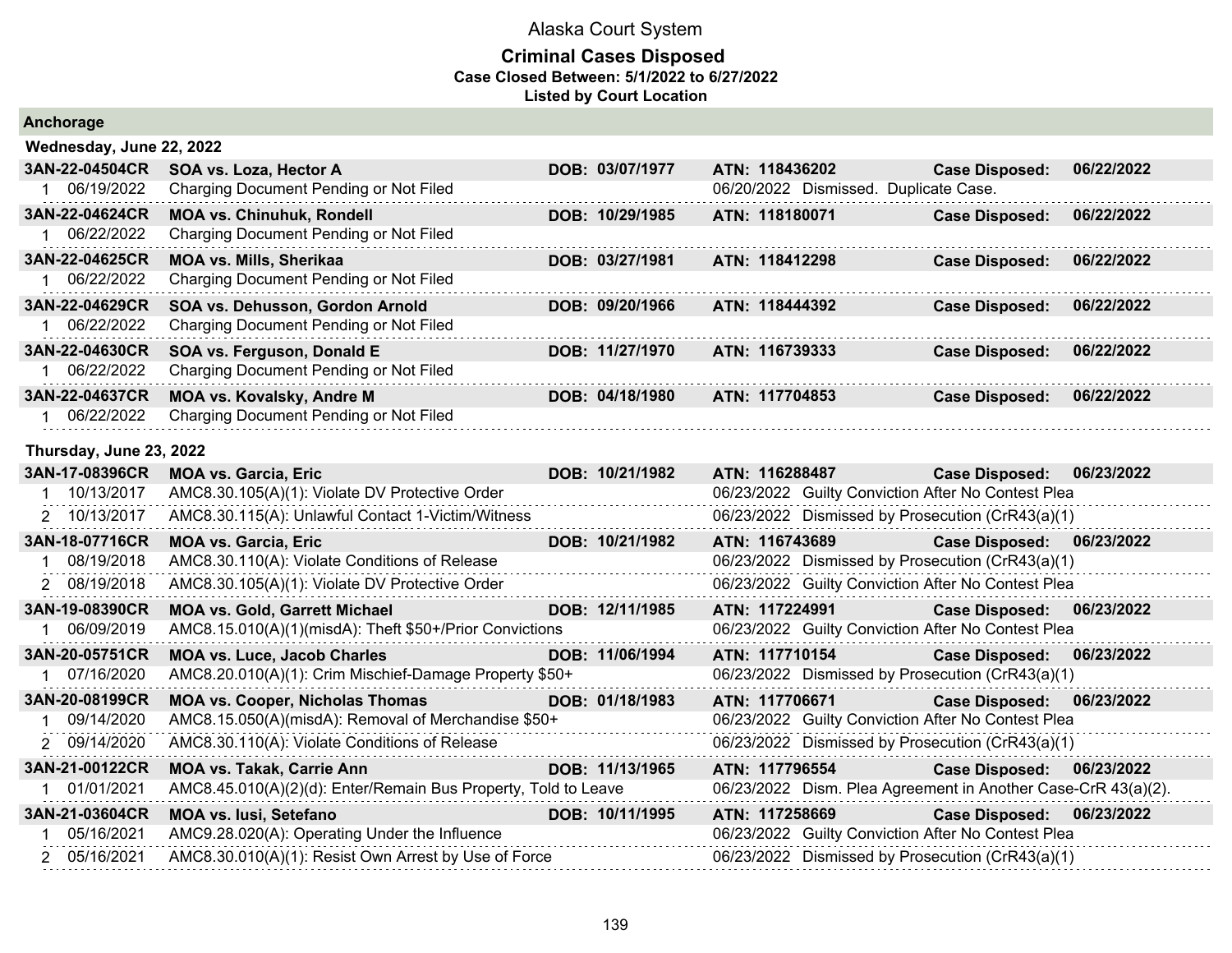|  |  | Anchorage |  |  |
|--|--|-----------|--|--|
|  |  |           |  |  |

| 3AN-21-07416CR<br>SOA vs. Knutson, Patrick Shawn<br>DOB: 10/10/1968<br>ATN: 117782955<br><b>Case Disposed:</b><br>06/23/2022<br>Attempted: AS11.41.220(a)(1)(A): Assault 3- Cause Fear Of Injury w/ Weap<br>03/08/2021<br>06/23/2022 Dismissed by Prosecution (CrR43(a)(1)<br>2 03/08/2021<br>AS11.41.220(a)(1)(A): Assault 3- Cause Fear Of Injury w/ Weap<br>06/01/2022 Dismissed by Prosecution (CrR43(a)(1)<br>3AN-21-07786CR<br>ATN: 118329552<br><b>MOA vs. Solomon, Aaron Louis</b><br>DOB: 01/08/1986<br><b>Case Disposed:</b><br>06/23/2022<br>10/17/2021<br>AMC9.28.020(A): Operating Under the Influence<br>06/23/2022 Guilty Conviction After No Contest Plea<br>3AN-21-07792CR<br><b>MOA vs. Gordon, Roxanne Panika</b><br>DOB: 09/13/1985<br>ATN: 118421856<br>06/23/2022<br><b>Case Disposed:</b><br>06/23/2022 Guilty Conviction After No Contest Plea<br>10/18/2021<br>AMC8.10.040(B)(3): Neglect-Substantial Risk of Injury<br>2 10/18/2021<br>AMC8.20.010(A)(1): Crim Mischief-Damage Property \$50+<br>06/23/2022 Guilty Conviction After No Contest Plea<br>3AN-21-07825CR<br><b>MOA vs. Gounaris, Marios</b><br>ATN: 118258254<br>DOB: 01/08/1993<br><b>Case Disposed:</b><br>06/23/2022<br>06/23/2022 Guilty Conviction After No Contest Plea<br>AMC9.28.015: Careless Driving<br>10/16/2021<br>3AN-21-07976CR<br>ATN: 118330578<br>MOA vs. Duszynski, Dakota Craig<br>DOB: 04/18/1997<br><b>Case Disposed:</b><br>06/23/2022<br>AMC9.10.020(C): Leaving Scene of Crash-Unattended Veh/Prop<br>06/23/2022 Guilty Conviction After No Contest Plea<br>10/22/2021<br>3AN-21-09720CR<br>ATN: 117830916<br>06/23/2022<br>SOA vs. Larsen, Johnathen Shilo<br>DOB: 10/16/1993<br><b>Case Disposed:</b><br>12/31/2021<br>06/23/2022 Dismissed. Defendant Found Incompetent<br>AS11.46.300(a)(1): Burglary 1- In A Dwelling<br>2 12/31/2021<br>AS11.46.482(a)(1): Criminal Mischief 3-Damage \$750+<br>06/23/2022 Dismissed. Defendant Found Incompetent<br>06/23/2022 Dismissed. Defendant Found Incompetent<br>3 12/31/2021<br>AS11.46.150(a): Theft 4-Less than \$250<br>3AN-22-00414CR<br><b>MOA vs. Vazquez, Sean</b><br>DOB: 03/18/1975<br>ATN: 118418526<br>06/23/2022<br><b>Case Disposed:</b><br>06/23/2022 Guilty Conviction After No Contest Plea<br>01/15/2022<br>AMC9.28.020(A): Operating Under the Influence<br>3AN-22-01054CR<br><b>MOA vs. Hayden, Sterling Traes</b><br>DOB: 10/09/2001<br>ATN: 118287036<br>06/23/2022<br><b>Case Disposed:</b><br>1 02/09/2022<br>AMC9.28.020(A): Operating Under the Influence<br>06/23/2022 Guilty Conviction After No Contest Plea<br>3AN-22-01094CR<br>MOA vs. Duszynski, Dakota Craig<br>ATN: 118302975<br>Case Disposed: 06/23/2022<br>DOB: 04/18/1997<br><u> 1999 - Jan Barnett, fransk politiker</u><br>06/23/2022 Guilty Conviction After No Contest Plea<br>02/12/2022<br>AMC9.28.020(A): Operating Under the Influence<br>2 02/12/2022<br>AMC8.30.110(A): Violate Conditions of Release<br>06/23/2022 Guilty Conviction After No Contest Plea<br>3AN-22-01523CR<br>MOA vs. Henderson, Rachel Lydia<br>DOB: 04/13/1990<br>ATN: 118306989<br><b>Case Disposed:</b><br>06/23/2022<br>02/24/2022<br>AMC9.28.020(A): Operating Under the Influence<br>06/23/2022 Guilty Conviction After No Contest Plea<br>2 02/24/2022<br>AMC9.10.020(B): Leaving Scene of Crash-Veh/Prop Damage<br>06/23/2022 Dismissed by Prosecution (CrR43(a)(1)<br>3AN-22-01957CR<br>DOB: 10/22/1984<br>ATN: 118242099<br>06/23/2022<br><b>SOA vs. Fine, Travis Dean</b><br><b>Case Disposed:</b><br>03/15/2022<br>AS11.46.130(a)(2): Theft 2-Firearm/Explosive<br>06/23/2022 Dismissed by Prosecution (CrR43(a)(1)<br>2 03/15/2022<br>AS11.61.200(a)(1): Misc/Weapons 3 - Felon In Possession<br>06/23/2022 Dismissed by Prosecution (CrR43(a)(1) | Thursday, June 23, 2022 |                                    |                 |                |                       |            |
|----------------------------------------------------------------------------------------------------------------------------------------------------------------------------------------------------------------------------------------------------------------------------------------------------------------------------------------------------------------------------------------------------------------------------------------------------------------------------------------------------------------------------------------------------------------------------------------------------------------------------------------------------------------------------------------------------------------------------------------------------------------------------------------------------------------------------------------------------------------------------------------------------------------------------------------------------------------------------------------------------------------------------------------------------------------------------------------------------------------------------------------------------------------------------------------------------------------------------------------------------------------------------------------------------------------------------------------------------------------------------------------------------------------------------------------------------------------------------------------------------------------------------------------------------------------------------------------------------------------------------------------------------------------------------------------------------------------------------------------------------------------------------------------------------------------------------------------------------------------------------------------------------------------------------------------------------------------------------------------------------------------------------------------------------------------------------------------------------------------------------------------------------------------------------------------------------------------------------------------------------------------------------------------------------------------------------------------------------------------------------------------------------------------------------------------------------------------------------------------------------------------------------------------------------------------------------------------------------------------------------------------------------------------------------------------------------------------------------------------------------------------------------------------------------------------------------------------------------------------------------------------------------------------------------------------------------------------------------------------------------------------------------------------------------------------------------------------------------------------------------------------------------------------------------------------------------------------------------------------------------------------------------------------------------------------------------------------------------------------------------------------------------------------------------------------------------------------------------------------------------------------------------------------------------------------------------------------------------------------------------------------------------------------------------------------------------------------------------------------------------------------------------------------------------|-------------------------|------------------------------------|-----------------|----------------|-----------------------|------------|
|                                                                                                                                                                                                                                                                                                                                                                                                                                                                                                                                                                                                                                                                                                                                                                                                                                                                                                                                                                                                                                                                                                                                                                                                                                                                                                                                                                                                                                                                                                                                                                                                                                                                                                                                                                                                                                                                                                                                                                                                                                                                                                                                                                                                                                                                                                                                                                                                                                                                                                                                                                                                                                                                                                                                                                                                                                                                                                                                                                                                                                                                                                                                                                                                                                                                                                                                                                                                                                                                                                                                                                                                                                                                                                                                                                                                    |                         |                                    |                 |                |                       |            |
|                                                                                                                                                                                                                                                                                                                                                                                                                                                                                                                                                                                                                                                                                                                                                                                                                                                                                                                                                                                                                                                                                                                                                                                                                                                                                                                                                                                                                                                                                                                                                                                                                                                                                                                                                                                                                                                                                                                                                                                                                                                                                                                                                                                                                                                                                                                                                                                                                                                                                                                                                                                                                                                                                                                                                                                                                                                                                                                                                                                                                                                                                                                                                                                                                                                                                                                                                                                                                                                                                                                                                                                                                                                                                                                                                                                                    |                         |                                    |                 |                |                       |            |
|                                                                                                                                                                                                                                                                                                                                                                                                                                                                                                                                                                                                                                                                                                                                                                                                                                                                                                                                                                                                                                                                                                                                                                                                                                                                                                                                                                                                                                                                                                                                                                                                                                                                                                                                                                                                                                                                                                                                                                                                                                                                                                                                                                                                                                                                                                                                                                                                                                                                                                                                                                                                                                                                                                                                                                                                                                                                                                                                                                                                                                                                                                                                                                                                                                                                                                                                                                                                                                                                                                                                                                                                                                                                                                                                                                                                    |                         |                                    |                 |                |                       |            |
|                                                                                                                                                                                                                                                                                                                                                                                                                                                                                                                                                                                                                                                                                                                                                                                                                                                                                                                                                                                                                                                                                                                                                                                                                                                                                                                                                                                                                                                                                                                                                                                                                                                                                                                                                                                                                                                                                                                                                                                                                                                                                                                                                                                                                                                                                                                                                                                                                                                                                                                                                                                                                                                                                                                                                                                                                                                                                                                                                                                                                                                                                                                                                                                                                                                                                                                                                                                                                                                                                                                                                                                                                                                                                                                                                                                                    |                         |                                    |                 |                |                       |            |
|                                                                                                                                                                                                                                                                                                                                                                                                                                                                                                                                                                                                                                                                                                                                                                                                                                                                                                                                                                                                                                                                                                                                                                                                                                                                                                                                                                                                                                                                                                                                                                                                                                                                                                                                                                                                                                                                                                                                                                                                                                                                                                                                                                                                                                                                                                                                                                                                                                                                                                                                                                                                                                                                                                                                                                                                                                                                                                                                                                                                                                                                                                                                                                                                                                                                                                                                                                                                                                                                                                                                                                                                                                                                                                                                                                                                    |                         |                                    |                 |                |                       |            |
|                                                                                                                                                                                                                                                                                                                                                                                                                                                                                                                                                                                                                                                                                                                                                                                                                                                                                                                                                                                                                                                                                                                                                                                                                                                                                                                                                                                                                                                                                                                                                                                                                                                                                                                                                                                                                                                                                                                                                                                                                                                                                                                                                                                                                                                                                                                                                                                                                                                                                                                                                                                                                                                                                                                                                                                                                                                                                                                                                                                                                                                                                                                                                                                                                                                                                                                                                                                                                                                                                                                                                                                                                                                                                                                                                                                                    |                         |                                    |                 |                |                       |            |
|                                                                                                                                                                                                                                                                                                                                                                                                                                                                                                                                                                                                                                                                                                                                                                                                                                                                                                                                                                                                                                                                                                                                                                                                                                                                                                                                                                                                                                                                                                                                                                                                                                                                                                                                                                                                                                                                                                                                                                                                                                                                                                                                                                                                                                                                                                                                                                                                                                                                                                                                                                                                                                                                                                                                                                                                                                                                                                                                                                                                                                                                                                                                                                                                                                                                                                                                                                                                                                                                                                                                                                                                                                                                                                                                                                                                    |                         |                                    |                 |                |                       |            |
|                                                                                                                                                                                                                                                                                                                                                                                                                                                                                                                                                                                                                                                                                                                                                                                                                                                                                                                                                                                                                                                                                                                                                                                                                                                                                                                                                                                                                                                                                                                                                                                                                                                                                                                                                                                                                                                                                                                                                                                                                                                                                                                                                                                                                                                                                                                                                                                                                                                                                                                                                                                                                                                                                                                                                                                                                                                                                                                                                                                                                                                                                                                                                                                                                                                                                                                                                                                                                                                                                                                                                                                                                                                                                                                                                                                                    |                         |                                    |                 |                |                       |            |
|                                                                                                                                                                                                                                                                                                                                                                                                                                                                                                                                                                                                                                                                                                                                                                                                                                                                                                                                                                                                                                                                                                                                                                                                                                                                                                                                                                                                                                                                                                                                                                                                                                                                                                                                                                                                                                                                                                                                                                                                                                                                                                                                                                                                                                                                                                                                                                                                                                                                                                                                                                                                                                                                                                                                                                                                                                                                                                                                                                                                                                                                                                                                                                                                                                                                                                                                                                                                                                                                                                                                                                                                                                                                                                                                                                                                    |                         |                                    |                 |                |                       |            |
|                                                                                                                                                                                                                                                                                                                                                                                                                                                                                                                                                                                                                                                                                                                                                                                                                                                                                                                                                                                                                                                                                                                                                                                                                                                                                                                                                                                                                                                                                                                                                                                                                                                                                                                                                                                                                                                                                                                                                                                                                                                                                                                                                                                                                                                                                                                                                                                                                                                                                                                                                                                                                                                                                                                                                                                                                                                                                                                                                                                                                                                                                                                                                                                                                                                                                                                                                                                                                                                                                                                                                                                                                                                                                                                                                                                                    |                         |                                    |                 |                |                       |            |
|                                                                                                                                                                                                                                                                                                                                                                                                                                                                                                                                                                                                                                                                                                                                                                                                                                                                                                                                                                                                                                                                                                                                                                                                                                                                                                                                                                                                                                                                                                                                                                                                                                                                                                                                                                                                                                                                                                                                                                                                                                                                                                                                                                                                                                                                                                                                                                                                                                                                                                                                                                                                                                                                                                                                                                                                                                                                                                                                                                                                                                                                                                                                                                                                                                                                                                                                                                                                                                                                                                                                                                                                                                                                                                                                                                                                    |                         |                                    |                 |                |                       |            |
|                                                                                                                                                                                                                                                                                                                                                                                                                                                                                                                                                                                                                                                                                                                                                                                                                                                                                                                                                                                                                                                                                                                                                                                                                                                                                                                                                                                                                                                                                                                                                                                                                                                                                                                                                                                                                                                                                                                                                                                                                                                                                                                                                                                                                                                                                                                                                                                                                                                                                                                                                                                                                                                                                                                                                                                                                                                                                                                                                                                                                                                                                                                                                                                                                                                                                                                                                                                                                                                                                                                                                                                                                                                                                                                                                                                                    |                         |                                    |                 |                |                       |            |
|                                                                                                                                                                                                                                                                                                                                                                                                                                                                                                                                                                                                                                                                                                                                                                                                                                                                                                                                                                                                                                                                                                                                                                                                                                                                                                                                                                                                                                                                                                                                                                                                                                                                                                                                                                                                                                                                                                                                                                                                                                                                                                                                                                                                                                                                                                                                                                                                                                                                                                                                                                                                                                                                                                                                                                                                                                                                                                                                                                                                                                                                                                                                                                                                                                                                                                                                                                                                                                                                                                                                                                                                                                                                                                                                                                                                    |                         |                                    |                 |                |                       |            |
|                                                                                                                                                                                                                                                                                                                                                                                                                                                                                                                                                                                                                                                                                                                                                                                                                                                                                                                                                                                                                                                                                                                                                                                                                                                                                                                                                                                                                                                                                                                                                                                                                                                                                                                                                                                                                                                                                                                                                                                                                                                                                                                                                                                                                                                                                                                                                                                                                                                                                                                                                                                                                                                                                                                                                                                                                                                                                                                                                                                                                                                                                                                                                                                                                                                                                                                                                                                                                                                                                                                                                                                                                                                                                                                                                                                                    |                         |                                    |                 |                |                       |            |
|                                                                                                                                                                                                                                                                                                                                                                                                                                                                                                                                                                                                                                                                                                                                                                                                                                                                                                                                                                                                                                                                                                                                                                                                                                                                                                                                                                                                                                                                                                                                                                                                                                                                                                                                                                                                                                                                                                                                                                                                                                                                                                                                                                                                                                                                                                                                                                                                                                                                                                                                                                                                                                                                                                                                                                                                                                                                                                                                                                                                                                                                                                                                                                                                                                                                                                                                                                                                                                                                                                                                                                                                                                                                                                                                                                                                    |                         |                                    |                 |                |                       |            |
|                                                                                                                                                                                                                                                                                                                                                                                                                                                                                                                                                                                                                                                                                                                                                                                                                                                                                                                                                                                                                                                                                                                                                                                                                                                                                                                                                                                                                                                                                                                                                                                                                                                                                                                                                                                                                                                                                                                                                                                                                                                                                                                                                                                                                                                                                                                                                                                                                                                                                                                                                                                                                                                                                                                                                                                                                                                                                                                                                                                                                                                                                                                                                                                                                                                                                                                                                                                                                                                                                                                                                                                                                                                                                                                                                                                                    |                         |                                    |                 |                |                       |            |
|                                                                                                                                                                                                                                                                                                                                                                                                                                                                                                                                                                                                                                                                                                                                                                                                                                                                                                                                                                                                                                                                                                                                                                                                                                                                                                                                                                                                                                                                                                                                                                                                                                                                                                                                                                                                                                                                                                                                                                                                                                                                                                                                                                                                                                                                                                                                                                                                                                                                                                                                                                                                                                                                                                                                                                                                                                                                                                                                                                                                                                                                                                                                                                                                                                                                                                                                                                                                                                                                                                                                                                                                                                                                                                                                                                                                    |                         |                                    |                 |                |                       |            |
|                                                                                                                                                                                                                                                                                                                                                                                                                                                                                                                                                                                                                                                                                                                                                                                                                                                                                                                                                                                                                                                                                                                                                                                                                                                                                                                                                                                                                                                                                                                                                                                                                                                                                                                                                                                                                                                                                                                                                                                                                                                                                                                                                                                                                                                                                                                                                                                                                                                                                                                                                                                                                                                                                                                                                                                                                                                                                                                                                                                                                                                                                                                                                                                                                                                                                                                                                                                                                                                                                                                                                                                                                                                                                                                                                                                                    |                         |                                    |                 |                |                       |            |
|                                                                                                                                                                                                                                                                                                                                                                                                                                                                                                                                                                                                                                                                                                                                                                                                                                                                                                                                                                                                                                                                                                                                                                                                                                                                                                                                                                                                                                                                                                                                                                                                                                                                                                                                                                                                                                                                                                                                                                                                                                                                                                                                                                                                                                                                                                                                                                                                                                                                                                                                                                                                                                                                                                                                                                                                                                                                                                                                                                                                                                                                                                                                                                                                                                                                                                                                                                                                                                                                                                                                                                                                                                                                                                                                                                                                    |                         |                                    |                 |                |                       |            |
|                                                                                                                                                                                                                                                                                                                                                                                                                                                                                                                                                                                                                                                                                                                                                                                                                                                                                                                                                                                                                                                                                                                                                                                                                                                                                                                                                                                                                                                                                                                                                                                                                                                                                                                                                                                                                                                                                                                                                                                                                                                                                                                                                                                                                                                                                                                                                                                                                                                                                                                                                                                                                                                                                                                                                                                                                                                                                                                                                                                                                                                                                                                                                                                                                                                                                                                                                                                                                                                                                                                                                                                                                                                                                                                                                                                                    |                         |                                    |                 |                |                       |            |
|                                                                                                                                                                                                                                                                                                                                                                                                                                                                                                                                                                                                                                                                                                                                                                                                                                                                                                                                                                                                                                                                                                                                                                                                                                                                                                                                                                                                                                                                                                                                                                                                                                                                                                                                                                                                                                                                                                                                                                                                                                                                                                                                                                                                                                                                                                                                                                                                                                                                                                                                                                                                                                                                                                                                                                                                                                                                                                                                                                                                                                                                                                                                                                                                                                                                                                                                                                                                                                                                                                                                                                                                                                                                                                                                                                                                    |                         |                                    |                 |                |                       |            |
|                                                                                                                                                                                                                                                                                                                                                                                                                                                                                                                                                                                                                                                                                                                                                                                                                                                                                                                                                                                                                                                                                                                                                                                                                                                                                                                                                                                                                                                                                                                                                                                                                                                                                                                                                                                                                                                                                                                                                                                                                                                                                                                                                                                                                                                                                                                                                                                                                                                                                                                                                                                                                                                                                                                                                                                                                                                                                                                                                                                                                                                                                                                                                                                                                                                                                                                                                                                                                                                                                                                                                                                                                                                                                                                                                                                                    |                         |                                    |                 |                |                       |            |
|                                                                                                                                                                                                                                                                                                                                                                                                                                                                                                                                                                                                                                                                                                                                                                                                                                                                                                                                                                                                                                                                                                                                                                                                                                                                                                                                                                                                                                                                                                                                                                                                                                                                                                                                                                                                                                                                                                                                                                                                                                                                                                                                                                                                                                                                                                                                                                                                                                                                                                                                                                                                                                                                                                                                                                                                                                                                                                                                                                                                                                                                                                                                                                                                                                                                                                                                                                                                                                                                                                                                                                                                                                                                                                                                                                                                    |                         |                                    |                 |                |                       |            |
|                                                                                                                                                                                                                                                                                                                                                                                                                                                                                                                                                                                                                                                                                                                                                                                                                                                                                                                                                                                                                                                                                                                                                                                                                                                                                                                                                                                                                                                                                                                                                                                                                                                                                                                                                                                                                                                                                                                                                                                                                                                                                                                                                                                                                                                                                                                                                                                                                                                                                                                                                                                                                                                                                                                                                                                                                                                                                                                                                                                                                                                                                                                                                                                                                                                                                                                                                                                                                                                                                                                                                                                                                                                                                                                                                                                                    |                         |                                    |                 |                |                       |            |
|                                                                                                                                                                                                                                                                                                                                                                                                                                                                                                                                                                                                                                                                                                                                                                                                                                                                                                                                                                                                                                                                                                                                                                                                                                                                                                                                                                                                                                                                                                                                                                                                                                                                                                                                                                                                                                                                                                                                                                                                                                                                                                                                                                                                                                                                                                                                                                                                                                                                                                                                                                                                                                                                                                                                                                                                                                                                                                                                                                                                                                                                                                                                                                                                                                                                                                                                                                                                                                                                                                                                                                                                                                                                                                                                                                                                    |                         |                                    |                 |                |                       |            |
|                                                                                                                                                                                                                                                                                                                                                                                                                                                                                                                                                                                                                                                                                                                                                                                                                                                                                                                                                                                                                                                                                                                                                                                                                                                                                                                                                                                                                                                                                                                                                                                                                                                                                                                                                                                                                                                                                                                                                                                                                                                                                                                                                                                                                                                                                                                                                                                                                                                                                                                                                                                                                                                                                                                                                                                                                                                                                                                                                                                                                                                                                                                                                                                                                                                                                                                                                                                                                                                                                                                                                                                                                                                                                                                                                                                                    |                         |                                    |                 |                |                       |            |
|                                                                                                                                                                                                                                                                                                                                                                                                                                                                                                                                                                                                                                                                                                                                                                                                                                                                                                                                                                                                                                                                                                                                                                                                                                                                                                                                                                                                                                                                                                                                                                                                                                                                                                                                                                                                                                                                                                                                                                                                                                                                                                                                                                                                                                                                                                                                                                                                                                                                                                                                                                                                                                                                                                                                                                                                                                                                                                                                                                                                                                                                                                                                                                                                                                                                                                                                                                                                                                                                                                                                                                                                                                                                                                                                                                                                    |                         |                                    |                 |                |                       |            |
|                                                                                                                                                                                                                                                                                                                                                                                                                                                                                                                                                                                                                                                                                                                                                                                                                                                                                                                                                                                                                                                                                                                                                                                                                                                                                                                                                                                                                                                                                                                                                                                                                                                                                                                                                                                                                                                                                                                                                                                                                                                                                                                                                                                                                                                                                                                                                                                                                                                                                                                                                                                                                                                                                                                                                                                                                                                                                                                                                                                                                                                                                                                                                                                                                                                                                                                                                                                                                                                                                                                                                                                                                                                                                                                                                                                                    |                         |                                    |                 |                |                       |            |
|                                                                                                                                                                                                                                                                                                                                                                                                                                                                                                                                                                                                                                                                                                                                                                                                                                                                                                                                                                                                                                                                                                                                                                                                                                                                                                                                                                                                                                                                                                                                                                                                                                                                                                                                                                                                                                                                                                                                                                                                                                                                                                                                                                                                                                                                                                                                                                                                                                                                                                                                                                                                                                                                                                                                                                                                                                                                                                                                                                                                                                                                                                                                                                                                                                                                                                                                                                                                                                                                                                                                                                                                                                                                                                                                                                                                    |                         |                                    |                 |                |                       |            |
|                                                                                                                                                                                                                                                                                                                                                                                                                                                                                                                                                                                                                                                                                                                                                                                                                                                                                                                                                                                                                                                                                                                                                                                                                                                                                                                                                                                                                                                                                                                                                                                                                                                                                                                                                                                                                                                                                                                                                                                                                                                                                                                                                                                                                                                                                                                                                                                                                                                                                                                                                                                                                                                                                                                                                                                                                                                                                                                                                                                                                                                                                                                                                                                                                                                                                                                                                                                                                                                                                                                                                                                                                                                                                                                                                                                                    | 3AN-22-02931CR          | <b>MOA vs. Andrews, Dale Jerry</b> | DOB: 05/07/1985 | ATN: 118347633 | <b>Case Disposed:</b> | 06/23/2022 |
| 1 04/21/2022<br>AMC8.30.110(A): Violate Conditions of Release<br>06/23/2022 Dismissed by Prosecution (CrR43(a)(1)                                                                                                                                                                                                                                                                                                                                                                                                                                                                                                                                                                                                                                                                                                                                                                                                                                                                                                                                                                                                                                                                                                                                                                                                                                                                                                                                                                                                                                                                                                                                                                                                                                                                                                                                                                                                                                                                                                                                                                                                                                                                                                                                                                                                                                                                                                                                                                                                                                                                                                                                                                                                                                                                                                                                                                                                                                                                                                                                                                                                                                                                                                                                                                                                                                                                                                                                                                                                                                                                                                                                                                                                                                                                                  |                         |                                    |                 |                |                       |            |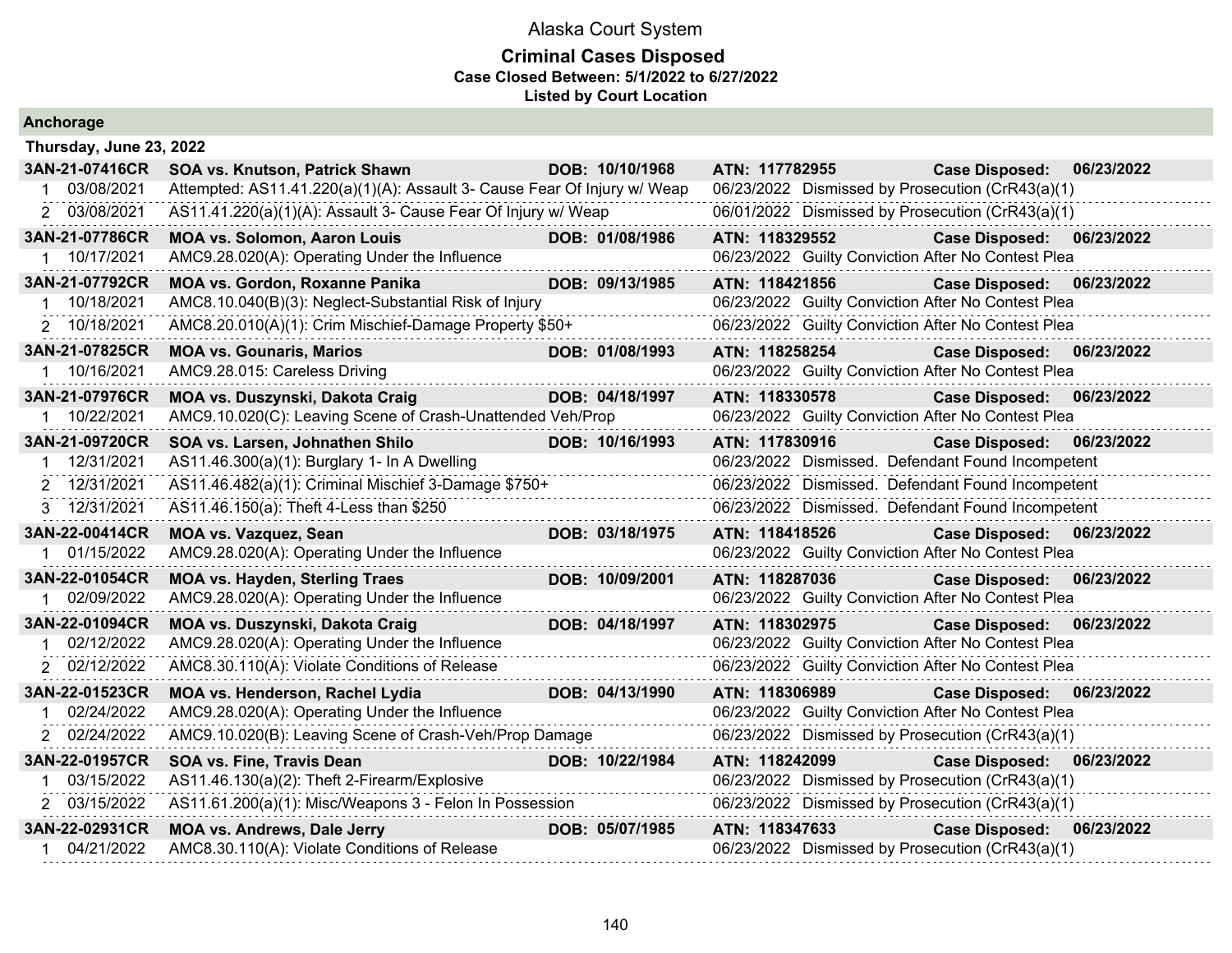| Anchorage                    |                                                                 |                 |                                                               |                       |            |
|------------------------------|-----------------------------------------------------------------|-----------------|---------------------------------------------------------------|-----------------------|------------|
| Thursday, June 23, 2022      |                                                                 |                 |                                                               |                       |            |
| 3AN-22-03107CR               | <b>MOA vs. Rampke, Michael Scott</b>                            | DOB: 10/02/1995 | ATN: 118255725                                                | <b>Case Disposed:</b> | 06/23/2022 |
| 1 04/26/2022                 | Charging Document Pending or Not Filed                          |                 |                                                               |                       |            |
| 3AN-22-03113CR               | <b>MOA vs. Prindle, Nolan</b>                                   | DOB: 04/16/1997 | ATN: 118418643                                                | <b>Case Disposed:</b> | 06/23/2022 |
| 04/26/2022                   | AMC8.20.010(A)(2): Crim Mischief-Tamper Fire Protection         |                 | 06/23/2022 Dismissed.No Probable Cause.CrR5(d)&4(a)(1);MO4(e) |                       |            |
| 3AN-22-03258CR               | <b>MOA vs. Queenie, Nick</b>                                    | DOB: 12/22/1973 | ATN: 118261944                                                | <b>Case Disposed:</b> | 06/23/2022 |
| 04/30/2022                   | Charging Document Pending or Not Filed                          |                 |                                                               |                       |            |
| 3AN-22-04690CR               | SOA vs. Odonnell, Nicholas Gabriel                              | DOB: 12/19/1994 | ATN: 115030899                                                | <b>Case Disposed:</b> | 06/23/2022 |
| 06/23/2022                   | Charging Document Pending or Not Filed                          |                 |                                                               |                       |            |
| 3AN-22-04691CR               | SOA vs. Antrim, Alika Joseph                                    | DOB: 10/16/2002 | ATN: 118285326                                                | <b>Case Disposed:</b> | 06/23/2022 |
| 06/23/2022                   | Charging Document Pending or Not Filed                          |                 |                                                               |                       |            |
| 3AN-22-04692CR               | <b>MOA vs. Andrews, Dale Jerry Henry</b>                        | DOB: 05/07/1985 | ATN: 118177965                                                | <b>Case Disposed:</b> | 06/23/2022 |
| 1 06/23/2022                 | Charging Document Pending or Not Filed                          |                 |                                                               |                       |            |
| 3AN-22-04696CR               | <b>MOA vs. Oviok, Ada Mae</b>                                   | DOB: 12/14/1976 | ATN: 118180107                                                | <b>Case Disposed:</b> | 06/23/2022 |
| 06/23/2022<br>$\mathbf{1}$   | Charging Document Pending or Not Filed                          |                 |                                                               |                       |            |
| 3AN-22-04699CR               | SOA vs. Morris, John                                            | DOB: 12/29/1973 | ATN: 118256238                                                | <b>Case Disposed:</b> | 06/23/2022 |
| 06/23/2022                   | Charging Document Pending or Not Filed                          |                 |                                                               |                       |            |
| <b>Friday, June 24, 2022</b> |                                                                 |                 |                                                               |                       |            |
| 3AN-19-08698CR               | <b>MOA vs. Gibbs, Joshua</b>                                    | DOB: 07/08/1989 | ATN: 117320805                                                | <b>Case Disposed:</b> | 06/24/2022 |
| 09/01/2019                   | AMC8.10.010(B)(1): Assault-Recklessly Cause Injury              |                 | 06/24/2022 Dism. Plea Agreement in Another Case-CrR 43(a)(2). |                       |            |
| 3AN-22-00032CR               | SOA vs. Haywood JR, Calvin                                      | DOB: 05/23/1985 | ATN: 118327527                                                | <b>Case Disposed:</b> | 06/24/2022 |
| 01/02/2022                   | AS11.46.360(a)(1): Vehicle Theft 1-Take Veh, Air Or Wtrcrft     |                 | 06/24/2022 Dismissed by Prosecution (CrR43(a)(1)              |                       |            |
| 2 01/02/2022                 | AS11.71.050(a)(4): MICS5 Possess Any Amt IA, IIA, IIIA, IVA, VA |                 | 06/24/2022 Dismissed by Prosecution (CrR43(a)(1)              |                       |            |
| 3 01/03/2022                 | AS11.56.757(a)(misdA): Violate Condition of Release for Felony  |                 | 06/24/2022 Dismissed by Prosecution (CrR43(a)(1)              |                       |            |
| 03/16/2022<br>4              | AS11.56.757(a)(misdA): Violate Condition of Release for Felony  |                 | 06/24/2022 Dismissed by Prosecution (CrR43(a)(1)              |                       |            |
| 3AN-22-03247CR               | <b>MOA vs. Ting, Taming</b>                                     | DOB: 03/21/1985 | ATN: 115420518                                                | <b>Case Disposed:</b> | 06/24/2022 |
| 04/26/2022                   | Charging Document Pending or Not Filed                          |                 |                                                               |                       |            |
| 3AN-22-03257CR               | <b>SOA vs. Anaruk, Charity</b>                                  | DOB: 07/26/2000 | ATN: 110155347                                                | <b>Case Disposed:</b> | 06/24/2022 |
| 04/29/2022                   | Charging Document Pending or Not Filed                          |                 |                                                               |                       |            |
| 3AN-22-03857CR               | <b>MOA vs. Thomas, Ernest</b>                                   | DOB: 03/08/1949 | ATN: 115724862                                                | <b>Case Disposed:</b> | 06/24/2022 |
| 05/25/2022                   | Charging Document Pending or Not Filed                          |                 |                                                               |                       |            |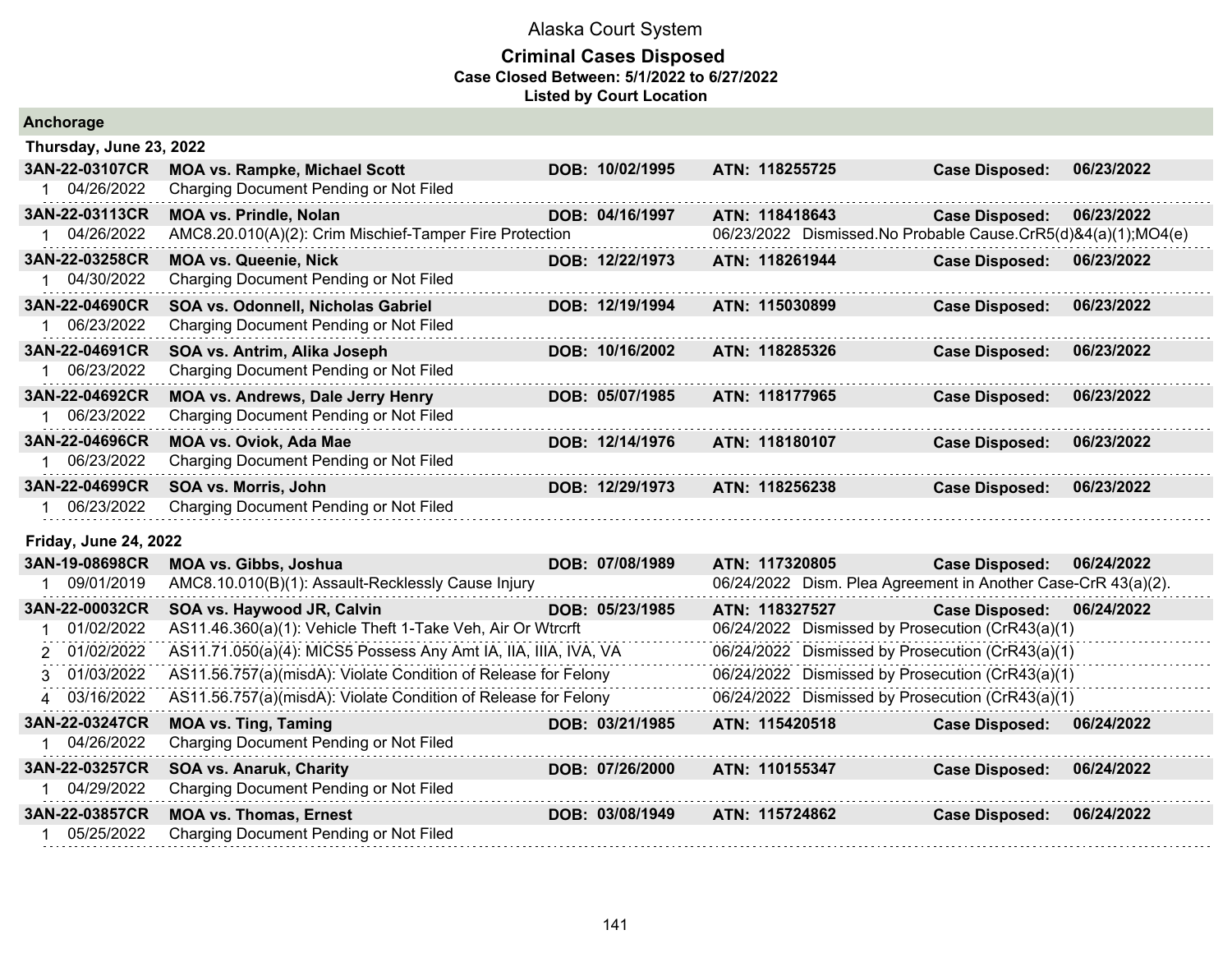### **Criminal Cases Disposed Case Closed Between: 5/1/2022 to 6/27/2022 Listed by Court Location**

**Aniak**

| <b>Friday, May 6, 2022</b> |                                                                  |                 |                                                |                       |            |  |
|----------------------------|------------------------------------------------------------------|-----------------|------------------------------------------------|-----------------------|------------|--|
|                            | 4AK-21-00016CR SOA vs. Kruger, Christopher Tyler                 | DOB: 04/13/1999 | <b>ATN: 117493056</b>                          | <b>Case Disposed:</b> | 05/06/2022 |  |
| 04/28/2021                 | AS11.41.230(a)(1): Assault In The 4th Degree - Recklessly Injure |                 | 05/06/2022 Guilty Conviction After Guilty Plea |                       |            |  |

### **Monday, June 6, 2022**

| 4AK-22-00024CR SOA vs. Evan, Nicanoff Gregory                               | DOB: 09/27/1989 | <b>ATN: 117493182</b>                          | Case Disposed: 06/06/2022 |  |
|-----------------------------------------------------------------------------|-----------------|------------------------------------------------|---------------------------|--|
| 05/28/2022 AS11.41.230(a)(1): Assault In The 4th Degree - Recklessly Injure |                 | 06/06/2022 Guilty Conviction After Guilty Plea |                           |  |

#### **Tuesday, June 7, 2022**

| 4AK-22-00023CR SOA vs. Alexie JR, Moxie                                       | DOB: 11/15/1980 | ATN: 117493173 | Case Disposed: 06/07/2022                                  |
|-------------------------------------------------------------------------------|-----------------|----------------|------------------------------------------------------------|
| 05/27/2022 AS11.41.210(a)(1): Assault 2 - Injury w/ Weapon, Intent            |                 |                | 06/07/2022 Dismiss-Delay in SupCt Transfer CrR5(e)43(b)(1) |
| 2 05/27/2022 AS11.41.210(a)(1): Assault 2 - Injury w/ Weapon, Intent          |                 |                | 06/07/2022 Dismiss-Delay in SupCt Transfer CrR5(e)43(b)(1) |
| 3 05/27/2022 AS11.41.220(a)(1)(A): Assault 3- Cause Fear Of Injury w/ Weap    |                 |                | 06/07/2022 Dismiss-Delay in SupCt Transfer CrR5(e)43(b)(1) |
| 4 05/27/2022 AS11.41.220(a)(5): Assault 3 - Committ Assault 4, 2+ Convictions |                 |                | 06/07/2022 Dismiss-Delay in SupCt Transfer CrR5(e)43(b)(1) |

#### **Thursday, June 9, 2022**

|            | 4AK-21-00019CR SOA vs. Kelila, Daniel                                       | DOB: 10/29/1974 | <b>ATN: 117492975</b>                            | <b>Case Disposed:</b> | 06/09/2022 |
|------------|-----------------------------------------------------------------------------|-----------------|--------------------------------------------------|-----------------------|------------|
| 05/18/2021 | AS11.41.220(a)(5): Assault 3 - Committ Assault 4, 2+ Convictions            |                 | 06/09/2022 Guilty Conviction After Guilty Plea   |                       |            |
|            | 05/18/2021 AS11.41.220(a)(5): Assault 3 - Committ Assault 4, 2+ Convictions |                 | 06/09/2022 Dismissed by Prosecution (CrR43(a)(1) |                       |            |

### **Tuesday, June 14, 2022**

| 4AK-22-00012CR SOA vs. Morgan, Janell Lynn                                  | DOB: 08/29/1992 ATN: 116972883 |                                                  | Case Disposed: 06/14/2022 |  |
|-----------------------------------------------------------------------------|--------------------------------|--------------------------------------------------|---------------------------|--|
| 03/12/2022 AS11.41.230(a)(1): Assault In The 4th Degree - Recklessly Injure |                                | 06/14/2022 Dismissed by Prosecution (CrR43(a)(1) |                           |  |

#### **Thursday, June 16, 2022**

|            | 4AK-21-00029CR SOA vs. Sakar, James Robert                                    | DOB: 10/20/1988 | ATN: 116972334                                   | <b>Case Disposed:</b> | 06/16/2022 |
|------------|-------------------------------------------------------------------------------|-----------------|--------------------------------------------------|-----------------------|------------|
| 07/17/2021 | AS11.41.220(a)(5): Assault 3 - Committ Assault 4, 2+ Convictions              |                 | 06/16/2022 Guilty After Trial                    |                       |            |
|            | 2 07/17/2021 AS11.41.220(a)(5): Assault 3 - Committ Assault 4, 2+ Convictions |                 | 06/16/2022 Guilty After Trial                    |                       |            |
|            | 3 07/17/2021 AS11.46.486(a)(2): Criminal Mischief 5-Damage Under \$250        |                 | 01/24/2022 Dismissed by Prosecution (CrR43(a)(1) |                       |            |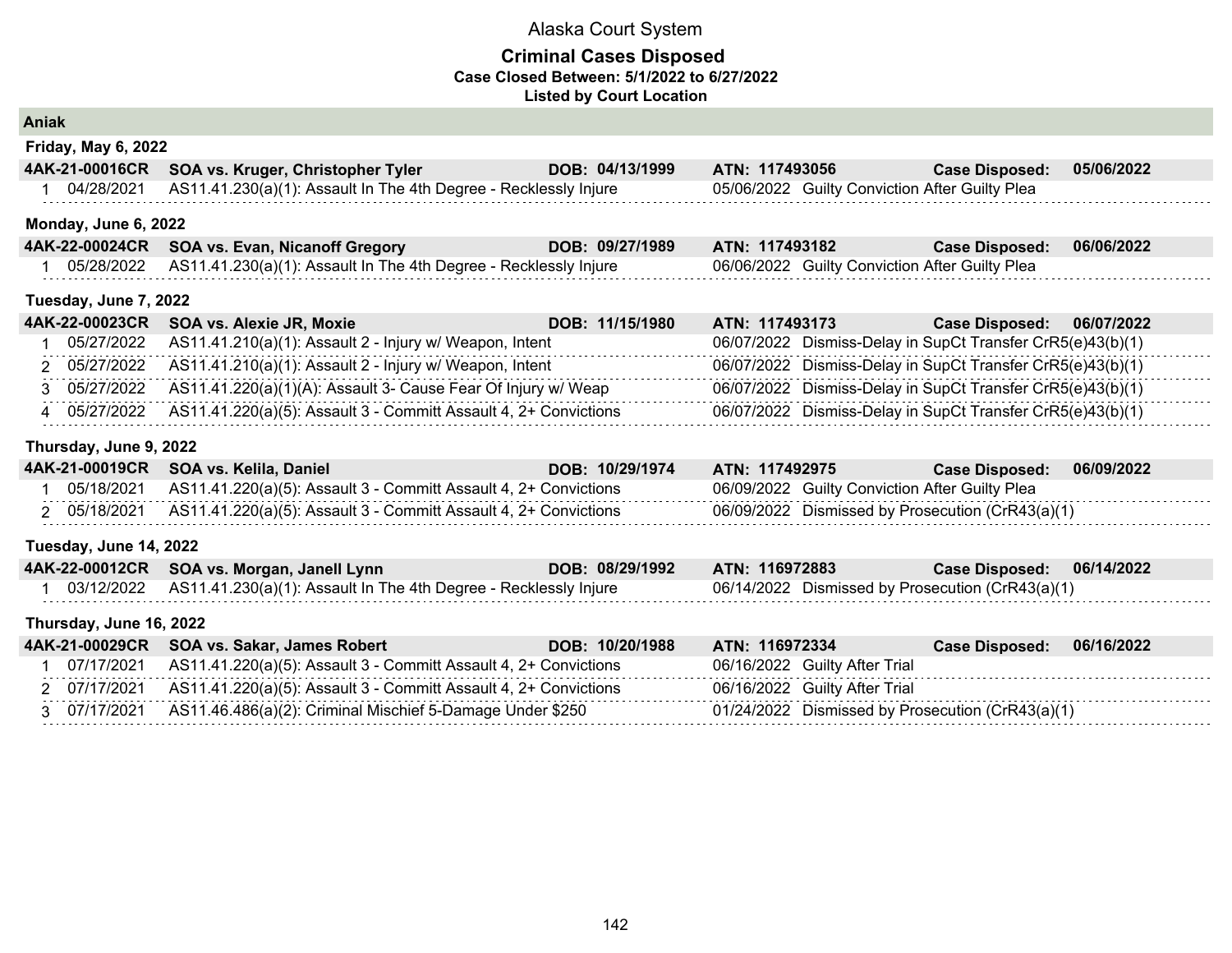### **Criminal Cases Disposed Case Closed Between: 5/1/2022 to 6/27/2022 Listed by Court Location**

**Bethel**

| 05/02/2022<br><b>Case Disposed:</b>                           |
|---------------------------------------------------------------|
|                                                               |
| 05/02/2022 Dism. Plea Agreement in Another Case-CrR 43(a)(2). |
| 05/02/2022 Dism. Plea Agreement in Another Case-CrR 43(a)(2). |
| 05/02/2022 Guilty Conviction After Guilty Plea                |

### **Tuesday, May 3, 2022**

| 4BE-20-00792CR | SOA vs. Beaver JR, Jesse G                                             | DOB: 03/07/1983 | ATN: 117465579                                 | 05/03/2022<br><b>Case Disposed:</b>                           |  |
|----------------|------------------------------------------------------------------------|-----------------|------------------------------------------------|---------------------------------------------------------------|--|
| 08/03/2020     | AS28.35.030(a)(1): DUI- Alcohol Or Contr Subst                         |                 | 05/03/2022 Guilty Conviction After Guilty Plea |                                                               |  |
| 2 08/03/2020   | AS28.35.032(a): Refuse To Submit To Chemical Test                      |                 |                                                | 05/03/2022 Dismissed by Prosecution (CrR43(a)(1)              |  |
| 3 08/03/2020   | AS28.15.291(a)(1): Drive w/Lic Canc/Rev/Sus For Crim Offens            |                 |                                                | 05/03/2022 Dismissed by Prosecution (CrR43(a)(1)              |  |
| 4 08/03/2020   | AS11.46.130(a)(1): Theft 2-Value \$750-\$24,999                        |                 |                                                | 05/03/2022 Dismissed by Prosecution (CrR43(a)(1)              |  |
| 5 08/03/2020   | Attempted: AS11.46.360(a)(1): Vehicle Theft 1-Take Veh, Air Or Wtrcrft |                 | 05/03/2022 Guilty Conviction After Guilty Plea |                                                               |  |
| 6 08/03/2020   | AS11.46.360(a)(1): Vehicle Theft 1-Take Veh, Air Or Wtrcrft            |                 |                                                | 05/03/2022 Dismissed by Prosecution (CrR43(a)(1)              |  |
| 4BE-21-00467CR | <b>SOA vs. Mike, Matthew</b>                                           | DOB: 10/14/1970 | ATN: 115947378                                 | <b>Case Disposed:</b><br>05/03/2022                           |  |
| 1 11/02/2017   | Attempted: AS11.41.420(a)(3): Sex Assault 2- Penetrate Incap Victim    |                 | 05/03/2022 Guilty Conviction After Guilty Plea |                                                               |  |
| 4BE-21-01011CR | SOA vs. Agimuk, Ben                                                    | DOB: 08/29/1989 | ATN: 116457912                                 | 05/03/2022<br><b>Case Disposed:</b>                           |  |
| 10/21/2021     | AS11.61.200(a)(1): Misc/Weapons 3 - Felon In Possession                |                 |                                                | 05/03/2022 Dism. Plea Agreement in Another Case-CrR 43(a)(2). |  |
| 2 10/21/2021   | AS11.61.210(a)(1): Misc/Weapons 4- Possess While Intox                 |                 |                                                | 05/03/2022 Dism. Plea Agreement in Another Case-CrR 43(a)(2). |  |

#### **Wednesday, May 4, 2022**

| 4BE-20-00911CR | <b>SOA vs. Olick, Andrew</b>                                     | DOB: 10/23/1999 | ATN: 117494262                                   | <b>Case Disposed:</b> | 05/04/2022 |
|----------------|------------------------------------------------------------------|-----------------|--------------------------------------------------|-----------------------|------------|
| 08/22/2020     | AS11.46.486(a)(2): Criminal Mischief 5-Damage Under \$250        |                 | 05/04/2022 Dismissed by Prosecution (CrR43(a)(1) |                       |            |
| 4BE-20-01193CR | SOA vs. Henry, Alexander                                         | DOB: 08/25/1992 | ATN: 116966403                                   | <b>Case Disposed:</b> | 05/04/2022 |
| 12/05/2020     | AS11.46.330(a)(1): Crim Trespass 2- Upon Premises                |                 | 05/04/2022 Dismissed by Prosecution (CrR43(a)(1) |                       |            |
| 2 12/05/2020   | AS11.41.230(a)(1): Assault In The 4th Degree - Recklessly Injure |                 | 05/04/2022 Dismissed by Prosecution (CrR43(a)(1) |                       |            |
| 3 12/05/2020   | AS11.46.486(a)(2): Criminal Mischief 5-Damage Under \$250        |                 | 05/04/2022 Dismissed by Prosecution (CrR43(a)(1) |                       |            |
| 4 12/05/2020   | AS11.56.700(a)(1): Resist/Interfere Arrest-By Force              |                 | 05/04/2022 Dismissed by Prosecution (CrR43(a)(1) |                       |            |
| 4BE-20-01194CR | SOA vs. Henry, Alexander                                         | DOB: 08/25/1992 | ATN: 116966376                                   | <b>Case Disposed:</b> | 05/04/2022 |
| 11/16/2020     | AS11.56.330(a)(1): Escape 4-Off Deten For Misdemeanor            |                 | 05/04/2022 Dismissed by Prosecution (CrR43(a)(1) |                       |            |
| 2 11/16/2020   | AS11.56.757(a)(misdB): Violate Conditions of Release for Misd    |                 | 05/04/2022 Dismissed by Prosecution (CrR43(a)(1) |                       |            |
| 3 11/16/2020   | AS11.46.486(a)(2): Criminal Mischief 5-Damage Under \$250        |                 | 05/04/2022 Dismissed by Prosecution (CrR43(a)(1) |                       |            |
| 4BE-20-01195CR | SOA vs. Henry, Alexander                                         | DOB: 08/25/1992 | ATN: 117997002                                   | <b>Case Disposed:</b> | 05/04/2022 |
| 12/04/2020     | AS11.41.230(a)(1): Assault In The 4th Degree - Recklessly Injure |                 | 05/04/2022 Dismissed by Prosecution (CrR43(a)(1) |                       |            |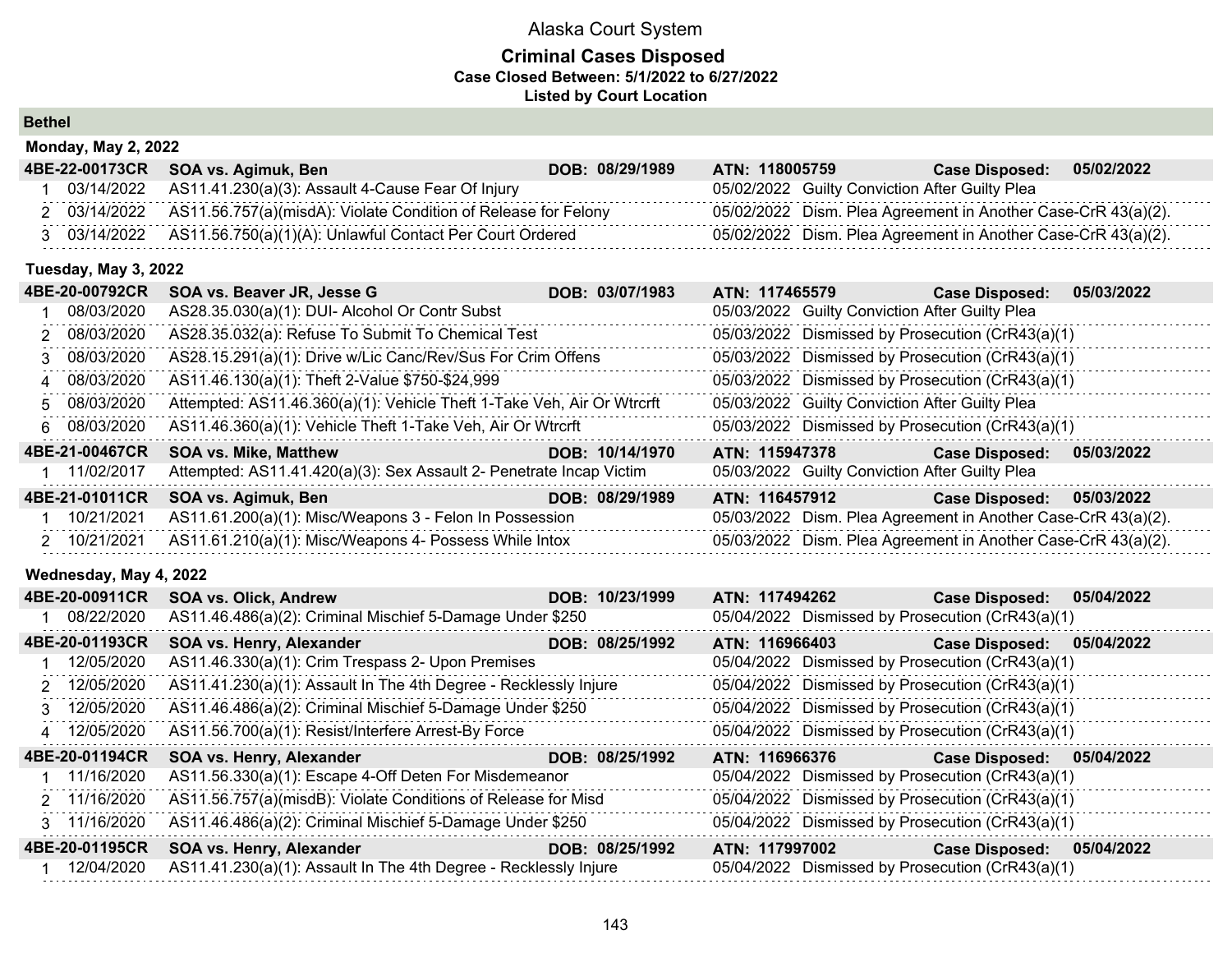#### **Criminal Cases Disposed Case Closed Between: 5/1/2022 to 6/27/2022 Listed by Court Location**

| <b>Bethel</b>              |                |                                                               |  |                 |                |                                                |                                                  |            |  |  |  |  |  |
|----------------------------|----------------|---------------------------------------------------------------|--|-----------------|----------------|------------------------------------------------|--------------------------------------------------|------------|--|--|--|--|--|
| Wednesday, May 4, 2022     |                |                                                               |  |                 |                |                                                |                                                  |            |  |  |  |  |  |
|                            | 4BE-21-00769CR | SOA vs. Henry, Alexander                                      |  | DOB: 08/25/1992 | ATN: 117482994 |                                                | <b>Case Disposed:</b>                            | 05/04/2022 |  |  |  |  |  |
| $\mathbf{1}$               | 08/14/2021     | AS11.56.757(a)(misdB): Violate Conditions of Release for Misd |  |                 |                | 05/04/2022 Guilty Conviction After Guilty Plea |                                                  |            |  |  |  |  |  |
|                            | 4BE-22-00277CR | SOA vs. Frank, Terence D                                      |  | DOB: 07/15/1991 | ATN: 117478152 |                                                | <b>Case Disposed:</b>                            | 05/04/2022 |  |  |  |  |  |
|                            | 04/29/2022     | AS11.41.230(a)(3): Assault 4-Cause Fear Of Injury             |  |                 |                |                                                | 05/04/2022 Dismissed by Prosecution (CrR43(a)(1) |            |  |  |  |  |  |
|                            | 4BE-22-00295CR | SOA vs. Jonthomas, Samson                                     |  | DOB: 07/08/1988 | ATN: 117478197 |                                                | <b>Case Disposed:</b>                            | 05/04/2022 |  |  |  |  |  |
| $\mathbf{1}$               | 05/02/2022     | Charging Document Pending or Not Filed                        |  |                 |                |                                                |                                                  |            |  |  |  |  |  |
| Thursday, May 5, 2022      |                |                                                               |  |                 |                |                                                |                                                  |            |  |  |  |  |  |
|                            | 4BE-22-00149CR | SOA vs. Smith, Brodie Nicholas                                |  | DOB: 11/05/1992 | ATN: 116961399 |                                                | <b>Case Disposed:</b>                            | 05/05/2022 |  |  |  |  |  |
|                            | 1 12/11/2021   | AS11.61.210(a)(1): Misc/Weapons 4- Possess While Intox        |  |                 |                |                                                | 05/05/2022 Dismissed by Prosecution (CrR43(a)(1) |            |  |  |  |  |  |
| <b>Friday, May 6, 2022</b> |                |                                                               |  |                 |                |                                                |                                                  |            |  |  |  |  |  |
|                            | 4BE-21-00646CR | <b>SOA vs. Walker, Steven</b>                                 |  | DOB: 03/15/1995 | ATN: 117482364 |                                                | <b>Case Disposed:</b>                            | 05/06/2022 |  |  |  |  |  |
| 1                          | 07/09/2021     | AS11.46.320(a)(1): Crim Trespass 1- On Land, Intend Crime     |  |                 |                |                                                | 05/06/2022 Dismissed by Prosecution (CrR43(a)(1) |            |  |  |  |  |  |
|                            | 4BE-22-00090CR | SOA vs. Hollandsworth, Patricia                               |  | DOB: 07/08/1986 | ATN: 117484398 |                                                | <b>Case Disposed:</b>                            | 05/06/2022 |  |  |  |  |  |
|                            | 02/10/2022     | AS28.10.481: Improper Use Of Regis/Title/Plates               |  |                 |                |                                                | 05/06/2022 Dismissed by Prosecution (CrR43(a)(1) |            |  |  |  |  |  |
|                            | 4BE-22-00098CR | SOA vs. Walker, Steven Theodore                               |  | DOB: 03/15/1995 | ATN: 116963028 |                                                | <b>Case Disposed:</b>                            | 05/06/2022 |  |  |  |  |  |
|                            | 02/08/2022     | AS11.46.330(a)(1): Crim Trespass 2- Upon Premises             |  |                 |                |                                                | 05/06/2022 Dismissed by Prosecution (CrR43(a)(1) |            |  |  |  |  |  |
|                            | 4BE-22-00192CR | SOA vs. Walker, Steven T                                      |  | DOB: 03/15/1995 | ATN: 117479709 |                                                | <b>Case Disposed:</b>                            | 05/06/2022 |  |  |  |  |  |
| 1                          | 04/04/2022     | AS11.46.220(a)(<250): Conceal Merch-Under \$250               |  |                 |                |                                                | 05/06/2022 Dismissed by Prosecution (CrR43(a)(1) |            |  |  |  |  |  |
|                            | 2 04/04/2022   | AS11.46.330(a)(1): Crim Trespass 2- Upon Premises             |  |                 |                |                                                | 05/06/2022 Dismissed by Prosecution (CrR43(a)(1) |            |  |  |  |  |  |
|                            | 3 04/04/2022   | AS11.56.700(a)(3): Resist/Interfere Arrest- Risk Of Injury    |  |                 |                |                                                | 05/06/2022 Dismissed by Prosecution (CrR43(a)(1) |            |  |  |  |  |  |
|                            | 4BE-22-00285CR | SOA vs. Nicholai, Henrietta Amber                             |  | DOB: 10/29/1997 | ATN: 117480051 |                                                | <b>Case Disposed:</b>                            | 05/06/2022 |  |  |  |  |  |
|                            | 04/22/2022     | Charging Document Pending or Not Filed                        |  |                 |                |                                                |                                                  |            |  |  |  |  |  |
|                            | 4BE-22-00286CR | SOA vs. Kinegak, Rebecca                                      |  | DOB: 01/20/1980 | ATN: 117479979 |                                                | <b>Case Disposed:</b>                            | 05/06/2022 |  |  |  |  |  |
|                            | 04/19/2022     | Charging Document Pending or Not Filed                        |  |                 |                |                                                |                                                  |            |  |  |  |  |  |
|                            | 4BE-22-00294CR | SOA vs. David, Sophie                                         |  | DOB: 07/29/1983 | ATN: 117480105 |                                                | <b>Case Disposed:</b>                            | 05/06/2022 |  |  |  |  |  |
|                            | 04/24/2022     | Charging Document Pending or Not Filed                        |  |                 |                |                                                |                                                  |            |  |  |  |  |  |

**Monday, May 9, 2022**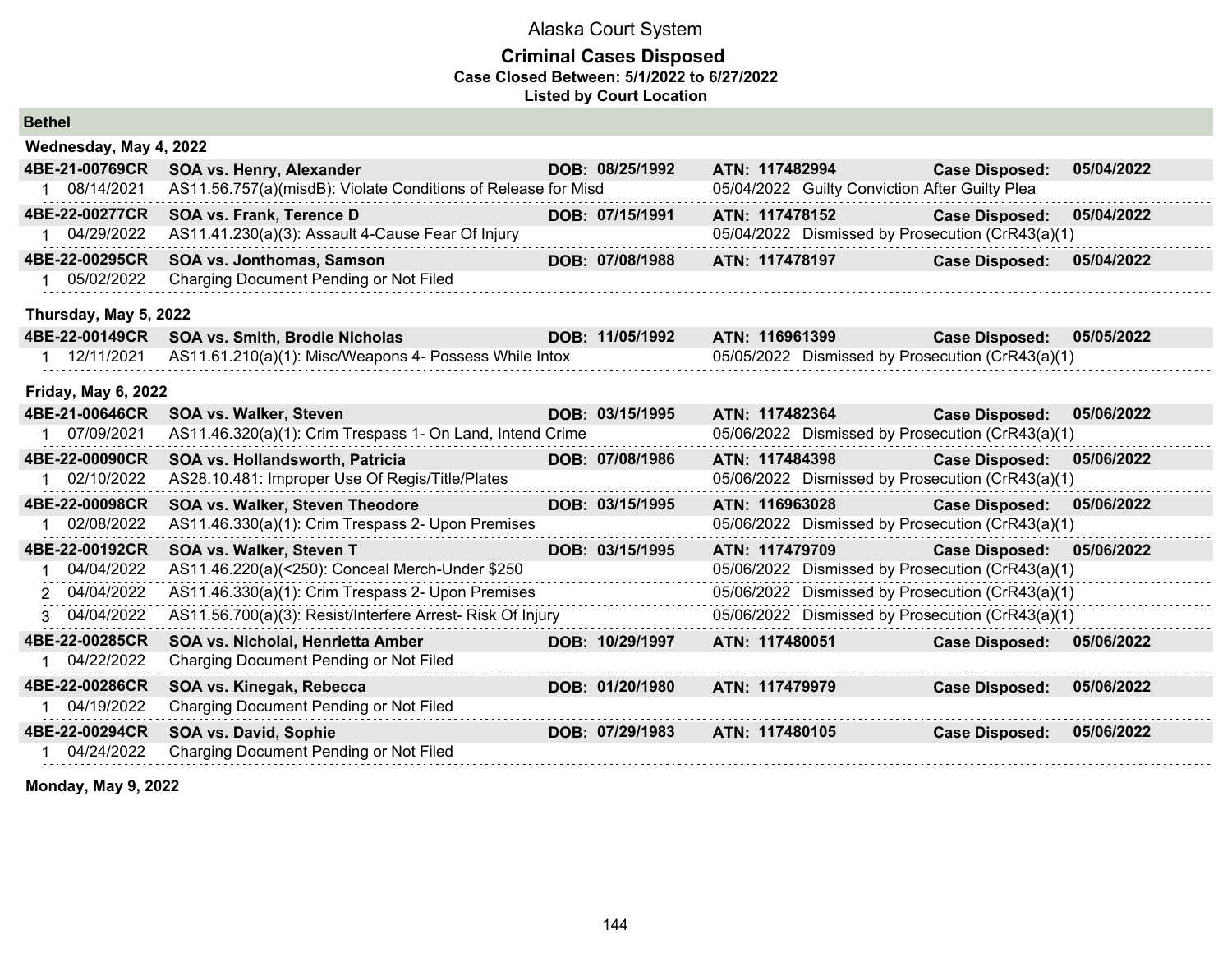## **Criminal Cases Disposed Case Closed Between: 5/1/2022 to 6/27/2022 Listed by Court Location**

**Bethel**

| <b>Monday, May 9, 2022</b> |                                                                  |                 |                                                  |                       |            |  |  |
|----------------------------|------------------------------------------------------------------|-----------------|--------------------------------------------------|-----------------------|------------|--|--|
| 4BE-19-01004CR             | SOA vs. Evan, Alexie P.                                          | DOB: 07/11/1994 | ATN: 117468522                                   | <b>Case Disposed:</b> | 05/09/2022 |  |  |
| 08/30/2019                 | AS11.41.200(a)(2): Assault 1- Serious Injury, Intent             |                 | 05/09/2022 Dismissed by Prosecution (CrR43(a)(1) |                       |            |  |  |
| 2 08/30/2019               | AS11.41.220(a)(1)(B): Assault 3- Cause Injury w/ Weap            |                 | 05/09/2022 Guilty Conviction After Guilty Plea   |                       |            |  |  |
| 3 08/30/2019               | AS11.41.220(a)(1)(B): Assault 3- Cause Injury w/ Weap            |                 | 05/09/2022 Dismissed by Prosecution (CrR43(a)(1) |                       |            |  |  |
| 4 08/30/2019               | AS28.35.060(c): Leave Accident w/o Assisting Injured             |                 | 05/09/2022 Dismissed by Prosecution (CrR43(a)(1) |                       |            |  |  |
| 5 08/30/2019               | AS11.41.230(a)(1): Assault In The 4th Degree - Recklessly Injure |                 | 05/09/2022 Dismissed by Prosecution (CrR43(a)(1) |                       |            |  |  |
| 6 08/30/2019               | AS11.41.250: Reckless Endangerment                               |                 | 05/09/2022 Dismissed by Prosecution (CrR43(a)(1) |                       |            |  |  |
| 08/30/2019                 | AS11.61.110(a)(6): Disord Conduct- Create Hazard Condition       |                 | 05/09/2022 Dismissed by Prosecution (CrR43(a)(1) |                       |            |  |  |
| 4BE-21-01069CR             | <b>SOA vs. Tom, Calvin Jimmy</b>                                 | DOB: 04/15/1994 | ATN: 116457426                                   | <b>Case Disposed:</b> | 05/09/2022 |  |  |
| 10/25/2021                 | AS11.41.230(a)(1): Assault In The 4th Degree - Recklessly Injure |                 | 05/09/2022 Guilty Conviction After Guilty Plea   |                       |            |  |  |

## **Tuesday, May 10, 2022**

| 4BE-21-00033CR | SOA vs. Ayagalria, Nick D                                        | DOB: 07/07/1974 | ATN: 117999711                                                | <b>Case Disposed:</b>                                         | 05/10/2022 |
|----------------|------------------------------------------------------------------|-----------------|---------------------------------------------------------------|---------------------------------------------------------------|------------|
| 01/02/2021     | AS11.41.220(a)(1)(A): Assault 3- Cause Fear Of Injury w/ Weap    |                 | 05/10/2022 Dism. Plea Agreement in Another Case-CrR 43(a)(2). |                                                               |            |
| 2 01/02/2021   | AS11.41.230(a)(1): Assault In The 4th Degree - Recklessly Injure |                 |                                                               | 05/10/2022 Guilty Conviction After Guilty Plea                |            |
| 3 01/02/2021   | AS11.41.210(a)(1): Assault 2 - Injury w/ Weapon, Intent          |                 |                                                               | 05/10/2022 Dism. Plea Agreement in Another Case-CrR 43(a)(2). |            |
| 4BE-21-00777CR | <b>SOA vs. Kelly, Christopher</b>                                | DOB: 08/04/1994 | ATN: 117483048                                                | <b>Case Disposed:</b>                                         | 05/10/2022 |
| 08/17/2021     | AS11.41.230(a)(3): Assault 4-Cause Fear Of Injury                |                 |                                                               | 05/10/2022 Guilty Conviction After Guilty Plea                |            |
| 2 08/17/2021   | AS11.41.230(a)(1): Assault In The 4th Degree - Recklessly Injure |                 |                                                               | 05/10/2022 Dism. Plea Agreement in Another Case-CrR 43(a)(2). |            |
| 3 08/17/2021   | AS11.46.486(a)(2): Criminal Mischief 5-Damage Under \$250        |                 |                                                               | 05/10/2022 Dism. Plea Agreement in Another Case-CrR 43(a)(2). |            |
| 4BE-21-00809CR | SOA vs. Napoka, Nicolai                                          | DOB: 07/01/2003 | ATN: 116984196                                                | <b>Case Disposed:</b>                                         | 05/10/2022 |
| 08/24/2021     | AS11.61.120(a)(5): Harassment 2 - Offensive Phys Contact         |                 |                                                               | 05/10/2022 Guilty Conviction After Guilty Plea                |            |
| 4BE-21-00963CR | <b>SOA vs. Boyscout, Travis Michael</b>                          | DOB: 03/26/1990 | ATN: 116984952                                                | <b>Case Disposed:</b>                                         | 05/10/2022 |
| 10/11/2021     | AS28.35.030(a)(1): DUI- Alcohol Or Contr Subst                   |                 |                                                               | 05/10/2022 Guilty Conviction After Guilty Plea                |            |
| 2 10/11/2021   | AS28.15.291(a)(1): Drive w/Lic Canc/Rev/Sus For Crim Offens      |                 |                                                               | 05/10/2022 Dism. Plea Agreement in Another Case-CrR 43(a)(2). |            |
| 3 10/11/2021   | AS28.35.032(a): Refuse To Submit To Chemical Test                |                 |                                                               | 05/10/2022 Dism. Plea Agreement in Another Case-CrR 43(a)(2). |            |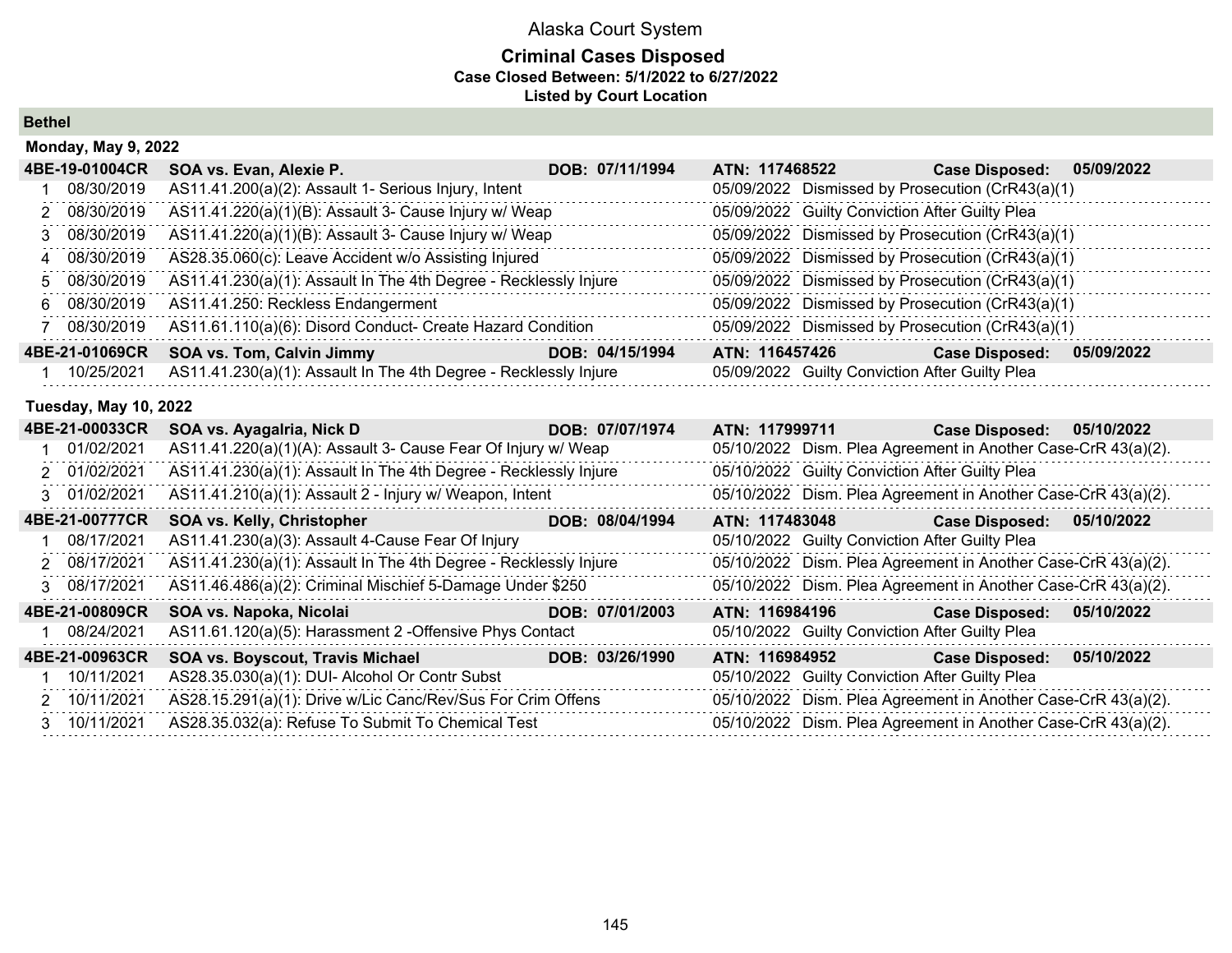## **Criminal Cases Disposed Case Closed Between: 5/1/2022 to 6/27/2022 Listed by Court Location**

**Bethel**

|    | <b>Tuesday, May 10, 2022</b> |                                                            |                 |                |                                                |                                                               |            |
|----|------------------------------|------------------------------------------------------------|-----------------|----------------|------------------------------------------------|---------------------------------------------------------------|------------|
|    | 4BE-21-00983CR               | SOA vs. Amik, Joseph R                                     | DOB: 12/16/1971 | ATN: 116983818 |                                                | <b>Case Disposed:</b>                                         | 05/10/2022 |
|    | 10/15/2021                   | AS11.41.200(a)(1): Assault 1- Serious Injury, Weapon       |                 |                |                                                | 05/10/2022 Dism. Plea Agreement in Another Case-CrR 43(a)(2). |            |
|    | 2 10/15/2021                 | AS28.35.060(c): Leave Accident w/o Assisting Injured       |                 |                |                                                | 05/10/2022 Dism. Plea Agreement in Another Case-CrR 43(a)(2). |            |
|    | 3 10/14/2021                 | AS28.35.030(a)(1): DUI- Alcohol Or Contr Subst             |                 |                | 05/10/2022 Guilty Conviction After Guilty Plea |                                                               |            |
| 4  | 10/14/2021                   | AS28.35.032(a): Refuse To Submit To Chemical Test          |                 |                |                                                | 05/10/2022 Dism. Plea Agreement in Another Case-CrR 43(a)(2). |            |
|    | 5 10/15/2021                 | AS28.35.182(a)(1): Fail to Stp/Dir Officer-Reck Driving    |                 |                |                                                | 05/10/2022 Dism. Plea Agreement in Another Case-CrR 43(a)(2). |            |
|    | 6 10/14/2021                 | AS28.35.400: Reckless Driving                              |                 |                |                                                | 05/10/2022 Dism. Plea Agreement in Another Case-CrR 43(a)(2). |            |
|    | 10/15/2021                   | AS11.41.220(a)(1)(B): Assault 3- Cause Injury w/ Weap      |                 |                | 05/10/2022 Guilty Conviction After Guilty Plea |                                                               |            |
| 8. | 10/15/2021                   | AS28.35.182(a)(3): Fail to Stop/Dir Officer-Serious Injury |                 |                |                                                | 05/10/2022 Dism. Plea Agreement in Another Case-CrR 43(a)(2). |            |

#### **Wednesday, May 11, 2022**

|            | 4BE-21-00859CR SOA vs. Andrew, Basil G.                          | DOB: 03/10/1985 | ATN: 116993268                                   | 05/11/2022<br><b>Case Disposed:</b> |  |
|------------|------------------------------------------------------------------|-----------------|--------------------------------------------------|-------------------------------------|--|
| 09/08/2021 | AS11.41.220(a)(5): Assault 3 - Committ Assault 4, 2+ Convictions |                 | 05/11/2022 Dismissed by Prosecution (CrR43(a)(1) |                                     |  |
|            | 2 09/08/2021 AS11.41.230(a)(3): Assault 4-Cause Fear Of Injury   |                 | 05/11/2022 Guilty Conviction After Guilty Plea   |                                     |  |
|            | 4BE-21-01196CR SOA vs. Ayagalria JR, Moses                       | DOB: 03/06/1976 | ATN: 116962506                                   | 05/11/2022<br><b>Case Disposed:</b> |  |
| 12/29/2021 | AS11.41.230(a)(1): Assault In The 4th Degree - Recklessly Injure |                 | 05/11/2022 Dismissed by Prosecution (CrR43(a)(1) |                                     |  |

## **Thursday, May 12, 2022**

| 4BE-21-00307CR | SOA vs. Beaver JR, Jesse G                                    | DOB: 03/07/1983 | ATN: 116462412                                                | <b>Case Disposed:</b> | 05/12/2022 |
|----------------|---------------------------------------------------------------|-----------------|---------------------------------------------------------------|-----------------------|------------|
| 1 03/31/2021   | AS28.35.030(a)(1): DUI- Alcohol Or Contr Subst                |                 | 05/12/2022 Dismissed by Prosecution (CrR43(a)(1)              |                       |            |
| 2 03/31/2021   | AS28.35.032(a): Refuse To Submit To Chemical Test             |                 | 05/12/2022 Dismissed by Prosecution (CrR43(a)(1)              |                       |            |
| 3 03/31/2021   | AS11.61.118(a)(1): Harassment 1 - Offensive Contact w/ Fluids |                 | 05/12/2022 Dismissed by Prosecution (CrR43(a)(1)              |                       |            |
| 4BE-22-00142CR | SOA vs. Beaver JR, Jesse                                      | DOB: 03/07/1983 | ATN: 117479259                                                | <b>Case Disposed:</b> | 05/12/2022 |
| 1 03/06/2022   | AS11.56.757(a)(misdB): Violate Conditions of Release for Misd |                 | 05/12/2022 Dism. Plea Agreement in Another Case-CrR 43(a)(2). |                       |            |
| 4BE-22-00308CR | <b>SOA vs. Sallison, Anthony</b>                              | DOB: 06/25/1999 | ATN: 116962704                                                | <b>Case Disposed:</b> | 05/12/2022 |
| 1 01/15/2022   | Charging Document Pending or Not Filed                        |                 |                                                               |                       |            |
| 4BE-22-00309CR | SOA vs. Dull, Teddy                                           | DOB: 04/01/1979 | ATN: 116962947                                                | <b>Case Disposed:</b> | 05/12/2022 |
| 1 02/03/2022   | Charging Document Pending or Not Filed                        |                 |                                                               |                       |            |
|                |                                                               |                 |                                                               |                       |            |

## **Friday, May 13, 2022**

|  | 4BE-20-00937CR SOA vs. Tangkak, Sam                                      | DOB: 01/19/1992 | ATN: 117996156 | <b>Case Disposed:</b>                            | 05/13/2022 |
|--|--------------------------------------------------------------------------|-----------------|----------------|--------------------------------------------------|------------|
|  | 09/07/2020 AS11.41.230(a)(3): Assault 4-Cause Fear Of Injury             |                 |                | 05/13/2022 Dismissed by Prosecution (CrR43(a)(1) |            |
|  | 2 09/07/2020 AS11.41.230(a)(3): Assault 4-Cause Fear Of Injury           |                 |                | 05/13/2022 Dismissed by Prosecution (CrR43(a)(1) |            |
|  | 3 09/07/2020 AS11.46.486(a)(1): Criminal Mischief 5 - Tamper w/ Property |                 |                | 05/13/2022 Dismissed by Prosecution (CrR43(a)(1) |            |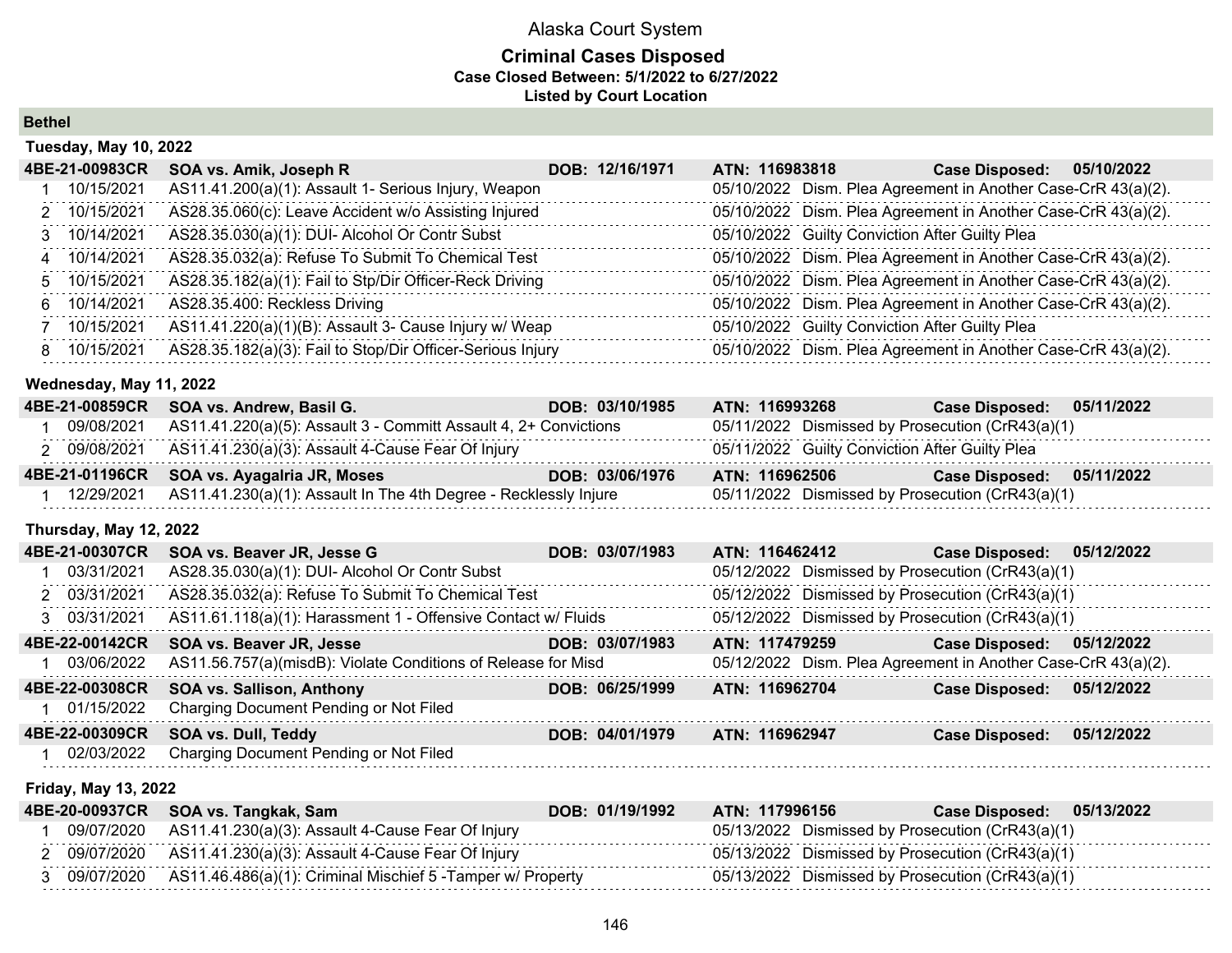## **Criminal Cases Disposed Case Closed Between: 5/1/2022 to 6/27/2022 Listed by Court Location**

**Bethel**

| <b>Friday, May 13, 2022</b> |                                                                  |                 |                                                               |                           |            |
|-----------------------------|------------------------------------------------------------------|-----------------|---------------------------------------------------------------|---------------------------|------------|
| 4BE-20-01270CR              | SOA vs. Tangkak, Sam M                                           | DOB: 01/19/1992 | ATN: 117996336                                                | <b>Case Disposed:</b>     | 05/13/2022 |
| 12/30/2020                  | AS11.61.120(a)(5): Harassment 2 -Offensive Phys Contact          |                 | 05/13/2022 Dismissed by Prosecution (CrR43(a)(1)              |                           |            |
| 2 12/30/2020                | AS11.56.757(a)(misdB): Violate Conditions of Release for Misd    |                 | 05/13/2022 Dismissed by Prosecution (CrR43(a)(1)              |                           |            |
| 4BE-21-00167CR              | SOA vs. Tangkak, Sam                                             | DOB: 01/19/1992 | ATN: 117996372                                                | <b>Case Disposed:</b>     | 05/13/2022 |
| 02/22/2021                  | AS11.41.220(a)(5): Assault 3 - Committ Assault 4, 2+ Convictions |                 | 05/13/2022 Dismissed by Prosecution (CrR43(a)(1)              |                           |            |
| 2 02/22/2021                | AS11.41.220(a)(5): Assault 3 - Committ Assault 4, 2+ Convictions |                 | 05/13/2022 Dismissed by Prosecution (CrR43(a)(1)              |                           |            |
| 02/22/2021<br>3             | AS11.41.220(a)(5): Assault 3 - Committ Assault 4, 2+ Convictions |                 | 05/13/2022 Dismissed by Prosecution (CrR43(a)(1)              |                           |            |
| 02/22/2021<br>4             | AS11.41.230(a)(3): Assault 4-Cause Fear Of Injury                |                 | 05/13/2022 Dismissed by Prosecution (CrR43(a)(1)              |                           |            |
| 02/22/2021<br>5             | AS11.56.757(a)(misdB): Violate Conditions of Release for Misd    |                 | 05/13/2022 Dismissed by Prosecution (CrR43(a)(1)              |                           |            |
| 4BE-21-00810CR              | SOA vs. Clark-Chikoyak, Wilson                                   | DOB: 08/01/1992 | ATN: 116984187                                                | Case Disposed: 05/13/2022 |            |
| 08/25/2021                  | AS11.46.130(a)(1): Theft 2-Value \$750-\$24,999                  |                 | 09/07/2021 Dismissed at Preliminary Hearing. (CrR 5.1)        |                           |            |
| 08/25/2021                  | AS11.46.330(a)(2): Crim Trespass 2- Vehicle                      |                 | 05/13/2022 Guilty Conviction After Guilty Plea                |                           |            |
| 4BE-21-01083CR              | SOA vs. Chikoyak, Wilson Clark                                   | DOB: 08/01/1992 | ATN: 117448029                                                | <b>Case Disposed:</b>     | 05/13/2022 |
| 11/13/2021                  | AS11.46.365(a)(1): Vehicle Theft 2-Take Propelled Vehicle        |                 | 05/13/2022 Guilty Conviction After Guilty Plea                |                           |            |
| 11/13/2021<br>2             | AS11.56.757(a)(misdA): Violate Condition of Release for Felony   |                 | 05/13/2022 Guilty Conviction After Guilty Plea                |                           |            |
| 11/13/2021<br>3             | AS28.35.030(a)(1): DUI- Alcohol Or Contr Subst                   |                 | 05/13/2022 Dismissed by Prosecution (CrR43(a)(1)              |                           |            |
| 4 11/13/2021                | PTRP - New Criminal Charge                                       |                 |                                                               |                           |            |
| 4BE-21-01146CR              | SOA vs. Clark Chikoyak, Wilson Michael Jeo                       | DOB: 08/01/1992 | ATN: 116457471                                                | <b>Case Disposed:</b>     | 05/13/2022 |
| 12/04/2021                  | AS11.56.330(a)(1): Escape 4-Off Deten For Misdemeanor            |                 | 05/13/2022 Dism. Plea Agreement in Another Case-CrR 43(a)(2). |                           |            |
| 4BE-22-00054CR              | SOA vs. Alexie JR, Richard                                       | DOB: 07/12/1993 | ATN: 116962848                                                | <b>Case Disposed:</b>     | 05/13/2022 |
| 01/27/2022                  | AS11.41.230(a)(1): Assault In The 4th Degree - Recklessly Injure |                 | 05/13/2022 Guilty Conviction After Guilty Plea                |                           |            |
| 2 01/27/2022                | AS11.41.230(a)(3): Assault 4-Cause Fear Of Injury                |                 | 05/13/2022 Dismissed by Prosecution (CrR43(a)(1)              |                           |            |
| 3 01/27/2022                | AS11.41.220(a)(1)(A): Assault 3- Cause Fear Of Injury w/ Weap    |                 | 05/13/2022 Dismissed by Prosecution (CrR43(a)(1)              |                           |            |
| 4BE-22-00079CR              | SOA vs. Alexie JR, Richard                                       | DOB: 07/12/1993 | ATN: 116952921                                                | <b>Case Disposed:</b>     | 05/13/2022 |
| 07/15/2021                  | AS11.61.120(a)(6): Harassment 2 - Publish/Distrib Picture        |                 | 05/13/2022 Guilty Conviction After Guilty Plea                |                           |            |
| 07/15/2021<br>$\mathcal{P}$ | AS11.61.120(a)(6): Harassment 2 - Publish/Distrib Picture        |                 | 05/13/2022 Dismissed by Prosecution (CrR43(a)(1)              |                           |            |
| 07/15/2021<br>3             | AS11.61.120(a)(6): Harassment 2 - Publish/Distrib Picture        |                 | 05/13/2022 Dismissed by Prosecution (CrR43(a)(1)              |                           |            |
| 07/15/2021<br>4             | AS11.61.120(a)(6): Harassment 2 - Publish/Distrib Picture        |                 | 05/13/2022 Dismissed by Prosecution (CrR43(a)(1)              |                           |            |
| 4BE-22-00296CR              | <b>SOA vs. Phillips, Nicholai</b>                                | DOB: 04/07/1990 | ATN: 117480006                                                | <b>Case Disposed:</b>     | 05/13/2022 |
| 1 04/20/2022                | Charging Document Pending or Not Filed                           |                 |                                                               |                           |            |
| 4BE-22-00297CR              | SOA vs. Angaiak, John                                            | DOB: 01/06/1996 | ATN: 117480024                                                | <b>Case Disposed:</b>     | 05/13/2022 |
| 04/20/2021                  | Charging Document Pending or Not Filed                           |                 |                                                               |                           |            |
|                             |                                                                  |                 |                                                               |                           |            |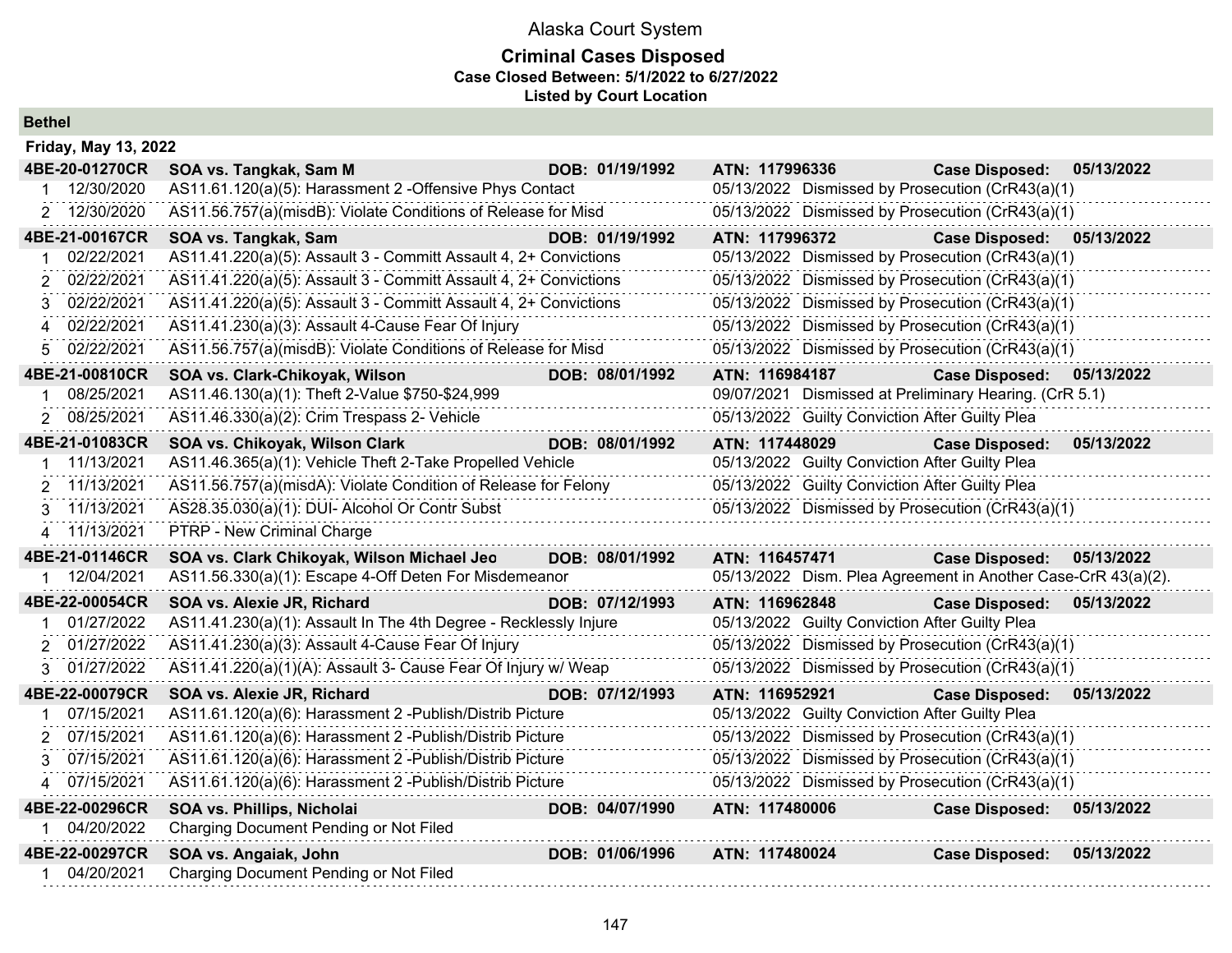### **Criminal Cases Disposed Case Closed Between: 5/1/2022 to 6/27/2022 Listed by Court Location**

| <b>Bethel</b> |                             |                                                                  |                 |                                                               |                           |            |
|---------------|-----------------------------|------------------------------------------------------------------|-----------------|---------------------------------------------------------------|---------------------------|------------|
|               | Friday, May 13, 2022        |                                                                  |                 |                                                               |                           |            |
|               | 4BE-22-00298CR              | SOA vs. Nicolai, Adam                                            | DOB: 09/17/1963 | ATN: 117478134                                                | <b>Case Disposed:</b>     | 05/13/2022 |
| 1             | 04/28/2022                  | Charging Document Pending or Not Filed                           |                 |                                                               |                           |            |
|               | <b>Monday, May 16, 2022</b> |                                                                  |                 |                                                               |                           |            |
|               | 4BE-21-00453CR              | SOA vs. Asuluk, Peter C                                          | DOB: 07/08/1982 | ATN: 117999243                                                | <b>Case Disposed:</b>     | 05/16/2022 |
|               | 1 07/08/2019                | AS04.11.010(a)(felC): Sell Alcohol w/o License - Dry Area        |                 | 05/14/2021 Dismissed.No Probable Cause.CrR5(d)&4(a)(1);MO4(e) |                           |            |
|               | 2 07/08/2019                | AS04.11.499(a)(fel): Import Alcohol - Dry Area - Large Amt       |                 | 05/16/2022 Dismissed by Prosecution (CrR43(a)(1)              |                           |            |
|               | Wednesday, May 18, 2022     |                                                                  |                 |                                                               |                           |            |
|               | 4BE-20-01189CR              | SOA vs. McGill, Sarah                                            | DOB: 12/28/1983 | ATN: 116442837                                                | <b>Case Disposed:</b>     | 05/18/2022 |
|               | 1 12/05/2020                | AS11.41.230(a)(1): Assault In The 4th Degree - Recklessly Injure |                 | 05/18/2022 Guilty Conviction After Guilty Plea                |                           |            |
|               | 4BE-20-01380CR              | SOA vs. McGill, Sarah                                            | DOB: 12/28/1983 | ATN: 116947827                                                | <b>Case Disposed:</b>     | 05/18/2022 |
|               | 12/28/2020                  | AS11.61.110(a)(5): Disord Conduct-Challenge To Fight             |                 | 05/18/2022 Dism. Plea Agreement in Another Case-CrR 43(a)(2). |                           |            |
|               | 2 12/28/2020                | AS11.56.700(a)(1): Resist/Interfere Arrest-By Force              |                 | 05/18/2022 Dism. Plea Agreement in Another Case-CrR 43(a)(2). |                           |            |
|               | 3 12/28/2020                | AS11.56.757(a)(misdB): Violate Conditions of Release for Misd    |                 | 05/18/2022 Guilty Conviction After Guilty Plea                |                           |            |
|               | 4BE-21-01199CR              | SOA vs. Williams, Sarah M.H.                                     | DOB: 12/28/1983 | ATN: 116962515                                                | <b>Case Disposed:</b>     | 05/18/2022 |
|               | 12/30/2021                  | AS11.56.757(a)(misdA): Violate Condition of Release for Felony   |                 | 05/18/2022 Dism. Plea Agreement in Another Case-CrR 43(a)(2). |                           |            |
|               | 2 12/30/2021                | AS11.61.110(a)(2): Disord Conduct-Loud Noise, Publ/Priv          |                 | 05/18/2022 Dism. Plea Agreement in Another Case-CrR 43(a)(2). |                           |            |
|               | 4BE-22-00312CR              | SOA vs. Kaiser, Mary                                             | DOB: 02/17/1994 | ATN: 117478332                                                | Case Disposed: 05/18/2022 |            |
|               | 05/14/2022                  | AS11.41.230(a)(1): Assault In The 4th Degree - Recklessly Injure |                 | 05/18/2022 Dismissed by Prosecution (CrR43(a)(1)              |                           |            |
|               | <b>Friday, May 20, 2022</b> |                                                                  |                 |                                                               |                           |            |
|               | 4BE-20-00968CR              | SOA vs. Nevak, Kevin Paul                                        | DOB: 02/09/1989 | ATN: 116964135                                                | <b>Case Disposed:</b>     | 05/20/2022 |
|               | 1 08/08/2009                | AS11.41.436(a)(2): Sex Abuse Minor 2-Contact, Vict Undr 13       |                 | 05/20/2022 Dismissed. Defendant Found Incompetent             |                           |            |
|               | 2 01/01/2010                | AS11.41.436(a)(2): Sex Abuse Minor 2-Contact, Vict Undr 13       |                 | 05/20/2022 Dismissed. Defendant Found Incompetent             |                           |            |
|               | 3 01/01/2011                | AS11.41.436(a)(2): Sex Abuse Minor 2-Contact, Vict Undr 13       |                 | 05/20/2022 Dismissed. Defendant Found Incompetent             |                           |            |
|               | 4BE-21-00287CR              | SOA vs. Jenkins, Micheal Ray                                     | DOB: 01/26/1981 | ATN: 117483156                                                | Case Disposed: 05/20/2022 |            |

**4BE-22-00234CR SOA vs. Nicolai, Martha DOB: 05/24/1967 ATN: 117479664 Case Disposed: 05/20/2022**

 03/23/2021 AS11.41.210(a)(1): Assault 2 - Injury w/ Weapon, Intent 05/20/2022 Acquitted After Trial 03/23/2021 AS11.41.220(a)(1)(C)(i): Aslt 3-Injure Child Undr 12, Req Med Tx 05/20/2022 Acquitted After Trial 03/23/2021 AS11.41.220(a)(5): Assault 3 - Committ Assault 4, 2+ Convictions 05/20/2022 Guilty After Trial 03/23/2021 AS11.41.220(a)(5): Assault 3 - Committ Assault 4, 2+ Convictions 05/20/2022 Acquitted After Trial

1 04/04/2022 Charging Document Pending or Not Filed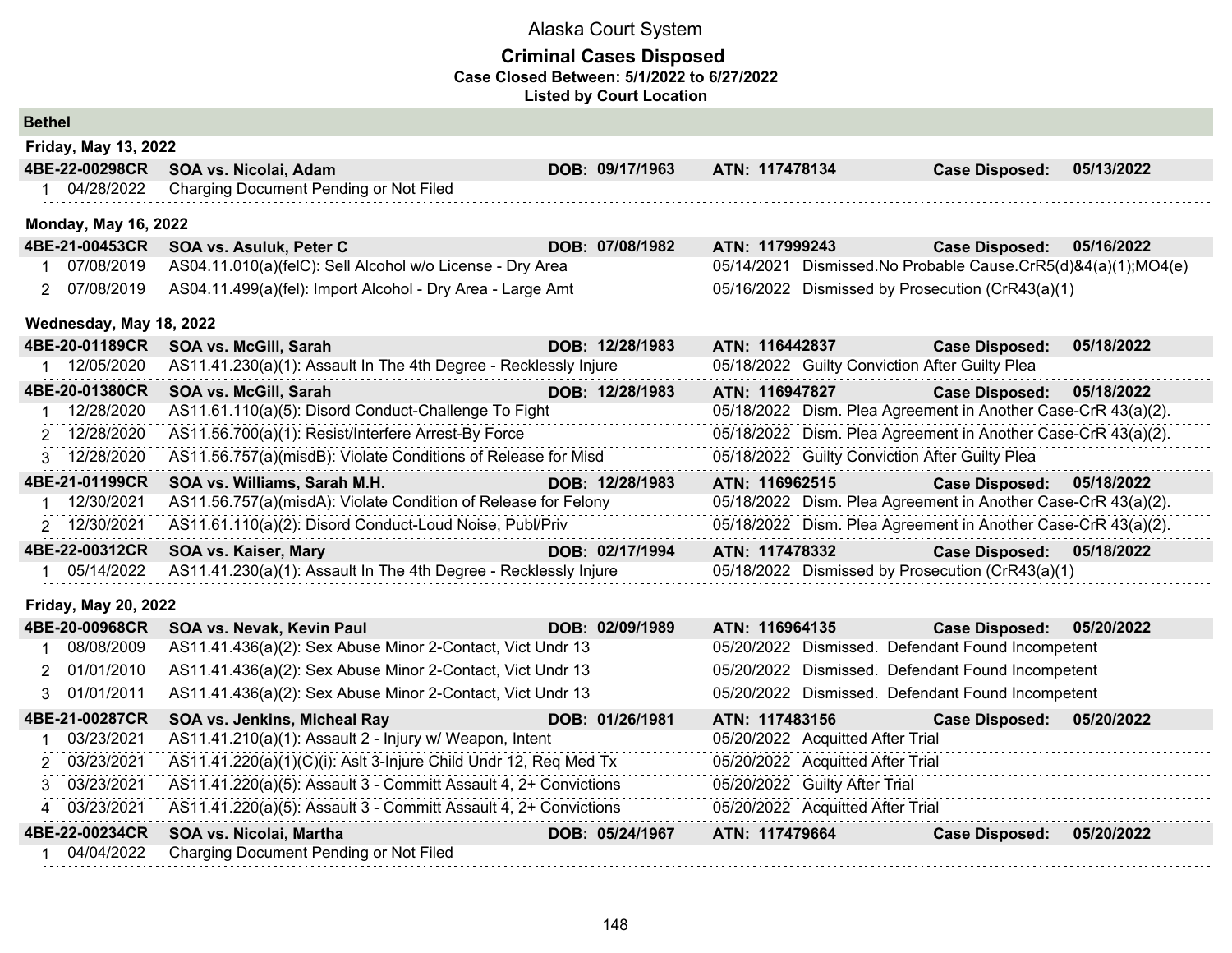## **Criminal Cases Disposed Case Closed Between: 5/1/2022 to 6/27/2022 Listed by Court Location**

| <b>Bethel</b>               |                                                                  |                 |                                                  |                       |            |
|-----------------------------|------------------------------------------------------------------|-----------------|--------------------------------------------------|-----------------------|------------|
| <b>Friday, May 20, 2022</b> |                                                                  |                 |                                                  |                       |            |
| 4BE-22-00284CR              | <b>SOA vs. Tom, Lorraine</b>                                     | DOB: 10/18/1996 | ATN: 117478215                                   | <b>Case Disposed:</b> | 05/20/2022 |
| 1 05/04/2022                | AS11.46.484(a)(1): Crim Mischief 4-Prop Dam \$250-\$749          |                 | 05/20/2022 Dismissed by Prosecution (CrR43(a)(1) |                       |            |
| 4BE-22-00319CR              | SOA vs. McElwee, Michael                                         | DOB: 10/04/1988 | ATN: 117478224                                   | <b>Case Disposed:</b> | 05/20/2022 |
| 1 05/06/2022                | Charging Document Pending or Not Filed                           |                 |                                                  |                       |            |
| <b>Monday, May 23, 2022</b> |                                                                  |                 |                                                  |                       |            |
| 4BE-20-01117CR              | SOA vs. Arnakin, Harold                                          | DOB: 10/19/1992 | ATN: 117466038                                   | <b>Case Disposed:</b> | 05/23/2022 |
| 11/09/2020                  | AS11.41.210(a)(1): Assault 2 - Injury w/ Weapon, Intent          |                 | 05/23/2022 Dismissed by Prosecution (CrR43(a)(1) |                       |            |
| 2 11/09/2020                | AS11.41.220(a)(1)(B): Assault 3- Cause Injury w/ Weap            |                 | 05/23/2022 Guilty Conviction After Guilty Plea   |                       |            |
| 3 11/09/2020                | AS11.41.220(a)(5): Assault 3 - Committ Assault 4, 2+ Convictions |                 | 05/23/2022 Dismissed by Prosecution (CrR43(a)(1) |                       |            |
| 4BE-21-00711CR              | SOA vs. Wasili, Eric D.                                          | DOB: 01/26/1983 | ATN: 118006551                                   | <b>Case Disposed:</b> | 05/23/2022 |
| 07/22/2021                  | AS11.56.810(a)(1)(C): Terroristic Threat 2 Public Inconvenience  |                 | 05/23/2022 Dismissed by Prosecution (CrR43(a)(1) |                       |            |
| 07/22/2021<br>2             | AS11.41.220(a)(1)(A): Assault 3- Cause Fear Of Injury w/ Weap    |                 | 05/23/2022 Guilty Conviction After Guilty Plea   |                       |            |
| 07/22/2021<br>3             | AS11.41.220(a)(1)(A): Assault 3- Cause Fear Of Injury w/ Weap    |                 | 05/23/2022 Dismissed by Prosecution (CrR43(a)(1) |                       |            |
| 4 07/22/2021                | AS11.41.250: Reckless Endangerment                               |                 | 05/23/2022 Dismissed by Prosecution (CrR43(a)(1) |                       |            |
| 07/22/2021<br>5.            | AS11.41.230(a)(1): Assault In The 4th Degree - Recklessly Injure |                 | 05/23/2022 Dismissed by Prosecution (CrR43(a)(1) |                       |            |
| 07/22/2021<br>6             | AS11.56.700(a)(1): Resist/Interfere Arrest-By Force              |                 | 05/23/2022 Dismissed by Prosecution (CrR43(a)(1) |                       |            |
| 4BE-21-00855CR              | SOA vs. Gregory, Staci M                                         | DOB: 10/18/1986 | ATN: 116984412                                   | <b>Case Disposed:</b> | 05/23/2022 |
| 09/07/2021                  | AS11.61.120(a)(5): Harassment 2 -Offensive Phys Contact          |                 | 05/23/2022 Guilty Conviction After Guilty Plea   |                       |            |
| 09/07/2021<br>2             | AS11.41.230(a)(3): Assault 4-Cause Fear Of Injury                |                 | 05/23/2022 Dismissed by Prosecution (CrR43(a)(1) |                       |            |
| 4BE-21-00877CR              | <b>SOA vs. Fitka, Leonard George</b>                             | DOB: 09/28/1988 | ATN: 116952021                                   | <b>Case Disposed:</b> | 05/23/2022 |
| 1 05/03/2021                | AS11.41.230(a)(1): Assault In The 4th Degree - Recklessly Injure |                 | 05/23/2022 Guilty Conviction After Guilty Plea   |                       |            |
| 4BE-21-01115CR              | <b>SOA vs. Ford JR, Alexie</b>                                   | DOB: 08/09/1973 | ATN: 116456679                                   | <b>Case Disposed:</b> | 05/23/2022 |
| 1 11/26/2021                | AS11.61.120(a)(5): Harassment 2 -Offensive Phys Contact          |                 | 05/23/2022 Guilty Conviction After Guilty Plea   |                       |            |
| 4BE-22-00057CR              | <b>SOA vs. Rickteroff, Clarence</b>                              | DOB: 11/15/1991 | ATN: 116962893                                   | <b>Case Disposed:</b> | 05/23/2022 |
| 1 01/29/2022                | AS11.41.230(a)(1): Assault In The 4th Degree - Recklessly Injure |                 | 05/23/2022 Guilty Conviction After Guilty Plea   |                       |            |
| 2 01/29/2022                | AS11.41.230(a)(1): Assault In The 4th Degree - Recklessly Injure |                 | 05/23/2022 Dismissed by Prosecution (CrR43(a)(1) |                       |            |
| Wednesday, May 25, 2022     |                                                                  |                 |                                                  |                       |            |
| 4BE-22-00335CR              | SOA vs. Beaver, Cole                                             | DOB: 12/02/2003 | ATN: 117478386                                   | <b>Case Disposed:</b> | 05/25/2022 |
| 1 05/21/2022                | Charging Document Pending or Not Filed                           |                 |                                                  |                       |            |
|                             |                                                                  |                 |                                                  |                       |            |

**Friday, May 27, 2022**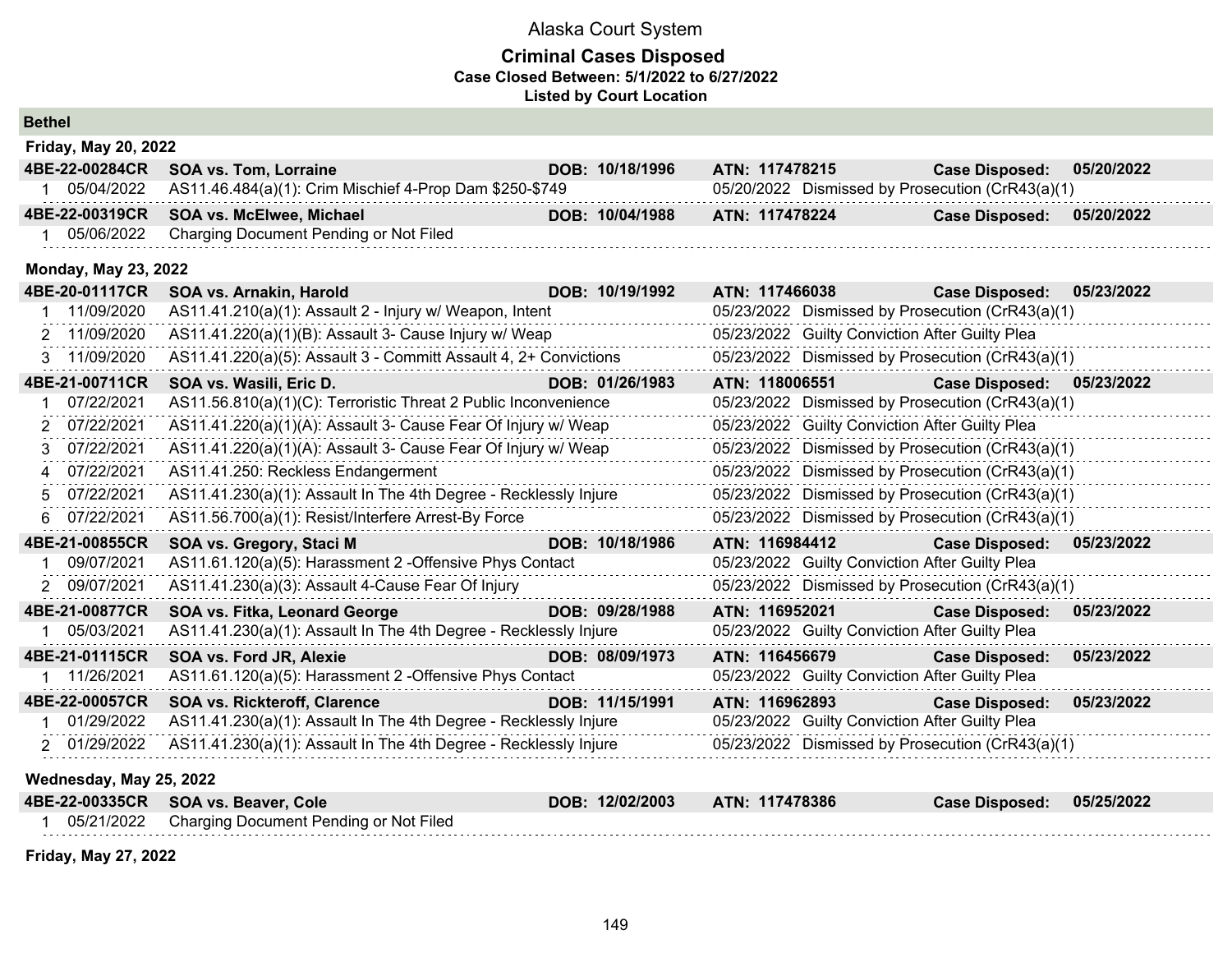## **Criminal Cases Disposed Case Closed Between: 5/1/2022 to 6/27/2022 Listed by Court Location**

**Bethel**

| <b>Friday, May 27, 2022</b> |                                                                  |                 |                                                  |                       |            |
|-----------------------------|------------------------------------------------------------------|-----------------|--------------------------------------------------|-----------------------|------------|
| 4BE-21-00521CR              | SOA vs. Lincoln, Rudy A                                          | DOB: 04/19/1965 | ATN: 116993619                                   | <b>Case Disposed:</b> | 05/27/2022 |
| 06/01/2021                  | AS11.41.230(a)(3): Assault 4-Cause Fear Of Injury                |                 | 05/27/2022 Guilty Conviction After Guilty Plea   |                       |            |
| 2 06/01/2021                | AS11.41.220(a)(1)(A): Assault 3- Cause Fear Of Injury w/ Weap    |                 | 05/27/2022 Dismissed by Prosecution (CrR43(a)(1) |                       |            |
| 3 06/01/2021                | AS11.41.220(a)(1)(A): Assault 3- Cause Fear Of Injury w/ Weap    |                 | 05/27/2022 Dismissed by Prosecution (CrR43(a)(1) |                       |            |
| 4 06/01/2021                | AS11.61.210(a)(1): Misc/Weapons 4- Possess While Intox           |                 | 05/27/2022 Guilty Conviction After Guilty Plea   |                       |            |
| 4BE-21-00637CR              | <b>SOA vs. Lincoln, Rudy</b>                                     | DOB: 04/19/1965 | ATN: 117996633 ATN: 117996633                    | <b>Case Disposed:</b> | 05/27/2022 |
| 07/06/2021                  | AS11.56.757(a)(misdA): Violate Condition of Release for Felony   |                 | 05/27/2022 Guilty Conviction After Guilty Plea   |                       |            |
| 4BE-21-00914CR              | <b>SOA vs. Xavier, Catherine</b>                                 | DOB: 09/23/1972 | ATN: 117475353                                   | <b>Case Disposed:</b> | 05/27/2022 |
| 09/21/2021                  | AS11.61.120(a)(5): Harassment 2 - Offensive Phys Contact         |                 | 05/27/2022 Guilty Conviction After Guilty Plea   |                       |            |
| 2 09/21/2021                | AS11.41.230(a)(1): Assault In The 4th Degree - Recklessly Injure |                 | 05/27/2022 Dismissed by Prosecution (CrR43(a)(1) |                       |            |
| 4BE-21-01183CR              | SOA vs. Lupie, Anna Mae                                          | DOB: 05/25/2000 | ATN: 117490185                                   | <b>Case Disposed:</b> | 05/27/2022 |
| 12/21/2021                  | AS11.41.250: Reckless Endangerment                               |                 | 05/27/2022 Guilty Conviction After Guilty Plea   |                       |            |
| 2 12/21/2021                | AS11.41.220(a)(1)(C)(i): Aslt 3-Injure Child Undr 12, Req Med Tx |                 | 12/28/2021 No True Bill                          |                       |            |
| 4BE-22-00043CR              | SOA vs. Lupie, Anna Mae                                          | DOB: 05/25/2000 | ATN: 116476812                                   | <b>Case Disposed:</b> | 05/27/2022 |
| 11/26/2020                  | AS11.46.484(a)(1): Crim Mischief 4-Prop Dam \$250-\$749          |                 | 05/27/2022 Guilty Conviction After Guilty Plea   |                       |            |
|                             |                                                                  |                 |                                                  |                       |            |

## **Monday, May 30, 2022**

| 4BE-22-00336CR | SOA vs. Joseph, Henry Hunter                                | DOB: 08/23/1997 | ATN: 117456129 |                                                                  | <b>Case Disposed:</b> | 05/30/2022 |
|----------------|-------------------------------------------------------------|-----------------|----------------|------------------------------------------------------------------|-----------------------|------------|
| 05/24/2012     | AS11.41.434(a)(1): Sex Abuse Minor 1- Penetrate Vic Undr 13 |                 |                | 05/30/2022 Dismissed.No Probable Cause.CrR5(d)&4(a)(1);MO4(e)    |                       |            |
| 2 05/24/2012   | AS11.41.436(a)(1): Sex Abuse Minor 2- Penetrate, Vic 13-15  |                 |                | 05/30/2022 Dismissed. No Probable Cause. CrR5(d)&4(a)(1); MO4(e) |                       |            |
| 3 12/01/2021   | AS11.41.410(a)(1): Sex Assault 1- Penetrate w/o Consent     |                 |                | 05/30/2022 Dismissed. No Probable Cause. CrR5(d)&4(a)(1); MO4(e) |                       |            |
| 4 12/01/2021   | AS11.41.420(a)(1): Sex Assault 2- Contact w/o Consent       |                 |                | 05/30/2022 Dismissed.No Probable Cause.CrR5(d)&4(a)(1);MO4(e)    |                       |            |
|                | 5 12/01/2021 AS11.41.450(a)(1): lncest                      |                 |                | 05/30/2022 Dismissed. No Probable Cause. CrR5(d)&4(a)(1); MO4(e) |                       |            |

## **Tuesday, May 31, 2022**

| 4BE-21-00867CR | SOA vs. Brown, Sheldon K                                         | DOB: 03/03/1994 | ATN: 116984457                                   | <b>Case Disposed:</b>                            | 05/31/2022 |
|----------------|------------------------------------------------------------------|-----------------|--------------------------------------------------|--------------------------------------------------|------------|
| 09/09/2021     | AS11.41.210(a)(1): Assault 2 - Injury w/ Weapon, Intent          |                 | 05/31/2022 Dismissed by Prosecution (CrR43(a)(1) |                                                  |            |
| 2 09/09/2021   | AS11.41.230(a)(1): Assault In The 4th Degree - Recklessly Injure |                 |                                                  | 05/31/2022 Dismissed by Prosecution (CrR43(a)(1) |            |
| 3 09/09/2021   | AS11.41.220(a)(1)(A): Assault 3- Cause Fear Of Injury w/ Weap    |                 | 05/31/2022 Dismissed by Prosecution (CrR43(a)(1) |                                                  |            |
| 4BE-22-00111CR | SOA vs. Jimmy, Warren John                                       | DOB: 09/04/1993 | ATN: 118005426                                   | <b>Case Disposed:</b>                            | 05/31/2022 |
| 02/18/2022     | AS11.61.120(a)(5): Harassment 2 -Offensive Phys Contact          |                 | 05/31/2022 Guilty Conviction After Guilty Plea   |                                                  |            |
| 4BE-22-00325CR | SOA vs. Pavilla, Crystal R                                       | DOB: 04/27/1987 | ATN: 117490914                                   | <b>Case Disposed:</b>                            | 05/31/2022 |
| 05/21/2022     | AS11.41.220(a)(1)(B): Assault 3- Cause Injury w/ Weap            |                 | 05/31/2022 No True Bill                          |                                                  |            |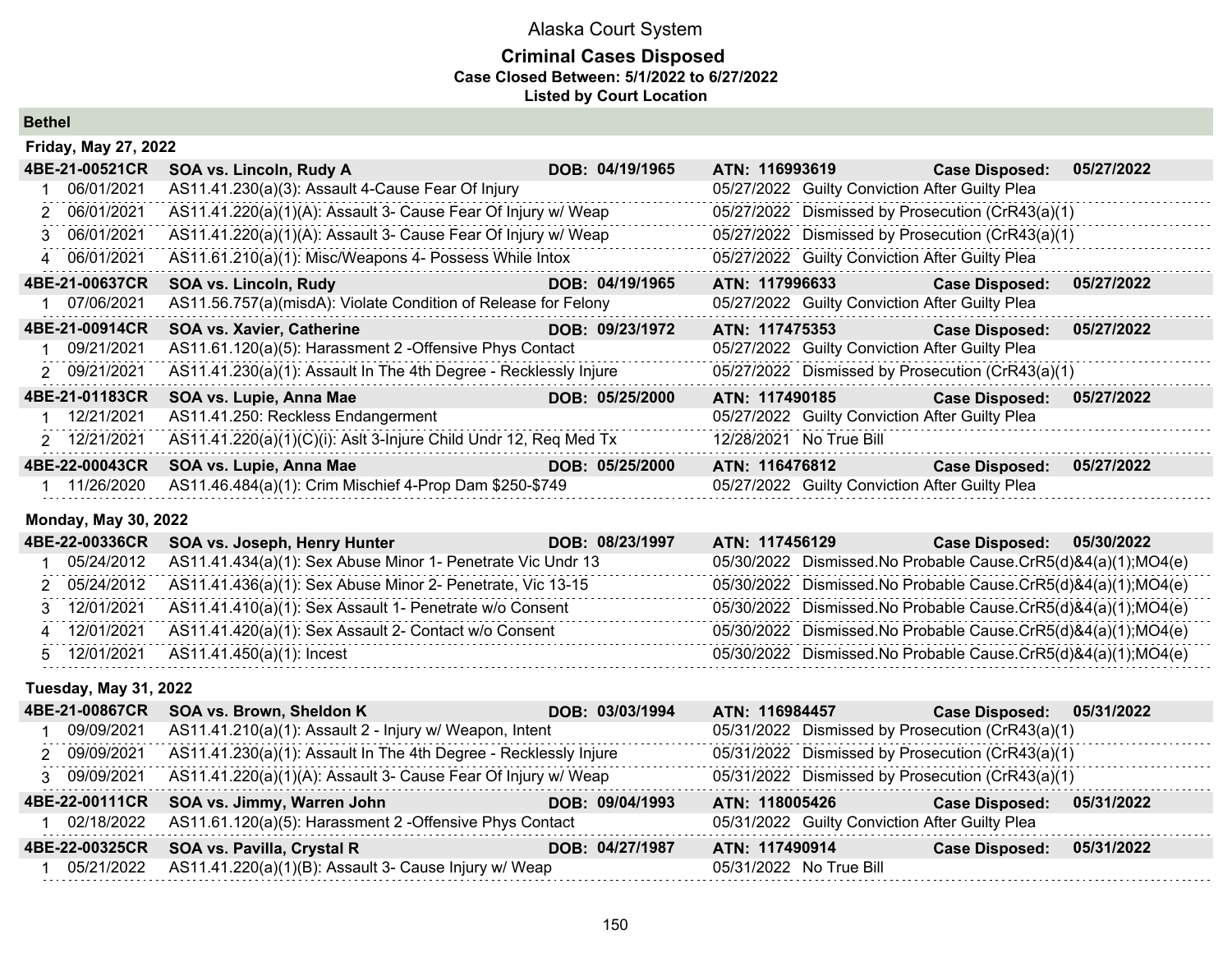| <b>Bethel</b>           |                                                                  |                 |                                                               |                       |            |
|-------------------------|------------------------------------------------------------------|-----------------|---------------------------------------------------------------|-----------------------|------------|
| Tuesday, May 31, 2022   |                                                                  |                 |                                                               |                       |            |
| 4BE-22-00343CR          | SOA vs. Adonis, Katherine                                        | DOB: 04/06/1971 | ATN: 117478287                                                | <b>Case Disposed:</b> | 05/31/2022 |
| 1 05/09/2022            | Charging Document Pending or Not Filed                           |                 |                                                               |                       |            |
| Thursday, June 2, 2022  |                                                                  |                 |                                                               |                       |            |
| 4BE-22-00270CR          | SOA vs. Flynn, Rebecca                                           | DOB: 06/04/2001 | ATN: 116962857                                                | <b>Case Disposed:</b> | 06/02/2022 |
| 01/27/2022<br>$1 \quad$ | AS28.35.030(a)(1): DUI- Alcohol Or Contr Subst                   |                 | 06/02/2022 Guilty Conviction After Guilty Plea                |                       |            |
| Friday, June 3, 2022    |                                                                  |                 |                                                               |                       |            |
| 4BE-22-00106CR          | SOA vs. Kinegak, Jennifer Marie Louise                           | DOB: 03/03/1990 | ATN: 116961894                                                | <b>Case Disposed:</b> | 06/03/2022 |
| 02/18/2022              | AS11.41.230(a)(1): Assault In The 4th Degree - Recklessly Injure |                 | 06/03/2022 Dismissed by Prosecution (CrR43(a)(1)              |                       |            |
| 2 02/18/2022            | AS11.41.230(a)(3): Assault 4-Cause Fear Of Injury                |                 | 06/03/2022 Dismissed by Prosecution (CrR43(a)(1)              |                       |            |
| 3 02/18/2022            | AS11.46.486(a)(2): Criminal Mischief 5-Damage Under \$250        |                 | 06/03/2022 Guilty Conviction After Guilty Plea                |                       |            |
| 4BE-22-00279CR          | SOA vs. Kinegak, Jennifer Marie Louise                           | DOB: 03/03/1990 | ATN: 117478143                                                | <b>Case Disposed:</b> | 06/03/2022 |
| 04/28/2022              | AS11.41.230(a)(1): Assault In The 4th Degree - Recklessly Injure |                 | 06/03/2022 Dism. Plea Agreement in Another Case-CrR 43(a)(2). |                       |            |
| 2 04/28/2022            | AS11.56.757(a)(misdB): Violate Conditions of Release for Misd    |                 | 06/03/2022 Dism. Plea Agreement in Another Case-CrR 43(a)(2). |                       |            |
| 4BE-22-00280CR          | SOA vs. Gusty, Jennifer Marie Louise                             | DOB: 03/03/1990 | ATN: 117478161                                                | <b>Case Disposed:</b> | 06/03/2022 |
| 05/01/2022<br>$1 \quad$ | AS11.56.757(a)(misdA): Violate Condition of Release for Felony   |                 | 06/03/2022 Guilty Conviction After Guilty Plea                |                       |            |
| Monday, June 6, 2022    |                                                                  |                 |                                                               |                       |            |
| 4BE-21-00846CR          | SOA vs. Naneng, Charlie Angelo                                   | DOB: 02/28/1994 | ATN: 116984322                                                | <b>Case Disposed:</b> | 06/06/2022 |
| 09/03/2021              | AS28.35.030(a)(1): DUI- Alcohol Or Contr Subst                   |                 | 06/06/2022 Guilty Conviction After Guilty Plea                |                       |            |
| 09/03/2021<br>2         | AS28.35.032(a): Refuse To Submit To Chemical Test                |                 | 06/06/2022 Dismissed by Prosecution (CrR43(a)(1)              |                       |            |
| 4BE-21-01107CR          | SOA vs. Frederick, Willie Herman                                 | DOB: 02/26/1984 | ATN: 117485577                                                | <b>Case Disposed:</b> | 06/06/2022 |
| 1 11/22/2021            | AS11.56.757(a)(misdB): Violate Conditions of Release for Misd    |                 | 06/06/2022 Guilty Conviction After Guilty Plea                |                       |            |
| 4BE-21-01179CR          | SOA vs. Charlie, Charlie S                                       | DOB: 08/26/1978 | ATN: 116984034                                                | <b>Case Disposed:</b> | 06/06/2022 |
| 11/13/2021              | AS04.11.499(a)(misd): Import Alcohol -Dry Area - Small Amt       |                 | 06/06/2022 Dismissed by Prosecution (CrR43(a)(1)              |                       |            |
| 11/13/2021<br>2         | AS04.16.125: Alcohol Beverages Transported By Common Carrier     |                 | 06/06/2022 Guilty Conviction After Guilty Plea                |                       |            |
| 4BE-22-00124CR          | SOA vs. Naneng, Charlie Angelo                                   | DOB: 02/28/1994 | ATN: 116962011                                                | <b>Case Disposed:</b> | 06/06/2022 |
| 02/25/2022<br>1         | AS11.41.230(a)(3): Assault 4-Cause Fear Of Injury                |                 | 06/06/2022 Guilty Conviction After Guilty Plea                |                       |            |
| 2 02/25/2022            | AS11.56.700(a)(1): Resist/Interfere Arrest-By Force              |                 | 06/06/2022 Dismissed by Prosecution (CrR43(a)(1)              |                       |            |
| 02/25/2022<br>3         | AS11.56.757(a)(misdB): Violate Conditions of Release for Misd    |                 | 06/06/2022 Guilty Conviction After Guilty Plea                |                       |            |
| 4 02/25/2022            | AS11.56.330(a)(1): Escape 4-Off Deten For Misdemeanor            |                 | 06/06/2022 Dismissed by Prosecution (CrR43(a)(1)              |                       |            |
| 4BE-22-00304CR          | SOA vs. Hunter, Bertha L                                         | DOB: 08/27/1967 | ATN: 117478233                                                | <b>Case Disposed:</b> | 06/06/2022 |
| 05/09/2022<br>1         | AS11.61.118(a)(1): Harassment 1 - Offensive Contact w/ Fluids    |                 | 06/06/2022 Dismissed. Duplicate Case.                         |                       |            |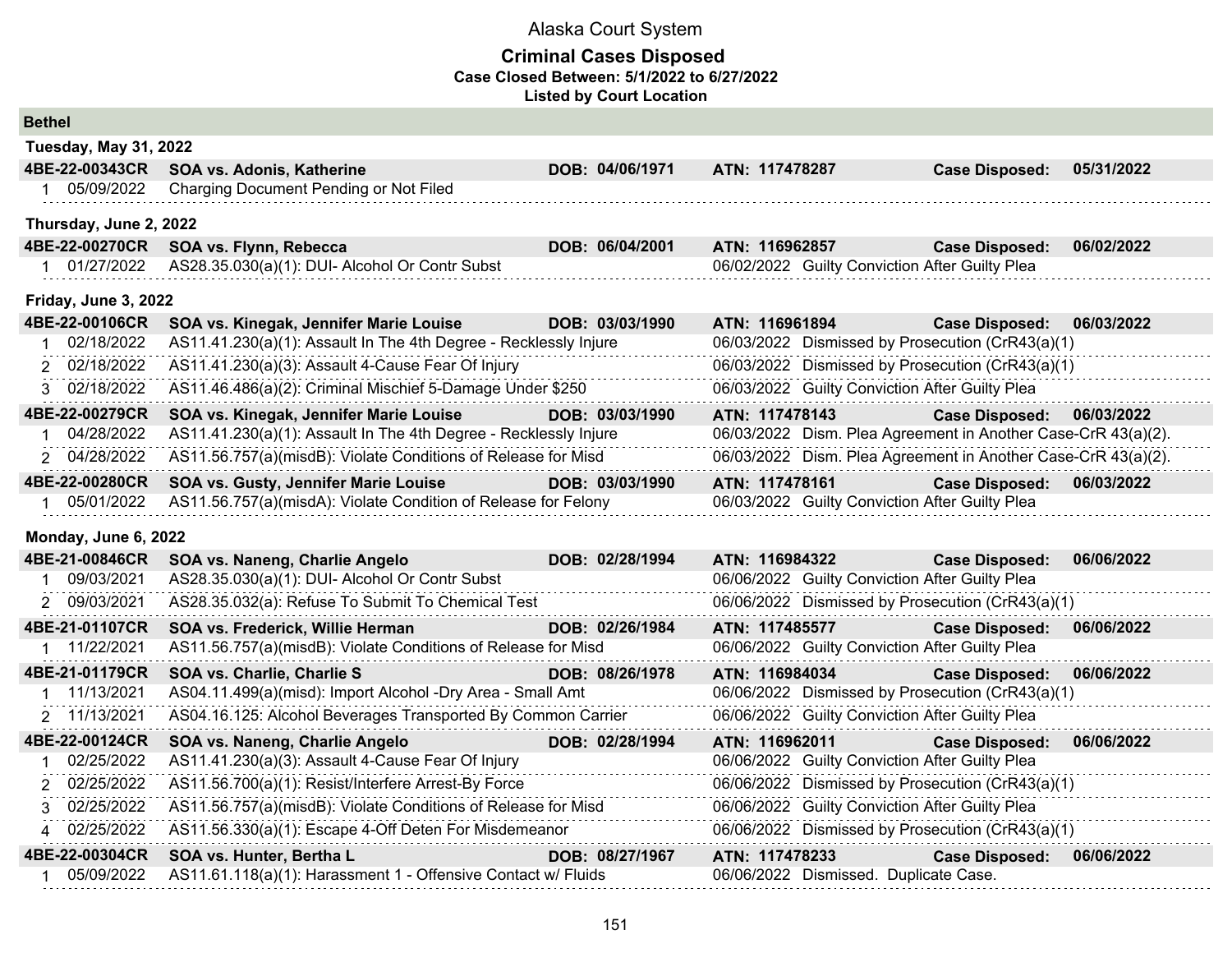## **Criminal Cases Disposed Case Closed Between: 5/1/2022 to 6/27/2022 Listed by Court Location**

| <b>Bethel</b> |
|---------------|
|---------------|

|    | Tuesday, June 7, 2022   |                                                                  |                 |                                                               |                       |            |
|----|-------------------------|------------------------------------------------------------------|-----------------|---------------------------------------------------------------|-----------------------|------------|
|    | 4BE-19-01136CR          | SOA vs. Pitka, Steven                                            | DOB: 11/04/1994 | ATN: 117495702                                                | <b>Case Disposed:</b> | 06/07/2022 |
|    | 09/28/2019              | AS11.41.200(a)(1): Assault 1- Serious Injury, Weapon             |                 | 06/07/2022 Dismissed by Prosecution (CrR43(a)(1)              |                       |            |
| 2  | 09/28/2019              | AS11.41.210(a)(2): Assault 2 - Serious Injury, Reckless          |                 | 06/07/2022 Dismissed by Prosecution (CrR43(a)(1)              |                       |            |
|    | 3 09/28/2019            | AS11.41.220(a)(1)(A): Assault 3- Cause Fear Of Injury w/ Weap    |                 | 06/07/2022 Guilty Conviction After Guilty Plea                |                       |            |
| 4  | 09/28/2019              | AS11.41.220(a)(1)(B): Assault 3- Cause Injury w/ Weap            |                 | 06/07/2022 Dismissed by Prosecution (CrR43(a)(1)              |                       |            |
| 5. | 09/28/2019              | AS11.41.230(a)(1): Assault In The 4th Degree - Recklessly Injure |                 | 06/07/2022 Dismissed by Prosecution (CrR43(a)(1)              |                       |            |
| 6  | 09/28/2019              | AS11.41.210(a)(1): Assault 2 - Injury w/ Weapon, Intent          |                 | 06/07/2022 Dismissed by Prosecution (CrR43(a)(1)              |                       |            |
|    | Wednesday, June 8, 2022 |                                                                  |                 |                                                               |                       |            |
|    | 4BE-21-00142CR          | <b>SOA vs. Merculief, Shondell M</b>                             | DOB: 07/03/2001 | ATN: 116949996                                                | <b>Case Disposed:</b> | 06/08/2022 |
|    | 02/16/2021              | AS11.41.230(a)(1): Assault In The 4th Degree - Recklessly Injure |                 | 06/08/2022 Dism. Plea Agreement in Another Case-CrR 43(a)(2). |                       |            |
|    | 4BE-21-00487CR          | SOA vs. Merculief, Shondell Minnie Ruth                          | DOB: 07/03/2001 | ATN: 116980506                                                | <b>Case Disposed:</b> | 06/08/2022 |
|    | 04/15/2021              | AS11.56.780(a)(1): Hinder Prosecution 2- Var Acts Re Misd        |                 | 06/08/2022 Dism. Plea Agreement in Another Case-CrR 43(a)(2). |                       |            |
|    | 4BE-21-00644CR          | SOA vs. Merculief, Shondell M.R.                                 | DOB: 07/03/2001 | ATN: 117482319                                                | <b>Case Disposed:</b> | 06/08/2022 |
|    | 07/08/2021              | AS11.41.220(a)(2): Assault 3- Repeat Threat Of Death/Injury      |                 | 07/19/2021 Dismiss-Delay in SupCt Transfer CrR5(e)43(b)(1)    |                       |            |
|    | 2 07/08/2021            | AS11.41.220(a)(2): Assault 3- Repeat Threat Of Death/Injury      |                 | 07/19/2021 Dismiss-Delay in SupCt Transfer CrR5(e)43(b)(1)    |                       |            |
|    | 3 07/08/2021            | AS11.41.230(a)(1): Assault In The 4th Degree - Recklessly Injure |                 | 06/08/2022 Guilty Conviction After Guilty Plea                |                       |            |
| 4  | 07/08/2021              | AS11.56.757(a)(misdB): Violate Conditions of Release for Misd    |                 | 06/08/2022 Dismissed by Prosecution (CrR43(a)(1)              |                       |            |
|    | 4BE-21-00897CR          | SOA vs. Merculief, Shondell M.R.                                 | DOB: 07/03/2001 | ATN: 116984574                                                | <b>Case Disposed:</b> | 06/08/2022 |
|    | 09/17/2021              | AS11.56.757(a)(misdA): Violate Condition of Release for Felony   |                 | 06/08/2022 Dismissed by Prosecution (CrR43(a)(1)              |                       |            |
|    | 09/17/2021              | AS11.56.750(a)(1)(A): Unlawful Contact Per Court Ordered         |                 | 06/08/2022 Guilty Conviction After Guilty Plea                |                       |            |
|    | 4BE-21-00961CR          | SOA vs. Bright, Cynthia                                          | DOB: 01/30/1988 | ATN: 118006434                                                | <b>Case Disposed:</b> | 06/08/2022 |
|    | 06/27/2021              | AS04.16.051(a)(misdA): Furnish Alcohol To Person <21             |                 | 06/08/2022 Guilty Conviction After Guilty Plea                |                       |            |
|    | 2 06/27/2021            | AS11.51.130(a)(1): Contrib Deling Minor- To Violate Law          |                 | 06/08/2022 Dismissed by Prosecution (CrR43(a)(1)              |                       |            |
|    | 3 06/27/2021            | AS11.41.250: Reckless Endangerment                               |                 | 06/08/2022 Dismissed by Prosecution (CrR43(a)(1)              |                       |            |

|            | 4BE-21-01012CR SOA vs. Frederick, Willie H                 | DOB: 02/26/1984 | ATN: 117485541                                   | <b>Case Disposed:</b> | 06/08/2022 |
|------------|------------------------------------------------------------|-----------------|--------------------------------------------------|-----------------------|------------|
| 10/22/2021 | AS11.46.486(a)(2): Criminal Mischief 5-Damage Under \$250  |                 | 06/08/2022 Dismissed by Prosecution (CrR43(a)(1) |                       |            |
|            | 4BE-21-01085CR SOA vs. Waskey, Kurtis Lee                  | DOB: 12/03/1988 | ATN: 116476866                                   | <b>Case Disposed:</b> | 06/08/2022 |
| 07/08/2021 | AS04.11.499(a)(misd): Import Alcohol -Dry Area - Small Amt |                 | 06/08/2022 Guilty Conviction After Guilty Plea   |                       |            |
|            |                                                            |                 |                                                  |                       |            |

**Thursday, June 9, 2022**

|  | 4BE-22-00344CR SOA vs. Lake SR, Samuel                                   | DOB: 03/01/1959 | ATN: 117456183 | Case Disposed: 06/09/2022             |  |
|--|--------------------------------------------------------------------------|-----------------|----------------|---------------------------------------|--|
|  | 05/25/2022 AS11.41.220(a)(1)(A): Assault 3- Cause Fear Of Injury w/ Weap |                 |                | 06/09/2022 Dismissed. Duplicate Case. |  |
|  | 05/25/2022 AS11.56.757(a)(misdB): Violate Conditions of Release for Misd |                 |                | 06/09/2022 Dismissed. Duplicate Case. |  |

. . . . . . . . . . . .

. . . . . . . . . . . .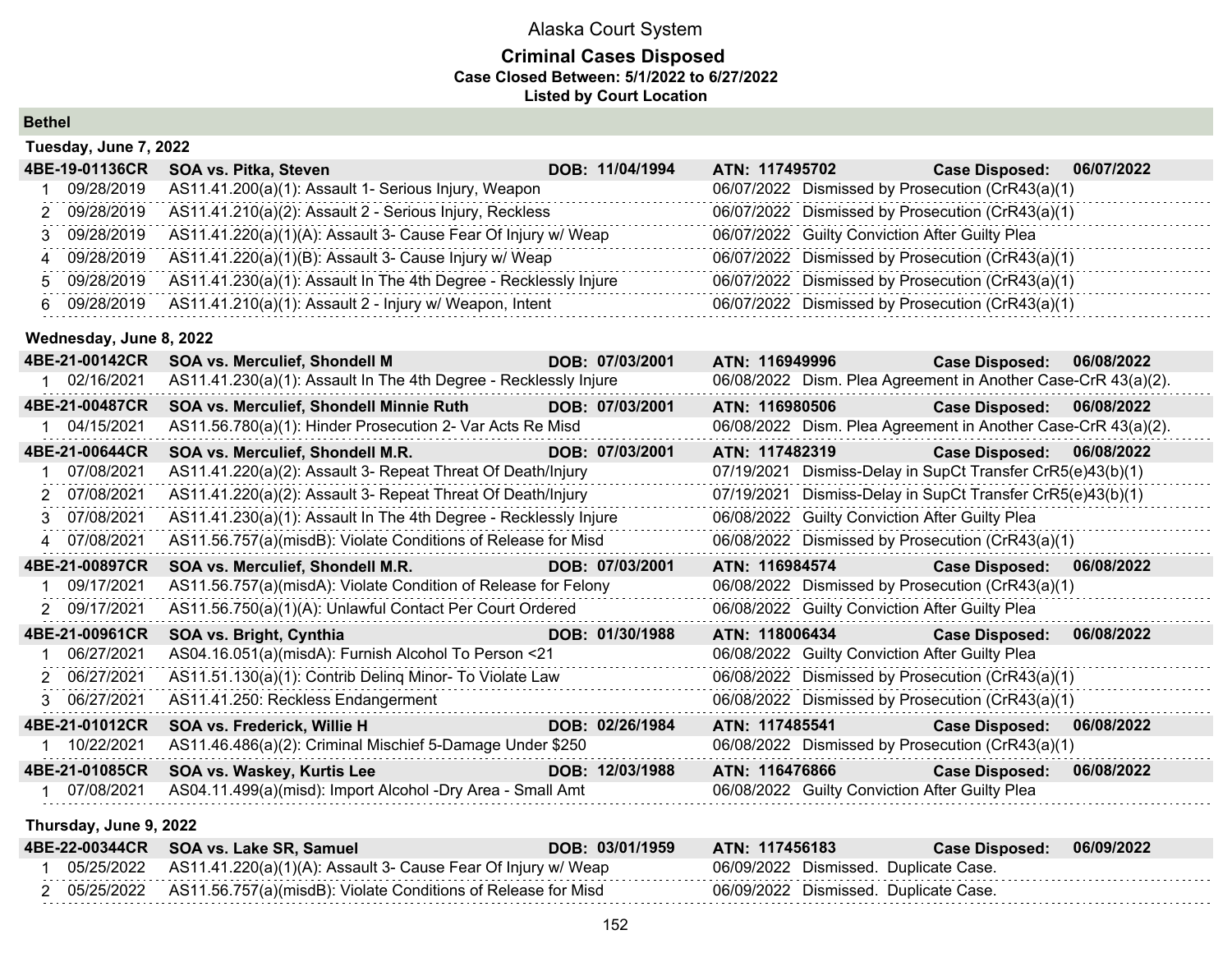### **Criminal Cases Disposed Case Closed Between: 5/1/2022 to 6/27/2022 Listed by Court Location**

**Bethel**

| Friday, June 10, 2022 |  |  |
|-----------------------|--|--|
|-----------------------|--|--|

| 4BE-19-01460CR          | SOA vs. Mesak, Jamison                                                        | DOB: 08/24/1999 | ATN: 117499473                                 | <b>Case Disposed:</b> | 06/10/2022 |
|-------------------------|-------------------------------------------------------------------------------|-----------------|------------------------------------------------|-----------------------|------------|
| 08/27/2019              | Attempted: AS11.41.436(a)(2): Sex Abuse Minor 2-Contact, Vict Undr 13         |                 | 06/10/2022 Guilty Conviction After Guilty Plea |                       |            |
| Saturday, June 11, 2022 |                                                                               |                 |                                                |                       |            |
| 4BE-22-00374CR          | <b>SOA vs. Paul, Emmitt</b>                                                   | DOB: 03/08/1996 | ATN: 117478728                                 | <b>Case Disposed:</b> | 06/11/2022 |
|                         | 06/10/2022 AS11.41.230(a)(1): Assault In The 4th Degree - Recklessly Injure   |                 | 06/11/2022 Guilty Conviction After Guilty Plea |                       |            |
|                         | 2 06/10/2022 AS11.41.230(a)(1): Assault In The 4th Degree - Recklessly Injure |                 | 06/11/2022 Guilty Conviction After Guilty Plea |                       |            |
|                         | 3 06/10/2022 AS11.41.250: Reckless Endangerment                               |                 | 06/11/2022 Guilty Conviction After Guilty Plea |                       |            |
|                         | 4 06/10/2022 AS11.61.210(a)(1): Misc/Weapons 4- Possess While Intox           |                 | 06/11/2022 Guilty Conviction After Guilty Plea |                       |            |
|                         |                                                                               |                 |                                                |                       |            |

#### **Monday, June 13, 2022**

| 4BE-21-00367CR | SOA vs. Amarok, Lisa M.                                          | DOB: 07/31/1988 | ATN: 116980479                                                | <b>Case Disposed:</b> | 06/13/2022 |
|----------------|------------------------------------------------------------------|-----------------|---------------------------------------------------------------|-----------------------|------------|
| 04/15/2021     | AS11.41.220(a)(1)(B): Assault 3- Cause Injury w/ Weap            |                 | 06/13/2022 Guilty Conviction After Guilty Plea                |                       |            |
| 2 04/15/2021   | AS11.41.220(a)(1)(A): Assault 3- Cause Fear Of Injury w/ Weap    |                 | 06/13/2022 Dismissed by Prosecution (CrR43(a)(1)              |                       |            |
| 4BE-21-00412CR | SOA vs. Simons, Georgiane Rena                                   | DOB: 12/07/1990 | ATN: 116980893                                                | <b>Case Disposed:</b> | 06/13/2022 |
| 05/02/2021     | AS11.61.120(a)(5): Harassment 2 - Offensive Phys Contact         |                 | 06/13/2022 Guilty Conviction After Guilty Plea                |                       |            |
|                |                                                                  |                 |                                                               |                       |            |
| 4BE-21-00936CR | SOA vs. Enoch, Angilan                                           | DOB: 11/11/1996 | ATN: 116462673                                                | <b>Case Disposed:</b> | 06/13/2022 |
| 09/28/2021     | AS11.41.230(a)(1): Assault In The 4th Degree - Recklessly Injure |                 | 06/13/2022 Guilty Conviction After Guilty Plea                |                       |            |
| 2 09/28/2021   | AS11.56.745: Interfere w/ Report of DV Crime                     |                 | 06/13/2022 Dism. Plea Agreement in Another Case-CrR 43(a)(2). |                       |            |
| 3 09/28/2021   | AS11.41.230(a)(3): Assault 4-Cause Fear Of Injury                |                 | 06/13/2022 Dism. Plea Agreement in Another Case-CrR 43(a)(2). |                       |            |

### **Tuesday, June 14, 2022**

| 4BE-21-00927CR SOA vs. Lott, Robert                               | DOB: 03/11/1993 | <b>ATN: 117481896</b>                            | Case Disposed: 06/14/2022 |  |
|-------------------------------------------------------------------|-----------------|--------------------------------------------------|---------------------------|--|
| 09/20/2021 AS11.56.840(a)(3)(A): Fail to Register as Sex Offender |                 | 06/14/2022 Dismissed by Prosecution (CrR43(a)(1) |                           |  |

#### **Wednesday, June 15, 2022**

| 4BE-21-00933CR SOA vs. Attie, Andy                                   | DOB: 06/11/1987 | ATN: 116994006                                   | Case Disposed: 06/15/2022 |  |
|----------------------------------------------------------------------|-----------------|--------------------------------------------------|---------------------------|--|
| 08/26/2021 AS11.56.750(a)(1)(A): Unlawful Contact Per Court Ordered  |                 | 06/15/2022 Guilty Conviction After Guilty Plea   |                           |  |
| 4BE-22-00085CR SOA vs. Tony, James                                   | DOB: 11/02/1945 | ATN: 118306215                                   | Case Disposed: 06/15/2022 |  |
| 02/08/2022 AS11.56.835(a)(1): Fail To Reg As Sex Ofndr 1- Repeatedly |                 | 06/15/2022 Dismissed by Prosecution (CrR43(a)(1) |                           |  |

### **Thursday, June 16, 2022**

| 4BE-21-00882CR SOA vs. Francis, Riece K                              | DOB: 05/19/1988 | ATN: 117999873                                   | Case Disposed: 06/16/2022 |  |
|----------------------------------------------------------------------|-----------------|--------------------------------------------------|---------------------------|--|
| 01/15/2021 AS11.46.130(a)(1): Theft 2-Value \$750-\$24,999           |                 | 06/16/2022 Dismissed by Prosecution (CrR43(a)(1) |                           |  |
| 01/15/2021 AS11.46.365(a)(1): Vehicle Theft 2-Take Propelled Vehicle |                 | 06/16/2022 Dismissed by Prosecution (CrR43(a)(1) |                           |  |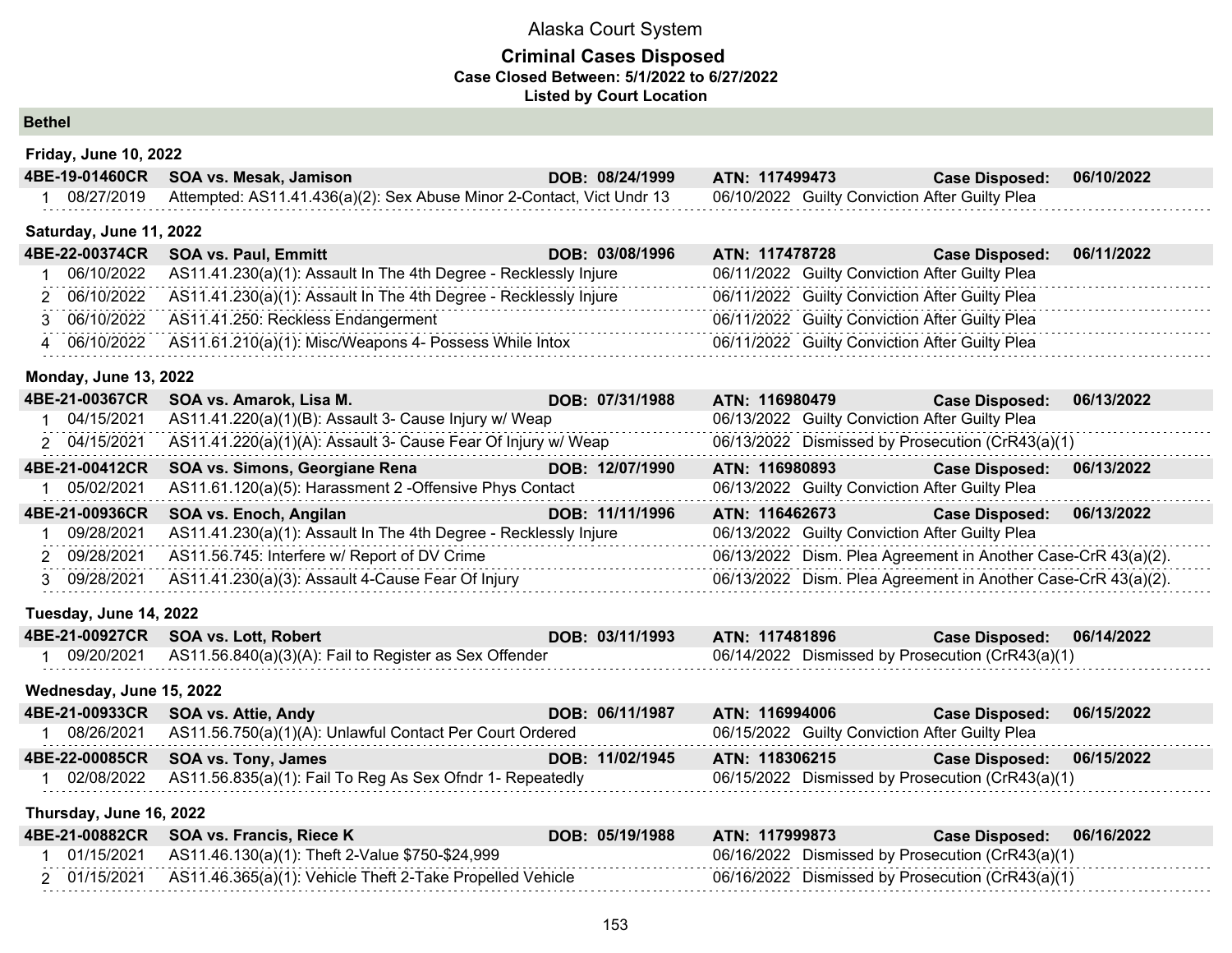## **Criminal Cases Disposed Case Closed Between: 5/1/2022 to 6/27/2022 Listed by Court Location**

### **Bethel**

| Thursday, June 16, 2022      |                                                                  |                                                               |
|------------------------------|------------------------------------------------------------------|---------------------------------------------------------------|
| 4BE-22-00334CR               | SOA vs. Evan, Jared<br>DOB: 09/17/2002                           | ATN: 116457147<br><b>Case Disposed:</b><br>06/16/2022         |
| 05/24/2022<br>1.             | AS11.41.230(a)(1): Assault In The 4th Degree - Recklessly Injure | 06/16/2022 Dismissed by Prosecution (CrR43(a)(1)              |
| 2 05/24/2022                 | AS11.41.230(a)(1): Assault In The 4th Degree - Recklessly Injure | 06/16/2022 Guilty Conviction After Guilty Plea                |
| <b>Monday, June 20, 2022</b> |                                                                  |                                                               |
| 4BE-19-00184CR               | DOB: 06/19/1997<br>SOA vs. Anaver, Ayarriaq                      | 06/20/2022<br>ATN: 116483022<br><b>Case Disposed:</b>         |
| 02/16/2019                   | AS11.41.200(a)(1): Assault 1- Serious Injury, Weapon             | 06/20/2022 Dism. Plea Agreement in Another Case-CrR 43(a)(2). |
| 2 02/16/2019                 | AS11.41.210(a)(1): Assault 2 - Injury w/ Weapon, Intent          | 06/20/2022 Dism. Plea Agreement in Another Case-CrR 43(a)(2). |
| 02/16/2019<br>3              | AS11.41.220(a)(1)(B): Assault 3- Cause Injury w/ Weap            | 06/20/2022 Guilty Conviction After Guilty Plea                |
| 02/16/2019<br>4              | AS11.41.210(a)(2): Assault 2 - Serious Injury, Reckless          | 06/20/2022 Dism. Plea Agreement in Another Case-CrR 43(a)(2). |
| 4BE-21-01036CR               | DOB: 10/15/1999<br><b>SOA vs. Hunter, Austin</b>                 | ATN: 116983764<br><b>Case Disposed:</b><br>06/20/2022         |
| 10/29/2021                   | AS11.46.484(a)(1): Crim Mischief 4-Prop Dam \$250-\$749          | 06/20/2022 Dism. Plea Agreement in Another Case-CrR 43(a)(2). |
| 4BE-21-01161CR               | SOA vs. Evans, David T<br>DOB: 06/14/1981                        | ATN: 116962344<br><b>Case Disposed:</b><br>06/20/2022         |
| 12/15/2021                   | AS11.41.230(a)(1): Assault In The 4th Degree - Recklessly Injure | 06/20/2022 Dismissed by Prosecution (CrR43(a)(1)              |
| 12/15/2021<br>2              | AS11.41.230(a)(1): Assault In The 4th Degree - Recklessly Injure | 06/20/2022 Dismissed by Prosecution (CrR43(a)(1)              |
| 12/15/2021<br>3              | AS11.41.230(a)(1): Assault In The 4th Degree - Recklessly Injure | 06/20/2022 Dismissed by Prosecution (CrR43(a)(1)              |
| 12/15/2021<br>4              | AS11.41.230(a)(1): Assault In The 4th Degree - Recklessly Injure | 06/20/2022 Dismissed by Prosecution (CrR43(a)(1)              |
| 12/15/2021<br>5              | AS11.41.230(a)(1): Assault In The 4th Degree - Recklessly Injure | 06/20/2022 Dismissed by Prosecution (CrR43(a)(1)              |
| 12/15/2021<br>6              | AS11.41.230(a)(1): Assault In The 4th Degree - Recklessly Injure | 06/20/2022 Dismissed by Prosecution (CrR43(a)(1)              |
| 12/15/2021<br>7              | AS11.41.230(a)(1): Assault In The 4th Degree - Recklessly Injure | 06/20/2022 Dismissed by Prosecution (CrR43(a)(1)              |
| 12/15/2021<br>8              | AS11.41.230(a)(1): Assault In The 4th Degree - Recklessly Injure | 06/20/2022 Dismissed by Prosecution (CrR43(a)(1)              |
| 12/15/2021<br>9              | AS11.41.230(a)(1): Assault In The 4th Degree - Recklessly Injure | 06/20/2022 Dismissed by Prosecution (CrR43(a)(1)              |
| 12/15/2021<br>10             | AS11.41.230(a)(1): Assault In The 4th Degree - Recklessly Injure | 06/20/2022 Dismissed by Prosecution (CrR43(a)(1)              |
| 12/15/2021<br>11             | AS11.41.230(a)(1): Assault In The 4th Degree - Recklessly Injure | 06/20/2022 Dismissed by Prosecution (CrR43(a)(1)              |
| 12 12/15/2021                | AS11.41.230(a)(1): Assault In The 4th Degree - Recklessly Injure | 06/20/2022 Dismissed by Prosecution (CrR43(a)(1)              |
| 12/15/2021<br>13             | AS11.41.230(a)(1): Assault In The 4th Degree - Recklessly Injure | 06/20/2022 Dismissed by Prosecution (CrR43(a)(1)              |
| 12/15/2021<br>14             | AS11.41.230(a)(1): Assault In The 4th Degree - Recklessly Injure | 06/20/2022 Dismissed by Prosecution (CrR43(a)(1)              |
| 4BE-22-00355CR               | DOB: 10/15/1999<br><b>SOA vs. Hunter, Austin</b>                 | 06/20/2022<br>ATN: 117447399<br><b>Case Disposed:</b>         |
| 06/02/2022<br>1              | AS11.41.230(a)(1): Assault In The 4th Degree - Recklessly Injure | 06/20/2022 Guilty Conviction After Guilty Plea                |
| 4BE-22-00366CR               | DOB: 06/19/1997<br>SOA vs. Anaver, Ayarriaq David                | ATN: 117447408<br><b>Case Disposed:</b><br>06/20/2022         |
| 1 06/05/2022                 | AS11.56.757(a)(misdA): Violate Condition of Release for Felony   | 06/20/2022 Dismissed by Prosecution (CrR43(a)(1)              |
| 4BE-22-00370CR               | DOB: 01/12/1991<br>SOA vs. Nicholai, Ryan Lee                    | ATN: 117456354<br><b>Case Disposed:</b><br>06/20/2022         |
| 06/08/2022                   | AS11.41.220(a)(5): Assault 3 - Committ Assault 4, 2+ Convictions | 06/20/2022 Dismissed by Prosecution (CrR43(a)(1)              |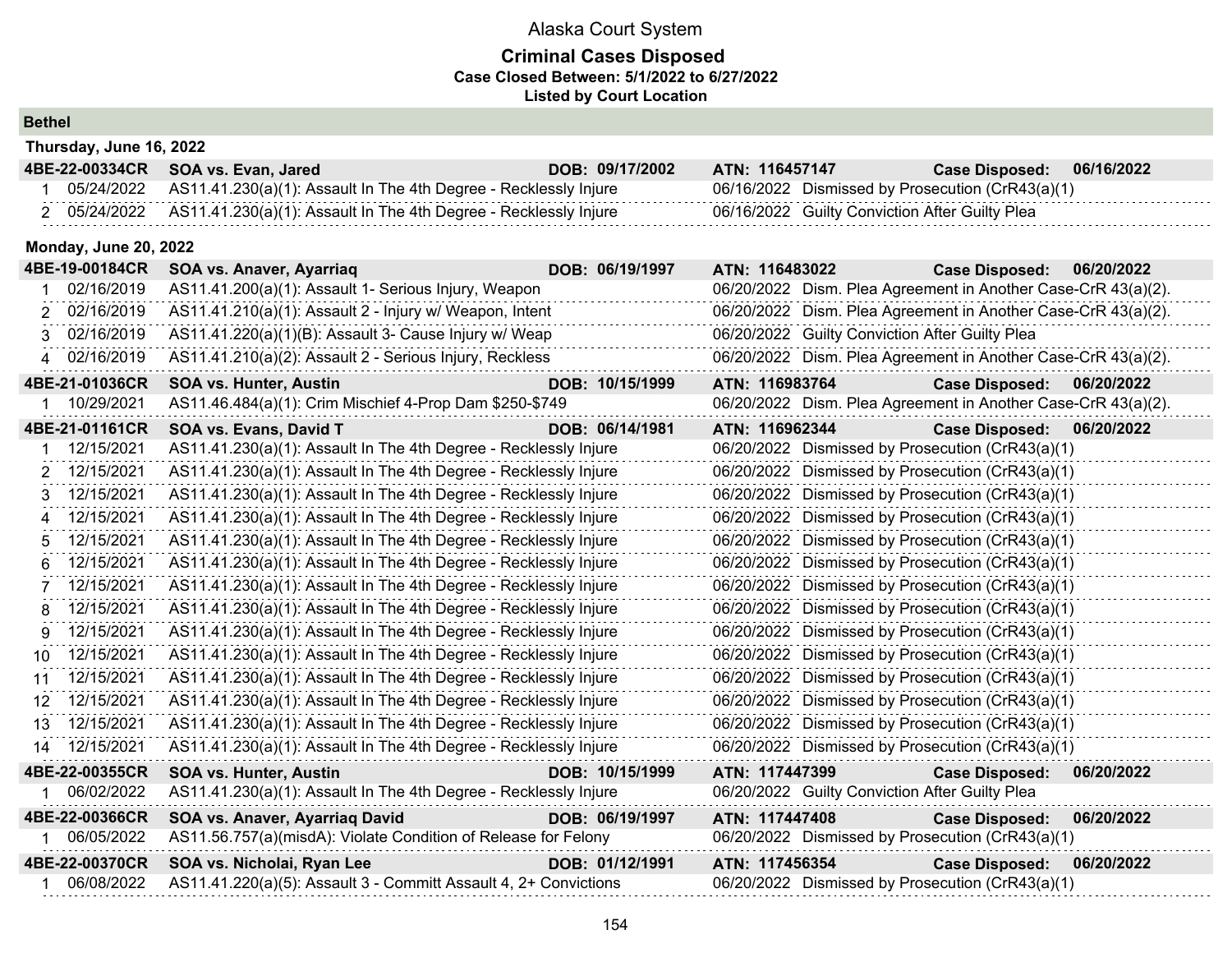## **Criminal Cases Disposed Case Closed Between: 5/1/2022 to 6/27/2022 Listed by Court Location**

| <b>Bethel</b>                               |                                                                                               |                 |                                                                  |                                                                                        |            |
|---------------------------------------------|-----------------------------------------------------------------------------------------------|-----------------|------------------------------------------------------------------|----------------------------------------------------------------------------------------|------------|
| <b>Monday, June 20, 2022</b>                |                                                                                               |                 |                                                                  |                                                                                        |            |
| 4BE-22-00384CR<br>1 06/16/2022              | SOA vs. Charles, Desa<br>AS11.41.230(a)(1): Assault In The 4th Degree - Recklessly Injure     | DOB: 09/23/1988 | ATN: 117478809                                                   | <b>Case Disposed:</b><br>06/20/2022 Dismissed by Prosecution (CrR43(a)(1)              | 06/20/2022 |
| 4BE-22-00398CR<br>06/05/2022                | SOA vs. Wassillie, Michael<br>5AAC85.050(a): Hunting Season & Bag Limit for Musk Oxen         | DOB: 08/22/1988 | ATN: 117456345<br>06/20/2022 Guilty Conviction After Guilty Plea | <b>Case Disposed:</b>                                                                  | 06/20/2022 |
| 2 06/05/2022                                | AS16.05.330(a)(2): Hunting w/o License in Possession (Correctable)                            |                 |                                                                  | 06/20/2022 Dismissed by Prosecution (CrR43(a)(1)                                       |            |
| Tuesday, June 21, 2022                      |                                                                                               |                 |                                                                  |                                                                                        |            |
| 4BE-20-00613CR                              | SOA vs. Moses, Craig                                                                          | DOB: 10/04/1986 | ATN: 116468829                                                   | <b>Case Disposed:</b>                                                                  | 06/21/2022 |
| 1 06/15/2020                                | AS28.35.030(a)(1): DUI- Alcohol Or Contr Subst                                                |                 | 06/21/2022 Guilty Conviction After Guilty Plea                   |                                                                                        |            |
| 4BE-20-01123CR<br>08/28/2020<br>$\mathbf 1$ | SOA vs. Lamont, Savannah S.K.<br>AS04.16.125: Alcohol Beverages Transported By Common Carrier | DOB: 11/23/1996 | ATN: 117451818<br>06/21/2022 Guilty Conviction After Guilty Plea | <b>Case Disposed:</b>                                                                  | 06/21/2022 |
| 4BE-21-00103CR                              | SOA vs. Lonewolf, Tsatoke                                                                     | DOB: 10/03/1981 | ATN: 115947495                                                   | <b>Case Disposed:</b>                                                                  | 06/21/2022 |
| 01/29/2021                                  | AS11.41.230(a)(1): Assault In The 4th Degree - Recklessly Injure                              |                 | 06/21/2022 Guilty Conviction After Guilty Plea                   |                                                                                        |            |
| 2 01/29/2021                                | AS11.41.250: Reckless Endangerment                                                            |                 |                                                                  | 06/21/2022 Dismissed by Prosecution (CrR43(a)(1)                                       |            |
| 4BE-21-00128CR<br>02/08/2021                | SOA vs. Eppler, Dana<br>AS11.56.330(a)(1): Escape 4-Off Deten For Misdemeanor                 | DOB: 03/24/1992 | ATN: 116949852<br>06/21/2022 Guilty Conviction After Guilty Plea | <b>Case Disposed:</b>                                                                  | 06/21/2022 |
| 4BE-21-00845CR<br>05/18/2021                | SOA vs. Lonewolf, Tsatoke<br>AS11.41.230(a)(1): Assault In The 4th Degree - Recklessly Injure | DOB: 10/03/1981 | ATN: 116951949                                                   | <b>Case Disposed:</b><br>06/21/2022 Dism. Plea Agreement in Another Case-CrR 43(a)(2). | 06/21/2022 |
| 4BE-21-01061CR                              | SOA vs. Albert, Michael                                                                       | DOB: 07/09/1993 | ATN: 118006857                                                   | <b>Case Disposed:</b>                                                                  | 06/21/2022 |
| 1 10/15/2021                                | AS04.16.125: Alcohol Beverages Transported By Common Carrier                                  |                 | 06/21/2022 Guilty Conviction After Guilty Plea                   |                                                                                        |            |
| 4BE-22-00318CR                              | SOA vs. Moses, Craig                                                                          | DOB: 10/04/1986 | ATN: 118001574                                                   | <b>Case Disposed:</b>                                                                  | 06/21/2022 |
| 1 05/15/2022                                | AS11.41.230(a)(1): Assault In The 4th Degree - Recklessly Injure                              |                 | 06/21/2022 Guilty Conviction After Guilty Plea                   |                                                                                        |            |
| 2 05/15/2022                                | AS11.56.757(a)(misdB): Violate Conditions of Release for Misd                                 |                 | 06/21/2022 Guilty Conviction After Guilty Plea                   |                                                                                        |            |
| Wednesday, June 22, 2022                    |                                                                                               |                 |                                                                  |                                                                                        |            |
| 4BE-22-00163CR                              | <b>SOA vs. Mute, Thomas</b>                                                                   | DOB: 06/29/1953 | ATN: 117490725                                                   | <b>Case Disposed:</b>                                                                  | 06/22/2022 |
| 1 03/18/2022                                | AS11.46.486(a)(2): Criminal Mischief 5-Damage Under \$250                                     |                 |                                                                  | 06/22/2022 Dismissed by Prosecution (CrR43(a)(1)                                       |            |
| Thursday, June 23, 2022                     |                                                                                               |                 |                                                                  |                                                                                        |            |
| 4BE-21-00998CR                              | SOA vs. Spein, Sheldon                                                                        | DOB: 08/26/2001 | ATN: 116983548                                                   | <b>Case Disposed:</b>                                                                  | 06/23/2022 |
| 10/20/2021<br>1                             | AS11.41.230(a)(3): Assault 4-Cause Fear Of Injury                                             |                 | 06/23/2022 Guilty Conviction After Guilty Plea                   |                                                                                        |            |
| 2 10/20/2021                                | AS11.41.230(a)(3): Assault 4-Cause Fear Of Injury                                             | .               | 06/23/2022 Guilty Conviction After Guilty Plea                   |                                                                                        |            |
| 3 10/20/2021                                | AS11.61.210(a)(3): Misc/Weapons 4- Firing Recklessly                                          |                 | 06/23/2022 Guilty Conviction After Guilty Plea                   |                                                                                        |            |

**Friday, June 24, 2022**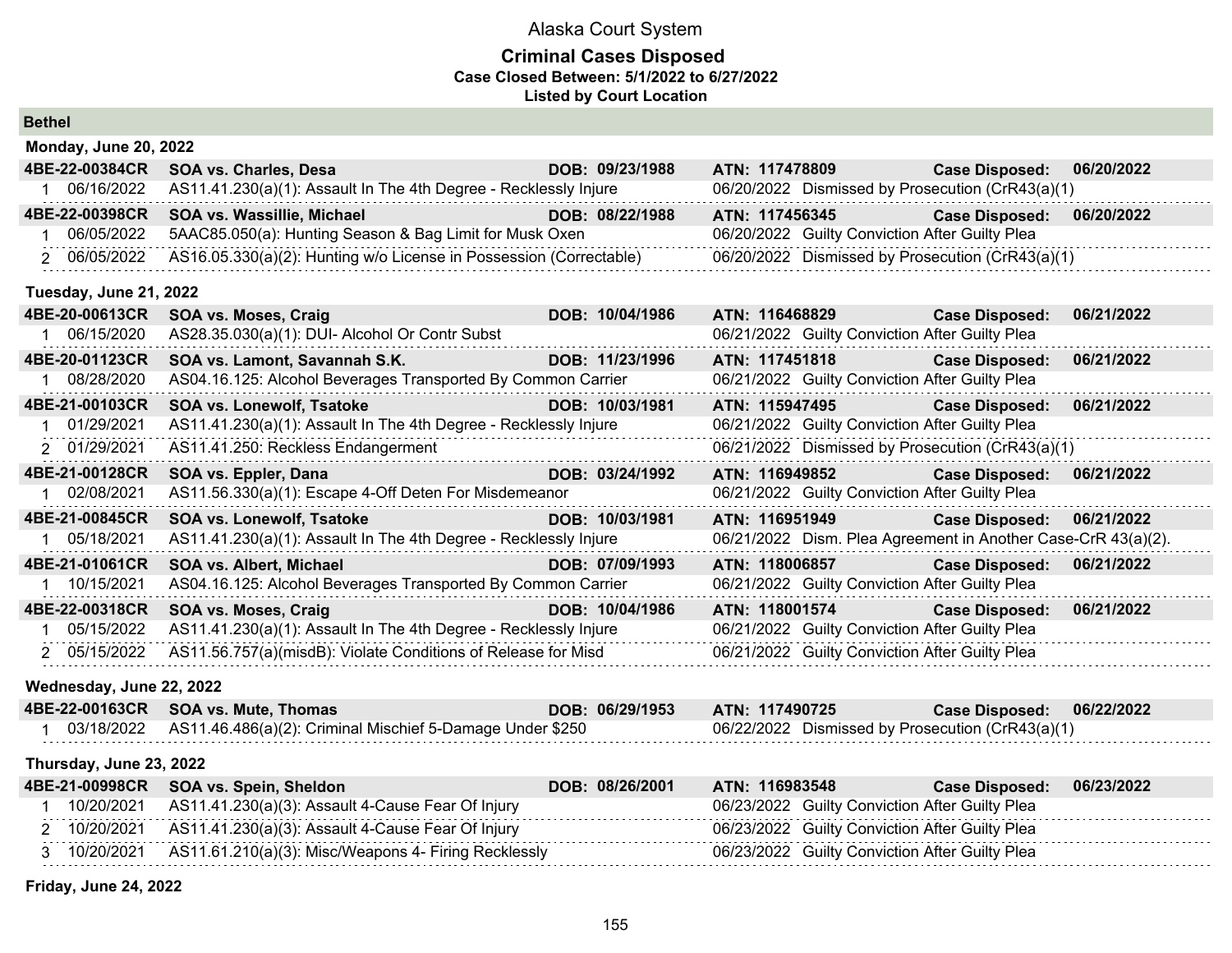## **Criminal Cases Disposed Case Closed Between: 5/1/2022 to 6/27/2022 Listed by Court Location**

**Bethel**

| <b>Friday, June 24, 2022</b> |                                                                  |                 |                                                |                                                  |            |
|------------------------------|------------------------------------------------------------------|-----------------|------------------------------------------------|--------------------------------------------------|------------|
| 4BE-20-01268CR               | SOA vs. Kinegak, Garis Marc                                      | DOB: 11/08/1986 | ATN: 116947845                                 | <b>Case Disposed:</b>                            | 06/24/2022 |
| 12/28/2020                   | AS11.41.220(a)(1)(B): Assault 3- Cause Injury w/ Weap            |                 | 06/24/2022 Guilty Conviction After Guilty Plea |                                                  |            |
| 2 12/28/2020                 | AS11.56.610(a)(1): Tamper Phys Evid-Destroy/Alter/Suppress       |                 |                                                | 06/24/2022 Dismissed by Prosecution (CrR43(a)(1) |            |
| 3 12/28/2020                 | AS11.41.230(a)(1): Assault In The 4th Degree - Recklessly Injure |                 |                                                | 06/24/2022 Dismissed by Prosecution (CrR43(a)(1) |            |
| 4BE-22-00401CR               | SOA vs. Gregory, Darla                                           | DOB: 04/23/1995 | ATN: 117478494                                 | <b>Case Disposed:</b>                            | 06/24/2022 |
| 05/30/2022                   | Charging Document Pending or Not Filed                           |                 |                                                |                                                  |            |
| 4BE-22-00402CR               | SOA vs. Nilsson, Kalle                                           | DOB: 09/19/1996 | ATN: 117478638                                 | <b>Case Disposed:</b>                            | 06/24/2022 |
| 06/05/2022                   | Charging Document Pending or Not Filed                           |                 |                                                |                                                  |            |
| 4BE-22-00403CR               | SOA vs. Kasayulie, Danielle                                      | DOB: 08/02/1990 | ATN: 117478566                                 | <b>Case Disposed:</b>                            | 06/24/2022 |
| 06/04/2022                   | Charging Document Pending or Not Filed                           |                 |                                                |                                                  |            |
| 4BE-22-00404CR               | SOA vs. Keezer, Hazel                                            | DOB: 08/17/1970 | ATN: 117478575                                 | <b>Case Disposed:</b>                            | 06/24/2022 |
| 06/23/2022                   | Charging Document Pending or Not Filed                           |                 |                                                |                                                  |            |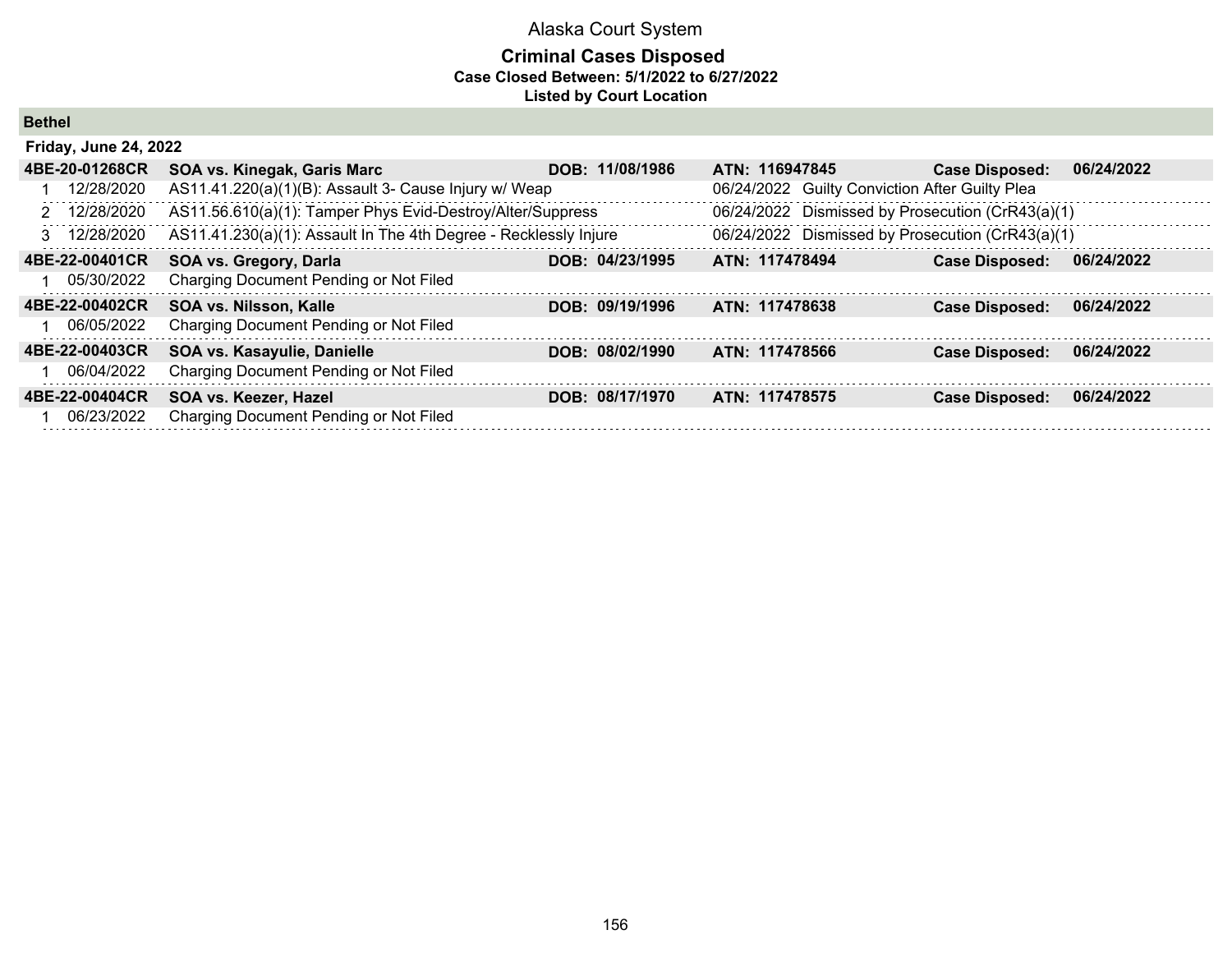## **Criminal Cases Disposed Case Closed Between: 5/1/2022 to 6/27/2022 Listed by Court Location**

**Cordova**

| <b>Monday, May 2, 2022</b> |                                                                    |                 |                                                |                       |            |  |  |
|----------------------------|--------------------------------------------------------------------|-----------------|------------------------------------------------|-----------------------|------------|--|--|
|                            | 3CO-22-00009CR SOA vs. Johnson, Mykah Grace                        | DOB: 01/21/2002 | ATN: 114595461                                 | <b>Case Disposed:</b> | 05/02/2022 |  |  |
|                            | 05/02/2022 AS11.46.484(a)(1): Crim Mischief 4-Prop Dam \$250-\$749 |                 | 05/02/2022 Guilty Conviction After Guilty Plea |                       |            |  |  |

#### **Monday, May 16, 2022**

| 3CO-22-00003CR | SOA vs. Acoba, Michael J.B.                               | DOB: 01/06/1993 | ATN: 114152967 | 05/16/2022<br><b>Case Disposed:</b>               |
|----------------|-----------------------------------------------------------|-----------------|----------------|---------------------------------------------------|
| 01/29/2022     | AS11.46.310: Burglary 2                                   |                 |                | 05/16/2022 Dismissed by Prosecution (CrR43(a)(1)) |
| 2 01/29/2022   | AS11.46.140(a)(1): Theft 3-Value \$250-\$749              |                 |                | 05/16/2022 Guilty Conviction After Guilty Plea    |
| 3 01/29/2022   | AS11.46.482(a)(1): Criminal Mischief 3-Damage \$750+      |                 |                | 05/16/2022 Dismissed by Prosecution (CrR43(a)(1)) |
| 4 01/29/2022   | AS11.46.320(a)(1): Crim Trespass 1- On Land, Intend Crime |                 |                | 05/16/2022 Dismissed by Prosecution (CrR43(a)(1)) |
| 5 01/29/2022   | AS11.51.130(a)(1): Contrib Deling Minor- To Violate Law   |                 |                | 05/16/2022 Guilty Conviction After Guilty Plea    |
| 6 01/29/2022   | AS11.51.130(a)(1): Contrib Deling Minor- To Violate Law   |                 |                | 05/16/2022 Dismissed by Prosecution (CrR43(a)(1)) |
| 7 01/29/2022   | AS11.51.130(a)(1): Contrib Deling Minor- To Violate Law   |                 |                | 05/16/2022 Dismissed by Prosecution (CrR43(a)(1)) |
| 8 01/29/2022   | AS04.16.051(a)(misdA): Furnish Alcohol To Person <21      |                 |                | 05/16/2022 Dismissed by Prosecution (CrR43(a)(1)) |

#### **Friday, May 20, 2022**

|   | 3CO-20-00009CR | SOA vs. Jeppson, Daniel R                                      | DOB: 12/22/1983 | ATN: 115160409 |                                                | <b>Case Disposed:</b>                             | 05/20/2022 |
|---|----------------|----------------------------------------------------------------|-----------------|----------------|------------------------------------------------|---------------------------------------------------|------------|
|   | 04/04/2020     | AS11.46.320(a)(2): Crim Trespass 1- In A Dwelling              |                 |                |                                                | 05/20/2022 Dismissed by Prosecution (CrR43(a)(1)  |            |
|   | 2 05/04/2022   | AS11.56.757(a)(misdB): Violate Conditions of Release for Misd  |                 |                |                                                | 05/20/2022 Dismissed by Prosecution (CrR43(a)(1)  |            |
|   | 3CO-20-00024CR | SOA vs. Jeppson, Daniel R                                      | DOB: 12/22/1983 |                | ATN: 115160418                                 | <b>Case Disposed:</b>                             | 05/20/2022 |
|   | 07/05/2020     | AS11.41.210(a)(1): Assault 2 - Injury w/ Weapon, Intent        |                 |                | 05/20/2022 Guilty Conviction After Guilty Plea |                                                   |            |
|   | 2 07/05/2020   | AS11.41.220(a)(1)(B): Assault 3- Cause Injury w/ Weap          |                 |                |                                                | 05/20/2022 Dismissed by Prosecution (CrR43(a)(1)) |            |
| 3 | 07/05/2020     | AS11.46.130(a)(2): Theft 2-Firearm/Explosive                   |                 |                |                                                | 05/20/2022 Dismissed by Prosecution (CrR43(a)(1)) |            |
|   | 4 07/05/2020   | AS11.46.130(a)(7): Theft 2 - Access Device or ID Document      |                 |                |                                                | 05/20/2022 Dismissed by Prosecution (CrR43(a)(1)) |            |
|   | 5 07/05/2020   | AS11.46.150(a): Theft 4-Less than \$250                        |                 |                |                                                | 05/20/2022 Dismissed by Prosecution (CrR43(a)(1)) |            |
|   | 6 07/05/2020   | AS11.41.250: Reckless Endangerment                             |                 |                |                                                | 05/20/2022 Dismissed by Prosecution (CrR43(a)(1)) |            |
|   | 05/04/2022     | AS11.56.757(a)(misdA): Violate Condition of Release for Felony |                 |                |                                                | 05/20/2022 Dismissed by Prosecution (CrR43(a)(1)) |            |
|   | 3CO-20-00025CR | SOA vs. Jeppson, Daniel R                                      | DOB: 12/22/1983 | ATN: 111621051 |                                                | <b>Case Disposed:</b>                             | 05/20/2022 |
|   | 07/13/2020     | AS11.56.757(a)(misdA): Violate Condition of Release for Felony |                 |                |                                                | 05/20/2022 Dismissed by Prosecution (CrR43(a)(1)  |            |
|   | 2 07/13/2020   | AS11.46.150(a): Theft 4-Less than \$250                        |                 |                |                                                | 05/20/2022 Dismissed by Prosecution (CrR43(a)(1)  |            |
|   | 3 05/04/2022   | AS11.56.757(a)(misdB): Violate Conditions of Release for Misd  |                 |                |                                                | 05/20/2022 Dismissed by Prosecution (CrR43(a)(1)  |            |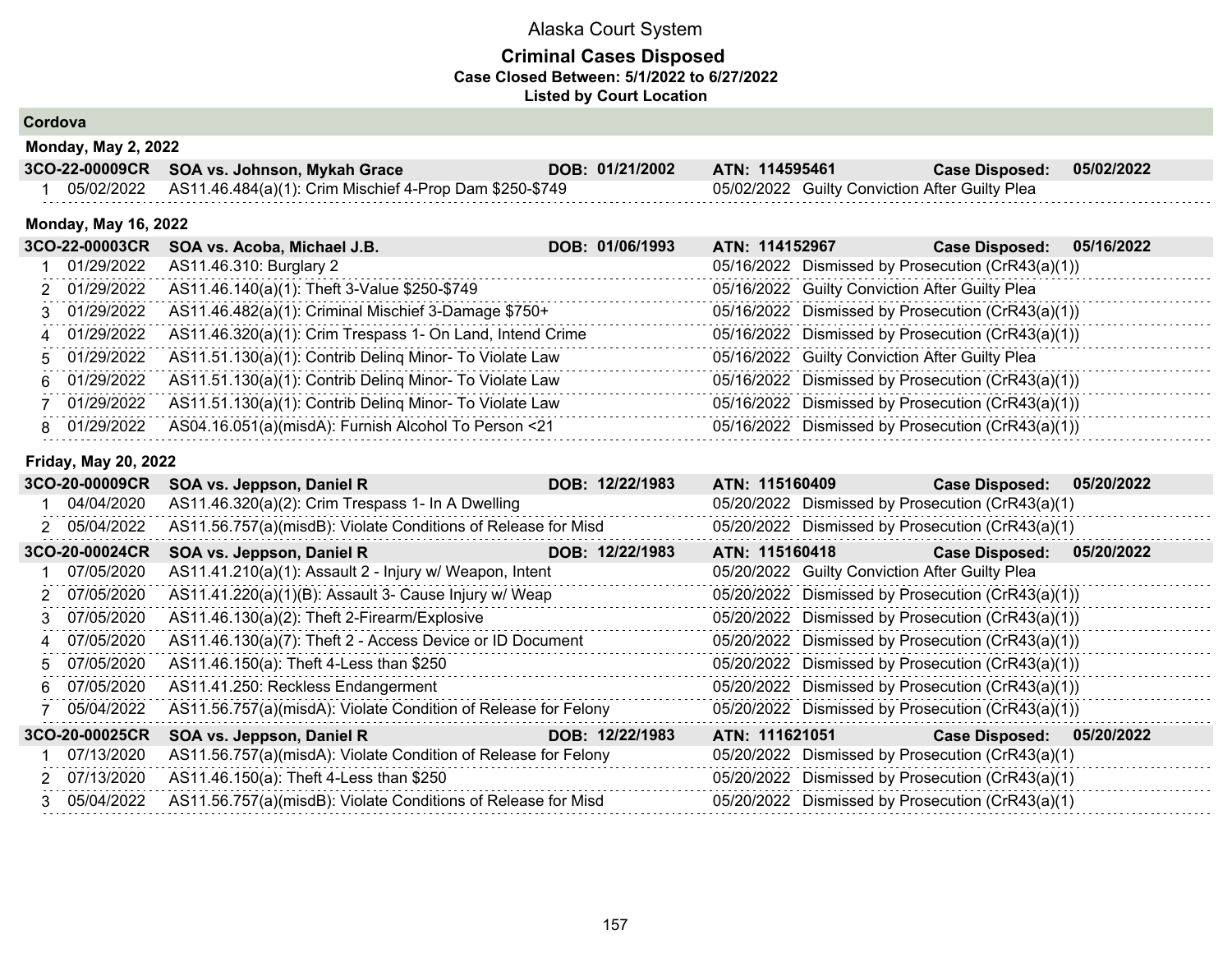## **Criminal Cases Disposed Case Closed Between: 5/1/2022 to 6/27/2022 Listed by Court Location**

**Cordova**

|    | <b>Friday, May 20, 2022</b> |                                                                |  |                 |                |                                                |                                                   |            |  |
|----|-----------------------------|----------------------------------------------------------------|--|-----------------|----------------|------------------------------------------------|---------------------------------------------------|------------|--|
|    | 3CO-20-00029CR              | SOA vs. Jeppson, Daniel R                                      |  | DOB: 12/22/1983 |                | ATN: 111621816                                 | <b>Case Disposed:</b>                             | 05/20/2022 |  |
|    | 07/24/2020                  | AS11.46.300(a)(1): Burglary 1- In A Dwelling                   |  |                 |                |                                                | 05/20/2022 Dismissed by Prosecution (CrR43(a)(1)) |            |  |
| 2  | 07/19/2020                  | AS11.46.150(a): Theft 4-Less than \$250                        |  |                 |                |                                                | 05/20/2022 Dismissed by Prosecution (CrR43(a)(1)) |            |  |
| 3  | 07/19/2020                  | AS11.46.330(a)(1): Crim Trespass 2- Upon Premises              |  |                 |                |                                                | 05/20/2022 Dismissed by Prosecution (CrR43(a)(1)) |            |  |
| 4  | 07/19/2020                  | AS11.56.757(a)(misdA): Violate Condition of Release for Felony |  |                 |                | 05/20/2022 Guilty Conviction After Guilty Plea |                                                   |            |  |
| 5. | 05/04/2022                  | AS11.56.757(a)(misdA): Violate Condition of Release for Felony |  |                 |                |                                                | 05/20/2022 Dismissed by Prosecution (CrR43(a)(1)) |            |  |
|    | 3CO-20-00030CR              | SOA vs. Jeppson, Daniel R<br><u> Tanzania (Barat III) eta</u>  |  | DOB: 12/22/1983 |                | ATN: 111621069                                 | Case Disposed: 05/20/2022                         |            |  |
|    | 07/22/2020                  | AS11.46.330(a)(1): Crim Trespass 2- Upon Premises              |  |                 |                |                                                | 05/20/2022 Dismissed by Prosecution (CrR43(a)(1)  |            |  |
|    | 2 07/22/2020                | AS11.56.757(a)(misdA): Violate Condition of Release for Felony |  |                 |                |                                                | 05/20/2022 Dismissed by Prosecution (CrR43(a)(1)  |            |  |
| 3  | 05/04/2022                  | AS11.56.757(a)(misdB): Violate Conditions of Release for Misd  |  |                 |                |                                                | 05/20/2022 Dismissed by Prosecution (CrR43(a)(1)  |            |  |
|    | 3CO-20-00031CR              | SOA vs. Jeppson, Daniel R                                      |  | DOB: 12/22/1983 | ATN: 115160958 |                                                | <b>Case Disposed:</b>                             | 05/20/2022 |  |
|    | 07/22/2020                  | AS11.56.375(a)(3): Promote Contraband 1- Contrid Substance     |  |                 |                |                                                | 05/20/2022 Dismissed by Prosecution (CrR43(a)(1)  |            |  |
| 2. | 05/04/2022                  | AS11.56.757(a)(misdA): Violate Condition of Release for Felony |  |                 |                |                                                | 05/20/2022 Dismissed by Prosecution (CrR43(a)(1)  |            |  |
|    | 3CO-20-00032CR              | SOA vs. Jeppson, Daniel R                                      |  | DOB: 12/22/1983 | ATN: 111621204 |                                                | Case Disposed: 05/20/2022                         |            |  |
|    | 07/20/2020                  | AS11.46.150(a): Theft 4-Less than \$250                        |  |                 |                |                                                | 05/20/2022 Dismissed by Prosecution (CrR43(a)(1)  |            |  |
| 2  | 07/20/2020                  | AS11.46.330(a)(2): Crim Trespass 2- Vehicle                    |  |                 |                |                                                | 05/20/2022 Dismissed by Prosecution (CrR43(a)(1)  |            |  |
| 3  | 07/20/2020                  | AS11.56.757(a)(misdA): Violate Condition of Release for Felony |  |                 |                |                                                | 05/20/2022 Dismissed by Prosecution (CrR43(a)(1)  |            |  |
|    | 05/04/2022                  | AS11.56.757(a)(misdB): Violate Conditions of Release for Misd  |  |                 |                |                                                | 05/20/2022 Dismissed by Prosecution (CrR43(a)(1)  |            |  |

## **Thursday, May 26, 2022**

|  | 3CO-21-00018CR SOA vs. Newirth 4TH, Frederick J                | DOB: 09/24/1983 | ATN: 115160859                                    |  |
|--|----------------------------------------------------------------|-----------------|---------------------------------------------------|--|
|  | 05/18/2021 AS28.35.030(a)(1): DUI- Alcohol Or Contr Subst      |                 | 05/26/2022 Dismissed by Prosecution (CrR43(a)(1)) |  |
|  | 2 05/18/2021 AS28.35.032(a): Refuse To Submit To Chemical Test |                 | 05/26/2022 Guilty Conviction After Guilty Plea    |  |

## **Tuesday, May 31, 2022**

| 3CO-21-00041CR | SOA vs. Nuglene, Eric Jaden                                                | DOB: 06/22/1999<br>ATN: 114152463 | 05/31/2022<br><b>Case Disposed:</b>               |  |
|----------------|----------------------------------------------------------------------------|-----------------------------------|---------------------------------------------------|--|
| 12/02/2021     | AS11.41.230(a)(1): Assault In The 4th Degree - Recklessly Injure           |                                   | 05/31/2022 Guilty Conviction After Guilty Plea    |  |
| 2 12/02/2021   | AS11.56.745: Interfere w/ Report of DV Crime                               |                                   | 05/31/2022 Dismissed by Prosecution (CrR43(a)(1)) |  |
| 3 12/02/2021   | AS11.46.486(a)(2): Criminal Mischief 5-Damage Under \$250                  |                                   | 05/31/2022 Dismissed by Prosecution (CrR43(a)(1)) |  |
| 4 12/02/2021   | AS11.56.757(a)(misdB): Violate Conditions of Release for Misd              |                                   | 05/31/2022 Guilty Conviction After Guilty Plea    |  |
| 5 12/02/2021   | AS11.56.757(a)(misdB): Violate Conditions of Release for Misd              |                                   | 05/31/2022 Dismissed by Prosecution (CrR43(a)(1)) |  |
|                | 6 03/12/2022 AS11.56.757(a)(misdB): Violate Conditions of Release for Misd |                                   | 05/31/2022 Dismissed by Prosecution (CrR43(a)(1)) |  |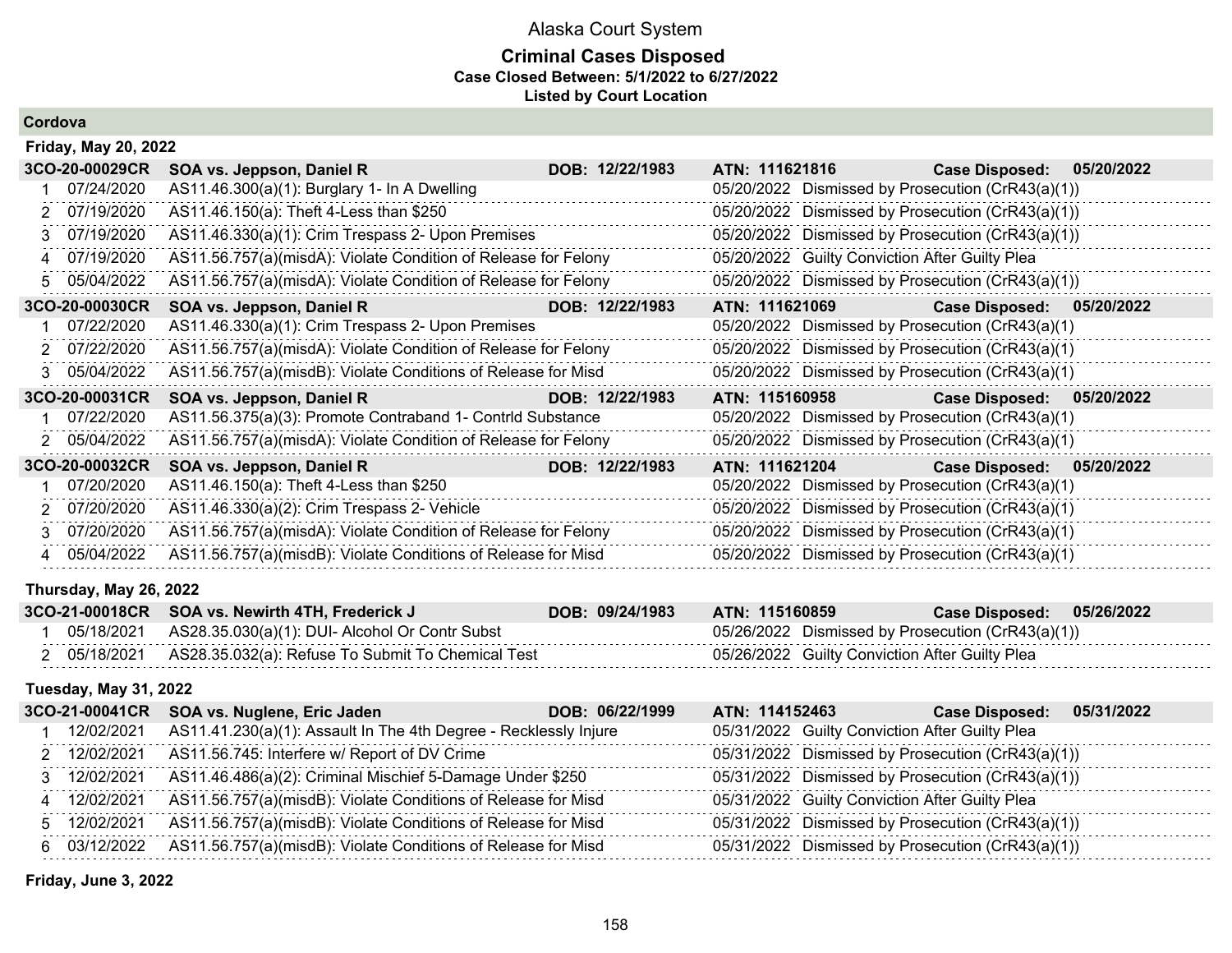### **Criminal Cases Disposed Case Closed Between: 5/1/2022 to 6/27/2022 Listed by Court Location**

| Cordova                      |                                                                                                          |                 |                |                                                |                                                    |            |
|------------------------------|----------------------------------------------------------------------------------------------------------|-----------------|----------------|------------------------------------------------|----------------------------------------------------|------------|
| Friday, June 3, 2022         |                                                                                                          |                 |                |                                                |                                                    |            |
| 3CO-21-00037CR               | SOA vs. Jones, Kenneth B                                                                                 | DOB: 05/23/1991 | ATN: 108643428 |                                                | <b>Case Disposed:</b>                              | 06/03/2022 |
| 07/24/2021                   | 5AAC24.320(c): Weekly Fishing Period - All Other Districts- Emergency Orde 06/03/2022 Guilty After Trial |                 |                |                                                |                                                    |            |
| Monday, June 6, 2022         |                                                                                                          |                 |                |                                                |                                                    |            |
| 3CO-19-00002CR               | SOA vs. Vanderpool, Kail Jay                                                                             | DOB: 12/22/1972 | ATN: 114595335 |                                                | <b>Case Disposed:</b>                              | 06/06/2022 |
| 01/07/2019                   | AS11.56.757(a): Violate Condition Of Release                                                             |                 |                |                                                | 06/06/2022 Dismissed by Prosecution (CrR43(a)(1))  |            |
| <b>Monday, June 13, 2022</b> |                                                                                                          |                 |                |                                                |                                                    |            |
| 3CO-19-00059CR               | SOA vs. Masolini, Peter V                                                                                | DOB: 04/28/1980 | ATN: 115160544 |                                                | <b>Case Disposed:</b>                              | 06/13/2022 |
| 09/03/2019                   | AS11.61.110(a)(1): Disord Conduct-Loud Noise Disturb Neighb                                              |                 |                | 06/13/2022 Guilty Conviction After Guilty Plea |                                                    |            |
| 2 09/03/2019                 | AS11.46.486(a)(2): Criminal Mischief 5-Damage Under \$250                                                |                 |                |                                                | 06/13/2022 Dismissed by Prosecution (CrR43(a)(1))  |            |
| 3CO-22-00005CR               | SOA vs. Hodsdon, Charlie                                                                                 | DOB: 07/02/1999 | ATN: 114595425 |                                                | <b>Case Disposed:</b>                              | 06/13/2022 |
| 03/17/2022                   | AS28.15.291(a)(2): Drive w/ License Cancelled/Suspended/Revoked                                          |                 |                |                                                | 06/13/2022 Guilty Conviction After No Contest Plea |            |
| 3CO-22-00010CR               | <b>SOA vs. Brockert, Amy</b>                                                                             | DOB: 05/07/1967 |                |                                                | ATN: 114152481 Case Disposed:                      | 06/13/2022 |
| 05/07/2022                   | AS28.15.291(a)(2): Drive w/Lic Canc/Rev/Sus Prev Conviction                                              |                 |                | 06/13/2022 Guilty Conviction After Guilty Plea |                                                    |            |
| <b>Friday, June 17, 2022</b> |                                                                                                          |                 |                |                                                |                                                    |            |
| 3CO-22-00011CR               | SOA vs. Donaldson, Joshua Michael                                                                        | DOB: 09/05/1983 | ATN: 114595479 |                                                | <b>Case Disposed:</b>                              | 06/17/2022 |
| 05/08/2022                   | AS11.71.050(a)(4): MICS5 Possess Any Amt IA, IIA, IIIA, IVA, VA                                          |                 |                | 06/17/2022 Guilty Conviction After Guilty Plea |                                                    |            |
| 2 06/08/2022                 | AS11.56.757(a)(misdB): Violate Conditions of Release for Misd                                            |                 |                | 06/17/2022 Guilty Conviction After Guilty Plea |                                                    |            |

 3 06/08/2022 AS11.56.757(a)(misdB): Violate Conditions of Release for Misd 06/17/2022 Guilty Conviction After Guilty Plea 4 06/08/2022 AS11.56.757(a)(misdB): Violate Conditions of Release for Misd 06/17/2022 Dismissed by Prosecution (CrR43(a)(1) 5 06/11/2022 AS11.56.757(a)(misdB): Violate Conditions of Release for Misd 06/17/2022 Dismissed by Prosecution (CrR43(a)(1)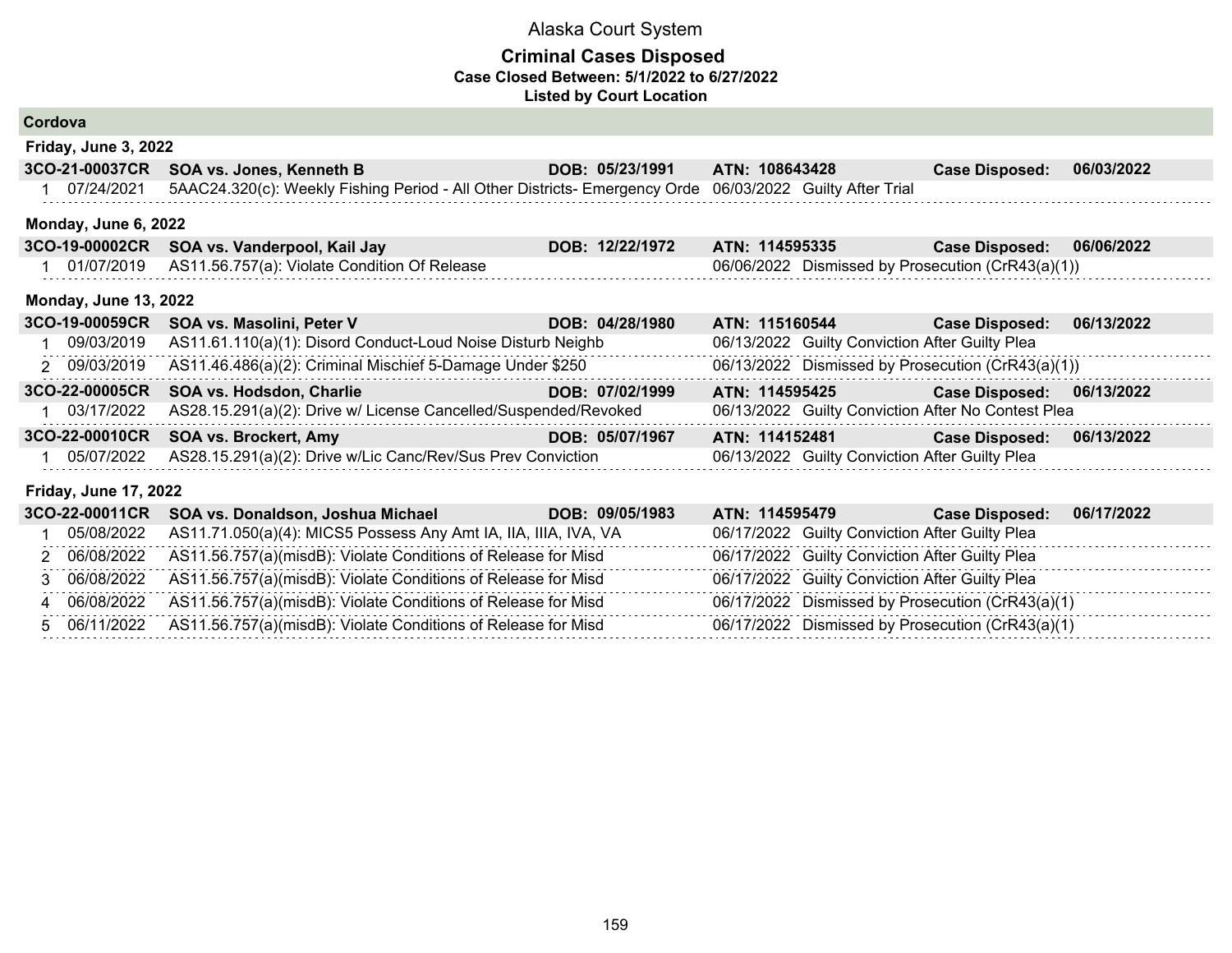## **Criminal Cases Disposed Case Closed Between: 5/1/2022 to 6/27/2022 Listed by Court Location**

**Delta Junction**

| <b>Monday, May 9, 2022</b><br>4DJ-19-00036CR | <b>SOA vs. Miller, Larry</b>                                                 | DOB: 05/08/1982 | ATN: 115546842 | 05/09/2022<br><b>Case Disposed:</b>                           |  |  |  |
|----------------------------------------------|------------------------------------------------------------------------------|-----------------|----------------|---------------------------------------------------------------|--|--|--|
| 11/14/2019                                   | AS11.46.486(a)(2): Criminal Mischief 5-Damage Under \$250                    |                 |                | 05/09/2022 Dism. Plea Agreement in Another Case-CrR 43(a)(2). |  |  |  |
|                                              | 2 11/14/2019 AS11.71.050(a)(4): MICS5 Possess Any Amt IA, IIA, IIIA, IVA, VA |                 |                | 04/28/2022 Dismissed by Prosecution (CrR43(a)(1)              |  |  |  |
| 3 11/14/2019                                 | AS28.15.291(a)(2): Drive w/ License Cancelled/Suspended/Revoked              |                 |                | 05/09/2022 Dism. Plea Agreement in Another Case-CrR 43(a)(2). |  |  |  |
| T                                            |                                                                              |                 |                |                                                               |  |  |  |

#### **Tuesday, May 17, 2022**

| 4DJ-21-00041CR | SOA vs. Hall, Aaron Gray                                                      | ATN: 117328176<br>DOB: 03/25/1980 | Case Disposed: 05/17/2022                        |  |
|----------------|-------------------------------------------------------------------------------|-----------------------------------|--------------------------------------------------|--|
| 10/22/2021     | AS11.41.230(a)(1): Assault In The 4th Degree - Recklessly Injure              |                                   | 05/17/2022 Dismissed by Prosecution (CrR43(a)(1) |  |
|                | 2 10/22/2021 AS11.41.230(a)(1): Assault In The 4th Degree - Recklessly Injure |                                   | 05/17/2022 Dismissed by Prosecution (CrR43(a)(1) |  |
| 3 10/22/2021   | AS11.46.484(a)(1): Crim Mischief 4-Prop Dam \$250-\$749                       |                                   | 05/17/2022 Guilty Conviction After Guilty Plea   |  |
| 4 10/22/2021   | AS11.56.745: Interfere w/ Report of DV Crime                                  |                                   | 05/17/2022 Dismissed by Prosecution (CrR43(a)(1) |  |
|                | 10/22/2021 AS11.46.140(a)(1): Theft 3-Value \$250-\$749                       |                                   | 05/17/2022 Dismissed by Prosecution (CrR43(a)(1) |  |

## **Tuesday, May 31, 2022**

|  | 4DJ-21-00023CR SOA vs. Fortier, Brett John Francis                      | DOB: 11/19/1989 | ATN: 115553898                                 | <b>Case Disposed:</b>                              | 05/31/2022 |
|--|-------------------------------------------------------------------------|-----------------|------------------------------------------------|----------------------------------------------------|------------|
|  | 07/10/2021 AS28.35.030(a)(2): DUI- BAC .08+ Percent                     |                 | 05/31/2022 Guilty Conviction After Guilty Plea |                                                    |            |
|  | 2 07/10/2021 AS11.56.700(a)(3): Resist/Interfere Arrest- Risk Of Injury |                 |                                                | $05/31/2022$ Dismissed by Prosecution (CrR43(a)(1) |            |

### **Thursday, June 2, 2022**

| 4DJ-20-00027CR SOA vs. Malyk, Sergey V                                        | DOB: 06/06/1991 ATN: 115819605 |                                                | Case Disposed: 06/02/2022 |  |
|-------------------------------------------------------------------------------|--------------------------------|------------------------------------------------|---------------------------|--|
| 05/24/2020   AS11.41.230(a)(1): Assault In The 4th Degree - Recklessly Injure |                                | 06/02/2022 Guilty Conviction After Guilty Plea |                           |  |

#### **Friday, June 3, 2022**

|            | 4DJ-21-00009CR SOA vs. Kozlov, Jon                | DOB: 10/11/1989 | ATN: 114515874                                 | Case Disposed: 06/03/2022 |  |
|------------|---------------------------------------------------|-----------------|------------------------------------------------|---------------------------|--|
| 03/21/2021 | AS11.41.230(a)(3): Assault 4-Cause Fear Of Injury |                 | 06/03/2022 Guilty Conviction After Guilty Plea |                           |  |
| 03/21/2021 | AS28.35.030(a)(2): DUI- BAC .08+ Percent          |                 | 06/03/2022 Guilty Conviction After Guilty Plea |                           |  |

#### **Wednesday, June 8, 2022**

|            | 4DJ-21-00044CR SOA vs. Brizuela, Michael Geo      | DOB: 10/20/1983 | ATN: 117328167                                   | <b>Case Disposed:</b> | 06/08/2022 |
|------------|---------------------------------------------------|-----------------|--------------------------------------------------|-----------------------|------------|
| 10/09/2021 | AS11.41.250: Reckless Endangerment                |                 | 06/08/2022 Guilty Conviction After Guilty Plea   |                       |            |
| 10/09/2021 | AS28.35.032(a): Refuse To Submit To Chemical Test |                 | 06/08/2022 Dismissed by Prosecution (CrR43(a)(1) |                       |            |

#### **Monday, June 20, 2022**

|  | 4DJ-22-00009CR SOA vs. Worley, Wade C                     | DOB: 02/07/1987 | <b>ATN: 115553835</b>                              | Case Disposed: 06/20/2022 |  |
|--|-----------------------------------------------------------|-----------------|----------------------------------------------------|---------------------------|--|
|  | 04/24/2022    AS28.35.030(a)(2): DUI- BAC    .08+ Percent |                 | 06/20/2022 Guilty Conviction After No Contest Plea |                           |  |
|  |                                                           |                 |                                                    |                           |  |

**Tuesday, June 21, 2022**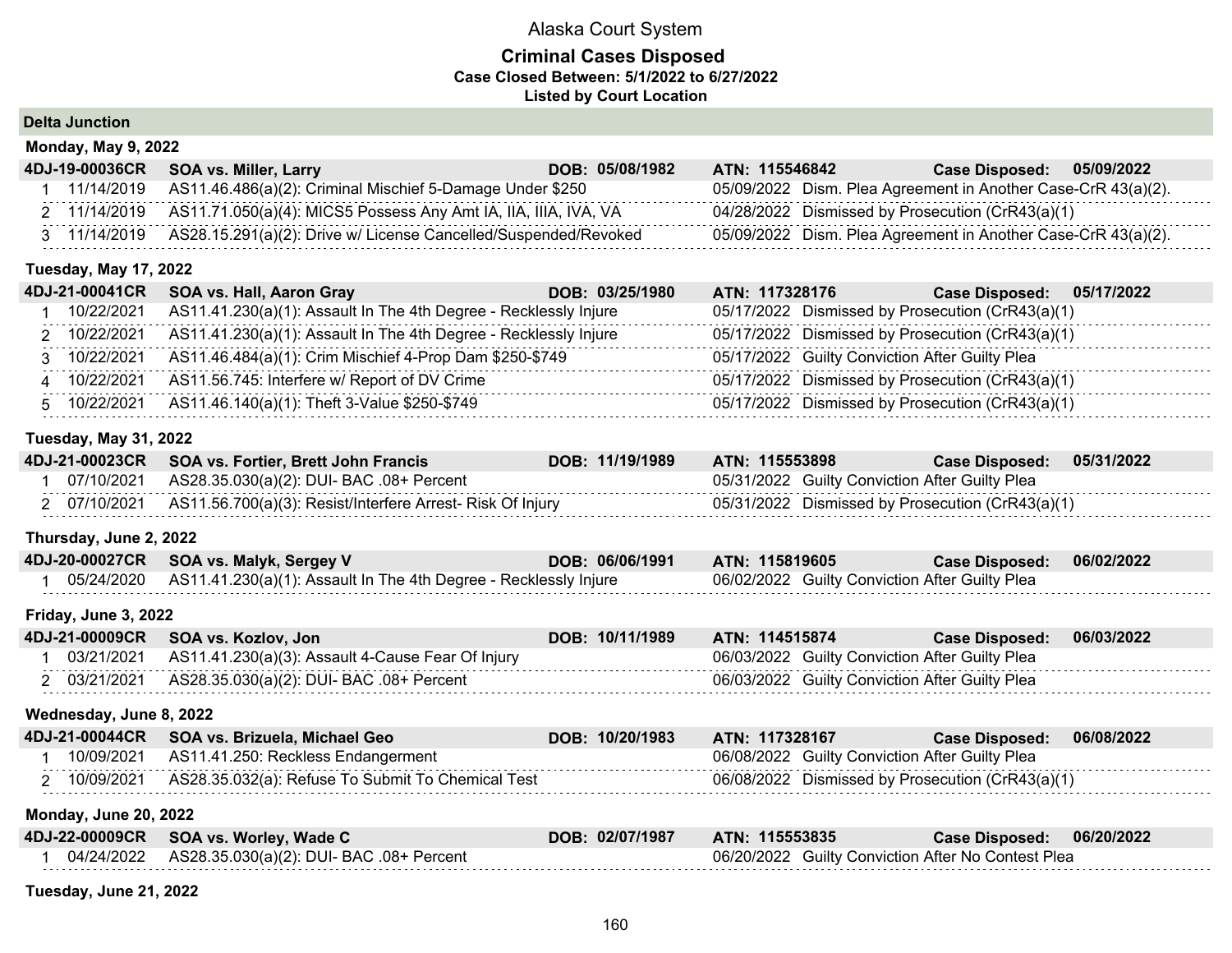| Tuesday, June 21, 2022<br>4DJ-22-00005CR SOA vs. Gregory, Gary J<br>DOB: 05/21/1960<br>ATN: 117328437<br>06/21/2022<br><b>Case Disposed:</b><br>02/12/2022 AS28.35.030(a)(1): DUI- Alcohol Or Contr Subst<br>06/21/2022 Dismissed by Prosecution (CrR43(a)(1) | <b>Delta Junction</b> |  |  |  |
|---------------------------------------------------------------------------------------------------------------------------------------------------------------------------------------------------------------------------------------------------------------|-----------------------|--|--|--|
|                                                                                                                                                                                                                                                               |                       |  |  |  |
|                                                                                                                                                                                                                                                               |                       |  |  |  |
|                                                                                                                                                                                                                                                               |                       |  |  |  |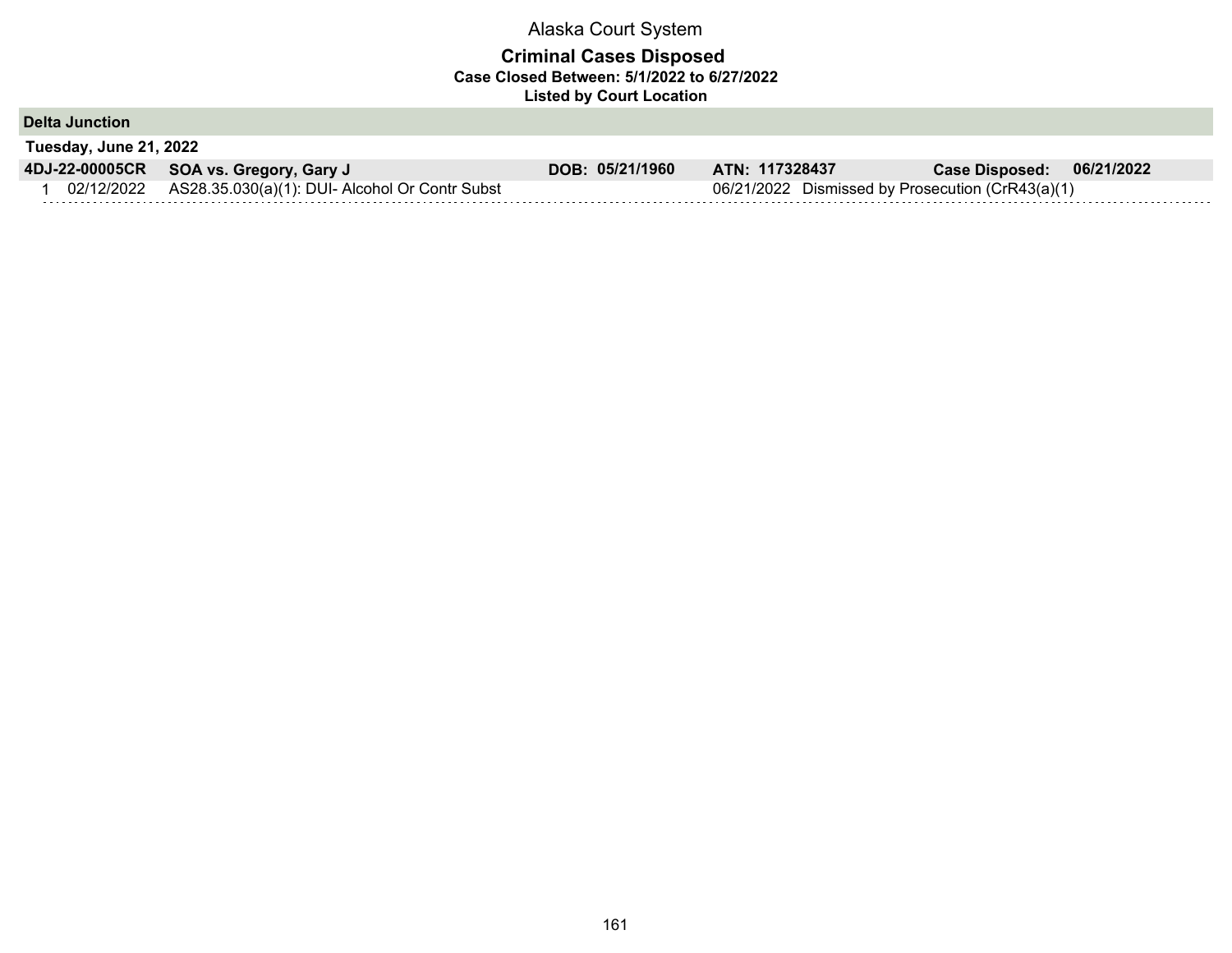## **Criminal Cases Disposed Case Closed Between: 5/1/2022 to 6/27/2022 Listed by Court Location**

**Dillingham**

| Monday, May 2, 2022 |  |  |
|---------------------|--|--|
|---------------------|--|--|

| AS11.41.230(a)(1): Assault In The 4th Degree - Recklessly Injure<br>05/02/2022 Dismissed by Prosecution (CrR43(a)(1)<br>04/14/2018 |  |
|------------------------------------------------------------------------------------------------------------------------------------|--|
| <b>SOA vs. Roberts, Keith</b><br>3DI-19-00345CR<br>DOB: 07/11/1963<br>ATN: 117266508<br>Case Disposed: 05/02/2022                  |  |
| AS11.41.220(a)(1)(B): Assault 3- Cause Injury w/ Weap<br>05/02/2022 Dismissed by Prosecution (CrR43(a)(1)<br>08/13/2019            |  |
| AS11.41.210(a)(1): Assault 2 - Injury w/ Weapon, Intent<br>05/02/2022 Dismissed by Prosecution (CrR43(a)(1)<br>2 08/13/2019        |  |
| 05/02/2022 Dismissed by Prosecution (CrR43(a)(1)<br>AS11.46.300(a)(1): Burglary 1- In A Dwelling<br>3 08/13/2019                   |  |
| 3DI-22-00001CR<br>SOA vs. Nanalook, Dallas V<br>DOB: 05/03/1980<br>05/02/2022<br>ATN: 109840167<br><b>Case Disposed:</b>           |  |
| AS11.41.230(a)(1): Assault In The 4th Degree - Recklessly Injure<br>05/02/2022 Dismissed by Prosecution (CrR43(a)(1)<br>01/01/2022 |  |

### **Tuesday, May 3, 2022**

| 3DI-20-00456CR | <b>SOA vs. Davidson, Jarred Allan</b>                                                                                                 | DOB: 06/05/1993 | ATN: 117775125 | <b>Case Disposed:</b>                            | 05/03/2022 |
|----------------|---------------------------------------------------------------------------------------------------------------------------------------|-----------------|----------------|--------------------------------------------------|------------|
|                | 10/31/2020 AS11.41.438(a): Sexual Abuse of Minor 3-Contact 13-15, Deft-17 or older + 4 05/03/2022 Guilty Conviction After Guilty Plea |                 |                |                                                  |            |
|                | 2 11/30/2020 AS11.41.436(a)(1): Sex Abuse Minor 2- Penetrate, Vic 13-15                                                               |                 |                | 05/03/2022 Dismissed by Prosecution (CrR43(a)(1) |            |
|                | 3 11/30/2020 AS11.41.436(a)(1): Sex Abuse Minor 2- Penetrate, Vic 13-15                                                               |                 |                | 05/03/2022 Dismissed by Prosecution (CrR43(a)(1) |            |

## **Thursday, May 5, 2022**

| 3DI-21-00332CR | <b>SOA vs. Dancer, Pavela</b>                                    | DOB: 08/27/1991 | ATN: 117775116                                   | <b>Case Disposed:</b>     | 05/05/2022 |
|----------------|------------------------------------------------------------------|-----------------|--------------------------------------------------|---------------------------|------------|
| 10/30/2021     | AS28.35.080(a): Fail Giving Immediate Notice of Accident         |                 | 05/05/2022 Dismissed by Prosecution (CrR43(a)(1) |                           |            |
| 3DI-22-00098CR | SOA vs. Wassillie, Nathan A                                      | DOB: 01/02/1992 | ATN: 118247706                                   | Case Disposed: 05/05/2022 |            |
| 04/27/2022     | AS11.46.330(a)(1): Crim Trespass 2- Upon Premises                |                 | 05/05/2022 Dismissed by Prosecution (CrR43(a)(1) |                           |            |
| 2 04/28/2022   | AS11.56.757(a)(misdB): Violate Conditions of Release for Misd    |                 | 05/05/2022 Dismissed by Prosecution (CrR43(a)(1) |                           |            |
| 3DI-22-00099CR | SOA vs. Wassillie, Nick Michael                                  | DOB: 11/21/1987 | ATN: 118247697                                   | <b>Case Disposed:</b>     | 05/05/2022 |
| 04/27/2022     | AS11.46.330(a)(1): Crim Trespass 2- Upon Premises                |                 | 05/05/2022 Dismissed by Prosecution (CrR43(a)(1) |                           |            |
| 3DI-22-00103CR | <b>SOA vs. Pauk, Brett</b>                                       | DOB: 12/05/1996 | ATN: 116275869                                   | <b>Case Disposed:</b>     | 05/05/2022 |
|                | AS11.46.484(a)(1): Crim Mischief 4-Prop Dam \$250-\$749          |                 | 05/05/2022 Dismissed. Duplicate Case.            |                           |            |
| 05/03/2022     |                                                                  |                 |                                                  |                           |            |
| 2 05/03/2022   | AS11.56.750(a)(1)(A): Unlawful Contact Per Court Ordered         |                 | 05/05/2022 Dismissed. Duplicate Case.            |                           |            |
| 3 05/03/2022   | AS11.56.757(a)(misdB): Violate Conditions of Release for Misd    |                 | 05/05/2022 Dismissed. Duplicate Case.            |                           |            |
| 4 05/03/2022   | AS11.56.757(a)(misdB): Violate Conditions of Release for Misd    |                 | 05/05/2022 Dismissed. Duplicate Case.            |                           |            |
| 3DI-22-00104CR | SOA vs. Gumlickpuk, Nick James                                   | DOB: 08/23/1975 | ATN: 117554346                                   | <b>Case Disposed:</b>     | 05/05/2022 |
| 05/04/2022     | AS11.41.230(a)(1): Assault In The 4th Degree - Recklessly Injure |                 | 05/05/2022 Dismissed. Duplicate Case.            |                           |            |

#### **Friday, May 6, 2022**

| 3DI-22-00051CR SOA vs. Small, Eric Nick Michael              | DOB: 01/15/1986 | <b>ATN: 116275824</b>                          | Case Disposed: 05/06/2022 |  |
|--------------------------------------------------------------|-----------------|------------------------------------------------|---------------------------|--|
| 03/04/2022 AS11.41.230(a)(3): Assault 4-Cause Fear Of Injury |                 | 05/06/2022 Guilty Conviction After Guilty Plea |                           |  |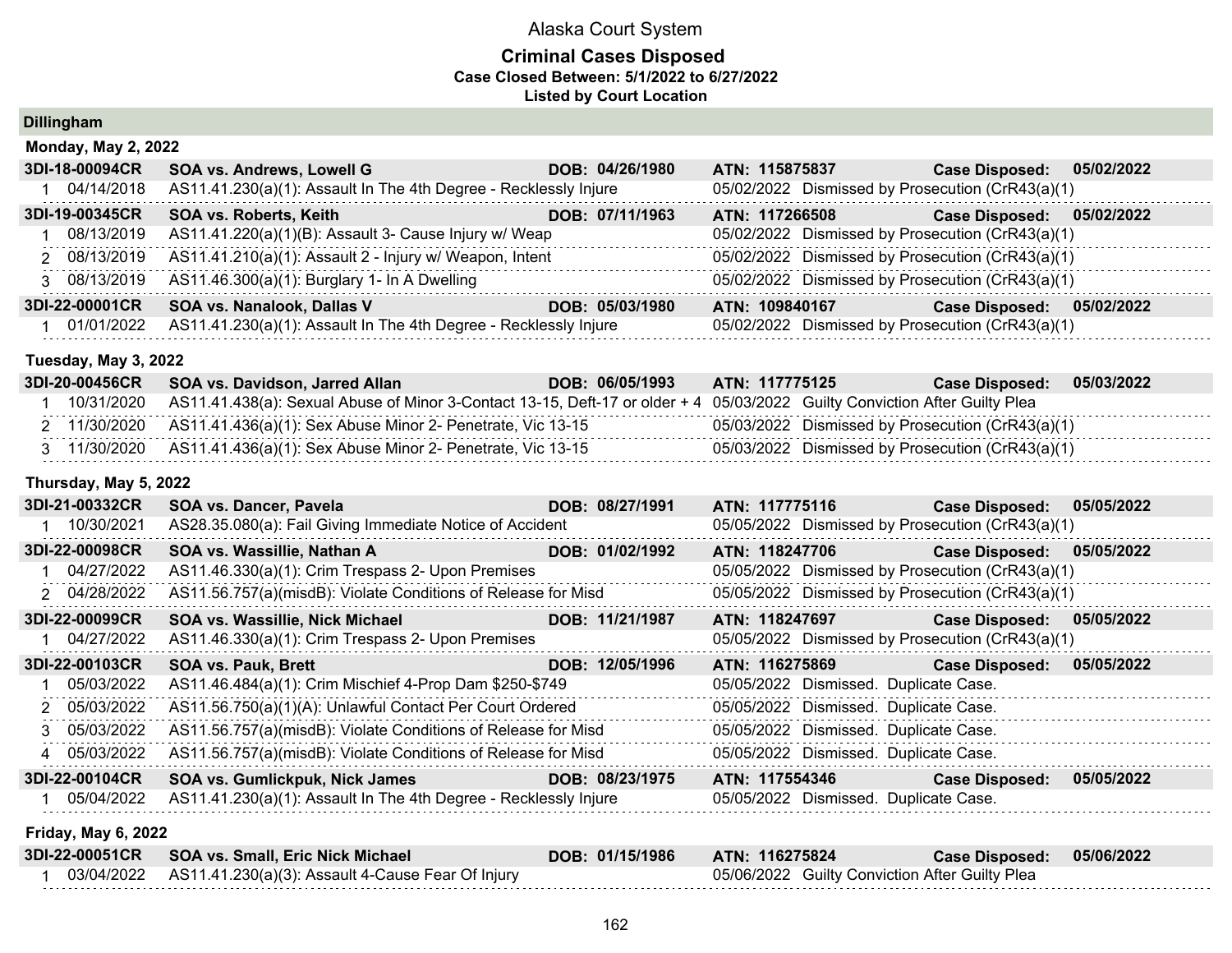## **Criminal Cases Disposed Case Closed Between: 5/1/2022 to 6/27/2022 Listed by Court Location**

| Dillingriani                 |                                                                   |                 |                                                  |                       |            |
|------------------------------|-------------------------------------------------------------------|-----------------|--------------------------------------------------|-----------------------|------------|
| <b>Friday, May 6, 2022</b>   |                                                                   |                 |                                                  |                       |            |
| 3DI-22-00088CR               | SOA vs. Cline, Mark Michael                                       | DOB: 11/28/1979 | ATN: 118247274                                   | <b>Case Disposed:</b> | 05/06/2022 |
| 1 12/02/2021                 | AS11.46.150(a): Theft 4-Less than \$250                           |                 | 05/06/2022 Guilty Conviction After Guilty Plea   |                       |            |
| <b>Monday, May 9, 2022</b>   |                                                                   |                 |                                                  |                       |            |
| 3DI-22-00106CR               | SOA vs. Eknaty, John Anthony                                      | DOB: 01/23/1991 | ATN: 117788049                                   | <b>Case Disposed:</b> | 05/09/2022 |
| 05/07/2022                   | AS11.41.230(a)(2): Assault 4- Negligently Injure w/ Weapon        |                 | 05/09/2022 Dismissed. Duplicate Case.            |                       |            |
| 2 05/07/2022                 | AS11.46.486(a)(2): Criminal Mischief 5-Damage Under \$250         |                 | 05/09/2022 Dismissed. Duplicate Case.            |                       |            |
| Wednesday, May 11, 2022      |                                                                   |                 |                                                  |                       |            |
| 3DI-21-00038CR               | SOA vs. Franklin JR, Harvey                                       | DOB: 08/07/1998 | ATN: 109840086                                   | <b>Case Disposed:</b> | 05/11/2022 |
| 1 02/14/2021                 | AS11.41.230(a)(1): Assault In The 4th Degree - Recklessly Injure  |                 | 05/11/2022 Dismissed by Prosecution (CrR43(a)(1) |                       |            |
| 2 02/14/2021                 | AS11.56.757(a)(misdA): Violate Condition of Release for Felony    |                 | 05/11/2022 Dismissed by Prosecution (CrR43(a)(1) |                       |            |
| Thursday, May 12, 2022       |                                                                   |                 |                                                  |                       |            |
| 3DI-20-00124CR               | SOA vs. Forbes, Justin M                                          | DOB: 08/29/1989 | ATN: 117266931                                   | <b>Case Disposed:</b> | 05/12/2022 |
| 1 04/30/2020                 | AS11.41.220(a)(5): Assault 3 - Committ Assault 4, 2+ Convictions  |                 | 05/12/2022 Dismissed by Prosecution (CrR43(a)(1) |                       |            |
| 3DI-20-00392CR               | SOA vs. Kregar, KC Joseph                                         | DOB: 02/14/1972 | ATN: 117789237                                   | <b>Case Disposed:</b> | 05/12/2022 |
| 1 10/07/2020                 | AS11.56.740(a)(1): Violate DV Protective Order                    |                 | 05/12/2022 Dismissed by Prosecution (CrR43(a)(1) |                       |            |
| 3DI-21-00122CR               | SOA vs. Akelkok JR, Charles Fenning                               | DOB: 01/16/2000 | ATN: 117789903                                   | <b>Case Disposed:</b> | 05/12/2022 |
| 09/01/2020                   | AS11.46.130(a)(1): Theft 2-Value \$750-\$24,999                   |                 | 05/12/2022 Dismissed by Prosecution (CrR43(a)(1) |                       |            |
| 3DI-21-00218CR               | SOA vs. Roehl, Charles                                            | DOB: 06/13/1998 | ATN: 117774801                                   | <b>Case Disposed:</b> | 05/12/2022 |
| 08/12/2021<br>1              | AS28.35.030(a)(1): DUI- Alcohol Or Contr Subst                    |                 | 05/12/2022 Guilty Conviction After Guilty Plea   |                       |            |
| 08/12/2021<br>2              | AS28.35.032(a): Refuse To Submit To Chemical Test                 |                 | 05/12/2022 Dismissed by Prosecution (CrR43(a)(1) |                       |            |
| 3 08/12/2021                 | AS11.56.800(a)(1)(B)(i): False Info/Rpt- ID At Arrst/Invst/Incarc |                 | 05/12/2022 Dismissed by Prosecution (CrR43(a)(1) |                       |            |
| 4 08/12/2021                 | AS28.15.291(a)(1): Drive w/Lic Canc/Rev/Sus For Crim Offens       |                 | 05/12/2022 Dismissed by Prosecution (CrR43(a)(1) |                       |            |
| <b>Tuesday, May 17, 2022</b> |                                                                   |                 |                                                  |                       |            |
| 3DI-21-00299CR               | SOA vs. Williams, Sharla                                          | DOB: 04/03/2000 | ATN: 116275662                                   | <b>Case Disposed:</b> | 05/17/2022 |
| 1 11/06/2021                 | AS11.41.220(a)(1)(A): Assault 3- Cause Fear Of Injury w/ Weap     |                 | 05/17/2022 Dismissed by Prosecution (CrR43(a)(1) |                       |            |
| 2 11/06/2021                 | AS11.41.220(a)(1)(A): Assault 3- Cause Fear Of Injury w/ Weap     |                 | 05/17/2022 Dismissed by Prosecution (CrR43(a)(1) |                       |            |
| 3 11/06/2021                 | AS11.41.220(a)(1)(A): Assault 3- Cause Fear Of Injury w/ Weap     |                 | 05/17/2022 Dismissed by Prosecution (CrR43(a)(1) |                       |            |
| 4 11/06/2021                 | AS11.61.110(a)(5): Disord Conduct-Challenge To Fight              |                 | 05/17/2022 Guilty Conviction After Guilty Plea   |                       |            |
| 5 11/06/2021                 | AS11.46.486(a)(2): Criminal Mischief 5-Damage Under \$250         |                 | 05/17/2022 Dismissed by Prosecution (CrR43(a)(1) |                       |            |

**Wednesday, May 18, 2022**

**Dillingham**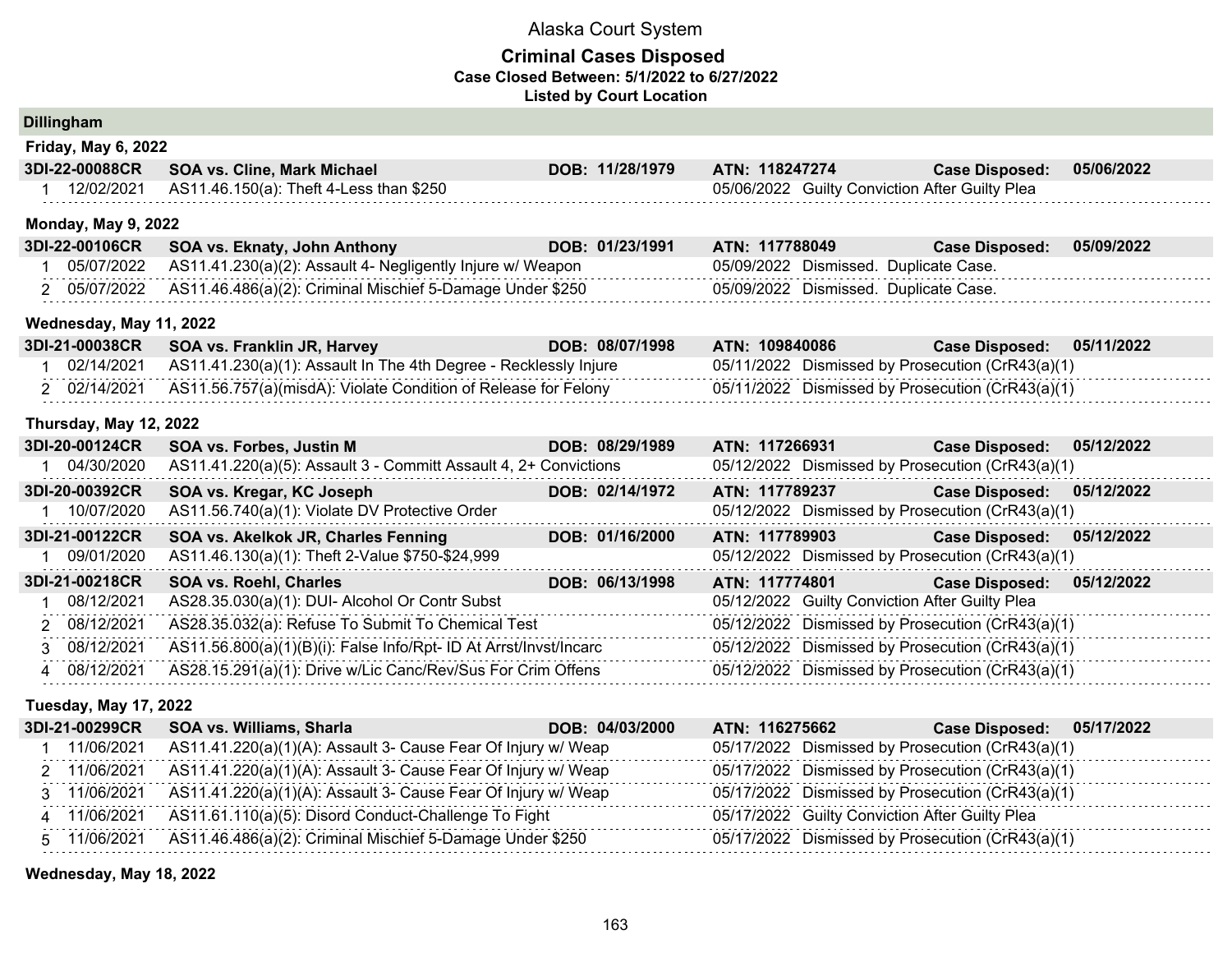| <b>Dillingham</b>            |                                                                  |                 |                                                               |                       |            |
|------------------------------|------------------------------------------------------------------|-----------------|---------------------------------------------------------------|-----------------------|------------|
| Wednesday, May 18, 2022      |                                                                  |                 |                                                               |                       |            |
| 3DI-21-00309CR               | SOA vs. Flores, Victor Jose Jack                                 | DOB: 11/07/1985 | ATN: 109840392                                                | <b>Case Disposed:</b> | 05/18/2022 |
| 1 11/21/2021                 | AS11.41.230(a)(1): Assault In The 4th Degree - Recklessly Injure |                 | 05/18/2022 Dismissed by Prosecution (CrR43(a)(1)              |                       |            |
| 3DI-21-00326CR               | SOA vs. Coopchiak, Kelly Earlene Lucy Ro                         | DOB: 03/19/1998 | ATN: 116275734                                                | <b>Case Disposed:</b> | 05/18/2022 |
| 1 12/14/2021                 | AS11.41.230(a)(1): Assault In The 4th Degree - Recklessly Injure |                 | 05/18/2022 Dismissed by Prosecution (CrR43(a)(1)              |                       |            |
| Thursday, May 19, 2022       |                                                                  |                 |                                                               |                       |            |
| 3DI-19-00201CR               | SOA vs. Black, Janessa Lena Mary                                 | DOB: 04/23/1997 | ATN: 109757727                                                | <b>Case Disposed:</b> | 05/19/2022 |
| 1 06/10/2019                 | AS04.11.499(a)(misd): Import Alcohol -Dry Area - Small Amt       |                 | 05/19/2022 Guilty Conviction After Guilty Plea                |                       |            |
| 3DI-22-00102CR               | SOA vs. Gumlickpuk, Nick James                                   | DOB: 08/23/1975 | ATN: 117554346                                                | <b>Case Disposed:</b> | 05/19/2022 |
| 1 05/04/2022                 | AS11.41.230(a)(1): Assault In The 4th Degree - Recklessly Injure |                 | 05/19/2022 Dismissed by Prosecution (CrR43(a)(1)              |                       |            |
| <b>Monday, May 23, 2022</b>  |                                                                  |                 |                                                               |                       |            |
| 3DI-19-00440CR               | SOA vs. Thiele, Kristina Renee                                   | DOB: 05/17/1984 | ATN: 117268425                                                | <b>Case Disposed:</b> | 05/23/2022 |
| 1 11/01/2019                 | AS11.41.230(a)(3): Assault 4-Cause Fear Of Injury                |                 | 05/23/2022 Guilty Conviction After Guilty Plea                |                       |            |
| 2 11/01/2019                 | AS28.35.182(a)(1): Fail to Stp/Dir Officer-Reck Driving          |                 | 05/23/2022 Guilty Conviction After Guilty Plea                |                       |            |
| 3 11/01/2019                 | AS28.35.030(a)(1): DUI- Alcohol Or Contr Subst                   |                 | 05/23/2022 Guilty Conviction After Guilty Plea                |                       |            |
| 4 11/01/2019                 | AS28.35.032(a): Refuse To Submit To Chemical Test                |                 | 05/23/2022 Dismissed by Prosecution (CrR43(a)(1)              |                       |            |
| 5 11/01/2019                 | AS28.35.400: Reckless Driving                                    |                 | 05/23/2022 Dismissed by Prosecution (CrR43(a)(1)              |                       |            |
| 3DI-20-00056CR               | SOA vs. Thiele, Kristina R                                       | DOB: 05/17/1984 | ATN: 116276679                                                | <b>Case Disposed:</b> | 05/23/2022 |
| 1 02/26/2020                 | AS11.56.757(a)(misdA): Violate Condition of Release for Felony   |                 | 05/23/2022 Dism. Plea Agreement in Another Case-CrR 43(a)(2). |                       |            |
| 3DI-20-00195CR               | SOA vs. Thiele, Kristina R                                       | DOB: 05/17/1984 | ATN: 117266904                                                | <b>Case Disposed:</b> | 05/23/2022 |
| 1 07/03/2020                 | AS11.56.757(a)(misdA): Violate Condition of Release for Felony   |                 | 05/23/2022 Guilty Conviction After Guilty Plea                |                       |            |
| 3DI-20-00306CR               | SOA vs. Thiele, Kristina Renee                                   | DOB: 05/17/1984 | ATN: 117776889                                                | <b>Case Disposed:</b> | 05/23/2022 |
| 08/16/2020<br>1.             | AS28.35.030(a)(1): DUI- Alcohol Or Contr Subst                   |                 | 05/23/2022 Dismissed by Prosecution (CrR43(a)(1)              |                       |            |
| 08/16/2020<br>2              | AS28.35.400: Reckless Driving                                    |                 | 05/23/2022 Guilty Conviction After Guilty Plea                |                       |            |
| 3 08/16/2020                 | AS28.35.182(a)(1): Fail to Stp/Dir Officer-Reck Driving          |                 | 05/23/2022 Dismissed by Prosecution (CrR43(a)(1)              |                       |            |
| 08/16/2020<br>4              | AS11.56.757(a)(misdA): Violate Condition of Release for Felony   |                 | 05/23/2022 Dismissed by Prosecution (CrR43(a)(1)              |                       |            |
| 08/16/2020<br>5.             | AS28.35.032(a): Refuse To Submit To Chemical Test                |                 | 05/23/2022 Guilty Conviction After Guilty Plea                |                       |            |
| 3DI-22-00023CR               | <b>SOA vs. Rolf, Clayton</b>                                     | DOB: 10/11/1994 | ATN: 118247391                                                | <b>Case Disposed:</b> | 05/23/2022 |
| 02/06/2022<br>1              | AS11.46.486(a)(2): Criminal Mischief 5-Damage Under \$250        |                 | 05/23/2022 Guilty Conviction After Guilty Plea                |                       |            |
| <b>Tuesday, May 31, 2022</b> |                                                                  |                 |                                                               |                       |            |
| 3DI-19-00441CR               | SOA vs. Olson, Christopher Pete                                  | DOB: 11/08/1978 | ATN: 117268236                                                | <b>Case Disposed:</b> | 05/31/2022 |
| 1 11/01/2019                 | AS11.46.484(a)(1): Crim Mischief 4-Prop Dam \$250-\$749          |                 | 05/31/2022 Dism. Plea Agreement in Another Case-CrR 43(a)(2). |                       |            |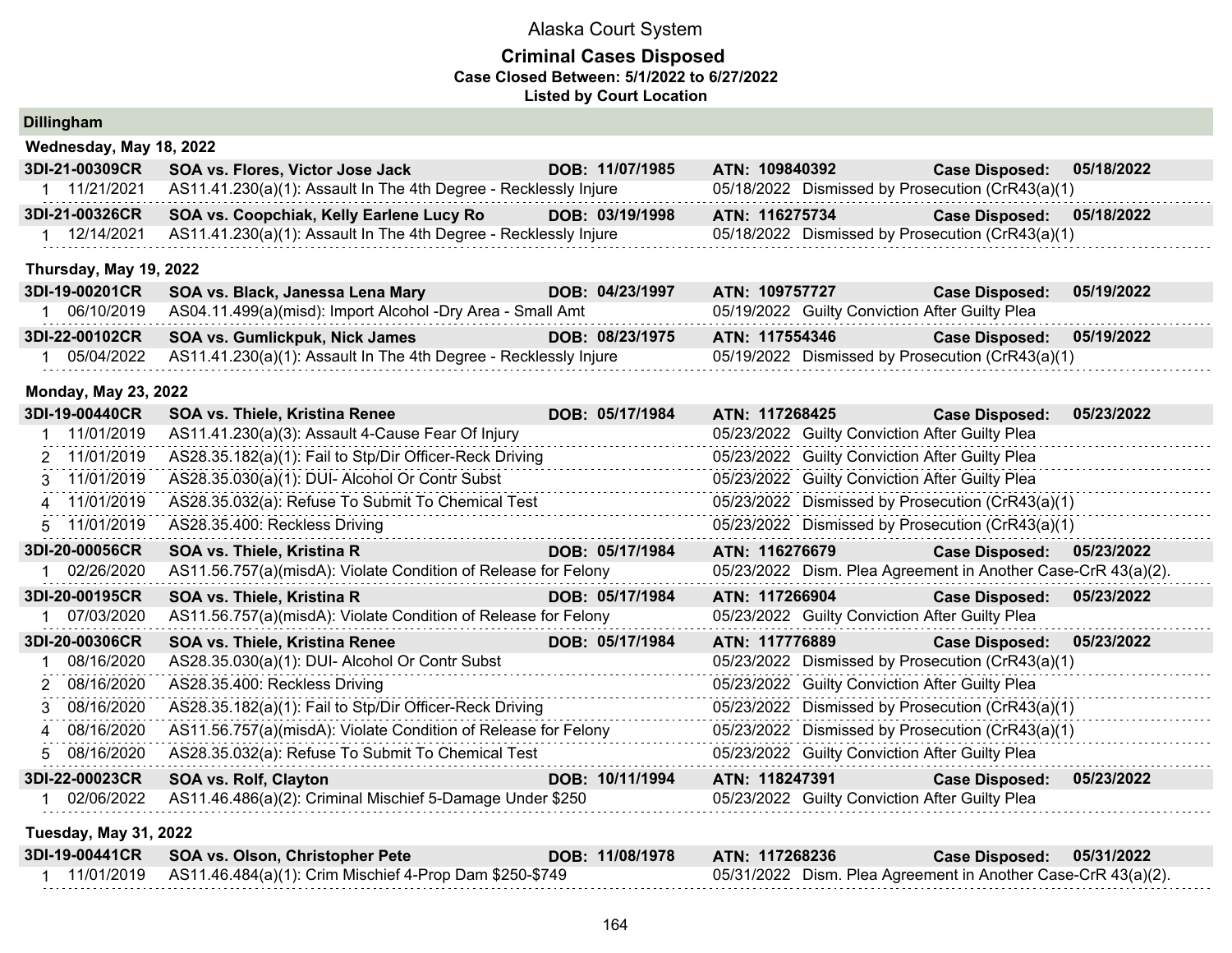## **Criminal Cases Disposed Case Closed Between: 5/1/2022 to 6/27/2022 Listed by Court Location**

**Dillingham**

| <b>Tuesday, May 31, 2022</b> |                                                                  |                 |                                                               |                           |            |
|------------------------------|------------------------------------------------------------------|-----------------|---------------------------------------------------------------|---------------------------|------------|
| 3DI-19-00448CR               | SOA vs. Olson, Christopher Pete                                  | DOB: 11/08/1978 | ATN: 117268569                                                | <b>Case Disposed:</b>     | 05/31/2022 |
| 11/07/2019                   | AS11.56.750(a)(1)(A): Unlawful Contact Per Court Ordered         |                 | 05/31/2022 Dismissed by Prosecution (CrR43(a)(1)              |                           |            |
| 2 11/07/2019                 | AS11.56.757(a)(misdB): Violate Conditions of Release for Misd    |                 | 05/31/2022 Guilty Conviction After Guilty Plea                |                           |            |
| 3 11/07/2019                 | AS11.56.757(a)(misdB): Violate Conditions of Release for Misd    |                 | 05/31/2022 Dismissed by Prosecution (CrR43(a)(1)              |                           |            |
| 4 11/07/2019                 | AS11.56.757(a)(misdB): Violate Conditions of Release for Misd    |                 | 05/31/2022 Dismissed by Prosecution (CrR43(a)(1)              |                           |            |
| 11/07/2019<br>5.             | AS11.56.700(a)(1): Resist/Interfere Arrest-By Force              |                 | 05/31/2022 Guilty Conviction After Guilty Plea                |                           |            |
| 3DI-19-00479CR               | SOA vs. Olson, Christopher P                                     | DOB: 11/08/1978 | ATN: 117272556                                                | <b>Case Disposed:</b>     | 05/31/2022 |
| 11/29/2019                   | AS11.56.757(a)(misdB): Violate Conditions of Release for Misd    |                 | 05/31/2022 Dism. Plea Agreement in Another Case-CrR 43(a)(2). |                           |            |
| 3DI-19-00498CR               | <b>SOA vs. Olson, Christopher Pete</b>                           | DOB: 11/08/1978 | ATN: 117272754                                                | Case Disposed: 05/31/2022 |            |
| 1 12/21/2019                 | AS11.56.757(a)(misdB): Violate Conditions of Release for Misd    |                 | 05/31/2022 Dism. Plea Agreement in Another Case-CrR 43(a)(2). |                           |            |
| 3DI-20-00196CR               | <b>SOA vs. Olson, Christopher Pete</b>                           | DOB: 11/08/1978 | ATN: 117267093                                                | <b>Case Disposed:</b>     | 05/31/2022 |
| 07/03/2020                   | AS11.41.230(a)(3): Assault 4-Cause Fear Of Injury                |                 | 05/31/2022 Guilty Conviction After Guilty Plea                |                           |            |
| 07/03/2020<br>2              | AS11.46.486(a)(2): Criminal Mischief 5-Damage Under \$250        |                 | 05/31/2022 Dismissed by Prosecution (CrR43(a)(1)              |                           |            |
| 07/03/2020<br>3.             | AS11.56.750(a)(1)(A): Unlawful Contact Per Court Ordered         |                 | 05/31/2022 Dismissed by Prosecution (CrR43(a)(1)              |                           |            |
| 07/03/2020<br>4              | AS11.56.757(a)(misdA): Violate Condition of Release for Felony   |                 | 05/31/2022 Dismissed by Prosecution (CrR43(a)(1)              |                           |            |
| 07/03/2020<br>5              | AS11.56.757(a)(misdA): Violate Condition of Release for Felony   |                 | 05/31/2022 Dismissed by Prosecution (CrR43(a)(1)              |                           |            |
| 07/03/2020<br>6              | AS11.46.486(a)(1): Criminal Mischief 5 - Tamper w/ Property      |                 | 05/31/2022 Dismissed by Prosecution (CrR43(a)(1)              |                           |            |
| 3DI-22-00027CR               | SOA vs. Olson, Christopher Pete                                  | DOB: 11/08/1978 | ATN: 117791487                                                | Case Disposed: 05/31/2022 |            |
| 02/11/2022                   | AS11.41.220(a)(1)(B): Assault 3- Cause Injury w/ Weap            |                 | 05/31/2022 Dismissed by Prosecution (CrR43(a)(1)              |                           |            |
| 02/11/2022<br>2              | AS11.41.230(a)(1): Assault In The 4th Degree - Recklessly Injure |                 | 05/31/2022 Guilty Conviction After Guilty Plea                |                           |            |
| 02/11/2022<br>3              | AS11.56.757(a)(misdA): Violate Condition of Release for Felony   |                 | 05/31/2022 Dismissed by Prosecution (CrR43(a)(1)              |                           |            |
| 4 02/11/2022                 | AS11.56.750(a)(1)(A): Unlawful Contact Per Court Ordered         |                 | 05/31/2022 Dismissed by Prosecution (CrR43(a)(1)              |                           |            |
| 3DI-22-00079CR               | SOA vs. Spencer, Lance R                                         | DOB: 11/29/1972 | ATN: 118247571                                                | <b>Case Disposed:</b>     | 05/31/2022 |
| 04/09/2022                   | AS11.56.740(a)(1): Violate DV Protective Order                   |                 | 05/31/2022 Dismissed by Prosecution (CrR43(a)(1)              |                           |            |
| 2 04/21/2022                 | AS11.56.757(a)(misdB): Violate Conditions of Release for Misd    |                 | 05/31/2022 Dismissed by Prosecution (CrR43(a)(1)              |                           |            |
| Wednesday, June 1, 2022      |                                                                  |                 |                                                               |                           |            |

| 3DI-21-00028CR SOA vs. Luckhurst, Vernon                                    | DOB: 03/23/1995 | ATN: 117789858                                 | <b>Case Disposed:</b> | 06/01/2022 |
|-----------------------------------------------------------------------------|-----------------|------------------------------------------------|-----------------------|------------|
| 02/04/2021 AS11.41.230(a)(1): Assault In The 4th Degree - Recklessly Injure |                 | 06/01/2022 Guilty Conviction After Guilty Plea |                       |            |
| 3DI-21-00109CR SOA vs. Tugatuk, Ray Sean                                    | DOB:            | ATN: 117793098                                 | <b>Case Disposed:</b> | 06/01/2022 |
|                                                                             |                 |                                                |                       |            |

**Thursday, June 2, 2022**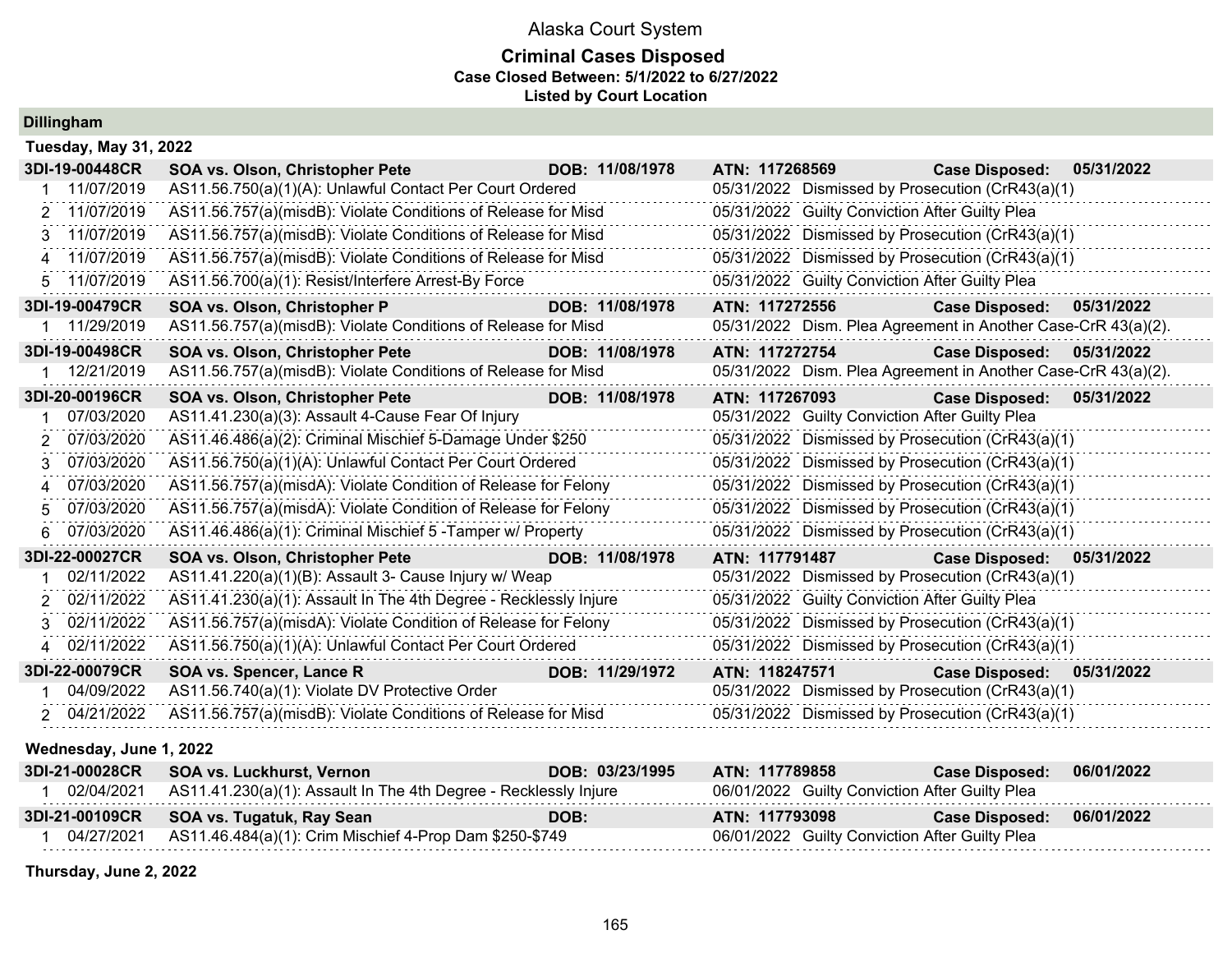## **Criminal Cases Disposed Case Closed Between: 5/1/2022 to 6/27/2022 Listed by Court Location**

**Dillingham**

| Thursday, June 2, 2022 |                                                                  |                 |                |                                                |                                                               |            |
|------------------------|------------------------------------------------------------------|-----------------|----------------|------------------------------------------------|---------------------------------------------------------------|------------|
| 3DI-19-00356CR         | SOA vs. Andrew, Matrona Pearl                                    | DOB: 02/20/1985 | ATN: 116276148 |                                                | <b>Case Disposed:</b>                                         | 06/02/2022 |
| 08/17/2019             | AS11.51.100(b): Endanger Welfare Minor 1- DUI With Child         |                 |                | 06/02/2022 Guilty Conviction After Guilty Plea |                                                               |            |
| 08/17/2019<br>2        | AS11.51.100(b): Endanger Welfare Minor 1- DUI With Child         |                 |                |                                                | 06/02/2022 Dismissed by Prosecution (CrR43(a)(1)              |            |
| 08/17/2019<br>3        | AS11.51.100(b): Endanger Welfare Minor 1- DUI With Child         |                 |                |                                                | 06/02/2022 Dismissed by Prosecution (CrR43(a)(1)              |            |
| 08/17/2019<br>4        | AS11.51.100(b): Endanger Welfare Minor 1- DUI With Child         |                 |                |                                                | 06/02/2022 Dismissed by Prosecution (CrR43(a)(1)              |            |
| 08/17/2019<br>5        | AS11.51.100(b): Endanger Welfare Minor 1- DUI With Child         |                 |                |                                                | 06/02/2022 Dismissed by Prosecution (CrR43(a)(1)              |            |
| 08/17/2019<br>6        | AS11.51.100(b): Endanger Welfare Minor 1- DUI With Child         |                 |                |                                                | 06/02/2022 Dismissed by Prosecution (CrR43(a)(1)              |            |
| 08/17/2019<br>7        | AS28.35.030(a)(1): DUI- Alcohol Or Contr Subst                   |                 |                | 06/02/2022 Guilty Conviction After Guilty Plea |                                                               |            |
| 09/03/2021<br>8        | AS11.56.757(a)(misdA): Violate Condition of Release for Felony   |                 |                |                                                | 06/02/2022 Dismissed by Prosecution (CrR43(a)(1)              |            |
| 3DI-19-00367CR         | <b>SOA vs. Andrew, Matrona</b>                                   | DOB: 02/20/1985 | ATN: 116276247 |                                                | <b>Case Disposed:</b>                                         | 06/02/2022 |
| 09/02/2019             | AS11.41.220(a)(1)(B): Assault 3- Cause Injury w/ Weap            |                 |                | 06/02/2022 Guilty Conviction After Guilty Plea |                                                               |            |
| 09/02/2019             | AS28.35.030(a)(1): DUI- Alcohol Or Contr Subst                   |                 |                | 06/02/2022 Guilty Conviction After Guilty Plea |                                                               |            |
| 09/02/2019<br>3        | AS11.51.100(b): Endanger Welfare Minor 1- DUI With Child         |                 |                |                                                | 06/02/2022 Dismissed by Prosecution (CrR43(a)(1)              |            |
| 09/02/2019<br>4        | AS11.51.100(b): Endanger Welfare Minor 1- DUI With Child         |                 |                |                                                | 06/02/2022 Dismissed by Prosecution (CrR43(a)(1)              |            |
| 09/02/2019<br>5.       | AS11.56.757(a)(misdA): Violate Condition of Release for Felony   |                 |                | 06/02/2022 Guilty Conviction After Guilty Plea |                                                               |            |
| 3DI-20-00218CR         | SOA vs. Andrew, Matrona Pearl                                    | DOB: 02/20/1985 | ATN: 117776556 |                                                | <b>Case Disposed:</b>                                         | 06/02/2022 |
| 07/09/2020             | AS11.56.757(a)(misdB): Violate Conditions of Release for Misd    |                 |                |                                                | 06/02/2022 Dism. Plea Agreement in Another Case-CrR 43(a)(2). |            |
| Friday, June 3, 2022   |                                                                  |                 |                |                                                |                                                               |            |
| 3DI-20-00416CR         | SOA vs. Paul, Noah J                                             | DOB: 05/07/1965 | ATN: 116308521 |                                                | <b>Case Disposed:</b>                                         | 06/03/2022 |
| 10/21/2020             | AS04.11.499(a)(misd): Import Alcohol -Dry Area - Small Amt       |                 |                | 06/03/2022 Guilty Conviction After Guilty Plea |                                                               |            |
| 3DI-20-00461CR         | SOA vs. Kregar, KC Joseph                                        | DOB: 02/14/1972 | ATN: 117789615 |                                                | <b>Case Disposed:</b>                                         | 06/03/2022 |
| 1 12/11/2020           | AS11.56.740(a)(1): Violate DV Protective Order                   |                 |                |                                                | 06/03/2022 Dismissed by Prosecution (CrR43(a)(1)              |            |
| 2 12/08/2020           | AS11.56.750(a)(1)(A): Unlawful Contact Per Court Ordered         |                 |                | 06/03/2022 Guilty Conviction After Guilty Plea |                                                               |            |
| 3DI-21-00026CR         | SOA vs. Kuku, Walter T                                           | DOB: 08/26/1957 | ATN: 117792585 |                                                | <b>Case Disposed:</b>                                         | 06/03/2022 |
| 1 01/26/2021           | AS11.56.840(a)(3)(A): Fail to Register as Sex Offender           |                 |                |                                                | 06/03/2022 Dismissed by Prosecution (CrR43(a)(1)              |            |
| 3DI-21-00143CR         | SOA vs. Paul, Noah J                                             | DOB: 05/07/1965 | ATN: 115743276 |                                                | <b>Case Disposed:</b>                                         | 06/03/2022 |
| 06/10/2021             | AS04.11.499(a)(misd): Import Alcohol -Dry Area - Small Amt       |                 |                |                                                | 06/06/2022 Dismissed by Prosecution (CrR43(a)(1)              |            |
| 2 06/10/2021           | AS11.56.757(a)(misdB): Violate Conditions of Release for Misd    |                 |                | 06/03/2022 Guilty Conviction After Guilty Plea |                                                               |            |
| 3DI-21-00287CR         | SOA vs. Paul, Noah John                                          | DOB: 05/07/1965 | ATN: 117787788 |                                                | <b>Case Disposed:</b>                                         | 06/03/2022 |
| 10/22/2021             | AS11.56.757(a)(misdB): Violate Conditions of Release for Misd    |                 |                | 06/03/2022 Guilty Conviction After Guilty Plea |                                                               |            |
| 2 10/22/2021           | AS11.41.230(a)(1): Assault In The 4th Degree - Recklessly Injure |                 |                |                                                | 06/03/2022 Dismissed by Prosecution (CrR43(a)(1)              |            |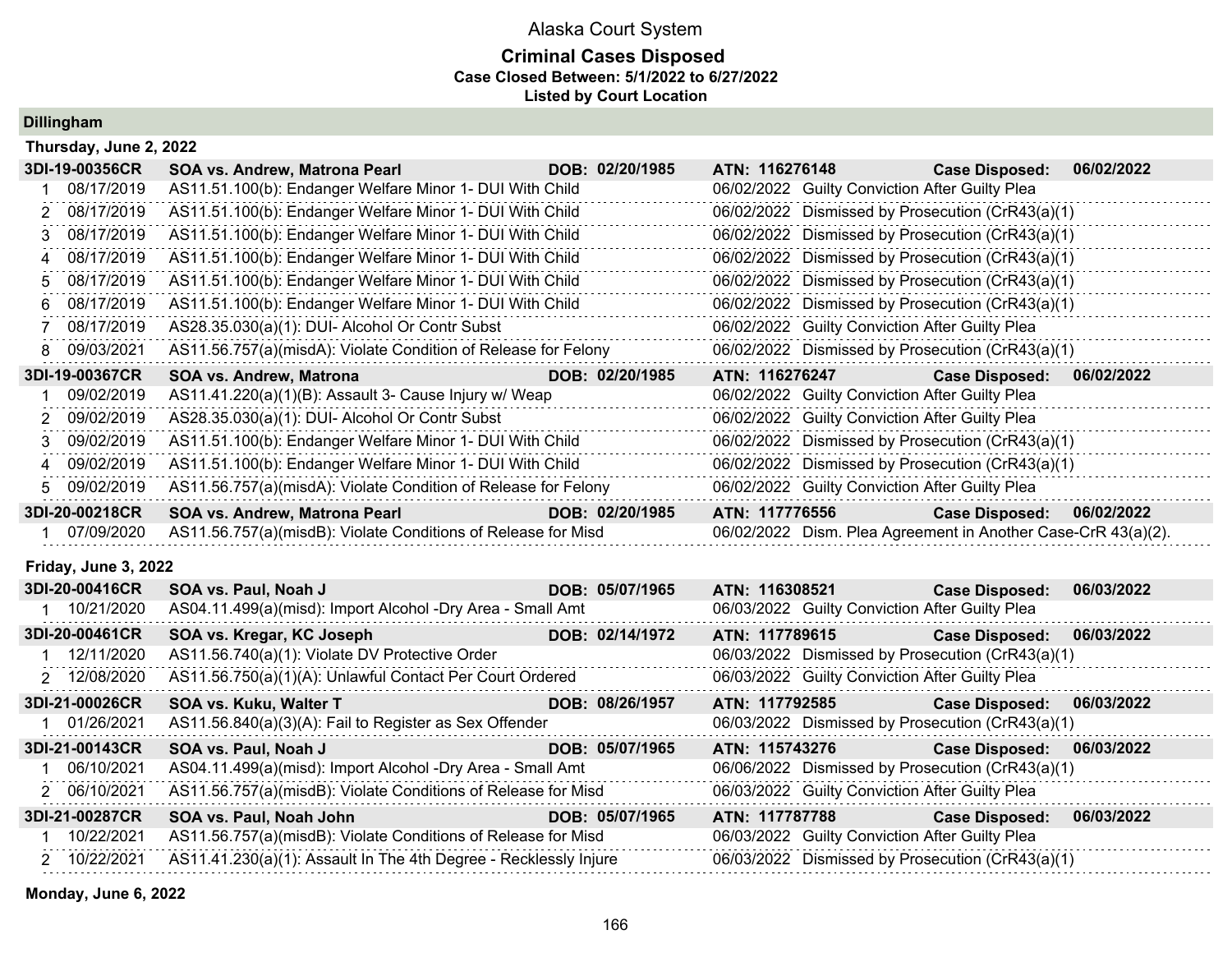| <b>Dillingham</b> |  |
|-------------------|--|

|                | Monday, June 6, 2022  |                                                                        |                 |                |                                                               |            |
|----------------|-----------------------|------------------------------------------------------------------------|-----------------|----------------|---------------------------------------------------------------|------------|
|                | 3DI-22-00025CR        | SOA vs. Smithmyer, Alexandra                                           | DOB:            | ATN: 118247409 | <b>Case Disposed:</b>                                         | 06/06/2022 |
|                | 02/10/2022            | AS11.41.230(a)(1): Assault In The 4th Degree - Recklessly Injure       |                 |                | 06/06/2022 Dismissed by Prosecution (CrR43(a)(1)              |            |
|                | 2 02/10/2022          | AS11.56.757(a)(misdA): Violate Condition of Release for Felony         |                 |                | 06/06/2022 Dismissed by Prosecution (CrR43(a)(1)              |            |
|                | Tuesday, June 7, 2022 |                                                                        |                 |                |                                                               |            |
|                | 3DI-20-00219CR        | SOA vs. Woods, William Ernest                                          | DOB: 04/27/1983 | ATN: 117267246 | <b>Case Disposed:</b>                                         | 06/07/2022 |
|                | 07/11/2020            | AS11.41.210(a)(1): Assault 2 - Injury w/ Weapon, Intent                |                 |                | 06/07/2022 Dismissed by Prosecution (CrR43(a)(1)              |            |
| 2              | 07/11/2020            | AS11.41.220(a)(1)(B): Assault 3- Cause Injury w/ Weap                  |                 |                | 06/07/2022 Dismissed by Prosecution (CrR43(a)(1)              |            |
| 3              | 07/11/2020            | AS11.41.220(a)(2): Assault 3- Repeat Threat Of Death/Injury            |                 |                | 06/07/2022 Dismissed by Prosecution (CrR43(a)(1)              |            |
| 4              | 07/11/2020            | AS11.41.230(a)(1): Assault In The 4th Degree - Recklessly Injure       |                 |                | 06/07/2022 Guilty Conviction After Guilty Plea                |            |
| 5              | 07/11/2020            | AS11.41.230(a)(1): Assault In The 4th Degree - Recklessly Injure       |                 |                | 06/07/2022 Dismissed by Prosecution (CrR43(a)(1)              |            |
| 6              | 07/11/2020            | AS11.41.230(a)(1): Assault In The 4th Degree - Recklessly Injure       |                 |                | 06/07/2022 Dismissed by Prosecution (CrR43(a)(1)              |            |
|                | 3DI-20-00335CR        | <b>SOA vs. Woods, William Ernest</b>                                   | DOB: 04/27/1983 | ATN: 109879785 | <b>Case Disposed:</b>                                         | 06/07/2022 |
|                | 09/09/2019            | AS11.46.484(a)(1): Crim Mischief 4-Prop Dam \$250-\$749                |                 |                | 06/07/2022 Dism. Plea Agreement in Another Case-CrR 43(a)(2). |            |
| $\overline{2}$ | 09/09/2019            | Attempted: AS11.46.360(a)(1): Vehicle Theft 1-Take Veh, Air Or Wtrcrft |                 |                | 06/07/2022 Dism. Plea Agreement in Another Case-CrR 43(a)(2). |            |
|                | 3DI-22-00008CR        | SOA vs. Dull, Tarryn                                                   | DOB: 01/23/2002 | ATN: 118247337 | <b>Case Disposed:</b>                                         | 06/07/2022 |
|                | 01/11/2022            | AS11.41.230(a)(1): Assault In The 4th Degree - Recklessly Injure       |                 |                | 06/07/2022 Dismissed by Prosecution (CrR43(a)(1)              |            |
|                | 2 01/11/2022          | AS11.41.230(a)(1): Assault In The 4th Degree - Recklessly Injure       |                 |                | 06/07/2022 Dismissed by Prosecution (CrR43(a)(1)              |            |
|                | 3DI-22-00018CR        | SOA vs. Active III, Stanley T.J.                                       | DOB: 07/23/1979 | ATN: 116275797 | <b>Case Disposed:</b>                                         | 06/07/2022 |
|                | 01/30/2022            | AS11.41.230(a)(3): Assault 4-Cause Fear Of Injury                      |                 |                | 06/07/2022 Dism. Plea Agreement in Another Case-CrR 43(a)(2). |            |
|                | 3DI-22-00041CR        | <b>SOA vs. Andrew, Darrel Maxim</b>                                    | DOB: 12/06/1998 | ATN: 117792396 | <b>Case Disposed:</b>                                         | 06/07/2022 |
|                | 02/23/2022            | AS11.61.120(a)(4): Harassment 2 -Anon, Obscene, Threat Call            |                 |                | 06/07/2022 Dismissed by Prosecution (CrR43(a)(1)              |            |
|                | 2 02/23/2022          | AS11.56.757(a)(misdB): Violate Conditions of Release for Misd          |                 |                | 06/07/2022 Dismissed by Prosecution (CrR43(a)(1)              |            |
|                | 3DI-22-00047CR        | SOA vs. ACTIVE III, STANLEY T                                          | DOB: 07/23/1979 | ATN: 117787959 | <b>Case Disposed:</b>                                         | 06/07/2022 |
|                | 02/19/2022            | AS11.41.220(a)(1)(A): Assault 3- Cause Fear Of Injury w/ Weap          |                 |                | 06/07/2022 Dism. Plea Agreement in Another Case-CrR 43(a)(2). |            |
| 2              | 02/19/2022            | AS11.41.230(a)(1): Assault In The 4th Degree - Recklessly Injure       |                 |                | 06/07/2022 Dism. Plea Agreement in Another Case-CrR 43(a)(2). |            |
| 3              | 02/19/2022            | AS11.41.230(a)(1): Assault In The 4th Degree - Recklessly Injure       |                 |                | 06/07/2022 Dism. Plea Agreement in Another Case-CrR 43(a)(2). |            |
| 4              | 02/19/2022            | AS11.41.250: Reckless Endangerment                                     |                 |                | 06/07/2022 Dism. Plea Agreement in Another Case-CrR 43(a)(2). |            |
| 5.             | 02/19/2022            | AS11.41.250: Reckless Endangerment                                     |                 |                | 06/07/2022 Dism. Plea Agreement in Another Case-CrR 43(a)(2). |            |
|                | 3DI-22-00053CR        | SOA vs. Active III, Stanley T.J.                                       | DOB: 07/23/1979 | ATN: 116275833 | <b>Case Disposed:</b>                                         | 06/07/2022 |
|                | 03/06/2022            | AS11.41.220(a)(1)(A): Assault 3- Cause Fear Of Injury w/ Weap          |                 |                | 06/07/2022 Guilty Conviction After Guilty Plea                |            |
| 2              | 03/06/2022            | AS11.41.230(a)(1): Assault In The 4th Degree - Recklessly Injure       |                 |                | 06/07/2022 Dismissed by Prosecution (CrR43(a)(1)              |            |
| 3              | 03/06/2022            | AS11.61.210(a)(1): Misc/Weapons 4- Possess While Intox                 |                 |                | 06/07/2022 Dismissed by Prosecution (CrR43(a)(1)              |            |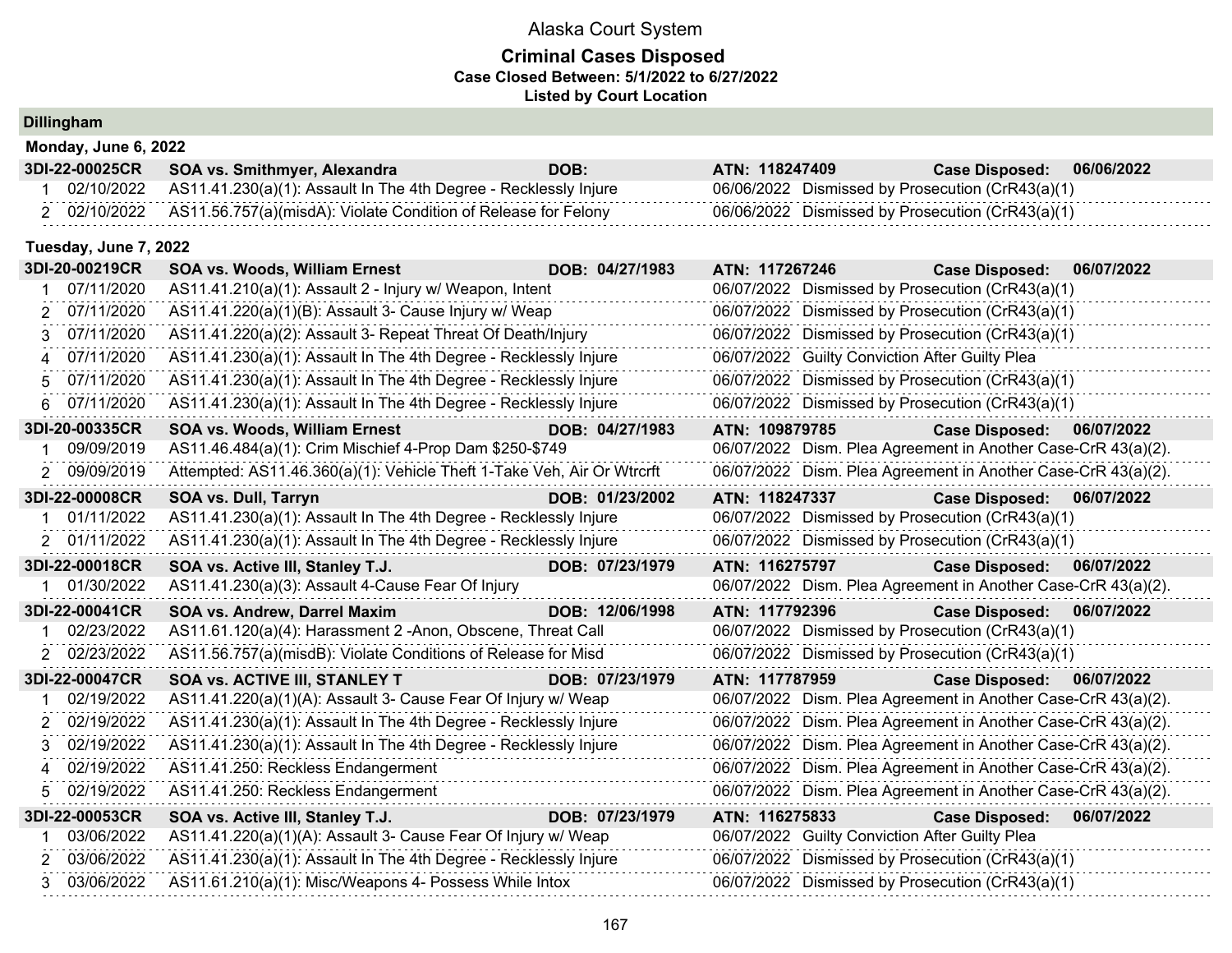| <b>Dillingham</b>            |                                                                  |                 |                |  |                                                  |            |
|------------------------------|------------------------------------------------------------------|-----------------|----------------|--|--------------------------------------------------|------------|
| Tuesday, June 7, 2022        |                                                                  |                 |                |  |                                                  |            |
| 3DI-22-00092CR               | <b>SOA vs. Olsen, Andrew</b>                                     | DOB: 03/06/1988 | ATN: 118247625 |  | <b>Case Disposed:</b>                            | 06/07/2022 |
| 1 04/19/2022                 | AS11.46.330(a)(1): Crim Trespass 2- Upon Premises                |                 |                |  | 06/07/2022 Dismissed by Prosecution (CrR43(a)(1) |            |
| 3DI-22-00093CR               | SOA vs. Roehl, Leo Lester                                        | DOB: 11/27/1998 | ATN: 118247634 |  | <b>Case Disposed:</b>                            | 06/07/2022 |
| 04/20/2022                   | AS11.46.484: Criminal Mischief 4                                 |                 |                |  | 06/07/2022 Dismissed by Prosecution (CrR43(a)(1) |            |
| 3DI-22-00105CR               | SOA vs. Pat, Jonathan Alec                                       | DOB: 08/28/2002 | ATN: 117791721 |  | <b>Case Disposed:</b>                            | 06/07/2022 |
| 05/05/2022                   | AS11.46.484(a)(1): Crim Mischief 4-Prop Dam \$250-\$749          |                 |                |  | 06/07/2022 Dismissed by Prosecution (CrR43(a)(1) |            |
| 2 05/05/2022                 | AS11.41.230(a)(1): Assault In The 4th Degree - Recklessly Injure |                 |                |  | 05/06/2022 Dismissed by Prosecution (CrR43(a)(1) |            |
| 3DI-22-00115CR               | <b>SOA vs. Snyder, Ritchie</b>                                   | DOB: 10/14/1990 | ATN: 116275905 |  | <b>Case Disposed:</b>                            | 06/07/2022 |
| 05/27/2022                   | AS11.46.484(a)(1): Crim Mischief 4-Prop Dam \$250-\$749          |                 |                |  | 06/07/2022 Dismissed by Prosecution (CrR43(a)(1) |            |
| 3DI-22-00120CR               | SOA vs. Kohler, Joseph Peter Martin                              | DOB: 09/17/1995 | ATN: 117791748 |  | <b>Case Disposed:</b>                            | 06/07/2022 |
| 05/25/2022                   | AS28.35.400: Reckless Driving                                    |                 |                |  | 06/07/2022 Dismissed by Prosecution (CrR43(a)(1) |            |
| Wednesday, June 8, 2022      |                                                                  |                 |                |  |                                                  |            |
| 3DI-20-00101CR               | SOA vs. Petla, Darren E                                          | DOB: 07/18/1991 | ATN: 116277075 |  | <b>Case Disposed:</b>                            | 06/08/2022 |
| 04/16/2020                   | AS28.35.030(a)(2): DUI- BAC .08+ Percent                         |                 |                |  | 06/08/2022 Dismissed by Prosecution (CrR43(a)(1) |            |
| 2 09/07/2021                 | AS11.56.757(a)(misdB): Violate Conditions of Release for Misd    |                 |                |  | 06/08/2022 Dismissed by Prosecution (CrR43(a)(1) |            |
| 3DI-20-00200CR               | SOA vs. Brannon, Ryan Paul                                       | DOB: 06/06/1979 | ATN: 117776187 |  | <b>Case Disposed:</b>                            | 06/08/2022 |
| 05/27/2020<br>$1 \quad$      | AS28.35.030(n): Felony DUI - 2+ Priors                           |                 |                |  | 06/08/2022 Dismissed by Prosecution (CrR43(a)(1) |            |
| 3DI-21-00175CR               | SOA vs. Brannon, Ryan P                                          | DOB: 06/06/1979 | ATN: 117774558 |  | <b>Case Disposed:</b>                            | 06/08/2022 |
| 07/09/2021<br>1              | AS11.41.210(a)(1): Assault 2 - Injury w/ Weapon, Intent          |                 |                |  | 06/08/2022 Dismissed by Prosecution (CrR43(a)(1) |            |
| 2 07/09/2021                 | AS11.41.230(a)(1): Assault In The 4th Degree - Recklessly Injure |                 |                |  | 06/08/2022 Dismissed by Prosecution (CrR43(a)(1) |            |
| 3DI-21-00212CR               | SOA vs. Petla, Darren E                                          | DOB: 07/18/1991 | ATN: 118246122 |  | <b>Case Disposed:</b>                            | 06/08/2022 |
| 08/09/2021                   | AS11.56.757(a)(misdB): Violate Conditions of Release for Misd    |                 |                |  | 06/08/2022 Dismissed by Prosecution (CrR43(a)(1) |            |
| 3DI-22-00020CR               | SOA vs. Johnson, Jeremiah H                                      | DOB: 09/08/1995 | ATN: 118247355 |  | <b>Case Disposed:</b>                            | 06/08/2022 |
| 01/31/2022                   | AS11.46.320(a)(2): Crim Trespass 1- In A Dwelling                |                 |                |  | 06/08/2022 Dismissed by Prosecution (CrR43(a)(1) |            |
| 2 01/31/2022                 | AS11.46.484(a)(1): Crim Mischief 4-Prop Dam \$250-\$749          |                 |                |  | 06/07/2022 Dismissed by Prosecution (CrR43(a)(1) |            |
| 3DI-22-00060CR               | SOA vs. Brannon, Ryan                                            | DOB: 06/06/1979 | ATN: 117791613 |  | <b>Case Disposed:</b>                            | 06/08/2022 |
| 03/08/2022                   | AS11.56.740(a)(1): Violate DV Protective Order                   |                 |                |  | 06/08/2022 Dismissed by Prosecution (CrR43(a)(1) |            |
| 2 03/08/2022                 | AS11.56.757(a)(misdA): Violate Condition of Release for Felony   |                 |                |  | 06/08/2022 Dismissed by Prosecution (CrR43(a)(1) |            |
| 3 03/08/2022                 | AS11.56.750(a)(1)(A): Unlawful Contact Per Court Ordered         |                 |                |  | 06/08/2022 Dismissed by Prosecution (CrR43(a)(1) |            |
| <b>Monday, June 13, 2022</b> |                                                                  |                 |                |  |                                                  |            |
|                              |                                                                  |                 |                |  |                                                  |            |

| 3DI-22-00013CR SOA vs. Mccarr, Jack                                         | DOB: 05/09/1960 | <b>ATN: 117787914</b>                          | Case Disposed: 06/13/2022 |  |
|-----------------------------------------------------------------------------|-----------------|------------------------------------------------|---------------------------|--|
| 01/15/2022 AS11.41.230(a)(1): Assault In The 4th Degree - Recklessly Injure |                 | 06/13/2022 Guilty Conviction After Guilty Plea |                           |  |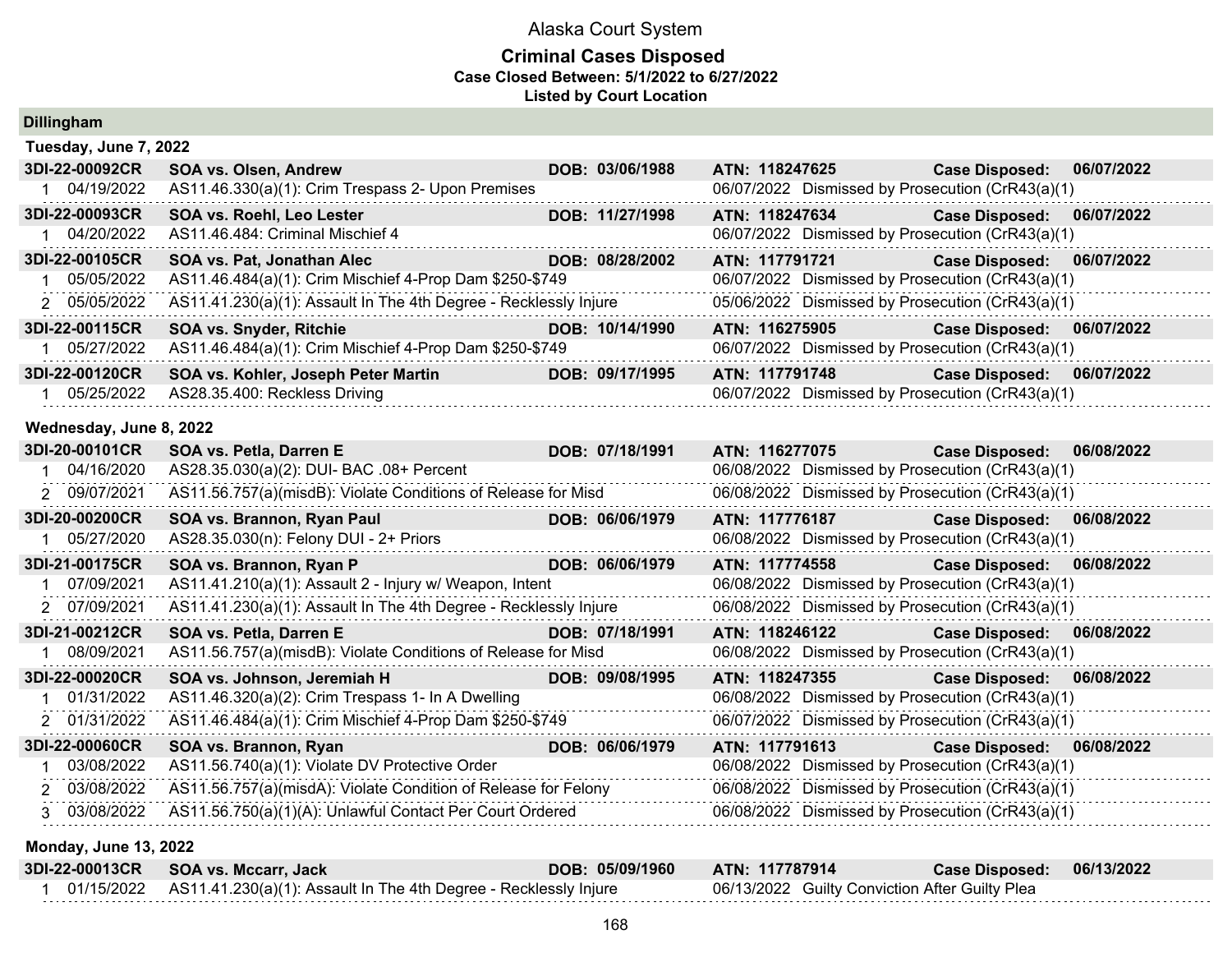## **Criminal Cases Disposed Case Closed Between: 5/1/2022 to 6/27/2022 Listed by Court Location**

**Dillingham**

| Tuesday, June 14, 2022       |                                                                  |                 |                |                                                |                                                               |            |
|------------------------------|------------------------------------------------------------------|-----------------|----------------|------------------------------------------------|---------------------------------------------------------------|------------|
| 3DI-21-00055CR               | SOA vs. Bartman JR, Gust Simeon                                  | DOB: 10/21/1985 | ATN: 117792684 |                                                | <b>Case Disposed:</b>                                         | 06/14/2022 |
| 03/06/2021                   | AS11.46.482(a)(1): Criminal Mischief 3-Damage \$750+             |                 |                |                                                | 06/14/2022 Dismissed by Prosecution (CrR43(a)(1)              |            |
| 03/06/2021<br>2              | AS11.41.230(a)(1): Assault In The 4th Degree - Recklessly Injure |                 |                | 06/14/2022 Guilty Conviction After Guilty Plea |                                                               |            |
| 3 03/06/2021                 | AS11.41.230(a)(3): Assault 4-Cause Fear Of Injury                |                 |                |                                                | 06/14/2022 Dismissed by Prosecution (CrR43(a)(1)              |            |
| 4 03/06/2021                 | AS11.56.757(a)(misdA): Violate Condition of Release for Felony   |                 |                |                                                | 06/14/2022 Dismissed by Prosecution (CrR43(a)(1)              |            |
| 3DI-22-00006CR               | SOA vs. Bartman JR, Gust Simeon                                  | DOB: 10/21/1985 | ATN: 116275761 |                                                | <b>Case Disposed:</b>                                         | 06/14/2022 |
| 01/08/2022                   | AS11.41.230(a)(1): Assault In The 4th Degree - Recklessly Injure |                 |                |                                                | 06/14/2022 Dism. Plea Agreement in Another Case-CrR 43(a)(2). |            |
| 2 01/08/2022                 | AS11.56.757(a)(misdB): Violate Conditions of Release for Misd    |                 |                |                                                | 06/14/2022 Dism. Plea Agreement in Another Case-CrR 43(a)(2). |            |
| 3 03/10/2022                 | AS11.56.757(a)(misdB): Violate Conditions of Release for Misd    |                 |                |                                                | 06/14/2022 Dism. Plea Agreement in Another Case-CrR 43(a)(2). |            |
| Wednesday, June 15, 2022     |                                                                  |                 |                |                                                |                                                               |            |
| 3DI-21-00123CR               | SOA vs. Brothers, Christopher Aaron                              | DOB: 02/06/1992 | ATN: 117774378 |                                                | <b>Case Disposed:</b>                                         | 06/15/2022 |
| 1 05/19/2021                 | AS11.46.486(a)(2): Criminal Mischief 5-Damage Under \$250        |                 |                | 06/15/2022 Guilty Conviction After Guilty Plea |                                                               |            |
| Thursday, June 16, 2022      |                                                                  |                 |                |                                                |                                                               |            |
| 3DI-21-00266CR               | SOA vs. Maud, Brittany Carol Jennine                             | DOB: 05/01/1994 | ATN: 109840383 |                                                | <b>Case Disposed:</b>                                         | 06/16/2022 |
| 1 09/24/2021                 | AS11.61.110(a)(5): Disord Conduct-Challenge To Fight             |                 |                | 06/16/2022 Guilty Conviction After Guilty Plea |                                                               |            |
| <b>Friday, June 17, 2022</b> |                                                                  |                 |                |                                                |                                                               |            |
| 3DI-21-00325CR               | <b>SOA vs. Andrews, Christine</b>                                | DOB: 07/01/1983 | ATN: 116275725 |                                                | <b>Case Disposed:</b>                                         | 06/17/2022 |
| 1 12/11/2021                 | AS11.41.230(a)(1): Assault In The 4th Degree - Recklessly Injure |                 |                |                                                | 06/17/2022 Dismissed by Prosecution (CrR43(a)(1)              |            |
| Tuesday, June 21, 2022       |                                                                  |                 |                |                                                |                                                               |            |
| 3DI-21-00190CR               | SOA vs. Alexie, Eunice Billie Anuska                             | DOB: 09/07/1982 | ATN: 117774621 |                                                | <b>Case Disposed:</b>                                         | 06/21/2022 |
| 07/22/2021                   | AS28.35.030(a): DUI - Operate Vehic Under Infl Alc/Drug          |                 |                |                                                | 06/21/2022 Dismissed by Prosecution (CrR43(a)(1)              |            |
| 2 07/22/2021                 | AS28.35.032(a): Refuse To Submit To Chemical Test                |                 |                |                                                | 06/21/2022 Dismissed by Prosecution (CrR43(a)(1)              |            |
| 3 12/14/2021                 | AS11.56.757(a)(misdB): Violate Conditions of Release for Misd    |                 |                |                                                | 06/21/2022 Dismissed by Prosecution (CrR43(a)(1)              |            |
| 3DI-21-00298CR               | <b>SOA vs. Merculief, Elvis A</b>                                | DOB: 04/28/1988 | ATN: 118247139 |                                                | <b>Case Disposed:</b>                                         | 06/21/2022 |
| 11/07/2021                   | AS28.35.030(a)(1): DUI- Alcohol Or Contr Subst                   |                 |                |                                                | 06/21/2022 Dismissed by Prosecution (CrR43(a)(1)              |            |
| 2 11/07/2021                 | AS28.35.032(a): Refuse To Submit To Chemical Test                |                 |                |                                                | 06/21/2022 Dismissed by Prosecution (CrR43(a)(1)              |            |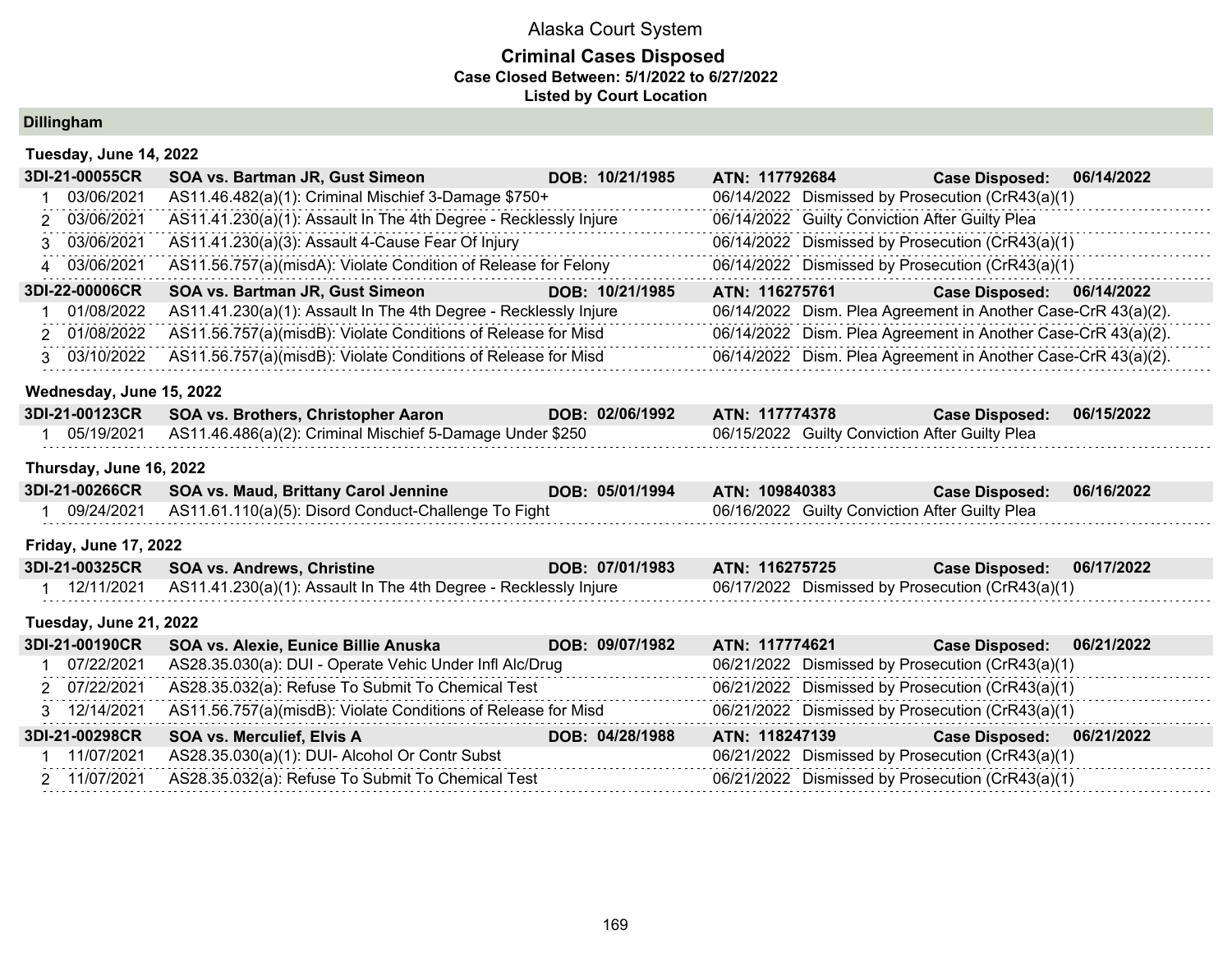| <b>Emmonak</b>               |                                                                  |                 |                                  |                                                               |            |
|------------------------------|------------------------------------------------------------------|-----------------|----------------------------------|---------------------------------------------------------------|------------|
| Wednesday, May 4, 2022       |                                                                  |                 |                                  |                                                               |            |
| 4EM-21-00139CR               | SOA vs. Joseph, John S                                           | DOB: 10/05/1965 | ATN: 115939926                   | <b>Case Disposed:</b>                                         | 05/04/2022 |
| 1 12/23/2021                 | AS11.61.120(a)(5): Harassment 2 -Offensive Phys Contact          |                 |                                  | 05/04/2022 Guilty Conviction After Guilty Plea                |            |
| 4EM-22-00040CR               | SOA vs. Bird, Dwayne W                                           | DOB: 03/29/1994 | ATN: 117491931                   | <b>Case Disposed:</b>                                         | 05/04/2022 |
| 04/21/2022                   | AS11.41.230(a)(1): Assault In The 4th Degree - Recklessly Injure |                 |                                  | 05/04/2022 Guilty Conviction After Guilty Plea                |            |
| 2 04/21/2022                 | AS11.46.484(a)(1): Crim Mischief 4-Prop Dam \$250-\$749          |                 |                                  | 05/04/2022 Dism. Plea Agreement in Another Case-CrR 43(a)(2). |            |
| <b>Monday, May 9, 2022</b>   |                                                                  |                 |                                  |                                                               |            |
| 4EM-22-00021CR               | SOA vs. James, Theodore Eric                                     | DOB: 03/18/2001 | ATN: 115938567                   | <b>Case Disposed:</b>                                         | 05/09/2022 |
| 1 03/06/2022                 | AS11.41.220(a)(1)(B): Assault 3- Cause Injury w/ Weap            |                 |                                  | 05/09/2022 Dismissed by Prosecution (CrR43(a)(1)              |            |
| <b>Tuesday, May 10, 2022</b> |                                                                  |                 |                                  |                                                               |            |
| 4EM-22-00041CR               | SOA vs. Moore, Lanny                                             | DOB: 01/04/1992 | ATN: 117491949                   | <b>Case Disposed:</b>                                         | 05/10/2022 |
| 1 04/21/2022                 | AS11.41.220(a)(5): Assault 3 - Committ Assault 4, 2+ Convictions |                 |                                  | 05/10/2022 Dismissed by Prosecution (CrR43(a)(1)              |            |
| <b>Monday, May 23, 2022</b>  |                                                                  |                 |                                  |                                                               |            |
| 4EM-22-00045CR               | SOA vs. Okitkun, Warren A                                        | DOB: 03/20/1986 | ATN: 115938684                   | <b>Case Disposed:</b>                                         | 05/23/2022 |
| 12/06/2021                   | AS11.41.210(a)(1): Assault 2 - Injury w/ Weapon, Intent          |                 |                                  | 05/23/2022 Dismiss-Delay in SupCt Transfer CrR5(e)43(b)(1)    |            |
| 2 12/06/2021                 | AS11.41.300(a)(2)(A): Kidnapping-Restrain And Hide Victim        |                 |                                  | 05/23/2022 Dismiss-Delay in SupCt Transfer CrR5(e)43(b)(1)    |            |
| Friday, June 3, 2022         |                                                                  |                 |                                  |                                                               |            |
| 4EM-21-00102CR               | <b>SOA vs. Charlie, Stanley</b>                                  | DOB: 03/02/1977 | ATN: 117491643                   | <b>Case Disposed:</b>                                         | 06/03/2022 |
| 06/25/2021                   | AS28.35.030(a)(1): DUI- Alcohol Or Contr Subst                   |                 | 06/01/2022 Acquitted After Trial |                                                               |            |
| Tuesday, June 7, 2022        |                                                                  |                 |                                  |                                                               |            |
| 4EM-21-00133CR               | SOA vs. Aketachunak, Alvin M.                                    | DOB: 09/28/1987 | ATN: 115938288                   | <b>Case Disposed:</b>                                         | 06/07/2022 |
| 12/11/2021<br>1              | AS11.61.120(a)(5): Harassment 2 -Offensive Phys Contact          |                 |                                  | 06/07/2022 Guilty Conviction After Guilty Plea                |            |
| 2 12/11/2021                 | AS11.41.230(a)(3): Assault 4-Cause Fear Of Injury                |                 |                                  | 06/07/2022 Dism. Plea Agreement in Another Case-CrR 43(a)(2). |            |
| 3 12/11/2021                 | AS11.46.486(a)(2): Criminal Mischief 5-Damage Under \$250        |                 |                                  | 06/07/2022 Dism. Plea Agreement in Another Case-CrR 43(a)(2). |            |
| 4EM-22-00007CR               | SOA vs. Andrews, Antoine Skyler                                  | DOB: 09/23/2002 | ATN: 115938378                   | <b>Case Disposed:</b>                                         | 06/07/2022 |
| 02/07/2022                   | AS11.41.210(a)(1): Assault 2 - Injury w/ Weapon, Intent          |                 |                                  | 06/07/2022 Dism. Plea Agreement in Another Case-CrR 43(a)(2). |            |
| 2 02/07/2022                 | AS11.41.220(a)(1)(A): Assault 3- Cause Fear Of Injury w/ Weap    |                 |                                  | 06/07/2022 Guilty Conviction After Guilty Plea                |            |
| 3 02/07/2022                 | AS11.41.230(a)(1): Assault In The 4th Degree - Recklessly Injure |                 |                                  | 06/07/2022 Dism. Plea Agreement in Another Case-CrR 43(a)(2). |            |
| Tuesday, June 14, 2022       |                                                                  |                 |                                  |                                                               |            |
| 4EM-21-00018CR               | SOA vs. Kitsick JR, Harold                                       | DOB: 03/23/1995 | ATN: 114759369                   | <b>Case Disposed:</b>                                         | 06/14/2022 |
| 02/04/2021<br>1              | AS11.46.484(a)(1): Crim Mischief 4-Prop Dam \$250-\$749          |                 |                                  | 06/14/2022 Guilty Conviction After Guilty Plea                |            |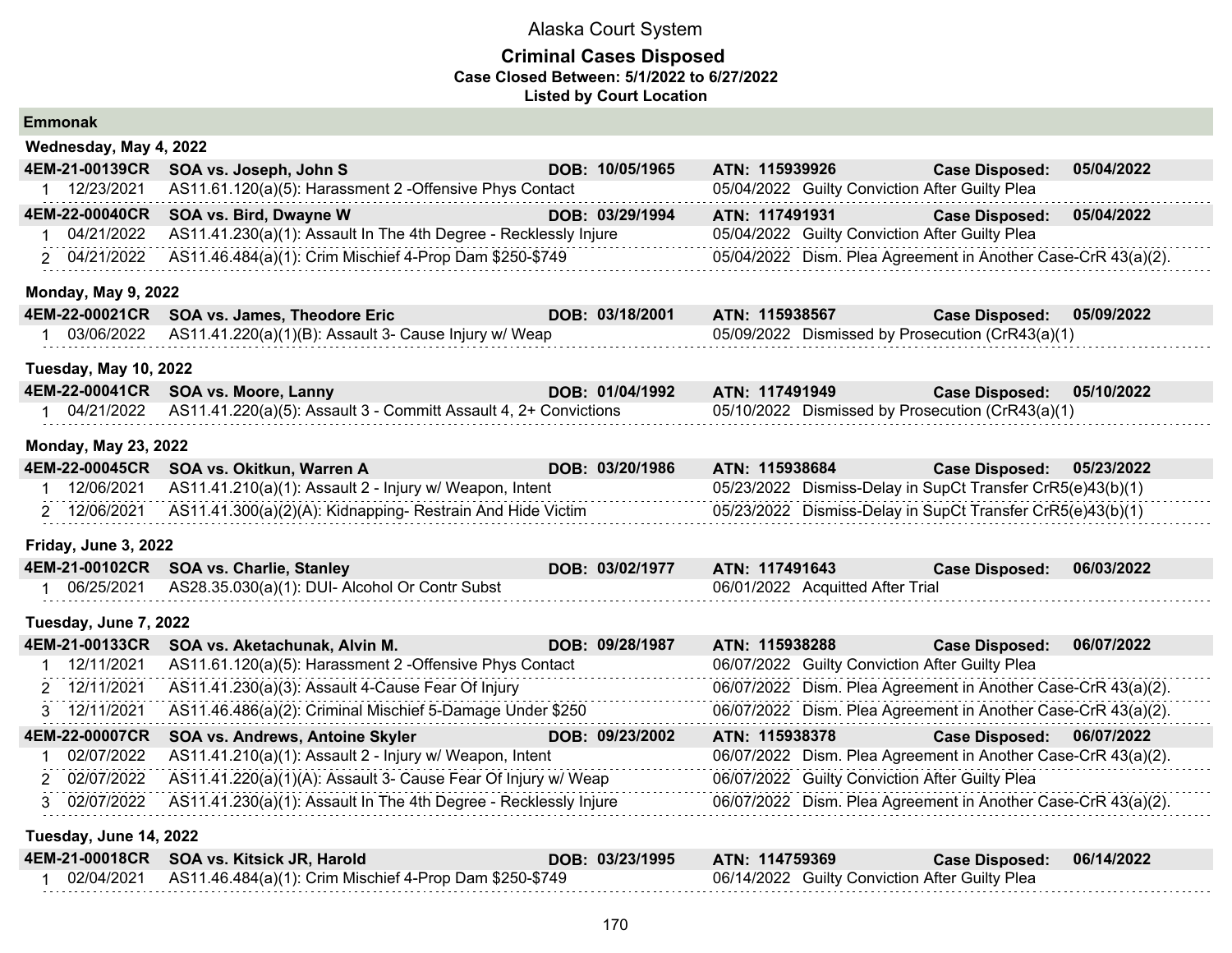## **Criminal Cases Disposed Case Closed Between: 5/1/2022 to 6/27/2022 Listed by Court Location**

| <b>Emmonak</b>               |                                                                  |                 |                                                   |                       |            |
|------------------------------|------------------------------------------------------------------|-----------------|---------------------------------------------------|-----------------------|------------|
| Tuesday, June 14, 2022       |                                                                  |                 |                                                   |                       |            |
| 4EM-21-00123CR               | SOA vs. Kitsick JR, Harold Jimmy                                 | DOB: 03/23/1995 | ATN: 115938297                                    | <b>Case Disposed:</b> | 06/14/2022 |
| 11/22/2021                   | AS11.41.230(a)(1): Assault In The 4th Degree - Recklessly Injure |                 | 06/14/2022 Guilty Conviction After Guilty Plea    |                       |            |
| 4EM-22-00015CR               | SOA vs. Kitsick JR, Harold J                                     | DOB: 03/23/1995 | ATN: 117491184                                    | <b>Case Disposed:</b> | 06/14/2022 |
| 05/20/2021                   | AS11.46.484(a)(1): Crim Mischief 4-Prop Dam \$250-\$749          |                 | 06/14/2022 Guilty Conviction After Guilty Plea    |                       |            |
| Wednesday, June 15, 2022     |                                                                  |                 |                                                   |                       |            |
|                              | 4EM-21-00138CR SOA vs. Andrews, Savannah                         | DOB: 03/26/1992 | ATN: 115939422                                    | <b>Case Disposed:</b> | 06/15/2022 |
| 12/22/2021                   | AS11.41.230(a)(1): Assault In The 4th Degree - Recklessly Injure |                 | 06/15/2022 Dismissed by Prosecution (CrR43(a)(1)  |                       |            |
| 2 12/22/2021                 | AS11.41.230(a)(1): Assault In The 4th Degree - Recklessly Injure |                 | 06/15/2022 Dismissed by Prosecution (CrR43(a)(1)  |                       |            |
| <b>Monday, June 20, 2022</b> |                                                                  |                 |                                                   |                       |            |
|                              | 4EM-21-00104CR SOA vs. Stanislaus, Timothy                       | DOB: 07/15/1986 | ATN: 115939296                                    | <b>Case Disposed:</b> | 06/20/2022 |
| 09/26/2021                   | AS11.41.230(a)(1): Assault In The 4th Degree - Recklessly Injure |                 | 06/20/2022 Dismissed by Prosecution (CrR43(a)(1)) |                       |            |
| Tuesday, June 21, 2022       |                                                                  |                 |                                                   |                       |            |
| 4EM-22-00060CR               | SOA vs. Edwards, Christopher L                                   | DOB: 06/25/2003 | ATN: 117497664                                    | <b>Case Disposed:</b> | 06/21/2022 |
| 06/06/2022                   | AS11.41.230(a)(1): Assault In The 4th Degree - Recklessly Injure |                 | 06/21/2022 Dismissed. Duplicate Case.             |                       |            |
| 2 06/06/2022                 | AS11.56.757(a)(misdB): Violate Conditions of Release for Misd    |                 | 06/21/2022 Dismissed. Duplicate Case.             |                       |            |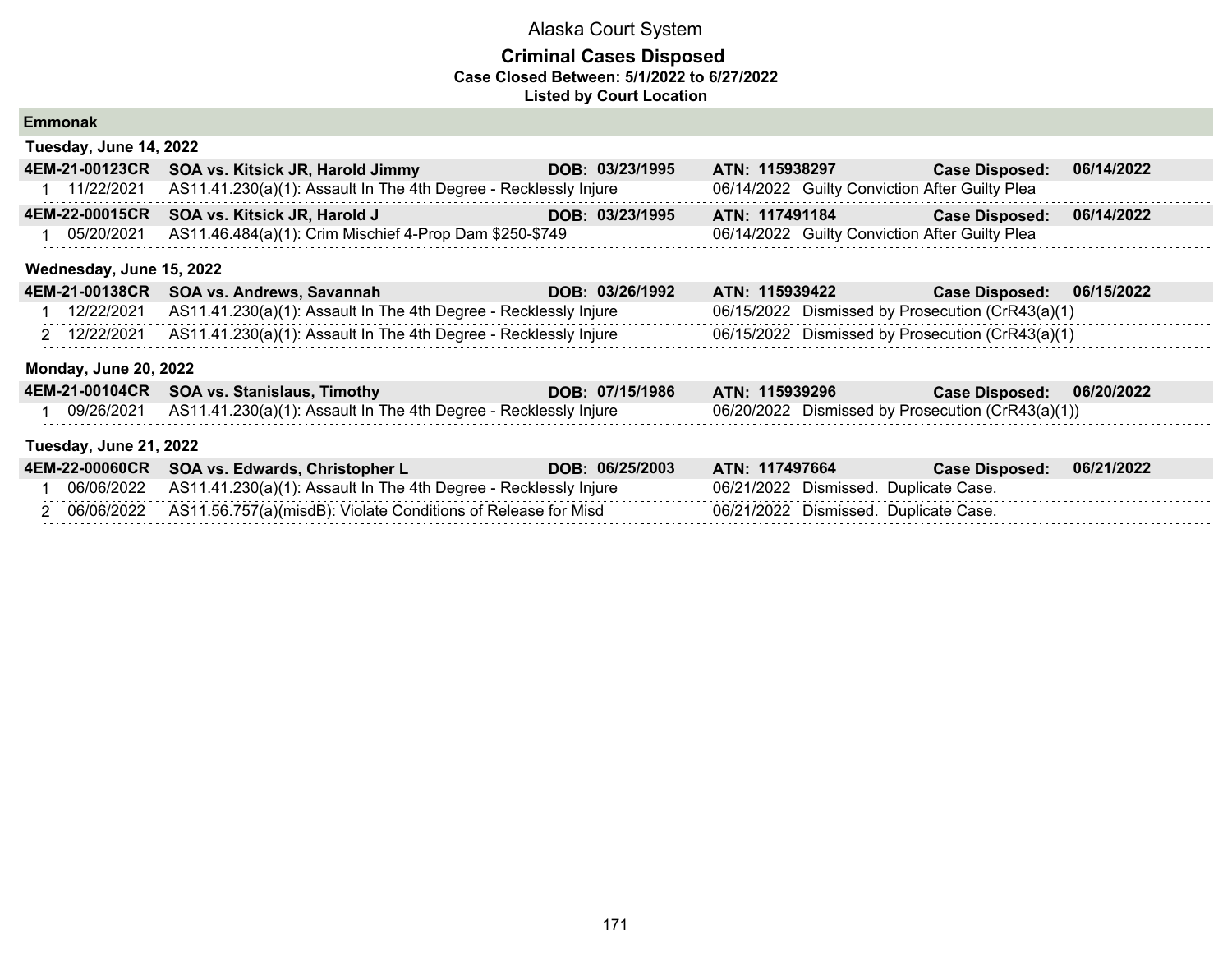| <b>Fairbanks</b>            |                                                                           |                 |                |                                                |                                                       |            |
|-----------------------------|---------------------------------------------------------------------------|-----------------|----------------|------------------------------------------------|-------------------------------------------------------|------------|
| <b>Sunday, May 1, 2022</b>  |                                                                           |                 |                |                                                |                                                       |            |
| 4FA-22-00940CR              | SOA vs. Searles SR, Clyde Raymond                                         | DOB: 07/13/1958 | ATN: 117898299 |                                                | <b>Case Disposed:</b>                                 | 05/01/2022 |
| 1 05/01/2022                | Charging Document Pending or Not Filed                                    |                 |                |                                                |                                                       |            |
| <b>Monday, May 2, 2022</b>  |                                                                           |                 |                |                                                |                                                       |            |
| 4FA-20-03034CR              | SOA vs. Possenti, Shannon Rose                                            | DOB: 07/12/1973 | ATN: 116871696 |                                                | <b>Case Disposed:</b>                                 | 05/02/2022 |
| 1 10/01/2020                | AS28.15.291(a)(2): Drive w/Lic Canc/Rev/Sus Prev Conviction               |                 |                |                                                | 05/02/2022 Dismissed by Prosecution (CrR43(a)(1)      |            |
| 4FA-22-00104CR              | SOA vs. Lillie, Deborah Arlene                                            | DOB: 03/16/1961 | ATN: 115511157 |                                                | <b>Case Disposed:</b>                                 | 05/02/2022 |
| 01/16/2022<br>$\mathbf 1$   | AS11.41.210(a)(1): Assault 2 - Injury w/ Weapon, Intent                   |                 |                |                                                | 03/08/2022 Dismissed by Prosecution (CrR43(a)(1)      |            |
| 01/16/2022<br>$\mathcal{P}$ | AS11.41.250: Reckless Endangerment                                        |                 |                | 05/02/2022 Guilty Conviction After Guilty Plea |                                                       |            |
| 01/16/2022<br>3             | AS11.46.300(a)(1): Burglary 1- In A Dwelling                              |                 |                |                                                | 03/08/2022 Dismissed by Prosecution (CrR43(a)(1)      |            |
| 4FA-22-00436CR              | <b>SOA vs. Cook, Ashton</b>                                               | DOB: 12/10/1996 | ATN: 117894726 |                                                | <b>Case Disposed:</b>                                 | 05/02/2022 |
| 03/02/2022<br>1             | AS11.41.220(a)(1)(A): Assault 3- Cause Fear Of Injury w/ Weap             |                 |                |                                                | 05/02/2022 Dismissed by Prosecution (CrR43(a)(1)      |            |
| 2 03/02/2022                | Attempted: AS11.61.195(a)(3)(B): Misc/Weapons 2- Fire Gun At Dwelling     |                 |                | 05/02/2022 Guilty Conviction After Guilty Plea |                                                       |            |
| 3 06/24/2022                | PTRP Technical Violation - Filed in Fairbanks                             |                 |                |                                                |                                                       |            |
| 4FA-22-00941CR              | SOA vs. Adams SR, Donald Scott                                            | DOB: 07/13/1965 | ATN: 114068493 |                                                | <b>Case Disposed:</b>                                 | 05/02/2022 |
| 05/01/2022                  | Charging Document Pending or Not Filed                                    |                 |                |                                                |                                                       |            |
| 4FA-22-00953CR              | SOA vs. Stack, Jeremiah                                                   | DOB: 03/12/1987 | ATN: 115554942 |                                                | <b>Case Disposed:</b>                                 | 05/02/2022 |
| 04/25/2022                  | Charging Document Pending or Not Filed                                    |                 |                |                                                |                                                       |            |
| Tuesday, May 3, 2022        |                                                                           |                 |                |                                                |                                                       |            |
| 4FA-19-02698CR              | SOA vs. Lewis, Wyatt A                                                    | DOB: 07/17/1987 | ATN: 115543494 |                                                | <b>Case Disposed:</b>                                 | 05/03/2022 |
| 05/14/2019                  | AS11.56.200: Perjury                                                      |                 |                | 05/03/2022 Guilty After Trial                  |                                                       |            |
| 2 05/04/2019                | AS11.41.210(a)(1): Assault 2 - Injury w/ Weapon, Intent                   |                 |                | 05/03/2022 Guilty After Trial                  |                                                       |            |
| 4FA-22-00956CR              | SOA vs. Arabie, Harvey D                                                  | DOB: 08/28/1992 | ATN: 117898398 |                                                | <b>Case Disposed:</b>                                 | 05/03/2022 |
| 05/02/2022                  | Charging Document Pending or Not Filed                                    |                 |                |                                                |                                                       |            |
| Wednesday, May 4, 2022      |                                                                           |                 |                |                                                |                                                       |            |
| 4FA-19-01027CR              | SOA vs. Raess, Christopher John                                           | DOB: 08/07/1985 | ATN: 113071509 |                                                | <b>Case Disposed:</b>                                 | 05/04/2022 |
| 02/08/2019                  | AS11.46.320: Criminal Trespass 1                                          |                 |                |                                                | 05/04/2022 Dismissed-Furtherance of Justice CrR 43(c) |            |
| 4FA-21-00264CR              | SOA vs. Keyes, Kelly Thomas                                               | DOB: 02/12/1973 | ATN: 117356364 |                                                | <b>Case Disposed:</b>                                 | 05/04/2022 |
| 01/04/2021                  | Attempted: AS11.56.310(a)(3)(A): Escape 2- On Elctrnic Monitor For Felony |                 |                | 05/04/2022 Guilty Conviction After Guilty Plea |                                                       |            |
| 2 01/04/2021                | AS11.56.310(a)(3)(B): Escape 2- w/Out Auth Elctrnic Monitor Fel           |                 |                |                                                | 05/04/2022 Dismissed by Prosecution (CrR43(a)(1)      |            |
| 3 01/27/2021                | Attempted: AS28.35.182(a)(1): Fail to Stp/Dir Officer-Reck Driving        |                 |                | 05/04/2022 Guilty Conviction After Guilty Plea |                                                       |            |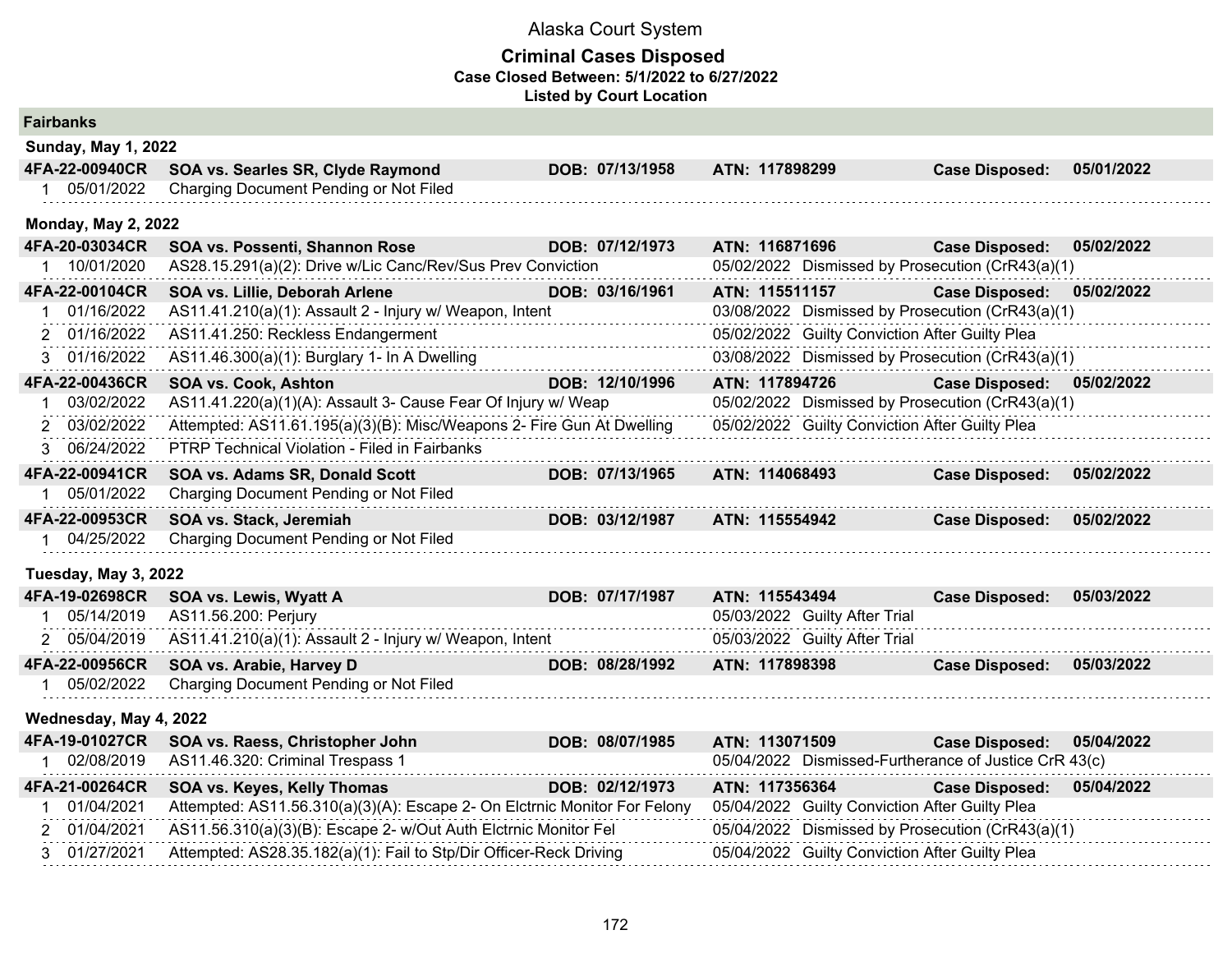## **Criminal Cases Disposed Case Closed Between: 5/1/2022 to 6/27/2022 Listed by Court Location**

| <b>Fairbanks</b>           |                                                                        |                 |                                                                    |                                                                                                                                                                                                                                                                                                                                    |            |
|----------------------------|------------------------------------------------------------------------|-----------------|--------------------------------------------------------------------|------------------------------------------------------------------------------------------------------------------------------------------------------------------------------------------------------------------------------------------------------------------------------------------------------------------------------------|------------|
| Wednesday, May 4, 2022     |                                                                        |                 |                                                                    |                                                                                                                                                                                                                                                                                                                                    |            |
| 4FA-21-01366CR             | SOA vs. Galloso, Elsie Kiluqi                                          | DOB: 10/12/1984 | ATN: 117324504                                                     | <b>Case Disposed:</b>                                                                                                                                                                                                                                                                                                              | 05/04/2022 |
| 1 05/27/2021               | AS11.61.120(a)(5): Harassment 2 - Offensive Phys Contact               |                 | 05/04/2022 Guilty Conviction After Guilty Plea                     |                                                                                                                                                                                                                                                                                                                                    |            |
| 05/27/2021<br>2            | AS11.56.757(a)(misdB): Violate Conditions of Release for Misd          |                 | 05/04/2022 Dismissed by Prosecution (CrR43(a)(1)                   |                                                                                                                                                                                                                                                                                                                                    |            |
| 3 05/27/2021               | AS11.51.110(a)(2): Endanger Welfare Child 2-Impaired By Intoxicant     |                 | 05/04/2022 Dismissed by Prosecution (CrR43(a)(1)                   |                                                                                                                                                                                                                                                                                                                                    |            |
| 4FA-21-02394CR             | SOA vs. Dacquisto III, Nunzio                                          | DOB: 11/25/1977 | ATN: 116861679                                                     | <b>Case Disposed:</b>                                                                                                                                                                                                                                                                                                              | 05/04/2022 |
| 09/03/2021<br>1.           | AS11.46.150(a): Theft 4-Less than \$250                                |                 | 05/04/2022 Dism. Plea Agreement in Another Case-CrR 43(a)(2).      |                                                                                                                                                                                                                                                                                                                                    |            |
| 4FA-21-02401CR             | SOA vs. Dacquisto III, Nunzio                                          | DOB: 11/25/1977 | ATN: 115508214                                                     | <b>Case Disposed:</b>                                                                                                                                                                                                                                                                                                              | 05/04/2022 |
| 09/22/2021<br>$\mathbf 1$  | AS11.46.310: Burglary 2                                                |                 | 05/04/2022 Guilty Conviction After Guilty Plea                     |                                                                                                                                                                                                                                                                                                                                    |            |
| 2 09/29/2021               | AS11.46.140(a)(1): Theft 3-Value \$250-\$749                           |                 | 05/04/2022 Guilty Conviction After Guilty Plea                     |                                                                                                                                                                                                                                                                                                                                    |            |
| 4FA-22-00064CR             | SOA vs. Suits, William Jacob                                           | DOB: 07/03/2001 | ATN: 117892476                                                     | <b>Case Disposed:</b>                                                                                                                                                                                                                                                                                                              | 05/04/2022 |
| 01/10/2022<br>1.           | AS11.41.230(a)(1): Assault In The 4th Degree - Recklessly Injure       |                 | 05/04/2022 Guilty Conviction After Guilty Plea                     |                                                                                                                                                                                                                                                                                                                                    |            |
| 2 01/10/2022               | AS11.41.230(a)(1): Assault In The 4th Degree - Recklessly Injure       |                 | 05/04/2022 Dismissed by Prosecution (CrR43(a)(1)                   |                                                                                                                                                                                                                                                                                                                                    |            |
| 3 01/10/2022               | AS11.46.486(a)(2): Criminal Mischief 5-Damage Under \$250              |                 | 05/04/2022 Dismissed by Prosecution (CrR43(a)(1)                   |                                                                                                                                                                                                                                                                                                                                    |            |
| 4FA-22-00230CR             | SOA vs. Katairoak, Elizabeth Aqpaluk                                   | DOB: 10/28/1986 | ATN: 115511751                                                     | <b>Case Disposed:</b>                                                                                                                                                                                                                                                                                                              | 05/04/2022 |
| 02/01/2022<br>$\mathbf 1$  | Attempted: AS11.46.360(a)(1): Vehicle Theft 1-Take Veh, Air Or Wtrcrft |                 | 05/04/2022 Guilty Conviction After Guilty Plea                     |                                                                                                                                                                                                                                                                                                                                    |            |
| 2 02/01/2022               | AS28.15.291(a)(1): Drive w/Lic Canc/Rev/Sus For Crim Offens            |                 | 05/04/2022 Dismissed by Prosecution (CrR43(a)(1)                   |                                                                                                                                                                                                                                                                                                                                    |            |
| 4FA-22-00945CR             | SOA vs. Carroll, Leon J                                                | DOB: 06/30/1975 | ATN: 117898353                                                     | <b>Case Disposed:</b>                                                                                                                                                                                                                                                                                                              | 05/04/2022 |
| 05/01/2022<br>1.           | Charging Document Pending or Not Filed                                 |                 |                                                                    |                                                                                                                                                                                                                                                                                                                                    |            |
| 4FA-22-00967CR             | SOA vs. Ramirez, Emmanuel                                              | DOB: 12/22/1983 | ATN: 117898443                                                     | <b>Case Disposed:</b>                                                                                                                                                                                                                                                                                                              | 05/04/2022 |
| 1 05/03/2022               | Charging Document Pending or Not Filed                                 |                 |                                                                    |                                                                                                                                                                                                                                                                                                                                    |            |
| 4FA-22-00970CR             | SOA vs. Standifer, Josiah W                                            | DOB: 08/08/2001 | ATN: 117898434                                                     | <b>Case Disposed:</b>                                                                                                                                                                                                                                                                                                              | 05/04/2022 |
| 1 05/03/2022               | Charging Document Pending or Not Filed                                 |                 |                                                                    |                                                                                                                                                                                                                                                                                                                                    |            |
| Thursday, May 5, 2022      |                                                                        |                 |                                                                    |                                                                                                                                                                                                                                                                                                                                    |            |
| 4FA-20-00197CR             | SOA vs. Evans, Cynthia Lynn                                            | DOB: 08/16/1989 | ATN: 115818453                                                     | <b>Case Disposed:</b>                                                                                                                                                                                                                                                                                                              | 05/05/2022 |
| 1 01/20/2020               | AS11.41.250: Reckless Endangerment                                     |                 | 05/05/2022 Guilty Conviction After Guilty Plea                     |                                                                                                                                                                                                                                                                                                                                    |            |
| 2 01/20/2020               | AS11.41.230(a)(1): Assault In The 4th Degree - Recklessly Injure       |                 | 05/05/2022 Dismissed by Prosecution (CrR43(a)(1)                   |                                                                                                                                                                                                                                                                                                                                    |            |
| 3 01/20/2020               | AS11.46.482(a)(1): Criminal Mischief 3-Damage \$750+                   |                 | 05/05/2022 Dismissed by Prosecution (CrR43(a)(1)                   |                                                                                                                                                                                                                                                                                                                                    |            |
| 4FA-21-00506CR             | SOA vs. Evans, Cynthia Lynn                                            | DOB: 08/16/1989 | ATN: 117376182                                                     | <b>Case Disposed:</b>                                                                                                                                                                                                                                                                                                              | 05/05/2022 |
| 02/06/2021<br>$\mathbf{1}$ | AS11.56.757(a)(misdB): Violate Conditions of Release for Misd          |                 | 05/05/2022 Dism. Plea Agreement in Another Case-CrR 43(a)(2).      |                                                                                                                                                                                                                                                                                                                                    |            |
| 4FA-21-00747CR             | SOA vs. Sample, Siobhan                                                | DOB: 08/14/1979 | ATN: 115583472                                                     | Case Disposed: 05/05/2022                                                                                                                                                                                                                                                                                                          |            |
| 0.010110000                | $10.100(1117)$ TI $(0.0111)$ $0.750$ $0.0100$                          |                 | $\mathcal{L} = \{ \mathcal{L} \mid \mathcal{L} \in \mathcal{L} \}$ | $\mathbf{r}$ $\mathbf{r}$ $\mathbf{r}$ $\mathbf{r}$ $\mathbf{r}$ $\mathbf{r}$ $\mathbf{r}$ $\mathbf{r}$ $\mathbf{r}$ $\mathbf{r}$ $\mathbf{r}$ $\mathbf{r}$ $\mathbf{r}$ $\mathbf{r}$ $\mathbf{r}$ $\mathbf{r}$ $\mathbf{r}$ $\mathbf{r}$ $\mathbf{r}$ $\mathbf{r}$ $\mathbf{r}$ $\mathbf{r}$ $\mathbf{r}$ $\mathbf{r}$ $\mathbf{$ |            |

1 08/01/2020 AS11.46.130(a)(1): Theft 2-Value \$750-\$24,999 05/05/2022 Dismissed by Prosecution (CrR43(a)(1)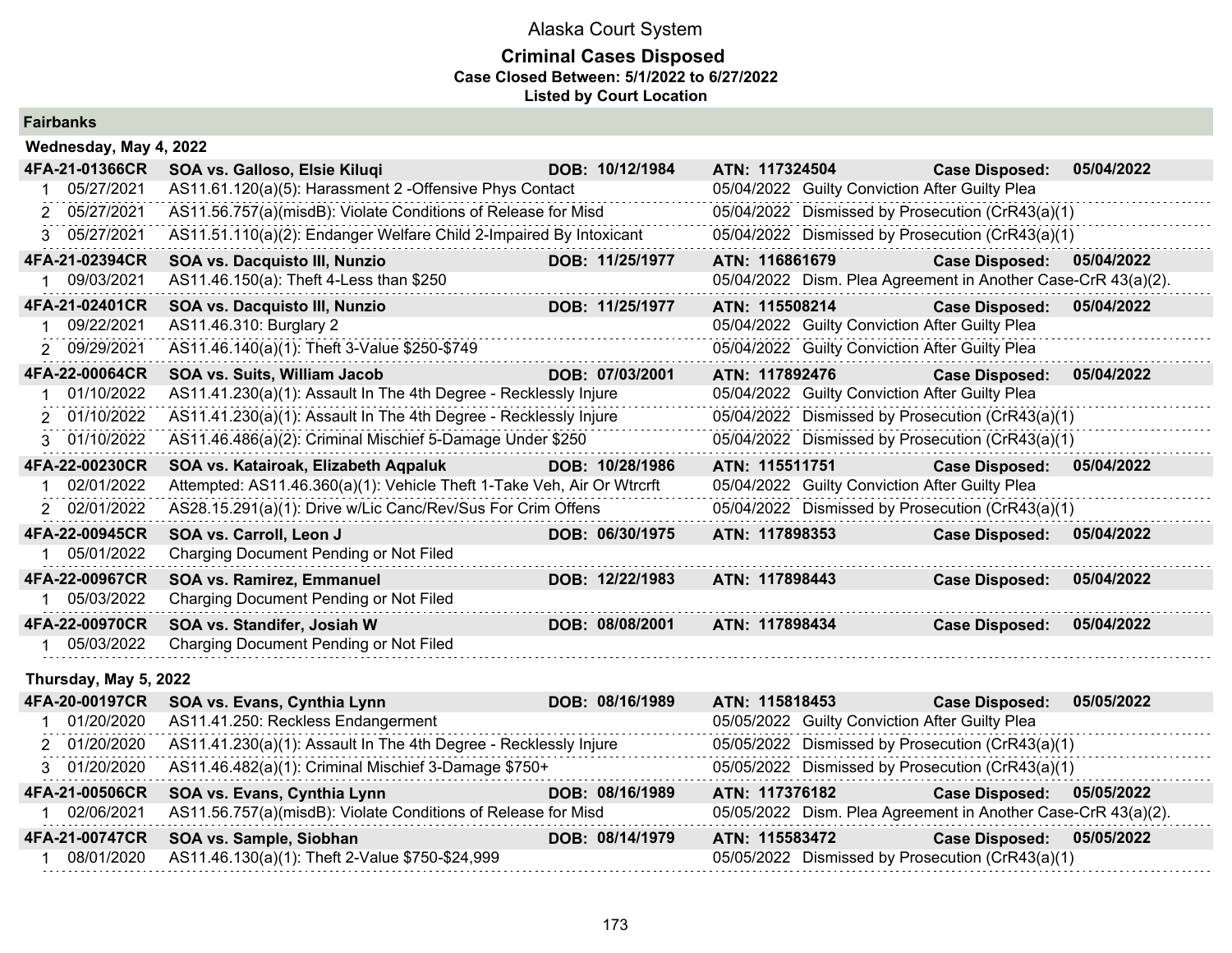## **Criminal Cases Disposed Case Closed Between: 5/1/2022 to 6/27/2022 Listed by Court Location**

**Fairbanks**

|             | Thursday, May 5, 2022 |                                                                  |      |                 |                |                                                |                                                  |            |
|-------------|-----------------------|------------------------------------------------------------------|------|-----------------|----------------|------------------------------------------------|--------------------------------------------------|------------|
|             | 4FA-21-01763CR        | SOA vs. Paul, Landon Zareth                                      |      | DOB: 04/13/2002 | ATN: 115506135 |                                                | <b>Case Disposed:</b>                            | 05/05/2022 |
|             | 07/13/2021            | AS11.46.310: Burglary 2                                          |      |                 |                | 05/05/2022 Guilty Conviction After Guilty Plea |                                                  |            |
|             | 07/13/2021            | AS11.46.310: Burglary 2                                          |      |                 |                |                                                | 05/05/2022 Dismissed by Prosecution (CrR43(a)(1) |            |
| 3.          | 07/13/2021            | AS11.46.130(a)(1): Theft 2-Value \$750-\$24,999                  |      |                 |                | 05/05/2022 Guilty Conviction After Guilty Plea |                                                  |            |
| $\mathbf 4$ | 07/13/2021            | AS11.46.130(a)(1): Theft 2-Value \$750-\$24,999                  |      |                 |                |                                                | 05/05/2022 Dismissed by Prosecution (CrR43(a)(1) |            |
| 5.          | 07/13/2021            | AS11.46.482(a)(1): Criminal Mischief 3-Damage \$750+             |      |                 |                |                                                | 05/05/2022 Dismissed by Prosecution (CrR43(a)(1) |            |
| 6           | 07/13/2021            | AS11.46.482(a)(1): Criminal Mischief 3-Damage \$750+             |      |                 |                |                                                | 05/05/2022 Dismissed by Prosecution (CrR43(a)(1) |            |
|             | 07/13/2021            | AS11.46.484(a)(1): Crim Mischief 4-Prop Dam \$250-\$749          |      |                 |                |                                                | 05/05/2022 Dismissed by Prosecution (CrR43(a)(1) |            |
| 8           | 07/13/2021            | AS11.41.230(a)(1): Assault In The 4th Degree - Recklessly Injure |      |                 |                |                                                | 05/05/2022 Dismissed by Prosecution (CrR43(a)(1) |            |
| g           | 07/13/2021            | AS11.56.700(a)(1): Resist/Interfere Arrest-By Force              |      |                 |                |                                                | 05/05/2022 Dismissed by Prosecution (CrR43(a)(1) |            |
|             | 10 07/13/2021         | AS11.46.310: Burglary 2                                          |      |                 |                |                                                | 05/05/2022 Dismissed by Prosecution (CrR43(a)(1) |            |
| 11          | 07/13/2021            | AS11.46.484(a)(1): Crim Mischief 4-Prop Dam \$250-\$749          |      |                 |                |                                                | 05/05/2022 Dismissed by Prosecution (CrR43(a)(1) |            |
|             | 4FA-21-02346CR        | SOA vs. Paul, Landon Zareth                                      |      | DOB: 04/13/2002 | ATN: 116880399 |                                                | <b>Case Disposed:</b>                            | 05/05/2022 |
|             | 09/22/2021            | AS11.56.757(a)(misdA): Violate Condition of Release for Felony   |      |                 |                | 05/05/2022 Guilty Conviction After Guilty Plea |                                                  |            |
|             | 2 09/22/2021          | AS11.56.757(a)(misdA): Violate Condition of Release for Felony   |      |                 |                |                                                | 05/05/2022 Dismissed by Prosecution (CrR43(a)(1) |            |
|             | 4FA-21-02639CR        | SOA vs. Thompson, Daniel William                                 |      | DOB: 09/28/1990 | ATN: 117330525 |                                                | <b>Case Disposed:</b>                            | 05/05/2022 |
|             | 10/31/2021            | AS11.46.486(a)(2): Criminal Mischief 5-Damage Under \$250        |      |                 |                |                                                | 05/05/2022 Dismissed by Prosecution (CrR43(a)(1) |            |
|             | 2 10/31/2021          | AS11.56.757(a)(misdA): Violate Condition of Release for Felony   |      |                 |                |                                                | 05/05/2022 Dismissed by Prosecution (CrR43(a)(1) |            |
|             | 4FA-21-03076CR        | SOA vs. Bradshaw, Justin Camron                                  | DOB: |                 | ATN: 117892188 |                                                | <b>Case Disposed:</b>                            | 05/05/2022 |
|             | 12/24/2021            | AS28.35.030(a): DUI - Operate Vehic Under Infl Alc/Drug          |      |                 |                | 05/05/2022 Guilty Conviction After Guilty Plea |                                                  |            |
|             | 4FA-22-00208CR        | SOA vs. Hardesty, Jeremiah Leroy                                 |      | DOB: 07/28/1995 | ATN: 115511634 |                                                | <b>Case Disposed:</b>                            | 05/05/2022 |
|             | 1 01/29/2022          | AS28.35.030(a)(2): DUI- BAC .08+ Percent                         |      |                 |                | 05/05/2022 Guilty Conviction After Guilty Plea |                                                  |            |
|             | 4FA-22-00741CR        | SOA vs. Kious, Ivan Daniel                                       |      | DOB: 02/04/1980 | ATN: 117895248 |                                                | <b>Case Disposed:</b>                            | 05/05/2022 |
|             | 04/06/2022            | AS28.15.291(a)(1): Drive w/Lic Canc/Rev/Sus For Crim Offens      |      |                 |                |                                                | 05/05/2022 Dismissed by Prosecution (CrR43(a)(1) |            |
|             | 4FA-22-00976CR        | SOA vs. Buberge, Michael L                                       |      | DOB: 07/20/1977 | ATN: 117898488 |                                                | <b>Case Disposed:</b>                            | 05/05/2022 |
|             | 05/04/2022            | Charging Document Pending or Not Filed                           |      |                 |                |                                                |                                                  |            |

### **Friday, May 6, 2022**

|            | 4FA-21-00114CR SOA vs. Martinez, Jason Andrew                           | ATN: 115549659<br>DOB: 12/04/1991 | Case Disposed: 05/06/2022        |
|------------|-------------------------------------------------------------------------|-----------------------------------|----------------------------------|
| 01/12/2021 | AS11.41.230(a)(1): Assault In The 4th Degree - Recklessly Injure        |                                   | 05/06/2022 Acquitted After Trial |
|            | 2 01/12/2021 AS11.61.110(a)(5): Disord Conduct-Challenge To Fight       |                                   | 05/06/2022 Acquitted After Trial |
|            | 3 01/12/2021 AS11.56.700(a)(3): Resist/Interfere Arrest- Risk Of Injury |                                   | 05/06/2022 Acquitted After Trial |
|            | 4 01/12/2021 AS11.41.230(a)(3): Assault 4-Cause Fear Of Injury          |                                   | 05/06/2022 Acquitted After Trial |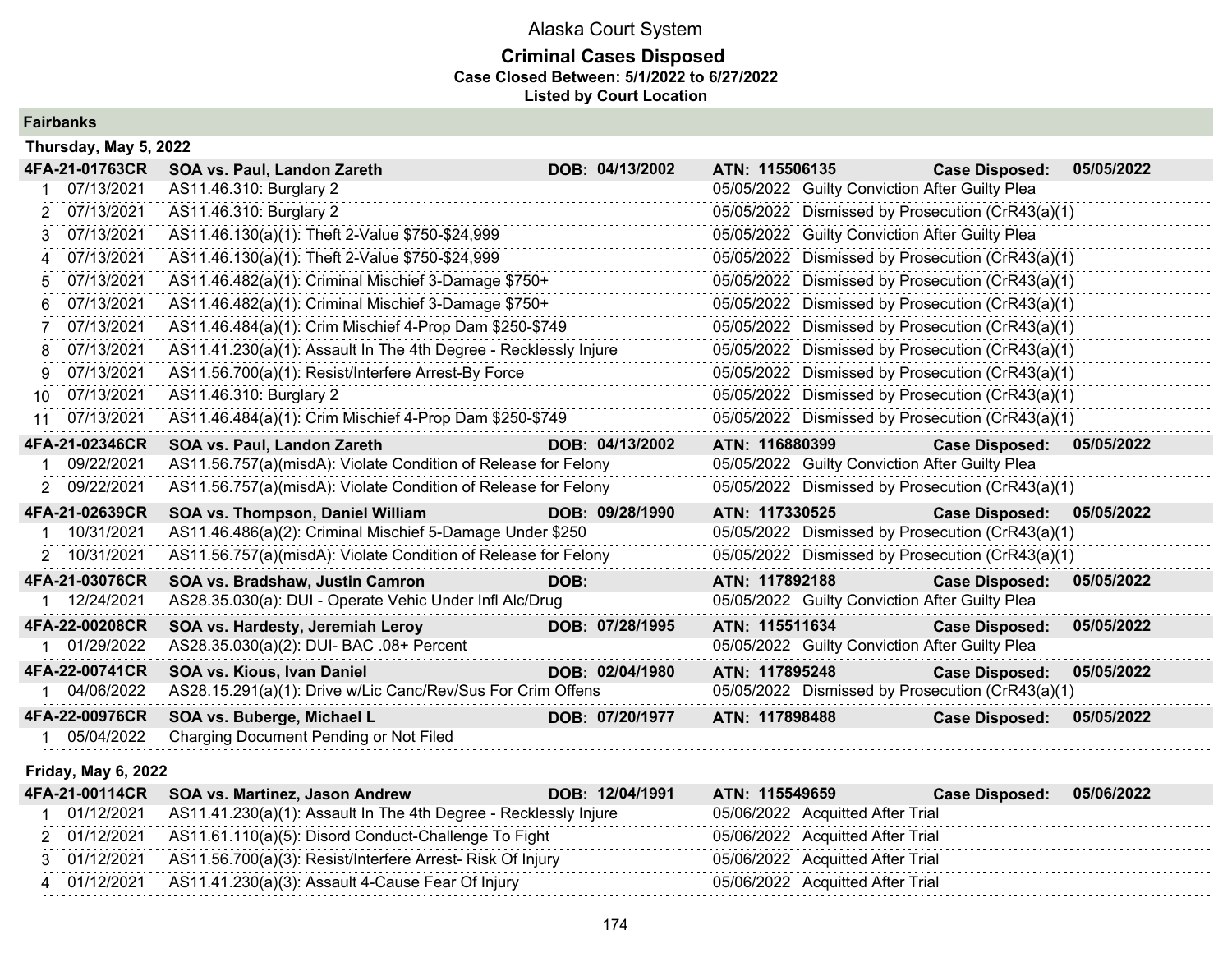### **Criminal Cases Disposed Case Closed Between: 5/1/2022 to 6/27/2022 Listed by Court Location**

**Fairbanks**

| <b>Friday, May 6, 2022</b> |                                                                  |                 |                |                                                |                                                               |            |
|----------------------------|------------------------------------------------------------------|-----------------|----------------|------------------------------------------------|---------------------------------------------------------------|------------|
| 4FA-21-02004CR             | SOA vs. Hovda, Robert John                                       | DOB: 06/05/1993 | ATN: 115507062 |                                                | <b>Case Disposed:</b>                                         | 05/06/2022 |
| 08/11/2021                 | AS28.35.182(b): Fail To Stop At Direction Of Officer 2           |                 |                |                                                | 05/06/2022 Dismissed by Prosecution (CrR43(a)(1)              |            |
| 2 08/11/2021               | AS11.71.050(a)(4): MICS5 Possess Any Amt IA, IIA, IIIA, IVA, VA  |                 |                |                                                | 05/06/2022 Dismissed by Prosecution (CrR43(a)(1)              |            |
| 08/11/2021<br>3.           | AS28.35.030(a): DUI - Operate Vehic Under Infl Alc/Drug          |                 |                | 05/06/2022 Guilty Conviction After Guilty Plea |                                                               |            |
| 4FA-21-02019CR             | SOA vs. Hughes, Jeffrey Kyle                                     | DOB: 07/08/1984 | ATN: 115510464 |                                                | <b>Case Disposed:</b>                                         | 05/06/2022 |
| 08/15/2021                 | AS11.41.230(a)(3): Assault 4-Cause Fear Of Injury                |                 |                |                                                | 05/06/2022 Dismissed by Prosecution (CrR43(a)(1)              |            |
| 08/15/2021<br>2            | AS11.46.484(a)(1): Crim Mischief 4-Prop Dam \$250-\$749          |                 |                | 05/06/2022 Guilty Conviction After Guilty Plea |                                                               |            |
| 4FA-21-02150CR             | SOA vs. Cleveland, Alan Adrian                                   | DOB: 10/27/1987 | ATN: 115509924 |                                                | <b>Case Disposed:</b>                                         | 05/06/2022 |
| 08/27/2021                 | AS28.35.030(a)(1): DUI- Alcohol Or Contr Subst                   |                 |                |                                                | 05/06/2022 Dismissed by Prosecution (CrR43(a)(1)              |            |
| 08/27/2021                 | AS28.35.032(a): Refuse To Submit To Chemical Test                |                 |                | 05/06/2022 Guilty Conviction After Guilty Plea |                                                               |            |
| 08/27/2021<br>3            | AS11.51.100(b): Endanger Welfare Minor 1- DUI With Child         |                 |                |                                                | 05/06/2022 Dismissed by Prosecution (CrR43(a)(1)              |            |
| 4 08/27/2021               | AS11.51.100(b): Endanger Welfare Minor 1- DUI With Child         |                 |                |                                                | 05/06/2022 Dismissed by Prosecution (CrR43(a)(1)              |            |
| 4FA-21-02844CR             | SOA vs. Hovda, Robert John                                       | DOB: 06/05/1993 | ATN: 118507095 |                                                | <b>Case Disposed:</b>                                         | 05/06/2022 |
| 11/23/2021                 | AS11.56.757(a)(misdB): Violate Conditions of Release for Misd    |                 |                |                                                | 05/06/2022 Dism. Plea Agreement in Another Case-CrR 43(a)(2). |            |
| 4FA-22-00065CR             | SOA vs. Cleveland, Alan Adrian                                   | DOB: 10/27/1987 | ATN: 117892494 |                                                | <b>Case Disposed:</b>                                         | 05/06/2022 |
| 01/10/2022                 | AS11.41.230(a)(1): Assault In The 4th Degree - Recklessly Injure |                 |                | 05/06/2022 Guilty Conviction After Guilty Plea |                                                               |            |
| 2 01/10/2022               | AS11.41.230(a)(1): Assault In The 4th Degree - Recklessly Injure |                 |                | 05/06/2022 Guilty Conviction After Guilty Plea |                                                               |            |
| 3 01/10/2022               | AS11.56.745: Interfere w/ Report of DV Crime                     |                 |                |                                                | 05/06/2022 Dismissed by Prosecution (CrR43(a)(1)              |            |
| 4FA-22-00459CR             | SOA vs. Austin, Adella                                           | DOB: 10/19/2003 | ATN: 116847981 |                                                | <b>Case Disposed:</b>                                         | 05/06/2022 |
| 03/05/2022                 | AS11.41.230(a)(3): Assault 4-Cause Fear Of Injury                |                 |                | 05/06/2022 Guilty Conviction After Guilty Plea |                                                               |            |
| 2 03/05/2022               | AS11.41.230(a)(1): Assault In The 4th Degree - Recklessly Injure |                 |                |                                                | 05/06/2022 Dismissed by Prosecution (CrR43(a)(1)              |            |
| 03/05/2022<br>3            | AS11.46.330(a)(1): Crim Trespass 2- Upon Premises                |                 |                |                                                | 05/06/2022 Dismissed by Prosecution (CrR43(a)(1)              |            |
| 4FA-22-00978CR             | SOA vs. Pankowitz, Jeremiah                                      | DOB: 08/10/1977 | ATN: 117898497 |                                                | <b>Case Disposed:</b>                                         | 05/06/2022 |
| 1 05/05/2022               | Charging Document Pending or Not Filed                           |                 |                |                                                |                                                               |            |
| 4FA-22-00982CR             | SOA vs. Ramirez, Emmanuel                                        | DOB: 12/22/1983 | ATN: 117898515 |                                                | <b>Case Disposed:</b>                                         | 05/06/2022 |
| 05/05/2022                 | Charging Document Pending or Not Filed                           |                 |                |                                                |                                                               |            |
| Saturday, May 7, 2022      |                                                                  |                 |                |                                                |                                                               |            |
| 4FA-22-00992CR             | SOA vs. Luebano, Vincente                                        | DOB: 08/12/2000 | ATN: 117898587 |                                                | <b>Case Disposed:</b>                                         | 05/07/2022 |
| 05/07/2022                 | Charging Document Pending or Not Filed                           |                 |                |                                                |                                                               |            |
| <b>Sunday, May 8, 2022</b> |                                                                  |                 |                |                                                |                                                               |            |
| 4FA-22-00995CR             | SOA vs. Lasack, Darren James                                     | DOB: 05/16/1987 | ATN: 114003531 |                                                | <b>Case Disposed:</b>                                         | 05/08/2022 |
| 05/07/2022                 | Charging Document Pending or Not Filed                           |                 |                |                                                |                                                               |            |
|                            |                                                                  |                 |                |                                                |                                                               |            |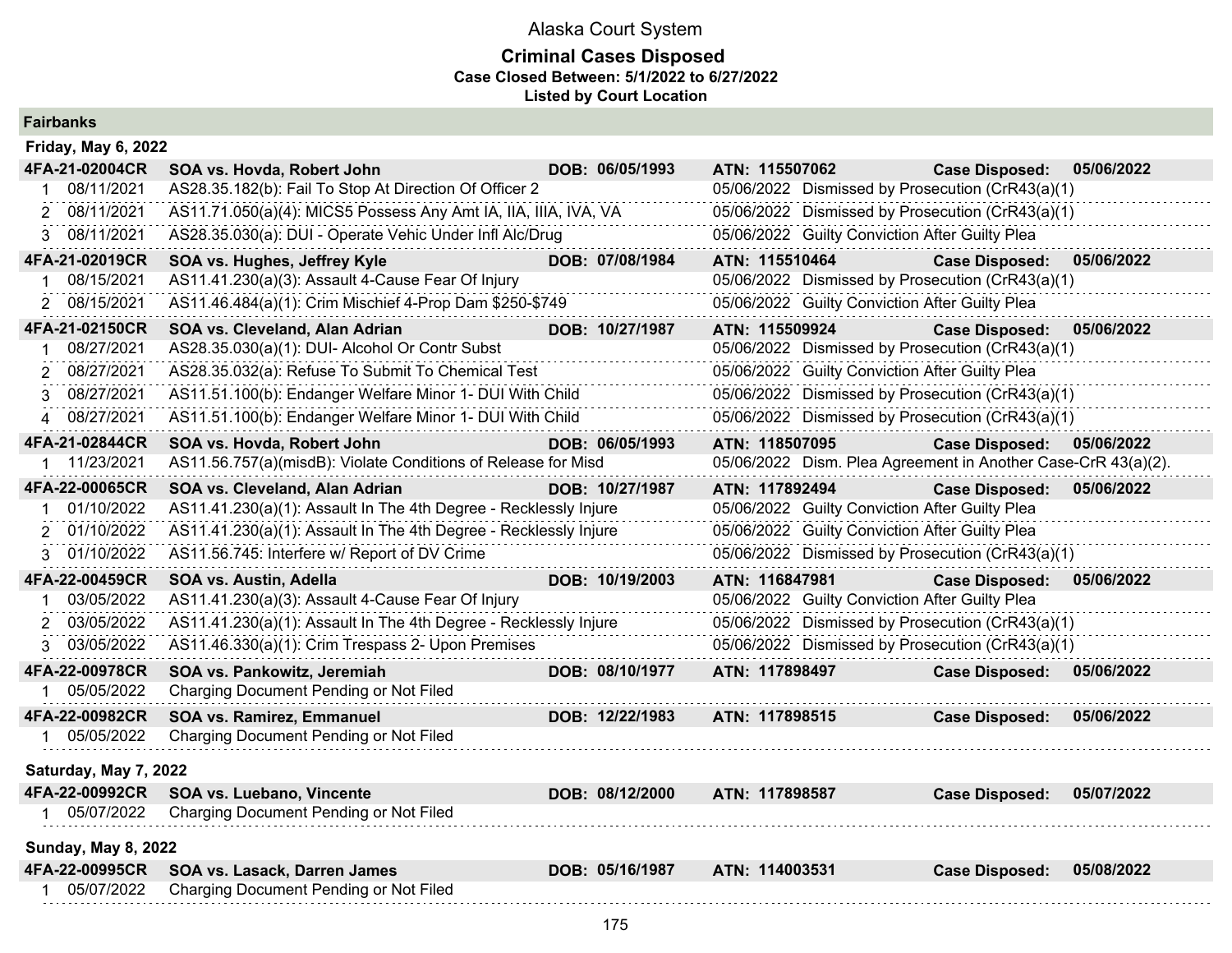### **Criminal Cases Disposed Case Closed Between: 5/1/2022 to 6/27/2022 Listed by Court Location**

| <b>Fairbanks</b>           |                                                                  |                 |                                                  |                       |            |
|----------------------------|------------------------------------------------------------------|-----------------|--------------------------------------------------|-----------------------|------------|
| <b>Sunday, May 8, 2022</b> |                                                                  |                 |                                                  |                       |            |
| 4FA-22-00999CR             | SOA vs. Adams SR, Donald Scott                                   | DOB: 07/13/1965 | ATN: 117898614                                   | <b>Case Disposed:</b> | 05/08/2022 |
| 05/07/2022                 | Charging Document Pending or Not Filed                           |                 |                                                  |                       |            |
| <b>Monday, May 9, 2022</b> |                                                                  |                 |                                                  |                       |            |
| 4FA-20-01707CR             | SOA vs. Miller JR, Larry Lee                                     | DOB: 05/08/1982 | ATN: 114062193                                   | <b>Case Disposed:</b> | 05/09/2022 |
| 1 04/27/2020               | AS11.46.150(a): Theft 4-Less than \$250                          |                 | 05/09/2022 Guilty Conviction After Guilty Plea   |                       |            |
| 4FA-20-03287CR             | SOA vs. Derendoff, Faith Angeline                                | DOB: 06/02/1975 | ATN: 116846505                                   | <b>Case Disposed:</b> | 05/09/2022 |
| 09/15/2020                 | AS11.56.757(a)(misdB): Violate Conditions of Release for Misd    |                 | 05/09/2022 Dismissed by Prosecution (CrR43(a)(1) |                       |            |
| 4FA-20-03358CR             | SOA vs. Derendoff, Faith Angeline                                | DOB: 06/02/1975 | ATN: 116846334                                   | <b>Case Disposed:</b> | 05/09/2022 |
| 10/18/2020                 | AS11.46.150(a): Theft 4-Less than \$250                          |                 | 05/09/2022 Dismissed by Prosecution (CrR43(a)(1) |                       |            |
| 4FA-21-00907CR             | SOA vs. Sullivan JR, Joseph Patrick                              | DOB: 11/13/1960 | ATN: 117364842                                   | <b>Case Disposed:</b> | 05/09/2022 |
| 04/11/2021                 | AS28.35.030(a)(1): DUI- Alcohol Or Contr Subst                   |                 | 05/09/2022 Guilty Conviction After Guilty Plea   |                       |            |
| 2 04/11/2021               | AS11.41.220(a)(1)(B): Assault 3- Cause Injury w/ Weap            |                 | 05/09/2022 Dismissed by Prosecution (CrR43(a)(1) |                       |            |
| 3 04/11/2021               | AS11.41.230(a)(1): Assault In The 4th Degree - Recklessly Injure |                 | 05/09/2022 Guilty Conviction After Guilty Plea   |                       |            |
| 4 04/11/2021               | AS11.41.220(a)(1)(B): Assault 3- Cause Injury w/ Weap            |                 | 05/09/2022 Dismissed by Prosecution (CrR43(a)(1) |                       |            |
| 4FA-21-01497CR             | SOA vs. Paugh, Steven D                                          | DOB: 02/17/1990 | ATN: 117325017                                   | <b>Case Disposed:</b> | 05/09/2022 |
| 06/11/2021                 | AS11.41.230(a)(3): Assault 4-Cause Fear Of Injury                |                 | 05/09/2022 Dismissed by Prosecution (CrR43(a)(1) |                       |            |
| 2 06/11/2021               | AS11.61.110(a)(6): Disord Conduct- Create Hazard Condition       |                 | 05/09/2022 Guilty Conviction After Guilty Plea   |                       |            |
| 4FA-21-02097CR             | SOA vs. Miller JR, Larry Lee                                     | DOB: 05/08/1982 | ATN: 115503876                                   | <b>Case Disposed:</b> | 05/09/2022 |
| 08/05/2021                 | AS11.41.230(a)(1): Assault In The 4th Degree - Recklessly Injure |                 | 05/09/2022 Dismissed by Prosecution (CrR43(a)(1) |                       |            |
| 2 08/05/2021               | AS11.46.486(a)(2): Criminal Mischief 5-Damage Under \$250        |                 | 05/09/2022 Guilty Conviction After Guilty Plea   |                       |            |
| 4FA-22-00985CR             | <b>SOA vs. Gallo, Salvador Andres</b>                            | DOB: 12/17/1996 | ATN: 117898506                                   | <b>Case Disposed:</b> | 05/09/2022 |
| 05/05/2022                 | Charging Document Pending or Not Filed                           |                 |                                                  |                       |            |
| 4FA-22-01001CR             | SOA vs. Guzman, Michael Edwin                                    | DOB: 09/17/1982 | ATN: 117897525                                   | <b>Case Disposed:</b> | 05/09/2022 |
| 05/08/2022                 | Charging Document Pending or Not Filed                           |                 |                                                  |                       |            |
| 4FA-22-01002CR             | SOA vs. Ambrose, Daniel Charles                                  | DOB: 12/18/1990 | ATN: 117898668                                   | <b>Case Disposed:</b> | 05/09/2022 |
| 05/09/2022                 | Charging Document Pending or Not Filed                           |                 |                                                  |                       |            |

**Tuesday, May 10, 2022**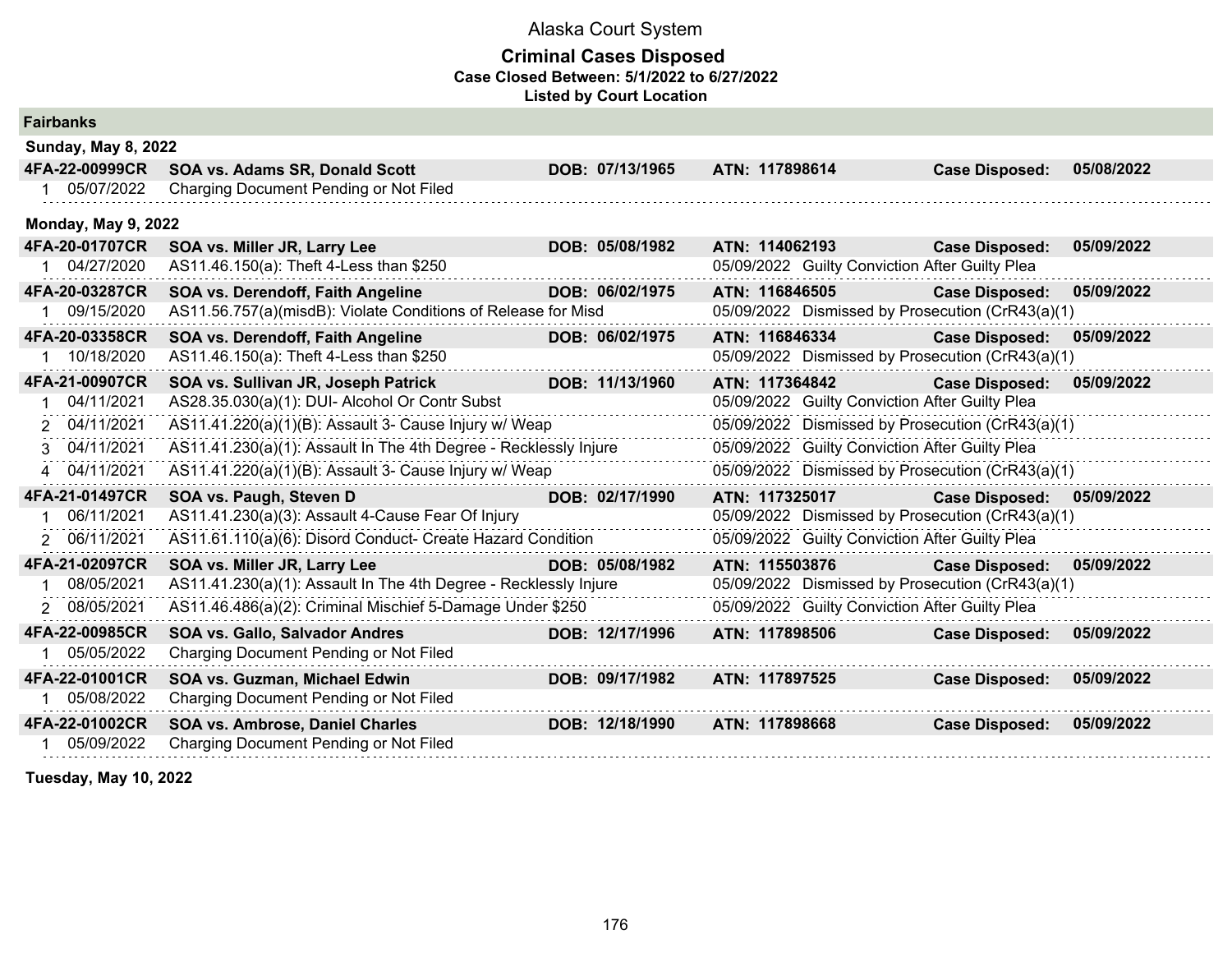## **Criminal Cases Disposed Case Closed Between: 5/1/2022 to 6/27/2022 Listed by Court Location**

**Fairbanks**

| <b>Tuesday, May 10, 2022</b> |                                                                  |                 |                                                  |                           |            |
|------------------------------|------------------------------------------------------------------|-----------------|--------------------------------------------------|---------------------------|------------|
| 4FA-19-00406CR               | SOA vs. Cardona III, Julio Augusto                               | DOB: 12/26/1990 | ATN: 116311275                                   | <b>Case Disposed:</b>     | 05/10/2022 |
| 07/09/2018                   | Attempted: AS11.46.600(a)(2): Scheme To Defraud - \$10,000+      |                 | 05/10/2022 Guilty Conviction After Guilty Plea   |                           |            |
| 10/19/2018                   | AS11.46.360(a)(1): Vehicle Theft 1-Take Veh, Air Or Wtrcrft      |                 | 05/10/2022 Dismissed by Prosecution (CrR43(a)(1) |                           |            |
| 01/13/2019<br>3              | AS11.46.600(a)(2): Scheme To Defraud - \$10,000+                 |                 | 05/10/2022 Dismissed by Prosecution (CrR43(a)(1) |                           |            |
| 07/09/2018                   | AS11.46.130(a)(1): Theft 2-Value \$750-\$24,999                  |                 | 05/10/2022 Guilty Conviction After Guilty Plea   |                           |            |
| 12/26/2018<br>5.             | AS11.46.505(a)(1): Forgery 2-Legal Documents                     |                 | 05/10/2022 Dismissed by Prosecution (CrR43(a)(1) |                           |            |
| 10/19/2018<br>6.             | AS11.46.505(a)(1): Forgery 2-Legal Documents                     |                 | 05/10/2022 Dismissed by Prosecution (CrR43(a)(1) |                           |            |
| 4FA-20-02938CR               | SOA vs. Wilder, Dale Arthur                                      | DOB: 03/16/1995 | ATN: 115551009                                   | Case Disposed: 05/10/2022 |            |
| 09/21/2020                   | AS28.35.182(a)(1): Fail to Stp/Dir Officer-Reck Driving          |                 | 04/18/2022 Dismissed by Prosecution (CrR43(a)(1) |                           |            |
| 09/21/2020                   | AS28.15.291(a)(2): Drive w/ License Cancelled/Suspended/Revoked  |                 | 05/10/2022 Dismissed by Prosecution (CrR43(a)(1) |                           |            |
| 09/21/2020<br>3              | AS28.10.481: Improper Use Of Regis/Title/Plates                  |                 | 04/18/2022 Dismissed by Prosecution (CrR43(a)(1) |                           |            |
| 4FA-20-03890CR               | SOA vs. Fish, Amanda Michelle                                    | DOB: 09/14/1999 | ATN: 116877456                                   | <b>Case Disposed:</b>     | 05/10/2022 |
| 12/21/2020                   | AS11.56.757(a)(misdA): Violate Condition of Release for Felony   |                 | 05/10/2022 Dismissed by Prosecution (CrR43(a)(1) |                           |            |
| 4FA-21-01972CR               | SOA vs. Phillips, April Elizabeth                                | DOB: 04/06/1978 | ATN: 115503273                                   | <b>Case Disposed:</b>     | 05/10/2022 |
| 08/06/2021                   | AS28.35.030(a)(2): DUI- BAC .08+ Percent                         |                 | 05/10/2022 Guilty Conviction After Guilty Plea   |                           |            |
| 11/26/2021<br>2              | AS11.56.757(a)(misdB): Violate Conditions of Release for Misd    |                 | 05/10/2022 Dismissed by Prosecution (CrR43(a)(1) |                           |            |
|                              |                                                                  |                 |                                                  |                           |            |
| 4FA-21-02026CR               | SOA vs. Cornwall, Tyler Kent                                     | DOB: 11/25/1999 | ATN: 115509852                                   | <b>Case Disposed:</b>     | 05/10/2022 |
| 08/16/2021                   | AS11.41.210(a)(1): Assault 2 - Injury w/ Weapon, Intent          |                 | 05/10/2022 Dismissed by Prosecution (CrR43(a)(1) |                           |            |
| 08/16/2021                   | AS11.56.745: Interfere w/ Report of DV Crime                     |                 | 05/10/2022 Dismissed by Prosecution (CrR43(a)(1) |                           |            |
| 08/16/2021<br>3              | AS11.41.210(a)(1): Assault 2 - Injury w/ Weapon, Intent          |                 | 05/10/2022 Dismissed by Prosecution (CrR43(a)(1) |                           |            |
| 08/16/2021<br>4              | AS11.41.210(a)(1): Assault 2 - Injury w/ Weapon, Intent          |                 | 05/10/2022 Dismissed by Prosecution (CrR43(a)(1) |                           |            |
| 08/16/2021<br>5              | AS11.41.210(a)(1): Assault 2 - Injury w/ Weapon, Intent          |                 | 05/10/2022 Dismissed by Prosecution (CrR43(a)(1) |                           |            |
| 08/16/2021                   | AS11.41.210(a)(1): Assault 2 - Injury w/ Weapon, Intent          |                 | 05/10/2022 Dismissed by Prosecution (CrR43(a)(1) |                           |            |
| 08/16/2021                   | AS11.41.230(a)(1): Assault In The 4th Degree - Recklessly Injure |                 | 05/10/2022 Dismissed by Prosecution (CrR43(a)(1) |                           |            |
| 4FA-21-02707CR               | SOA vs. Phillips, April Elizabeth                                | DOB: 04/06/1978 | ATN: 118506339                                   | <b>Case Disposed:</b>     | 05/10/2022 |
| 11/03/2021                   | AS11.56.757(a)(misdB): Violate Conditions of Release for Misd    |                 | 05/10/2022 Dismissed by Prosecution (CrR43(a)(1) |                           |            |
| 4FA-22-00252CR               | SOA vs. Robinson, Chase Thomas                                   | DOB: 10/06/1999 | ATN: 118458999                                   | <b>Case Disposed:</b>     | 05/10/2022 |
| 1 02/05/2022                 | AS28.35.030(a)(2): DUI- BAC .08+ Percent                         |                 | 05/10/2022 Guilty Conviction After Guilty Plea   |                           |            |
| 4FA-22-00370CR               | SOA vs. Robinson, Chase Thomas                                   | DOB: 10/06/1999 | ATN: 118509903                                   | <b>Case Disposed:</b>     | 05/10/2022 |
| 1 02/12/2022                 | AS11.56.757(a)(misdB): Violate Conditions of Release for Misd    |                 | 05/10/2022 Dismissed by Prosecution (CrR43(a)(1) |                           |            |
| 4FA-22-00437CR               | SOA vs. Martinez, Jason Andrew                                   | DOB: 12/04/1991 | ATN: 117894708                                   | <b>Case Disposed:</b>     | 05/10/2022 |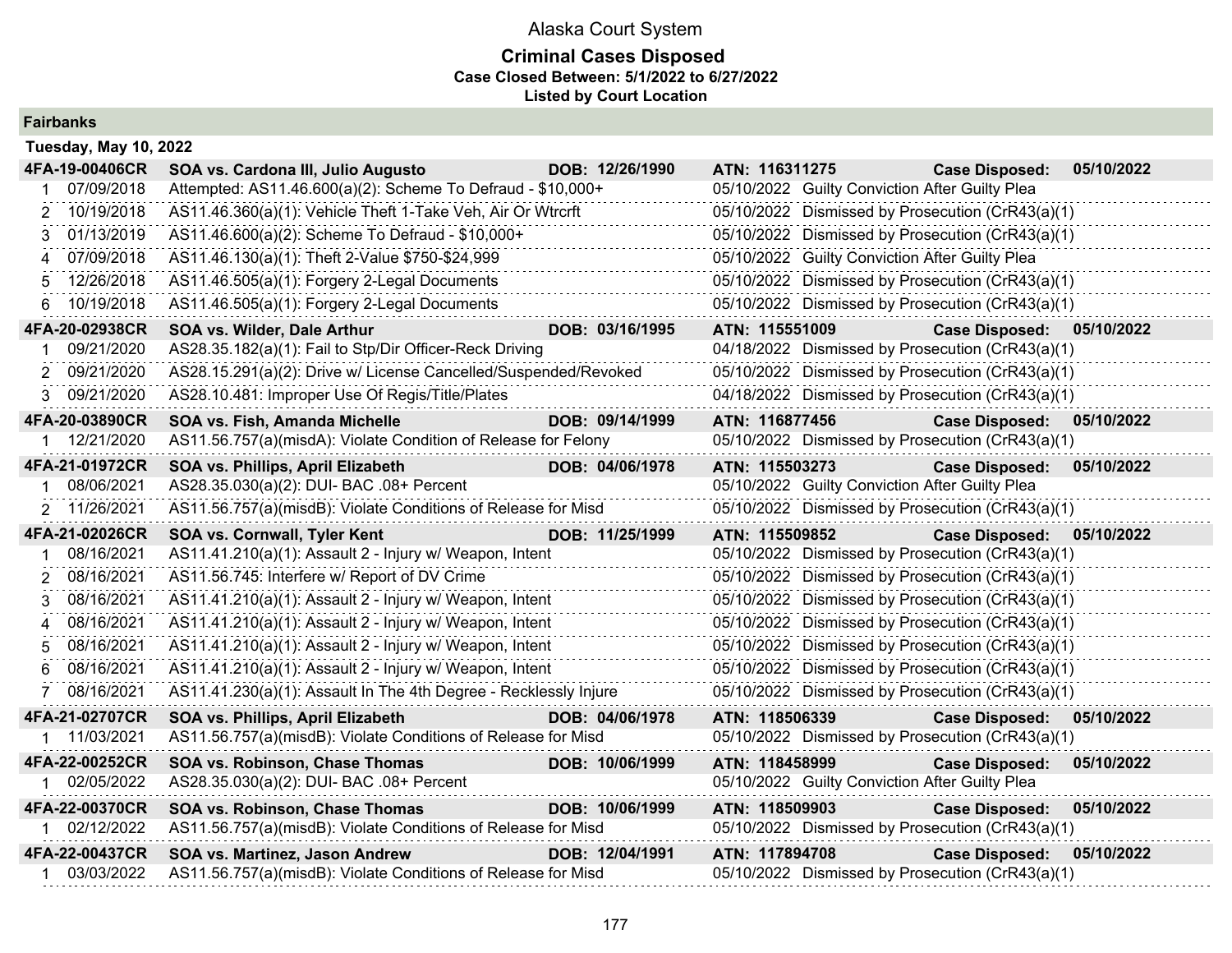| <b>Fairbanks</b> |  |  |
|------------------|--|--|
|                  |  |  |

| <b>Tuesday, May 10, 2022</b> |                                                                  |                 |                                                               |                       |            |
|------------------------------|------------------------------------------------------------------|-----------------|---------------------------------------------------------------|-----------------------|------------|
| 4FA-22-00954CR               | SOA vs. Phillips, April Elizabeth                                | DOB: 04/06/1978 | ATN: 118510695                                                | <b>Case Disposed:</b> | 05/10/2022 |
| 04/27/2022                   | AS11.56.757(a)(misdB): Violate Conditions of Release for Misd    |                 | 05/10/2022 Dism. Plea Agreement in Another Case-CrR 43(a)(2). |                       |            |
| 2 04/27/2022                 | AS11.56.757(a)(misdB): Violate Conditions of Release for Misd    |                 | 05/10/2022 Dism. Plea Agreement in Another Case-CrR 43(a)(2). |                       |            |
| Wednesday, May 11, 2022      |                                                                  |                 |                                                               |                       |            |
| 4FA-20-01960CR               | SOA vs. Wallace, John F                                          | DOB: 05/21/1962 | ATN: 115078023                                                | <b>Case Disposed:</b> | 05/11/2022 |
| 06/28/2020                   | AS28.35.030(a)(2): DUI- BAC .08+ Percent                         |                 | 03/11/2021 Dismissed-Furtherance of Justice CrR 43(c)         |                       |            |
| 2 06/28/2020                 | AS28.35.030(a)(1): DUI- Alcohol Or Contr Subst                   |                 | 05/11/2022 Dismissed by Prosecution (CrR43(a)(1)              |                       |            |
| 4FA-21-02528CR               | SOA vs. Merriman, Anne Danielle                                  | DOB: 11/04/1981 | ATN: 115508781                                                | <b>Case Disposed:</b> | 05/11/2022 |
| 10/17/2021                   | AS11.41.230(a)(1): Assault In The 4th Degree - Recklessly Injure |                 | 05/11/2022 Guilty Conviction After Guilty Plea                |                       |            |
| 4FA-21-02727CR               | SOA vs. Gilligan, Rebekah Starshine Aveoga                       | DOB: 03/02/1997 | ATN: 117327582                                                | <b>Case Disposed:</b> | 05/11/2022 |
| 11/09/2021                   | AS28.35.030(a)(2): DUI- BAC .08+ Percent                         |                 | 05/11/2022 Guilty Conviction After Guilty Plea                |                       |            |
| 4FA-22-00826CR               | SOA vs. Gilligan, Rebekah Starshine                              | DOB: 03/02/1997 | ATN: 117895671                                                | <b>Case Disposed:</b> | 05/11/2022 |
| 1 04/15/2022                 | AS11.56.757(a)(misdB): Violate Conditions of Release for Misd    |                 | 05/11/2022 Dism. Plea Agreement in Another Case-CrR 43(a)(2). |                       |            |
| 4FA-22-00997CR               | SOA vs. Dison, Frank Dean                                        | DOB: 06/24/1986 | ATN: 118459017                                                | <b>Case Disposed:</b> | 05/11/2022 |
| 05/07/2022                   | AS12.70.120: Arrest Prior To Requisition (Fugitive from Justice) |                 | 05/11/2022 Dismissed by Prosecution (CrR43(a)(1)              |                       |            |
| 4FA-22-01016CR               | SOA vs. Sommer, William C                                        | DOB: 08/30/1978 | ATN: 117899109                                                | <b>Case Disposed:</b> | 05/11/2022 |
| 05/10/2022                   | Charging Document Pending or Not Filed                           |                 |                                                               |                       |            |
| Thursday, May 12, 2022       |                                                                  |                 |                                                               |                       |            |
| 4FA-19-02861CR               | SOA vs. Katcheak, Theodora M                                     | DOB: 03/13/1989 | ATN: 114061212                                                | <b>Case Disposed:</b> | 05/12/2022 |
| 09/28/2019                   | AS11.41.220(a)(1)(B): Assault 3- Cause Injury w/ Weap            |                 | 05/12/2022 Guilty Conviction After Guilty Plea                |                       |            |
| 2 09/28/2019                 | AS11.41.230(a)(1): Assault In The 4th Degree - Recklessly Injure |                 | 05/12/2022 Dismissed by Prosecution (CrR43(a)(1)              |                       |            |
| 4FA-20-00570CR               | SOA vs. Katcheak, Theodora Minnie                                | DOB: 03/13/1989 | ATN: 115080012                                                | <b>Case Disposed:</b> | 05/12/2022 |
| 02/29/2020                   | AS11.56.757(a)(misdA): Violate Condition of Release for Felony   |                 | 05/12/2022 Guilty Conviction After Guilty Plea                |                       |            |
| 2 03/02/2020                 | AS11.56.757(a)(misdA): Violate Condition of Release for Felony   |                 | 05/12/2022 Dismissed by Prosecution (CrR43(a)(1)              |                       |            |
| 03/02/2020<br>$\mathbf{3}$   | AS11.56.757(a)(misdA): Violate Condition of Release for Felony   |                 | 05/12/2022 Dismissed by Prosecution (CrR43(a)(1)              |                       |            |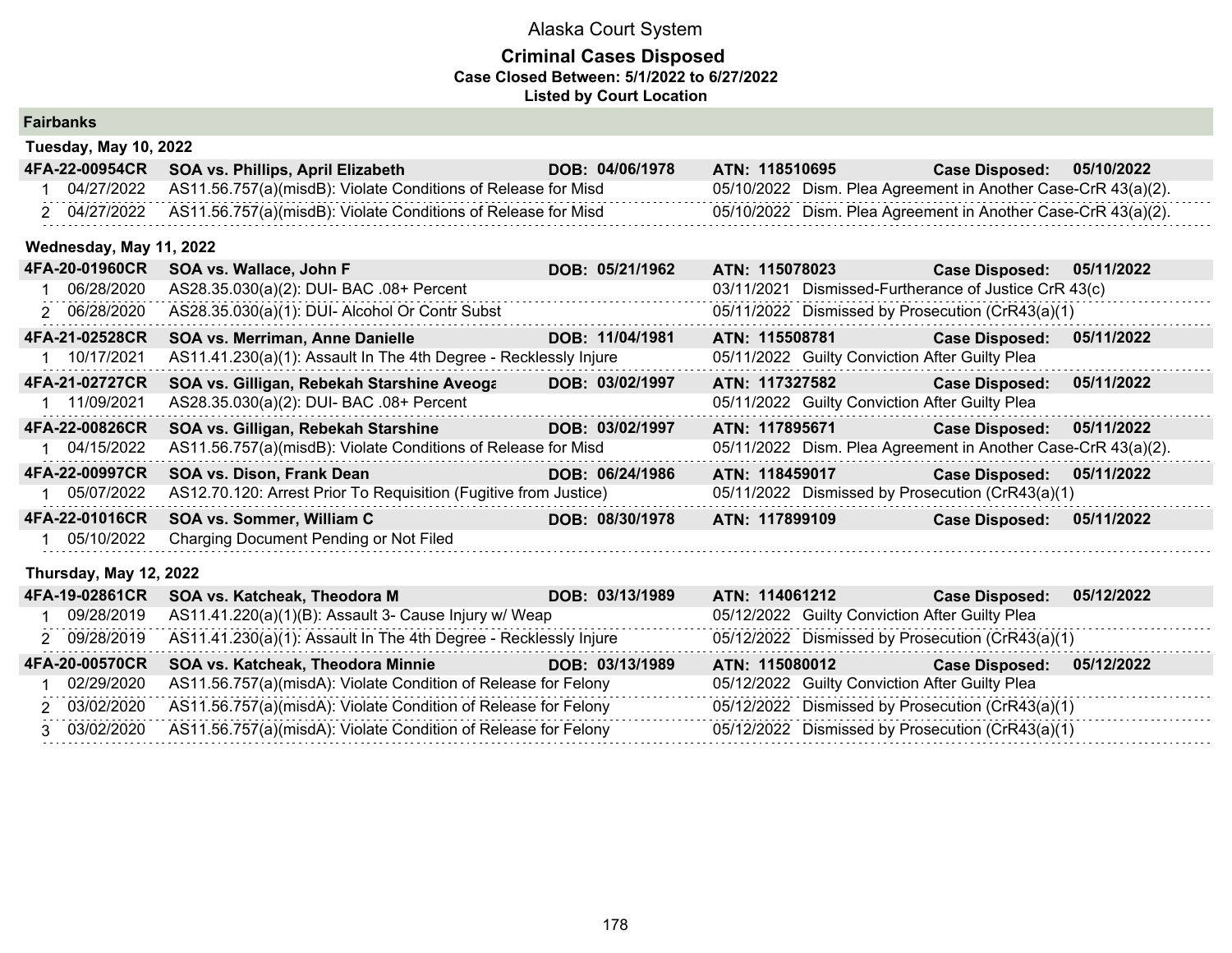## **Criminal Cases Disposed Case Closed Between: 5/1/2022 to 6/27/2022 Listed by Court Location**

**Fairbanks**

| Thursday, May 12, 2022 |                                                                  |                 |                                                               |                       |            |
|------------------------|------------------------------------------------------------------|-----------------|---------------------------------------------------------------|-----------------------|------------|
| 4FA-20-01776CR         | SOA vs. Tuzroyluk, Theodora Minnie                               | DOB: 03/13/1989 | ATN: 115581897                                                | <b>Case Disposed:</b> | 05/12/2022 |
| 06/04/2020             | AS11.56.757(a)(misdA): Violate Condition of Release for Felony   |                 | 05/12/2022 Dismissed by Prosecution (CrR43(a)(1)              |                       |            |
| 06/04/2020             | AS11.56.757(a)(misdA): Violate Condition of Release for Felony   |                 | 05/12/2022 Dismissed by Prosecution (CrR43(a)(1)              |                       |            |
| 06/04/2020             | AS11.56.757(a)(misdA): Violate Condition of Release for Felony   |                 | 05/12/2022 Guilty Conviction After Guilty Plea                |                       |            |
| 06/04/2020<br>4        | AS11.56.757(a)(misdB): Violate Conditions of Release for Misd    |                 | 05/12/2022 Dismissed by Prosecution (CrR43(a)(1)              |                       |            |
| 06/04/2020             | AS11.56.757(a)(misdB): Violate Conditions of Release for Misd    |                 | 05/12/2022 Dismissed by Prosecution (CrR43(a)(1)              |                       |            |
| 06/04/2020<br>6        | AS11.56.757(a)(misdB): Violate Conditions of Release for Misd    |                 | 05/12/2022 Dismissed by Prosecution (CrR43(a)(1)              |                       |            |
| 06/04/2020             | AS11.56.757(a)(misdB): Violate Conditions of Release for Misd    |                 | 05/12/2022 Dismissed by Prosecution (CrR43(a)(1)              |                       |            |
| 4FA-20-02136CR         | SOA vs. Katcheak, Theodora Minnie                                | DOB: 03/13/1989 | ATN: 115581429                                                | <b>Case Disposed:</b> | 05/12/2022 |
| 05/16/2020             | AS11.56.757(a)(misdA): Violate Condition of Release for Felony   |                 | 05/12/2022 Dism. Plea Agreement in Another Case-CrR 43(a)(2). |                       |            |
| 05/16/2020             | AS11.56.757(a)(misdA): Violate Condition of Release for Felony   |                 | 05/12/2022 Dism. Plea Agreement in Another Case-CrR 43(a)(2). |                       |            |
| 05/16/2020<br>3        | AS11.56.757(a)(misdB): Violate Conditions of Release for Misd    |                 | 05/12/2022 Dism. Plea Agreement in Another Case-CrR 43(a)(2). |                       |            |
| 4FA-21-02154CR         | <b>SOA vs. Calloway, Tony</b>                                    | DOB: 03/18/1995 | ATN: 115510869                                                | <b>Case Disposed:</b> | 05/12/2022 |
| 08/29/2021             | AS11.61.210(a)(1): Misc/Weapons 4- Possess While Intox           |                 | 05/12/2022 Guilty Conviction After Guilty Plea                |                       |            |
| 4FA-21-02792CR         | SOA vs. Ashmore, Lawjen Lam                                      | DOB: 12/08/1993 | ATN: 117331047                                                | <b>Case Disposed:</b> | 05/12/2022 |
| 1 11/18/2021           | AS11.41.220(a)(1)(A): Assault 3- Cause Fear Of Injury w/ Weap    |                 | 12/10/2021 No True Bill                                       |                       |            |
| 2 11/18/2021           | AS11.41.230(a)(3): Assault 4-Cause Fear Of Injury                |                 | 05/12/2022 Dismissed by Prosecution (CrR43(a)(1)              |                       |            |
| 3 11/18/2021           | AS11.41.230(a)(3): Assault 4-Cause Fear Of Injury                |                 | 05/12/2022 Dismissed by Prosecution (CrR43(a)(1)              |                       |            |
| 4 11/18/2021           | AS11.41.230(a)(3): Assault 4-Cause Fear Of Injury                |                 | 05/12/2022 Dismissed by Prosecution (CrR43(a)(1)              |                       |            |
| 4FA-21-02820CR         | SOA vs. Ashmore, Lawjen Lam                                      | DOB: 12/08/1993 | ATN: 117331119                                                | <b>Case Disposed:</b> | 05/12/2022 |
| 11/22/2021             | AS11.56.757(a)(misdA): Violate Condition of Release for Felony   |                 | 05/12/2022 Dismissed by Prosecution (CrR43(a)(1)              |                       |            |
| 4FA-21-02846CR         | SOA vs. Ashmore, Lawjen Lam                                      | DOB: 12/08/1993 | ATN: 116884602                                                | <b>Case Disposed:</b> | 05/12/2022 |
| 1 11/25/2021           | AS11.56.757(a)(misdA): Violate Condition of Release for Felony   |                 | 05/12/2022 Dismissed by Prosecution (CrR43(a)(1)              |                       |            |
| 4FA-21-02896CR         | SOA vs. Ashmore, Lawjen Lam                                      | DOB: 12/08/1993 | ATN: 117331398                                                | <b>Case Disposed:</b> | 05/12/2022 |
| 12/02/2021             | AS11.56.320(a)(4)(A): Escape 3-Rels Misd Electronic Monitor      |                 | 05/12/2022 Dismissed by Prosecution (CrR43(a)(1)              |                       |            |
| 2 12/02/2021           | AS11.56.757(a)(misdB): Violate Conditions of Release for Misd    |                 | 05/12/2022 Dismissed by Prosecution (CrR43(a)(1)              |                       |            |
| 4FA-22-00377CR         | SOA vs. Pappas, David Eugene                                     | DOB: 03/26/1971 | ATN: 117894942                                                | <b>Case Disposed:</b> | 05/12/2022 |
| 02/24/2022             | AS11.41.230(a)(1): Assault In The 4th Degree - Recklessly Injure |                 | 05/12/2022 Dismissed by Prosecution (CrR43(a)(1)              |                       |            |
| 4FA-22-00495CR         | SOA vs. Hebert, Joshua Andre                                     | DOB: 10/31/1980 | ATN: 116880606                                                | <b>Case Disposed:</b> | 05/12/2022 |
| 07/01/2021             | AS11.56.757(a)(misdB): Violate Conditions of Release for Misd    |                 | 05/12/2022 Dismissed by Prosecution (CrR43(a)(1)              |                       |            |

**Friday, May 13, 2022**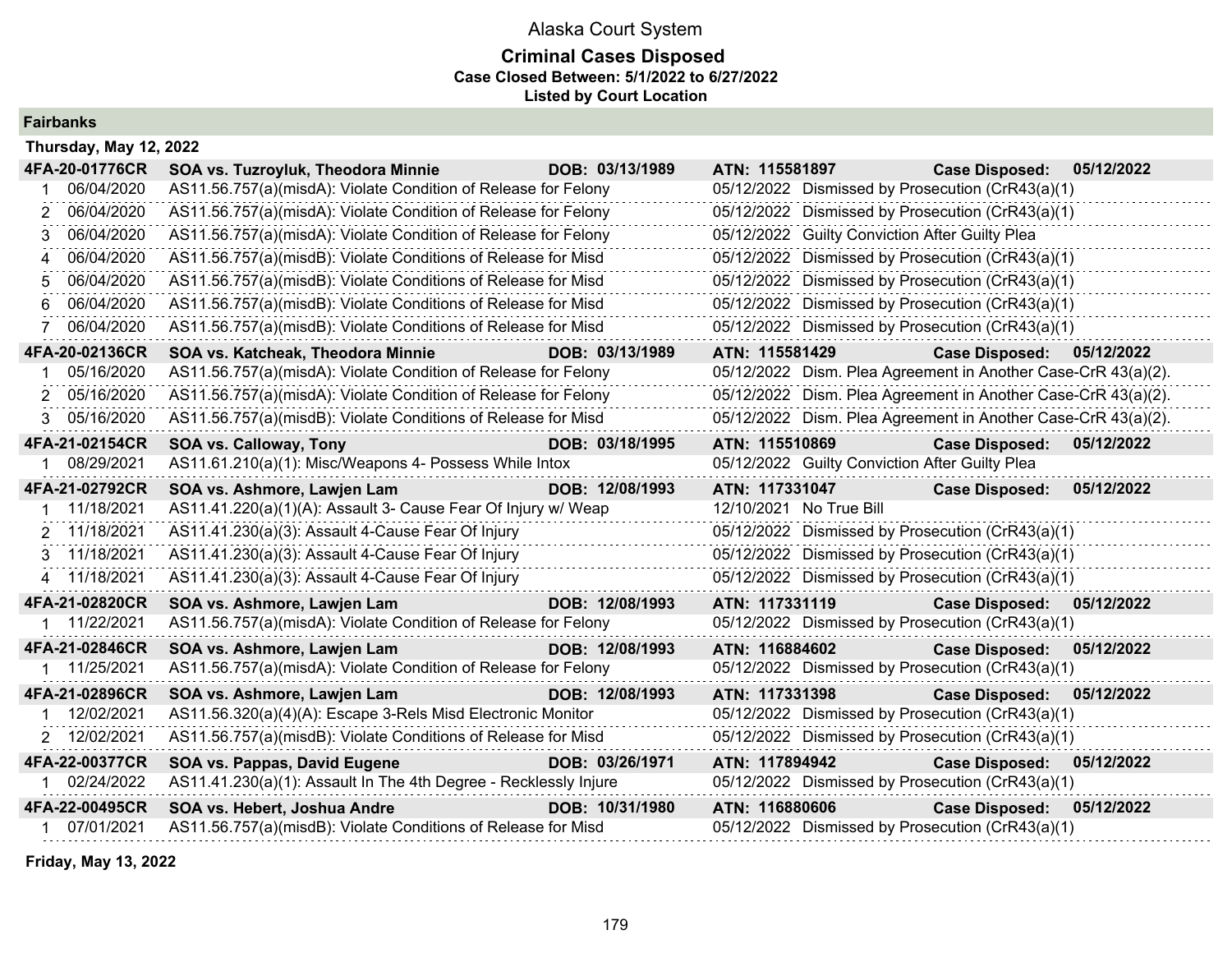| <b>Fairbanks</b>            |                                                                        |                 |                |                                                |                                                  |            |
|-----------------------------|------------------------------------------------------------------------|-----------------|----------------|------------------------------------------------|--------------------------------------------------|------------|
| <b>Friday, May 13, 2022</b> |                                                                        |                 |                |                                                |                                                  |            |
| 4FA-21-00592CR              | SOA vs. Attla, William S                                               | DOB: 10/28/2002 | ATN: 117868176 |                                                | <b>Case Disposed:</b>                            | 05/13/2022 |
| 03/06/2021                  | AS28.35.030(a)(2): DUI- BAC .08+ Percent                               |                 |                | 05/13/2022 Guilty Conviction After Guilty Plea |                                                  |            |
| 03/06/2021<br>2             | AS11.61.210(a)(1): Misc/Weapons 4- Possess While Intox                 |                 |                |                                                | 05/13/2022 Dismissed by Prosecution (CrR43(a)(1) |            |
| 03/06/2021                  | AS28.35.280: Minor Operating Vehicle After Consuming Alcohol           |                 |                |                                                | 05/13/2022 Dismissed by Prosecution (CrR43(a)(1) |            |
| 4FA-21-02133CR              | SOA vs. Tutrone, Ryan Gordon                                           | DOB: 02/03/1993 | ATN: 115510797 |                                                | <b>Case Disposed:</b>                            | 05/13/2022 |
| 08/26/2021                  | AS11.46.484(a)(1): Crim Mischief 4-Prop Dam \$250-\$749                |                 |                |                                                | 05/13/2022 Dismissed by Prosecution (CrR43(a)(1) |            |
| 4FA-21-02666CR              | <b>SOA vs. Wolstenholme, Ashley Renee</b>                              | DOB: 03/02/1991 | ATN: 116842689 |                                                | <b>Case Disposed:</b>                            | 05/13/2022 |
| 07/15/2021                  | AS11.46.150(a): Theft 4-Less than \$250                                |                 |                |                                                | 05/13/2022 Dismissed by Prosecution (CrR43(a)(1) |            |
| 07/15/2021                  | AS11.46.150(a): Theft 4-Less than \$250                                |                 |                |                                                | 05/13/2022 Dismissed by Prosecution (CrR43(a)(1) |            |
| 07/15/2021                  | AS11.46.150(a): Theft 4-Less than \$250                                |                 |                |                                                | 05/13/2022 Dismissed by Prosecution (CrR43(a)(1) |            |
| 07/15/2021<br>4             | AS11.46.150(a): Theft 4-Less than \$250                                |                 |                |                                                | 05/13/2022 Dismissed by Prosecution (CrR43(a)(1) |            |
| 07/15/2021<br>5             | AS11.46.150(a): Theft 4-Less than \$250                                |                 |                |                                                | 05/13/2022 Dismissed by Prosecution (CrR43(a)(1) |            |
| 07/15/2021                  | AS11.46.150(a): Theft 4-Less than \$250                                |                 |                |                                                | 05/13/2022 Dismissed by Prosecution (CrR43(a)(1) |            |
| 07/15/2021                  | AS11.46.150(a): Theft 4-Less than \$250                                |                 |                |                                                | 05/13/2022 Dismissed by Prosecution (CrR43(a)(1) |            |
| 07/15/2021<br>8             | AS11.46.150(a): Theft 4-Less than \$250                                |                 |                |                                                | 05/13/2022 Dismissed by Prosecution (CrR43(a)(1) |            |
| 07/15/2021<br>9             | AS11.46.150(a): Theft 4-Less than \$250                                |                 |                |                                                | 05/13/2022 Dismissed by Prosecution (CrR43(a)(1) |            |
| 07/15/2021<br>10            | AS11.46.150(a): Theft 4-Less than \$250                                |                 |                |                                                | 05/13/2022 Dismissed by Prosecution (CrR43(a)(1) |            |
| 07/15/2021<br>11            | AS11.46.150(a): Theft 4-Less than \$250                                |                 |                |                                                | 05/13/2022 Dismissed by Prosecution (CrR43(a)(1) |            |
| 07/15/2021<br>12.           | AS11.46.150(a): Theft 4-Less than \$250                                |                 |                |                                                | 05/13/2022 Dismissed by Prosecution (CrR43(a)(1) |            |
| 13 07/15/2021               | AS11.46.150(a): Theft 4-Less than \$250                                |                 |                |                                                | 05/13/2022 Dismissed by Prosecution (CrR43(a)(1) |            |
| 4FA-21-02915CR              | SOA vs. Fields, Terrance Dean Peter                                    | DOB: 11/02/1997 | ATN: 117331533 |                                                | <b>Case Disposed:</b>                            | 05/13/2022 |
| 12/06/2021                  | AS11.46.486(a)(2): Criminal Mischief 5-Damage Under \$250              |                 |                | 05/13/2022 Guilty Conviction After Guilty Plea |                                                  |            |
| 4FA-21-02984CR              | SOA vs. Demientieff, Susan Miranda                                     | DOB: 09/28/1975 | ATN: 117331911 |                                                | <b>Case Disposed:</b>                            | 05/13/2022 |
| 12/13/2021                  | Attempted: AS11.56.320(a)(4)(A): Escape 3-Rels Misd Electronic Monitor |                 |                | 05/13/2022 Guilty Conviction After Guilty Plea |                                                  |            |
| 12/13/2021                  | AS11.56.757(a)(misdB): Violate Conditions of Release for Misd          |                 |                |                                                | 05/13/2022 Dismissed by Prosecution (CrR43(a)(1) |            |
| 12/13/2021<br>3.            | AS11.56.757(a)(misdA): Violate Condition of Release for Felony         |                 |                |                                                | 05/13/2022 Dismissed by Prosecution (CrR43(a)(1) |            |
| 12/13/2021<br>4             | AS11.56.757(a)(misdB): Violate Conditions of Release for Misd          |                 |                |                                                | 05/13/2022 Dismissed by Prosecution (CrR43(a)(1) |            |
| 12/13/2021                  | AS11.56.757(a)(misdB): Violate Conditions of Release for Misd          |                 |                |                                                | 05/13/2022 Dismissed by Prosecution (CrR43(a)(1) |            |
| 12/13/2021                  | AS11.56.757(a)(misdB): Violate Conditions of Release for Misd          |                 |                |                                                | 05/13/2022 Dismissed by Prosecution (CrR43(a)(1) |            |
| 4FA-22-00301CR              | SOA vs. Guzman, Cristian                                               | DOB: 05/24/1995 | ATN: 116847873 |                                                | <b>Case Disposed:</b>                            | 05/13/2022 |
| 02/13/2022                  | AS28.35.030(a)(2): DUI- BAC .08+ Percent                               |                 |                | 05/13/2022 Guilty Conviction After Guilty Plea |                                                  |            |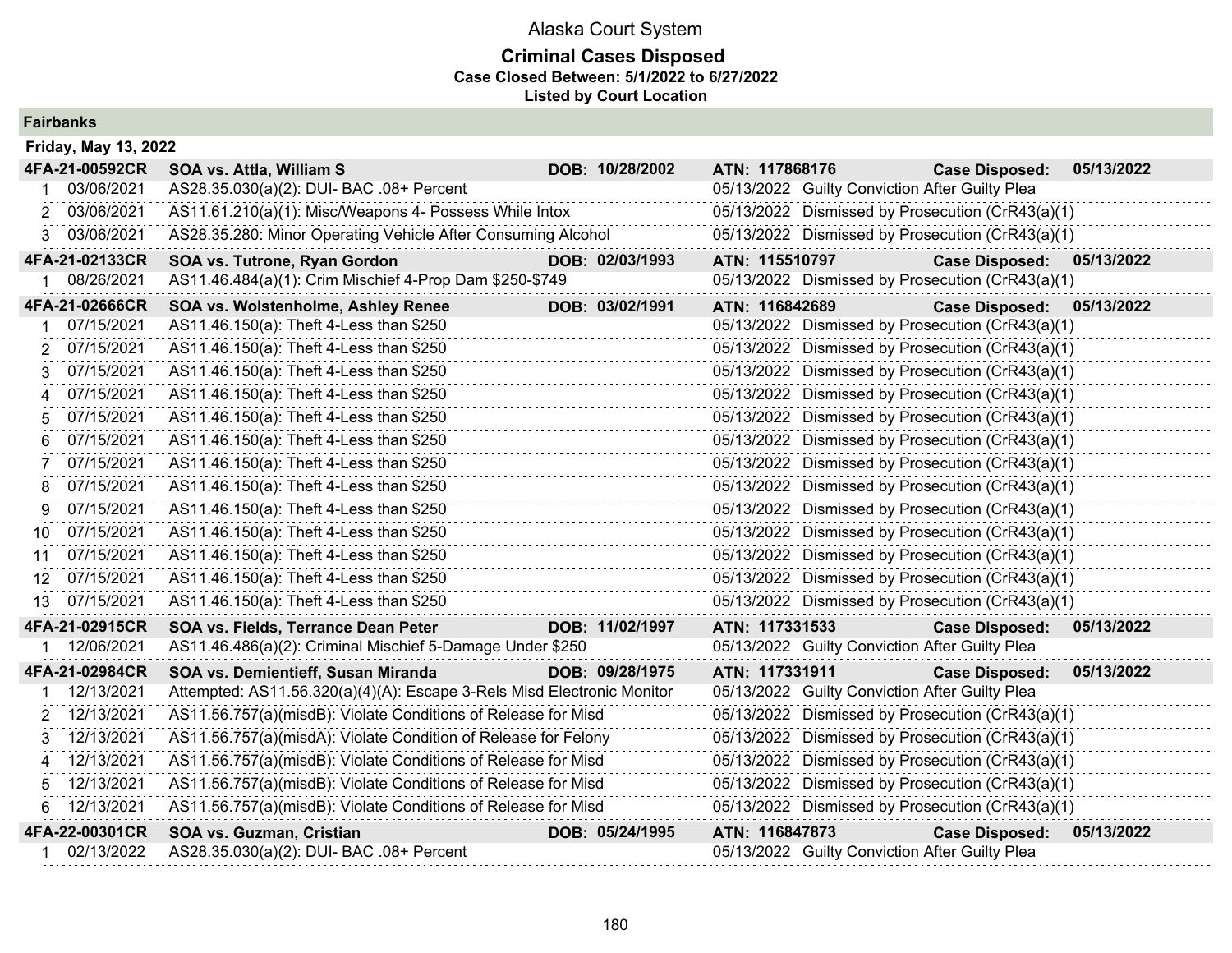| <b>Fairbanks</b>            |                                                                  |                 |                |  |                                                               |            |
|-----------------------------|------------------------------------------------------------------|-----------------|----------------|--|---------------------------------------------------------------|------------|
| <b>Friday, May 13, 2022</b> |                                                                  |                 |                |  |                                                               |            |
| 4FA-22-01028CR              | SOA vs. Tritt-Panigeo, Allison Mae                               | DOB: 08/05/1995 | ATN: 117898803 |  | <b>Case Disposed:</b>                                         | 05/13/2022 |
| 1 05/12/2022                | Charging Document Pending or Not Filed                           |                 |                |  |                                                               |            |
| 4FA-22-01029CR              | SOA vs. Sommer, William Charles                                  | DOB: 08/30/1978 | ATN: 117898812 |  | <b>Case Disposed:</b>                                         | 05/13/2022 |
| 1 05/12/2022                | Charging Document Pending or Not Filed                           |                 |                |  |                                                               |            |
| 4FA-22-01030CR              | SOA vs. Mullins, Alexander Joseph                                | DOB: 08/19/1965 | ATN: 117898821 |  | <b>Case Disposed:</b>                                         | 05/13/2022 |
| 1 05/12/2022                | Charging Document Pending or Not Filed                           |                 |                |  |                                                               |            |
| 4FA-22-01031CR              | SOA vs. Sjolin, Jacob Wade                                       | DOB: 05/15/1979 | ATN: 117898839 |  | <b>Case Disposed:</b>                                         | 05/13/2022 |
| 1 05/13/2022                | Charging Document Pending or Not Filed                           |                 |                |  |                                                               |            |
| Saturday, May 14, 2022      |                                                                  |                 |                |  |                                                               |            |
| 4FA-22-01039CR              | SOA vs. Henry, Jacquelyn Dianne                                  | DOB: 08/20/2001 | ATN: 117898902 |  | <b>Case Disposed:</b>                                         | 05/14/2022 |
| 1 05/14/2022                | Charging Document Pending or Not Filed                           |                 |                |  |                                                               |            |
| 4FA-22-01042CR              | SOA vs. Hickman II, Keith Micahel                                | DOB: 12/11/1991 | ATN: 117898911 |  | <b>Case Disposed:</b>                                         | 05/14/2022 |
| 1 05/14/2022                | Charging Document Pending or Not Filed                           |                 |                |  |                                                               |            |
| <b>Sunday, May 15, 2022</b> |                                                                  |                 |                |  |                                                               |            |
| 4FA-22-01037CR              | <b>SOA vs. Nelson, Marcus</b>                                    | DOB: 10/01/1970 | ATN: 117898848 |  | <b>Case Disposed:</b>                                         | 05/15/2022 |
| 1 05/14/2022                | Charging Document Pending or Not Filed                           |                 |                |  |                                                               |            |
| <b>Monday, May 16, 2022</b> |                                                                  |                 |                |  |                                                               |            |
| 4FA-20-03113CR              | SOA vs. Rodgers, Glenn Logan                                     | DOB: 09/07/1998 | ATN: 115550604 |  | <b>Case Disposed:</b>                                         | 05/16/2022 |
| 1 10/11/2020                | AS11.71.050(a)(4): MICS5 Possess Any Amt IA, IIA, IIIA, IVA, VA  |                 |                |  | 10/12/2020 Charge Refiled                                     |            |
| 2 10/11/2020                | AS28.35.030(a)(1): DUI- Alcohol Or Contr Subst                   |                 |                |  | 05/16/2022 Guilty Conviction After Guilty Plea                |            |
| 4FA-21-00165CR              | SOA vs. Rodgers, Glenn Logan                                     | DOB: 09/07/1998 | ATN: 117357705 |  | <b>Case Disposed:</b>                                         | 05/16/2022 |
| 01/17/2021                  | AS11.41.230(a)(1): Assault In The 4th Degree - Recklessly Injure |                 |                |  | 05/16/2022 Dism. Plea Agreement in Another Case-CrR 43(a)(2). |            |
| 2 01/17/2021                | AS11.56.757(a)(misdB): Violate Conditions of Release for Misd    |                 |                |  | 05/16/2022 Dism. Plea Agreement in Another Case-CrR 43(a)(2). |            |
| 4FA-21-00260CR              | SOA vs. Rodgers, Glenn Logan                                     | DOB: 09/07/1998 | ATN: 117358074 |  | <b>Case Disposed:</b>                                         | 05/16/2022 |
| 1 01/26/2021                | AS11.56.757(a)(misdB): Violate Conditions of Release for Misd    |                 |                |  | 05/16/2022 Dism. Plea Agreement in Another Case-CrR 43(a)(2). |            |
| 4FA-21-00551CR              | SOA vs. Naidu, Manish Murtr                                      | DOB: 06/29/1979 | ATN: 117363087 |  | <b>Case Disposed:</b>                                         | 05/16/2022 |
| 1 03/02/2021                | AS28.35.030(a)(2): DUI- BAC .08+ Percent                         |                 |                |  | 05/16/2022 Guilty Conviction After Guilty Plea                |            |
| 4FA-21-00675CR              | SOA vs. Rodgers, Glenn Logan                                     | DOB: 09/07/1998 | ATN: 116878959 |  | <b>Case Disposed:</b>                                         | 05/16/2022 |
| 1 03/16/2021                | AS11.56.757(a)(misdB): Violate Conditions of Release for Misd    |                 |                |  | 05/16/2022 Dism. Plea Agreement in Another Case-CrR 43(a)(2). |            |
| 4FA-21-00884CR              | SOA vs. Rodgers, Glenn Logan                                     | DOB: 09/07/1998 | ATN: 116879184 |  | <b>Case Disposed:</b>                                         | 05/16/2022 |
| 04/08/2021                  | AS11.56.757(a)(misdB): Violate Conditions of Release for Misd    |                 |                |  | 05/16/2022 Guilty Conviction After Guilty Plea                |            |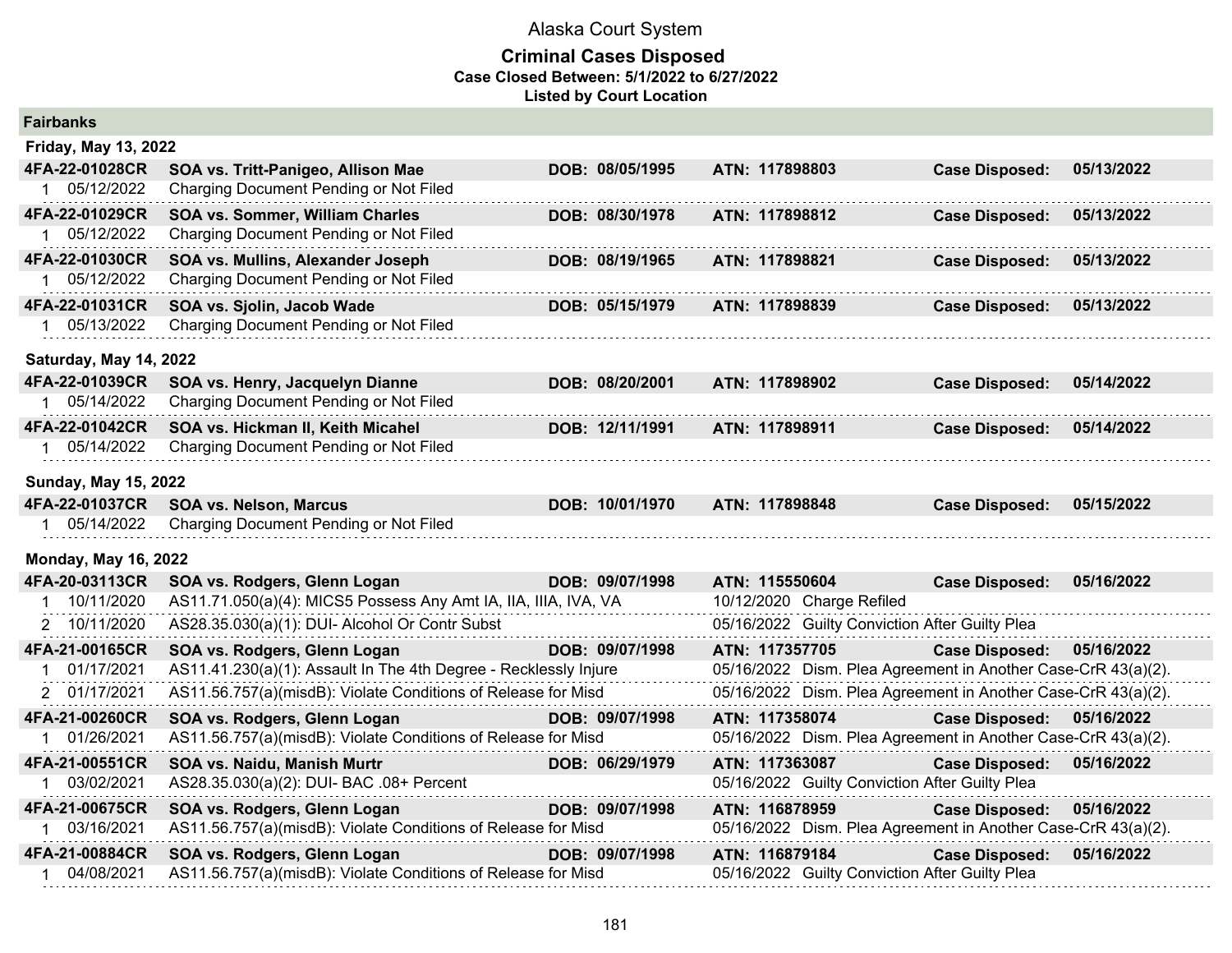| <b>Fairbanks</b> |  |
|------------------|--|
|------------------|--|

| <b>Monday, May 16, 2022</b>  |                                                                  |                 |                                                |                                                       |            |
|------------------------------|------------------------------------------------------------------|-----------------|------------------------------------------------|-------------------------------------------------------|------------|
| 4FA-21-01979CR               | SOA vs. Roberts, David Wayne                                     | DOB: 12/23/1995 | ATN: 115503282                                 | <b>Case Disposed:</b>                                 | 05/16/2022 |
| 08/08/2021                   | AS28.35.030(a)(1): DUI- Alcohol Or Contr Subst                   |                 | 05/16/2022 Guilty Conviction After Guilty Plea |                                                       |            |
| 2 08/08/2021                 | AS28.35.032(a): Refuse To Submit To Chemical Test                |                 |                                                | 05/16/2022 Dismissed by Prosecution (CrR43(a)(1)      |            |
| 08/08/2021                   | AS11.41.230(a)(1): Assault In The 4th Degree - Recklessly Injure |                 |                                                | 05/16/2022 Dismissed by Prosecution (CrR43(a)(1)      |            |
| 4 08/08/2021                 | AS11.56.610(a)(3): Tamper Phys Evid-Suppress By Force/Decep      |                 |                                                | 08/08/2021 Dismissed-Furtherance of Justice CrR 43(c) |            |
| 4FA-21-02198CR               | SOA vs. Cannon, Jeremy                                           | DOB: 04/14/1977 | ATN: 115509177                                 | <b>Case Disposed:</b>                                 | 05/16/2022 |
| 09/05/2021                   | AS28.35.030(a)(2): DUI- BAC .08+ Percent                         |                 | 05/16/2022 Guilty Conviction After Guilty Plea |                                                       |            |
| 4FA-22-00318CR               | SOA vs. Doyer, Melinda Nae                                       | DOB: 02/18/1984 | ATN: 117890109                                 | <b>Case Disposed:</b>                                 | 05/16/2022 |
| 02/14/2022                   | AS11.56.740(a)(1): Violate DV Protective Order                   |                 |                                                | 05/12/2022 Dismissed by Prosecution (CrR43(a)(1)      |            |
| 4FA-22-00329CR               | SOA vs. Pont, Trevyr Conrad Du                                   | DOB: 12/07/1973 | ATN: 117894159                                 | <b>Case Disposed:</b>                                 | 05/16/2022 |
| 02/18/2022                   | AS28.35.030(a): DUI - Operate Vehic Under Infl Alc/Drug          |                 | 05/16/2022 Guilty Conviction After Guilty Plea |                                                       |            |
| 4FA-22-00580CR               | SOA vs. Beetus-Nelson, Davante Jordan Rol                        | DOB: 04/12/2001 | ATN: 118459008                                 | <b>Case Disposed:</b>                                 | 05/16/2022 |
| 03/18/2022                   | AS28.35.030(a)(2): DUI- BAC .08+ Percent                         |                 | 05/16/2022 Guilty Conviction After Guilty Plea |                                                       |            |
| 4FA-22-01053CR               | SOA vs. Bryant, William Joseph                                   | DOB: 01/16/1972 | ATN: 117899001                                 | <b>Case Disposed:</b>                                 | 05/16/2022 |
| 05/15/2022                   | Charging Document Pending or Not Filed                           |                 |                                                |                                                       |            |
| 4FA-22-01055CR               | SOA vs. Sommer, William Charles                                  | DOB: 08/30/1978 | ATN: 117899028                                 | <b>Case Disposed:</b>                                 | 05/16/2022 |
| 05/16/2022                   | Charging Document Pending or Not Filed                           |                 |                                                |                                                       |            |
| <b>Tuesday, May 17, 2022</b> |                                                                  |                 |                                                |                                                       |            |
| 4FA-20-02577CR               | SOA vs. Johnson, Sarah Naomi                                     | DOB: 07/03/1995 | ATN: 116844246                                 | <b>Case Disposed:</b>                                 | 05/17/2022 |
| 08/22/2020                   | AS28.35.030(n): Felony DUI - 2+ Priors                           |                 | 05/17/2022 Guilty Conviction After Guilty Plea |                                                       |            |
| 2 08/22/2020                 | AS28.15.291(a)(1): Drive w/Lic Canc/Rev/Sus For Crim Offens      |                 |                                                | 11/19/2020 Dismissed by Prosecution (CrR43(a)(1)      |            |

| 3 08/22/2020   | AS28.15.291(a)(3): Drive in Violation of License Limitation      |                 |                                                | 11/19/2020 Dismissed by Prosecution (CrR43(a)(1) |            |
|----------------|------------------------------------------------------------------|-----------------|------------------------------------------------|--------------------------------------------------|------------|
| 4FA-21-01221CR | <b>SOA vs. Weimer, Lisa Maudene</b>                              | DOB: 02/09/1989 | ATN: 117322074                                 | <b>Case Disposed:</b>                            | 05/17/2022 |
| 05/08/2021     | AS11.41.220(a)(1)(C)(i): Aslt 3-Injure Child Undr 12, Req Med Tx |                 | 05/17/2022 Guilty Conviction After Guilty Plea |                                                  |            |
| 4FA-21-01671CR | SOA vs. Hebert, Joshua Andre                                     | DOB: 10/31/1980 | ATN: 116880228                                 | Case Disposed: 05/17/2022                        |            |
| 06/17/2021     | AS11.56.757(a)(misdA): Violate Condition of Release for Felony   |                 |                                                | 05/17/2022 Dismissed by Prosecution (CrR43(a)(1) |            |
| 4FA-21-01923CR | SOA vs. Hebert, Joshua Andre                                     | DOB: 10/31/1980 | ATN: 116880957                                 | Case Disposed: 05/17/2022                        |            |
| 07/07/2021     | AS11.56.757(a)(misdB): Violate Conditions of Release for Misd    |                 |                                                | 05/17/2022 Dismissed by Prosecution (CrR43(a)(1) |            |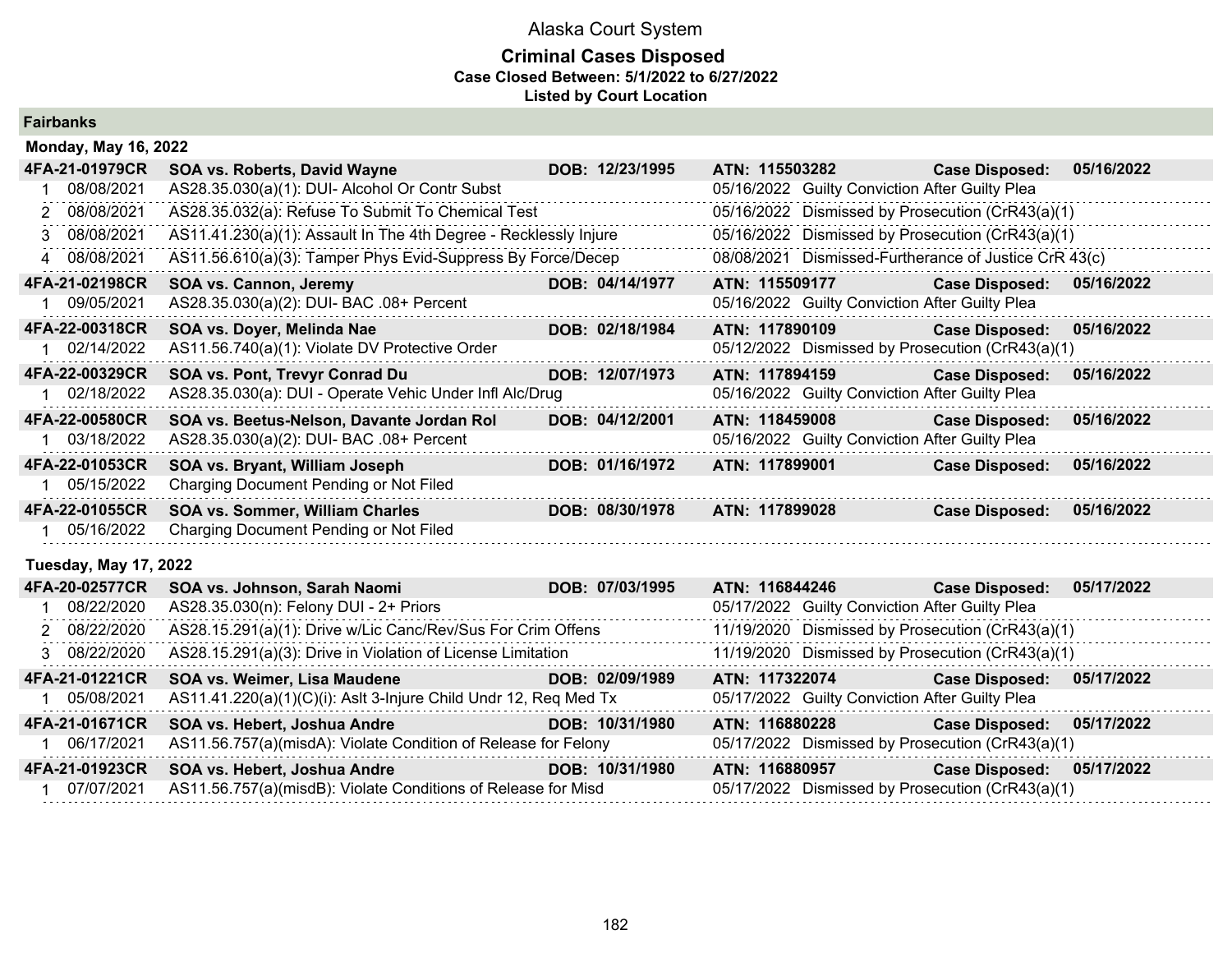## **Criminal Cases Disposed Case Closed Between: 5/1/2022 to 6/27/2022 Listed by Court Location**

| <b>Fairbanks</b> |  |  |  |  |  |
|------------------|--|--|--|--|--|
|------------------|--|--|--|--|--|

| <b>Tuesday, May 17, 2022</b> |                                                                    |                 |                                                  |                       |            |
|------------------------------|--------------------------------------------------------------------|-----------------|--------------------------------------------------|-----------------------|------------|
| 4FA-21-01973CR               | SOA vs. Mjoen-swenson, Severin-liam Alfrec                         | DOB: 01/09/2003 | ATN: 115503606                                   | <b>Case Disposed:</b> | 05/17/2022 |
| 08/07/2021                   | AS28.35.030(a)(2): DUI- BAC .08+ Percent                           |                 | 05/17/2022 Dismissed by Prosecution (CrR43(a)(1) |                       |            |
| 2 08/07/2021                 | AS28.35.280: Minor Operating Vehicle After Consuming Alcohol       |                 | 05/17/2022 Dismissed by Prosecution (CrR43(a)(1) |                       |            |
| 08/07/2021<br>3              | AS28.35.029: Open Container Of Alcoholic Beverage In Motor Vehicle |                 | 05/17/2022 Dismissed by Prosecution (CrR43(a)(1) |                       |            |
| 4 08/07/2021                 | AS11.61.210(a)(1): Misc/Weapons 4- Possess While Intox             |                 | 08/11/2021 Dismissed by Prosecution (CrR43(a)(1) |                       |            |
| 4FA-21-02570CR               | SOA vs. Testa, Abigail Grayce                                      | DOB: 06/27/1991 | ATN: 117330228                                   | <b>Case Disposed:</b> | 05/17/2022 |
| 10/22/2021                   | AS11.46.360(a)(1): Vehicle Theft 1-Take Veh, Air Or Wtrcrft        |                 | 05/17/2022 Dismissed by Prosecution (CrR43(a)(1) |                       |            |
| 4FA-21-02810CR               | SOA vs. Druck, Gordon Ezias                                        | DOB: 05/21/1984 | ATN: 117331092                                   | <b>Case Disposed:</b> | 05/17/2022 |
| 11/21/2021                   | AS11.41.230(a)(1): Assault In The 4th Degree - Recklessly Injure   |                 | 05/17/2022 Dismissed by Prosecution (CrR43(a)(1) |                       |            |
| 2 11/21/2021                 | AS11.41.230(a)(1): Assault In The 4th Degree - Recklessly Injure   |                 | 05/17/2022 Guilty Conviction After Guilty Plea   |                       |            |
| 3 11/21/2021                 | AS11.56.375(a)(3): Promote Contraband 1- Contrid Substance         |                 | 05/17/2022 Dismissed by Prosecution (CrR43(a)(1) |                       |            |
| 4 11/21/2021                 | AS11.71.050(a)(4): MICS5 Possess Any Amt IA, IIA, IIIA, IVA, VA    |                 | 05/17/2022 Guilty Conviction After Guilty Plea   |                       |            |
| 4FA-21-02903CR               | SOA vs. Linam, Jonathan Samuel                                     | DOB: 04/08/1987 | ATN: 111496698                                   | <b>Case Disposed:</b> | 05/17/2022 |
| 01/05/2021                   | AS11.61.127: Possess Child Pornography                             |                 | 05/17/2022 Dismissed by Prosecution (CrR43(a)(1) |                       |            |
| 2 01/05/2021                 | AS11.61.127: Possess Child Pornography                             |                 | 05/17/2022 Dismissed by Prosecution (CrR43(a)(1) |                       |            |
| 3 01/05/2021                 | AS11.61.127: Possess Child Pornography                             |                 | 05/17/2022 Dismissed by Prosecution (CrR43(a)(1) |                       |            |
| 4FA-22-00262CR               | SOA vs. Yaska, Caitlin Louise                                      | DOB: 05/11/1996 | ATN: 118509876                                   | <b>Case Disposed:</b> | 05/17/2022 |
| 01/31/2022                   | AS11.56.757(a)(misdA): Violate Condition of Release for Felony     |                 | 05/17/2022 Dismissed by Prosecution (CrR43(a)(1) |                       |            |
| 4FA-22-00990CR               | SOA vs. Mcgahan, Eric John Cruikshank                              | DOB: 08/08/1976 | ATN: 117898542                                   | <b>Case Disposed:</b> | 05/17/2022 |
| 05/06/2022                   | AS11.46.130(a)(1): Theft 2-Value \$750-\$24,999                    |                 | 05/17/2022 Dismissed by Prosecution (CrR43(a)(1) |                       |            |
| 4FA-22-01060CR               | SOA vs. Sunny, Julian D                                            | DOB: 09/11/1987 | ATN: 117899064                                   | <b>Case Disposed:</b> | 05/17/2022 |
| 05/17/2022                   | Charging Document Pending or Not Filed                             |                 |                                                  |                       |            |
| Wednesday, May 18, 2022      |                                                                    |                 |                                                  |                       |            |
| 4FA-20-00982CR               | SOA vs. Halder, Mark Joseph                                        | DOB: 12/12/1962 | ATN: 115546248                                   | <b>Case Disposed:</b> | 05/18/2022 |
| 04/12/2020                   | AS28.35.030(a)(1): DUI- Alcohol Or Contr Subst                     |                 | 05/18/2022 Dismissed by Prosecution (CrR43(a)(1) |                       |            |
| 2 04/12/2020                 | AS11.71.021(a)(1): MICS 2-Mfr/Deliver IA                           |                 | 05/18/2022 Dismissed by Prosecution (CrR43(a)(1) |                       |            |
| 3 04/12/2020                 | AS11.71.030(a)(9): MICS3-Mfr/Deliver Any IIA Or IIIA               |                 | 05/18/2022 Guilty Conviction After Guilty Plea   |                       |            |
|                              |                                                                    |                 |                                                  |                       |            |

**4FA-20-01819CR SOA vs. Halder, Mark J DOB: 12/12/1962 ATN: 116354412 Case Disposed: 05/18/2022**

1 05/16/2020 AS11.56.757(a)(misdB): Violate Conditions of Release for Misd 05/18/2022 Guilty Conviction After Guilty Plea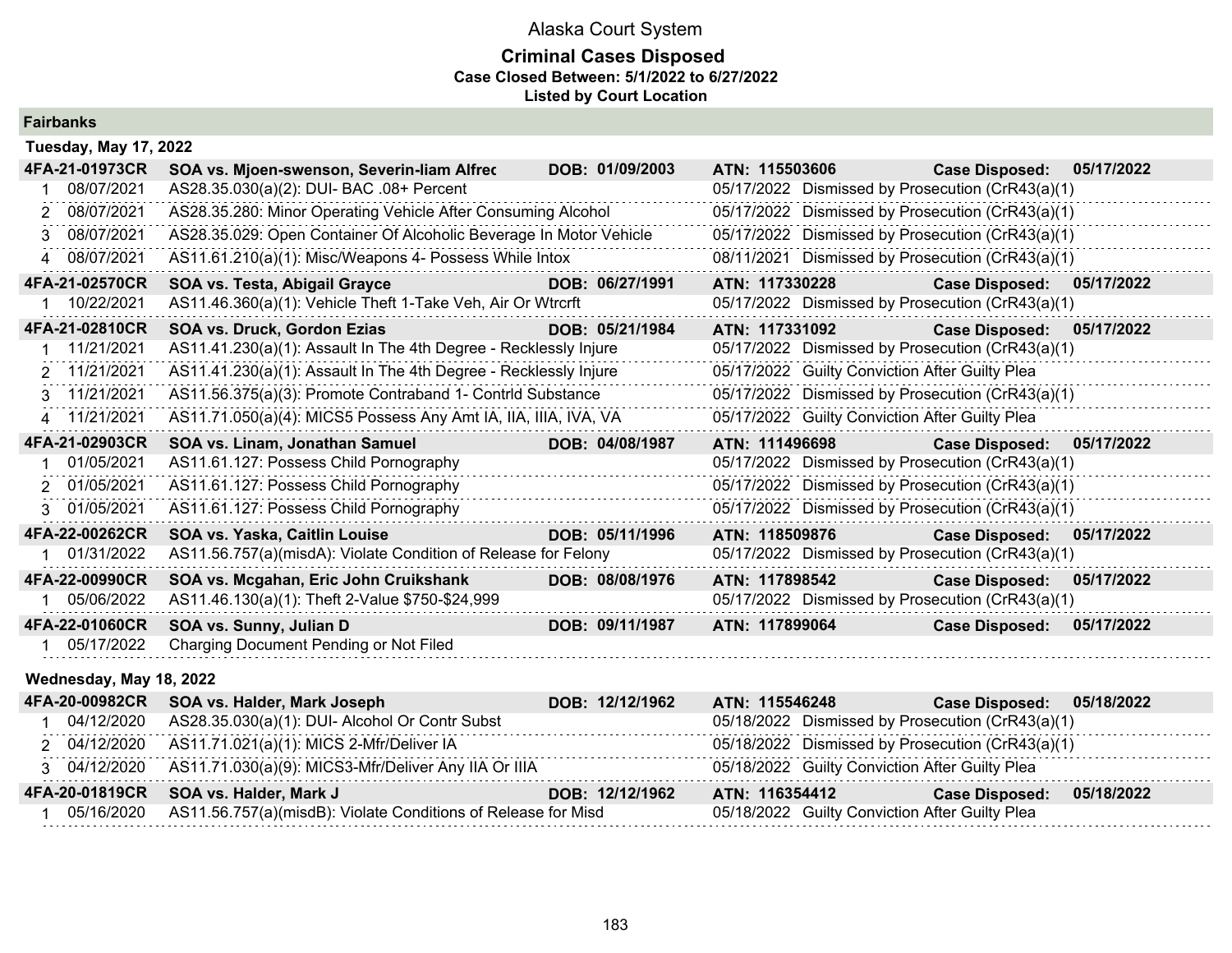## **Criminal Cases Disposed Case Closed Between: 5/1/2022 to 6/27/2022 Listed by Court Location**

## **Fairbanks**

| Wednesday, May 18, 2022 |                                                                    |                 |                |                                                |                                                               |            |
|-------------------------|--------------------------------------------------------------------|-----------------|----------------|------------------------------------------------|---------------------------------------------------------------|------------|
| 4FA-20-03731CR          | SOA vs. Harding, Savannah Ann Margaret                             | DOB: 09/15/1996 | ATN: 114997635 |                                                | <b>Case Disposed:</b>                                         | 05/18/2022 |
| 05/20/2020              | AS11.46.570(a)(1): Crim Impers 2 - Commit Act W False ID           |                 |                |                                                | 05/18/2022 Dismissed by Prosecution (CrR43(a)(1)              |            |
| 05/20/2020              | AS11.46.570(a)(1): Crim Impers 2 - Commit Act W False ID           |                 |                |                                                | 05/18/2022 Dismissed by Prosecution (CrR43(a)(1)              |            |
| 05/20/2020<br>3         | AS11.56.800(a)(1)(B)(ii): False Info/Rpt- ID When Cited, Srvd Wrnt |                 |                |                                                | 05/18/2022 Dismissed by Prosecution (CrR43(a)(1)              |            |
| 4 05/20/2020            | AS11.56.800(a)(1)(B)(ii): False Info/Rpt- ID When Cited, Srvd Wrnt |                 |                | 05/18/2022 Guilty Conviction After Guilty Plea |                                                               |            |
| 4FA-21-00674CR          | SOA vs. Kaase, Duane Eddie                                         | DOB: 03/14/1980 | ATN: 117362745 |                                                | <b>Case Disposed:</b>                                         | 05/18/2022 |
| 02/09/2021<br>1         | AS11.56.330(a)(1): Escape 4-Off Deten For Misdemeanor              |                 |                | 05/18/2022 Guilty Conviction After Guilty Plea |                                                               |            |
| 4FA-21-01300CR          | SOA vs. Halder, Mark Joseph                                        | DOB: 12/12/1962 | ATN: 117322794 |                                                | <b>Case Disposed:</b>                                         | 05/18/2022 |
| 05/15/2021              | AS11.41.230(a)(1): Assault In The 4th Degree - Recklessly Injure   |                 |                | 05/18/2022 Guilty Conviction After Guilty Plea |                                                               |            |
| 2 05/15/2021            | AS28.35.030(a)(1): DUI- Alcohol Or Contr Subst                     |                 |                | 05/18/2022 Guilty Conviction After Guilty Plea |                                                               |            |
| 4FA-21-01417CR          | SOA vs. Kaase, Duane Eddie                                         | DOB: 03/14/1980 | ATN: 117324738 |                                                | <b>Case Disposed:</b>                                         | 05/18/2022 |
| 06/02/2021              | AS11.46.330(a)(2): Crim Trespass 2- Vehicle                        |                 |                |                                                | 05/18/2022 Dism. Plea Agreement in Another Case-CrR 43(a)(2). |            |
| 2 06/02/2021            | AS11.46.486(a)(2): Criminal Mischief 5-Damage Under \$250          |                 |                |                                                | 05/18/2022 Dism. Plea Agreement in Another Case-CrR 43(a)(2). |            |
| 4FA-21-01754CR          | SOA vs. Kaase, Duane Eddie                                         | DOB: 03/14/1980 | ATN: 115506054 |                                                | <b>Case Disposed:</b>                                         | 05/18/2022 |
| 07/12/2021              | AS11.46.330(a)(1): Crim Trespass 2- Upon Premises                  |                 |                | 05/18/2022 Guilty Conviction After Guilty Plea |                                                               |            |
| 4FA-21-02249CR          | SOA vs. Manzi, Kaylen Brice                                        | DOB: 02/11/1999 | ATN: 118470285 |                                                | <b>Case Disposed:</b>                                         | 05/18/2022 |
| 1 09/12/2021            | AS28.35.030(a)(2): DUI- BAC .08+ Percent                           |                 |                | 05/18/2022 Guilty Conviction After Guilty Plea |                                                               |            |
| 4FA-21-02770CR          | SOA vs. Halder, Mark Joseph                                        | DOB: 12/12/1962 | ATN: 118506627 |                                                | <b>Case Disposed:</b>                                         | 05/18/2022 |
| 1 11/09/2021            | AS11.56.757(a)(misdA): Violate Condition of Release for Felony     |                 |                |                                                | 05/18/2022 Dism. Plea Agreement in Another Case-CrR 43(a)(2). |            |
| 4FA-21-02841CR          | SOA vs. Halder, Mark Joseph                                        | DOB: 12/12/1962 | ATN: 118507104 |                                                | <b>Case Disposed:</b>                                         | 05/18/2022 |
| 1 11/23/2021            | AS11.56.757(a)(misdA): Violate Condition of Release for Felony     |                 |                |                                                | 05/18/2022 Dism. Plea Agreement in Another Case-CrR 43(a)(2). |            |
| 4FA-21-02926CR          | SOA vs. White, Isaac Bernard                                       | DOB: 02/10/1990 | ATN: 118459368 |                                                | <b>Case Disposed:</b>                                         | 05/18/2022 |
| 1 11/12/2021            | AS11.61.120(a)(6): Harassment 2 - Publish/Distrib Picture          |                 |                | 05/18/2022 Guilty Conviction After Guilty Plea |                                                               |            |
| 4FA-21-02974CR          | SOA vs. Halder, Mark Joseph                                        | DOB: 12/12/1962 | ATN: 118509291 |                                                | <b>Case Disposed:</b>                                         | 05/18/2022 |
| 1 12/07/2021            | AS11.56.757(a)(misdA): Violate Condition of Release for Felony     |                 |                |                                                | 05/18/2022 Dism. Plea Agreement in Another Case-CrR 43(a)(2). |            |
| 4FA-22-00115CR          | SOA vs. Claye JR, Conrad Mark                                      | DOB: 08/26/1985 | ATN: 115511193 |                                                | <b>Case Disposed:</b>                                         | 05/18/2022 |
| 1 01/17/2022            | AS11.46.484(a)(1): Crim Mischief 4-Prop Dam \$250-\$749            |                 |                | 05/18/2022 Guilty Conviction After Guilty Plea |                                                               |            |
| 4FA-22-00137CR          | SOA vs. Dayton, Scott Glen                                         | DOB: 05/23/1997 | ATN: 110857509 |                                                | <b>Case Disposed:</b>                                         | 05/18/2022 |
| 01/02/2022              | AS11.66.100(a)(2): Solicitation of Prostitution (Misdo)            |                 |                | 05/18/2022 Guilty Conviction After Guilty Plea |                                                               |            |
| 4FA-22-00407CR          | SOA vs. Henry, Chyann Roselee                                      | DOB: 02/23/2001 | ATN: 117892008 |                                                | <b>Case Disposed:</b>                                         | 05/18/2022 |
| 02/27/2022              | AS28.35.030(a)(2): DUI- BAC .08+ Percent                           |                 |                | 05/18/2022 Guilty Conviction After Guilty Plea |                                                               |            |
| 2 02/27/2022            | AS11.51.100(b): Endanger Welfare Minor 1- DUI With Child           |                 |                |                                                | 05/18/2022 Dismissed by Prosecution (CrR43(a)(1)              |            |
|                         |                                                                    |                 |                |                                                |                                                               |            |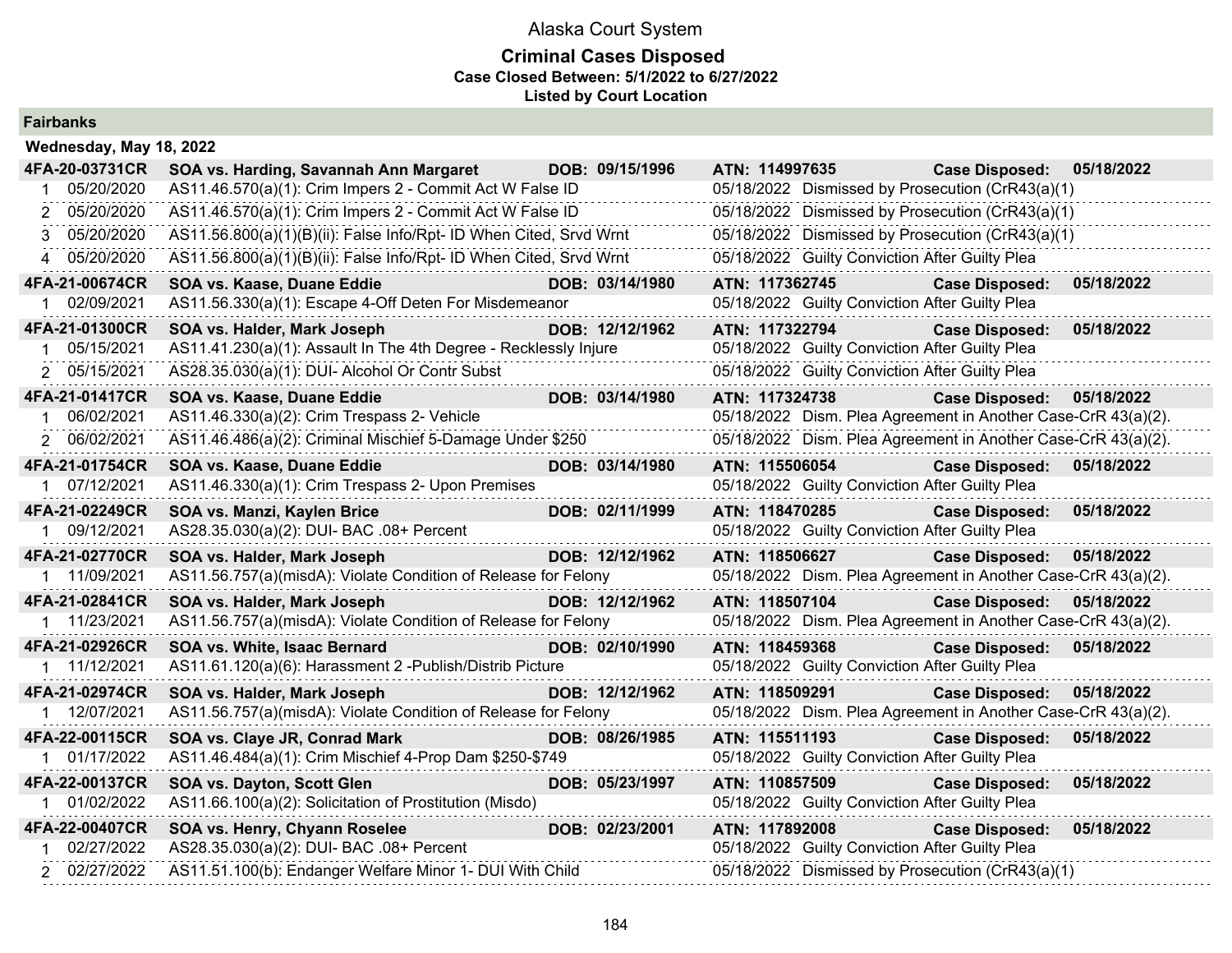| <b>Fairbanks</b>            |                                                                        |                 |                                                  |                       |            |
|-----------------------------|------------------------------------------------------------------------|-----------------|--------------------------------------------------|-----------------------|------------|
| Wednesday, May 18, 2022     |                                                                        |                 |                                                  |                       |            |
| 4FA-22-00780CR              | SOA vs. Martin, Wyatt Andrew Mumford                                   | DOB: 05/20/1991 | ATN: 117896625                                   | <b>Case Disposed:</b> | 05/18/2022 |
| 1 04/10/2022                | AS28.35.030(a)(1): DUI- Alcohol Or Contr Subst                         |                 | 05/18/2022 Dismissed by Prosecution (CrR43(a)(1) |                       |            |
| 4FA-22-01070CR              | SOA vs. Gray, Corinna Lucille Sheri                                    | DOB: 09/01/1991 | ATN: 118510983                                   | <b>Case Disposed:</b> | 05/18/2022 |
| 1 05/18/2022                | Charging Document Pending or Not Filed                                 |                 |                                                  |                       |            |
| Thursday, May 19, 2022      |                                                                        |                 |                                                  |                       |            |
| 4FA-21-00393CR              | SOA vs. Harding, Savannah Ann Margaret                                 | DOB: 09/15/1996 | ATN: 117358776                                   | <b>Case Disposed:</b> | 05/19/2022 |
| 1 02/10/2021                | Attempted: AS11.46.360(a)(1): Vehicle Theft 1-Take Veh, Air Or Wtrcrft |                 | 05/18/2022 Guilty Conviction After Guilty Plea   |                       |            |
| 4FA-21-01193CR              | SOA vs. Stanfill, John Richard                                         | DOB: 06/17/1976 | ATN: 117359199                                   | <b>Case Disposed:</b> | 05/19/2022 |
| 1 04/19/2021                | AS28.15.291(a)(2): Drive w/Lic Canc/Rev/Sus Prev Conviction            |                 | 05/19/2022 Dismissed by Prosecution (CrR43(a)(1) |                       |            |
| 4FA-21-02258CR              | SOA vs. Newby, Jerry Dean                                              | DOB: 11/10/1973 | ATN: 116881884                                   | <b>Case Disposed:</b> | 05/19/2022 |
| 1 08/31/2021                | AS11.56.757(a)(misdA): Violate Condition of Release for Felony         |                 | 05/19/2022 Dismissed by Prosecution (CrR43(a)(1) |                       |            |
| 4FA-21-02665CR              | SOA vs. Newby, Jerry Dean                                              | DOB: 11/10/1973 | ATN: 118506852                                   | <b>Case Disposed:</b> | 05/19/2022 |
| 1 10/26/2021                | AS11.56.757(a)(misdA): Violate Condition of Release for Felony         |                 | 05/19/2022 Dismissed by Prosecution (CrR43(a)(1) |                       |            |
| 4FA-22-00015CR              | SOA vs. Johnson, Brandon Jamal                                         | DOB: 11/12/1992 | ATN: 117366912                                   | <b>Case Disposed:</b> | 05/19/2022 |
| 01/01/2022                  | AS28.35.030(a)(2): DUI- BAC .08+ Percent                               |                 | 05/19/2022 Guilty Conviction After Guilty Plea   |                       |            |
| 2 01/01/2022                | AS11.61.210(a)(1): Misc/Weapons 4- Possess While Intox                 |                 | 05/19/2022 Dismissed by Prosecution (CrR43(a)(1) |                       |            |
| 4FA-22-01049CR              | <b>SOA vs. Powers, Justin M</b>                                        | DOB: 04/17/1991 | ATN: 117898938                                   | <b>Case Disposed:</b> | 05/19/2022 |
| 1 05/14/2022                | Charging Document Pending or Not Filed                                 |                 |                                                  |                       |            |
| 4FA-22-01050CR              | SOA vs. Parker, Kade Adam                                              | DOB: 03/17/1999 | ATN: 117898974                                   | <b>Case Disposed:</b> | 05/19/2022 |
| 1 05/15/2022                | Charging Document Pending or Not Filed                                 |                 |                                                  |                       |            |
| 4FA-22-01051CR              | SOA vs. Upicksoun, Arthur H                                            | DOB: 05/27/1987 | ATN: 117898956                                   | <b>Case Disposed:</b> | 05/19/2022 |
| 1 05/15/2022                | Charging Document Pending or Not Filed                                 |                 |                                                  |                       |            |
| 4FA-22-01081CR              | SOA vs. Alexander, Israel                                              | DOB: 04/16/1996 | ATN: 117899136                                   | <b>Case Disposed:</b> | 05/19/2022 |
| 1 05/18/2022                | Charging Document Pending or Not Filed                                 |                 |                                                  |                       |            |
| 4FA-22-01084CR              | <b>SOA vs. Wright, Vincent F</b>                                       | DOB: 08/05/1963 | ATN: 117899154                                   | <b>Case Disposed:</b> | 05/19/2022 |
| 05/18/2022                  | Charging Document Pending or Not Filed                                 |                 |                                                  |                       |            |
| <b>Friday, May 20, 2022</b> |                                                                        |                 |                                                  |                       |            |

| 4FA-20-03653CR | SOA vs. Howell, Jason Michael                                 | DOB: 03/30/1977 | ATN: 116841699 | 05/20/2022<br><b>Case Disposed:</b>              |
|----------------|---------------------------------------------------------------|-----------------|----------------|--------------------------------------------------|
| 12/05/2020     | AS28.35.030(a)(2): DUI- BAC .08+ Percent                      |                 |                | 05/20/2022 Guilty Conviction After Guilty Plea   |
| 12/05/2020     | AS28.15.291(a)(1): Drive w/Lic Canc/Rev/Sus For Crim Offens   |                 |                | 05/20/2022 Dismissed by Prosecution (CrR43(a)(1) |
| 12/05/2020     | AS11.56.757(a)(misdB): Violate Conditions of Release for Misd |                 |                | 05/20/2022 Dismissed by Prosecution (CrR43(a)(1) |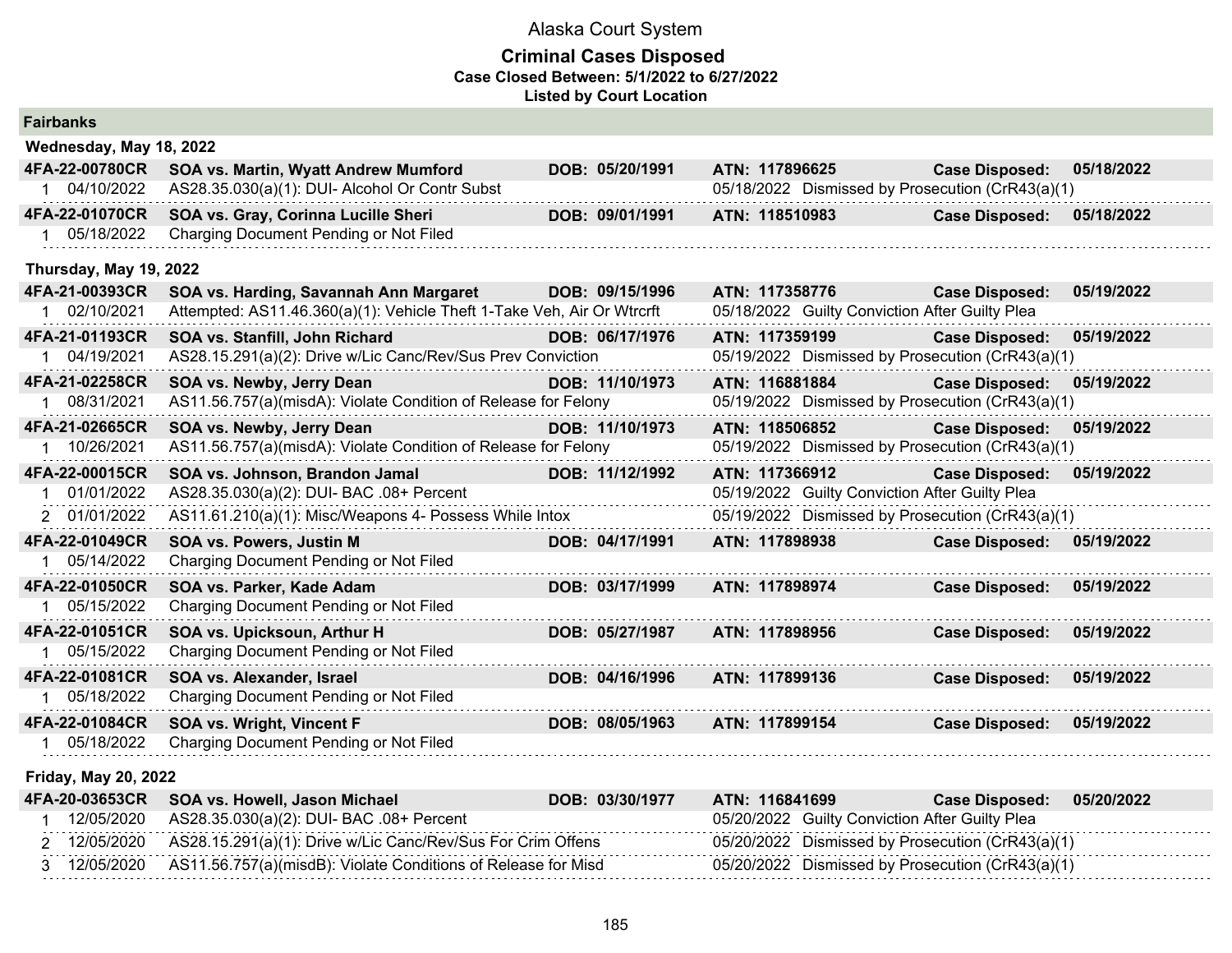## **Criminal Cases Disposed Case Closed Between: 5/1/2022 to 6/27/2022 Listed by Court Location**

**Fairbanks**

**Friday, May 20, 2022**

| Friday, May 20, 2022 |                                                                         |                 |                                                  |                       |            |
|----------------------|-------------------------------------------------------------------------|-----------------|--------------------------------------------------|-----------------------|------------|
| 4FA-21-01686CR       | <b>SOA vs. Demit, Dawn Wendy</b>                                        | DOB: 02/07/1978 | ATN: 117322992                                   | <b>Case Disposed:</b> | 05/20/2022 |
| 07/02/2021           | AS11.71.030(a)(9): MICS3-Mfr/Deliver Any IIA Or IIIA                    |                 | 05/20/2022 Guilty Conviction After Guilty Plea   |                       |            |
| 2 07/02/2021         | AS11.71.040(a)(12): MICS4-Prev Convic MICS5 Preceding 10 yrs            |                 | 05/20/2022 Dismissed by Prosecution (CrR43(a)(1) |                       |            |
| 3 07/02/2021         | AS28.35.182(b): Fail To Stop At Direction Of Officer 2                  |                 | 05/20/2022 Dismissed by Prosecution (CrR43(a)(1) |                       |            |
| 4 07/02/2021         | AS11.56.800(a)(2): False Info/Report - Of Crime Occurring               |                 | 05/20/2022 Dismissed by Prosecution (CrR43(a)(1) |                       |            |
| 5 07/02/2021         | AS28.22.019: Proof Of Insurance To Be Carried And Exhibited On Demand ( |                 | 05/20/2022 Dismissed by Prosecution (CrR43(a)(1) |                       |            |
| 4FA-21-01958CR       | <b>SOA vs. Howell, Jason Michael</b>                                    | DOB: 03/30/1977 | ATN: 115510149                                   | <b>Case Disposed:</b> | 05/20/2022 |
| 08/06/2021           | AS28.35.030(a)(2): DUI- BAC .08+ Percent                                |                 | 05/20/2022 Guilty Conviction After Guilty Plea   |                       |            |
| 4FA-21-02408CR       | SOA vs. Reakoff, Jesse Rick                                             | DOB: 02/19/1982 | ATN: 115503696                                   | <b>Case Disposed:</b> | 05/20/2022 |
| 07/12/2021           | AS11.41.230(a)(3): Assault 4-Cause Fear Of Injury                       |                 | 05/20/2022 Dismissed by Prosecution (CrR43(a)(1) |                       |            |
| 4FA-22-00292CR       | SOA vs. Brown, Stephen Malcolm                                          | DOB: 12/21/1997 | ATN: 115512003                                   | <b>Case Disposed:</b> | 05/20/2022 |
| 02/12/2022           | AS28.35.030(a)(2): DUI- BAC .08+ Percent                                |                 | 05/20/2022 Guilty Conviction After Guilty Plea   |                       |            |
| 4FA-22-00918CR       | SOA vs. Stone, Esther Janet                                             | DOB: 05/25/1994 | ATN: 118473309                                   | <b>Case Disposed:</b> | 05/20/2022 |
| 03/26/2022           | AS11.46.140(a)(1): Theft 3-Value \$250-\$749                            |                 | 05/20/2022 Dismissed by Prosecution (CrR43(a)(1) |                       |            |

### **Monday, May 23, 2022**

| 4FA-20-03504CR               | <b>SOA vs. Debruin, Michiel Andreeus</b>                                                        | DOB: 10/10/1975 | ATN: 115555851                                   | <b>Case Disposed:</b> | 05/23/2022 |
|------------------------------|-------------------------------------------------------------------------------------------------|-----------------|--------------------------------------------------|-----------------------|------------|
| 11/19/2020                   | AS28.35.030(a)(1): DUI- Alcohol Or Contr Subst                                                  |                 | 05/23/2022 Dismissed by Prosecution (CrR43(a)(1) |                       |            |
| 2 11/19/2020                 | AS28.35.032(a): Refuse To Submit To Chemical Test                                               |                 | 05/23/2022 Dismissed by Prosecution (CrR43(a)(1) |                       |            |
| 4FA-22-00421CR               | SOA vs. Tubin, Amber Nicole                                                                     | DOB: 11/07/1999 | ATN: 117894276                                   | <b>Case Disposed:</b> | 05/23/2022 |
| 03/01/2022                   | AS11.41.230(a)(3): Assault 4-Cause Fear Of Injury                                               |                 | 05/23/2022 Dismissed by Prosecution (CrR43(a)(1) |                       |            |
| 4FA-22-00866CR               | SOA vs. Lovell, Lisa Ann                                                                        | DOB: 03/13/1984 | ATN: 117895977                                   | <b>Case Disposed:</b> | 05/23/2022 |
| 04/22/2022                   | Charging Document Pending or Not Filed                                                          |                 |                                                  |                       |            |
| 4FA-22-01109CR               | SOA vs. Griffin III, John Anthony                                                               | DOB: 11/17/1979 | ATN: 117899289                                   | <b>Case Disposed:</b> | 05/23/2022 |
| 05/21/2022                   | Charging Document Pending or Not Filed                                                          |                 |                                                  |                       |            |
| <b>Tuesday, May 24, 2022</b> |                                                                                                 |                 |                                                  |                       |            |
| 4FA-20-03437CR               | SOA vs. Hood, Elizabeth A                                                                       | DOB: 07/28/1988 | ATN: 116350002                                   | <b>Case Disposed:</b> | 05/24/2022 |
| 1 11/14/2020                 | AS28.35.030(a)(2): DUI- BAC .08+ Percent                                                        |                 | 05/24/2022 Guilty After Trial                    |                       |            |
| 4FA-21-01572CR               | <b>SOA vs. Thomas, Darion E</b>                                                                 | DOB: 09/26/1989 | ATN: 117866457                                   | <b>Case Disposed:</b> | 05/24/2022 |
| 06/18/2021                   | AS11.46.140(a)(4): Theft w/3+ prior convicts w/i 5yrs <\$250                                    |                 | 05/24/2022 Dismissed by Prosecution (CrR43(a)(1) |                       |            |
| 2 06/18/2021                 | AS11.71.050(a)(4): MICS5 Possess Any Amt IA, IIA, IIIA, IVA, VA                                 |                 | 05/24/2022 Guilty Conviction After Guilty Plea   |                       |            |
| 4FA-21-02370CR               | <b>SOA vs. Thomas, Darion Elishawahn</b>                                                        | DOB: 09/26/1989 | ATN: 116860761                                   | <b>Case Disposed:</b> | 05/24/2022 |
| 00/00/0004                   | $\Lambda$ C44 $\Lambda$ C430/s $\lambda$ C $\lambda$ . The $\mu$ O COEO C740. Delay Canviotians |                 | $\Omega E / \Omega A / \Omega \Omega \Omega$     |                       |            |

1 08/29/2021 AS11.46.130(a)(6): Theft 2-\$250-\$749, Prior Convictions 05/24/2022 Guilty Conviction After Guilty Plea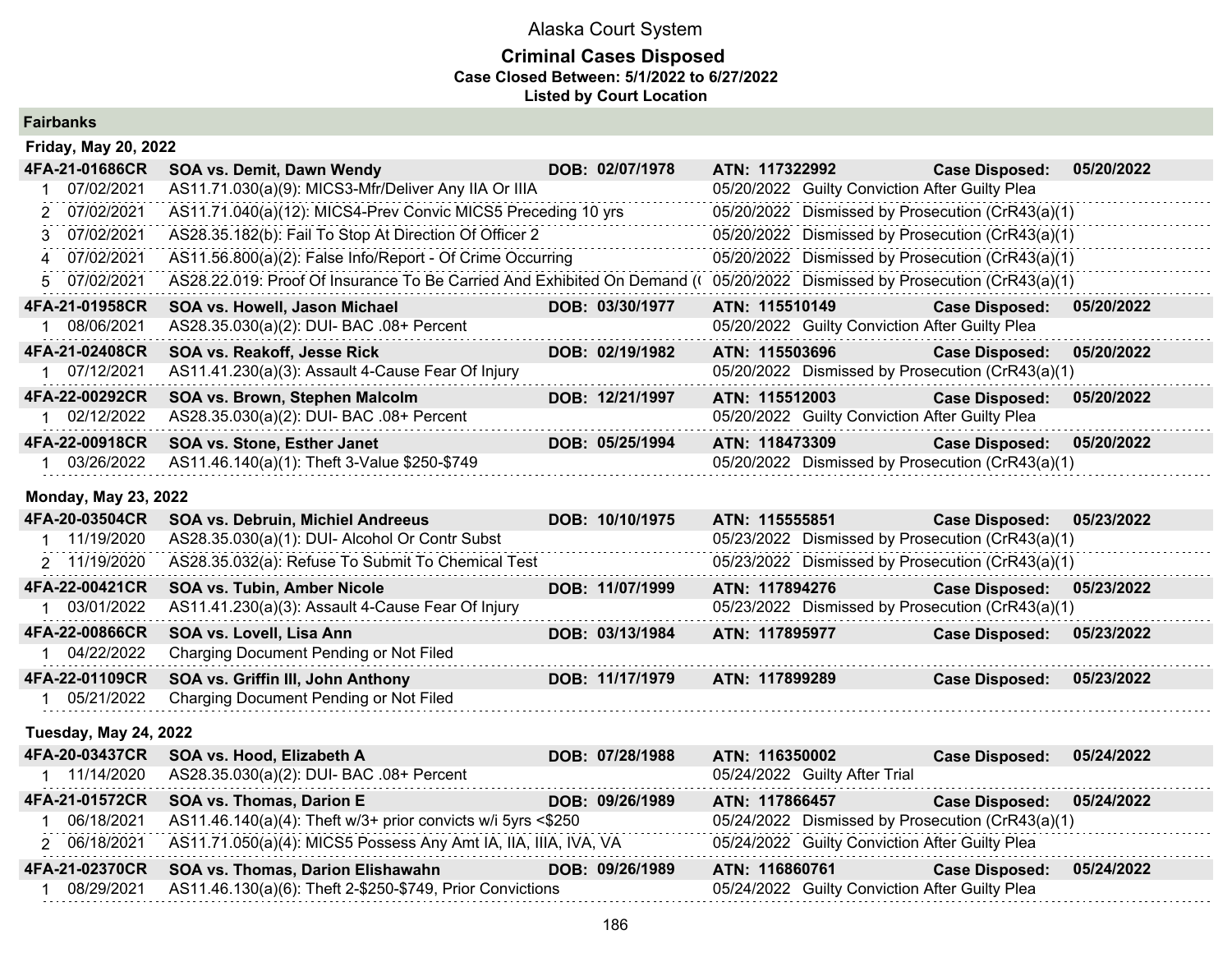## **Criminal Cases Disposed Case Closed Between: 5/1/2022 to 6/27/2022 Listed by Court Location**

| <b>Fairbanks</b>             |                                                                  |                 |                                                               |                           |            |
|------------------------------|------------------------------------------------------------------|-----------------|---------------------------------------------------------------|---------------------------|------------|
| <b>Tuesday, May 24, 2022</b> |                                                                  |                 |                                                               |                           |            |
| 4FA-21-02507CR               | SOA vs. Thomas, Darion Elishawahn                                | DOB: 09/26/1989 | ATN: 116860779                                                | <b>Case Disposed:</b>     | 05/24/2022 |
| 09/09/2021                   | AS11.46.140(a)(4): Theft w/3+ prior convicts w/i 5yrs <\$250     |                 | 05/24/2022 Dism. Plea Agreement in Another Case-CrR 43(a)(2). |                           |            |
| 4FA-21-02598CR               | SOA vs. Thomas, Darion Elishawahn                                | DOB: 09/26/1989 | ATN: 118470645                                                | <b>Case Disposed:</b>     | 05/24/2022 |
| 1 08/19/2021                 | AS11.46.130(a)(6): Theft 2-\$250-\$749, Prior Convictions        |                 | 05/24/2022 Dism. Plea Agreement in Another Case-CrR 43(a)(2). |                           |            |
| 4FA-21-02713CR               | <b>SOA vs. Vent, Ariana Chenies</b>                              | DOB: 11/13/2001 | ATN: 117330759                                                | <b>Case Disposed:</b>     | 05/24/2022 |
| 11/08/2021                   | AS11.41.230(a)(1): Assault In The 4th Degree - Recklessly Injure |                 | 05/24/2022 Dismissed by Prosecution (CrR43(a)(1)              |                           |            |
| 2 11/08/2021                 | AS11.41.230(a)(1): Assault In The 4th Degree - Recklessly Injure |                 | 05/24/2022 Dismissed by Prosecution (CrR43(a)(1)              |                           |            |
| 3 11/08/2021                 | AS11.46.484(a)(1): Crim Mischief 4-Prop Dam \$250-\$749          |                 | 05/24/2022 Dismissed by Prosecution (CrR43(a)(1)              |                           |            |
| 4FA-21-03066CR               | SOA vs. Thomas, Darion Elishawahn H                              | DOB: 09/26/1989 | ATN: 118509516                                                | <b>Case Disposed:</b>     | 05/24/2022 |
| 12/17/2021                   | AS11.56.320(a)(4)(B): Escape 3-Rels Misd Elc Mnitr w/Out Auth    |                 | 05/24/2022 Dism. Plea Agreement in Another Case-CrR 43(a)(2). |                           |            |
| 2 12/17/2021                 | AS11.56.757(a)(misdA): Violate Condition of Release for Felony   |                 | 05/24/2022 Dism. Plea Agreement in Another Case-CrR 43(a)(2). |                           |            |
| 4FA-22-00242CR               | SOA vs. West, Bradley David                                      | DOB: 02/07/1993 | ATN: 117867276                                                | Case Disposed: 05/24/2022 |            |
| 02/01/2022                   | AS11.41.500(a)(1): Robbery 1- Armed w/ Deadly Weapon             |                 | 02/23/2022 No True Bill                                       |                           |            |
| 02/01/2022<br>2              | AS11.41.510(a)(2): Robbery 2- Use Force To Compel Delivery       |                 | 05/24/2022 Dism. Plea Agreement in Another Case-CrR 43(a)(2). |                           |            |
| 02/01/2022<br>3              | AS11.41.210(a)(1): Assault 2 - Injury w/ Weapon, Intent          |                 | 02/09/2022 Dismissed.No Probable Cause.CrR5(d)&4(a)(1);MO4(e) |                           |            |
| 02/01/2022                   | AS11.41.220(a)(1)(A): Assault 3- Cause Fear Of Injury w/ Weap    |                 | 02/23/2022 No True Bill                                       |                           |            |
| 02/01/2022<br>5              | AS11.46.360(a)(1): Vehicle Theft 1-Take Veh, Air Or Wtrcrft      |                 | 02/23/2022 No True Bill                                       |                           |            |
| 4FA-22-00300CR               | <b>SOA vs. West, Bradley David</b>                               | DOB: 02/07/1993 | ATN: 118459359                                                | <b>Case Disposed:</b>     | 05/24/2022 |
| 11/10/2021                   | AS11.41.220(a)(1)(A): Assault 3- Cause Fear Of Injury w/ Weap    |                 | 05/24/2022 Dismissed by Prosecution (CrR43(a)(1)              |                           |            |
| 11/10/2021<br>2              | AS11.46.486(a)(2): Criminal Mischief 5-Damage Under \$250        |                 | 05/24/2022 Guilty Conviction After Guilty Plea                |                           |            |
| 11/10/2021<br>3              | AS28.35.050(b): Lv Scene Of Accid - Vehic Dmg                    |                 | 05/24/2022 Guilty Conviction After Guilty Plea                |                           |            |
| 11/10/2021<br>4              | AS28.35.400: Reckless Driving                                    |                 | 05/24/2022 Dismissed by Prosecution (CrR43(a)(1)              |                           |            |
| 4FA-22-00900CR               | SOA vs. West, Bradley David                                      | DOB: 02/07/1993 | ATN: 117867564                                                | <b>Case Disposed:</b>     | 05/24/2022 |
| 02/11/2022                   | AS11.56.750(a)(1)(A): Unlawful Contact Per Court Ordered         |                 | 05/24/2022 Guilty Conviction After Guilty Plea                |                           |            |
| 02/20/2022                   | AS11.56.750(a)(1)(A): Unlawful Contact Per Court Ordered         |                 | 05/24/2022 Dismissed by Prosecution (CrR43(a)(1)              |                           |            |
| 02/27/2022<br>3              | AS11.56.750(a)(1)(A): Unlawful Contact Per Court Ordered         |                 | 05/24/2022 Dismissed by Prosecution (CrR43(a)(1)              |                           |            |
| 03/02/2022<br>4              | AS11.56.750(a)(1)(A): Unlawful Contact Per Court Ordered         |                 | 05/24/2022 Dismissed by Prosecution (CrR43(a)(1)              |                           |            |
| 4FA-22-01117CR               | SOA vs. Shannon, Richard L                                       | DOB: 01/02/1967 | ATN: 117376659                                                | <b>Case Disposed:</b>     | 05/24/2022 |
| 05/24/2022                   | AS12.70.120: Arrest Prior To Requisition (Fugitive from Justice) |                 | 05/24/2022 Dismissed by Prosecution (CrR43(a)(1)              |                           |            |

**Wednesday, May 25, 2022**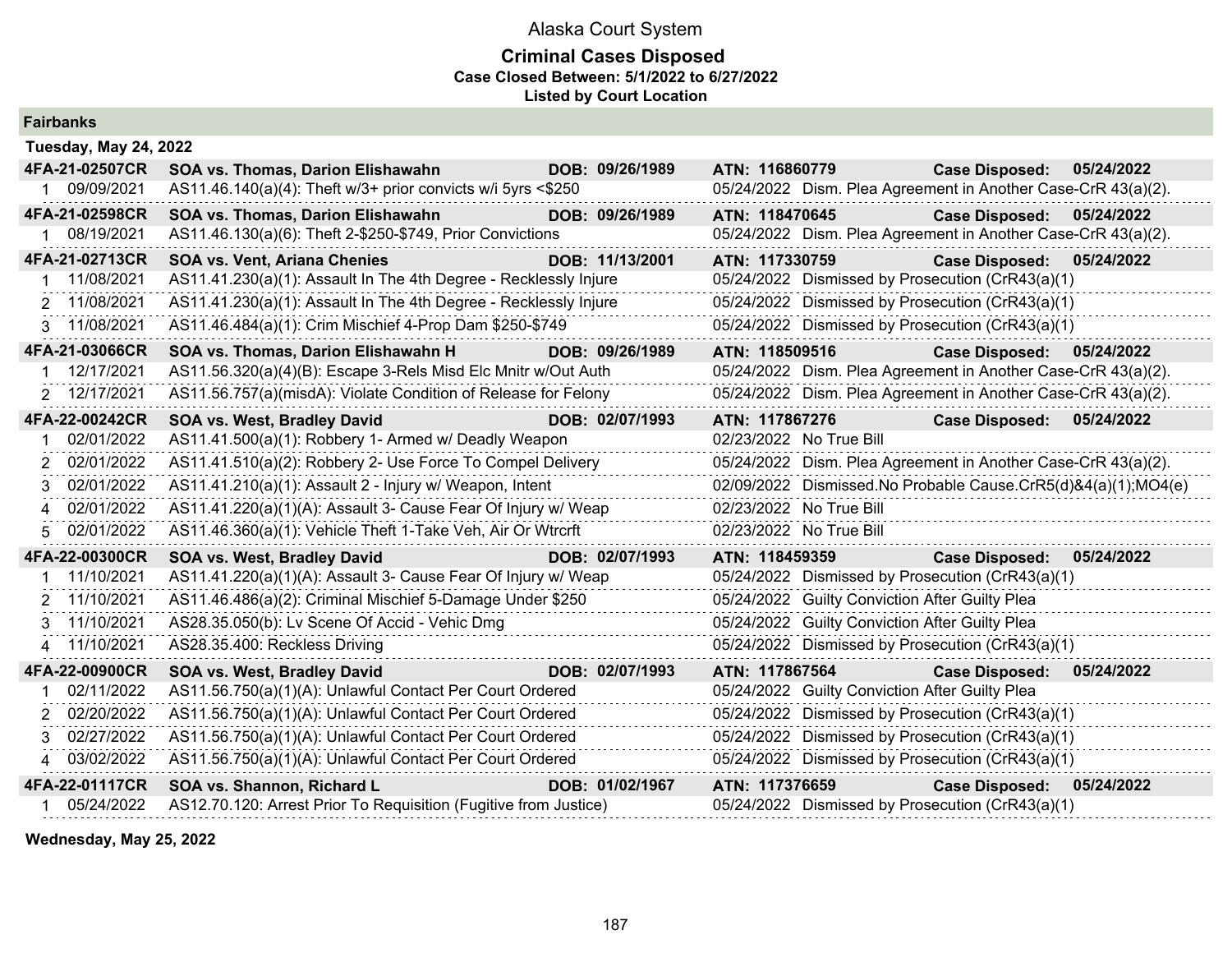## **Criminal Cases Disposed Case Closed Between: 5/1/2022 to 6/27/2022 Listed by Court Location**

| <b>Fairbanks</b> |  |  |  |  |
|------------------|--|--|--|--|
|------------------|--|--|--|--|

| Wednesday, May 25, 2022 |                                                                  |                 |                |                                                |                                                  |            |
|-------------------------|------------------------------------------------------------------|-----------------|----------------|------------------------------------------------|--------------------------------------------------|------------|
| 4FA-21-01944CR          | SOA vs. Murphy, Shawn Joseph                                     | DOB: 11/27/1975 | ATN: 115510086 |                                                | <b>Case Disposed:</b>                            | 05/25/2022 |
| 08/05/2021              | AS11.46.330(a)(1): Crim Trespass 2- Upon Premises                |                 |                | 05/25/2022 Guilty Conviction After Guilty Plea |                                                  |            |
| 2 08/05/2021            | AS11.56.700(a)(1): Resist/Interfere Arrest-By Force              |                 |                |                                                | 05/25/2022 Dismissed by Prosecution (CrR43(a)(1) |            |
| 4FA-22-00200CR          | SOA vs. Arnold, Tavin Taylor                                     | DOB: 05/19/1999 | ATN: 115511562 |                                                | <b>Case Disposed:</b>                            | 05/25/2022 |
| 01/28/2022              | AS11.41.230(a)(3): Assault 4-Cause Fear Of Injury                |                 |                |                                                | 05/25/2022 Dismissed by Prosecution (CrR43(a)(1) |            |
| 4FA-22-00731CR          | SOA vs. Murphy, Shawn Joseph                                     | DOB: 11/27/1975 | ATN: 117867879 |                                                | <b>Case Disposed:</b>                            | 05/25/2022 |
| 04/04/2022              | AS11.41.230(a)(1): Assault In The 4th Degree - Recklessly Injure |                 |                | 05/25/2022 Guilty Conviction After Guilty Plea |                                                  |            |
| 2 04/04/2022            | PTRP - New Criminal Charge                                       |                 |                |                                                |                                                  |            |
| Thursday, May 26, 2022  |                                                                  |                 |                |                                                |                                                  |            |
| 4FA-21-01331CR          | SOA vs. Nagle, Peter Dale                                        | DOB: 06/21/1958 | ATN: 117364779 |                                                | <b>Case Disposed:</b>                            | 05/26/2022 |
| 05/22/2021              | AS28.35.030(a)(1): DUI- Alcohol Or Contr Subst                   |                 |                |                                                | 05/26/2022 Dismissed by Prosecution (CrR43(a)(1) |            |
| 2 05/22/2021            | AS28.35.032(a): Refuse To Submit To Chemical Test                |                 |                | 05/26/2022 Guilty Conviction After Guilty Plea |                                                  |            |
| 4FA-22-00712CR          | SOA vs. Ofstad, Brandi Leann                                     | DOB: 03/18/1983 | ATN: 117378504 |                                                | <b>Case Disposed:</b>                            | 05/26/2022 |
| 01/26/2022              | AS28.35.320: Failure To Return Rental Vehicle                    |                 |                |                                                | 05/26/2022 Dismissed by Prosecution (CrR43(a)(1) |            |
|                         |                                                                  |                 |                |                                                |                                                  |            |

| 4FA-22-01108CR SOA vs. Bird, Nichole Ann          | DOB: 10/29/1980 | ATN: 117899217 | <b>Case Disposed:</b> | 05/26/2022 |
|---------------------------------------------------|-----------------|----------------|-----------------------|------------|
| 05/21/2022 Charging Document Pending or Not Filed |                 |                |                       |            |
|                                                   |                 |                |                       |            |
| 4FA-22-01128CR SOA vs. Gloria, John Martin Adam   | DOB: 12/09/1982 | ATN: 117899361 | <b>Case Disposed:</b> | 05/26/2022 |

### **Friday, May 27, 2022**

| 4FA-21-01668CR                | <b>SOA vs. Hansen, Kevin Matthew</b>                           | DOB: 10/30/1983 | ATN: 115504542                                 | 05/27/2022<br><b>Case Disposed:</b>                           |  |
|-------------------------------|----------------------------------------------------------------|-----------------|------------------------------------------------|---------------------------------------------------------------|--|
| 06/24/2021                    | AS11.56.810(a)(1)(A): Terror Threat 2-Fear Serious Injury      |                 |                                                | 05/27/2022 Dismissed by Prosecution (CrR43(a)(1)              |  |
| 2 06/24/2021                  | AS11.41.230(a)(3): Assault 4-Cause Fear Of Injury              |                 | 05/27/2022 Guilty Conviction After Guilty Plea |                                                               |  |
| 3 06/24/2021                  | AS11.41.230(a)(3): Assault 4-Cause Fear Of Injury              |                 | 05/27/2022 Guilty Conviction After Guilty Plea |                                                               |  |
| 4 06/24/2021                  | AS11.41.230(a)(3): Assault 4-Cause Fear Of Injury              |                 | 05/27/2022 Guilty Conviction After Guilty Plea |                                                               |  |
| 4FA-22-00920CR                | SOA vs. Foster, Robert L                                       | DOB: 07/01/1969 | ATN: 118510704                                 | <b>Case Disposed:</b><br>05/27/2022                           |  |
| 04/28/2022                    | AS11.56.757(a)(misdA): Violate Condition of Release for Felony |                 |                                                | 05/27/2022 Dism. Plea Agreement in Another Case-CrR 43(a)(2). |  |
| <b>Saturday, May 28, 2022</b> |                                                                |                 |                                                |                                                               |  |
| 4FA-22-01143CR                | SOA vs. Braley, James William                                  | DOB: 10/22/1984 | ATN: 111111111                                 | 05/28/2022<br><b>Case Disposed:</b>                           |  |
| 05/28/2022                    | Charging Document Pending or Not Filed                         |                 |                                                |                                                               |  |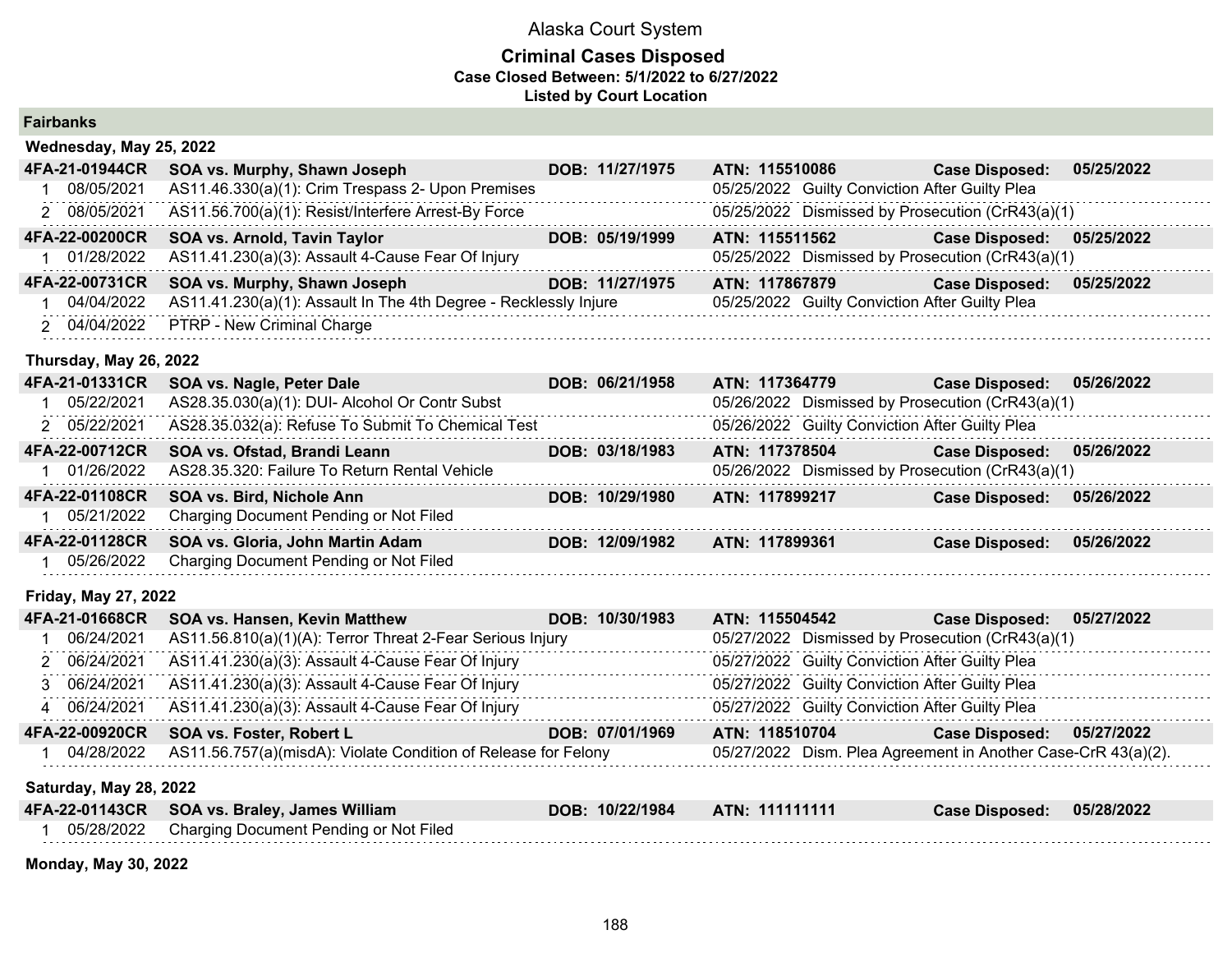## **Criminal Cases Disposed Case Closed Between: 5/1/2022 to 6/27/2022 Listed by Court Location**

**Fairbanks**

| <b>Monday, May 30, 2022</b>            |                                                                                                                                                                                                                                                                                                                                                                                                                                               |                                                                                                                                                                                                                                                                                                          |                                                                                                                                                                                                                                                                                                                                                                                                                                                                                              |                       |                                                                                                                                                                                                                                                                                                                                                                                                                                                                                                                                                                                                                                                                                                                                                                                                                                                                                         |
|----------------------------------------|-----------------------------------------------------------------------------------------------------------------------------------------------------------------------------------------------------------------------------------------------------------------------------------------------------------------------------------------------------------------------------------------------------------------------------------------------|----------------------------------------------------------------------------------------------------------------------------------------------------------------------------------------------------------------------------------------------------------------------------------------------------------|----------------------------------------------------------------------------------------------------------------------------------------------------------------------------------------------------------------------------------------------------------------------------------------------------------------------------------------------------------------------------------------------------------------------------------------------------------------------------------------------|-----------------------|-----------------------------------------------------------------------------------------------------------------------------------------------------------------------------------------------------------------------------------------------------------------------------------------------------------------------------------------------------------------------------------------------------------------------------------------------------------------------------------------------------------------------------------------------------------------------------------------------------------------------------------------------------------------------------------------------------------------------------------------------------------------------------------------------------------------------------------------------------------------------------------------|
| SOA vs. Lewis JR, Willie G             |                                                                                                                                                                                                                                                                                                                                                                                                                                               |                                                                                                                                                                                                                                                                                                          | ATN: 111111111                                                                                                                                                                                                                                                                                                                                                                                                                                                                               | <b>Case Disposed:</b> | 05/30/2022                                                                                                                                                                                                                                                                                                                                                                                                                                                                                                                                                                                                                                                                                                                                                                                                                                                                              |
|                                        |                                                                                                                                                                                                                                                                                                                                                                                                                                               |                                                                                                                                                                                                                                                                                                          |                                                                                                                                                                                                                                                                                                                                                                                                                                                                                              |                       |                                                                                                                                                                                                                                                                                                                                                                                                                                                                                                                                                                                                                                                                                                                                                                                                                                                                                         |
| SOA vs. Peter, Benjamin I              |                                                                                                                                                                                                                                                                                                                                                                                                                                               |                                                                                                                                                                                                                                                                                                          | ATN: 111111111                                                                                                                                                                                                                                                                                                                                                                                                                                                                               | <b>Case Disposed:</b> | 05/30/2022                                                                                                                                                                                                                                                                                                                                                                                                                                                                                                                                                                                                                                                                                                                                                                                                                                                                              |
|                                        |                                                                                                                                                                                                                                                                                                                                                                                                                                               |                                                                                                                                                                                                                                                                                                          |                                                                                                                                                                                                                                                                                                                                                                                                                                                                                              |                       |                                                                                                                                                                                                                                                                                                                                                                                                                                                                                                                                                                                                                                                                                                                                                                                                                                                                                         |
| <b>Tuesday, May 31, 2022</b>           |                                                                                                                                                                                                                                                                                                                                                                                                                                               |                                                                                                                                                                                                                                                                                                          |                                                                                                                                                                                                                                                                                                                                                                                                                                                                                              |                       |                                                                                                                                                                                                                                                                                                                                                                                                                                                                                                                                                                                                                                                                                                                                                                                                                                                                                         |
| SOA vs. Duez, Casey James              |                                                                                                                                                                                                                                                                                                                                                                                                                                               |                                                                                                                                                                                                                                                                                                          | ATN: 115503651                                                                                                                                                                                                                                                                                                                                                                                                                                                                               | <b>Case Disposed:</b> | 05/31/2022                                                                                                                                                                                                                                                                                                                                                                                                                                                                                                                                                                                                                                                                                                                                                                                                                                                                              |
|                                        |                                                                                                                                                                                                                                                                                                                                                                                                                                               |                                                                                                                                                                                                                                                                                                          |                                                                                                                                                                                                                                                                                                                                                                                                                                                                                              |                       |                                                                                                                                                                                                                                                                                                                                                                                                                                                                                                                                                                                                                                                                                                                                                                                                                                                                                         |
|                                        |                                                                                                                                                                                                                                                                                                                                                                                                                                               |                                                                                                                                                                                                                                                                                                          |                                                                                                                                                                                                                                                                                                                                                                                                                                                                                              |                       |                                                                                                                                                                                                                                                                                                                                                                                                                                                                                                                                                                                                                                                                                                                                                                                                                                                                                         |
| SOA vs. Sampson, Arlene Mable          |                                                                                                                                                                                                                                                                                                                                                                                                                                               |                                                                                                                                                                                                                                                                                                          | ATN: 115509483                                                                                                                                                                                                                                                                                                                                                                                                                                                                               | <b>Case Disposed:</b> | 05/31/2022                                                                                                                                                                                                                                                                                                                                                                                                                                                                                                                                                                                                                                                                                                                                                                                                                                                                              |
|                                        |                                                                                                                                                                                                                                                                                                                                                                                                                                               |                                                                                                                                                                                                                                                                                                          |                                                                                                                                                                                                                                                                                                                                                                                                                                                                                              |                       |                                                                                                                                                                                                                                                                                                                                                                                                                                                                                                                                                                                                                                                                                                                                                                                                                                                                                         |
|                                        |                                                                                                                                                                                                                                                                                                                                                                                                                                               |                                                                                                                                                                                                                                                                                                          |                                                                                                                                                                                                                                                                                                                                                                                                                                                                                              |                       |                                                                                                                                                                                                                                                                                                                                                                                                                                                                                                                                                                                                                                                                                                                                                                                                                                                                                         |
|                                        |                                                                                                                                                                                                                                                                                                                                                                                                                                               |                                                                                                                                                                                                                                                                                                          |                                                                                                                                                                                                                                                                                                                                                                                                                                                                                              |                       |                                                                                                                                                                                                                                                                                                                                                                                                                                                                                                                                                                                                                                                                                                                                                                                                                                                                                         |
| SOA vs. Monzulla, Kayleigh Marie       |                                                                                                                                                                                                                                                                                                                                                                                                                                               |                                                                                                                                                                                                                                                                                                          | ATN: 116861607                                                                                                                                                                                                                                                                                                                                                                                                                                                                               | <b>Case Disposed:</b> | 05/31/2022                                                                                                                                                                                                                                                                                                                                                                                                                                                                                                                                                                                                                                                                                                                                                                                                                                                                              |
|                                        |                                                                                                                                                                                                                                                                                                                                                                                                                                               |                                                                                                                                                                                                                                                                                                          |                                                                                                                                                                                                                                                                                                                                                                                                                                                                                              |                       |                                                                                                                                                                                                                                                                                                                                                                                                                                                                                                                                                                                                                                                                                                                                                                                                                                                                                         |
| SOA vs. Kunayak JR, Andrew Raleigh     |                                                                                                                                                                                                                                                                                                                                                                                                                                               |                                                                                                                                                                                                                                                                                                          | ATN: 117865566                                                                                                                                                                                                                                                                                                                                                                                                                                                                               | <b>Case Disposed:</b> | 05/31/2022                                                                                                                                                                                                                                                                                                                                                                                                                                                                                                                                                                                                                                                                                                                                                                                                                                                                              |
|                                        |                                                                                                                                                                                                                                                                                                                                                                                                                                               |                                                                                                                                                                                                                                                                                                          |                                                                                                                                                                                                                                                                                                                                                                                                                                                                                              |                       |                                                                                                                                                                                                                                                                                                                                                                                                                                                                                                                                                                                                                                                                                                                                                                                                                                                                                         |
| SOA vs. Kunayak JR, Andrew Raleigh     |                                                                                                                                                                                                                                                                                                                                                                                                                                               |                                                                                                                                                                                                                                                                                                          | ATN: 118506573                                                                                                                                                                                                                                                                                                                                                                                                                                                                               | <b>Case Disposed:</b> | 05/31/2022                                                                                                                                                                                                                                                                                                                                                                                                                                                                                                                                                                                                                                                                                                                                                                                                                                                                              |
|                                        |                                                                                                                                                                                                                                                                                                                                                                                                                                               |                                                                                                                                                                                                                                                                                                          |                                                                                                                                                                                                                                                                                                                                                                                                                                                                                              |                       |                                                                                                                                                                                                                                                                                                                                                                                                                                                                                                                                                                                                                                                                                                                                                                                                                                                                                         |
|                                        |                                                                                                                                                                                                                                                                                                                                                                                                                                               |                                                                                                                                                                                                                                                                                                          |                                                                                                                                                                                                                                                                                                                                                                                                                                                                                              |                       |                                                                                                                                                                                                                                                                                                                                                                                                                                                                                                                                                                                                                                                                                                                                                                                                                                                                                         |
| SOA vs. Hembree, Katlin Dawn           |                                                                                                                                                                                                                                                                                                                                                                                                                                               |                                                                                                                                                                                                                                                                                                          |                                                                                                                                                                                                                                                                                                                                                                                                                                                                                              | <b>Case Disposed:</b> | 05/31/2022                                                                                                                                                                                                                                                                                                                                                                                                                                                                                                                                                                                                                                                                                                                                                                                                                                                                              |
|                                        |                                                                                                                                                                                                                                                                                                                                                                                                                                               |                                                                                                                                                                                                                                                                                                          |                                                                                                                                                                                                                                                                                                                                                                                                                                                                                              |                       |                                                                                                                                                                                                                                                                                                                                                                                                                                                                                                                                                                                                                                                                                                                                                                                                                                                                                         |
|                                        |                                                                                                                                                                                                                                                                                                                                                                                                                                               |                                                                                                                                                                                                                                                                                                          |                                                                                                                                                                                                                                                                                                                                                                                                                                                                                              |                       |                                                                                                                                                                                                                                                                                                                                                                                                                                                                                                                                                                                                                                                                                                                                                                                                                                                                                         |
| SOA vs. Olin-Duncan, Brian Todd        |                                                                                                                                                                                                                                                                                                                                                                                                                                               |                                                                                                                                                                                                                                                                                                          | ATN: 115511508                                                                                                                                                                                                                                                                                                                                                                                                                                                                               | <b>Case Disposed:</b> | 05/31/2022                                                                                                                                                                                                                                                                                                                                                                                                                                                                                                                                                                                                                                                                                                                                                                                                                                                                              |
|                                        |                                                                                                                                                                                                                                                                                                                                                                                                                                               |                                                                                                                                                                                                                                                                                                          |                                                                                                                                                                                                                                                                                                                                                                                                                                                                                              |                       |                                                                                                                                                                                                                                                                                                                                                                                                                                                                                                                                                                                                                                                                                                                                                                                                                                                                                         |
| SOA vs. Aishanna, Douglas Charles M.K. |                                                                                                                                                                                                                                                                                                                                                                                                                                               |                                                                                                                                                                                                                                                                                                          | ATN: 117894312                                                                                                                                                                                                                                                                                                                                                                                                                                                                               | <b>Case Disposed:</b> | 05/31/2022                                                                                                                                                                                                                                                                                                                                                                                                                                                                                                                                                                                                                                                                                                                                                                                                                                                                              |
|                                        |                                                                                                                                                                                                                                                                                                                                                                                                                                               |                                                                                                                                                                                                                                                                                                          |                                                                                                                                                                                                                                                                                                                                                                                                                                                                                              |                       |                                                                                                                                                                                                                                                                                                                                                                                                                                                                                                                                                                                                                                                                                                                                                                                                                                                                                         |
|                                        |                                                                                                                                                                                                                                                                                                                                                                                                                                               |                                                                                                                                                                                                                                                                                                          |                                                                                                                                                                                                                                                                                                                                                                                                                                                                                              |                       |                                                                                                                                                                                                                                                                                                                                                                                                                                                                                                                                                                                                                                                                                                                                                                                                                                                                                         |
| SOA vs. Kunayak JR, Andrew Raleigh     |                                                                                                                                                                                                                                                                                                                                                                                                                                               |                                                                                                                                                                                                                                                                                                          | ATN: 117894051                                                                                                                                                                                                                                                                                                                                                                                                                                                                               | <b>Case Disposed:</b> | 05/31/2022                                                                                                                                                                                                                                                                                                                                                                                                                                                                                                                                                                                                                                                                                                                                                                                                                                                                              |
|                                        |                                                                                                                                                                                                                                                                                                                                                                                                                                               |                                                                                                                                                                                                                                                                                                          |                                                                                                                                                                                                                                                                                                                                                                                                                                                                                              |                       |                                                                                                                                                                                                                                                                                                                                                                                                                                                                                                                                                                                                                                                                                                                                                                                                                                                                                         |
| SOA vs. Olin-Duncan, Brian Todd        |                                                                                                                                                                                                                                                                                                                                                                                                                                               |                                                                                                                                                                                                                                                                                                          | ATN: 117893718                                                                                                                                                                                                                                                                                                                                                                                                                                                                               | <b>Case Disposed:</b> | 05/31/2022                                                                                                                                                                                                                                                                                                                                                                                                                                                                                                                                                                                                                                                                                                                                                                                                                                                                              |
|                                        |                                                                                                                                                                                                                                                                                                                                                                                                                                               |                                                                                                                                                                                                                                                                                                          |                                                                                                                                                                                                                                                                                                                                                                                                                                                                                              |                       |                                                                                                                                                                                                                                                                                                                                                                                                                                                                                                                                                                                                                                                                                                                                                                                                                                                                                         |
|                                        | Charging Document Pending or Not Filed<br>Charging Document Pending or Not Filed<br>AS28.35.400: Reckless Driving<br>AS11.41.230(a)(3): Assault 4-Cause Fear Of Injury<br>AS11.46.130(a)(1): Theft 2-Value \$750-\$24,999<br>AS11.41.230(a)(3): Assault 4-Cause Fear Of Injury<br>AS11.41.230(a)(3): Assault 4-Cause Fear Of Injury<br>AS11.41.230(a)(3): Assault 4-Cause Fear Of Injury<br>AS11.41.230(a)(3): Assault 4-Cause Fear Of Injury | AS11.61.210(a)(1): Misc/Weapons 4- Possess While Intox<br>AS11.56.810(a)(1)(A): Terror Threat 2-Fear Serious Injury<br>AS11.56.750(a)(1)(A): Unlawful Contact Per Court Ordered<br>AS11.46.486(a)(2): Criminal Mischief 5-Damage Under \$250<br>AS11.61.120(a)(5): Harassment 2 - Offensive Phys Contact | DOB: 10/15/1978<br>DOB: 10/28/1954<br>DOB: 05/31/1992<br>DOB: 07/30/1979<br>AS11.46.486(a)(2): Criminal Mischief 5-Damage Under \$250<br>DOB: 03/29/1988<br>DOB: 02/27/1972<br>DOB: 02/27/1972<br>AS11.56.757(a)(misdB): Violate Conditions of Release for Misd<br>DOB: 04/05/2002<br>DOB: 08/12/1998<br>DOB: 12/25/1988<br>AS11.46.486(a)(2): Criminal Mischief 5-Damage Under \$250<br>DOB: 02/27/1972<br>AS11.56.757(a)(misdB): Violate Conditions of Release for Misd<br>DOB: 08/12/1998 | ATN: 117331929        | 05/31/2022 Guilty Conviction After Guilty Plea<br>05/31/2022 Dismissed by Prosecution (CrR43(a)(1)<br>05/31/2022 Guilty Conviction After Guilty Plea<br>05/31/2022 Dismissed by Prosecution (CrR43(a)(1)<br>05/31/2022 Dismissed by Prosecution (CrR43(a)(1)<br>05/31/2022 Dismissed by Prosecution (CrR43(a)(1)<br>05/31/2022 Dism. Plea Agreement in Another Case-CrR 43(a)(2).<br>05/31/2022 Guilty Conviction After Guilty Plea<br>05/31/2022 Dismissed by Prosecution (CrR43(a)(1)<br>05/31/2022 Dismissed by Prosecution (CrR43(a)(1)<br>05/31/2022 Guilty Conviction After Guilty Plea<br>05/31/2022 Guilty Conviction After Guilty Plea<br>05/31/2022 Guilty Conviction After Guilty Plea<br>05/31/2022 Dismissed by Prosecution (CrR43(a)(1)<br>05/31/2022 Dism. Plea Agreement in Another Case-CrR 43(a)(2).<br>05/31/2022 Dism. Plea Agreement in Another Case-CrR 43(a)(2). |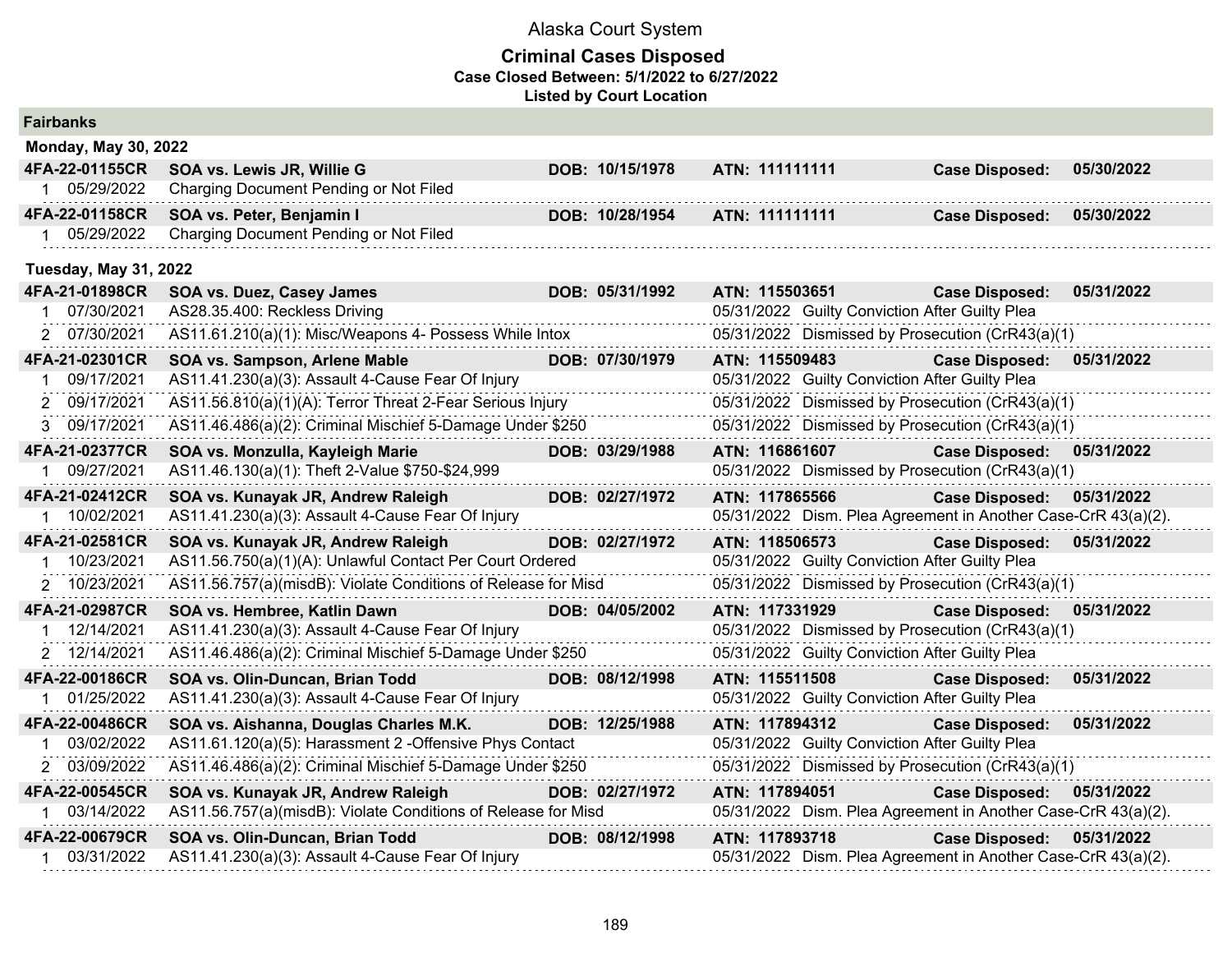| <b>Fairbanks</b>             |                                                                       |                                                      |                                                               |
|------------------------------|-----------------------------------------------------------------------|------------------------------------------------------|---------------------------------------------------------------|
| <b>Tuesday, May 31, 2022</b> |                                                                       |                                                      |                                                               |
| 4FA-22-00737CR               | SOA vs. Hachez, Kimberly A<br>DOB: 12/27/1967                         | ATN: 117895284                                       | <b>Case Disposed:</b><br>05/31/2022                           |
| 1 04/06/2022                 | AS11.41.230(a)(3): Assault 4-Cause Fear Of Injury                     | 05/31/2022 Dismissed by Prosecution (CrR43(a)(1)     |                                                               |
| 4FA-22-01124CR               | SOA vs. Kukes, Jonathan L<br>DOB: 10/31/1952                          | ATN: 117899334                                       | <b>Case Disposed:</b><br>05/31/2022                           |
| 05/24/2022                   | Charging Document Pending or Not Filed                                |                                                      |                                                               |
| 4FA-22-01159CR               | SOA vs. Knutsen, Samantha Kaye<br>DOB: 12/22/1986                     | ATN: 117900081                                       | 05/31/2022<br><b>Case Disposed:</b>                           |
| 05/30/2022                   | AS12.70.120: Arrest Prior To Requisition (Fugitive from Justice)      | 05/31/2022 Dismissed by Prosecution (CrR43(a)(1)     |                                                               |
| 4FA-22-01163CR               | SOA vs. Knutsen, Samantha Kaye<br>DOB: 12/22/1986                     | ATN: 117900081                                       | <b>Case Disposed:</b><br>05/31/2022                           |
| 1 05/30/2022                 | AS12.70.120: Arrest Prior To Requisition (Fugitive from Justice)      |                                                      |                                                               |
| 4FA-22-01168CR               | SOA vs. Sharp, Timothy Ray<br>DOB: 12/07/1981                         | ATN: 117899532                                       | <b>Case Disposed:</b><br>05/31/2022                           |
| 05/30/2022                   | Charging Document Pending or Not Filed                                |                                                      |                                                               |
| Wednesday, June 1, 2022      |                                                                       |                                                      |                                                               |
| 4FA-17-02185CR               | SOA vs. Knix, Tirza Milka Yokheved<br>DOB: 03/07/1987                 | ATN: 116350101                                       | 06/01/2022<br><b>Case Disposed:</b>                           |
| 04/01/2017                   | Conspiracy: AS11.41.100(a)(1)(A): Murder 1-Intent To Cause Death      | 05/20/2019 Dismissed by Prosecution (CrR43(a)(1)     |                                                               |
| 04/01/2017                   | AS11.56.770(b)(4): Hinder Prosecution 1-Obstruct Arrest               |                                                      | 06/01/2022 Dism. After Suspend Entry of Judgment-CrR 43(b)(2) |
| 10/09/2019<br>3              | PTRP Technical Violation - Filed in Fairbanks                         | 03/25/2020 PTRP: Dismissed or Declined by Prosecutor |                                                               |
| 4FA-20-02515CR               | DOB: 02/20/1984<br>SOA vs. Aylor, David H                             | ATN: 115920612                                       | <b>Case Disposed:</b><br>06/01/2022                           |
| 09/17/2015                   | AS16.05.340(a)(15): Nonresident Big Game Tag                          | 06/01/2022 Dismissed by Prosecution (CrR43(a)(1)     |                                                               |
| 04/14/2015<br>2              | AS16.05.340(a)(15): Nonresident Big Game Tag                          | 06/01/2022 Dismissed by Prosecution (CrR43(a)(1)     |                                                               |
| 09/17/2015<br>3              | 5AAC92.140(a): Unlawful Possession or Transportation of Game          | 06/01/2022 Dismissed by Prosecution (CrR43(a)(1)     |                                                               |
| 09/13/2015<br>4              | 5AAC92.140(a): Unlawful Possession or Transportation of Game          | 06/01/2022 Dismissed by Prosecution (CrR43(a)(1)     |                                                               |
| 08/14/2015<br>5              | AS16.05.420(b)(misdA): Knowing False Statment/Omission On Fish & Game | 06/01/2022 Dismissed by Prosecution (CrR43(a)(1)     |                                                               |
| 08/14/2015<br>6              | AS16.05.420(b)(misdA): Knowing False Statment/Omission On Fish & Game | 06/01/2022 Dismissed by Prosecution (CrR43(a)(1)     |                                                               |
| 08/14/2015<br>7              | AS16.05.420(b)(misdA): Knowing False Statment/Omission On Fish & Game | 06/01/2022 Dismissed by Prosecution (CrR43(a)(1)     |                                                               |
| 08/14/2015<br>8              | AS16.05.420(b)(misdA): Knowing False Statment/Omission On Fish & Game | 06/01/2022 Dismissed by Prosecution (CrR43(a)(1)     |                                                               |
| 08/17/2015<br>9              | AS16.05.420(b)(misdA): Knowing False Statment/Omission On Fish & Game | 06/01/2022 Dismissed by Prosecution (CrR43(a)(1)     |                                                               |
| 08/14/2015<br>10             | AS11.56.210(a)(2): Unsworn Falsific 2- Form States Punishmt           | 06/01/2022 Dismissed by Prosecution (CrR43(a)(1)     |                                                               |
| 08/14/2015<br>11             | AS11.56.210(a)(2): Unsworn Falsific 2- Form States Punishmt           | 06/01/2022 Dismissed by Prosecution (CrR43(a)(1)     |                                                               |
| 08/14/2015<br>12             | AS11.56.210(a)(2): Unsworn Falsific 2- Form States Punishmt           | 06/01/2022 Dismissed by Prosecution (CrR43(a)(1)     |                                                               |
| 08/14/2015<br>13             | AS11.56.210(a)(2): Unsworn Falsific 2- Form States Punishmt           | 06/01/2022 Dismissed by Prosecution (CrR43(a)(1)     |                                                               |
| 08/17/2015<br>14             | AS11.56.210(a)(2): Unsworn Falsific 2- Form States Punishmt           | 06/01/2022 Dismissed by Prosecution (CrR43(a)(1)     |                                                               |
|                              |                                                                       |                                                      |                                                               |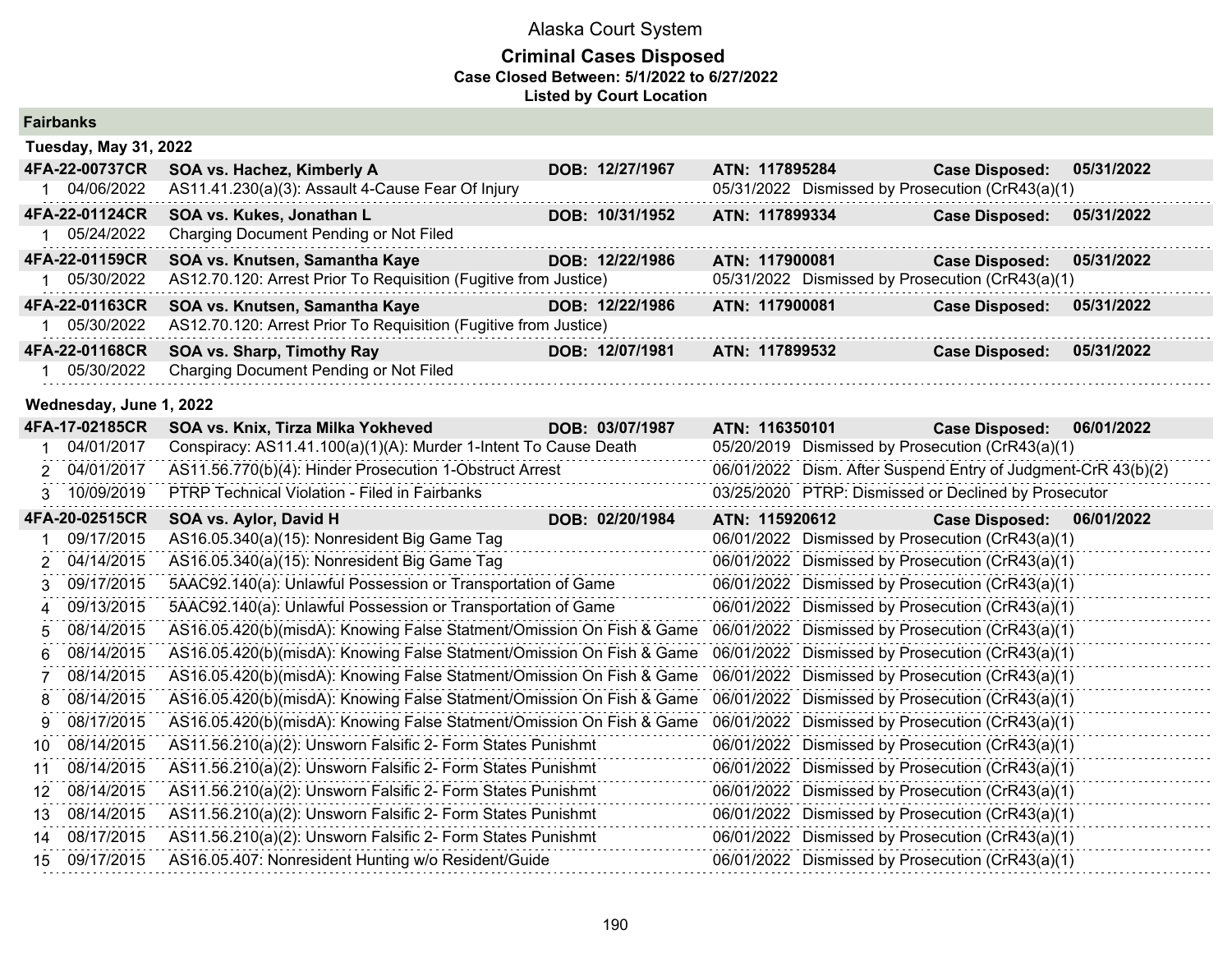### **Criminal Cases Disposed Case Closed Between: 5/1/2022 to 6/27/2022 Listed by Court Location**

| <b>Fairbanks</b> |                         |                                                                     |                 |                |                                                |                                                               |            |
|------------------|-------------------------|---------------------------------------------------------------------|-----------------|----------------|------------------------------------------------|---------------------------------------------------------------|------------|
|                  | Wednesday, June 1, 2022 |                                                                     |                 |                |                                                |                                                               |            |
| 4FA-21-00095CR   |                         | SOA vs. Clark, Foster T                                             | DOB: 08/12/1997 | ATN: 116848638 |                                                | <b>Case Disposed:</b>                                         | 06/01/2022 |
| 1 11/15/2020     |                         | AS11.46.130(a)(7): Theft 2 - Access Device or ID Document           |                 |                | 06/01/2022 Guilty Conviction After Guilty Plea |                                                               |            |
| 2 11/15/2020     |                         | AS11.46.285(a)(1)(felC): Fraud Use Stolen Accss Dev/ID \$75-\$24999 |                 |                |                                                | 06/01/2022 Dismissed by Prosecution (CrR43(a)(1)              |            |
| 4FA-21-00897CR   |                         | SOA vs. Clark, Foster T                                             | DOB: 08/12/1997 | ATN: 113068629 |                                                | <b>Case Disposed:</b>                                         | 06/01/2022 |
| 1 04/14/2020     |                         | AS11.46.140(a)(1): Theft 3-Value \$250-\$749                        |                 |                |                                                | 06/01/2022 Dism. Plea Agreement in Another Case-CrR 43(a)(2). |            |
|                  | Thursday, June 2, 2022  |                                                                     |                 |                |                                                |                                                               |            |
| 4FA-21-00259CR   |                         | SOA vs. Malyk, Sergey                                               | DOB: 06/06/1991 | ATN: 116877663 |                                                | <b>Case Disposed:</b>                                         | 06/02/2022 |
| 1 01/26/2021     |                         | AS11.56.757(a)(misdA): Violate Condition of Release for Felony      |                 |                | 06/02/2022 Guilty Conviction After Guilty Plea |                                                               |            |
| 4FA-21-02437CR   |                         | SOA vs. Carroll, Joshua Aaron                                       | DOB: 10/24/1991 | ATN: 115508421 |                                                | <b>Case Disposed:</b>                                         | 06/02/2022 |
|                  | 10/04/2021              | AS28.35.400: Reckless Driving                                       |                 |                | 06/02/2022 Guilty Conviction After Guilty Plea |                                                               |            |
| 2 10/04/2021     |                         | AS11.61.210(a)(1): Misc/Weapons 4- Possess While Intox              |                 |                |                                                | 06/02/2022 Dismissed by Prosecution (CrR43(a)(1)              |            |
| 4FA-22-00044CR   |                         | SOA vs. Peryea, Patrick Michael                                     | DOB: 03/13/1992 | ATN: 116323506 |                                                | <b>Case Disposed:</b>                                         | 06/02/2022 |
|                  | 01/06/2022              | AS11.61.200(a)(1): Misc/Weapons 3 - Felon In Possession             |                 |                |                                                | 06/02/2022 Dismissed by Prosecution (CrR43(a)(1)              |            |
| 2 01/06/2022     |                         | AS11.61.200(a)(1): Misc/Weapons 3 - Felon In Possession             |                 |                |                                                | 06/02/2022 Dismissed by Prosecution (CrR43(a)(1)              |            |
| 3 01/06/2022     |                         | AS11.61.200(a)(1): Misc/Weapons 3 - Felon In Possession             |                 |                |                                                | 06/02/2022 Dismissed by Prosecution (CrR43(a)(1)              |            |
| 4 01/06/2022     |                         | AS11.61.200(a)(10): Misc/Weapons 3 - In House Of Felon              |                 |                |                                                | 06/02/2022 Dismissed by Prosecution (CrR43(a)(1)              |            |
| 5 01/06/2022     |                         | AS11.61.200(a)(10): Misc/Weapons 3 - In House Of Felon              |                 |                |                                                | 06/02/2022 Dismissed by Prosecution (CrR43(a)(1)              |            |
| 6 01/06/2022     |                         | AS11.61.200(a)(10): Misc/Weapons 3 - In House Of Felon              |                 |                |                                                | 06/02/2022 Dismissed by Prosecution (CrR43(a)(1)              |            |
| 4FA-22-00142CR   |                         | SOA vs. Sims, Jonathan B                                            | DOB: 05/16/1989 | ATN: 111496743 |                                                | <b>Case Disposed:</b>                                         | 06/02/2022 |
| 1 01/03/2022     |                         | AS11.66.100(a)(2): Solicitation of Prostitution (Misdo)             |                 |                | 06/02/2022 Guilty Conviction After Guilty Plea |                                                               |            |
| 4FA-22-00600CR   |                         | SOA vs. Sawyer, Natasha Leigh                                       | DOB: 11/17/1987 | ATN: 117893331 |                                                | <b>Case Disposed:</b>                                         | 06/02/2022 |
|                  | 03/21/2022              | AS11.41.230(a)(1): Assault In The 4th Degree - Recklessly Injure    |                 |                |                                                | 06/02/2022 Dismissed by Prosecution (CrR43(a)(1)              |            |
| 4FA-22-01140CR   |                         | SOA vs. West, Christopher James                                     | DOB: 12/31/2002 | ATN: 117899442 |                                                | <b>Case Disposed:</b>                                         | 06/02/2022 |
| 1 05/28/2022     |                         | Charging Document Pending or Not Filed                              |                 |                |                                                |                                                               |            |
| 4FA-22-01151CR   |                         | SOA vs. Ciloci, Mark Pavel                                          | DOB: 12/13/1995 | ATN: 117867348 |                                                | <b>Case Disposed:</b>                                         | 06/02/2022 |
| 1 05/29/2022     |                         | Charging Document Pending or Not Filed                              |                 |                |                                                |                                                               |            |
| 4FA-22-01161CR   |                         | SOA vs. Weir, Katalin Renee                                         | DOB: 05/23/2003 | ATN: 117900063 |                                                | <b>Case Disposed:</b>                                         | 06/02/2022 |
| 1 05/31/2022     |                         | Charging Document Pending or Not Filed                              |                 |                |                                                |                                                               |            |
|                  |                         |                                                                     |                 |                |                                                |                                                               |            |

**Friday, June 3, 2022**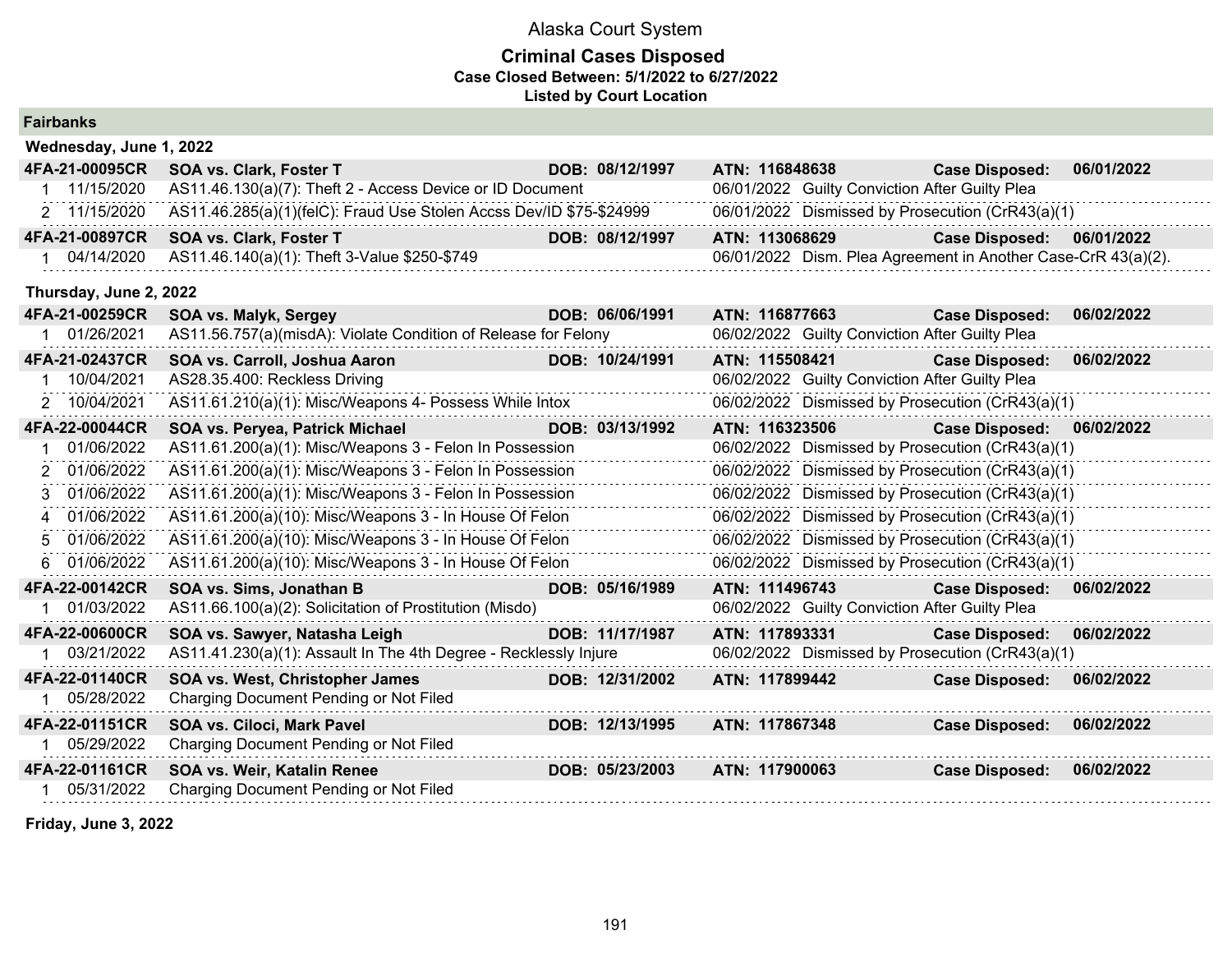| <b>Fairbanks</b> |  |
|------------------|--|
|------------------|--|

| Friday, June 3, 2022 |                                                                      |                 |                                                  |                       |            |
|----------------------|----------------------------------------------------------------------|-----------------|--------------------------------------------------|-----------------------|------------|
| 4FA-20-00805CR       | SOA vs. Snelson, Jacob Dale                                          | DOB: 05/02/1994 | ATN: 115821081                                   | <b>Case Disposed:</b> | 06/03/2022 |
| 03/27/2020           | AS28.35.030(a)(2): DUI- BAC .08+ Percent                             |                 | 06/03/2022 Guilty Conviction After Guilty Plea   |                       |            |
| 03/27/2020<br>2      | AS11.51.100(b): Endanger Welfare Minor 1- DUI With Child             |                 | 06/03/2022 Dismissed by Prosecution (CrR43(a)(1) |                       |            |
| 3 03/27/2020         | AS11.51.100(b): Endanger Welfare Minor 1- DUI With Child             |                 | 06/03/2022 Dismissed by Prosecution (CrR43(a)(1) |                       |            |
| 4FA-20-01287CR       | SOA vs. Cooley, Lindsay Alan                                         | DOB: 04/22/1962 | ATN: 115074792                                   | <b>Case Disposed:</b> | 06/03/2022 |
| 02/12/2020           | AS11.46.140(a)(1): Theft 3-Value \$250-\$749                         |                 | 06/03/2022 Guilty Conviction After Guilty Plea   |                       |            |
| 2 02/12/2020         | AS11.46.285(a)(2)(felC): Fraud Use Exp/Rev Accss Dev/ID \$75-\$24999 |                 | 06/03/2022 Dismissed by Prosecution (CrR43(a)(1) |                       |            |
| 3 02/12/2020         | AS11.46.285(a)(3)(misdA): Unauthorized Use Access Dev/ID Under \$75  |                 | 06/03/2022 Dismissed by Prosecution (CrR43(a)(1) |                       |            |
| 4FA-20-01640CR       | SOA vs. Huntington, Leo Jordan                                       | DOB: 10/29/1992 | ATN: 115518087                                   | <b>Case Disposed:</b> | 06/03/2022 |
| 05/13/2020           | AS11.41.230(a)(1): Assault In The 4th Degree - Recklessly Injure     |                 | 06/03/2022 Guilty Conviction After Guilty Plea   |                       |            |
| 2 05/13/2020         | AS11.41.230(a)(1): Assault In The 4th Degree - Recklessly Injure     |                 | 06/03/2022 Dismissed by Prosecution (CrR43(a)(1) |                       |            |
| 4FA-21-00108CR       | SOA vs. Woods, Sheila Angela                                         | DOB: 01/05/1984 | ATN: 115549776                                   | <b>Case Disposed:</b> | 06/03/2022 |
| 1 09/17/2020         | AS11.56.740(a)(2): Violate Stalking or Sex Assault Protective Order  |                 | 06/03/2022 Dismissed by Prosecution (CrR43(a)(1) |                       |            |
| 4FA-21-00128CR       | SOA vs. Brower, Katherine Rose                                       | DOB: 09/24/1992 | ATN: 117357516                                   | <b>Case Disposed:</b> | 06/03/2022 |
| 01/13/2021           | AS11.41.230(a)(1): Assault In The 4th Degree - Recklessly Injure     |                 | 06/03/2022 Guilty Conviction After Guilty Plea   |                       |            |
| 4FA-21-01228CR       | SOA vs. Wagner, Daniel Eric                                          | DOB: 07/24/1974 | ATN: 117364698                                   | <b>Case Disposed:</b> | 06/03/2022 |
| 05/09/2021           | AS28.35.400: Reckless Driving                                        |                 | 06/03/2022 Guilty Conviction After Guilty Plea   |                       |            |
| 4FA-21-02302CR       | SOA vs. Halstead, Juliana Marie                                      | DOB: 02/02/2000 | ATN: 115509492                                   | <b>Case Disposed:</b> | 06/03/2022 |
| 1 09/18/2021         | AS28.35.030(a)(2): DUI- BAC .08+ Percent                             |                 | 06/03/2022 Guilty Conviction After Guilty Plea   |                       |            |
| 4FA-21-02340CR       | SOA vs. Zatarain, Javier                                             | DOB: 07/05/1992 | ATN: 115509645                                   | <b>Case Disposed:</b> | 06/03/2022 |
| 09/23/2021           | AS28.35.030(a)(2): DUI- BAC .08+ Percent                             |                 | 06/03/2022 Guilty Conviction After Guilty Plea   |                       |            |
| 4FA-21-03028CR       | SOA vs. Compeau, Craig Steven                                        | DOB: 06/16/1960 | ATN: 117332082                                   | <b>Case Disposed:</b> | 06/03/2022 |
| 1 12/19/2021         | AS11.41.250: Reckless Endangerment                                   |                 | 06/03/2022 Guilty Conviction After Guilty Plea   |                       |            |
| 4FA-22-00007CR       | SOA vs. Alexander, Keifer Lee                                        | DOB: 08/15/1990 | ATN: 117892782                                   | <b>Case Disposed:</b> | 06/03/2022 |
| 1 01/01/2022         | AS11.61.118(a)(1): Harassment 1 - Offensive Contact w/ Fluids        |                 | 06/03/2022 Guilty Conviction After Guilty Plea   |                       |            |
| 4FA-22-00169CR       | SOA vs. Cook, Ryan Kalen                                             | DOB: 07/03/1986 | ATN: 118459116                                   | <b>Case Disposed:</b> | 06/03/2022 |
| 06/05/2021           | AS11.71.050(a)(4): MICS5 Possess Any Amt IA, IIA, IIIA, IVA, VA      |                 | 06/03/2022 Guilty Conviction After Guilty Plea   |                       |            |
| 4FA-22-00355CR       | SOA vs. Alexander, Keifer Lee                                        | DOB: 08/15/1990 | ATN: 117895005                                   | <b>Case Disposed:</b> | 06/03/2022 |
| 02/22/2022           | AS11.41.230(a)(1): Assault In The 4th Degree - Recklessly Injure     |                 | 06/03/2022 Guilty Conviction After Guilty Plea   |                       |            |
| 2 02/22/2022         | AS11.41.230(a)(1): Assault In The 4th Degree - Recklessly Injure     |                 | 06/03/2022 Dismissed by Prosecution (CrR43(a)(1) |                       |            |
| 3 02/22/2022         | AS11.41.230(a)(1): Assault In The 4th Degree - Recklessly Injure     |                 | 06/03/2022 Dismissed by Prosecution (CrR43(a)(1) |                       |            |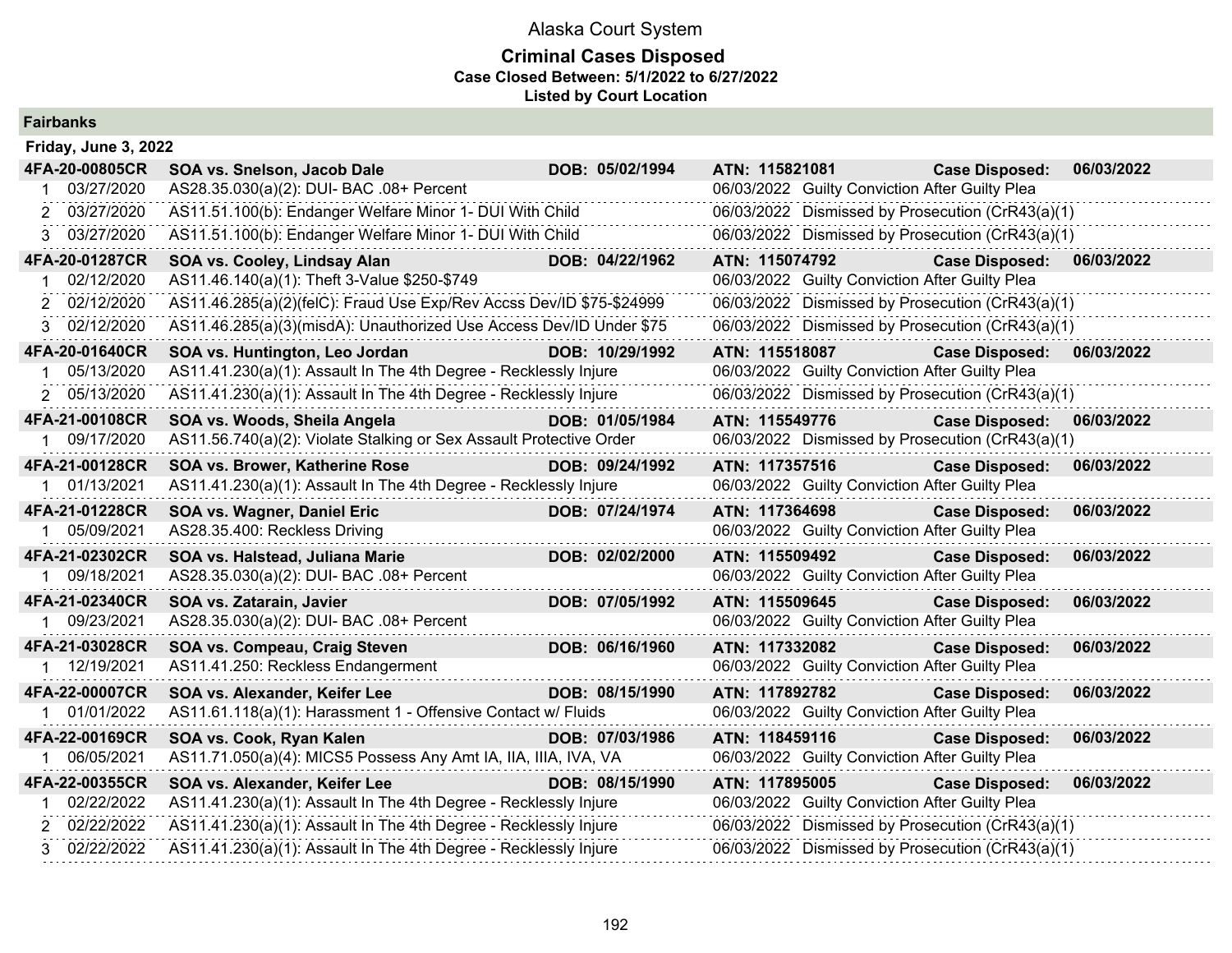|     | <b>Fairbanks</b>            |                                                                  |                 |                |                                                               |            |
|-----|-----------------------------|------------------------------------------------------------------|-----------------|----------------|---------------------------------------------------------------|------------|
|     | Friday, June 3, 2022        |                                                                  |                 |                |                                                               |            |
|     | 4FA-22-00587CR              | <b>SOA vs. Andrews, Nellie M</b>                                 | DOB: 02/01/1977 | ATN: 117894042 | Case Disposed: 06/03/2022                                     |            |
|     | 1 03/19/2022                | AS11.56.757(a)(misdB): Violate Conditions of Release for Misd    |                 |                | 06/03/2022 Dism. Plea Agreement in Another Case-CrR 43(a)(2). |            |
|     | 4FA-22-00667CR              | SOA vs. Andrews, Nelle M                                         | DOB: 02/01/1977 | ATN: 117893646 | <b>Case Disposed:</b>                                         | 06/03/2022 |
|     | 03/29/2022                  | AS11.56.757(a)(misdB): Violate Conditions of Release for Misd    |                 |                | 06/03/2022 Dism. Plea Agreement in Another Case-CrR 43(a)(2). |            |
|     | 4FA-22-00671CR              | SOA vs. Jackson, Benjamin Ray                                    | DOB: 02/28/1984 | ATN: 117893637 | Case Disposed: 06/03/2022                                     |            |
|     | 03/29/2022                  | AS11.41.230(a)(1): Assault In The 4th Degree - Recklessly Injure |                 |                | 06/03/2022 Dism. Plea Agreement in Another Case-CrR 43(a)(2). |            |
|     | 03/29/2022<br>2             | AS11.46.486(a)(2): Criminal Mischief 5-Damage Under \$250        |                 |                | 06/03/2022 Dism. Plea Agreement in Another Case-CrR 43(a)(2). |            |
|     | 4FA-22-00718CR              | SOA vs. Baird, Kimberly Renee                                    | DOB: 01/30/1984 | ATN: 116861292 | <b>Case Disposed:</b>                                         | 06/03/2022 |
| 1   | 07/19/2021                  | AS11.46.130(a)(1): Theft 2-Value \$750-\$24,999                  |                 |                | 06/03/2022 Guilty Conviction After Guilty Plea                |            |
|     | 09/11/2021<br>2             | AS11.46.130(a)(1): Theft 2-Value \$750-\$24,999                  |                 |                | 06/03/2022 Dismissed by Prosecution (CrR43(a)(1)              |            |
|     | 10/21/2021<br>3             | AS11.46.140(a)(1): Theft 3-Value \$250-\$749                     |                 |                | 06/03/2022 Dismissed by Prosecution (CrR43(a)(1)              |            |
|     | 01/12/2022<br>4             | AS11.46.140(a)(4): Theft w/3+ prior convicts w/i 5yrs <\$250     |                 |                | 06/03/2022 Dismissed by Prosecution (CrR43(a)(1)              |            |
|     | 03/06/2022<br>5             | AS11.46.140(a)(4): Theft w/3+ prior convicts w/i 5yrs <\$250     |                 |                | 06/03/2022 Dismissed by Prosecution (CrR43(a)(1)              |            |
|     | 4FA-22-00726CR              | SOA vs. Dirks, Michael Sam                                       | DOB: 08/01/1970 | ATN: 117365409 | <b>Case Disposed:</b>                                         | 06/03/2022 |
|     |                             |                                                                  |                 |                |                                                               |            |
|     | 03/23/2022<br>1.            | AS28.15.291(a)(2): Drive w/Lic Canc/Rev/Sus Prev Conviction      |                 |                | 06/03/2022 Guilty Conviction After Guilty Plea                |            |
|     | 4FA-22-00765CR              | SOA vs. Andrews, Nelle Marie                                     | DOB: 02/01/1977 | ATN: 117895356 | <b>Case Disposed:</b>                                         | 06/03/2022 |
|     | 04/08/2022                  | AS11.46.330(a)(1): Crim Trespass 2- Upon Premises                |                 |                | 06/03/2022 Dism. Plea Agreement in Another Case-CrR 43(a)(2). |            |
|     | 4FA-22-00766CR              | SOA vs. Andrews, Nelle M                                         | DOB: 02/01/1977 | ATN: 118510542 | <b>Case Disposed:</b>                                         | 06/03/2022 |
|     | 04/01/2022                  | AS11.56.757(a)(misdB): Violate Conditions of Release for Misd    |                 |                | 06/03/2022 Guilty Conviction After Guilty Plea                |            |
|     | 04/01/2022<br>2             | AS11.56.757(a)(misdB): Violate Conditions of Release for Misd    |                 |                | 06/03/2022 Dismissed by Prosecution (CrR43(a)(1)              |            |
|     | 04/01/2022<br>$\mathcal{R}$ | AS11.56.757(a)(misdB): Violate Conditions of Release for Misd    |                 |                | 06/03/2022 Dismissed by Prosecution (CrR43(a)(1)              |            |
| 4   | 04/01/2022                  | AS11.56.757(a)(misdB): Violate Conditions of Release for Misd    |                 |                | 06/03/2022 Dismissed by Prosecution (CrR43(a)(1)              |            |
|     | 04/01/2022<br>5             | AS11.56.757(a)(misdB): Violate Conditions of Release for Misd    |                 |                | 06/03/2022 Dismissed by Prosecution (CrR43(a)(1)              |            |
| 6   | 04/01/2022                  | AS11.56.757(a)(misdB): Violate Conditions of Release for Misd    |                 |                | 06/03/2022 Dismissed by Prosecution (CrR43(a)(1)              |            |
| 7   | 04/01/2022                  | AS11.56.757(a)(misdB): Violate Conditions of Release for Misd    |                 |                | 06/03/2022 Dismissed by Prosecution (CrR43(a)(1)              |            |
| 8   | 04/01/2022                  | AS11.56.757(a)(misdB): Violate Conditions of Release for Misd    |                 |                | 06/03/2022 Dismissed by Prosecution (CrR43(a)(1)              |            |
| 9   | 04/01/2022                  | AS11.56.757(a)(misdB): Violate Conditions of Release for Misd    |                 |                | 06/03/2022 Dismissed by Prosecution (CrR43(a)(1)              |            |
| 10. | 04/01/2022                  | AS11.56.610(a)(1): Tamper Phys Evid-Destroy/Alter/Suppress       |                 |                | 06/03/2022 Dismissed by Prosecution (CrR43(a)(1)              |            |
|     | 4FA-22-00817CR              | SOA vs. Baron, Edward Allan                                      | DOB: 10/17/1967 | ATN: 117896661 | <b>Case Disposed:</b>                                         | 06/03/2022 |
|     | 04/14/2022                  | AS28.35.030(a)(2): DUI- BAC .08+ Percent                         |                 |                | 06/03/2022 Guilty Conviction After Guilty Plea                |            |
|     | 04/14/2022<br>2             | AS28.15.291(a)(1): Drive w/Lic Canc/Rev/Sus For Crim Offens      |                 |                | 06/03/2022 Dismissed by Prosecution (CrR43(a)(1)              |            |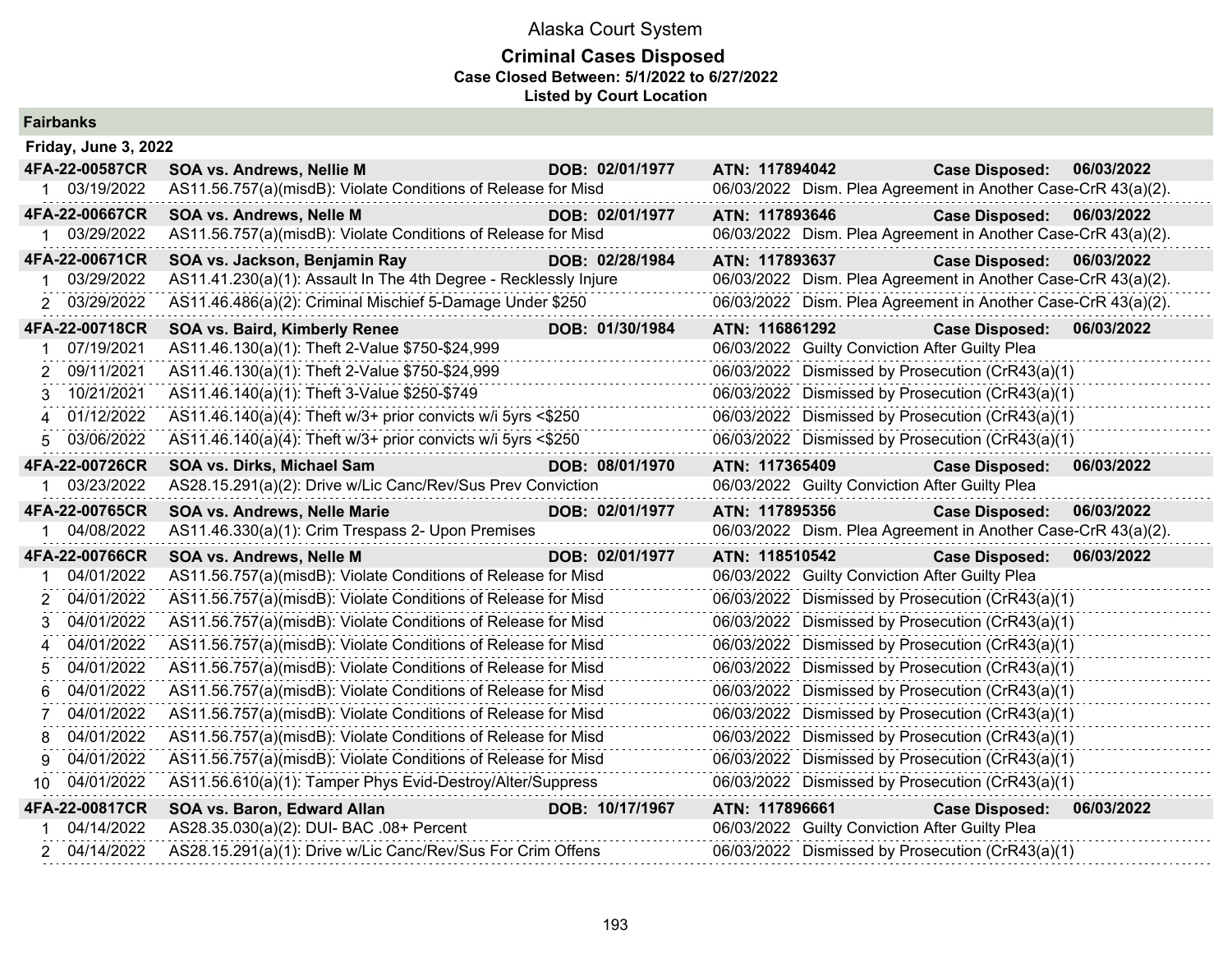## **Criminal Cases Disposed Case Closed Between: 5/1/2022 to 6/27/2022 Listed by Court Location**

| <b>Fairbanks</b> |  |
|------------------|--|
|------------------|--|

| Friday, June 3, 2022 |                                                                |                 |                                                               |                       |            |
|----------------------|----------------------------------------------------------------|-----------------|---------------------------------------------------------------|-----------------------|------------|
| 4FA-22-00904CR       | <b>SOA vs. Andrews, Nelle Marie</b>                            | DOB: 02/01/1977 | ATN: 118510686                                                | <b>Case Disposed:</b> | 06/03/2022 |
| 04/25/2022           | AS11.56.757(a)(misdA): Violate Condition of Release for Felony |                 | 06/03/2022 Dism. Plea Agreement in Another Case-CrR 43(a)(2). |                       |            |
| 2 04/26/2022         | AS11.56.757(a)(misdA): Violate Condition of Release for Felony |                 | 06/03/2022 Dism. Plea Agreement in Another Case-CrR 43(a)(2). |                       |            |
| 4FA-22-00946CR       | SOA vs. Wright, Jasmine Nicole                                 | DOB: 12/29/1994 | ATN: 117898317                                                | <b>Case Disposed:</b> | 06/03/2022 |
| 05/01/2022           | AS11.71.040(a)(12): MICS4-Prev Convic MICS5 Preceding 10 yrs   |                 | 06/03/2022 Guilty Conviction After Guilty Plea                |                       |            |
| 2 05/01/2022         | AS11.56.375(a)(3): Promote Contraband 1- Contrid Substance     |                 | 06/03/2022 Dismissed by Prosecution (CrR43(a)(1)              |                       |            |
| 4FA-22-00971CR       | <b>SOA vs. Andrews, Nelle Marie</b>                            | DOB: 02/01/1977 | ATN: 117898425                                                | <b>Case Disposed:</b> | 06/03/2022 |
|                      |                                                                |                 |                                                               |                       |            |
| 05/03/2022           | AS11.56.757(a)(misdA): Violate Condition of Release for Felony |                 | 06/03/2022 Guilty Conviction After Guilty Plea                |                       |            |
| 2 05/03/2022         | AS11.56.757(a)(misdA): Violate Condition of Release for Felony |                 | 06/03/2022 Dismissed by Prosecution (CrR43(a)(1)              |                       |            |
| 4FA-22-01154CR       | SOA vs. Bracht, Michael William                                | DOB: 07/19/1976 | ATN: 117899505                                                | <b>Case Disposed:</b> | 06/03/2022 |
| 05/29/2022           | AS11.41.230(a)(3): Assault 4-Cause Fear Of Injury              |                 | 06/03/2022 Dismissed by Prosecution (CrR43(a)(1)              |                       |            |
| 4FA-22-01199CR       | <b>SOA vs. Drayton, Paidan Bruentley</b>                       | DOB: 07/02/1996 | ATN: 117899685                                                | <b>Case Disposed:</b> | 06/03/2022 |

## **Saturday, June 4, 2022**

| 4FA-22-01090CR | SOA vs. Parker, Gordon Allen                              | DOB: 11/05/1977 | ATN: 117899199                                   | <b>Case Disposed:</b> | 06/04/2022 |
|----------------|-----------------------------------------------------------|-----------------|--------------------------------------------------|-----------------------|------------|
| 05/19/2022     | AS11.46.330(a)(1): Crim Trespass 2- Upon Premises         |                 | 06/04/2022 Dismissed by Prosecution (CrR43(a)(1) |                       |            |
| 2 05/19/2022   | AS11.46.484(a)(2): Crim Mischief 4-Tamper Fire Protec Dev |                 | 06/04/2022 Guilty Conviction After Guilty Plea   |                       |            |
| 4FA-22-01178CR | SOA vs. Brush, Shonda R                                   | DOB: 11/18/1992 | ATN: 117899667                                   | <b>Case Disposed:</b> | 06/04/2022 |
| 06/01/2022     | Charging Document Pending or Not Filed                    |                 |                                                  |                       |            |
| 4FA-22-01179CR | SOA vs. Anderson, Vernon Gerald                           | DOB: 06/19/1979 | ATN: 117899649                                   | <b>Case Disposed:</b> | 06/04/2022 |
| 06/01/2022     | Charging Document Pending or Not Filed                    |                 |                                                  |                       |            |
| 4FA-22-01197CR | SOA vs. Damario, Corina Cyndi                             | DOB: 03/25/1966 | ATN: 117899703                                   | <b>Case Disposed:</b> | 06/04/2022 |
| 06/02/2022     | Charging Document Pending or Not Filed                    |                 |                                                  |                       |            |
| 4FA-22-01203CR | SOA vs. Nkemia, Billy Lubanza                             | DOB: 03/24/1996 | ATN: 117899757                                   | <b>Case Disposed:</b> | 06/04/2022 |
| 06/04/2022     | Charging Document Pending or Not Filed                    |                 |                                                  |                       |            |
| 4FA-22-01205CR | SOA vs. Testa, Abigail Grayce                             | DOB: 06/27/1991 | ATN: 117899775                                   | <b>Case Disposed:</b> | 06/04/2022 |
| 06/04/2022     | Charging Document Pending or Not Filed                    |                 |                                                  |                       |            |

## **Monday, June 6, 2022**

|  | 4FA-18-03179CR SOA vs. Balser, Andrew Wentworth                     | DOB: 12/22/1970 | ATN: 115060518                                 | Case Disposed: 06/06/2022                        |  |
|--|---------------------------------------------------------------------|-----------------|------------------------------------------------|--------------------------------------------------|--|
|  | 11/29/2018 AS11.41.250: Reckless Endangerment                       |                 | 06/06/2022 Guilty Conviction After Guilty Plea |                                                  |  |
|  | 2 11/29/2018 AS11.61.150(a)(2): Obstruct Highways-Render Impassable |                 |                                                | 06/06/2022 Dismissed by Prosecution (CrR43(a)(1) |  |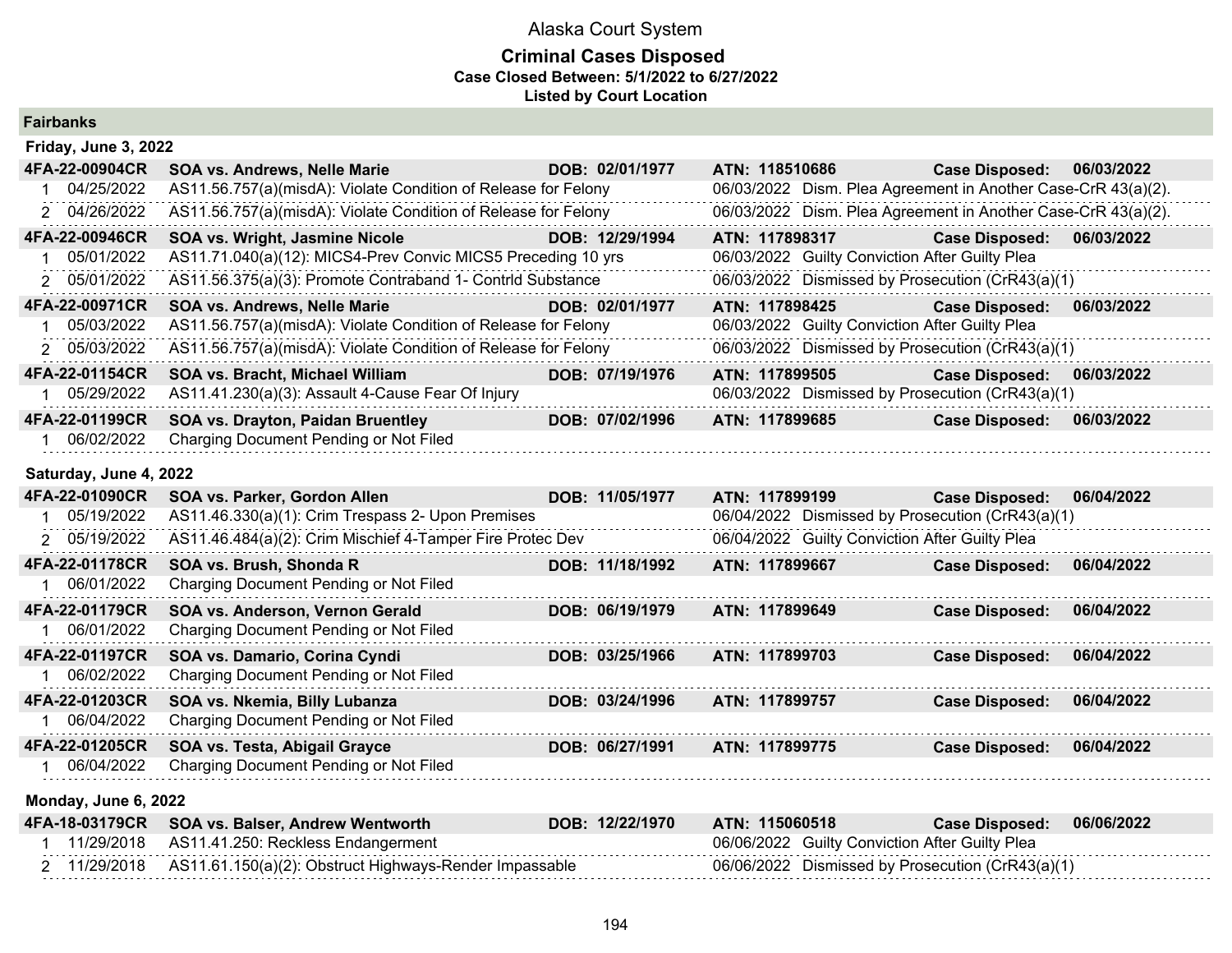## **Criminal Cases Disposed Case Closed Between: 5/1/2022 to 6/27/2022 Listed by Court Location**

**Fairbanks**

| Monday, June 6, 2022  |                                                                    |                 |                |                                                |                                                               |            |
|-----------------------|--------------------------------------------------------------------|-----------------|----------------|------------------------------------------------|---------------------------------------------------------------|------------|
| 4FA-21-00257CR        | SOA vs. Kaiser, Travis John                                        | DOB: 06/03/1982 | ATN: 115583337 |                                                | <b>Case Disposed:</b>                                         | 06/06/2022 |
| 1 01/05/2021          | AS11.46.130(a)(7): Theft 2 - Access Device or ID Document          |                 |                |                                                | 06/06/2022 Dism. Plea Agreement in Another Case-CrR 43(a)(2). |            |
| 2 01/05/2021          | AS11.46.505(a)(1): Forgery 2-Legal Documents                       |                 |                |                                                | 06/06/2022 Dism. Plea Agreement in Another Case-CrR 43(a)(2). |            |
| 4FA-21-00997CR        | SOA vs. Kaiser, Travis John                                        | DOB: 06/03/1982 | ATN: 117359775 |                                                | <b>Case Disposed:</b>                                         | 06/06/2022 |
| 03/15/2021            | AS11.46.130(a)(7): Theft 2 - Access Device or ID Document          |                 |                | 06/06/2022 Guilty Conviction After Guilty Plea |                                                               |            |
| 2 03/15/2021          | AS11.46.150(a): Theft 4-Less than \$250                            |                 |                |                                                | 06/06/2022 Dismissed by Prosecution (CrR43(a)(1)              |            |
| 3 03/15/2021          | AS11.46.150(a): Theft 4-Less than \$250                            |                 |                |                                                | 06/06/2022 Dismissed by Prosecution (CrR43(a)(1)              |            |
| 4 03/15/2021          | AS11.76.120: Open/Publish Sealed Letter                            |                 |                |                                                | 06/06/2022 Dismissed by Prosecution (CrR43(a)(1)              |            |
| 4FA-21-02849CR        | SOA vs. Anahonak, Christopher Patrick                              | DOB: 04/27/1993 | ATN: 117331173 |                                                | <b>Case Disposed:</b>                                         | 06/06/2022 |
| 1 11/25/2021          | AS11.41.250: Reckless Endangerment                                 |                 |                | 06/06/2022 Guilty Conviction After Guilty Plea |                                                               |            |
| 4FA-22-00269CR        | SOA vs. Mayo, Matthew Wayland                                      | DOB: 01/30/1990 | ATN: 118459791 |                                                | <b>Case Disposed:</b>                                         | 06/06/2022 |
| 12/20/2021            | AS11.41.230(a)(1): Assault In The 4th Degree - Recklessly Injure   |                 |                |                                                | 06/06/2022 Dismissed by Prosecution (CrR43(a)(1)              |            |
| 4FA-22-00601CR        | SOA vs. Baird, Kimberly Renee                                      | DOB: 01/30/1984 | ATN: 116860941 |                                                | <b>Case Disposed:</b>                                         | 06/06/2022 |
| 1 01/23/2022          | AS11.46.150(a): Theft 4-Less than \$250                            |                 |                |                                                | 06/06/2022 Dism. Plea Agreement in Another Case-CrR 43(a)(2). |            |
| 4FA-22-00611CR        | SOA vs. Kaiser, Travis John                                        | DOB: 06/03/1982 | ATN: 117893394 |                                                | <b>Case Disposed:</b>                                         | 06/06/2022 |
| 03/23/2022            | AS11.56.800(a)(1)(B)(ii): False Info/Rpt- ID When Cited, Srvd Wrnt |                 |                | 06/06/2022 Guilty Conviction After Guilty Plea |                                                               |            |
| 2 03/23/2022          | AS11.46.315(a)(1): Poss Burglary Tools- Intend Burglary            |                 |                |                                                | 06/06/2022 Dismissed by Prosecution (CrR43(a)(1)              |            |
| 4FA-22-00720CR        | SOA vs. Baird, Kimberly Renee                                      | DOB: 01/30/1984 | ATN: 118472049 |                                                | <b>Case Disposed:</b>                                         | 06/06/2022 |
| 1 01/05/2022          | AS11.46.130(a)(1): Theft 2-Value \$750-\$24,999                    |                 |                |                                                | 06/06/2022 Dism. Plea Agreement in Another Case-CrR 43(a)(2). |            |
| 4FA-22-00805CR        | SOA vs. Holmberg, Darrell W                                        | DOB: 06/19/1962 | ATN: 117365382 |                                                | <b>Case Disposed:</b>                                         | 06/06/2022 |
| 1 03/18/2022          | AS28.15.291(a)(2): Drive w/Lic Canc/Rev/Sus Prev Conviction        |                 |                | 06/06/2022 Guilty Conviction After Guilty Plea |                                                               |            |
| 4FA-22-01226CR        | SOA vs. Scott, Michael Wiley John                                  | DOB: 04/28/1999 | ATN: 117899865 |                                                | <b>Case Disposed:</b>                                         | 06/06/2022 |
| 1 06/05/2022          | Charging Document Pending or Not Filed                             |                 |                |                                                |                                                               |            |
| Tuesday, June 7, 2022 |                                                                    |                 |                |                                                |                                                               |            |
| 4FA-20-00955CR        | SOA vs. Croppi, Keith Bradley                                      | DOB: 07/02/1964 | ATN: 115079553 |                                                | <b>Case Disposed:</b>                                         | 06/07/2022 |
| 1 04/10/2020          | AS28.35.030(n): Felony DUI - 2+ Priors                             |                 |                | 06/07/2022 Guilty Conviction After Guilty Plea |                                                               |            |
| 4FA-21-01980CR        | SOA vs. Moore, Joshua M                                            | DOB: 12/28/1986 | ATN: 115510167 |                                                | <b>Case Disposed:</b>                                         | 06/07/2022 |
| 08/06/2021            | AS11.46.150(a): Theft 4-Less than \$250                            |                 |                |                                                | 06/07/2022 Dismissed by Prosecution (CrR43(a)(1)              |            |
| 2 08/06/2021          | AS11.46.330(a)(1): Crim Trespass 2- Upon Premises                  |                 |                |                                                | 06/07/2022 Dismissed by Prosecution (CrR43(a)(1)              |            |
| 4FA-21-02059CR        | SOA vs. Moore, Joshua M                                            | DOB: 12/28/1986 | ATN: 115510554 |                                                | <b>Case Disposed:</b>                                         | 06/07/2022 |
| 1 08/18/2021          | AS11.46.330(a)(1): Crim Trespass 2- Upon Premises                  |                 |                |                                                | 06/07/2022 Dismissed by Prosecution (CrR43(a)(1)              |            |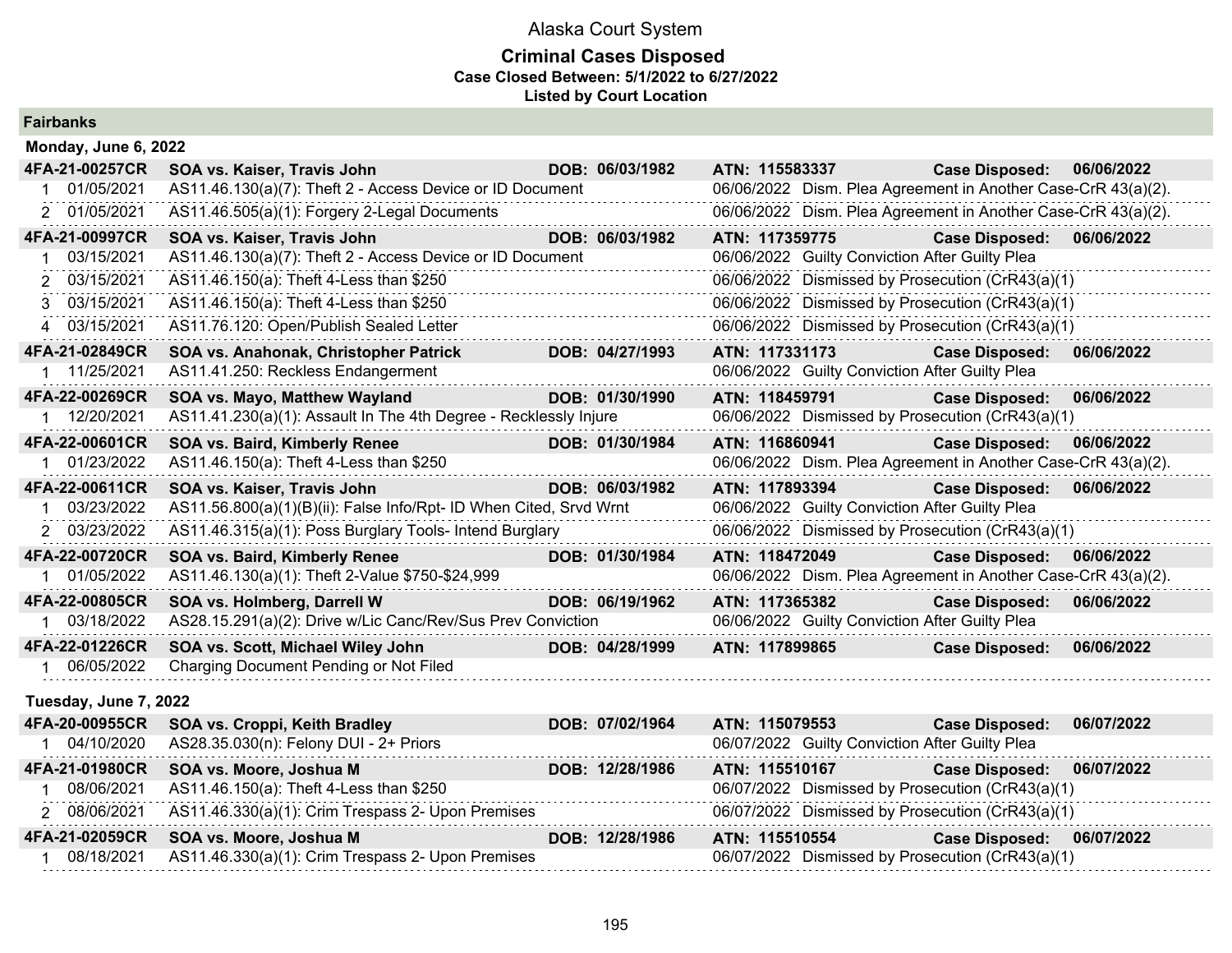| <b>Fairbanks</b> |
|------------------|
|------------------|

| Tuesday, June 7, 2022   |                                                                        |                 |                                                               |                       |            |
|-------------------------|------------------------------------------------------------------------|-----------------|---------------------------------------------------------------|-----------------------|------------|
| 4FA-22-00316CR          | <b>SOA vs. Leathers, Billy Jerome</b>                                  | DOB: 05/02/1987 | ATN: 117895113                                                | <b>Case Disposed:</b> | 06/07/2022 |
| 02/15/2022              | Attempted: AS11.46.360(a)(1): Vehicle Theft 1-Take Veh, Air Or Wtrcrft |                 | 06/07/2022 Guilty Conviction After Guilty Plea                |                       |            |
| 2 02/15/2022            | AS28.35.030(a)(2): DUI- BAC .08+ Percent                               |                 | 06/07/2022 Guilty Conviction After Guilty Plea                |                       |            |
| 4FA-22-00414CR          | SOA vs. Sengpraseuth, Peter Lee                                        | DOB: 12/04/1963 | ATN: 117894816                                                | <b>Case Disposed:</b> | 06/07/2022 |
| 02/27/2022              | AS28.35.030(a)(1): DUI- Alcohol Or Contr Subst                         |                 | 06/07/2022 Guilty Conviction After Guilty Plea                |                       |            |
| 2 02/27/2022            | AS28.35.032(a): Refuse To Submit To Chemical Test                      |                 | 06/07/2022 Dismissed by Prosecution (CrR43(a)(1)              |                       |            |
| 4FA-22-00669CR          | SOA vs. Pressley, Rolondo Khaleel                                      | DOB: 08/12/1995 | ATN: 118458387                                                | <b>Case Disposed:</b> | 06/07/2022 |
| 03/08/2022              | AS11.41.230(a)(1): Assault In The 4th Degree - Recklessly Injure       |                 | 06/07/2022 Dismissed by Prosecution (CrR43(a)(1)              |                       |            |
| 4FA-22-00845CR          | <b>SOA vs. Leathers, Billy Jerome</b>                                  | DOB: 05/02/1987 | ATN: 118510407                                                | <b>Case Disposed:</b> | 06/07/2022 |
| 04/13/2022              | AS11.56.757(a)(misdA): Violate Condition of Release for Felony         |                 | 06/07/2022 Dism. Plea Agreement in Another Case-CrR 43(a)(2). |                       |            |
| 4FA-22-00917CR          | SOA vs. Mckiernan, Jerica                                              | DOB: 01/15/1998 | ATN: 117898182                                                | <b>Case Disposed:</b> | 06/07/2022 |
| 04/28/2022              | AS11.41.230(a)(3): Assault 4-Cause Fear Of Injury                      |                 | 06/07/2022 Guilty Conviction After Guilty Plea                |                       |            |
| 2 04/28/2022            | AS11.41.220(a)(1)(A): Assault 3- Cause Fear Of Injury w/ Weap          |                 | 06/07/2022 Dismissed by Prosecution (CrR43(a)(1)              |                       |            |
| 3 04/28/2022            | AS11.41.230(a)(1): Assault In The 4th Degree - Recklessly Injure       |                 | 06/07/2022 Dismissed by Prosecution (CrR43(a)(1)              |                       |            |
| 4 04/28/2022            | AS11.41.230(a)(1): Assault In The 4th Degree - Recklessly Injure       |                 | 06/07/2022 Dismissed by Prosecution (CrR43(a)(1)              |                       |            |
| 5 04/28/2022            | AS11.46.486(a)(1): Criminal Mischief 5 - Tamper w/ Property            |                 | 06/07/2022 Dismissed by Prosecution (CrR43(a)(1)              |                       |            |
| 4FA-22-01237CR          | SOA vs. Schloesser, Joshua John                                        | DOB: 10/09/1977 | ATN: 117899901                                                | <b>Case Disposed:</b> | 06/07/2022 |
| 06/07/2022              | Charging Document Pending or Not Filed                                 |                 |                                                               |                       |            |
| Wednesday, June 8, 2022 |                                                                        |                 |                                                               |                       |            |

| 4FA-20-00873CR | SOA vs. Bustamante-Ciriaco, Jean Carlos                          | DOB: 05/12/1993 | ATN: 115079454                                                | <b>Case Disposed:</b> | 06/08/2022 |
|----------------|------------------------------------------------------------------|-----------------|---------------------------------------------------------------|-----------------------|------------|
| 04/05/2020     | AS28.35.030(a)(1): DUI- Alcohol Or Contr Subst                   |                 | 06/08/2022 Guilty Conviction After Guilty Plea                |                       |            |
| 2 04/05/2020   | AS28.15.291(a)(1): Drive w/Lic Canc/Rev/Sus For Crim Offens      |                 | 06/08/2022 Dismissed by Prosecution (CrR43(a)(1)              |                       |            |
| 4FA-20-02134CR | SOA vs. Bustamante-Ciriaco, Jean Carlos                          | DOB: 05/12/1993 | ATN: 114064497                                                | <b>Case Disposed:</b> | 06/08/2022 |
| 06/01/2020     | AS11.41.230(a)(1): Assault In The 4th Degree - Recklessly Injure |                 | 06/08/2022 Guilty Conviction After Guilty Plea                |                       |            |
| 4FA-20-02599CR | SOA vs. Bustamante-Ciriaco, Jean Carlos                          | DOB: 05/12/1993 | ATN: 115077996                                                | <b>Case Disposed:</b> | 06/08/2022 |
| 08/24/2020     | AS28.15.291(a)(2): Drive w/Lic Canc/Rev/Sus Prev Conviction      |                 | 06/08/2022 Dism. Plea Agreement in Another Case-CrR 43(a)(2). |                       |            |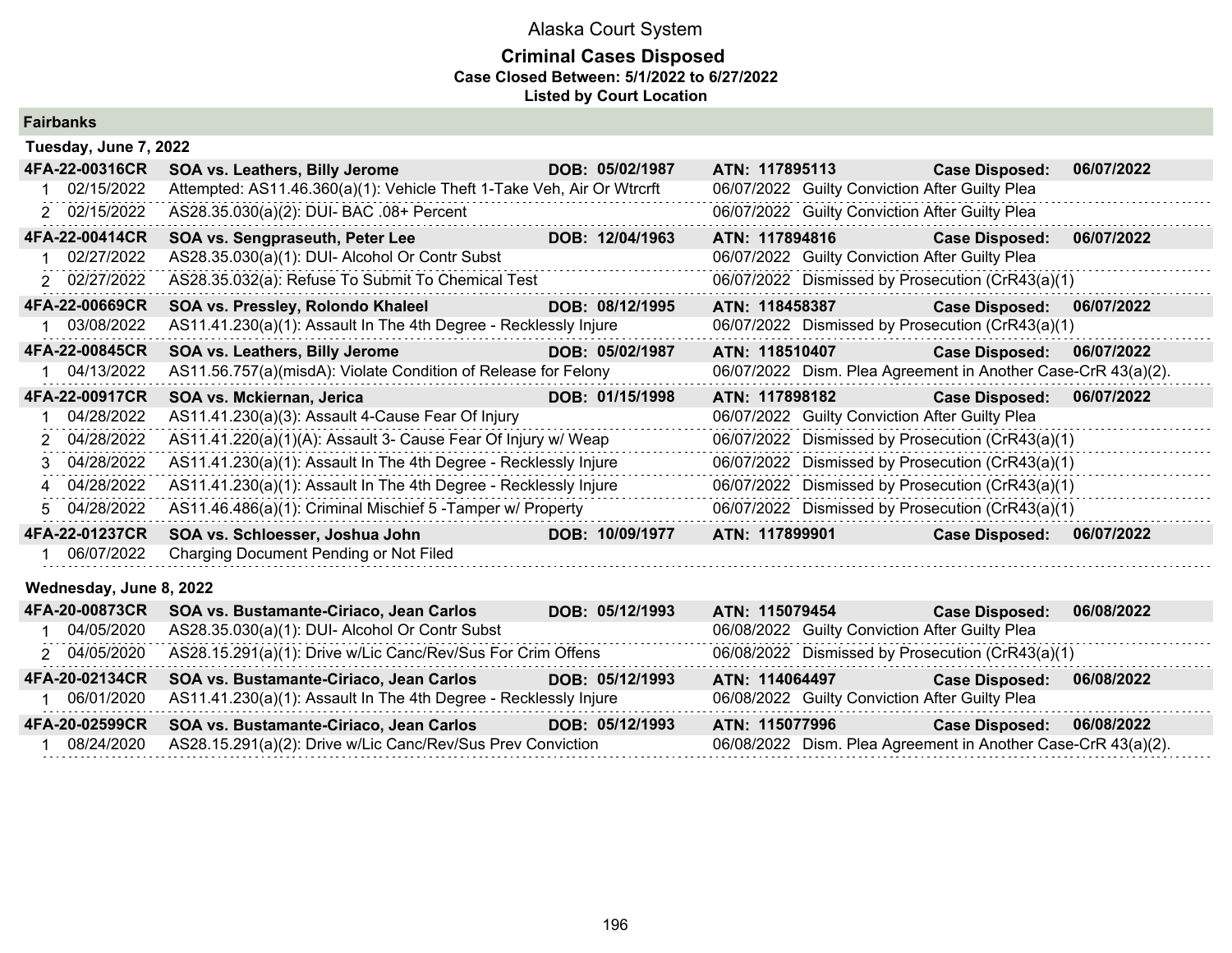## **Criminal Cases Disposed Case Closed Between: 5/1/2022 to 6/27/2022 Listed by Court Location**

## **Fairbanks**

| Wednesday, June 8, 2022 |                                                                  |                 |                                                               |                       |            |
|-------------------------|------------------------------------------------------------------|-----------------|---------------------------------------------------------------|-----------------------|------------|
| 4FA-20-03460CR          | SOA vs. Bustamante-Ciriaco, Jean Carlos                          | DOB: 05/12/1993 | ATN: 116847225                                                | <b>Case Disposed:</b> | 06/08/2022 |
| 11/17/2020              | AS11.56.757(a)(misdA): Violate Condition of Release for Felony   |                 | 06/08/2022 Dismissed by Prosecution (CrR43(a)(1)              |                       |            |
| 11/17/2020<br>2         | AS11.56.757(a)(misdB): Violate Conditions of Release for Misd    |                 | 06/08/2022 Guilty Conviction After Guilty Plea                |                       |            |
| 11/17/2020<br>3         | AS11.56.757(a)(misdB): Violate Conditions of Release for Misd    |                 | 06/08/2022 Dismissed by Prosecution (CrR43(a)(1)              |                       |            |
| 11/17/2020<br>4         | AS11.56.757(a)(misdB): Violate Conditions of Release for Misd    |                 | 06/08/2022 Dismissed by Prosecution (CrR43(a)(1)              |                       |            |
| 11/17/2020<br>5.        | AS11.56.757(a)(misdB): Violate Conditions of Release for Misd    |                 | 06/08/2022 Dismissed by Prosecution (CrR43(a)(1)              |                       |            |
| 11/17/2020<br>6.        | AS11.56.757(a)(misdB): Violate Conditions of Release for Misd    |                 | 06/08/2022 Dismissed by Prosecution (CrR43(a)(1)              |                       |            |
| 4FA-21-00045CR          | SOA vs. Shackelford, Joseph R                                    | DOB: 08/06/1982 | ATN: 115820334                                                | <b>Case Disposed:</b> | 06/08/2022 |
| 02/14/2020              | AS11.41.230(a)(1): Assault In The 4th Degree - Recklessly Injure |                 | 06/08/2022 Dismissed by Prosecution (CrR43(a)(1)              |                       |            |
| 4FA-21-00148CR          | SOA vs. Bustamante-Ciriaco, Jean Carlos                          | DOB: 05/12/1993 | ATN: 115554069                                                | <b>Case Disposed:</b> | 06/08/2022 |
| 01/15/2021              | AS11.56.757(a)(misdA): Violate Condition of Release for Felony   |                 | 06/08/2022 Dism. Plea Agreement in Another Case-CrR 43(a)(2). |                       |            |
| 01/15/2021<br>2         | AS11.56.757(a)(misdA): Violate Condition of Release for Felony   |                 | 06/08/2022 Dism. Plea Agreement in Another Case-CrR 43(a)(2). |                       |            |
| 4FA-21-00197CR          | SOA vs. Bustamante-Ciriaco, Jean Carlos                          | DOB: 05/12/1993 | ATN: 117357831                                                | <b>Case Disposed:</b> | 06/08/2022 |
| 01/15/2021              | AS11.56.545: Tamper Witness 2-Absent Official Proc               |                 | 06/08/2022 Dismissed by Prosecution (CrR43(a)(1)              |                       |            |
| 01/15/2021<br>2         | AS11.56.545: Tamper Witness 2-Absent Official Proc               |                 | 06/08/2022 Dismissed by Prosecution (CrR43(a)(1)              |                       |            |
| 01/15/2021              | AS11.56.545: Tamper Witness 2-Absent Official Proc               |                 | 06/08/2022 Dismissed by Prosecution (CrR43(a)(1)              |                       |            |
| 01/21/2021              | AS11.56.757(a)(misdB): Violate Conditions of Release for Misd    |                 | 06/08/2022 Guilty Conviction After Guilty Plea                |                       |            |
| 01/21/2021<br>5         | AS11.56.757(a)(misdB): Violate Conditions of Release for Misd    |                 | 06/08/2022 Dismissed by Prosecution (CrR43(a)(1)              |                       |            |
| 01/21/2021              | AS11.56.757(a)(misdB): Violate Conditions of Release for Misd    |                 | 06/08/2022 Dismissed by Prosecution (CrR43(a)(1)              |                       |            |
| 01/21/2021              | AS11.56.757(a)(misdB): Violate Conditions of Release for Misd    |                 | 06/08/2022 Dismissed by Prosecution (CrR43(a)(1)              |                       |            |
| 4FA-21-00308CR          | SOA vs. Bustamante-Ciriaco, Jean Carlos                          | DOB: 05/12/1993 | ATN: 117355635                                                | <b>Case Disposed:</b> | 06/08/2022 |
| 01/27/2021              | AS11.56.757(a)(misdB): Violate Conditions of Release for Misd    |                 | 06/08/2022 Dism. Plea Agreement in Another Case-CrR 43(a)(2). |                       |            |
| 01/27/2021<br>2         | AS11.56.757(a)(misdB): Violate Conditions of Release for Misd    |                 | 06/08/2022 Dism. Plea Agreement in Another Case-CrR 43(a)(2). |                       |            |
| 01/27/2021<br>3         | AS11.56.757(a)(misdB): Violate Conditions of Release for Misd    |                 | 06/08/2022 Dism. Plea Agreement in Another Case-CrR 43(a)(2). |                       |            |
| 4FA-21-01246CR          | SOA vs. Ifill, Troy J                                            | DOB: 11/22/1983 | ATN: 114027336                                                | <b>Case Disposed:</b> | 06/08/2022 |
| 03/22/2021              | AS11.61.200(a)(1): Misc/Weapons 3 - Felon In Possession          |                 | 05/12/2022 Dismissed by Prosecution (CrR43(a)(1)              |                       |            |
| 03/22/2021              | AS11.71.050(a)(3): MICS5 Fail to Keep/Furn Required Record       |                 | 06/08/2022 Guilty Conviction After Guilty Plea                |                       |            |
| 03/14/2022<br>3         | AS11.56.757(a)(misdA): Violate Condition of Release for Felony   |                 | 05/12/2022 Dismissed by Prosecution (CrR43(a)(1)              |                       |            |
| 05/02/2022              | AS11.56.757(a)(misdA): Violate Condition of Release for Felony   |                 | 06/08/2022 Dismissed by Prosecution (CrR43(a)(1)              |                       |            |
| 4FA-21-02093CR          | SOA vs. Lang, Christian Michael                                  | DOB: 04/26/1996 | ATN: 115510653                                                | <b>Case Disposed:</b> | 06/08/2022 |
| 08/21/2021              | AS28.35.030(a)(2): DUI- BAC .08+ Percent                         |                 | 06/08/2022 Guilty Conviction After Guilty Plea                |                       |            |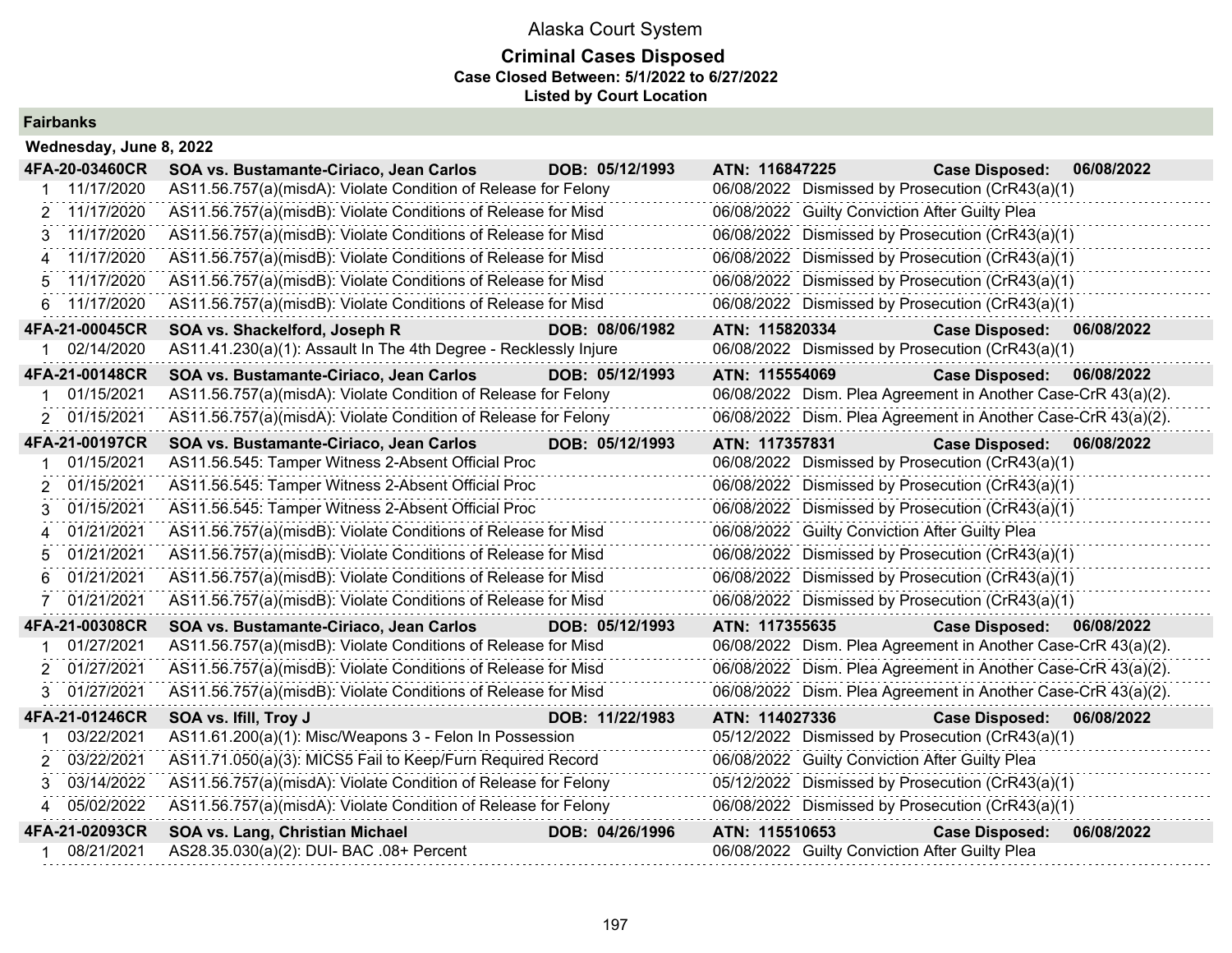| <b>Fairbanks</b>        |                                                                    |                 |                |                                                |                                                               |            |
|-------------------------|--------------------------------------------------------------------|-----------------|----------------|------------------------------------------------|---------------------------------------------------------------|------------|
| Wednesday, June 8, 2022 |                                                                    |                 |                |                                                |                                                               |            |
| 4FA-21-02593CR          | SOA vs. Ambrose, Daniel Charles                                    | DOB: 12/18/1990 | ATN: 117327285 |                                                | <b>Case Disposed:</b>                                         | 06/08/2022 |
| 1 09/28/2021            | AS11.46.150(a): Theft 4-Less than \$250                            |                 |                |                                                | 06/08/2022 Dismissed by Prosecution (CrR43(a)(1)              |            |
| 4FA-21-02758CR          | SOA vs. Bustamante-Ciriaco, Jean Carlos                            | DOB: 05/12/1993 | ATN: 115554978 |                                                | <b>Case Disposed:</b>                                         | 06/08/2022 |
| 1 10/29/2021            | AS28.15.291(a)(2): Drive w/Lic Canc/Rev/Sus Prev Conviction        |                 |                |                                                | 06/08/2022 Dism. Plea Agreement in Another Case-CrR 43(a)(2). |            |
| 4FA-22-00498CR          | <b>SOA vs. Titus SR, Marcus Peter</b>                              | DOB: 10/04/1981 | ATN: 115516953 |                                                | <b>Case Disposed:</b>                                         | 06/08/2022 |
| 02/12/2022              | 5AAC92.140(a): Unlawful Possession or Transportation of Game       |                 |                | 06/08/2022 Guilty Conviction After Guilty Plea |                                                               |            |
| 4FA-22-00673CR          | SOA vs. Braden, Jacob Lamar                                        | DOB: 01/08/1993 | ATN: 117866817 |                                                | <b>Case Disposed:</b>                                         | 06/08/2022 |
| 1 02/20/2022            | AS11.41.230(a)(1): Assault In The 4th Degree - Recklessly Injure   |                 |                |                                                | 06/08/2022 Dismissed by Prosecution (CrR43(a)(1)              |            |
| 4FA-22-01015CR          | SOA vs. Holmberg, Darrell Wade                                     | DOB: 06/19/1962 | ATN: 117365454 |                                                | <b>Case Disposed:</b>                                         | 06/08/2022 |
| 1 05/01/2022            | AS28.15.291(a)(1): Drive w/Lic Canc/Rev/Sus For Crim Offens        |                 |                |                                                | 06/06/2022 Dism. Plea Agreement in Another Case-CrR 43(a)(2). |            |
| 4FA-22-01234CR          | <b>SOA vs. Andrews, Nelle Marie</b>                                | DOB: 02/01/1977 | ATN: 117899892 |                                                | <b>Case Disposed:</b>                                         | 06/08/2022 |
| 1 06/06/2022            | Charging Document Pending or Not Filed                             |                 |                |                                                |                                                               |            |
| Thursday, June 9, 2022  |                                                                    |                 |                |                                                |                                                               |            |
| 4FA-17-02539CR          | SOA vs. Hooper, Evandon                                            | DOB: 12/27/1992 | ATN: 116347995 |                                                | <b>Case Disposed:</b>                                         | 06/09/2022 |
| 1 11/19/2017            | AS28.35.030(a)(2): DUI- BAC .08+ Percent                           |                 |                | 06/09/2022 Guilty Conviction After Guilty Plea |                                                               |            |
| 4FA-21-02498CR          | <b>SOA vs. Clark, Justin Curtis</b>                                | DOB: 10/18/1985 | ATN: 116861274 |                                                | <b>Case Disposed:</b>                                         | 06/09/2022 |
| 08/09/2021              | AS11.41.230(a)(1): Assault In The 4th Degree - Recklessly Injure   |                 |                | 06/09/2022 Guilty Conviction After Guilty Plea |                                                               |            |
| 2 08/09/2021            | AS11.41.230(a)(1): Assault In The 4th Degree - Recklessly Injure   |                 |                |                                                | 06/09/2022 Dismissed by Prosecution (CrR43(a)(1)              |            |
| 4FA-21-02650CR          | SOA vs. Urwiller, Jessie Ray                                       | DOB: 05/05/1974 | ATN: 118470771 |                                                | <b>Case Disposed:</b>                                         | 06/09/2022 |
| 1 09/16/2021            | AS11.46.150(a): Theft 4-Less than \$250<br><del>.</del>            |                 |                |                                                | 06/09/2022 Dismissed by Prosecution (CrR43(a)(1)              |            |
| 4FA-21-02943CR          | SOA vs. Clark, Justin Curtis                                       | DOB: 10/18/1985 | ATN: 117331677 |                                                | <b>Case Disposed:</b>                                         | 06/09/2022 |
| 1 12/09/2021            | AS11.46.330(a)(1): Crim Trespass 2- Upon Premises                  |                 |                |                                                | 06/09/2022 Dism. Plea Agreement in Another Case-CrR 43(a)(2). |            |
| 2 12/09/2021            | AS11.46.486(a)(2): Criminal Mischief 5-Damage Under \$250          |                 |                |                                                | 06/09/2022 Dism. Plea Agreement in Another Case-CrR 43(a)(2). |            |
| 4FA-21-03039CR          | SOA vs. Clark, Justin Curtis                                       | DOB: 10/18/1985 | ATN: 117366705 |                                                | <b>Case Disposed:</b>                                         | 06/09/2022 |
| 12/20/2021              | AS11.46.330(a)(1): Crim Trespass 2- Upon Premises                  |                 |                |                                                | 06/09/2022 Dismissed by Prosecution (CrR43(a)(1)              |            |
| 2 12/20/2021            | AS11.46.484: Criminal Mischief 4                                   |                 |                | 06/09/2022 Guilty Conviction After Guilty Plea |                                                               |            |
| 4FA-22-00173CR          | <b>SOA vs. Dewilde, Sterling</b>                                   | DOB: 11/28/1980 | ATN: 117366615 |                                                | <b>Case Disposed:</b>                                         | 06/09/2022 |
| 1 12/10/2021            | AS11.61.210(a)(1): Misc/Weapons 4- Possess While Intox             |                 |                |                                                | 06/09/2022 Dismissed by Prosecution (CrR43(a)(1)              |            |
| 4FA-22-00379CR          | SOA vs. Foreman, Jeffrey D                                         | DOB: 04/11/1972 | ATN: 117894924 |                                                | <b>Case Disposed:</b>                                         | 06/09/2022 |
| 02/25/2022              | Attempted: AS11.61.200(a)(1): Misc/Weapons 3 - Felon In Possession |                 |                | 06/09/2022 Guilty Conviction After Guilty Plea |                                                               |            |
| 2 02/25/2022            | AS11.41.220(a)(5): Assault 3 - Committ Assault 4, 2+ Convictions   |                 |                |                                                | 06/09/2022 Dismissed by Prosecution (CrR43(a)(1)              |            |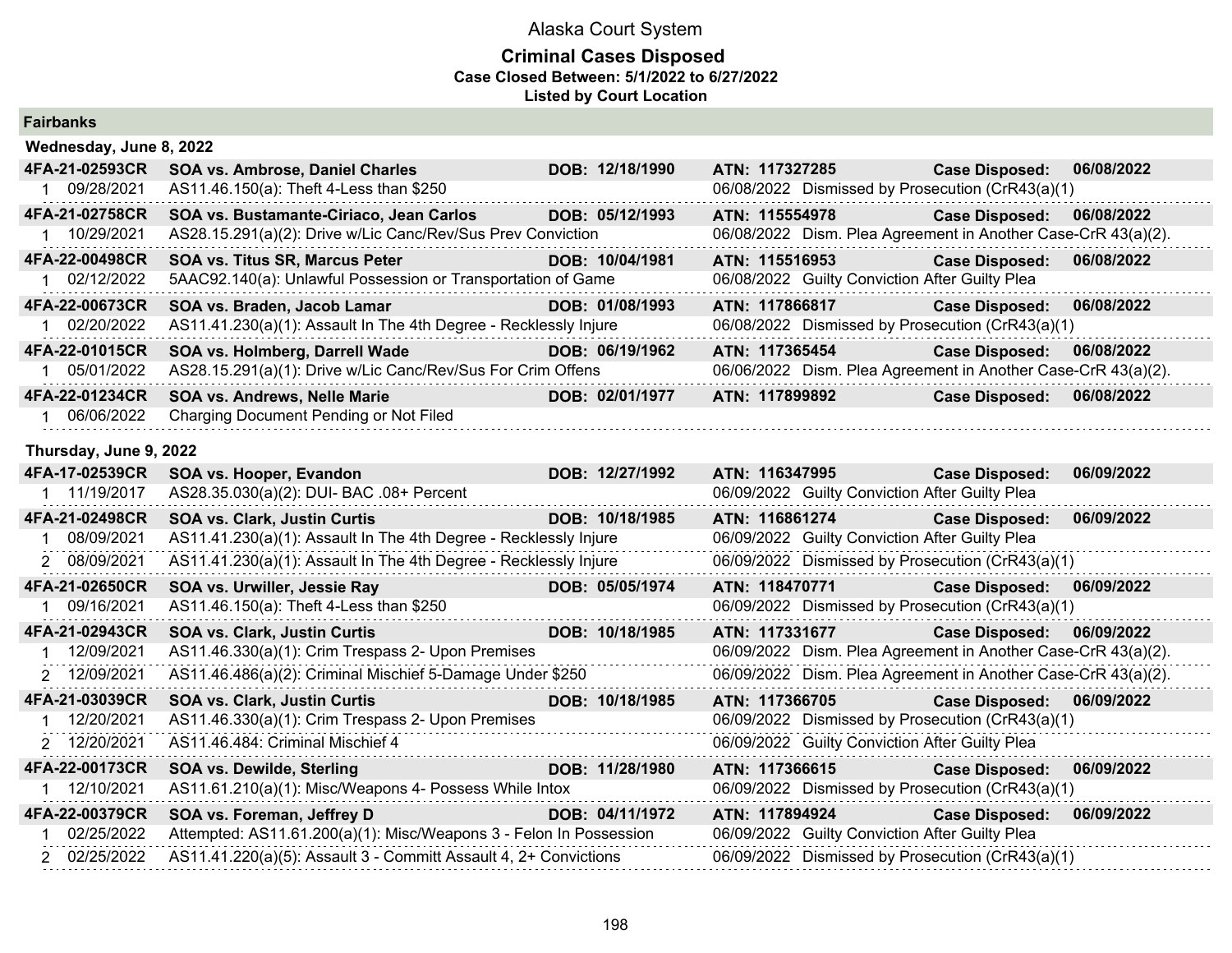## **Criminal Cases Disposed Case Closed Between: 5/1/2022 to 6/27/2022 Listed by Court Location**

| Thursday, June 9, 2022 |                                                   |  |                 |                                                  |                       |            |  |  |
|------------------------|---------------------------------------------------|--|-----------------|--------------------------------------------------|-----------------------|------------|--|--|
| 4FA-22-00625CR         | SOA vs. Hugo, Charlene K                          |  | DOB: 09/22/1980 | ATN: 117893493                                   | <b>Case Disposed:</b> | 06/09/2022 |  |  |
| 03/25/2022             | AS11.46.330(a)(1): Crim Trespass 2- Upon Premises |  |                 | 06/09/2022 Guilty Conviction After Guilty Plea   |                       |            |  |  |
| 4FA-22-00777CR         | <b>SOA vs. Harrison, Gavin</b>                    |  | DOB: 08/15/1999 | ATN: 117895419                                   | <b>Case Disposed:</b> | 06/09/2022 |  |  |
| 04/10/2022             | AS28.35.030(a)(1): DUI- Alcohol Or Contr Subst    |  |                 | 06/09/2022 Dismissed by Prosecution (CrR43(a)(1) |                       |            |  |  |
| 2 04/10/2022           | AS28.35.032(a): Refuse To Submit To Chemical Test |  |                 | 06/09/2022 Guilty Conviction After Guilty Plea   |                       |            |  |  |
| 4FA-22-01196CR         | <b>SOA vs. Benson, William Chapple</b>            |  | DOB: 02/12/1960 | ATN: 117899676                                   | <b>Case Disposed:</b> | 06/09/2022 |  |  |
| 06/02/2022             | Charging Document Pending or Not Filed            |  |                 |                                                  |                       |            |  |  |

### **Friday, June 10, 2022**

| 4FA-15-02196CR | <b>SOA vs. Benson, Carl William</b>                                                                               | DOB: 09/29/1982 | ATN: 113529735                                                | <b>Case Disposed:</b>     | 06/10/2022 |
|----------------|-------------------------------------------------------------------------------------------------------------------|-----------------|---------------------------------------------------------------|---------------------------|------------|
| 09/20/2013     | Attempted: AS11.46.310: Burglary 2                                                                                |                 | 06/10/2022 Guilty Conviction After Guilty Plea                |                           |            |
| 09/21/2013     | AS11.46.300(a)(1): Burglary 1- In A Dwelling                                                                      |                 | 06/10/2022 Dismissed by Prosecution (CrR43(a)(1)              |                           |            |
| 3 09/22/2015   | AS11.46.300(a)(1): Burglary 1- In A Dwelling                                                                      |                 | 06/10/2022 Dismissed by Prosecution (CrR43(a)(1)              |                           |            |
| 4 10/20/2013   | AS11.46.300(a)(1): Burglary 1- In A Dwelling                                                                      |                 | 06/10/2022 Dismissed by Prosecution (CrR43(a)(1)              |                           |            |
| 4FA-21-01215CR | SOA vs. Grace, Lisa Marie                                                                                         | DOB: 04/20/1979 | ATN: 116880102                                                | Case Disposed: 06/10/2022 |            |
| 05/07/2021     | AS11.56.757(a)(misdA): Violate Condition of Release for Felony                                                    |                 | 06/10/2022 Dism. Plea Agreement in Another Case-CrR 43(a)(2). |                           |            |
| 4FA-21-01911CR | SOA vs. Dancy, Rahzel Tommer                                                                                      | DOB: 08/06/1999 | ATN: 115506981                                                | <b>Case Disposed:</b>     | 06/10/2022 |
| 08/01/2021     | AS11.41.230(a)(3): Assault 4-Cause Fear Of Injury                                                                 |                 | 06/10/2022 Guilty Conviction After Guilty Plea                |                           |            |
| 2 08/01/2021   | AS11.46.484(a)(1): Crim Mischief 4-Prop Dam \$250-\$749                                                           |                 | 06/10/2022 Dismissed by Prosecution (CrR43(a)(1)              |                           |            |
| 3 08/01/2021   | Attempted: AS11.61.190(a)(2): Misc/Weapons 1- From Vehicle                                                        |                 | 06/10/2022 Guilty Conviction After Guilty Plea                |                           |            |
| 4FA-21-03093CR | SOA vs. Triplett, Eric Adam                                                                                       | DOB: 01/23/1985 | ATN: 117892233                                                | <b>Case Disposed:</b>     | 06/10/2022 |
| 12/17/2021     | AS11.46.484(a)(1): Crim Mischief 4-Prop Dam \$250-\$749                                                           |                 | 06/10/2022 Guilty Conviction After Guilty Plea                |                           |            |
| 4FA-22-00004AU | SOA vs. PAISON, MIKAYLA RACHEL                                                                                    | DOB: 07/12/2001 | ATN: 116847423                                                | <b>Case Disposed:</b>     | 06/10/2022 |
| 01/22/2021     | AS28.35.280: Minor Operating Vehicle After Consuming Alcohol                                                      |                 | 06/10/2022 Dismissed by Prosecution (CrR43(a)(1)              |                           |            |
| 4FA-22-00021CR | <b>SOA vs. Harris, Derek Torey</b>                                                                                | DOB: 04/08/1992 | ATN: 117892719                                                | <b>Case Disposed:</b>     | 06/10/2022 |
| 01/03/2022     | AS11.41.230(a)(1): Assault In The 4th Degree - Recklessly Injure                                                  |                 | 06/10/2022 Guilty Conviction After Guilty Plea                |                           |            |
| 4FA-22-00472CR | <b>SOA vs. Triplett, Eric Adam</b>                                                                                | DOB: 01/23/1985 | ATN: 117366849                                                | <b>Case Disposed:</b>     | 06/10/2022 |
| 12/20/2021     | AS11.41.230(a)(1): Assault In The 4th Degree - Recklessly Injure                                                  |                 | 06/10/2022 Guilty Conviction After Guilty Plea                |                           |            |
| 2 12/20/2021   | AS11.46.486(a)(2): Criminal Mischief 5-Damage Under \$250                                                         |                 | 06/10/2022 Dismissed by Prosecution (CrR43(a)(1)              |                           |            |
| 4FA-22-00533CR | SOA vs. Ludwig, Donald Joe<br><u> Tanzania (h. 1888).</u><br>Martxoaren 1a - Antonio II.a, politikaria (h. 1888). | DOB: 07/18/1986 | ATN: 117893169                                                | <b>Case Disposed:</b>     | 06/10/2022 |
| 03/14/2022     | AS11.61.210(a)(1): Misc/Weapons 4- Possess While Intox                                                            |                 | 06/10/2022 Guilty Conviction After Guilty Plea                |                           |            |

**Saturday, June 11, 2022**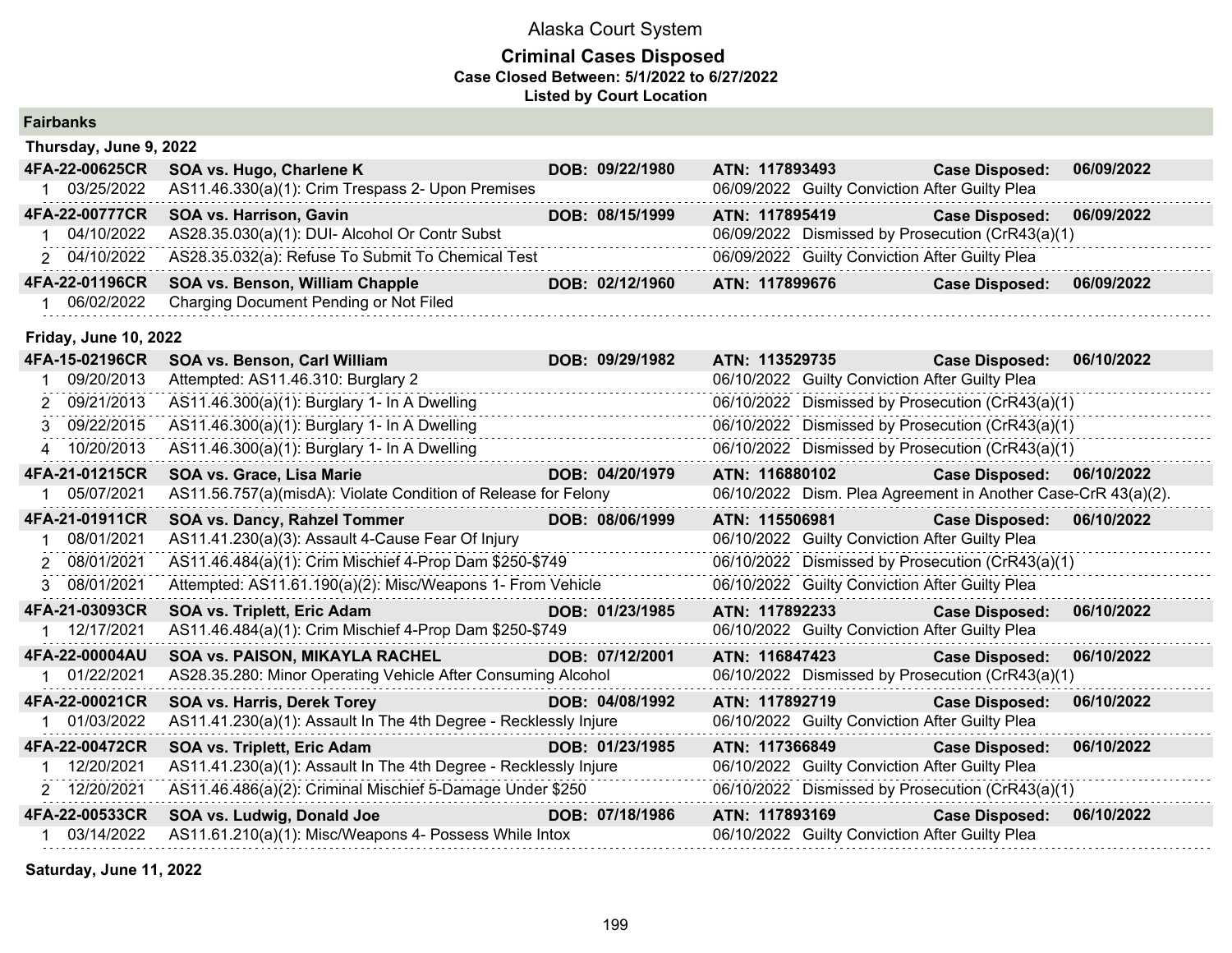| <b>Fairbanks</b>             |                                                               |                 |                |                                                               |            |
|------------------------------|---------------------------------------------------------------|-----------------|----------------|---------------------------------------------------------------|------------|
| Saturday, June 11, 2022      |                                                               |                 |                |                                                               |            |
| 4FA-22-01238CR               | <b>SOA vs. Andrews, Nelle Marie</b>                           | DOB: 02/01/1977 | ATN: 117899946 | <b>Case Disposed:</b>                                         | 06/11/2022 |
| 1 06/07/2022                 | Charging Document Pending or Not Filed                        |                 |                |                                                               |            |
| 4FA-22-01239CR               | SOA vs. Francis, Emily Gail                                   | DOB: 09/09/1998 | ATN: 117899955 | <b>Case Disposed:</b>                                         | 06/11/2022 |
| 1 06/07/2022                 | Charging Document Pending or Not Filed                        |                 |                |                                                               |            |
| 4FA-22-01265CR               | SOA vs. Donovan, Sean Wayne                                   | DOB: 04/16/1971 | ATN: 117900153 | <b>Case Disposed:</b>                                         | 06/11/2022 |
| 1 06/11/2022                 | Charging Document Pending or Not Filed                        |                 |                |                                                               |            |
| <b>Sunday, June 12, 2022</b> |                                                               |                 |                |                                                               |            |
| 4FA-22-01267CR               | SOA vs. Jackson, Ruben Lee                                    | DOB: 06/14/1979 | ATN: 117901107 | <b>Case Disposed:</b>                                         | 06/12/2022 |
| 1 06/11/2022                 | Charging Document Pending or Not Filed                        |                 |                |                                                               |            |
| <b>Monday, June 13, 2022</b> |                                                               |                 |                |                                                               |            |
| 4FA-21-00044CR               | SOA vs. Shackelford, Joseph R                                 | DOB: 08/06/1982 | ATN: 117356256 | <b>Case Disposed:</b>                                         | 06/13/2022 |
| 1 12/30/2020                 | AS11.46.486(a)(2): Criminal Mischief 5-Damage Under \$250     |                 |                | 06/13/2022 Guilty Conviction After Guilty Plea                |            |
| 4FA-21-03043CR               | SOA vs. Joseph SR, Bryan Kelly                                | DOB: 11/25/1978 | ATN: 117366669 | <b>Case Disposed:</b>                                         | 06/13/2022 |
| 1 12/20/2021                 | AS11.46.486(a)(2): Criminal Mischief 5-Damage Under \$250     |                 |                | 06/13/2022 Dism. Plea Agreement in Another Case-CrR 43(a)(2). |            |
| 2 12/20/2021                 | AS11.46.150(a): Theft 4-Less than \$250                       |                 |                | 06/13/2022 Dism. Plea Agreement in Another Case-CrR 43(a)(2). |            |
| 4FA-22-00241CR               | SOA vs. Joseph SR, Bryan Kelly                                | DOB: 11/25/1978 | ATN: 115511787 | <b>Case Disposed:</b>                                         | 06/13/2022 |
| 1 02/02/2022                 | AS11.46.320(a)(1): Crim Trespass 1- On Land, Intend Crime     |                 |                | 06/13/2022 Guilty Conviction After Guilty Plea                |            |
| 4FA-22-00432CR               | SOA vs. Jones, Dalyn Gage Luke                                | DOB: 07/20/1991 | ATN: 117894744 | <b>Case Disposed:</b>                                         | 06/13/2022 |
| 1 03/02/2022                 | AS11.61.120(a)(5): Harassment 2 -Offensive Phys Contact       |                 |                | 06/13/2022 Guilty Conviction After Guilty Plea                |            |
| 4FA-22-00512CR               | SOA vs. Fuzzard, Mattison A                                   | DOB: 07/23/1992 | ATN: 117894384 | <b>Case Disposed:</b>                                         | 06/13/2022 |
| 1 03/12/2022                 | AS28.35.030(a)(2): DUI- BAC .08+ Percent                      |                 |                | 06/13/2022 Guilty Conviction After Guilty Plea                |            |
| 4FA-22-00599CR               | SOA vs. Joseph, Bryan Kelly                                   | DOB: 11/25/1978 | ATN: 117893295 | <b>Case Disposed:</b>                                         | 06/13/2022 |
| 1 03/21/2022                 | AS11.56.757(a)(misdB): Violate Conditions of Release for Misd |                 |                | 06/13/2022 Dism. Plea Agreement in Another Case-CrR 43(a)(2). |            |
| 4FA-22-00722CR               | SOA vs. Joseph SR, Bryan Kelly                                | DOB: 11/25/1978 | ATN: 118509696 | <b>Case Disposed:</b>                                         | 06/13/2022 |
| 03/29/2022                   | AS11.56.757(a)(misdB): Violate Conditions of Release for Misd |                 |                | 06/13/2022 Guilty Conviction After Guilty Plea                |            |
| 2 03/29/2022                 | AS11.56.757(a)(misdB): Violate Conditions of Release for Misd |                 |                | 06/13/2022 Dismissed by Prosecution (CrR43(a)(1)              |            |
| 4FA-22-00747CR               | SOA vs. Jones, Dalyn Gage Luke                                | DOB: 07/20/1991 | ATN: 117895311 | <b>Case Disposed:</b>                                         | 06/13/2022 |
| 04/07/2022<br>1              | AS11.56.740(a)(1): Violate DV Protective Order                |                 |                | 06/13/2022 Dismissed by Prosecution (CrR43(a)(1)              |            |
| 2 04/07/2022                 | AS11.56.740(a)(1): Violate DV Protective Order                |                 |                | 06/13/2022 Dismissed by Prosecution (CrR43(a)(1)              |            |
| 3 04/07/2022                 | AS11.56.750(a)(1)(A): Unlawful Contact Per Court Ordered      |                 |                | 06/13/2022 Guilty Conviction After Guilty Plea                |            |
| 04/07/2022<br>4              | AS11.56.750(a)(1)(A): Unlawful Contact Per Court Ordered      |                 |                | 06/13/2022 Dismissed by Prosecution (CrR43(a)(1)              |            |
| 04/07/2022<br>5.             | AS11.56.757(a)(misdB): Violate Conditions of Release for Misd |                 |                | 06/13/2022 Dismissed by Prosecution (CrR43(a)(1)              |            |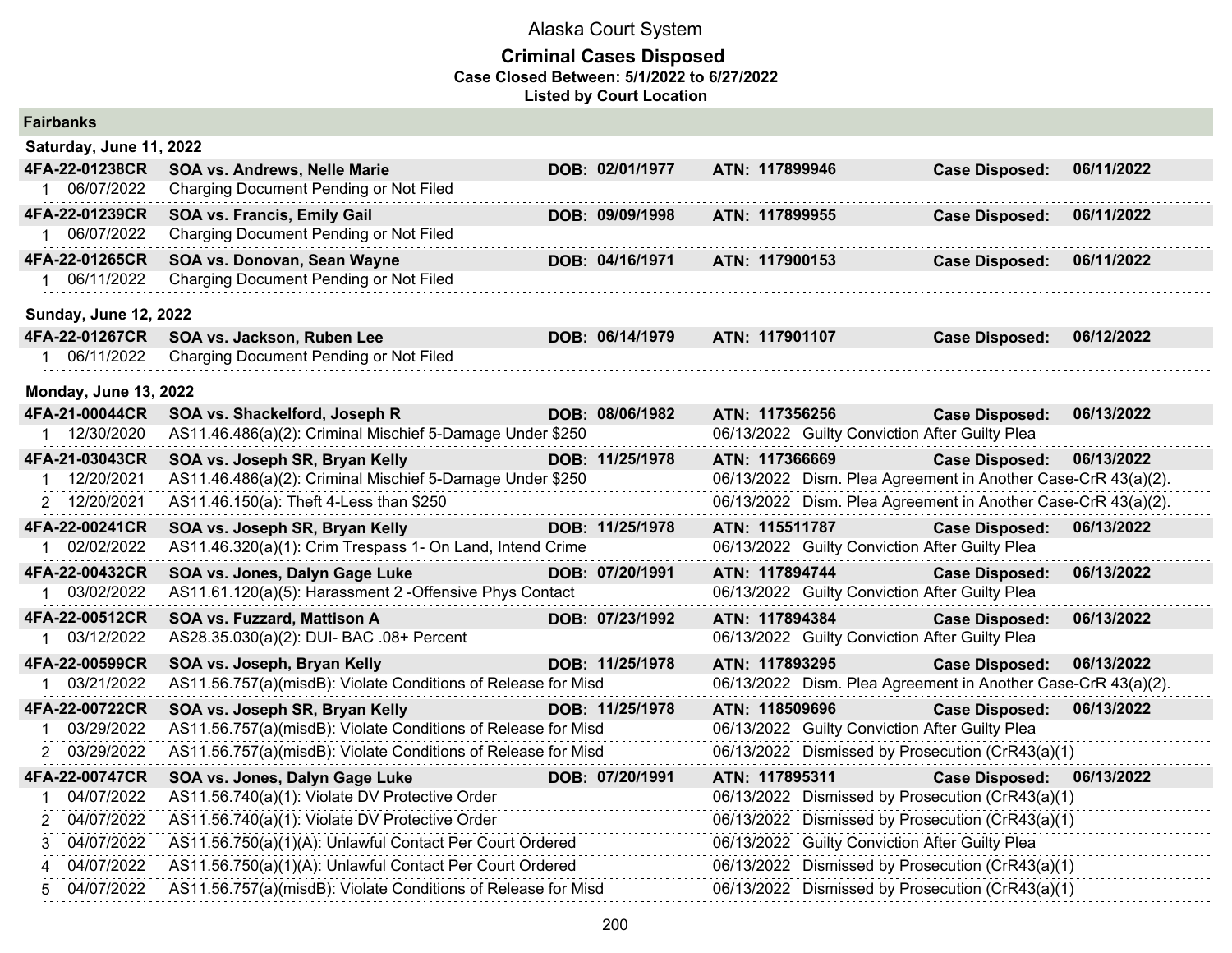## **Criminal Cases Disposed Case Closed Between: 5/1/2022 to 6/27/2022 Listed by Court Location**

**Fairbanks**

| Fall Dal INS                 |                                                                 |                 |                                                               |                       |            |
|------------------------------|-----------------------------------------------------------------|-----------------|---------------------------------------------------------------|-----------------------|------------|
| <b>Monday, June 13, 2022</b> |                                                                 |                 |                                                               |                       |            |
| 4FA-22-00915CR               | SOA vs. Maddy JR, Wayne A                                       | DOB: 10/22/1974 | ATN: 117898164                                                | <b>Case Disposed:</b> | 06/13/2022 |
| 04/28/2022<br>1.             | AS11.71.050(a)(4): MICS5 Possess Any Amt IA, IIA, IIIA, IVA, VA |                 | 06/13/2022 Guilty Conviction After Guilty Plea                |                       |            |
| 2 04/28/2022                 | AS11.56.757(a)(misdA): Violate Condition of Release for Felony  |                 | 06/13/2022 Dismissed by Prosecution (CrR43(a)(1)              |                       |            |
| 3 04/28/2022                 | AS28.15.291(a)(2): Drive w/Lic Canc/Rev/Sus Prev Conviction     |                 | 06/13/2022 Dismissed by Prosecution (CrR43(a)(1)              |                       |            |
| 4FA-22-00924CR               | SOA vs. Jones, Dalyn Gage                                       | DOB: 07/20/1991 | ATN: 118510623                                                | <b>Case Disposed:</b> | 06/13/2022 |
| 04/28/2022                   | AS11.56.757(a)(misdB): Violate Conditions of Release for Misd   |                 | 06/13/2022 Guilty Conviction After Guilty Plea                |                       |            |
| 4FA-22-00980CR               | SOA vs. Jones, Dalyn Gage Luke                                  | DOB: 07/20/1991 | ATN: 117897174                                                | <b>Case Disposed:</b> | 06/13/2022 |
| 04/18/2022                   | AS11.56.740(a)(1): Violate DV Protective Order                  |                 | 06/13/2022 Dism. Plea Agreement in Another Case-CrR 43(a)(2). |                       |            |
| 4FA-22-01235CR               | SOA vs. Andrews, Nelle Marie                                    | DOB: 02/01/1977 | ATN: 117899919                                                | <b>Case Disposed:</b> | 06/13/2022 |
| 1 06/07/2022                 | Charging Document Pending or Not Filed                          |                 |                                                               |                       |            |
| 4FA-22-01241CR               | SOA vs. Griffin, John Anthony                                   | DOB: 11/17/1979 | ATN: 117867816                                                | <b>Case Disposed:</b> | 06/13/2022 |
| 1 06/08/2022                 | Charging Document Pending or Not Filed                          |                 |                                                               |                       |            |
| 4FA-22-01243CR               | <b>SOA vs. Andrews, Nelle Marie</b>                             | DOB: 02/01/1977 | ATN: 117899964                                                | <b>Case Disposed:</b> | 06/13/2022 |
| 1 06/08/2022                 | Charging Document Pending or Not Filed                          |                 |                                                               |                       |            |
| 4FA-22-01251CR               | <b>SOA vs. Mayo, Frederick Trent</b>                            | DOB: 09/03/1970 | ATN: 117900009                                                | <b>Case Disposed:</b> | 06/13/2022 |
| 1 06/08/2022                 | Charging Document Pending or Not Filed                          |                 |                                                               |                       |            |
| Tuesday, June 14, 2022       |                                                                 |                 |                                                               |                       |            |
| 4FA-20-02481CR               | SOA vs. Ivanov, Viatcheslav                                     | DOB: 11/05/1990 | ATN: 116884422                                                | <b>Case Disposed:</b> | 06/14/2022 |
| 08/13/2020                   | AS28.35.030(n): Felony DUI - 2+ Priors                          |                 | 06/14/2022 Guilty Conviction After Guilty Plea                |                       |            |
| 2 08/13/2020                 | AS11.61.210(a)(1): Misc/Weapons 4- Possess While Intox          |                 | 11/19/2020 Dismissed by Prosecution (CrR43(a)(1)              |                       |            |
| 4FA-20-03398CR               | SOA vs. Simms, Richard Paul                                     | DOB: 06/21/1989 | ATN: 114027183                                                | <b>Case Disposed:</b> | 06/14/2022 |
| 1 10/27/2020                 | AS28.15.291(a)(2): Drive w/Lic Canc/Rev/Sus Prev Conviction     |                 | 06/14/2022 Dism. Plea Agreement in Another Case-CrR 43(a)(2). |                       |            |
| 4FA-20-03905CR               | SOA vs. Simms, Richard Paul                                     | DOB: 06/21/1989 | ATN: 117354897                                                | <b>Case Disposed:</b> | 06/14/2022 |
| 12/29/2020                   | AS28.15.291(a)(1): Drive w/Lic Canc/Rev/Sus For Crim Offens     |                 | 06/14/2022 Guilty Conviction After Guilty Plea                |                       |            |
| 12/29/2020<br>2              | AS28.35.050(c): Lv Scene Of Accid - Unattended Vehic Dmg        |                 | 06/14/2022 Dismissed by Prosecution (CrR43(a)(1)              |                       |            |
| 12/29/2020<br>3.             | AS28.35.400: Reckless Driving                                   |                 | 06/14/2022 Guilty Conviction After Guilty Plea                |                       |            |
| 4FA-21-00372CR               | SOA vs. Simms, Richard Paul                                     | DOB: 06/21/1989 | ATN: 117356094                                                | <b>Case Disposed:</b> | 06/14/2022 |
| 01/24/2021                   | AS28.10.481: Improper Use Of Regis/Title/Plates                 |                 | 06/14/2022 Dismissed by Prosecution (CrR43(a)(1)              |                       |            |
| 2 01/24/2021                 | AS28.15.291(a)(2): Drive w/Lic Canc/Rev/Sus Prev Conviction     |                 | 06/14/2022 Dismissed by Prosecution (CrR43(a)(1)              |                       |            |
| 01/24/2021<br>3.             | AS11.56.757(a)(misdB): Violate Conditions of Release for Misd   |                 | 06/14/2022 Guilty Conviction After Guilty Plea                |                       |            |
| 4 01/24/2021                 | AS11.56.757(a)(misdB): Violate Conditions of Release for Misd   |                 | 06/14/2022 Dismissed by Prosecution (CrR43(a)(1)              |                       |            |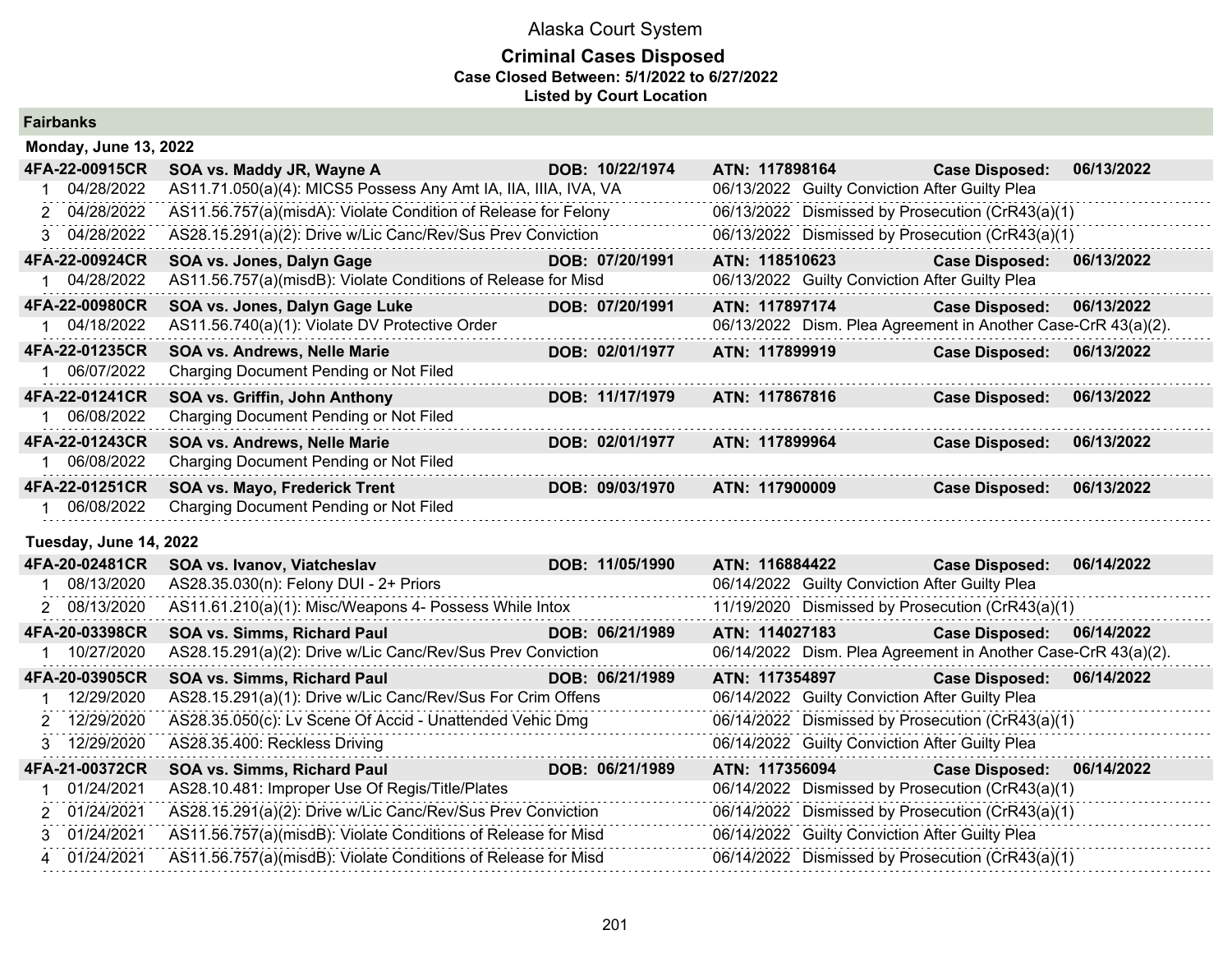| <b>Fairbanks</b>          |                                                                                    |                 |                                                               |                           |            |
|---------------------------|------------------------------------------------------------------------------------|-----------------|---------------------------------------------------------------|---------------------------|------------|
| Tuesday, June 14, 2022    |                                                                                    |                 |                                                               |                           |            |
| 4FA-21-00919CR            | SOA vs. Simms, Richard Paul                                                        | DOB: 06/21/1989 | ATN: 117360432                                                | <b>Case Disposed:</b>     | 06/14/2022 |
| 04/11/2021                | AS28.15.291(a)(2): Drive w/ License Cancelled/Suspended/Revoked                    |                 | 06/14/2022 Dism. Plea Agreement in Another Case-CrR 43(a)(2). |                           |            |
| 2 04/11/2021              | AS11.56.757(a)(misdB): Violate Conditions of Release for Misd                      |                 | 06/14/2022 Dism. Plea Agreement in Another Case-CrR 43(a)(2). |                           |            |
| 4FA-21-01201CR            | SOA vs. Tritt, Roselynn Marie                                                      | DOB: 10/22/1987 | ATN: 117865431                                                | <b>Case Disposed:</b>     | 06/14/2022 |
| 1 05/05/2021              | AS11.41.230(a)(3): Assault 4-Cause Fear Of Injury                                  | .               | 06/14/2022 Dism. Plea Agreement in Another Case-CrR 43(a)(2). |                           |            |
| 4FA-21-01510CR            | SOA vs. Tritt, Roselynn M<br><u> 1999 - Johann Barnett, mars e</u>                 | DOB: 10/22/1987 | ATN: 116847693                                                | Case Disposed: 06/14/2022 |            |
| 06/12/2021                | AS11.41.230(a)(1): Assault In The 4th Degree - Recklessly Injure                   |                 | 06/14/2022 Dism. Plea Agreement in Another Case-CrR 43(a)(2). |                           |            |
| 2 06/12/2021              | AS11.56.757(a)(misdB): Violate Conditions of Release for Misd                      |                 | 06/14/2022 Dism. Plea Agreement in Another Case-CrR 43(a)(2). |                           |            |
| 4FA-21-01542CR            | SOA vs. Cruger, Tristan Keith                                                      | DOB: 06/14/1995 | ATN: 115505199                                                | Case Disposed: 06/14/2022 |            |
| 06/16/2021                | AS11.41.230(a)(1): Assault In The 4th Degree - Recklessly Injure                   |                 | 06/14/2022 Guilty Conviction After Guilty Plea                |                           |            |
| 2 06/16/2021              | AS11.56.745: Interfere w/ Report of DV Crime                                       |                 | 06/14/2022 Dismissed by Prosecution (CrR43(a)(1)              |                           |            |
| 4FA-21-01875CR            | SOA vs. Tritt, Roselynn Marie<br><u> 1999 - Johann Barnett, fransk politiker (</u> | DOB: 10/22/1987 | ATN: 115506729                                                | <b>Case Disposed:</b>     | 06/14/2022 |
| 07/25/2021                | AS11.41.220(a)(5): Assault 3 - Committ Assault 4, 2+ Convictions                   |                 | 06/14/2022 Dism. Plea Agreement in Another Case-CrR 43(a)(2). |                           |            |
| 4FA-21-02009CR            | SOA vs. Tritt, Roselynn Marie                                                      | DOB: 10/22/1987 | ATN: 116881515                                                | <b>Case Disposed:</b>     | 06/14/2022 |
| 07/26/2021<br>$\mathbf 1$ | AS11.56.757(a)(misdA): Violate Condition of Release for Felony                     |                 | 06/14/2022 Dism. Plea Agreement in Another Case-CrR 43(a)(2). |                           |            |
| 4FA-21-02417CR            | SOA vs. Cruger, Tristan Keith                                                      | DOB: 06/14/1995 | ATN: 115508277                                                | <b>Case Disposed:</b>     | 06/14/2022 |
| 10/02/2021                | AS11.56.757(a)(misdB): Violate Conditions of Release for Misd                      |                 | 06/14/2022 Dism. Plea Agreement in Another Case-CrR 43(a)(2). |                           |            |
| 2 10/02/2021              | AS11.56.750(a)(1)(A): Unlawful Contact Per Court Ordered                           |                 | 06/14/2022 Dism. Plea Agreement in Another Case-CrR 43(a)(2). |                           |            |
| 4FA-21-02753CR            | SOA vs. Ishnook, Evan William                                                      | DOB: 07/30/1983 | ATN: 117330876                                                | <b>Case Disposed:</b>     | 06/14/2022 |
| 1 11/12/2021              | AS11.61.110(a)(5): Disord Conduct-Challenge To Fight                               |                 | 06/14/2022 Guilty Conviction After Guilty Plea                |                           |            |
| 4FA-21-03022CR            | SOA vs. Paluszak, Thomas John                                                      | DOB: 03/05/2001 | ATN: 115554771                                                | <b>Case Disposed:</b>     | 06/14/2022 |
| 12/17/2021                | AS28.35.182(b): Fail To Stop At Direction Of Officer 2                             |                 | 06/14/2022 Guilty Conviction After Guilty Plea                |                           |            |
| 2 12/17/2021              | AS28.35.400: Reckless Driving                                                      |                 | 06/14/2022 Dismissed by Prosecution (CrR43(a)(1)              |                           |            |
| 4FA-22-00351CR            | a di serie della contratta della<br>SOA vs. Tritt, Roselynn Marie                  | DOB: 10/22/1987 | ATN: 117895014 Case Disposed:                                 |                           | 06/14/2022 |
| 02/22/2022                | AS11.41.220(a)(1)(B): Assault 3- Cause Injury w/ Weap                              |                 | 06/14/2022 Guilty Conviction After Guilty Plea                |                           |            |
| 2 02/22/2022              | AS11.56.757(a)(misdA): Violate Condition of Release for Felony                     |                 | 06/14/2022 Guilty Conviction After Guilty Plea                |                           |            |
| 4FA-22-00627CR            | SOA vs. Phillips JR, Stanley                                                       | DOB: 11/25/1981 | ATN: 117893961                                                | <b>Case Disposed:</b>     | 06/14/2022 |
| 1 03/25/2022              | AS28.35.030(a)(2): DUI- BAC .08+ Percent                                           |                 | 06/14/2022 Guilty Conviction After Guilty Plea                |                           |            |
| 4FA-22-00969CR            | SOA vs. Joseph SR, Bryan Kelly                                                     | DOB: 11/25/1978 | ATN: 118510749                                                | <b>Case Disposed:</b>     | 06/14/2022 |
| 05/03/2022                | AS11.56.757(a)(misdB): Violate Conditions of Release for Misd                      |                 | 06/13/2022 Dism. Plea Agreement in Another Case-CrR 43(a)(2). |                           |            |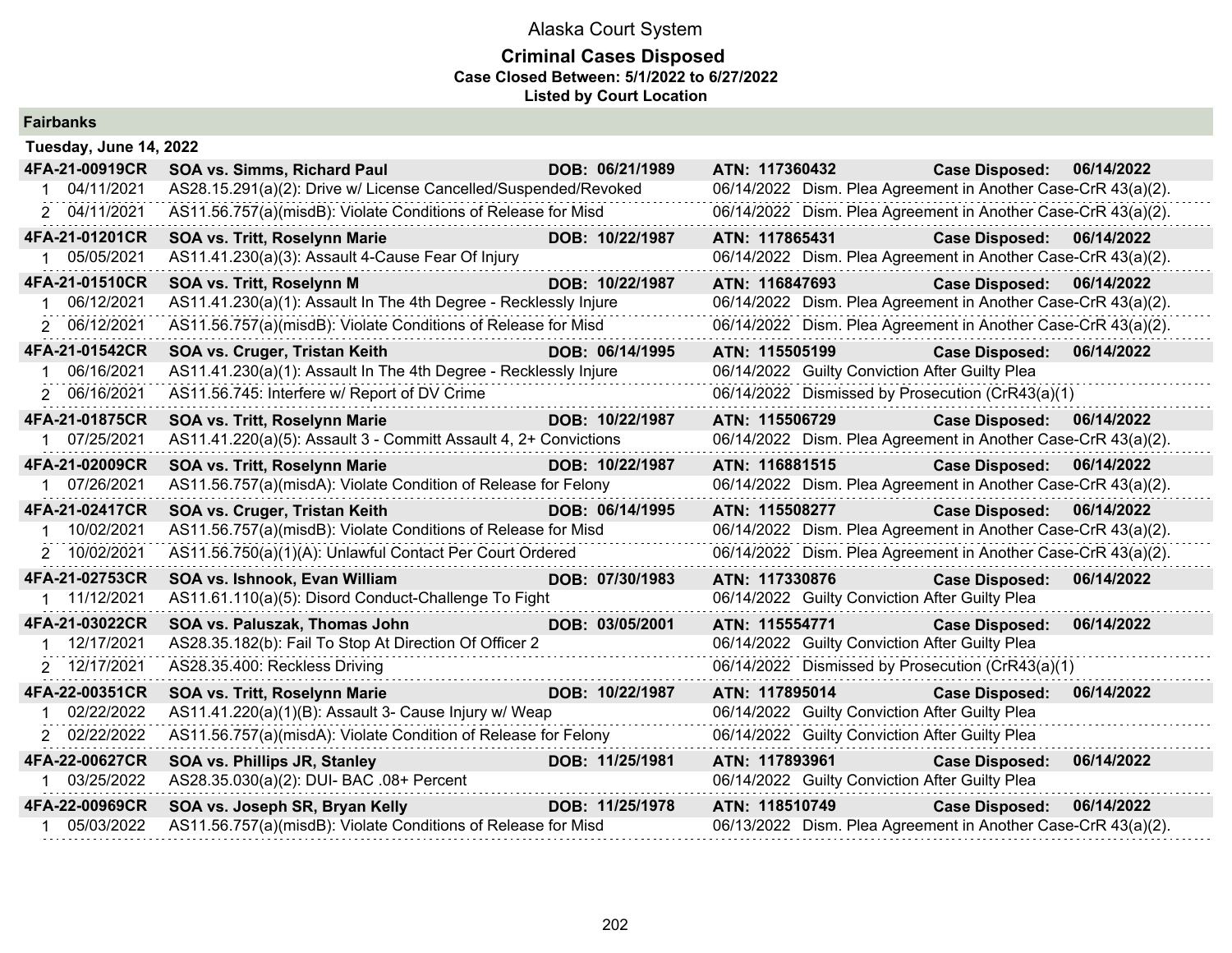## **Criminal Cases Disposed Case Closed Between: 5/1/2022 to 6/27/2022 Listed by Court Location**

| <b>Fairbanks</b> |
|------------------|
|------------------|

| Tuesday, June 14, 2022   |                                                                |                 |                                                               |                       |            |
|--------------------------|----------------------------------------------------------------|-----------------|---------------------------------------------------------------|-----------------------|------------|
| 4FA-22-01181CR           | SOA vs. Attla, Sheylynn J                                      | DOB: 09/12/1990 | ATN: 118510452                                                | <b>Case Disposed:</b> | 06/14/2022 |
| 05/19/2022               | AS11.56.320(a)(4)(A): Escape 3-Rels Misd Electronic Monitor    |                 | 06/14/2022 Dismissed by Prosecution (CrR43(a)(1)              |                       |            |
| 2 05/20/2022             | AS11.56.757(a)(misdA): Violate Condition of Release for Felony |                 | 06/14/2022 Dismissed by Prosecution (CrR43(a)(1)              |                       |            |
| Wednesday, June 15, 2022 |                                                                |                 |                                                               |                       |            |
| 4FA-21-01274CR           | SOA vs. Holtry, Nancy Kay                                      | DOB: 02/21/1979 | ATN: 117359739                                                | <b>Case Disposed:</b> | 06/15/2022 |
| 1 03/20/2021             | AS28.35.030(n): Felony DUI - 2+ Priors                         |                 | 06/15/2022 Guilty Conviction After Guilty Plea                |                       |            |
| 4FA-22-00548CR           | SOA vs. Beetus, Chantel Sharae Louise                          | DOB: 08/04/2000 | ATN: 118510209                                                | <b>Case Disposed:</b> | 06/15/2022 |
| 02/28/2022               | AS11.56.757(a)(misdB): Violate Conditions of Release for Misd  |                 | 06/15/2022 Dismissed by Prosecution (CrR43(a)(1)              |                       |            |
| 4FA-22-01145CR           | <b>SOA vs. Radway, Bruce Charles</b>                           | DOB: 05/29/1991 | ATN: 117899415                                                | <b>Case Disposed:</b> | 06/15/2022 |
| 1 05/27/2022             | AS11.46.482(a)(1): Criminal Mischief 3-Damage \$750+           |                 | 06/15/2022 Dismissed by Prosecution (CrR43(a)(1)              |                       |            |
| 4FA-22-01242CR           | <b>COF vs. Andrews, Nelle Marie</b>                            | DOB: 02/01/1977 | ATN: 117899973                                                | <b>Case Disposed:</b> | 06/15/2022 |
| 1 06/08/2022             | FGC46-80: Drinking In Public                                   |                 | 06/15/2022 Dismissed.No Probable Cause.CrR5(d)&4(a)(1);MO4(e) |                       |            |
| 4FA-22-01307CR           | SOA vs. Jones, Dalyn Gage Luke                                 | DOB: 07/20/1991 | ATN: 118511145                                                | <b>Case Disposed:</b> | 06/15/2022 |
| 1 06/08/2022             | AS11.56.757(a)(misdB): Violate Conditions of Release for Misd  |                 | 06/15/2022 Dismissed by Prosecution (CrR43(a)(1)              |                       |            |

**Thursday, June 16, 2022**

| 4FA-20-01538CR | SOA vs. McEachern, Joe Jerome                                    | DOB: 07/28/1981 | ATN: 115518717 |                                                | <b>Case Disposed:</b>                                         | 06/16/2022 |
|----------------|------------------------------------------------------------------|-----------------|----------------|------------------------------------------------|---------------------------------------------------------------|------------|
| 05/24/2020     | AS28.35.030(a)(2): DUI- BAC .08+ Percent                         |                 |                |                                                | 06/16/2022 Dismissed by Prosecution (CrR43(a)(1)              |            |
| 2 05/24/2020   | AS28.15.291(a)(1): Drive w/Lic Canc/Rev/Sus For Crim Offens      |                 |                |                                                | 05/29/2020 Dismissed-Furtherance of Justice CrR 43(c)         |            |
| 4FA-21-00022CR | SOA vs. Pyle, Malachi F                                          | DOB: 05/28/1999 | ATN: 117354825 |                                                | <b>Case Disposed:</b>                                         | 06/16/2022 |
| 01/02/2021     | AS28.35.400: Reckless Driving                                    |                 |                | 06/16/2022 Guilty Conviction After Guilty Plea |                                                               |            |
| 2 01/02/2021   | AS28.35.032(a): Refuse To Submit To Chemical Test                |                 |                |                                                | 06/16/2022 Dismissed by Prosecution (CrR43(a)(1)              |            |
| 4FA-21-00653CR | SOA vs. Thompson, Oschanta Willette                              | DOB: 10/17/2001 | ATN: 113067459 |                                                | <b>Case Disposed:</b>                                         | 06/16/2022 |
| 03/14/2021     | AS11.41.230(a)(1): Assault In The 4th Degree - Recklessly Injure |                 |                |                                                | 06/16/2022 Dismissed by Prosecution (CrR43(a)(1)              |            |
| 2 03/14/2021   | AS11.56.700(a)(1): Resist/Interfere Arrest-By Force              |                 |                |                                                | 06/16/2022 Dismissed by Prosecution (CrR43(a)(1)              |            |
| 3 03/14/2021   | AS11.61.110(a)(4): Disord Conduct-Refuse Leave Premises          |                 |                |                                                | 06/16/2022 Dismissed by Prosecution (CrR43(a)(1)              |            |
| 4FA-21-02459CR | <b>SOA vs. Williams, Ronald C</b>                                | DOB: 10/01/1961 | ATN: 115508484 |                                                | <b>Case Disposed:</b>                                         | 06/16/2022 |
| 10/08/2021     | AS28.35.030(a)(2): DUI- BAC .08+ Percent                         |                 |                | 06/16/2022 Guilty Conviction After Guilty Plea |                                                               |            |
| 4FA-21-03123CR | SOA vs. Larson, Katherine Annamarie                              | DOB: 01/23/1973 | ATN: 118509264 |                                                | <b>Case Disposed:</b>                                         | 06/16/2022 |
|                | AS11.56.757(a)(misdB): Violate Conditions of Release for Misd    |                 |                |                                                | 06/16/2022 Dismissed by Prosecution (CrR43(a)(1)              |            |
| 4FA-22-00591CR | SOA vs. Williams, Ronald Craig                                   | DOB: 10/01/1961 | ATN: 117893241 |                                                | <b>Case Disposed:</b>                                         | 06/16/2022 |
| 03/19/2022     | AS28.35.030(a): DUI - Operate Vehic Under Infl Alc/Drug          |                 |                |                                                | 06/16/2022 Dism. Plea Agreement in Another Case-CrR 43(a)(2). |            |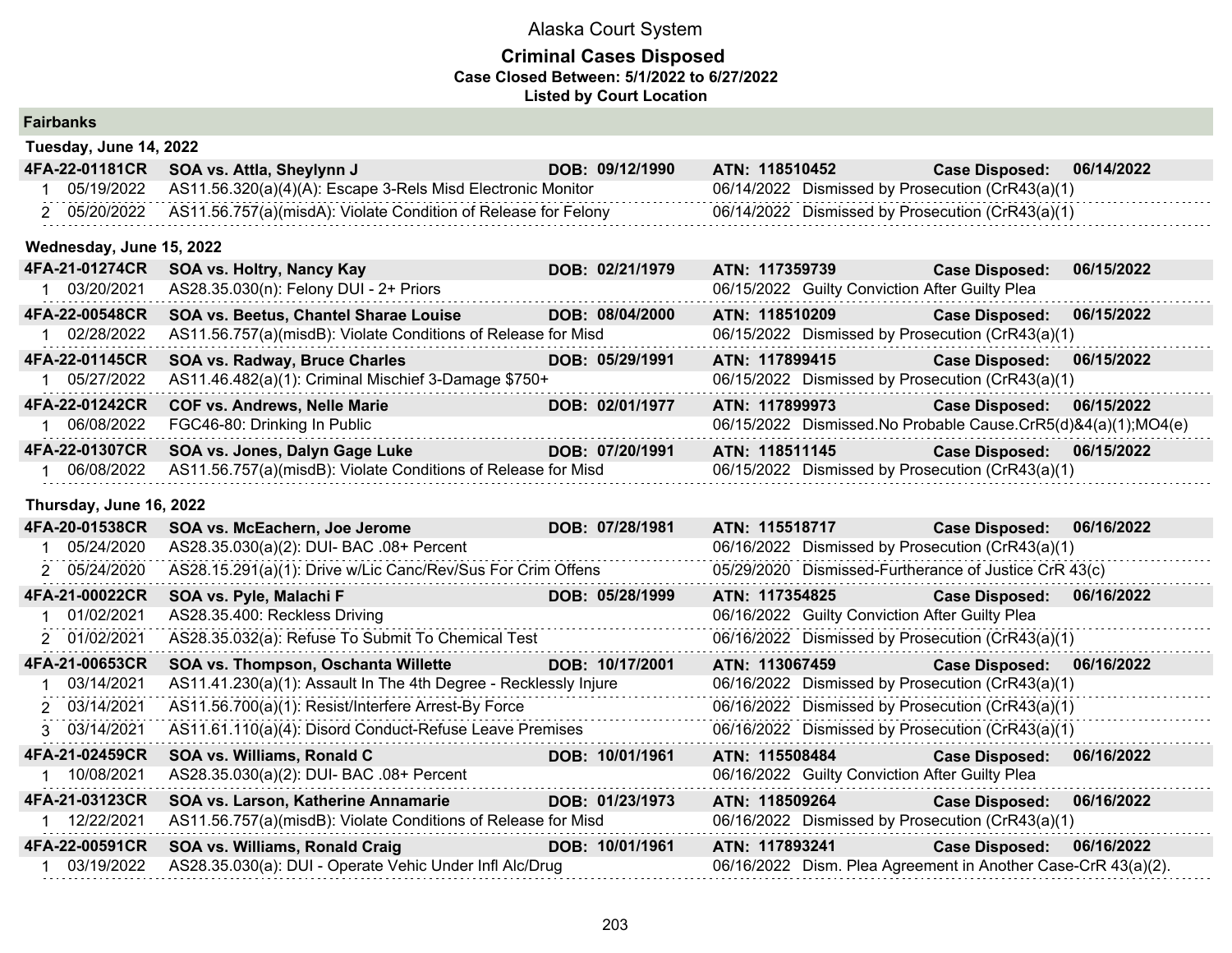| <b>Fairbanks</b>             |                                                                    |                 |                                                               |                       |            |
|------------------------------|--------------------------------------------------------------------|-----------------|---------------------------------------------------------------|-----------------------|------------|
| Thursday, June 16, 2022      |                                                                    |                 |                                                               |                       |            |
| 4FA-22-01250CR               | SOA vs. Riley, Gordon Grover                                       | DOB: 12/28/1956 | ATN: 117899991                                                | <b>Case Disposed:</b> | 06/16/2022 |
| 06/08/2022                   | Charging Document Pending or Not Filed                             |                 |                                                               |                       |            |
| 4FA-22-01274CR               | COF vs. Nickerson, Samantha E                                      | DOB: 08/26/1969 | ATN: 117899631                                                | <b>Case Disposed:</b> | 06/16/2022 |
| 06/01/2022                   | FGC46-326: Assault Or Battery On Police Officer                    |                 | 06/16/2022 Dismissed. Duplicate Case.                         |                       |            |
| 4FA-22-01293CR               | SOA vs. Stainbrook, Katie                                          | DOB: 09/26/1978 | ATN: 115540803                                                | <b>Case Disposed:</b> | 06/16/2022 |
| 06/14/2022                   | Charging Document Pending or Not Filed                             |                 | 06/16/2022 Dismissed. Duplicate Case.                         |                       |            |
| <b>Friday, June 17, 2022</b> |                                                                    |                 |                                                               |                       |            |
| 4FA-21-00326CR               | SOA vs. Boyle, George Jacob Daniel                                 | DOB: 03/09/1996 | ATN: 116884557                                                | <b>Case Disposed:</b> | 06/17/2022 |
| 02/03/2021                   | AS11.41.220(a)(1)(B): Assault 3- Cause Injury w/ Weap              |                 | 06/17/2022 Guilty Conviction After Guilty Plea                |                       |            |
| 02/03/2021<br>2              | AS11.41.230(a)(1): Assault In The 4th Degree - Recklessly Injure   |                 | 06/17/2022 Dismissed by Prosecution (CrR43(a)(1)              |                       |            |
| 4FA-21-02246CR               | SOA vs. Ned JR, Frederick Lee                                      | DOB: 12/26/1970 | ATN: 115509312                                                | <b>Case Disposed:</b> | 06/17/2022 |
| 09/11/2021                   | AS28.35.030(a)(1): DUI- Alcohol Or Contr Subst                     |                 | 06/17/2022 Guilty Conviction After Guilty Plea                |                       |            |
| 09/11/2021                   | AS11.61.110(a)(5): Disord Conduct-Challenge To Fight               |                 | 06/17/2022 Guilty Conviction After Guilty Plea                |                       |            |
| 09/11/2021<br>3              | AS28.35.032(a): Refuse To Submit To Chemical Test                  |                 | 06/17/2022 Dismissed by Prosecution (CrR43(a)(1)              |                       |            |
| 09/11/2021<br>4              | AS28.15.291(a)(1): Drive w/Lic Canc/Rev/Sus For Crim Offens        |                 | 06/17/2022 Dismissed by Prosecution (CrR43(a)(1)              |                       |            |
| 4FA-21-02626CR               | <b>SOA vs. Simpson, Anthony Justin</b>                             | DOB: 11/13/1999 | ATN: 115507593                                                | <b>Case Disposed:</b> | 06/17/2022 |
| 07/24/2021                   | AS11.41.230(a)(1): Assault In The 4th Degree - Recklessly Injure   |                 | 06/17/2022 Dism. Plea Agreement in Another Case-CrR 43(a)(2). |                       |            |
| 4FA-21-02835CR               | SOA vs. Ned JR, Frederick Lee                                      | DOB: 12/26/1970 | ATN: 118507059                                                | <b>Case Disposed:</b> | 06/17/2022 |
| 09/18/2021                   | AS11.56.757(a)(misdB): Violate Conditions of Release for Misd      |                 | 06/17/2022 Dism. Plea Agreement in Another Case-CrR 43(a)(2). |                       |            |
| 4FA-22-00251CR               | SOA vs. Trombley, Erik Cavell                                      | DOB: 09/01/1993 | ATN: 117892062                                                | <b>Case Disposed:</b> | 06/17/2022 |
| 02/05/2022                   | AS28.35.030(a)(2): DUI- BAC .08+ Percent                           |                 | 06/17/2022 Guilty Conviction After Guilty Plea                |                       |            |
| 4FA-22-00286CR               | SOA vs. Frese, George Christopher                                  | DOB: 01/17/1977 | ATN: 115511976                                                | <b>Case Disposed:</b> | 06/17/2022 |
| 02/11/2022                   | AS11.46.330(a)(1): Crim Trespass 2- Upon Premises                  |                 | 06/17/2022 Guilty Conviction After No Contest Plea            |                       |            |
| 2 02/11/2022                 | AS11.56.700(a)(1): Resist/Interfere Arrest-By Force                |                 | 06/17/2022 Guilty Conviction After No Contest Plea            |                       |            |
| 4FA-22-00298CR               | SOA vs. Ham, Tyler J                                               | DOB: 07/14/1982 | ATN: 117367074                                                | <b>Case Disposed:</b> | 06/17/2022 |
| 02/13/2022                   | AS28.35.030(a)(2): DUI- BAC .08+ Percent                           |                 | 06/17/2022 Guilty Conviction After Guilty Plea                |                       |            |
| 4FA-22-00690CR               | SOA vs. Pickworth, Devin Matthew                                   | DOB: 04/20/1987 | ATN: 115554897                                                | <b>Case Disposed:</b> | 06/17/2022 |
| 01/01/2022                   | AS11.46.140(a)(1): Theft 3-Value \$250-\$749                       |                 | 06/17/2022 Guilty Conviction After Guilty Plea                |                       |            |
| 2 03/27/2022                 | AS11.46.482(a)(1): Criminal Mischief 3-Damage \$750+               |                 | 06/17/2022 Dismissed by Prosecution (CrR43(a)(1)              |                       |            |
| 4FA-22-01320CR<br>06/16/2022 | SOA vs. Dobyne, Keenan L<br>Charging Document Pending or Not Filed | DOB: 03/22/1985 | ATN: 117900999                                                | <b>Case Disposed:</b> | 06/17/2022 |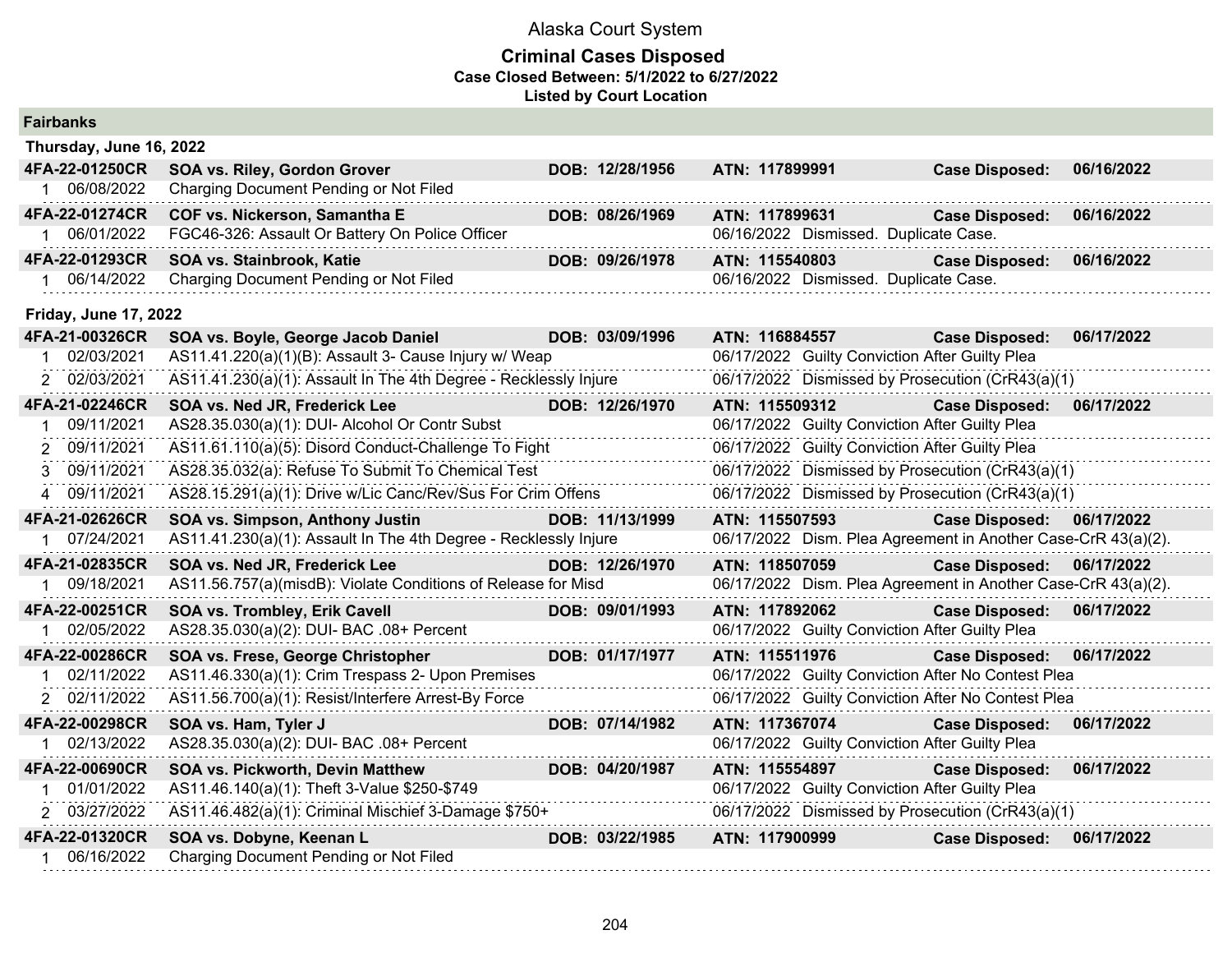## **Criminal Cases Disposed Case Closed Between: 5/1/2022 to 6/27/2022 Listed by Court Location**

| <b>Fairbanks</b>                    |                                                                        |                 |                |                                  |                                                  |            |
|-------------------------------------|------------------------------------------------------------------------|-----------------|----------------|----------------------------------|--------------------------------------------------|------------|
| <b>Friday, June 17, 2022</b>        |                                                                        |                 |                |                                  |                                                  |            |
| 4FA-22-01321CR                      | SOA vs. Hasting, Vanessa R                                             | DOB: 03/09/1996 | ATN: 118459044 |                                  | <b>Case Disposed:</b>                            | 06/17/2022 |
| 06/17/2022                          | Charging Document Pending or Not Filed                                 |                 |                |                                  |                                                  |            |
| <b>Sunday, June 19, 2022</b>        |                                                                        |                 |                |                                  |                                                  |            |
| 4FA-22-01338CR                      | SOA vs. Nolasco Sibrian, Carlos Enrique                                | DOB: 05/02/2000 | ATN: 117900918 |                                  | <b>Case Disposed:</b>                            | 06/19/2022 |
| 1 06/19/2022                        | Charging Document Pending or Not Filed                                 |                 |                |                                  |                                                  |            |
| <b>Monday, June 20, 2022</b>        |                                                                        |                 |                |                                  |                                                  |            |
| 4FA-20-03738CR                      | SOA vs. Shubair, Mohammed Shokri                                       | DOB: 10/29/1966 | ATN: 116848674 |                                  | <b>Case Disposed:</b>                            | 06/20/2022 |
| 12/01/2019                          | AS11.41.220(a)(3): Assault 3-Injure Child 12-15 Req Med Tx             |                 |                | 06/16/2022 Acquitted After Trial |                                                  |            |
| 09/01/2019                          | AS11.41.230(a)(1): Assault In The 4th Degree - Recklessly Injure       |                 |                | 06/16/2022 Acquitted After Trial |                                                  |            |
| 09/29/2019<br>3                     | AS11.41.230(a)(1): Assault In The 4th Degree - Recklessly Injure       |                 |                | 06/16/2022 Acquitted After Trial |                                                  |            |
| 02/10/2020<br>$\boldsymbol{\Delta}$ | AS11.41.230(a)(1): Assault In The 4th Degree - Recklessly Injure       |                 |                | 06/16/2022 Acquitted After Trial |                                                  |            |
| 02/10/2020<br>5                     | AS11.41.230(a)(1): Assault In The 4th Degree - Recklessly Injure       |                 |                | 06/16/2022 Acquitted After Trial |                                                  |            |
| 02/26/2020<br>6                     | AS11.41.230(a)(1): Assault In The 4th Degree - Recklessly Injure       |                 |                | 06/16/2022 Guilty After Trial    |                                                  |            |
| 05/29/2020                          | AS11.41.270: Stalking 2- Fear For Self Or Family                       |                 |                | 06/16/2022 Guilty After Trial    |                                                  |            |
| 4FA-20-03878CR                      | SOA vs. Nicholai, Richard Paul                                         | DOB: 10/31/1973 | ATN: 117355401 |                                  | <b>Case Disposed:</b>                            | 06/20/2022 |
| 12/27/2020                          | AS11.41.250: Reckless Endangerment                                     |                 |                |                                  | 06/20/2022 Guilty Conviction After Guilty Plea   |            |
| 2 12/27/2020                        | AS28.35.032(a): Refuse To Submit To Chemical Test                      |                 |                |                                  | 06/20/2022 Dismissed by Prosecution (CrR43(a)(1) |            |
| 4FA-21-02364CR                      | SOA vs. Anchundia, Jay S                                               | DOB: 07/10/1998 | ATN: 115508052 |                                  | <b>Case Disposed:</b>                            | 06/20/2022 |
| 09/26/2021                          | AS11.41.250: Reckless Endangerment                                     |                 |                |                                  | 06/20/2022 Guilty Conviction After Guilty Plea   |            |
| 09/26/2021<br>2                     | AS28.35.032(a): Refuse To Submit To Chemical Test                      |                 |                |                                  | 06/20/2022 Dismissed by Prosecution (CrR43(a)(1) |            |
| 3 09/26/2021                        | AS11.61.210(a)(1): Misc/Weapons 4- Possess While Intox                 |                 |                |                                  | 06/20/2022 Dismissed by Prosecution (CrR43(a)(1) |            |
| 4FA-21-02811CR                      | SOA vs. Vancuren, Gunnar Amsden                                        | DOB: 03/25/1995 | ATN: 118459467 |                                  | <b>Case Disposed:</b>                            | 06/20/2022 |
| 11/21/2021                          | Attempted: AS11.46.360(a)(1): Vehicle Theft 1-Take Veh, Air Or Wtrcrft |                 |                |                                  | 06/20/2022 Guilty Conviction After Guilty Plea   |            |
| 2 11/21/2021                        | AS28.35.030(a)(2): DUI- BAC .08+ Percent                               |                 |                |                                  | 06/20/2022 Guilty Conviction After Guilty Plea   |            |
| 4FA-22-00828CR                      | SOA vs. Flormann, William                                              | DOB: 11/07/1997 | ATN: 117895716 |                                  | <b>Case Disposed:</b>                            | 06/20/2022 |
| 04/16/2022                          | AS28.35.030(a)(2): DUI- BAC .08+ Percent                               |                 |                |                                  | 06/20/2022 Guilty Conviction After Guilty Plea   |            |
| 4FA-22-01309CR                      | <b>SOA vs. ANDREWS, NELLE MARIE</b>                                    | DOB: 02/01/1977 | ATN: 115520292 |                                  | <b>Case Disposed:</b>                            | 06/20/2022 |
| 1 06/15/2022                        | Charging Document Pending or Not Filed                                 |                 |                |                                  |                                                  |            |
| 4FA-22-01310CR                      | SOA vs. Wilson, Kenneth Clyde                                          | DOB: 03/30/1998 | ATN: 117901026 |                                  | <b>Case Disposed:</b>                            | 06/20/2022 |
| 06/16/2022                          | Charging Document Pending or Not Filed                                 |                 |                |                                  |                                                  |            |

**Tuesday, June 21, 2022**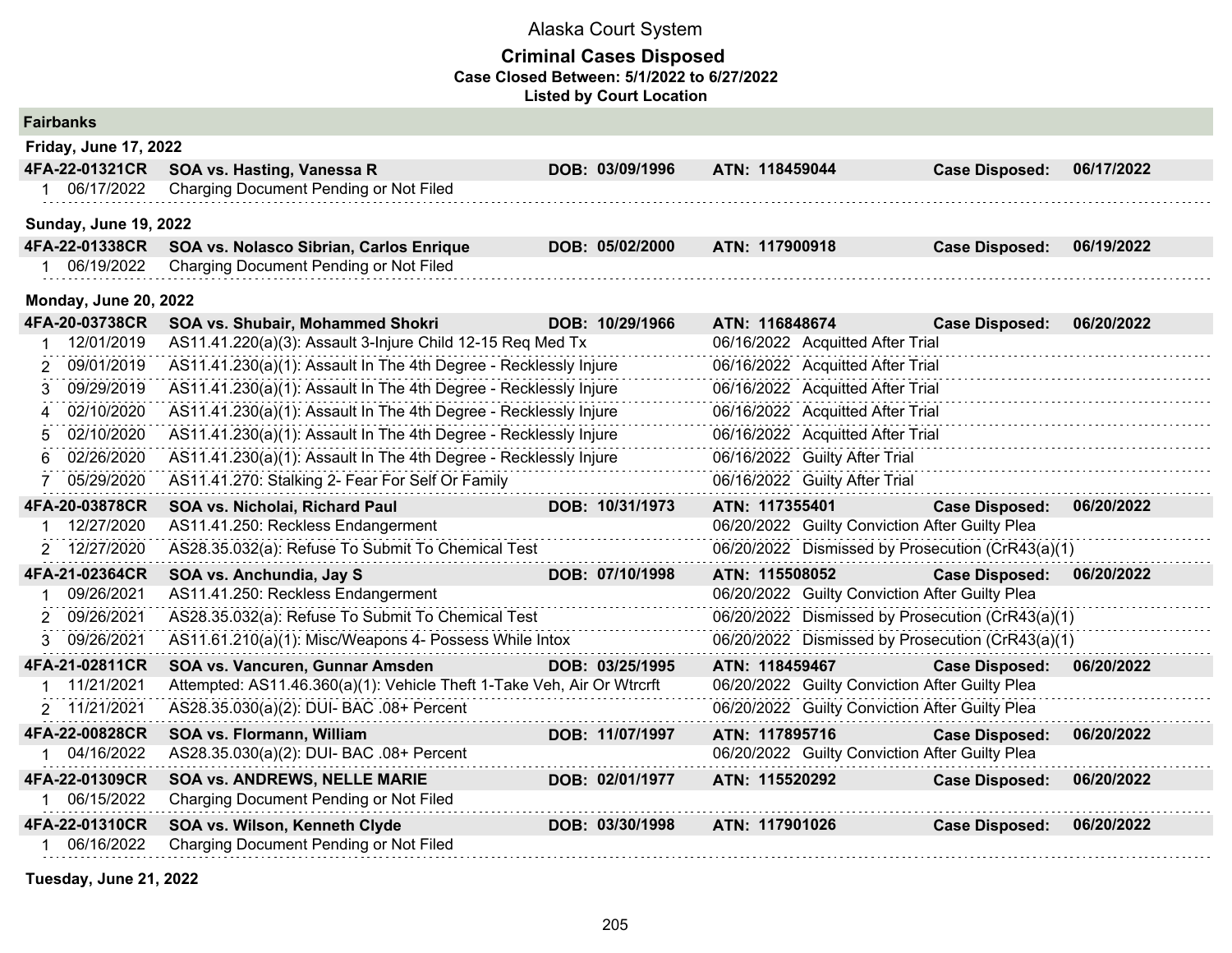| <b>Fairbanks</b>         |                                                                  |                 |                                                               |                       |            |
|--------------------------|------------------------------------------------------------------|-----------------|---------------------------------------------------------------|-----------------------|------------|
| Tuesday, June 21, 2022   |                                                                  |                 |                                                               |                       |            |
| 4FA-20-03686CR           | SOA vs. Mcguffin, Tracy Monique                                  | DOB: 05/16/1974 | ATN: 114996636                                                | <b>Case Disposed:</b> | 06/21/2022 |
| 1 12/09/2020             | AS11.41.250: Reckless Endangerment                               |                 | 06/21/2022 Guilty Conviction After Guilty Plea                |                       |            |
| 4FA-21-01523CR           | SOA vs. James, Annie Shae Salmon                                 | DOB: 09/26/1997 | ATN: 116880462                                                | <b>Case Disposed:</b> | 06/21/2022 |
| 1 05/16/2021             | AS11.56.757(a)(misdA): Violate Condition of Release for Felony   |                 | 06/21/2022 Dismissed by Prosecution (CrR43(a)(1)              |                       |            |
| 4FA-21-02281CR           | SOA vs. Dentler, Burke William                                   | DOB: 03/13/1982 | ATN: 116861427                                                | <b>Case Disposed:</b> | 06/21/2022 |
| 1 08/20/2021             | AS11.71.050(a)(4): MICS5 Possess Any Amt IA, IIA, IIIA, IVA, VA  |                 | 06/21/2022 Guilty Conviction After Guilty Plea                |                       |            |
| 4FA-22-00003AU           | <b>COF vs. Nelson, Davante Beetus</b>                            | DOB: 04/12/2001 | ATN: 118459008                                                | <b>Case Disposed:</b> | 06/21/2022 |
| 1 03/18/2022             | AS28.35.280: Minor Operating Vehicle After Consuming Alcohol     |                 | 06/21/2022 Dism. Plea Agreement in Another Case-CrR 43(a)(2). |                       |            |
| 4FA-22-00313CR           | SOA vs. James, Annie Shae Salmon                                 | DOB: 09/26/1997 | ATN: 116847927                                                | <b>Case Disposed:</b> | 06/21/2022 |
| 1 02/15/2022             | AS11.41.230(a)(1): Assault In The 4th Degree - Recklessly Injure |                 | 06/21/2022 Guilty Conviction After Guilty Plea                |                       |            |
| 2 02/15/2022             | AS11.56.757(a)(misdA): Violate Condition of Release for Felony   |                 | 06/21/2022 Guilty Conviction After Guilty Plea                |                       |            |
| 4FA-22-00319CR           | SOA vs. James, Annie Shae Salmon                                 | DOB: 09/26/1997 | ATN: 118509462                                                | <b>Case Disposed:</b> | 06/21/2022 |
| 1 01/17/2022             | AS11.56.757(a)(misdA): Violate Condition of Release for Felony   |                 | 06/21/2022 Guilty Conviction After Guilty Plea                |                       |            |
| 4FA-22-00478CR           | SOA vs. James, Annie Shae Salmon                                 | DOB: 09/26/1997 | ATN: 118510281                                                | <b>Case Disposed:</b> | 06/21/2022 |
| 1 02/23/2022             | AS11.56.757(a)(misdA): Violate Condition of Release for Felony   |                 | 06/21/2022 Dismissed by Prosecution (CrR43(a)(1)              |                       |            |
| 4FA-22-01044CR           | SOA vs. Merculief, Shondell Minnie Ruth                          | DOB: 07/03/2001 | ATN: 117898965                                                | <b>Case Disposed:</b> | 06/21/2022 |
| 1 05/15/2022             | AS11.41.230(a)(1): Assault In The 4th Degree - Recklessly Injure |                 | 06/21/2022 Dismissed by Prosecution (CrR43(a)(1)              |                       |            |
| Wednesday, June 22, 2022 |                                                                  |                 |                                                               |                       |            |
| 4FA-21-02779CR           | SOA vs. Weber, Eric                                              | DOB: 05/26/1996 | ATN: 117327726                                                | <b>Case Disposed:</b> | 06/22/2022 |
| 1 11/17/2021             | AS28.35.030(a)(2): DUI- BAC .08+ Percent                         |                 | 06/22/2022 Guilty Conviction After Guilty Plea                |                       |            |
| 4FA-21-02941CR           | SOA vs. Garrison, John Denver                                    | DOB: 03/22/1966 | ATN: 117331614                                                | <b>Case Disposed:</b> | 06/22/2022 |
| 1 12/08/2021             | AS28.35.030(a): DUI - Operate Vehic Under Infl Alc/Drug          |                 | 06/22/2022 Guilty Conviction After Guilty Plea                |                       |            |
| 4FA-21-03036CR           | SOA vs. Sikvayugak, Ashleie Ruby                                 | DOB: 08/15/1992 | ATN: 117366633                                                | <b>Case Disposed:</b> | 06/22/2022 |
| 1 12/19/2021             | AS28.35.030(a): DUI - Operate Vehic Under Infl Alc/Drug          |                 | 06/22/2022 Guilty Conviction After Guilty Plea                |                       |            |
| 4FA-22-00949CR           | SOA vs. John, Jason Carl                                         | DOB: 02/07/1980 | ATN: 117898362                                                | <b>Case Disposed:</b> | 06/22/2022 |
| 1 05/02/2022             | AS11.41.230(a)(1): Assault In The 4th Degree - Recklessly Injure |                 | 06/22/2022 Guilty Conviction After Guilty Plea                |                       |            |
| 4FA-22-01322CR           | SOA vs. Cartier, Christina Helen                                 | DOB: 04/29/1988 | ATN: 117901008                                                | <b>Case Disposed:</b> | 06/22/2022 |
| 1 06/16/2022             | Charging Document Pending or Not Filed                           |                 |                                                               |                       |            |
| 4FA-22-01327CR           | SOA vs. Notti, Alec Emil                                         | DOB: 12/03/1994 | ATN: 117900972                                                | <b>Case Disposed:</b> | 06/22/2022 |
| 1 06/17/2022             | Charging Document Pending or Not Filed                           |                 |                                                               |                       |            |
| 4FA-22-01352CR           | SOA vs. Andrews, Nelle Marie                                     | DOB: 02/01/1977 | ATN: 117376704                                                | <b>Case Disposed:</b> | 06/22/2022 |
| 1 06/21/2022             | Charging Document Pending or Not Filed                           |                 |                                                               |                       |            |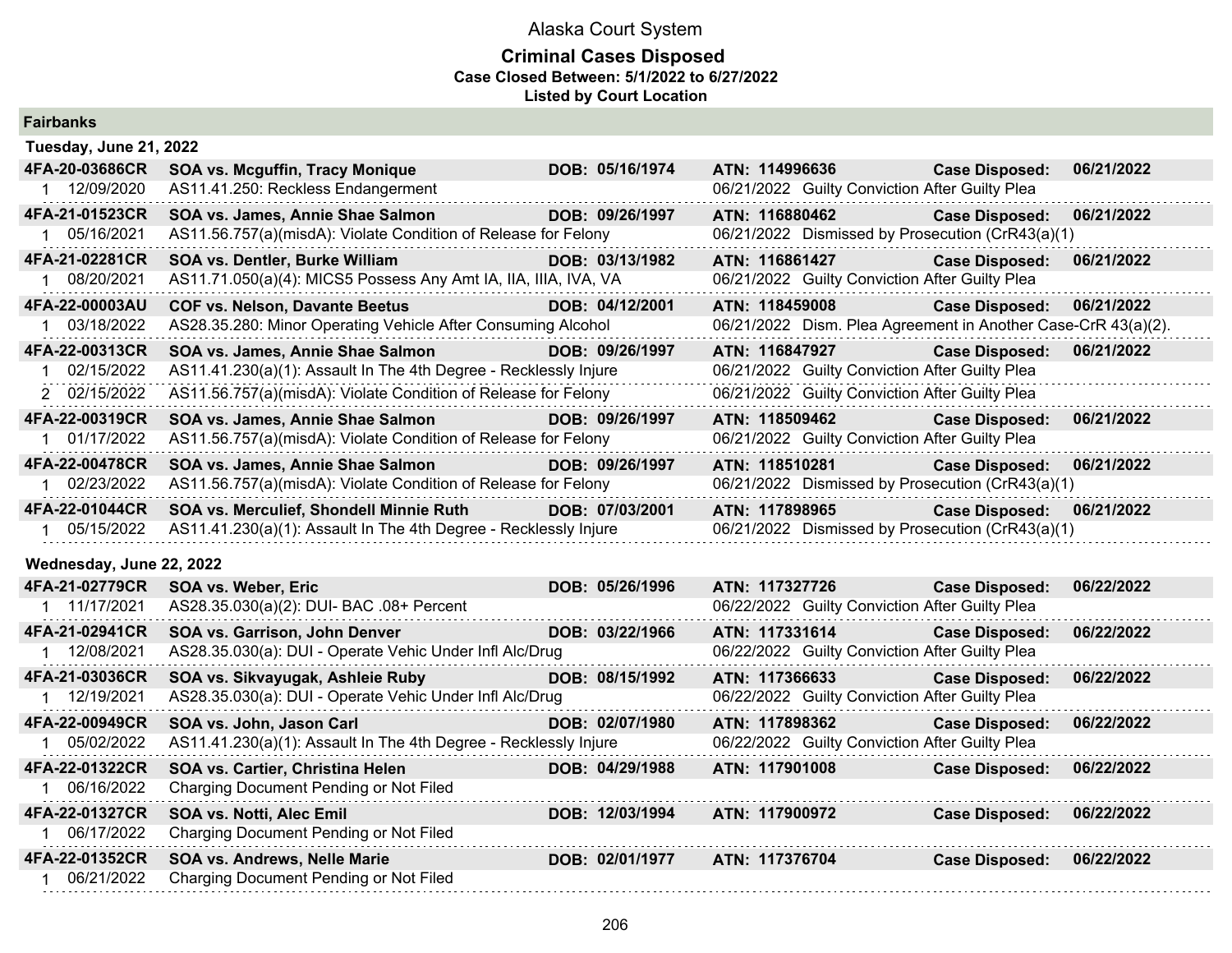## **Criminal Cases Disposed Case Closed Between: 5/1/2022 to 6/27/2022 Listed by Court Location**

| <b>Fairbanks</b>             |                                                                  |                 |                                                               |                       |            |
|------------------------------|------------------------------------------------------------------|-----------------|---------------------------------------------------------------|-----------------------|------------|
| Wednesday, June 22, 2022     |                                                                  |                 |                                                               |                       |            |
| 4FA-22-01353CR               | <b>SOA vs. Andrews, Nelle Marie</b>                              | DOB: 02/01/1977 | ATN: 117376704                                                | <b>Case Disposed:</b> | 06/22/2022 |
| 06/21/2022<br>1.             | Charging Document Pending or Not Filed                           |                 |                                                               |                       |            |
| 4FA-22-01354CR               | SOA vs. Thompson II, Kenneth Martin                              | DOB: 07/29/1976 | ATN: 117900873                                                | <b>Case Disposed:</b> | 06/22/2022 |
| 06/21/2022                   | Charging Document Pending or Not Filed                           |                 |                                                               |                       |            |
| Thursday, June 23, 2022      |                                                                  |                 |                                                               |                       |            |
| 4FA-21-00005AU               | <b>COF vs. Buss, Jacob Collin</b>                                | DOB: 06/29/2001 | ATN: 115506378                                                | <b>Case Disposed:</b> | 06/23/2022 |
| 1 08/05/2021                 | AS28.35.280: Minor Operating Vehicle After Consuming Alcohol     |                 | 06/23/2022 Dism. Plea Agreement in Another Case-CrR 43(a)(2). |                       |            |
| 4FA-21-01803CR               | SOA vs. Buss, Jacob                                              | DOB: 06/29/2001 | ATN: 115506378                                                | <b>Case Disposed:</b> | 06/23/2022 |
| 07/18/2021                   | AS28.35.030(a)(2): DUI- BAC .08+ Percent                         |                 | 06/23/2022 Guilty Conviction After Guilty Plea                |                       |            |
| 4FA-21-02225CR               | SOA vs. Lord, Maria Elena                                        | DOB: 06/02/1947 | ATN: 115509249                                                | <b>Case Disposed:</b> | 06/23/2022 |
| 09/08/2021                   | AS11.46.486(a)(2): Criminal Mischief 5-Damage Under \$250        |                 | 06/23/2022 Dismissed by Prosecution (CrR43(a)(1)              |                       |            |
| 2 09/08/2021                 | AS11.61.110(a)(6): Disord Conduct- Create Hazard Condition       |                 | 06/23/2022 Guilty Conviction After Guilty Plea                |                       |            |
| 4FA-22-01335CR               | <b>SOA vs. ANDREWS, NELLE MARIE</b>                              | DOB: 02/01/1977 | ATN: 117900288                                                | <b>Case Disposed:</b> | 06/23/2022 |
| 06/18/2022                   | Charging Document Pending or Not Filed                           |                 |                                                               |                       |            |
| 4FA-22-01343CR               | <b>SOA vs. ANDREWS, NELLE MARIE</b>                              | DOB: 02/01/1977 | ATN: 117900765                                                | <b>Case Disposed:</b> | 06/23/2022 |
| 06/20/2022                   | Charging Document Pending or Not Filed                           |                 |                                                               |                       |            |
| 4FA-22-01362CR               | SOA vs. Ammasi, Stephanie Healoha Sanae                          | DOB: 02/18/1989 | ATN: 117900846                                                | <b>Case Disposed:</b> | 06/23/2022 |
| 06/22/2022                   | Charging Document Pending or Not Filed                           |                 |                                                               |                       |            |
| 4FA-22-01363CR               | SOA vs. Garrison, John Denver                                    | DOB: 03/22/1966 | ATN: 117900324                                                | <b>Case Disposed:</b> | 06/23/2022 |
| 06/22/2022                   | Charging Document Pending or Not Filed                           |                 |                                                               |                       |            |
| <b>Friday, June 24, 2022</b> |                                                                  |                 |                                                               |                       |            |
| 4FA-19-03607CR               | SOA vs. Soule, Colt Samuel Weaver                                | DOB: 05/12/1993 | ATN: 115811703                                                | <b>Case Disposed:</b> | 06/24/2022 |
| 12/07/2019                   | AS28.35.030(a)(1): DUI- Alcohol Or Contr Subst                   |                 | 06/24/2022 Guilty After Trial                                 |                       |            |
| 12/07/2019                   | AS28.35.032(a): Refuse To Submit To Chemical Test                |                 | 06/24/2022 Guilty After Trial                                 |                       |            |
| 4FA-20-02798CR               | SOA vs. Smoke, Kyle Andrew                                       | DOB: 03/14/1991 | ATN: 116874783                                                | <b>Case Disposed:</b> | 06/24/2022 |
| 09/11/2020                   | AS11.41.230(a)(1): Assault In The 4th Degree - Recklessly Injure |                 | 06/24/2022 Guilty Conviction After Guilty Plea                |                       |            |
| 2 09/11/2020                 | AS11.46.486(a)(2): Criminal Mischief 5-Damage Under \$250        |                 | 06/24/2022 Dismissed by Prosecution (CrR43(a)(1)              |                       |            |
| 3 09/11/2020                 | AS11.56.700(a)(3): Resist/Interfere Arrest- Risk Of Injury       |                 | 06/24/2022 Dismissed by Prosecution (CrR43(a)(1)              |                       |            |

**4FA-20-02822CR SOA vs. Smoke, Kyle Andrew DOB: 03/14/1991 ATN: 116874954 Case Disposed: 06/24/2022** 1 09/13/2020 AS11.46.484(a)(1): Crim Mischief 4-Prop Dam \$250-\$749 06/24/2022 Dism. Plea Agreement in Another Case-CrR 43(a)(2).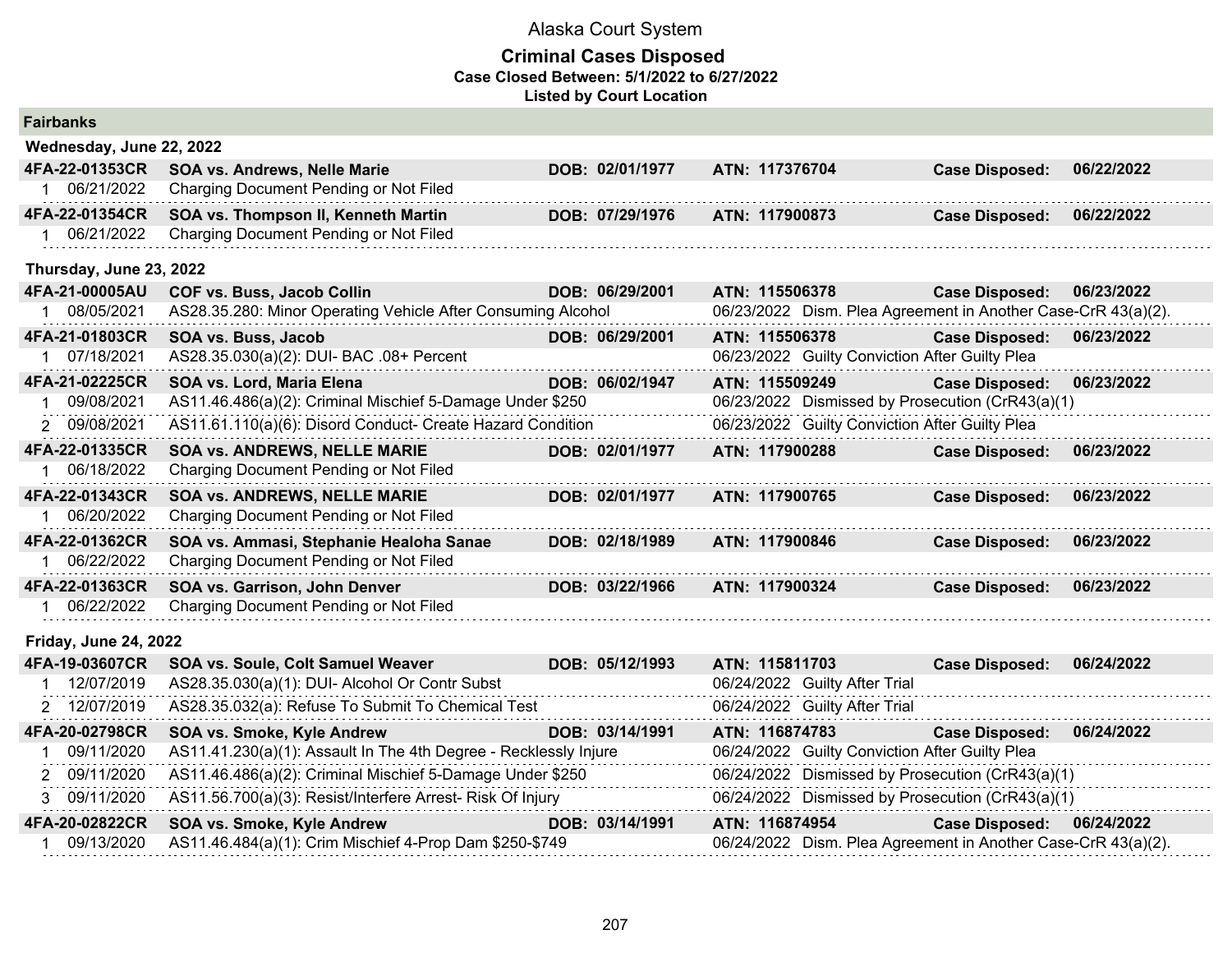## Alaska Court System **Criminal Cases Disposed Case Closed Between: 5/1/2022 to 6/27/2022 Listed by Court Location**

## **Fairbanks**

| <b>Friday, June 24, 2022</b> |                                                                        |                 |                |                                                               |            |
|------------------------------|------------------------------------------------------------------------|-----------------|----------------|---------------------------------------------------------------|------------|
| 4FA-21-00471CR               | <b>SOA vs. Harris, Samuel Martese-Tutton</b>                           | DOB: 05/09/1983 | ATN: 117363267 | <b>Case Disposed:</b>                                         | 06/24/2022 |
| 02/19/2021                   | Attempted: AS11.56.320(a)(4)(A): Escape 3-Rels Misd Electronic Monitor |                 |                | 06/24/2022 Guilty Conviction After Guilty Plea                |            |
| 02/19/2021<br>2              | AS11.56.757(a)(misdB): Violate Conditions of Release for Misd          |                 |                | 06/24/2022 Guilty Conviction After Guilty Plea                |            |
| 02/19/2021                   | AS11.56.757(a)(misdB): Violate Conditions of Release for Misd          |                 |                | 06/24/2022 Guilty Conviction After Guilty Plea                |            |
| 02/19/2021                   | AS11.56.757(a)(misdB): Violate Conditions of Release for Misd          |                 |                | 06/24/2022 Dismissed by Prosecution (CrR43(a)(1)              |            |
| 02/19/2021                   | AS11.56.757(a)(misdB): Violate Conditions of Release for Misd          |                 | 06/24/2022     | Dismissed by Prosecution (CrR43(a)(1)                         |            |
| 02/19/2021                   | AS11.56.757(a)(misdB): Violate Conditions of Release for Misd          |                 |                | 06/24/2022 Dismissed by Prosecution (CrR43(a)(1)              |            |
| 02/19/2021                   | AS11.56.757(a)(misdB): Violate Conditions of Release for Misd          |                 |                | 02/23/2021 Dismissed by Prosecution (CrR43(a)(1)              |            |
| 02/19/2021<br>8              | AS11.56.757(a)(misdB): Violate Conditions of Release for Misd          |                 | 02/23/2021     | Dismissed by Prosecution (CrR43(a)(1)                         |            |
| 02/19/2021<br>g              | AS11.56.757(a)(misdB): Violate Conditions of Release for Misd          |                 |                | 02/23/2021 Dismissed by Prosecution (CrR43(a)(1)              |            |
| 4FA-21-00737CR               | SOA vs. Alvarez, Jason                                                 | DOB: 11/14/2002 | ATN: 116871984 | <b>Case Disposed:</b>                                         | 06/24/2022 |
| 02/14/2021                   | AS11.41.230(a)(1): Assault In The 4th Degree - Recklessly Injure       |                 |                | 06/24/2022 Guilty Conviction After Guilty Plea                |            |
| 4FA-21-01564CR               | <b>SOA vs. Harris, Samuel Martese Tutton</b>                           | DOB: 05/09/1983 | ATN: 116847765 | <b>Case Disposed:</b>                                         | 06/24/2022 |
| 06/17/2021                   | AS11.41.230(a)(3): Assault 4-Cause Fear Of Injury                      |                 |                | 06/24/2022 Dism. Plea Agreement in Another Case-CrR 43(a)(2). |            |
| 2 06/17/2021                 | AS11.46.150(a): Theft 4-Less than \$250                                |                 |                | 06/24/2022 Dism. Plea Agreement in Another Case-CrR 43(a)(2). |            |
| 4FA-21-02396CR               | SOA vs. Gray, Deven Kathleen                                           | DOB: 12/01/1977 | ATN: 116861526 | <b>Case Disposed:</b>                                         | 06/24/2022 |
| 06/12/2021                   | Attempted: AS11.46.130(a)(1): Theft 2-Value \$750-\$24,999             |                 |                | 06/22/2022 Guilty Conviction After Guilty Plea                |            |
| 4FA-21-02729CR               | SOA vs. Smoke, Kyle Andrew                                             | DOB: 03/14/1991 | ATN: 118506582 | <b>Case Disposed:</b>                                         | 06/24/2022 |
| 1 10/27/2021                 | AS11.56.757(a)(misdB): Violate Conditions of Release for Misd          |                 |                | 06/24/2022 Guilty Conviction After Guilty Plea                |            |
| 4FA-21-02793CR               | <b>SOA vs. Smoke, Kyle Andrew</b>                                      | DOB: 03/14/1991 | ATN: 118470753 | <b>Case Disposed:</b>                                         | 06/24/2022 |
| 09/28/2021                   | AS11.46.484(a)(1): Crim Mischief 4-Prop Dam \$250-\$749                |                 |                | 06/24/2022 Guilty Conviction After Guilty Plea                |            |
| 4FA-22-00358CR               | SOA vs. Raschke, Jessica L                                             | DOB: 04/14/1986 | ATN: 117894996 | <b>Case Disposed:</b>                                         | 06/24/2022 |
| 02/22/2022                   | AS11.46.140(a)(1): Theft 3-Value \$250-\$749                           |                 |                | 06/24/2022 Dism. Plea Agreement in Another Case-CrR 43(a)(2). |            |
| 4FA-22-00424CR               | SOA vs. Raschke, Jessica Lee                                           | DOB: 04/14/1986 | ATN: 117365355 | <b>Case Disposed:</b>                                         | 06/24/2022 |
| 03/02/2022                   | AS11.56.700(a)(1): Resist/Interfere Arrest-By Force                    |                 |                | 06/24/2022 Guilty Conviction After Guilty Plea                |            |
| 03/02/2022<br>2              | AS11.46.330(a)(1): Crim Trespass 2- Upon Premises                      |                 |                | 06/24/2022 Dismissed by Prosecution (CrR43(a)(1)              |            |
| 3 03/02/2022                 | AS11.56.757(a)(misdB): Violate Conditions of Release for Misd          |                 |                | 06/24/2022 Dismissed by Prosecution (CrR43(a)(1)              |            |
| 4FA-22-00707CR               | SOA vs. Smoke, Kyle Andrew                                             | DOB: 03/14/1991 | ATN: 117895185 | <b>Case Disposed:</b>                                         | 06/24/2022 |
| 04/03/2022                   | AS11.61.110(a)(5): Disord Conduct-Challenge To Fight                   |                 |                | 06/24/2022 Guilty Conviction After Guilty Plea                |            |
| 4FA-22-01328CR               | SOA vs. Davison, Judah Allen                                           | DOB: 09/28/2001 | ATN: 117900702 | <b>Case Disposed:</b>                                         | 06/24/2022 |
| 06/18/2022                   | AS11.46.320(a)(2): Crim Trespass 1- In A Dwelling                      |                 |                | 06/24/2022 Guilty Conviction After Guilty Plea                |            |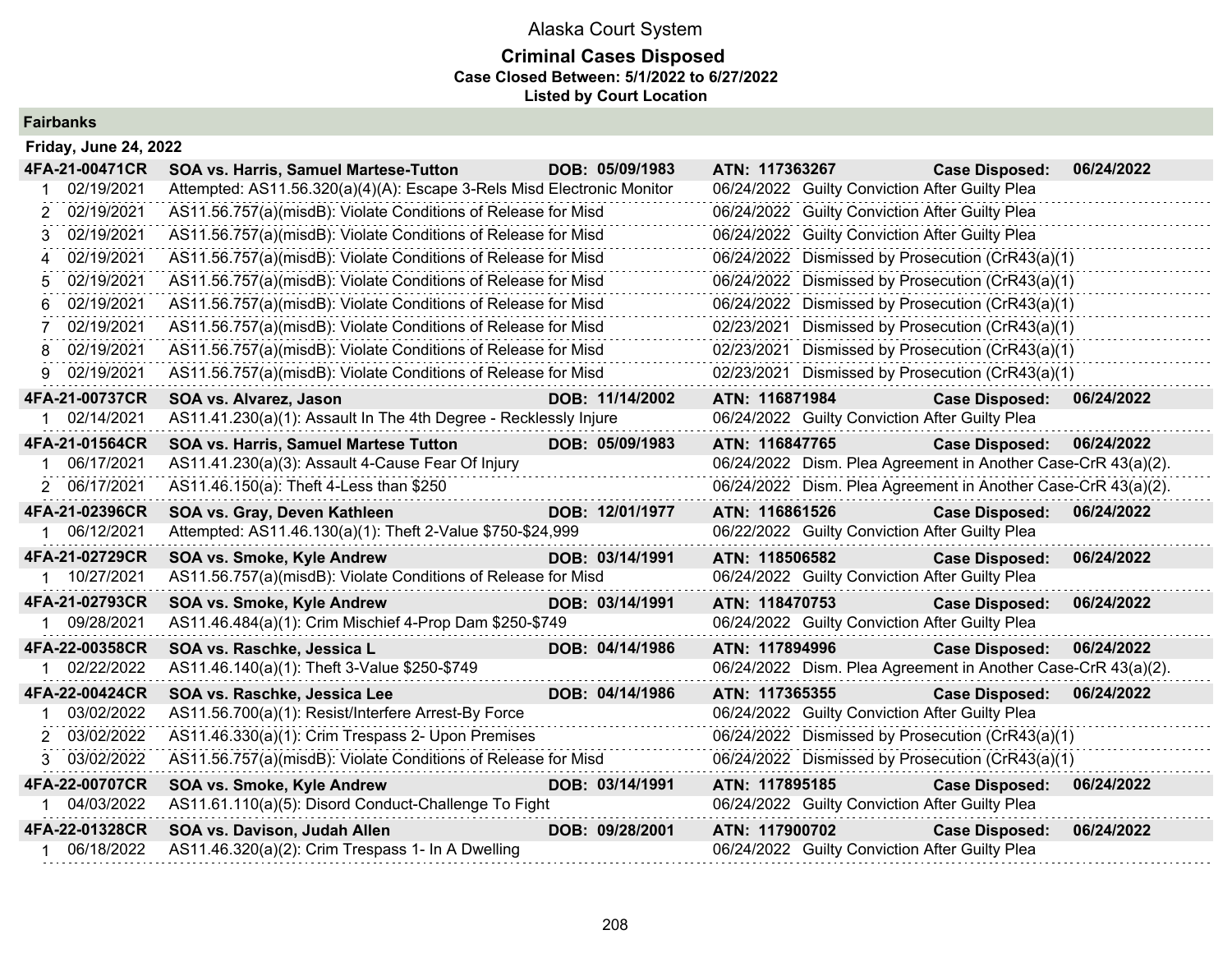| <b>Fairbanks</b>             |                                                         |                 |                                                |                       |            |
|------------------------------|---------------------------------------------------------|-----------------|------------------------------------------------|-----------------------|------------|
| <b>Friday, June 24, 2022</b> |                                                         |                 |                                                |                       |            |
| 4FA-22-01329CR               | SOA vs. Steffensen, Frand Tad                           | DOB: 05/24/1947 | ATN: 118459053                                 | <b>Case Disposed:</b> | 06/24/2022 |
| 06/18/2022                   | AS28.35.030(a): DUI - Operate Vehic Under Infl Alc/Drug |                 | 06/24/2022 Guilty Conviction After Guilty Plea |                       |            |
| 4FA-22-01368CR               | SOA vs. Lee, Charles P                                  | DOB: 01/11/1998 | ATN: 117329202                                 | <b>Case Disposed:</b> | 06/24/2022 |
| 06/23/2022                   | Charging Document Pending or Not Filed                  |                 |                                                |                       |            |
| Saturday, June 25, 2022      |                                                         |                 |                                                |                       |            |
| 4FA-22-01374CR               | SOA vs. Semaken, Craig Clement                          | DOB: 10/23/1979 | ATN: 117900693                                 | <b>Case Disposed:</b> | 06/25/2022 |
| 06/25/2022                   | Charging Document Pending or Not Filed                  |                 |                                                |                       |            |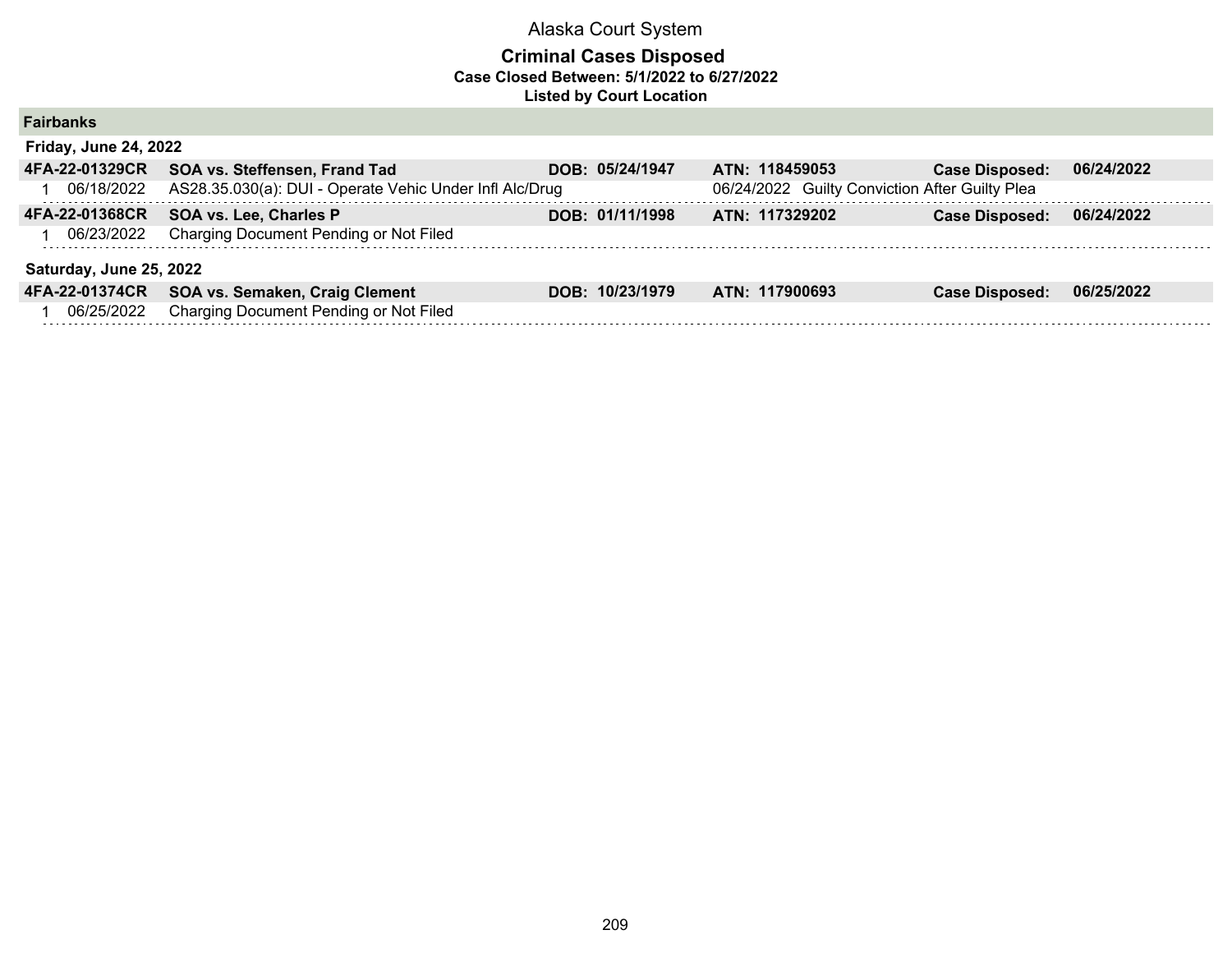## **Criminal Cases Disposed Case Closed Between: 5/1/2022 to 6/27/2022 Listed by Court Location**

|  | <b>Fort Yukon</b> |
|--|-------------------|
|--|-------------------|

|    | Wednesday, May 11, 2022      |                                                                  |                 |                |                                                               |            |
|----|------------------------------|------------------------------------------------------------------|-----------------|----------------|---------------------------------------------------------------|------------|
|    | 4FY-20-00025CR               | SOA vs. Peter, Minnie A                                          | DOB: 07/30/1996 | ATN: 115020999 | <b>Case Disposed:</b>                                         | 05/11/2022 |
|    | 05/20/2020                   | AS28.35.400: Reckless Driving                                    |                 |                | 05/11/2022 Guilty Conviction After Guilty Plea                |            |
|    | 2 05/20/2020                 | AS28.35.032(a): Refuse To Submit To Chemical Test                |                 |                | 05/11/2022 Dismissed by Prosecution (CrR43(a)(1)              |            |
|    | 4FY-21-00011CR               | SOA vs. Peter, Minnie Ashlee Jade                                | DOB: 07/30/1996 | ATN: 115858746 | <b>Case Disposed:</b>                                         | 05/11/2022 |
| 1  | 03/04/2021                   | AS11.41.230(a)(1): Assault In The 4th Degree - Recklessly Injure |                 |                | 05/11/2022 Dism. Plea Agreement in Another Case-CrR 43(a)(2). |            |
|    | 2 03/04/2021                 | AS11.56.757(a)(misdB): Violate Conditions of Release for Misd    |                 |                | 05/11/2022 Dism. Plea Agreement in Another Case-CrR 43(a)(2). |            |
|    | 4FY-21-00046CR               | SOA vs. Peter, Minnie Ashlee Jade                                | DOB: 07/30/1996 | ATN: 115857414 | Case Disposed: 05/11/2022                                     |            |
|    | 10/03/2021                   | AS11.56.757(a)(misdA): Violate Condition of Release for Felony   |                 |                | 05/11/2022 Dism. Plea Agreement in Another Case-CrR 43(a)(2). |            |
|    | 2 10/03/2021                 | AS11.56.780(a)(1): Hinder Prosecution 2- Var Acts Re Misd        |                 |                | 05/11/2022 Dism. Plea Agreement in Another Case-CrR 43(a)(2). |            |
|    | Thursday, May 12, 2022       |                                                                  |                 |                |                                                               |            |
|    | 4FY-22-00019CR               | SOA vs. Paul, Edward David                                       | DOB: 06/13/1976 | ATN: 117898758 | <b>Case Disposed:</b>                                         | 05/12/2022 |
|    | 1 05/11/2022                 | Charging Document Pending or Not Filed                           |                 |                |                                                               |            |
|    | Thursday, June 2, 2022       |                                                                  |                 |                |                                                               |            |
|    |                              |                                                                  | DOB: 07/20/1967 | ATN: 115857531 | <b>Case Disposed:</b>                                         | 06/02/2022 |
|    | 4FY-21-00060CR               | <b>SOA vs. Herbert, Terry Mitchel</b>                            |                 |                |                                                               |            |
|    | 1 12/23/2021                 | AS11.41.230(a)(1): Assault In The 4th Degree - Recklessly Injure |                 |                | 06/02/2022 Dismissed by Prosecution (CrR43(a)(1)              |            |
|    | <b>Friday, June 17, 2022</b> |                                                                  |                 |                |                                                               |            |
|    | 4FY-22-00008CR               | SOA vs. Mastel JR, Michael Amos Lee                              | DOB: 06/04/1987 | ATN: 115857657 | <b>Case Disposed:</b>                                         | 06/17/2022 |
| 1. | 04/05/2022                   | AS11.46.486(a)(1): Criminal Mischief 5 - Tamper w/ Property      |                 |                | 06/17/2022 Dismissed by Prosecution (CrR43(a)(1)              |            |
|    | 2 04/05/2022                 | AS11.61.110(a)(4): Disord Conduct-Refuse Leave Premises          |                 |                | 06/17/2022 Dismissed by Prosecution (CrR43(a)(1)              |            |
|    | 3 04/05/2022                 | AS11.56.700(a)(1): Resist/Interfere Arrest-By Force              |                 |                | 06/17/2022 Dismissed by Prosecution (CrR43(a)(1)              |            |
|    | 4FY-22-00013CR               | SOA vs. Mastel, Michael Amos Lee                                 | DOB: 06/04/1987 | ATN: 115857702 | <b>Case Disposed:</b>                                         | 06/17/2022 |
|    | 04/15/2022                   | AS11.56.757(a)(misdB): Violate Conditions of Release for Misd    |                 |                | 06/17/2022 Dismissed by Prosecution (CrR43(a)(1)              |            |
|    | 4FY-22-00020CR               | SOA vs. Mastel, Michael Amos Lee                                 | DOB: 06/04/1987 | ATN: 115857774 | <b>Case Disposed:</b>                                         | 06/17/2022 |
| 1. | 05/15/2022                   | AS11.41.230(a)(3): Assault 4-Cause Fear Of Injury                |                 |                | 06/17/2022 Dismissed by Prosecution (CrR43(a)(1)              |            |
|    | 2 05/15/2022                 | AS11.56.757(a)(misdB): Violate Conditions of Release for Misd    |                 |                | 06/17/2022 Dismissed by Prosecution (CrR43(a)(1)              |            |
| 3. | 05/15/2022                   | AS11.46.320(a)(2): Crim Trespass 1- In A Dwelling                |                 |                | 06/17/2022 Guilty Conviction After Guilty Plea                |            |
|    | 4FY-22-00021CR               | SOA vs. Mastel JR, Michael Amos Lee                              | DOB: 06/04/1987 | ATN: 115857765 | <b>Case Disposed:</b>                                         | 06/17/2022 |
|    | 05/14/2022                   | AS11.56.757(a)(misdB): Violate Conditions of Release for Misd    |                 |                | 06/17/2022 Dismissed by Prosecution (CrR43(a)(1)              |            |
|    | 2 05/14/2022                 | AS11.46.320(a)(1): Crim Trespass 1- On Land, Intend Crime        |                 |                | 06/17/2022 Dismissed by Prosecution (CrR43(a)(1)              |            |

**Tuesday, June 21, 2022**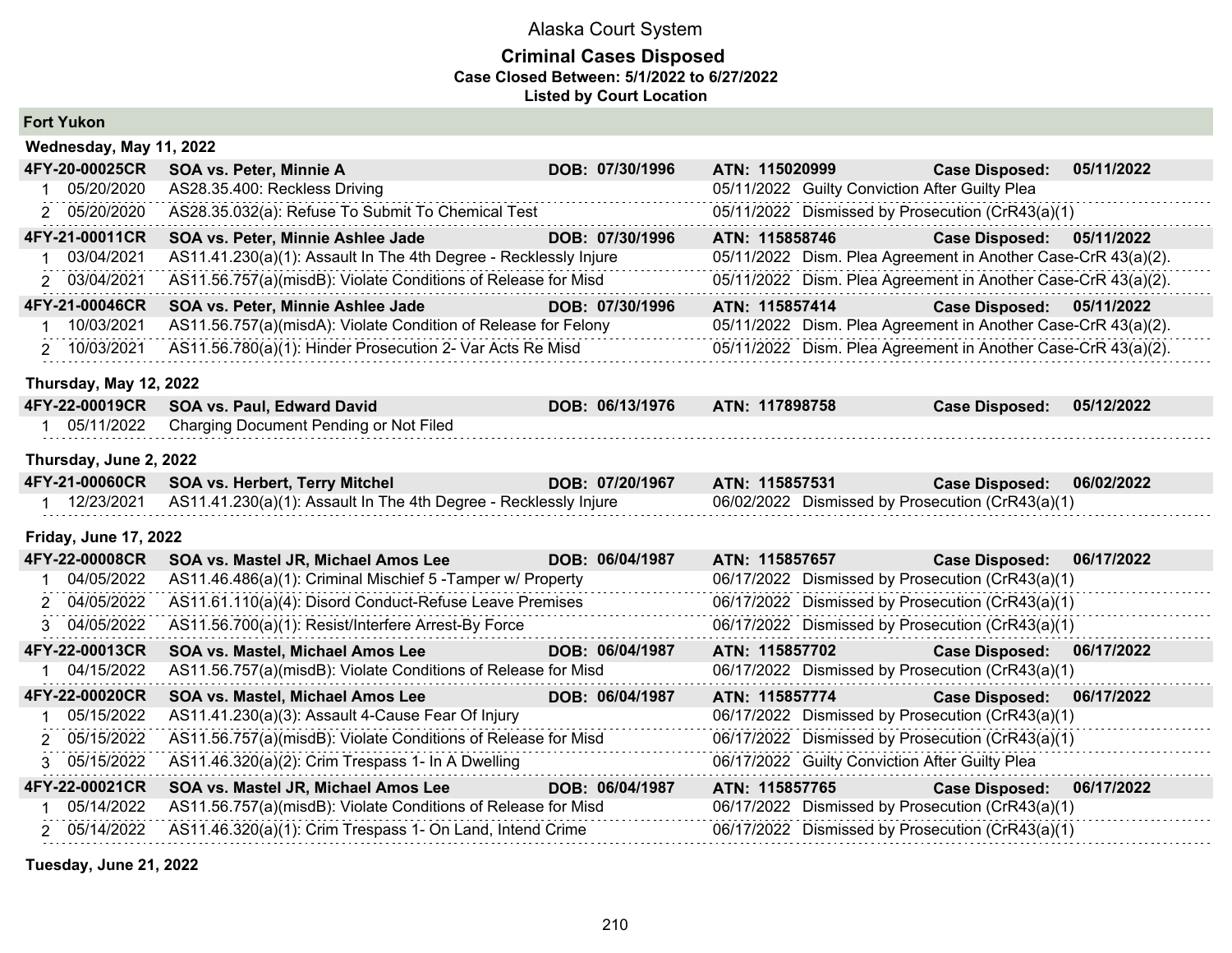## **Criminal Cases Disposed Case Closed Between: 5/1/2022 to 6/27/2022 Listed by Court Location**

## **Fort Yukon**

| Tuesday, June 21, 2022 |                                                                        |                 |                                                  |                       |            |  |  |
|------------------------|------------------------------------------------------------------------|-----------------|--------------------------------------------------|-----------------------|------------|--|--|
| 4FY-21-00002CR         | SOA vs. James, Annie Shae Salmon                                       | DOB: 09/26/1997 | ATN: 115858647                                   | <b>Case Disposed:</b> | 06/21/2022 |  |  |
| 01/07/2021             | Attempted: AS11.46.360(a)(1): Vehicle Theft 1-Take Veh, Air Or Wtrcrft |                 | 06/21/2022 Guilty Conviction After Guilty Plea   |                       |            |  |  |
| 2 01/07/2021           | AS28.35.030(a): DUI - Operate Vehic Under Infl Alc/Drug                |                 | 06/21/2022 Dismissed by Prosecution (CrR43(a)(1) |                       |            |  |  |
| 3 01/07/2021           | AS28.35.032(a): Refuse To Submit To Chemical Test                      |                 | 06/21/2022 Guilty Conviction After Guilty Plea   |                       |            |  |  |
| 4FY-21-00006CR         | SOA vs. James, Annie Shae Salmon                                       | DOB: 09/26/1997 | ATN: 115858692                                   | <b>Case Disposed:</b> | 06/21/2022 |  |  |
| 01/29/2021             | AS11.56.757(a)(misdA): Violate Condition of Release for Felony         |                 | 06/21/2022 Dismissed by Prosecution (CrR43(a)(1) |                       |            |  |  |
| 2 01/29/2021           | AS11.56.757(a)(misdA): Violate Condition of Release for Felony         |                 | 06/21/2022 Dismissed by Prosecution (CrR43(a)(1) |                       |            |  |  |
| 3 01/29/2021           | AS11.56.700(a)(1): Resist/Interfere Arrest-By Force                    |                 | 06/21/2022 Dismissed by Prosecution (CrR43(a)(1) |                       |            |  |  |
| 4 01/29/2021           | AS11.61.120(a)(5): Harassment 2 - Offensive Phys Contact               |                 | 06/21/2022 Dismissed by Prosecution (CrR43(a)(1) |                       |            |  |  |
| 5 01/29/2021           | AS11.61.110(a)(5): Disord Conduct-Challenge To Fight                   |                 | 06/21/2022 Dismissed by Prosecution (CrR43(a)(1) |                       |            |  |  |
| 4FY-21-00049CR         | SOA vs. James, Annie Shae Salmon                                       | DOB: 09/26/1997 | ATN: 115857477                                   | <b>Case Disposed:</b> | 06/21/2022 |  |  |
| 10/16/2021             | AS11.56.757(a)(misdA): Violate Condition of Release for Felony         |                 | 06/21/2022 Dismissed by Prosecution (CrR43(a)(1) |                       |            |  |  |
| 4FY-21-00058CR         | SOA vs. James, Annie Shae Salmon                                       | DOB: 09/26/1997 | ATN: 118506465                                   | <b>Case Disposed:</b> | 06/21/2022 |  |  |
| 09/27/2021             | AS11.56.757(a)(misdA): Violate Condition of Release for Felony         |                 | 06/21/2022 Dismissed by Prosecution (CrR43(a)(1) |                       |            |  |  |

## **Wednesday, June 22, 2022**

|            | 4FY-21-00057CR SOA vs. Savage, Jacob D                 | DOB: 05/11/1978 | ATN: 115857351 | <b>Case Disposed:</b>                            | 06/22/2022 |
|------------|--------------------------------------------------------|-----------------|----------------|--------------------------------------------------|------------|
| 09/07/2021 | AS28.35.400: Reckless Driving                          |                 |                | 06/22/2022 Guilty Conviction After Guilty Plea   |            |
| 09/07/2021 | AS28.35.032(a): Refuse To Submit To Chemical Test      |                 |                | 06/22/2022 Dismissed by Prosecution (CrR43(a)(1) |            |
| 09/07/2021 | AS28.35.182(b): Fail To Stop At Direction Of Officer 2 |                 |                | 06/22/2022 Dismissed by Prosecution (CrR43(a)(1) |            |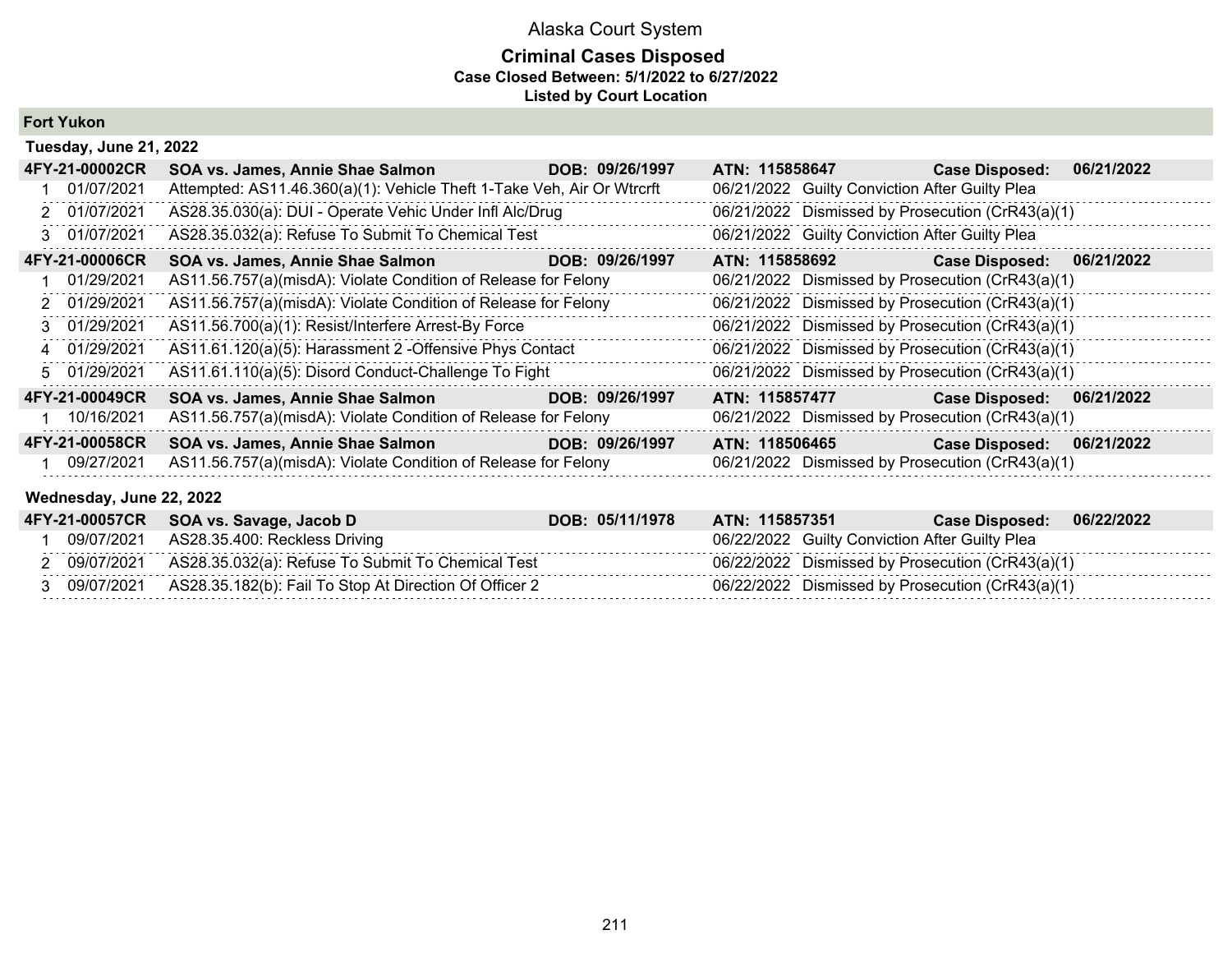| Galena                       |                                                                     |                 |                                                  |                       |            |
|------------------------------|---------------------------------------------------------------------|-----------------|--------------------------------------------------|-----------------------|------------|
| Tuesday, May 3, 2022         |                                                                     |                 |                                                  |                       |            |
| 4GA-21-00029CR               | SOA vs. Semaken JR, Anthony Ephram                                  | DOB: 07/06/1986 | ATN: 114003342                                   | <b>Case Disposed:</b> | 05/03/2022 |
| 12/12/2021                   | AS11.41.220(a)(1)(B): Assault 3- Cause Injury w/ Weap               |                 | 05/03/2022 Guilty Conviction After Guilty Plea   |                       |            |
| 2 12/12/2021                 | AS11.41.230(a)(1): Assault In The 4th Degree - Recklessly Injure    |                 | 05/03/2022 Dismissed by Prosecution (CrR43(a)(1) |                       |            |
| 4GA-22-00004CR               | SOA vs. Semaken JR, Anthony Ephrem                                  | DOB: 07/06/1986 | ATN: 114003459                                   | <b>Case Disposed:</b> | 05/03/2022 |
| 02/09/2022                   | AS11.56.757(a)(misdA): Violate Condition of Release for Felony      |                 | 05/03/2022 Guilty Conviction After Guilty Plea   |                       |            |
| 2 02/09/2022                 | AS11.56.750(a)(1)(A): Unlawful Contact Per Court Ordered            |                 | 05/03/2022 Dismissed by Prosecution (CrR43(a)(1) |                       |            |
| Thursday, May 5, 2022        |                                                                     |                 |                                                  |                       |            |
| 4GA-22-00016CR               | <b>SOA vs. Gregory, Matt Jacob</b>                                  | DOB: 01/17/1992 | ATN: 118508139                                   | <b>Case Disposed:</b> | 05/05/2022 |
| 05/04/2022                   | Charging Document Pending or Not Filed                              |                 |                                                  |                       |            |
| Thursday, May 19, 2022       |                                                                     |                 |                                                  |                       |            |
| 4GA-20-00008CR               | SOA vs. Fecteau, Jessica Lynn                                       | DOB: 09/19/1989 | ATN: 112514571                                   | <b>Case Disposed:</b> | 05/19/2022 |
| 11/05/2019<br>1              | AS11.46.130(a)(1): Theft 2-Value \$750-\$24,999                     |                 | 05/19/2022 Dismissed by Prosecution (CrR43(a)(1) |                       |            |
| 2 11/05/2019                 | AS11.46.285(a)(1)(felC): Fraud Use Stolen Accss Dev/ID \$75-\$24999 |                 | 05/19/2022 Dismissed by Prosecution (CrR43(a)(1) |                       |            |
| <b>Tuesday, May 24, 2022</b> |                                                                     |                 |                                                  |                       |            |
| 4GA-20-00022CR               | SOA vs. Erickson, Zachary E                                         | DOB: 03/03/1990 | ATN: 111039894                                   | <b>Case Disposed:</b> | 05/24/2022 |
| 08/05/2020                   | AS28.35.030(a)(2): DUI- BAC .08+ Percent                            |                 | 05/24/2022 Dismissed by Prosecution (CrR43(a)(1) |                       |            |
| Thursday, June 2, 2022       |                                                                     |                 |                                                  |                       |            |
| 4GA-21-00007CR               | SOA vs. Sam, Melvin Lee                                             | DOB: 09/24/1958 | ATN: 114003018                                   | <b>Case Disposed:</b> | 06/02/2022 |
| 05/04/2021                   | AS11.56.840(a)(3)(A): Fail to Register as Sex Offender              |                 | 06/02/2022 Guilty Conviction After Guilty Plea   |                       |            |
| Thursday, June 9, 2022       |                                                                     |                 |                                                  |                       |            |
| 4GA-21-00024CR               | SOA vs. Deacon, Matthew Archie                                      | DOB: 12/12/1987 | ATN: 118508121                                   | <b>Case Disposed:</b> | 06/09/2022 |
| 11/06/2021                   | AS11.56.810(a)(1)(A): Terror Threat 2-Fear Serious Injury           |                 | 06/09/2022 Dismissed by Prosecution (CrR43(a)(1) |                       |            |
| 2 11/06/2021                 | AS11.46.486(a)(2): Criminal Mischief 5-Damage Under \$250           |                 | 06/09/2022 Guilty Conviction After Guilty Plea   |                       |            |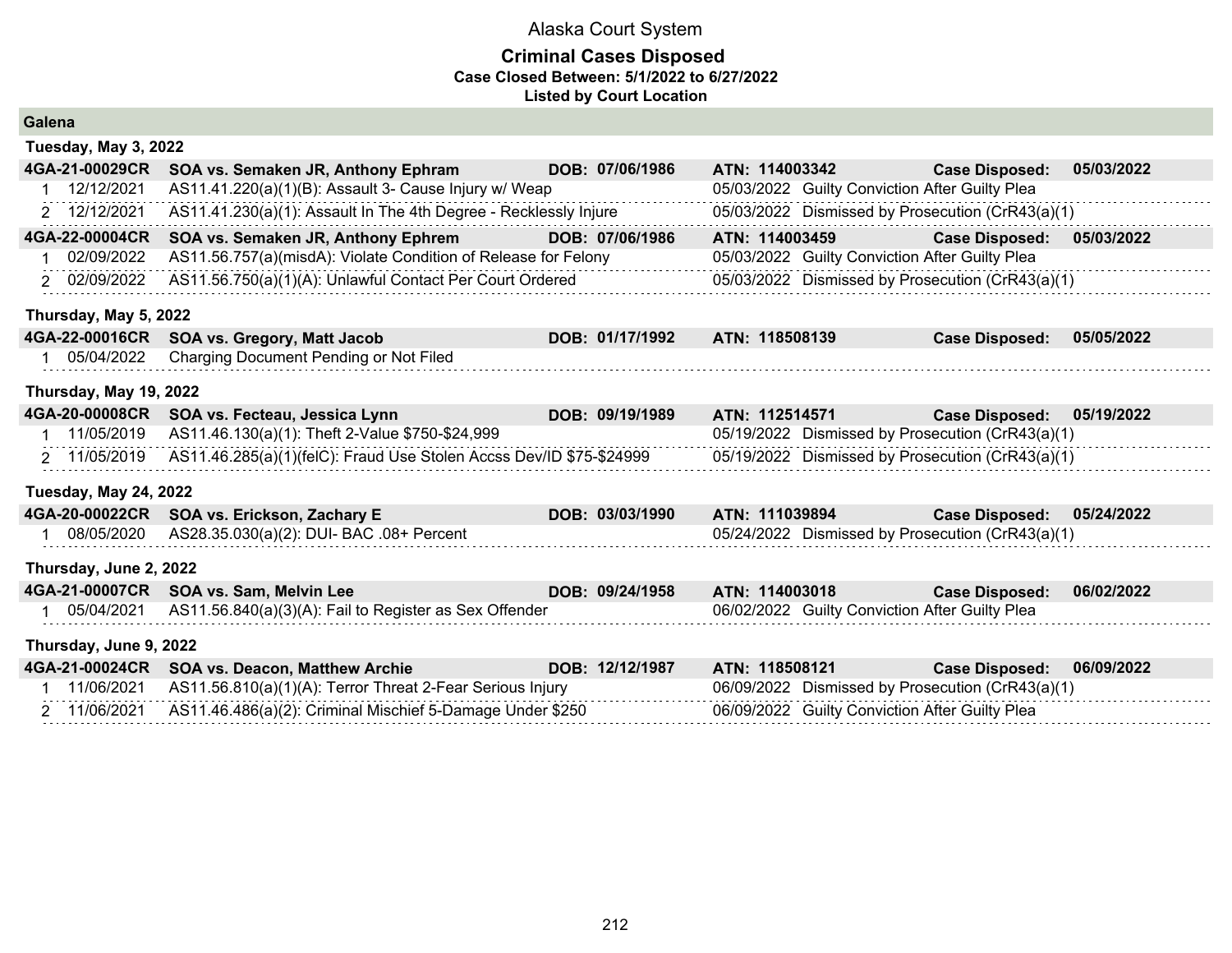## **Criminal Cases Disposed Case Closed Between: 5/1/2022 to 6/27/2022 Listed by Court Location**

## **Glennallen**

| Wednesday, May 4, 2022 |  |                                                                          |                 |                                                  |                           |  |  |
|------------------------|--|--------------------------------------------------------------------------|-----------------|--------------------------------------------------|---------------------------|--|--|
|                        |  | 3GL-22-00023CR SOA vs. BOBBY, EVAN GEORGE                                | DOB: 12/14/1982 | ATN: 116894457                                   | Case Disposed: 05/04/2022 |  |  |
|                        |  | 04/27/2022 AS11.56.757(a)(misdB): Violate Conditions of Release for Misd |                 | 05/04/2022 Dismissed by Prosecution (CrR43(a)(1) |                           |  |  |

### **Thursday, May 5, 2022**

|   |            | 3GL-22-00024CR SOA vs. Chinuhuk, Rondell                                      | <b>ATN: 116893764</b><br>DOB: 10/29/1985 | Case Disposed: 05/05/2022                        |  |
|---|------------|-------------------------------------------------------------------------------|------------------------------------------|--------------------------------------------------|--|
|   | 04/28/2022 | AS11.41.230(a)(1): Assault In The 4th Degree - Recklessly Injure              |                                          | 05/05/2022 Dismissed by Prosecution (CrR43(a)(1) |  |
|   |            | 2 04/28/2022 AS11.41.230(a)(1): Assault In The 4th Degree - Recklessly Injure |                                          | 05/05/2022 Dismissed by Prosecution (CrR43(a)(1) |  |
|   |            | 04/28/2022   AS11.46.330(a)(1): Crim Trespass 2- Upon Premises                |                                          | 05/05/2022 Dismissed by Prosecution (CrR43(a)(1) |  |
| 4 |            | 04/28/2022 AS11.41.220(a)(5): Assault 3 - Committ Assault 4, 2+ Convictions   |                                          | 05/05/2022 Dismissed by Prosecution (CrR43(a)(1) |  |
|   |            | 5 04/28/2022 AS11.41.220(a)(5): Assault 3 - Committ Assault 4, 2+ Convictions |                                          | 05/05/2022 Dismissed by Prosecution (CrR43(a)(1) |  |

### **Monday, May 9, 2022**

| 3GL-22-00018CR SOA vs. Pitka, Gary James                                    | DOB: 07/19/1966 | ATN: 114565383                                 | <b>Case Disposed: 05/09/2022</b> |  |
|-----------------------------------------------------------------------------|-----------------|------------------------------------------------|----------------------------------|--|
| 03/29/2022 AS11.41.230(a)(1): Assault In The 4th Degree - Recklessly Injure |                 | 05/09/2022 Guilty Conviction After Guilty Plea |                                  |  |

## **Tuesday, May 10, 2022**

| 3GL-22-00001AU SOA vs. NORTHWAY, ISABELLE MIA                           | DOB: 07/09/2002 | ATN: 117356022                                     | Case Disposed: 05/10/2022 |  |
|-------------------------------------------------------------------------|-----------------|----------------------------------------------------|---------------------------|--|
| 04/23/2022 AS28.35.280: Minor Operating Vehicle After Consuming Alcohol |                 | 05/10/2022 Guilty Conviction After No Contest Plea |                           |  |

### **Thursday, May 12, 2022**

| 3GL-19-00093CR | <b>SOA vs. McConkey, Clarice Catherine</b>                    | DOB: 05/04/1985 | ATN: 114157629                                 | <b>Case Disposed:</b>                            | 05/12/2022 |
|----------------|---------------------------------------------------------------|-----------------|------------------------------------------------|--------------------------------------------------|------------|
| 09/13/2019     | AS11.46.484(a)(1): Crim Mischief 4-Prop Dam \$50-\$499        |                 | 05/12/2022 Guilty Conviction After Guilty Plea |                                                  |            |
| 3GL-20-00001CR | <b>SOA vs. Tocktoo, Thomas</b>                                | DOB: 06/19/1999 | ATN: 116412201                                 | <b>Case Disposed:</b>                            | 05/12/2022 |
| 01/01/2020     | AS11.61.110(a)(6): Disord Conduct- Create Hazard Condition    |                 | 05/12/2022 Guilty Conviction After Guilty Plea |                                                  |            |
| 2 01/01/2020   | AS11.56.757(a)(misdB): Violate Conditions of Release for Misd |                 | 05/12/2022 Guilty Conviction After Guilty Plea |                                                  |            |
| 3 01/01/2020   | AS11.56.757(a)(misdB): Violate Conditions of Release for Misd |                 | 05/12/2022 Guilty Conviction After Guilty Plea |                                                  |            |
| 4 01/01/2020   | AS11.41.250: Reckless Endangerment                            |                 |                                                | 05/12/2022 Dismissed by Prosecution (CrR43(a)(1) |            |
| 5 01/04/2022   | AS11.56.757(a)(misdB): Violate Conditions of Release for Misd |                 |                                                | 05/12/2022 Dismissed by Prosecution (CrR43(a)(1) |            |
| 6 01/04/2022   | AS11.56.757(a)(misdB): Violate Conditions of Release for Misd |                 |                                                | 05/12/2022 Dismissed by Prosecution (CrR43(a)(1) |            |
| 7 01/04/2022   | AS11.56.757(a)(misdB): Violate Conditions of Release for Misd |                 |                                                | 05/12/2022 Dismissed by Prosecution (CrR43(a)(1) |            |

### **Wednesday, May 25, 2022**

| 3GL-22-00034CR SOA vs. Vaughan, Frank                        | DOB: 08/03/1954 | <b>ATN: 116894484</b>                              | Case Disposed: 05/25/2022 |  |
|--------------------------------------------------------------|-----------------|----------------------------------------------------|---------------------------|--|
| 05/20/2022    AS28.35.030(a)(1): DUI- Alcohol Or Contr Subst |                 | 05/25/2022 Guilty Conviction After No Contest Plea |                           |  |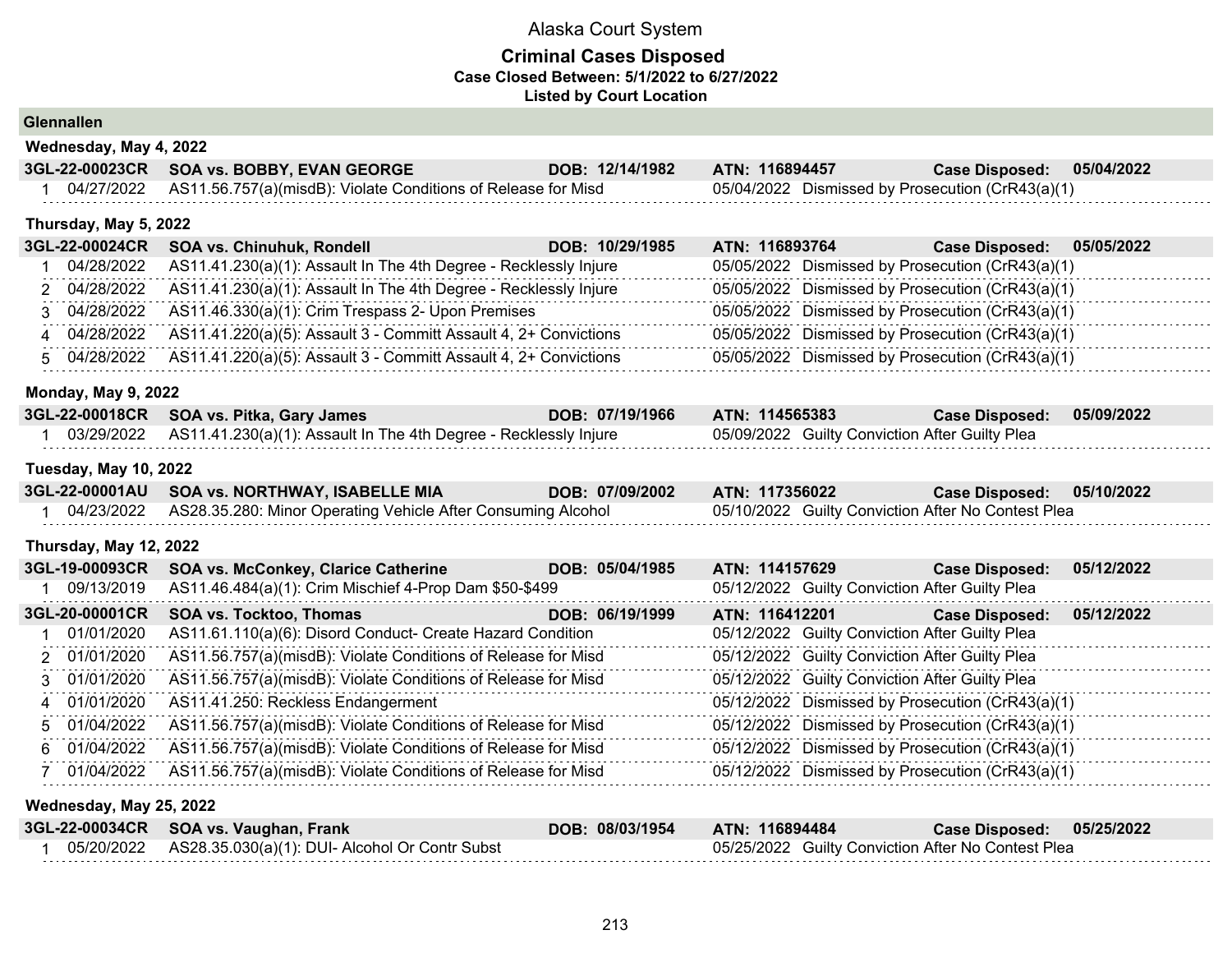## **Criminal Cases Disposed Case Closed Between: 5/1/2022 to 6/27/2022 Listed by Court Location**

**Glennallen**

| Wednesday, May 25, 2022 |                                                                  |                                   |                                                    |            |  |  |  |
|-------------------------|------------------------------------------------------------------|-----------------------------------|----------------------------------------------------|------------|--|--|--|
| 3GL-22-00035CR          | SOA vs. Vaughan, Frank                                           | ATN: 116894502<br>DOB: 08/03/1954 | <b>Case Disposed:</b>                              | 05/25/2022 |  |  |  |
| 05/21/2022              | AS11.56.757(a)(misdB): Violate Conditions of Release for Misd    |                                   | 05/25/2022 Guilty Conviction After No Contest Plea |            |  |  |  |
| 05/21/2022              | AS11.41.230(a)(1): Assault In The 4th Degree - Recklessly Injure |                                   | 05/25/2022 Guilty Conviction After No Contest Plea |            |  |  |  |
| 05/21/2022              | AS11.61.110(a)(6): Disord Conduct- Create Hazard Condition       |                                   | 05/25/2022 Guilty Conviction After No Contest Plea |            |  |  |  |
| 05/21/2022              | AS11.46.486(a)(2): Criminal Mischief 5-Damage Under \$250        |                                   | 05/25/2022 Guilty Conviction After No Contest Plea |            |  |  |  |
|                         |                                                                  |                                   |                                                    |            |  |  |  |

## **Tuesday, May 31, 2022**

|            | 3GL-21-00090CR SOA vs. Washam, Thorin Heidel                             | DOB: 07/04/1979 | ATN: 110503755 | <b>Case Disposed:</b>                            | 05/31/2022 |
|------------|--------------------------------------------------------------------------|-----------------|----------------|--------------------------------------------------|------------|
| 07/08/2020 | AS28.35.030(a): DUI - Operate Vehic Under Infl Alc/Drug                  |                 |                | 05/31/2022 Guilty Conviction After Guilty Plea   |            |
|            | 2 07/08/2020 AS28.15.291(a)(2): Drive w/Lic Canc/Rev/Sus Prev Conviction |                 |                | 05/31/2022 Dismissed by Prosecution (CrR43(a)(1) |            |
|            | 3 07/08/2020 AS11.61.210(a)(1): Misc/Weapons 4- Possess While Intox      |                 |                | 05/31/2022 Dismissed by Prosecution (CrR43(a)(1) |            |

## **Wednesday, June 8, 2022**

| 3GL-22-00039CR SOA vs. MCROBERTS, LAKOTA STAR             | DOB: 08/14/2000 | ATN: 116894511                            | Case Disposed: 06/08/2022 |  |
|-----------------------------------------------------------|-----------------|-------------------------------------------|---------------------------|--|
| 05/26/2022    AS28.35.030(a)(2): DUI- BAC    .08+ Percent |                 | 06/08/2022 Conviction Set Aside After SIS |                           |  |

## **Tuesday, June 14, 2022**

| 3GL-22-00040CR SOA vs. LEE, ERIC R                                                                                                 | DOB: 11/19/1971 | ATN: 116894736 | <b>Case Disposed:</b> | 06/14/2022 |
|------------------------------------------------------------------------------------------------------------------------------------|-----------------|----------------|-----------------------|------------|
| 04/25/2022 5AAC85.020(a)(12): Hunting Seasons And Bag Limits For Brown Bear Unit 1: 06/14/2022 Guilty Conviction After Guilty Plea |                 |                |                       |            |
|                                                                                                                                    |                 |                |                       |            |

## **Thursday, June 23, 2022**

|              | 3GL-22-00007CR SOA vs. STRONG, REMINGTON<br>DOB: 05/10/1995                                                                               | ATN: 116894439                                 | Case Disposed: 06/23/2022                        |
|--------------|-------------------------------------------------------------------------------------------------------------------------------------------|------------------------------------------------|--------------------------------------------------|
|              | 08/11/2021 AS16.05.407: Nonresident Hunting w/o Resident/Guide                                                                            | 06/23/2022 Guilty Conviction After Guilty Plea |                                                  |
| 2 08/11/2021 | 5AAC92.140(a): Unlawful Possession or Transportation of Game                                                                              |                                                | 06/23/2022 Dismissed by Prosecution (CrR43(a)(1) |
| 3 08/11/2021 | 5AAC92.010: Harvest Ticket Not In Possession; Fail To Validate                                                                            |                                                | 06/23/2022 Dismissed by Prosecution (CrR43(a)(1) |
|              | 4 08/11/2021 AS16.05.420(b): False statement on license application without any culpable 06/23/2022 Dismissed by Prosecution (CrR43(a)(1) |                                                |                                                  |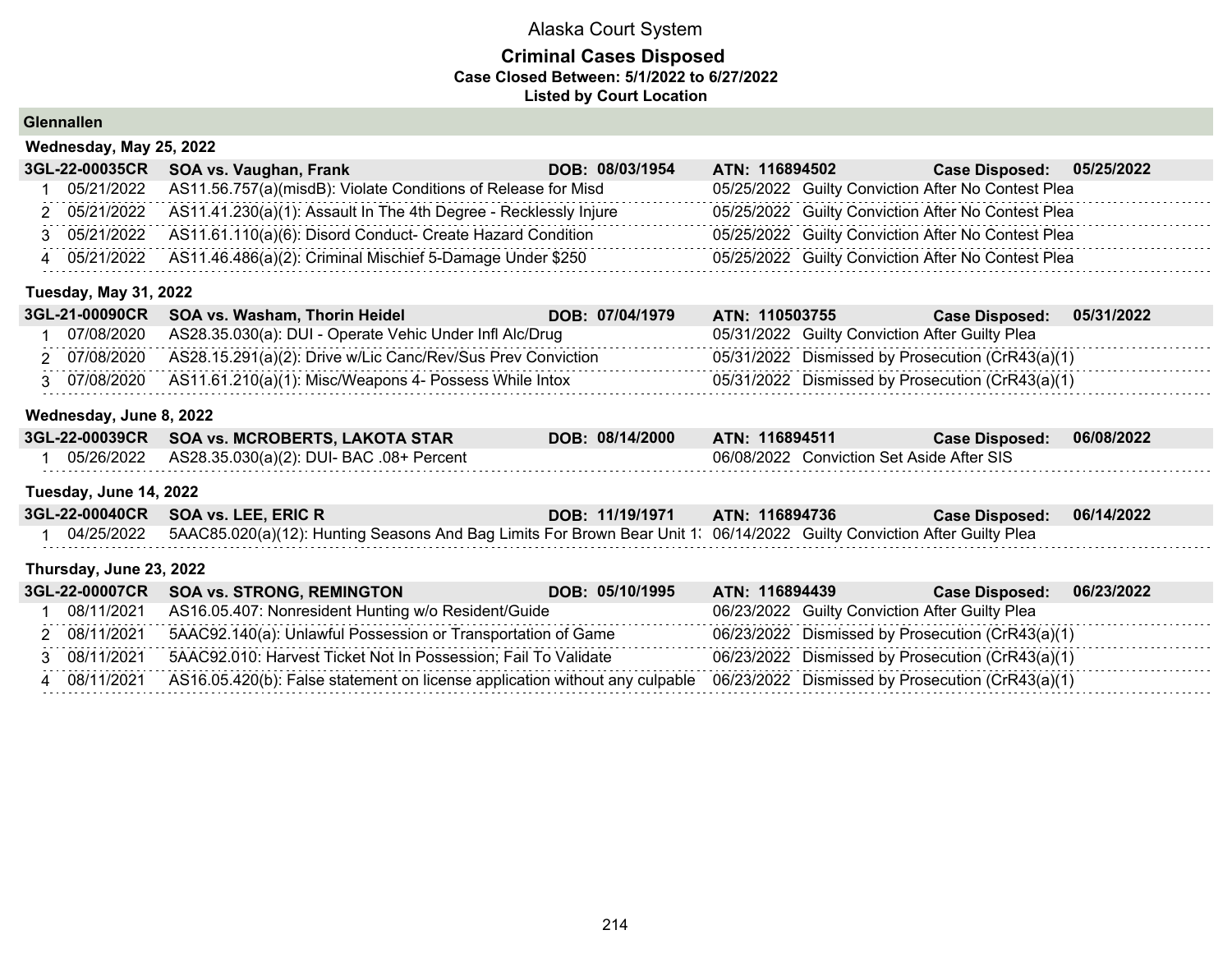## **Criminal Cases Disposed Case Closed Between: 5/1/2022 to 6/27/2022 Listed by Court Location**

**Haines**

| <b>Friday, May 27, 2022</b> |                                                                          |                 |                                                |                                                  |
|-----------------------------|--------------------------------------------------------------------------|-----------------|------------------------------------------------|--------------------------------------------------|
|                             | 1HA-21-00022CR SOA vs. Baltzell, Dillon Thomas                           | DOB: 08/11/1993 | ATN: 116168814                                 | Case Disposed: 05/27/2022                        |
| 12/16/2021                  | AS11.41.230(a)(1): Assault In The 4th Degree - Recklessly Injure         |                 |                                                | 05/27/2022 Dismissed by Prosecution (CrR43(a)(1) |
|                             | 12/27/2021 AS11.56.757(a)(misdB): Violate Conditions of Release for Misd |                 | 05/27/2022 Guilty Conviction After Guilty Plea |                                                  |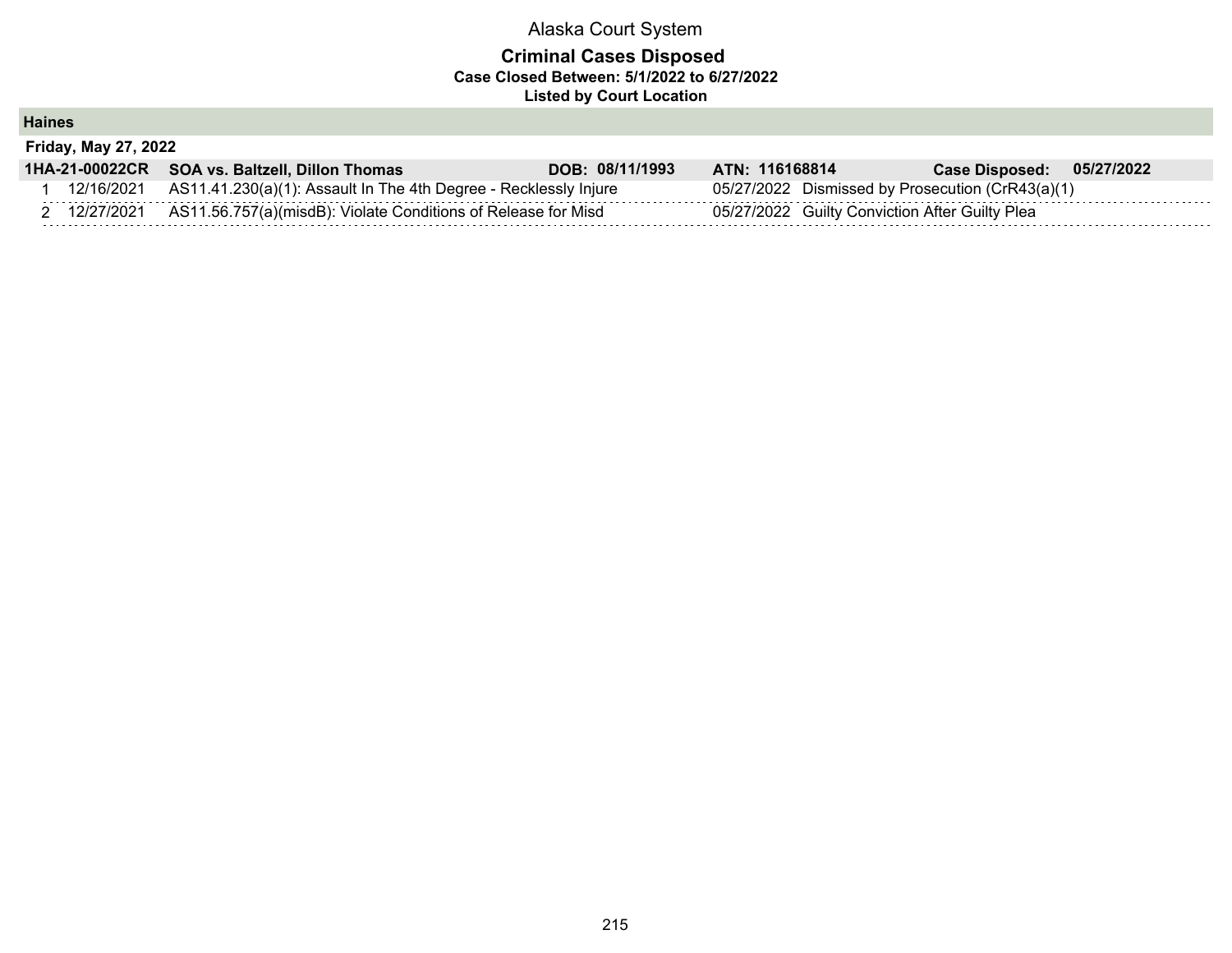## **Criminal Cases Disposed Case Closed Between: 5/1/2022 to 6/27/2022 Listed by Court Location**

| <b>Homer</b> |  |
|--------------|--|
|--------------|--|

| <b>Monday, May 2, 2022</b> |                                                                 |                 |                                                  |                       |            |
|----------------------------|-----------------------------------------------------------------|-----------------|--------------------------------------------------|-----------------------|------------|
| 3HO-20-00434CR             | <b>SOA vs. Fefelov, Edesy</b>                                   | DOB: 04/05/1977 | ATN: 117519363                                   | <b>Case Disposed:</b> | 05/02/2022 |
| 1 11/11/2020               | AS28.35.030(a)(2): DUI- BAC .08+ Percent                        |                 | 05/02/2022 Guilty Conviction After Guilty Plea   |                       |            |
| 3HO-21-00328CR             | SOA vs. Dillon, Adam Christopher                                | DOB: 02/15/1985 | ATN: 117501147                                   | <b>Case Disposed:</b> | 05/02/2022 |
| 08/11/2021                 | AS11.71.050(a)(4): MICS5 Possess Any Amt IA, IIA, IIIA, IVA, VA |                 | 05/02/2022 Guilty Conviction After Guilty Plea   |                       |            |
| 2 08/11/2021               | AS11.61.210(a)(4): Misc/Weapons 4-Have/Sell Metal Knuckles      |                 | 05/02/2022 Dismissed by Prosecution (CrR43(a)(1) |                       |            |
| 3 08/11/2021               | AS11.61.120(a)(5): Harassment 2 -Offensive Phys Contact         |                 | 05/02/2022 Guilty Conviction After Guilty Plea   |                       |            |
| 4 08/13/2021               | AS11.56.757(a)(misdA): Violate Condition of Release for Felony  |                 | 05/02/2022 Guilty Conviction After Guilty Plea   |                       |            |
| 3HO-22-00136CR             | SOA vs. Martin, Gregory Vernon                                  | DOB: 10/10/1969 | ATN: 117550152                                   | <b>Case Disposed:</b> | 05/02/2022 |
| 04/01/2022                 | AS28.10.321: New Owner-Secure Transfer Of Regis/Title           |                 | 05/02/2022 Dismissed by Prosecution (CrR43(a)(1) |                       |            |
| 3HO-22-00159CR             | SOA vs. Lancaster, Nickolas Lewis                               | DOB: 02/25/1986 | ATN: 117550278                                   | <b>Case Disposed:</b> | 05/02/2022 |
| 1 04/16/2022               | AS28.10.321: New Owner-Secure Transfer Of Regis/Title           |                 | 05/02/2022 Dismissed by Prosecution (CrR43(a)(1) |                       |            |
| 3HO-22-00161CR             | SOA vs. Lowry, Christian K                                      | DOB: 05/29/1962 | ATN: 117551601                                   | <b>Case Disposed:</b> | 05/02/2022 |
| 04/02/2022                 | AS11.46.330(a)(1): Crim Trespass 2- Upon Premises               |                 | 05/02/2022 Dismissed by Prosecution (CrR43(a)(1) |                       |            |
| Tuesday, May 3, 2022       |                                                                 |                 |                                                  |                       |            |
| 3HO-19-00503CR             | SOA vs. Lukianov, Konstontin Fenapent                           | DOB: 06/13/1980 | ATN: 117515547 Case Disposed:                    |                       | 05/03/2022 |
| 12/29/2019                 | AS28.35.030(a)(1): DUI- Alcohol Or Contr Subst                  |                 | 05/03/2022 Dismissed by Prosecution (CrR43(a)(1) |                       |            |
| 2 12/29/2019               | AS28.35.032(a): Refuse To Submit To Chemical Test               |                 | 05/03/2022 Dismissed by Prosecution (CrR43(a)(1) |                       |            |
| 3HO-22-00084CR             | SOA vs. Quales, Charles W                                       | DOB: 03/01/1965 | ATN: 117433539                                   | <b>Case Disposed:</b> | 05/03/2022 |
| 03/04/2022                 | AS11.56.780(a)(1): Hinder Prosecution 2- Var Acts Re Misd       |                 | 05/03/2022 Dismissed by Prosecution (CrR43(a)(1) |                       |            |
| 3HO-22-00091CR             | SOA vs. Smith, Holly N                                          | DOB: 07/31/1991 | ATN: 118038681                                   | <b>Case Disposed:</b> | 05/03/2022 |

## **Wednesday, May 4, 2022**

| 3HO-22-00172CR SOA vs. Jordan JR, John J                                 | DOB: 08/13/1970 | ATN: 117551628                                   | Case Disposed: 05/04/2022 |  |
|--------------------------------------------------------------------------|-----------------|--------------------------------------------------|---------------------------|--|
| 04/30/2022   AS11.61.110(a)(1): Disord Conduct-Loud Noise Disturb Neighb |                 | 05/04/2022 Dismissed by Prosecution (CrR43(a)(1) |                           |  |

1 03/10/2022 AS11.46.330(a)(1): Crim Trespass 2- Upon Premises 05/03/2022 Dismissed by Prosecution (CrR43(a)(1)

#### **Friday, May 6, 2022**

| 3HO-19-00383CR SOA vs. Basargin, Peter E                                    | DOB: 06/29/1978 | ATN: 117023472 | Case Disposed: 05/06/2022                      |  |
|-----------------------------------------------------------------------------|-----------------|----------------|------------------------------------------------|--|
| 10/21/2019 AS28.35.030(n): Felony DUI - 2+ Priors                           |                 |                | 05/06/2022 Guilty Conviction After Guilty Plea |  |
| 2 05/11/2021 AS11.56.757(a)(misdA): Violate Condition of Release for Felony |                 |                | 05/06/2022 Guilty Conviction After Guilty Plea |  |
|                                                                             |                 |                |                                                |  |
| 3HO-22-00174CR SOA vs. Basargin, Peter E                                    | DOB: 06/29/1978 | ATN: 117550791 | <b>Case Disposed: 05/06/2022</b>               |  |
| 05/02/2022 AS11.56.757(a)(misdA): Violate Condition of Release for Felony   |                 |                | 05/06/2022 Guilty Conviction After Guilty Plea |  |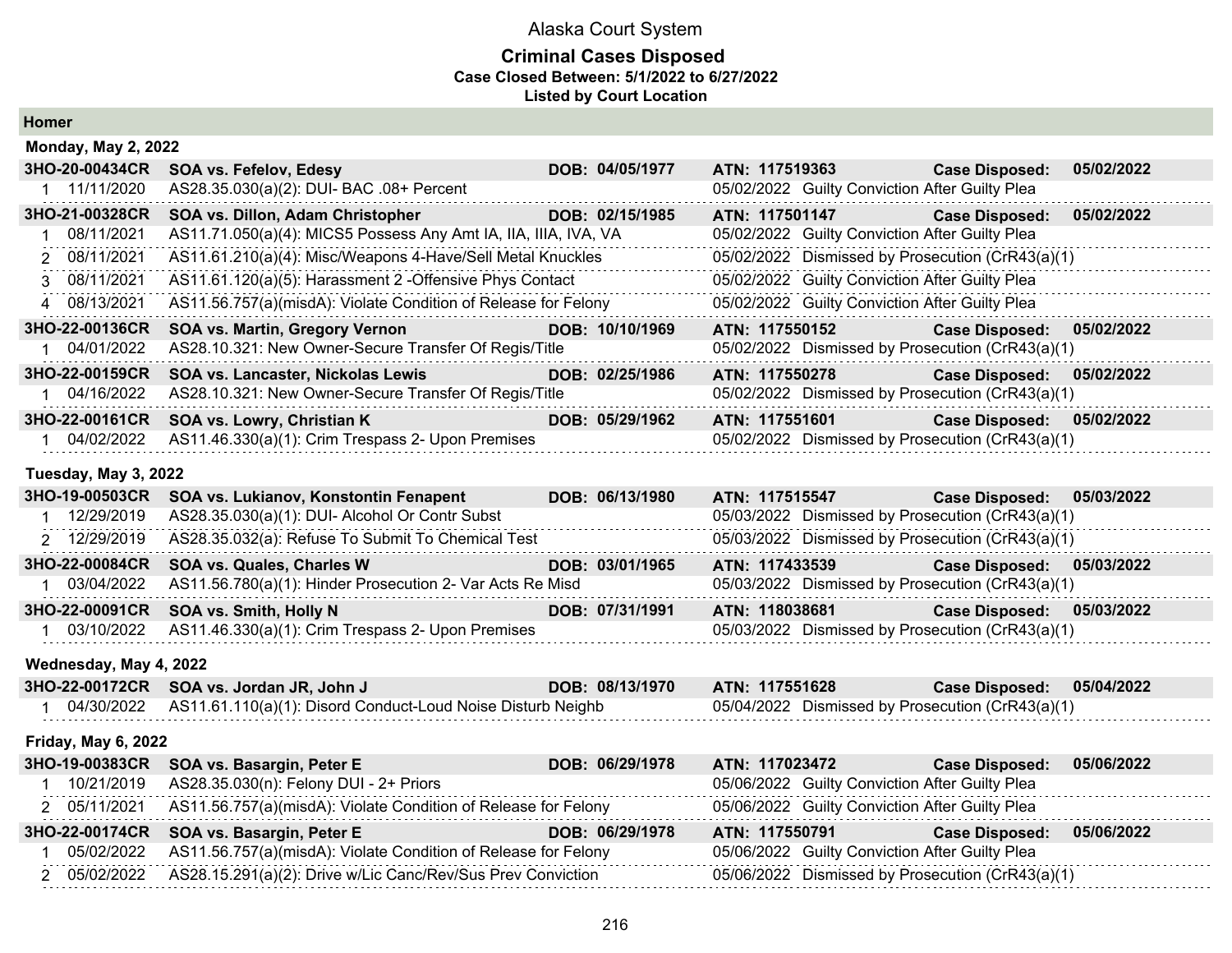| <b>Homer</b>                 |                                                                  |                 |                |                                                |                                                               |            |
|------------------------------|------------------------------------------------------------------|-----------------|----------------|------------------------------------------------|---------------------------------------------------------------|------------|
| <b>Monday, May 9, 2022</b>   |                                                                  |                 |                |                                                |                                                               |            |
| 3HO-19-00462CR               | SOA vs. Baer, Brandon Lee                                        | DOB: 10/13/1988 | ATN: 117023571 |                                                | <b>Case Disposed:</b>                                         | 05/09/2022 |
| 12/03/2019                   | AS11.46.150(a): Theft 4-Less than \$250                          |                 |                |                                                | 05/09/2022 Dism. Plea Agreement in Another Case-CrR 43(a)(2). |            |
| 2 12/03/2019                 | AS28.35.300: Tamper With Or Damage Vehicle                       |                 |                |                                                | 05/09/2022 Dism. Plea Agreement in Another Case-CrR 43(a)(2). |            |
| 3 12/03/2019                 | AS11.46.330(a)(2): Crim Trespass 2- Vehicle                      |                 |                |                                                | 05/09/2022 Dism. Plea Agreement in Another Case-CrR 43(a)(2). |            |
| 3HO-20-00155CR               | SOA vs. Briske, Connor Kell                                      | DOB: 01/12/1992 | ATN: 117519111 |                                                | <b>Case Disposed:</b>                                         | 05/09/2022 |
| 05/20/2020                   | AS11.46.486(a)(2): Criminal Mischief 5-Damage Under \$250        |                 |                |                                                | 05/09/2022 Dismissed by Prosecution (CrR43(a)(1)              |            |
| 2 05/20/2020                 | AS11.41.230(a)(3): Assault 4-Cause Fear Of Injury                |                 |                |                                                | 05/09/2022 Dismissed by Prosecution (CrR43(a)(1)              |            |
| <b>Tuesday, May 10, 2022</b> |                                                                  |                 |                |                                                |                                                               |            |
| 3HO-21-00143CR               | SOA vs. Dodd-butters, Sallie S                                   | DOB: 07/26/1947 | ATN: 117522594 |                                                | <b>Case Disposed:</b>                                         | 05/10/2022 |
| 1 04/17/2021                 | AS28.35.400: Reckless Driving                                    |                 |                | 05/10/2022 Guilty Conviction After Guilty Plea |                                                               |            |
| Wednesday, May 11, 2022      |                                                                  |                 |                |                                                |                                                               |            |
| 3HO-21-00182CR               | SOA vs. Hughes, Jeffrey Kyle                                     | DOB: 07/08/1984 | ATN: 117520902 |                                                | <b>Case Disposed:</b>                                         | 05/11/2022 |
| 1 05/01/2021                 | AS28.15.291(a)(2): Drive w/Lic Canc/Rev/Sus Prev Conviction      |                 |                |                                                | 05/11/2022 Dismissed by Prosecution (CrR43(a)(1)              |            |
| 3HO-21-00394CR               | SOA vs. Harrison, Steven Reginald                                | DOB: 11/19/1969 | ATN: 117501318 |                                                | <b>Case Disposed:</b>                                         | 05/11/2022 |
| 09/19/2021                   | AS28.35.400: Reckless Driving                                    |                 |                | 05/11/2022 Guilty Conviction After Guilty Plea |                                                               |            |
| 3HO-21-00409CR               | SOA vs. Taylor, James Lee                                        | DOB: 02/17/1965 | ATN: 117516402 |                                                | <b>Case Disposed:</b>                                         | 05/11/2022 |
| 09/25/2021                   | AS28.10.481: Improper Use Of Regis/Title/Plates                  |                 |                | 05/11/2022 Guilty Conviction After Guilty Plea |                                                               |            |
| <b>Friday, May 13, 2022</b>  |                                                                  |                 |                |                                                |                                                               |            |
| 3HO-21-00423CR               | SOA vs. Green, Fiona Camille                                     | DOB: 12/19/2000 | ATN: 117521955 |                                                | <b>Case Disposed:</b>                                         | 05/13/2022 |
| 1 10/06/2021                 | AS11.46.486(a)(2): Criminal Mischief 5-Damage Under \$250        |                 |                |                                                | 05/13/2022 Dismissed by Prosecution (CrR43(a)(1)              |            |
| 3HO-21-00433CR               | SOA vs. Green, Fiona Camille                                     | DOB: 12/19/2000 | ATN: 117521973 |                                                | <b>Case Disposed:</b>                                         | 05/13/2022 |
| 10/07/2021                   | AS11.46.130(a)(7): Theft 2 - Access Device or ID Document        |                 |                |                                                | 05/13/2022 Dismissed by Prosecution (CrR43(a)(1)              |            |
| 10/07/2021                   | AS11.46.140(a)(1): Theft 3-Value \$250-\$749                     |                 |                |                                                | 05/13/2022 Dismissed by Prosecution (CrR43(a)(1)              |            |
| 3 10/07/2021                 | AS11.46.285(a)(3)(felB): Unauthorized Use Access Dev/ID +\$25000 |                 |                |                                                | 05/13/2022 Dismissed by Prosecution (CrR43(a)(1)              |            |
| 4 10/07/2021                 | AS11.56.757(a)(misdB): Violate Conditions of Release for Misd    |                 |                |                                                | 05/13/2022 Dismissed by Prosecution (CrR43(a)(1)              |            |
| <b>Monday, May 16, 2022</b>  |                                                                  |                 |                |                                                |                                                               |            |
|                              | 3HO-19-00454CR SOA vs. McAllistar, Caprice Naomi Urton           | DOB: 10/26/2001 | ATN: 117023517 |                                                | <b>Case Disposed:</b>                                         | 05/16/2022 |
|                              |                                                                  |                 |                |                                                |                                                               |            |

| 11/27/2019 AS11.46.150(a): Theft 4-Less than \$250      | 05/16/2022 Dismissed by Prosecution (CrR43(a)(1) |                                                  |                           |  |
|---------------------------------------------------------|--------------------------------------------------|--------------------------------------------------|---------------------------|--|
| 3HO-19-00456CR SOA vs. McAllistar, Caprice Naomi Urton  | DOB: 10/26/2001                                  | ATN: 117023508                                   | Case Disposed: 05/16/2022 |  |
| 11/29/2019 AS11.46.220(c)(3): Conceal Merch-Under \$250 |                                                  | 05/16/2022 Dismissed by Prosecution (CrR43(a)(1) |                           |  |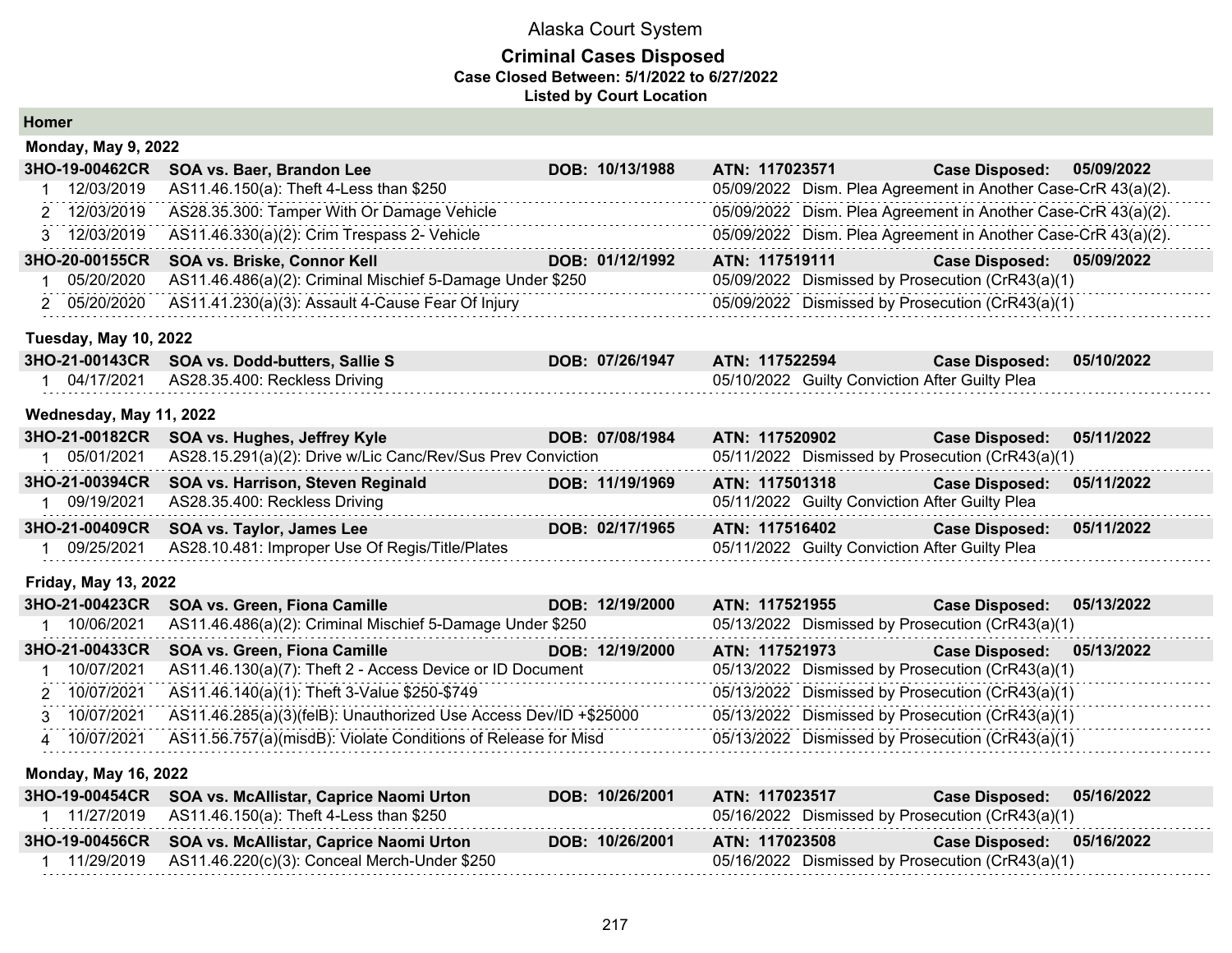#### **Criminal Cases Disposed Case Closed Between: 5/1/2022 to 6/27/2022 Listed by Court Location**

| <b>Homer</b> |  |
|--------------|--|
|--------------|--|

| <b>Monday, May 16, 2022</b>  |                                                                  |                 |                                                               |                       |            |
|------------------------------|------------------------------------------------------------------|-----------------|---------------------------------------------------------------|-----------------------|------------|
| 3HO-21-00123CR               | <b>SOA vs. Hufford, Ty Lyons</b>                                 | DOB: 09/21/1970 | ATN: 117522531                                                | <b>Case Disposed:</b> | 05/16/2022 |
| 04/02/2021                   | AS11.41.230(a)(1): Assault In The 4th Degree - Recklessly Injure |                 | 05/16/2022 Dismissed by Prosecution (CrR43(a)(1)              |                       |            |
| 2 04/02/2021                 | AS11.41.230(a)(1): Assault In The 4th Degree - Recklessly Injure |                 | 05/16/2022 Dismissed by Prosecution (CrR43(a)(1)              |                       |            |
| 3 05/23/2021                 | AS11.56.757(a)(misdB): Violate Conditions of Release for Misd    |                 | 05/16/2022 Dismissed by Prosecution (CrR43(a)(1)              |                       |            |
| 3HO-21-00359CR               | SOA vs. Morgan, Nicholas James                                   | DOB: 08/18/1986 | ATN: 117517068                                                | <b>Case Disposed:</b> | 05/16/2022 |
| 10/30/2020                   | AS11.46.140(a)(1): Theft 3-Value \$250-\$749                     |                 | 05/16/2022 Guilty Conviction After Guilty Plea                |                       |            |
| 2 10/30/2020                 | AS11.46.130(a)(2): Theft 2-Firearm/Explosive                     |                 | 05/16/2022 Dismissed by Prosecution (CrR43(a)(1)              |                       |            |
| 3HO-21-00392CR               | SOA vs. Alexander, Jodi Rebecca                                  | DOB: 01/28/1973 | ATN: 117517086                                                | <b>Case Disposed:</b> | 05/16/2022 |
| 09/16/2021                   | AS28.35.030(a)(2): DUI- BAC .08+ Percent                         |                 | 05/16/2022 Guilty Conviction After Guilty Plea                |                       |            |
| 09/16/2021                   | AS11.76.140(a)(1): Avoid Interlock-circumvent/tamper             |                 | 05/16/2022 Dismissed by Prosecution (CrR43(a)(1)              |                       |            |
| 3HO-22-00088CR               | SOA vs. Mitchell JR, Larry Clark                                 | DOB: 12/19/1965 | ATN: 117502668                                                | <b>Case Disposed:</b> | 05/16/2022 |
| 03/13/2022                   | AS11.41.230(a)(3): Assault 4-Cause Fear Of Injury                |                 | 05/16/2022 Dism. Plea Agreement in Another Case-CrR 43(a)(2). |                       |            |
| 03/13/2022<br>2              | AS11.46.330(a)(1): Crim Trespass 2- Upon Premises                |                 | 05/16/2022 Dism. Plea Agreement in Another Case-CrR 43(a)(2). |                       |            |
| 3 03/13/2022                 | AS11.46.486(a)(2): Criminal Mischief 5-Damage Under \$250        |                 | 05/16/2022 Dism. Plea Agreement in Another Case-CrR 43(a)(2). |                       |            |
| 4 03/13/2022                 | AS11.61.110(a)(2): Disord Conduct-Loud Noise, Publ/Priv          |                 | 05/16/2022 Dism. Plea Agreement in Another Case-CrR 43(a)(2). |                       |            |
| 3HO-22-00115CR               | SOA vs. Basargin, Afanasy E                                      | DOB: 05/13/1995 | ATN: 117502767                                                | <b>Case Disposed:</b> | 05/16/2022 |
| 03/28/2022                   | AS11.61.120(a)(5): Harassment 2 - Offensive Phys Contact         |                 | 05/16/2022 Guilty Conviction After Guilty Plea                |                       |            |
| 2 03/28/2022                 | AS11.41.230(a)(1): Assault In The 4th Degree - Recklessly Injure |                 | 05/16/2022 Dismissed by Prosecution (CrR43(a)(1)              |                       |            |
| 3HO-22-00126CR               | SOA vs. Mitchell JR, Larry Clark                                 | DOB: 12/19/1965 | ATN: 117502011                                                | <b>Case Disposed:</b> | 05/16/2022 |
| 03/31/2022                   | AS11.46.330(a)(1): Crim Trespass 2- Upon Premises                |                 | 05/16/2022 Guilty Conviction After Guilty Plea                |                       |            |
| 2 03/31/2022                 | AS11.56.757(a)(misdB): Violate Conditions of Release for Misd    |                 | 05/16/2022 Guilty Conviction After Guilty Plea                |                       |            |
| 3HO-22-00128CR               | SOA vs. Mitchell JR, Larry Clark                                 | DOB: 12/19/1965 | ATN: 117502713                                                | <b>Case Disposed:</b> | 05/16/2022 |
| 03/23/2022                   | AS11.46.486(a)(2): Criminal Mischief 5-Damage Under \$250        |                 | 05/16/2022 Guilty Conviction After Guilty Plea                |                       |            |
| <b>Tuesday, May 17, 2022</b> |                                                                  |                 |                                                               |                       |            |
| 3HO-21-00247CR               | SOA vs. Pedro, Sehja Luhiehu Maiau K                             | DOB: 03/05/2000 | ATN: 117523017                                                | <b>Case Disposed:</b> | 05/17/2022 |
| 1 06/19/2021                 | AS11.41.230(a)(1): Assault In The 4th Degree - Recklessly Injure |                 | 05/17/2022 Dismissed by Prosecution (CrR43(a)(1)              |                       |            |
| 3HO-22-00022CR               | SOA vs. Moonin JR, Sperry Alexander                              | DOB: 02/22/1972 | ATN: 118038375                                                | <b>Case Disposed:</b> | 05/17/2022 |
| 01/20/2022                   | AS11.41.230(a)(1): Assault In The 4th Degree - Recklessly Injure |                 | 05/17/2022 Dismissed by Prosecution (CrR43(a)(1)              |                       |            |

2 01/20/2022 AS11.46.484(a)(1): Crim Mischief 4-Prop Dam \$250-\$749 05/17/2022 Dismissed by Prosecution (CrR43(a)(1)

**3HO-22-00097CR SOA vs. Suarez, Donovan Mateo DOB: 07/01/1991 ATN: 117502092 Case Disposed: 05/17/2022** 1 03/17/2022 AS11.56.740(a)(1): Violate DV Protective Order 06/17/2022 Dismissed by Prosecution (CrR43(a)(1)

**Wednesday, May 18, 2022**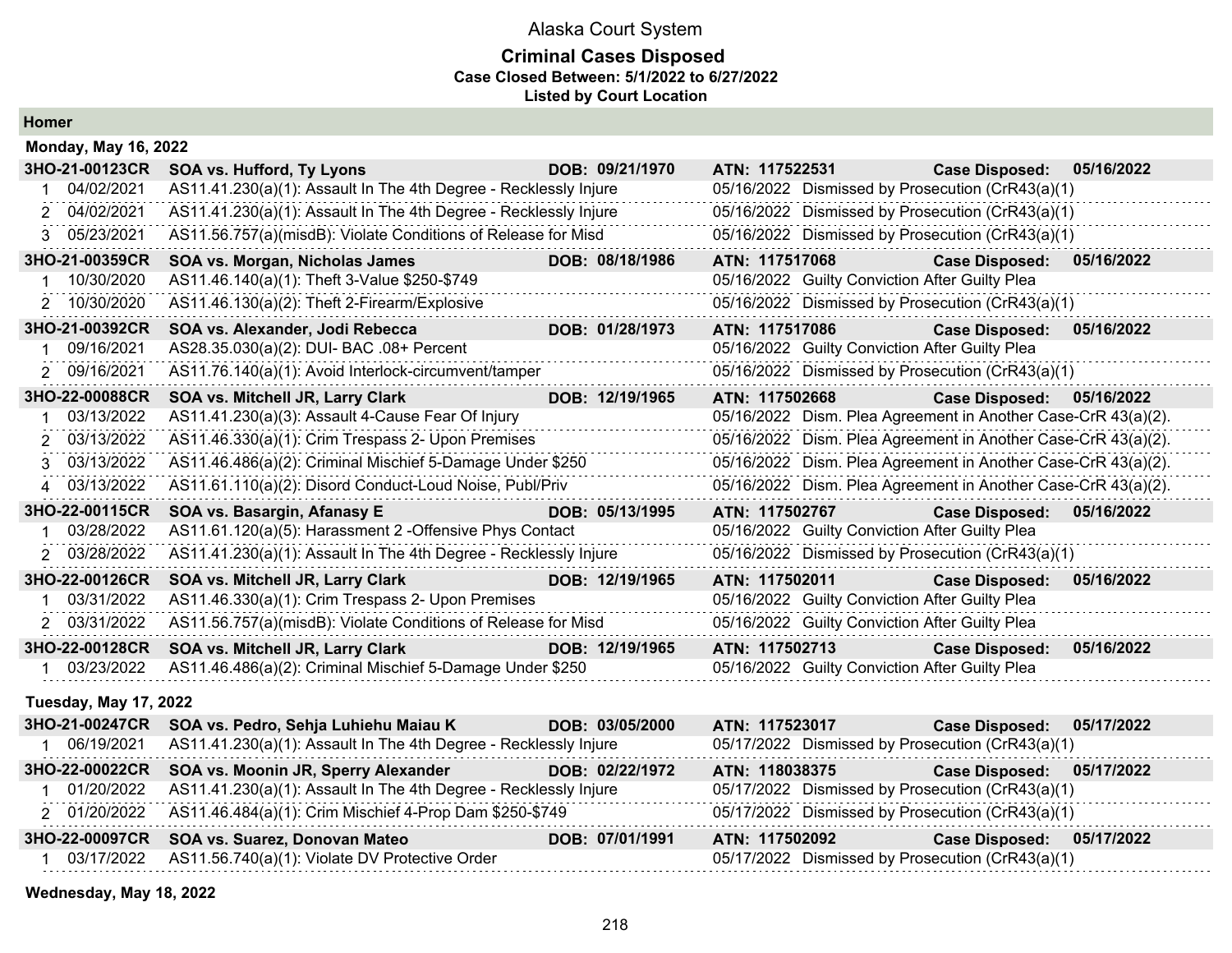#### **Criminal Cases Disposed Case Closed Between: 5/1/2022 to 6/27/2022 Listed by Court Location**

**Homer**

| Wednesday, May 18, 2022 |                                                                        |  |                 |                |  |                                                |                                                  |            |
|-------------------------|------------------------------------------------------------------------|--|-----------------|----------------|--|------------------------------------------------|--------------------------------------------------|------------|
|                         | 3HO-20-00286CR SOA vs. Maze, Joseph David                              |  | DOB: 04/24/1982 | ATN: 117520236 |  |                                                | <b>Case Disposed:</b>                            | 05/18/2022 |
| 08/13/2020              | AS11.61.110(a)(2): Disord Conduct-Loud Noise, Publ/Priv                |  |                 |                |  |                                                | 05/18/2022 Dismissed by Prosecution (CrR43(a)(1) |            |
|                         | 2 08/13/2020 AS11.46.486(a)(2): Criminal Mischief 5-Damage Under \$250 |  |                 |                |  |                                                | 05/18/2022 Dismissed by Prosecution (CrR43(a)(1) |            |
|                         | 3HO-22-00189CR SOA vs. Johnson, John W                                 |  | DOB: 04/09/1991 | ATN: 117551286 |  |                                                | <b>Case Disposed:</b>                            | 05/18/2022 |
| 05/09/2022              | AS28.35.030(a): DUI - Operate Vehic Under Infl Alc/Drug                |  |                 |                |  | 05/18/2022 Guilty Conviction After Guilty Plea |                                                  |            |

#### **Thursday, May 19, 2022**

| <b>3HO-20-00276CR</b> | <b>SOA vs. Steen, Dustin Nathanael</b>                    | DOB: 03/04/1988 | ATN: 116544168                                 | 05/19/2022<br><b>Case Disposed:</b>                           |
|-----------------------|-----------------------------------------------------------|-----------------|------------------------------------------------|---------------------------------------------------------------|
| 08/07/2020            | AS11.56.780: Hindering Prosecution 2 - Of Misdemeanor     |                 |                                                | 05/19/2022 Dism. Plea Agreement in Another Case-CrR 43(a)(2). |
| 3HO-22-00165CR        | SOA vs. Steen, Dustin Nathanael                           | DOB: 03/04/1988 | ATN: 117551196                                 | 05/19/2022<br><b>Case Disposed:</b>                           |
| 04/24/2022            | AS11.46.320(a)(2): Crim Trespass 1- In A Dwelling         |                 | 05/19/2022 Guilty Conviction After Guilty Plea |                                                               |
| 2 04/20/2022          | AS11.46.300(a)(1): Burglary 1- In A Dwelling              |                 |                                                | 04/26/2022 Dismissed by Prosecution (CrR43(a)(1)              |
|                       | 3 04/24/2022 AS11.46.300(a)(1): Burglary 1- In A Dwelling |                 |                                                | 05/19/2022 Dismissed by Prosecution (CrR43(a)(1)              |
| 4 04/24/2022          | AS11.46.484(a)(1): Crim Mischief 4-Prop Dam \$250-\$749   |                 |                                                | 05/19/2022 Dismissed by Prosecution (CrR43(a)(1)              |
| 5 04/20/2022          | AS11.46.486(a)(2): Criminal Mischief 5-Damage Under \$250 |                 |                                                | 05/19/2022 Dismissed by Prosecution (CrR43(a)(1)              |
| 6 04/20/2022          | AS11.46.150(a): Theft 4-Less than \$250                   |                 |                                                | 05/19/2022 Dismissed by Prosecution (CrR43(a)(1)              |
|                       | 7 04/24/2022 AS11.46.150(a): Theft 4-Less than \$250      |                 |                                                | 05/19/2022 Dismissed by Prosecution (CrR43(a)(1)              |

#### **Friday, May 20, 2022**

| 3HO-22-00166CR | SOA vs. Oakeley, Wyatt Sage                                      | DOB: 02/03/1999<br>ATN: 117551619 | 05/20/2022<br><b>Case Disposed:</b>              |  |
|----------------|------------------------------------------------------------------|-----------------------------------|--------------------------------------------------|--|
| 04/25/2022     | AS11.41.230(a)(1): Assault In The 4th Degree - Recklessly Injure |                                   | 05/20/2022 Dismissed by Prosecution (CrR43(a)(1) |  |
| 2 04/25/2022   | AS11.41.230(a)(1): Assault In The 4th Degree - Recklessly Injure |                                   | 05/20/2022 Dismissed by Prosecution (CrR43(a)(1) |  |
| 3 04/25/2022   | AS11.41.230(a)(1): Assault In The 4th Degree - Recklessly Injure |                                   | 05/20/2022 Dismissed by Prosecution (CrR43(a)(1) |  |
| 4 04/25/2022   | AS11.41.230(a)(1): Assault In The 4th Degree - Recklessly Injure |                                   | 05/20/2022 Dismissed by Prosecution (CrR43(a)(1) |  |
| 5 04/25/2022   | AS11.46.484(a)(1): Crim Mischief 4-Prop Dam \$250-\$749          |                                   | 05/20/2022 Guilty Conviction After Guilty Plea   |  |
| 6 04/25/2022   | AS11.46.482(a)(1): Criminal Mischief 3-Damage \$750+             |                                   | 05/20/2022 Dismissed by Prosecution (CrR43(a)(1) |  |
| 7 04/25/2022   | AS11.46.482(a)(1): Criminal Mischief 3-Damage \$750+             |                                   | 05/20/2022 Dismissed by Prosecution (CrR43(a)(1) |  |
| 8 04/25/2022   | AS11.46.484(a)(1): Crim Mischief 4-Prop Dam \$250-\$749          |                                   | 05/20/2022 Dismissed by Prosecution (CrR43(a)(1) |  |
| 9 04/25/2022   | AS11.56.745: Interfere w/ Report of DV Crime                     |                                   | 05/20/2022 Dismissed by Prosecution (CrR43(a)(1) |  |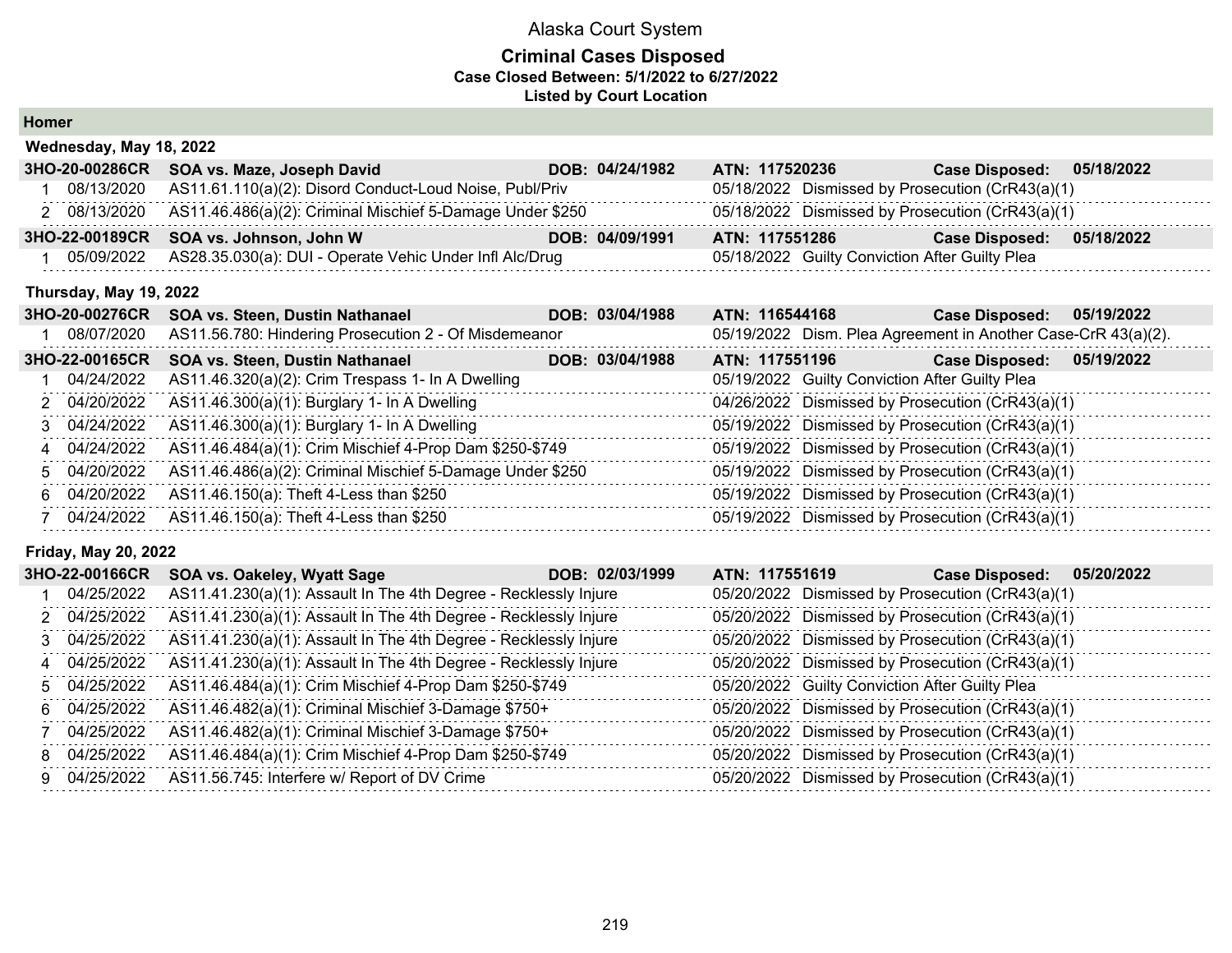### Alaska Court System **Criminal Cases Disposed Case Closed Between: 5/1/2022 to 6/27/2022 Listed by Court Location**

**Homer**

|    | <b>Friday, May 20, 2022</b> |                                                                                                                                       |                 |                |                                                               |                       |            |  |
|----|-----------------------------|---------------------------------------------------------------------------------------------------------------------------------------|-----------------|----------------|---------------------------------------------------------------|-----------------------|------------|--|
|    | 3HO-22-00169CR              | SOA vs. Oakeley, Wyatt Sage                                                                                                           | DOB: 02/03/1999 | ATN: 117551205 |                                                               | <b>Case Disposed:</b> | 05/20/2022 |  |
|    | 04/26/2022                  | AS11.56.750(a)(1)(A): Unlawful Contact Per Court Ordered                                                                              |                 |                | 05/20/2022 Dism. Plea Agreement in Another Case-CrR 43(a)(2). |                       |            |  |
|    | 2 04/26/2022                | AS11.56.757(a)(misdA): Violate Condition of Release for Felony                                                                        |                 |                | 05/20/2022 Dism. Plea Agreement in Another Case-CrR 43(a)(2). |                       |            |  |
|    | 3 04/26/2022                | AS11.56.755(b)(1): Unlawful Contact 2nd Degree when charged w/Class A M 05/20/2022 Dism. Plea Agreement in Another Case-CrR 43(a)(2). |                 |                |                                                               |                       |            |  |
| 4  | 04/26/2022                  | AS11.56.755(b)(1): Unlawful Contact 2nd Degree when charged w/Class A M                                                               |                 |                | 05/20/2022 Dism. Plea Agreement in Another Case-CrR 43(a)(2). |                       |            |  |
|    | 5 04/26/2022                | AS11.56.755(b)(1): Unlawful Contact 2nd Degree when charged w/Class A M 05/20/2022 Dism. Plea Agreement in Another Case-CrR 43(a)(2). |                 |                |                                                               |                       |            |  |
| 6. | 04/26/2022                  | AS11.56.755(b)(1): Unlawful Contact 2nd Degree when charged w/Class A M 05/20/2022 Dism. Plea Agreement in Another Case-CrR 43(a)(2). |                 |                |                                                               |                       |            |  |
|    | 04/26/2022                  | AS11.56.755(b)(1): Unlawful Contact 2nd Degree when charged w/Class A M 05/20/2022 Dism. Plea Agreement in Another Case-CrR 43(a)(2). |                 |                |                                                               |                       |            |  |
| 8  | 04/26/2022                  | AS11.56.755(b)(1): Unlawful Contact 2nd Degree when charged w/Class A M 05/20/2022 Dism. Plea Agreement in Another Case-CrR 43(a)(2). |                 |                |                                                               |                       |            |  |
| 9. | 04/26/2022                  | AS11.56.755(b)(1): Unlawful Contact 2nd Degree when charged w/Class A M 05/20/2022 Dism. Plea Agreement in Another Case-CrR 43(a)(2). |                 |                |                                                               |                       |            |  |
| 10 | 04/26/2022                  | AS11.56.755(b)(1): Unlawful Contact 2nd Degree when charged w/Class A M 05/20/2022 Dism. Plea Agreement in Another Case-CrR 43(a)(2). |                 |                |                                                               |                       |            |  |

#### **Monday, May 23, 2022**

| 3HO-21-00531CR SOA vs. Kuller, Dale Lewis                                   | DOB: 07/09/1966 | <b>ATN: 118038798</b>                          | Case Disposed: 05/23/2022 |  |
|-----------------------------------------------------------------------------|-----------------|------------------------------------------------|---------------------------|--|
| 12/27/2021  AS11.71.050(a)(4): MICS5 Possess Any Amt IA, IIA, IIIA, IVA, VA |                 | 05/23/2022 Guilty Conviction After Guilty Plea |                           |  |

#### **Tuesday, May 24, 2022**

| 3HO-21-00067CR | SOA vs. Kirk, Sarah Krista                                       | DOB: 12/26/1988 | ATN: 117522405                                    | Case Disposed: 05/24/2022 |            |
|----------------|------------------------------------------------------------------|-----------------|---------------------------------------------------|---------------------------|------------|
| 02/17/2021     | AS11.41.230(a)(1): Assault In The 4th Degree - Recklessly Injure |                 | 05/24/2022 Dismissed. Defendant Found Incompetent |                           |            |
| 3HO-21-00176CR | SOA vs. Kirk, Sarah Krista                                       | DOB: 12/26/1988 | ATN: 117518085                                    | Case Disposed: 05/24/2022 |            |
| 05/08/2021     | AS11.46.330(a)(1): Crim Trespass 2- Upon Premises                |                 | 05/24/2022 Dismissed. Defendant Found Incompetent |                           |            |
| 2 05/08/2021   | AS11.56.757(a)(misdB): Violate Conditions of Release for Misd    |                 | 05/24/2022 Dismissed. Defendant Found Incompetent |                           |            |
| 3HO-21-00411CR | SOA vs. Chapman, Samuel Brigham                                  | DOB: 01/22/2004 | ATN: 117521919                                    | <b>Case Disposed:</b>     | 05/24/2022 |
| 09/25/2021     | AS28.35.030(a)(1): DUI- Alcohol Or Contr Subst                   |                 | 05/24/2022 Dismissed by Prosecution (CrR43(a)(1)  |                           |            |

#### **Wednesday, May 25, 2022**

| 3HO-20-00168CR SOA vs. Callahan, Betty A            | DOB: 05/12/1957 | ATN: 117514431                                 | <b>Case Disposed:</b> | 05/25/2022 |
|-----------------------------------------------------|-----------------|------------------------------------------------|-----------------------|------------|
| 05/30/2020 AS28.35.030(a)(2): DUI- BAC .08+ Percent |                 | 05/25/2022 Guilty Conviction After Guilty Plea |                       |            |
| 3HO-21-00336CR SOA vs. Ryan, Gregg William          | DOB: 05/18/1993 | ATN: 117521595                                 | <b>Case Disposed:</b> | 05/25/2022 |
| 08/14/2021 AS28.35.030(a)(2): DUI- BAC .08+ Percent |                 | 05/25/2022 Guilty Conviction After Guilty Plea |                       |            |
| 3HO-21-00434CR SOA vs. Peterson, Kamrin Kaylee      | DOB: 07/14/1992 | ATN: 117521982                                 | <b>Case Disposed:</b> | 05/25/2022 |
| 10/12/2021 AS28.35.030(a)(2): DUI- BAC .08+ Percent |                 | 05/25/2022 Guilty Conviction After Guilty Plea |                       |            |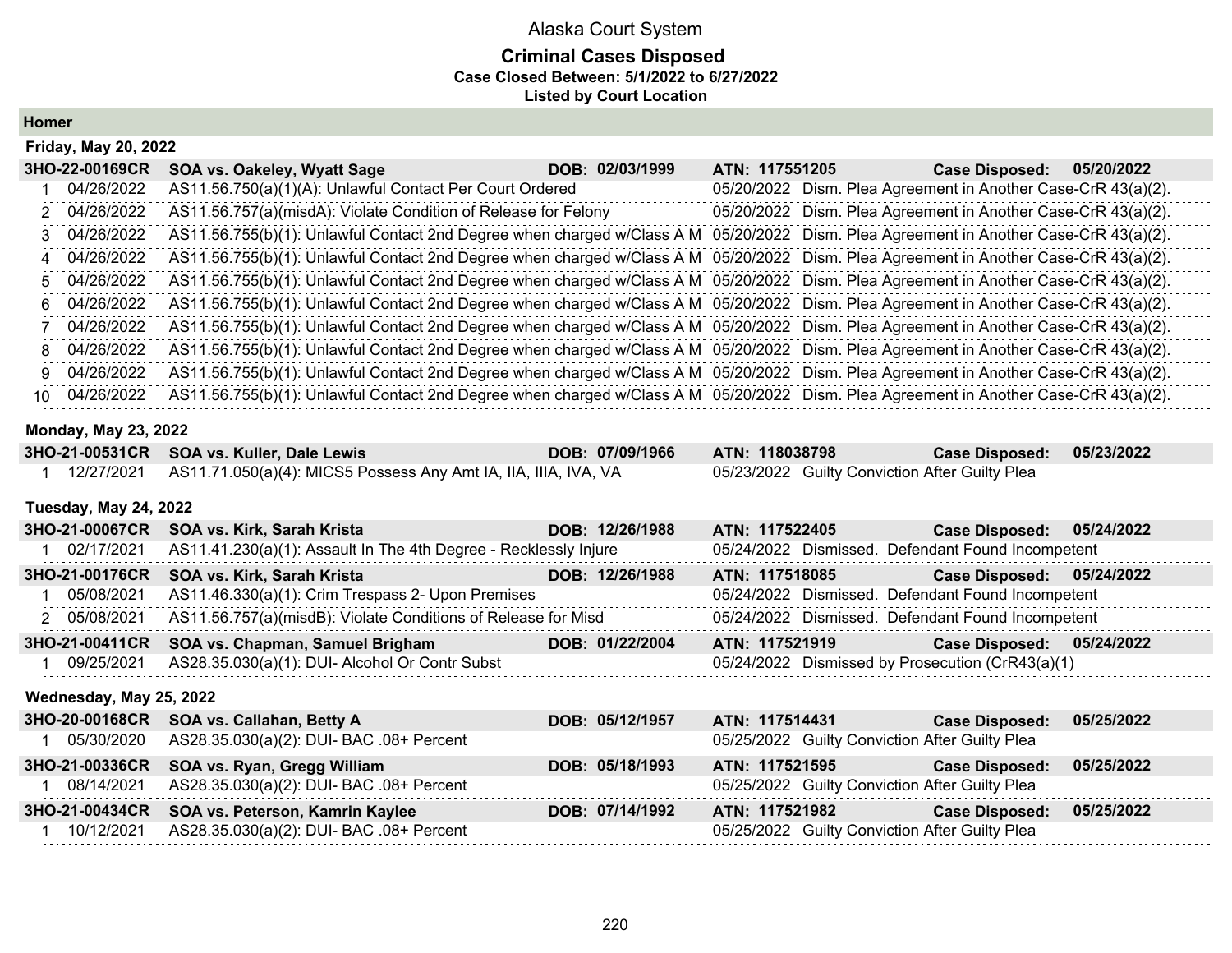#### **Criminal Cases Disposed Case Closed Between: 5/1/2022 to 6/27/2022 Listed by Court Location**

**Homer**

| Wednesday, May 25, 2022 |                                                                 |                 |                                                               |                       |            |
|-------------------------|-----------------------------------------------------------------|-----------------|---------------------------------------------------------------|-----------------------|------------|
| 3HO-22-00155CR          | SOA vs. Bice, Roen                                              | DOB: 08/15/2001 | ATN: 117550215                                                | <b>Case Disposed:</b> | 05/25/2022 |
| 04/10/2022              | AS28.15.281(b): Permitting Unauthorized Person To Drive         |                 | 05/25/2022 Guilty Conviction After Guilty Plea                |                       |            |
| 2 04/10/2022            | AS28.10.321: New Owner-Secure Transfer Of Regis/Title           |                 | 05/25/2022 Dismissed by Prosecution (CrR43(a)(1)              |                       |            |
| 3HO-22-00214CR          | SOA vs. Hecks, Beverly Ann                                      | DOB: 08/03/1938 | ATN: 117551709                                                | <b>Case Disposed:</b> | 05/25/2022 |
| 05/23/2022              | AS11.41.220(a)(1)(A): Assault 3- Cause Fear Of Injury w/ Weap   |                 | 05/25/2022 Dismissed.No Probable Cause.CrR5(d)&4(a)(1);MO4(e) |                       |            |
| Thursday, May 26, 2022  |                                                                 |                 |                                                               |                       |            |
| 3HO-21-00261CR          | SOA vs. Fowler, Treyton Sy-Tanner                               | DOB: 03/08/2002 | ATN: 117522918                                                | <b>Case Disposed:</b> | 05/26/2022 |
| 06/25/2021<br>1.        | AS28.35.030(a): DUI - Operate Vehic Under Infl Alc/Drug         |                 | 05/26/2022 Dismissed by Prosecution (CrR43(a)(1)              |                       |            |
| 3HO-22-00114CR          | SOA vs. Rivera, Rene                                            | DOB: 08/14/1984 | ATN: 117502758                                                | <b>Case Disposed:</b> | 05/26/2022 |
| 03/28/2022              | AS11.46.486(a)(2): Criminal Mischief 5-Damage Under \$250       |                 | 05/26/2022 Guilty Conviction After Guilty Plea                |                       |            |
| 03/28/2022<br>2         | AS11.61.118(a)(1): Harassment 1 - Offensive Contact w/ Fluids   |                 | 05/26/2022 Dismissed by Prosecution (CrR43(a)(1)              |                       |            |
| 3 03/28/2022            | AS11.61.110(a)(6): Disord Conduct- Create Hazard Condition      |                 | 05/26/2022 Dismissed by Prosecution (CrR43(a)(1)              |                       |            |
| 4 04/03/2022            | AS11.56.757(a)(misdA): Violate Condition of Release for Felony  |                 | 05/26/2022 Dismissed by Prosecution (CrR43(a)(1)              |                       |            |
| 3HO-22-00168CR          | SOA vs. Roderick, Sara Marie                                    | DOB: 05/27/1974 | ATN: 117550494                                                | <b>Case Disposed:</b> | 05/26/2022 |
| 04/26/2022              | AS11.56.770(a)(1): Hinder Prosecution 1- Or Apprehension        |                 | 05/26/2022 Dismissed by Prosecution (CrR43(a)(1)              |                       |            |
| 2 04/26/2022            | AS11.71.050(a)(4): MICS5 Possess Any Amt IA, IIA, IIIA, IVA, VA |                 | 05/26/2022 Guilty Conviction After Guilty Plea                |                       |            |
| Wednesday, June 1, 2022 |                                                                 |                 |                                                               |                       |            |
| 3HO-22-00015CR          | SOA vs. Nelson, Paul Gregory                                    | DOB: 11/27/1956 | ATN: 117502398                                                | <b>Case Disposed:</b> | 06/01/2022 |
| 12/14/2020              | AS11.46.150(a): Theft 4-Less than \$250                         |                 | 06/01/2022 Dism. Plea Agreement in Another Case-CrR 43(a)(2). |                       |            |
| 3HO-22-00017CR          | SOA vs. Nelson, Paul Gregory                                    | DOB: 11/27/1956 | ATN: 117502371                                                | <b>Case Disposed:</b> | 06/01/2022 |
| 1 07/29/2021            | AS11.46.150(a): Theft 4-Less than \$250                         |                 | 06/01/2022 Dism. Plea Agreement in Another Case-CrR 43(a)(2). |                       |            |
| 3HO-22-00018CR          | SOA vs. Nelson, Paul Gregory                                    | DOB: 11/27/1956 | ATN: 117502299                                                | <b>Case Disposed:</b> | 06/01/2022 |
| 1 12/22/2021            | AS11.46.150(a): Theft 4-Less than \$250                         |                 | 06/01/2022 Dism. Plea Agreement in Another Case-CrR 43(a)(2). |                       |            |
| 3HO-22-00154CR          | SOA vs. Strahn, Ehren Jason                                     | DOB: 02/15/1982 | ATN: 117551124                                                | <b>Case Disposed:</b> | 06/01/2022 |
| 04/09/2022              | AS11.71.050(a)(4): MICS5 Possess Any Amt IA, IIA, IIIA, IVA, VA |                 | 05/27/2022 Dismissed by Prosecution (CrR43(a)(1)              |                       |            |
| 3HO-22-00177CR          | SOA vs. Michels, Steven Harvey                                  | DOB: 03/03/1962 | ATN: 117551223                                                | <b>Case Disposed:</b> | 06/01/2022 |
| 05/03/2022              | AS28.15.291(a)(2): Drive w/ License Cancelled/Suspended/Revoked |                 | 06/01/2022 Guilty Conviction After Guilty Plea                |                       |            |
| 3HO-22-00201CR          | SOA vs. Harris, Kenny Martin                                    | DOB: 02/13/1979 | ATN: 117550836                                                | <b>Case Disposed:</b> | 06/01/2022 |
| 05/15/2022              | AS28.15.291(a)(2): Drive w/Lic Canc/Rev/Sus Prev Conviction     |                 | 06/01/2022 Guilty Conviction After Guilty Plea                |                       |            |
| 2 05/15/2022            | AS28.22.011: No Motor Vehicle Liability Insurance               |                 | 06/01/2022 Dismissed by Prosecution (CrR43(a)(1)              |                       |            |
| 3HO-22-00217CR          | SOA vs. Calone, Jason Lee                                       | DOB: 11/14/1984 | ATN: 117551718                                                | <b>Case Disposed:</b> | 06/01/2022 |
| 05/25/2022              | AS28.35.410: Negligent Driving Not CMV                          |                 | 06/01/2022 Guilty Conviction After Guilty Plea                |                       |            |
|                         |                                                                 |                 |                                                               |                       |            |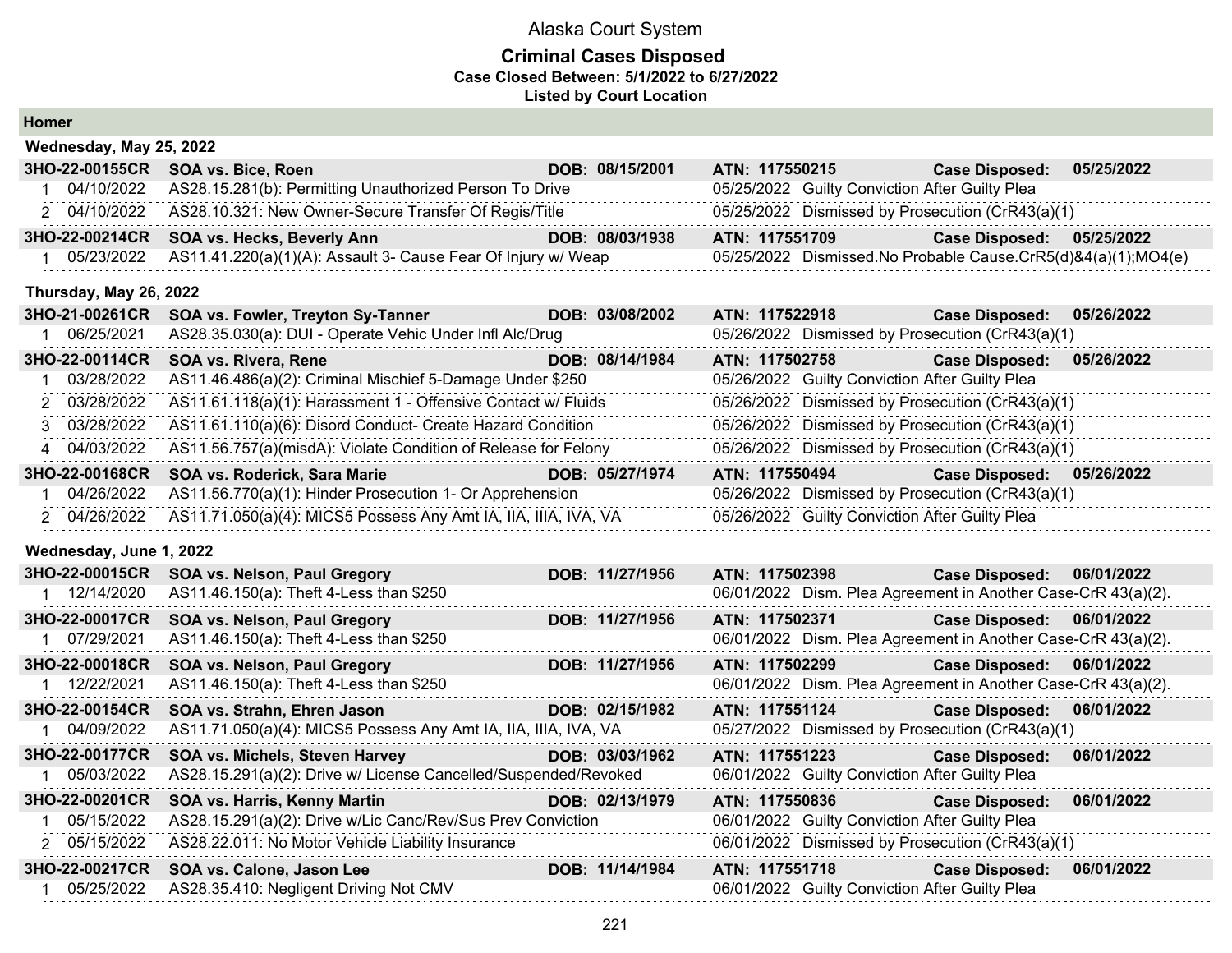| <b>Homer</b> |  |
|--------------|--|
|--------------|--|

|    | Wednesday, June 1, 2022 |                                                                  |  |                 |                                                  |                           |                                                  |            |
|----|-------------------------|------------------------------------------------------------------|--|-----------------|--------------------------------------------------|---------------------------|--------------------------------------------------|------------|
|    | 3HO-22-00227CR          | SOA vs. Michels, Steven Harvey                                   |  | DOB: 03/03/1962 | ATN: 117551727                                   |                           | <b>Case Disposed:</b>                            | 06/01/2022 |
|    | 05/29/2022              | AS11.61.110(a)(2): Disord Conduct-Loud Noise, Publ/Priv          |  |                 |                                                  |                           | 06/01/2022 Dismissed by Prosecution (CrR43(a)(1) |            |
|    | 2 05/29/2022            | AS11.56.757(a)(misdB): Violate Conditions of Release for Misd    |  |                 |                                                  |                           | 06/01/2022 Dismissed by Prosecution (CrR43(a)(1) |            |
|    | Friday, June 3, 2022    |                                                                  |  |                 |                                                  |                           |                                                  |            |
|    | 3HO-21-00425CR          | SOA vs. Media, Jason Paul                                        |  | DOB: 11/30/1975 | ATN: 117040455                                   |                           | <b>Case Disposed:</b>                            | 06/03/2022 |
|    | 1 08/29/2021            | 11AAC12.300: Commercial Activities In State Park Without Permit  |  |                 |                                                  |                           | 06/03/2022 Guilty Conviction After Guilty Plea   |            |
|    | 3HO-22-00123CR          | <b>SOA vs. Churchill, Ashley</b>                                 |  | DOB: 10/02/1980 | ATN: 117502785                                   |                           | <b>Case Disposed:</b>                            | 06/03/2022 |
|    | 03/29/2022              | AS11.41.230(a)(1): Assault In The 4th Degree - Recklessly Injure |  |                 |                                                  |                           | 06/03/2022 Dismissed by Prosecution (CrR43(a)(1) |            |
|    | 3HO-22-00225CR          | SOA vs. Hinnegan, Spencer Cole                                   |  | DOB: 04/30/2002 | ATN: 117551529                                   |                           | <b>Case Disposed:</b>                            | 06/03/2022 |
|    | 05/28/2022              | AS11.61.110(a)(6): Disord Conduct- Create Hazard Condition       |  |                 |                                                  |                           | 06/03/2022 Dismissed by Prosecution (CrR43(a)(1) |            |
|    | Monday, June 6, 2022    |                                                                  |  |                 |                                                  |                           |                                                  |            |
|    | 3HO-20-00440CR          | SOA vs. Corbell, Ashlyn Rene                                     |  | DOB: 09/29/1986 | ATN: 117522216                                   |                           | <b>Case Disposed:</b>                            | 06/06/2022 |
|    | 11/09/2020              | AS28.35.030(a): DUI - Operate Vehic Under Infl Alc/Drug          |  |                 |                                                  |                           | 06/06/2022 Guilty Conviction After Guilty Plea   |            |
|    | 2 11/09/2020            | AS11.51.100(b): Endanger Welfare Minor 1- DUI With Child         |  |                 |                                                  |                           | 06/06/2022 Dismissed by Prosecution (CrR43(a)(1) |            |
|    | 3HO-21-00167CR          | SOA vs. Corbell, Ashlyn Rene                                     |  | DOB: 09/29/1986 | ATN: 117518031                                   |                           | <b>Case Disposed:</b>                            | 06/06/2022 |
|    | 05/03/2021              | AS28.35.030(a)(1): DUI- Alcohol Or Contr Subst                   |  |                 |                                                  |                           | 06/06/2022 Guilty Conviction After Guilty Plea   |            |
| 2  | 05/03/2021              | AS11.71.021(a)(1): MICS 2-Mfr/Deliver IA                         |  |                 |                                                  | 11/03/2021 Charge Refiled |                                                  |            |
| 3. | 05/03/2021              | AS11.71.030(a)(9): MICS3-Mfr/Deliver Any IIA Or IIIA             |  |                 |                                                  |                           | 06/06/2022 Guilty Conviction After Guilty Plea   |            |
|    | 3HO-21-00389CR          | SOA vs. Corbell, Ashlyn Rene                                     |  | DOB: 09/29/1986 | ATN: 117521829                                   |                           | <b>Case Disposed:</b>                            | 06/06/2022 |
|    | 09/16/2021              | AS11.71.021(a)(1): MICS 2-Mfr/Deliver IA                         |  |                 |                                                  |                           | 06/06/2022 Dismissed by Prosecution (CrR43(a)(1) |            |
| 2  | 09/16/2021              | AS11.71.050(a)(4): MICS5 Possess Any Amt IA, IIA, IIIA, IVA, VA  |  |                 |                                                  |                           | 06/06/2022 Guilty Conviction After Guilty Plea   |            |
| 3  | 09/16/2021              | AS11.71.050(a)(1): MICS5 Mfr/Deliver/Poss <1oz VIA               |  |                 |                                                  |                           | 06/06/2022 Dismissed by Prosecution (CrR43(a)(1) |            |
| 4  | 09/16/2021              | AS11.56.375(a)(3): Promote Contraband 1- Contrid Substance       |  |                 |                                                  |                           | 06/06/2022 Dismissed by Prosecution (CrR43(a)(1) |            |
| 5  | 09/16/2021              | AS11.56.375(a)(3): Promote Contraband 1- Contrid Substance       |  |                 | 06/06/2022 Dismissed by Prosecution (CrR43(a)(1) |                           |                                                  |            |
| 6  | 09/16/2021              | AS11.56.610(a)(1): Tamper Phys Evid-Destroy/Alter/Suppress       |  |                 | 06/06/2022 Dismissed by Prosecution (CrR43(a)(1) |                           |                                                  |            |
|    | 09/16/2021              | AS11.71.050(a)(4): MICS5 Possess Any Amt IA, IIA, IIIA, IVA, VA  |  |                 |                                                  |                           | 06/06/2022 Guilty Conviction After Guilty Plea   |            |
| 8  | 09/16/2021              | AS11.71.050(a)(4): MICS5 Possess Any Amt IA, IIA, IIIA, IVA, VA  |  |                 |                                                  |                           | 06/06/2022 Guilty Conviction After Guilty Plea   |            |
|    |                         |                                                                  |  |                 |                                                  |                           |                                                  |            |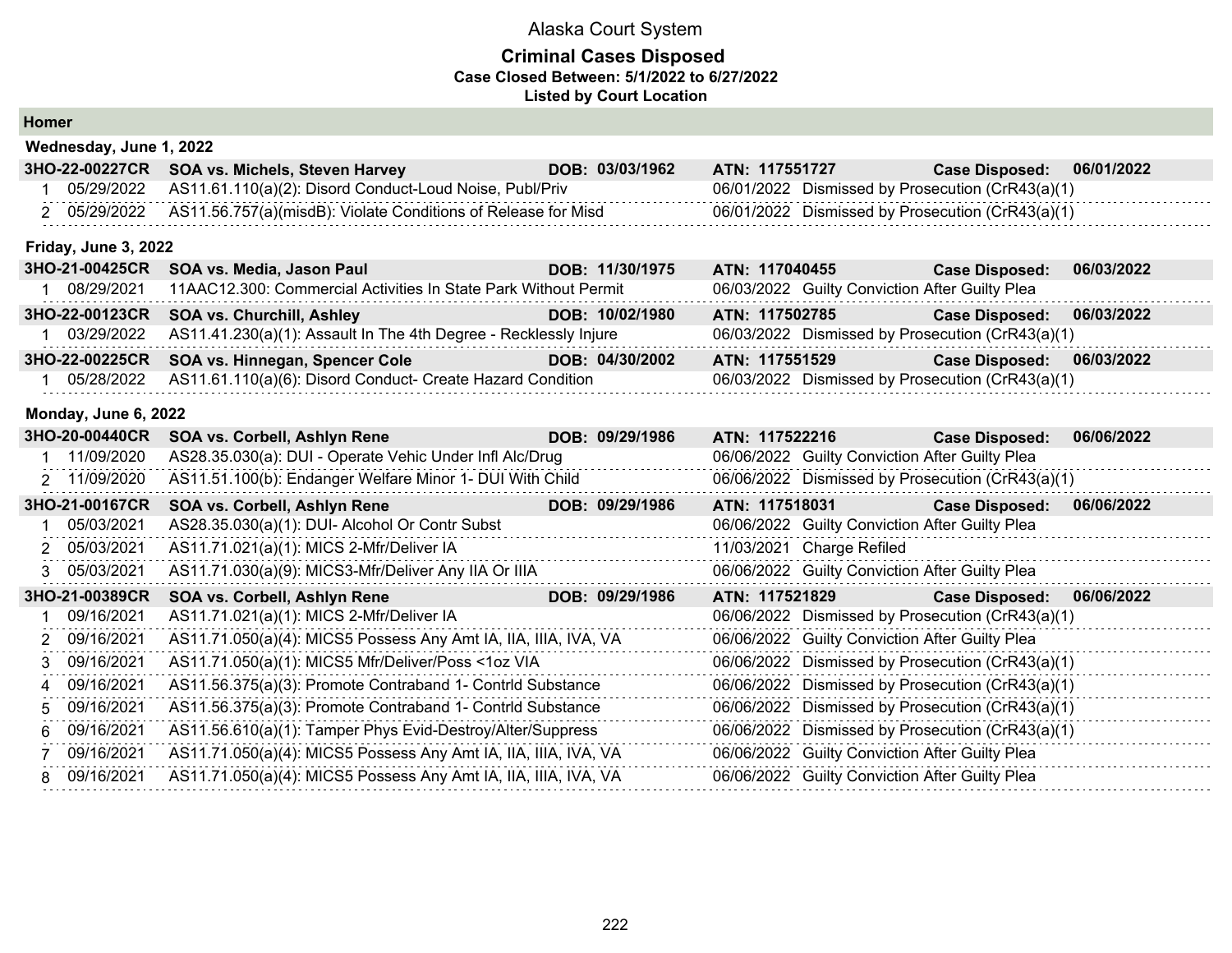### **Criminal Cases Disposed Case Closed Between: 5/1/2022 to 6/27/2022 Listed by Court Location**

**Homer**

| Monday, June 6, 2022         |                                                                  |                 |                                                  |                                                  |            |
|------------------------------|------------------------------------------------------------------|-----------------|--------------------------------------------------|--------------------------------------------------|------------|
| 3HO-21-00439CR               | SOA vs. Corbell, Ashlyn Rene                                     | DOB: 09/29/1986 | ATN: 117501444                                   | <b>Case Disposed:</b>                            | 06/06/2022 |
| 08/15/2021                   | AS11.71.050(a)(4): MICS5 Possess Any Amt IA, IIA, IIIA, IVA, VA  |                 | 06/06/2022 Guilty Conviction After Guilty Plea   |                                                  |            |
| 2 08/15/2021                 | AS11.71.050(a)(4): MICS5 Possess Any Amt IA, IIA, IIIA, IVA, VA  |                 | 06/06/2022 Guilty Conviction After Guilty Plea   |                                                  |            |
| 3 08/15/2021                 | AS11.71.040(a)(1): MICS4-Mfr/Deliver/Poss IVA Or VA              |                 |                                                  | 06/06/2022 Dismissed by Prosecution (CrR43(a)(1) |            |
| 4 08/15/2021                 | AS11.71.040(a)(1): MICS4-Mfr/Deliver/Poss IVA Or VA              |                 |                                                  | 06/06/2022 Dismissed by Prosecution (CrR43(a)(1) |            |
| 5 11/12/2021                 | AS11.56.757(a)(misdA): Violate Condition of Release for Felony   |                 | 06/06/2022 Guilty Conviction After Guilty Plea   |                                                  |            |
| 3HO-22-00016CR               | SOA vs. Nelson, Paul Gregory                                     | DOB: 11/27/1956 | ATN: 117502389                                   | <b>Case Disposed:</b>                            | 06/06/2022 |
| 02/08/2021                   | AS11.46.150(a): Theft 4-Less than \$250                          |                 | 06/01/2022 Guilty Conviction After Guilty Plea   |                                                  |            |
| 3HO-22-00176CR               | SOA vs. Zuber, Travis Jon                                        | DOB: 12/30/1980 | ATN: 115507476                                   | <b>Case Disposed:</b>                            | 06/06/2022 |
| 1 05/01/2022                 | AS28.10.321: New Owner-Secure Transfer Of Regis/Title            |                 |                                                  | 06/06/2022 Dismissed by Prosecution (CrR43(a)(1) |            |
| Wednesday, June 8, 2022      |                                                                  |                 |                                                  |                                                  |            |
| 3HO-19-00496CR               | SOA vs. Wilson, Bruce Allen                                      | DOB: 04/29/1963 | ATN: 114050502                                   | <b>Case Disposed:</b>                            | 06/08/2022 |
| 1 12/21/2019                 | AS28.10.481: Improper Use Of Regis/Title/Plates                  |                 |                                                  | 06/08/2022 Dismissed by Prosecution (CrR43(a)(1) |            |
| 2 12/21/2019                 | AS11.56.840(a)(3)(C): Fail to File Verification                  |                 | 06/08/2022 Guilty Conviction After Guilty Plea   |                                                  |            |
| 3HO-22-00063CR               | SOA vs. Wilson, Bruce Allen                                      | DOB: 04/29/1963 | ATN: 117433494                                   | <b>Case Disposed:</b>                            | 06/08/2022 |
| 02/15/2022                   | $AS11.56.840(a)(3)(C)$ : Fail to File Verification               |                 |                                                  | 06/08/2022 Dismissed by Prosecution (CrR43(a)(1) |            |
| 3HO-22-00235CR               | SOA vs. Mitchell JR, Larry Clark                                 | DOB: 12/19/1965 | ATN: 117551502                                   | <b>Case Disposed:</b>                            | 06/08/2022 |
| 06/01/2022                   | AS11.61.110(a)(6): Disord Conduct- Create Hazard Condition       |                 | 06/08/2022 Dismissed by Prosecution (CrR43(a)(1) |                                                  |            |
| Thursday, June 9, 2022       |                                                                  |                 |                                                  |                                                  |            |
| 3HO-21-00348CR               | SOA vs. Whitehead, Timothy Allen                                 | DOB: 06/14/1961 | ATN: 117521649                                   | <b>Case Disposed:</b>                            | 06/09/2022 |
| 1 08/23/2021                 | AS11.41.230(a)(1): Assault In The 4th Degree - Recklessly Injure |                 |                                                  | 06/09/2022 Dismissed by Prosecution (CrR43(a)(1) |            |
| <b>Friday, June 10, 2022</b> |                                                                  |                 |                                                  |                                                  |            |
|                              | 2HO 21 00200CD COA vo Kromorik Jorny Pobort                      | DOD. 02/25/4066 | ATNI 4475940CE                                   | Coon Diangood, 06/10/2022                        |            |

|            | 3HO-21-00399CR SOA vs. Krcmarik, Jerry Robert           | DOB: 03/25/1966 | ATN: 117521865                                   | <b>Case Disposed:</b> | 06/10/2022 |
|------------|---------------------------------------------------------|-----------------|--------------------------------------------------|-----------------------|------------|
| 09/21/2021 | AS28.35.030(a): DUI - Operate Vehic Under Infl Alc/Drug |                 | 06/10/2022 Guilty Conviction After Guilty Plea   |                       |            |
| 09/21/2021 | AS28.35.032(a): Refuse To Submit To Chemical Test       |                 | 06/10/2022 Dismissed by Prosecution (CrR43(a)(1) |                       |            |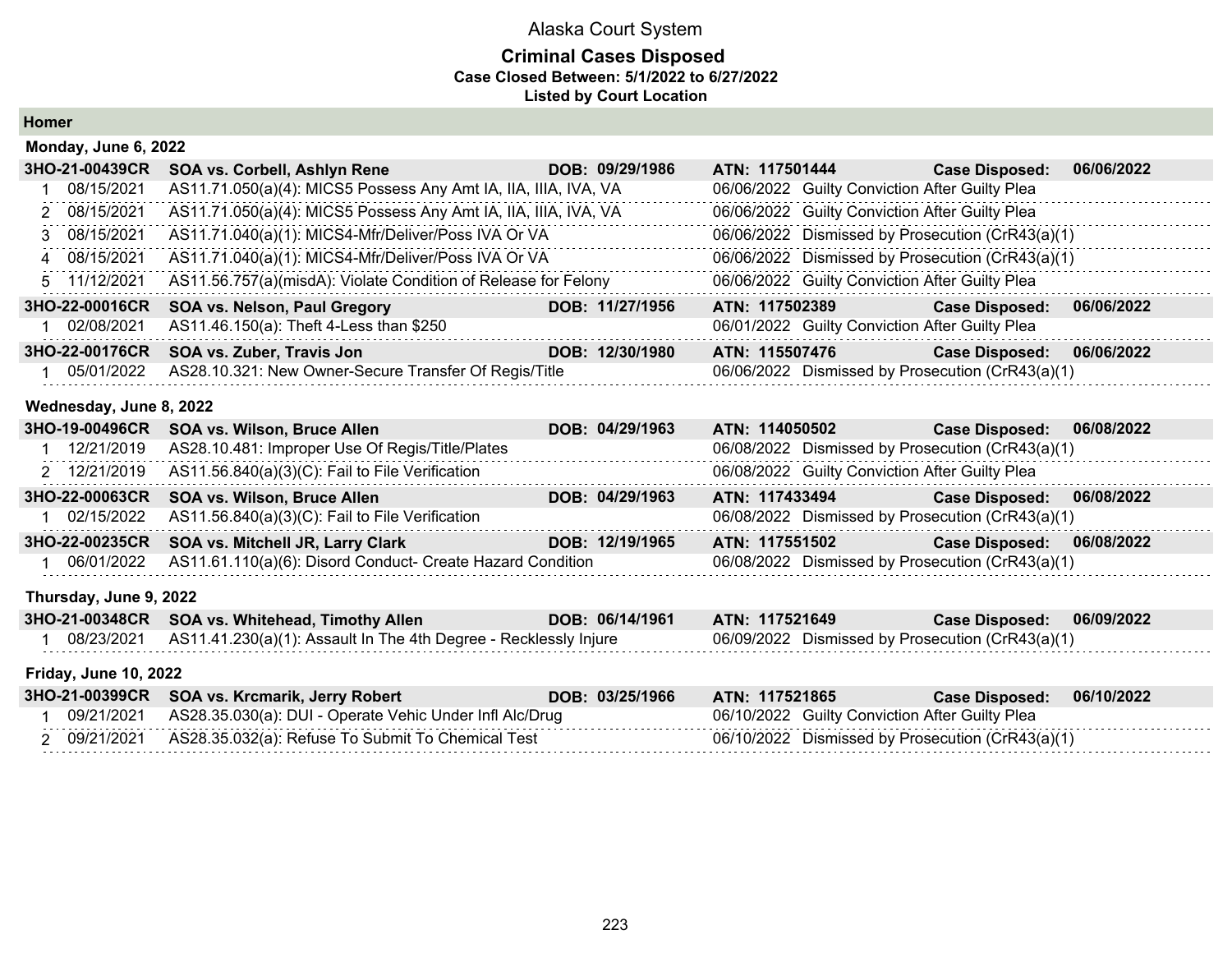#### **Criminal Cases Disposed Case Closed Between: 5/1/2022 to 6/27/2022 Listed by Court Location**

**Homer**

| <b>Friday, June 10, 2022</b> |                                                               |                 |                                                               |                                                  |  |
|------------------------------|---------------------------------------------------------------|-----------------|---------------------------------------------------------------|--------------------------------------------------|--|
| 3HO-21-00505CR               | <b>SOA vs. Krcmarik, Jerry Robert</b>                         | DOB: 03/25/1966 | ATN: 117501777                                                | 06/10/2022<br><b>Case Disposed:</b>              |  |
| 12/09/2021                   | AS28.35.030(a)(2): DUI- BAC .08+ Percent                      |                 |                                                               | 06/10/2022 Guilty Conviction After Guilty Plea   |  |
| 2 12/09/2021                 | AS28.15.291(a)(1): Drive w/Lic Canc/Rev/Sus For Crim Offens   |                 | 06/10/2022 Guilty Conviction After Guilty Plea                |                                                  |  |
| 3 12/09/2021                 | AS11.46.486(a)(1): Criminal Mischief 5 - Tamper w/ Property   |                 | 12/13/2021 Dismissed.No Probable Cause.CrR5(d)&4(a)(1);MO4(e) |                                                  |  |
| 4 12/09/2021                 | AS11.41.220(a)(1)(B): Assault 3- Cause Injury w/ Weap         |                 | 06/10/2022 Guilty Conviction After Guilty Plea                |                                                  |  |
| 5 12/09/2021                 | AS28.35.050(a): Lv Scene Of Accid - Involve Injury/Death      |                 |                                                               | 06/10/2022 Dismissed by Prosecution (CrR43(a)(1) |  |
| 6 12/09/2021                 | AS11.56.610(a)(1): Tamper Phys Evid-Destroy/Alter/Suppress    |                 |                                                               | 06/10/2022 Dismissed by Prosecution (CrR43(a)(1) |  |
| 12/09/2021                   | AS11.56.757(a)(misdB): Violate Conditions of Release for Misd |                 | 06/10/2022 Guilty Conviction After Guilty Plea                |                                                  |  |
| 3HO-22-00237CR               | <b>SOA vs. Plymire, Cory Lynn</b>                             | DOB: 11/30/1959 | ATN: 117550881                                                | 06/10/2022<br><b>Case Disposed:</b>              |  |
| 06/03/2022                   | AS28.10.321: New Owner-Secure Transfer Of Regis/Title         |                 |                                                               | 06/10/2022 Dismissed by Prosecution (CrR43(a)(1) |  |

#### **Tuesday, June 14, 2022**

| 3HO-20-00373CR           | <b>SOA vs. Edgett, Crystal Lynnette</b>                          | DOB: 06/07/1988 | ATN: 117521001                                   | <b>Case Disposed:</b> | 06/14/2022 |
|--------------------------|------------------------------------------------------------------|-----------------|--------------------------------------------------|-----------------------|------------|
| 09/29/2020               | AS28.35.400: Reckless Driving                                    |                 | 06/14/2022 Guilty Conviction After Guilty Plea   |                       |            |
| 3HO-20-00466CR           | SOA vs. Mindell, Miranda Elizabeth                               | DOB: 07/16/1984 | ATN: 117515115                                   | <b>Case Disposed:</b> | 06/14/2022 |
| 12/08/2020               | AS11.41.230(a)(1): Assault In The 4th Degree - Recklessly Injure |                 | 06/14/2022 Dismissed by Prosecution (CrR43(a)(1) |                       |            |
| 2 12/08/2020             | AS11.46.486(a)(2): Criminal Mischief 5-Damage Under \$250        |                 | 06/14/2022 Dismissed by Prosecution (CrR43(a)(1) |                       |            |
| 3HO-21-00166CR           | SOA vs. Obrien, Roxanne Elizabeth                                | DOB: 10/06/1985 | ATN: 117517995                                   | <b>Case Disposed:</b> | 06/14/2022 |
| 1 05/01/2021             | AS28.35.030(a)(2): DUI- BAC .08+ Percent                         |                 | 06/14/2022 Guilty Conviction After Guilty Plea   |                       |            |
| 3HO-21-00241CR           | SOA vs. Marakowitz, Thomas Michael                               | DOB: 05/31/1953 | ATN: 116509779                                   | <b>Case Disposed:</b> | 06/14/2022 |
| 06/16/2021               | AS28.35.030(a)(1): DUI- Alcohol Or Contr Subst                   |                 | 06/14/2022 Dismissed by Prosecution (CrR43(a)(1) |                       |            |
| 2 06/16/2021             | AS28.35.032(a): Refuse To Submit To Chemical Test                |                 | 06/14/2022 Guilty Conviction After Guilty Plea   |                       |            |
| 3HO-22-00162CR           | SOA vs. Oleson, Shad Jason                                       | DOB: 12/18/1972 | ATN: 117550485                                   | <b>Case Disposed:</b> | 06/14/2022 |
| 1 04/19/2022             | AS11.41.230(a)(1): Assault In The 4th Degree - Recklessly Injure |                 | 06/14/2022 Dismissed by Prosecution (CrR43(a)(1) |                       |            |
| 2 04/19/2022             | AS11.56.745: Interfere w/ Report of DV Crime                     |                 | 06/14/2022 Dismissed by Prosecution (CrR43(a)(1) |                       |            |
| 3HO-22-00171CR           | SOA vs. Price, Janinne Elizabeth                                 | DOB: 08/20/1985 | ATN: 117502038                                   | <b>Case Disposed:</b> | 06/14/2022 |
| 04/27/2022               | AS11.41.230(a)(1): Assault In The 4th Degree - Recklessly Injure |                 | 06/14/2022 Dismissed by Prosecution (CrR43(a)(1) |                       |            |
| 3HO-22-00246CR           | SOA vs. Mitchell JR, Larry Clark                                 | DOB: 12/19/1965 | ATN: 117551403                                   | <b>Case Disposed:</b> | 06/14/2022 |
| 06/12/2022               | AS11.56.757(a)(misdB): Violate Conditions of Release for Misd    |                 | 06/14/2022 Dismissed by Prosecution (CrR43(a)(1) |                       |            |
| Wednesday, June 15, 2022 |                                                                  |                 |                                                  |                       |            |

| 3HO-19-00292CR SOA vs. Lambourn, Jeremy Robert               | DOB: 06/05/1995 | ATN: 116492517                                   | Case Disposed: 06/15/2022 |  |
|--------------------------------------------------------------|-----------------|--------------------------------------------------|---------------------------|--|
| 08/29/2019    AS28.35.030(a)(1): DUI- Alcohol Or Contr Subst |                 | 06/15/2022 Dismissed by Prosecution (CrR43(a)(1) |                           |  |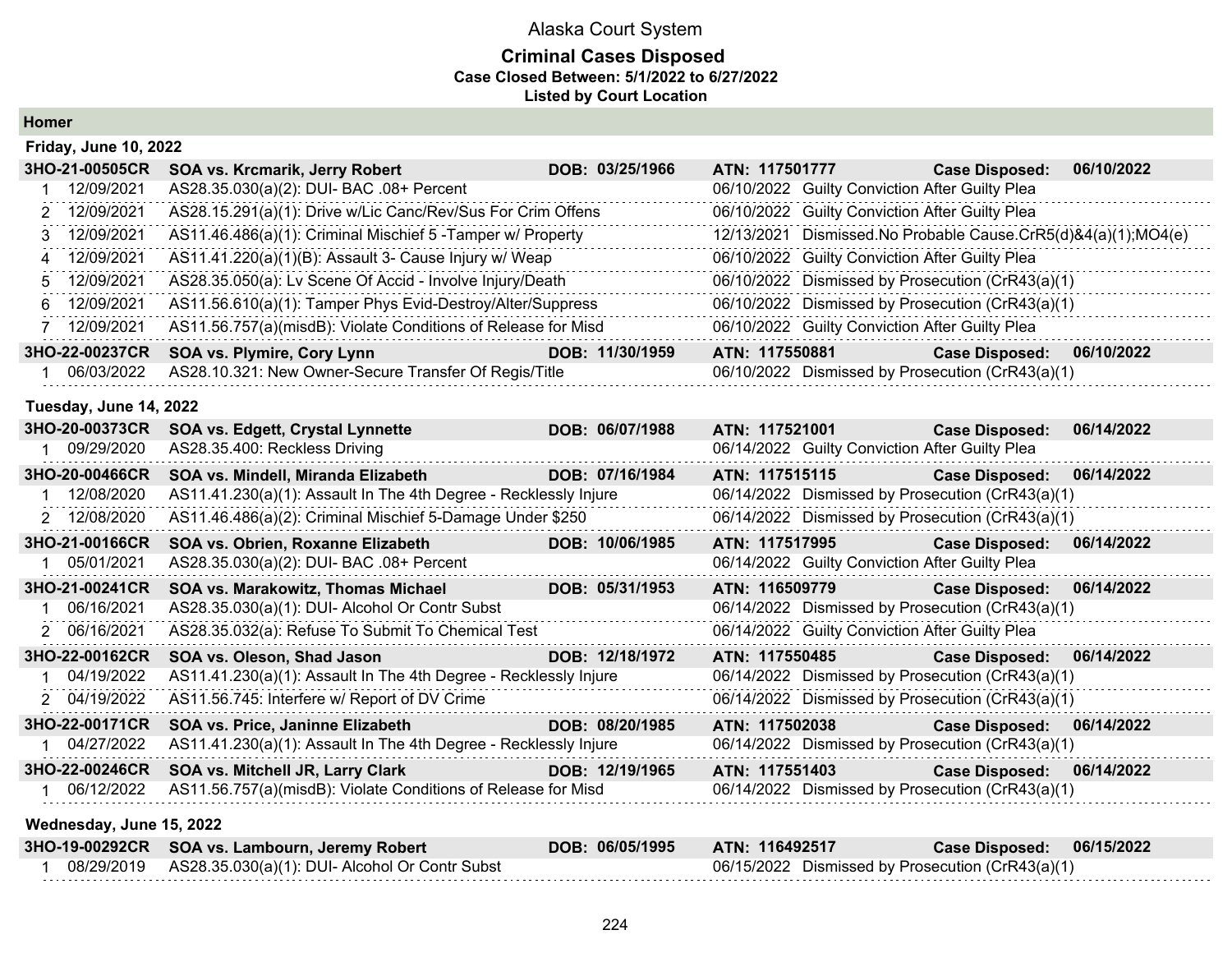| <b>Homer</b>                 |                                                             |                 |                                                |                                                               |            |
|------------------------------|-------------------------------------------------------------|-----------------|------------------------------------------------|---------------------------------------------------------------|------------|
| Wednesday, June 15, 2022     |                                                             |                 |                                                |                                                               |            |
| 3HO-22-00245CR               | SOA vs. Corbell, Devon Owen                                 | DOB: 12/18/1991 | ATN: 116509959                                 | <b>Case Disposed:</b>                                         | 06/15/2022 |
| 1 06/06/2022                 | AS28.15.291(a)(2): Drive w/Lic Canc/Rev/Sus Prev Conviction |                 | 06/15/2022 Guilty Conviction After Guilty Plea |                                                               |            |
| Thursday, June 16, 2022      |                                                             |                 |                                                |                                                               |            |
| 3HO-22-00065CR               | SOA vs. Lingle, Josh Leon                                   | DOB: 04/04/1971 | ATN: 117501885                                 | <b>Case Disposed:</b>                                         | 06/16/2022 |
| 1 02/18/2022                 | AS11.46.330(a)(2): Crim Trespass 2- Vehicle                 |                 |                                                | 06/16/2022 Dism. Plea Agreement in Another Case-CrR 43(a)(2). |            |
| <b>Monday, June 20, 2022</b> |                                                             |                 |                                                |                                                               |            |
| 3HO-19-00353CR               | <b>SOA vs. Taylor, Timothy</b>                              | DOB: 10/20/1986 | ATN: 116034003                                 | <b>Case Disposed:</b>                                         | 06/20/2022 |
| 1 10/02/2019                 | AS28.15.291(a)(2): Drive w/Lic Canc/Rev/Sus Prev Conviction |                 |                                                | 06/20/2022 Dismissed by Prosecution (CrR43(a)(1)              |            |
| 3HO-19-00406CR               | <b>SOA vs. Taylor, Timothy Michael</b>                      | DOB: 10/20/1986 | ATN: 116530947                                 | <b>Case Disposed:</b>                                         | 06/20/2022 |
| 1 10/31/2019                 | AS28.15.291(a)(2): Drive w/Lic Canc/Rev/Sus Prev Conviction |                 | 06/20/2022 Guilty Conviction After Guilty Plea |                                                               |            |
| 3HO-19-00498CR               | SOA vs. Taylor, Timothy Michael                             | DOB: 10/20/1986 | ATN: 117515349                                 | <b>Case Disposed:</b>                                         | 06/20/2022 |
| 1 12/25/2019                 | AS28.15.291(a)(2): Drive w/Lic Canc/Rev/Sus Prev Conviction |                 |                                                | 06/20/2022 Dismissed by Prosecution (CrR43(a)(1)              |            |
| 3HO-20-00161CR               | SOA vs. Taylor, Timothy Michael                             | DOB: 10/20/1986 | ATN: 117516087                                 | <b>Case Disposed:</b>                                         | 06/20/2022 |
| 1 05/23/2020                 | AS28.15.291(a)(1): Drive w/Lic Canc/Rev/Sus For Crim Offens |                 |                                                | 06/20/2022 Dismissed by Prosecution (CrR43(a)(1)              |            |
| Tuesday, June 21, 2022       |                                                             |                 |                                                |                                                               |            |
| 3HO-21-00521CR               | SOA vs. Oldham, Richard Carroll                             | DOB: 11/14/1947 | ATN: 117433431                                 | <b>Case Disposed:</b>                                         | 06/21/2022 |
| 1 12/17/2021                 | AS11.61.210(a)(3): Misc/Weapons 4- Firing Recklessly        |                 |                                                | 06/20/2022 Dismissed by Prosecution (CrR43(a)(1)              |            |
| 2 12/17/2021                 | AS11.56.700(a)(3): Resist/Interfere Arrest- Risk Of Injury  |                 |                                                | 12/29/2021 Dismissed by Prosecution (CrR43(a)(1)              |            |
| Wednesday, June 22, 2022     |                                                             |                 |                                                |                                                               |            |
| 3HO-20-00236CR               | SOA vs. Bock, Vanessa Maria                                 | DOB: 02/09/1979 | ATN: 117515592                                 | <b>Case Disposed:</b>                                         | 06/22/2022 |
| 1 07/14/2020                 | AS11.46.320(a)(2): Crim Trespass 1- In A Dwelling           |                 |                                                | 06/22/2022 Dism. Plea Agreement in Another Case-CrR 43(a)(2). |            |
| 3HO-21-00413CR               | SOA vs. Bock, Vanessa Maria                                 | DOB: 02/09/1979 | ATN: 117024633                                 | <b>Case Disposed:</b>                                         | 06/22/2022 |
| 1 09/28/2021                 | AS11.56.780(a)(1): Hinder Prosecution 2- Var Acts Re Misd   |                 | 06/22/2022 Guilty Conviction After Guilty Plea |                                                               |            |
| 3HO-21-00489CR               | SOA vs. Graham, Ann Laverne                                 | DOB: 03/01/2002 | ATN: 117503091                                 | <b>Case Disposed:</b>                                         | 06/22/2022 |
| 1 11/20/2021                 | AS28.35.410: Negligent Driving Not CMV                      |                 | 06/22/2022 Guilty Conviction After Guilty Plea |                                                               |            |
| 3HO-22-00093CR               | <b>SOA vs. Sherritt, Seth Vanlets</b>                       | DOB: 05/01/1987 | ATN: 117502677                                 | <b>Case Disposed:</b>                                         | 06/22/2022 |
| 1 03/14/2022                 | AS11.61.110(a)(6): Disord Conduct- Create Hazard Condition  |                 | 06/22/2022 Guilty Conviction After Guilty Plea |                                                               |            |
| 3HO-22-00164CR               | SOA vs. Wolfe, Dana Michael                                 | DOB: 09/26/1968 | ATN: 117550611                                 | <b>Case Disposed:</b>                                         | 06/22/2022 |
| 04/19/2022                   | AS28.10.481: Improper Use Of Regis/Title/Plates             |                 |                                                | 06/22/2022 Dismissed by Prosecution (CrR43(a)(1)              |            |
| 2 04/19/2022                 | AS28.10.321: New Owner-Secure Transfer Of Regis/Title       |                 |                                                | 06/22/2022 Dismissed by Prosecution (CrR43(a)(1)              |            |
| 3 04/19/2022                 | AS28.22.011: No Motor Vehicle Liability Insurance           |                 |                                                | 06/22/2022 Dismissed by Prosecution (CrR43(a)(1)              |            |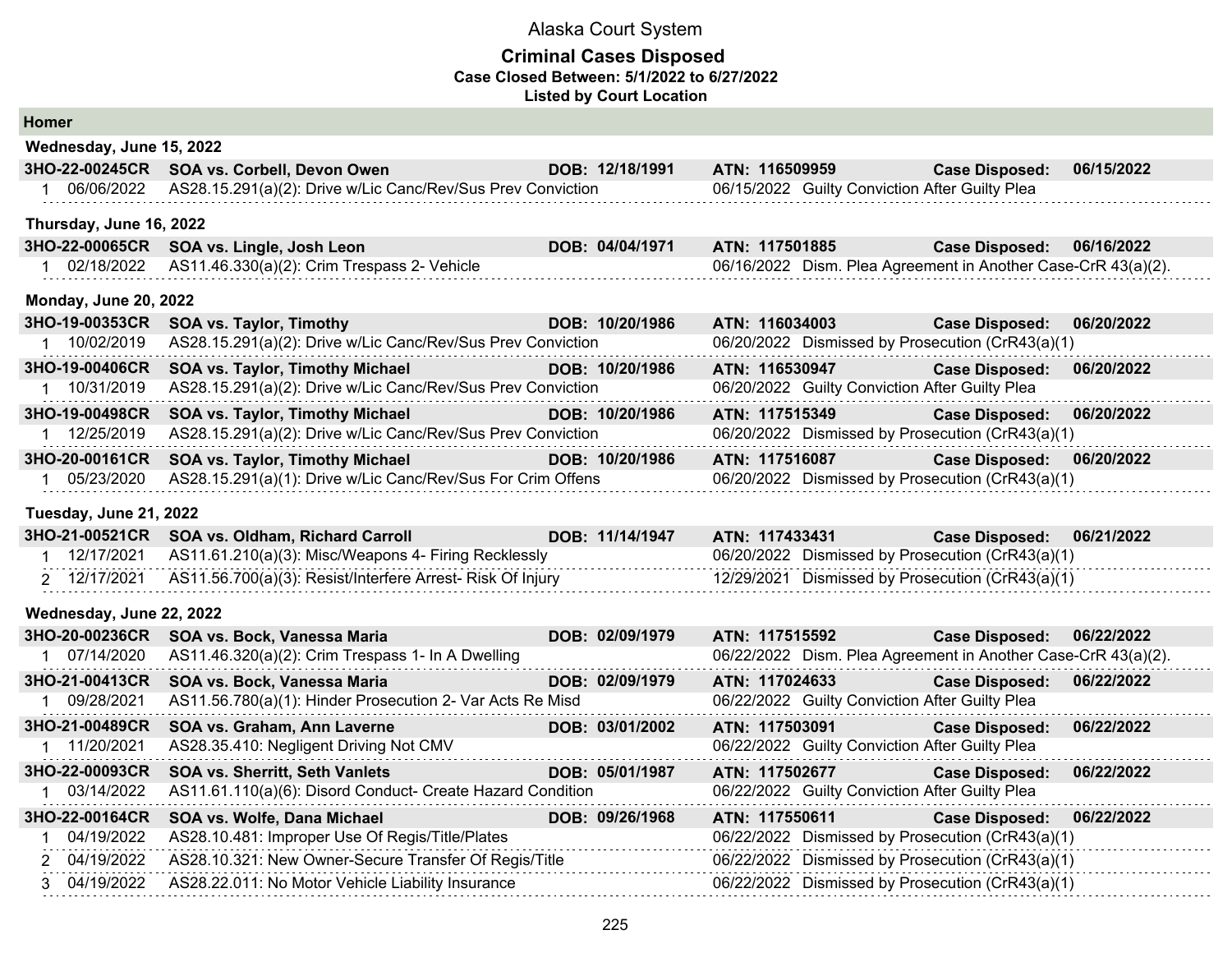| <b>Homer</b> |  |
|--------------|--|
|--------------|--|

| Wednesday, June 22, 2022 |                                                                    |                 |                                                  |                       |            |
|--------------------------|--------------------------------------------------------------------|-----------------|--------------------------------------------------|-----------------------|------------|
| 3HO-22-00215CR           | SOA vs. Mcbride JR, Patrick Hugh DOB: 05/19/1980                   |                 | ATN: 117551538                                   | <b>Case Disposed:</b> | 06/22/2022 |
| 05/24/2022               | AS11.71.040(a)(12): MICS4-Prev Convic MICS5 Preceding 10 yrs       |                 | 06/22/2022 Dismissed by Prosecution (CrR43(a)(1) |                       |            |
| 2 05/24/2022             | AS11.56.375(a)(3): Promote Contraband 1- Contrid Substance         |                 | 06/22/2022 Dismissed by Prosecution (CrR43(a)(1) |                       |            |
| 3 05/24/2022             | AS11.56.800(a)(1)(B)(ii): False Info/Rpt- ID When Cited, Srvd Wrnt |                 | 06/22/2022 Guilty Conviction After Guilty Plea   |                       |            |
| 3HO-22-00236CR           | SOA vs. Erickson, Ryder Elieff                                     | DOB: 02/20/1986 | ATN: 117550962                                   | <b>Case Disposed:</b> | 06/22/2022 |
| 06/03/2022               | AS28.22.011: No Motor Vehicle Liability Insurance                  |                 | 06/22/2022 Guilty Conviction After Guilty Plea   |                       |            |
| 2 06/03/2022             | AS28.10.321: New Owner-Secure Transfer Of Regis/Title              |                 | 06/22/2022 Dismissed by Prosecution (CrR43(a)(1) |                       |            |
| 3HO-22-00243CR           | SOA vs. Bentley, Shannon Lee                                       | DOB: 08/04/1938 | ATN: 118043235                                   | <b>Case Disposed:</b> | 06/22/2022 |
| 1 06/10/2022             | AS11.56.758(b)(1): Violation Of Custodian Duty - Re Felony         |                 | 06/22/2022 Guilty Conviction After Guilty Plea   |                       |            |
| Thursday, June 23, 2022  |                                                                    |                 |                                                  |                       |            |
| 3HO-21-00033CR           | SOA vs. Taylor, Timothy Michael                                    | DOB: 10/20/1986 | ATN: 116545032                                   | <b>Case Disposed:</b> | 06/23/2022 |
| 1 01/24/2021             | AS28.15.291(a)(2): Drive w/Lic Canc/Rev/Sus Prev Conviction        |                 | 06/20/2022 Guilty Conviction After Guilty Plea   |                       |            |
| 3HO-21-00388CR           | SOA vs. Steen, Sierra Marie<br><u> Anglický politik (* 18</u>      | DOB: 02/26/1990 | ATN: 117501291                                   | <b>Case Disposed:</b> | 06/23/2022 |
| 09/13/2021               | AS28.35.030(a)(1): DUI- Alcohol Or Contr Subst                     |                 | 06/23/2022 Guilty Conviction After Guilty Plea   |                       |            |
| 2 09/13/2021             | AS11.71.050(a)(4): MICS5 Possess Any Amt IA, IIA, IIIA, IVA, VA    |                 | 06/23/2022 Guilty Conviction After Guilty Plea   |                       |            |
| 3 09/13/2021             | AS11.71.050(a)(4): MICS5 Possess Any Amt IA, IIA, IIIA, IVA, VA    |                 | 06/23/2022 Guilty Conviction After Guilty Plea   |                       |            |
| 3HO-21-00406CR           | SOA vs. Steen, Sierra Marie<br>a di Kabupatén Bandung              | DOB: 02/26/1990 | ATN: 117521901                                   | <b>Case Disposed:</b> | 06/23/2022 |
| 09/24/2021               | AS11.46.140(a)(1): Theft 3-Value \$250-\$749                       |                 | 06/23/2022 Guilty Conviction After Guilty Plea   |                       |            |
| 2 09/24/2021             | AS11.56.757(a)(misdA): Violate Condition of Release for Felony     |                 | 06/23/2022 Guilty Conviction After Guilty Plea   |                       |            |
| 3HO-21-00468CR           | SOA vs. Miller, Che Orion                                          | DOB: 11/10/2004 | ATN: 117501552                                   | <b>Case Disposed:</b> | 06/23/2022 |
| 11/06/2021               | AS28.35.410: Negligent Driving Not CMV                             |                 | 06/23/2022 Guilty Conviction After Guilty Plea   |                       |            |
| 3HO-22-00193CR           | SOA vs. Frank, Jeni Elizabeth                                      | DOB: 04/08/1965 | ATN: 117550755                                   | <b>Case Disposed:</b> | 06/23/2022 |
| 05/05/2022               | AS28.10.321: New Owner-Secure Transfer Of Regis/Title              |                 | 06/23/2022 Dismissed by Prosecution (CrR43(a)(1) |                       |            |
| 2 05/05/2022             | AS28.22.011: No Motor Vehicle Liability Insurance                  |                 | 06/23/2022 Dismissed by Prosecution (CrR43(a)(1) |                       |            |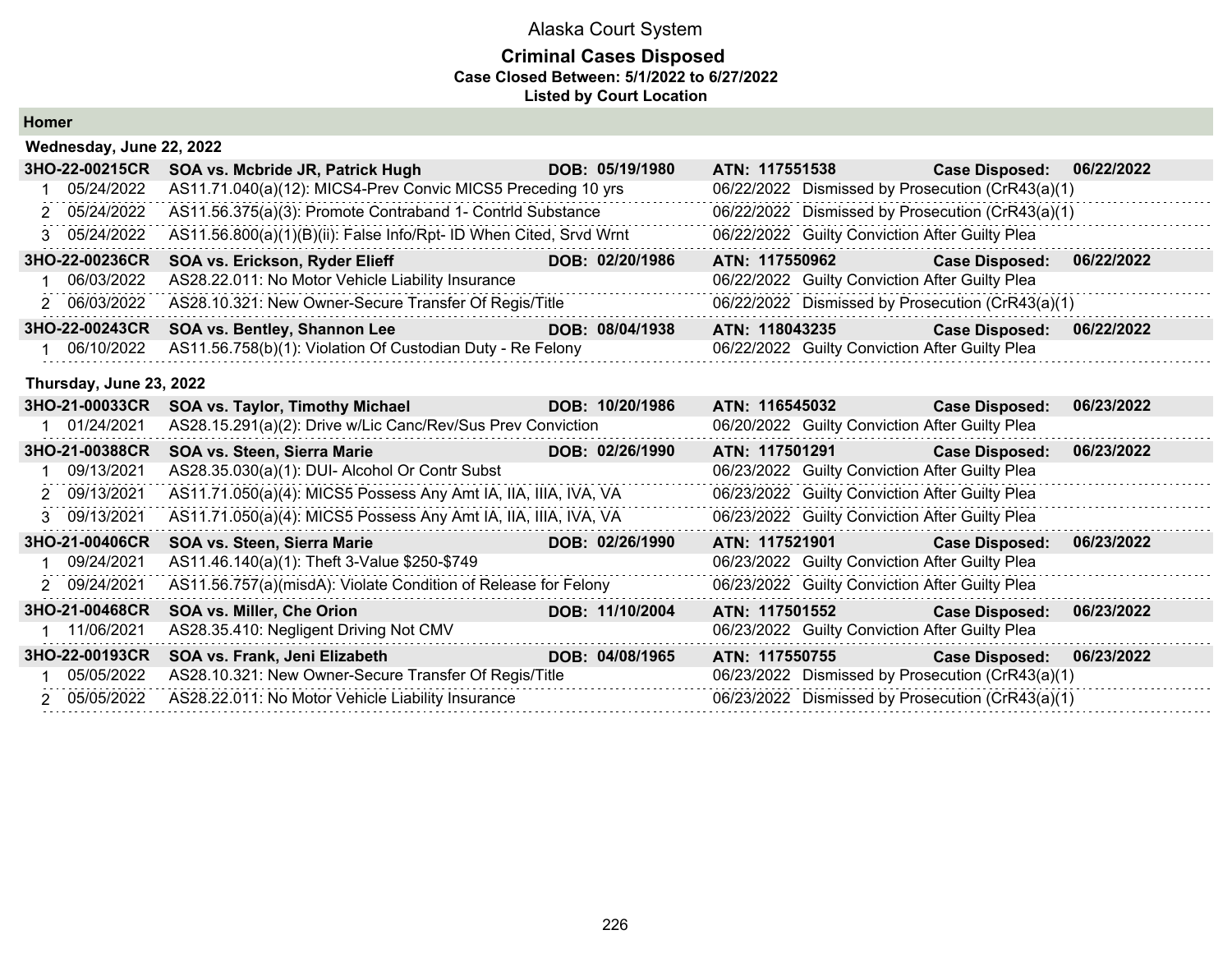#### **Criminal Cases Disposed Case Closed Between: 5/1/2022 to 6/27/2022 Listed by Court Location**

**Homer**

| Thursday, June 23, 2022 |                                                                     |                 |                |                                                |                                                  |            |
|-------------------------|---------------------------------------------------------------------|-----------------|----------------|------------------------------------------------|--------------------------------------------------|------------|
| 3HO-22-00207CR          | SOA vs. Steen, Sierra Marie                                         | DOB: 02/26/1990 | ATN: 117551187 |                                                | <b>Case Disposed:</b>                            | 06/23/2022 |
| 01/20/2022              | AS11.46.500(a)(1): Forgery 1-Government Instruments                 |                 |                |                                                | 06/23/2022 Dismissed by Prosecution (CrR43(a)(1) |            |
| 2 01/22/2022            | AS11.46.500(a)(1): Forgery 1-Government Instruments                 |                 |                |                                                | 06/23/2022 Dismissed by Prosecution (CrR43(a)(1) |            |
| 3 01/26/2022            | AS11.46.500(a)(1): Forgery 1-Government Instruments                 |                 |                |                                                | 06/23/2022 Dismissed by Prosecution (CrR43(a)(1) |            |
| 4 01/20/2022            | AS11.46.285(a)(1)(felC): Fraud Use Stolen Accss Dev/ID \$75-\$24999 |                 |                |                                                | 06/23/2022 Dismissed by Prosecution (CrR43(a)(1) |            |
| 5 01/22/2022            | AS11.46.285(a)(1)(felC): Fraud Use Stolen Accss Dev/ID \$75-\$24999 |                 |                |                                                | 06/23/2022 Dismissed by Prosecution (CrR43(a)(1) |            |
| 6 01/22/2022            | AS11.46.285(a)(1)(misdA): Fraud Use Stolen Accss Dev/ID under \$75  |                 |                |                                                | 06/23/2022 Dismissed by Prosecution (CrR43(a)(1) |            |
| 7 01/20/2022            | AS11.46.140(a)(1): Theft 3-Value \$250-\$749                        |                 |                | 06/23/2022 Guilty Conviction After Guilty Plea |                                                  |            |
| 8 01/22/2022            | AS11.46.130(a)(1): Theft 2-Value \$750-\$24,999                     |                 |                |                                                | 06/23/2022 Dismissed by Prosecution (CrR43(a)(1) |            |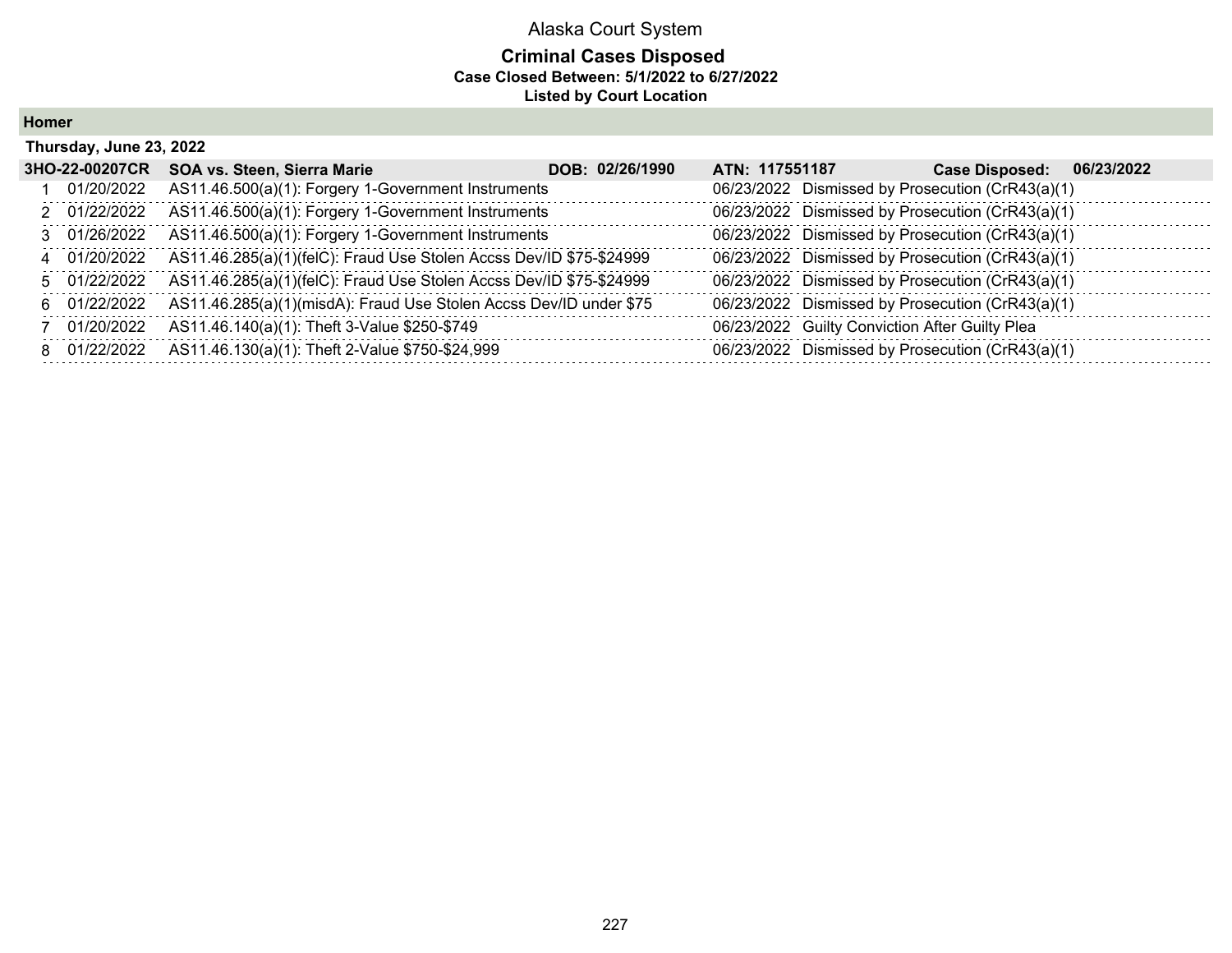#### **Criminal Cases Disposed Case Closed Between: 5/1/2022 to 6/27/2022 Listed by Court Location**

**Hoonah**

| Tuesday, May 3, 2022 |  |  |
|----------------------|--|--|
|----------------------|--|--|

| 1HN-22-00005CR SOA vs. Samuels, Justen Christopher                       | DOB: 03/05/1990 | ATN: 116180334                                   | <b>Case Disposed: 05/03/2022</b> |  |
|--------------------------------------------------------------------------|-----------------|--------------------------------------------------|----------------------------------|--|
| 04/17/2022 AS11.56.757(a)(misdB): Violate Conditions of Release for Misd |                 | 05/03/2022 Dismissed by Prosecution (CrR43(a)(1) |                                  |  |

#### **Wednesday, May 4, 2022**

| 1HN-21-00007CR | <b>SOA vs. Williams, Michael Jermaine</b>                                   | DOB: 02/13/1974 | ATN: 116180163 | <b>Case Disposed:</b>                            | 05/04/2022 |
|----------------|-----------------------------------------------------------------------------|-----------------|----------------|--------------------------------------------------|------------|
|                | 05/22/2021 AS11.41.230(a)(1): Assault In The 4th Degree - Recklessly Injure |                 |                | 05/04/2022 Guilty Conviction After Guilty Plea   |            |
| 05/30/2021     | AS11.56.757(a)(misdB): Violate Conditions of Release for Misd               |                 |                | 05/04/2022 Dismissed by Prosecution (CrR43(a)(1) |            |
| 06/25/2021     | AS11.56.757(a)(misdB): Violate Conditions of Release for Misd               |                 |                | 05/04/2022 Dismissed by Prosecution (CrR43(a)(1) |            |

#### **Monday, May 9, 2022**

|              | 1HN-21-00011CR SOA vs. Gretsinger, Adam J      | DOB: 05/05/1982 | <b>ATN: 117697536</b>                            | Case Disposed: 05/09/2022 |  |
|--------------|------------------------------------------------|-----------------|--------------------------------------------------|---------------------------|--|
| 11/07/2021   | 5AAC92.080(7): Unlawful Methods Of Taking Game |                 | 05/09/2022 Dismissed by Prosecution (CrR43(a)(1) |                           |  |
| 2 11/07/2021 | 5AAC92.080(7): Unlawful Methods Of Taking Game |                 | 05/09/2022 Guilty Conviction After Guilty Plea   |                           |  |

#### **Tuesday, May 10, 2022**

|            | 1HN-21-00005CR SOA vs. Williams, Michael Tyler                             | DOB: 08/08/1994 | ATN: 116180199                                   | Case Disposed: 05/10/2022                                     |  |
|------------|----------------------------------------------------------------------------|-----------------|--------------------------------------------------|---------------------------------------------------------------|--|
| 05/11/2021 | AS28.15.291(a)(1): Drive w/Lic Canc/Rev/Sus For Crim Offens                |                 |                                                  | 05/10/2022 Dism. Plea Agreement in Another Case-CrR 43(a)(2). |  |
|            | 1HN-21-00006CR SOA vs. Williams, Michael Tyler                             | DOB: 08/08/1994 | ATN: 116180154                                   | Case Disposed: 05/10/2022                                     |  |
| 05/13/2021 | AS11.41.230(a)(1): Assault In The 4th Degree - Recklessly Injure           |                 | 05/10/2022 Guilty Conviction After Guilty Plea   |                                                               |  |
|            | 2 05/13/2021 AS11.41.230(a)(3): Assault 4-Cause Fear Of Injury             |                 | 05/10/2022 Guilty Conviction After Guilty Plea   |                                                               |  |
|            | 3 05/13/2021 AS11.56.757(a)(misdB): Violate Conditions of Release for Misd |                 | 05/10/2022 Dismissed by Prosecution (CrR43(a)(1) |                                                               |  |

#### **Wednesday, May 25, 2022**

|              | 1HN-21-00010CR SOA vs. Mayoros, Cole J                                                                                      | DOB: 05/10/1998 | ATN: 116675505 | Case Disposed: 05/25/2022                        |  |
|--------------|-----------------------------------------------------------------------------------------------------------------------------|-----------------|----------------|--------------------------------------------------|--|
|              | 09/15/2021 AS16.05.407(a): Nonresident Hunting w/o Resident/Guide                                                           |                 |                | 05/25/2022 Dismissed by Prosecution (CrR43(a)(1) |  |
| 2 09/15/2021 | 5AAC92.540(1)(a)(ii): Use of Motorized Vehicle in Northeast Chichagof Contr 05/25/2022 Guilty Conviction After Guilty Plea  |                 |                |                                                  |  |
| 3 09/15/2021 | 5AAC85.020(a)(3): Failure To Obtain Registration Permit - Brown Bear (Unit 4 05/25/2022 Guilty Conviction After Guilty Plea |                 |                |                                                  |  |

#### **Tuesday, June 7, 2022**

| 1HN-22-00006CR SOA vs. Bean, Jacob                                       | DOB: 02/10/1997 | ATN: 116180343                                   | Case Disposed: 06/07/2022 |  |
|--------------------------------------------------------------------------|-----------------|--------------------------------------------------|---------------------------|--|
| 04/17/2022 AS11.56.757(a)(misdB): Violate Conditions of Release for Misd |                 | 06/07/2022 Dismissed by Prosecution (CrR43(a)(1) |                           |  |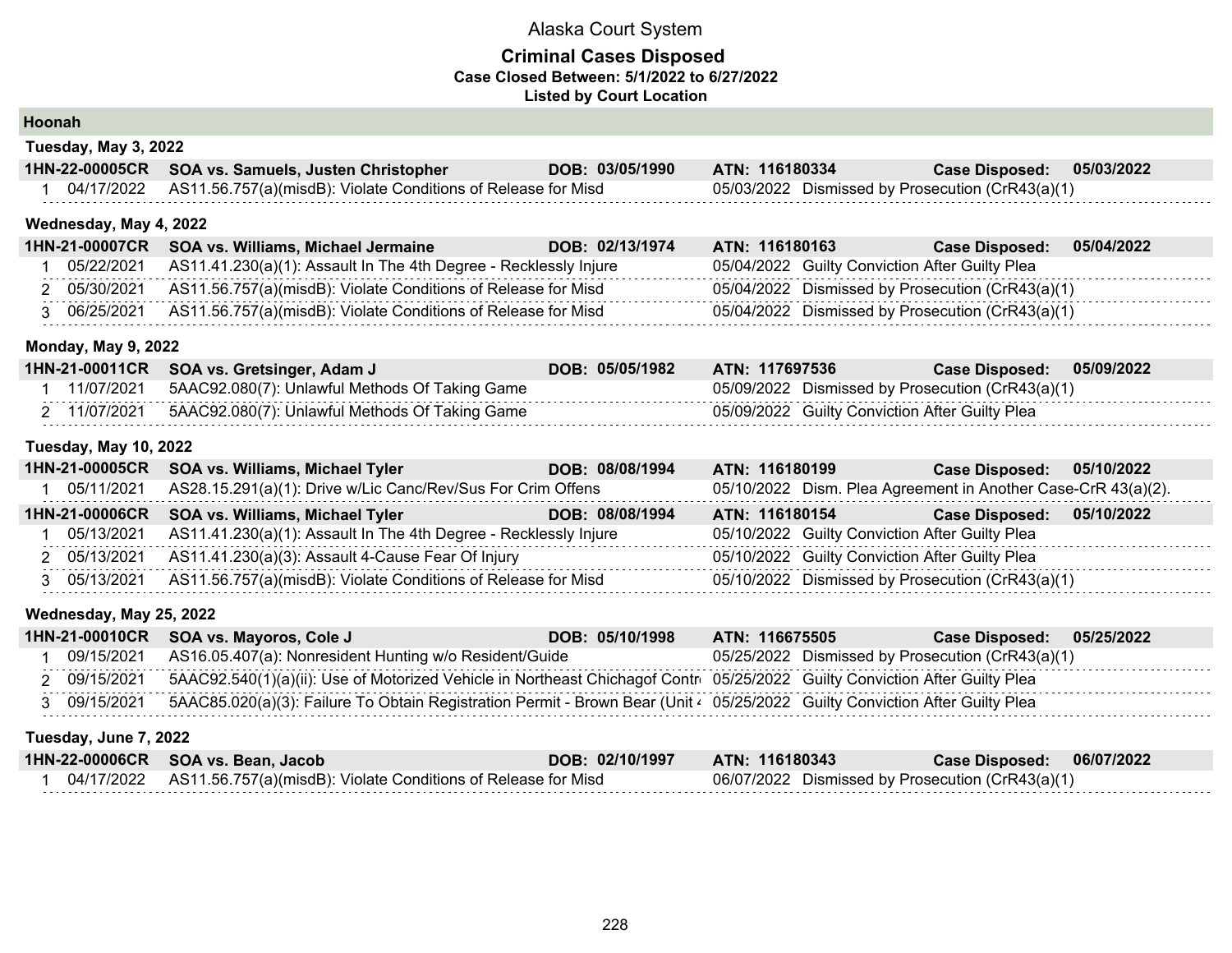#### **Criminal Cases Disposed Case Closed Between: 5/1/2022 to 6/27/2022 Listed by Court Location**

**Hooper Bay**

| <b>Monday, May 2, 2022</b> |                                                                  |                 |                |                                                               |            |  |
|----------------------------|------------------------------------------------------------------|-----------------|----------------|---------------------------------------------------------------|------------|--|
| 4HB-21-00030CR             | SOA vs. Symbol, Branham J                                        | DOB: 01/03/1997 | ATN: 117493092 | <b>Case Disposed:</b>                                         | 05/02/2022 |  |
| 03/22/2021                 | AS11.41.200(a)(1): Assault 1- Serious Injury, Weapon             |                 |                | 05/02/2022 Dism. Plea Agreement in Another Case-CrR 43(a)(2). |            |  |
| 2 03/22/2021               | AS11.41.210(a)(1): Assault 2 - Injury w/ Weapon, Intent          |                 |                | 05/02/2022 Dism. Plea Agreement in Another Case-CrR 43(a)(2). |            |  |
| 3 03/22/2021               | AS11.41.210(a)(3): Assault 2 - Serious Injury, Repeated          |                 |                | 05/02/2022 Dism. Plea Agreement in Another Case-CrR 43(a)(2). |            |  |
| 4 03/22/2021               | AS11.41.220(a)(1)(A): Assault 3- Cause Fear Of Injury w/ Weap    |                 |                | 05/02/2022 Guilty Conviction After Guilty Plea                |            |  |
| 5 03/22/2021               | AS11.41.220(a)(1)(B): Assault 3- Cause Injury w/ Weap            |                 |                | 05/02/2022 Dism. Plea Agreement in Another Case-CrR 43(a)(2). |            |  |
| 6 03/22/2021               | AS11.41.230(a)(1): Assault In The 4th Degree - Recklessly Injure |                 |                | 05/02/2022 Dism. Plea Agreement in Another Case-CrR 43(a)(2). |            |  |
| 03/22/2021                 | AS11.41.250: Reckless Endangerment                               |                 |                | 05/02/2022 Dism. Plea Agreement in Another Case-CrR 43(a)(2). |            |  |
| 8 03/22/2021               | AS11.41.250: Reckless Endangerment                               |                 |                | 05/02/2022 Dism. Plea Agreement in Another Case-CrR 43(a)(2). |            |  |

#### **Tuesday, May 3, 2022**

| 4HB-20-00105CR | SOA vs. Symbol, Branham J                                                   | DOB: 01/03/1997 | ATN: 117498978                                                | <b>Case Disposed:</b> | 05/03/2022 |
|----------------|-----------------------------------------------------------------------------|-----------------|---------------------------------------------------------------|-----------------------|------------|
|                | 06/24/2020 AS11.41.230(a)(1): Assault In The 4th Degree - Recklessly Injure |                 | 05/03/2022 Dism. Plea Agreement in Another Case-CrR 43(a)(2). |                       |            |
|                | 4HB-20-00147CR SOA vs. Symbol, Branham J                                    |                 |                                                               |                       |            |
|                |                                                                             | DOB: 01/03/1997 | ATN: 117498159                                                | <b>Case Disposed:</b> | 05/03/2022 |

#### **Wednesday, May 4, 2022**

| 4HB-21-00084CR | SOA vs. Aguchak, Seth                                            | DOB: 12/19/1986 | ATN: 117462276 | <b>Case Disposed:</b>                                         | 05/04/2022 |
|----------------|------------------------------------------------------------------|-----------------|----------------|---------------------------------------------------------------|------------|
| 07/30/2021     | AS11.41.230(a)(1): Assault In The 4th Degree - Recklessly Injure |                 |                | 05/04/2022 Guilty Conviction After Guilty Plea                |            |
| 4HB-21-00092CR | SOA vs. Aguchak, Seth                                            | DOB: 12/19/1986 | ATN: 117462321 | <b>Case Disposed:</b>                                         | 05/04/2022 |
| 08/27/2021     | AS11.56.757(a)(misdB): Violate Conditions of Release for Misd    |                 |                | 05/04/2022 Dism. Plea Agreement in Another Case-CrR 43(a)(2). |            |
| 2 08/27/2021   | AS11.41.230(a)(1): Assault In The 4th Degree - Recklessly Injure |                 |                | 05/04/2022 Dism. Plea Agreement in Another Case-CrR 43(a)(2). |            |
| 3 08/27/2021   | AS11.41.230(a)(3): Assault 4-Cause Fear Of Injury                |                 |                | 05/04/2022 Dism. Plea Agreement in Another Case-CrR 43(a)(2). |            |
| 4 08/27/2021   | AS11.56.757(a)(misdB): Violate Conditions of Release for Misd    |                 |                | 05/04/2022 Guilty Conviction After Guilty Plea                |            |
| 4HB-22-00013CR | <b>SOA vs. Tungwenuk, Robert</b>                                 | DOB: 10/26/1984 | ATN: 117462357 | <b>Case Disposed:</b>                                         | 05/04/2022 |
| 12/28/2021     | AS11.61.120(a)(4): Harassment 2 -Anon, Obscene, Threat Call      |                 |                | 05/04/2022 Guilty Conviction After Guilty Plea                |            |

**Thursday, May 5, 2022**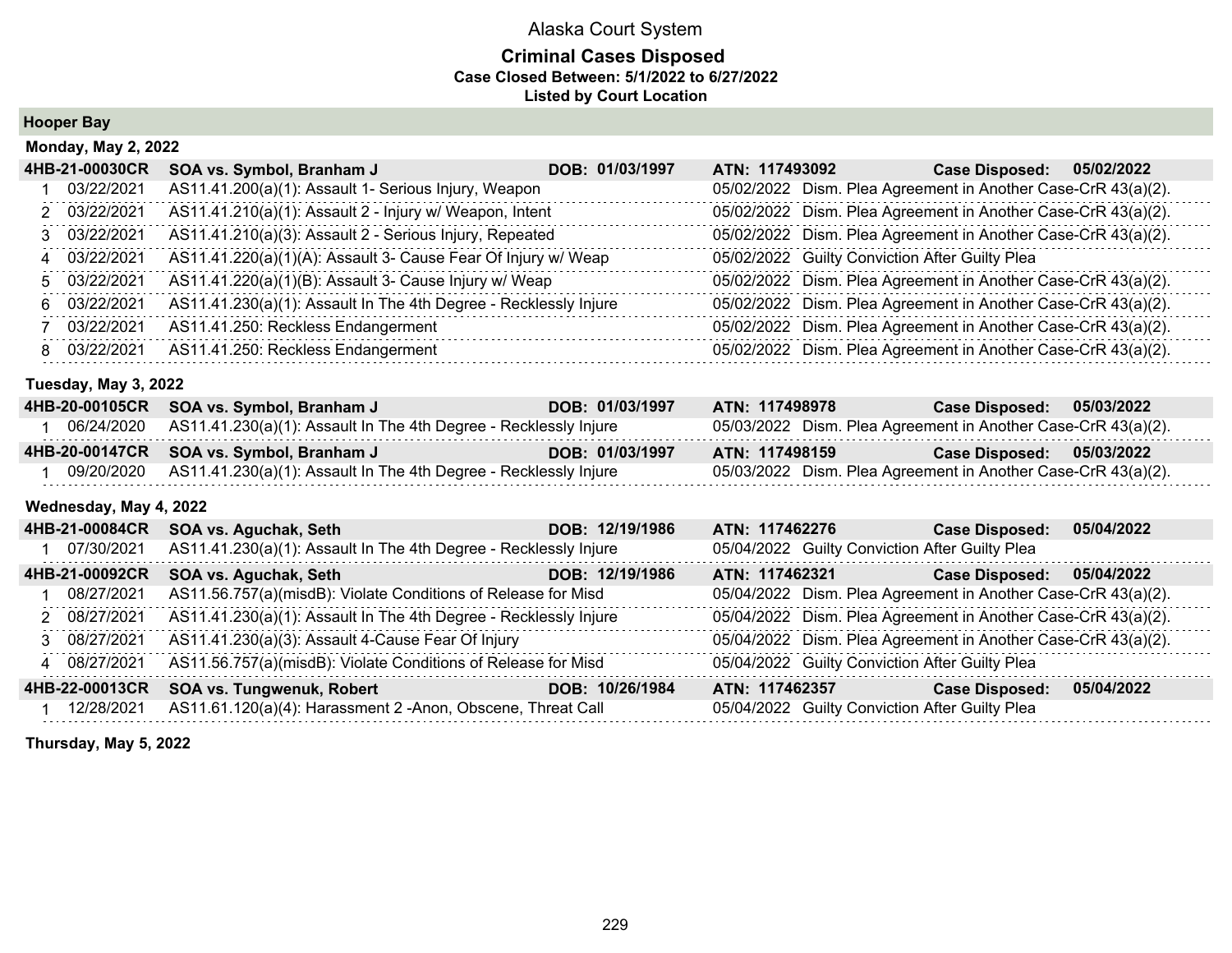#### **Criminal Cases Disposed Case Closed Between: 5/1/2022 to 6/27/2022 Listed by Court Location**

**Hooper Bay**

|    | Thursday, May 5, 2022 |                                                                        |                 |                |  |                                                  |            |
|----|-----------------------|------------------------------------------------------------------------|-----------------|----------------|--|--------------------------------------------------|------------|
|    | 4HB-21-00039CR        | SOA vs. Lake, Larry                                                    | DOB: 08/20/1956 | ATN: 117457839 |  | <b>Case Disposed:</b>                            | 05/05/2022 |
|    | 09/22/2009            | Attempted: AS11.41.434(a)(1): Sex Abuse Minor 1- Penetrate Vic Undr 13 |                 |                |  | 05/05/2022 Guilty Conviction After Guilty Plea   |            |
|    | 2 06/21/2007          | AS11.41.436(a)(2): Sex Abuse Minor 2-Contact, Vict Undr 13             |                 |                |  | 05/05/2022 Dismissed by Prosecution (CrR43(a)(1) |            |
|    | 3 07/01/2016          | AS11.41.436(a)(1): Sex Abuse Minor 2- Penetrate, Vic 13-15             |                 |                |  | 05/05/2022 Dismissed by Prosecution (CrR43(a)(1) |            |
|    | 4 08/01/2016          | AS11.41.436(a)(1): Sex Abuse Minor 2- Penetrate, Vic 13-15             |                 |                |  | 05/05/2022 Dismissed by Prosecution (CrR43(a)(1) |            |
|    | 5 01/01/2017          | AS11.41.436(a)(1): Sex Abuse Minor 2- Penetrate, Vic 13-15             |                 |                |  | 05/05/2022 Dismissed by Prosecution (CrR43(a)(1) |            |
|    | 6 04/01/2017          | AS11.41.436(a)(1): Sex Abuse Minor 2- Penetrate, Vic 13-15             |                 |                |  | 05/05/2022 Dismissed by Prosecution (CrR43(a)(1) |            |
|    | 07/01/2017            | AS11.41.436(a)(1): Sex Abuse Minor 2- Penetrate, Vic 13-15             |                 |                |  | 05/05/2022 Dismissed by Prosecution (CrR43(a)(1) |            |
| 8. | 10/01/2017            | AS11.41.436(a)(1): Sex Abuse Minor 2- Penetrate, Vic 13-15             |                 |                |  | 05/05/2022 Dismissed by Prosecution (CrR43(a)(1) |            |
| 9. | 03/17/2021            | AS11.61.118(a)(2): Harassment 1 - Touch Genitals / Butx / Breast       |                 |                |  | 05/05/2022 Dismissed by Prosecution (CrR43(a)(1) |            |

#### **Tuesday, May 17, 2022**

|            | 4HB-21-00064CR SOA vs. Tall, Andrew                                      | ATN: 117457866<br>DOB: 08/17/2002 | <b>Case Disposed:</b><br>05/17/2022              |
|------------|--------------------------------------------------------------------------|-----------------------------------|--------------------------------------------------|
| 06/10/2021 | AS11.41.220(a)(1)(A): Assault 3- Cause Fear Of Injury w/ Weap            |                                   | 05/17/2022 Guilty Conviction After Guilty Plea   |
| 06/10/2021 | AS11.41.220(a)(1)(A): Assault 3- Cause Fear Of Injury w/ Weap            |                                   | 05/17/2022 Dismissed by Prosecution (CrR43(a)(1) |
| 06/10/2021 | AS11.41.220(a)(1)(A): Assault 3- Cause Fear Of Injury w/ Weap            |                                   | 05/17/2022 Dismissed by Prosecution (CrR43(a)(1) |
|            | 06/10/2021 AS11.41.220(a)(1)(A): Assault 3- Cause Fear Of Injury w/ Weap |                                   | 05/17/2022 Dismissed by Prosecution (CrR43(a)(1) |

#### **Wednesday, May 18, 2022**

| 4HB-22-00014CR SOA vs. McGill, Sarah                                      | DOB: 12/28/1983 | ATN: 116995626                                 | Case Disposed: 05/18/2022 |  |
|---------------------------------------------------------------------------|-----------------|------------------------------------------------|---------------------------|--|
| 02/09/2022 AS11.56.757(a)(misdA): Violate Condition of Release for Felony |                 | 05/18/2022 Guilty Conviction After Guilty Plea |                           |  |

#### **Thursday, May 19, 2022**

|              | 4HB-21-00119CR SOA vs. Hurd, John Jackson                                     | DOB: 11/12/1974 | ATN: 117457956                                   | Case Disposed: 05/19/2022 |  |
|--------------|-------------------------------------------------------------------------------|-----------------|--------------------------------------------------|---------------------------|--|
|              | 07/12/2021   AS11.41.210(a)(1): Assault 2 - Injury w/ Weapon, Intent          |                 | 05/19/2022 Dismissed by Prosecution (CrR43(a)(1) |                           |  |
|              | 2 07/12/2021 AS11.41.220(a)(5): Assault 3 - Committ Assault 4, 2+ Convictions |                 | 05/19/2022 Guilty Conviction After Guilty Plea   |                           |  |
| 3 07/12/2021 | AS11.41.220(a)(1)(A): Assault 3- Cause Fear Of Injury w/ Weap                 |                 | 05/19/2022 Dismissed by Prosecution (CrR43(a)(1) |                           |  |

#### **Tuesday, May 24, 2022**

| 4HB-20-00046CR SOA vs. Smith, Ephrem                                        | DOB: 05/21/1977 | ATN: 115946586                                 | <b>Case Disposed:</b> | 05/24/2022 |
|-----------------------------------------------------------------------------|-----------------|------------------------------------------------|-----------------------|------------|
| 03/12/2020 AS11.41.230(a)(1): Assault In The 4th Degree - Recklessly Injure |                 | 05/24/2022 Guilty Conviction After Guilty Plea |                       |            |
| 4HB-21-00097CR SOA vs. Long, Anthony                                        | DOB: 10/05/1987 | ATN: 117997461                                 | <b>Case Disposed:</b> | 05/24/2022 |
| 06/14/2021 AS11.61.120(a)(5): Harassment 2 - Offensive Phys Contact         |                 | 05/24/2022 Guilty Conviction After Guilty Plea |                       |            |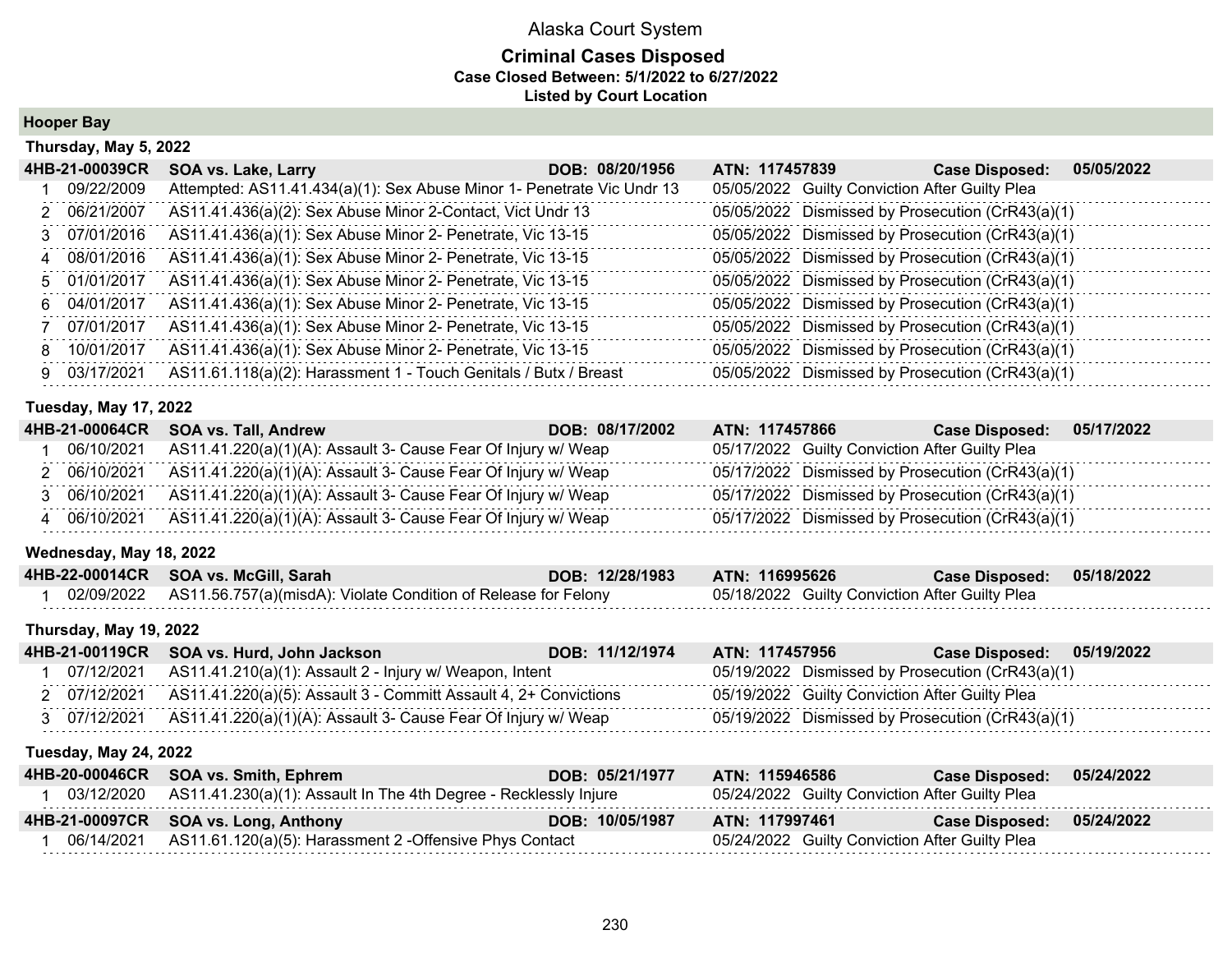#### **Criminal Cases Disposed Case Closed Between: 5/1/2022 to 6/27/2022 Listed by Court Location**

### **Hooper Bay**

| Tuesday, May 24, 2022 |                                                                               |                 |                |                                                               |  |  |  |  |  |  |
|-----------------------|-------------------------------------------------------------------------------|-----------------|----------------|---------------------------------------------------------------|--|--|--|--|--|--|
|                       | 4HB-22-00009CR SOA vs. Smith, Ephrem J                                        | DOB: 05/21/1977 | ATN: 116995518 | Case Disposed: 05/24/2022                                     |  |  |  |  |  |  |
|                       | $01/12/2022$ AS11.41.220(a)(5): Assault 3 - Committ Assault 4, 2+ Convictions |                 |                | 05/24/2022 Dism. Plea Agreement in Another Case-CrR 43(a)(2). |  |  |  |  |  |  |
|                       | 2 01/12/2022 AS11.41.220(a)(5): Assault 3 - Committ Assault 4, 2+ Convictions |                 |                | 05/24/2022 Dism. Plea Agreement in Another Case-CrR 43(a)(2). |  |  |  |  |  |  |
|                       | 3 01/12/2022 AS11.41.220(a)(5): Assault 3 - Committ Assault 4, 2+ Convictions |                 |                | 05/24/2022 Dism. Plea Agreement in Another Case-CrR 43(a)(2). |  |  |  |  |  |  |

#### **Thursday, May 26, 2022**

| 4HB-21-00102CR SOA vs. Nash, Amanda                                         | DOB: 10/04/1990 | ATN: 117454401                                   | Case Disposed: 05/26/2022 |  |
|-----------------------------------------------------------------------------|-----------------|--------------------------------------------------|---------------------------|--|
| 09/14/2021 AS11.41.230(a)(1): Assault In The 4th Degree - Recklessly Injure |                 | 05/26/2022 Dismissed by Prosecution (CrR43(a)(1) |                           |  |

#### **Wednesday, June 1, 2022**

| 4HB-21-00031CR | <b>SOA vs. Hootch, Steven Scott</b>                              | DOB: 08/30/1989 | ATN: 116462547                                 | <b>Case Disposed:</b>                                         | 06/01/2022 |
|----------------|------------------------------------------------------------------|-----------------|------------------------------------------------|---------------------------------------------------------------|------------|
| 03/27/2021     | AS11.41.220(a)(5): Assault 3 - Committ Assault 4, 2+ Convictions |                 |                                                | 06/01/2022 Dism. Plea Agreement in Another Case-CrR 43(a)(2). |            |
| 2 03/27/2021   | AS11.41.250: Reckless Endangerment                               |                 | 06/01/2022 Guilty Conviction After Guilty Plea |                                                               |            |
| 4HB-21-00075CR | SOA vs. Joseph, Tyler                                            | DOB: 06/01/1981 | ATN: 117457884                                 | <b>Case Disposed:</b>                                         | 06/01/2022 |
| 07/12/2021     | AS11.41.210(a)(1): Assault 2 - Injury w/ Weapon, Intent          |                 |                                                | 06/01/2022 Dismissed by Prosecution (CrR43(a)(1)              |            |
| 2 07/12/2021   | AS11.41.220(a)(1)(A): Assault 3- Cause Fear Of Injury w/ Weap    |                 |                                                | 06/01/2022 Dismissed by Prosecution (CrR43(a)(1)              |            |
| 3 07/12/2021   | AS11.41.220(a)(5): Assault 3 - Committ Assault 4, 2+ Convictions |                 | 06/01/2022 Guilty Conviction After Guilty Plea |                                                               |            |
| 4 07/12/2021   | AS11.41.220(a)(1)(A): Assault 3- Cause Fear Of Injury w/ Weap    |                 |                                                | 06/01/2022 Dismissed by Prosecution (CrR43(a)(1)              |            |

#### **Tuesday, June 7, 2022**

#### **Wednesday, June 8, 2022**

|  | 4HB-20-00107CR SOA vs. Rivers, Adolf                                | DOB: 01/22/1979 | ATN: 117457344 | Case Disposed: 06/08/2022                                     |  |
|--|---------------------------------------------------------------------|-----------------|----------------|---------------------------------------------------------------|--|
|  | 06/29/2020 AS28.35.030(a)(1): DUI- Alcohol Or Contr Subst           |                 |                | 06/08/2022 Guilty Conviction After Guilty Plea                |  |
|  | 2 06/29/2020 AS28.35.182(b): Fail To Stop At Direction Of Officer 2 |                 |                | 06/08/2022 Guilty Conviction After Guilty Plea                |  |
|  | 3 06/29/2020 AS28.35.400: Reckless Driving                          |                 |                | 06/08/2022 Guilty Conviction After Guilty Plea                |  |
|  | 4 06/29/2020 AS11.41.270: Stalking 2- Fear For Self Or Family       |                 |                | 06/08/2022 Dism. Plea Agreement in Another Case-CrR 43(a)(2). |  |
|  | 5 06/29/2020 AS11.41.270: Stalking 2- Fear For Self Or Family       |                 |                | 06/08/2022 Dism. Plea Agreement in Another Case-CrR 43(a)(2). |  |

#### **Thursday, June 16, 2022**

| 4HB-20-00134CR SOA vs. Nanok, Paul                                        | DOB: 03/16/1990 | ATN: 117498771                                   | <b>Case Disposed:</b>     | 06/16/2022 |
|---------------------------------------------------------------------------|-----------------|--------------------------------------------------|---------------------------|------------|
| 08/27/2020 AS11.46.320(a)(1): Crim Trespass 1- On Land, Intend Crime      |                 | 06/16/2022 Acquitted After Trial                 |                           |            |
| 4HB-22-00008CR SOA vs. Napoleon, Agatha                                   | DOB: 07/30/1951 | ATN: 116995599                                   | Case Disposed: 06/16/2022 |            |
| $01/20/2022$ AS11.61.120(a)(1): Harassment 2 - Likely To Provoke Violence |                 | 06/16/2022 Dismissed by Prosecution (CrR43(a)(1) |                           |            |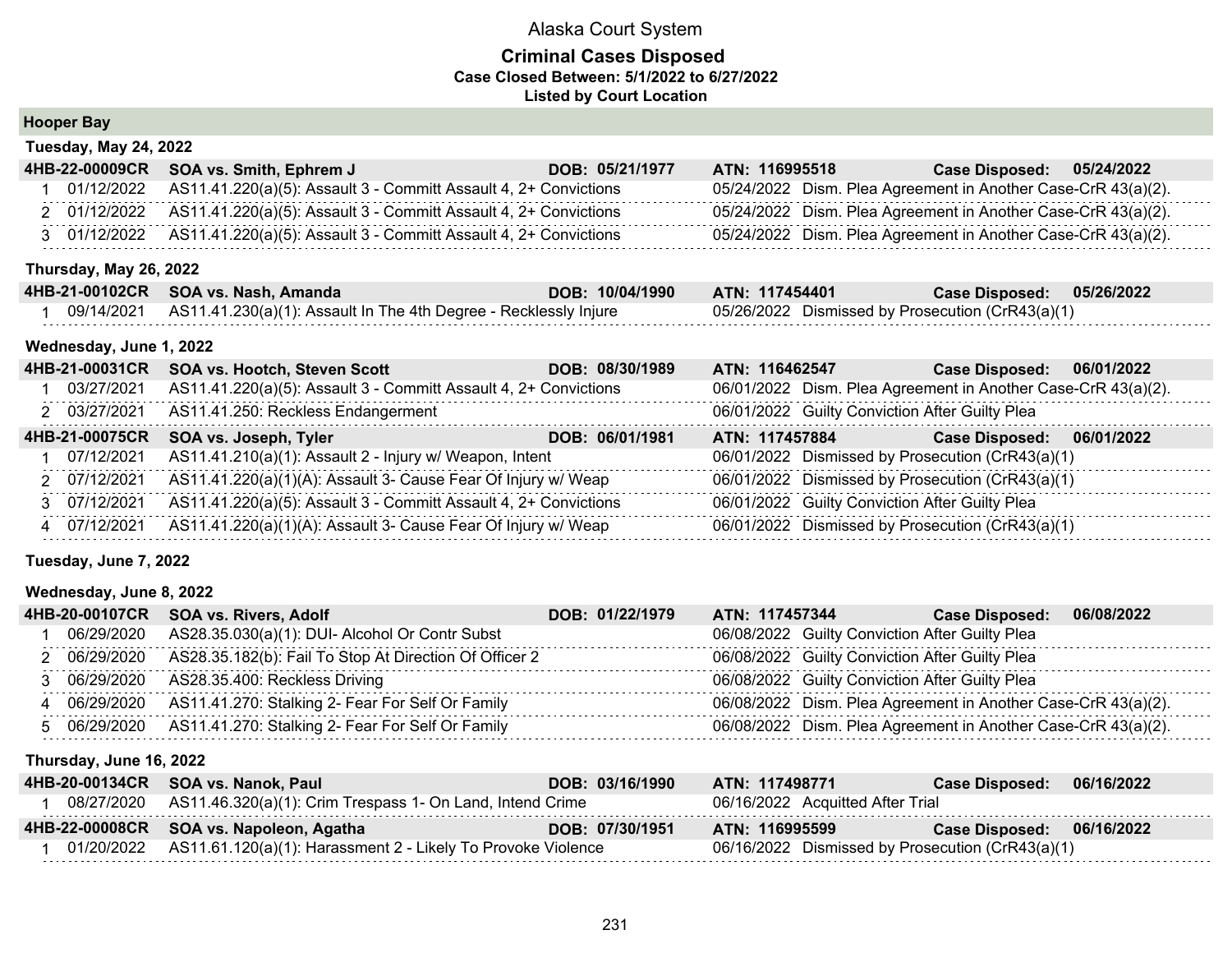#### **Criminal Cases Disposed Case Closed Between: 5/1/2022 to 6/27/2022 Listed by Court Location**

**Hooper Bay**

| <b>HUUPEI DAY</b>       |  |
|-------------------------|--|
| Thursday, June 16, 2022 |  |

| 4HB-22-00027CR         | SOA vs. Tunutmoak, Billy                                             | DOB: 04/05/1974 | ATN: 117462564                                   | <b>Case Disposed:</b> | 06/16/2022 |  |  |  |  |
|------------------------|----------------------------------------------------------------------|-----------------|--------------------------------------------------|-----------------------|------------|--|--|--|--|
| 05/12/2022             | AS11.41.230(a)(1): Assault In The 4th Degree - Recklessly Injure     |                 | 06/16/2022 Dismissed by Prosecution (CrR43(a)(1) |                       |            |  |  |  |  |
|                        | 2 05/12/2022 AS11.56.700(a)(1): Resist/Interfere Arrest-By Force     |                 | 06/16/2022 Dismissed by Prosecution (CrR43(a)(1) |                       |            |  |  |  |  |
|                        | 3 05/12/2022 AS11.61.110(a)(2): Disord Conduct-Loud Noise, Publ/Priv |                 | 06/16/2022 Dismissed by Prosecution (CrR43(a)(1) |                       |            |  |  |  |  |
| Tuesday, June 21, 2022 |                                                                      |                 |                                                  |                       |            |  |  |  |  |
| 4HB-20-00120CR         | <b>SOA vs. Rivers, Billy</b>                                         | DOB: 03/24/1990 | ATN: 117457623                                   | <b>Case Disposed:</b> | 06/21/2022 |  |  |  |  |
| 07/30/2020             | AS11.61.120(a)(1): Harassment 2 - Likely To Provoke Violence         |                 | 06/21/2022 Guilty Conviction After Guilty Plea   |                       |            |  |  |  |  |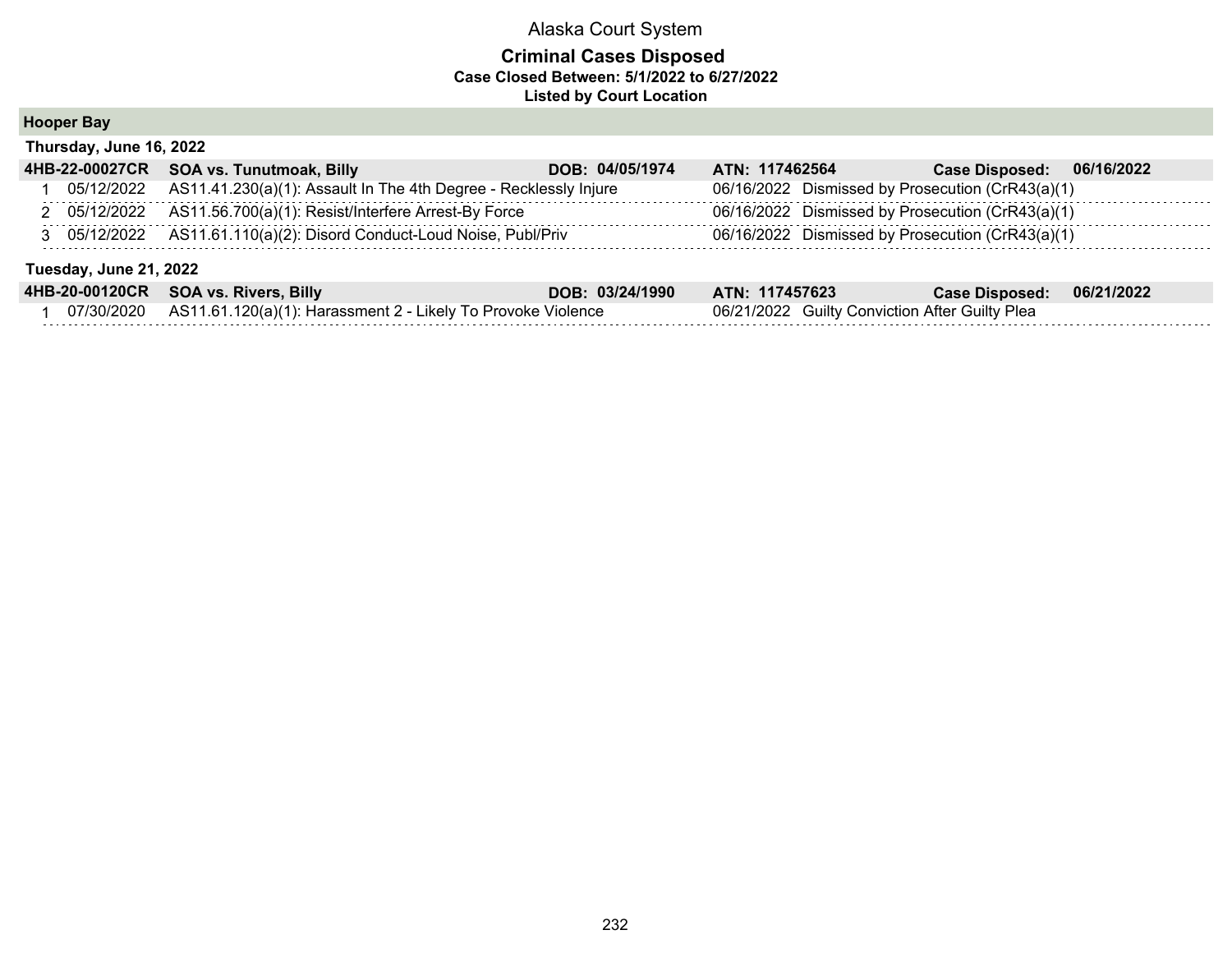| Juneau                     |                                        |                                                                                                       |                                                                                                                                                                                                                                                                                                                                                                          |                                                                                                                                                                                                                                                                                                                                                                                                                                                                                                                                                                                                                                                                                                                                                                                                                                                                                        |  |                                                                                                                                                                                  |                                                                                                                                                                                                                                                                                                                                                                                                                                                                                                                                                                                                                                                                                                                                                                                                                                                                                               |
|----------------------------|----------------------------------------|-------------------------------------------------------------------------------------------------------|--------------------------------------------------------------------------------------------------------------------------------------------------------------------------------------------------------------------------------------------------------------------------------------------------------------------------------------------------------------------------|----------------------------------------------------------------------------------------------------------------------------------------------------------------------------------------------------------------------------------------------------------------------------------------------------------------------------------------------------------------------------------------------------------------------------------------------------------------------------------------------------------------------------------------------------------------------------------------------------------------------------------------------------------------------------------------------------------------------------------------------------------------------------------------------------------------------------------------------------------------------------------------|--|----------------------------------------------------------------------------------------------------------------------------------------------------------------------------------|-----------------------------------------------------------------------------------------------------------------------------------------------------------------------------------------------------------------------------------------------------------------------------------------------------------------------------------------------------------------------------------------------------------------------------------------------------------------------------------------------------------------------------------------------------------------------------------------------------------------------------------------------------------------------------------------------------------------------------------------------------------------------------------------------------------------------------------------------------------------------------------------------|
|                            |                                        |                                                                                                       |                                                                                                                                                                                                                                                                                                                                                                          |                                                                                                                                                                                                                                                                                                                                                                                                                                                                                                                                                                                                                                                                                                                                                                                                                                                                                        |  |                                                                                                                                                                                  |                                                                                                                                                                                                                                                                                                                                                                                                                                                                                                                                                                                                                                                                                                                                                                                                                                                                                               |
| 1JU-22-00070CR             | SOA vs. Pacheco JR, Jorge A            |                                                                                                       |                                                                                                                                                                                                                                                                                                                                                                          |                                                                                                                                                                                                                                                                                                                                                                                                                                                                                                                                                                                                                                                                                                                                                                                                                                                                                        |  | <b>Case Disposed:</b>                                                                                                                                                            | 05/02/2022                                                                                                                                                                                                                                                                                                                                                                                                                                                                                                                                                                                                                                                                                                                                                                                                                                                                                    |
| 1                          |                                        |                                                                                                       |                                                                                                                                                                                                                                                                                                                                                                          |                                                                                                                                                                                                                                                                                                                                                                                                                                                                                                                                                                                                                                                                                                                                                                                                                                                                                        |  |                                                                                                                                                                                  |                                                                                                                                                                                                                                                                                                                                                                                                                                                                                                                                                                                                                                                                                                                                                                                                                                                                                               |
| 1JU-22-00387CR             | <b>CBJ vs. Williams, Michael Blain</b> |                                                                                                       |                                                                                                                                                                                                                                                                                                                                                                          |                                                                                                                                                                                                                                                                                                                                                                                                                                                                                                                                                                                                                                                                                                                                                                                                                                                                                        |  | <b>Case Disposed:</b>                                                                                                                                                            | 05/02/2022                                                                                                                                                                                                                                                                                                                                                                                                                                                                                                                                                                                                                                                                                                                                                                                                                                                                                    |
|                            |                                        |                                                                                                       |                                                                                                                                                                                                                                                                                                                                                                          |                                                                                                                                                                                                                                                                                                                                                                                                                                                                                                                                                                                                                                                                                                                                                                                                                                                                                        |  |                                                                                                                                                                                  |                                                                                                                                                                                                                                                                                                                                                                                                                                                                                                                                                                                                                                                                                                                                                                                                                                                                                               |
|                            |                                        |                                                                                                       |                                                                                                                                                                                                                                                                                                                                                                          |                                                                                                                                                                                                                                                                                                                                                                                                                                                                                                                                                                                                                                                                                                                                                                                                                                                                                        |  |                                                                                                                                                                                  |                                                                                                                                                                                                                                                                                                                                                                                                                                                                                                                                                                                                                                                                                                                                                                                                                                                                                               |
| 1JU-22-00379CR             | <b>CBJ vs. Cope, Taylor Hudson</b>     |                                                                                                       |                                                                                                                                                                                                                                                                                                                                                                          |                                                                                                                                                                                                                                                                                                                                                                                                                                                                                                                                                                                                                                                                                                                                                                                                                                                                                        |  | <b>Case Disposed:</b>                                                                                                                                                            | 05/03/2022                                                                                                                                                                                                                                                                                                                                                                                                                                                                                                                                                                                                                                                                                                                                                                                                                                                                                    |
| 04/24/2022<br>1.           |                                        |                                                                                                       |                                                                                                                                                                                                                                                                                                                                                                          |                                                                                                                                                                                                                                                                                                                                                                                                                                                                                                                                                                                                                                                                                                                                                                                                                                                                                        |  |                                                                                                                                                                                  |                                                                                                                                                                                                                                                                                                                                                                                                                                                                                                                                                                                                                                                                                                                                                                                                                                                                                               |
| 1JU-22-00392CR             | SOA vs. Mayville, Stevie R.            |                                                                                                       |                                                                                                                                                                                                                                                                                                                                                                          |                                                                                                                                                                                                                                                                                                                                                                                                                                                                                                                                                                                                                                                                                                                                                                                                                                                                                        |  | <b>Case Disposed:</b>                                                                                                                                                            | 05/03/2022                                                                                                                                                                                                                                                                                                                                                                                                                                                                                                                                                                                                                                                                                                                                                                                                                                                                                    |
| 1 05/02/2022               |                                        |                                                                                                       |                                                                                                                                                                                                                                                                                                                                                                          |                                                                                                                                                                                                                                                                                                                                                                                                                                                                                                                                                                                                                                                                                                                                                                                                                                                                                        |  |                                                                                                                                                                                  |                                                                                                                                                                                                                                                                                                                                                                                                                                                                                                                                                                                                                                                                                                                                                                                                                                                                                               |
| 2 05/02/2022               |                                        |                                                                                                       |                                                                                                                                                                                                                                                                                                                                                                          |                                                                                                                                                                                                                                                                                                                                                                                                                                                                                                                                                                                                                                                                                                                                                                                                                                                                                        |  |                                                                                                                                                                                  |                                                                                                                                                                                                                                                                                                                                                                                                                                                                                                                                                                                                                                                                                                                                                                                                                                                                                               |
|                            |                                        |                                                                                                       |                                                                                                                                                                                                                                                                                                                                                                          |                                                                                                                                                                                                                                                                                                                                                                                                                                                                                                                                                                                                                                                                                                                                                                                                                                                                                        |  |                                                                                                                                                                                  |                                                                                                                                                                                                                                                                                                                                                                                                                                                                                                                                                                                                                                                                                                                                                                                                                                                                                               |
| 1JU-21-00433CR             | <b>CBJ vs. Mather, Bud</b>             |                                                                                                       |                                                                                                                                                                                                                                                                                                                                                                          |                                                                                                                                                                                                                                                                                                                                                                                                                                                                                                                                                                                                                                                                                                                                                                                                                                                                                        |  | <b>Case Disposed:</b>                                                                                                                                                            | 05/04/2022                                                                                                                                                                                                                                                                                                                                                                                                                                                                                                                                                                                                                                                                                                                                                                                                                                                                                    |
| 04/14/2021                 |                                        |                                                                                                       |                                                                                                                                                                                                                                                                                                                                                                          |                                                                                                                                                                                                                                                                                                                                                                                                                                                                                                                                                                                                                                                                                                                                                                                                                                                                                        |  |                                                                                                                                                                                  |                                                                                                                                                                                                                                                                                                                                                                                                                                                                                                                                                                                                                                                                                                                                                                                                                                                                                               |
| 2 04/14/2021               |                                        |                                                                                                       |                                                                                                                                                                                                                                                                                                                                                                          |                                                                                                                                                                                                                                                                                                                                                                                                                                                                                                                                                                                                                                                                                                                                                                                                                                                                                        |  |                                                                                                                                                                                  |                                                                                                                                                                                                                                                                                                                                                                                                                                                                                                                                                                                                                                                                                                                                                                                                                                                                                               |
| 3 04/14/2021               |                                        |                                                                                                       |                                                                                                                                                                                                                                                                                                                                                                          |                                                                                                                                                                                                                                                                                                                                                                                                                                                                                                                                                                                                                                                                                                                                                                                                                                                                                        |  |                                                                                                                                                                                  |                                                                                                                                                                                                                                                                                                                                                                                                                                                                                                                                                                                                                                                                                                                                                                                                                                                                                               |
| 1JU-21-01332CR             | SOA vs. Keck, Michael D                |                                                                                                       |                                                                                                                                                                                                                                                                                                                                                                          |                                                                                                                                                                                                                                                                                                                                                                                                                                                                                                                                                                                                                                                                                                                                                                                                                                                                                        |  | <b>Case Disposed:</b>                                                                                                                                                            | 05/04/2022                                                                                                                                                                                                                                                                                                                                                                                                                                                                                                                                                                                                                                                                                                                                                                                                                                                                                    |
| 12/20/2021                 |                                        |                                                                                                       |                                                                                                                                                                                                                                                                                                                                                                          |                                                                                                                                                                                                                                                                                                                                                                                                                                                                                                                                                                                                                                                                                                                                                                                                                                                                                        |  |                                                                                                                                                                                  |                                                                                                                                                                                                                                                                                                                                                                                                                                                                                                                                                                                                                                                                                                                                                                                                                                                                                               |
| 2 12/20/2021               |                                        |                                                                                                       |                                                                                                                                                                                                                                                                                                                                                                          |                                                                                                                                                                                                                                                                                                                                                                                                                                                                                                                                                                                                                                                                                                                                                                                                                                                                                        |  |                                                                                                                                                                                  |                                                                                                                                                                                                                                                                                                                                                                                                                                                                                                                                                                                                                                                                                                                                                                                                                                                                                               |
| 3 12/20/2021               |                                        |                                                                                                       |                                                                                                                                                                                                                                                                                                                                                                          |                                                                                                                                                                                                                                                                                                                                                                                                                                                                                                                                                                                                                                                                                                                                                                                                                                                                                        |  |                                                                                                                                                                                  |                                                                                                                                                                                                                                                                                                                                                                                                                                                                                                                                                                                                                                                                                                                                                                                                                                                                                               |
|                            |                                        |                                                                                                       |                                                                                                                                                                                                                                                                                                                                                                          |                                                                                                                                                                                                                                                                                                                                                                                                                                                                                                                                                                                                                                                                                                                                                                                                                                                                                        |  |                                                                                                                                                                                  |                                                                                                                                                                                                                                                                                                                                                                                                                                                                                                                                                                                                                                                                                                                                                                                                                                                                                               |
| 1JU-20-01405CR             | <b>CBJ vs. Nelson, Anthony J</b>       |                                                                                                       |                                                                                                                                                                                                                                                                                                                                                                          |                                                                                                                                                                                                                                                                                                                                                                                                                                                                                                                                                                                                                                                                                                                                                                                                                                                                                        |  | <b>Case Disposed:</b>                                                                                                                                                            | 05/05/2022                                                                                                                                                                                                                                                                                                                                                                                                                                                                                                                                                                                                                                                                                                                                                                                                                                                                                    |
| 1 11/06/2020               |                                        |                                                                                                       |                                                                                                                                                                                                                                                                                                                                                                          |                                                                                                                                                                                                                                                                                                                                                                                                                                                                                                                                                                                                                                                                                                                                                                                                                                                                                        |  |                                                                                                                                                                                  |                                                                                                                                                                                                                                                                                                                                                                                                                                                                                                                                                                                                                                                                                                                                                                                                                                                                                               |
| 1JU-21-00490CR             | <b>CBJ vs. Hutter, Mark Adam</b>       |                                                                                                       |                                                                                                                                                                                                                                                                                                                                                                          |                                                                                                                                                                                                                                                                                                                                                                                                                                                                                                                                                                                                                                                                                                                                                                                                                                                                                        |  | <b>Case Disposed:</b>                                                                                                                                                            | 05/05/2022                                                                                                                                                                                                                                                                                                                                                                                                                                                                                                                                                                                                                                                                                                                                                                                                                                                                                    |
| 04/28/2021                 |                                        |                                                                                                       |                                                                                                                                                                                                                                                                                                                                                                          |                                                                                                                                                                                                                                                                                                                                                                                                                                                                                                                                                                                                                                                                                                                                                                                                                                                                                        |  |                                                                                                                                                                                  |                                                                                                                                                                                                                                                                                                                                                                                                                                                                                                                                                                                                                                                                                                                                                                                                                                                                                               |
| 1JU-21-00500CR             | <b>CBJ vs. Nelson, Anthony James</b>   |                                                                                                       |                                                                                                                                                                                                                                                                                                                                                                          |                                                                                                                                                                                                                                                                                                                                                                                                                                                                                                                                                                                                                                                                                                                                                                                                                                                                                        |  | <b>Case Disposed:</b>                                                                                                                                                            | 05/05/2022                                                                                                                                                                                                                                                                                                                                                                                                                                                                                                                                                                                                                                                                                                                                                                                                                                                                                    |
| 05/01/2021<br>$\mathbf{1}$ |                                        |                                                                                                       |                                                                                                                                                                                                                                                                                                                                                                          |                                                                                                                                                                                                                                                                                                                                                                                                                                                                                                                                                                                                                                                                                                                                                                                                                                                                                        |  |                                                                                                                                                                                  |                                                                                                                                                                                                                                                                                                                                                                                                                                                                                                                                                                                                                                                                                                                                                                                                                                                                                               |
| 2 05/01/2021               |                                        |                                                                                                       |                                                                                                                                                                                                                                                                                                                                                                          |                                                                                                                                                                                                                                                                                                                                                                                                                                                                                                                                                                                                                                                                                                                                                                                                                                                                                        |  |                                                                                                                                                                                  |                                                                                                                                                                                                                                                                                                                                                                                                                                                                                                                                                                                                                                                                                                                                                                                                                                                                                               |
| 1JU-21-00502CR             | <b>CBJ vs. Hutter, Mark Adam</b>       |                                                                                                       |                                                                                                                                                                                                                                                                                                                                                                          |                                                                                                                                                                                                                                                                                                                                                                                                                                                                                                                                                                                                                                                                                                                                                                                                                                                                                        |  | <b>Case Disposed:</b>                                                                                                                                                            | 05/05/2022                                                                                                                                                                                                                                                                                                                                                                                                                                                                                                                                                                                                                                                                                                                                                                                                                                                                                    |
| 1 05/01/2021               |                                        |                                                                                                       |                                                                                                                                                                                                                                                                                                                                                                          |                                                                                                                                                                                                                                                                                                                                                                                                                                                                                                                                                                                                                                                                                                                                                                                                                                                                                        |  |                                                                                                                                                                                  |                                                                                                                                                                                                                                                                                                                                                                                                                                                                                                                                                                                                                                                                                                                                                                                                                                                                                               |
|                            | 08/10/2020<br>1 04/30/2022             | <b>Monday, May 2, 2022</b><br>Tuesday, May 3, 2022<br>Wednesday, May 4, 2022<br>Thursday, May 5, 2022 | Attempted: AS11.46.130(a)(1): Theft 2-Value \$750-\$24,999<br>CBJ72.10.010(a)(1): DWI- Under Influence Liquor or Drug<br>AS11.46.486(a)(2): Criminal Mischief 5-Damage Under \$250<br>CBJ42.10.010(a)(3): Assault-Fear of Serious Imminent Injury<br>CBJ42.20.090(a)(7): Disorderly Conduct-Danger Of Injury<br>CBJ42.30.010(a)(2): Interfere with Officer-Resist Arrest | DOB: 10/17/1991<br>DOB: 04/20/1964<br>DOB: 11/01/1987<br>CBJ42.15.015(a)(3)(misdB): Trespass-Ordered Not Return-Not Dwelling<br>DOB: 01/09/1992<br>AS11.56.310(a)(3)(A): Escape 2- On Elctrnic Monitor For Felony<br>DOB: 02/24/1968<br>CBJ42.20.110(a)(5): Harassment - Offensive Physical Contact<br>DOB: 04/30/1969<br>Attempted: AS11.46.360(a)(1): Vehicle Theft 1-Take Veh, Air Or Wtrcrft<br>AS11.56.757(a)(misdB): Violate Conditions of Release for Misd<br>Attempted: AS11.46.130(a)(7): Theft 2 - Access Device or ID Document<br>DOB: 01/18/1989<br>CBJ72.10.028(a)(1): Driving w/License Canc/Susp/Rev for DWI<br>DOB: 11/26/1986<br>CBJ42.15.110(a)(1)(misdA): Damage Property Value \$250-\$750<br>DOB: 01/18/1989<br>CBJ42.05.110(a)(misdB): Violate Conditions of Release On Misd<br>DOB: 11/26/1986<br>CBJ42.05.110(a)(misdB): Violate Conditions of Release On Misd |  | ATN: 118196136<br>ATN: 118198584<br>ATN: 118768446<br>ATN: 118767726<br>ATN: 116185266<br>ATN: 118198287<br>ATN: 116671392<br>ATN: 116677323<br>ATN: 116185842<br>ATN: 116185869 | 05/02/2022 Guilty Conviction After Guilty Plea<br>05/02/2022 Guilty Conviction After Guilty Plea<br>05/03/2022 Guilty Conviction After No Contest Plea<br>05/03/2022 Dismissed by Prosecution (CrR43(a)(1)<br>05/03/2022 Dismissed by Prosecution (CrR43(a)(1)<br>05/04/2022 Dismissed by Prosecution (CrR43(a)(1)<br>05/04/2022 Guilty Conviction After No Contest Plea<br>05/04/2022 Dismissed by Prosecution (CrR43(a)(1)<br>05/04/2022 Guilty Conviction After Guilty Plea<br>05/04/2022 Dismissed by Prosecution (CrR43(a)(1)<br>05/04/2022 Guilty Conviction After Guilty Plea<br>05/05/2022 Dism. Plea Agreement in Another Case-CrR 43(a)(2).<br>05/05/2022 Dism. Plea Agreement in Another Case-CrR 43(a)(2).<br>05/05/2022 Guilty Conviction After Guilty Plea<br>05/05/2022 Dismissed by Prosecution (CrR43(a)(1)<br>05/05/2022 Dism. Plea Agreement in Another Case-CrR 43(a)(2). |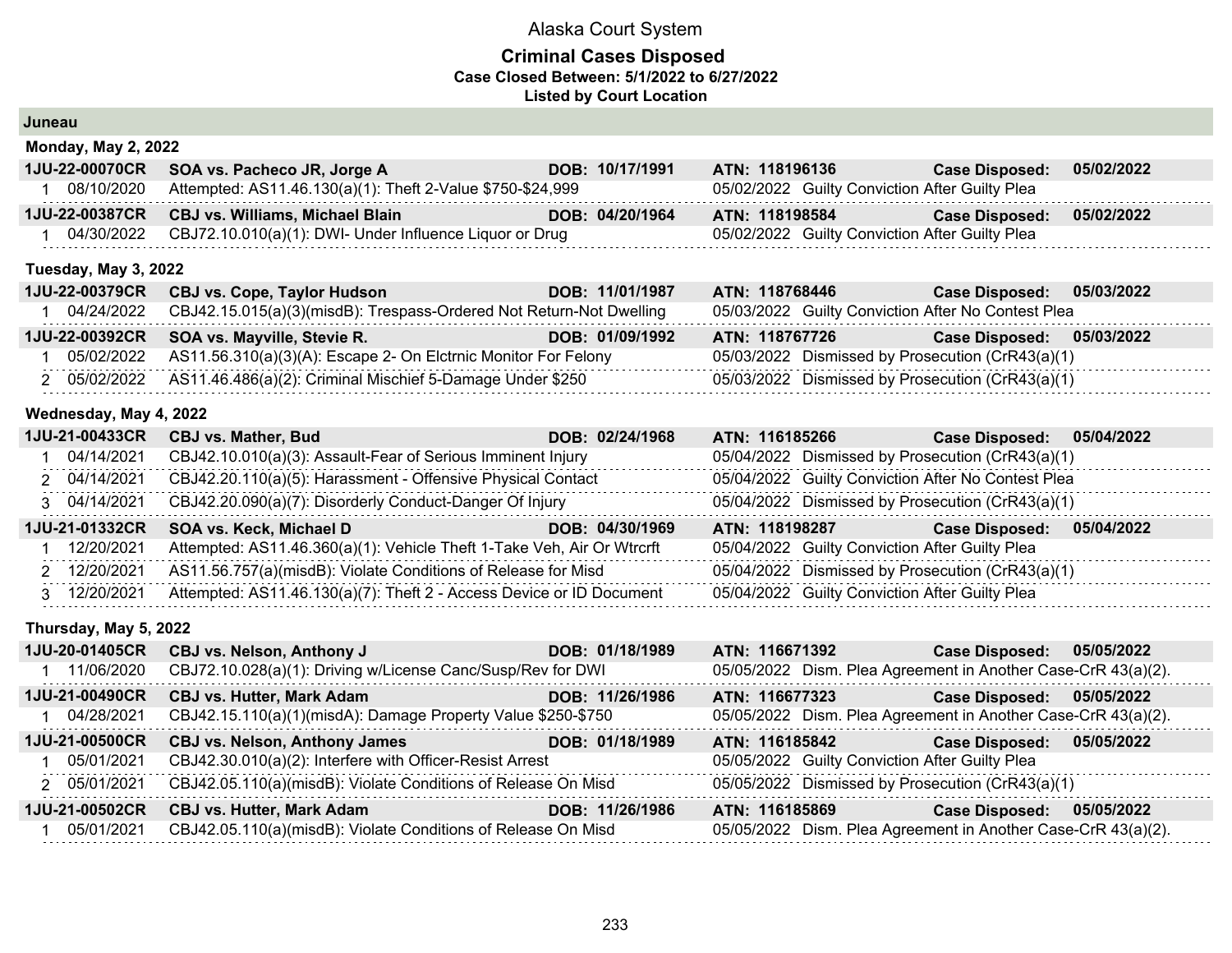#### **Criminal Cases Disposed Case Closed Between: 5/1/2022 to 6/27/2022 Listed by Court Location**

| Juneau |
|--------|
|--------|

| Thursday, May 5, 2022       |                                                                     |                 |                                                    |                       |            |
|-----------------------------|---------------------------------------------------------------------|-----------------|----------------------------------------------------|-----------------------|------------|
| 1JU-21-00601CR              | <b>CBJ vs. Hutter, Mark Adam</b>                                    | DOB: 11/26/1986 | ATN: 116682426                                     | <b>Case Disposed:</b> | 05/05/2022 |
| 05/23/2021                  | CBJ42.15.015(a)(1)(misdA): Trespass-w/o Invitation-in Dwell/ Intent |                 | 05/05/2022 Dismissed by Prosecution (CrR43(a)(1)   |                       |            |
| 2 05/23/2021                | CBJ42.05.110(a)(misdB): Violate Conditions of Release On Misd       |                 | 05/05/2022 Guilty Conviction After No Contest Plea |                       |            |
| 1JU-21-00844CR              | CBJ vs. Jamestown, Evette Lillian                                   | DOB: 01/10/1984 | ATN: 117680562                                     | <b>Case Disposed:</b> | 05/05/2022 |
| 07/26/2021                  | CBJ72.10.010(a)(2): DUI- BAC .08+ Percent                           |                 | 05/05/2022 Guilty Conviction After Guilty Plea     |                       |            |
| 2 07/26/2021                | CBJ72.10.028(a)(1): Driving w/License Canc/Susp/Rev for DWI         |                 | 05/05/2022 Dismissed by Prosecution (CrR43(a)(1)   |                       |            |
| 1JU-21-01025CR              | CBJ vs. Willis 3RD, Raymond Gary                                    | DOB: 05/17/1995 | ATN: 117679968                                     | <b>Case Disposed:</b> | 05/05/2022 |
| 09/12/2021                  | CBJ42.10.010(a)(1): Assault-Purposeful, Reckless Injury             |                 | 05/05/2022 Guilty Conviction After Guilty Plea     |                       |            |
| 2 09/12/2021                | CBJ42.30.060(a): Violate a Protective Order                         |                 | 05/05/2022 Dismissed by Prosecution (CrR43(a)(1)   |                       |            |
| 09/12/2021<br>$\mathcal{S}$ | CBJ42.15.110(a)(1)(misdA): Damage Property Value \$250-\$750        |                 | 05/05/2022 Guilty Conviction After Guilty Plea     |                       |            |
| 4 05/27/2022                | PTRP - New Criminal Charge                                          |                 |                                                    |                       |            |
| 1JU-22-00045CR              | <b>CBJ vs. Jamestown, Evette Lillian</b>                            | DOB: 01/10/1984 | ATN: 118198386                                     | <b>Case Disposed:</b> | 05/05/2022 |
| 01/17/2022                  | CBJ42.20.110(a)(5): Harassment - Offensive Physical Contact         |                 | 05/05/2022 Guilty Conviction After Guilty Plea     |                       |            |
| 2 01/17/2022                | CBJ42.30.010(a)(2): Interfere with Officer-Resist Arrest            |                 | 05/05/2022 Guilty Conviction After Guilty Plea     |                       |            |
| 3 01/17/2022                | CBJ42.10.020(a): Reckless Endangerment                              |                 | 05/05/2022 Dismissed by Prosecution (CrR43(a)(1)   |                       |            |
| 4 01/17/2022                | CBJ42.05.110(a)(misdB): Violate Conditions of Release On Misd       |                 | 05/05/2022 Guilty Conviction After Guilty Plea     |                       |            |
| 1JU-22-00390CR              | <b>CBJ vs. Bell, Thomas Melvin</b>                                  | DOB: 03/30/1961 | ATN: 118769391                                     | <b>Case Disposed:</b> | 05/05/2022 |
| 05/02/2022                  | CBJ42.20.090(a)(1): Disorderly Conduct-Challenge To Fight           |                 | 05/05/2022 Guilty Conviction After No Contest Plea |                       |            |
| Friday, May 6, 2022         |                                                                     |                 |                                                    |                       |            |
| 1JU-22-00405CR              | <b>CBJ vs. Moniz, Cole Aries</b>                                    | DOB: 08/10/1999 | ATN: 118200051                                     | <b>Case Disposed:</b> | 05/06/2022 |
| 05/05/2022                  | CBJ42.30.060(a): Violate a Protective Order                         |                 | 05/06/2022 Guilty Conviction After No Contest Plea |                       |            |
|                             |                                                                     |                 |                                                    |                       |            |

| 15/06/2022 | <b>PTRP - New Criminal Charge</b> | 06/02/2022 PTRP: Dismissed or Declined by Prosecutor |
|------------|-----------------------------------|------------------------------------------------------|
|            | <b>PTRP - New Criminal Charge</b> |                                                      |
|            |                                   |                                                      |

 $\sim$   $\sim$  $\sim 10$ 

#### **Monday, May 9, 2022**

| 1JU-21-01011CR | <b>CBJ vs. Houston, Christopher Ivan</b>                                    | DOB: 02/22/1990 | ATN: 118765701                                   | 05/09/2022<br><b>Case Disposed:</b>               |
|----------------|-----------------------------------------------------------------------------|-----------------|--------------------------------------------------|---------------------------------------------------|
| 09/08/2021     | CBJ72.10.028(a)(1): Driving w/License Canc/Susp/Rev for DWI                 |                 | 05/09/2022 Dismissed by Prosecution (CrR43(a)(1) |                                                   |
| 1JU-21-01230CR | SOA vs. Johnson, Arthur R                                                   | DOB: 04/23/1967 | ATN: 118767537                                   | 05/09/2022<br><b>Case Disposed:</b>               |
| 11/21/2021     | AS11.41.230(a)(1): Assault In The 4th Degree - Recklessly Injure            |                 | 05/09/2022 Guilty Conviction After Guilty Plea   |                                                   |
|                | 2 11/26/2021 AS11.56.757(a)(misdA): Violate Condition of Release for Felony |                 | 05/09/2022 Dismissed by Prosecution (CrR43(a)(1) |                                                   |
| 1JU-21-01258CR | <b>CBJ vs. Mercer, Jennifer Elaine</b>                                      | DOB: 07/06/1986 | ATN: 118767411                                   | 05/09/2022<br><b>Case Disposed:</b>               |
| 11/29/2021     | CBJ42.15.015(a)(2)(misdB): Trespass-Fail to Leave-Not Dwelling              |                 |                                                  | 05/09/2022 Dismissed by Prosecution (CrR43(a)(1)) |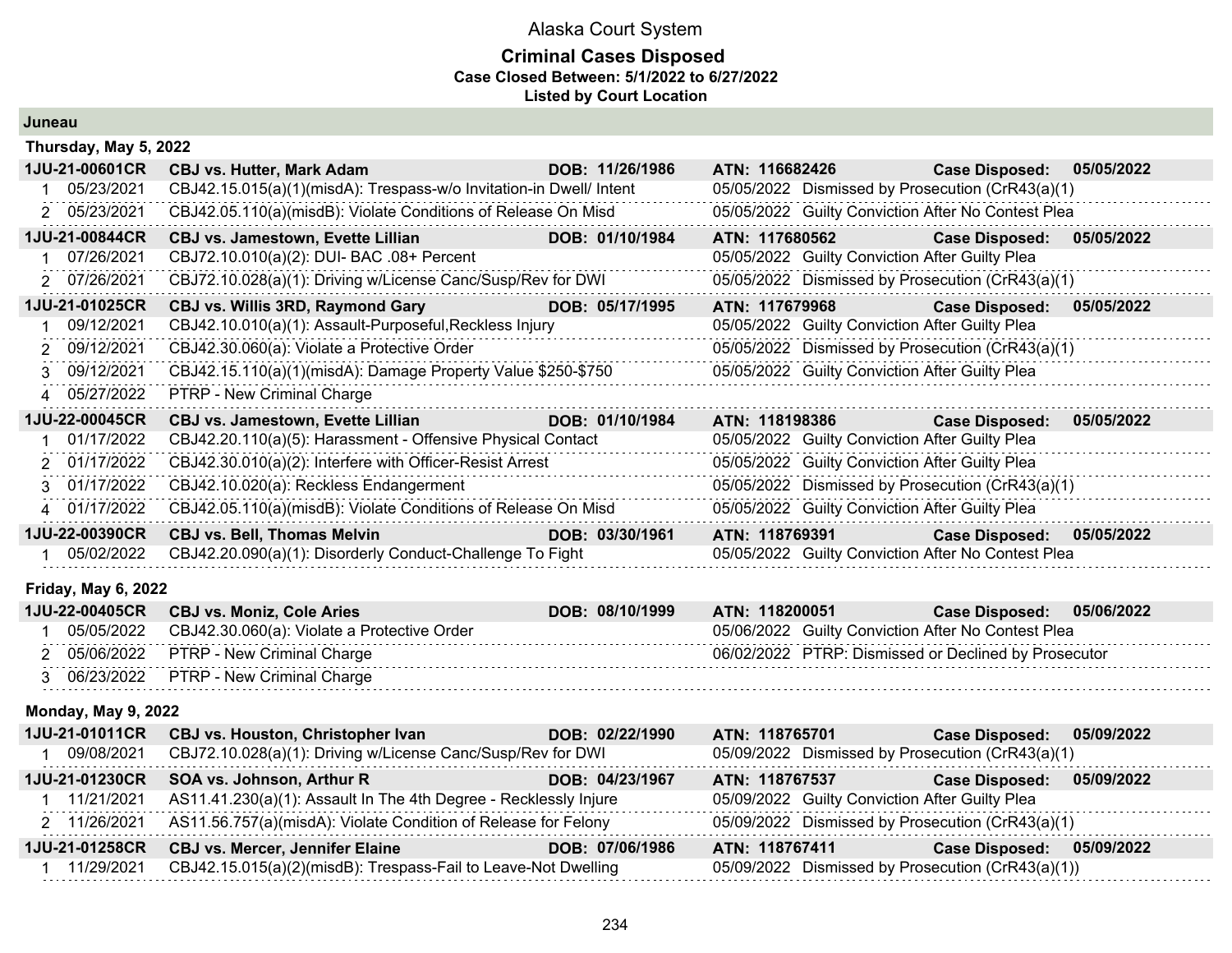| Juneau                       |                                                                     |                 |                                                               |                           |            |  |  |  |
|------------------------------|---------------------------------------------------------------------|-----------------|---------------------------------------------------------------|---------------------------|------------|--|--|--|
| <b>Monday, May 9, 2022</b>   |                                                                     |                 |                                                               |                           |            |  |  |  |
| 1JU-22-00084CR               | <b>CBJ vs. Clayton JR, Richard Alan</b>                             | DOB: 05/20/1986 | ATN: 118197261                                                | <b>Case Disposed:</b>     | 05/09/2022 |  |  |  |
| 1 01/31/2022                 | CBJ42.15.110(a)(1)(misdA): Damage Property Value \$250-\$750        |                 | 05/09/2022 Guilty Conviction After Guilty Plea                |                           |            |  |  |  |
| 1JU-22-00271CR               | <b>CBJ vs. Clayton, Richard Allen</b>                               | DOB: 05/20/1986 | ATN: 118767798                                                | <b>Case Disposed:</b>     | 05/09/2022 |  |  |  |
| 03/31/2022                   | CBJ42.15.015(a)(3)(misdB): Trespass-Ordered Not Return-Not Dwelling |                 | 05/09/2022 Dism. Plea Agreement in Another Case-CrR 43(a)(2). |                           |            |  |  |  |
| 2 03/31/2022                 | CBJ42.05.110(a)(misdA): Violate Conditions of Release On Felony     |                 | 05/09/2022 Dism. Plea Agreement in Another Case-CrR 43(a)(2). |                           |            |  |  |  |
| <b>Tuesday, May 10, 2022</b> |                                                                     |                 |                                                               |                           |            |  |  |  |
| 1JU-20-01361CR               | SOA vs. Williams, Michael Tyler                                     | DOB: 08/08/1994 | ATN: 116671455                                                | <b>Case Disposed:</b>     | 05/10/2022 |  |  |  |
| 10/17/2020                   | AS11.41.270: Stalking 2- Fear For Self Or Family                    |                 | 05/10/2022 Guilty Conviction After Guilty Plea                |                           |            |  |  |  |
| 10/17/2020<br>2              | AS11.56.740(a)(1): Violate DV Protective Order                      |                 | 05/10/2022 Guilty Conviction After Guilty Plea                |                           |            |  |  |  |
| 05/28/2021<br>3              | AS11.71.050(a)(4): MICS5 Possess Any Amt IA, IIA, IIIA, IVA, VA     |                 | 05/10/2022 Dismissed by Prosecution (CrR43(a)(1)              |                           |            |  |  |  |
| 08/16/2021<br>4              | AS11.56.757(a)(misdA): Violate Condition of Release for Felony      |                 | 05/10/2022 Guilty Conviction After Guilty Plea                |                           |            |  |  |  |
| 09/22/2021<br>5              | AS11.56.757(a)(misdA): Violate Condition of Release for Felony      |                 | 05/10/2022 Guilty Conviction After Guilty Plea                |                           |            |  |  |  |
| 11/18/2021<br>6              | AS11.56.757(a)(misdA): Violate Condition of Release for Felony      |                 | 05/10/2022 Dismissed by Prosecution (CrR43(a)(1)              |                           |            |  |  |  |
| 7 11/23/2021                 | AS11.56.757(a)(misdA): Violate Condition of Release for Felony      |                 | 05/10/2022 Dismissed by Prosecution (CrR43(a)(1)              |                           |            |  |  |  |
| 1JU-21-00476CR               | <b>CBJ vs. Hinchman, William</b>                                    | DOB: 02/15/1989 | ATN: 116185275                                                | <b>Case Disposed:</b>     | 05/10/2022 |  |  |  |
| 1 04/15/2021                 | CBJ72.10.028(a)(1): Driving w/License Canc/Susp/Rev for DWI         |                 | 05/10/2022 Dism. Plea Agreement in Another Case-CrR 43(a)(2). |                           |            |  |  |  |
| 1JU-21-00867CR               | <b>CBJ vs. Hinchman, William</b>                                    | DOB: 02/15/1989 | ATN: 117678582                                                | Case Disposed: 05/10/2022 |            |  |  |  |
| 1 07/29/2021                 | CBJ72.10.028(a)(1): Driving w/License Canc/Susp/Rev for DWI         |                 | 05/10/2022 Dism. Plea Agreement in Another Case-CrR 43(a)(2). |                           |            |  |  |  |
| 2 07/29/2021                 | CBJ42.05.110(a)(misdB): Violate Conditions of Release On Misd       |                 | 05/10/2022 Dism. Plea Agreement in Another Case-CrR 43(a)(2). |                           |            |  |  |  |
| 1JU-21-01331CR               | <b>CBJ vs. Ridinger, Justin Wayne</b>                               | DOB: 12/22/1982 | ATN: 118767132                                                | <b>Case Disposed:</b>     | 05/10/2022 |  |  |  |
| 1 12/14/2021                 | CBJ42.15.015(a)(1)(misdB): Trespass-Without Invitation-Not Dwelling |                 | 05/10/2022 Dism. Plea Agreement in Another Case-CrR 43(a)(2). |                           |            |  |  |  |
| 1JU-22-00044CR               | <b>CBJ vs. Ridinger, Justin W</b>                                   | DOB: 12/22/1982 | ATN: 118767348                                                | Case Disposed: 05/10/2022 |            |  |  |  |
| 01/15/2022                   | CBJ42.15.015(a)(2)(misdB): Trespass-Fail to Leave-Not Dwelling      |                 | 05/10/2022 Dismissed by Prosecution (CrR43(a)(1)              |                           |            |  |  |  |
| 2 01/15/2022                 | CBJ42.05.110(a)(misdB): Violate Conditions of Release On Misd       |                 | 05/10/2022 Guilty Conviction After Guilty Plea                |                           |            |  |  |  |
| 1JU-22-00131CR               | <b>CBJ vs. Hinchman, William</b>                                    | DOB: 02/15/1989 | ATN: 118197531                                                | <b>Case Disposed:</b>     | 05/10/2022 |  |  |  |
| 01/12/2022<br>1              | CBJ72.10.028(a)(1): Driving w/License Canc/Susp/Rev for DWI         |                 | 05/10/2022 Dismissed by Prosecution (CrR43(a)(1)              |                           |            |  |  |  |
| 2 01/12/2022                 | CBJ42.05.110(a)(misdB): Violate Conditions of Release On Misd       |                 | 05/10/2022 Guilty Conviction After Guilty Plea                |                           |            |  |  |  |
| 3 01/12/2022                 | CBJ42.05.120(a)(1): Avoid Ignition Interlock Dev-Circumv/Tam        |                 | 05/10/2022 Dismissed by Prosecution (CrR43(a)(1)              |                           |            |  |  |  |
| 1JU-22-00154CR               | <b>CBJ vs. Ridinger, Justin Wayne</b>                               | DOB: 12/22/1982 | ATN: 116679996                                                | <b>Case Disposed:</b>     | 05/10/2022 |  |  |  |
| 02/22/2022                   | CBJ42.15.015(a)(3)(misdB): Trespass-Ordered Not Return-Not Dwelling |                 | 05/10/2022 Dism. Plea Agreement in Another Case-CrR 43(a)(2). |                           |            |  |  |  |
| 2 02/22/2022                 | CBJ42.05.110(a)(misdB): Violate Conditions of Release On Misd       |                 | 05/10/2022 Dism. Plea Agreement in Another Case-CrR 43(a)(2). |                           |            |  |  |  |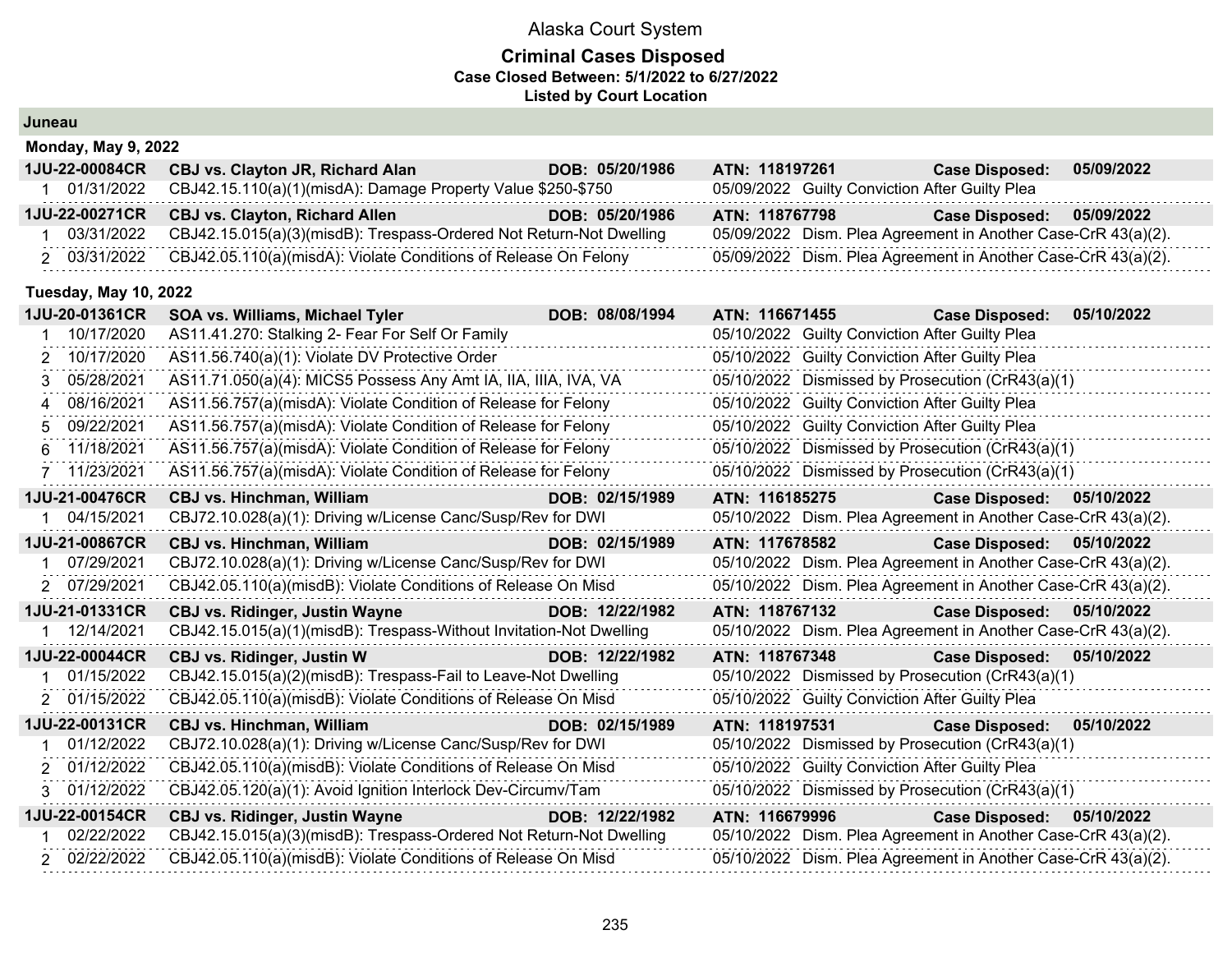#### **Criminal Cases Disposed Case Closed Between: 5/1/2022 to 6/27/2022 Listed by Court Location**

**Juneau**

|                       | <b>Tuesday, May 10, 2022</b>                                                       |                 |                                                               |                       |            |  |  |  |
|-----------------------|------------------------------------------------------------------------------------|-----------------|---------------------------------------------------------------|-----------------------|------------|--|--|--|
| 1JU-22-00218CR        | <b>CBJ vs. Hinchman, William</b>                                                   | DOB: 02/15/1989 | ATN: 118197162                                                | <b>Case Disposed:</b> | 05/10/2022 |  |  |  |
| 03/16/2022            | CBJ72.10.028(a)(1): Driving w/License Canc/Susp/Rev for DWI                        |                 | 05/10/2022 Guilty Conviction After Guilty Plea                |                       |            |  |  |  |
| 2 03/16/2022          | CBJ42.05.110(a)(misdB): Violate Conditions of Release On Misd                      |                 | 05/10/2022 Dismissed by Prosecution (CrR43(a)(1)              |                       |            |  |  |  |
| 1JU-22-00291CR        | <b>CBJ vs. Hinchman, William</b><br><u> 1999 - Jan Barnett, fransk politiker (</u> | DOB: 02/15/1989 | ATN: 118768689                                                | <b>Case Disposed:</b> | 05/10/2022 |  |  |  |
| 04/05/2022            | CBJ72.10.028(a)(1): Driving w/License Canc/Susp/Rev for DWI                        |                 | 05/10/2022 Dism. Plea Agreement in Another Case-CrR 43(a)(2). |                       |            |  |  |  |
| 2 04/05/2022          | CBJ42.05.110(a)(misdB): Violate Conditions of Release On Misd                      |                 | 05/10/2022 Dism. Plea Agreement in Another Case-CrR 43(a)(2). |                       |            |  |  |  |
| 1JU-22-00297CR        | <b>CBJ vs. Ridinger, Justin Wayne</b>                                              | DOB: 12/22/1982 | ATN: 118759122                                                | <b>Case Disposed:</b> | 05/10/2022 |  |  |  |
| 04/06/2022            | CBJ42.15.015(a)(3)(misdB): Trespass-Ordered Not Return-Not Dwelling                |                 | 05/10/2022 Dism. Plea Agreement in Another Case-CrR 43(a)(2). |                       |            |  |  |  |
| 2 04/06/2022          | CBJ42.05.110(a)(misdB): Violate Conditions of Release On Misd                      |                 | 05/10/2022 Dism. Plea Agreement in Another Case-CrR 43(a)(2). |                       |            |  |  |  |
| 1JU-22-00348CR        | <b>CBJ vs. Ridinger, Justin Wayne</b>                                              | DOB: 12/22/1982 | ATN: 118768509                                                | <b>Case Disposed:</b> | 05/10/2022 |  |  |  |
| 04/20/2022            | CBJ42.05.110(a)(misdB): Violate Conditions of Release On Misd                      |                 | 05/10/2022 Dismissed by Prosecution (CrR43(a)(1)              |                       |            |  |  |  |
| 2 04/20/2022          | CBJ42.30.010(a)(2): Interfere with Officer-Resist Arrest                           |                 | 05/10/2022 Guilty Conviction After Guilty Plea                |                       |            |  |  |  |
| <b>1JU-22-00353CR</b> | <b>CBJ vs. Ridinger, Justin</b><br>and the control of the control of               | DOB: 12/22/1982 |                                                               | <b>Case Disposed:</b> | 05/10/2022 |  |  |  |
| 04/20/2022            | CBJ42.05.110(a)(misdB): Violate Conditions of Release On Misd                      |                 | 05/10/2022 Guilty Conviction After Guilty Plea                |                       |            |  |  |  |
| 1JU-22-00398CR        | <b>CBJ vs. Ridinger, Justin</b>                                                    | DOB: 12/22/1982 | ATN: 116687529                                                | <b>Case Disposed:</b> | 05/10/2022 |  |  |  |
| 05/03/2022            | CBJ42.05.110(a)(misdB): Violate Conditions of Release On Misd                      |                 | 05/10/2022 Dism. Plea Agreement in Another Case-CrR 43(a)(2). |                       |            |  |  |  |

**Wednesday, May 11, 2022**

| 1JU-18-00915CR | SOA vs. Rubbert, Mark P                                                                                                 | DOB: 05/30/1959 | ATN: 115226766 | 05/11/2022<br><b>Case Disposed:</b>               |
|----------------|-------------------------------------------------------------------------------------------------------------------------|-----------------|----------------|---------------------------------------------------|
| 06/14/2013     | AS16.05.420(b)(misdA): Knowing False Statment/Omission On Fish & Game 05/11/2022 Dismissed by Prosecution (CrR43(a)(1)) |                 |                |                                                   |
| 2 02/24/2014   | AS16.05.420(b)(misdA): Knowing False Statment/Omission On Fish & Game 05/11/2022 Dismissed by Prosecution (CrR43(a)(1)) |                 |                |                                                   |
| 3 01/28/2015   | AS16.05.420(b)(misdA): Knowing False Statment/Omission On Fish & Game 05/11/2022 Dismissed by Prosecution (CrR43(a)(1)) |                 |                |                                                   |
| 4 04/10/2015   | AS11.56.820: Tampering w/ Public Records 2                                                                              |                 |                | 05/11/2022 Dismissed by Prosecution (CrR43(a)(1)) |
| 5 01/08/2016   | AS16.05.420(b)(misdA): Knowing False Statment/Omission On Fish & Game 05/11/2022 Dismissed by Prosecution (CrR43(a)(1)) |                 |                |                                                   |
| 6 01/08/2016   | AS16.05.420(b)(misdA): Knowing False Statment/Omission On Fish & Game 05/11/2022 Dismissed by Prosecution (CrR43(a)(1)) |                 |                |                                                   |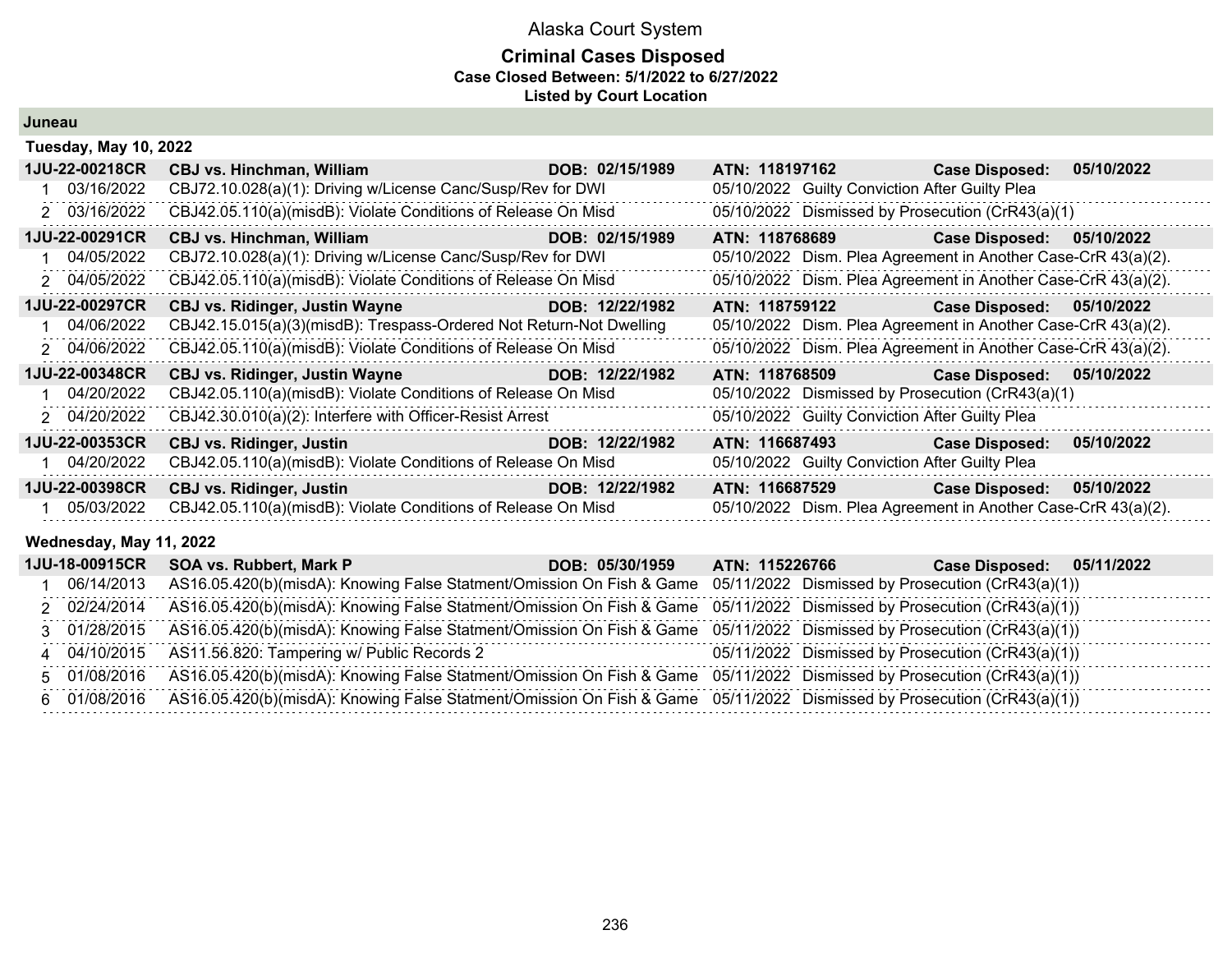### Alaska Court System **Criminal Cases Disposed Case Closed Between: 5/1/2022 to 6/27/2022 Listed by Court Location**

#### **Juneau**

|    | Wednesday, May 11, 2022 |                                                                       |                 |                |                                                   |            |  |  |
|----|-------------------------|-----------------------------------------------------------------------|-----------------|----------------|---------------------------------------------------|------------|--|--|
|    | 1JU-20-00202CR          | SOA vs. Rubbert, Mark P                                               | DOB: 05/30/1959 | ATN: 116642952 | <b>Case Disposed:</b>                             | 05/11/2022 |  |  |
|    | 11/16/2016              | AS16.05.420(b)(misdA): Knowing False Statment/Omission On Fish & Game |                 |                | 05/11/2022 Dismissed by Prosecution (CrR43(a)(1)) |            |  |  |
| 2. | 11/16/2016              | AS16.05.420(b)(misdA): Knowing False Statment/Omission On Fish & Game |                 |                | 05/11/2022 Dismissed by Prosecution (CrR43(a)(1)) |            |  |  |
| 3. | 11/16/2016              | AS16.05.420(b)(misdA): Knowing False Statment/Omission On Fish & Game |                 |                | 05/11/2022 Dismissed by Prosecution (CrR43(a)(1)) |            |  |  |
| 4  | 11/16/2016              | AS16.05.420(b)(misdA): Knowing False Statment/Omission On Fish & Game |                 |                | 05/11/2022 Dismissed by Prosecution (CrR43(a)(1)) |            |  |  |
| 5. | 11/16/2016              | AS16.05.420(b)(misdA): Knowing False Statment/Omission On Fish & Game |                 |                | 05/11/2022 Dismissed by Prosecution (CrR43(a)(1)) |            |  |  |
| հ  | 11/16/2016              | AS16.05.420(b)(misdA): Knowing False Statment/Omission On Fish & Game |                 |                | 05/11/2022 Dismissed by Prosecution (CrR43(a)(1)) |            |  |  |
|    | 11/16/2016              | AS16.05.665: Commercial Fish - Falsify License Application-Misd       |                 |                | 05/11/2022 Dismissed by Prosecution (CrR43(a)(1)) |            |  |  |
| 8  | 11/16/2016              | AS16.05.420(b)(misdA): Knowing False Statment/Omission On Fish & Game |                 |                | 05/11/2022 Dismissed by Prosecution (CrR43(a)(1)) |            |  |  |
| g  | 11/16/2016              | 5AAC77.010: Methods, means and general restrictions                   |                 |                | 05/11/2022 Dismissed by Prosecution (CrR43(a)(1)) |            |  |  |
| 10 | 11/16/2016              | AS16.05.665: Commercial Fish - Falsify License Application-Misd       |                 |                | 05/11/2022 Dismissed by Prosecution (CrR43(a)(1)) |            |  |  |
| 11 | 05/23/2019              | AS11.56.757(a)(misdB): Violate Conditions of Release for Misd         |                 |                | 05/11/2022 Dismissed by Prosecution (CrR43(a)(1)) |            |  |  |
| 12 | 06/05/2019              | AS11.56.757(a)(misdB): Violate Conditions of Release for Misd         |                 |                | 05/11/2022 Dismissed by Prosecution (CrR43(a)(1)) |            |  |  |
| 13 | 07/31/2019              | AS11.56.757(a)(misdB): Violate Conditions of Release for Misd         |                 |                | 05/11/2022 Dismissed by Prosecution (CrR43(a)(1)) |            |  |  |
|    | 1JU-20-01030CR          | SOA vs. Rubbert, Mark P                                               | DOB: 05/30/1959 | ATN: 112850928 | Case Disposed: 05/11/2022                         |            |  |  |
|    | 08/05/2020              | 5AAC39.197: Commercial Fishing - Unlawful Possession Of Fish          |                 |                | 05/11/2022 Dismissed by Prosecution (CrR43(a)(1)) |            |  |  |
|    | 08/05/2020              | AS16.05.420(b)(misdA): Knowing False Statment/Omission On Fish & Game |                 |                | 05/11/2022 Dismissed by Prosecution (CrR43(a)(1)) |            |  |  |
|    | 07/22/2020              | AS11.56.757(a)(misdB): Violate Conditions of Release for Misd         |                 |                | 05/11/2022 Dismissed by Prosecution (CrR43(a)(1)) |            |  |  |
|    | 1JU-22-00088CR          | <b>CBJ vs. Fawcett JR, Charles Frank</b>                              | DOB: 11/29/1963 | ATN: 118197585 | <b>Case Disposed:</b>                             | 05/11/2022 |  |  |
|    | 02/01/2022              | CBJ42.15.015(a)(3)(misdB): Trespass-Ordered Not Return-Not Dwelling   |                 |                | 05/11/2022 Dismissed by Prosecution (CrR43(a)(1)) |            |  |  |

#### **Thursday, May 12, 2022**

| 1JU-20-01276CR | <b>CBJ vs. Kashatok, Jared Michael</b>                                     | DOB: 10/07/1993 | ATN: 116674128                                    | Case Disposed: 05/12/2022 |  |
|----------------|----------------------------------------------------------------------------|-----------------|---------------------------------------------------|---------------------------|--|
| 10/09/2020     | CBJ72.10.010(a)(2): DUI- BAC .08+ Percent                                  |                 | 05/12/2022 Dismissed by Prosecution (CrR43(a)(1)  |                           |  |
| 1JU-21-00803CR | CBJ vs. Christopher, Dayale Devita                                         | DOB: 05/31/1990 | ATN: 117680985                                    | Case Disposed: 05/12/2022 |  |
| 07/17/2021     | CBJ42.15.015(a)(2)(misdB): Trespass-Fail to Leave-Not Dwelling             |                 | 05/12/2022 Dismissed by Prosecution (CrR43(a)(1)  |                           |  |
|                | 1JU-22-00417CR CBJ vs. Pazar, Vanessa Maryclaire                           | DOB: 11/12/1982 | ATN: 118769193                                    | Case Disposed: 05/12/2022 |  |
|                | 05/07/2022 CBJ72.10.028(a)(3): Drive w/Lice In Vio Of Limits, Prior Conv   |                 | 05/12/2022 Dismissed by Prosecution (CrR43(a)(1)) |                           |  |
|                | 2 05/07/2022 CBJ42.05.110(a)(misdB): Violate Conditions of Release On Misd |                 | 05/12/2022 Dismissed by Prosecution (CrR43(a)(1)) |                           |  |
|                |                                                                            |                 |                                                   |                           |  |

#### **Friday, May 13, 2022**

|            | 1JU-21-00491CR CBJ vs. Davison, Jerri Lynn            | DOB: 04/12/1977 | ATN: 116185509                                   | Case Disposed: 05/13/2022 |  |
|------------|-------------------------------------------------------|-----------------|--------------------------------------------------|---------------------------|--|
| 04/27/2021 | CBJ42.15.020(a)(misdA)(250+): Larceny Value \$250-750 |                 | 05/13/2022 Dismissed by Prosecution (CrR43(a)(1) |                           |  |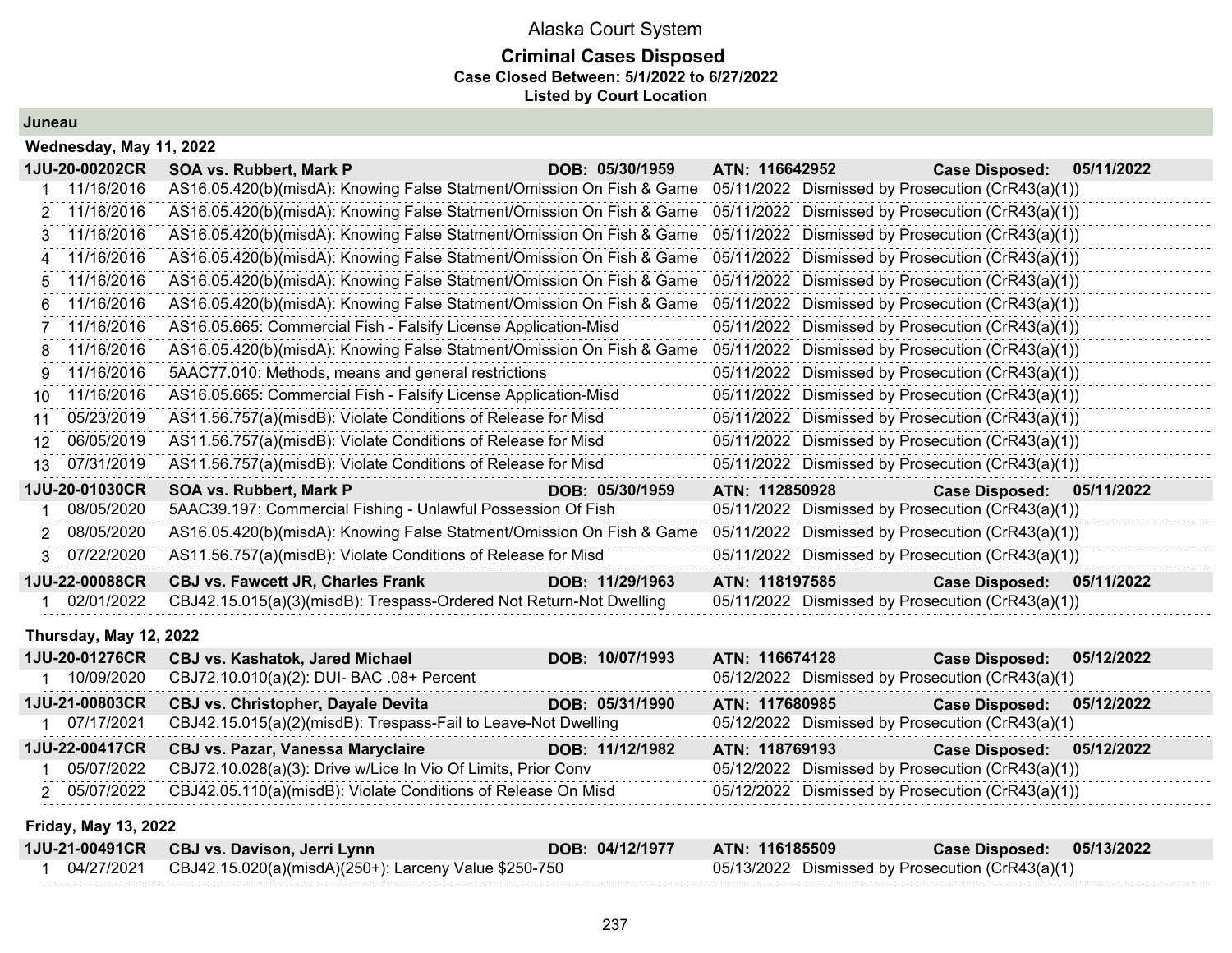| Juneau                       |                                                                     |                 |                |                                                |                                                               |            |
|------------------------------|---------------------------------------------------------------------|-----------------|----------------|------------------------------------------------|---------------------------------------------------------------|------------|
| <b>Friday, May 13, 2022</b>  |                                                                     |                 |                |                                                |                                                               |            |
| 1JU-21-01281CR               | <b>CBJ vs. Doake, Lance Joshua</b>                                  | DOB: 10/09/1990 | ATN: 118766259 |                                                | <b>Case Disposed:</b>                                         | 05/13/2022 |
| 1 12/03/2021                 | CBJ42.10.010(a)(1): Assault-Purposeful, Reckless Injury             |                 |                |                                                | 05/13/2022 Dismissed-Furtherance of Justice CrR 43(c)         |            |
| 1JU-21-01310CR               | SOA vs. Johnson, Dillon M                                           | DOB: 01/08/1997 | ATN: 117679716 |                                                | <b>Case Disposed:</b>                                         | 05/13/2022 |
| 1 12/13/2021                 | Attempted: AS11.71.030(a)(9): MICS3-Mfr/Deliver Any IIA Or IIIA     |                 |                | 05/13/2022 Guilty Conviction After Guilty Plea |                                                               |            |
| <b>Monday, May 16, 2022</b>  |                                                                     |                 |                |                                                |                                                               |            |
| 1JU-22-00065CR               | SOA vs. Blackwell, Michelle Angela                                  | DOB: 12/03/1985 | ATN: 118767483 |                                                | <b>Case Disposed:</b>                                         | 05/16/2022 |
| 1 01/16/2022                 | AS28.10.481: Improper Use Of Regis/Title/Plates                     |                 |                |                                                | 05/16/2022 Dismissed by Prosecution (CrR43(a)(1)              |            |
| <b>Tuesday, May 17, 2022</b> |                                                                     |                 |                |                                                |                                                               |            |
| 1JU-21-00031CR               | SOA vs. Douglas, David E                                            | DOB: 04/01/2001 | ATN: 117695943 |                                                | <b>Case Disposed:</b>                                         | 05/17/2022 |
| 09/23/2020<br>1              | AS28.35.400: Reckless Driving                                       |                 |                |                                                | 05/17/2022 Dism. After Suspend Entry of Judgment-CrR 43(b)(2) |            |
| 2 09/23/2020                 | AS11.71.050(a)(4): MICS5 Possess Any Amt IA, IIA, IIIA, IVA, VA     |                 |                |                                                | 05/17/2022 Dism. After Suspend Entry of Judgment-CrR 43(b)(2) |            |
| 1JU-21-00708CR               | SOA vs. Larsen, Cody James                                          | DOB: 03/10/1988 | ATN: 117680436 |                                                | <b>Case Disposed:</b>                                         | 05/17/2022 |
| 06/22/2021                   | AS11.46.320(a)(1): Crim Trespass 1- On Land, Intend Crime           |                 |                |                                                | 05/17/2022 Dismissed by Prosecution (CrR43(a)(1)              |            |
| 2 06/22/2021                 | AS11.46.150(a): Theft 4-Less than \$250                             |                 |                |                                                | 05/17/2022 Dismissed by Prosecution (CrR43(a)(1)              |            |
| 1JU-21-01179CR               | CBJ vs. Charboneau, Donnelly J.                                     | DOB: 03/16/1981 | ATN: 116684838 |                                                | <b>Case Disposed:</b>                                         | 05/17/2022 |
| 05/15/2021                   | CBJ42.10.010(a)(1): Assault-Purposeful, Reckless Injury             |                 |                |                                                | 05/17/2022 Dismissed by Prosecution (CrR43(a)(1))             |            |
| 1JU-22-00447CR               | CBJ vs. Clayton JR, Richard Alan                                    | DOB: 05/20/1986 | ATN: 118198008 |                                                | <b>Case Disposed:</b>                                         | 05/17/2022 |
| 05/16/2022<br>1              | CBJ42.15.015(a)(1)(misdB): Trespass-Without Invitation-Not Dwelling |                 |                |                                                | 05/17/2022 Dismissed.No Probable Cause.CrR5(d)&4(a)(1);MO4(e) |            |
| Wednesday, May 18, 2022      |                                                                     |                 |                |                                                |                                                               |            |
| 1JU-19-01447CR               | <b>SOA vs. Drake, Timothy Charles</b>                               | DOB: 10/02/1978 | ATN: 117184203 |                                                | <b>Case Disposed:</b>                                         | 05/18/2022 |
| 11/15/2019<br>-1             | AS11.56.757(a)(misdB): Violate Conditions of Release for Misd       |                 |                | 05/18/2022 Guilty Conviction After Guilty Plea |                                                               |            |
| 05/17/2021<br>2              | AS11.56.757(a)(misdB): Violate Conditions of Release for Misd       |                 |                |                                                | 05/18/2022 Dismissed by Prosecution (CrR43(a)(1)              |            |
| 05/19/2021<br>3              | AS11.56.757(a)(misdB): Violate Conditions of Release for Misd       |                 |                |                                                | 05/18/2022 Dismissed by Prosecution (CrR43(a)(1)              |            |
| 05/21/2021<br>4              | AS11.56.757(a)(misdB): Violate Conditions of Release for Misd       |                 |                |                                                | 05/18/2022 Dismissed by Prosecution (CrR43(a)(1)              |            |
| 05/24/2021<br>5              | AS11.56.757(a)(misdB): Violate Conditions of Release for Misd       |                 |                |                                                | 05/18/2022 Dismissed by Prosecution (CrR43(a)(1)              |            |
| 06/21/2021<br>6              | AS11.56.757(a)(misdB): Violate Conditions of Release for Misd       |                 |                |                                                | 05/18/2022 Dismissed by Prosecution (CrR43(a)(1)              |            |
| 08/17/2021<br>$\overline{7}$ | AS11.56.757(a)(misdB): Violate Conditions of Release for Misd       |                 |                |                                                | 05/18/2022 Dismissed by Prosecution (CrR43(a)(1)              |            |
| 1JU-20-00972CR               | <b>SOA vs. Drake, Timothy Charles</b>                               | DOB: 10/02/1978 | ATN: 117173772 |                                                | <b>Case Disposed:</b>                                         | 05/18/2022 |
| 07/20/2020<br>1.             | AS11.56.757(a)(misdB): Violate Conditions of Release for Misd       |                 |                | 05/18/2022 Guilty Conviction After Guilty Plea |                                                               |            |
| 1JU-22-00047CR               | <b>CBJ vs. Thorne, Damien Michael</b>                               | DOB: 04/29/1990 | ATN: 118768005 |                                                | <b>Case Disposed:</b>                                         | 05/18/2022 |
| 01/17/2022                   | CBJ42.15.015(a)(3)(misdB): Trespass-Ordered Not Return-Not Dwelling |                 |                | 05/18/2022 Guilty Conviction After Guilty Plea |                                                               |            |
|                              |                                                                     |                 |                |                                                |                                                               |            |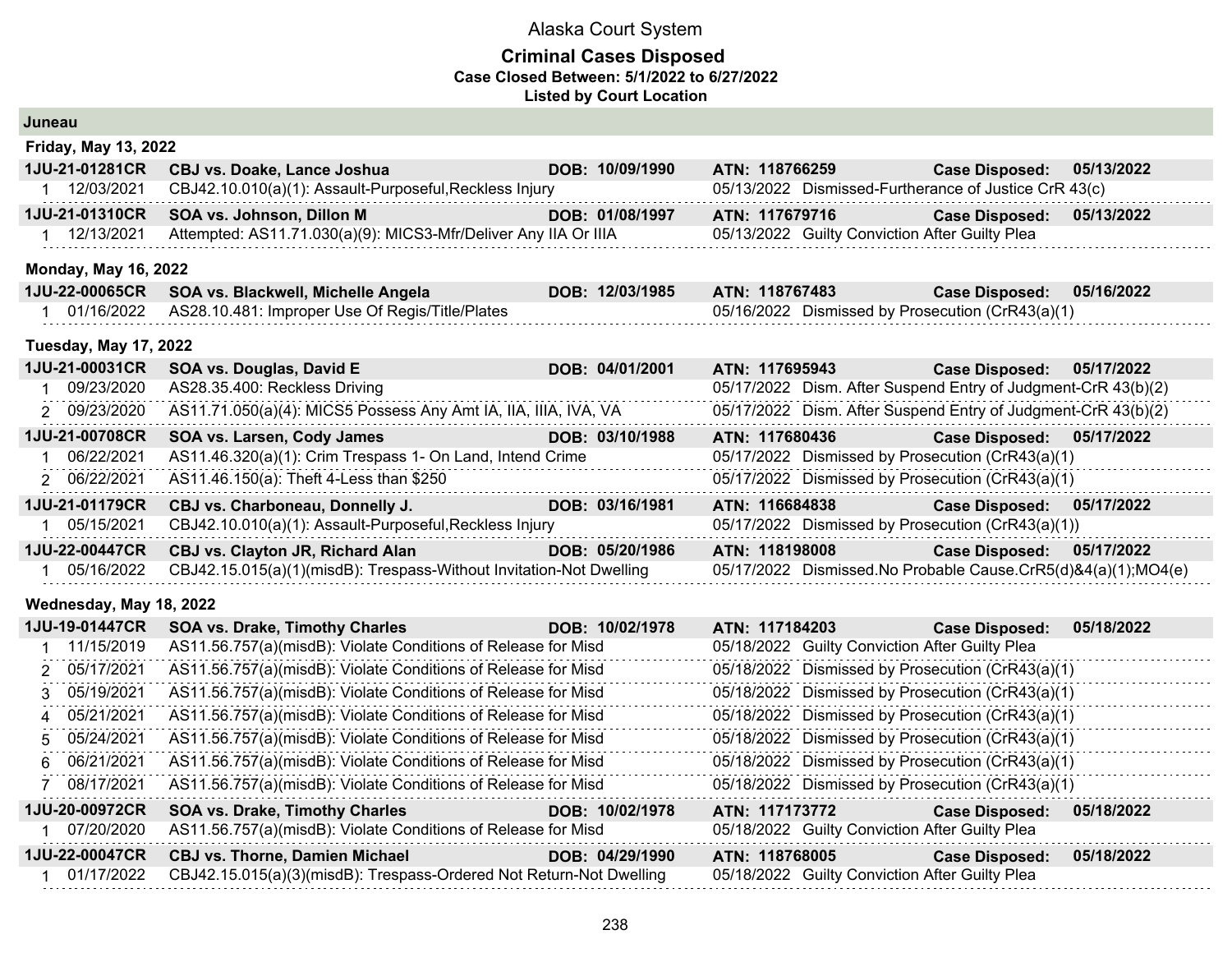#### **Criminal Cases Disposed Case Closed Between: 5/1/2022 to 6/27/2022 Listed by Court Location**

#### **Juneau**

|    | $\cdots$       |                                                                |                 |                |                                                |                                                  |            |
|----|----------------|----------------------------------------------------------------|-----------------|----------------|------------------------------------------------|--------------------------------------------------|------------|
|    | 1JU-22-00247CR | SOA vs. Lepoidevin, Cameron Ray                                | DOB: 02/28/1993 | ATN: 118199664 |                                                | <b>Case Disposed:</b>                            | 05/18/2022 |
|    | 03/24/2022     | Attempted: AS11.46.310: Burglary 2                             |                 |                | 05/17/2022 Guilty Conviction After Guilty Plea |                                                  |            |
|    | 2 03/24/2022   | AS11.46.150(a): Theft 4-Less than \$250                        |                 |                |                                                | 05/17/2022 Dismissed by Prosecution (CrR43(a)(1) |            |
|    | 3 03/24/2022   | AS11.56.757(a)(misdB): Violate Conditions of Release for Misd  |                 |                |                                                | 05/17/2022 Dismissed by Prosecution (CrR43(a)(1) |            |
|    | 4 03/31/2022   | AS11.56.757(a)(misdA): Violate Condition of Release for Felony |                 |                |                                                | 05/17/2022 Dismissed by Prosecution (CrR43(a)(1) |            |
|    | 5 04/27/2022   | AS11.56.757(a)(misdA): Violate Condition of Release for Felony |                 |                |                                                | 05/17/2022 Dismissed by Prosecution (CrR43(a)(1) |            |
| 6. | 05/06/2022     | AS11.56.757(a)(misdA): Violate Condition of Release for Felony |                 |                |                                                | 05/17/2022 Dismissed by Prosecution (CrR43(a)(1) |            |
|    |                |                                                                |                 |                |                                                |                                                  |            |

#### **Thursday, May 19, 2022**

**Wednesday, May 18, 2022**

|                       | 1JU-21-01277CR CBJ vs. Johnson, Shane W                     | DOB: 03/13/1986 | ATN: 118765305 | <b>Case Disposed:</b><br>05/19/2022                |
|-----------------------|-------------------------------------------------------------|-----------------|----------------|----------------------------------------------------|
| 12/02/2021            | CBJ42.20.110(a)(1): Harassment-Provoke Violent Response     |                 |                | 05/19/2022 Guilty Conviction After No Contest Plea |
| <b>1JU-22-00137CR</b> | CBJ vs. Strang, Savannah Rhiannon                           | DOB: 02/07/2000 | ATN: 118768095 | <b>Case Disposed:</b><br>05/19/2022                |
| 12/30/2021            | CBJ72.10.028(a)(1): Driving w/License Canc/Susp/Rev for DWI |                 |                | 05/19/2022 Dismissed by Prosecution (CrR43(a)(1))  |
|                       | 1JU-22-00138CR CBJ vs. Strang, Savannah Rhiannon            | DOB: 02/07/2000 | ATN: 116682687 | 05/19/2022<br><b>Case Disposed:</b>                |
| 02/16/2022            | CBJ72.10.028(a)(1): Driving w/License Canc/Susp/Rev for DWI |                 |                | 05/19/2022 Dismissed by Prosecution (CrR43(a)(1))  |

#### **Friday, May 20, 2022**

| 1JU-21-00810CR | SOA vs. Kenfield, Brandon T                                    | DOB: 05/03/1995 | ATN: 117195372 |                                                | <b>Case Disposed:</b>                             | 05/20/2022 |
|----------------|----------------------------------------------------------------|-----------------|----------------|------------------------------------------------|---------------------------------------------------|------------|
| 07/18/2021     | AS11.41.220(a)(1)(A): Assault 3- Cause Fear Of Injury w/ Weap  |                 |                | 05/20/2022 Acquitted After Trial               |                                                   |            |
| 2 07/18/2021   | AS11.41.220(a)(1)(A): Assault 3- Cause Fear Of Injury w/ Weap  |                 |                | 05/20/2022 Acquitted After Trial               |                                                   |            |
| 3 07/18/2021   | AS11.46.484(a)(1): Crim Mischief 4-Prop Dam \$250-\$749        |                 |                | 05/20/2022 Acquitted After Trial               |                                                   |            |
| 1JU-21-01347CR | <b>CBJ vs. Crossley, Katrina May</b>                           | DOB: 05/18/1982 | ATN: 118766853 |                                                | Case Disposed: 05/20/2022                         |            |
| 12/21/2021     | CBJ42.15.020(a)(misdA)(250+): Larceny Value \$250-750          |                 |                |                                                | 05/20/2022 Dismissed by Prosecution (CrR43(a)(1)) |            |
| 1JU-22-00292CR | SOA vs. Miller, Jasmine M.                                     | DOB: 12/15/1983 | ATN: 118199709 |                                                | <b>Case Disposed:</b>                             | 05/20/2022 |
| 04/05/2022     | AS11.46.130(a)(2): Theft 2-Firearm/Explosive                   |                 |                |                                                | 05/20/2022 Dismissed by Prosecution (CrR43(a)(1)  |            |
| 2 04/05/2022   | AS11.61.210(a)(1): Misc/Weapons 4- Possess While Intox         |                 |                | 05/20/2022 Guilty Conviction After Guilty Plea |                                                   |            |
| 3 04/05/2022   | AS11.61.220(a)(1)(a)(i): MIW5, CCW + Fail to Inform Officer    |                 |                |                                                | 05/20/2022 Dismissed by Prosecution (CrR43(a)(1)  |            |
| 4 04/27/2022   | AS11.56.757(a)(misdA): Violate Condition of Release for Felony |                 |                |                                                | 05/20/2022 Dismissed by Prosecution (CrR43(a)(1)  |            |
| 1JU-22-00429CR | <b>SOA vs. Miller, Jasmine Marie</b>                           | DOB: 12/15/1983 | ATN: 118769661 |                                                | <b>Case Disposed:</b>                             | 05/20/2022 |
| 05/12/2022     | AS11.56.320(a)(4)(A): Escape 3-Rels Misd Electronic Monitor    |                 |                |                                                | 05/20/2022 Dismissed by Prosecution (CrR43(a)(1)  |            |
| 2 05/12/2022   | AS11.46.482(a)(1): Criminal Mischief 3-Damage \$750+           |                 |                |                                                | 05/20/2022 Dismissed by Prosecution (CrR43(a)(1)  |            |
| 3 05/12/2022   | AS11.56.757(a)(misdA): Violate Condition of Release for Felony |                 |                |                                                | 05/20/2022 Dismissed by Prosecution (CrR43(a)(1)  |            |

**Monday, May 23, 2022**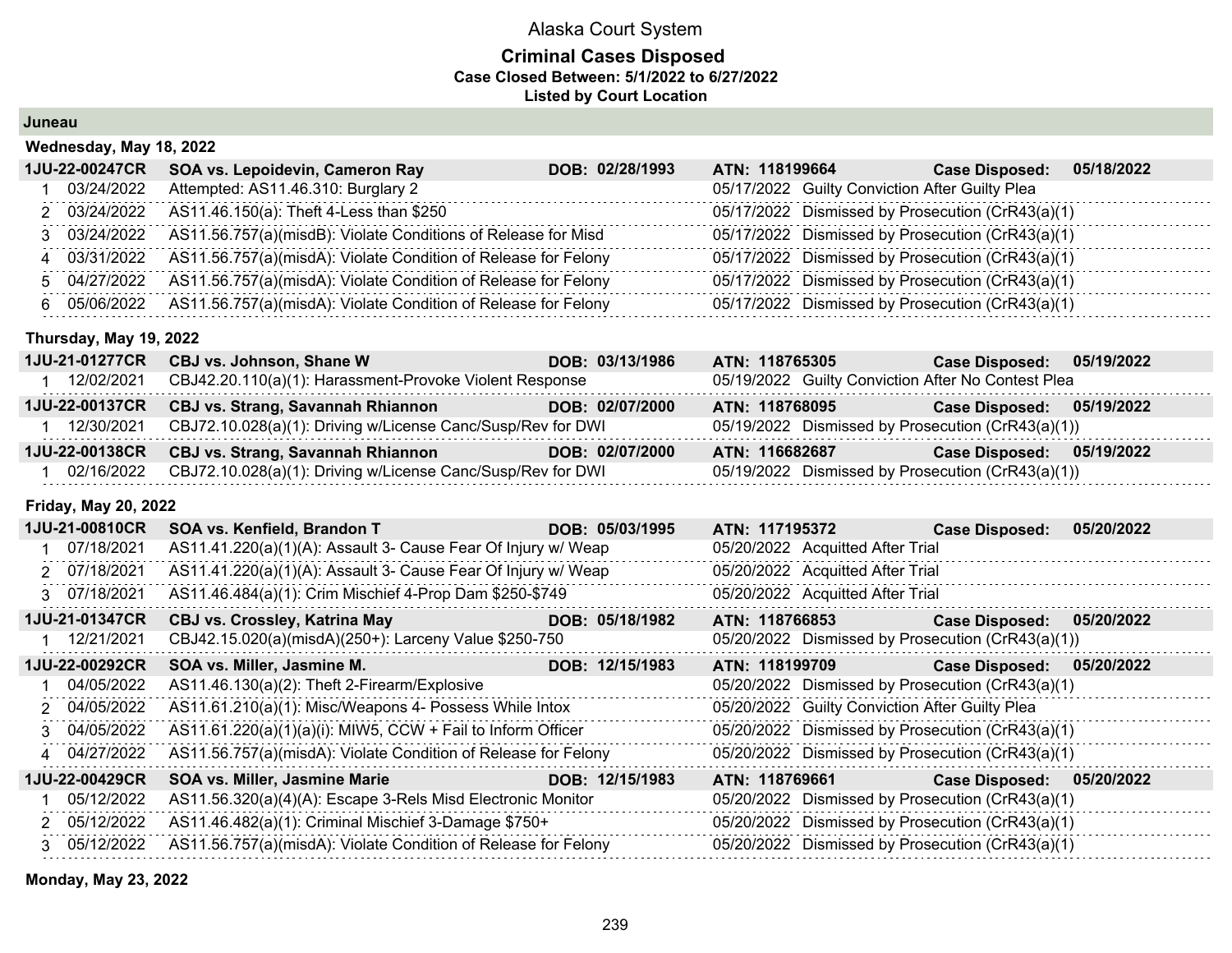#### **Criminal Cases Disposed Case Closed Between: 5/1/2022 to 6/27/2022 Listed by Court Location**

**Juneau**

| <b>Monday, May 23, 2022</b>  |                                                                     |                 |                |                |                                                   |            |
|------------------------------|---------------------------------------------------------------------|-----------------|----------------|----------------|---------------------------------------------------|------------|
| 1JU-18-00753CR               | CBJ vs. Brassea, Julian                                             | DOB: 02/27/1979 | ATN: 116175006 |                | <b>Case Disposed:</b>                             | 05/23/2022 |
| 07/15/2018                   | CBJ42.10.010(a)(1): Assault-Purposeful, Reckless Injury             |                 |                |                | 05/23/2022 Dismissed by Prosecution (CrR43(a)(1)) |            |
| 07/15/2018<br>$\mathcal{P}$  | CBJ42.10.010(a)(1): Assault-Purposeful, Reckless Injury             |                 |                |                | 05/23/2022 Dismissed by Prosecution (CrR43(a)(1)) |            |
| 3 07/15/2018                 | CBJ42.30.070(a): Interfere w/ Report of Domestic Violence           |                 |                |                | 05/23/2022 Dismissed by Prosecution (CrR43(a)(1)) |            |
| 1JU-18-00936CR               | <b>CBJ vs. Moriarty, Virginia G</b>                                 | DOB: 06/11/1980 |                | ATN: 113253633 | Case Disposed: 05/23/2022                         |            |
| 08/26/2018                   | CBJ72.10.028(a)(1): Driving w/License Canc/Susp/Rev for DWI         |                 |                |                | 05/23/2022 Dismissed by Prosecution (CrR43(a)(1)) |            |
| 1JU-18-01095CR               | <b>CBJ vs. Silva, Steven</b>                                        | DOB: 07/18/1989 | ATN: 116634726 |                | <b>Case Disposed:</b>                             | 05/23/2022 |
| 09/29/2018                   | CBJ72.10.010(a)(1): DWI- Under Influence Liquor or Drug             |                 |                |                | 05/23/2022 Dismissed by Prosecution (CrR43(a)(1)) |            |
| 2 09/29/2018                 | CBJ72.10.012(a): Refusal to Submit to Chemical Test                 |                 |                |                | 05/23/2022 Dismissed by Prosecution (CrR43(a)(1)) |            |
| 1JU-18-01183CR               | <b>CBJ vs. Tillman, Devin Ray</b>                                   | DOB: 01/03/1985 | ATN: 115686864 |                | <b>Case Disposed:</b>                             | 05/23/2022 |
| 1 10/15/2018                 | CBJ42.15.110(a)(1)(misdB): Damage Property Value Under \$250        |                 |                |                | 05/23/2022 Dismissed by Prosecution (CrR43(a)(1)) |            |
| 1JU-19-01588CR               | <b>CBJ vs. Taug, Kenneth Richard</b>                                | DOB: 07/31/1984 |                | ATN: 117189585 | Case Disposed: 05/23/2022                         |            |
| 1 12/16/2019                 | CBJ72.10.010(a)(1): DWI- Under Influence Liquor or Drug             |                 |                |                | 05/23/2022 Dismissed by Prosecution (CrR43(a)(1)) |            |
| 1JU-20-00622CR               | <b>CBJ vs. Dilts, Harold Wallace</b>                                | DOB: 11/21/1979 | ATN: 117178065 |                | <b>Case Disposed:</b>                             | 05/23/2022 |
| 05/14/2020                   | CBJ42.15.015(a)(1)(misdA): Trespass-w/o Invitation-in Dwell/ Intent |                 |                |                | 05/23/2022 Dismissed by Prosecution (CrR43(a)(1)) |            |
| 1JU-20-00667CR               | <b>CBJ vs. Washington, John Dewayne</b>                             | DOB: 08/12/1971 |                | ATN: 117177912 | <b>Case Disposed:</b>                             | 05/23/2022 |
| 05/23/2020                   | CBJ72.10.028(a)(1): Driving w/License Canc/Susp/Rev for DWI         |                 |                |                | 05/23/2022 Dismissed by Prosecution (CrR43(a)(1)) |            |
| 1JU-21-00962CR               | <b>CBJ vs. Starr, Kendra Lynn</b>                                   | DOB: 06/19/1997 | ATN: 117679095 |                | <b>Case Disposed:</b>                             | 05/23/2022 |
| 08/24/2021                   | CBJ42.10.010(a)(1): Assault-Purposeful, Reckless Injury             |                 |                |                | 05/23/2022 Dismissed by Prosecution (CrR43(a)(1)) |            |
| 2 08/24/2021                 | CBJ42.15.015(a)(1)(misdA): Trespass-w/o Invitation-in Dwell/ Intent |                 |                |                | 05/23/2022 Dismissed by Prosecution (CrR43(a)(1)) |            |
| 1JU-22-00164CR               | <b>CBJ vs. Talia, Samate Va'Aulu</b>                                | DOB: 08/13/1994 | ATN: 118767906 |                | <b>Case Disposed:</b>                             | 05/23/2022 |
| 02/27/2022                   | CBJ42.15.110(a)(1)(misdA): Damage Property Value \$250-\$750        |                 |                |                | 05/23/2022 Dismissed by Prosecution (CrR43(a)(1)) |            |
| 1JU-22-00412CR               | CBJ vs. Katzeek SR, John Nathan                                     | DOB: 07/13/1975 | ATN: 118200069 |                | <b>Case Disposed:</b>                             | 05/23/2022 |
| 05/07/2022                   | CBJ42.05.110(a)(misdB): Violate Conditions of Release On Misd       |                 |                |                | 05/23/2022 Dismissed by Prosecution (CrR43(a)(1)  |            |
| 1JU-22-00465CR               | <b>CBJ vs. Swanson, Robert Carl</b>                                 | DOB: 12/03/1955 | ATN: 118768572 |                | <b>Case Disposed:</b>                             | 05/23/2022 |
| 04/21/2022                   | CBJ72.10.010(a)(1): DWI- Under Influence Liquor or Drug             |                 |                |                | 05/23/2022 Dismissed. Duplicate Case.             |            |
| <b>Tuesday, May 24, 2022</b> |                                                                     |                 |                |                |                                                   |            |
| 1JU-20-00055CR               | SOA vs. Charles, Steven A                                           | DOB: 03/07/1973 |                | ATN: 114676227 | <b>Case Disposed:</b>                             | 05/24/2022 |
| 09/25/2019                   | AS11.51.120(d)(1): Criminal Nonsupport \$20,000 or More             |                 |                |                | 05/24/2022 Dismissed by Prosecution (CrR43(a)(1)  |            |
| 2 09/25/2019                 | AS11.51.120(c): Criminal Nonsupport                                 |                 |                |                | 05/24/2022 Dismissed by Prosecution (CrR43(a)(1)  |            |
| 1JU-20-00354CR               | SOA vs. Ferguson, Krystal Lynn                                      | DOB: 06/30/1991 | ATN: 117192231 |                | <b>Case Disposed:</b>                             | 05/24/2022 |
| 1 10/24/2019                 | Attempted: AS11.56.770(a)(1): Hinder Prosecution 1- Or Apprehension |                 |                |                | 05/24/2022 Guilty Conviction After Guilty Plea    |            |
|                              |                                                                     |                 |                |                |                                                   |            |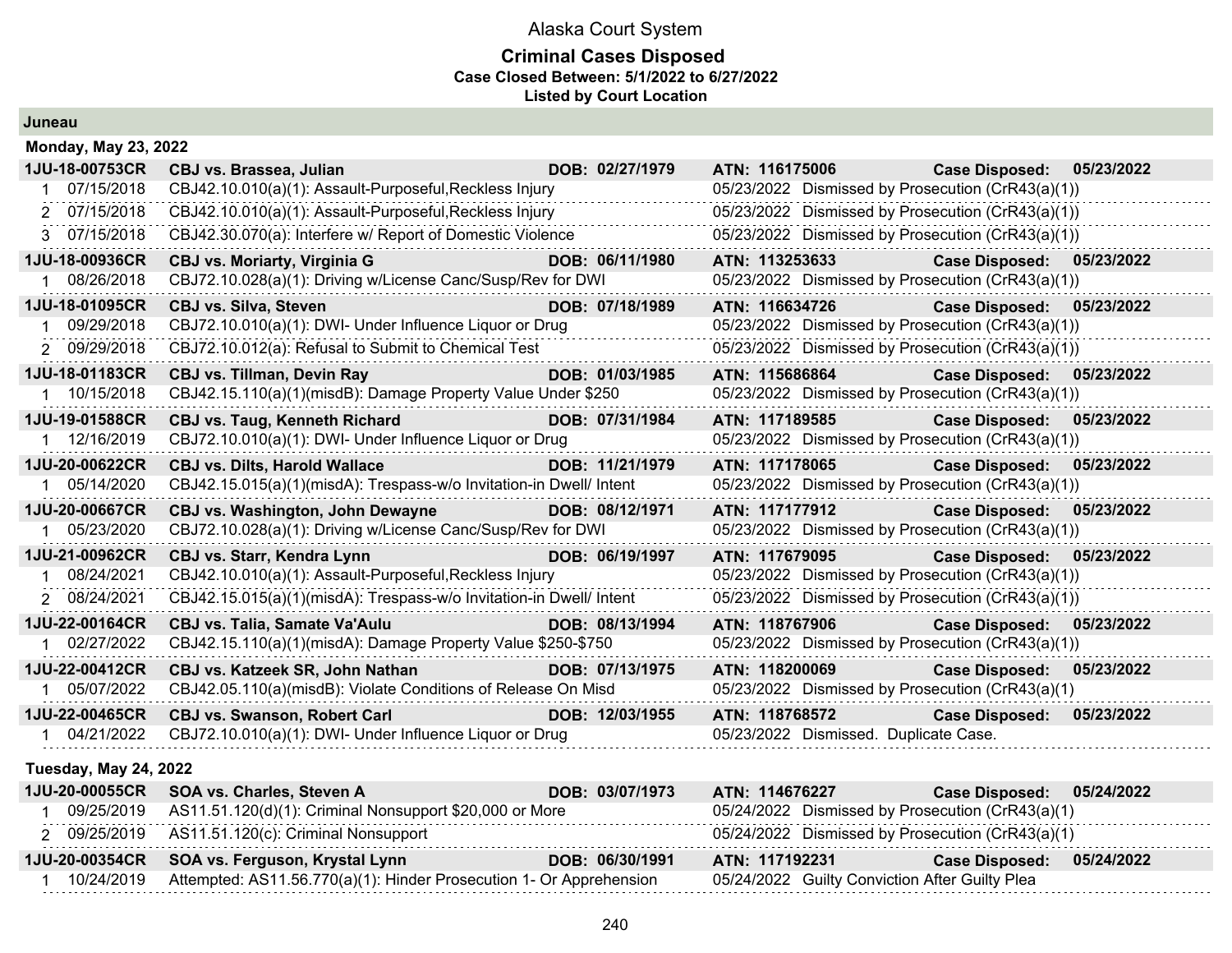| <b>Tuesday, May 24, 2022</b> |                                                                           |                 |                                                               |                           |            |
|------------------------------|---------------------------------------------------------------------------|-----------------|---------------------------------------------------------------|---------------------------|------------|
| 1JU-20-00362CR               | SOA vs. Arthur, David                                                     | DOB: 10/11/1974 | ATN: 114221691                                                | <b>Case Disposed:</b>     | 05/24/2022 |
| 1 10/22/2019                 | Attempted: AS11.56.770(a)(1): Hinder Prosecution 1- Or Apprehension       |                 | 05/24/2022 Guilty Conviction After Guilty Plea                |                           |            |
| 1JU-21-00214CR               | <b>CBJ vs. Ackerman, Timothy James</b>                                    | DOB: 04/08/1982 | ATN: 116678844                                                | <b>Case Disposed:</b>     | 05/24/2022 |
| 1 02/16/2021                 | CBJ42.30.080(a): Unlawful Contact First Degree                            |                 | 05/24/2022 Guilty Conviction After No Contest Plea            |                           |            |
| 1JU-21-00222CR               | <b>CBJ vs. Maybin, Alexis Nicole</b>                                      | DOB: 02/24/1998 | ATN: 116677368                                                | <b>Case Disposed:</b>     | 05/24/2022 |
| 1 02/17/2021                 | CBJ42.15.110(a)(1)(misdA): Damage Property Value \$250-\$750              |                 | 05/24/2022 Dismissed by Prosecution (CrR43(a)(1))             |                           |            |
| 1JU-21-00518CR               | <b>CBJ vs. Ackerman, Timothy</b>                                          | DOB: 04/08/1982 | ATN: 116673354                                                | <b>Case Disposed:</b>     | 05/24/2022 |
| 05/03/2021                   | CBJ42.05.110(a)(misdB): Violate Conditions of Release On Misd             |                 | 05/24/2022 Guilty Conviction After No Contest Plea            |                           |            |
| 1JU-21-01196CR               | <b>CBJ vs. Ackerman, Timothy James</b>                                    | DOB: 04/08/1982 | ATN: 116685504                                                | Case Disposed: 05/24/2022 |            |
| 11/05/2021<br>-1             | CBJ42.05.110(a)(misdB): Violate Conditions of Release On Misd             |                 | 05/24/2022 Dism. Plea Agreement in Another Case-CrR 43(a)(2). |                           |            |
| 2 11/09/2021                 | CBJ42.05.110(a)(misdB): Violate Conditions of Release On Misd             |                 | 05/24/2022 Dism. Plea Agreement in Another Case-CrR 43(a)(2). |                           |            |
| 1JU-22-00032CR               | <b>CBJ vs. Vickers, Tasha Ann</b>                                         | DOB: 07/17/1986 | ATN: 118768014                                                | <b>Case Disposed:</b>     | 05/24/2022 |
| 1 01/11/2022                 | CBJ42.15.015(a)(2)(misdB): Trespass-Fail to Leave-Not Dwelling            |                 | 05/24/2022 Dismissed by Prosecution (CrR43(a)(1)              |                           |            |
| 1JU-22-00197CR               | <b>CBJ vs. Demmert, Christine Grace</b>                                   | DOB: 06/01/1996 | ATN: 118766898                                                | <b>Case Disposed:</b>     | 05/24/2022 |
| 1 03/04/2022                 | CBJ72.10.028(a)(1): Driving w/License Canc/Susp/Rev for DWI               |                 | 05/24/2022 Dismissed by Prosecution (CrR43(a)(1))             |                           |            |
| Wednesday, May 25, 2022      |                                                                           |                 |                                                               |                           |            |
| 1JU-20-00229CR               | SOA vs. Fournier, Michael C                                               | DOB: 11/14/1979 | ATN: 117192276                                                | <b>Case Disposed:</b>     | 05/25/2022 |
| 12/21/2019                   | AS11.61.110(a)(6): Disord Conduct- Create Hazard Condition                |                 | 05/25/2022 Guilty Conviction After Guilty Plea                |                           |            |
| 2 12/21/2019                 | AS11.41.230(a)(3): Assault 4-Cause Fear Of Injury                         |                 | 05/25/2022 Dismissed by Prosecution (CrR43(a)(1)              |                           |            |
| 1JU-20-01305CR               | <b>CBJ vs. Williams, Michael Tyler</b>                                    | DOB: 08/08/1994 | ATN: 116674164                                                | <b>Case Disposed:</b>     | 05/25/2022 |
| 10/16/2020                   | CBJ42.30.060(a): Violate a Protective Order                               |                 | 05/25/2022 Guilty Conviction After Guilty Plea                |                           |            |
| 2 10/16/2020                 | CBJ42.05.110(a)(misdB): Violate Conditions of Release On Misd             |                 | 05/25/2022 Dismissed by Prosecution (CrR43(a)(1)              |                           |            |
| 1JU-21-00508CR               | SOA vs. Hammons, Dylan Sunriver                                           | DOB: 09/09/1976 | ATN: 116683362                                                | <b>Case Disposed:</b>     | 05/25/2022 |
| 05/01/2021                   | AS11.51.130(a)(1): Contrib Deling Minor- To Violate Law                   |                 | 05/28/2022 Dismissed by Prosecution (CrR43(a)(1)              |                           |            |
| 2 05/01/2021                 | AS11.41.250: Reckless Endangerment                                        |                 | 05/25/2022 Guilty Conviction After Guilty Plea                |                           |            |
| 1JU-22-00006CR               | <b>SOA vs. Morato, Claudio</b><br><u> 1999 - Johann Barbara, martxa a</u> | DOB: 12/07/1989 | ATN: 118768086                                                | <b>Case Disposed:</b>     | 05/25/2022 |
| 12/30/2021                   | AS11.56.800(a)(1)(B)(ii): False Info/Rpt- ID When Cited, Srvd Wrnt        |                 | 05/25/2022 Guilty Conviction After Guilty Plea                |                           |            |
| 1JU-22-00437CR               | SOA vs. Atchley, Thunder Blue                                             | DOB: 06/19/1998 | ATN: 118768986                                                | <b>Case Disposed:</b>     | 05/25/2022 |
| 05/15/2022                   | AS11.46.320(a)(2): Crim Trespass 1- In A Dwelling                         |                 | 05/25/2022 Guilty Conviction After Guilty Plea                |                           |            |
| 2 05/15/2022                 | AS11.46.482(a)(1): Criminal Mischief 3-Damage \$750+                      |                 | 05/25/2022 Dismissed by Prosecution (CrR43(a)(1)              |                           |            |
|                              |                                                                           |                 |                                                               |                           |            |
| 3 05/15/2022                 | AS11.41.230(a)(3): Assault 4-Cause Fear Of Injury                         |                 | 05/25/2022 Dismissed by Prosecution (CrR43(a)(1)              |                           |            |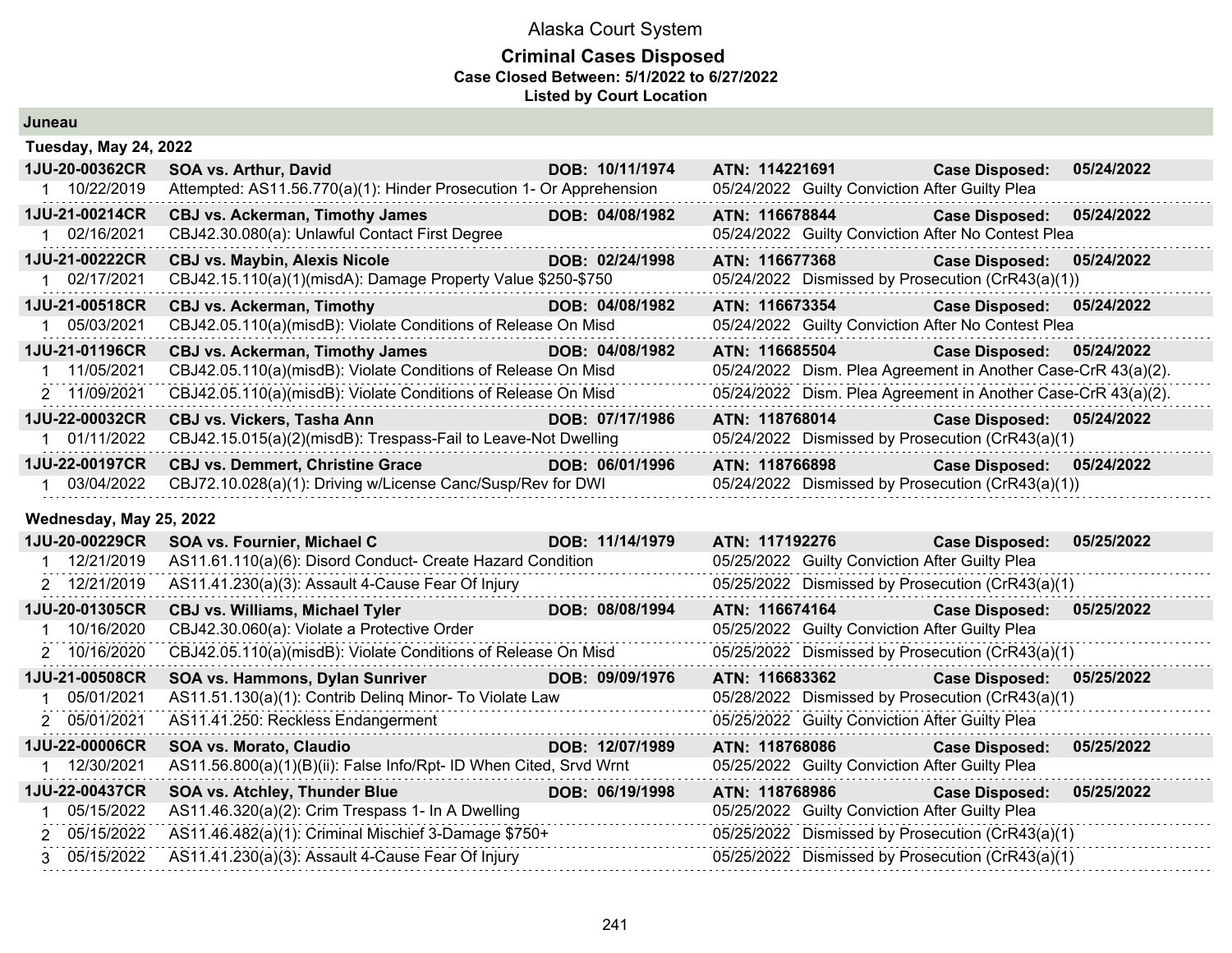### Alaska Court System **Criminal Cases Disposed Case Closed Between: 5/1/2022 to 6/27/2022 Listed by Court Location**

#### **Juneau**

| Wednesday, May 25, 2022 |                                                               |                 |                                                  |                       |            |
|-------------------------|---------------------------------------------------------------|-----------------|--------------------------------------------------|-----------------------|------------|
| <b>1JU-22-00450CR</b>   | CBJ vs. Howard, Shanye lan                                    | DOB: 05/25/1990 | ATN: 118767681                                   | <b>Case Disposed:</b> | 05/25/2022 |
| 05/17/2022              | CBJ72.10.028(a)(2): Drive w/Lice Canc/Rev/Sus Prev Conviction |                 | 05/25/2022 Dismissed by Prosecution (CrR43(a)(1) |                       |            |
| <b>1JU-22-00466CR</b>   | <b>CBJ vs. Anderson, Curtis Edwin</b>                         | DOB: 01/28/1972 | ATN: 118768833                                   | <b>Case Disposed:</b> | 05/25/2022 |
| 05/18/2022              | CBJ72.10.028(a)(1): Driving w/License Canc/Susp/Rev for DWI   |                 | 05/25/2022 Dismissed. Duplicate Case.            |                       |            |
| 2 05/18/2022            | CBJ42.05.110(a)(misdB): Violate Conditions of Release On Misd |                 | 05/25/2022 Dismissed. Duplicate Case.            |                       |            |
| <b>1JU-22-00467CR</b>   | CBJ vs. Howard, Shanye lan                                    | DOB: 05/25/1990 | ATN: 118198611                                   | <b>Case Disposed:</b> | 05/25/2022 |
| 05/21/2022              | CBJ72.10.028(a)(2): Drive w/Lice Canc/Rev/Sus Prev Conviction |                 | 05/25/2022 Guilty Conviction After Guilty Plea   |                       |            |
| <b>1JU-22-00469CR</b>   | CBJ vs. Howard, Shanye lan                                    | DOB: 05/25/1990 | ATN: 118198611                                   | <b>Case Disposed:</b> | 05/25/2022 |
| 05/21/2022              | CBJ72.10.028(a)(2): Drive w/Lice Canc/Rev/Sus Prev Conviction |                 | 05/25/2022 Dismissed. Duplicate Case.            |                       |            |

#### **Thursday, May 26, 2022**

| 1JU-20-01252CR | SOA vs. Oleman, Jeffery Lynn                                        | DOB: 08/02/1962 | ATN: 117692991 |                                                                                                                | <b>Case Disposed:</b>                                         | 05/26/2022 |
|----------------|---------------------------------------------------------------------|-----------------|----------------|----------------------------------------------------------------------------------------------------------------|---------------------------------------------------------------|------------|
| 10/01/2020     | AS11.41.220(a)(5): Assault 3 - Committ Assault 4, 2+ Convictions    |                 |                | 05/26/2022 Guilty Conviction After Guilty Plea                                                                 |                                                               |            |
| 2 10/02/2020   | AS11.56.700(a)(1): Resist/Interfere Arrest-By Force                 |                 |                | 05/26/2022 Guilty Conviction After Guilty Plea                                                                 |                                                               |            |
| 3 10/01/2020   | AS11.41.220(a)(5): Assault 3 - Committ Assault 4, 2+ Convictions    |                 |                |                                                                                                                | 05/26/2022 Dismissed by Prosecution (CrR43(a)(1)              |            |
| 10/01/2020     | AS11.41.220(a)(5): Assault 3 - Committ Assault 4, 2+ Convictions    |                 |                |                                                                                                                | 05/26/2022 Dismissed by Prosecution (CrR43(a)(1)              |            |
| 1JU-20-01571CR | <b>CBJ vs. Jamestown, Marcus Eddie</b>                              | DOB: 02/03/1989 | ATN: 117691407 |                                                                                                                | <b>Case Disposed:</b>                                         | 05/26/2022 |
| 12/30/2020     | CBJ72.10.020: Negligent Driving                                     |                 |                | 05/26/2022 Guilty Conviction After Guilty Plea                                                                 |                                                               |            |
| 2 12/30/2020   | CBJ72.10.030(a): Fail to Give Info & Assist-Attended Veh            |                 |                | 05/26/2022 Guilty Conviction After Guilty Plea                                                                 |                                                               |            |
| 1JU-21-00359CR | <b>CBJ vs. Jamestown, Marcus Eddie</b>                              | DOB: 02/03/1989 | ATN: 116678349 |                                                                                                                | <b>Case Disposed:</b>                                         | 05/26/2022 |
| 03/25/2021     | CBJ72.10.028(a)(1): Driving w/License Canc/Susp/Rev for DWI         |                 |                |                                                                                                                | 05/26/2022 Dism. Plea Agreement in Another Case-CrR 43(a)(2). |            |
| 2 03/25/2021   | CBJ42.05.110(a)(misdB): Violate Conditions of Release On Misd       |                 |                |                                                                                                                | 05/26/2022 Dism. Plea Agreement in Another Case-CrR 43(a)(2). |            |
| 1JU-21-00420CR | <b>CBJ vs. Earl, Judith Jean</b>                                    | DOB: 08/16/1997 |                | ATN: 116678259 Participate of the Second Second Second Second Second Second Second Second Second Second Second | <b>Case Disposed:</b>                                         | 05/26/2022 |
| 04/11/2021     | CBJ42.20.110(a)(5): Harassment - Offensive Physical Contact         |                 |                | 05/26/2022 Guilty Conviction After Guilty Plea                                                                 |                                                               |            |
| 2 04/11/2021   | CBJ42.10.010(a)(1): Assault-Purposeful, Reckless Injury             |                 |                |                                                                                                                | 05/26/2022 Dismissed by Prosecution (CrR43(a)(1)              |            |
| 3 04/11/2021   | CBJ42.15.015(a)(1)(misdA): Trespass-w/o Invitation-in Dwell/ Intent |                 |                |                                                                                                                | 05/26/2022 Dismissed by Prosecution (CrR43(a)(1)              |            |
| 1JU-21-01143CR | CBJ vs. Ogai, Karina Igorevna                                       | DOB: 08/18/1987 | ATN: 117693117 |                                                                                                                | <b>Case Disposed:</b>                                         | 05/26/2022 |
| 10/23/2021     | CBJ42.10.010(a)(1): Assault-Purposeful, Reckless Injury             |                 |                |                                                                                                                | 11/08/2021 Dismissed by Prosecution (CrR43(a)(1)              |            |
| 2 10/23/2021   | CBJ42.15.110(a)(1)(misdB): Damage Property Value Under \$250        |                 |                |                                                                                                                | 05/26/2022 Dismissed by Prosecution (CrR43(a)(1))             |            |
| 1JU-21-01284CR | <b>CBJ vs. James, Theodosia Deann</b>                               | DOB: 11/22/1974 | ATN: 118762893 |                                                                                                                | <b>Case Disposed:</b>                                         | 05/26/2022 |
| 11/17/2021     | CBJ42.30.060(a): Violate a Protective Order                         |                 |                |                                                                                                                | 05/26/2022 Dism. Plea Agreement in Another Case-CrR 43(a)(2). |            |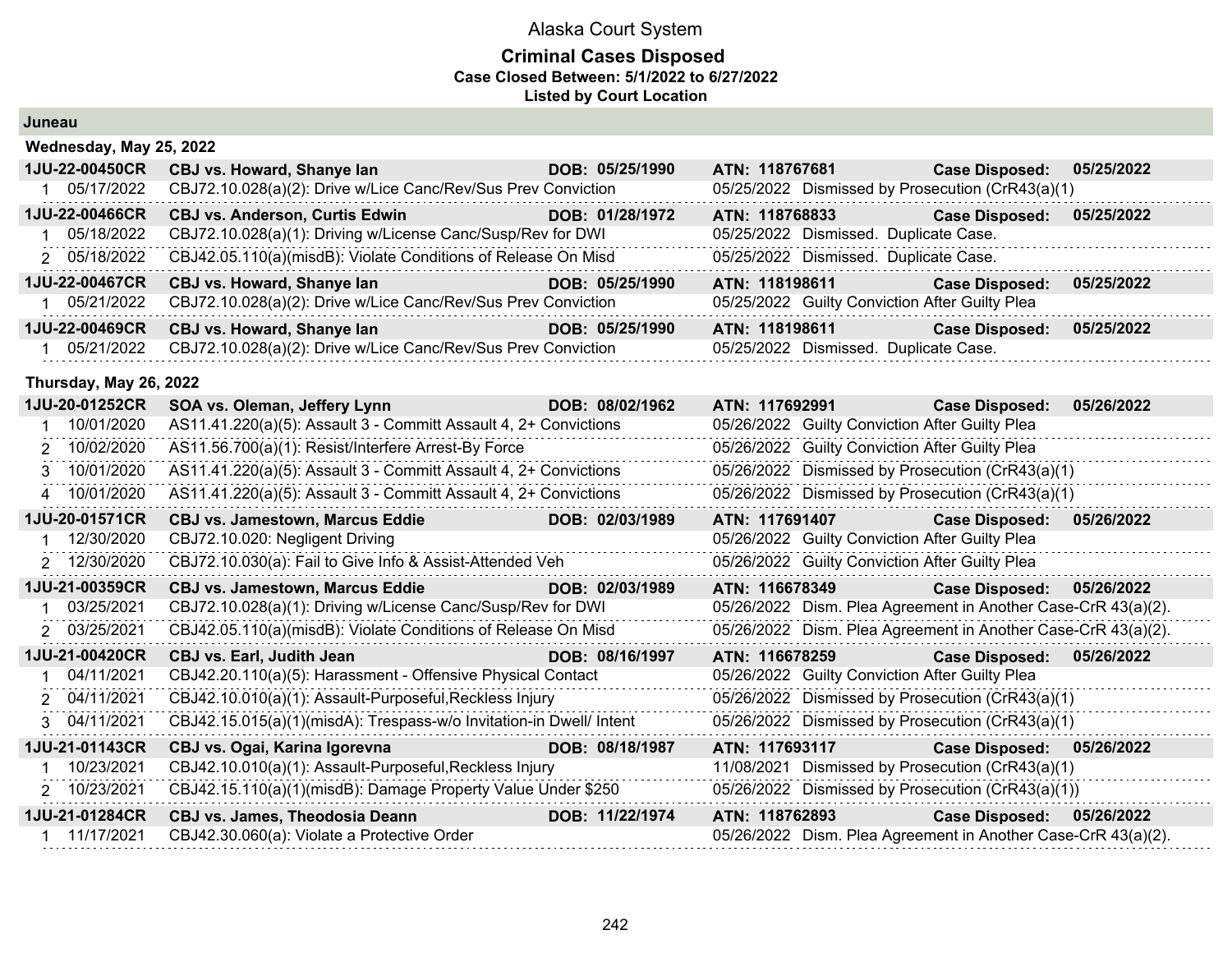#### **Criminal Cases Disposed Case Closed Between: 5/1/2022 to 6/27/2022 Listed by Court Location**

**Juneau**

| Thursday, May 26, 2022 |                                                                     |                 |                                                               |                       |            |
|------------------------|---------------------------------------------------------------------|-----------------|---------------------------------------------------------------|-----------------------|------------|
| 1JU-21-01309CR         | <b>CBJ vs. Earl, Judith Jean</b>                                    | DOB: 08/16/1997 | ATN: 118766403                                                | <b>Case Disposed:</b> | 05/26/2022 |
| 12/13/2021             | CBJ42.10.010(a)(1): Assault-Purposeful, Reckless Injury             |                 | 05/26/2022 Dismissed by Prosecution (CrR43(a)(1)              |                       |            |
| 2 12/13/2021           | CBJ42.30.010(a)(2): Interfere with Officer-Resist Arrest            |                 | 05/26/2022 Guilty Conviction After Guilty Plea                |                       |            |
| 3 12/13/2021           | CBJ42.05.110(a)(misdB): Violate Conditions of Release On Misd       |                 | 05/26/2022 Dismissed by Prosecution (CrR43(a)(1)              |                       |            |
| 1JU-21-01319CR         | <b>CBJ vs. Price, Gray Vincent</b>                                  | DOB: 08/11/1999 | ATN: 118198746                                                | <b>Case Disposed:</b> | 05/26/2022 |
| 12/17/2021             | CBJ42.15.015(a)(2)(misdB): Trespass-Fail to Leave-Not Dwelling      |                 | 05/26/2022 Guilty Conviction After Guilty Plea                |                       |            |
| 12/17/2021<br>2.       | CBJ42.20.090(a)(7): Disorderly Conduct-Danger Of Injury             |                 | 12/17/2021 Dismissed.No Probable Cause.CrR5(d)&4(a)(1);MO4(e) |                       |            |
| 3 12/17/2021           | CBJ42.20.110(a)(5): Harassment - Offensive Physical Contact         |                 | 05/26/2022 Dismissed by Prosecution (CrR43(a)(1)              |                       |            |
| 1JU-22-00116CR         | <b>CBJ vs. James, Theodosia Deann</b>                               | DOB: 11/22/1974 | ATN: 118205919                                                | <b>Case Disposed:</b> | 05/26/2022 |
| 02/09/2022             | CBJ42.10.010(a)(1): Assault-Purposeful, Reckless Injury             |                 | 05/26/2022 Guilty Conviction After Guilty Plea                |                       |            |
| 02/09/2022             | CBJ42.30.060(a): Violate a Protective Order                         |                 | 05/26/2022 Dism. Plea Agreement in Another Case-CrR 43(a)(2). |                       |            |
| 02/09/2022<br>3        | CBJ42.05.110(a)(misdB): Violate Conditions of Release On Misd       |                 | 05/26/2022 Dism. Plea Agreement in Another Case-CrR 43(a)(2). |                       |            |
| 02/09/2022<br>4        | CBJ42.30.080(a): Unlawful Contact First Degree                      |                 | 05/26/2022 Guilty Conviction After Guilty Plea                |                       |            |
| 1JU-22-00133CR         | <b>CBJ vs. Morrison, Tracey Feliceta</b>                            | DOB: 08/21/1979 | ATN: 116682678                                                | <b>Case Disposed:</b> | 05/26/2022 |
| 02/16/2022             | CBJ42.15.015(a)(1)(misdA): Trespass-w/o Invitation-in Dwell/ Intent |                 | 05/26/2022 Guilty Conviction After Guilty Plea                |                       |            |
| 1JU-22-00144CR         | <b>CBJ vs. Jamestown, Marcus E.</b>                                 | DOB: 02/03/1989 | ATN: 118197414                                                | <b>Case Disposed:</b> | 05/26/2022 |
| 1 02/18/2022           | CBJ72.10.028(a)(1): Driving w/License Canc/Susp/Rev for DWI         |                 | 05/26/2022 Dism. Plea Agreement in Another Case-CrR 43(a)(2). |                       |            |
| 1JU-22-00156CR         | CBJ vs. Magness, Jason Ray                                          | DOB: 11/21/1978 | ATN: 118197657                                                | <b>Case Disposed:</b> | 05/26/2022 |
| 02/24/2022             | CBJ42.15.015(a)(3)(misdA): Trespass-Order Not Return Dwell/ Intent  |                 | 05/26/2022 Dism. Plea Agreement in Another Case-CrR 43(a)(2). |                       |            |
| 1JU-22-00163CR         | <b>CBJ vs. Himmel, Joshua Michael</b>                               | DOB: 09/18/1987 | ATN: 118767915                                                | <b>Case Disposed:</b> | 05/26/2022 |
| 02/27/2022             | CBJ42.20.090(a)(1): Disorderly Conduct-Challenge To Fight           |                 | 05/26/2022 Guilty Conviction After Guilty Plea                |                       |            |
| 2 02/27/2022           | CBJ42.10.010(a)(1): Assault-Purposeful, Reckless Injury             |                 | 05/26/2022 Dismissed by Prosecution (CrR43(a)(1)              |                       |            |
| 1JU-22-00183CR         | CBJ vs. James, Theodosia D                                          | DOB: 11/22/1974 | ATN: 118206009                                                | <b>Case Disposed:</b> | 05/26/2022 |
| 1 03/06/2022           | CBJ42.05.110(a)(misdB): Violate Conditions of Release On Misd       |                 | 05/26/2022 Dism. Plea Agreement in Another Case-CrR 43(a)(2). |                       |            |
| 1JU-22-00217CR         | <b>CBJ vs. Charles, Matthew A</b>                                   | DOB: 04/19/1982 | ATN: 118199826                                                | <b>Case Disposed:</b> | 05/26/2022 |
| 03/16/2022             | CBJ42.15.020(a)(misdB): Larceny Value Under \$250                   |                 | 05/26/2022 Dismissed by Prosecution (CrR43(a)(1)              |                       |            |
| 2 03/16/2022           | CBJ42.20.110(b)(1): Harass-Subject Person to Body Substances        |                 | 05/26/2022 Guilty Conviction After Guilty Plea                |                       |            |
| 1JU-22-00244CR         | <b>CBJ vs. Charles, Matthew A</b>                                   | DOB: 04/19/1982 | ATN: 118197144                                                | <b>Case Disposed:</b> | 05/26/2022 |
| 03/24/2022             | CBJ42.05.110(a)(misdB): Violate Conditions of Release On Misd       |                 | 05/26/2022 Dism. Plea Agreement in Another Case-CrR 43(a)(2). |                       |            |
| 1JU-22-00267CR         | <b>CBJ vs. Charles, Matthew Alexander</b>                           | DOB: 04/19/1982 | ATN: 118199934                                                | <b>Case Disposed:</b> | 05/26/2022 |
| 04/04/2022             | CBJ42.20.110(b)(1): Harass-Subject Person to Body Substances        |                 | 05/26/2022 Dism. Plea Agreement in Another Case-CrR 43(a)(2). |                       |            |
| 2 04/04/2022           | CBJ42.05.110(a)(misdB): Violate Conditions of Release On Misd       |                 | 05/26/2022 Dism. Plea Agreement in Another Case-CrR 43(a)(2). |                       |            |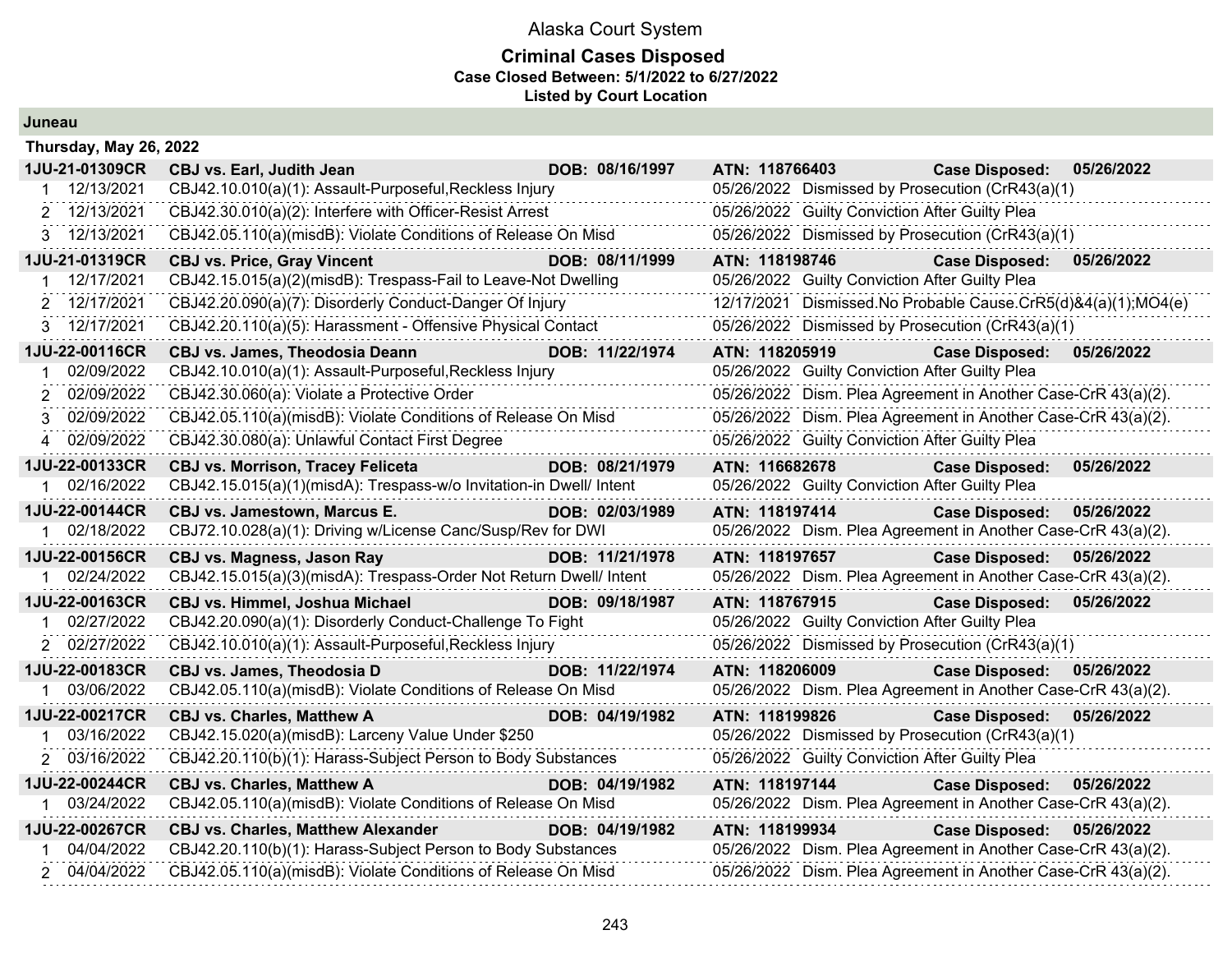| Juneau |
|--------|
|--------|

| Thursday, May 26, 2022      |                                                                      |                 |                                                               |                       |            |
|-----------------------------|----------------------------------------------------------------------|-----------------|---------------------------------------------------------------|-----------------------|------------|
| 1JU-22-00272CR              | <b>CBJ vs. Charles, Matthew Alexander</b>                            | DOB: 04/19/1982 | ATN: 118199484                                                | <b>Case Disposed:</b> | 05/26/2022 |
| 03/31/2022                  | CBJ42.15.015(a)(3)(misdB): Trespass-Ordered Not Return-Not Dwelling  |                 | 05/26/2022 Guilty Conviction After Guilty Plea                |                       |            |
| 2 03/31/2022                | CBJ42.05.110(a)(misdB): Violate Conditions of Release On Misd        |                 | 05/26/2022 Dismissed by Prosecution (CrR43(a)(1)              |                       |            |
| 3 03/31/2022                | CBJ42.20.110(b)(1): Harass-Subject Person to Body Substances         |                 | 05/26/2022 Dismissed by Prosecution (CrR43(a)(1)              |                       |            |
| 1JU-22-00277CR              | <b>CBJ vs. Charles, Matthew Alexander</b>                            | DOB: 04/19/1982 | ATN: 118768176                                                | <b>Case Disposed:</b> | 05/26/2022 |
| 04/02/2022                  | CBJ42.05.110(a)(misdB): Violate Conditions of Release On Misd        |                 | 05/26/2022 Dism. Plea Agreement in Another Case-CrR 43(a)(2). |                       |            |
| 1JU-22-00288CR              | <b>CBJ vs. Charles, Matthew Alexander</b>                            | DOB: 04/19/1982 | ATN: 118768698                                                | <b>Case Disposed:</b> | 05/26/2022 |
| 04/05/2022<br>1             | CBJ42.05.110(a)(misdB): Violate Conditions of Release On Misd        |                 | 05/26/2022 Guilty Conviction After Guilty Plea                |                       |            |
| 1JU-22-00342CR              | <b>CBJ vs. James, Theodosia Deann</b>                                | DOB: 11/22/1974 | ATN: 116682804                                                | <b>Case Disposed:</b> | 05/26/2022 |
| 04/19/2022                  | CBJ42.05.110(a)(misdB): Violate Conditions of Release On Misd        |                 | 05/26/2022 Dism. Plea Agreement in Another Case-CrR 43(a)(2). |                       |            |
| 1JU-22-00411CR              | <b>CBJ vs. Magness, Jason Ray</b>                                    | DOB: 11/21/1978 | ATN: 118769202                                                | <b>Case Disposed:</b> | 05/26/2022 |
| 05/08/2022                  | CBJ42.10.010(a)(1): Assault-Purposeful, Reckless Injury              |                 | 05/26/2022 Guilty Conviction After Guilty Plea                |                       |            |
| 2 05/08/2022                | CBJ42.15.110(a)(1)(misdA): Damage Property Value \$250-\$750         |                 | 05/26/2022 Dismissed by Prosecution (CrR43(a)(1)              |                       |            |
| 3 06/09/2022                | PTRP - New Criminal Charge                                           |                 |                                                               |                       |            |
| 1JU-22-00420CR              | <b>CBJ vs. Magness, Jason Ray</b>                                    | DOB: 11/21/1978 | ATN: 118767717                                                | <b>Case Disposed:</b> | 05/26/2022 |
| 05/09/2022                  | CBJ42.05.110(a)(misdB): Violate Conditions of Release On Misd        |                 | 05/26/2022 Guilty Conviction After Guilty Plea                |                       |            |
| 2 05/09/2022                | CBJ42.30.080(b): Unlawful Contact Second Degree                      |                 | 05/26/2022 Dismissed by Prosecution (CrR43(a)(1)              |                       |            |
| 1JU-22-00460CR              | <b>CBJ vs. James, Theodosia</b>                                      | DOB: 11/22/1974 | ATN: 116687457                                                | <b>Case Disposed:</b> | 05/26/2022 |
| 05/17/2022                  | CBJ42.05.110(a)(misdB): Violate Conditions of Release On Misd        |                 | 05/26/2022 Guilty Conviction After Guilty Plea                |                       |            |
| <b>Friday, May 27, 2022</b> |                                                                      |                 |                                                               |                       |            |
| 1JU-00-00572CR              | CBJ vs. Lee, Rodney J                                                | DOB: 08/24/1963 | ATN: 103193289                                                | <b>Case Disposed:</b> | 05/27/2022 |
| 05/12/2000<br>1             | CBJ72.02.010: DWI/BAC .245                                           |                 | 05/27/2022 Dismissed by Prosecution (CrR43(a)(1)              |                       |            |
| 1JU-00-00991CR              | CBJ vs. Lee, Rodney J                                                | DOB: 08/24/1963 | ATN: 103193289                                                | <b>Case Disposed:</b> | 05/27/2022 |
| 1 08/07/2000                | CBJ03.30.050: FTA                                                    |                 | 05/27/2022 Dismissed by Prosecution (CrR43(a)(1)              |                       |            |
| 1JU-21-00416CR              | <b>CBJ vs. McKinley, Richae A</b>                                    | DOB: 05/11/1983 | ATN: 116684019                                                | <b>Case Disposed:</b> | 05/27/2022 |
| 04/10/2021                  | CBJ42.15.110(a)(1)(misdB): Damage Property Value Under \$250         |                 | 05/27/2022 Dismissed by Prosecution (CrR43(a)(1)              |                       |            |
| 1JU-22-00073CR              | SOA vs. Eason, Dylan James<br><u> 1999 - John Barn Barns, mars a</u> | DOB: 01/22/1994 | ATN: 118205811                                                | <b>Case Disposed:</b> | 05/27/2022 |
| 01/28/2022                  | AS11.41.230(a)(1): Assault In The 4th Degree - Recklessly Injure     |                 | 05/27/2022 Guilty Conviction After Guilty Plea                |                       |            |
| 2 01/28/2022                | AS11.41.230(a)(1): Assault In The 4th Degree - Recklessly Injure     |                 | 05/27/2022 Guilty Conviction After Guilty Plea                |                       |            |
| 01/28/2022<br>3             | AS11.41.230(a)(1): Assault In The 4th Degree - Recklessly Injure     |                 | 05/27/2022 Dismissed by Prosecution (CrR43(a)(1)              |                       |            |
| 4 01/28/2022                | AS11.56.700(a)(3): Resist/Interfere Arrest- Risk Of Injury           |                 | 05/27/2022 Guilty Conviction After Guilty Plea                |                       |            |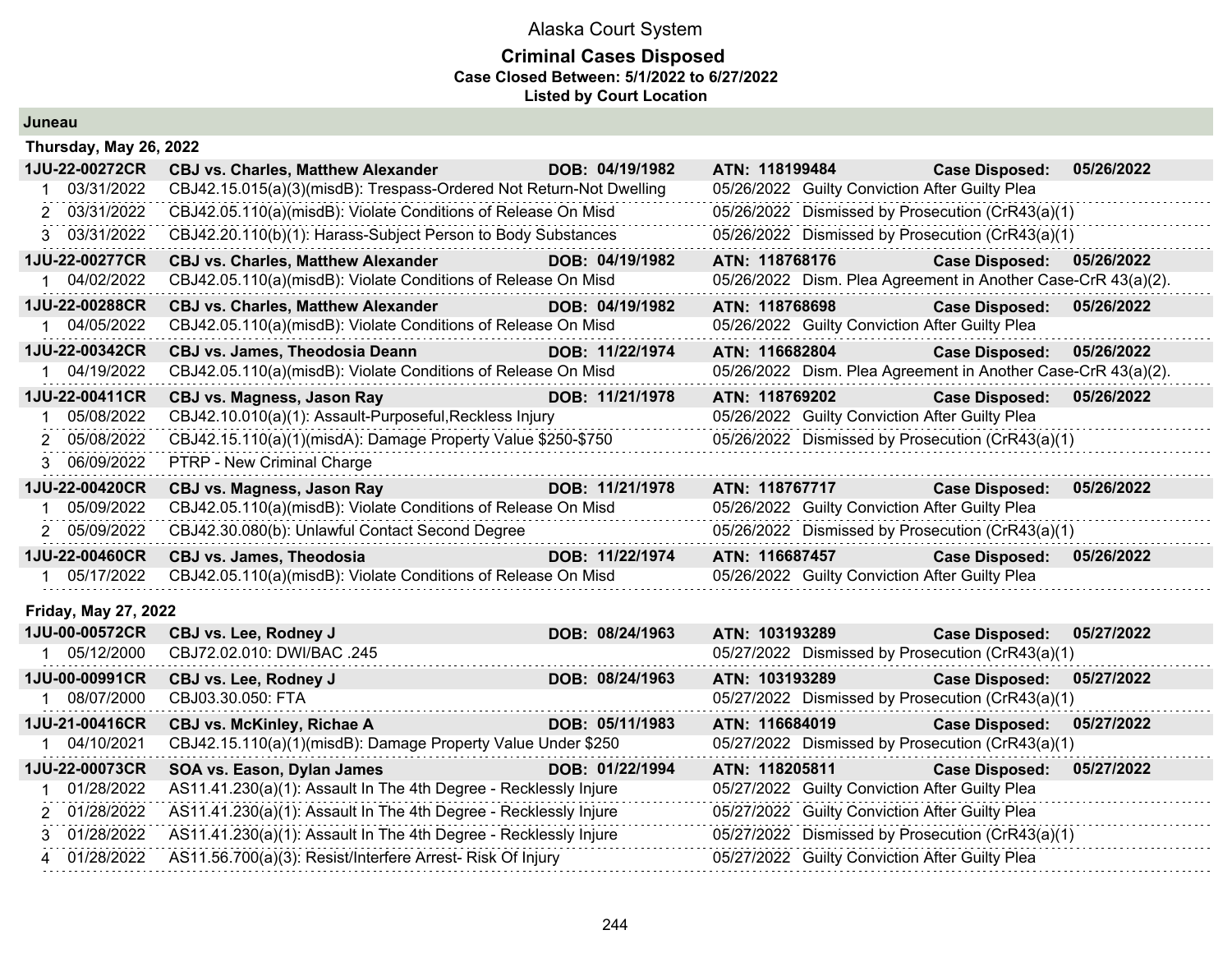| Juneau                       |                                                                        |                 |                                                               |                           |            |
|------------------------------|------------------------------------------------------------------------|-----------------|---------------------------------------------------------------|---------------------------|------------|
| <b>Friday, May 27, 2022</b>  |                                                                        |                 |                                                               |                           |            |
| 1JU-22-00128CR               | <b>CBJ vs. Broadnax, Antonio</b>                                       | DOB: 07/18/1990 | ATN: 116682642                                                | <b>Case Disposed:</b>     | 05/27/2022 |
| 02/14/2022                   | CBJ42.15.015(a)(2)(misdB): Trespass-Fail to Leave-Not Dwelling         |                 | 05/27/2022 Dismissed by Prosecution (CrR43(a)(1)              |                           |            |
| 1JU-22-00129CR               | SOA vs. Broadnax, Antonio                                              | DOB: 07/18/1990 | ATN: 116682669                                                | <b>Case Disposed:</b>     | 05/27/2022 |
| 02/14/2022                   | Attempted: AS11.46.360(a)(1): Vehicle Theft 1-Take Veh, Air Or Wtrcrft |                 | 05/27/2022 Guilty Conviction After Guilty Plea                |                           |            |
| 2 02/14/2022                 | AS11.56.757(a)(misdB): Violate Conditions of Release for Misd          |                 | 02/15/2022 Dismissed.No Probable Cause.CrR5(d)&4(a)(1);MO4(e) |                           |            |
| 1JU-22-00157CR               | CBJ vs. Mckinley, Richae A                                             | DOB: 05/11/1983 | ATN: 118197405                                                | <b>Case Disposed:</b>     | 05/27/2022 |
| 02/15/2022                   | CBJ42.30.080(a): Unlawful Contact First Degree                         |                 | 05/27/2022 Dismissed by Prosecution (CrR43(a)(1)              |                           |            |
| 2 02/15/2022                 | CBJ42.05.110(a)(misdB): Violate Conditions of Release On Misd          |                 | 05/27/2022 Dismissed by Prosecution (CrR43(a)(1)              |                           |            |
| 1JU-98-01631CR               | CBJ vs. Blackwell, Angela R                                            | DOB: 07/10/1976 | ATN: 102298761                                                | Case Disposed: 05/27/2022 |            |
| 08/03/1998                   | CBJ03.30.050: FTA                                                      |                 | 05/27/2022 Dismissed by Prosecution (CrR43(a)(1))             |                           |            |
| 1JU-99-01013CR               | CBJ vs. Halweg, Mike J                                                 | DOB: 04/15/1957 | ATN: 101785518                                                | <b>Case Disposed:</b>     | 05/27/2022 |
| 1 06/12/1999                 | CBJ42.10.020(A): RECKLESS ENDANGERMEN                                  |                 | 05/27/2022 Dismissed by Prosecution (CrR43(a)(1)              |                           |            |
| 1JU-99-01081CR               | CBJ vs. Halweg, Mike J                                                 | DOB: 04/15/1957 | ATN: 101785518                                                | <b>Case Disposed:</b>     | 05/27/2022 |
| 06/21/1999<br>1              | CBJ03.30.050: FTA                                                      |                 | 05/27/2022 Dismissed by Prosecution (CrR43(a)(1)              |                           |            |
| 1JU-99-01171CR               | CBJ vs. Basham, Dean L                                                 | DOB: 07/23/1962 | ATN: 101783754                                                | <b>Case Disposed:</b>     | 05/27/2022 |
| 1 07/03/1999                 | CBJ72.10.010(A)(1): DWI                                                |                 | 05/27/2022 Dismissed by Prosecution (CrR43(a)(1)              |                           |            |
| 1JU-99-01550CR               | CBJ vs. Basham, Dean L                                                 | DOB: 07/23/1962 | ATN: 101783754                                                | Case Disposed: 05/27/2022 |            |
| 1 08/23/1999                 | CBJ03.30.050: FTA                                                      |                 | 05/27/2022 Dismissed by Prosecution (CrR43(a)(1)              |                           |            |
| <b>Tuesday, May 31, 2022</b> |                                                                        |                 |                                                               |                           |            |
| 1JU-02-00670CR               | <b>CBJ vs. Bowditch, Samuel P</b>                                      | DOB: 12/03/1968 | ATN: 107248599                                                | <b>Case Disposed:</b>     | 05/31/2022 |
| 05/21/2002                   | CBJ42.10.010: Assault                                                  |                 | 05/31/2022 Dismissed by Prosecution (CrR43(a)(1))             |                           |            |
| 2 07/08/2002                 | CBJ42.05.110: VCOR                                                     |                 | 05/31/2022 Dismissed by Prosecution (CrR43(a)(1))             |                           |            |
| 1JU-03-00171CR               | CBJ vs. Cromwell, Michael A                                            | DOB: 12/05/1966 | ATN: 108518148                                                | <b>Case Disposed:</b>     | 05/31/2022 |
| 01/13/2003                   | CBJ42.10.010(1): ASSAULT(DV)                                           |                 | 05/31/2022 Dismissed by Prosecution (CrR43(a)(1))             |                           |            |
| 2 01/13/2003                 | CBJ42.30.070: INTERFER W/REPORT                                        |                 | 05/31/2022 Dismissed by Prosecution (CrR43(a)(1))             |                           |            |
| 1JU-04-00157CR               | CBJ vs. Bell, Robert J                                                 | DOB: 07/29/1983 | ATN: 108992808                                                | <b>Case Disposed:</b>     | 05/31/2022 |
| 02/11/2004                   | CBJ42.10.010(A)(3): ASSAULT (DV)                                       |                 | 05/31/2022 Dismissed by Prosecution (CrR43(a)(1))             |                           |            |
| 02/11/2004                   | CBJ42.10.010: ASSAULT (DV)                                             |                 | 05/31/2022 Dismissed by Prosecution (CrR43(a)(1))             |                           |            |
| 02/11/2004<br>3              | CBJ42.10.010: Assault                                                  |                 | 05/31/2022 Dismissed by Prosecution (CrR43(a)(1))             |                           |            |
| 02/11/2004<br>4              | CBJ42.20.090: Disorderly Conduct                                       |                 | 05/31/2022 Dismissed by Prosecution (CrR43(a)(1))             |                           |            |
| 03/15/2004<br>5.             | CBJ42.05.110: VCOR                                                     |                 | 05/31/2022 Dismissed by Prosecution (CrR43(a)(1))             |                           |            |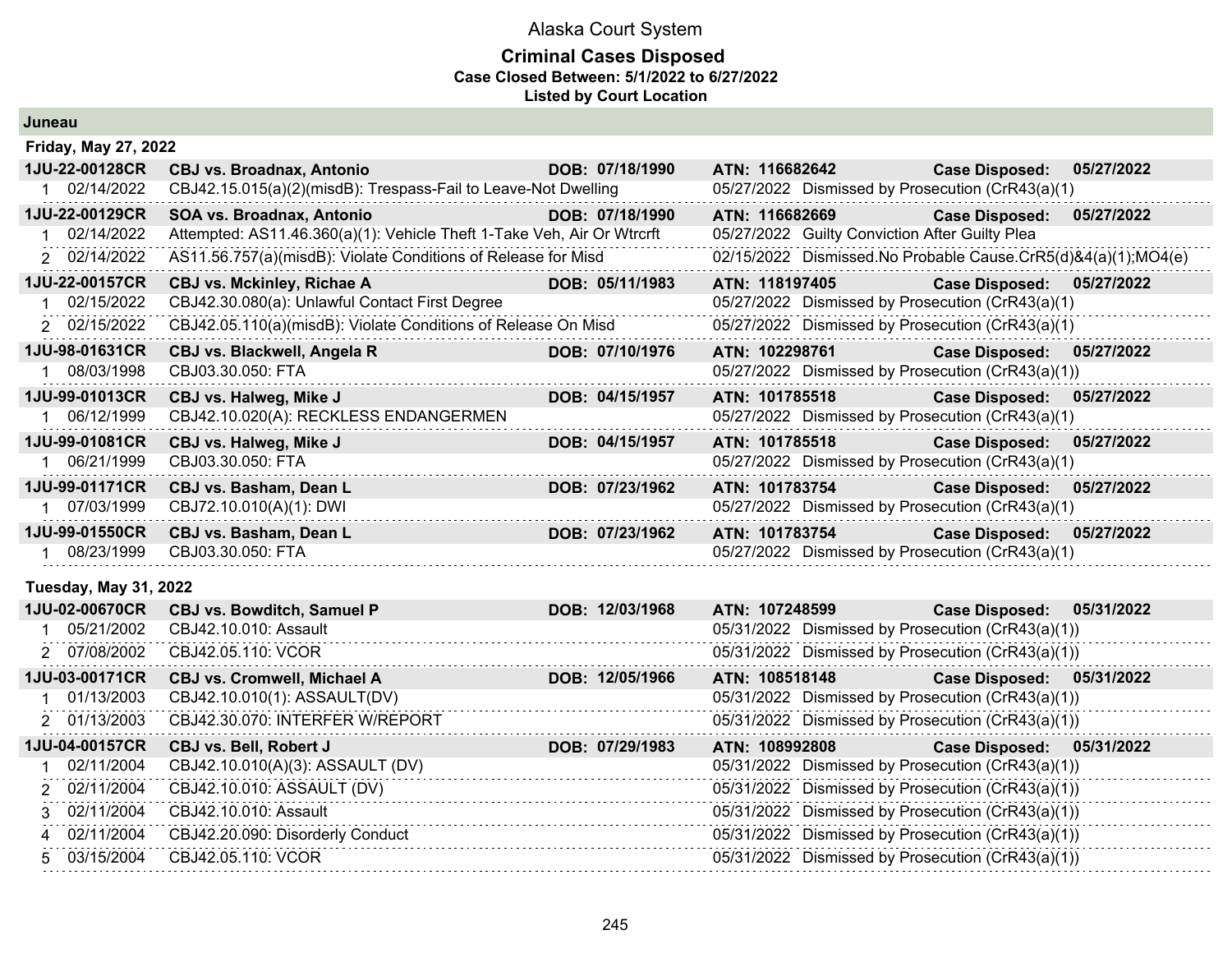#### **Criminal Cases Disposed Case Closed Between: 5/1/2022 to 6/27/2022 Listed by Court Location**

| Juneau |                              |                                                                 |                 |                |                                                   |                       |            |
|--------|------------------------------|-----------------------------------------------------------------|-----------------|----------------|---------------------------------------------------|-----------------------|------------|
|        | <b>Tuesday, May 31, 2022</b> |                                                                 |                 |                |                                                   |                       |            |
|        | 1JU-04-01202CR               | <b>CBJ vs. Richards, Scott C</b>                                | DOB: 03/02/1953 | ATN: 108838233 |                                                   | <b>Case Disposed:</b> | 05/31/2022 |
|        | 08/19/2004                   | CBJ42.10.010(A)(1): DV ASSAULT                                  |                 |                | 05/31/2022 Dismissed by Prosecution (CrR43(a)(1)) |                       |            |
|        | 1JU-05-00556CR               | CBJ vs. Jeffrey, Jerome D                                       | DOB: 09/08/1984 | ATN: 109209087 |                                                   | <b>Case Disposed:</b> | 05/31/2022 |
|        | 04/28/2005                   | CBJ72.10.010(A)(1): DUI/BAC .139                                |                 |                | 05/31/2022 Dismissed by Prosecution (CrR43(a)(1)) |                       |            |
|        | 04/28/2005                   | CBJ42.10.020(A): RECKLESS ENDANGERMEN                           |                 |                | 05/31/2022 Dismissed by Prosecution (CrR43(a)(1)) |                       |            |
|        | 3 04/28/2005                 | CBJ72.10.015: Reckless Driving                                  |                 |                | 05/31/2022 Dismissed by Prosecution (CrR43(a)(1)) |                       |            |
|        | 4 04/28/2005                 | CBJ36.50.050: MINOR CONSUMING                                   |                 |                | 04/29/2005 Dismissed Prior to Conversion          |                       |            |
|        | 1JU-05-00865CR               | CBJ vs. Jeffrey, Jerome                                         | DOB: 09/04/1984 | ATN: 109212534 |                                                   | <b>Case Disposed:</b> | 05/31/2022 |
|        | 07/05/2005                   | CBJ42.05.110: VCOR                                              |                 |                | 05/31/2022 Dismissed by Prosecution (CrR43(a)(1)) |                       |            |
|        | 1JU-12-00755CR               | <b>CBJ vs. Richards, Scott J</b>                                | DOB: 05/12/1971 | ATN: 113282055 |                                                   | <b>Case Disposed:</b> | 05/31/2022 |
|        | 06/24/2012                   | CBJ42.10.010(a)(1): Assault-Purposeful, Reckless Injury         |                 |                | 05/31/2022 Dismissed by Prosecution (CrR43(a)(1)) |                       |            |
|        | 1JU-12-00946CR               | <b>CBJ vs. Richards, Scott</b>                                  | DOB: 05/12/1971 | ATN: 113285988 |                                                   | <b>Case Disposed:</b> | 05/31/2022 |
|        | 06/28/2012                   | CBJ42.15.020(b)(1): Larceny Of Money Or Property \$50+          |                 |                | 05/31/2022 Dismissed by Prosecution (CrR43(a)(1)) |                       |            |
|        | 2 06/28/2012                 | CBJ42.05.110: Violate Cond Of Release In Criminal Case          |                 |                | 05/31/2022 Dismissed by Prosecution (CrR43(a)(1)) |                       |            |
|        | 1JU-12-01030CR               | <b>CBJ vs. Richards, Scott J</b>                                | DOB: 05/12/1971 | ATN: 113193603 |                                                   | <b>Case Disposed:</b> | 05/31/2022 |
|        | 08/20/2012                   | CBJ03.30.050: Citation, Failure To Appear                       |                 |                | 05/31/2022 Dismissed by Prosecution (CrR43(a)(1)) |                       |            |
|        | 1JU-20-00027CR               | SOA vs. Knight, Carson ORyan                                    | DOB: 02/08/1983 | ATN: 117181152 |                                                   | <b>Case Disposed:</b> | 05/31/2022 |
|        | 01/06/2020                   | AS11.56.340(a)(2): Unlwfl Evasion 2 - Furlough, Fail To Return  |                 |                | 05/31/2022 Guilty Conviction After Guilty Plea    |                       |            |
|        | 1JU-21-00588CR               | SOA vs. Knight, Carson O                                        | DOB: 02/08/1983 | ATN: 116185968 |                                                   | <b>Case Disposed:</b> | 05/31/2022 |
|        | 05/20/2021                   | AS11.71.021(a)(1): MICS 2-Mfr/Deliver IA                        |                 |                | 02/14/2022 Dismissed by Prosecution (CrR43(a)(1)  |                       |            |
|        | 05/20/2021                   | AS11.56.757(a)(misdB): Violate Conditions of Release for Misd   |                 |                | 05/31/2022 Dismissed by Prosecution (CrR43(a)(1)  |                       |            |
| 3      | 05/28/2021                   | AS11.56.757(a)(misdA): Violate Condition of Release for Felony  |                 |                | 05/31/2022 Dismissed by Prosecution (CrR43(a)(1)  |                       |            |
|        | 01/31/2021                   | AS11.71.050(a)(4): MICS5 Possess Any Amt IA, IIA, IIIA, IVA, VA |                 |                | 05/31/2022 Guilty Conviction After Guilty Plea    |                       |            |
|        | 01/31/2021                   | AS11.71.050(a)(4): MICS5 Possess Any Amt IA, IIA, IIIA, IVA, VA |                 |                | 05/31/2022 Dismissed by Prosecution (CrR43(a)(1)  |                       |            |
|        | 06/28/2021                   | AS11.56.757(a)(misdA): Violate Condition of Release for Felony  |                 |                | 05/31/2022 Dismissed by Prosecution (CrR43(a)(1)  |                       |            |
|        | 06/28/2021                   | AS11.56.757(a)(misdA): Violate Condition of Release for Felony  |                 |                | 05/31/2022 Dismissed by Prosecution (CrR43(a)(1)  |                       |            |
|        | 01/30/2022                   | AS11.56.757(a)(misdA): Violate Condition of Release for Felony  |                 |                | 05/31/2022 Dismissed by Prosecution (CrR43(a)(1)  |                       |            |
| 9.     | 02/01/2022                   | AS11.56.757(a)(misdA): Violate Condition of Release for Felony  |                 |                | 05/31/2022 Dismissed by Prosecution (CrR43(a)(1)  |                       |            |

**Wednesday, June 1, 2022**

| 1JU-02-01128CR | <b>CBJ vs. Davis, Joe</b> | DOB: 01/17/1980 | ATN: 106727301                                   | <b>Case Disposed:</b> | 06/01/2022 |
|----------------|---------------------------|-----------------|--------------------------------------------------|-----------------------|------------|
| 08/31/2002     | CBJ72.10.010(A)(2): DWI   |                 | 06/01/2022 Dismissed by Prosecution (CrR43(a)(1) |                       |            |
| 09/04/2002     | CBJ03.30.050: FTA         |                 | 06/01/2022 Dismissed by Prosecution (CrR43(a)(1) |                       |            |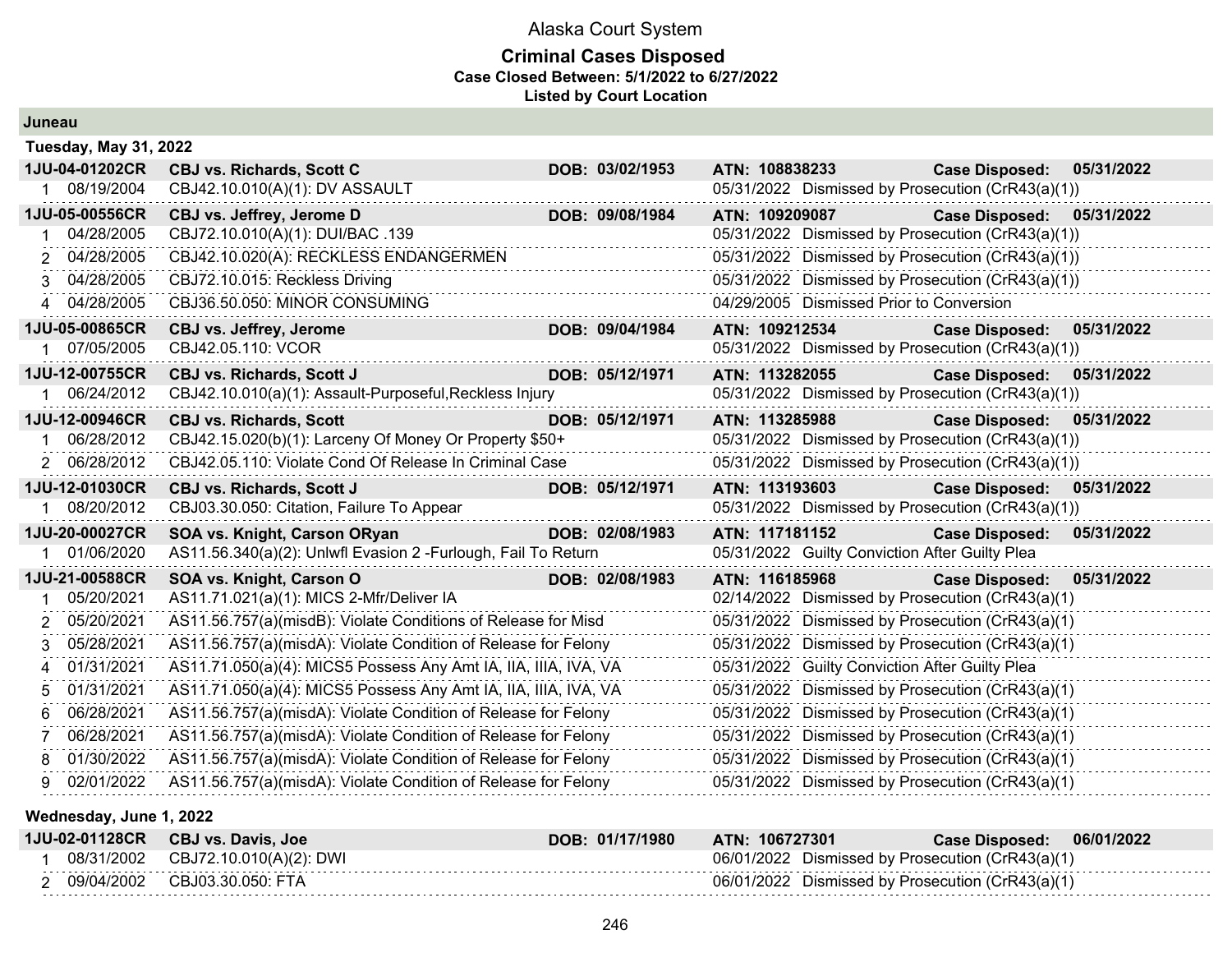| Juneau |  |
|--------|--|
|--------|--|

| Wednesday, June 1, 2022      |                                                                     |                 |                                                               |                       |            |
|------------------------------|---------------------------------------------------------------------|-----------------|---------------------------------------------------------------|-----------------------|------------|
| 1JU-05-01608CR               | CBJ vs. Hills, Roger A                                              | DOB: 12/03/1971 | ATN: 109296612                                                | <b>Case Disposed:</b> | 06/01/2022 |
| 1 12/08/2005                 | CBJ42.30.060(A)(B)(1: VIOL DV PROTECT ORDE                          |                 | 06/01/2022 Dismissed by Prosecution (CrR43(a)(1)              |                       |            |
| 1JU-06-00107CR               | <b>CBJ vs. Branwell, Shaun M</b>                                    | DOB: 10/09/1978 | ATN: 109601478                                                | <b>Case Disposed:</b> | 06/01/2022 |
| 1 01/21/2006                 | CBJ72.10.010: DUI/BAC .175                                          |                 | 06/01/2022 Dismissed by Prosecution (CrR43(a)(1)              |                       |            |
| 1JU-06-01312CR               | <b>CBJ vs. Morris, Gary A</b>                                       | DOB: 03/26/1972 | ATN: 110573802                                                | <b>Case Disposed:</b> | 06/01/2022 |
| 10/18/2006                   | CBJ42.10.010(A)(1): ASSAULT                                         |                 | 06/01/2022 Dismissed by Prosecution (CrR43(a)(1))             |                       |            |
| 1JU-06-01571CR               | <b>CBJ vs. Morris, Gary</b>                                         | DOB: 03/26/1972 | ATN: 109576476                                                | <b>Case Disposed:</b> | 06/01/2022 |
| 12/18/2006                   | CBJ 42.05.110: VCOR                                                 |                 | 06/01/2022 Dismissed by Prosecution (CrR43(a)(1))             |                       |            |
| 1JU-20-01063CR               | <b>CBJ vs. Endicott, Dustin Burnham</b>                             | DOB: 01/04/1985 | ATN: 117695583                                                | <b>Case Disposed:</b> | 06/01/2022 |
| 08/14/2020                   | CBJ42.05.110(a)(misdB): Violate Conditions of Release On Misd       |                 | 06/01/2022 Dism. Plea Agreement in Another Case-CrR 43(a)(2). |                       |            |
| 1JU-21-00366CR               | <b>SOA vs. Carle, Richard Scott</b>                                 | DOB: 10/27/1968 | ATN: 116683731                                                | <b>Case Disposed:</b> | 06/01/2022 |
| 03/27/2021                   | AS28.35.030(a)(1): DUI- Alcohol Or Contr Subst                      |                 | 06/01/2022 Guilty Conviction After Guilty Plea                |                       |            |
| 03/27/2021<br>$\overline{2}$ | AS11.71.050(a)(4): MICS5 Possess Any Amt IA, IIA, IIIA, IVA, VA     |                 | 06/01/2022 Guilty Conviction After Guilty Plea                |                       |            |
| 03/27/2021<br>3              | AS11.56.757(a)(misdB): Violate Conditions of Release for Misd       |                 | 06/01/2022 Dismissed by Prosecution (CrR43(a)(1)              |                       |            |
| 06/01/2021<br>4              | AS11.56.757(a)(misdA): Violate Condition of Release for Felony      |                 | 06/01/2022 Dismissed by Prosecution (CrR43(a)(1)              |                       |            |
| 06/01/2021<br>5              | AS11.56.757(a)(misdA): Violate Condition of Release for Felony      |                 | 06/01/2022 Dismissed by Prosecution (CrR43(a)(1)              |                       |            |
| 06/25/2021<br>6              | AS11.56.757(a)(misdA): Violate Condition of Release for Felony      |                 | 06/01/2022 Dismissed by Prosecution (CrR43(a)(1)              |                       |            |
| 07/27/2021                   | AS11.56.757(a)(misdA): Violate Condition of Release for Felony      |                 | 06/01/2022 Dismissed by Prosecution (CrR43(a)(1)              |                       |            |
| 07/30/2021<br>8              | AS11.56.757(a)(misdA): Violate Condition of Release for Felony      |                 | 06/01/2022 Dismissed by Prosecution (CrR43(a)(1)              |                       |            |
| 11/05/2021<br>9              | AS11.56.757(a)(misdA): Violate Condition of Release for Felony      |                 | 06/01/2022 Dismissed by Prosecution (CrR43(a)(1)              |                       |            |
| 11/23/2021<br>10.            | AS11.56.757(a)(misdA): Violate Condition of Release for Felony      |                 | 06/01/2022 Dismissed by Prosecution (CrR43(a)(1)              |                       |            |
| 03/26/2022<br>11             | AS11.56.757(a)(misdA): Violate Condition of Release for Felony      |                 | 06/01/2022 Dismissed by Prosecution (CrR43(a)(1)              |                       |            |
| 04/19/2022<br>12.            | AS11.56.757(a)(misdA): Violate Condition of Release for Felony      |                 | 06/01/2022 Dismissed by Prosecution (CrR43(a)(1)              |                       |            |
| 04/29/2022<br>13             | AS11.56.757(a)(misdA): Violate Condition of Release for Felony      |                 | 06/01/2022 Dismissed by Prosecution (CrR43(a)(1)              |                       |            |
| 1JU-21-00841CR               | <b>CBJ vs. Endicott, Dustin Burnham</b>                             | DOB: 01/04/1985 | ATN: 117173988                                                | <b>Case Disposed:</b> | 06/01/2022 |
| 07/24/2021                   | CBJ42.05.110(a)(misdB): Violate Conditions of Release On Misd       |                 | 06/01/2022 Dism. Plea Agreement in Another Case-CrR 43(a)(2). |                       |            |
| 1JU-21-00868CR               | <b>CBJ vs. Endicott, Dustin Burnham</b>                             | DOB: 01/04/1985 | ATN: 116674047                                                | <b>Case Disposed:</b> | 06/01/2022 |
| 1 07/28/2021                 | CBJ42.05.110(a)(misdB): Violate Conditions of Release On Misd       |                 | 06/01/2022 Dism. Plea Agreement in Another Case-CrR 43(a)(2). |                       |            |
| 1JU-21-00892CR               | <b>CBJ vs. Mann, Michael Earl</b>                                   | DOB: 12/02/1951 | ATN: 117679671                                                | <b>Case Disposed:</b> | 06/01/2022 |
| 08/05/2021                   | CBJ42.15.015(a)(3)(misdB): Trespass-Ordered Not Return-Not Dwelling |                 | 06/01/2022 Dismissed by Prosecution (CrR43(a)(1)              |                       |            |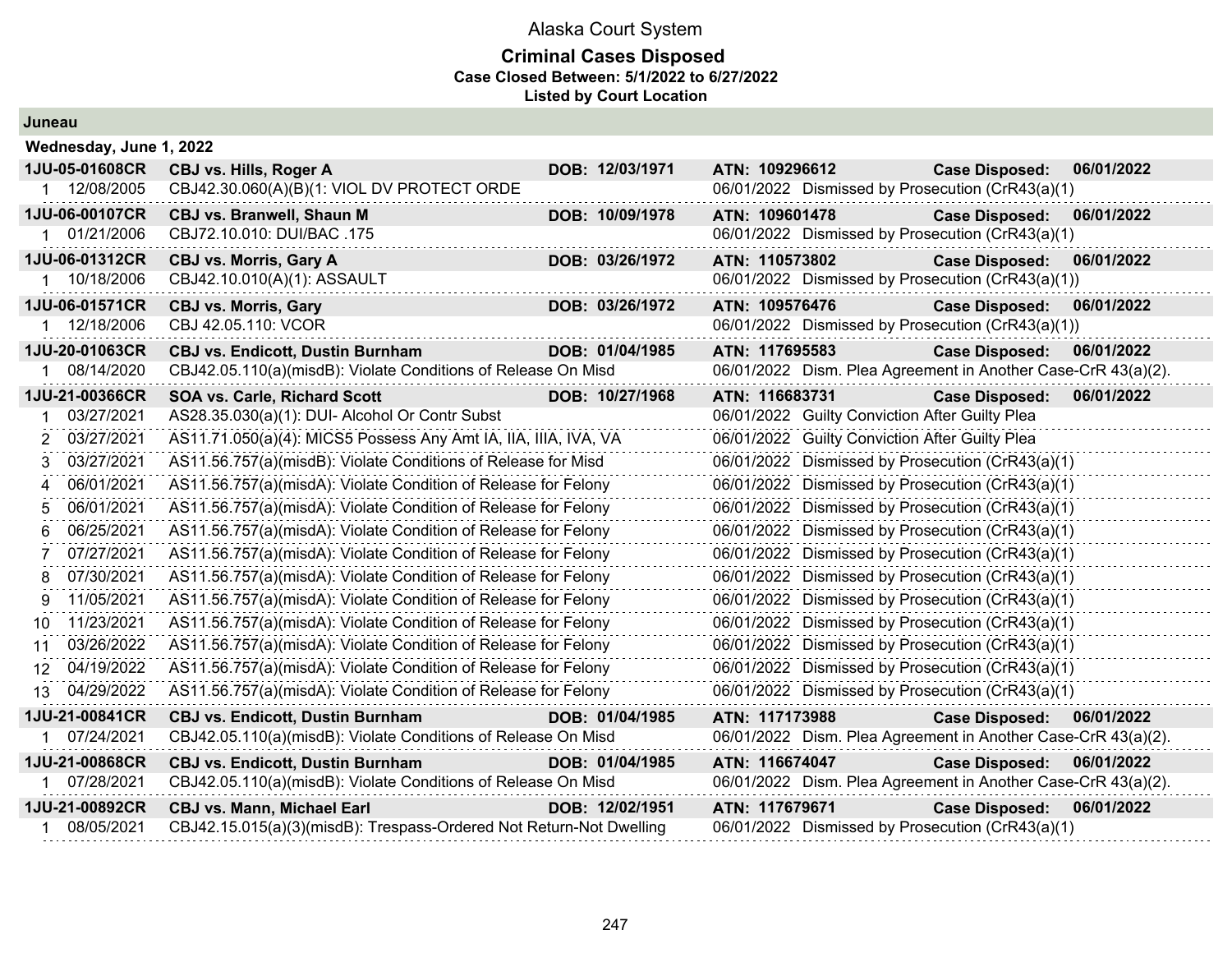#### **Criminal Cases Disposed Case Closed Between: 5/1/2022 to 6/27/2022 Listed by Court Location**

#### **Juneau**

| Wednesday, June 1, 2022 |                                                                       |                 |                |                                       |                                                   |            |
|-------------------------|-----------------------------------------------------------------------|-----------------|----------------|---------------------------------------|---------------------------------------------------|------------|
| 1JU-21-00897CR          | a a shekara ta 1972<br>Matukio<br><b>CBJ vs. Mann, Michael Earl</b>   | DOB: 12/02/1951 |                | ATN: 117680634                        | <b>Case Disposed:</b>                             | 06/01/2022 |
| 08/08/2021              | CBJ72.10.028(a)(1): Driving w/License Canc/Susp/Rev for DWI           |                 |                |                                       | 06/01/2022 Dismissed by Prosecution (CrR43(a)(1)  |            |
| 2 08/08/2021            | CBJ42.10.010(a)(1): Assault-Purposeful, Reckless Injury               |                 |                |                                       | 06/01/2022 Dismissed by Prosecution (CrR43(a)(1)  |            |
| 3 08/08/2021            | CBJ42.30.010(a)(2): Interfere with Officer-Resist Arrest              |                 |                |                                       | 06/01/2022 Dismissed by Prosecution (CrR43(a)(1)  |            |
| 1JU-22-00053CR          | <b>CBJ vs. Mann, Michael Earl</b>                                     | DOB: 12/02/1951 |                | ATN: 118197369                        | Case Disposed: 06/01/2022                         |            |
| 01/20/2022              | CBJ42.15.015(a)(3)(misdB): Trespass-Ordered Not Return-Not Dwelling   |                 |                |                                       | 06/01/2022 Dismissed by Prosecution (CrR43(a)(1)  |            |
| 2 01/20/2022            | CBJ42.30.010(a)(2): Interfere with Officer-Resist Arrest              |                 |                |                                       | 06/01/2022 Dismissed by Prosecution (CrR43(a)(1)  |            |
| 01/20/2022              | CBJ42.05.110(a)(misdB): Violate Conditions of Release On Misd         |                 |                |                                       | 06/01/2022 Dismissed by Prosecution (CrR43(a)(1)  |            |
| 1JU-22-00059CR          | <b>CBJ vs. Mann, Michael Earl</b><br><u> 1999 - Jan Barat, manala</u> | DOB: 12/02/1951 |                | ATN: 118197522                        | Case Disposed: 06/01/2022                         |            |
| 01/21/2022              | CBJ42.15.015(a)(3)(misdB): Trespass-Ordered Not Return-Not Dwelling   |                 |                |                                       | 06/01/2022 Dismissed by Prosecution (CrR43(a)(1)  |            |
| 2 01/21/2022            | CBJ42.05.110(a)(misdB): Violate Conditions of Release On Misd         |                 |                |                                       | 06/01/2022 Dismissed by Prosecution (CrR43(a)(1)  |            |
| 1JU-22-00339CR          | <b>CBJ vs. Mann, Michael Earl</b>                                     | DOB: 12/02/1951 |                | ATN: 118197783                        | Case Disposed: 06/01/2022                         |            |
| 04/19/2022              | CBJ42.15.015(a)(3)(misdB): Trespass-Ordered Not Return-Not Dwelling   |                 |                |                                       | 06/01/2022 Dismissed by Prosecution (CrR43(a)(1)  |            |
| 2 04/19/2022            | CBJ42.05.110(a)(misdB): Violate Conditions of Release On Misd         |                 |                |                                       | 06/01/2022 Dismissed by Prosecution (CrR43(a)(1)  |            |
| 1JU-22-00489CR          | <b>CBJ vs. Mann, Michael Earl</b>                                     | DOB: 12/02/1951 |                | ATN: 117677061                        | <b>Case Disposed:</b>                             | 06/01/2022 |
| 05/25/2022              | CBJ42.15.015(a)(3)(misdB): Trespass-Ordered Not Return-Not Dwelling   |                 |                |                                       | 06/01/2022 Dismissed by Prosecution (CrR43(a)(1)) |            |
| 1JU-22-00494CR          | <b>CBJ vs. Evenson, Delfin Basilio</b>                                | DOB: 02/26/1967 | ATN: 118769049 |                                       | <b>Case Disposed:</b>                             | 06/01/2022 |
| 05/19/2022              | CBJ72.10.028(a)(1): Driving w/License Canc/Susp/Rev for DWI           |                 |                | 06/01/2022 Dismissed. Duplicate Case. |                                                   |            |
| 1JU-22-00502CR          | <b>CBJ vs. Evenson, Delfin Basilio</b>                                | DOB: 02/26/1967 | ATN: 118769049 |                                       | <b>Case Disposed:</b>                             | 06/01/2022 |
| 1 05/19/2022            | CBJ72.10.028(a)(1): Driving w/License Canc/Susp/Rev for DWI           |                 |                |                                       | 06/01/2022 Dismissed by Prosecution (CrR43(a)(1)  |            |

#### **Thursday, June 2, 2022**

|              | 1JU-07-00178CR CBJ vs. Finley, Michael | DOB: 03/09/1967 | <b>ATN: 110575638</b>                            | 06/02/2022<br><b>Case Disposed:</b> |
|--------------|----------------------------------------|-----------------|--------------------------------------------------|-------------------------------------|
| 02/10/2007   | CBJ42.10.010(A)(2): DV ASSAULT         |                 | 02/14/2007 Dismissed Prior to Conversion         |                                     |
| 2 02/10/2007 | CBJ42.30.040: FALSE INFORMATION        |                 | 06/02/2022 Dismissed by Prosecution (CrR43(a)(1) |                                     |
| 3 02/10/2007 | CBJ42.30.010: INTERFER W/OFFICER       |                 | 06/02/2022 Dismissed by Prosecution (CrR43(a)(1) |                                     |
|              | 1JU-07-00436CR CBJ vs. Finley, Michael | DOB: 03/09/1967 | ATN: 109576593                                   | 06/02/2022<br><b>Case Disposed:</b> |
| 04/09/2007   | CBJ42.05.110: VCOR                     |                 | 06/02/2022 Dismissed by Prosecution (CrR43(a)(1) |                                     |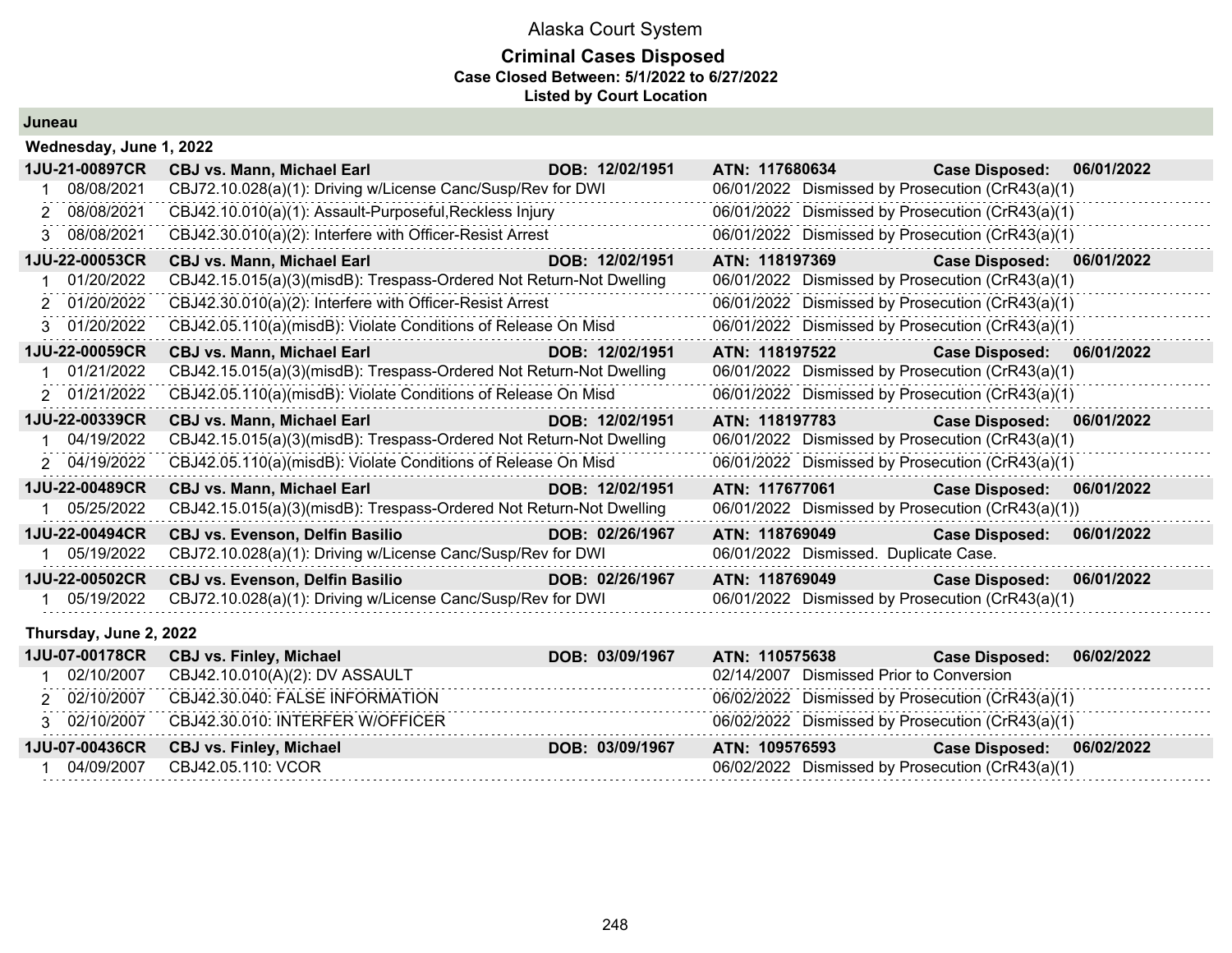### Alaska Court System **Criminal Cases Disposed Case Closed Between: 5/1/2022 to 6/27/2022 Listed by Court Location**

**Juneau**

|    | Thursday, June 2, 2022 |                                                                        |                 |                                                   |                                                              |  |
|----|------------------------|------------------------------------------------------------------------|-----------------|---------------------------------------------------|--------------------------------------------------------------|--|
|    | 1JU-19-01352CR         | SOA vs. James JR, Wilbur W                                             | DOB: 11/03/1955 | ATN: 117189036                                    | 06/02/2022<br><b>Case Disposed:</b>                          |  |
|    | 03/31/2019             | AS11.41.420(a)(3): Sex Assault 2- Penetrate Incap Victim               |                 | 02/01/2022 Guilty After Trial                     |                                                              |  |
| 2  | 03/31/2019             | AS11.41.436(a)(6): Sex Abuse Minor 2-Auth Fig 18 yrs+                  |                 |                                                   | 06/02/2022 No Conviction Entered. Merged With Another Count. |  |
| 3  | 12/01/2017             | AS11.41.425(a)(1)(C): Sex Assault 3- Contact w/ Unaware Victim         |                 | 02/01/2022 Guilty After Trial                     |                                                              |  |
| 4  | 03/31/2019             | Attempted: AS11.61.123(f)(1): Indecent View/Photo w/o Consent-Of Minor |                 | 02/01/2022 Guilty After Trial                     |                                                              |  |
|    | 03/31/2019             | Attempted: AS11.61.123(f)(1): Indecent View/Photo w/o Consent-Of Minor |                 | 02/01/2022 Guilty After Trial                     |                                                              |  |
| 6  | 03/31/2019             | Attempted: AS11.61.123(f)(1): Indecent View/Photo w/o Consent-Of Minor |                 | 02/01/2022 Guilty After Trial                     |                                                              |  |
|    | 03/31/2019             | Attempted: AS11.61.123(f)(1): Indecent View/Photo w/o Consent-Of Minor |                 | 02/01/2022 Guilty After Trial                     |                                                              |  |
| 8  | 03/31/2019             | Attempted: AS11.61.123(f)(1): Indecent View/Photo w/o Consent-Of Minor |                 | 02/01/2022 Guilty After Trial                     |                                                              |  |
| 9  | 03/31/2019             | Attempted: AS11.61.123(f)(2): Indecent View/Photo w/o Consent-Of Adult |                 | 02/01/2022 Guilty After Trial                     |                                                              |  |
| 10 | 03/31/2019             | Attempted: AS11.61.123(f)(2): Indecent View/Photo w/o Consent-Of Adult |                 | 02/01/2022 Guilty After Trial                     |                                                              |  |
| 11 | 03/31/2019             | Attempted: AS11.61.123(f)(2): Indecent View/Photo w/o Consent-Of Adult |                 | 02/01/2022 Guilty After Trial                     |                                                              |  |
| 12 | 03/31/2019             | Attempted: AS11.61.123(f)(2): Indecent View/Photo w/o Consent-Of Adult |                 | 02/01/2022 Guilty After Trial                     |                                                              |  |
| 13 | 03/31/2019             | Attempted: AS11.61.123(f)(2): Indecent View/Photo w/o Consent-Of Adult |                 | 02/01/2022 Guilty After Trial                     |                                                              |  |
| 14 | 03/31/2019             | Attempted: AS11.61.123(f)(2): Indecent View/Photo w/o Consent-Of Adult |                 | 02/01/2022 Guilty After Trial                     |                                                              |  |
| 16 | 03/31/2019             | AS11.56.750(a)(1)(A): Unlawful Contact Per Court Ordered               |                 | 02/01/2022 Dismissed by Prosecution (CrR43(a)(1)  |                                                              |  |
| 17 | 03/31/2019             | AS11.56.750(a)(1)(A): Unlawful Contact Per Court Ordered               |                 | 02/01/2022 Dismissed by Prosecution (CrR43(a)(1)  |                                                              |  |
|    | 1JU-21-01346CR         | <b>CBJ vs. David, John Lawrence</b>                                    | DOB: 04/16/1979 | ATN: 118198791                                    | 06/02/2022<br><b>Case Disposed:</b>                          |  |
|    | 12/23/2021             | CBJ72.10.010(a)(1): DWI- Under Influence Liquor or Drug                |                 | 06/02/2022 Guilty Conviction After Guilty Plea    |                                                              |  |
|    | 1JU-22-00179CR         | <b>CBJ vs. Widmyer, Lia Vochelle</b>                                   | DOB: 08/03/1983 | ATN: 118767888                                    | <b>Case Disposed:</b><br>06/02/2022                          |  |
|    | 02/28/2022             | CBJ72.10.028(a)(1): Driving w/License Canc/Susp/Rev for DWI            |                 | 06/02/2022 Dismissed by Prosecution (CrR43(a)(1)) |                                                              |  |
|    | 1JU-22-00409CR         | <b>CBJ vs. Moniz, Cole Aries</b>                                       | DOB: 08/10/1999 | ATN: 118199781                                    | <b>Case Disposed:</b><br>06/02/2022                          |  |
|    | 05/06/2022             | CBJ42.30.060(a): Violate a Protective Order                            |                 | 06/02/2022 Dismissed by Prosecution (CrR43(a)(1)  |                                                              |  |
|    | 1JU-22-00434CR         | CBJ vs. Cunningham, David Joseph                                       | DOB: 05/01/1962 | ATN: 118768968                                    | 06/02/2022<br><b>Case Disposed:</b>                          |  |
|    | 05/14/2022             | CBJ42.20.110(a)(5): Harassment - Offensive Physical Contact            |                 | 06/02/2022 Dismissed by Prosecution (CrR43(a)(1)  |                                                              |  |
|    | 1JU-22-00506CR         | CBJ vs. Charles, Matthew A.                                            | DOB: 04/19/1982 | ATN: 118198683                                    | 06/02/2022<br><b>Case Disposed:</b>                          |  |
|    | 05/27/2022             | CBJ42.05.110(a)(misdB): Violate Conditions of Release On Misd          |                 | 06/02/2022 Dismissed by Prosecution (CrR43(a)(1)) |                                                              |  |

#### **Friday, June 3, 2022**

| <b>1JU-19-00620CR</b> | SOA vs. Anderson, Johnathan Curtis                                       | DOB: 02/18/1988 | ATN: 117190881 | <b>Case Disposed:</b>                             | 06/03/2022 |
|-----------------------|--------------------------------------------------------------------------|-----------------|----------------|---------------------------------------------------|------------|
| 05/22/2019            | AS04.16.040: Drunk Person On Licensed Premises                           |                 |                | 06/03/2022 Dismissed. Defendant Found Incompetent |            |
|                       | 05/22/2019   AS11.46.330(a)(1): Crim Trespass 2- Upon Premises           |                 |                | 06/03/2022 Dismissed. Defendant Found Incompetent |            |
|                       | 04/02/2022 AS11.56.757(a)(misdB): Violate Conditions of Release for Misd |                 |                | 06/03/2022 Dismissed. Defendant Found Incompetent |            |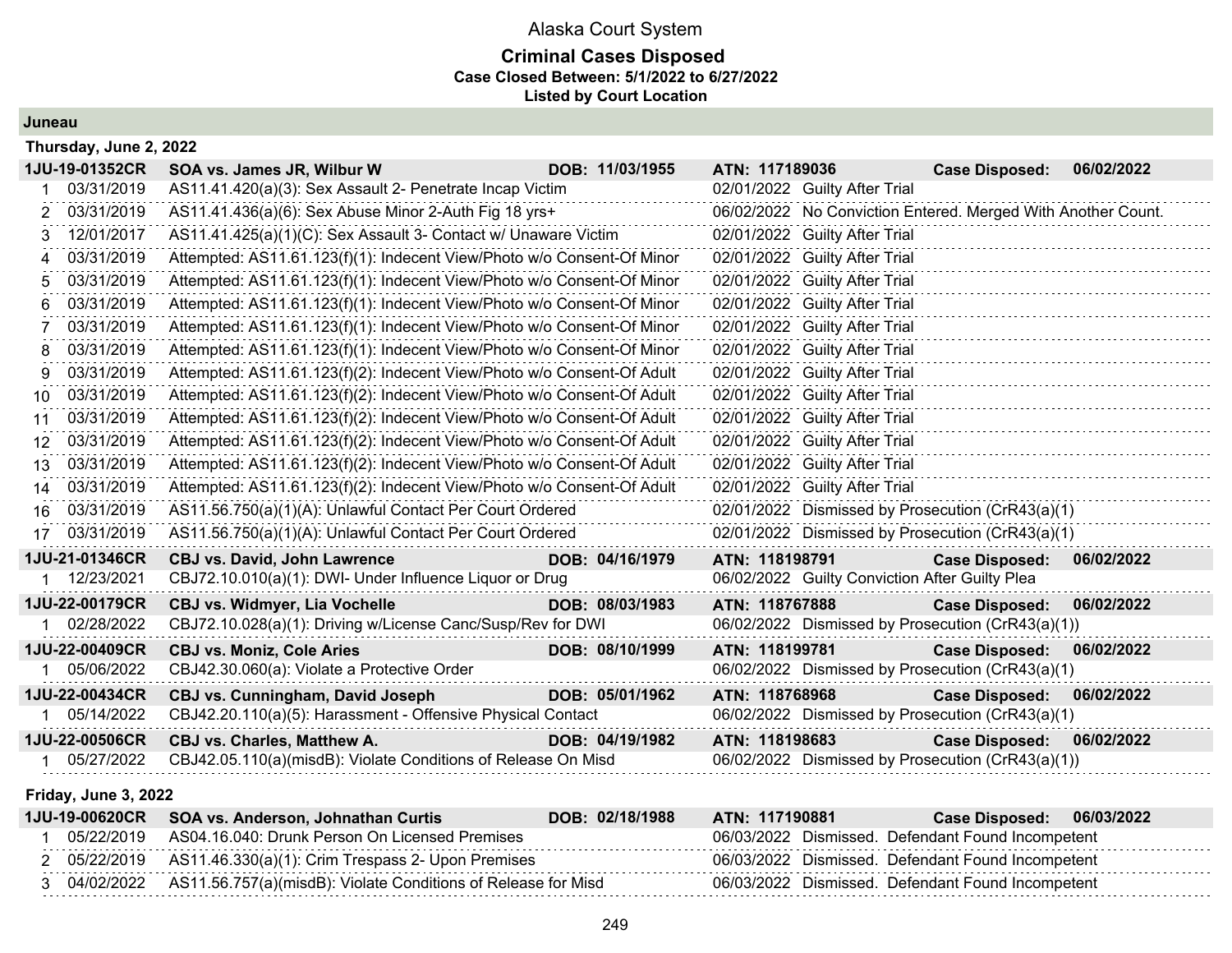## Alaska Court System **Criminal Cases Disposed**

**Case Closed Between: 5/1/2022 to 6/27/2022**

**Listed by Court Location**

**Juneau**

|     | Friday, June 3, 2022 |                                                                            |                 |                                                               |                           |            |
|-----|----------------------|----------------------------------------------------------------------------|-----------------|---------------------------------------------------------------|---------------------------|------------|
|     | 1JU-20-00060CR       | SOA vs. Baldwin, Autumn Shaleah                                            | DOB: 09/09/1994 | ATN: 117172998                                                | <b>Case Disposed:</b>     | 06/03/2022 |
|     | 01/14/2020           | AS11.46.130(a)(1): Theft 2-Value \$750-\$24,999                            |                 | 06/03/2022 Guilty Conviction After Guilty Plea                |                           |            |
|     | 04/03/2020           | AS11.56.757(a)(misdA): Violate Condition of Release for Felony             |                 | 06/03/2022 Guilty Conviction After Guilty Plea                |                           |            |
| З.  | 07/09/2020           | AS11.56.757(a)(misdA): Violate Condition of Release for Felony             |                 | 06/03/2022 Guilty Conviction After Guilty Plea                |                           |            |
|     | 03/04/2021           | AS11.56.757(a)(misdA): Violate Condition of Release for Felony             |                 | 06/03/2022 Dismissed by Prosecution (CrR43(a)(1)              |                           |            |
| 5.  | 08/03/2021           | AS11.56.757(a)(misdA): Violate Condition of Release for Felony             |                 | 06/03/2022 Dismissed by Prosecution (CrR43(a)(1)              |                           |            |
|     | 1JU-20-00364CR       | SOA vs. DeWeese, Armond L                                                  | DOB: 03/24/1969 | ATN: 116639091                                                | <b>Case Disposed:</b>     | 06/03/2022 |
|     | 06/24/2019           | Attempted: AS11.71.040(a)(11)(C): MICS3 Make/Deliver <2.5 Gram IIA or III/ |                 | 06/03/2022 Guilty Conviction After Guilty Plea                |                           |            |
|     | 08/25/2020           | AS11.56.757(a)(misdB): Violate Conditions of Release for Misd              |                 | 06/03/2022 Guilty Conviction After Guilty Plea                |                           |            |
|     | 12/09/2020           | AS11.56.757(a)(misdA): Violate Condition of Release for Felony             |                 | 06/03/2022 Guilty Conviction After Guilty Plea                |                           |            |
|     | 01/07/2021           | AS11.56.757(a)(misdA): Violate Condition of Release for Felony             |                 | 06/03/2022 Dismissed by Prosecution (CrR43(a)(1)              |                           |            |
| 5.  | 04/26/2021           | AS11.56.757(a)(misdA): Violate Condition of Release for Felony             |                 | 06/03/2022 Dismissed by Prosecution (CrR43(a)(1)              |                           |            |
| 6   | 05/14/2021           | AS11.56.757(a)(misdA): Violate Condition of Release for Felony             |                 | 06/03/2022 Dismissed by Prosecution (CrR43(a)(1)              |                           |            |
|     | 09/14/2021           | AS11.56.757(a)(misdA): Violate Condition of Release for Felony             |                 | 06/03/2022 Dismissed by Prosecution (CrR43(a)(1)              |                           |            |
| 8   | 03/29/2022           | AS11.56.757(a)(misdA): Violate Condition of Release for Felony             |                 | 06/03/2022 Dismissed by Prosecution (CrR43(a)(1)              |                           |            |
| g   | 04/20/2022           | AS11.56.757(a)(misdA): Violate Condition of Release for Felony             |                 | 06/03/2022 Dismissed by Prosecution (CrR43(a)(1)              |                           |            |
| 10. | 04/26/2022           | AS11.56.757(a)(misdA): Violate Condition of Release for Felony             |                 | 06/03/2022 Dismissed by Prosecution (CrR43(a)(1)              |                           |            |
|     | 1JU-21-00567CR       | <b>CBJ vs. Rice Anderson, Michaella Louise</b>                             | DOB: 12/23/1994 | ATN: 116185959                                                | <b>Case Disposed:</b>     | 06/03/2022 |
|     | 05/16/2021           | CBJ72.10.010(a)(2): DUI- BAC .08+ Percent                                  |                 | 06/03/2022 Dism. After Suspend Entry of Judgment-CrR 43(b)(2) |                           |            |
|     | 1JU-22-00290CR       | SOA vs. Anderson, Johnathan Curtis                                         | DOB: 02/18/1988 | ATN: 116682768                                                | Case Disposed: 06/03/2022 |            |
|     | 04/05/2022           | AS11.56.757(a)(misdB): Violate Conditions of Release for Misd              |                 | 06/03/2022 Dismissed. Defendant Found Incompetent             |                           |            |

#### **Sunday, June 5, 2022**

|  | 1JU-20-00108CR SOA vs. James JR, Wilbur W                                    | DOB: 11/03/1955 | ATN: 116667891                                   | <b>Case Disposed:</b> | 06/05/2022 |
|--|------------------------------------------------------------------------------|-----------------|--------------------------------------------------|-----------------------|------------|
|  | 09/17/2019   AS11.41.210(a)(1): Assault 2 - Injury w/ Weapon, Intent         |                 | 06/05/2022 Dismissed by Prosecution (CrR43(a)(1) |                       |            |
|  | 2 09/17/2019   AS11.41.220(a)(1)(A): Assault 3- Cause Fear Of Injury w/ Weap |                 | 06/05/2022 Dismissed by Prosecution (CrR43(a)(1) |                       |            |

#### **Monday, June 6, 2022**

|  | 1JU-20-00503CR SOA vs. Phillips JR, Steven Hubert                           | DOB: 02/22/1977 | ATN: 117176868 |                                                | <b>Case Disposed:</b>                            | 06/06/2022 |
|--|-----------------------------------------------------------------------------|-----------------|----------------|------------------------------------------------|--------------------------------------------------|------------|
|  | 04/16/2020 AS11.41.230(a)(1): Assault In The 4th Degree - Recklessly Injure |                 |                | 06/06/2022 Guilty Conviction After Guilty Plea |                                                  |            |
|  | 2 04/16/2020 AS11.56.750(a)(1)(A): Unlawful Contact Per Court Ordered       |                 |                |                                                | 06/06/2022 Dismissed by Prosecution (CrR43(a)(1) |            |
|  | 3 04/16/2020 AS11.56.757(a)(misdA): Violate Condition of Release for Felony |                 |                |                                                | 06/06/2022 Dismissed by Prosecution (CrR43(a)(1) |            |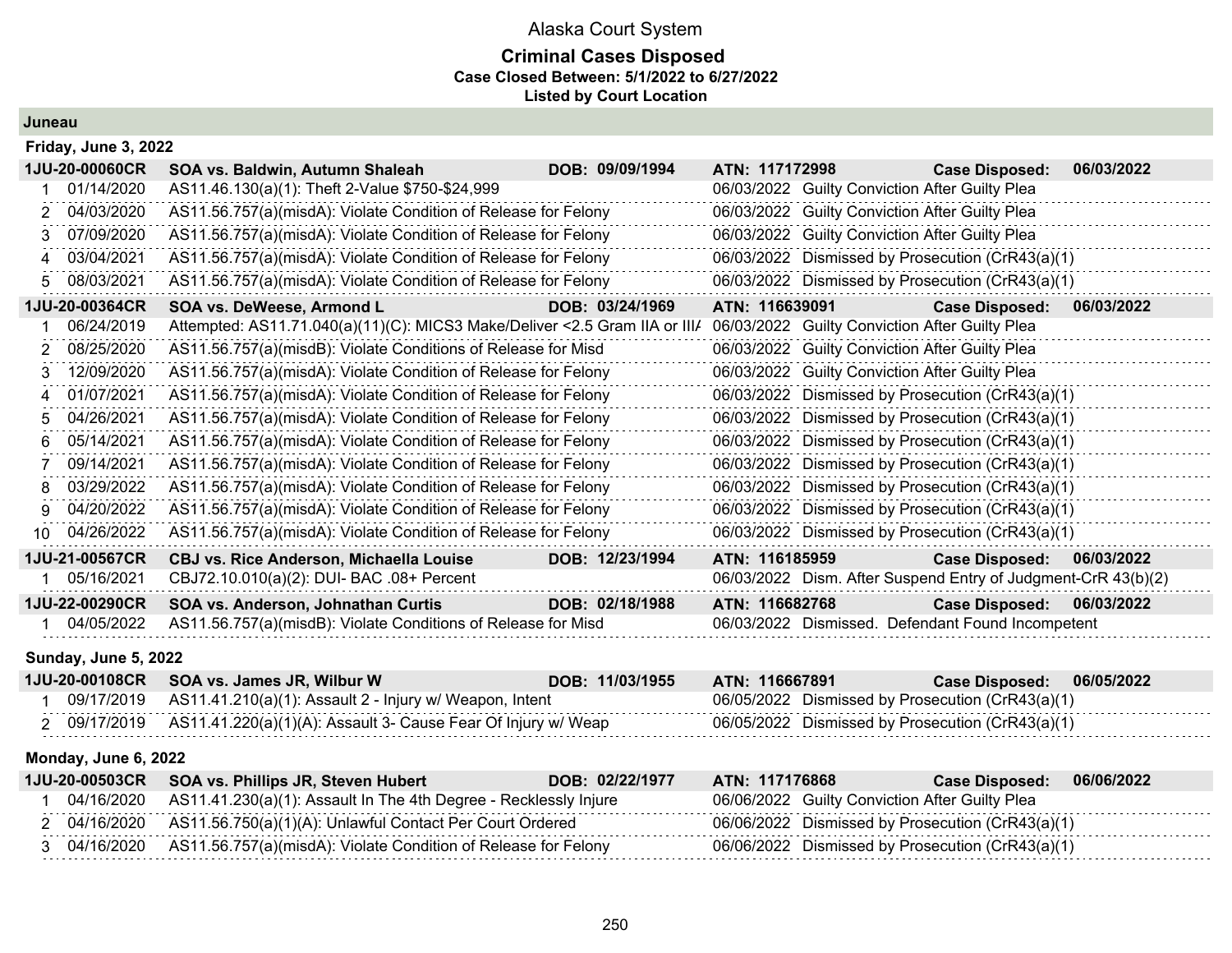#### **Criminal Cases Disposed Case Closed Between: 5/1/2022 to 6/27/2022 Listed by Court Location**

| Juneau |                       |                                                                      |                 |                |                                                |                                                              |            |
|--------|-----------------------|----------------------------------------------------------------------|-----------------|----------------|------------------------------------------------|--------------------------------------------------------------|------------|
|        | Monday, June 6, 2022  |                                                                      |                 |                |                                                |                                                              |            |
|        | 1JU-20-00773CR        | <b>SOA vs. Deweese, Armond Lee</b>                                   | DOB: 03/24/1969 | ATN: 117690633 |                                                | <b>Case Disposed:</b>                                        | 06/06/2022 |
| 1      | 06/18/2020            | Attempted: AS11.56.610(a)(2): Tamper Phys Evid-Create/Use False Evid |                 |                | 06/03/2022 Guilty Conviction After Guilty Plea |                                                              |            |
|        | 2 06/18/2020          | AS11.56.757(a)(misdA): Violate Condition of Release for Felony       |                 |                |                                                | 06/03/2022 Dismissed by Prosecution (CrR43(a)(1)             |            |
|        | 1JU-22-00204CR        | <b>CBJ vs. Allan, Donald F</b>                                       | DOB: 05/23/1960 | ATN: 118199142 |                                                | <b>Case Disposed:</b>                                        | 06/06/2022 |
|        | 03/11/2022            | CBJ42.15.015(a)(2)(misdA): Trespass-Fail to Leave-Dwell/ Intent      |                 |                |                                                | 06/06/2022 Dismissed by Prosecution (CrR43(a)(1)             |            |
|        | Tuesday, June 7, 2022 |                                                                      |                 |                |                                                |                                                              |            |
|        | 1JU-18-00071CR        | SOA vs. Skeek, George W                                              | DOB: 01/27/1974 | ATN: 115665759 |                                                | <b>Case Disposed:</b>                                        | 06/07/2022 |
| 1.     | 07/20/2017            | AS11.41.436(a)(2): Sex Abuse Minor 2-Contact, Vict Undr 13           |                 |                | 06/10/2021 Guilty After Trial                  |                                                              |            |
|        | 2 07/20/2017          | AS11.41.425(a)(1)(C): Sex Assault 3- Contact w/ Unaware Victim       |                 |                |                                                | 06/07/2022 No Conviction Entered. Merged With Another Count. |            |
|        | 1JU-21-00115CR        | SOA vs. Webster III, Vance R                                         | DOB: 07/17/1990 | ATN: 116672301 |                                                | <b>Case Disposed:</b>                                        | 06/07/2022 |
|        | 12/01/2020            | AS11.46.365(a)(1): Vehicle Theft 2-Take Propelled Vehicle            |                 |                | 06/07/2022 Guilty Conviction After Guilty Plea |                                                              |            |
|        | 2 07/23/2021          | AS11.56.757(a)(misdA): Violate Condition of Release for Felony       |                 |                | 06/07/2022 Guilty Conviction After Guilty Plea |                                                              |            |
| 3      | 08/31/2021            | AS11.56.757(a)(misdA): Violate Condition of Release for Felony       |                 |                | 06/07/2022 Guilty Conviction After Guilty Plea |                                                              |            |
| 4      | 09/21/2021            | AS11.56.757(a)(misdA): Violate Condition of Release for Felony       |                 |                |                                                | 06/07/2022 Dismissed by Prosecution (CrR43(a)(1)             |            |
| 5.     | 09/21/2021            | AS11.56.757(a)(misdA): Violate Condition of Release for Felony       |                 |                |                                                | 06/07/2022 Dismissed by Prosecution (CrR43(a)(1)             |            |
| 6      | 10/11/2021            | AS11.56.757(a)(misdA): Violate Condition of Release for Felony       |                 |                |                                                | 06/07/2022 Dismissed by Prosecution (CrR43(a)(1)             |            |
| 7      | 10/12/2021            | AS11.56.757(a)(misdA): Violate Condition of Release for Felony       |                 |                |                                                | 06/07/2022 Dismissed by Prosecution (CrR43(a)(1)             |            |
|        | 8 11/01/2021          | AS11.56.757(a)(misdA): Violate Condition of Release for Felony       |                 |                |                                                | 06/07/2022 Dismissed by Prosecution (CrR43(a)(1)             |            |
| 9      | 11/01/2021            | AS11.56.757(a)(misdA): Violate Condition of Release for Felony       |                 |                |                                                | 06/07/2022 Dismissed by Prosecution (CrR43(a)(1)             |            |
| 10     | 04/04/2022            | AS11.56.757(a)(misdA): Violate Condition of Release for Felony       |                 |                |                                                | 06/07/2022 Dismissed by Prosecution (CrR43(a)(1)             |            |
| 11     | 04/18/2022            | AS11.56.757(a)(misdA): Violate Condition of Release for Felony       |                 |                |                                                | 06/07/2022 Dismissed by Prosecution (CrR43(a)(1)             |            |
|        | 1JU-22-00231CR        | <b>CBJ vs. Skeek, Dennis Edward</b>                                  | DOB: 01/11/1976 | ATN: 118197828 |                                                | <b>Case Disposed:</b>                                        | 06/07/2022 |
|        | 03/19/2022            | CBJ72.10.028(a)(1): Driving w/License Canc/Susp/Rev for DWI          |                 |                |                                                | 06/07/2022 Dismissed by Prosecution (CrR43(a)(1)             |            |
|        | 1JU-22-00346CR        | SOA vs. Webster III, Vance Richard                                   | DOB: 07/17/1990 | ATN: 118759167 |                                                | <b>Case Disposed:</b>                                        | 06/07/2022 |
| 1      | 04/19/2022            | AS11.71.050(a)(4): MICS5 Possess Any Amt IA, IIA, IIIA, IVA, VA      |                 |                | 06/07/2022 Guilty Conviction After Guilty Plea |                                                              |            |
|        | 2 04/19/2022          | AS11.56.757(a)(misdA): Violate Condition of Release for Felony       |                 |                |                                                | 06/07/2022 Dismissed by Prosecution (CrR43(a)(1)             |            |

#### **Wednesday, June 8, 2022**

| 1JU-21-00649CR | CBJ vs. Hope, Ishmael C                                     | DOB: 11/25/1981<br>ATN: 116185707 |                                                  | Case Disposed: 06/08/2022 |
|----------------|-------------------------------------------------------------|-----------------------------------|--------------------------------------------------|---------------------------|
| 06/05/2021     | CBJ42.10.010(a)(3): Assault-Fear of Serious Imminent Injury |                                   | 06/08/2022 Dismissed by Prosecution (CrR43(a)(1) |                           |
| 06/05/2021     | CBJ42.10.010(a)(3): Assault-Fear of Serious Imminent Injury |                                   | 08/06/2021 Dismissed by Prosecution (CrR43(a)(1) |                           |
| 06/05/2021     | CBJ42.25.010(a): Open Lewdness - Any Lewd Act               |                                   | 06/08/2022 Dismissed by Prosecution (CrR43(a)(1) |                           |
| 06/05/2021     | CBJ42.25.010(a): Open Lewdness - Any Lewd Act               | 08/06/2021                        | Dismissed by Prosecution (CrR43(a)(1)            |                           |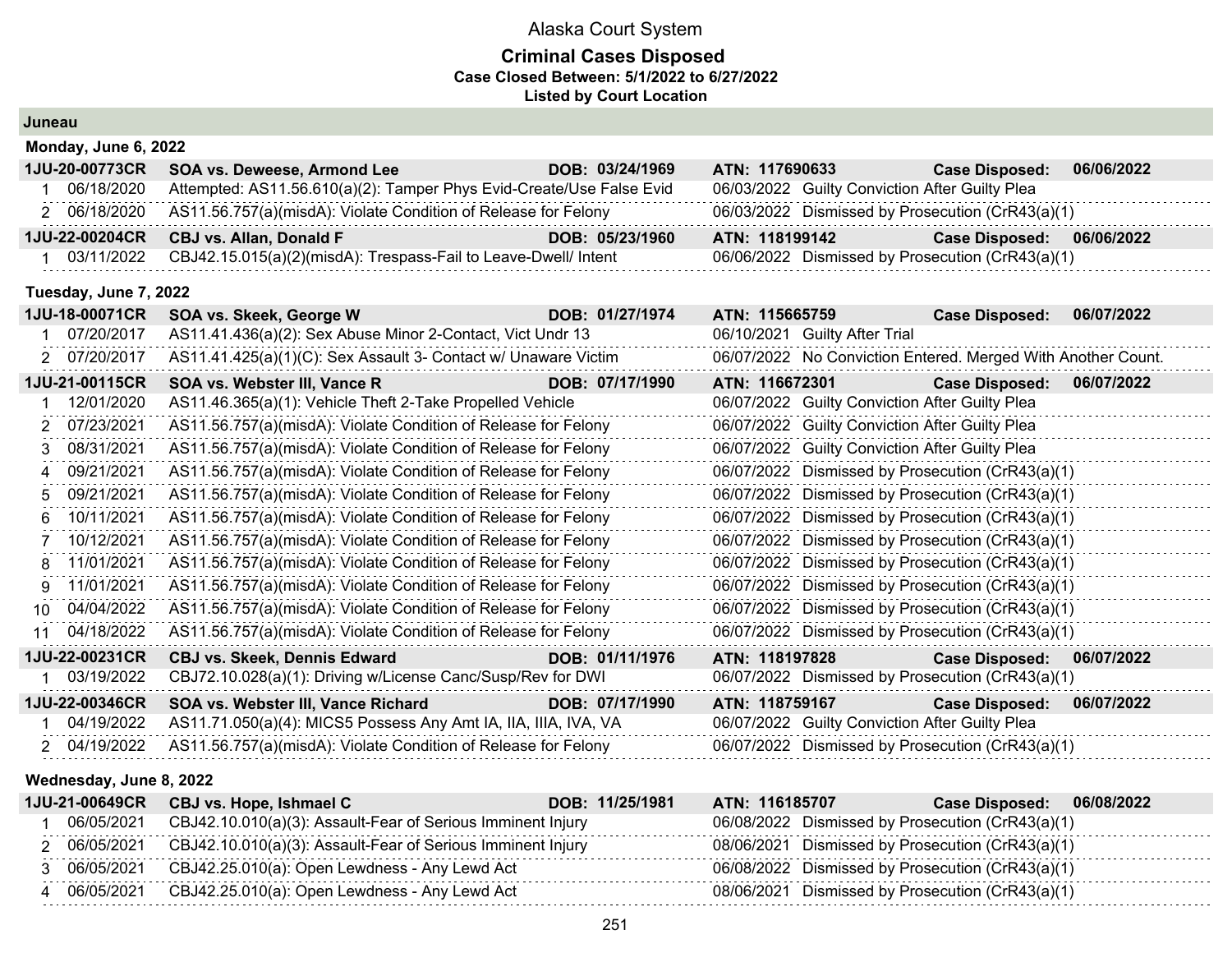#### **Criminal Cases Disposed Case Closed Between: 5/1/2022 to 6/27/2022 Listed by Court Location**

**Juneau**

#### **Thursday, June 9, 2022**

| <b>1JU-20-00280CR</b> | <b>CBJ vs. Lewis, Charlee Nichole</b>                            | DOB: 04/11/2001 | ATN: 117172647 | <b>Case Disposed:</b>                                         | 06/09/2022 |
|-----------------------|------------------------------------------------------------------|-----------------|----------------|---------------------------------------------------------------|------------|
| 02/21/2020            | CBJ72.10.010(a)(2): DUI- BAC .08+ Percent                        |                 |                | 06/09/2022 Dism. After Suspend Entry of Judgment-CrR 43(b)(2) |            |
| 2 02/21/2020          | CBJ42.10.020(a): Reckless Endangerment                           |                 |                | 04/02/2020 Dismissed by Prosecution (CrR43(a)(1)              |            |
| 1JU-20-00424CR        | <b>CBJ vs. Taylor, Zakary Gary thomas</b>                        | DOB: 10/07/1997 | ATN: 117179739 | <b>Case Disposed:</b>                                         | 06/09/2022 |
| 03/19/2020            | CBJ42.10.010(a)(3): Assault-Fear of Serious Imminent Injury      |                 |                | 06/09/2022 Dism. After Suspend Entry of Judgment-CrR 43(b)(2) |            |
| 2 03/19/2020          | CBJ42.10.010(a)(3): Assault-Fear of Serious Imminent Injury      |                 |                | 06/09/2022 Dism. After Suspend Entry of Judgment-CrR 43(b)(2) |            |
| 3 03/19/2020          | CBJ42.20.090(a)(1): Disorderly Conduct-Challenge To Fight        |                 |                | 08/12/2020 Dismissed by Prosecution (CrR43(a)(1)              |            |
| 4 03/19/2020          | CBJ42.20.090(a)(1): Disorderly Conduct-Challenge To Fight        |                 |                | 08/12/2020 Dismissed by Prosecution (CrR43(a)(1)              |            |
| 1JU-21-01334CR        | SOA vs. Howard, Shannon L                                        | DOB: 03/17/1965 | ATN: 118768113 | <b>Case Disposed:</b>                                         | 06/09/2022 |
| 12/22/2021            | AS11.41.230(a)(1): Assault In The 4th Degree - Recklessly Injure |                 |                | 06/09/2022 Guilty Conviction After Guilty Plea                |            |
| 2 12/22/2021          | AS11.46.486(a)(1): Criminal Mischief 5 - Tamper w/ Property      |                 |                | 06/09/2022 Dismissed by Prosecution (CrR43(a)(1)              |            |

#### **Monday, June 13, 2022**

|            | 1JU-21-00736CR SOA vs. Lepoidevin, Deryk P                                  | DOB: 01/04/1984 | ATN: 116679681                                   | <b>Case Disposed:</b>                                         | 06/13/2022 |
|------------|-----------------------------------------------------------------------------|-----------------|--------------------------------------------------|---------------------------------------------------------------|------------|
| 06/29/2021 | Attempted: AS11.46.360(a)(1): Vehicle Theft 1-Take Veh, Air Or Wtrcrft      |                 | 06/13/2022 Guilty Conviction After Guilty Plea   |                                                               |            |
|            | 2 06/29/2021 AS11.56.757(a)(misdA): Violate Condition of Release for Felony |                 | 06/13/2022 Dismissed by Prosecution (CrR43(a)(1) |                                                               |            |
|            | 1JU-21-00807CR SOA vs. Lepoidevin, Deryk P                                  | DOB: 01/04/1984 | ATN: 117678177                                   | Case Disposed: 06/13/2022                                     |            |
| 07/18/2021 | AS11.41.220(a)(1)(B): Assault 3- Cause Injury w/ Weap                       |                 | 07/27/2021 Dismissed by Prosecution (CrR43(a)(1) |                                                               |            |
|            | 2 07/18/2021 AS11.41.230(a)(2): Assault 4- Negligently Injure w/ Weapon     |                 |                                                  | 06/13/2022 Dism. Plea Agreement in Another Case-CrR 43(a)(2). |            |

#### **Tuesday, June 14, 2022**

| 1JU-19-01499CR        | <b>CBJ vs. Walter, Dillon</b>                                 | DOB: 10/15/1990 | ATN: 117194472                                                | <b>Case Disposed:</b> | 06/14/2022 |
|-----------------------|---------------------------------------------------------------|-----------------|---------------------------------------------------------------|-----------------------|------------|
| 11/25/2019            | CBJ42.15.020(a)(misdB): Larceny Value Under \$250             |                 | 06/14/2022 Guilty Conviction After Guilty Plea                |                       |            |
| <b>1JU-19-01506CR</b> | <b>CBJ vs. Walter, Dillon Ikaika</b>                          | DOB: 10/15/1990 | ATN: 117194067                                                | <b>Case Disposed:</b> | 06/14/2022 |
| 11/28/2019            | CBJ42.15.110(a)(1)(misdA): Damage Property Value \$250-\$750  |                 | 06/14/2022 Dism. Plea Agreement in Another Case-CrR 43(a)(2). |                       |            |
| <b>1JU-20-01046CR</b> | SOA vs. Flores, Rafael L                                      | DOB: 05/24/1965 | ATN: 116644527                                                | <b>Case Disposed:</b> | 06/14/2022 |
| 10/10/2018            | Attempted: AS11.46.300(a)(1): Burglary 1- In A Dwelling       |                 | 06/14/2022 Guilty Conviction After Guilty Plea                |                       |            |
| 2 10/10/2018          | AS11.46.130(a)(1): Theft 2-Value \$750-\$24,999               |                 | 06/14/2022 Dismissed by Prosecution (CrR43(a)(1)              |                       |            |
| <b>1JU-20-01157CR</b> | <b>SOA vs. Robinson, Alex Scott</b>                           | DOB: 06/20/1989 | ATN: 117696213                                                | <b>Case Disposed:</b> | 06/14/2022 |
| 07/17/2020            | AS11.56.340(a)(1): Unlwfl Evasion 2 - Temp Lv, Fail To Return |                 | 06/14/2022 Guilty Conviction After Guilty Plea                |                       |            |

**Wednesday, June 15, 2022**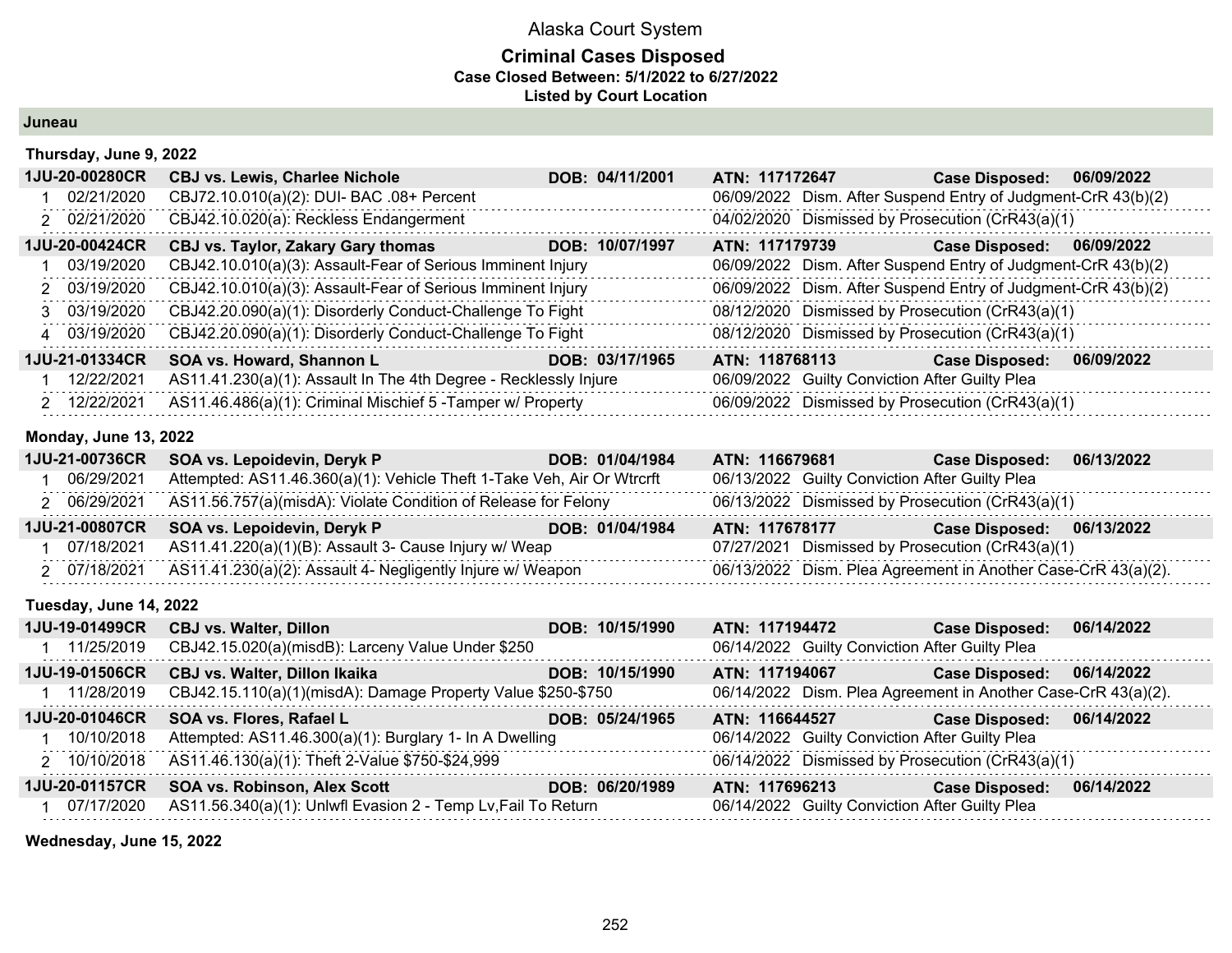### **Criminal Cases Disposed Case Closed Between: 5/1/2022 to 6/27/2022 Listed by Court Location**

|  | Juneau |  |
|--|--------|--|
|  |        |  |

| Wednesday, June 15, 2022     |                                                              |                 |                                                    |                       |            |  |  |
|------------------------------|--------------------------------------------------------------|-----------------|----------------------------------------------------|-----------------------|------------|--|--|
| 1JU-21-00018CR               | <b>CBJ vs. Swanson, Jesse Blair</b>                          | DOB: 08/17/1978 | ATN: 116677908                                     | <b>Case Disposed:</b> | 06/15/2022 |  |  |
| 01/04/2021                   | CBJ42.15.110(a)(1)(misdA): Damage Property Value \$250-\$750 |                 | 06/15/2022 Dismissed by Prosecution (CrR43(a)(1))  |                       |            |  |  |
| 2 01/04/2021                 | CBJ42.15.110(a)(1)(misdA): Damage Property Value \$250-\$750 |                 | 06/15/2022 Dismissed by Prosecution (CrR43(a)(1))  |                       |            |  |  |
| 3 01/04/2021                 | CBJ42.15.020(a)(misdB): Larceny Value Under \$250            |                 | 06/15/2022 Dismissed by Prosecution (CrR43(a)(1))  |                       |            |  |  |
| Thursday, June 16, 2022      |                                                              |                 |                                                    |                       |            |  |  |
| 1JU-21-01266CR               | <b>CBJ vs. Storey, Ronald Larue</b>                          | DOB: 03/30/1980 | ATN: 118762857                                     | <b>Case Disposed:</b> | 06/16/2022 |  |  |
| 1 10/30/2021                 | CBJ42.15.110(a)(1)(misdA): Damage Property Value \$250-\$750 |                 | 06/17/2022 Guilty Conviction After Guilty Plea     |                       |            |  |  |
| 1JU-22-00566CR               | <b>CBJ vs. Elisoff, James Remington</b>                      | DOB: 10/07/1983 | ATN: 118769751                                     | <b>Case Disposed:</b> | 06/16/2022 |  |  |
| 06/15/2022                   | CBJ42.15.020(a)(misdB): Larceny Value Under \$250            |                 | 06/16/2022 Guilty Conviction After No Contest Plea |                       |            |  |  |
| <b>Friday, June 17, 2022</b> |                                                              |                 |                                                    |                       |            |  |  |

| AS11.51.120(c): Criminal Nonsupport<br>06/17/2022 Guilty Conviction After Guilty Plea<br>03/14/2019                                        |  |
|--------------------------------------------------------------------------------------------------------------------------------------------|--|
| AS11.51.120(d)(2): Criminal Nonsupport 24 Months or More<br>06/17/2022 Dismissed by Prosecution (CrR43(a)(1)<br>2 03/14/2019               |  |
| 06/17/2022 Dismissed by Prosecution (CrR43(a)(1)<br>AS11.56.730(a)(fel): Failure to Appear On Felony Charge/Conv<br>3 08/11/2021           |  |
| 1JU-21-00828CR<br>SOA vs. King, Leonard Richard<br>DOB: 11/19/1980<br><b>Case Disposed:</b><br>06/17/2022<br>ATN: 116685324                |  |
| 07/01/2021<br>Attempted: AS11.56.320(a)(3)(A): Escape 3-Detn Misd Electronic Monitor<br>06/17/2022 Guilty Conviction After Guilty Plea     |  |
| 1JU-21-00969CR<br>06/17/2022<br><b>CBJ vs. Rambeck, Robert C</b><br>DOB: 02/01/1969<br>ATN: 118205361<br><b>Case Disposed:</b>             |  |
| CBJ42.30.080(a): Unlawful Contact First Degree<br>06/17/2022 Guilty Conviction After Guilty Plea<br>08/28/2021                             |  |
| <b>1JU-22-00559CR</b><br><b>CBJ vs. Jackson, Rodney Darren</b><br>DOB: 07/09/1969<br>ATN: 118199187<br>06/17/2022<br><b>Case Disposed:</b> |  |
| CBJ42.15.015(a)(2)(misdB): Trespass-Fail to Leave-Not Dwelling<br>06/17/2022 Guilty Conviction After No Contest Plea<br>06/13/2022         |  |

### **Saturday, June 18, 2022**

|              | 1JU-20-00774CR SOA vs. Skaflestad, Clarence K                               | DOB: 02/13/1969 | <b>ATN: 117193446</b> | Case Disposed: 06/18/2022                        |
|--------------|-----------------------------------------------------------------------------|-----------------|-----------------------|--------------------------------------------------|
| 11/28/2019   | AS11.41.200(a)(1): Assault 1- Serious Injury, Weapon                        |                 |                       | 06/18/2022 Dismissed by Prosecution (CrR43(a)(1) |
|              | 2 11/28/2019 AS11.41.220(a)(4): Assault 3- Serious Inj, Dngrs Instr         |                 |                       | 06/18/2022 Dismissed by Prosecution (CrR43(a)(1) |
|              | 3 11/28/2019 AS28.35.030(a)(1): DUI- Alcohol Or Contr Subst                 |                 |                       | 06/18/2022 Dismissed by Prosecution (CrR43(a)(1) |
| 4 07/02/2020 | AS11.56.757(a)(misdA): Violate Condition of Release for Felony              |                 |                       | 06/18/2022 Dismissed by Prosecution (CrR43(a)(1) |
|              | 5 11/12/2020 AS11.56.757(a)(misdA): Violate Condition of Release for Felony |                 |                       | 06/18/2022 Dismissed by Prosecution (CrR43(a)(1) |

### **Monday, June 20, 2022**

| 1JU-21-00592CR | CBJ vs. Moy JR, William Eric                                  | DOB: 04/19/1993 | ATN: 116683002 | 06/20/2022<br><b>Case Disposed:</b>                           |
|----------------|---------------------------------------------------------------|-----------------|----------------|---------------------------------------------------------------|
| 05/20/2021     | CBJ42.15.020(a)(misdA)(250+): Larceny Value \$250-750         |                 |                | 06/20/2022 Dism. Plea Agreement in Another Case-CrR 43(a)(2). |
| 05/20/2021     | CBJ42.30.040(a)(1)(A): False Info Implicate Another To Police |                 |                | 06/20/2022 Dism. Plea Agreement in Another Case-CrR 43(a)(2). |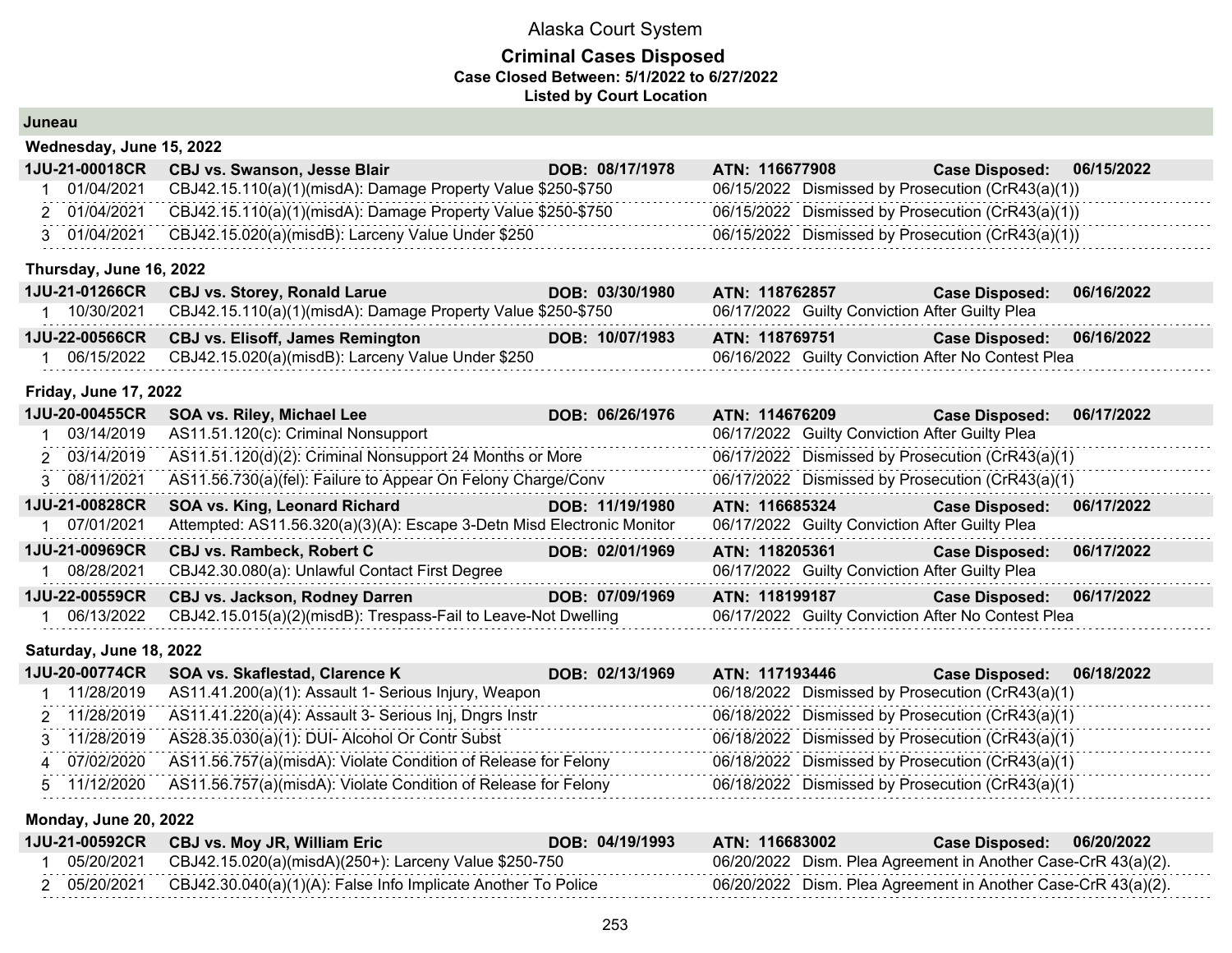### **Criminal Cases Disposed Case Closed Between: 5/1/2022 to 6/27/2022 Listed by Court Location**

| Juneau                       |                                                                     |                 |                |                                                               |            |
|------------------------------|---------------------------------------------------------------------|-----------------|----------------|---------------------------------------------------------------|------------|
| <b>Monday, June 20, 2022</b> |                                                                     |                 |                |                                                               |            |
| 1JU-21-00791CR               | SOA vs. Moy JR, William Eric                                        | DOB: 04/19/1993 | ATN: 116685027 | <b>Case Disposed:</b>                                         | 06/20/2022 |
| 07/09/2021                   | AS11.56.320(a)(4)(A): Escape 3-Rels Misd Electronic Monitor         |                 |                | 06/20/2022 Dism. Plea Agreement in Another Case-CrR 43(a)(2). |            |
| 1JU-21-01261CR               | SOA vs. Moy JR, William Eric                                        | DOB: 04/19/1993 | ATN: 117697293 | <b>Case Disposed:</b>                                         | 06/20/2022 |
| 08/18/2021<br>1              | AS11.56.375(a)(3): Promote Contraband 1- Contrld Substance          |                 |                | 06/20/2022 Dism. Plea Agreement in Another Case-CrR 43(a)(2). |            |
| 2 08/18/2021                 | AS11.71.050(a)(4): MICS5 Possess Any Amt IA, IIA, IIIA, IVA, VA     |                 |                | 06/20/2022 Dism. Plea Agreement in Another Case-CrR 43(a)(2). |            |
| Tuesday, June 21, 2022       |                                                                     |                 |                |                                                               |            |
| 1JU-22-00572CR               | <b>CBJ vs. Stockard, Kenneth Lee</b>                                | DOB: 08/17/1995 | ATN: 117686142 | <b>Case Disposed:</b>                                         | 06/21/2022 |
| 1 06/18/2022                 | CBJ42.15.015(a)(3)(misdB): Trespass-Ordered Not Return-Not Dwelling |                 |                | 06/21/2022 Dismissed.No Probable Cause.CrR5(d)&4(a)(1);MO4(e) |            |
| Wednesday, June 22, 2022     |                                                                     |                 |                |                                                               |            |
| 1JU-20-01213CR               | <b>SOA vs. Derr, Garrett Ralston</b>                                | DOB: 01/06/1979 |                | ATN: 117694296<br><b>Case Disposed:</b>                       | 06/22/2022 |
| 09/21/2020                   | AS11.46.484(a)(1): Crim Mischief 4-Prop Dam \$250-\$749             |                 |                | 06/22/2022 Dism. Plea Agreement in Another Case-CrR 43(a)(2). |            |
| 1JU-20-01526CR               | <b>CBJ vs. Derr, Garrett</b>                                        | DOB: 01/06/1979 | ATN: 117696735 | <b>Case Disposed:</b>                                         | 06/22/2022 |
| 09/20/2020<br>1              | CBJ42.15.020(a)(misdB): Larceny Value Under \$250                   |                 |                | 06/22/2022 Dism. Plea Agreement in Another Case-CrR 43(a)(2). |            |
| 1JU-21-00363CR               | SOA vs. Derr, Garrett Ralston                                       | DOB: 01/06/1979 | ATN: 116679411 | <b>Case Disposed:</b>                                         | 06/22/2022 |
| 03/28/2021                   | AS11.41.230(a)(3): Assault 4-Cause Fear Of Injury                   |                 |                | 06/22/2022 Guilty Conviction After Guilty Plea                |            |
| 2 03/28/2021                 | AS11.61.220(a)(1)(a)(i): MIW5, CCW + Fail to Inform Officer         |                 |                | 06/22/2022 Dismissed by Prosecution (CrR43(a)(1)              |            |
| 3 04/08/2022                 | AS11.56.757(a)(misdA): Violate Condition of Release for Felony      |                 |                | 06/22/2022 Guilty Conviction After Guilty Plea                |            |
| 4 04/19/2022                 | AS11.56.757(a)(misdA): Violate Condition of Release for Felony      |                 |                | 06/22/2022 Dismissed by Prosecution (CrR43(a)(1)              |            |
| 1JU-21-00719CR               | <b>CBJ vs. Peters, Seth Joe</b>                                     | DOB: 03/28/1990 | ATN: 117680346 | <b>Case Disposed:</b>                                         | 06/22/2022 |
| 06/27/2021                   | CBJ72.10.010(a)(1): DWI- Under Influence Liquor or Drug             |                 |                | 06/22/2022 Guilty Conviction After Guilty Plea                |            |
| 2 06/28/2021                 | CBJ72.10.012(a): Refusal to Submit to Chemical Test                 |                 |                | 06/22/2022 Dismissed by Prosecution (CrR43(a)(1)              |            |
| 1JU-22-00344CR               | <b>CBJ vs. Barrett, Nikolus Brian</b>                               | DOB: 11/07/1984 | ATN: 118199754 | <b>Case Disposed:</b>                                         | 06/22/2022 |
| 04/19/2022                   | CBJ72.10.028(a)(1): Driving w/License Canc/Susp/Rev for DWI         |                 |                | 06/22/2022 Dismissed by Prosecution (CrR43(a)(1))             |            |
| 1JU-22-00516CR               | SOA vs. Anderson, Johnathan C.                                      | DOB: 02/18/1988 | ATN: 117676269 | <b>Case Disposed:</b>                                         | 06/22/2022 |
| 06/05/2022<br>1              | AS11.46.330(a)(1): Crim Trespass 2- Upon Premises                   |                 |                | 06/22/2022 Dismissed. Defendant Found Incompetent             |            |
| 1JU-22-00579CR               | <b>CBJ vs. Julian, Jolene Mae</b>                                   | DOB: 10/23/1973 | ATN: 117676629 | <b>Case Disposed:</b>                                         | 06/22/2022 |
| 06/17/2022                   | CBJ72.10.010(a)(1): DWI- Under Influence Liquor or Drug             |                 |                | 06/22/2022 Dismissed. Duplicate Case.                         |            |
|                              |                                                                     |                 |                |                                                               |            |

**Thursday, June 23, 2022**

| 1JU-21-00063CR CBJ vs. Requa, Chad Terry                | DOB: 06/22/1973 | <b>ATN: 116674299</b> | Case Disposed: 06/23/2022                                     |  |
|---------------------------------------------------------|-----------------|-----------------------|---------------------------------------------------------------|--|
| 01/16/2021    CBJ72.10.010(a)(2): DUI- BAC .08+ Percent |                 |                       | 06/23/2022 Dism. After Suspend Entry of Judgment-CrR 43(b)(2) |  |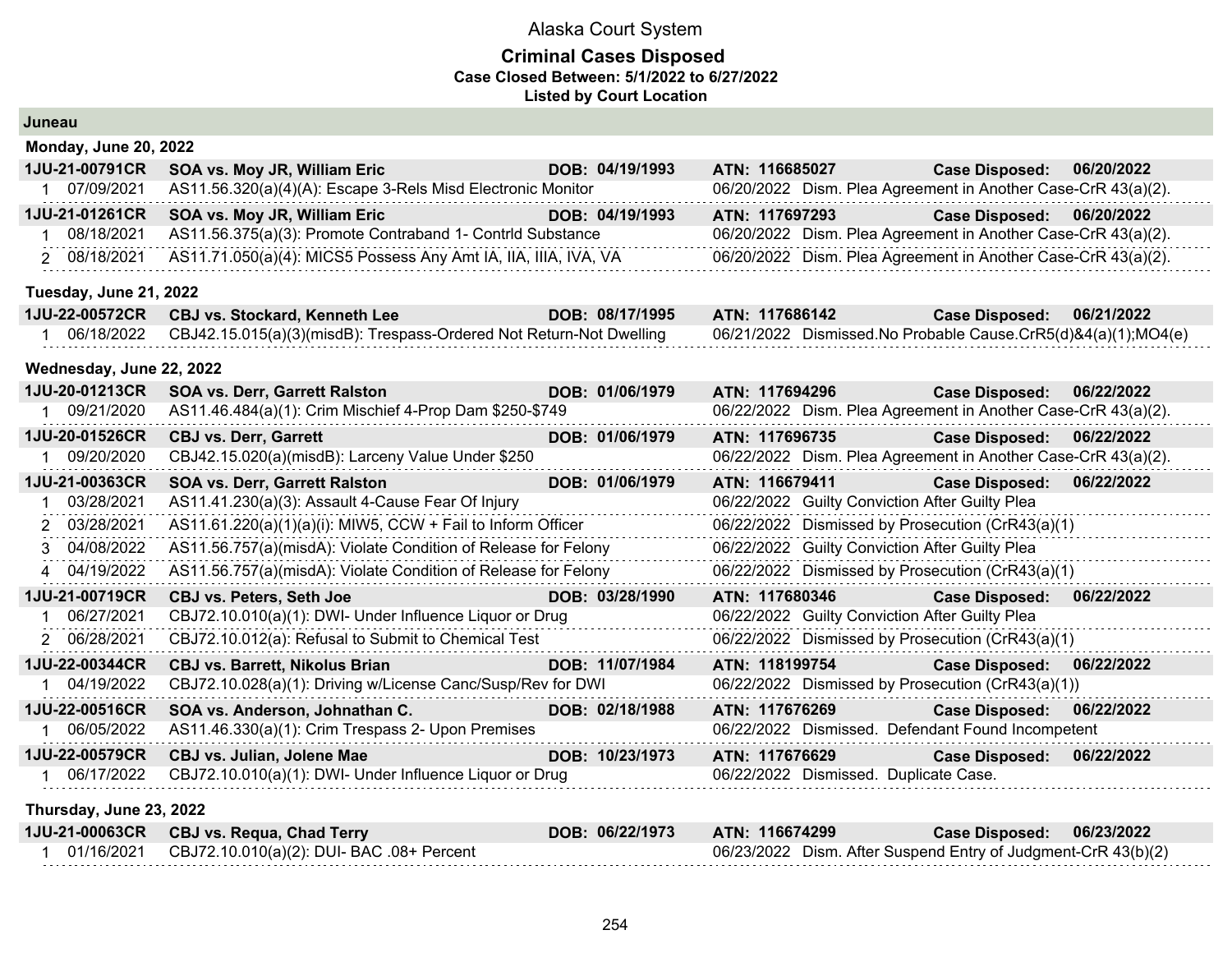### **Criminal Cases Disposed Case Closed Between: 5/1/2022 to 6/27/2022 Listed by Court Location**

**Juneau**

| Thursday, June 23, 2022      |                                                                     |                 |                                                               |                       |            |  |  |
|------------------------------|---------------------------------------------------------------------|-----------------|---------------------------------------------------------------|-----------------------|------------|--|--|
| 1JU-21-00244CR               | <b>CBJ vs. Marvin, Audrey Marjorie</b>                              | DOB: 06/20/1965 | ATN: 116677377                                                | <b>Case Disposed:</b> | 06/23/2022 |  |  |
| 02/24/2021                   | CBJ42.10.010(a)(1): Assault-Purposeful, Reckless Injury             |                 | 06/23/2022 Dismissed by Prosecution (CrR43(a)(1)              |                       |            |  |  |
| 2 02/24/2021                 | CBJ42.15.015(a)(1)(misdA): Trespass-w/o Invitation-in Dwell/ Intent |                 | 06/23/2022 Dismissed by Prosecution (CrR43(a)(1)              |                       |            |  |  |
| 1JU-21-00930CR               | <b>CBJ vs. Marvin, Audrey Marjorie</b>                              | DOB: 06/20/1965 | ATN: 116682552                                                | <b>Case Disposed:</b> | 06/23/2022 |  |  |
| 08/16/2021                   | CBJ42.30.080(a): Unlawful Contact First Degree                      |                 | 06/23/2022 Dismissed by Prosecution (CrR43(a)(1)              |                       |            |  |  |
| 2 08/16/2021                 | CBJ42.05.110(a)(misdB): Violate Conditions of Release On Misd       |                 | 06/23/2022 Dismissed by Prosecution (CrR43(a)(1)              |                       |            |  |  |
| 1JU-21-01127CR               | <b>CBJ vs. Jim, William Vernon</b>                                  | DOB: 04/18/1987 | ATN: 118766583                                                | <b>Case Disposed:</b> | 06/23/2022 |  |  |
| 10/16/2021                   | CBJ72.10.028(a)(1): Driving w/License Canc/Susp/Rev for DWI         |                 | 06/23/2022 Guilty Conviction After No Contest Plea            |                       |            |  |  |
| 2 10/16/2021                 | CBJ72.10.030(b): Fail to Give Info & Assist-Unattend Veh            |                 | 06/23/2022 Dismissed by Prosecution (CrR43(a)(1)              |                       |            |  |  |
| 1JU-22-00401CR               | <b>CBJ vs. Jim, William Vernon</b>                                  | DOB: 04/18/1987 | ATN: 116682813                                                | <b>Case Disposed:</b> | 06/23/2022 |  |  |
| 04/22/2022                   | CBJ72.10.028(a)(2): Drive w/Lice Canc/Rev/Sus Prev Conviction       |                 | 06/23/2022 Dism. Plea Agreement in Another Case-CrR 43(a)(2). |                       |            |  |  |
| 2 04/22/2022                 | CBJ42.05.110(a)(misdB): Violate Conditions of Release On Misd       |                 | 06/23/2022 Dism. Plea Agreement in Another Case-CrR 43(a)(2). |                       |            |  |  |
| <b>Friday, June 24, 2022</b> |                                                                     |                 |                                                               |                       |            |  |  |
| 1JU-22-00174CR               | <b>CBJ vs. Jones, Micah</b>                                         | DOB: 10/23/1993 | ATN: 118205784                                                | <b>Case Disposed:</b> | 06/24/2022 |  |  |
| 12/02/2021                   | CBJ42.20.110(a)(5): Harassment - Offensive Physical Contact         |                 | 06/24/2022 Dismissed by Prosecution (CrR43(a)(1))             |                       |            |  |  |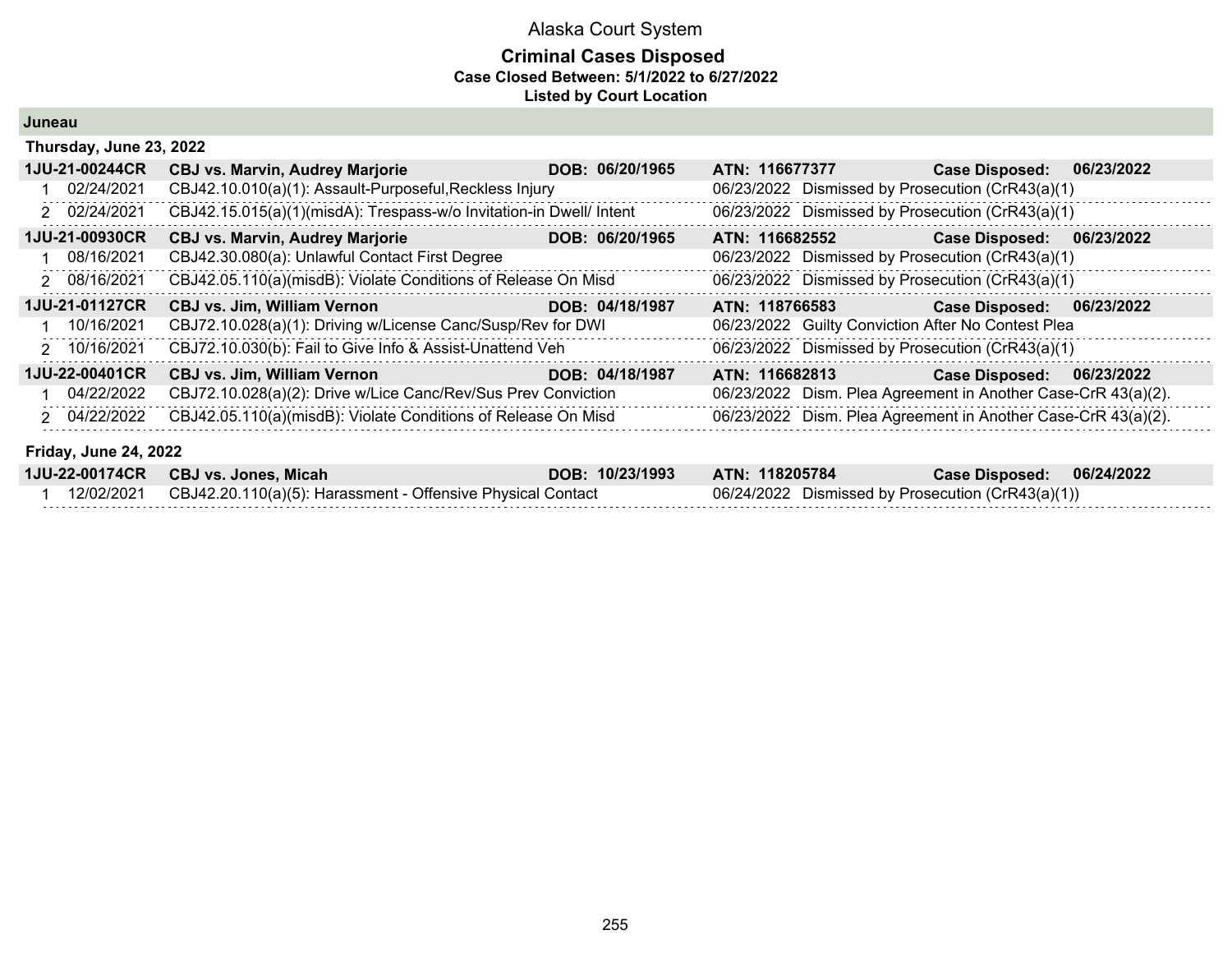### **Criminal Cases Disposed Case Closed Between: 5/1/2022 to 6/27/2022 Listed by Court Location**

**Kenai**

|               | <b>Monday, May 2, 2022</b> |                                                                   |                 |                                                  |                       |            |
|---------------|----------------------------|-------------------------------------------------------------------|-----------------|--------------------------------------------------|-----------------------|------------|
|               | 3KN-20-00763CR             | SOA vs. Ruberg, Kiley Justine                                     | DOB: 03/03/1996 | ATN: 117534699                                   | <b>Case Disposed:</b> | 05/02/2022 |
|               | 06/17/2020                 | AS11.61.110(a)(5): Disord Conduct-Challenge To Fight              |                 | 05/02/2022 Guilty Conviction After Guilty Plea   |                       |            |
|               | 3KN-21-01161CR             | <b>SOA vs. Percival, Chance Lawrence</b>                          | DOB: 05/19/1984 | ATN: 118033938                                   | <b>Case Disposed:</b> | 05/02/2022 |
|               | 08/15/2021                 | AS11.41.210(a)(1): Assault 2 - Injury w/ Weapon, Intent           |                 | 05/02/2022 Dismissed by Prosecution (CrR43(a)(1) |                       |            |
| $\mathcal{P}$ | 08/15/2021                 | AS11.41.230(a)(1): Assault In The 4th Degree - Recklessly Injure  |                 | 05/02/2022 Guilty Conviction After Guilty Plea   |                       |            |
|               | 3 08/10/2021               | AS11.41.230(a)(1): Assault In The 4th Degree - Recklessly Injure  |                 | 05/02/2022 Dismissed by Prosecution (CrR43(a)(1) |                       |            |
|               | 4 08/15/2021               | AS11.56.745: Interfere w/ Report of DV Crime                      |                 | 05/02/2022 Dismissed by Prosecution (CrR43(a)(1) |                       |            |
|               | 3KN-21-01162CR             | SOA vs. Percival, Chance L                                        | DOB: 05/19/1984 | ATN: 117581463                                   | <b>Case Disposed:</b> | 05/02/2022 |
|               | 08/15/2021                 | AS28.35.030(a)(2): DUI- BAC .08+ Percent                          |                 | 05/02/2022 Guilty Conviction After Guilty Plea   |                       |            |
|               | 3KN-21-01313CR             | SOA vs. Johnston, Racheal Gae                                     | DOB: 06/25/1972 | ATN: 117536112                                   | <b>Case Disposed:</b> | 05/02/2022 |
|               | 09/23/2021                 | AS28.35.030(a)(2): DUI- BAC .08+ Percent                          |                 | 05/02/2022 Guilty Conviction After Guilty Plea   |                       |            |
|               | 2 09/23/2021               | AS11.61.210(a)(1): Misc/Weapons 4- Possess While Intox            |                 | 05/02/2022 Dismissed by Prosecution (CrR43(a)(1) |                       |            |
|               | 3KN-21-01335CR             | SOA vs. JONSSON, SIV BETTI                                        | DOB: 02/28/1975 | ATN: 116543016                                   | <b>Case Disposed:</b> | 05/02/2022 |
|               | 09/29/2021                 | AS28.35.050(b): Lv Scene Of Accid - Vehic Dmg                     |                 | 05/02/2022 Dismissed by Prosecution (CrR43(a)(1) |                       |            |
|               | 2 09/29/2021               | AS11.56.800(a)(1)(B)(i): False Info/Rpt- ID At Arrst/Invst/Incarc |                 | 05/02/2022 Dismissed by Prosecution (CrR43(a)(1) |                       |            |
| 3             | 09/29/2021                 | AS28.15.291(a)(2): Drive w/Lic Canc/Rev/Sus Prev Conviction       |                 | 05/02/2022 Dismissed by Prosecution (CrR43(a)(1) |                       |            |
|               | 4 09/29/2021               | AS28.35.030(n): Felony DUI - 2+ Priors                            |                 | 05/02/2022 Guilty Conviction After Guilty Plea   |                       |            |
|               |                            |                                                                   |                 |                                                  |                       |            |

### **Tuesday, May 3, 2022**

| 3KN-22-00238CR | <b>SOA vs. Collet, Nicole Yvette</b>                        | DOB: 05/28/1991 | ATN: 117553176 |                                                | <b>Case Disposed:</b>                            | 05/03/2022 |
|----------------|-------------------------------------------------------------|-----------------|----------------|------------------------------------------------|--------------------------------------------------|------------|
| 03/08/2022     | AS11.46.360(a)(1): Vehicle Theft 1-Take Veh, Air Or Wtrcrft |                 |                | 05/03/2022 Guilty Conviction After Guilty Plea |                                                  |            |
| 2 03/09/2022   | AS28.35.400: Reckless Driving                               |                 |                |                                                | 05/03/2022 Dismissed by Prosecution (CrR43(a)(1) |            |
| 3 03/09/2022   | AS28.35.182(b): Fail To Stop At Direction Of Officer 2      |                 |                | 05/03/2022 Guilty Conviction After Guilty Plea |                                                  |            |
| 4 03/09/2022   | AS28.35.030(a)(1): DUI- Alcohol Or Contr Subst              |                 |                | 05/03/2022 Guilty Conviction After Guilty Plea |                                                  |            |
| 5 03/08/2022   | AS11.46.140(a)(1): Theft 3-Value \$250-\$749                |                 |                | 05/03/2022 Guilty Conviction After Guilty Plea |                                                  |            |
| 6 03/09/2022   | AS28.35.182(a)(2): Fail to Stp/Dir Officer-Vehicle Theft    |                 |                |                                                | 05/03/2022 Dismissed by Prosecution (CrR43(a)(1) |            |
| 7 06/15/2022   | <b>PTRP Technical Violation - Filed in Kenai</b>            |                 |                |                                                | 06/23/2022 PTRP: Probation Modified/Continued    |            |
| 3KN-22-00346CR | <b>SOA vs. Berestoff, Alisha Christine</b>                  | DOB: 05/19/1993 | ATN: 117552987 |                                                | Case Disposed: 05/03/2022                        |            |
| 1 04/05/2022   | AS11.46.486(a)(2): Criminal Mischief 5-Damage Under \$250   |                 |                |                                                | 05/03/2022 Dismissed by Prosecution (CrR43(a)(1) |            |
| 3KN-22-00375CR | SOA vs. Werts, Brian Anthony                                | DOB: 09/15/1979 | ATN: 118681596 |                                                | <b>Case Disposed:</b>                            | 05/03/2022 |
| 1 04/13/2022   | AS28.35.030(a)(1): DUI- Alcohol Or Contr Subst              |                 |                | 05/03/2022 Guilty Conviction After Guilty Plea |                                                  |            |
| 2 04/13/2022   | AS28.35.032(a): Refuse To Submit To Chemical Test           |                 |                |                                                | 05/03/2022 Dismissed by Prosecution (CrR43(a)(1) |            |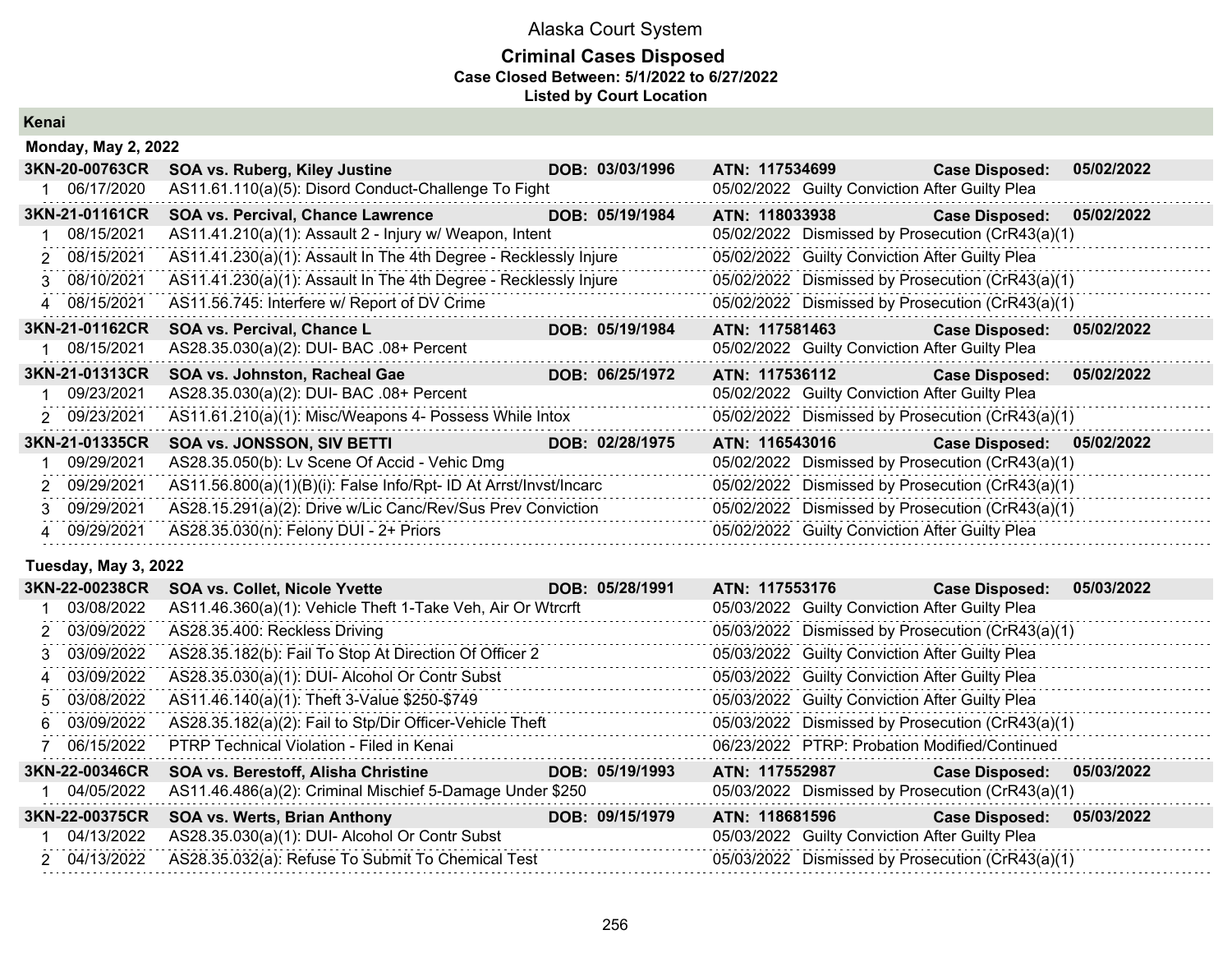### **Criminal Cases Disposed Case Closed Between: 5/1/2022 to 6/27/2022 Listed by Court Location**

| Kenai                  |                                                                  |                 |                |                                                               |            |
|------------------------|------------------------------------------------------------------|-----------------|----------------|---------------------------------------------------------------|------------|
| Tuesday, May 3, 2022   |                                                                  |                 |                |                                                               |            |
| 3KN-22-00377CR         | SOA vs. Bailey, Donovan Edward                                   | DOB: 04/10/1998 | ATN: 118681605 | <b>Case Disposed:</b>                                         | 05/03/2022 |
| 1 04/14/2022           | AS28.35.030(a)(2): DUI- BAC .08+ Percent                         |                 |                | 05/03/2022 Guilty Conviction After Guilty Plea                |            |
| 3KN-22-00436CR         | SOA vs. McCarthy, Jayden                                         | DOB: 06/20/1999 | ATN: 117541917 | <b>Case Disposed:</b>                                         | 05/03/2022 |
| 03/28/2022             | AS11.41.230(a)(1): Assault In The 4th Degree - Recklessly Injure |                 |                | 05/03/2022 Dismissed by Prosecution (CrR43(a)(1)              |            |
| 2 03/28/2022           | AS11.41.250: Reckless Endangerment                               |                 |                | 05/03/2022 Dismissed by Prosecution (CrR43(a)(1)              |            |
| Wednesday, May 4, 2022 |                                                                  |                 |                |                                                               |            |
| 3KN-20-01113CR         | SOA vs. Kohn, James Allen                                        | DOB: 08/31/1986 | ATN: 117513252 | <b>Case Disposed:</b>                                         | 05/04/2022 |
| 08/16/2020             | AS11.41.220(a)(1)(A): Assault 3- Cause Fear Of Injury w/ Weap    |                 |                | 05/04/2022 Dismissed by Prosecution (CrR43(a)(1)              |            |
| 2 08/16/2020           | AS11.41.250: Reckless Endangerment                               |                 |                | 05/04/2022 Guilty Conviction After Guilty Plea                |            |
| 3 08/16/2020           | AS11.41.250: Reckless Endangerment                               |                 |                | 05/04/2022 Dismissed by Prosecution (CrR43(a)(1)              |            |
| 3KN-20-01526CR         | SOA vs. Kohn JR, James Allen                                     | DOB: 08/31/1986 | ATN: 118031445 | <b>Case Disposed:</b>                                         | 05/04/2022 |
| 11/05/2020             | AS11.56.740(a)(1): Violate DV Protective Order                   |                 |                | 05/04/2022 Dism. Plea Agreement in Another Case-CrR 43(a)(2). |            |
| 2 11/05/2020           | AS11.56.757(a)(misdA): Violate Condition of Release for Felony   |                 |                | 05/04/2022 Dism. Plea Agreement in Another Case-CrR 43(a)(2). |            |
| 3KN-21-00383CR         | SOA vs. Oetken, Rhiannon Marie Kawaihiil                         | DOB: 09/10/1988 | ATN: 117009567 | <b>Case Disposed:</b>                                         | 05/04/2022 |
| 03/14/2021             | AS28.35.030(a)(2): DUI- BAC .08+ Percent                         |                 |                | 05/04/2022 Guilty Conviction After Guilty Plea                |            |
| 2 03/14/2021           | AS11.61.210(a)(1): Misc/Weapons 4- Possess While Intox           |                 |                | 05/04/2022 Dism. Plea Agreement in Another Case-CrR 43(a)(2). |            |
| 3KN-21-01134CR         | SOA vs. Hastie, Sara Lee Ann                                     | DOB: 02/16/1997 | ATN: 117547164 | <b>Case Disposed:</b>                                         | 05/04/2022 |
| 08/07/2021             | AS28.35.410: Negligent Driving Not CMV                           | .               |                | 05/04/2022 Guilty Conviction After Guilty Plea                |            |
| 2 08/07/2021           | AS11.61.210(a)(1): Misc/Weapons 4- Possess While Intox           |                 |                | 05/04/2022 Dismissed by Prosecution (CrR43(a)(1)              |            |
| 3KN-22-00020CR         | SOA vs. Carroll, Shena Ann                                       | DOB: 05/23/1996 | ATN: 118683261 | <b>Case Disposed:</b>                                         | 05/04/2022 |
| 10/27/2021             | AS11.56.758(b)(1): Violation Of Custodian Duty - Re Felony       |                 |                | 05/04/2022 Guilty Conviction After Guilty Plea                |            |

#### **Thursday, May 5, 2022**

| 3KN-20-01489CR | <b>SOA vs. Conrad, Charles Robert</b>                           | DOB: 01/11/1990 | ATN: 118033371 |                                                | <b>Case Disposed:</b>                            | 05/05/2022 |
|----------------|-----------------------------------------------------------------|-----------------|----------------|------------------------------------------------|--------------------------------------------------|------------|
| 10/29/2020     | AS28.35.030(a)(1): DUI- Alcohol Or Contr Subst                  |                 |                | 05/05/2022 Guilty Conviction After Guilty Plea |                                                  |            |
| 2 10/29/2020   | AS11.71.050(a)(4): MICS5 Possess Any Amt IA, IIA, IIIA, IVA, VA |                 |                |                                                | 05/05/2022 Dismissed by Prosecution (CrR43(a)(1) |            |
| 3 10/29/2020   | AS11.71.050(a)(4): MICS5 Possess Any Amt IA, IIA, IIIA, IVA, VA |                 |                |                                                | 05/05/2022 Dismissed by Prosecution (CrR43(a)(1) |            |
| 4 12/04/2020   | AS11.56.757(a)(misdB): Violate Conditions of Release for Misd   |                 |                |                                                | 05/05/2022 Dismissed by Prosecution (CrR43(a)(1) |            |
| 5 02/09/2021   | AS11.56.757(a)(misdB): Violate Conditions of Release for Misd   |                 |                |                                                | 05/05/2022 Dismissed by Prosecution (CrR43(a)(1) |            |
| 6 04/09/2021   | AS11.56.757(a)(misdA): Violate Condition of Release for Felony  |                 |                |                                                | 05/05/2022 Dismissed by Prosecution (CrR43(a)(1) |            |
| 07/20/2021     | AS11.56.757(a)(misdB): Violate Conditions of Release for Misd   |                 |                | 05/05/2022 Guilty Conviction After Guilty Plea |                                                  |            |
| 8 10/05/2021   | AS11.56.757(a)(misdB): Violate Conditions of Release for Misd   |                 |                |                                                | 05/05/2022 Dismissed by Prosecution (CrR43(a)(1) |            |
| 9 01/19/2022   | AS11.56.757(a)(misdB): Violate Conditions of Release for Misd   |                 |                |                                                | 05/05/2022 Dismissed by Prosecution (CrR43(a)(1) |            |
|                |                                                                 |                 |                |                                                |                                                  |            |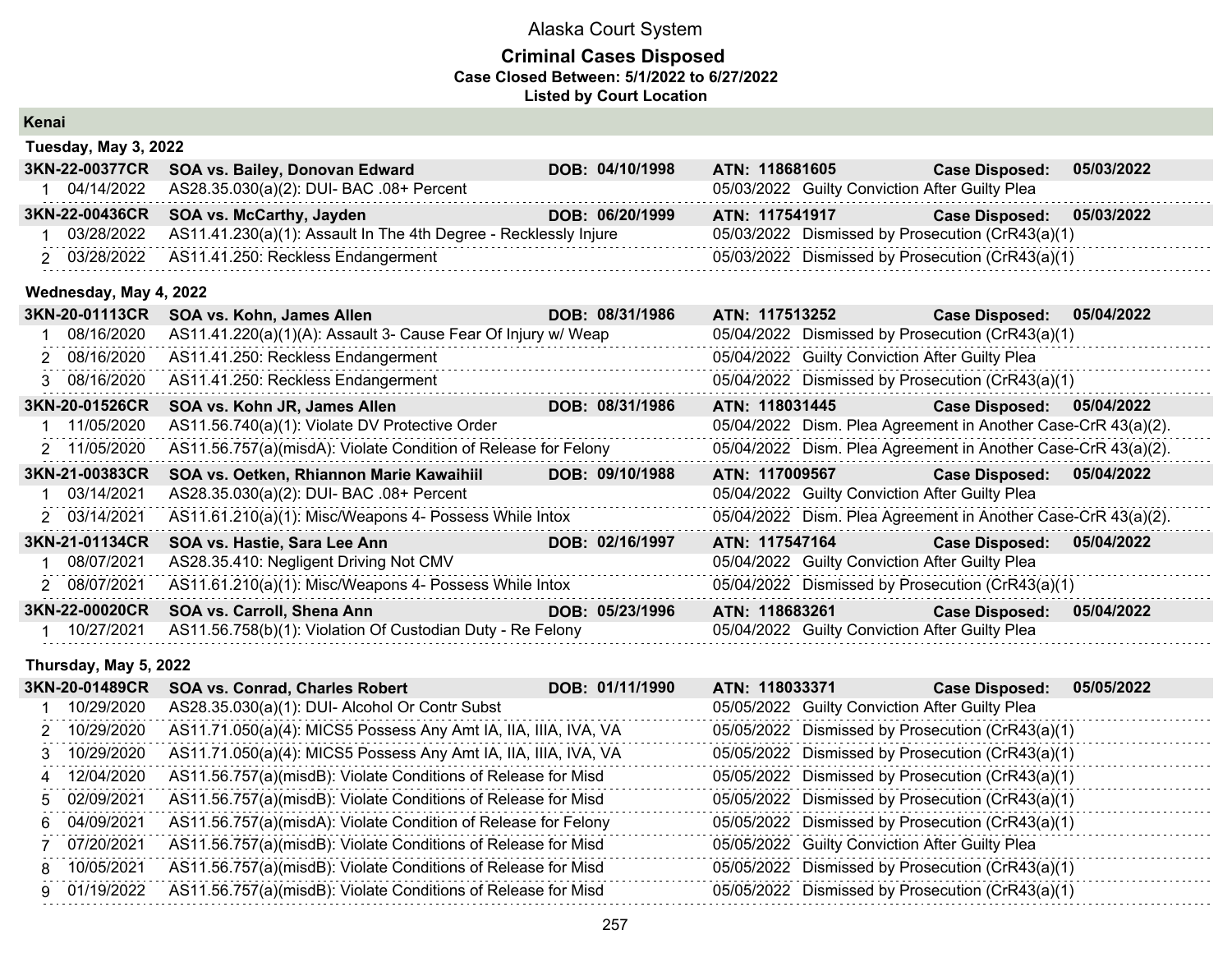### **Criminal Cases Disposed Case Closed Between: 5/1/2022 to 6/27/2022 Listed by Court Location**

| И     |  |  |
|-------|--|--|
|       |  |  |
| Kenar |  |  |
|       |  |  |

| Thursday, May 5, 2022      |                                                              |                 |                                                |                                                               |            |
|----------------------------|--------------------------------------------------------------|-----------------|------------------------------------------------|---------------------------------------------------------------|------------|
| 3KN-21-01590CR             | <b>SOA vs. Fattore, Brittney Lee</b>                         | DOB: 04/25/1989 | ATN: 117510174                                 | <b>Case Disposed:</b>                                         | 05/05/2022 |
| 12/08/2021                 | AS11.71.040(a)(12): MICS4-Prev Convic MICS5 Preceding 10 yrs |                 |                                                | 05/05/2022 Dismissed-Furtherance of Justice CrR 43(c)         |            |
| 3KN-21-01605CR             | SOA vs. Espinosa, Leandro Chi                                | DOB: 10/10/1979 | ATN: 117510948                                 | Case Disposed: 05/05/2022                                     |            |
| 12/10/2021                 | AS11.56.740(a)(1): Violate DV Protective Order               |                 |                                                | 05/05/2022 Dism. Plea Agreement in Another Case-CrR 43(a)(2). |            |
| 2 12/10/2021               | AS11.56.740(a)(1): Violate DV Protective Order               |                 |                                                | 05/05/2022 Dism. Plea Agreement in Another Case-CrR 43(a)(2). |            |
| 3KN-21-01607CR             | SOA vs. Espinosa, Leandro Chi                                | DOB: 10/10/1979 | ATN: 118038096                                 | Case Disposed: 05/05/2022                                     |            |
| 12/11/2021                 | AS11.56.740(a)(1): Violate DV Protective Order               |                 |                                                | 05/05/2022 Dism. Plea Agreement in Another Case-CrR 43(a)(2). |            |
| 2 12/11/2021               | AS11.56.740(a)(1): Violate DV Protective Order               |                 |                                                | 05/05/2022 Dism. Plea Agreement in Another Case-CrR 43(a)(2). |            |
| 3KN-21-01617CR             | SOA vs. Espinosa, Leandro Chi                                | DOB: 10/10/1979 | ATN: 117511101                                 | Case Disposed: 05/05/2022                                     |            |
| 12/12/2021                 | AS11.56.740(a)(1): Violate DV Protective Order               |                 | 05/05/2022 Guilty Conviction After Guilty Plea |                                                               |            |
| 2 12/12/2021               | AS11.56.740(a)(1): Violate DV Protective Order               |                 | 05/05/2022 Guilty Conviction After Guilty Plea |                                                               |            |
| 3 12/12/2021               | AS11.56.740(a)(1): Violate DV Protective Order               |                 |                                                | 05/05/2022 Dismissed by Prosecution (CrR43(a)(1)              |            |
| 4 12/12/2021               | AS11.56.740(a)(1): Violate DV Protective Order               |                 |                                                | 05/05/2022 Dismissed by Prosecution (CrR43(a)(1)              |            |
| 12/13/2021                 | AS11.56.740(a)(1): Violate DV Protective Order               |                 |                                                | 05/05/2022 Dismissed by Prosecution (CrR43(a)(1)              |            |
| 3KN-22-00089CR             | SOA vs. Wilson, Connie Estelle                               | DOB: 08/06/1950 | ATN: 117552573                                 | Case Disposed: 05/05/2022                                     |            |
| 01/24/2022                 | AS04.16.040: Drunk Person On Licensed Premises               |                 |                                                | 05/05/2022 Dismissed by Prosecution (CrR43(a)(1)              |            |
| 3KN-22-00312CR             | SOA vs. Bulot, Tristian Trey Gardner                         | DOB: 06/15/1999 | ATN: 117511704                                 | <b>Case Disposed:</b>                                         | 05/05/2022 |
| 03/26/2022                 | AS28.35.030(a)(1): DUI- Alcohol Or Contr Subst               |                 |                                                | 05/05/2022 Dismissed by Prosecution (CrR43(a)(1)              |            |
| <b>Friday, May 6, 2022</b> |                                                              |                 |                                                |                                                               |            |
| 3KN-21-00649CR             | SOA vs. Mathison, Mercedes Jean                              | DOB: 04/07/1995 | ATN: 117507384                                 | <b>Case Disposed:</b>                                         | 05/06/2022 |

|            | 3KN-21-00649CR     SOA vs. Mathison. Mercedes Jean            | DOB: 04/07/1995 | AIN: 11/50/384 | Case Disposed:<br>05/06/2022                     |
|------------|---------------------------------------------------------------|-----------------|----------------|--------------------------------------------------|
| 04/30/2021 | AS28.35.030(a)(2): DUI- BAC .08+ Percent                      |                 |                | 05/06/2022 Guilty Conviction After Guilty Plea   |
| 04/23/2022 | AS11.56.757(a)(misdB): Violate Conditions of Release for Misd |                 |                | 05/06/2022 Dismissed by Prosecution (CrR43(a)(1) |
|            |                                                               |                 |                |                                                  |

### **Sunday, May 8, 2022**

| 3KN-22-00469CR SOA vs. King, George Dewey                                   | DOB: 08/17/1946 | ATN: 118646613                                   | Case Disposed: 05/08/2022 |  |
|-----------------------------------------------------------------------------|-----------------|--------------------------------------------------|---------------------------|--|
| 05/07/2022 AS11.41.230(a)(1): Assault In The 4th Degree - Recklessly Injure |                 | 05/08/2022 Dismissed by Prosecution (CrR43(a)(1) |                           |  |

**Monday, May 9, 2022**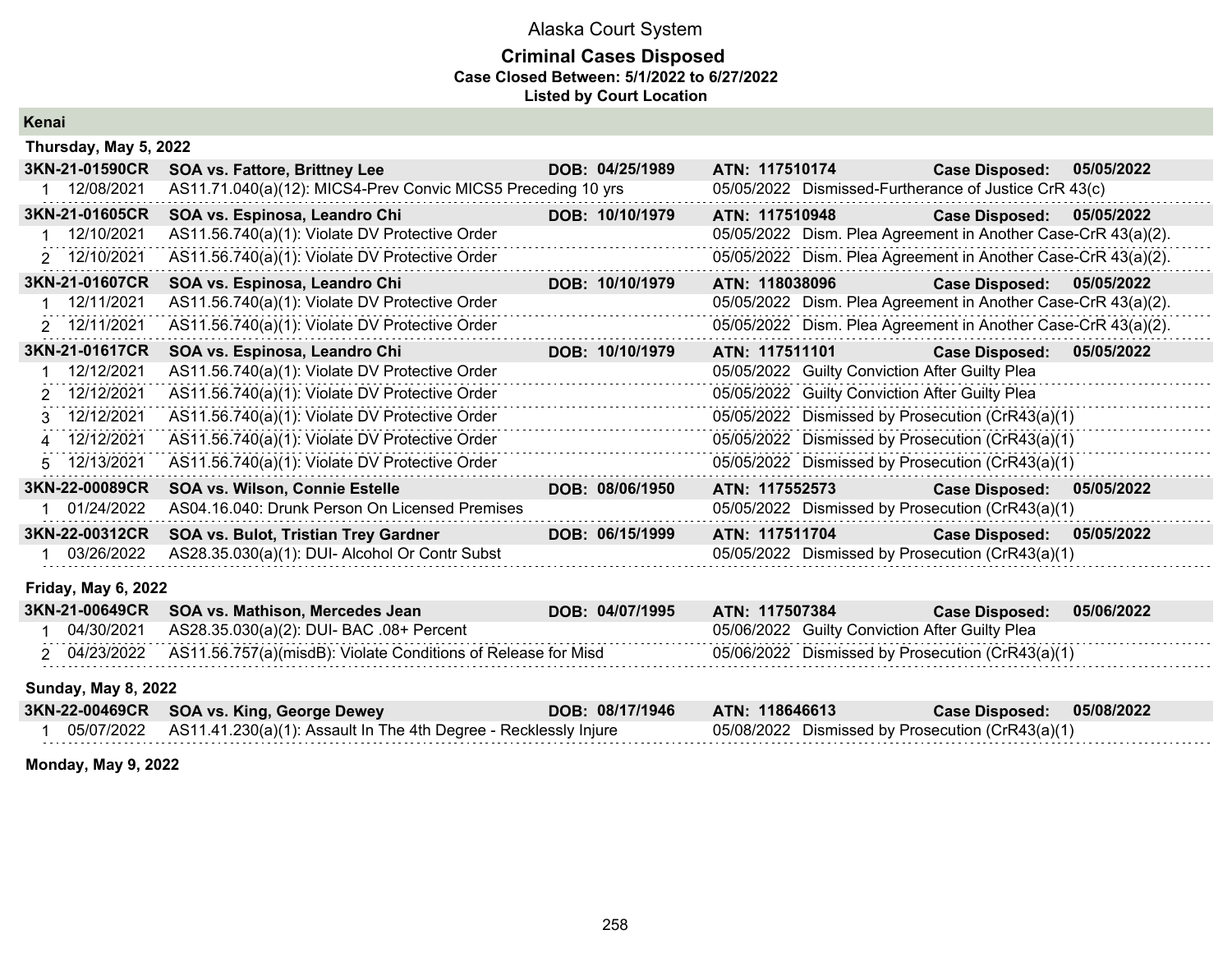### **Criminal Cases Disposed Case Closed Between: 5/1/2022 to 6/27/2022 Listed by Court Location**

**Kenai**

| <b>Monday, May 9, 2022</b>   |                                                                  |                 |                                                               |                       |            |
|------------------------------|------------------------------------------------------------------|-----------------|---------------------------------------------------------------|-----------------------|------------|
| 3KN-20-00541CR               | SOA vs. Baer, Brandon Lee                                        | DOB: 10/13/1988 | ATN: 116538768                                                | <b>Case Disposed:</b> | 05/09/2022 |
| 05/01/2020                   | AS11.46.300(a)(1): Burglary 1- In A Dwelling                     |                 | 05/09/2022 Dism. Plea Agreement in Another Case-CrR 43(a)(2). |                       |            |
| 05/01/2020                   | AS11.46.310: Burglary 2                                          |                 | 05/09/2022 Guilty After Trial                                 |                       |            |
| 05/01/2020<br>3              | AS11.46.130(a)(1): Theft 2-Value \$750-\$24,999                  |                 | 05/09/2022 Dism. Plea Agreement in Another Case-CrR 43(a)(2). |                       |            |
| 05/01/2020<br>4              | AS11.46.482(a)(1): Criminal Mischief 3-Damage \$750+             |                 | 05/09/2022 Dism. Plea Agreement in Another Case-CrR 43(a)(2). |                       |            |
| 05/01/2020<br>5              | AS11.56.757(a)(misdB): Violate Conditions of Release for Misd    |                 | 05/09/2022 Dism. Plea Agreement in Another Case-CrR 43(a)(2). |                       |            |
| 12/21/2020<br>6              | AS11.56.730(a)(fel): Failure to Appear On Felony Charge/Conv     |                 | 05/09/2022 Dism. Plea Agreement in Another Case-CrR 43(a)(2). |                       |            |
| 12/21/2020<br>7              | AS11.56.730(a)(fel): Failure to Appear On Felony Charge/Conv     |                 | 05/09/2022 Dism. Plea Agreement in Another Case-CrR 43(a)(2). |                       |            |
| 12/21/2020<br>8              | AS11.56.730(a)(fel): Failure to Appear On Felony Charge/Conv     |                 | 05/09/2022 Dism. Plea Agreement in Another Case-CrR 43(a)(2). |                       |            |
| 12/07/2021<br>9              | AS11.56.757(a)(misdA): Violate Condition of Release for Felony   |                 | 05/09/2022 Dism. Plea Agreement in Another Case-CrR 43(a)(2). |                       |            |
| 10/27/2021<br>10             | AS11.56.730(a)(misd): Failure to Appear On Misd Charge/Conv      |                 | 05/09/2022 Guilty After Trial                                 |                       |            |
| 3KN-21-01156CR               | SOA vs. Covey, Jasper Eugene                                     | DOB: 02/05/1993 | ATN: 117536085                                                | <b>Case Disposed:</b> | 05/09/2022 |
| 08/02/2021                   | AS28.35.030(a)(1): DUI- Alcohol Or Contr Subst                   |                 | 05/09/2022 Guilty Conviction After Guilty Plea                |                       |            |
| 3KN-22-00170CR               | SOA vs. Hall, Christopher Daniel                                 | DOB: 12/02/1985 | ATN: 117553941                                                | <b>Case Disposed:</b> | 05/09/2022 |
| 1 02/17/2022                 | AS28.35.030(a)(1): DUI- Alcohol Or Contr Subst                   |                 | 05/09/2022 Dismissed by Prosecution (CrR43(a)(1)              |                       |            |
| 3KN-22-00227CR               | SOA vs. Choate, Crystal Darleen                                  | DOB: 12/25/1960 | ATN: 117553698                                                | <b>Case Disposed:</b> | 05/09/2022 |
| 1 03/06/2022                 | AS11.41.230(a)(1): Assault In The 4th Degree - Recklessly Injure |                 | 05/09/2022 Guilty Conviction After Guilty Plea                |                       |            |
| <b>Tuesday, May 10, 2022</b> |                                                                  |                 |                                                               |                       |            |
| 3KN-21-00531CR               | SOA vs. Brammeier, Jamie Lee                                     | DOB: 08/28/1985 | ATN: 116028396                                                | <b>Case Disposed:</b> | 05/10/2022 |
| 1 04/02/2021                 | AS11.46.330: Criminal Trespass 2                                 |                 | 05/10/2022 Guilty Conviction After Guilty Plea                |                       |            |
| 3KN-21-00641CR               | SOA vs. Renner, Zachary D                                        | DOB: 04/05/2003 | ATN: 117536508                                                | <b>Case Disposed:</b> | 05/10/2022 |
| 1 04/29/2021                 | AS11.71.060(a)(2)(A): MICS6 Possess <1 oz VIA                    |                 | 05/10/2022 Dismissed by Prosecution (CrR43(a)(1)              |                       |            |
| 3KN-21-00806CR               | SOA vs. Luke, Kristina A                                         | DOB: 02/24/2000 | ATN: 116027127                                                | <b>Case Disposed:</b> | 05/10/2022 |
| 1 01/02/2021                 | AS11.71.050(a)(4): MICS5 Possess Any Amt IA, IIA, IIIA, IVA, VA  |                 | 05/10/2022 Guilty Conviction After Guilty Plea                |                       |            |
| 3KN-21-00863CR               | SOA vs. Lusk, Jimmy D                                            | DOB: 04/15/1963 | ATN: 117508176                                                | <b>Case Disposed:</b> | 05/10/2022 |
| 1 06/14/2021                 | AS28.15.291(a)(2): Drive w/Lic Canc/Rev/Sus Prev Conviction      |                 | 05/10/2022 Dism. Plea Agreement in Another Case-CrR 43(a)(2). |                       |            |
| 3KN-21-01267CR               | SOA vs. Luke, Kristina Ann                                       | DOB: 02/24/2000 | ATN: 117507429                                                | <b>Case Disposed:</b> | 05/10/2022 |
| 09/09/2021                   | AS28.35.030(a)(1): DUI- Alcohol Or Contr Subst                   |                 | 05/10/2022 Guilty Conviction After Guilty Plea                |                       |            |
| 2 11/29/2021                 | AS11.56.757(a)(misdB): Violate Conditions of Release for Misd    |                 | 05/10/2022 Guilty Conviction After Guilty Plea                |                       |            |
| 3 01/27/2022                 | AS11.56.757(a)(misdB): Violate Conditions of Release for Misd    |                 | 05/10/2022 Dismissed by Prosecution (CrR43(a)(1)              |                       |            |
| 3KN-22-00376CR               | SOA vs. Gashin, Maxsim D                                         | DOB: 05/01/2003 | ATN: 117537705                                                | <b>Case Disposed:</b> | 05/10/2022 |
| 1 04/13/2022                 | AS28.15.051(a): Drive In Viol Of Instruction Permit              |                 | 05/10/2022 Dismissed by Prosecution (CrR43(a)(1)              |                       |            |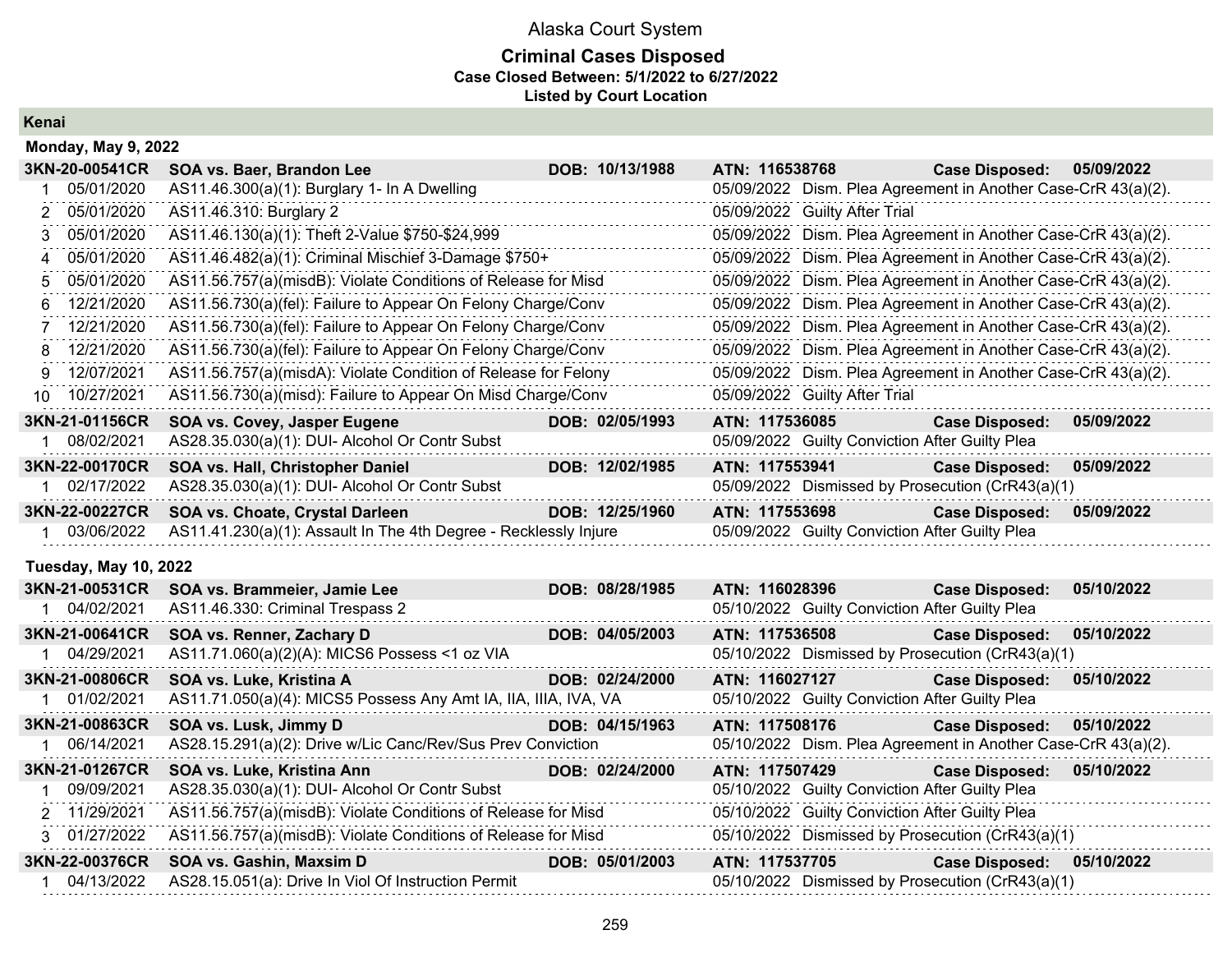### **Criminal Cases Disposed Case Closed Between: 5/1/2022 to 6/27/2022 Listed by Court Location**

**Kenai**

| <b>Tuesday, May 10, 2022</b> |                                                               |                 |                                                               |                       |            |
|------------------------------|---------------------------------------------------------------|-----------------|---------------------------------------------------------------|-----------------------|------------|
| 3KN-22-00420CR               | SOA vs. Easley, Benjamin Winfield                             | DOB: 04/10/2001 | ATN: 117536364                                                | <b>Case Disposed:</b> | 05/10/2022 |
| 04/20/2022                   | AS11.46.150(a): Theft 4-Less than \$250                       |                 | 05/10/2022 Guilty Conviction After Guilty Plea                |                       |            |
| 3KN-22-00423CR               | SOA vs. Lusk, Jimmy D                                         | DOB: 04/15/1963 | ATN: 118681776                                                | <b>Case Disposed:</b> | 05/10/2022 |
| 04/26/2022                   | AS28.15.291(a)(1): Drive w/Lic Canc/Rev/Sus For Crim Offens   |                 | 05/10/2022 Guilty Conviction After Guilty Plea                |                       |            |
| 3KN-22-00427CR               | SOA vs. Petrey, Lilli Ann                                     | DOB: 02/20/1999 | ATN: 118681695                                                | <b>Case Disposed:</b> | 05/10/2022 |
| 04/20/2022                   | AS11.46.140(a)(1): Theft 3-Value \$250-\$749                  |                 | 05/12/2022 Guilty Conviction After Guilty Plea                |                       |            |
| 3KN-22-00446CR               | SOA vs. Luke, Kristina Ann                                    | DOB: 02/24/2000 | ATN: 118645002                                                | <b>Case Disposed:</b> | 05/10/2022 |
| 05/01/2022                   | AS11.56.757(a)(misdB): Violate Conditions of Release for Misd |                 | 05/10/2022 Dism. Plea Agreement in Another Case-CrR 43(a)(2). |                       |            |
| 2 05/01/2022                 | AS11.56.800(a)(1)(A): False Info/Report-Implic thr In Offense |                 | 05/10/2022 Dism. Plea Agreement in Another Case-CrR 43(a)(2). |                       |            |
| 3 05/01/2022                 | AS11.71.050(a)(1): MICS5 Mfr/Deliver/Poss <1oz VIA            |                 | 05/10/2022 Dism. Plea Agreement in Another Case-CrR 43(a)(2). |                       |            |

#### **Wednesday, May 11, 2022**

| 3KN-21-00792CR | SOA vs. Beecroft, Frank Delbert                                            | DOB: 10/24/1975 | ATN: 117506493                                   | <b>Case Disposed:</b>                          | 05/11/2022 |
|----------------|----------------------------------------------------------------------------|-----------------|--------------------------------------------------|------------------------------------------------|------------|
| 05/30/2021     | AS11.41.230(a)(3): Assault 4-Cause Fear Of Injury                          |                 |                                                  | 05/11/2022 Guilty Conviction After Guilty Plea |            |
| 2 09/21/2021   | AS11.56.757(a)(misdB): Violate Conditions of Release for Misd              |                 |                                                  | 05/11/2022 Guilty Conviction After Guilty Plea |            |
|                | 3 01/01/2022 AS11.56.757(a)(misdB): Violate Conditions of Release for Misd |                 |                                                  | 05/11/2022 Guilty Conviction After Guilty Plea |            |
|                | 4 02/04/2022 AS11.56.757(a)(misdB): Violate Conditions of Release for Misd |                 | 05/11/2022 Dismissed by Prosecution (CrR43(a)(1) |                                                |            |
| 5 03/26/2022   | AS11.56.757(a)(misdB): Violate Conditions of Release for Misd              |                 | 05/11/2022 Dismissed by Prosecution (CrR43(a)(1) |                                                |            |
| 3KN-21-01562CR | SOA vs. Lowder, Linda E                                                    | DOB: 07/20/1953 | ATN: 118032444                                   | <b>Case Disposed:</b>                          | 05/11/2022 |
| 11/29/2021     | AS28.35.410: Negligent Driving Not CMV                                     |                 |                                                  | 05/11/2022 Guilty Conviction After Guilty Plea |            |

### **Thursday, May 12, 2022**

| <b>3KN-20-01637CR</b> | SOA vs. Laplante, Glenn                                          | DOB: 03/12/1968 | ATN: 116512605                                   | <b>Case Disposed:</b> | 05/12/2022 |
|-----------------------|------------------------------------------------------------------|-----------------|--------------------------------------------------|-----------------------|------------|
| 12/04/2020            | AS11.41.230(a)(1): Assault In The 4th Degree - Recklessly Injure |                 | 05/12/2022 Dismissed by Prosecution (CrR43(a)(1) |                       |            |
| 2 07/22/2021          | AS11.56.757(a)(misdB): Violate Conditions of Release for Misd    |                 | 05/12/2022 Guilty Conviction After Guilty Plea   |                       |            |
| 3KN-21-00879CR        | SOA vs. Peterson, John Randall                                   | DOB: 10/27/1970 | ATN: 117508194                                   | <b>Case Disposed:</b> | 05/12/2022 |
| 06/17/2021            | AS28.15.291(a)(2): Drive w/Lic Canc/Rev/Sus Prev Conviction      |                 | 05/12/2022 Guilty Conviction After Guilty Plea   |                       |            |
| 3KN-21-01610CR        | <b>SOA vs. Peterson, John Randall</b>                            | DOB: 10/27/1970 | ATN: 118681038                                   | <b>Case Disposed:</b> | 05/12/2022 |
| 12/02/2021            | AS28.15.291(a)(2): Drive w/Lic Canc/Rev/Sus Prev Conviction      |                 | 05/12/2022 Guilty Conviction After Guilty Plea   |                       |            |
| <b>3KN-22-00033CR</b> | <b>SOA vs. Steve, Monica Betty</b>                               | DOB: 01/08/1986 | ATN: 117510525                                   | <b>Case Disposed:</b> | 05/12/2022 |
| 01/08/2022            | AS11.61.110(a)(6): Disord Conduct- Create Hazard Condition       |                 | 05/12/2022 Guilty Conviction After Guilty Plea   |                       |            |
| 3KN-22-00109CR        | SOA vs. Peterson, John Randall                                   | DOB: 10/27/1970 | ATN: 118683774                                   | <b>Case Disposed:</b> | 05/12/2022 |
| 01/23/2022            | AS28.15.291(a)(2): Drive w/Lic Canc/Rev/Sus Prev Conviction      |                 | 05/12/2022 Guilty Conviction After Guilty Plea   |                       |            |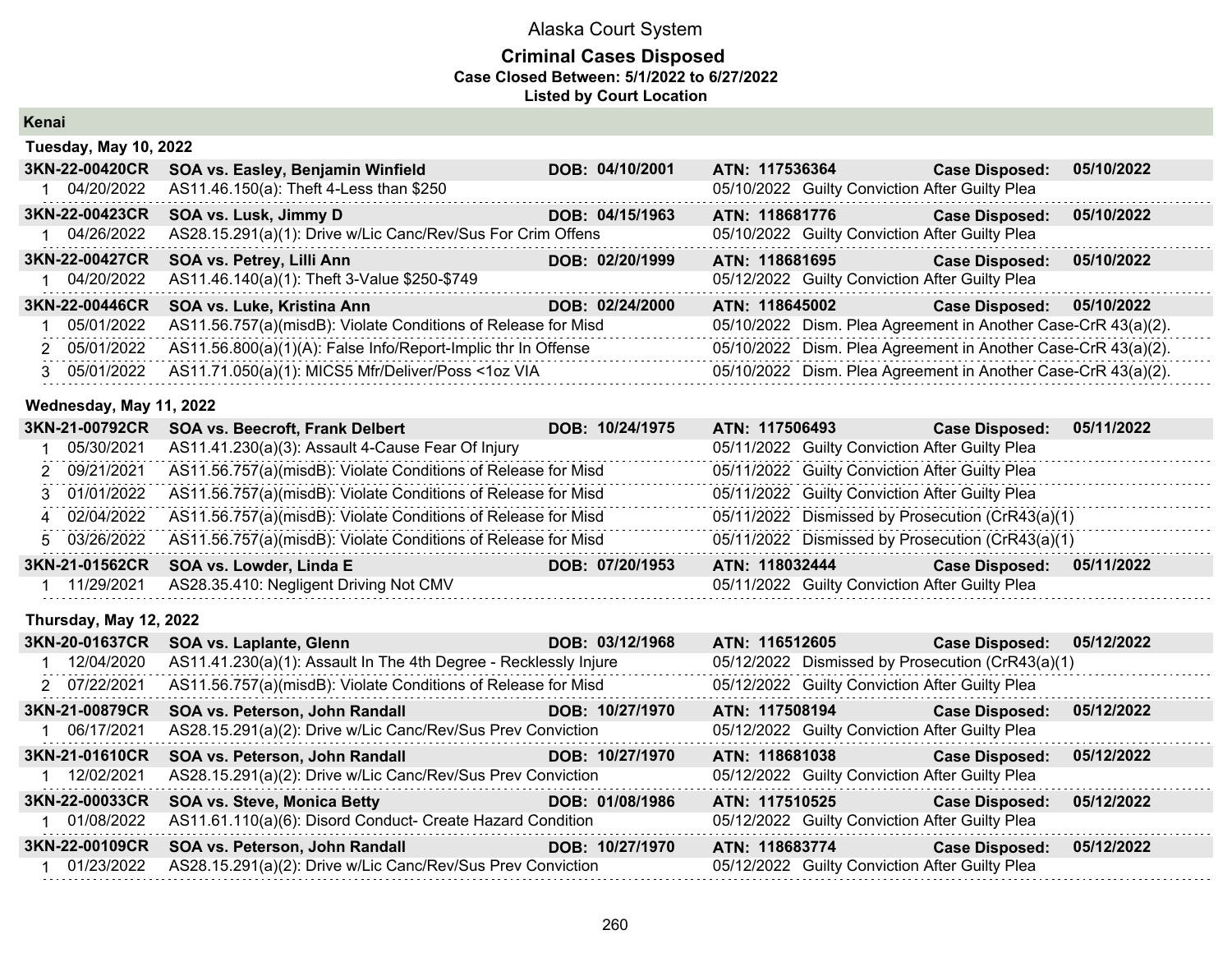### **Criminal Cases Disposed Case Closed Between: 5/1/2022 to 6/27/2022 Listed by Court Location**

**Kenai**

| <b>Friday, May 13, 2022</b>  |                                                                                       |                 |                                                                    |                       |            |
|------------------------------|---------------------------------------------------------------------------------------|-----------------|--------------------------------------------------------------------|-----------------------|------------|
| 3KN-21-01583CR               | SOA vs. Campbell, Darren Andrew                                                       | DOB: 12/28/1978 | ATN: 118032273                                                     | <b>Case Disposed:</b> | 05/13/2022 |
| 12/06/2021                   | AS28.35.030(a)(1): DUI- Alcohol Or Contr Subst                                        |                 | 05/13/2022 Guilty Conviction After Guilty Plea                     |                       |            |
| 02/10/2022                   | AS11.56.757(a)(misdB): Violate Conditions of Release for Misd                         |                 | 05/13/2022 Guilty Conviction After Guilty Plea                     |                       |            |
| 03/07/2022<br>3              | AS11.56.757(a)(misdB): Violate Conditions of Release for Misd                         |                 | 05/13/2022 Dismissed by Prosecution (CrR43(a)(1)                   |                       |            |
| 03/10/2022<br>Δ              | AS11.56.757(a)(misdB): Violate Conditions of Release for Misd                         |                 | 05/13/2022 Dismissed by Prosecution (CrR43(a)(1)                   |                       |            |
| 04/07/2022<br>5              | AS11.56.757(a)(misdB): Violate Conditions of Release for Misd                         |                 | 05/13/2022 Dismissed by Prosecution (CrR43(a)(1)                   |                       |            |
| 05/01/2022<br>6              | AS11.56.757(a)(misdB): Violate Conditions of Release for Misd                         |                 | 05/13/2022 Dismissed by Prosecution (CrR43(a)(1)                   |                       |            |
| 05/10/2022                   | AS11.56.757(a)(misdB): Violate Conditions of Release for Misd                         |                 | 05/13/2022 Dismissed by Prosecution (CrR43(a)(1)                   |                       |            |
| 3KN-22-00392CR               | SOA vs. Haviland JR, Burton Williams                                                  | DOB: 07/06/1963 | ATN: 117511749                                                     | <b>Case Disposed:</b> | 05/13/2022 |
| 04/17/2022                   | AS11.41.230(a)(3): Assault 4-Cause Fear Of Injury                                     |                 |                                                                    |                       |            |
| 04/17/2022                   | AS11.41.230(a)(3): Assault 4-Cause Fear Of Injury                                     |                 | 05/13/2022 Dismissed by Prosecution (CrR43(a)(1)                   |                       |            |
| 04/17/2022<br>3              | AS11.56.745: Interfere w/ Report of DV Crime                                          |                 | 05/13/2022 Dismissed by Prosecution (CrR43(a)(1)                   |                       |            |
| 04/17/2022<br>4              | AS11.41.220(a)(1)(A): Assault 3- Cause Fear Of Injury w/ Weap                         |                 | 05/13/2022 Dismissed by Prosecution (CrR43(a)(1)                   |                       |            |
| 04/17/2022<br>5              | AS11.41.220(a)(2): Assault 3- Repeat Threat Of Death/Injury                           |                 | 05/13/2022 Dismissed by Prosecution (CrR43(a)(1)                   |                       |            |
| 04/17/2022<br>6              | AS28.35.030(a)(1): DUI- Alcohol Or Contr Subst                                        |                 |                                                                    |                       |            |
| 04/17/2022                   | AS11.61.210(a)(1): Misc/Weapons 4- Possess While Intox                                |                 | 05/13/2022 Dismissed by Prosecution (CrR43(a)(1)                   |                       |            |
| Saturday, May 14, 2022       |                                                                                       |                 |                                                                    |                       |            |
| 3KN-22-00428CR               | <b>SOA vs. Duncan, James</b>                                                          | DOB: 11/02/1964 | ATN: 118681767                                                     | <b>Case Disposed:</b> | 05/14/2022 |
| 04/26/2022<br>$\mathbf 1$    | AS11.46.330(a)(1): Crim Trespass 2- Upon Premises                                     |                 | 05/14/2022 Dismissed by Prosecution (CrR43(a)(1)                   |                       |            |
| <b>Sunday, May 15, 2022</b>  |                                                                                       |                 |                                                                    |                       |            |
| 3KN-22-00501CR               | SOA vs. Sipary, Charles E                                                             | DOB: 07/20/1962 | ATN: 118682064                                                     | <b>Case Disposed:</b> | 05/15/2022 |
| 05/14/2022                   | AS11.46.330(a)(1): Crim Trespass 2- Upon Premises                                     |                 | 05/15/2022 Guilty Conviction After Guilty Plea                     |                       |            |
| <b>Monday, May 16, 2022</b>  |                                                                                       |                 |                                                                    |                       |            |
| 3KN-20-00551CR               | SOA vs. Kirkpatrick, Heidi Laura Grace                                                | DOB: 11/20/1990 | ATN: 116537634                                                     | <b>Case Disposed:</b> | 05/16/2022 |
| 05/03/2020                   | AS28.35.030(a)(2): DUI- BAC .08+ Percent                                              |                 | 05/16/2022 Guilty Conviction After Guilty Plea                     |                       |            |
|                              |                                                                                       |                 |                                                                    |                       |            |
| 3KN-21-01681CR               | <b>SOA vs. MILLER, MELODY</b>                                                         | DOB: 05/10/1986 | ATN: 118683396                                                     | <b>Case Disposed:</b> | 05/16/2022 |
| 12/29/2021                   | AS28.35.030(a)(1): DUI- Alcohol Or Contr Subst                                        |                 | 05/16/2022 Guilty Conviction After Guilty Plea                     |                       |            |
| 02/16/2022<br>$\mathcal{P}$  | AS11.56.757(a)(misdB): Violate Conditions of Release for Misd                         |                 | 05/16/2022 Dismissed by Prosecution (CrR43(a)(1)                   |                       |            |
| 3 04/12/2022                 | AS11.56.757(a)(misdB): Violate Conditions of Release for Misd                         |                 | 05/16/2022 Guilty Conviction After Guilty Plea                     |                       |            |
| 3KN-22-00441CR<br>04/29/2022 | SOA vs. Scaggs, James William<br>AS11.76.140(a)(1): Avoid Interlock-circumvent/tamper | DOB: 03/23/1996 | ATN: 117536985<br>05/16/2022 Dismissed by Prosecution (CrR43(a)(1) | <b>Case Disposed:</b> | 05/16/2022 |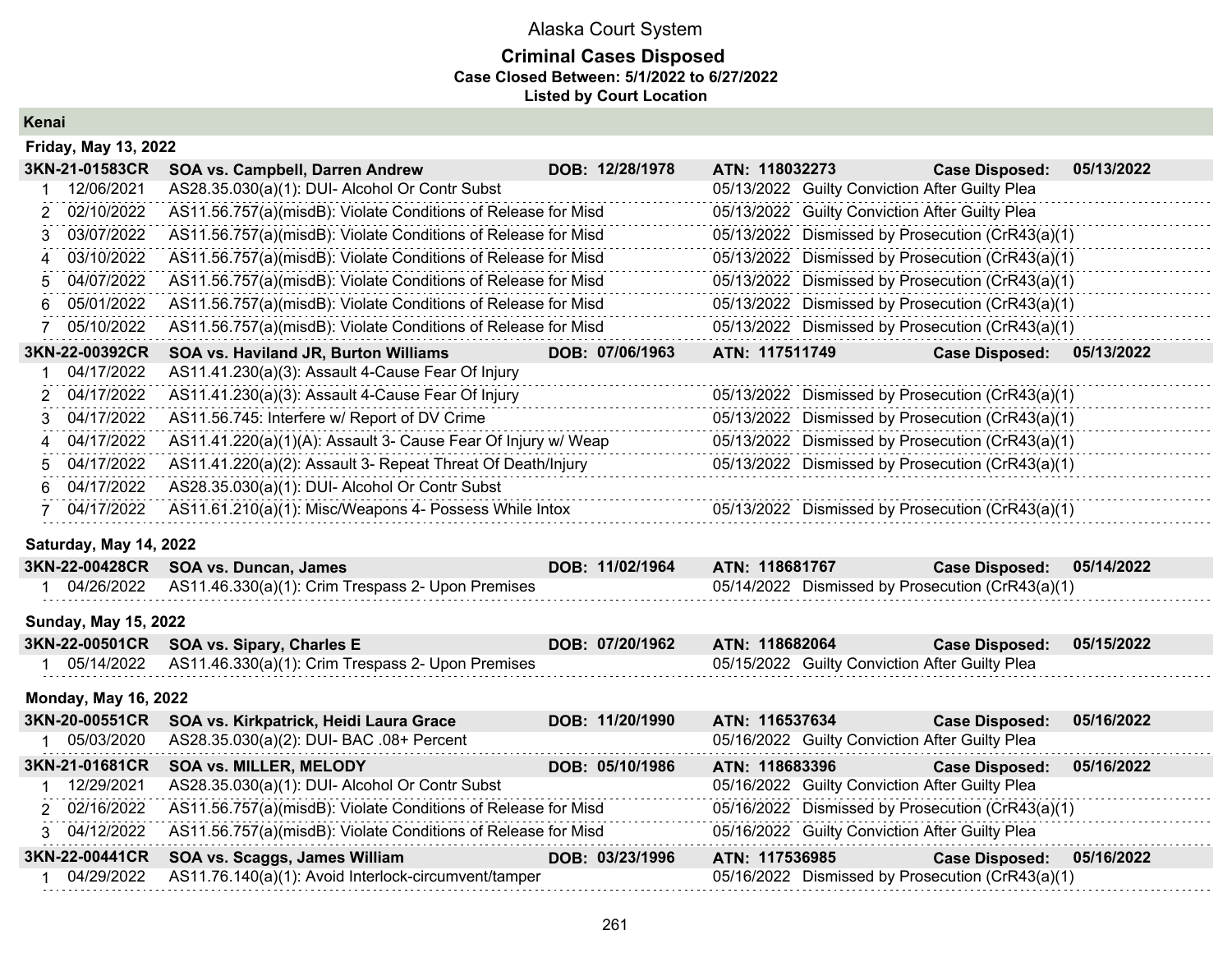### **Criminal Cases Disposed Case Closed Between: 5/1/2022 to 6/27/2022 Listed by Court Location**

| Kenai |  |
|-------|--|
|       |  |

| <b>Tuesday, May 17, 2022</b> |                                                               |                 |                                                                                                                |                       |            |
|------------------------------|---------------------------------------------------------------|-----------------|----------------------------------------------------------------------------------------------------------------|-----------------------|------------|
| 3KN-20-01653CR               | SOA vs. Backstrom, Robert Raymond                             | DOB: 08/07/1982 | ATN: 118033497                                                                                                 | <b>Case Disposed:</b> | 05/17/2022 |
| 12/05/2020                   | AS28.15.291(a)(1): Drive w/Lic Canc/Rev/Sus For Crim Offens   |                 | 05/17/2022 Guilty Conviction After No Contest Plea                                                             |                       |            |
| 3KN-21-00370CR               | SOA vs. Meierotto, Kyrsten S                                  | DOB: 03/13/1997 | ATN: 117505458                                                                                                 | <b>Case Disposed:</b> | 05/17/2022 |
| 03/11/2021                   | AS28.35.400: Reckless Driving                                 |                 | 05/17/2022 Guilty Conviction After Guilty Plea                                                                 |                       |            |
| 3KN-21-01183CR               | SOA vs. Sabin, Scott Michael                                  | DOB: 12/27/1963 | ATN: 117547254                                                                                                 | <b>Case Disposed:</b> | 05/17/2022 |
| 08/19/2021                   | AS11.46.484(a)(1): Crim Mischief 4-Prop Dam \$250-\$749       |                 | 05/17/2022 Dismissed by Prosecution (CrR43(a)(1)                                                               |                       |            |
| 2 08/19/2021                 | AS11.56.700(a)(3): Resist/Interfere Arrest- Risk Of Injury    |                 | 05/17/2022 Guilty Conviction After Guilty Plea                                                                 |                       |            |
| 3 08/19/2021                 | AS11.61.110(a)(6): Disord Conduct- Create Hazard Condition    |                 | 05/17/2022 Dismissed by Prosecution (CrR43(a)(1)                                                               |                       |            |
| 4 08/20/2021                 | AS11.56.757(a)(misdB): Violate Conditions of Release for Misd |                 | 05/17/2022 Guilty Conviction After Guilty Plea                                                                 |                       |            |
| 3KN-21-01642CR               | SOA vs. Wirtanen, Aaron Rylie                                 | DOB: 07/08/1999 | ATN: 118683162                                                                                                 | <b>Case Disposed:</b> | 05/17/2022 |
| 12/15/2021                   | AS28.15.291(a)(1): Drive w/Lic Canc/Rev/Sus For Crim Offens   |                 | 05/17/2022 Dismissed by Prosecution (CrR43(a)(1)                                                               |                       |            |
| 3KN-22-00146CR               | SOA vs. Meierotto, Kyrsten Saphire Dawn                       | DOB: 03/13/1997 | ATN: 118683873                                                                                                 | <b>Case Disposed:</b> | 05/17/2022 |
| 01/02/2022                   | AS28.15.281(b): Permitting Unauthorized Person To Drive       |                 | 05/17/2022 Dism. Plea Agreement in Another Case-CrR 43(a)(2).                                                  |                       |            |
| 3KN-22-00245CR               | <b>SOA vs. Backstrom, Robert</b>                              | DOB: 08/07/1982 | ATN: 117511173                                                                                                 | <b>Case Disposed:</b> | 05/17/2022 |
| 03/08/2022                   | AS28.15.291(a)(2): Drive w/Lic Canc/Rev/Sus Prev Conviction   |                 | 05/17/2022 Guilty Conviction After No Contest Plea                                                             |                       |            |
| 3KN-22-00298CR               | SOA vs. Meierotto, Kyrsten Saphire Dawn                       | DOB: 03/13/1997 | ATN: 118681281                                                                                                 | <b>Case Disposed:</b> | 05/17/2022 |
| 03/22/2022                   | AS11.46.220(a)(<250): Conceal Merch-Under \$250               |                 | 05/17/2022 Dism. Plea Agreement in Another Case-CrR 43(a)(2).                                                  |                       |            |
| 2 03/22/2022                 | AS11.56.757(a)(misdB): Violate Conditions of Release for Misd |                 | 05/17/2022 Dism. Plea Agreement in Another Case-CrR 43(a)(2).                                                  |                       |            |
| 3KN-22-00486CR               | <b>SOA vs. Pearson, Janice</b>                                | DOB: 10/26/1950 | ATN: 117553599 Participate of the Second Second Second Second Second Second Second Second Second Second Second | <b>Case Disposed:</b> | 05/17/2022 |
| 05/03/2022                   | AS11.61.140(a)(2): Cruelty To Animals- Fail To Care           |                 | 05/17/2022 Dismissed by Prosecution (CrR43(a)(1)                                                               |                       |            |
| 3KN-22-00487CR               | SOA vs. Hageman JR, Warren James                              | DOB: 01/04/1952 | ATN: 117553608                                                                                                 | <b>Case Disposed:</b> | 05/17/2022 |
| 05/03/2022                   | AS11.61.140(a)(2): Cruelty To Animals- Fail To Care           |                 | 05/17/2022 Dismissed by Prosecution (CrR43(a)(1)                                                               |                       |            |

### **Wednesday, May 18, 2022**

| 3KN-20-01303CR | SOA vs. Archambault, Douglas Don                                 | DOB: 03/25/1981 | ATN: 114230736                                   | <b>Case Disposed:</b> | 05/18/2022 |
|----------------|------------------------------------------------------------------|-----------------|--------------------------------------------------|-----------------------|------------|
| 08/26/2020     | Attempted: AS11.71.021(a)(1): MICS 2-Mfr/Deliver IA              |                 | 05/18/2022 Guilty Conviction After Guilty Plea   |                       |            |
| 2 09/23/2020   | AS11.61.195(a)(1): Misconduct w/ Weapons 2 - Re Drug Crime       |                 | 05/18/2022 Dismissed by Prosecution (CrR43(a)(1) |                       |            |
|                | 3 04/26/2018 AS11.71.030(a)(1)(A): MICS2 Make/Deliver 1+ Gram IA |                 | 05/18/2022 Dismissed by Prosecution (CrR43(a)(1) |                       |            |
| 4 09/23/2020   | AS11.71.040(a)(12): MICS4-Prev Convic MICS5 Preceding 10 yrs     |                 | 05/18/2022 Dismissed by Prosecution (CrR43(a)(1) |                       |            |
| 3KN-21-00724CR | SOA vs. Billups, Andrew Michael                                  | DOB: 06/23/1992 | ATN: 118037601                                   | <b>Case Disposed:</b> | 05/18/2022 |
| 05/15/2021     | AS11.61.120(a)(5): Harassment 2 - Offensive Phys Contact         |                 | 05/18/2022 Guilty Conviction After Guilty Plea   |                       |            |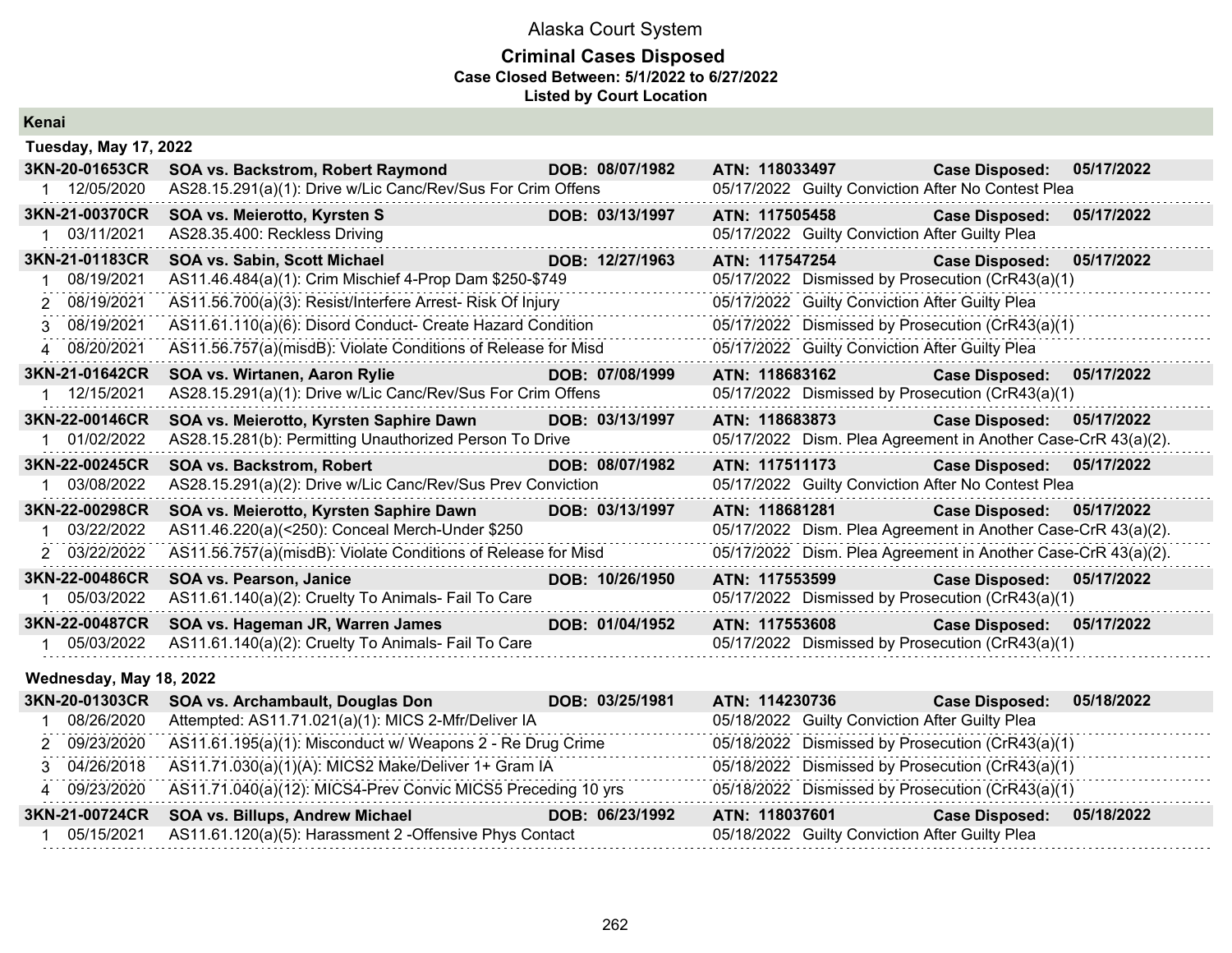### **Criminal Cases Disposed Case Closed Between: 5/1/2022 to 6/27/2022 Listed by Court Location**

| Kenai                       |                                                                  |                 |                |                                                |                                                               |            |
|-----------------------------|------------------------------------------------------------------|-----------------|----------------|------------------------------------------------|---------------------------------------------------------------|------------|
| Wednesday, May 18, 2022     |                                                                  |                 |                |                                                |                                                               |            |
| 3KN-21-01359CR              | SOA vs. Perkins, Kevin Gene                                      | DOB: 04/26/1965 |                | ATN: 117547515                                 | <b>Case Disposed:</b>                                         | 05/18/2022 |
| 10/04/2021                  | AS11.61.120(a)(5): Harassment 2 -Offensive Phys Contact          |                 |                | 05/18/2022 Guilty Conviction After Guilty Plea |                                                               |            |
| 2 03/29/2022                | AS11.56.757(a)(misdB): Violate Conditions of Release for Misd    |                 |                | 05/18/2022 Guilty Conviction After Guilty Plea |                                                               |            |
| 3KN-21-01421CR              | SOA vs. Bogeyaktuk, Elaine Mary                                  | DOB: 09/18/1991 | ATN: 117511407 |                                                | <b>Case Disposed:</b>                                         | 05/18/2022 |
| 10/19/2021                  | AS28.35.030(a)(2): DUI- BAC .08+ Percent                         |                 |                | 05/18/2022 Guilty Conviction After Guilty Plea |                                                               |            |
| Thursday, May 19, 2022      |                                                                  |                 |                |                                                |                                                               |            |
| 3KN-20-00164CR              | SOA vs. Green, Corey Sherman                                     | DOB: 09/13/1993 | ATN: 116032284 |                                                | <b>Case Disposed:</b>                                         | 05/19/2022 |
| 02/05/2020                  | AS11.41.230(a)(1): Assault In The 4th Degree - Recklessly Injure |                 |                |                                                | 05/19/2022 Dism. Plea Agreement in Another Case-CrR 43(a)(2). |            |
| 2 02/05/2020                | AS11.46.486(a)(2): Criminal Mischief 5-Damage Under \$250        |                 |                |                                                | 05/19/2022 Dism. Plea Agreement in Another Case-CrR 43(a)(2). |            |
| 3KN-20-00473CR              | SOA vs. Green, Corey Sherman                                     | DOB: 09/13/1993 | ATN: 116537841 |                                                | <b>Case Disposed:</b>                                         | 05/19/2022 |
| 04/15/2020                  | AS28.15.291(a)(2): Drive w/Lic Canc/Rev/Sus Prev Conviction      |                 |                | 05/19/2022 Guilty Conviction After Guilty Plea |                                                               |            |
| 3KN-20-00529CR              | <b>SOA vs. Green, Corey S</b>                                    | DOB: 09/13/1993 | ATN: 116535168 |                                                | <b>Case Disposed:</b>                                         | 05/19/2022 |
| 1 04/25/2020                | AS11.46.330(a)(1): Crim Trespass 2- Upon Premises                |                 |                |                                                | 05/19/2022 Dism. Plea Agreement in Another Case-CrR 43(a)(2). |            |
| 3KN-20-01121CR              | SOA vs. Green, Corey Sherman                                     | DOB: 09/13/1993 | ATN: 118030284 |                                                | <b>Case Disposed:</b>                                         | 05/19/2022 |
| 08/12/2020                  | AS11.41.230(a)(1): Assault In The 4th Degree - Recklessly Injure |                 |                | 05/19/2022 Guilty Conviction After Guilty Plea |                                                               |            |
| 3KN-21-01531CR              | SOA vs. Marey, Aladean Sohail                                    | DOB: 04/22/1986 | ATN: 117510588 |                                                | <b>Case Disposed:</b>                                         | 05/19/2022 |
| 11/05/2021                  | AS11.56.740(a)(1): Violate DV Protective Order                   |                 |                |                                                | 05/19/2022 Dismissed by Prosecution (CrR43(a)(1)              |            |
| 2 11/05/2021                | AS11.56.757(a)(misdB): Violate Conditions of Release for Misd    |                 |                |                                                | 05/19/2022 Dismissed by Prosecution (CrR43(a)(1)              |            |
| 3 11/05/2021                | AS11.56.750(a)(1)(A): Unlawful Contact Per Court Ordered         |                 |                |                                                | 05/19/2022 Dismissed by Prosecution (CrR43(a)(1)              |            |
| 3KN-21-01614CR              | SOA vs. Green, Corey Sherman                                     | DOB: 09/13/1993 | ATN: 117511092 |                                                | <b>Case Disposed:</b>                                         | 05/19/2022 |
| 12/14/2021                  | AS11.41.230(a)(3): Assault 4-Cause Fear Of Injury                |                 |                |                                                | 05/19/2022 Dism. Plea Agreement in Another Case-CrR 43(a)(2). |            |
| 2 12/14/2021                | AS11.56.757(a)(misdB): Violate Conditions of Release for Misd    |                 |                |                                                | 05/19/2022 Dism. Plea Agreement in Another Case-CrR 43(a)(2). |            |
| 02/09/2022                  | AS11.56.757(a)(misdB): Violate Conditions of Release for Misd    |                 |                |                                                | 05/19/2022 Dism. Plea Agreement in Another Case-CrR 43(a)(2). |            |
| 3KN-22-00203CR              | SOA vs. Green, Corey Sherman                                     | DOB: 09/13/1993 | ATN: 118684044 |                                                | <b>Case Disposed:</b>                                         | 05/19/2022 |
| 03/01/2022                  | AS11.71.050(a)(4): MICS5 Possess Any Amt IA, IIA, IIIA, IVA, VA  |                 |                |                                                | 05/19/2022 Dismissed by Prosecution (CrR43(a)(1)              |            |
| 2 03/01/2022                | AS11.56.757(a)(misdA): Violate Condition of Release for Felony   |                 |                | 05/19/2022 Guilty Conviction After Guilty Plea |                                                               |            |
| <b>Friday, May 20, 2022</b> |                                                                  |                 |                |                                                |                                                               |            |

| 3KN-19-00616CR SOA vs. Walker, Trevor                                | DOB: 07/27/1982 | ATN: 116512236                                 | Case Disposed: 05/20/2022 |  |
|----------------------------------------------------------------------|-----------------|------------------------------------------------|---------------------------|--|
| $04/20/2019$ AS28.15.291(a)(1): Drive w lic canc/rev/susp if for DUI |                 | 05/20/2022 Guilty Conviction After Guilty Plea |                           |  |
|                                                                      |                 |                                                |                           |  |
| 3KN-19-00845CR SOA vs. Walker, Trevor Bartlett                       | DOB: 07/27/1982 | ATN: 117513657                                 | Case Disposed: 05/20/2022 |  |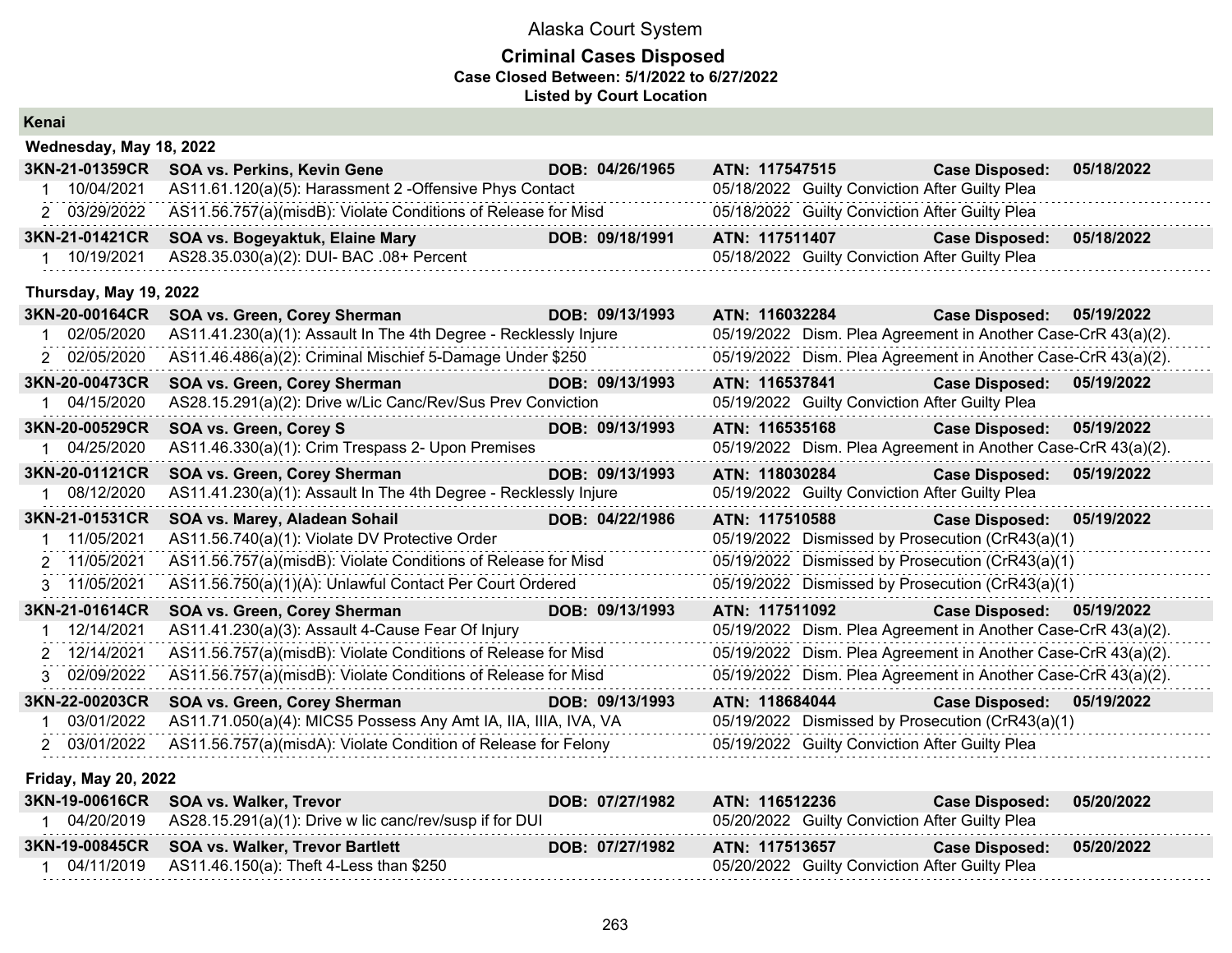### **Criminal Cases Disposed Case Closed Between: 5/1/2022 to 6/27/2022 Listed by Court Location**

| Kenai |  |
|-------|--|
|       |  |

|             | <b>Friday, May 20, 2022</b> |                                                                |                 |                |                                                               |            |
|-------------|-----------------------------|----------------------------------------------------------------|-----------------|----------------|---------------------------------------------------------------|------------|
|             | 3KN-19-00856CR              | <b>SOA vs. Walker, Trevor Bartlett</b>                         | DOB: 07/27/1982 | ATN: 116029989 | <b>Case Disposed:</b>                                         | 05/20/2022 |
|             | 06/01/2019                  | AS11.46.150(a): Theft 4-Less than \$250                        |                 |                | 05/20/2022 Guilty Conviction After Guilty Plea                |            |
| $2^{\circ}$ | 06/01/2019                  | AS11.56.757(a): Violate Condition Of Release                   |                 |                | 05/20/2022 Dism. Plea Agreement in Another Case-CrR 43(a)(2). |            |
|             | 3KN-19-00983CR              | <b>SOA vs. Walker, Trevor Bartlett</b>                         | DOB: 07/27/1982 | ATN: 116491437 | <b>Case Disposed:</b>                                         | 05/20/2022 |
|             | 06/03/2019                  | AS11.46.486(a)(1): Criminal Mischief 5 - Tamper w/ Property    |                 |                | 05/20/2022 Dism. Plea Agreement in Another Case-CrR 43(a)(2). |            |
|             | 3KN-19-01077CR              | <b>SOA vs. Walker, Trevor B</b>                                | DOB: 07/27/1982 | ATN: 116018883 | <b>Case Disposed:</b>                                         | 05/20/2022 |
|             | 07/07/2019                  | AS11.56.757(a): Violate Condition Of Release                   |                 |                | 05/20/2022 Dism. Plea Agreement in Another Case-CrR 43(a)(2). |            |
|             | 3KN-19-01509CR              | <b>SOA vs. Walker, Trevor Bartlett</b>                         | DOB: 07/27/1982 | ATN: 117512586 | <b>Case Disposed:</b>                                         | 05/20/2022 |
|             | 08/20/2019                  | AS11.46.140(a)(1): Theft 3-Value \$250-\$749                   |                 |                | 05/20/2022 Guilty Conviction After Guilty Plea                |            |
|             | 3KN-19-01516CR              | <b>SOA vs. Walker, Trevor Bartlett</b>                         | DOB: 07/27/1982 | ATN: 116032527 | <b>Case Disposed:</b>                                         | 05/20/2022 |
|             | 08/05/2019                  | AS11.46.310: Burglary 2                                        |                 |                | 05/20/2022 Guilty Conviction After Guilty Plea                |            |
| 2           | 08/05/2019                  | AS11.46.310: Burglary 2                                        |                 |                | 09/17/2019 Dismiss-Delay in SupCt Transfer CrR5(e)43(b)(1)    |            |
| З           | 08/18/2019                  | AS11.46.310: Burglary 2                                        |                 |                | 09/17/2019 Dismiss-Delay in SupCt Transfer CrR5(e)43(b)(1)    |            |
| 4           | 08/18/2019                  | AS11.46.140(a)(1): Theft 3-Value \$250-\$749                   |                 |                | 05/20/2022 Guilty Conviction After Guilty Plea                |            |
| 5           | 08/18/2019                  | AS11.46.320(a)(1): Crim Trespass 1- On Land, Intend Crime      |                 |                | 05/20/2022 Dism. Plea Agreement in Another Case-CrR 43(a)(2). |            |
|             | 08/18/2019                  | AS11.46.330(a)(2): Crim Trespass 2- Vehicle                    |                 |                | 05/20/2022 Dism. Plea Agreement in Another Case-CrR 43(a)(2). |            |
|             | 05/29/2022                  | PTRP New Charge & Technical Violation - Filed in Kenai         |                 |                |                                                               |            |
|             | 3KN-19-01947CR              | <b>SOA vs. Walker, Trevor Barlett</b>                          | DOB: 07/27/1982 | ATN: 116038017 | <b>Case Disposed:</b>                                         | 05/20/2022 |
|             | 08/30/2019                  | AS11.46.320(a)(1): Crim Trespass 1- On Land, Intend Crime      |                 |                | 05/20/2022 Guilty Conviction After Guilty Plea                |            |
| 2           | 08/30/2019                  | AS11.46.320(a)(1): Crim Trespass 1- On Land, Intend Crime      |                 |                | 05/20/2022 Guilty Conviction After Guilty Plea                |            |
| 3           | 08/30/2019                  | AS11.46.482(a)(1): Criminal Mischief 3-Damage \$750+           |                 |                | 05/20/2022 Dism. Plea Agreement in Another Case-CrR 43(a)(2). |            |
| Δ           | 08/30/2019                  | AS11.46.150(a): Theft 4-Less than \$250                        |                 |                | 05/20/2022 Dism. Plea Agreement in Another Case-CrR 43(a)(2). |            |
| 5           | 08/30/2019                  | AS11.46.140(a)(1): Theft 3-Value \$250-\$749                   |                 |                | 05/20/2022 Guilty Conviction After Guilty Plea                |            |
|             | 04/07/2020                  | AS11.56.757(a)(misdA): Violate Condition of Release for Felony |                 |                | 05/20/2022 Dism. Plea Agreement in Another Case-CrR 43(a)(2). |            |
|             | 3KN-22-00150CR              | SOA vs. Gordon, Johnathan D                                    | DOB: 01/20/2005 | ATN: 117541836 | <b>Case Disposed:</b>                                         | 05/20/2022 |
|             | 01/18/2022                  | AS28.35.050(a): Lv Scene Of Accid - Involve Injury/Death       |                 |                | 05/20/2022 Dismissed by Prosecution (CrR43(a)(1)              |            |
|             |                             |                                                                |                 |                |                                                               |            |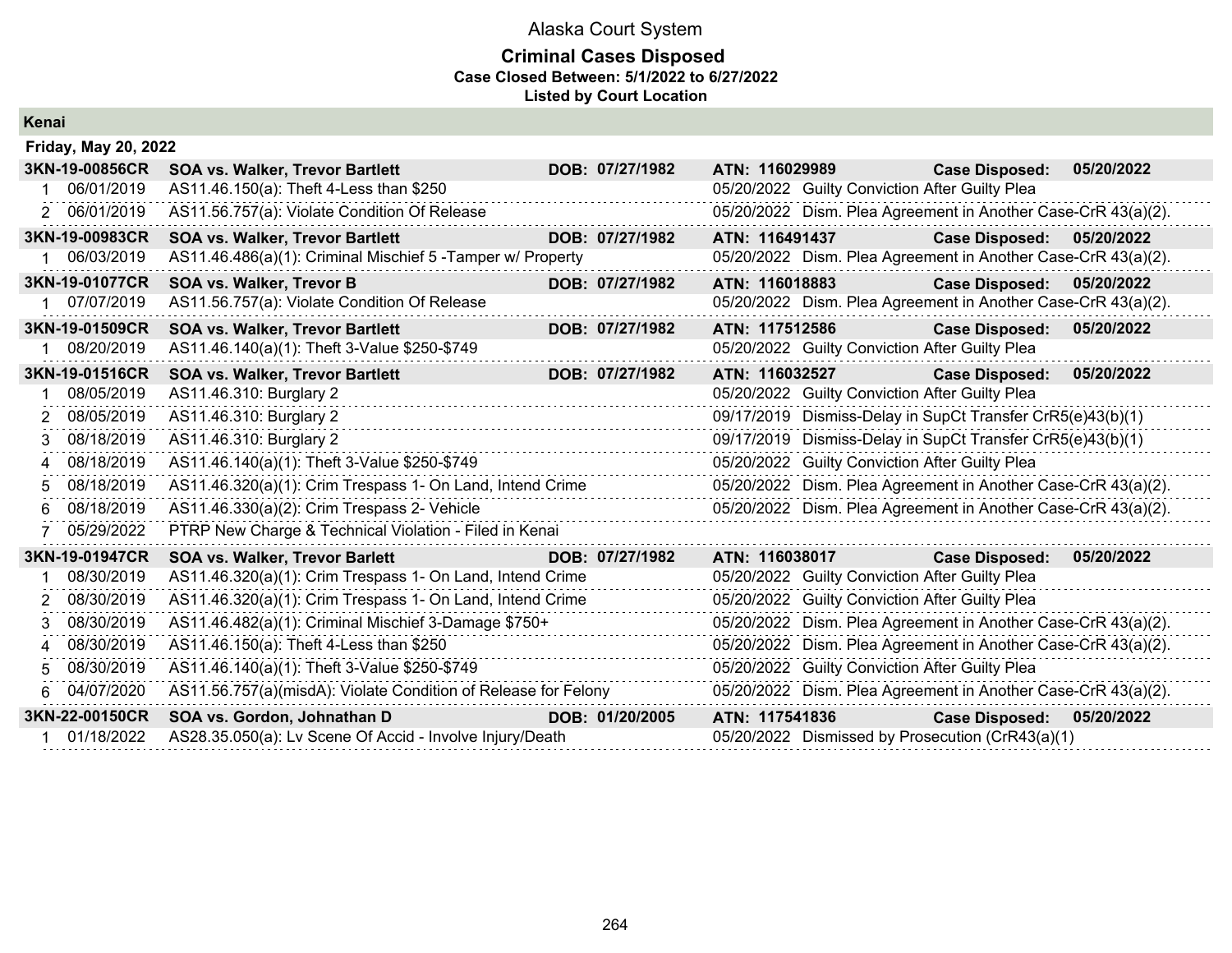### **Criminal Cases Disposed Case Closed Between: 5/1/2022 to 6/27/2022 Listed by Court Location**

**Kenai**

|    | <b>Friday, May 20, 2022</b> |                                                              |                 |                           |                       |            |
|----|-----------------------------|--------------------------------------------------------------|-----------------|---------------------------|-----------------------|------------|
|    | 3KN-22-00239CR              | <b>SOA vs. Santos, Jack</b>                                  | DOB: 03/25/1961 | ATN: 117793314            | <b>Case Disposed:</b> | 05/20/2022 |
|    | 09/01/2021                  | AS11.51.120(d)(3)(A): Criminal Nonsupport Priors and \$5000+ |                 | 06/08/2022 Charge Refiled |                       |            |
| 2. | 03/02/2021                  | AS11.51.120(d)(3)(A): Criminal Nonsupport Priors and \$5000+ |                 | 06/08/2022 Charge Refiled |                       |            |
| 3. | 08/01/2020                  | AS11.51.120(d)(3)(A): Criminal Nonsupport Priors and \$5000+ |                 | 06/08/2022 Charge Refiled |                       |            |
| 4  | 02/01/2020                  | AS11.51.120(d)(3)(A): Criminal Nonsupport Priors and \$5000+ |                 | 06/08/2022 Charge Refiled |                       |            |
| 5. | 08/01/2019                  | AS11.51.120(d)(3)(A): Criminal Nonsupport Priors and \$5000+ |                 | 06/08/2022 Charge Refiled |                       |            |
| 6. | 02/01/2019                  | AS11.51.120(d)(3)(A): Criminal Nonsupport Priors and \$5000+ |                 | 06/08/2022 Charge Refiled |                       |            |
|    | 08/01/2018                  | AS11.51.120(d)(3)(A): Criminal Nonsupport Priors and \$5000+ |                 | 06/08/2022 Charge Refiled |                       |            |
| 8  | 02/01/2018                  | AS11.51.120(d)(3)(A): Criminal Nonsupport Priors and \$5000+ |                 | 06/08/2022 Charge Refiled |                       |            |
| 9  | 03/10/2017                  | AS11.51.120(d)(3)(A): Criminal Nonsupport Priors and \$5000+ |                 | 06/08/2022 Charge Refiled |                       |            |
| 10 | 03/01/2021                  | AS11.51.120(d)(3)(B): Criminal Nonsupport Priors and 6 Mos+  |                 | 06/08/2022 Charge Refiled |                       |            |
| 11 | 08/01/2020                  | AS11.51.120(d)(3)(B): Criminal Nonsupport Priors and 6 Mos+  |                 | 06/08/2022 Charge Refiled |                       |            |
| 12 | 11/01/2019                  | AS11.51.120(d)(3)(B): Criminal Nonsupport Priors and 6 Mos+  |                 | 06/08/2022 Charge Refiled |                       |            |
| 13 | 05/01/2019                  | AS11.51.120(d)(3)(B): Criminal Nonsupport Priors and 6 Mos+  |                 | 06/08/2022 Charge Refiled |                       |            |
| 14 | 06/30/2018                  | AS11.51.120(d)(3)(B): Criminal Nonsupport Priors and 6 Mos+  |                 | 06/08/2022 Charge Refiled |                       |            |
| 15 | 11/01/2017                  | AS11.51.120(d)(3)(B): Criminal Nonsupport Priors and 6 Mos+  |                 | 06/08/2022 Charge Refiled |                       |            |

### **Monday, May 23, 2022**

| 3KN-21-01168CR | SOA vs. Marey, Aladean Sohail                                | DOB: 04/22/1986 | ATN: 117507771                                                | <b>Case Disposed:</b> | 05/23/2022 |
|----------------|--------------------------------------------------------------|-----------------|---------------------------------------------------------------|-----------------------|------------|
| 1 08/16/2021   | AS11.61.120(a)(5): Harassment 2 - Offensive Phys Contact     |                 | 05/23/2022 Guilty Conviction After Guilty Plea                |                       |            |
| 3KN-21-01482CR | <b>SOA vs. Henry, Derrick</b>                                | DOB: 10/24/2003 | ATN: 116512704                                                | <b>Case Disposed:</b> | 05/23/2022 |
| 1 11/07/2021   | AS11.61.120(a)(5): Harassment 2 - Offensive Phys Contact     |                 | 05/23/2022 Guilty Conviction After Guilty Plea                |                       |            |
| 2 11/07/2021   | AS11.46.486(a)(2): Criminal Mischief 5-Damage Under \$250    |                 | 05/23/2022 Guilty Conviction After Guilty Plea                |                       |            |
| 3KN-22-00011CR | <b>SOA vs. Britton, Tiffiney Lee Ann</b>                     | DOB: 08/30/1987 | ATN: 118683558                                                | <b>Case Disposed:</b> | 05/23/2022 |
|                |                                                              |                 |                                                               |                       |            |
| 1 01/03/2022   | AS11.71.040(a)(12): MICS4-Prev Convic MICS5 Preceding 10 yrs |                 | 05/23/2022 Dism. Plea Agreement in Another Case-CrR 43(a)(2). |                       |            |
| 3KN-22-00536CR | SOA vs. Galleguillos, Alison Jeanne                          | DOB: 05/05/1983 | ATN: 117541953                                                | <b>Case Disposed:</b> | 05/23/2022 |
| 1 05/22/2022   | AS28.35.030(a)(1): DUI- Alcohol Or Contr Subst               |                 | 05/23/2022 Guilty Conviction After Guilty Plea                |                       |            |

### **Tuesday, May 24, 2022**

|  | 3KN-18-00380CR SOA vs. Akaka, Rena                                    | DOB: 04/07/1984 | ATN: 116525808                                 | Case Disposed: 05/24/2022 |  |
|--|-----------------------------------------------------------------------|-----------------|------------------------------------------------|---------------------------|--|
|  | 03/23/2018 AS11.56.758(b)(1): Violation Of Custodian Duty - Re Felony |                 | 05/24/2022 Guilty Conviction After Guilty Plea |                           |  |
|  | 04/01/2018 AS11.56.758(b)(1): Violation Of Custodian Duty - Re Felony |                 | 05/24/2022 Guilty Conviction After Guilty Plea |                           |  |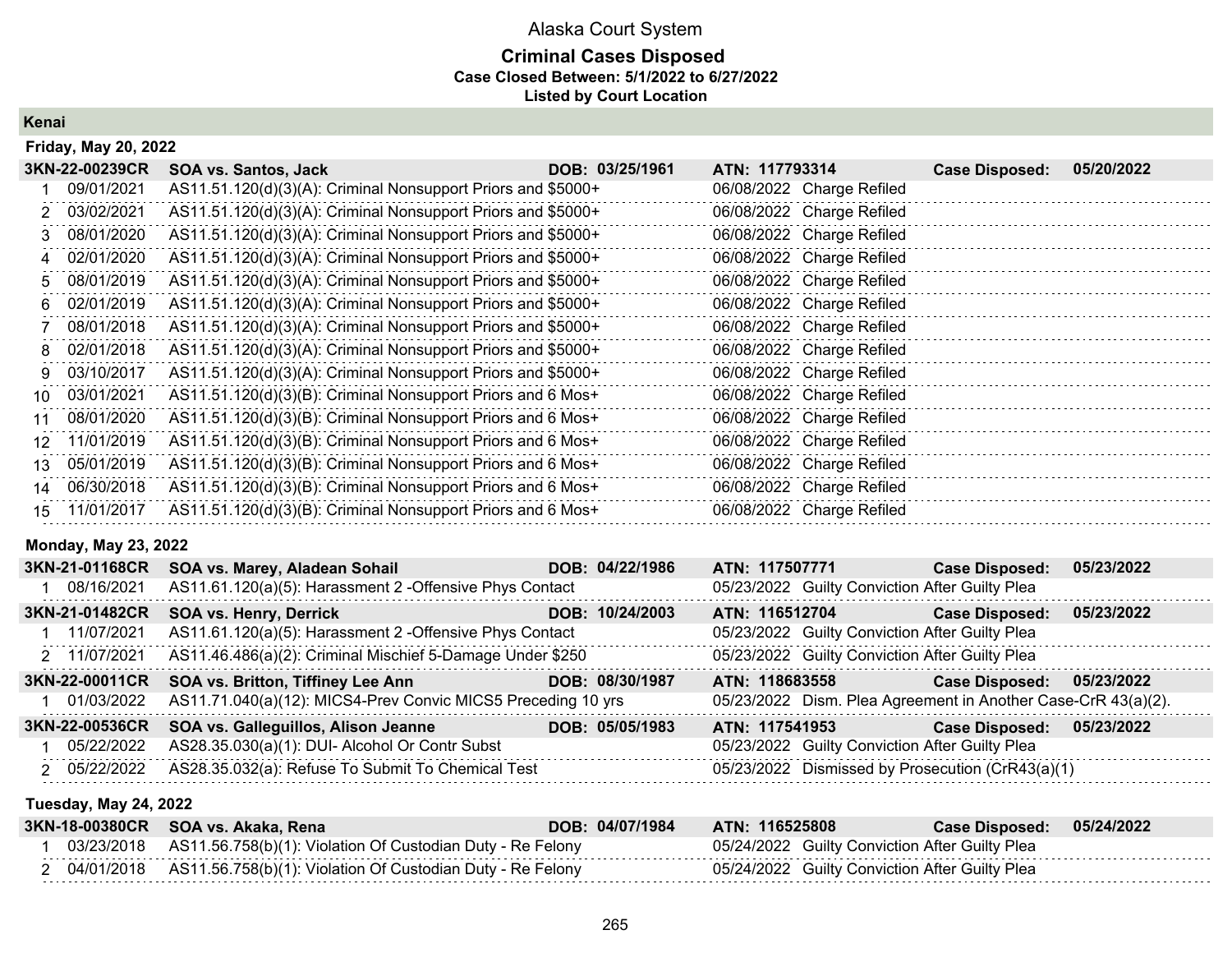## Alaska Court System **Criminal Cases Disposed**

### **Case Closed Between: 5/1/2022 to 6/27/2022**

**Listed by Court Location**

| Kenai                        |                                                             |                 |                |                                                |                                                               |            |
|------------------------------|-------------------------------------------------------------|-----------------|----------------|------------------------------------------------|---------------------------------------------------------------|------------|
| <b>Tuesday, May 24, 2022</b> |                                                             |                 |                |                                                |                                                               |            |
| 3KN-18-01160CR               | SOA vs. Akaka, Rena Mokihana Q                              | DOB: 04/07/1984 | ATN: 116012196 |                                                | <b>Case Disposed:</b>                                         | 05/24/2022 |
| 1 03/31/2018                 | AS11.71.050(a)(4): MICS4 Possess Any Amount IA-VIA          |                 |                | 05/24/2022 Guilty Conviction After Guilty Plea |                                                               |            |
| <b>3KN-22-00389CR</b>        | SOA vs. Johnson, Shelly Mary                                | DOB: 10/28/2001 | ATN: 118681569 |                                                | <b>Case Disposed:</b>                                         | 05/24/2022 |
| 1 04/12/2022                 | AS11.46.140(a)(1): Theft 3-Value \$250-\$749                |                 |                | 05/24/2022 Guilty Conviction After Guilty Plea |                                                               |            |
| 3KN-22-00390CR               | SOA vs. Johnson, William Stephen                            | DOB: 07/26/1999 | ATN: 118681578 |                                                | <b>Case Disposed:</b>                                         | 05/24/2022 |
| 1 04/12/2022                 | AS11.46.140(a)(1): Theft 3-Value \$250-\$749                |                 |                | 05/24/2022 Guilty Conviction After Guilty Plea |                                                               |            |
| 3KN-22-00547CR               | SOA vs. Masada, Austin Miller Kaiolohi                      | DOB: 11/18/1999 | ATN: 118682289 |                                                | <b>Case Disposed:</b>                                         | 05/24/2022 |
| 1 05/23/2022                 | AS11.61.120(a)(5): Harassment 2 -Offensive Phys Contact     |                 |                | 05/24/2022 Guilty Conviction After Guilty Plea |                                                               |            |
| 2 05/23/2022                 | AS11.46.484(a)(1): Crim Mischief 4-Prop Dam \$250-\$749     |                 |                |                                                | 05/24/2022 Dismissed by Prosecution (CrR43(a)(1)              |            |
| 3KN-22-00548CR               | SOA vs. Hurd, Tanner John                                   | DOB: 10/12/1995 | ATN: 118682298 |                                                | <b>Case Disposed:</b>                                         | 05/24/2022 |
| 1 05/23/2022                 | AS11.46.140(a)(1): Theft 3-Value \$250-\$749                |                 |                |                                                | 05/24/2022 Dismissed by Prosecution (CrR43(a)(1)              |            |
| Wednesday, May 25, 2022      |                                                             |                 |                |                                                |                                                               |            |
|                              | 3KN-22-00367CR SOA vs. Barnett, Zachary Trevor              | DOB: 02/07/1983 |                | ATN: 116033634                                 | <b>Case Disposed:</b>                                         | 05/25/2022 |
| 1 10/08/2020                 | AS11.46.360(a)(1): Vehicle Theft 1-Take Veh, Air Or Wtrcrft |                 |                |                                                | 05/25/2022 Dismissed by Prosecution (CrR43(a)(1)              |            |
| Thursday, May 26, 2022       |                                                             |                 |                |                                                |                                                               |            |
| 3KN-20-00279CR               | SOA vs. Roza, Michael Edward                                | DOB: 11/19/1985 | ATN: 116537706 |                                                | <b>Case Disposed:</b>                                         | 05/26/2022 |
| 1 02/28/2020                 | AS28.15.291(a)(1): Drive w/Lic Canc/Rev/Sus For Crim Offens |                 |                |                                                | 05/26/2022 Dism. Plea Agreement in Another Case-CrR 43(a)(2). |            |
| 3KN-20-00416CR               | SOA vs. Robinson, Skyler Scott                              | DOB: 01/26/1996 | ATN: 117512865 |                                                | <b>Case Disposed:</b>                                         | 05/26/2022 |
| 1 03/27/2020                 | AS11.61.120(a)(5): Harassment 2 -Offensive Phys Contact     |                 |                | 05/26/2022 Guilty Conviction After Guilty Plea |                                                               |            |
| 3KN-20-01365CR               | <b>SOA vs. Munton, Tucker Eugene</b>                        | DOB: 04/23/1986 | ATN: 118031301 |                                                | <b>Case Disposed:</b>                                         | 05/26/2022 |
| 1 10/05/2020                 | AS28.35.030(a)(2): DUI- BAC .08+ Percent                    |                 |                | 05/26/2022 Guilty Conviction After Guilty Plea |                                                               |            |
| 2 10/05/2020                 | AS11.61.210(a)(1): Misc/Weapons 4- Possess While Intox      |                 |                |                                                | 05/26/2022 Dismissed by Prosecution (CrR43(a)(1)              |            |
| 3 10/05/2020                 | AS11.61.220(a)(1)(a)(i): MIW5, CCW + Fail to Inform Officer |                 |                |                                                | 05/26/2022 Dismissed by Prosecution (CrR43(a)(1)              |            |
| 3KN-20-01437CR               | SOA vs. Roza, Michael Edward                                | DOB: 11/19/1985 | ATN: 118031994 |                                                | <b>Case Disposed:</b>                                         | 05/26/2022 |
| 1 10/18/2020                 | AS28.15.291(a)(1): Drive w/Lic Canc/Rev/Sus For Crim Offens |                 |                |                                                | 05/26/2022 Dism. Plea Agreement in Another Case-CrR 43(a)(2). |            |
| 3KN-20-01517CR               | SOA vs. Roza, Michael                                       | DOB: 11/19/1985 | ATN: 110735199 |                                                | <b>Case Disposed:</b>                                         | 05/26/2022 |
| 1 10/30/2020                 | AS28.15.291(a)(2): Drive w/Lic Canc/Rev/Sus Prev Conviction |                 |                |                                                | 05/26/2022 Dism. Plea Agreement in Another Case-CrR 43(a)(2). |            |
| 3KN-21-01663CR               | SOA vs. Ingram, Nanci E                                     | DOB: 03/11/1982 | ATN: 117537255 |                                                | <b>Case Disposed:</b>                                         | 05/26/2022 |
| 1 12/24/2021                 | AS28.35.030(a)(1): DUI- Alcohol Or Contr Subst              |                 |                | 05/26/2022 Guilty Conviction After Guilty Plea |                                                               |            |
| 2 12/24/2021                 | AS11.56.700(a)(1): Resist/Interfere Arrest-By Force         |                 |                |                                                | 05/26/2022 Dismissed by Prosecution (CrR43(a)(1)              |            |
|                              |                                                             |                 |                |                                                |                                                               |            |
| 3 12/24/2021                 | AS28.35.032(a): Refuse To Submit To Chemical Test           |                 |                |                                                | 05/26/2022 Dismissed by Prosecution (CrR43(a)(1)              |            |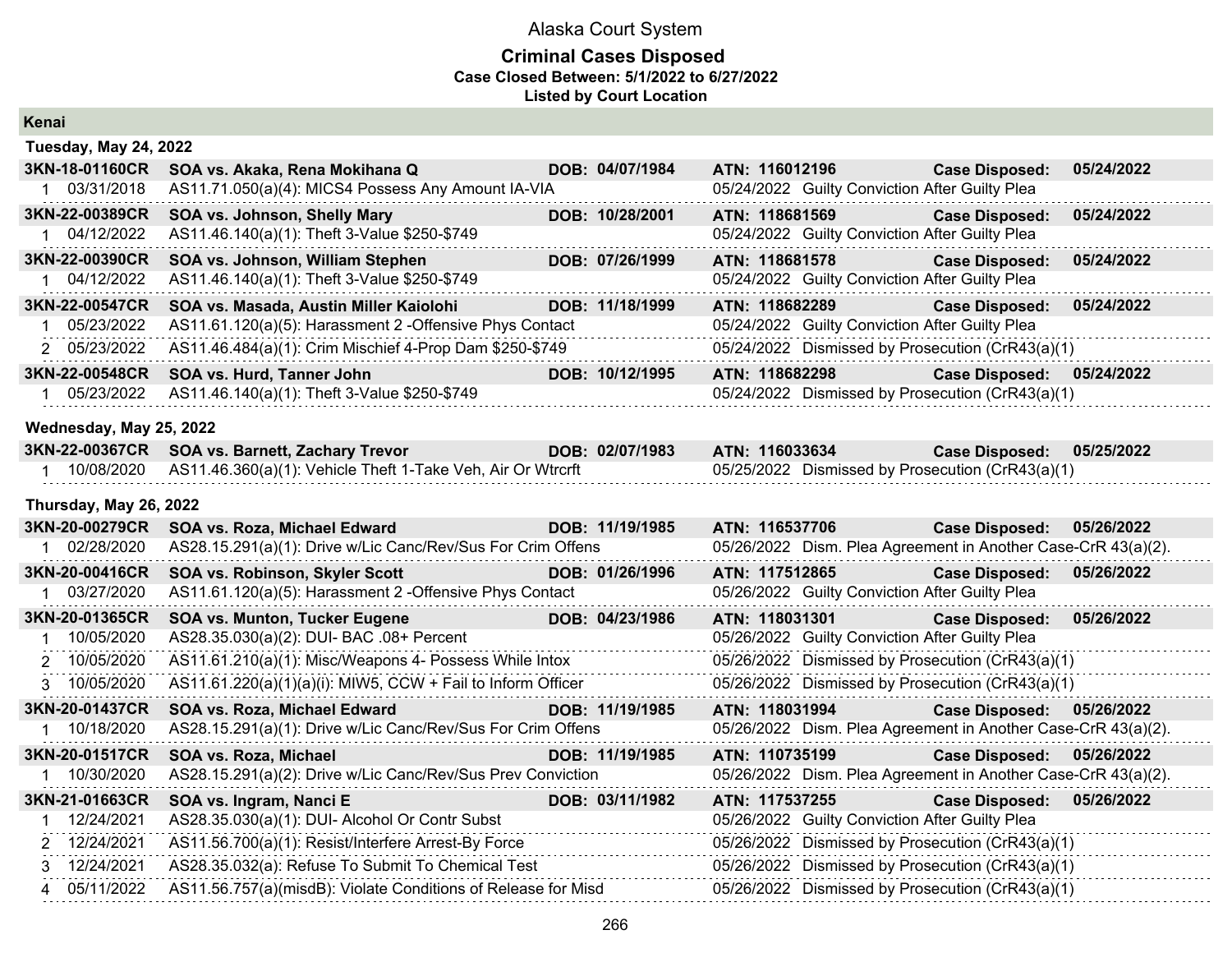# Alaska Court System **Criminal Cases Disposed**

### **Case Closed Between: 5/1/2022 to 6/27/2022**

**Listed by Court Location**

**Kenai**

|    | Thursday, May 26, 2022       |                                                                 |                 |                                                               |                       |            |
|----|------------------------------|-----------------------------------------------------------------|-----------------|---------------------------------------------------------------|-----------------------|------------|
|    | 3KN-22-00082CR               | SOA vs. Walker, Jeremiah Andrew                                 | DOB: 02/28/1979 | ATN: 117553365                                                | <b>Case Disposed:</b> | 05/26/2022 |
| 1. | 07/18/2021                   | AS11.46.130(a)(1): Theft 2-Value \$750-\$24,999                 |                 | 05/26/2022 Dismissed by Prosecution (CrR43(a)(1)              |                       |            |
|    | 3KN-22-00084CR               | <b>SOA vs. WALKER, MICHELLE ANN</b>                             | DOB: 03/27/1986 | ATN: 117553356                                                | <b>Case Disposed:</b> | 05/26/2022 |
| 1. | 07/08/2021                   | AS11.46.130(a)(1): Theft 2-Value \$750-\$24,999                 |                 | 05/26/2022 Dismissed by Prosecution (CrR43(a)(1)              |                       |            |
|    | 3KN-22-00229CR               | SOA vs. Huffman, Joshua lian                                    | DOB: 10/19/1990 | ATN: 117540936                                                | <b>Case Disposed:</b> | 05/26/2022 |
|    | 02/28/2022                   | AS11.71.050(a)(4): MICS5 Possess Any Amt IA, IIA, IIIA, IVA, VA |                 | 05/26/2022 Guilty Conviction After Guilty Plea                |                       |            |
|    | 2 02/28/2022                 | AS11.71.040(a)(12): MICS4-Prev Convic MICS5 Preceding 10 yrs    |                 | 05/26/2022 Dismissed by Prosecution (CrR43(a)(1)              |                       |            |
|    | 3 02/28/2022                 | AS11.71.040(a)(12): MICS4-Prev Convic MICS5 Preceding 10 yrs    |                 | 05/26/2022 Dismissed by Prosecution (CrR43(a)(1)              |                       |            |
|    | 4 02/28/2022                 | AS11.71.040(a)(12): MICS4-Prev Convic MICS5 Preceding 10 yrs    |                 | 05/26/2022 Dismissed by Prosecution (CrR43(a)(1)              |                       |            |
| 5. | 04/25/2022                   | AS11.56.757(a)(misdA): Violate Condition of Release for Felony  |                 | 05/26/2022 Guilty Conviction After Guilty Plea                |                       |            |
|    | 3KN-22-00482CR               | SOA vs. Fuxa, Tyler Joseph                                      | DOB: 03/30/1992 | ATN: 118646163                                                | <b>Case Disposed:</b> | 05/26/2022 |
|    | 05/10/2022                   | AS28.15.291(a)(2): Drive w/Lic Canc/Rev/Sus Prev Conviction     |                 | 05/26/2022 Dism. Plea Agreement in Another Case-CrR 43(a)(2). |                       |            |
|    | 2 05/10/2022                 | AS28.22.011: No Motor Vehicle Liability Insurance               |                 | 05/26/2022 Dism. Plea Agreement in Another Case-CrR 43(a)(2). |                       |            |
|    | <b>Friday, May 27, 2022</b>  |                                                                 |                 |                                                               |                       |            |
|    | 3KN-22-00558CR               | SOA vs. Olson, John Michael                                     | DOB: 08/14/1970 | ATN: 118682388                                                | <b>Case Disposed:</b> | 05/27/2022 |
|    | 05/26/2022                   | AS11.61.120(a)(5): Harassment 2 -Offensive Phys Contact         |                 | 05/27/2022 Guilty Conviction After Guilty Plea                |                       |            |
|    | <b>Sunday, May 29, 2022</b>  |                                                                 |                 |                                                               |                       |            |
|    | 3KN-22-00572CR               | SOA vs. Rodgers, Kimberly Dianne                                | DOB: 07/06/1971 | ATN: 118682433                                                | <b>Case Disposed:</b> | 05/29/2022 |
|    | 05/28/2022                   | AS11.61.110(a)(2): Disord Conduct-Loud Noise, Publ/Priv         |                 | 05/29/2022 Guilty Conviction After Guilty Plea                |                       |            |
|    | <b>Tuesday, May 31, 2022</b> |                                                                 |                 |                                                               |                       |            |
|    | 3KN-18-01336CR               | SOA vs. Milliron, Alisa                                         | DOB: 04/12/1989 | ATN: 116013231                                                | <b>Case Disposed:</b> | 05/31/2022 |
|    | 10/16/2018                   | AS11.71.050(a)(4): MICS4 Possess Any Amount IA-VIA              |                 | 05/31/2022 Guilty Conviction After Guilty Plea                |                       |            |
|    | 3KN-18-01484CR               | SOA vs. Milliron, Alisa Marie                                   | DOB: 04/12/1989 | ATN: 117018684                                                | <b>Case Disposed:</b> | 05/31/2022 |
|    | 1 11/25/2018                 | AS11.46.150(a): Theft 4-Less than \$250                         |                 | 05/31/2022 Guilty Conviction After Guilty Plea                |                       |            |
|    | 3KN-19-00082CR               | SOA vs. Milliron, Alisa                                         | DOB: 04/12/1989 | ATN: 117019359                                                | <b>Case Disposed:</b> | 05/31/2022 |
| 1. | 01/07/2019                   | AS11.46.220(c)(3): Conceal Merch-Under \$250                    |                 | 05/31/2022 Dism. Plea Agreement in Another Case-CrR 43(a)(2). |                       |            |
|    | 3KN-19-00485CR               | SOA vs. Milliron, Alisa M                                       | DOB: 04/12/1989 | ATN: 117026379                                                | <b>Case Disposed:</b> | 05/31/2022 |
|    | 03/07/2019                   | AS11.56.757(a): Violate Condition Of Release                    |                 | 05/31/2022 Guilty Conviction After Guilty Plea                |                       |            |
|    |                              |                                                                 |                 |                                                               |                       |            |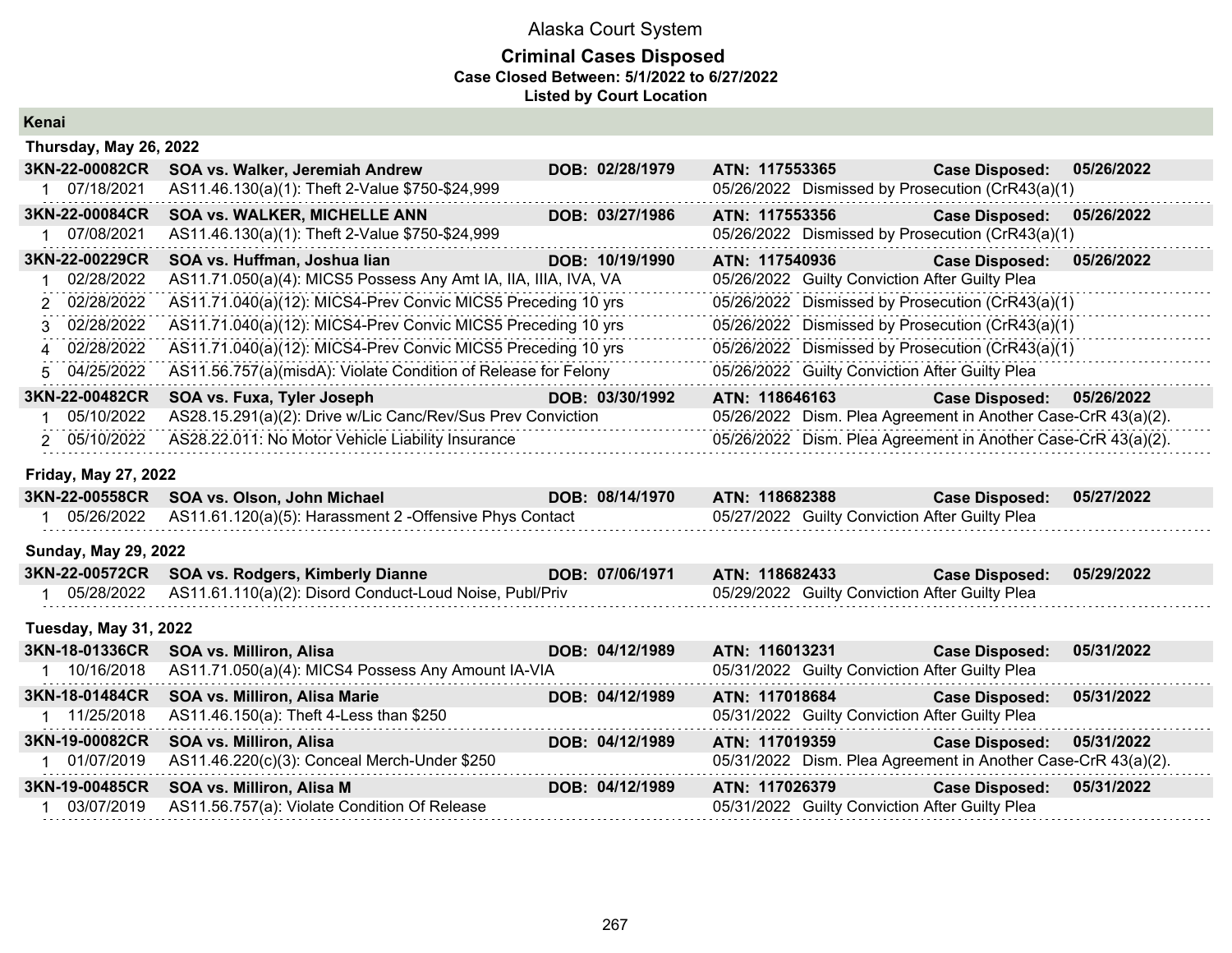### **Criminal Cases Disposed Case Closed Between: 5/1/2022 to 6/27/2022 Listed by Court Location**

| ш     |  |  |
|-------|--|--|
|       |  |  |
| Kenai |  |  |
|       |  |  |

| <b>Tuesday, May 31, 2022</b> |                                                                    |                 |                         |                                                               |            |
|------------------------------|--------------------------------------------------------------------|-----------------|-------------------------|---------------------------------------------------------------|------------|
| 3KN-19-00715CR               | <b>SOA vs. Milliron, Alisa Marie</b>                               | DOB: 04/12/1989 | ATN: 116029467          | <b>Case Disposed:</b>                                         | 05/31/2022 |
| 05/15/2019                   | AS11.71.050(a)(4): MICS4 Possess Any Amount IA-VIA                 |                 |                         | 05/31/2022 Guilty Conviction After Guilty Plea                |            |
| 2 05/15/2019                 | AS11.46.130(a)(7): Theft 2 - Access Device                         |                 | 07/03/2019 No True Bill |                                                               |            |
| 3 05/15/2019                 | AS11.56.757(a): Violate Condition Of Release                       |                 |                         | 05/31/2022 Dismissed by Prosecution (CrR43(a)(1)              |            |
| 3KN-20-00670CR               | <b>SOA vs. Souders, Mathew Wayne</b>                               | DOB: 12/01/1974 | ATN: 116537985          | <b>Case Disposed:</b>                                         | 05/31/2022 |
| 05/31/2020                   | AS28.35.030(a)(1): DUI- Alcohol Or Contr Subst                     |                 |                         | 05/31/2022 Guilty Conviction After Guilty Plea                |            |
| 2 05/31/2020                 | AS28.35.032(a): Refuse To Submit To Chemical Test                  |                 |                         | 05/31/2022 Dismissed by Prosecution (CrR43(a)(1)              |            |
| 3KN-22-00475CR               | SOA vs. Huslander, Richard                                         | DOB: 04/13/1985 | ATN: 117540567          | <b>Case Disposed:</b>                                         | 05/31/2022 |
| 05/07/2022                   | AS11.46.150(a): Theft 4-Less than \$250                            |                 |                         | 05/31/2022 Guilty Conviction After Guilty Plea                |            |
| 3KN-22-00476CR               | SOA vs. Lynch, Michael Stevens                                     | DOB: 05/09/1991 | ATN: 117541593          | <b>Case Disposed:</b>                                         | 05/31/2022 |
| 05/07/2022                   | AS11.46.150(a): Theft 4-Less than \$250                            |                 |                         | 05/31/2022 Guilty Conviction After Guilty Plea                |            |
| 3KN-22-00494CR               | SOA vs. Grisham, Lindsey Mae                                       | DOB: 09/14/1998 | ATN: 118681983          | <b>Case Disposed:</b>                                         | 05/31/2022 |
| 05/12/2022                   | AS28.35.030(a)(2): DUI- BAC .08+ Percent                           |                 |                         | 05/31/2022 Guilty Conviction After Guilty Plea                |            |
| 3KN-22-00504CR               | SOA vs. Segura III, James Oliver                                   | DOB: 01/17/2000 | ATN: 118682046          | <b>Case Disposed:</b>                                         | 05/31/2022 |
| 05/13/2022                   | AS28.35.030(a)(2): DUI- BAC .08+ Percent                           |                 |                         | 05/31/2022 Guilty Conviction After Guilty Plea                |            |
| 3KN-22-00517CR               | SOA vs. Lester, Jessica Faith                                      | DOB: 02/12/1996 | ATN: 118682136          | <b>Case Disposed:</b>                                         | 05/31/2022 |
| 05/18/2022                   | AS11.71.050(a)(4): MICS5 Possess Any Amt IA, IIA, IIIA, IVA, VA    |                 |                         | 05/31/2022 Guilty Conviction After Guilty Plea                |            |
| Wednesday, June 1, 2022      |                                                                    |                 |                         |                                                               |            |
| 3KN-19-01868CR               | SOA vs. Duncan, Noranell Josephine                                 | DOB: 02/23/1978 | ATN: 116021214          | <b>Case Disposed:</b>                                         | 06/01/2022 |
| 11/01/2019                   | AS11.46.150(a): Theft 4-Less than \$250                            |                 |                         | 06/01/2022 Dism. Plea Agreement in Another Case-CrR 43(a)(2). |            |
| 2 11/01/2019                 | AS11.56.757(a)(misdB): Violate Conditions of Release for Misd      |                 |                         | 06/01/2022 Dism. Plea Agreement in Another Case-CrR 43(a)(2). |            |
| 3KN-20-00443CR               | SOA vs. Duncan, Noranell Josephine                                 | DOB: 02/23/1978 | ATN: 116013852          | <b>Case Disposed:</b>                                         | 06/01/2022 |
| 04/07/2020                   | AS11.46.140(a)(1): Theft 3-Value \$250-\$749                       |                 |                         | 06/01/2022 Guilty Conviction After Guilty Plea                |            |
| 2 04/07/2020                 | AS11.56.757(a)(misdB): Violate Conditions of Release for Misd      |                 |                         | 06/01/2022 Guilty Conviction After Guilty Plea                |            |
| 3KN-20-01254CR               | SOA vs. Duncan, Noranell Josephine                                 | DOB: 02/23/1978 | ATN: 118031004          | <b>Case Disposed:</b>                                         | 06/01/2022 |
| 09/14/2020                   | AS11.56.800(a)(1)(B)(ii): False Info/Rpt- ID When Cited, Srvd Wrnt |                 |                         | 06/01/2022 Guilty Conviction After Guilty Plea                |            |
| <u>n nazizinan n</u>         | AS11 EG 757(a)(misdR): Violato Conditions of Pologso for Misd      |                 |                         | $0.6/01/2022$ Cuilty Conviction After Cuilty Plan             |            |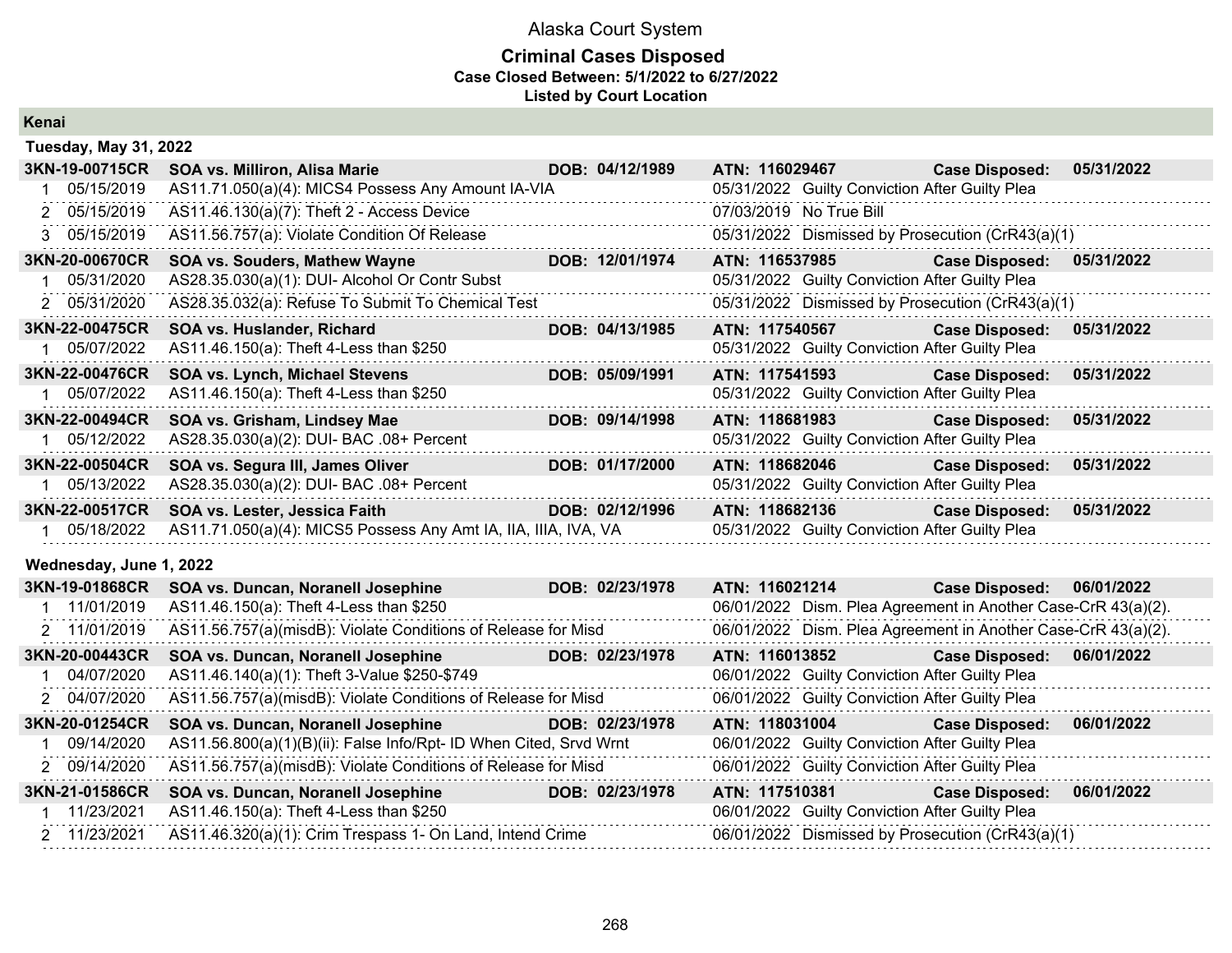### **Criminal Cases Disposed Case Closed Between: 5/1/2022 to 6/27/2022 Listed by Court Location**

**Kenai**

|               | Wednesday, June 1, 2022 |                                                                  |                 |                                                               |                       |            |
|---------------|-------------------------|------------------------------------------------------------------|-----------------|---------------------------------------------------------------|-----------------------|------------|
|               | 3KN-22-00010CR          | SOA vs. Duncan, Noranell Josephine                               | DOB: 02/23/1978 | ATN: 117552744                                                | <b>Case Disposed:</b> | 06/01/2022 |
|               | 12/06/2021              | AS11.71.050(a)(4): MICS5 Possess Any Amt IA, IIA, IIIA, IVA, VA  |                 | 06/01/2022 Dism. Plea Agreement in Another Case-CrR 43(a)(2). |                       |            |
|               | 2 12/06/2021            | AS11.56.610(a)(1): Tamper Phys Evid-Destroy/Alter/Suppress       |                 | 06/01/2022 Dism. Plea Agreement in Another Case-CrR 43(a)(2). |                       |            |
|               | 3KN-22-00060CR          | SOA vs. Duncan, Noranell Josephine                               | DOB: 02/23/1978 | ATN: 117510201                                                | <b>Case Disposed:</b> | 06/01/2022 |
|               | 01/16/2022              | AS11.71.050(a)(4): MICS5 Possess Any Amt IA, IIA, IIIA, IVA, VA  |                 | 06/01/2022 Guilty Conviction After Guilty Plea                |                       |            |
| 2             | 01/16/2022              | AS11.56.757(a)(misdA): Violate Condition of Release for Felony   |                 | 06/01/2022 Guilty Conviction After Guilty Plea                |                       |            |
| $\mathcal{R}$ | 02/16/2022              | AS11.56.757(a)(misdB): Violate Conditions of Release for Misd    |                 | 06/01/2022 Dismissed by Prosecution (CrR43(a)(1)              |                       |            |
|               | 4 04/27/2022            | AS11.56.757(a)(misdB): Violate Conditions of Release for Misd    |                 | 06/01/2022 Dismissed by Prosecution (CrR43(a)(1)              |                       |            |
|               | 3KN-22-00172CR          | SOA vs. Duncan, Noranell J                                       | DOB: 02/23/1978 | ATN: 117541449                                                | <b>Case Disposed:</b> | 06/01/2022 |
|               | 02/18/2022              | AS11.46.150(a): Theft 4-Less than \$250                          | .               | 06/01/2022 Dism. Plea Agreement in Another Case-CrR 43(a)(2). |                       |            |
|               | 2 02/18/2022            | AS11.46.330(a)(1): Crim Trespass 2- Upon Premises                |                 | 06/01/2022 Dism. Plea Agreement in Another Case-CrR 43(a)(2). |                       |            |
|               | 3 02/18/2022            | AS11.56.757(a)(misdB): Violate Conditions of Release for Misd    |                 | 06/01/2022 Dism. Plea Agreement in Another Case-CrR 43(a)(2). |                       |            |
|               | 4 03/31/2022            | AS11.56.757(a)(misdB): Violate Conditions of Release for Misd    |                 | 06/01/2022 Dism. Plea Agreement in Another Case-CrR 43(a)(2). |                       |            |
|               | 3KN-22-00325CR          | SOA vs. Tressler, Sarah M                                        | DOB: 07/31/1992 | ATN: 118681416                                                | <b>Case Disposed:</b> | 06/01/2022 |
| 1.            | 03/30/2022              | AS11.41.230(a)(1): Assault In The 4th Degree - Recklessly Injure |                 | 06/01/2022 Dismissed by Prosecution (CrR43(a)(1)              |                       |            |
|               | 3KN-22-00472CR          | SOA vs. Baker-Williams, Julian David Ray                         | DOB: 09/08/2003 | ATN: 118646919                                                | <b>Case Disposed:</b> | 06/01/2022 |
| 1             | 05/07/2022              | AS11.71.060(a)(1): MICS6 Use/Display Any Amount VIA              |                 | 06/01/2022 Dismissed by Prosecution (CrR43(a)(1)              |                       |            |
|               | Thursday, June 2, 2022  |                                                                  |                 |                                                               |                       |            |
|               | 3KN-19-02028CR          | SOA vs. Van Hout, Elijah P                                       | DOB: 02/16/1996 | ATN: 117009288                                                | <b>Case Disposed:</b> | 06/02/2022 |
|               | 12/04/2019              | AS28.35.030(a)(2): DUI- BAC .08+ Percent                         | .               | 06/02/2022 Guilty Conviction After Guilty Plea                |                       |            |
|               | 2 12/04/2019            | AS11.61.210(a)(1): Misc/Weapons 4- Possess While Intox           |                 | 06/02/2022 Dismissed by Prosecution (CrR43(a)(1)              |                       |            |
|               | 3KN-20-01646CR          | SOA vs. Monyahan, Richard Scott                                  | DOB: 12/13/1961 | ATN: 118031931                                                | <b>Case Disposed:</b> | 06/02/2022 |
|               | 1 12/05/2020            | AS11.61.120(a)(1): Harassment 2 - Likely To Provoke Violence     |                 | 06/02/2022 Guilty Conviction After Guilty Plea                |                       |            |

2 12/05/2020 AS11.41.230(a)(3): Assault 4-Cause Fear Of Injury 06/02/2022 Dismissed by Prosecution (CrR43(a)(1)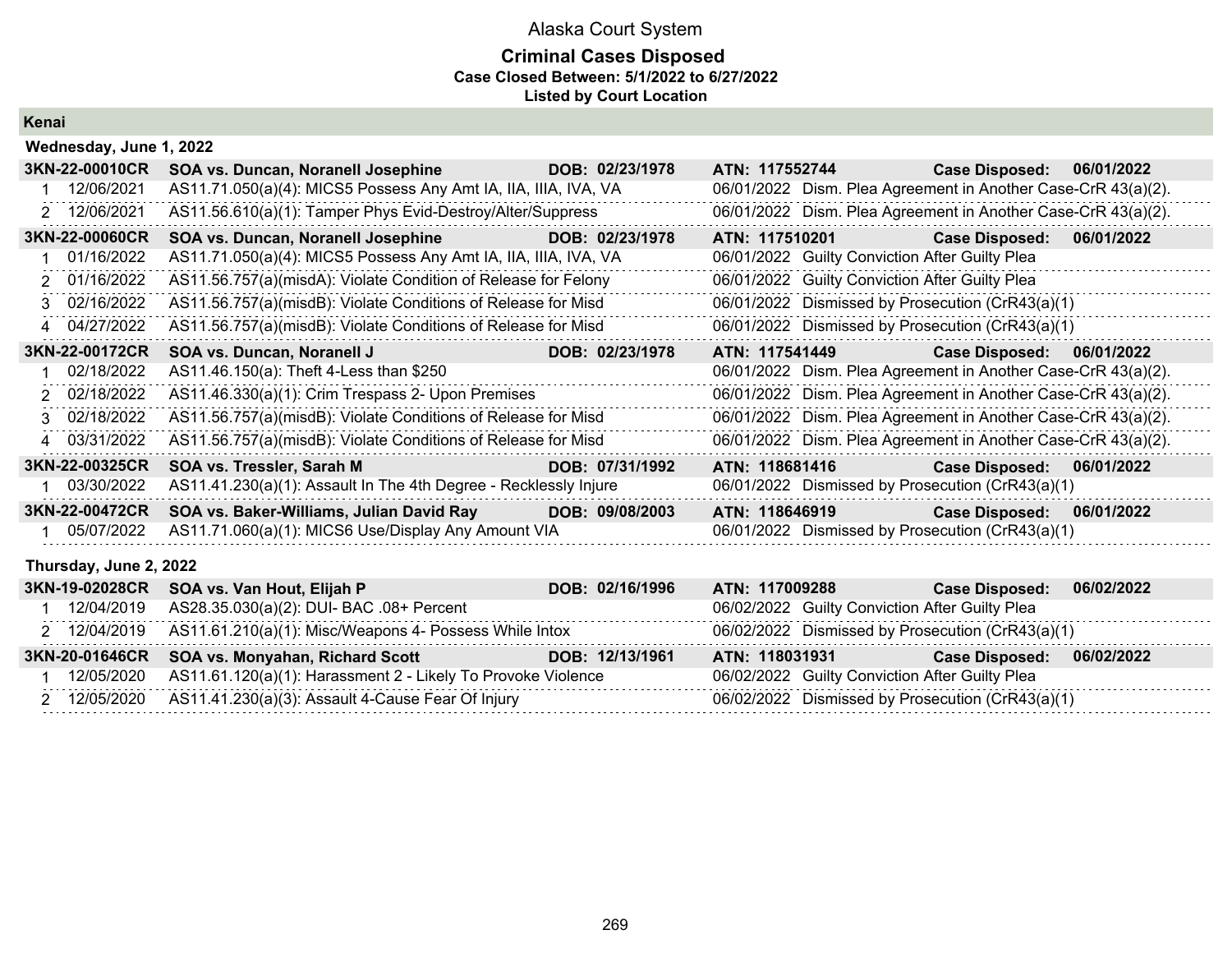### Alaska Court System **Criminal Cases Disposed Case Closed Between: 5/1/2022 to 6/27/2022 Listed by Court Location**

**Kenai**

|     | Thursday, June 2, 2022 |                                                                  |                 |                |                                                  |            |
|-----|------------------------|------------------------------------------------------------------|-----------------|----------------|--------------------------------------------------|------------|
|     | 3KN-21-00300CR         | SOA vs. Bartelmay, Cody Michael                                  | DOB: 04/26/1989 | ATN: 118028628 | <b>Case Disposed:</b>                            | 06/02/2022 |
|     | 01/25/2021             | AS11.41.210(a)(1): Assault 2 - Injury w/ Weapon, Intent          |                 |                | 05/31/2022 Dismissed by Prosecution (CrR43(a)(1) |            |
| 2   | 02/27/2021             | AS11.41.210(a)(1): Assault 2 - Injury w/ Weapon, Intent          |                 |                | 05/31/2022 Dismissed by Prosecution (CrR43(a)(1) |            |
| З.  | 02/25/2021             | AS11.41.220(a)(1)(A): Assault 3- Cause Fear Of Injury w/ Weap    |                 |                | 05/31/2022 Dismissed by Prosecution (CrR43(a)(1) |            |
| 4   | 02/25/2021             | AS11.41.230(a)(1): Assault In The 4th Degree - Recklessly Injure |                 |                | 05/31/2022 Dismissed by Prosecution (CrR43(a)(1) |            |
| 5   | 02/26/2021             | AS11.41.230(a)(1): Assault In The 4th Degree - Recklessly Injure |                 |                | 05/31/2022 Dismissed by Prosecution (CrR43(a)(1) |            |
| 6.  | 02/27/2021             | AS11.41.230(a)(1): Assault In The 4th Degree - Recklessly Injure |                 |                | 05/31/2022 Dismissed by Prosecution (CrR43(a)(1) |            |
|     | 02/28/2021             | AS11.41.230(a)(1): Assault In The 4th Degree - Recklessly Injure |                 |                | 05/31/2022 Dismissed by Prosecution (CrR43(a)(1) |            |
| 8   | 02/26/2021             | AS11.61.118(a)(1): Harassment 1 - Offensive Contact w/ Fluids    |                 |                | 05/31/2022 Dismissed by Prosecution (CrR43(a)(1) |            |
| 9.  | 02/26/2021             | AS11.41.410(a)(1): Sex Assault 1- Penetrate w/o Consent          |                 |                | 05/31/2022 Dismissed by Prosecution (CrR43(a)(1) |            |
| 10. | 02/26/2021             | AS11.41.300(a)(1)(C): Kidnapping- Injury Or Sexual Assault       |                 |                | 06/02/2022 Dismissed by Prosecution (CrR43(a)(1) |            |
| 11  | 02/26/2021             | AS11.41.420(a)(3): Sex Assault 2- Penetrate Incap Victim         |                 |                | 05/31/2022 Dismissed by Prosecution (CrR43(a)(1) |            |
| 12  | 02/26/2021             | AS11.41.410(a)(1): Sex Assault 1- Penetrate w/o Consent          |                 |                | 05/31/2022 Dismissed by Prosecution (CrR43(a)(1) |            |
| 13. | 02/28/2021             | AS11.41.210(a)(1): Assault 2 - Injury w/ Weapon, Intent          |                 |                | 05/31/2022 Dismissed by Prosecution (CrR43(a)(1) |            |
| 14  | 02/27/2021             | AS11.41.220(a)(1)(B): Assault 3- Cause Injury w/ Weap            |                 |                | 05/31/2022 Dismissed by Prosecution (CrR43(a)(1) |            |
| 15  | 02/27/2021             | AS11.41.220(a)(1)(A): Assault 3- Cause Fear Of Injury w/ Weap    |                 |                | 05/31/2022 Dismissed by Prosecution (CrR43(a)(1) |            |
| 16. | 02/28/2021             | AS11.41.220(a)(1)(B): Assault 3- Cause Injury w/ Weap            |                 |                | 05/31/2022 Dismissed by Prosecution (CrR43(a)(1) |            |
| 17  | 02/28/2021             | AS11.41.220(a)(1)(A): Assault 3- Cause Fear Of Injury w/ Weap    |                 |                | 05/31/2022 Dismissed by Prosecution (CrR43(a)(1) |            |
| 18  | 01/25/2021             | AS11.41.220(a)(1)(B): Assault 3- Cause Injury w/ Weap            |                 |                | 05/31/2022 Dismissed by Prosecution (CrR43(a)(1) |            |
| 19  | 01/25/2021             | AS11.41.220(a)(1)(A): Assault 3- Cause Fear Of Injury w/ Weap    |                 |                | 05/31/2022 Dismissed by Prosecution (CrR43(a)(1) |            |
| 20  | 02/09/2021             | AS11.41.210(a)(1): Assault 2 - Injury w/ Weapon, Intent          |                 |                | 05/31/2022 Dismissed by Prosecution (CrR43(a)(1) |            |
| 21  | 02/09/2021             | AS11.41.220(a)(1)(B): Assault 3- Cause Injury w/ Weap            |                 |                | 05/31/2022 Dismissed by Prosecution (CrR43(a)(1) |            |
| 22  | 02/09/2021             | AS11.41.220(a)(1)(A): Assault 3- Cause Fear Of Injury w/ Weap    |                 |                | 05/31/2022 Dismissed by Prosecution (CrR43(a)(1) |            |
|     | 3KN-21-00361CR         | <b>SOA vs. Sesler, Mark Brien</b>                                | DOB: 06/05/1957 | ATN: 118033821 | <b>Case Disposed:</b>                            | 06/02/2022 |
|     | 03/10/2021             | AS28.35.400: Reckless Driving                                    |                 |                | 06/02/2022 Guilty Conviction After Guilty Plea   |            |
|     | 3KN-21-00466CR         | SOA vs. Wilson, John Quincy                                      | DOB: 07/26/1996 | ATN: 116491176 | <b>Case Disposed:</b>                            | 06/02/2022 |
|     | 03/19/2021             | AS11.56.740(a)(1): Violate DV Protective Order                   |                 |                | 06/02/2022 Guilty Conviction After Guilty Plea   |            |
|     |                        |                                                                  |                 |                |                                                  |            |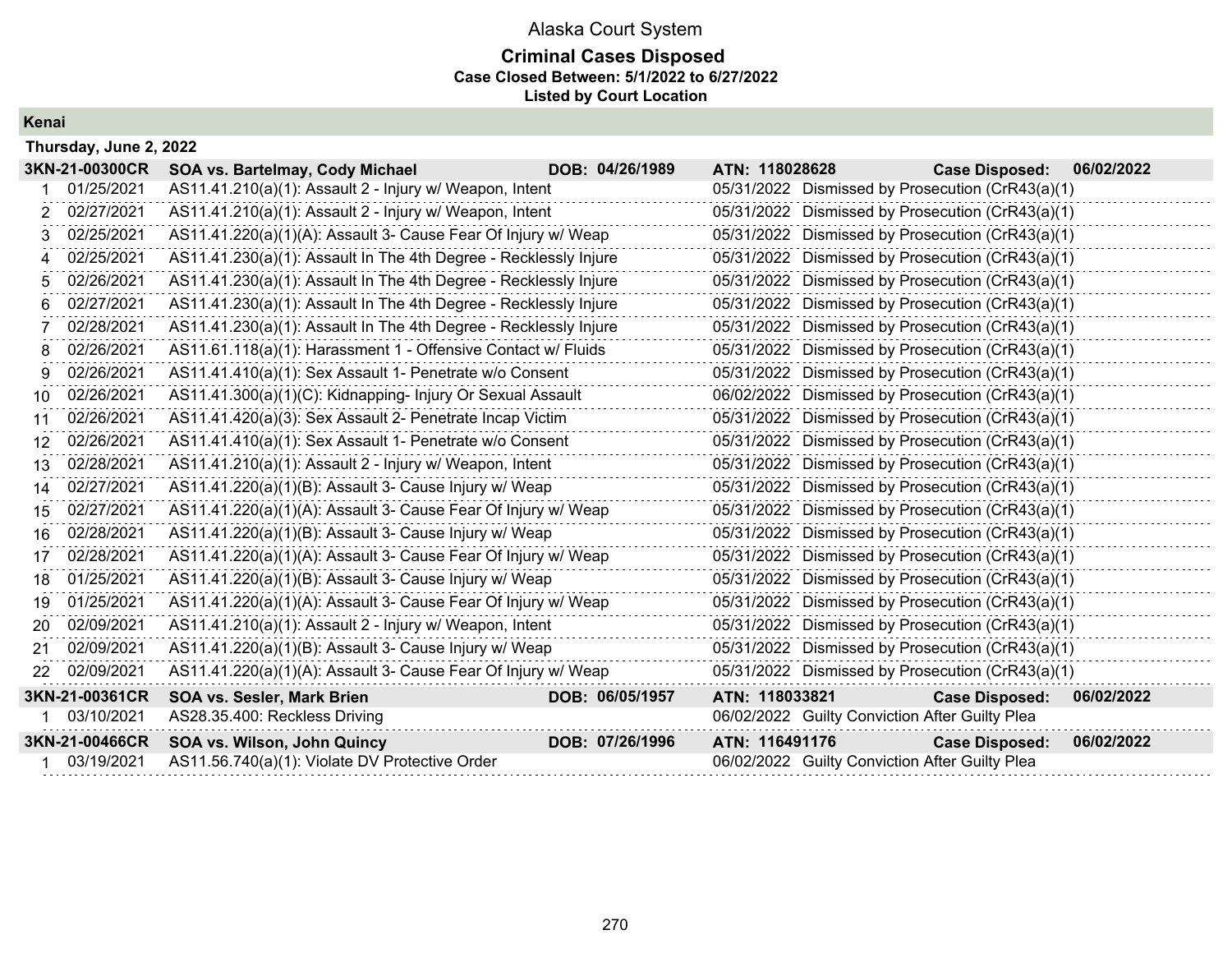### **Criminal Cases Disposed Case Closed Between: 5/1/2022 to 6/27/2022 Listed by Court Location**

#### **Kenai**

|                                                                                                                    | Thursday, June 2, 2022                                          |                                                                                                                      |                 |                |                                                |                                                               |            |  |  |  |  |
|--------------------------------------------------------------------------------------------------------------------|-----------------------------------------------------------------|----------------------------------------------------------------------------------------------------------------------|-----------------|----------------|------------------------------------------------|---------------------------------------------------------------|------------|--|--|--|--|
| 3KN-21-00668CR                                                                                                     | SOA vs. Wilson, John Quincy                                     |                                                                                                                      | DOB: 07/26/1996 | ATN: 116542953 |                                                | <b>Case Disposed:</b>                                         | 06/02/2022 |  |  |  |  |
| 05/04/2021                                                                                                         | AS28.35.182(a)(1): Fail to Stp/Dir Officer-Reck Driving         |                                                                                                                      |                 |                | 06/02/2022 Guilty Conviction After Guilty Plea |                                                               |            |  |  |  |  |
| 05/04/2021                                                                                                         | AS28.35.400: Reckless Driving                                   |                                                                                                                      |                 |                |                                                | 06/02/2022 Dism. Plea Agreement in Another Case-CrR 43(a)(2). |            |  |  |  |  |
| 05/04/2021<br>3                                                                                                    | AS28.15.291(a)(2): Drive w/Lic Canc/Rev/Sus Prev Conviction     |                                                                                                                      |                 |                |                                                | 06/02/2022 Dism. Plea Agreement in Another Case-CrR 43(a)(2). |            |  |  |  |  |
| 05/04/2021<br>4                                                                                                    | AS11.46.270(a)(250-749): Unlawful Possession-Value \$250-\$749  |                                                                                                                      |                 |                |                                                | 06/02/2022 Dism. Plea Agreement in Another Case-CrR 43(a)(2). |            |  |  |  |  |
| 09/20/2021<br>5.                                                                                                   | AS11.56.730(a)(fel): Failure to Appear On Felony Charge/Conv    |                                                                                                                      |                 |                |                                                | 06/02/2022 Dism. Plea Agreement in Another Case-CrR 43(a)(2). |            |  |  |  |  |
| 3KN-21-01191CR                                                                                                     | SOA vs. Wilson, John Quincy                                     |                                                                                                                      | DOB: 07/26/1996 | ATN: 117540801 |                                                | <b>Case Disposed:</b>                                         | 06/02/2022 |  |  |  |  |
| 08/18/2021                                                                                                         | AS11.56.320(a)(4)(A): Escape 3-Rels Misd Electronic Monitor     |                                                                                                                      |                 |                | 06/02/2022 Guilty Conviction After Guilty Plea |                                                               |            |  |  |  |  |
| 2 08/18/2021                                                                                                       | AS11.56.757(a)(misdB): Violate Conditions of Release for Misd   |                                                                                                                      |                 |                | 06/02/2022 Guilty Conviction After Guilty Plea |                                                               |            |  |  |  |  |
| 3KN-21-01391CR                                                                                                     | SOA vs. Norbeck, Koda James                                     |                                                                                                                      | DOB: 08/23/2004 | ATN: 118030545 |                                                | <b>Case Disposed:</b>                                         | 06/02/2022 |  |  |  |  |
| 1 10/11/2021                                                                                                       | AS28.35.400: Reckless Driving                                   |                                                                                                                      |                 |                | 06/02/2022 Guilty Conviction After Guilty Plea |                                                               |            |  |  |  |  |
| 3KN-22-00386CR                                                                                                     | SOA vs. Sproul, Brekkin Nathaniel                               |                                                                                                                      | DOB: 02/10/2006 | ATN: 117511722 |                                                | <b>Case Disposed:</b>                                         | 06/02/2022 |  |  |  |  |
| 04/17/2022                                                                                                         | AS28.35.030(a)(2): DUI- BAC .08+ Percent                        |                                                                                                                      |                 |                | 06/02/2022 Guilty Conviction After Guilty Plea |                                                               |            |  |  |  |  |
| 2 04/17/2022                                                                                                       | AS28.35.280: Minor Operating Vehicle After Consuming Alcohol    |                                                                                                                      |                 |                |                                                | 04/21/2022 Dismissed by Prosecution (CrR43(a)(1)              |            |  |  |  |  |
| 3 04/17/2022                                                                                                       | Charging Document Pending or Not Filed                          |                                                                                                                      |                 |                |                                                | 04/21/2022 Dismissed by Prosecution (CrR43(a)(1)              |            |  |  |  |  |
| 3KN-22-00511CR                                                                                                     | SOA vs. Burcham, Ashley Louise                                  |                                                                                                                      | DOB: 04/11/1998 | ATN: 118646181 |                                                | <b>Case Disposed:</b>                                         | 06/02/2022 |  |  |  |  |
| 1 05/17/2022                                                                                                       | AS28.35.030(a)(2): DUI- BAC .08+ Percent                        |                                                                                                                      |                 |                | 06/02/2022 Guilty Conviction After Guilty Plea |                                                               |            |  |  |  |  |
| 3KN-22-00593CR                                                                                                     | SOA vs. Gonzalez, Jordan Andrew                                 |                                                                                                                      | DOB: 11/04/2003 | ATN: 118646703 |                                                | <b>Case Disposed:</b>                                         | 06/02/2022 |  |  |  |  |
| 05/07/2022                                                                                                         | AS11.46.486(a)(2): Criminal Mischief 5-Damage Under \$250       |                                                                                                                      |                 |                |                                                | 06/02/2022 Dismissed by Prosecution (CrR43(a)(1)              |            |  |  |  |  |
| Friday, June 3, 2022                                                                                               |                                                                 |                                                                                                                      |                 |                |                                                |                                                               |            |  |  |  |  |
| 3KN-21-00126CR                                                                                                     | SOA vs. Lewis, Kirsten Ann                                      |                                                                                                                      | DOB: 09/30/1971 |                | ATN: 116540577                                 | <b>Case Disposed:</b>                                         | 06/03/2022 |  |  |  |  |
| 1 01/16/2021                                                                                                       | AS11.56.758(b)(1): Violation Of Custodian Duty - Re Felony      |                                                                                                                      |                 |                |                                                | 06/03/2022 Dismissed by Prosecution (CrR43(a)(1)              |            |  |  |  |  |
| 3KN-21-00324CR                                                                                                     | SOA vs. Keelen, Michael Patrick                                 |                                                                                                                      | DOB: 08/16/1949 | ATN: 117535833 |                                                | <b>Case Disposed:</b>                                         | 06/03/2022 |  |  |  |  |
| 03/05/2021                                                                                                         | AS28.35.030(a)(1): DUI- Alcohol Or Contr Subst                  |                                                                                                                      |                 |                | 06/03/2022 Acquitted After Trial               |                                                               |            |  |  |  |  |
| 2 03/05/2021                                                                                                       | AS28.35.032(a): Refuse To Submit To Chemical Test               |                                                                                                                      |                 |                | 06/03/2022 Guilty After Trial                  |                                                               |            |  |  |  |  |
| 3KN-21-00993CR                                                                                                     | SOA vs. Heinrich, Kayla Chrystal                                |                                                                                                                      | DOB: 12/19/1996 | ATN: 116027595 |                                                | <b>Case Disposed:</b>                                         | 06/03/2022 |  |  |  |  |
| 07/07/2021                                                                                                         | AS11.71.050(a)(4): MICS5 Possess Any Amt IA, IIA, IIIA, IVA, VA |                                                                                                                      |                 |                | 06/03/2022 Guilty Conviction After Guilty Plea |                                                               |            |  |  |  |  |
| 2 07/07/2021                                                                                                       | AS11.71.050(a)(4): MICS5 Possess Any Amt IA, IIA, IIIA, IVA, VA |                                                                                                                      |                 |                |                                                | 06/03/2022 Dism. Plea Agreement in Another Case-CrR 43(a)(2). |            |  |  |  |  |
| 3KN-21-01086CR                                                                                                     | SOA vs. Heinrich, Kayla                                         |                                                                                                                      | DOB: 12/19/1996 | ATN: 116027829 |                                                | <b>Case Disposed:</b>                                         | 06/03/2022 |  |  |  |  |
| 07/26/2021                                                                                                         | AS28.35.030(a)(1): DUI- Alcohol Or Contr Subst                  | <u> 2008 - Andrew Marie Barbara, menyebaran antara sebagai pendang pada sebagai pertama pada sebagai pertama per</u> |                 |                | 06/03/2022 Guilty Conviction After Guilty Plea |                                                               |            |  |  |  |  |
| $\mathbf{a} \cdot \mathbf{a} \cdot \mathbf{a} \cdot \mathbf{a} \cdot \mathbf{a} \cdot \mathbf{a} \cdot \mathbf{a}$ |                                                                 |                                                                                                                      |                 |                |                                                |                                                               |            |  |  |  |  |

2 08/26/2021 AS11.56.757(a)(misdB): Violate Conditions of Release for Misd 06/03/2022 Guilty Conviction After Guilty Plea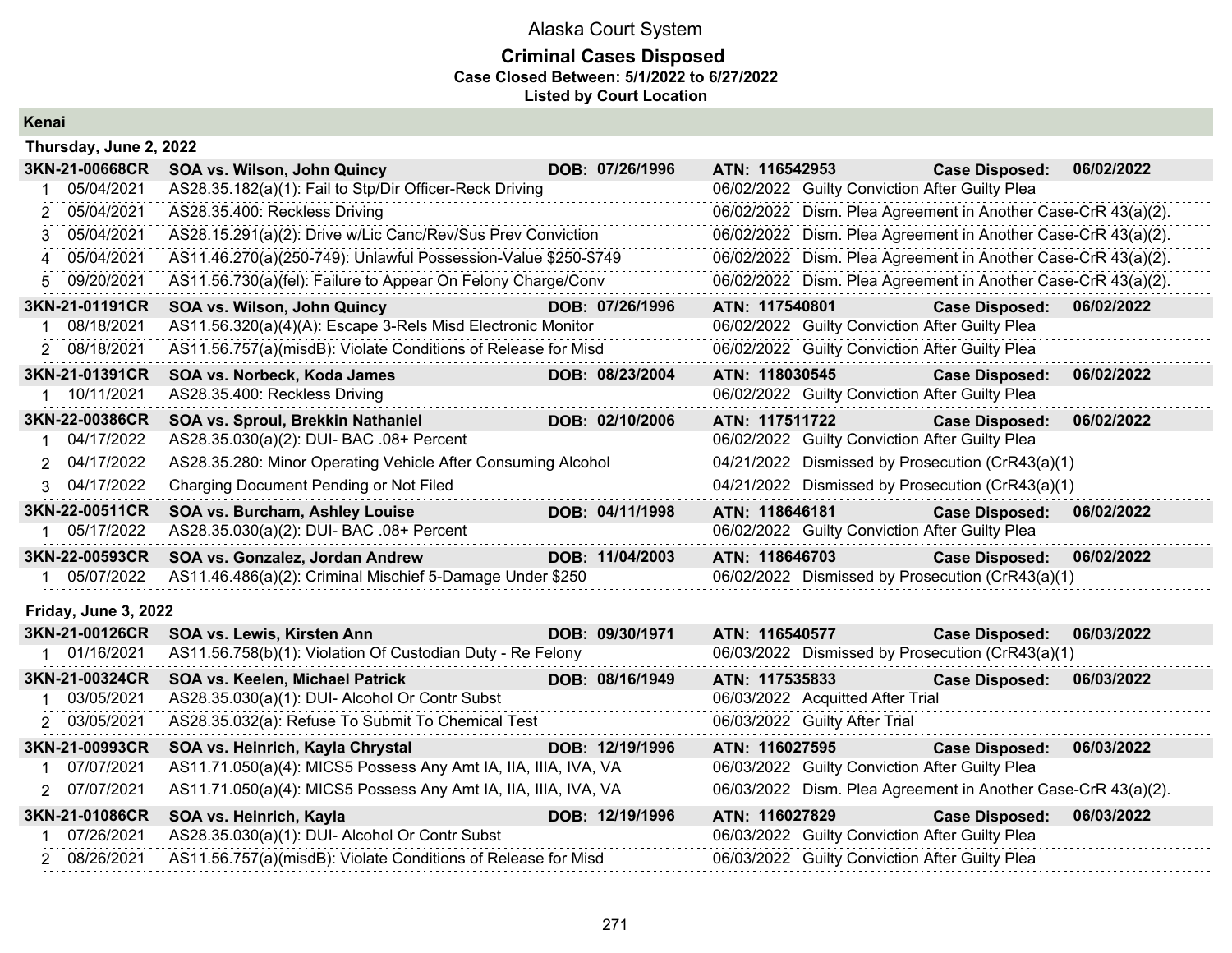### **Criminal Cases Disposed Case Closed Between: 5/1/2022 to 6/27/2022 Listed by Court Location**

**Kenai**

|    | Friday, June 3, 2022 |                                                                    |  |                 |                |  |  |                                                               |            |  |
|----|----------------------|--------------------------------------------------------------------|--|-----------------|----------------|--|--|---------------------------------------------------------------|------------|--|
|    | 3KN-21-01211CR       | SOA vs. Heinrich, Kayla Chrystal                                   |  | DOB: 12/19/1996 | ATN: 117540828 |  |  | <b>Case Disposed:</b>                                         | 06/03/2022 |  |
|    | 1 08/14/2021         | AS11.46.130(a)(1): Theft 2-Value \$750-\$24,999                    |  |                 |                |  |  | 06/03/2022 Guilty Conviction After Guilty Plea                |            |  |
|    | 3KN-21-01212CR       | SOA vs. Heinrich, Kayla Chrystal                                   |  | DOB: 12/19/1996 | ATN: 117554121 |  |  | <b>Case Disposed:</b>                                         | 06/03/2022 |  |
|    | 08/26/2021           | AS11.56.380(a)(1): Promote Contraband 2-Take Into Jail/Pris        |  |                 |                |  |  | 06/03/2022 Dism. Plea Agreement in Another Case-CrR 43(a)(2). |            |  |
|    | 3KN-21-01235CR       | SOA vs. Heinrich, Kayla Chrystal                                   |  | DOB: 12/19/1996 | ATN: 116027073 |  |  | <b>Case Disposed:</b>                                         | 06/03/2022 |  |
|    | 08/29/2021           | AS11.46.330(a)(1): Crim Trespass 2- Upon Premises                  |  |                 |                |  |  | 06/03/2022 Dism. Plea Agreement in Another Case-CrR 43(a)(2). |            |  |
| 2. | 08/29/2021           | AS11.46.486(a)(2): Criminal Mischief 5-Damage Under \$250          |  |                 |                |  |  | 06/03/2022 Guilty Conviction After Guilty Plea                |            |  |
| 3  | 08/29/2021           | AS28.35.182(a)(1): Fail to Stp/Dir Officer-Reck Driving            |  |                 |                |  |  | 06/03/2022 Guilty Conviction After Guilty Plea                |            |  |
| 4  | 08/29/2021           | AS28.35.400: Reckless Driving                                      |  |                 |                |  |  | 06/03/2022 Dism. Plea Agreement in Another Case-CrR 43(a)(2). |            |  |
| 5. | 08/29/2021           | AS11.56.757(a)(misdB): Violate Conditions of Release for Misd      |  |                 |                |  |  | 06/03/2022 Guilty Conviction After Guilty Plea                |            |  |
| 6  | 08/29/2021           | AS11.41.230(a)(3): Assault 4-Cause Fear Of Injury                  |  |                 |                |  |  | 06/03/2022 Guilty Conviction After Guilty Plea                |            |  |
|    | 09/16/2021           | AS11.56.757(a)(misdA): Violate Condition of Release for Felony     |  |                 |                |  |  | 06/03/2022 Guilty Conviction After Guilty Plea                |            |  |
|    | 3KN-21-01236CR       | SOA vs. Heinrich, Kayla C                                          |  | DOB: 12/19/1996 | ATN: 118680147 |  |  | <b>Case Disposed:</b>                                         | 06/03/2022 |  |
|    | 08/31/2021           | AS11.46.140(a)(1): Theft 3-Value \$250-\$749                       |  |                 |                |  |  | 06/03/2022 Guilty Conviction After Guilty Plea                |            |  |
|    | 2 08/31/2021         | AS11.56.757(a)(misdA): Violate Condition of Release for Felony     |  |                 |                |  |  | 06/03/2022 Guilty Conviction After Guilty Plea                |            |  |
|    | 3KN-21-01331CR       | SOA vs. Heinrich, Kayla Chrystal                                   |  | DOB: 12/19/1996 | ATN: 117505836 |  |  | <b>Case Disposed:</b>                                         | 06/03/2022 |  |
|    | 09/28/2021           | AS11.56.320(a)(4)(A): Escape 3-Rels Misd Electronic Monitor        |  |                 |                |  |  | 06/03/2022 Guilty Conviction After Guilty Plea                |            |  |
| 2  | 09/28/2021           | AS11.56.700(a)(3): Resist/Interfere Arrest- Risk Of Injury         |  |                 |                |  |  | 06/03/2022 Dism. Plea Agreement in Another Case-CrR 43(a)(2). |            |  |
| 3. | 09/28/2021           | AS11.56.757(a)(misdA): Violate Condition of Release for Felony     |  |                 |                |  |  | 06/03/2022 Guilty Conviction After Guilty Plea                |            |  |
| 4  | 09/28/2021           | AS28.15.281(b): Permitting Unauthorized Person To Drive            |  |                 |                |  |  | 06/03/2022 Dism. Plea Agreement in Another Case-CrR 43(a)(2). |            |  |
|    | 10/21/2021           | AS11.56.757(a)(misdA): Violate Condition of Release for Felony     |  |                 |                |  |  | 06/03/2022 Guilty Conviction After Guilty Plea                |            |  |
|    | 3KN-21-01454CR       | SOA vs. Heinrich, Kayla Chrystal                                   |  | DOB: 12/19/1996 | ATN: 117547551 |  |  | <b>Case Disposed:</b>                                         | 06/03/2022 |  |
|    | 10/30/2021           | AS11.56.800(a)(1)(B)(ii): False Info/Rpt- ID When Cited, Srvd Wrnt |  |                 |                |  |  | 06/03/2022 Dism. Plea Agreement in Another Case-CrR 43(a)(2). |            |  |
| 2  | 10/30/2021           | AS11.56.757(a)(misdA): Violate Condition of Release for Felony     |  |                 |                |  |  | 06/03/2022 Guilty Conviction After Guilty Plea                |            |  |
|    | 3KN-21-01489CR       | SOA vs. Bear, Axel                                                 |  | DOB: 11/24/1994 | ATN: 117010251 |  |  | <b>Case Disposed:</b>                                         | 06/03/2022 |  |
|    | 11/07/2021           | AS11.61.110(a)(6): Disord Conduct- Create Hazard Condition         |  |                 |                |  |  | 06/03/2022 Dism. Plea Agreement in Another Case-CrR 43(a)(2). |            |  |
|    | 2 11/07/2021         | AS11.56.757(a)(misdB): Violate Conditions of Release for Misd      |  |                 |                |  |  | 06/03/2022 Dism. Plea Agreement in Another Case-CrR 43(a)(2). |            |  |
|    | 3KN-21-01588CR       | SOA vs. Bear, Axel Ray                                             |  | DOB: 11/24/1994 | ATN: 117541701 |  |  | <b>Case Disposed:</b>                                         | 06/03/2022 |  |
|    | 12/07/2021           | AS11.46.330(a)(1): Crim Trespass 2- Upon Premises                  |  |                 |                |  |  | 06/03/2022 Dism. Plea Agreement in Another Case-CrR 43(a)(2). |            |  |
|    | 2 12/07/2021         | AS11.56.757(a)(misdB): Violate Conditions of Release for Misd      |  |                 |                |  |  | 06/03/2022 Dism. Plea Agreement in Another Case-CrR 43(a)(2). |            |  |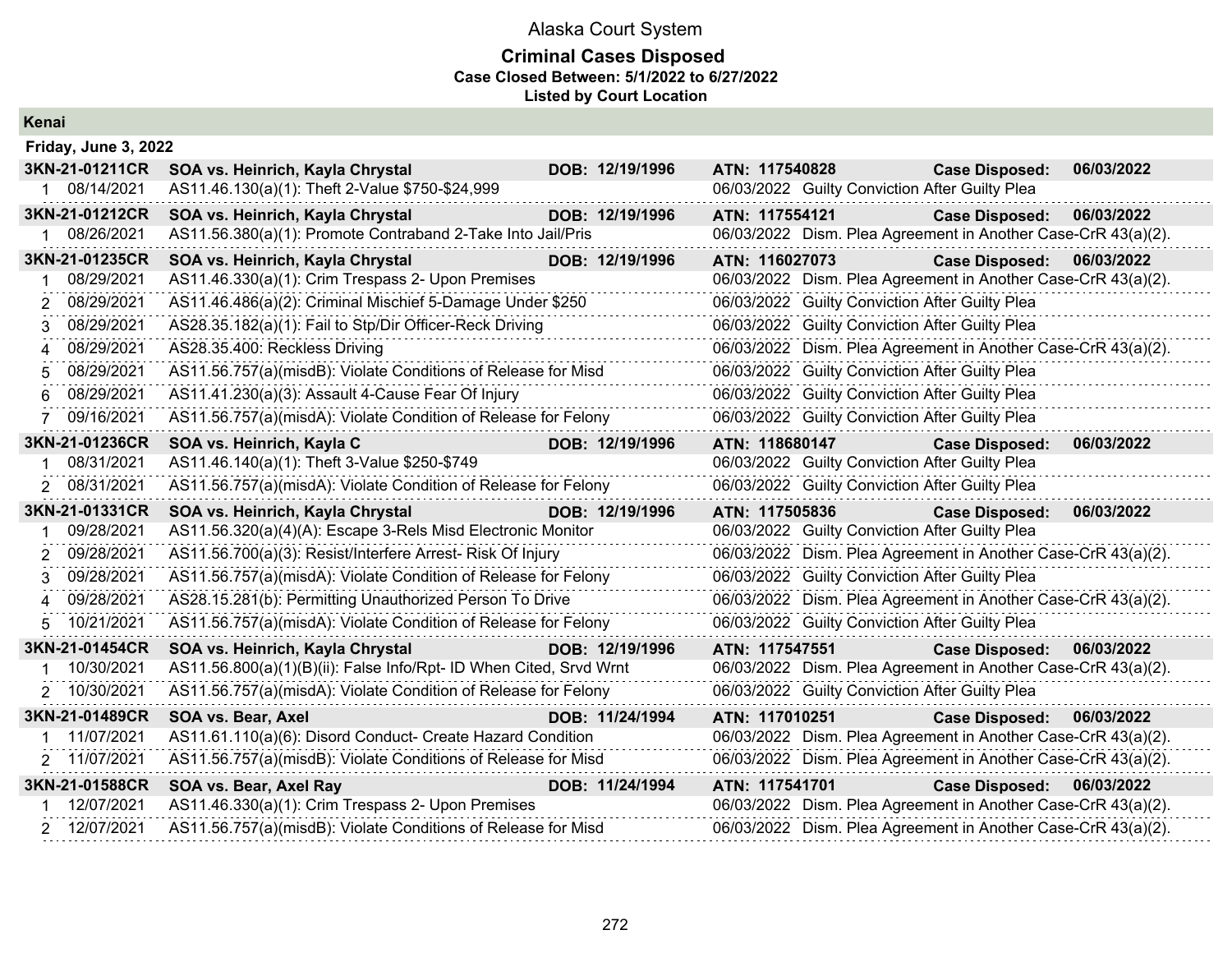#### **Criminal Cases Disposed Case Closed Between: 5/1/2022 to 6/27/2022 Listed by Court Location**

| Kenai |                      |                                                                |  |                 |                |  |  |                                                               |            |  |  |
|-------|----------------------|----------------------------------------------------------------|--|-----------------|----------------|--|--|---------------------------------------------------------------|------------|--|--|
|       | Friday, June 3, 2022 |                                                                |  |                 |                |  |  |                                                               |            |  |  |
|       | 3KN-21-01633CR       | SOA vs. Bear, Axel Ray                                         |  | DOB: 11/24/1994 | ATN: 117536418 |  |  | <b>Case Disposed:</b>                                         | 06/03/2022 |  |  |
|       | 12/18/2021           | AS11.46.330(a)(1): Crim Trespass 2- Upon Premises              |  |                 |                |  |  | 06/03/2022 Dism. Plea Agreement in Another Case-CrR 43(a)(2). |            |  |  |
|       | 2 12/18/2021         | AS11.56.757(a)(misdB): Violate Conditions of Release for Misd  |  |                 |                |  |  | 06/03/2022 Guilty Conviction After Guilty Plea                |            |  |  |
|       | 3 12/18/2021         | AS11.61.110(a)(6): Disord Conduct- Create Hazard Condition     |  |                 |                |  |  | 06/03/2022 Dism. Plea Agreement in Another Case-CrR 43(a)(2). |            |  |  |
|       | 3KN-22-00574CR       | SOA vs. Johnson, Joseph Spencer                                |  | DOB: 05/05/1989 | ATN: 117540945 |  |  | <b>Case Disposed:</b>                                         | 06/03/2022 |  |  |
|       | 05/29/2022           | AS11.41.230(a)(3): Assault 4-Cause Fear Of Injury              |  |                 |                |  |  | 06/03/2022 Dismissed by Prosecution (CrR43(a)(1)              |            |  |  |
|       | Monday, June 6, 2022 |                                                                |  |                 |                |  |  |                                                               |            |  |  |
|       | 3KN-20-00677CR       | SOA vs. Hollandsworth, William Michael                         |  | DOB: 03/31/1967 | ATN: 116038773 |  |  | <b>Case Disposed:</b>                                         | 06/06/2022 |  |  |
|       | 06/01/2020           | AS28.15.291(a)(2): Drive w/Lic Canc/Rev/Sus Prev Conviction    |  |                 |                |  |  | 06/06/2022 Guilty Conviction After Guilty Plea                |            |  |  |
|       | 3KN-20-00768CR       | SOA vs. Williams, Ryan Joseph                                  |  | DOB: 06/22/1999 | ATN: 116541351 |  |  | <b>Case Disposed:</b>                                         | 06/06/2022 |  |  |
|       | 06/18/2020           | AS28.35.030(a)(1): DUI- Alcohol Or Contr Subst                 |  |                 |                |  |  | 06/06/2022 Guilty Conviction After Guilty Plea                |            |  |  |
|       | 2 06/18/2020         | AS28.35.182(a)(1): Fail to Stp/Dir Officer-Reck Driving        |  |                 |                |  |  | 06/06/2022 Guilty Conviction After Guilty Plea                |            |  |  |
|       | 3 06/18/2020         | AS28.35.280: Minor Operating Vehicle After Consuming Alcohol   |  |                 |                |  |  | 06/06/2022 Dismissed by Prosecution (CrR43(a)(1)              |            |  |  |
|       | 3KN-21-01245CR       | SOA vs. Singree, Jimmie Herbert                                |  | DOB: 08/05/1974 | ATN: 117540252 |  |  | <b>Case Disposed:</b>                                         | 06/06/2022 |  |  |
|       | 09/03/2021           | AS11.46.484(a)(1): Crim Mischief 4-Prop Dam \$250-\$749        |  |                 |                |  |  | 06/06/2022 Dism. Plea Agreement in Another Case-CrR 43(a)(2). |            |  |  |
|       | 3KN-21-01340CR       | SOA vs. Singree, Jimmie Herbert                                |  | DOB: 08/05/1974 | ATN: 117540279 |  |  | <b>Case Disposed:</b>                                         | 06/06/2022 |  |  |
|       | 10/02/2021           | AS11.41.220(a)(1)(A): Assault 3- Cause Fear Of Injury w/ Weap  |  |                 |                |  |  | 06/06/2022 Guilty Conviction After Guilty Plea                |            |  |  |
| 2     | 10/02/2021           | AS11.41.220(a)(1)(A): Assault 3- Cause Fear Of Injury w/ Weap  |  |                 |                |  |  | 06/06/2022 Dism. Plea Agreement in Another Case-CrR 43(a)(2). |            |  |  |
| 3.    | 10/02/2021           | AS11.56.757(a)(misdB): Violate Conditions of Release for Misd  |  |                 |                |  |  | 06/06/2022 Dism. Plea Agreement in Another Case-CrR 43(a)(2). |            |  |  |
|       | 4 10/02/2021         | AS11.56.700(a)(1): Resist/Interfere Arrest-By Force            |  |                 |                |  |  | 06/06/2022 Dism. Plea Agreement in Another Case-CrR 43(a)(2). |            |  |  |
|       | 03/16/2022           | AS11.56.757(a)(misdA): Violate Condition of Release for Felony |  |                 |                |  |  | 06/06/2022 Dism. Plea Agreement in Another Case-CrR 43(a)(2). |            |  |  |
| 6.    | 06/11/2022           | PTRP Technical Violation - Filed in Kenai                      |  |                 |                |  |  |                                                               |            |  |  |
|       | 3KN-21-01368CR       | SOA vs. Singree, Jimmie H                                      |  | DOB: 08/05/1974 | ATN: 117541008 |  |  | <b>Case Disposed:</b>                                         | 06/06/2022 |  |  |
|       | 09/30/2021           | AS11.46.484(a)(1): Crim Mischief 4-Prop Dam \$250-\$749        |  |                 |                |  |  | 06/06/2022 Guilty Conviction After Guilty Plea                |            |  |  |
|       | 2 03/17/2022         | AS11.56.757(a)(misdA): Violate Condition of Release for Felony |  |                 |                |  |  | 06/06/2022 Dism. Plea Agreement in Another Case-CrR 43(a)(2). |            |  |  |
|       | 3KN-22-00507CR       | SOA vs. Wilson JR, Russell Elliott                             |  | DOB: 09/06/1981 | ATN: 118682082 |  |  | <b>Case Disposed:</b>                                         | 06/06/2022 |  |  |
|       | 05/15/2022           | AS28.15.291(a)(2): Drive w/Lic Canc/Rev/Sus Prev Conviction    |  |                 |                |  |  | 06/06/2022 Dismissed by Prosecution (CrR43(a)(1)              |            |  |  |

### **Tuesday, June 7, 2022**

|              | 3KN-19-01913CR SOA vs. Noble, James Aubry                    | DOB: 01/08/1965 | ATN: 114746292 | <b>Case Disposed:</b>                            | 06/07/2022 |
|--------------|--------------------------------------------------------------|-----------------|----------------|--------------------------------------------------|------------|
| 11/10/2019   | AS11.61.120(a)(1): Harassment 2 - Likely To Provoke Violence |                 |                | 06/07/2022 Guilty Conviction After Guilty Plea   |            |
|              | 2 11/10/2019 AS28.35.410: Negligent Driving Not CMV          |                 |                | 06/07/2022 Guilty Conviction After Guilty Plea   |            |
| 3 11/10/2019 | AS11.61.210(a)(1): Misc/Weapons 4- Possess While Intox       |                 |                | 06/07/2022 Dismissed by Prosecution (CrR43(a)(1) |            |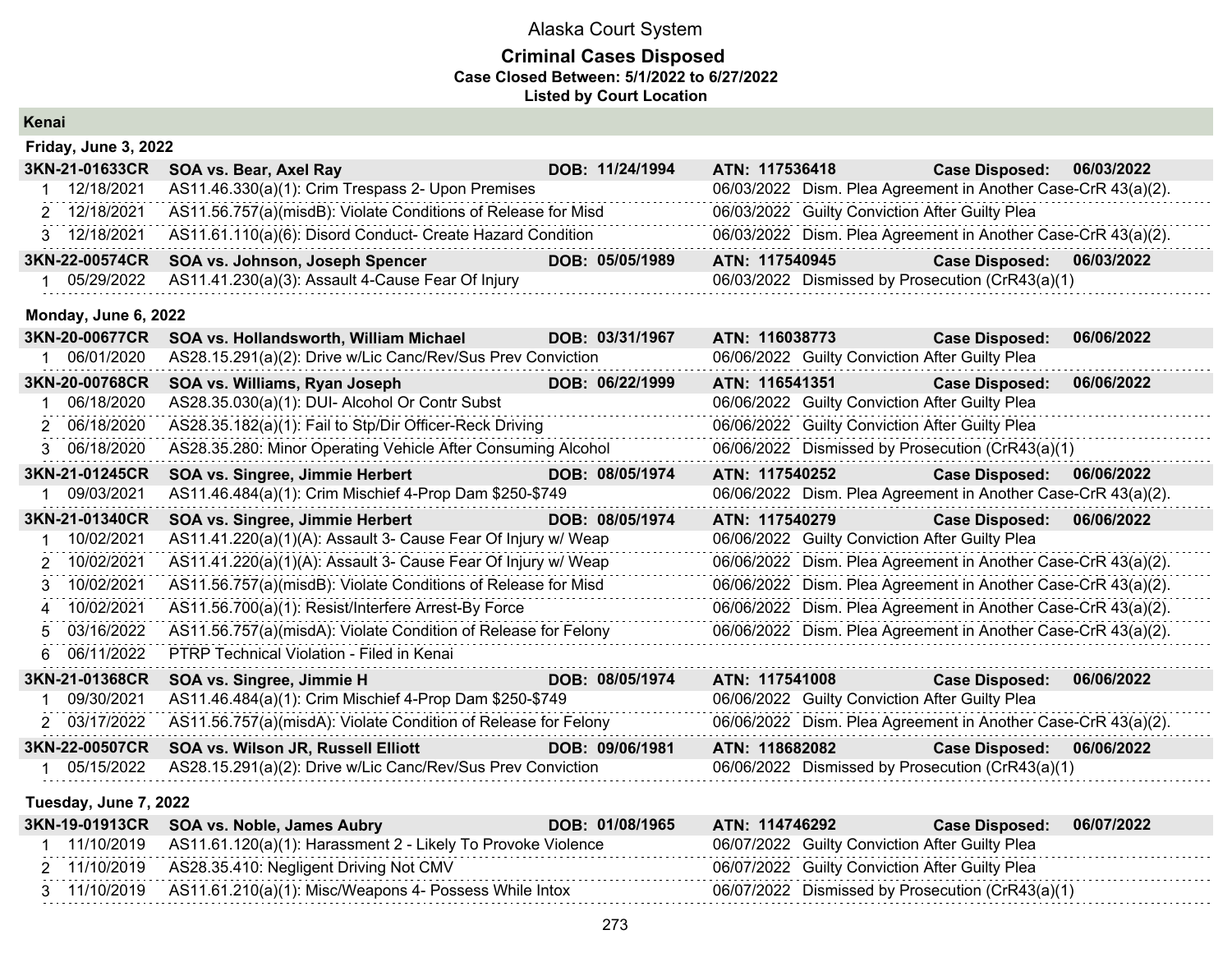### **Criminal Cases Disposed Case Closed Between: 5/1/2022 to 6/27/2022 Listed by Court Location**

**Kenai**

| Tuesday, June 7, 2022 |                                                               |  |                 |                |                                                |                                                  |            |  |  |  |
|-----------------------|---------------------------------------------------------------|--|-----------------|----------------|------------------------------------------------|--------------------------------------------------|------------|--|--|--|
| 3KN-22-00498CR        | SOA vs. Fuxa, Wesley Alan                                     |  | DOB: 11/26/1990 | ATN: 118644453 |                                                | <b>Case Disposed:</b>                            | 06/07/2022 |  |  |  |
| 05/14/2022            | AS28.15.291(a)(2): Drive w/Lic Canc/Rev/Sus Prev Conviction   |  |                 |                | 06/07/2022 Guilty Conviction After Guilty Plea |                                                  |            |  |  |  |
| 3KN-22-00520CR        | SOA vs. Cissell, Dakota James                                 |  | DOB: 04/30/2003 | ATN: 116540631 |                                                | <b>Case Disposed:</b>                            | 06/07/2022 |  |  |  |
| 05/19/2022            | AS28.35.400: Reckless Driving                                 |  |                 |                | 06/07/2022 Guilty Conviction After Guilty Plea |                                                  |            |  |  |  |
| 2 05/19/2022          | AS11.61.210(a)(1): Misc/Weapons 4- Possess While Intox        |  |                 |                |                                                | 06/07/2022 Dismissed by Prosecution (CrR43(a)(1) |            |  |  |  |
| 3KN-22-00522CR        | SOA vs. Copenharve, Harley David                              |  | DOB: 06/27/2001 | ATN: 118682127 |                                                | <b>Case Disposed:</b>                            | 06/07/2022 |  |  |  |
| 05/17/2022            | AS28.15.291(a)(2): Drive w/Lic Canc/Rev/Sus Prev Conviction   |  |                 |                | 06/07/2022 Guilty Conviction After Guilty Plea |                                                  |            |  |  |  |
| 3KN-22-00562CR        | <b>SOA vs. FUXA, WESLEY ALAN</b>                              |  | DOB: 11/26/1990 | ATN: 117553248 |                                                | <b>Case Disposed:</b>                            | 06/07/2022 |  |  |  |
| 05/20/2022            | AS28.15.291(a)(1): Drive w/Lic Canc/Rev/Sus For Crim Offens   |  |                 |                | 06/07/2022 Guilty Conviction After Guilty Plea |                                                  |            |  |  |  |
| 2 05/20/2022          | AS28.22.011: No Motor Vehicle Liability Insurance             |  |                 |                |                                                | 06/07/2022 Dismissed by Prosecution (CrR43(a)(1) |            |  |  |  |
| 3KN-22-00564CR        | SOA vs. Herrmann, Jonathan Junior                             |  | DOB: 02/08/2001 | ATN: 118682406 |                                                | <b>Case Disposed:</b>                            | 06/07/2022 |  |  |  |
| 05/26/2022            | AS11.61.110(a)(5): Disord Conduct-Challenge To Fight          |  |                 |                | 06/07/2022 Guilty Conviction After Guilty Plea |                                                  |            |  |  |  |
| 2 05/26/2022          | AS11.56.757(a)(misdB): Violate Conditions of Release for Misd |  |                 |                | 06/07/2022 Guilty Conviction After Guilty Plea |                                                  |            |  |  |  |

### **Wednesday, June 8, 2022**

|  | 3KN-20-00107CR SOA vs. Mcgrady, Darren Lee                                  | DOB: 11/01/1989 | <b>ATN: 116540163</b> | <b>Case Disposed:</b>                            | 06/08/2022 |
|--|-----------------------------------------------------------------------------|-----------------|-----------------------|--------------------------------------------------|------------|
|  | 01/26/2020 AS28.35.030(a)(2): DUI- BAC .08+ Percent                         |                 |                       | 06/08/2022 Guilty Conviction After Guilty Plea   |            |
|  | 3KN-22-00291CR SOA vs. Herrmann, Jonathan Junior                            | DOB: 02/08/2001 | ATN: 118681308        | <b>Case Disposed:</b>                            | 06/08/2022 |
|  | 03/23/2022 AS11.71.050(a)(4): MICS5 Possess Any Amt IA, IIA, IIIA, IVA, VA  |                 |                       | 06/08/2022 Guilty Conviction After Guilty Plea   |            |
|  | 2 03/23/2022 AS11.46.330(a)(1): Crim Trespass 2- Upon Premises              |                 |                       | 06/08/2022 Guilty Conviction After Guilty Plea   |            |
|  | 3 05/10/2022 AS11.56.757(a)(misdA): Violate Condition of Release for Felony |                 |                       | 06/08/2022 Dismissed by Prosecution (CrR43(a)(1) |            |

### **Thursday, June 9, 2022**

| <b>3KN-20-00664CR</b> | SOA vs. Inger, Kenneth John                                      | DOB: 09/23/1982 | ATN: 116537661                                 | 06/09/2022<br><b>Case Disposed:</b>              |
|-----------------------|------------------------------------------------------------------|-----------------|------------------------------------------------|--------------------------------------------------|
| 05/27/2020            | AS11.41.230(a)(1): Assault In The 4th Degree - Recklessly Injure |                 |                                                | 06/09/2022 Dismissed by Prosecution (CrR43(a)(1) |
| 2 03/09/2020          | AS11.41.230(a)(1): Assault In The 4th Degree - Recklessly Injure |                 |                                                | 06/09/2022 Dismissed by Prosecution (CrR43(a)(1) |
| 3 05/27/2020          | AS11.46.486(a)(2): Criminal Mischief 5-Damage Under \$250        |                 |                                                | 06/09/2022 Dismissed by Prosecution (CrR43(a)(1) |
| 4 05/11/2020          | AS11.46.486(a)(2): Criminal Mischief 5-Damage Under \$250        |                 |                                                | 06/09/2022 Dismissed by Prosecution (CrR43(a)(1) |
| 3KN-20-01176CR        | SOA vs. Sipary, Charles E                                        | DOB: 02/20/1962 | ATN: 116024355                                 | 06/09/2022<br><b>Case Disposed:</b>              |
| 08/27/2020            | AS11.46.486(a)(2): Criminal Mischief 5-Damage Under \$250        |                 | 06/09/2022 Guilty Conviction After Guilty Plea |                                                  |
| 3KN-22-00185CR        | <b>SOA vs. Dennis, Robert G</b>                                  | DOB: 11/10/1950 | ATN: 117552627                                 | 06/09/2022<br><b>Case Disposed:</b>              |
| 02/21/2022            | AS28.35.410: Negligent Driving Not CMV                           |                 | 06/09/2022 Guilty Conviction After Guilty Plea |                                                  |
| 3KN-22-00560CR        | SOA vs. Voight, Jeremiah L                                       | DOB: 09/30/1986 | ATN: 117511839                                 | 06/09/2022<br><b>Case Disposed:</b>              |
| 05/26/2022            | AS28.35.030(a)(2): DUI- BAC .08+ Percent                         |                 | 06/09/2022 Guilty Conviction After Guilty Plea |                                                  |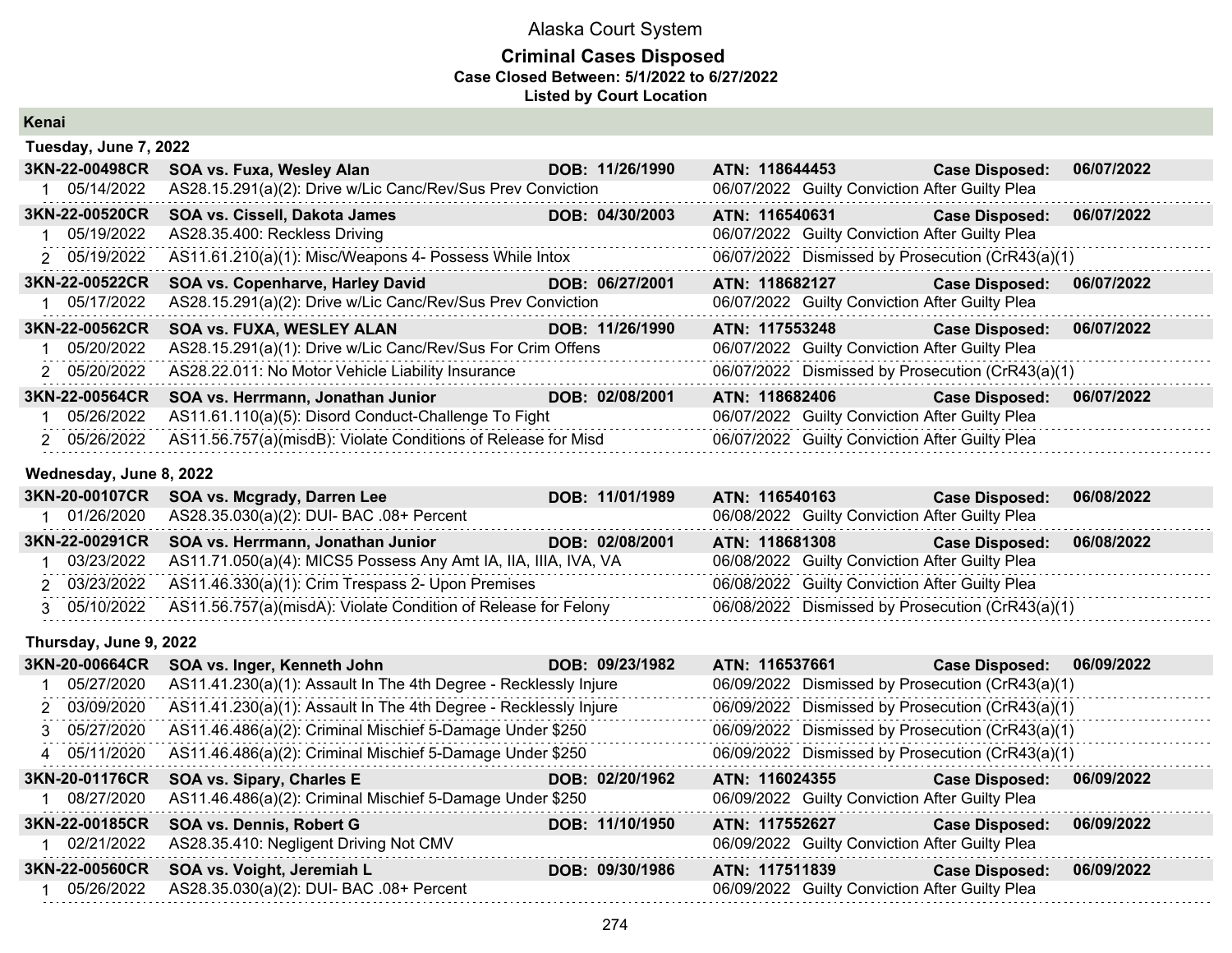### **Criminal Cases Disposed Case Closed Between: 5/1/2022 to 6/27/2022 Listed by Court Location**

**Kenai**

### **Friday, June 10, 2022**

| 3KN-19-00088CR | <b>SOA vs. Johnson, Roy Burnett</b>                              | DOB: 09/03/1963 | ATN: 117020169 |                                                | <b>Case Disposed:</b>                                         | 06/10/2022 |
|----------------|------------------------------------------------------------------|-----------------|----------------|------------------------------------------------|---------------------------------------------------------------|------------|
| 01/17/2019     | AS11.41.230(a)(1): Assault In The 4th Degree - Recklessly Injure |                 |                |                                                | 06/10/2022 Dism. Plea Agreement in Another Case-CrR 43(a)(2). |            |
| 3KN-19-00540CR | <b>SOA vs. Johnson III, Roy Burnett</b>                          | DOB: 09/03/1963 | ATN: 116030916 |                                                | <b>Case Disposed:</b>                                         | 06/10/2022 |
| 04/17/2019     | AS28.35.030(n): Felony DUI - 2+ Priors                           |                 |                | 06/10/2022 Guilty Conviction After Guilty Plea |                                                               |            |
| 2 04/17/2019   | AS28.35.032(p): Felony Refusal Of Chem Test 2+ Priors            |                 |                |                                                | 06/17/2022 Dism. Plea Agreement in Another Case-CrR 43(a)(2). |            |
| 3 04/17/2019   | AS11.56.757(a): Violate Condition Of Release                     |                 |                | 06/10/2022 Guilty Conviction After Guilty Plea |                                                               |            |
| 4 10/01/2020   | AS11.56.757(a)(misdA): Violate Condition of Release for Felony   |                 |                |                                                | 06/17/2022 Dism. Plea Agreement in Another Case-CrR 43(a)(2). |            |
|                |                                                                  |                 |                |                                                |                                                               |            |
| 3KN-20-01308CR | <b>SOA vs. Healy, Clint Robert</b>                               | DOB: 08/02/1980 | ATN: 118031796 |                                                | <b>Case Disposed:</b>                                         | 06/10/2022 |
| 09/25/2020     | AS11.56.740(a)(1): Violate DV Protective Order                   |                 |                |                                                | 06/10/2022 Dismissed by Prosecution (CrR43(a)(1)              |            |
| 2 09/25/2020   | AS11.56.700(a)(1): Resist/Interfere Arrest-By Force              |                 |                |                                                | 06/10/2022 Dismissed by Prosecution (CrR43(a)(1)              |            |
| 3 09/25/2020   | AS11.41.230(a)(3): Assault 4-Cause Fear Of Injury                |                 |                | 06/10/2022 Guilty Conviction After Guilty Plea |                                                               |            |
| 3KN-21-00821CR | SOA vs. Pienta, William L                                        | DOB: 11/02/1966 | ATN: 117506844 |                                                | <b>Case Disposed:</b>                                         | 06/10/2022 |
| 06/04/2021     | AS28.35.030(a)(1): DUI- Alcohol Or Contr Subst                   |                 |                | 06/10/2022 Guilty Conviction After Guilty Plea |                                                               |            |

#### **Monday, June 13, 2022**

|  | 3KN-22-00385CR SOA vs. Johansen, Jeffery Neal                          | DOB: 11/27/1975 | ATN: 117540927 |                                                | <b>Case Disposed:</b>                            | 06/13/2022 |
|--|------------------------------------------------------------------------|-----------------|----------------|------------------------------------------------|--------------------------------------------------|------------|
|  | 04/16/2022 AS11.46.130(a)(1): Theft 2-Value \$750-\$24,999             |                 |                | 06/13/2022 Guilty Conviction After Guilty Plea |                                                  |            |
|  | 2 04/16/2022 AS11.46.130(a)(6): Theft 2-\$250-\$749, Prior Convictions |                 |                |                                                | 06/13/2022 Dismissed by Prosecution (CrR43(a)(1) |            |

### **Tuesday, June 14, 2022**

| 3KN-22-00493CR SOA vs. Karels-Smith, Glenda M                          | DOB: 03/11/1967 | ATN: 118646856                                 | <b>Case Disposed:</b>                          | 06/14/2022 |
|------------------------------------------------------------------------|-----------------|------------------------------------------------|------------------------------------------------|------------|
| 05/12/2022 AS28.15.291(a)(1): Drive w/Lic Canc/Rev/Sus For Crim Offens |                 | 06/14/2022 Guilty Conviction After Guilty Plea |                                                |            |
| 3KN-22-00528CR SOA vs. Kirschner, Darla Rae                            | DOB: 02/27/1960 | ATN: 117553761                                 | Case Disposed: 06/14/2022                      |            |
| 05/20/2022 AS28.15.291(a)(2): Drive w/Lic Canc/Rev/Sus Prev Conviction |                 |                                                | 06/14/2022 Guilty Conviction After Guilty Plea |            |

### **Wednesday, June 15, 2022**

|            | 3KN-21-00276CR SOA vs. Mansfield, Victoria Rae             | DOB: 07/25/1970 | ATN: 118035162                                   | Case Disposed: 06/15/2022 |            |
|------------|------------------------------------------------------------|-----------------|--------------------------------------------------|---------------------------|------------|
| 02/24/2021 | AS11.61.110(a)(6): Disord Conduct- Create Hazard Condition |                 | 06/15/2022 Dismissed by Prosecution (CrR43(a)(1) |                           |            |
|            | 3KN-21-00982CR SOA vs. Koontz, Gregory Michael             | DOB: 04/08/2003 | ATN: 117506088                                   | <b>Case Disposed:</b>     | 06/15/2022 |
| 07/05/2021 | AS28.35.030(a)(2): DUI- BAC .08+ Percent                   |                 | 06/15/2022 Guilty Conviction After Guilty Plea   |                           |            |
|            | 3KN-21-01561CR SOA vs. Ruhl, Shalena Renee                 | DOB: 03/06/1979 | ATN: 118681002                                   | <b>Case Disposed:</b>     | 06/15/2022 |
| 11/24/2021 | AS11.46.220(a)(<250): Conceal Merch-Under \$250            |                 | 06/15/2022 Guilty Conviction After Guilty Plea   |                           |            |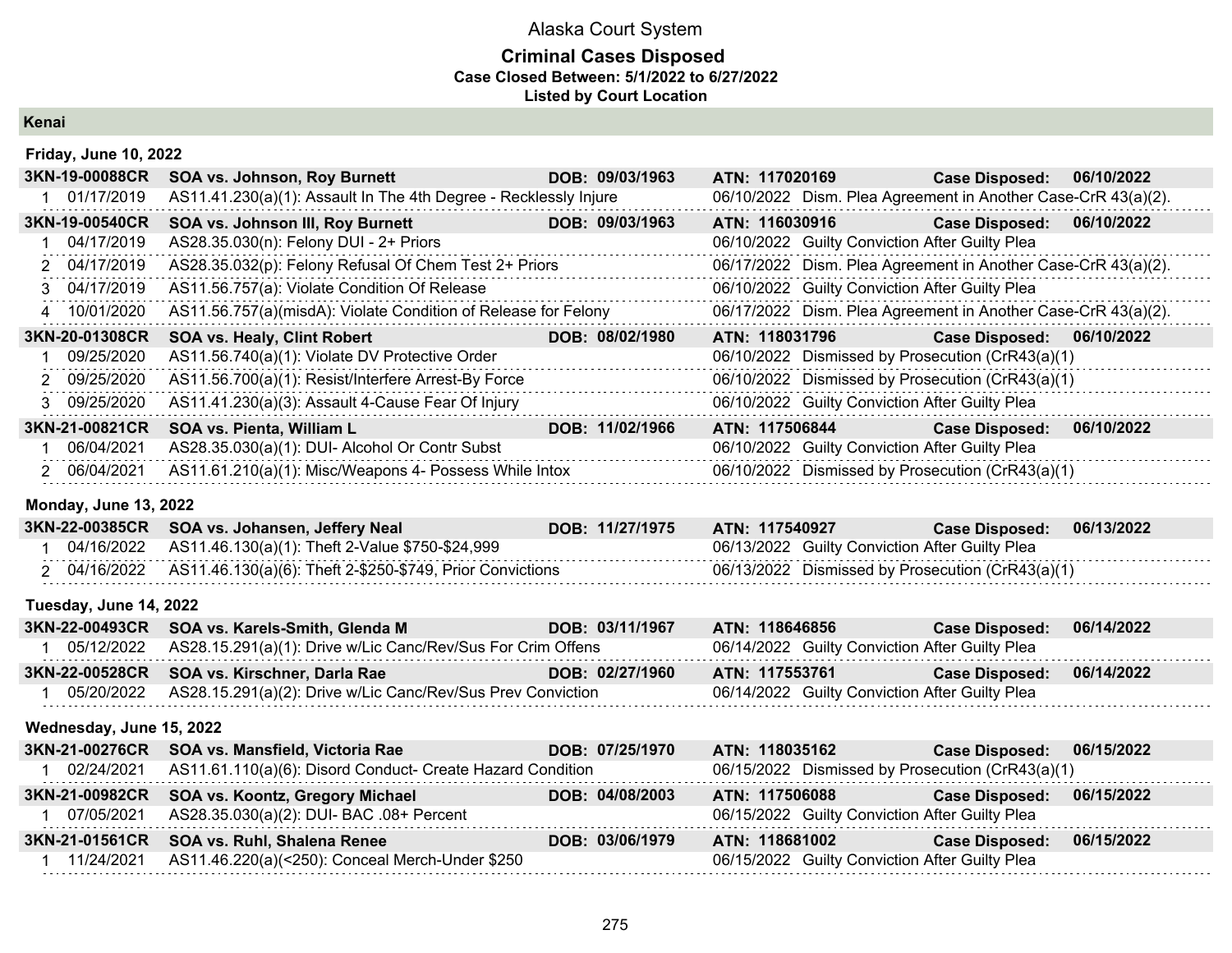### **Criminal Cases Disposed Case Closed Between: 5/1/2022 to 6/27/2022 Listed by Court Location**

| IZ    |  |
|-------|--|
|       |  |
| Kenar |  |
|       |  |

|              | Wednesday, June 15, 2022 |                                                                  |                 |                |                                                               |            |
|--------------|--------------------------|------------------------------------------------------------------|-----------------|----------------|---------------------------------------------------------------|------------|
|              | 3KN-22-00287CR           | SOA vs. HOELDT, LEANN LYNN                                       | DOB: 04/19/1983 | ATN: 117552645 | <b>Case Disposed:</b>                                         | 06/15/2022 |
| 1            | 03/21/2022               | AS28.15.291(a)(2): Drive w/Lic Canc/Rev/Sus Prev Conviction      |                 |                | 06/15/2022 Dism. Plea Agreement in Another Case-CrR 43(a)(2). |            |
|              | 2 03/21/2022             | AS28.22.011: No Motor Vehicle Liability Insurance                |                 |                | 06/15/2022 Dism. Plea Agreement in Another Case-CrR 43(a)(2). |            |
|              | 3KN-22-00329CR           | SOA vs. Plumridge, Owen I                                        | DOB: 06/14/2004 | ATN: 117510894 | <b>Case Disposed:</b>                                         | 06/15/2022 |
| $\mathbf{1}$ | 03/26/2022               | AS28.35.030(a)(1): DUI- Alcohol Or Contr Subst                   |                 |                | 06/15/2022 Dismissed by Prosecution (CrR43(a)(1)              |            |
|              | 3KN-22-00597CR           | SOA vs. Kivi, Amanda Marie                                       | DOB: 07/26/1988 | ATN: 118682523 | <b>Case Disposed:</b>                                         | 06/15/2022 |
| $\mathbf{1}$ | 06/03/2022               | AS11.71.050(a)(4): MICS5 Possess Any Amt IA, IIA, IIIA, IVA, VA  |                 |                | 06/15/2022 Guilty Conviction After Guilty Plea                |            |
|              | 2 06/03/2022             | AS11.71.040(a)(12): MICS4-Prev Convic MICS5 Preceding 10 yrs     |                 |                | 06/15/2022 Dismissed by Prosecution (CrR43(a)(1)              |            |
|              | Thursday, June 16, 2022  |                                                                  |                 |                |                                                               |            |
|              | 3KN-19-01938CR           | SOA vs. Nelund, Oscar C                                          | DOB: 03/15/1987 | ATN: 116021421 | <b>Case Disposed:</b>                                         | 06/16/2022 |
|              | 1 11/12/2019             | AS28.15.291(a)(1): Drive w/Lic Canc/Rev/Sus For Crim Offens      |                 |                | 06/16/2022 Dism. Plea Agreement in Another Case-CrR 43(a)(2). |            |
|              | 3KN-19-01946CR           | SOA vs. Nelund, Oscar Clarence                                   | DOB: 03/15/1987 | ATN: 116021448 | <b>Case Disposed:</b>                                         | 06/16/2022 |
|              | 1 11/14/2019             | AS11.46.140(a)(1): Theft 3-Value \$250-\$749                     |                 |                | 06/16/2022 Guilty Conviction After Guilty Plea                |            |
|              | 2 11/14/2019             | AS11.56.757(a)(misdB): Violate Conditions of Release for Misd    |                 |                | 06/16/2022 Dism. Plea Agreement in Another Case-CrR 43(a)(2). |            |
|              | 3 11/14/2019             | AS11.71.050: Misconduct Controlled Substance 5                   |                 |                | 06/16/2022 Guilty Conviction After Guilty Plea                |            |
|              | 3KN-19-01983CR           | SOA vs. Carter, Tayna Lynn                                       | DOB: 06/07/1974 | ATN: 117009666 | <b>Case Disposed:</b>                                         | 06/16/2022 |
|              | 1 10/17/2019             | AS11.46.360(a)(1): Vehicle Theft 1-Take Veh, Air Or Wtrcrft      |                 |                | 06/16/2022 Dismissed by Prosecution (CrR43(a)(1)              |            |
|              | 2 10/17/2019             | AS11.61.140(a)(2): Cruelty To Animals- Fail To Care              |                 |                | 06/16/2022 Guilty Conviction After Guilty Plea                |            |
|              | 3 10/17/2019             | AS11.46.140(a)(1): Theft 3-Value \$250-\$749                     |                 |                | 06/16/2022 Dismissed by Prosecution (CrR43(a)(1)              |            |
|              | 3KN-20-01540CR           | SOA vs. Waskey, Rayna Ann                                        | DOB: 10/21/1995 | ATN: 118032696 | <b>Case Disposed:</b>                                         | 06/16/2022 |
|              | 1 11/07/2020             | AS11.61.210(a)(1): Misc/Weapons 4- Possess While Intox           |                 |                | 06/16/2022 Dismissed After Deferred Prosecution               |            |
|              | 3KN-21-00009CR           | SOA vs. Hughes, Michael Allen                                    | DOB: 09/11/1999 | ATN: 118030293 | <b>Case Disposed:</b>                                         | 06/16/2022 |
| $\mathbf{1}$ | 01/01/2021               | AS11.41.230(a)(1): Assault In The 4th Degree - Recklessly Injure |                 |                | 06/16/2022 Dism. Plea Agreement in Another Case-CrR 43(a)(2). |            |
|              | 3KN-22-00293CR           | SOA vs. Bird, Kimberly D                                         | DOB: 10/14/1983 | ATN: 118681335 | <b>Case Disposed:</b>                                         | 06/16/2022 |
|              | 1 03/24/2022             | AS11.46.482(a)(1): Criminal Mischief 3-Damage \$750+             |                 |                | 06/16/2022 Dismissed by Prosecution (CrR43(a)(1)              |            |
|              | 3KN-22-00297CR           | SOA vs. Cornell, Tausha N                                        | DOB: 10/25/1998 | ATN: 118681326 | <b>Case Disposed:</b>                                         | 06/16/2022 |
|              | 1 03/24/2022             | AS11.46.482(a)(1): Criminal Mischief 3-Damage \$750+             |                 |                | 06/16/2022 Dismissed by Prosecution (CrR43(a)(1)              |            |
|              | 3KN-22-00457CR           | SOA vs. Hughes, Michael Allen                                    | DOB: 09/11/1999 | ATN: 118681893 | <b>Case Disposed:</b>                                         | 06/16/2022 |
| 1            | 05/02/2022               | AS28.35.030(a)(1): DUI- Alcohol Or Contr Subst                   |                 |                | 06/16/2022 Guilty Conviction After Guilty Plea                |            |
|              | 2 05/02/2022             | AS28.15.291(a)(1): Drive w/Lic Canc/Rev/Sus For Crim Offens      |                 |                | 06/16/2022 Guilty Conviction After Guilty Plea                |            |
|              | 3 05/02/2022             | AS11.56.757(a)(misdB): Violate Conditions of Release for Misd    |                 |                | 06/16/2022 Guilty Conviction After Guilty Plea                |            |
|              |                          |                                                                  |                 |                |                                                               |            |

**Friday, June 17, 2022**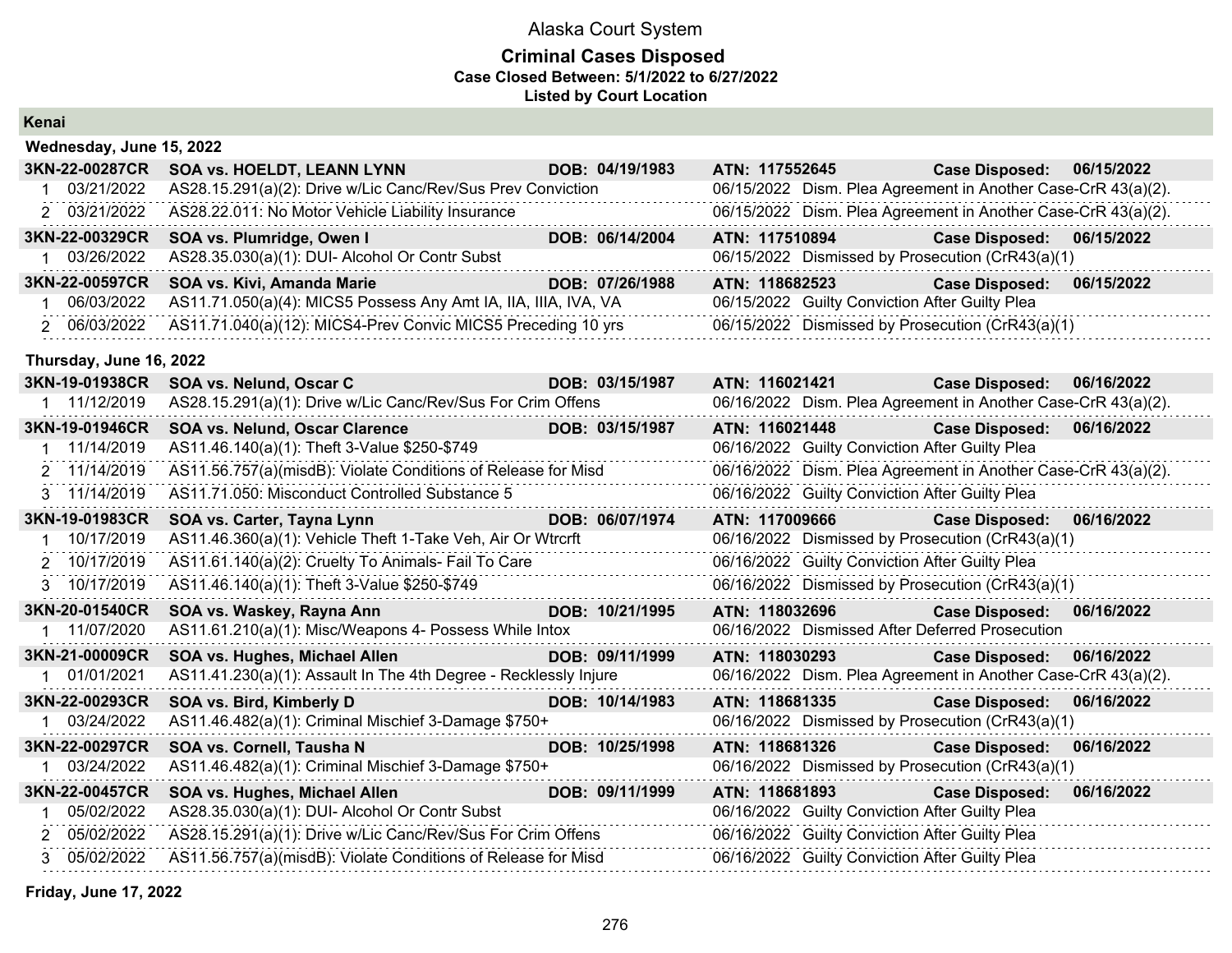### **Criminal Cases Disposed Case Closed Between: 5/1/2022 to 6/27/2022 Listed by Court Location**

| Kenai                        |                                                                   |                 |                                                               |                       |            |
|------------------------------|-------------------------------------------------------------------|-----------------|---------------------------------------------------------------|-----------------------|------------|
| <b>Friday, June 17, 2022</b> |                                                                   |                 |                                                               |                       |            |
| 3KN-20-00714CR               | SOA vs. Thompson, Fredricka Elaine                                | DOB: 05/12/1958 | ATN: 116515116                                                | <b>Case Disposed:</b> | 06/17/2022 |
| 1 06/07/2020                 | AS11.56.758(b)(1): Violation Of Custodian Duty - Re Felony        |                 | 06/17/2022 Dismissed by Prosecution (CrR43(a)(1)              |                       |            |
| 3KN-22-00580CR               | SOA vs. Hollars, Glenn C                                          | DOB: 04/19/1990 | ATN: 117553743                                                | <b>Case Disposed:</b> | 06/17/2022 |
| 1 05/29/2022                 | AS11.61.210(a)(4): Misc/Weapons 4-Have/Sell Metal Knuckles        |                 | 06/17/2022 Dism. Plea Agreement in Another Case-CrR 43(a)(2). |                       |            |
| Tuesday, June 21, 2022       |                                                                   |                 |                                                               |                       |            |
| 3KN-21-01118CR               | SOA vs. Patkotak, Shayna Dawn                                     | DOB: 04/29/1991 | ATN: 116027946                                                | <b>Case Disposed:</b> | 06/21/2022 |
| 1 07/31/2021                 | AS11.41.230(a)(1): Assault In The 4th Degree - Recklessly Injure  |                 | 06/21/2022 Dismissed by Prosecution (CrR43(a)(1)              |                       |            |
| 3KN-21-01646CR               | SOA vs. Fall, Shelly Ray                                          | DOB: 01/14/1964 | ATN: 117541566                                                | <b>Case Disposed:</b> | 06/21/2022 |
| 12/21/2021                   | AS04.16.040: Drunk Person On Licensed Premises                    |                 | 06/21/2022 Dism. Plea Agreement in Another Case-CrR 43(a)(2). |                       |            |
| 3KN-22-00097CR               | SOA vs. Flyum, Jennifer D                                         | DOB: 05/16/1973 | ATN: 117553005                                                | <b>Case Disposed:</b> | 06/21/2022 |
| 01/25/2022                   | AS11.56.800(a)(1)(B)(i): False Info/Rpt- ID At Arrst/Invst/Incarc |                 | 06/21/2022 Dism. Plea Agreement in Another Case-CrR 43(a)(2). |                       |            |
| 2 01/25/2022                 | AS11.56.757(a)(misdB): Violate Conditions of Release for Misd     |                 | 06/21/2022 Dism. Plea Agreement in Another Case-CrR 43(a)(2). |                       |            |
| 3KN-22-00200CR               | SOA vs. Flyum, Jennifer Dianne                                    | DOB: 05/16/1973 | ATN: 117510264                                                | <b>Case Disposed:</b> | 06/21/2022 |
| 02/28/2022                   | AS11.46.360(a)(1): Vehicle Theft 1-Take Veh, Air Or Wtrcrft       |                 | 06/21/2022 Guilty Conviction After Guilty Plea                |                       |            |
| 2 02/28/2022                 | AS11.46.320(a)(1): Crim Trespass 1- On Land, Intend Crime         |                 | 06/21/2022 Dism. Plea Agreement in Another Case-CrR 43(a)(2). |                       |            |
| 02/28/2022<br>3              | AS11.56.757(a)(misdA): Violate Condition of Release for Felony    |                 | 06/21/2022 Guilty Conviction After Guilty Plea                |                       |            |
| 03/23/2022<br>4              | AS11.56.757(a)(misdA): Violate Condition of Release for Felony    |                 | 06/21/2022 Dism. Plea Agreement in Another Case-CrR 43(a)(2). |                       |            |
| 5 03/23/2022                 | AS11.56.757(a)(misdA): Violate Condition of Release for Felony    |                 | 06/21/2022 Dism. Plea Agreement in Another Case-CrR 43(a)(2). |                       |            |
| 3KN-22-00467CR               | <b>SOA vs. Metteer, Michael Patrick</b>                           | DOB: 01/16/1983 | ATN: 117511569                                                | <b>Case Disposed:</b> | 06/21/2022 |
| 1 05/06/2022                 | AS11.46.320(a)(2): Crim Trespass 1- In A Dwelling                 |                 | 06/21/2022 Dismissed by Prosecution (CrR43(a)(1)              |                       |            |
| 3KN-22-00612CR               | SOA vs. Mclinn, Tonia Marie                                       | DOB: 01/25/1968 | ATN: 118682172                                                | <b>Case Disposed:</b> | 06/21/2022 |
| 1 05/19/2022                 | AS11.46.486(a)(2): Criminal Mischief 5-Damage Under \$250         |                 | 06/21/2022 Dismissed by Prosecution (CrR43(a)(1)              |                       |            |
| Wednesday, June 22, 2022     |                                                                   |                 |                                                               |                       |            |
| 3KN-22-00661CR               | SOA vs. Hirth, Arthur Dwayne                                      | DOB: 07/19/1962 | ATN: 118062243                                                | <b>Case Disposed:</b> | 06/22/2022 |
| 06/18/2022                   | AS11.46.330(a)(1): Crim Trespass 2- Upon Premises                 |                 | 06/22/2022 Dismissed by Prosecution (CrR43(a)(1)              |                       |            |
| 2 06/18/2022                 | AS11.56.757(a)(misdB): Violate Conditions of Release for Misd     |                 | 06/22/2022 Dismissed by Prosecution (CrR43(a)(1)              |                       |            |
| Thursday, June 23, 2022      |                                                                   |                 |                                                               |                       |            |
| 3KN-21-00187CR               | SOA vs. Cross, Teresa J                                           | DOB: 06/27/1964 | ATN: 118036593                                                | <b>Case Disposed:</b> | 06/23/2022 |
| 1 02/06/2021                 | AS28.35.030(a)(1): DUI- Alcohol Or Contr Subst                    |                 | 06/23/2022 Dismissed by Prosecution (CrR43(a)(1)              |                       |            |

**Friday, June 24, 2022**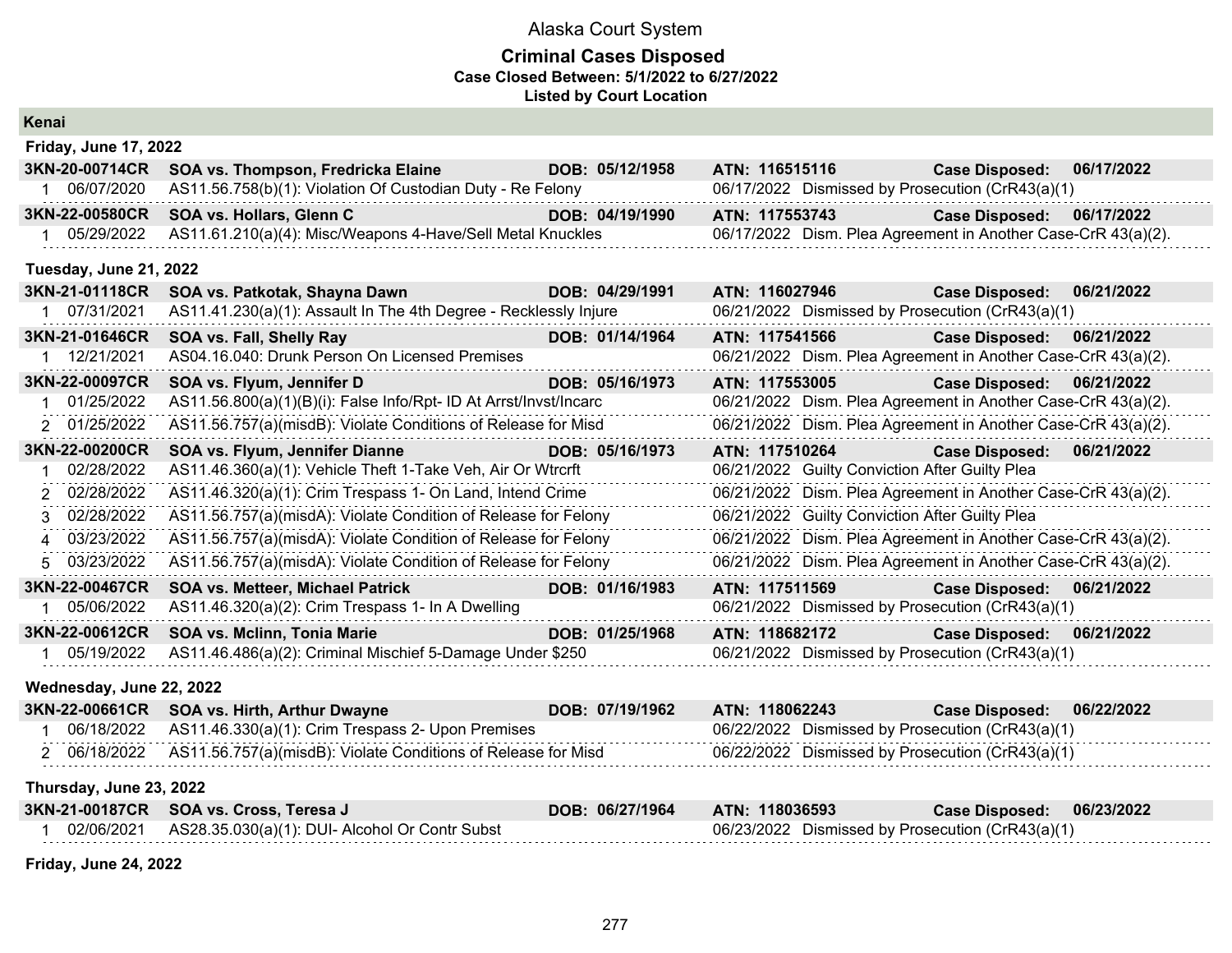### **Criminal Cases Disposed Case Closed Between: 5/1/2022 to 6/27/2022 Listed by Court Location**

**Kenai**

| <b>Friday, June 24, 2022</b> |                                                                                                                                     |                 |                |                       |            |  |  |
|------------------------------|-------------------------------------------------------------------------------------------------------------------------------------|-----------------|----------------|-----------------------|------------|--|--|
|                              | 3KN-22-00569CR SOA vs. Lefao, Jeremiah Finauga                                                                                      | DOB: 04/05/1998 | ATN: 118646955 | <b>Case Disposed:</b> | 06/24/2022 |  |  |
|                              | 05/20/2022 AS11.56.755(b)(1): Unlawful Contact 2nd Degree when charged w/Class A M 06/24/2022 Dismissed by Prosecution (CrR43(a)(1) |                 |                |                       |            |  |  |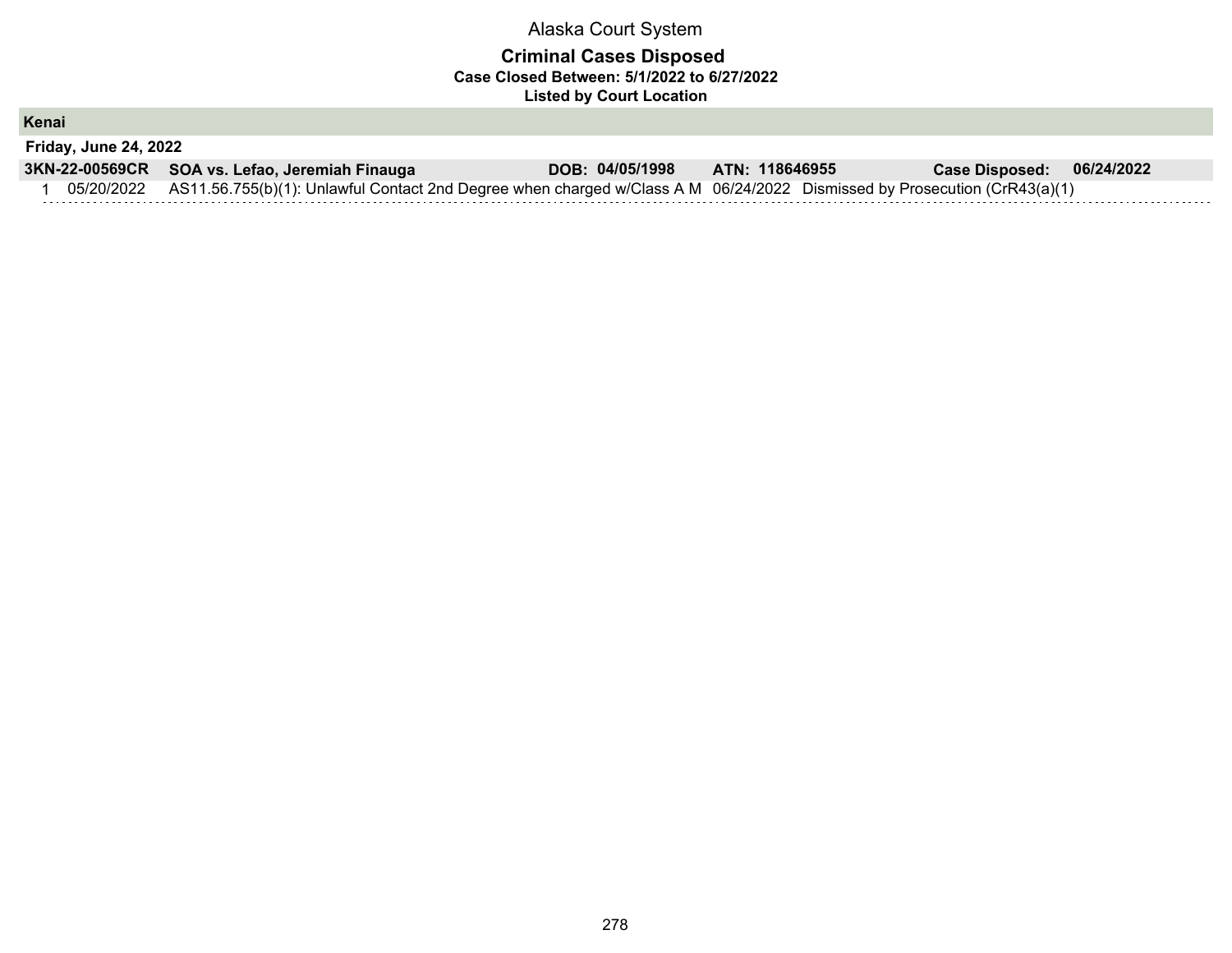### **Criminal Cases Disposed Case Closed Between: 5/1/2022 to 6/27/2022 Listed by Court Location**

| Ketchikan              |                                                                  |                 |                                                               |                       |            |
|------------------------|------------------------------------------------------------------|-----------------|---------------------------------------------------------------|-----------------------|------------|
| Tuesday, May 3, 2022   |                                                                  |                 |                                                               |                       |            |
| 1KE-22-00073CR         | SOA vs. Cogswell, Sabrina Dawn                                   | DOB: 11/04/1999 | ATN: 117557334                                                | <b>Case Disposed:</b> | 05/03/2022 |
| 02/04/2022<br>1.       | AS11.41.230(a)(1): Assault In The 4th Degree - Recklessly Injure |                 | 05/03/2022 Dismissed by Prosecution (CrR43(a)(1)              |                       |            |
| 2 02/04/2022           | AS11.41.230(a)(1): Assault In The 4th Degree - Recklessly Injure |                 | 05/03/2022 Dismissed by Prosecution (CrR43(a)(1)              |                       |            |
| 1KE-22-00114CR         | SOA vs. Hurst, Carly Elizabeth                                   | DOB: 03/04/1999 | ATN: 116558811                                                | <b>Case Disposed:</b> | 05/03/2022 |
| 1 02/21/2022           | AS11.41.230(a)(3): Assault 4-Cause Fear Of Injury                |                 | 05/03/2022 Dismissed by Prosecution (CrR43(a)(1)              |                       |            |
| 2 02/21/2022           | AS11.41.230(a)(3): Assault 4-Cause Fear Of Injury                |                 | 05/03/2022 Dismissed by Prosecution (CrR43(a)(1)              |                       |            |
| Wednesday, May 4, 2022 |                                                                  |                 |                                                               |                       |            |
| 1KE-22-00097CR         | SOA vs. Garcia, Katherine Emilia                                 | DOB: 02/24/1997 | ATN: 116558793                                                | <b>Case Disposed:</b> | 05/04/2022 |
| 1 02/13/2022           | AS11.46.320(a)(2): Crim Trespass 1- In A Dwelling                |                 | 05/04/2022 Dismissed by Prosecution (CrR43(a)(1)              |                       |            |
| 2 02/13/2022           | AS11.61.110(a)(2): Disord Conduct-Loud Noise, Publ/Priv          |                 | 05/04/2022 Dismissed by Prosecution (CrR43(a)(1)              |                       |            |
| Thursday, May 5, 2022  |                                                                  |                 |                                                               |                       |            |
| 1KE-20-00860CR         | <b>SOA vs. Ridinger, Mathew</b>                                  | DOB: 05/24/1976 | ATN: 116555319                                                | <b>Case Disposed:</b> | 05/05/2022 |
| 1 12/18/2020           | AS11.41.230(a)(3): Assault 4-Cause Fear Of Injury                |                 | 05/05/2022 Dismissed by Prosecution (CrR43(a)(1)              |                       |            |
| 1KE-22-00048CR         | SOA vs. Cooper, Christopher                                      | DOB: 02/02/1985 | ATN: 118691334                                                | <b>Case Disposed:</b> | 05/05/2022 |
| 1 01/24/2022           | AS11.41.230(a)(1): Assault In The 4th Degree - Recklessly Injure |                 | 05/05/2022 Dism. Plea Agreement in Another Case-CrR 43(a)(2). |                       |            |
| 2 01/24/2022           | AS11.41.230(a)(3): Assault 4-Cause Fear Of Injury                |                 | 05/05/2022 Guilty Conviction After Guilty Plea                |                       |            |
| 1KE-22-00157CR         | SOA vs. Cooper, Christopher                                      | DOB: 02/02/1985 | ATN: 118691802                                                | <b>Case Disposed:</b> | 05/05/2022 |
| 1 03/10/2022           | AS11.56.757(a)(misdB): Violate Conditions of Release for Misd    |                 | 05/05/2022 Guilty Conviction After Guilty Plea                |                       |            |
| 1KE-22-00158CR         | SOA vs. Cooper, Christopher R                                    | DOB: 02/02/1985 | ATN: 117562338                                                | <b>Case Disposed:</b> | 05/05/2022 |
| 1 03/10/2022           | AS11.56.757(a)(misdB): Violate Conditions of Release for Misd    |                 | 05/05/2022 Dism. Plea Agreement in Another Case-CrR 43(a)(2). |                       |            |
| 1KE-22-00218CR         | SOA vs. Cooper, Christopher R                                    | DOB: 02/02/1985 | ATN: 117562905                                                | <b>Case Disposed:</b> | 05/05/2022 |
| 1 04/07/2022           | AS11.56.757(a)(misdB): Violate Conditions of Release for Misd    |                 | 05/05/2022 Dism. Plea Agreement in Another Case-CrR 43(a)(2). |                       |            |
| 1KE-22-00246CR         | SOA vs. Cooper, Christopher R<br>a sa salawan na kata            | DOB: 02/02/1985 | ATN: 117562761                                                | <b>Case Disposed:</b> | 05/05/2022 |
| 04/15/2022<br>1.       | AS11.56.757(a)(misdB): Violate Conditions of Release for Misd    |                 | 05/05/2022 Dism. Plea Agreement in Another Case-CrR 43(a)(2). |                       |            |
| 2 04/16/2022           | AS11.56.757(a)(misdB): Violate Conditions of Release for Misd    |                 | 05/05/2022 Dism. Plea Agreement in Another Case-CrR 43(a)(2). |                       |            |
| 3 04/17/2022           | AS11.56.757(a)(misdB): Violate Conditions of Release for Misd    |                 | 05/05/2022 Dism. Plea Agreement in Another Case-CrR 43(a)(2). |                       |            |
| 4 04/18/2022           | AS11.56.757(a)(misdB): Violate Conditions of Release for Misd    |                 | 05/05/2022 Dism. Plea Agreement in Another Case-CrR 43(a)(2). |                       |            |
| 1KE-22-00253CR         | SOA vs. Cooper, Christopher R                                    | DOB: 02/02/1985 | ATN: 117562698                                                | <b>Case Disposed:</b> | 05/05/2022 |
| 04/19/2022<br>1        | AS11.56.757(a)(misdB): Violate Conditions of Release for Misd    |                 | 05/05/2022 Dism. Plea Agreement in Another Case-CrR 43(a)(2). |                       |            |
| 1KE-22-00256CR         | SOA vs. Cooper, Christopher                                      | DOB: 02/02/1985 | ATN: 118692072                                                | <b>Case Disposed:</b> | 05/05/2022 |
| 1 04/21/2022           | AS11.56.757(a)(misdB): Violate Conditions of Release for Misd    |                 | 05/05/2022 Guilty Conviction After Guilty Plea                |                       |            |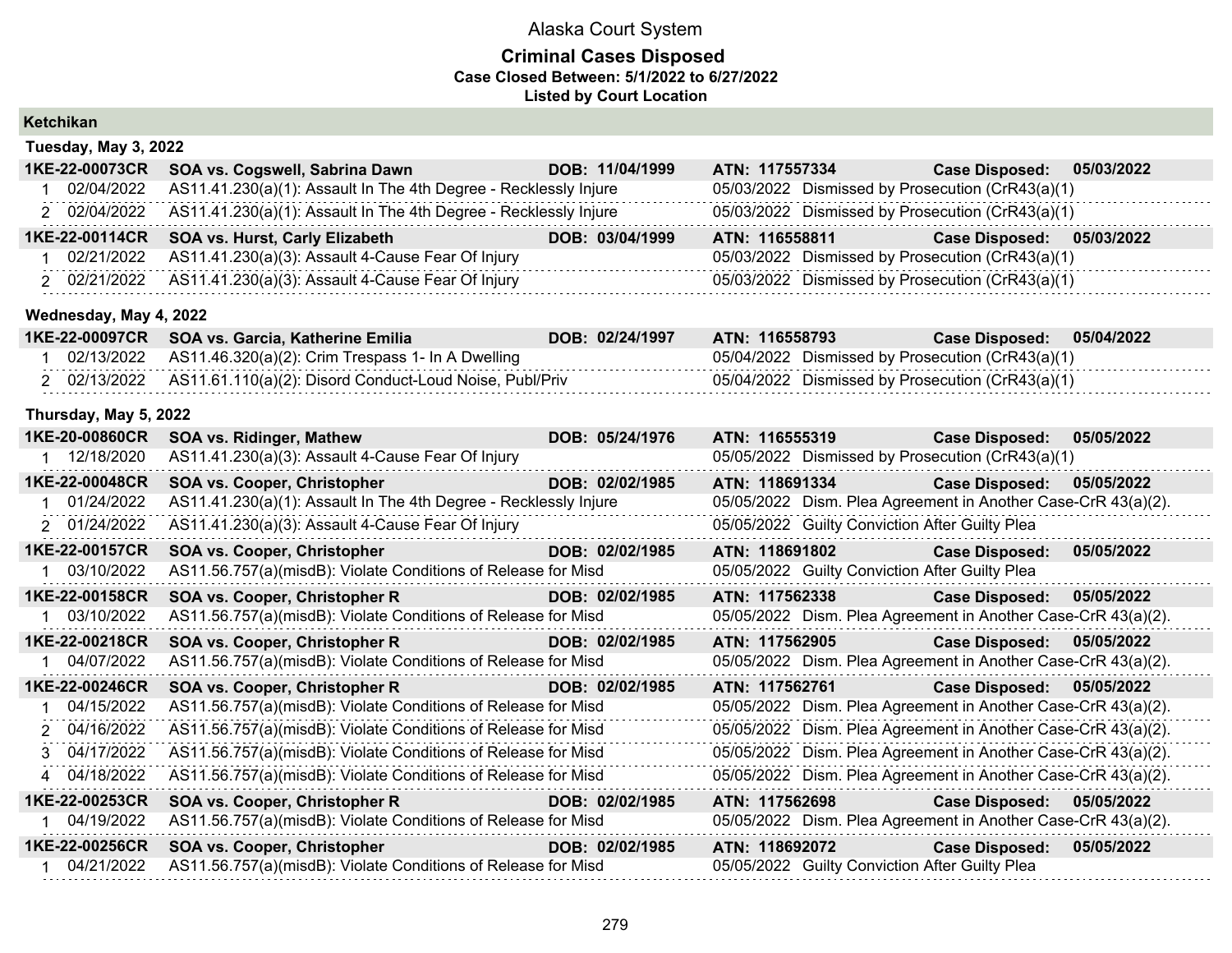### **Criminal Cases Disposed Case Closed Between: 5/1/2022 to 6/27/2022 Listed by Court Location**

| Ketchikan |  |
|-----------|--|
|           |  |

| Thursday, May 5, 2022      |                                                                |                 |                |                                                               |            |
|----------------------------|----------------------------------------------------------------|-----------------|----------------|---------------------------------------------------------------|------------|
| 1KE-22-00284CR             | SOA vs. Hudson, Travis Marvin                                  | DOB: 08/03/1987 | ATN: 118690254 | <b>Case Disposed:</b>                                         | 05/05/2022 |
| 1 05/05/2022               | AS11.56.757(a)(misdA): Violate Condition of Release for Felony |                 |                | 05/05/2022 Dismissed by Prosecution (CrR43(a)(1)              |            |
| <b>Friday, May 6, 2022</b> |                                                                |                 |                |                                                               |            |
| 1KE-21-00454CR             | SOA vs. Bell, Leanne S                                         | DOB: 12/09/1989 | ATN: 118687527 | <b>Case Disposed:</b>                                         | 05/06/2022 |
| 1 05/24/2021               | AS11.71.050(a)(5): MICS5 Poss 1oz Or More VIA                  |                 |                | 05/06/2022 Dismissed by Prosecution (CrR43(a)(1)              |            |
| 1KE-21-00642CR             | SOA vs. Farstad, Gunnar Lars                                   | DOB: 05/06/1990 | ATN: 118688256 | <b>Case Disposed:</b>                                         | 05/06/2022 |
| 09/25/2021                 | AS28.35.030(a)(2): DUI- BAC .08+ Percent                       |                 |                | 05/06/2022 Guilty Conviction After Guilty Plea                |            |
| 2 09/25/2021               | AS28.35.400: Reckless Driving                                  |                 |                | 05/06/2022 Dismissed by Prosecution (CrR43(a)(1)              |            |
| 3 09/25/2021               | AS11.61.110(a)(6): Disord Conduct- Create Hazard Condition     |                 |                | 05/06/2022 Guilty Conviction After Guilty Plea                |            |
| 1KE-22-00064CR             | SOA vs. Elie, Stephen                                          | DOB: 02/11/1963 | ATN: 118691361 | <b>Case Disposed:</b>                                         | 05/06/2022 |
| 01/30/2022                 | AS11.61.110(a)(2): Disord Conduct-Loud Noise, Publ/Priv        |                 |                | 05/06/2022 Guilty Conviction After Guilty Plea                |            |
| 1KE-22-00074CR             | SOA vs. Guthrie, Holly Marisa                                  | DOB: 08/04/1996 | ATN: 116558775 | <b>Case Disposed:</b>                                         | 05/06/2022 |
| 02/06/2022<br>$1 \quad$    | AS28.35.030(a)(1): DUI- Alcohol Or Contr Subst                 |                 |                | 05/06/2022 Guilty Conviction After Guilty Plea                |            |
| 1KE-22-00079CR             | <b>SOA vs. Romine, Mark</b>                                    | DOB: 09/19/1981 | ATN: 118689345 | <b>Case Disposed:</b>                                         | 05/06/2022 |
| 1 12/05/2021               | AS28.35.030(a): DUI - Operate Vehic Under Infl Alc/Drug        |                 |                | 05/06/2022 Dismissed by Prosecution (CrR43(a)(1)              |            |
| 1KE-22-00098CR             | SOA vs. Elie, Stephen                                          | DOB: 02/11/1963 | ATN: 118691478 | <b>Case Disposed:</b>                                         | 05/06/2022 |
| 1 02/13/2022               | AS11.56.757(a)(misdB): Violate Conditions of Release for Misd  |                 |                | 05/06/2022 Dism. Plea Agreement in Another Case-CrR 43(a)(2). |            |
| <b>Monday, May 9, 2022</b> |                                                                |                 |                |                                                               |            |
| 1KE-21-00581CR             | SOA vs. Denny, Tracilee Justine                                | DOB: 08/09/2003 | ATN: 118687932 | <b>Case Disposed:</b>                                         | 05/09/2022 |
| 09/04/2021                 | AS11.46.486(a)(2): Criminal Mischief 5-Damage Under \$250      |                 |                | 05/09/2022 Guilty Conviction After Guilty Plea                |            |
| 09/04/2021                 | AS11.46.330(a)(1): Crim Trespass 2- Upon Premises              |                 |                | 05/09/2022 Guilty Conviction After Guilty Plea                |            |
| 3 03/23/2022               | PTRP - New Criminal Charge                                     |                 |                | 05/09/2022 PTRP: Probation Modified/Continued                 |            |
| 1KE-22-00119CR             | SOA vs. Denny, Tracilee Justine                                | DOB: 08/09/2003 | ATN: 117559179 | <b>Case Disposed:</b>                                         | 05/09/2022 |
| 02/10/2022                 | AS28.35.400: Reckless Driving                                  |                 |                | 05/09/2022 Guilty Conviction After Guilty Plea                |            |
| 2 02/10/2022               | AS28.22.011: No Motor Vehicle Liability Insurance              |                 |                | 05/09/2022 Dism. Plea Agreement in Another Case-CrR 43(a)(2). |            |
| 1KE-22-00200CR             | SOA vs. Denny, Tracilee Justine                                | DOB: 08/09/2003 | ATN: 116558883 | <b>Case Disposed:</b>                                         | 05/09/2022 |
| 03/27/2022                 | AS11.56.757(a)(misdB): Violate Conditions of Release for Misd  |                 |                | 05/09/2022 Guilty Conviction After Guilty Plea                |            |
| 03/27/2022<br>$^{2}$       | AS11.56.757(a)(misdB): Violate Conditions of Release for Misd  |                 |                | 05/09/2022 Dism. Plea Agreement in Another Case-CrR 43(a)(2). |            |
| 03/27/2022<br>3            | AS28.22.011: No Motor Vehicle Liability Insurance              |                 |                | 05/09/2022 Guilty Conviction After Guilty Plea                |            |
| 4 03/27/2022               | AS28.35.280: Minor Operating Vehicle After Consuming Alcohol   |                 |                | 05/09/2022 Guilty Conviction After Guilty Plea                |            |
| 1KE-22-00220CR             | SOA vs. Denny, Tracilee J                                      | DOB: 08/09/2003 | ATN: 117562644 | <b>Case Disposed:</b>                                         | 05/09/2022 |
| 04/05/2022                 | AS11.56.757(a)(misdB): Violate Conditions of Release for Misd  |                 |                | 05/09/2022 Dism. Plea Agreement in Another Case-CrR 43(a)(2). |            |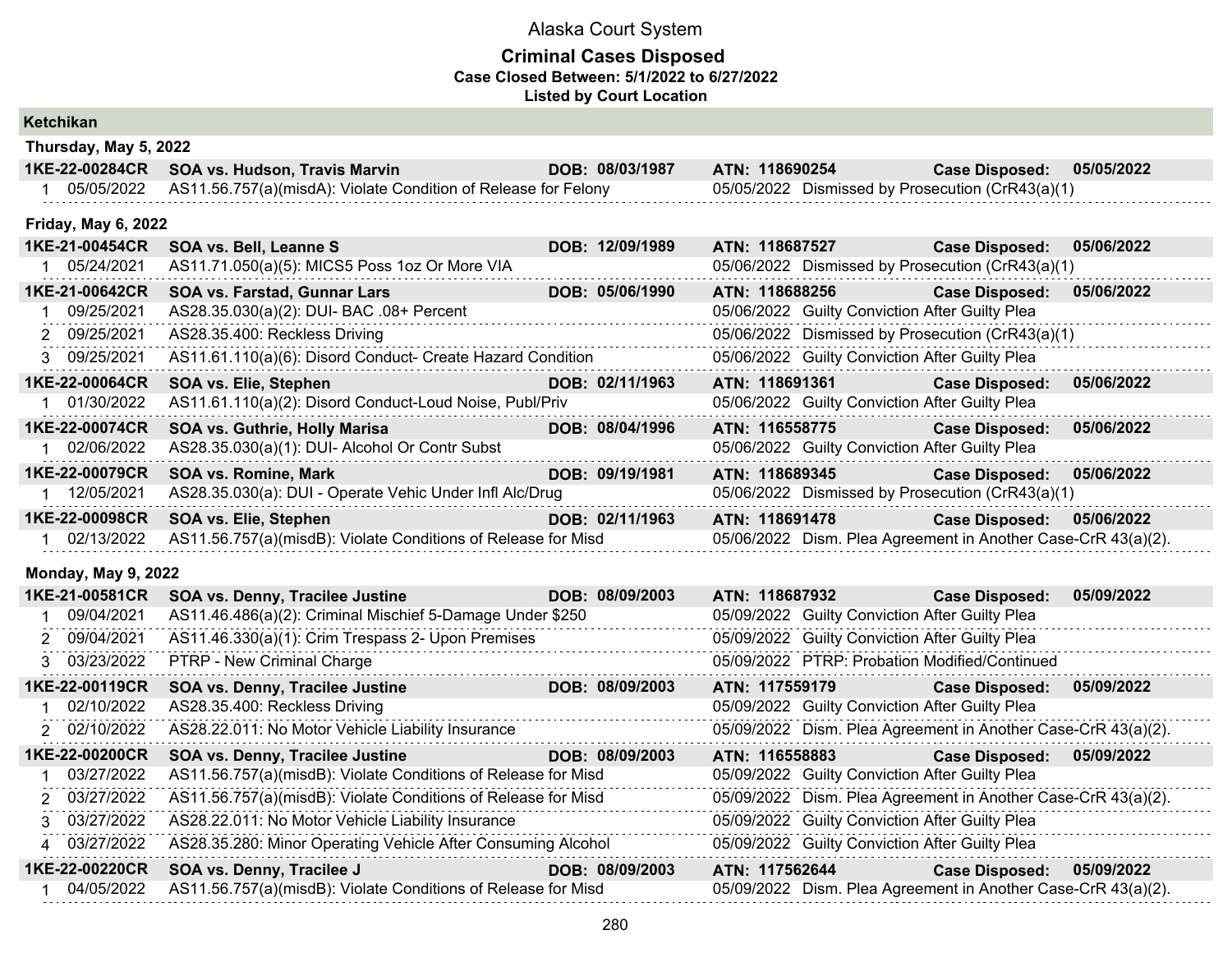### **Criminal Cases Disposed Case Closed Between: 5/1/2022 to 6/27/2022 Listed by Court Location**

| <b>Case Disposed:</b><br>05/09/2022                           |
|---------------------------------------------------------------|
|                                                               |
|                                                               |
| 05/09/2022 Dism. Plea Agreement in Another Case-CrR 43(a)(2). |
| <b>Case Disposed: 05/09/2022</b>                              |
| 05/09/2022 Dism. Plea Agreement in Another Case-CrR 43(a)(2). |
| <b>Case Disposed:</b><br>05/09/2022                           |
| 05/09/2022 Dismissed by Prosecution (CrR43(a)(1)              |
| 05/09/2022 Dismissed by Prosecution (CrR43(a)(1)              |
|                                                               |
| ATN: 116551656 Case Disposed:<br>05/10/2022                   |
| 05/10/2022 Guilty Conviction After Guilty Plea                |
| 05/10/2022 Guilty Conviction After Guilty Plea                |
| <b>Case Disposed:</b><br>05/10/2022                           |
| 05/10/2022 Dismissed by Prosecution (CrR43(a)(1)              |
| <b>Case Disposed:</b><br>05/10/2022                           |
| 05/10/2022 Dismissed by Prosecution (CrR43(a)(1)              |
| <b>Case Disposed:</b><br>05/10/2022                           |
| 05/10/2022 Dismissed by Prosecution (CrR43(a)(1)              |
|                                                               |
| <b>Case Disposed:</b><br>05/11/2022                           |
| 05/11/2022 Dism. Plea Agreement in Another Case-CrR 43(a)(2). |
| 05/11/2022 Guilty Conviction After Guilty Plea                |
| <b>Case Disposed:</b><br>05/11/2022                           |
| 05/11/2022 Guilty Conviction After Guilty Plea                |
| 05/11/2022 Dism. Plea Agreement in Another Case-CrR 43(a)(2). |
| <b>Case Disposed:</b><br>05/11/2022                           |
| 05/11/2022 Dismissed by Prosecution (CrR43(a)(1)              |
|                                                               |

### **Thursday, May 12, 2022**

| 1KE-21-00695CR | SOA vs. Jackson, Floyd Kenneth                                              | DOB: 08/03/1966 | ATN: 117565506 |                                                | Case Disposed: 05/12/2022                                     |  |
|----------------|-----------------------------------------------------------------------------|-----------------|----------------|------------------------------------------------|---------------------------------------------------------------|--|
|                | 10/17/2021 AS11.41.230(a)(1): Assault In The 4th Degree - Recklessly Injure |                 |                | 05/12/2022 Guilty Conviction After Guilty Plea |                                                               |  |
|                |                                                                             |                 |                |                                                | 05/12/2022 Dism. Plea Agreement in Another Case-CrR 43(a)(2). |  |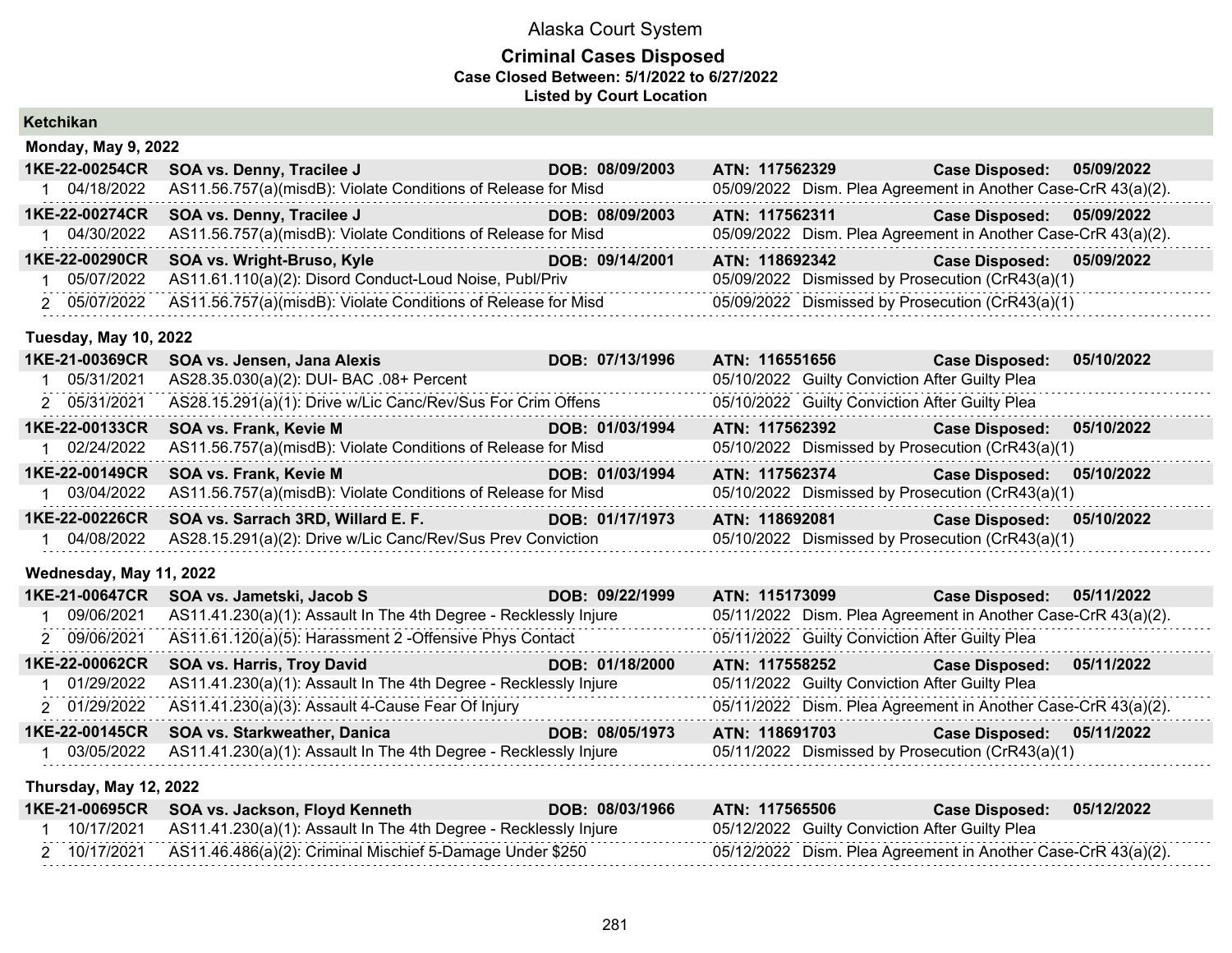#### **Criminal Cases Disposed Case Closed Between: 5/1/2022 to 6/27/2022 Listed by Court Location**

|   | Ketchikan                    |                                                                     |                 |                                                |                                                               |            |
|---|------------------------------|---------------------------------------------------------------------|-----------------|------------------------------------------------|---------------------------------------------------------------|------------|
|   | Thursday, May 12, 2022       |                                                                     |                 |                                                |                                                               |            |
|   | 1KE-22-00002CR               | SOA vs. Nguerdjeoubel, Douzi                                        | DOB: 12/31/1976 | ATN: 116558739                                 | <b>Case Disposed:</b>                                         | 05/12/2022 |
|   | 1 01/01/2022                 | AS28.35.030(a)(2): DUI- BAC .08+ Percent                            |                 | 05/12/2022 Acquitted After Trial               |                                                               |            |
|   | 1KE-22-00210CR               | SOA vs. Jackson, Floyd K                                            | DOB: 08/03/1966 | ATN: 117562707                                 | <b>Case Disposed:</b>                                         | 05/12/2022 |
|   | 1 04/04/2022                 | AS11.56.757(a)(misdA): Violate Condition of Release for Felony      |                 |                                                | 05/12/2022 Dism. Plea Agreement in Another Case-CrR 43(a)(2). |            |
|   | 1KE-22-00238CR               | SOA vs. Jackson, Floyd Kenneth<br>and the state of the state of the | DOB: 08/03/1966 | ATN: 116558946                                 | Case Disposed: 05/12/2022                                     |            |
|   | 1 04/16/2022                 | AS11.56.757(a)(misdA): Violate Condition of Release for Felony      |                 | 05/12/2022 Guilty Conviction After Guilty Plea |                                                               |            |
|   | 2 04/16/2022                 | AS11.56.700(a)(1): Resist/Interfere Arrest-By Force                 |                 |                                                | 05/12/2022 Dism. Plea Agreement in Another Case-CrR 43(a)(2). |            |
|   | <b>Tuesday, May 17, 2022</b> |                                                                     |                 |                                                |                                                               |            |
|   | 1KE-20-00587CR               | SOA vs. Oberhellmann, Alexander Maximilia                           | DOB: 12/23/1979 | ATN: 116041077                                 | <b>Case Disposed:</b>                                         | 05/17/2022 |
|   | 1 09/12/2020                 | AS28.35.030(a)(1): DUI- Alcohol Or Contr Subst                      |                 | 05/17/2022 Guilty Conviction After Guilty Plea |                                                               |            |
|   | 2 09/12/2020                 | AS28.35.032(a): Refuse To Submit To Chemical Test                   |                 |                                                | 05/17/2022 Dism. Plea Agreement in Another Case-CrR 43(a)(2). |            |
|   | 1KE-20-00771CR               | SOA vs. Cannon, James Arnold                                        | DOB: 10/24/1970 | ATN: 116054073                                 | <b>Case Disposed:</b>                                         | 05/17/2022 |
|   | 1 11/19/2020                 | AS11.41.230(a)(1): Assault In The 4th Degree - Recklessly Injure    |                 | 05/17/2022 Guilty Conviction After Guilty Plea |                                                               |            |
|   | 2 11/19/2020                 | AS11.41.230(a)(3): Assault 4-Cause Fear Of Injury                   |                 |                                                | 05/17/2022 Dism. Plea Agreement in Another Case-CrR 43(a)(2). |            |
|   | 1KE-21-00029CR               | SOA vs. Cannon, James Arnold                                        | DOB: 10/24/1970 | ATN: 117556227                                 | <b>Case Disposed:</b>                                         | 05/17/2022 |
|   | 1 09/20/2020                 | AS28.35.030(a)(1): DUI- Alcohol Or Contr Subst                      |                 | 05/17/2022 Guilty Conviction After Guilty Plea |                                                               |            |
|   | 1KE-21-00259CR               | SOA vs. Cannon, James Arnold                                        | DOB: 10/24/1970 | ATN: 116555814                                 | <b>Case Disposed: 05/17/2022</b>                              |            |
|   | 1 04/11/2021                 | AS11.71.040(a)(12): MICS4-Prev Convic MICS5 Preceding 10 yrs        |                 |                                                | 05/17/2022 Dism. Plea Agreement in Another Case-CrR 43(a)(2). |            |
|   | 2 04/11/2021                 | AS11.56.757(a)(misdB): Violate Conditions of Release for Misd       |                 |                                                | 05/17/2022 Dism. Plea Agreement in Another Case-CrR 43(a)(2). |            |
|   | 1KE-21-00299CR               | SOA vs. Cannon, James A                                             | DOB: 10/24/1970 | ATN: 117562023                                 | Case Disposed: 05/17/2022                                     |            |
|   | 1 04/26/2021                 | AS11.56.757(a)(misdB): Violate Conditions of Release for Misd       |                 |                                                | 05/17/2022 Dism. Plea Agreement in Another Case-CrR 43(a)(2). |            |
|   | 1KE-21-00500CR               | SOA vs. Cannon, James Arnold                                        | DOB: 10/24/1970 | ATN: 117557442                                 | <b>Case Disposed:</b>                                         | 05/17/2022 |
| 1 | 07/15/2021                   | AS11.61.200(a)(1): Misc/Weapons 3 - Felon In Possession             |                 | 05/17/2022 Guilty Conviction After Guilty Plea |                                                               |            |
|   | 2 07/15/2021                 | AS11.71.040(a)(12): MICS4-Prev Convic MICS5 Preceding 10 yrs        |                 | 05/17/2022 Guilty Conviction After Guilty Plea |                                                               |            |
|   | 3 07/15/2021                 | AS11.56.750(a)(1)(A): Unlawful Contact Per Court Ordered            |                 |                                                | 05/17/2022 Dism. Plea Agreement in Another Case-CrR 43(a)(2). |            |
|   | 4 07/15/2021                 | AS11.56.757(a)(misdA): Violate Condition of Release for Felony      |                 |                                                | 05/17/2022 Dism. Plea Agreement in Another Case-CrR 43(a)(2). |            |
|   | 1KE-22-00252CR               | SOA vs. Rennie, Shane                                               | DOB: 07/04/1955 | ATN: 118692063                                 | <b>Case Disposed:</b>                                         | 05/17/2022 |
|   | 1 04/19/2022                 | AS11.41.230(a)(3): Assault 4-Cause Fear Of Injury                   |                 |                                                | 05/17/2022 Dismissed by Prosecution (CrR43(a)(1)              |            |
|   | 1KE-22-00261CR               | SOA vs. Rennie, Shane                                               | DOB: 07/04/1955 | ATN: 118692126                                 | <b>Case Disposed: 05/17/2022</b>                              |            |
|   | 1 04/23/2022                 | AS11.56.757(a)(misdB): Violate Conditions of Release for Misd       |                 |                                                | 05/17/2022 Dismissed by Prosecution (CrR43(a)(1)              |            |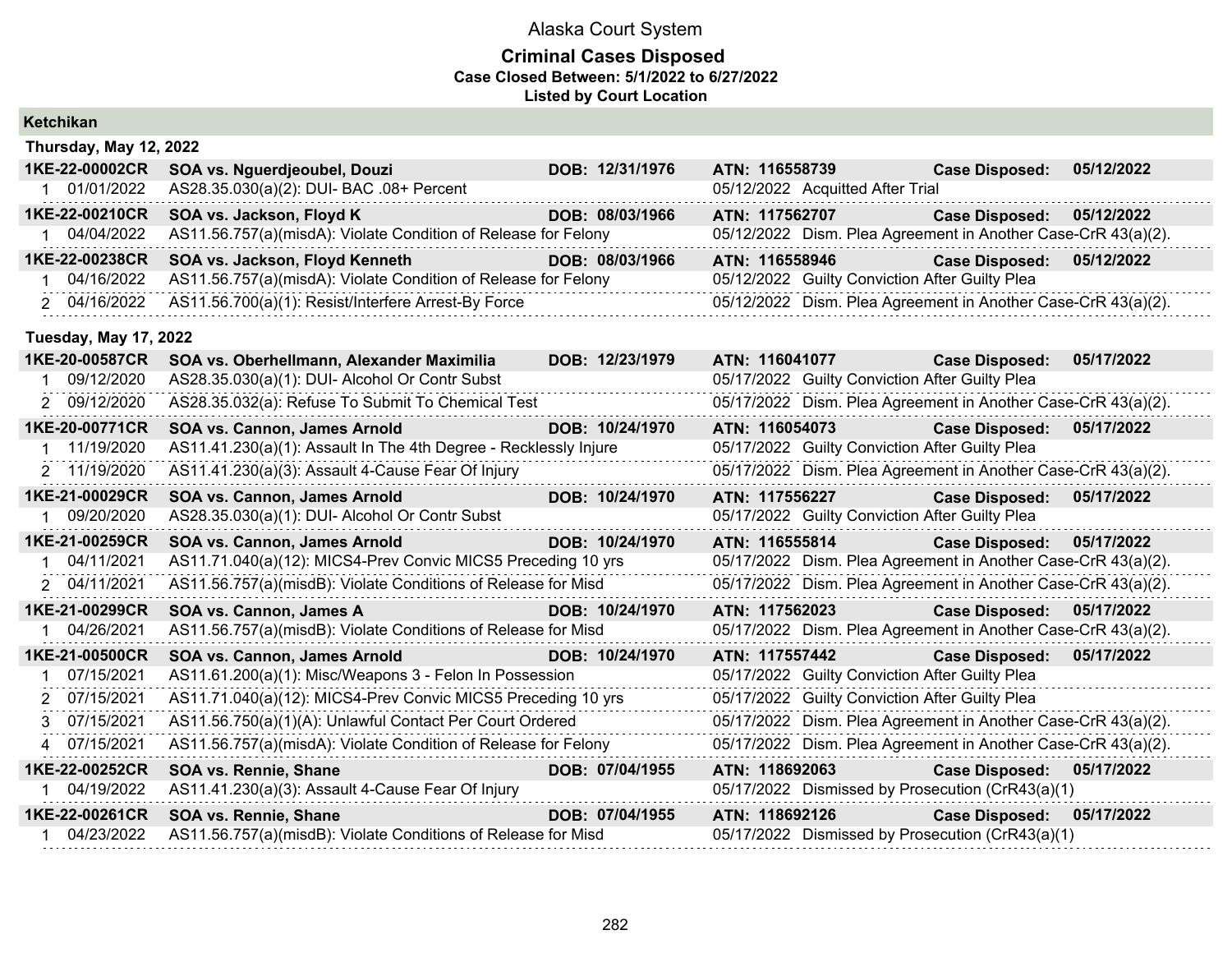### **Criminal Cases Disposed Case Closed Between: 5/1/2022 to 6/27/2022 Listed by Court Location**

| Ketchikan |
|-----------|
|-----------|

| <b>Tuesday, May 17, 2022</b> |                                                                             |                 |                |                                                  |  |  |  |  |
|------------------------------|-----------------------------------------------------------------------------|-----------------|----------------|--------------------------------------------------|--|--|--|--|
|                              | 1KE-22-00294CR SOA vs. Rennie, Shane                                        | DOB: 07/04/1955 | ATN: 118692378 | Case Disposed: 05/17/2022                        |  |  |  |  |
|                              | 05/10/2022 AS11.41.230(a)(1): Assault In The 4th Degree - Recklessly Injure |                 |                | 05/17/2022 Dismissed by Prosecution (CrR43(a)(1) |  |  |  |  |
|                              | 2 05/10/2022 AS11.46.330(a)(1): Crim Trespass 2- Upon Premises              |                 |                | 05/17/2022 Dismissed by Prosecution (CrR43(a)(1) |  |  |  |  |
|                              | 05/10/2022 AS11.56.757(a)(misdB): Violate Conditions of Release for Misd    |                 |                | 05/17/2022 Dismissed by Prosecution (CrR43(a)(1) |  |  |  |  |

#### **Wednesday, May 18, 2022**

| 1KE-21-00847CR | SOA vs. McClane, Sara C                                                     | DOB: 12/04/1986 | ATN: 117564651                                   | <b>Case Disposed:</b>     | 05/18/2022 |
|----------------|-----------------------------------------------------------------------------|-----------------|--------------------------------------------------|---------------------------|------------|
| 12/30/2021     | AS11.56.757(a)(misdA): Violate Condition of Release for Felony              |                 | 05/18/2022 Dismissed by Prosecution (CrR43(a)(1) |                           |            |
| 1KE-22-00053CR | <b>SOA vs. McClane, Sara</b>                                                | DOB: 12/04/1986 | ATN: 117564561                                   | <b>Case Disposed:</b>     | 05/18/2022 |
|                | 1 01/25/2022 AS11.56.757(a)(misdA): Violate Condition of Release for Felony |                 | 05/18/2022 Dismissed by Prosecution (CrR43(a)(1) |                           |            |
| 1KE-22-00264CR | <b>SOA vs. Dillard, Ashlee</b>                                              | DOB: 03/16/1982 | ATN: 118692144                                   | Case Disposed: 05/18/2022 |            |
|                | 04/26/2022 AS11.41.230(a)(1): Assault In The 4th Degree - Recklessly Injure |                 | 05/18/2022 Dismissed by Prosecution (CrR43(a)(1) |                           |            |
|                | 2 04/26/2022 AS11.41.230(a)(3): Assault 4-Cause Fear Of Injury              |                 | 05/18/2022 Dismissed by Prosecution (CrR43(a)(1) |                           |            |
|                | 3 04/26/2022 AS11.41.230(a)(3): Assault 4-Cause Fear Of Injury              |                 | 05/18/2022 Dismissed by Prosecution (CrR43(a)(1) |                           |            |

### **Thursday, May 19, 2022**

| 1KE-22-00009CR | <b>SOA vs. Marion JR, James W</b>                                | DOB: 09/27/1982 | ATN: 118691208                                                | <b>Case Disposed:</b> | 05/19/2022 |
|----------------|------------------------------------------------------------------|-----------------|---------------------------------------------------------------|-----------------------|------------|
| 01/04/2022     | AS11.56.740(a)(1): Violate DV Protective Order                   |                 | 05/19/2022 Dism. Plea Agreement in Another Case-CrR 43(a)(2). |                       |            |
| 1KE-22-00047CR | <b>SOA vs. Marion, James W</b>                                   | DOB: 09/27/1982 | ATN: 118691325                                                | <b>Case Disposed:</b> | 05/19/2022 |
| 1 01/21/2022   | AS11.41.230(a)(1): Assault In The 4th Degree - Recklessly Injure |                 | 05/19/2022 Guilty Conviction After Guilty Plea                |                       |            |
| 2 01/21/2022   | AS11.56.757(a)(misdB): Violate Conditions of Release for Misd    |                 | 05/19/2022 Dism. Plea Agreement in Another Case-CrR 43(a)(2). |                       |            |
| 1KE-22-00093CR | SOA vs. Marion JR, James Willis                                  | DOB: 09/27/1982 | ATN: 118691442                                                | <b>Case Disposed:</b> | 05/19/2022 |
| l 02/10/2022   | AS11.56.740(a)(1): Violate DV Protective Order                   |                 | 05/19/2022 Guilty Conviction After Guilty Plea                |                       |            |
| 2 02/10/2022   | AS11.56.757(a)(misdB): Violate Conditions of Release for Misd    |                 | 05/19/2022 Dism. Plea Agreement in Another Case-CrR 43(a)(2). |                       |            |
| 1KE-22-00191CR | <b>SOA vs. Marion JR, James</b>                                  | DOB: 09/27/1982 | ATN: 118691955                                                | <b>Case Disposed:</b> | 05/19/2022 |
| 03/25/2022     | AS11.56.740(a)(1): Violate DV Protective Order                   |                 | 05/19/2022 Guilty Conviction After Guilty Plea                |                       |            |

**Friday, May 20, 2022**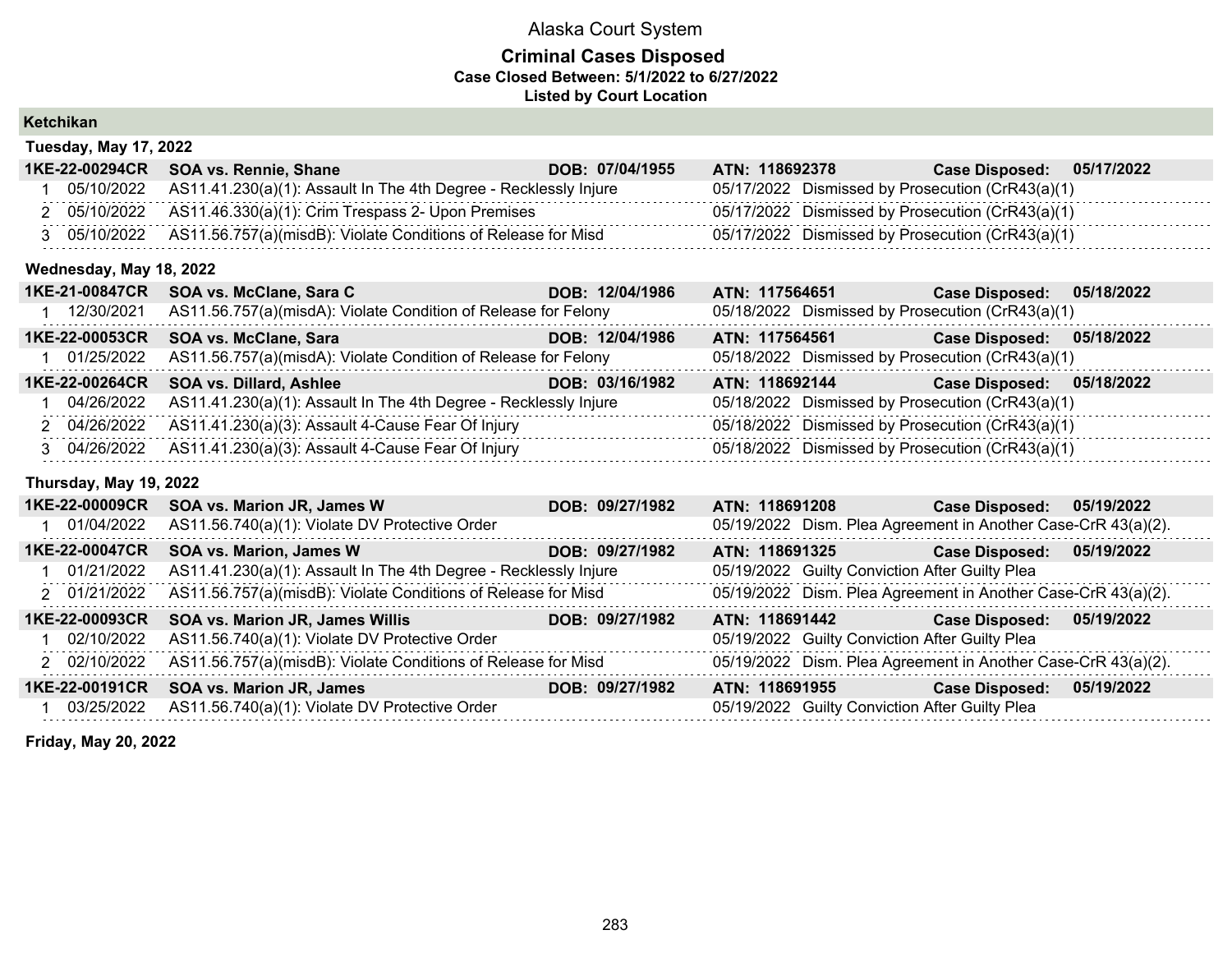#### **Criminal Cases Disposed Case Closed Between: 5/1/2022 to 6/27/2022 Listed by Court Location**

|                | <b>Friday, May 20, 2022</b> |                                                               |                 |  |                |                                                |                                                  |            |
|----------------|-----------------------------|---------------------------------------------------------------|-----------------|--|----------------|------------------------------------------------|--------------------------------------------------|------------|
|                | 1KE-21-00613CR              | SOA vs. Negley-Garza, Jasmine Rose                            | DOB: 10/30/2001 |  | ATN: 116558217 |                                                | <b>Case Disposed:</b>                            | 05/20/2022 |
|                | 09/15/2021                  | AS28.35.030(a)(1): DUI- Alcohol Or Contr Subst                |                 |  |                |                                                | 05/20/2022 Dismissed by Prosecution (CrR43(a)(1) |            |
|                | 2 09/15/2021                | AS28.35.032(a): Refuse To Submit To Chemical Test             |                 |  |                |                                                | 05/20/2022 Dismissed by Prosecution (CrR43(a)(1) |            |
|                | 3 09/15/2021                | AS11.61.118(a)(1): Harassment 1 - Offensive Contact w/ Fluids |                 |  |                | 05/20/2022 Guilty Conviction After Guilty Plea |                                                  |            |
| $\overline{4}$ | 09/15/2021                  | AS11.56.700(a)(1): Resist/Interfere Arrest-By Force           |                 |  |                | 05/20/2022 Guilty Conviction After Guilty Plea |                                                  |            |
|                | 5 09/15/2021                | AS11.41.460(misdB): Indecent Exposure 2 - Victim 16+          |                 |  |                |                                                | 05/20/2022 Dismissed by Prosecution (CrR43(a)(1) |            |
| 6.             | 09/15/2021                  | AS11.61.110(a)(7): Disord Conduct-Expose Buttocks             |                 |  |                | 05/20/2022 Guilty Conviction After Guilty Plea |                                                  |            |

### **Tuesday, May 24, 2022**

| 1KE-21-00471CR | <b>SOA vs. Cook, Almarie Louise</b>                                                                                    | DOB: 02/12/1985 | ATN: 118687212                                                | <b>Case Disposed:</b> | 05/24/2022 |
|----------------|------------------------------------------------------------------------------------------------------------------------|-----------------|---------------------------------------------------------------|-----------------------|------------|
| 01/13/2021     | Attempted: AS11.71.040(a)(12): MICS4-Prev Convic MICS5 Preceding 10 yrs                                                |                 | 05/24/2022 Guilty Conviction After Guilty Plea                |                       |            |
| 2 01/13/2021   | Attempted: AS11.71.040(a)(12): MICS4-Prev Convic MICS5 Preceding 10 yrs 05/24/2022 Guilty Conviction After Guilty Plea |                 |                                                               |                       |            |
| 1KE-21-00756CR | SOA vs. Cook, Almarie L                                                                                                | DOB: 02/12/1985 | ATN: 117564777                                                | <b>Case Disposed:</b> | 05/24/2022 |
| 09/01/2021     | AS11.56.757(a)(misdA): Violate Condition of Release for Felony                                                         |                 | 05/24/2022 Dism. Plea Agreement in Another Case-CrR 43(a)(2). |                       |            |
| 2 10/01/2021   | AS11.56.757(a)(misdA): Violate Condition of Release for Felony                                                         |                 | 05/24/2022 Guilty Conviction After Guilty Plea                |                       |            |
| 3 11/12/2021   | AS11.56.757(a)(misdA): Violate Condition of Release for Felony                                                         |                 | 05/24/2022 Guilty Conviction After Guilty Plea                |                       |            |
| 1KE-21-00758CR | SOA vs. Kitsmiller, Sarah Beth News Song Song Song                                                                     | DOB: 02/25/1992 | ATN: 116558703                                                | <b>Case Disposed:</b> | 05/24/2022 |
| 1 11/12/2021   | AS28.15.291(a)(2): Drive w/ License Cancelled/Suspended/Revoked                                                        |                 | 05/24/2022 Guilty Conviction After Guilty Plea                |                       |            |
| 2 11/12/2021   | AS11.71.050(a)(4): MICS5 Possess Any Amt IA, IIA, IIIA, IVA, VA                                                        |                 | 05/24/2022 Guilty Conviction After Guilty Plea                |                       |            |
| 3 11/12/2021   | AS11.71.040(a)(12): MICS4-Prev Convic MICS5 Preceding 10 yrs                                                           |                 | 05/24/2022 Dism. Plea Agreement in Another Case-CrR 43(a)(2). |                       |            |
| 4 11/12/2021   | AS11.71.050(a)(4): MICS5 Possess Any Amt IA, IIA, IIIA, IVA, VA                                                        |                 | 05/24/2022 Dism. Plea Agreement in Another Case-CrR 43(a)(2). |                       |            |
| 5 11/12/2021   | AS11.71.050(a)(4): MICS5 Possess Any Amt IA, IIA, IIIA, IVA, VA                                                        |                 | 05/24/2022 Guilty Conviction After Guilty Plea                |                       |            |
| 1KE-21-00770CR | SOA vs. Kitsmiller, Sarah<br><u> 1999 - Johann Barnett, fransk politiker (</u>                                         | DOB: 02/25/1992 | ATN: 117564426                                                | <b>Case Disposed:</b> | 05/24/2022 |
| 1 11/22/2021   | AS11.56.757(a)(misdA): Violate Condition of Release for Felony                                                         |                 | 05/24/2022 Dism. Plea Agreement in Another Case-CrR 43(a)(2). |                       |            |
| 1KE-21-00773CR | SOA vs. Cook, Almarie L                                                                                                | DOB: 02/12/1985 | ATN: 117564453                                                | <b>Case Disposed:</b> | 05/24/2022 |
| 1 11/23/2021   | AS11.56.757(a)(misdA): Violate Condition of Release for Felony                                                         |                 | 05/24/2022 Dism. Plea Agreement in Another Case-CrR 43(a)(2). |                       |            |
| 1KE-21-00775CR | <u>ta a shekara ta 199</u><br>SOA vs. Cook, Almarie L                                                                  | DOB: 02/12/1995 | ATN: 118689606                                                | <b>Case Disposed:</b> | 05/24/2022 |
| 1 11/23/2021   | AS11.61.200(a)(10): Misc/Weapons 3 - In House Of Felon                                                                 |                 | 05/24/2022 Guilty Conviction After Guilty Plea                |                       |            |
| 1KE-21-00780CR | SOA vs. Kitsmiller, Sarah                                                                                              | DOB: 02/25/1992 | ATN: 117564462                                                | <b>Case Disposed:</b> | 05/24/2022 |
| 1 11/26/2021   | AS11.56.757(a)(misdA): Violate Condition of Release for Felony                                                         |                 | 05/24/2022 Dism. Plea Agreement in Another Case-CrR 43(a)(2). |                       |            |
| 1KE-21-00841CR | SOA vs. Kitsmiller, Sarah B<br><b>DOB: 02/25/1992</b>                                                                  |                 | ATN: 117564966                                                | <b>Case Disposed:</b> | 05/24/2022 |
| 1 12/28/2021   | AS11.56.757(a)(misdA): Violate Condition of Release for Felony                                                         |                 | 05/24/2022 Dism. Plea Agreement in Another Case-CrR 43(a)(2). |                       |            |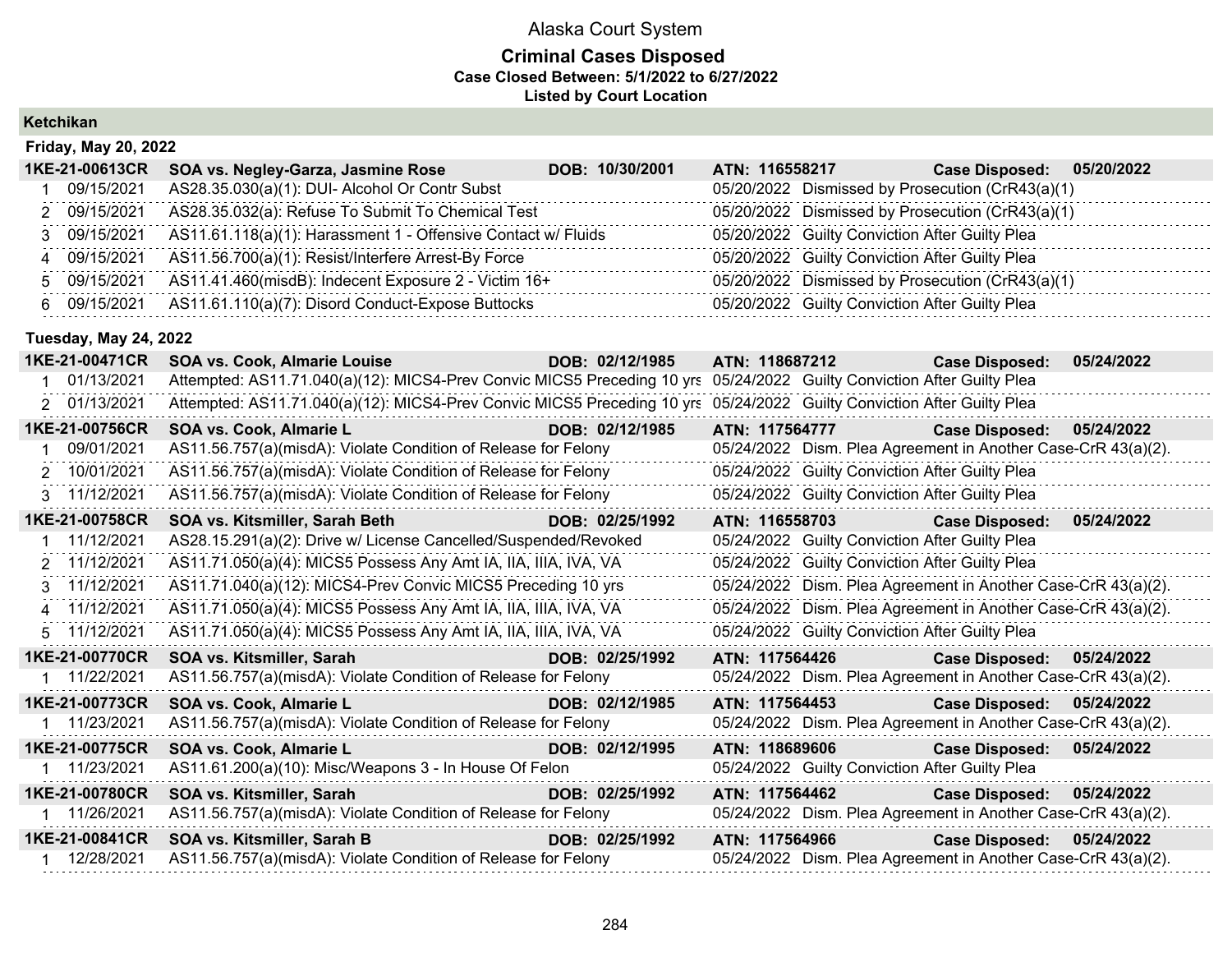### **Criminal Cases Disposed Case Closed Between: 5/1/2022 to 6/27/2022 Listed by Court Location**

| Ketchikan                    |                                                                  |                 |                                                               |                       |            |
|------------------------------|------------------------------------------------------------------|-----------------|---------------------------------------------------------------|-----------------------|------------|
| <b>Tuesday, May 24, 2022</b> |                                                                  |                 |                                                               |                       |            |
| 1KE-22-00013CR               | SOA vs. Kitsmiller, Sarah B                                      | DOB: 02/25/1992 | ATN: 117564507                                                | <b>Case Disposed:</b> | 05/24/2022 |
| 1 01/04/2022                 | AS11.56.757(a)(misdA): Violate Condition of Release for Felony   |                 | 05/24/2022 Guilty Conviction After Guilty Plea                |                       |            |
| 1KE-22-00015CR               | SOA vs. Kitsmiller, Sarah B                                      | DOB: 02/25/1992 | ATN: 117564885                                                | <b>Case Disposed:</b> | 05/24/2022 |
| 1 01/05/2022                 | AS11.56.757(a)(misdA): Violate Condition of Release for Felony   |                 | 05/24/2022 Dism. Plea Agreement in Another Case-CrR 43(a)(2). |                       |            |
| 1KE-22-00046CR               | SOA vs. Kitsmiller, Sarah B                                      | DOB: 02/25/1992 | ATN: 117564669                                                | <b>Case Disposed:</b> | 05/24/2022 |
| 1 01/20/2022                 | AS11.56.757(a)(misdA): Violate Condition of Release for Felony   |                 | 05/24/2022 Guilty Conviction After Guilty Plea                |                       |            |
| Thursday, May 26, 2022       |                                                                  |                 |                                                               |                       |            |
| 1KE-20-00063CR               | SOA vs. Langstaff, Dakota Truett                                 | DOB: 02/23/1988 | ATN: 116545212                                                | <b>Case Disposed:</b> | 05/26/2022 |
| 01/28/2020<br>$\mathbf 1$    | Attempted: AS11.71.021(a)(1): MICS 2-Mfr/Deliver IA              |                 | 05/26/2022 Dismissed by Prosecution (CrR43(a)(1)              |                       |            |
| 2 01/28/2020                 | Attempted: AS11.71.030(a)(9): MICS3-Mfr/Deliver Any IIA Or IIIA  |                 | 05/26/2022 Dismissed by Prosecution (CrR43(a)(1)              |                       |            |
| 1KE-21-00588CR               | SOA vs. Kitsmiller, Louis Michael                                | DOB: 02/18/1995 | ATN: 118687284                                                | <b>Case Disposed:</b> | 05/26/2022 |
| 09/02/2021                   | AS11.46.150(a): Theft 4-Less than \$250                          |                 | 05/26/2022 Dism. Plea Agreement in Another Case-CrR 43(a)(2). |                       |            |
| 1KE-21-00672CR               | SOA vs. Kitsmiller, Louis Michael                                | DOB: 02/18/1995 | ATN: 117557478                                                | <b>Case Disposed:</b> | 05/26/2022 |
| 06/29/2021<br>-1             | AS04.16.051(a)(misdA): Furnish Alcohol To Person <21             |                 | 05/26/2022 Dism. Plea Agreement in Another Case-CrR 43(a)(2). |                       |            |
| 2 06/29/2021                 | AS04.16.051(a)(misdA): Furnish Alcohol To Person <21             |                 | 05/26/2022 Guilty Conviction After Guilty Plea                |                       |            |
| 1KE-22-00155CR               | <b>SOA vs. Kitsmiller, Louis</b>                                 | DOB: 02/18/1995 | ATN: 118689453                                                | <b>Case Disposed:</b> | 05/26/2022 |
| 1 03/04/2022                 | AS11.46.150(a): Theft 4-Less than \$250                          |                 | 05/26/2022 Guilty Conviction After Guilty Plea                |                       |            |
| 1KE-22-00321CR               | SOA vs. Freeman, Jeremy Todd                                     | DOB: 02/18/1971 | ATN: 117565578                                                | <b>Case Disposed:</b> | 05/26/2022 |
| 05/20/2022<br>1.             | AS12.70.120: Arrest Prior To Requisition (Fugitive from Justice) |                 | 05/26/2022 Dismissed by Prosecution (CrR43(a)(1)              |                       |            |
| <b>Friday, May 27, 2022</b>  |                                                                  |                 |                                                               |                       |            |
| 1KE-22-00111CR               | SOA vs. Rhodes, Christopher Lee                                  | DOB: 10/20/1970 | ATN: 117558315                                                | <b>Case Disposed:</b> | 05/27/2022 |
| 1 02/19/2022                 | AS12.70.120: Arrest Prior To Requisition (Fugitive from Justice) |                 | 05/27/2022 Dismissed by Prosecution (CrR43(a)(1)              |                       |            |
| <b>Tuesday, May 31, 2022</b> |                                                                  |                 |                                                               |                       |            |
| 1KE-19-00535CR               | SOA vs. Snook, Vanessa                                           | DOB: 04/05/1986 | ATN: 116548191                                                | <b>Case Disposed:</b> | 05/31/2022 |
| 06/26/2019<br>-1             | AS11.41.230(a)(1): Assault In The 4th Degree - Recklessly Injure |                 | 05/31/2022 Dismissed by Prosecution (CrR43(a)(1)              |                       |            |
| 2 06/26/2019                 | AS11.56.700(a)(1): Resist/Interfere Arrest-By Force              |                 | 05/31/2022 Dismissed by Prosecution (CrR43(a)(1)              |                       |            |
| 3 06/26/2019                 | AS11.46.486(a)(2): Criminal Mischief 5-Damage Under \$250        |                 | 05/31/2022 Dismissed by Prosecution (CrR43(a)(1)              |                       |            |
| 1KE-19-00639CR               | SOA vs. Snook, Vanessa                                           | DOB: 04/05/1986 | ATN: 116046378                                                | <b>Case Disposed:</b> | 05/31/2022 |
| 07/22/2019                   | AS11.61.110(a)(5): Disord Conduct-Challenge To Fight             |                 | 05/31/2022 Dismissed by Prosecution (CrR43(a)(1)              |                       |            |
| 2 07/22/2019                 | AS11.56.757(a): Violate Condition Of Release                     |                 | 05/31/2022 Dismissed by Prosecution (CrR43(a)(1)              |                       |            |
| 3 07/22/2019                 | AS11.61.120(a)(5): Harassment 2 -Offensive Phys Contact          |                 | 05/31/2022 Dismissed by Prosecution (CrR43(a)(1)              |                       |            |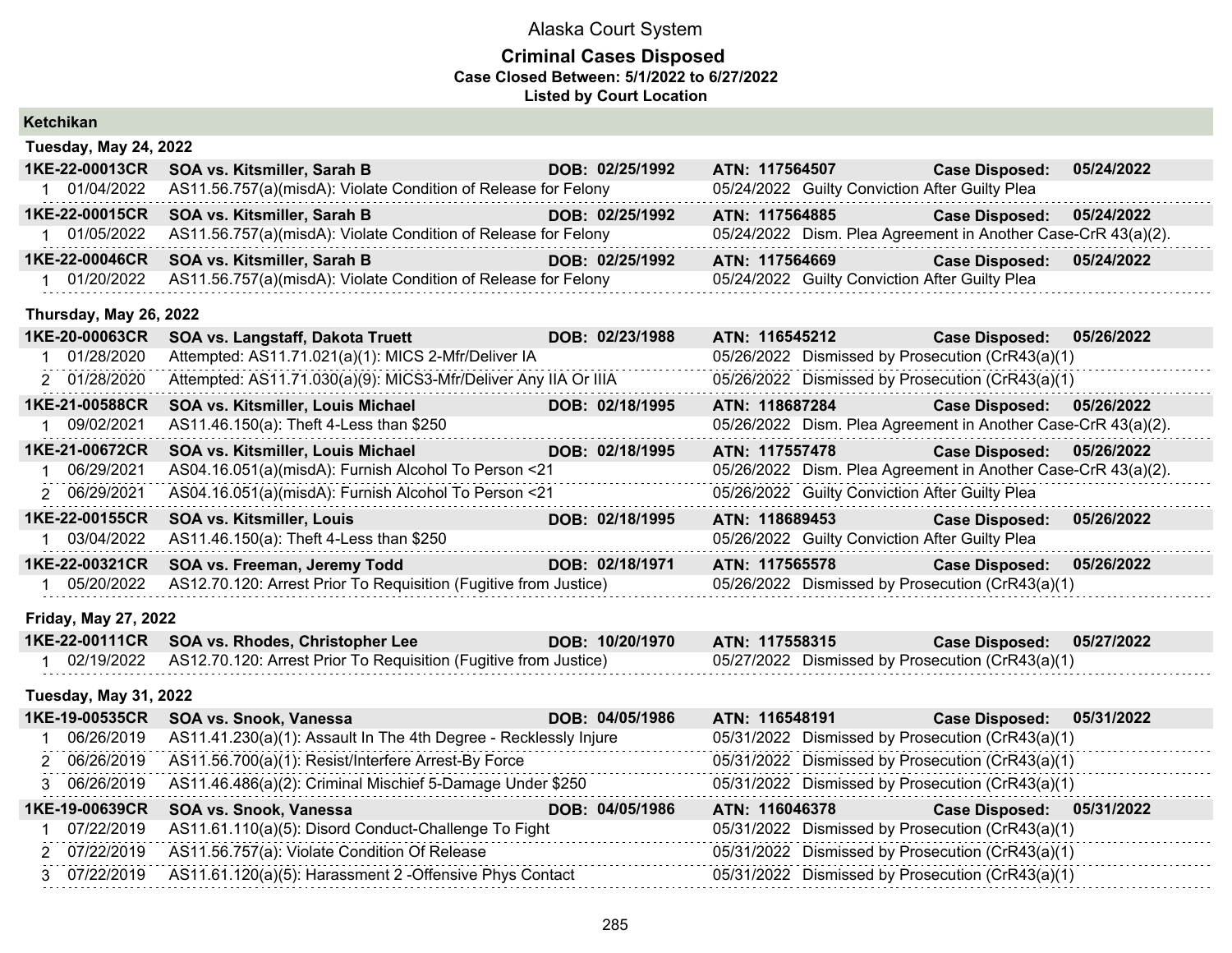### **Criminal Cases Disposed Case Closed Between: 5/1/2022 to 6/27/2022 Listed by Court Location**

|    | <b>Tuesday, May 31, 2022</b> |                                                                                                                          |                 |                |                                                |                                                  |            |
|----|------------------------------|--------------------------------------------------------------------------------------------------------------------------|-----------------|----------------|------------------------------------------------|--------------------------------------------------|------------|
|    | 1KE-21-00088CR               | SOA vs. Jackson, Corey Andrew                                                                                            | DOB: 07/24/1991 | ATN: 116049528 |                                                | <b>Case Disposed:</b>                            | 05/31/2022 |
|    | 01/30/2021                   | AS11.71.021(a)(1): MICS 2-Mfr/Deliver IA                                                                                 |                 |                |                                                | 05/31/2022 Dismissed by Prosecution (CrR43(a)(1) |            |
| 2  | 01/30/2021                   | AS11.71.021(a)(1): MICS 2-Mfr/Deliver IA                                                                                 |                 |                |                                                | 05/31/2022 Dismissed by Prosecution (CrR43(a)(1) |            |
| 3  | 01/30/2021                   | AS11.71.030(a)(9): MICS3-Mfr/Deliver Any IIA Or IIIA                                                                     |                 |                |                                                | 05/31/2022 Dismissed by Prosecution (CrR43(a)(1) |            |
| 4  | 01/30/2021                   | AS11.71.040(a)(12): MICS4-Prev Convic MICS5 Preceding 10 yrs                                                             |                 |                |                                                | 05/31/2022 Dismissed by Prosecution (CrR43(a)(1) |            |
|    | 01/30/2021                   | AS11.71.040(a)(12): MICS4-Prev Convic MICS5 Preceding 10 yrs                                                             |                 |                |                                                | 05/31/2022 Dismissed by Prosecution (CrR43(a)(1) |            |
| 6  | 01/30/2021                   | AS11.71.040(a)(12): MICS4-Prev Convic MICS5 Preceding 10 yrs                                                             |                 |                |                                                | 05/31/2022 Dismissed by Prosecution (CrR43(a)(1) |            |
|    | 01/30/2021                   | AS11.71.040(a)(12): MICS4-Prev Convic MICS5 Preceding 10 yrs                                                             |                 |                |                                                | 01/07/2022 Dismissed by Prosecution (CrR43(a)(1) |            |
| 8  | 01/30/2021                   | Attempted: AS11.71.030(a)(2): MICS3- Deliver IVA, VA, VIA U19 Def 3ys Old 05/31/2022 Guilty Conviction After Guilty Plea |                 |                |                                                |                                                  |            |
|    | 06/01/2022                   | PTRP Technical Violation - Filed in Ketchikan                                                                            |                 |                |                                                |                                                  |            |
|    | 1KE-21-00590CR               | SOA vs. Snook, Vanessa                                                                                                   | DOB: 04/05/1986 | ATN: 117562041 |                                                | <b>Case Disposed:</b>                            | 05/31/2022 |
|    | 09/07/2021                   | AS11.56.757(a)(misdB): Violate Conditions of Release for Misd                                                            |                 |                |                                                | 05/31/2022 Dismissed by Prosecution (CrR43(a)(1) |            |
|    | 1KE-22-00075CR               | SOA vs. Boles, Gary Grant                                                                                                | DOB: 09/04/1989 | ATN: 118691406 |                                                | <b>Case Disposed:</b>                            | 05/31/2022 |
|    | 02/06/2022                   | AS28.35.030(a)(2): DUI- BAC .08+ Percent                                                                                 |                 |                | 05/31/2022 Guilty Conviction After Guilty Plea |                                                  |            |
|    | 2 02/06/2022                 | AS11.61.210(a)(7): Misc/Weapons 4-Adult Possess At School                                                                |                 |                |                                                | 05/31/2022 Dismissed by Prosecution (CrR43(a)(1) |            |
|    | 1KE-22-00214CR               | SOA vs. Jones, Danielle L                                                                                                | DOB: 05/28/1995 | ATN: 117557793 |                                                | <b>Case Disposed:</b>                            | 05/31/2022 |
|    | 04/05/2022                   | AS28.15.291(a)(1): Drive w/Lic Canc/Rev/Sus For Crim Offens                                                              |                 |                |                                                | 05/31/2022 Dismissed by Prosecution (CrR43(a)(1) |            |
|    | 1KE-22-00323CR               | SOA vs. Jackson, Corey A                                                                                                 | DOB: 07/24/1991 | ATN: 117562455 |                                                | <b>Case Disposed:</b>                            | 05/31/2022 |
|    | 05/20/2022                   | AS11.56.757(a)(misdA): Violate Condition of Release for Felony                                                           |                 |                | 05/31/2022 Guilty Conviction After Guilty Plea |                                                  |            |
|    | 1KE-22-00338CR               | SOA vs. Mock, Kevin Dean                                                                                                 | DOB: 09/12/1985 | ATN: 118692567 |                                                | <b>Case Disposed:</b>                            | 05/31/2022 |
|    | 05/28/2022                   | AS28.35.030(a)(1): DUI- Alcohol Or Contr Subst                                                                           |                 |                | 05/31/2022 Guilty Conviction After Guilty Plea |                                                  |            |
| 2. | 05/28/2022                   | AS28.35.032(a): Refuse To Submit To Chemical Test                                                                        |                 |                |                                                | 05/31/2022 Dismissed by Prosecution (CrR43(a)(1) |            |
|    | 3 05/28/2022                 | AS11.61.210(a)(7): Misc/Weapons 4-Adult Possess At School                                                                |                 |                |                                                | 05/31/2022 Dismissed by Prosecution (CrR43(a)(1) |            |
|    | 1KE-22-00340CR               | <b>COKE vs. Strickland, Matthew Thomas</b>                                                                               | DOB: 05/05/1998 | ATN: 116559027 |                                                | Case Disposed: 05/31/2022                        |            |
|    | 05/31/2022                   | KMC9.04.010(a)(9)(a): Disorderly Conduct-Public Carrier                                                                  |                 |                | 05/31/2022 Guilty Conviction After Guilty Plea |                                                  |            |
|    | Wednesday, June 1, 2022      |                                                                                                                          |                 |                |                                                |                                                  |            |
|    | 1KE-20-00169CR               | SOA vs. Langstaff, Dakota                                                                                                | DOB: 02/23/1988 | ATN: 116054694 |                                                | <b>Case Disposed:</b>                            | 06/01/2022 |
|    | 03/06/2020                   | AS11.56.757(a)(misdA): Violate Condition of Release for Felony                                                           |                 |                |                                                | 06/01/2022 Dismissed by Prosecution (CrR43(a)(1) |            |

**1KE-20-00263CR SOA vs. Langstaff, Dakota DOB: 02/23/1988 ATN: 117074124 Case Disposed: 06/01/2022**

286

1 05/04/2020 AS11.56.757(a)(misdA): Violate Condition of Release for Felony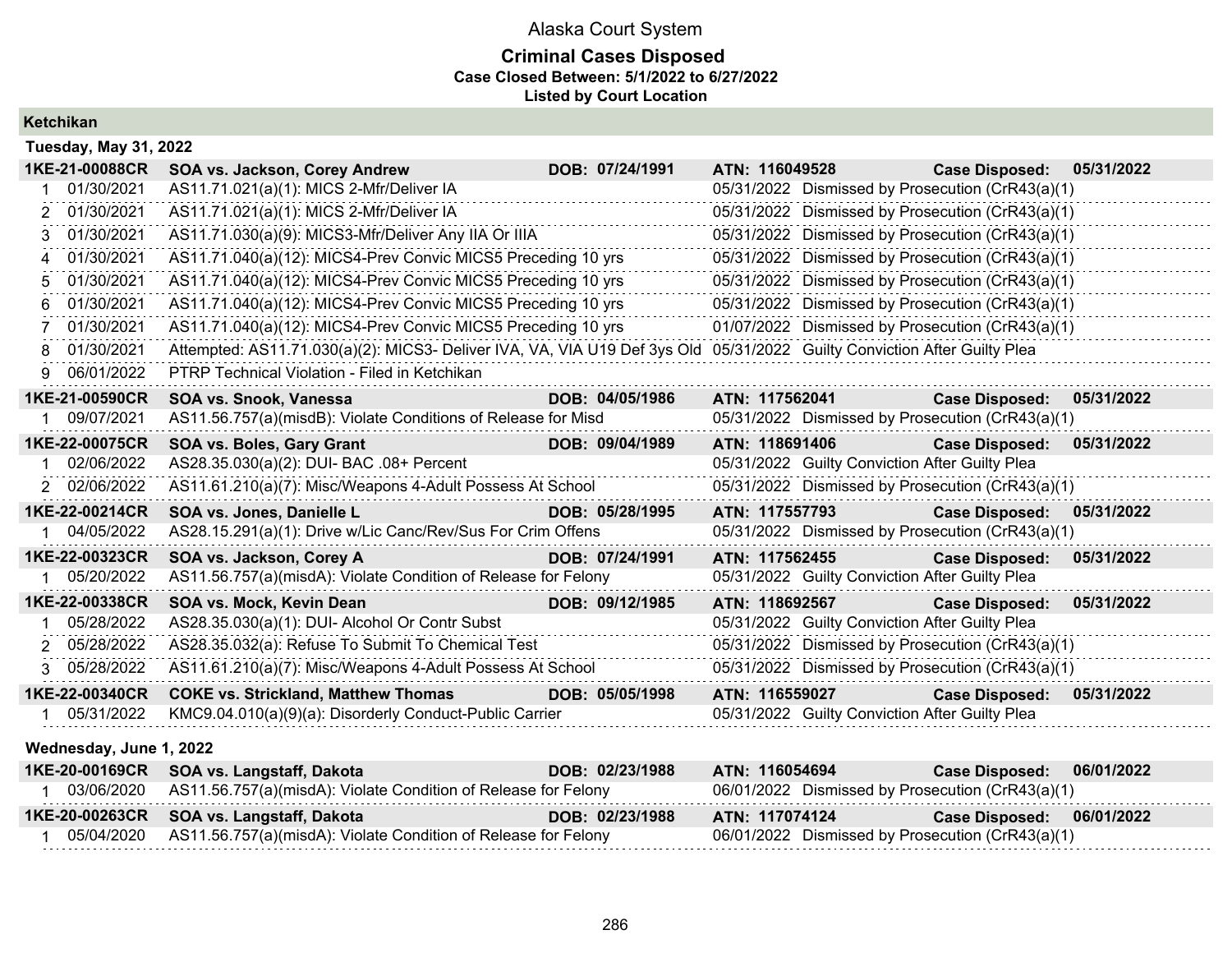### **Criminal Cases Disposed Case Closed Between: 5/1/2022 to 6/27/2022 Listed by Court Location**

**Ketchikan**

| Wednesday, June 1, 2022 |                                                                |                 |                                                  |                           |            |
|-------------------------|----------------------------------------------------------------|-----------------|--------------------------------------------------|---------------------------|------------|
| 1KE-20-00350CR          | SOA vs. Langstaff, Dakota                                      | DOB: 02/23/1988 | ATN: 117074331                                   | <b>Case Disposed:</b>     | 06/01/2022 |
| 06/01/2020              | AS11.56.757(a)(misdA): Violate Condition of Release for Felony |                 | 06/01/2022 Dismissed by Prosecution (CrR43(a)(1) |                           |            |
| 2 06/10/2020            | AS11.56.757(a)(misdA): Violate Condition of Release for Felony |                 | 06/01/2022 Dismissed by Prosecution (CrR43(a)(1) |                           |            |
| 1KE-20-00460CR          | SOA vs. Langstaff, Dakota Truett                               | DOB: 02/23/1988 | ATN: 117074574                                   | Case Disposed: 06/01/2022 |            |
| 06/11/2020              | AS11.56.757(a)(misdA): Violate Condition of Release for Felony |                 | 06/01/2022 Dismissed by Prosecution (CrR43(a)(1) |                           |            |
| 2 07/21/2020            | AS11.56.757(a)(misdA): Violate Condition of Release for Felony |                 | 06/01/2022 Dismissed by Prosecution (CrR43(a)(1) |                           |            |
| 1KE-20-00476CR          | <b>SOA vs. Langstaff, Dakota Truett</b>                        | DOB: 02/23/1988 | ATN: 117074925                                   | Case Disposed: 06/01/2022 |            |
| 07/28/2020              | AS11.56.757(a)(misdA): Violate Condition of Release for Felony |                 | 06/01/2022 Dismissed by Prosecution (CrR43(a)(1) |                           |            |
| 1KE-22-00344CR          | SOA vs. McFarland-Johnson, Alexander Will                      | DOB: 08/15/1988 | ATN: 118692594                                   | <b>Case Disposed:</b>     | 06/01/2022 |
| 05/31/2022              | AS11.61.110(a)(2): Disord Conduct-Loud Noise, Publ/Priv        |                 | 06/01/2022 Guilty Conviction After Guilty Plea   |                           |            |

#### **Thursday, June 2, 2022**

| 1KE-22-00131CR SOA vs. DeGuzman, Candra                      | DOB: 06/05/1986 | ATN: 118689444                                               | <b>Case Disposed:</b> | 06/02/2022 |
|--------------------------------------------------------------|-----------------|--------------------------------------------------------------|-----------------------|------------|
| 02/24/2022 AS11.56.740(a)(1): Violate DV Protective Order    |                 | 06/02/2022 Guilty Conviction After Guilty Plea               |                       |            |
| 02/24/2022    AS11.56.740(a)(1): Violate DV Protective Order |                 | 06/02/2022 No Conviction Entered. Merged With Another Count. |                       |            |
| 3 02/27/2022 AS11.56.740(a)(1): Violate DV Protective Order  |                 | 06/02/2022 No Conviction Entered. Merged With Another Count. |                       |            |

#### **Monday, June 6, 2022**

| 1KE-21-00734CR | <b>SOA vs. Natkong, Arnold</b>                                 | DOB: 07/14/1967 | ATN: 118688706                                   | Case Disposed: 06/06/2022 |            |
|----------------|----------------------------------------------------------------|-----------------|--------------------------------------------------|---------------------------|------------|
| 11/01/2021     | AS11.41.500(a)(1): Robbery 1- Armed w/ Deadly Weapon           |                 | 06/06/2022 Dismissed by Prosecution (CrR43(a)(1) |                           |            |
| 2 11/01/2021   | AS11.41.220(a)(1)(A): Assault 3- Cause Fear Of Injury w/ Weap  |                 | 06/06/2022 Guilty Conviction After Guilty Plea   |                           |            |
| 3 11/01/2021   | AS11.46.130(a)(3): Theft 2- From Person Of Another             |                 | 06/06/2022 Dismissed by Prosecution (CrR43(a)(1) |                           |            |
| 4 11/01/2021   | AS11.46.140(a)(1): Theft 3-Value \$250-\$749                   |                 | 06/06/2022 Guilty Conviction After Guilty Plea   |                           |            |
|                | 1KE-22-00105CR SOA vs. Natkong, Arnold J                       | DOB: 07/14/1967 | ATN: 117562437                                   | <b>Case Disposed:</b>     | 06/06/2022 |
| 02/16/2022     | AS11.56.757(a)(misdA): Violate Condition of Release for Felony |                 | 06/06/2022 Guilty Conviction After Guilty Plea   |                           |            |

### **Tuesday, June 7, 2022**

| 1KE-22-00030CR SOA vs. Montero, Kenneth D                       | DOB: 04/28/1969 | ATN: 110653272                                 | Case Disposed: 06/07/2022 |  |
|-----------------------------------------------------------------|-----------------|------------------------------------------------|---------------------------|--|
| 01/13/2022 AS11.61.110(a)(5): Disord Conduct-Challenge To Fight |                 | 06/07/2022 Guilty Conviction After Guilty Plea |                           |  |

#### **Monday, June 13, 2022**

| 1KE-22-00366CR SOA vs. Frasier, Douglas Bryan       | DOB: 08/07/1979 | ATN: 118692765                                 | Case Disposed: 06/13/2022 |  |
|-----------------------------------------------------|-----------------|------------------------------------------------|---------------------------|--|
| 06/12/2022 AS28.35.030(a)(2): DUI- BAC .08+ Percent |                 | 06/13/2022 Guilty Conviction After Guilty Plea |                           |  |
|                                                     |                 |                                                |                           |  |
| 1KE-22-00371CR SOA vs. Clark, Donavan Dale          | DOB: 09/25/1974 | ATN: 117558828                                 | Case Disposed: 06/13/2022 |  |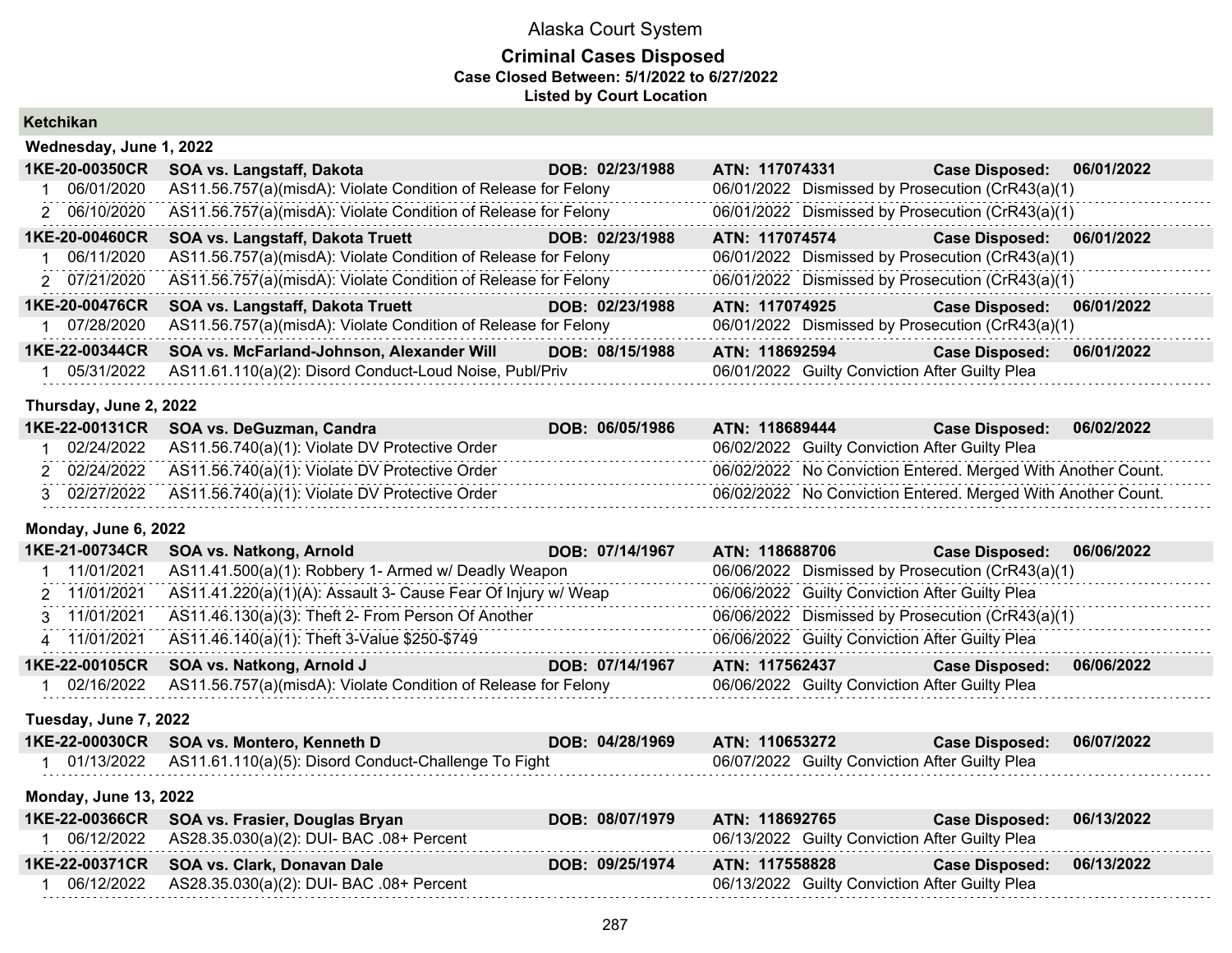### **Criminal Cases Disposed Case Closed Between: 5/1/2022 to 6/27/2022 Listed by Court Location**

### **Ketchikan**

| Tuesday, June 14, 2022   |                                                                             |                 |                                                               |                           |            |
|--------------------------|-----------------------------------------------------------------------------|-----------------|---------------------------------------------------------------|---------------------------|------------|
| 1KE-21-00010CR           | <u> 1990 - Jan André Barbara, m</u><br>SOA vs. Orr, Sara L                  | DOB: 02/05/1991 | ATN: 116552718 Case Disposed:                                 |                           | 06/14/2022 |
| 1 08/10/2020             | AS11.71.050(a)(4): MICS5 Possess Any Amt IA, IIA, IIIA, IVA, VA             |                 | 06/14/2022 Guilty Conviction After Guilty Plea                |                           |            |
| 2 08/10/2020             | Conspiracy: AS11.71.030(a)(9): MICS3-Mfr/Deliver Any IIA Or IIIA            |                 | 06/14/2022 Guilty Conviction After Guilty Plea                |                           |            |
| 3 08/10/2020             | PTRP Technical Violation - Filed in Ketchikan                               |                 |                                                               |                           |            |
| 1KE-21-00083CR           | SOA vs. Orr, Sara L                                                         | DOB: 02/05/1991 | ATN: 116563374                                                | <b>Case Disposed:</b>     | 06/14/2022 |
| 1 01/28/2021             | AS11.56.757(a)(misdA): Violate Condition of Release for Felony              |                 | 06/14/2022 Guilty Conviction After Guilty Plea                |                           |            |
| 1KE-21-00101CR           | SOA vs. Orr, Sara L<br><u> 1999 - Johann Barbara, martxa</u>                | DOB: 02/05/1991 | ATN: 116563428 Case Disposed:                                 |                           | 06/14/2022 |
| 1 02/04/2021             | AS11.56.757(a)(misdA): Violate Condition of Release for Felony              |                 | 06/14/2022 Guilty Conviction After Guilty Plea                |                           |            |
| 1KE-21-00526CR           | SOA vs. Orr, Sara L                                                         | DOB: 02/05/1991 | ATN: 116563464 Case Disposed:                                 |                           | 06/14/2022 |
| 1 08/10/2021             | AS11.56.757(a)(misdA): Violate Condition of Release for Felony              |                 | 06/14/2022 Guilty Conviction After Guilty Plea                |                           |            |
| 1KE-21-00594CR           | SOA vs. Orr, Sara L                                                         | DOB: 02/05/1991 | ATN: 117561861                                                | <b>Case Disposed:</b>     | 06/14/2022 |
| 1 09/09/2021             | AS11.56.757(a)(misdA): Violate Condition of Release for Felony              |                 | 06/14/2022 Dism. Plea Agreement in Another Case-CrR 43(a)(2). |                           |            |
| 1KE-21-00676CR           | SOA vs. Orr, Sara L                                                         | DOB: 02/05/1991 | ATN: 117564192                                                | Case Disposed: 06/14/2022 |            |
| 1 10/07/2021             | AS11.56.757(a)(misdA): Violate Condition of Release for Felony              |                 | 06/14/2022 Dism. Plea Agreement in Another Case-CrR 43(a)(2). |                           |            |
| 1KE-21-00705CR           | SOA vs. Orr, Sara L                                                         | DOB: 02/05/1991 | ATN: 117564309                                                | Case Disposed: 06/14/2022 |            |
| 1 10/21/2021             | AS11.56.757(a)(misdA): Violate Condition of Release for Felony              |                 | 06/14/2022 Dism. Plea Agreement in Another Case-CrR 43(a)(2). |                           |            |
| 1KE-22-00376CR           | SOA vs. Orr, Sara L                                                         | DOB: 02/05/1991 | ATN: 117563103                                                | <b>Case Disposed:</b>     | 06/14/2022 |
| 1 06/14/2022             | AS11.56.757(a)(misdA): Violate Condition of Release for Felony              |                 | 06/14/2022 Dism. Plea Agreement in Another Case-CrR 43(a)(2). |                           |            |
| Wednesday, June 15, 2022 |                                                                             |                 |                                                               |                           |            |
| 1KE-21-00064CR           | <b>COKE vs. Lawrence, Elliott G</b>                                         | DOB: 12/29/1987 | ATN: 116555382                                                | <b>Case Disposed:</b>     | 06/15/2022 |
| 1 01/23/2021             | KMC9.04.010(a)(4): Disorderly Conduct-Violent Actions                       |                 | 06/15/2022 Guilty Conviction After No Contest Plea            |                           |            |
| 1KE-22-00369CR           | <b>COKE vs. Hewson, Harry</b><br>a sa kacamatan ing Kabupatèn Kabupatèn Ing | DOB: 03/07/1975 | ATN: 118692693                                                | Case Disposed: 06/15/2022 |            |
| 1 06/09/2022             | KMC9.04.010(a)(9)(c): Disord Conduct-Open Container Pub Place               |                 | 06/15/2022 Dismissed by Prosecution (CrR43(a)(1)              |                           |            |

**Thursday, June 16, 2022**

|  | 1KE-22-00080CR SOA vs. Durgan, Nicole                              | DOB: 02/23/1982 | ATN: 118689336                                   | Case Disposed: 06/16/2022 |  |
|--|--------------------------------------------------------------------|-----------------|--------------------------------------------------|---------------------------|--|
|  | 02/03/2022 AS11.46.484(a)(1): Crim Mischief 4-Prop Dam \$250-\$749 |                 | 06/16/2022 Dismissed by Prosecution (CrR43(a)(1) |                           |  |
|  | 02/03/2022    AS11.46.320(a)(2): Crim Trespass 1- In A Dwelling    |                 | 06/16/2022 Dismissed by Prosecution (CrR43(a)(1) |                           |  |

**Friday, June 17, 2022**

|  | 1KE-21-00609CR SOA vs. Williams, Adam                                                                                                 | DOB: 04/28/2002 | ATN: 118688121 | Case Disposed: 06/17/2022                                     |
|--|---------------------------------------------------------------------------------------------------------------------------------------|-----------------|----------------|---------------------------------------------------------------|
|  | 06/21/2021 Attempted: AS11.41.436(a)(1): Sex Abuse Minor 2- Penetrate, Vic 13-15                                                      |                 |                | 06/17/2022 Dism. Plea Agreement in Another Case-CrR 43(a)(2). |
|  | 06/21/2021 AS11.41.438(a): Sexual Abuse of Minor 3-Contact 13-15, Deft-17 or older + 4 06/17/2022 Guilty Conviction After Guilty Plea |                 |                |                                                               |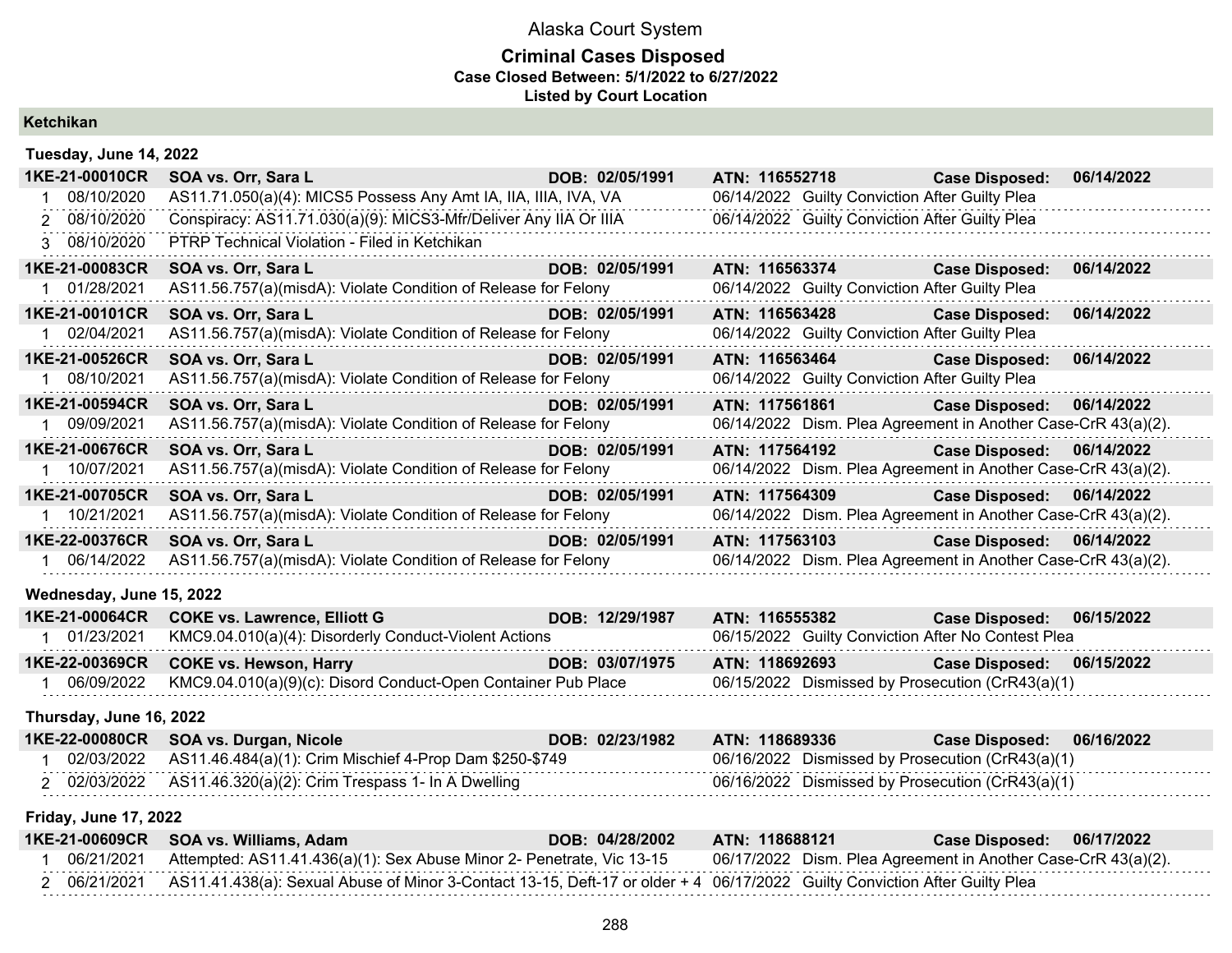| Ketchikan                    |                                                          |                 |                                                               |                       |            |  |  |  |  |
|------------------------------|----------------------------------------------------------|-----------------|---------------------------------------------------------------|-----------------------|------------|--|--|--|--|
| <b>Friday, June 17, 2022</b> |                                                          |                 |                                                               |                       |            |  |  |  |  |
| 1KE-21-00679CR               | SOA vs. Williams JR, Adam James Leask                    | DOB: 04/28/2002 | ATN: 117051462                                                | <b>Case Disposed:</b> | 06/17/2022 |  |  |  |  |
| 08/17/2021                   | AS28.35.050(c): Lv Scene Of Accid - Unattended Vehic Dmg |                 | 06/17/2022 Dism. Plea Agreement in Another Case-CrR 43(a)(2). |                       |            |  |  |  |  |
| Wednesday, June 22, 2022     |                                                          |                 |                                                               |                       |            |  |  |  |  |
|                              | 1KE-22-00365CR SOA vs. Vargas, Jonathan De Jesus Matos   | DOB: 03/15/1993 | ATN: 118692738                                                | <b>Case Disposed:</b> | 06/22/2022 |  |  |  |  |
| 06/11/2022                   | AS11.46.140(a)(1): Theft 3-Value \$250-\$749             |                 | 06/22/2022 Guilty Conviction After Guilty Plea                |                       |            |  |  |  |  |
| <b>Friday, June 24, 2022</b> |                                                          |                 |                                                               |                       |            |  |  |  |  |
| 1KE-20-00572CR               | SOA vs. Alguire, Jordan Emerald                          | DOB: 05/29/1991 | ATN: 117051786                                                | <b>Case Disposed:</b> | 06/24/2022 |  |  |  |  |
| 09/07/2020                   | AS11.46.140(a)(1): Theft 3-Value \$250-\$749             |                 | 06/24/2022 Dismissed by Prosecution (CrR43(a)(1)              |                       |            |  |  |  |  |
| 2 09/07/2020                 | AS11.46.330(a)(2): Crim Trespass 2- Vehicle              |                 | 06/24/2022 Dismissed by Prosecution (CrR43(a)(1)              |                       |            |  |  |  |  |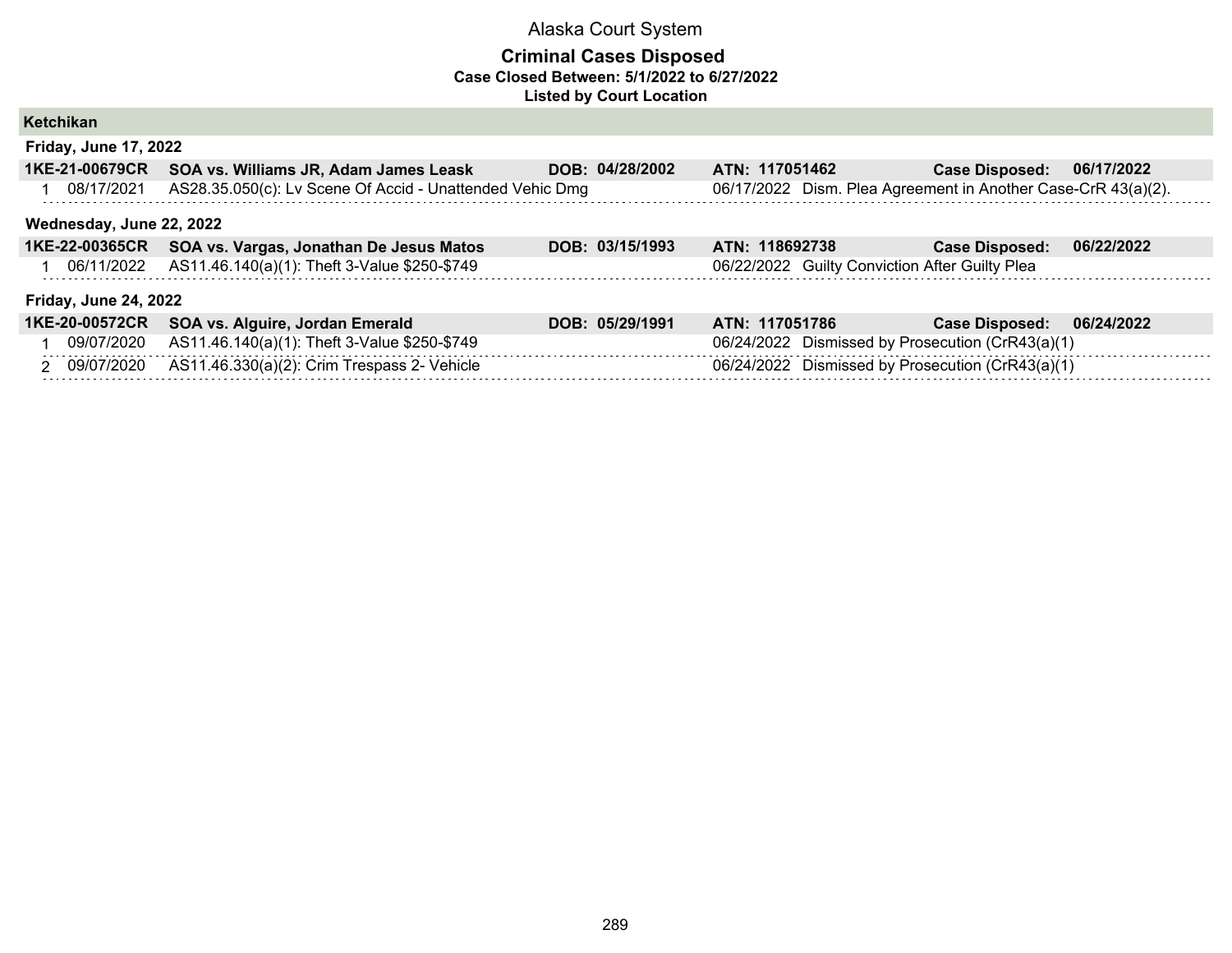### **Criminal Cases Disposed Case Closed Between: 5/1/2022 to 6/27/2022 Listed by Court Location**

### **Kodiak**

| . |                                                                            |                 |                                                  |                       |            |
|---|----------------------------------------------------------------------------|-----------------|--------------------------------------------------|-----------------------|------------|
|   | 3KO-21-00128CR SOA vs. Kinter, Abby E                                      | DOB: 09/01/1983 | <b>ATN: 116570376</b>                            | <b>Case Disposed:</b> | 05/03/2022 |
|   | 11/18/2020 Attempted: AS11.71.030(a)(9): MICS3-Mfr/Deliver Any IIA Or IIIA |                 | 05/03/2022 Dismissed by Prosecution (CrR43(a)(1) |                       |            |

#### **Wednesday, May 4, 2022**

**Tuesday, May 3, 2022**

|  | 3KO-22-00034CR SOA vs. Canham, Tiffany B                               | DOB: 08/05/1991 | ATN: 116062173 | <b>Case Disposed:</b>                            | 05/04/2022 |
|--|------------------------------------------------------------------------|-----------------|----------------|--------------------------------------------------|------------|
|  | 02/06/2022 AS11.61.120(a)(5): Harassment 2 - Offensive Phys Contact    |                 |                | 05/04/2022 Guilty Conviction After Guilty Plea   |            |
|  | 2 02/06/2022 AS11.46.486(a)(2): Criminal Mischief 5-Damage Under \$250 |                 |                | 05/04/2022 Guilty Conviction After Guilty Plea   |            |
|  | 02/06/2022 AS11.41.230(a)(3): Assault 4-Cause Fear Of Injury           |                 |                | 05/04/2022 Dismissed by Prosecution (CrR43(a)(1) |            |

#### **Thursday, May 5, 2022**

| AS11.46.285(a)(1)(felC): Fraud Use Stolen Accss Dev/ID \$75-\$24999<br>08/11/2021<br>11/18/2021 No True Bill<br>AS11.46.486(a)(2): Criminal Mischief 5-Damage Under \$250<br>05/05/2022 Guilty Conviction After Guilty Plea<br>2 08/11/2021 |  |
|---------------------------------------------------------------------------------------------------------------------------------------------------------------------------------------------------------------------------------------------|--|
|                                                                                                                                                                                                                                             |  |
|                                                                                                                                                                                                                                             |  |
| 05/05/2022 Dismissed by Prosecution (CrR43(a)(1)<br>AS11.46.150(a): Theft 4-Less than \$250<br>3 08/11/2021                                                                                                                                 |  |
| 05/05/2022 Guilty Conviction After Guilty Plea<br>AS11.56.757(a)(misdB): Violate Conditions of Release for Misd<br>4 01/01/2022                                                                                                             |  |
| 3KO-22-00014CR<br><b>SOA vs. Henderson, Amber</b><br>05/05/2022<br>DOB: 09/19/1990<br>ATN: 116577495<br><b>Case Disposed:</b>                                                                                                               |  |
| AS11.46.330(a)(1): Crim Trespass 2- Upon Premises<br>05/05/2022 Dismissed by Prosecution (CrR43(a)(1)<br>01/12/2022                                                                                                                         |  |
| 3KO-22-00045CR<br>SOA vs. Henderson, Amber<br>DOB: 09/19/1990<br>ATN: 116062191<br>05/05/2022<br><b>Case Disposed:</b>                                                                                                                      |  |
| AS11.46.330(a)(1): Crim Trespass 2- Upon Premises<br>02/17/2022<br>05/05/2022 Dismissed by Prosecution (CrR43(a)(1)                                                                                                                         |  |
| AS11.46.486(a)(1): Criminal Mischief 5 - Tamper w/ Property<br>05/05/2022 Dismissed by Prosecution (CrR43(a)(1)<br>2 02/17/2022                                                                                                             |  |
| AS11.56.757(a)(misdB): Violate Conditions of Release for Misd<br>05/05/2022 Dismissed by Prosecution (CrR43(a)(1)<br>3 02/17/2022                                                                                                           |  |

#### **Friday, May 6, 2022**

|              | 3KO-21-00198CR SOA vs. Burdine, Daniel                      | DOB: 03/12/1988 | ATN: 116577108 |                                                | <b>Case Disposed:</b>                            | 05/06/2022 |
|--------------|-------------------------------------------------------------|-----------------|----------------|------------------------------------------------|--------------------------------------------------|------------|
| 09/16/2021   | Attempted: AS11.71.021(a)(1): MICS 2-Mfr/Deliver IA         |                 |                | 05/06/2022 Guilty Conviction After Guilty Plea |                                                  |            |
|              | 3KO-21-00206CR SOA vs. Santos, Conrado                      | DOB: 06/03/1959 | ATN: 116576901 |                                                | <b>Case Disposed:</b>                            | 05/06/2022 |
| 09/20/2021   | AS28.22.011: No Motor Vehicle Liability Insurance           |                 |                |                                                | 05/06/2022 Dismissed by Prosecution (CrR43(a)(1) |            |
| 2 09/20/2021 | AS28.15.291(a)(1): Drive w/Lic Canc/Rev/Sus For Crim Offens |                 |                | 05/06/2022 Guilty Conviction After Guilty Plea |                                                  |            |
| 3 09/20/2021 | AS28.35.400: Reckless Driving                               |                 |                | 05/06/2022 Guilty Conviction After Guilty Plea |                                                  |            |

## **Monday, May 9, 2022**

|            | 3KO-21-00083CR SOA vs. Navarro, J Adolfo M                               | DOB: 01/09/1963 | ATN: 116576262 | <b>Case Disposed:</b>                            | 05/09/2022 |
|------------|--------------------------------------------------------------------------|-----------------|----------------|--------------------------------------------------|------------|
| 04/24/2021 | AS11.46.330(a)(1): Crim Trespass 2- Upon Premises                        |                 |                | 05/09/2022 Guilty Conviction After Guilty Plea   |            |
|            | 04/24/2021 AS11.56.757(a)(misdB): Violate Conditions of Release for Misd |                 |                | 05/09/2022 Guilty Conviction After Guilty Plea   |            |
| 05/01/2021 | AS11.56.757(a)(misdB): Violate Conditions of Release for Misd            |                 |                | 05/09/2022 Dismissed by Prosecution (CrR43(a)(1) |            |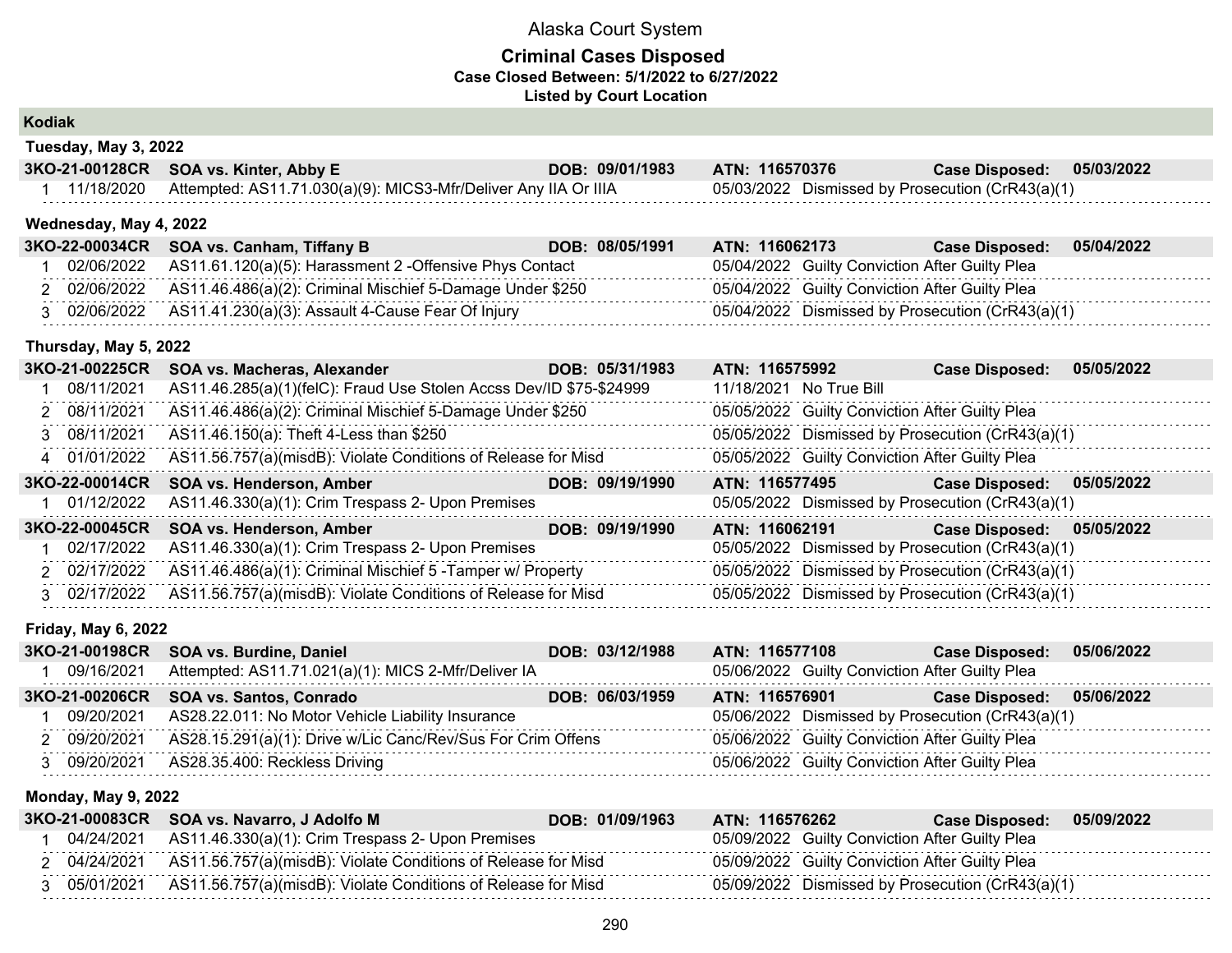## **Criminal Cases Disposed Case Closed Between: 5/1/2022 to 6/27/2022 Listed by Court Location**

**Kodiak**

|    | <b>Monday, May 9, 2022</b> |                                                                          |                 |                |                                                |                                                  |            |  |  |
|----|----------------------------|--------------------------------------------------------------------------|-----------------|----------------|------------------------------------------------|--------------------------------------------------|------------|--|--|
|    | 3KO-21-00102CR             | SOA vs. Navarro, Adolfo                                                  | DOB: 01/09/1963 | ATN: 116576406 |                                                | <b>Case Disposed:</b>                            | 05/09/2022 |  |  |
|    | 05/26/2021                 | AS11.41.230(a)(1): Assault In The 4th Degree - Recklessly Injure         |                 |                | 05/09/2022 Guilty Conviction After Guilty Plea |                                                  |            |  |  |
| 2  | 05/26/2021                 | AS11.56.757(a)(misdB): Violate Conditions of Release for Misd            |                 |                | 05/09/2022 Guilty Conviction After Guilty Plea |                                                  |            |  |  |
| 3  | 05/26/2021                 | AS11.56.757(a)(misdB): Violate Conditions of Release for Misd            |                 |                | 05/09/2022 Guilty Conviction After Guilty Plea |                                                  |            |  |  |
| 4  | 05/26/2021                 | AS11.56.757(a)(misdB): Violate Conditions of Release for Misd            |                 |                |                                                | 05/09/2022 Dismissed by Prosecution (CrR43(a)(1) |            |  |  |
| 5  | 05/30/2021                 | AS11.56.757(a)(misdB): Violate Conditions of Release for Misd            |                 |                |                                                | 05/09/2022 Dismissed by Prosecution (CrR43(a)(1) |            |  |  |
| 6  | 05/30/2021                 | AS11.56.757(a)(misdB): Violate Conditions of Release for Misd            |                 |                |                                                | 05/09/2022 Dismissed by Prosecution (CrR43(a)(1) |            |  |  |
| 7  | 05/30/2021                 | AS11.56.757(a)(misdB): Violate Conditions of Release for Misd            |                 |                |                                                | 05/09/2022 Dismissed by Prosecution (CrR43(a)(1) |            |  |  |
|    | 3KO-21-00226CR             | SOA vs. Keeling, Dwayne                                                  | DOB:            | ATN: 116577018 |                                                | <b>Case Disposed:</b>                            | 05/09/2022 |  |  |
|    | 10/08/2021                 | AS11.41.230(a)(3): Assault 4-Cause Fear Of Injury                        |                 |                |                                                | 05/09/2022 Dismissed by Prosecution (CrR43(a)(1) |            |  |  |
| 2  | 10/08/2021                 | AS11.41.230(a)(1): Assault In The 4th Degree - Recklessly Injure         |                 |                |                                                | 05/09/2022 Dismissed by Prosecution (CrR43(a)(1) |            |  |  |
| 3  | 10/08/2021                 | AS11.46.484(a)(1): Crim Mischief 4-Prop Dam \$250-\$749                  |                 |                | 05/09/2022 Guilty Conviction After Guilty Plea |                                                  |            |  |  |
| Δ  | 10/08/2021                 | AS11.41.230(a)(3): Assault 4-Cause Fear Of Injury                        |                 |                |                                                | 05/09/2022 Dismissed by Prosecution (CrR43(a)(1) |            |  |  |
| 5  | 10/08/2021                 | AS11.56.330(a)(2): Escape 4-Remove From Police Restraint                 |                 |                | 05/09/2022 Guilty Conviction After Guilty Plea |                                                  |            |  |  |
|    | 3KO-22-00076CR             | SOA vs. Parris, Richard L                                                | DOB: 02/01/1982 | ATN: 116062623 |                                                | <b>Case Disposed:</b>                            | 05/09/2022 |  |  |
|    | 03/20/2022                 | AS11.41.210(a)(1): Assault 2 - Injury w/ Weapon, Intent                  |                 |                |                                                | 05/09/2022 Dismissed by Prosecution (CrR43(a)(1) |            |  |  |
| 2  | 03/20/2022                 | AS11.41.210(a)(1): Assault 2 - Injury w/ Weapon, Intent                  |                 |                |                                                | 05/09/2022 Dismissed by Prosecution (CrR43(a)(1) |            |  |  |
| 3  | 03/20/2022                 | AS11.41.210(a)(1): Assault 2 - Injury w/ Weapon, Intent                  |                 |                |                                                | 05/09/2022 Dismissed by Prosecution (CrR43(a)(1) |            |  |  |
| 4  | 03/20/2022                 | Attempted: AS11.41.220(a)(1)(A): Assault 3- Cause Fear Of Injury w/ Weap |                 |                |                                                | 05/09/2022 Dismissed by Prosecution (CrR43(a)(1) |            |  |  |
| 5  | 03/20/2022                 | AS11.41.220(a)(1)(A): Assault 3- Cause Fear Of Injury w/ Weap            |                 |                |                                                | 05/09/2022 Dismissed by Prosecution (CrR43(a)(1) |            |  |  |
| 6  | 03/20/2022                 | AS11.41.220(a)(1)(A): Assault 3- Cause Fear Of Injury w/ Weap            |                 |                |                                                | 05/09/2022 Dismissed by Prosecution (CrR43(a)(1) |            |  |  |
| 7  | 03/20/2022                 | AS11.41.220(a)(1)(A): Assault 3- Cause Fear Of Injury w/ Weap            |                 |                |                                                | 05/09/2022 Dismissed by Prosecution (CrR43(a)(1) |            |  |  |
| 8  | 03/20/2022                 | AS11.41.220(a)(1)(A): Assault 3- Cause Fear Of Injury w/ Weap            |                 |                |                                                | 05/09/2022 Dismissed by Prosecution (CrR43(a)(1) |            |  |  |
| 9  | 03/20/2022                 | AS11.41.220(a)(1)(B): Assault 3- Cause Injury w/ Weap                    |                 |                |                                                | 05/09/2022 Dismissed by Prosecution (CrR43(a)(1) |            |  |  |
| 10 | 03/20/2022                 | AS11.41.220(a)(1)(B): Assault 3- Cause Injury w/ Weap                    |                 |                |                                                | 05/09/2022 Dismissed by Prosecution (CrR43(a)(1) |            |  |  |
| 11 | 03/20/2022                 | AS11.56.810(a)(1)(A): Terror Threat 2-Fear Serious Injury                |                 |                |                                                | 05/09/2022 Dismissed by Prosecution (CrR43(a)(1) |            |  |  |
| 12 | 03/20/2022                 | AS11.41.230(a)(1): Assault In The 4th Degree - Recklessly Injure         |                 |                |                                                | 05/09/2022 Dismissed by Prosecution (CrR43(a)(1) |            |  |  |
| 13 | 03/20/2022                 | AS11.41.230(a)(1): Assault In The 4th Degree - Recklessly Injure         |                 |                | 05/09/2022 Guilty Conviction After Guilty Plea |                                                  |            |  |  |
| 14 | 03/20/2022                 | AS11.41.230(a)(3): Assault 4-Cause Fear Of Injury                        |                 |                |                                                | 05/09/2022 Dismissed by Prosecution (CrR43(a)(1) |            |  |  |
| 15 | 03/20/2022                 | AS11.41.230(a)(3): Assault 4-Cause Fear Of Injury                        |                 |                |                                                | 05/09/2022 Dismissed by Prosecution (CrR43(a)(1) |            |  |  |
| 16 | 03/20/2022                 | AS11.41.230(a)(3): Assault 4-Cause Fear Of Injury                        |                 |                |                                                | 05/09/2022 Dismissed by Prosecution (CrR43(a)(1) |            |  |  |
|    | 17 03/20/2022              | AS11.41.230(a)(3): Assault 4-Cause Fear Of Injury                        |                 |                |                                                | 05/09/2022 Dismissed by Prosecution (CrR43(a)(1) |            |  |  |
|    |                            |                                                                          |                 |                |                                                |                                                  |            |  |  |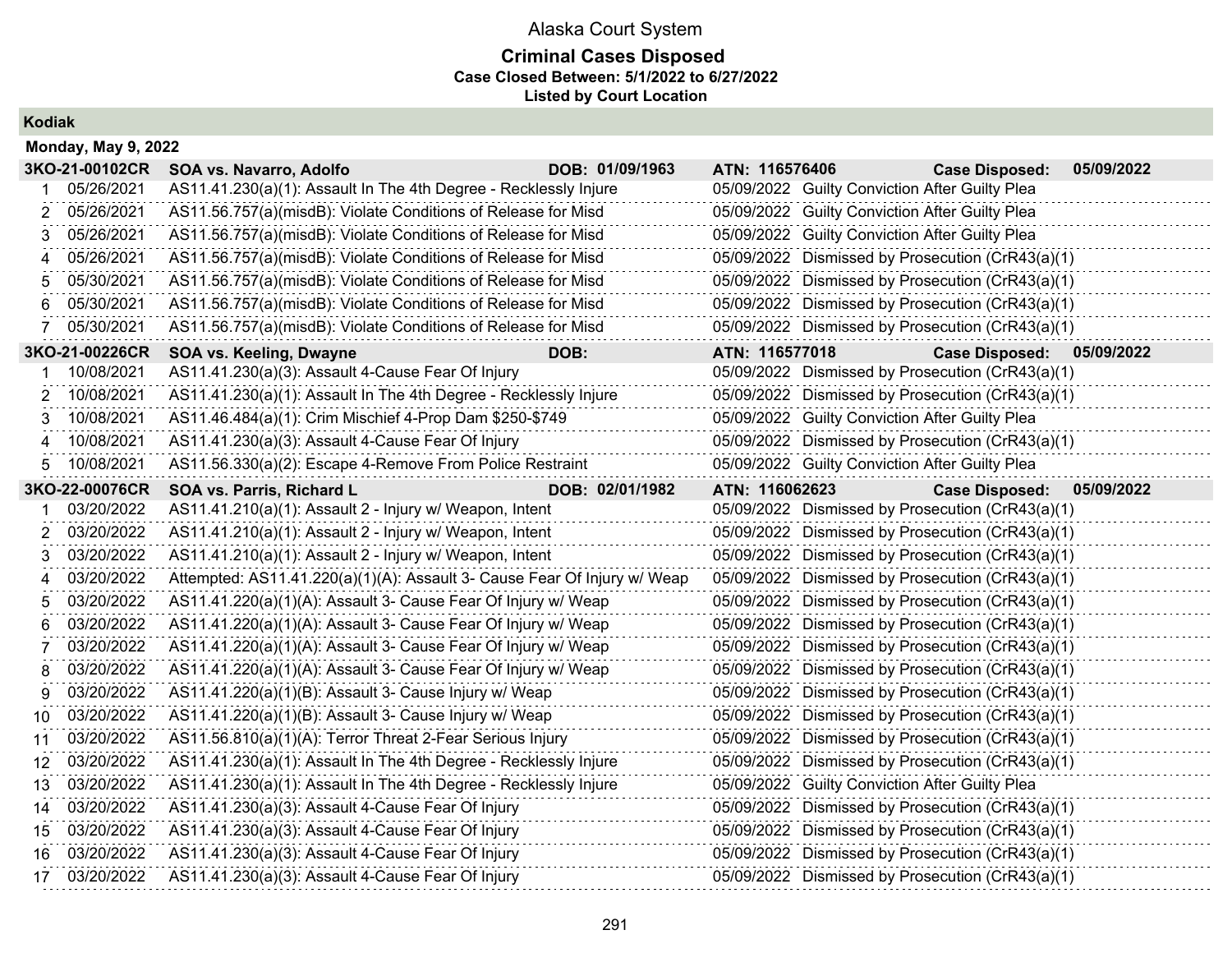### **Criminal Cases Disposed Case Closed Between: 5/1/2022 to 6/27/2022 Listed by Court Location**

**Kodiak**

| <b>Monday, May 9, 2022</b> |                                                                          |                 |                                                  |                       |            |  |  |  |
|----------------------------|--------------------------------------------------------------------------|-----------------|--------------------------------------------------|-----------------------|------------|--|--|--|
|                            | 3KO-22-00087CR SOA vs. Parris, Richard L                                 | DOB: 02/01/1982 | <b>ATN: 116062668</b>                            | <b>Case Disposed:</b> | 05/09/2022 |  |  |  |
| 04/01/2022                 | Attempted: AS11.56.810(a)(1)(B): Terroristic Threat 2-Evac/Emer Protocol |                 | 05/09/2022 Guilty Conviction After Guilty Plea   |                       |            |  |  |  |
|                            | 2 04/01/2022 AS11.56.810(a)(1)(A): Terror Threat 2-Fear Serious Injury   |                 | 05/09/2022 Dismissed by Prosecution (CrR43(a)(1) |                       |            |  |  |  |
|                            | 3 04/01/2022 AS11.46.330(a)(1): Crim Trespass 2- Upon Premises           |                 | 05/09/2022 Dismissed by Prosecution (CrR43(a)(1) |                       |            |  |  |  |

#### **Tuesday, May 10, 2022**

|            | 3KO-21-00292CR SOA vs. Stilton, Blake Andrew                     | DOB: 12/17/1999 | ATN: 116577387                                   | <b>Case Disposed:</b> | 05/10/2022 |
|------------|------------------------------------------------------------------|-----------------|--------------------------------------------------|-----------------------|------------|
| 12/27/2021 | AS11.41.230(a)(1): Assault In The 4th Degree - Recklessly Injure |                 | 05/10/2022 Guilty Conviction After Guilty Plea   |                       |            |
| 12/27/2021 | AS11.41.220(a)(1)(C)(i): Aslt 3-Injure Child Undr 12, Req Med Tx |                 | 05/10/2022 Dismissed by Prosecution (CrR43(a)(1) |                       |            |

#### **Wednesday, May 11, 2022**

| 3KO-21-00271CR SOA vs. Paul, Clampffer Neil<br>ATN: 117589419<br>DOB: 11/23/1978                                                 | 05/11/2022<br><b>Case Disposed:</b> |
|----------------------------------------------------------------------------------------------------------------------------------|-------------------------------------|
| AS11.56.757(a)(misdA): Violate Condition of Release for Felony<br>05/11/2022 Dismissed by Prosecution (CrR43(a)(1)<br>12/06/2021 |                                     |
| 2 12/06/2021 AS11.71.040(a)(12): MICS4-Prev Convic MICS5 Preceding 10 yrs<br>05/11/2022 Dismissed by Prosecution (CrR43(a)(1)    |                                     |
| 3 01/22/2022 AS11.56.757(a)(misdA): Violate Condition of Release for Felony<br>05/11/2022 Dismissed by Prosecution (CrR43(a)(1)  |                                     |

### **Thursday, May 12, 2022**

|  | 3KO-21-00257CR SOA vs. Meunier, Roman Marcus                             | DOB: 10/28/1997 | ATN: 116577207                                   | <b>Case Disposed:</b> | 05/12/2022 |
|--|--------------------------------------------------------------------------|-----------------|--------------------------------------------------|-----------------------|------------|
|  | $11/26/2021$ AS11.41.510(a)(1): Robbery 2- Use Force To Prevent Resistnc |                 | 05/12/2022 Guilty Conviction After Guilty Plea   |                       |            |
|  | 2 11/26/2021 AS11.46.140(a)(1): Theft 3-Value \$250-\$749                |                 | 05/12/2022 Dismissed by Prosecution (CrR43(a)(1) |                       |            |
|  | 3 11/26/2021 AS11.46.150(a): Theft 4-Less than \$250                     |                 | 05/12/2022 Dismissed by Prosecution (CrR43(a)(1) |                       |            |

#### **Tuesday, May 17, 2022**

| 3KO-19-00566CR | <b>SOA vs. Burris, Tristen R</b>                         | DOB: 11/20/1974 | ATN: 114555708 |                                                | <b>Case Disposed:</b>                            | 05/17/2022 |
|----------------|----------------------------------------------------------|-----------------|----------------|------------------------------------------------|--------------------------------------------------|------------|
| 07/04/2018     | AS28.35.030(a)(1): DUI- Alcohol Or Contr Subst           |                 |                |                                                | 05/17/2022 Dismissed by Prosecution (CrR43(a)(1) |            |
| 2 07/04/2018   | AS11.71.050(a)(4): MICS4 Possess Any Amount IA-VIA       |                 |                |                                                | 05/17/2022 Dismissed by Prosecution (CrR43(a)(1) |            |
| 3KO-20-00367CR | SOA vs. Hester, James S                                  | DOB: 07/07/1997 | ATN: 117580518 |                                                | Case Disposed: 05/17/2022                        |            |
| 08/26/2020     | AS28.35.130: Destroy Evidence Of Auto Accident           |                 |                |                                                | 05/17/2022 Dismissed by Prosecution (CrR43(a)(1) |            |
| 3 08/26/2020   | AS28.35.080(a): Fail Giving Immediate Notice of Accident |                 |                |                                                | 05/17/2022 Dismissed by Prosecution (CrR43(a)(1) |            |
| 4 08/26/2020   | AS28.35.050(a): Lv Scene Of Accid - Involve Injury/Death |                 |                |                                                | 05/17/2022 Dismissed by Prosecution (CrR43(a)(1) |            |
| 5 08/26/2020   | AS28.35.400: Reckless Driving                            |                 |                | 05/17/2022 Guilty Conviction After Guilty Plea |                                                  |            |
| 6 08/26/2020   | AS11.41.250: Reckless Endangerment                       |                 |                |                                                | 05/17/2022 Dismissed by Prosecution (CrR43(a)(1) |            |
| 7 08/26/2020   | AS11.41.250: Reckless Endangerment                       |                 |                |                                                | 05/17/2022 Dismissed by Prosecution (CrR43(a)(1) |            |
| 8 08/26/2020   | AS11.56.210: Unsworn Falsification 2                     |                 |                |                                                | 05/17/2022 Dismissed by Prosecution (CrR43(a)(1) |            |
|                |                                                          |                 |                |                                                |                                                  |            |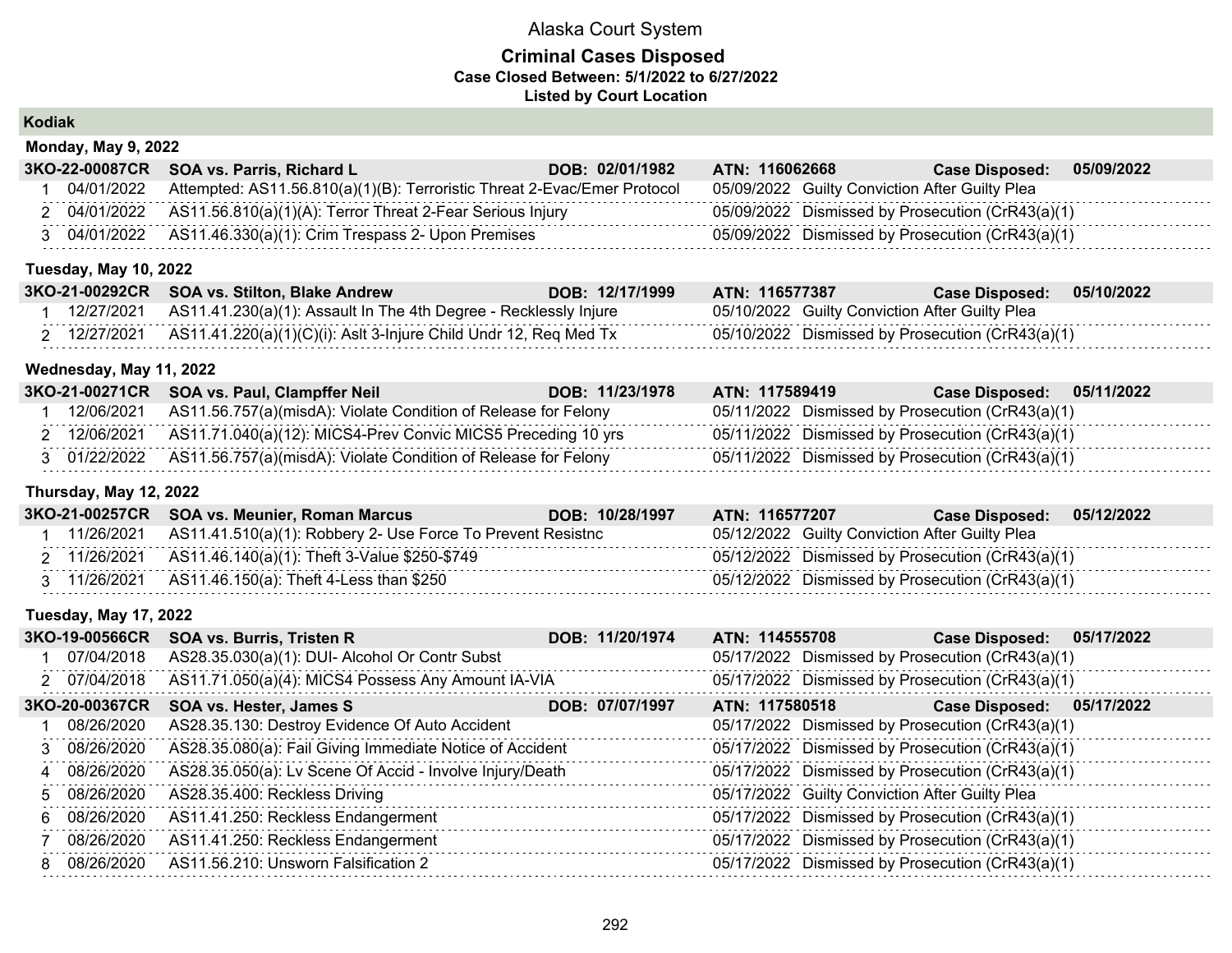### **Criminal Cases Disposed Case Closed Between: 5/1/2022 to 6/27/2022 Listed by Court Location**

**Kodiak**

| Wednesday, May 18, 2022 |                                                               |                 |                |  |                                                  |            |  |
|-------------------------|---------------------------------------------------------------|-----------------|----------------|--|--------------------------------------------------|------------|--|
| 3KO-20-00286CR          | SOA vs. Butler, Arnel D                                       | DOB: 03/23/1992 | ATN: 116066025 |  | <b>Case Disposed:</b>                            | 05/18/2022 |  |
| 09/13/2020              | AS11.41.410(a)(1): Sex Assault 1- Penetrate w/o Consent       |                 |                |  | 05/18/2022 Dismissed by Prosecution (CrR43(a)(1) |            |  |
| 2 09/13/2020            | AS11.41.410(a)(1): Sex Assault 1- Penetrate w/o Consent       |                 |                |  | 05/18/2022 Dismissed by Prosecution (CrR43(a)(1) |            |  |
| 3 09/13/2020            | AS11.41.420(a)(1): Sex Assault 2- Contact w/o Consent         |                 |                |  | 05/18/2022 Dismissed by Prosecution (CrR43(a)(1) |            |  |
| 4 09/13/2020            | AS11.41.420(a)(3): Sex Assault 2- Penetrate Incap Victim      |                 |                |  | 05/18/2022 Dismissed by Prosecution (CrR43(a)(1) |            |  |
| 5 09/13/2020            | AS11.41.420(a)(3): Sex Assault 2- Penetrate Incap Victim      |                 |                |  | 05/18/2022 Dismissed by Prosecution (CrR43(a)(1) |            |  |
| 6 09/13/2020            | AS11.41.425(a)(1)(B): Sex Assault 3- Contact w/ Incapacitated |                 |                |  | 05/18/2022 Dismissed by Prosecution (CrR43(a)(1) |            |  |

#### **Friday, May 20, 2022**

| 3KO-22-00120CR SOA vs. Hembree, Ken                                     | DOB: 02/12/1960 | ATN: 116573481                                                   | <b>Case Disposed:</b>     | 05/20/2022 |
|-------------------------------------------------------------------------|-----------------|------------------------------------------------------------------|---------------------------|------------|
| 03/03/2022 5AAC92.140(a): Unlawful Possession or Transportation of Game |                 | 05/20/2022 Guilty Conviction After Guilty Plea                   |                           |            |
| 3KO-22-00121CR SOA vs. Tabon, Mark                                      | DOB: 09/22/2000 | ATN: 117587286                                                   | Case Disposed: 05/20/2022 |            |
| 05/04/2022 AS28.35.145(a): Fail To Stop For Schoolbus                   |                 | 05/20/2022 Dismissed. No Probable Cause. CrR5(d)&4(a)(1); MO4(e) |                           |            |

#### **Tuesday, May 24, 2022**

|            | 3KO-22-00042CR SOA vs. Cook, Owen Jay                        | DOB: 08/31/2001 | ATN: 117588051                                   | ∕Case Disposed: ∂ | 05/24/2022 |
|------------|--------------------------------------------------------------|-----------------|--------------------------------------------------|-------------------|------------|
| 02/12/2022 | AS28.35.400: Reckless Driving                                |                 | 05/24/2022 Guilty Conviction After Guilty Plea   |                   |            |
| 02/12/2022 | AS28.35.280: Minor Operating Vehicle After Consuming Alcohol |                 | 05/24/2022 Dismissed by Prosecution (CrR43(a)(1) |                   |            |

#### **Thursday, May 26, 2022**

| 3KO-19-00503CR   | SOA vs. Trieselmann, Zachary David | DOB: 10/14/1991 |                                                                                                                                                                                                                                                                                                                                                                                                                                                                                                                                                                                                                                                                                                                                      | <b>Case Disposed:</b> | 05/26/2022                                                                                                                                                                                                                                                                                                                                                                                                                                                                                                                                                                                                                               |
|------------------|------------------------------------|-----------------|--------------------------------------------------------------------------------------------------------------------------------------------------------------------------------------------------------------------------------------------------------------------------------------------------------------------------------------------------------------------------------------------------------------------------------------------------------------------------------------------------------------------------------------------------------------------------------------------------------------------------------------------------------------------------------------------------------------------------------------|-----------------------|------------------------------------------------------------------------------------------------------------------------------------------------------------------------------------------------------------------------------------------------------------------------------------------------------------------------------------------------------------------------------------------------------------------------------------------------------------------------------------------------------------------------------------------------------------------------------------------------------------------------------------------|
| 08/20/2019       |                                    |                 |                                                                                                                                                                                                                                                                                                                                                                                                                                                                                                                                                                                                                                                                                                                                      |                       |                                                                                                                                                                                                                                                                                                                                                                                                                                                                                                                                                                                                                                          |
| 3KO-21-00127CR   | SOA vs. Trieselmann, Zachary David | DOB: 10/14/1991 |                                                                                                                                                                                                                                                                                                                                                                                                                                                                                                                                                                                                                                                                                                                                      | <b>Case Disposed:</b> | 05/26/2022                                                                                                                                                                                                                                                                                                                                                                                                                                                                                                                                                                                                                               |
| 1 06/10/2021     |                                    |                 |                                                                                                                                                                                                                                                                                                                                                                                                                                                                                                                                                                                                                                                                                                                                      |                       |                                                                                                                                                                                                                                                                                                                                                                                                                                                                                                                                                                                                                                          |
| 2 06/10/2021     |                                    |                 |                                                                                                                                                                                                                                                                                                                                                                                                                                                                                                                                                                                                                                                                                                                                      |                       |                                                                                                                                                                                                                                                                                                                                                                                                                                                                                                                                                                                                                                          |
| 3 08/08/2021     |                                    |                 |                                                                                                                                                                                                                                                                                                                                                                                                                                                                                                                                                                                                                                                                                                                                      |                       |                                                                                                                                                                                                                                                                                                                                                                                                                                                                                                                                                                                                                                          |
| 3KO-21-00146CR   | SOA vs. Trieselmann, Zachary D.    | DOB:            |                                                                                                                                                                                                                                                                                                                                                                                                                                                                                                                                                                                                                                                                                                                                      | <b>Case Disposed:</b> | 05/26/2022                                                                                                                                                                                                                                                                                                                                                                                                                                                                                                                                                                                                                               |
| 1 07/16/2021     |                                    |                 |                                                                                                                                                                                                                                                                                                                                                                                                                                                                                                                                                                                                                                                                                                                                      |                       |                                                                                                                                                                                                                                                                                                                                                                                                                                                                                                                                                                                                                                          |
| 2 07/16/2021     |                                    |                 |                                                                                                                                                                                                                                                                                                                                                                                                                                                                                                                                                                                                                                                                                                                                      |                       |                                                                                                                                                                                                                                                                                                                                                                                                                                                                                                                                                                                                                                          |
| 3 07/16/2021     |                                    |                 |                                                                                                                                                                                                                                                                                                                                                                                                                                                                                                                                                                                                                                                                                                                                      |                       |                                                                                                                                                                                                                                                                                                                                                                                                                                                                                                                                                                                                                                          |
| 4 07/16/2021     |                                    |                 |                                                                                                                                                                                                                                                                                                                                                                                                                                                                                                                                                                                                                                                                                                                                      |                       |                                                                                                                                                                                                                                                                                                                                                                                                                                                                                                                                                                                                                                          |
| 5 12/02/2021     |                                    |                 |                                                                                                                                                                                                                                                                                                                                                                                                                                                                                                                                                                                                                                                                                                                                      |                       |                                                                                                                                                                                                                                                                                                                                                                                                                                                                                                                                                                                                                                          |
| 12/07/2021<br>6. |                                    |                 |                                                                                                                                                                                                                                                                                                                                                                                                                                                                                                                                                                                                                                                                                                                                      |                       |                                                                                                                                                                                                                                                                                                                                                                                                                                                                                                                                                                                                                                          |
| 12/09/2021       |                                    |                 |                                                                                                                                                                                                                                                                                                                                                                                                                                                                                                                                                                                                                                                                                                                                      |                       |                                                                                                                                                                                                                                                                                                                                                                                                                                                                                                                                                                                                                                          |
|                  |                                    |                 | Attempted: AS11.71.030(a)(9): MICS3-Mfr/Deliver Any IIA Or IIIA<br>AS11.46.484(a)(1): Crim Mischief 4-Prop Dam \$250-\$749<br>AS11.56.757(a)(misdB): Violate Conditions of Release for Misd<br>AS11.56.757(a)(misdB): Violate Conditions of Release for Misd<br>AS11.41.230(a)(1): Assault In The 4th Degree - Recklessly Injure<br>AS11.46.486(a)(1): Criminal Mischief 5 - Tamper w/ Property<br>AS11.56.757(a)(misdB): Violate Conditions of Release for Misd<br>AS11.56.757(a)(misdB): Violate Conditions of Release for Misd<br>AS11.56.757(a)(misdA): Violate Condition of Release for Felony<br>AS11.56.757(a)(misdA): Violate Condition of Release for Felony<br>AS11.56.730(a)(misd): Failure to Appear On Misd Charge/Conv |                       | ATN: 114712299<br>05/26/2022 Guilty Conviction After Guilty Plea<br>ATN: 116575794<br>05/26/2022 Guilty Conviction After Guilty Plea<br>05/26/2022 Dismissed by Prosecution (CrR43(a)(1)<br>05/26/2022 Dismissed by Prosecution (CrR43(a)(1)<br>ATN: 116576586<br>05/26/2022 Dismissed by Prosecution (CrR43(a)(1)<br>05/26/2022 Dismissed by Prosecution (CrR43(a)(1)<br>05/26/2022 Dismissed by Prosecution (CrR43(a)(1)<br>05/26/2022 Dismissed by Prosecution (CrR43(a)(1)<br>05/26/2022 Dismissed by Prosecution (CrR43(a)(1)<br>05/26/2022 Dismissed by Prosecution (CrR43(a)(1)<br>05/26/2022 Guilty Conviction After Guilty Plea |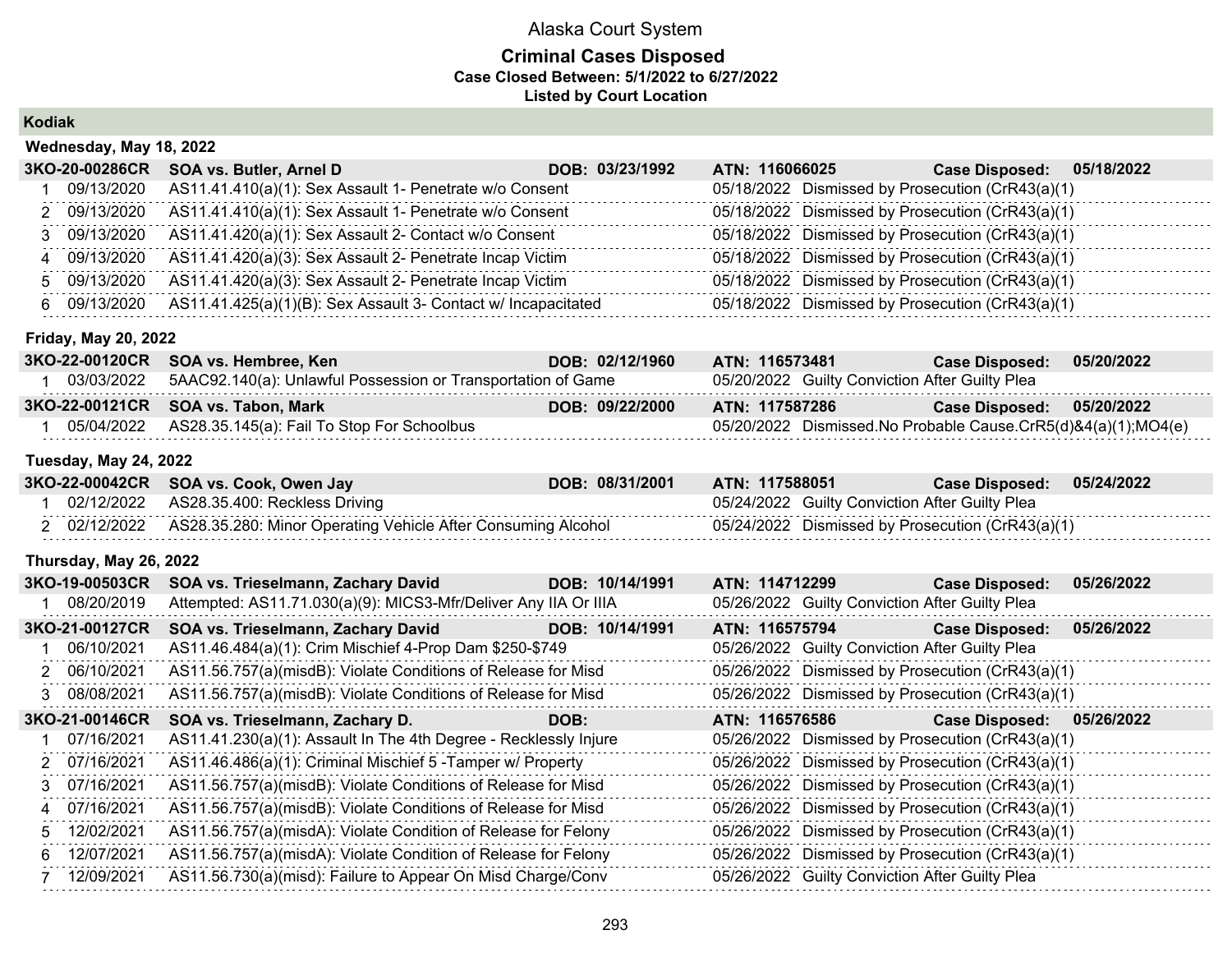### **Criminal Cases Disposed Case Closed Between: 5/1/2022 to 6/27/2022 Listed by Court Location**

**Kodiak**

| Thursday, May 26, 2022      |                                                                |                 |                |                                                  |            |  |  |
|-----------------------------|----------------------------------------------------------------|-----------------|----------------|--------------------------------------------------|------------|--|--|
| 3KO-21-00160CR              | SOA vs. Trieselmann, Zachary David                             | DOB: 10/14/1991 | ATN: 116576667 | <b>Case Disposed:</b>                            | 05/26/2022 |  |  |
| 07/31/2021                  | AS11.56.757(a)(misdA): Violate Condition of Release for Felony |                 |                | 05/26/2022 Guilty Conviction After Guilty Plea   |            |  |  |
| 2 07/31/2021                | AS11.56.757(a)(misdA): Violate Condition of Release for Felony |                 |                | 05/26/2022 Dismissed by Prosecution (CrR43(a)(1) |            |  |  |
| 3 07/31/2021                | AS11.56.750(a)(1)(B): Unlawful Contact Per Condition Of Parole |                 |                | 05/26/2022 Guilty Conviction After Guilty Plea   |            |  |  |
| 4 09/06/2021                | AS11.56.757(a)(misdB): Violate Conditions of Release for Misd  |                 |                | 05/26/2022 Dismissed by Prosecution (CrR43(a)(1) |            |  |  |
| 3KO-21-00213CR              | SOA vs. Gumabo, James Oneile                                   | DOB: 05/17/1987 | ATN: 116578188 | <b>Case Disposed:</b>                            | 05/26/2022 |  |  |
| 09/24/2021                  | AS11.56.730(a)(fel): Failure to Appear On Felony Charge/Conv   |                 |                | 05/26/2022 Guilty Conviction After Guilty Plea   |            |  |  |
| 2 09/24/2021                | AS11.56.757(a)(misdA): Violate Condition of Release for Felony |                 |                | 05/26/2022 Guilty Conviction After Guilty Plea   |            |  |  |
| <b>Friday, May 27, 2022</b> |                                                                |                 |                |                                                  |            |  |  |

| 3KO-22-00127CR SOA vs. Primm, Keith Patrick                                     | DOB: 01/01/1964 | <b>ATN: 117589887</b>                          | Case Disposed: 05/27/2022 |  |
|---------------------------------------------------------------------------------|-----------------|------------------------------------------------|---------------------------|--|
| 05/05/2022    5AAC92.260: Taking Bear Cub And Female Bears With Cubs Prohibited |                 | 05/27/2022 Guilty Conviction After Guilty Plea |                           |  |

#### **Tuesday, May 31, 2022**

|            | 3KO-21-00214CR SOA vs. Yovino, Bill W                     | DOB: 12/16/1955 | ATN: 117580752 | Case Disposed: 05/31/2022                             |
|------------|-----------------------------------------------------------|-----------------|----------------|-------------------------------------------------------|
| 09/18/2021 | AS11.46.320(a)(1): Crim Trespass 1- On Land, Intend Crime |                 |                | 05/31/2022 Dismissed-Furtherance of Justice CrR 43(c) |
|            | 2 09/18/2021 AS11.46.330(a)(2): Crim Trespass 2- Vehicle  |                 |                | 05/31/2022 Dismissed-Furtherance of Justice CrR 43(c) |
|            | 3 09/18/2021 AS11.46.150(a): Theft 4-Less than \$250      |                 |                | 05/31/2022 Dismissed-Furtherance of Justice CrR 43(c) |

#### **Wednesday, June 1, 2022**

| 3KO-20-00317CR SOA vs. Alwert, Mark E                               | DOB: 06/02/1963 | ATN: 117589203                                   | Case Disposed: 06/01/2022 |  |
|---------------------------------------------------------------------|-----------------|--------------------------------------------------|---------------------------|--|
| 06/26/2020 AS16.10.055: Interfere/ Damage Fishing Gear              |                 | 06/01/2022 Dismissed by Prosecution (CrR43(a)(1) |                           |  |
| 2 06/26/2020 AS11.46.150(a): Theft 4-Less than \$250                |                 | 06/01/2022 Dismissed by Prosecution (CrR43(a)(1) |                           |  |
| 3KO-22-00134CR COKO vs. Anderson, Davis Jay                         | DOB: 11/19/1963 | ATN: 116577846                                   | Case Disposed: 06/01/2022 |  |
| 05/31/2022 KCC8.44.020(b): Public Possession Of Intoxicating Liquor |                 | 06/01/2022 Guilty Conviction After Guilty Plea   |                           |  |

#### **Thursday, June 2, 2022**

|              | 3KO-20-00327CR SOA vs. Austerman, Douglas                      | DOB: 03/15/1991 | ATN: 117589176                                 | <b>Case Disposed:</b>                            | 06/02/2022 |
|--------------|----------------------------------------------------------------|-----------------|------------------------------------------------|--------------------------------------------------|------------|
| 02/06/2020   | AS11.46.130(a)(1): Theft 2-Value \$750-\$24,999                |                 | 06/02/2022 Guilty Conviction After Guilty Plea |                                                  |            |
|              | 2 02/22/2020 AS11.46.300(a)(1): Burglary 1- In A Dwelling      |                 |                                                | 06/02/2022 Dismissed by Prosecution (CrR43(a)(1) |            |
|              | 3KO-21-00263CR SOA vs. Austerman, Douglas                      | DOB: 03/15/1991 | ATN: 117587898                                 | <b>Case Disposed:</b>                            | 06/02/2022 |
| 11/30/2021   | AS11.56.757(a)(misdA): Violate Condition of Release for Felony |                 | 06/02/2022 Guilty Conviction After Guilty Plea |                                                  |            |
| 2 11/30/2021 | AS28.22.011: No Motor Vehicle Liability Insurance              |                 |                                                | 06/02/2022 Dismissed by Prosecution (CrR43(a)(1) |            |
| 3 11/30/2021 | AS28.15.291(a)(1): Drive w/Lic Canc/Rev/Sus For Crim Offens    |                 |                                                | 06/02/2022 Dismissed by Prosecution (CrR43(a)(1) |            |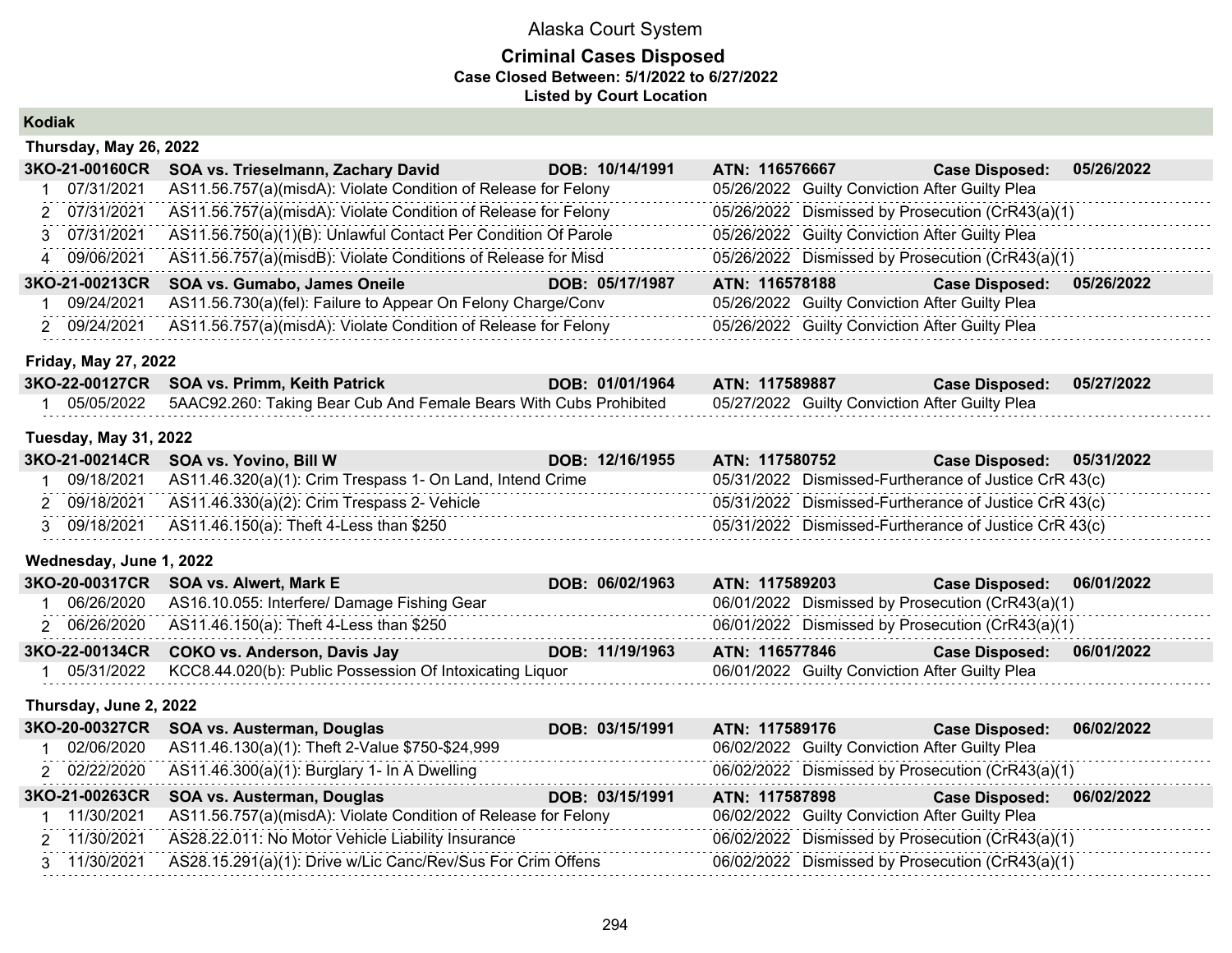## **Criminal Cases Disposed Case Closed Between: 5/1/2022 to 6/27/2022 Listed by Court Location**

## **Kodiak**

|     | Thursday, June 2, 2022      |                                                                |                 |                |                                                |                                                  |            |
|-----|-----------------------------|----------------------------------------------------------------|-----------------|----------------|------------------------------------------------|--------------------------------------------------|------------|
|     | 3KO-22-00050CR              | SOA vs. Austerman, Douglas Alexander                           | DOB: 03/15/1991 | ATN: 116062479 |                                                | <b>Case Disposed:</b>                            | 06/02/2022 |
|     | 02/14/2022                  | AS28.35.182(a)(1): Fail to Stp/Dir Officer-Reck Driving        |                 |                | 06/02/2022 Guilty Conviction After Guilty Plea |                                                  |            |
|     | 2 02/14/2022                | AS28.35.400: Reckless Driving                                  |                 |                |                                                | 06/02/2022 Dismissed by Prosecution (CrR43(a)(1) |            |
| 3   | 02/14/2022                  | AS28.33.150(a)(2): CMV-Drive W/License Canc/Susp/Rvkd/Disq     |                 |                |                                                | 06/02/2022 Dismissed by Prosecution (CrR43(a)(1) |            |
| 4   | 02/14/2022                  | AS11.56.757(a)(misdA): Violate Condition of Release for Felony |                 |                |                                                | 06/02/2022 Dismissed by Prosecution (CrR43(a)(1) |            |
| 5.  | 02/14/2022                  | AS11.56.757(a)(misdA): Violate Condition of Release for Felony |                 |                |                                                | 06/02/2022 Dismissed by Prosecution (CrR43(a)(1) |            |
| 6.  | 02/14/2022                  | AS11.56.757(a)(misdA): Violate Condition of Release for Felony |                 |                | 06/02/2022 Guilty Conviction After Guilty Plea |                                                  |            |
|     | 3KO-22-00063CR              | SOA vs. Austerman, Douglas A                                   | DOB: 03/15/1991 | ATN: 116062497 |                                                | <b>Case Disposed:</b>                            | 06/02/2022 |
|     | 02/22/2022                  | AS28.35.182(a)(1): Fail to Stp/Dir Officer-Reck Driving        |                 |                | 06/02/2022 Guilty Conviction After Guilty Plea |                                                  |            |
| 2   | 02/22/2022                  | AS28.35.400: Reckless Driving                                  |                 |                |                                                | 06/02/2022 Dismissed by Prosecution (CrR43(a)(1) |            |
| 3   | 02/22/2022                  | AS28.15.291(a)(2): Drive w/Lic Canc/Rev/Sus Prev Conviction    |                 |                |                                                | 06/02/2022 Dismissed by Prosecution (CrR43(a)(1) |            |
| 4   | 02/22/2022                  | AS11.56.757(a)(misdA): Violate Condition of Release for Felony |                 |                |                                                | 06/02/2022 Dismissed by Prosecution (CrR43(a)(1) |            |
|     | 02/22/2022                  | AS11.56.757(a)(misdA): Violate Condition of Release for Felony |                 |                |                                                | 06/02/2022 Dismissed by Prosecution (CrR43(a)(1) |            |
|     | 02/22/2022                  | AS11.56.757(a)(misdA): Violate Condition of Release for Felony |                 |                | 06/02/2022 Guilty Conviction After Guilty Plea |                                                  |            |
|     | 3KO-22-00067CR              | SOA vs. Austerman, Douglas A                                   | DOB: 03/15/1991 | ATN: 117588087 |                                                | <b>Case Disposed:</b>                            | 06/02/2022 |
|     | 03/13/2022                  | AS28.35.182(a)(1): Fail to Stp/Dir Officer-Reck Driving        |                 |                | 06/02/2022 Guilty Conviction After Guilty Plea |                                                  |            |
|     | 03/13/2022                  | AS11.56.610(a)(1): Tamper Phys Evid-Destroy/Alter/Suppress     |                 |                |                                                | 06/02/2022 Dismissed by Prosecution (CrR43(a)(1) |            |
|     | 03/13/2022                  | AS11.41.250: Reckless Endangerment                             |                 |                | 06/02/2022 Guilty Conviction After Guilty Plea |                                                  |            |
| 4   | 03/13/2022                  | AS28.35.400: Reckless Driving                                  |                 |                |                                                | 06/02/2022 Dismissed by Prosecution (CrR43(a)(1) |            |
| 5   | 03/13/2022                  | AS28.15.291(a)(1): Drive w/Lic Canc/Rev/Sus For Crim Offens    |                 |                |                                                | 06/02/2022 Dismissed by Prosecution (CrR43(a)(1) |            |
| 6.  | 03/13/2022                  | AS11.56.757(a)(misdA): Violate Condition of Release for Felony |                 |                | 06/02/2022 Guilty Conviction After Guilty Plea |                                                  |            |
|     | 03/13/2022                  | AS11.56.757(a)(misdA): Violate Condition of Release for Felony |                 |                |                                                | 06/02/2022 Dismissed by Prosecution (CrR43(a)(1) |            |
| 8.  | 03/13/2022                  | AS11.56.757(a)(misdA): Violate Condition of Release for Felony |                 |                |                                                | 06/02/2022 Dismissed by Prosecution (CrR43(a)(1) |            |
| 9   | 03/13/2022                  | AS11.56.757(a)(misdA): Violate Condition of Release for Felony |                 |                |                                                | 06/02/2022 Dismissed by Prosecution (CrR43(a)(1) |            |
| 10. | 03/13/2022                  | AS11.56.757(a)(misdA): Violate Condition of Release for Felony |                 |                |                                                | 06/02/2022 Dismissed by Prosecution (CrR43(a)(1) |            |
|     | ممموم المالي بينا التواريني |                                                                |                 |                |                                                |                                                  |            |

#### **Tuesday, June 14, 2022**

| 3KO-22-00071CR SOA vs. Ruiz, Juan A                     | DOB: 05/24/1987 | <b>ATN: 117588105</b>                                 | Case Disposed: 06/14/2022 |  |
|---------------------------------------------------------|-----------------|-------------------------------------------------------|---------------------------|--|
| 03/20/2022 AS11.56.745: Interfere w/ Report of DV Crime |                 | 06/14/2022 Dismissed-Furtherance of Justice CrR 43(c) |                           |  |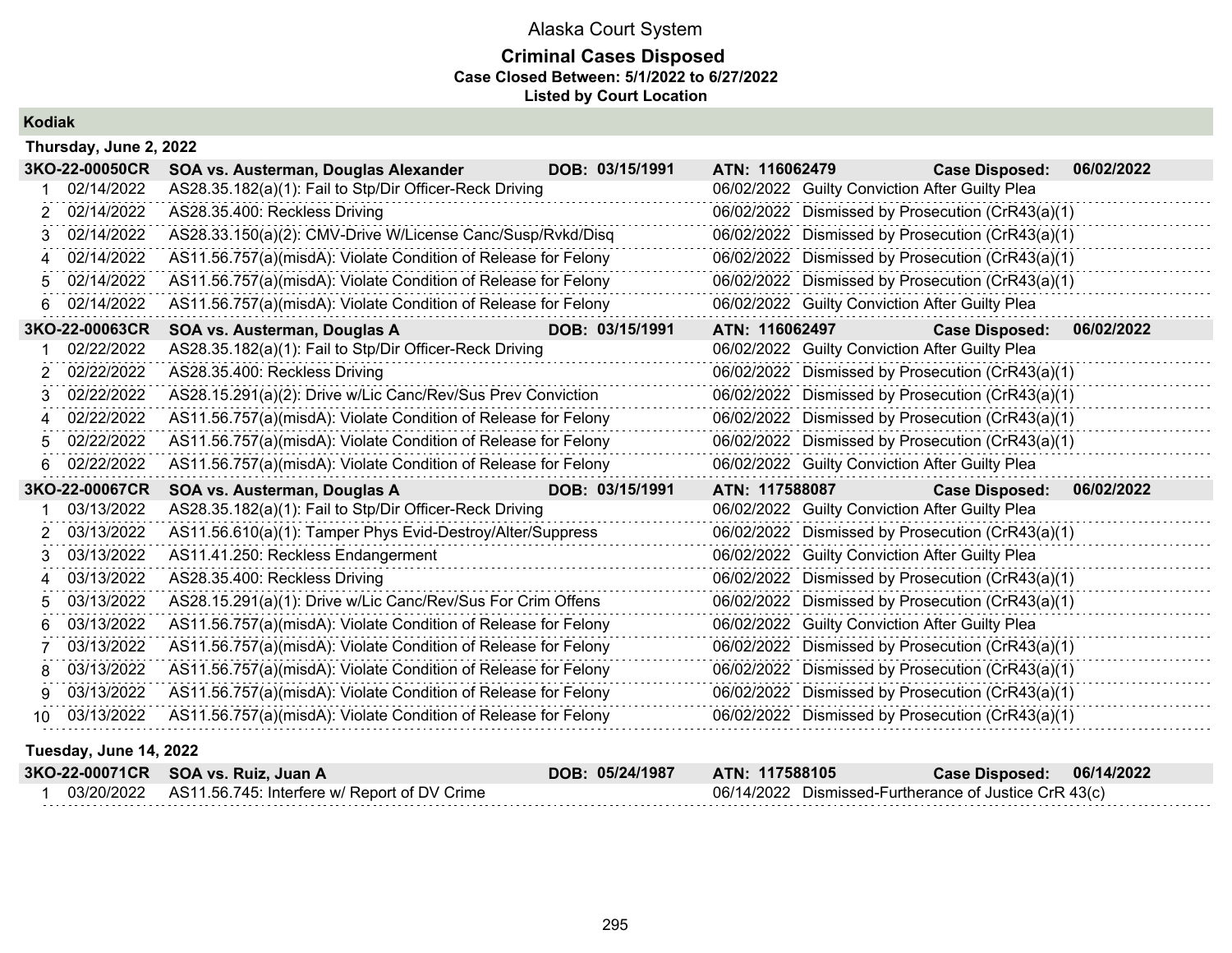### **Criminal Cases Disposed Case Closed Between: 5/1/2022 to 6/27/2022 Listed by Court Location**

**Kotzebue**

| <b>Monday, May 2, 2022</b> |                                                                |                 |                                                               |                       |            |  |  |
|----------------------------|----------------------------------------------------------------|-----------------|---------------------------------------------------------------|-----------------------|------------|--|--|
| 2KB-20-00121CR             | SOA vs. Hensley, Isaac                                         | DOB: 01/24/1986 | ATN: 117100782                                                | <b>Case Disposed:</b> | 05/02/2022 |  |  |
| 04/06/2020                 | AS11.46.330(a)(1): Crim Trespass 2- Upon Premises              |                 | 05/02/2022 Dism. Plea Agreement in Another Case-CrR 43(a)(2). |                       |            |  |  |
| 2 03/09/2022               | AS11.56.757(a)(misdA): Violate Condition of Release for Felony |                 | 05/02/2022 Guilty Conviction After Guilty Plea                |                       |            |  |  |
| 2KB-21-00111CR             | SOA vs. Nelson IV, John                                        | DOB: 06/17/1984 | ATN: 117095139                                                | <b>Case Disposed:</b> | 05/02/2022 |  |  |
| 03/22/2021                 | AS11.46.320(a)(2): Crim Trespass 1- In A Dwelling              |                 | 05/02/2022 Guilty Conviction After Guilty Plea                |                       |            |  |  |
| 2 03/22/2021               | AS11.56.757(a)(misdB): Violate Conditions of Release for Misd  |                 | 05/02/2022 Guilty Conviction After Guilty Plea                |                       |            |  |  |
| 3 03/22/2021               | AS11.56.757(a)(misdB): Violate Conditions of Release for Misd  |                 | 05/02/2022 Guilty Conviction After Guilty Plea                |                       |            |  |  |
| 2KB-21-00217CR             | SOA vs. Hensley, Isaac Benjamin                                | DOB: 01/24/1986 | ATN: 117095517                                                | <b>Case Disposed:</b> | 05/02/2022 |  |  |
| 06/04/2021                 | AS11.41.230(a)(3): Assault 4-Cause Fear Of Injury              |                 | 05/02/2022 Guilty Conviction After Guilty Plea                |                       |            |  |  |
| 2 06/04/2021               | AS11.41.230(a)(3): Assault 4-Cause Fear Of Injury              |                 | 05/02/2022 Dism. Plea Agreement in Another Case-CrR 43(a)(2). |                       |            |  |  |
| 3 06/04/2021               | AS11.56.757(a)(misdB): Violate Conditions of Release for Misd  |                 | 05/02/2022 Dism. Plea Agreement in Another Case-CrR 43(a)(2). |                       |            |  |  |
| 2KB-22-00125CR             | SOA vs. Savok, Norma                                           | DOB: 05/06/1994 | ATN: 118132227                                                | <b>Case Disposed:</b> | 05/02/2022 |  |  |
| 04/20/2022                 | AS11.41.230(a)(3): Assault 4-Cause Fear Of Injury              |                 | 05/02/2022 Dismissed.No Probable Cause.CrR5(d)&4(a)(1);MO4(e) |                       |            |  |  |

#### **Tuesday, May 3, 2022**

| 2KB-20-00230CR | SOA vs. Douglas, Leo Floyd                                 | DOB: 03/18/1964 | ATN: 117097371                                   | Case Disposed: 05/03/2022           |
|----------------|------------------------------------------------------------|-----------------|--------------------------------------------------|-------------------------------------|
| 06/06/2020     | AS11.41.420(a)(1): Sex Assault 2- Contact w/o Consent      |                 | 05/03/2022 Dismissed by Prosecution (CrR43(a)(1) |                                     |
| 2 06/06/2020   | AS11.46.300(a)(1): Burglary 1- In A Dwelling               |                 | 05/03/2022 Dismissed by Prosecution (CrR43(a)(1) |                                     |
| 3 06/06/2020   | AS11.41.230(a)(3): Assault 4-Cause Fear Of Injury          |                 | 05/03/2022 Dismissed by Prosecution (CrR43(a)(1) |                                     |
| 4 06/06/2020   | AS11.41.230(a)(3): Assault 4-Cause Fear Of Injury          |                 | 05/03/2022 Dismissed by Prosecution (CrR43(a)(1) |                                     |
|                | 2KB-22-00058CR SOA vs. Cerney, Mabel                       | DOB: 03/29/1954 | ATN: 118131183                                   | 05/03/2022<br><b>Case Disposed:</b> |
| 02/09/2022     | AS11.56.758(b)(1): Violation Of Custodian Duty - Re Felony |                 | 05/04/2022 Guilty Conviction After Guilty Plea   |                                     |

#### **Wednesday, May 4, 2022**

| 2KB-22-00126CR SOA vs. Henry, John                                           | DOB: 10/21/1983 ATN: 118132236 |                                                | Case Disposed: 05/04/2022 |  |
|------------------------------------------------------------------------------|--------------------------------|------------------------------------------------|---------------------------|--|
| 04/21/2022  AS11.41.230(a)(1): Assault In The 4th Degree - Recklessly Injure |                                | 05/04/2022 Guilty Conviction After Guilty Plea |                           |  |

#### **Thursday, May 5, 2022**

|  | 2KB-18-00628CR SOA vs. Mcconnell, Jeren K         | DOB: 04/28/1988 | ATN: 116091342                                                | ∂Case Disposed: ∂ | 05/05/2022 |
|--|---------------------------------------------------|-----------------|---------------------------------------------------------------|-------------------|------------|
|  | 08/22/2018 AS28.35.030(n): Felony DUI - 2+ Priors |                 | 05/05/2022 Guilty Conviction After Guilty Plea                |                   |            |
|  | 08/22/2018 AS28.35.400: Reckless Driving          |                 | 05/05/2022 Dism. Plea Agreement in Another Case-CrR 43(a)(2). |                   |            |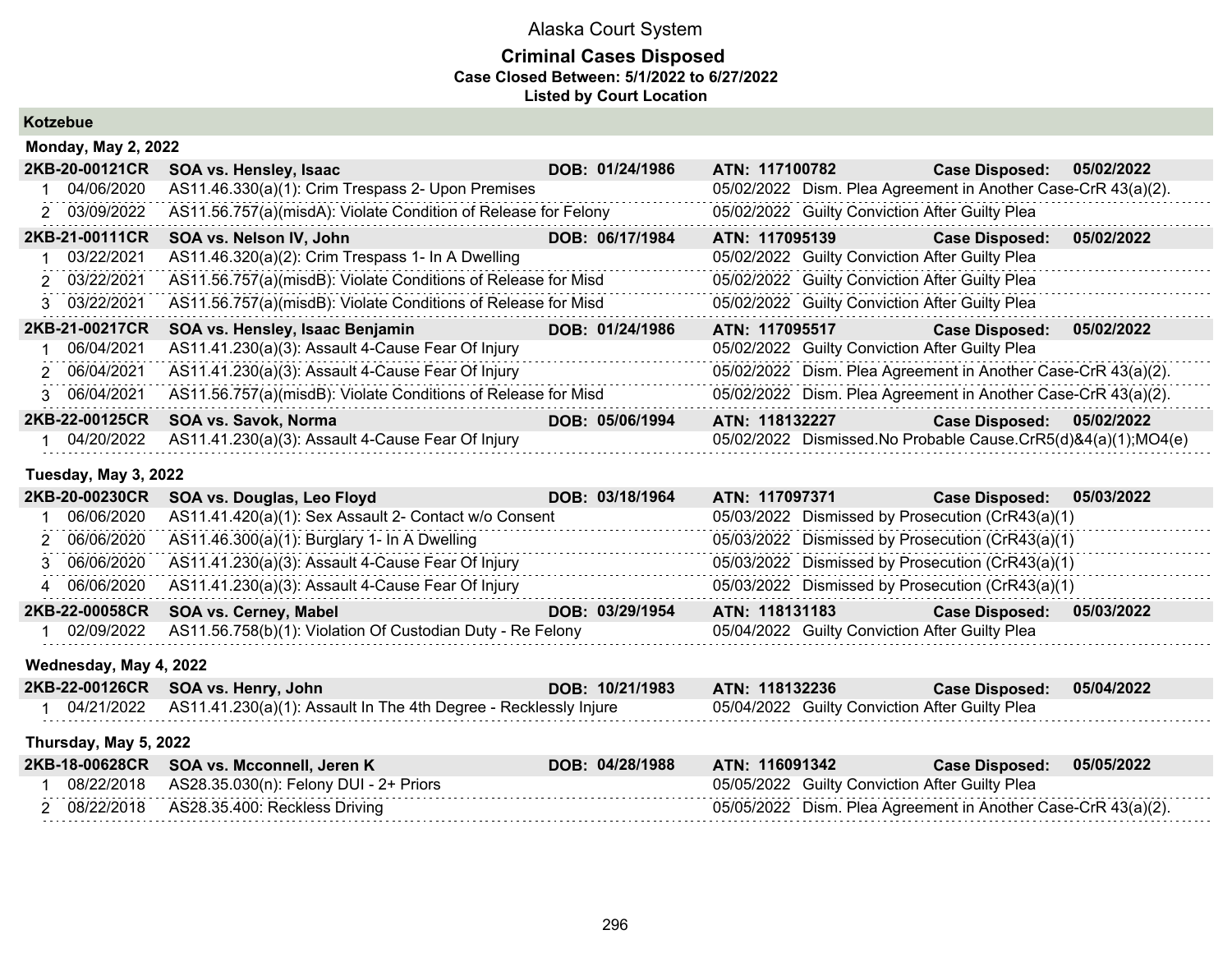## **Criminal Cases Disposed Case Closed Between: 5/1/2022 to 6/27/2022 Listed by Court Location**

**Kotzebue**

|             | Thursday, May 5, 2022      |                                                                  |                 |                                                               |                       |            |
|-------------|----------------------------|------------------------------------------------------------------|-----------------|---------------------------------------------------------------|-----------------------|------------|
|             | 2KB-19-00368CR             | SOA vs. Mcconnell, Jeren                                         | DOB: 04/28/1988 | ATN: 116081685                                                | <b>Case Disposed:</b> | 05/05/2022 |
|             | 08/08/2019                 | AS11.46.330(a)(1): Crim Trespass 2- Upon Premises                |                 | 05/05/2022 Dismissed by Prosecution (CrR43(a)(1)              |                       |            |
| 2           | 08/08/2019                 | AS11.46.486(a)(2): Criminal Mischief 5-Damage Under \$250        |                 | 05/05/2022 Dismissed by Prosecution (CrR43(a)(1)              |                       |            |
| 3           | 08/08/2019                 | AS11.56.757(a)(misdB): Violate Conditions of Release for Misd    |                 | 05/05/2022 Dismissed by Prosecution (CrR43(a)(1)              |                       |            |
|             | 2KB-21-00293CR             | SOA vs. Sheldon, Crystal A                                       | DOB: 03/15/1994 | ATN: 117095814                                                | <b>Case Disposed:</b> | 05/05/2022 |
|             | 07/19/2021                 | AS11.61.110(a)(1): Disord Conduct-Loud Noise Disturb Neighb      |                 | 05/05/2022 Dismissed by Prosecution (CrR43(a)(1)              |                       |            |
| 2           | 02/25/2022                 | AS11.56.757(a)(misdB): Violate Conditions of Release for Misd    |                 | 05/05/2022 Guilty Conviction After Guilty Plea                |                       |            |
|             | 2KB-21-00382CR             | SOA vs. Sheldon, Crystal Allison                                 | DOB: 03/15/1994 | ATN: 117090306                                                | <b>Case Disposed:</b> | 05/05/2022 |
|             | 09/16/2021                 | AS11.41.230(a)(1): Assault In The 4th Degree - Recklessly Injure |                 | 05/05/2022 Guilty Conviction After Guilty Plea                |                       |            |
|             | 09/16/2021                 | AS11.41.220(a)(5): Assault 3 - Committ Assault 4, 2+ Convictions |                 | 05/05/2022 Dismissed by Prosecution (CrR43(a)(1)              |                       |            |
| 3           | 09/16/2021                 | AS11.56.757(a)(misdB): Violate Conditions of Release for Misd    |                 | 05/05/2022 Guilty Conviction After Guilty Plea                |                       |            |
| $\mathbf 4$ | 02/25/2022                 | AS11.56.757(a)(misdA): Violate Condition of Release for Felony   |                 | 05/05/2022 Guilty Conviction After Guilty Plea                |                       |            |
|             | <b>Friday, May 6, 2022</b> |                                                                  |                 |                                                               |                       |            |
|             | 2KB-18-00391CR             | SOA vs. Cleveland, Arthur B                                      | DOB: 12/30/1976 | <b>ATN: 114768675</b>                                         | <b>Case Disposed:</b> | 05/06/2022 |
|             | 08/16/2016                 | AS11.46.500(a)(1): Forgery 1-Government Instruments              |                 | 05/06/2022 Dismissed by Prosecution (CrR43(a)(1))             |                       |            |
|             | 2 08/16/2016               | AS11.46.140(a)(1): Theft 3-Value \$250-\$749                     |                 | 05/06/2022 Guilty Conviction After Guilty Plea                |                       |            |
|             | 2KB-18-00694CR             | SOA vs. Mcconnell, Jeren K                                       | DOB: 04/28/1988 | ATN: 116085465                                                | <b>Case Disposed:</b> | 05/06/2022 |
|             | 09/23/2018                 | AS11.41.230(a)(1): Assault In The 4th Degree - Recklessly Injure |                 | 05/06/2022 Dism. Plea Agreement in Another Case-CrR 43(a)(2). |                       |            |
| 2           | 09/23/2018                 | AS11.56.757(a): Violate Condition Of Release                     |                 | 05/06/2022 Dism. Plea Agreement in Another Case-CrR 43(a)(2). |                       |            |
|             | 2KB-21-00034CR             | SOA vs. Knox, Joshua Lawrence                                    | DOB: 05/26/1996 | ATN: 116974809                                                | <b>Case Disposed:</b> | 05/06/2022 |
|             | 01/24/2021                 | AS11.41.210(a)(1): Assault 2 - Injury w/ Weapon, Intent          |                 | 05/06/2022 Dism. Plea Agreement in Another Case-CrR 43(a)(2). |                       |            |
|             | 2 01/24/2021               | AS11.41.220(a)(1)(A): Assault 3- Cause Fear Of Injury w/ Weap    |                 | 05/06/2022 Guilty Conviction After Guilty Plea                |                       |            |
|             | 2KB-21-00212CR             | SOA vs. Milligrock, Aaron Casper                                 | DOB: 09/10/1989 | ATN: 115798545                                                | <b>Case Disposed:</b> | 05/06/2022 |
|             | 03/03/2021                 | AS11.41.230(a)(1): Assault In The 4th Degree - Recklessly Injure |                 | 05/06/2022 Dism. Plea Agreement in Another Case-CrR 43(a)(2). |                       |            |
|             | 2KB-21-00319CR             | SOA vs. Milligrock, Aaron C                                      | DOB: 09/10/1989 | ATN: 115831044                                                | <b>Case Disposed:</b> | 05/06/2022 |
|             | 07/17/2021                 | AS11.56.757(a)(misdB): Violate Conditions of Release for Misd    |                 | 05/06/2022 Guilty Conviction After Guilty Plea                |                       |            |
|             |                            |                                                                  |                 |                                                               |                       |            |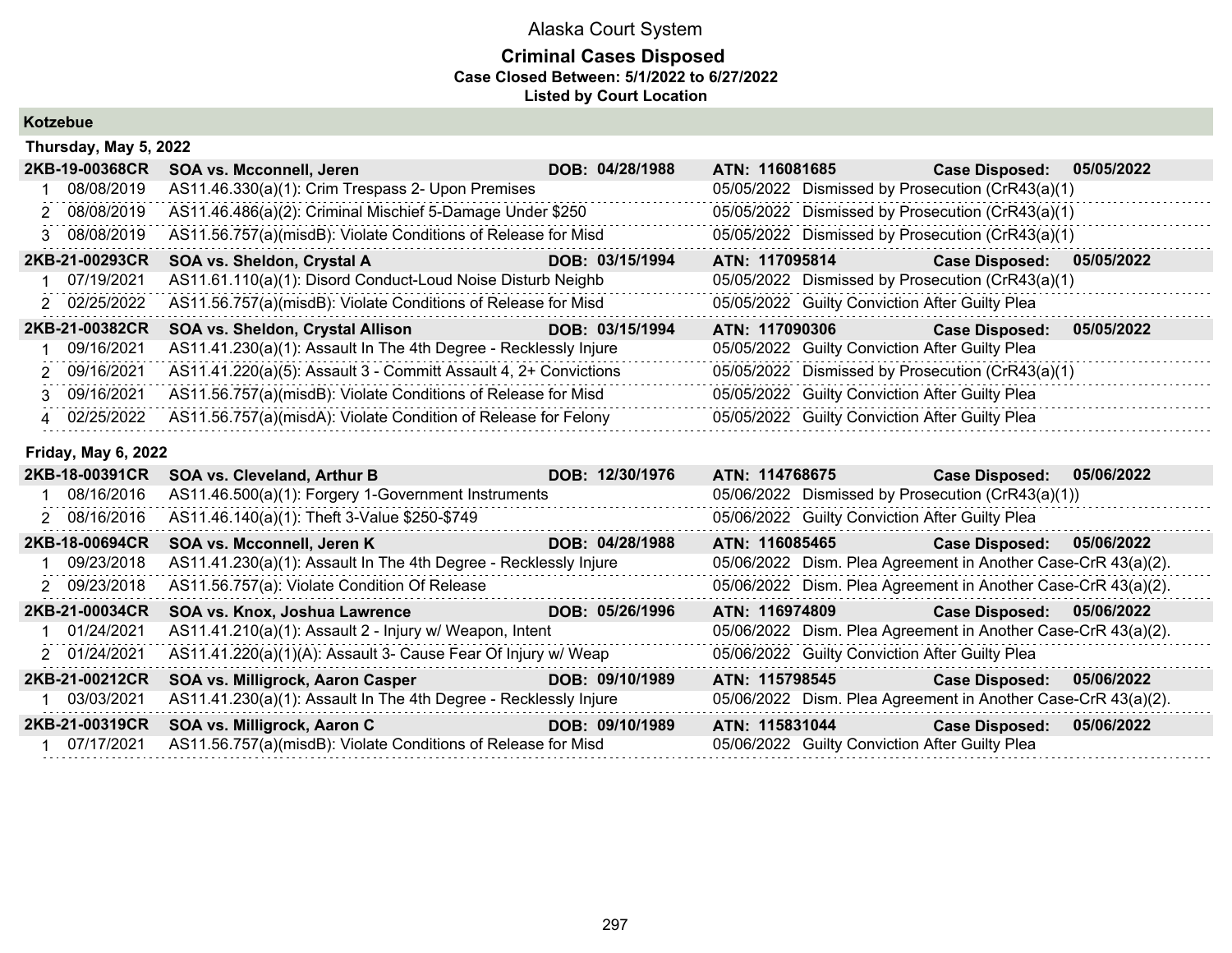### **Criminal Cases Disposed Case Closed Between: 5/1/2022 to 6/27/2022 Listed by Court Location**

**Kotzebue**

|    | <b>Friday, May 6, 2022</b> |                                                                          |                 |                |  |                                                               |            |  |  |
|----|----------------------------|--------------------------------------------------------------------------|-----------------|----------------|--|---------------------------------------------------------------|------------|--|--|
|    | 2KB-22-00031CR             | SOA vs. Snyder, April                                                    | DOB: 04/15/1983 | ATN: 117091035 |  | <b>Case Disposed:</b>                                         | 05/06/2022 |  |  |
|    | 01/25/2022                 | AS11.41.220(a)(1)(A): Assault 3- Cause Fear Of Injury w/ Weap            |                 |                |  | 05/06/2022 Guilty Conviction After Guilty Plea                |            |  |  |
|    | 01/25/2022                 | AS11.41.220(a)(1)(A): Assault 3- Cause Fear Of Injury w/ Weap            |                 |                |  | 05/06/2022 Dism. Plea Agreement in Another Case-CrR 43(a)(2). |            |  |  |
| З. | 01/25/2022                 | AS11.46.330(a)(1): Crim Trespass 2- Upon Premises                        |                 |                |  | 05/06/2022 Dism. Plea Agreement in Another Case-CrR 43(a)(2). |            |  |  |
| 4  | 01/25/2022                 | AS11.41.250: Reckless Endangerment                                       |                 |                |  | 05/06/2022 Dism. Plea Agreement in Another Case-CrR 43(a)(2). |            |  |  |
| 5. | 01/25/2022                 | AS11.61.110(a)(4): Disord Conduct-Refuse Leave Premises                  |                 |                |  | 05/06/2022 Dism. Plea Agreement in Another Case-CrR 43(a)(2). |            |  |  |
| 6. | 01/25/2022                 | AS11.56.700(a)(3): Resist/Interfere Arrest- Risk Of Injury               |                 |                |  | 05/06/2022 Dism. Plea Agreement in Another Case-CrR 43(a)(2). |            |  |  |
|    | 2KB-22-00082CR             | SOA vs. Snyder, April                                                    | DOB: 04/15/1983 | ATN: 118131354 |  | <b>Case Disposed:</b>                                         | 05/06/2022 |  |  |
|    | 03/11/2022                 | AS11.41.250: Reckless Endangerment                                       |                 |                |  | 05/06/2022 Guilty Conviction After Guilty Plea                |            |  |  |
| 2. | 03/11/2022                 | AS11.56.745: Interfere w/ Report of DV Crime                             |                 |                |  | 05/06/2022 Dism. Plea Agreement in Another Case-CrR 43(a)(2). |            |  |  |
| 3  | 03/11/2022                 | AS11.56.757(a)(misdA): Violate Condition of Release for Felony           |                 |                |  | 05/06/2022 Guilty Conviction After Guilty Plea                |            |  |  |
|    | 2KB-22-00087CR             | SOA vs. Snyder, April                                                    | DOB: 04/15/1983 | ATN: 118131381 |  | <b>Case Disposed:</b>                                         | 05/06/2022 |  |  |
|    | 03/15/2022                 | Attempted: AS11.56.810(a)(1)(B): Terroristic Threat 2-Evac/Emer Protocol |                 |                |  | 05/06/2022 Guilty Conviction After Guilty Plea                |            |  |  |
| 2  | 03/15/2022                 | AS11.61.110(a)(6): Disord Conduct- Create Hazard Condition               |                 |                |  | 05/06/2022 Dism. Plea Agreement in Another Case-CrR 43(a)(2). |            |  |  |
| З. | 03/15/2022                 | AS11.56.757(a)(misdA): Violate Condition of Release for Felony           |                 |                |  | 05/06/2022 Dism. Plea Agreement in Another Case-CrR 43(a)(2). |            |  |  |
|    | 4 03/15/2022               | AS11.56.757(a)(misdA): Violate Condition of Release for Felony           |                 |                |  | 05/06/2022 Dism. Plea Agreement in Another Case-CrR 43(a)(2). |            |  |  |

### **Monday, May 9, 2022**

| 2KB-19-00487CR |            | SOA vs. Barger, Lila E                                           | DOB: 01/06/1995 | ATN: 117085338                                 | Case Disposed: 05/09/2022                        |            |
|----------------|------------|------------------------------------------------------------------|-----------------|------------------------------------------------|--------------------------------------------------|------------|
| 1 11/02/2019   |            | AS11.41.230(a)(3): Assault 4-Cause Fear Of Injury                |                 |                                                | 05/09/2022 Dismissed by Prosecution (CrR43(a)(1) |            |
| 2 11/02/2019   |            | AS11.41.250: Reckless Endangerment                               |                 |                                                | 05/09/2022 Dismissed by Prosecution (CrR43(a)(1) |            |
| 3 11/02/2019   |            | AS11.61.110(a)(6): Disord Conduct- Create Hazard Condition       |                 | 05/09/2022 Guilty Conviction After Guilty Plea |                                                  |            |
| 2KB-20-00105CR |            | SOA vs. Tikik, Hershel Ray                                       | DOB: 04/18/1983 | ATN: 117098055                                 | <b>Case Disposed:</b>                            | 05/09/2022 |
|                | 03/19/2020 | AS11.41.230(a)(3): Assault 4-Cause Fear Of Injury                |                 | 05/09/2022 Guilty Conviction After Guilty Plea |                                                  |            |
| 2 03/19/2020   |            | AS11.41.230(a)(3): Assault 4-Cause Fear Of Injury                |                 |                                                | 05/09/2022 Dismissed by Prosecution (CrR43(a)(1) |            |
| 3 03/19/2020   |            | AS11.46.484(a)(1): Crim Mischief 4-Prop Dam \$250-\$749          |                 |                                                | 05/09/2022 Dismissed by Prosecution (CrR43(a)(1) |            |
| 2KB-20-00357CR |            | SOA vs. Barger, Lila Emma                                        | DOB: 01/06/1995 | ATN: 117096714                                 | <b>Case Disposed:</b>                            | 05/09/2022 |
|                | 09/05/2020 | AS11.41.230(a)(1): Assault In The 4th Degree - Recklessly Injure |                 | 05/09/2022 Guilty Conviction After Guilty Plea |                                                  |            |
| 2KB-21-00048CR |            | <b>SOA vs. McBride, Michael</b>                                  | DOB: 03/02/1953 | ATN: 117101817                                 | <b>Case Disposed:</b>                            | 05/09/2022 |
| 01/28/2021     |            | AS11.41.220(a)(1)(B): Assault 3- Cause Injury w/ Weap            |                 |                                                | 05/09/2022 Dismissed by Prosecution (CrR43(a)(1) |            |
| 2 02/03/2021   |            | AS11.41.250: Reckless Endangerment                               |                 | 05/09/2022 Guilty Conviction After Guilty Plea |                                                  |            |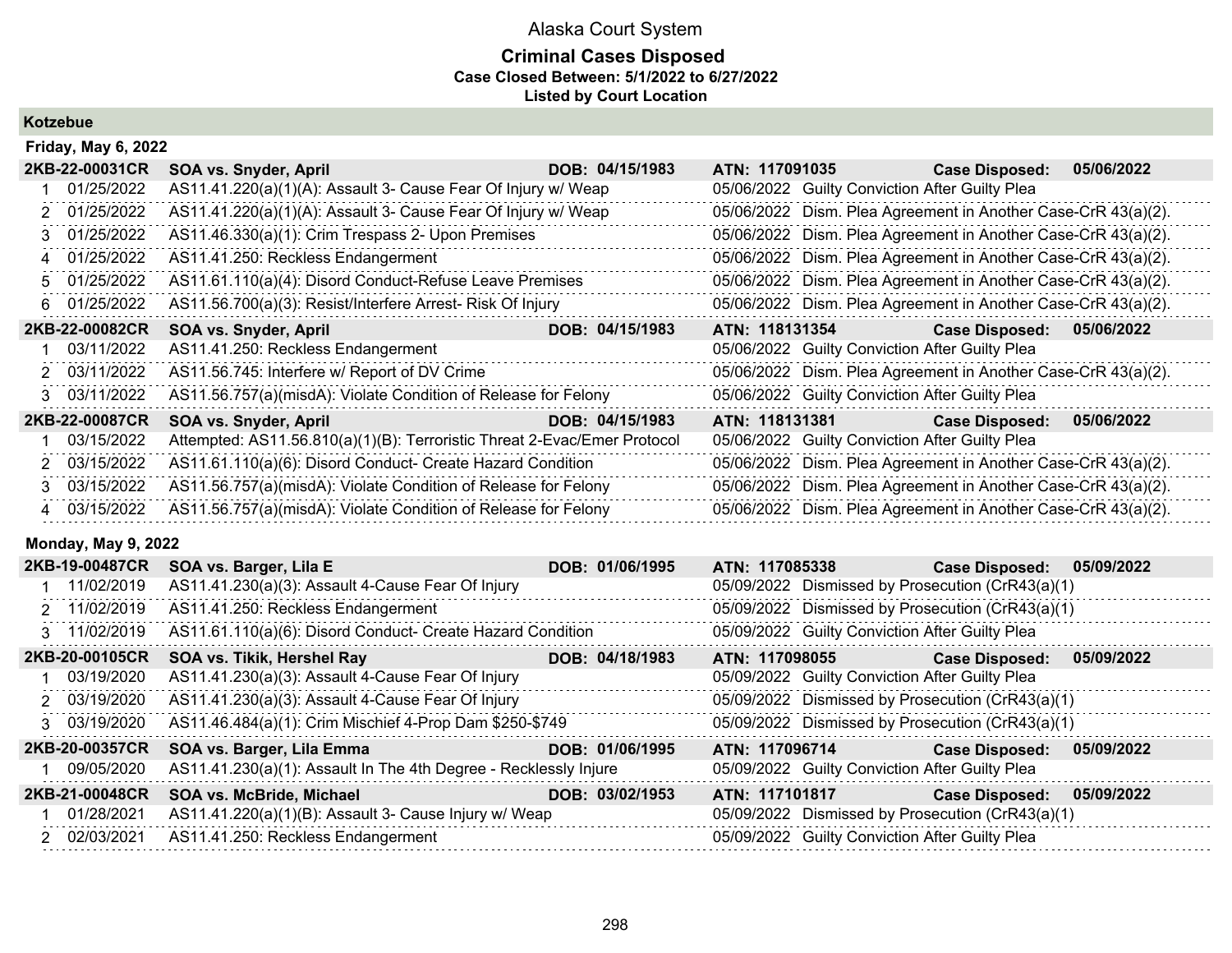### **Criminal Cases Disposed Case Closed Between: 5/1/2022 to 6/27/2022 Listed by Court Location**

**Kotzebue**

| <b>Monday, May 9, 2022</b> |                                                                  |                 |                |                                                |                                                  |            |  |  |
|----------------------------|------------------------------------------------------------------|-----------------|----------------|------------------------------------------------|--------------------------------------------------|------------|--|--|
| 2KB-21-00168CR             | SOA vs. Tikik, Hershel Ray                                       | DOB: 04/18/1983 | ATN: 117095319 |                                                | <b>Case Disposed:</b>                            | 05/09/2022 |  |  |
| 05/01/2021                 | AS11.41.230(a)(1): Assault In The 4th Degree - Recklessly Injure |                 |                | 05/09/2022 Guilty Conviction After Guilty Plea |                                                  |            |  |  |
| 2 05/01/2021               | AS11.41.230(a)(3): Assault 4-Cause Fear Of Injury                |                 |                |                                                | 05/09/2022 Dismissed by Prosecution (CrR43(a)(1) |            |  |  |
| 3 05/01/2021               | AS11.56.745: Interfere w/ Report of DV Crime                     |                 |                | 05/09/2022 Guilty Conviction After Guilty Plea |                                                  |            |  |  |
| 4 05/01/2021               | AS11.56.757(a)(misdB): Violate Conditions of Release for Misd    |                 |                | 05/09/2022 Guilty Conviction After Guilty Plea |                                                  |            |  |  |
| 2KB-22-00033CR             | <b>SOA vs. TIKIK, HERSHEL R</b>                                  | DOB: 04/18/1983 | ATN: 117601317 |                                                | <b>Case Disposed:</b>                            | 05/09/2022 |  |  |
| 01/29/2022                 | AS11.41.230(a)(1): Assault In The 4th Degree - Recklessly Injure |                 |                |                                                | 05/09/2022 Dismissed by Prosecution (CrR43(a)(1) |            |  |  |
| 2 01/29/2022               | AS11.41.230(a)(1): Assault In The 4th Degree - Recklessly Injure |                 |                |                                                | 05/09/2022 Dismissed by Prosecution (CrR43(a)(1) |            |  |  |
| 3 04/29/2022               | AS11.56.757(a)(misdA): Violate Condition of Release for Felony   |                 |                | 05/09/2022 Guilty Conviction After Guilty Plea |                                                  |            |  |  |
| 4 04/29/2022               | AS11.56.757(a)(misdA): Violate Condition of Release for Felony   |                 |                | 05/09/2022 Guilty Conviction After Guilty Plea |                                                  |            |  |  |

#### **Thursday, May 12, 2022**

| 2KB-21-00238CR | SOA vs. Douglas, Leo Floyd                                     | DOB: 03/18/1964 | ATN: 117590553                                 | <b>Case Disposed:</b>                            | 05/12/2022 |
|----------------|----------------------------------------------------------------|-----------------|------------------------------------------------|--------------------------------------------------|------------|
| 06/19/2021     | AS11.46.484(a)(1): Crim Mischief 4-Prop Dam \$250-\$749        |                 | 05/12/2022 Guilty Conviction After Guilty Plea |                                                  |            |
| 2 06/19/2021   | AS11.46.484(a)(1): Crim Mischief 4-Prop Dam \$250-\$749        |                 |                                                | 05/12/2022 Dismissed by Prosecution (CrR43(a)(1) |            |
| 3 06/19/2021   | AS11.56.757(a)(misdA): Violate Condition of Release for Felony |                 | 05/12/2022 Guilty Conviction After Guilty Plea |                                                  |            |
| 2KB-22-00056CR | SOA vs. DOUGLAS, LEO                                           | DOB: 03/18/1964 | ATN: 118126404                                 | <b>Case Disposed:</b>                            | 05/12/2022 |
| 02/09/2022     | AS11.56.757(a)(misdA): Violate Condition of Release for Felony |                 | 05/12/2022 Guilty Conviction After Guilty Plea |                                                  |            |
|                |                                                                |                 |                                                |                                                  |            |

#### **Monday, May 16, 2022**

| 2KB-21-00155CR SOA vs. Mitchell, Mary Brianna                               | DOB: 10/07/2002 | ATN: 117092907                                                | Case Disposed: 05/16/2022 |  |
|-----------------------------------------------------------------------------|-----------------|---------------------------------------------------------------|---------------------------|--|
| 12/17/2020 AS11.41.230(a)(1): Assault In The 4th Degree - Recklessly Injure |                 | 05/16/2022 Guilty Conviction After Guilty Plea                |                           |  |
| 2 12/17/2020 AS11.41.220(a)(1)(A): Assault 3- Cause Fear Of Injury w/ Weap  |                 | 05/16/2022 Dism. Plea Agreement in Another Case-CrR 43(a)(2). |                           |  |
| 2KB-22-00127CR SOA vs. MITCHELL, MARY                                       | DOB: 10/07/2002 | ATN: 117601398                                                | Case Disposed: 05/16/2022 |  |
| 04/20/2022 AS11.41.230(a)(1): Assault In The 4th Degree - Recklessly Injure |                 | 05/16/2022 Guilty Conviction After Guilty Plea                |                           |  |

**Tuesday, May 17, 2022**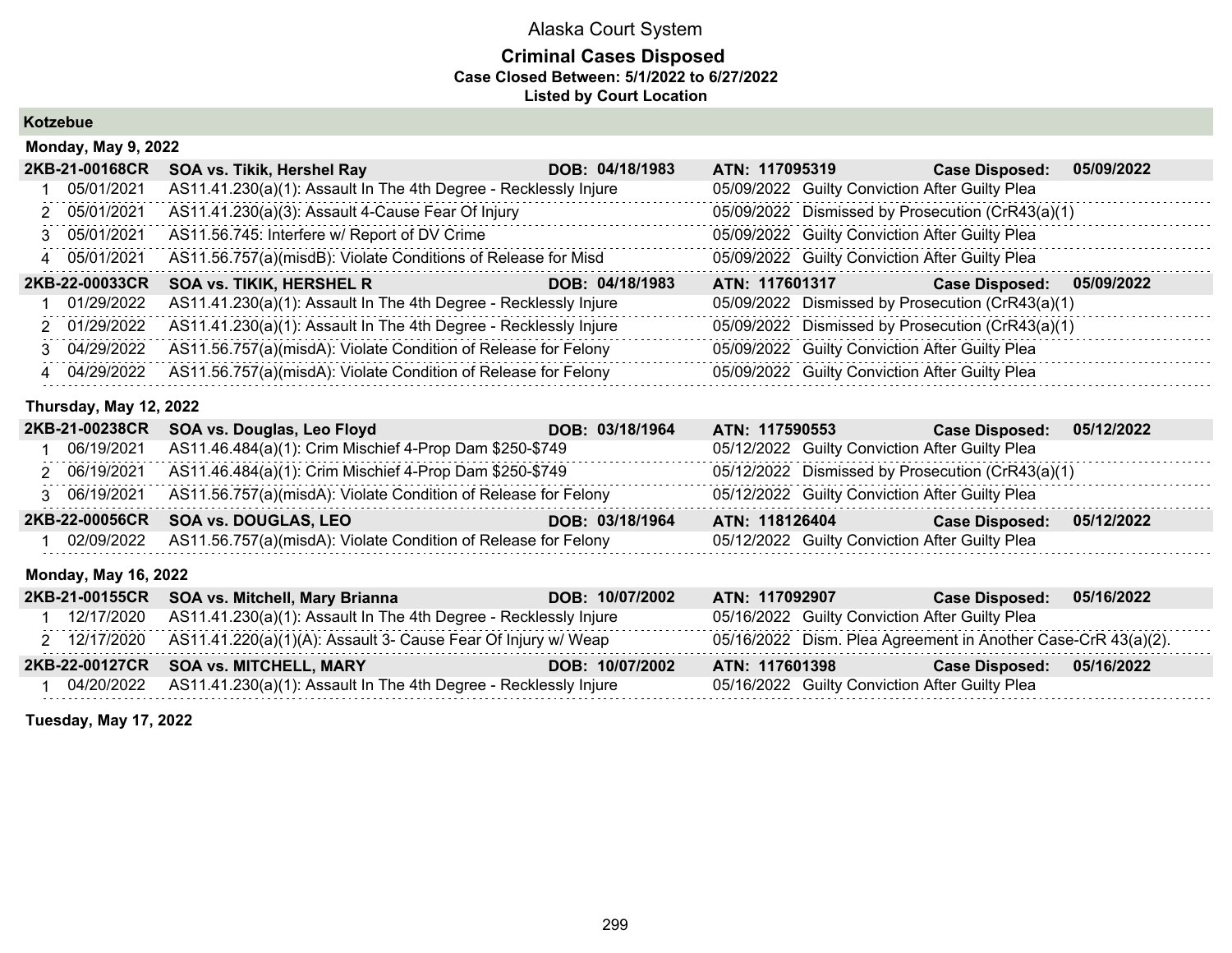### **Criminal Cases Disposed Case Closed Between: 5/1/2022 to 6/27/2022 Listed by Court Location**

**Kotzebue**

|    | <b>Tuesday, May 17, 2022</b> |                                                                  |                 |                |                                                               |  |  |  |  |
|----|------------------------------|------------------------------------------------------------------|-----------------|----------------|---------------------------------------------------------------|--|--|--|--|
|    | 2KB-21-00261CR               | SOA vs. Coffin, Homer David                                      | DOB: 07/29/1994 | ATN: 117095679 | <b>Case Disposed:</b><br>05/17/2022                           |  |  |  |  |
|    | 07/05/2021                   | AS11.41.220(a)(1)(A): Assault 3- Cause Fear Of Injury w/ Weap    |                 |                | 05/17/2022 Dism. Plea Agreement in Another Case-CrR 43(a)(2). |  |  |  |  |
|    | 2 07/05/2021                 | AS11.41.230(a)(1): Assault In The 4th Degree - Recklessly Injure |                 |                | 05/17/2022 Guilty Conviction After Guilty Plea                |  |  |  |  |
| 3. | 07/05/2021                   | AS11.41.220(a)(5): Assault 3 - Committ Assault 4, 2+ Convictions |                 |                | 05/17/2022 Dism. Plea Agreement in Another Case-CrR 43(a)(2). |  |  |  |  |
| 4  | 07/05/2021                   | AS11.41.220(a)(5): Assault 3 - Committ Assault 4, 2+ Convictions |                 |                | 05/17/2022 Dism. Plea Agreement in Another Case-CrR 43(a)(2). |  |  |  |  |
|    | 5 07/05/2021                 | AS11.41.230(a)(3): Assault 4-Cause Fear Of Injury                |                 |                | 07/16/2021 Dismissed at Preliminary Hearing. (CrR 5.1)        |  |  |  |  |
|    | 6 07/05/2021                 | AS11.41.250: Reckless Endangerment                               |                 |                | 05/17/2022 Dism. Plea Agreement in Another Case-CrR 43(a)(2). |  |  |  |  |
|    | 07/05/2021                   | AS11.41.230(a)(1): Assault In The 4th Degree - Recklessly Injure |                 |                | 05/17/2022 No Conviction Entered. Merged With Another Count.  |  |  |  |  |
| 8  | 07/05/2021                   | AS11.41.220(a)(1)(C)(i): Aslt 3-Injure Child Undr 12, Req Med Tx |                 |                | 05/17/2022 Dism. Plea Agreement in Another Case-CrR 43(a)(2). |  |  |  |  |
|    | 2KB-22-00130CR               | SOA vs. Riley JR, Harry                                          | DOB: 10/26/1981 | ATN: 118132254 | <b>Case Disposed:</b><br>05/17/2022                           |  |  |  |  |
|    | 04/23/2022                   | AS11.46.486(a)(2): Criminal Mischief 5-Damage Under \$250        |                 |                | 05/17/2022 Dismissed by Prosecution (CrR43(a)(1)              |  |  |  |  |
|    | 2KB-22-00149CR               | <b>SOA vs. Sours, Janet</b>                                      | DOB: 09/08/1990 | ATN: 118131939 | <b>Case Disposed:</b><br>05/17/2022                           |  |  |  |  |
|    | 05/13/2022                   | AS11.41.230(a)(1): Assault In The 4th Degree - Recklessly Injure |                 |                | 05/17/2022 Guilty Conviction After Guilty Plea                |  |  |  |  |

#### **Wednesday, May 18, 2022**

| 2KB-22-00065CR | SOA vs. Stalker, Lauren J                                        | DOB: 12/15/1985 | ATN: 118131237                                                | <b>Case Disposed:</b> | 05/18/2022 |
|----------------|------------------------------------------------------------------|-----------------|---------------------------------------------------------------|-----------------------|------------|
| 02/19/2022     | AS11.41.230(a)(1): Assault In The 4th Degree - Recklessly Injure |                 | 05/18/2022 Guilty Conviction After Guilty Plea                |                       |            |
| 2 02/19/2022   | AS11.41.220(a)(1)(B): Assault 3- Cause Injury w/ Weap            |                 | 05/18/2022 Dismissed by Prosecution (CrR43(a)(1)              |                       |            |
| 3 02/19/2022   | AS11.41.220(a)(1)(A): Assault 3- Cause Fear Of Injury w/ Weap    |                 | 05/18/2022 Dismissed by Prosecution (CrR43(a)(1)              |                       |            |
| 2KB-22-00121CR | <b>SOA vs. SHELDON, ISAAC JACKSON</b>                            | DOB: 09/08/1991 | ATN: 118131516                                                | <b>Case Disposed:</b> | 05/18/2022 |
| 04/16/2022     | AS11.41.230(a)(1): Assault In The 4th Degree - Recklessly Injure |                 | 05/18/2022 Guilty Conviction After Guilty Plea                |                       |            |
| 2 04/16/2022   | AS11.41.230(a)(3): Assault 4-Cause Fear Of Injury                |                 | 05/18/2022 Dismissed by Prosecution (CrR43(a)(1)              |                       |            |
| 3 04/16/2022   | AS11.41.230(a)(3): Assault 4-Cause Fear Of Injury                |                 | 05/18/2022 Dismissed by Prosecution (CrR43(a)(1)              |                       |            |
| 4 04/16/2022   | AS11.46.484(a)(1): Crim Mischief 4-Prop Dam \$250-\$749          |                 | 05/18/2022 Dismissed by Prosecution (CrR43(a)(1)              |                       |            |
| 2KB-22-00132CR | SOA vs. Henry, Tyler                                             | DOB: 10/15/1984 | ATN: 117090189                                                | <b>Case Disposed:</b> | 05/18/2022 |
| 04/24/2022     | AS11.41.230(a)(3): Assault 4-Cause Fear Of Injury                |                 | 05/18/2022 Dism. Plea Agreement in Another Case-CrR 43(a)(2). |                       |            |
| 2KB-22-00154CR | SOA vs. Norton, Kevin                                            | DOB: 03/28/1991 | ATN: 118131966                                                | <b>Case Disposed:</b> | 05/18/2022 |
| 05/17/2022     | AS11.41.230(a)(1): Assault In The 4th Degree - Recklessly Injure |                 | 05/18/2022 Guilty Conviction After Guilty Plea                |                       |            |

#### **Thursday, May 19, 2022**

|  | 2KB-22-00155CR SOA vs. Goodwin, Elizabeth S                                 | DOB: 09/01/1978 | ATN: 118131975 | Case Disposed: 05/19/2022                        |  |
|--|-----------------------------------------------------------------------------|-----------------|----------------|--------------------------------------------------|--|
|  | 05/18/2022 AS11.41.230(a)(1): Assault In The 4th Degree - Recklessly Injure |                 |                | 05/19/2022 Dismissed by Prosecution (CrR43(a)(1) |  |
|  | 2 05/18/2022 AS11.41.230(a)(3): Assault 4-Cause Fear Of Injury              |                 |                | 05/19/2022 Guilty Conviction After Guilty Plea   |  |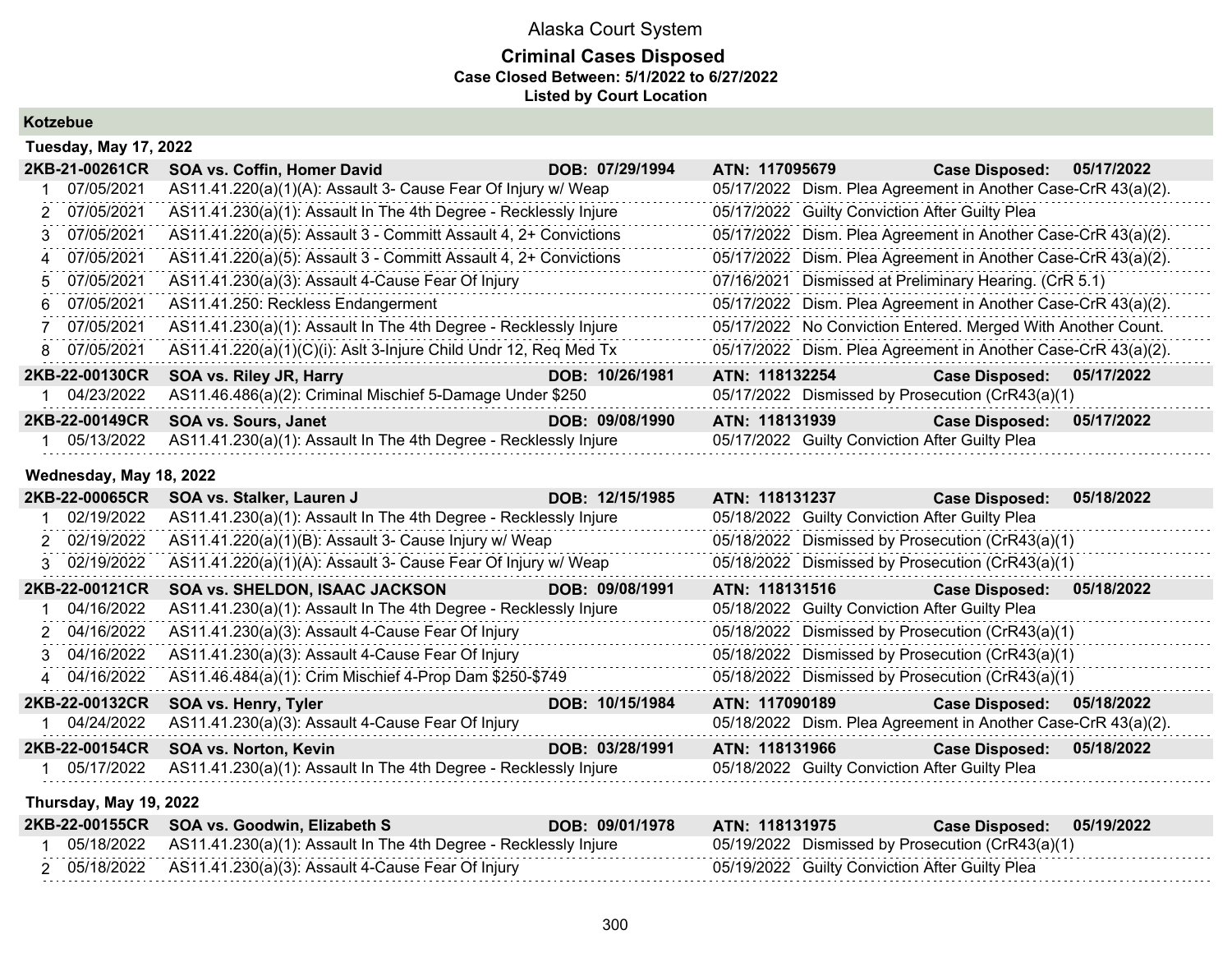| Kotzebue |
|----------|
|----------|

| <b>Friday, May 20, 2022</b> |                                                                    |                 |                                                               |                       |            |
|-----------------------------|--------------------------------------------------------------------|-----------------|---------------------------------------------------------------|-----------------------|------------|
| 2KB-20-00128CR              | SOA vs. Westlake, Jaden Wayne                                      | DOB: 01/01/2001 | ATN: 117098127                                                | <b>Case Disposed:</b> | 05/20/2022 |
| 04/09/2020                  | AS11.46.300(a)(1): Burglary 1- In A Dwelling                       |                 | 05/20/2022 Dism. Plea Agreement in Another Case-CrR 43(a)(2). |                       |            |
| 04/09/2020<br>2             | Attempted: AS11.41.210(a)(2): Assault 2 - Serious Injury, Reckless |                 | 05/20/2022 Guilty Conviction After Guilty Plea                |                       |            |
| 04/09/2020<br>3             | AS11.41.230(a)(1): Assault In The 4th Degree - Recklessly Injure   |                 | 05/20/2022 Dism. Plea Agreement in Another Case-CrR 43(a)(2). |                       |            |
| 10/17/2021<br>4             | AS11.56.757(a)(misdA): Violate Condition of Release for Felony     |                 | 05/20/2022 Dism. Plea Agreement in Another Case-CrR 43(a)(2). |                       |            |
| 10/17/2021<br>5.            | PTRP New Charge & Technical Violation - Filed in Kotzebue          |                 |                                                               |                       |            |
| 2KB-20-00146CR              | SOA vs. Westlake, Jaden Wayne                                      | DOB: 01/01/2001 | ATN: 117098154                                                | <b>Case Disposed:</b> | 05/20/2022 |
| 03/27/2020                  | AS11.46.310: Burglary 2                                            |                 | 05/20/2022 Dism. Plea Agreement in Another Case-CrR 43(a)(2). |                       |            |
| 03/27/2020<br>2             | AS11.46.140(a)(1): Theft 3-Value \$250-\$749                       |                 | 05/20/2022 Guilty Conviction After Guilty Plea                |                       |            |
| 03/27/2020<br>3             | AS11.46.482(a)(1): Criminal Mischief 3-Damage \$750+               |                 | 05/20/2022 Dism. Plea Agreement in Another Case-CrR 43(a)(2). |                       |            |
| 10/17/2021<br>4             | AS11.56.757(a)(misdA): Violate Condition of Release for Felony     |                 | 10/26/2021 Dismissed. Duplicate Case.                         |                       |            |
| 2KB-21-00415CR              | SOA vs. Westlake, Jaden Wayne                                      | DOB: 01/01/2001 | ATN: 117090441                                                | <b>Case Disposed:</b> | 05/20/2022 |
| 10/17/2021                  | AS28.35.280: Minor Operating Vehicle After Consuming Alcohol       |                 | 05/20/2022 Dism. Plea Agreement in Another Case-CrR 43(a)(2). |                       |            |
| 10/17/2021<br>2             | AS28.35.032(a): Refuse To Submit To Chemical Test                  |                 | 05/20/2022 Dism. Plea Agreement in Another Case-CrR 43(a)(2). |                       |            |
| 10/17/2021<br>3             | AS11.56.800(a)(1)(A): False Info/Report-Implic thr In Offense      |                 | 05/20/2022 Dism. Plea Agreement in Another Case-CrR 43(a)(2). |                       |            |
| 10/17/2021<br>4             | AS11.56.757(a)(misdA): Violate Condition of Release for Felony     |                 | 05/20/2022 Guilty Conviction After Guilty Plea                |                       |            |
|                             |                                                                    |                 |                                                               |                       |            |
| 10/17/2021<br>5.            | AS11.56.757(a)(misdA): Violate Condition of Release for Felony     |                 | 05/20/2022 Guilty Conviction After Guilty Plea                |                       |            |
| 2KB-21-00430CR              | SOA vs. Wesley, Isaiah                                             | DOB: 01/13/2003 | ATN: 117090261                                                | <b>Case Disposed:</b> | 05/20/2022 |
| 11/03/2021                  | AS11.41.230(a)(1): Assault In The 4th Degree - Recklessly Injure   |                 | 05/20/2022 Guilty Conviction After Guilty Plea                |                       |            |
| 11/03/2021<br>$\mathbf{2}$  | AS11.46.486(a)(2): Criminal Mischief 5-Damage Under \$250          |                 | 05/20/2022 Dism. Plea Agreement in Another Case-CrR 43(a)(2). |                       |            |
| 2KB-21-00470CR              | SOA vs. Wesley, Isaiah                                             | DOB: 01/13/2003 | ATN: 117090684                                                | <b>Case Disposed:</b> | 05/20/2022 |
| 12/05/2021                  | AS11.46.330(a)(1): Crim Trespass 2- Upon Premises                  |                 | 05/20/2022 Guilty Conviction After Guilty Plea                |                       |            |
| 12/05/2021<br>2             | AS11.56.757(a)(misdB): Violate Conditions of Release for Misd      |                 | 05/20/2022 Guilty Conviction After Guilty Plea                |                       |            |
| 3 12/05/2021                | AS11.56.757(a)(misdB): Violate Conditions of Release for Misd      |                 | 05/20/2022 Dism. Plea Agreement in Another Case-CrR 43(a)(2). |                       |            |
| 2KB-22-00019CR              | SOA vs. Westlake, Jaden Wayne                                      | DOB: 01/01/2001 | ATN: 117090972                                                | <b>Case Disposed:</b> | 05/20/2022 |
| 01/18/2022                  | AS28.35.030(a)(2): DUI- BAC .08+ Percent                           |                 | 05/20/2022 Guilty Conviction After Guilty Plea                |                       |            |
| 01/18/2022<br>2             | AS11.56.757(a)(misdA): Violate Condition of Release for Felony     |                 | 05/20/2022 Guilty Conviction After Guilty Plea                |                       |            |
| 01/18/2022<br>3             | AS11.56.757(a)(misdA): Violate Condition of Release for Felony     |                 | 05/20/2022 Dism. Plea Agreement in Another Case-CrR 43(a)(2). |                       |            |
| 01/18/2022                  | AS11.56.757(a)(misdB): Violate Conditions of Release for Misd      |                 | 05/20/2022 Dism. Plea Agreement in Another Case-CrR 43(a)(2). |                       |            |
| 2KB-22-00083CR              | SOA vs. Westlake, Jaden Wayne                                      | DOB: 01/01/2001 | ATN: 118131147                                                | <b>Case Disposed:</b> | 05/20/2022 |
| 03/13/2022                  | AS11.41.230(a)(1): Assault In The 4th Degree - Recklessly Injure   |                 | 05/20/2022 Guilty Conviction After Guilty Plea                |                       |            |
| 2 03/13/2022                | AS11.56.757(a)(misdB): Violate Conditions of Release for Misd      |                 | 05/20/2022 Guilty Conviction After Guilty Plea                |                       |            |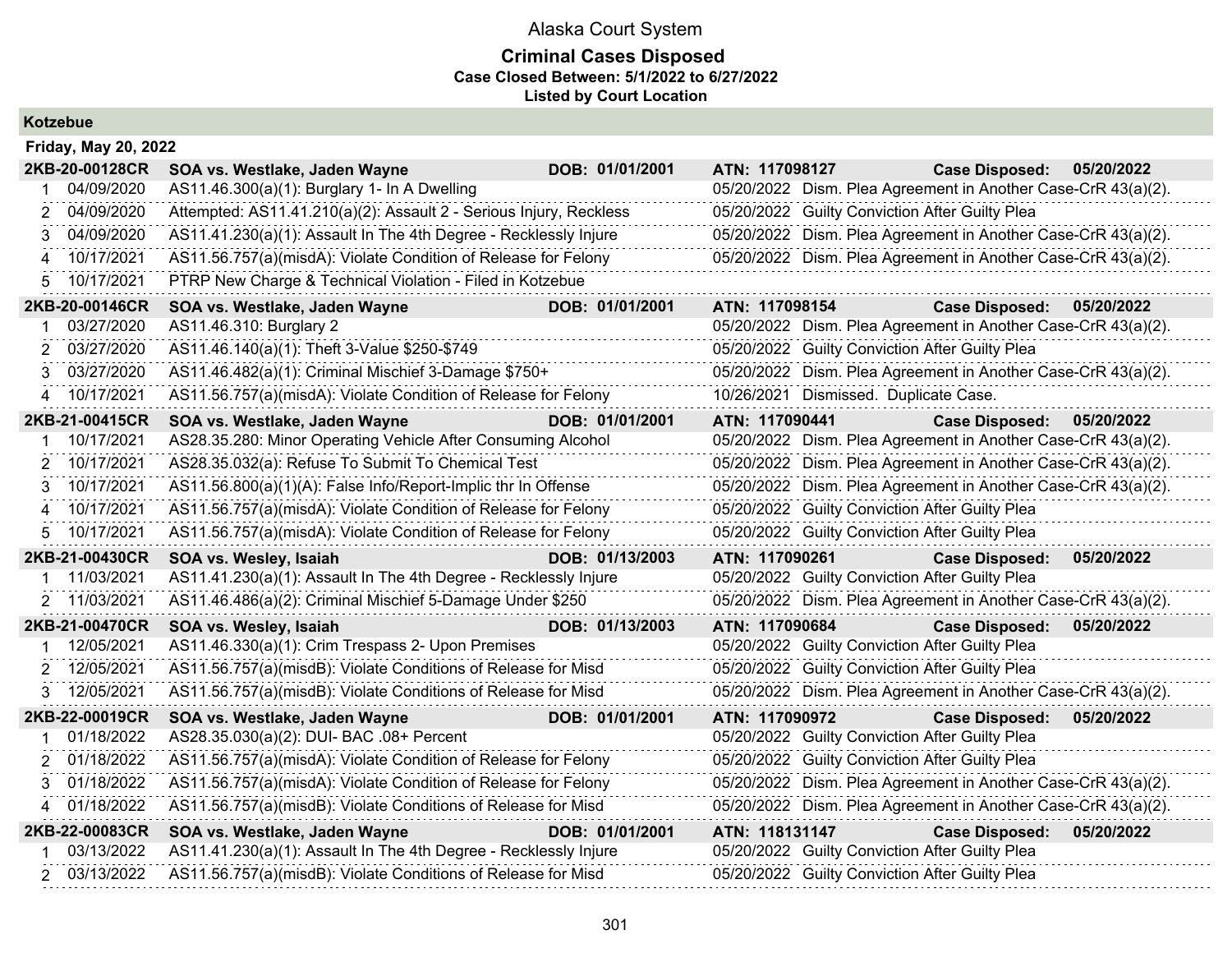### **Criminal Cases Disposed Case Closed Between: 5/1/2022 to 6/27/2022 Listed by Court Location**

## **Kotzebue**

| <b>Friday, May 20, 2022</b> |                                                                                                                                       |                 |                |                                                               |            |  |  |
|-----------------------------|---------------------------------------------------------------------------------------------------------------------------------------|-----------------|----------------|---------------------------------------------------------------|------------|--|--|
| 2KB-22-00085CR              | SOA vs. Westlake, Jaden Wayne                                                                                                         | DOB: 01/01/2001 | ATN: 118132146 | <b>Case Disposed:</b>                                         | 05/20/2022 |  |  |
| 03/13/2022                  | AS11.56.755(b)(1): Unlawful Contact 2nd Degree when charged w/Class A M 05/20/2022 Dism. Plea Agreement in Another Case-CrR 43(a)(2). |                 |                |                                                               |            |  |  |
| 2KB-22-00103CR              | <b>SOA vs. FOXGLOVE, FELTON</b>                                                                                                       | DOB: 09/13/1996 | ATN: 118126665 | <b>Case Disposed:</b>                                         | 05/20/2022 |  |  |
| 1 03/27/2022                | AS11.41.230(a)(3): Assault 4-Cause Fear Of Injury                                                                                     |                 |                | 05/20/2022 Guilty Conviction After Guilty Plea                |            |  |  |
| 2 03/27/2022                | AS11.46.482(a)(1): Criminal Mischief 3-Damage \$750+                                                                                  |                 |                | 05/20/2022 Dismissed by Prosecution (CrR43(a)(1)              |            |  |  |
| 2KB-22-00105CR              | SOA vs. Wesley, Isaiah                                                                                                                | DOB: 01/13/2003 | ATN: 118131453 | <b>Case Disposed:</b>                                         | 05/20/2022 |  |  |
| 03/31/2022                  | AS11.41.210(a)(1): Assault 2 - Injury w/ Weapon, Intent                                                                               |                 |                | 05/17/2022 Dism. Plea Agreement in Another Case-CrR 43(a)(2). |            |  |  |
| 2 03/31/2022                | AS11.41.220(a)(1)(B): Assault 3- Cause Injury w/ Weap                                                                                 |                 |                | 05/20/2022 Guilty Conviction After Guilty Plea                |            |  |  |
| 3 03/31/2022                | AS11.46.486(a)(2): Criminal Mischief 5-Damage Under \$250                                                                             |                 |                | 05/17/2022 Dism. Plea Agreement in Another Case-CrR 43(a)(2). |            |  |  |
| 4 03/31/2022                | AS11.56.757(a)(misdB): Violate Conditions of Release for Misd                                                                         |                 |                | 05/20/2022 Guilty Conviction After Guilty Plea                |            |  |  |

#### **Monday, May 23, 2022**

| 2KB-21-00112CR | SOA vs. Thomas, Carl                                                | DOB: 01/11/1983 | ATN: 117095148                                 | Case Disposed: 05/23/2022                        |            |
|----------------|---------------------------------------------------------------------|-----------------|------------------------------------------------|--------------------------------------------------|------------|
| 03/23/2021     | AS11.41.230(a)(1): Assault In The 4th Degree - Recklessly Injure    |                 |                                                | 05/23/2022 Dismissed by Prosecution (CrR43(a)(1) |            |
| 2 03/23/2021   | AS11.61.118(a)(1): Harassment 1 - Offensive Contact w/ Fluids       |                 |                                                | 05/23/2022 Dismissed by Prosecution (CrR43(a)(1) |            |
| 2KB-21-00116CR | <b>SOA vs. Oviok, Quddus T</b>                                      | DOB: 12/29/1978 | ATN: 115512777                                 | <b>Case Disposed:</b>                            | 05/23/2022 |
| 03/27/2021     | AS11.56.740(a)(2): Violate Stalking or Sex Assault Protective Order |                 | 05/23/2022 Guilty Conviction After Guilty Plea |                                                  |            |
| 2KB-21-00303CR | SOA vs. Beasley, Jim W                                              | DOB: 01/09/1991 | ATN: 117095877                                 | Case Disposed: 05/23/2022                        |            |
| 07/25/2021     | AS11.41.230(a)(1): Assault In The 4th Degree - Recklessly Injure    |                 |                                                | 05/23/2022 Dismissed by Prosecution (CrR43(a)(1) |            |
| 2 07/25/2021   | AS11.56.757(a)(misdB): Violate Conditions of Release for Misd       |                 |                                                | 05/23/2022 Dismissed by Prosecution (CrR43(a)(1) |            |
|                |                                                                     |                 |                                                |                                                  |            |

#### **Tuesday, May 24, 2022**

|            | 2KB-21-00459CR SOA vs. Stalker, Isabelle R                                    | DOB: 02/06/1993 | ATN: 117090657                                                | Case Disposed: 05/24/2022 |  |
|------------|-------------------------------------------------------------------------------|-----------------|---------------------------------------------------------------|---------------------------|--|
| 11/23/2021 | AS11.41.230(a)(1): Assault In The 4th Degree - Recklessly Injure              |                 | 05/24/2022 Dismissed by Prosecution (CrR43(a)(1)              |                           |  |
|            | 2KB-22-00136CR SOA vs. Eveland, Travis                                        | DOB: 03/23/1990 | ATN: 118126782                                                | Case Disposed: 05/24/2022 |  |
|            | $04/28/2022$ AS11.41.220(a)(5): Assault 3 - Committ Assault 4, 2+ Convictions |                 | 05/24/2022 Dism. Plea Agreement in Another Case-CrR 43(a)(2). |                           |  |
|            | 2 04/28/2022 AS11.41.230(a)(1): Assault In The 4th Degree - Recklessly Injure |                 | 05/24/2022 Dism. Plea Agreement in Another Case-CrR 43(a)(2). |                           |  |

## **Wednesday, May 25, 2022**

| 2KB-18-00054CR SOA vs. Hawley, Samuel J                   | DOB: 05/29/1998 | ATN: 114186042                                   | Case Disposed: 05/25/2022 |  |
|-----------------------------------------------------------|-----------------|--------------------------------------------------|---------------------------|--|
| 01/23/2018 AS11.46.150(a): Theft 4-Less than \$250        |                 | 05/25/2022 Dismissed by Prosecution (CrR43(a)(1) |                           |  |
| 2KB-18-00182CR SOA vs. Wesley, Bruce                      | DOB: 03/23/1956 | ATN: 116086221                                   | Case Disposed: 05/25/2022 |  |
| 03/09/2018 AS11.46.150(a): Theft 4-Less than \$250        |                 | 05/25/2022 Dismissed by Prosecution (CrR43(a)(1) |                           |  |
| 2 03/09/2018 AS11.46.220(c)(3): Conceal Merch-Under \$250 |                 | 05/25/2022 Dismissed by Prosecution (CrR43(a)(1) |                           |  |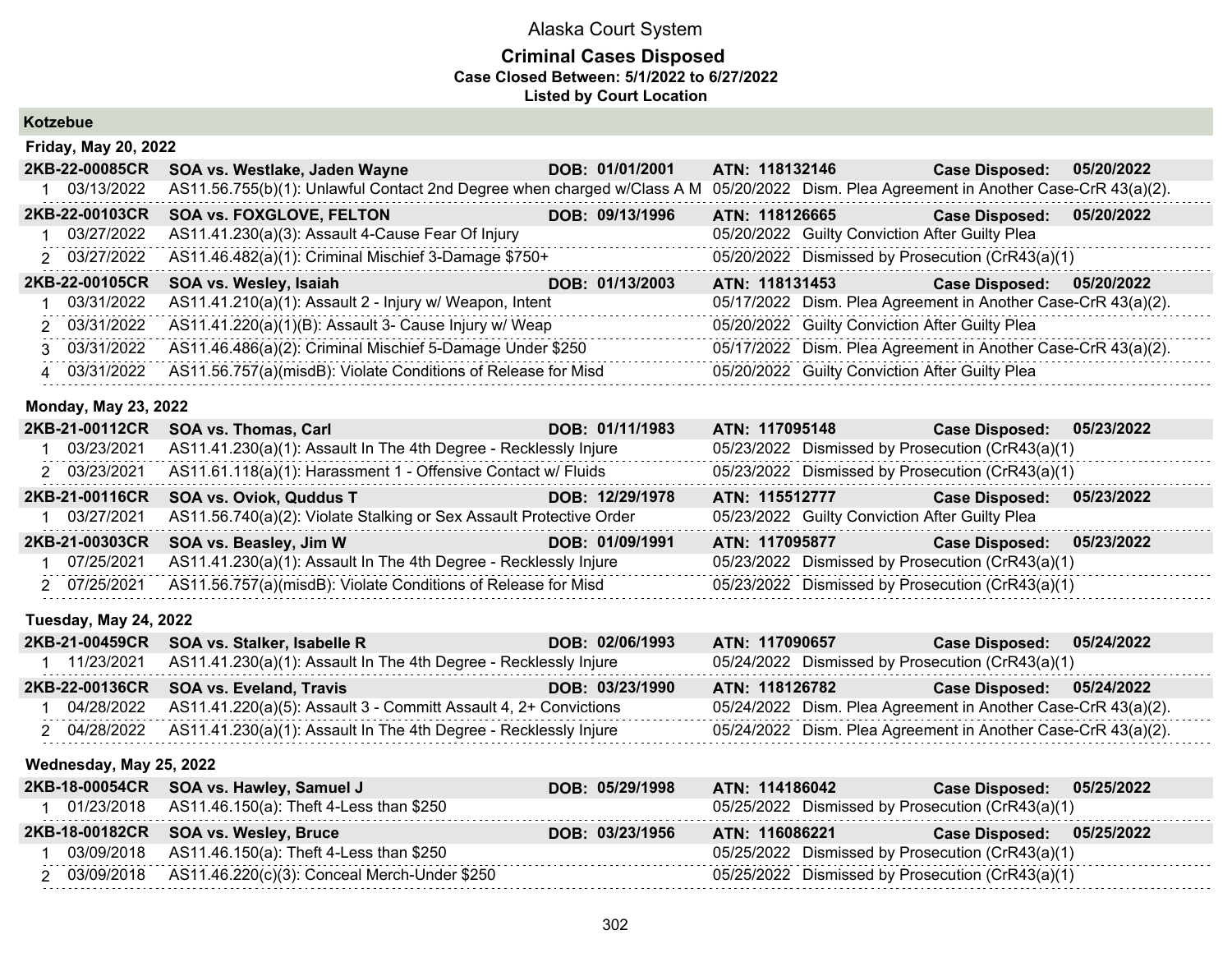## **Criminal Cases Disposed Case Closed Between: 5/1/2022 to 6/27/2022 Listed by Court Location**

**Kotzebue**

| Tuesday, May 31, 2022 |                                     |  |
|-----------------------|-------------------------------------|--|
|                       | $2KR-22-00162CR$ SOA vs. Nelson Sam |  |

|  | 2KB-22-00162CR SOA vs. Nelson, Sam                 | DOB: 02/21/1986 | <b>ATN: 118132326</b>                          | <b>Case Disposed:</b> | 05/31/2022 |
|--|----------------------------------------------------|-----------------|------------------------------------------------|-----------------------|------------|
|  | 05/20/2022 AS11.46.150(a): Theft 4-Less than \$250 |                 | 05/31/2022 Guilty Conviction After Guilty Plea |                       |            |

#### **Thursday, June 2, 2022**

| 2KB-21-00281CR | SOA vs. Stalker, Lena Ann                                                  | DOB: 04/02/1970 | ATN: 117095733 | <b>Case Disposed:</b>                          | 06/02/2022 |
|----------------|----------------------------------------------------------------------------|-----------------|----------------|------------------------------------------------|------------|
| 07/14/2021     | AS11.41.230(a)(1): Assault In The 4th Degree - Recklessly Injure           |                 |                | 06/02/2022 Guilty Conviction After Guilty Plea |            |
| 2 07/30/2021   | AS11.56.757(a)(misdB): Violate Conditions of Release for Misd              |                 |                | 06/02/2022 Guilty Conviction After Guilty Plea |            |
| 3 10/17/2021   | AS11.56.757(a)(misdB): Violate Conditions of Release for Misd              |                 |                | 06/02/2022 Guilty Conviction After Guilty Plea |            |
| 4 04/01/2022   | AS11.56.757(a)(misdB): Violate Conditions of Release for Misd              |                 |                | 06/02/2022 Guilty Conviction After Guilty Plea |            |
|                | 5 05/10/2022 AS11.56.757(a)(misdB): Violate Conditions of Release for Misd |                 |                | 06/02/2022 Guilty Conviction After Guilty Plea |            |
|                |                                                                            |                 |                |                                                |            |

#### **Friday, June 3, 2022**

| 2KB-20-00239CR | SOA vs. Mitchell, Vanessa Lynn                                 | DOB: 12/13/1981 | ATN: 116974386                                 | Case Disposed: 06/03/2022                                     |            |
|----------------|----------------------------------------------------------------|-----------------|------------------------------------------------|---------------------------------------------------------------|------------|
| 06/18/2020     | AS11.56.757(a)(misdA): Violate Condition of Release for Felony |                 |                                                | 06/03/2022 Dism. Plea Agreement in Another Case-CrR 43(a)(2). |            |
| 2 06/18/2020   | AS11.61.118(a)(1): Harassment 1 - Offensive Contact w/ Fluids  |                 |                                                | 06/03/2022 Dism. Plea Agreement in Another Case-CrR 43(a)(2). |            |
|                | 2KB-20-00412CR SOA vs. Mitchell, Vanessa Lynn                  | DOB: 12/13/1981 | ATN: 116974638                                 | <b>Case Disposed:</b>                                         | 06/03/2022 |
| 10/08/2020     | AS11.46.484(a)(1): Crim Mischief 4-Prop Dam \$250-\$749        |                 | 06/03/2022 Guilty Conviction After Guilty Plea |                                                               |            |
| 2 10/08/2020   | AS11.56.757(a)(misdB): Violate Conditions of Release for Misd  |                 | 06/03/2022 Guilty Conviction After Guilty Plea |                                                               |            |
| 3 10/08/2020   | AS11.56.757(a)(misdB): Violate Conditions of Release for Misd  |                 |                                                | 06/03/2022 Dism. Plea Agreement in Another Case-CrR 43(a)(2). |            |

#### **Monday, June 6, 2022**

| 2KB-18-00661CR | SOA vs. Tuzroyluk, Sayers W                                      | DOB: 08/15/1995 | ATN: 114585228                                 | 06/06/2022<br><b>Case Disposed:</b>                           |
|----------------|------------------------------------------------------------------|-----------------|------------------------------------------------|---------------------------------------------------------------|
| 09/10/2018     | AS11.41.230(a)(1): Assault In The 4th Degree - Recklessly Injure |                 |                                                | 06/06/2022 Dismissed by Prosecution (CrR43(a)(1)              |
| 2KB-20-00147CR | SOA vs. Harris, Joseph Grover                                    | DOB: 03/29/1984 | ATN: 117100818                                 | <b>Case Disposed:</b><br>06/06/2022                           |
| 04/29/2020     | AS11.41.220(a)(5): Assault 3 - Committ Assault 4, 2+ Convictions |                 |                                                | 06/06/2022 Dism. Plea Agreement in Another Case-CrR 43(a)(2). |
| 2 04/29/2020   | AS11.41.230(a)(1): Assault In The 4th Degree - Recklessly Injure |                 |                                                | 06/06/2022 Dism. Plea Agreement in Another Case-CrR 43(a)(2). |
| 3 04/29/2020   | AS11.41.210(a)(2): Assault 2 - Serious Injury, Reckless          |                 |                                                | 06/06/2022 Dism. Plea Agreement in Another Case-CrR 43(a)(2). |
| 4 04/29/2020   | AS11.41.220(a)(1)(B): Assault 3- Cause Injury w/ Weap            |                 | 06/06/2022 Guilty Conviction After Guilty Plea |                                                               |
| 2KB-22-00177CR | SOA vs. Stein, Stephan Dwayne                                    | DOB: 09/18/1962 | ATN: 118132371                                 | 06/06/2022<br><b>Case Disposed:</b>                           |
| 06/01/2022     | AS11.41.220(a)(5): Assault 3 - Committ Assault 4, 2+ Convictions |                 |                                                | 06/06/2022 Dismissed.No Probable Cause.CrR5(d)&4(a)(1);MO4(e) |
| 2 06/01/2022   | AS11.41.230(a)(1): Assault In The 4th Degree - Recklessly Injure |                 |                                                | 06/06/2022 Dismissed.No Probable Cause.CrR5(d)&4(a)(1);MO4(e) |

**Tuesday, June 7, 2022**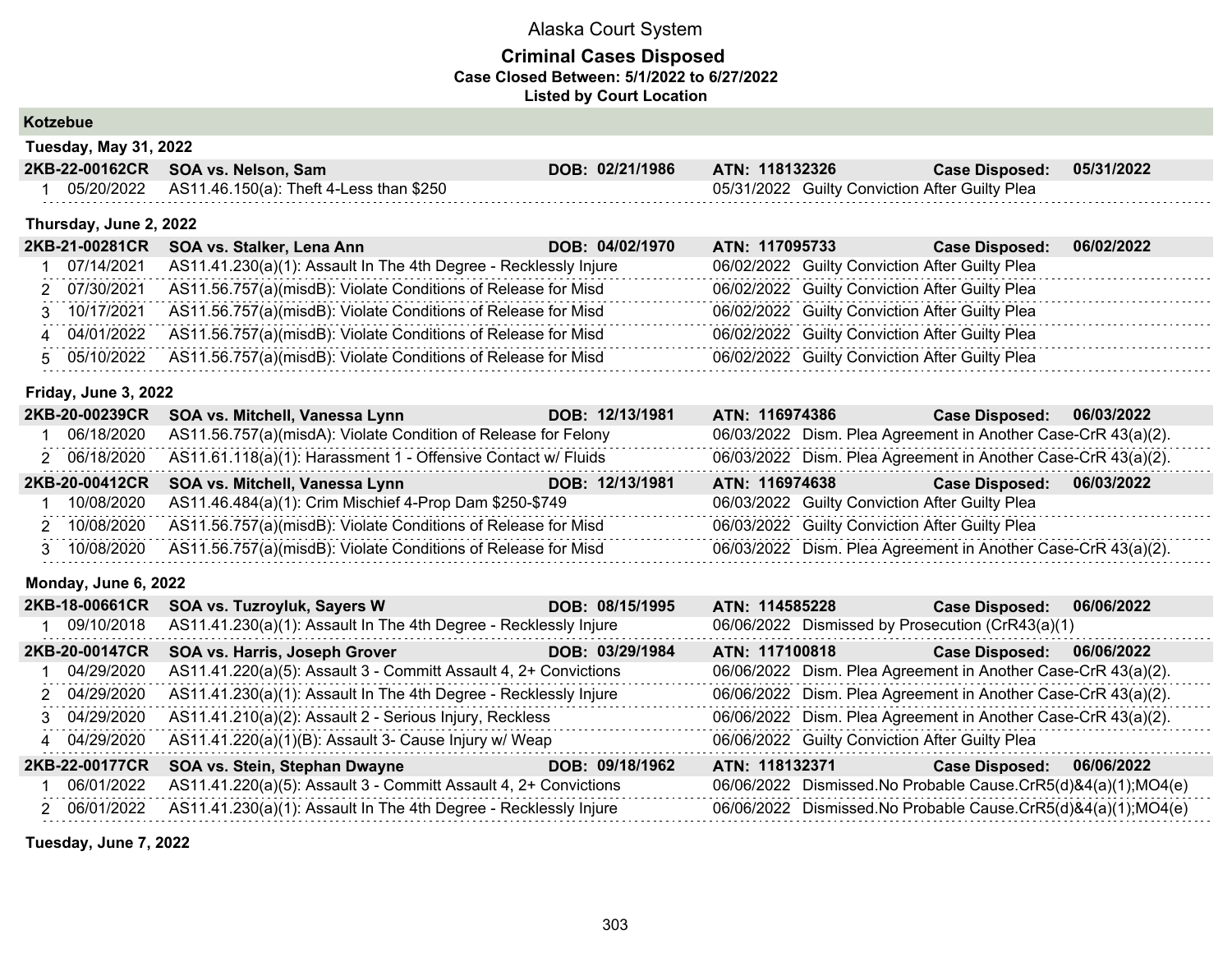### **Criminal Cases Disposed Case Closed Between: 5/1/2022 to 6/27/2022 Listed by Court Location**

**Kotzebue**

| Tuesday, June 7, 2022 |                                                                                                                                                                                                                                                                                                                                                                                                                                                                                                                              |                               |                                                               |                           |
|-----------------------|------------------------------------------------------------------------------------------------------------------------------------------------------------------------------------------------------------------------------------------------------------------------------------------------------------------------------------------------------------------------------------------------------------------------------------------------------------------------------------------------------------------------------|-------------------------------|---------------------------------------------------------------|---------------------------|
| 2KB-20-00302CR        | <b>SOA vs. Sours, Albert Wayne</b>                                                                                                                                                                                                                                                                                                                                                                                                                                                                                           | $\overline{DOB}$ : 01/09/1962 | ATN: 117096336 Case Disposed:                                 | 06/07/2022                |
| 07/31/2020            | AS11.41.220(a)(1)(A): Assault 3- Cause Fear Of Injury w/ Weap                                                                                                                                                                                                                                                                                                                                                                                                                                                                |                               | 06/07/2022 Guilty Conviction After Guilty Plea                |                           |
| 2 07/31/2020          | AS16.10.055: Interfere/ Damage Fishing Gear                                                                                                                                                                                                                                                                                                                                                                                                                                                                                  |                               | 06/07/2022 Dism. Plea Agreement in Another Case-CrR 43(a)(2). |                           |
| 3 07/31/2020          | AS11.46.486(a)(1): Criminal Mischief 5 - Tamper w/ Property                                                                                                                                                                                                                                                                                                                                                                                                                                                                  |                               | 06/07/2022 Dism. Plea Agreement in Another Case-CrR 43(a)(2). |                           |
| 4 07/31/2020          | AS11.41.220(a)(1)(A): Assault 3- Cause Fear Of Injury w/ Weap                                                                                                                                                                                                                                                                                                                                                                                                                                                                |                               | 06/07/2022 No Conviction Entered. Merged With Another Count.  |                           |
| 5 07/31/2020          | AS11.41.220(a)(1)(A): Assault 3- Cause Fear Of Injury w/ Weap                                                                                                                                                                                                                                                                                                                                                                                                                                                                |                               | 06/07/2022 No Conviction Entered. Merged With Another Count.  |                           |
| 6 07/31/2020          | AS11.41.220(a)(1)(A): Assault 3- Cause Fear Of Injury w/ Weap                                                                                                                                                                                                                                                                                                                                                                                                                                                                |                               | 06/07/2022 No Conviction Entered. Merged With Another Count.  |                           |
| 2KB-21-00189CR        | $\blacksquare$ $\blacksquare$ $\blacksquare$ $\blacksquare$ $\blacksquare$ $\blacksquare$ $\blacksquare$ $\blacksquare$ $\blacksquare$ $\blacksquare$ $\blacksquare$ $\blacksquare$ $\blacksquare$ $\blacksquare$ $\blacksquare$ $\blacksquare$ $\blacksquare$ $\blacksquare$ $\blacksquare$ $\blacksquare$ $\blacksquare$ $\blacksquare$ $\blacksquare$ $\blacksquare$ $\blacksquare$ $\blacksquare$ $\blacksquare$ $\blacksquare$ $\blacksquare$ $\blacksquare$ $\blacksquare$ $\blacks$<br><b>SOA vs. Sours, Albert W</b> |                               | ATN: 117094626 Case Disposed: 06/07/2022                      |                           |
| 05/17/2021            | AS11.46.484(a)(1): Crim Mischief 4-Prop Dam \$250-\$749                                                                                                                                                                                                                                                                                                                                                                                                                                                                      |                               | 06/07/2022 Dism. Plea Agreement in Another Case-CrR 43(a)(2). |                           |
| 2 05/17/2021          | AS11.56.757(a)(misdB): Violate Conditions of Release for Misd                                                                                                                                                                                                                                                                                                                                                                                                                                                                |                               | 06/07/2022 Guilty Conviction After Guilty Plea                |                           |
| 2KB-21-00403CR        | SOA vs. Adams, Byron Tyler<br><u> André de la propincia</u>                                                                                                                                                                                                                                                                                                                                                                                                                                                                  | DOB: 01/07/1996               | ATN: 117093375 Case Disposed: 06/07/2022                      |                           |
| 1 10/03/2021          | AS11.46.300(a)(1): Burglary 1- In A Dwelling                                                                                                                                                                                                                                                                                                                                                                                                                                                                                 |                               | 04/01/2022 Dismissed by Prosecution (CrR43(a)(1)              |                           |
| 2 10/03/2021          | AS11.41.220(a)(1)(B): Assault 3- Cause Injury w/ Weap                                                                                                                                                                                                                                                                                                                                                                                                                                                                        |                               | 06/07/2022 Guilty Conviction After Guilty Plea                |                           |
| 3 10/03/2021          | AS11.41.220(a)(1)(A): Assault 3- Cause Fear Of Injury w/ Weap                                                                                                                                                                                                                                                                                                                                                                                                                                                                |                               | 04/01/2022 Dismissed by Prosecution (CrR43(a)(1)              |                           |
| 4 10/03/2021          | AS11.41.230(a)(1): Assault In The 4th Degree - Recklessly Injure                                                                                                                                                                                                                                                                                                                                                                                                                                                             |                               | 04/01/2022 Dismissed by Prosecution (CrR43(a)(1)              |                           |
| 2KB-22-00021CR        | SOA vs. Sours, Albert Wayne                                                                                                                                                                                                                                                                                                                                                                                                                                                                                                  | DOB: 01/09/1962               | ATN: 117090999 Participation                                  | Case Disposed: 06/07/2022 |
| 01/19/2022            | AS11.41.230(a)(1): Assault In The 4th Degree - Recklessly Injure                                                                                                                                                                                                                                                                                                                                                                                                                                                             |                               | 06/07/2022 Dism. Plea Agreement in Another Case-CrR 43(a)(2). |                           |
| 2 01/19/2022          | AS11.56.757(a)(misdA): Violate Condition of Release for Felony                                                                                                                                                                                                                                                                                                                                                                                                                                                               |                               | 06/07/2022 Dism. Plea Agreement in Another Case-CrR 43(a)(2). |                           |
| 3 01/19/2022          | AS11.56.757(a)(misdB): Violate Conditions of Release for Misd                                                                                                                                                                                                                                                                                                                                                                                                                                                                |                               | 06/07/2022 Dism. Plea Agreement in Another Case-CrR 43(a)(2). |                           |

### **Wednesday, June 8, 2022**

| 2KB-22-00011CR SOA vs. Custer, Charlie                    | DOB: 07/16/1993 | ATN: 117093438                                                | Case Disposed: 06/08/2022 |            |
|-----------------------------------------------------------|-----------------|---------------------------------------------------------------|---------------------------|------------|
| 12/30/2021 AS11.56.740(a)(1): Violate DV Protective Order |                 | 06/08/2022 Dism. Plea Agreement in Another Case-CrR 43(a)(2). |                           |            |
| 2KB-22-00117CR SOA vs. Custer, Charlie                    | DOB: 07/16/1993 | ATN: 118125144                                                | <b>Case Disposed:</b>     | 06/08/2022 |
| 04/06/2022 AS11.56.740(a)(1): Violate DV Protective Order |                 | 06/08/2022 Guilty Conviction After Guilty Plea                |                           |            |

#### **Thursday, June 9, 2022**

| 2KB-22-00169CR SOA vs. Hugo, Michael                                        | DOB: 09/29/1985 ATN: 118132011 |                                       | Case Disposed: 06/09/2022 |  |
|-----------------------------------------------------------------------------|--------------------------------|---------------------------------------|---------------------------|--|
| 05/28/2022 AS11.41.220(a)(5): Assault 3 - Committ Assault 4, 2+ Convictions |                                | 06/09/2022 Dismissed. Duplicate Case. |                           |  |

**Friday, June 10, 2022**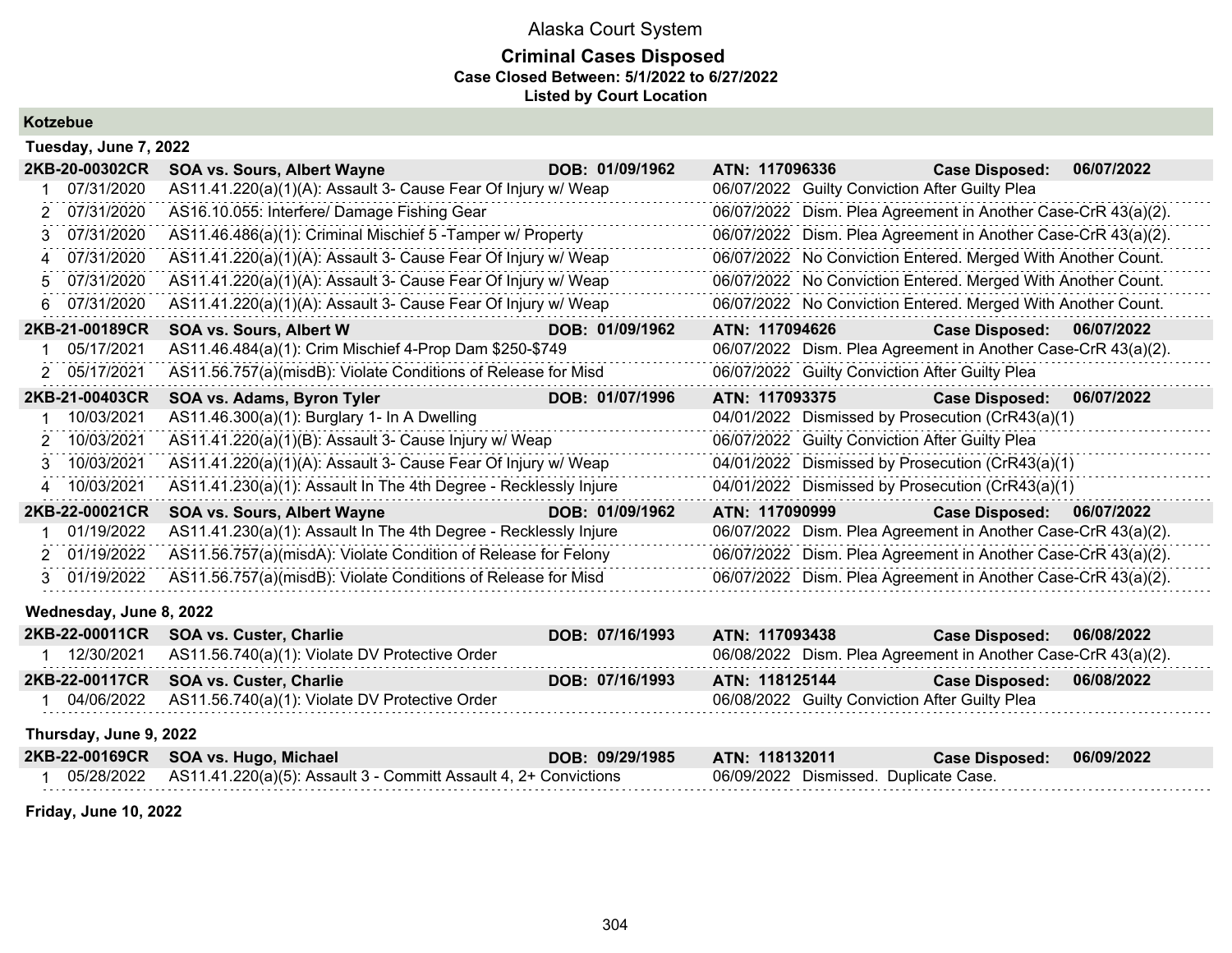### **Criminal Cases Disposed Case Closed Between: 5/1/2022 to 6/27/2022 Listed by Court Location**

| Kotzebue |  |
|----------|--|
|----------|--|

| <b>Friday, June 10, 2022</b> |                                                               |                 |                |                                                  |            |
|------------------------------|---------------------------------------------------------------|-----------------|----------------|--------------------------------------------------|------------|
| 2KB-22-00131CR               | <b>SOA vs. SNYDER, NATHANIEL RODNEY</b>                       | DOB: 01/16/2001 | ATN: 117601416 | <b>Case Disposed:</b>                            | 06/10/2022 |
| 04/24/2022                   | AS11.41.230(a)(3): Assault 4-Cause Fear Of Injury             |                 |                | 06/10/2022 Guilty Conviction After Guilty Plea   |            |
| 2 04/24/2022                 | AS11.41.220(a)(1)(A): Assault 3- Cause Fear Of Injury w/ Weap |                 |                | 06/10/2022 Dismissed by Prosecution (CrR43(a)(1) |            |
| 04/24/2022                   | AS11.41.220(a)(1)(A): Assault 3- Cause Fear Of Injury w/ Weap |                 |                | 06/10/2022 Dismissed by Prosecution (CrR43(a)(1) |            |
| 04/24/2022                   | AS11.61.210(a)(1): Misc/Weapons 4- Possess While Intox        |                 |                | 06/10/2022 Guilty Conviction After Guilty Plea   |            |

#### **Monday, June 13, 2022**

| 2KB-21-00447CR | SOA vs. Kelsey, Rhoda Nellie                                                | DOB: 09/20/1977 | ATN: 117590985                                                | <b>Case Disposed:</b> | 06/13/2022 |
|----------------|-----------------------------------------------------------------------------|-----------------|---------------------------------------------------------------|-----------------------|------------|
| 07/31/2021     | AS04.11.499(a)(misd): Import Alcohol -Dry Area - Small Amt                  |                 | 06/13/2022 Dism. Plea Agreement in Another Case-CrR 43(a)(2). |                       |            |
|                | 2KB-22-00018CR SOA vs. Booth, Jared                                         | DOB: 04/15/1997 | ATN: 117090963                                                | <b>Case Disposed:</b> | 06/13/2022 |
|                | 01/15/2022 AS11.41.230(a)(1): Assault In The 4th Degree - Recklessly Injure |                 | 06/13/2022 Guilty Conviction After Guilty Plea                |                       |            |
|                | 2KB-22-00157CR SOA vs. Cobbin, Lavisel                                      | DOB: 10/11/1994 | ATN: 118131984                                                | <b>Case Disposed:</b> | 06/13/2022 |
| 05/19/2022     | AS11.61.118(a)(2): Harassment 1 - Touch Genitals / Butx / Breast            |                 | 06/13/2022 Dismissed.No Probable Cause.CrR5(d)&4(a)(1);MO4(e) |                       |            |

#### **Tuesday, June 14, 2022**

|            | 2KB-22-00002CR SOA vs. Brown, Haley Crystal                                                                             | DOB: 12/11/2001 | ATN: 117095085                                 | <b>Case Disposed:</b> | 06/14/2022 |
|------------|-------------------------------------------------------------------------------------------------------------------------|-----------------|------------------------------------------------|-----------------------|------------|
| 12/30/2021 | AS28.22.019: Proof Of Insurance To Be Carried And Exhibited On Demand (1 06/14/2022 Guilty Conviction After Guilty Plea |                 |                                                |                       |            |
|            | 2KB-22-00178CR SOA vs. Loon, Yvonne Lona                                                                                | DOB: 11/09/1993 | ATN: 118126863                                 | <b>Case Disposed:</b> | 06/14/2022 |
|            | 05/26/2022 AS11.56.758(b)(1): Violation Of Custodian Duty - Re Felony                                                   |                 | 06/14/2022 Guilty Conviction After Guilty Plea |                       |            |
|            | 2KB-22-00179CR SOA vs. Ballot, Tonya Ann                                                                                | DOB: 04/10/1974 | ATN: 118126854                                 | <b>Case Disposed:</b> | 06/14/2022 |
|            | 05/26/2022 AS11.56.758(b)(1): Violation Of Custodian Duty - Re Felony                                                   |                 | 06/14/2022 Guilty Conviction After Guilty Plea |                       |            |

#### **Wednesday, June 15, 2022**

| 2KB-21-00121CR | <b>SOA vs. Stalker, Derek</b>                                    | DOB: 01/27/1992 | ATN: 117094482                                 | <b>Case Disposed:</b>                                         | 06/15/2022 |
|----------------|------------------------------------------------------------------|-----------------|------------------------------------------------|---------------------------------------------------------------|------------|
| 04/03/2021     | AS11.41.230(a)(1): Assault In The 4th Degree - Recklessly Injure |                 |                                                | 06/15/2022 Dism. Plea Agreement in Another Case-CrR 43(a)(2). |            |
| 2KB-21-00328CR | SOA vs. Attungana, Henry                                         | DOB: 07/27/1993 | ATN: 115798608                                 | <b>Case Disposed:</b>                                         | 06/15/2022 |
| 08/09/2021     | AS11.41.230(a)(1): Assault In The 4th Degree - Recklessly Injure |                 | 06/15/2022 Guilty Conviction After Guilty Plea |                                                               |            |
| 2 08/09/2021   | AS11.41.230(a)(1): Assault In The 4th Degree - Recklessly Injure |                 |                                                | 06/15/2022 Dismissed by Prosecution (CrR43(a)(1)              |            |
| 3 08/09/2021   | AS11.46.486(a)(2): Criminal Mischief 5-Damage Under \$250        |                 |                                                | 06/15/2022 Dismissed by Prosecution (CrR43(a)(1)              |            |
|                |                                                                  |                 |                                                |                                                               |            |
| 2KB-21-00456CR | <b>SOA vs. Lee, Bradford</b>                                     | DOB: 11/26/2002 | ATN: 117090648                                 | <b>Case Disposed:</b>                                         | 06/15/2022 |
| 11/21/2021     | AS11.41.230(a)(1): Assault In The 4th Degree - Recklessly Injure |                 | 06/15/2022 Guilty Conviction After Guilty Plea |                                                               |            |
| 2 01/11/2022   | AS11.56.757(a)(misdA): Violate Condition of Release for Felony   |                 | 06/15/2022 Guilty Conviction After Guilty Plea |                                                               |            |
| 2KB-22-00168CR | SOA vs. Attungana, Henry                                         | DOB: 07/27/1993 | ATN: 115798734                                 | <b>Case Disposed:</b>                                         | 06/15/2022 |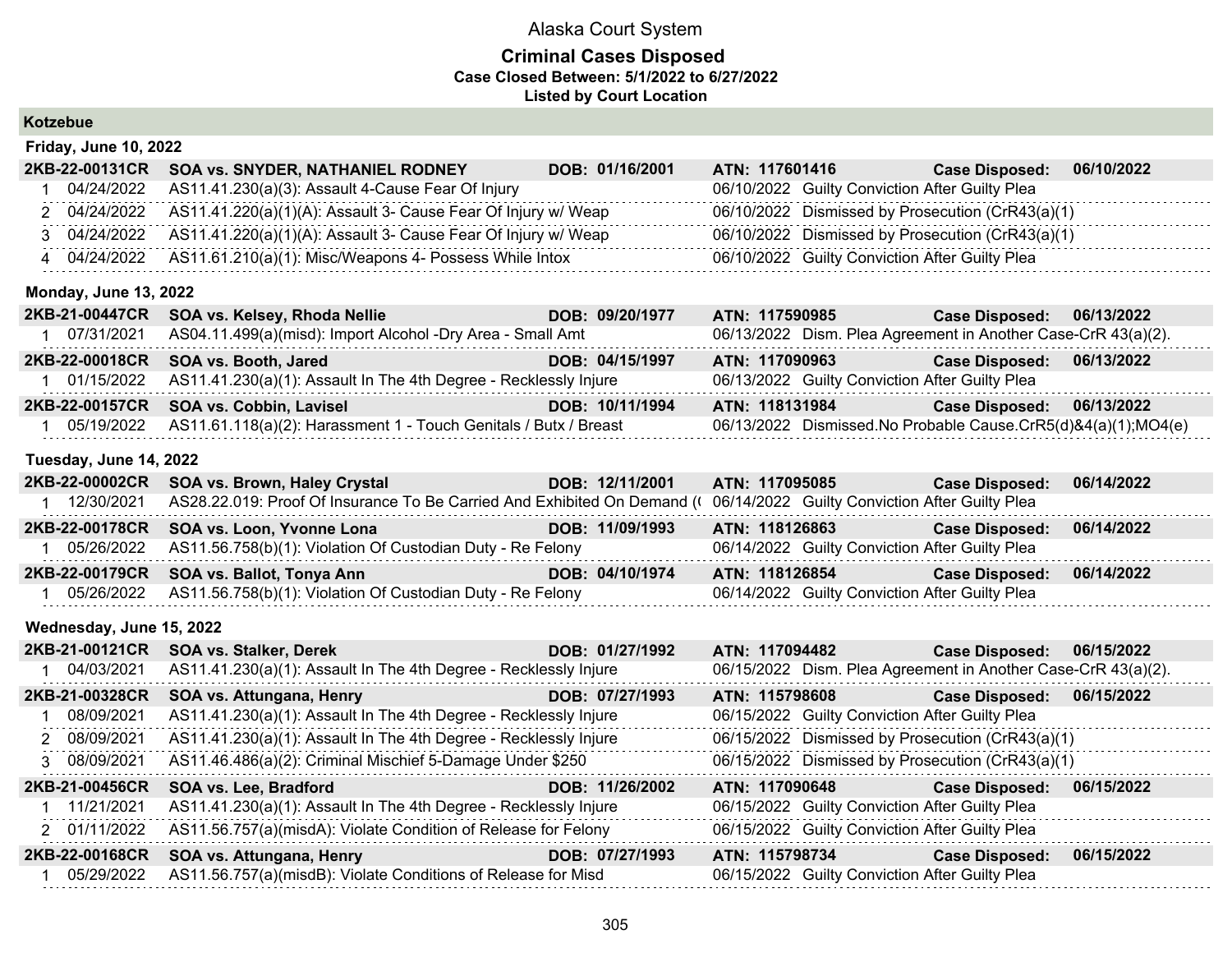## **Criminal Cases Disposed Case Closed Between: 5/1/2022 to 6/27/2022 Listed by Court Location**

## **Kotzebue**

**Wednesday, June 15, 2022**

| 2KB-22-00172CR          | <b>SOA vs. Stalker, Derek S</b>                                             | DOB: 01/27/1992 | ATN: 118132038                                   | <b>Case Disposed:</b> | 06/15/2022 |
|-------------------------|-----------------------------------------------------------------------------|-----------------|--------------------------------------------------|-----------------------|------------|
| 06/02/2022              | AS28.35.030(a)(2): DUI- BAC .08+ Percent                                    |                 | 06/15/2022 Guilty Conviction After Guilty Plea   |                       |            |
| 2 06/02/2022            | AS11.56.757(a)(misdB): Violate Conditions of Release for Misd               |                 | 06/15/2022 Guilty Conviction After Guilty Plea   |                       |            |
| Thursday, June 23, 2022 |                                                                             |                 |                                                  |                       |            |
|                         | 2KB-22-00153CR SOA vs. Jack, Victor                                         | DOB: 05/14/1998 | ATN: 118131957                                   | <b>Case Disposed:</b> | 06/23/2022 |
|                         | 05/16/2022 AS11.41.250: Reckless Endangerment                               |                 | 06/23/2022 Guilty Conviction After Guilty Plea   |                       |            |
|                         | 2 05/16/2022 AS11.56.757(a)(misdA): Violate Condition of Release for Felony |                 | 06/23/2022 Guilty Conviction After Guilty Plea   |                       |            |
|                         | 3 05/16/2022 AS11.56.700(a)(1): Resist/Interfere Arrest-By Force            |                 | 06/23/2022 Dismissed by Prosecution (CrR43(a)(1) |                       |            |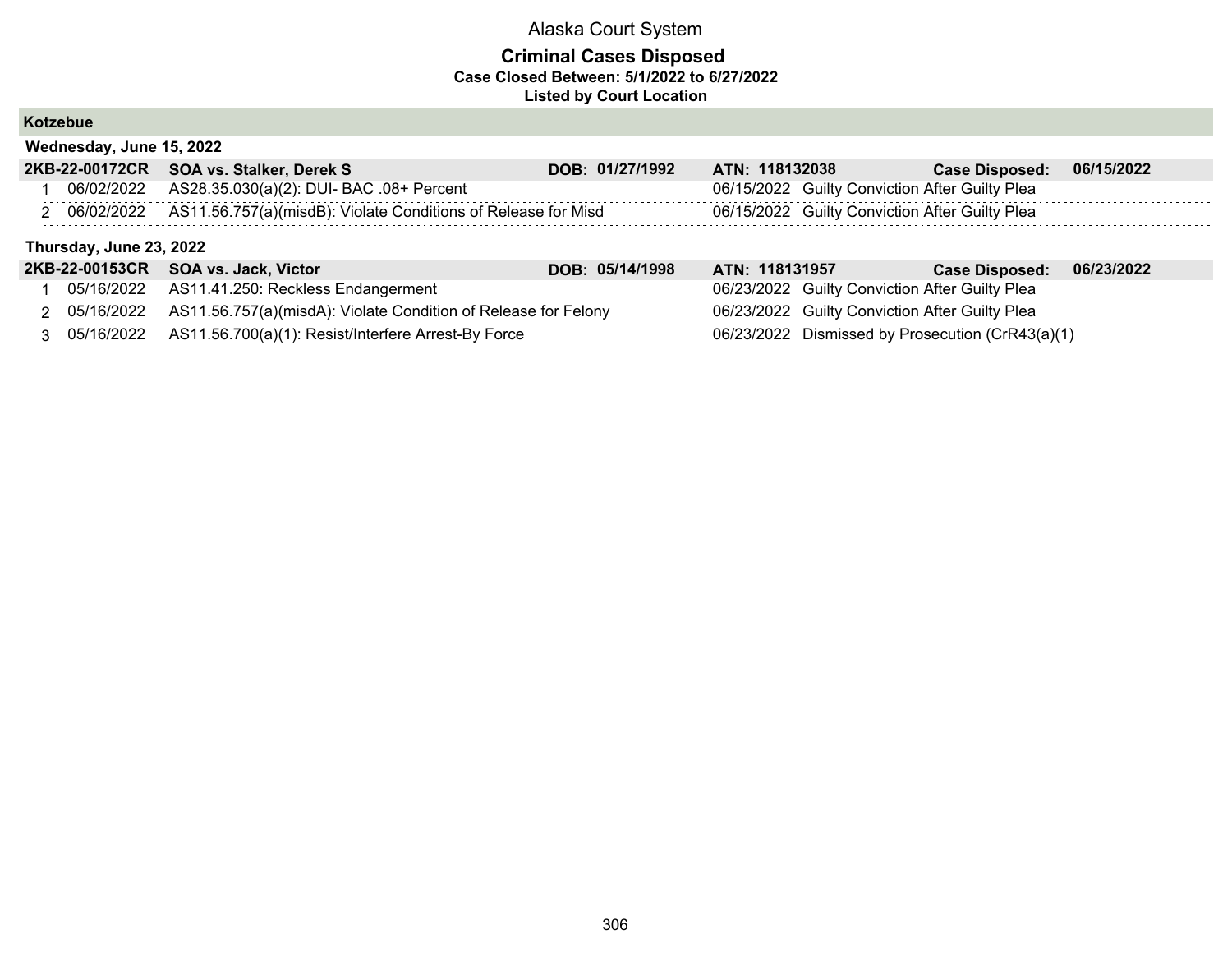## **Criminal Cases Disposed Case Closed Between: 5/1/2022 to 6/27/2022 Listed by Court Location**

**Naknek**

|    | Tuesday, May 3, 2022 |                                                         |                 |                                                  |                       |            |
|----|----------------------|---------------------------------------------------------|-----------------|--------------------------------------------------|-----------------------|------------|
|    | 3NA-21-00028CR       | SOA vs. Hester JR, Robert L                             | DOB: 05/03/1988 | ATN: 109929384                                   | <b>Case Disposed:</b> | 05/03/2022 |
|    | 04/06/2021           | AS11.46.300(a)(1): Burglary 1- In A Dwelling            |                 | 05/03/2022 Dismissed by Prosecution (CrR43(a)(1) |                       |            |
|    | 2 04/06/2021         | AS11.46.130(a)(2): Theft 2-Firearm/Explosive            |                 | 05/03/2022 Dismissed by Prosecution (CrR43(a)(1) |                       |            |
|    | 3 04/06/2021         | AS11.46.130(a)(2): Theft 2-Firearm/Explosive            |                 | 05/03/2022 Dismissed by Prosecution (CrR43(a)(1) |                       |            |
|    | 4 04/06/2021         | AS11.46.130(a)(2): Theft 2-Firearm/Explosive            |                 | 05/03/2022 Dismissed by Prosecution (CrR43(a)(1) |                       |            |
|    | 5 04/06/2021         | AS11.46.130(a)(2): Theft 2-Firearm/Explosive            |                 | 05/03/2022 Dismissed by Prosecution (CrR43(a)(1) |                       |            |
|    | 6 04/06/2021         | AS11.46.130(a)(2): Theft 2-Firearm/Explosive            |                 | 05/03/2022 Dismissed by Prosecution (CrR43(a)(1) |                       |            |
|    | 04/06/2021           | AS11.46.130(a)(2): Theft 2-Firearm/Explosive            |                 | 05/03/2022 Dismissed by Prosecution (CrR43(a)(1) |                       |            |
|    | 8 04/06/2021         | AS11.46.130(a)(2): Theft 2-Firearm/Explosive            |                 | 05/03/2022 Dismissed by Prosecution (CrR43(a)(1) |                       |            |
| 9. | 04/06/2021           | AS11.46.130(a)(2): Theft 2-Firearm/Explosive            |                 | 05/03/2022 Dismissed by Prosecution (CrR43(a)(1) |                       |            |
| 10 | 04/06/2021           | AS11.61.200(a)(1): Misc/Weapons 3 - Felon In Possession |                 | 05/03/2022 Dismissed by Prosecution (CrR43(a)(1) |                       |            |

#### **Thursday, May 5, 2022**

|            | 3NA-21-00189CR SOA vs. Balluta, Chester Z                                   | DOB: 02/25/1976 | ATN: 116923167                                   | Case Disposed: 05/05/2022 |  |
|------------|-----------------------------------------------------------------------------|-----------------|--------------------------------------------------|---------------------------|--|
|            | 09/24/2021 AS11.41.230(a)(1): Assault In The 4th Degree - Recklessly Injure |                 | 05/05/2022 Guilty Conviction After Guilty Plea   |                           |  |
| 09/24/2021 | AS11.46.486(a)(2): Criminal Mischief 5-Damage Under \$250                   |                 | 05/05/2022 Dismissed by Prosecution (CrR43(a)(1) |                           |  |

#### **Thursday, May 12, 2022**

|            | 3NA-21-00141CR SOA vs. Munzanreder, Landon Dean | DOB: 04/23/1991 | ATN: 114684381                                   | <b>Case Disposed:</b> | 05/12/2022 |
|------------|-------------------------------------------------|-----------------|--------------------------------------------------|-----------------------|------------|
| 07/24/2021 | AS28.35.030(a)(1): DUI- Alcohol Or Contr Subst  |                 | 05/12/2022 Guilty Conviction After Guilty Plea   |                       |            |
| 07/24/2021 | AS28.35.400: Reckless Driving                   |                 | 05/12/2022 Dismissed by Prosecution (CrR43(a)(1) |                       |            |

#### **Monday, May 16, 2022**

| 3NA-21-00038CR SOA vs. Andrew, Gilbert George                      | DOB: 06/19/1965 | ATN: 117793116                                 | Case Disposed: 05/16/2022 |  |
|--------------------------------------------------------------------|-----------------|------------------------------------------------|---------------------------|--|
| 05/18/2021 AS11.61.120(a)(5): Harassment 2 -Offensive Phys Contact |                 | 05/16/2022 Guilty Conviction After Guilty Plea |                           |  |
|                                                                    |                 |                                                |                           |  |
| 3NA-21-00130CR SOA vs. Martushev, Filip Feoktistivich              | DOB: 12/23/1978 | ATN: 116058537                                 | Case Disposed: 05/16/2022 |  |

#### **Tuesday, May 24, 2022**

|            | 3NA-20-00165CR SOA vs. Gregg, Clifford Davis                                | DOB: 04/27/1972 | ATN: 117773235                                   | Case Disposed: 05/24/2022 |            |
|------------|-----------------------------------------------------------------------------|-----------------|--------------------------------------------------|---------------------------|------------|
| 07/31/2020 | AS11.41.460(misdB): Indecent Exposure 2 - Victim 16+                        |                 | 05/24/2022 Dismissed by Prosecution (CrR43(a)(1) |                           |            |
|            | 3NA-21-00219CR SOA vs. Mcdowell, Devan Paul                                 | DOB: 03/15/1988 | ATN: 115744518                                   | <b>Case Disposed:</b>     | 05/24/2022 |
|            | 12/17/2021 AS11.41.230(a)(1): Assault In The 4th Degree - Recklessly Injure |                 | 05/24/2022 Guilty Conviction After Guilty Plea   |                           |            |
|            | 3NA-22-00021CR SOA vs. Cusma III, Aleck P                                   | DOB: 07/26/1977 | ATN: 116923275                                   | <b>Case Disposed:</b>     | 05/24/2022 |
| 02/01/2022 | AS11.41.210(a)(2): Assault 2 - Serious Injury, Reckless                     |                 | 05/24/2022 Dismissed by Prosecution (CrR43(a)(1) |                           |            |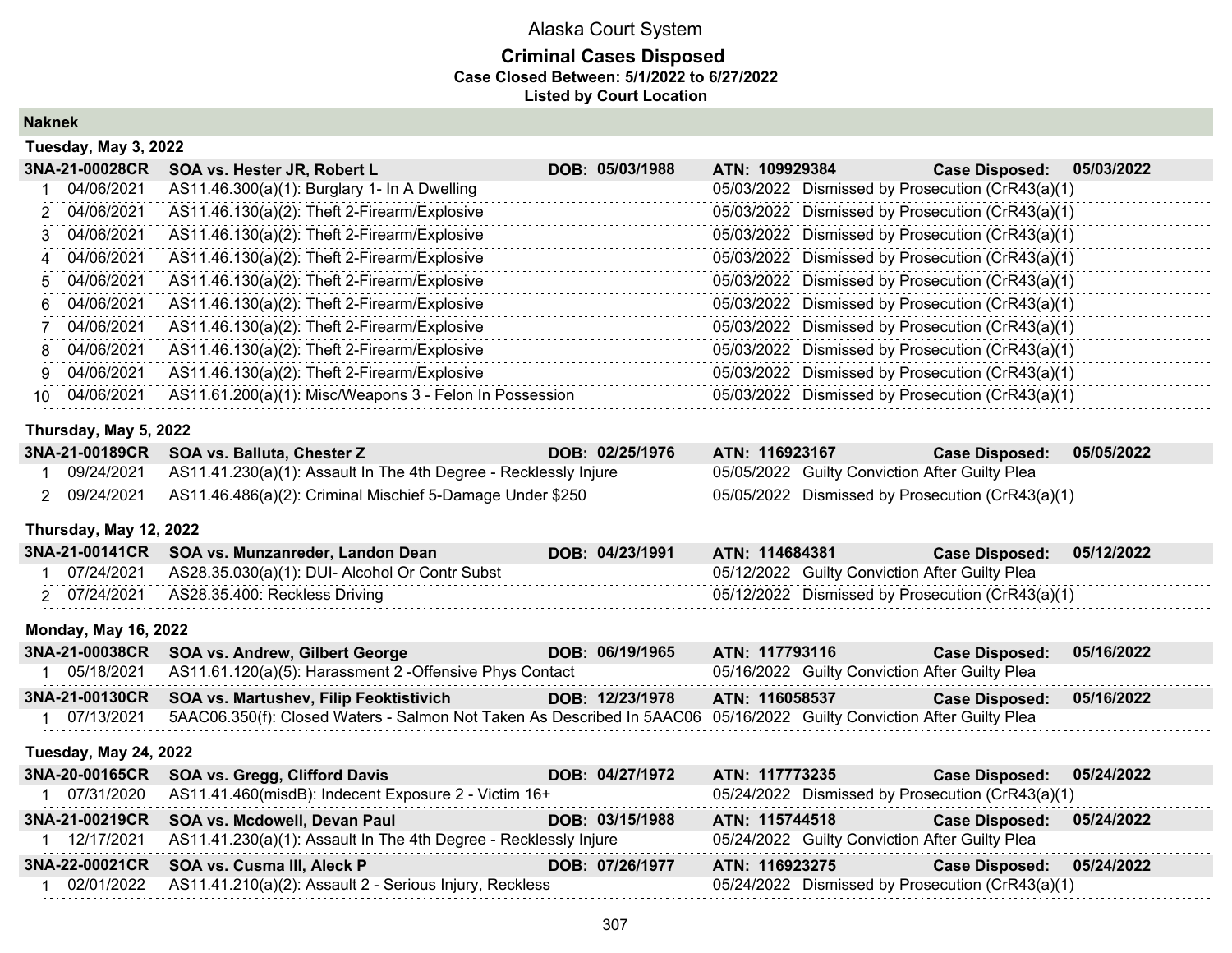| <b>Naknek</b> |  |
|---------------|--|
|               |  |

| <b>Tuesday, May 24, 2022</b> |                                                                  |  |                 |                |                                                |                                                               |            |
|------------------------------|------------------------------------------------------------------|--|-----------------|----------------|------------------------------------------------|---------------------------------------------------------------|------------|
| 3NA-22-00047CR               | SOA vs. EKNATY, JOHN A                                           |  | DOB: 01/23/1991 | ATN: 117788049 |                                                | <b>Case Disposed:</b>                                         | 05/24/2022 |
| 1 05/07/2022                 | AS11.41.230(a)(3): Assault 4-Cause Fear Of Injury                |  |                 |                |                                                | 05/24/2022 Dismissed by Prosecution (CrR43(a)(1)              |            |
| 2 05/07/2022                 | AS11.46.486(a)(2): Criminal Mischief 5-Damage Under \$250        |  |                 |                |                                                | 05/24/2022 Dismissed by Prosecution (CrR43(a)(1)              |            |
| Thursday, May 26, 2022       |                                                                  |  |                 |                |                                                |                                                               |            |
| 3NA-20-00043CR               | SOA vs. Madrid, Tyrone Jose                                      |  | DOB: 09/14/1989 | ATN: 114684471 |                                                | <b>Case Disposed:</b>                                         | 05/26/2022 |
| 1 05/09/2020                 | AS11.61.120(a)(3): Harassment 2 - Repeated Phone Calls           |  |                 |                | 05/26/2022 Guilty Conviction After Guilty Plea |                                                               |            |
| 3NA-22-00040CR               | <b>SOA vs. Hill, Erick</b>                                       |  | DOB: 05/22/2000 | ATN: 117790209 |                                                | <b>Case Disposed:</b>                                         | 05/26/2022 |
| 1 03/23/2022                 | AS11.41.230(a)(1): Assault In The 4th Degree - Recklessly Injure |  |                 |                | 05/26/2022 Guilty Conviction After Guilty Plea |                                                               |            |
| <b>Friday, May 27, 2022</b>  |                                                                  |  |                 |                |                                                |                                                               |            |
| 3NA-22-00052CR               | SOA vs. Shugak, Senafont                                         |  | DOB: 03/10/1982 | ATN: 115743735 |                                                | <b>Case Disposed:</b>                                         | 05/27/2022 |
| 1 05/26/2022                 | AS11.41.270: Stalking 2- Fear For Self Or Family                 |  |                 |                |                                                | 05/27/2022 Dismissed.No Probable Cause.CrR5(d)&4(a)(1);MO4(e) |            |
| <b>Tuesday, May 31, 2022</b> |                                                                  |  |                 |                |                                                |                                                               |            |
| 3NA-22-00001AU               | SOA vs. Morgan, Benjamin George Freas                            |  | DOB: 11/06/2002 | ATN: 115744761 |                                                | <b>Case Disposed:</b>                                         | 05/31/2022 |
| 1 05/20/2022                 | AS28.35.280: Minor Operating Vehicle After Consuming Alcohol     |  |                 |                |                                                | 05/31/2022 Dismissed by Prosecution (CrR43(a)(1)              |            |
| 3NA-22-00010CR               | SOA vs. Skeen, Quincy Craig                                      |  | DOB: 12/09/1994 | ATN: 115744806 |                                                | <b>Case Disposed:</b>                                         | 05/31/2022 |
| 1 01/17/2022                 | AS11.46.300(a)(1): Burglary 1- In A Dwelling                     |  |                 |                |                                                | 05/31/2022 Dismissed by Prosecution (CrR43(a)(1)              |            |
| 2 01/17/2022                 | AS11.46.140(a)(1): Theft 3-Value \$250-\$749                     |  |                 |                |                                                | 05/31/2022 Dismissed by Prosecution (CrR43(a)(1)              |            |
| 3NA-22-00050CR               | <b>SOA vs. MEDFORD, AUSTIN LEWIS</b>                             |  | DOB: 09/10/1991 | ATN: 114684417 |                                                | <b>Case Disposed:</b>                                         | 05/31/2022 |
| 1 05/14/2022                 | AS28.15.291(a)(2): Drive w/Lic Canc/Rev/Sus Prev Conviction      |  |                 |                |                                                | 05/31/2022 Dismissed by Prosecution (CrR43(a)(1)              |            |
| Friday, June 3, 2022         |                                                                  |  |                 |                |                                                |                                                               |            |
| 3NA-22-00055CR               | SOA vs. Phillips, Steven Andrew                                  |  | DOB: 10/12/1985 | ATN: 117790551 |                                                | <b>Case Disposed:</b>                                         | 06/03/2022 |
| 05/31/2022                   | AS11.41.210(a)(1): Assault 2 - Injury w/ Weapon, Intent          |  |                 |                |                                                | 06/03/2022 Dismissed by Prosecution (CrR43(a)(1)              |            |
| 2 05/31/2022                 | AS11.41.230(a)(3): Assault 4-Cause Fear Of Injury                |  |                 |                |                                                | 06/03/2022 Dismissed by Prosecution (CrR43(a)(1)              |            |
| Monday, June 6, 2022         |                                                                  |  |                 |                |                                                |                                                               |            |
| 3NA-19-00227CR               | SOA vs. Walker, Billy Michael                                    |  | DOB: 07/19/1993 | ATN: 114684525 |                                                | <b>Case Disposed:</b>                                         | 06/06/2022 |
| 12/14/2019                   | AS11.46.330(a)(1): Crim Trespass 2- Upon Premises                |  |                 |                |                                                | 06/06/2022 Dism. Plea Agreement in Another Case-CrR 43(a)(2). |            |
| 2 12/14/2019                 | AS11.56.757(a)(misdB): Violate Conditions of Release for Misd    |  |                 |                |                                                | 06/06/2022 Dism. Plea Agreement in Another Case-CrR 43(a)(2). |            |
| 3NA-20-00141CR               | SOA vs. Walker, Billy Michael                                    |  | DOB: 07/19/1993 | ATN: 117773163 |                                                | <b>Case Disposed:</b>                                         | 06/06/2022 |
| 1 07/20/2020                 | AS28.35.182(a)(1): Fail to Stp/Dir Officer-Reck Driving          |  |                 |                |                                                | 06/06/2022 Dism. Plea Agreement in Another Case-CrR 43(a)(2). |            |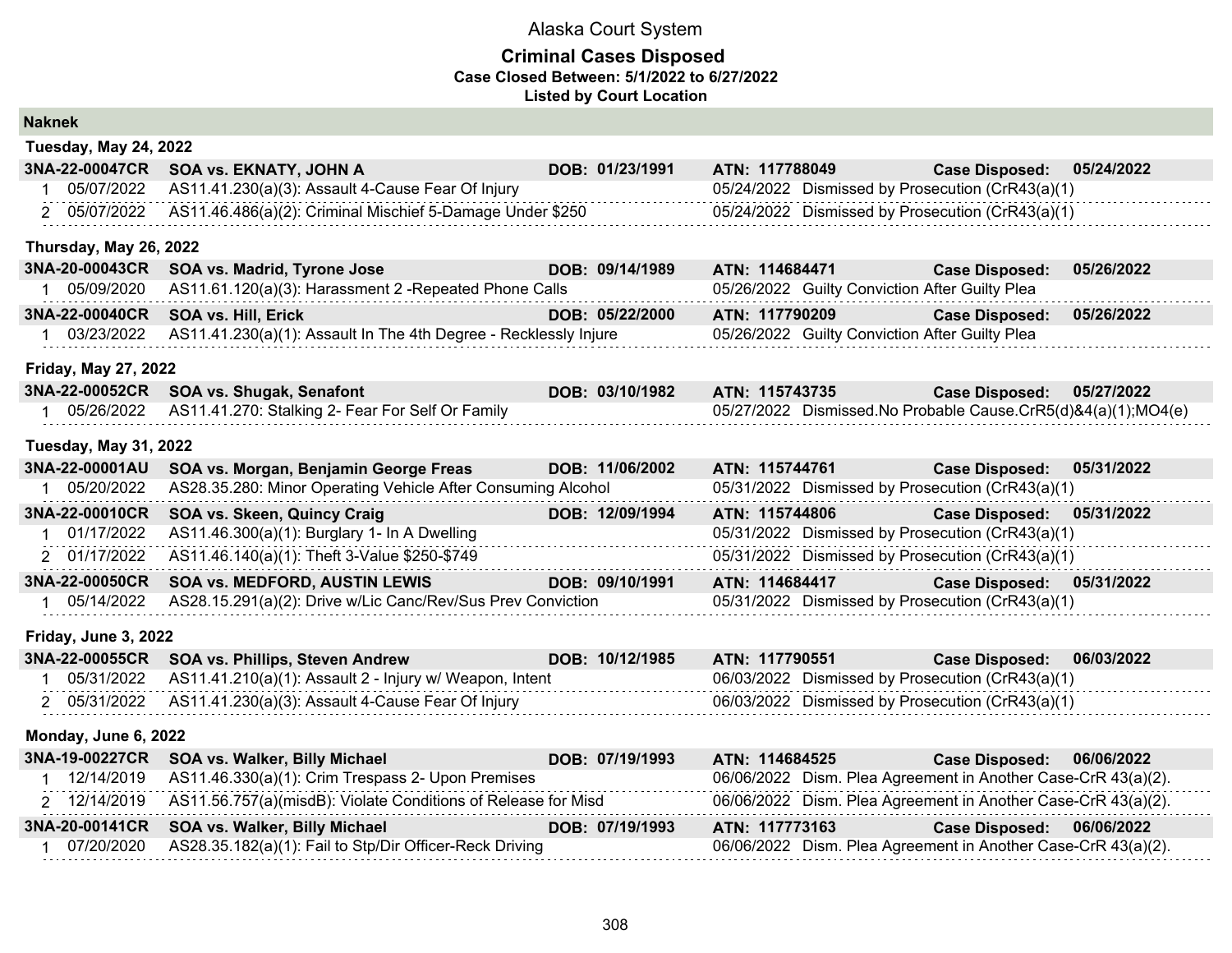| <b>Naknek</b> |                         |                                                                     |                 |                |                                                               |            |
|---------------|-------------------------|---------------------------------------------------------------------|-----------------|----------------|---------------------------------------------------------------|------------|
|               | Monday, June 6, 2022    |                                                                     |                 |                |                                                               |            |
|               | 3NA-20-00167CR          | SOA vs. Walker, Billy Michael                                       | DOB: 07/19/1993 | ATN: 117773181 | <b>Case Disposed:</b>                                         | 06/06/2022 |
| 1             | 07/25/2020              | AS28.35.182(a)(1): Fail to Stp/Dir Officer-Reck Driving             |                 |                | 06/06/2022 Guilty Conviction After Guilty Plea                |            |
|               | 2 07/25/2020            | AS28.35.400: Reckless Driving                                       |                 |                | 06/06/2022 Dismissed by Prosecution (CrR43(a)(1)              |            |
|               | Tuesday, June 7, 2022   |                                                                     |                 |                |                                                               |            |
|               | 3NA-22-00053CR          | SOA vs. Villaflores, Christian Teves                                | DOB: 04/16/1990 | ATN: 115744986 | <b>Case Disposed:</b>                                         | 06/07/2022 |
|               | 1 05/27/2022            | AS28.35.030(a)(1): DUI- Alcohol Or Contr Subst                      |                 |                | 06/07/2022 Guilty Conviction After Guilty Plea                |            |
|               | Wednesday, June 8, 2022 |                                                                     |                 |                |                                                               |            |
|               | 3NA-21-00161CR          | SOA vs. Williams, Allen Andrew                                      | DOB: 02/24/1972 | ATN: 115744185 | <b>Case Disposed:</b>                                         | 06/08/2022 |
|               | 08/05/2021              | AS28.35.030(a)(1): DUI- Alcohol Or Contr Subst                      |                 |                | 06/08/2022 Guilty Conviction After Guilty Plea                |            |
|               | 3NA-21-00166CR          | SOA vs. Williams, Allen Andrew                                      | DOB: 02/24/1972 | ATN: 115744203 | <b>Case Disposed:</b>                                         | 06/08/2022 |
|               | 08/09/2021              | AS11.56.758(b)(1): Violation Of Custodian Duty - Re Felony          |                 |                | 06/08/2022 Dism. Plea Agreement in Another Case-CrR 43(a)(2). |            |
|               | Thursday, June 9, 2022  |                                                                     |                 |                |                                                               |            |
|               | 3NA-20-00194CR          | SOA vs. Weedman, Louis Richard                                      | DOB: 01/16/1962 | ATN: 116057565 | <b>Case Disposed:</b>                                         | 06/09/2022 |
|               | 1 09/16/2020            | 5AAC85.045(a)(8): Hunting Seasons And Bag Limits For Moose - Unit 9 |                 |                | 06/09/2022 Guilty Conviction After Guilty Plea                |            |
|               | 2 09/16/2020            | 5AAC92.050(d): Failure to Have Permit in Possession while Hunting   |                 |                | 06/09/2022 Guilty Conviction After Guilty Plea                |            |
|               | 3NA-22-00060CR          | SOA vs. Batchelder, Lemual Arthur                                   | DOB: 06/22/1986 | ATN: 117790254 | <b>Case Disposed:</b>                                         | 06/09/2022 |
|               | 06/07/2022              | AS11.41.230(a)(1): Assault In The 4th Degree - Recklessly Injure    |                 |                | 06/09/2022 Dismissed by Prosecution (CrR43(a)(1)              |            |
|               | Tuesday, June 14, 2022  |                                                                     |                 |                |                                                               |            |
|               | 3NA-19-00011CR          | SOA vs. McDermott, Robert Ronald                                    | DOB: 01/01/1974 | ATN: 114687621 | <b>Case Disposed:</b>                                         | 06/14/2022 |
|               | 02/23/2019              | AS11.46.330(a)(1): Crim Trespass 2- Upon Premises                   |                 |                | 06/14/2022 Dismissed by Prosecution (CrR43(a)(1)              |            |
|               | 2 02/23/2019            | AS11.56.757(a): Violate Condition Of Release                        |                 |                | 06/14/2022 Dismissed by Prosecution (CrR43(a)(1)              |            |
|               | 3NA-19-00200CR          | SOA vs. McDermott, Robert Ronald                                    | DOB: 01/01/1974 | ATN: 114687801 | <b>Case Disposed:</b>                                         | 06/14/2022 |
|               | 09/16/2019              | AS11.46.330(a)(1): Crim Trespass 2- Upon Premises                   |                 |                | 06/14/2022 Dismissed by Prosecution (CrR43(a)(1)              |            |
|               | 3NA-19-00218CR          | SOA vs. Kalmakoff, Misty Michelle                                   | DOB: 04/30/1982 | ATN: 114684273 | <b>Case Disposed:</b>                                         | 06/14/2022 |
| $\mathbf 1$   | 11/03/2019              | AS11.46.486(a)(2): Criminal Mischief 5-Damage Under \$250           |                 |                | 06/14/2022 Dismissed by Prosecution (CrR43(a)(1)              |            |
|               | 3NA-20-00060CR          | SOA vs. Main, Michael Ryan                                          | DOB: 09/17/1990 | ATN: 114684903 | <b>Case Disposed:</b>                                         | 06/14/2022 |
|               | 06/17/2020              | AS11.41.460(misdA): Indecent Exposure 2 - Victim Under 16           |                 |                | 06/14/2022 Dismissed by Prosecution (CrR43(a)(1)              |            |
|               | 2 06/17/2020            | AS11.61.110(a)(5): Disord Conduct-Challenge To Fight                |                 |                | 06/14/2022 Dismissed by Prosecution (CrR43(a)(1)              |            |
|               | 3NA-20-00066CR          | SOA vs. Discher, James Michael                                      | DOB: 09/01/1992 | ATN: 114684318 | <b>Case Disposed:</b>                                         | 06/14/2022 |
|               | 06/24/2020              | AS11.71.050(a)(4): MICS5 Possess Any Amt IA, IIA, IIIA, IVA, VA     |                 |                | 06/14/2022 Dismissed by Prosecution (CrR43(a)(1)              |            |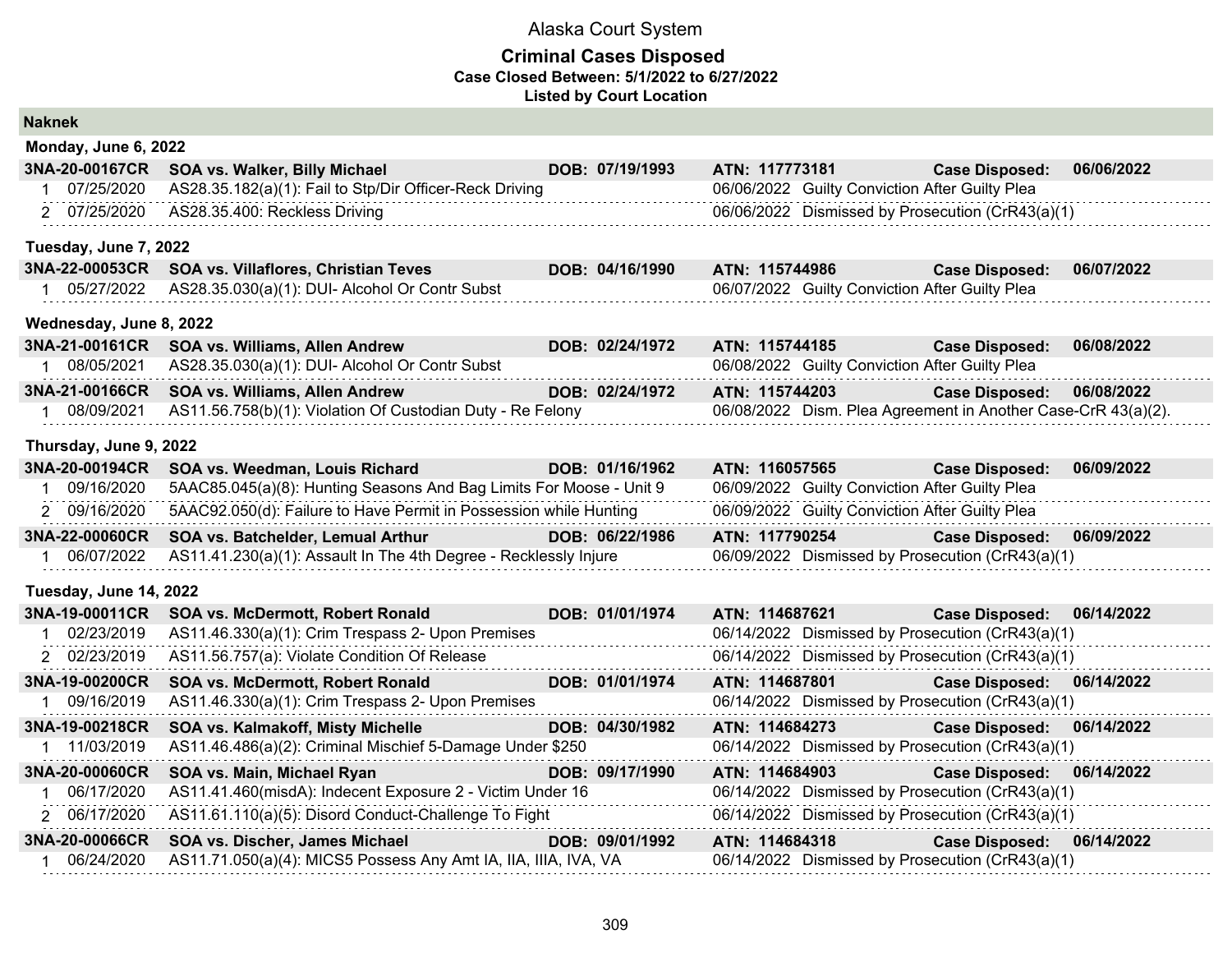| <b>Naknek</b>                  |                                                                                               |                 |                |                                                |                                                                           |            |
|--------------------------------|-----------------------------------------------------------------------------------------------|-----------------|----------------|------------------------------------------------|---------------------------------------------------------------------------|------------|
| Tuesday, June 14, 2022         |                                                                                               |                 |                |                                                |                                                                           |            |
| 3NA-20-00160CR                 | <b>SOA vs. Moore, Tommy Lovell</b>                                                            | DOB: 07/25/1979 | ATN: 109929087 |                                                | <b>Case Disposed:</b>                                                     | 06/14/2022 |
| 1 07/24/2020                   | AS11.46.330(a)(1): Crim Trespass 2- Upon Premises                                             |                 |                |                                                | 06/14/2022 Dismissed by Prosecution (CrR43(a)(1)                          |            |
| 3NA-20-00161CR<br>1 07/25/2020 | <b>SOA vs. Moore, Tommy Lovell</b><br>AS11.61.110(a)(2): Disord Conduct-Loud Noise, Publ/Priv | DOB: 07/25/1979 | ATN: 117773199 |                                                | <b>Case Disposed:</b><br>06/14/2022 Dismissed by Prosecution (CrR43(a)(1) | 06/14/2022 |
| 2 07/25/2020                   | AS11.41.230(a)(3): Assault 4-Cause Fear Of Injury                                             |                 |                |                                                | 06/14/2022 Dismissed by Prosecution (CrR43(a)(1)                          |            |
| 3 07/25/2020                   | AS11.56.757(a)(misdB): Violate Conditions of Release for Misd                                 |                 |                |                                                | 06/14/2022 Dismissed by Prosecution (CrR43(a)(1)                          |            |
| 3NA-20-00214CR                 | SOA vs. Peterson, S George                                                                    | DOB: 08/18/1996 | ATN: 109929294 |                                                | <b>Case Disposed:</b>                                                     | 06/14/2022 |
| 11/19/2020                     | AS11.41.220(a)(1)(A): Assault 3- Cause Fear Of Injury w/ Weap                                 |                 |                |                                                | 06/14/2022 Dismissed by Prosecution (CrR43(a)(1)                          |            |
| 2 11/19/2020                   | AS11.41.220(a)(1)(A): Assault 3- Cause Fear Of Injury w/ Weap                                 |                 |                |                                                | 06/14/2022 Dismissed by Prosecution (CrR43(a)(1)                          |            |
| 3NA-21-00175CR<br>1 08/10/2021 | SOA vs. Tretikoff IV, Jonathan Jay<br>AS11.46.310: Burglary 2                                 | DOB: 01/02/1996 | ATN: 109929933 | 06/14/2022 Guilty Conviction After Guilty Plea | <b>Case Disposed:</b>                                                     | 06/14/2022 |
| 2 08/10/2021                   | AS11.46.300(a)(1): Burglary 1- In A Dwelling                                                  |                 |                |                                                | 06/14/2022 Dismissed by Prosecution (CrR43(a)(1)                          |            |
| 3 08/10/2021                   | AS11.46.482(a)(1): Criminal Mischief 3-Damage \$750+                                          |                 |                |                                                | 06/14/2022 Dismissed by Prosecution (CrR43(a)(1)                          |            |
| 3NA-21-00180CR                 | SOA vs. Matson, Alan Emil                                                                     | DOB: 03/24/2003 | ATN: 117787563 |                                                | <b>Case Disposed:</b>                                                     | 06/14/2022 |
| 08/28/2021                     | AS11.41.230(a)(1): Assault In The 4th Degree - Recklessly Injure                              |                 |                | 06/14/2022 Guilty Conviction After Guilty Plea |                                                                           |            |
| 08/28/2021<br>2                | AS11.46.486(a)(2): Criminal Mischief 5-Damage Under \$250                                     |                 |                |                                                | 06/14/2022 Dismissed by Prosecution (CrR43(a)(1)                          |            |
| 08/28/2021<br>3                | AS11.46.486(a)(1): Criminal Mischief 5 - Tamper w/ Property                                   |                 |                |                                                | 09/21/2021 Dismissed by Prosecution (CrR43(a)(1)                          |            |
| 4 08/28/2021                   | AS11.46.484(a)(1): Crim Mischief 4-Prop Dam \$250-\$749                                       |                 |                |                                                | 06/14/2022 Dismissed by Prosecution (CrR43(a)(1)                          |            |
| 3NA-21-00208CR                 | SOA vs. Grindle, Lloyd Allen                                                                  | DOB: 03/13/1966 | ATN: 115744365 |                                                | <b>Case Disposed:</b>                                                     | 06/14/2022 |
| 11/18/2021                     | AS11.46.330(a)(1): Crim Trespass 2- Upon Premises                                             |                 |                |                                                | 06/14/2022 Dismissed by Prosecution (CrR43(a)(1)                          |            |
| 3NA-22-00023CR                 | SOA vs. Matson, Alan Emil                                                                     | DOB: 03/24/2003 | ATN: 109929591 |                                                | <b>Case Disposed:</b>                                                     | 06/14/2022 |
| 02/10/2022                     | Attempted: AS11.46.310: Burglary 2                                                            |                 |                | 06/14/2022 Guilty Conviction After Guilty Plea |                                                                           |            |
| 2 02/10/2022                   | AS11.46.310: Burglary 2                                                                       |                 |                |                                                | 06/14/2022 Dismissed by Prosecution (CrR43(a)(1)                          |            |
| 3 02/10/2022                   | AS11.46.130(a)(7): Theft 2 - Access Device or ID Document                                     |                 |                |                                                | 06/14/2022 Dismissed by Prosecution (CrR43(a)(1)                          |            |
| 02/10/2022<br>4                | AS11.46.150(a): Theft 4-Less than \$250                                                       |                 |                |                                                | 06/14/2022 Dismissed by Prosecution (CrR43(a)(1)                          |            |
| 5 02/10/2022                   | AS11.56.757(a)(misdB): Violate Conditions of Release for Misd                                 |                 |                |                                                | 06/14/2022 Dismissed by Prosecution (CrR43(a)(1)                          |            |
| Wednesday, June 15, 2022       |                                                                                               |                 |                |                                                |                                                                           |            |
| 3NA-22-00061CR                 | <b>SOA vs. Benner, Matthew</b>                                                                | DOB: 08/13/1981 | ATN: 115745031 |                                                | <b>Case Disposed:</b>                                                     | 06/15/2022 |
|                                | AS28.35.030(n): Felony DUI - 2+ Priors                                                        |                 |                |                                                | 06/15/2022 Dismissed.No Probable Cause.CrR5(d)&4(a)(1);MO4(e)             |            |
| <b>Friday, June 17, 2022</b>   |                                                                                               |                 |                |                                                |                                                                           |            |
|                                | 3NA-21-00207CR SOA vs. Kalmakoff, Misty M                                                     | DOB: 04/30/1982 | ATN: 115744509 |                                                | <b>Case Disposed:</b>                                                     | 06/17/2022 |
|                                | AS11.46.330(a)(1): Crim Trespass 2- Upon Premises                                             |                 |                |                                                | 06/17/2022 Dismissed by Prosecution (CrR43(a)(1)                          |            |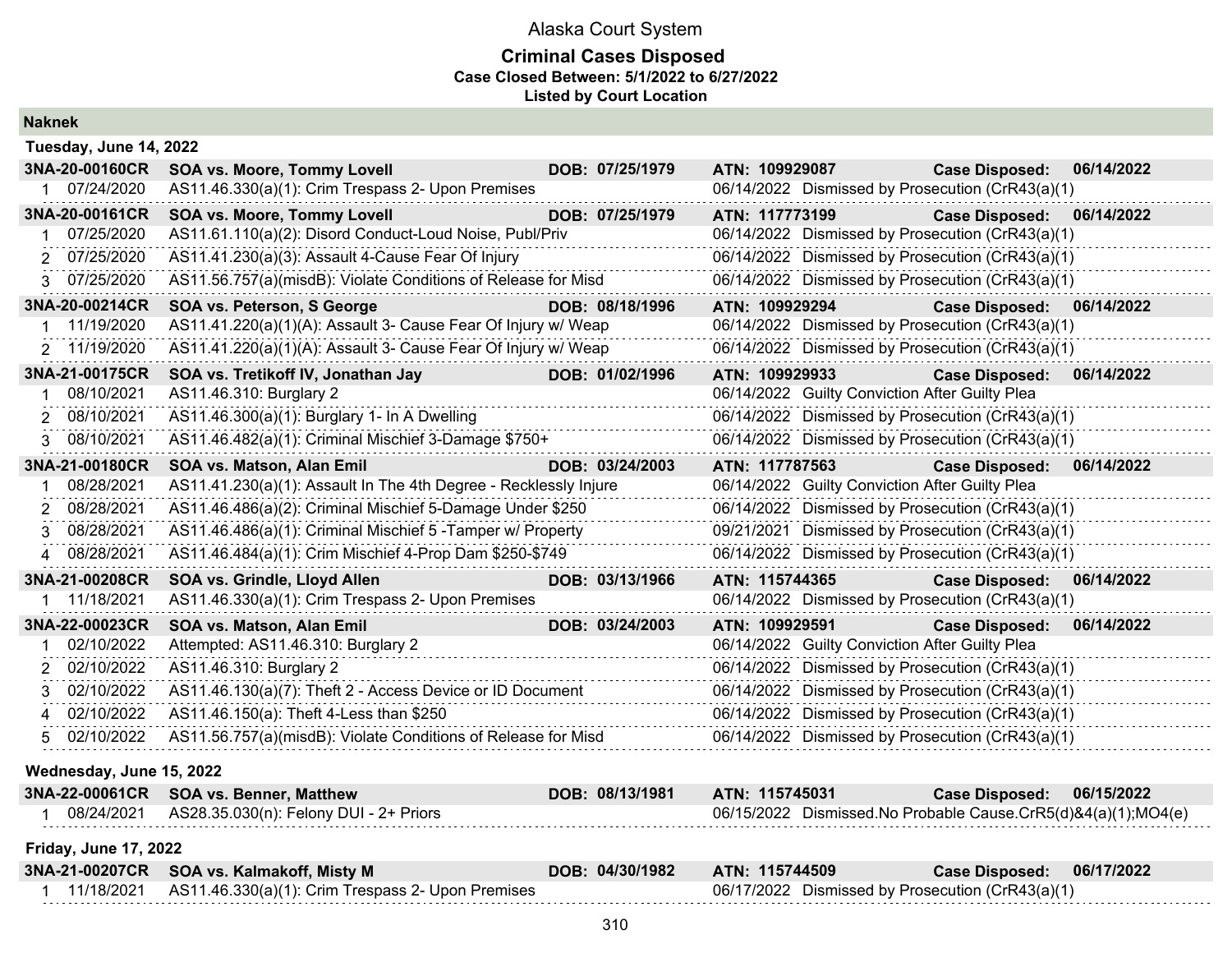### **Criminal Cases Disposed Case Closed Between: 5/1/2022 to 6/27/2022 Listed by Court Location**

**Naknek**

| Tuesday, June 21, 2022 |                                                                      |                 |                                                  |                                                         |            |  |  |  |
|------------------------|----------------------------------------------------------------------|-----------------|--------------------------------------------------|---------------------------------------------------------|------------|--|--|--|
|                        | 3NA-19-00198CR SOA vs. Kalmakoff, Misty M                            | DOB: 04/30/1982 | ATN: 114684183                                   | <b>Case Disposed:</b>                                   | 06/21/2022 |  |  |  |
|                        | 09/14/2019 AS11.46.486(a)(2): Criminal Mischief 5-Damage Under \$250 |                 | 06/21/2022 Dismissed by Prosecution (CrR43(a)(1) |                                                         |            |  |  |  |
| -----------            |                                                                      |                 |                                                  | $\sim$ $\sim$ $\sim$ $\sim$ $\sim$ $\sim$ $\sim$ $\sim$ |            |  |  |  |

|            | 2 09/14/2019 AS11.46.320(a)(1): Crim Trespass 1- On Land, Intend Crime     |                 | 06/21/2022 Dismissed by Prosecution (CrR43(a)(1) |                           |  |
|------------|----------------------------------------------------------------------------|-----------------|--------------------------------------------------|---------------------------|--|
|            | 3NA-19-00214CR SOA vs. Kalmakoff, Misty Michelle                           | DOB: 04/30/1982 | ATN: 114684237                                   | Case Disposed: 06/21/2022 |  |
| 10/23/2019 | AS11.46.320(a)(1): Crim Trespass 1- On Land, Intend Crime                  |                 | 06/21/2022 Dismissed by Prosecution (CrR43(a)(1) |                           |  |
|            | 2 10/23/2019 AS11.56.757(a)(misdB): Violate Conditions of Release for Misd |                 | 06/21/2022 Dismissed by Prosecution (CrR43(a)(1) |                           |  |
|            | 3NA-22-00059CR SOA vs. MILLS, JAMES A                                      | DOB: 04/10/1966 | ATN: 118252521                                   | Case Disposed: 06/21/2022 |  |
|            | 05/28/2022 AS11.41.230(a)(3): Assault 4-Cause Fear Of Injury               |                 | 06/21/2022 Dismissed by Prosecution (CrR43(a)(1) |                           |  |

#### **Wednesday, June 22, 2022**

|            | 3NA-21-00191CR SOA vs. Dudding, Cameron N                                   | DOB: 01/10/1996 | ATN: 115744392                                   | <b>Case Disposed:</b><br>06/22/2022 |
|------------|-----------------------------------------------------------------------------|-----------------|--------------------------------------------------|-------------------------------------|
| 09/29/2021 | AS28.15.291(a)(2): Drive w/Lic Canc/Rev/Sus Prev Conviction                 |                 | 06/22/2022 Dismissed by Prosecution (CrR43(a)(1) |                                     |
|            | 2 09/29/2021 AS28.15.291(a)(3): Drive w/Lic In Vio of Limits Prev Conv      |                 | 06/22/2022 Dismissed by Prosecution (CrR43(a)(1) |                                     |
|            | 3NA-22-00062CR SOA vs. SIMON, NATHANIEL DAVID                               | DOB: 06/25/1998 | ATN: 118252548                                   | Case Disposed: 06/22/2022           |
|            | 06/20/2022 AS11.41.230(a)(1): Assault In The 4th Degree - Recklessly Injure |                 | 06/22/2022 Dismissed by Prosecution (CrR43(a)(1) |                                     |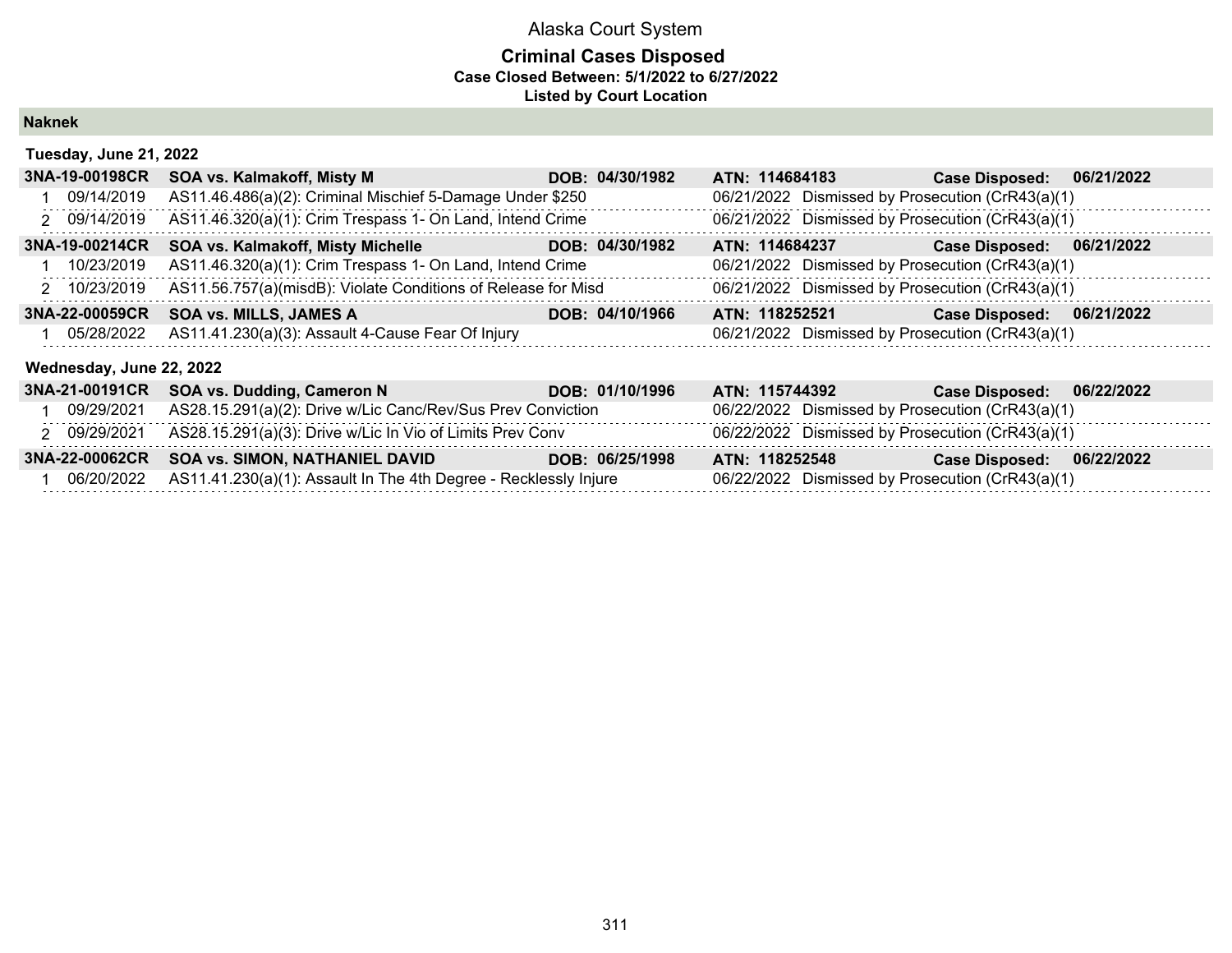#### **Criminal Cases Disposed Case Closed Between: 5/1/2022 to 6/27/2022 Listed by Court Location**

| <b>Nenana</b> |                            |                                                                  |                 |                |                                                               |            |
|---------------|----------------------------|------------------------------------------------------------------|-----------------|----------------|---------------------------------------------------------------|------------|
|               | <b>Monday, May 2, 2022</b> |                                                                  |                 |                |                                                               |            |
|               | 4NE-22-00024CR             | SOA vs. Starr, Patsy L                                           | DOB: 05/25/1966 | ATN: 117889245 | <b>Case Disposed:</b>                                         | 05/02/2022 |
|               | 1 05/01/2022               | Charging Document Pending or Not Filed                           |                 |                |                                                               |            |
|               | <b>Friday, May 6, 2022</b> |                                                                  |                 |                |                                                               |            |
|               | 4NE-12-00184CR             | SOA vs. Buntyn, Jamie                                            | DOB: 01/30/1967 | ATN: 112519071 | <b>Case Disposed:</b>                                         | 05/06/2022 |
|               | 09/06/2012                 | AS11.46.130(a)(1): Theft 2-Value \$500-\$24,999                  |                 |                | 05/06/2022 Dismissed-Furtherance of Justice CrR 43(c)         |            |
|               | 2 09/06/2012               | AS11.46.140(a)(1): Theft 3- Value \$50-\$499                     |                 |                | 05/06/2022 Dismissed-Furtherance of Justice CrR 43(c)         |            |
| 3             | 09/06/2012                 | AS11.46.140(a)(1): Theft 3- Value \$50-\$499                     |                 |                | 05/06/2022 Dismissed-Furtherance of Justice CrR 43(c)         |            |
|               | 4 09/06/2012               | AS11.46.140(a)(1): Theft 3- Value \$50-\$499                     |                 |                | 05/06/2022 Dismissed-Furtherance of Justice CrR 43(c)         |            |
|               | 4NE-16-00062CR             | SOA vs. Thompson-Bido, Xavier                                    | DOB: 03/10/1990 | ATN: 115585515 | <b>Case Disposed:</b>                                         | 05/06/2022 |
|               | 05/21/2016                 | AS11.71.030(a)(1): MICS 3-Deliver/Poss w/Intent IIA, IIIA        |                 |                | 05/06/2022 Dismissed-Furtherance of Justice CrR 43(c)         |            |
|               | <b>Monday, May 9, 2022</b> |                                                                  |                 |                |                                                               |            |
|               | 4NE-20-00129CR             | SOA vs. Straughn, Jeremy Ray                                     | DOB: 03/11/1991 | ATN: 116351676 | <b>Case Disposed:</b>                                         | 05/09/2022 |
|               | 12/15/2020                 | AS11.61.210(a)(1): Misc/Weapons 4- Possess While Intox           |                 |                | 05/09/2022 Dism. Plea Agreement in Another Case-CrR 43(a)(2). |            |
|               | 2 12/15/2020               | AS11.61.220(a)(1)(a)(i): MIW5, CCW + Fail to Inform Officer      |                 |                | 05/09/2022 Dism. Plea Agreement in Another Case-CrR 43(a)(2). |            |
|               | 3 12/15/2020               | AS11.56.700(a)(3): Resist/Interfere Arrest- Risk Of Injury       |                 |                | 05/09/2022 Dism. Plea Agreement in Another Case-CrR 43(a)(2). |            |
|               | 4NE-21-00001CR             | SOA vs. Straughn, Jeremy Ray                                     | DOB: 03/11/1991 | ATN: 116326665 | <b>Case Disposed:</b>                                         | 05/09/2022 |
|               | 01/02/2021                 | AS28.35.030(a)(2): DUI- BAC .08+ Percent                         |                 |                | 05/09/2022 Guilty Conviction After Guilty Plea                |            |
|               | 01/02/2021                 | AS11.61.210(a)(1): Misc/Weapons 4- Possess While Intox           |                 |                | 05/09/2022 Dism. Plea Agreement in Another Case-CrR 43(a)(2). |            |
| 3             | 01/02/2021                 | AS11.56.757(a)(misdB): Violate Conditions of Release for Misd    |                 |                | 05/09/2022 Guilty Conviction After Guilty Plea                |            |
|               | 4NE-21-00005CR             | SOA vs. Straughn, Jeremy Ray                                     | DOB: 03/11/1991 | ATN: 116274159 | <b>Case Disposed:</b>                                         | 05/09/2022 |
|               | 01/23/2021                 | AS28.35.030(a)(1): DUI- Alcohol Or Contr Subst                   |                 |                | 05/09/2022 Dism. Plea Agreement in Another Case-CrR 43(a)(2). |            |
| 2             | 01/23/2021                 | AS11.56.757(a)(misdB): Violate Conditions of Release for Misd    |                 |                | 05/09/2022 Dism. Plea Agreement in Another Case-CrR 43(a)(2). |            |
|               | 3 01/23/2021               | AS11.56.757(a)(misdB): Violate Conditions of Release for Misd    |                 |                | 05/09/2022 Dism. Plea Agreement in Another Case-CrR 43(a)(2). |            |
|               | 4NE-21-00041CR             | SOA vs. Straughn, Jeremy Ray                                     | DOB: 03/11/1991 | ATN: 116326656 | <b>Case Disposed:</b>                                         | 05/09/2022 |
|               | 06/15/2021                 | AS28.35.030(a)(2): DUI- BAC .08+ Percent                         |                 |                | 05/09/2022 Dism. Plea Agreement in Another Case-CrR 43(a)(2). |            |
|               | 2 06/15/2021               | AS11.56.757(a)(misdB): Violate Conditions of Release for Misd    |                 |                | 05/09/2022 Dism. Plea Agreement in Another Case-CrR 43(a)(2). |            |
| 3             | 06/15/2021                 | AS11.56.757(a)(misdB): Violate Conditions of Release for Misd    |                 |                | 05/09/2022 Dism. Plea Agreement in Another Case-CrR 43(a)(2). |            |
|               | 4 06/15/2021               | AS11.56.757(a)(misdB): Violate Conditions of Release for Misd    |                 |                | 05/09/2022 Dism. Plea Agreement in Another Case-CrR 43(a)(2). |            |
|               | 4NE-22-00013CR             | SOA vs. Charlie, Lafon Fletcher                                  | DOB: 03/15/1991 | ATN: 117895041 | <b>Case Disposed:</b>                                         | 05/09/2022 |
|               | 02/22/2022                 | AS11.41.230(a)(1): Assault In The 4th Degree - Recklessly Injure |                 |                | 05/09/2022 Guilty Conviction After Guilty Plea                |            |

**Wednesday, May 11, 2022**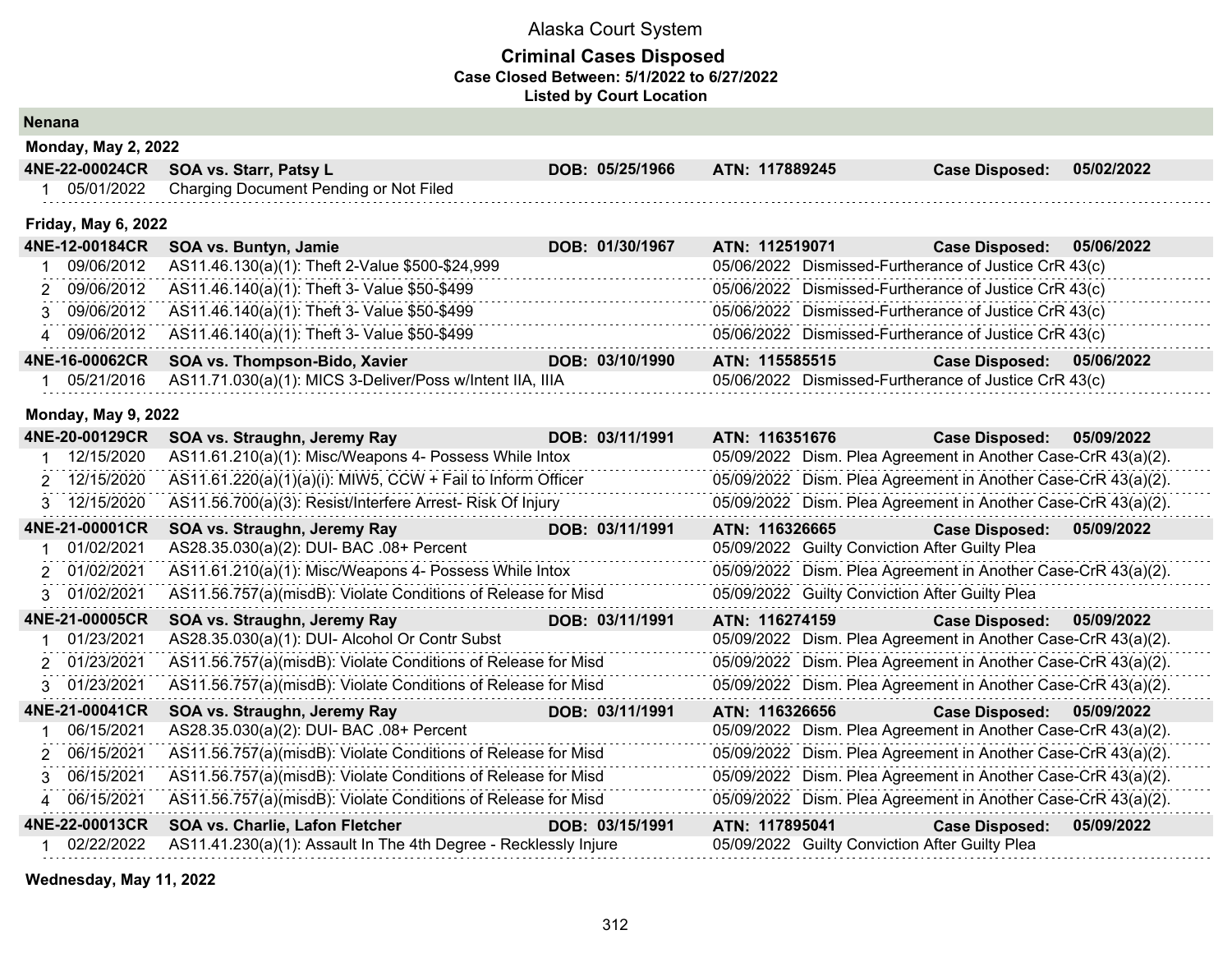#### **Criminal Cases Disposed Case Closed Between: 5/1/2022 to 6/27/2022 Listed by Court Location**

| <b>Nenana</b> |                             |                                                                       |                 |                |                                                |                                                  |            |
|---------------|-----------------------------|-----------------------------------------------------------------------|-----------------|----------------|------------------------------------------------|--------------------------------------------------|------------|
|               | Wednesday, May 11, 2022     |                                                                       |                 |                |                                                |                                                  |            |
|               | 4NE-22-00032CR              | SOA vs. Timmons, Joshua Howard                                        | DOB: 03/09/1977 | ATN: 115552728 |                                                | <b>Case Disposed:</b>                            | 05/11/2022 |
|               | 05/10/2022                  | Charging Document Pending or Not Filed                                |                 |                |                                                |                                                  |            |
|               | <b>Friday, May 13, 2022</b> |                                                                       |                 |                |                                                |                                                  |            |
|               | 4NE-22-00018CR              | SOA vs. Krishna, Aniruddha Mariganga                                  | DOB: 06/24/1989 | ATN: 115552188 |                                                | <b>Case Disposed:</b>                            | 05/13/2022 |
|               | 03/08/2022                  | AS11.46.330(a)(1): Crim Trespass 2- Upon Premises                     |                 |                |                                                | 05/13/2022 Dismissed by Prosecution (CrR43(a)(1) |            |
|               | 2 03/08/2022                | AS11.61.110(a)(4): Disord Conduct-Refuse Leave Premises               |                 |                |                                                | 05/13/2022 Dismissed by Prosecution (CrR43(a)(1) |            |
|               | 3 03/08/2022                | AS11.46.486(a)(1): Criminal Mischief 5 - Tamper w/ Property           |                 |                |                                                | 05/13/2022 Dismissed by Prosecution (CrR43(a)(1) |            |
|               | Thursday, May 19, 2022      |                                                                       |                 |                |                                                |                                                  |            |
|               | 4NE-20-00114CR              | SOA vs. Cole JR, John T                                               | DOB: 11/08/1972 | ATN: 115548966 |                                                | <b>Case Disposed:</b>                            | 05/19/2022 |
|               | 03/28/2018                  | Attempted: AS11.41.436(a)(1): Sex Abuse Minor 2- Penetrate, Vic 13-15 |                 |                | 05/19/2022 Guilty Conviction After Guilty Plea |                                                  |            |
|               | 4NE-21-00029CR              | SOA vs. Vance, Emily Agnes                                            | DOB: 05/09/1986 | ATN: 115540632 |                                                | <b>Case Disposed:</b>                            | 05/19/2022 |
|               | 04/22/2021                  | AS11.46.320(a)(2): Crim Trespass 1- In A Dwelling                     |                 |                | 05/19/2022 Guilty Conviction After Guilty Plea |                                                  |            |
|               | 2 04/22/2021                | AS11.41.230(a)(1): Assault In The 4th Degree - Recklessly Injure      |                 |                | 05/19/2022 Guilty Conviction After Guilty Plea |                                                  |            |
|               | 3 04/22/2021                | AS11.61.110(a)(5): Disord Conduct-Challenge To Fight                  |                 |                |                                                | 05/19/2022 Dismissed by Prosecution (CrR43(a)(1) |            |
|               | Wednesday, May 25, 2022     |                                                                       |                 |                |                                                |                                                  |            |
|               | 4NE-20-00069CR              | SOA vs. Chepoda, Raechel D                                            | DOB: 11/16/1993 | ATN: 116324757 |                                                | <b>Case Disposed:</b>                            | 05/25/2022 |
|               | 1 05/14/2020                | AS28.35.030(a)(2): DUI- BAC .08+ Percent                              |                 |                | 05/25/2022 Guilty After Trial                  |                                                  |            |
|               | Friday, June 3, 2022        |                                                                       |                 |                |                                                |                                                  |            |
|               | 4NE-22-00028CR              | SOA vs. Miller, Ashleigh Anne                                         | DOB: 10/26/1992 | ATN: 116602092 |                                                | <b>Case Disposed:</b>                            | 06/03/2022 |
| 1             | 06/01/2022                  | Charging Document Pending or Not Filed                                |                 |                |                                                |                                                  |            |
|               | Monday, June 6, 2022        |                                                                       |                 |                |                                                |                                                  |            |
|               | 4NE-21-00023CR              | SOA vs. Jaeger, Matthew Rodman                                        | DOB: 10/09/1993 | ATN: 115010982 |                                                | <b>Case Disposed:</b>                            | 06/06/2022 |
|               | 03/07/2021                  | AS28.35.030(a)(2): DUI- BAC .08+ Percent                              |                 |                | 06/06/2022 Guilty Conviction After Guilty Plea |                                                  |            |
|               | 4NE-21-00037CR              | <b>SOA vs. Titus, Craig James</b>                                     | DOB: 12/24/1985 | ATN: 116326629 |                                                | <b>Case Disposed:</b>                            | 06/06/2022 |
|               | 06/05/2021                  | AS28.35.030(a)(1): DUI- Alcohol Or Contr Subst                        |                 |                |                                                | 06/06/2022 Dismissed by Prosecution (CrR43(a)(1) |            |
|               | 2 06/05/2021                | AS28.35.032(a): Refuse To Submit To Chemical Test                     |                 |                | 06/06/2022 Guilty Conviction After Guilty Plea |                                                  |            |

**Monday, June 20, 2022**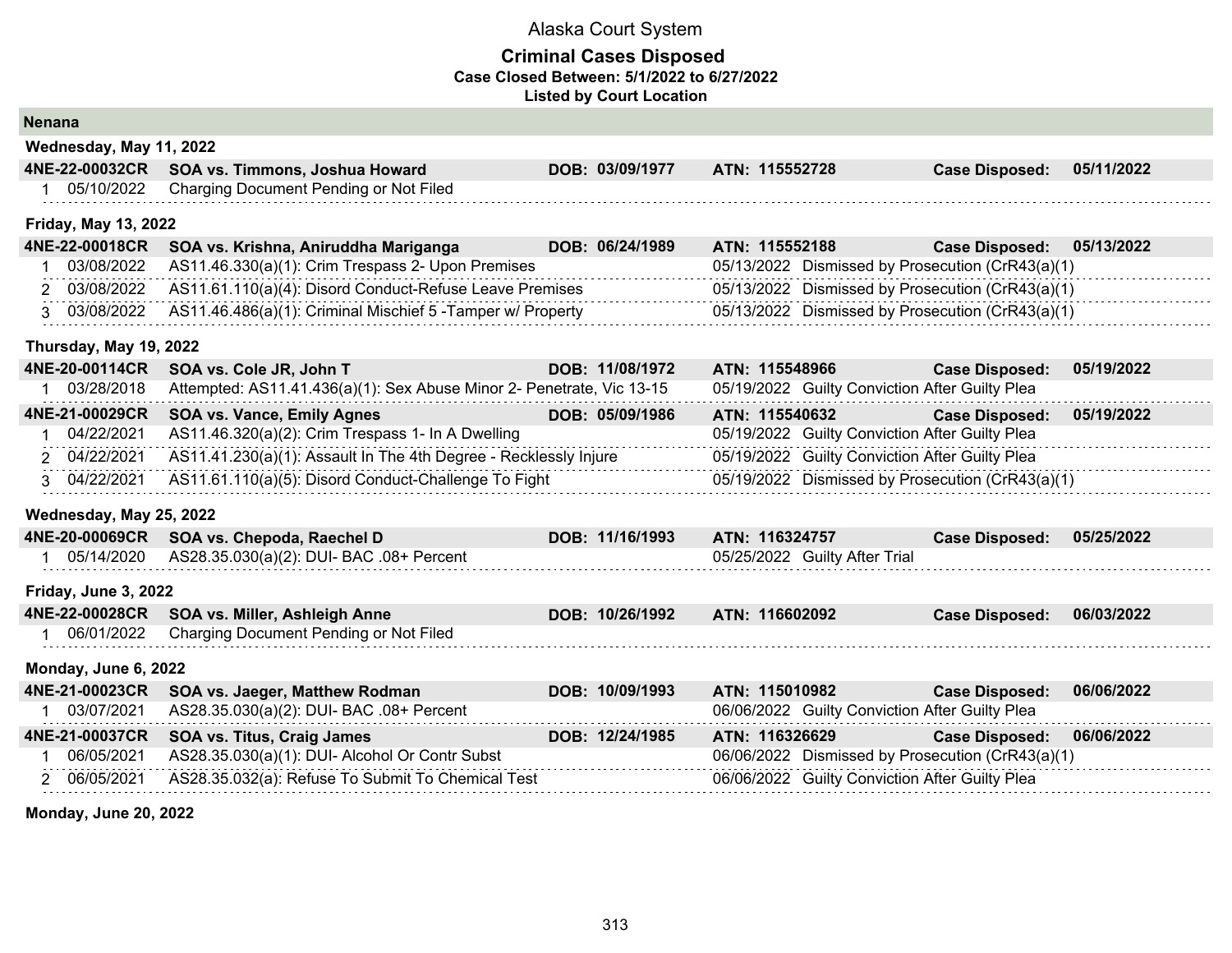## **Criminal Cases Disposed Case Closed Between: 5/1/2022 to 6/27/2022 Listed by Court Location**

**Nenana**

| <b>Monday, June 20, 2022</b> |                                                               |                 |                                                  |                       |            |  |  |  |
|------------------------------|---------------------------------------------------------------|-----------------|--------------------------------------------------|-----------------------|------------|--|--|--|
| 4NE-22-00017CR               | SOA vs. Stainbrook, Katie                                     | DOB: 09/26/1978 | ATN: 116872542                                   | <b>Case Disposed:</b> | 06/20/2022 |  |  |  |
| 03/01/2022                   | AS28.35.030(a)(1): DUI- Alcohol Or Contr Subst                |                 | 06/20/2022 Dismissed by Prosecution (CrR43(a)(1) |                       |            |  |  |  |
| 2 03/01/2022                 | AS28.35.032(a): Refuse To Submit To Chemical Test             |                 | 06/20/2022 Guilty Conviction After Guilty Plea   |                       |            |  |  |  |
| 3 03/01/2022                 | AS11.51.100(b): Endanger Welfare Minor 1- DUI With Child      |                 | 06/20/2022 Dismissed by Prosecution (CrR43(a)(1) |                       |            |  |  |  |
| 4NE-22-00036CR               | SOA vs. Stainbrook, Katie                                     | DOB: 09/26/1978 | ATN: 115540803                                   | <b>Case Disposed:</b> | 06/20/2022 |  |  |  |
| 06/14/2022                   | AS11.56.757(a)(misdB): Violate Conditions of Release for Misd |                 | 06/20/2022 Guilty Conviction After Guilty Plea   |                       |            |  |  |  |
| 2 06/14/2022                 | AS11.56.757(a)(misdB): Violate Conditions of Release for Misd |                 | 06/20/2022 Dismissed by Prosecution (CrR43(a)(1) |                       |            |  |  |  |

#### **Wednesday, June 22, 2022**

| 4NE-21-00072CR SOA vs. Joseph, Aaron Sam                                    | DOB: 03/09/1974 | ATN: 117323343                                   | Case Disposed: 06/22/2022 |  |
|-----------------------------------------------------------------------------|-----------------|--------------------------------------------------|---------------------------|--|
| 10/10/2021 AS11.41.220(a)(5): Assault 3 - Committ Assault 4, 2+ Convictions |                 | 06/22/2022 Dismissed by Prosecution (CrR43(a)(1) |                           |  |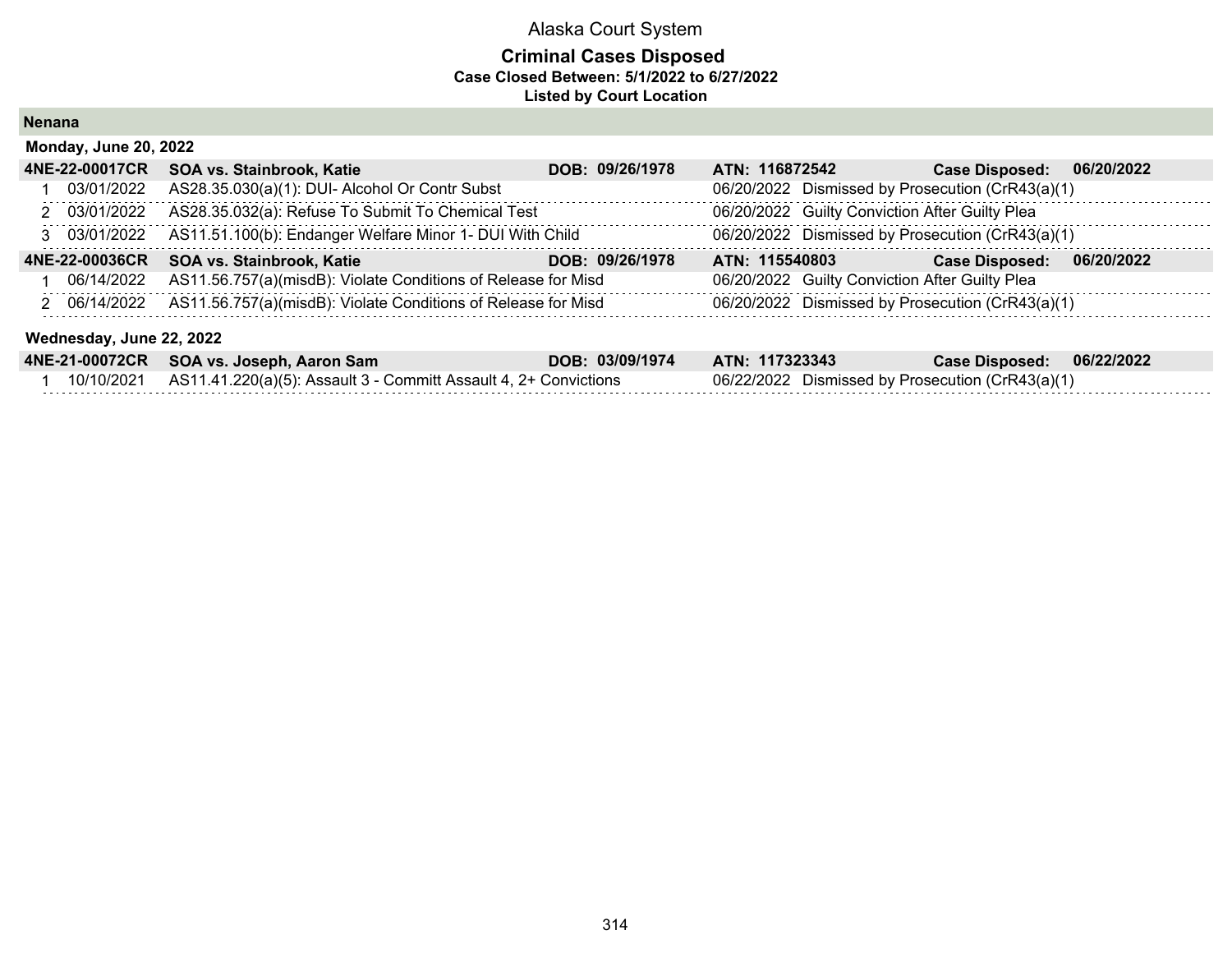### **Criminal Cases Disposed Case Closed Between: 5/1/2022 to 6/27/2022 Listed by Court Location**

**Nome**

| <b>Sunday, May 1, 2022</b>             |                                                                             |                                   |                                                  |            |
|----------------------------------------|-----------------------------------------------------------------------------|-----------------------------------|--------------------------------------------------|------------|
| 2NO-21-00476CR SOA vs. Talley, Stephen |                                                                             | ATN: 118138725<br>DOB: 06/22/1973 | <b>Case Disposed:</b>                            | 05/01/2022 |
|                                        | 09/28/2001 AS11.41.230(a)(1): Assault In The 4th Degree - Recklessly Injure |                                   | 04/28/2022 Dismissed by Prosecution (CrR43(a)(1) |            |

#### **Tuesday, May 3, 2022**

| 2NO-19-00693CR | SOA vs. Olanna, Thomas Sukkina                                   | DOB: 03/04/1982 | ATN: 116601381 | <b>Case Disposed:</b>                            | 05/03/2022 |
|----------------|------------------------------------------------------------------|-----------------|----------------|--------------------------------------------------|------------|
| 12/25/2019     | AS11.41.230(a)(1): Assault In The 4th Degree - Recklessly Injure |                 |                | 05/03/2022 Guilty Conviction After Guilty Plea   |            |
| 2 12/25/2019   | AS11.41.230(a)(1): Assault In The 4th Degree - Recklessly Injure |                 |                | 05/03/2022 Dismissed by Prosecution (CrR43(a)(1) |            |
| 3 11/16/2021   | AS11.56.757(a)(misdB): Violate Conditions of Release for Misd    |                 |                | 05/03/2022 Guilty Conviction After Guilty Plea   |            |
| 4 11/16/2021   | AS11.56.757(a)(misdB): Violate Conditions of Release for Misd    |                 |                | 05/03/2022 Dismissed by Prosecution (CrR43(a)(1) |            |
| 5 11/16/2021   | AS11.56.757(a)(misdB): Violate Conditions of Release for Misd    |                 |                | 05/03/2022 Dismissed by Prosecution (CrR43(a)(1) |            |
| 2NO-21-00110CR | SOA vs. Olanna, Thomas Sukkina                                   | DOB: 03/04/1982 | ATN: 116102736 | <b>Case Disposed:</b>                            | 05/03/2022 |
| 02/17/2021     | AS11.41.230(a)(1): Assault In The 4th Degree - Recklessly Injure |                 |                | 05/03/2022 Guilty Conviction After Guilty Plea   |            |
| 2 02/17/2021   | AS11.46.486(a)(2): Criminal Mischief 5-Damage Under \$250        |                 |                | 05/03/2022 Dismissed by Prosecution (CrR43(a)(1) |            |
| 3 02/17/2021   | AS11.56.745: Interfere w/ Report of DV Crime                     |                 |                | 05/03/2022 Dismissed by Prosecution (CrR43(a)(1) |            |
| 2NO-21-00351CR | <b>SOA vs. Olanna, Thomas Sukkina</b>                            | DOB: 03/04/1982 | ATN: 116101332 | <b>Case Disposed:</b>                            | 05/03/2022 |
| 07/03/2021     | AS11.41.230(a)(1): Assault In The 4th Degree - Recklessly Injure |                 |                | 05/03/2022 Dismissed by Prosecution (CrR43(a)(1) |            |

## **Wednesday, May 4, 2022**

|            | 2NO-21-00327CR SOA vs. Ozenna, Sheldon Jeremy                 | DOB: 07/19/2001 | ATN: 118137744 | <b>Case Disposed:</b>                            | 05/04/2022 |
|------------|---------------------------------------------------------------|-----------------|----------------|--------------------------------------------------|------------|
| 06/26/2021 | AS28.35.030(a)(1): DUI- Alcohol Or Contr Subst                |                 |                | 05/04/2022 Guilty Conviction After Guilty Plea   |            |
| 06/26/2021 | AS11.41.250: Reckless Endangerment                            |                 |                | 05/04/2022 Dismissed by Prosecution (CrR43(a)(1) |            |
| 06/26/2021 | AS11.41.250: Reckless Endangerment                            |                 |                | 05/04/2022 Dismissed by Prosecution (CrR43(a)(1) |            |
| 09/09/2021 | AS11.56.757(a)(misdB): Violate Conditions of Release for Misd |                 |                | 05/04/2022 Dismissed by Prosecution (CrR43(a)(1) |            |

#### **Thursday, May 5, 2022**

| 2NO-21-00274CR | <b>SOA vs. Pete, Xavier</b>                                   | DOB: 08/26/1988 | ATN: 118137267 | 05/05/2022<br><b>Case Disposed:</b>              |
|----------------|---------------------------------------------------------------|-----------------|----------------|--------------------------------------------------|
| 05/28/2021     | AS11.46.486(a)(2): Criminal Mischief 5-Damage Under \$250     |                 |                | 05/05/2022 Dismissed by Prosecution (CrR43(a)(1) |
| 2 08/03/2021   | AS11.56.757(a)(misdB): Violate Conditions of Release for Misd |                 |                | 05/05/2022 Guilty Conviction After Guilty Plea   |
| 08/03/2021     | AS11.56.757(a)(misdB): Violate Conditions of Release for Misd |                 |                | 05/05/2022 Dismissed by Prosecution (CrR43(a)(1) |
| 4 12/02/2021   | AS11.56.757(a)(misdB): Violate Conditions of Release for Misd |                 |                | 05/05/2022 Dismissed by Prosecution (CrR43(a)(1) |
| 5 12/02/2021   | AS11.56.757(a)(misdB): Violate Conditions of Release for Misd |                 |                | 05/05/2022 Dismissed by Prosecution (CrR43(a)(1) |
| 6 06/07/2022   | <b>PTRP - New Criminal Charge</b>                             |                 |                |                                                  |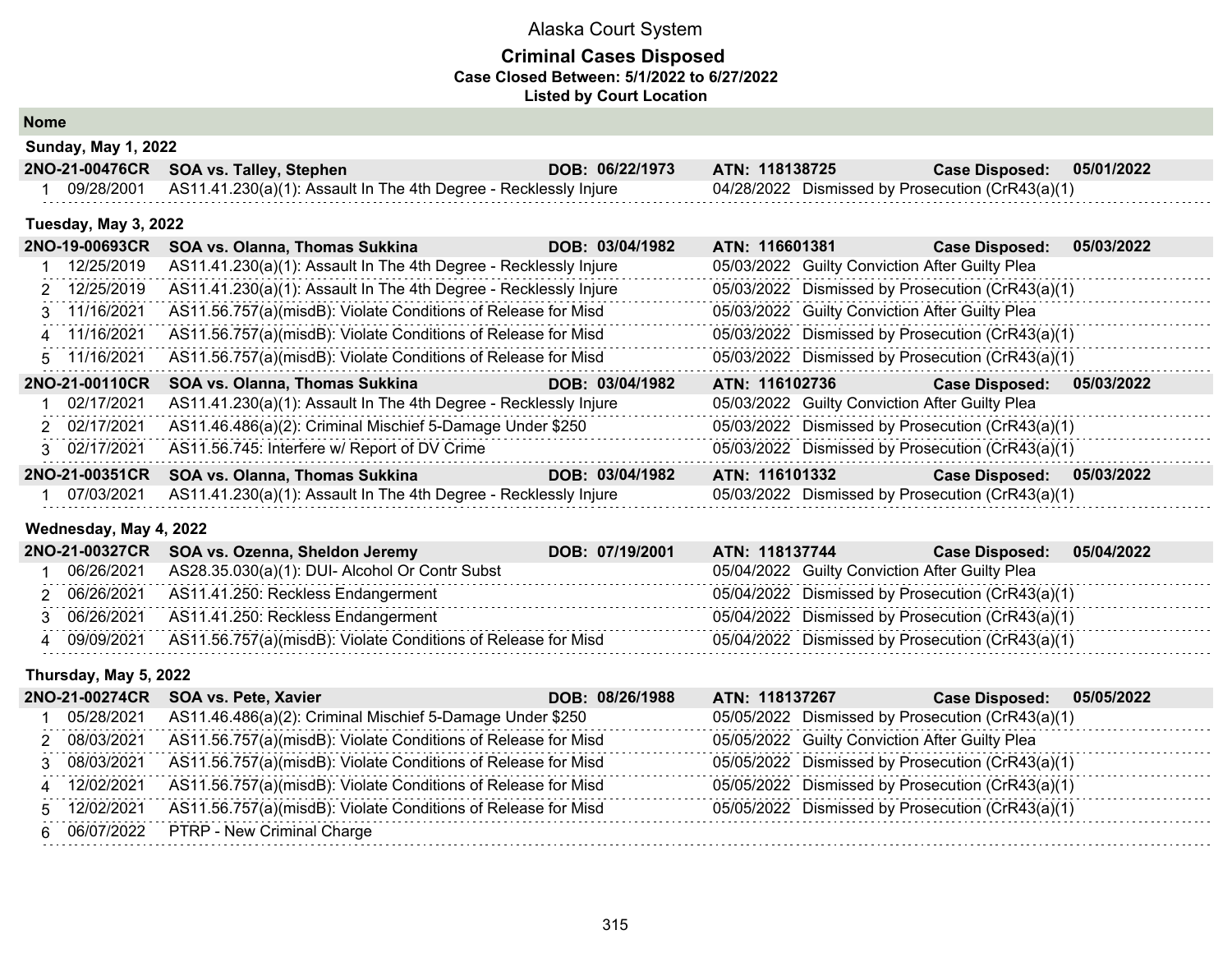### **Criminal Cases Disposed Case Closed Between: 5/1/2022 to 6/27/2022 Listed by Court Location**

**Nome**

| Thursday, May 5, 2022 |                                                               |                 |                |                                                               |            |
|-----------------------|---------------------------------------------------------------|-----------------|----------------|---------------------------------------------------------------|------------|
| 2NO-21-00571CR        | SOA vs. Pete, Xavier D                                        | DOB: 08/26/1988 | ATN: 118152639 | <b>Case Disposed:</b>                                         | 05/05/2022 |
| 12/02/2021            | AS11.46.330(a)(1): Crim Trespass 2- Upon Premises             |                 |                | 05/05/2022 Dismissed by Prosecution (CrR43(a)(1)              |            |
| 2 12/02/2021          | AS11.56.757(a)(misdB): Violate Conditions of Release for Misd |                 |                | 05/05/2022 Guilty Conviction After Guilty Plea                |            |
| 3 12/02/2021          | AS11.56.757(a)(misdB): Violate Conditions of Release for Misd |                 |                | 05/05/2022 Dismissed by Prosecution (CrR43(a)(1)              |            |
| 4 06/07/2022          | PTRP - New Criminal Charge                                    |                 |                |                                                               |            |
| 2NO-22-00123CR        | SOA vs. Pete, Xavier D                                        | DOB: 08/26/1988 | ATN: 117106785 | <b>Case Disposed:</b>                                         | 05/05/2022 |
| 03/29/2022            | AS11.46.330(a)(1): Crim Trespass 2- Upon Premises             |                 |                | 05/05/2022 Dism. Plea Agreement in Another Case-CrR 43(a)(2). |            |
| 2 03/29/2022          | AS11.56.757(a)(misdB): Violate Conditions of Release for Misd |                 |                | 05/05/2022 Dism. Plea Agreement in Another Case-CrR 43(a)(2). |            |
| 3 03/29/2022          | AS11.56.757(a)(misdB): Violate Conditions of Release for Misd |                 |                | 05/05/2022 Dism. Plea Agreement in Another Case-CrR 43(a)(2). |            |
| 4 03/29/2022          | AS11.56.757(a)(misdB): Violate Conditions of Release for Misd |                 |                | 05/05/2022 Dism. Plea Agreement in Another Case-CrR 43(a)(2). |            |

## **Monday, May 9, 2022**

| 2NO-18-00465CR               | SOA vs. Topkok, David                                                                                                        | DOB: 05/19/1999 | ATN: 116607483 | <b>Case Disposed:</b>                            | 05/09/2022 |
|------------------------------|------------------------------------------------------------------------------------------------------------------------------|-----------------|----------------|--------------------------------------------------|------------|
| 04/20/2018                   | AS11.41.438(a): Sexual Abuse of Minor 3-Contact 13-15, Deft-17 or older + 4 05/09/2022 Guilty Conviction After Guilty Plea   |                 |                |                                                  |            |
| 2 04/20/2018                 | AS11.41.438(a): Sexual Abuse of Minor 3-Contact 13-15, Deft-17 or older + 4 05/09/2022 Dismissed by Prosecution (CrR43(a)(1) |                 |                |                                                  |            |
| 3 04/20/2018                 | AS11.41.425(a)(1)(C): Sex Assault 3- Contact w/ Unaware Victim                                                               |                 |                | 05/09/2022 Dismissed by Prosecution (CrR43(a)(1) |            |
| 4 04/20/2018                 | AS11.41.425(a)(1)(C): Sex Assault 3- Contact w/ Unaware Victim                                                               |                 |                | 05/09/2022 Dismissed by Prosecution (CrR43(a)(1) |            |
| 2NO-19-00056CR               | <b>SOA vs. Olanna, Percy</b>                                                                                                 | DOB: 11/06/1992 | ATN: 116607726 | <b>Case Disposed:</b>                            | 05/09/2022 |
| 08/26/2015                   | AS11.41.410(a)(1): Sex Assault 1- Penetrate w/o Consent                                                                      |                 |                | 05/09/2022 Dismissed by Prosecution (CrR43(a)(1) |            |
| 2 08/26/2015                 | AS11.41.434(a)(1): Sex Abuse Minor 1- Penetrate Vic Undr 13                                                                  |                 |                | 05/09/2022 Dismissed by Prosecution (CrR43(a)(1) |            |
| 3 08/26/2015                 | AS11.41.420(a)(1): Sex Assault 2- Contact w/o Consent                                                                        |                 |                | 05/09/2022 Dismissed by Prosecution (CrR43(a)(1) |            |
| 4 08/26/2015                 | AS11.41.436(a)(2): Sex Abuse Minor 2-Contact, Vict Undr 13                                                                   |                 |                | 05/09/2022 Guilty Conviction After Guilty Plea   |            |
| 2NO-21-00360CR               | SOA vs. Murray, Desiree Katherine                                                                                            | DOB: 03/08/1992 | ATN: 118150542 | <b>Case Disposed:</b>                            | 05/09/2022 |
| 12/01/2020                   | AS04.11.499(a)(misd): Import Alcohol -Dry Area - Small Amt                                                                   |                 |                | 05/09/2022 Guilty Conviction After Guilty Plea   |            |
| 2NO-22-00045CR               | SOA vs. Alvanna, Amanda                                                                                                      | DOB: 03/29/1992 | ATN: 117106263 | <b>Case Disposed:</b>                            | 05/09/2022 |
| 02/07/2022                   | AS11.46.486(a)(2): Criminal Mischief 5-Damage Under \$250                                                                    |                 |                | 05/09/2022 Dismissed by Prosecution (CrR43(a)(1) |            |
| <b>Tuesday, May 10, 2022</b> |                                                                                                                              |                 |                |                                                  |            |
|                              | 2NO-20-00783CR SOA vs. Kakaruk, Eddie                                                                                        | DOB: 07/05/1999 | ATN: 117106092 | <b>Case Disposed:</b>                            | 05/10/2022 |
| 1 11/00/2020                 | AC11 61 120(a)(1): Horosomant 2 Likely To Drovako Violanoo                                                                   |                 |                | 05/10/2022 Cuilty Conviction After Cuilty Plan   |            |

| <b>ZIVO-ZU-007 03ON SOA VS. NANATUN, EUGIB</b>                              | <b>UUD. VIIVJI 1999</b> | AIN. III IUUUJA                                  | Case Disposed. 00/10/2022 |  |
|-----------------------------------------------------------------------------|-------------------------|--------------------------------------------------|---------------------------|--|
| $11/09/2020$ AS11.61.120(a)(1): Harassment 2 - Likely To Provoke Violence   |                         | 05/10/2022 Guilty Conviction After Guilty Plea   |                           |  |
| 2 11/09/2020 AS11.56.757(a)(misdB): Violate Conditions of Release for Misd  |                         | 05/10/2022 Dismissed by Prosecution (CrR43(a)(1) |                           |  |
| 2NO-21-00588CR SOA vs. Steve SR, Jason                                      | DOB: 05/20/1967         | ATN: 118152747                                   | Case Disposed: 05/10/2022 |  |
| 12/18/2021 AS11.41.230(a)(1): Assault In The 4th Degree - Recklessly Injure |                         | 05/10/2022 Guilty Conviction After Guilty Plea   |                           |  |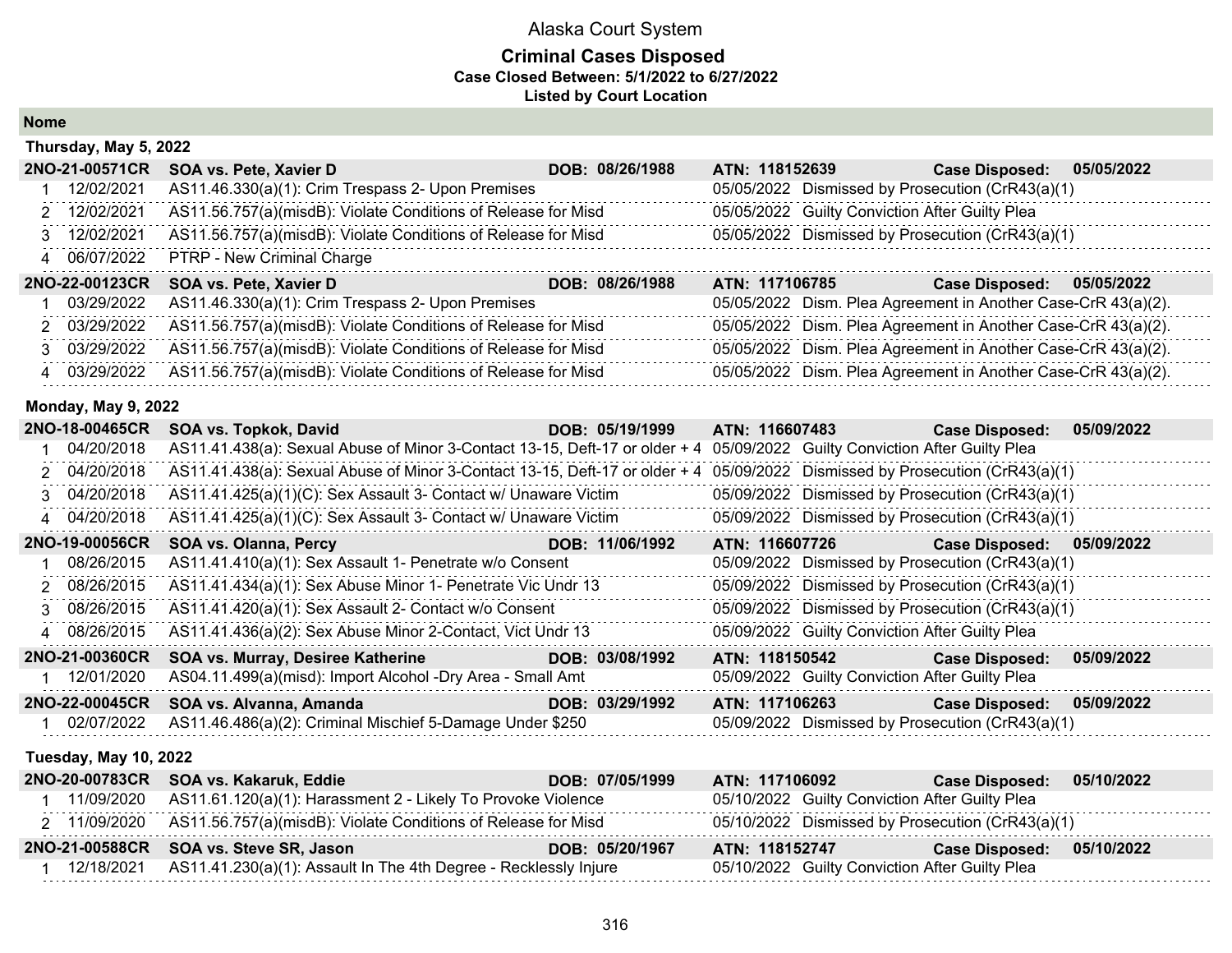### **Criminal Cases Disposed Case Closed Between: 5/1/2022 to 6/27/2022 Listed by Court Location**

**Nome**

| <b>Tuesday, May 10, 2022</b> |                                                               |                 |                |                                                               |  |
|------------------------------|---------------------------------------------------------------|-----------------|----------------|---------------------------------------------------------------|--|
| 2NO-21-00602CR               | <b>SOA vs. Winkel, Lionel</b>                                 | DOB: 11/11/1982 | ATN: 118152873 | 05/10/2022<br><b>Case Disposed:</b>                           |  |
| 12/31/2021                   | AS11.61.110(a)(5): Disord Conduct-Challenge To Fight          |                 |                | 05/10/2022 Dism. Plea Agreement in Another Case-CrR 43(a)(2). |  |
| 2 12/31/2021                 | AS11.56.757(a)(misdB): Violate Conditions of Release for Misd |                 |                | 05/10/2022 Dism. Plea Agreement in Another Case-CrR 43(a)(2). |  |
| 3 12/31/2021                 | AS11.56.757(a)(misdB): Violate Conditions of Release for Misd |                 |                | 05/10/2022 Dism. Plea Agreement in Another Case-CrR 43(a)(2). |  |
| 4 12/31/2021                 | AS11.56.757(a)(misdB): Violate Conditions of Release for Misd |                 |                | 05/10/2022 Dism. Plea Agreement in Another Case-CrR 43(a)(2). |  |
| 5 12/31/2021                 | AS11.56.757(a)(misdB): Violate Conditions of Release for Misd |                 |                | 05/10/2022 Dism. Plea Agreement in Another Case-CrR 43(a)(2). |  |
|                              |                                                               |                 |                |                                                               |  |

## **Wednesday, May 11, 2022**

|              | 2NO-21-00490CR SOA vs. Winkel, Lionel                           | DOB: 11/11/1982 | ATN: 118138986                                   | Case Disposed: 05/11/2022 |  |
|--------------|-----------------------------------------------------------------|-----------------|--------------------------------------------------|---------------------------|--|
|              | 10/07/2021 AS11.61.110(a)(5): Disord Conduct-Challenge To Fight |                 | 05/11/2022 Dismissed by Prosecution (CrR43(a)(1) |                           |  |
| 2 11/14/2021 | AS11.56.757(a)(misdB): Violate Conditions of Release for Misd   |                 | 05/11/2022 Dismissed by Prosecution (CrR43(a)(1) |                           |  |

#### **Thursday, May 12, 2022**

|    | 2NO-21-00060CR | <b>SOA vs. Mueller, Kelly</b>                                    | DOB: 08/15/1999 | ATN: 117119673 | <b>Case Disposed:</b>                            | 05/12/2022 |
|----|----------------|------------------------------------------------------------------|-----------------|----------------|--------------------------------------------------|------------|
|    | 01/30/2021     | AS11.56.700(a)(1): Resist/Interfere Arrest-By Force              |                 |                | 05/12/2022 Guilty Conviction After Guilty Plea   |            |
|    | 01/30/2021     | AS11.61.110(a)(5): Disord Conduct-Challenge To Fight             |                 |                | 05/12/2022 Dismissed by Prosecution (CrR43(a)(1) |            |
|    | 01/30/2021     | AS11.56.757(a)(misdB): Violate Conditions of Release for Misd    |                 |                | 05/12/2022 Dismissed by Prosecution (CrR43(a)(1) |            |
|    | 01/30/2021     | AS11.56.757(a)(misdB): Violate Conditions of Release for Misd    |                 |                | 05/12/2022 Dismissed by Prosecution (CrR43(a)(1) |            |
|    | 01/30/2021     | AS11.56.757(a)(misdB): Violate Conditions of Release for Misd    |                 |                | 05/12/2022 Dismissed by Prosecution (CrR43(a)(1) |            |
|    | 01/30/2021     | AS11.56.757(a)(misdB): Violate Conditions of Release for Misd    |                 |                | 05/12/2022 Dismissed by Prosecution (CrR43(a)(1) |            |
|    | 01/30/2021     | AS11.56.757(a)(misdB): Violate Conditions of Release for Misd    |                 |                | 05/12/2022 Dismissed by Prosecution (CrR43(a)(1) |            |
|    | 2NO-21-00266CR | SOA vs. Brandt, Naja                                             | DOB: 03/18/2002 | ATN: 118137222 | Case Disposed: 05/12/2022                        |            |
|    | 05/25/2021     | AS11.41.230(a)(1): Assault In The 4th Degree - Recklessly Injure |                 |                | 05/12/2022 Dismissed by Prosecution (CrR43(a)(1) |            |
|    | 2 05/25/2021   | AS11.46.486(a)(2): Criminal Mischief 5-Damage Under \$250        |                 |                | 05/12/2022 Dismissed by Prosecution (CrR43(a)(1) |            |
|    | 2NO-21-00320CR | SOA vs. Tom, David                                               | DOB: 06/15/1986 | ATN: 118137681 | Case Disposed: 05/12/2022                        |            |
|    | 06/23/2021     | AS11.41.230(a)(3): Assault 4-Cause Fear Of Injury                |                 |                | 05/12/2022 Dismissed by Prosecution (CrR43(a)(1) |            |
|    | 2 06/23/2021   | AS11.46.484(a)(1): Crim Mischief 4-Prop Dam \$250-\$749          |                 |                | 05/12/2022 Dismissed by Prosecution (CrR43(a)(1) |            |
| 3. | 09/04/2021     | AS11.56.757(a)(misdB): Violate Conditions of Release for Misd    |                 |                | 05/12/2022 Dismissed by Prosecution (CrR43(a)(1) |            |
|    | 4 09/04/2021   | AS11.56.757(a)(misdB): Violate Conditions of Release for Misd    |                 |                | 05/12/2022 Dismissed by Prosecution (CrR43(a)(1) |            |
|    | 2NO-21-00333CR | SOA vs. Tom, David                                               | DOB: 06/15/1986 | ATN: 118137771 | <b>Case Disposed:</b>                            | 05/12/2022 |
|    | 06/27/2021     | AS11.41.230(a)(3): Assault 4-Cause Fear Of Injury                |                 |                | 05/12/2022 Guilty Conviction After Guilty Plea   |            |
|    | 06/27/2021     | AS11.41.230(a)(3): Assault 4-Cause Fear Of Injury                |                 |                | 05/12/2022 Dismissed by Prosecution (CrR43(a)(1) |            |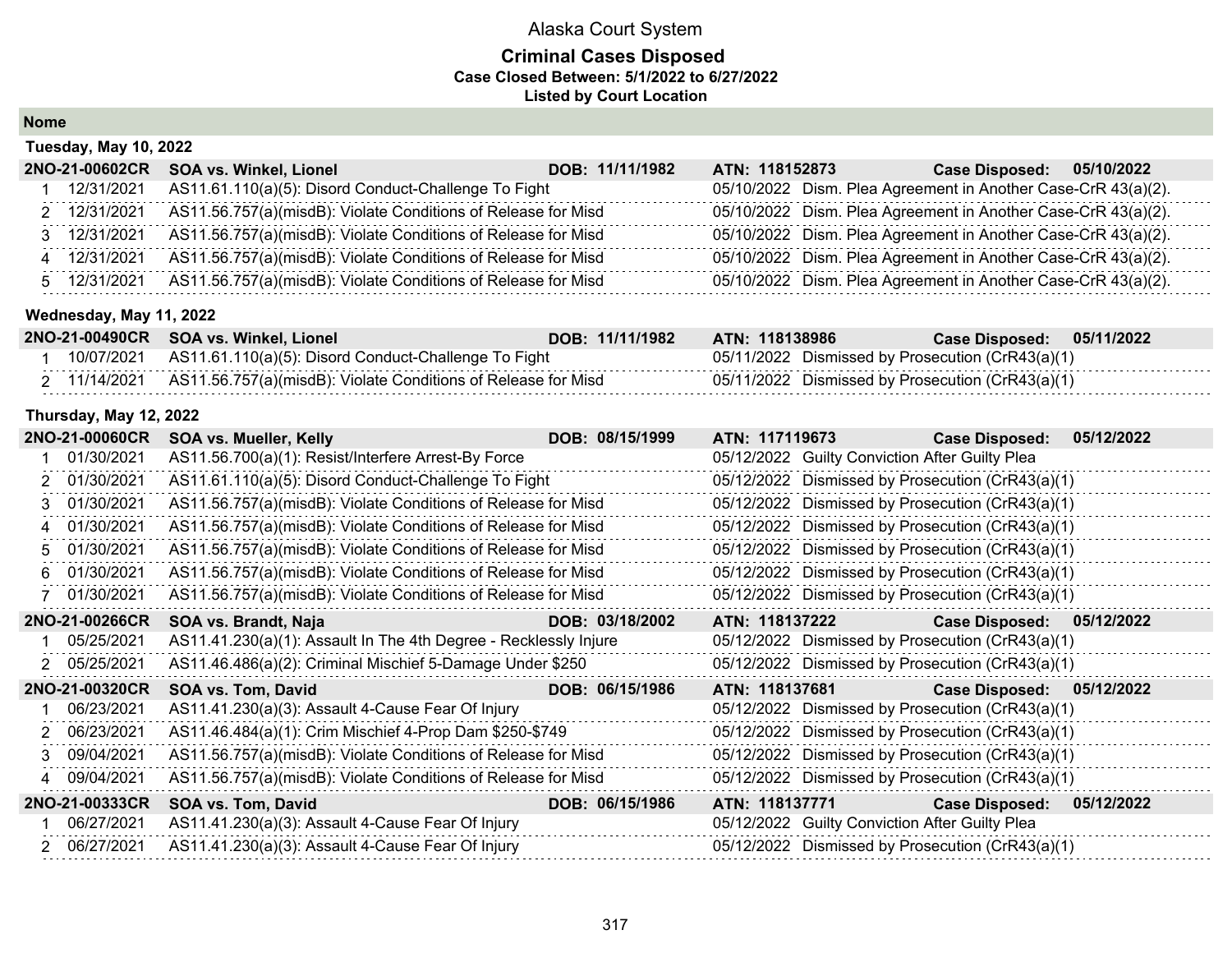## **Criminal Cases Disposed Case Closed Between: 5/1/2022 to 6/27/2022 Listed by Court Location**

**Nome**

|    | Thursday, May 12, 2022 |                                                                  |                 |                                                  |                       |            |
|----|------------------------|------------------------------------------------------------------|-----------------|--------------------------------------------------|-----------------------|------------|
|    | 2NO-21-00423CR         | SOA vs. Kayouktuk, Courtney                                      | DOB: 08/29/1995 | ATN: 118138383                                   | <b>Case Disposed:</b> | 05/12/2022 |
| 1  | 08/26/2021             | AS11.41.230(a)(1): Assault In The 4th Degree - Recklessly Injure |                 | 05/12/2022 Guilty Conviction After Guilty Plea   |                       |            |
| 2  | 08/26/2021             | AS11.41.230(a)(3): Assault 4-Cause Fear Of Injury                |                 | 05/12/2022 Dismissed by Prosecution (CrR43(a)(1) |                       |            |
| 3  | 08/26/2021             | AS11.56.757(a)(misdA): Violate Condition of Release for Felony   |                 | 05/12/2022 Dismissed by Prosecution (CrR43(a)(1) |                       |            |
|    | 2NO-21-00478CR         | SOA vs. Koonooka, Jessica                                        | DOB: 10/05/1991 | ATN: 118138734                                   | <b>Case Disposed:</b> | 05/12/2022 |
|    | 09/29/2021             | AS11.46.330(a)(1): Crim Trespass 2- Upon Premises                |                 | 05/12/2022 Dismissed by Prosecution (CrR43(a)(1) |                       |            |
|    | 2NO-21-00539CR         | SOA vs. Ozenna SR, Ronald                                        | DOB: 06/18/1954 | ATN: 111815235                                   | <b>Case Disposed:</b> | 05/12/2022 |
|    | 1 11/12/2021           | AS11.61.110(a)(1): Disord Conduct-Loud Noise Disturb Neighb      |                 | 05/12/2022 Dismissed by Prosecution (CrR43(a)(1) |                       |            |
|    | 2NO-21-00583CR         | SOA vs. Nichols, Barbara                                         | DOB: 06/10/1980 | ATN: 118139067                                   | <b>Case Disposed:</b> | 05/12/2022 |
|    | 1 12/10/2021           | AS11.41.230(a)(1): Assault In The 4th Degree - Recklessly Injure |                 | 05/12/2022 Guilty Conviction After Guilty Plea   |                       |            |
|    | 2NO-22-00035CR         | SOA vs. Nichols, Barbara                                         | DOB: 06/10/1980 | ATN: 117106119                                   | <b>Case Disposed:</b> | 05/12/2022 |
|    | 01/28/2022             | AS11.61.110(a)(1): Disord Conduct-Loud Noise Disturb Neighb      |                 | 05/12/2022 Dismissed by Prosecution (CrR43(a)(1) |                       |            |
|    | 2NO-22-00062CR         | <b>SOA vs. Kayouktuk, Courtney</b>                               | DOB: 08/29/1995 | ATN: 117106353                                   | <b>Case Disposed:</b> | 05/12/2022 |
|    | 02/13/2022             | AS11.41.230(a)(1): Assault In The 4th Degree - Recklessly Injure |                 | 05/12/2022 Guilty Conviction After Guilty Plea   |                       |            |
| 2  | 02/13/2022             | AS11.56.745: Interfere w/ Report of DV Crime                     |                 | 05/12/2022 Dismissed by Prosecution (CrR43(a)(1) |                       |            |
| 3  | 02/13/2022             | AS11.56.700(a)(1): Resist/Interfere Arrest-By Force              |                 | 05/12/2022 Dismissed by Prosecution (CrR43(a)(1) |                       |            |
| 4  | 02/13/2022             | AS11.56.757(a)(misdA): Violate Condition of Release for Felony   |                 | 05/12/2022 Dismissed by Prosecution (CrR43(a)(1) |                       |            |
| 5  | 02/13/2022             | AS11.56.757(a)(misdA): Violate Condition of Release for Felony   |                 | 05/12/2022 Dismissed by Prosecution (CrR43(a)(1) |                       |            |
| 6  | 02/13/2022             | AS11.56.757(a)(misdA): Violate Condition of Release for Felony   |                 | 05/12/2022 Dismissed by Prosecution (CrR43(a)(1) |                       |            |
|    | 02/13/2022             | AS11.56.757(a)(misdA): Violate Condition of Release for Felony   |                 | 05/12/2022 Dismissed by Prosecution (CrR43(a)(1) |                       |            |
|    | 2NO-22-00065CR         | SOA vs. Nichols, Barbara                                         | DOB: 06/10/1980 | ATN: 118139067                                   | <b>Case Disposed:</b> | 05/12/2022 |
|    | 02/01/2022             | AS11.56.757(a)(misdB): Violate Conditions of Release for Misd    |                 | 05/12/2022 Guilty Conviction After Guilty Plea   |                       |            |
|    | 2NO-22-00080CR         | SOA vs. Nichols, Barbara                                         | DOB: 06/10/1980 | ATN: 117106479                                   | <b>Case Disposed:</b> | 05/12/2022 |
|    | 03/01/2022             | AS11.61.110(a)(1): Disord Conduct-Loud Noise Disturb Neighb      |                 | 05/12/2022 Dismissed by Prosecution (CrR43(a)(1) |                       |            |
| 2  | 03/01/2022             | AS11.56.757(a)(misdB): Violate Conditions of Release for Misd    |                 | 05/12/2022 Dismissed by Prosecution (CrR43(a)(1) |                       |            |
| 3. | 03/01/2022             | AS11.56.757(a)(misdB): Violate Conditions of Release for Misd    |                 | 05/12/2022 Dismissed by Prosecution (CrR43(a)(1) |                       |            |
|    | 2NO-22-00174CR         | SOA vs. Tom, David                                               | DOB: 06/15/1986 | ATN: 117104148                                   | <b>Case Disposed:</b> | 05/12/2022 |
|    | 05/08/2022             | AS11.41.230(a)(3): Assault 4-Cause Fear Of Injury                |                 | 05/12/2022 Dismissed by Prosecution (CrR43(a)(1) |                       |            |
| 2  | 05/08/2022             | AS11.56.745: Interfere w/ Report of DV Crime                     |                 | 05/12/2022 Dismissed by Prosecution (CrR43(a)(1) |                       |            |
| 3  | 05/08/2022             | AS11.56.757(a)(misdB): Violate Conditions of Release for Misd    |                 | 05/12/2022 Guilty Conviction After Guilty Plea   |                       |            |
| 4  | 05/08/2022             | AS11.56.757(a)(misdB): Violate Conditions of Release for Misd    |                 | 05/12/2022 Dismissed by Prosecution (CrR43(a)(1) |                       |            |
|    |                        |                                                                  |                 |                                                  |                       |            |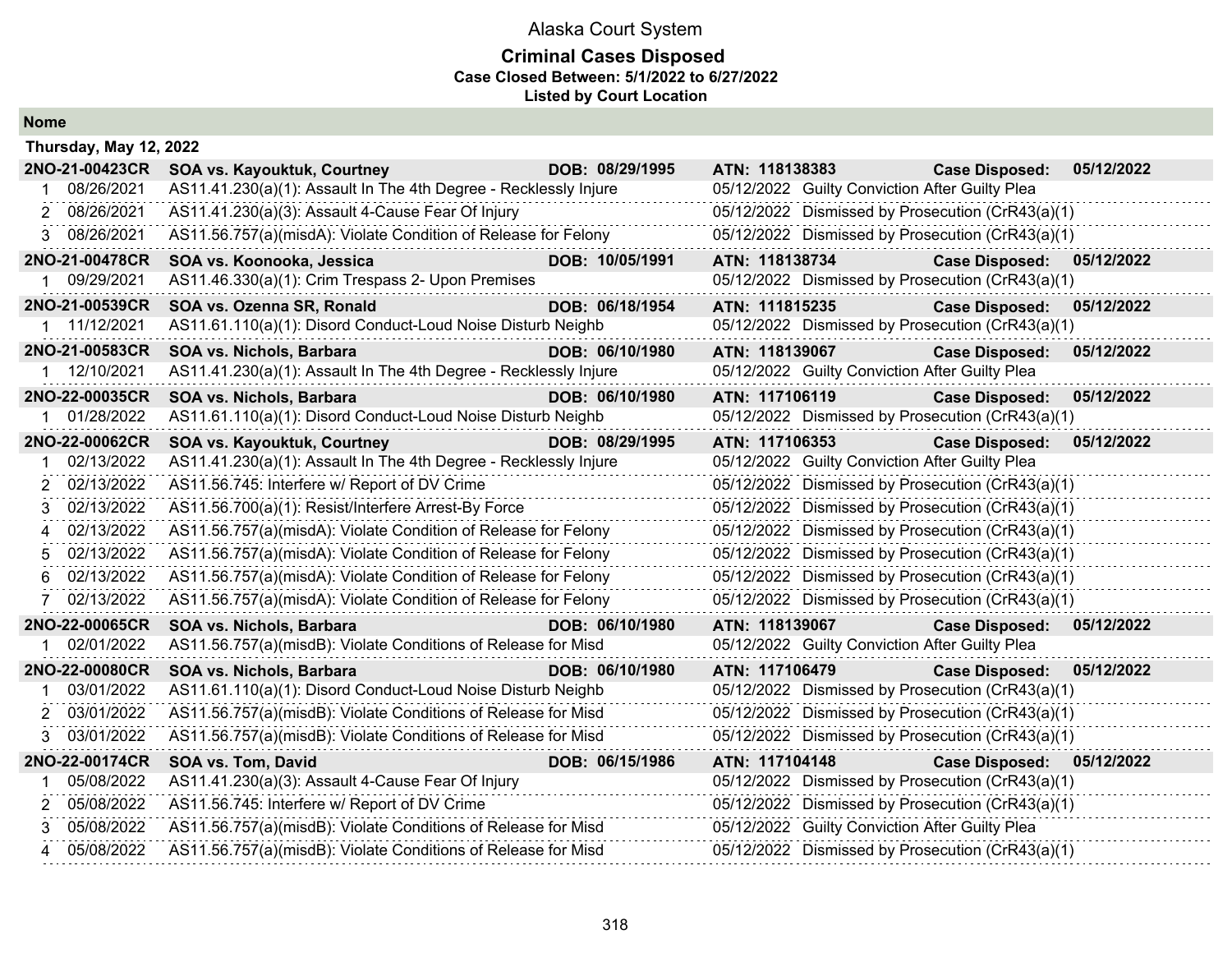### **Criminal Cases Disposed Case Closed Between: 5/1/2022 to 6/27/2022 Listed by Court Location**

**Nome**

| Thursday, May 12, 2022      |                                                                     |                 |                                                |                                                  |            |
|-----------------------------|---------------------------------------------------------------------|-----------------|------------------------------------------------|--------------------------------------------------|------------|
| 2NO-22-00179CR              | SOA vs. Ahmasuk, Daniel                                             | DOB: 03/25/1983 | ATN: 117104166                                 | <b>Case Disposed:</b>                            | 05/12/2022 |
| 1 05/12/2022                | AS04.16.040: Drunk Person On Licensed Premises                      |                 | 05/12/2022 Guilty Conviction After Guilty Plea |                                                  |            |
| <b>Friday, May 13, 2022</b> |                                                                     |                 |                                                |                                                  |            |
| 2NO-21-00342CR              | SOA vs. Okleasik, Isaac Junior                                      | DOB: 09/03/1963 | ATN: 116101314                                 | <b>Case Disposed:</b>                            | 05/13/2022 |
| 06/25/2021                  | AS11.56.740(a)(2): Violate Stalking or Sex Assault Protective Order |                 |                                                | 05/13/2022 Dismissed by Prosecution (CrR43(a)(1) |            |
| 06/25/2021                  | AS11.56.740(a)(2): Violate Stalking or Sex Assault Protective Order |                 |                                                | 05/13/2022 Dismissed by Prosecution (CrR43(a)(1) |            |
| 2NO-21-00408CR              | SOA vs. Kayouktuk, Courtney                                         | DOB: 08/29/1995 | ATN: 118138248                                 | <b>Case Disposed:</b>                            | 05/13/2022 |
| 08/14/2021                  | AS11.56.700(a)(1): Resist/Interfere Arrest-By Force                 |                 |                                                | 05/13/2022 Dismissed by Prosecution (CrR43(a)(1) |            |
| 08/14/2021<br>2             | AS11.56.757(a)(misdB): Violate Conditions of Release for Misd       |                 |                                                | 05/13/2022 Dismissed by Prosecution (CrR43(a)(1) |            |
| 08/14/2021<br>3             | AS11.56.757(a)(misdB): Violate Conditions of Release for Misd       |                 |                                                | 05/13/2022 Dismissed by Prosecution (CrR43(a)(1) |            |
| 08/14/2021<br>4             | AS11.56.757(a)(misdB): Violate Conditions of Release for Misd       |                 |                                                | 05/13/2022 Dismissed by Prosecution (CrR43(a)(1) |            |
| 08/14/2021<br>5.            | AS11.56.757(a)(misdB): Violate Conditions of Release for Misd       |                 |                                                | 05/13/2022 Dismissed by Prosecution (CrR43(a)(1) |            |
| 2NO-21-00493CR              | SOA vs. Kayouktuk, Courtney                                         | DOB: 08/29/1995 | ATN: 118139004                                 | Case Disposed: 05/13/2022                        |            |
| 10/08/2021                  | AS11.41.230(a)(1): Assault In The 4th Degree - Recklessly Injure    |                 |                                                | 05/13/2022 Dismissed by Prosecution (CrR43(a)(1) |            |
| 10/08/2021                  | AS11.56.700(a)(1): Resist/Interfere Arrest-By Force                 |                 |                                                | 05/13/2022 Dismissed by Prosecution (CrR43(a)(1) |            |
| 10/08/2021<br>3             | AS11.56.757(a)(misdB): Violate Conditions of Release for Misd       |                 |                                                | 05/13/2022 Dismissed by Prosecution (CrR43(a)(1) |            |
| 10/08/2021<br>Δ             | AS11.56.757(a)(misdB): Violate Conditions of Release for Misd       |                 |                                                | 05/13/2022 Dismissed by Prosecution (CrR43(a)(1) |            |
| 10/08/2021<br>5             | AS11.56.757(a)(misdB): Violate Conditions of Release for Misd       |                 |                                                | 05/13/2022 Dismissed by Prosecution (CrR43(a)(1) |            |
| <b>Monday, May 16, 2022</b> |                                                                     |                 |                                                |                                                  |            |
| 2NO-21-00162CR              | SOA vs. Moses, Aaron                                                | DOB: 05/13/1981 | ATN: 118136313                                 | <b>Case Disposed:</b>                            | 05/16/2022 |
| 1 03/18/2021                | AS11.61.110(a)(2): Disord Conduct-Loud Noise, Publ/Priv             |                 |                                                | 05/16/2022 Dismissed by Prosecution (CrR43(a)(1) |            |
| 2NO-21-00355CR              | SOA vs. Soxie, Edward                                               | DOB: 06/22/1992 | ATN: 118137888                                 | <b>Case Disposed:</b>                            | 05/16/2022 |
| 07/09/2021                  | AS11.46.320(a)(2): Crim Trespass 1- In A Dwelling                   |                 |                                                | 05/16/2022 Dismissed by Prosecution (CrR43(a)(1) |            |
| 2NO-21-00366CR              | SOA vs. Mayac, Michael John                                         | DOB: 12/08/1988 | ATN: 116599068                                 | <b>Case Disposed:</b>                            | 05/16/2022 |
| 07/19/2021                  | AS11.41.230(a)(1): Assault In The 4th Degree - Recklessly Injure    |                 | 05/16/2022 Guilty Conviction After Guilty Plea |                                                  |            |
| 2 07/19/2021                | AS11.56.757(a)(misdA): Violate Condition of Release for Felony      |                 |                                                | 05/16/2022 Dismissed by Prosecution (CrR43(a)(1) |            |
| 2NO-21-00559CR              | SOA vs. Mayac, Michael                                              | DOB: 12/08/1988 | ATN: 118139553                                 | <b>Case Disposed:</b>                            | 05/16/2022 |
| 11/25/2021                  | AS11.41.230(a)(1): Assault In The 4th Degree - Recklessly Injure    |                 | 05/16/2022 Guilty Conviction After Guilty Plea |                                                  |            |
| 2 11/25/2021                | AS11.56.745: Interfere w/ Report of DV Crime                        |                 |                                                | 05/16/2022 Dismissed by Prosecution (CrR43(a)(1) |            |
| 3 11/25/2021                | AS11.56.750(a)(1)(A): Unlawful Contact Per Court Ordered            |                 | 05/16/2022 Guilty Conviction After Guilty Plea |                                                  |            |
| 4 11/25/2021                | AS11.56.757(a)(misdB): Violate Conditions of Release for Misd       |                 |                                                | 05/16/2022 Dismissed by Prosecution (CrR43(a)(1) |            |

5 11/25/2021 AS11.56.757(a)(misdB): Violate Conditions of Release for Misd 05/16/2022 Dismissed by Prosecution (CrR43(a)(1)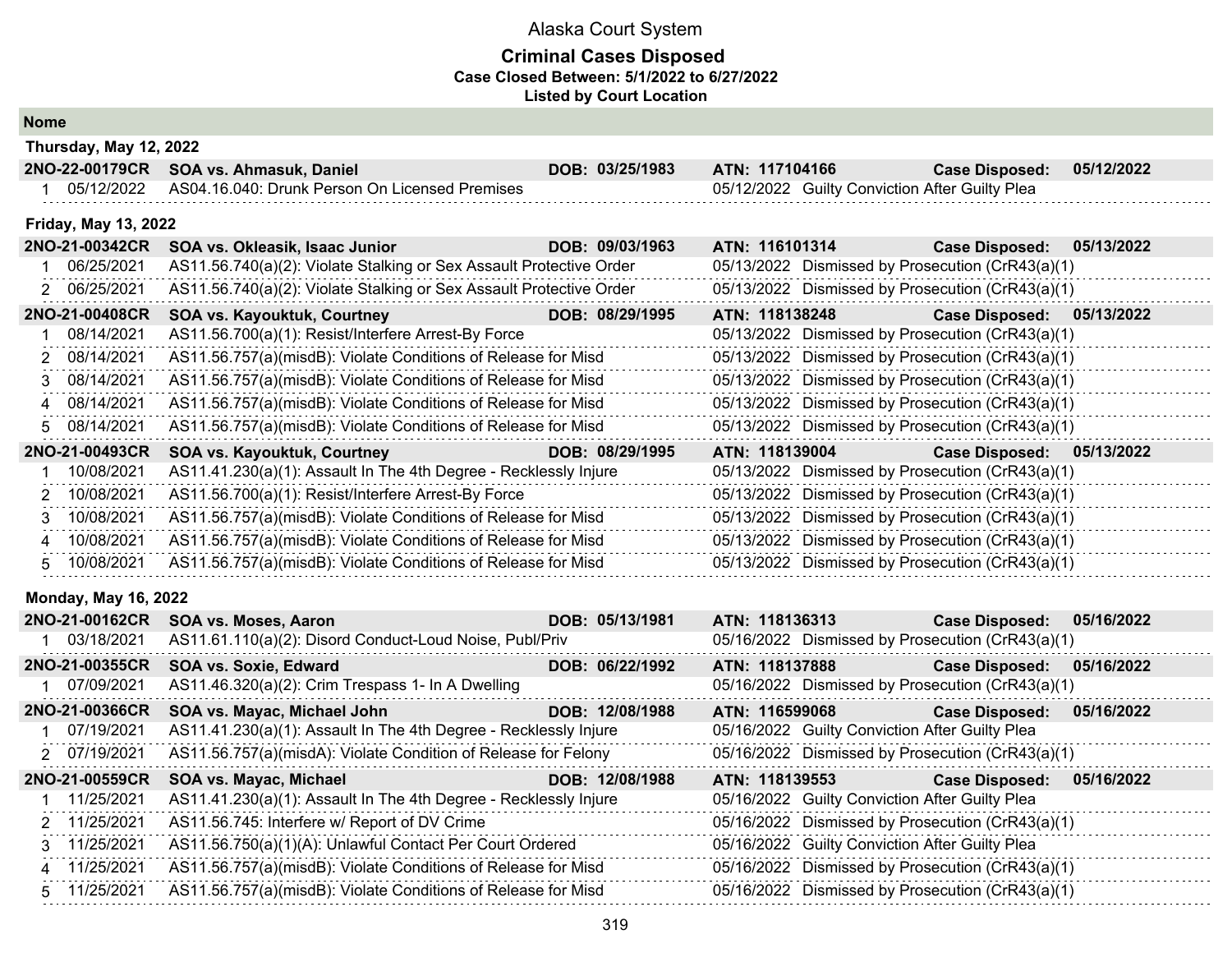| <b>Nome</b> |                              |                                                                  |                 |                                                  |                       |            |  |  |
|-------------|------------------------------|------------------------------------------------------------------|-----------------|--------------------------------------------------|-----------------------|------------|--|--|
|             | <b>Monday, May 16, 2022</b>  |                                                                  |                 |                                                  |                       |            |  |  |
|             | 2NO-22-00157CR               | SOA vs. Moses, Aaron                                             | DOB: 05/13/1981 | ATN: 118140372                                   | <b>Case Disposed:</b> | 05/16/2022 |  |  |
|             | 1 04/21/2022                 | AS11.41.230(a)(1): Assault In The 4th Degree - Recklessly Injure |                 | 05/16/2022 Guilty Conviction After Guilty Plea   |                       |            |  |  |
|             | 2NO-22-00163CR               | SOA vs. Lane, Crystal                                            | DOB: 06/25/1985 | ATN: 117106362                                   | <b>Case Disposed:</b> | 05/16/2022 |  |  |
|             | 1 04/27/2022                 | AS11.56.757(a)(misdB): Violate Conditions of Release for Misd    |                 | 05/16/2022 Dismissed. Duplicate Case.            |                       |            |  |  |
|             | 2NO-22-00164CR               | SOA vs. Moses, Aaron                                             | DOB: 05/13/1981 | ATN: 118139832                                   | <b>Case Disposed:</b> | 05/16/2022 |  |  |
|             | 1 04/26/2022                 | AS11.56.757(a)(misdB): Violate Conditions of Release for Misd    |                 | 05/16/2022 Dismissed by Prosecution (CrR43(a)(1) |                       |            |  |  |
|             | <b>Tuesday, May 17, 2022</b> |                                                                  |                 |                                                  |                       |            |  |  |
|             | 2NO-20-00518CR               | SOA vs. Kakaruk, Eddie                                           | DOB: 07/05/1999 | ATN: 116094051                                   | <b>Case Disposed:</b> | 05/17/2022 |  |  |
|             | 1 08/02/2020                 | AS11.61.110(a)(2): Disord Conduct-Loud Noise, Publ/Priv          |                 | 05/17/2022 Dismissed by Prosecution (CrR43(a)(1) |                       |            |  |  |
|             | 2NO-20-00839CR               | SOA vs. Takak, Rebecca Jeanne                                    | DOB: 08/21/1979 | ATN: 118151127                                   | <b>Case Disposed:</b> | 05/17/2022 |  |  |
|             | 1 11/30/2020                 | AS11.41.230(a)(1): Assault In The 4th Degree - Recklessly Injure |                 | 05/17/2022 Guilty Conviction After Guilty Plea   |                       |            |  |  |
| 2           | 06/30/2021                   | AS11.56.757(a)(misdB): Violate Conditions of Release for Misd    |                 | 05/17/2022 Dismissed by Prosecution (CrR43(a)(1) |                       |            |  |  |
| 3           | 05/03/2022                   | AS11.56.757(a)(misdB): Violate Conditions of Release for Misd    |                 | 05/17/2022 Dismissed by Prosecution (CrR43(a)(1) |                       |            |  |  |
|             | 2NO-20-00865CR               | SOA vs. Barr SR, Edward Herbert                                  | DOB: 06/08/1984 | ATN: 118151154                                   | <b>Case Disposed:</b> | 05/17/2022 |  |  |
|             | 12/10/2020                   | AS11.41.230(a)(1): Assault In The 4th Degree - Recklessly Injure |                 | 05/17/2022 Guilty Conviction After Guilty Plea   |                       |            |  |  |
| 2           | 12/10/2020                   | AS11.56.745: Interfere w/ Report of DV Crime                     |                 | 05/17/2022 Dismissed by Prosecution (CrR43(a)(1) |                       |            |  |  |
|             | 2NO-21-00251CR               | <b>SOA vs. Habros, Charlene</b>                                  | DOB: 01/26/1989 | ATN: 118137105                                   | <b>Case Disposed:</b> | 05/17/2022 |  |  |
|             | 05/19/2021                   | AS11.61.118(a)(1): Harassment 1 - Offensive Contact w/ Fluids    |                 | 05/17/2022 Guilty Conviction After Guilty Plea   |                       |            |  |  |
| 2           | 05/19/2021                   | AS11.56.757(a)(misdB): Violate Conditions of Release for Misd    |                 | 05/17/2022 Dismissed by Prosecution (CrR43(a)(1) |                       |            |  |  |
|             | 05/19/2021                   | AS11.56.757(a)(misdB): Violate Conditions of Release for Misd    |                 | 05/17/2022 Dismissed by Prosecution (CrR43(a)(1) |                       |            |  |  |
|             | 2NO-21-00304CR               | SOA vs. Mayac, Michael                                           | DOB: 12/08/1988 | ATN: 118137537                                   | <b>Case Disposed:</b> | 05/17/2022 |  |  |
|             | 06/15/2021                   | AS11.41.230(a)(1): Assault In The 4th Degree - Recklessly Injure |                 | 05/17/2022 Dismissed by Prosecution (CrR43(a)(1) |                       |            |  |  |
|             | 07/23/2021                   | AS11.56.757(a)(misdB): Violate Conditions of Release for Misd    |                 | 05/17/2022 Dismissed by Prosecution (CrR43(a)(1) |                       |            |  |  |
| 3           | 07/23/2021                   | AS11.56.757(a)(misdB): Violate Conditions of Release for Misd    |                 | 05/17/2022 Dismissed by Prosecution (CrR43(a)(1) |                       |            |  |  |
| 4           | 08/26/2021                   | AS11.56.757(a)(misdB): Violate Conditions of Release for Misd    |                 | 05/17/2022 Dismissed by Prosecution (CrR43(a)(1) |                       |            |  |  |
| 5           | 08/26/2021                   | AS11.56.757(a)(misdB): Violate Conditions of Release for Misd    |                 | 05/17/2022 Dismissed by Prosecution (CrR43(a)(1) |                       |            |  |  |
| 6           | 02/02/2022                   | AS11.56.757(a)(misdB): Violate Conditions of Release for Misd    |                 | 05/17/2022 Dismissed by Prosecution (CrR43(a)(1) |                       |            |  |  |
| 7           | 02/02/2022                   | AS11.56.757(a)(misdB): Violate Conditions of Release for Misd    |                 | 05/17/2022 Dismissed by Prosecution (CrR43(a)(1) |                       |            |  |  |
| 8           | 02/02/2022                   | AS11.56.757(a)(misdB): Violate Conditions of Release for Misd    |                 | 05/17/2022 Dismissed by Prosecution (CrR43(a)(1) |                       |            |  |  |
| 9           | 02/02/2022                   | AS11.56.757(a)(misdB): Violate Conditions of Release for Misd    |                 | 05/17/2022 Dismissed by Prosecution (CrR43(a)(1) |                       |            |  |  |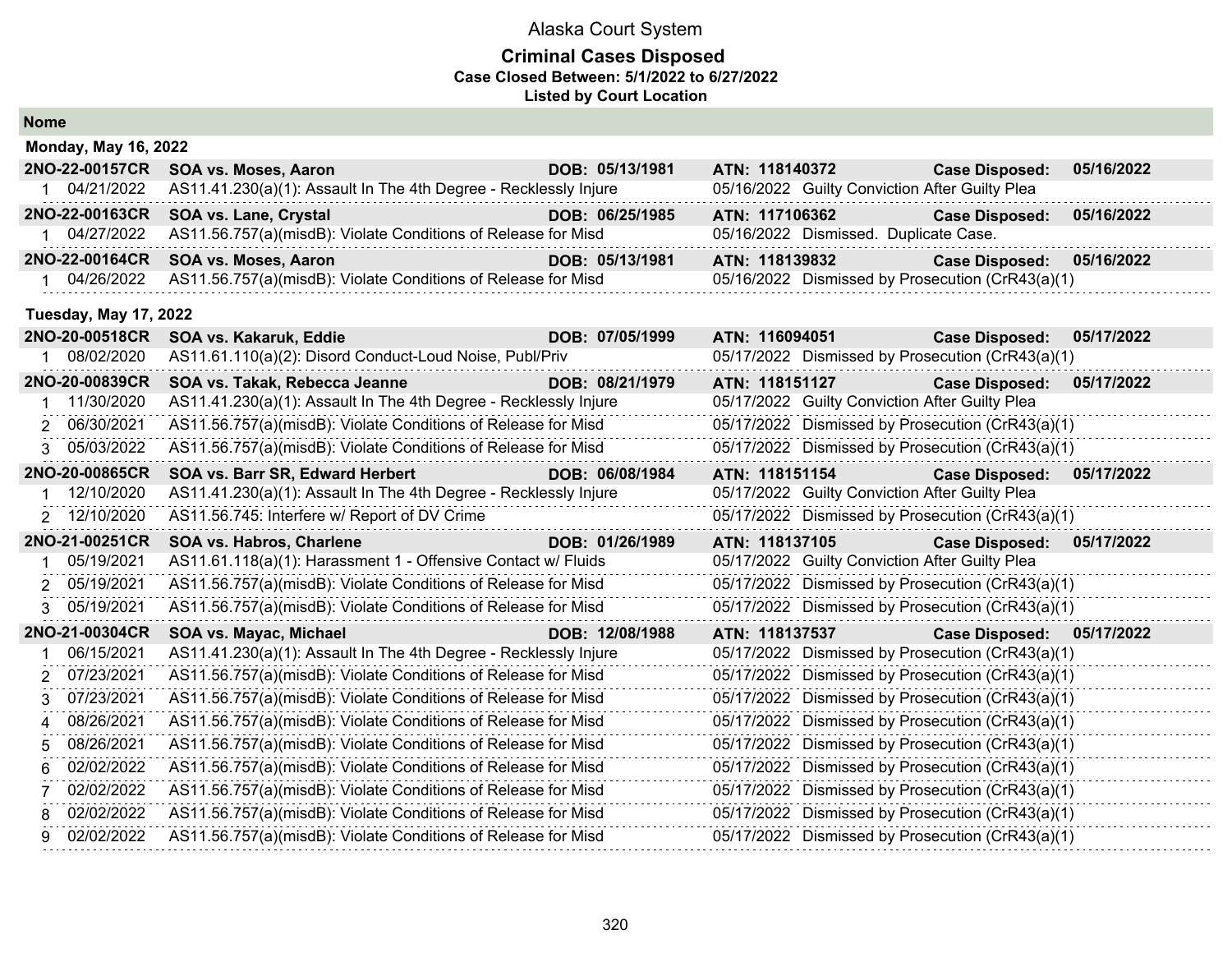## **Criminal Cases Disposed Case Closed Between: 5/1/2022 to 6/27/2022 Listed by Court Location**

|    | <b>Tuesday, May 17, 2022</b> |                                                                  |                 |                                                               |                       |            |
|----|------------------------------|------------------------------------------------------------------|-----------------|---------------------------------------------------------------|-----------------------|------------|
|    | 2NO-21-00562CR               | SOA vs. Mayac, Michael John SOA vs. Mayac, Michael John          | DOB: 12/08/1988 | ATN: 118142262                                                | <b>Case Disposed:</b> | 05/17/2022 |
|    | 11/26/2021                   | AS11.41.230(a)(1): Assault In The 4th Degree - Recklessly Injure |                 | 05/17/2022 Dismissed by Prosecution (CrR43(a)(1)              |                       |            |
|    | 2 11/26/2021                 | AS11.56.757(a)(misdA): Violate Condition of Release for Felony   |                 | 05/17/2022 Dismissed by Prosecution (CrR43(a)(1)              |                       |            |
|    | 3 11/26/2021                 | AS11.56.757(a)(misdA): Violate Condition of Release for Felony   |                 | 05/17/2022 Dismissed by Prosecution (CrR43(a)(1)              |                       |            |
|    | Wednesday, May 18, 2022      |                                                                  |                 |                                                               |                       |            |
|    | 2NO-20-00877CR               | SOA vs. Barr SR, Edward Herbert                                  | DOB: 06/08/1984 | ATN: 118151145                                                | <b>Case Disposed:</b> | 05/18/2022 |
|    | 1 12/14/2020                 | AS11.56.757(a)(misdB): Violate Conditions of Release for Misd    |                 | 05/18/2022 Dismissed by Prosecution (CrR43(a)(1)              |                       |            |
|    | 2NO-21-00207CR               | SOA vs. Habros, Charlene                                         | DOB: 01/26/1989 | ATN: 118136754                                                | <b>Case Disposed:</b> | 05/18/2022 |
|    | 04/22/2021                   | AS11.41.230(a)(3): Assault 4-Cause Fear Of Injury                |                 | 05/18/2022 Dism. Plea Agreement in Another Case-CrR 43(a)(2). |                       |            |
|    | 2 04/22/2021                 | AS11.46.484(a)(1): Crim Mischief 4-Prop Dam \$250-\$749          |                 | 05/18/2022 Dism. Plea Agreement in Another Case-CrR 43(a)(2). |                       |            |
| 3. | 04/22/2021                   | AS11.61.110(a)(2): Disord Conduct-Loud Noise, Publ/Priv          |                 | 05/18/2022 Dism. Plea Agreement in Another Case-CrR 43(a)(2). |                       |            |
| 4  | 04/22/2021                   | AS11.56.757(a)(misdB): Violate Conditions of Release for Misd    |                 | 05/18/2022 Dism. Plea Agreement in Another Case-CrR 43(a)(2). |                       |            |
|    | 2NO-22-00046CR               | SOA vs. Habros, Charlene                                         | DOB: 01/26/1989 | ATN: 117106227                                                | <b>Case Disposed:</b> | 05/18/2022 |
|    | 02/06/2022                   | AS11.46.320(a)(2): Crim Trespass 1- In A Dwelling                |                 | 05/18/2022 Dism. Plea Agreement in Another Case-CrR 43(a)(2). |                       |            |
|    | 02/06/2022                   | AS11.56.757(a)(misdB): Violate Conditions of Release for Misd    |                 | 05/18/2022 Dism. Plea Agreement in Another Case-CrR 43(a)(2). |                       |            |
| 3  | 02/06/2022                   | AS11.56.757(a)(misdB): Violate Conditions of Release for Misd    |                 | 05/18/2022 Dism. Plea Agreement in Another Case-CrR 43(a)(2). |                       |            |
| 4  | 02/06/2022                   | AS11.56.757(a)(misdB): Violate Conditions of Release for Misd    |                 | 05/18/2022 Dism. Plea Agreement in Another Case-CrR 43(a)(2). |                       |            |
|    | 2NO-22-00186CR               | SOA vs. Hoogendorn, Steven                                       | DOB: 10/07/1991 | ATN: 118140255 Case Disposed:                                 |                       | 05/18/2022 |
|    | 05/16/2022                   | AS11.41.210(a)(1): Assault 2 - Injury w/ Weapon, Intent          |                 | 05/18/2022 Dismissed. Duplicate Case.                         |                       |            |
| 2. | 05/16/2022                   | AS11.41.220(a)(1)(B): Assault 3- Cause Injury w/ Weap            |                 | 05/18/2022 Dismissed. Duplicate Case.                         |                       |            |
|    | 3 05/16/2022                 | AS11.41.230(a)(1): Assault In The 4th Degree - Recklessly Injure |                 | 05/18/2022 Dismissed. Duplicate Case.                         |                       |            |

## **Thursday, May 19, 2022**

| 2NO-20-00173CR | SOA vs. Okpealuk, Kyle                                        | DOB: 07/02/1978 | ATN: 117108324                                   | 05/19/2022<br><b>Case Disposed:</b>                           |
|----------------|---------------------------------------------------------------|-----------------|--------------------------------------------------|---------------------------------------------------------------|
| 04/12/2020     | AS11.56.757(a)(misdB): Violate Conditions of Release for Misd |                 | 05/19/2022 Dismissed by Prosecution (CrR43(a)(1) |                                                               |
| 2 04/12/2020   | AS11.56.757(a)(misdB): Violate Conditions of Release for Misd |                 | 05/19/2022 Dismissed by Prosecution (CrR43(a)(1) |                                                               |
| 3 04/12/2020   | AS11.56.757(a)(misdB): Violate Conditions of Release for Misd |                 | 05/19/2022 Dismissed by Prosecution (CrR43(a)(1) |                                                               |
| 2NO-20-00391CR | SOA vs. Okpealuk, Kyle                                        | DOB: 07/02/1978 | ATN: 116093169                                   | 05/19/2022<br><b>Case Disposed:</b>                           |
| 06/26/2020     | AS11.56.757(a)(misdB): Violate Conditions of Release for Misd |                 |                                                  | 05/19/2022 Dism. Plea Agreement in Another Case-CrR 43(a)(2). |
| 2 06/26/2020   | AS11.56.757(a)(misdB): Violate Conditions of Release for Misd |                 |                                                  | 05/19/2022 Dism. Plea Agreement in Another Case-CrR 43(a)(2). |
| 3 06/26/2020   | AS11.56.757(a)(misdB): Violate Conditions of Release for Misd |                 |                                                  | 05/19/2022 Dism. Plea Agreement in Another Case-CrR 43(a)(2). |
| 4 06/26/2020   | AS11.56.757(a)(misdB): Violate Conditions of Release for Misd |                 |                                                  | 05/19/2022 Dism. Plea Agreement in Another Case-CrR 43(a)(2). |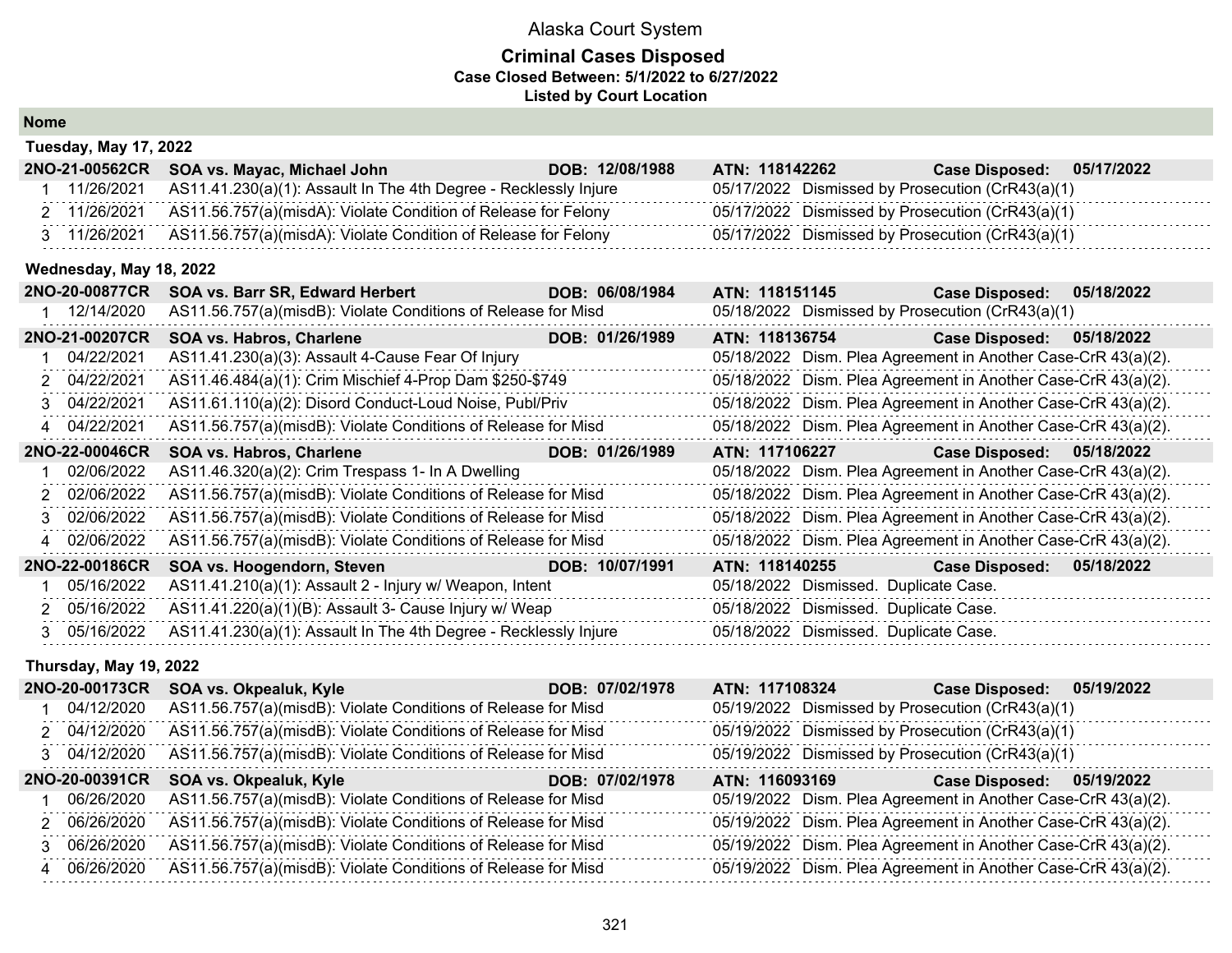## **Criminal Cases Disposed Case Closed Between: 5/1/2022 to 6/27/2022 Listed by Court Location**

**Nome**

|             | Thursday, May 19, 2022 |                                                                  |                 |                                                  |                                                               |  |  |  |
|-------------|------------------------|------------------------------------------------------------------|-----------------|--------------------------------------------------|---------------------------------------------------------------|--|--|--|
|             | 2NO-20-00503CR         | SOA vs. Okpealuk, Kyle                                           | DOB: 07/02/1978 | ATN: 116103132                                   | <b>Case Disposed:</b><br>05/19/2022                           |  |  |  |
|             | 07/30/2020             | AS11.46.486(a)(1): Criminal Mischief 5 - Tamper w/ Property      |                 |                                                  | 05/19/2022 Dism. Plea Agreement in Another Case-CrR 43(a)(2). |  |  |  |
| 2           | 07/30/2020             | AS11.56.757(a)(misdB): Violate Conditions of Release for Misd    |                 |                                                  | 05/19/2022 Dism. Plea Agreement in Another Case-CrR 43(a)(2). |  |  |  |
| 3           | 07/30/2020             | AS11.56.757(a)(misdB): Violate Conditions of Release for Misd    |                 |                                                  | 05/19/2022 Dism. Plea Agreement in Another Case-CrR 43(a)(2). |  |  |  |
| Δ           | 07/30/2020             | AS11.56.757(a)(misdB): Violate Conditions of Release for Misd    |                 |                                                  | 05/19/2022 Dism. Plea Agreement in Another Case-CrR 43(a)(2). |  |  |  |
| 5           | 07/30/2020             | AS11.56.757(a)(misdB): Violate Conditions of Release for Misd    |                 |                                                  | 05/19/2022 Dism. Plea Agreement in Another Case-CrR 43(a)(2). |  |  |  |
| 6           | 07/30/2020             | AS11.56.757(a)(misdB): Violate Conditions of Release for Misd    |                 |                                                  | 05/19/2022 Dism. Plea Agreement in Another Case-CrR 43(a)(2). |  |  |  |
|             | 2NO-20-00682CR         | SOA vs. Okpealuk, Kyle                                           | DOB: 07/02/1978 | ATN: 116095851                                   | Case Disposed: 05/19/2022                                     |  |  |  |
|             | 09/25/2020             | AS11.56.757(a)(misdB): Violate Conditions of Release for Misd    |                 |                                                  | 05/19/2022 Dism. Plea Agreement in Another Case-CrR 43(a)(2). |  |  |  |
| 2           | 09/25/2020             | AS11.56.757(a)(misdB): Violate Conditions of Release for Misd    |                 |                                                  | 05/19/2022 Dism. Plea Agreement in Another Case-CrR 43(a)(2). |  |  |  |
| 3           | 09/25/2020             | AS11.56.757(a)(misdB): Violate Conditions of Release for Misd    |                 |                                                  | 05/19/2022 Dism. Plea Agreement in Another Case-CrR 43(a)(2). |  |  |  |
| Δ           | 09/25/2020             | AS11.56.757(a)(misdB): Violate Conditions of Release for Misd    |                 |                                                  | 05/19/2022 Dism. Plea Agreement in Another Case-CrR 43(a)(2). |  |  |  |
| 5           | 09/25/2020             | AS11.56.757(a)(misdB): Violate Conditions of Release for Misd    |                 |                                                  | 05/19/2022 Dism. Plea Agreement in Another Case-CrR 43(a)(2). |  |  |  |
| 6           | 09/25/2020             | AS11.56.757(a)(misdB): Violate Conditions of Release for Misd    |                 |                                                  | 05/19/2022 Dism. Plea Agreement in Another Case-CrR 43(a)(2). |  |  |  |
|             | 2NO-21-00563CR         | SOA vs. Lockwood, Mary                                           | DOB: 10/23/1976 | ATN: 118152504                                   | 05/19/2022<br><b>Case Disposed:</b>                           |  |  |  |
|             | 11/28/2021             | AS11.41.230(a)(1): Assault In The 4th Degree - Recklessly Injure |                 | 05/19/2022 Guilty Conviction After Guilty Plea   |                                                               |  |  |  |
| 2           | 11/29/2021             | AS11.61.110(a)(1): Disord Conduct-Loud Noise Disturb Neighb      |                 | 05/19/2022 Dismissed by Prosecution (CrR43(a)(1) |                                                               |  |  |  |
|             | 01/17/2022             | AS11.56.757(a)(misdB): Violate Conditions of Release for Misd    |                 | 05/19/2022                                       | Dismissed by Prosecution (CrR43(a)(1)                         |  |  |  |
| $\mathbf 4$ | 03/09/2022             | AS11.56.757(a)(misdB): Violate Conditions of Release for Misd    |                 | 05/19/2022                                       | Dismissed by Prosecution (CrR43(a)(1)                         |  |  |  |
| 5.          | 03/09/2022             | AS11.56.757(a)(misdB): Violate Conditions of Release for Misd    |                 | 05/19/2022 Dismissed by Prosecution (CrR43(a)(1) |                                                               |  |  |  |
|             | 2NO-22-00025CR         | <b>SOA vs. TOOLIE, LUCINDA</b>                                   | DOB: 09/09/1997 | ATN: 118153026                                   | <b>Case Disposed:</b><br>05/19/2022                           |  |  |  |
|             | 01/14/2022             | AS11.41.230(a)(1): Assault In The 4th Degree - Recklessly Injure |                 | 05/19/2022 Guilty Conviction After Guilty Plea   |                                                               |  |  |  |
|             | 2NO-22-00030CR         | SOA vs. Toolie, Lucinda                                          | DOB: 09/09/1997 | ATN: 118153098                                   | 05/19/2022<br><b>Case Disposed:</b>                           |  |  |  |
|             | 01/22/2022             | AS11.41.230(a)(1): Assault In The 4th Degree - Recklessly Injure |                 | 05/19/2022 Dismissed by Prosecution (CrR43(a)(1) |                                                               |  |  |  |

### **Monday, May 23, 2022**

|  | 2NO-22-00059CR SOA vs. Kelly, Bradley                                    | DOB: 03/05/1962 | ATN: 117106335 | <b>Case Disposed:</b>                            | 05/23/2022 |
|--|--------------------------------------------------------------------------|-----------------|----------------|--------------------------------------------------|------------|
|  | 02/11/2022 AS11.41.220(a)(1)(B): Assault 3- Cause Injury w/ Weap         |                 |                | 05/23/2022 Guilty Conviction After Guilty Plea   |            |
|  | 2 02/11/2022 AS11.56.540(a)(1): Tamper Witness 1- Influence Testimony    |                 |                | 05/23/2022 Dismissed by Prosecution (CrR43(a)(1) |            |
|  | 3 02/11/2022 AS11.56.510(a)(2)(A): Interfere w/ Offc Proc- Bribe Witness |                 |                | 05/23/2022 Dismissed by Prosecution (CrR43(a)(1) |            |
|  | 4 02/11/2022 AS11.56.610(a)(1): Tamper Phys Evid-Destroy/Alter/Suppress  |                 |                | 05/23/2022 Dismissed by Prosecution (CrR43(a)(1) |            |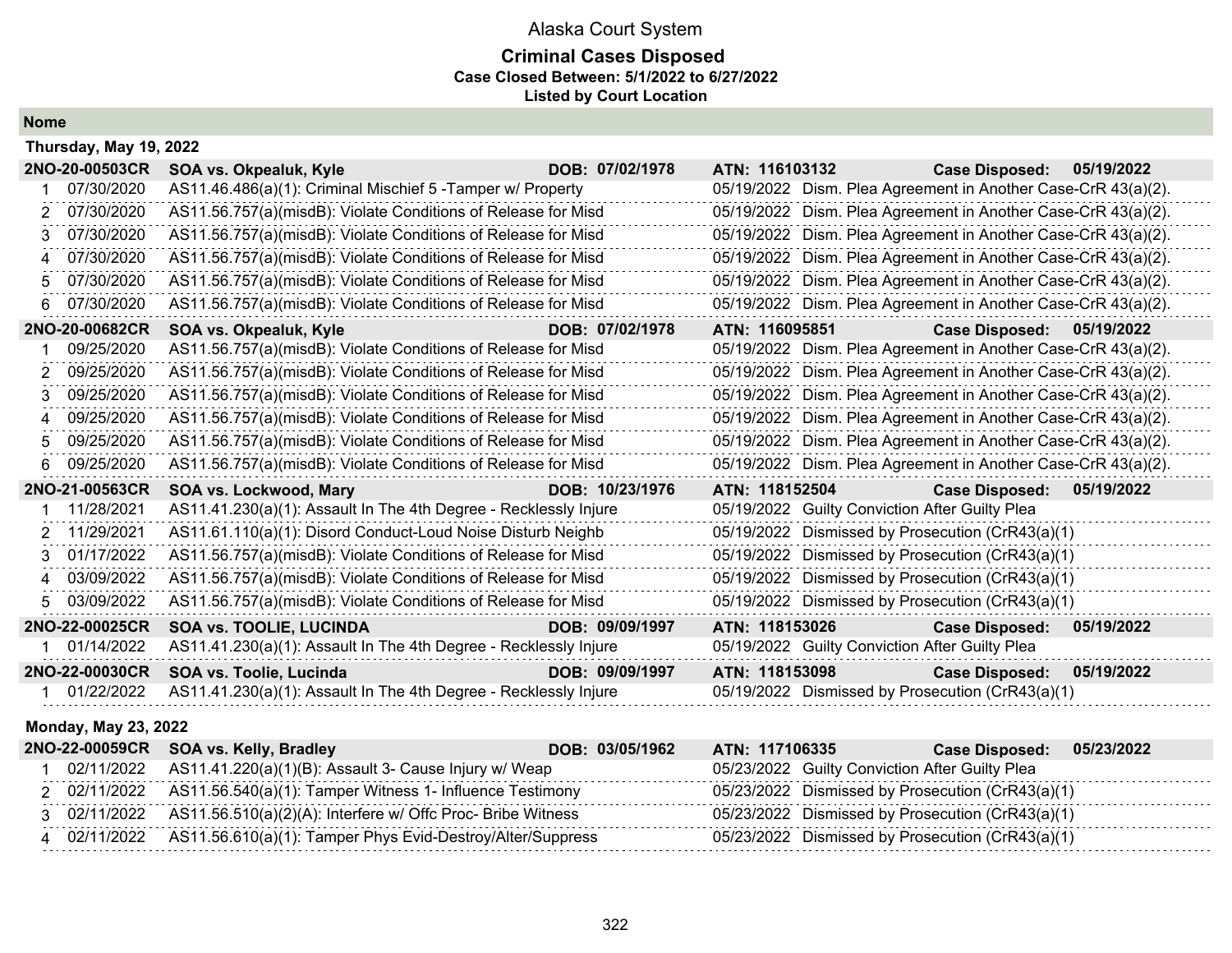#### **Criminal Cases Disposed Case Closed Between: 5/1/2022 to 6/27/2022 Listed by Court Location**

**Nome**

| <b>Monday, May 23, 2022</b>  |                                                                  |                 |                                                  |                           |            |
|------------------------------|------------------------------------------------------------------|-----------------|--------------------------------------------------|---------------------------|------------|
| 2NO-22-00073CR               | SOA vs. Slwooko, Kelly Shannon                                   | DOB: 06/09/1978 | ATN: 118139409                                   | <b>Case Disposed:</b>     | 05/23/2022 |
| 02/20/2022                   | AS11.41.230(a)(3): Assault 4-Cause Fear Of Injury                |                 | 05/23/2022 Guilty Conviction After Guilty Plea   |                           |            |
| 2 02/20/2022                 | AS11.46.484(a)(1): Crim Mischief 4-Prop Dam \$250-\$749          |                 | 05/23/2022 Dismissed by Prosecution (CrR43(a)(1) |                           |            |
| 2NO-22-00161CR               | <b>SOA vs. Foxglove, Felton</b>                                  | DOB: 09/13/1996 | ATN: 117107028                                   | <b>Case Disposed:</b>     | 05/23/2022 |
| 04/25/2022                   | AS11.46.150(a): Theft 4-Less than \$250                          |                 | 05/23/2022 Guilty Conviction After Guilty Plea   |                           |            |
| 2 04/25/2022                 | AS11.56.757(a)(misdB): Violate Conditions of Release for Misd    |                 | 05/23/2022 Dismissed by Prosecution (CrR43(a)(1) |                           |            |
| 2NO-22-00162CR               | <b>SOA vs. Foxglove, Felton</b>                                  | DOB: 09/13/1996 | ATN: 117107037                                   | Case Disposed: 05/23/2022 |            |
| 04/25/2022                   | AS11.41.230(a)(1): Assault In The 4th Degree - Recklessly Injure |                 | 05/23/2022 Dismissed by Prosecution (CrR43(a)(1) |                           |            |
| 2 04/25/2022                 | AS11.56.757(a)(misdA): Violate Condition of Release for Felony   |                 | 05/23/2022 Guilty Conviction After Guilty Plea   |                           |            |
| <b>Tuesday, May 24, 2022</b> |                                                                  |                 |                                                  |                           |            |
| 2NO-20-00528CR               | SOA vs. Ahkvaluk, Isaiah                                         | DOB: 01/21/1999 | ATN: 116103429                                   | <b>Case Disposed:</b>     | 05/24/2022 |
| 08/07/2020                   | AS11.61.110(a)(1): Disord Conduct-Loud Noise Disturb Neighb      |                 | 05/24/2022 Dismissed by Prosecution (CrR43(a)(1) |                           |            |
| 2NO-21-00228CR               | SOA vs. Angasan, Ethan                                           | DOB: 01/24/1998 | ATN: 118136943                                   | Case Disposed: 05/24/2022 |            |
| 05/03/2021                   | AS11.41.230(a)(3): Assault 4-Cause Fear Of Injury                |                 | 05/24/2022 Dismissed by Prosecution (CrR43(a)(1) |                           |            |
| 2 06/20/2021                 | AS11.56.757(a)(misdB): Violate Conditions of Release for Misd    |                 | 05/24/2022 Dismissed by Prosecution (CrR43(a)(1) |                           |            |
| 2NO-21-00247CR               | SOA vs. Cheemuk, Aida                                            | DOB: 07/18/1983 | ATN: 118137087 Case Disposed:                    |                           | 05/24/2022 |
| 05/16/2021                   | AS11.61.110(a)(2): Disord Conduct-Loud Noise, Publ/Priv          |                 | 05/24/2022 Dismissed by Prosecution (CrR43(a)(1) |                           |            |
| 2NO-21-00282CR               | SOA vs. Cheemuk, Aida                                            | DOB: 07/18/1983 | ATN: 118137312                                   | Case Disposed: 05/24/2022 |            |
| 05/30/2021                   | AS11.61.110(a)(1): Disord Conduct-Loud Noise Disturb Neighb      |                 | 05/24/2022 Dismissed by Prosecution (CrR43(a)(1) |                           |            |
| 2 05/30/2021                 | AS11.56.757(a)(misdB): Violate Conditions of Release for Misd    |                 | 05/24/2022 Dismissed by Prosecution (CrR43(a)(1) |                           |            |
| 2NO-21-00289CR               | SOA vs. Bloodgood, Delores                                       | DOB: 04/16/1966 | ATN: 118137393 Case Disposed: 05/24/2022         |                           |            |
| 06/06/2021                   | AS11.46.320(a)(2): Crim Trespass 1- In A Dwelling                |                 | 05/24/2022 Dismissed by Prosecution (CrR43(a)(1) |                           |            |
| 2 06/06/2021                 | AS11.61.110(a)(1): Disord Conduct-Loud Noise Disturb Neighb      |                 | 05/24/2022 Dismissed by Prosecution (CrR43(a)(1) |                           |            |
| 2NO-21-00549CR               | SOA vs. Kugzruk, Dick                                            | DOB: 03/09/1968 | ATN: 118139355                                   | Case Disposed: 05/24/2022 |            |
| 11/21/2021                   | AS11.41.230(a)(1): Assault In The 4th Degree - Recklessly Injure |                 | 05/24/2022 Dismissed by Prosecution (CrR43(a)(1) |                           |            |
| 2NO-21-00591CR               | SOA vs. Lockwood, Mary                                           | DOB: 10/23/1976 | ATN: 118152765                                   | Case Disposed: 05/24/2022 |            |
| 12/20/2021                   | AS11.41.230(a)(1): Assault In The 4th Degree - Recklessly Injure |                 | 05/24/2022 Dismissed by Prosecution (CrR43(a)(1) |                           |            |
| 2 12/20/2021                 | AS11.56.757(a)(misdB): Violate Conditions of Release for Misd    |                 | 05/24/2022 Dismissed by Prosecution (CrR43(a)(1) |                           |            |
| 2NO-22-00015CR               | SOA vs. Barger, Barbara                                          | DOB: 08/11/1969 | ATN: 118152936                                   | <b>Case Disposed:</b>     | 05/24/2022 |
| 01/07/2022                   | AS11.46.486(a)(2): Criminal Mischief 5-Damage Under \$250        |                 | 05/24/2022 Dismissed by Prosecution (CrR43(a)(1) |                           |            |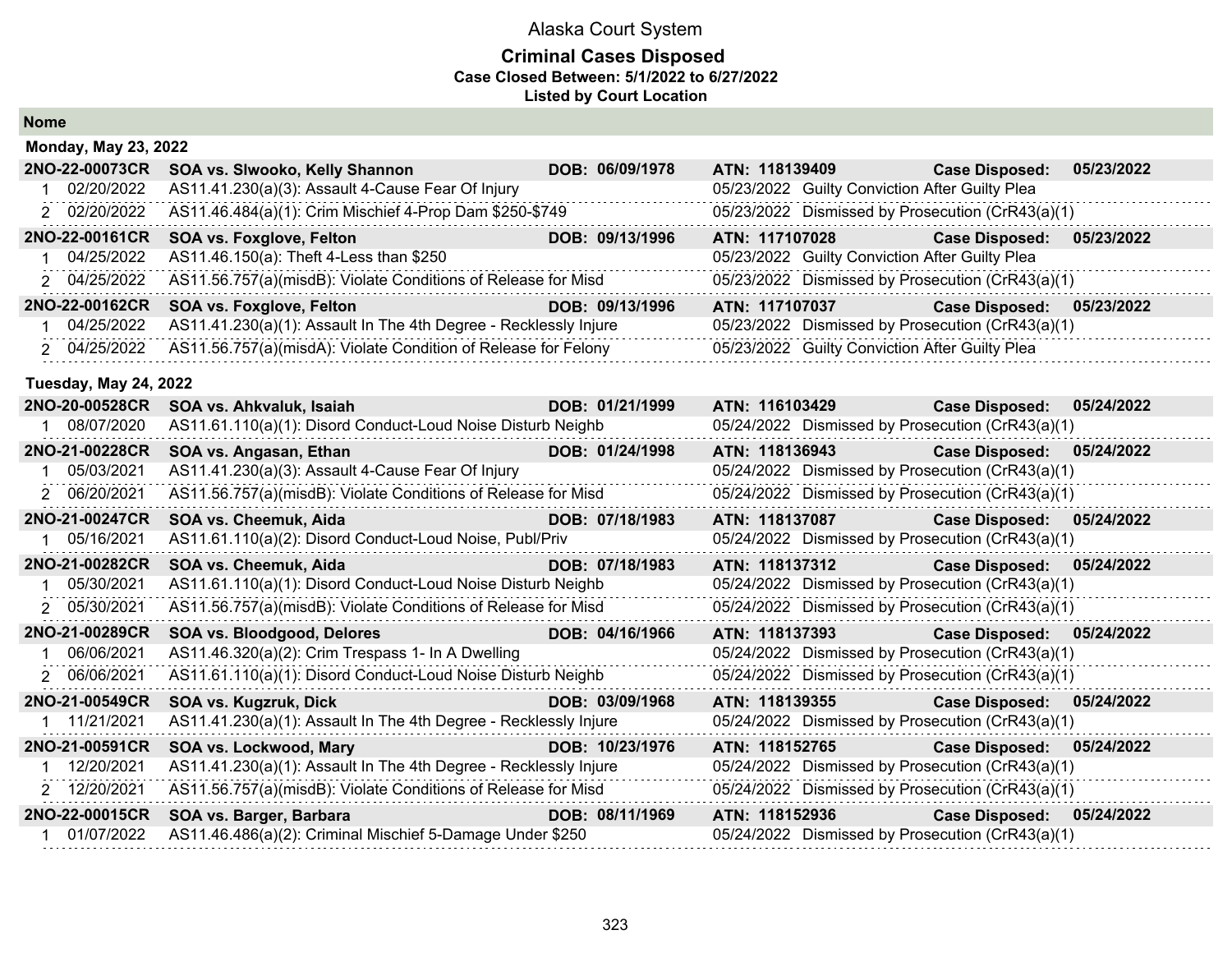#### **Criminal Cases Disposed Case Closed Between: 5/1/2022 to 6/27/2022 Listed by Court Location**

**Nome**

|                         | <b>Tuesday, May 24, 2022</b> |                                                                |                 |                                                  |                       |            |  |  |  |
|-------------------------|------------------------------|----------------------------------------------------------------|-----------------|--------------------------------------------------|-----------------------|------------|--|--|--|
|                         | 2NO-22-00058CR               | SOA vs. Lyon, Jordan C                                         | DOB: 06/17/1992 | ATN: 117106326                                   | <b>Case Disposed:</b> | 05/24/2022 |  |  |  |
|                         | 02/09/2022                   | AS11.56.757(a)(misdB): Violate Conditions of Release for Misd  |                 | 05/24/2022 Dismissed by Prosecution (CrR43(a)(1) |                       |            |  |  |  |
|                         | 2 02/09/2022                 | AS11.56.757(a)(misdB): Violate Conditions of Release for Misd  |                 | 05/24/2022 Dismissed by Prosecution (CrR43(a)(1) |                       |            |  |  |  |
|                         | 3 03/18/2022                 | AS11.56.757(a)(misdA): Violate Condition of Release for Felony |                 | 05/24/2022 Dismissed by Prosecution (CrR43(a)(1) |                       |            |  |  |  |
|                         | 4 03/18/2022                 | AS11.56.757(a)(misdA): Violate Condition of Release for Felony |                 | 05/24/2022 Dismissed by Prosecution (CrR43(a)(1) |                       |            |  |  |  |
|                         | 5 03/18/2022                 | AS11.56.757(a)(misdA): Violate Condition of Release for Felony |                 | 05/24/2022 Dismissed by Prosecution (CrR43(a)(1) |                       |            |  |  |  |
| Wednesday, May 25, 2022 |                              |                                                                |                 |                                                  |                       |            |  |  |  |
|                         |                              | 2NO-19-00458CR SOA vs. Olanna, Kenneth                         | DOB: 11/23/1999 | ATN: 117109728                                   | <b>Case Disposed:</b> | 05/25/2022 |  |  |  |

| <b>ENO-19-004000N GOA VS. Oldilild, Neillietii</b>           | UUD. 1114311333 | AIN. IIIIUJIZO                                   | Udse Disposeu. | UJIZJIZUZZ |
|--------------------------------------------------------------|-----------------|--------------------------------------------------|----------------|------------|
| 08/13/2019    AS11.56.740(a)(1): Violate DV Protective Order |                 | 05/25/2022 Dismissed by Prosecution (CrR43(a)(1) |                |            |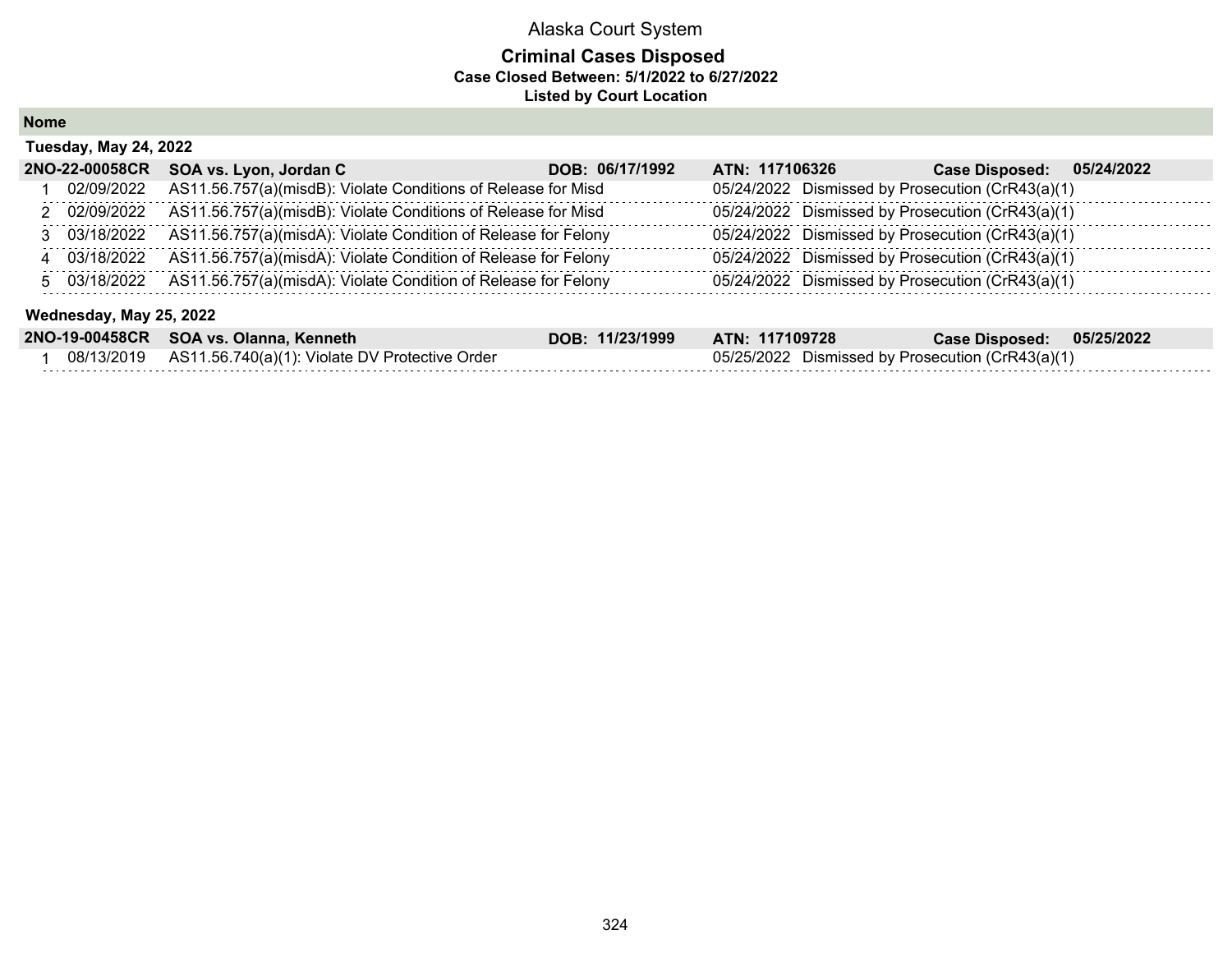## Alaska Court System **Criminal Cases Disposed Case Closed Between: 5/1/2022 to 6/27/2022 Listed by Court Location**

**Nome**

|    | Wednesday, May 25, 2022 |                                                               |                 |                |                                                  |            |
|----|-------------------------|---------------------------------------------------------------|-----------------|----------------|--------------------------------------------------|------------|
|    | 2NO-20-00100CR          | SOA vs. Okpealuk, Kyle                                        | DOB: 07/02/1978 | ATN: 117107568 | <b>Case Disposed:</b>                            | 05/25/2022 |
|    | 02/25/2020              | AS11.56.757(a)(misdB): Violate Conditions of Release for Misd |                 |                | 05/25/2022 Dismissed by Prosecution (CrR43(a)(1) |            |
| 2  | 05/29/2021              | AS11.56.757(a)(misdB): Violate Conditions of Release for Misd |                 |                | 05/25/2022 Dismissed by Prosecution (CrR43(a)(1) |            |
| 3  | 05/29/2021              | AS11.56.757(a)(misdB): Violate Conditions of Release for Misd |                 |                | 05/25/2022 Dismissed by Prosecution (CrR43(a)(1) |            |
| 4  | 05/29/2021              | AS11.56.757(a)(misdB): Violate Conditions of Release for Misd |                 |                | 05/25/2022 Dismissed by Prosecution (CrR43(a)(1) |            |
| 5  | 05/29/2021              | AS11.56.757(a)(misdB): Violate Conditions of Release for Misd |                 |                | 05/25/2022 Dismissed by Prosecution (CrR43(a)(1) |            |
| 6  | 05/29/2021              | AS11.56.757(a)(misdB): Violate Conditions of Release for Misd |                 |                | 05/25/2022 Dismissed by Prosecution (CrR43(a)(1) |            |
|    | 05/29/2021              | AS11.56.757(a)(misdB): Violate Conditions of Release for Misd |                 |                | 05/25/2022 Dismissed by Prosecution (CrR43(a)(1) |            |
| 8  | 05/29/2021              | AS11.56.757(a)(misdB): Violate Conditions of Release for Misd |                 |                | 05/25/2022 Dismissed by Prosecution (CrR43(a)(1) |            |
| 9  | 05/29/2021              | AS11.56.757(a)(misdB): Violate Conditions of Release for Misd |                 |                | 05/25/2022 Dismissed by Prosecution (CrR43(a)(1) |            |
| 10 | 06/20/2021              | AS11.56.757(a)(misdB): Violate Conditions of Release for Misd |                 |                | 05/25/2022 Dismissed by Prosecution (CrR43(a)(1) |            |
| 11 | 06/20/2021              | AS11.56.757(a)(misdB): Violate Conditions of Release for Misd |                 |                | 05/25/2022 Dismissed by Prosecution (CrR43(a)(1) |            |
| 12 | 06/20/2021              | AS11.56.757(a)(misdB): Violate Conditions of Release for Misd |                 |                | 05/25/2022 Dismissed by Prosecution (CrR43(a)(1) |            |
| 13 | 06/20/2021              | AS11.56.757(a)(misdB): Violate Conditions of Release for Misd |                 |                | 05/25/2022 Dismissed by Prosecution (CrR43(a)(1) |            |
| 14 | 06/20/2021              | AS11.56.757(a)(misdB): Violate Conditions of Release for Misd |                 |                | 05/25/2022 Dismissed by Prosecution (CrR43(a)(1) |            |
| 15 | 06/20/2021              | AS11.56.757(a)(misdB): Violate Conditions of Release for Misd |                 |                | 05/25/2022 Dismissed by Prosecution (CrR43(a)(1) |            |
| 16 | 06/20/2021              | AS11.56.757(a)(misdB): Violate Conditions of Release for Misd |                 |                | 05/25/2022 Dismissed by Prosecution (CrR43(a)(1) |            |
| 17 | 10/09/2021              | AS11.56.757(a)(misdB): Violate Conditions of Release for Misd |                 |                | 05/25/2022 Dismissed by Prosecution (CrR43(a)(1) |            |
| 18 | 10/09/2021              | AS11.56.757(a)(misdB): Violate Conditions of Release for Misd |                 |                | 05/25/2022 Dismissed by Prosecution (CrR43(a)(1) |            |
| 19 | 10/09/2021              | AS11.56.757(a)(misdB): Violate Conditions of Release for Misd |                 |                | 05/25/2022 Dismissed by Prosecution (CrR43(a)(1) |            |
| 20 | 10/09/2021              | AS11.56.757(a)(misdB): Violate Conditions of Release for Misd |                 |                | 05/25/2022 Dismissed by Prosecution (CrR43(a)(1) |            |
| 21 | 10/09/2021              | AS11.56.757(a)(misdB): Violate Conditions of Release for Misd |                 |                | 05/25/2022 Dismissed by Prosecution (CrR43(a)(1) |            |
| 22 | 10/09/2021              | AS11.56.757(a)(misdB): Violate Conditions of Release for Misd |                 |                | 05/25/2022 Dismissed by Prosecution (CrR43(a)(1) |            |
| 23 | 10/09/2021              | AS11.56.757(a)(misdB): Violate Conditions of Release for Misd |                 |                | 05/25/2022 Dismissed by Prosecution (CrR43(a)(1) |            |
| 24 | 03/17/2022              | AS11.56.757(a)(misdB): Violate Conditions of Release for Misd |                 |                | 05/25/2022 Dismissed by Prosecution (CrR43(a)(1) |            |
| 25 | 03/17/2022              | AS11.56.757(a)(misdB): Violate Conditions of Release for Misd |                 |                | 05/25/2022 Dismissed by Prosecution (CrR43(a)(1) |            |
| 26 | 03/17/2022              | AS11.56.757(a)(misdB): Violate Conditions of Release for Misd |                 |                | 05/25/2022 Dismissed by Prosecution (CrR43(a)(1) |            |
| 27 | 03/17/2022              | AS11.56.757(a)(misdB): Violate Conditions of Release for Misd |                 |                | 05/25/2022 Dismissed by Prosecution (CrR43(a)(1) |            |
| 28 | 03/17/2022              | AS11.56.757(a)(misdB): Violate Conditions of Release for Misd |                 |                | 05/25/2022 Dismissed by Prosecution (CrR43(a)(1) |            |
| 29 | 03/17/2022              | AS11.56.757(a)(misdB): Violate Conditions of Release for Misd |                 |                | 05/25/2022 Dismissed by Prosecution (CrR43(a)(1) |            |
| 30 | 03/17/2022              | AS11.56.757(a)(misdB): Violate Conditions of Release for Misd |                 |                | 05/25/2022 Dismissed by Prosecution (CrR43(a)(1) |            |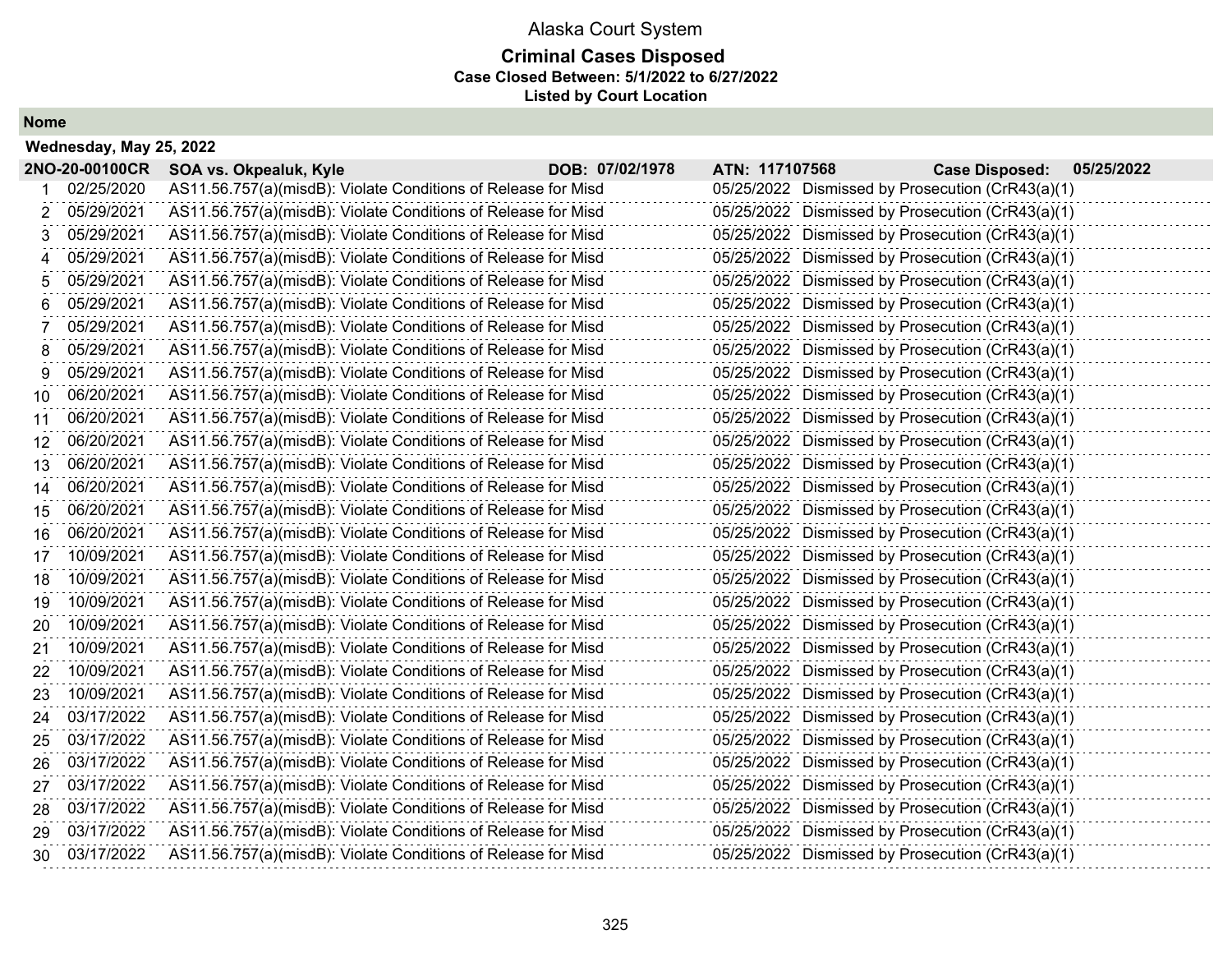### **Criminal Cases Disposed Case Closed Between: 5/1/2022 to 6/27/2022 Listed by Court Location**

| <b>Nome</b> |
|-------------|
|-------------|

|             | Wednesday, May 25, 2022 |                                                                  |                 |                                                                                                                                                                                                                                |                           |            |
|-------------|-------------------------|------------------------------------------------------------------|-----------------|--------------------------------------------------------------------------------------------------------------------------------------------------------------------------------------------------------------------------------|---------------------------|------------|
|             | 2NO-20-00146CR          | SOA vs. Olanna, Kenneth                                          | DOB: 11/23/1999 | ATN: 117108027 Participate of the Second Street and Second Street and Second Street and Second Street and Second Street and Second Street and Second Street and Second Street and Second Street and Second Street and Second S | <b>Case Disposed:</b>     | 05/25/2022 |
|             | 1 03/25/2020            | AS11.56.780(a)(1): Hinder Prosecution 2- Var Acts Re Misd        |                 | 05/25/2022 Dismissed by Prosecution (CrR43(a)(1)                                                                                                                                                                               |                           |            |
|             | 2NO-20-00168CR          | SOA vs. Olanna, Kenneth<br><u> Tanzania (h. 1888).</u>           | DOB: 11/23/1999 | ATN: 117108279                                                                                                                                                                                                                 | <b>Case Disposed:</b>     | 05/25/2022 |
|             | 04/08/2020              | AS11.41.230(a)(1): Assault In The 4th Degree - Recklessly Injure |                 | 05/25/2022 Dismissed by Prosecution (CrR43(a)(1)                                                                                                                                                                               |                           |            |
| 2           | 04/08/2020              | AS11.46.484(a)(1): Crim Mischief 4-Prop Dam \$250-\$749          |                 | 05/25/2022 Dismissed by Prosecution (CrR43(a)(1)                                                                                                                                                                               |                           |            |
| 3.          | 04/08/2020              | AS11.56.757(a)(misdB): Violate Conditions of Release for Misd    |                 | 05/25/2022 Dismissed by Prosecution (CrR43(a)(1)                                                                                                                                                                               |                           |            |
|             | 4 04/08/2020            | AS11.56.757(a)(misdB): Violate Conditions of Release for Misd    |                 | 05/25/2022 Dismissed by Prosecution (CrR43(a)(1)                                                                                                                                                                               |                           |            |
|             | 2NO-20-00176CR          | SOA vs. Olanna, Kenneth                                          | DOB: 11/23/1999 | ATN: 117108351 Case Disposed: 05/25/2022                                                                                                                                                                                       |                           |            |
|             | 04/12/2020              | AS11.41.230(a)(1): Assault In The 4th Degree - Recklessly Injure |                 | 05/25/2022 Dismissed by Prosecution (CrR43(a)(1)                                                                                                                                                                               |                           |            |
|             | 2 04/12/2020            | AS11.56.757(a)(misdB): Violate Conditions of Release for Misd    |                 | 05/25/2022 Dismissed by Prosecution (CrR43(a)(1)                                                                                                                                                                               |                           |            |
|             | 3 04/12/2020            | AS11.56.757(a)(misdB): Violate Conditions of Release for Misd    |                 | 05/25/2022 Dismissed by Prosecution (CrR43(a)(1)                                                                                                                                                                               |                           |            |
| $\mathbf 4$ | 04/12/2020              | AS11.56.757(a)(misdB): Violate Conditions of Release for Misd    |                 | 05/25/2022 Dismissed by Prosecution (CrR43(a)(1)                                                                                                                                                                               |                           |            |
| 5           | 04/12/2020              | AS11.56.757(a)(misdB): Violate Conditions of Release for Misd    |                 | 05/25/2022 Dismissed by Prosecution (CrR43(a)(1)                                                                                                                                                                               |                           |            |
|             | 2NO-20-00276CR          | SOA vs. Olanna, Kenneth                                          | DOB: 11/23/1999 | ATN: 116094177                                                                                                                                                                                                                 | Case Disposed: 05/25/2022 |            |
|             | 05/17/2020              | AS11.56.757(a)(misdB): Violate Conditions of Release for Misd    |                 | 05/25/2022 Dismissed by Prosecution (CrR43(a)(1)                                                                                                                                                                               |                           |            |
| 2           | 05/17/2020              | AS11.56.757(a)(misdB): Violate Conditions of Release for Misd    |                 | 05/25/2022 Dismissed by Prosecution (CrR43(a)(1)                                                                                                                                                                               |                           |            |
|             | 3 05/17/2020            | AS11.56.757(a)(misdB): Violate Conditions of Release for Misd    |                 | 05/25/2022 Dismissed by Prosecution (CrR43(a)(1)                                                                                                                                                                               |                           |            |
| $\mathbf 4$ | 05/17/2020              | AS11.56.757(a)(misdB): Violate Conditions of Release for Misd    |                 | 05/25/2022 Dismissed by Prosecution (CrR43(a)(1)                                                                                                                                                                               |                           |            |
| 5           | 05/17/2020              | AS11.56.757(a)(misdB): Violate Conditions of Release for Misd    |                 | 05/25/2022 Dismissed by Prosecution (CrR43(a)(1)                                                                                                                                                                               |                           |            |
|             | 2NO-20-00388CR          | SOA vs. James, April                                             | DOB: 03/30/1963 | ATN: 116093142                                                                                                                                                                                                                 | <b>Case Disposed:</b>     | 05/25/2022 |
|             | 1 06/24/2020            | AS11.46.320(a)(2): Crim Trespass 1- In A Dwelling                |                 | 05/25/2022 Dismissed by Prosecution (CrR43(a)(1)                                                                                                                                                                               |                           |            |
|             | 2NO-20-00634CR          | SOA vs. Mueller, Jodeen                                          | DOB: 12/15/1970 | ATN: 116095437                                                                                                                                                                                                                 | <b>Case Disposed:</b>     | 05/25/2022 |
|             | 09/12/2020              | AS11.56.757(a)(misdB): Violate Conditions of Release for Misd    |                 | 05/25/2022 Dismissed by Prosecution (CrR43(a)(1)                                                                                                                                                                               |                           |            |
|             | 2NO-21-00137CR          | SOA vs. Saccheus, Lorraine Marlene                               | DOB: 11/08/1985 | ATN: 118151811                                                                                                                                                                                                                 | <b>Case Disposed:</b>     | 05/25/2022 |
|             | 1 02/22/2021            | AS11.46.320(a)(2): Crim Trespass 1- In A Dwelling                |                 | 05/25/2022 Dismissed by Prosecution (CrR43(a)(1)                                                                                                                                                                               |                           |            |
|             | 2NO-21-00165CR          | SOA vs. Wellert, John                                            | DOB: 02/10/1964 | ATN: 118136412                                                                                                                                                                                                                 | <b>Case Disposed:</b>     | 05/25/2022 |
|             | 03/26/2021              | AS11.41.220(a)(5): Assault 3 - Committ Assault 4, 2+ Convictions |                 | 05/25/2022 Dismissed by Prosecution (CrR43(a)(1)                                                                                                                                                                               |                           |            |
|             | 2 03/26/2021            | AS11.56.757(a)(misdB): Violate Conditions of Release for Misd    |                 | 05/25/2022 Dismissed by Prosecution (CrR43(a)(1)                                                                                                                                                                               |                           |            |
|             |                         |                                                                  |                 |                                                                                                                                                                                                                                |                           |            |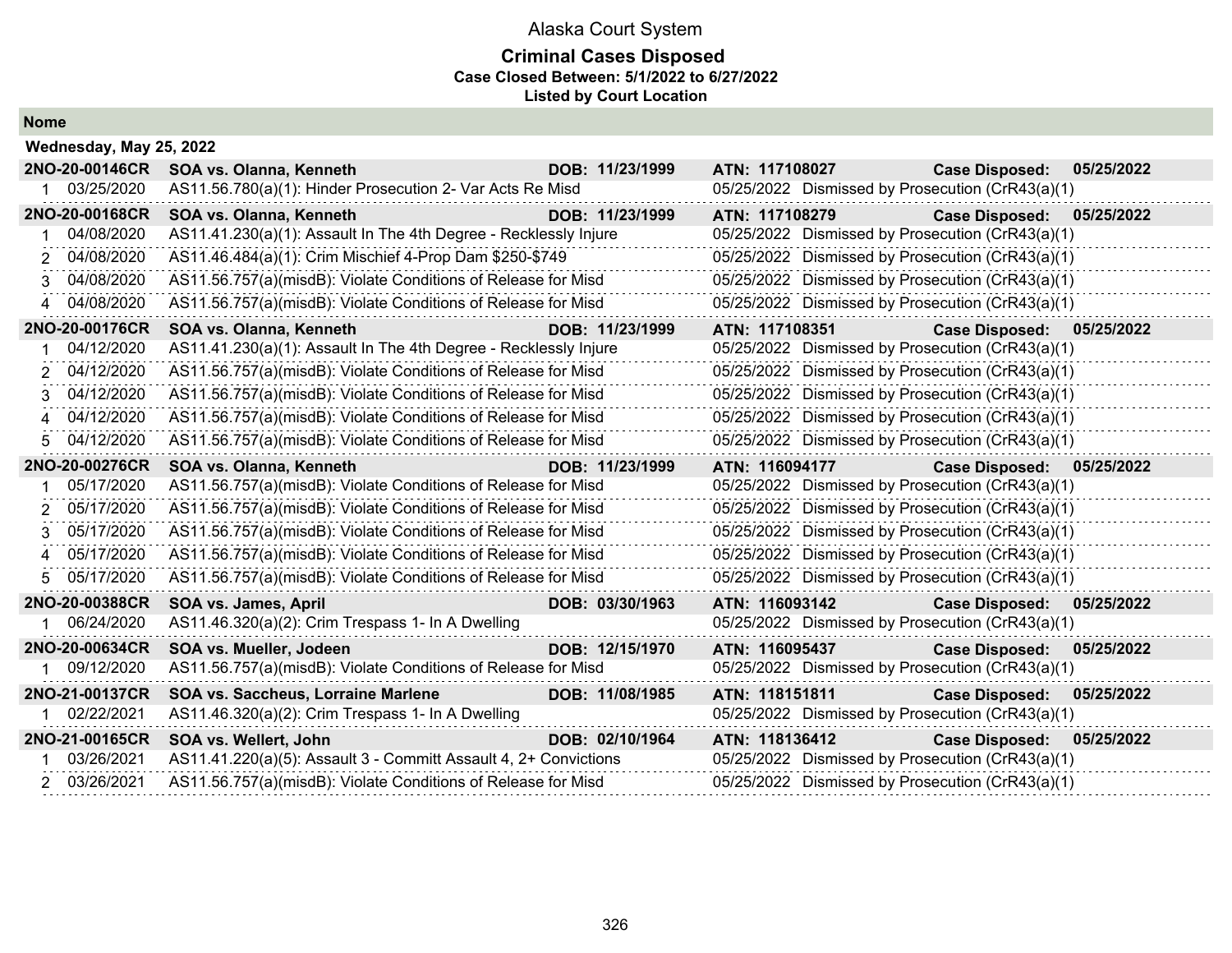#### **Criminal Cases Disposed Case Closed Between: 5/1/2022 to 6/27/2022 Listed by Court Location**

**Nome**

| Wednesday, May 25, 2022 |                                                               |                 |                                                  |                       |            |
|-------------------------|---------------------------------------------------------------|-----------------|--------------------------------------------------|-----------------------|------------|
| 2NO-21-00173CR          | <b>SOA vs. Habros, Charlene</b>                               | DOB: 01/26/1989 | ATN: 118136484                                   | <b>Case Disposed:</b> | 05/25/2022 |
| 03/31/2021              | AS04.16.040: Drunk Person On Licensed Premises                |                 | 05/25/2022 Dismissed by Prosecution (CrR43(a)(1) |                       |            |
| 2 04/25/2021            | AS11.56.757(a)(misdB): Violate Conditions of Release for Misd |                 | 05/25/2022 Dismissed by Prosecution (CrR43(a)(1) |                       |            |
| 04/25/2021<br>3         | AS11.56.757(a)(misdB): Violate Conditions of Release for Misd |                 | 05/25/2022 Dismissed by Prosecution (CrR43(a)(1) |                       |            |
| 04/25/2021<br>4         | AS11.56.757(a)(misdB): Violate Conditions of Release for Misd |                 | 05/25/2022 Dismissed by Prosecution (CrR43(a)(1) |                       |            |
| 04/25/2021              | AS11.56.757(a)(misdB): Violate Conditions of Release for Misd |                 | 05/25/2022 Dismissed by Prosecution (CrR43(a)(1) |                       |            |
| 6 04/25/2021            | AS11.56.757(a)(misdB): Violate Conditions of Release for Misd |                 | 05/25/2022 Dismissed by Prosecution (CrR43(a)(1) |                       |            |
| 04/25/2021              | AS11.56.757(a)(misdB): Violate Conditions of Release for Misd |                 | 05/25/2022 Dismissed by Prosecution (CrR43(a)(1) |                       |            |
| 2NO-21-00375CR          | SOA vs. Goodhope III, Fred Stephen                            | DOB: 12/21/1978 | ATN: 116101494                                   | <b>Case Disposed:</b> | 05/25/2022 |
| 07/23/2021              | AS11.71.040(a)(2): MICS4-Mfr/Deliver/Poss 1+ oz VIA           |                 | 05/25/2022 Dismissed by Prosecution (CrR43(a)(1) |                       |            |
| 2 07/23/2021            | AS11.56.757(a)(misdB): Violate Conditions of Release for Misd |                 | 05/25/2022 Dismissed by Prosecution (CrR43(a)(1) |                       |            |
| 2NO-21-00417CR          | SOA vs. Pete, Brenden                                         | DOB: 07/06/1996 | ATN: 117119106                                   | <b>Case Disposed:</b> | 05/25/2022 |
| 08/22/2021              | AS11.56.757(a)(misdB): Violate Conditions of Release for Misd |                 | 05/25/2022 Dismissed by Prosecution (CrR43(a)(1) |                       |            |
| 2NO-21-00424CR          | SOA vs. Pete, Brenden                                         | DOB: 07/06/1996 | ATN: 118138401                                   | <b>Case Disposed:</b> | 05/25/2022 |
| 08/26/2021              | AS11.56.757(a)(misdB): Violate Conditions of Release for Misd |                 | 05/25/2022 Dismissed by Prosecution (CrR43(a)(1) |                       |            |
|                         |                                                               |                 |                                                  |                       |            |
| 2NO-22-00043CR          | SOA vs. Pete, Brendan                                         | DOB: 07/06/1996 | ATN: 117106191                                   | <b>Case Disposed:</b> | 05/25/2022 |
| 02/05/2022              | AS11.61.110(a)(6): Disord Conduct- Create Hazard Condition    |                 | 05/25/2022 Dismissed by Prosecution (CrR43(a)(1) |                       |            |
| 2 02/05/2022            | AS11.56.757(a)(misdB): Violate Conditions of Release for Misd |                 | 05/25/2022 Guilty Conviction After Guilty Plea   |                       |            |
| 3 02/05/2022            | AS11.56.757(a)(misdB): Violate Conditions of Release for Misd |                 | 05/25/2022 Dismissed by Prosecution (CrR43(a)(1) |                       |            |
| 4 02/05/2022            | AS11.56.757(a)(misdB): Violate Conditions of Release for Misd |                 | 05/25/2022 Dismissed by Prosecution (CrR43(a)(1) |                       |            |
| 2NO-22-00111CR          | SOA vs. Larsen, Gina                                          | DOB: 02/19/1989 | ATN: 117106686                                   | <b>Case Disposed:</b> | 05/25/2022 |
| 03/20/2022              | AS28.35.030(a)(2): DUI- BAC .08+ Percent                      |                 | 05/25/2022 Guilty Conviction After Guilty Plea   |                       |            |
| 2 03/20/2022            | AS11.56.757(a)(misdB): Violate Conditions of Release for Misd |                 | 05/25/2022 Dismissed by Prosecution (CrR43(a)(1) |                       |            |
| 3 05/31/2022            | PTRP - Petition to Revoke Probation                           |                 |                                                  |                       |            |
| 2NO-22-00172CR          | SOA vs. Saclamana, John                                       | DOB: 12/19/1981 | ATN: 117107082                                   | <b>Case Disposed:</b> | 05/25/2022 |
| 05/04/2022              | AS11.46.330(a)(1): Crim Trespass 2- Upon Premises             |                 | 05/25/2022 Dismissed by Prosecution (CrR43(a)(1) |                       |            |

#### **Thursday, May 26, 2022**

| 2NO-21-00314CR SOA vs. Katchatag, Henry                                     | DOB: 06/01/2001<br>ATN: 118137618 | Case Disposed: 05/26/2022                        |
|-----------------------------------------------------------------------------|-----------------------------------|--------------------------------------------------|
| 06/17/2021 AS11.41.230(a)(1): Assault In The 4th Degree - Recklessly Injure |                                   | 05/26/2022 Dismissed by Prosecution (CrR43(a)(1) |
| 2 06/17/2021 AS11.61.110(a)(2): Disord Conduct-Loud Noise, Publ/Priv        |                                   | 05/26/2022 Dismissed by Prosecution (CrR43(a)(1) |
| 3 06/17/2021 AS11.56.757(a)(misdA): Violate Condition of Release for Felony |                                   | 05/26/2022 Guilty Conviction After Guilty Plea   |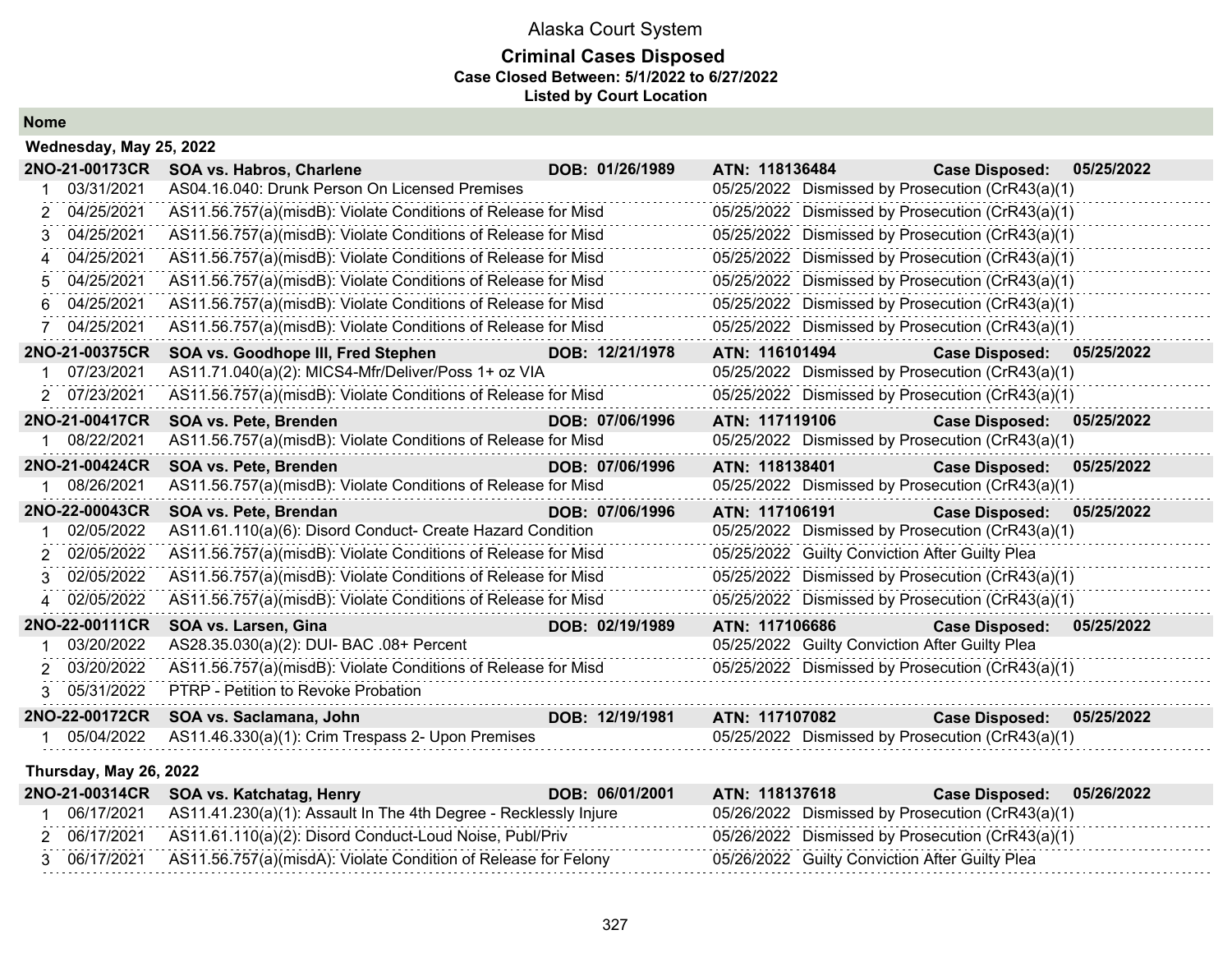#### **Criminal Cases Disposed Case Closed Between: 5/1/2022 to 6/27/2022 Listed by Court Location**

#### **Nome**

|              | Thursday, May 26, 2022       |                                                                  |                 |                                                  |                       |            |
|--------------|------------------------------|------------------------------------------------------------------|-----------------|--------------------------------------------------|-----------------------|------------|
|              | 2NO-22-00048CR               | SOA vs. Larsen, Gina                                             | DOB: 02/19/1989 | ATN: 117106209                                   | <b>Case Disposed:</b> | 05/26/2022 |
|              | 02/05/2022                   | AS11.41.220(a)(5): Assault 3 - Committ Assault 4, 2+ Convictions |                 | 05/26/2022 Dismissed by Prosecution (CrR43(a)(1) |                       |            |
|              | <b>Tuesday, May 31, 2022</b> |                                                                  |                 |                                                  |                       |            |
|              | 2NO-20-00221CR               | SOA vs. Tritt, Amanda Dawn                                       | DOB: 08/21/1988 | ATN: 116604819                                   | <b>Case Disposed:</b> | 05/31/2022 |
|              | 10/23/2019                   | AS04.11.499(a)(fel): Import Alcohol - Dry Area - Large Amt       |                 | 05/31/2022 Guilty Conviction After Guilty Plea   |                       |            |
|              | 2 10/23/2019                 | AS04.11.010(a)(felC): Sell Alcohol w/o License - Dry Area        |                 | 05/31/2022 Dismissed by Prosecution (CrR43(a)(1) |                       |            |
|              | 2NO-21-00287CR               | SOA vs. Kitchen, Woodrow                                         | DOB: 07/23/1986 | ATN: 118137375                                   | <b>Case Disposed:</b> | 05/31/2022 |
|              | 06/04/2021                   | AS11.41.230(a)(1): Assault In The 4th Degree - Recklessly Injure |                 | 05/31/2022 Guilty Conviction After Guilty Plea   |                       |            |
|              | 2 08/16/2021                 | AS11.56.757(a)(misdB): Violate Conditions of Release for Misd    |                 | 06/16/2022 Dismissed by Prosecution (CrR43(a)(1) |                       |            |
|              | 3 09/06/2021                 | AS11.56.757(a)(misdB): Violate Conditions of Release for Misd    |                 | 06/16/2022 Dismissed by Prosecution (CrR43(a)(1) |                       |            |
|              | 4 01/06/2022                 | AS11.56.757(a)(misdB): Violate Conditions of Release for Misd    |                 | 06/16/2022 Dismissed by Prosecution (CrR43(a)(1) |                       |            |
|              | 01/06/2022                   | AS11.56.757(a)(misdB): Violate Conditions of Release for Misd    |                 | 06/16/2022 Dismissed by Prosecution (CrR43(a)(1) |                       |            |
|              | 2NO-21-00541CR               | SOA vs. Eide, Clarissa                                           | DOB: 07/01/1984 | ATN: 118152378                                   | <b>Case Disposed:</b> | 05/31/2022 |
|              | 1 11/15/2021                 | AS28.35.030(a)(2): DUI- BAC .08+ Percent                         |                 | 05/31/2022 Guilty Conviction After Guilty Plea   |                       |            |
|              | 2NO-22-00114CR               | SOA vs. Kitchen, Woodrow W                                       | DOB: 07/23/1986 | ATN: 117106695                                   | <b>Case Disposed:</b> | 05/31/2022 |
|              | 03/21/2022                   | AS11.41.230(a)(2): Assault 4- Negligently Injure w/ Weapon       |                 | 05/31/2022 Dismissed by Prosecution (CrR43(a)(1) |                       |            |
| 2            | 03/21/2022                   | AS11.56.757(a)(misdB): Violate Conditions of Release for Misd    |                 | 05/31/2022 Dismissed by Prosecution (CrR43(a)(1) |                       |            |
|              | 3 03/21/2022                 | AS11.56.757(a)(misdB): Violate Conditions of Release for Misd    |                 | 05/31/2022 Dismissed by Prosecution (CrR43(a)(1) |                       |            |
|              | 2NO-22-00134CR               | SOA vs. Kitchen, Woodrow W                                       | DOB: 07/23/1986 | ATN: 117105174                                   | <b>Case Disposed:</b> | 05/31/2022 |
|              | 04/05/2022                   | AS11.41.230(a)(1): Assault In The 4th Degree - Recklessly Injure |                 | 05/31/2022 Guilty Conviction After Guilty Plea   |                       |            |
|              | 2 04/05/2022                 | AS11.56.700(a)(1): Resist/Interfere Arrest-By Force              |                 | 05/31/2022 Dismissed by Prosecution (CrR43(a)(1) |                       |            |
| 3            | 04/05/2022                   | AS11.56.757(a)(misdB): Violate Conditions of Release for Misd    |                 | 05/31/2022 Dismissed by Prosecution (CrR43(a)(1) |                       |            |
|              | 04/05/2022                   | AS11.56.757(a)(misdB): Violate Conditions of Release for Misd    |                 | 05/31/2022 Dismissed by Prosecution (CrR43(a)(1) |                       |            |
|              | Wednesday, June 1, 2022      |                                                                  |                 |                                                  |                       |            |
|              | 2NO-21-00331CR               | <b>SOA vs. Curtis, Payton</b>                                    | DOB: 12/14/2002 | ATN: 117119196                                   | <b>Case Disposed:</b> | 06/01/2022 |
| $\mathbf{1}$ | 06/27/2021                   | AS11.61.110(a)(5): Disord Conduct-Challenge To Fight             |                 | 06/01/2022 Guilty Conviction After Guilty Plea   |                       |            |
|              |                              |                                                                  |                 |                                                  |                       |            |
|              | 2NO-22-00214CR               | SOA vs. Pugh, Bertha                                             | DOB:            | ATN:                                             | <b>Case Disposed:</b> | 06/01/2022 |

## **Monday, June 6, 2022**

| 2NO-22-00084CR SOA vs. Knutson, Shane Lyle                             | DOB: 02/05/1978 | ATN: 117106497                                   | Case Disposed: 06/06/2022 |  |
|------------------------------------------------------------------------|-----------------|--------------------------------------------------|---------------------------|--|
| 03/05/2022   AS11.46.486(a)(2): Criminal Mischief 5-Damage Under \$250 |                 | 06/06/2022 Dismissed by Prosecution (CrR43(a)(1) |                           |  |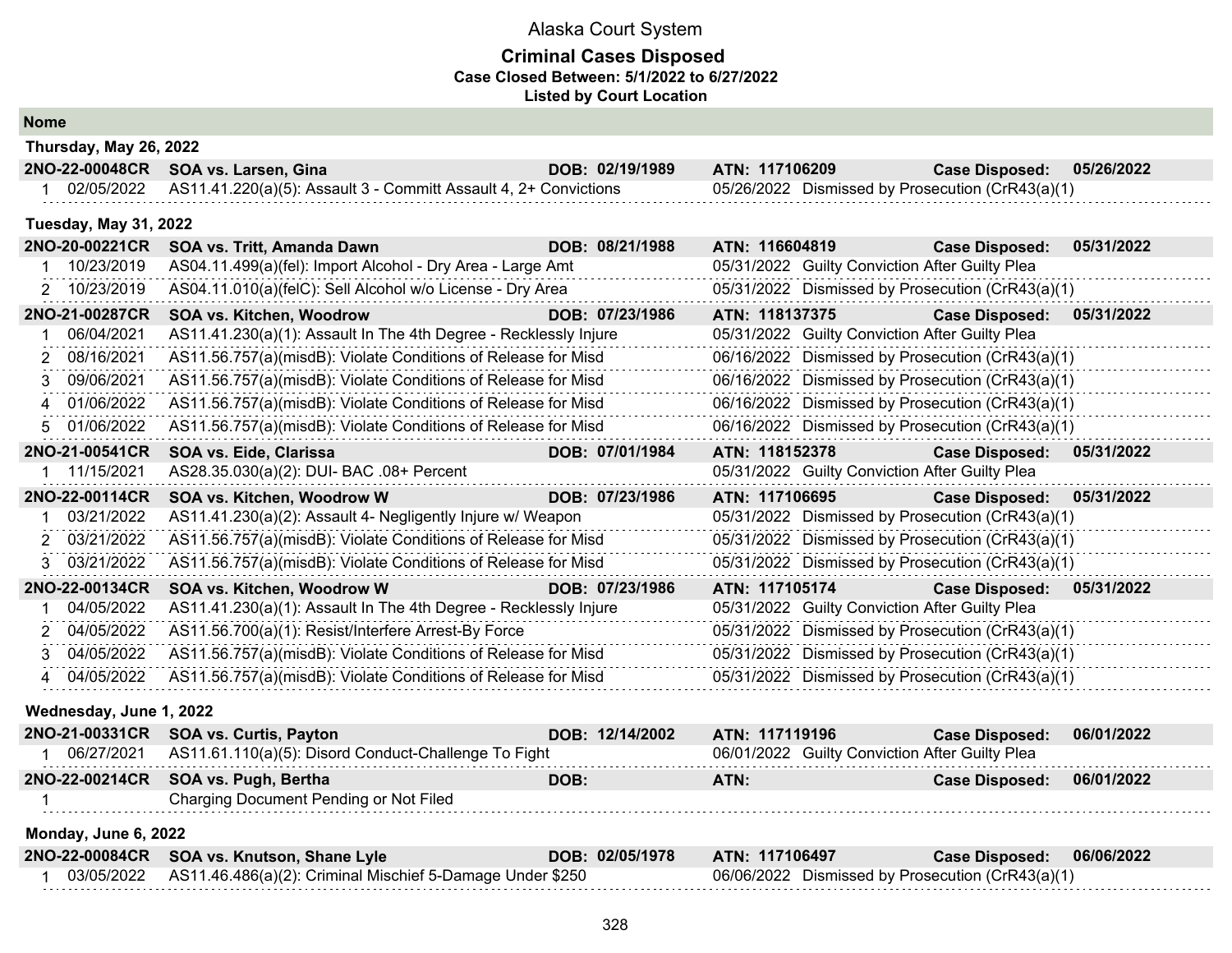#### **Criminal Cases Disposed Case Closed Between: 5/1/2022 to 6/27/2022 Listed by Court Location**

**Nome**

| Tuesday, June 7, 2022        |                                                               |                 |                                                             |                                                  |            |
|------------------------------|---------------------------------------------------------------|-----------------|-------------------------------------------------------------|--------------------------------------------------|------------|
| 2NO-20-00833CR               | SOA vs. Ayek, Brian                                           | DOB: 07/03/1992 | ATN: 117118494                                              | <b>Case Disposed:</b>                            | 06/07/2022 |
| 11/28/2020                   | AS11.56.700(a)(1): Resist/Interfere Arrest-By Force           |                 | 06/07/2022 Guilty Conviction After Guilty Plea              |                                                  |            |
| 11/28/2020<br>2              | AS11.61.110(a)(3): Disord Conduct-Refuse To Disperse          |                 | 06/16/2022 Dismissed by Prosecution (CrR43(a)(1)            |                                                  |            |
| 03/22/2022<br>3              | AS11.56.757(a)(misdB): Violate Conditions of Release for Misd |                 |                                                             | 06/16/2022 Dismissed by Prosecution (CrR43(a)(1) |            |
| 03/22/2022<br>4              | AS11.56.757(a)(misdB): Violate Conditions of Release for Misd |                 |                                                             | 06/16/2022 Dismissed by Prosecution (CrR43(a)(1) |            |
| 03/22/2022<br>5              | AS11.56.757(a)(misdB): Violate Conditions of Release for Misd |                 | 06/16/2022 Dismissed by Prosecution (CrR43(a)(1)            |                                                  |            |
| 2NO-20-00873CR               | SOA vs. Ayek, Brian                                           | DOB: 07/03/1992 | ATN: 117118827                                              | <b>Case Disposed:</b>                            | 06/07/2022 |
| 12/12/2020                   | AS11.46.330(a)(1): Crim Trespass 2- Upon Premises             |                 | 06/07/2022 Dismissed by Prosecution (CrR43(a)(1)            |                                                  |            |
| 12/12/2020<br>2              | AS11.56.757(a)(misdB): Violate Conditions of Release for Misd |                 | 06/07/2022 Guilty Conviction After Guilty Plea              |                                                  |            |
| 2NO-22-00107CR               | SOA vs. Ayek, Brian                                           | DOB: 07/03/1992 | ATN: 117118827                                              | <b>Case Disposed:</b>                            | 06/07/2022 |
| 03/19/2022                   | AS04.16.120(b): Bring Alcohol Onto Lic Premises               |                 | 06/07/2022 Dismissed by Prosecution (CrR43(a)(1)            |                                                  |            |
| 03/19/2022                   | AS11.46.150(a): Theft 4-Less than \$250                       |                 | 06/07/2022 Guilty Conviction After Guilty Plea              |                                                  |            |
| 03/19/2022<br>3              | AS11.61.110(a)(5): Disord Conduct-Challenge To Fight          |                 |                                                             | 06/07/2022 Dismissed by Prosecution (CrR43(a)(1) |            |
| 03/19/2022<br>4              | AS11.56.757(a)(misdB): Violate Conditions of Release for Misd |                 | 06/07/2022 Dismissed by Prosecution (CrR43(a)(1)            |                                                  |            |
| 03/19/2022<br>5              | AS11.56.757(a)(misdB): Violate Conditions of Release for Misd |                 | 06/07/2022 Dismissed by Prosecution (CrR43(a)(1)            |                                                  |            |
|                              |                                                               |                 |                                                             |                                                  |            |
| <b>Sunday, June 12, 2022</b> |                                                               |                 |                                                             |                                                  |            |
| 2NO-22-00225CR               | SOA vs. Okpealuk, Alexandria                                  | DOB: 10/20/1985 | ATN: 117104517                                              | <b>Case Disposed:</b>                            | 06/12/2022 |
| 05/27/2022                   | Charging Document Pending or Not Filed                        |                 | 06/12/2022 Dismissed. Duplicate Case.                       |                                                  |            |
| <b>Monday, June 13, 2022</b> |                                                               |                 |                                                             |                                                  |            |
| 2NO-21-00256CR               | SOA vs. Seppilu, Jacob                                        | DOB: 07/13/1985 | ATN: 116096274,                                             | <b>Case Disposed:</b>                            | 06/13/2022 |
| 05/21/2021                   | AS11.56.757(a)(misdB): Violate Conditions of Release for Misd |                 | 117120186<br>06/13/2022 Guilty Conviction After Guilty Plea |                                                  |            |
| 05/21/2021<br>2              | AS11.56.757(a)(misdB): Violate Conditions of Release for Misd |                 |                                                             | 06/13/2022 Dismissed by Prosecution (CrR43(a)(1) |            |
| 05/21/2021<br>3              | AS11.56.757(a)(misdB): Violate Conditions of Release for Misd |                 |                                                             | 06/13/2022 Dismissed by Prosecution (CrR43(a)(1) |            |
| 06/18/2021<br>4              | AS11.56.757(a)(misdB): Violate Conditions of Release for Misd |                 |                                                             | 06/13/2022 Dismissed by Prosecution (CrR43(a)(1) |            |
| 06/18/2021<br>5              | AS11.56.757(a)(misdB): Violate Conditions of Release for Misd |                 | 06/13/2022 Dismissed by Prosecution (CrR43(a)(1)            |                                                  |            |
| 06/18/2021<br>6              | AS11.56.757(a)(misdB): Violate Conditions of Release for Misd |                 |                                                             | 06/13/2022 Dismissed by Prosecution (CrR43(a)(1) |            |
| 06/18/2021<br>7              | AS11.56.757(a)(misdB): Violate Conditions of Release for Misd |                 |                                                             | 06/13/2022 Dismissed by Prosecution (CrR43(a)(1) |            |
| 06/18/2021<br>8              | AS11.56.757(a)(misdB): Violate Conditions of Release for Misd |                 | 06/13/2022 Dismissed by Prosecution (CrR43(a)(1)            |                                                  |            |
| 06/18/2021<br>g              | AS11.56.757(a)(misdB): Violate Conditions of Release for Misd |                 | 06/13/2022 Dismissed by Prosecution (CrR43(a)(1)            |                                                  |            |
| 06/18/2021<br>10.            | AS11.56.757(a)(misdB): Violate Conditions of Release for Misd |                 |                                                             | 06/13/2022 Dismissed by Prosecution (CrR43(a)(1) |            |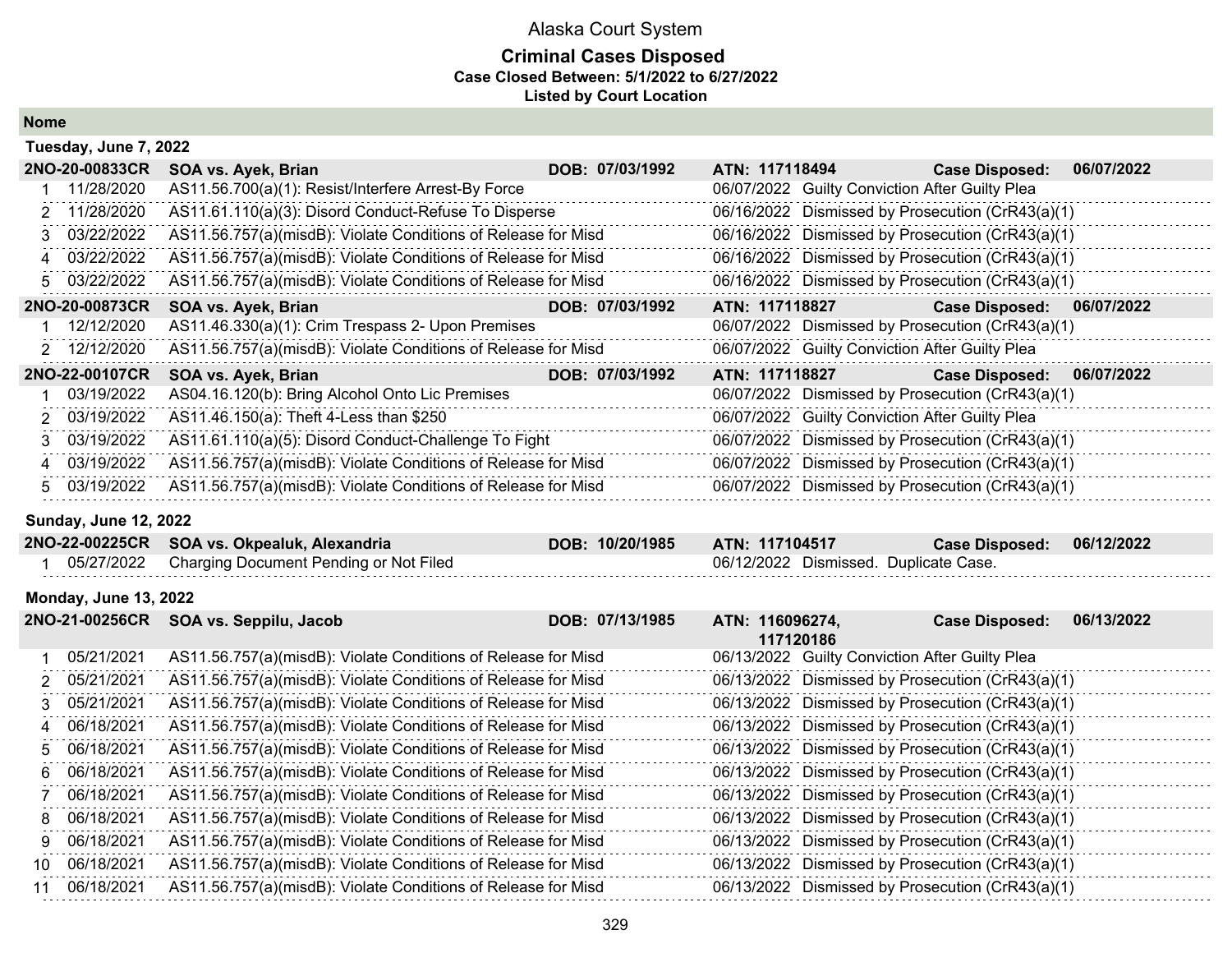### **Criminal Cases Disposed Case Closed Between: 5/1/2022 to 6/27/2022 Listed by Court Location**

**Nome**

| <b>IVUIIV</b>                |  |
|------------------------------|--|
| <b>Monday, June 13, 2022</b> |  |

|            | 2NO-21-00325CR SOA vs. Van Dyke, Tadd                            | DOB: 11/03/1984 | ATN: 118137726 | <b>Case Disposed:</b>                            | 06/13/2022 |
|------------|------------------------------------------------------------------|-----------------|----------------|--------------------------------------------------|------------|
| 06/25/2021 | AS11.41.230(a)(1): Assault In The 4th Degree - Recklessly Injure |                 |                | 06/13/2022 Guilty Conviction After Guilty Plea   |            |
| 06/25/2021 | AS11.41.220(a)(5): Assault 3 - Committ Assault 4, 2+ Convictions |                 |                | 06/13/2022 Dismissed by Prosecution (CrR43(a)(1) |            |

#### **Tuesday, June 14, 2022**

|    | 2NO-20-00619CR | SOA vs. Booth, John Ross                                       | DOB: 06/20/1984 | ATN: 117096705 |                                                  | <b>Case Disposed:</b>     | 06/14/2022 |
|----|----------------|----------------------------------------------------------------|-----------------|----------------|--------------------------------------------------|---------------------------|------------|
|    | 08/26/2020     | AS11.56.750(a)(1)(A): Unlawful Contact Per Court Ordered       |                 |                | 06/13/2022 Guilty Conviction After Guilty Plea   |                           |            |
|    | 08/26/2020     | AS11.56.757(a)(misdA): Violate Condition of Release for Felony |                 |                | 06/13/2022 Guilty Conviction After Guilty Plea   |                           |            |
| 3  | 08/28/2020     | AS11.56.750(a)(1)(A): Unlawful Contact Per Court Ordered       |                 |                | 06/14/2022 Dismissed by Prosecution (CrR43(a)(1) |                           |            |
|    | 08/28/2020     | AS11.56.757(a)(misdA): Violate Condition of Release for Felony |                 |                | 09/04/2020 Dismissed by Prosecution (CrR43(a)(1) |                           |            |
|    | 08/29/2020     | AS11.56.750(a)(1)(A): Unlawful Contact Per Court Ordered       |                 |                | 06/14/2022 Dismissed by Prosecution (CrR43(a)(1) |                           |            |
| 6  | 08/29/2020     | AS11.56.757(a)(misdA): Violate Condition of Release for Felony |                 |                | 09/04/2020 Dismissed by Prosecution (CrR43(a)(1) |                           |            |
|    | 08/30/2020     | AS11.56.750(a)(1)(A): Unlawful Contact Per Court Ordered       |                 |                | 06/14/2022 Dismissed by Prosecution (CrR43(a)(1) |                           |            |
| 8  | 08/30/2020     | AS11.56.757(a)(misdA): Violate Condition of Release for Felony |                 |                | 09/04/2020 Dismissed by Prosecution (CrR43(a)(1) |                           |            |
| 9  | 08/31/2020     | AS11.56.750(a)(1)(A): Unlawful Contact Per Court Ordered       |                 |                | 06/14/2022 Dismissed by Prosecution (CrR43(a)(1) |                           |            |
| 10 | 08/31/2020     | AS11.56.757(a)(misdA): Violate Condition of Release for Felony |                 |                | 09/04/2020 Dismissed by Prosecution (CrR43(a)(1) |                           |            |
| 11 | 09/01/2020     | AS11.56.750(a)(1)(A): Unlawful Contact Per Court Ordered       |                 |                | 06/14/2022 Dismissed by Prosecution (CrR43(a)(1) |                           |            |
| 12 | 09/01/2020     | AS11.56.757(a)(misdA): Violate Condition of Release for Felony |                 |                | 06/13/2022 Guilty Conviction After Guilty Plea   |                           |            |
| 13 | 09/02/2020     | AS11.56.750(a)(1)(A): Unlawful Contact Per Court Ordered       |                 |                | 06/14/2022 Dismissed by Prosecution (CrR43(a)(1) |                           |            |
| 14 | 09/02/2020     | AS11.56.757(a)(misdA): Violate Condition of Release for Felony |                 |                | 09/04/2020 Dismissed by Prosecution (CrR43(a)(1) |                           |            |
|    | 2NO-21-00349CR | SOA vs. Seppilu, Jacob                                         | DOB: 07/13/1985 | ATN: 118137852 |                                                  | Case Disposed: 06/14/2022 |            |
|    | 07/07/2021     | AS11.46.330(a)(1): Crim Trespass 2- Upon Premises              |                 |                | 06/14/2022 Dismissed by Prosecution (CrR43(a)(1) |                           |            |
|    | 07/07/2021     | AS11.56.700(a)(1): Resist/Interfere Arrest-By Force            |                 |                | 06/14/2022 Dismissed by Prosecution (CrR43(a)(1) |                           |            |
| 3  | 07/07/2021     | AS11.56.757(a)(misdB): Violate Conditions of Release for Misd  |                 |                | 06/14/2022 Dismissed by Prosecution (CrR43(a)(1) |                           |            |
| 4  | 07/07/2021     | AS11.56.757(a)(misdB): Violate Conditions of Release for Misd  |                 |                | 06/14/2022 Dismissed by Prosecution (CrR43(a)(1) |                           |            |
| 5  | 07/07/2021     | AS11.56.757(a)(misdB): Violate Conditions of Release for Misd  |                 |                | 06/14/2022 Dismissed by Prosecution (CrR43(a)(1) |                           |            |
| 6. | 07/07/2021     | AS11.56.757(a)(misdB): Violate Conditions of Release for Misd  |                 |                | 06/14/2022 Dismissed by Prosecution (CrR43(a)(1) |                           |            |

**Wednesday, June 15, 2022**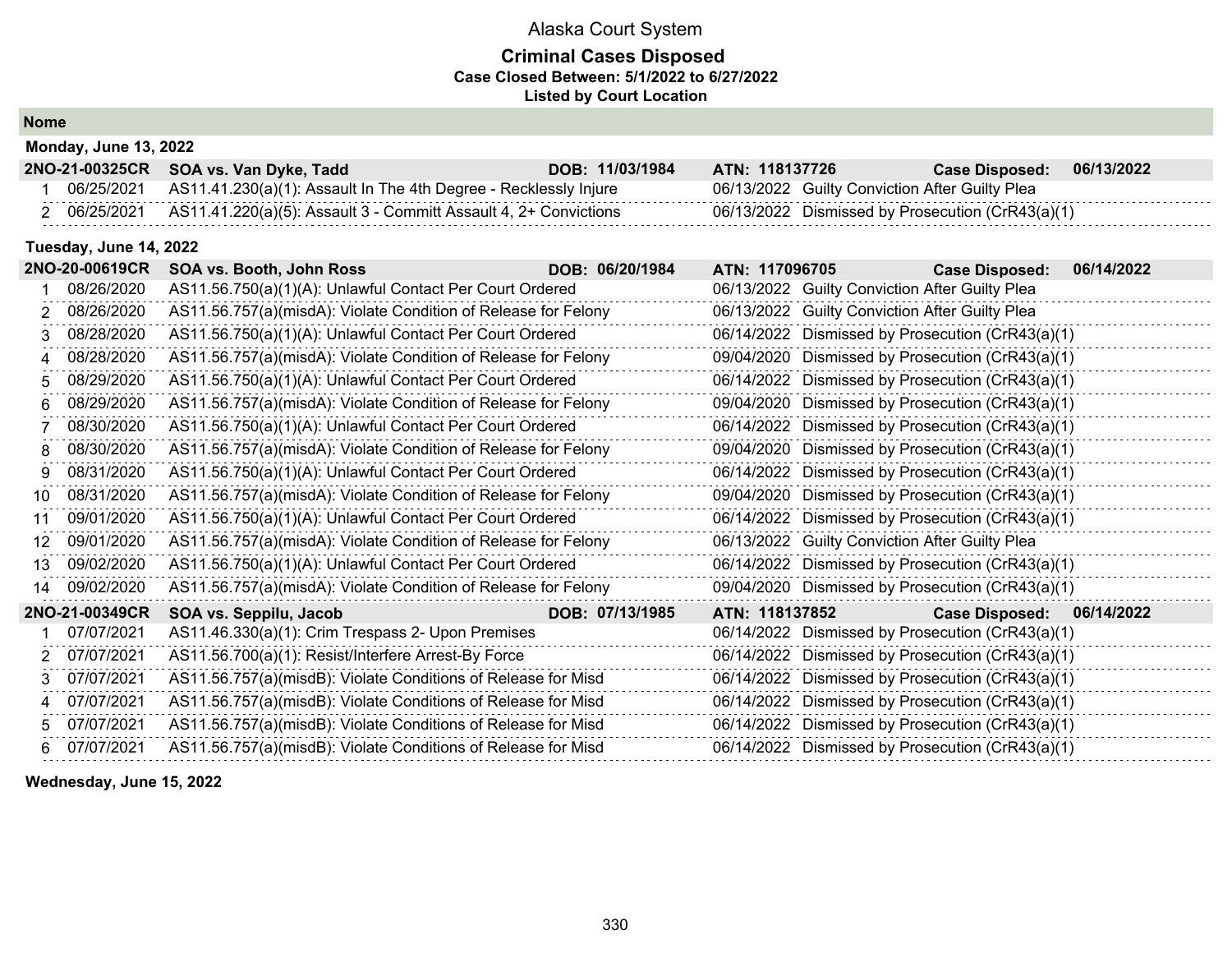## **Criminal Cases Disposed Case Closed Between: 5/1/2022 to 6/27/2022 Listed by Court Location**

**Nome**

|    | Wednesday, June 15, 2022     |                                                                    |                 |                                                |                                                  |            |
|----|------------------------------|--------------------------------------------------------------------|-----------------|------------------------------------------------|--------------------------------------------------|------------|
|    | 2NO-18-00648CR               | SOA vs. Barr, Herbert                                              | DOB: 01/22/1986 | ATN: 116110773                                 | <b>Case Disposed:</b>                            | 06/15/2022 |
|    | 09/23/2018                   | Attempted: AS11.41.410(a)(1): Sex Assault 1- Penetrate w/o Consent |                 | 06/02/2022 Guilty Conviction After Guilty Plea |                                                  |            |
| 2. | 09/23/2018                   | AS11.41.410(a)(1): Sex Assault 1- Penetrate w/o Consent            |                 |                                                | 06/15/2022 Dismissed by Prosecution (CrR43(a)(1) |            |
| 3  | 09/23/2018                   | AS11.41.420(a)(1): Sex Assault 2- Contact w/o Consent              |                 |                                                | 06/15/2022 Dismissed by Prosecution (CrR43(a)(1) |            |
| 4  | 09/23/2018                   | AS11.41.410(a)(1): Sex Assault 1- Penetrate w/o Consent            |                 |                                                | 06/15/2022 Dismissed by Prosecution (CrR43(a)(1) |            |
| 5  | 09/23/2018                   | AS11.41.410(a)(1): Sex Assault 1- Penetrate w/o Consent            |                 |                                                | 06/15/2022 Dismissed by Prosecution (CrR43(a)(1) |            |
|    | 2NO-20-00152CR               | SOA vs. Okpealuk, Kyle                                             | DOB: 07/02/1978 | ATN: 117108054                                 | <b>Case Disposed:</b>                            | 06/15/2022 |
|    | 03/28/2020                   | AS11.56.757(a)(misdB): Violate Conditions of Release for Misd      |                 |                                                | 05/25/2022 Dismissed by Prosecution (CrR43(a)(1) |            |
|    | 03/28/2020                   | AS11.56.757(a)(misdB): Violate Conditions of Release for Misd      |                 |                                                | 05/25/2022 Dismissed by Prosecution (CrR43(a)(1) |            |
| 3  | 10/23/2021                   | AS11.56.757(a)(misdB): Violate Conditions of Release for Misd      |                 |                                                | 06/15/2022 Dismissed by Prosecution (CrR43(a)(1) |            |
| 4  | 10/23/2021                   | AS11.56.757(a)(misdB): Violate Conditions of Release for Misd      |                 |                                                | 06/15/2022 Dismissed by Prosecution (CrR43(a)(1) |            |
| 5  | 10/23/2021                   | AS11.56.757(a)(misdB): Violate Conditions of Release for Misd      |                 |                                                | 06/15/2022 Dismissed by Prosecution (CrR43(a)(1) |            |
| 6  | 10/23/2021                   | AS11.56.757(a)(misdB): Violate Conditions of Release for Misd      |                 |                                                | 06/15/2022 Dismissed by Prosecution (CrR43(a)(1) |            |
|    | 10/23/2021                   | AS11.56.757(a)(misdB): Violate Conditions of Release for Misd      |                 |                                                | 06/15/2022 Dismissed by Prosecution (CrR43(a)(1) |            |
| 8  | 10/23/2021                   | AS11.56.757(a)(misdB): Violate Conditions of Release for Misd      |                 |                                                | 06/15/2022 Dismissed by Prosecution (CrR43(a)(1) |            |
| 9  | 10/23/2021                   | AS11.56.757(a)(misdB): Violate Conditions of Release for Misd      |                 |                                                | 06/15/2022 Dismissed by Prosecution (CrR43(a)(1) |            |
|    | Thursday, June 16, 2022      |                                                                    |                 |                                                |                                                  |            |
|    | 2NO-22-00100CR               | SOA vs. AGNUS, LYDIA CAGLUAQ                                       | DOB: 12/10/1991 | ATN: 117106587                                 | <b>Case Disposed:</b>                            | 06/16/2022 |
|    | 03/13/2022                   | AS11.41.230(a)(1): Assault In The 4th Degree - Recklessly Injure   |                 |                                                | 06/16/2022 Dismissed by Prosecution (CrR43(a)(1) |            |
|    | <b>Friday, June 17, 2022</b> |                                                                    |                 |                                                |                                                  |            |
|    | 2NO-21-00141CR               | SOA vs. Saccheus, Nathan                                           | DOB: 01/21/2000 | ATN: 116102691                                 | <b>Case Disposed:</b>                            | 06/17/2022 |
|    | 03/11/2021                   | AS11.46.320(a)(2): Crim Trespass 1- In A Dwelling                  |                 |                                                | 06/17/2022 Dismissed by Prosecution (CrR43(a)(1) |            |

|                | 03/11/2021 AS11.46.320(a)(2): Crim Trespass 1- In A Dwelling     |                 | 06/17/2022 Dismissed by Prosecution (CrR43(a)(1) |                           |            |
|----------------|------------------------------------------------------------------|-----------------|--------------------------------------------------|---------------------------|------------|
| 2NO-21-00504CR | SOA vs. Weyiouanna, Rhonda L                                     | DOB: 11/09/1970 | ATN: 118152126                                   | Case Disposed: 06/17/2022 |            |
| 10/22/2021     | AS11.41.230(a)(3): Assault 4-Cause Fear Of Injury                |                 | 06/17/2022 Dismissed by Prosecution (CrR43(a)(1) |                           |            |
| 2 12/14/2021   | AS11.56.757(a)(misdB): Violate Conditions of Release for Misd    |                 | 06/17/2022 Dismissed by Prosecution (CrR43(a)(1) |                           |            |
| 2NO-21-00577CR | SOA vs. Okhtokiyuk-Whilden, Devron                               | DOB: 04/26/1996 | ATN: 118139526                                   | <b>Case Disposed:</b>     | 06/17/2022 |
| 12/10/2021     | AS11.41.230(a)(1): Assault In The 4th Degree - Recklessly Injure |                 | 06/17/2022 Dismissed by Prosecution (CrR43(a)(1) |                           |            |
|                |                                                                  |                 |                                                  |                           |            |
| 2NO-22-00099CR | SOA vs. Weyiouanna-Kotongan, Sydney                              | DOB: 10/25/2000 | ATN: 117106596                                   | <b>Case Disposed:</b>     | 06/17/2022 |

**Saturday, June 18, 2022**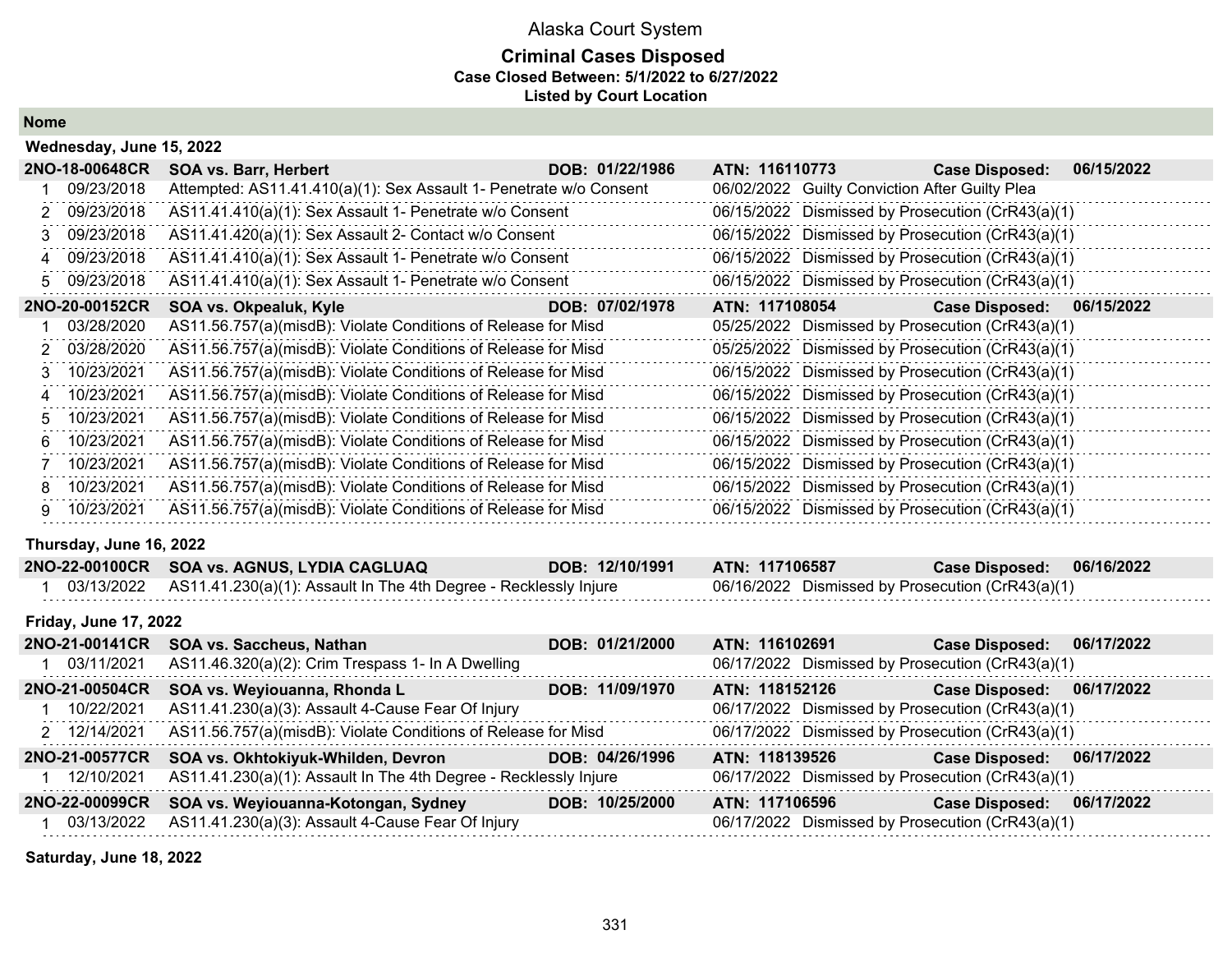#### **Criminal Cases Disposed Case Closed Between: 5/1/2022 to 6/27/2022 Listed by Court Location**

**Nome**

| Saturday, June 18, 2022      |                                                                  |                 |                                                  |                           |            |  |  |
|------------------------------|------------------------------------------------------------------|-----------------|--------------------------------------------------|---------------------------|------------|--|--|
| 2NO-21-00419CR               | SOA vs. Evak, Brenda                                             | DOB: 06/17/1990 | ATN: 118138356 Case Disposed:                    |                           | 06/18/2022 |  |  |
| 1 08/24/2021                 | AS11.61.110(a)(2): Disord Conduct-Loud Noise, Publ/Priv          |                 | 06/18/2022 Dismissed by Prosecution (CrR43(a)(1) |                           |            |  |  |
| 2NO-21-00447CR               | SOA vs. Goldsberry, Nancy                                        | DOB: 10/01/1952 | ATN: 118138581                                   | Case Disposed: 06/18/2022 |            |  |  |
| 09/15/2021                   | AS11.41.230(a)(1): Assault In The 4th Degree - Recklessly Injure |                 | 06/18/2022 Dismissed by Prosecution (CrR43(a)(1) |                           |            |  |  |
| 2 11/23/2021                 | AS11.56.757(a)(misdB): Violate Conditions of Release for Misd    |                 | 06/18/2022 Dismissed by Prosecution (CrR43(a)(1) |                           |            |  |  |
| 3 11/23/2021                 | AS11.56.757(a)(misdB): Violate Conditions of Release for Misd    |                 | 06/18/2022 Dismissed by Prosecution (CrR43(a)(1) |                           |            |  |  |
| 4 01/27/2022                 | AS11.56.757(a)(misdB): Violate Conditions of Release for Misd    |                 | 06/18/2022 Dismissed by Prosecution (CrR43(a)(1) |                           |            |  |  |
| 5 01/27/2022                 | AS11.56.757(a)(misdB): Violate Conditions of Release for Misd    |                 | 06/18/2022 Dismissed by Prosecution (CrR43(a)(1) |                           |            |  |  |
| 2NO-21-00462CR               | SOA vs. Hunt, Sharon                                             | DOB: 09/20/1985 | ATN: 118138905                                   | Case Disposed: 06/18/2022 |            |  |  |
| 1 09/20/2021                 | AS11.41.250: Reckless Endangerment                               |                 | 06/18/2022 Dismissed by Prosecution (CrR43(a)(1) |                           |            |  |  |
| 2NO-21-00515CR               | SOA vs. lyatunguk, William                                       | DOB: 05/22/1953 | ATN: 118152198                                   | Case Disposed: 06/18/2022 |            |  |  |
| 1 10/27/2021                 | AS11.56.840(a)(3)(A): Fail to Register as Sex Offender           |                 | 06/18/2022 Dismissed by Prosecution (CrR43(a)(1) |                           |            |  |  |
| 2NO-21-00521CR               | <b>SOA vs. Charles, Dwayne</b>                                   | DOB: 05/09/1965 | ATN: 118152234                                   | Case Disposed: 06/18/2022 |            |  |  |
| 1 10/29/2021                 | AS11.46.320(a)(2): Crim Trespass 1- In A Dwelling                |                 | 06/18/2022 Dismissed by Prosecution (CrR43(a)(1) |                           |            |  |  |
| 2NO-21-00524CR               | SOA vs. Goldsberry, Nancy                                        | DOB: 10/01/1952 | ATN: 118152225                                   | <b>Case Disposed:</b>     | 06/18/2022 |  |  |
| 1 10/29/2021                 | AS11.41.230(a)(1): Assault In The 4th Degree - Recklessly Injure |                 | 06/18/2022 Dismissed by Prosecution (CrR43(a)(1) |                           |            |  |  |
| 2NO-21-00569CR               | <b>SOA vs. Chiklak, Anthony</b>                                  | DOB: 10/01/1989 | ATN: 118152621                                   | Case Disposed: 06/18/2022 |            |  |  |
| 12/02/2021                   | AS11.46.330(a)(1): Crim Trespass 2- Upon Premises                |                 | 06/18/2022 Dismissed by Prosecution (CrR43(a)(1) |                           |            |  |  |
| 2NO-21-00600CR               | SOA vs. Annogiyuk, Logan                                         | DOB: 07/06/1990 | ATN: 116100288                                   | Case Disposed: 06/18/2022 |            |  |  |
| 12/28/2021                   | AS11.41.230(a)(3): Assault 4-Cause Fear Of Injury                |                 | 06/18/2022 Dismissed by Prosecution (CrR43(a)(1) |                           |            |  |  |
| 2 12/28/2021                 | AS11.41.230(a)(3): Assault 4-Cause Fear Of Injury                |                 | 06/18/2022 Dismissed by Prosecution (CrR43(a)(1) |                           |            |  |  |
| 3 12/28/2021                 | AS11.41.230(a)(3): Assault 4-Cause Fear Of Injury                |                 | 06/18/2022 Dismissed by Prosecution (CrR43(a)(1) |                           |            |  |  |
| <b>Monday, June 20, 2022</b> |                                                                  |                 |                                                  |                           |            |  |  |
| 2NO-22-00102CR               | <b>SOA vs. Okitkun, Cyrilene</b>                                 | DOB: 05/18/1981 | ATN: 117106614 Case Disposed:                    |                           | 06/20/2022 |  |  |
| 03/14/2022                   | AS11.41.230(a)(3): Assault 4-Cause Fear Of Injury                |                 | 06/20/2022 Guilty Conviction After Guilty Plea   |                           |            |  |  |
| 2 03/14/2022                 | AS11.46.486(a)(2): Criminal Mischief 5-Damage Under \$250        |                 | 06/20/2022 Dismissed by Prosecution (CrR43(a)(1) |                           |            |  |  |
| 2NO-22-00167CR               | <b>SOA vs. Okitkun, Cyrilene</b>                                 | DOB: 05/18/1981 | ATN: 117107064                                   | <b>Case Disposed:</b>     | 06/20/2022 |  |  |

 1 05/02/2022 AS11.41.230(a)(3): Assault 4-Cause Fear Of Injury 06/20/2022 Guilty Conviction After Guilty Plea 2 05/02/2022 AS11.56.757(a)(misdB): Violate Conditions of Release for Misd 06/20/2022 Dismissed by Prosecution (CrR43(a)(1)

**Tuesday, June 21, 2022**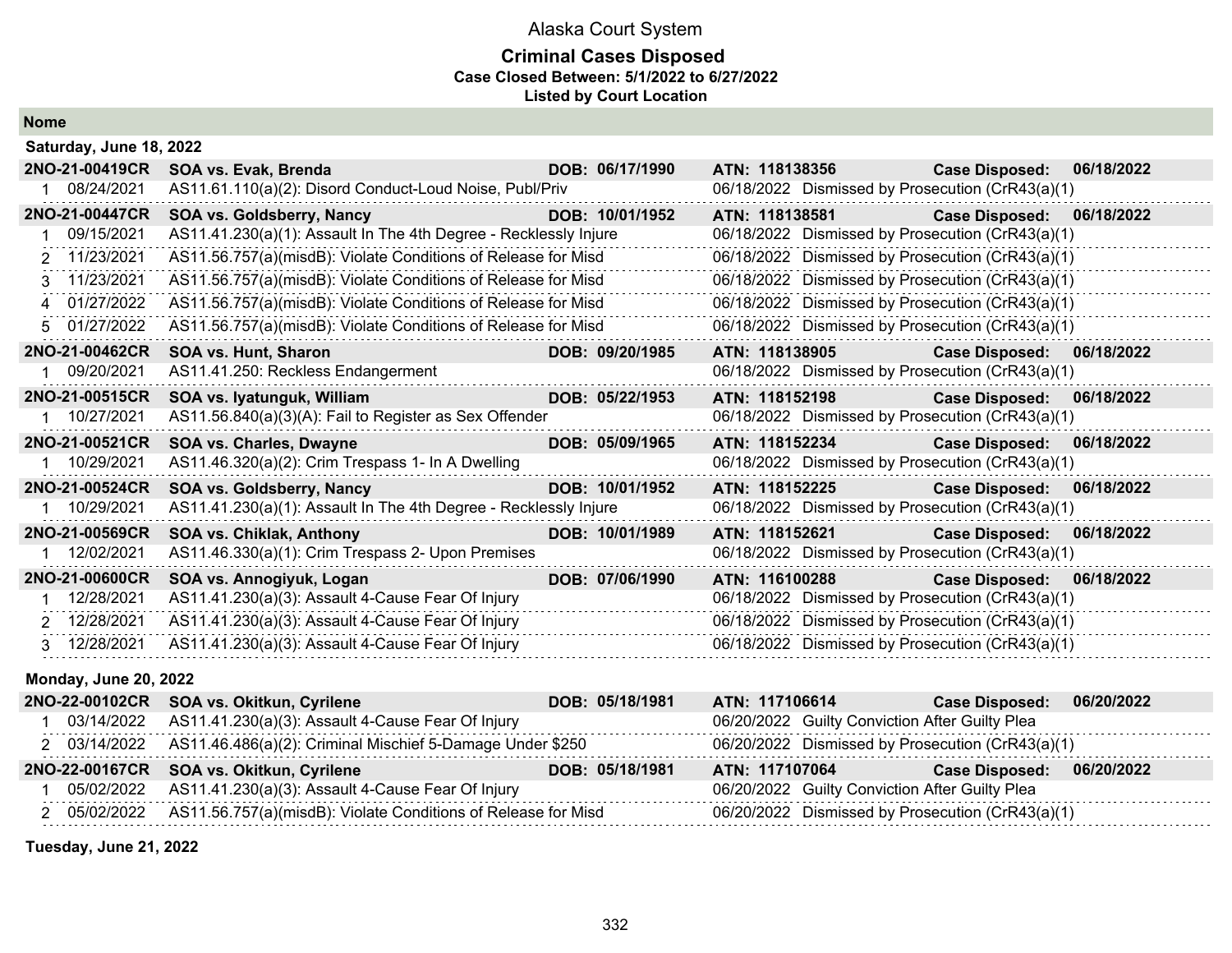#### **Criminal Cases Disposed Case Closed Between: 5/1/2022 to 6/27/2022 Listed by Court Location**

| <b>Nome</b> |
|-------------|
|-------------|

| Tuesday, June 21, 2022 |                |                                                                  |                 |                |                                                |                                                  |            |
|------------------------|----------------|------------------------------------------------------------------|-----------------|----------------|------------------------------------------------|--------------------------------------------------|------------|
|                        | 2NO-20-00322CR | SOA vs. Penayah, Wayne                                           | DOB: 11/25/2000 | ATN: 116094564 |                                                | <b>Case Disposed:</b>                            | 06/21/2022 |
|                        | 05/29/2020     | AS11.41.230(a)(1): Assault In The 4th Degree - Recklessly Injure |                 |                | 06/21/2022 Guilty Conviction After Guilty Plea |                                                  |            |
|                        | 2 05/29/2020   | AS11.56.757(a)(misdB): Violate Conditions of Release for Misd    |                 |                | 06/21/2022 Guilty Conviction After Guilty Plea |                                                  |            |
|                        | 3 05/29/2020   | AS11.56.757(a)(misdB): Violate Conditions of Release for Misd    |                 |                |                                                | 06/21/2022 Dismissed by Prosecution (CrR43(a)(1) |            |
|                        | 4 05/29/2020   | AS11.56.757(a)(misdB): Violate Conditions of Release for Misd    |                 |                |                                                | 06/21/2022 Dismissed by Prosecution (CrR43(a)(1) |            |
|                        | 2NO-21-00599CR | SOA vs. Olanna, Brandon                                          | DOB: 12/05/1985 | ATN: 118152855 |                                                | <b>Case Disposed:</b>                            | 06/21/2022 |
|                        | 12/25/2021     | AS11.61.110(a)(1): Disord Conduct-Loud Noise Disturb Neighb      |                 |                |                                                | 06/21/2022 Dismissed by Prosecution (CrR43(a)(1) |            |
|                        | 2 02/27/2022   | AS11.56.757(a)(misdB): Violate Conditions of Release for Misd    |                 |                |                                                | 06/21/2022 Dismissed by Prosecution (CrR43(a)(1) |            |

#### **Wednesday, June 22, 2022**

| 2NO-20-00025CR | SOA vs. Penayah, Wayne                                        | DOB: 11/25/2000 | ATN: 116601444                                   | <b>Case Disposed:</b> | 06/22/2022 |
|----------------|---------------------------------------------------------------|-----------------|--------------------------------------------------|-----------------------|------------|
| 01/12/2020     | AS11.41.230(a)(3): Assault 4-Cause Fear Of Injury             |                 | 06/22/2022 Dismissed by Prosecution (CrR43(a)(1) |                       |            |
| 2NO-20-00058CR | SOA vs. Penayah, Wayne                                        | DOB: 11/25/2000 | ATN: 117107208                                   | <b>Case Disposed:</b> | 06/22/2022 |
| 02/01/2020     | AS11.46.486(a)(2): Criminal Mischief 5-Damage Under \$250     |                 | 06/22/2022 Dismissed by Prosecution (CrR43(a)(1) |                       |            |
| 2 02/01/2020   | AS11.56.757(a)(misdB): Violate Conditions of Release for Misd |                 | 06/22/2022 Dismissed by Prosecution (CrR43(a)(1) |                       |            |
| 2NO-20-00281CR | SOA vs. Penayah, Wayne                                        | DOB: 11/25/2000 | ATN: 116094258                                   | <b>Case Disposed:</b> | 06/22/2022 |
| 1 05/18/2020   | AS11.56.757(a)(misdB): Violate Conditions of Release for Misd |                 | 06/22/2022 Dismissed by Prosecution (CrR43(a)(1) |                       |            |
| 2 05/18/2020   | AS11.56.757(a)(misdB): Violate Conditions of Release for Misd |                 | 06/22/2022 Dismissed by Prosecution (CrR43(a)(1) |                       |            |
| 2NO-20-00365CR | SOA vs. Penayah, Wayne                                        | DOB: 11/25/2000 | ATN: 116094915                                   | <b>Case Disposed:</b> | 06/22/2022 |
| 06/14/2020     | AS11.56.757(a)(misdB): Violate Conditions of Release for Misd |                 | 06/22/2022 Dismissed by Prosecution (CrR43(a)(1) |                       |            |
| 2 06/14/2020   | AS11.56.757(a)(misdB): Violate Conditions of Release for Misd |                 | 06/22/2022 Dismissed by Prosecution (CrR43(a)(1) |                       |            |
| 3 06/14/2020   | AS11.56.757(a)(misdB): Violate Conditions of Release for Misd |                 | 06/22/2022 Dismissed by Prosecution (CrR43(a)(1) |                       |            |
| 4 06/14/2020   | AS11.56.757(a)(misdB): Violate Conditions of Release for Misd |                 | 06/22/2022 Dismissed by Prosecution (CrR43(a)(1) |                       |            |

#### **Thursday, June 23, 2022**

| <b>2NO-20-00378CR</b> | SOA vs. Penayah, Wayne                                         | DOB: 11/25/2000 | ATN: 116095077                                   | 06/23/2022<br><b>Case Disposed:</b> |
|-----------------------|----------------------------------------------------------------|-----------------|--------------------------------------------------|-------------------------------------|
| 06/19/2020            | AS11.56.757(a)(misdA): Violate Condition of Release for Felony |                 | 06/23/2022 Dismissed by Prosecution (CrR43(a)(1) |                                     |
| 2 06/19/2020          | AS11.56.757(a)(misdA): Violate Condition of Release for Felony |                 | 06/23/2022 Dismissed by Prosecution (CrR43(a)(1) |                                     |
| 3 06/19/2020          | AS11.56.757(a)(misdA): Violate Condition of Release for Felony |                 | 06/23/2022 Dismissed by Prosecution (CrR43(a)(1) |                                     |
| 4 06/19/2020          | AS11.56.757(a)(misdA): Violate Condition of Release for Felony |                 | 06/23/2022 Dismissed by Prosecution (CrR43(a)(1) |                                     |
| 5 06/19/2020          | AS11.56.757(a)(misdA): Violate Condition of Release for Felony |                 | 06/23/2022 Dismissed by Prosecution (CrR43(a)(1) |                                     |
| <b>2NO-20-00675CR</b> | <b>SOA vs. Thomas, Dominique</b>                               | DOB: 07/26/1976 | ATN: 116097255                                   | 06/23/2022<br><b>Case Disposed:</b> |
| 09/25/2020            | AS11.41.210(a)(2): Assault 2 - Serious Injury, Reckless        |                 | 06/23/2022 Dismissed by Prosecution (CrR43(a)(1) |                                     |
| 2 06/12/2021          | AS11.56.757(a)(misdB): Violate Conditions of Release for Misd  |                 | 06/23/2022 Dismissed by Prosecution (CrR43(a)(1) |                                     |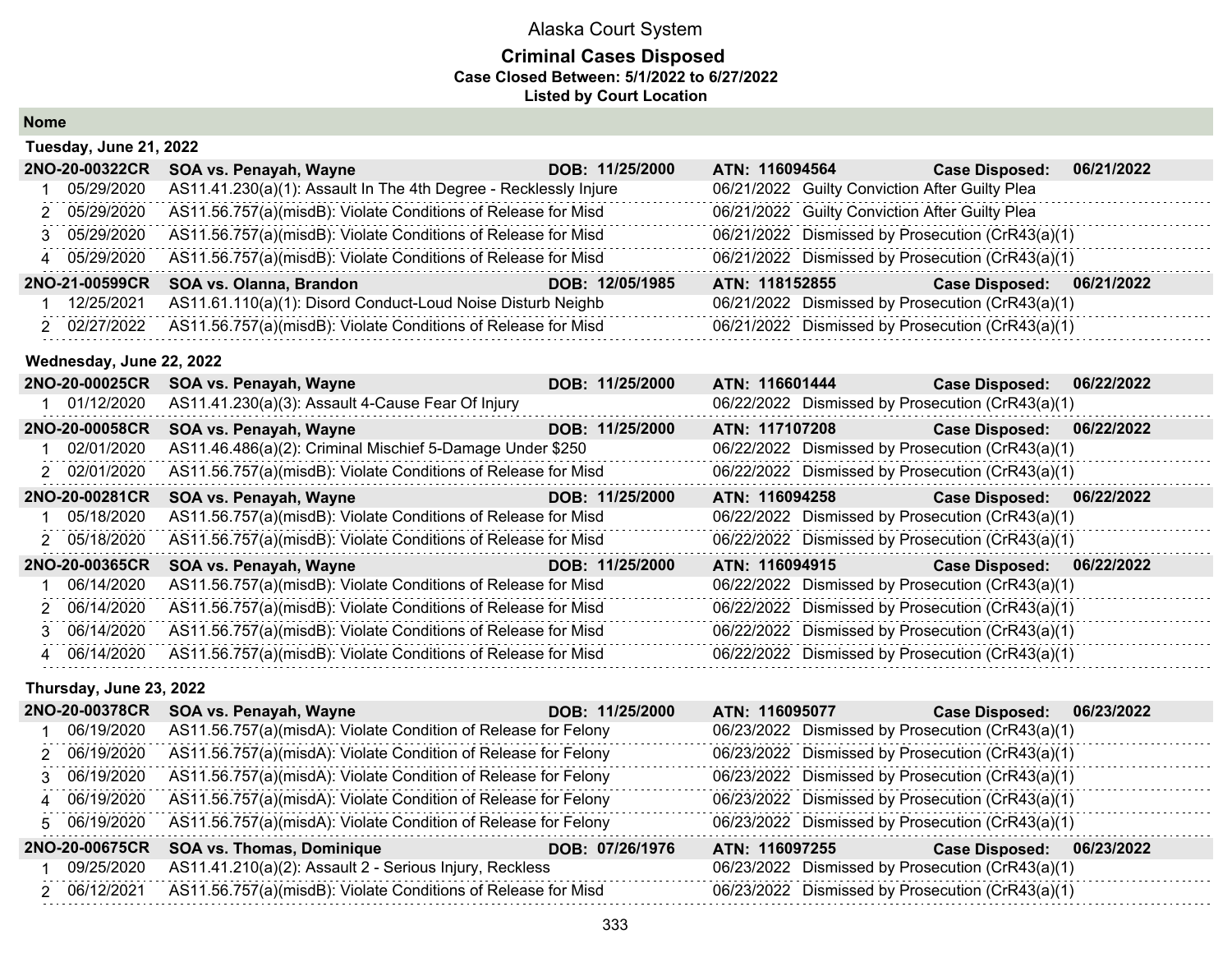#### **Criminal Cases Disposed Case Closed Between: 5/1/2022 to 6/27/2022 Listed by Court Location**

| <b>Nome</b> |
|-------------|
|-------------|

|    | Thursday, June 23, 2022 |                                                                                |                 |                                                  |                                     |  |  |  |
|----|-------------------------|--------------------------------------------------------------------------------|-----------------|--------------------------------------------------|-------------------------------------|--|--|--|
|    | 2NO-20-00823CR          | <b>SOA vs. Newhall, Evonne</b>                                                 | DOB: 02/14/1988 | ATN: 117118449                                   | <b>Case Disposed:</b><br>06/23/2022 |  |  |  |
|    | 1 11/25/2020            | AS11.46.320(a)(2): Crim Trespass 1- In A Dwelling                              |                 | 06/23/2022 Dismissed by Prosecution (CrR43(a)(1) |                                     |  |  |  |
|    | 2NO-20-00856CR          | <b>SOA vs. Newhall, Evonne</b>                                                 | DOB: 02/14/1988 | ATN: 117118692                                   | <b>Case Disposed:</b><br>06/23/2022 |  |  |  |
|    | 1 12/08/2020            | AS11.41.230(a)(1): Assault In The 4th Degree - Recklessly Injure               |                 | 06/23/2022 Guilty Conviction After Guilty Plea   |                                     |  |  |  |
|    | 2NO-21-00299CR          | <b>SOA vs. Newhall, Evonne</b><br><u> 1999 - Jan Barnett, fransk politiker</u> | DOB: 02/14/1988 | ATN: 118137492                                   | <b>Case Disposed:</b><br>06/23/2022 |  |  |  |
|    | 06/13/2021              | AS11.41.230(a)(1): Assault In The 4th Degree - Recklessly Injure               |                 | 06/23/2022 Dismissed by Prosecution (CrR43(a)(1) |                                     |  |  |  |
|    | 2NO-21-00380CR          | SOA vs. Gologergen, William                                                    | DOB: 12/11/2000 | ATN: 117120411                                   | <b>Case Disposed:</b><br>06/23/2022 |  |  |  |
| 1. | 07/30/2021              | AS11.56.757(a)(misdB): Violate Conditions of Release for Misd                  |                 | 06/23/2022 Guilty Conviction After Guilty Plea   |                                     |  |  |  |
|    | 2NO-22-00142CR          | SOA vs. Mokiyuk, Wagner                                                        | DOB: 04/25/1994 | ATN: 117106902                                   | <b>Case Disposed:</b><br>06/23/2022 |  |  |  |
|    | 04/15/2022              | AS11.41.230(a)(1): Assault In The 4th Degree - Recklessly Injure               |                 | 06/23/2022 Guilty Conviction After Guilty Plea   |                                     |  |  |  |
|    | 2 04/15/2022            | AS11.56.757(a)(misdB): Violate Conditions of Release for Misd                  |                 | 06/23/2022 Dismissed by Prosecution (CrR43(a)(1) |                                     |  |  |  |
|    | 2NO-22-00154CR          | SOA vs. Mokiyuk, Wagner                                                        | DOB: 04/25/1994 | ATN: 117106974                                   | <b>Case Disposed:</b><br>06/23/2022 |  |  |  |
|    | 04/22/2022              | AS11.61.110(a)(5): Disord Conduct-Challenge To Fight                           |                 | 06/23/2022 Dismissed by Prosecution (CrR43(a)(1) |                                     |  |  |  |
|    | 2 04/22/2022            | AS11.56.700(a)(1): Resist/Interfere Arrest-By Force                            |                 | 06/23/2022 Dismissed by Prosecution (CrR43(a)(1) |                                     |  |  |  |
| 3  | 04/22/2022              | AS11.56.757(a)(misdB): Violate Conditions of Release for Misd                  |                 | 06/23/2022 Dismissed by Prosecution (CrR43(a)(1) |                                     |  |  |  |
|    | 2NO-22-00156CR          | SOA vs. Mokiyuk, Wagner                                                        | DOB: 04/25/1994 | ATN: 117106992                                   | <b>Case Disposed:</b><br>06/23/2022 |  |  |  |
|    | 04/22/2022              | AS11.61.110(a)(5): Disord Conduct-Challenge To Fight                           |                 | 06/23/2022 Dismissed by Prosecution (CrR43(a)(1) |                                     |  |  |  |
| 2  | 04/22/2022              | AS11.56.700(a)(1): Resist/Interfere Arrest-By Force                            |                 | 06/23/2022 Dismissed by Prosecution (CrR43(a)(1) |                                     |  |  |  |
| 3. | 04/22/2022              | AS11.56.757(a)(misdB): Violate Conditions of Release for Misd                  |                 | 06/23/2022 Guilty Conviction After Guilty Plea   |                                     |  |  |  |
|    | 2NO-22-00220CR          | SOA vs. Mokiyuk, Wagner                                                        | DOB: 04/25/1994 | ATN: 117104625                                   | <b>Case Disposed:</b><br>06/23/2022 |  |  |  |
|    | 06/07/2022              | AS11.41.230(a)(1): Assault In The 4th Degree - Recklessly Injure               |                 | 06/23/2022 Guilty Conviction After Guilty Plea   |                                     |  |  |  |
| 2  | 06/07/2022              | AS11.56.757(a)(misdB): Violate Conditions of Release for Misd                  |                 | 06/23/2022 Dismissed by Prosecution (CrR43(a)(1) |                                     |  |  |  |
| 3  | 06/07/2022              | AS11.56.757(a)(misdB): Violate Conditions of Release for Misd                  |                 | 06/23/2022 Dismissed by Prosecution (CrR43(a)(1) |                                     |  |  |  |
| 4  | 06/07/2022              | AS11.56.757(a)(misdB): Violate Conditions of Release for Misd                  |                 | 06/23/2022 Dismissed by Prosecution (CrR43(a)(1) |                                     |  |  |  |
| 5. | 06/07/2022              | AS11.56.757(a)(misdB): Violate Conditions of Release for Misd                  |                 | 06/23/2022 Dismissed by Prosecution (CrR43(a)(1) |                                     |  |  |  |
|    |                         |                                                                                |                 |                                                  |                                     |  |  |  |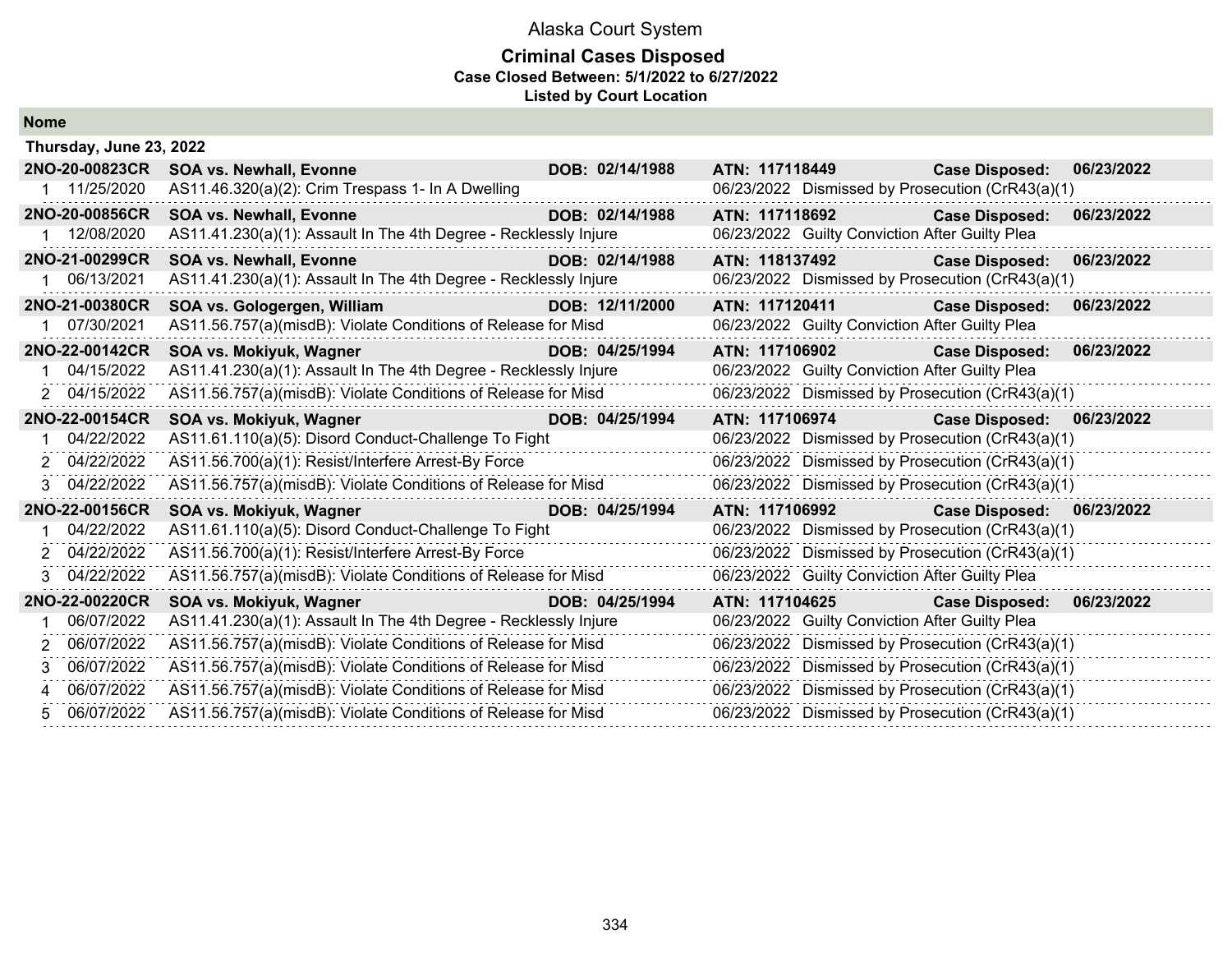#### **Criminal Cases Disposed Case Closed Between: 5/1/2022 to 6/27/2022 Listed by Court Location**

| Palmer                     |                                                                  |                 |                                                  |                       |            |
|----------------------------|------------------------------------------------------------------|-----------------|--------------------------------------------------|-----------------------|------------|
| <b>Monday, May 2, 2022</b> |                                                                  |                 |                                                  |                       |            |
| 3PA-20-01952CR             | <b>SOA vs. Whiteley, Jeanette Marie</b>                          | DOB: 03/13/1972 | ATN: 115077159                                   | <b>Case Disposed:</b> | 05/02/2022 |
| 1 09/21/2020               | AS11.41.230(a)(3): Assault 4-Cause Fear Of Injury                |                 | 05/02/2022 Dismissed by Prosecution (CrR43(a)(1) |                       |            |
| 3PA-21-00006AU             | SOA vs. Henry, Kaiden                                            | DOB: 05/25/2004 | ATN: 117401211                                   | <b>Case Disposed:</b> | 05/02/2022 |
| 1 09/11/2021               | AS28.35.280: Minor Operating Vehicle After Consuming Alcohol     |                 | 05/02/2022 Dismissed by Prosecution (CrR43(a)(1) |                       |            |
| 3PA-21-01677CR             | SOA vs. Ishnook, Evan William                                    | DOB: 07/30/1983 | ATN: 117408924                                   | <b>Case Disposed:</b> | 05/02/2022 |
| 08/12/2021                 | AS11.61.110(a)(1): Disord Conduct-Loud Noise Disturb Neighb      |                 | 05/02/2022 Dismissed by Prosecution (CrR43(a)(1) |                       |            |
| 2 08/12/2021               | AS11.41.230(a)(3): Assault 4-Cause Fear Of Injury                |                 | 05/02/2022 Dismissed by Prosecution (CrR43(a)(1) |                       |            |
| 3PA-21-02230CR             | SOA vs. Henson, Jacob Taylor                                     | DOB: 09/04/1997 | ATN: 116895681                                   | <b>Case Disposed:</b> | 05/02/2022 |
| 1 10/19/2021               | AS11.46.486(a)(2): Criminal Mischief 5-Damage Under \$250        |                 | 05/02/2022 Dismissed by Prosecution (CrR43(a)(1) |                       |            |
| 3PA-21-02631CR             | SOA vs. Kensinger, Deion Michael                                 | DOB: 11/14/1999 | ATN: 117951507                                   | <b>Case Disposed:</b> | 05/02/2022 |
| 1 12/15/2021               | AS11.56.740(a)(1): Violate DV Protective Order                   |                 | 05/02/2022 Dismissed by Prosecution (CrR43(a)(1) |                       |            |
| 3PA-21-02649CR             | <b>SOA vs. Maine, Tyler</b>                                      | DOB: 12/30/1994 | ATN: 116890173                                   | <b>Case Disposed:</b> | 05/02/2022 |
| 1 12/18/2021               | AS11.41.230(a)(1): Assault In The 4th Degree - Recklessly Injure |                 | 05/02/2022 Dismissed by Prosecution (CrR43(a)(1) |                       |            |
| 3PA-22-00282CR             | SOA vs. Barnes, Isaac Alan                                       | DOB: 09/09/1997 | ATN: 116933805                                   | <b>Case Disposed:</b> | 05/02/2022 |
| 02/15/2022<br>1.           | AS11.41.220(a)(1)(A): Assault 3- Cause Fear Of Injury w/ Weap    |                 | 03/14/2022 No True Bill                          |                       |            |
| 2 02/15/2022               | AS11.41.220(a)(1)(A): Assault 3- Cause Fear Of Injury w/ Weap    |                 | 05/02/2022 Guilty Conviction After Guilty Plea   |                       |            |
| 02/15/2022<br>3            | AS11.46.484(a)(1): Crim Mischief 4-Prop Dam \$250-\$749          |                 | 05/02/2022 Dismissed by Prosecution (CrR43(a)(1) |                       |            |
| 4 02/15/2022               | AS11.61.195(a)(3)(B): Misc/Weapons 2- Fire Gun At Dwelling       |                 | 05/02/2022 Dismissed by Prosecution (CrR43(a)(1) |                       |            |
| 04/05/2022<br>5.           | AS11.56.757(a)(misdA): Violate Condition of Release for Felony   |                 | 05/02/2022 Dismissed by Prosecution (CrR43(a)(1) |                       |            |
| 3PA-22-00503CR             | SOA vs. Robbins JR, Ronald Allen                                 | DOB: 08/16/1976 | ATN: 117428085                                   | <b>Case Disposed:</b> | 05/02/2022 |
| 1 03/07/2022               | AS28.15.291(a)(3): Drive w/Lic In Vio of Limits Prev Conv        |                 | 05/02/2022 Dismissed by Prosecution (CrR43(a)(1) |                       |            |
| 3PA-22-00534CR             | SOA vs. Murphy, Darrell J                                        | DOB: 05/27/1983 | ATN: 117398151                                   | <b>Case Disposed:</b> | 05/02/2022 |
| 04/05/2022                 | AS28.35.030(a): DUI - Operate Vehic Under Infl Alc/Drug          |                 | 05/02/2022 Dismissed by Prosecution (CrR43(a)(1) |                       |            |
| 2 04/05/2022               | AS11.61.110(a)(1): Disord Conduct-Loud Noise Disturb Neighb      |                 | 05/02/2022 Dismissed by Prosecution (CrR43(a)(1) |                       |            |
| 3PA-22-00702CR             | SOA vs. Orr, Jeffrey W                                           | DOB: 09/16/1986 | ATN: 116890452                                   | <b>Case Disposed:</b> | 05/02/2022 |
| 1 04/29/2022               | AS11.46.330(a)(1): Crim Trespass 2- Upon Premises                |                 | 05/02/2022 Dismissed by Prosecution (CrR43(a)(1) |                       |            |
| Tuesday, May 3, 2022       |                                                                  |                 |                                                  |                       |            |
| 3PA-20-00507CR             | SOA vs. Tuluk, Charlene Gloria                                   | DOB: 02/25/1981 | ATN: 117446535                                   | <b>Case Disposed:</b> | 05/03/2022 |
| 1 03/03/2020               | AS11.56.757(a)(misdB): Violate Conditions of Release for Misd    |                 | 05/03/2022 Dismissed by Prosecution (CrR43(a)(1) |                       |            |
| 3PA-20-01999CR             | SOA vs. Diamond, David Paul                                      | DOB: 01/06/1957 | ATN: 117413784                                   | <b>Case Disposed:</b> | 05/03/2022 |
|                            |                                                                  |                 |                                                  |                       |            |

1 09/25/2020 AS11.41.230(a)(1): Assault In The 4th Degree - Recklessly Injure 05/03/2022 Dismissed by Prosecution (CrR43(a)(1)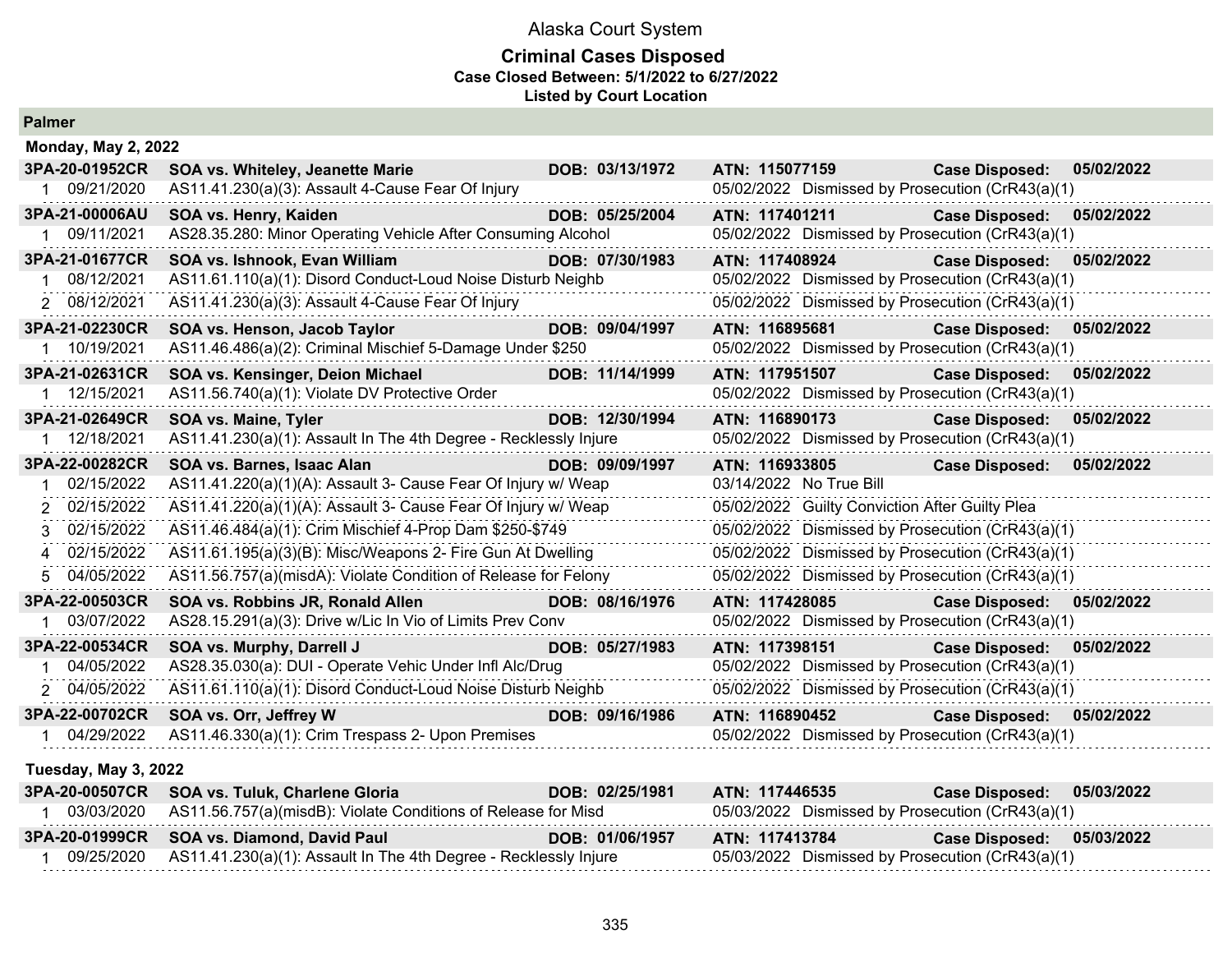## **Criminal Cases Disposed Case Closed Between: 5/1/2022 to 6/27/2022 Listed by Court Location**

| <b>Palmer</b>          |                                                                     |                 |                |                |                                                               |            |
|------------------------|---------------------------------------------------------------------|-----------------|----------------|----------------|---------------------------------------------------------------|------------|
| Tuesday, May 3, 2022   |                                                                     |                 |                |                |                                                               |            |
| 3PA-21-01887CR         | <b>SOA vs. Frank, Justin James</b>                                  | DOB: 04/18/1983 |                | ATN: 117405063 | <b>Case Disposed:</b>                                         | 05/03/2022 |
| 1 08/28/2021           | AS11.56.740(a)(1): Violate DV Protective Order                      |                 |                |                | 05/03/2022 Dismissed by Prosecution (CrR43(a)(1)              |            |
| 3PA-22-00540CR         | SOA vs. Wilbur, Calen James                                         | DOB: 04/28/1995 | ATN: 116937486 |                | <b>Case Disposed:</b>                                         | 05/03/2022 |
| 1 03/26/2022           | AS28.35.030(a)(1): DUI- Alcohol Or Contr Subst                      |                 |                |                | 05/03/2022 Dismissed by Prosecution (CrR43(a)(1)              |            |
| 3PA-22-00605CR         | SOA vs. Laporte, Dawson Steven                                      | DOB: 08/08/1998 | ATN: 116892855 |                | <b>Case Disposed:</b>                                         | 05/03/2022 |
| 1 04/04/2022           | AS11.46.330(a)(1): Crim Trespass 2- Upon Premises                   |                 |                |                | 05/03/2022 Dismissed by Prosecution (CrR43(a)(1)              |            |
| Wednesday, May 4, 2022 |                                                                     |                 |                |                |                                                               |            |
| 3PA-22-00731CR         | SOA vs. Snyder, Aaron James                                         | DOB: 07/10/1987 | ATN: 116890542 |                | <b>Case Disposed:</b>                                         | 05/04/2022 |
| 1 05/03/2022           | AS11.41.230(a)(3): Assault 4-Cause Fear Of Injury                   |                 |                |                | 05/04/2022 Dismissed by Prosecution (CrR43(a)(1)              |            |
| 2 05/03/2022           | AS11.41.230(a)(3): Assault 4-Cause Fear Of Injury                   |                 |                |                | 05/04/2022 Dismissed by Prosecution (CrR43(a)(1)              |            |
| 3PA-22-00732CR         | SOA vs. Kelly, James P                                              | DOB: 05/12/1984 | ATN: 116890533 |                | <b>Case Disposed:</b>                                         | 05/04/2022 |
| 05/03/2022             | AS11.46.486(a)(2): Criminal Mischief 5-Damage Under \$250           |                 |                |                | 05/04/2022 Dismissed by Prosecution (CrR43(a)(1)              |            |
| 3PA-22-00733CR         | SOA vs. Unger, Lori                                                 | DOB: 11/04/1971 | ATN: 116890524 |                | <b>Case Disposed:</b>                                         | 05/04/2022 |
| 1 05/03/2022           | AS11.56.740(a)(2): Violate Stalking or Sex Assault Protective Order |                 |                |                | 05/04/2022 Dismissed by Prosecution (CrR43(a)(1)              |            |
| Thursday, May 5, 2022  |                                                                     |                 |                |                |                                                               |            |
| 3PA-20-00730CR         | SOA vs. Annis, Dylan Wade                                           | DOB: 08/19/1986 | ATN: 115905456 |                | <b>Case Disposed:</b>                                         | 05/05/2022 |
| 1 12/08/2019           | AS11.56.757(a)(misdB): Violate Conditions of Release for Misd       |                 |                |                | 05/05/2022 Dism. Plea Agreement in Another Case-CrR 43(a)(2). |            |
| 3PA-20-01820CR         | SOA vs. Haywood, Mark Anthony<br><b>Album and State</b>             | DOB: 12/30/1961 | ATN: 117413145 |                | <b>Case Disposed:</b>                                         | 05/05/2022 |
| 09/02/2020             | AS11.41.230(a)(3): Assault 4-Cause Fear Of Injury                   |                 |                |                | 05/05/2022 Guilty Conviction After Guilty Plea                |            |
| 2 09/02/2020           | AS11.41.220(a)(1)(A): Assault 3- Cause Fear Of Injury w/ Weap       |                 |                |                | 05/05/2022 Dismissed by Prosecution (CrR43(a)(1)              |            |
| 3 09/02/2020           | AS11.41.220(a)(1)(A): Assault 3- Cause Fear Of Injury w/ Weap       |                 |                |                | 05/05/2022 Dismissed by Prosecution (CrR43(a)(1)              |            |
| 4 09/03/2020           | AS11.61.210(a)(2): Misc/Weapons 4- Fire Gun By Highway              |                 |                |                | 05/05/2022 Dismissed by Prosecution (CrR43(a)(1)              |            |
| 3PA-21-02646CR         | SOA vs. Padie, Amy L                                                | DOB: 09/12/1982 |                | ATN: 117954054 | <b>Case Disposed:</b>                                         | 05/05/2022 |
| 12/16/2021             | AS11.41.230(a)(3): Assault 4-Cause Fear Of Injury                   |                 |                |                | 05/05/2022 Dismissed by Prosecution (CrR43(a)(1)              |            |
| 3PA-22-00530CR         | SOA vs. Alto, Nikki M                                               | DOB: 05/16/1986 | ATN: 116932491 |                | Case Disposed: 05/05/2022                                     |            |
| 1 04/05/2022           | AS11.41.230(a)(1): Assault In The 4th Degree - Recklessly Injure    |                 |                |                | 05/05/2022 Guilty Conviction After Guilty Plea                |            |
| 2 04/05/2022           | AS11.41.230(a)(1): Assault In The 4th Degree - Recklessly Injure    |                 |                |                | 05/05/2022 Guilty Conviction After Guilty Plea                |            |
| 3PA-22-00630CR         | <b>SOA vs. Carr, Matthew A</b>                                      | DOB: 08/15/1982 | ATN: 116932815 |                | <b>Case Disposed:</b>                                         | 05/05/2022 |
| 1 04/17/2022           | AS11.41.230(a)(1): Assault In The 4th Degree - Recklessly Injure    |                 |                |                | 05/05/2022 Guilty Conviction After Guilty Plea                |            |

**Friday, May 6, 2022**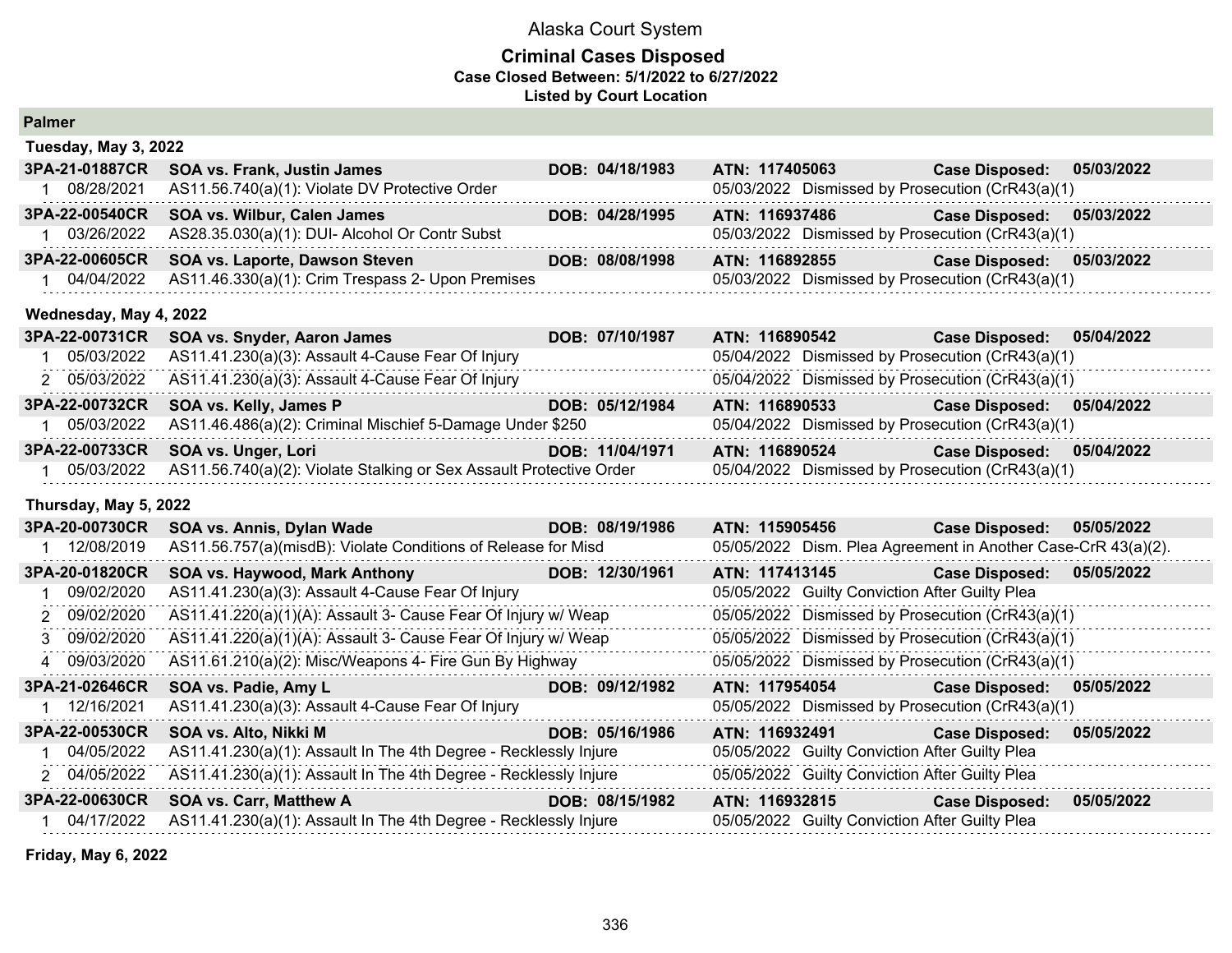## **Criminal Cases Disposed Case Closed Between: 5/1/2022 to 6/27/2022 Listed by Court Location**

| <b>Palmer</b> |
|---------------|
|---------------|

| <b>Friday, May 6, 2022</b> |                                                                    |                 |                                                  |                       |            |  |  |  |
|----------------------------|--------------------------------------------------------------------|-----------------|--------------------------------------------------|-----------------------|------------|--|--|--|
|                            | 3PA-22-00577CR SOA vs. Rushfeldt, Shawn                            | DOB: 03/31/1971 | <b>ATN: 116932608</b>                            | <b>Case Disposed:</b> | 05/06/2022 |  |  |  |
|                            | 04/07/2022 AS11.41.230(a)(3): Assault 4-Cause Fear Of Injury       |                 | 05/06/2022 Dismissed by Prosecution (CrR43(a)(1) |                       |            |  |  |  |
|                            | 2 04/07/2022 AS11.41.230(a)(3): Assault 4-Cause Fear Of Injury     |                 | 05/06/2022 Dismissed by Prosecution (CrR43(a)(1) |                       |            |  |  |  |
|                            | 04/08/2022 AS11.46.484(a)(1): Crim Mischief 4-Prop Dam \$250-\$749 |                 | 05/06/2022 Dismissed by Prosecution (CrR43(a)(1) |                       |            |  |  |  |

## **Monday, May 9, 2022**

|    | 3PA-19-02555CR | <b>SOA vs. Newhall, Orville Douglas</b>                                                                                | DOB: 02/19/1960 | ATN: 116400942                                   | <b>Case Disposed:</b> | 05/09/2022 |
|----|----------------|------------------------------------------------------------------------------------------------------------------------|-----------------|--------------------------------------------------|-----------------------|------------|
|    | 10/09/2019     | AS28.15.291(a)(1): Drive w/Lic Canc/Rev/Sus For Crim Offens                                                            |                 | 05/09/2022 Dismissed by Prosecution (CrR43(a)(1) |                       |            |
| 2  | 09/08/2020     | AS11.56.757(a)(misdB): Violate Conditions of Release for Misd                                                          |                 | 05/09/2022 Dismissed by Prosecution (CrR43(a)(1) |                       |            |
|    | 01/05/2021     | AS11.56.757(a)(misdB): Violate Conditions of Release for Misd                                                          |                 | 05/09/2022 Dismissed by Prosecution (CrR43(a)(1) |                       |            |
|    | 03/16/2021     | AS11.56.757(a)(misdB): Violate Conditions of Release for Misd                                                          |                 | 05/09/2022 Dismissed by Prosecution (CrR43(a)(1) |                       |            |
| 5. | 08/16/2021     | AS11.56.757(a)(misdB): Violate Conditions of Release for Misd                                                          |                 | 05/09/2022 Dismissed by Prosecution (CrR43(a)(1) |                       |            |
| 6  | 09/08/2021     | AS11.56.757(a)(misdB): Violate Conditions of Release for Misd                                                          |                 | 05/09/2022 Dismissed by Prosecution (CrR43(a)(1) |                       |            |
|    | 11/29/2021     | AS11.56.757(a)(misdB): Violate Conditions of Release for Misd                                                          |                 | 05/09/2022 Dismissed by Prosecution (CrR43(a)(1) |                       |            |
| 8  | 02/01/2022     | AS11.56.757(a)(misdB): Violate Conditions of Release for Misd                                                          |                 | 05/09/2022 Dismissed by Prosecution (CrR43(a)(1) |                       |            |
| 9  | 03/31/2022     | AS11.56.757(a)(misdB): Violate Conditions of Release for Misd                                                          |                 | 05/09/2022 Dismissed by Prosecution (CrR43(a)(1) |                       |            |
|    | 3PA-19-02960CR | SOA vs. Hanson, Anders Larson                                                                                          | DOB: 11/19/1998 | ATN: 116924112                                   | <b>Case Disposed:</b> | 05/09/2022 |
|    | 09/29/2019     | AS28.35.050(b): Lv Scene Of Accid - Vehic Dmg                                                                          |                 | 05/09/2022 Guilty Conviction After Guilty Plea   |                       |            |
| 2  | 09/29/2019     | Attempted: AS11.56.610(a)(1): Tamper Phys Evid-Destroy/Alter/Suppress                                                  |                 | 05/09/2022 Dismissed by Prosecution (CrR43(a)(1) |                       |            |
| 3. | 09/29/2019     | AS28.22.011: No Motor Vehicle Liability Insurance                                                                      |                 | 05/09/2022 Dismissed by Prosecution (CrR43(a)(1) |                       |            |
|    | 3PA-21-00925CR | SOA vs. Faraci, Angelo                                                                                                 | DOB: 09/30/1978 | ATN: 117393237                                   | <b>Case Disposed:</b> | 05/09/2022 |
|    | 04/11/2021     | AS11.46.484(a)(1): Crim Mischief 4-Prop Dam \$250-\$749                                                                |                 | 05/09/2022 Guilty Conviction After Guilty Plea   |                       |            |
|    | 3PA-21-01405CR | SOA vs. Newhall, Orville D                                                                                             | DOB: 02/19/1960 | ATN: 116704098                                   | <b>Case Disposed:</b> | 05/09/2022 |
|    | 07/06/2021     | AS11.56.757(a)(misdB): Violate Conditions of Release for Misd                                                          |                 | 05/09/2022 Dismissed by Prosecution (CrR43(a)(1) |                       |            |
|    | 2 07/06/2021   | AS28.15.291(a)(2): Drive w/Lic Canc/Rev/Sus Prev Conviction                                                            |                 | 05/09/2022 Dismissed by Prosecution (CrR43(a)(1) |                       |            |
|    | 3PA-21-01423CR | <b>SOA vs. Doetsch, Jesse</b>                                                                                          | DOB: 09/24/1984 | ATN: 117431946                                   | <b>Case Disposed:</b> | 05/09/2022 |
|    | 12/08/2020     | AS11.46.486(a)(2): Criminal Mischief 5-Damage Under \$250                                                              |                 |                                                  |                       |            |
|    | 3PA-22-00130CR | <b>SOA vs. Cole, Shelia Marie</b>                                                                                      | DOB: 12/26/1968 | ATN: 116515899                                   | <b>Case Disposed:</b> | 05/09/2022 |
|    | 07/01/2020     | AS16.05.420(b): False statement on license application without any culpable                                            |                 | 05/09/2022 Guilty Conviction After Guilty Plea   |                       |            |
|    | 2 07/01/2020   | AS16.05.420(b)(misdA): Knowing False Statment/Omission On Fish & Game 05/09/2022 Dismissed by Prosecution (CrR43(a)(1) |                 |                                                  |                       |            |
|    | 3PA-22-00628CR | SOA vs. Anderson, Dylan Michael                                                                                        | DOB: 06/21/2003 | ATN: 116419959                                   | <b>Case Disposed:</b> | 05/09/2022 |
|    | 04/06/2022     | AS28.15.051(a): Drive In Viol Of Instruction Permit                                                                    |                 | 05/09/2022 Dismissed by Prosecution (CrR43(a)(1) |                       |            |

**Tuesday, May 10, 2022**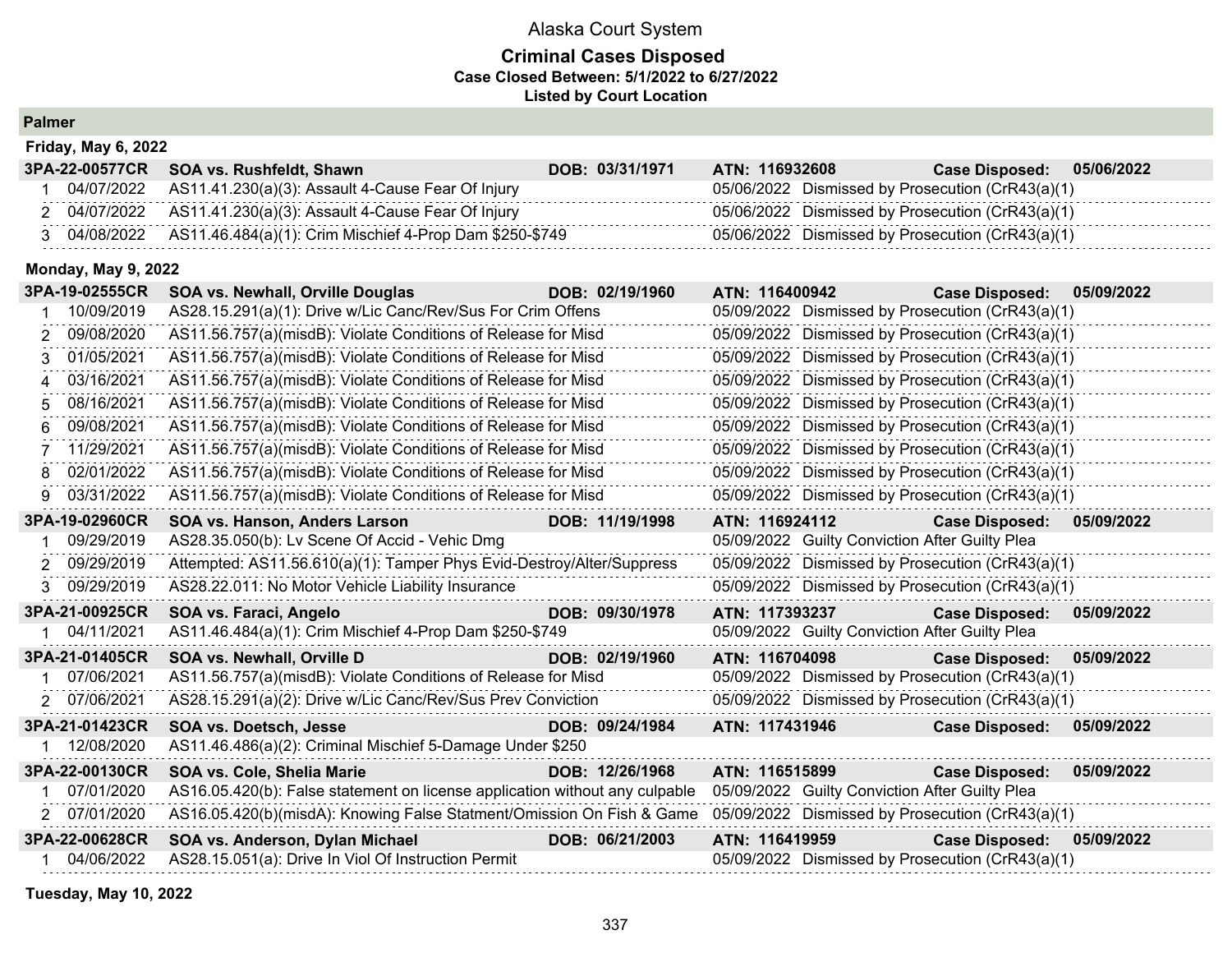#### **Criminal Cases Disposed Case Closed Between: 5/1/2022 to 6/27/2022 Listed by Court Location**

| <b>Tuesday, May 10, 2022</b> |                                                                       |                 |                                                               |                       |            |
|------------------------------|-----------------------------------------------------------------------|-----------------|---------------------------------------------------------------|-----------------------|------------|
| 3PA-19-00656CR               | SOA vs. Crabill, Amber N                                              | DOB: 09/06/1989 | ATN: 116408826                                                | <b>Case Disposed:</b> | 05/10/2022 |
| 03/24/2019                   | AS11.46.150(a): Theft 4-Less than \$250                               |                 | 06/17/2022 Dismissed by Prosecution (CrR43(a)(1)              |                       |            |
| 2 03/24/2019                 | AS11.46.320(a)(1): Crim Trespass 1- On Land, Intend Crime             |                 | 05/10/2022 Guilty Conviction After Guilty Plea                |                       |            |
| 3PA-19-02281CR               | SOA vs. Vukson, Ryan George                                           | DOB: 07/23/1984 | ATN: 114641001                                                | <b>Case Disposed:</b> | 05/10/2022 |
| 09/01/2019                   | AS11.46.486(a)(2): Criminal Mischief 5-Damage Under \$250             |                 | 05/10/2022 Guilty Conviction After Guilty Plea                |                       |            |
| 3PA-20-00807CR               | SOA vs. Thompson, Emerson I.                                          | DOB: 06/09/1989 | ATN: 116418465                                                | <b>Case Disposed:</b> | 05/10/2022 |
| 03/27/2020                   | AS11.46.330(a)(1): Crim Trespass 2- Upon Premises                     |                 | 05/10/2022 Dismissed by Prosecution (CrR43(a)(1)              |                       |            |
| 3PA-21-00255CR               | SOA vs. Thompson, Emerson lan                                         | DOB: 06/09/1989 | ATN: 117419697                                                | <b>Case Disposed:</b> | 05/10/2022 |
| 01/30/2021                   | AS11.56.800(a)(1)(B)(ii): False Info/Rpt- ID When Cited, Srvd Wrnt    |                 | 05/10/2022 Dism. Plea Agreement in Another Case-CrR 43(a)(2). |                       |            |
| 2 01/30/2021                 | AS11.46.220(c)(2)(A): Conceal Merch- Value \$250-\$749                |                 | 05/10/2022 Dism. Plea Agreement in Another Case-CrR 43(a)(2). |                       |            |
| 3PA-21-01684CR               | SOA vs. Pollock, Nicole Justice Renae                                 | DOB: 05/14/1998 | ATN: 117408969                                                | <b>Case Disposed:</b> | 05/10/2022 |
| 08/13/2021                   | AS11.46.484(a)(1): Crim Mischief 4-Prop Dam \$250-\$749               |                 | 05/10/2022 Dism. Plea Agreement in Another Case-CrR 43(a)(2). |                       |            |
| 3PA-22-00376CR               | SOA vs. Cole, Robin Wesley                                            | DOB: 05/27/2001 | ATN: 116892594                                                | <b>Case Disposed:</b> | 05/10/2022 |
| 02/25/2022                   | AS28.35.030(a)(2): DUI- BAC .08+ Percent                              |                 | 05/10/2022 Guilty Conviction After Guilty Plea                |                       |            |
| 3PA-22-00404CR               | SOA vs. Spain, Derrick Lee                                            | DOB: 01/07/1986 | ATN: 116932131                                                | <b>Case Disposed:</b> | 05/10/2022 |
| 03/12/2022                   | AS28.35.030(a)(1): DUI- Alcohol Or Contr Subst                        |                 | 05/10/2022 Guilty Conviction After Guilty Plea                |                       |            |
| 3PA-22-00520CR               | SOA vs. Spain, Derrick L                                              | DOB: 01/07/1986 | ATN: 115906365                                                | <b>Case Disposed:</b> | 05/10/2022 |
| 03/11/2022                   | AS11.71.050(a)(4): MICS5 Possess Any Amt IA, IIA, IIIA, IVA, VA       |                 | 05/10/2022 Dismissed by Prosecution (CrR43(a)(1)              |                       |            |
| 2 03/11/2022                 | AS11.71.050(a)(4): MICS5 Possess Any Amt IA, IIA, IIIA, IVA, VA       |                 | 05/10/2022 Dismissed by Prosecution (CrR43(a)(1)              |                       |            |
| 3 03/11/2022                 | AS28.35.030(a)(2): DUI- BAC .08+ Percent                              |                 | 05/10/2022 Guilty Conviction After Guilty Plea                |                       |            |
| Wednesday, May 11, 2022      |                                                                       |                 |                                                               |                       |            |
| 3PA-21-02425CR               | SOA vs. Ardenia, John                                                 | DOB: 11/16/1976 | ATN: 115743564                                                | <b>Case Disposed:</b> | 05/11/2022 |
| 1 11/20/2021                 | AS11.41.230(a)(1): Assault In The 4th Degree - Recklessly Injure      |                 | 05/11/2022 Dismissed by Prosecution (CrR43(a)(1)              |                       |            |
| Thursday, May 12, 2022       |                                                                       |                 |                                                               |                       |            |
| 3PA-17-00440CR               | SOA vs. Mclain, Meagan                                                | DOB: 08/02/1990 | ATN: 115866387                                                | <b>Case Disposed:</b> | 05/12/2022 |
| 1 10/11/2016                 | Attempted: AS11.46.130(a)(7): Theft 2 - Access Device or ID Document  |                 | 05/12/2022 Guilty Conviction After Guilty Plea                |                       |            |
| 2 10/11/2016                 | AS11.46.130(a)(1): Theft 2-Value \$1000-\$24,999                      |                 | 05/12/2022 Dismissed by Prosecution (CrR43(a)(1)              |                       |            |
| 3PA-20-01540CR               | SOA vs. Sheldon, Douglas C                                            | DOB: 11/09/1986 | ATN: 116398089                                                | <b>Case Disposed:</b> | 05/12/2022 |
| 07/01/2019                   | AS11.46.150(a): Theft 4-Less than \$250<br>.                          |                 | 05/12/2022 Guilty Conviction After Guilty Plea                |                       |            |
| 3PA-20-02001CR               | SOA vs. Greist, Katheryn R                                            | DOB: 10/20/1988 | ATN: 117413802                                                | <b>Case Disposed:</b> | 05/12/2022 |
|                              | $\mathbf{r}$ , and $\mathbf{r}$ , and $\mathbf{r}$ , and $\mathbf{r}$ |                 |                                                               |                       |            |

1 09/26/2020 AS28.35.030(a)(1): DUI- Alcohol Or Contr Subst 05/12/2022 Guilty Conviction After Guilty Plea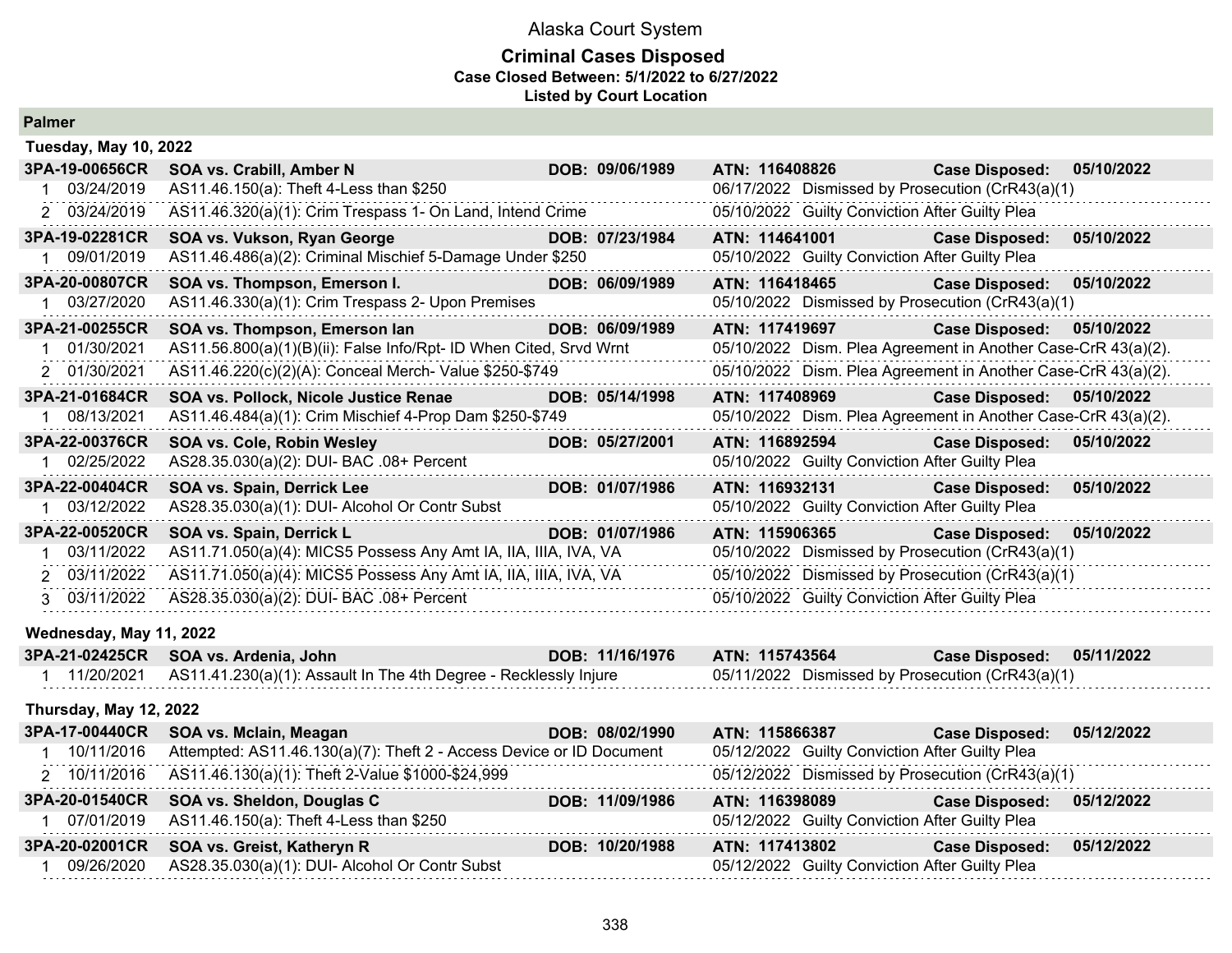## Alaska Court System **Criminal Cases Disposed Case Closed Between: 5/1/2022 to 6/27/2022**

**Listed by Court Location**

|                  | Thursday, May 12, 2022                                            |                                                               |  |  |  |  |  |  |
|------------------|-------------------------------------------------------------------|---------------------------------------------------------------|--|--|--|--|--|--|
| 3PA-20-02515CR   | <b>SOA vs. Green, Richard Lee</b><br>DOB: 01/01/1969              | ATN: 117431208<br><b>Case Disposed:</b><br>05/12/2022         |  |  |  |  |  |  |
| 09/02/2020       | AS11.56.800(a)(2): False Info/Report - Of Crime Occurring         | 05/12/2022 Dismissed by Prosecution (CrR43(a)(1)              |  |  |  |  |  |  |
| 3PA-20-02545CR   | SOA vs. Tuisaua, Tagaloalagi Albert<br>DOB: 09/05/1998            | ATN: 117418068<br>05/12/2022<br><b>Case Disposed:</b>         |  |  |  |  |  |  |
| 1 11/22/2020     | AS28.35.050(b): Lv Scene Of Accid - Vehic Dmg                     | 05/12/2022 Dism. Plea Agreement in Another Case-CrR 43(a)(2). |  |  |  |  |  |  |
| 3PA-20-02859CR   | SOA vs. Riley, Melissa Anne<br>DOB: 02/11/1981                    | ATN: 117428778<br>05/12/2022<br><b>Case Disposed:</b>         |  |  |  |  |  |  |
| 1 12/17/2020     | AS11.61.120(a)(5): Harassment 2 - Offensive Phys Contact          | 05/12/2022 Guilty Conviction After Guilty Plea                |  |  |  |  |  |  |
| 3PA-20-02866CR   | SOA vs. Houchen, Christy F<br>DOB: 09/03/1957                     | ATN: 117422568<br><b>Case Disposed:</b><br>05/12/2022         |  |  |  |  |  |  |
| 12/30/2020       | AS28.35.030(a)(2): DUI- BAC .08+ Percent                          | 05/12/2022 Guilty Conviction After Guilty Plea                |  |  |  |  |  |  |
| 3PA-21-01101CR   | SOA vs. Tuisaua, Tagaloalagi<br>DOB: 09/05/1998                   | ATN: 117412101<br><b>Case Disposed:</b><br>05/12/2022         |  |  |  |  |  |  |
| 06/06/2021<br>1. | AS11.46.320(a)(1): Crim Trespass 1- On Land, Intend Crime         | 05/12/2022 Dism. Plea Agreement in Another Case-CrR 43(a)(2). |  |  |  |  |  |  |
| 2 06/06/2021     | AS11.46.486(a)(2): Criminal Mischief 5-Damage Under \$250         | 05/12/2022 Dism. Plea Agreement in Another Case-CrR 43(a)(2). |  |  |  |  |  |  |
| 3 06/06/2021     | AS11.56.800(a)(1)(B)(i): False Info/Rpt- ID At Arrst/Invst/Incarc | 05/12/2022 Dism. Plea Agreement in Another Case-CrR 43(a)(2). |  |  |  |  |  |  |
| 3PA-21-01530CR   | SOA vs. Mariscovetere, Kyle<br>DOB: 09/10/1971                    | ATN: 113718078<br><b>Case Disposed:</b><br>05/12/2022         |  |  |  |  |  |  |
| 06/30/2021       | 5AAC75.075(f): Sport Fish Guiding without Registering with ADF&G  | 05/12/2022 Guilty Conviction After Guilty Plea                |  |  |  |  |  |  |
| 3PA-21-01673CR   | SOA vs. Riley, Melissa Anne<br>DOB: 02/11/1981                    | ATN: 117408915<br><b>Case Disposed:</b><br>05/12/2022         |  |  |  |  |  |  |
|                  |                                                                   |                                                               |  |  |  |  |  |  |
| 08/06/2021       | AS11.61.120(a)(5): Harassment 2 -Offensive Phys Contact           | 05/12/2022 Guilty Conviction After Guilty Plea                |  |  |  |  |  |  |
| 2 08/12/2021     | AS11.46.484(a)(1): Crim Mischief 4-Prop Dam \$250-\$749           | 05/12/2022 Dismissed by Prosecution (CrR43(a)(1)              |  |  |  |  |  |  |
| 3PA-22-00012CR   | SOA vs. Tuisaua, Tagaloalagi Albert<br>DOB: 09/05/1998            | ATN: 116895501<br><b>Case Disposed:</b><br>05/12/2022         |  |  |  |  |  |  |
| 01/03/2022       | AS11.46.360(a)(1): Vehicle Theft 1-Take Veh, Air Or Wtrcrft       | 03/14/2022 No True Bill                                       |  |  |  |  |  |  |
| 2 01/03/2022     | Attempted: AS11.46.130(a)(1): Theft 2-Value \$750-\$24,999        | 05/12/2022 Guilty Conviction After Guilty Plea                |  |  |  |  |  |  |
| 3PA-22-00598CR   | DOB: 06/15/1966<br>SOA vs. Barnett, Hugh                          | ATN: 116932707<br><b>Case Disposed:</b><br>05/12/2022         |  |  |  |  |  |  |
| 04/12/2022       | AS11.71.050(a)(4): MICS5 Possess Any Amt IA, IIA, IIIA, IVA, VA   | 05/12/2022 Guilty Conviction After Guilty Plea                |  |  |  |  |  |  |
| 2 04/26/2022     | AS11.56.757(a)(misdA): Violate Condition of Release for Felony    | 05/12/2022 Dismissed by Prosecution (CrR43(a)(1)              |  |  |  |  |  |  |
| 3PA-22-00645CR   | DOB: 03/25/1941<br>SOA vs. Harp, John A                           | ATN: 117395487<br><b>Case Disposed:</b><br>05/12/2022         |  |  |  |  |  |  |
| 03/11/2022       | AS28.35.030(a)(1): DUI- Alcohol Or Contr Subst                    | 05/12/2022 Guilty Conviction After Guilty Plea                |  |  |  |  |  |  |
| 2 03/11/2022     | AS28.35.032(a): Refuse To Submit To Chemical Test                 | 05/12/2022 Dismissed by Prosecution (CrR43(a)(1)              |  |  |  |  |  |  |

#### **Friday, May 13, 2022**

| 3PA-20-00543CR | <b>SOA vs. Wolf, Delano Theodore Lone</b>                                     | ATN: 116417412<br>DOB: 02/12/1999 | <b>Case Disposed:</b>                            | 05/13/2022 |
|----------------|-------------------------------------------------------------------------------|-----------------------------------|--------------------------------------------------|------------|
| 08/29/2019     | Attempted: AS11.46.130(a)(7): Theft 2 - Access Device or ID Document          |                                   | 05/13/2022 Dismissed by Prosecution (CrR43(a)(1) |            |
|                | 08/29/2019 AS11.46.285(a)(1)(misdA): Fraud Use Stolen Accss Dev/ID under \$75 |                                   | 05/13/2022 Dismissed by Prosecution (CrR43(a)(1) |            |
|                | 08/29/2019 AS11.46.150(a): Theft 4-Less than \$250                            |                                   | 05/13/2022 Dismissed by Prosecution (CrR43(a)(1) |            |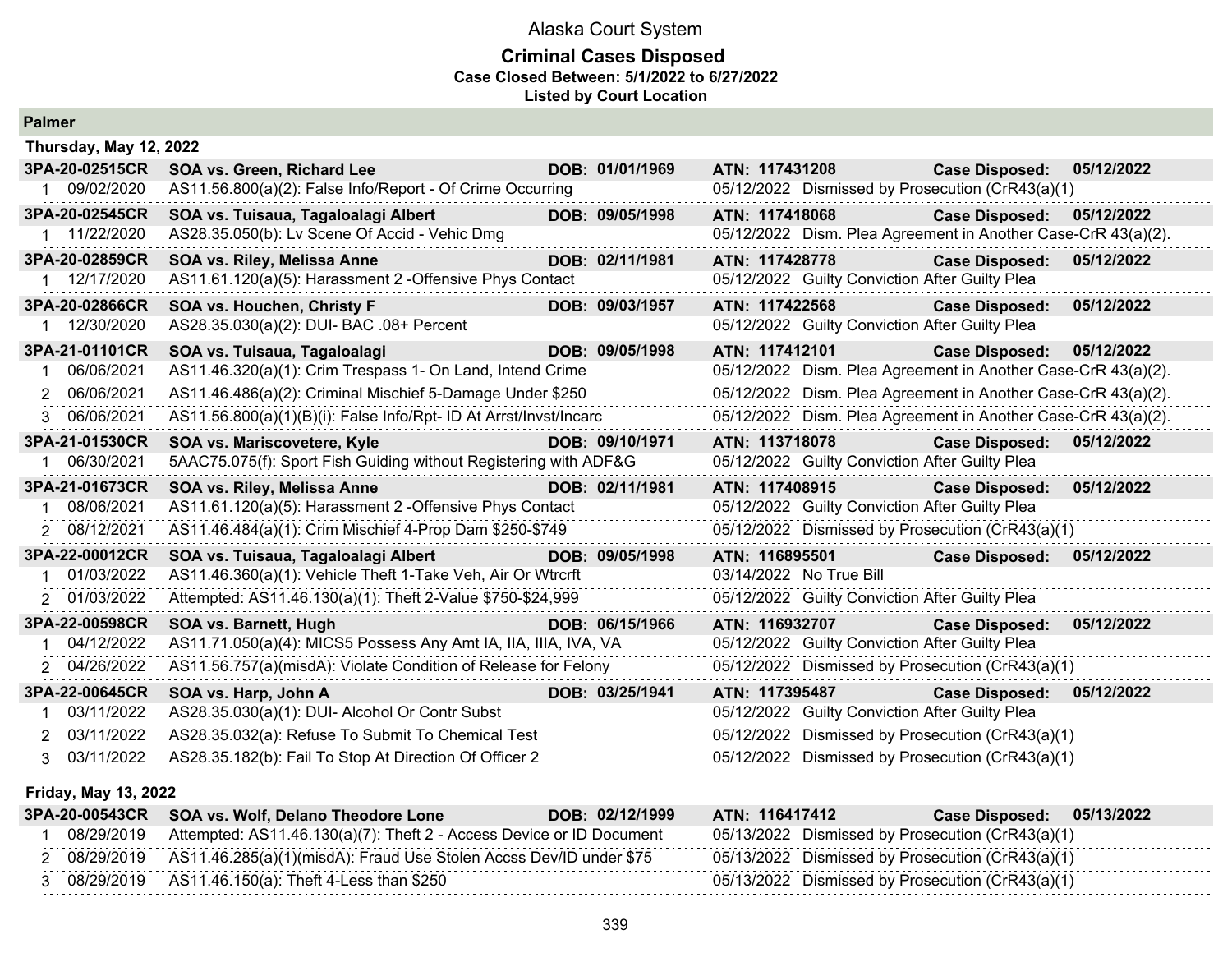### **Criminal Cases Disposed Case Closed Between: 5/1/2022 to 6/27/2022 Listed by Court Location**

|                 | <b>Monday, May 16, 2022</b>                                      |  |                 |                |                                                |                                                               |            |  |
|-----------------|------------------------------------------------------------------|--|-----------------|----------------|------------------------------------------------|---------------------------------------------------------------|------------|--|
| 3PA-19-02881CR  | SOA vs. Clark, Craig                                             |  | DOB: 09/17/1981 | ATN: 114120495 |                                                | <b>Case Disposed:</b>                                         | 05/16/2022 |  |
| 12/05/2019      | AS28.35.030(a)(1): DUI- Alcohol Or Contr Subst                   |  |                 |                | 05/16/2022 Guilty Conviction After Guilty Plea |                                                               |            |  |
| 12/05/2019<br>2 | AS28.35.032(a): Refuse To Submit To Chemical Test                |  |                 |                |                                                | 05/16/2022 Dismissed by Prosecution (CrR43(a)(1)              |            |  |
| 02/05/2020<br>3 | AS11.56.757(a)(misdB): Violate Conditions of Release for Misd    |  |                 |                |                                                | 05/16/2022 Dismissed by Prosecution (CrR43(a)(1)              |            |  |
| 07/24/2020      | AS11.56.757(a)(misdB): Violate Conditions of Release for Misd    |  |                 |                |                                                | 08/10/2020 Dismissed.No Probable Cause.CrR5(d)&4(a)(1);MO4(e) |            |  |
| 3PA-20-00470CR  | <b>SOA vs. Garrett, Brandon</b>                                  |  | DOB: 05/24/1979 | ATN: 115906563 |                                                | <b>Case Disposed:</b>                                         | 05/16/2022 |  |
| 02/25/2020      | AS11.46.140(a)(1): Theft 3-Value \$250-\$749                     |  |                 |                | 05/16/2022 Guilty Conviction After Guilty Plea |                                                               |            |  |
| 02/25/2020      | AS11.46.220(c)(1)(C): Conceal Merch-\$250-\$749, Prior Convicts  |  |                 |                |                                                | 06/01/2021 Dismissed by Prosecution (CrR43(a)(1)              |            |  |
| 02/25/2020<br>3 | AS11.46.320(a)(1): Crim Trespass 1- On Land, Intend Crime        |  |                 |                |                                                | 05/16/2022 Dismissed by Prosecution (CrR43(a)(1)              |            |  |
| 3PA-20-00844CR  | SOA vs. Flyum, Jennifer                                          |  | DOB: 05/16/1973 | ATN: 116420697 |                                                | <b>Case Disposed:</b>                                         | 05/16/2022 |  |
| 04/11/2020      | AS11.46.320(a)(1): Crim Trespass 1- On Land, Intend Crime        |  |                 |                | 05/16/2022 Guilty Conviction After Guilty Plea |                                                               |            |  |
| 3PA-20-01900CR  | SOA vs. Flyum, Jennifer Dianne                                   |  | DOB: 05/16/1973 | ATN: 116414514 |                                                | <b>Case Disposed:</b>                                         | 05/16/2022 |  |
| 07/17/2020      | AS28.22.011: No Motor Vehicle Liability Insurance                |  |                 |                |                                                | 05/16/2022 Dismissed by Prosecution (CrR43(a)(1)              |            |  |
| 3PA-20-02405CR  | SOA vs. Robertson, Todd James                                    |  | DOB: 08/12/1965 | ATN: 117418581 |                                                | <b>Case Disposed:</b>                                         | 05/16/2022 |  |
| 10/30/2020      | AS28.35.030(a)(1): DUI- Alcohol Or Contr Subst                   |  |                 |                | 05/16/2022 Guilty Conviction After Guilty Plea |                                                               |            |  |
| 10/30/2020      | AS28.35.032(a): Refuse To Submit To Chemical Test                |  |                 |                |                                                | 05/16/2022 Dismissed by Prosecution (CrR43(a)(1)              |            |  |
| 08/06/2021<br>3 | AS11.56.757(a)(misdB): Violate Conditions of Release for Misd    |  |                 |                | 05/16/2022 Guilty Conviction After Guilty Plea |                                                               |            |  |
| 08/16/2021<br>4 | AS11.56.757(a)(misdB): Violate Conditions of Release for Misd    |  |                 |                | 05/16/2022 Guilty Conviction After Guilty Plea |                                                               |            |  |
| 12/11/2021      | AS11.56.757(a)(misdB): Violate Conditions of Release for Misd    |  |                 |                |                                                | 05/16/2022 Dismissed by Prosecution (CrR43(a)(1)              |            |  |
| 01/01/2022<br>6 | AS11.56.757(a)(misdB): Violate Conditions of Release for Misd    |  |                 |                |                                                | 05/16/2022 Dismissed by Prosecution (CrR43(a)(1)              |            |  |
| 3PA-20-02827CR  | SOA vs. Blatchford, Debra J                                      |  | DOB: 07/03/1952 | ATN: 117420939 |                                                | <b>Case Disposed:</b>                                         | 05/16/2022 |  |
| 12/27/2020      | AS11.41.230(a)(3): Assault 4-Cause Fear Of Injury                |  |                 |                |                                                | 05/16/2022 Dismissed by Prosecution (CrR43(a)(1)              |            |  |
| 2 12/27/2020    | AS11.41.230(a)(1): Assault In The 4th Degree - Recklessly Injure |  |                 |                |                                                | 05/16/2022 Dismissed by Prosecution (CrR43(a)(1)              |            |  |
| 3PA-21-00078CR  | SOA vs. Fowler, Krystlyn Marie                                   |  | DOB: 12/03/1991 | ATN: 117950184 |                                                | <b>Case Disposed:</b>                                         | 05/16/2022 |  |
| 12/24/2020      | AS28.35.030(a)(2): DUI- BAC .08+ Percent                         |  |                 |                | 05/16/2022 Guilty Conviction After Guilty Plea |                                                               |            |  |
| 2 12/24/2020    | AS11.51.100(b): Endanger Welfare Minor 1- DUI With Child         |  |                 |                |                                                | 05/16/2022 Dismissed by Prosecution (CrR43(a)(1)              |            |  |
| 3PA-21-01090CR  | SOA vs. Morse, Fred Jay                                          |  | DOB: 06/19/1973 | ATN: 117412029 |                                                | <b>Case Disposed:</b>                                         | 05/16/2022 |  |
| 1 06/04/2021    | AS11.41.230(a)(1): Assault In The 4th Degree - Recklessly Injure |  |                 |                |                                                | 05/16/2022 Dism. Plea Agreement in Another Case-CrR 43(a)(2). |            |  |
| 3PA-21-01360CR  | SOA vs. Grant, Jessica Marie                                     |  | DOB: 11/03/1982 | ATN: 116404965 |                                                | <b>Case Disposed:</b>                                         | 05/16/2022 |  |
| 1 06/23/2021    | AS28.35.050(b): Lv Scene Of Accid - Vehic Dmg                    |  |                 |                |                                                | 05/16/2022 Dismissed by Prosecution (CrR43(a)(1)              |            |  |
| 3PA-21-02479CR  | SOA vs. Chagluak III, Joseph                                     |  | DOB: 07/23/2003 | ATN: 116889975 |                                                | <b>Case Disposed:</b>                                         | 05/16/2022 |  |
| 1 12/01/2021    | AS11.41.230(a)(1): Assault In The 4th Degree - Recklessly Injure |  |                 |                |                                                | 05/16/2022 Dismissed by Prosecution (CrR43(a)(1)              |            |  |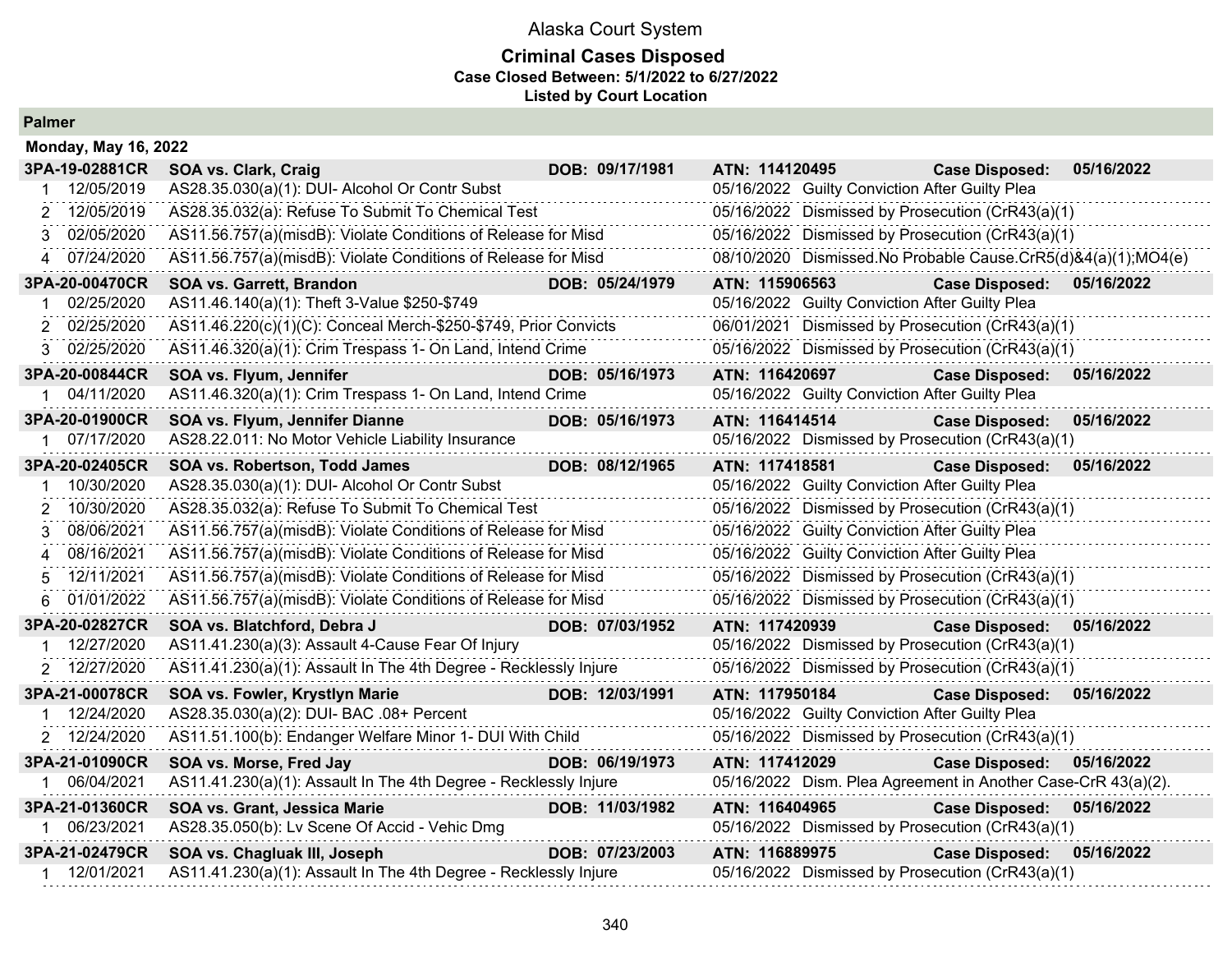### **Criminal Cases Disposed Case Closed Between: 5/1/2022 to 6/27/2022 Listed by Court Location**

**Palmer**

|                | <b>Monday, May 16, 2022</b>                                      |  |                 |                                                  |                       |            |  |  |
|----------------|------------------------------------------------------------------|--|-----------------|--------------------------------------------------|-----------------------|------------|--|--|
| 3PA-21-02689CR | SOA vs. Flyum, Jennifer Dianne                                   |  | DOB: 05/16/1973 | ATN: 116896158                                   | <b>Case Disposed:</b> | 05/16/2022 |  |  |
| 12/23/2021     | AS11.61.120(a)(5): Harassment 2 - Offensive Phys Contact         |  |                 | 05/16/2022 Guilty Conviction After Guilty Plea   |                       |            |  |  |
| 3PA-22-00100CR | SOA vs. Flyum, Jennifer D                                        |  | DOB: 05/16/1973 | ATN: 116895438                                   | <b>Case Disposed:</b> | 05/16/2022 |  |  |
| 1 01/24/2022   | AS11.41.230(a)(1): Assault In The 4th Degree - Recklessly Injure |  |                 | 05/16/2022 Dismissed by Prosecution (CrR43(a)(1) |                       |            |  |  |
| 2 01/25/2022   | AS11.56.757(a)(misdB): Violate Conditions of Release for Misd    |  |                 | 05/16/2022 Guilty Conviction After Guilty Plea   |                       |            |  |  |
| 3PA-22-00383CR | <b>SOA vs. Merculief, Shondell</b>                               |  | DOB: 07/03/2001 | ATN: 117426627                                   | <b>Case Disposed:</b> | 05/16/2022 |  |  |
| 03/10/2022     | AS11.56.757(a)(misdB): Violate Conditions of Release for Misd    |  |                 | 05/16/2022 Dismissed by Prosecution (CrR43(a)(1) |                       |            |  |  |
| 3PA-22-00626CR | SOA vs. Eastham, Jason D                                         |  | DOB: 10/29/1992 | ATN: 116932788                                   | <b>Case Disposed:</b> | 05/16/2022 |  |  |
| 04/15/2022     | AS11.46.130(a)(1): Theft 2-Value \$750-\$24,999                  |  |                 | 05/16/2022 Dismissed by Prosecution (CrR43(a)(1) |                       |            |  |  |
| 2 04/15/2022   | AS11.46.330(a)(1): Crim Trespass 2- Upon Premises                |  |                 | 05/16/2022 Dismissed by Prosecution (CrR43(a)(1) |                       |            |  |  |
| 3PA-22-00658CR | SOA vs. Dushkin, Donald Ray                                      |  | DOB: 12/04/1969 | ATN: 116937261                                   | <b>Case Disposed:</b> | 05/16/2022 |  |  |
| 03/19/2022     | AS28.15.291(a)(1): Drive w/Lic Canc/Rev/Sus For Crim Offens      |  |                 | 05/16/2022 Guilty Conviction After Guilty Plea   |                       |            |  |  |
| 3PA-22-00776CR | <b>SOA vs. Drover, Blake Dalton</b>                              |  | DOB: 02/01/2001 | ATN: 117398205                                   | <b>Case Disposed:</b> | 05/16/2022 |  |  |
| 04/16/2022     | AS28.35.030(a)(1): DUI- Alcohol Or Contr Subst                   |  |                 | 05/16/2022 Dismissed by Prosecution (CrR43(a)(1) |                       |            |  |  |

#### **Tuesday, May 17, 2022**

| 3PA-20-00190CR | SOA vs. Stewart, Lisa                                            | DOB: 02/27/1969 | ATN: 114119334                                                                                                  | <b>Case Disposed:</b>                            | 05/17/2022 |
|----------------|------------------------------------------------------------------|-----------------|-----------------------------------------------------------------------------------------------------------------|--------------------------------------------------|------------|
| 01/25/2020     | AS11.41.230(a)(1): Assault In The 4th Degree - Recklessly Injure |                 |                                                                                                                 | 05/17/2022 Dismissed by Prosecution (CrR43(a)(1) |            |
| 2 01/25/2020   | AS11.46.486(a)(2): Criminal Mischief 5-Damage Under \$250        |                 |                                                                                                                 | 05/17/2022 Dismissed by Prosecution (CrR43(a)(1) |            |
| 3PA-21-00427CR | SOA vs. York, Richard                                            | DOB: 07/18/1967 | ATN: 117403668                                                                                                  | <b>Case Disposed:</b>                            | 05/17/2022 |
| 02/28/2021     | AS11.41.220(a)(1)(A): Assault 3- Cause Fear Of Injury w/ Weap    |                 |                                                                                                                 | 05/17/2022 Dismissed by Prosecution (CrR43(a)(1) |            |
| 2 02/28/2021   | AS11.41.220(a)(1)(A): Assault 3- Cause Fear Of Injury w/ Weap    |                 |                                                                                                                 | 03/17/2021 Dismissed by Prosecution (CrR43(a)(1) |            |
| 3 02/28/2021   | AS11.41.230(a)(1): Assault In The 4th Degree - Recklessly Injure |                 |                                                                                                                 | 05/17/2022 Dismissed by Prosecution (CrR43(a)(1) |            |
| 4 02/28/2021   | AS11.46.484(a)(1): Crim Mischief 4-Prop Dam \$250-\$749          |                 |                                                                                                                 | 05/17/2022 Dismissed by Prosecution (CrR43(a)(1) |            |
| 3PA-21-01122CR | SOA vs. Gratrix, Rikki D                                         | DOB: 01/02/1966 | ATN: 117426789 Parties of the Second Second Second Second Second Second Second Second Second Second Second Seco | <b>Case Disposed:</b>                            | 05/17/2022 |
| 05/28/2021     | AS11.46.484(a)(1): Crim Mischief 4-Prop Dam \$250-\$749          |                 |                                                                                                                 | 05/17/2022 Dismissed by Prosecution (CrR43(a)(1) |            |
| 2 05/28/2021   | AS11.46.150(a): Theft 4-Less than \$250                          |                 |                                                                                                                 | 05/17/2022 Dismissed by Prosecution (CrR43(a)(1) |            |
| 3PA-22-00561CR | SOA vs. Williams, Elijah Blu                                     | DOB: 06/14/1978 | ATN: 117397818                                                                                                  | <b>Case Disposed:</b>                            | 05/17/2022 |
| 03/05/2022     | AS28.15.291(a)(1): Drive w/Lic Canc/Rev/Sus For Crim Offens      |                 |                                                                                                                 | 05/17/2022 Dismissed by Prosecution (CrR43(a)(1) |            |
| 3PA-22-00740CR | SOA vs. Boyd, Amanda Renee                                       | DOB: 07/09/1987 | ATN: 116918523                                                                                                  | <b>Case Disposed:</b>                            | 05/17/2022 |
| 03/03/2022     | AS11.46.150(a): Theft 4-Less than \$250                          |                 |                                                                                                                 | 05/17/2022 Dismissed by Prosecution (CrR43(a)(1) |            |
| 2 03/03/2022   | AS11.46.320(a)(1): Crim Trespass 1- On Land, Intend Crime        |                 |                                                                                                                 | 05/17/2022 Dismissed by Prosecution (CrR43(a)(1) |            |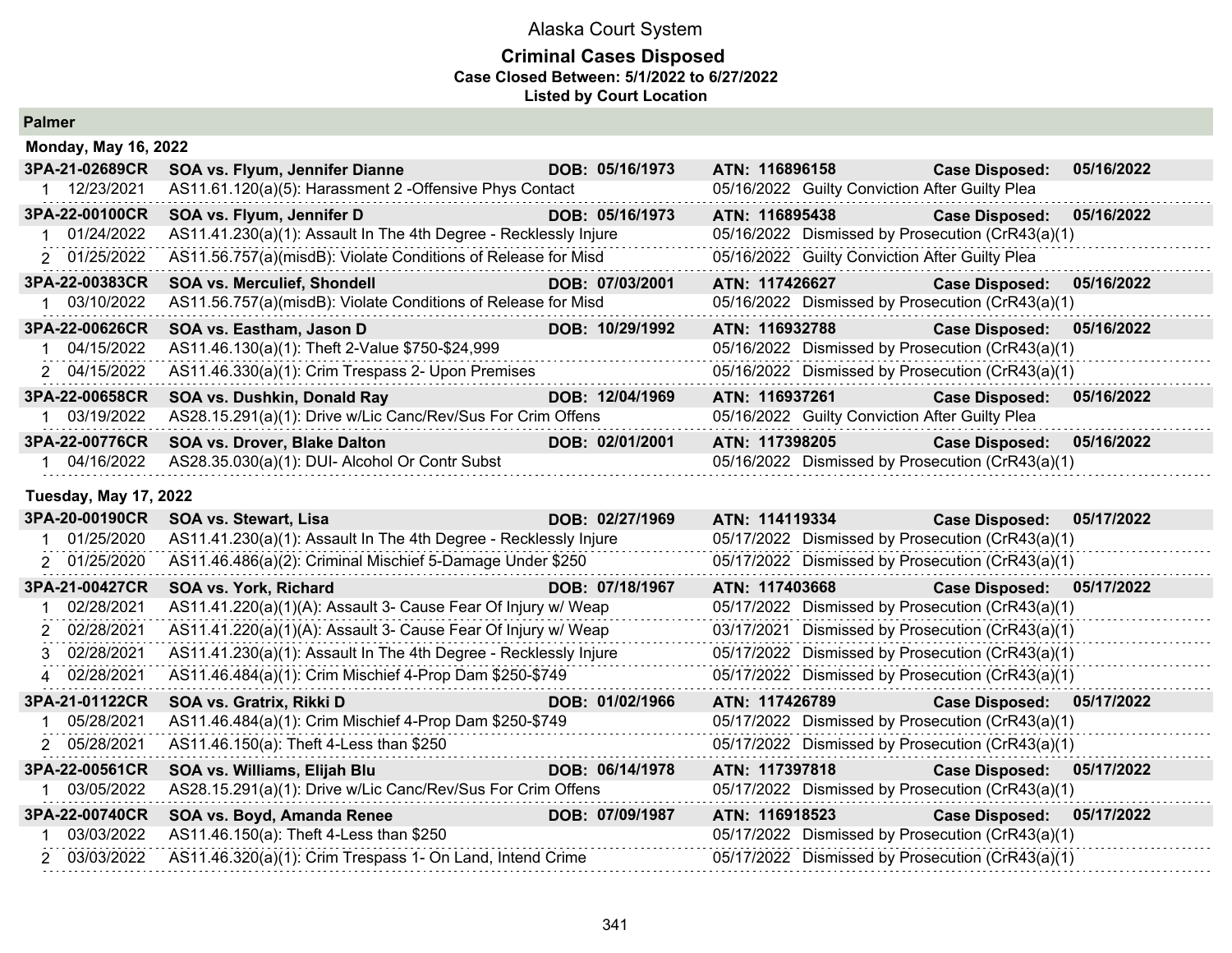#### **Criminal Cases Disposed Case Closed Between: 5/1/2022 to 6/27/2022 Listed by Court Location**

| <b>Palmer</b> |
|---------------|
|---------------|

| гашы                    |                                                           |  |                 |                |                                                               |                       |            |  |  |
|-------------------------|-----------------------------------------------------------|--|-----------------|----------------|---------------------------------------------------------------|-----------------------|------------|--|--|
|                         | <b>Tuesday, May 17, 2022</b>                              |  |                 |                |                                                               |                       |            |  |  |
| 3PA-22-00742CR          | SOA vs. Nashaknik, Frances C                              |  | DOB: 07/02/1990 | ATN: 117954207 |                                                               | <b>Case Disposed:</b> | 05/17/2022 |  |  |
| 04/09/2022              | AS28.15.051(a): Drive In Viol Of Instruction Permit       |  |                 |                | 05/17/2022 Dismissed by Prosecution (CrR43(a)(1)              |                       |            |  |  |
| Wednesday, May 18, 2022 |                                                           |  |                 |                |                                                               |                       |            |  |  |
| 3PA-19-01426CR          | SOA vs. Blayney, Amber                                    |  | DOB: 08/23/1991 | ATN: 116396442 |                                                               | <b>Case Disposed:</b> | 05/18/2022 |  |  |
| 01/19/2019              | AS11.46.140(a)(1): Theft 3-Value \$250-\$749              |  |                 |                | 05/18/2022 Dism. Plea Agreement in Another Case-CrR 43(a)(2). |                       |            |  |  |
| 3PA-20-01297CR          | SOA vs. Robbins, Harold A                                 |  | DOB: 03/16/1981 | ATN: 117441612 |                                                               | <b>Case Disposed:</b> | 05/18/2022 |  |  |
| 06/20/2020              | AS11.41.230(a)(3): Assault 4-Cause Fear Of Injury         |  |                 |                | 05/18/2022 Dismissed by Prosecution (CrR43(a)(1)              |                       |            |  |  |
| 3PA-20-01408CR          | SOA vs. Blayney, Amber J                                  |  | DOB: 08/23/1991 | ATN: 116401878 |                                                               | <b>Case Disposed:</b> | 05/18/2022 |  |  |
| 06/02/2020              | AS28.22.011: No Motor Vehicle Liability Insurance         |  |                 |                | 05/18/2022 Dism. Plea Agreement in Another Case-CrR 43(a)(2). |                       |            |  |  |
| 3PA-21-01576CR          | SOA vs. Unger, Sherrilyn Marie                            |  | DOB: 03/26/1962 | ATN: 117404316 |                                                               | <b>Case Disposed:</b> | 05/18/2022 |  |  |
| 07/29/2021              | AS11.41.230(a)(3): Assault 4-Cause Fear Of Injury         |  |                 |                | 05/18/2022 Dismissed by Prosecution (CrR43(a)(1)              |                       |            |  |  |
| 3PA-21-02738CR          | SOA vs. Fix, Lyndzee Sue Leean                            |  | DOB: 03/12/1991 | ATN: 117960381 |                                                               | <b>Case Disposed:</b> | 05/18/2022 |  |  |
| 12/29/2021              | AS11.46.486(a)(2): Criminal Mischief 5-Damage Under \$250 |  |                 |                | 05/18/2022 Dismissed by Prosecution (CrR43(a)(1)              |                       |            |  |  |
| 3PA-22-00727CR          | SOA vs. Luavai JR, Faavesi                                |  | DOB: 06/14/2000 | ATN: 116890515 |                                                               | <b>Case Disposed:</b> | 05/18/2022 |  |  |
| 05/02/2022              | AS11.46.484(a)(1): Crim Mischief 4-Prop Dam \$250-\$749   |  |                 |                | 05/18/2022 Guilty Conviction After Guilty Plea                |                       |            |  |  |
| 2 05/02/2022            | AS11.41.230(a)(3): Assault 4-Cause Fear Of Injury         |  |                 |                | 05/18/2022 Guilty Conviction After Guilty Plea                |                       |            |  |  |
| 3PA-22-00816CR          | <b>SOA vs. Smith, Lua Louise</b>                          |  | DOB: 10/14/1979 | ATN: 117428112 |                                                               | <b>Case Disposed:</b> | 05/18/2022 |  |  |
| 05/10/2022              | AS11.46.330(a)(1): Crim Trespass 2- Upon Premises         |  |                 |                | 05/18/2022 Dismissed by Prosecution (CrR43(a)(1)              |                       |            |  |  |
|                         |                                                           |  |                 |                |                                                               |                       |            |  |  |

## **Thursday, May 19, 2022**

| 3PA-19-01998CR | DOB: 10/14/1984<br>SOA vs. Correira, Brian Richard               | ATN: 115903998 | 05/19/2022<br><b>Case Disposed:</b>              |
|----------------|------------------------------------------------------------------|----------------|--------------------------------------------------|
| 08/12/2019     | AS11.41.220(a)(1)(A): Assault 3- Cause Fear Of Injury w/ Weap    |                | 05/19/2022 Dismissed by Prosecution (CrR43(a)(1) |
| 2 08/12/2019   | AS11.41.220(a)(1)(B): Assault 3- Cause Injury w/ Weap            |                | 08/22/2019 Dismissed by Prosecution (CrR43(a)(1) |
| 3 08/12/2019   | AS11.41.230(a)(1): Assault In The 4th Degree - Recklessly Injure |                | 05/19/2022 Dismissed by Prosecution (CrR43(a)(1) |
| 4 08/12/2019   | AS11.46.484(a)(1): Crim Mischief 4-Prop Dam \$250-\$749          |                | 05/19/2022 Guilty Conviction After Guilty Plea   |
| 3PA-20-00952CR | SOA vs. Douthit-Mattfield, Rebecca N<br>DOB: 04/02/1991          | ATN: 116423406 | 05/19/2022<br><b>Case Disposed:</b>              |
| 04/12/2020     | AS28.35.030(a)(1): DUI- Alcohol Or Contr Subst                   |                | 05/19/2022 Guilty Conviction After Guilty Plea   |
| 2 04/12/2020   | AS28.35.032(a): Refuse To Submit To Chemical Test                |                | 05/19/2022 Dismissed by Prosecution (CrR43(a)(1) |
| 3 04/12/2020   | AS28.15.291(a)(1): Drive w/Lic Canc/Rev/Sus For Crim Offens      |                | 05/19/2022 Dismissed by Prosecution (CrR43(a)(1) |
| 3PA-20-01251CR | DOB: 08/09/1989<br>SOA vs. Gagliano III, Michael Joseph          | ATN: 116425026 | 05/19/2022<br><b>Case Disposed:</b>              |
| 08/19/2019     | AS11.61.110(a)(6): Disord Conduct- Create Hazard Condition       |                | 05/19/2022 Guilty Conviction After Guilty Plea   |
| 2 08/19/2019   | AS11.41.230(a)(1): Assault In The 4th Degree - Recklessly Injure |                | 05/19/2022 Dismissed by Prosecution (CrR43(a)(1) |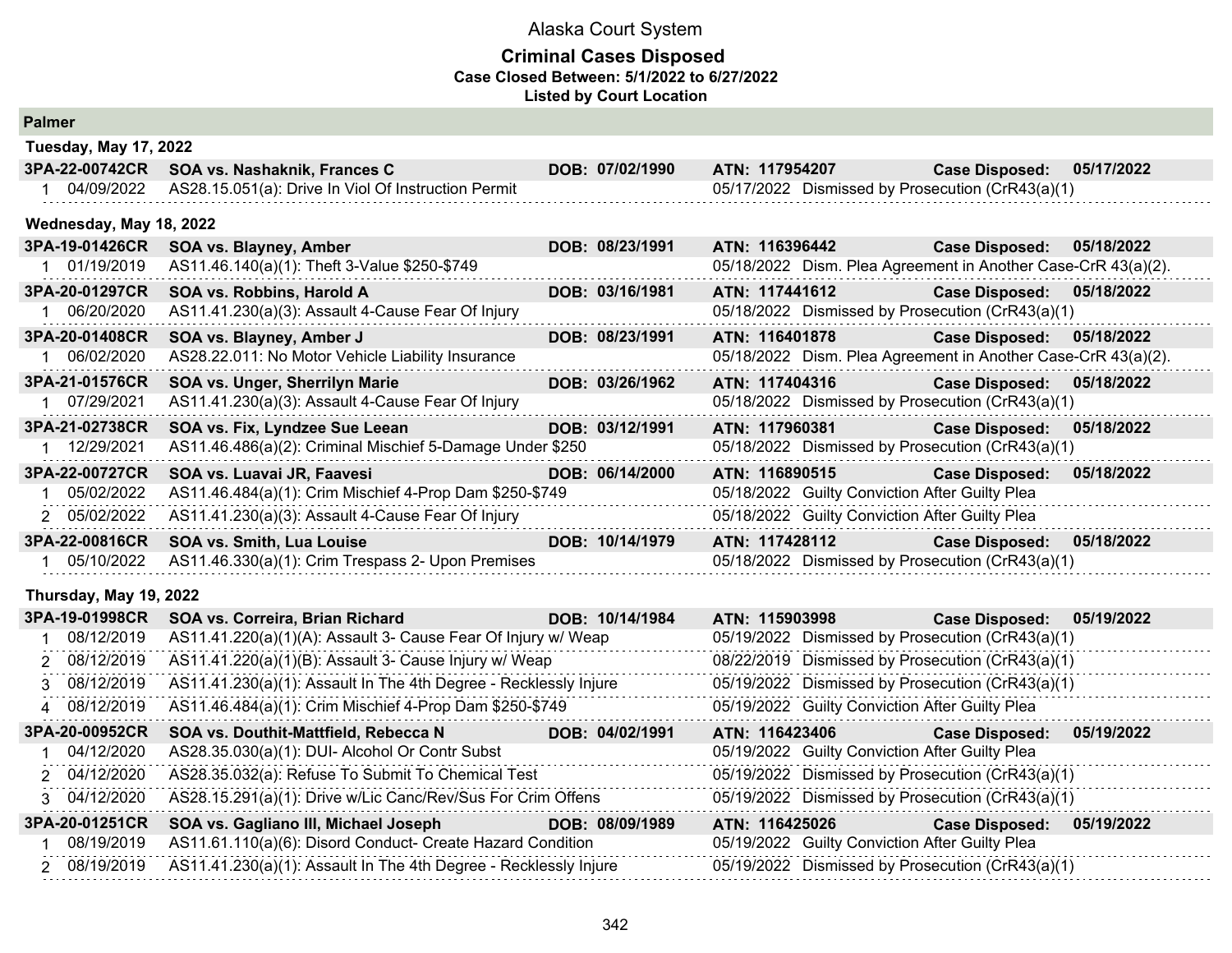#### **Criminal Cases Disposed Case Closed Between: 5/1/2022 to 6/27/2022 Listed by Court Location**

|                | Thursday, May 19, 2022                                                                                                                 |  |                 |                |                                                |                                                               |            |  |
|----------------|----------------------------------------------------------------------------------------------------------------------------------------|--|-----------------|----------------|------------------------------------------------|---------------------------------------------------------------|------------|--|
| 3PA-20-01304CR | SOA vs. Mauzy, Kari Salena                                                                                                             |  | DOB: 03/21/1981 | ATN: 116929386 |                                                | <b>Case Disposed:</b>                                         | 05/19/2022 |  |
| 1 06/23/2020   | AS28.35.400: Reckless Driving                                                                                                          |  |                 |                | 05/19/2022 Guilty Conviction After Guilty Plea |                                                               |            |  |
| 2 06/23/2020   | AS11.46.486(a)(2): Criminal Mischief 5-Damage Under \$250                                                                              |  |                 |                |                                                | 05/19/2022 Dismissed by Prosecution (CrR43(a)(1)              |            |  |
| 3PA-20-01364CR | SOA vs. Pepin, Bradley A                                                                                                               |  | DOB: 09/20/1990 | ATN: 117444204 |                                                | <b>Case Disposed:</b>                                         | 05/19/2022 |  |
| 1 07/03/2020   | AS11.41.230(a)(1): Assault In The 4th Degree - Recklessly Injure                                                                       |  |                 |                | 05/19/2022 Guilty Conviction After Guilty Plea |                                                               |            |  |
| 3PA-20-02011CR | SOA vs. Kehm, Alexander Randall                                                                                                        |  | DOB: 05/08/1993 | ATN: 117417159 |                                                | <b>Case Disposed:</b>                                         | 05/19/2022 |  |
| 09/27/2020     | AS28.35.030(a)(2): DUI- BAC .08+ Percent                                                                                               |  |                 |                | 05/19/2022 Guilty Conviction After Guilty Plea |                                                               |            |  |
| 2 09/27/2020   | AS11.61.210(a)(1): Misc/Weapons 4- Possess While Intox                                                                                 |  |                 |                |                                                | 05/19/2022 Dismissed by Prosecution (CrR43(a)(1)              |            |  |
| 3PA-21-00513CR | SOA vs. Zelenkov, Kira N                                                                                                               |  | DOB: 07/15/1994 | ATN: 117951012 |                                                | <b>Case Disposed:</b>                                         | 05/19/2022 |  |
| 02/06/2021     | AS28.35.030(a)(2): DUI- BAC .08+ Percent                                                                                               |  |                 |                | 05/19/2022 Guilty Conviction After Guilty Plea |                                                               |            |  |
| 2 02/06/2021   | AS11.61.210(a)(1): Misc/Weapons 4- Possess While Intox                                                                                 |  |                 |                |                                                | 05/19/2022 Dismissed by Prosecution (CrR43(a)(1)              |            |  |
| 3PA-21-00862CR | SOA vs. Morris, Matthew J                                                                                                              |  | DOB: 02/01/1968 | ATN: 117411219 |                                                | <b>Case Disposed:</b>                                         | 05/19/2022 |  |
| 05/03/2021     | AS11.41.230(a)(1): Assault In The 4th Degree - Recklessly Injure                                                                       |  |                 |                |                                                | 05/19/2022 Dismissed by Prosecution (CrR43(a)(1)              |            |  |
| 3PA-21-01109CR | SOA vs. Favor, Thomas William                                                                                                          |  | DOB: 12/23/1976 | ATN: 117427572 |                                                | <b>Case Disposed:</b>                                         | 05/19/2022 |  |
| 1 05/30/2021   | AS11.61.220(a)(1)(a): Misc/Weapons 5 - Concld Weap, 21 Or Older, Contact 05/19/2022 Dism. Plea Agreement in Another Case-CrR 43(a)(2). |  |                 |                |                                                |                                                               |            |  |
| 3PA-21-01114CR | SOA vs. Kemp, Grace Elizabeth                                                                                                          |  | DOB: 01/19/2001 | ATN: 116914968 |                                                | <b>Case Disposed:</b>                                         | 05/19/2022 |  |
| 1 05/09/2021   | AS28.10.481: Improper Use Of Regis/Title/Plates                                                                                        |  |                 |                |                                                | 05/19/2022 Dism. Plea Agreement in Another Case-CrR 43(a)(2). |            |  |
| 2 05/09/2021   | AS28.15.291(a)(2): Drive w/Lic Canc/Rev/Sus Prev Conviction                                                                            |  |                 |                |                                                | 05/19/2022 Dism. Plea Agreement in Another Case-CrR 43(a)(2). |            |  |
| 3PA-21-01456CR | SOA vs. Osborne, Joseph P                                                                                                              |  | DOB: 05/09/1992 | ATN: 117952056 |                                                | <b>Case Disposed:</b>                                         | 05/19/2022 |  |
| 1 01/20/2021   | AS28.10.481: Improper Use Of Regis/Title/Plates                                                                                        |  |                 |                |                                                | 05/19/2022 Dismissed by Prosecution (CrR43(a)(1)              |            |  |
| 3PA-21-01753CR | SOA vs. Osborne, Joseph Patrick                                                                                                        |  | DOB: 05/09/1992 | ATN: 117958194 |                                                | <b>Case Disposed:</b>                                         | 05/19/2022 |  |
| 03/10/2021     | AS11.46.140(a)(1): Theft 3-Value \$250-\$749                                                                                           |  |                 |                | 05/19/2022 Guilty Conviction After Guilty Plea |                                                               |            |  |
| 2 03/10/2021   | Attempted: AS11.46.130(a)(7): Theft 2 - Access Device or ID Document                                                                   |  |                 |                |                                                | 05/19/2022 Dismissed by Prosecution (CrR43(a)(1)              |            |  |
| 3PA-21-02531CR | SOA vs. Embly, Jackson B                                                                                                               |  | DOB: 07/23/1985 | ATN: 117421821 |                                                | <b>Case Disposed:</b>                                         | 05/19/2022 |  |
| 11/21/2021     | AS28.35.030(a)(1): DUI- Alcohol Or Contr Subst                                                                                         |  |                 |                |                                                | 05/19/2022 Dismissed by Prosecution (CrR43(a)(1)              |            |  |
| 2 11/21/2021   | AS28.35.032(a): Refuse To Submit To Chemical Test                                                                                      |  |                 |                | 05/19/2022 Guilty Conviction After Guilty Plea |                                                               |            |  |
| 3PA-21-02602CR | SOA vs. Favor, Thomas W                                                                                                                |  | DOB: 12/22/1976 | ATN: 117953199 |                                                | <b>Case Disposed:</b>                                         | 05/19/2022 |  |
| 07/26/2021     | AS11.61.200(a)(11): Misc/Weapons 3 - Fire From Vehicle                                                                                 |  |                 |                |                                                | 12/14/2021 Dismissed.No Probable Cause.CrR5(d)&4(a)(1);MO4(e) |            |  |
| 2 07/26/2021   | AS11.61.210(a)(2): Misc/Weapons 4- Fire Gun By Highway                                                                                 |  |                 |                | 05/19/2022 Guilty Conviction After Guilty Plea |                                                               |            |  |
| 3PA-22-00705CR | SOA vs. Drew, Brandon                                                                                                                  |  | DOB: 07/16/2000 | ATN: 116892954 |                                                | <b>Case Disposed:</b>                                         | 05/19/2022 |  |
| 04/29/2022     | AS11.41.220(a)(1)(B): Assault 3- Cause Injury w/ Weap                                                                                  |  |                 |                |                                                | 05/19/2022 Dismissed by Prosecution (CrR43(a)(1)              |            |  |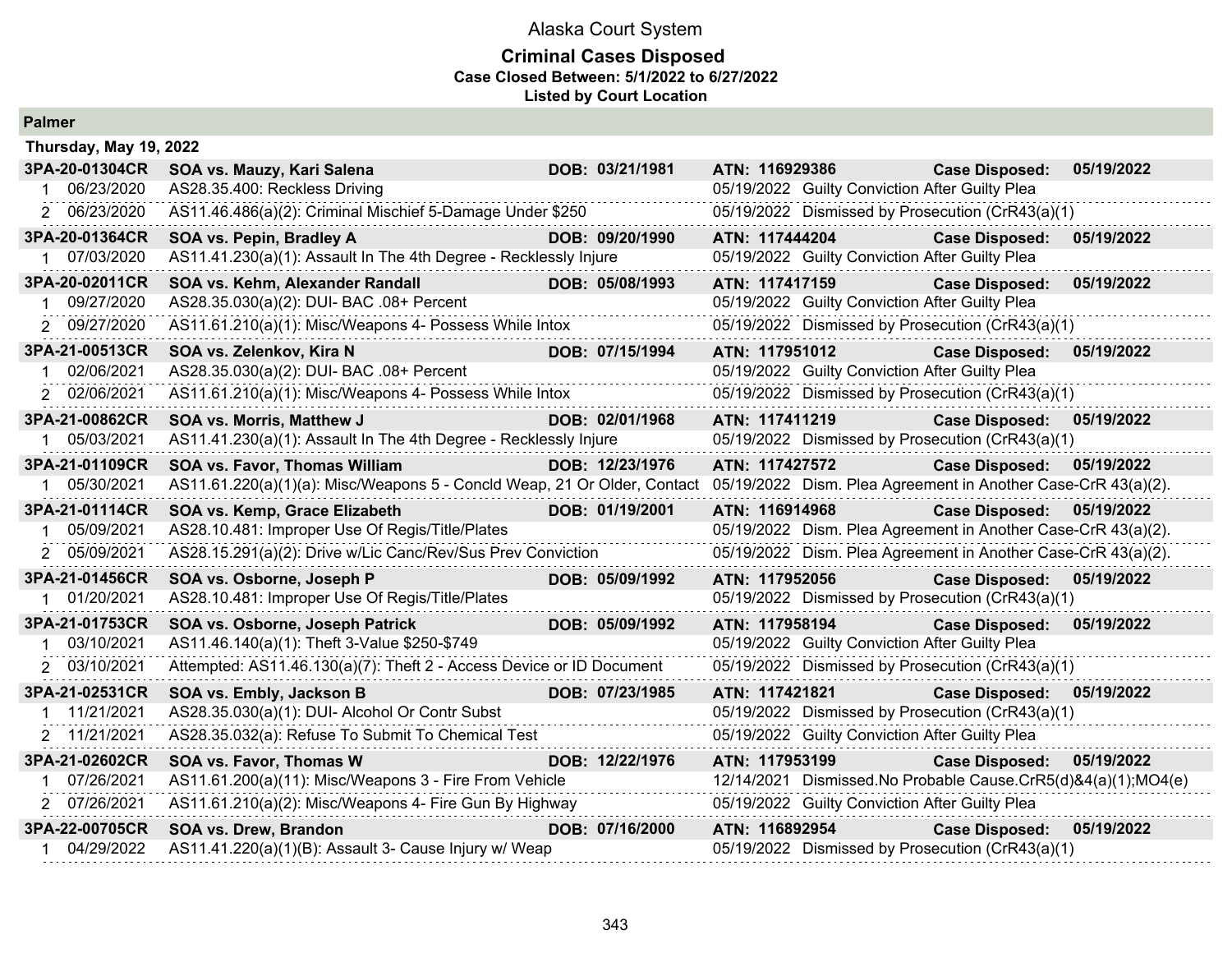#### **Criminal Cases Disposed Case Closed Between: 5/1/2022 to 6/27/2022 Listed by Court Location**

| Thursday, May 19, 2022         |                                                                                                |                 |                                                  |                                                                                                      |  |
|--------------------------------|------------------------------------------------------------------------------------------------|-----------------|--------------------------------------------------|------------------------------------------------------------------------------------------------------|--|
| 3PA-22-00746CR                 | SOA vs. Rohe, Miles C                                                                          | DOB: 04/04/1994 | ATN: 117954198                                   | <b>Case Disposed:</b><br>05/19/2022                                                                  |  |
| 1 03/31/2022                   | AS28.22.011: No Motor Vehicle Liability Insurance                                              |                 | 05/19/2022 Dismissed by Prosecution (CrR43(a)(1) |                                                                                                      |  |
| <b>Friday, May 20, 2022</b>    |                                                                                                |                 |                                                  |                                                                                                      |  |
| 3PA-20-01521CR                 | SOA vs. Testa, Abigail                                                                         | DOB: 06/27/1991 | ATN: 117441783                                   | 05/20/2022<br><b>Case Disposed:</b>                                                                  |  |
| 1 07/29/2020                   | AS11.61.118(a)(1): Harassment 1 - Offensive Contact w/ Fluids                                  |                 | 05/20/2022 Dismissed by Prosecution (CrR43(a)(1) |                                                                                                      |  |
| 3PA-20-02744CR<br>1 11/15/2020 | SOA vs. Vanborg, Emma M<br>AS11.56.740(a)(2): Violate Stalking or Sex Assault Protective Order | DOB: 12/31/1999 | ATN: 116418546                                   | <b>Case Disposed:</b><br>05/20/2022<br>05/20/2022 Dism. Plea Agreement in Another Case-CrR 43(a)(2). |  |
| 3PA-21-00107CR                 | SOA vs. Vanborg, Emma Mae                                                                      | DOB: 12/31/1999 | ATN: 116399943                                   | <b>Case Disposed:</b><br>05/20/2022                                                                  |  |
| 12/29/2020                     | AS28.15.051(a): Drive In Viol Of Instruction Permit                                            |                 | 05/20/2022 Dismissed by Prosecution (CrR43(a)(1) |                                                                                                      |  |
| 3PA-22-00797CR                 | SOA vs. Lashbrook, Aaron Ray                                                                   | DOB: 03/25/1990 | ATN: 116937207                                   | <b>Case Disposed:</b><br>05/20/2022                                                                  |  |
| 1 05/13/2022                   | AS11.46.330(a)(1): Crim Trespass 2- Upon Premises                                              |                 | 05/20/2022 Dismissed by Prosecution (CrR43(a)(1) |                                                                                                      |  |
| <b>Monday, May 23, 2022</b>    |                                                                                                |                 |                                                  |                                                                                                      |  |
| 3PA-20-01990CR                 | SOA vs. Strawn, Kelly Jean                                                                     | DOB: 05/29/1979 | ATN: 117413766                                   | 05/23/2022<br><b>Case Disposed:</b>                                                                  |  |
| 09/24/2020                     | AS11.41.220(a)(1)(B): Assault 3- Cause Injury w/ Weap                                          |                 | 05/23/2022 Dismissed by Prosecution (CrR43(a)(1) |                                                                                                      |  |
| 2 09/24/2020                   | AS11.41.230(a)(1): Assault In The 4th Degree - Recklessly Injure                               |                 | 05/23/2022 Guilty Conviction After Guilty Plea   |                                                                                                      |  |
| 3 09/24/2020                   | AS11.46.484: Criminal Mischief 4                                                               |                 | 05/23/2022 Guilty Conviction After Guilty Plea   |                                                                                                      |  |
| 4 12/04/2021                   | AS11.56.757(a)(misdA): Violate Condition of Release for Felony                                 |                 | 05/23/2022 Dismissed by Prosecution (CrR43(a)(1) |                                                                                                      |  |
| 3PA-21-00760CR                 | SOA vs. Gonzalez, Carlos Raul                                                                  | DOB: 12/05/1978 | ATN: 116941779                                   | <b>Case Disposed:</b><br>05/23/2022                                                                  |  |
| 04/17/2021                     | AS11.61.110(a)(5): Disord Conduct-Challenge To Fight                                           |                 | 05/23/2022 Dismissed by Prosecution (CrR43(a)(1) |                                                                                                      |  |
| 3PA-21-00772CR                 | SOA vs. Kemp, Grace Elizabeth                                                                  | DOB: 01/19/2001 | ATN: 117951903                                   | Case Disposed: 05/23/2022                                                                            |  |
| 03/14/2021                     | AS28.15.291(a)(1): Drive w/Lic Canc/Rev/Sus For Crim Offens                                    |                 |                                                  | 05/23/2022 Dism. Plea Agreement in Another Case-CrR 43(a)(2).                                        |  |
| 2 03/14/2021                   | AS28.22.011: No Motor Vehicle Liability Insurance                                              |                 |                                                  | 05/23/2022 Dism. Plea Agreement in Another Case-CrR 43(a)(2).                                        |  |
| 3PA-21-01012CR                 | SOA vs. Dodrill, Shawn                                                                         | DOB: 03/17/1976 | ATN: 117411696                                   | Case Disposed: 05/23/2022                                                                            |  |
| 05/25/2021                     | AS11.41.210(a)(1): Assault 2 - Injury w/ Weapon, Intent                                        |                 | 05/23/2022 Dismissed by Prosecution (CrR43(a)(1) |                                                                                                      |  |
| 05/25/2021<br>2                | AS11.41.220(a)(1)(B): Assault 3- Cause Injury w/ Weap                                          |                 | 05/23/2022 Guilty Conviction After Guilty Plea   |                                                                                                      |  |
| 05/25/2021                     | AS11.41.220(a)(1)(A): Assault 3- Cause Fear Of Injury w/ Weap                                  |                 | 05/23/2022 Dismissed by Prosecution (CrR43(a)(1) |                                                                                                      |  |
| 07/10/2021<br>4                | AS11.56.757(a)(misdA): Violate Condition of Release for Felony                                 |                 | 05/23/2022 Dismissed by Prosecution (CrR43(a)(1) |                                                                                                      |  |
| 12/02/2021                     | AS11.56.757(a)(misdA): Violate Condition of Release for Felony                                 |                 | 05/23/2022 Dismissed by Prosecution (CrR43(a)(1) |                                                                                                      |  |
| 03/04/2022<br>6                | AS11.56.757(a)(misdA): Violate Condition of Release for Felony                                 |                 | 05/23/2022 Dismissed by Prosecution (CrR43(a)(1) |                                                                                                      |  |
| 04/01/2022                     | AS11.56.757(a)(misdA): Violate Condition of Release for Felony                                 |                 | 05/23/2022 Dismissed by Prosecution (CrR43(a)(1) |                                                                                                      |  |
| 04/01/2022                     | AS11.56.757(a)(misdA): Violate Condition of Release for Felony                                 |                 | 05/23/2022 Dismissed by Prosecution (CrR43(a)(1) |                                                                                                      |  |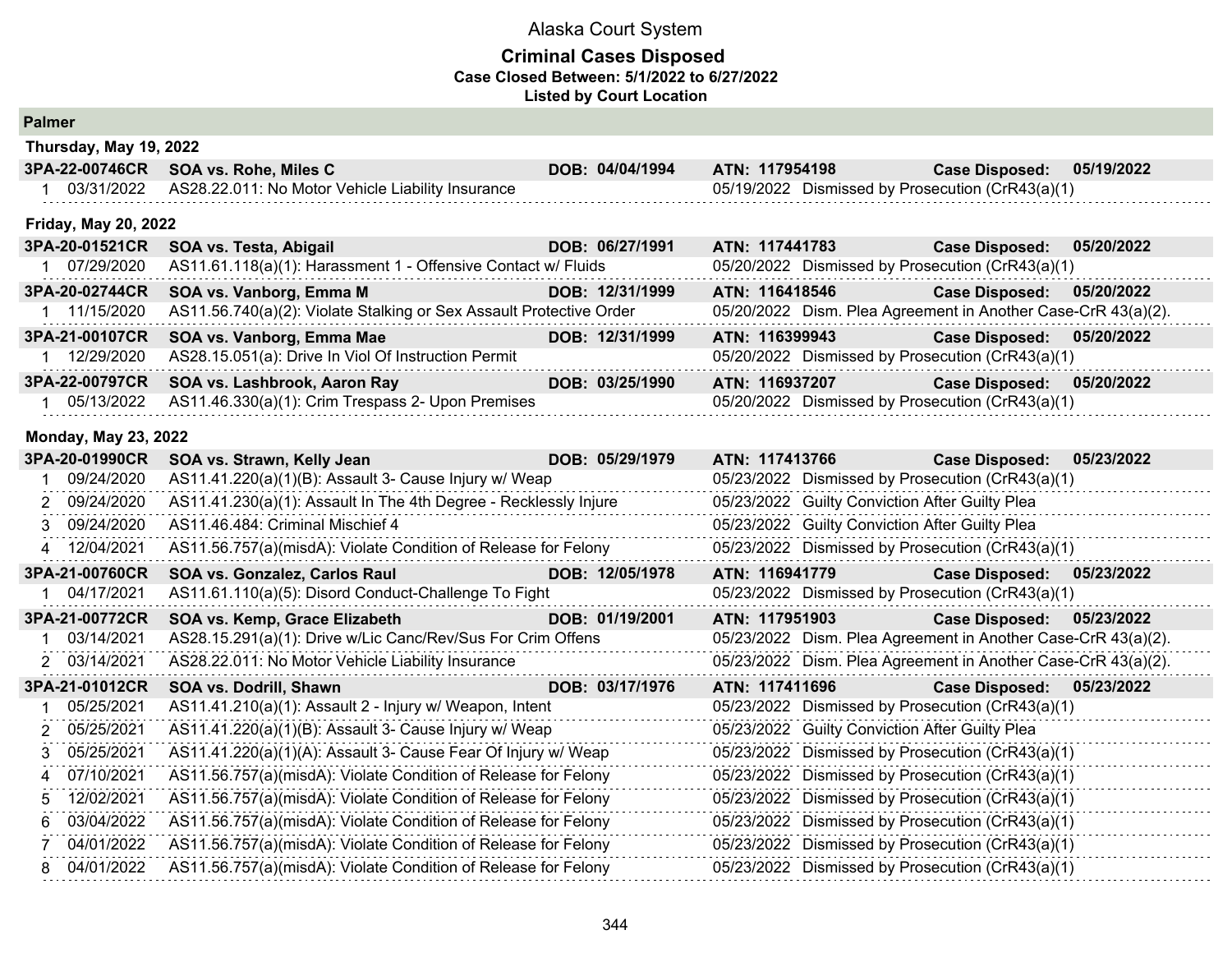#### **Criminal Cases Disposed Case Closed Between: 5/1/2022 to 6/27/2022 Listed by Court Location**

**Palmer**

| <b>Monday, May 23, 2022</b> |                                                                  |                 |                                                  |                           |            |
|-----------------------------|------------------------------------------------------------------|-----------------|--------------------------------------------------|---------------------------|------------|
| 3PA-21-01971CR              | SOA vs. James, Gregory Byron                                     | DOB: 03/19/1958 | ATN: 117401121                                   | <b>Case Disposed:</b>     | 05/23/2022 |
| 08/15/2021                  | AS28.35.030(a)(1): DUI- Alcohol Or Contr Subst                   |                 | 05/23/2022 Guilty Conviction After Guilty Plea   |                           |            |
| 2 08/15/2021                | AS11.71.050(a)(4): MICS5 Possess Any Amt IA, IIA, IIIA, IVA, VA  |                 | 05/23/2022 Dismissed by Prosecution (CrR43(a)(1) |                           |            |
| 3PA-21-02048CR              | SOA vs. Medina, Richard                                          | DOB: 04/04/1980 | ATN: 117404559                                   | <b>Case Disposed:</b>     | 05/23/2022 |
| 10/03/2021                  | AS11.41.230(a)(1): Assault In The 4th Degree - Recklessly Injure |                 | 05/23/2022 Guilty Conviction After Guilty Plea   |                           |            |
| 2 10/03/2021                | AS11.41.230(a)(1): Assault In The 4th Degree - Recklessly Injure |                 | 05/23/2022 Dismissed by Prosecution (CrR43(a)(1) |                           |            |
| 3 10/03/2021                | AS11.56.745: Interfere w/ Report of DV Crime                     |                 | 05/23/2022 Dismissed by Prosecution (CrR43(a)(1) |                           |            |
| 3PA-22-00002CR              | <b>SOA vs. Brady, Scott M</b>                                    | DOB: 12/03/1990 | ATN: 117398115                                   | Case Disposed: 05/23/2022 |            |
| 01/01/2022                  | AS11.46.484(a)(1): Crim Mischief 4-Prop Dam \$250-\$749          |                 | 05/23/2022 Dismissed by Prosecution (CrR43(a)(1) |                           |            |
| 3PA-22-00672CR              | SOA vs. Lorts, Taylor D                                          | DOB: 04/21/1994 | ATN: 116933031                                   | Case Disposed: 05/23/2022 |            |
| 04/24/2022                  | AS11.41.230(a)(3): Assault 4-Cause Fear Of Injury                |                 | 05/23/2022 Dismissed by Prosecution (CrR43(a)(1) |                           |            |
| 3PA-22-00692CR              | SOA vs. Huff, Freddie S                                          | DOB: 04/26/1973 | ATN: 116892945                                   | Case Disposed: 05/23/2022 |            |
| 04/27/2022                  | AS11.61.110(a)(6): Disord Conduct- Create Hazard Condition       |                 | 05/23/2022 Dismissed by Prosecution (CrR43(a)(1) |                           |            |
| 2 04/27/2022                | AS28.10.481: Improper Use Of Regis/Title/Plates                  |                 | 05/23/2022 Dismissed by Prosecution (CrR43(a)(1) |                           |            |

#### **Tuesday, May 24, 2022**

| 3PA-20-02057CR | SOA vs. Harris, William N                                        | DOB: 07/22/1977 | ATN: 117428445                                                | <b>Case Disposed:</b> | 05/24/2022 |
|----------------|------------------------------------------------------------------|-----------------|---------------------------------------------------------------|-----------------------|------------|
| 09/27/2020     | AS11.56.740(a)(1): Violate DV Protective Order                   |                 | 05/24/2022 Dismissed by Prosecution (CrR43(a)(1)              |                       |            |
| 3PA-22-00101CR | SOA vs. Driskill, Justin T                                       | DOB: 11/23/1988 | ATN: 116892369                                                | <b>Case Disposed:</b> | 05/24/2022 |
| 01/21/2022     | AS28.35.030(a)(1): DUI- Alcohol Or Contr Subst                   |                 | 05/24/2022 Dismissed by Prosecution (CrR43(a)(1)              |                       |            |
| 2 01/21/2022   | AS28.35.032(a): Refuse To Submit To Chemical Test                |                 | 05/24/2022 Guilty Conviction After Guilty Plea                |                       |            |
| 3PA-22-00239CR | SOA vs. Kemp, Grace Elizabeth                                    | DOB: 01/19/2001 | ATN: 116933517                                                | <b>Case Disposed:</b> | 05/24/2022 |
| 02/05/2022     | AS28.15.291(a)(1): Drive w/Lic Canc/Rev/Sus For Crim Offens      |                 | 05/23/2022 Dism. Plea Agreement in Another Case-CrR 43(a)(2). |                       |            |
| 3PA-22-00774CR | SOA vs. MALONE, SAMUEL J. B.                                     | DOB: 05/27/1996 | ATN: 117393678                                                | <b>Case Disposed:</b> | 05/24/2022 |
| 03/06/2022     | AS11.46.330(a)(1): Crim Trespass 2- Upon Premises                |                 | 05/24/2022 Dismissed by Prosecution (CrR43(a)(1)              |                       |            |
| 2 03/06/2022   | AS11.46.330(a)(1): Crim Trespass 2- Upon Premises                |                 | 05/24/2022 Dismissed by Prosecution (CrR43(a)(1)              |                       |            |
| 3PA-22-00867CR | SOA vs. Johnson, Kathleen                                        | DOB: 11/20/1975 | ATN: 117406305                                                | <b>Case Disposed:</b> | 05/24/2022 |
| 05/21/2022     | AS11.41.230(a)(1): Assault In The 4th Degree - Recklessly Injure |                 | 05/24/2022 Dismissed by Prosecution (CrR43(a)(1)              |                       |            |
| 2 05/21/2022   | AS11.46.486(a)(2): Criminal Mischief 5-Damage Under \$250        |                 | 05/24/2022 Dismissed by Prosecution (CrR43(a)(1)              |                       |            |

#### **Wednesday, May 25, 2022**

| 3PA-19-02105CR SOA vs. Mcnamee, Evaline K                                | DOB: 08/05/1956 | ATN: 116397459                                   | Case Disposed: 05/25/2022 |  |
|--------------------------------------------------------------------------|-----------------|--------------------------------------------------|---------------------------|--|
| 04/30/2019 AS11.56.800(a)(1)(A): False Info/Report-Implic thr In Offense |                 | 05/25/2022 Dismissed by Prosecution (CrR43(a)(1) |                           |  |
| 04/30/2019    AS11.56.800(a)(2): False Info/Report - Of Crime Occurring  |                 | 05/25/2022 Dismissed by Prosecution (CrR43(a)(1) |                           |  |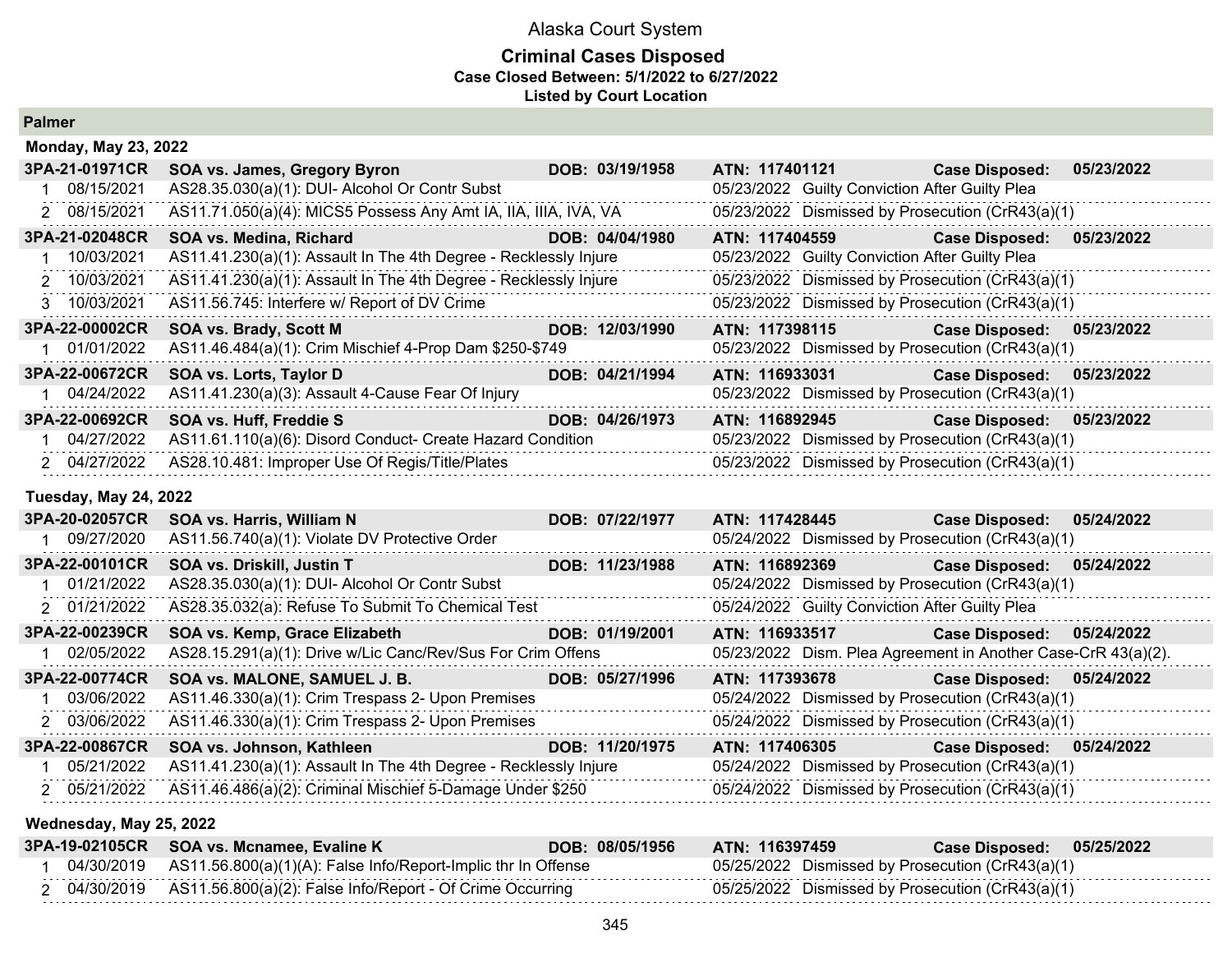## **Criminal Cases Disposed Case Closed Between: 5/1/2022 to 6/27/2022 Listed by Court Location**

|     | Wednesday, May 25, 2022 |                                                                 |                 |                |                                                  |            |
|-----|-------------------------|-----------------------------------------------------------------|-----------------|----------------|--------------------------------------------------|------------|
|     | 3PA-19-02130CR          | SOA vs. Shastitko, Pavel P                                      | DOB: 12/24/1998 | ATN: 116921502 | <b>Case Disposed:</b>                            | 05/25/2022 |
|     | 08/21/2019              | AS28.35.030(a)(2): DUI- BAC .08+ Percent                        |                 |                | 05/25/2022 Guilty Conviction After Guilty Plea   |            |
| 2.  | 08/21/2019              | AS28.35.050(b): Lv Scene Of Accid - Vehic Dmg                   |                 |                | 05/25/2022 Dismissed by Prosecution (CrR43(a)(1) |            |
| 3   | 08/21/2019              | AS28.35.280: Minor Operating Vehicle After Consuming Alcohol    |                 |                | 05/25/2022 Dismissed by Prosecution (CrR43(a)(1) |            |
|     | 3PA-20-00110CR          | SOA vs. Johnson, Elisa L                                        | DOB: 05/18/1987 | ATN: 116916561 | <b>Case Disposed:</b>                            | 05/25/2022 |
|     | 01/15/2020              | AS11.46.330(a)(1): Crim Trespass 2- Upon Premises               |                 |                | 05/25/2022 Dismissed by Prosecution (CrR43(a)(1) |            |
| 2   | 01/15/2020              | AS11.71.050(a)(4): MICS5 Possess Any Amt IA, IIA, IIIA, IVA, VA |                 |                | 05/25/2022 Dismissed by Prosecution (CrR43(a)(1) |            |
| 3   | 01/15/2020              | AS11.71.050(a)(4): MICS5 Possess Any Amt IA, IIA, IIIA, IVA, VA |                 |                | 05/25/2022 Dismissed by Prosecution (CrR43(a)(1) |            |
|     | 01/15/2020              | AS11.71.030(a)(9): MICS3-Mfr/Deliver Any IIA Or IIIA            |                 |                | 05/25/2022 Dismissed by Prosecution (CrR43(a)(1) |            |
| 5   | 01/15/2020              | AS11.46.130(a)(7): Theft 2 - Access Device or ID Document       |                 |                | 05/25/2022 Dismissed by Prosecution (CrR43(a)(1) |            |
| 6   | 01/15/2020              | AS11.46.130(a)(7): Theft 2 - Access Device or ID Document       |                 |                | 05/25/2022 Dismissed by Prosecution (CrR43(a)(1) |            |
| 7   | 01/15/2020              | AS11.46.130(a)(7): Theft 2 - Access Device or ID Document       |                 |                | 05/25/2022 Dismissed by Prosecution (CrR43(a)(1) |            |
|     | 01/15/2020              | AS11.46.130(a)(7): Theft 2 - Access Device or ID Document       |                 |                | 05/25/2022 Dismissed by Prosecution (CrR43(a)(1) |            |
| 9   | 01/15/2020              | AS11.46.130(a)(7): Theft 2 - Access Device or ID Document       |                 |                | 05/25/2022 Dismissed by Prosecution (CrR43(a)(1) |            |
| 10  | 01/15/2020              | AS11.46.130(a)(7): Theft 2 - Access Device or ID Document       |                 |                | 05/25/2022 Dismissed by Prosecution (CrR43(a)(1) |            |
| 11  | 01/15/2020              | AS11.46.130(a)(7): Theft 2 - Access Device or ID Document       |                 |                | 05/25/2022 Dismissed by Prosecution (CrR43(a)(1) |            |
| 12  | 01/15/2020              | AS11.46.130(a)(7): Theft 2 - Access Device or ID Document       |                 |                | 05/25/2022 Dismissed by Prosecution (CrR43(a)(1) |            |
| 13  | 01/15/2020              | AS11.46.130(a)(7): Theft 2 - Access Device or ID Document       |                 |                | 05/25/2022 Dismissed by Prosecution (CrR43(a)(1) |            |
| 14  | 01/15/2020              | AS11.46.130(a)(7): Theft 2 - Access Device or ID Document       |                 |                | 05/25/2022 Dismissed by Prosecution (CrR43(a)(1) |            |
| 15  | 01/15/2020              | AS11.46.130(a)(7): Theft 2 - Access Device or ID Document       |                 |                | 05/25/2022 Dismissed by Prosecution (CrR43(a)(1) |            |
| 16. | 01/15/2020              | AS11.46.130(a)(7): Theft 2 - Access Device or ID Document       |                 |                | 05/25/2022 Dismissed by Prosecution (CrR43(a)(1) |            |
| 17  | 01/15/2020              | AS11.46.130(a)(7): Theft 2 - Access Device or ID Document       |                 |                | 05/25/2022 Dismissed by Prosecution (CrR43(a)(1) |            |
|     | 18 01/15/2020           | AS11.46.130(a)(7): Theft 2 - Access Device or ID Document       |                 |                | 05/25/2022 Dismissed by Prosecution (CrR43(a)(1) |            |
|     | 3PA-20-01423CR          | SOA vs. Taylor, Quentin Alexander                               | DOB: 02/26/2002 | ATN: 116914041 | <b>Case Disposed:</b>                            | 05/25/2022 |
|     | 1 07/11/2020            | AS28.15.051(a): Drive In Viol Of Instruction Permit             |                 |                | 05/25/2022 Dismissed by Prosecution (CrR43(a)(1) |            |
|     | 3PA-20-02421CR          | SOA vs. McDonald, Cassidy N                                     | DOB: 02/25/1986 | ATN: 117432441 | <b>Case Disposed:</b>                            | 05/25/2022 |
|     | 11/01/2020              | AS28.35.030(a)(1): DUI- Alcohol Or Contr Subst                  |                 |                | 05/25/2022 Guilty Conviction After Guilty Plea   |            |
|     | 2 11/01/2020            | AS28.35.032(a): Refuse To Submit To Chemical Test               |                 |                | 05/25/2022 Dismissed by Prosecution (CrR43(a)(1) |            |
|     | 3PA-21-00496CR          | SOA vs. Grabowski, Sarah                                        | DOB: 08/19/1998 | ATN: 117405198 | <b>Case Disposed:</b>                            | 05/25/2022 |
|     | 03/05/2021              | AS28.35.030(a)(1): DUI- Alcohol Or Contr Subst                  |                 |                | 05/25/2022 Dismissed by Prosecution (CrR43(a)(1) |            |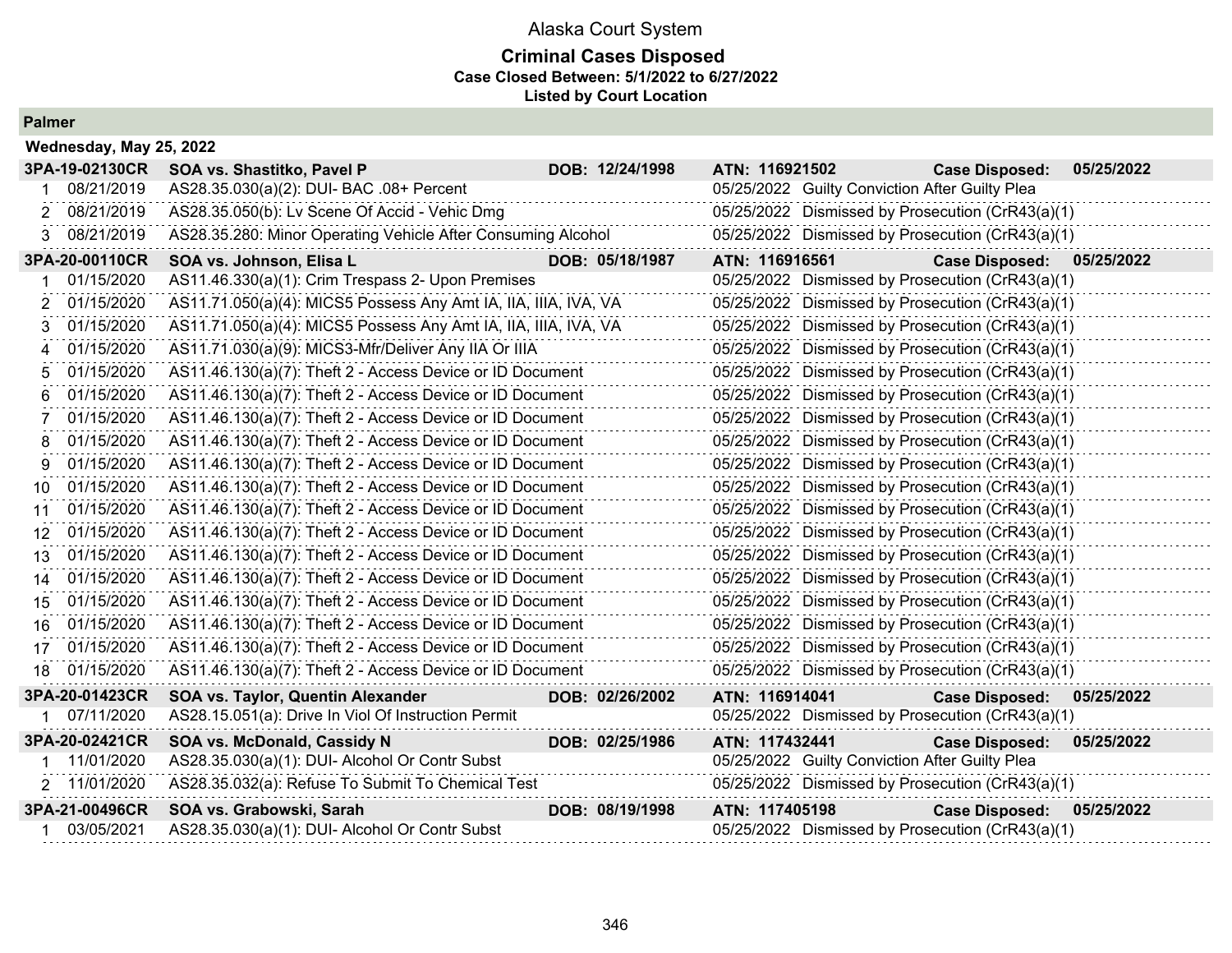#### **Criminal Cases Disposed Case Closed Between: 5/1/2022 to 6/27/2022 Listed by Court Location**

**Palmer**

| Wednesday, May 25, 2022 |                                                                  |                 |                |                                                |                                                               |            |
|-------------------------|------------------------------------------------------------------|-----------------|----------------|------------------------------------------------|---------------------------------------------------------------|------------|
| 3PA-21-00541CR          | SOA vs. Jackson, Alysha Nohea                                    | DOB: 02/05/1991 | ATN: 117428589 |                                                | <b>Case Disposed:</b>                                         | 05/25/2022 |
| 1 12/13/2020            | AS11.71.050(a)(4): MICS5 Possess Any Amt IA, IIA, IIIA, IVA, VA  |                 |                | 05/25/2022 Guilty Conviction After Guilty Plea |                                                               |            |
| 2 12/13/2020            | AS11.71.050(a)(4): MICS5 Possess Any Amt IA, IIA, IIIA, IVA, VA  |                 |                |                                                | 05/25/2022 Dismissed by Prosecution (CrR43(a)(1)              |            |
| 3PA-21-01881CR          | SOA vs. Wolfe, Joshua L                                          | DOB: 10/26/1981 | ATN: 117407637 |                                                | <b>Case Disposed:</b>                                         | 05/25/2022 |
| 1 09/07/2021            | AS11.46.320(a)(1): Crim Trespass 1- On Land, Intend Crime        |                 |                |                                                | 05/25/2022 Dism. Plea Agreement in Another Case-CrR 43(a)(2). |            |
| 3PA-21-02388CR          | SOA vs. Wolfe, Joshua                                            | DOB: 10/26/1981 | ATN: 116889777 |                                                | <b>Case Disposed:</b>                                         | 05/25/2022 |
| 11/13/2021              | AS11.56.740(a)(1): Violate DV Protective Order                   |                 |                | 05/25/2022 Guilty Conviction After Guilty Plea |                                                               |            |
| 2 11/13/2021            | AS11.56.757(a)(misdB): Violate Conditions of Release for Misd    |                 |                |                                                | 05/25/2022 Dismissed by Prosecution (CrR43(a)(1)              |            |
| 3PA-22-00429CR          | SOA vs. Goodwin, Valerie E                                       | DOB: 06/22/1980 | ATN: 117397746 |                                                | <b>Case Disposed:</b>                                         | 05/25/2022 |
| 10/02/2020              | AS11.71.050: Misconduct Controlled Substance 5                   |                 |                |                                                | 05/25/2022 Dism. Plea Agreement in Another Case-CrR 43(a)(2). |            |
| 2 10/02/2020            | AS11.71.050: Misconduct Controlled Substance 5                   |                 |                |                                                | 05/25/2022 Dism. Plea Agreement in Another Case-CrR 43(a)(2). |            |
| 3PA-22-00430CR          | SOA vs. Goodwin, Valerie E                                       | DOB: 06/22/1980 | ATN: 117394407 |                                                | <b>Case Disposed:</b>                                         | 05/25/2022 |
| 07/29/2021              | AS11.71.050: Misconduct Controlled Substance 5                   |                 |                | 05/25/2022 Guilty Conviction After Guilty Plea |                                                               |            |
| 05/09/2022              | AS11.56.757(a)(misdB): Violate Conditions of Release for Misd    |                 |                |                                                | 05/25/2022 Dismissed by Prosecution (CrR43(a)(1)              |            |
| 3 05/16/2022            | AS11.56.757(a)(misdB): Violate Conditions of Release for Misd    |                 |                |                                                | 05/25/2022 Dismissed by Prosecution (CrR43(a)(1)              |            |
| 3PA-22-00696CR          | SOA vs. Omiak, Emery                                             | DOB: 12/31/1984 | ATN: 116936667 |                                                | <b>Case Disposed:</b>                                         | 05/25/2022 |
| 04/28/2022              | AS11.41.230(a)(1): Assault In The 4th Degree - Recklessly Injure |                 |                | 05/25/2022 Guilty Conviction After Guilty Plea |                                                               |            |
| 04/28/2022<br>2.        | AS28.35.030(a)(2): DUI- BAC .08+ Percent                         |                 |                | 05/25/2022 Guilty Conviction After Guilty Plea |                                                               |            |
| 04/28/2022<br>3         | AS11.51.100(b): Endanger Welfare Minor 1- DUI With Child         |                 |                |                                                | 05/25/2022 Dismissed by Prosecution (CrR43(a)(1)              |            |
| 4 04/28/2022            | AS11.51.100(b): Endanger Welfare Minor 1- DUI With Child         |                 |                |                                                | 05/25/2022 Dismissed by Prosecution (CrR43(a)(1)              |            |
| 04/28/2022              | AS28.15.291(a)(2): Drive w/ License Cancelled/Suspended/Revoked  |                 |                |                                                | 05/25/2022 Dismissed by Prosecution (CrR43(a)(1)              |            |
| 04/28/2022<br>6.        | AS11.56.757(a)(misdA): Violate Condition of Release for Felony   |                 |                |                                                | 05/25/2022 Dismissed by Prosecution (CrR43(a)(1)              |            |
| 3PA-22-00708CR          | <b>SOA vs. Omiak, Emery</b>                                      | DOB: 12/31/1984 | ATN: 117963018 |                                                | <b>Case Disposed:</b>                                         | 05/25/2022 |
| 04/29/2022              | AS11.56.757(a)(misdB): Violate Conditions of Release for Misd    |                 |                |                                                | 05/25/2022 Dism. Plea Agreement in Another Case-CrR 43(a)(2). |            |
| 3PA-22-00862CR          | SOA vs. Clayton, Murray L                                        | DOB: 03/18/1970 | ATN: 118562166 |                                                | <b>Case Disposed:</b>                                         | 05/25/2022 |
| 1 05/20/2022            | AS11.41.230(a)(3): Assault 4-Cause Fear Of Injury                |                 |                |                                                | 05/25/2022 Dismissed by Prosecution (CrR43(a)(1)              |            |
| 3PA-22-00891CR          | SOA vs. Matthews, Kristina                                       | DOB: 03/29/1971 | ATN: 118562229 |                                                | <b>Case Disposed:</b>                                         | 05/25/2022 |
| 05/23/2022              | AS12.70.120: Arrest Prior To Requisition (Fugitive from Justice) |                 |                |                                                | 05/25/2022 Dismissed by Prosecution (CrR43(a)(1)              |            |
|                         |                                                                  |                 |                |                                                |                                                               |            |

#### **Thursday, May 26, 2022**

|  | 3PA-20-00845CR SOA vs. Hooker, Antwayne Estephanico                  | DOB: 10/15/1988 | ATN: 116423055                                   | Case Disposed: 05/26/2022 |  |
|--|----------------------------------------------------------------------|-----------------|--------------------------------------------------|---------------------------|--|
|  | 12/07/2019 AS11.46.130(a)(6): Theft 2-\$250-\$749, Prior Convictions |                 | 05/26/2022 Dismissed by Prosecution (CrR43(a)(1) |                           |  |
|  |                                                                      |                 | 05/26/2022 Guilty Conviction After Guilty Plea   |                           |  |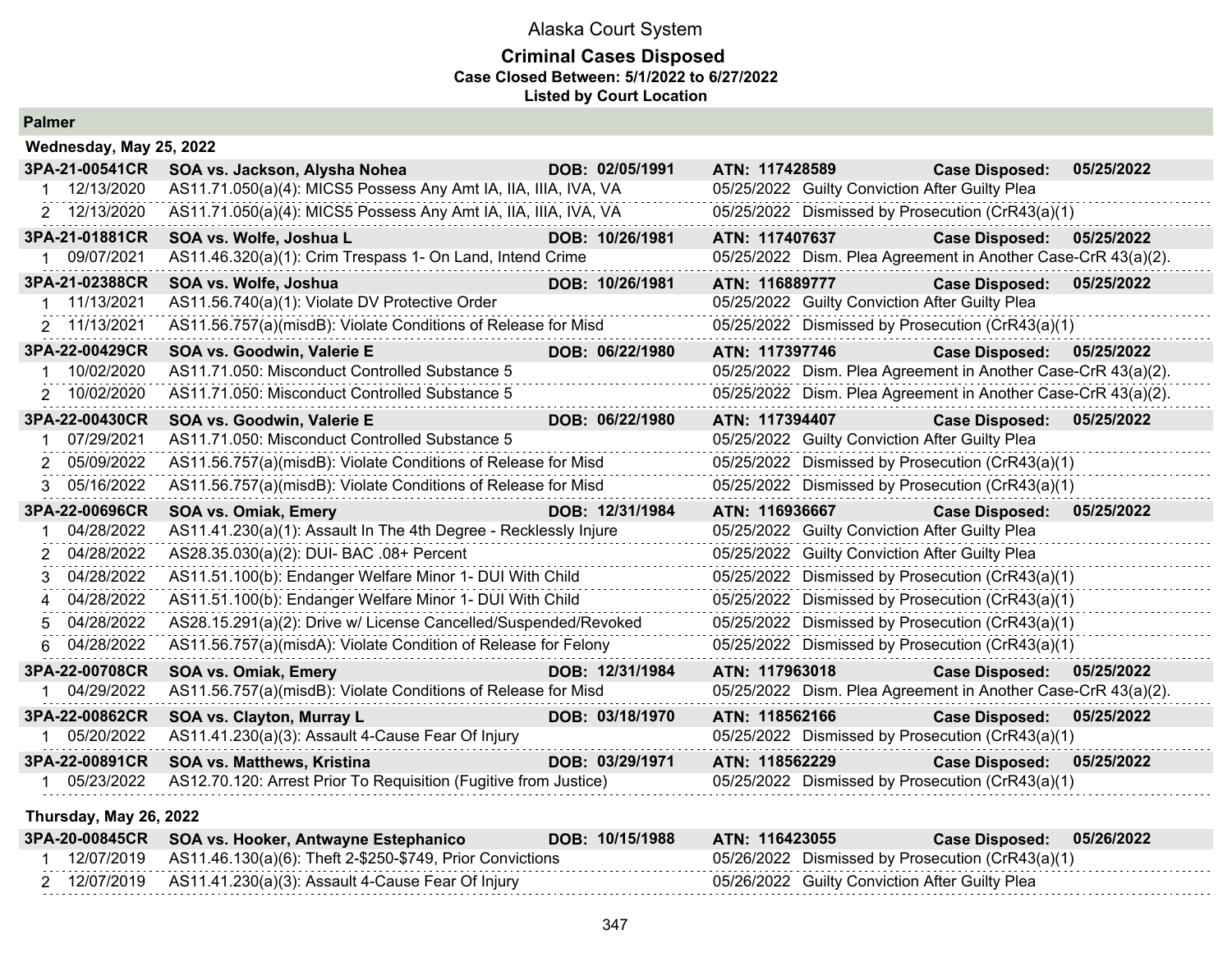#### **Criminal Cases Disposed Case Closed Between: 5/1/2022 to 6/27/2022 Listed by Court Location**

| Thursday, May 26, 2022 |                                                                    |                 |                                                               |                           |            |
|------------------------|--------------------------------------------------------------------|-----------------|---------------------------------------------------------------|---------------------------|------------|
| 3PA-20-01065CR         | SOA vs. Hooker, Antwayne E                                         | DOB: 10/15/1988 | ATN: 117440514                                                | <b>Case Disposed:</b>     | 05/26/2022 |
| 05/15/2020             | AS11.41.220(a)(1)(A): Assault 3- Cause Fear Of Injury w/ Weap      |                 | 06/01/2021 Dismissed by Prosecution (CrR43(a)(1)              |                           |            |
| 2 05/15/2020           | AS11.46.150(a): Theft 4-Less than \$250                            |                 | 05/26/2022 Dismissed by Prosecution (CrR43(a)(1)              |                           |            |
| 05/15/2020<br>3        | AS11.46.320(a)(1): Crim Trespass 1- On Land, Intend Crime          |                 | 05/26/2022 Dismissed by Prosecution (CrR43(a)(1)              |                           |            |
| 3PA-20-01135CR         | SOA vs. Hooker, Antwayne Estephanico                               | DOB: 10/15/1988 | ATN: 117438012                                                | <b>Case Disposed:</b>     | 05/26/2022 |
| 06/05/2020             | Attempted: AS11.61.200(a)(1): Misc/Weapons 3 - Felon In Possession |                 | 05/26/2022 Guilty Conviction After Guilty Plea                |                           |            |
| 3PA-20-02022CR         | SOA vs. Worster, Sandra                                            | DOB: 07/31/1990 | ATN: 117413901                                                | <b>Case Disposed:</b>     | 05/26/2022 |
| 1 09/30/2020           | AS11.41.230(a)(1): Assault In The 4th Degree - Recklessly Injure   |                 | 05/26/2022 Dism. Plea Agreement in Another Case-CrR 43(a)(2). |                           |            |
| 3PA-20-02131CR         | SOA vs. Worster, Sandra Kathleen                                   | DOB: 07/31/1990 | ATN: 115905231                                                | Case Disposed: 05/26/2022 |            |
| 04/17/2019             | AS11.71.050(a)(4): MICS4 Possess Any Amount IA-VIA                 |                 | 05/26/2022 Guilty Conviction After Guilty Plea                |                           |            |
| 2 06/01/2021           | AS11.56.757(a)(misdB): Violate Conditions of Release for Misd      |                 | 05/26/2022 Guilty Conviction After Guilty Plea                |                           |            |
| 3PA-21-00283CR         | SOA vs. Kassa, Tayler C                                            | DOB: 05/01/2000 | ATN: 117423477                                                | <b>Case Disposed:</b>     | 05/26/2022 |
| 02/06/2021             | AS11.46.330(a)(1): Crim Trespass 2- Upon Premises                  |                 | 05/26/2022 Dismissed by Prosecution (CrR43(a)(1)              |                           |            |
| 2 02/06/2021           | AS11.46.150(a): Theft 4-Less than \$250                            |                 | 05/26/2022 Guilty Conviction After Guilty Plea                |                           |            |
| 3PA-21-01351CR         | SOA vs. Paxson, Aaron                                              | DOB: 08/19/1992 | ATN: 117960138                                                | <b>Case Disposed:</b>     | 05/26/2022 |
| 07/10/2021             | AS11.46.360(a)(1): Vehicle Theft 1-Take Veh, Air Or Wtrcrft        |                 | 05/26/2022 Dismissed by Prosecution (CrR43(a)(1)              |                           |            |
| 07/10/2021<br>2        | AS11.46.130(a)(1): Theft 2-Value \$750-\$24,999                    |                 | 05/26/2022 Dismissed by Prosecution (CrR43(a)(1)              |                           |            |
| 3 07/10/2021           | AS11.46.130(a)(1): Theft 2-Value \$750-\$24,999                    |                 | 05/26/2022 Dismissed by Prosecution (CrR43(a)(1)              |                           |            |
| 4 07/10/2021           | AS11.46.486(a)(1): Criminal Mischief 5 - Tamper w/ Property        |                 | 05/26/2022 Dismissed by Prosecution (CrR43(a)(1)              |                           |            |
| 3PA-21-01960CR         | SOA vs. Morganflash, Jordan Michael                                | DOB: 12/30/1989 | ATN: 116425413                                                | <b>Case Disposed:</b>     | 05/26/2022 |
| 08/30/2021             | AS28.22.011: No Motor Vehicle Liability Insurance                  |                 | 05/26/2022 Dism. Plea Agreement in Another Case-CrR 43(a)(2). |                           |            |
| 2 08/30/2021           | AS11.51.130(a)(4): Contrib Deling Minor-Runaway                    |                 | 05/26/2022 Dism. Plea Agreement in Another Case-CrR 43(a)(2). |                           |            |
| 3PA-21-01983CR         | SOA vs. Edwards, Charles Henry                                     | DOB: 08/06/1958 | ATN: 117421749                                                | <b>Case Disposed:</b>     | 05/26/2022 |
| 09/12/2021             | AS28.35.030(a): DUI - Operate Vehic Under Infl Alc/Drug            |                 | 05/26/2022 Guilty Conviction After Guilty Plea                |                           |            |
| 3PA-21-02310CR         | SOA vs. Morganflash, Jordan Michael                                | DOB: 12/30/1998 | ATN: 117404523                                                | <b>Case Disposed:</b>     | 05/26/2022 |
| 1 07/30/2021           | AS04.16.051(a)(misdA): Furnish Alcohol To Person <21               |                 | 05/26/2022 Dism. Plea Agreement in Another Case-CrR 43(a)(2). |                           |            |
| 3PA-21-02460CR         | SOA vs. Antonsen, Christina                                        | DOB: 12/19/1988 | ATN: 116425854                                                | <b>Case Disposed:</b>     | 05/26/2022 |
| 11/27/2021             | AS11.61.110(a)(5): Disord Conduct-Challenge To Fight               |                 | 05/26/2022 Guilty Conviction After Guilty Plea                |                           |            |
| 2 11/27/2021           | AS11.41.230(a)(1): Assault In The 4th Degree - Recklessly Injure   |                 | 05/26/2022 Dismissed by Prosecution (CrR43(a)(1)              |                           |            |
| 3PA-22-00270CR         | SOA vs. Ludvick, Luke W                                            | DOB: 11/28/1974 | ATN: 116933652                                                | <b>Case Disposed:</b>     | 05/26/2022 |
| 1 02/09/2022           | AS28.35.030(a)(1): DUI- Alcohol Or Contr Subst                     |                 | 05/26/2022 Guilty Conviction After Guilty Plea                |                           |            |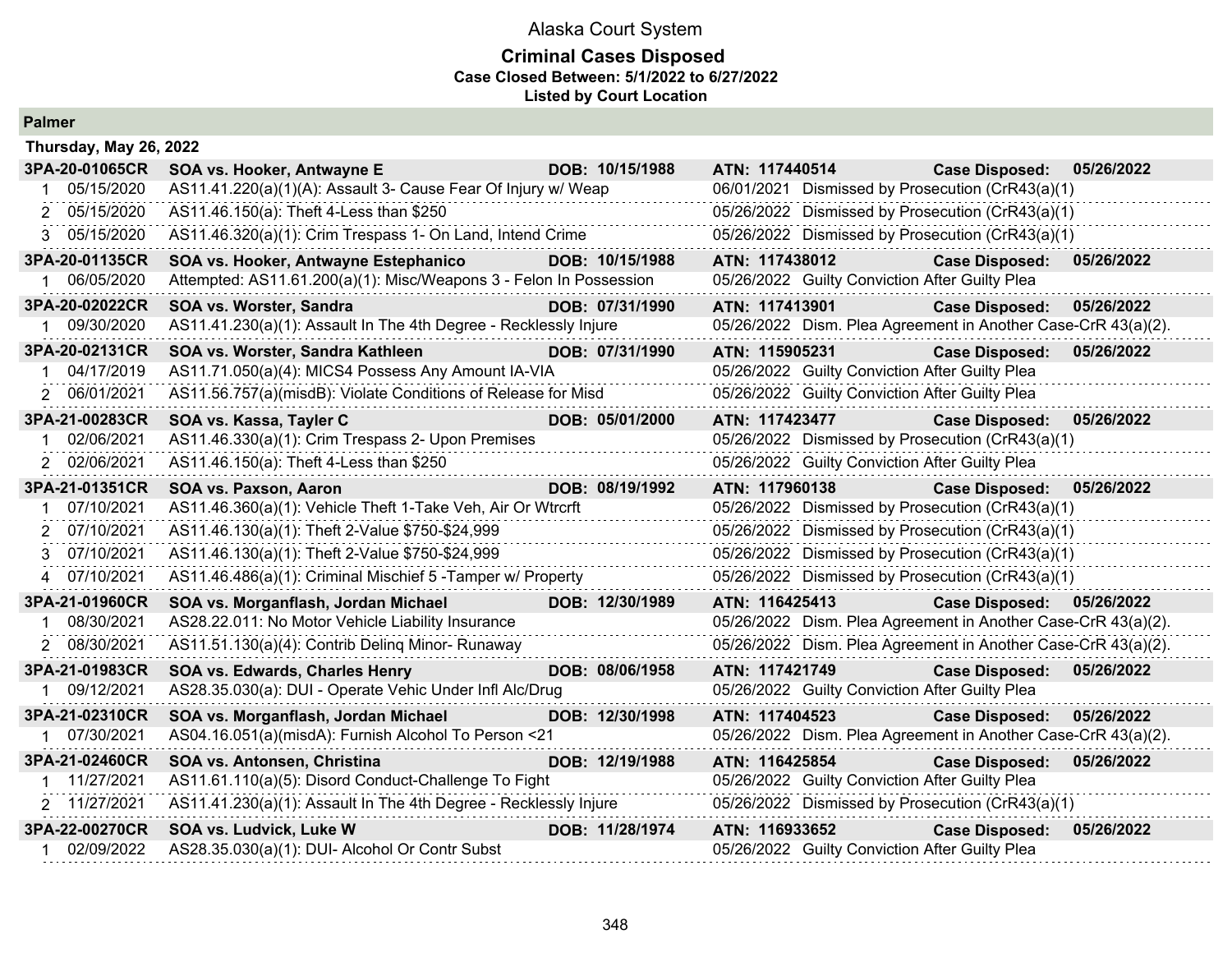#### **Criminal Cases Disposed Case Closed Between: 5/1/2022 to 6/27/2022 Listed by Court Location**

## **Palmer**

|  | 3PA-22-00697CR SOA vs. Owens, Alexendria M. B.                                | DOB: 01/02/1995 | ATN: 117417069                                   | <b>Case Disposed:</b> | 05/26/2022 |  |  |  |
|--|-------------------------------------------------------------------------------|-----------------|--------------------------------------------------|-----------------------|------------|--|--|--|
|  | 04/28/2022   AS12.70.120: Arrest Prior To Requisition (Fugitive from Justice) |                 | 05/26/2022 Dismissed by Prosecution (CrR43(a)(1) |                       |            |  |  |  |

#### **Friday, May 27, 2022**

**Thursday, May 26, 2022**

| 3PA-21-01744CR | SOA vs. Levchenko, Samuel Pavlovich                         | DOB: 12/03/1999 | ATN: 117434412 |                                                | <b>Case Disposed:</b>                            | 05/27/2022 |
|----------------|-------------------------------------------------------------|-----------------|----------------|------------------------------------------------|--------------------------------------------------|------------|
| 08/15/2021     | AS11.61.210(a)(3): Misc/Weapons 4- Firing Recklessly        |                 |                |                                                | 05/27/2022 Dismissed by Prosecution (CrR43(a)(1) |            |
| 3PA-21-02162CR | SOA vs. Christman-Strawn, Chance Alvan                      | DOB: 08/14/2001 | ATN: 117959328 |                                                | <b>Case Disposed:</b>                            | 05/27/2022 |
| 09/06/2021     | AS28.35.410: Negligent Driving Not CMV                      |                 |                | 03/09/2022 Guilty Conviction After Guilty Plea |                                                  |            |
| 2 09/06/2021   | AS11.61.220(a)(1)(a)(i): MIW5, CCW + Fail to Inform Officer |                 |                |                                                | 11/09/2021 Dismissed by Prosecution (CrR43(a)(1) |            |
| 3 09/06/2021   | AS11.71.060(a)(1): MICS6 Use/Display Any Amount VIA         |                 |                |                                                | 03/09/2022 Dismissed by Prosecution (CrR43(a)(1) |            |
|                | 3PA-22-00721CR SOA vs. Forsbers, Bradley Daren              | DOB: 12/30/1988 | ATN: 118244439 |                                                | <b>Case Disposed:</b>                            | 05/27/2022 |
| 04/24/2022     | AS11.46.330(a)(1): Crim Trespass 2- Upon Premises           |                 |                |                                                | 05/27/2022 Dismissed by Prosecution (CrR43(a)(1) |            |

#### **Tuesday, May 31, 2022**

| 05/31/2022 Guilty Conviction After Guilty Plea<br>05/24/2019<br>AS11.61.120(a)(5): Harassment 2 - Offensive Phys Contact<br>AS11.61.210(a)(1): Misc/Weapons 4- Possess While Intox<br>05/31/2022 Guilty Conviction After Guilty Plea<br>2 05/24/2019<br>AS11.61.210(a)(1): Misc/Weapons 4- Possess While Intox<br>05/31/2022 Dismissed by Prosecution (CrR43(a)(1)<br>3 05/24/2019<br>AS11.46.486(a)(2): Criminal Mischief 5-Damage Under \$250<br>05/31/2022 Dismissed by Prosecution (CrR43(a)(1)<br>4 05/24/2019<br>AS11.46.486(a)(2): Criminal Mischief 5-Damage Under \$250<br>05/31/2022 Dismissed by Prosecution (CrR43(a)(1)<br>5 05/24/2019<br>3PA-19-02156CR<br>SOA vs. Russell, George Eston<br>DOB: 10/02/1951<br>05/31/2022<br>ATN: 116910279<br><b>Case Disposed:</b> |  |
|-------------------------------------------------------------------------------------------------------------------------------------------------------------------------------------------------------------------------------------------------------------------------------------------------------------------------------------------------------------------------------------------------------------------------------------------------------------------------------------------------------------------------------------------------------------------------------------------------------------------------------------------------------------------------------------------------------------------------------------------------------------------------------------|--|
|                                                                                                                                                                                                                                                                                                                                                                                                                                                                                                                                                                                                                                                                                                                                                                                     |  |
|                                                                                                                                                                                                                                                                                                                                                                                                                                                                                                                                                                                                                                                                                                                                                                                     |  |
|                                                                                                                                                                                                                                                                                                                                                                                                                                                                                                                                                                                                                                                                                                                                                                                     |  |
|                                                                                                                                                                                                                                                                                                                                                                                                                                                                                                                                                                                                                                                                                                                                                                                     |  |
|                                                                                                                                                                                                                                                                                                                                                                                                                                                                                                                                                                                                                                                                                                                                                                                     |  |
|                                                                                                                                                                                                                                                                                                                                                                                                                                                                                                                                                                                                                                                                                                                                                                                     |  |
| 05/31/2022 Dismissed by Prosecution (CrR43(a)(1)<br>08/27/2019<br>AS11.56.840(a)(3)(A): Fail to Register as Sex Offender                                                                                                                                                                                                                                                                                                                                                                                                                                                                                                                                                                                                                                                            |  |
| 3PA-20-01287CR<br>SOA vs. Olivera, Shawn<br>ATN: 117441585<br><b>Case Disposed:</b><br>DOB: 03/22/1987<br>05/31/2022                                                                                                                                                                                                                                                                                                                                                                                                                                                                                                                                                                                                                                                                |  |
| AS11.56.757(a)(misdB): Violate Conditions of Release for Misd<br>05/31/2022 Guilty Conviction After Guilty Plea<br>06/18/2020                                                                                                                                                                                                                                                                                                                                                                                                                                                                                                                                                                                                                                                       |  |
| AS11.46.486(a)(2): Criminal Mischief 5-Damage Under \$250<br>05/31/2022 Dismissed by Prosecution (CrR43(a)(1)<br>2 06/18/2020                                                                                                                                                                                                                                                                                                                                                                                                                                                                                                                                                                                                                                                       |  |
| 05/31/2022 Guilty Conviction After Guilty Plea<br>3 07/01/2021<br>AS11.56.757(a)(misdB): Violate Conditions of Release for Misd                                                                                                                                                                                                                                                                                                                                                                                                                                                                                                                                                                                                                                                     |  |
| AS11.56.757(a)(misdB): Violate Conditions of Release for Misd<br>05/31/2022 Guilty Conviction After Guilty Plea<br>4 07/27/2021                                                                                                                                                                                                                                                                                                                                                                                                                                                                                                                                                                                                                                                     |  |
| AS11.56.757(a)(misdB): Violate Conditions of Release for Misd<br>05/31/2022 Guilty Conviction After Guilty Plea<br>5 07/28/2021                                                                                                                                                                                                                                                                                                                                                                                                                                                                                                                                                                                                                                                     |  |
| AS11.56.757(a)(misdB): Violate Conditions of Release for Misd<br>05/31/2022 Dismissed by Prosecution (CrR43(a)(1)<br>07/28/2021                                                                                                                                                                                                                                                                                                                                                                                                                                                                                                                                                                                                                                                     |  |
| 3PA-20-01769CR<br>SOA vs. Nuglene, Eric Jaden<br>DOB: 06/22/1999<br>ATN: 114641586<br>Case Disposed: 05/31/2022                                                                                                                                                                                                                                                                                                                                                                                                                                                                                                                                                                                                                                                                     |  |
| 05/31/2022 Dism. Plea Agreement in Another Case-CrR 43(a)(2).<br>08/29/2020<br>AS11.41.230(a)(1): Assault In The 4th Degree - Recklessly Injure                                                                                                                                                                                                                                                                                                                                                                                                                                                                                                                                                                                                                                     |  |
| AS11.41.230(a)(1): Assault In The 4th Degree - Recklessly Injure<br>2 08/29/2020<br>05/31/2022 Dism. Plea Agreement in Another Case-CrR 43(a)(2).                                                                                                                                                                                                                                                                                                                                                                                                                                                                                                                                                                                                                                   |  |
| AS11.56.757(a)(misdB): Violate Conditions of Release for Misd<br>05/31/2022 Dism. Plea Agreement in Another Case-CrR 43(a)(2).<br>09/19/2020<br>$\mathbf{R}$                                                                                                                                                                                                                                                                                                                                                                                                                                                                                                                                                                                                                        |  |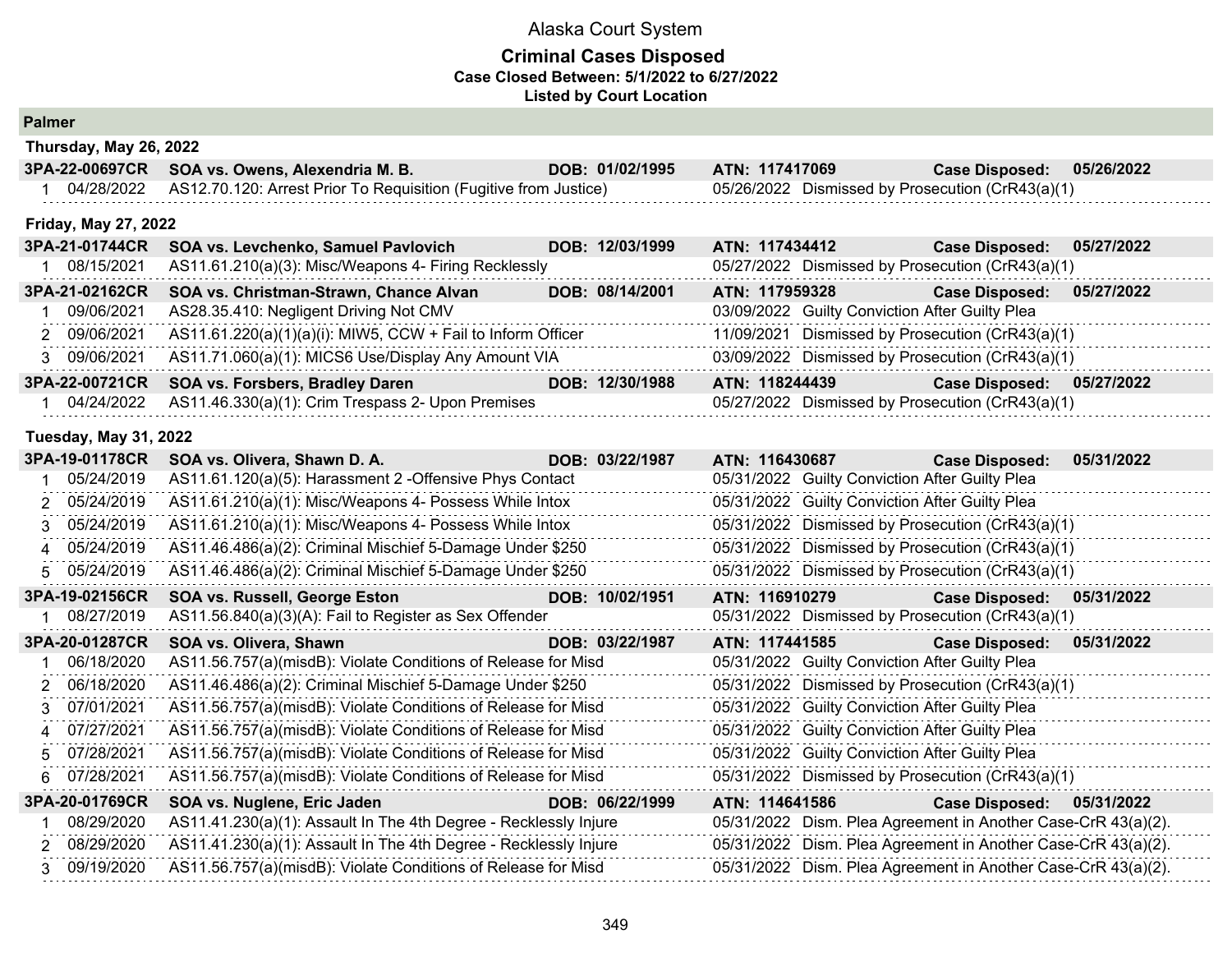### **Criminal Cases Disposed Case Closed Between: 5/1/2022 to 6/27/2022 Listed by Court Location**

| <b>Palmer</b>                |                                                                   |                 |                                                               |                           |            |
|------------------------------|-------------------------------------------------------------------|-----------------|---------------------------------------------------------------|---------------------------|------------|
| <b>Tuesday, May 31, 2022</b> |                                                                   |                 |                                                               |                           |            |
| 3PA-20-02041CR               | SOA vs. Turner, Donna Anne                                        | DOB: 03/13/1958 | ATN: 117413991                                                | <b>Case Disposed:</b>     | 05/31/2022 |
| 10/03/2020                   | AS28.35.030(a)(2): DUI- BAC .08+ Percent                          |                 | 05/31/2022 Guilty Conviction After Guilty Plea                |                           |            |
| 3PA-21-02200CR               | SOA vs. Cook-Reed, Jeffry Kaelen Russell                          | DOB: 05/20/2003 | ATN: 117430659                                                | Case Disposed: 05/31/2022 |            |
| 08/27/2021                   | AS11.46.330(a)(1): Crim Trespass 2- Upon Premises                 |                 | 05/31/2022 Dism. Plea Agreement in Another Case-CrR 43(a)(2). |                           |            |
| 3PA-21-02630CR               | <b>SOA vs. Larson, Amber Rose</b>                                 | DOB: 09/18/1986 | ATN: 117961092                                                | <b>Case Disposed:</b>     | 05/31/2022 |
| 12/10/2021                   | AS28.35.032(a): Refuse To Submit To Chemical Test                 |                 | 05/31/2022 Guilty Conviction After Guilty Plea                |                           |            |
| 2 12/10/2021                 | AS28.35.030(a)(1): DUI- Alcohol Or Contr Subst                    |                 | 05/31/2022 Dismissed by Prosecution (CrR43(a)(1)              |                           |            |
| 3PA-21-02736CR               | <b>SOA vs. Kaiser, Russ</b>                                       | DOB: 10/14/1982 | ATN: 116890731                                                | <b>Case Disposed:</b>     | 05/31/2022 |
| 12/29/2021                   | AS11.46.482(a)(1): Criminal Mischief 3-Damage \$750+              |                 | 05/31/2022 Dismissed by Prosecution (CrR43(a)(1)              |                           |            |
| 2 12/29/2021                 | AS11.41.230(a)(1): Assault In The 4th Degree - Recklessly Injure  |                 | 05/31/2022 Guilty Conviction After Guilty Plea                |                           |            |
| 3 12/29/2021                 | AS11.41.230(a)(3): Assault 4-Cause Fear Of Injury                 |                 | 05/31/2022 Dismissed by Prosecution (CrR43(a)(1)              |                           |            |
| 3PA-22-00034CR               | <b>SOA vs. Cook, Jeffry</b>                                       | DOB: 05/20/2003 | ATN: 116890938                                                | <b>Case Disposed:</b>     | 05/31/2022 |
| 01/11/2022                   | AS11.71.030(a)(9): MICS3-Mfr/Deliver Any IIA Or IIIA              |                 | 05/31/2022 Guilty Conviction After Guilty Plea                |                           |            |
| 02/14/2022                   | AS11.56.757(a)(misdA): Violate Condition of Release for Felony    |                 | 05/31/2022 Guilty Conviction After Guilty Plea                |                           |            |
| 02/17/2022                   | AS11.56.757(a)(misdA): Violate Condition of Release for Felony    |                 | 05/31/2022 Guilty Conviction After Guilty Plea                |                           |            |
| 03/14/2022<br>$\overline{4}$ | AS11.56.757(a)(misdA): Violate Condition of Release for Felony    |                 | 05/31/2022 Guilty Conviction After Guilty Plea                |                           |            |
| 03/08/2022                   | AS11.56.757(a)(misdA): Violate Condition of Release for Felony    |                 | 05/31/2022 Guilty Conviction After Guilty Plea                |                           |            |
| 04/05/2022<br>6.             | AS11.56.757(a)(misdA): Violate Condition of Release for Felony    |                 | 05/31/2022 Guilty Conviction After Guilty Plea                |                           |            |
| 3PA-22-00670CR               | SOA vs. Wolter-Heussner, Calvin                                   | DOB: 07/28/1997 | ATN: 116932977                                                | <b>Case Disposed:</b>     | 05/31/2022 |
| 04/23/2022                   | AS11.61.200(a)(1): Misc/Weapons 3 - Felon In Possession           |                 | 05/31/2022 Dismissed by Prosecution (CrR43(a)(1)              |                           |            |
| 04/23/2022                   | AS11.46.310: Burglary 2                                           |                 | 05/31/2022 Dismissed by Prosecution (CrR43(a)(1)              |                           |            |
| 04/23/2022                   | Attempted: AS11.46.130(a)(1): Theft 2-Value \$750-\$24,999        |                 | 05/31/2022 Guilty Conviction After Guilty Plea                |                           |            |
| 4 04/23/2022                 | AS11.56.800(a)(1)(B)(i): False Info/Rpt- ID At Arrst/Invst/Incarc |                 | 05/31/2022 Dismissed by Prosecution (CrR43(a)(1)              |                           |            |
| 3PA-22-00791CR               | SOA vs. Quayle, Lesha A                                           | DOB: 10/05/1978 | ATN: 117954225                                                | <b>Case Disposed:</b>     | 05/31/2022 |
| 04/17/2022                   | AS11.46.220(a)(<250): Conceal Merch-Under \$250                   |                 | 05/31/2022 Dismissed by Prosecution (CrR43(a)(1)              |                           |            |
| 3PA-22-00793CR               | SOA vs. Gamez, Marie Nicole                                       | DOB: 01/30/1991 | ATN: 116893008                                                | <b>Case Disposed:</b>     | 05/31/2022 |
| 05/06/2022                   | AS11.46.330(a)(1): Crim Trespass 2- Upon Premises                 |                 | 05/31/2022 Dismissed by Prosecution (CrR43(a)(1)              |                           |            |

#### **Wednesday, June 1, 2022**

| 3PA-19-00554CR SOA vs. Marquis, James                                  | DOB: 06/28/1986 | ATN: 115886718                                   | Case Disposed: 06/01/2022 |  |
|------------------------------------------------------------------------|-----------------|--------------------------------------------------|---------------------------|--|
| 03/07/2019 AS11.56.757(a): Violate Condition Of Release                |                 | 06/01/2022 Dismissed by Prosecution (CrR43(a)(1) |                           |  |
| 3PA-19-02494CR SOA vs. Blackmore, Jay Colton                           | DOB: 08/21/1989 | ATN: 116424432                                   | Case Disposed: 06/01/2022 |  |
| 10/03/2019 AS28.15.291(a)(1): Drive w/Lic Canc/Rev/Sus For Crim Offens |                 | 06/01/2022 Dismissed by Prosecution (CrR43(a)(1) |                           |  |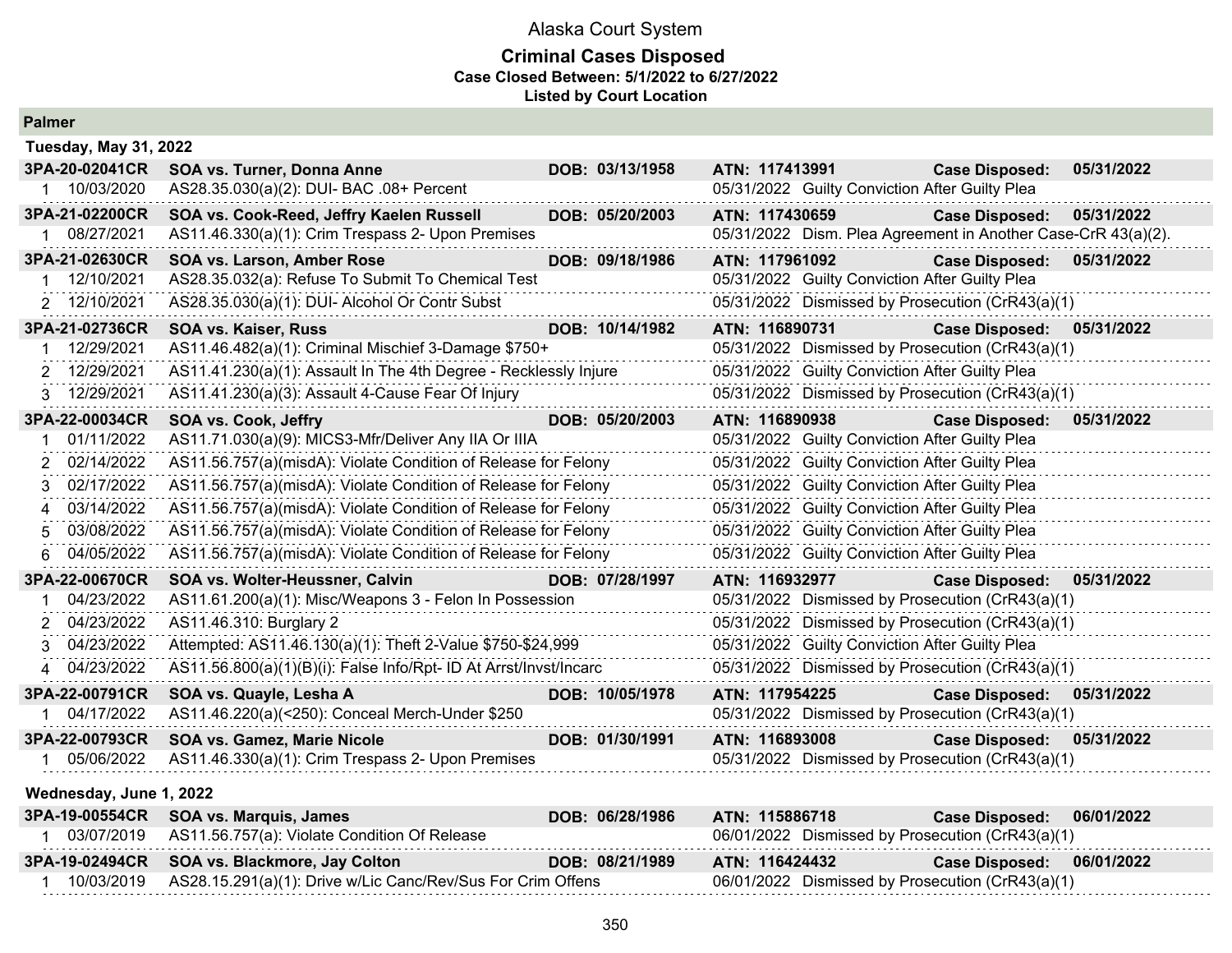### **Criminal Cases Disposed Case Closed Between: 5/1/2022 to 6/27/2022 Listed by Court Location**

### **Palmer**

|    | Wednesday, June 1, 2022 |                                                                  |                 |                                                               |                       |            |
|----|-------------------------|------------------------------------------------------------------|-----------------|---------------------------------------------------------------|-----------------------|------------|
|    | 3PA-19-02931CR          | <b>SOA vs. Marquis, James</b>                                    | DOB: 06/28/1986 | ATN: 116915652                                                | <b>Case Disposed:</b> | 06/01/2022 |
|    | 12/14/2019              | AS11.61.110(a)(6): Disord Conduct- Create Hazard Condition       |                 | 06/01/2022 Dismissed by Prosecution (CrR43(a)(1)              |                       |            |
|    | 3PA-20-00613CR          | <b>SOA vs. Tackett, Ariel Annmarie</b>                           | DOB: 04/12/1999 | ATN: 117436428                                                | <b>Case Disposed:</b> | 06/01/2022 |
|    | 03/23/2020              | AS11.41.230(a)(1): Assault In The 4th Degree - Recklessly Injure |                 | 06/01/2022 Dismissed by Prosecution (CrR43(a)(1)              |                       |            |
|    | 3PA-20-01734CR          | SOA vs. Seaman, Jake H                                           | DOB: 02/10/1999 | ATN: 116419671                                                | <b>Case Disposed:</b> | 06/01/2022 |
|    | 10/04/2019              | AS11.46.150(a): Theft 4-Less than \$250                          |                 | 06/01/2022 Dismissed by Prosecution (CrR43(a)(1)              |                       |            |
|    | 3PA-21-00729CR          | SOA vs. Jacobs, Karlie M.A.                                      | DOB: 04/29/1989 | ATN: 117402462                                                | <b>Case Disposed:</b> | 06/01/2022 |
|    | 04/08/2021              | AS11.71.040(a)(12): MICS4-Prev Convic MICS5 Preceding 10 yrs     |                 | 06/01/2022 Dismissed by Prosecution (CrR43(a)(1)              |                       |            |
|    | 2 04/08/2021            | AS11.71.040(a)(12): MICS4-Prev Convic MICS5 Preceding 10 yrs     |                 | 06/01/2022 Dismissed by Prosecution (CrR43(a)(1)              |                       |            |
| 3. | 04/08/2021              | AS11.71.040(a)(12): MICS4-Prev Convic MICS5 Preceding 10 yrs     |                 | 06/01/2022 Dismissed by Prosecution (CrR43(a)(1)              |                       |            |
|    | 04/08/2021              | AS11.71.040(a)(12): MICS4-Prev Convic MICS5 Preceding 10 yrs     |                 | 06/01/2022 Dismissed by Prosecution (CrR43(a)(1)              |                       |            |
| 5. | 04/14/2021              | AS11.56.757(a)(misdB): Violate Conditions of Release for Misd    |                 | 06/01/2022 Guilty Conviction After Guilty Plea                |                       |            |
| 6  | 04/08/2021              | AS11.71.021(a)(1): MICS 2-Mfr/Deliver IA                         |                 | 06/01/2022 Dismissed by Prosecution (CrR43(a)(1)              |                       |            |
|    | 04/08/2021              | AS11.71.021(a)(1): MICS 2-Mfr/Deliver IA                         |                 | 06/01/2022 Dismissed by Prosecution (CrR43(a)(1)              |                       |            |
| 8  | 04/08/2021              | AS11.71.030(a)(9): MICS3-Mfr/Deliver Any IIA Or IIIA             |                 | 06/01/2022 Guilty Conviction After Guilty Plea                |                       |            |
| 9  | 04/08/2021              | AS11.71.040(a)(1): MICS4-Mfr/Deliver/Poss IVA Or VA              |                 | 06/01/2022 Dismissed by Prosecution (CrR43(a)(1)              |                       |            |
| 10 | 04/08/2021              | AS11.56.610(a)(1): Tamper Phys Evid-Destroy/Alter/Suppress       |                 | 06/01/2022 Dismissed by Prosecution (CrR43(a)(1)              |                       |            |
|    | 3PA-22-00936CR          | SOA vs. Wightman, Koby B                                         | DOB: 06/07/2001 | ATN: 118562346                                                | <b>Case Disposed:</b> | 06/01/2022 |
|    | 05/28/2022              | AS11.41.230(a)(3): Assault 4-Cause Fear Of Injury                |                 | 06/01/2022 Dismissed by Prosecution (CrR43(a)(1)              |                       |            |
|    | 2 05/28/2022            | AS11.46.484(a)(1): Crim Mischief 4-Prop Dam \$250-\$749          |                 | 05/29/2022 Dismissed.No Probable Cause.CrR5(d)&4(a)(1);MO4(e) |                       |            |

#### **Thursday, June 2, 2022**

| 3PA-19-01545CR SOA vs. Unger, Matthew M                    | DOB: 09/12/1958 | ATN: 116433027                                                | Case Disposed: 06/02/2022 |  |
|------------------------------------------------------------|-----------------|---------------------------------------------------------------|---------------------------|--|
| 06/22/2019 AS28.10.481: Improper Use Of Regis/Title/Plates |                 | 06/02/2022 Dism. Plea Agreement in Another Case-CrR 43(a)(2). |                           |  |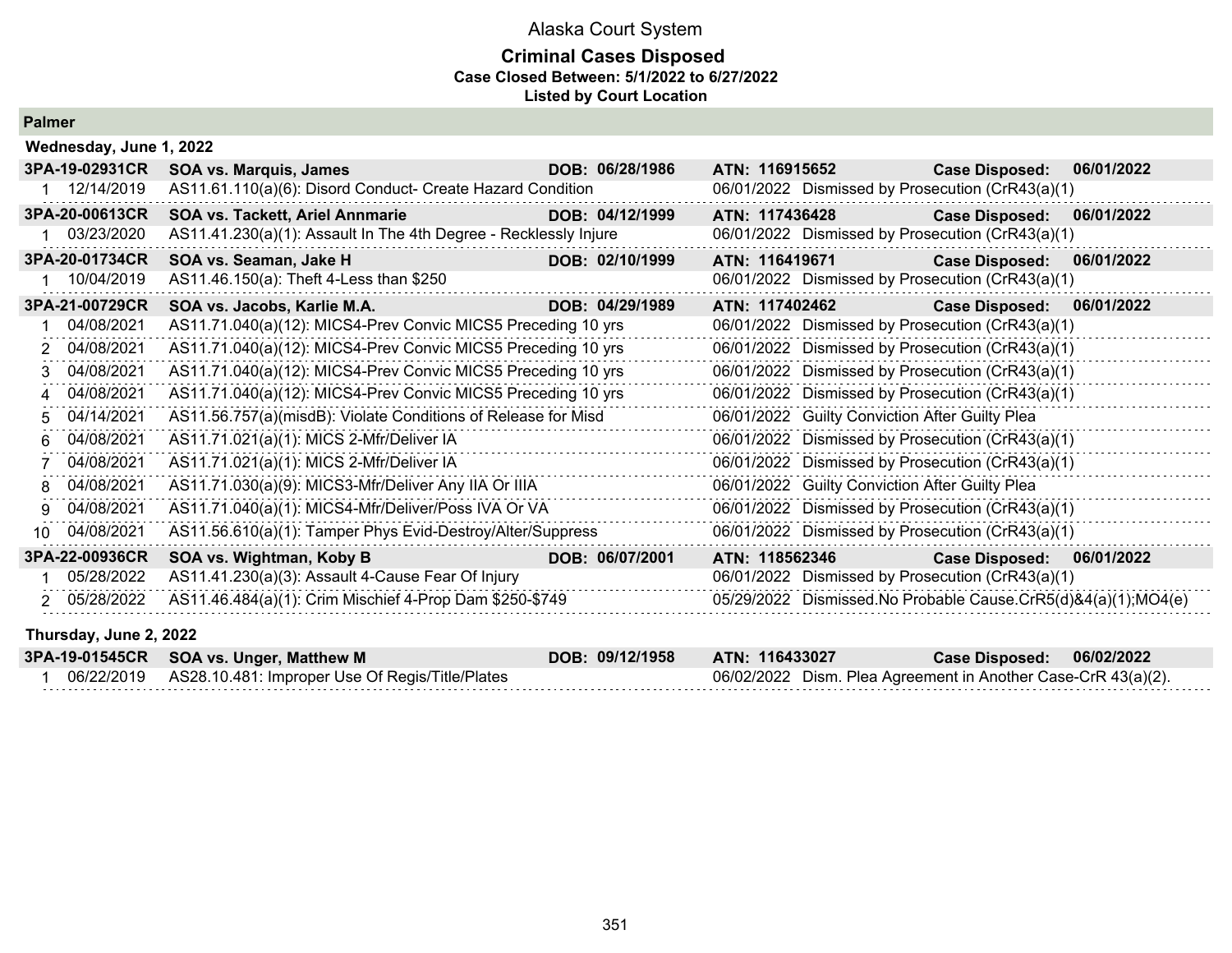## Alaska Court System **Criminal Cases Disposed Case Closed Between: 5/1/2022 to 6/27/2022 Listed by Court Location**

|   | Thursday, June 2, 2022 |                                                                 |                 |                                                                                                    |                           |            |
|---|------------------------|-----------------------------------------------------------------|-----------------|----------------------------------------------------------------------------------------------------|---------------------------|------------|
|   | 3PA-19-02617CR         | <b>SOA vs. Unger, Matthew Marvin</b>                            | DOB: 09/12/1958 | ATN: 116908803                                                                                     | <b>Case Disposed:</b>     | 06/02/2022 |
|   | 11/02/2019             | Attempted: AS11.46.130(a)(2): Theft 2-Firearm/Explosive         |                 | 06/02/2022 Guilty Conviction After Guilty Plea                                                     |                           |            |
|   | 2 11/02/2019           | AS11.46.130(a)(1): Theft 2-Value \$750-\$24,999                 |                 | 06/02/2022 Dismissed by Prosecution (CrR43(a)(1)                                                   |                           |            |
| 3 | 11/02/2019             | AS11.71.050(a)(4): MICS5 Possess Any Amt IA, IIA, IIIA, IVA, VA |                 | 06/02/2022 Guilty Conviction After Guilty Plea                                                     |                           |            |
| 4 | 11/02/2019             | AS28.10.481: Improper Use Of Regis/Title/Plates                 |                 | 06/02/2022 Dismissed by Prosecution (CrR43(a)(1)                                                   |                           |            |
| 5 | 06/23/2020             | AS11.56.757(a)(misdA): Violate Condition of Release for Felony  |                 | 06/02/2022 Guilty Conviction After Guilty Plea                                                     |                           |            |
| 6 | 09/10/2020             | AS11.56.757(a)(misdA): Violate Condition of Release for Felony  |                 | 06/02/2022 Guilty Conviction After Guilty Plea                                                     |                           |            |
|   | 10/03/2020             | AS11.56.757(a)(misdA): Violate Condition of Release for Felony  |                 | 06/02/2022 Guilty Conviction After Guilty Plea                                                     |                           |            |
| 8 | 06/01/2021             | AS11.56.757(a)(misdA): Violate Condition of Release for Felony  |                 | 06/02/2022 Guilty Conviction After Guilty Plea                                                     |                           |            |
| 9 | 08/24/2021             | AS11.56.757(a)(misdA): Violate Condition of Release for Felony  |                 | 06/02/2022 Dismissed by Prosecution (CrR43(a)(1)                                                   |                           |            |
|   | 3PA-19-02677CR         | <b>SOA vs. Unger, Matthew Marvin</b>                            | DOB: 09/12/1958 | ATN: 115600923                                                                                     | <b>Case Disposed:</b>     | 06/02/2022 |
|   | 11/09/2019             | AS28.15.291(a)(1): Drive w/Lic Canc/Rev/Sus For Crim Offens     |                 | 06/02/2022 Dism. Plea Agreement in Another Case-CrR 43(a)(2).                                      |                           |            |
|   | 3PA-20-02102CR         | <b>SOA vs. Mireles, Simon</b>                                   | DOB: 03/15/1972 | ATN: 117417321                                                                                     | <b>Case Disposed:</b>     | 06/02/2022 |
|   | 10/07/2020             | AS11.56.740(a)(1): Violate DV Protective Order                  |                 | 06/02/2022 Dismissed by Prosecution (CrR43(a)(1)                                                   |                           |            |
|   | 3PA-20-02791CR         | SOA vs. Mireles JR, Simon Cortez                                | DOB: 03/15/1972 | ATN: 117418104                                                                                     | <b>Case Disposed:</b>     | 06/02/2022 |
| 1 | 11/21/2020             | AS11.56.740(a)(1): Violate DV Protective Order                  |                 | 06/02/2022 Dismissed by Prosecution (CrR43(a)(1)                                                   |                           |            |
|   | 3PA-21-00598CR         | SOA vs. Mireles, Simon Cortez                                   | DOB: 03/15/1972 | ATN: 116886708                                                                                     | <b>Case Disposed:</b>     | 06/02/2022 |
|   | 12/27/2020             | AS11.56.740(a)(1): Violate DV Protective Order                  |                 | 06/02/2022 Dismissed by Prosecution (CrR43(a)(1)                                                   |                           |            |
|   |                        |                                                                 |                 |                                                                                                    |                           |            |
|   | 3PA-21-00730CR         | SOA vs. Pollock, Dylan Tsupukak                                 | DOB: 04/10/1998 | ATN: 114307371                                                                                     | <b>Case Disposed:</b>     | 06/02/2022 |
|   | 04/08/2021             | AS28.35.182(b): Fail To Stop At Direction Of Officer 2          |                 | 06/02/2022 Guilty Conviction After Guilty Plea                                                     |                           |            |
|   | 2 04/08/2021           | AS11.56.757(a)(misdA): Violate Condition of Release for Felony  |                 | 06/02/2022 Dismissed by Prosecution (CrR43(a)(1)                                                   |                           |            |
|   | 3PA-21-01959CR         | SOA vs. Unger, Matthew Marvin                                   | DOB: 09/12/1958 | ATN: 117410193                                                                                     | <b>Case Disposed:</b>     | 06/02/2022 |
|   | 08/23/2021             | AS28.35.182(b): Fail To Stop At Direction Of Officer 2          |                 | 06/02/2022 Dism. Plea Agreement in Another Case-CrR 43(a)(2).                                      |                           |            |
|   | 2 08/23/2021           | AS11.56.757(a)(misdB): Violate Conditions of Release for Misd   |                 | 06/02/2022 Dism. Plea Agreement in Another Case-CrR 43(a)(2).                                      |                           |            |
|   | 3PA-21-02175CR         | SOA vs. Timm, William Joseph Thornton                           | DOB: 05/02/1985 | ATN: 117421218                                                                                     | Case Disposed: 06/02/2022 |            |
|   | 06/24/2021             | AS28.22.011: No Motor Vehicle Liability Insurance               |                 | 06/02/2022 Dism. Plea Agreement in Another Case-CrR 43(a)(2).                                      |                           |            |
|   | 2 06/24/2021           | AS28.10.481: Improper Use Of Regis/Title/Plates                 |                 | 06/02/2022 Dism. Plea Agreement in Another Case-CrR 43(a)(2).                                      |                           |            |
|   | 3PA-21-02190CR         | SOA vs. Radmer, Ryan Scott                                      | DOB: 04/22/1996 | ATN: 117434997                                                                                     | <b>Case Disposed:</b>     | 06/02/2022 |
|   | 09/04/2021             | AS28.35.030(a)(1): DUI- Alcohol Or Contr Subst                  |                 | 06/02/2022 Guilty Conviction After Guilty Plea                                                     |                           |            |
|   | 3PA-21-02382CR         | SOA vs. Smith, Jacob R                                          | DOB: 02/08/1979 | ATN: 116889732                                                                                     | <b>Case Disposed:</b>     | 06/02/2022 |
|   | 11/13/2021             | AS11.46.484(a)(1): Crim Mischief 4-Prop Dam \$250-\$749         |                 | 06/02/2022 Guilty Conviction After Guilty Plea<br>06/02/2022 Dismissed by Prosecution (CrR43(a)(1) |                           |            |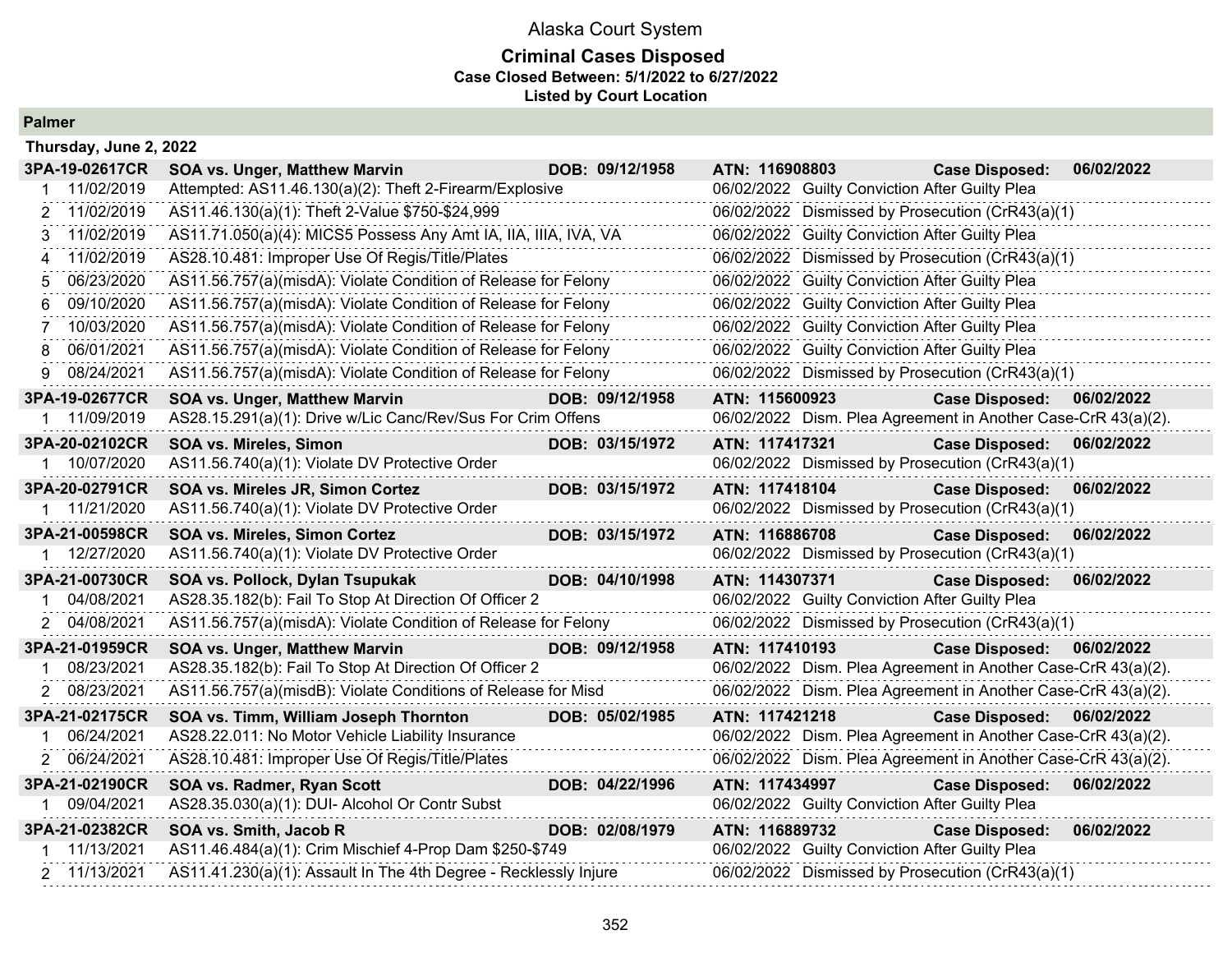## **Criminal Cases Disposed Case Closed Between: 5/1/2022 to 6/27/2022 Listed by Court Location**

| Thursday, June 2, 2022 |                                                                                                                          |                 |                                                               |                       |            |
|------------------------|--------------------------------------------------------------------------------------------------------------------------|-----------------|---------------------------------------------------------------|-----------------------|------------|
| 3PA-22-00728CR         | SOA vs. Duran, Jack C                                                                                                    | DOB: 10/08/1998 | ATN: 116890506                                                | <b>Case Disposed:</b> | 06/02/2022 |
| 1 05/02/2022           | AS11.61.110(a)(5): Disord Conduct-Challenge To Fight                                                                     |                 | 06/02/2022 Guilty Conviction After Guilty Plea                |                       |            |
| 2 05/02/2022           | AS11.56.755(b)(1): Unlawful Contact 2nd Degree when charged w/Class A M 06/02/2022 Dismissed by Prosecution (CrR43(a)(1) |                 |                                                               |                       |            |
| Monday, June 6, 2022   |                                                                                                                          |                 |                                                               |                       |            |
| 3PA-17-02139CR         | SOA vs. Roark, Alexander Cole                                                                                            | DOB: 03/24/1997 | ATN: 115110243                                                | <b>Case Disposed:</b> | 06/06/2022 |
| 12/29/2017             | AS28.22.011: No Motor Vehicle Liability Insurance                                                                        |                 | 06/06/2022 Dismissed by Prosecution (CrR43(a)(1)              |                       |            |
| 2 12/29/2017           | AS11.71.050(a)(4): MICS4 Possess Any Amount IA-VIA                                                                       |                 | 06/06/2022 Dismissed by Prosecution (CrR43(a)(1)              |                       |            |
| 3PA-20-00632CR         | <b>SOA vs. Ballard, Vincent Steven</b>                                                                                   | DOB: 11/04/1998 | ATN: 116924481                                                | <b>Case Disposed:</b> | 06/06/2022 |
| 01/24/2020             | AS11.41.230(a)(1): Assault In The 4th Degree - Recklessly Injure                                                         |                 | 06/06/2022 Dismissed by Prosecution (CrR43(a)(1)              |                       |            |
| 01/24/2020<br>2        | AS11.41.230(a)(3): Assault 4-Cause Fear Of Injury                                                                        |                 | 06/06/2022 Dismissed by Prosecution (CrR43(a)(1)              |                       |            |
| 01/24/2020<br>3        | AS11.46.484(a)(1): Crim Mischief 4-Prop Dam \$250-\$749                                                                  |                 | 06/06/2022 Dismissed by Prosecution (CrR43(a)(1)              |                       |            |
| 4 01/24/2020           | AS11.56.700(a)(1): Resist/Interfere Arrest-By Force                                                                      |                 | 06/06/2022 Guilty Conviction After Guilty Plea                |                       |            |
| 3PA-20-00909CR         | <b>SOA vs. Ballard, Vincent Steven</b>                                                                                   | DOB: 11/04/1998 | ATN: 116403336                                                | <b>Case Disposed:</b> | 06/06/2022 |
| 05/01/2020             | AS11.41.230(a)(1): Assault In The 4th Degree - Recklessly Injure                                                         |                 | 06/06/2022 Guilty Conviction After Guilty Plea                |                       |            |
| 05/01/2020<br>2        | AS11.41.210(a)(1): Assault 2 - Injury w/ Weapon, Intent                                                                  |                 | 06/06/2022 Dismissed by Prosecution (CrR43(a)(1)              |                       |            |
| 05/01/2020<br>3        | AS11.41.220(a)(1)(A): Assault 3- Cause Fear Of Injury w/ Weap                                                            |                 | 06/06/2022 Dismissed by Prosecution (CrR43(a)(1)              |                       |            |
| 05/01/2020             | AS11.41.230(a)(1): Assault In The 4th Degree - Recklessly Injure                                                         |                 | 06/06/2022 Dismissed by Prosecution (CrR43(a)(1)              |                       |            |
| 05/01/2020<br>5        | AS11.41.210(a)(1): Assault 2 - Injury w/ Weapon, Intent                                                                  |                 | 06/06/2022 Dismissed by Prosecution (CrR43(a)(1)              |                       |            |
| 05/01/2020<br>6        | AS11.41.220(a)(1)(A): Assault 3- Cause Fear Of Injury w/ Weap                                                            |                 | 06/06/2022 Dismissed by Prosecution (CrR43(a)(1)              |                       |            |
| 3PA-20-02147CR         | SOA vs. Kroener, Spencer Roland                                                                                          | DOB: 05/02/1986 | ATN: 117445257                                                | <b>Case Disposed:</b> | 06/06/2022 |
| 1 10/11/2020           | AS11.41.230(a)(3): Assault 4-Cause Fear Of Injury                                                                        |                 | 06/06/2022 Dismissed by Prosecution (CrR43(a)(1)              |                       |            |
| 3PA-21-00984CR         | SOA vs. Doisher III, Bobby Gene                                                                                          | DOB: 05/14/1971 | ATN: 117958608                                                | <b>Case Disposed:</b> | 06/06/2022 |
| 1 04/21/2021           | AS28.15.291(a)(1): Drive w/Lic Canc/Rev/Sus For Crim Offens                                                              |                 | 06/06/2022 Dism. Plea Agreement in Another Case-CrR 43(a)(2). |                       |            |
| 3PA-21-01480CR         | SOA vs. Doisher III, Bobby G                                                                                             | DOB: 05/14/1971 | ATN: 117952425                                                | <b>Case Disposed:</b> | 06/06/2022 |
| 1 05/24/2021           | AS28.15.291(a)(2): Drive w/Lic Canc/Rev/Sus Prev Conviction                                                              |                 | 06/06/2022 Guilty Conviction After Guilty Plea                |                       |            |
| 3PA-21-02153CR         | SOA vs. Doisher III, Bobby G                                                                                             | DOB: 05/14/1971 | ATN: 117952578                                                | <b>Case Disposed:</b> | 06/06/2022 |
| 1 09/23/2021           | AS28.15.291(a)(1): Drive w/Lic Canc/Rev/Sus For Crim Offens                                                              |                 | 06/06/2022 Dism. Plea Agreement in Another Case-CrR 43(a)(2). |                       |            |
| 3PA-21-02672CR         | SOA vs. Doisher III, Bobby G                                                                                             | DOB: 05/14/1971 | ATN: 117395073                                                | <b>Case Disposed:</b> | 06/06/2022 |
| 1 12/04/2021           | AS28.15.291(a)(1): Drive w/Lic Canc/Rev/Sus For Crim Offens                                                              |                 | 06/06/2022 Dism. Plea Agreement in Another Case-CrR 43(a)(2). |                       |            |
| Tuesday, June 7, 2022  |                                                                                                                          |                 |                                                               |                       |            |
| 3PA-19-02158CR         | SOA vs. Waldrip, Johnathan Raymond                                                                                       | DOB: 03/27/1996 | ATN: 109288962                                                | <b>Case Disposed:</b> | 06/07/2022 |
| 1 08/16/2019           | AS28.22.011: No Motor Vehicle Liability Insurance                                                                        |                 | 06/07/2022 Dismissed by Prosecution (CrR43(a)(1)              |                       |            |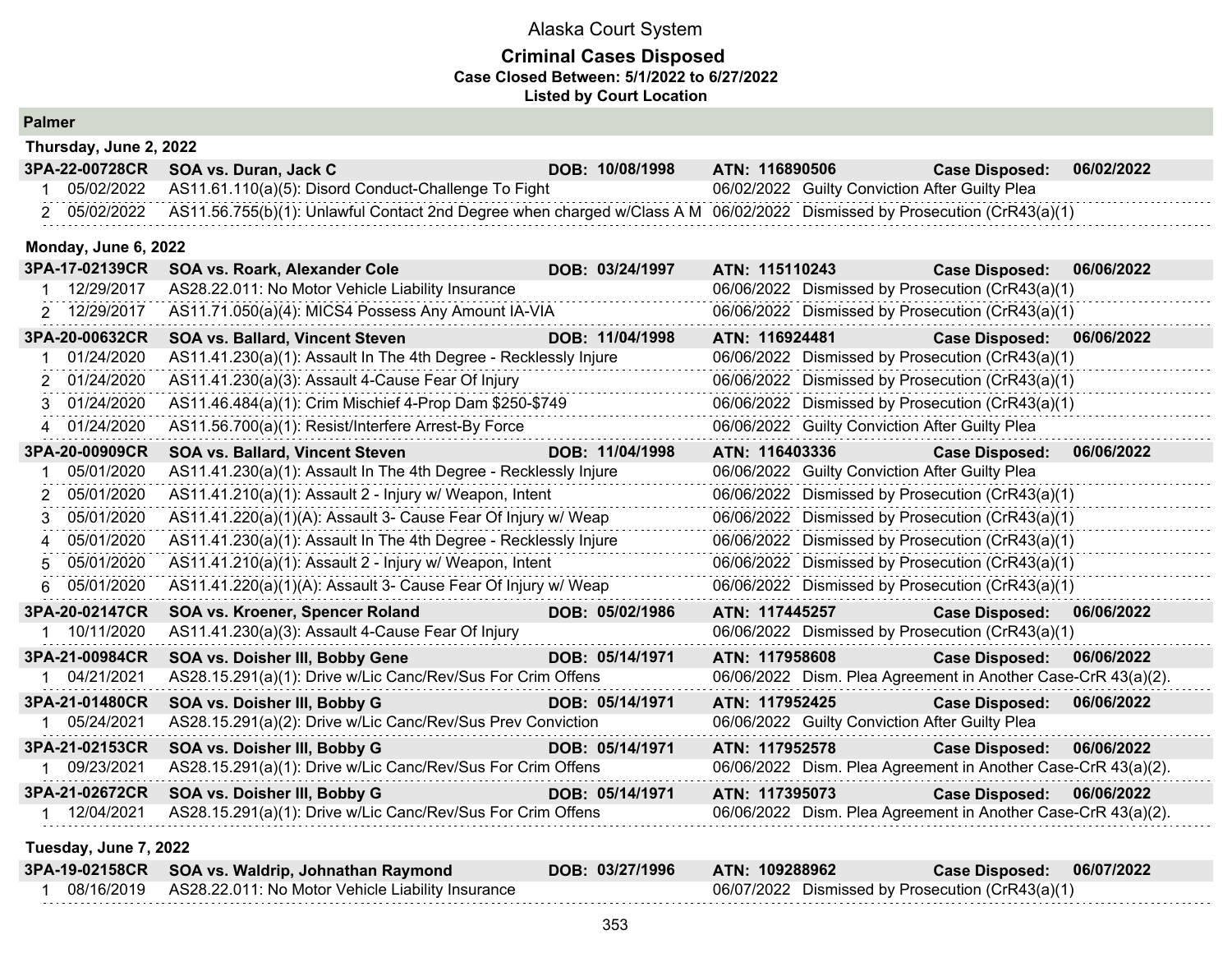#### **Criminal Cases Disposed Case Closed Between: 5/1/2022 to 6/27/2022 Listed by Court Location**

| Tuesday, June 7, 2022   |                                                                  |                 |                                                               |                           |            |
|-------------------------|------------------------------------------------------------------|-----------------|---------------------------------------------------------------|---------------------------|------------|
| 3PA-20-00513CR          | SOA vs. Waldrip, Johnathan Raymond                               | DOB: 03/27/1996 | ATN: 117437202                                                | <b>Case Disposed:</b>     | 06/07/2022 |
| 1 03/06/2020            | AS11.71.050(a)(4): MICS5 Possess Any Amt IA, IIA, IIIA, IVA, VA  |                 | 06/07/2022 Dismissed by Prosecution (CrR43(a)(1)              |                           |            |
| 3PA-21-02640CR          | SOA vs. Berberich, Kristopher R                                  | DOB: 05/28/1997 | ATN: 116890137                                                | <b>Case Disposed:</b>     | 06/07/2022 |
| 1 12/17/2021            | AS11.46.482(a)(1): Criminal Mischief 3-Damage \$750+             |                 | 06/07/2022 Dism. Plea Agreement in Another Case-CrR 43(a)(2). |                           |            |
| 3PA-22-00032CR          | SOA vs. Woodhouse, Matthew L                                     | DOB: 02/23/1983 | ATN: 116935119                                                | <b>Case Disposed:</b>     | 06/07/2022 |
| 1 12/31/2021            | AS28.35.030(a)(2): DUI- BAC .08+ Percent                         |                 | 06/07/2022 Guilty Conviction After Guilty Plea                |                           |            |
| 3PA-22-00678CR          | SOA vs. Grim, James Walter                                       | DOB: 05/05/1970 | ATN: 116888661                                                | <b>Case Disposed:</b>     | 06/07/2022 |
| 1 10/18/2021            | AS28.35.400: Reckless Driving                                    |                 | 06/07/2022 Dismissed by Prosecution (CrR43(a)(1)              |                           |            |
| 2 10/18/2021            | AS28.15.291(a)(2): Drive w/Lic Canc/Rev/Sus Prev Conviction      |                 | 06/07/2022 Dismissed by Prosecution (CrR43(a)(1)              |                           |            |
| 3PA-22-00795CR          | <b>SOA vs. Pico, Edward Anthony</b>                              | DOB: 06/08/1988 | ATN: 117395478                                                | Case Disposed: 06/07/2022 |            |
| 1 03/11/2022            | AS28.35.030(a)(2): DUI- BAC .08+ Percent                         |                 | 06/07/2022 Guilty After Trial                                 |                           |            |
| 3PA-22-00803CR          | SOA vs. Goodwin, Victor David                                    | DOB: 04/10/2000 | ATN: 117951669                                                | <b>Case Disposed:</b>     | 06/07/2022 |
| 1 04/13/2022            | AS28.22.011: No Motor Vehicle Liability Insurance                |                 | 06/07/2022 Dismissed by Prosecution (CrR43(a)(1)              |                           |            |
| 3PA-22-00896CR          | SOA vs. Okbaok, Kurt S                                           | DOB: 08/28/1979 | ATN: 118562265                                                | <b>Case Disposed:</b>     | 06/07/2022 |
| 1 05/24/2022            | AS11.61.110(a)(5): Disord Conduct-Challenge To Fight             |                 | 06/07/2022 Guilty Conviction After No Contest Plea            |                           |            |
| Wednesday, June 8, 2022 |                                                                  |                 |                                                               |                           |            |
| 3PA-22-00780CR          | SOA vs. Combs, David H                                           | DOB: 12/21/1978 | ATN: 116937684                                                | <b>Case Disposed:</b>     | 06/08/2022 |
| 1 04/24/2022            | AS28.35.030(a)(2): DUI- BAC .08+ Percent                         |                 | 06/08/2022 Dismissed by Prosecution (CrR43(a)(1)              |                           |            |
| 3PA-22-00875CR          | SOA vs. Thao, Lee One                                            | DOB: 02/08/2000 | ATN: 116892081                                                | <b>Case Disposed:</b>     | 06/08/2022 |
| 1 04/19/2022            | AS11.76.140(a)(1): Avoid Interlock-circumvent/tamper             |                 | 06/08/2022 Dismissed by Prosecution (CrR43(a)(1)              |                           |            |
| Thursday, June 9, 2022  |                                                                  |                 |                                                               |                           |            |
| 3PA-21-00821CR          | SOA vs. Segerson, James M                                        | DOB: 11/23/1976 | ATN: 117412308                                                | <b>Case Disposed:</b>     | 06/09/2022 |
| 1 04/26/2021            | AS11.46.486(a)(2): Criminal Mischief 5-Damage Under \$250        |                 | 06/09/2022 Dismissed by Prosecution (CrR43(a)(1)              |                           |            |
| 3PA-21-02484CR          | SOA vs. Bell, O'Keith B                                          | DOB: 10/16/1987 | ATN: 116890056                                                | <b>Case Disposed:</b>     | 06/09/2022 |
| 12/02/2021<br>$1 \quad$ | AS11.61.110(a)(5): Disord Conduct-Challenge To Fight             |                 | 06/09/2022 Guilty Conviction After Guilty Plea                |                           |            |
| 2 12/02/2021            | AS11.46.486(a)(2): Criminal Mischief 5-Damage Under \$250        |                 | 06/09/2022 Dismissed by Prosecution (CrR43(a)(1)              |                           |            |
| 3 12/02/2021            | AS11.56.710: Harm Police Dog 2- Injure, Torment                  |                 | 06/09/2022 Dismissed by Prosecution (CrR43(a)(1)              |                           |            |
| 4 12/02/2021            | AS11.56.710: Harm Police Dog 2- Injure, Torment                  |                 | 06/09/2022 Dismissed by Prosecution (CrR43(a)(1)              |                           |            |
| 3PA-22-00710CR          | SOA vs. Berezyuk, Yuri                                           | DOB: 06/19/1981 | ATN: 116937711                                                | <b>Case Disposed:</b>     | 06/09/2022 |
| 1 04/29/2022            | AS11.71.040(a)(12): MICS4-Prev Convic MICS5 Preceding 10 yrs     |                 | 06/09/2022 Dism. Plea Agreement in Another Case-CrR 43(a)(2). |                           |            |
| 3PA-22-00980CR          | SOA vs. Dusuntia, Juliet                                         | DOB: 06/08/2022 | ATN: 117964863                                                | <b>Case Disposed:</b>     | 06/09/2022 |
| 1 06/08/2022            | AS11.41.230(a)(1): Assault In The 4th Degree - Recklessly Injure |                 | 06/09/2022 Dismissed by Prosecution (CrR43(a)(1)              |                           |            |
|                         |                                                                  |                 |                                                               |                           |            |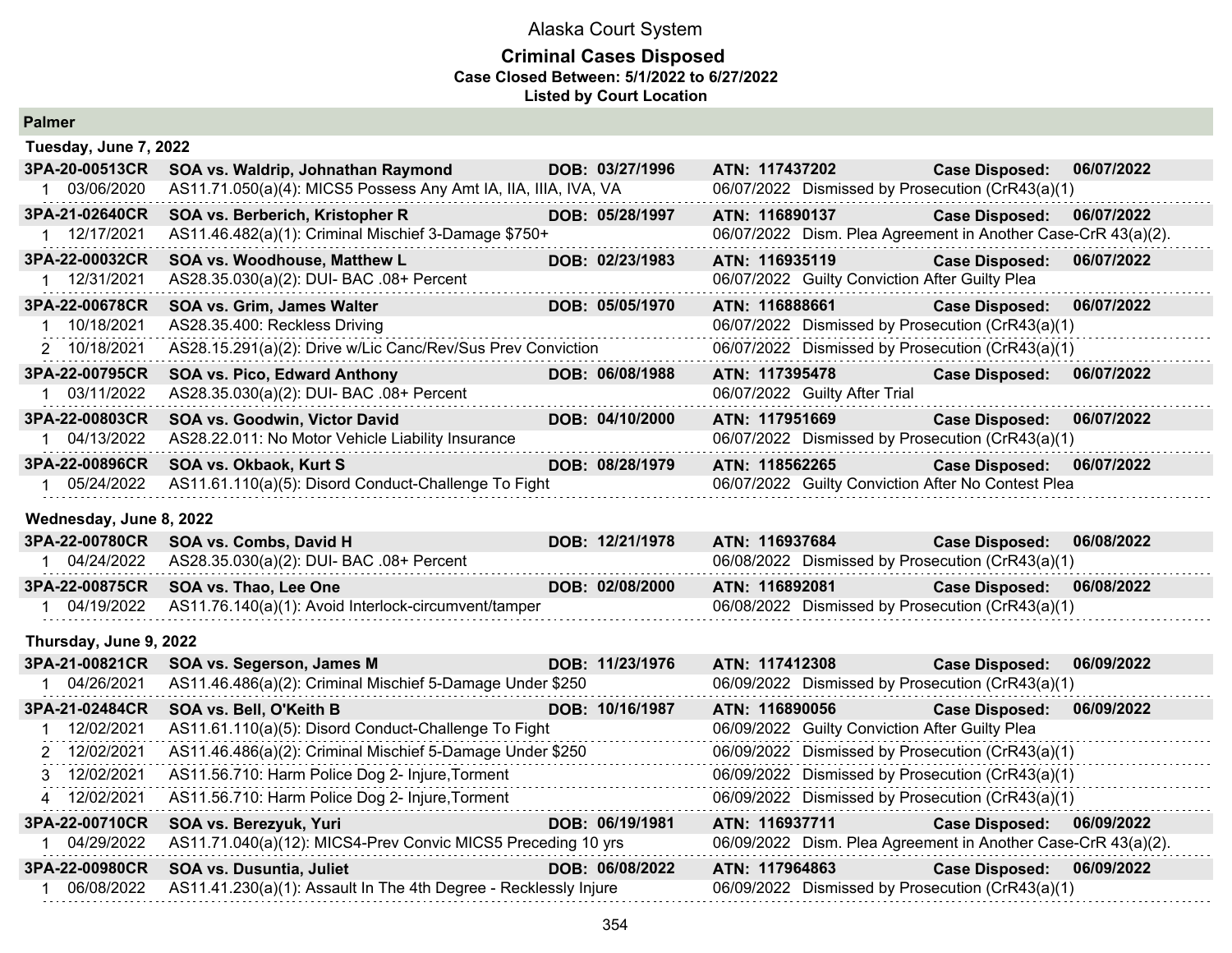## **Criminal Cases Disposed Case Closed Between: 5/1/2022 to 6/27/2022 Listed by Court Location**

| <b>Friday, June 10, 2022</b> |                                                                           |                 |                                                                                                                                                                                                                                |                                                               |            |
|------------------------------|---------------------------------------------------------------------------|-----------------|--------------------------------------------------------------------------------------------------------------------------------------------------------------------------------------------------------------------------------|---------------------------------------------------------------|------------|
| 3PA-22-00987CR               | SOA vs. King, Lisa                                                        | DOB: 03/27/1983 | ATN: 118562562                                                                                                                                                                                                                 | <b>Case Disposed:</b>                                         | 06/10/2022 |
| 06/09/2022                   | AS11.41.230(a)(3): Assault 4-Cause Fear Of Injury                         |                 |                                                                                                                                                                                                                                | 06/10/2022 Dismissed by Prosecution (CrR43(a)(1)              |            |
| <b>Monday, June 13, 2022</b> |                                                                           |                 |                                                                                                                                                                                                                                |                                                               |            |
| 3PA-19-02212CR               | SOA vs. Baisch, Derick L                                                  | DOB: 01/18/1984 | ATN: 116910729                                                                                                                                                                                                                 | <b>Case Disposed:</b>                                         | 06/13/2022 |
| 1 09/10/2019                 | AS11.46.484(a)(1): Crim Mischief 4-Prop Dam \$250-\$749                   |                 |                                                                                                                                                                                                                                | 06/13/2022 Guilty Conviction After Guilty Plea                |            |
| 3PA-20-01361CR               | SOA vs. Murphy, Cyle Zane                                                 | DOB: 12/09/1991 | ATN: 116911656                                                                                                                                                                                                                 | <b>Case Disposed:</b>                                         | 06/13/2022 |
| 06/21/2020                   | AS28.35.030(a)(1): DUI- Alcohol Or Contr Subst                            |                 |                                                                                                                                                                                                                                | 06/13/2022 Guilty Conviction After Guilty Plea                |            |
| 2 06/21/2020                 | AS11.61.210(a)(1): Misc/Weapons 4- Possess While Intox                    |                 |                                                                                                                                                                                                                                | 06/13/2022 Dismissed by Prosecution (CrR43(a)(1)              |            |
| 3PA-20-02064CR               | SOA vs. Baisch, Derick                                                    | DOB: 01/18/1984 | ATN: 117427986                                                                                                                                                                                                                 | <b>Case Disposed:</b>                                         | 06/13/2022 |
| 1 10/01/2020                 | AS28.35.030(a)(1): DUI- Alcohol Or Contr Subst                            |                 |                                                                                                                                                                                                                                | 06/13/2022 Guilty Conviction After Guilty Plea                |            |
| 3PA-20-02350CR               | SOA vs. Jarmer, Brandiee Sunrise                                          | DOB: 08/29/1998 | ATN: 117428661                                                                                                                                                                                                                 | <b>Case Disposed:</b>                                         | 06/13/2022 |
| 10/15/2020                   | AS11.56.740(a)(2): Violate Stalking or Sex Assault Protective Order       |                 |                                                                                                                                                                                                                                | 06/13/2022 Guilty Conviction After Guilty Plea                |            |
| 3PA-21-00362CR               | SOA vs. Ahtuangaruak, Carl L                                              | DOB: 10/07/1992 | ATN: 115891182                                                                                                                                                                                                                 | <b>Case Disposed:</b>                                         | 06/13/2022 |
| 02/03/2021                   | AS11.56.757(a)(misdB): Violate Conditions of Release for Misd             |                 |                                                                                                                                                                                                                                | 06/13/2022 Dism. Plea Agreement in Another Case-CrR 43(a)(2). |            |
| 2 08/26/2021                 | AS11.56.757(a)(misdB): Violate Conditions of Release for Misd             |                 |                                                                                                                                                                                                                                | 06/13/2022 Dism. Plea Agreement in Another Case-CrR 43(a)(2). |            |
| 3PA-21-00479CR               | SOA vs. Moore III, John D                                                 | DOB: 01/16/2004 | ATN: 117415827                                                                                                                                                                                                                 | <b>Case Disposed:</b>                                         | 06/13/2022 |
| 02/21/2021                   | AS28.35.400: Reckless Driving                                             |                 |                                                                                                                                                                                                                                | 06/13/2022 Guilty Conviction After Guilty Plea                |            |
| 2 02/21/2021                 | AS28.35.280: Minor Operating Vehicle After Consuming Alcohol              |                 |                                                                                                                                                                                                                                | 06/13/2022 Dismissed by Prosecution (CrR43(a)(1)              |            |
| 3PA-21-00951CR               | SOA vs. Baisch, Derick L                                                  | DOB: 01/18/1984 | ATN: 116887923                                                                                                                                                                                                                 | <b>Case Disposed:</b>                                         | 06/13/2022 |
| 05/15/2021                   | AS11.56.740(a)(1): Violate DV Protective Order<br>.                       |                 |                                                                                                                                                                                                                                | 06/13/2022 Dism. Plea Agreement in Another Case-CrR 43(a)(2). |            |
| 3PA-21-01618CR               | SOA vs. Thomas, Barbara Joy                                               | DOB: 09/29/1957 | ATN: 117408636                                                                                                                                                                                                                 | Case Disposed: 06/13/2022                                     |            |
| 08/04/2021                   | AS11.41.230(a)(1): Assault In The 4th Degree - Recklessly Injure          |                 |                                                                                                                                                                                                                                | 06/13/2022 Guilty Conviction After Guilty Plea                |            |
| 2 08/04/2021                 | AS11.61.118(a)(1): Harassment 1 - Offensive Contact w/ Fluids             |                 |                                                                                                                                                                                                                                | 06/13/2022 Dismissed by Prosecution (CrR43(a)(1)              |            |
| 3PA-21-02402CR               | SOA vs. Anvil SR, Jason K<br><u> 1990 - Jan Barnett, fransk politik (</u> | DOB: 05/11/1975 | ATN: 114592689 Participate of the Second Street and Second Street and Second Street and Second Street and Second Street and Second Street and Second Street and Second Street and Second Street and Second Street and Second S | <b>Case Disposed:</b>                                         | 06/13/2022 |
| 10/28/2021                   | AS11.61.118(a)(2): Harassment 1 - Touch Genitals / Butx / Breast          |                 |                                                                                                                                                                                                                                | 06/13/2022 Guilty Conviction After Guilty Plea                |            |
| 2 10/28/2021                 | AS11.61.118(a)(2): Harassment 1 - Touch Genitals / Butx / Breast          |                 |                                                                                                                                                                                                                                | 06/13/2022 Dismissed by Prosecution (CrR43(a)(1)              |            |
| 3PA-21-02688CR               | SOA vs. Lappo, John S                                                     | DOB: 11/03/1953 | ATN: 116890263                                                                                                                                                                                                                 | <b>Case Disposed:</b>                                         | 06/13/2022 |
| 12/22/2021                   | AS11.46.330(a)(2): Crim Trespass 2- Vehicle                               |                 |                                                                                                                                                                                                                                | 06/13/2022 Guilty Conviction After Guilty Plea                |            |
| 2 12/22/2021                 | AS11.46.150(a): Theft 4-Less than \$250                                   |                 |                                                                                                                                                                                                                                | 06/13/2022 Guilty Conviction After Guilty Plea                |            |
| 3PA-22-00304CR               | SOA vs. Slaughter, Martie Antonio<br><u> 1999 - Jan Jan Ja</u>            | DOB: 02/05/1955 | ATN: 116933895                                                                                                                                                                                                                 | <b>Case Disposed:</b>                                         | 06/13/2022 |
| 02/20/2022                   | Attempted: AS11.46.130(a)(1): Theft 2-Value \$750-\$24,999                |                 |                                                                                                                                                                                                                                | 06/13/2022 Guilty Conviction After Guilty Plea                |            |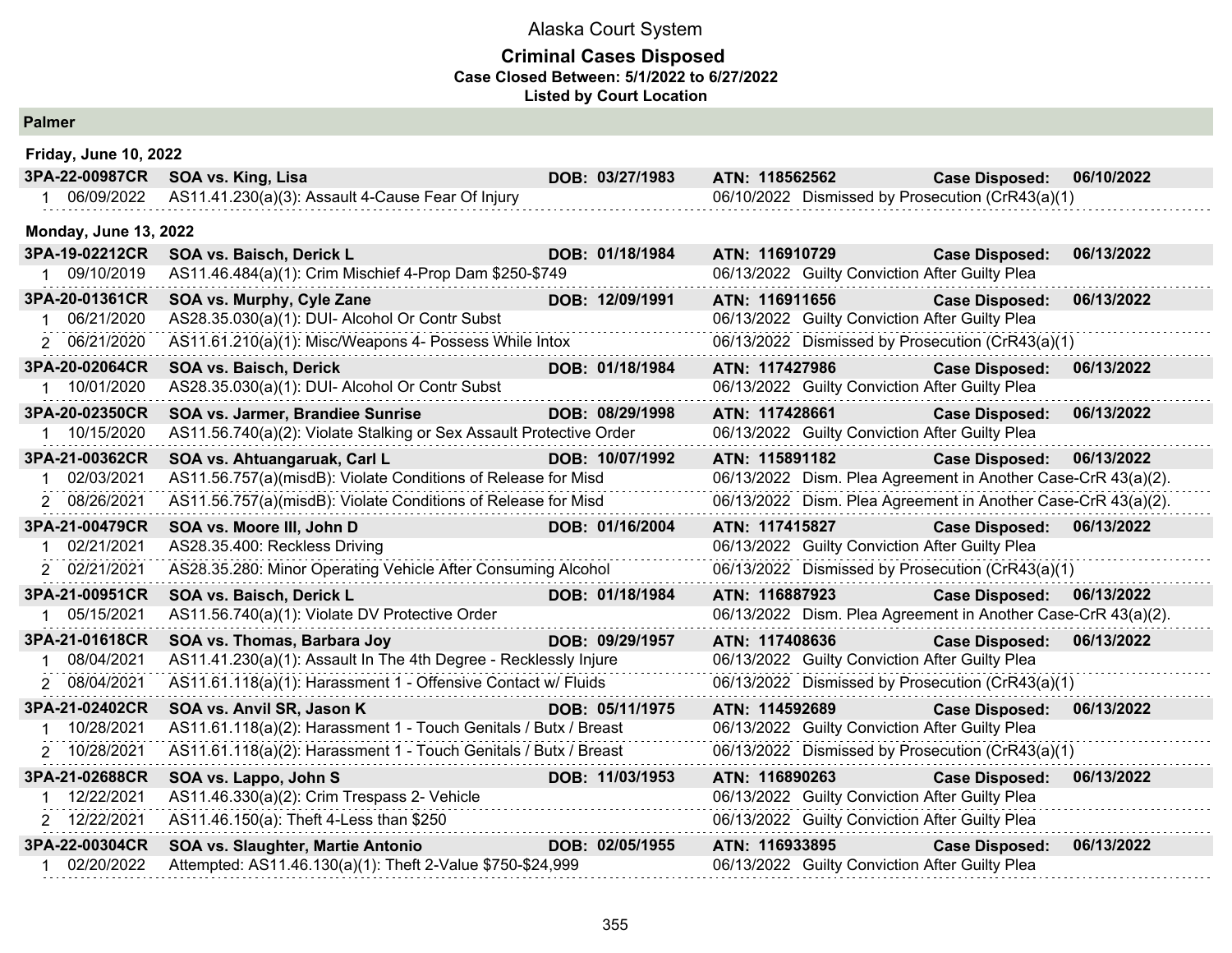### **Criminal Cases Disposed Case Closed Between: 5/1/2022 to 6/27/2022 Listed by Court Location**

| <b>Palmer</b>                                  |                                                                                                                                                      |                 |                                                                  |                                                                                                                             |            |
|------------------------------------------------|------------------------------------------------------------------------------------------------------------------------------------------------------|-----------------|------------------------------------------------------------------|-----------------------------------------------------------------------------------------------------------------------------|------------|
| <b>Monday, June 13, 2022</b>                   |                                                                                                                                                      |                 |                                                                  |                                                                                                                             |            |
| 3PA-22-00558CR<br>1 12/19/2020                 | SOA vs. Huston, Case Ryan<br>AS28.15.291(a)(2): Drive w/Lic Canc/Rev/Sus Prev Conviction                                                             | DOB: 10/19/1988 | ATN: 116914725<br>06/13/2022 Guilty Conviction After Guilty Plea | <b>Case Disposed:</b>                                                                                                       | 06/13/2022 |
| 3PA-22-00957CR<br>1 06/02/2022                 | SOA vs. Tuisaua, Tagaloalagi A<br>AS11.46.360(a)(1): Vehicle Theft 1-Take Veh, Air Or Wtrcrft                                                        | DOB: 09/05/1998 | ATN: 117397467<br>06/17/2022 Charge Refiled                      | <b>Case Disposed:</b>                                                                                                       | 06/13/2022 |
| 3PA-22-00986CR<br>1 04/27/2022                 | SOA vs. Hockema, Jeret Roy<br>AS11.46.140(a)(1): Theft 3-Value \$250-\$749                                                                           | DOB: 11/13/1994 | ATN: 116938395<br>06/13/2022 Guilty Conviction After Guilty Plea | <b>Case Disposed:</b>                                                                                                       | 06/13/2022 |
| 3PA-22-00996CR<br>06/12/2022                   | SOA vs. Burke, Gary Wendell<br>AS11.41.230(a)(1): Assault In The 4th Degree - Recklessly Injure                                                      | DOB: 01/01/1956 | ATN: 118561446                                                   | <b>Case Disposed:</b><br>06/13/2022 Dismissed by Prosecution (CrR43(a)(1)                                                   | 06/13/2022 |
| 3PA-22-00998CR<br>1 06/12/2022                 | SOA vs. Paquette, Paul J<br>AS11.46.486(a)(2): Criminal Mischief 5-Damage Under \$250                                                                | DOB: 10/01/1963 | ATN: 118562643                                                   | <b>Case Disposed:</b><br>06/13/2022 Dismissed by Prosecution (CrR43(a)(1)                                                   | 06/13/2022 |
| Tuesday, June 14, 2022                         |                                                                                                                                                      |                 |                                                                  |                                                                                                                             |            |
| 3PA-21-00109CR<br>1 01/15/2021                 | SOA vs. Powell, Logan Taylor<br>AS28.22.011: No Motor Vehicle Liability Insurance                                                                    | DOB: 07/22/1995 | ATN: 116419977                                                   | <b>Case Disposed:</b><br>06/14/2022 Dismissed by Prosecution (CrR43(a)(1)                                                   | 06/14/2022 |
| 3PA-21-01525CR<br>1 06/25/2021                 | SOA vs. Skoog, Therron<br>AS11.61.110(a)(6): Disord Conduct- Create Hazard Condition                                                                 | DOB: 12/10/1985 | ATN: 117952497                                                   | <b>Case Disposed:</b><br>06/14/2022 Dismissed by Prosecution (CrR43(a)(1)                                                   | 06/14/2022 |
| 3PA-22-00479CR<br>1 03/27/2022                 | SOA vs. Lusby, Amy Heather<br>AS11.41.230(a)(3): Assault 4-Cause Fear Of Injury                                                                      | DOB: 04/24/1979 | ATN: 116932356                                                   | <b>Case Disposed:</b><br>06/14/2022 Dismissed by Prosecution (CrR43(a)(1)                                                   | 06/14/2022 |
| 2 03/27/2022<br>3PA-22-00553CR<br>1 09/13/2021 | AS11.41.230(a)(1): Assault In The 4th Degree - Recklessly Injure<br>SOA vs. Elton, Joseph James<br>AS28.22.011: No Motor Vehicle Liability Insurance | DOB: 04/29/1995 | ATN: 117953343                                                   | 06/14/2022 Dismissed by Prosecution (CrR43(a)(1)<br><b>Case Disposed:</b><br>06/14/2022 Guilty Conviction After Guilty Plea | 06/14/2022 |
| 3PA-22-00573CR<br>1 03/08/2022                 | SOA vs. Holderby, Ty Davis<br>AS28.10.481: Improper Use Of Regis/Title/Plates                                                                        | DOB: 04/25/1978 | ATN: 117394893                                                   | <b>Case Disposed:</b><br>06/14/2022 Guilty Conviction After Guilty Plea                                                     | 06/14/2022 |
| 3PA-22-00804CR<br>1 05/15/2022                 | SOA vs. Bronson, Nathaniel J<br>AS11.41.230(a)(3): Assault 4-Cause Fear Of Injury                                                                    | DOB: 07/29/1991 | ATN: 116937234                                                   | <b>Case Disposed:</b><br>06/14/2022 Dismissed by Prosecution (CrR43(a)(1)                                                   | 06/14/2022 |
| 3PA-93-01123CR<br>1 06/19/1993                 | SOA vs. Knox, James<br>5AAC61.017(a): King Salmon Record Required (Susitna-West Cook Inlet)                                                          | DOB: 06/23/1974 | ATN: 111111111                                                   | <b>Case Disposed:</b><br>06/14/2022 Dismissed by Prosecution (CrR43(a)(1)                                                   | 06/14/2022 |
| Wednesday, June 15, 2022                       |                                                                                                                                                      |                 |                                                                  |                                                                                                                             |            |
|                                                | 3PA-20-01798CR SOA vs. Leite, Patrick J                                                                                                              | DOB: 10/07/1991 | ATN: 117476658                                                   | <b>Case Disposed:</b>                                                                                                       | 06/15/2022 |

| 3PA-20-01798CR SOA VS. Leite, Patrick J                                       | DOB: 10/07/1991 | AIN: 11/4/6658                                   | Case Disposed:  06/15/2022                                    |  |
|-------------------------------------------------------------------------------|-----------------|--------------------------------------------------|---------------------------------------------------------------|--|
| $01/09/2020$ AS11.41.230(a)(1): Assault In The 4th Degree - Recklessly Injure |                 | 06/15/2022 Dismissed by Prosecution (CrR43(a)(1) |                                                               |  |
| 3PA-20-02490CR SOA vs. Showalter, Alicia Mercedes                             | DOB: 09/16/2000 | ATN: 117442683                                   | Case Disposed: 06/15/2022                                     |  |
| 11/15/2020 AS11.51.210(a)(1): Endang Vuln Adult 2- By Legal Caretkr           |                 |                                                  | 06/15/2022 Dism. After Suspend Entry of Judgment-CrR 43(b)(2) |  |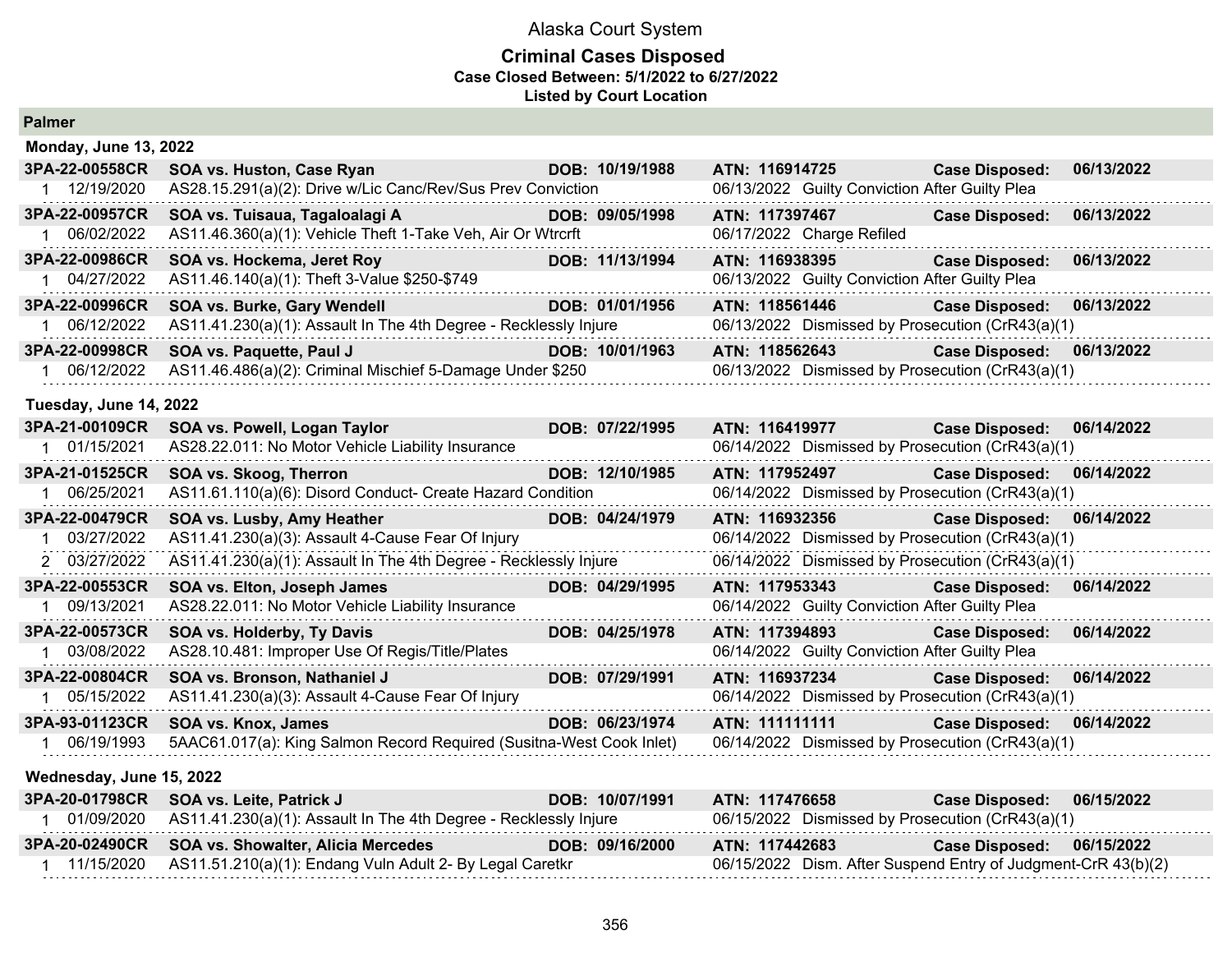#### **Criminal Cases Disposed Case Closed Between: 5/1/2022 to 6/27/2022 Listed by Court Location**

| <b>Palmer</b>                  |                                                                    |                 |                                                               |                       |            |
|--------------------------------|--------------------------------------------------------------------|-----------------|---------------------------------------------------------------|-----------------------|------------|
| Wednesday, June 15, 2022       |                                                                    |                 |                                                               |                       |            |
| 3PA-21-02430CR                 | SOA vs. Katulski, Anthony Joseph                                   | DOB: 02/05/1998 | ATN: 117416106                                                | <b>Case Disposed:</b> | 06/15/2022 |
| 11/20/2021                     | AS11.41.230(a)(1): Assault In The 4th Degree - Recklessly Injure   |                 | 06/15/2022 Dismissed by Prosecution (CrR43(a)(1)              |                       |            |
| 2 12/29/2021                   | AS11.56.757(a)(misdB): Violate Conditions of Release for Misd      |                 | 06/15/2022 Dismissed by Prosecution (CrR43(a)(1)              |                       |            |
| 3PA-21-02725CR                 | SOA vs. Malyk, Roman                                               | DOB: 07/24/1989 | ATN: 117401724                                                | <b>Case Disposed:</b> | 06/15/2022 |
| 09/19/2021<br>1                | AS11.46.140(a)(1): Theft 3-Value \$250-\$749                       |                 | 06/15/2022 Dismissed by Prosecution (CrR43(a)(1)              |                       |            |
| Thursday, June 16, 2022        |                                                                    |                 |                                                               |                       |            |
| 3PA-16-02535CR                 | SOA vs. Young, Trista Elena                                        | DOB: 10/02/1968 | ATN: 115605657                                                | <b>Case Disposed:</b> | 06/16/2022 |
| 1 10/26/2016                   | AS11.46.140(a)(1): Theft 3-Value \$250-\$999                       |                 | 06/16/2022 Dismissed by Prosecution (CrR43(a)(1)              |                       |            |
| 3PA-19-00724CR                 | SOA vs. Rice, Dwight L                                             | DOB: 07/14/1980 | ATN: 115110774                                                | <b>Case Disposed:</b> | 06/16/2022 |
| 09/14/2018                     | AS11.41.230(a)(1): Assault In The 4th Degree - Recklessly Injure   |                 | 06/16/2022 Dismissed by Prosecution (CrR43(a)(1)              |                       |            |
| 3PA-19-01559CR                 | SOA vs. Whitney, Paige Nicole                                      | DOB: 11/22/1991 | ATN: 116428122                                                | <b>Case Disposed:</b> | 06/16/2022 |
| 1 06/19/2019                   | AS11.46.330(a)(1): Crim Trespass 2- Upon Premises                  |                 | 06/16/2022 Dismissed by Prosecution (CrR43(a)(1)              |                       |            |
| 3PA-19-02471CR                 | <b>SOA vs. Whitney, Paige Nicole</b>                               | DOB: 11/22/1991 | ATN: 115105815                                                | <b>Case Disposed:</b> | 06/16/2022 |
| 10/03/2019<br>$\mathbf 1$      | AS11.71.040(a)(12): MICS4-Prev Convic MICS5 Preceding 10 yrs       |                 | 06/16/2022 Dism. Plea Agreement in Another Case-CrR 43(a)(2). |                       |            |
| 2 10/03/2019                   | AS11.71.040(a)(12): MICS4-Prev Convic MICS5 Preceding 10 yrs       |                 | 06/16/2022 Dism. Plea Agreement in Another Case-CrR 43(a)(2). |                       |            |
| 3 10/22/2020                   | AS11.56.757(a)(misdA): Violate Condition of Release for Felony     |                 | 06/16/2022 Dism. Plea Agreement in Another Case-CrR 43(a)(2). |                       |            |
| 3PA-19-02913CR                 | SOA vs. Lisenbee-Pate, Deanna Darlene                              | DOB: 04/24/1964 | ATN: 116409717                                                | <b>Case Disposed:</b> | 06/16/2022 |
| 12/09/2019<br>1                | AS11.61.110(a)(2): Disord Conduct-Loud Noise, Publ/Priv            |                 | 03/16/2022 Guilty Conviction After Guilty Plea                |                       |            |
| 2 12/09/2019                   | AS11.56.700(a)(1): Resist/Interfere Arrest-By Force                |                 | 03/16/2022 Dismissed by Prosecution (CrR43(a)(1)              |                       |            |
| 3PA-20-00334CR                 | SOA vs. Whitney, Paige Nicole                                      | DOB: 11/22/1991 | ATN: 115103574                                                | <b>Case Disposed:</b> | 06/16/2022 |
| 01/19/2020                     | AS11.71.021(a)(1): MICS 2-Mfr/Deliver IA                           |                 | 06/16/2022 Dism. Plea Agreement in Another Case-CrR 43(a)(2). |                       |            |
| 2 01/19/2020                   | AS11.71.040(a)(12): MICS4-Prev Convic MICS5 Preceding 10 yrs       |                 | 06/16/2022 Dism. Plea Agreement in Another Case-CrR 43(a)(2). |                       |            |
| 3PA-20-01664CR                 | SOA vs. Whitney, Paige Nicole                                      | DOB: 11/22/1991 | ATN: 117445464                                                | <b>Case Disposed:</b> | 06/16/2022 |
| 08/19/2020                     | AS11.56.800(a)(1)(B)(ii): False Info/Rpt- ID When Cited, Srvd Wrnt |                 | 06/16/2022 Dism. Plea Agreement in Another Case-CrR 43(a)(2). |                       |            |
| 3PA-20-02621CR                 | SOA vs. Watkins, Jason                                             | DOB: 07/16/2000 | ATN: 108653292                                                | <b>Case Disposed:</b> | 06/16/2022 |
| 05/15/2020<br>1                | AS11.51.130: Contributing To Delinquency Of Minor                  |                 | 06/16/2022 Guilty Conviction After Guilty Plea                |                       |            |
| 2 05/15/2020                   | AS11.51.130: Contributing To Delinquency Of Minor                  |                 | 06/16/2022 Dismissed by Prosecution (CrR43(a)(1)              |                       |            |
| 3PA-21-00790CR<br>1 02/26/2021 | SOA vs. McMullen, Daniel                                           | DOB: 04/20/1979 | ATN: 117951975                                                | <b>Case Disposed:</b> | 06/16/2022 |
|                                | AS28.35.030(a)(1): DUI- Alcohol Or Contr Subst                     |                 | 06/16/2022 Guilty Conviction After Guilty Plea                |                       |            |
| 3PA-21-01394CR                 | SOA vs. Sayer, Jordan Eugene                                       | DOB: 09/27/1993 | ATN: 116941959                                                | <b>Case Disposed:</b> | 06/16/2022 |
| 06/01/2021                     | AS28.22.011: No Motor Vehicle Liability Insurance                  |                 | 06/16/2022 Dismissed by Prosecution (CrR43(a)(1)              |                       |            |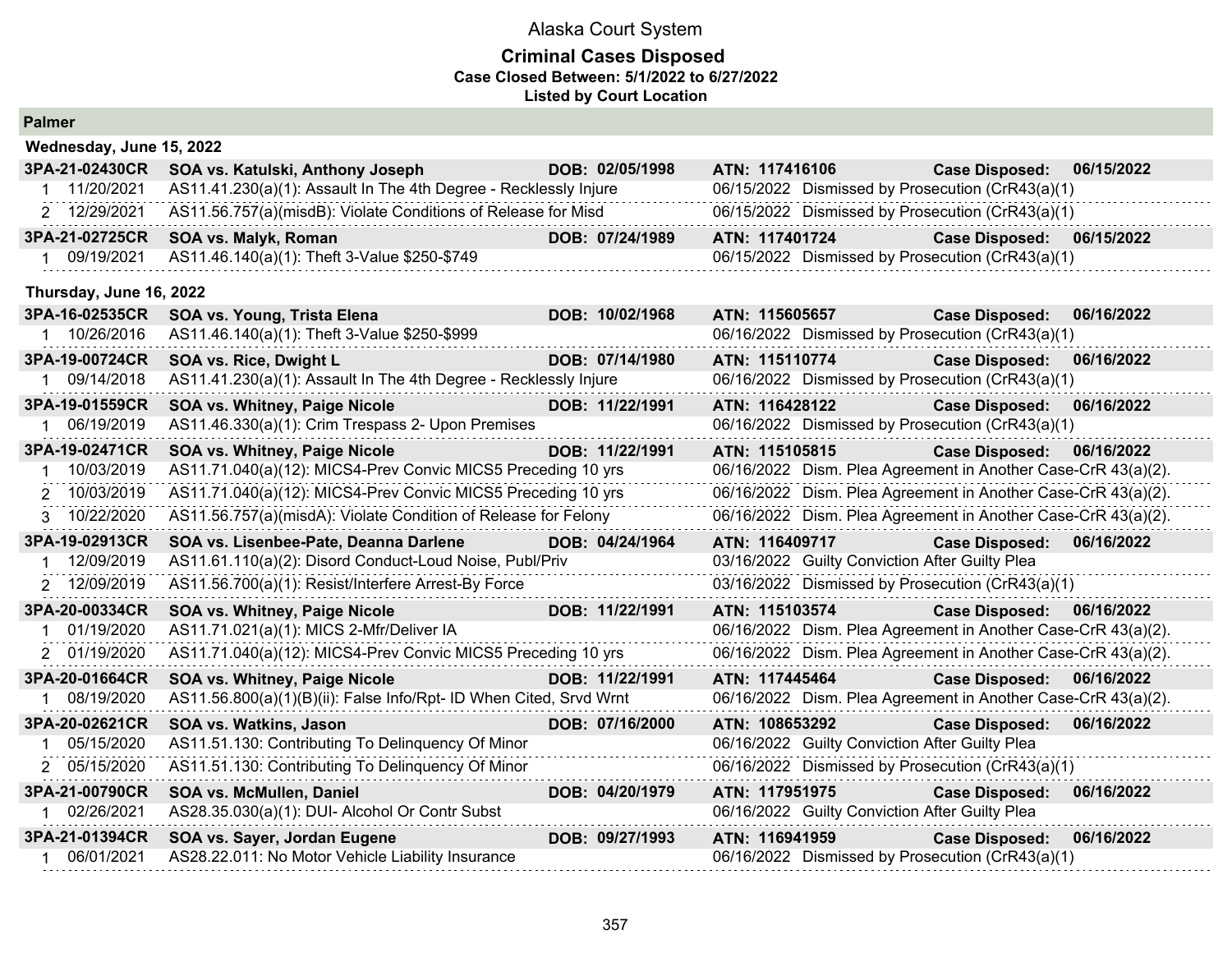#### **Criminal Cases Disposed Case Closed Between: 5/1/2022 to 6/27/2022 Listed by Court Location**

|        | Thursday, June 16, 2022      |                                                                     |                 |                |                                                |                                                               |            |
|--------|------------------------------|---------------------------------------------------------------------|-----------------|----------------|------------------------------------------------|---------------------------------------------------------------|------------|
|        | 3PA-21-01632CR               | SOA vs. Bowles, Ivie J                                              | DOB: 03/24/2000 | ATN: 115505505 |                                                | <b>Case Disposed:</b>                                         | 06/16/2022 |
|        | 08/07/2021                   | Attempted: AS11.56.770(a)(1): Hinder Prosecution 1- Or Apprehension |                 |                |                                                | 06/16/2022 Dism. Plea Agreement in Another Case-CrR 43(a)(2). |            |
|        | 3PA-21-01659CR               | SOA vs. Bowles, Ivie June                                           | DOB: 03/24/2000 | ATN: 117404244 |                                                | <b>Case Disposed:</b>                                         | 06/16/2022 |
|        | 07/05/2021                   | AS28.35.030(a)(1): DUI- Alcohol Or Contr Subst                      |                 |                | 06/16/2022 Guilty Conviction After Guilty Plea |                                                               |            |
| $^{2}$ | 09/23/2021                   | AS11.56.757(a)(misdB): Violate Conditions of Release for Misd       |                 |                | 06/16/2022 Guilty Conviction After Guilty Plea |                                                               |            |
| 3      | 12/13/2021                   | AS11.56.757(a)(misdB): Violate Conditions of Release for Misd       |                 |                |                                                | 06/16/2022 Dismissed by Prosecution (CrR43(a)(1)              |            |
| 4      | 03/16/2022                   | AS11.56.757(a)(misdB): Violate Conditions of Release for Misd       |                 |                |                                                | 06/16/2022 Dismissed by Prosecution (CrR43(a)(1)              |            |
| 5      | 03/21/2022                   | AS11.56.757(a)(misdB): Violate Conditions of Release for Misd       |                 |                |                                                | 06/16/2022 Dismissed by Prosecution (CrR43(a)(1)              |            |
| 6      | 06/01/2022                   | AS11.56.757(a)(misdB): Violate Conditions of Release for Misd       |                 |                |                                                | 06/16/2022 Dismissed by Prosecution (CrR43(a)(1)              |            |
|        | 3PA-21-02188CR               | SOA vs. Knecht, Conner L                                            | DOB: 01/22/2002 | ATN: 117405108 |                                                | <b>Case Disposed:</b>                                         | 06/16/2022 |
|        | 09/03/2021                   | AS28.35.030(a)(1): DUI- Alcohol Or Contr Subst                      |                 |                | 06/16/2022 Guilty Conviction After Guilty Plea |                                                               |            |
| 2      | 09/03/2021                   | AS28.35.032(a): Refuse To Submit To Chemical Test                   |                 |                |                                                | 06/16/2022 Dismissed by Prosecution (CrR43(a)(1)              |            |
| 3      | 09/03/2021                   | AS28.35.280: Minor Operating Vehicle After Consuming Alcohol        |                 |                |                                                | 06/16/2022 Dismissed by Prosecution (CrR43(a)(1)              |            |
|        | 3PA-21-02413CR               | SOA vs. Plummer, Aimee Jean                                         | DOB: 06/02/1976 | ATN: 116889588 |                                                | <b>Case Disposed:</b>                                         | 06/16/2022 |
|        | 11/05/2021                   | AS11.46.150(a): Theft 4-Less than \$250                             |                 |                | 06/16/2022 Guilty Conviction After Guilty Plea |                                                               |            |
|        | 2 11/05/2021                 | AS11.46.320(a)(1): Crim Trespass 1- On Land, Intend Crime           |                 |                |                                                | 06/16/2022 Dismissed by Prosecution (CrR43(a)(1)              |            |
|        | 3PA-21-02680CR               | SOA vs. Latocha, Nicholas Christopher                               | DOB: 12/24/1990 | ATN: 114592131 |                                                | <b>Case Disposed:</b>                                         | 06/16/2022 |
|        | 08/25/2021                   | AS11.46.130(a)(7): Theft 2 - Access Device or ID Document           |                 |                |                                                | 06/16/2022 Dismissed by Prosecution (CrR43(a)(1)              |            |
|        | 2 08/25/2021                 | AS11.46.140(a)(1): Theft 3-Value \$250-\$749                        |                 |                | 06/16/2022 Guilty Conviction After Guilty Plea |                                                               |            |
|        | 08/25/2021                   | AS11.46.285(a)(1)(felC): Fraud Use Stolen Accss Dev/ID \$75-\$24999 |                 |                |                                                | 06/16/2022 Dismissed by Prosecution (CrR43(a)(1)              |            |
|        | 3PA-22-00001AU               | <b>SOA vs. Jacobs, Matthew Harrison</b>                             | DOB: 09/19/2003 | ATN: 117398691 |                                                | <b>Case Disposed:</b>                                         | 06/16/2022 |
|        | 04/09/2022                   | AS28.35.280: Minor Operating Vehicle After Consuming Alcohol        |                 |                | 06/16/2022 Guilty Conviction After Guilty Plea |                                                               |            |
|        | 3PA-22-00273CR               | SOA vs. Jones, Jerome Jonathan                                      | DOB: 04/22/1970 | ATN: 116918541 |                                                | <b>Case Disposed:</b>                                         | 06/16/2022 |
|        | 02/05/2022                   | AS28.15.291(a)(1): Drive w/Lic Canc/Rev/Sus For Crim Offens         |                 |                | 06/16/2022 Guilty Conviction After Guilty Plea |                                                               |            |
|        | 3PA-22-00465CR               | SOA vs. Sayer, Jordan Eugene                                        | DOB: 09/27/1993 | ATN: 116419986 |                                                | <b>Case Disposed:</b>                                         | 06/16/2022 |
|        | 02/16/2022                   | AS11.46.330(a)(2): Crim Trespass 2- Vehicle                         |                 |                |                                                | 06/16/2022 Dismissed by Prosecution (CrR43(a)(1)              |            |
|        | 3PA-22-00640CR               | SOA vs. Michael, Annabelle Rose                                     | DOB: 07/15/1998 | ATN: 116932716 |                                                | <b>Case Disposed:</b>                                         | 06/16/2022 |
|        | 1 04/13/2022                 | AS11.61.110(a)(6): Disord Conduct- Create Hazard Condition          |                 |                |                                                | 06/16/2022 Dism. Plea Agreement in Another Case-CrR 43(a)(2). |            |
|        | <b>Friday, June 17, 2022</b> |                                                                     |                 |                |                                                |                                                               |            |

| 3PA-21-02266CR SOA vs. Mayac, Garrett Jay                                   | DOB: 09/26/1997 | ATN: 116888859                                 | <b>Case Disposed:</b> | 06/17/2022 |
|-----------------------------------------------------------------------------|-----------------|------------------------------------------------|-----------------------|------------|
| 10/24/2021 AS11.41.230(a)(1): Assault In The 4th Degree - Recklessly Injure |                 | 06/17/2022 Guilty Conviction After Guilty Plea |                       |            |

**Monday, June 20, 2022**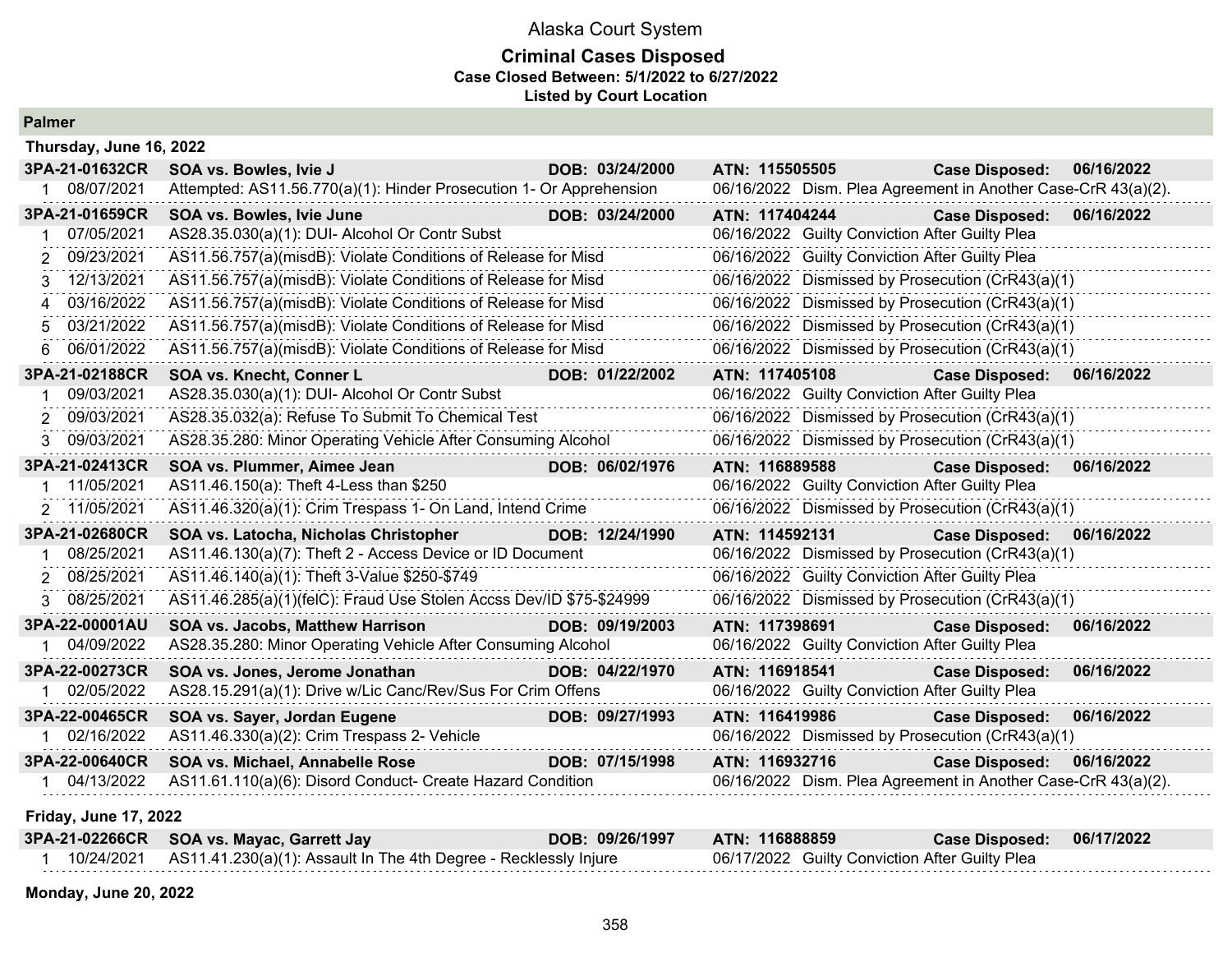## **Criminal Cases Disposed Case Closed Between: 5/1/2022 to 6/27/2022 Listed by Court Location**

| <b>Palmer</b> |
|---------------|
|---------------|

| <b>Monday, June 20, 2022</b> |                                                                  |                 |                                                               |                       |            |
|------------------------------|------------------------------------------------------------------|-----------------|---------------------------------------------------------------|-----------------------|------------|
| 3PA-13-02585CR               | SOA vs. Pletnikoff, Paula M                                      | DOB: 09/13/1993 | ATN: 114113025                                                | <b>Case Disposed:</b> | 06/20/2022 |
| 09/10/2013                   | AS28.22.011: No Motor Vehicle Liability Insurance                |                 | 06/20/2022 Dismissed by Prosecution (CrR43(a)(1)              |                       |            |
| 2 09/17/2015                 | AS11.56.730(c)(2)(A): Failure to Appear on Misd Charge/Conv      |                 | 06/20/2022 Dismissed by Prosecution (CrR43(a)(1)              |                       |            |
| 3PA-19-01010CR               | SOA vs. Bean, Vernon M                                           | DOB: 05/08/1980 | ATN: 115889148                                                | <b>Case Disposed:</b> | 06/20/2022 |
| 1 05/07/2019                 | AS11.56.757(a): Violate Condition Of Release                     |                 | 06/20/2022 Dism. Plea Agreement in Another Case-CrR 43(a)(2). |                       |            |
| 3PA-20-00317CR               | SOA vs. Baisch, Derick Lealen                                    | DOB: 01/18/1984 | ATN: 116913573                                                | <b>Case Disposed:</b> | 06/20/2022 |
| 02/05/2020                   | AS11.46.486(a)(2): Criminal Mischief 5-Damage Under \$250        |                 | 06/20/2022 Dismissed by Prosecution (CrR43(a)(1)              |                       |            |
| 3PA-20-01092CR               | <b>SOA vs. Patton, Thomas</b>                                    | DOB: 08/06/1994 | ATN: 117437814                                                | <b>Case Disposed:</b> | 06/20/2022 |
| 1 05/28/2020                 | AS11.41.230(a)(1): Assault In The 4th Degree - Recklessly Injure |                 | 06/20/2022 Dismissed by Prosecution (CrR43(a)(1)              |                       |            |
| 3PA-21-00353CR               | SOA vs. McDaniel, Colleen M                                      | DOB: 09/24/1955 | ATN: 109317168                                                | <b>Case Disposed:</b> | 06/20/2022 |
| 1 01/02/2021                 | AS28.15.291(a)(2): Drive w/Lic Canc/Rev/Sus Prev Conviction      |                 | 06/20/2022 Dismissed by Prosecution (CrR43(a)(1)              |                       |            |
| 3PA-21-00498CR               | SOA vs. Schaeffer, Cody Wayne                                    | DOB: 07/17/1996 | ATN: 115891209                                                | <b>Case Disposed:</b> | 06/20/2022 |
| 1 03/05/2021                 | AS11.56.757(a)(misdB): Violate Conditions of Release for Misd    |                 | 06/20/2022 Dismissed by Prosecution (CrR43(a)(1)              |                       |            |
| 3PA-21-01701CR               | <b>SOA vs. Reutov, Terenty Gregory</b>                           | DOB: 10/28/1983 | ATN: 117952524                                                | <b>Case Disposed:</b> | 06/20/2022 |
| 1 07/17/2021                 | AS28.15.291(a)(1): Drive w/Lic Canc/Rev/Sus For Crim Offens      |                 | 06/20/2022 Dismissed by Prosecution (CrR43(a)(1)              |                       |            |
| 3PA-21-01921CR               | <b>SOA vs. BAISCH, DERICK</b>                                    | DOB: 01/18/1984 | ATN: 117416286                                                | <b>Case Disposed:</b> | 06/20/2022 |
| 06/19/2021                   | AS11.41.230(a)(3): Assault 4-Cause Fear Of Injury                |                 | 06/20/2022 Dismissed by Prosecution (CrR43(a)(1)              |                       |            |
| 2 06/19/2021                 | AS11.61.110(a)(6): Disord Conduct- Create Hazard Condition       |                 | 06/20/2022 Dismissed by Prosecution (CrR43(a)(1)              |                       |            |
| 3PA-21-02543CR               | SOA vs. Strawn, Kelly Jean                                       | DOB: 05/29/1979 | ATN: 114592887                                                | <b>Case Disposed:</b> | 06/20/2022 |
| 1 12/04/2021                 | AS11.46.140(a)(1): Theft 3-Value \$250-\$749                     |                 | 06/20/2022 Dismissed by Prosecution (CrR43(a)(1)              |                       |            |
| 3PA-22-00043CR               | SOA vs. Worden, Krista N                                         | DOB: 10/17/1988 | ATN: 117394263                                                | <b>Case Disposed:</b> | 06/20/2022 |
| 09/29/2021<br>1.             | AS11.71.050(a)(4): MICS5 Possess Any Amt IA, IIA, IIIA, IVA, VA  |                 | 06/20/2022 Dismissed by Prosecution (CrR43(a)(1)              |                       |            |
| 3PA-22-00482CR               | SOA vs. Wells, Irvin F                                           | DOB: 11/16/1997 | ATN: 116932383                                                | <b>Case Disposed:</b> | 06/20/2022 |
| 1 03/28/2022                 | AS11.41.230(a)(3): Assault 4-Cause Fear Of Injury                |                 | 06/20/2022 Dismissed by Prosecution (CrR43(a)(1)              |                       |            |
| 3PA-22-00500CR               | SOA vs. Sweeney, Rosebud L                                       | DOB: 10/30/1990 | ATN: 116932437                                                | <b>Case Disposed:</b> | 06/20/2022 |
| 04/01/2022                   | AS11.46.330(a)(1): Crim Trespass 2- Upon Premises                |                 | 06/20/2022 Dismissed by Prosecution (CrR43(a)(1)              |                       |            |
| 2 04/01/2022                 | AS11.61.110(a)(3): Disord Conduct-Refuse To Disperse             | .               | 06/20/2022 Dismissed by Prosecution (CrR43(a)(1)              |                       |            |
| 3PA-22-00700CR               | SOA vs. Sweeney, Rosebud L                                       | DOB: 10/30/1990 | ATN: 116890443                                                | <b>Case Disposed:</b> | 06/20/2022 |
| 04/29/2022                   | AS11.46.330(a)(1): Crim Trespass 2- Upon Premises                |                 | 06/20/2022 Dismissed by Prosecution (CrR43(a)(1)              |                       |            |
| 2 04/29/2022                 | AS11.61.110(a)(3): Disord Conduct-Refuse To Disperse             |                 | 06/20/2022 Dismissed by Prosecution (CrR43(a)(1)              |                       |            |
| 3PA-22-01038CR               | SOA vs. Johnson, Kathleen                                        | DOB: 11/20/1975 | ATN: 118562832                                                | <b>Case Disposed:</b> | 06/20/2022 |
| 06/20/2022                   | AS11.61.110(a)(6): Disord Conduct- Create Hazard Condition       |                 | 06/20/2022 Dismissed by Prosecution (CrR43(a)(1)              |                       |            |
|                              |                                                                  |                 |                                                               |                       |            |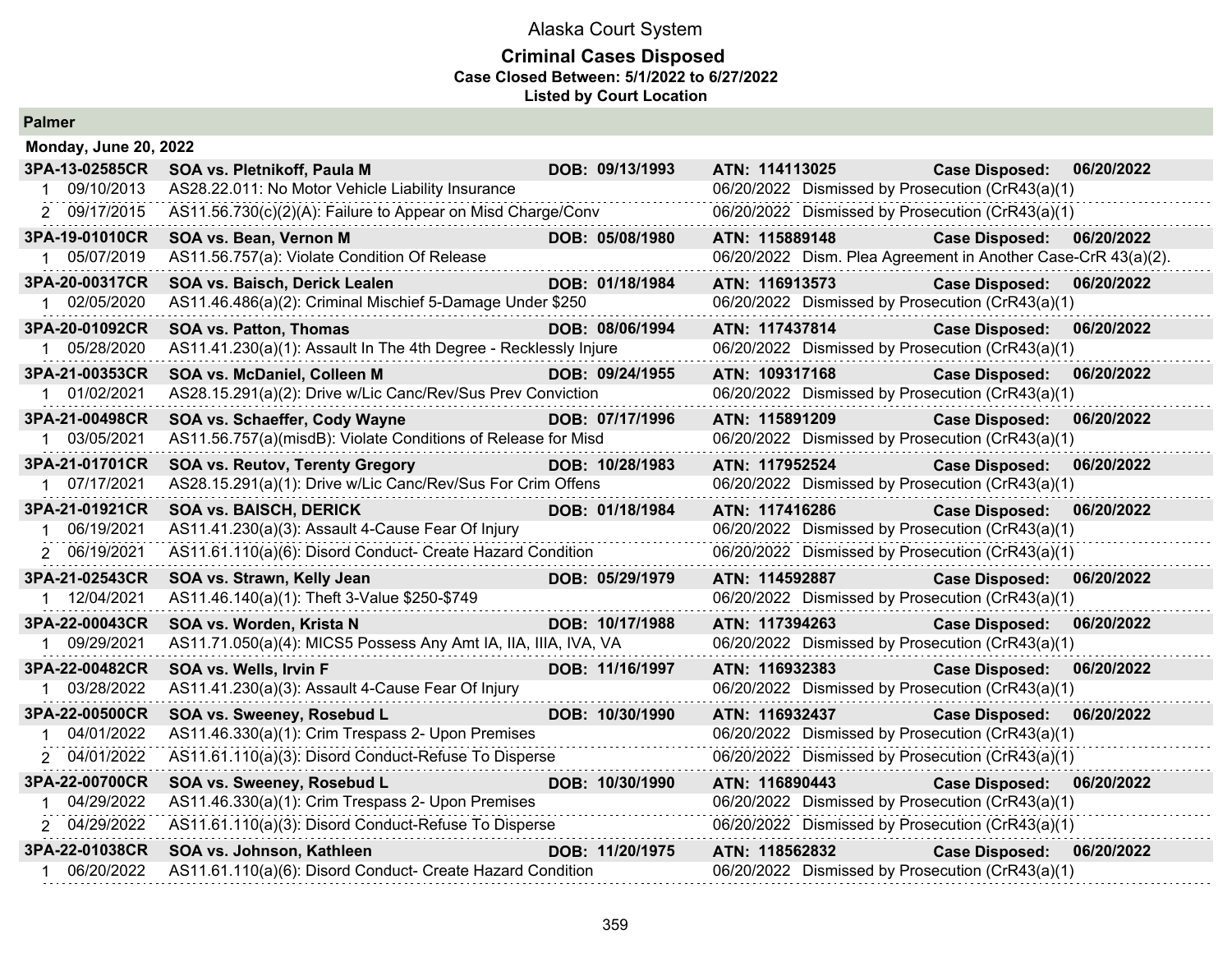## **Criminal Cases Disposed Case Closed Between: 5/1/2022 to 6/27/2022 Listed by Court Location**

|  |  | <b>Palmer</b> |
|--|--|---------------|
|--|--|---------------|

| Tuesday, June 21, 2022 |                                                                    |                 |                                                  |                           |            |  |  |
|------------------------|--------------------------------------------------------------------|-----------------|--------------------------------------------------|---------------------------|------------|--|--|
|                        | 3PA-18-02188CR SOA vs. Koehler, Mark A                             | DOB: 07/20/1966 | ATN: 115104114                                   | <b>Case Disposed:</b>     | 06/21/2022 |  |  |
|                        | 03/03/2018 AS11.46.484(a)(1): Crim Mischief 4-Prop Dam \$250-\$749 |                 | 06/08/2022 Guilty After Trial                    |                           |            |  |  |
| 3PA-21-00850CR         | SOA vs. Wiseman, Heather Dawn                                      | DOB: 02/11/1988 | ATN: 117412425                                   | Case Disposed: 06/21/2022 |            |  |  |
| 04/30/2021             | AS11.41.230(a)(1): Assault In The 4th Degree - Recklessly Injure   |                 | 06/21/2022 Dismissed by Prosecution (CrR43(a)(1) |                           |            |  |  |

#### **Wednesday, June 22, 2022**

| 3PA-22-00992CR SOA vs. Todd, Elijah P                                  | DOB: 06/17/1983 | ATN: 118562589                                             | Case Disposed: 06/22/2022 |  |
|------------------------------------------------------------------------|-----------------|------------------------------------------------------------|---------------------------|--|
| $06/10/2022$ AS11.46.130(a)(7): Theft 2 - Access Device or ID Document |                 | 06/22/2022 Dismiss-Delay in SupCt Transfer CrR5(e)43(b)(1) |                           |  |
| 2 06/10/2022 AS11.46.130(a)(7): Theft 2 - Access Device or ID Document |                 | 06/22/2022 Dismiss-Delay in SupCt Transfer CrR5(e)43(b)(1) |                           |  |
| 3 06/10/2022 AS11.46.130(a)(7): Theft 2 - Access Device or ID Document |                 | 06/22/2022 Dismiss-Delay in SupCt Transfer CrR5(e)43(b)(1) |                           |  |
| 4 06/10/2022 AS11.46.130(a)(7): Theft 2 - Access Device or ID Document |                 | 06/22/2022 Dismiss-Delay in SupCt Transfer CrR5(e)43(b)(1) |                           |  |

#### **Thursday, June 23, 2022**

| 3PA-21-02378CR | SOA vs. Hendrix, Bob W                                                  | DOB: 11/08/1984 | ATN: 116889678                                   | 06/23/2022<br><b>Case Disposed:</b> |
|----------------|-------------------------------------------------------------------------|-----------------|--------------------------------------------------|-------------------------------------|
| 11/10/2021     | AS11.41.230(a)(3): Assault 4-Cause Fear Of Injury                       |                 | 06/23/2022 Dismissed by Prosecution (CrR43(a)(1) |                                     |
|                | 2 11/10/2021 AS11.61.110(a)(2): Disord Conduct-Loud Noise, Publ/Priv    |                 | 06/23/2022 Guilty Conviction After Guilty Plea   |                                     |
|                | 3 11/10/2021 AS11.56.700(a)(3): Resist/Interfere Arrest- Risk Of Injury |                 | 06/23/2022 Dismissed by Prosecution (CrR43(a)(1) |                                     |
|                | 4 11/10/2021 AS11.61.110(a)(5): Disord Conduct-Challenge To Fight       |                 | 06/23/2022 Dismissed by Prosecution (CrR43(a)(1) |                                     |
| 3PA-22-00622CR | SOA vs. Seavey JR, John Algy                                            | DOB: 07/16/1987 | ATN: 117409464                                   | 06/23/2022<br><b>Case Disposed:</b> |
| 05/20/2021     | AS11.46.484(a)(1): Crim Mischief 4-Prop Dam \$250-\$749                 |                 | 06/23/2022 Dismissed by Prosecution (CrR43(a)(1) |                                     |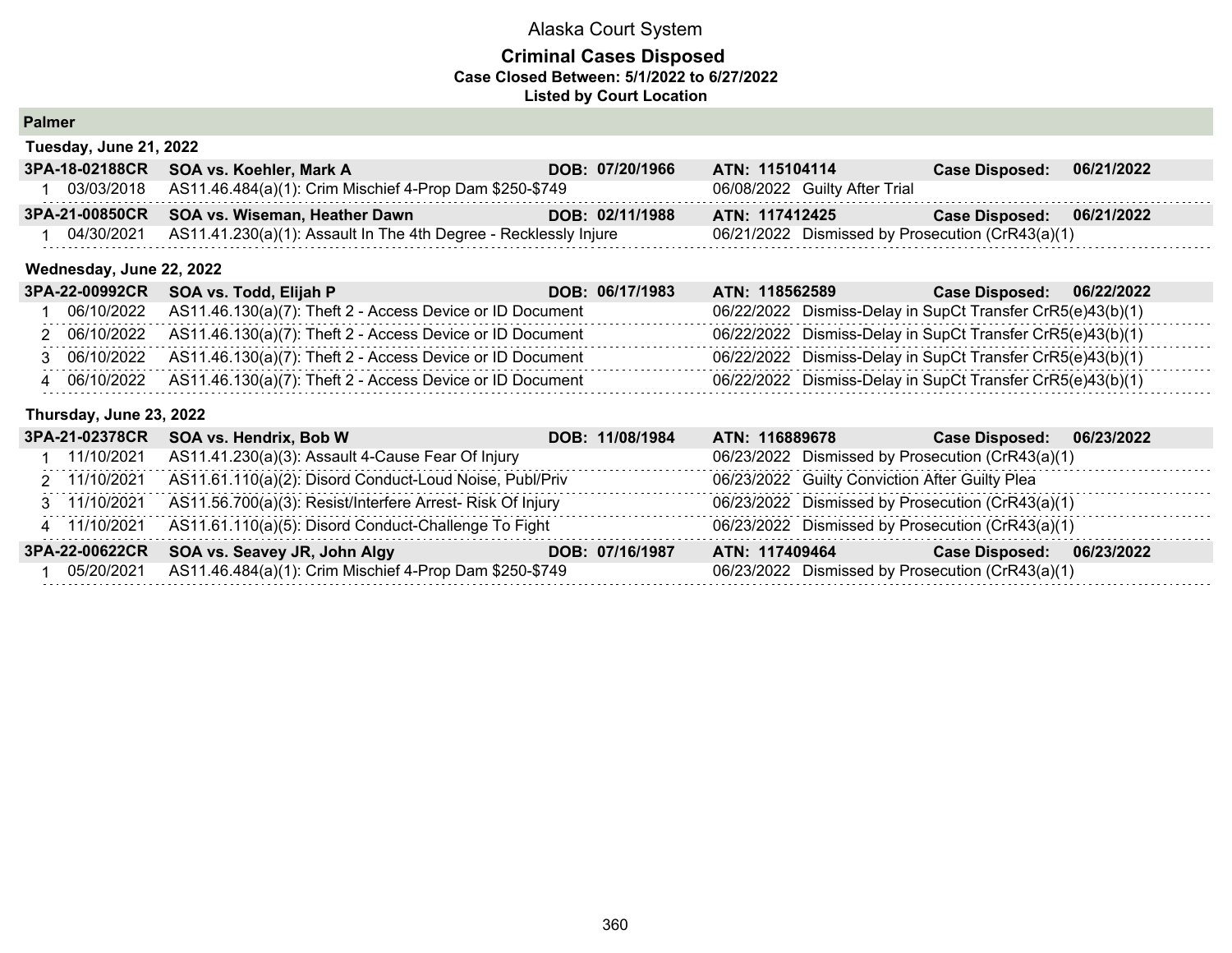| <b>Petersburg</b>                   |                                                                  |                 |                                                    |                       |            |
|-------------------------------------|------------------------------------------------------------------|-----------------|----------------------------------------------------|-----------------------|------------|
| Wednesday, May 4, 2022              |                                                                  |                 |                                                    |                       |            |
| 1PE-22-00006CR                      | SOA vs. Drury, Donald R                                          | DOB: 07/01/1983 | ATN: 117123786                                     | <b>Case Disposed:</b> | 05/04/2022 |
| 01/28/2022                          | AS11.41.230(a)(3): Assault 4-Cause Fear Of Injury                |                 | 05/04/2022 Dismissed by Prosecution (CrR43(a)(1)   |                       |            |
| 2 01/28/2022                        | AS11.61.210(a)(1): Misc/Weapons 4- Possess While Intox           |                 | 05/04/2022 Guilty Conviction After Guilty Plea     |                       |            |
| <b>Monday, May 23, 2022</b>         |                                                                  |                 |                                                    |                       |            |
| 1PE-21-00019CR                      | <b>SOA vs. Creek, Dustin</b>                                     | DOB: 12/26/1989 | ATN: 117122967                                     | <b>Case Disposed:</b> | 05/23/2022 |
| 02/07/2021                          | AS11.41.220(a)(1)(A): Assault 3- Cause Fear Of Injury w/ Weap    |                 | 05/23/2022 Dismissed by Prosecution (CrR43(a)(1)   |                       |            |
| 2 02/07/2021                        | AS11.56.700(a)(1): Resist/Interfere Arrest-By Force              |                 | 05/23/2022 Guilty Conviction After Guilty Plea     |                       |            |
| 3 02/07/2021                        | AS11.41.220(a)(1)(A): Assault 3- Cause Fear Of Injury w/ Weap    |                 | 05/23/2022 Dismissed by Prosecution (CrR43(a)(1)   |                       |            |
| Wednesday, May 25, 2022             |                                                                  |                 |                                                    |                       |            |
| 1PE-22-00032CR                      | <b>SOA vs. Tatizian, Arsen</b>                                   | DOB: 04/24/1991 | ATN: 117124038                                     | <b>Case Disposed:</b> | 05/25/2022 |
| 1 05/03/2022                        | AS28.35.145(a): Fail To Stop For Schoolbus                       |                 | 05/25/2022 Guilty Conviction After No Contest Plea |                       |            |
| Tuesday, June 7, 2022               |                                                                  |                 |                                                    |                       |            |
| 1PE-22-00030CR                      | SOA vs. Loucks, Philip Lee                                       | DOB: 01/25/1954 | ATN: 116675658                                     | <b>Case Disposed:</b> | 06/07/2022 |
| 1 05/07/2022                        | AS28.35.080(a): Fail Giving Immediate Notice of Accident         |                 | 06/07/2022 Guilty Conviction After Guilty Plea     |                       |            |
| Thursday, June 9, 2022              |                                                                  |                 |                                                    |                       |            |
| 1PE-22-00011CR                      | SOA vs. Collins, Gerriann Regina                                 | DOB: 02/20/1993 | ATN: 117123849                                     | <b>Case Disposed:</b> | 06/09/2022 |
| 1 02/09/2022                        | AS11.46.140(a)(1): Theft 3-Value \$250-\$749                     |                 | 06/09/2022 Dismissed by Prosecution (CrR43(a)(1)   |                       |            |
| <b>Monday, June 20, 2022</b>        |                                                                  |                 |                                                    |                       |            |
| 1PE-21-00089CR                      | SOA vs. Thomassen, Troy R                                        | DOB: 02/08/1974 | ATN: 117698616                                     | <b>Case Disposed:</b> | 06/20/2022 |
| 08/15/2021<br>1                     | AS16.05.680: Commercial Fishing - Unlawful Practices-1st Off     |                 |                                                    |                       |            |
| Tuesday, June 21, 2022              |                                                                  |                 |                                                    |                       |            |
| 1PE-21-00120CR                      | SOA vs. Anniskett, Priscilla Marie                               | DOB: 11/17/1998 | ATN: 117123696                                     | <b>Case Disposed:</b> | 06/21/2022 |
| 12/26/2021                          | AS11.41.230(a)(1): Assault In The 4th Degree - Recklessly Injure |                 | 06/21/2022 Dismissed by Prosecution (CrR43(a)(1)   |                       |            |
| 12/26/2021<br>$\mathbf{2}^{\prime}$ | AS11.61.118(a)(2): Harassment 1 - Touch Genitals / Butx / Breast |                 | 06/21/2022 Dismissed by Prosecution (CrR43(a)(1)   |                       |            |
| 3 12/26/2021                        | AS11.46.486(a)(1): Criminal Mischief 5 - Tamper w/ Property      |                 | 06/21/2022 Guilty Conviction After Guilty Plea     |                       |            |
| 4 12/26/2021                        | AS11.46.486(a)(2): Criminal Mischief 5-Damage Under \$250        |                 | 06/21/2022 Dismissed by Prosecution (CrR43(a)(1)   |                       |            |
| 5 12/26/2021                        | AS11.46.486(a)(2): Criminal Mischief 5-Damage Under \$250        |                 | 06/21/2022 Dismissed by Prosecution (CrR43(a)(1)   |                       |            |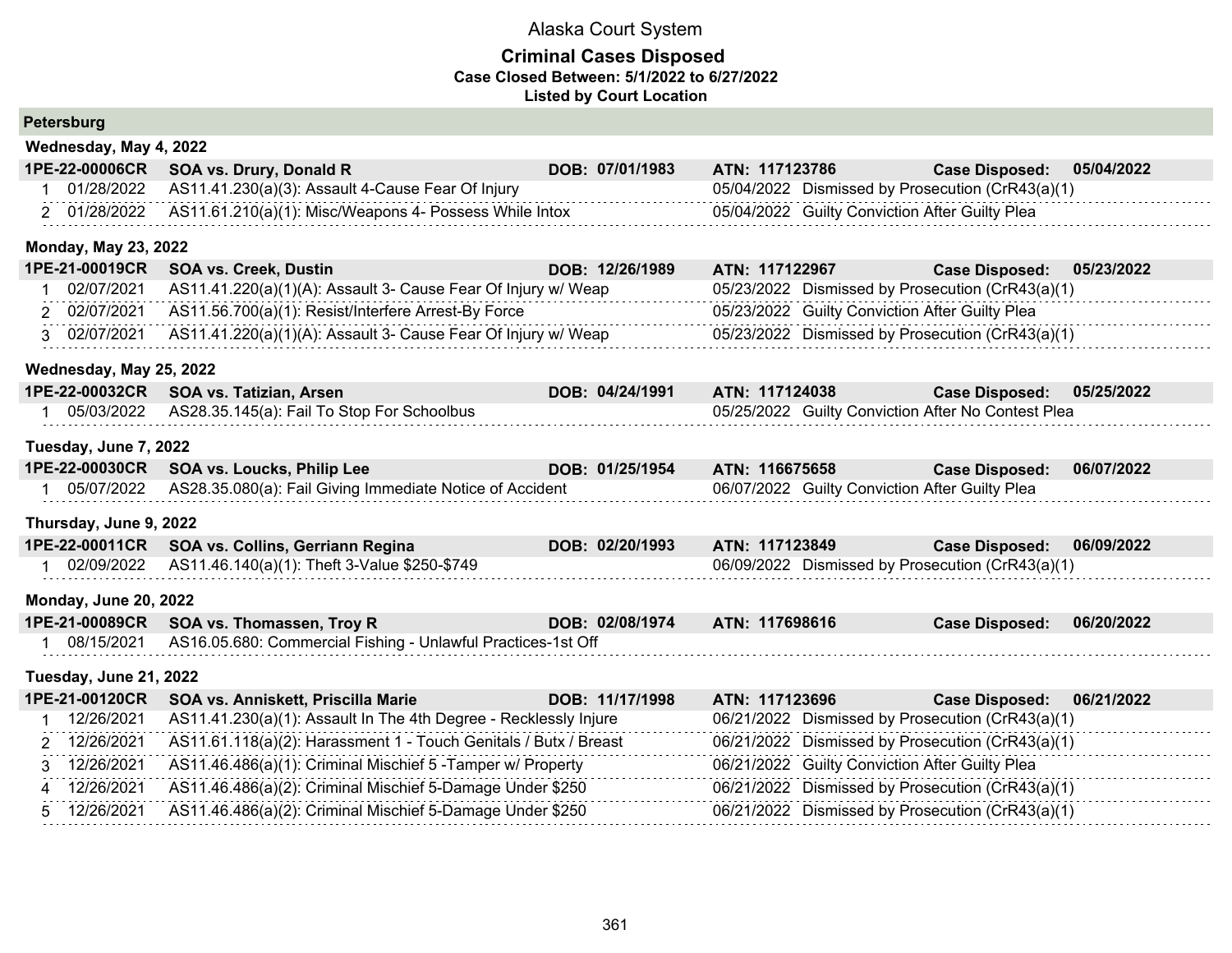#### **Criminal Cases Disposed Case Closed Between: 5/1/2022 to 6/27/2022 Listed by Court Location**

| <b>Prince of Wales</b> |  |  |
|------------------------|--|--|
|------------------------|--|--|

| <b>Monday, May 2, 2022</b> |                                                                  |                 |                                                               |                       |            |
|----------------------------|------------------------------------------------------------------|-----------------|---------------------------------------------------------------|-----------------------|------------|
| 1PW-22-00058CR             | SOA vs. Peratrovich III, Alva Percy                              | DOB: 11/30/1981 | ATN: 117053451                                                | <b>Case Disposed:</b> | 05/02/2022 |
| 03/05/2022                 | AS28.22.011: No Motor Vehicle Liability Insurance                |                 | 05/02/2022 Dismissed by Prosecution (CrR43(a)(1)              |                       |            |
| 1PW-22-00092CR             | SOA vs. Nelson, Steven Skyler                                    | DOB: 11/16/1986 | ATN: 117053775                                                | <b>Case Disposed:</b> | 05/02/2022 |
| 04/21/2022                 | AS11.41.230(a)(1): Assault In The 4th Degree - Recklessly Injure |                 | 05/02/2022 Dismissed by Prosecution (CrR43(a)(1)              |                       |            |
| 1PW-22-00097CR             | SOA vs. Nelson, Steven Skyler                                    | DOB: 11/16/1986 | ATN: 117053793                                                | <b>Case Disposed:</b> | 05/02/2022 |
| 04/24/2022                 | AS11.56.757(a)(misdB): Violate Conditions of Release for Misd    |                 | 05/02/2022 Dismissed by Prosecution (CrR43(a)(1)              |                       |            |
| 1PW-22-00103CR             | SOA vs. Nelson, Steven Skyler                                    | DOB: 11/16/1986 | ATN: 117053847                                                | <b>Case Disposed:</b> | 05/02/2022 |
| 04/29/2022                 | AS11.56.757(a)(misdB): Violate Conditions of Release for Misd    |                 | 05/02/2022 Dismissed by Prosecution (CrR43(a)(1)              |                       |            |
| Thursday, May 5, 2022      |                                                                  |                 |                                                               |                       |            |
| 1PW-22-00100CR             | <b>SOA vs. Tupou, Cicely Virginia</b>                            | DOB: 03/29/1983 | ATN: 117053811                                                | <b>Case Disposed:</b> | 05/05/2022 |
| 04/28/2022                 | AS11.71.021(a)(1): MICS 2-Mfr/Deliver IA                         |                 | 05/05/2022 Dismissed by Prosecution (CrR43(a)(1)              |                       |            |
| 2 04/28/2022               | AS11.71.030(a)(9): MICS3-Mfr/Deliver Any IIA Or IIIA             |                 | 05/05/2022 Dismissed by Prosecution (CrR43(a)(1)              |                       |            |
| <b>Friday, May 6, 2022</b> |                                                                  |                 |                                                               |                       |            |
| 1PW-22-00003CR             | SOA vs. Markham III, Gary Lynn                                   | DOB: 07/11/1987 | ATN: 117055926                                                | <b>Case Disposed:</b> | 05/06/2022 |
| 01/02/2022                 | AS11.41.230(a)(1): Assault In The 4th Degree - Recklessly Injure |                 | 05/06/2022 Guilty Conviction After Guilty Plea                |                       |            |
| 1PW-22-00009CR             | SOA vs. Markham III, Gary Lynn                                   | DOB: 07/11/1987 | ATN: 117055971                                                | <b>Case Disposed:</b> | 05/06/2022 |
| 01/12/2022                 | AS11.56.757(a)(misdB): Violate Conditions of Release for Misd    |                 | 05/06/2022 Dism. Plea Agreement in Another Case-CrR 43(a)(2). |                       |            |

**Tuesday, May 10, 2022**

| 1PW-22-00111CR SOA vs. Price, Bowen Angus                              | DOB: 12/09/2001 | ATN: 117053901                                   | <b>Case Disposed:</b> | 05/10/2022 |
|------------------------------------------------------------------------|-----------------|--------------------------------------------------|-----------------------|------------|
| 05/06/2022 AS11.46.486(a)(1): Criminal Mischief 5 - Tamper w/ Property |                 | 05/10/2022 Dismissed by Prosecution (CrR43(a)(1) |                       |            |
| 1PW-22-00113CR SOA vs. Yates, Joshua Paul                              | DOB: 10/21/1981 | ATN: 117053919                                   | <b>Case Disposed:</b> | 05/10/2022 |
| 05/09/2022 AS11.46.486(a)(1): Criminal Mischief 5 - Tamper w/ Property |                 | 05/10/2022 Guilty Conviction After Guilty Plea   |                       |            |

2 01/12/2022 AS11.56.750(a)(1)(A): Unlawful Contact Per Court Ordered 05/06/2022 Dism. Plea Agreement in Another Case-CrR 43(a)(2).

#### **Saturday, May 14, 2022**

| 1PW-21-00151CR SOA vs. Lockhart, James P                               | DOB: 02/16/1966 ATN: 117069993 |                                                  | Case Disposed: 05/14/2022 |  |
|------------------------------------------------------------------------|--------------------------------|--------------------------------------------------|---------------------------|--|
| 06/29/2021 AS28.15.291(a)(2): Drive w/Lic Canc/Rev/Sus Prev Conviction |                                | 05/14/2022 Dismissed by Prosecution (CrR43(a)(1) |                           |  |

**Monday, May 16, 2022**

| 1PW-21-00066CR SOA vs. Blanc, Tracey Kellen | DOB: 11/16/1990 ATN: 117065349 |                                                | Case Disposed: 05/16/2022 |  |
|---------------------------------------------|--------------------------------|------------------------------------------------|---------------------------|--|
|                                             |                                | 05/16/2022 Guilty Conviction After Guilty Plea |                           |  |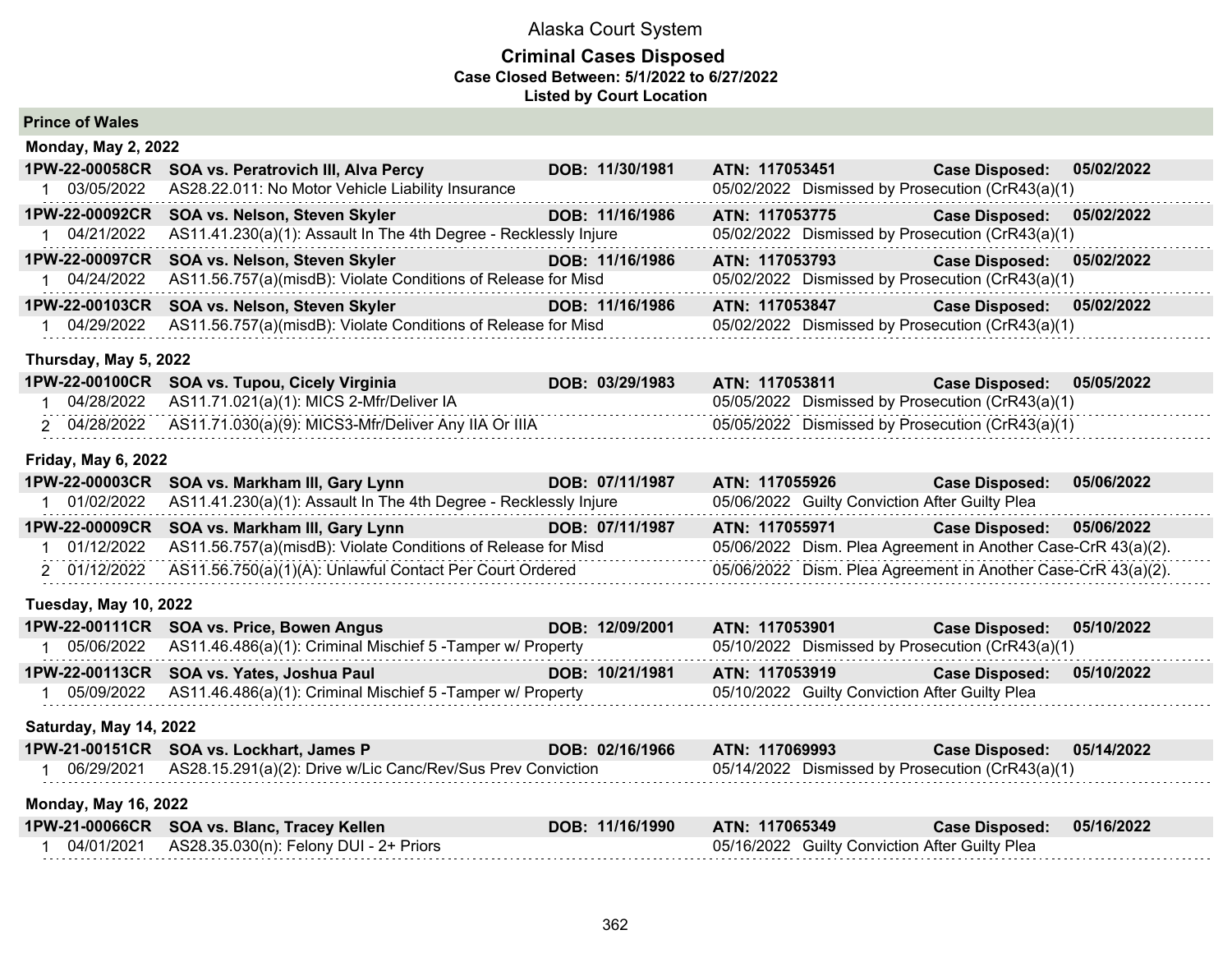# **Criminal Cases Disposed Case Closed Between: 5/1/2022 to 6/27/2022 Listed by Court Location**

**Prince of Wales**

|                | <b>Monday, May 16, 2022</b> |                                                                  |                 |                                                               |                       |            |
|----------------|-----------------------------|------------------------------------------------------------------|-----------------|---------------------------------------------------------------|-----------------------|------------|
|                | 1PW-21-00240CR              | <b>SOA vs. Frank, Kevie Marie</b>                                | DOB: 01/03/1994 | ATN: 117055512                                                | <b>Case Disposed:</b> | 05/16/2022 |
|                | 10/24/2021                  | AS11.61.110(a)(1): Disord Conduct-Loud Noise Disturb Neighb      |                 | 05/16/2022 Dism. Plea Agreement in Another Case-CrR 43(a)(2). |                       |            |
|                | 2 10/24/2021                | AS11.41.230(a)(1): Assault In The 4th Degree - Recklessly Injure |                 | 05/16/2022 Guilty Conviction After Guilty Plea                |                       |            |
|                | 3 10/24/2021                | AS11.41.230(a)(1): Assault In The 4th Degree - Recklessly Injure |                 | 05/16/2022 Dism. Plea Agreement in Another Case-CrR 43(a)(2). |                       |            |
|                | 4 10/24/2021                | AS11.56.700(a)(1): Resist/Interfere Arrest-By Force              |                 | 05/16/2022 Dism. Plea Agreement in Another Case-CrR 43(a)(2). |                       |            |
|                | 5 10/24/2021                | AS11.46.486(a)(1): Criminal Mischief 5 - Tamper w/ Property      |                 | 05/16/2022 Dism. Plea Agreement in Another Case-CrR 43(a)(2). |                       |            |
|                | 6 10/24/2021                | AS11.61.118(a)(1): Harassment 1 - Offensive Contact w/ Fluids    |                 | 05/16/2022 Dism. Plea Agreement in Another Case-CrR 43(a)(2). |                       |            |
| $\overline{7}$ | 10/24/2021                  | AS11.61.110(a)(2): Disord Conduct-Loud Noise, Publ/Priv          |                 | 05/16/2022 Dism. Plea Agreement in Another Case-CrR 43(a)(2). |                       |            |
|                | 1PW-21-00265CR              | SOA vs. Wilsey, Opal Ellen                                       | DOB: 05/07/1971 | ATN: 117055737                                                | <b>Case Disposed:</b> | 05/16/2022 |
|                | 11/28/2021                  | AS11.56.757(a)(misdA): Violate Condition of Release for Felony   |                 | 05/16/2022 Dismissed by Prosecution (CrR43(a)(1)              |                       |            |
|                | 1PW-21-00281CR              | SOA vs. Wilsey, Opal Ellen                                       | DOB: 05/07/1971 | ATN: 117061245                                                | <b>Case Disposed:</b> | 05/16/2022 |
|                | 08/15/2021                  | AS28.35.030(a)(1): DUI- Alcohol Or Contr Subst                   |                 | 05/16/2022 Dismissed by Prosecution (CrR43(a)(1)              |                       |            |
|                | 2 08/15/2021                | AS11.41.220(a)(1)(B): Assault 3- Cause Injury w/ Weap            |                 | 05/16/2022 Dismissed by Prosecution (CrR43(a)(1)              |                       |            |
|                | 1PW-22-00109CR              | SOA vs. Wilsey, Opal E                                           | DOB: 05/07/1971 | ATN: 117053883                                                | <b>Case Disposed:</b> | 05/16/2022 |
|                | 05/05/2022                  | AS11.71.050(a)(4): MICS5 Possess Any Amt IA, IIA, IIIA, IVA, VA  |                 | 05/16/2022 Dismissed by Prosecution (CrR43(a)(1)              |                       |            |
|                | 2 05/05/2022                | AS11.56.757(a)(misdB): Violate Conditions of Release for Misd    |                 | 05/16/2022 Dismissed by Prosecution (CrR43(a)(1)              |                       |            |
|                | Wednesday, May 18, 2022     |                                                                  |                 |                                                               |                       |            |
|                | 1PW-21-00192CR              | SOA vs. Cabansag, Letitia Rose Connie                            | DOB: 06/11/1981 | ATN: 114830775                                                | <b>Case Disposed:</b> | 05/18/2022 |
|                | 1 08/24/2021                | AS11.56.750(a)(1)(A): Unlawful Contact Per Court Ordered         |                 | 05/18/2022 Dismissed by Prosecution (CrR43(a)(1)              |                       |            |
|                | 1PW-21-00268CR              | SOA vs. Cabansag, Letitia                                        | DOB: 06/11/1981 | ATN: 116673795                                                | <b>Case Disposed:</b> | 05/18/2022 |
|                | 1 11/28/2021                | AS11.56.757(a)(misdB): Violate Conditions of Release for Misd    |                 | 05/18/2022 Dismissed by Prosecution (CrR43(a)(1)              |                       |            |
|                | 1PW-21-00276CR              | SOA vs. Cabansag, Letitia                                        | DOB: 06/11/1981 | ATN: 116685306                                                | <b>Case Disposed:</b> | 05/18/2022 |
|                | 1 12/15/2021                | AS11.56.757(a)(misdB): Violate Conditions of Release for Misd    |                 | 05/18/2022 Dismissed by Prosecution (CrR43(a)(1)              |                       |            |
|                | 1PW-21-00284CR              | SOA vs. Cabansag, Letitia                                        | DOB: 06/11/1981 | ATN: 116673804                                                | <b>Case Disposed:</b> | 05/18/2022 |
|                | 1 12/23/2021                | AS11.56.757(a)(misdB): Violate Conditions of Release for Misd    |                 | 05/18/2022 Dismissed by Prosecution (CrR43(a)(1)              |                       |            |
|                | 1PW-22-00006CR              | SOA vs. Cabansag, Letitia                                        | DOB: 06/11/1981 | ATN: 117055944                                                | <b>Case Disposed:</b> | 05/18/2022 |
|                | 01/11/2022                  | AS11.56.757(a)(misdB): Violate Conditions of Release for Misd    |                 | 05/18/2022 Dismissed by Prosecution (CrR43(a)(1)              |                       |            |
|                |                             |                                                                  |                 |                                                               |                       |            |

**Friday, May 20, 2022**

| 1PW-22-00122CR SOA vs. Shapley, Zackary Allen                     | DOB: 03/02/1990 | ATN: 117053982                                 | Case Disposed: 05/20/2022 |  |
|-------------------------------------------------------------------|-----------------|------------------------------------------------|---------------------------|--|
| 05/19/2022   AS11.61.110(a)(5): Disord Conduct-Challenge To Fight |                 | 05/20/2022 Guilty Conviction After Guilty Plea |                           |  |

**Monday, May 23, 2022**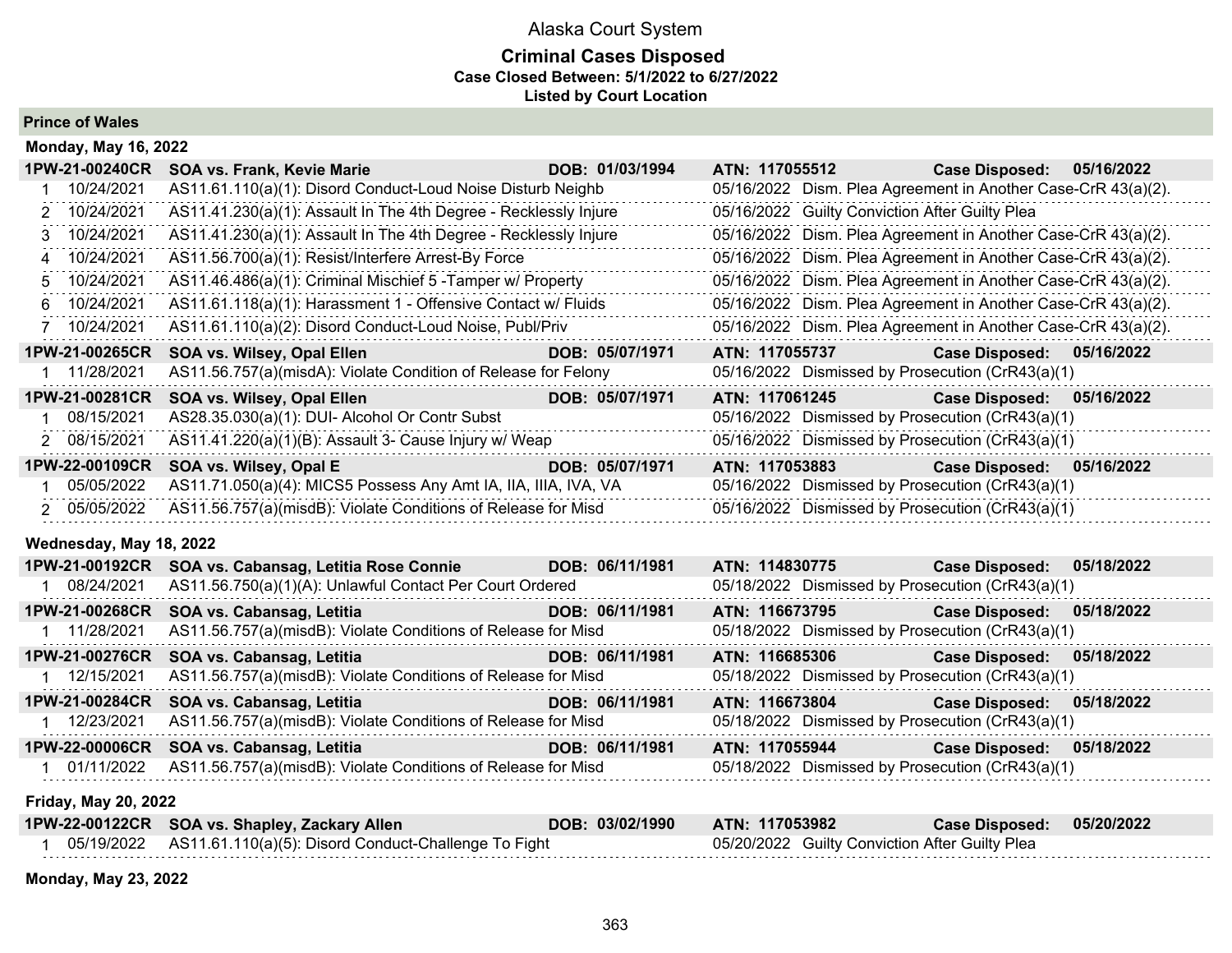#### **Criminal Cases Disposed Case Closed Between: 5/1/2022 to 6/27/2022 Listed by Court Location**

| <b>Prince of Wales</b> |  |  |
|------------------------|--|--|
|------------------------|--|--|

| <b>Monday, May 23, 2022</b>  |                                                                          |                 |                                                  |                       |            |
|------------------------------|--------------------------------------------------------------------------|-----------------|--------------------------------------------------|-----------------------|------------|
| 1PW-22-00116CR               | <b>SOA vs. Charles, Marvin Roy</b>                                       | DOB: 05/23/1965 | ATN: 117061587                                   | <b>Case Disposed:</b> | 05/23/2022 |
| 04/23/2022                   | AS28.15.291(a)(1): Drive w/Lic Canc/Rev/Sus For Crim Offens              |                 | 05/23/2022 Dismissed. Duplicate Case.            |                       |            |
| <b>Tuesday, May 24, 2022</b> |                                                                          |                 |                                                  |                       |            |
| 1PW-21-00015CR               | SOA vs. Fitch, Jason E                                                   | DOB: 09/02/1971 | ATN: 117122832                                   | <b>Case Disposed:</b> | 05/24/2022 |
|                              | 12/31/2020 AS11.56.757(a)(misdB): Violate Conditions of Release for Misd |                 | 05/24/2022 Dismissed by Prosecution (CrR43(a)(1) |                       |            |
| 1PW-21-00021CR               | SOA vs. Fitch, Jason E                                                   | DOB: 09/02/1971 | ATN: 115005843                                   | <b>Case Disposed:</b> | 05/24/2022 |
| 01/01/2021                   | AS28.15.121(d): Drive In Viol Of Restricted License                      |                 | 05/24/2022 Dismissed by Prosecution (CrR43(a)(1) |                       |            |
| 2 01/01/2021                 | AS11.56.757(a)(misdB): Violate Conditions of Release for Misd            |                 | 05/24/2022 Dismissed by Prosecution (CrR43(a)(1) |                       |            |

**1PW-21-00032CR SOA vs. Fitch, Jason E DOB: 09/02/1971 ATN: 117173421 Case Disposed: 05/24/2022** 1 02/02/2021 AS11.56.757(a)(misdB): Violate Conditions of Release for Misd 05/24/2022 Dismissed by Prosecution (CrR43(a)(1)

#### **Friday, June 10, 2022**

| 1PW-21-00041CR SOA vs. Adams, Eric James                               | DOB: 02/14/1985 | ATN: 114830586                                   | Case Disposed: 06/10/2022 |  |
|------------------------------------------------------------------------|-----------------|--------------------------------------------------|---------------------------|--|
| 02/01/2021 AS11.46.130(a)(1): Theft 2-Value \$750-\$24,999             |                 | 06/10/2022 Dismissed by Prosecution (CrR43(a)(1) |                           |  |
| 1PW-22-00130CR SOA vs. Young, Walter Glenn                             | DOB: 08/12/1976 | ATN: 117054045                                   | Case Disposed: 06/10/2022 |  |
| 06/02/2022 AS28.15.291(a)(2): Drive w/Lic Canc/Rev/Sus Prev Conviction |                 | 06/10/2022 Dismissed by Prosecution (CrR43(a)(1) |                           |  |
| 2 06/02/2022 AS28.22.011: No Motor Vehicle Liability Insurance         |                 | 06/10/2022 Dismissed by Prosecution (CrR43(a)(1) |                           |  |

## **Monday, June 13, 2022**

| 1PW-22-00119CR SOA vs. Latimer, Cobin Patrick                               | DOB: 11/19/1994 | ATN: 117053973                                   | Case Disposed: 06/13/2022 |  |
|-----------------------------------------------------------------------------|-----------------|--------------------------------------------------|---------------------------|--|
| 05/16/2022    AS11.56.757(a)(misdB): Violate Conditions of Release for Misd |                 | 06/13/2022 Dismissed by Prosecution (CrR43(a)(1) |                           |  |

#### **Tuesday, June 14, 2022**

| 1PW-22-00080CR SOA vs. Joseph JR, William B                    | DOB: 02/11/1980 | ATN: 117053631                                                | Case Disposed: 06/14/2022 |  |
|----------------------------------------------------------------|-----------------|---------------------------------------------------------------|---------------------------|--|
| 04/02/2022 AS28.35.030(a)(2): DUI- BAC .08+ Percent            |                 | 06/14/2022 Guilty Conviction After Guilty Plea                |                           |  |
| 2 04/02/2022 AS28.22.011: No Motor Vehicle Liability Insurance |                 | 06/14/2022 Dism. Plea Agreement in Another Case-CrR 43(a)(2). |                           |  |
| 1PW-22-00136CR SOA vs. Prater, Ryan Stanley                    | DOB: 05/23/1971 | ATN: 117054099                                                | Case Disposed: 06/14/2022 |  |
| 05/13/2022 AS28.35.030(a)(1): DUI- Alcohol Or Contr Subst      |                 | 06/14/2022 Guilty Conviction After Guilty Plea                |                           |  |
| 2 05/13/2022 AS28.35.032(a): Refuse To Submit To Chemical Test |                 | 06/14/2022 Dism. Plea Agreement in Another Case-CrR 43(a)(2). |                           |  |

#### **Thursday, June 16, 2022**

|            | 1PW-20-00243CR SOA vs. Peratrovich, Gwendolyn Amber                 | DOB: 06/16/1987 | ATN: 117065943 | Case Disposed: 06/16/2022                                     |
|------------|---------------------------------------------------------------------|-----------------|----------------|---------------------------------------------------------------|
| 09/29/2020 | AS11.46.285(a)(3)(misdA): Unauthorized Use Access Dev/ID Under \$75 |                 |                | 06/16/2022 Dism. Plea Agreement in Another Case-CrR 43(a)(2). |
|            | 09/29/2020 AS11.46.150(a): Theft 4-Less than \$250                  |                 |                | 06/16/2022 Guilty Conviction After Guilty Plea                |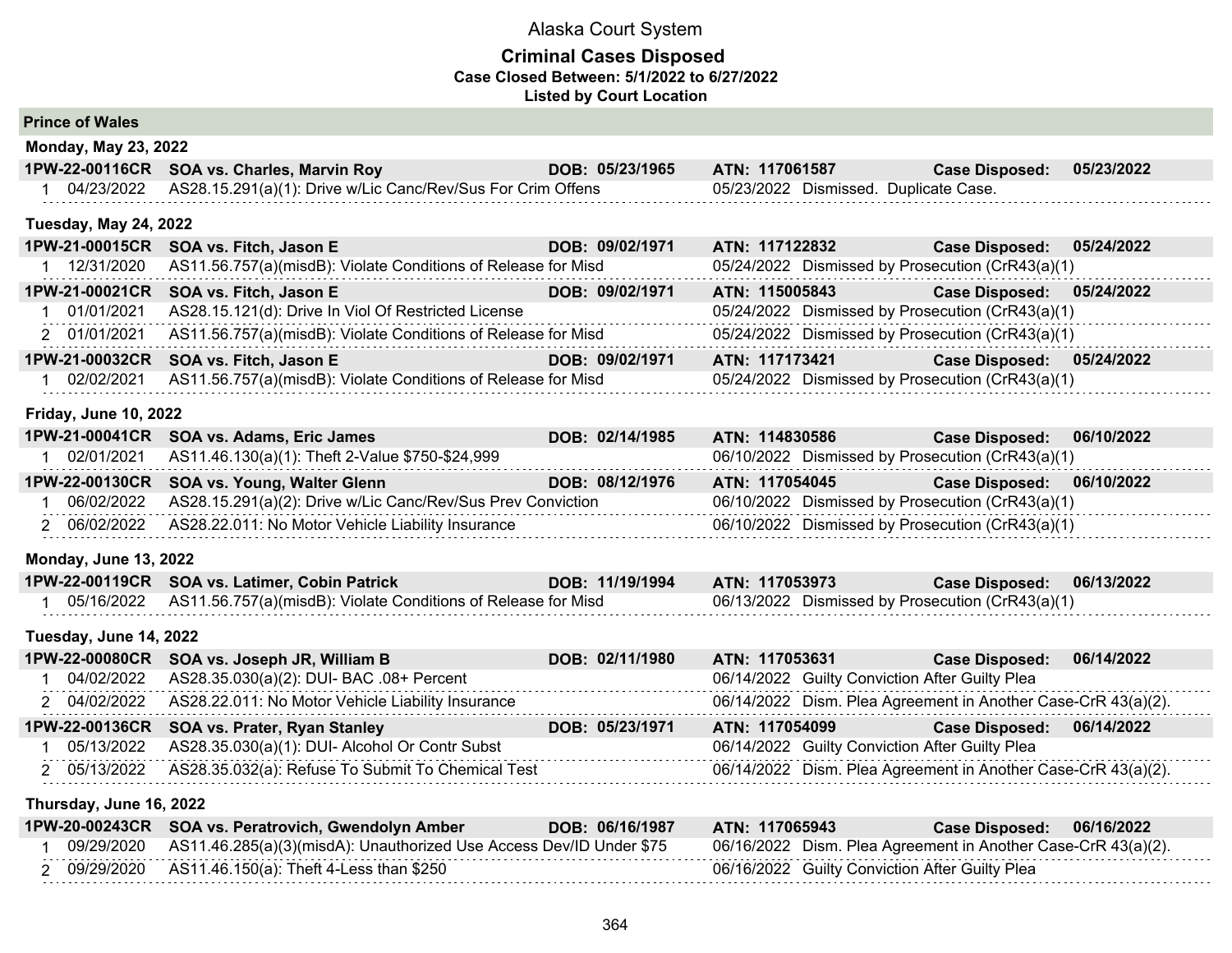### **Criminal Cases Disposed Case Closed Between: 5/1/2022 to 6/27/2022 Listed by Court Location**

### **Prince of Wales**

**Thursday, June 16, 2022**

| 1PW-21-00160CR SOA vs. Peratrovich, Gwendolyn Amber                      | DOB: 06/16/1987 | ATN: 117050787                                   | Case Disposed: 06/16/2022 |  |
|--------------------------------------------------------------------------|-----------------|--------------------------------------------------|---------------------------|--|
| 07/15/2021 AS11.56.757(a)(misdB): Violate Conditions of Release for Misd |                 | 06/16/2022 Dismissed by Prosecution (CrR43(a)(1) |                           |  |

#### **Friday, June 17, 2022**

| 1PW-22-00135CR SOA vs. Frank, Marty Francis Anna                         | DOB: 11/26/1985 | ATN: 117054072                                   | <b>Case Disposed:</b> | 06/17/2022 |
|--------------------------------------------------------------------------|-----------------|--------------------------------------------------|-----------------------|------------|
| 06/09/2022 AS11.56.757(a)(misdB): Violate Conditions of Release for Misd |                 | 06/17/2022 Dismissed by Prosecution (CrR43(a)(1) |                       |            |
| 1PW-22-00137CR SOA vs. Active, Desmond Jaaziniah                         | DOB: 12/04/2002 | ATN: 117054126                                   | <b>Case Disposed:</b> | 06/17/2022 |
| 06/17/2022 AS11.56.757(a)(misdB): Violate Conditions of Release for Misd |                 | 06/17/2022 Dismissed by Prosecution (CrR43(a)(1) |                       |            |

#### **Tuesday, June 21, 2022**

| 1PW-22-00140CR SOA vs. Frank, Marty Francis Anna                         | DOB: 11/26/1985 | ATN: 114830928                                   | Case Disposed: N<br>06/21/2022                                |
|--------------------------------------------------------------------------|-----------------|--------------------------------------------------|---------------------------------------------------------------|
| 06/16/2022 AS28.15.291(a)(1): Drive w/Lic Canc/Rev/Sus For Crim Offens   |                 |                                                  | 06/21/2022 Dismissed.No Probable Cause.CrR5(d)&4(a)(1);MO4(e) |
| 06/16/2022 AS11.56.757(a)(misdB): Violate Conditions of Release for Misd |                 | 06/21/2022 Dismissed by Prosecution (CrR43(a)(1) |                                                               |
| 3 06/16/2022 AS28.35.080: Immediate Notice Of Accident Required          |                 | 06/21/2022 Dismissed by Prosecution (CrR43(a)(1) |                                                               |

#### **Thursday, June 23, 2022**

|            | 1PW-22-00129CR SOA vs. Loeliger, Noah Jensine                          | DOB: 10/29/1998 | ATN: 117054036                                   | <b>Case Disposed:</b> | 06/23/2022 |
|------------|------------------------------------------------------------------------|-----------------|--------------------------------------------------|-----------------------|------------|
| 06/01/2022 | 2 AS11.41.510(a)(1): Robbery 2- Use Force To Prevent Resistnc          |                 | 06/23/2022 Dismissed by Prosecution (CrR43(a)(1) |                       |            |
|            | 06/01/2022 AS11.46.360(a)(1): Vehicle Theft 1-Take Veh, Air Or Wtrcrft |                 | 06/23/2022 Dismissed by Prosecution (CrR43(a)(1) |                       |            |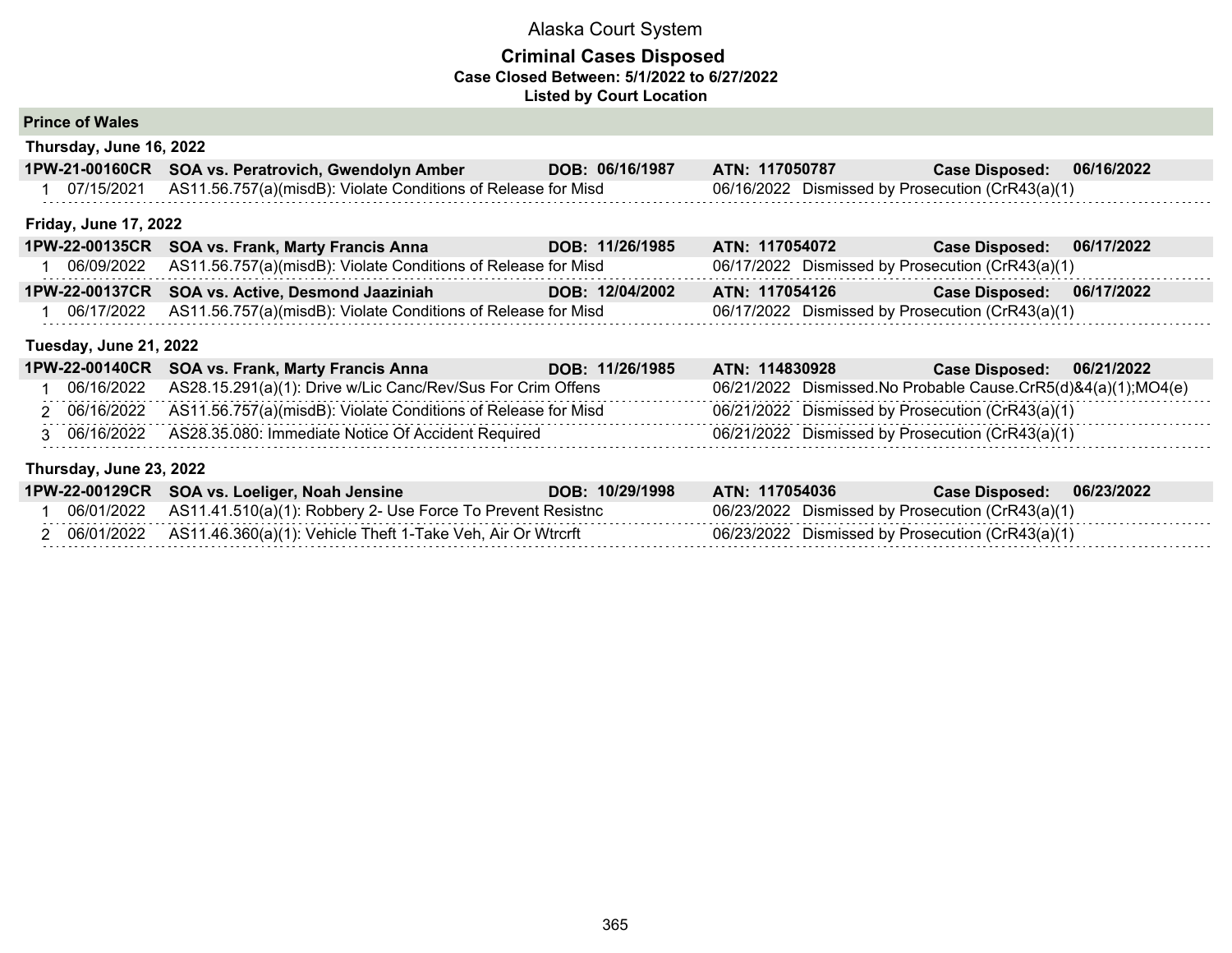### **Criminal Cases Disposed Case Closed Between: 5/1/2022 to 6/27/2022 Listed by Court Location**

**Saint Marys**

| Tuesday, May 3, 2022 |                                                                  |                 |                |                                                |                                                               |            |
|----------------------|------------------------------------------------------------------|-----------------|----------------|------------------------------------------------|---------------------------------------------------------------|------------|
| 4SM-20-00096CR       | <b>SOA vs. Polty, Kevin Gregory</b>                              | DOB: 06/04/1998 | ATN: 117496278 |                                                | <b>Case Disposed:</b>                                         | 05/03/2022 |
| 05/30/2020           | Attempted: AS11.41.100(a)(1)(A): Murder 1-Intent To Cause Death  |                 |                |                                                | 05/03/2022 Dismissed by Prosecution (CrR43(a)(1)              |            |
| 2 05/30/2020         | AS11.41.200(a)(1): Assault 1- Serious Injury, Weapon             |                 |                | 05/03/2022 Guilty Conviction After Guilty Plea |                                                               |            |
| 3 05/30/2020         | AS11.61.195(a)(3)(B): Misc/Weapons 2- Fire Gun At Dwelling       |                 |                |                                                | 05/03/2022 Dismissed by Prosecution (CrR43(a)(1)              |            |
| 4 05/30/2020         | AS11.41.230(a)(1): Assault In The 4th Degree - Recklessly Injure |                 |                |                                                | 05/03/2022 Dismissed by Prosecution (CrR43(a)(1)              |            |
| 5 05/30/2020         | AS11.56.700(a)(1): Resist/Interfere Arrest-By Force              |                 |                |                                                | 05/03/2022 Dismissed by Prosecution (CrR43(a)(1)              |            |
| 4SM-21-00145CR       | SOA vs. Alexie, Matthew A.                                       | DOB: 05/21/1987 | ATN: 113584149 |                                                | <b>Case Disposed:</b>                                         | 05/03/2022 |
| 09/04/2021           | AS11.41.230(a)(3): Assault 4-Cause Fear Of Injury                |                 |                | 05/03/2022 Guilty Conviction After Guilty Plea |                                                               |            |
| 2 09/04/2021         | AS11.41.220(a)(1)(A): Assault 3- Cause Fear Of Injury w/ Weap    |                 |                |                                                | 05/03/2022 Dismissed by Prosecution (CrR43(a)(1)              |            |
| 3 09/04/2021         | AS11.41.220(a)(1)(B): Assault 3- Cause Injury w/ Weap            |                 |                |                                                | 09/14/2021 Dismiss-Delay in SupCt Transfer CrR5(e)43(b)(1)    |            |
| 4 09/04/2021         | AS11.41.230(a)(1): Assault In The 4th Degree - Recklessly Injure |                 |                | 05/03/2022 Guilty Conviction After Guilty Plea |                                                               |            |
| 4SM-21-00146CR       | <b>SOA vs. Alexie III, Matthew</b>                               | DOB: 05/21/1987 | ATN: 113584671 |                                                | <b>Case Disposed:</b>                                         | 05/03/2022 |
| 09/05/2021           | AS11.56.757(a)(misdA): Violate Condition of Release for Felony   |                 |                |                                                | 05/03/2022 Dism. Plea Agreement in Another Case-CrR 43(a)(2). |            |

#### **Tuesday, May 10, 2022**

#### **Monday, May 16, 2022**

| 4SM-21-00194CR              | <b>SOA vs. Oney, Patrick</b>                                     | DOB: 02/09/1987 | ATN: 116982171                                   | <b>Case Disposed:</b> | 05/16/2022 |
|-----------------------------|------------------------------------------------------------------|-----------------|--------------------------------------------------|-----------------------|------------|
| 12/13/2021                  | AS11.41.230(a)(1): Assault In The 4th Degree - Recklessly Injure |                 | 05/16/2022 Guilty Conviction After Guilty Plea   |                       |            |
| Thursday, May 19, 2022      |                                                                  |                 |                                                  |                       |            |
| 4SM-22-00034CR              | SOA vs. Prunes, Maryanne K                                       | DOB: 06/10/1992 | ATN: 113584203                                   | <b>Case Disposed:</b> | 05/19/2022 |
| 03/28/2022                  | AS11.51.210(a)(1): Endang Vuln Adult 2- By Legal Caretkr         |                 | 05/19/2022 Dismissed by Prosecution (CrR43(a)(1) |                       |            |
| <b>Friday, May 20, 2022</b> |                                                                  |                 |                                                  |                       |            |
| 4SM-21-00197CR              | SOA vs. Evan, Carolyn R                                          | DOB: 11/30/1977 | ATN: 113584212                                   | <b>Case Disposed:</b> | 05/20/2022 |
| 12/18/2021                  | AS11.41.230(a)(1): Assault In The 4th Degree - Recklessly Injure |                 | 05/20/2022 Guilty Conviction After Guilty Plea   |                       |            |
| 2 12/18/2021                | AS11.41.230(a)(1): Assault In The 4th Degree - Recklessly Injure |                 | 05/20/2022 Dismissed by Prosecution (CrR43(a)(1) |                       |            |
| 3 12/18/2021                | AS11.56.700(a)(1): Resist/Interfere Arrest-By Force              |                 | 05/20/2022 Dismissed by Prosecution (CrR43(a)(1) |                       |            |
| 4SM-22-00051CR              | SOA vs. Evan, Carolyn R                                          | DOB: 11/30/1977 | ATN: 113584338                                   | <b>Case Disposed:</b> | 05/20/2022 |
| 04/23/2022                  | AS11.56.757(a)(misdB): Violate Conditions of Release for Misd    |                 | 05/20/2022 Guilty Conviction After Guilty Plea   |                       |            |

**Thursday, May 26, 2022**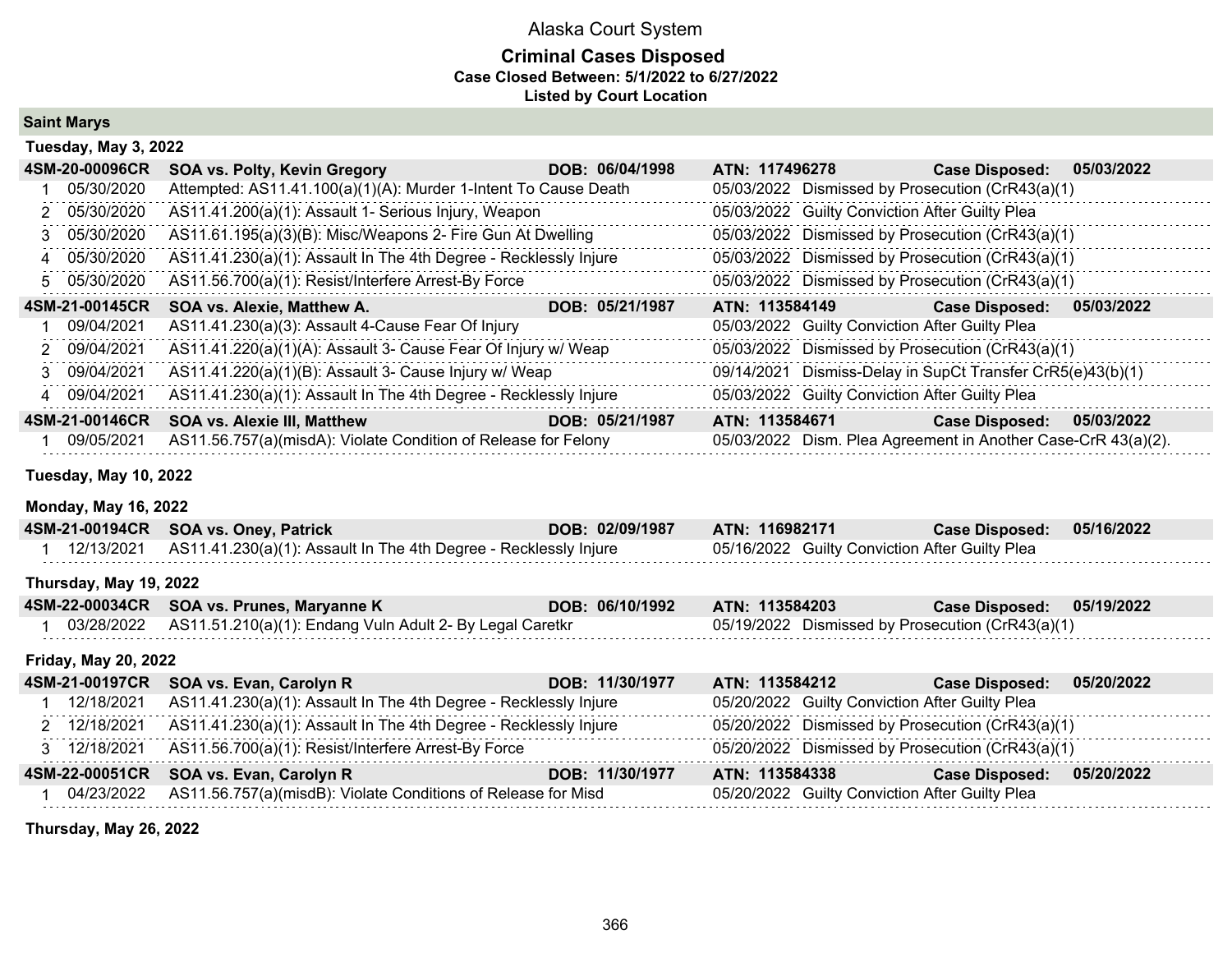#### **Criminal Cases Disposed Case Closed Between: 5/1/2022 to 6/27/2022 Listed by Court Location**

| <b>Saint Marys</b>           |            |                                                                  |                 |                         |                                                               |            |
|------------------------------|------------|------------------------------------------------------------------|-----------------|-------------------------|---------------------------------------------------------------|------------|
| Thursday, May 26, 2022       |            |                                                                  |                 |                         |                                                               |            |
| 4SM-21-00137CR               |            | SOA vs. Buster, Paul E                                           | DOB: 07/30/1964 | ATN: 113594427          | <b>Case Disposed:</b>                                         | 05/26/2022 |
| 1                            | 08/14/2021 | AS11.41.220(a)(1)(A): Assault 3- Cause Fear Of Injury w/ Weap    |                 | 11/30/2021 No True Bill |                                                               |            |
| 2 08/14/2021                 |            | AS11.41.220(a)(1)(A): Assault 3- Cause Fear Of Injury w/ Weap    |                 |                         | 05/26/2022 Dismissed by Prosecution (CrR43(a)(1)              |            |
| 3 08/14/2021                 |            | AS11.61.210(a)(1): Misc/Weapons 4- Possess While Intox           |                 |                         | 05/26/2022 Guilty Conviction After Guilty Plea                |            |
| <b>Friday, May 27, 2022</b>  |            |                                                                  |                 |                         |                                                               |            |
| 4SM-22-00050CR               |            | SOA vs. Makaily, Neil Aloysius                                   | DOB: 10/02/1987 | ATN: 117998406          | <b>Case Disposed:</b>                                         | 05/27/2022 |
| 1 04/21/2022                 |            | AS11.41.220(a)(5): Assault 3 - Committ Assault 4, 2+ Convictions |                 |                         | 05/27/2022 Guilty Conviction After Guilty Plea                |            |
| <b>Tuesday, May 31, 2022</b> |            |                                                                  |                 |                         |                                                               |            |
| 4SM-19-00172CR               |            | SOA vs. Sage, Isaiah D. I.                                       | DOB: 07/09/1996 | ATN: 115955892          | <b>Case Disposed:</b>                                         | 05/31/2022 |
| 1 12/07/2019                 |            | AS28.35.030(a)(2): DUI- BAC .08+ Percent                         |                 |                         | 05/31/2022 Guilty Conviction After Guilty Plea                |            |
| Wednesday, June 1, 2022      |            |                                                                  |                 |                         |                                                               |            |
| 4SM-20-00133CR               |            | SOA vs. Joe, Randell S                                           | DOB: 12/11/1991 | ATN: 117458973          | <b>Case Disposed:</b>                                         | 06/01/2022 |
| 1 07/14/2020                 |            | AS28.35.030(a)(1): DUI- Alcohol Or Contr Subst                   |                 |                         | 06/01/2022 Dism. Plea Agreement in Another Case-CrR 43(a)(2). |            |
| 4SM-21-00041CR               |            | SOA vs. Joe, Randell                                             | DOB: 12/11/1991 | ATN: 117459603          | <b>Case Disposed:</b>                                         | 06/01/2022 |
| 1 03/06/2021                 |            | AS28.35.030(a)(1): DUI- Alcohol Or Contr Subst                   |                 |                         | 06/01/2022 Guilty Conviction After Guilty Plea                |            |
| 4SM-21-00167CR               |            | SOA vs. Kopanuk, Dale                                            | DOB: 02/12/1960 | ATN: 113584167          | <b>Case Disposed:</b>                                         | 06/01/2022 |
| 1 09/11/2021                 |            | AS11.41.230(a)(1): Assault In The 4th Degree - Recklessly Injure |                 |                         | 06/01/2022 Guilty Conviction After Guilty Plea                |            |
| Thursday, June 2, 2022       |            |                                                                  |                 |                         |                                                               |            |
| 4SM-21-00091CR               |            | SOA vs. Akaran, Grant Tyler                                      | DOB: 01/06/1995 | ATN: 113559237          | <b>Case Disposed:</b>                                         | 06/02/2022 |
|                              | 06/20/2021 | AS11.41.220(a)(1)(A): Assault 3- Cause Fear Of Injury w/ Weap    |                 |                         | 06/02/2022 Guilty Conviction After Guilty Plea                |            |
| 2 06/20/2021                 |            | AS11.61.210(a)(1): Misc/Weapons 4- Possess While Intox           |                 |                         | 06/02/2022 Guilty Conviction After Guilty Plea                |            |
| 3 06/20/2021                 |            | AS11.41.250: Reckless Endangerment                               |                 |                         | 06/02/2022 Dismissed by Prosecution (CrR43(a)(1)              |            |
| Monday, June 6, 2022         |            |                                                                  |                 |                         |                                                               |            |
| 4SM-22-00069CR               |            | SOA vs. Fitka, Ronald                                            | DOB: 01/17/1948 | ATN: 116480187          | <b>Case Disposed:</b>                                         | 06/06/2022 |
| 1 05/29/2022                 |            | AS11.41.220(a)(1)(B): Assault 3- Cause Injury w/ Weap            |                 |                         | 06/06/2022 Dismissed by Prosecution (CrR43(a)(1)              |            |
| Wednesday, June 8, 2022      |            |                                                                  |                 |                         |                                                               |            |
| 4SM-21-00079CR               |            | <b>SOA vs. Kokrine, Philbert</b>                                 | DOB: 12/19/2000 | ATN: 112280175          | <b>Case Disposed:</b>                                         | 06/08/2022 |
| 1 05/24/2021                 |            | AS11.61.120(a)(5): Harassment 2 -Offensive Phys Contact          |                 |                         | 06/08/2022 Guilty Conviction After Guilty Plea                |            |
|                              |            |                                                                  |                 |                         |                                                               |            |

**Friday, June 10, 2022**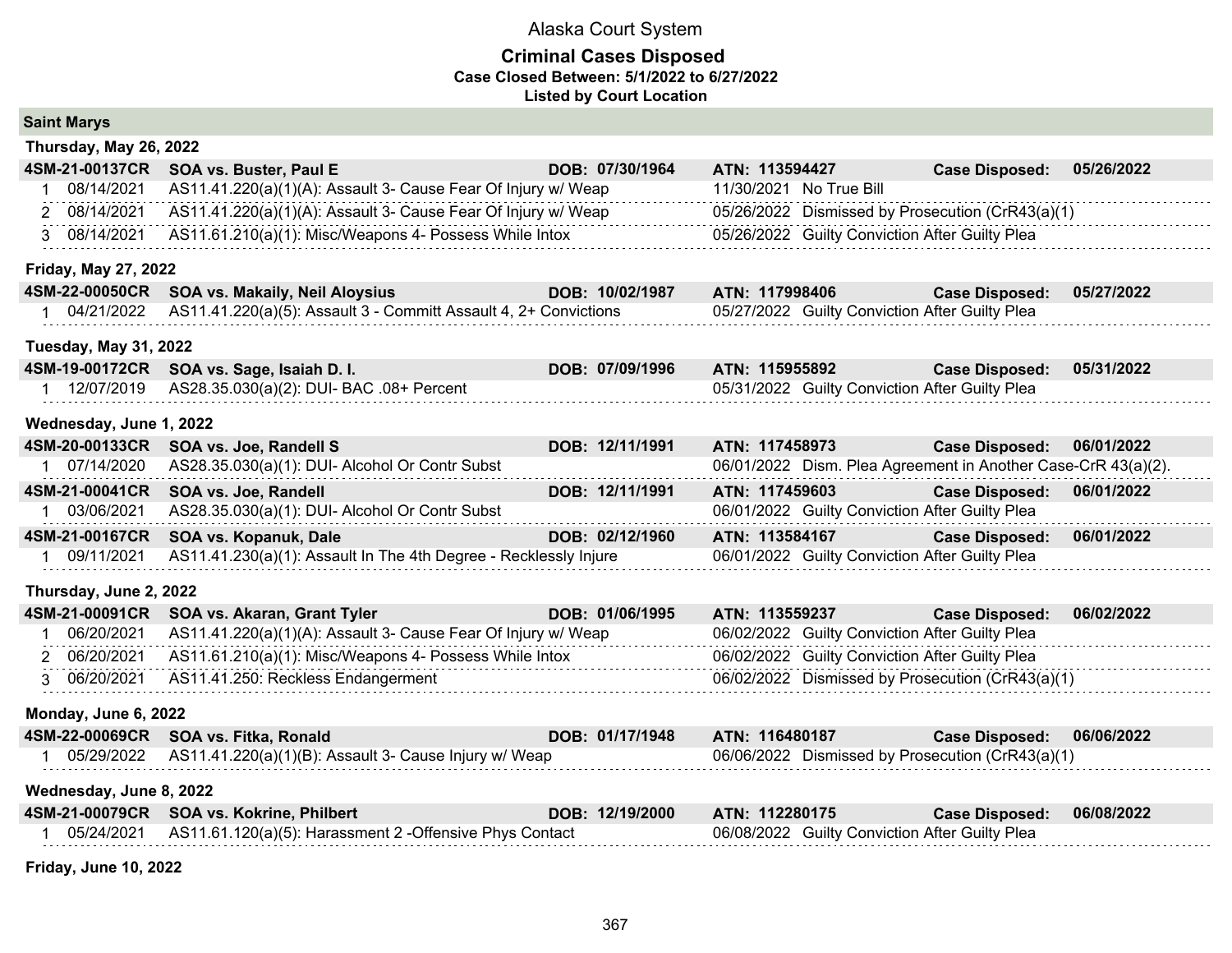#### **Criminal Cases Disposed Case Closed Between: 5/1/2022 to 6/27/2022 Listed by Court Location**

**Saint Marys**

| <b>Friday, June 10, 2022</b> |                                                                  |                 |                                                  |                       |            |
|------------------------------|------------------------------------------------------------------|-----------------|--------------------------------------------------|-----------------------|------------|
| 4SM-20-00027CR               | SOA vs. Kozevnikoff, Lucas                                       | DOB: 05/15/1992 | ATN: 116479017                                   | <b>Case Disposed:</b> | 06/10/2022 |
| 08/24/2018                   | AS11.41.436(a)(2): Sex Abuse Minor 2-Contact, Vict Undr 13       |                 | 06/10/2022 Acquitted After Trial                 |                       |            |
| 2 08/24/2018                 | AS11.41.436(a)(2): Sex Abuse Minor 2-Contact, Vict Undr 13       |                 | 06/10/2022 Acquitted After Trial                 |                       |            |
| 3 05/12/2021                 | AS11.56.757(a)(misdA): Violate Condition of Release for Felony   |                 | 06/10/2022 Guilty Conviction After Guilty Plea   |                       |            |
| 4SM-22-00002CR               | SOA vs. Kokrine, William                                         | DOB: 08/16/1982 | ATN: 115960176                                   | <b>Case Disposed:</b> | 06/10/2022 |
| 01/03/2022                   | AS11.41.230(a)(1): Assault In The 4th Degree - Recklessly Injure |                 | 06/10/2022 Dismissed by Prosecution (CrR43(a)(1) |                       |            |
| 4SM-22-00049CR               | <b>SOA vs. Kokrine, William</b>                                  | DOB: 08/16/1982 | ATN: 113584329                                   | <b>Case Disposed:</b> | 06/10/2022 |
| 04/20/2022                   | AS11.41.230(a)(1): Assault In The 4th Degree - Recklessly Injure |                 | 06/10/2022 Guilty Conviction After Guilty Plea   |                       |            |
| 2 04/20/2022                 | AS11.56.757(a)(misdB): Violate Conditions of Release for Misd    |                 | 06/10/2022 Guilty Conviction After Guilty Plea   |                       |            |
| 3 04/20/2022                 | AS11.56.750(a)(1)(A): Unlawful Contact Per Court Ordered         |                 | 06/10/2022 Guilty Conviction After Guilty Plea   |                       |            |
|                              |                                                                  |                 |                                                  |                       |            |

#### **Tuesday, June 14, 2022**

| 4SM-21-00065CR          | <b>SOA vs. Evan, Darius</b>                                      | DOB: 09/22/1998 | ATN: 117999756 | <b>Case Disposed:</b>                                            | 06/14/2022 |
|-------------------------|------------------------------------------------------------------|-----------------|----------------|------------------------------------------------------------------|------------|
| 01/01/2021              | AS28.35.030(a)(1): DUI- Alcohol Or Contr Subst                   |                 |                | 04/20/2021 Dismissed. No Probable Cause. CrR5(d)&4(a)(1); MO4(e) |            |
| 2 01/01/2021            | AS11.46.486(a)(1): Criminal Mischief 5 - Tamper w/ Property      |                 |                | 06/14/2022 Guilty Conviction After Guilty Plea                   |            |
| 4SM-21-00163CR          | <b>SOA vs. Queenie, Jennifer</b>                                 | DOB: 04/30/1986 |                | ATN: 113584158 Case Disposed:                                    | 06/14/2022 |
| 10/15/2021              | AS28.35.030(a)(1): DUI- Alcohol Or Contr Subst                   |                 |                | 06/14/2022 Guilty Conviction After Guilty Plea                   |            |
| 10/15/2021              | AS28.35.182(b): Fail To Stop At Direction Of Officer 2           |                 |                | 06/14/2022 Dismissed by Prosecution (CrR43(a)(1)                 |            |
| 3 10/15/2021            | AS11.41.230(a)(1): Assault In The 4th Degree - Recklessly Injure |                 |                | 06/14/2022 Guilty Conviction After Guilty Plea                   |            |
| 4SM-22-00062CR          | SOA vs. Queenie, Jennifer Eve                                    | DOB: 04/30/1986 |                | ATN: 115960554 Case Disposed: 06/14/2022                         |            |
| 05/06/2022              | AS11.56.330(a)(1): Escape 4-Off Deten For Misdemeanor            |                 |                | 06/14/2022 Dismissed by Prosecution (CrR43(a)(1)                 |            |
| 2 05/06/2022            | AS11.56.330(a)(2): Escape 4-Remove From Police Restraint         |                 |                | 06/14/2022 Dismissed by Prosecution (CrR43(a)(1)                 |            |
| 3 05/06/2022            | AS11.56.757(a)(misdB): Violate Conditions of Release for Misd    |                 |                | 06/14/2022 Dismissed by Prosecution (CrR43(a)(1)                 |            |
| 4SM-22-00067CR          | SOA vs. Queenie, Jennifer Eve                                    | DOB: 04/30/1986 | ATN: 115960599 | <b>Case Disposed:</b>                                            | 06/14/2022 |
| 05/26/2022              | AS11.56.757(a)(misdB): Violate Conditions of Release for Misd    |                 |                | 06/14/2022 Guilty Conviction After Guilty Plea                   |            |
| 2 05/26/2022            | AS11.56.757(a)(misdB): Violate Conditions of Release for Misd    |                 |                | 06/14/2022 Dismissed by Prosecution (CrR43(a)(1)                 |            |
| Thursday, June 16, 2022 |                                                                  |                 |                |                                                                  |            |
| 4SM-21-00151CR          | SOA vs. Tweto, William P                                         | DOB: 07/28/1992 | ATN: 117497322 | <b>Case Disposed:</b>                                            | 06/16/2022 |
| 1 09/22/2021            | AS11.61.120(a)(5): Harassment 2 -Offensive Phys Contact          |                 |                | 06/16/2022 Guilty Conviction After Guilty Plea                   |            |
| 4SM-22-00016CR          | SOA vs. Tweto, William P                                         | DOB: 07/28/1992 | ATN: 116480169 | <b>Case Disposed:</b>                                            | 06/16/2022 |
| 12/29/2021              | AS11.46.320(a)(2): Crim Trespass 1- In A Dwelling                |                 |                | 06/16/2022 Dismissed by Prosecution (CrR43(a)(1)                 |            |

 2 12/29/2021 AS11.56.750(a)(1)(A): Unlawful Contact Per Court Ordered 06/16/2022 Dismissed by Prosecution (CrR43(a)(1) 3 12/29/2021 AS11.56.757(a)(misdB): Violate Conditions of Release for Misd 06/16/2022 Guilty Conviction After Guilty Plea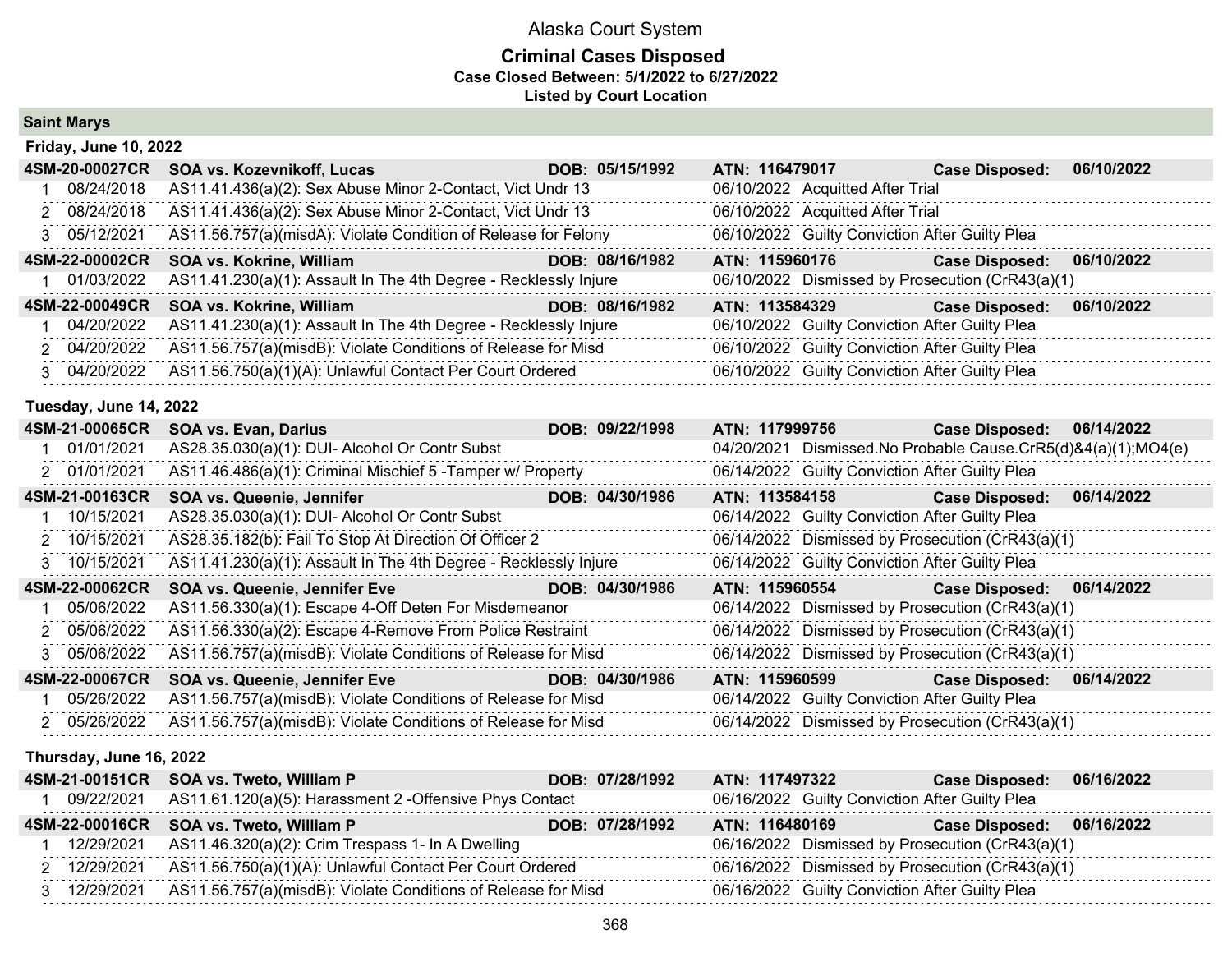|  | <b>Saint Marys</b> |
|--|--------------------|
|--|--------------------|

| Thursday, June 16, 2022      |                                                                     |                 |                                                               |                       |            |
|------------------------------|---------------------------------------------------------------------|-----------------|---------------------------------------------------------------|-----------------------|------------|
| 4SM-22-00037CR               | SOA vs. Tweto, William P                                            | DOB: 07/28/1992 | ATN: 115958196                                                | <b>Case Disposed:</b> | 06/16/2022 |
| 04/01/2022                   | AS11.46.320(a)(2): Crim Trespass 1- In A Dwelling                   |                 | 06/16/2022 Dismissed by Prosecution (CrR43(a)(1)              |                       |            |
| 2 04/01/2022                 | AS11.56.750(a)(1)(A): Unlawful Contact Per Court Ordered            |                 | 06/16/2022 Guilty Conviction After Guilty Plea                |                       |            |
| <b>Sunday, June 19, 2022</b> |                                                                     |                 |                                                               |                       |            |
| 4SM-22-00076CR               | SOA vs. Aguchak III, Aloysius<br><u> 1999 - Jan Barnett, mars e</u> | DOB: 01/27/1990 | ATN: 113584419                                                | <b>Case Disposed:</b> | 06/19/2022 |
| 06/19/2022                   | AS11.41.230(a)(1): Assault In The 4th Degree - Recklessly Injure    |                 | 06/19/2022 Dismissed by Prosecution (CrR43(a)(1)              |                       |            |
| 2 06/19/2022                 | AS11.41.230(a)(1): Assault In The 4th Degree - Recklessly Injure    |                 | 06/19/2022 Dismissed by Prosecution (CrR43(a)(1)              |                       |            |
| 3 06/19/2022                 | AS11.56.700(a)(1): Resist/Interfere Arrest-By Force                 |                 | 06/19/2022 Dismissed by Prosecution (CrR43(a)(1)              |                       |            |
| 4SM-22-00078CR               | SOA vs. Moses, John                                                 | DOB: 07/24/1965 | ATN: 113584383                                                | <b>Case Disposed:</b> | 06/19/2022 |
| 06/17/2022                   | AS11.46.320(a)(2): Crim Trespass 1- In A Dwelling                   |                 | 06/19/2022 Guilty Conviction After Guilty Plea                |                       |            |
| Tuesday, June 21, 2022       |                                                                     |                 |                                                               |                       |            |
| 4SM-22-00030CR               | SOA vs. Alexie, Joshua Theodore                                     | DOB: 09/19/2001 | ATN: 115960419                                                | <b>Case Disposed:</b> | 06/21/2022 |
| 03/19/2022                   | AS11.46.486(a)(2): Criminal Mischief 5-Damage Under \$250           |                 | 06/21/2022 Dismissed by Prosecution (CrR43(a)(1)              |                       |            |
| 4SM-22-00077CR               | SOA vs. Sands, Devon B J                                            | DOB: 05/22/2002 | ATN: 113584401                                                | <b>Case Disposed:</b> | 06/21/2022 |
| 06/18/2022                   | AS11.41.230(a)(1): Assault In The 4th Degree - Recklessly Injure    |                 | 06/21/2022 Dismissed by Prosecution (CrR43(a)(1)              |                       |            |
| 2 06/18/2022                 | AS11.56.757(a)(misdB): Violate Conditions of Release for Misd       |                 | 06/21/2022 Dismissed by Prosecution (CrR43(a)(1)              |                       |            |
| Wednesday, June 22, 2022     |                                                                     |                 |                                                               |                       |            |
| 4SM-21-00177CR               | SOA vs. Moses, Bolvania                                             | DOB: 05/19/1973 | ATN: 113584941                                                | <b>Case Disposed:</b> | 06/22/2022 |
| 1 11/16/2021                 | AS11.61.120(a)(5): Harassment 2 - Offensive Phys Contact            |                 | 06/22/2022 Guilty Conviction After Guilty Plea                |                       |            |
| 4SM-21-00184CR               | SOA vs. Moses, Bolvania                                             | DOB: 05/19/1973 | ATN: 113584968                                                | <b>Case Disposed:</b> | 06/22/2022 |
| 1 11/26/2021                 | AS11.56.757(a)(misdB): Violate Conditions of Release for Misd       |                 | 06/22/2022 Guilty Conviction After Guilty Plea                |                       |            |
| 4SM-22-00023CR               | SOA vs. Moses, Bolvania                                             | DOB: 05/19/1973 | ATN: 115960302                                                | <b>Case Disposed:</b> | 06/22/2022 |
| 03/03/2022                   | AS11.56.757(a)(misdB): Violate Conditions of Release for Misd       |                 | 06/22/2022 Guilty Conviction After Guilty Plea                |                       |            |
| 4SM-22-00065CR               | SOA vs. Moses, Bolvania S                                           | DOB: 05/19/1973 | ATN: 113584608                                                | <b>Case Disposed:</b> | 06/22/2022 |
| 1 05/13/2022                 | AS11.56.757(a)(misdB): Violate Conditions of Release for Misd       |                 | 06/22/2022 Dism. Plea Agreement in Another Case-CrR 43(a)(2). |                       |            |
| Thursday, June 23, 2022      |                                                                     |                 |                                                               |                       |            |
| 4SM-21-00012CR               | SOA vs. Shorty, Andrea                                              | DOB: 06/02/1983 | ATN: 115962984                                                | <b>Case Disposed:</b> | 06/23/2022 |
| 01/15/2021<br>1              | AS28.35.030(a)(1): DUI- Alcohol Or Contr Subst                      |                 | 06/23/2022 Guilty Conviction After Guilty Plea                |                       |            |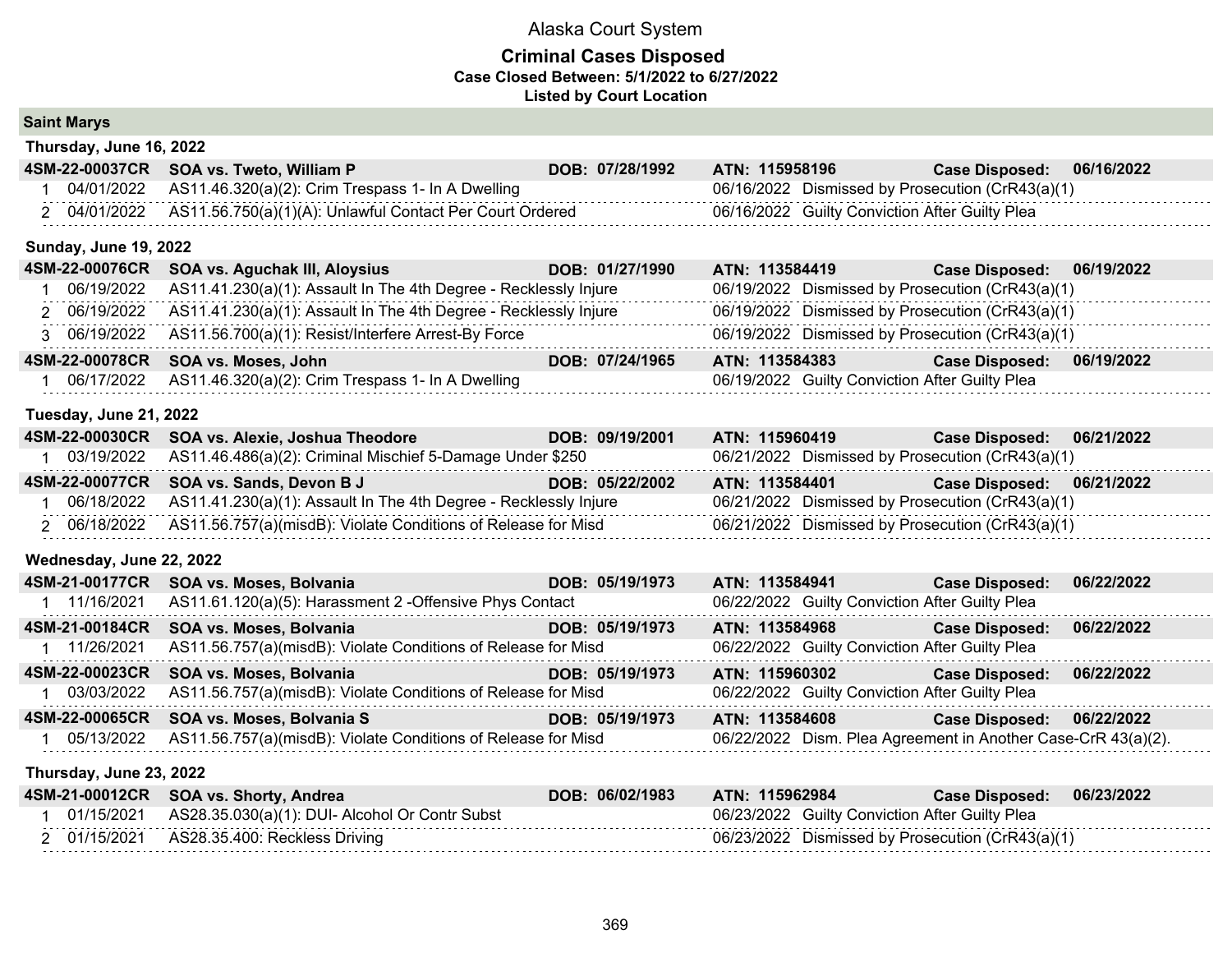# **Criminal Cases Disposed Case Closed Between: 5/1/2022 to 6/27/2022 Listed by Court Location**

**Saint Paul**

| Thursday, May 26, 2022 |  |
|------------------------|--|

| 3ST-22-00004CR SOA vs. Merculieff, Jonathan Michael                    | DOB: 04/13/1994 | ATN: 115474932                                 | <b>Case Disposed:</b> | 05/26/2022 |
|------------------------------------------------------------------------|-----------------|------------------------------------------------|-----------------------|------------|
| 03/05/2022 AS11.61.110(a)(1): Disord Conduct-Loud Noise Disturb Neighb |                 | 05/26/2022 Guilty Conviction After Guilty Plea |                       |            |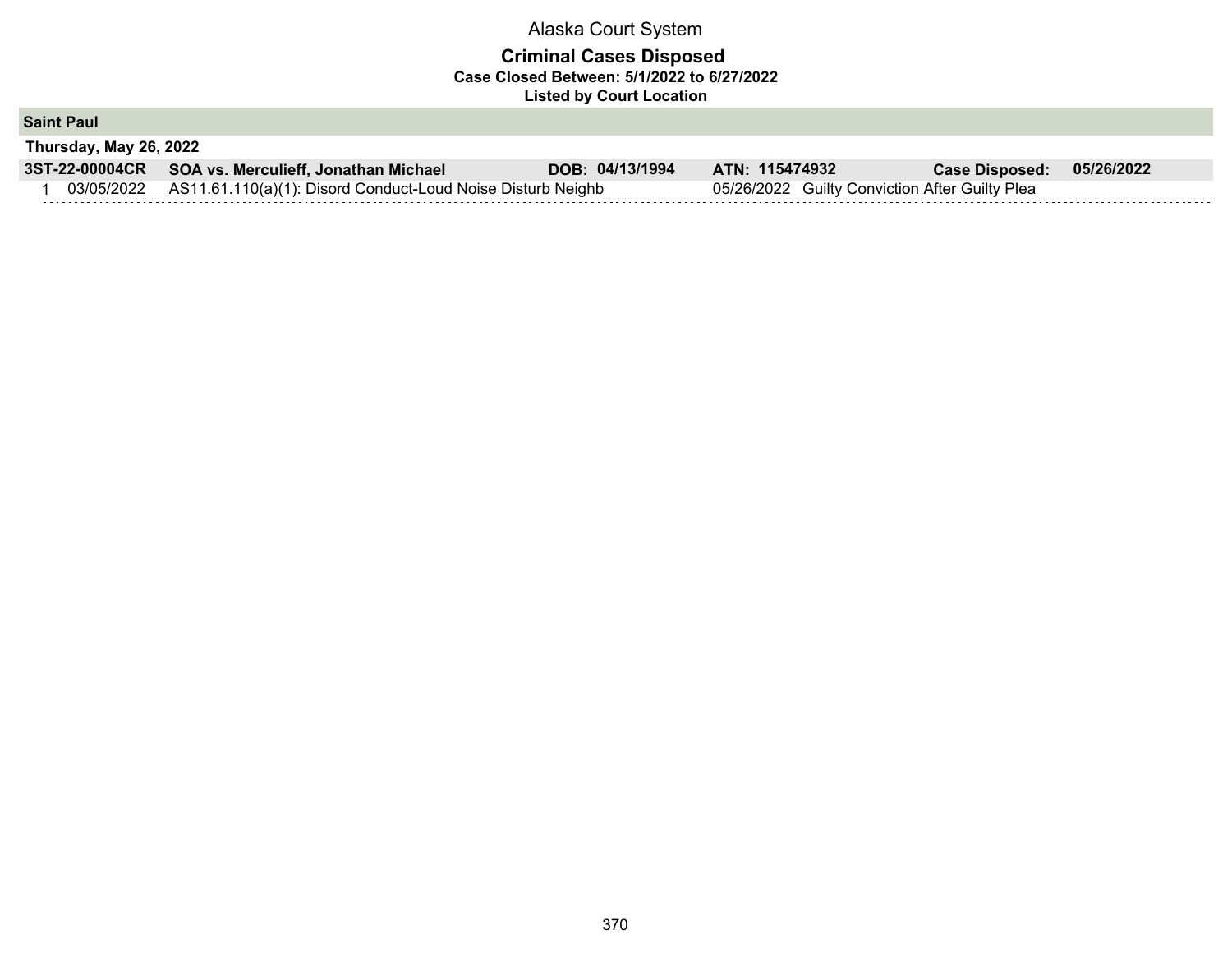### **Criminal Cases Disposed Case Closed Between: 5/1/2022 to 6/27/2022 Listed by Court Location**

**Sand Point**

| <b>Tuesday, May 10, 2022</b> |                                                                |                 |                                                               |                           |  |
|------------------------------|----------------------------------------------------------------|-----------------|---------------------------------------------------------------|---------------------------|--|
|                              | 3SP-22-00009CR SOA vs. Dushkin, Mitchell T                     | DOB: 01/01/1996 | ATN: 117301824                                                | Case Disposed: 05/10/2022 |  |
|                              | 03/30/2022 AS11.61.140(a)(2): Cruelty To Animals- Fail To Care |                 | 05/10/2022 Dism. Plea Agreement in Another Case-CrR 43(a)(2). |                           |  |

#### **Thursday, May 19, 2022**

| <b>3SP-22-00010CR</b> | <b>SOA vs. Dushkin, Mitchell T</b>                                   | ATN: 117301833<br>DOB: 01/01/1996 | <b>Case Disposed:</b>                            | 05/19/2022 |
|-----------------------|----------------------------------------------------------------------|-----------------------------------|--------------------------------------------------|------------|
| 04/06/2022            | Attempted: AS11.56.810(a)(1)(A): Terror Threat 2-Fear Serious Injury |                                   | 05/09/2022 Guilty Conviction After Guilty Plea   |            |
| 2 04/06/2022          | AS11.56.810(a)(1)(A): Terror Threat 2-Fear Serious Injury            |                                   | 05/19/2022 Dismissed by Prosecution (CrR43(a)(1) |            |
| 3 04/06/2022          | AS11.56.810(a)(1)(A): Terror Threat 2-Fear Serious Injury            |                                   | 05/19/2022 Dismissed by Prosecution (CrR43(a)(1) |            |
| 4 04/06/2022          | AS11.41.220(a)(1)(A): Assault 3- Cause Fear Of Injury w/ Weap        |                                   | 05/19/2022 Dismissed by Prosecution (CrR43(a)(1) |            |
| 5 04/06/2022          | AS11.41.230(a)(3): Assault 4-Cause Fear Of Injury                    |                                   | 05/09/2022 Guilty Conviction After Guilty Plea   |            |
| 6 04/06/2022          | AS11.61.110(a)(5): Disord Conduct-Challenge To Fight                 |                                   | 05/09/2022 Guilty Conviction After Guilty Plea   |            |
|                       |                                                                      |                                   |                                                  |            |

# **Thursday, May 26, 2022**

| 3SP-21-00004CR SOA vs. Ericksen, Carrie | DOB: 11/22/1961 | ATN: 114445584                                   | Case Disposed: 05/26/2022 |  |
|-----------------------------------------|-----------------|--------------------------------------------------|---------------------------|--|
| 04/01/2021   AS11.41.230: Assault 4     |                 | 05/26/2022 Dismissed by Prosecution (CrR43(a)(1) |                           |  |

#### **Wednesday, June 15, 2022**

| 3SP-22-00013CR SOA vs. Kvasnikoff, Isaac                                | DOB: 06/30/1966 | ATN: 114445737                                   | Case Disposed: 06/15/2022 |  |
|-------------------------------------------------------------------------|-----------------|--------------------------------------------------|---------------------------|--|
| 03/07/2022 AS11.61.120(a)(1): Harassment 2 - Likely To Provoke Violence |                 | 06/15/2022 Dismissed by Prosecution (CrR43(a)(1) |                           |  |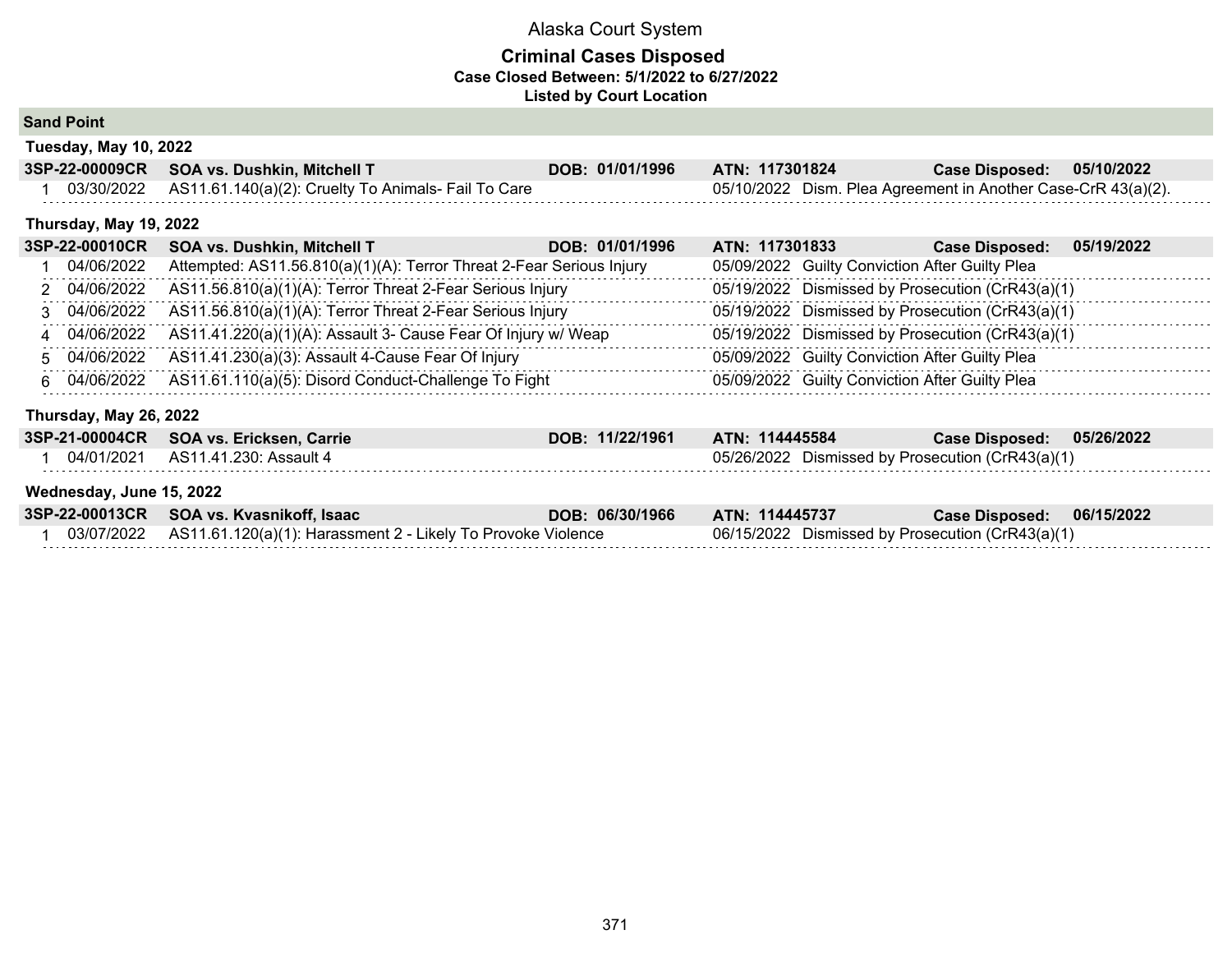### **Criminal Cases Disposed Case Closed Between: 5/1/2022 to 6/27/2022 Listed by Court Location**

#### **Seward**

| <b>Monday, May 2, 2022</b> |                                                               |                 |                                                  |                       |            |
|----------------------------|---------------------------------------------------------------|-----------------|--------------------------------------------------|-----------------------|------------|
| 3SW-21-00132CR             | <b>SOA vs. MOLODIH, LEONCIO</b>                               | DOB: 07/08/1969 | ATN: 118027701                                   | <b>Case Disposed:</b> | 05/02/2022 |
| 06/19/2021                 | AS28.35.030(a)(2): DUI- BAC .08+ Percent                      |                 | 05/02/2022 Guilty Conviction After Guilty Plea   |                       |            |
| 2 06/19/2021               | AS11.56.757(a)(misdB): Violate Conditions of Release for Misd |                 | 05/02/2022 Dismissed by Prosecution (CrR43(a)(1) |                       |            |
|                            |                                                               |                 |                                                  |                       |            |
|                            | 3SW-22-00091CR SOA vs. Zimmerman, Josh                        | DOB: 09/10/1990 | ATN: 117007785                                   | <b>Case Disposed:</b> | 05/02/2022 |
| 09/04/2020                 | AS11.46.150(a): Theft 4-Less than \$250                       |                 | 05/02/2022 Dismissed by Prosecution (CrR43(a)(1) |                       |            |

| 3SW-21-00115CR SOA vs. Blankenship, Ryan Beau                               | DOB: 07/21/1986 | ATN: 116536689                                   | <b>Case Disposed:</b>     | 05/04/2022 |
|-----------------------------------------------------------------------------|-----------------|--------------------------------------------------|---------------------------|------------|
| 06/11/2021 AS28.35.030(a)(1): DUI- Alcohol Or Contr Subst                   |                 | 05/04/2022 Guilty Conviction After Guilty Plea   |                           |            |
| 3SW-21-00141CR SOA vs. Walker, Trevor Barlett                               | DOB: 07/27/1982 | ATN: 116536932                                   | Case Disposed: 05/04/2022 |            |
| 07/05/2021 AS28.35.030(a)(1): DUI- Alcohol Or Contr Subst                   |                 | 05/04/2022 Dismissed by Prosecution (CrR43(a)(1) |                           |            |
| 2 07/05/2021 AS28.35.032(a): Refuse To Submit To Chemical Test              |                 | 05/04/2022 Guilty Conviction After Guilty Plea   |                           |            |
| 3 07/05/2021 AS11.56.757(a)(misdA): Violate Condition of Release for Felony |                 | 05/04/2022 Guilty Conviction After Guilty Plea   |                           |            |

#### **Thursday, May 5, 2022**

|     | 3SW-19-00182CR | SOA vs. Ryan, Timothy Alan                                          | DOB: 08/01/1995 | ATN: 116513784 |                                                | <b>Case Disposed:</b>                            | 05/05/2022 |
|-----|----------------|---------------------------------------------------------------------|-----------------|----------------|------------------------------------------------|--------------------------------------------------|------------|
|     | 08/25/2019     | AS11.41.100(a)(1)(A): Murder 1-Intent To Cause Death                |                 |                |                                                | 05/05/2022 Dismissed by Prosecution (CrR43(a)(1) |            |
|     | 2 08/25/2019   | Conspiracy: AS11.41.100(a)(1)(A): Murder 1-Intent To Cause Death    |                 |                |                                                | 05/05/2022 Dismissed by Prosecution (CrR43(a)(1) |            |
|     | 3 08/25/2019   | AS11.41.110(a)(1): Murder 2-Intend Serious Injury                   |                 |                | 05/05/2022 Guilty Conviction After Guilty Plea |                                                  |            |
|     | 4 08/25/2019   | AS11.41.110(a)(2): Murder 2-Extreme Indifference                    |                 |                |                                                | 05/05/2022 Dismissed by Prosecution (CrR43(a)(1) |            |
|     | 5 08/25/2019   | AS11.41.120(a)(1): Manslaughter -Death Not Murder 1 Or 2            |                 |                |                                                | 05/05/2022 Dismissed by Prosecution (CrR43(a)(1) |            |
|     | 6 08/25/2019   | AS11.41.200(a)(2): Assault 1- Serious Injury, Intent                |                 |                |                                                | 05/05/2022 Dismissed by Prosecution (CrR43(a)(1) |            |
|     | 08/25/2019     | Conspiracy: AS11.41.200(a)(2): Assault 1- Serious Injury, Intent    |                 |                |                                                | 05/05/2022 Dismissed by Prosecution (CrR43(a)(1) |            |
|     | 8 08/25/2019   | AS11.41.210(a)(1): Assault 2 - Injury w/ Weapon, Intent             |                 |                |                                                | 05/05/2022 Dismissed by Prosecution (CrR43(a)(1) |            |
| 9.  | 08/25/2019     | Conspiracy: AS11.41.210(a)(1): Assault 2 - Injury w/ Weapon, Intent |                 |                |                                                | 05/05/2022 Dismissed by Prosecution (CrR43(a)(1) |            |
| 10. | 08/25/2019     | AS11.56.610(a)(1): Tamper Phys Evid-Destroy/Alter/Suppress          |                 |                |                                                | 05/05/2022 Dismissed by Prosecution (CrR43(a)(1) |            |
| 11  | 08/26/2019     | AS11.56.540(a)(1): Tamper Witness 1- Influence Testimony            |                 |                |                                                | 05/05/2022 Dismissed by Prosecution (CrR43(a)(1) |            |
| 12. | 08/26/2019     | AS11.56.510(a)(1)(A): Interfere w/ Offc Proc- Threaten Witness      |                 |                |                                                | 05/05/2022 Dismissed by Prosecution (CrR43(a)(1) |            |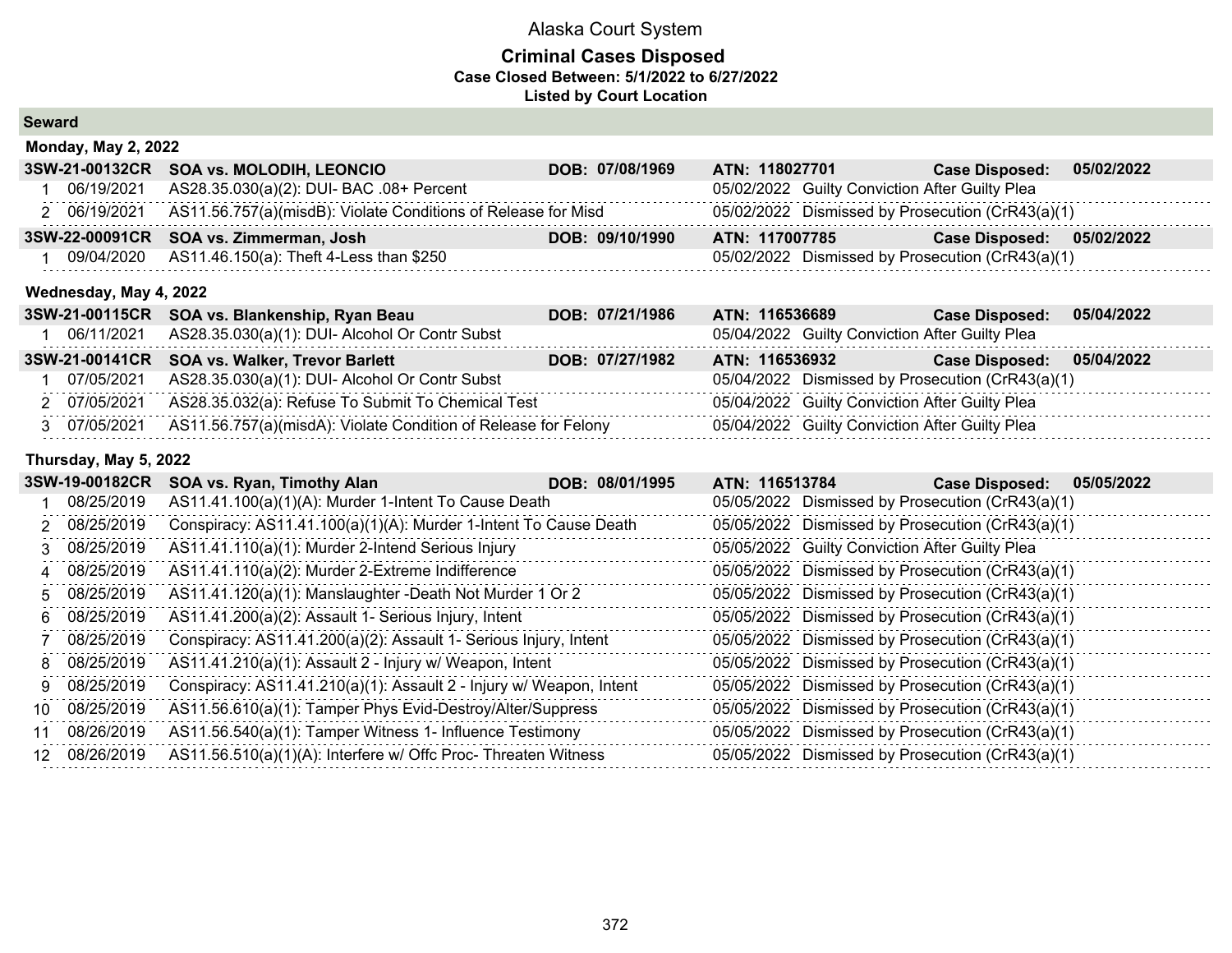# **Criminal Cases Disposed Case Closed Between: 5/1/2022 to 6/27/2022 Listed by Court Location**

**Seward**

|     | Thursday, May 5, 2022 |                                                                     |                 |                |                                                  |                           |
|-----|-----------------------|---------------------------------------------------------------------|-----------------|----------------|--------------------------------------------------|---------------------------|
|     | 3SW-19-00183CR        | SOA vs. Helberg, James Leo                                          | DOB: 04/28/2001 | ATN: 116513793 | <b>Case Disposed:</b>                            | 05/05/2022                |
|     | 08/25/2019            | AS11.41.100(a)(1)(A): Murder 1-Intent To Cause Death                |                 |                | 05/05/2022 Dismissed by Prosecution (CrR43(a)(1) |                           |
| 2.  | 08/25/2019            | Conspiracy: AS11.41.100(a)(1)(A): Murder 1-Intent To Cause Death    |                 |                | 05/05/2022 Dismissed by Prosecution (CrR43(a)(1) |                           |
| 3.  | 08/25/2019            | AS11.41.110(a)(1): Murder 2-Intend Serious Injury                   |                 |                | 05/05/2022 Dismissed by Prosecution (CrR43(a)(1) |                           |
| 4   | 08/25/2019            | AS11.41.110(a)(2): Murder 2-Extreme Indifference                    |                 |                | 05/05/2022 Dismissed by Prosecution (CrR43(a)(1) |                           |
| 5.  | 08/25/2019            | AS11.41.120(a)(1): Manslaughter -Death Not Murder 1 Or 2            |                 |                | 05/05/2022 Guilty Conviction After Guilty Plea   |                           |
| 6.  | 08/25/2019            | AS11.41.200(a)(2): Assault 1- Serious Injury, Intent                |                 |                | 05/05/2022 Dismissed by Prosecution (CrR43(a)(1) |                           |
|     | 08/25/2019            | Conspiracy: AS11.41.200(a)(2): Assault 1- Serious Injury, Intent    |                 |                | 05/05/2022 Dismissed by Prosecution (CrR43(a)(1) |                           |
| 8.  | 08/25/2019            | AS11.41.210(a)(1): Assault 2 - Injury w/ Weapon, Intent             |                 |                | 05/05/2022 Dismissed by Prosecution (CrR43(a)(1) |                           |
| 9.  | 08/25/2019            | Conspiracy: AS11.41.210(a)(1): Assault 2 - Injury w/ Weapon, Intent |                 |                | 05/05/2022 Dismissed by Prosecution (CrR43(a)(1) |                           |
| 10  | 08/25/2019            | AS11.56.610(a)(1): Tamper Phys Evid-Destroy/Alter/Suppress          |                 |                | 05/05/2022 Dismissed by Prosecution (CrR43(a)(1) |                           |
|     |                       |                                                                     |                 |                |                                                  |                           |
|     | 3SW-19-00184CR        | SOA vs. Harren, Jennifer Lynne                                      | DOB: 12/27/1973 | ATN: 116513802 |                                                  | Case Disposed: 05/05/2022 |
|     | 08/25/2019            | AS11.41.100(a)(1)(A): Murder 1-Intent To Cause Death                |                 |                | 05/05/2022 Dismissed by Prosecution (CrR43(a)(1) |                           |
| 2   | 08/25/2019            | Conspiracy: AS11.41.100(a)(1)(A): Murder 1-Intent To Cause Death    |                 |                | 05/05/2022 Dismissed by Prosecution (CrR43(a)(1) |                           |
| 3   | 08/25/2019            | AS11.41.110(a)(1): Murder 2-Intend Serious Injury                   |                 |                | 05/05/2022 Dismissed by Prosecution (CrR43(a)(1) |                           |
| 4   | 08/25/2019            | AS11.41.110(a)(2): Murder 2-Extreme Indifference                    |                 |                | 05/05/2022 Dismissed by Prosecution (CrR43(a)(1) |                           |
| 5.  | 08/25/2019            | AS11.41.120(a)(1): Manslaughter -Death Not Murder 1 Or 2            |                 |                | 05/05/2022 Guilty Conviction After Guilty Plea   |                           |
| 6.  | 08/25/2019            | AS11.41.200(a)(2): Assault 1- Serious Injury, Intent                |                 |                | 05/05/2022 Dismissed by Prosecution (CrR43(a)(1) |                           |
|     | 08/25/2019            | Conspiracy: AS11.41.200(a)(2): Assault 1- Serious Injury, Intent    |                 |                | 05/05/2022 Dismissed by Prosecution (CrR43(a)(1) |                           |
| 8.  | 08/25/2019            | AS11.41.210(a)(1): Assault 2 - Injury w/ Weapon, Intent             |                 |                | 05/05/2022 Dismissed by Prosecution (CrR43(a)(1) |                           |
| 9.  | 08/25/2019            | Conspiracy: AS11.41.210(a)(1): Assault 2 - Injury w/ Weapon, Intent |                 |                | 05/05/2022 Dismissed by Prosecution (CrR43(a)(1) |                           |
| 10. | 08/25/2019            | AS11.56.610(a)(1): Tamper Phys Evid-Destroy/Alter/Suppress          |                 |                | 05/05/2022 Dismissed by Prosecution (CrR43(a)(1) |                           |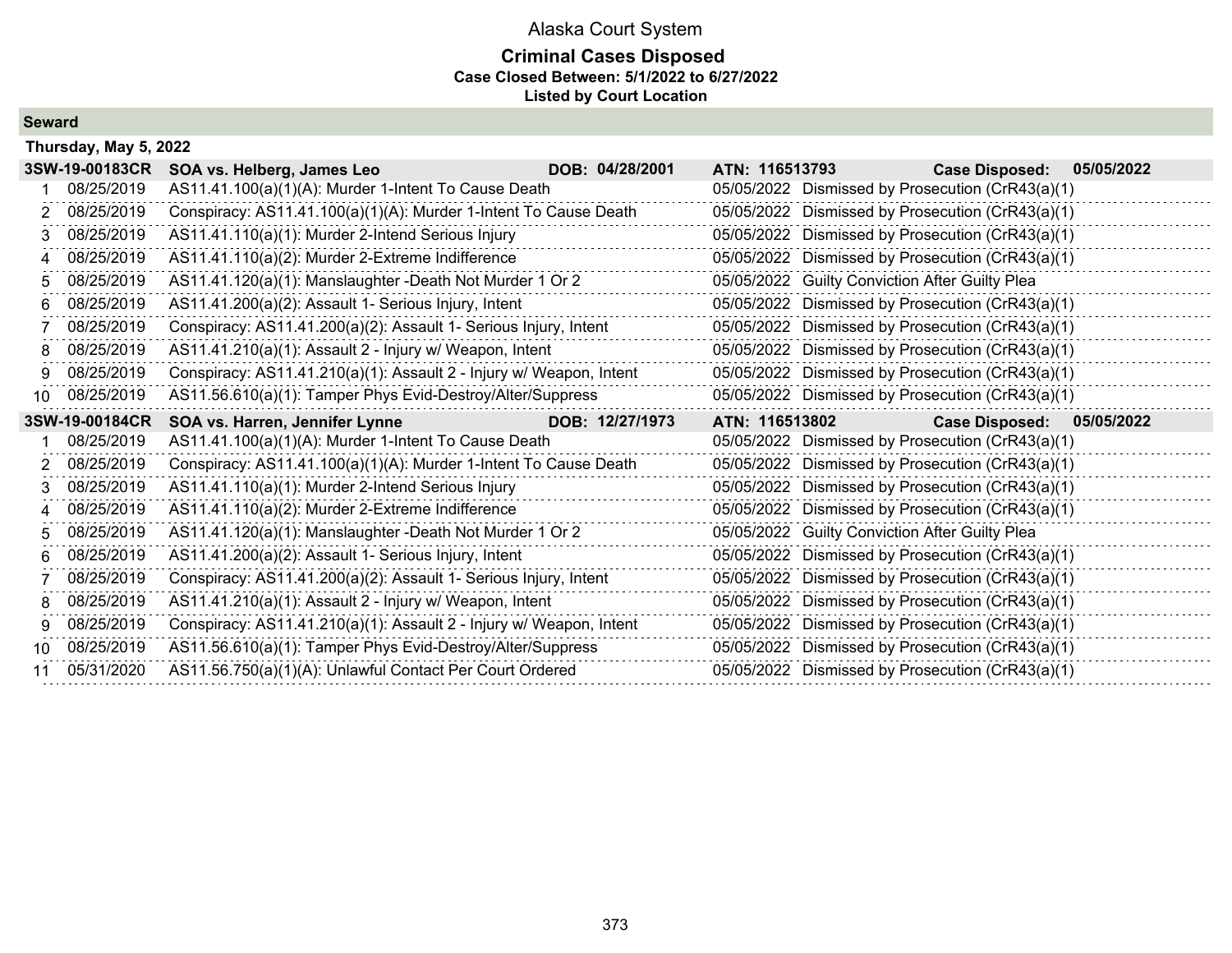### **Criminal Cases Disposed Case Closed Between: 5/1/2022 to 6/27/2022 Listed by Court Location**

**Seward**

|     | Thursday, May 5, 2022 |                                                                     |                 |                                                  |                                                  |            |
|-----|-----------------------|---------------------------------------------------------------------|-----------------|--------------------------------------------------|--------------------------------------------------|------------|
|     | 3SW-19-00185CR        | SOA vs. Goddard, Tyler Jay                                          | DOB: 11/27/2000 | ATN: 116513766                                   | <b>Case Disposed:</b>                            | 05/05/2022 |
|     | 08/25/2019            | AS11.41.100(a)(1)(A): Murder 1-Intent To Cause Death                |                 |                                                  | 05/05/2022 Dismissed by Prosecution (CrR43(a)(1) |            |
| 2   | 08/25/2019            | Conspiracy: AS11.41.100(a)(1)(A): Murder 1-Intent To Cause Death    |                 |                                                  | 05/05/2022 Dismissed by Prosecution (CrR43(a)(1) |            |
| 3   | 08/25/2019            | AS11.41.110(a)(1): Murder 2-Intend Serious Injury                   |                 |                                                  | 05/05/2022 Dismissed by Prosecution (CrR43(a)(1) |            |
|     | 08/25/2019            | AS11.41.110(a)(2): Murder 2-Extreme Indifference                    |                 | 05/05/2022 Dismissed by Prosecution (CrR43(a)(1) |                                                  |            |
| 5   | 08/25/2019            | AS11.41.120(a)(1): Manslaughter -Death Not Murder 1 Or 2            |                 |                                                  | 05/05/2022 Dismissed by Prosecution (CrR43(a)(1) |            |
|     | 08/25/2019            | AS11.41.200(a)(2): Assault 1- Serious Injury, Intent                |                 |                                                  | 05/05/2022 Dismissed by Prosecution (CrR43(a)(1) |            |
|     | 08/25/2019            | Conspiracy: AS11.41.200(a)(2): Assault 1- Serious Injury, Intent    |                 |                                                  | 05/05/2022 Dismissed by Prosecution (CrR43(a)(1) |            |
|     | 08/25/2019            | AS11.41.210(a)(1): Assault 2 - Injury w/ Weapon, Intent             |                 | 05/05/2022 Dismissed by Prosecution (CrR43(a)(1) |                                                  |            |
|     | 08/25/2019            | Conspiracy: AS11.41.210(a)(1): Assault 2 - Injury w/ Weapon, Intent |                 | 05/05/2022 Dismissed by Prosecution (CrR43(a)(1) |                                                  |            |
| 10. | 08/25/2019            | AS11.56.610(a)(1): Tamper Phys Evid-Destroy/Alter/Suppress          |                 | 05/05/2022 Guilty Conviction After Guilty Plea   |                                                  |            |
|     | 3SW-19-00186CR        | <b>SOA vs. Correa, Laurel Anne</b>                                  | DOB: 11/25/2000 | ATN: 116513775                                   | <b>Case Disposed:</b>                            | 05/05/2022 |
|     | 08/25/2019            | AS11.41.100(a)(1)(A): Murder 1-Intent To Cause Death                |                 | 05/05/2022 Dismissed by Prosecution (CrR43(a)(1) |                                                  |            |
|     | 08/25/2019            | Conspiracy: AS11.41.100(a)(1)(A): Murder 1-Intent To Cause Death    |                 |                                                  | 05/05/2022 Dismissed by Prosecution (CrR43(a)(1) |            |
|     | 08/25/2019            | AS11.41.110(a)(1): Murder 2-Intend Serious Injury                   |                 | 05/05/2022 Dismissed by Prosecution (CrR43(a)(1) |                                                  |            |
| 4   | 08/25/2019            | AS11.41.110(a)(2): Murder 2-Extreme Indifference                    |                 | 05/05/2022 Dismissed by Prosecution (CrR43(a)(1) |                                                  |            |
| 5   | 08/25/2019            | AS11.41.130: Criminally Negligent Homicide                          |                 | 05/05/2022 Guilty Conviction After Guilty Plea   |                                                  |            |
| 6   | 08/25/2019            | AS11.41.200(a)(2): Assault 1- Serious Injury, Intent                |                 |                                                  | 05/05/2022 Dismissed by Prosecution (CrR43(a)(1) |            |
|     | 08/25/2019            | Conspiracy: AS11.41.200(a)(2): Assault 1- Serious Injury, Intent    |                 |                                                  | 05/05/2022 Dismissed by Prosecution (CrR43(a)(1) |            |
| 8   | 08/25/2019            | AS11.41.210(a)(1): Assault 2 - Injury w/ Weapon, Intent             |                 |                                                  | 05/05/2022 Dismissed by Prosecution (CrR43(a)(1) |            |
| 9   | 08/25/2019            | Conspiracy: AS11.41.210(a)(1): Assault 2 - Injury w/ Weapon, Intent |                 |                                                  | 05/05/2022 Dismissed by Prosecution (CrR43(a)(1) |            |
| 10. | 08/25/2019            | AS11.56.610(a)(1): Tamper Phys Evid-Destroy/Alter/Suppress          |                 |                                                  | 05/05/2022 Dismissed by Prosecution (CrR43(a)(1) |            |
|     | 3SW-21-00285CR        | <b>SOA vs. WHITE, JASON</b>                                         | DOB: 06/06/1981 | ATN: 117012285                                   | <b>Case Disposed:</b>                            | 05/05/2022 |
|     | 12/19/2021            | AS28.10.481: Improper Use Of Regis/Title/Plates                     |                 | 05/05/2022 Guilty Conviction After Guilty Plea   |                                                  |            |
|     |                       |                                                                     |                 |                                                  |                                                  |            |

#### **Friday, May 6, 2022**

|            | 3SW-21-00188CR SOA vs. Shafer, Robert                                     | DOB: 01/25/1980 | ATN: 114840693                                   | <b>Case Disposed:</b><br>05/06/2022 |  |
|------------|---------------------------------------------------------------------------|-----------------|--------------------------------------------------|-------------------------------------|--|
| 08/09/2021 | AS11.41.230(a)(1): Assault In The 4th Degree - Recklessly Injure          |                 | 05/06/2022 Guilty Conviction After Guilty Plea   |                                     |  |
|            | 3SW-21-00218CR SOA vs. BROWN, CODY LEE                                    | DOB: 12/04/1970 | ATN: 116536914                                   | Case Disposed: 05/06/2022           |  |
|            | 09/19/2021 AS11.41.230(a)(3): Assault 4-Cause Fear Of Injury              |                 | 05/06/2022 Dismissed by Prosecution (CrR43(a)(1) |                                     |  |
|            | 2 09/19/2021 AS11.56.740(a)(1): Violate DV Protective Order               |                 | 05/06/2022 Guilty Conviction After Guilty Plea   |                                     |  |
|            | 3 09/19/2021 AS11.61.120(a)(1): Harassment 2 - Likely To Provoke Violence |                 | 05/06/2022 Dismissed by Prosecution (CrR43(a)(1) |                                     |  |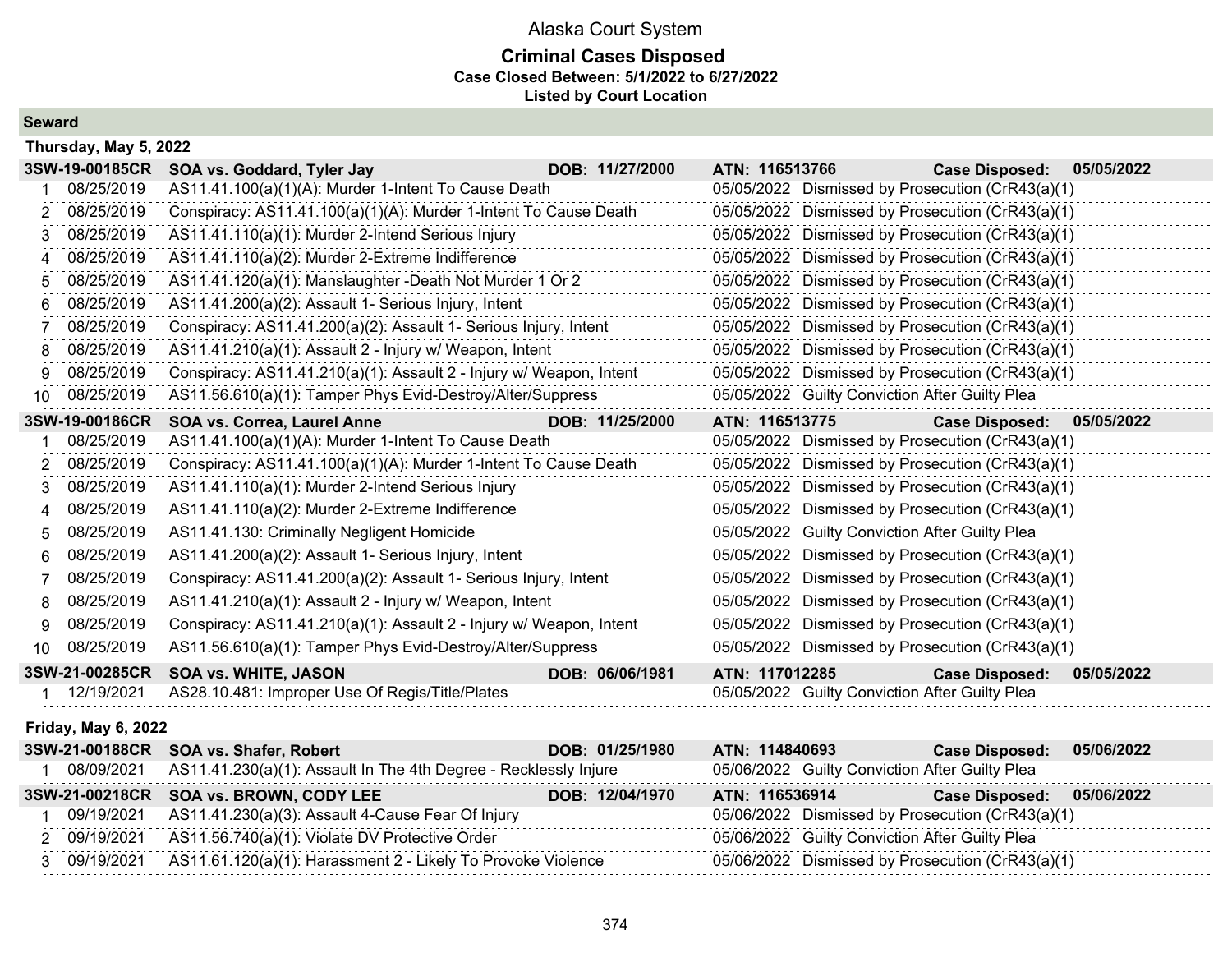### **Criminal Cases Disposed Case Closed Between: 5/1/2022 to 6/27/2022 Listed by Court Location**

| <b>Seward</b> |  |
|---------------|--|
|---------------|--|

| <b>Monday, May 9, 2022</b>   |                                                                 |                 |                |                                                               |            |
|------------------------------|-----------------------------------------------------------------|-----------------|----------------|---------------------------------------------------------------|------------|
| 3SW-21-00211CR               | SOA vs. Cordova, Gina Lauren                                    | DOB: 07/12/1989 | ATN: 114840828 | <b>Case Disposed:</b>                                         | 05/09/2022 |
| 08/27/2021                   | AS11.46.300(a)(1): Burglary 1- In A Dwelling                    |                 |                | 05/09/2022 Dism. Plea Agreement in Another Case-CrR 43(a)(2). |            |
| 08/27/2021<br>2              | AS11.46.130(a)(1): Theft 2-Value \$750-\$24,999                 |                 |                | 05/09/2022 Guilty Conviction After Guilty Plea                |            |
| 08/27/2021                   | AS11.46.482(a)(1): Criminal Mischief 3-Damage \$750+            |                 |                | 05/09/2022 Dism. Plea Agreement in Another Case-CrR 43(a)(2). |            |
| 11/09/2021<br>4              | AS11.56.757(a)(misdA): Violate Condition of Release for Felony  |                 |                | 05/09/2022 Guilty Conviction After Guilty Plea                |            |
| 3SW-21-00273CR               | SOA vs. Cordova, Gina Lauren                                    | DOB: 07/12/1989 | ATN: 117012204 | <b>Case Disposed:</b>                                         | 05/09/2022 |
| 12/03/2021                   | AS11.46.140(a)(1): Theft 3-Value \$250-\$749                    |                 |                | 05/09/2022 Guilty Conviction After Guilty Plea                |            |
| 2 12/03/2021                 | AS11.46.320(a)(2): Crim Trespass 1- In A Dwelling               |                 |                | 05/09/2022 Dism. Plea Agreement in Another Case-CrR 43(a)(2). |            |
| 12/03/2021<br>3              | AS11.56.757(a)(misdA): Violate Condition of Release for Felony  |                 |                | 05/09/2022 Guilty Conviction After Guilty Plea                |            |
| Thursday, May 12, 2022       |                                                                 |                 |                |                                                               |            |
| 3SW-22-00014CR               | SOA vs. Davis, Meredith Dianne                                  | DOB: 06/19/1968 | ATN: 114265737 | <b>Case Disposed:</b>                                         | 05/12/2022 |
| 01/20/2022                   | AS11.61.110(a)(2): Disord Conduct-Loud Noise, Publ/Priv         |                 |                | 05/12/2022 Dismissed by Prosecution (CrR43(a)(1)              |            |
| <b>Tuesday, May 17, 2022</b> |                                                                 |                 |                |                                                               |            |
| 3SW-22-00087CR               | <b>SOA vs. Mike, Elmer Eugene</b>                               | DOB: 04/07/1998 | ATN: 117504342 | <b>Case Disposed:</b>                                         | 05/17/2022 |
| 04/08/2022<br>1              | AS11.61.118(a)(1): Harassment 1 - Offensive Contact w/ Fluids   |                 |                | 05/17/2022 Guilty Conviction After Guilty Plea                |            |
| 3SW-22-00099CR               | SOA vs. Skinner, Phillip                                        | DOB: 04/18/1990 | ATN: 114840072 | <b>Case Disposed:</b>                                         | 05/17/2022 |
| 1 04/25/2022                 | AS11.71.050(a)(4): MICS5 Possess Any Amt IA, IIA, IIIA, IVA, VA |                 |                | 05/17/2022 Guilty Conviction After Guilty Plea                |            |
| 3SW-22-00117CR               | SOA vs. Willson, David P                                        | DOB: 06/02/1976 | ATN: 114840198 | <b>Case Disposed:</b>                                         | 05/17/2022 |
| 1 05/16/2022                 | AS11.46.475(a)(2): Criminal Mischief 1-Public Svc Utility       |                 |                | 05/17/2022 Dismissed.No Probable Cause.CrR5(d)&4(a)(1);MO4(e) |            |
| Thursday, May 19, 2022       |                                                                 |                 |                |                                                               |            |
| 3SW-22-00095CR               | SOA vs. Adkins, Deborah Sue                                     | DOB: 05/26/1966 | ATN: 114265971 | <b>Case Disposed:</b>                                         | 05/19/2022 |
| 1 04/22/2022                 | AS11.56.380(a)(1): Promote Contraband 2-Take Into Jail/Pris     |                 |                | 05/19/2022 Guilty Conviction After Guilty Plea                |            |
| <b>Tuesday, May 24, 2022</b> |                                                                 |                 |                |                                                               |            |
| 3SW-22-00112CR               | <b>SOA vs. Stewart, Allex Renee</b>                             | DOB: 02/28/1992 | ATN: 117503856 | <b>Case Disposed:</b>                                         | 05/24/2022 |
| 1 05/05/2022                 | AS28.35.030(a)(2): DUI- BAC .08+ Percent                        |                 |                | 05/24/2022 Guilty Conviction After Guilty Plea                |            |
| Wednesday, May 25, 2022      |                                                                 |                 |                |                                                               |            |
|                              | 3SW-22-00066CR SOA vs. Mcgrann, Travis                          | DOB: 09/11/1982 | ATN: 114265926 | <b>Case Disposed:</b>                                         | 05/25/2022 |
| 03/19/2022                   | AS11.61.110(a)(3): Disord Conduct-Refuse To Disperse            |                 |                | 05/25/2022 Dismissed by Prosecution (CrR43(a)(1)              |            |
| 2 03/19/2022                 | AS11.56.700(a)(1): Resist/Interfere Arrest-By Force             |                 |                | 05/25/2022 Dismissed by Prosecution (CrR43(a)(1)              |            |

**Friday, May 27, 2022**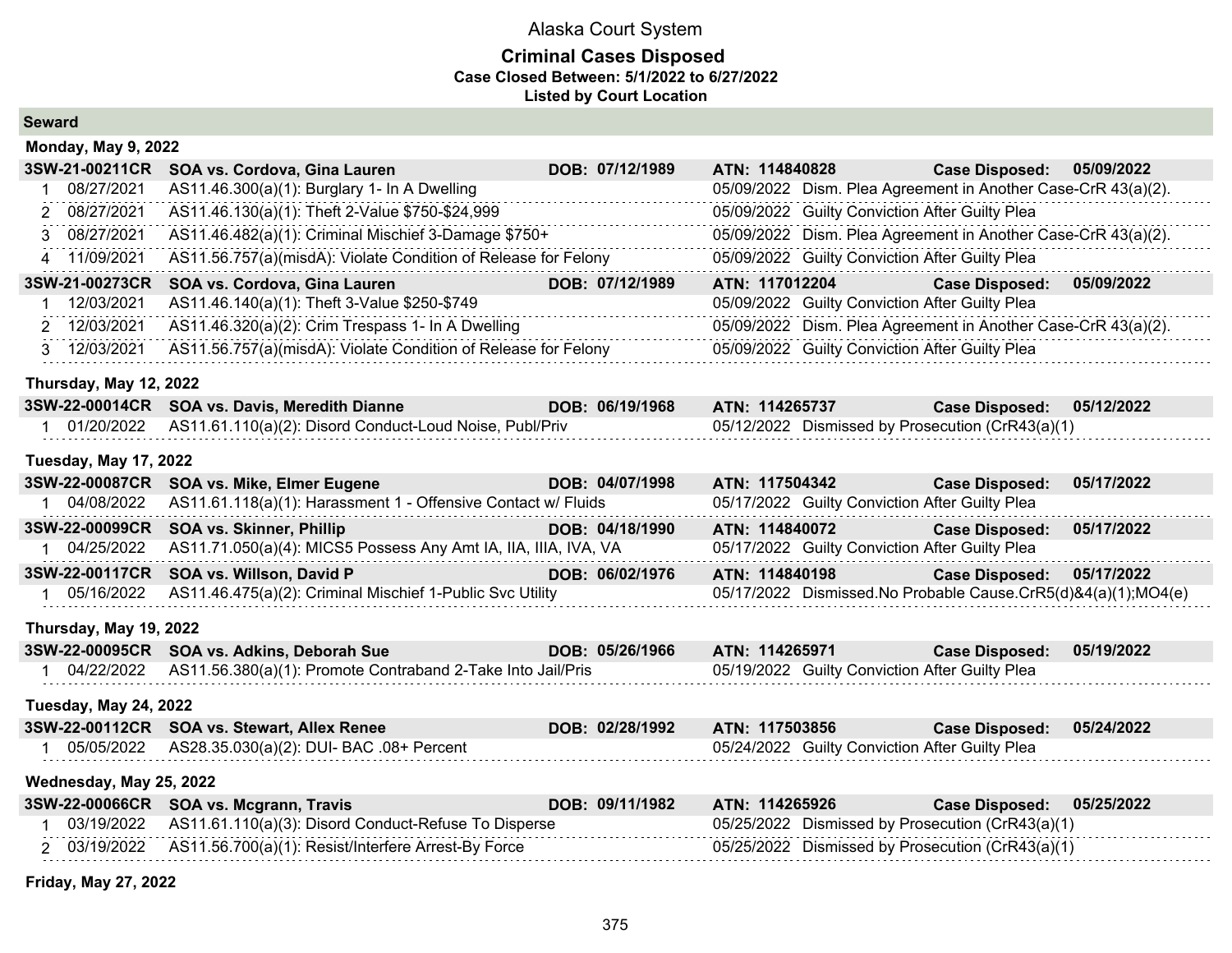#### **Criminal Cases Disposed Case Closed Between: 5/1/2022 to 6/27/2022 Listed by Court Location**

| <b>Seward</b> |
|---------------|
|---------------|

| <b>Friday, May 27, 2022</b>  |                                                                  |                 |                                                       |                       |            |  |  |
|------------------------------|------------------------------------------------------------------|-----------------|-------------------------------------------------------|-----------------------|------------|--|--|
| 3SW-20-00079CR               | SOA vs. Martinez, Felix Orlando                                  | DOB: 07/10/1984 | ATN: 116510301                                        | <b>Case Disposed:</b> | 05/27/2022 |  |  |
| 04/27/2020                   | AS28.35.030(n): Felony DUI - 2+ Priors                           |                 | 05/27/2022 Guilty Conviction After Guilty Plea        |                       |            |  |  |
| 04/27/2020<br>$\overline{2}$ | AS28.15.291(a)(2): Drive w/Lic Canc/Rev/Sus Prev Conviction      |                 | 05/27/2022 Dismissed by Prosecution (CrR43(a)(1)      |                       |            |  |  |
| 04/27/2020<br>3              | AS11.46.360(a)(1): Vehicle Theft 1-Take Veh, Air Or Wtrcrft      |                 | 05/27/2022 Guilty Conviction After Guilty Plea        |                       |            |  |  |
| 4 02/08/2022                 | AS11.56.757(a)(misdA): Violate Condition of Release for Felony   |                 | 05/27/2022 Dismissed by Prosecution (CrR43(a)(1)      |                       |            |  |  |
| 5 06/02/2022                 | PTRP Technical Violation - Filed in Seward                       |                 |                                                       |                       |            |  |  |
| 3SW-22-00109CR               | SOA vs. Wheatley, Taylor Ricky-Scott                             | DOB: 10/07/1993 | ATN: 114840144                                        | <b>Case Disposed:</b> | 05/27/2022 |  |  |
| 05/06/2022<br>1.             | AS11.41.230(a)(1): Assault In The 4th Degree - Recklessly Injure |                 | 05/27/2022 Guilty Conviction After Guilty Plea        |                       |            |  |  |
| <b>Tuesday, May 31, 2022</b> |                                                                  |                 |                                                       |                       |            |  |  |
| 3SW-22-00100CR               | SOA vs. Norton, Brent J                                          | DOB: 09/01/1986 | ATN: 116035344                                        | <b>Case Disposed:</b> | 05/31/2022 |  |  |
| 1 03/27/2022                 | AS11.41.230(a)(1): Assault In The 4th Degree - Recklessly Injure |                 | 05/31/2022 Guilty Conviction After Guilty Plea        |                       |            |  |  |
| Friday, June 3, 2022         |                                                                  |                 |                                                       |                       |            |  |  |
| 3SW-22-00138CR               | SOA vs. Wassillie, Eric Brandon                                  | DOB: 04/26/1980 | ATN: 114840297                                        | <b>Case Disposed:</b> | 06/03/2022 |  |  |
| 1 06/03/2022                 | AS11.56.757(a)(misdB): Violate Conditions of Release for Misd    |                 | 06/03/2022 Dismissed-Furtherance of Justice CrR 43(c) |                       |            |  |  |
| Monday, June 6, 2022         |                                                                  |                 |                                                       |                       |            |  |  |
| 3SW-21-00228CR               | SOA vs. Watson, Annalee Diann                                    | DOB: 08/17/1993 | ATN: 114840963                                        | <b>Case Disposed:</b> | 06/06/2022 |  |  |
| 09/21/2021                   | AS11.46.482(a)(1): Criminal Mischief 3-Damage \$750+             |                 | 06/06/2022 Dismissed by Prosecution (CrR43(a)(1)      |                       |            |  |  |
| 09/21/2021<br>$\mathcal{P}$  | AS11.41.230(a)(1): Assault In The 4th Degree - Recklessly Injure |                 | 06/06/2022 Guilty Conviction After Guilty Plea        |                       |            |  |  |
| 09/21/2021<br>3              | AS11.41.230(a)(1): Assault In The 4th Degree - Recklessly Injure |                 | 06/06/2022 Dismissed by Prosecution (CrR43(a)(1)      |                       |            |  |  |
| 4 09/21/2021                 | AS11.41.230(a)(1): Assault In The 4th Degree - Recklessly Injure |                 | 06/06/2022 Dismissed by Prosecution (CrR43(a)(1)      |                       |            |  |  |
| 5 09/21/2021                 | AS11.46.486(a)(2): Criminal Mischief 5-Damage Under \$250        |                 | 06/06/2022 Guilty Conviction After Guilty Plea        |                       |            |  |  |
| Tuesday, June 7, 2022        |                                                                  |                 |                                                       |                       |            |  |  |
| 3SW-22-00118CR               | SOA vs. SUDDATH, JOSEPH M                                        | DOB: 12/18/1949 | ATN: 116035389                                        | <b>Case Disposed:</b> | 06/07/2022 |  |  |
| 1 05/12/2022                 | AS11.41.230(a)(1): Assault In The 4th Degree - Recklessly Injure |                 | 06/07/2022 Dismissed by Prosecution (CrR43(a)(1)      |                       |            |  |  |
| Wednesday, June 8, 2022      |                                                                  |                 |                                                       |                       |            |  |  |
| 3SW-20-00217CR               | SOA vs. Chavis, Shyheim Stefan                                   | DOB: 03/12/1994 | ATN: 116510895                                        | <b>Case Disposed:</b> | 06/08/2022 |  |  |
| 1 05/23/2019                 | AS11.56.375(a)(3): Promote Contraband 1- Contrid Substance       |                 | 06/08/2022 Guilty Conviction After Guilty Plea        |                       |            |  |  |
| 3SW-20-00218CR               | SOA vs. Mcphaul, Geovanni Allu-Derray                            | DOB: 01/02/1998 | ATN: 116510886                                        | <b>Case Disposed:</b> | 06/08/2022 |  |  |
| 05/23/2019                   | AS11.56.375(a)(3): Promote Contraband 1- Contrid Substance       |                 | 06/08/2022 Dismissed by Prosecution (CrR43(a)(1)      |                       |            |  |  |

**Thursday, June 9, 2022**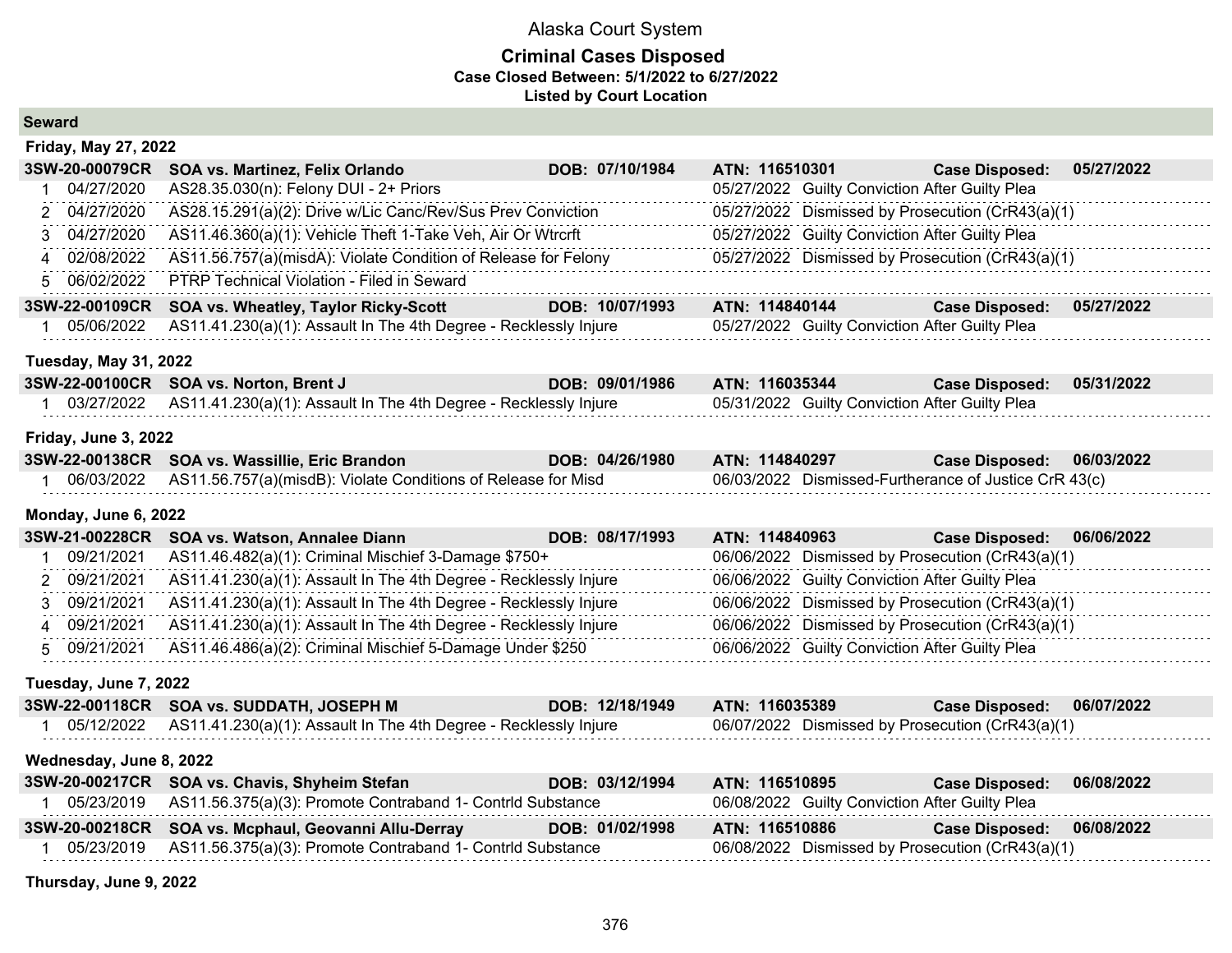### **Criminal Cases Disposed Case Closed Between: 5/1/2022 to 6/27/2022 Listed by Court Location**

| Thursday, June 9, 2022       |                                                                    |                 |                                                  |                                                       |            |  |  |
|------------------------------|--------------------------------------------------------------------|-----------------|--------------------------------------------------|-------------------------------------------------------|------------|--|--|
| 3SW-18-00219CR               | SOA vs. Garner, Robert Terrel                                      | DOB: 09/17/1992 | ATN: 116523306                                   | <b>Case Disposed:</b>                                 | 06/09/2022 |  |  |
| 1 10/11/2018                 | AS28.35.400: Reckless Driving                                      |                 | 06/09/2022 Guilty Conviction After Guilty Plea   |                                                       |            |  |  |
| 3SW-22-00001AU               | SOA vs. Deroos, Landen D                                           | DOB: 10/28/2005 | ATN: 118644156                                   | <b>Case Disposed:</b>                                 | 06/09/2022 |  |  |
| 1 04/02/2022                 | AS28.35.280: Minor Operating Vehicle After Consuming Alcohol       |                 |                                                  | 06/09/2022 Dismissed-Furtherance of Justice CrR 43(c) |            |  |  |
| 3SW-22-00104CR               | SOA vs. Deroos, Landen D                                           | DOB: 10/28/2005 | ATN: 118644156                                   | <b>Case Disposed:</b>                                 | 06/09/2022 |  |  |
| 04/02/2022                   | AS28.35.280: Minor Operating Vehicle After Consuming Alcohol       |                 |                                                  | 05/05/2022 Dismissed by Prosecution (CrR43(a)(1)      |            |  |  |
| 2 04/02/2022                 | AS28.35.030(a)(1): DUI- Alcohol Or Contr Subst                     |                 | 06/09/2022 Guilty Conviction After Guilty Plea   |                                                       |            |  |  |
| 3SW-22-00145CR               | SOA vs. Harrington, Gerald                                         | DOB: 06/23/1969 | ATN: 114840243                                   | <b>Case Disposed:</b>                                 | 06/09/2022 |  |  |
| 05/27/2022<br>1              | AS11.46.330(a)(1): Crim Trespass 2- Upon Premises                  |                 | 06/09/2022 Guilty Conviction After Guilty Plea   |                                                       |            |  |  |
| <b>Friday, June 10, 2022</b> |                                                                    |                 |                                                  |                                                       |            |  |  |
| 3SW-21-00187CR               | <b>SOA vs. Charlton, Catherine</b>                                 | DOB: 07/20/1970 | ATN: 116034732                                   | <b>Case Disposed:</b>                                 | 06/10/2022 |  |  |
| 08/08/2021                   | AS28.35.030(a)(1): DUI- Alcohol Or Contr Subst                     |                 | 06/10/2022 Guilty Conviction After Guilty Plea   |                                                       |            |  |  |
| 08/08/2021<br>2              | AS11.41.200(a)(1): Assault 1- Serious Injury, Weapon               |                 |                                                  | 06/10/2022 Dismissed by Prosecution (CrR43(a)(1)      |            |  |  |
| 08/08/2021<br>3              | AS11.41.210(a)(2): Assault 2 - Serious Injury, Reckless            |                 | 06/10/2022 Guilty Conviction After Guilty Plea   |                                                       |            |  |  |
| 4                            | 08/08/2021<br>AS11.41.200(a)(1): Assault 1- Serious Injury, Weapon |                 | 06/10/2022 Dismissed by Prosecution (CrR43(a)(1) |                                                       |            |  |  |
| Tuesday, June 14, 2022       |                                                                    |                 |                                                  |                                                       |            |  |  |
| 3SW-22-00143CR               | SOA vs. Hargreaves, Jordan                                         | DOB: 04/18/1996 | ATN: 117504117                                   | <b>Case Disposed:</b>                                 | 06/14/2022 |  |  |
| 1 06/03/2022                 | AS11.71.050(a)(4): MICS5 Possess Any Amt IA, IIA, IIIA, IVA, VA    |                 | 06/14/2022 Guilty Conviction After Guilty Plea   |                                                       |            |  |  |
| 3SW-22-00144CR               | <b>SOA vs. King, Trever James</b>                                  | DOB: 08/01/1988 | ATN: 117503874                                   | <b>Case Disposed:</b>                                 | 06/14/2022 |  |  |
| 06/02/2022                   | AS28.35.030(a)(2): DUI- BAC .08+ Percent                           |                 | 06/14/2022 Guilty Conviction After Guilty Plea   |                                                       |            |  |  |
| Wednesday, June 15, 2022     |                                                                    |                 |                                                  |                                                       |            |  |  |
| 3SW-22-00139CR               | <b>SOA vs. Cubley, Billie</b>                                      | DOB: 01/10/1973 | ATN: 114840252                                   | <b>Case Disposed:</b>                                 | 06/15/2022 |  |  |
| 05/28/2022                   | AS11.76.140(a)(1): Avoid Interlock-circumvent/tamper               |                 |                                                  | 06/15/2022 Dismissed by Prosecution (CrR43(a)(1)      |            |  |  |
| Thursday, June 16, 2022      |                                                                    |                 |                                                  |                                                       |            |  |  |
| 3SW-22-00098CR               | SOA vs. Valadez, Manuel P                                          | DOB: 10/31/1963 | ATN: 117504801                                   | <b>Case Disposed:</b>                                 | 06/16/2022 |  |  |
| 1 04/23/2022                 | AS11.56.760(a)(2): Violate Order To Submit To DNA Testing          |                 |                                                  | 06/16/2022 Dismissed by Prosecution (CrR43(a)(1)      |            |  |  |
| <b>Friday, June 17, 2022</b> |                                                                    |                 |                                                  |                                                       |            |  |  |
|                              | 3SW-22-00132CR SOA vs. Spiers, John                                | DOB: 11/02/1985 | ATN: 117504486                                   | <b>Case Disposed:</b>                                 | 06/17/2022 |  |  |
| 05/28/2022                   | AS11.71.050(a)(4): MICS5 Possess Any Amt IA, IIA, IIIA, IVA, VA    |                 | 06/17/2022 Guilty Conviction After Guilty Plea   |                                                       |            |  |  |

**Tuesday, June 21, 2022**

**Seward**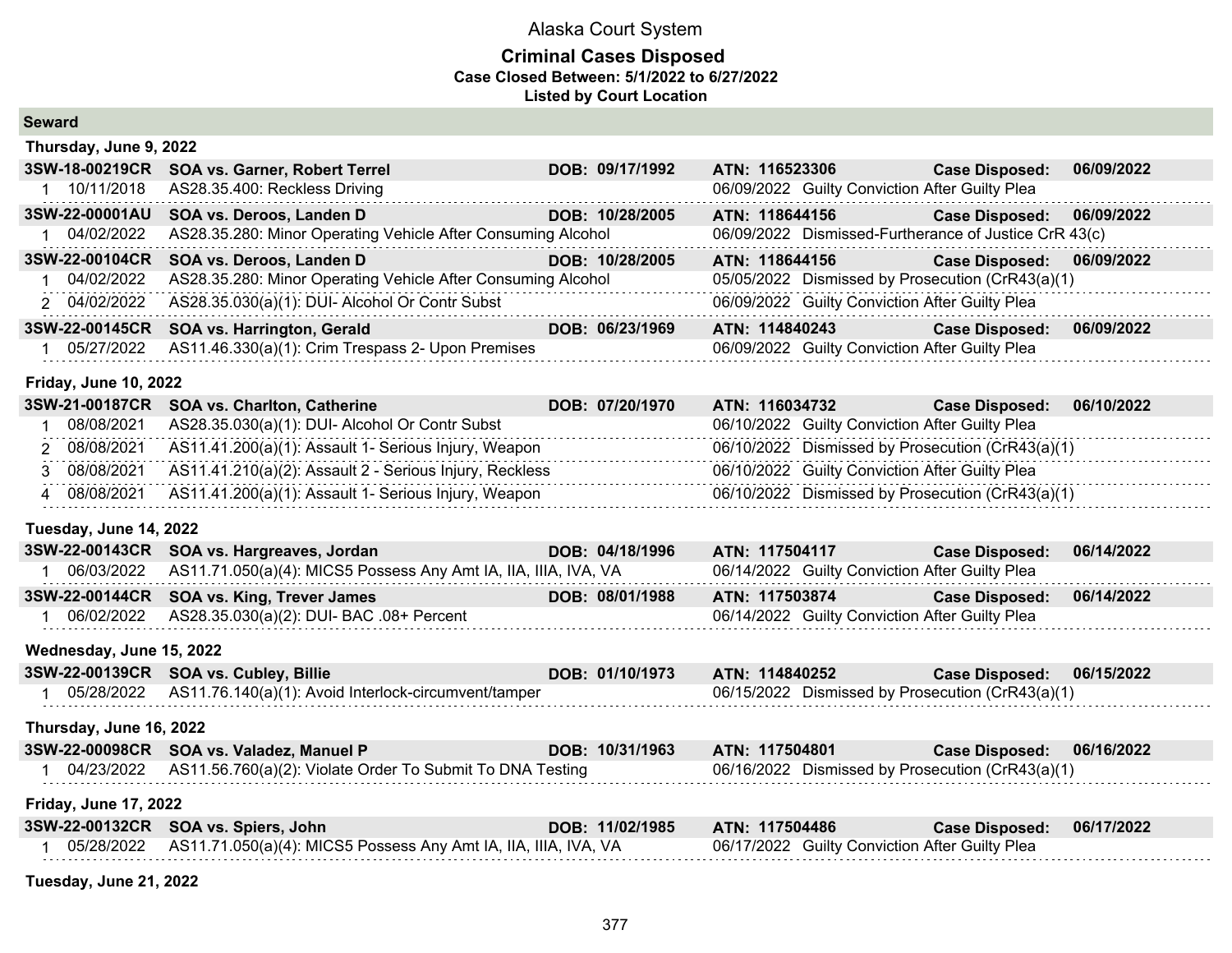| <b>Seward</b> |
|---------------|
|---------------|

| Tuesday, June 21, 2022 |                                                             |                 |                                                  |                       |            |  |  |  |  |
|------------------------|-------------------------------------------------------------|-----------------|--------------------------------------------------|-----------------------|------------|--|--|--|--|
| 3SW-21-00291CR         | SOA vs. Ambacher, Russell Wayne                             | DOB: 07/23/1993 | ATN: 116035992                                   | <b>Case Disposed:</b> | 06/21/2022 |  |  |  |  |
| 12/25/2021             | AS28.15.291(a)(2): Drive w/Lic Canc/Rev/Sus Prev Conviction |                 | 06/21/2022 Guilty Conviction After Guilty Plea   |                       |            |  |  |  |  |
| 3SW-22-00127CR         | SOA vs. Willson, David P                                    | DOB: 06/02/1976 | ATN: 114840198                                   | <b>Case Disposed:</b> | 06/21/2022 |  |  |  |  |
| 05/16/2022             | AS11.41.250: Reckless Endangerment                          |                 | 06/21/2022 Dismissed by Prosecution (CrR43(a)(1) |                       |            |  |  |  |  |
| 2 05/16/2022           | AS11.46.330(a)(1): Crim Trespass 2- Upon Premises           |                 | 06/21/2022 Dismissed by Prosecution (CrR43(a)(1) |                       |            |  |  |  |  |
| 3 05/16/2022           | AS11.61.110(a)(6): Disord Conduct- Create Hazard Condition  |                 | 06/21/2022 Guilty Conviction After Guilty Plea   |                       |            |  |  |  |  |
| 3SW-22-00150CR         | SOA vs. Willson, David                                      | DOB: 06/02/1976 | ATN: 114840378                                   | <b>Case Disposed:</b> | 06/21/2022 |  |  |  |  |
| 1 06/17/2022           | AS11.46.484(a)(1): Crim Mischief 4-Prop Dam \$250-\$749     |                 | 06/21/2022 Guilty Conviction After Guilty Plea   |                       |            |  |  |  |  |
| 2 06/17/2022           | AS11.46.320(a)(2): Crim Trespass 1- In A Dwelling           |                 | 06/21/2022 Guilty Conviction After Guilty Plea   |                       |            |  |  |  |  |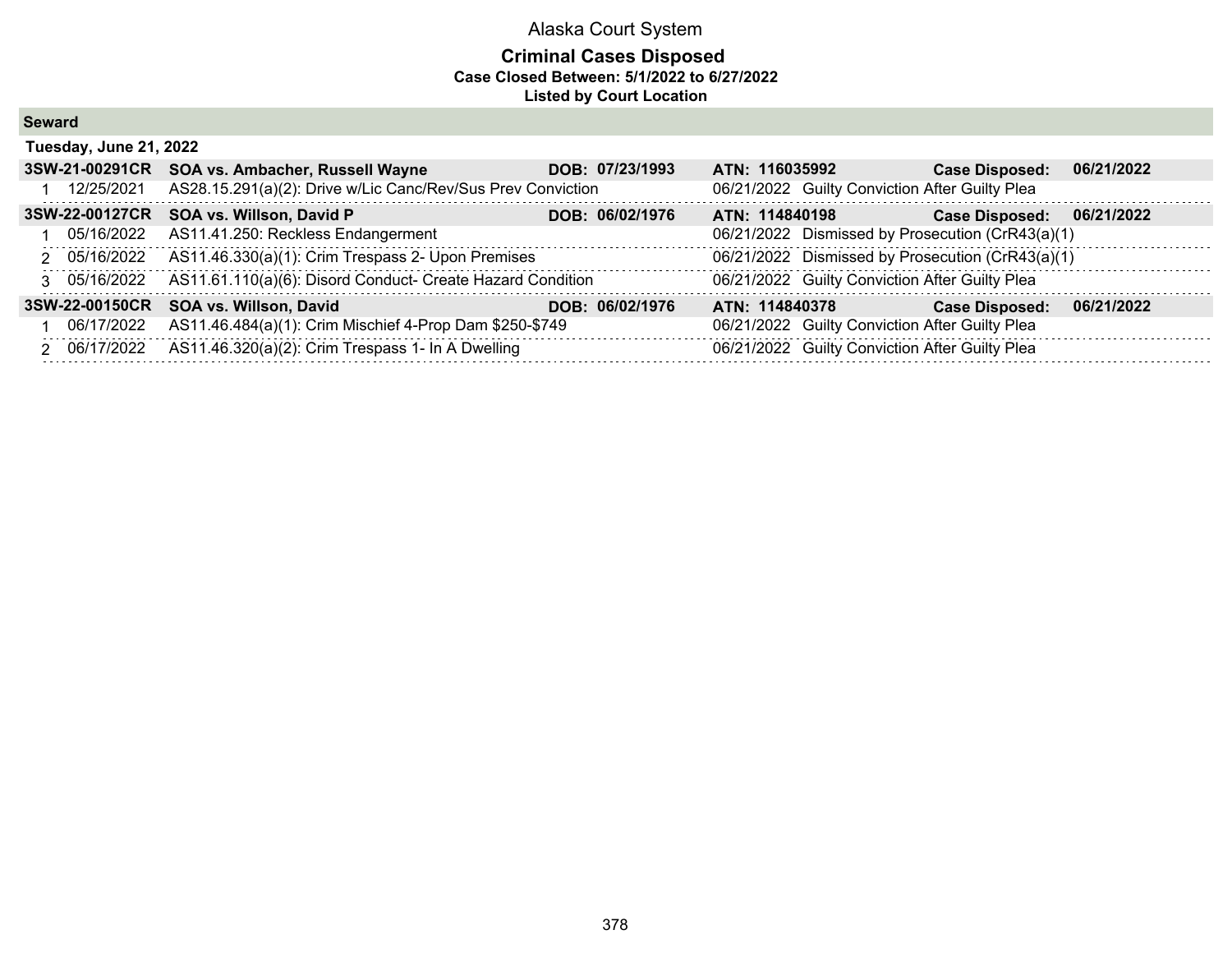### **Criminal Cases Disposed Case Closed Between: 5/1/2022 to 6/27/2022 Listed by Court Location**

**Sitka**

|               | <b>Monday, May 2, 2022</b> |                                                                  |                 |                |                |                                                  |            |
|---------------|----------------------------|------------------------------------------------------------------|-----------------|----------------|----------------|--------------------------------------------------|------------|
|               | 1SI-22-00029CR             | SOA vs. Sadowski, Kara                                           | DOB: 12/22/1989 | ATN: 117618417 |                | <b>Case Disposed:</b>                            | 05/02/2022 |
|               | 02/22/2022                 | AS11.46.484: Criminal Mischief 4                                 |                 |                |                | 05/02/2022 Dismissed by Prosecution (CrR43(a)(1) |            |
|               | Wednesday, May 11, 2022    |                                                                  |                 |                |                |                                                  |            |
|               | 1SI-22-00008CR             | SOA vs. Peck, Emily D                                            | DOB: 12/18/1976 | ATN: 117619002 |                | <b>Case Disposed:</b>                            | 05/11/2022 |
|               | 01/16/2022                 | AS11.61.120(a)(5): Harassment 2 -Offensive Phys Contact          |                 |                |                | 05/11/2022 Guilty Conviction After Guilty Plea   |            |
|               | 2 01/16/2022               | AS11.61.110(a)(6): Disord Conduct- Create Hazard Condition       |                 |                |                | 05/11/2022 Guilty Conviction After Guilty Plea   |            |
|               | 1SI-22-00037CR             | <b>SOA vs. Davis, Mark Franklin</b>                              | DOB: 09/28/1969 | ATN: 117618264 |                | <b>Case Disposed:</b>                            | 05/11/2022 |
|               | 03/06/2022                 | AS11.41.230(a)(1): Assault In The 4th Degree - Recklessly Injure |                 |                |                | 05/11/2022 Guilty Conviction After Guilty Plea   |            |
|               | Thursday, May 12, 2022     |                                                                  |                 |                |                |                                                  |            |
|               | 1SI-19-00235CR             | SOA vs. White, Michael Wayne                                     | DOB: 03/27/1961 |                | ATN: 116633313 | <b>Case Disposed:</b>                            | 05/12/2022 |
|               | 08/24/2019                 | AS11.41.230(a)(3): Assault 4-Cause Fear Of Injury                |                 |                |                | 05/12/2022 Dismissed by Prosecution (CrR43(a)(1) |            |
| $\mathcal{P}$ | 08/24/2019                 | AS11.56.700: Resist/Interfere With Arrest                        |                 |                |                | 05/12/2022 Guilty Conviction After Guilty Plea   |            |
| 3             | 08/24/2019                 | AS11.41.230(a)(1): Assault In The 4th Degree - Recklessly Injure |                 |                |                | 05/12/2022 Dismissed by Prosecution (CrR43(a)(1) |            |
| 5.            | 08/24/2019                 | AS09.50.010(5): Contempt-disobey lawful court order              |                 |                |                | 05/12/2022 Dismissed by Prosecution (CrR43(a)(1) |            |
| 6             | 08/24/2019                 | AS11.41.220(a)(1)(A): Assault 3- Cause Fear Of Injury w/ Weap    |                 |                |                | 05/12/2022 Dismissed by Prosecution (CrR43(a)(1) |            |
|               | 08/24/2019                 | AS11.41.230(a)(1): Assault In The 4th Degree - Recklessly Injure |                 |                |                | 05/12/2022 Dismissed by Prosecution (CrR43(a)(1) |            |
| 8             | 08/23/2019                 | AS11.41.230(a)(1): Assault In The 4th Degree - Recklessly Injure |                 |                |                | 05/12/2022 Guilty Conviction After Guilty Plea   |            |
|               | 1SI-20-00176CR             | SOA vs. Lindberg, Peggy Sue                                      | DOB: 12/18/1970 | ATN: 116688492 |                | <b>Case Disposed:</b>                            | 05/12/2022 |
|               | 04/18/2020                 | AS11.56.757(a)(misdB): Violate Conditions of Release for Misd    |                 |                |                | 05/12/2022 Guilty Conviction After Guilty Plea   |            |
| 2             | 04/18/2020                 | AS11.61.220(a)(1)(a)(i): MIW5, CCW + Fail to Inform Officer      |                 |                |                | 05/12/2022 Dismissed by Prosecution (CrR43(a)(1) |            |
| 3             | 04/18/2020                 | AS11.71.050(a)(4): MICS5 Possess Any Amt IA, IIA, IIIA, IVA, VA  |                 |                |                | 05/12/2022 Guilty Conviction After Guilty Plea   |            |
|               | 4 04/05/2021               | AS11.56.757(a)(misdB): Violate Conditions of Release for Misd    |                 |                |                | 05/12/2022 Dismissed by Prosecution (CrR43(a)(1) |            |
|               | 5 05/29/2021               | AS11.56.757(a)(misdB): Violate Conditions of Release for Misd    |                 |                |                | 05/30/2021 Dismissed by Prosecution (CrR43(a)(1) |            |
|               | 1SI-21-00162CR             | SOA vs. Lindberg, Peggy Sue                                      | DOB: 12/18/1970 | ATN: 117618732 |                | <b>Case Disposed:</b>                            | 05/12/2022 |
|               | 10/14/2021                 | AS11.61.120(a)(5): Harassment 2 - Offensive Phys Contact         |                 |                |                | 05/12/2022 Guilty Conviction After Guilty Plea   |            |
|               | 2 10/14/2021               | AS11.56.757(a)(misdA): Violate Condition of Release for Felony   |                 |                |                | 05/12/2022 Dismissed by Prosecution (CrR43(a)(1) |            |

### **Wednesday, May 18, 2022**

|            | 1SI-21-00140CR SOA vs. Versteeg, Kory H                                                                                | DOB: 05/28/1983 | <b>ATN: 116121006</b> | Case Disposed: 05/18/2022 |  |
|------------|------------------------------------------------------------------------------------------------------------------------|-----------------|-----------------------|---------------------------|--|
| 09/07/2021 | 5AAC33.310(a)(12): Commercial Fishing Seasons and Periods for Net Gear- 05/18/2022 Guilty Conviction After Guilty Plea |                 |                       |                           |  |

**Monday, May 23, 2022**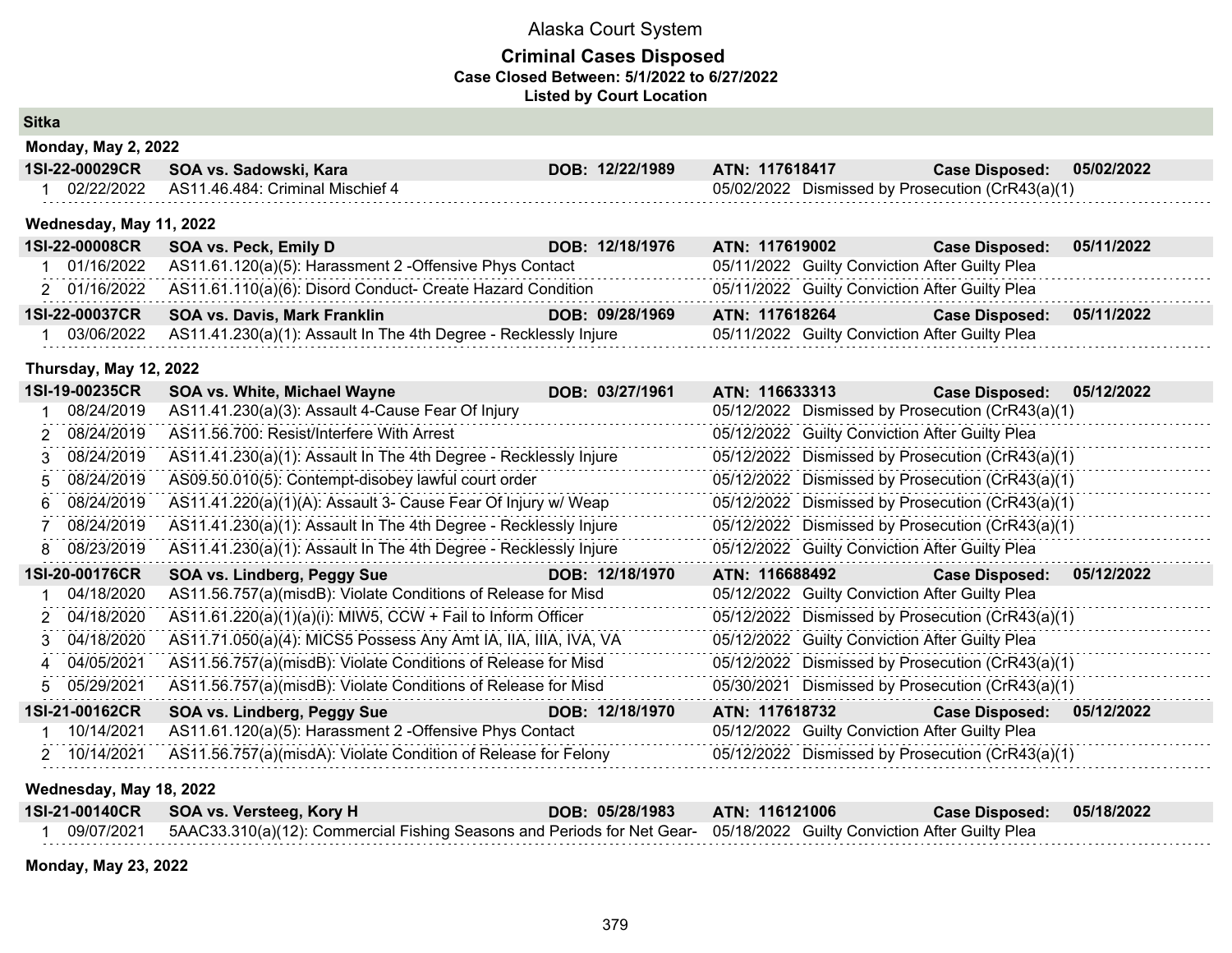| <b>Sitka</b>                 |                                                                                                                       |                 |                |  |                                                  |            |
|------------------------------|-----------------------------------------------------------------------------------------------------------------------|-----------------|----------------|--|--------------------------------------------------|------------|
| <b>Monday, May 23, 2022</b>  |                                                                                                                       |                 |                |  |                                                  |            |
| 1SI-22-00044CR               | <b>SOA vs. Forrey, Conner James</b>                                                                                   | DOB: 04/30/1993 | ATN: 117618363 |  | <b>Case Disposed:</b>                            | 05/23/2022 |
| 1 02/10/2022                 | AS11.61.110(a)(5): Disord Conduct-Challenge To Fight                                                                  |                 |                |  | 05/23/2022 Guilty Conviction After Guilty Plea   |            |
| <b>Tuesday, May 24, 2022</b> |                                                                                                                       |                 |                |  |                                                  |            |
| 1SI-22-00033CR               | <b>SOA vs. Dalton, Trevor Lee</b>                                                                                     | DOB: 06/11/1997 | ATN: 117618444 |  | <b>Case Disposed:</b>                            | 05/24/2022 |
| 1 02/27/2022                 | AS28.35.030(a): DUI - Operate Vehic Under Infl Alc/Drug                                                               |                 |                |  | 05/24/2022 Dismissed by Prosecution (CrR43(a)(1) |            |
| Wednesday, May 25, 2022      |                                                                                                                       |                 |                |  |                                                  |            |
| 1SI-21-00139CR               | SOA vs. Kinney, Matthew Q                                                                                             | DOB: 06/29/1989 | ATN: 116121015 |  | <b>Case Disposed:</b>                            | 05/25/2022 |
| 1 09/07/2021                 | 5AAC33.310: Commercial Fishing Closed Seasons and Periods for Net Gear 05/25/2022 Guilty Conviction After Guilty Plea |                 |                |  |                                                  |            |
| <b>Friday, May 27, 2022</b>  |                                                                                                                       |                 |                |  |                                                  |            |
| 1SI-22-00051CR               | SOA vs. Oktoyak, Amanda Yvonne                                                                                        | DOB: 11/18/1985 | ATN: 117617454 |  | <b>Case Disposed:</b>                            | 05/27/2022 |
| 1 04/07/2022                 | AS11.41.230(a)(1): Assault In The 4th Degree - Recklessly Injure                                                      |                 |                |  | 05/27/2022 Guilty Conviction After Guilty Plea   |            |
| 2 04/20/2022                 | AS11.56.757(a)(misdB): Violate Conditions of Release for Misd                                                         |                 |                |  | 05/27/2022 Guilty Conviction After Guilty Plea   |            |
| 1SI-22-00059CR               | SOA vs. Oktoyak, Amanda Yvonne                                                                                        | DOB: 11/18/1985 | ATN: 117615114 |  | <b>Case Disposed:</b>                            | 05/27/2022 |
| 1 04/27/2022                 | AS11.46.484: Criminal Mischief 4                                                                                      |                 |                |  | 05/27/2022 Guilty Conviction After Guilty Plea   |            |
| 2 04/27/2022                 | AS11.56.757(a)(misdB): Violate Conditions of Release for Misd                                                         |                 |                |  | 05/27/2022 Dismissed by Prosecution (CrR43(a)(1) |            |
| Wednesday, June 1, 2022      |                                                                                                                       |                 |                |  |                                                  |            |
| 1SI-21-00187CR               | SOA vs. Brevick, Laila Michelle                                                                                       | DOB: 09/30/1987 | ATN: 117618867 |  | <b>Case Disposed:</b>                            | 06/01/2022 |
| 12/16/2021<br>1              | AS11.56.700(a)(1): Resist/Interfere Arrest-By Force                                                                   |                 |                |  | 06/01/2022 Dismissed by Prosecution (CrR43(a)(1) |            |
| 2 12/16/2021                 | AS11.41.250: Reckless Endangerment                                                                                    |                 |                |  | 06/01/2022 Dismissed by Prosecution (CrR43(a)(1) |            |
| 3 12/16/2021                 | AS11.41.250: Reckless Endangerment                                                                                    |                 |                |  | 06/01/2022 Dismissed by Prosecution (CrR43(a)(1) |            |
| 4 12/16/2021                 | AS11.41.250: Reckless Endangerment                                                                                    |                 |                |  | 06/01/2022 Dismissed by Prosecution (CrR43(a)(1) |            |
| Monday, June 6, 2022         |                                                                                                                       |                 |                |  |                                                  |            |
| 1SI-21-00188CR               | SOA vs. Brevick JR, Rodney K                                                                                          | DOB: 03/18/1987 | ATN: 117618876 |  | <b>Case Disposed:</b>                            | 06/06/2022 |
| 1 12/16/2021                 | AS11.41.230(a)(1): Assault In The 4th Degree - Recklessly Injure                                                      |                 |                |  | 06/06/2022 Dismissed by Prosecution (CrR43(a)(1) |            |
| 2 12/16/2021                 | AS11.56.700(a)(1): Resist/Interfere Arrest-By Force                                                                   |                 |                |  | 06/06/2022 Guilty Conviction After Guilty Plea   |            |
| Wednesday, June 8, 2022      |                                                                                                                       |                 |                |  |                                                  |            |
| 1SI-21-00091CR               | SOA vs. Stonebreaker, Amy Marie                                                                                       | DOB: 07/01/1990 | ATN: 116117055 |  | <b>Case Disposed:</b>                            | 06/08/2022 |
| 1 06/03/2021                 | AS11.61.110(a)(6): Disord Conduct- Create Hazard Condition                                                            |                 |                |  | 06/08/2022 Guilty Conviction After Guilty Plea   |            |
| 1SI-22-00046CR               | SOA vs. Refshaw, Ryan L                                                                                               | DOB: 03/30/1975 | ATN: 117618093 |  | <b>Case Disposed:</b>                            | 06/08/2022 |
| 1 03/25/2022                 | AS28.35.030(a): DUI - Operate Vehic Under Infl Alc/Drug                                                               |                 |                |  | 06/08/2022 Guilty Conviction After Guilty Plea   |            |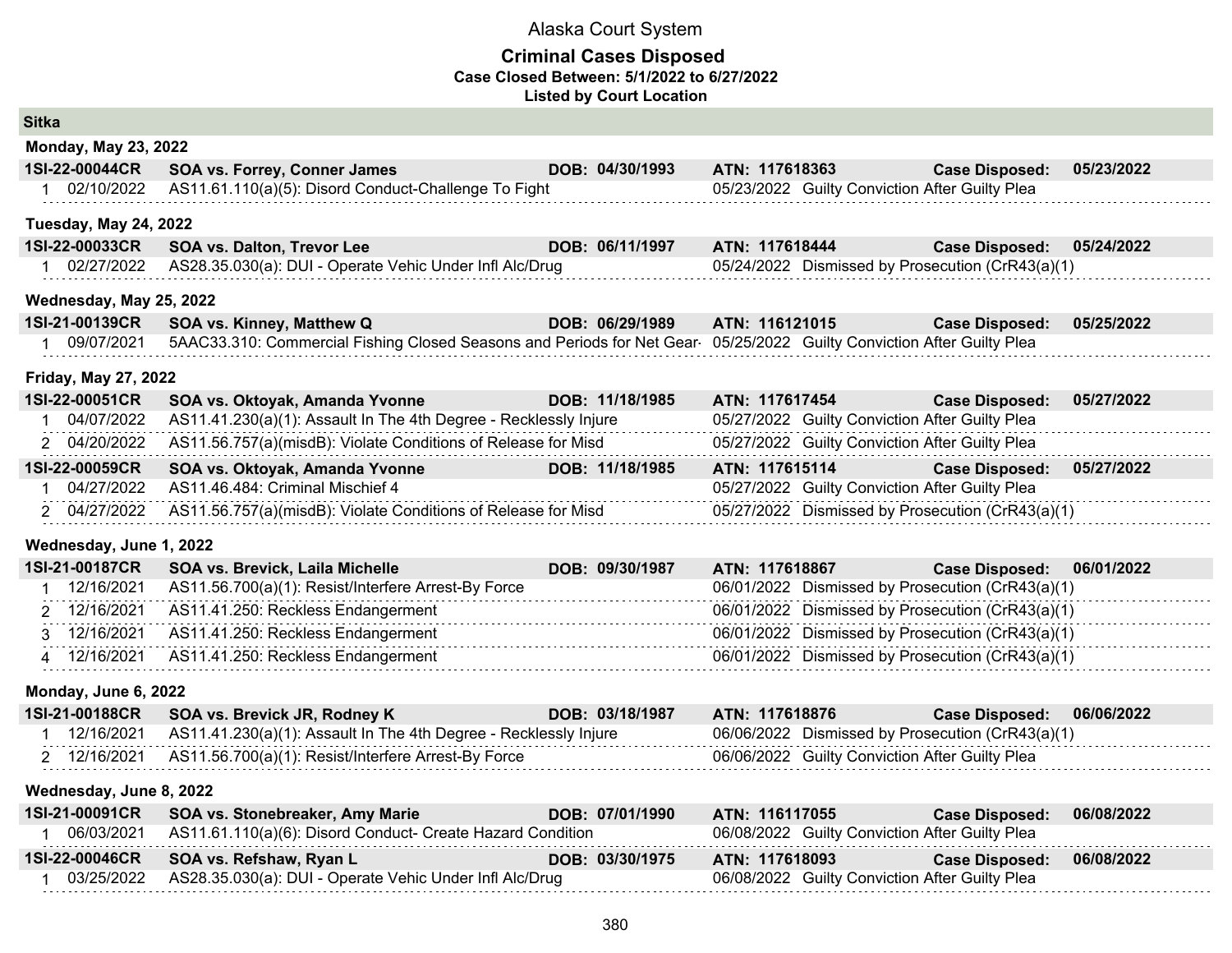### **Criminal Cases Disposed Case Closed Between: 5/1/2022 to 6/27/2022 Listed by Court Location**

#### **Sitka**

| Thursday, June 9, 2022 |                                                                  |                        |                                                  |                       |                    |  |  |  |  |  |
|------------------------|------------------------------------------------------------------|------------------------|--------------------------------------------------|-----------------------|--------------------|--|--|--|--|--|
| 1SI-21-00193CR         | SOA vs. Thompson, Jerry Lee                                      | DOB: 09/25/1989        | ATN: 116627634                                   | <b>Case Disposed:</b> | 06/09/2022         |  |  |  |  |  |
| 09/05/2021             | AS11.41.230(a)(1): Assault In The 4th Degree - Recklessly Injure |                        | 06/09/2022 Dismissed by Prosecution (CrR43(a)(1) |                       |                    |  |  |  |  |  |
| Tuesday, June 14, 2022 |                                                                  |                        |                                                  |                       |                    |  |  |  |  |  |
| 1SI-20-00126CR         | SOA vs. Jarquin, Moses A                                         | DOB: 08/07/2000        | ATN: 116616807                                   | <b>Case Disposed:</b> | 06/14/2022         |  |  |  |  |  |
| 05/25/2020             | AS11.56.757(a)(misdB): Violate Conditions of Release for Misd    |                        | 06/14/2022 Guilty Conviction After Guilty Plea   |                       |                    |  |  |  |  |  |
| 2 05/25/2020           | AS11.46.150(a): Theft 4-Less than \$250                          |                        | 06/14/2022 Dismissed by Prosecution (CrR43(a)(1) |                       |                    |  |  |  |  |  |
| <b>ACLON ANATERD</b>   | COA ye Jevenin Messe Jeff                                        | <b>DOD.</b> COIOTIONAL | ATNL AACCOTOOO                                   | Assa Blackscale       | <b>OCIA AIDOOD</b> |  |  |  |  |  |

| 1SI-20-00175CR | SOA vs. Jarquin, Moses Jett                                   | DOB: 08/07/2000 | ATN: 116627283                                                                                                                                                                                                                                                                                                        | <b>Case Disposed:</b> | 06/14/2022                                                                                                                                                                                                                                                                                                                                 |
|----------------|---------------------------------------------------------------|-----------------|-----------------------------------------------------------------------------------------------------------------------------------------------------------------------------------------------------------------------------------------------------------------------------------------------------------------------|-----------------------|--------------------------------------------------------------------------------------------------------------------------------------------------------------------------------------------------------------------------------------------------------------------------------------------------------------------------------------------|
| 07/18/2020     |                                                               |                 |                                                                                                                                                                                                                                                                                                                       |                       |                                                                                                                                                                                                                                                                                                                                            |
| 2 07/18/2020   |                                                               |                 |                                                                                                                                                                                                                                                                                                                       |                       |                                                                                                                                                                                                                                                                                                                                            |
| 1SI-20-00223CR | SOA vs. Jarquin, Moses Jett Alley                             | DOB: 08/07/2000 | ATN: 116617869                                                                                                                                                                                                                                                                                                        | <b>Case Disposed:</b> | 06/14/2022                                                                                                                                                                                                                                                                                                                                 |
| 09/09/2020     | AS11.46.130(a)(3): Theft 2- From Person Of Another            |                 |                                                                                                                                                                                                                                                                                                                       |                       |                                                                                                                                                                                                                                                                                                                                            |
| 2 09/09/2020   |                                                               |                 |                                                                                                                                                                                                                                                                                                                       |                       |                                                                                                                                                                                                                                                                                                                                            |
| 3 09/09/2020   |                                                               |                 |                                                                                                                                                                                                                                                                                                                       |                       |                                                                                                                                                                                                                                                                                                                                            |
| 4 09/09/2020   |                                                               |                 |                                                                                                                                                                                                                                                                                                                       |                       |                                                                                                                                                                                                                                                                                                                                            |
| 1SI-20-00270CR | SOA vs. Jarquin, Moses Jett Alley                             | DOB: 08/07/2000 | ATN: 116620578                                                                                                                                                                                                                                                                                                        | <b>Case Disposed:</b> | 06/14/2022                                                                                                                                                                                                                                                                                                                                 |
|                |                                                               |                 |                                                                                                                                                                                                                                                                                                                       |                       |                                                                                                                                                                                                                                                                                                                                            |
| 07/03/2020     | AS11.56.757(a)(misdB): Violate Conditions of Release for Misd |                 | 06/14/2022 Dism. Plea Agreement in Another Case-CrR 43(a)(2).                                                                                                                                                                                                                                                         |                       |                                                                                                                                                                                                                                                                                                                                            |
| 1SI-20-00271CR | SOA vs. Jarquin, Moses Jett Alley                             | DOB: 08/07/2000 | ATN: 116617104                                                                                                                                                                                                                                                                                                        | <b>Case Disposed:</b> | 06/14/2022                                                                                                                                                                                                                                                                                                                                 |
| 07/17/2020     | AS11.46.150(a): Theft 4-Less than \$250                       |                 | 06/14/2022 Dism. Plea Agreement in Another Case-CrR 43(a)(2).                                                                                                                                                                                                                                                         |                       |                                                                                                                                                                                                                                                                                                                                            |
| 2 07/17/2020   | AS11.56.757(a)(misdB): Violate Conditions of Release for Misd |                 | 06/14/2022 Dism. Plea Agreement in Another Case-CrR 43(a)(2).                                                                                                                                                                                                                                                         |                       |                                                                                                                                                                                                                                                                                                                                            |
| 1SI-22-00011CR | SOA vs. Bean JR, Patrick Moon Howard                          | DOB: 03/14/1976 | ATN: 117619029                                                                                                                                                                                                                                                                                                        | <b>Case Disposed:</b> | 06/14/2022                                                                                                                                                                                                                                                                                                                                 |
|                |                                                               |                 | AS11.46.330(a)(1): Crim Trespass 2- Upon Premises<br>AS11.56.757(a)(misdB): Violate Conditions of Release for Misd<br>AS11.41.510(a)(1): Robbery 2- Use Force To Prevent Resistnc<br>AS11.56.757(a)(misdB): Violate Conditions of Release for Misd<br>AS11.71.050(a)(4): MICS5 Possess Any Amt IA, IIA, IIIA, IVA, VA |                       | 06/14/2022 Dism. Plea Agreement in Another Case-CrR 43(a)(2).<br>06/14/2022 Dism. Plea Agreement in Another Case-CrR 43(a)(2).<br>06/14/2022 Guilty Conviction After Guilty Plea<br>06/14/2022 Dismissed by Prosecution (CrR43(a)(1)<br>06/14/2022 Guilty Conviction After Guilty Plea<br>06/14/2022 Dismissed by Prosecution (CrR43(a)(1) |

#### **Wednesday, June 15, 2022**

| 1SI-21-00201CR | SOA vs. Pizarro, Michael D                                               | DOB: 07/27/1968 | ATN: 117618921                                   | <b>Case Disposed:</b> | 06/15/2022 |
|----------------|--------------------------------------------------------------------------|-----------------|--------------------------------------------------|-----------------------|------------|
| 12/30/2021     | AS11.41.230(a)(3): Assault 4-Cause Fear Of Injury                        |                 | 06/15/2022 Dismissed by Prosecution (CrR43(a)(1) |                       |            |
| 12/30/2021     | AS11.56.745: Interfere w/ Report of DV Crime                             |                 | 06/15/2022 Dismissed by Prosecution (CrR43(a)(1) |                       |            |
| 12/30/2021     | AS11.41.230(a)(1): Assault In The 4th Degree - Recklessly Injure         |                 | 06/15/2022 Guilty Conviction After Guilty Plea   |                       |            |
|                | 04/06/2022 AS11.56.757(a)(misdB): Violate Conditions of Release for Misd |                 | 06/15/2022 Dismissed by Prosecution (CrR43(a)(1) |                       |            |

#### **Wednesday, June 22, 2022**

| 1SI-22-00043CR | SOA vs. Lambeth III, Harold Duane              | DOB: 11/02/2001 | ATN: 117618003 | Case Disposed:                                        | 06/22/2022 |
|----------------|------------------------------------------------|-----------------|----------------|-------------------------------------------------------|------------|
|                | 07/09/2021    AS11.46.484: Criminal Mischief 4 |                 |                | 06/22/2022 Dismissed-Furtherance of Justice CrR 43(c) |            |

#### **Thursday, June 23, 2022**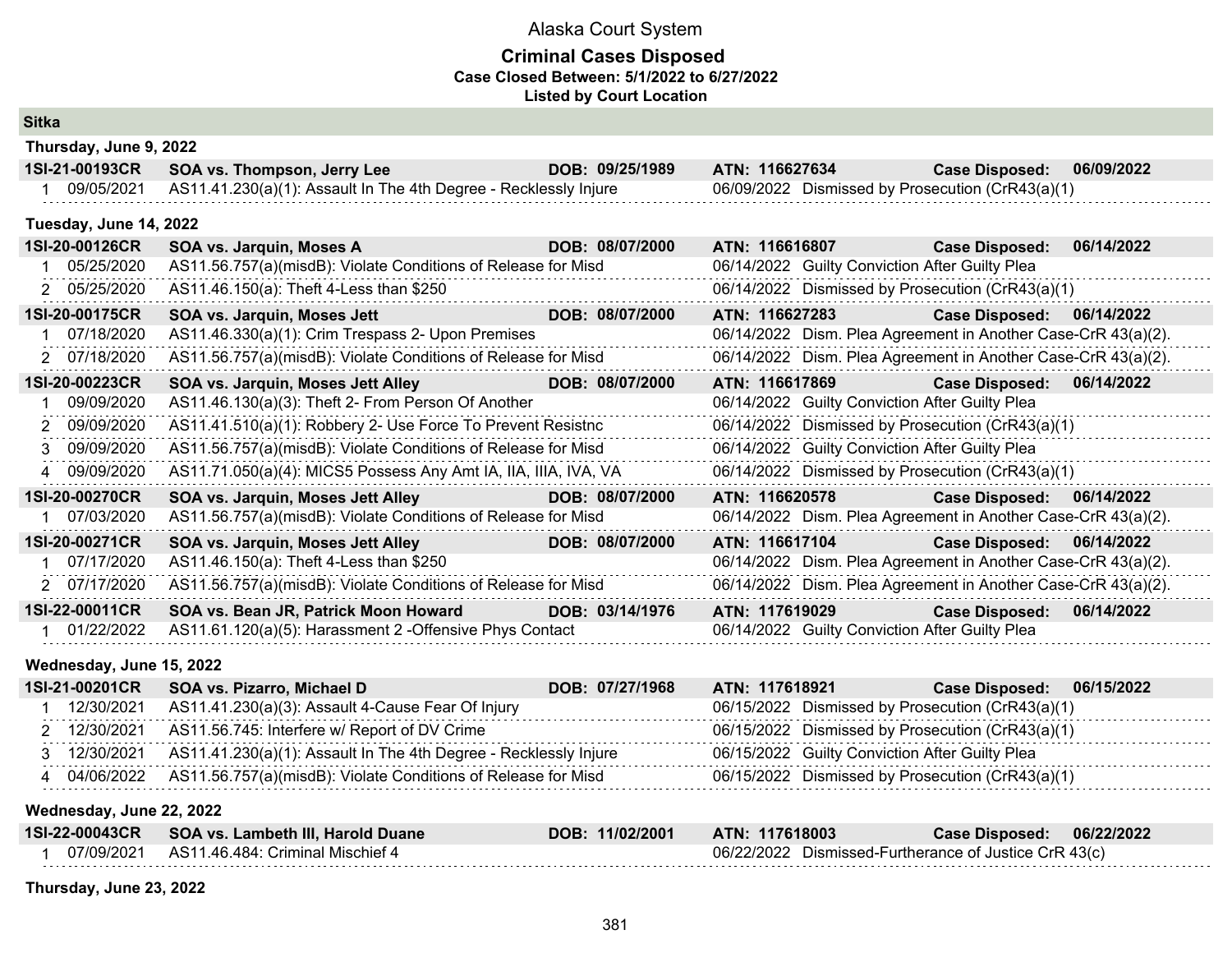### **Criminal Cases Disposed Case Closed Between: 5/1/2022 to 6/27/2022 Listed by Court Location**

**Sitka**

**Thursday, June 23, 2022**

| 1SI-22-00070CR | SOA vs. Carr, Kayliss Louise                                           | DOB: 10/10/1995 | ATN: 117615105 |                                                | Case Disposed: 06/23/2022                        |  |
|----------------|------------------------------------------------------------------------|-----------------|----------------|------------------------------------------------|--------------------------------------------------|--|
|                | 06/01/2022 AS11.46.486(a)(3): Criminal Mischief 5 - Ride In Stolen Veh |                 |                |                                                | 06/23/2022 Dismissed by Prosecution (CrR43(a)(1) |  |
|                | 06/01/2022 AS11.46.330(a)(1): Crim Trespass 2- Upon Premises           |                 |                | 06/23/2022 Guilty Conviction After Guilty Plea |                                                  |  |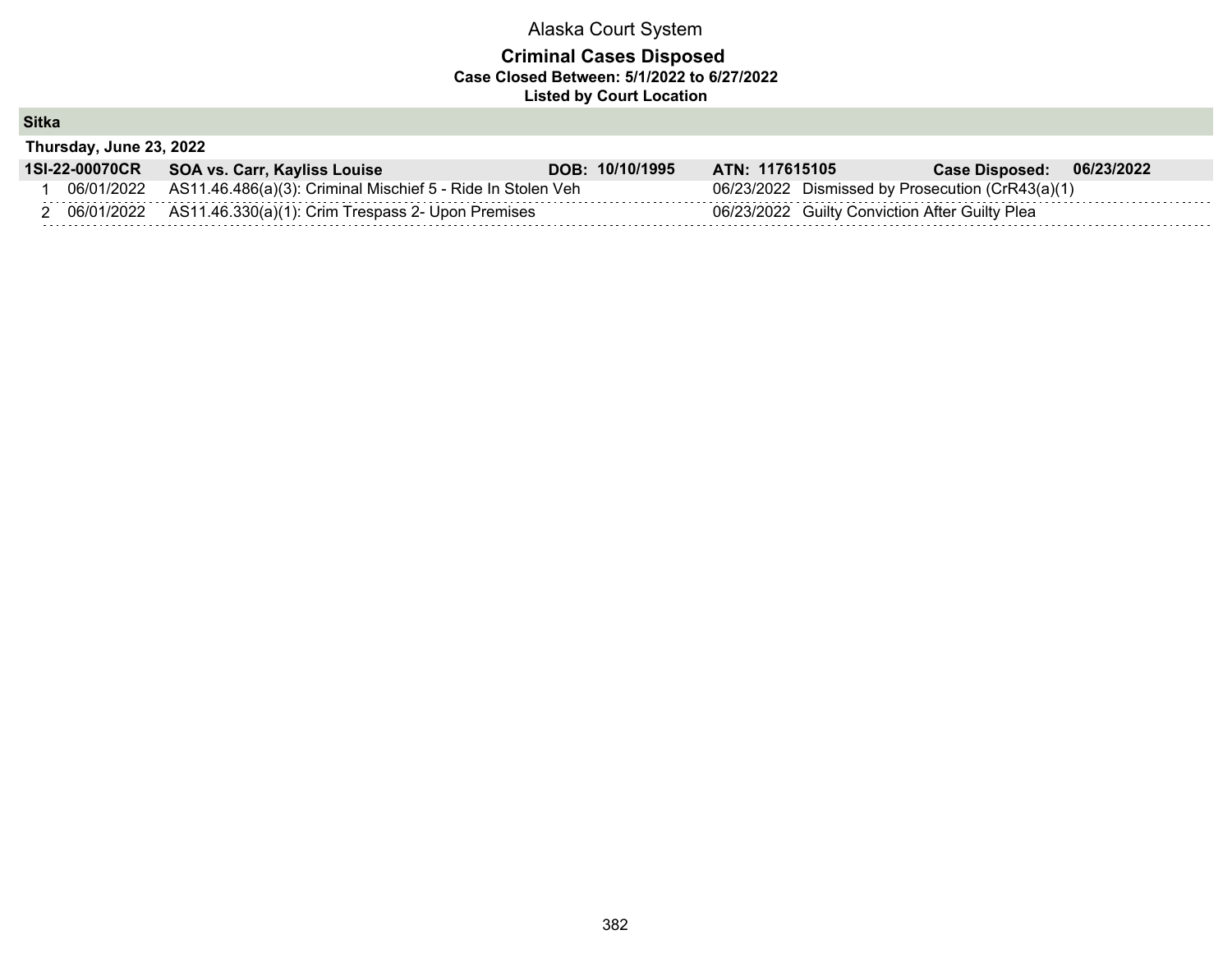### **Criminal Cases Disposed Case Closed Between: 5/1/2022 to 6/27/2022 Listed by Court Location**

| <b>CONTRACTOR</b> | ٠ | <b>CONTRACTOR</b><br><b>CONTRACTOR</b> |
|-------------------|---|----------------------------------------|

| Wednesday, May 4, 2022 |                                        |                 |                |                       |            |
|------------------------|----------------------------------------|-----------------|----------------|-----------------------|------------|
| 4TO-22-00029CR         | SOA vs. Sam, Meranda L                 | DOB: 11/03/1990 | ATN: 114565473 | <b>Case Disposed:</b> | 05/04/2022 |
| 05/03/2022             | Charging Document Pending or Not Filed |                 |                |                       |            |
|                        |                                        |                 |                |                       |            |
| Thursday, May 5, 2022  |                                        |                 |                |                       |            |
|                        | 4TO-22-00031CR SOA vs. Wailes, Jenny   | DOB: 03/22/1954 | ATN: 111111111 | <b>Case Disposed:</b> | 05/05/2022 |

#### **Friday, May 27, 2022**

| 4TO-19-00039CR | SOA vs. Isaac, Martha Selina                                     | ATN: 114569208<br>DOB: 03/03/1971 |                                  | <b>Case Disposed:</b> | 05/27/2022 |
|----------------|------------------------------------------------------------------|-----------------------------------|----------------------------------|-----------------------|------------|
| 07/10/2019     | AS11.41.210(a)(1): Assault 2 - Injury w/ Weapon, Intent          |                                   | 05/27/2022 Acquitted After Trial |                       |            |
| 2 07/10/2019   | AS11.41.220(a)(1)(A): Assault 3- Cause Fear Of Injury w/ Weap    |                                   | 05/27/2022 Acquitted After Trial |                       |            |
| 3 07/10/2019   | AS11.41.220(a)(1)(A): Assault 3- Cause Fear Of Injury w/ Weap    |                                   | 05/27/2022 Acquitted After Trial |                       |            |
| 4 07/10/2019   | AS11.41.230(a)(1): Assault In The 4th Degree - Recklessly Injure |                                   | 05/27/2022 Acquitted After Trial |                       |            |
| 5 07/10/2019   | AS11.41.230(a)(3): Assault 4-Cause Fear Of Injury                |                                   | 05/27/2022 Guilty After Trial    |                       |            |
| 6 07/10/2019   | AS11.41.230(a)(3): Assault 4-Cause Fear Of Injury                |                                   | 05/27/2022 Guilty After Trial    |                       |            |

#### **Monday, June 6, 2022**

|  | 4TO-22-00040CR SOA vs. Chinuhuk, Rondell Tony                                 | DOB: 10/29/1985 | ATN: 114565617                                   | Case Disposed: 06/06/2022 |  |
|--|-------------------------------------------------------------------------------|-----------------|--------------------------------------------------|---------------------------|--|
|  | 05/28/2022 AS11.41.220(a)(5): Assault 3 - Committ Assault 4, 2+ Convictions   |                 | 06/06/2022 Dismissed by Prosecution (CrR43(a)(1) |                           |  |
|  | 2 05/28/2022 AS11.41.220(a)(5): Assault 3 - Committ Assault 4, 2+ Convictions |                 | 06/06/2022 Dismissed by Prosecution (CrR43(a)(1) |                           |  |
|  | 05/28/2022 AS11.41.220(a)(5): Assault 3 - Committ Assault 4, 2+ Convictions   |                 | 06/06/2022 Dismissed by Prosecution (CrR43(a)(1) |                           |  |
|  | $05/28/2022$ AS11.41.220(a)(5): Assault 3 - Committ Assault 4, 2+ Convictions |                 | 06/06/2022 Dismissed by Prosecution (CrR43(a)(1) |                           |  |

#### **Tuesday, June 7, 2022**

|  | 4TO-22-00013CR SOA vs. Sanford SR, Erickson Charles                          | DOB: 01/18/1968 | ATN: 114565257                                   | <b>Case Disposed:</b> | 06/07/2022 |
|--|------------------------------------------------------------------------------|-----------------|--------------------------------------------------|-----------------------|------------|
|  | 02/15/2022 AS11.41.220(a)(5): Assault 3 - Committ Assault 4, 2+ Convictions  |                 | 06/07/2022 Dismissed by Prosecution (CrR43(a)(1) |                       |            |
|  | 02/15/2022   AS11.71.050(a)(4): MICS5 Possess Any Amt IA, IIA, IIIA, IVA, VA |                 | 06/07/2022 Dismissed by Prosecution (CrR43(a)(1) |                       |            |

#### **Wednesday, June 8, 2022**

| 4TO-22-00026CR SOA vs. Mark, Tristen Jordan | DOB: 08/19/1999 ATN: 114565437 |                                                  | Case Disposed: 06/08/2022 |  |
|---------------------------------------------|--------------------------------|--------------------------------------------------|---------------------------|--|
|                                             |                                | 06/08/2022 Dismissed by Prosecution (CrR43(a)(1) |                           |  |

**Thursday, June 9, 2022**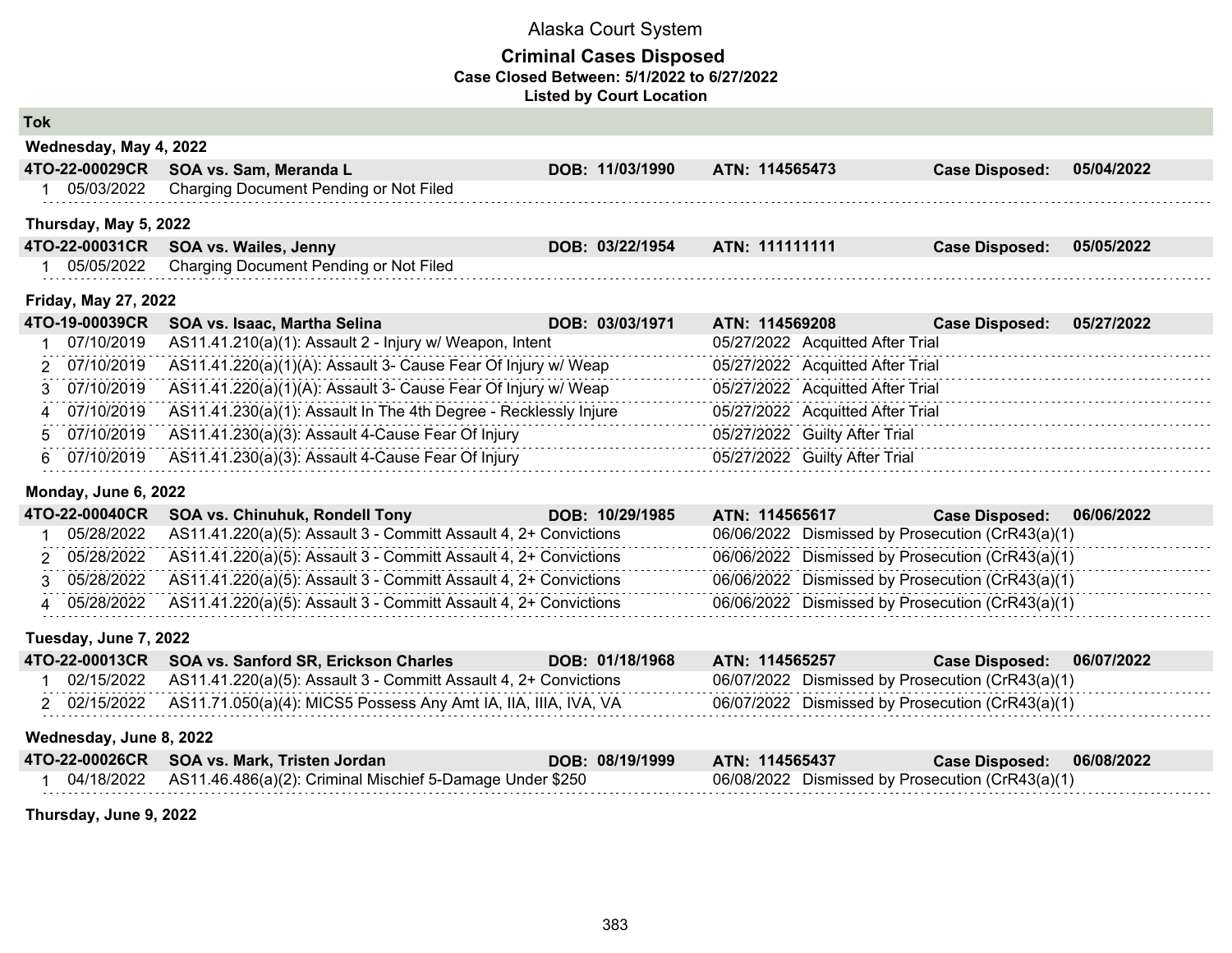### **Criminal Cases Disposed Case Closed Between: 5/1/2022 to 6/27/2022 Listed by Court Location**

**Tok**

| Thursday, June 9, 2022  |                                                                  |                 |                                                  |                       |            |
|-------------------------|------------------------------------------------------------------|-----------------|--------------------------------------------------|-----------------------|------------|
| 4TO-22-00023CR          | <b>SOA vs. Joe, Trevor Matthew</b>                               | DOB: 04/25/1996 | ATN: 114565401                                   | <b>Case Disposed:</b> | 06/09/2022 |
| 04/10/2022              | AS11.41.220(a)(1)(A): Assault 3- Cause Fear Of Injury w/ Weap    |                 | 04/20/2022 No True Bill                          |                       |            |
| 2 04/10/2022            | AS11.41.230(a)(1): Assault In The 4th Degree - Recklessly Injure |                 | 06/09/2022 Guilty Conviction After Guilty Plea   |                       |            |
| 3 04/10/2022            | AS11.41.230(a)(1): Assault In The 4th Degree - Recklessly Injure |                 | 06/09/2022 Dismissed by Prosecution (CrR43(a)(1) |                       |            |
| 4 04/10/2022            | AS11.61.118(a)(1): Harassment 1 - Offensive Contact w/ Fluids    |                 | 06/09/2022 Dismissed by Prosecution (CrR43(a)(1) |                       |            |
| 5 04/10/2022            | AS11.61.118(a)(1): Harassment 1 - Offensive Contact w/ Fluids    |                 | 06/09/2022 Dismissed by Prosecution (CrR43(a)(1) |                       |            |
| 6 04/10/2022            | AS11.61.110(a)(5): Disord Conduct-Challenge To Fight             |                 | 06/09/2022 Dismissed by Prosecution (CrR43(a)(1) |                       |            |
| Tuesday, June 21, 2022  |                                                                  |                 |                                                  |                       |            |
| 4TO-22-00041CR          | SOA vs. Chesser, Krista S                                        | DOB: 03/04/1995 | ATN: 114565131                                   | <b>Case Disposed:</b> | 06/21/2022 |
| 05/29/2022              | AS28.35.030(a): DUI - Operate Vehic Under Infl Alc/Drug          |                 | 06/21/2022 Guilty Conviction After Guilty Plea   |                       |            |
| Thursday, June 23, 2022 |                                                                  |                 |                                                  |                       |            |
| 4TO-22-00047CR          | SOA vs. Joe, Jimmy L                                             | DOB: 01/31/1990 | ATN: 114565671                                   | <b>Case Disposed:</b> | 06/23/2022 |
| 06/23/2022              | Charging Document Pending or Not Filed                           |                 |                                                  |                       |            |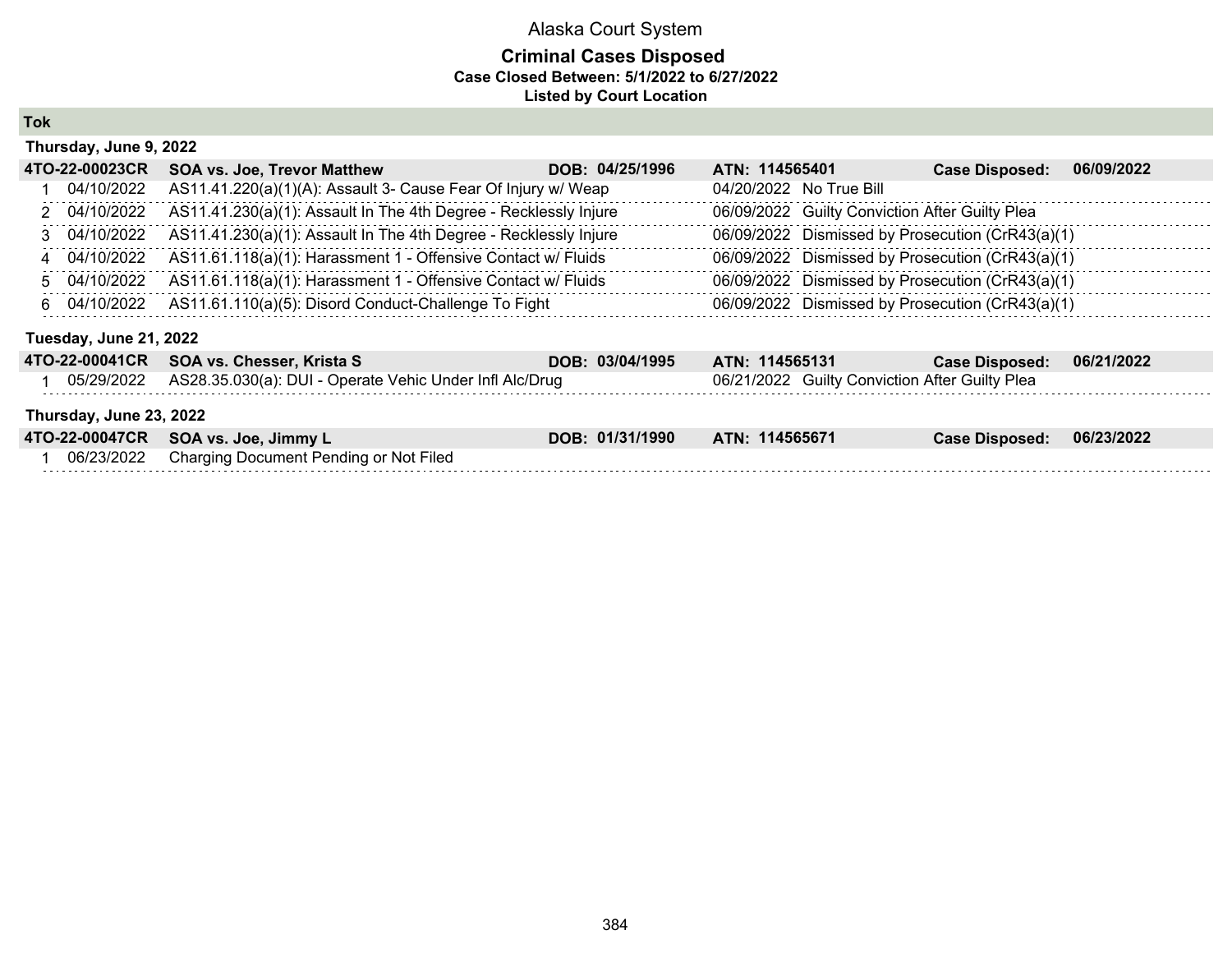### **Criminal Cases Disposed Case Closed Between: 5/1/2022 to 6/27/2022 Listed by Court Location**

### **Unalakleet**

| <b>Monday, May 9, 2022</b> |                                                                  |                 |                |                                                  |            |
|----------------------------|------------------------------------------------------------------|-----------------|----------------|--------------------------------------------------|------------|
| 2UT-19-00044CR             | SOA vs. Otten, Jordan I                                          | DOB: 01/23/1993 | ATN: 116608797 | <b>Case Disposed:</b>                            | 05/09/2022 |
| 04/09/2019                 | AS11.41.230(a)(1): Assault In The 4th Degree - Recklessly Injure |                 |                | 05/09/2022 Dismissed by Prosecution (CrR43(a)(1) |            |
| 2UT-20-00001CR             | <b>SOA vs. Otten, Jordan Isidore</b>                             | DOB: 01/23/1993 | ATN: 116601426 | <b>Case Disposed:</b>                            | 05/09/2022 |
| 01/10/2020                 | AS11.41.230(a)(3): Assault 4-Cause Fear Of Injury                |                 |                | 05/09/2022 Dismissed by Prosecution (CrR43(a)(1) |            |
| 2 01/10/2020               | AS11.41.230(a)(3): Assault 4-Cause Fear Of Injury                |                 |                | 05/09/2022 Dismissed by Prosecution (CrR43(a)(1) |            |
| <b>2UT-20-00118CR</b>      | SOA vs. Otten, Jordan I                                          | DOB: 01/23/1993 | ATN: 118147626 | <b>Case Disposed:</b>                            | 05/09/2022 |
| 10/08/2020                 | AS11.41.230(a)(1): Assault In The 4th Degree - Recklessly Injure |                 |                | 05/09/2022 Guilty Conviction After Guilty Plea   |            |
|                            |                                                                  |                 |                |                                                  |            |
| 2UT-21-00069CR             | SOA vs. Jackson, Matthew Donald Reed                             | DOB: 12/28/2001 | ATN: 116406657 | <b>Case Disposed:</b>                            | 05/09/2022 |
| 07/08/2021                 | AS11.41.210(a)(1): Assault 2 - Injury w/ Weapon, Intent          |                 |                | 05/09/2022 Dismissed by Prosecution (CrR43(a)(1) |            |
| 2 07/08/2021               | AS11.41.230(a)(1): Assault In The 4th Degree - Recklessly Injure |                 |                | 05/09/2022 Guilty Conviction After Guilty Plea   |            |

### **Thursday, May 12, 2022**

|  | 2UT-22-00052CR SOA vs. Soxie, Edward Merle Lowell                       | DOB: 06/22/1992 | ATN: 117120798 | Case Disposed: 05/12/2022                        |
|--|-------------------------------------------------------------------------|-----------------|----------------|--------------------------------------------------|
|  | 05/05/2022 AS11.46.330(a)(1): Crim Trespass 2- Upon Premises            |                 |                | 05/12/2022 Dismissed by Prosecution (CrR43(a)(1) |
|  | 2 05/05/2022 AS11.46.484(a)(1): Crim Mischief 4-Prop Dam \$250-\$749    |                 |                | 05/12/2022 Guilty Conviction After Guilty Plea   |
|  | 3 05/05/2022 AS11.46.484(a)(1): Crim Mischief 4-Prop Dam \$250-\$749    |                 |                | 05/12/2022 Guilty Conviction After Guilty Plea   |
|  | 05/05/2022 AS11.61.120(a)(1): Harassment 2 - Likely To Provoke Violence |                 |                | 05/12/2022 Dismissed by Prosecution (CrR43(a)(1) |
|  | 5 05/05/2022 AS11.46.430: Criminally Negligent Burning 2                |                 |                | 05/12/2022 Guilty Conviction After Guilty Plea   |

#### **Thursday, May 19, 2022**

|            | 2UT-21-00001CR SOA vs. Anasogak, Carl John                                                                                 | DOB: 04/02/1971 | ATN: 116406261                                   | <b>Case Disposed:</b> | 05/19/2022 |
|------------|----------------------------------------------------------------------------------------------------------------------------|-----------------|--------------------------------------------------|-----------------------|------------|
| 01/03/2021 | AS11.41.230(a)(1): Assault In The 4th Degree - Recklessly Injure                                                           |                 | 05/19/2022 Guilty Conviction After Guilty Plea   |                       |            |
|            | 2 01/03/2021 AS11.41.230(a)(1): Assault In The 4th Degree - Recklessly Injure                                              |                 | 05/19/2022 Dismissed by Prosecution (CrR43(a)(1) |                       |            |
|            | 2UT-22-00035CR SOA vs. Takak, Randall Stacy                                                                                | DOB: 07/02/1981 | <b>ATN: 118142514</b>                            | <b>Case Disposed:</b> | 05/19/2022 |
| 04/05/2022 | Attempted: AS11.41.230(a)(1): Assault In The 4th Degree - Recklessly Injure 05/19/2022 Guilty Conviction After Guilty Plea |                 |                                                  |                       |            |

#### **Wednesday, May 25, 2022**

|            | 2UT-21-00003CR SOA vs. Steve JR, Victor                                       | DOB: 05/03/1966 | ATN: 118151217                                 | Case Disposed: 05/25/2022                        |
|------------|-------------------------------------------------------------------------------|-----------------|------------------------------------------------|--------------------------------------------------|
| 01/06/2021 | AS11.41.210(a)(1): Assault 2 - Injury w/ Weapon, Intent                       |                 |                                                | 05/25/2022 Dismissed by Prosecution (CrR43(a)(1) |
|            | 2 01/06/2021 AS11.41.220(a)(1)(B): Assault 3- Cause Injury w/ Weap            |                 | 05/25/2022 Guilty Conviction After Guilty Plea |                                                  |
|            | 3 01/06/2021 AS11.41.230(a)(1): Assault In The 4th Degree - Recklessly Injure |                 |                                                | 05/25/2022 Dismissed by Prosecution (CrR43(a)(1) |
|            | 2UT-21-00024CR SOA vs. Dewey, Brandon Jacob                                   | DOB: 02/12/1982 | ATN: 116406315                                 | Case Disposed: 05/25/2022                        |
| 03/09/2021 | AS11.41.230(a)(1): Assault In The 4th Degree - Recklessly Injure              |                 |                                                | 05/25/2022 Dismissed by Prosecution (CrR43(a)(1) |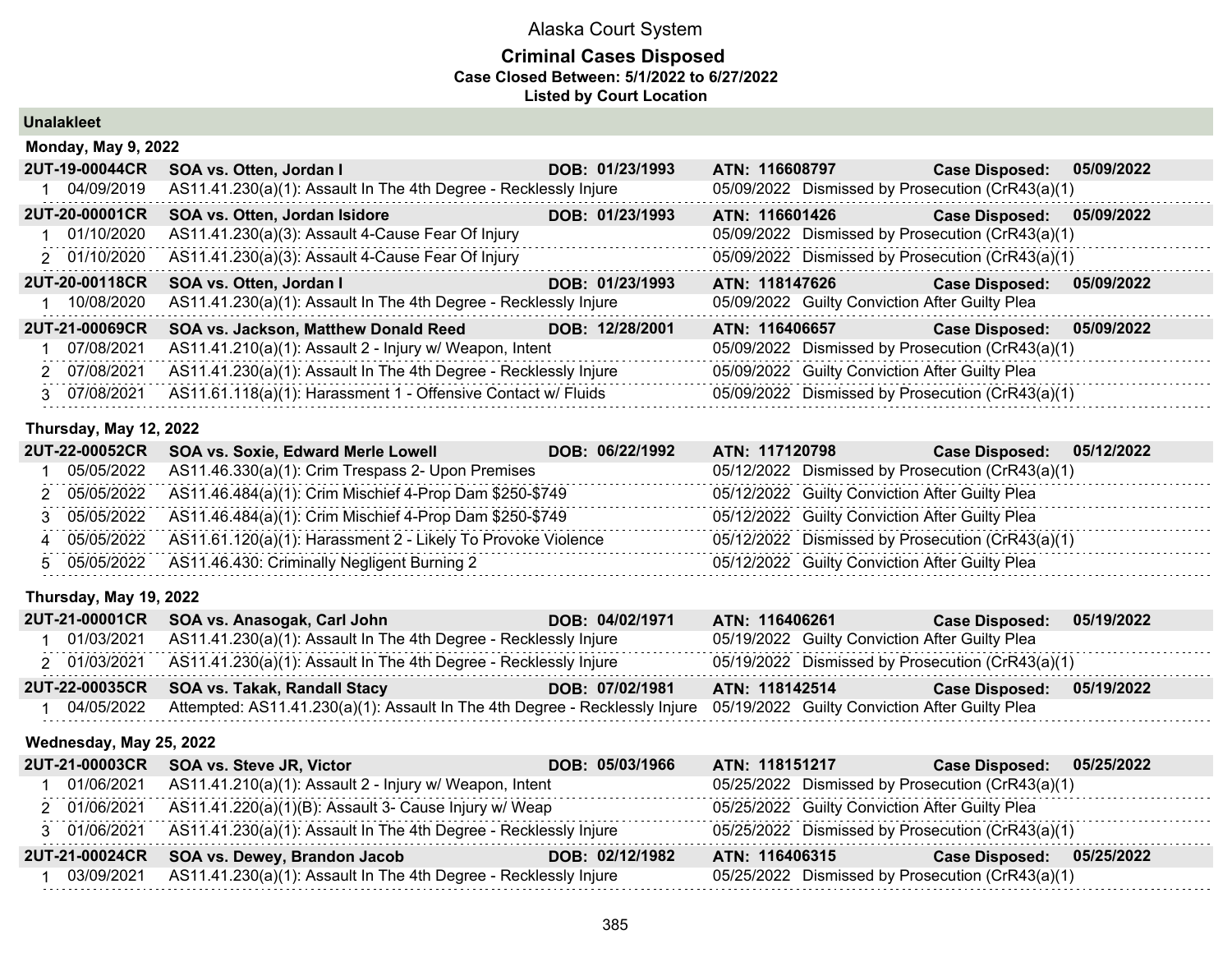### **Criminal Cases Disposed Case Closed Between: 5/1/2022 to 6/27/2022 Listed by Court Location**

## **Unalakleet**

| 2UT-21-00065CR SOA vs. Tom, Ayden Kyle                           | DOB: 03/28/2003 ATN: 116605935 |                                                  | Case Disposed: 05/25/2022 |  |
|------------------------------------------------------------------|--------------------------------|--------------------------------------------------|---------------------------|--|
| 06/25/2021 AS11.41.220(a)(1)(B): Assault 3- Cause Injury w/ Weap |                                | 05/25/2022 Dismissed by Prosecution (CrR43(a)(1) |                           |  |

#### **Thursday, May 26, 2022**

| <b>2UT-21-00049CR</b> | SOA vs. Katchatag, Henry AJ                                      | DOB: 06/01/2001 | ATN: 118152117                                   | <b>Case Disposed:</b> | 05/26/2022 |
|-----------------------|------------------------------------------------------------------|-----------------|--------------------------------------------------|-----------------------|------------|
| 05/18/2021            | AS11.41.220(a)(1)(B): Assault 3- Cause Injury w/ Weap            |                 | 05/26/2022 Dismissed by Prosecution (CrR43(a)(1) |                       |            |
| 2 05/18/2021          | AS11.41.230(a)(1): Assault In The 4th Degree - Recklessly Injure |                 | 05/26/2022 Guilty Conviction After Guilty Plea   |                       |            |
| 3 05/18/2021          | AS11.46.484(a)(1): Crim Mischief 4-Prop Dam \$250-\$749          |                 | 05/26/2022 Dismissed by Prosecution (CrR43(a)(1) |                       |            |
| <b>2UT-21-00063CR</b> | <b>SOA vs. Pete, Brenden</b>                                     | DOB: 07/06/1996 | ATN: 116101305                                   | <b>Case Disposed:</b> | 05/26/2022 |
| 06/12/2021            | AS11.46.330(a)(1): Crim Trespass 2- Upon Premises                |                 | 05/26/2022 Dismissed by Prosecution (CrR43(a)(1) |                       |            |
| <b>2UT-21-00072CR</b> | SOA vs. Katchatag, Henry Albert James                            | DOB: 06/01/2001 | ATN: 116599032                                   | <b>Case Disposed:</b> | 05/26/2022 |
| 07/16/2021            | AS11.56.757(a)(misdA): Violate Condition of Release for Felony   |                 | 05/26/2022 Dismissed by Prosecution (CrR43(a)(1) |                       |            |
| <b>2UT-21-00079CR</b> | SOA vs. Katchatag, Henry Albert James                            | DOB: 06/01/2001 | ATN: 118141236                                   | <b>Case Disposed:</b> | 05/26/2022 |
| 08/09/2021            | AS11.56.757(a)(misdB): Violate Conditions of Release for Misd    |                 | 05/26/2022 Dismissed by Prosecution (CrR43(a)(1) |                       |            |

### **Tuesday, June 7, 2022**

| <b>2UT-20-00069CR</b> | SOA vs. Aluska, John William                                  | DOB: 08/13/1976 | ATN: 118147149 | <b>Case Disposed:</b><br>06/07/2022              |
|-----------------------|---------------------------------------------------------------|-----------------|----------------|--------------------------------------------------|
| 07/29/2020            | Attempted: AS11.41.110(a)(2): Murder 2-Extreme Indifference   |                 |                | 06/07/2022 Dismissed by Prosecution (CrR43(a)(1) |
| 2 07/29/2020          | Attempted: AS11.41.110(a)(2): Murder 2-Extreme Indifference   |                 |                | 06/07/2022 Dismissed by Prosecution (CrR43(a)(1) |
| 07/29/2020            | Attempted: AS11.46.400: Arson 1- Danger Of Serious Injury     |                 |                | 06/07/2022 Guilty Conviction After Guilty Plea   |
| 4 07/29/2020          | AS11.61.195(a)(3)(B): Misc/Weapons 2- Fire Gun At Dwelling    |                 |                | 06/07/2022 Guilty Conviction After Guilty Plea   |
| 5 07/29/2020          | AS11.41.220(a)(1)(A): Assault 3- Cause Fear Of Injury w/ Weap |                 |                | 06/07/2022 Guilty Conviction After Guilty Plea   |
| 6 07/29/2020          | AS11.41.220(a)(1)(A): Assault 3- Cause Fear Of Injury w/ Weap |                 |                | 06/07/2022 Guilty Conviction After Guilty Plea   |
| 07/29/2020            | AS11.46.482(a)(1): Criminal Mischief 3-Damage \$750+          |                 |                | 06/07/2022 Dismissed by Prosecution (CrR43(a)(1) |

#### **Monday, June 13, 2022**

|   | <b>2UT-21-00098CR</b> | SOA vs. Raymond, Brandon Charles                                 | DOB: 05/03/1993<br>ATN: 118142154 | <b>Case Disposed:</b>                            | 06/13/2022 |
|---|-----------------------|------------------------------------------------------------------|-----------------------------------|--------------------------------------------------|------------|
|   | 09/06/2021            | AS11.41.220(a)(1)(B): Assault 3- Cause Injury w/ Weap            |                                   | 06/13/2022 Guilty Conviction After Guilty Plea   |            |
|   | 09/06/2021            | AS11.41.230(a)(1): Assault In The 4th Degree - Recklessly Injure |                                   | 06/16/2022 Dismissed by Prosecution (CrR43(a)(1) |            |
|   | 09/06/2021            | AS11.41.230(a)(1): Assault In The 4th Degree - Recklessly Injure |                                   | 06/16/2022 Dismissed by Prosecution (CrR43(a)(1) |            |
| 4 | 09/06/2021            | AS11.46.300(a)(1): Burglary 1- In A Dwelling                     |                                   | 06/16/2022 Dismissed by Prosecution (CrR43(a)(1) |            |
|   | 5 09/06/2021          | AS11.46.484(a)(1): Crim Mischief 4-Prop Dam \$250-\$749          |                                   | 06/16/2022 Dismissed by Prosecution (CrR43(a)(1) |            |
|   | 6 09/06/2021          | AS11.46.484(a)(1): Crim Mischief 4-Prop Dam \$250-\$749          |                                   | 06/16/2022 Dismissed by Prosecution (CrR43(a)(1) |            |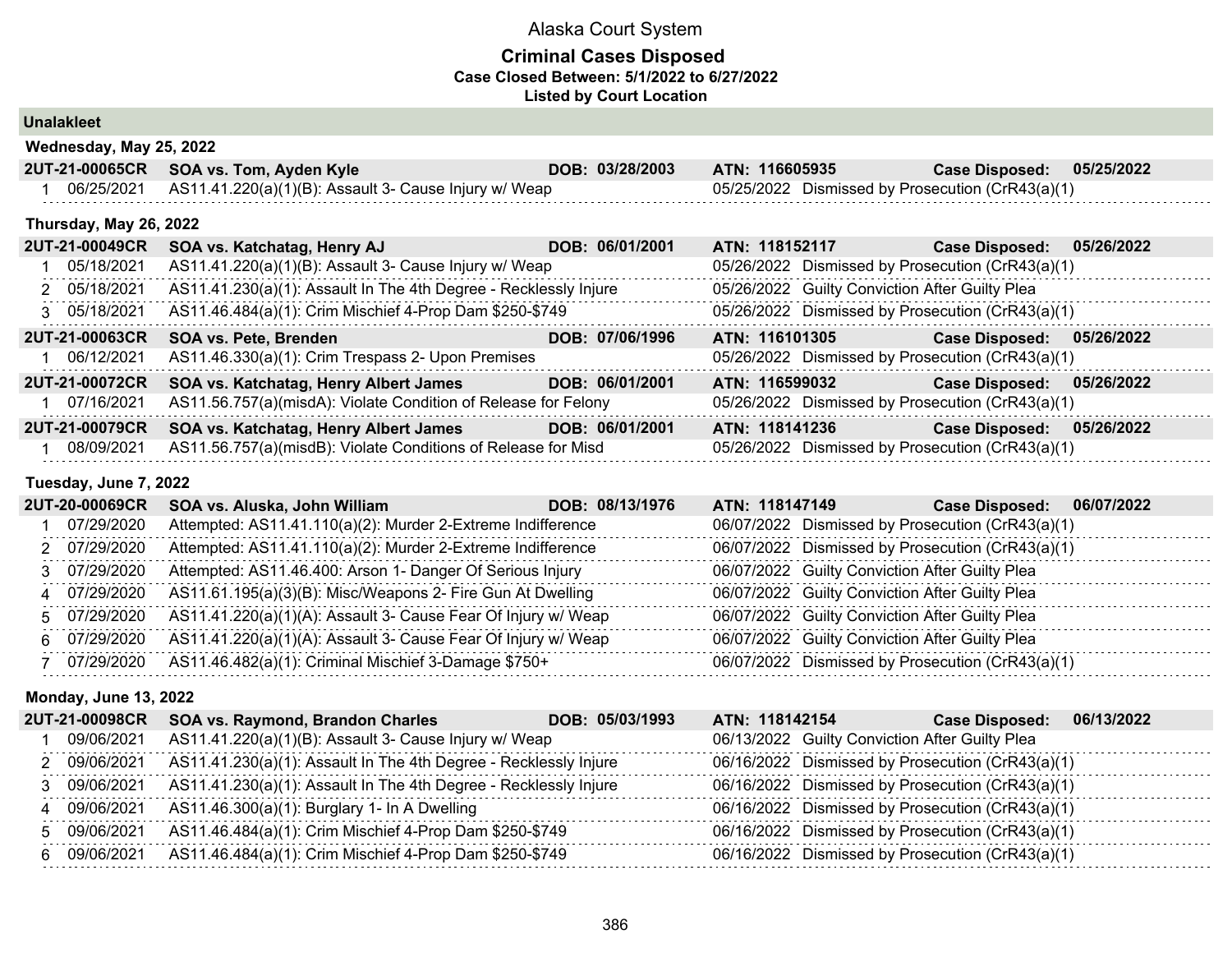### **Criminal Cases Disposed Case Closed Between: 5/1/2022 to 6/27/2022 Listed by Court Location**

**Unalakleet**

| <b>Monday, June 13, 2022</b> |                                                                           |                 |                                                |                       |            |  |  |
|------------------------------|---------------------------------------------------------------------------|-----------------|------------------------------------------------|-----------------------|------------|--|--|
|                              | 2UT-22-00044CR SOA vs. Raymond, Brandon Charles                           | DOB: 05/03/1993 | ATN: 111497724                                 | <b>Case Disposed:</b> | 06/13/2022 |  |  |
|                              | 04/30/2022 AS11.56.757(a)(misdA): Violate Condition of Release for Felony |                 | 06/13/2022 Guilty Conviction After Guilty Plea |                       |            |  |  |
| Thursday, June 16, 2022      |                                                                           |                 |                                                |                       |            |  |  |
|                              |                                                                           |                 |                                                |                       |            |  |  |
|                              | 2UT-22-00076CR SOA vs. Snowball, Mikayla                                  | DOB: 09/09/1999 | ATN: 117507267                                 | <b>Case Disposed:</b> | 06/16/2022 |  |  |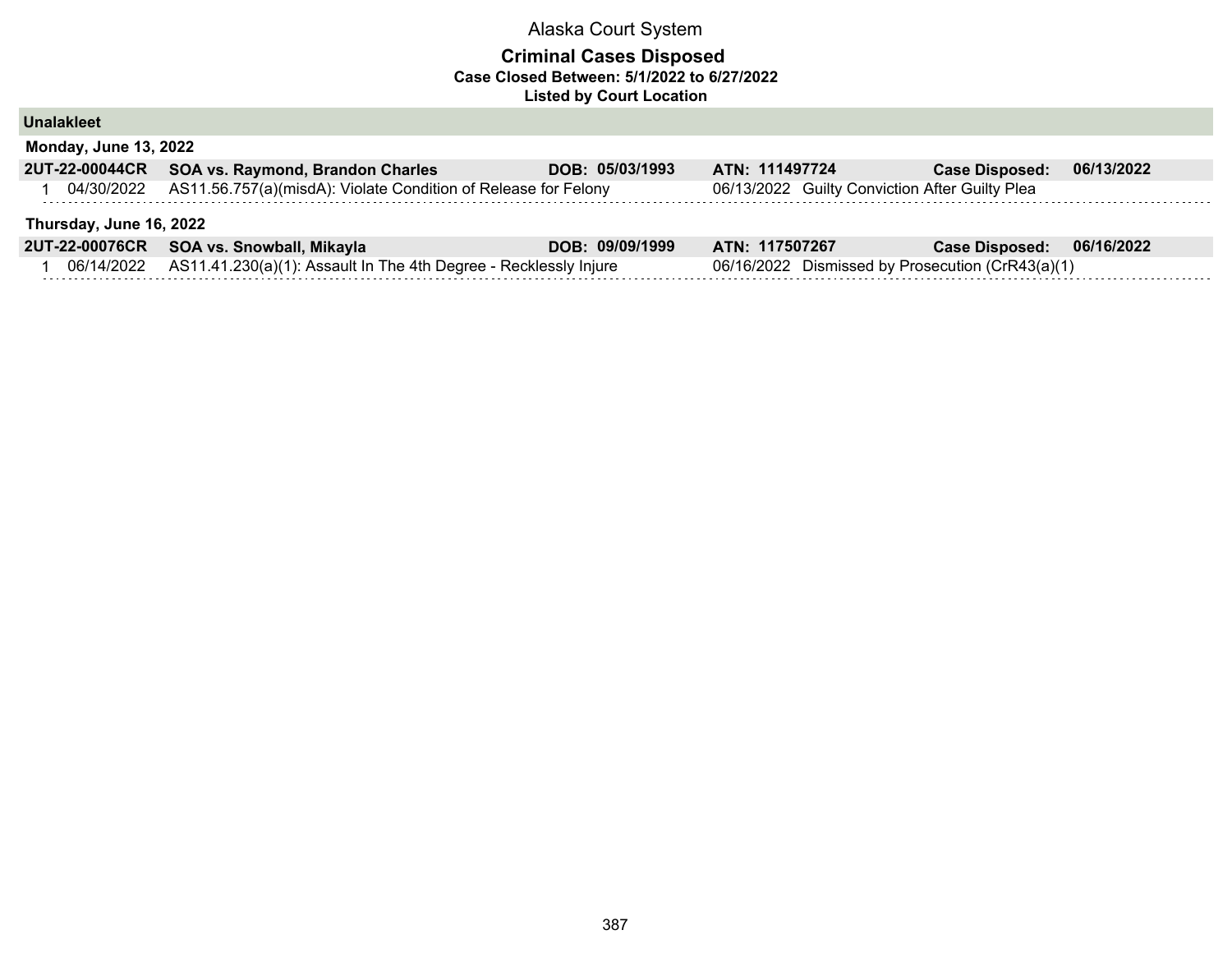### **Criminal Cases Disposed Case Closed Between: 5/1/2022 to 6/27/2022 Listed by Court Location**

### **Unalaska**

| Friday, May 6, 2022 |                                                                  |                 |                                                       |                |            |  |  |
|---------------------|------------------------------------------------------------------|-----------------|-------------------------------------------------------|----------------|------------|--|--|
|                     | 3UN-22-00008CR SOA vs. Padaoan, Edgar R                          | DOB: 12/13/1972 | ATN: 116215488                                        | Case Disposed: | 05/06/2022 |  |  |
| 02/07/2022          | AS12.70.120: Arrest Prior To Requisition (Fugitive from Justice) |                 | 05/06/2022 Dismissed-Furtherance of Justice CrR 43(c) |                |            |  |  |

#### **Wednesday, May 11, 2022**

| 3UN-19-00028CR | SOA vs. Red Leaf, Reno                                     | DOB: 03/17/1989 | ATN: 116218944                                   | 05/11/2022<br><b>Case Disposed:</b> |
|----------------|------------------------------------------------------------|-----------------|--------------------------------------------------|-------------------------------------|
| 02/25/2019     | AS11.56.700(a)(1): Resist/Interfere Arrest-By Force        |                 | 05/11/2022 Dismissed by Prosecution (CrR43(a)(1) |                                     |
| 2 02/25/2019   | AS11.46.330(a)(1): Crim Trespass 2- Upon Premises          |                 | 05/11/2022 Dismissed by Prosecution (CrR43(a)(1) |                                     |
| 3 02/25/2019   | AS11.56.757(a): Violate Condition Of Release               |                 | 02/26/2019 Dismissed by Prosecution (CrR43(a)(1) |                                     |
| 4 02/25/2019   | AS11.56.757(a): Violate Condition Of Release               |                 | 05/11/2022 Dismissed by Prosecution (CrR43(a)(1) |                                     |
| 5 02/25/2019   | AS11.61.110(a)(6): Disord Conduct- Create Hazard Condition |                 | 05/11/2022 Dismissed by Prosecution (CrR43(a)(1) |                                     |
| 3UN-19-00076CR | SOA vs. Red Leaf, Reno                                     | DOB: 03/17/1989 | ATN: 117026712                                   | 05/11/2022<br><b>Case Disposed:</b> |
| 03/05/2019     | AS11.56.757(a): Violate Condition Of Release               |                 | 05/11/2022 Dismissed by Prosecution (CrR43(a)(1) |                                     |

#### **Wednesday, May 18, 2022**

| <b>3UN-22-00027CR</b><br>SOA vs. Garza, Alexander<br>DOB: 05/16/1992<br>ATN: 116214156<br><b>Case Disposed:</b>                 | 05/18/2022 |
|---------------------------------------------------------------------------------------------------------------------------------|------------|
| 05/18/2022 Guilty Conviction After Guilty Plea<br>AS11.46.330(a)(1): Crim Trespass 2- Upon Premises<br>04/03/2022               |            |
| <b>3UN-22-00028CR</b><br>SOA vs. Garza, Alexander<br>DOB: 05/16/1992<br>ATN: 116214165<br><b>Case Disposed:</b>                 | 05/18/2022 |
| 04/08/2022 AS11.61.110(a)(5): Disord Conduct-Challenge To Fight<br>05/18/2022 Guilty Conviction After Guilty Plea               |            |
| 2 04/08/2022 AS11.56.757(a)(misdB): Violate Conditions of Release for Misd<br>05/18/2022 Dismissed by Prosecution (CrR43(a)(1)  |            |
| 3UN-22-00029CR SOA vs. Garza, Alexander<br>ATN: 116214174<br>DOB: 05/16/1992<br>Case Disposed: 05/18/2022                       |            |
| AS11.46.330(a)(1): Crim Trespass 2- Upon Premises<br>05/18/2022 Dismissed by Prosecution (CrR43(a)(1)<br>04/15/2022             |            |
| 05/18/2022 Guilty Conviction After Guilty Plea<br>AS11.56.757(a)(misdB): Violate Conditions of Release for Misd<br>2 04/15/2022 |            |
| 05/18/2022 Guilty Conviction After Guilty Plea<br>3 04/15/2022 AS11.56.757(a)(misdB): Violate Conditions of Release for Misd    |            |

### **Wednesday, May 25, 2022**

|              | 3UN-21-00082CR SOA vs. Elachik, Benjamin J                 | DOB: 03/28/1987 | ATN: 116215776 | 05/25/2022<br><b>Case Disposed:</b>              |
|--------------|------------------------------------------------------------|-----------------|----------------|--------------------------------------------------|
| 11/03/2021   | AS11.56.700(a)(1): Resist/Interfere Arrest-By Force        |                 |                | 05/25/2022 Guilty Conviction After Guilty Plea   |
| 2 11/03/2021 | AS11.41.230(a)(3): Assault 4-Cause Fear Of Injury          |                 |                | 03/30/2022 Dismissed by Prosecution (CrR43(a)(1) |
| 11/03/2021   | AS11.61.110(a)(6): Disord Conduct- Create Hazard Condition |                 |                | 03/30/2022 Dismissed by Prosecution (CrR43(a)(1) |
| 11/03/2021   | AS11.46.330(a)(1): Crim Trespass 2- Upon Premises          |                 |                | 03/30/2022 Dismissed by Prosecution (CrR43(a)(1) |
|              |                                                            |                 |                |                                                  |

## **Friday, May 27, 2022**

| 3UN-21-00041CR SOA vs. Tcheripanoff, Tom Nic Guy                | DOB: 03/12/1998 | ATN: 107569287                                 | Case Disposed: 05/27/2022 |  |
|-----------------------------------------------------------------|-----------------|------------------------------------------------|---------------------------|--|
| 06/08/2021 AS11.61.110(a)(5): Disord Conduct-Challenge To Fight |                 | 05/27/2022 Guilty Conviction After Guilty Plea |                           |  |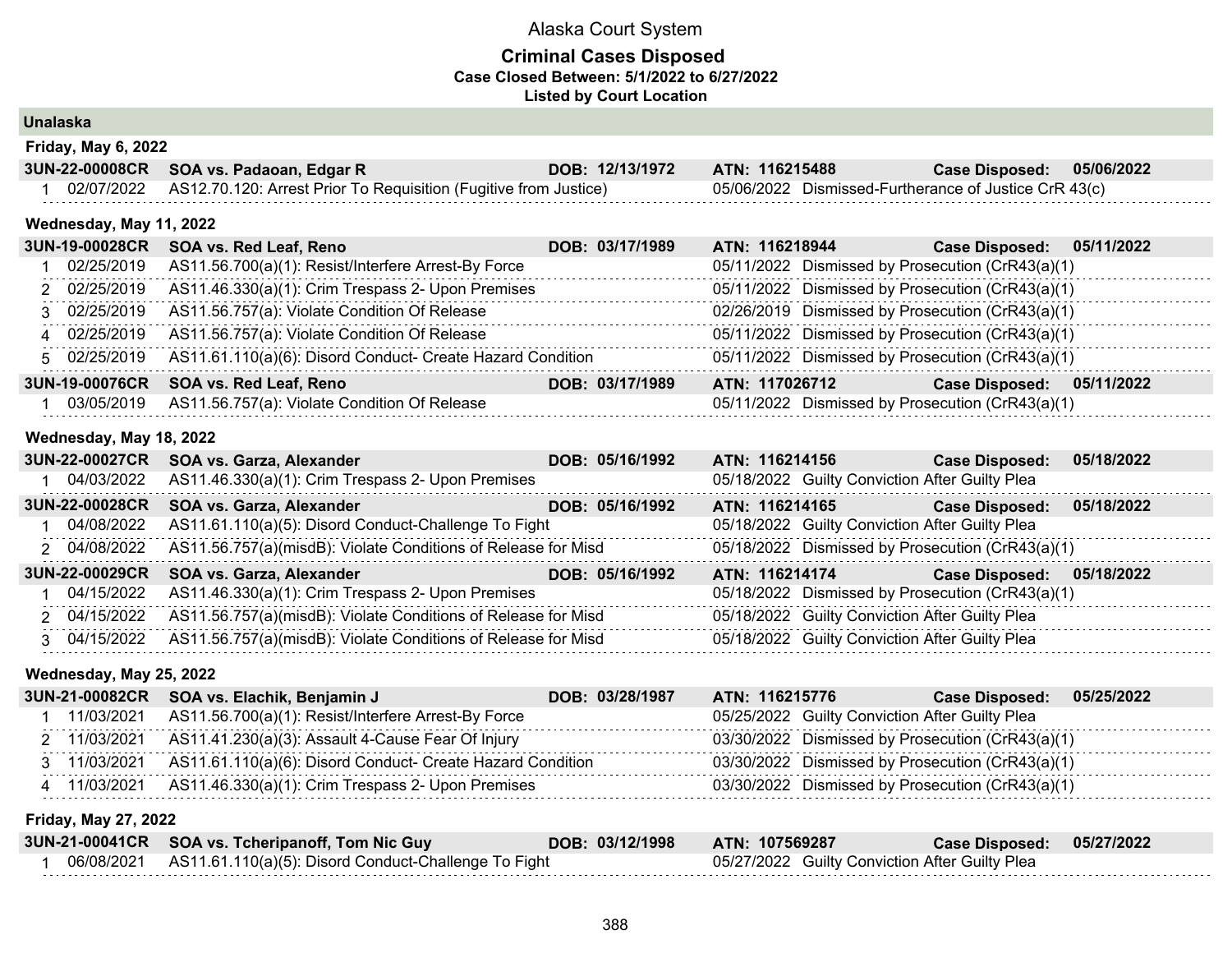| <b>Unalaska</b> |                          |                                                                                                                        |                 |                |  |                                                               |            |
|-----------------|--------------------------|------------------------------------------------------------------------------------------------------------------------|-----------------|----------------|--|---------------------------------------------------------------|------------|
|                 | Thursday, June 2, 2022   |                                                                                                                        |                 |                |  |                                                               |            |
|                 | 3UN-22-00021CR           | SOA vs. Jensen, Kenneth Peter                                                                                          | DOB: 11/16/1985 | ATN: 116216028 |  | <b>Case Disposed:</b>                                         | 06/02/2022 |
|                 | 03/13/2022               | AS11.61.110(a)(2): Disord Conduct-Loud Noise, Publ/Priv                                                                |                 |                |  | 06/02/2022 Dism. Plea Agreement in Another Case-CrR 43(a)(2). |            |
|                 | 2 03/13/2022             | AS11.56.757(a)(misdA): Violate Condition of Release for Felony                                                         |                 |                |  | 06/02/2022 Guilty Conviction After Guilty Plea                |            |
|                 | 3 03/13/2022             | AS11.56.757(a)(misdA): Violate Condition of Release for Felony                                                         |                 |                |  | 06/02/2022 Dism. Plea Agreement in Another Case-CrR 43(a)(2). |            |
|                 | 4 03/23/2022             | AS11.56.757(a)(misdB): Violate Conditions of Release for Misd                                                          |                 |                |  | 06/02/2022 Dism. Plea Agreement in Another Case-CrR 43(a)(2). |            |
|                 | Thursday, June 9, 2022   |                                                                                                                        |                 |                |  |                                                               |            |
|                 | 3UN-19-00072CR           | SOA vs. Anderson, Shari Coleman                                                                                        | DOB: 02/11/1966 | ATN: 116217306 |  | <b>Case Disposed:</b>                                         | 06/09/2022 |
|                 | 05/04/2019               | AS28.35.030(a)(1): DUI- Alcohol Or Contr Subst                                                                         |                 |                |  | 06/09/2022 Guilty Conviction After Guilty Plea                |            |
|                 | Tuesday, June 14, 2022   |                                                                                                                        |                 |                |  |                                                               |            |
|                 | 3UN-21-00077CR           | SOA vs. Gomez, Alex Yanes                                                                                              | DOB: 02/27/1996 | ATN: 116215713 |  | <b>Case Disposed:</b>                                         | 06/14/2022 |
|                 | 1 10/07/2021             | AS28.35.400: Reckless Driving                                                                                          |                 |                |  | 06/14/2022 Guilty Conviction After Guilty Plea                |            |
|                 | Wednesday, June 15, 2022 |                                                                                                                        |                 |                |  |                                                               |            |
|                 | 3UN-20-00076CR           | SOA vs. Jensen, Kenneth                                                                                                | DOB: 11/16/1985 | ATN: 116216892 |  | <b>Case Disposed:</b>                                         | 06/15/2022 |
|                 | 12/02/2020               | AS28.35.030(n): Felony DUI - 2+ Priors                                                                                 |                 |                |  | 06/02/2022 Guilty Conviction After Guilty Plea                |            |
|                 | 2 12/02/2020             | AS11.71.050(a)(4): MICS5 Possess Any Amt IA, IIA, IIIA, IVA, VA                                                        |                 |                |  | 06/02/2022 Dismissed by Prosecution (CrR43(a)(1)              |            |
|                 | Thursday, June 16, 2022  |                                                                                                                        |                 |                |  |                                                               |            |
|                 | 3UN-19-00147CR           | SOA vs. Pitz, Robert J.                                                                                                | DOB: 06/09/1964 | ATN: 116218026 |  | <b>Case Disposed:</b>                                         | 06/16/2022 |
|                 | 11/01/2019               | AS28.35.030(a)(1): DUI- Alcohol Or Contr Subst                                                                         |                 |                |  | 06/16/2022 Dismissed by Prosecution (CrR43(a)(1)              |            |
|                 | 2 11/01/2019             | AS28.35.032(a): Refuse To Submit To Chemical Test                                                                      |                 |                |  | 06/16/2022 Dismissed by Prosecution (CrR43(a)(1)              |            |
|                 | 3UN-22-00036CR           | SOA vs. Davis, Patrick C                                                                                               | DOB: 02/21/1962 | ATN: 117589896 |  | <b>Case Disposed:</b>                                         | 06/16/2022 |
|                 | 02/26/2022               | 5AAC39.145(1): Commercial Fishing-Escape Mech-Shellfish/Bottomfish Pots 06/16/2022 Guilty Conviction After Guilty Plea |                 |                |  |                                                               |            |
|                 | Tuesday, June 21, 2022   |                                                                                                                        |                 |                |  |                                                               |            |
|                 | 3UN-21-00019CR           | SOA vs. Hamilton, Paul Jon                                                                                             | DOB: 08/19/1995 | ATN: 116215164 |  | <b>Case Disposed:</b>                                         | 06/21/2022 |
|                 | 1 03/21/2021             | AS28.35.030(a)(1): DUI- Alcohol Or Contr Subst                                                                         |                 |                |  | 06/21/2022 Guilty Conviction After Guilty Plea                |            |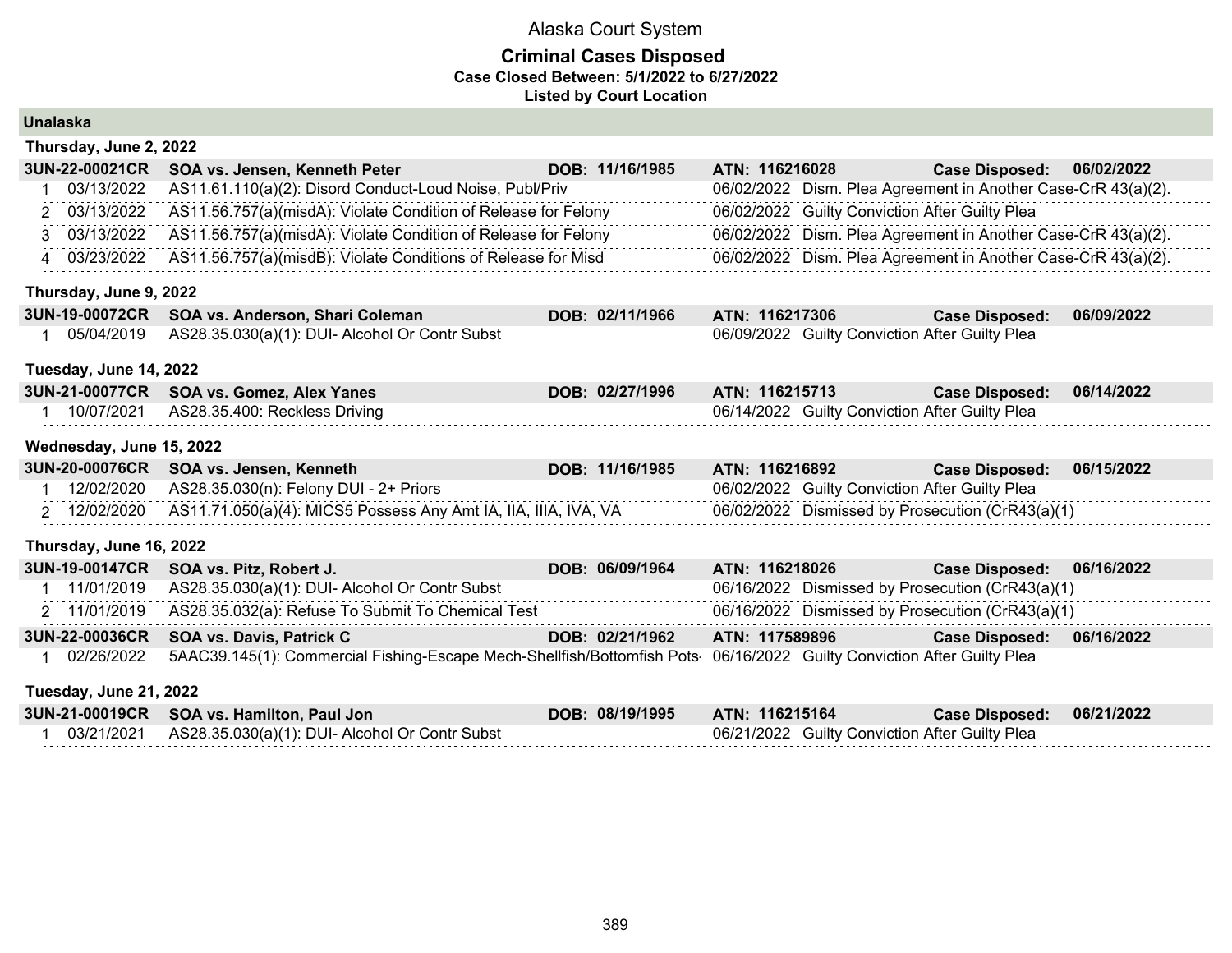|   | <b>Utgiagvik</b>           |                                                                  |                 |                                  |                                                               |            |
|---|----------------------------|------------------------------------------------------------------|-----------------|----------------------------------|---------------------------------------------------------------|------------|
|   | <b>Monday, May 2, 2022</b> |                                                                  |                 |                                  |                                                               |            |
|   | 2BA-21-00391CR             | SOA vs. Arey, Elijah Lane                                        | DOB: 02/21/1987 | ATN: 117390483                   | <b>Case Disposed:</b>                                         | 05/02/2022 |
|   | 1 11/21/2021               | AS11.56.810(a)(1)(A): Terror Threat 2-Fear Serious Injury        |                 |                                  |                                                               |            |
|   | 2 11/21/2021               | AS11.41.230(a)(3): Assault 4-Cause Fear Of Injury                |                 |                                  |                                                               |            |
|   | 3 11/21/2021               | AS11.56.757(a)(misdA): Violate Condition of Release for Felony   |                 |                                  |                                                               |            |
|   | Thursday, May 5, 2022      |                                                                  |                 |                                  |                                                               |            |
|   | 2BA-17-00184CR             | SOA vs. Skin, Joseph Andrew                                      | DOB: 04/07/1987 | ATN: 111064878                   | <b>Case Disposed:</b>                                         | 05/05/2022 |
|   | 1 10/21/2012               | AS11.41.436(a)(2): Sex Abuse Minor 2-Contact, Vict Undr 13       |                 | 05/05/2022 Acquitted After Trial |                                                               |            |
|   | 2BA-19-00550CR             | SOA vs. Kignak, Paul S                                           | DOB: 11/05/1978 | ATN: 115799931                   | <b>Case Disposed:</b>                                         | 05/05/2022 |
|   | 1 12/11/2019               | AS11.46.320(a)(2): Crim Trespass 1- In A Dwelling                |                 |                                  | 05/05/2022 Guilty Conviction After Guilty Plea                |            |
|   | 2 12/11/2019               | AS11.46.484(a)(1): Crim Mischief 4-Prop Dam \$250-\$749          |                 |                                  | 05/05/2022 Dism. Plea Agreement in Another Case-CrR 43(a)(2). |            |
|   | 2BA-20-00223CR             | SOA vs. Kignak, Paul Sakeagak                                    | DOB: 11/05/1978 | ATN: 115826724                   | <b>Case Disposed:</b>                                         | 05/05/2022 |
|   | 06/07/2020                 | AS11.41.230(a)(1): Assault In The 4th Degree - Recklessly Injure |                 |                                  | 05/05/2022 Guilty Conviction After Guilty Plea                |            |
|   | 2BA-20-00308CR             | SOA vs. Kignak III, Paul                                         | DOB: 11/05/1978 | ATN: 115824627                   | <b>Case Disposed:</b>                                         | 05/05/2022 |
|   | 08/20/2020                 | AS11.56.757(a): Violate Condition Of Release                     |                 |                                  | 05/05/2022 Dism. Plea Agreement in Another Case-CrR 43(a)(2). |            |
|   | 2 08/20/2020               | AS11.56.757(a)(misdA): Violate Condition of Release for Felony   |                 |                                  | 05/05/2022 Dism. Plea Agreement in Another Case-CrR 43(a)(2). |            |
|   | 2BA-20-00414CR             | SOA vs. Kignak III, Paul                                         | DOB: 11/05/1978 | ATN: 115824843                   | <b>Case Disposed:</b>                                         | 05/05/2022 |
|   | 12/08/2020                 | AS11.56.757(a)(misdB): Violate Conditions of Release for Misd    |                 |                                  | 05/05/2022 Guilty Conviction After Guilty Plea                |            |
| 2 | 12/08/2020                 | AS11.56.757(a)(misdB): Violate Conditions of Release for Misd    |                 |                                  | 05/05/2022 Dism. Plea Agreement in Another Case-CrR 43(a)(2). |            |
|   | 3 12/08/2020               | AS11.56.757(a)(misdB): Violate Conditions of Release for Misd    |                 |                                  | 05/05/2022 Dism. Plea Agreement in Another Case-CrR 43(a)(2). |            |
|   | 2BA-20-00435CR             | SOA vs. Kignak III, Paul S                                       | DOB: 11/05/1978 | ATN: 115824915                   | <b>Case Disposed:</b>                                         | 05/05/2022 |
|   | 12/20/2020                 | AS11.56.757(a)(misdB): Violate Conditions of Release for Misd    |                 |                                  | 05/05/2022 Guilty Conviction After Guilty Plea                |            |
|   | 12/20/2020                 | AS11.56.757(a)(misdB): Violate Conditions of Release for Misd    |                 |                                  | 05/05/2022 Dism. Plea Agreement in Another Case-CrR 43(a)(2). |            |
|   | 12/20/2020                 | AS11.56.757(a)(misdB): Violate Conditions of Release for Misd    |                 |                                  | 05/05/2022 Dism. Plea Agreement in Another Case-CrR 43(a)(2). |            |
|   | 12/20/2020                 | AS11.56.757(a)(misdB): Violate Conditions of Release for Misd    |                 |                                  | 05/05/2022 Dism. Plea Agreement in Another Case-CrR 43(a)(2). |            |
|   | 2BA-20-00453CR             | SOA vs. Kignak, Paul S                                           | DOB: 11/05/1978 | ATN: 115824987                   | <b>Case Disposed:</b>                                         | 05/05/2022 |
|   | 12/31/2020                 | AS11.56.757(a)(misdB): Violate Conditions of Release for Misd    |                 |                                  | 05/05/2022 Dism. Plea Agreement in Another Case-CrR 43(a)(2). |            |
|   | 2 12/31/2020               | AS11.56.757(a)(misdB): Violate Conditions of Release for Misd    |                 |                                  | 05/05/2022 Dism. Plea Agreement in Another Case-CrR 43(a)(2). |            |
|   | 3 12/31/2020               | AS11.56.757(a)(misdB): Violate Conditions of Release for Misd    |                 |                                  | 05/05/2022 Dism. Plea Agreement in Another Case-CrR 43(a)(2). |            |
|   | Thursday, May 12, 2022     |                                                                  |                 |                                  |                                                               |            |
|   | 2BA-19-00058CR             | SOA vs. Brower, Clara M                                          | DOB: 12/23/1975 | ATN: 115791948                   | <b>Case Disposed:</b>                                         | 05/12/2022 |
|   | 1 02/03/2019               | AS28.35.030(a)(1): DUI- Alcohol Or Contr Subst                   |                 |                                  |                                                               |            |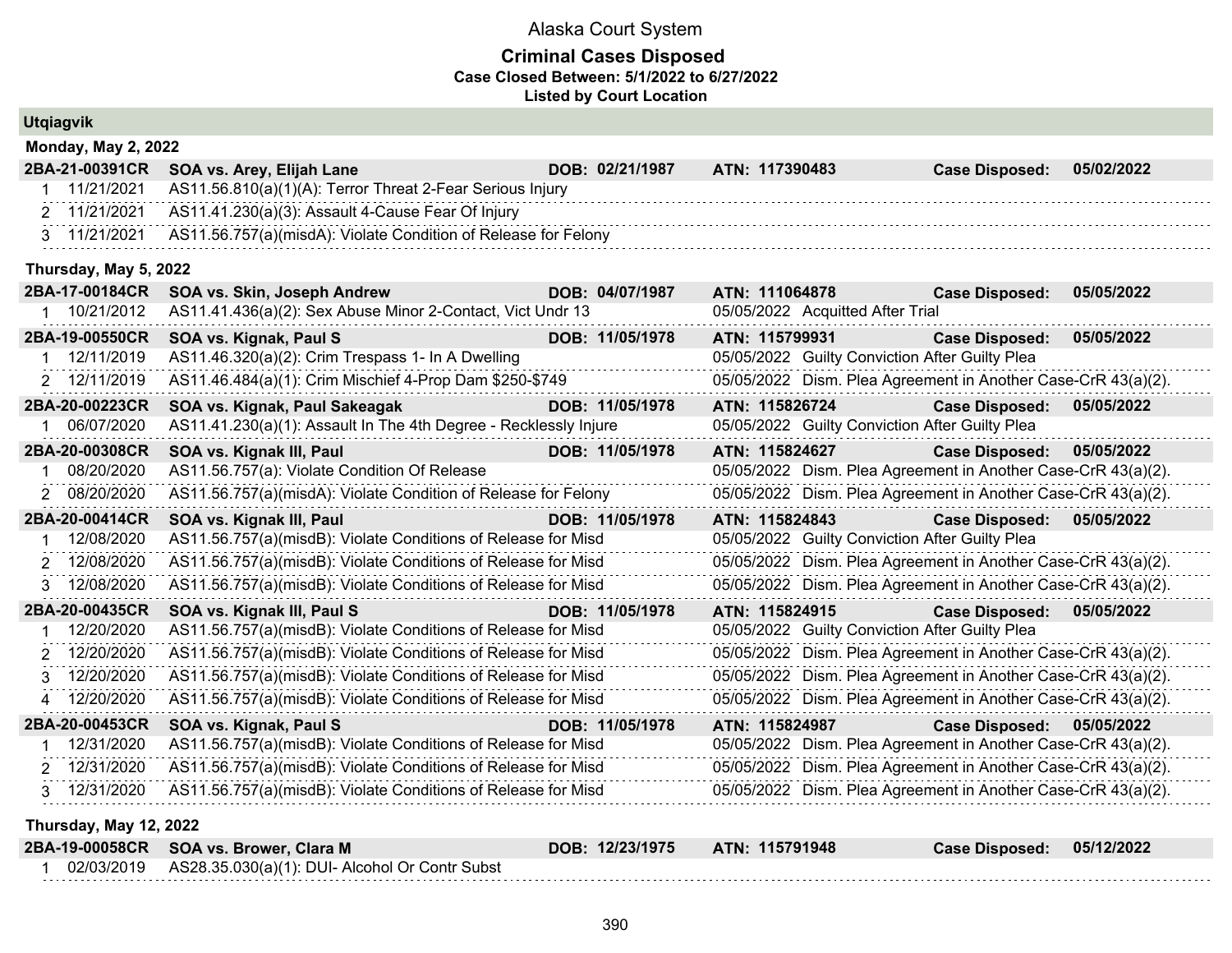|    | <b>Utgiagvik</b>        |                                              |                 |                |                                                               |            |
|----|-------------------------|----------------------------------------------|-----------------|----------------|---------------------------------------------------------------|------------|
|    | Friday, May 13, 2022    |                                              |                 |                |                                                               |            |
|    | 2BA-16-00397CR          | <b>SOA vs. Test, Test</b>                    | DOB:            | ATN: 111111111 | <b>Case Disposed:</b>                                         | 05/13/2022 |
|    | 1 12/12/2016            | Charging Document Pending or Not Filed       |                 |                |                                                               |            |
|    | Wednesday, May 18, 2022 |                                              |                 |                |                                                               |            |
|    | 2BA-17-00332CR          | SOA vs. Skin, Joseph                         | DOB: 04/07/1987 | ATN: 114584229 | <b>Case Disposed:</b>                                         | 05/18/2022 |
|    | 1 12/05/2017            | AS11.56.757(a): Violate Condition Of Release |                 |                | 05/18/2022 Dism. Plea Agreement in Another Case-CrR 43(a)(2). |            |
|    | 2BA-18-00071CR          | SOA vs. Skin, Joseph Andrew                  | DOB: 04/07/1987 | ATN: 113213088 | Case Disposed: 05/18/2022                                     |            |
|    | 02/09/2018              | AS11.56.757(a): Violate Condition Of Release |                 |                | 05/18/2022 Dism. Plea Agreement in Another Case-CrR 43(a)(2). |            |
|    | 2BA-18-00268CR          | SOA vs. Skin, Joseph A                       | DOB: 04/07/1987 | ATN: 115790481 | Case Disposed: 05/18/2022                                     |            |
| 1. | 07/07/2018              | AS11.56.757(a): Violate Condition Of Release |                 |                | 05/18/2022 Dism. Plea Agreement in Another Case-CrR 43(a)(2). |            |
| 2  | 07/07/2018              | AS11.56.757(a): Violate Condition Of Release |                 |                | 05/18/2022 Dism. Plea Agreement in Another Case-CrR 43(a)(2). |            |
|    | 2BA-18-00489CR          | SOA vs. Skin, Joseph Andrew                  | DOB: 04/07/1987 | ATN: 115789986 | <b>Case Disposed:</b>                                         | 05/18/2022 |
|    | 11/22/2018              | AS11.56.757(a): Violate Condition Of Release |                 |                | 05/18/2022 Dism. Plea Agreement in Another Case-CrR 43(a)(2). |            |
| 2  | 11/22/2018              | AS11.56.757(a): Violate Condition Of Release |                 |                | 05/18/2022 Dism. Plea Agreement in Another Case-CrR 43(a)(2). |            |
| 3  | 11/22/2018              | AS11.56.757(a): Violate Condition Of Release |                 |                | 05/18/2022 Dism. Plea Agreement in Another Case-CrR 43(a)(2). |            |
| 4  | 11/22/2018              | AS11.56.757(a): Violate Condition Of Release |                 |                | 05/18/2022 Dism. Plea Agreement in Another Case-CrR 43(a)(2). |            |
| 5. | 11/22/2018              | AS11.56.757(a): Violate Condition Of Release |                 |                | 05/18/2022 Dism. Plea Agreement in Another Case-CrR 43(a)(2). |            |
|    | 2BA-18-00499CR          | SOA vs. Skin, Joseph A                       | DOB: 04/07/1987 | ATN: 115790049 | Case Disposed: 05/18/2022                                     |            |
|    | 11/29/2018              | AS11.56.757(a): Violate Condition Of Release |                 |                | 05/18/2022 Dism. Plea Agreement in Another Case-CrR 43(a)(2). |            |
| 2  | 11/29/2018              | AS11.56.757(a): Violate Condition Of Release |                 |                | 05/18/2022 Dism. Plea Agreement in Another Case-CrR 43(a)(2). |            |
| 3  | 11/29/2018              | AS11.56.757(a): Violate Condition Of Release |                 |                | 05/18/2022 Dism. Plea Agreement in Another Case-CrR 43(a)(2). |            |
| 4  | 11/29/2018              | AS11.56.757(a): Violate Condition Of Release |                 |                | 05/18/2022 Dism. Plea Agreement in Another Case-CrR 43(a)(2). |            |
| 5  | 11/29/2018              | AS11.56.757(a): Violate Condition Of Release |                 |                | 05/18/2022 Dism. Plea Agreement in Another Case-CrR 43(a)(2). |            |
|    | 2BA-19-00222CR          | SOA vs. Skin, Joseph A                       | DOB: 04/07/1987 | ATN: 115793352 | <b>Case Disposed:</b>                                         | 05/18/2022 |
|    | 05/16/2019              | AS11.56.757(a): Violate Condition Of Release |                 |                | 05/18/2022 Dism. Plea Agreement in Another Case-CrR 43(a)(2). |            |
|    | 05/16/2019              | AS11.56.757(a): Violate Condition Of Release |                 |                | 05/18/2022 Dism. Plea Agreement in Another Case-CrR 43(a)(2). |            |
| 3  | 05/16/2019              | AS11.56.757(a): Violate Condition Of Release |                 |                | 05/18/2022 Dism. Plea Agreement in Another Case-CrR 43(a)(2). |            |
| 4  | 05/16/2019              | AS11.56.757(a): Violate Condition Of Release |                 |                | 05/18/2022 Dism. Plea Agreement in Another Case-CrR 43(a)(2). |            |
|    |                         |                                              |                 |                |                                                               |            |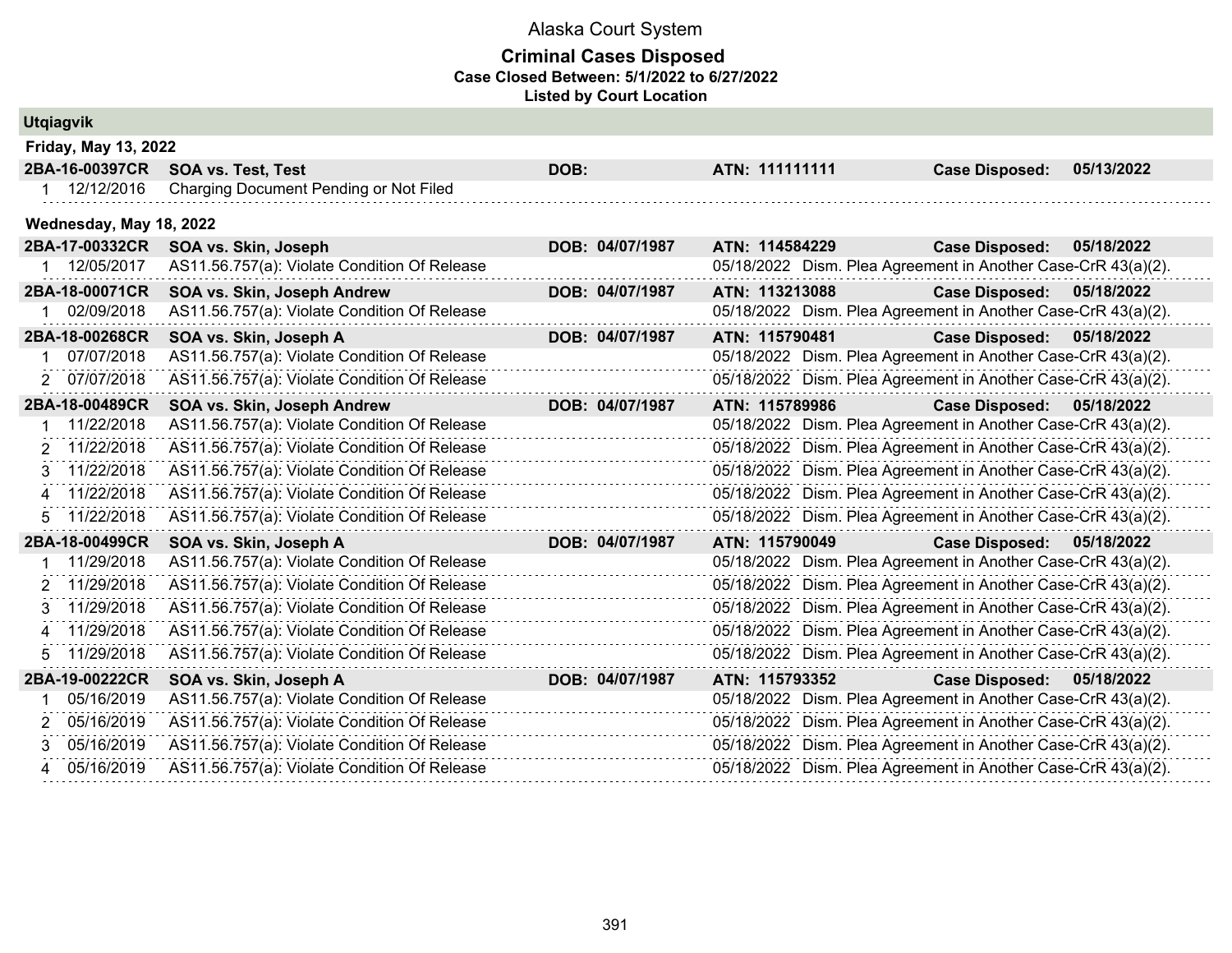## **Criminal Cases Disposed Case Closed Between: 5/1/2022 to 6/27/2022 Listed by Court Location**

# **Utqiagvik**

|                | Wednesday, May 18, 2022 |                                                                |                 |                |                                                               |            |  |  |  |  |  |  |
|----------------|-------------------------|----------------------------------------------------------------|-----------------|----------------|---------------------------------------------------------------|------------|--|--|--|--|--|--|
|                | 2BA-19-00438CR          | SOA vs. Skin, Joseph A                                         | DOB: 04/07/1987 | ATN: 115796889 | <b>Case Disposed:</b>                                         | 05/18/2022 |  |  |  |  |  |  |
|                | 09/20/2019              | AS11.56.757(a)(misdB): Violate Conditions of Release for Misd  |                 |                | 05/18/2022 Dism. Plea Agreement in Another Case-CrR 43(a)(2). |            |  |  |  |  |  |  |
| $\overline{2}$ | 09/20/2019              | AS11.56.757(a)(misdB): Violate Conditions of Release for Misd  |                 |                | 05/18/2022 Dism. Plea Agreement in Another Case-CrR 43(a)(2). |            |  |  |  |  |  |  |
| 3.             | 09/20/2019              | AS11.56.757(a)(misdB): Violate Conditions of Release for Misd  |                 |                | 05/18/2022 Dism. Plea Agreement in Another Case-CrR 43(a)(2). |            |  |  |  |  |  |  |
| 4              | 09/20/2019              | AS11.56.757(a)(misdB): Violate Conditions of Release for Misd  |                 |                | 05/18/2022 Dism. Plea Agreement in Another Case-CrR 43(a)(2). |            |  |  |  |  |  |  |
| 5              | 09/20/2019              | AS11.56.757(a)(misdB): Violate Conditions of Release for Misd  |                 |                | 05/18/2022 Dism. Plea Agreement in Another Case-CrR 43(a)(2). |            |  |  |  |  |  |  |
|                | 2BA-19-00516CR          | SOA vs. Skin, Joseph A                                         | DOB: 04/07/1987 | ATN: 115799823 | <b>Case Disposed:</b>                                         | 05/18/2022 |  |  |  |  |  |  |
|                | 11/18/2019              | AS11.56.757(a)(misdA): Violate Condition of Release for Felony |                 |                | 05/18/2022 Dism. Plea Agreement in Another Case-CrR 43(a)(2). |            |  |  |  |  |  |  |
| 2              | 11/18/2019              | AS11.56.757(a)(misdA): Violate Condition of Release for Felony |                 |                | 05/18/2022 Dism. Plea Agreement in Another Case-CrR 43(a)(2). |            |  |  |  |  |  |  |
| 3              | 11/18/2019              | AS11.56.757(a)(misdA): Violate Condition of Release for Felony |                 |                | 05/18/2022 Dism. Plea Agreement in Another Case-CrR 43(a)(2). |            |  |  |  |  |  |  |
| 4              | 11/18/2019              | AS11.56.757(a)(misdA): Violate Condition of Release for Felony |                 |                | 05/18/2022 Dism. Plea Agreement in Another Case-CrR 43(a)(2). |            |  |  |  |  |  |  |
| 5              | 11/18/2019              | AS11.56.757(a)(misdA): Violate Condition of Release for Felony |                 |                | 05/18/2022 Dism. Plea Agreement in Another Case-CrR 43(a)(2). |            |  |  |  |  |  |  |
| 6              | 11/18/2019              | AS11.56.757(a)(misdA): Violate Condition of Release for Felony |                 |                | 05/18/2022 Dism. Plea Agreement in Another Case-CrR 43(a)(2). |            |  |  |  |  |  |  |
|                | 2BA-19-00562CR          | SOA vs. Skin, Joseph A                                         | DOB: 04/07/1987 | ATN: 115799976 | <b>Case Disposed:</b>                                         | 05/18/2022 |  |  |  |  |  |  |
|                | 12/15/2019              | AS11.56.757(a)(misdA): Violate Condition of Release for Felony |                 |                | 05/18/2022 Dism. Plea Agreement in Another Case-CrR 43(a)(2). |            |  |  |  |  |  |  |
| 2              | 12/15/2019              | AS11.56.757(a)(misdA): Violate Condition of Release for Felony |                 |                | 05/18/2022 Dism. Plea Agreement in Another Case-CrR 43(a)(2). |            |  |  |  |  |  |  |
| 3.             | 12/15/2019              | AS11.56.757(a)(misdA): Violate Condition of Release for Felony |                 |                | 05/18/2022 Dism. Plea Agreement in Another Case-CrR 43(a)(2). |            |  |  |  |  |  |  |
| 4              | 12/15/2019              | AS11.56.757(a)(misdA): Violate Condition of Release for Felony |                 |                | 05/18/2022 Dism. Plea Agreement in Another Case-CrR 43(a)(2). |            |  |  |  |  |  |  |
| 5              | 12/15/2019              | AS11.56.757(a)(misdA): Violate Condition of Release for Felony |                 |                | 05/18/2022 Dism. Plea Agreement in Another Case-CrR 43(a)(2). |            |  |  |  |  |  |  |
| 6              | 12/15/2019              | AS11.56.757(a)(misdA): Violate Condition of Release for Felony |                 |                | 05/18/2022 Dism. Plea Agreement in Another Case-CrR 43(a)(2). |            |  |  |  |  |  |  |
| 7              | 12/15/2019              | AS11.56.757(a)(misdA): Violate Condition of Release for Felony |                 |                | 05/18/2022 Dism. Plea Agreement in Another Case-CrR 43(a)(2). |            |  |  |  |  |  |  |
|                | 2BA-20-00187CR          | SOA vs. Skin, Joseph Andrew                                    | DOB: 04/07/1987 | ATN: 115823862 | <b>Case Disposed:</b>                                         | 05/18/2022 |  |  |  |  |  |  |
|                | 05/04/2020              | AS11.56.757(a)(misdB): Violate Conditions of Release for Misd  |                 |                | 05/18/2022 Dism. Plea Agreement in Another Case-CrR 43(a)(2). |            |  |  |  |  |  |  |
| 2              | 05/04/2020              | AS11.56.757(a)(misdB): Violate Conditions of Release for Misd  |                 |                | 05/18/2022 Dism. Plea Agreement in Another Case-CrR 43(a)(2). |            |  |  |  |  |  |  |
| 3              | 05/04/2020              | AS11.56.757(a)(misdB): Violate Conditions of Release for Misd  |                 |                | 05/18/2022 Dism. Plea Agreement in Another Case-CrR 43(a)(2). |            |  |  |  |  |  |  |
| 4              | 05/04/2020              | AS11.56.757(a)(misdB): Violate Conditions of Release for Misd  |                 |                | 05/18/2022 Dism. Plea Agreement in Another Case-CrR 43(a)(2). |            |  |  |  |  |  |  |
| 5              | 05/04/2020              | AS11.56.757(a)(misdB): Violate Conditions of Release for Misd  |                 |                | 05/18/2022 Dism. Plea Agreement in Another Case-CrR 43(a)(2). |            |  |  |  |  |  |  |
| 6              | 05/04/2020              | AS11.56.757(a)(misdB): Violate Conditions of Release for Misd  |                 |                | 05/18/2022 Dism. Plea Agreement in Another Case-CrR 43(a)(2). |            |  |  |  |  |  |  |
| 7              | 05/04/2020              | AS11.56.757(a)(misdB): Violate Conditions of Release for Misd  |                 |                | 05/18/2022 Dism. Plea Agreement in Another Case-CrR 43(a)(2). |            |  |  |  |  |  |  |
| 8              | 05/04/2020              | AS11.56.757(a)(misdB): Violate Conditions of Release for Misd  |                 |                | 05/18/2022 Dism. Plea Agreement in Another Case-CrR 43(a)(2). |            |  |  |  |  |  |  |
| 9              | 05/04/2020              | AS11.56.757(a)(misdB): Violate Conditions of Release for Misd  |                 |                | 05/18/2022 Dism. Plea Agreement in Another Case-CrR 43(a)(2). |            |  |  |  |  |  |  |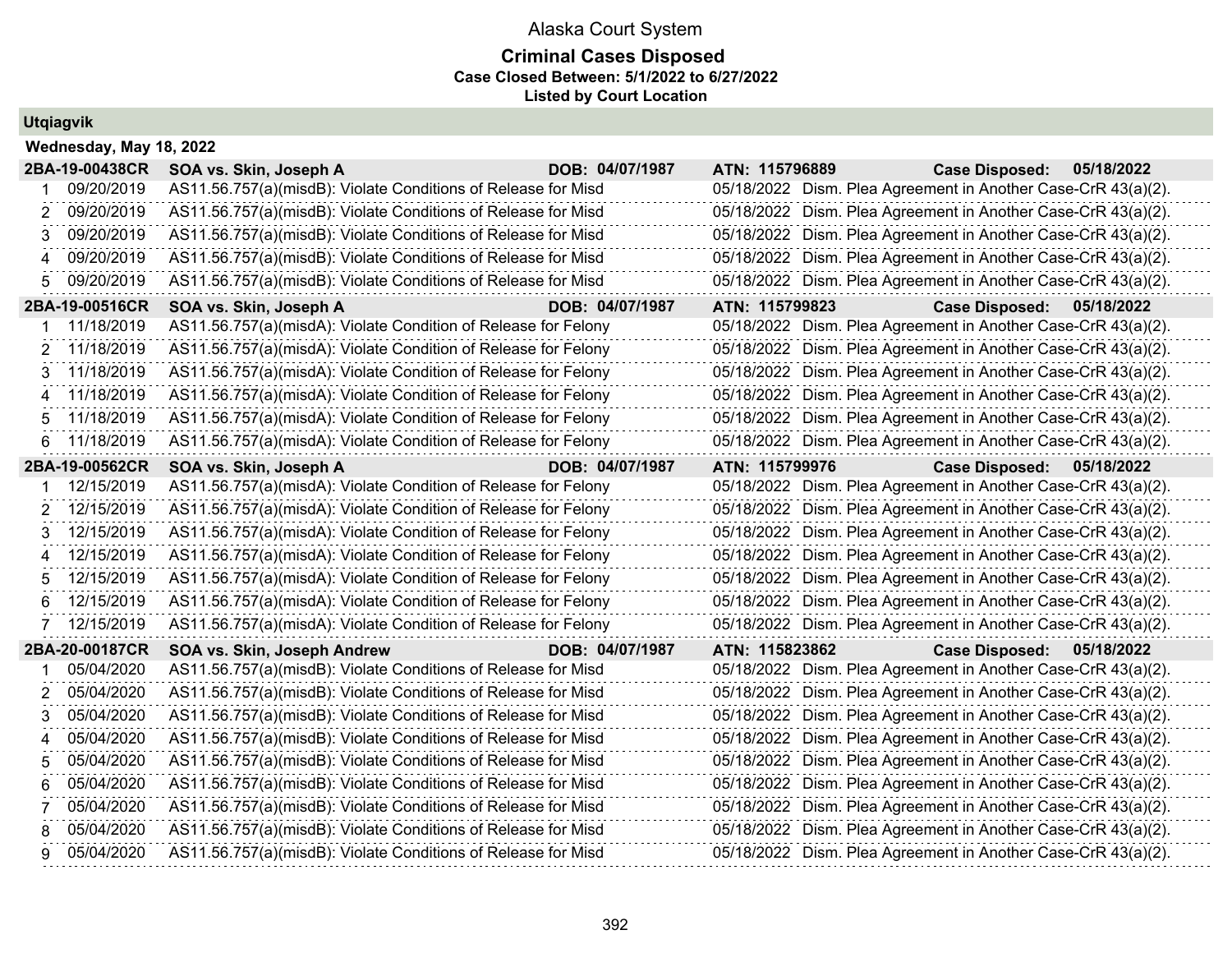#### **Criminal Cases Disposed Case Closed Between: 5/1/2022 to 6/27/2022 Listed by Court Location**

#### **Utqiagvik**

|    | Wednesday, May 18, 2022     |                                                                  |                 |                                                |                                                               |            |  |  |  |  |  |  |
|----|-----------------------------|------------------------------------------------------------------|-----------------|------------------------------------------------|---------------------------------------------------------------|------------|--|--|--|--|--|--|
|    | 2BA-20-00197CR              | SOA vs. Skin, Joseph A                                           | DOB: 04/07/1987 | ATN: 115826598                                 | <b>Case Disposed:</b>                                         | 05/18/2022 |  |  |  |  |  |  |
|    | 05/10/2020                  | AS11.41.230(a)(1): Assault In The 4th Degree - Recklessly Injure |                 | 05/18/2022 Guilty Conviction After Guilty Plea |                                                               |            |  |  |  |  |  |  |
| 2. | 05/10/2020                  | AS11.56.757(a)(misdA): Violate Condition of Release for Felony   |                 |                                                | 05/18/2022 Dism. Plea Agreement in Another Case-CrR 43(a)(2). |            |  |  |  |  |  |  |
|    | 3 05/10/2020                | AS11.56.757(a)(misdA): Violate Condition of Release for Felony   |                 |                                                | 05/18/2022 Dism. Plea Agreement in Another Case-CrR 43(a)(2). |            |  |  |  |  |  |  |
|    | 4 05/10/2020                | AS11.56.757(a)(misdA): Violate Condition of Release for Felony   |                 |                                                | 05/18/2022 Dism. Plea Agreement in Another Case-CrR 43(a)(2). |            |  |  |  |  |  |  |
|    | 5 05/10/2020                | AS11.56.757(a)(misdA): Violate Condition of Release for Felony   |                 | 05/18/2022 Guilty Conviction After Guilty Plea |                                                               |            |  |  |  |  |  |  |
|    | 6 05/10/2020                | AS11.56.757(a)(misdA): Violate Condition of Release for Felony   |                 |                                                | 05/18/2022 Dism. Plea Agreement in Another Case-CrR 43(a)(2). |            |  |  |  |  |  |  |
|    | 05/10/2020                  | AS11.56.757(a)(misdA): Violate Condition of Release for Felony   |                 |                                                | 05/18/2022 Dism. Plea Agreement in Another Case-CrR 43(a)(2). |            |  |  |  |  |  |  |
| 8. | 05/10/2020                  | AS11.56.757(a)(misdA): Violate Condition of Release for Felony   |                 |                                                | 05/18/2022 Dism. Plea Agreement in Another Case-CrR 43(a)(2). |            |  |  |  |  |  |  |
| 9. | 05/10/2020                  | AS11.56.757(a)(misdA): Violate Condition of Release for Felony   |                 |                                                | 05/18/2022 Dism. Plea Agreement in Another Case-CrR 43(a)(2). |            |  |  |  |  |  |  |
| 10 | 05/10/2020                  | AS11.56.757(a)(misdA): Violate Condition of Release for Felony   |                 |                                                | 05/18/2022 Dism. Plea Agreement in Another Case-CrR 43(a)(2). |            |  |  |  |  |  |  |
|    | <b>Friday, May 20, 2022</b> |                                                                  |                 |                                                |                                                               |            |  |  |  |  |  |  |
|    | 2BA-19-00480CR              | SOA vs. Fishel, Darryl M                                         | DOB: 07/08/1991 | ATN: 115797942                                 | <b>Case Disposed:</b>                                         | 05/20/2022 |  |  |  |  |  |  |
|    | 08/31/2019                  | AS11.41.230(a)(1): Assault In The 4th Degree - Recklessly Injure |                 |                                                |                                                               |            |  |  |  |  |  |  |
|    | 2BA-19-00544CR              | SOA vs. Fishel, Darryl                                           | DOB: 07/08/1991 | ATN: 115799688                                 | <b>Case Disposed:</b>                                         | 05/20/2022 |  |  |  |  |  |  |
|    | 12/10/2019                  | AS11.41.220(a)(1)(A): Assault 3- Cause Fear Of Injury w/ Weap    |                 |                                                |                                                               |            |  |  |  |  |  |  |

 12/10/2019 AS11.46.482(a)(1): Criminal Mischief 3-Damage \$750+ 12/10/2019 AS11.41.230(a)(1): Assault In The 4th Degree - Recklessly Injure 12/10/2019 AS11.61.110(a)(5): Disord Conduct-Challenge To Fight **2BA-20-00164CR SOA vs. Fishel, Darryl M DOB: 07/08/1991 ATN: 115826472 Case Disposed: 05/20/2022** 04/17/2020 AS11.56.757(a)(misdB): Violate Conditions of Release for Misd **2BA-20-00366CR SOA vs. Fishel, Darryl M DOB: 07/08/1991 ATN: 115827147 Case Disposed: 05/20/2022** 08/24/2020 AS11.41.230(a)(1): Assault In The 4th Degree - Recklessly Injure 08/24/2020 AS11.56.757(a)(misdB): Violate Conditions of Release for Misd **2BA-22-00026CR SOA vs. Fishel, Darryl DOB: 07/08/1991 ATN: 115831584 Case Disposed: 05/20/2022** 01/28/2022 AS11.41.230(a)(1): Assault In The 4th Degree - Recklessly Injure **2BA-22-00087CR SOA vs. Fishel, Darryl DOB: 07/08/1991 ATN: 115831143 Case Disposed: 05/20/2022** 03/15/2022 AS11.56.750(a)(1)(A): Unlawful Contact Per Court Ordered 05/20/2022 Guilty Conviction After Guilty Plea

 03/15/2022 AS11.56.757(a)(misdB): Violate Conditions of Release for Misd 05/20/2022 Dism. Plea Agreement in Another Case-CrR 43(a)(2). 03/15/2022 AS11.56.757(a)(misdB): Violate Conditions of Release for Misd 05/20/2022 Dism. Plea Agreement in Another Case-CrR 43(a)(2).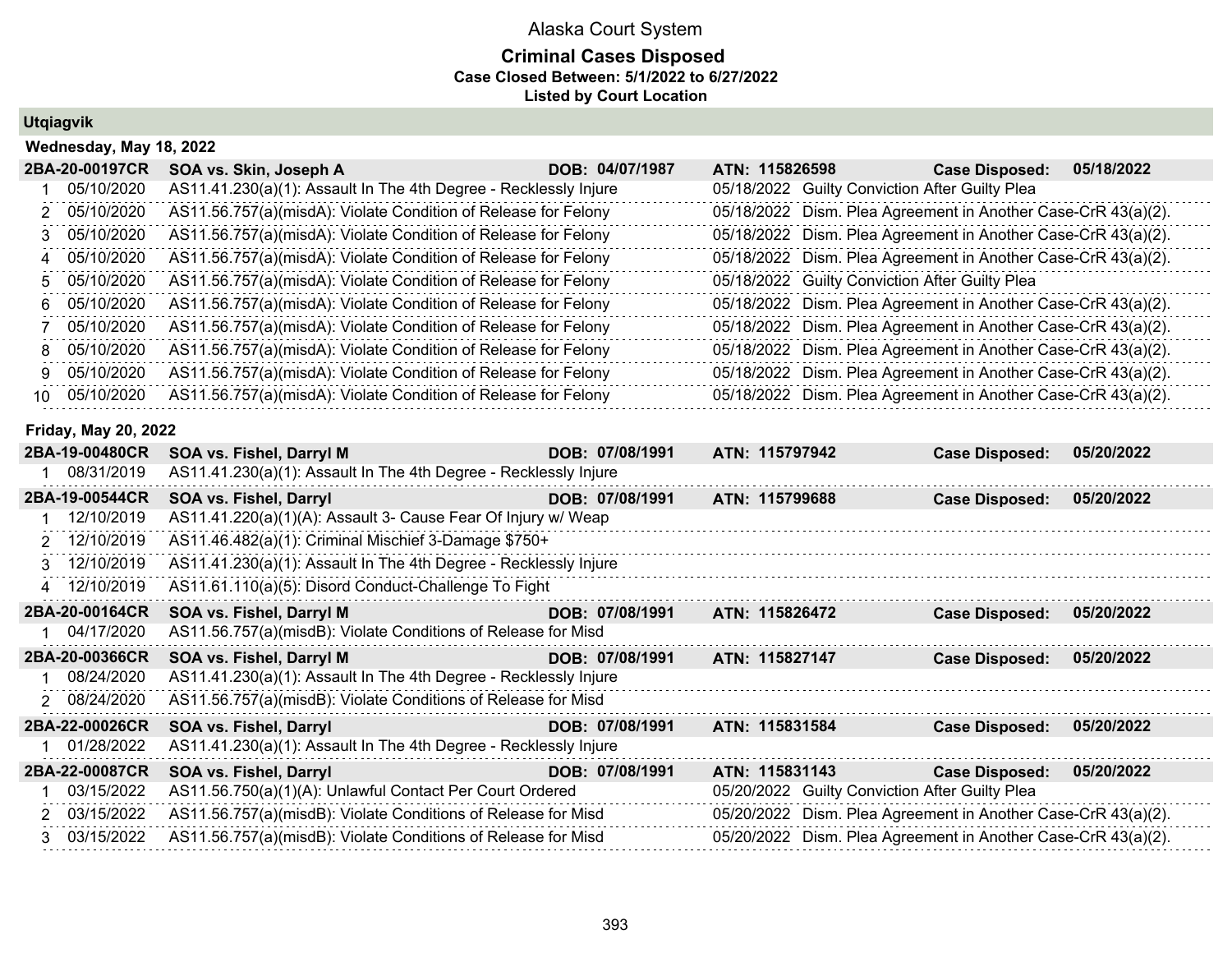#### **Criminal Cases Disposed Case Closed Between: 5/1/2022 to 6/27/2022 Listed by Court Location**

|             | <b>Utgiagvik</b>             |                                                                  |  |                 |                |  |                                                               |            |  |  |
|-------------|------------------------------|------------------------------------------------------------------|--|-----------------|----------------|--|---------------------------------------------------------------|------------|--|--|
|             | <b>Friday, May 20, 2022</b>  |                                                                  |  |                 |                |  |                                                               |            |  |  |
|             | 2BA-22-00112CR               | SOA vs. Fishel, Darryl                                           |  | DOB: 07/08/1991 | ATN: 115831188 |  | <b>Case Disposed:</b>                                         | 05/20/2022 |  |  |
|             | 05/08/2022                   | AS11.41.220(a)(1)(A): Assault 3- Cause Fear Of Injury w/ Weap    |  |                 |                |  |                                                               |            |  |  |
|             | 2 05/08/2022                 | AS11.56.757(a)(misdA): Violate Condition of Release for Felony   |  |                 |                |  |                                                               |            |  |  |
|             | 3 05/08/2022                 | AS11.56.750(a)(1)(A): Unlawful Contact Per Court Ordered         |  |                 |                |  |                                                               |            |  |  |
|             | 4 05/08/2022                 | AS11.56.757(a)(misdA): Violate Condition of Release for Felony   |  |                 |                |  |                                                               |            |  |  |
|             | <b>Tuesday, May 24, 2022</b> |                                                                  |  |                 |                |  |                                                               |            |  |  |
|             | 2BA-22-00066CR               | <b>SOA vs. Lewis, Dalton</b>                                     |  | DOB: 02/24/2002 | ATN: 117871983 |  | <b>Case Disposed:</b>                                         | 05/24/2022 |  |  |
|             | 1 03/03/2022                 | AS11.61.120(a)(5): Harassment 2 - Offensive Phys Contact         |  |                 |                |  |                                                               |            |  |  |
|             | 2BA-22-00072CR               | <b>SOA vs. Lewis, Dalton</b>                                     |  | DOB: 02/24/2002 | ATN: 117871632 |  | <b>Case Disposed:</b>                                         | 05/24/2022 |  |  |
|             | 1 09/21/2021                 | AS11.41.230(a)(1): Assault In The 4th Degree - Recklessly Injure |  |                 |                |  |                                                               |            |  |  |
|             | Wednesday, May 25, 2022      |                                                                  |  |                 |                |  |                                                               |            |  |  |
|             | 2BA-20-00332CR               | SOA vs. Kippi, Carla Andrea                                      |  | DOB: 07/25/1996 | ATN: 115824717 |  | <b>Case Disposed:</b>                                         | 05/25/2022 |  |  |
|             | 1 09/12/2020                 | AS11.56.757(a)(misdB): Violate Conditions of Release for Misd    |  |                 |                |  |                                                               |            |  |  |
|             | Friday, June 3, 2022         |                                                                  |  |                 |                |  |                                                               |            |  |  |
|             | 2BA-22-00116CR               | SOA vs. Sage, Lawrence                                           |  | DOB: 06/19/1971 | ATN: 117389745 |  | <b>Case Disposed:</b>                                         | 06/03/2022 |  |  |
|             | 1 05/19/2022                 | AS11.41.230(a)(1): Assault In The 4th Degree - Recklessly Injure |  |                 |                |  | 06/03/2022 Dism. Plea Agreement in Another Case-CrR 43(a)(2). |            |  |  |
|             | 2 05/19/2022                 | AS11.41.230(a)(1): Assault In The 4th Degree - Recklessly Injure |  |                 |                |  | 06/03/2022 Dism. Plea Agreement in Another Case-CrR 43(a)(2). |            |  |  |
|             | Monday, June 6, 2022         |                                                                  |  |                 |                |  |                                                               |            |  |  |
|             | 2BA-21-00356CR               | SOA vs. Woods, Ellen J.                                          |  | DOB: 08/07/1993 | ATN: 115828146 |  | <b>Case Disposed:</b>                                         | 06/06/2022 |  |  |
|             | 11/13/2021                   | AS11.41.230(a)(1): Assault In The 4th Degree - Recklessly Injure |  |                 |                |  | 06/06/2022 Dism. Plea Agreement in Another Case-CrR 43(a)(2). |            |  |  |
|             | 2 11/13/2021                 | AS11.46.484(a)(1): Crim Mischief 4-Prop Dam \$250-\$749          |  |                 |                |  | 06/06/2022 Dism. Plea Agreement in Another Case-CrR 43(a)(2). |            |  |  |
|             | 2BA-22-00105CR               | SOA vs. Frantz, David                                            |  | DOB: 07/31/1996 | ATN: 115828506 |  | <b>Case Disposed:</b>                                         | 06/06/2022 |  |  |
|             | 1 04/29/2022                 | AS11.41.230(a)(1): Assault In The 4th Degree - Recklessly Injure |  |                 |                |  | 06/06/2022 Dism. Plea Agreement in Another Case-CrR 43(a)(2). |            |  |  |
|             | 2BA-22-00106CR               | SOA vs. Frantz, David                                            |  | DOB: 07/31/1996 | ATN: 117871299 |  | <b>Case Disposed:</b>                                         | 06/06/2022 |  |  |
| $\mathbf 1$ | 04/20/2022                   | AS11.61.210(a)(1): Misc/Weapons 4- Possess While Intox           |  |                 |                |  | 06/06/2022 Dism. Plea Agreement in Another Case-CrR 43(a)(2). |            |  |  |
|             | 2 04/20/2022                 | AS11.41.220(a)(1)(A): Assault 3- Cause Fear Of Injury w/ Weap    |  |                 |                |  | 06/06/2022 Dism. Plea Agreement in Another Case-CrR 43(a)(2). |            |  |  |

**Wednesday, June 8, 2022**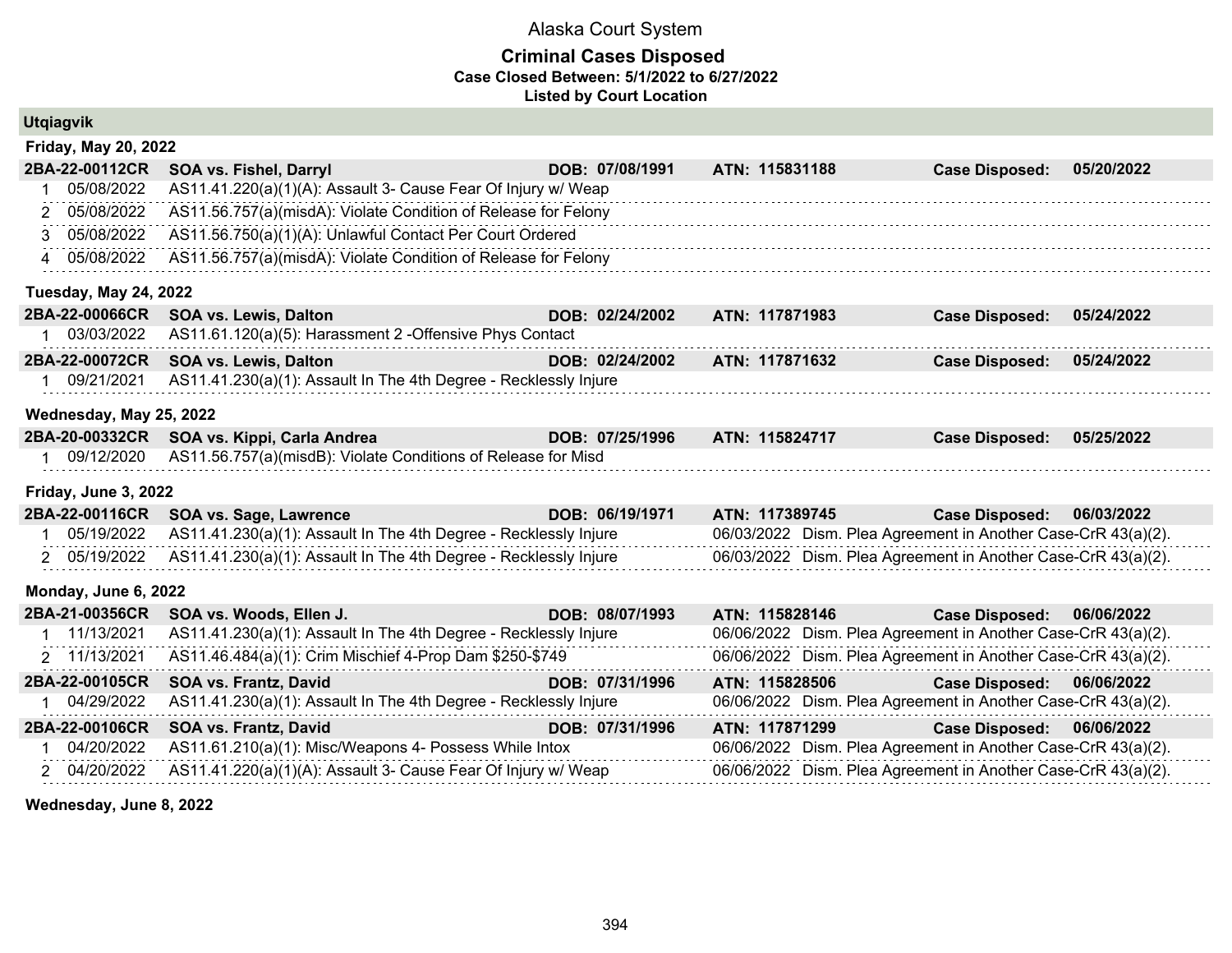# **Criminal Cases Disposed Case Closed Between: 5/1/2022 to 6/27/2022 Listed by Court Location**

| <b>Utgiagvik</b>        |                                                                  |  |                 |                |  |  |                                                               |            |  |  |
|-------------------------|------------------------------------------------------------------|--|-----------------|----------------|--|--|---------------------------------------------------------------|------------|--|--|
| Wednesday, June 8, 2022 |                                                                  |  |                 |                |  |  |                                                               |            |  |  |
| 2BA-19-00507CR          | SOA vs. Evikana, Angela May                                      |  | DOB: 06/05/2001 |                |  |  | ATN: 115799346<br><b>Case Disposed:</b>                       | 06/08/2022 |  |  |
| 11/08/2019              | AS11.46.365: Vehicle Theft 2                                     |  |                 |                |  |  | 06/08/2022 Guilty Conviction After Guilty Plea                |            |  |  |
| 2 11/08/2019            | AS28.35.030(a): DUI - Operate Vehic Under Infl Alc/Drug          |  |                 |                |  |  | 06/08/2022 Guilty Conviction After Guilty Plea                |            |  |  |
| 3 11/08/2019            | AS28.35.400: Reckless Driving                                    |  |                 |                |  |  | 06/08/2022 Dism. Plea Agreement in Another Case-CrR 43(a)(2). |            |  |  |
| 2BA-20-00057CR          | SOA vs. Evikana, Angela M                                        |  | DOB: 06/05/2001 | ATN: 115823484 |  |  | <b>Case Disposed:</b>                                         | 06/08/2022 |  |  |
| 02/04/2020              | AS11.41.230(a)(1): Assault In The 4th Degree - Recklessly Injure |  |                 |                |  |  | 06/08/2022 Guilty Conviction After Guilty Plea                |            |  |  |
| 2 02/04/2020            | AS11.46.486(a)(2): Criminal Mischief 5-Damage Under \$250        |  |                 |                |  |  | 06/08/2022 Dism. Plea Agreement in Another Case-CrR 43(a)(2). |            |  |  |
| 2BA-20-00192CR          | SOA vs. Evikana, Angela M                                        |  | DOB: 06/05/2001 | ATN: 115826562 |  |  | <b>Case Disposed:</b>                                         | 06/08/2022 |  |  |
| 05/06/2020              | AS11.56.757(a)(misdB): Violate Conditions of Release for Misd    |  |                 |                |  |  | 06/08/2022 Dism. Plea Agreement in Another Case-CrR 43(a)(2). |            |  |  |
| 2BA-21-00197CR          | SOA vs. Evikana, Angela May                                      |  | DOB: 06/05/2001 | ATN: 115514253 |  |  | <b>Case Disposed:</b>                                         | 06/08/2022 |  |  |
| 06/17/2021              | AS11.56.770(a)(1): Hinder Prosecution 1- Or Apprehension         |  |                 |                |  |  | 06/08/2022 Guilty Conviction After Guilty Plea                |            |  |  |
| 2 06/17/2021            | AS11.56.800(a)(1)(A): False Info/Report-Implic thr In Offense    |  |                 |                |  |  | 06/08/2022 Dism. Plea Agreement in Another Case-CrR 43(a)(2). |            |  |  |
| 2BA-21-00198CR          | SOA vs. Evikana, Angela May                                      |  | DOB: 06/05/2001 | ATN: 115826067 |  |  | <b>Case Disposed:</b>                                         | 06/08/2022 |  |  |
| 06/21/2021              | AS11.56.770(a)(1): Hinder Prosecution 1- Or Apprehension         |  |                 |                |  |  | 06/08/2022 Dism. Plea Agreement in Another Case-CrR 43(a)(2). |            |  |  |
| 2BA-21-00227CR          | SOA vs. Evikana, Angela May                                      |  | DOB: 06/05/2001 | ATN: 115514694 |  |  | <b>Case Disposed:</b>                                         | 06/08/2022 |  |  |
| 1 07/16/2021            | AS11.71.050(a)(4): MICS5 Possess Any Amt IA, IIA, IIIA, IVA, VA  |  |                 |                |  |  | 06/08/2022 Guilty Conviction After Guilty Plea                |            |  |  |
| 2BA-21-00327CR          | SOA vs. Evikana, Angela M                                        |  | DOB: 06/05/2001 | ATN: 115515306 |  |  | <b>Case Disposed:</b>                                         | 06/08/2022 |  |  |
| 10/15/2021              | AS11.56.750(a)(1)(A): Unlawful Contact Per Court Ordered         |  |                 |                |  |  | 06/08/2022 Dism. Plea Agreement in Another Case-CrR 43(a)(2). |            |  |  |
| 2 10/15/2021            | AS11.56.757(a)(misdA): Violate Condition of Release for Felony   |  |                 |                |  |  | 06/08/2022 Dism. Plea Agreement in Another Case-CrR 43(a)(2). |            |  |  |
| 2BA-21-00383CR          | SOA vs. Evikana, Angela                                          |  | DOB: 06/05/2001 | ATN: 117871596 |  |  | <b>Case Disposed:</b>                                         | 06/08/2022 |  |  |
| 11/30/2021              | AS11.41.230(a)(1): Assault In The 4th Degree - Recklessly Injure |  |                 |                |  |  | 06/08/2022 Guilty Conviction After Guilty Plea                |            |  |  |
| 2 11/30/2021            | AS28.35.182(a)(1): Fail to Stp/Dir Officer-Reck Driving          |  |                 |                |  |  | 06/08/2022 Guilty Conviction After Guilty Plea                |            |  |  |
| 3 11/30/2021            | AS28.35.400: Reckless Driving                                    |  |                 |                |  |  | 06/08/2022 Dism. Plea Agreement in Another Case-CrR 43(a)(2). |            |  |  |
| 4 11/30/2021            | AS11.46.486(a)(2): Criminal Mischief 5-Damage Under \$250        |  |                 |                |  |  | 06/08/2022 Dism. Plea Agreement in Another Case-CrR 43(a)(2). |            |  |  |
| 5 11/30/2021            | AS28.15.291(a)(1): Drive w/Lic Canc/Rev/Sus For Crim Offens      |  |                 |                |  |  | 06/08/2022 Dism. Plea Agreement in Another Case-CrR 43(a)(2). |            |  |  |
| 6 11/30/2021            | AS11.56.757(a)(misdB): Violate Conditions of Release for Misd    |  |                 |                |  |  | 06/08/2022 Dism. Plea Agreement in Another Case-CrR 43(a)(2). |            |  |  |
|                         |                                                                  |  |                 |                |  |  |                                                               |            |  |  |

| <b>Monday, June 13, 2022</b> |  |  |
|------------------------------|--|--|
|                              |  |  |

| 2BA-22-00118CR SOA vs. Syfko, Edna                                            | DOB: 01/20/1962 | ATN: 115828461                                 | <b>Case Disposed:</b> | 06/13/2022 |
|-------------------------------------------------------------------------------|-----------------|------------------------------------------------|-----------------------|------------|
| 05/21/2022 AS11.41.230(a)(1): Assault In The 4th Degree - Recklessly Injure   |                 | 06/13/2022 Guilty Conviction After Guilty Plea |                       |            |
| 2BA-22-00125CR SOA vs. Frantz, Brower A                                       | DOB: 03/13/1985 | ATN: 115516008                                 | <b>Case Disposed:</b> | 06/13/2022 |
| $05/07/2022$ AS11.41.230(a)(1): Assault In The 4th Degree - Recklessly Injure |                 | 06/13/2022 Guilty Conviction After Guilty Plea |                       |            |

**Tuesday, June 14, 2022**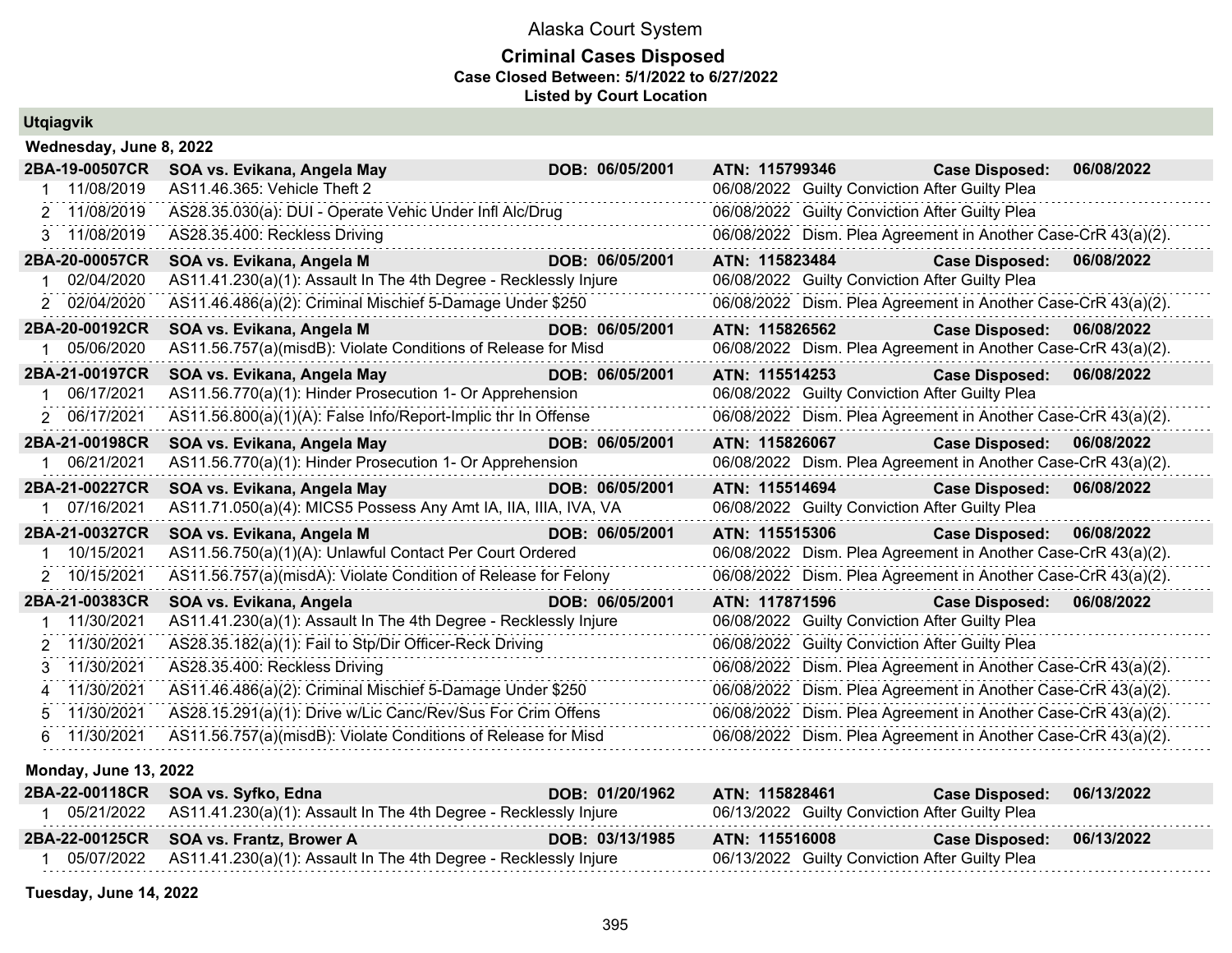|                | <b>Utgiagvik</b>             |                                                                  |                 |                |                                                               |            |
|----------------|------------------------------|------------------------------------------------------------------|-----------------|----------------|---------------------------------------------------------------|------------|
|                | Tuesday, June 14, 2022       |                                                                  |                 |                |                                                               |            |
|                | 2BA-22-00057CR               | SOA vs. Edwardsen JR, Robert K                                   | DOB: 12/07/1986 | ATN: 115828632 | <b>Case Disposed:</b>                                         | 06/14/2022 |
|                | 02/22/2022                   | AS28.35.182(a)(1): Fail to Stp/Dir Officer-Reck Driving          |                 |                | 06/14/2022 Guilty Conviction After Guilty Plea                |            |
|                | 2 02/22/2022                 | AS28.35.030(a)(1): DUI- Alcohol Or Contr Subst                   |                 |                | 06/14/2022 Guilty Conviction After Guilty Plea                |            |
|                | 3 02/22/2022                 | AS28.35.032(a): Refuse To Submit To Chemical Test                |                 |                | 06/14/2022 Dism. Plea Agreement in Another Case-CrR 43(a)(2). |            |
|                | 4 02/22/2022                 | AS28.35.182(a)(1): Fail to Stp/Dir Officer-Reck Driving          |                 |                | 06/14/2022 Dism. Plea Agreement in Another Case-CrR 43(a)(2). |            |
|                | Wednesday, June 15, 2022     |                                                                  |                 |                |                                                               |            |
|                | 2BA-20-00214CR               | SOA vs. Evikana, Angela M                                        | DOB: 06/05/2001 | ATN: 115823934 | <b>Case Disposed:</b>                                         | 06/15/2022 |
|                | 05/23/2020                   | AS11.56.757(a)(misdB): Violate Conditions of Release for Misd    |                 |                |                                                               |            |
|                | Thursday, June 16, 2022      |                                                                  |                 |                |                                                               |            |
|                | 2BA-22-00134CR               | SOA vs. Tazruk, Ada Adina                                        | DOB: 10/12/1996 | ATN: 115829433 | <b>Case Disposed:</b>                                         | 06/16/2022 |
|                | 06/05/2022                   | AS11.61.195(a)(3)(A): Misc/Weapons 2- Fire Gun At Building       |                 |                |                                                               |            |
|                | 2 06/05/2022                 | AS11.41.220(a)(1)(A): Assault 3- Cause Fear Of Injury w/ Weap    |                 |                |                                                               |            |
|                | 3 06/05/2022                 | AS11.61.210(a)(1): Misc/Weapons 4- Possess While Intox           |                 |                |                                                               |            |
| $\overline{4}$ | 06/05/2022                   | AS11.61.110(a)(6): Disord Conduct- Create Hazard Condition       |                 |                |                                                               |            |
|                | <b>Friday, June 17, 2022</b> |                                                                  |                 |                |                                                               |            |
|                | 2BA-20-00325CR               | SOA vs. Nungasak, Leona                                          | DOB: 07/29/2002 | ATN: 115825131 | <b>Case Disposed:</b>                                         | 06/17/2022 |
|                | 09/08/2020                   | AS11.41.220(a)(1)(A): Assault 3- Cause Fear Of Injury w/ Weap    |                 |                | 06/17/2022 Dismissed. Defendant Found Incompetent             |            |
|                | 2 09/08/2020                 | AS11.41.220(a)(1)(A): Assault 3- Cause Fear Of Injury w/ Weap    |                 |                | 06/17/2022 Dismissed. Defendant Found Incompetent             |            |
|                | 2BA-21-00128CR               | SOA vs. Nungasak, Leona Maggie                                   | DOB: 07/29/2002 | ATN: 115825689 | Case Disposed: 06/17/2022                                     |            |
|                | 03/09/2021                   | AS11.41.230(a)(1): Assault In The 4th Degree - Recklessly Injure |                 |                | 06/17/2022 Dismissed. Defendant Found Incompetent             |            |
|                | 2 03/09/2021                 | AS11.56.757(a)(misdA): Violate Condition of Release for Felony   |                 |                | 06/17/2022 Dismissed. Defendant Found Incompetent             |            |
|                | 2BA-21-00224CR               | SOA vs. Nungasak, Leona M                                        | DOB: 07/29/2002 | ATN: 115514865 | <b>Case Disposed:</b>                                         | 06/17/2022 |
|                | 07/13/2021                   | AS11.56.757(a)(misdB): Violate Conditions of Release for Misd    |                 |                | 06/17/2022 Dismissed. Defendant Found Incompetent             |            |
|                | 2 07/13/2021                 | AS11.56.757(a)(misdB): Violate Conditions of Release for Misd    |                 |                | 06/17/2022 Dismissed. Defendant Found Incompetent             |            |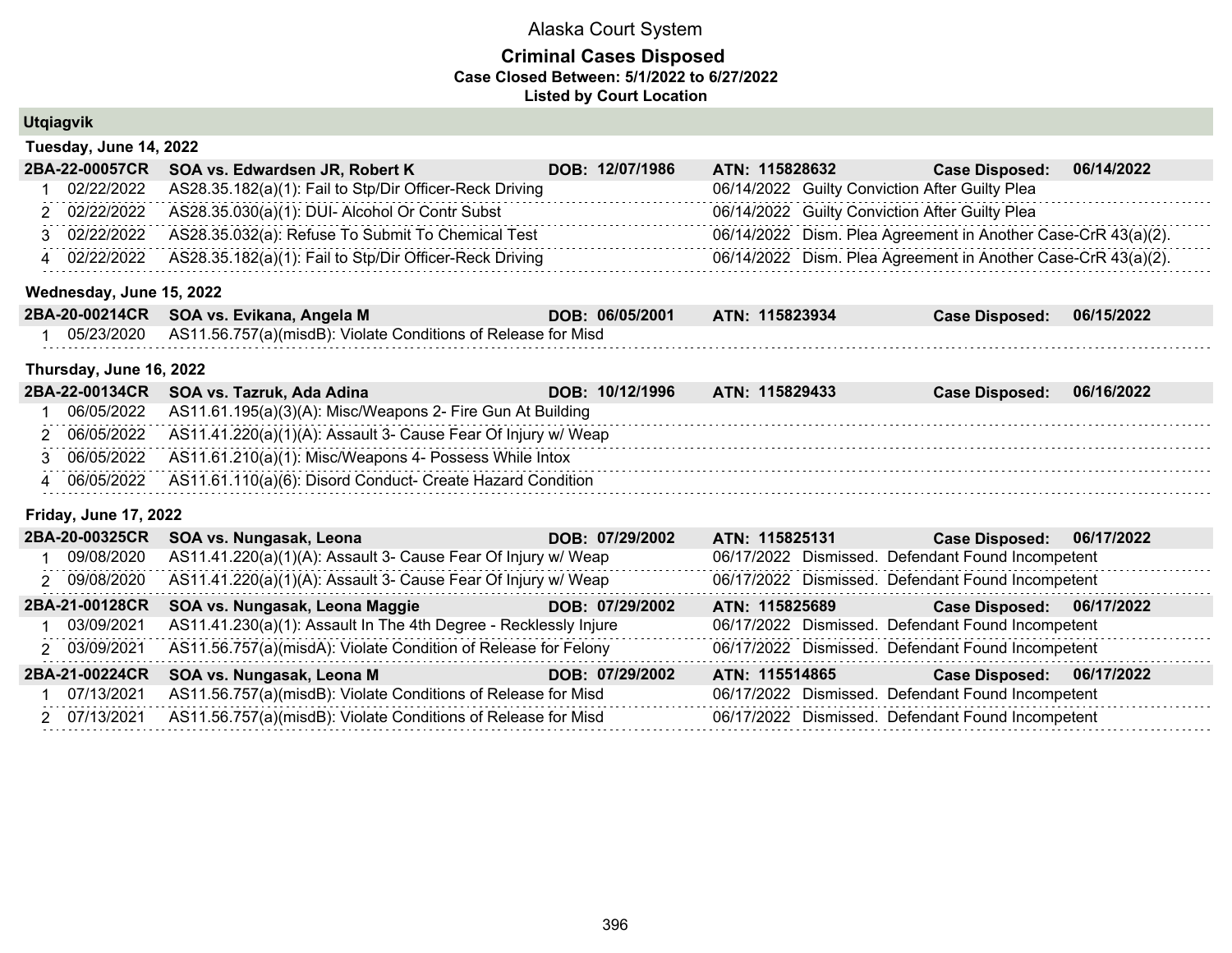#### **Criminal Cases Disposed Case Closed Between: 5/1/2022 to 6/27/2022 Listed by Court Location**

|  |  |  | Valdez |
|--|--|--|--------|
|--|--|--|--------|

| 3VA-12-00108CR<br>DOB: 09/24/1972<br>ATN: 113620887<br><b>SOA vs. Godwin, Trevor</b><br><b>Case Disposed:</b><br>05/25/2022<br>AS11.41.230(a)(1): Assault In The 4th Degree - Recklessly Injure<br>05/25/2022 Dismissed by Prosecution (CrR43(a)(1)<br>1 07/07/2012<br>3VA-13-00144CR<br>SOA vs. Castrejon SR, Oscar T<br>DOB: 04/22/1978<br>ATN: 108644544<br><b>Case Disposed:</b><br>05/25/2022<br>AS11.41.230(a)(1): Assault In The 4th Degree - Recklessly Injure<br>07/29/2013<br>3VA-14-00030CR<br>SOA vs. Gobel-Aguilar, Rachell Lynn<br>DOB: 11/03/1969<br>ATN: 114596928<br>05/25/2022<br><b>Case Disposed:</b><br>02/13/2014<br>AS28.35.030(a): DUI - Operate Vehic Under Infl Alc/Drug<br>AS11.56.757(b)(2): Violate Cond Of Release For Misd<br>2 02/13/2014<br>3VA-14-00035CR<br>SOA vs. Neal, Benjamin Henry<br>DOB: 08/19/1979<br>ATN: 115157016<br>05/25/2022<br><b>Case Disposed:</b><br>AS28.35.030(a): DUI - Operate Vehic Under Infl Alc/Drug<br>02/25/2014<br>3VA-14-00156CR<br>SOA vs. Allen, Margie Lee<br>DOB: 01/09/1988<br>ATN: 113592141<br>05/25/2022<br><b>Case Disposed:</b><br>1 10/11/2014<br>AS11.41.230: Assault 4<br>3VA-16-00066CR<br>SOA vs. Wilkinson, Ronald J<br>DOB: 09/23/1974<br>ATN: 115636455<br><b>Case Disposed:</b><br>05/25/2022<br>AS28.35.030(a): DUI - Operate Vehic Under Infl Alc/Drug<br>06/08/2022 Dismissed by Prosecution (CrR43(a)(1)<br>06/29/2016<br>3VA-17-00021CR<br>SOA vs. Pezak, Chelsea N<br>ATN: 115635582<br>DOB: 08/03/1994<br>05/25/2022<br><b>Case Disposed:</b><br>1 04/04/2017<br>AS28.15.011(b)(MISD): Drive without Valid Operator's License<br>Friday, May 27, 2022<br>3VA-12-00123CR<br>DOB: 09/24/1972<br>ATN: 111619053<br>05/27/2022<br><b>SOA vs. Godwin, Trevor</b><br><b>Case Disposed:</b><br>07/19/2012<br>AS11.56.750: Unlawful Contact 1, Court Ordered<br>05/25/2022 Dismissed by Prosecution (CrR43(a)(1)<br>AS11.56.757(b)(2): Violate Cond Of Release For Misd<br>05/25/2022 Dismissed by Prosecution (CrR43(a)(1)<br>2 07/19/2012<br>05/25/2022 Dismissed by Prosecution (CrR43(a)(1) | Wednesday, May 25, 2022 |                                                     |  |  |
|-------------------------------------------------------------------------------------------------------------------------------------------------------------------------------------------------------------------------------------------------------------------------------------------------------------------------------------------------------------------------------------------------------------------------------------------------------------------------------------------------------------------------------------------------------------------------------------------------------------------------------------------------------------------------------------------------------------------------------------------------------------------------------------------------------------------------------------------------------------------------------------------------------------------------------------------------------------------------------------------------------------------------------------------------------------------------------------------------------------------------------------------------------------------------------------------------------------------------------------------------------------------------------------------------------------------------------------------------------------------------------------------------------------------------------------------------------------------------------------------------------------------------------------------------------------------------------------------------------------------------------------------------------------------------------------------------------------------------------------------------------------------------------------------------------------------------------------------------------------------------------------------------------------------------------------------------------------------------------------------------------------------------------------------------------------------------------------|-------------------------|-----------------------------------------------------|--|--|
|                                                                                                                                                                                                                                                                                                                                                                                                                                                                                                                                                                                                                                                                                                                                                                                                                                                                                                                                                                                                                                                                                                                                                                                                                                                                                                                                                                                                                                                                                                                                                                                                                                                                                                                                                                                                                                                                                                                                                                                                                                                                                     |                         |                                                     |  |  |
|                                                                                                                                                                                                                                                                                                                                                                                                                                                                                                                                                                                                                                                                                                                                                                                                                                                                                                                                                                                                                                                                                                                                                                                                                                                                                                                                                                                                                                                                                                                                                                                                                                                                                                                                                                                                                                                                                                                                                                                                                                                                                     |                         |                                                     |  |  |
|                                                                                                                                                                                                                                                                                                                                                                                                                                                                                                                                                                                                                                                                                                                                                                                                                                                                                                                                                                                                                                                                                                                                                                                                                                                                                                                                                                                                                                                                                                                                                                                                                                                                                                                                                                                                                                                                                                                                                                                                                                                                                     |                         |                                                     |  |  |
|                                                                                                                                                                                                                                                                                                                                                                                                                                                                                                                                                                                                                                                                                                                                                                                                                                                                                                                                                                                                                                                                                                                                                                                                                                                                                                                                                                                                                                                                                                                                                                                                                                                                                                                                                                                                                                                                                                                                                                                                                                                                                     |                         |                                                     |  |  |
|                                                                                                                                                                                                                                                                                                                                                                                                                                                                                                                                                                                                                                                                                                                                                                                                                                                                                                                                                                                                                                                                                                                                                                                                                                                                                                                                                                                                                                                                                                                                                                                                                                                                                                                                                                                                                                                                                                                                                                                                                                                                                     |                         |                                                     |  |  |
|                                                                                                                                                                                                                                                                                                                                                                                                                                                                                                                                                                                                                                                                                                                                                                                                                                                                                                                                                                                                                                                                                                                                                                                                                                                                                                                                                                                                                                                                                                                                                                                                                                                                                                                                                                                                                                                                                                                                                                                                                                                                                     |                         |                                                     |  |  |
|                                                                                                                                                                                                                                                                                                                                                                                                                                                                                                                                                                                                                                                                                                                                                                                                                                                                                                                                                                                                                                                                                                                                                                                                                                                                                                                                                                                                                                                                                                                                                                                                                                                                                                                                                                                                                                                                                                                                                                                                                                                                                     |                         |                                                     |  |  |
|                                                                                                                                                                                                                                                                                                                                                                                                                                                                                                                                                                                                                                                                                                                                                                                                                                                                                                                                                                                                                                                                                                                                                                                                                                                                                                                                                                                                                                                                                                                                                                                                                                                                                                                                                                                                                                                                                                                                                                                                                                                                                     |                         |                                                     |  |  |
|                                                                                                                                                                                                                                                                                                                                                                                                                                                                                                                                                                                                                                                                                                                                                                                                                                                                                                                                                                                                                                                                                                                                                                                                                                                                                                                                                                                                                                                                                                                                                                                                                                                                                                                                                                                                                                                                                                                                                                                                                                                                                     |                         |                                                     |  |  |
|                                                                                                                                                                                                                                                                                                                                                                                                                                                                                                                                                                                                                                                                                                                                                                                                                                                                                                                                                                                                                                                                                                                                                                                                                                                                                                                                                                                                                                                                                                                                                                                                                                                                                                                                                                                                                                                                                                                                                                                                                                                                                     |                         |                                                     |  |  |
|                                                                                                                                                                                                                                                                                                                                                                                                                                                                                                                                                                                                                                                                                                                                                                                                                                                                                                                                                                                                                                                                                                                                                                                                                                                                                                                                                                                                                                                                                                                                                                                                                                                                                                                                                                                                                                                                                                                                                                                                                                                                                     |                         |                                                     |  |  |
|                                                                                                                                                                                                                                                                                                                                                                                                                                                                                                                                                                                                                                                                                                                                                                                                                                                                                                                                                                                                                                                                                                                                                                                                                                                                                                                                                                                                                                                                                                                                                                                                                                                                                                                                                                                                                                                                                                                                                                                                                                                                                     |                         |                                                     |  |  |
|                                                                                                                                                                                                                                                                                                                                                                                                                                                                                                                                                                                                                                                                                                                                                                                                                                                                                                                                                                                                                                                                                                                                                                                                                                                                                                                                                                                                                                                                                                                                                                                                                                                                                                                                                                                                                                                                                                                                                                                                                                                                                     |                         |                                                     |  |  |
|                                                                                                                                                                                                                                                                                                                                                                                                                                                                                                                                                                                                                                                                                                                                                                                                                                                                                                                                                                                                                                                                                                                                                                                                                                                                                                                                                                                                                                                                                                                                                                                                                                                                                                                                                                                                                                                                                                                                                                                                                                                                                     |                         |                                                     |  |  |
|                                                                                                                                                                                                                                                                                                                                                                                                                                                                                                                                                                                                                                                                                                                                                                                                                                                                                                                                                                                                                                                                                                                                                                                                                                                                                                                                                                                                                                                                                                                                                                                                                                                                                                                                                                                                                                                                                                                                                                                                                                                                                     |                         |                                                     |  |  |
|                                                                                                                                                                                                                                                                                                                                                                                                                                                                                                                                                                                                                                                                                                                                                                                                                                                                                                                                                                                                                                                                                                                                                                                                                                                                                                                                                                                                                                                                                                                                                                                                                                                                                                                                                                                                                                                                                                                                                                                                                                                                                     |                         |                                                     |  |  |
|                                                                                                                                                                                                                                                                                                                                                                                                                                                                                                                                                                                                                                                                                                                                                                                                                                                                                                                                                                                                                                                                                                                                                                                                                                                                                                                                                                                                                                                                                                                                                                                                                                                                                                                                                                                                                                                                                                                                                                                                                                                                                     |                         |                                                     |  |  |
|                                                                                                                                                                                                                                                                                                                                                                                                                                                                                                                                                                                                                                                                                                                                                                                                                                                                                                                                                                                                                                                                                                                                                                                                                                                                                                                                                                                                                                                                                                                                                                                                                                                                                                                                                                                                                                                                                                                                                                                                                                                                                     |                         |                                                     |  |  |
|                                                                                                                                                                                                                                                                                                                                                                                                                                                                                                                                                                                                                                                                                                                                                                                                                                                                                                                                                                                                                                                                                                                                                                                                                                                                                                                                                                                                                                                                                                                                                                                                                                                                                                                                                                                                                                                                                                                                                                                                                                                                                     |                         |                                                     |  |  |
|                                                                                                                                                                                                                                                                                                                                                                                                                                                                                                                                                                                                                                                                                                                                                                                                                                                                                                                                                                                                                                                                                                                                                                                                                                                                                                                                                                                                                                                                                                                                                                                                                                                                                                                                                                                                                                                                                                                                                                                                                                                                                     | 3 07/19/2012            | AS11.56.757(b)(2): Violate Cond Of Release For Misd |  |  |
| 05/27/2022 Dismissed by Prosecution (CrR43(a)(1)<br>4 07/19/2012<br>AS11.56.757(b)(2): Violate Cond Of Release For Misd                                                                                                                                                                                                                                                                                                                                                                                                                                                                                                                                                                                                                                                                                                                                                                                                                                                                                                                                                                                                                                                                                                                                                                                                                                                                                                                                                                                                                                                                                                                                                                                                                                                                                                                                                                                                                                                                                                                                                             |                         |                                                     |  |  |

#### **Tuesday, May 31, 2022**

|              | 3VA-21-00060CR SOA vs. Washam, Thorin H                     | DOB: 07/04/1979 | ATN: 115639101                                   | Case Disposed: 05/31/2022 |  |
|--------------|-------------------------------------------------------------|-----------------|--------------------------------------------------|---------------------------|--|
| 07/15/2021   | AS28.35.030(a): DUI - Operate Vehic Under Infl Alc/Drug     |                 | 05/31/2022 Guilty Conviction After Guilty Plea   |                           |  |
| 2 07/15/2021 | AS28.15.291(a)(1): Drive w/Lic Canc/Rev/Sus For Crim Offens |                 | 05/31/2022 Dismissed by Prosecution (CrR43(a)(1) |                           |  |

#### **Wednesday, June 8, 2022**

|            | 3VA-20-00017CR SOA vs. Young, Beatrice A                                   | DOB: 10/30/1944 | ATN: 115629363                                 | Case Disposed: 06/08/2022 |  |
|------------|----------------------------------------------------------------------------|-----------------|------------------------------------------------|---------------------------|--|
|            | 02/09/2020 AS11.61.120(a)(5): Harassment 2 - Offensive Phys Contact        |                 | 06/08/2022 Guilty Conviction After Guilty Plea |                           |  |
|            | 3VA-21-00049CR SOA vs. Eskilida, Kimberly A                                | DOB: 12/17/1965 | ATN: 115639137                                 | Case Disposed: 06/08/2022 |  |
| 07/20/2021 | AS11.41.230(a)(1): Assault In The 4th Degree - Recklessly Injure           |                 | 06/08/2022 Guilty Conviction After Guilty Plea |                           |  |
|            | 2 09/02/2021 AS11.56.757(a)(misdB): Violate Conditions of Release for Misd |                 | 06/08/2022 Guilty Conviction After Guilty Plea |                           |  |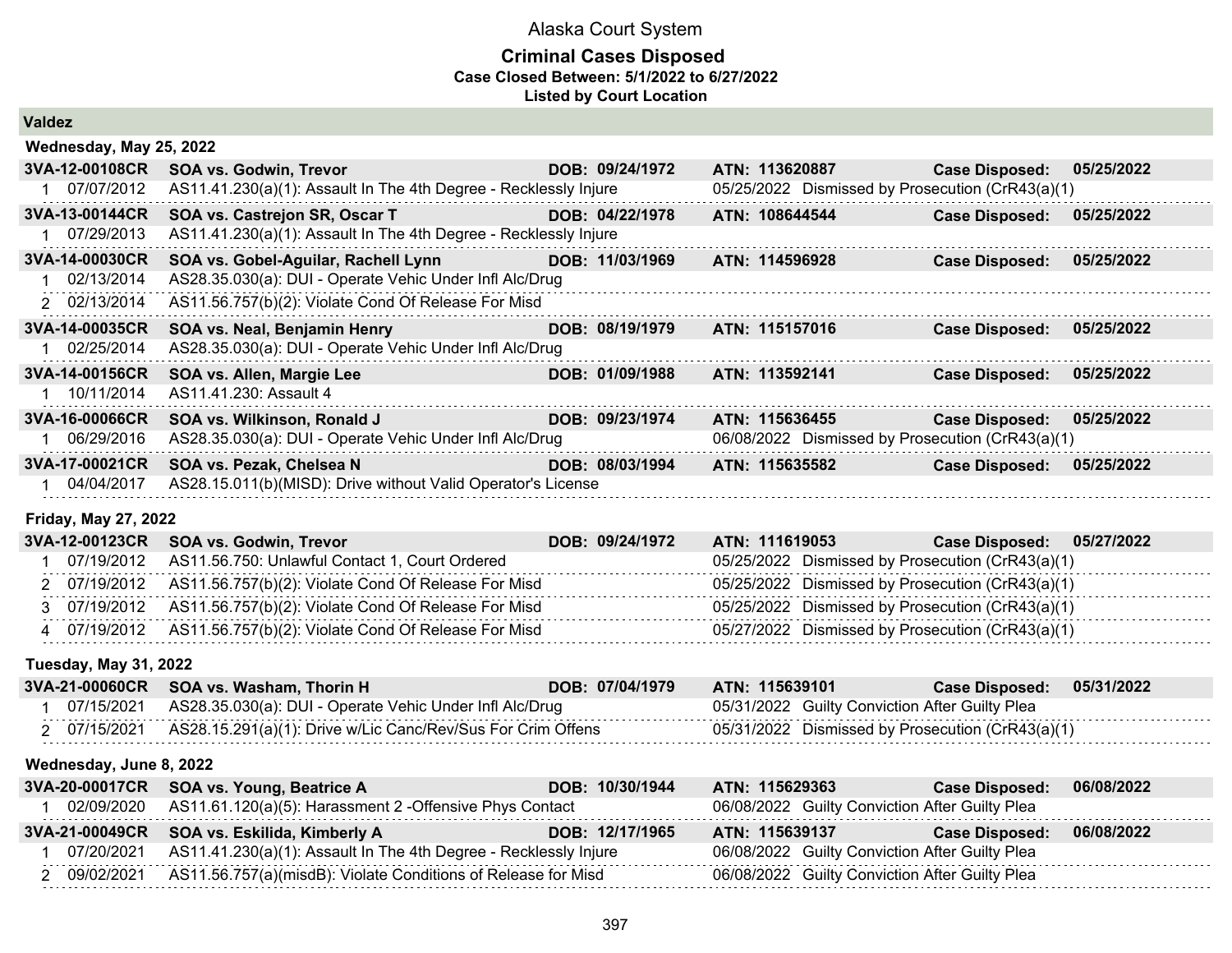### **Criminal Cases Disposed Case Closed Between: 5/1/2022 to 6/27/2022 Listed by Court Location**

**Valdez**

| Wednesday, June 8, 2022  |                                                                 |                 |                |  |                                                  |            |  |  |  |
|--------------------------|-----------------------------------------------------------------|-----------------|----------------|--|--------------------------------------------------|------------|--|--|--|
| 3VA-21-00058CR           | SOA vs. Eskilida, Kimberly A                                    | DOB: 12/17/1965 | ATN: 115639209 |  | <b>Case Disposed:</b>                            | 06/08/2022 |  |  |  |
| 08/13/2021               | AS11.41.230(a)(3): Assault 4-Cause Fear Of Injury               |                 |                |  | 06/08/2022 Dismissed by Prosecution (CrR43(a)(1) |            |  |  |  |
| 2 08/13/2021             | AS11.56.757(a)(misdB): Violate Conditions of Release for Misd   |                 |                |  | 06/08/2022 Dismissed by Prosecution (CrR43(a)(1) |            |  |  |  |
| 3 08/13/2021             | AS11.56.757(a)(misdB): Violate Conditions of Release for Misd   |                 |                |  | 06/08/2022 Dismissed by Prosecution (CrR43(a)(1) |            |  |  |  |
| 4 10/11/2021             | AS11.56.757(a)(misdB): Violate Conditions of Release for Misd   |                 |                |  | 06/08/2022 Dismissed by Prosecution (CrR43(a)(1) |            |  |  |  |
| 5 10/26/2021             | AS11.56.757(a)(misdB): Violate Conditions of Release for Misd   |                 |                |  | 06/08/2022 Dismissed by Prosecution (CrR43(a)(1) |            |  |  |  |
| 6 10/26/2021             | AS11.56.757(a)(misdB): Violate Conditions of Release for Misd   |                 |                |  | 06/08/2022 Dismissed by Prosecution (CrR43(a)(1) |            |  |  |  |
| 05/16/2022               | AS11.56.757(a)(misdB): Violate Conditions of Release for Misd   |                 |                |  | 06/08/2022 Dismissed by Prosecution (CrR43(a)(1) |            |  |  |  |
| 3VA-21-00090CR           | SOA vs. Eskilida, Kimberly A                                    | DOB: 12/17/1965 | ATN: 115639362 |  | <b>Case Disposed:</b>                            | 06/08/2022 |  |  |  |
| 09/28/2021               | AS11.71.050(a)(4): MICS5 Possess Any Amt IA, IIA, IIIA, IVA, VA |                 |                |  | 06/08/2022 Dismissed by Prosecution (CrR43(a)(1) |            |  |  |  |
| Wednesday, June 15, 2022 |                                                                 |                 |                |  |                                                  |            |  |  |  |

|            | 3VA-18-00067CR SOA vs. Mendez, Alex D                        | DOB: 09/26/1994 | ATN: 115630182 | <b>Case Disposed:</b> | 06/15/2022 |
|------------|--------------------------------------------------------------|-----------------|----------------|-----------------------|------------|
|            | 06/18/2018 AS11.46.330(a)(1): Crim Trespass 2- Upon Premises |                 |                |                       |            |
| 06/18/2018 | AS11.61.110(a)(5): Disord Conduct-Challenge To Fight         |                 |                |                       |            |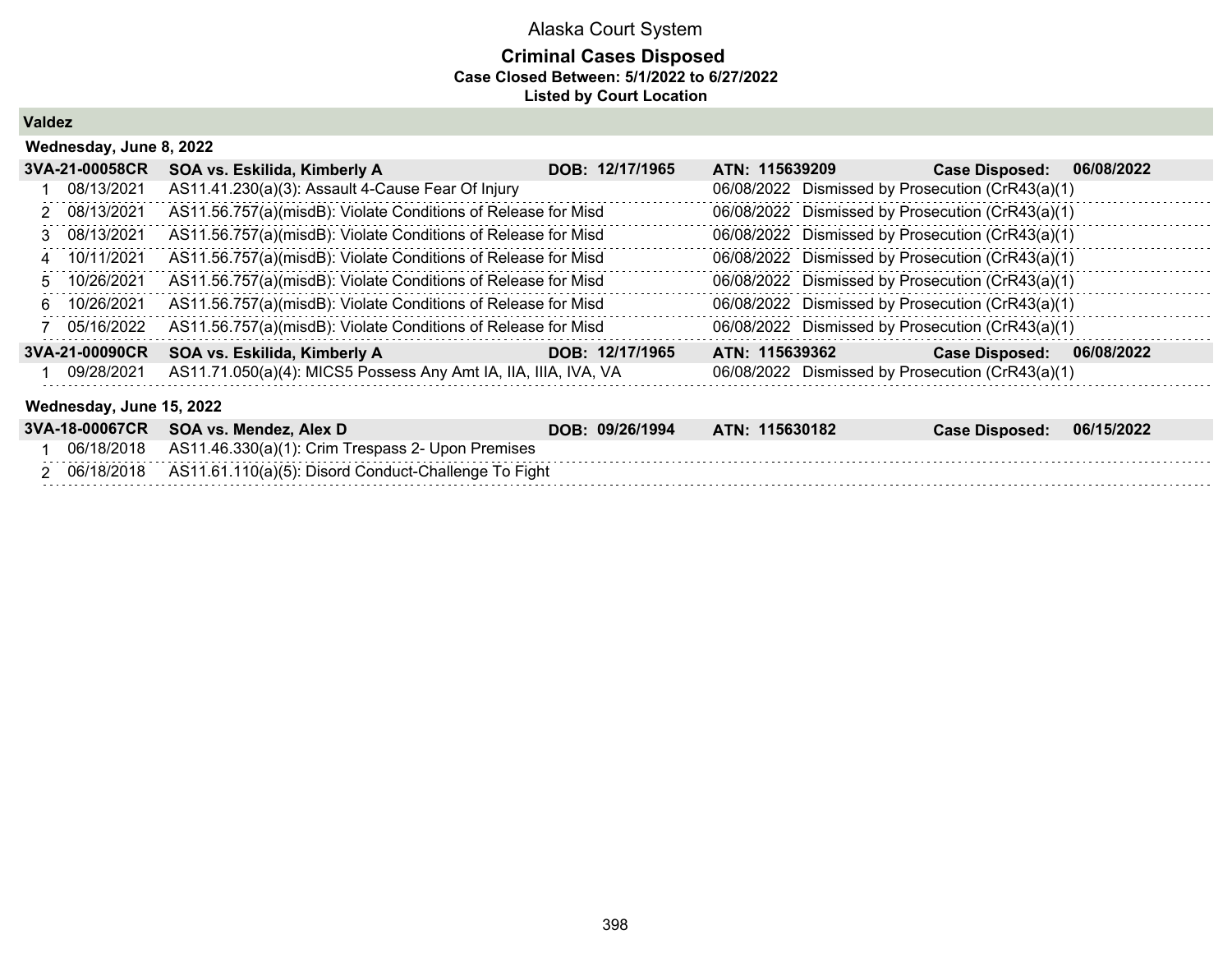#### **Criminal Cases Disposed Case Closed Between: 5/1/2022 to 6/27/2022 Listed by Court Location**

**Wrangell**

| Monday, May 9, 2022 |                                                       |                 |                                                      |                  |            |
|---------------------|-------------------------------------------------------|-----------------|------------------------------------------------------|------------------|------------|
|                     | 1WR-22-00002CR SOA vs. Torgramsen, Corey Wayne        | DOB: 07/07/1965 | ATN: 117689382                                       | Case Disposed: \ | 05/09/2022 |
| aningingan          | $ACAAAA$ $AABO(A)(2)$ , $A=0.11A$ $C=0.12A$ $D=0.76A$ |                 | $OF/00/2022$ Dismissed by Dresseytian $(C*D42(a)/4)$ |                  |            |

1 02/09/2022 AS11.41.230(a)(3): Assault 4-Cause Fear Of Injury 05/09/2022 Dismissed by Prosecution (CrR43(a)(1)

#### **Wednesday, May 11, 2022**

|              | 1WR-21-00038CR SOA vs. Rodriguez JR, Roy Francis                  | DOB: 10/23/1995 | ATN: 112802256                                   | <b>Case Disposed:</b> | 05/11/2022 |
|--------------|-------------------------------------------------------------------|-----------------|--------------------------------------------------|-----------------------|------------|
| 08/11/2021   | AS28.35.030(n): Felony DUI - 2+ Priors                            |                 | 05/11/2022 Guilty Conviction After Guilty Plea   |                       |            |
| 2 08/11/2021 | AS28.15.291(a)(1): Drive w/Lic Canc/Rev/Sus For Crim Offens       |                 | 05/11/2022 Dismissed by Prosecution (CrR43(a)(1) |                       |            |
| 08/11/2021   | AS11.56.800(a)(1)(B)(i): False Info/Rpt- ID At Arrst/Invst/Incarc |                 | 05/11/2022 Dismissed by Prosecution (CrR43(a)(1) |                       |            |

#### **Friday, May 13, 2022**

|            | 1WR-21-00024CR SOA vs. Versteeg, Kory Howard                                                                          | DOB: 05/28/1983 | <b>ATN: 117195858</b> | Case Disposed: 05/13/2022                        |  |
|------------|-----------------------------------------------------------------------------------------------------------------------|-----------------|-----------------------|--------------------------------------------------|--|
| 04/20/2021 | 5AAC34.051(b): Commercial Fish King Crab Gear Marking Requirements- Or 05/13/2022 Guilty Conviction After Guilty Plea |                 |                       |                                                  |  |
|            | 04/20/2021 5AAC34.051(a): King Crab Gear Marking Requirements. Buoy Marking                                           |                 |                       | 05/13/2022 Dismissed by Prosecution (CrR43(a)(1) |  |

#### **Tuesday, May 24, 2022**

| 1WR-21-00044CR | <b>SOA vs. Chandler, Loren Matthew</b>                    | DOB: 01/01/1991 | ATN: 117689211 |                                                | <b>Case Disposed:</b>                            | 05/24/2022 |
|----------------|-----------------------------------------------------------|-----------------|----------------|------------------------------------------------|--------------------------------------------------|------------|
| 09/07/2021     | AS11.46.300(a)(1): Burglary 1- In A Dwelling              |                 |                |                                                | 05/24/2022 Dismissed by Prosecution (CrR43(a)(1) |            |
| 2 09/07/2021   | AS11.46.486(a)(2): Criminal Mischief 5-Damage Under \$250 |                 |                |                                                | 05/24/2022 Dismissed by Prosecution (CrR43(a)(1) |            |
| 3 09/07/2021   | AS11.41.230(a)(3): Assault 4-Cause Fear Of Injury         |                 |                | 05/24/2022 Guilty Conviction After Guilty Plea |                                                  |            |
| 4 09/07/2021   | AS11.46.320(a)(1): Crim Trespass 1- On Land, Intend Crime |                 |                | 05/24/2022 Guilty Conviction After Guilty Plea |                                                  |            |
| 1WR-21-00045CR | SOA vs. Hunter, Jason Harold                              | DOB: 08/22/1982 | ATN: 117689193 |                                                | <b>Case Disposed:</b>                            | 05/24/2022 |
|                |                                                           |                 |                |                                                |                                                  |            |
| 09/07/2021     | AS11.46.300(a)(1): Burglary 1- In A Dwelling              |                 |                |                                                | 05/24/2022 Dismissed by Prosecution (CrR43(a)(1) |            |
| 2 09/07/2021   | AS11.46.486(a)(2): Criminal Mischief 5-Damage Under \$250 |                 |                |                                                | 05/24/2022 Dismissed by Prosecution (CrR43(a)(1) |            |
| 3 09/07/2021   | AS11.41.230(a)(3): Assault 4-Cause Fear Of Injury         |                 |                | 05/24/2022 Guilty Conviction After Guilty Plea |                                                  |            |

#### **Wednesday, June 1, 2022**

|            | 1WR-21-00043CR SOA vs. Beaver, Kenneth Carlisle           | DOB: 06/09/1988 | ATN: 117689202 |              | <b>Case Disposed:</b> | 06/01/2022 |
|------------|-----------------------------------------------------------|-----------------|----------------|--------------|-----------------------|------------|
| 09/07/2021 | $AS11.46.300(a)(1)$ : Burglary 1- In A Dwelling           |                 |                |              |                       |            |
| 09/07/2021 | AS11.41.210(a)(1): Assault 2 - Injury w/ Weapon, Intent   |                 | 11/18/2021     | No True Bill |                       |            |
| 09/07/2021 | AS11.46.486(a)(2): Criminal Mischief 5-Damage Under \$250 |                 |                |              |                       |            |
| 09/07/2021 | AS11.41.230(a)(3): Assault 4-Cause Fear Of Injury         |                 |                |              |                       |            |
| 09/07/2021 | AS11.46.320(a)(1): Crim Trespass 1- On Land, Intend Crime |                 |                |              |                       |            |